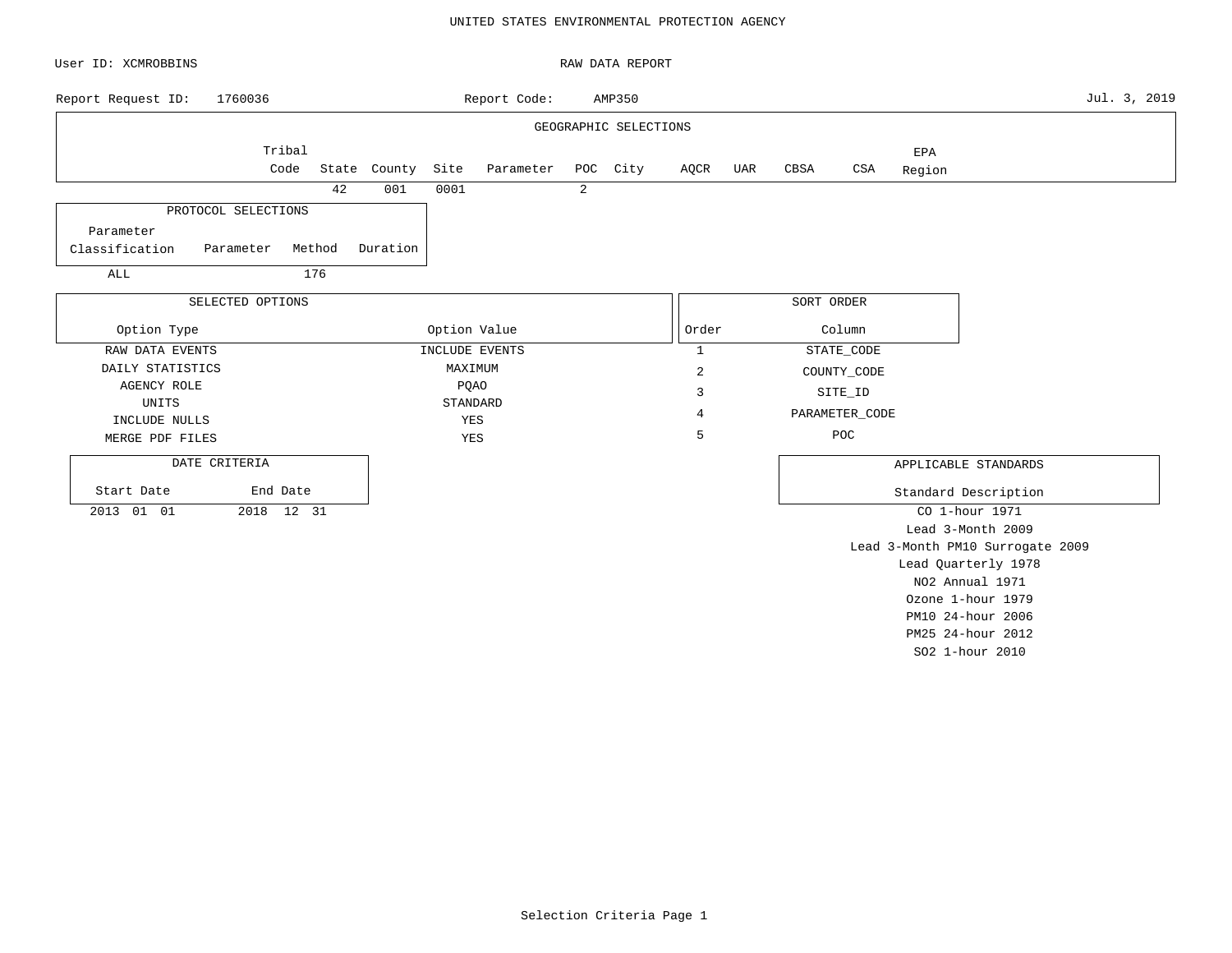|                     |                                             |                |                                                                                                                                        |       |                   |             |                                       | UNITED STATES ENVIRONMENTAL PROTECTION AGENCY |                                  |                  |                 |                                 |                                |
|---------------------|---------------------------------------------|----------------|----------------------------------------------------------------------------------------------------------------------------------------|-------|-------------------|-------------|---------------------------------------|-----------------------------------------------|----------------------------------|------------------|-----------------|---------------------------------|--------------------------------|
|                     |                                             |                |                                                                                                                                        |       |                   |             | AIR QUALITY SYSTEM<br>RAW DATA REPORT |                                               |                                  |                  |                 |                                 | Jul. 3, 2019                   |
|                     |                                             |                |                                                                                                                                        |       |                   |             |                                       |                                               |                                  |                  |                 |                                 |                                |
|                     | (42153) Carbon disulfide                    |                |                                                                                                                                        |       |                   |             |                                       |                                               |                                  |                  |                 | CAS NUMBER:<br>LATITUDE:        | $75 - 15 - 0$<br>39.9200201126 |
|                     | SITE ID: 42-001-0001<br>COUNTY: (001) Adams | POC: 2         |                                                                                                                                        |       |                   |             | STATE:                                | (42) Pennsylvania                             |                                  |                  |                 | LONGITUDE:                      | $-77.309680166$                |
|                     | CITY: (00000) Not in a city                 |                |                                                                                                                                        |       |                   |             | AOCR:                                 |                                               | (196) SOUTH CENTRAL PENNSYLVANIA |                  |                 | UTM ZONE:                       |                                |
|                     | SITE ADDRESS: NARSTO SITE - ARENDTSVILLE    |                |                                                                                                                                        |       |                   |             |                                       | URBANIZED AREA: (0000) NOT IN AN URBAN AREA   |                                  |                  |                 | UTM NORTHING:                   |                                |
|                     | SITE COMMENTS:                              |                |                                                                                                                                        |       |                   |             |                                       | LAND USE: RESIDENTIAL<br>LOCATION SETTING:    | RURAL                            |                  |                 | UTM EASTING:<br>ELEVATION-MSL:  | 269                            |
|                     | MONITOR COMMENTS:                           |                |                                                                                                                                        |       |                   |             |                                       |                                               |                                  |                  |                 | PROBE HEIGHT:                   | $\overline{3}$                 |
|                     |                                             |                | SUPPORT AGENCY: (0851) Pennsylvania Department Of Environmental Protection                                                             |       |                   |             |                                       |                                               |                                  |                  |                 | DURATION: 24 HOUR               |                                |
|                     | MONITOR TYPE: SPM                           |                |                                                                                                                                        |       |                   |             | REPORT FOR:                           | 2013                                          |                                  |                  |                 | UNITS: Parts per billion Carbon |                                |
| PQAO:               |                                             |                | COLLECTION AND ANALYSIS METHOD: (176) 6L Subatm SS Canister Entech Preco<br>(0851) Pennsylvania Department Of Environmental Protection |       |                   |             |                                       |                                               |                                  |                  | MIN DETECTABLE: |                                 |                                |
|                     | MONTH                                       |                |                                                                                                                                        |       |                   |             |                                       |                                               |                                  |                  |                 |                                 |                                |
| Day                 | <b>JANUARY</b>                              | FEBRUARY       | MARCH                                                                                                                                  | APRIL | MAY               | <b>JUNE</b> | JULY                                  | <b>AUGUST</b>                                 | SEPTEMBER                        | <b>OCTOBER</b>   | <b>NOVEMBER</b> | <b>DECEMBER</b>                 |                                |
| $\mathbf{1}$        |                                             |                |                                                                                                                                        |       |                   |             |                                       |                                               | $\mathbb{A}\mathbb{S}$           | .26 <sub>c</sub> |                 |                                 |                                |
| $\overline{a}$      |                                             |                |                                                                                                                                        |       |                   |             |                                       | AF                                            |                                  |                  |                 |                                 |                                |
| $\overline{3}$      |                                             | .16            |                                                                                                                                        | .12   | .24               | .26         | .20                                   |                                               |                                  |                  |                 |                                 |                                |
| $\overline{4}$<br>5 | AF                                          |                | .16                                                                                                                                    |       |                   |             |                                       |                                               |                                  |                  |                 |                                 |                                |
| 6                   |                                             |                |                                                                                                                                        |       |                   |             |                                       |                                               |                                  |                  | .34 CC          | AF                              |                                |
| $7\phantom{.0}$     |                                             |                |                                                                                                                                        |       |                   |             |                                       |                                               | .25                              | AF               |                 |                                 |                                |
| 8                   |                                             |                |                                                                                                                                        |       |                   |             |                                       | .18                                           |                                  |                  |                 |                                 |                                |
| 9                   |                                             | .16            |                                                                                                                                        |       |                   | .32         | .18                                   |                                               |                                  |                  |                 |                                 |                                |
| $10$                | AF                                          |                |                                                                                                                                        | .16   | .30               |             |                                       |                                               |                                  |                  |                 |                                 |                                |
| 11                  |                                             |                | .16                                                                                                                                    |       |                   |             |                                       |                                               |                                  |                  |                 |                                 |                                |
| $1\,2$<br>13        |                                             |                |                                                                                                                                        |       |                   |             |                                       |                                               |                                  |                  | .27 CC          | AF                              |                                |
| 14                  |                                             |                |                                                                                                                                        |       |                   |             |                                       | .24                                           | .20                              | .34              |                 |                                 |                                |
| 15                  |                                             | AF             |                                                                                                                                        |       |                   | .28         | .14                                   |                                               |                                  |                  |                 |                                 |                                |
| 16                  | .22                                         |                |                                                                                                                                        | .28   | .21               |             |                                       |                                               |                                  |                  |                 |                                 |                                |
| 17                  |                                             |                | .25                                                                                                                                    |       |                   |             |                                       |                                               |                                  |                  |                 |                                 |                                |
| 18                  |                                             |                |                                                                                                                                        |       |                   |             |                                       |                                               |                                  |                  | AF              | $.00$ ND                        |                                |
| 19                  |                                             |                |                                                                                                                                        |       |                   |             |                                       |                                               | .29                              | $.00$ ND         |                 |                                 |                                |
| 20                  |                                             |                |                                                                                                                                        |       |                   |             |                                       | .20CL                                         |                                  |                  |                 |                                 |                                |
| 21                  |                                             | .485           |                                                                                                                                        |       |                   | .19         | .18                                   |                                               |                                  |                  |                 |                                 |                                |
| 22                  | .19                                         |                |                                                                                                                                        | .22   | .23               |             |                                       |                                               |                                  |                  |                 |                                 |                                |
| 23<br>$2\,4$        |                                             |                | .13                                                                                                                                    |       |                   |             |                                       |                                               |                                  |                  | AF              | $\mathbb{A}\mathbb{S}$          |                                |
| 25                  |                                             |                |                                                                                                                                        |       |                   |             |                                       |                                               | .26 <sub>c</sub>                 | .25              |                 |                                 |                                |
| 26                  |                                             |                |                                                                                                                                        |       |                   |             |                                       | .20                                           |                                  |                  |                 |                                 |                                |
| 27                  |                                             | .495           |                                                                                                                                        |       |                   | .22         | .18                                   |                                               |                                  |                  |                 |                                 |                                |
| 28                  | .20                                         |                |                                                                                                                                        | .26   | .00 <sub>ND</sub> |             |                                       |                                               |                                  |                  |                 |                                 |                                |
| 29                  |                                             |                | .15                                                                                                                                    |       |                   |             |                                       |                                               |                                  |                  |                 |                                 |                                |
| 30                  |                                             |                |                                                                                                                                        |       |                   |             |                                       |                                               |                                  |                  | $\rm{AF}$       | $.00$ ND                        |                                |
| 31                  |                                             |                |                                                                                                                                        |       |                   |             |                                       |                                               |                                  | .18              |                 |                                 |                                |
| NO.:                | $\overline{\mathbf{3}}$                     | $\overline{4}$ | 5                                                                                                                                      | 5     | $\overline{5}$    | 5           | 5                                     | $\overline{4}$                                | $\overline{4}$                   | 5                | $\overline{a}$  | $\overline{a}$                  |                                |
| MAX:                | .22                                         | .49            | .25                                                                                                                                    | .28   | .30               | .32         | .20                                   | .24                                           | .29                              | .34              | .34             | 0.00                            |                                |
| MEAN:               | .203                                        | .323           | .170                                                                                                                                   | .208  | .196              | .254        | .176                                  | .205                                          | .250                             | .206             | .305            | 0.000                           |                                |
|                     | ANNUAL OBSERVATIONS:                        | 49             | ANNUAL MEAN:                                                                                                                           | .212  | ANNUAL MAX:       | .49         |                                       |                                               |                                  |                  |                 |                                 |                                |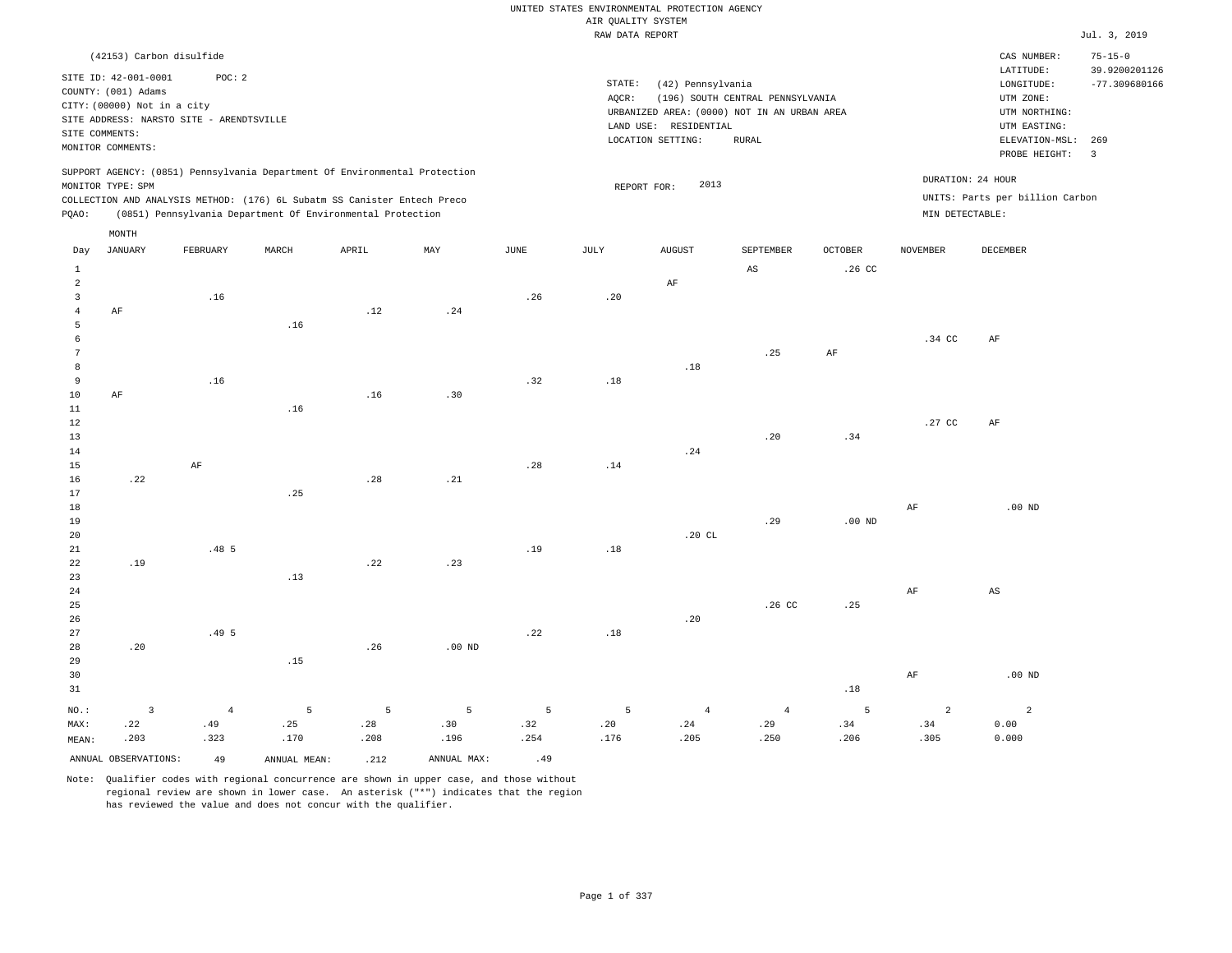|                         |                                             |                                          |                                                                            |                   |             |                   |                    | UNITED STATES ENVIRONMENTAL PROTECTION AGENCY |                                             |                   |                   |                                 |                                |
|-------------------------|---------------------------------------------|------------------------------------------|----------------------------------------------------------------------------|-------------------|-------------|-------------------|--------------------|-----------------------------------------------|---------------------------------------------|-------------------|-------------------|---------------------------------|--------------------------------|
|                         |                                             |                                          |                                                                            |                   |             |                   | AIR QUALITY SYSTEM |                                               |                                             |                   |                   |                                 |                                |
|                         |                                             |                                          |                                                                            |                   |             |                   | RAW DATA REPORT    |                                               |                                             |                   |                   |                                 | Jul. 3, 2019                   |
|                         | (42153) Carbon disulfide                    |                                          |                                                                            |                   |             |                   |                    |                                               |                                             |                   |                   | CAS NUMBER:<br>LATITUDE:        | $75 - 15 - 0$<br>39.9200201126 |
|                         | SITE ID: 42-001-0001<br>COUNTY: (001) Adams | POC: 2                                   |                                                                            |                   |             |                   | STATE:             | (42) Pennsylvania                             |                                             |                   |                   | LONGITUDE:                      | $-77.309680166$                |
|                         | CITY: (00000) Not in a city                 |                                          |                                                                            |                   |             |                   | AQCR:              |                                               | (196) SOUTH CENTRAL PENNSYLVANIA            |                   |                   | UTM ZONE:                       |                                |
|                         |                                             | SITE ADDRESS: NARSTO SITE - ARENDTSVILLE |                                                                            |                   |             |                   |                    |                                               | URBANIZED AREA: (0000) NOT IN AN URBAN AREA |                   |                   | UTM NORTHING:                   |                                |
| SITE COMMENTS:          |                                             |                                          |                                                                            |                   |             |                   |                    | LAND USE: RESIDENTIAL<br>LOCATION SETTING:    | <b>RURAL</b>                                |                   |                   | UTM EASTING:<br>ELEVATION-MSL:  | 269                            |
|                         | MONITOR COMMENTS:                           |                                          |                                                                            |                   |             |                   |                    |                                               |                                             |                   |                   | PROBE HEIGHT:                   | $\overline{3}$                 |
|                         | MONITOR TYPE: SPM                           |                                          | SUPPORT AGENCY: (0851) Pennsylvania Department Of Environmental Protection |                   |             |                   | REPORT FOR:        | 2014                                          |                                             |                   | DURATION: 24 HOUR |                                 |                                |
|                         |                                             |                                          | COLLECTION AND ANALYSIS METHOD: (176) 6L Subatm SS Canister Entech Preco   |                   |             |                   |                    |                                               |                                             |                   |                   | UNITS: Parts per billion Carbon |                                |
| PQAO:                   |                                             |                                          | (0851) Pennsylvania Department Of Environmental Protection                 |                   |             |                   |                    |                                               |                                             |                   | MIN DETECTABLE:   |                                 |                                |
|                         | MONTH                                       |                                          |                                                                            |                   |             |                   |                    |                                               |                                             |                   |                   |                                 |                                |
| Day                     | <b>JANUARY</b>                              | FEBRUARY                                 | MARCH                                                                      | APRIL             | MAX         | <b>JUNE</b>       | JULY               | <b>AUGUST</b>                                 | SEPTEMBER                                   | <b>OCTOBER</b>    | <b>NOVEMBER</b>   | <b>DECEMBER</b>                 |                                |
| $\mathbf{1}$            |                                             |                                          |                                                                            |                   |             |                   |                    |                                               |                                             |                   | .08S              | AF                              |                                |
| $\overline{a}$          |                                             |                                          |                                                                            |                   |             |                   |                    |                                               | $.00$ ND                                    | .07SQ             |                   |                                 |                                |
| $\overline{\mathbf{3}}$ |                                             |                                          |                                                                            |                   |             |                   |                    | .24                                           |                                             |                   |                   |                                 |                                |
| $\bf 4$                 |                                             | $.00$ ND                                 |                                                                            |                   |             | $.00$ ND          | $.00$ ND           |                                               |                                             |                   |                   |                                 |                                |
| 5<br>$\epsilon$         | AS                                          |                                          |                                                                            | $.00$ ND          | $.00$ ND    |                   |                    |                                               |                                             |                   |                   |                                 |                                |
| $\overline{7}$          |                                             |                                          | .08SQ                                                                      |                   |             |                   |                    |                                               |                                             |                   | .00 <sub>ND</sub> | .07SQ                           |                                |
| 8                       |                                             |                                          |                                                                            |                   |             |                   |                    |                                               | .12                                         | .08S              |                   |                                 |                                |
| 9                       |                                             |                                          |                                                                            |                   |             |                   |                    | .24                                           |                                             |                   |                   |                                 |                                |
| 10                      |                                             | $.00$ ND                                 |                                                                            |                   |             | .00 <sub>ND</sub> | .15                |                                               |                                             |                   |                   |                                 |                                |
| 11                      | .00 <sub>ND</sub>                           |                                          |                                                                            | .00 <sub>ND</sub> | .14         |                   |                    |                                               |                                             |                   |                   |                                 |                                |
| 12                      |                                             |                                          | $.00$ ND                                                                   |                   |             |                   |                    |                                               |                                             |                   |                   |                                 |                                |
| 13<br>14                |                                             |                                          |                                                                            |                   |             |                   |                    |                                               | .00 <sub>ND</sub>                           | .11 <sub>c</sub>  | .05 SQ            | .07SQ                           |                                |
| 15                      |                                             |                                          |                                                                            |                   |             |                   |                    | .10SQ                                         |                                             |                   |                   |                                 |                                |
| 16                      |                                             | .00 <sub>ND</sub>                        |                                                                            |                   |             | .23               | .13                |                                               |                                             |                   |                   |                                 |                                |
| 17                      | $.00$ ND                                    |                                          |                                                                            | $.00$ ND          | .13         |                   |                    |                                               |                                             |                   |                   |                                 |                                |
| 18                      |                                             |                                          | $.00$ ND                                                                   |                   |             |                   |                    |                                               |                                             |                   |                   |                                 |                                |
| 19                      |                                             |                                          |                                                                            |                   |             |                   |                    |                                               |                                             |                   | $.00$ ND          | .06SQ                           |                                |
| 20                      |                                             |                                          |                                                                            |                   |             |                   |                    |                                               | $\rm AF$                                    | .00 <sub>ND</sub> |                   |                                 |                                |
| 21<br>22                |                                             | $.00$ ND                                 |                                                                            |                   |             | .15               | .13                | .12                                           |                                             |                   |                   |                                 |                                |
| 23                      | .09SQ                                       |                                          |                                                                            | .00 <sub>ND</sub> | $.00$ ND    |                   |                    |                                               |                                             |                   |                   |                                 |                                |
| 24                      |                                             |                                          | .00 <sub>ND</sub>                                                          |                   |             |                   |                    |                                               |                                             |                   |                   |                                 |                                |
| 25                      |                                             |                                          |                                                                            |                   |             |                   |                    |                                               |                                             |                   | .05 SQ            | $.00$ ND                        |                                |
| 26                      |                                             |                                          |                                                                            |                   |             |                   |                    |                                               | .08 <sub>cc</sub>                           | $_{\rm AS}$       |                   |                                 |                                |
| 27                      |                                             |                                          |                                                                            |                   |             |                   |                    | $\mathbb{A}\mathbb{S}$                        |                                             |                   |                   |                                 |                                |
| 28                      |                                             | $.00$ ND                                 |                                                                            |                   |             | .16               | .20                |                                               |                                             |                   |                   |                                 |                                |
| 29<br>30                | $.00$ ND                                    |                                          | $.00$ ND                                                                   | $\rm AF$          | $.00$ ND    |                   |                    |                                               |                                             |                   |                   |                                 |                                |
| 31                      |                                             |                                          |                                                                            |                   |             |                   |                    |                                               |                                             |                   |                   | .06SQ                           |                                |
| NO.:                    | $\overline{4}$                              | 5                                        | 5                                                                          | $\overline{4}$    | 5           | $5\overline{5}$   | 5                  | $\overline{4}$                                | $\sqrt{4}$                                  | $\sqrt{4}$        | 5                 | 5                               |                                |
| MAX:                    | .09                                         | 0.00                                     | .08                                                                        | 0.00              | .14         | .23               | .20                | .24                                           | .12                                         | .11               | .08               | .07                             |                                |
| MEAN:                   | .023                                        | 0.000                                    | .016                                                                       | 0.000             | .054        | .108              | .122               | .175                                          | .050                                        | .065              | .036              | .052                            |                                |
|                         | ANNUAL OBSERVATIONS:                        | 55                                       | ANNUAL, MEAN:                                                              | .058              | ANNUAL MAX: | .24               |                    |                                               |                                             |                   |                   |                                 |                                |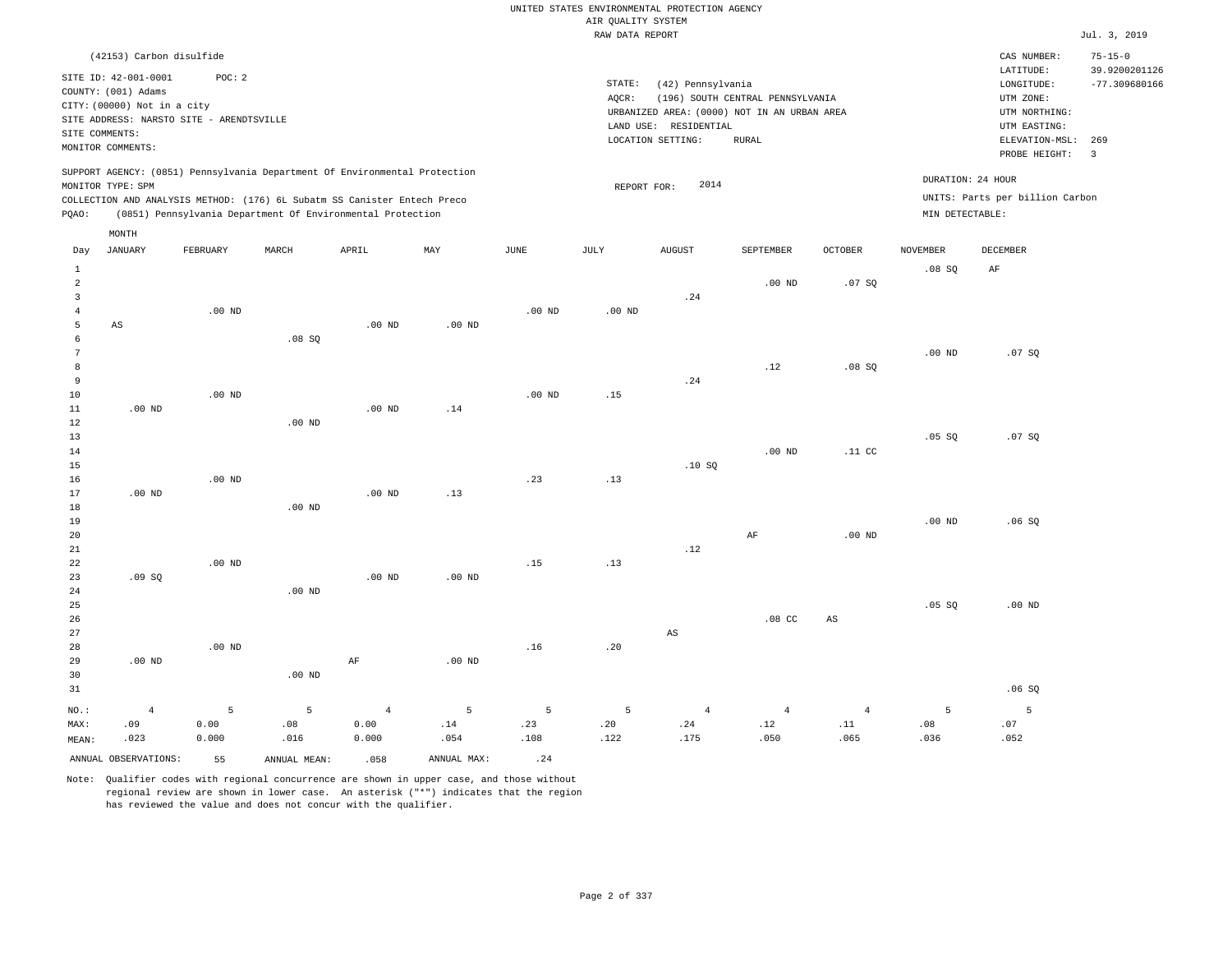RAW DATA REPORT JUL. 3, 2019 UNITED STATES ENVIRONMENTAL PROTECTION AGENCY AIR QUALITY SYSTEM

| (42153) Carbon disulfide                                                                                                                                                                                                                           |                                                                                                                                                                                | CAS NUMBER:                                                                                                  | $75 - 15 - 0$                    |
|----------------------------------------------------------------------------------------------------------------------------------------------------------------------------------------------------------------------------------------------------|--------------------------------------------------------------------------------------------------------------------------------------------------------------------------------|--------------------------------------------------------------------------------------------------------------|----------------------------------|
| SITE ID: 42-001-0001<br>POC:2<br>COUNTY: (001) Adams<br>CITY: (00000) Not in a city<br>SITE ADDRESS: NARSTO SITE - ARENDTSVILLE<br>SITE COMMENTS:<br>MONITOR COMMENTS:                                                                             | STATE:<br>(42) Pennsylvania<br>(196) SOUTH CENTRAL PENNSYLVANIA<br>AOCR:<br>URBANIZED AREA: (0000) NOT IN AN URBAN AREA<br>LAND USE: RESIDENTIAL<br>LOCATION SETTING:<br>RURAL | LATITUDE:<br>LONGITUDE:<br>UTM ZONE:<br>UTM NORTHING:<br>UTM EASTING:<br>ELEVATION-MSL: 269<br>PROBE HEIGHT: | 39.9200201126<br>$-77.309680166$ |
| SUPPORT AGENCY: (0851) Pennsylvania Department Of Environmental Protection<br>MONITOR TYPE: SPM<br>COLLECTION AND ANALYSIS METHOD: (176) 6L Subatm SS Canister Entech Preco<br>(0851) Pennsylvania Department Of Environmental Protection<br>POAO: | 2015<br>REPORT FOR:                                                                                                                                                            | DURATION: 24 HOUR<br>UNITS: Parts per billion Carbon<br>MIN DETECTABLE:                                      |                                  |

| Day            | <b>JANUARY</b>       | FEBRUARY       | $\tt MARCH$  | APRIL       | MAY         | $_{\rm JUNE}$ | $\mathtt{JULY}$              | AUGUST                       | SEPTEMBER                    | OCTOBER           | $\,$ NOVEMBER     | DECEMBER |
|----------------|----------------------|----------------|--------------|-------------|-------------|---------------|------------------------------|------------------------------|------------------------------|-------------------|-------------------|----------|
| $\mathbf{1}$   |                      |                | .00 $ND$     |             |             |               |                              |                              |                              |                   |                   |          |
| $\overline{a}$ |                      |                |              |             |             |               |                              |                              |                              |                   | .08 <sub>c</sub>  | $.00$ ND |
| 3              |                      |                |              |             |             |               |                              |                              | $\mathbb{A}\mathbb{S}$       | .00 <sub>ND</sub> |                   |          |
| $\overline{4}$ |                      |                |              |             |             |               |                              | .12                          |                              |                   |                   |          |
| 5              |                      | $.00$ ND       |              |             |             | .09SQ         | .11 SQ                       |                              |                              |                   |                   |          |
| 6              | .00 $ND$             |                |              | $.00$ ND    | AS          |               |                              |                              |                              |                   |                   |          |
| 7              |                      |                | $.00$ ND     |             |             |               |                              |                              |                              |                   |                   |          |
| 8              |                      |                |              |             |             |               |                              |                              |                              |                   | .09SQ             | $.00$ ND |
| 9              |                      |                |              |             |             |               |                              |                              | .12S                         | .00 <sub>ND</sub> |                   |          |
| 10             |                      |                |              |             |             |               |                              | $.00$ ND                     |                              |                   |                   |          |
| $11\,$         |                      | $.00$ ND       |              |             |             | .09SQ         | AF                           |                              |                              |                   |                   |          |
| 12             | $.00$ ND             |                |              | .05 SQ      | $.00$ ND    |               |                              |                              |                              |                   |                   |          |
| 13             |                      |                | $.00$ ND     |             |             |               |                              |                              |                              |                   |                   |          |
| $14$           |                      |                |              |             |             |               |                              |                              |                              |                   | .00 <sub>ND</sub> | $.00$ ND |
| 15             |                      |                |              |             |             |               |                              |                              | .09SQ                        | .00 <sub>ND</sub> |                   |          |
| 16             |                      |                |              |             |             |               |                              | .09SQ                        |                              |                   |                   |          |
| 17             |                      | .06SQ          |              |             |             | $.00$ ND      | $.00$ ND                     |                              |                              |                   |                   |          |
| 18             | .00 $ND$             |                |              | $.00$ ND    | $.00$ ND    |               |                              |                              |                              |                   |                   |          |
| 19             |                      |                | $.00$ ND     |             |             |               |                              |                              |                              |                   |                   |          |
| 20             |                      |                |              |             |             |               |                              |                              |                              |                   | $.00$ ND          | .08SQ    |
| 21             |                      |                |              |             |             |               |                              |                              | .09SQ                        | $.00$ ND          |                   |          |
| 22             |                      |                |              |             |             |               |                              | .10SQ                        |                              |                   |                   |          |
| 23             |                      | $.00$ ND       |              |             |             | $.00$ ND      | $.00$ ND                     |                              |                              |                   |                   |          |
| 24             | .05 SQ               |                |              | $.00$ ND    | $.00$ ND    |               |                              |                              |                              |                   |                   |          |
| 25<br>26       |                      |                | $.00$ ND     |             |             |               |                              |                              |                              |                   | $.00$ ND          | .07 SQ   |
| 27             |                      |                |              |             |             |               |                              |                              | $.00$ ND                     | .00 <sub>ND</sub> |                   |          |
| 28             |                      |                |              |             |             |               |                              | .08SQ                        |                              |                   |                   |          |
| 29             |                      |                |              |             |             | $.00$ ND      | .11SQ                        |                              |                              |                   |                   |          |
| 30             | $.00$ ND             |                |              | $.00$ ND    | .10SQ       |               |                              |                              |                              |                   |                   |          |
| 31             |                      |                | $.00$ ND     |             |             |               |                              |                              |                              |                   |                   |          |
|                |                      |                |              |             |             |               |                              |                              |                              |                   |                   |          |
| NO.:           | $\overline{5}$       | $\overline{4}$ | $\epsilon$   | $\mathsf S$ | $\,4$       | 5             | $\sqrt{4}$                   | 5                            | $\overline{4}$               | 5                 | 5                 | 5        |
| MAX:           | .05                  | .06            | 0.00         | .05         | $.10$       | .09           | $\footnotesize\substack{11}$ | $\footnotesize\substack{12}$ | $\footnotesize\substack{12}$ | 0.00              | .09               | .08      |
| MEAN:          | .010                 | .015           | 0.000        | .010        | .025        | .036          | .055                         | .078                         | .075                         | 0.000             | .034              | .030     |
|                | ANNUAL OBSERVATIONS: | 57             | ANNUAL MEAN: | .029        | ANNUAL MAX: | .12           |                              |                              |                              |                   |                   |          |

Note: Qualifier codes with regional concurrence are shown in upper case, and those without regional review are shown in lower case. An asterisk ("\*") indicates that the region has reviewed the value and does not concur with the qualifier.

MONTH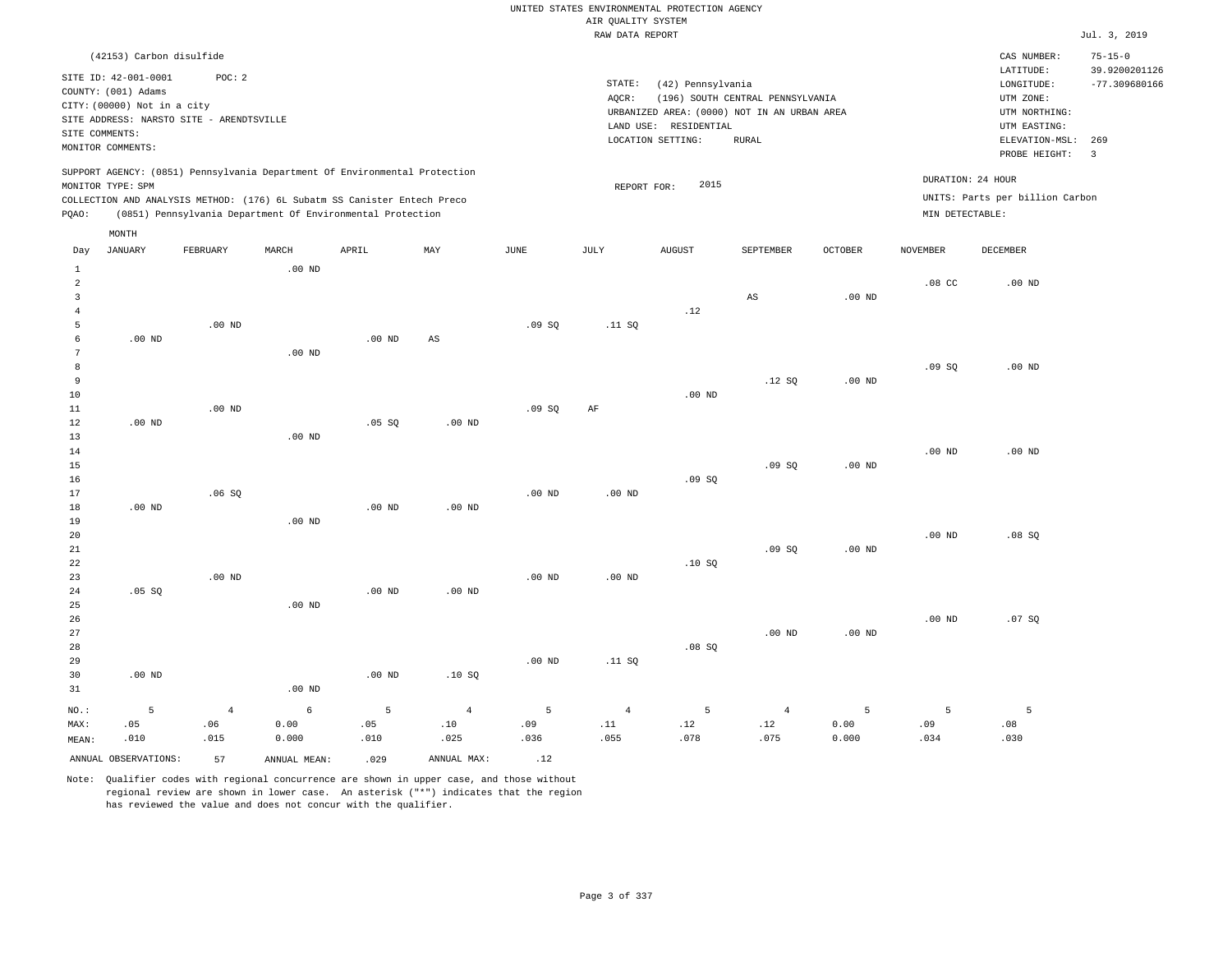|                                                             |                                                                            |                                                    |                        |                                                                                                                                                                                                                      |                |             |                                       | UNITED STATES ENVIRONMENTAL PROTECTION AGENCY                    |                                  |                   |                   |                                                      |                                |
|-------------------------------------------------------------|----------------------------------------------------------------------------|----------------------------------------------------|------------------------|----------------------------------------------------------------------------------------------------------------------------------------------------------------------------------------------------------------------|----------------|-------------|---------------------------------------|------------------------------------------------------------------|----------------------------------|-------------------|-------------------|------------------------------------------------------|--------------------------------|
|                                                             |                                                                            |                                                    |                        |                                                                                                                                                                                                                      |                |             | AIR QUALITY SYSTEM<br>RAW DATA REPORT |                                                                  |                                  |                   |                   |                                                      | Jul. 3, 2019                   |
|                                                             | (42153) Carbon disulfide                                                   |                                                    |                        |                                                                                                                                                                                                                      |                |             |                                       |                                                                  |                                  |                   |                   | CAS NUMBER:<br>LATITUDE:                             | $75 - 15 - 0$<br>39.9200201126 |
|                                                             | SITE ID: 42-001-0001<br>COUNTY: (001) Adams<br>CITY: (00000) Not in a city | POC: 2<br>SITE ADDRESS: NARSTO SITE - ARENDTSVILLE |                        |                                                                                                                                                                                                                      |                |             | STATE:<br>AQCR:                       | (42) Pennsylvania<br>URBANIZED AREA: (0000) NOT IN AN URBAN AREA | (196) SOUTH CENTRAL PENNSYLVANIA |                   |                   | LONGITUDE:<br>UTM ZONE:<br>UTM NORTHING:             | $-77.309680166$                |
|                                                             | SITE COMMENTS:                                                             |                                                    |                        |                                                                                                                                                                                                                      |                |             |                                       | LAND USE: RESIDENTIAL                                            |                                  |                   |                   | UTM EASTING:                                         |                                |
|                                                             | MONITOR COMMENTS:                                                          |                                                    |                        |                                                                                                                                                                                                                      |                |             |                                       | LOCATION SETTING:                                                | <b>RURAL</b>                     |                   |                   | ELEVATION-MSL: 269<br>PROBE HEIGHT:                  | $\overline{3}$                 |
| PQAO:                                                       | MONITOR TYPE: SPM                                                          |                                                    |                        | SUPPORT AGENCY: (0851) Pennsylvania Department Of Environmental Protection<br>COLLECTION AND ANALYSIS METHOD: (176) 6L Subatm SS Canister Entech Preco<br>(0851) Pennsylvania Department Of Environmental Protection |                |             | REPORT FOR:                           | 2016                                                             |                                  |                   | MIN DETECTABLE:   | DURATION: 24 HOUR<br>UNITS: Parts per billion Carbon |                                |
|                                                             | MONTH                                                                      |                                                    |                        |                                                                                                                                                                                                                      |                |             |                                       |                                                                  |                                  |                   |                   |                                                      |                                |
| Day                                                         | <b>JANUARY</b>                                                             | FEBRUARY                                           | MARCH                  | APRIL                                                                                                                                                                                                                | MAY            | <b>JUNE</b> | <b>JULY</b>                           | <b>AUGUST</b>                                                    | SEPTEMBER                        | <b>OCTOBER</b>    | <b>NOVEMBER</b>   | <b>DECEMBER</b>                                      |                                |
| $1\,$<br>$\overline{2}$<br>$\overline{3}$<br>$\overline{4}$ | .08SQ                                                                      |                                                    | .05 SQ                 |                                                                                                                                                                                                                      |                |             |                                       | $.00$ ND                                                         | .00 <sub>ND</sub>                | .00 <sub>ND</sub> | .00 <sub>ND</sub> | .05SQ                                                |                                |
| 5<br>6<br>$7\phantom{.0}$                                   | .06QX                                                                      | .05 SQ                                             | .05SQ                  | $.00$ ND                                                                                                                                                                                                             | .07 SQ         | .11 S0      | .09SQ                                 |                                                                  |                                  |                   |                   |                                                      |                                |
| 8<br>9<br>$10$<br>11                                        |                                                                            |                                                    |                        |                                                                                                                                                                                                                      |                | .08S        | $.00$ ND                              | $.00$ ND                                                         | .08SQ                            | .07 SQ            | $.00$ ND          | .03SQ                                                |                                |
| 12<br>13<br>14<br>15                                        | .07SQ                                                                      | .03SQ                                              | .06SQ                  | $.10$ $OX$                                                                                                                                                                                                           | .07 SQ         |             |                                       |                                                                  | $.00$ ND                         | .10               | $.00$ ND          | .05 SQ                                               |                                |
| 16<br>17<br>18                                              |                                                                            | $.00$ ND                                           |                        | $.05$ $OX$                                                                                                                                                                                                           | .10S           | .09SQ       | TS                                    | .11 SQ                                                           |                                  |                   |                   |                                                      |                                |
| 19<br>20<br>21<br>22                                        | .05 SQ                                                                     |                                                    | .00 <sub>ND</sub>      |                                                                                                                                                                                                                      |                |             |                                       | $.00$ ND                                                         | .05 S0                           | .09S              | $.00$ ND          | AF                                                   |                                |
| 23<br>24<br>25<br>26                                        | $.00$ ND                                                                   | $.00$ ND                                           | $.00$ ND               | $.05$ QX                                                                                                                                                                                                             | .07 SQ         | $.00$ ND    | .15 <sub>5</sub>                      |                                                                  |                                  |                   | $.00$ ND          | .05 SQ                                               |                                |
| 27<br>28<br>29                                              |                                                                            |                                                    |                        |                                                                                                                                                                                                                      |                | .06SQ       | .09SQ                                 | $.00$ ND                                                         | .00 <sub>ND</sub>                | .08SQ             |                   |                                                      |                                |
| 30                                                          |                                                                            |                                                    |                        | $.00$ ND                                                                                                                                                                                                             | $.00$ ND       |             |                                       |                                                                  |                                  |                   |                   |                                                      |                                |
| 31                                                          | $.00$ ND                                                                   |                                                    | $\mathbb{A}\mathbb{S}$ |                                                                                                                                                                                                                      |                |             |                                       |                                                                  |                                  |                   |                   |                                                      |                                |
| NO.:                                                        | $\epsilon$                                                                 | $\sqrt{4}$                                         | 5                      | 5                                                                                                                                                                                                                    | $\overline{5}$ | 5           | $\overline{4}$                        | 5                                                                | $\overline{5}$                   | 5                 | 5                 | $\bf{4}$                                             |                                |
| MAX:                                                        | .08                                                                        | .05                                                | .06                    | .10<br>.040                                                                                                                                                                                                          | .10            | .11<br>.068 | .15<br>.083                           | .11<br>.022                                                      | .08                              | .10<br>.068       | 0.00              | .05                                                  |                                |
| MEAN:                                                       | .043                                                                       | .020                                               | .032                   |                                                                                                                                                                                                                      | .062           |             |                                       |                                                                  | .026                             |                   | 0.000             | .045                                                 |                                |
|                                                             | ANNUAL OBSERVATIONS:                                                       | 58                                                 | ANNUAL MEAN:           | .042                                                                                                                                                                                                                 | ANNUAL MAX:    | .15         |                                       |                                                                  |                                  |                   |                   |                                                      |                                |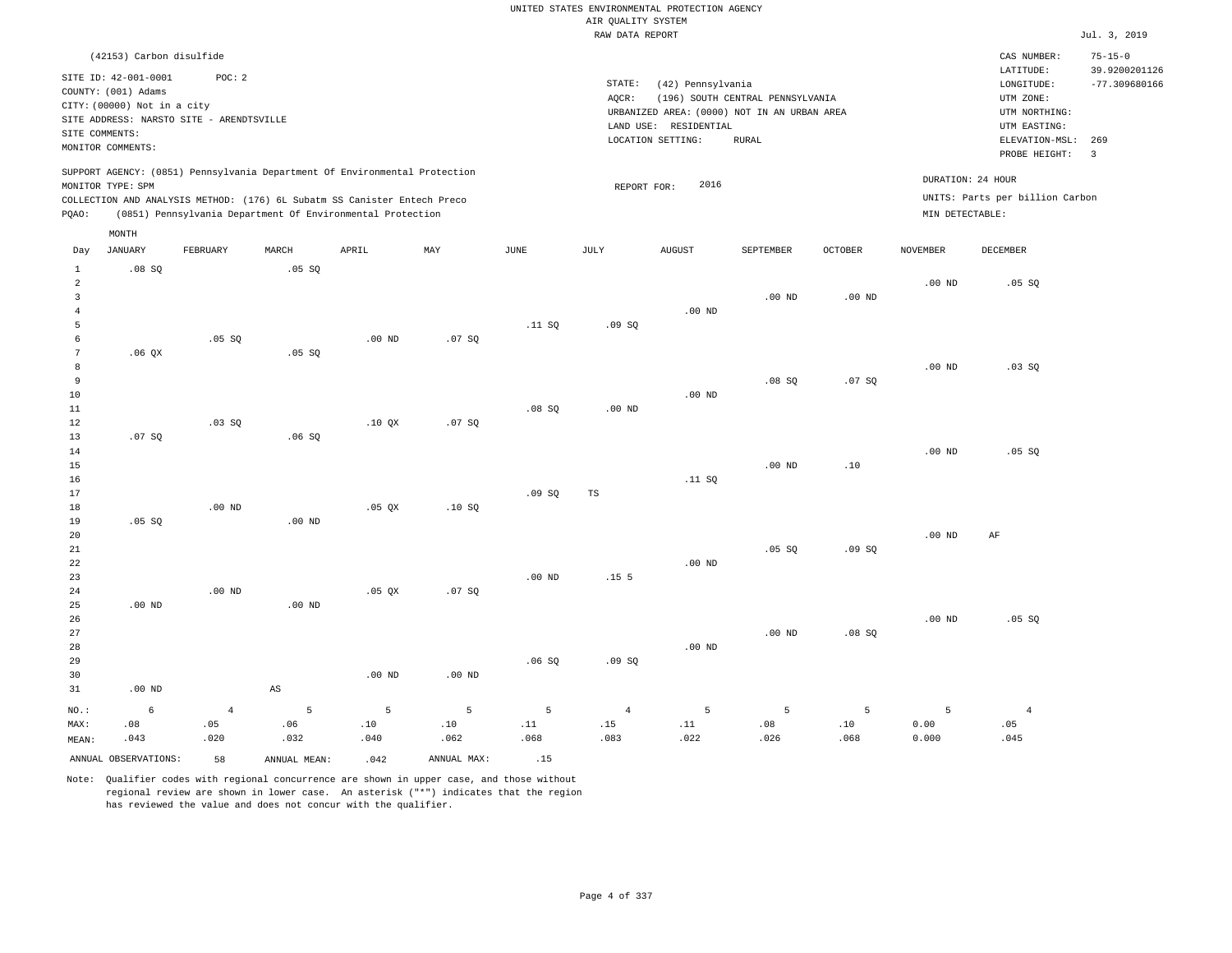|                                                                                                                                                                                                 |                                                            |                                   |                                           |                                           |                         | AIR QUALITY SYSTEM            | UNITED STATES ENVIRONMENTAL PROTECTION AGENCY                                                                  |                                                  |                               |                                      |                                                                                                        |                                                          |
|-------------------------------------------------------------------------------------------------------------------------------------------------------------------------------------------------|------------------------------------------------------------|-----------------------------------|-------------------------------------------|-------------------------------------------|-------------------------|-------------------------------|----------------------------------------------------------------------------------------------------------------|--------------------------------------------------|-------------------------------|--------------------------------------|--------------------------------------------------------------------------------------------------------|----------------------------------------------------------|
|                                                                                                                                                                                                 |                                                            |                                   |                                           |                                           |                         | RAW DATA REPORT               |                                                                                                                |                                                  |                               |                                      |                                                                                                        | Jul. 3, 2019                                             |
| (42153) Carbon disulfide<br>SITE ID: 42-001-0001<br>COUNTY: (001) Adams<br>CITY: (00000) Not in a city<br>SITE ADDRESS: NARSTO SITE - ARENDTSVILLE<br>SITE COMMENTS:<br>MONITOR COMMENTS:       | POC: 2                                                     |                                   |                                           |                                           |                         | STATE:<br>AQCR:               | (42) Pennsylvania<br>URBANIZED AREA: (0000) NOT IN AN URBAN AREA<br>LAND USE: RESIDENTIAL<br>LOCATION SETTING: | (196) SOUTH CENTRAL PENNSYLVANIA<br><b>RURAL</b> |                               |                                      | CAS NUMBER:<br>LATITUDE:<br>LONGITUDE:<br>UTM ZONE:<br>UTM NORTHING:<br>UTM EASTING:<br>ELEVATION-MSL: | $75 - 15 - 0$<br>39.9200201126<br>$-77.309680166$<br>269 |
| SUPPORT AGENCY: (0851) Pennsylvania Department Of Environmental Protection<br>MONITOR TYPE: SPM<br>COLLECTION AND ANALYSIS METHOD: (176) 6L Subatm SS Canister Entech Preco<br>PQAO:            | (0851) Pennsylvania Department Of Environmental Protection |                                   |                                           |                                           |                         | REPORT FOR:                   | 2017                                                                                                           |                                                  |                               | DURATION: 24 HOUR<br>MIN DETECTABLE: | PROBE HEIGHT:<br>UNITS: Parts per billion Carbon                                                       | $\overline{\mathbf{3}}$                                  |
| MONTH<br><b>JANUARY</b><br>Day                                                                                                                                                                  | FEBRUARY                                                   | MARCH                             | APRIL                                     | MAY                                       | <b>JUNE</b>             | <b>JULY</b>                   | AUGUST                                                                                                         | SEPTEMBER                                        | <b>OCTOBER</b>                | <b>NOVEMBER</b>                      | <b>DECEMBER</b>                                                                                        |                                                          |
| $\mathbf{1}$<br>$.00$ ND<br>$\overline{a}$<br>$\overline{3}$<br>$\overline{4}$<br>5<br>6<br>$\boldsymbol{7}$<br>.05SQ<br>8<br>9<br>10<br>11<br>12<br>.04 SQ<br>13<br>14<br>15<br>16<br>17<br>18 | $.00$ ND<br>$.00$ ND<br>$.00$ ND                           | $.00$ ND<br>.05S<br>.06S          | .00 <sub>ND</sub><br>$.00$ ND<br>$.00$ ND | .00 <sub>ND</sub><br>$.00$ ND<br>$.00$ ND | .07 SQ<br>.07S<br>.10   | .09SQ<br>$.07$ QX<br>$.00$ ND | .08SQ<br>$.00$ ND<br>.00 <sub>ND</sub>                                                                         | .06S<br>$.00$ ND<br>$.00$ ND                     | .08S<br>$.00$ ND<br>AM        | .04 SQ<br>.05 SQ<br>$.00$ ND         | $.00$ ND<br>.00 <sub>ND</sub><br>.05 SQ                                                                |                                                          |
| 19<br>$.00$ ND<br>20<br>21<br>22<br>23<br>24<br>$.00$ ND<br>25                                                                                                                                  | AF                                                         | .05 SQ                            | .11<br>.08S                               | $\mathbb{A}\mathbb{S}$<br>.08S            | .09SQ                   | .09SQ                         | .05 SQ                                                                                                         | .06SQ                                            | .05SQ                         | .06SQ                                | .04 SQ                                                                                                 |                                                          |
| 26<br>27<br>28<br>29<br>30<br>$.05$ SO<br>31                                                                                                                                                    |                                                            | .05 SQ                            |                                           | .07 SQ                                    | .06SQ                   | .08 SQ                        | .00 <sub>ND</sub>                                                                                              | .05 SQ                                           | .04SQ                         | .07S                                 | $.00$ ND                                                                                               |                                                          |
| 6<br>NO.:<br>.05<br>MAX:<br>.023<br>MEAN:<br>ANNUAL OBSERVATIONS:                                                                                                                               | $\overline{3}$<br>0.00<br>0.000<br>58                      | 5<br>.06<br>.042<br>ANNUAL, MEAN: | 5<br>.11<br>.038<br>.038                  | 5<br>.08<br>.030<br>ANNUAL MAX:           | 5<br>.10<br>.078<br>.11 | 5<br>.09<br>.066              | 5<br>.08<br>.026                                                                                               | 5<br>.06<br>.034                                 | $\overline{4}$<br>.08<br>.043 | 5<br>.07<br>.044                     | $\overline{5}$<br>.05<br>.018                                                                          |                                                          |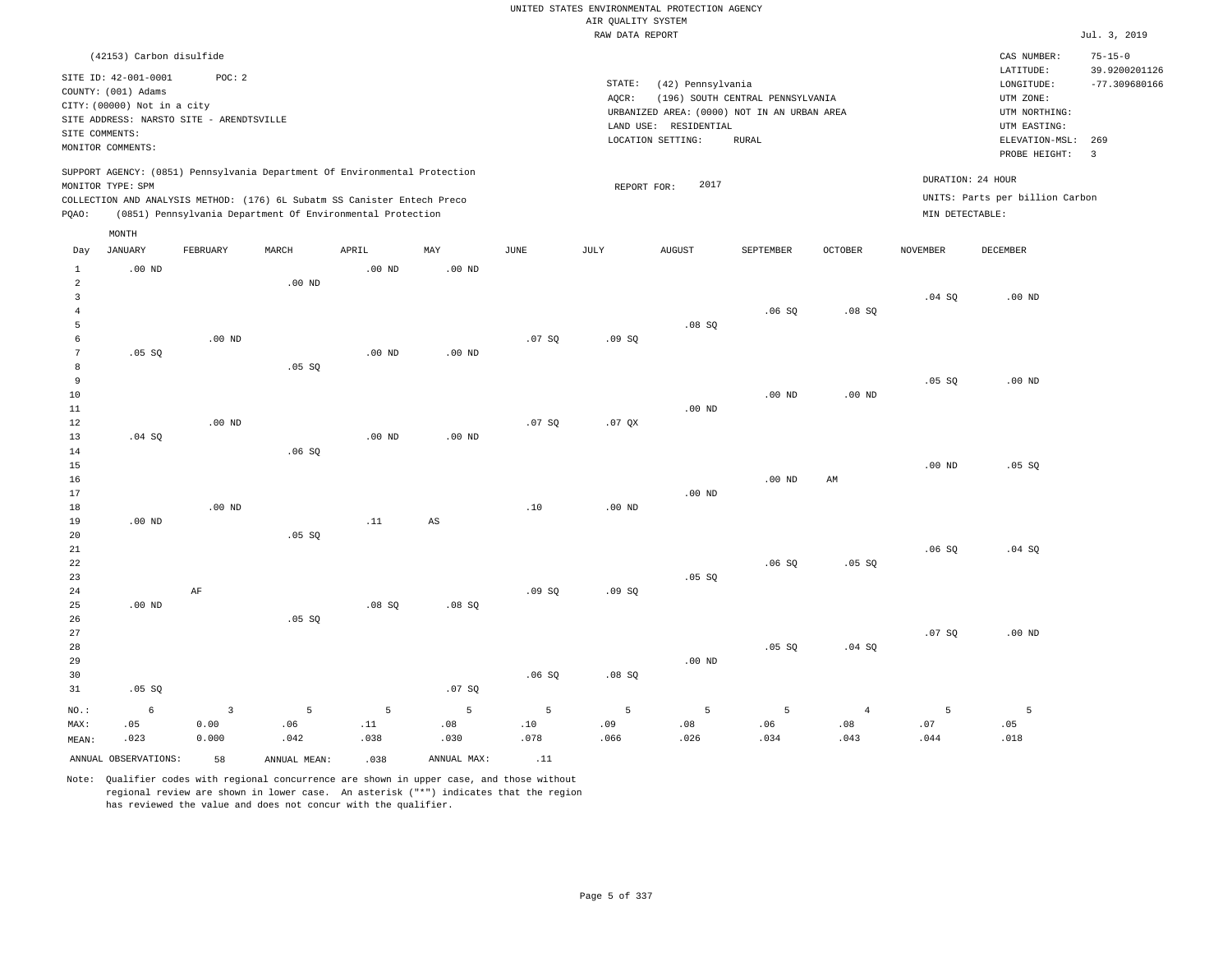|                                    |                                                                                                                        |            |                                                            |                        |                        |                        | AIR QUALITY SYSTEM | UNITED STATES ENVIRONMENTAL PROTECTION AGENCY |                                                                                 |                |                       |                                                          |                                |
|------------------------------------|------------------------------------------------------------------------------------------------------------------------|------------|------------------------------------------------------------|------------------------|------------------------|------------------------|--------------------|-----------------------------------------------|---------------------------------------------------------------------------------|----------------|-----------------------|----------------------------------------------------------|--------------------------------|
|                                    |                                                                                                                        |            |                                                            |                        |                        |                        | RAW DATA REPORT    |                                               |                                                                                 |                |                       |                                                          | Jul. 3, 2019                   |
|                                    | (42153) Carbon disulfide                                                                                               |            |                                                            |                        |                        |                        |                    |                                               |                                                                                 |                |                       | CAS NUMBER:<br>LATITUDE:                                 | $75 - 15 - 0$<br>39.9200201126 |
| SITE COMMENTS:                     | SITE ID: 42-001-0001<br>COUNTY: (001) Adams<br>CITY: (00000) Not in a city<br>SITE ADDRESS: NARSTO SITE - ARENDTSVILLE | POC: 2     |                                                            |                        |                        |                        | STATE:<br>AQCR:    | (42) Pennsylvania<br>LAND USE: RESIDENTIAL    | (196) SOUTH CENTRAL PENNSYLVANIA<br>URBANIZED AREA: (0000) NOT IN AN URBAN AREA |                |                       | LONGITUDE:<br>UTM ZONE:<br>UTM NORTHING:<br>UTM EASTING: | $-77.309680166$                |
|                                    | MONITOR COMMENTS:                                                                                                      |            |                                                            |                        |                        |                        |                    | LOCATION SETTING:                             | RURAL                                                                           |                |                       | ELEVATION-MSL:<br>PROBE HEIGHT:                          | 269<br>$\overline{3}$          |
|                                    | SUPPORT AGENCY: (0851) Pennsylvania Department Of Environmental Protection<br>MONITOR TYPE: SPM                        |            |                                                            |                        |                        |                        | REPORT FOR:        | 2018                                          |                                                                                 |                |                       | DURATION: 24 HOUR                                        |                                |
| PQAO:                              | COLLECTION AND ANALYSIS METHOD: (176) 6L Subatm SS Canister Entech Preco                                               |            | (0851) Pennsylvania Department Of Environmental Protection |                        |                        |                        |                    |                                               |                                                                                 |                |                       | UNITS: Parts per billion Carbon<br>MIN DETECTABLE: .054  |                                |
|                                    | MONTH                                                                                                                  |            |                                                            |                        |                        |                        |                    |                                               |                                                                                 |                |                       |                                                          |                                |
| Day                                | <b>JANUARY</b>                                                                                                         | FEBRUARY   | MARCH                                                      | APRIL                  | MAY                    | JUNE                   | JULY               | <b>AUGUST</b>                                 | SEPTEMBER                                                                       | <b>OCTOBER</b> | <b>NOVEMBER</b>       | DECEMBER                                                 |                                |
| $\mathbf{1}$<br>$\overline{a}$     | $.00$ ND                                                                                                               | $.00$ ND   |                                                            | $.00$ ND               | $.00$ ND               | .12 <sub>LB</sub>      | $.07$ LL           |                                               |                                                                                 |                |                       |                                                          |                                |
| $\overline{3}$<br>$\overline{4}$   |                                                                                                                        |            | .06SQ                                                      |                        |                        |                        |                    |                                               |                                                                                 |                | .09SQ                 | .05 SQ                                                   |                                |
| 5<br>6                             |                                                                                                                        |            |                                                            |                        |                        |                        |                    | .08SQ                                         | .06S                                                                            | $.00$ ND       |                       |                                                          |                                |
| $7\phantom{.0}$<br>$^{\rm 8}$<br>9 | .00 <sub>ND</sub>                                                                                                      | $.00$ ND   | $.00$ ND                                                   | $.00$ ND               | $.00$ ND               | $\mathbb{A}\mathbb{M}$ | .00 LL             |                                               |                                                                                 |                |                       |                                                          |                                |
| 10<br>11                           |                                                                                                                        |            |                                                            |                        |                        |                        |                    |                                               | $.00$ ND                                                                        | $.00$ ND       | .06SQ                 | .00 <sub>ND</sub>                                        |                                |
| 12<br>13                           |                                                                                                                        | $.00$ ND   |                                                            |                        |                        | .06S                   | $.00$ ND           | $.00$ ND                                      |                                                                                 |                |                       |                                                          |                                |
| 14<br>15                           | $.00$ ND                                                                                                               |            | $.00$ ND                                                   | .00 <sub>ND</sub>      | .09SQ                  |                        |                    |                                               |                                                                                 |                |                       |                                                          |                                |
| 16<br>17<br>18                     |                                                                                                                        |            |                                                            |                        |                        |                        |                    | .10SQ                                         | .07 <sub>OX</sub>                                                               | .06S           | .06SQ                 | .06SQ                                                    |                                |
| 19<br>20                           | $.00$ ND                                                                                                               | .06S       |                                                            | $.00$ ND               | .09S                   | .06S                   | .06S               |                                               |                                                                                 |                |                       |                                                          |                                |
| 21<br>22<br>23                     |                                                                                                                        |            | $.00$ ND                                                   |                        |                        |                        |                    |                                               | $.00$ ND                                                                        | $.00$ ND       | $.00$ ND              | $.00$ ND                                                 |                                |
| 24<br>25<br>26                     | $.00$ ND                                                                                                               | .07 SQ     |                                                            | $_{\rm AS}$            | $\mathbb{A}\mathbb{S}$ | .06SQ                  | $.00$ ND           | $.00$ ND                                      |                                                                                 |                |                       |                                                          |                                |
| 27<br>28<br>29<br>30<br>31         |                                                                                                                        |            | $.00$ ND                                                   |                        |                        |                        | .00 <sub>ND</sub>  | .12                                           | $.00$ ND                                                                        | .06SQ          | $_{\rm AS}$           | $.00$ ND                                                 |                                |
| NO.:<br>MAX:                       | 5<br>0.00                                                                                                              | 5<br>.07   | 5<br>.06                                                   | $\overline{4}$<br>0.00 | $\overline{4}$<br>.09  | $\overline{4}$<br>.12  | 6<br>.07           | 5<br>.12                                      | 5<br>.07                                                                        | 5<br>.06       | $\overline{4}$<br>.09 | 5<br>.06                                                 |                                |
| MEAN:                              | 0.000<br>ANNUAL OBSERVATIONS:                                                                                          | .026<br>57 | .012<br>ANNUAL MEAN:                                       | 0.000<br>.029          | .045<br>ANNUAL MAX:    | .075<br>.12            | .022               | .060                                          | .026                                                                            | .024           | .053                  | .022                                                     |                                |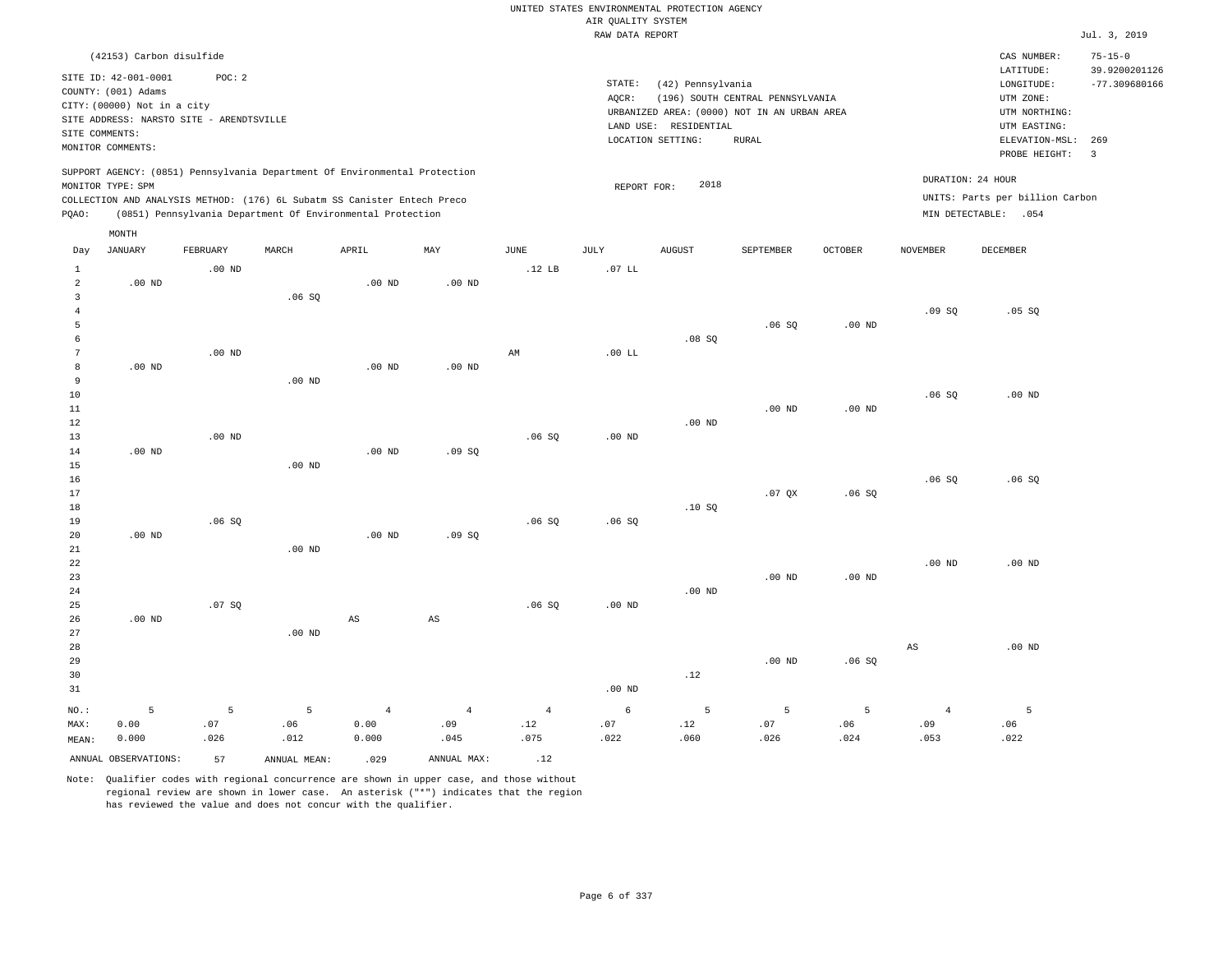|                      |                                          |                |                                                                            |        |                |             |                    | UNITED STATES ENVIRONMENTAL PROTECTION AGENCY |                                  |                |                 |                                 |                         |
|----------------------|------------------------------------------|----------------|----------------------------------------------------------------------------|--------|----------------|-------------|--------------------|-----------------------------------------------|----------------------------------|----------------|-----------------|---------------------------------|-------------------------|
|                      |                                          |                |                                                                            |        |                |             | AIR QUALITY SYSTEM |                                               |                                  |                |                 |                                 |                         |
|                      |                                          |                |                                                                            |        |                |             | RAW DATA REPORT    |                                               |                                  |                |                 |                                 | Jul. 3, 2019            |
|                      | (43205) Propylene                        |                |                                                                            |        |                |             |                    |                                               |                                  |                |                 | CAS NUMBER:                     | $115 - 07 - 1$          |
|                      | SITE ID: 42-001-0001                     | POC: 2         |                                                                            |        |                |             |                    |                                               |                                  |                |                 | LATITUDE:                       | 39.9200201126           |
|                      | COUNTY: (001) Adams                      |                |                                                                            |        |                |             | STATE:             | (42) Pennsylvania                             |                                  |                |                 | LONGITUDE:                      | $-77.309680166$         |
|                      | CITY: (00000) Not in a city              |                |                                                                            |        |                |             | AOCR:              | URBANIZED AREA: (0000) NOT IN AN URBAN AREA   | (196) SOUTH CENTRAL PENNSYLVANIA |                |                 | UTM ZONE:<br>UTM NORTHING:      |                         |
|                      | SITE ADDRESS: NARSTO SITE - ARENDTSVILLE |                |                                                                            |        |                |             |                    | LAND USE: RESIDENTIAL                         |                                  |                |                 | UTM EASTING:                    |                         |
| SITE COMMENTS:       |                                          |                |                                                                            |        |                |             |                    | LOCATION SETTING:                             | RURAL                            |                |                 | ELEVATION-MSL:                  | 269                     |
|                      | MONITOR COMMENTS:                        |                |                                                                            |        |                |             |                    |                                               |                                  |                |                 | PROBE HEIGHT:                   | $\overline{\mathbf{3}}$ |
|                      |                                          |                | SUPPORT AGENCY: (0851) Pennsylvania Department Of Environmental Protection |        |                |             |                    |                                               |                                  |                |                 |                                 |                         |
|                      | MONITOR TYPE: SPM                        |                |                                                                            |        |                |             | REPORT FOR:        | 2013                                          |                                  |                |                 | DURATION: 24 HOUR               |                         |
|                      |                                          |                | COLLECTION AND ANALYSIS METHOD: (176) 6L Subatm SS Canister Entech Preco   |        |                |             |                    |                                               |                                  |                |                 | UNITS: Parts per billion Carbon |                         |
| PQAO:                |                                          |                | (0851) Pennsylvania Department Of Environmental Protection                 |        |                |             |                    |                                               |                                  |                | MIN DETECTABLE: |                                 |                         |
|                      | MONTH                                    |                |                                                                            |        |                |             |                    |                                               |                                  |                |                 |                                 |                         |
| Day                  | <b>JANUARY</b>                           | FEBRUARY       | MARCH                                                                      | APRIL  | MAY            | <b>JUNE</b> | $\mathtt{JULY}$    | <b>AUGUST</b>                                 | SEPTEMBER                        | <b>OCTOBER</b> | <b>NOVEMBER</b> | <b>DECEMBER</b>                 |                         |
| $\mathbf{1}$         |                                          |                |                                                                            |        |                |             |                    |                                               | AS                               | .552           |                 |                                 |                         |
| $\overline{2}$       |                                          |                |                                                                            |        |                |             |                    | AF                                            |                                  |                |                 |                                 |                         |
| $\overline{3}$       |                                          | 2.910          |                                                                            |        |                | 1.314 CC    | .762               |                                               |                                  |                |                 |                                 |                         |
| $\overline{4}$       | AF                                       |                |                                                                            | 1.254  | 1.104          |             |                    |                                               |                                  |                |                 |                                 |                         |
| 5                    |                                          |                | 2.049                                                                      |        |                |             |                    |                                               |                                  |                |                 |                                 |                         |
| 6<br>$7\phantom{.0}$ |                                          |                |                                                                            |        |                |             |                    |                                               | 1.134 CC                         | AF             | 1.962           | AF                              |                         |
| 8                    |                                          |                |                                                                            |        |                |             |                    | .927                                          |                                  |                |                 |                                 |                         |
| 9                    |                                          | 1.362          |                                                                            |        |                | 1.683       | 1.554              |                                               |                                  |                |                 |                                 |                         |
| 10                   | AF                                       |                |                                                                            | 1.122  | 1.602          |             |                    |                                               |                                  |                |                 |                                 |                         |
| $11\,$               |                                          |                | 1.401                                                                      |        |                |             |                    |                                               |                                  |                |                 |                                 |                         |
| 12                   |                                          |                |                                                                            |        |                |             |                    |                                               |                                  |                | 1.215 CC        | AF                              |                         |
| 13                   |                                          |                |                                                                            |        |                |             |                    |                                               | .882                             | .576 LL        |                 |                                 |                         |
| 14<br>15             |                                          | AF             |                                                                            |        |                | .804        | .789 CC            | .477                                          |                                  |                |                 |                                 |                         |
| 16                   | 3.381                                    |                |                                                                            | 1.191  | 1.821          |             |                    |                                               |                                  |                |                 |                                 |                         |
| 17                   |                                          |                | 2.100                                                                      |        |                |             |                    |                                               |                                  |                |                 |                                 |                         |
| 18                   |                                          |                |                                                                            |        |                |             |                    |                                               |                                  |                | AF              | 3.984 5                         |                         |
| 19                   |                                          |                |                                                                            |        |                |             |                    |                                               | 1.293                            | .450 LL        |                 |                                 |                         |
| 20                   |                                          |                |                                                                            |        |                |             |                    | 1.074 CL                                      |                                  |                |                 |                                 |                         |
| $2\sqrt{1}$          |                                          | 1.734          |                                                                            |        |                | .939        | 1.329              |                                               |                                  |                |                 |                                 |                         |
| 22                   | 2.265                                    |                |                                                                            | 1.278  | 1.167 CC       |             |                    |                                               |                                  |                |                 |                                 |                         |
| 23<br>24             |                                          |                | 1.200                                                                      |        |                |             |                    |                                               |                                  |                | AF              | AS                              |                         |
| 25                   |                                          |                |                                                                            |        |                |             |                    |                                               | .249 SQ                          | 1.983          |                 |                                 |                         |
| 26                   |                                          |                |                                                                            |        |                |             |                    | 1.665 CC                                      |                                  |                |                 |                                 |                         |
| 27                   |                                          | 2.598          |                                                                            |        |                | 1.800       | 1.062 CC           |                                               |                                  |                |                 |                                 |                         |
| 28                   | 4.041 5                                  |                |                                                                            | 2.166  | 1.902          |             |                    |                                               |                                  |                |                 |                                 |                         |
| 29                   |                                          |                | 1.230                                                                      |        |                |             |                    |                                               |                                  |                |                 |                                 |                         |
| 30                   |                                          |                |                                                                            |        |                |             |                    |                                               |                                  |                | AF              | 3.771 5                         |                         |
| 31                   |                                          |                |                                                                            |        |                |             |                    |                                               |                                  | 2.601          |                 |                                 |                         |
| NO.:                 | $\overline{3}$                           | $\overline{4}$ | 5                                                                          | 5      | $\overline{5}$ | 5           | 5                  | $\overline{4}$                                | $\sqrt{4}$                       | 5              | $\overline{a}$  | $\overline{a}$                  |                         |
| MAX:                 | 4.041                                    | 2.910          | 2.100                                                                      | 2.166  | 1.902          | 1.800       | 1.554              | 1.665                                         | 1.293                            | 2.601          | 1.962           | 3.984                           |                         |
| MEAN:                | 3.2290                                   | 2.1510         | 1.5960                                                                     | 1.4022 | 1.5192         | 1.3080      | 1.0992             | 1.0358                                        | .8895                            | 1.2324         | 1.5885          | 3.8775                          |                         |
|                      | ANNUAL OBSERVATIONS:                     | 49             | ANNUAL MEAN:                                                               | 1.5859 | ANNUAL MAX:    | 4.041       |                    |                                               |                                  |                |                 |                                 |                         |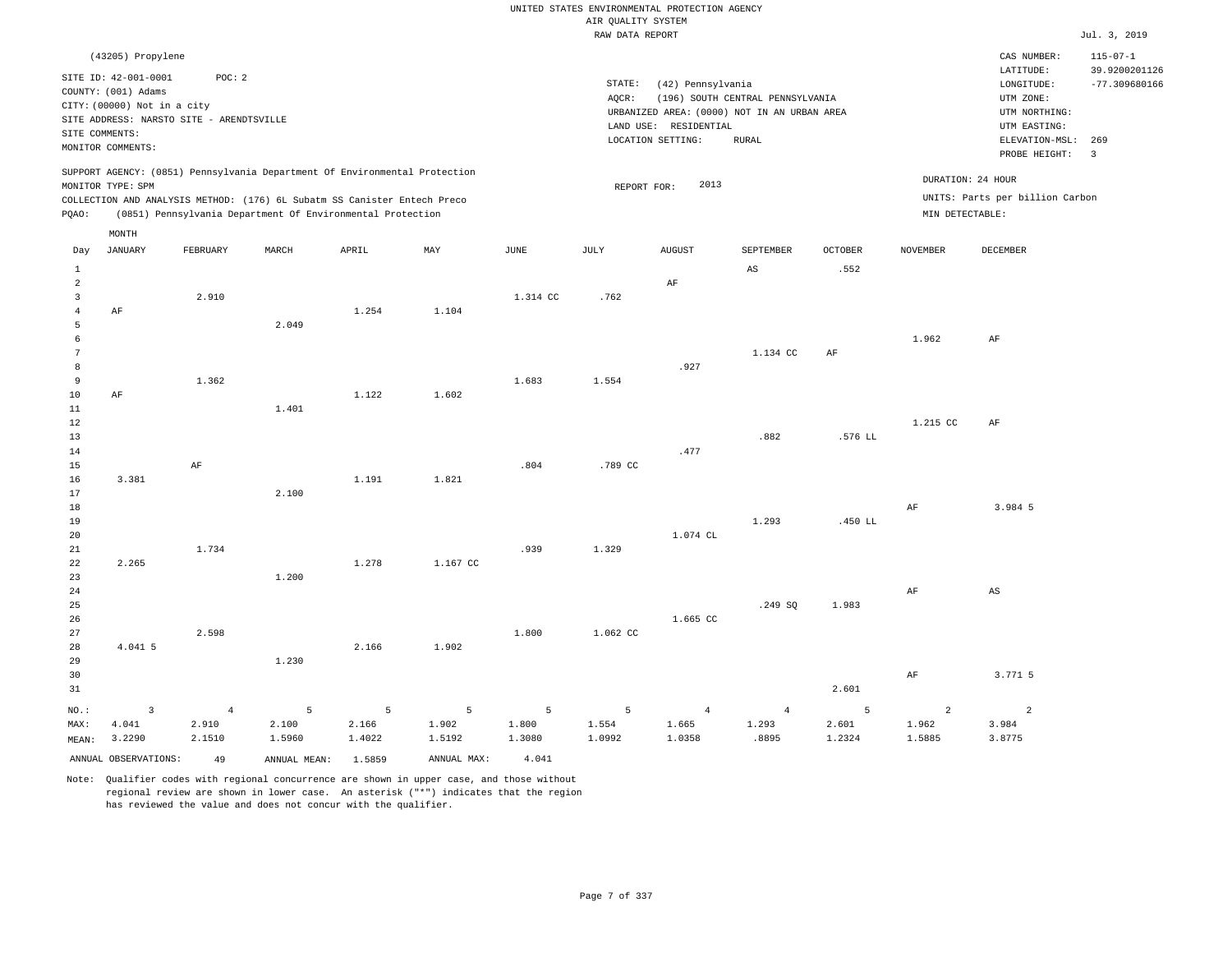|                                                             |                                                                                                                                                                                    |                 |                                                                                                                                                                                                                      |                               |                 |                                    | AIR QUALITY SYSTEM   | UNITED STATES ENVIRONMENTAL PROTECTION AGENCY                                                                  |                                                  |                                   |                      |                                                                                                                             |                                                                      |
|-------------------------------------------------------------|------------------------------------------------------------------------------------------------------------------------------------------------------------------------------------|-----------------|----------------------------------------------------------------------------------------------------------------------------------------------------------------------------------------------------------------------|-------------------------------|-----------------|------------------------------------|----------------------|----------------------------------------------------------------------------------------------------------------|--------------------------------------------------|-----------------------------------|----------------------|-----------------------------------------------------------------------------------------------------------------------------|----------------------------------------------------------------------|
|                                                             |                                                                                                                                                                                    |                 |                                                                                                                                                                                                                      |                               |                 |                                    | RAW DATA REPORT      |                                                                                                                |                                                  |                                   |                      |                                                                                                                             | Jul. 3, 2019                                                         |
|                                                             | (43205) Propylene<br>SITE ID: 42-001-0001<br>COUNTY: (001) Adams<br>CITY: (00000) Not in a city<br>SITE ADDRESS: NARSTO SITE - ARENDTSVILLE<br>SITE COMMENTS:<br>MONITOR COMMENTS: | POC: 2          |                                                                                                                                                                                                                      |                               |                 |                                    | STATE:<br>AQCR:      | (42) Pennsylvania<br>URBANIZED AREA: (0000) NOT IN AN URBAN AREA<br>LAND USE: RESIDENTIAL<br>LOCATION SETTING: | (196) SOUTH CENTRAL PENNSYLVANIA<br><b>RURAL</b> |                                   |                      | CAS NUMBER:<br>LATITUDE:<br>LONGITUDE:<br>UTM ZONE:<br>UTM NORTHING:<br>UTM EASTING:<br>ELEVATION-MSL: 269<br>PROBE HEIGHT: | $115 - 07 - 1$<br>39.9200201126<br>$-77.309680166$<br>$\overline{3}$ |
| PQAO:                                                       | MONITOR TYPE: SPM                                                                                                                                                                  |                 | SUPPORT AGENCY: (0851) Pennsylvania Department Of Environmental Protection<br>COLLECTION AND ANALYSIS METHOD: (176) 6L Subatm SS Canister Entech Preco<br>(0851) Pennsylvania Department Of Environmental Protection |                               |                 |                                    | REPORT FOR:          | 2014                                                                                                           |                                                  |                                   | MIN DETECTABLE:      | DURATION: 24 HOUR<br>UNITS: Parts per billion Carbon                                                                        |                                                                      |
|                                                             | MONTH                                                                                                                                                                              |                 |                                                                                                                                                                                                                      |                               |                 |                                    |                      |                                                                                                                |                                                  |                                   |                      |                                                                                                                             |                                                                      |
| Day                                                         | <b>JANUARY</b>                                                                                                                                                                     | FEBRUARY        | MARCH                                                                                                                                                                                                                | APRIL                         | MAY             | $_{\rm JUNE}$                      | <b>JULY</b>          | <b>AUGUST</b>                                                                                                  | SEPTEMBER                                        | <b>OCTOBER</b>                    | <b>NOVEMBER</b>      | <b>DECEMBER</b>                                                                                                             |                                                                      |
| $1\,$<br>$\overline{a}$<br>$\overline{3}$<br>$\sqrt{4}$     |                                                                                                                                                                                    | 3.602           |                                                                                                                                                                                                                      |                               |                 | 1.349                              | .916                 | 1.480 CC                                                                                                       | .890 CC                                          | 1.486                             | 1.252                | $\rm{AF}$                                                                                                                   |                                                                      |
| 5<br>$\epsilon$<br>$7\phantom{.0}$<br>$\boldsymbol{8}$<br>9 | AS                                                                                                                                                                                 |                 | 1.811                                                                                                                                                                                                                | 1.392 CC                      | .992            |                                    |                      | 2.374                                                                                                          | .979 CC                                          | 1.481                             | 1.706                | 1.943                                                                                                                       |                                                                      |
| $10$<br>$11\,$<br>12<br>13                                  | 5.237 5                                                                                                                                                                            | 3.308           | 4.128 5                                                                                                                                                                                                              | 1.012                         | 1.642           | 1.458                              | 1.578 CC             |                                                                                                                |                                                  |                                   | 1.445                | 3.817 5                                                                                                                     |                                                                      |
| 14<br>15<br>16<br>17<br>$1\,8$                              | 3.977 5                                                                                                                                                                            | 3.845 5         | 1.757                                                                                                                                                                                                                | .947 CC                       | 1.218 CC        | 1.712 CC                           | .949 CC              | .920 CC                                                                                                        | .740 CC                                          | .907                              |                      |                                                                                                                             |                                                                      |
| 19<br>20<br>21<br>22                                        |                                                                                                                                                                                    | 2.103           |                                                                                                                                                                                                                      |                               |                 | 1.578                              | 1.060 CC             | 1.195 CC                                                                                                       | AF                                               | 1.545                             | 1.745                | 3.312                                                                                                                       |                                                                      |
| 23<br>24<br>25<br>26                                        | 3.178                                                                                                                                                                              |                 | 1.967                                                                                                                                                                                                                | .963 CC                       | 1.292           |                                    |                      |                                                                                                                | .729                                             | $_{\rm AS}$                       | 1.740                | 3.023                                                                                                                       |                                                                      |
| 27<br>28<br>29<br>30                                        | 3.219                                                                                                                                                                              | 1.812           | 2.156 QX                                                                                                                                                                                                             | $\rm AF$                      | 1.714           | 1.516 CC                           | 1.898 CC             | $_{\rm AS}$                                                                                                    |                                                  |                                   |                      |                                                                                                                             |                                                                      |
| 31                                                          |                                                                                                                                                                                    | 5               |                                                                                                                                                                                                                      |                               | 5               |                                    |                      |                                                                                                                |                                                  |                                   |                      | 1.908                                                                                                                       |                                                                      |
| $NO.$ :<br>MAX:<br>MEAN:                                    | $\overline{4}$<br>5.237<br>3.9028                                                                                                                                                  | 3.845<br>2.9340 | 5<br>4.128<br>2.3638                                                                                                                                                                                                 | $\sqrt{4}$<br>1.392<br>1.0785 | 1.714<br>1.3716 | $5\phantom{.0}$<br>1.712<br>1.5226 | 5<br>1.898<br>1.2802 | $\overline{4}$<br>2.374<br>1.4923                                                                              | $\overline{4}$<br>.979<br>.8345                  | $\overline{4}$<br>1.545<br>1.3548 | 5<br>1.745<br>1.5776 | 5<br>3.817<br>2.8006                                                                                                        |                                                                      |
|                                                             | ANNUAL OBSERVATIONS:                                                                                                                                                               | 55              | ANNUAL MEAN: 1.8891                                                                                                                                                                                                  |                               | ANNUAL MAX:     | 5.237                              |                      |                                                                                                                |                                                  |                                   |                      |                                                                                                                             |                                                                      |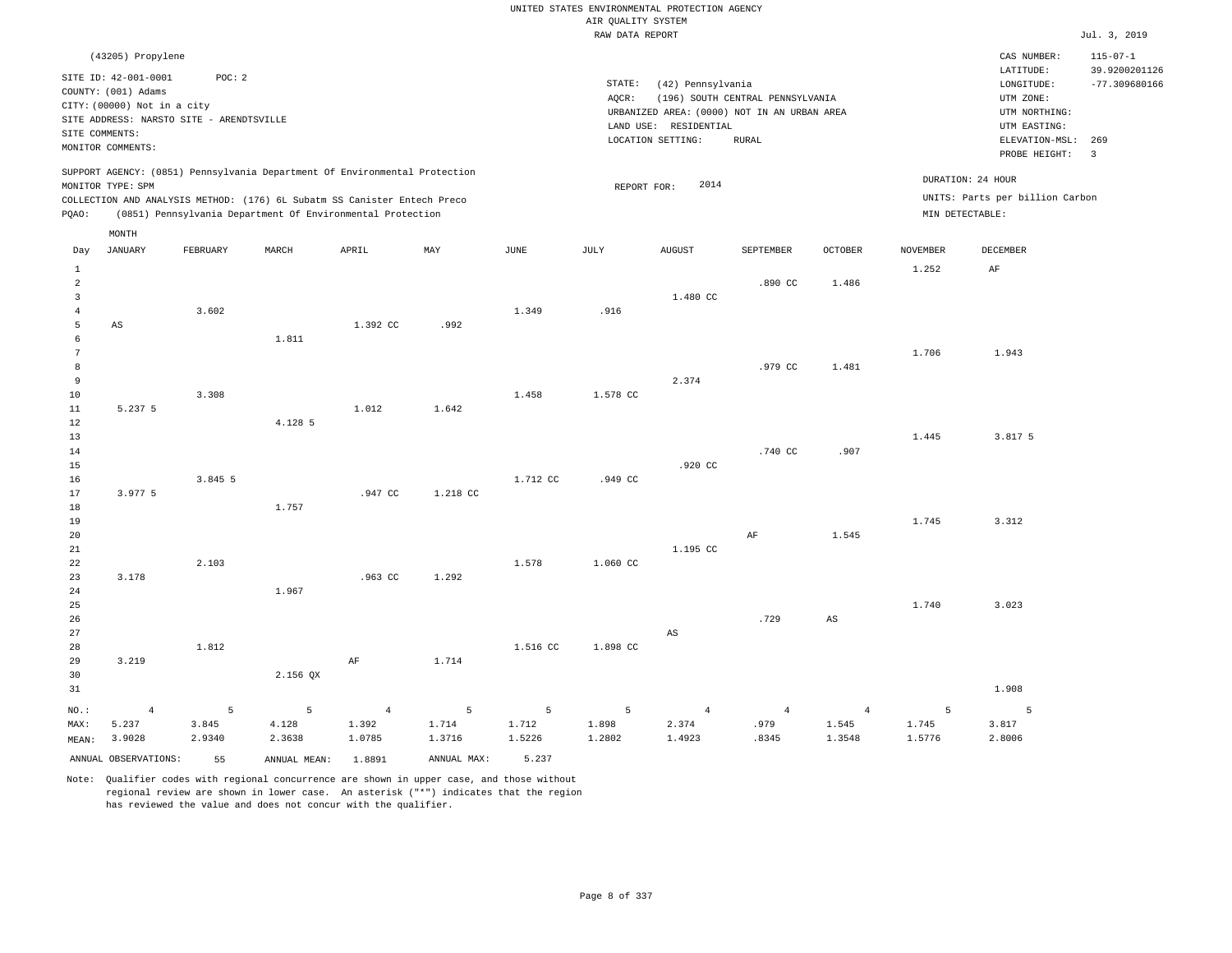|                         |                                           |                |                                                                            |        |                |         |                    | UNITED STATES ENVIRONMENTAL PROTECTION AGENCY |                                             |                |                    |                                 |                                 |
|-------------------------|-------------------------------------------|----------------|----------------------------------------------------------------------------|--------|----------------|---------|--------------------|-----------------------------------------------|---------------------------------------------|----------------|--------------------|---------------------------------|---------------------------------|
|                         |                                           |                |                                                                            |        |                |         | AIR QUALITY SYSTEM |                                               |                                             |                |                    |                                 |                                 |
|                         |                                           |                |                                                                            |        |                |         | RAW DATA REPORT    |                                               |                                             |                |                    |                                 | Jul. 3, 2019                    |
|                         | (43205) Propylene<br>SITE ID: 42-001-0001 | POC: 2         |                                                                            |        |                |         |                    |                                               |                                             |                |                    | CAS NUMBER:<br>LATITUDE:        | $115 - 07 - 1$<br>39.9200201126 |
|                         | COUNTY: (001) Adams                       |                |                                                                            |        |                |         | STATE:<br>AOCR:    | (42) Pennsylvania                             | (196) SOUTH CENTRAL PENNSYLVANIA            |                |                    | LONGITUDE:<br>UTM ZONE:         | $-77.309680166$                 |
|                         | CITY: (00000) Not in a city               |                |                                                                            |        |                |         |                    |                                               | URBANIZED AREA: (0000) NOT IN AN URBAN AREA |                |                    | UTM NORTHING:                   |                                 |
|                         | SITE ADDRESS: NARSTO SITE - ARENDTSVILLE  |                |                                                                            |        |                |         |                    | LAND USE: RESIDENTIAL                         |                                             |                |                    | UTM EASTING:                    |                                 |
|                         | SITE COMMENTS:                            |                |                                                                            |        |                |         |                    | LOCATION SETTING:                             | <b>RURAL</b>                                |                |                    | ELEVATION-MSL: 269              |                                 |
|                         | MONITOR COMMENTS:                         |                |                                                                            |        |                |         |                    |                                               |                                             |                |                    | PROBE HEIGHT:                   | $\overline{3}$                  |
|                         | MONITOR TYPE: SPM                         |                | SUPPORT AGENCY: (0851) Pennsylvania Department Of Environmental Protection |        |                |         | REPORT FOR:        | 2015                                          |                                             |                | DURATION: 24 HOUR  |                                 |                                 |
|                         |                                           |                | COLLECTION AND ANALYSIS METHOD: (176) 6L Subatm SS Canister Entech Preco   |        |                |         |                    |                                               |                                             |                |                    | UNITS: Parts per billion Carbon |                                 |
| PQAO:                   |                                           |                | (0851) Pennsylvania Department Of Environmental Protection                 |        |                |         |                    |                                               |                                             |                | MIN DETECTABLE:    |                                 |                                 |
|                         | MONTH                                     |                |                                                                            |        |                |         |                    |                                               |                                             |                |                    |                                 |                                 |
| Day                     | <b>JANUARY</b>                            | FEBRUARY       | MARCH                                                                      | APRIL  | MAY            | JUNE    | JULY               | <b>AUGUST</b>                                 | SEPTEMBER                                   | <b>OCTOBER</b> | <b>NOVEMBER</b>    | <b>DECEMBER</b>                 |                                 |
| 1<br>$\overline{a}$     |                                           |                | 3.070                                                                      |        |                |         |                    |                                               |                                             |                | 1.710              | 5.100 5                         |                                 |
| $\overline{\mathbf{3}}$ |                                           |                |                                                                            |        |                |         |                    |                                               | $\mathbb{A}\mathbb{S}$                      | $.600$ CC      |                    |                                 |                                 |
| $\overline{4}$<br>5     |                                           | 2.068          |                                                                            |        |                | 1.080   | 1.248              | 1.410                                         |                                             |                |                    |                                 |                                 |
| 6                       | 2.969                                     |                |                                                                            | 1.050  | AS             |         |                    |                                               |                                             |                |                    |                                 |                                 |
| 7                       |                                           |                | 2.975                                                                      |        |                |         |                    |                                               |                                             |                |                    |                                 |                                 |
| $^{\rm 8}$              |                                           |                |                                                                            |        |                |         |                    |                                               |                                             |                | 1.140              | 97.800 5                        |                                 |
| 9                       |                                           |                |                                                                            |        |                |         |                    |                                               | 5.790 5                                     | 1.740          |                    |                                 |                                 |
| 10                      |                                           |                |                                                                            |        |                |         |                    | 1.020 CC                                      |                                             |                |                    |                                 |                                 |
| $1\,1$                  |                                           | 2.712          |                                                                            |        |                | 1.680   | AF                 |                                               |                                             |                |                    |                                 |                                 |
| 12                      | 3.474                                     |                |                                                                            | 1.380  | .900           |         |                    |                                               |                                             |                |                    |                                 |                                 |
| 13                      |                                           |                | 1.687 QX                                                                   |        |                |         |                    |                                               |                                             |                |                    |                                 |                                 |
| 14                      |                                           |                |                                                                            |        |                |         |                    |                                               |                                             |                | .840 <sub>CC</sub> | 1.830                           |                                 |
| $15$                    |                                           |                |                                                                            |        |                |         |                    |                                               | 1.080                                       | .840 CC        |                    |                                 |                                 |
| 16                      |                                           |                |                                                                            |        |                |         |                    | 1.080                                         |                                             |                |                    |                                 |                                 |
| 17                      |                                           | 3.333          |                                                                            |        |                | .990    | 1.020 CC           |                                               |                                             |                |                    |                                 |                                 |
| 18<br>19                | 3.373                                     |                | .949                                                                       | 1.050  | .900           |         |                    |                                               |                                             |                |                    |                                 |                                 |
| 20                      |                                           |                |                                                                            |        |                |         |                    |                                               |                                             |                | 1.530              | 2.160                           |                                 |
| 21                      |                                           |                |                                                                            |        |                |         |                    |                                               | $.960$ CC                                   | 1.740          |                    |                                 |                                 |
| 22                      |                                           |                |                                                                            |        |                |         |                    | .780 CC                                       |                                             |                |                    |                                 |                                 |
| 23                      |                                           | 2.443 QX       |                                                                            |        |                | 1.410   | .660               |                                               |                                             |                |                    |                                 |                                 |
| 24                      | 3.686 5                                   |                |                                                                            | .750   | 1.740          |         |                    |                                               |                                             |                |                    |                                 |                                 |
| 25                      |                                           |                | 2.555                                                                      |        |                |         |                    |                                               |                                             |                |                    |                                 |                                 |
| 26                      |                                           |                |                                                                            |        |                |         |                    |                                               |                                             |                | 2.040              | 2.280                           |                                 |
| 27                      |                                           |                |                                                                            |        |                |         |                    |                                               | .840 <sub>C</sub>                           | 1.830          |                    |                                 |                                 |
| 28                      |                                           |                |                                                                            |        |                |         |                    | .960 CC                                       |                                             |                |                    |                                 |                                 |
| 29                      |                                           |                |                                                                            |        |                | .780 CC | .990 CC            |                                               |                                             |                |                    |                                 |                                 |
| 30<br>31                | 1.948                                     |                | 1.350                                                                      | 1.320  | .900           |         |                    |                                               |                                             |                |                    |                                 |                                 |
| NO.:                    | 5                                         | $\overline{4}$ | 6                                                                          | 5      | $\overline{4}$ | 5       | $\overline{4}$     | 5                                             | $\overline{4}$                              | 5              | 5                  | 5                               |                                 |
| MAX:                    | 3.686                                     | 3.333          | 3.070                                                                      | 1.380  | 1.740          | 1.680   | 1.248              | 1.410                                         | 5.790                                       | 1.830          | 2.040              | 97.800                          |                                 |
| MEAN:                   | 3.0900                                    | 2.6390         | 2.0977                                                                     | 1.1100 | 1.1100         | 1.1880  | .9795              | 1.0500                                        | 2.1675                                      | 1.3500         | 1.4520             | 21.8340                         |                                 |
|                         | ANNUAL OBSERVATIONS:                      | 57             | ANNUAL MEAN:                                                               | 3.4305 | ANNUAL MAX:    | 97.800  |                    |                                               |                                             |                |                    |                                 |                                 |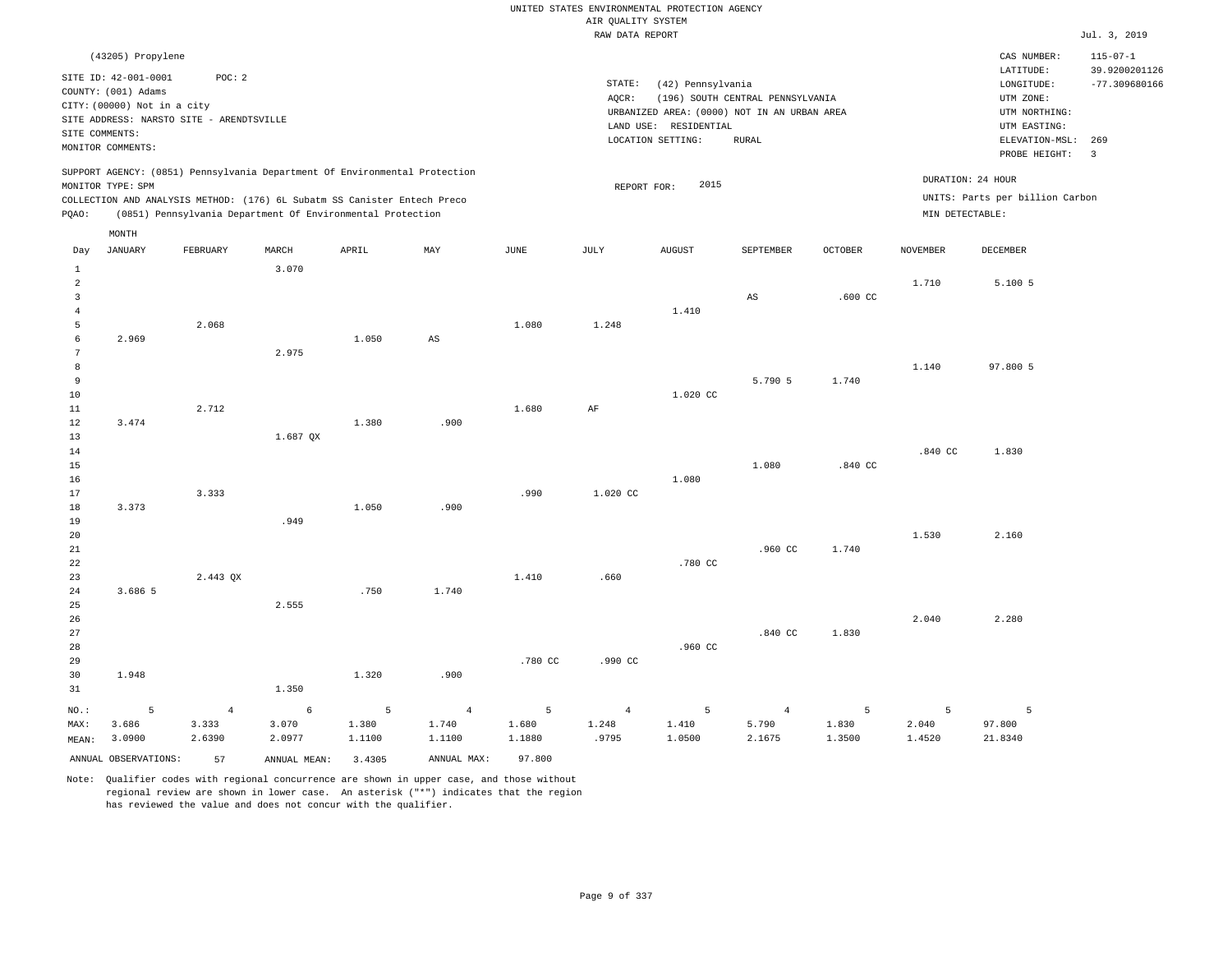|                                                                  |                                                                                                                                                                                    |                                   |                                                                                                                                                        |                     |                     |                     |                                   | UNITED STATES ENVIRONMENTAL PROTECTION AGENCY                                                                  |                                                  |                      |                      |                                                                                                                         |                                                                             |
|------------------------------------------------------------------|------------------------------------------------------------------------------------------------------------------------------------------------------------------------------------|-----------------------------------|--------------------------------------------------------------------------------------------------------------------------------------------------------|---------------------|---------------------|---------------------|-----------------------------------|----------------------------------------------------------------------------------------------------------------|--------------------------------------------------|----------------------|----------------------|-------------------------------------------------------------------------------------------------------------------------|-----------------------------------------------------------------------------|
|                                                                  |                                                                                                                                                                                    |                                   |                                                                                                                                                        |                     |                     |                     | AIR QUALITY SYSTEM                |                                                                                                                |                                                  |                      |                      |                                                                                                                         |                                                                             |
|                                                                  |                                                                                                                                                                                    |                                   |                                                                                                                                                        |                     |                     |                     | RAW DATA REPORT                   |                                                                                                                |                                                  |                      |                      |                                                                                                                         | Jul. 3, 2019                                                                |
|                                                                  | (43205) Propylene<br>SITE ID: 42-001-0001<br>COUNTY: (001) Adams<br>CITY: (00000) Not in a city<br>SITE ADDRESS: NARSTO SITE - ARENDTSVILLE<br>SITE COMMENTS:<br>MONITOR COMMENTS: | POC: 2                            |                                                                                                                                                        |                     |                     |                     | STATE:<br>AQCR:                   | (42) Pennsylvania<br>URBANIZED AREA: (0000) NOT IN AN URBAN AREA<br>LAND USE: RESIDENTIAL<br>LOCATION SETTING: | (196) SOUTH CENTRAL PENNSYLVANIA<br><b>RURAL</b> |                      |                      | CAS NUMBER:<br>LATITUDE:<br>LONGITUDE:<br>UTM ZONE:<br>UTM NORTHING:<br>UTM EASTING:<br>ELEVATION-MSL:<br>PROBE HEIGHT: | $115 - 07 - 1$<br>39.9200201126<br>$-77.309680166$<br>269<br>$\overline{3}$ |
|                                                                  | MONITOR TYPE: SPM                                                                                                                                                                  |                                   | SUPPORT AGENCY: (0851) Pennsylvania Department Of Environmental Protection<br>COLLECTION AND ANALYSIS METHOD: (176) 6L Subatm SS Canister Entech Preco |                     |                     |                     |                                   | 2016<br>REPORT FOR:                                                                                            |                                                  |                      | DURATION: 24 HOUR    | UNITS: Parts per billion Carbon                                                                                         |                                                                             |
| PQAO:                                                            |                                                                                                                                                                                    |                                   | (0851) Pennsylvania Department Of Environmental Protection                                                                                             |                     |                     |                     |                                   |                                                                                                                |                                                  |                      | MIN DETECTABLE:      |                                                                                                                         |                                                                             |
| Day                                                              | $\texttt{MONTH}$<br><b>JANUARY</b>                                                                                                                                                 | FEBRUARY                          | MARCH                                                                                                                                                  | APRIL               | MAY                 | JUNE                | JULY                              | AUGUST                                                                                                         | SEPTEMBER                                        | OCTOBER              | <b>NOVEMBER</b>      | DECEMBER                                                                                                                |                                                                             |
| 1<br>$\overline{2}$<br>$\overline{\mathbf{3}}$<br>$\overline{4}$ | 2.250                                                                                                                                                                              |                                   | 1.620                                                                                                                                                  |                     |                     |                     |                                   | 1.140 LB                                                                                                       | .690SQ                                           | 1.200                | 1.890 LB             | 2.280                                                                                                                   |                                                                             |
| 5<br>6<br>$7\phantom{.0}$<br>8<br>$\overline{9}$                 | 3.000 QX                                                                                                                                                                           | 1.812                             | 1.950                                                                                                                                                  | 1.080 QX            | .693                | .750                | 1.380                             |                                                                                                                | 1.500                                            | .960 LB              | 1.350                | 1.980                                                                                                                   |                                                                             |
| 10<br>11<br>12<br>13<br>14                                       | 2.700                                                                                                                                                                              | 1.200                             | 2.220                                                                                                                                                  | .720 QX             | 1.074               | 1.200               | .720                              | 1.266 SQ                                                                                                       |                                                  |                      | 2.010                | 1.830                                                                                                                   |                                                                             |
| 15<br>16<br>17<br>$1\,8$                                         |                                                                                                                                                                                    | 1.080                             |                                                                                                                                                        | .690QX              | .780                | 1,080               | <b>TS</b>                         | 2.616                                                                                                          | .450 LB                                          | 1.020 LB             |                      |                                                                                                                         |                                                                             |
| 19<br>20<br>21<br>22<br>23                                       | 1.563                                                                                                                                                                              |                                   | .990 LB                                                                                                                                                |                     |                     | 1.290               | 1.860                             | .756 LB                                                                                                        | .690                                             | .900                 | $.660$ LB            | AF                                                                                                                      |                                                                             |
| 24<br>25<br>26<br>27                                             | 2.322                                                                                                                                                                              | 1.170                             | .870                                                                                                                                                   | .510 QX             | .450                |                     |                                   |                                                                                                                | 1.020 LB                                         | 2.130                | 1.440                | 2.700                                                                                                                   |                                                                             |
| 28<br>29<br>30<br>31                                             | 2.448 LB                                                                                                                                                                           |                                   | $\mathbb{A}\mathbb{S}$                                                                                                                                 | 1.770               | .720                | .630                | 1.140                             | 1.122 LB                                                                                                       |                                                  |                      |                      |                                                                                                                         |                                                                             |
| NO.:<br>MAX:<br>MEAN:                                            | 6<br>3.000<br>2.3805                                                                                                                                                               | $\overline{4}$<br>1.812<br>1.3155 | 5<br>2.220<br>1.5300                                                                                                                                   | 5<br>1.770<br>.9540 | 5<br>1.074<br>.7434 | 5<br>1.290<br>.9900 | $\overline{4}$<br>1.860<br>1.2750 | 5<br>2.616<br>1.3800                                                                                           | 5<br>1.500<br>.8700                              | 5<br>2.130<br>1.2420 | 5<br>2.010<br>1.4700 | $\overline{4}$<br>2.700<br>2.1975                                                                                       |                                                                             |
|                                                                  | ANNUAL OBSERVATIONS:                                                                                                                                                               | 58                                | ANNUAL MEAN: 1.3678                                                                                                                                    |                     | ANNUAL MAX:         | 3.000               |                                   |                                                                                                                |                                                  |                      |                      |                                                                                                                         |                                                                             |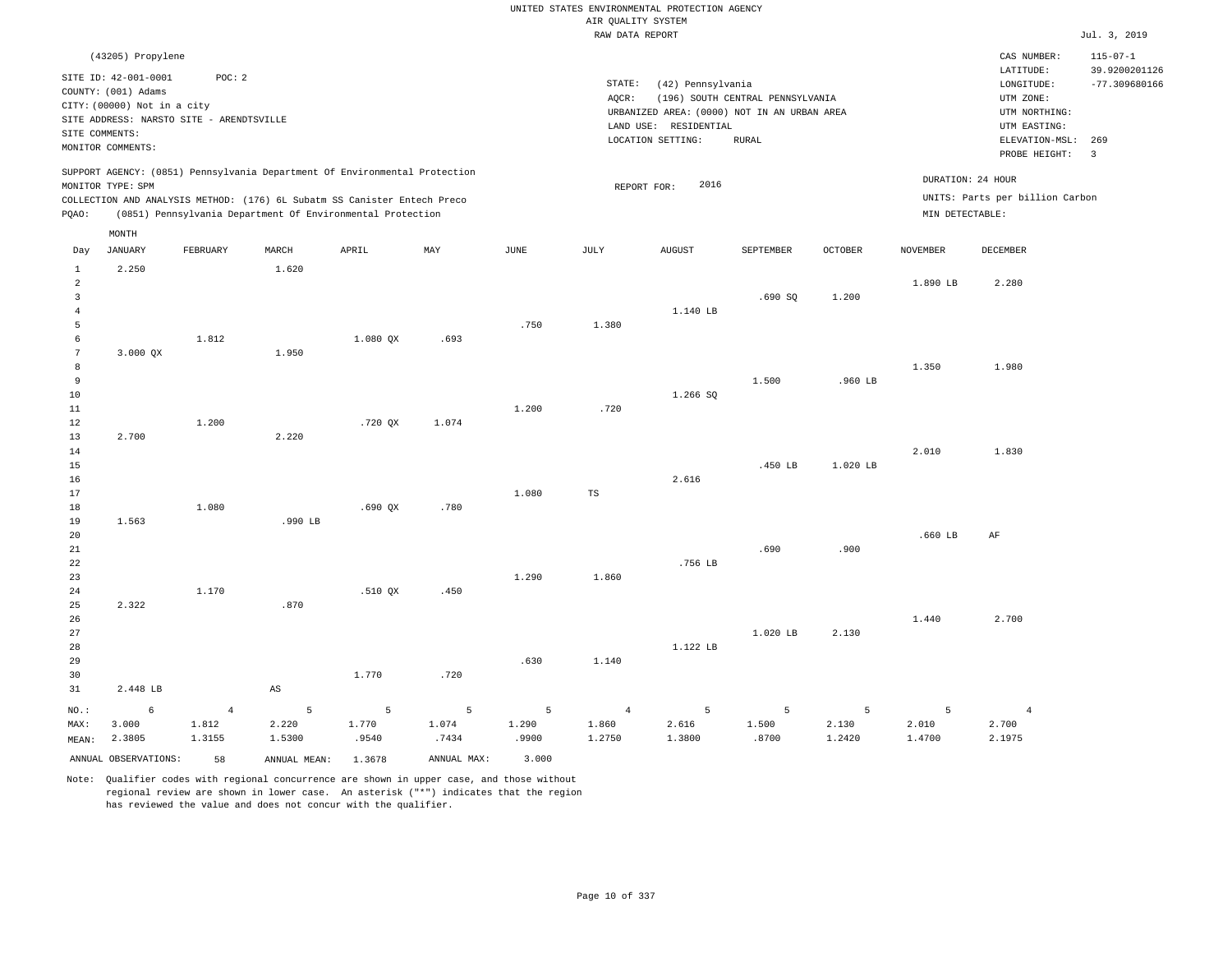|                                  |                                                                                                                                             |                 |                                                                                                                                        |                 |                        |                 | AIR QUALITY SYSTEM | UNITED STATES ENVIRONMENTAL PROTECTION AGENCY                   |                                                                                                 |                 |                   |                                                                                        |                                 |
|----------------------------------|---------------------------------------------------------------------------------------------------------------------------------------------|-----------------|----------------------------------------------------------------------------------------------------------------------------------------|-----------------|------------------------|-----------------|--------------------|-----------------------------------------------------------------|-------------------------------------------------------------------------------------------------|-----------------|-------------------|----------------------------------------------------------------------------------------|---------------------------------|
|                                  |                                                                                                                                             |                 |                                                                                                                                        |                 |                        |                 | RAW DATA REPORT    |                                                                 |                                                                                                 |                 |                   |                                                                                        | Jul. 3, 2019                    |
|                                  | (43205) Propylene                                                                                                                           |                 |                                                                                                                                        |                 |                        |                 |                    |                                                                 |                                                                                                 |                 |                   | CAS NUMBER:<br>LATITUDE:                                                               | $115 - 07 - 1$<br>39.9200201126 |
| SITE COMMENTS:                   | SITE ID: 42-001-0001<br>COUNTY: (001) Adams<br>CITY: (00000) Not in a city<br>SITE ADDRESS: NARSTO SITE - ARENDTSVILLE<br>MONITOR COMMENTS: | POC: 2          |                                                                                                                                        |                 |                        |                 | STATE:<br>AQCR:    | (42) Pennsylvania<br>LAND USE: RESIDENTIAL<br>LOCATION SETTING: | (196) SOUTH CENTRAL PENNSYLVANIA<br>URBANIZED AREA: (0000) NOT IN AN URBAN AREA<br><b>RURAL</b> |                 |                   | $\texttt{LONGITUDE}$ :<br>UTM ZONE:<br>UTM NORTHING:<br>UTM EASTING:<br>ELEVATION-MSL: | $-77.309680166$<br>269          |
|                                  |                                                                                                                                             |                 | SUPPORT AGENCY: (0851) Pennsylvania Department Of Environmental Protection                                                             |                 |                        |                 |                    |                                                                 |                                                                                                 |                 | DURATION: 24 HOUR | PROBE HEIGHT:                                                                          | $\overline{\mathbf{3}}$         |
|                                  | MONITOR TYPE: SPM                                                                                                                           |                 |                                                                                                                                        |                 |                        |                 | REPORT FOR:        | 2017                                                            |                                                                                                 |                 |                   | UNITS: Parts per billion Carbon                                                        |                                 |
| PQAO:                            |                                                                                                                                             |                 | COLLECTION AND ANALYSIS METHOD: (176) 6L Subatm SS Canister Entech Preco<br>(0851) Pennsylvania Department Of Environmental Protection |                 |                        |                 |                    |                                                                 |                                                                                                 |                 | MIN DETECTABLE:   |                                                                                        |                                 |
| Day                              | MONTH<br><b>JANUARY</b>                                                                                                                     | FEBRUARY        | MARCH                                                                                                                                  | APRIL           | MAY                    | <b>JUNE</b>     | JULY               | <b>AUGUST</b>                                                   | SEPTEMBER                                                                                       | <b>OCTOBER</b>  | <b>NOVEMBER</b>   | <b>DECEMBER</b>                                                                        |                                 |
| $\mathbf{1}$                     | 1.470 LB                                                                                                                                    |                 |                                                                                                                                        | 1.560           | .780 LB                |                 |                    |                                                                 |                                                                                                 |                 |                   |                                                                                        |                                 |
| $\overline{a}$<br>$\overline{3}$ |                                                                                                                                             |                 | 1.245 LB                                                                                                                               |                 |                        |                 |                    |                                                                 |                                                                                                 |                 | 1.380 LB          | 2.580                                                                                  |                                 |
| $\overline{4}$<br>5              |                                                                                                                                             |                 |                                                                                                                                        |                 |                        |                 |                    | .630 LB                                                         | 1.020 LB                                                                                        | .810 LB         |                   |                                                                                        |                                 |
| 6                                |                                                                                                                                             | 2.970           |                                                                                                                                        |                 |                        | .540 LB         | 1.080 LB           |                                                                 |                                                                                                 |                 |                   |                                                                                        |                                 |
| $\overline{7}$                   | 1.560                                                                                                                                       |                 |                                                                                                                                        | 1.080 LB        | .540 LB                |                 |                    |                                                                 |                                                                                                 |                 |                   |                                                                                        |                                 |
| 8                                |                                                                                                                                             |                 | 1.770                                                                                                                                  |                 |                        |                 |                    |                                                                 |                                                                                                 |                 |                   |                                                                                        |                                 |
| 9                                |                                                                                                                                             |                 |                                                                                                                                        |                 |                        |                 |                    |                                                                 |                                                                                                 |                 | 1.440             | 2.040                                                                                  |                                 |
| 10                               |                                                                                                                                             |                 |                                                                                                                                        |                 |                        |                 |                    |                                                                 | 1.920                                                                                           | $.870$ LB       |                   |                                                                                        |                                 |
| 11<br>12                         |                                                                                                                                             | 3.300 5         |                                                                                                                                        |                 |                        | 1.620           | 1.590 QX           | 1.092 LB                                                        |                                                                                                 |                 |                   |                                                                                        |                                 |
| 13                               | 1.680                                                                                                                                       |                 |                                                                                                                                        | 1.020 LB        | .690 LB                |                 |                    |                                                                 |                                                                                                 |                 |                   |                                                                                        |                                 |
| 14                               |                                                                                                                                             |                 | 1.800                                                                                                                                  |                 |                        |                 |                    |                                                                 |                                                                                                 |                 |                   |                                                                                        |                                 |
| 15                               |                                                                                                                                             |                 |                                                                                                                                        |                 |                        |                 |                    |                                                                 |                                                                                                 |                 | 1.410             | 1.500                                                                                  |                                 |
| 16                               |                                                                                                                                             |                 |                                                                                                                                        |                 |                        |                 |                    |                                                                 | .942 LB                                                                                         | AM              |                   |                                                                                        |                                 |
| 17<br>18                         |                                                                                                                                             | 2.400           |                                                                                                                                        |                 |                        | .960 LB         | $.660$ LB          | 1.182 LB                                                        |                                                                                                 |                 |                   |                                                                                        |                                 |
| 19                               | 2.250                                                                                                                                       |                 |                                                                                                                                        | 1.080 LB        | $\mathbb{A}\mathbb{S}$ |                 |                    |                                                                 |                                                                                                 |                 |                   |                                                                                        |                                 |
| 20                               |                                                                                                                                             |                 | 2.430                                                                                                                                  |                 |                        |                 |                    |                                                                 |                                                                                                 |                 |                   |                                                                                        |                                 |
| $2\sqrt{1}$                      |                                                                                                                                             |                 |                                                                                                                                        |                 |                        |                 |                    |                                                                 |                                                                                                 |                 | 2.310             | 1.590                                                                                  |                                 |
| 22                               |                                                                                                                                             |                 |                                                                                                                                        |                 |                        |                 |                    |                                                                 | $.600$ LB                                                                                       | 1.230           |                   |                                                                                        |                                 |
| 23<br>24                         |                                                                                                                                             | AF              |                                                                                                                                        |                 |                        | 1.020 LB        | .810 LB            | .711 LB                                                         |                                                                                                 |                 |                   |                                                                                        |                                 |
| 25                               | 2.160                                                                                                                                       |                 |                                                                                                                                        | .894 LB         | .930 LB                |                 |                    |                                                                 |                                                                                                 |                 |                   |                                                                                        |                                 |
| 26                               |                                                                                                                                             |                 | 2.010                                                                                                                                  |                 |                        |                 |                    |                                                                 |                                                                                                 |                 |                   |                                                                                        |                                 |
| 27                               |                                                                                                                                             |                 |                                                                                                                                        |                 |                        |                 |                    |                                                                 |                                                                                                 |                 | 1.320 LB          | 1.260 LB                                                                               |                                 |
| 28                               |                                                                                                                                             |                 |                                                                                                                                        |                 |                        |                 |                    |                                                                 | .870 LB                                                                                         | 1.200 LB        |                   |                                                                                        |                                 |
| 29                               |                                                                                                                                             |                 |                                                                                                                                        |                 |                        |                 |                    | .900 LB                                                         |                                                                                                 |                 |                   |                                                                                        |                                 |
| 30<br>31                         | 1.380 LB                                                                                                                                    |                 |                                                                                                                                        |                 | .750 LB                | .960 LB         | .480 LB            |                                                                 |                                                                                                 |                 |                   |                                                                                        |                                 |
| $_{\rm NO.}$ :                   | 6                                                                                                                                           | $\mathbf{3}$    | 5                                                                                                                                      | $\overline{5}$  | $\overline{5}$         | 5               | $\overline{5}$     | 5                                                               | $\overline{5}$                                                                                  | $\overline{4}$  | 5                 | 5                                                                                      |                                 |
| MAX:                             | 2.250<br>1.7500                                                                                                                             | 3.300<br>2.8900 | 2.430<br>1.8510                                                                                                                        | 1.560<br>1.1268 | .930<br>.7380          | 1.620<br>1.0200 | 1.590<br>.9240     | 1.182<br>.9030                                                  | 1.920<br>1.0704                                                                                 | 1.230<br>1.0275 | 2.310<br>1.5720   | 2.580<br>1.7940                                                                        |                                 |
| MEAN:                            |                                                                                                                                             |                 |                                                                                                                                        |                 |                        |                 |                    |                                                                 |                                                                                                 |                 |                   |                                                                                        |                                 |
|                                  | ANNUAL OBSERVATIONS:                                                                                                                        | 58              | ANNUAL MEAN: 1.3496                                                                                                                    |                 | ANNUAL MAX:            | 3.300           |                    |                                                                 |                                                                                                 |                 |                   |                                                                                        |                                 |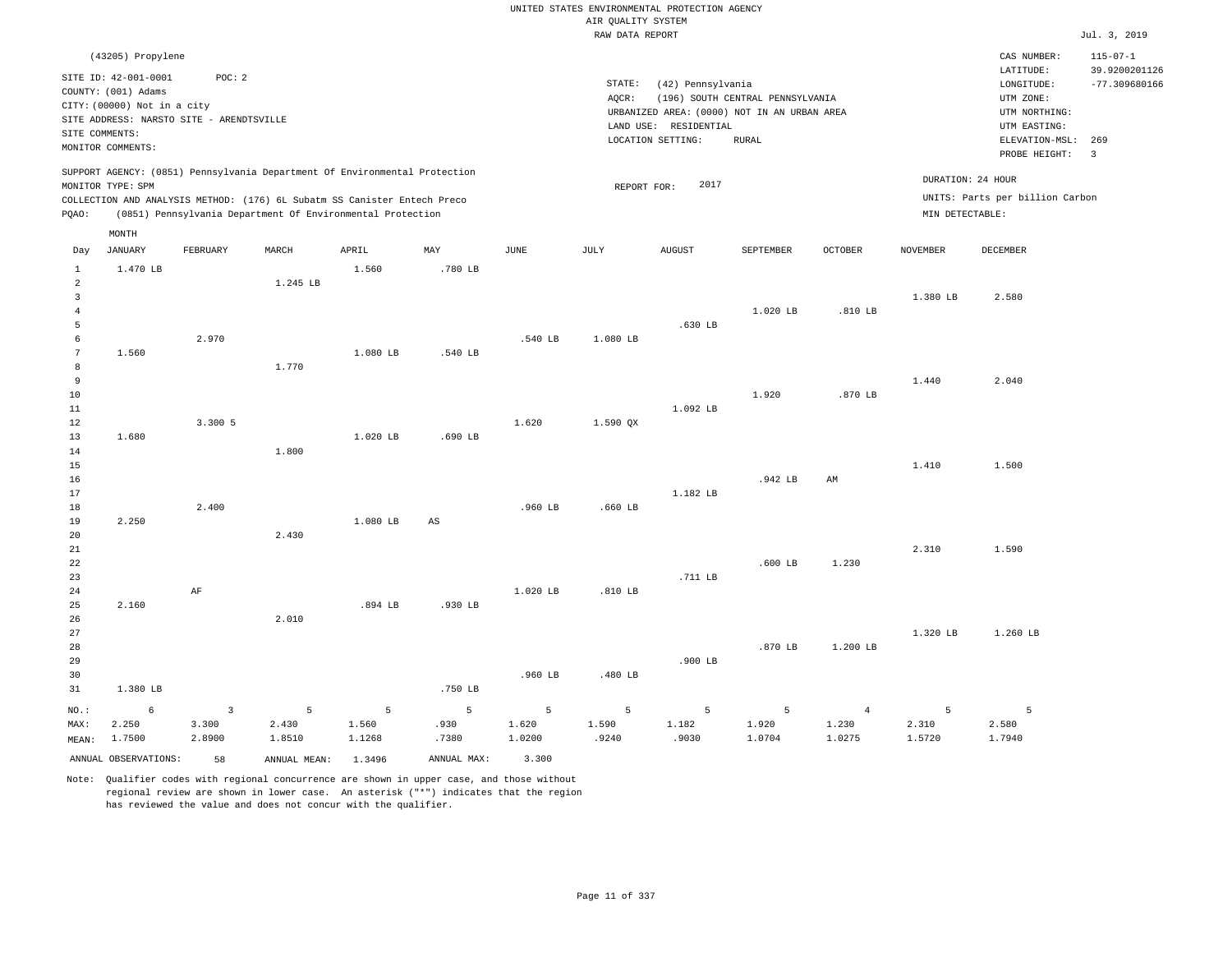|                                |                                                                                                                                                                                    |          |                                                                                                                                        |                |                        |                |                     | UNITED STATES ENVIRONMENTAL PROTECTION AGENCY                   |                                                                                                 |             |                 |                                                                                                                         |                                                                                      |
|--------------------------------|------------------------------------------------------------------------------------------------------------------------------------------------------------------------------------|----------|----------------------------------------------------------------------------------------------------------------------------------------|----------------|------------------------|----------------|---------------------|-----------------------------------------------------------------|-------------------------------------------------------------------------------------------------|-------------|-----------------|-------------------------------------------------------------------------------------------------------------------------|--------------------------------------------------------------------------------------|
|                                |                                                                                                                                                                                    |          |                                                                                                                                        |                |                        |                | AIR QUALITY SYSTEM  |                                                                 |                                                                                                 |             |                 |                                                                                                                         |                                                                                      |
|                                |                                                                                                                                                                                    |          |                                                                                                                                        |                |                        |                | RAW DATA REPORT     |                                                                 |                                                                                                 |             |                 |                                                                                                                         | Jul. 3, 2019                                                                         |
|                                | (43205) Propylene<br>SITE ID: 42-001-0001<br>COUNTY: (001) Adams<br>CITY: (00000) Not in a city<br>SITE ADDRESS: NARSTO SITE - ARENDTSVILLE<br>SITE COMMENTS:<br>MONITOR COMMENTS: | POC: 2   |                                                                                                                                        |                |                        |                | STATE:<br>AQCR:     | (42) Pennsylvania<br>LAND USE: RESIDENTIAL<br>LOCATION SETTING: | (196) SOUTH CENTRAL PENNSYLVANIA<br>URBANIZED AREA: (0000) NOT IN AN URBAN AREA<br><b>RURAL</b> |             |                 | CAS NUMBER:<br>LATITUDE:<br>LONGITUDE:<br>UTM ZONE:<br>UTM NORTHING:<br>UTM EASTING:<br>ELEVATION-MSL:<br>PROBE HEIGHT: | $115 - 07 - 1$<br>39.9200201126<br>$-77.309680166$<br>269<br>$\overline{\mathbf{3}}$ |
|                                |                                                                                                                                                                                    |          | SUPPORT AGENCY: (0851) Pennsylvania Department Of Environmental Protection                                                             |                |                        |                |                     |                                                                 |                                                                                                 |             |                 | DURATION: 24 HOUR                                                                                                       |                                                                                      |
|                                | MONITOR TYPE: SPM                                                                                                                                                                  |          |                                                                                                                                        |                |                        |                |                     | 2018<br>REPORT FOR:                                             |                                                                                                 |             |                 |                                                                                                                         |                                                                                      |
| PQAO:                          |                                                                                                                                                                                    |          | COLLECTION AND ANALYSIS METHOD: (176) 6L Subatm SS Canister Entech Preco<br>(0851) Pennsylvania Department Of Environmental Protection |                |                        |                |                     |                                                                 |                                                                                                 |             |                 | UNITS: Parts per billion Carbon<br>MIN DETECTABLE: .19284                                                               |                                                                                      |
|                                |                                                                                                                                                                                    |          |                                                                                                                                        |                |                        |                |                     |                                                                 |                                                                                                 |             |                 |                                                                                                                         |                                                                                      |
|                                | MONTH<br><b>JANUARY</b>                                                                                                                                                            | FEBRUARY | MARCH                                                                                                                                  | APRIL          | MAX                    | $_{\rm JUNE}$  | JULY                | ${\tt AUGUST}$                                                  | SEPTEMBER                                                                                       | OCTOBER     | <b>NOVEMBER</b> | DECEMBER                                                                                                                |                                                                                      |
| Day                            |                                                                                                                                                                                    |          |                                                                                                                                        |                |                        |                |                     |                                                                 |                                                                                                 |             |                 |                                                                                                                         |                                                                                      |
| $\mathbf{1}$<br>$\overline{c}$ | 1.680                                                                                                                                                                              | 1.650    |                                                                                                                                        | 1.140 LB       | 1.380 LK               | .969 LB        |                     |                                                                 |                                                                                                 |             |                 |                                                                                                                         |                                                                                      |
| $\overline{3}$                 |                                                                                                                                                                                    |          | 1.050 LB                                                                                                                               |                |                        |                |                     |                                                                 |                                                                                                 |             |                 |                                                                                                                         |                                                                                      |
| $\overline{4}$                 |                                                                                                                                                                                    |          |                                                                                                                                        |                |                        |                |                     |                                                                 |                                                                                                 |             |                 |                                                                                                                         |                                                                                      |
| 5                              |                                                                                                                                                                                    |          |                                                                                                                                        |                |                        |                |                     |                                                                 |                                                                                                 |             |                 |                                                                                                                         |                                                                                      |
| $\epsilon$                     |                                                                                                                                                                                    |          |                                                                                                                                        |                |                        |                |                     |                                                                 |                                                                                                 |             |                 |                                                                                                                         |                                                                                      |
| $7\phantom{.0}$                |                                                                                                                                                                                    | 2.550    |                                                                                                                                        |                |                        | AM             |                     |                                                                 |                                                                                                 |             |                 |                                                                                                                         |                                                                                      |
| 8                              | 2.580                                                                                                                                                                              |          |                                                                                                                                        | .720 LB        | 1.080 LB               |                |                     |                                                                 |                                                                                                 |             |                 |                                                                                                                         |                                                                                      |
| 9                              |                                                                                                                                                                                    |          | 1.020 LB                                                                                                                               |                |                        |                |                     |                                                                 |                                                                                                 |             |                 |                                                                                                                         |                                                                                      |
| $10$                           |                                                                                                                                                                                    |          |                                                                                                                                        |                |                        |                |                     |                                                                 |                                                                                                 |             |                 |                                                                                                                         |                                                                                      |
| $11\,$                         |                                                                                                                                                                                    |          |                                                                                                                                        |                |                        |                |                     |                                                                 |                                                                                                 |             |                 |                                                                                                                         |                                                                                      |
| 12                             |                                                                                                                                                                                    |          |                                                                                                                                        |                |                        | .687 LB        |                     |                                                                 |                                                                                                 |             |                 |                                                                                                                         |                                                                                      |
| 13<br>14                       | .990                                                                                                                                                                               | 1.800    |                                                                                                                                        | $.900$ LB      | 1.020 LK               |                |                     |                                                                 |                                                                                                 |             |                 |                                                                                                                         |                                                                                      |
| 15                             |                                                                                                                                                                                    |          | 1.380                                                                                                                                  |                |                        |                |                     |                                                                 |                                                                                                 |             |                 |                                                                                                                         |                                                                                      |
| 16                             |                                                                                                                                                                                    |          |                                                                                                                                        |                |                        |                |                     |                                                                 |                                                                                                 |             |                 |                                                                                                                         |                                                                                      |
| 17                             |                                                                                                                                                                                    |          |                                                                                                                                        |                |                        |                |                     |                                                                 |                                                                                                 |             |                 |                                                                                                                         |                                                                                      |
| 18                             |                                                                                                                                                                                    |          |                                                                                                                                        |                |                        |                |                     |                                                                 |                                                                                                 |             |                 |                                                                                                                         |                                                                                      |
| 19                             |                                                                                                                                                                                    | 2.250    |                                                                                                                                        |                |                        | .549 LB        |                     |                                                                 |                                                                                                 |             |                 |                                                                                                                         |                                                                                      |
| 20                             | 2.400                                                                                                                                                                              |          |                                                                                                                                        | .780 LB        | .810 LB                |                |                     |                                                                 |                                                                                                 |             |                 |                                                                                                                         |                                                                                      |
| 21                             |                                                                                                                                                                                    |          | .900 LB                                                                                                                                |                |                        |                |                     |                                                                 |                                                                                                 |             |                 |                                                                                                                         |                                                                                      |
| 22                             |                                                                                                                                                                                    |          |                                                                                                                                        |                |                        |                |                     |                                                                 |                                                                                                 |             |                 |                                                                                                                         |                                                                                      |
| 23                             |                                                                                                                                                                                    |          |                                                                                                                                        |                |                        |                |                     |                                                                 |                                                                                                 |             |                 |                                                                                                                         |                                                                                      |
| $2\sqrt{4}$                    |                                                                                                                                                                                    | 2.040    |                                                                                                                                        |                |                        |                |                     |                                                                 |                                                                                                 |             |                 |                                                                                                                         |                                                                                      |
| 25<br>26                       | 2.430                                                                                                                                                                              |          |                                                                                                                                        | AS             | $\mathbb{A}\mathbb{S}$ | .480 LB        |                     |                                                                 |                                                                                                 |             |                 |                                                                                                                         |                                                                                      |
| 27                             |                                                                                                                                                                                    |          | 1.080 LB                                                                                                                               |                |                        |                |                     |                                                                 |                                                                                                 |             |                 |                                                                                                                         |                                                                                      |
| 28                             |                                                                                                                                                                                    |          |                                                                                                                                        |                |                        |                |                     |                                                                 |                                                                                                 |             |                 |                                                                                                                         |                                                                                      |
| 29                             |                                                                                                                                                                                    |          |                                                                                                                                        |                |                        |                |                     |                                                                 |                                                                                                 |             |                 |                                                                                                                         |                                                                                      |
| 30                             |                                                                                                                                                                                    |          |                                                                                                                                        |                |                        |                |                     |                                                                 |                                                                                                 |             |                 |                                                                                                                         |                                                                                      |
| 31                             |                                                                                                                                                                                    |          |                                                                                                                                        |                |                        |                |                     |                                                                 |                                                                                                 |             |                 |                                                                                                                         |                                                                                      |
| NO.:                           | 5                                                                                                                                                                                  | 5        | 5                                                                                                                                      | $\overline{4}$ | $\overline{4}$         | $\overline{4}$ | $\mathsf{O}\xspace$ | $\mathbb O$                                                     | $\mathsf 0$                                                                                     | $\mathbb O$ | $\mathbb O$     | $\mathbb O$                                                                                                             |                                                                                      |
| MAX:                           | 2.580                                                                                                                                                                              | 2.550    | 1.380                                                                                                                                  | 1.140          | 1.380                  | .969           |                     |                                                                 |                                                                                                 |             |                 |                                                                                                                         |                                                                                      |
| MEAN:                          | 2.0160                                                                                                                                                                             | 2.0580   | 1.0860                                                                                                                                 | .8850          | 1.0725                 | .6713          |                     |                                                                 |                                                                                                 |             |                 |                                                                                                                         |                                                                                      |
|                                | ANNUAL OBSERVATIONS:                                                                                                                                                               | 27       |                                                                                                                                        |                | ANNUAL MAX:            | 2.580          |                     |                                                                 |                                                                                                 |             |                 |                                                                                                                         |                                                                                      |
|                                |                                                                                                                                                                                    |          | ANNUAL MEAN:                                                                                                                           | 1.3450         |                        |                |                     |                                                                 |                                                                                                 |             |                 |                                                                                                                         |                                                                                      |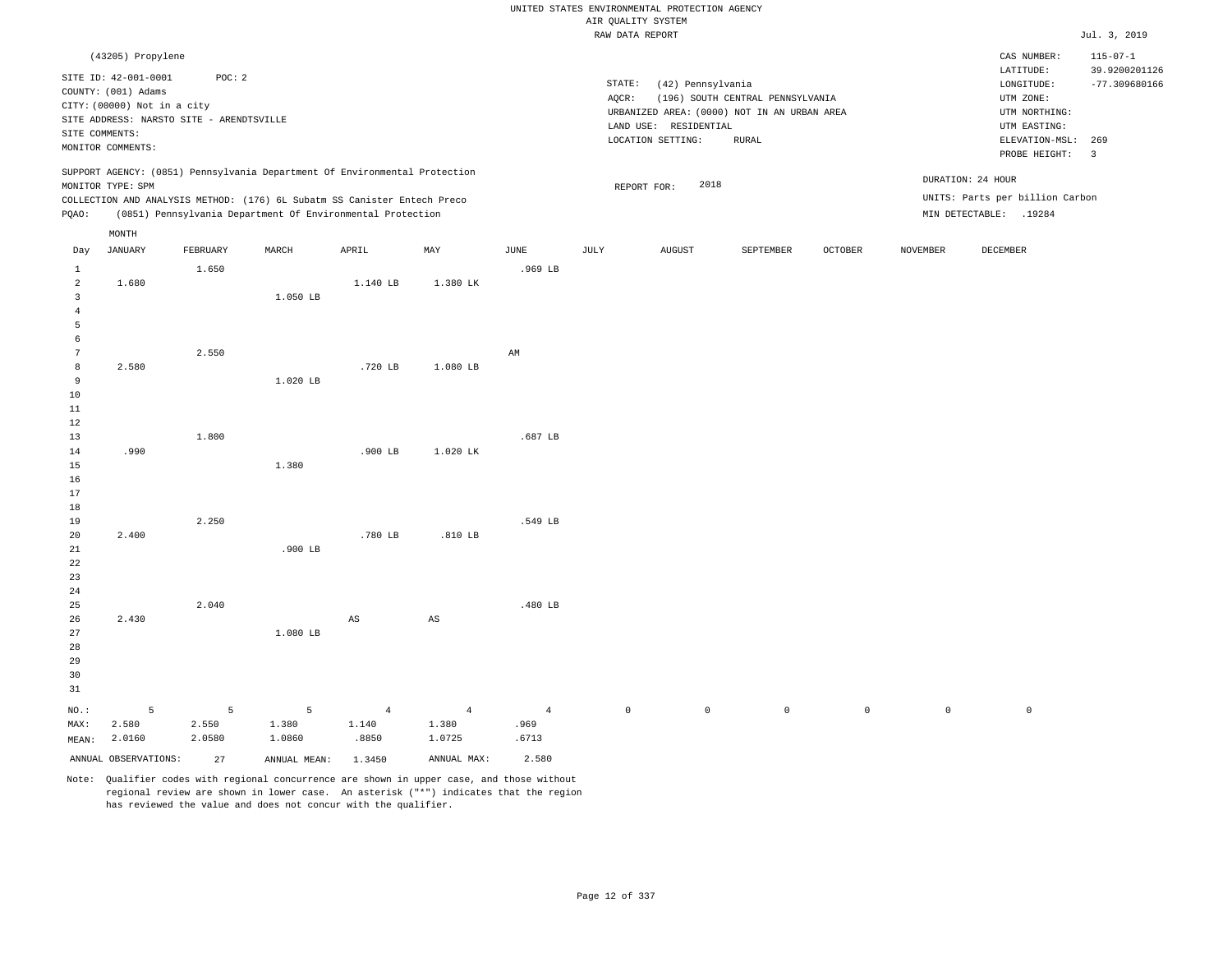|                         |                                             |                   |                                                                            |                   |                   |                   | AIR QUALITY SYSTEM | UNITED STATES ENVIRONMENTAL PROTECTION AGENCY |                                             |                                     |                 |                                 |                                 |
|-------------------------|---------------------------------------------|-------------------|----------------------------------------------------------------------------|-------------------|-------------------|-------------------|--------------------|-----------------------------------------------|---------------------------------------------|-------------------------------------|-----------------|---------------------------------|---------------------------------|
|                         |                                             |                   |                                                                            |                   |                   |                   | RAW DATA REPORT    |                                               |                                             |                                     |                 |                                 | Jul. 3, 2019                    |
|                         | $(43218)$ 1, 3-Butadiene                    |                   |                                                                            |                   |                   |                   |                    |                                               |                                             |                                     |                 | CAS NUMBER:<br>LATITUDE:        | $106 - 99 - 0$<br>39.9200201126 |
|                         | SITE ID: 42-001-0001<br>COUNTY: (001) Adams | POC: 2            |                                                                            |                   |                   |                   | STATE:<br>AQCR:    | (42) Pennsylvania                             | (196) SOUTH CENTRAL PENNSYLVANIA            |                                     |                 | LONGITUDE:<br>UTM ZONE:         | $-77.309680166$                 |
|                         | CITY: (00000) Not in a city                 |                   |                                                                            |                   |                   |                   |                    |                                               | URBANIZED AREA: (0000) NOT IN AN URBAN AREA |                                     |                 | UTM NORTHING:                   |                                 |
|                         | SITE ADDRESS: NARSTO SITE - ARENDTSVILLE    |                   |                                                                            |                   |                   |                   |                    | LAND USE: RESIDENTIAL                         |                                             |                                     |                 | UTM EASTING:                    |                                 |
|                         | SITE COMMENTS:<br>MONITOR COMMENTS:         |                   |                                                                            |                   |                   |                   |                    | LOCATION SETTING:                             | <b>RURAL</b>                                |                                     |                 | ELEVATION-MSL:<br>PROBE HEIGHT: | 269<br>$\overline{3}$           |
|                         | MONITOR TYPE: SPM                           |                   | SUPPORT AGENCY: (0851) Pennsylvania Department Of Environmental Protection |                   |                   |                   | REPORT FOR:        | 2013                                          |                                             |                                     |                 | DURATION: 24 HOUR               |                                 |
|                         |                                             |                   | COLLECTION AND ANALYSIS METHOD: (176) 6L SUBATM SS CANISTER ENTECH PRECO   |                   |                   |                   |                    |                                               |                                             |                                     |                 | UNITS: Parts per billion Carbon |                                 |
| PQAO:                   |                                             |                   | (0851) Pennsylvania Department Of Environmental Protection                 |                   |                   |                   |                    |                                               |                                             |                                     | MIN DETECTABLE: |                                 |                                 |
|                         | MONTH                                       |                   |                                                                            |                   |                   |                   |                    |                                               |                                             |                                     |                 |                                 |                                 |
| Day<br>$\mathbf{1}$     | <b>JANUARY</b>                              | FEBRUARY          | MARCH                                                                      | APRIL             | MAY               | <b>JUNE</b>       | JULY               | <b>AUGUST</b>                                 | SEPTEMBER<br>$_{\rm AS}$                    | <b>OCTOBER</b><br>.00 <sub>ND</sub> | <b>NOVEMBER</b> | <b>DECEMBER</b>                 |                                 |
| $\overline{a}$          |                                             |                   |                                                                            |                   |                   |                   |                    | AF                                            |                                             |                                     |                 |                                 |                                 |
| $\overline{\mathbf{3}}$ |                                             | .00 <sub>ND</sub> |                                                                            |                   |                   | $.00$ ND          | $.00$ ND           |                                               |                                             |                                     |                 |                                 |                                 |
| $\overline{4}$          | AF                                          |                   |                                                                            | $.00$ ND          | .00 <sub>ND</sub> |                   |                    |                                               |                                             |                                     |                 |                                 |                                 |
| 5                       |                                             |                   | $.00$ ND                                                                   |                   |                   |                   |                    |                                               |                                             |                                     |                 |                                 |                                 |
| $\epsilon$              |                                             |                   |                                                                            |                   |                   |                   |                    |                                               |                                             |                                     | $.00$ ND        | $\rm AF$                        |                                 |
| $\overline{7}$<br>8     |                                             |                   |                                                                            |                   |                   |                   |                    | $.00$ ND                                      | $.00$ ND                                    | AF                                  |                 |                                 |                                 |
| $\overline{9}$          |                                             | $.00$ ND          |                                                                            |                   |                   | .00 <sub>ND</sub> | $.00$ ND           |                                               |                                             |                                     |                 |                                 |                                 |
| 10                      | $\rm AF$                                    |                   |                                                                            | $.00$ ND          | $.00$ ND          |                   |                    |                                               |                                             |                                     |                 |                                 |                                 |
| 11                      |                                             |                   | $.00$ ND                                                                   |                   |                   |                   |                    |                                               |                                             |                                     |                 |                                 |                                 |
| 12                      |                                             |                   |                                                                            |                   |                   |                   |                    |                                               |                                             |                                     | $.00$ ND        | AF                              |                                 |
| 13                      |                                             |                   |                                                                            |                   |                   |                   |                    |                                               | .00 <sub>ND</sub>                           | .00 <sub>ND</sub>                   |                 |                                 |                                 |
| 14                      |                                             |                   |                                                                            |                   |                   |                   |                    | $.00$ ND                                      |                                             |                                     |                 |                                 |                                 |
| 15                      |                                             | AF                |                                                                            |                   |                   | $.00$ ND          | $.00$ ND           |                                               |                                             |                                     |                 |                                 |                                 |
| 16<br>17                | $.00$ ND                                    |                   | .00 <sub>ND</sub>                                                          | $.00$ ND          | $.00$ ND          |                   |                    |                                               |                                             |                                     |                 |                                 |                                 |
| 18                      |                                             |                   |                                                                            |                   |                   |                   |                    |                                               |                                             |                                     | AF              | $.00$ ND                        |                                 |
| 19                      |                                             |                   |                                                                            |                   |                   |                   |                    |                                               | $.00$ ND                                    | .00 <sub>ND</sub>                   |                 |                                 |                                 |
| 20                      |                                             |                   |                                                                            |                   |                   |                   |                    | .00CL                                         |                                             |                                     |                 |                                 |                                 |
| 21                      |                                             | $.00$ ND          |                                                                            |                   |                   | $.00$ ND          | $.00$ ND           |                                               |                                             |                                     |                 |                                 |                                 |
| 22                      | $.00$ ND                                    |                   |                                                                            | .00 <sub>ND</sub> | $.00$ ND          |                   |                    |                                               |                                             |                                     |                 |                                 |                                 |
| 23                      |                                             |                   | $.00$ ND                                                                   |                   |                   |                   |                    |                                               |                                             |                                     |                 |                                 |                                 |
| 24                      |                                             |                   |                                                                            |                   |                   |                   |                    |                                               |                                             |                                     | AF              | $\mathbb{A}\mathbb{S}$          |                                 |
| 25<br>26                |                                             |                   |                                                                            |                   |                   |                   |                    | $.00$ ND                                      | $.00$ ND                                    | $.00$ ND                            |                 |                                 |                                 |
| 27                      |                                             | .00 <sub>ND</sub> |                                                                            |                   |                   | .00 <sub>ND</sub> | $.00$ ND           |                                               |                                             |                                     |                 |                                 |                                 |
| 28                      | $.00$ ND                                    |                   |                                                                            | $.00$ ND          | .00 <sub>ND</sub> |                   |                    |                                               |                                             |                                     |                 |                                 |                                 |
| 29                      |                                             |                   | .00 <sub>ND</sub>                                                          |                   |                   |                   |                    |                                               |                                             |                                     |                 |                                 |                                 |
| 30                      |                                             |                   |                                                                            |                   |                   |                   |                    |                                               |                                             |                                     | AF              | $.00$ ND                        |                                 |
| 31                      |                                             |                   |                                                                            |                   |                   |                   |                    |                                               |                                             | .00 $ND$                            |                 |                                 |                                 |
| NO.:                    | $\overline{\mathbf{3}}$                     | $\overline{4}$    | 5                                                                          | 5                 | 5                 | 5                 | 5                  | $\overline{4}$                                | $\overline{4}$                              | 5                                   | $\overline{a}$  | $\overline{a}$                  |                                 |
| MAX:                    | 0.00                                        | 0.00              | 0.00                                                                       | 0.00              | 0.00              | 0.00              | 0.00               | 0.00                                          | 0.00                                        | 0.00                                | 0.00            | 0.00                            |                                 |
| MEAN:                   | 0.000                                       | 0.000             | 0.000                                                                      | 0.000             | 0.000             | 0.000             | 0.000              | 0.000                                         | 0.000                                       | 0.000                               | 0.000           | 0.000                           |                                 |
|                         | ANNUAL OBSERVATIONS:                        | 49                | ANNUAL MEAN:                                                               | 0.000             | ANNUAL MAX:       | 0.00              |                    |                                               |                                             |                                     |                 |                                 |                                 |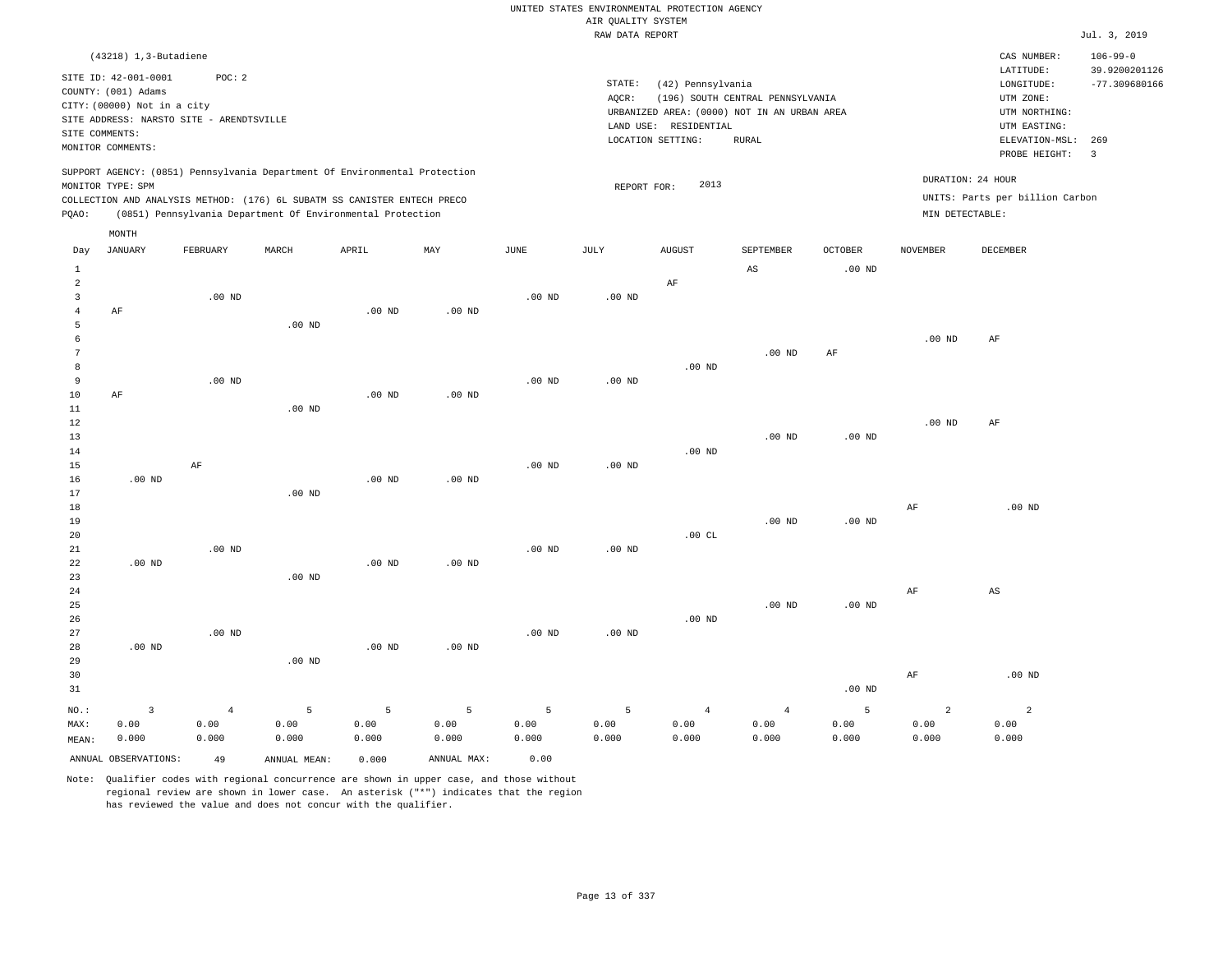|                     |                                             |                   |                                                                            |                   |                   |                   |                    | UNITED STATES ENVIRONMENTAL PROTECTION AGENCY |                                  |                   |                   |                                 |                                 |
|---------------------|---------------------------------------------|-------------------|----------------------------------------------------------------------------|-------------------|-------------------|-------------------|--------------------|-----------------------------------------------|----------------------------------|-------------------|-------------------|---------------------------------|---------------------------------|
|                     |                                             |                   |                                                                            |                   |                   |                   | AIR QUALITY SYSTEM |                                               |                                  |                   |                   |                                 |                                 |
|                     |                                             |                   |                                                                            |                   |                   |                   | RAW DATA REPORT    |                                               |                                  |                   |                   |                                 | Jul. 3, 2019                    |
|                     | $(43218)$ 1, 3-Butadiene                    |                   |                                                                            |                   |                   |                   |                    |                                               |                                  |                   |                   | CAS NUMBER:<br>LATITUDE:        | $106 - 99 - 0$<br>39.9200201126 |
|                     | SITE ID: 42-001-0001<br>COUNTY: (001) Adams | POC: 2            |                                                                            |                   |                   |                   | STATE:             | (42) Pennsylvania                             |                                  |                   |                   | LONGITUDE:                      | $-77.309680166$                 |
|                     | CITY: (00000) Not in a city                 |                   |                                                                            |                   |                   |                   | AQCR:              |                                               | (196) SOUTH CENTRAL PENNSYLVANIA |                   |                   | UTM ZONE:                       |                                 |
|                     | SITE ADDRESS: NARSTO SITE - ARENDTSVILLE    |                   |                                                                            |                   |                   |                   |                    | URBANIZED AREA: (0000) NOT IN AN URBAN AREA   |                                  |                   |                   | UTM NORTHING:                   |                                 |
| SITE COMMENTS:      |                                             |                   |                                                                            |                   |                   |                   |                    | LAND USE: RESIDENTIAL<br>LOCATION SETTING:    | <b>RURAL</b>                     |                   |                   | UTM EASTING:<br>ELEVATION-MSL:  | 269                             |
|                     | MONITOR COMMENTS:                           |                   |                                                                            |                   |                   |                   |                    |                                               |                                  |                   |                   | PROBE HEIGHT:                   | $\overline{3}$                  |
|                     | MONITOR TYPE: SPM                           |                   | SUPPORT AGENCY: (0851) Pennsylvania Department Of Environmental Protection |                   |                   |                   | REPORT FOR:        | 2014                                          |                                  |                   | DURATION: 24 HOUR |                                 |                                 |
|                     |                                             |                   | COLLECTION AND ANALYSIS METHOD: (176) 6L SUBATM SS CANISTER ENTECH PRECO   |                   |                   |                   |                    |                                               |                                  |                   |                   | UNITS: Parts per billion Carbon |                                 |
| PQAO:               |                                             |                   | (0851) Pennsylvania Department Of Environmental Protection                 |                   |                   |                   |                    |                                               |                                  |                   | MIN DETECTABLE:   |                                 |                                 |
|                     | MONTH                                       |                   |                                                                            |                   |                   |                   |                    |                                               |                                  |                   |                   |                                 |                                 |
| Day                 | <b>JANUARY</b>                              | FEBRUARY          | MARCH                                                                      | APRIL             | MAX               | <b>JUNE</b>       | JULY               | <b>AUGUST</b>                                 | SEPTEMBER                        | <b>OCTOBER</b>    | <b>NOVEMBER</b>   | <b>DECEMBER</b>                 |                                 |
| <sup>1</sup>        |                                             |                   |                                                                            |                   |                   |                   |                    |                                               |                                  |                   | .00 <sub>ND</sub> | AF                              |                                 |
| $\overline{a}$      |                                             |                   |                                                                            |                   |                   |                   |                    |                                               | $.00$ ND                         | .00 <sub>ND</sub> |                   |                                 |                                 |
| $\overline{3}$      |                                             |                   |                                                                            |                   |                   |                   |                    | $.00$ ND                                      |                                  |                   |                   |                                 |                                 |
| $\overline{4}$<br>5 |                                             | $.00$ ND          |                                                                            |                   |                   | $.00$ ND          | $.00$ ND           |                                               |                                  |                   |                   |                                 |                                 |
| $\epsilon$          | AS                                          |                   | .00 <sub>ND</sub>                                                          | $.00$ ND          | $.00$ ND          |                   |                    |                                               |                                  |                   |                   |                                 |                                 |
| $\overline{7}$      |                                             |                   |                                                                            |                   |                   |                   |                    |                                               |                                  |                   | .00 <sub>ND</sub> | $.00$ ND                        |                                 |
| 8                   |                                             |                   |                                                                            |                   |                   |                   |                    |                                               | .00 <sub>ND</sub>                | .00 <sub>ND</sub> |                   |                                 |                                 |
| $\overline{9}$      |                                             |                   |                                                                            |                   |                   |                   |                    | $.00$ ND                                      |                                  |                   |                   |                                 |                                 |
| 10                  |                                             | .00 <sub>ND</sub> |                                                                            |                   |                   | .00 <sub>ND</sub> | .00 <sub>ND</sub>  |                                               |                                  |                   |                   |                                 |                                 |
| 11                  | $.00$ ND                                    |                   |                                                                            | .00 <sub>ND</sub> | .00 <sub>ND</sub> |                   |                    |                                               |                                  |                   |                   |                                 |                                 |
| 12<br>13            |                                             |                   | $.00$ ND                                                                   |                   |                   |                   |                    |                                               |                                  |                   | .00 <sub>ND</sub> | $.00$ ND                        |                                 |
| 14                  |                                             |                   |                                                                            |                   |                   |                   |                    |                                               | .00 <sub>ND</sub>                | .00 <sub>ND</sub> |                   |                                 |                                 |
| 15                  |                                             |                   |                                                                            |                   |                   |                   |                    | .00 <sub>ND</sub>                             |                                  |                   |                   |                                 |                                 |
| 16                  |                                             | .00 <sub>ND</sub> |                                                                            |                   |                   | .00 <sub>ND</sub> | $.00$ ND           |                                               |                                  |                   |                   |                                 |                                 |
| 17                  | $.00$ ND                                    |                   |                                                                            | $.00$ ND          | .00 <sub>ND</sub> |                   |                    |                                               |                                  |                   |                   |                                 |                                 |
| 18<br>19            |                                             |                   | $.00$ ND                                                                   |                   |                   |                   |                    |                                               |                                  |                   | $.00$ ND          | $.00$ ND                        |                                 |
| 20                  |                                             |                   |                                                                            |                   |                   |                   |                    |                                               | $\rm AF$                         | .00 <sub>ND</sub> |                   |                                 |                                 |
| 21                  |                                             |                   |                                                                            |                   |                   |                   |                    | $.00$ ND                                      |                                  |                   |                   |                                 |                                 |
| 22                  |                                             | .00 <sub>ND</sub> |                                                                            |                   |                   | $.00$ ND          | $.00$ ND           |                                               |                                  |                   |                   |                                 |                                 |
| 23                  | .00 <sub>ND</sub>                           |                   |                                                                            | .00 <sub>ND</sub> | .00 <sub>ND</sub> |                   |                    |                                               |                                  |                   |                   |                                 |                                 |
| 24                  |                                             |                   | .00 <sub>ND</sub>                                                          |                   |                   |                   |                    |                                               |                                  |                   |                   |                                 |                                 |
| 25<br>26            |                                             |                   |                                                                            |                   |                   |                   |                    |                                               | .00 <sub>ND</sub>                |                   | .00 <sub>ND</sub> | $.00$ ND                        |                                 |
| 27                  |                                             |                   |                                                                            |                   |                   |                   |                    | $_{\rm AS}$                                   |                                  | $_{\rm AS}$       |                   |                                 |                                 |
| 28                  |                                             | $.00$ ND          |                                                                            |                   |                   | $.00$ ND          | $.00$ ND           |                                               |                                  |                   |                   |                                 |                                 |
| 29                  | $.00$ ND                                    |                   |                                                                            | $\rm AF$          | $.00$ ND          |                   |                    |                                               |                                  |                   |                   |                                 |                                 |
| 30                  |                                             |                   | $.00$ ND                                                                   |                   |                   |                   |                    |                                               |                                  |                   |                   |                                 |                                 |
| 31                  |                                             |                   |                                                                            |                   |                   |                   |                    |                                               |                                  |                   |                   | $.00$ ND                        |                                 |
| NO.:                | $\overline{4}$                              | 5                 | 5                                                                          | $\overline{4}$    | 5                 | 5                 | $\overline{5}$     | $\overline{4}$                                | $\overline{4}$                   | $\overline{4}$    | 5                 | 5                               |                                 |
| MAX:                | 0.00                                        | 0.00              | 0.00                                                                       | 0.00              | 0.00              | 0.00              | 0.00               | 0.00                                          | 0.00                             | 0.00              | 0.00              | 0.00                            |                                 |
| MEAN:               | 0.000                                       | 0.000             | 0.000                                                                      | 0.000             | 0.000             | 0.000             | 0.000              | 0.000                                         | 0.000                            | 0.000             | 0.000             | 0.000                           |                                 |
|                     | ANNUAL OBSERVATIONS:                        | 55                | ANNUAL MEAN:                                                               | 0.000             | ANNUAL MAX:       | 0.00              |                    |                                               |                                  |                   |                   |                                 |                                 |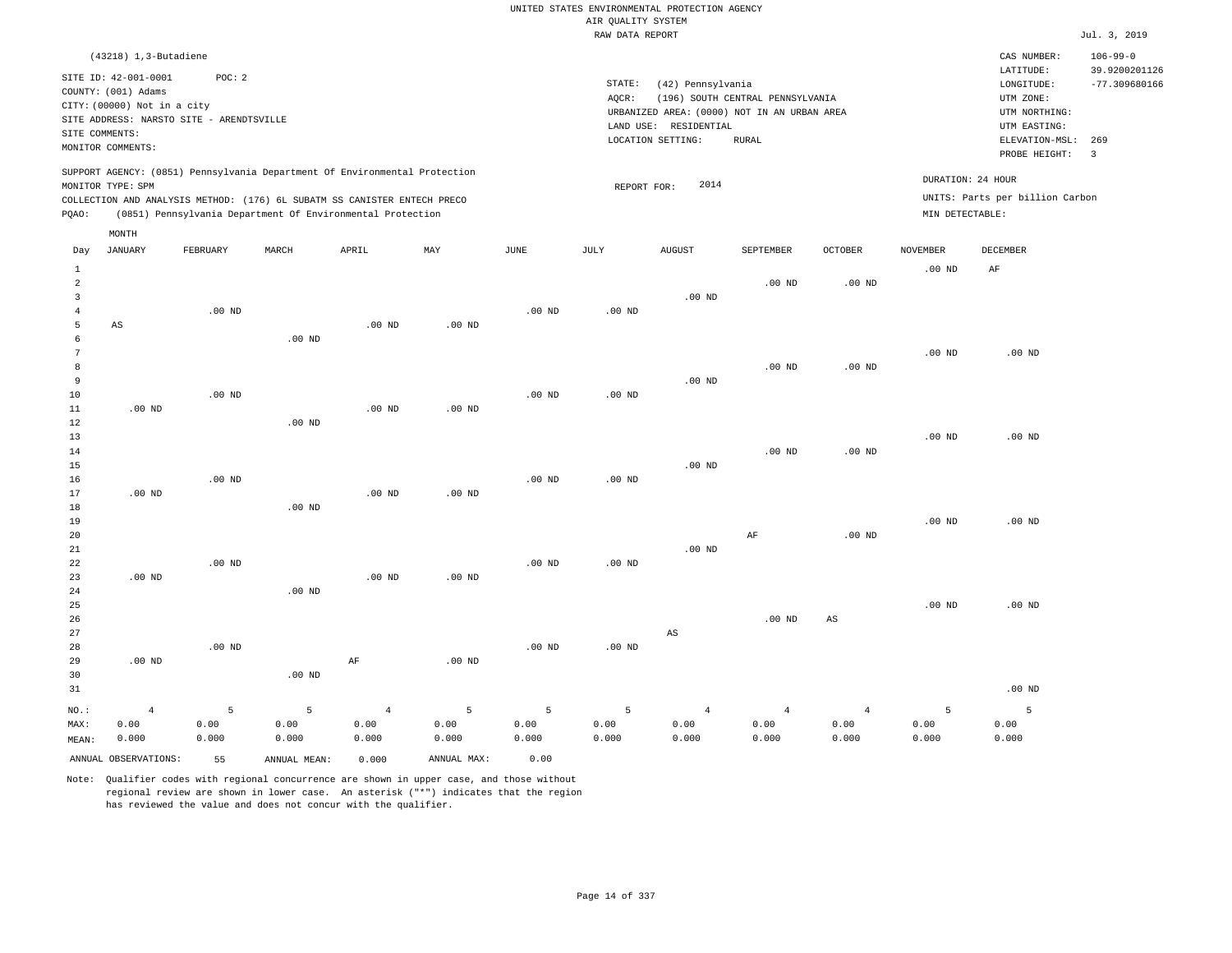|                                                                    |                                                                            |                                                    |                    |                                                                                                                                                                                                                      |                                 |                    | AIR QUALITY SYSTEM              | UNITED STATES ENVIRONMENTAL PROTECTION AGENCY                    |                                  |                    |                                      |                                                       |                                  |
|--------------------------------------------------------------------|----------------------------------------------------------------------------|----------------------------------------------------|--------------------|----------------------------------------------------------------------------------------------------------------------------------------------------------------------------------------------------------------------|---------------------------------|--------------------|---------------------------------|------------------------------------------------------------------|----------------------------------|--------------------|--------------------------------------|-------------------------------------------------------|----------------------------------|
|                                                                    |                                                                            |                                                    |                    |                                                                                                                                                                                                                      |                                 |                    | RAW DATA REPORT                 |                                                                  |                                  |                    |                                      |                                                       | Jul. 3, 2019                     |
|                                                                    | $(43218)$ 1, 3-Butadiene                                                   |                                                    |                    |                                                                                                                                                                                                                      |                                 |                    |                                 |                                                                  |                                  |                    |                                      | CAS NUMBER:                                           | $106 - 99 - 0$                   |
|                                                                    | SITE ID: 42-001-0001<br>COUNTY: (001) Adams<br>CITY: (00000) Not in a city | POC: 2<br>SITE ADDRESS: NARSTO SITE - ARENDTSVILLE |                    |                                                                                                                                                                                                                      |                                 |                    | STATE:<br>AQCR:                 | (42) Pennsylvania<br>URBANIZED AREA: (0000) NOT IN AN URBAN AREA | (196) SOUTH CENTRAL PENNSYLVANIA |                    |                                      | LATITUDE:<br>LONGITUDE:<br>UTM ZONE:<br>UTM NORTHING: | 39.9200201126<br>$-77.309680166$ |
| SITE COMMENTS:                                                     | MONITOR COMMENTS:                                                          |                                                    |                    |                                                                                                                                                                                                                      |                                 |                    |                                 | LAND USE: RESIDENTIAL<br>LOCATION SETTING:                       | <b>RURAL</b>                     |                    |                                      | UTM EASTING:<br>ELEVATION-MSL:<br>PROBE HEIGHT:       | 269<br>$\overline{\mathbf{3}}$   |
| PQAO:                                                              | MONITOR TYPE: SPM                                                          |                                                    |                    | SUPPORT AGENCY: (0851) Pennsylvania Department Of Environmental Protection<br>COLLECTION AND ANALYSIS METHOD: (176) 6L SUBATM SS CANISTER ENTECH PRECO<br>(0851) Pennsylvania Department Of Environmental Protection |                                 |                    | REPORT FOR:                     | 2015                                                             |                                  |                    | DURATION: 24 HOUR<br>MIN DETECTABLE: | UNITS: Parts per billion Carbon                       |                                  |
|                                                                    | $\texttt{MONTH}$                                                           |                                                    |                    |                                                                                                                                                                                                                      |                                 |                    |                                 |                                                                  |                                  |                    |                                      |                                                       |                                  |
| Day                                                                | <b>JANUARY</b>                                                             | FEBRUARY                                           | MARCH              | APRIL                                                                                                                                                                                                                | MAY                             | JUNE               | JULY                            | <b>AUGUST</b>                                                    | SEPTEMBER                        | <b>OCTOBER</b>     | <b>NOVEMBER</b>                      | <b>DECEMBER</b>                                       |                                  |
| $\mathbf{1}$<br>$\overline{a}$<br>$\overline{3}$<br>$\overline{4}$ |                                                                            |                                                    | $.00$ ND           |                                                                                                                                                                                                                      |                                 |                    |                                 | $.00$ ND                                                         | $\mathbb{A}\mathbb{S}$           | .00 <sub>ND</sub>  | .00 <sub>ND</sub>                    | $.00$ ND                                              |                                  |
| 5<br>$\epsilon$<br>$7\phantom{.0}$                                 | $.00$ ND                                                                   | $.00$ ND                                           | $.00$ ND           | $.00$ ND                                                                                                                                                                                                             | $_{\rm AS}$                     | .00 <sub>ND</sub>  | .00 <sub>ND</sub>               |                                                                  |                                  |                    |                                      |                                                       |                                  |
| 8<br>9<br>$10$<br>11                                               |                                                                            | $.00$ ND                                           |                    |                                                                                                                                                                                                                      |                                 | .00 <sub>ND</sub>  | AF                              | $.00$ ND                                                         | $.00$ ND                         | .00 <sub>ND</sub>  | $.00$ ND                             | $.00$ ND                                              |                                  |
| 12<br>13<br>14<br>15                                               | $.00$ ND                                                                   |                                                    | $.00$ ND           | .00 <sub>ND</sub>                                                                                                                                                                                                    | .00 <sub>ND</sub>               |                    |                                 |                                                                  | .00 <sub>ND</sub>                | .00 <sub>ND</sub>  | .00 <sub>ND</sub>                    | $.00$ ND                                              |                                  |
| 16<br>17<br>18                                                     | $.00$ ND                                                                   | $.00$ ND                                           |                    | $.00$ ND                                                                                                                                                                                                             | $.00$ ND                        | $.00$ ND           | $.00$ ND                        | $.00$ ND                                                         |                                  |                    |                                      |                                                       |                                  |
| 19<br>20<br>21<br>22                                               |                                                                            |                                                    | .00 <sub>ND</sub>  |                                                                                                                                                                                                                      |                                 |                    |                                 | $.00$ ND                                                         | .00 <sub>ND</sub>                | .00 <sub>ND</sub>  | .00 <sub>ND</sub>                    | .00 <sub>ND</sub>                                     |                                  |
| 23<br>24<br>25<br>26                                               | $.00$ ND                                                                   | $.00$ ND                                           | $.00$ ND           | .00 <sub>ND</sub>                                                                                                                                                                                                    | $.00$ ND                        | .00 <sub>ND</sub>  | $.00$ ND                        |                                                                  |                                  |                    | $.00$ ND                             | $.00$ ND                                              |                                  |
| 27<br>28<br>29<br>30                                               | $.00$ ND                                                                   |                                                    |                    | $.00$ ND                                                                                                                                                                                                             | $.00$ ND                        | .00 <sub>ND</sub>  | .00 <sub>ND</sub>               | $.00$ ND                                                         | .00 <sub>ND</sub>                | $.00$ ND           |                                      |                                                       |                                  |
| 31                                                                 |                                                                            |                                                    | $.00$ ND           |                                                                                                                                                                                                                      |                                 |                    |                                 |                                                                  |                                  |                    |                                      |                                                       |                                  |
| NO.:<br>MAX:<br>MEAN:                                              | 5<br>0.00<br>0.000                                                         | $\overline{4}$<br>0.00<br>0.000                    | 6<br>0.00<br>0.000 | 5<br>0.00<br>0.000                                                                                                                                                                                                   | $\overline{4}$<br>0.00<br>0.000 | 5<br>0.00<br>0.000 | $\overline{4}$<br>0.00<br>0.000 | 5<br>0.00<br>0.000                                               | $\overline{4}$<br>0.00<br>0.000  | 5<br>0.00<br>0.000 | 5<br>0.00<br>0.000                   | 5<br>0.00<br>0.000                                    |                                  |

ANNUAL OBSERVATIONS: 57 ANNUAL MEAN: 0.000 ANNUAL MAX: 0.00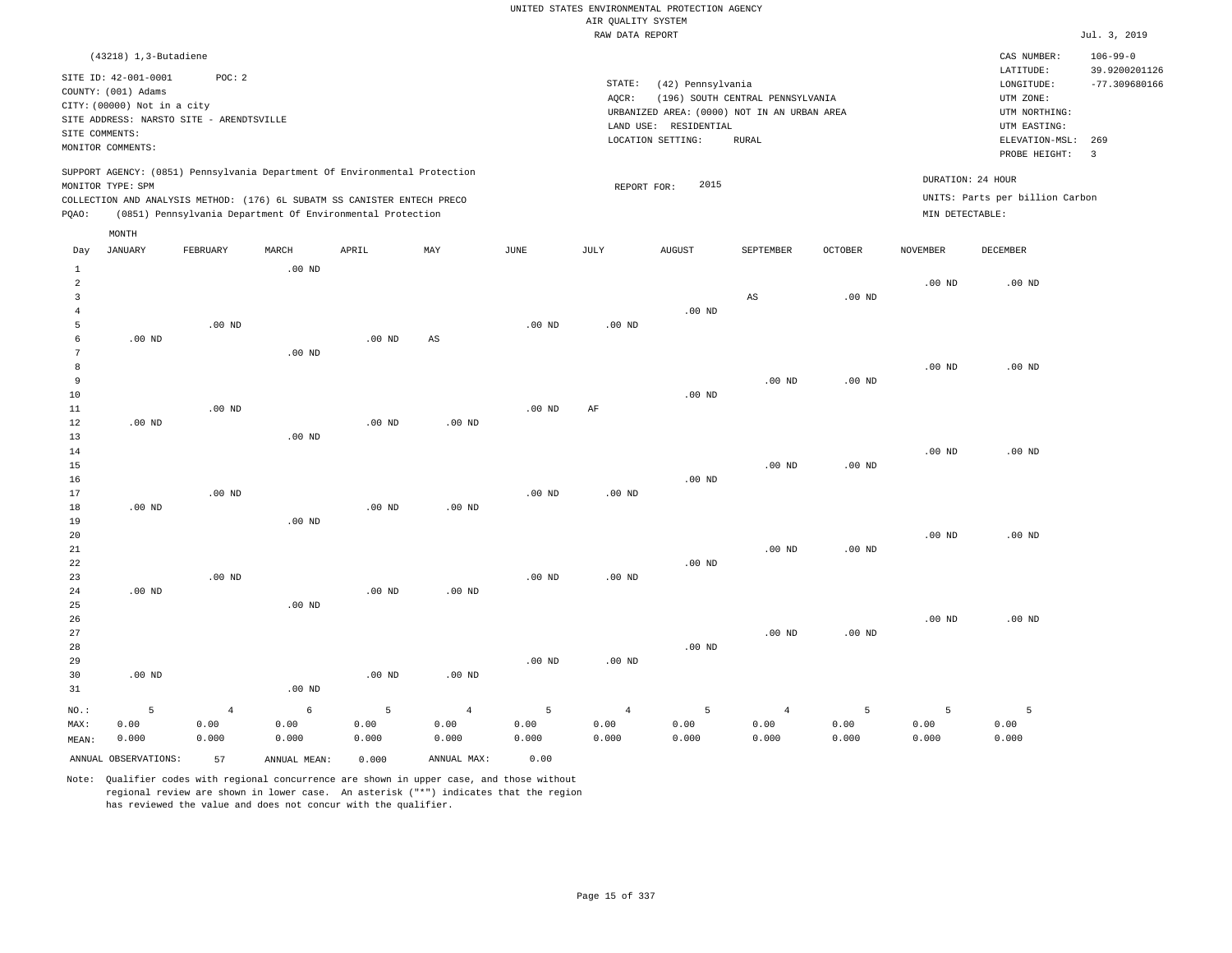|                     |                             |                                          |                        |                                                                            |                           |                   |                                       | UNITED STATES ENVIRONMENTAL PROTECTION AGENCY |                                  |                   |                   |                                 |                 |
|---------------------|-----------------------------|------------------------------------------|------------------------|----------------------------------------------------------------------------|---------------------------|-------------------|---------------------------------------|-----------------------------------------------|----------------------------------|-------------------|-------------------|---------------------------------|-----------------|
|                     |                             |                                          |                        |                                                                            |                           |                   | AIR QUALITY SYSTEM<br>RAW DATA REPORT |                                               |                                  |                   |                   |                                 | Jul. 3, 2019    |
|                     |                             |                                          |                        |                                                                            |                           |                   |                                       |                                               |                                  |                   |                   |                                 |                 |
|                     | (43218) 1,3-Butadiene       |                                          |                        |                                                                            |                           |                   |                                       |                                               |                                  |                   |                   | CAS NUMBER:                     | $106 - 99 - 0$  |
|                     | SITE ID: 42-001-0001        | POC: 2                                   |                        |                                                                            |                           |                   |                                       |                                               |                                  |                   |                   | LATITUDE:                       | 39.9200201126   |
|                     | COUNTY: (001) Adams         |                                          |                        |                                                                            |                           |                   | STATE:<br>AOCR:                       | (42) Pennsylvania                             | (196) SOUTH CENTRAL PENNSYLVANIA |                   |                   | LONGITUDE:<br>UTM ZONE:         | $-77.309680166$ |
|                     | CITY: (00000) Not in a city |                                          |                        |                                                                            |                           |                   |                                       | URBANIZED AREA: (0000) NOT IN AN URBAN AREA   |                                  |                   |                   | UTM NORTHING:                   |                 |
|                     |                             | SITE ADDRESS: NARSTO SITE - ARENDTSVILLE |                        |                                                                            |                           |                   |                                       | LAND USE: RESIDENTIAL                         |                                  |                   |                   | UTM EASTING:                    |                 |
| SITE COMMENTS:      |                             |                                          |                        |                                                                            |                           |                   |                                       | LOCATION SETTING:                             | <b>RURAL</b>                     |                   |                   | ELEVATION-MSL:                  | 269             |
|                     | MONITOR COMMENTS:           |                                          |                        |                                                                            |                           |                   |                                       |                                               |                                  |                   |                   | PROBE HEIGHT:                   | $\overline{3}$  |
|                     |                             |                                          |                        | SUPPORT AGENCY: (0851) Pennsylvania Department Of Environmental Protection |                           |                   |                                       |                                               |                                  |                   |                   |                                 |                 |
|                     | MONITOR TYPE: SPM           |                                          |                        |                                                                            |                           |                   | REPORT FOR:                           | 2016                                          |                                  |                   |                   | DURATION: 24 HOUR               |                 |
|                     |                             |                                          |                        | COLLECTION AND ANALYSIS METHOD: (176) 6L SUBATM SS CANISTER ENTECH PRECO   |                           |                   |                                       |                                               |                                  |                   |                   | UNITS: Parts per billion Carbon |                 |
| PQAO:               |                             |                                          |                        | (0851) Pennsylvania Department Of Environmental Protection                 |                           |                   |                                       |                                               |                                  |                   | MIN DETECTABLE:   |                                 |                 |
|                     | MONTH                       |                                          |                        |                                                                            |                           |                   |                                       |                                               |                                  |                   |                   |                                 |                 |
| Day                 | <b>JANUARY</b>              | FEBRUARY                                 | MARCH                  | APRIL                                                                      | $\ensuremath{\text{MAX}}$ | <b>JUNE</b>       | JULY                                  | <b>AUGUST</b>                                 | SEPTEMBER                        | <b>OCTOBER</b>    | <b>NOVEMBER</b>   | DECEMBER                        |                 |
| $\mathbf{1}$        | $.00$ ND                    |                                          | .00 <sub>ND</sub>      |                                                                            |                           |                   |                                       |                                               |                                  |                   |                   |                                 |                 |
| $\overline{a}$      |                             |                                          |                        |                                                                            |                           |                   |                                       |                                               |                                  |                   | .00 <sub>ND</sub> | $.00$ ND                        |                 |
| 3                   |                             |                                          |                        |                                                                            |                           |                   |                                       |                                               | $.00$ ND                         | .00 <sub>ND</sub> |                   |                                 |                 |
| $\overline{4}$<br>5 |                             |                                          |                        |                                                                            |                           | $.00$ ND          | $.00$ ND                              | $.00$ ND                                      |                                  |                   |                   |                                 |                 |
| 6                   |                             | $.00$ ND                                 |                        | $.00$ ND                                                                   | $.00$ ND                  |                   |                                       |                                               |                                  |                   |                   |                                 |                 |
| $\overline{7}$      | $.00$ ND                    |                                          | .00 <sub>ND</sub>      |                                                                            |                           |                   |                                       |                                               |                                  |                   |                   |                                 |                 |
| 8                   |                             |                                          |                        |                                                                            |                           |                   |                                       |                                               |                                  |                   | .00 <sub>ND</sub> | $.00$ ND                        |                 |
| 9                   |                             |                                          |                        |                                                                            |                           |                   |                                       |                                               | $.00$ ND                         | .00 <sub>ND</sub> |                   |                                 |                 |
| 10                  |                             |                                          |                        |                                                                            |                           |                   |                                       | $.00$ ND                                      |                                  |                   |                   |                                 |                 |
| $11\,$              |                             |                                          |                        |                                                                            |                           | $.00$ ND          | .00 <sub>ND</sub>                     |                                               |                                  |                   |                   |                                 |                 |
| 12                  |                             | $.00$ ND                                 |                        | $.00$ ND                                                                   | .00 <sub>ND</sub>         |                   |                                       |                                               |                                  |                   |                   |                                 |                 |
| 13                  | $.00$ ND                    |                                          | $.00$ ND               |                                                                            |                           |                   |                                       |                                               |                                  |                   |                   |                                 |                 |
| 14                  |                             |                                          |                        |                                                                            |                           |                   |                                       |                                               |                                  |                   | $.00$ ND          | $.00$ ND                        |                 |
| 15<br>16            |                             |                                          |                        |                                                                            |                           |                   |                                       | $.00$ ND                                      | $.00$ ND                         | .00 <sub>ND</sub> |                   |                                 |                 |
| 17                  |                             |                                          |                        |                                                                            |                           | $.00$ ND          | TS                                    |                                               |                                  |                   |                   |                                 |                 |
| 18                  |                             | $.00$ ND                                 |                        | .00 <sub>ND</sub>                                                          | $.00$ ND                  |                   |                                       |                                               |                                  |                   |                   |                                 |                 |
| 19                  | $.00$ ND                    |                                          | $.00$ ND               |                                                                            |                           |                   |                                       |                                               |                                  |                   |                   |                                 |                 |
| 20                  |                             |                                          |                        |                                                                            |                           |                   |                                       |                                               |                                  |                   | .00 <sub>ND</sub> | $\rm{AF}$                       |                 |
| $2\sqrt{1}$         |                             |                                          |                        |                                                                            |                           |                   |                                       |                                               | $.00$ ND                         | .00 <sub>ND</sub> |                   |                                 |                 |
| 22                  |                             |                                          |                        |                                                                            |                           |                   |                                       | $.00$ ND                                      |                                  |                   |                   |                                 |                 |
| 23                  |                             |                                          |                        |                                                                            |                           | $.00$ ND          | $.00$ ND                              |                                               |                                  |                   |                   |                                 |                 |
| 24                  |                             | $.00$ ND                                 |                        | $.00$ ND                                                                   | .00 $ND$                  |                   |                                       |                                               |                                  |                   |                   |                                 |                 |
| 25<br>26            | $.00$ ND                    |                                          | $.00$ ND               |                                                                            |                           |                   |                                       |                                               |                                  |                   | $.00$ ND          | $.00$ ND                        |                 |
| 27                  |                             |                                          |                        |                                                                            |                           |                   |                                       |                                               | $.00$ ND                         | .00 <sub>ND</sub> |                   |                                 |                 |
| 28                  |                             |                                          |                        |                                                                            |                           |                   |                                       | $.00$ ND                                      |                                  |                   |                   |                                 |                 |
| 29                  |                             |                                          |                        |                                                                            |                           | .00 <sub>ND</sub> | $.00$ ND                              |                                               |                                  |                   |                   |                                 |                 |
| 30                  |                             |                                          |                        | .00 <sub>ND</sub>                                                          | $.00$ ND                  |                   |                                       |                                               |                                  |                   |                   |                                 |                 |
| 31                  | $.00$ ND                    |                                          | $\mathbb{A}\mathbb{S}$ |                                                                            |                           |                   |                                       |                                               |                                  |                   |                   |                                 |                 |
| NO.:                | 6                           | $\overline{4}$                           | 5                      | 5                                                                          | 5                         | 5                 | $\overline{4}$                        | 5                                             | $\overline{5}$                   | 5                 | 5                 | $\overline{4}$                  |                 |
| MAX:                | 0.00                        | 0.00                                     | 0.00                   | 0.00                                                                       | 0.00                      | 0.00              | 0.00                                  | 0.00                                          | 0.00                             | 0.00              | 0.00              | 0.00                            |                 |
| MEAN:               | 0.000                       | 0.000                                    | 0.000                  | 0.000                                                                      | 0.000                     | 0.000             | 0.000                                 | 0.000                                         | 0.000                            | 0.000             | 0.000             | 0.000                           |                 |
|                     | ANNUAL OBSERVATIONS:        | 58                                       | ANNUAL MEAN:           | 0.000                                                                      | ANNUAL MAX:               | 0.00              |                                       |                                               |                                  |                   |                   |                                 |                 |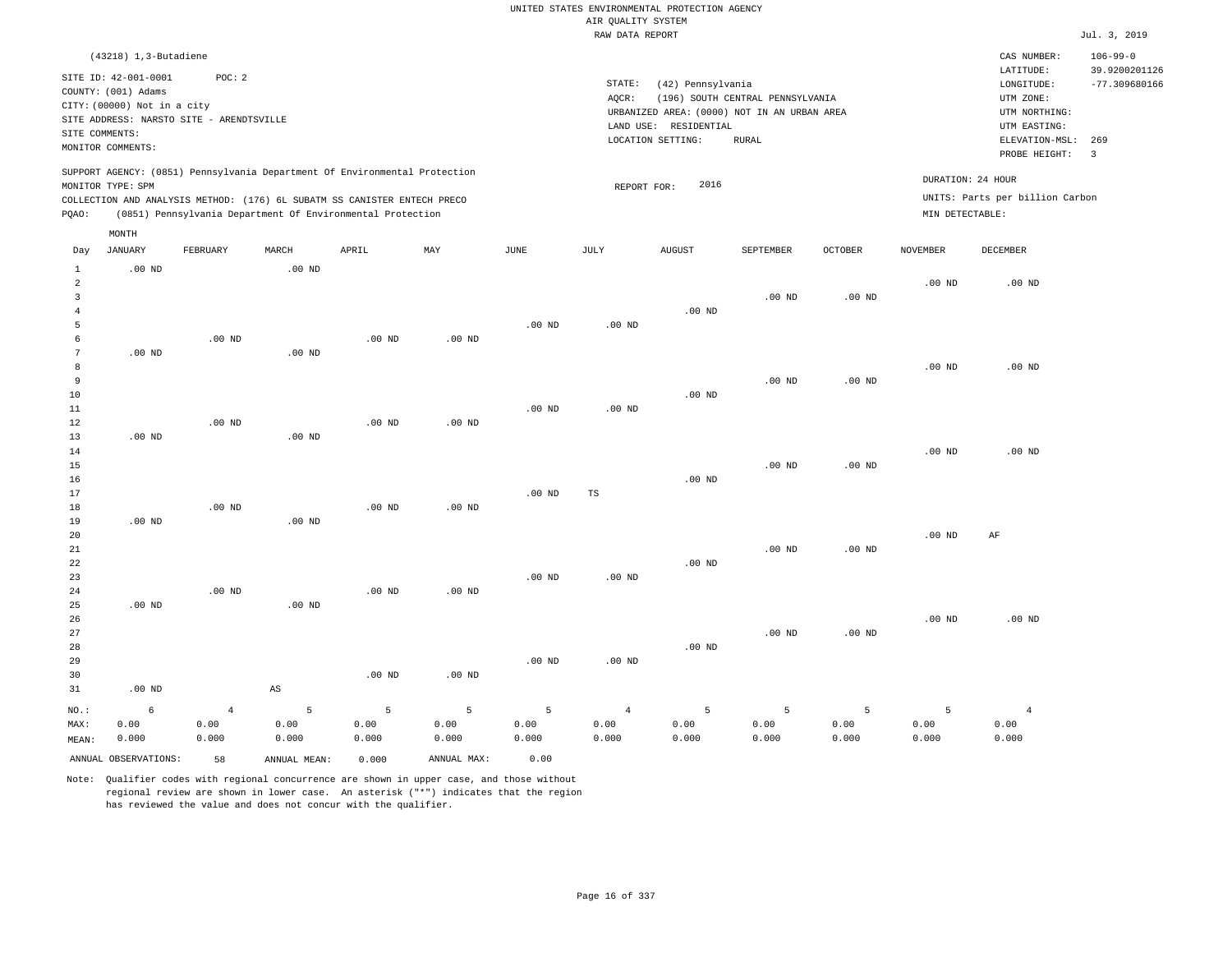|                                |                                             |                   |                                                                            |                   |             |             |                    | UNITED STATES ENVIRONMENTAL PROTECTION AGENCY |                                  |                |                   |                                 |                                 |
|--------------------------------|---------------------------------------------|-------------------|----------------------------------------------------------------------------|-------------------|-------------|-------------|--------------------|-----------------------------------------------|----------------------------------|----------------|-------------------|---------------------------------|---------------------------------|
|                                |                                             |                   |                                                                            |                   |             |             | AIR QUALITY SYSTEM |                                               |                                  |                |                   |                                 |                                 |
|                                |                                             |                   |                                                                            |                   |             |             | RAW DATA REPORT    |                                               |                                  |                |                   |                                 | Jul. 3, 2019                    |
|                                | (43218) 1,3-Butadiene                       |                   |                                                                            |                   |             |             |                    |                                               |                                  |                |                   | CAS NUMBER:<br>LATITUDE:        | $106 - 99 - 0$<br>39.9200201126 |
|                                | SITE ID: 42-001-0001<br>COUNTY: (001) Adams | POC: 2            |                                                                            |                   |             |             | STATE:             | (42) Pennsylvania                             |                                  |                |                   | LONGITUDE:                      | $-77.309680166$                 |
|                                | CITY: (00000) Not in a city                 |                   |                                                                            |                   |             |             | AQCR:              |                                               | (196) SOUTH CENTRAL PENNSYLVANIA |                |                   | UTM ZONE:                       |                                 |
|                                | SITE ADDRESS: NARSTO SITE - ARENDTSVILLE    |                   |                                                                            |                   |             |             |                    | URBANIZED AREA: (0000) NOT IN AN URBAN AREA   |                                  |                |                   | UTM NORTHING:                   |                                 |
| SITE COMMENTS:                 |                                             |                   |                                                                            |                   |             |             |                    | LAND USE: RESIDENTIAL                         |                                  |                |                   | UTM EASTING:                    |                                 |
|                                | MONITOR COMMENTS:                           |                   |                                                                            |                   |             |             |                    | LOCATION SETTING:                             | <b>RURAL</b>                     |                |                   | ELEVATION-MSL:<br>PROBE HEIGHT: | 269<br>$\overline{\mathbf{3}}$  |
|                                | MONITOR TYPE: SPM                           |                   | SUPPORT AGENCY: (0851) Pennsylvania Department Of Environmental Protection |                   |             |             | REPORT FOR:        | 2017                                          |                                  |                |                   | DURATION: 24 HOUR               |                                 |
|                                |                                             |                   | COLLECTION AND ANALYSIS METHOD: (176) 6L SUBATM SS CANISTER ENTECH PRECO   |                   |             |             |                    |                                               |                                  |                |                   | UNITS: Parts per billion Carbon |                                 |
| PQAO:                          |                                             |                   | (0851) Pennsylvania Department Of Environmental Protection                 |                   |             |             |                    |                                               |                                  |                | MIN DETECTABLE:   |                                 |                                 |
|                                | MONTH                                       |                   |                                                                            |                   |             |             |                    |                                               |                                  |                |                   |                                 |                                 |
| Day                            | <b>JANUARY</b>                              | FEBRUARY          | MARCH                                                                      | APRIL             | MAY         | <b>JUNE</b> | <b>JULY</b>        | AUGUST                                        | SEPTEMBER                        | OCTOBER        | <b>NOVEMBER</b>   | <b>DECEMBER</b>                 |                                 |
| $\mathbf{1}$                   | $.00$ ND                                    |                   |                                                                            | $.00$ ND          | $.00$ ND    |             |                    |                                               |                                  |                |                   |                                 |                                 |
| $\overline{2}$<br>$\mathbf{3}$ |                                             |                   | $.00$ ND                                                                   |                   |             |             |                    |                                               |                                  |                | .00 <sub>ND</sub> |                                 |                                 |
| $\overline{4}$                 |                                             |                   |                                                                            |                   |             |             |                    |                                               | $.00$ ND                         | $.00$ ND       |                   | $.00$ ND                        |                                 |
| 5                              |                                             |                   |                                                                            |                   |             |             |                    | $.00$ ND                                      |                                  |                |                   |                                 |                                 |
| 6                              |                                             | $.00$ ND          |                                                                            |                   |             | $.00$ ND    | $.00$ ND           |                                               |                                  |                |                   |                                 |                                 |
| $7\phantom{.0}$                | $.00$ ND                                    |                   |                                                                            | $.00$ ND          | $.00$ ND    |             |                    |                                               |                                  |                |                   |                                 |                                 |
| 8                              |                                             |                   | .00 <sub>ND</sub>                                                          |                   |             |             |                    |                                               |                                  |                |                   |                                 |                                 |
| 9                              |                                             |                   |                                                                            |                   |             |             |                    |                                               |                                  |                | $.00$ ND          | $.00$ ND                        |                                 |
| 10                             |                                             |                   |                                                                            |                   |             |             |                    |                                               | .00 <sub>ND</sub>                | $.00$ ND       |                   |                                 |                                 |
| 11                             |                                             |                   |                                                                            |                   |             |             |                    | .00 <sub>ND</sub>                             |                                  |                |                   |                                 |                                 |
| 12                             |                                             | $.00$ ND          |                                                                            |                   |             | $.00$ ND    | .00 <sub>ND</sub>  |                                               |                                  |                |                   |                                 |                                 |
| 13                             | $.00$ ND                                    |                   |                                                                            | $.00$ ND          | $.00$ ND    |             |                    |                                               |                                  |                |                   |                                 |                                 |
| 14                             |                                             |                   | $.00$ ND                                                                   |                   |             |             |                    |                                               |                                  |                |                   |                                 |                                 |
| 15                             |                                             |                   |                                                                            |                   |             |             |                    |                                               |                                  |                | $.00$ ND          | $.00$ ND                        |                                 |
| 16<br>17                       |                                             |                   |                                                                            |                   |             |             |                    | .00 <sub>ND</sub>                             | $.00$ ND                         | AM             |                   |                                 |                                 |
| 18                             |                                             | .00 <sub>ND</sub> |                                                                            |                   |             | $.00$ ND    | $.00$ ND           |                                               |                                  |                |                   |                                 |                                 |
| 19                             | $.00$ ND                                    |                   |                                                                            | .00 <sub>ND</sub> | $_{\rm AS}$ |             |                    |                                               |                                  |                |                   |                                 |                                 |
| 20                             |                                             |                   | $.00$ ND                                                                   |                   |             |             |                    |                                               |                                  |                |                   |                                 |                                 |
| $21\,$                         |                                             |                   |                                                                            |                   |             |             |                    |                                               |                                  |                | $.00$ ND          | $.00$ ND                        |                                 |
| 22                             |                                             |                   |                                                                            |                   |             |             |                    |                                               | $.00$ ND                         | $.00$ ND       |                   |                                 |                                 |
| 23                             |                                             |                   |                                                                            |                   |             |             |                    | $.00$ ND                                      |                                  |                |                   |                                 |                                 |
| 24                             |                                             | AF                |                                                                            |                   |             | $.00$ ND    | $.00$ ND           |                                               |                                  |                |                   |                                 |                                 |
| 25                             | $.00$ ND                                    |                   |                                                                            | $.00$ ND          | $.00$ ND    |             |                    |                                               |                                  |                |                   |                                 |                                 |
| 26                             |                                             |                   | $.00$ ND                                                                   |                   |             |             |                    |                                               |                                  |                |                   |                                 |                                 |
| 27                             |                                             |                   |                                                                            |                   |             |             |                    |                                               |                                  |                | $.00$ ND          | $.00$ ND                        |                                 |
| 28                             |                                             |                   |                                                                            |                   |             |             |                    |                                               | .00 <sub>ND</sub>                | $.00$ ND       |                   |                                 |                                 |
| 29                             |                                             |                   |                                                                            |                   |             |             |                    | $.00$ ND                                      |                                  |                |                   |                                 |                                 |
| 30<br>31                       | $.00$ ND                                    |                   |                                                                            |                   | $.00$ ND    | $.00$ ND    | .00 <sub>ND</sub>  |                                               |                                  |                |                   |                                 |                                 |
|                                |                                             |                   |                                                                            |                   |             |             |                    |                                               |                                  |                |                   |                                 |                                 |
| NO.:                           | 6                                           | 3                 | 5                                                                          | 5                 | 5           | 5           | 5                  | 5                                             | 5                                | $\overline{4}$ | 5                 | 5                               |                                 |
| MAX:                           | 0.00                                        | 0.00              | 0.00                                                                       | 0.00              | 0.00        | 0.00        | 0.00               | 0.00                                          | 0.00                             | 0.00           | 0.00              | 0.00                            |                                 |
| MEAN:                          | 0.000                                       | 0.000             | 0.000                                                                      | 0.000             | 0.000       | 0.000       | 0.000              | 0.000                                         | 0.000                            | 0.000          | 0.000             | 0.000                           |                                 |
|                                | ANNUAL OBSERVATIONS:                        | 58                | ANNUAL MEAN:                                                               | 0.000             | ANNUAL MAX: | 0.00        |                    |                                               |                                  |                |                   |                                 |                                 |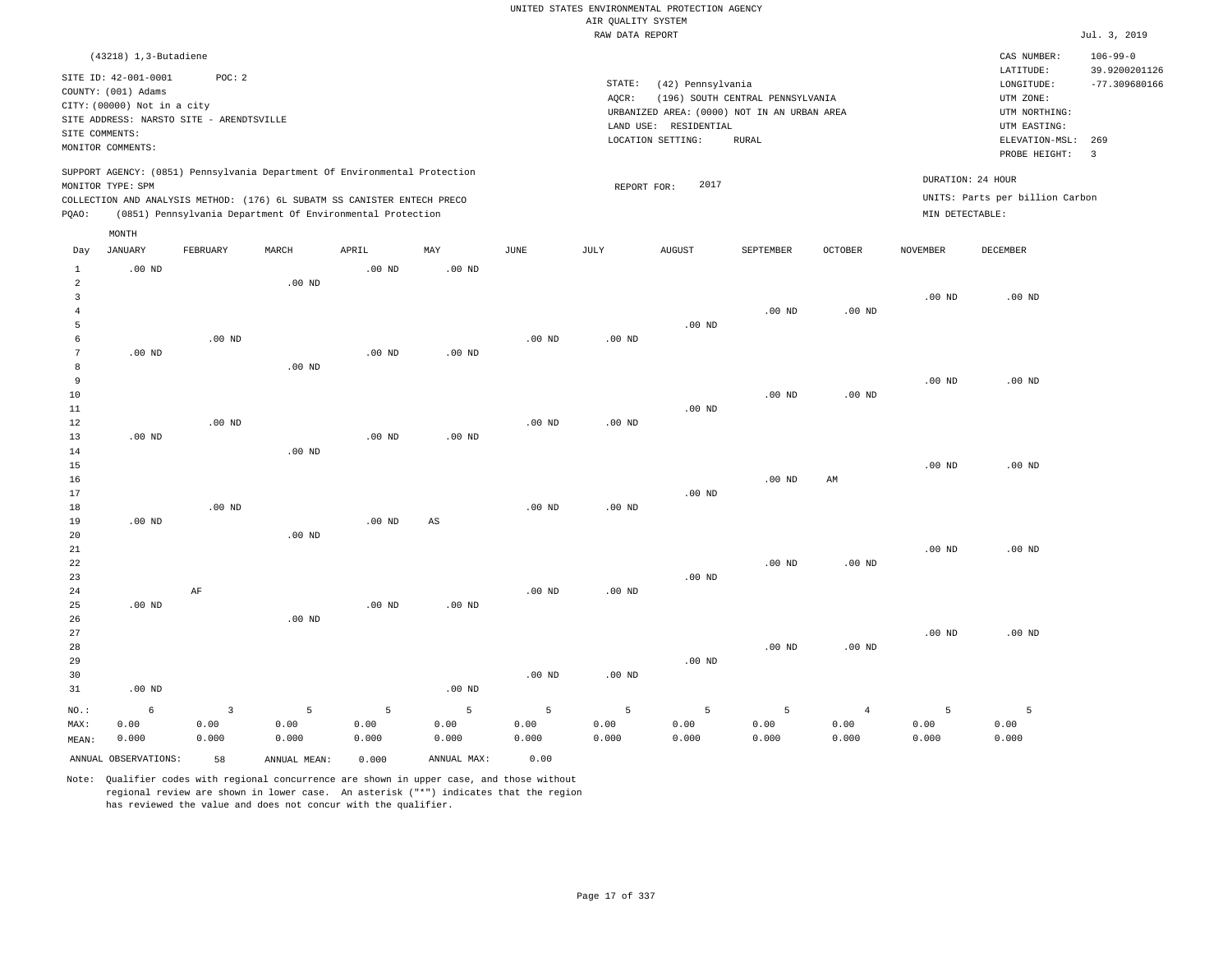|                                       |                                                                                                                                             |                    |                                                            |                                 |                                 |                                 | AIR QUALITY SYSTEM | UNITED STATES ENVIRONMENTAL PROTECTION AGENCY                   |                                                                                                 |                    |                                 |                                                                                                          |                                                   |
|---------------------------------------|---------------------------------------------------------------------------------------------------------------------------------------------|--------------------|------------------------------------------------------------|---------------------------------|---------------------------------|---------------------------------|--------------------|-----------------------------------------------------------------|-------------------------------------------------------------------------------------------------|--------------------|---------------------------------|----------------------------------------------------------------------------------------------------------|---------------------------------------------------|
|                                       |                                                                                                                                             |                    |                                                            |                                 |                                 |                                 | RAW DATA REPORT    |                                                                 |                                                                                                 |                    |                                 |                                                                                                          | Jul. 3, 2019                                      |
|                                       | $(43218)$ 1, 3-Butadiene                                                                                                                    |                    |                                                            |                                 |                                 |                                 |                    |                                                                 |                                                                                                 |                    |                                 | CAS NUMBER:                                                                                              | $106 - 99 - 0$<br>39.9200201126                   |
| SITE COMMENTS:                        | SITE ID: 42-001-0001<br>COUNTY: (001) Adams<br>CITY: (00000) Not in a city<br>SITE ADDRESS: NARSTO SITE - ARENDTSVILLE<br>MONITOR COMMENTS: | POC: 2             |                                                            |                                 |                                 |                                 | STATE:<br>AQCR:    | (42) Pennsylvania<br>LAND USE: RESIDENTIAL<br>LOCATION SETTING: | (196) SOUTH CENTRAL PENNSYLVANIA<br>URBANIZED AREA: (0000) NOT IN AN URBAN AREA<br><b>RURAL</b> |                    |                                 | LATITUDE:<br>LONGITUDE:<br>UTM ZONE:<br>UTM NORTHING:<br>UTM EASTING:<br>ELEVATION-MSL:<br>PROBE HEIGHT: | $-77.309680166$<br>269<br>$\overline{\mathbf{3}}$ |
|                                       | SUPPORT AGENCY: (0851) Pennsylvania Department Of Environmental Protection<br>MONITOR TYPE: SPM                                             |                    |                                                            |                                 |                                 |                                 | REPORT FOR:        | 2018                                                            |                                                                                                 |                    |                                 | DURATION: 24 HOUR                                                                                        |                                                   |
| PQAO:                                 | COLLECTION AND ANALYSIS METHOD: (176) 6L SUBATM SS CANISTER ENTECH PRECO                                                                    |                    | (0851) Pennsylvania Department Of Environmental Protection |                                 |                                 |                                 |                    |                                                                 |                                                                                                 |                    |                                 | UNITS: Parts per billion Carbon<br>MIN DETECTABLE: .17484                                                |                                                   |
|                                       | MONTH                                                                                                                                       |                    |                                                            |                                 |                                 |                                 |                    |                                                                 |                                                                                                 |                    |                                 |                                                                                                          |                                                   |
| Day                                   | JANUARY                                                                                                                                     | FEBRUARY           | MARCH                                                      | APRIL                           | MAY                             | JUNE                            | JULY               | <b>AUGUST</b>                                                   | SEPTEMBER                                                                                       | OCTOBER            | NOVEMBER                        | DECEMBER                                                                                                 |                                                   |
| $\mathbf{1}$<br>$\overline{a}$        | $.00$ ND                                                                                                                                    | $.00$ ND           |                                                            | $.00$ ND                        | $.00$ ND                        | .00 <sub>ND</sub>               | .00 <sub>ND</sub>  |                                                                 |                                                                                                 |                    |                                 |                                                                                                          |                                                   |
| $\overline{3}$<br>$\overline{4}$<br>5 |                                                                                                                                             |                    | .00 <sub>ND</sub>                                          |                                 |                                 |                                 |                    |                                                                 | $.00$ ND                                                                                        | $.00$ ND           | $.00$ ND                        | $.00$ ND                                                                                                 |                                                   |
| 6<br>$7\phantom{.0}$                  |                                                                                                                                             | $.00$ ND           |                                                            |                                 |                                 | $\mathbb{A}\mathbb{M}$          | $.00$ ND           | $.00$ ND                                                        |                                                                                                 |                    |                                 |                                                                                                          |                                                   |
| 8<br>9<br>$10$                        | $.00$ ND                                                                                                                                    |                    | $.00$ ND                                                   | $.00$ ND                        | $.00$ ND                        |                                 |                    |                                                                 |                                                                                                 |                    | $.00$ ND                        | $.00$ ND                                                                                                 |                                                   |
| 11<br>12                              |                                                                                                                                             |                    |                                                            |                                 |                                 |                                 |                    | $.00$ ND                                                        | .00 <sub>ND</sub>                                                                               | $.00$ ND           |                                 |                                                                                                          |                                                   |
| 13<br>14<br>15                        | .00 <sub>ND</sub>                                                                                                                           | $.00$ ND           | $.00$ ND                                                   | .00 <sub>ND</sub>               | $.00$ ND                        | .00 <sub>ND</sub>               | .00 <sub>ND</sub>  |                                                                 |                                                                                                 |                    |                                 |                                                                                                          |                                                   |
| 16<br>17                              |                                                                                                                                             |                    |                                                            |                                 |                                 |                                 |                    |                                                                 | $.00$ ND                                                                                        | $.00$ ND           | .00 <sub>ND</sub>               | $.00$ ND                                                                                                 |                                                   |
| 18<br>19<br>20                        | $.00$ ND                                                                                                                                    | $.00$ ND           |                                                            | $.00$ ND                        | $.00$ ND                        | $.00$ ND                        | $.00$ ND           | $.00$ ND                                                        |                                                                                                 |                    |                                 |                                                                                                          |                                                   |
| 21<br>22<br>23                        |                                                                                                                                             |                    | $.00$ ND                                                   |                                 |                                 |                                 |                    |                                                                 | $.00$ ND                                                                                        | $.00$ ND           | $.00$ ND                        | $.00$ ND                                                                                                 |                                                   |
| 24<br>25<br>26                        | $.00$ ND                                                                                                                                    | $.00$ ND           |                                                            | $\mathbb{A}\mathbb{S}$          | $\mathbb{A}\mathbb{S}$          | .00 <sub>ND</sub>               | .00 <sub>ND</sub>  | $.00$ ND                                                        |                                                                                                 |                    |                                 |                                                                                                          |                                                   |
| 27<br>28<br>29<br>30<br>31            |                                                                                                                                             |                    | $.00$ ND                                                   |                                 |                                 |                                 | .00 <sub>ND</sub>  | $.00$ ND                                                        | $.00$ ND                                                                                        | $.00$ ND           | $_{\rm AS}$                     | $.00$ ND                                                                                                 |                                                   |
| NO.:<br>MAX:                          | 5<br>0.00<br>0.000                                                                                                                          | 5<br>0.00<br>0.000 | 5<br>0.00<br>0.000                                         | $\overline{4}$<br>0.00<br>0.000 | $\overline{4}$<br>0.00<br>0.000 | $\overline{4}$<br>0.00<br>0.000 | 6<br>0.00<br>0.000 | 5<br>0.00<br>0.000                                              | 5<br>0.00<br>0.000                                                                              | 5<br>0.00<br>0.000 | $\overline{4}$<br>0.00<br>0.000 | 5<br>0.00<br>0.000                                                                                       |                                                   |
| MEAN:                                 | ANNUAL OBSERVATIONS:                                                                                                                        | 57                 | ANNUAL MEAN:                                               | 0.000                           | ANNUAL MAX:                     | 0.00                            |                    |                                                                 |                                                                                                 |                    |                                 |                                                                                                          |                                                   |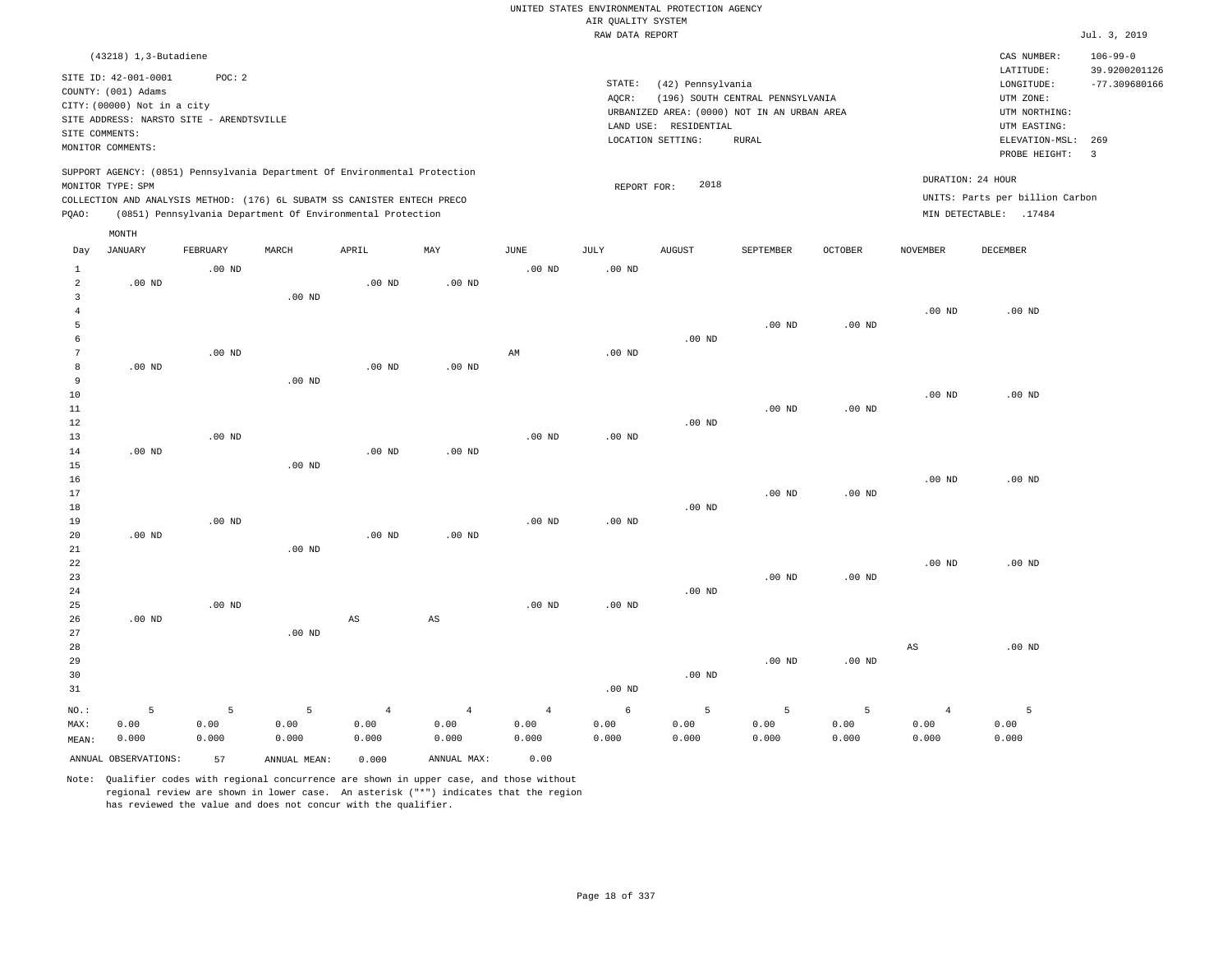|                                           |                                             |                   |                   |                                                                                                                                        |                   |                   |                    | UNITED STATES ENVIRONMENTAL PROTECTION AGENCY |                                             |                   |                   |                                 |                                 |
|-------------------------------------------|---------------------------------------------|-------------------|-------------------|----------------------------------------------------------------------------------------------------------------------------------------|-------------------|-------------------|--------------------|-----------------------------------------------|---------------------------------------------|-------------------|-------------------|---------------------------------|---------------------------------|
|                                           |                                             |                   |                   |                                                                                                                                        |                   |                   | AIR QUALITY SYSTEM |                                               |                                             |                   |                   |                                 |                                 |
|                                           |                                             |                   |                   |                                                                                                                                        |                   |                   | RAW DATA REPORT    |                                               |                                             |                   |                   |                                 | Jul. 3, 2019                    |
|                                           | (43231) n-Hexane                            |                   |                   |                                                                                                                                        |                   |                   |                    |                                               |                                             |                   |                   | CAS NUMBER:<br>LATITUDE:        | $110 - 54 - 3$<br>39.9200201126 |
|                                           | SITE ID: 42-001-0001<br>COUNTY: (001) Adams | POC: 2            |                   |                                                                                                                                        |                   |                   | STATE:             | (42) Pennsylvania                             |                                             |                   |                   | LONGITUDE:                      | $-77.309680166$                 |
|                                           | CITY: (00000) Not in a city                 |                   |                   |                                                                                                                                        |                   |                   | AQCR:              |                                               | (196) SOUTH CENTRAL PENNSYLVANIA            |                   |                   | UTM ZONE:                       |                                 |
|                                           | SITE ADDRESS: NARSTO SITE - ARENDTSVILLE    |                   |                   |                                                                                                                                        |                   |                   |                    |                                               | URBANIZED AREA: (0000) NOT IN AN URBAN AREA |                   |                   | UTM NORTHING:                   |                                 |
|                                           | SITE COMMENTS:                              |                   |                   |                                                                                                                                        |                   |                   |                    | LAND USE: RESIDENTIAL                         |                                             |                   |                   | UTM EASTING:                    |                                 |
|                                           | MONITOR COMMENTS:                           |                   |                   |                                                                                                                                        |                   |                   |                    | LOCATION SETTING:                             | <b>RURAL</b>                                |                   |                   | ELEVATION-MSL:<br>PROBE HEIGHT: | 269<br>$\overline{3}$           |
|                                           |                                             |                   |                   | SUPPORT AGENCY: (0851) Pennsylvania Department Of Environmental Protection                                                             |                   |                   |                    |                                               |                                             |                   | DURATION: 24 HOUR |                                 |                                 |
|                                           | MONITOR TYPE: SPM                           |                   |                   |                                                                                                                                        |                   |                   | REPORT FOR:        | 2013                                          |                                             |                   |                   | UNITS: Parts per billion Carbon |                                 |
| PQAO:                                     |                                             |                   |                   | COLLECTION AND ANALYSIS METHOD: (176) 6L SUBATM SS CANISTER ENTECH PRECO<br>(0851) Pennsylvania Department Of Environmental Protection |                   |                   |                    |                                               |                                             |                   | MIN DETECTABLE:   |                                 |                                 |
|                                           | $\texttt{MONTH}$                            |                   |                   |                                                                                                                                        |                   |                   |                    |                                               |                                             |                   |                   |                                 |                                 |
| Day                                       | <b>JANUARY</b>                              | FEBRUARY          | MARCH             | APRIL                                                                                                                                  | MAY               | $\mathtt{JUNE}$   | JULY               | <b>AUGUST</b>                                 | SEPTEMBER                                   | <b>OCTOBER</b>    | <b>NOVEMBER</b>   | DECEMBER                        |                                 |
| $\mathbf{1}$                              |                                             |                   |                   |                                                                                                                                        |                   |                   |                    |                                               | AS                                          | .00 <sub>ND</sub> |                   |                                 |                                 |
| 2                                         |                                             |                   |                   |                                                                                                                                        |                   |                   |                    | $\rm{AF}$                                     |                                             |                   |                   |                                 |                                 |
| $\overline{\mathbf{3}}$<br>$\overline{4}$ | AF                                          | .35 SQ            |                   | $.00$ ND                                                                                                                               | $.00$ ND          | .00 <sub>ND</sub> | .00 <sub>ND</sub>  |                                               |                                             |                   |                   |                                 |                                 |
| 5                                         |                                             |                   | $.00$ ND          |                                                                                                                                        |                   |                   |                    |                                               |                                             |                   |                   |                                 |                                 |
| 6                                         |                                             |                   |                   |                                                                                                                                        |                   |                   |                    |                                               |                                             |                   | .44 S0            | $\rm{AF}$                       |                                 |
| $7\phantom{.0}$                           |                                             |                   |                   |                                                                                                                                        |                   |                   |                    |                                               | .00 <sub>ND</sub>                           | AF                |                   |                                 |                                 |
| 8                                         |                                             |                   |                   |                                                                                                                                        |                   |                   |                    | $.00$ ND                                      |                                             |                   |                   |                                 |                                 |
| 9                                         |                                             | $.00$ ND          |                   |                                                                                                                                        |                   | $.00$ ND          | $.00$ ND           |                                               |                                             |                   |                   |                                 |                                 |
| $10$                                      | AF                                          |                   |                   | $.00$ ND                                                                                                                               | .00 <sub>ND</sub> |                   |                    |                                               |                                             |                   |                   |                                 |                                 |
| $11\,$                                    |                                             |                   | $.00$ ND          |                                                                                                                                        |                   |                   |                    |                                               |                                             |                   |                   |                                 |                                 |
| 12<br>13                                  |                                             |                   |                   |                                                                                                                                        |                   |                   |                    |                                               | .00 <sub>ND</sub>                           | .76 <sub>5</sub>  | .67SQ             | AF                              |                                 |
| $14\,$                                    |                                             |                   |                   |                                                                                                                                        |                   |                   |                    | $.00$ ND                                      |                                             |                   |                   |                                 |                                 |
| 15                                        |                                             | AF                |                   |                                                                                                                                        |                   | $.00$ ND          | $.00$ ND           |                                               |                                             |                   |                   |                                 |                                 |
| 16                                        | .43SQ                                       |                   |                   | $.00$ ND                                                                                                                               | .00 <sub>ND</sub> |                   |                    |                                               |                                             |                   |                   |                                 |                                 |
| 17                                        |                                             |                   | $.00$ ND          |                                                                                                                                        |                   |                   |                    |                                               |                                             |                   |                   |                                 |                                 |
| 18                                        |                                             |                   |                   |                                                                                                                                        |                   |                   |                    |                                               |                                             |                   | $\rm{AF}$         | .45 SQ                          |                                 |
| 19                                        |                                             |                   |                   |                                                                                                                                        |                   |                   |                    |                                               | $.00$ ND                                    | .00 <sub>ND</sub> |                   |                                 |                                 |
| 20                                        |                                             |                   |                   |                                                                                                                                        |                   |                   |                    | .00CL                                         |                                             |                   |                   |                                 |                                 |
| 21<br>22                                  | .34 S0                                      | .00 <sub>ND</sub> |                   | $.00$ ND                                                                                                                               | $.00$ ND          | $.00$ ND          | $.00$ ND           |                                               |                                             |                   |                   |                                 |                                 |
| 23                                        |                                             |                   | $.00$ ND          |                                                                                                                                        |                   |                   |                    |                                               |                                             |                   |                   |                                 |                                 |
| 24                                        |                                             |                   |                   |                                                                                                                                        |                   |                   |                    |                                               |                                             |                   | AF                | AS                              |                                 |
| 25                                        |                                             |                   |                   |                                                                                                                                        |                   |                   |                    |                                               | $.00$ ND                                    | .00 <sub>ND</sub> |                   |                                 |                                 |
| 26                                        |                                             |                   |                   |                                                                                                                                        |                   |                   |                    | $.00$ ND                                      |                                             |                   |                   |                                 |                                 |
| 27                                        |                                             | .36SQ             |                   |                                                                                                                                        |                   | $.00$ ND          | $.00$ ND           |                                               |                                             |                   |                   |                                 |                                 |
| 28                                        | .47SQ                                       |                   |                   | .31 SQ                                                                                                                                 | .35SQ             |                   |                    |                                               |                                             |                   |                   |                                 |                                 |
| 29                                        |                                             |                   | .00 <sub>ND</sub> |                                                                                                                                        |                   |                   |                    |                                               |                                             |                   |                   |                                 |                                 |
| 30                                        |                                             |                   |                   |                                                                                                                                        |                   |                   |                    |                                               |                                             |                   | AF                | 1.42 5                          |                                 |
| 31                                        |                                             |                   |                   |                                                                                                                                        |                   |                   |                    |                                               |                                             | .52S              |                   |                                 |                                 |
| NO.:                                      | $\overline{3}$                              | $\overline{4}$    | 5                 | 5                                                                                                                                      | 5                 | 5                 | 5                  | $\overline{4}$                                | $\overline{4}$                              | 5                 | $\overline{a}$    | $\overline{a}$                  |                                 |
| MAX:                                      | .47                                         | .36               | 0.00              | .31                                                                                                                                    | .35               | 0.00              | 0.00               | 0.00                                          | 0.00                                        | .76               | .67               | 1.42                            |                                 |
| MEAN:                                     | .413                                        | .178              | 0.000             | .062                                                                                                                                   | .070              | 0.000             | 0.000              | 0.000                                         | 0.000                                       | .256              | .555              | .935                            |                                 |
|                                           | ANNUAL OBSERVATIONS:                        | 49                | ANNUAL MEAN:      | .140                                                                                                                                   | ANNUAL MAX:       | 1.42              |                    |                                               |                                             |                   |                   |                                 |                                 |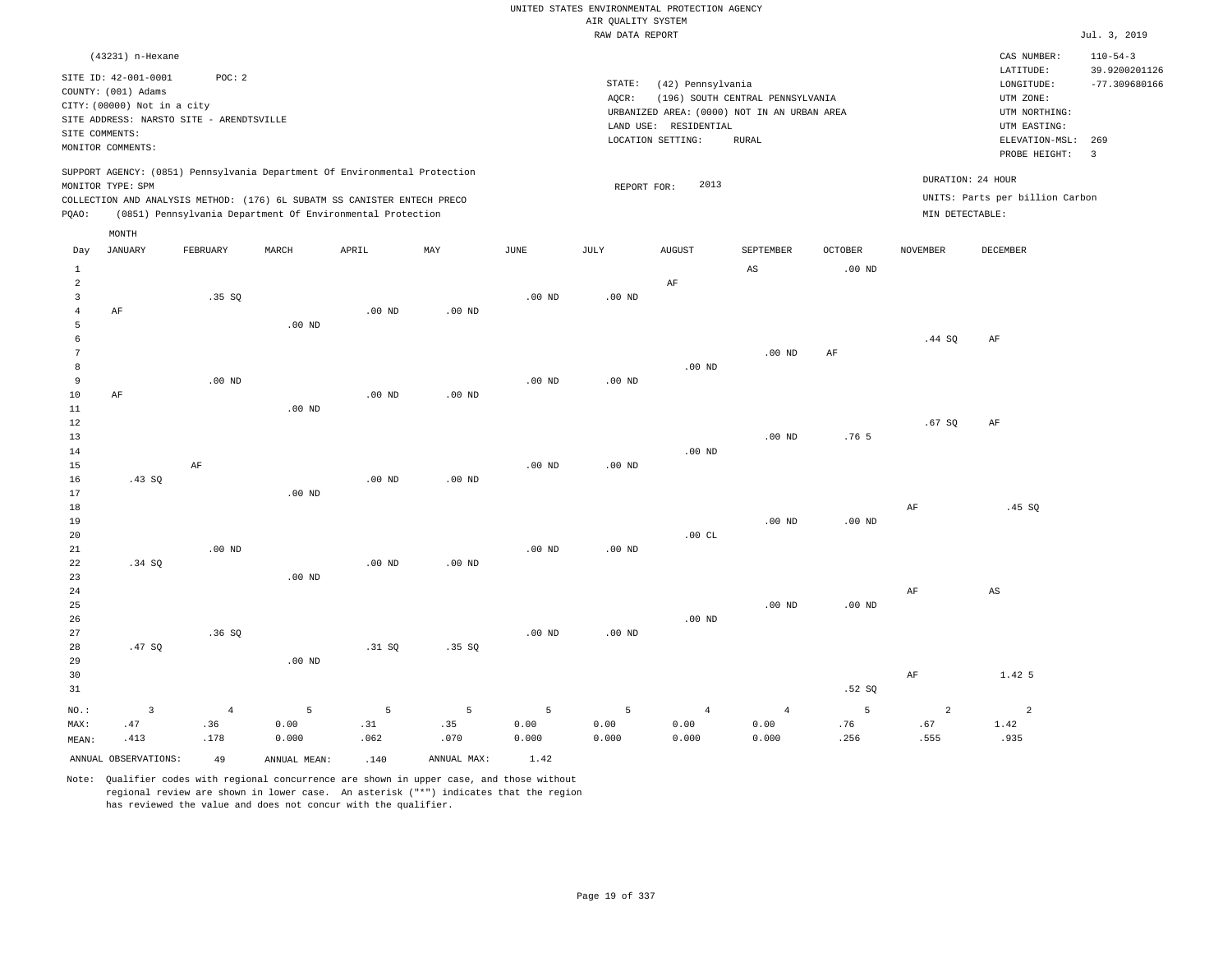|                                                     |                                                                                                |                   |                                                                                                                                                                                                                      |                                 |                    |                   |                    | UNITED STATES ENVIRONMENTAL PROTECTION AGENCY                    |                                  |                               |                                      |                                                                      |                                                    |
|-----------------------------------------------------|------------------------------------------------------------------------------------------------|-------------------|----------------------------------------------------------------------------------------------------------------------------------------------------------------------------------------------------------------------|---------------------------------|--------------------|-------------------|--------------------|------------------------------------------------------------------|----------------------------------|-------------------------------|--------------------------------------|----------------------------------------------------------------------|----------------------------------------------------|
|                                                     |                                                                                                |                   |                                                                                                                                                                                                                      |                                 |                    |                   | AIR QUALITY SYSTEM |                                                                  |                                  |                               |                                      |                                                                      |                                                    |
|                                                     |                                                                                                |                   |                                                                                                                                                                                                                      |                                 |                    |                   | RAW DATA REPORT    |                                                                  |                                  |                               |                                      |                                                                      | Jul. 3, 2019                                       |
|                                                     | (43231) n-Hexane<br>SITE ID: 42-001-0001<br>COUNTY: (001) Adams<br>CITY: (00000) Not in a city | POC: 2            |                                                                                                                                                                                                                      |                                 |                    |                   | STATE:<br>AQCR:    | (42) Pennsylvania<br>URBANIZED AREA: (0000) NOT IN AN URBAN AREA | (196) SOUTH CENTRAL PENNSYLVANIA |                               |                                      | CAS NUMBER:<br>LATITUDE:<br>LONGITUDE:<br>UTM ZONE:<br>UTM NORTHING: | $110 - 54 - 3$<br>39.9200201126<br>$-77.309680166$ |
|                                                     | SITE ADDRESS: NARSTO SITE - ARENDTSVILLE<br>SITE COMMENTS:<br>MONITOR COMMENTS:                |                   |                                                                                                                                                                                                                      |                                 |                    |                   |                    | LAND USE: RESIDENTIAL<br>LOCATION SETTING:                       | <b>RURAL</b>                     |                               |                                      | UTM EASTING:<br>ELEVATION-MSL:<br>PROBE HEIGHT:                      | 269<br>$\overline{\mathbf{3}}$                     |
| PQAO:                                               | MONITOR TYPE: SPM                                                                              |                   | SUPPORT AGENCY: (0851) Pennsylvania Department Of Environmental Protection<br>COLLECTION AND ANALYSIS METHOD: (176) 6L SUBATM SS CANISTER ENTECH PRECO<br>(0851) Pennsylvania Department Of Environmental Protection |                                 |                    |                   | REPORT FOR:        | 2014                                                             |                                  |                               | DURATION: 24 HOUR<br>MIN DETECTABLE: | UNITS: Parts per billion Carbon                                      |                                                    |
| Day                                                 | MONTH<br><b>JANUARY</b>                                                                        | FEBRUARY          | MARCH                                                                                                                                                                                                                | APRIL                           | MAY                | JUNE              | JULY               | <b>AUGUST</b>                                                    | SEPTEMBER                        | <b>OCTOBER</b>                | <b>NOVEMBER</b>                      | DECEMBER                                                             |                                                    |
| $\mathbf{1}$<br>$\overline{a}$                      |                                                                                                |                   |                                                                                                                                                                                                                      |                                 |                    |                   |                    |                                                                  | $.00$ ND                         | .25SQ                         | .00 <sub>ND</sub>                    | AF                                                                   |                                                    |
| $\overline{\mathbf{3}}$<br>$\overline{4}$<br>5<br>6 | $\mathbb{A}\mathbb{S}$                                                                         | .34 SQ            | .28SQ                                                                                                                                                                                                                | $.00$ ND                        | $.00$ ND           | 3.71 5            | .00 <sub>ND</sub>  | .00 <sub>ND</sub>                                                |                                  |                               |                                      |                                                                      |                                                    |
| $7\phantom{.0}$<br>8<br>9                           |                                                                                                |                   |                                                                                                                                                                                                                      |                                 |                    |                   |                    | .00 <sub>ND</sub>                                                | $.00$ ND                         | $.00$ ND                      | .00 <sub>ND</sub>                    | $.00$ ND                                                             |                                                    |
| $10$<br>11<br>$1\,2$<br>13                          | 1.28 5                                                                                         | .42 SQ            | .47SQ                                                                                                                                                                                                                | $.00$ ND                        | $.00$ ND           | .00 <sub>ND</sub> | $.00$ ND           |                                                                  |                                  |                               | .00 <sub>ND</sub>                    | .46SQ                                                                |                                                    |
| 14<br>15<br>16<br>17                                | .57SQ                                                                                          | .44 SQ            |                                                                                                                                                                                                                      | $.00$ ND                        | $.00$ ND           | .00 <sub>ND</sub> | $.00$ ND           | $.00$ ND                                                         | $.00$ ND                         | .27SQ                         |                                      |                                                                      |                                                    |
| 18<br>19<br>20                                      |                                                                                                |                   | .35SQ                                                                                                                                                                                                                |                                 |                    |                   |                    |                                                                  | $\rm AF$                         | .28SQ                         | .00 <sub>ND</sub>                    | .37SQ                                                                |                                                    |
| $2\sqrt{1}$<br>22<br>23<br>24                       | .50S                                                                                           | .00 <sub>ND</sub> | $.00$ ND                                                                                                                                                                                                             | $.00$ ND                        | .00 <sub>ND</sub>  | .00 <sub>ND</sub> | .00 <sub>ND</sub>  | $.00$ ND                                                         |                                  |                               |                                      |                                                                      |                                                    |
| 25<br>26<br>27                                      |                                                                                                |                   |                                                                                                                                                                                                                      |                                 |                    |                   |                    | AS                                                               | $.00$ ND                         | $\mathbb{A}\mathbb{S}$        | .00 <sub>ND</sub>                    | .40 SQ                                                               |                                                    |
| 28<br>29<br>30<br>31                                | .32SQ                                                                                          | $.00$ ND          | .30 QX                                                                                                                                                                                                               | $\rm{AF}$                       | .00 <sub>ND</sub>  | .29S              | .00 <sub>ND</sub>  |                                                                  |                                  |                               |                                      | .24 SQ                                                               |                                                    |
| NO.:<br>MAX:<br>MEAN:                               | $\overline{4}$<br>1.28<br>.668                                                                 | 5<br>.44<br>.240  | 5<br>.47<br>.280                                                                                                                                                                                                     | $\overline{4}$<br>0.00<br>0.000 | 5<br>0.00<br>0.000 | 5<br>3.71<br>.800 | 5<br>0.00<br>0.000 | $\overline{4}$<br>0.00<br>0.000                                  | $\overline{4}$<br>0.00<br>0.000  | $\overline{4}$<br>.28<br>.200 | 5<br>0.00<br>0.000                   | $\overline{5}$<br>.46<br>.294                                        |                                                    |
|                                                     | ANNUAL OBSERVATIONS:                                                                           | 55                | ANNUAL MEAN:                                                                                                                                                                                                         | .210                            | ANNUAL MAX:        | 3.71              |                    |                                                                  |                                  |                               |                                      |                                                                      |                                                    |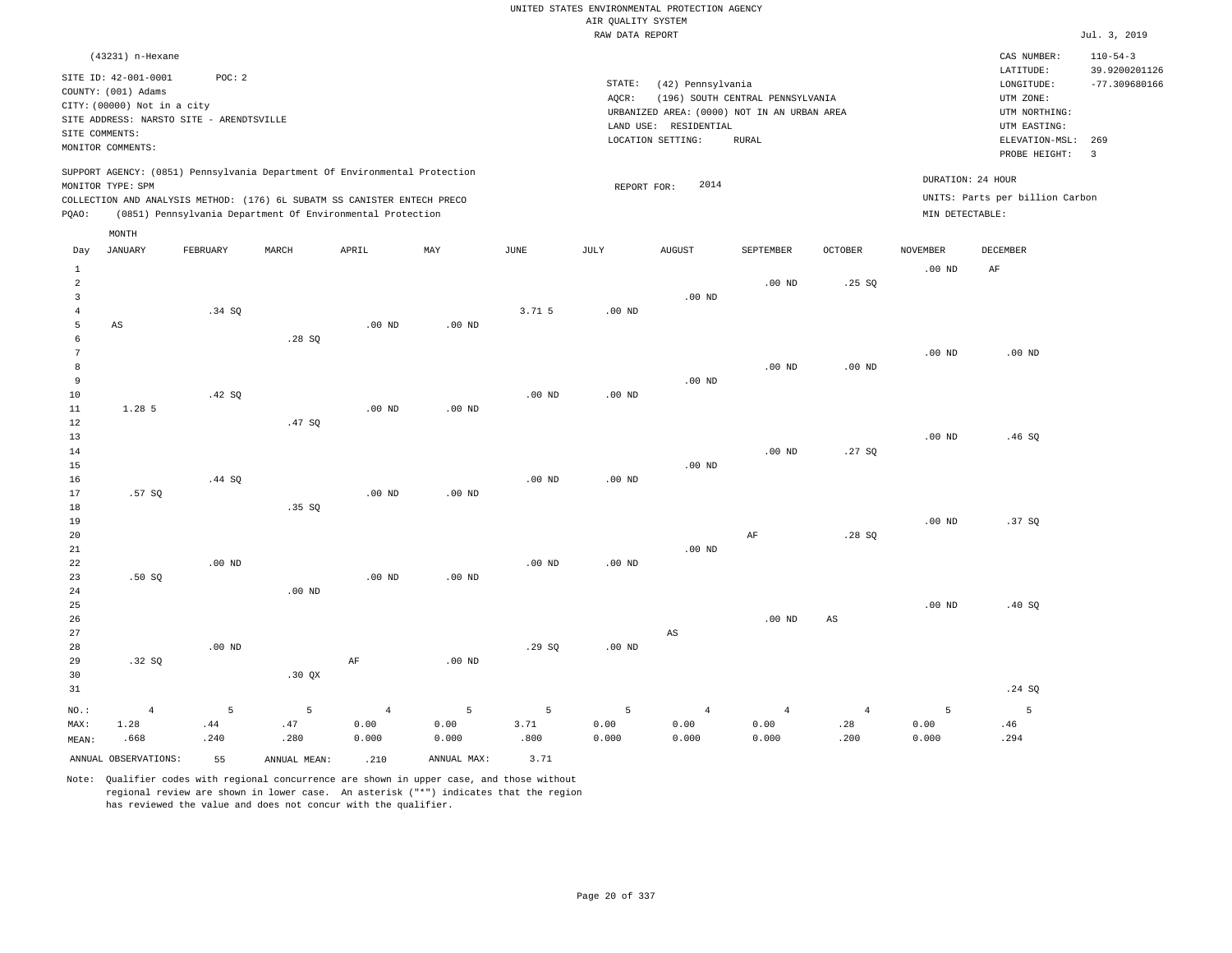|                         |                                             |                                          |                   |                                                                                                                                        |             |                   |                                       | UNITED STATES ENVIRONMENTAL PROTECTION AGENCY |                                  |                   |                 |                                 |                                 |
|-------------------------|---------------------------------------------|------------------------------------------|-------------------|----------------------------------------------------------------------------------------------------------------------------------------|-------------|-------------------|---------------------------------------|-----------------------------------------------|----------------------------------|-------------------|-----------------|---------------------------------|---------------------------------|
|                         |                                             |                                          |                   |                                                                                                                                        |             |                   | AIR QUALITY SYSTEM<br>RAW DATA REPORT |                                               |                                  |                   |                 |                                 | Jul. 3, 2019                    |
|                         |                                             |                                          |                   |                                                                                                                                        |             |                   |                                       |                                               |                                  |                   |                 |                                 |                                 |
|                         | (43231) n-Hexane                            | POC: 2                                   |                   |                                                                                                                                        |             |                   |                                       |                                               |                                  |                   |                 | CAS NUMBER:<br>LATITUDE:        | $110 - 54 - 3$<br>39.9200201126 |
|                         | SITE ID: 42-001-0001<br>COUNTY: (001) Adams |                                          |                   |                                                                                                                                        |             |                   | STATE:                                | (42) Pennsylvania                             |                                  |                   |                 | LONGITUDE:                      | $-77.309680166$                 |
|                         | CITY: (00000) Not in a city                 |                                          |                   |                                                                                                                                        |             |                   | AOCR:                                 |                                               | (196) SOUTH CENTRAL PENNSYLVANIA |                   |                 | UTM ZONE:                       |                                 |
|                         |                                             | SITE ADDRESS: NARSTO SITE - ARENDTSVILLE |                   |                                                                                                                                        |             |                   |                                       | URBANIZED AREA: (0000) NOT IN AN URBAN AREA   |                                  |                   |                 | UTM NORTHING:                   |                                 |
| SITE COMMENTS:          |                                             |                                          |                   |                                                                                                                                        |             |                   |                                       | LAND USE: RESIDENTIAL                         |                                  |                   |                 | UTM EASTING:                    |                                 |
|                         | MONITOR COMMENTS:                           |                                          |                   |                                                                                                                                        |             |                   |                                       | LOCATION SETTING:                             | <b>RURAL</b>                     |                   |                 | ELEVATION-MSL:<br>PROBE HEIGHT: | 269<br>$\overline{3}$           |
|                         |                                             |                                          |                   | SUPPORT AGENCY: (0851) Pennsylvania Department Of Environmental Protection                                                             |             |                   |                                       |                                               |                                  |                   |                 | DURATION: 24 HOUR               |                                 |
|                         | MONITOR TYPE: SPM                           |                                          |                   |                                                                                                                                        |             |                   | REPORT FOR:                           | 2015                                          |                                  |                   |                 | UNITS: Parts per billion Carbon |                                 |
| PQAO:                   |                                             |                                          |                   | COLLECTION AND ANALYSIS METHOD: (176) 6L SUBATM SS CANISTER ENTECH PRECO<br>(0851) Pennsylvania Department Of Environmental Protection |             |                   |                                       |                                               |                                  |                   | MIN DETECTABLE: |                                 |                                 |
|                         | MONTH                                       |                                          |                   |                                                                                                                                        |             |                   |                                       |                                               |                                  |                   |                 |                                 |                                 |
| Day<br>$1\,$            | JANUARY                                     | FEBRUARY                                 | MARCH<br>.28SQ    | APRIL                                                                                                                                  | MAY         | <b>JUNE</b>       | <b>JULY</b>                           | <b>AUGUST</b>                                 | SEPTEMBER                        | <b>OCTOBER</b>    | <b>NOVEMBER</b> | <b>DECEMBER</b>                 |                                 |
| 2                       |                                             |                                          |                   |                                                                                                                                        |             |                   |                                       |                                               |                                  |                   | .22 CC          | .58S                            |                                 |
| $\overline{\mathbf{3}}$ |                                             |                                          |                   |                                                                                                                                        |             |                   |                                       |                                               | $_{\rm AS}$                      | .00 <sub>ND</sub> |                 |                                 |                                 |
| $\overline{4}$          |                                             |                                          |                   |                                                                                                                                        |             |                   |                                       | $.00$ ND                                      |                                  |                   |                 |                                 |                                 |
| 5                       |                                             | .23SQ                                    |                   |                                                                                                                                        |             | .00 <sub>ND</sub> | $.00$ ND                              |                                               |                                  |                   |                 |                                 |                                 |
| 6                       | .40S                                        |                                          |                   | $.00$ ND                                                                                                                               | AS          |                   |                                       |                                               |                                  |                   |                 |                                 |                                 |
| $\overline{7}$          |                                             |                                          | .00 <sub>ND</sub> |                                                                                                                                        |             |                   |                                       |                                               |                                  |                   |                 |                                 |                                 |
| 8                       |                                             |                                          |                   |                                                                                                                                        |             |                   |                                       |                                               |                                  |                   | $.00$ ND        | .51 SQ                          |                                 |
| $\overline{9}$          |                                             |                                          |                   |                                                                                                                                        |             |                   |                                       |                                               | .21 S0                           | .25S              |                 |                                 |                                 |
| 10<br>11                |                                             |                                          |                   |                                                                                                                                        |             | $.00$ ND          | AF                                    | .27SQ                                         |                                  |                   |                 |                                 |                                 |
| 12                      | .41 SQ                                      | .29SQ                                    |                   | $.00$ ND                                                                                                                               | $.00$ ND    |                   |                                       |                                               |                                  |                   |                 |                                 |                                 |
| 13                      |                                             |                                          | $.00$ ND          |                                                                                                                                        |             |                   |                                       |                                               |                                  |                   |                 |                                 |                                 |
| 14                      |                                             |                                          |                   |                                                                                                                                        |             |                   |                                       |                                               |                                  |                   | $.00$ ND        | .20SQ                           |                                 |
| 15                      |                                             |                                          |                   |                                                                                                                                        |             |                   |                                       |                                               | $.00$ ND                         | $.00$ ND          |                 |                                 |                                 |
| 16                      |                                             |                                          |                   |                                                                                                                                        |             |                   |                                       | $.00$ ND                                      |                                  |                   |                 |                                 |                                 |
| 17                      |                                             | .37 SQ                                   |                   |                                                                                                                                        |             | .00 <sub>ND</sub> | .22SQ                                 |                                               |                                  |                   |                 |                                 |                                 |
| 18                      | .39 SO                                      |                                          |                   | $.00$ ND                                                                                                                               | $.00$ ND    |                   |                                       |                                               |                                  |                   |                 |                                 |                                 |
| 19                      |                                             |                                          | $.00$ ND          |                                                                                                                                        |             |                   |                                       |                                               |                                  |                   |                 |                                 |                                 |
| 20                      |                                             |                                          |                   |                                                                                                                                        |             |                   |                                       |                                               |                                  |                   | $.00$ ND        | .20SQ                           |                                 |
| 21                      |                                             |                                          |                   |                                                                                                                                        |             |                   |                                       |                                               | $.00$ ND                         | $.00$ ND          |                 |                                 |                                 |
| 22<br>23                |                                             | .26QX                                    |                   |                                                                                                                                        |             | .20 SQ            | .00 <sub>ND</sub>                     | $.00$ ND                                      |                                  |                   |                 |                                 |                                 |
| 24                      | .54 SQ                                      |                                          |                   | .00 <sub>ND</sub>                                                                                                                      | $.00$ ND    |                   |                                       |                                               |                                  |                   |                 |                                 |                                 |
| 25                      |                                             |                                          | .27S              |                                                                                                                                        |             |                   |                                       |                                               |                                  |                   |                 |                                 |                                 |
| 26                      |                                             |                                          |                   |                                                                                                                                        |             |                   |                                       |                                               |                                  |                   | .23SQ           | .20SQ                           |                                 |
| 27                      |                                             |                                          |                   |                                                                                                                                        |             |                   |                                       |                                               | $.00$ ND                         | .28SQ             |                 |                                 |                                 |
| 28                      |                                             |                                          |                   |                                                                                                                                        |             |                   |                                       | $.00$ ND                                      |                                  |                   |                 |                                 |                                 |
| 29                      |                                             |                                          |                   |                                                                                                                                        |             | $.00$ ND          | $.00$ ND                              |                                               |                                  |                   |                 |                                 |                                 |
| 30                      | .24 SQ                                      |                                          |                   | .26SQ                                                                                                                                  | $.00$ ND    |                   |                                       |                                               |                                  |                   |                 |                                 |                                 |
| 31                      |                                             |                                          | .00 <sub>ND</sub> |                                                                                                                                        |             |                   |                                       |                                               |                                  |                   |                 |                                 |                                 |
| NO.:                    | 5                                           | $\overline{4}$                           | $\epsilon$        | 5                                                                                                                                      | $\sqrt{4}$  | 5                 | $\sqrt{4}$                            | $\overline{5}$                                | $\overline{4}$                   | 5                 | 5               | 5                               |                                 |
| MAX:                    | .54                                         | .37                                      | .28               | .26                                                                                                                                    | 0.00        | .20               | .22                                   | .27                                           | .21                              | .28               | .23             | .58                             |                                 |
| MEAN:                   | .396                                        | .288                                     | .092              | .052                                                                                                                                   | 0.000       | .040              | .055                                  | .054                                          | .053                             | .106              | .090            | .338                            |                                 |
|                         | ANNUAL OBSERVATIONS:                        | 57                                       | ANNUAL, MEAN:     | .132                                                                                                                                   | ANNUAL MAX: | .58               |                                       |                                               |                                  |                   |                 |                                 |                                 |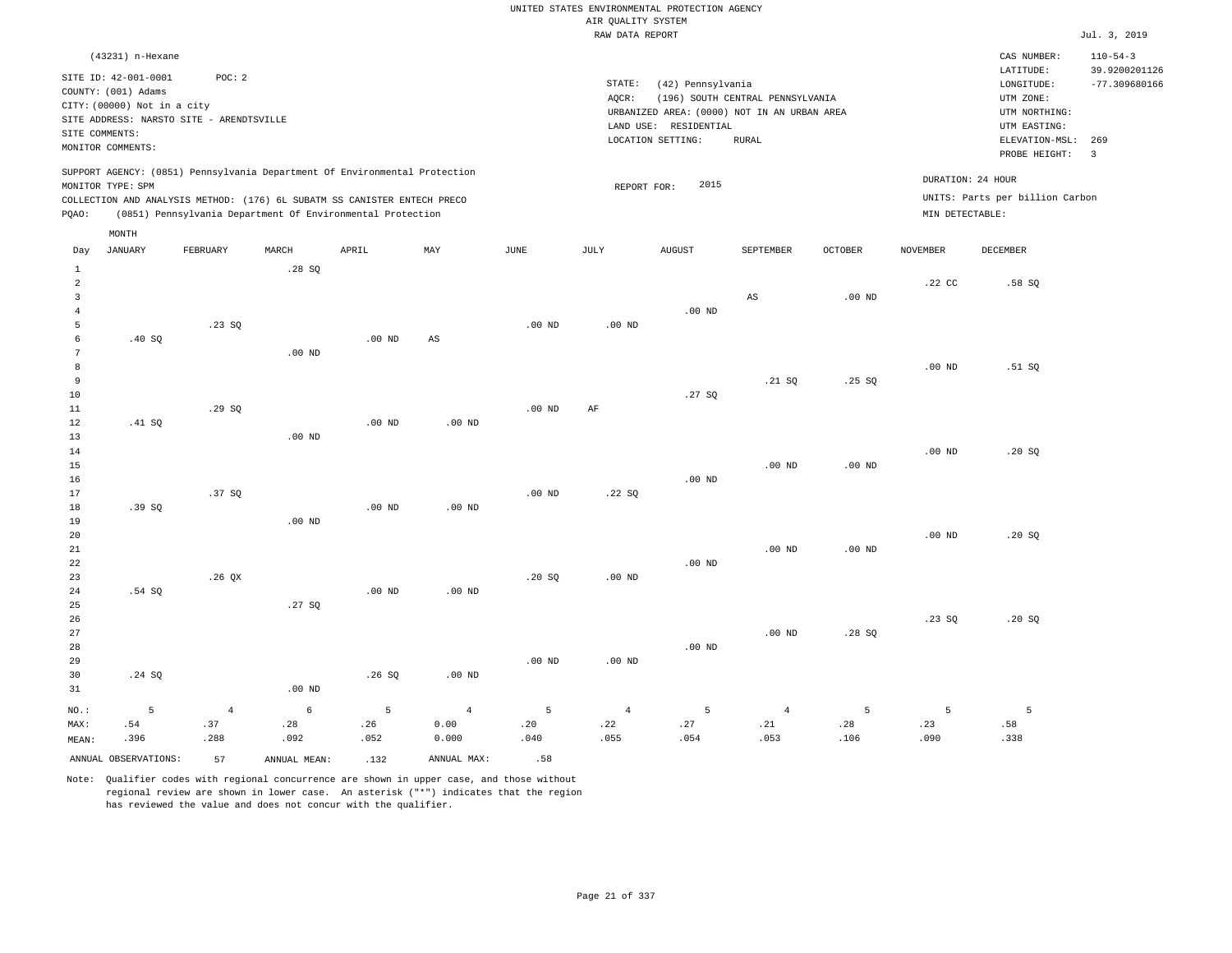|                     |                                                    |                                          |                        |                                                                            |             |                   |                    | UNITED STATES ENVIRONMENTAL PROTECTION AGENCY                        |                                  |                |                   |                                        |                                                    |
|---------------------|----------------------------------------------------|------------------------------------------|------------------------|----------------------------------------------------------------------------|-------------|-------------------|--------------------|----------------------------------------------------------------------|----------------------------------|----------------|-------------------|----------------------------------------|----------------------------------------------------|
|                     |                                                    |                                          |                        |                                                                            |             |                   | AIR QUALITY SYSTEM |                                                                      |                                  |                |                   |                                        |                                                    |
|                     |                                                    |                                          |                        |                                                                            |             |                   | RAW DATA REPORT    |                                                                      |                                  |                |                   |                                        | Jul. 3, 2019                                       |
|                     | (43231) n-Hexane<br>SITE ID: 42-001-0001           | POC: 2                                   |                        |                                                                            |             |                   | STATE:             | (42) Pennsylvania                                                    |                                  |                |                   | CAS NUMBER:<br>LATITUDE:<br>LONGITUDE: | $110 - 54 - 3$<br>39.9200201126<br>$-77.309680166$ |
|                     | COUNTY: (001) Adams<br>CITY: (00000) Not in a city |                                          |                        |                                                                            |             |                   | AQCR:              |                                                                      | (196) SOUTH CENTRAL PENNSYLVANIA |                |                   | UTM ZONE:                              |                                                    |
|                     |                                                    | SITE ADDRESS: NARSTO SITE - ARENDTSVILLE |                        |                                                                            |             |                   |                    | URBANIZED AREA: (0000) NOT IN AN URBAN AREA<br>LAND USE: RESIDENTIAL |                                  |                |                   | UTM NORTHING:<br>UTM EASTING:          |                                                    |
|                     | SITE COMMENTS:                                     |                                          |                        |                                                                            |             |                   |                    | LOCATION SETTING:                                                    | <b>RURAL</b>                     |                |                   | ELEVATION-MSL:                         | 269                                                |
|                     | MONITOR COMMENTS:                                  |                                          |                        |                                                                            |             |                   |                    |                                                                      |                                  |                |                   | PROBE HEIGHT:                          | $\overline{3}$                                     |
|                     | MONITOR TYPE: SPM                                  |                                          |                        | SUPPORT AGENCY: (0851) Pennsylvania Department Of Environmental Protection |             |                   | REPORT FOR:        | 2016                                                                 |                                  |                | DURATION: 24 HOUR |                                        |                                                    |
|                     |                                                    |                                          |                        | COLLECTION AND ANALYSIS METHOD: (176) 6L SUBATM SS CANISTER ENTECH PRECO   |             |                   |                    |                                                                      |                                  |                |                   | UNITS: Parts per billion Carbon        |                                                    |
| PQAO:               |                                                    |                                          |                        | (0851) Pennsylvania Department Of Environmental Protection                 |             |                   |                    |                                                                      |                                  |                | MIN DETECTABLE:   |                                        |                                                    |
|                     | MONTH                                              |                                          |                        |                                                                            |             |                   |                    |                                                                      |                                  |                |                   |                                        |                                                    |
| Day<br>$\mathbf{1}$ | <b>JANUARY</b><br>.17S                             | FEBRUARY                                 | MARCH<br>.16S          | APRIL                                                                      | MAY         | <b>JUNE</b>       | JULY               | <b>AUGUST</b>                                                        | SEPTEMBER                        | <b>OCTOBER</b> | <b>NOVEMBER</b>   | DECEMBER                               |                                                    |
| $\overline{a}$      |                                                    |                                          |                        |                                                                            |             |                   |                    |                                                                      |                                  |                | .905              | .47SQ                                  |                                                    |
| $\overline{3}$      |                                                    |                                          |                        |                                                                            |             |                   |                    |                                                                      | $.00$ ND                         | .13S           |                   |                                        |                                                    |
| $\overline{4}$      |                                                    |                                          |                        |                                                                            |             |                   |                    | .41 SQ                                                               |                                  |                |                   |                                        |                                                    |
| 5<br>$\epsilon$     |                                                    | .13SQ                                    |                        | .17 <sub>QX</sub>                                                          | $.00$ ND    | $.00$ ND          | $.00$ ND           |                                                                      |                                  |                |                   |                                        |                                                    |
| $7\phantom{.0}$     | $.25$ QX                                           |                                          | .17SQ                  |                                                                            |             |                   |                    |                                                                      |                                  |                |                   |                                        |                                                    |
| 8                   |                                                    |                                          |                        |                                                                            |             |                   |                    |                                                                      |                                  |                | .00 <sub>ND</sub> | $.00$ ND                               |                                                    |
| 9                   |                                                    |                                          |                        |                                                                            |             |                   |                    |                                                                      | $.00$ ND                         | $.00$ ND       |                   |                                        |                                                    |
| $10$                |                                                    |                                          |                        |                                                                            |             |                   |                    | .22SQ                                                                |                                  |                |                   |                                        |                                                    |
| 11                  |                                                    |                                          |                        |                                                                            |             | .19SQ             | .00 <sub>ND</sub>  |                                                                      |                                  |                |                   |                                        |                                                    |
| 12                  |                                                    | .16S                                     |                        | $.00$ ND                                                                   | .19S        |                   |                    |                                                                      |                                  |                |                   |                                        |                                                    |
| 13<br>14            | .20SQ                                              |                                          | .21 SQ                 |                                                                            |             |                   |                    |                                                                      |                                  |                | .00 <sub>ND</sub> | $.00$ ND                               |                                                    |
| 15                  |                                                    |                                          |                        |                                                                            |             |                   |                    |                                                                      | .30 SQ                           | .31 SQ         |                   |                                        |                                                    |
| 16                  |                                                    |                                          |                        |                                                                            |             |                   |                    | .28S                                                                 |                                  |                |                   |                                        |                                                    |
| 17                  |                                                    |                                          |                        |                                                                            |             | .20S              | TS                 |                                                                      |                                  |                |                   |                                        |                                                    |
| 18                  |                                                    | .13S                                     |                        | .11 <sub>OX</sub>                                                          | .13S        |                   |                    |                                                                      |                                  |                |                   |                                        |                                                    |
| 19                  | .18S                                               |                                          | .11 SQ                 |                                                                            |             |                   |                    |                                                                      |                                  |                |                   |                                        |                                                    |
| 20                  |                                                    |                                          |                        |                                                                            |             |                   |                    |                                                                      |                                  |                | .00 <sub>ND</sub> | AF                                     |                                                    |
| 21<br>22            |                                                    |                                          |                        |                                                                            |             |                   |                    | $.00$ ND                                                             | .25S                             | .48 SQ         |                   |                                        |                                                    |
| 23                  |                                                    |                                          |                        |                                                                            |             | .13SQ             | .24SQ              |                                                                      |                                  |                |                   |                                        |                                                    |
| 24                  |                                                    | .16SQ                                    |                        | $.00$ ND                                                                   | $.00$ ND    |                   |                    |                                                                      |                                  |                |                   |                                        |                                                    |
| 25                  | .25SQ                                              |                                          | .00 <sub>ND</sub>      |                                                                            |             |                   |                    |                                                                      |                                  |                |                   |                                        |                                                    |
| 26                  |                                                    |                                          |                        |                                                                            |             |                   |                    |                                                                      |                                  |                | .00 <sub>ND</sub> | $.00$ ND                               |                                                    |
| $2\,7$              |                                                    |                                          |                        |                                                                            |             |                   |                    |                                                                      | .20 SQ                           | 1.02 5         |                   |                                        |                                                    |
| 28                  |                                                    |                                          |                        |                                                                            |             |                   |                    | .13SQ                                                                |                                  |                |                   |                                        |                                                    |
| 29                  |                                                    |                                          |                        |                                                                            |             | .00 <sub>ND</sub> | $.00$ ND           |                                                                      |                                  |                |                   |                                        |                                                    |
| 30<br>31            | .23SQ                                              |                                          | $\mathbb{A}\mathbb{S}$ | .22S                                                                       | $.00$ ND    |                   |                    |                                                                      |                                  |                |                   |                                        |                                                    |
|                     |                                                    |                                          |                        |                                                                            |             |                   |                    |                                                                      |                                  |                |                   |                                        |                                                    |
| $NO.$ :             | $\epsilon$                                         | $\bf{4}$                                 | 5                      | 5                                                                          | 5           | 5                 | $\overline{4}$     | 5                                                                    | 5                                | 5              | 5                 | $\overline{4}$                         |                                                    |
| MAX:                | .25                                                | .16                                      | .21                    | .22<br>.100                                                                | .19         | .20               | .24<br>.060        | .41                                                                  | .30<br>.150                      | 1.02<br>.388   | .90<br>.180       | .47<br>.118                            |                                                    |
| MEAN:               | .213                                               | .145                                     | .130                   |                                                                            | .064        | .104              |                    | .208                                                                 |                                  |                |                   |                                        |                                                    |
|                     | ANNUAL OBSERVATIONS:                               | 58                                       | ANNUAL MEAN:           | .158                                                                       | ANNUAL MAX: | 1.02              |                    |                                                                      |                                  |                |                   |                                        |                                                    |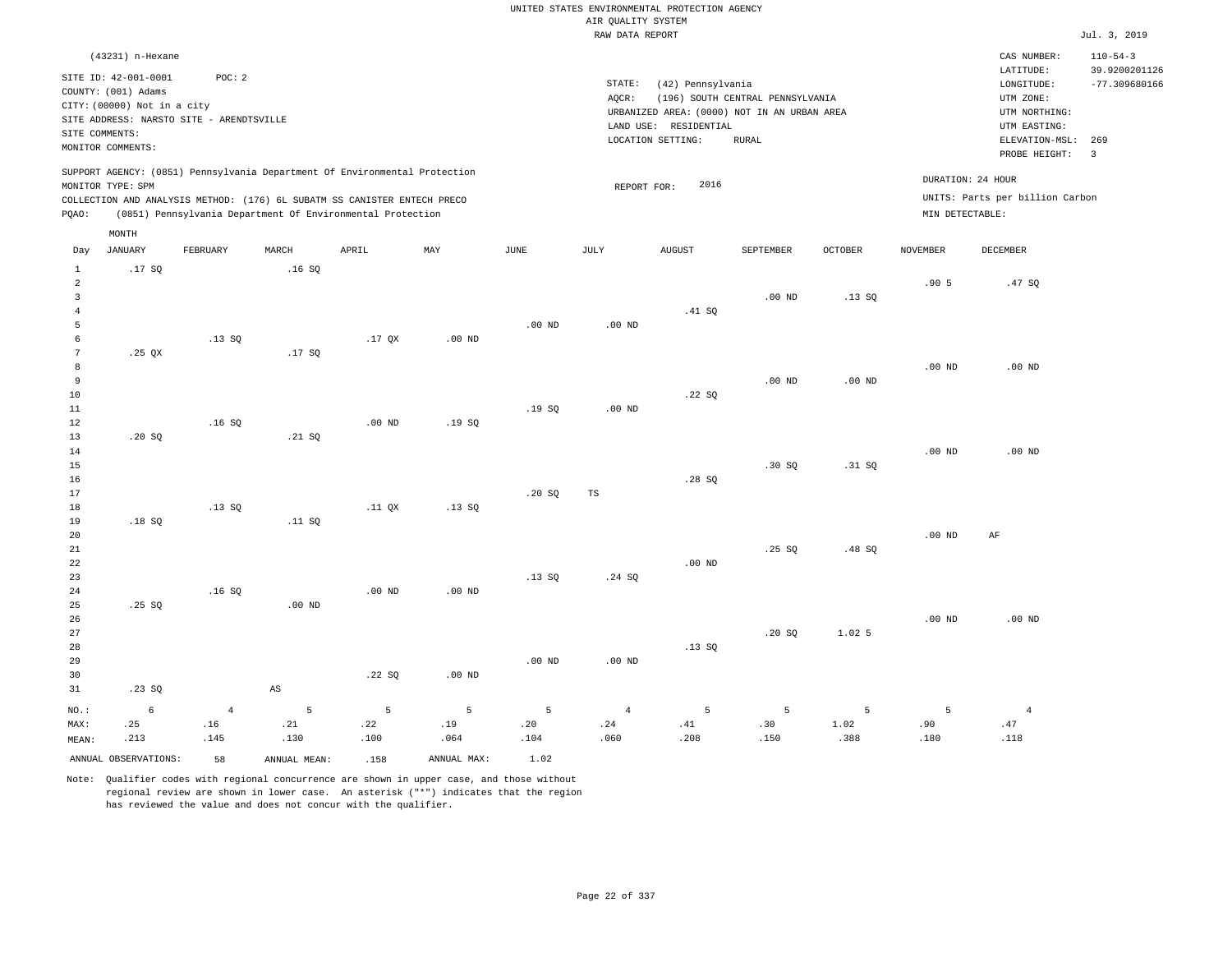|                                                  |                                                                                                                                             |                               |                                                                                                                                        |                    |                   |                  | AIR QUALITY SYSTEM | UNITED STATES ENVIRONMENTAL PROTECTION AGENCY                                                                  |                                                  |                               |                   |                                                                                                              |                                                    |
|--------------------------------------------------|---------------------------------------------------------------------------------------------------------------------------------------------|-------------------------------|----------------------------------------------------------------------------------------------------------------------------------------|--------------------|-------------------|------------------|--------------------|----------------------------------------------------------------------------------------------------------------|--------------------------------------------------|-------------------------------|-------------------|--------------------------------------------------------------------------------------------------------------|----------------------------------------------------|
|                                                  |                                                                                                                                             |                               |                                                                                                                                        |                    |                   |                  | RAW DATA REPORT    |                                                                                                                |                                                  |                               |                   |                                                                                                              | Jul. 3, 2019                                       |
|                                                  | (43231) n-Hexane                                                                                                                            |                               |                                                                                                                                        |                    |                   |                  |                    |                                                                                                                |                                                  |                               |                   | CAS NUMBER:                                                                                                  | $110 - 54 - 3$                                     |
| SITE COMMENTS:                                   | SITE ID: 42-001-0001<br>COUNTY: (001) Adams<br>CITY: (00000) Not in a city<br>SITE ADDRESS: NARSTO SITE - ARENDTSVILLE<br>MONITOR COMMENTS: | POC: 2                        |                                                                                                                                        |                    |                   |                  | STATE:<br>AQCR:    | (42) Pennsylvania<br>URBANIZED AREA: (0000) NOT IN AN URBAN AREA<br>LAND USE: RESIDENTIAL<br>LOCATION SETTING: | (196) SOUTH CENTRAL PENNSYLVANIA<br><b>RURAL</b> |                               |                   | LATITUDE:<br>LONGITUDE:<br>UTM ZONE:<br>UTM NORTHING:<br>UTM EASTING:<br>ELEVATION-MSL: 269<br>PROBE HEIGHT: | 39.9200201126<br>$-77.309680166$<br>$\overline{3}$ |
|                                                  | MONITOR TYPE: SPM                                                                                                                           |                               | SUPPORT AGENCY: (0851) Pennsylvania Department Of Environmental Protection                                                             |                    |                   |                  | REPORT FOR:        | 2017                                                                                                           |                                                  |                               | DURATION: 24 HOUR |                                                                                                              |                                                    |
| PQAO:                                            |                                                                                                                                             |                               | COLLECTION AND ANALYSIS METHOD: (176) 6L SUBATM SS CANISTER ENTECH PRECO<br>(0851) Pennsylvania Department Of Environmental Protection |                    |                   |                  |                    |                                                                                                                |                                                  |                               | MIN DETECTABLE:   | UNITS: Parts per billion Carbon                                                                              |                                                    |
|                                                  | MONTH                                                                                                                                       |                               |                                                                                                                                        |                    |                   |                  |                    |                                                                                                                |                                                  |                               |                   |                                                                                                              |                                                    |
| Day                                              | <b>JANUARY</b>                                                                                                                              | FEBRUARY                      | MARCH                                                                                                                                  | APRIL              | MAY               | JUNE             | JULY               | <b>AUGUST</b>                                                                                                  | SEPTEMBER                                        | <b>OCTOBER</b>                | <b>NOVEMBER</b>   | DECEMBER                                                                                                     |                                                    |
| $\mathbf{1}$<br>$\overline{a}$<br>$\overline{3}$ | $.00$ ND                                                                                                                                    |                               | .00 <sub>ND</sub>                                                                                                                      | $.00$ ND           | $.00$ ND          |                  |                    |                                                                                                                |                                                  |                               | .31 SO            | .66 <sub>5</sub>                                                                                             |                                                    |
| $\overline{4}$<br>5<br>6                         |                                                                                                                                             | .32SQ                         |                                                                                                                                        |                    |                   | .28SQ            | $.00$ ND           | .19S                                                                                                           | .20 SQ                                           | .28S                          |                   |                                                                                                              |                                                    |
| $7\phantom{.0}$<br>8<br>9                        | $.00$ ND                                                                                                                                    |                               | .16SQ                                                                                                                                  | $.00$ ND           | .00 <sub>ND</sub> |                  |                    |                                                                                                                |                                                  |                               | .23SQ             | .35S                                                                                                         |                                                    |
| 10<br>11<br>12                                   |                                                                                                                                             | .20 SQ                        |                                                                                                                                        |                    |                   | .41 SQ           | $.19$ QX           | .28S                                                                                                           | .60 <sub>5</sub>                                 | .26SQ                         |                   |                                                                                                              |                                                    |
| 13<br>14<br>15                                   | $.00$ ND                                                                                                                                    |                               | .00 <sub>ND</sub>                                                                                                                      | $.00$ ND           | $.00$ ND          |                  |                    |                                                                                                                |                                                  |                               | .35 SO            | .27S                                                                                                         |                                                    |
| 16<br>17<br>18<br>19                             | $.00$ ND                                                                                                                                    | .20 SQ                        |                                                                                                                                        | $.00$ ND           | $_{\rm AS}$       | .41 SQ           | .19SQ              | .25 S                                                                                                          | .24 SQ                                           | AM                            |                   |                                                                                                              |                                                    |
| 20<br>21<br>$2\sqrt{2}$<br>23                    |                                                                                                                                             |                               | .22S                                                                                                                                   |                    |                   |                  |                    | $.00$ ND                                                                                                       | .19SQ                                            | .28SQ                         | .37 SO            | .25S                                                                                                         |                                                    |
| 24<br>25<br>26                                   | $.00$ ND                                                                                                                                    | AF                            | .41 SQ                                                                                                                                 | .00 <sub>ND</sub>  | $.00$ ND          | $.00$ ND         | .19SQ              |                                                                                                                |                                                  |                               |                   |                                                                                                              |                                                    |
| 27<br>28<br>29<br>30                             |                                                                                                                                             |                               |                                                                                                                                        |                    |                   | $.00$ ND         | .13S               | .22SQ                                                                                                          | .19S                                             | $.00$ ND                      | .32S              | .23SQ                                                                                                        |                                                    |
| 31                                               | $.00$ ND                                                                                                                                    |                               |                                                                                                                                        |                    | 4.02 5            |                  |                    |                                                                                                                |                                                  |                               |                   |                                                                                                              |                                                    |
| NO.:<br>MAX:<br>MEAN:                            | 6<br>0.00<br>0.000                                                                                                                          | $\overline{3}$<br>.32<br>.240 | 5<br>.41<br>.158                                                                                                                       | 5<br>0.00<br>0.000 | 5<br>4.02<br>.804 | 5<br>.41<br>.220 | 5<br>.19<br>.140   | 5<br>.28<br>.188                                                                                               | 5<br>.60<br>.284                                 | $\overline{4}$<br>.28<br>.205 | 5<br>.37<br>.316  | 5<br>.66<br>.352                                                                                             |                                                    |
|                                                  | ANNUAL OBSERVATIONS:                                                                                                                        | 58                            | ANNUAL MEAN:                                                                                                                           | .239               | ANNUAL MAX:       | 4.02             |                    |                                                                                                                |                                                  |                               |                   |                                                                                                              |                                                    |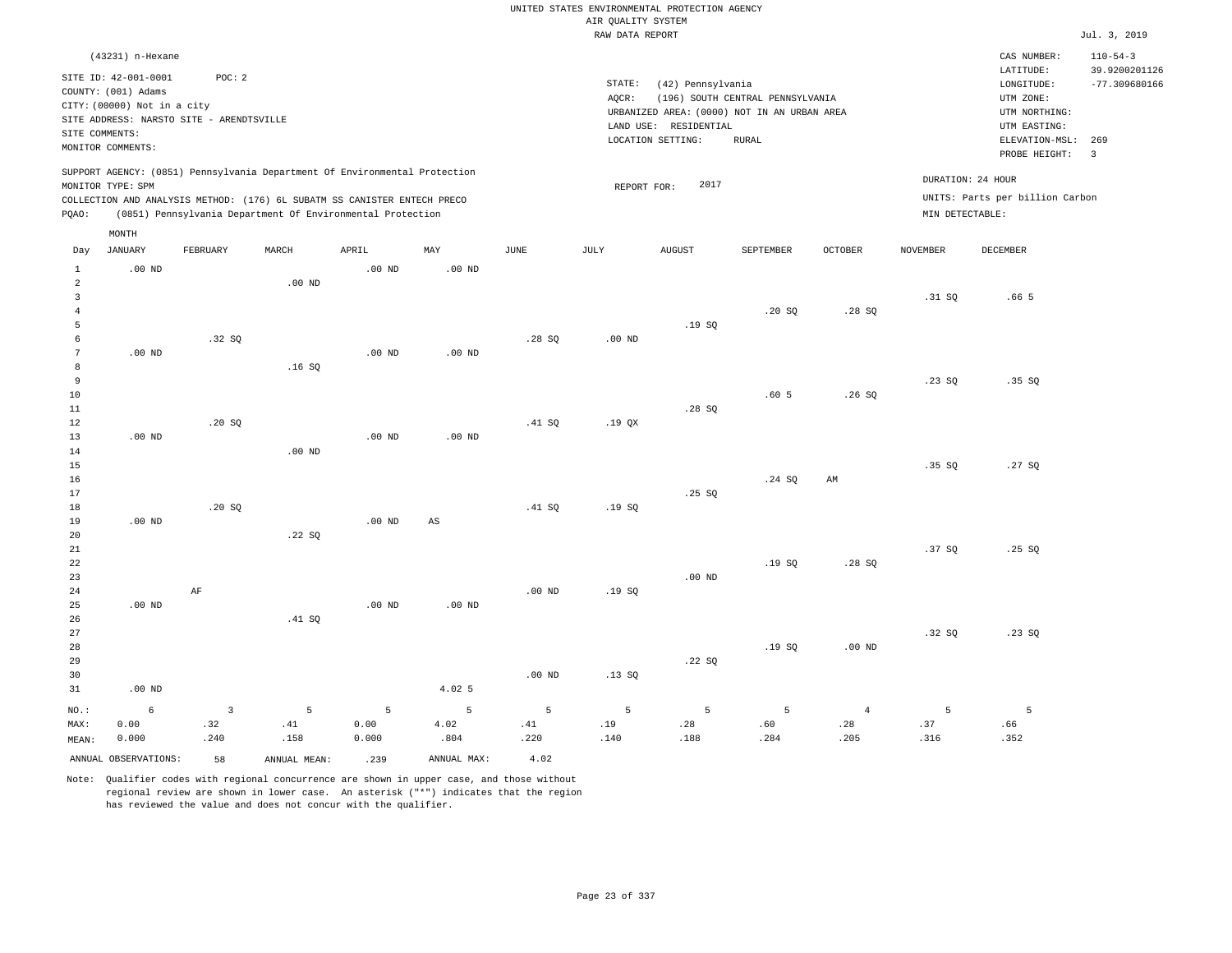|                 |                                             |          |                   |                                                                            |                |                   | AIR OUALITY SYSTEM | UNITED STATES ENVIRONMENTAL PROTECTION AGENCY |                                  |                  |                   |                                 |                                 |
|-----------------|---------------------------------------------|----------|-------------------|----------------------------------------------------------------------------|----------------|-------------------|--------------------|-----------------------------------------------|----------------------------------|------------------|-------------------|---------------------------------|---------------------------------|
|                 |                                             |          |                   |                                                                            |                |                   | RAW DATA REPORT    |                                               |                                  |                  |                   |                                 | Jul. 3, 2019                    |
|                 | (43231) n-Hexane                            |          |                   |                                                                            |                |                   |                    |                                               |                                  |                  |                   | CAS NUMBER:<br>LATITUDE:        | $110 - 54 - 3$<br>39.9200201126 |
|                 | SITE ID: 42-001-0001<br>COUNTY: (001) Adams | POC: 2   |                   |                                                                            |                |                   | STATE:<br>AQCR:    | (42) Pennsylvania                             | (196) SOUTH CENTRAL PENNSYLVANIA |                  |                   | LONGITUDE:<br>UTM ZONE:         | $-77.309680166$                 |
|                 | CITY: (00000) Not in a city                 |          |                   |                                                                            |                |                   |                    | URBANIZED AREA: (0000) NOT IN AN URBAN AREA   |                                  |                  |                   | UTM NORTHING:                   |                                 |
| SITE COMMENTS:  | SITE ADDRESS: NARSTO SITE - ARENDTSVILLE    |          |                   |                                                                            |                |                   |                    | LAND USE: RESIDENTIAL                         |                                  |                  |                   | UTM EASTING:                    |                                 |
|                 | MONITOR COMMENTS:                           |          |                   |                                                                            |                |                   |                    | LOCATION SETTING:                             | RURAL                            |                  |                   | ELEVATION-MSL:<br>PROBE HEIGHT: | 269<br>$\overline{3}$           |
|                 | MONITOR TYPE: SPM                           |          |                   | SUPPORT AGENCY: (0851) Pennsylvania Department Of Environmental Protection |                |                   | REPORT FOR:        | 2018                                          |                                  |                  |                   | DURATION: 24 HOUR               |                                 |
|                 |                                             |          |                   | COLLECTION AND ANALYSIS METHOD: (176) 6L SUBATM SS CANISTER ENTECH PRECO   |                |                   |                    |                                               |                                  |                  |                   | UNITS: Parts per billion Carbon |                                 |
| PQAO:           |                                             |          |                   | (0851) Pennsylvania Department Of Environmental Protection                 |                |                   |                    |                                               |                                  |                  |                   | MIN DETECTABLE: .233214         |                                 |
|                 | MONTH<br><b>JANUARY</b>                     | FEBRUARY | MARCH             | APRIL                                                                      | MAY            | $_{\rm JUNE}$     | $\mathtt{JULY}$    | <b>AUGUST</b>                                 | SEPTEMBER                        | OCTOBER          | <b>NOVEMBER</b>   | DECEMBER                        |                                 |
| Day             |                                             |          |                   |                                                                            |                |                   |                    |                                               |                                  |                  |                   |                                 |                                 |
| 1<br>$\sqrt{2}$ | .28SQ                                       | .34 SO   |                   | .25SQ                                                                      | .23SQ          | .00 <sub>ND</sub> | .28S               |                                               |                                  |                  |                   |                                 |                                 |
| $\overline{3}$  |                                             |          | .00 <sub>ND</sub> |                                                                            |                |                   |                    |                                               |                                  |                  |                   |                                 |                                 |
| $\overline{4}$  |                                             |          |                   |                                                                            |                |                   |                    |                                               |                                  |                  | .38SQ             | .26S                            |                                 |
| 5               |                                             |          |                   |                                                                            |                |                   |                    |                                               | $.00$ ND                         | $.00$ ND         |                   |                                 |                                 |
| $\epsilon$      |                                             |          |                   |                                                                            |                |                   |                    | .33SQ                                         |                                  |                  |                   |                                 |                                 |
| $7\phantom{.0}$ |                                             | .51 SO   |                   |                                                                            |                | AM                | $.00$ ND           |                                               |                                  |                  |                   |                                 |                                 |
| 8               | .32 SQ                                      |          |                   | $.00$ ND                                                                   | .25SQ          |                   |                    |                                               |                                  |                  |                   |                                 |                                 |
| 9               |                                             |          | $.00$ ND          |                                                                            |                |                   |                    |                                               |                                  |                  |                   |                                 |                                 |
| 10              |                                             |          |                   |                                                                            |                |                   |                    |                                               |                                  |                  | $.00$ ND          | .25S                            |                                 |
| 11              |                                             |          |                   |                                                                            |                |                   |                    |                                               | $.00$ ND                         | .66 <sub>5</sub> |                   |                                 |                                 |
| 12              |                                             |          |                   |                                                                            |                |                   |                    | .27SQ                                         |                                  |                  |                   |                                 |                                 |
| 13              |                                             | .35 SO   |                   |                                                                            |                | .35 S             | $.00$ ND           |                                               |                                  |                  |                   |                                 |                                 |
| 14<br>15        | $.00$ ND                                    |          | .27S              | $.00$ ND                                                                   | .37SQ          |                   |                    |                                               |                                  |                  |                   |                                 |                                 |
| 16              |                                             |          |                   |                                                                            |                |                   |                    |                                               |                                  |                  | .40SQ             | .31 SQ                          |                                 |
| 17              |                                             |          |                   |                                                                            |                |                   |                    |                                               | $.00$ ND                         | .25S             |                   |                                 |                                 |
| $18\,$          |                                             |          |                   |                                                                            |                |                   |                    | $.00$ ND                                      |                                  |                  |                   |                                 |                                 |
| 19              |                                             | .38SQ    |                   |                                                                            |                | .00 <sub>ND</sub> | .00 <sub>ND</sub>  |                                               |                                  |                  |                   |                                 |                                 |
| 20              | .29SQ                                       |          |                   | $.00$ ND                                                                   | $.00$ ND       |                   |                    |                                               |                                  |                  |                   |                                 |                                 |
| $2\sqrt{1}$     |                                             |          | $.00$ ND          |                                                                            |                |                   |                    |                                               |                                  |                  |                   |                                 |                                 |
| 22              |                                             |          |                   |                                                                            |                |                   |                    |                                               |                                  |                  | .00 <sub>ND</sub> | .43SQ                           |                                 |
| 23              |                                             |          |                   |                                                                            |                |                   |                    |                                               | .00 <sub>ND</sub>                | $.00$ ND         |                   |                                 |                                 |
| 24              |                                             |          |                   |                                                                            |                |                   |                    | $.00$ ND                                      |                                  |                  |                   |                                 |                                 |
| 25              |                                             | .54 SQ   |                   |                                                                            |                | $.00$ ND          | $.00$ ND           |                                               |                                  |                  |                   |                                 |                                 |
| 26              | .37 SO                                      |          |                   | $\mathbb{A}\mathbb{S}$                                                     | $_{\rm AS}$    |                   |                    |                                               |                                  |                  |                   |                                 |                                 |
| 27<br>28        |                                             |          | $.00$ ND          |                                                                            |                |                   |                    |                                               |                                  |                  | AS                | .47SQ                           |                                 |
| 29              |                                             |          |                   |                                                                            |                |                   |                    |                                               | $.00$ ND                         | .25SQ            |                   |                                 |                                 |
| 30              |                                             |          |                   |                                                                            |                |                   |                    | .53SQ                                         |                                  |                  |                   |                                 |                                 |
| 31              |                                             |          |                   |                                                                            |                |                   | .30S               |                                               |                                  |                  |                   |                                 |                                 |
| NO.:            | 5                                           | 5        | 5                 | $\overline{4}$                                                             | $\overline{4}$ | $\overline{4}$    | 6                  | 5                                             | 5                                | 5                | $\overline{4}$    | 5                               |                                 |
| MAX:            | .37                                         | .54      | .27               | .25                                                                        | .37            | .35               | .30                | .53                                           | 0.00                             | .66              | .40               | .47                             |                                 |
| MEAN:           | .252                                        | .424     | .054              | .063                                                                       | .213           | .088              | .097               | .226                                          | 0.000                            | .232             | .195              | .344                            |                                 |
|                 | ANNUAL OBSERVATIONS:                        | 57       | ANNUAL MEAN:      | .184                                                                       | ANNUAL MAX:    | .66               |                    |                                               |                                  |                  |                   |                                 |                                 |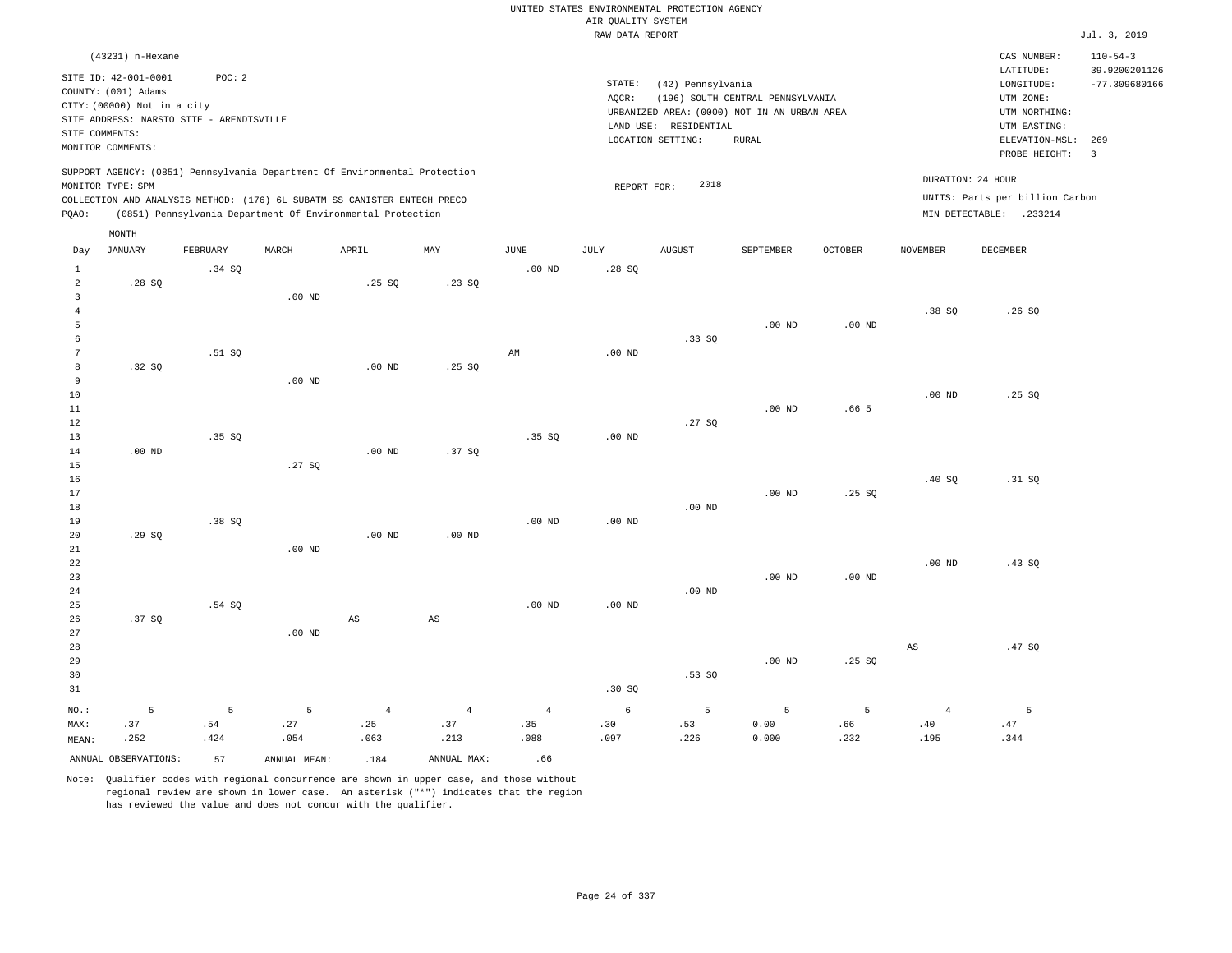|                           |                                           |                                          |                                                                            |                   |                   |                   |                                       | UNITED STATES ENVIRONMENTAL PROTECTION AGENCY |                                             |                   |                   |                                 |                                 |
|---------------------------|-------------------------------------------|------------------------------------------|----------------------------------------------------------------------------|-------------------|-------------------|-------------------|---------------------------------------|-----------------------------------------------|---------------------------------------------|-------------------|-------------------|---------------------------------|---------------------------------|
|                           |                                           |                                          |                                                                            |                   |                   |                   | AIR OUALITY SYSTEM<br>RAW DATA REPORT |                                               |                                             |                   |                   |                                 | Jul. 3, 2019                    |
|                           |                                           |                                          |                                                                            |                   |                   |                   |                                       |                                               |                                             |                   |                   |                                 |                                 |
|                           | (43232) n-Heptane<br>SITE ID: 42-001-0001 | POC: 2                                   |                                                                            |                   |                   |                   |                                       |                                               |                                             |                   |                   | CAS NUMBER:<br>LATITUDE:        | $142 - 82 - 5$<br>39.9200201126 |
|                           | COUNTY: (001) Adams                       |                                          |                                                                            |                   |                   |                   | STATE:                                | (42) Pennsylvania                             |                                             |                   |                   | LONGITUDE:                      | $-77.309680166$                 |
|                           | CITY: (00000) Not in a city               |                                          |                                                                            |                   |                   |                   | AQCR:                                 |                                               | (196) SOUTH CENTRAL PENNSYLVANIA            |                   |                   | UTM ZONE:                       |                                 |
|                           |                                           | SITE ADDRESS: NARSTO SITE - ARENDTSVILLE |                                                                            |                   |                   |                   |                                       |                                               | URBANIZED AREA: (0000) NOT IN AN URBAN AREA |                   |                   | UTM NORTHING:                   |                                 |
|                           | SITE COMMENTS:                            |                                          |                                                                            |                   |                   |                   |                                       | LAND USE: RESIDENTIAL<br>LOCATION SETTING:    | <b>RURAL</b>                                |                   |                   | UTM EASTING:<br>ELEVATION-MSL:  | 269                             |
|                           | MONITOR COMMENTS:                         |                                          |                                                                            |                   |                   |                   |                                       |                                               |                                             |                   |                   | PROBE HEIGHT:                   | $\overline{3}$                  |
|                           |                                           |                                          | SUPPORT AGENCY: (0851) Pennsylvania Department Of Environmental Protection |                   |                   |                   |                                       |                                               |                                             |                   | DURATION: 24 HOUR |                                 |                                 |
|                           | MONITOR TYPE: SPM                         |                                          |                                                                            |                   |                   |                   | REPORT FOR:                           | 2013                                          |                                             |                   |                   |                                 |                                 |
|                           |                                           |                                          | COLLECTION AND ANALYSIS METHOD: (176) 6L SUBATM SS CANISTER ENTECH PRECO   |                   |                   |                   |                                       |                                               |                                             |                   |                   | UNITS: Parts per billion Carbon |                                 |
| PQAO:                     |                                           |                                          | (0851) Pennsylvania Department Of Environmental Protection                 |                   |                   |                   |                                       |                                               |                                             |                   | MIN DETECTABLE:   |                                 |                                 |
| Day                       | MONTH<br><b>JANUARY</b>                   | FEBRUARY                                 | MARCH                                                                      | APRIL             | MAY               | $_{\rm JUNE}$     | <b>JULY</b>                           | <b>AUGUST</b>                                 | SEPTEMBER                                   | <b>OCTOBER</b>    | <b>NOVEMBER</b>   | <b>DECEMBER</b>                 |                                 |
|                           |                                           |                                          |                                                                            |                   |                   |                   |                                       |                                               |                                             |                   |                   |                                 |                                 |
| $\,1\,$<br>$\overline{a}$ |                                           |                                          |                                                                            |                   |                   |                   |                                       | $\rm AF$                                      | AS                                          | .00 <sub>ND</sub> |                   |                                 |                                 |
| $\overline{3}$            |                                           | .30S                                     |                                                                            |                   |                   | $.00$ ND          | $.00$ ND                              |                                               |                                             |                   |                   |                                 |                                 |
| $\overline{4}$            | $\rm{AF}$                                 |                                          |                                                                            | $.00$ ND          | $.00$ ND          |                   |                                       |                                               |                                             |                   |                   |                                 |                                 |
| 5                         |                                           |                                          | .00 <sub>ND</sub>                                                          |                   |                   |                   |                                       |                                               |                                             |                   |                   |                                 |                                 |
| 6                         |                                           |                                          |                                                                            |                   |                   |                   |                                       |                                               |                                             |                   | .30S              | AF                              |                                 |
| $7\phantom{.0}$           |                                           |                                          |                                                                            |                   |                   |                   |                                       |                                               | $.00$ ND                                    | AF                |                   |                                 |                                 |
| 8                         |                                           |                                          |                                                                            |                   |                   |                   |                                       | .00 <sub>ND</sub>                             |                                             |                   |                   |                                 |                                 |
| 9                         |                                           | .00 <sub>ND</sub>                        |                                                                            |                   |                   | $.00$ ND          | .00 <sub>ND</sub>                     |                                               |                                             |                   |                   |                                 |                                 |
| 10                        | AF                                        |                                          |                                                                            | $.00$ ND          | $.00$ ND          |                   |                                       |                                               |                                             |                   |                   |                                 |                                 |
| 11                        |                                           |                                          | $.00$ ND                                                                   |                   |                   |                   |                                       |                                               |                                             |                   |                   |                                 |                                 |
| 12                        |                                           |                                          |                                                                            |                   |                   |                   |                                       |                                               |                                             |                   | $.00$ ND          | AF                              |                                 |
| 13<br>14                  |                                           |                                          |                                                                            |                   |                   |                   |                                       | $.00$ ND                                      | $.00$ ND                                    | .59SQ             |                   |                                 |                                 |
| 15                        |                                           | AF                                       |                                                                            |                   |                   | .00 <sub>ND</sub> | .00 <sub>ND</sub>                     |                                               |                                             |                   |                   |                                 |                                 |
| 16                        | .35 SQ                                    |                                          |                                                                            | .00 <sub>ND</sub> | .00 <sub>ND</sub> |                   |                                       |                                               |                                             |                   |                   |                                 |                                 |
| 17                        |                                           |                                          | $.00$ ND                                                                   |                   |                   |                   |                                       |                                               |                                             |                   |                   |                                 |                                 |
| 18                        |                                           |                                          |                                                                            |                   |                   |                   |                                       |                                               |                                             |                   | $\rm{AF}$         | .78 SQ                          |                                 |
| 19                        |                                           |                                          |                                                                            |                   |                   |                   |                                       |                                               | .00 <sub>ND</sub>                           | $.00$ ND          |                   |                                 |                                 |
| 20                        |                                           |                                          |                                                                            |                   |                   |                   |                                       | .30CL                                         |                                             |                   |                   |                                 |                                 |
| 21                        |                                           | .58S                                     |                                                                            |                   |                   | .00 <sub>ND</sub> | $.00$ ND                              |                                               |                                             |                   |                   |                                 |                                 |
| 22                        | .34 S0                                    |                                          |                                                                            | .00 <sub>ND</sub> | $.00$ ND          |                   |                                       |                                               |                                             |                   |                   |                                 |                                 |
| 23                        |                                           |                                          | $.00$ ND                                                                   |                   |                   |                   |                                       |                                               |                                             |                   |                   |                                 |                                 |
| 24<br>25                  |                                           |                                          |                                                                            |                   |                   |                   |                                       |                                               | $.00$ ND                                    | .00 <sub>ND</sub> | AF                | AS                              |                                 |
| 26                        |                                           |                                          |                                                                            |                   |                   |                   |                                       | $.00$ ND                                      |                                             |                   |                   |                                 |                                 |
| 27                        |                                           | .40 SQ                                   |                                                                            |                   |                   | .00 <sub>ND</sub> | .00 <sub>ND</sub>                     |                                               |                                             |                   |                   |                                 |                                 |
| 28                        | .36SQ                                     |                                          |                                                                            | $.00$ ND          | .00 <sub>ND</sub> |                   |                                       |                                               |                                             |                   |                   |                                 |                                 |
| 29                        |                                           |                                          | $.00$ ND                                                                   |                   |                   |                   |                                       |                                               |                                             |                   |                   |                                 |                                 |
| 30                        |                                           |                                          |                                                                            |                   |                   |                   |                                       |                                               |                                             |                   | $\rm AF$          | .57 SQ                          |                                 |
| 31                        |                                           |                                          |                                                                            |                   |                   |                   |                                       |                                               |                                             | .39SQ             |                   |                                 |                                 |
| NO.:                      | $\overline{3}$                            | $\sqrt{4}$                               | 5                                                                          | 5                 | $\overline{5}$    | 5                 | 5                                     | $\overline{4}$                                | $\overline{4}$                              | 5                 | $\overline{a}$    | $\overline{a}$                  |                                 |
| MAX:                      | .36                                       | .58                                      | 0.00                                                                       | 0.00              | 0.00              | 0.00              | 0.00                                  | .30                                           | 0.00                                        | .59               | .30               | .78                             |                                 |
| MEAN:                     | .350                                      | .320                                     | 0.000                                                                      | 0.000             | 0.000             | 0.000             | 0.000                                 | .075                                          | 0.000                                       | .196              | .150              | .675                            |                                 |
|                           | ANNUAL OBSERVATIONS:                      | 49                                       | ANNUAL MEAN:                                                               | .107              | ANNUAL MAX:       | .78               |                                       |                                               |                                             |                   |                   |                                 |                                 |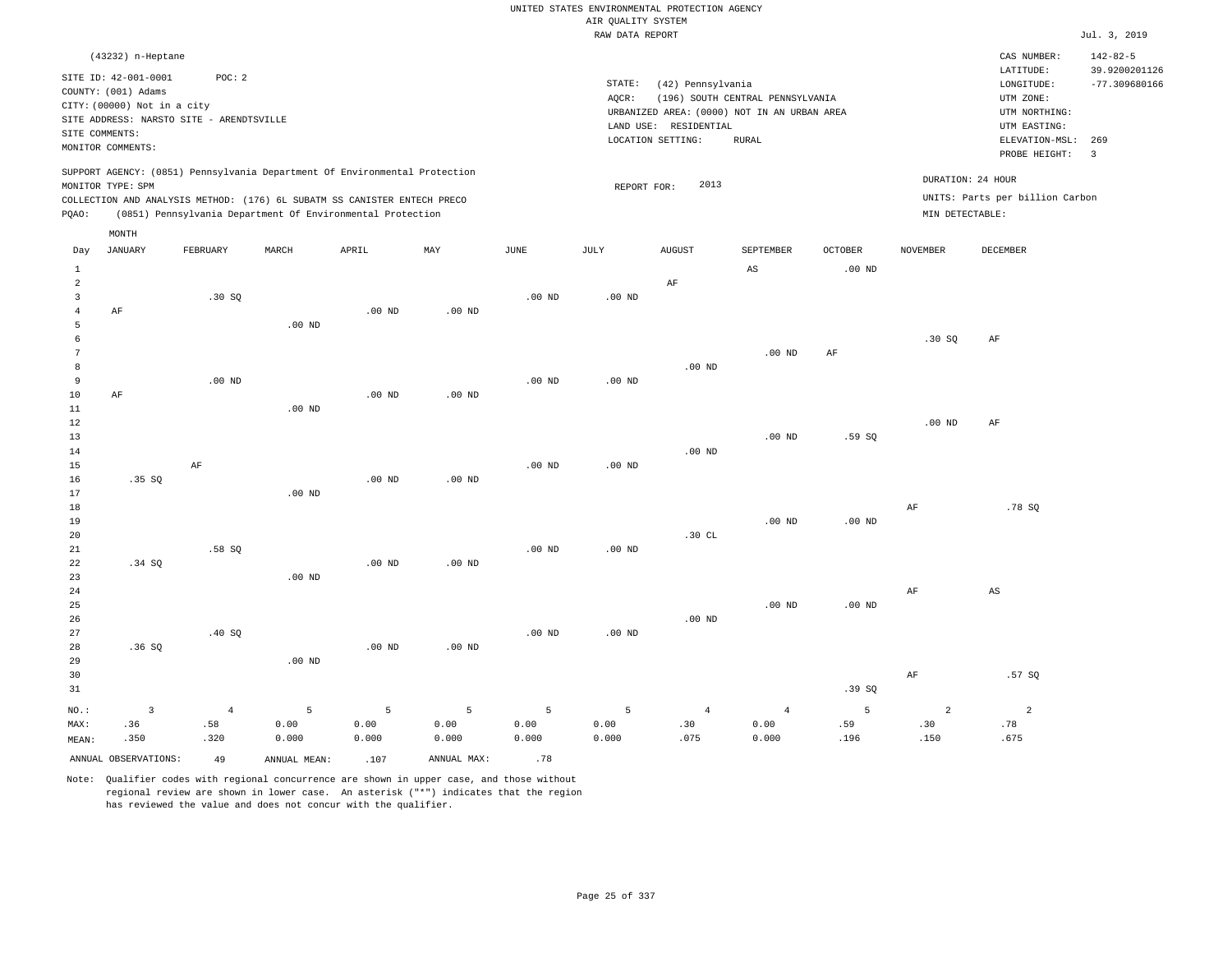|                                                     |                                                                                                                                             |                  |                                                                                                                                                                                                                      |                               |                   |                   |                    | UNITED STATES ENVIRONMENTAL PROTECTION AGENCY                    |                                  |                               |                   |                                                                      |                                                    |
|-----------------------------------------------------|---------------------------------------------------------------------------------------------------------------------------------------------|------------------|----------------------------------------------------------------------------------------------------------------------------------------------------------------------------------------------------------------------|-------------------------------|-------------------|-------------------|--------------------|------------------------------------------------------------------|----------------------------------|-------------------------------|-------------------|----------------------------------------------------------------------|----------------------------------------------------|
|                                                     |                                                                                                                                             |                  |                                                                                                                                                                                                                      |                               |                   |                   | AIR QUALITY SYSTEM |                                                                  |                                  |                               |                   |                                                                      |                                                    |
|                                                     |                                                                                                                                             |                  |                                                                                                                                                                                                                      |                               |                   |                   | RAW DATA REPORT    |                                                                  |                                  |                               |                   |                                                                      | Jul. 3, 2019                                       |
|                                                     | (43232) n-Heptane<br>SITE ID: 42-001-0001<br>COUNTY: (001) Adams<br>CITY: (00000) Not in a city<br>SITE ADDRESS: NARSTO SITE - ARENDTSVILLE | POC: 2           |                                                                                                                                                                                                                      |                               |                   |                   | STATE:<br>AQCR:    | (42) Pennsylvania<br>URBANIZED AREA: (0000) NOT IN AN URBAN AREA | (196) SOUTH CENTRAL PENNSYLVANIA |                               |                   | CAS NUMBER:<br>LATITUDE:<br>LONGITUDE:<br>UTM ZONE:<br>UTM NORTHING: | $142 - 82 - 5$<br>39.9200201126<br>$-77.309680166$ |
|                                                     | SITE COMMENTS:<br>MONITOR COMMENTS:                                                                                                         |                  |                                                                                                                                                                                                                      |                               |                   |                   |                    | LAND USE: RESIDENTIAL<br>LOCATION SETTING:                       | <b>RURAL</b>                     |                               |                   | UTM EASTING:<br>ELEVATION-MSL:<br>PROBE HEIGHT:                      | 269<br>$\overline{\mathbf{3}}$                     |
| PQAO:                                               | MONITOR TYPE: SPM                                                                                                                           |                  | SUPPORT AGENCY: (0851) Pennsylvania Department Of Environmental Protection<br>COLLECTION AND ANALYSIS METHOD: (176) 6L SUBATM SS CANISTER ENTECH PRECO<br>(0851) Pennsylvania Department Of Environmental Protection |                               |                   |                   | REPORT FOR:        | 2014                                                             |                                  |                               | MIN DETECTABLE:   | DURATION: 24 HOUR<br>UNITS: Parts per billion Carbon                 |                                                    |
| Day                                                 | MONTH<br><b>JANUARY</b>                                                                                                                     | FEBRUARY         | MARCH                                                                                                                                                                                                                | APRIL                         | MAY               | JUNE              | JULY               | <b>AUGUST</b>                                                    | SEPTEMBER                        | <b>OCTOBER</b>                | <b>NOVEMBER</b>   | DECEMBER                                                             |                                                    |
| $\mathbf{1}$<br>$\sqrt{2}$                          |                                                                                                                                             |                  |                                                                                                                                                                                                                      |                               |                   |                   |                    |                                                                  | .25SQ                            | .25SQ                         | .16S              | AF                                                                   |                                                    |
| $\overline{\mathbf{3}}$<br>$\overline{4}$<br>5<br>6 | $\mathbb{A}\mathbb{S}$                                                                                                                      | .55SQ            | .58S                                                                                                                                                                                                                 | .60SQ                         | $.00$ ND          | .00 <sub>ND</sub> | .00 <sub>ND</sub>  | $.00$ ND                                                         |                                  |                               |                   |                                                                      |                                                    |
| $7\phantom{.0}$<br>8<br>9<br>$10$                   |                                                                                                                                             | .66SQ            |                                                                                                                                                                                                                      |                               |                   | $.00$ ND          | .48 SQ             | .66SQ                                                            | .31 S0                           | .18SQ                         | .15S              | $.00$ ND                                                             |                                                    |
| 11<br>$1\,2$<br>13                                  | $1.21$ 5                                                                                                                                    |                  | .86                                                                                                                                                                                                                  | .48S                          | $.00$ ND          |                   |                    |                                                                  |                                  |                               | .18S              | .28S                                                                 |                                                    |
| 14<br>15<br>16<br>17                                | .87                                                                                                                                         | .79 SQ           |                                                                                                                                                                                                                      | .43SQ                         | $.00$ ND          | .47 SQ            | .41 SQ             | $.00$ ND                                                         | .22SQ                            | .17SQ                         |                   |                                                                      |                                                    |
| 18<br>19<br>20<br>$21\,$                            |                                                                                                                                             |                  | .63SQ                                                                                                                                                                                                                |                               |                   |                   |                    | $.00$ ND                                                         | $\rm AF$                         | .16SQ                         | .16S              | .25SQ                                                                |                                                    |
| 22<br>23<br>24                                      | .89                                                                                                                                         | .78 SQ           | .43SQ                                                                                                                                                                                                                | .53SQ                         | .47 SQ            | .40 SQ            | .00 <sub>ND</sub>  |                                                                  |                                  |                               |                   |                                                                      |                                                    |
| 25<br>26<br>27<br>28                                |                                                                                                                                             | .60S             |                                                                                                                                                                                                                      |                               |                   | .44 S0            | .45 SO             | AS                                                               | $.00$ ND                         | $\mathbb{A}\mathbb{S}$        | .00 <sub>ND</sub> | .33SQ                                                                |                                                    |
| 29<br>30<br>31                                      | .62SQ                                                                                                                                       |                  | 1.12.5                                                                                                                                                                                                               | $\rm AF$                      | .00 <sub>ND</sub> |                   |                    |                                                                  |                                  |                               |                   | .20S                                                                 |                                                    |
| NO.:<br>MAX:<br>MEAN:                               | $\overline{4}$<br>1.21<br>.898                                                                                                              | 5<br>.79<br>.676 | 5<br>1.12<br>.724                                                                                                                                                                                                    | $\overline{4}$<br>.60<br>.510 | 5<br>.47<br>.094  | 5<br>.47<br>.262  | 5<br>.48<br>.268   | $\overline{4}$<br>.66<br>.165                                    | $\overline{4}$<br>.31<br>.195    | $\overline{4}$<br>.25<br>.190 | 5<br>.18<br>.130  | $\overline{5}$<br>.33<br>.212                                        |                                                    |
|                                                     | ANNUAL OBSERVATIONS:                                                                                                                        | 55               | ANNUAL MEAN:                                                                                                                                                                                                         | .357                          | ANNUAL MAX:       | 1.21              |                    |                                                                  |                                  |                               |                   |                                                                      |                                                    |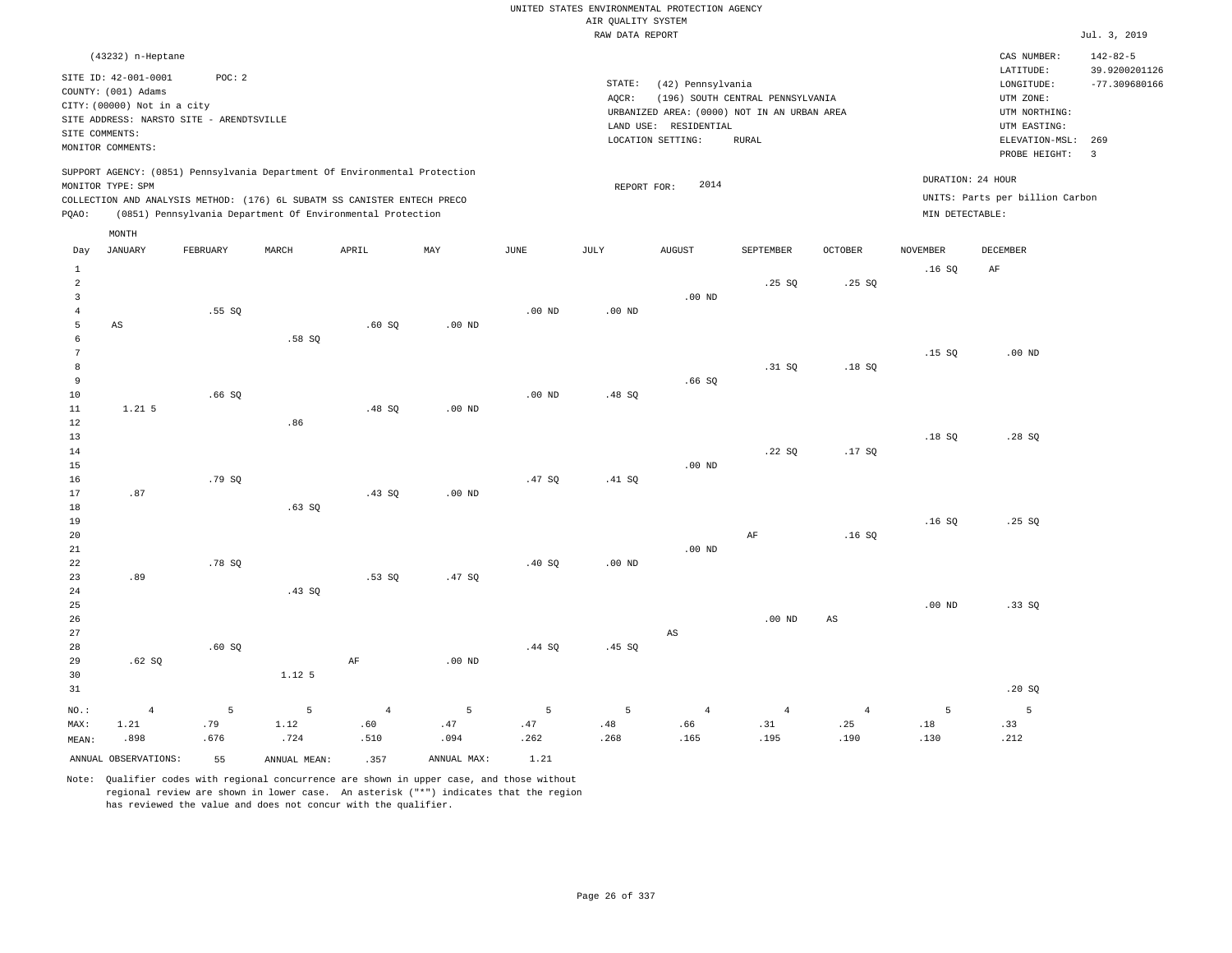|                              |                             |                                          |                                                                            |          |                   |                   |                    | UNITED STATES ENVIRONMENTAL PROTECTION AGENCY |                                  |                   |                   |                                 |                 |
|------------------------------|-----------------------------|------------------------------------------|----------------------------------------------------------------------------|----------|-------------------|-------------------|--------------------|-----------------------------------------------|----------------------------------|-------------------|-------------------|---------------------------------|-----------------|
|                              |                             |                                          |                                                                            |          |                   |                   | AIR QUALITY SYSTEM |                                               |                                  |                   |                   |                                 |                 |
|                              |                             |                                          |                                                                            |          |                   |                   | RAW DATA REPORT    |                                               |                                  |                   |                   |                                 | Jul. 3, 2019    |
|                              | (43232) n-Heptane           |                                          |                                                                            |          |                   |                   |                    |                                               |                                  |                   |                   | CAS NUMBER:                     | $142 - 82 - 5$  |
|                              | SITE ID: 42-001-0001        | POC: 2                                   |                                                                            |          |                   |                   | STATE:             |                                               |                                  |                   |                   | LATITUDE:                       | 39.9200201126   |
|                              | COUNTY: (001) Adams         |                                          |                                                                            |          |                   |                   | AQCR:              | (42) Pennsylvania                             | (196) SOUTH CENTRAL PENNSYLVANIA |                   |                   | LONGITUDE:<br>UTM ZONE:         | $-77.309680166$ |
|                              | CITY: (00000) Not in a city |                                          |                                                                            |          |                   |                   |                    | URBANIZED AREA: (0000) NOT IN AN URBAN AREA   |                                  |                   |                   | UTM NORTHING:                   |                 |
|                              |                             | SITE ADDRESS: NARSTO SITE - ARENDTSVILLE |                                                                            |          |                   |                   |                    | LAND USE: RESIDENTIAL                         |                                  |                   |                   | UTM EASTING:                    |                 |
|                              | SITE COMMENTS:              |                                          |                                                                            |          |                   |                   |                    | LOCATION SETTING:                             | <b>RURAL</b>                     |                   |                   | ELEVATION-MSL:                  | 269             |
|                              | MONITOR COMMENTS:           |                                          |                                                                            |          |                   |                   |                    |                                               |                                  |                   |                   | PROBE HEIGHT:                   | $\overline{3}$  |
|                              |                             |                                          | SUPPORT AGENCY: (0851) Pennsylvania Department Of Environmental Protection |          |                   |                   |                    |                                               |                                  |                   |                   | DURATION: 24 HOUR               |                 |
|                              | MONITOR TYPE: SPM           |                                          |                                                                            |          |                   |                   | REPORT FOR:        | 2015                                          |                                  |                   |                   |                                 |                 |
|                              |                             |                                          | COLLECTION AND ANALYSIS METHOD: (176) 6L SUBATM SS CANISTER ENTECH PRECO   |          |                   |                   |                    |                                               |                                  |                   |                   | UNITS: Parts per billion Carbon |                 |
| PQAO:                        |                             |                                          | (0851) Pennsylvania Department Of Environmental Protection                 |          |                   |                   |                    |                                               |                                  |                   | MIN DETECTABLE:   |                                 |                 |
|                              | MONTH                       |                                          |                                                                            |          |                   |                   |                    |                                               |                                  |                   |                   |                                 |                 |
| Day                          | <b>JANUARY</b>              | FEBRUARY                                 | MARCH                                                                      | APRIL    | MAY               | <b>JUNE</b>       | JULY               | <b>AUGUST</b>                                 | SEPTEMBER                        | <b>OCTOBER</b>    | <b>NOVEMBER</b>   | <b>DECEMBER</b>                 |                 |
| $1\,$                        |                             |                                          | .26SQ                                                                      |          |                   |                   |                    |                                               |                                  |                   |                   |                                 |                 |
| $\sqrt{2}$<br>$\overline{3}$ |                             |                                          |                                                                            |          |                   |                   |                    |                                               | $_{\rm AS}$                      | $.00$ ND          | $.00$ ND          | .33SQ                           |                 |
| $\overline{4}$               |                             |                                          |                                                                            |          |                   |                   |                    | $.00$ ND                                      |                                  |                   |                   |                                 |                 |
| 5                            |                             | $.00$ ND                                 |                                                                            |          |                   | $.00$ ND          | $.00$ ND           |                                               |                                  |                   |                   |                                 |                 |
| 6                            | .33 S0                      |                                          |                                                                            | $.00$ ND | AS                |                   |                    |                                               |                                  |                   |                   |                                 |                 |
| 7                            |                             |                                          | .00 <sub>ND</sub>                                                          |          |                   |                   |                    |                                               |                                  |                   |                   |                                 |                 |
| 8                            |                             |                                          |                                                                            |          |                   |                   |                    |                                               |                                  |                   | $.00$ ND          | .25SQ                           |                 |
| 9                            |                             |                                          |                                                                            |          |                   |                   |                    |                                               | $.00$ ND                         | .20S              |                   |                                 |                 |
| 10                           |                             |                                          |                                                                            |          |                   |                   |                    | $.00$ ND                                      |                                  |                   |                   |                                 |                 |
| $11\,$                       |                             | .23SQ                                    |                                                                            |          |                   | $.00$ ND          | AF                 |                                               |                                  |                   |                   |                                 |                 |
| 12                           | .28S                        |                                          |                                                                            | $.00$ ND | .00 <sub>ND</sub> |                   |                    |                                               |                                  |                   |                   |                                 |                 |
| 13                           |                             |                                          | .00 <sub>ND</sub>                                                          |          |                   |                   |                    |                                               |                                  |                   |                   |                                 |                 |
| 14                           |                             |                                          |                                                                            |          |                   |                   |                    |                                               |                                  |                   | .00 <sub>ND</sub> | $.00$ ND                        |                 |
| 15                           |                             |                                          |                                                                            |          |                   |                   |                    |                                               | $.00$ ND                         | $.00$ ND          |                   |                                 |                 |
| 16<br>17                     |                             | .27S                                     |                                                                            |          |                   |                   |                    | $.00$ ND                                      |                                  |                   |                   |                                 |                 |
| 18                           | .24 SQ                      |                                          |                                                                            | $.00$ ND | $.00$ ND          | $.00$ ND          | $.00$ ND           |                                               |                                  |                   |                   |                                 |                 |
| 19                           |                             |                                          | $.00$ ND                                                                   |          |                   |                   |                    |                                               |                                  |                   |                   |                                 |                 |
| 20                           |                             |                                          |                                                                            |          |                   |                   |                    |                                               |                                  |                   | .00 <sub>ND</sub> | $.00$ ND                        |                 |
| 21                           |                             |                                          |                                                                            |          |                   |                   |                    |                                               | $.00$ ND                         | .00 <sub>ND</sub> |                   |                                 |                 |
| 22                           |                             |                                          |                                                                            |          |                   |                   |                    | $.00$ ND                                      |                                  |                   |                   |                                 |                 |
| 23                           |                             | $.00$ ND                                 |                                                                            |          |                   | $.00$ ND          | $.00$ ND           |                                               |                                  |                   |                   |                                 |                 |
| 24                           | .29SQ                       |                                          |                                                                            | $.00$ ND | .00 <sub>ND</sub> |                   |                    |                                               |                                  |                   |                   |                                 |                 |
| 25                           |                             |                                          | $.00$ ND                                                                   |          |                   |                   |                    |                                               |                                  |                   |                   |                                 |                 |
| 26                           |                             |                                          |                                                                            |          |                   |                   |                    |                                               |                                  |                   | $.00$ ND          | $.00$ ND                        |                 |
| 27                           |                             |                                          |                                                                            |          |                   |                   |                    |                                               | $.00$ ND                         | .25S              |                   |                                 |                 |
| 28                           |                             |                                          |                                                                            |          |                   |                   |                    | $.00$ ND                                      |                                  |                   |                   |                                 |                 |
| 29                           |                             |                                          |                                                                            |          |                   | .00 <sub>ND</sub> | $.00$ ND           |                                               |                                  |                   |                   |                                 |                 |
| 30                           | $.00$ ND                    |                                          |                                                                            | .22S     | $.00$ ND          |                   |                    |                                               |                                  |                   |                   |                                 |                 |
| 31                           |                             |                                          | .00 <sub>ND</sub>                                                          |          |                   |                   |                    |                                               |                                  |                   |                   |                                 |                 |
| NO.:                         | 5                           | $\overline{4}$                           | 6                                                                          | 5        | $\overline{4}$    | 5                 | $\overline{4}$     | 5                                             | $\overline{4}$                   | 5                 | 5                 | 5                               |                 |
| MAX:                         | .33                         | .27                                      | .26                                                                        | .22      | 0.00              | 0.00              | 0.00               | 0.00                                          | 0.00                             | .25               | 0.00              | .33                             |                 |
| MEAN:                        | .228                        | .125                                     | .043                                                                       | .044     | 0.000             | 0.000             | 0.000              | 0.000                                         | 0.000                            | .090              | 0.000             | .116                            |                 |
|                              | ANNUAL OBSERVATIONS:        | 57                                       | ANNUAL, MEAN:                                                              | .055     | ANNUAL MAX:       | .33               |                    |                                               |                                  |                   |                   |                                 |                 |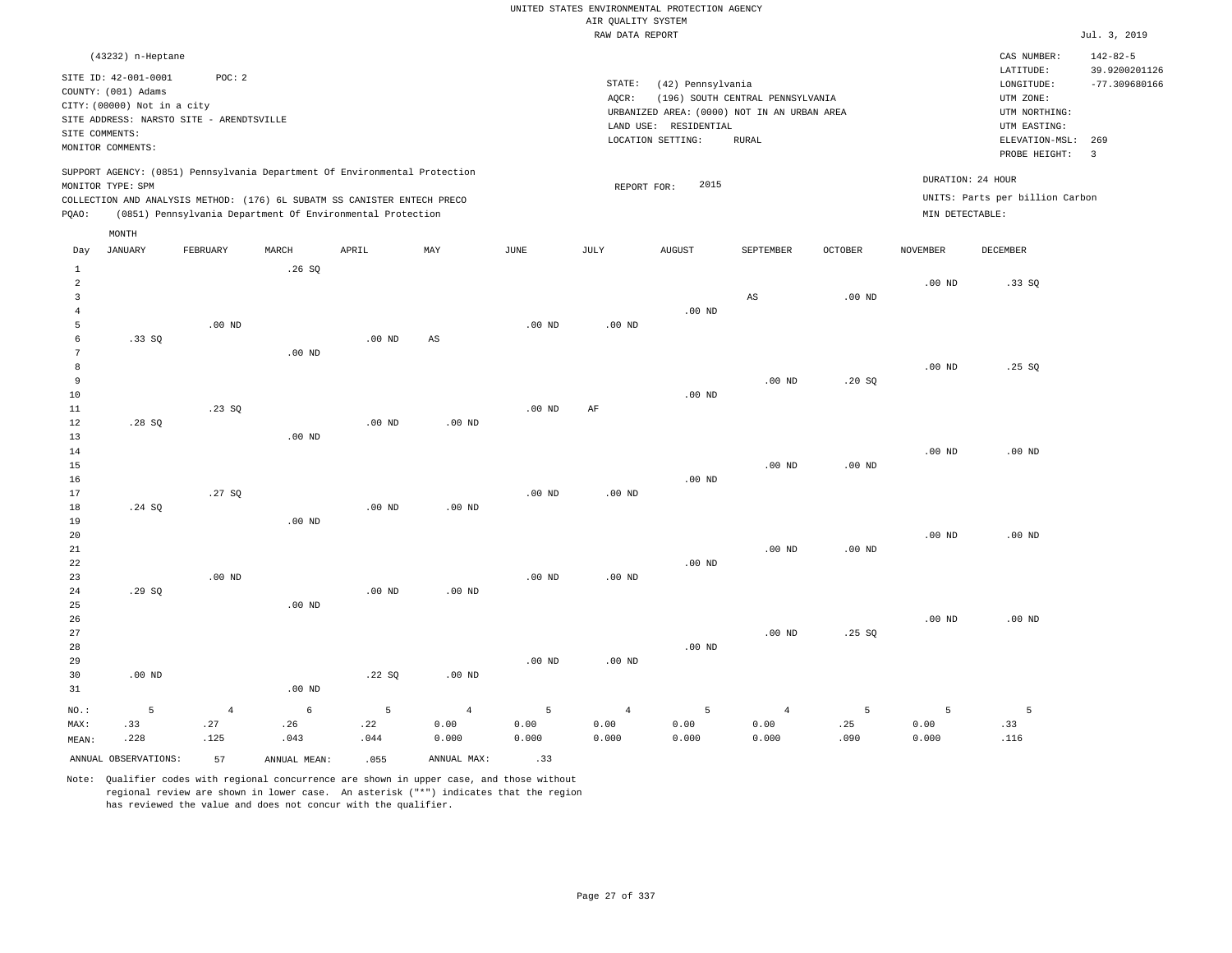|                                |                             |                                          |                        |                                                                            |                           |                   |                    | UNITED STATES ENVIRONMENTAL PROTECTION AGENCY |                                  |                   |                   |                                 |                                  |
|--------------------------------|-----------------------------|------------------------------------------|------------------------|----------------------------------------------------------------------------|---------------------------|-------------------|--------------------|-----------------------------------------------|----------------------------------|-------------------|-------------------|---------------------------------|----------------------------------|
|                                |                             |                                          |                        |                                                                            |                           |                   | AIR QUALITY SYSTEM |                                               |                                  |                   |                   |                                 |                                  |
|                                |                             |                                          |                        |                                                                            |                           |                   | RAW DATA REPORT    |                                               |                                  |                   |                   |                                 | Jul. 3, 2019                     |
|                                | (43232) n-Heptane           |                                          |                        |                                                                            |                           |                   |                    |                                               |                                  |                   |                   | CAS NUMBER:                     | $142 - 82 - 5$                   |
|                                | SITE ID: 42-001-0001        | POC: 2                                   |                        |                                                                            |                           |                   | STATE:             | (42) Pennsylvania                             |                                  |                   |                   | LATITUDE:<br>LONGITUDE:         | 39.9200201126<br>$-77.309680166$ |
|                                | COUNTY: (001) Adams         |                                          |                        |                                                                            |                           |                   | AQCR:              |                                               | (196) SOUTH CENTRAL PENNSYLVANIA |                   |                   | UTM ZONE:                       |                                  |
|                                | CITY: (00000) Not in a city |                                          |                        |                                                                            |                           |                   |                    | URBANIZED AREA: (0000) NOT IN AN URBAN AREA   |                                  |                   |                   | UTM NORTHING:                   |                                  |
|                                |                             | SITE ADDRESS: NARSTO SITE - ARENDTSVILLE |                        |                                                                            |                           |                   |                    | LAND USE: RESIDENTIAL                         |                                  |                   |                   | UTM EASTING:                    |                                  |
| SITE COMMENTS:                 |                             |                                          |                        |                                                                            |                           |                   |                    | LOCATION SETTING:                             | <b>RURAL</b>                     |                   |                   | ELEVATION-MSL:                  | 269                              |
|                                | MONITOR COMMENTS:           |                                          |                        |                                                                            |                           |                   |                    |                                               |                                  |                   |                   | PROBE HEIGHT:                   | $\overline{3}$                   |
|                                |                             |                                          |                        | SUPPORT AGENCY: (0851) Pennsylvania Department Of Environmental Protection |                           |                   |                    |                                               |                                  |                   | DURATION: 24 HOUR |                                 |                                  |
|                                | MONITOR TYPE: SPM           |                                          |                        |                                                                            |                           |                   | REPORT FOR:        | 2016                                          |                                  |                   |                   |                                 |                                  |
|                                |                             |                                          |                        | COLLECTION AND ANALYSIS METHOD: (176) 6L SUBATM SS CANISTER ENTECH PRECO   |                           |                   |                    |                                               |                                  |                   |                   | UNITS: Parts per billion Carbon |                                  |
| PQAO:                          |                             |                                          |                        | (0851) Pennsylvania Department Of Environmental Protection                 |                           |                   |                    |                                               |                                  |                   | MIN DETECTABLE:   |                                 |                                  |
|                                | MONTH                       |                                          |                        |                                                                            |                           |                   |                    |                                               |                                  |                   |                   |                                 |                                  |
| Day                            | <b>JANUARY</b>              | FEBRUARY                                 | MARCH                  | APRIL                                                                      | $\ensuremath{\text{MAX}}$ | JUNE              | JULY               | <b>AUGUST</b>                                 | SEPTEMBER                        | <b>OCTOBER</b>    | <b>NOVEMBER</b>   | DECEMBER                        |                                  |
| $\mathbf{1}$<br>$\overline{a}$ | $.00$ ND                    |                                          | $.00$ ND               |                                                                            |                           |                   |                    |                                               |                                  |                   | .24 S0            | $.00$ ND                        |                                  |
| $\overline{3}$                 |                             |                                          |                        |                                                                            |                           |                   |                    |                                               | .00 <sub>ND</sub>                | .00 <sub>ND</sub> |                   |                                 |                                  |
| $\overline{4}$                 |                             |                                          |                        |                                                                            |                           |                   |                    | $.00$ ND                                      |                                  |                   |                   |                                 |                                  |
| 5                              |                             |                                          |                        |                                                                            |                           | .00 <sub>ND</sub> | $.00$ ND           |                                               |                                  |                   |                   |                                 |                                  |
| 6                              |                             | $.00$ ND                                 |                        | $.00$ ND                                                                   | $.00$ ND                  |                   |                    |                                               |                                  |                   |                   |                                 |                                  |
| 7                              | $.18$ QX                    |                                          | .00 <sub>ND</sub>      |                                                                            |                           |                   |                    |                                               |                                  |                   |                   |                                 |                                  |
| 8                              |                             |                                          |                        |                                                                            |                           |                   |                    |                                               |                                  |                   | $.00$ ND          | $.00$ ND                        |                                  |
| $\overline{9}$                 |                             |                                          |                        |                                                                            |                           |                   |                    |                                               | $.00$ ND                         | .00 <sub>ND</sub> |                   |                                 |                                  |
| 10                             |                             |                                          |                        |                                                                            |                           |                   |                    | $.00$ ND                                      |                                  |                   |                   |                                 |                                  |
| 11                             |                             |                                          |                        |                                                                            |                           | .00 <sub>ND</sub> | .00 <sub>ND</sub>  |                                               |                                  |                   |                   |                                 |                                  |
| 12                             |                             | .00 <sub>ND</sub>                        |                        | .00 <sub>ND</sub>                                                          | $.00$ ND                  |                   |                    |                                               |                                  |                   |                   |                                 |                                  |
| 13                             | $.00$ ND                    |                                          | .15S                   |                                                                            |                           |                   |                    |                                               |                                  |                   |                   |                                 |                                  |
| 14                             |                             |                                          |                        |                                                                            |                           |                   |                    |                                               |                                  |                   | $.00$ ND          | $.00$ ND                        |                                  |
| 15                             |                             |                                          |                        |                                                                            |                           |                   |                    |                                               | $.00$ ND                         | .00 <sub>ND</sub> |                   |                                 |                                  |
| 16                             |                             |                                          |                        |                                                                            |                           |                   |                    | $.00$ ND                                      |                                  |                   |                   |                                 |                                  |
| 17                             |                             |                                          |                        |                                                                            |                           | $.00$ ND          | TS                 |                                               |                                  |                   |                   |                                 |                                  |
| 18                             |                             | $.00$ ND                                 |                        | $.00$ ND                                                                   | $.00$ ND                  |                   |                    |                                               |                                  |                   |                   |                                 |                                  |
| 19                             | $.00$ ND                    |                                          | $.00$ ND               |                                                                            |                           |                   |                    |                                               |                                  |                   |                   |                                 |                                  |
| 20                             |                             |                                          |                        |                                                                            |                           |                   |                    |                                               |                                  |                   | .00 <sub>ND</sub> | AF                              |                                  |
| $2\sqrt{1}$                    |                             |                                          |                        |                                                                            |                           |                   |                    |                                               | .21 SQ                           | $.00$ ND          |                   |                                 |                                  |
| 22<br>23                       |                             |                                          |                        |                                                                            |                           | .00 <sub>ND</sub> | .00 <sub>ND</sub>  | $.00$ ND                                      |                                  |                   |                   |                                 |                                  |
| 24                             |                             | .00 <sub>ND</sub>                        |                        | .00 <sub>ND</sub>                                                          | $.00$ ND                  |                   |                    |                                               |                                  |                   |                   |                                 |                                  |
| 25                             | $.00$ ND                    |                                          | $.00$ ND               |                                                                            |                           |                   |                    |                                               |                                  |                   |                   |                                 |                                  |
| 26                             |                             |                                          |                        |                                                                            |                           |                   |                    |                                               |                                  |                   | .00 <sub>ND</sub> | $.00$ ND                        |                                  |
| 27                             |                             |                                          |                        |                                                                            |                           |                   |                    |                                               | .00 <sub>ND</sub>                | .00 <sub>ND</sub> |                   |                                 |                                  |
| 28                             |                             |                                          |                        |                                                                            |                           |                   |                    | $.00$ ND                                      |                                  |                   |                   |                                 |                                  |
| 29                             |                             |                                          |                        |                                                                            |                           | .00 <sub>ND</sub> | $.00$ ND           |                                               |                                  |                   |                   |                                 |                                  |
| 30                             |                             |                                          |                        | $.00$ ND                                                                   | $.00$ ND                  |                   |                    |                                               |                                  |                   |                   |                                 |                                  |
| 31                             | .19S                        |                                          | $\mathbb{A}\mathbb{S}$ |                                                                            |                           |                   |                    |                                               |                                  |                   |                   |                                 |                                  |
|                                |                             |                                          |                        |                                                                            |                           |                   |                    |                                               |                                  |                   |                   |                                 |                                  |
| NO.:                           | 6                           | $\overline{4}$                           | 5                      | $\overline{5}$                                                             | 5                         | 5                 | $\overline{4}$     | 5                                             | 5                                | 5                 | $\overline{5}$    | $\overline{4}$                  |                                  |
| MAX:                           | .19                         | 0.00                                     | .15                    | 0.00                                                                       | 0.00                      | 0.00              | 0.00               | 0.00                                          | .21                              | 0.00              | .24               | 0.00                            |                                  |
| MEAN:                          | .062                        | 0.000                                    | .030                   | 0.000                                                                      | 0.000                     | 0.000             | 0.000              | 0.000                                         | .042                             | 0.000             | .048              | 0.000                           |                                  |
|                                | ANNUAL OBSERVATIONS:        | 58                                       | ANNUAL, MEAN:          | .017                                                                       | ANNUAL MAX:               | .24               |                    |                                               |                                  |                   |                   |                                 |                                  |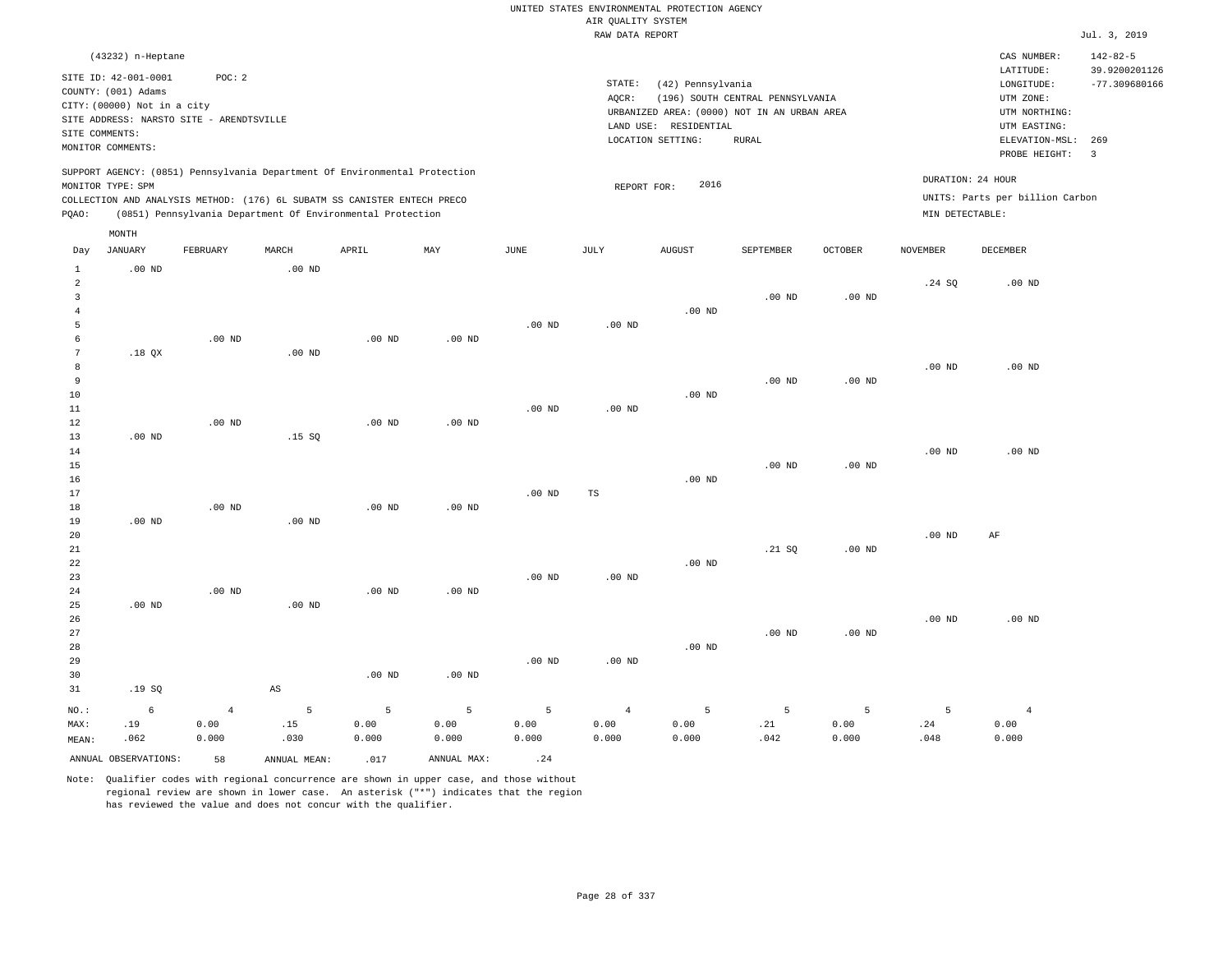|                                  |                                          |                         |                                                                            |                   |             |                       |                    | UNITED STATES ENVIRONMENTAL PROTECTION AGENCY |                                             |                |                   |                                 |                                |
|----------------------------------|------------------------------------------|-------------------------|----------------------------------------------------------------------------|-------------------|-------------|-----------------------|--------------------|-----------------------------------------------|---------------------------------------------|----------------|-------------------|---------------------------------|--------------------------------|
|                                  |                                          |                         |                                                                            |                   |             |                       | AIR QUALITY SYSTEM |                                               |                                             |                |                   |                                 |                                |
|                                  |                                          |                         |                                                                            |                   |             |                       | RAW DATA REPORT    |                                               |                                             |                |                   |                                 | Jul. 3, 2019                   |
|                                  | (43232) n-Heptane                        |                         |                                                                            |                   |             |                       |                    |                                               |                                             |                |                   | CAS NUMBER:                     | $142 - 82 - 5$                 |
|                                  | SITE ID: 42-001-0001                     | POC: 2                  |                                                                            |                   |             |                       |                    |                                               |                                             |                |                   | LATITUDE:                       | 39.9200201126                  |
|                                  | COUNTY: (001) Adams                      |                         |                                                                            |                   |             |                       | STATE:             | (42) Pennsylvania                             |                                             |                |                   | LONGITUDE:                      | $-77.309680166$                |
|                                  | CITY: (00000) Not in a city              |                         |                                                                            |                   |             |                       | AQCR:              |                                               | (196) SOUTH CENTRAL PENNSYLVANIA            |                |                   | UTM ZONE:                       |                                |
|                                  | SITE ADDRESS: NARSTO SITE - ARENDTSVILLE |                         |                                                                            |                   |             |                       |                    |                                               | URBANIZED AREA: (0000) NOT IN AN URBAN AREA |                |                   | UTM NORTHING:                   |                                |
| SITE COMMENTS:                   |                                          |                         |                                                                            |                   |             |                       |                    | LAND USE: RESIDENTIAL                         |                                             |                |                   | UTM EASTING:                    |                                |
|                                  | MONITOR COMMENTS:                        |                         |                                                                            |                   |             |                       |                    | LOCATION SETTING:                             | <b>RURAL</b>                                |                |                   | ELEVATION-MSL:<br>PROBE HEIGHT: | 269<br>$\overline{\mathbf{3}}$ |
|                                  |                                          |                         | SUPPORT AGENCY: (0851) Pennsylvania Department Of Environmental Protection |                   |             |                       |                    |                                               |                                             |                |                   |                                 |                                |
|                                  | MONITOR TYPE: SPM                        |                         |                                                                            |                   |             |                       | REPORT FOR:        | 2017                                          |                                             |                |                   | DURATION: 24 HOUR               |                                |
|                                  |                                          |                         | COLLECTION AND ANALYSIS METHOD: (176) 6L SUBATM SS CANISTER ENTECH PRECO   |                   |             |                       |                    |                                               |                                             |                |                   | UNITS: Parts per billion Carbon |                                |
| PQAO:                            |                                          |                         | (0851) Pennsylvania Department Of Environmental Protection                 |                   |             |                       |                    |                                               |                                             |                | MIN DETECTABLE:   |                                 |                                |
|                                  | MONTH                                    |                         |                                                                            |                   |             |                       |                    |                                               |                                             |                |                   |                                 |                                |
| Day                              | <b>JANUARY</b>                           | ${\tt FEBRUARY}$        | MARCH                                                                      | APRIL             | MAY         | $\operatorname{JUNE}$ | JULY               | <b>AUGUST</b>                                 | SEPTEMBER                                   | OCTOBER        | <b>NOVEMBER</b>   | DECEMBER                        |                                |
| $\mathbf{1}$                     | $.00$ ND                                 |                         |                                                                            | $.00$ ND          | $.00$ ND    |                       |                    |                                               |                                             |                |                   |                                 |                                |
| $\overline{a}$                   |                                          |                         | .00 <sub>ND</sub>                                                          |                   |             |                       |                    |                                               |                                             |                |                   |                                 |                                |
| $\overline{3}$<br>$\overline{4}$ |                                          |                         |                                                                            |                   |             |                       |                    |                                               | $.00$ ND                                    | .17SQ          | $.00$ ND          | .29S                            |                                |
| 5                                |                                          |                         |                                                                            |                   |             |                       |                    | $.00$ ND                                      |                                             |                |                   |                                 |                                |
| 6                                |                                          | .00 <sub>ND</sub>       |                                                                            |                   |             | .59SQ                 | $.00$ ND           |                                               |                                             |                |                   |                                 |                                |
| $\overline{7}$                   | $.00$ ND                                 |                         |                                                                            | .00 <sub>ND</sub> | $.00$ ND    |                       |                    |                                               |                                             |                |                   |                                 |                                |
| 8                                |                                          |                         | .00 <sub>ND</sub>                                                          |                   |             |                       |                    |                                               |                                             |                |                   |                                 |                                |
| 9                                |                                          |                         |                                                                            |                   |             |                       |                    |                                               |                                             |                | $.00$ ND          | $.00$ ND                        |                                |
| 10                               |                                          |                         |                                                                            |                   |             |                       |                    |                                               | .31 SQ                                      | $.00$ ND       |                   |                                 |                                |
| 11                               |                                          |                         |                                                                            |                   |             |                       |                    | $.00$ ND                                      |                                             |                |                   |                                 |                                |
| 12                               |                                          | $.00$ ND                |                                                                            |                   |             | .91                   | .00 $ND$           |                                               |                                             |                |                   |                                 |                                |
| 13                               | $.00$ ND                                 |                         |                                                                            | $.00$ ND          | $.00$ ND    |                       |                    |                                               |                                             |                |                   |                                 |                                |
| 14                               |                                          |                         | .00 <sub>ND</sub>                                                          |                   |             |                       |                    |                                               |                                             |                | .00 <sub>ND</sub> | $.00$ ND                        |                                |
| 15<br>16                         |                                          |                         |                                                                            |                   |             |                       |                    |                                               | $.00$ ND                                    | AM             |                   |                                 |                                |
| 17                               |                                          |                         |                                                                            |                   |             |                       |                    | $.00$ ND                                      |                                             |                |                   |                                 |                                |
| 18                               |                                          | $.00$ ND                |                                                                            |                   |             | 1.33                  | $.00$ ND           |                                               |                                             |                |                   |                                 |                                |
| 19                               | $.00$ ND                                 |                         |                                                                            | $.00$ ND          | AS          |                       |                    |                                               |                                             |                |                   |                                 |                                |
| 20                               |                                          |                         | $.00$ ND                                                                   |                   |             |                       |                    |                                               |                                             |                |                   |                                 |                                |
| $21\,$                           |                                          |                         |                                                                            |                   |             |                       |                    |                                               |                                             |                | $.00$ ND          | $.00$ ND                        |                                |
| 22                               |                                          |                         |                                                                            |                   |             |                       |                    |                                               | $.00$ ND                                    | $.00$ ND       |                   |                                 |                                |
| 23                               |                                          |                         |                                                                            |                   |             |                       |                    | $.00$ ND                                      |                                             |                |                   |                                 |                                |
| 24                               |                                          | AF                      |                                                                            | .00 <sub>ND</sub> |             | $.00$ ND              | $.00$ ND           |                                               |                                             |                |                   |                                 |                                |
| 25<br>26                         | $.00$ ND                                 |                         | $.00$ ND                                                                   |                   | .69SQ       |                       |                    |                                               |                                             |                |                   |                                 |                                |
| 27                               |                                          |                         |                                                                            |                   |             |                       |                    |                                               |                                             |                | $.00$ ND          | $.00$ ND                        |                                |
| 28                               |                                          |                         |                                                                            |                   |             |                       |                    |                                               | .00 <sub>ND</sub>                           | $.00$ ND       |                   |                                 |                                |
| 29                               |                                          |                         |                                                                            |                   |             |                       |                    | $.00$ ND                                      |                                             |                |                   |                                 |                                |
| 30                               |                                          |                         |                                                                            |                   |             | $.00$ ND              | .00 <sub>ND</sub>  |                                               |                                             |                |                   |                                 |                                |
| 31                               | $.00$ ND                                 |                         |                                                                            |                   | 11.90 5     |                       |                    |                                               |                                             |                |                   |                                 |                                |
| NO.:                             | $6\overline{6}$                          | $\overline{\mathbf{3}}$ | 5                                                                          | 5                 | 5           | $\overline{5}$        | 5                  | 5                                             | 5                                           | $\overline{4}$ | 5                 | $\overline{5}$                  |                                |
| MAX:                             | 0.00                                     | 0.00                    | 0.00                                                                       | 0.00              | 11.90       | 1.33                  | 0.00               | 0.00                                          | .31                                         | .17            | 0.00              | .29                             |                                |
| MEAN:                            | 0.000                                    | 0.000                   | 0.000                                                                      | 0.000             | 2.518       | .566                  | 0.000              | 0.000                                         | .062                                        | .043           | 0.000             | .058                            |                                |
|                                  | ANNUAL OBSERVATIONS:                     | 58                      | ANNUAL, MEAN:                                                              | .279              | ANNUAL MAX: | 11.90                 |                    |                                               |                                             |                |                   |                                 |                                |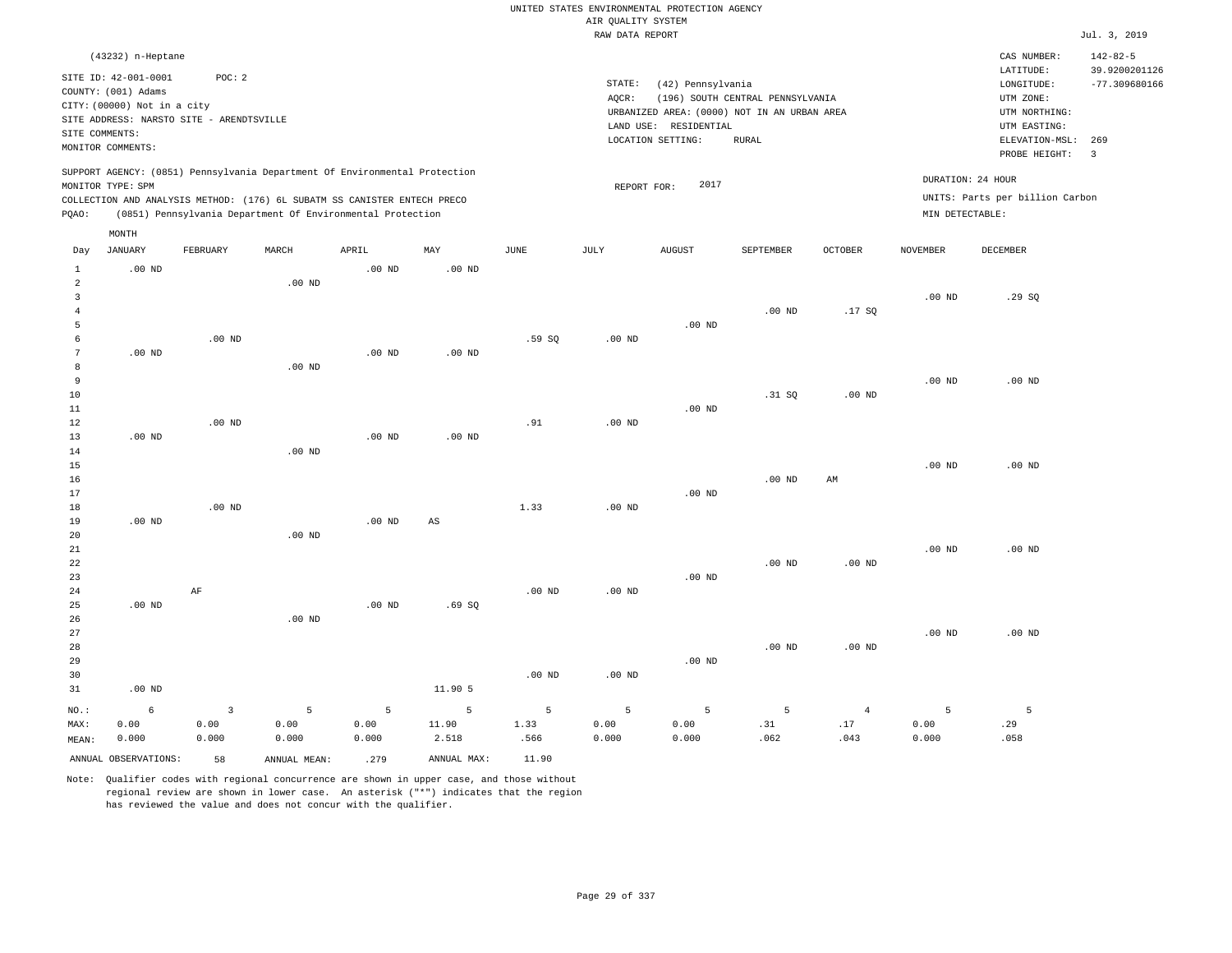|                                |                                          |                   |                                                                            |                |                        |                        |                    | UNITED STATES ENVIRONMENTAL PROTECTION AGENCY |                                             |          |                   |                                   |                                |
|--------------------------------|------------------------------------------|-------------------|----------------------------------------------------------------------------|----------------|------------------------|------------------------|--------------------|-----------------------------------------------|---------------------------------------------|----------|-------------------|-----------------------------------|--------------------------------|
|                                |                                          |                   |                                                                            |                |                        |                        | AIR QUALITY SYSTEM |                                               |                                             |          |                   |                                   |                                |
|                                |                                          |                   |                                                                            |                |                        |                        | RAW DATA REPORT    |                                               |                                             |          |                   |                                   | Jul. 3, 2019                   |
|                                | (43232) n-Heptane                        |                   |                                                                            |                |                        |                        |                    |                                               |                                             |          |                   | CAS NUMBER:                       | $142 - 82 - 5$                 |
|                                | SITE ID: 42-001-0001                     | POC: 2            |                                                                            |                |                        |                        |                    |                                               |                                             |          |                   | LATITUDE:                         | 39.9200201126                  |
|                                | COUNTY: (001) Adams                      |                   |                                                                            |                |                        |                        | STATE:             | (42) Pennsylvania                             |                                             |          |                   | LONGITUDE:                        | $-77.309680166$                |
|                                | CITY: (00000) Not in a city              |                   |                                                                            |                |                        |                        | AQCR:              |                                               | (196) SOUTH CENTRAL PENNSYLVANIA            |          |                   | UTM ZONE:                         |                                |
|                                | SITE ADDRESS: NARSTO SITE - ARENDTSVILLE |                   |                                                                            |                |                        |                        |                    |                                               | URBANIZED AREA: (0000) NOT IN AN URBAN AREA |          |                   | UTM NORTHING:                     |                                |
| SITE COMMENTS:                 |                                          |                   |                                                                            |                |                        |                        |                    | LAND USE: RESIDENTIAL                         |                                             |          |                   | UTM EASTING:                      |                                |
|                                | MONITOR COMMENTS:                        |                   |                                                                            |                |                        |                        |                    | LOCATION SETTING:                             | <b>RURAL</b>                                |          |                   | $ELEVATION-MSL:$<br>PROBE HEIGHT: | 269<br>$\overline{\mathbf{3}}$ |
|                                |                                          |                   | SUPPORT AGENCY: (0851) Pennsylvania Department Of Environmental Protection |                |                        |                        |                    |                                               |                                             |          |                   | DURATION: 24 HOUR                 |                                |
|                                | MONITOR TYPE: SPM                        |                   |                                                                            |                |                        |                        | REPORT FOR:        | 2018                                          |                                             |          |                   |                                   |                                |
|                                |                                          |                   | COLLECTION AND ANALYSIS METHOD: (176) 6L SUBATM SS CANISTER ENTECH PRECO   |                |                        |                        |                    |                                               |                                             |          |                   | UNITS: Parts per billion Carbon   |                                |
| PQAO:                          |                                          |                   | (0851) Pennsylvania Department Of Environmental Protection                 |                |                        |                        |                    |                                               |                                             |          |                   | MIN DETECTABLE: .306957           |                                |
|                                | MONTH                                    |                   |                                                                            |                |                        |                        |                    |                                               |                                             |          |                   |                                   |                                |
| Day                            | <b>JANUARY</b>                           | FEBRUARY          | MARCH                                                                      | APRIL          | MAY                    | <b>JUNE</b>            | JULY               | <b>AUGUST</b>                                 | SEPTEMBER                                   | OCTOBER  | NOVEMBER          | DECEMBER                          |                                |
| $\mathbf{1}$                   |                                          | $.00$ ND          |                                                                            |                |                        | $.00$ ND               | .00 <sub>ND</sub>  |                                               |                                             |          |                   |                                   |                                |
| $\overline{a}$                 | $.00$ ND                                 |                   |                                                                            | $.00$ ND       | $.00$ ND               |                        |                    |                                               |                                             |          |                   |                                   |                                |
| $\mathbf{3}$<br>$\overline{4}$ |                                          |                   | $.00$ ND                                                                   |                |                        |                        |                    |                                               |                                             |          | .35 SQ            | $.00$ ND                          |                                |
| 5                              |                                          |                   |                                                                            |                |                        |                        |                    |                                               | $.00$ ND                                    | $.00$ ND |                   |                                   |                                |
| 6                              |                                          |                   |                                                                            |                |                        |                        |                    | $.00$ ND                                      |                                             |          |                   |                                   |                                |
| $\boldsymbol{7}$               |                                          | .00 <sub>ND</sub> |                                                                            |                |                        | $\mathbb{A}\mathbb{M}$ | $.00$ ND           |                                               |                                             |          |                   |                                   |                                |
| 8                              | $.00$ ND                                 |                   |                                                                            | $.00$ ND       | $.00$ ND               |                        |                    |                                               |                                             |          |                   |                                   |                                |
| 9                              |                                          |                   | $.00$ ND                                                                   |                |                        |                        |                    |                                               |                                             |          |                   |                                   |                                |
| 10                             |                                          |                   |                                                                            |                |                        |                        |                    |                                               |                                             |          | $.00$ ND          | $.00$ ND                          |                                |
| 11                             |                                          |                   |                                                                            |                |                        |                        |                    |                                               | $.00$ ND                                    | $.00$ ND |                   |                                   |                                |
| 12                             |                                          |                   |                                                                            |                |                        |                        |                    | $.00$ ND                                      |                                             |          |                   |                                   |                                |
| 13                             |                                          | .00 <sub>ND</sub> |                                                                            |                |                        | .45 SQ                 | $.00$ ND           |                                               |                                             |          |                   |                                   |                                |
| 14                             | $.00$ ND                                 |                   |                                                                            | $.00$ ND       | $.00$ ND               |                        |                    |                                               |                                             |          |                   |                                   |                                |
| 15                             |                                          |                   | $.00$ ND                                                                   |                |                        |                        |                    |                                               |                                             |          |                   |                                   |                                |
| 16                             |                                          |                   |                                                                            |                |                        |                        |                    |                                               |                                             |          | $.00$ ND          | $.00$ ND                          |                                |
| 17                             |                                          |                   |                                                                            |                |                        |                        |                    |                                               | $.00$ ND                                    | $.00$ ND |                   |                                   |                                |
| 18<br>19                       |                                          | .00 <sub>ND</sub> |                                                                            |                |                        | $.00$ ND               | $.00$ ND           | $.00$ ND                                      |                                             |          |                   |                                   |                                |
| 20                             | $.00$ ND                                 |                   |                                                                            | $.00$ ND       | $.00$ ND               |                        |                    |                                               |                                             |          |                   |                                   |                                |
| 21                             |                                          |                   | .00 <sub>ND</sub>                                                          |                |                        |                        |                    |                                               |                                             |          |                   |                                   |                                |
| 22                             |                                          |                   |                                                                            |                |                        |                        |                    |                                               |                                             |          | .00 <sub>ND</sub> | $.00$ ND                          |                                |
| 23                             |                                          |                   |                                                                            |                |                        |                        |                    |                                               | $.00$ ND                                    | $.00$ ND |                   |                                   |                                |
| 24                             |                                          |                   |                                                                            |                |                        |                        |                    | .00 <sub>ND</sub>                             |                                             |          |                   |                                   |                                |
| 25                             |                                          | $.00$ ND          |                                                                            |                |                        | $.00$ ND               | $.00$ ND           |                                               |                                             |          |                   |                                   |                                |
| 26                             | $.00$ ND                                 |                   |                                                                            | AS             | $\mathbb{A}\mathbb{S}$ |                        |                    |                                               |                                             |          |                   |                                   |                                |
| 27                             |                                          |                   | $.00$ ND                                                                   |                |                        |                        |                    |                                               |                                             |          |                   |                                   |                                |
| 28                             |                                          |                   |                                                                            |                |                        |                        |                    |                                               |                                             |          | AS                | $.00$ ND                          |                                |
| 29                             |                                          |                   |                                                                            |                |                        |                        |                    |                                               | $.00$ ND                                    | $.00$ ND |                   |                                   |                                |
| 30                             |                                          |                   |                                                                            |                |                        |                        |                    | $.00$ ND                                      |                                             |          |                   |                                   |                                |
| 31                             |                                          |                   |                                                                            |                |                        |                        | .00 <sub>ND</sub>  |                                               |                                             |          |                   |                                   |                                |
| NO.:                           | 5                                        | 5                 | $\overline{5}$                                                             | $\overline{4}$ | $\overline{4}$         | $\overline{4}$         | 6                  | 5                                             | 5                                           | 5        | $\overline{4}$    | 5                                 |                                |
| MAX:                           | 0.00                                     | 0.00              | 0.00                                                                       | 0.00           | 0.00                   | .45                    | 0.00               | 0.00                                          | 0.00                                        | 0.00     | .35               | 0.00                              |                                |
| MEAN:                          | 0.000                                    | 0.000             | 0.000                                                                      | 0.000          | 0.000                  | .113                   | 0.000              | 0.000                                         | 0.000                                       | 0.000    | .088              | 0.000                             |                                |
|                                | ANNUAL OBSERVATIONS:                     | 57                | ANNUAL MEAN:                                                               | .014           | ANNUAL MAX:            | .45                    |                    |                                               |                                             |          |                   |                                   |                                |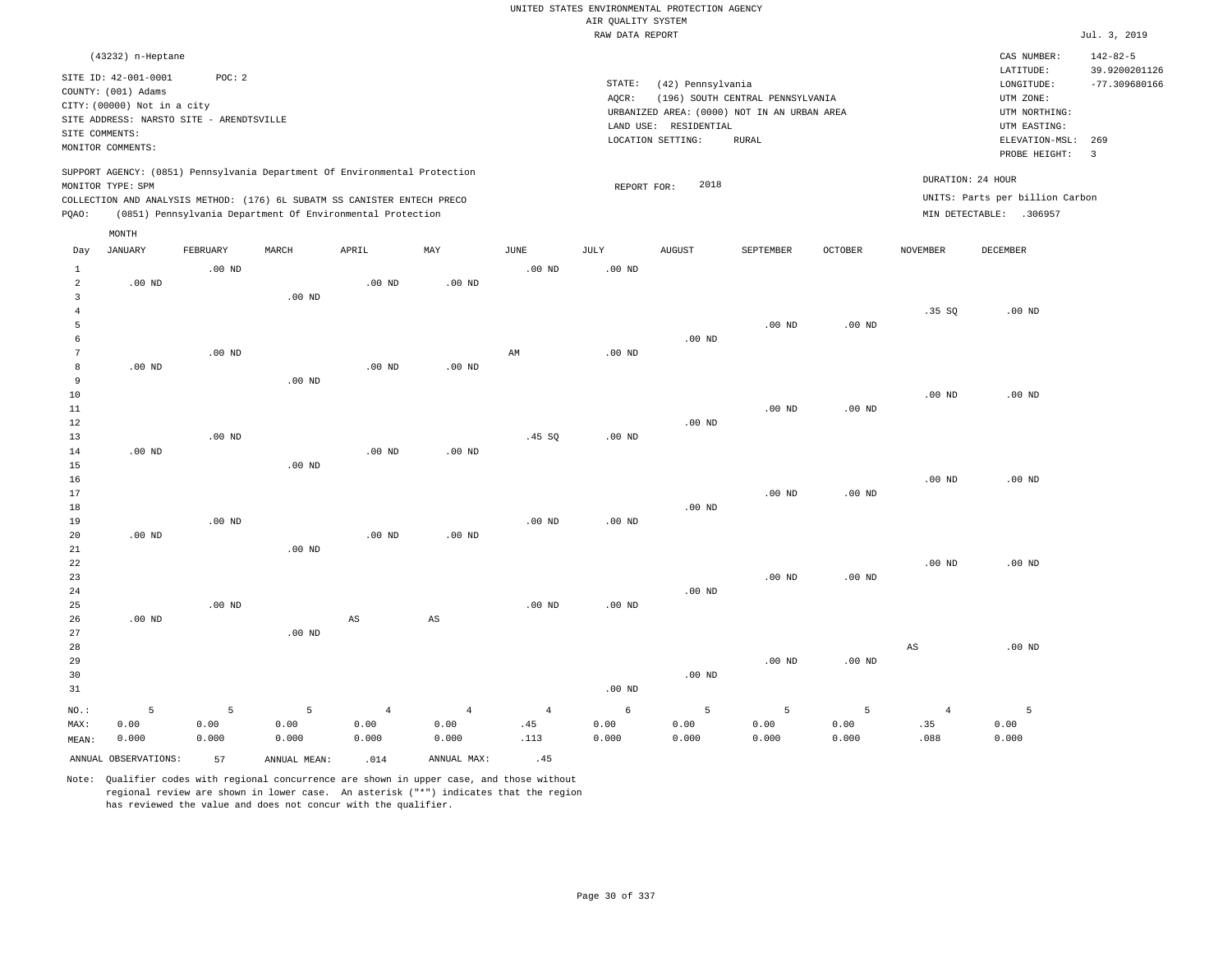|                                  |                                             |                   |                   |                                                                            |                           |               | UNITED STATES ENVIRONMENTAL PROTECTION AGENCY |                       |                                             |                |                   |                                 |                                 |
|----------------------------------|---------------------------------------------|-------------------|-------------------|----------------------------------------------------------------------------|---------------------------|---------------|-----------------------------------------------|-----------------------|---------------------------------------------|----------------|-------------------|---------------------------------|---------------------------------|
|                                  |                                             |                   |                   |                                                                            |                           |               | AIR QUALITY SYSTEM                            |                       |                                             |                |                   |                                 |                                 |
|                                  |                                             |                   |                   |                                                                            |                           |               | RAW DATA REPORT                               |                       |                                             |                |                   |                                 | Jul. 3, 2019                    |
|                                  | (43248) Cyclohexane                         |                   |                   |                                                                            |                           |               |                                               |                       |                                             |                |                   | CAS NUMBER:<br>LATITUDE:        | $110 - 82 - 7$<br>39.9200201126 |
|                                  | SITE ID: 42-001-0001<br>COUNTY: (001) Adams | POC: 2            |                   |                                                                            |                           |               | STATE:                                        | (42) Pennsylvania     |                                             |                |                   | LONGITUDE:                      | $-77.309680166$                 |
|                                  | CITY: (00000) Not in a city                 |                   |                   |                                                                            |                           |               | AQCR:                                         |                       | (196) SOUTH CENTRAL PENNSYLVANIA            |                |                   | UTM ZONE:                       |                                 |
|                                  | SITE ADDRESS: NARSTO SITE - ARENDTSVILLE    |                   |                   |                                                                            |                           |               |                                               |                       | URBANIZED AREA: (0000) NOT IN AN URBAN AREA |                |                   | UTM NORTHING:                   |                                 |
|                                  | SITE COMMENTS:                              |                   |                   |                                                                            |                           |               |                                               | LAND USE: RESIDENTIAL |                                             |                |                   | UTM EASTING:                    |                                 |
|                                  | MONITOR COMMENTS:                           |                   |                   |                                                                            |                           |               |                                               | LOCATION SETTING:     | RURAL                                       |                |                   | ELEVATION-MSL:<br>PROBE HEIGHT: | 269<br>$\overline{3}$           |
|                                  | MONITOR TYPE: SPM                           |                   |                   | SUPPORT AGENCY: (0851) Pennsylvania Department Of Environmental Protection |                           |               |                                               | 2013                  |                                             |                |                   | DURATION: 24 HOUR               |                                 |
|                                  |                                             |                   |                   | COLLECTION AND ANALYSIS METHOD: (176) 6L SUBATM SS CANISTER ENTECH PRECO   |                           |               | REPORT FOR:                                   |                       |                                             |                |                   | UNITS: Parts per billion Carbon |                                 |
| PQAO:                            |                                             |                   |                   | (0851) Pennsylvania Department Of Environmental Protection                 |                           |               |                                               |                       |                                             |                | MIN DETECTABLE:   |                                 |                                 |
|                                  | MONTH                                       |                   |                   |                                                                            |                           |               |                                               |                       |                                             |                |                   |                                 |                                 |
| Day                              | <b>JANUARY</b>                              | FEBRUARY          | MARCH             | APRIL                                                                      | $\ensuremath{\text{MAX}}$ | $_{\rm JUNE}$ | $\mathtt{JULY}$                               | <b>AUGUST</b>         | SEPTEMBER                                   | <b>OCTOBER</b> | <b>NOVEMBER</b>   | <b>DECEMBER</b>                 |                                 |
| $\mathbf{1}$                     |                                             |                   |                   |                                                                            |                           |               |                                               |                       | AS                                          | $.00$ ND       |                   |                                 |                                 |
| $\overline{2}$                   |                                             |                   |                   |                                                                            |                           | 2.15 5        |                                               | AF                    |                                             |                |                   |                                 |                                 |
| $\overline{3}$<br>$\overline{4}$ | AF                                          | .68SQ             |                   | .00 <sub>ND</sub>                                                          | 1.60                      |               | .44 SQ                                        |                       |                                             |                |                   |                                 |                                 |
| 5                                |                                             |                   | .00 <sub>ND</sub> |                                                                            |                           |               |                                               |                       |                                             |                |                   |                                 |                                 |
| 6                                |                                             |                   |                   |                                                                            |                           |               |                                               |                       |                                             |                | $.00$ ND          | AF                              |                                 |
| $7\phantom{.0}$                  |                                             |                   |                   |                                                                            |                           |               |                                               |                       | $.00$ ND                                    | $\rm AF$       |                   |                                 |                                 |
| 8                                |                                             |                   |                   |                                                                            |                           |               |                                               | $.00$ ND              |                                             |                |                   |                                 |                                 |
| 9                                |                                             | .48 SQ            |                   |                                                                            |                           | $.00$ ND      | $.00$ ND                                      |                       |                                             |                |                   |                                 |                                 |
| 10                               | AF                                          |                   |                   | $.00$ ND                                                                   | 4.10 5                    |               |                                               |                       |                                             |                |                   |                                 |                                 |
| 11                               |                                             |                   | 1.34              |                                                                            |                           |               |                                               |                       |                                             |                |                   |                                 |                                 |
| 12                               |                                             |                   |                   |                                                                            |                           |               |                                               |                       |                                             |                | .00 <sub>ND</sub> | AF                              |                                 |
| 13<br>14                         |                                             |                   |                   |                                                                            |                           |               |                                               | $.00$ ND              | $.00$ ND                                    | $.00$ ND       |                   |                                 |                                 |
| 15                               |                                             | AF                |                   |                                                                            |                           | $.00$ ND      | $.00$ ND                                      |                       |                                             |                |                   |                                 |                                 |
| 16                               | .92                                         |                   |                   | .89                                                                        | 1.56                      |               |                                               |                       |                                             |                |                   |                                 |                                 |
| 17                               |                                             |                   | $.00$ ND          |                                                                            |                           |               |                                               |                       |                                             |                |                   |                                 |                                 |
| 18                               |                                             |                   |                   |                                                                            |                           |               |                                               |                       |                                             |                | AF                | .50SQ                           |                                 |
| 19                               |                                             |                   |                   |                                                                            |                           |               |                                               |                       | .00 <sub>ND</sub>                           | $.00$ ND       |                   |                                 |                                 |
| 20                               |                                             |                   |                   |                                                                            |                           |               |                                               | .00CL                 |                                             |                |                   |                                 |                                 |
| 21                               |                                             | .00 <sub>ND</sub> |                   |                                                                            |                           | 1.54          | .89                                           |                       |                                             |                |                   |                                 |                                 |
| 22                               | $.00$ ND                                    |                   |                   | $.00$ ND                                                                   | $.00$ ND                  |               |                                               |                       |                                             |                |                   |                                 |                                 |
| 23<br>24                         |                                             |                   | $.00$ ND          |                                                                            |                           |               |                                               |                       |                                             |                | AF                | AS                              |                                 |
| 25                               |                                             |                   |                   |                                                                            |                           |               |                                               |                       | .00 <sub>ND</sub>                           | $.00$ ND       |                   |                                 |                                 |
| 26                               |                                             |                   |                   |                                                                            |                           |               |                                               | $.00$ ND              |                                             |                |                   |                                 |                                 |
| 27                               |                                             | $.00$ ND          |                   |                                                                            |                           | $.00$ ND      | $.00$ ND                                      |                       |                                             |                |                   |                                 |                                 |
| 28                               | $.00$ ND                                    |                   |                   | 1.01                                                                       | $.00$ ND                  |               |                                               |                       |                                             |                |                   |                                 |                                 |
| 29                               |                                             |                   | $.00$ ND          |                                                                            |                           |               |                                               |                       |                                             |                |                   |                                 |                                 |
| 30                               |                                             |                   |                   |                                                                            |                           |               |                                               |                       |                                             |                | AF                | .48SQ                           |                                 |
| 31                               |                                             |                   |                   |                                                                            |                           |               |                                               |                       |                                             | $.00$ ND       |                   |                                 |                                 |
| $NO.$ :                          | $\overline{\mathbf{3}}$                     | $\overline{4}$    | 5                 | 5                                                                          | $\overline{5}$            | 5             | 5                                             | $\overline{4}$        | $\sqrt{4}$                                  | 5              | $\overline{a}$    | $\overline{a}$                  |                                 |
| MAX:                             | .92                                         | .68               | 1.34              | 1.01                                                                       | 4.10                      | 2.15          | .89                                           | 0.00                  | 0.00                                        | 0.00           | 0.00              | .50                             |                                 |
| MEAN:                            | .307                                        | .290              | .268              | .380                                                                       | 1.452                     | .738          | .266                                          | 0.000                 | 0.000                                       | 0.000          | 0.000             | .490                            |                                 |
|                                  | ANNUAL OBSERVATIONS:                        | 49                | ANNUAL MEAN:      | .379                                                                       | ANNUAL MAX:               | 4.10          |                                               |                       |                                             |                |                   |                                 |                                 |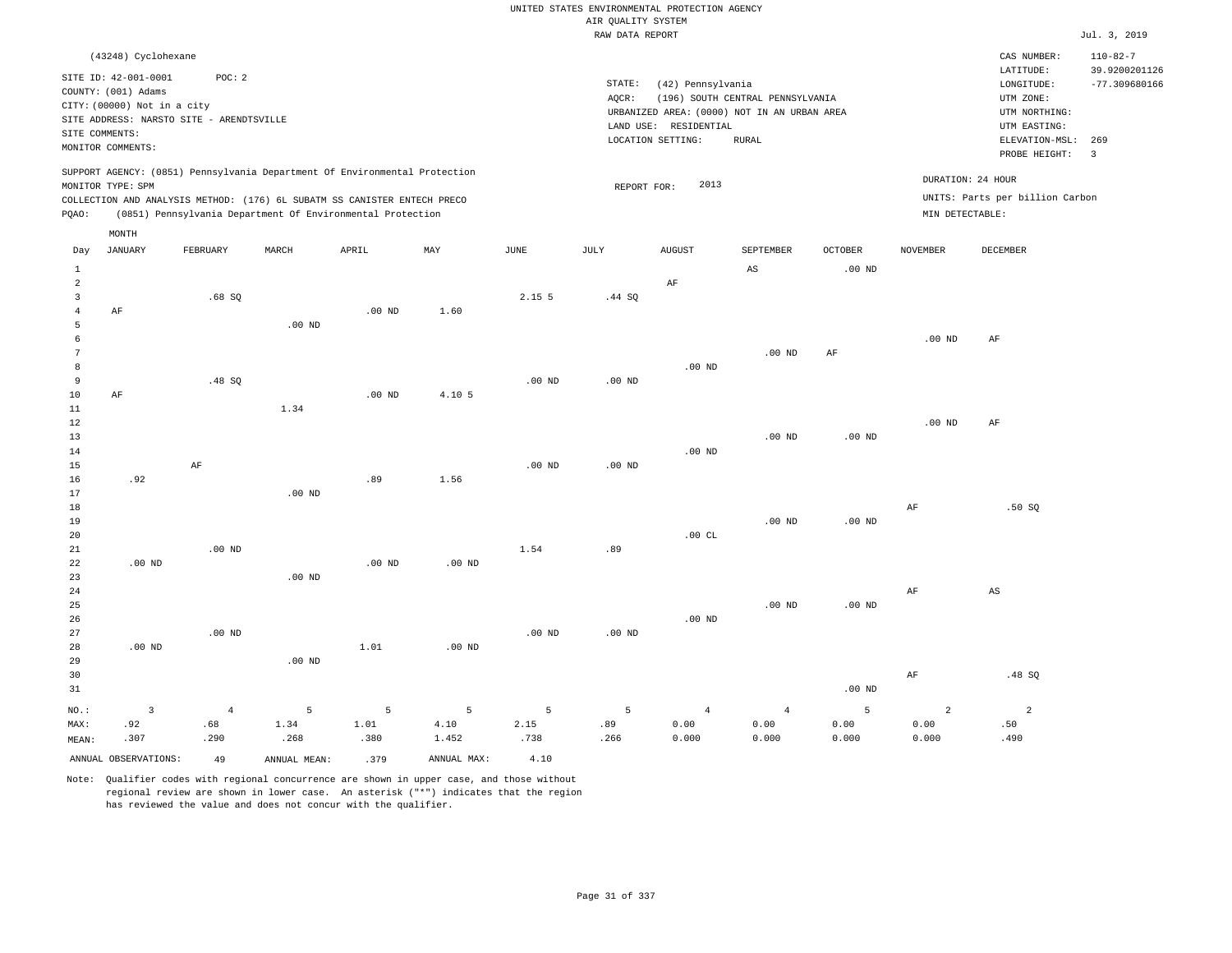|                                                     |                                                                                                   |                  |                                                                                                                                        |                               |                  |                    |                    | UNITED STATES ENVIRONMENTAL PROTECTION AGENCY                    |                                  |                                 |                    |                                                                      |                                                    |
|-----------------------------------------------------|---------------------------------------------------------------------------------------------------|------------------|----------------------------------------------------------------------------------------------------------------------------------------|-------------------------------|------------------|--------------------|--------------------|------------------------------------------------------------------|----------------------------------|---------------------------------|--------------------|----------------------------------------------------------------------|----------------------------------------------------|
|                                                     |                                                                                                   |                  |                                                                                                                                        |                               |                  |                    | AIR OUALITY SYSTEM |                                                                  |                                  |                                 |                    |                                                                      |                                                    |
|                                                     |                                                                                                   |                  |                                                                                                                                        |                               |                  |                    | RAW DATA REPORT    |                                                                  |                                  |                                 |                    |                                                                      | Jul. 3, 2019                                       |
|                                                     | (43248) Cyclohexane<br>SITE ID: 42-001-0001<br>COUNTY: (001) Adams<br>CITY: (00000) Not in a city | POC: 2           |                                                                                                                                        |                               |                  |                    | STATE:<br>AOCR:    | (42) Pennsylvania<br>URBANIZED AREA: (0000) NOT IN AN URBAN AREA | (196) SOUTH CENTRAL PENNSYLVANIA |                                 |                    | CAS NUMBER:<br>LATITUDE:<br>LONGITUDE:<br>UTM ZONE:<br>UTM NORTHING: | $110 - 82 - 7$<br>39.9200201126<br>$-77.309680166$ |
|                                                     | SITE ADDRESS: NARSTO SITE - ARENDTSVILLE<br>SITE COMMENTS:<br>MONITOR COMMENTS:                   |                  |                                                                                                                                        |                               |                  |                    |                    | LAND USE: RESIDENTIAL<br>LOCATION SETTING:                       | <b>RURAL</b>                     |                                 |                    | UTM EASTING:<br>ELEVATION-MSL:<br>PROBE HEIGHT:                      | 269<br>$\overline{\mathbf{3}}$                     |
|                                                     | MONITOR TYPE: SPM                                                                                 |                  | SUPPORT AGENCY: (0851) Pennsylvania Department Of Environmental Protection                                                             |                               |                  |                    | REPORT FOR:        | 2014                                                             |                                  |                                 | DURATION: 24 HOUR  |                                                                      |                                                    |
| PQAO:                                               |                                                                                                   |                  | COLLECTION AND ANALYSIS METHOD: (176) 6L SUBATM SS CANISTER ENTECH PRECO<br>(0851) Pennsylvania Department Of Environmental Protection |                               |                  |                    |                    |                                                                  |                                  |                                 | MIN DETECTABLE:    | UNITS: Parts per billion Carbon                                      |                                                    |
| Day                                                 | MONTH<br><b>JANUARY</b>                                                                           | FEBRUARY         | MARCH                                                                                                                                  | APRIL                         | MAY              | JUNE               | JULY               | <b>AUGUST</b>                                                    | SEPTEMBER                        | <b>OCTOBER</b>                  | <b>NOVEMBER</b>    | <b>DECEMBER</b>                                                      |                                                    |
| $\mathbf{1}$<br>$\overline{a}$                      |                                                                                                   |                  |                                                                                                                                        |                               |                  |                    |                    |                                                                  | $.00$ ND                         | $.00$ ND                        | .00 <sub>ND</sub>  | AF                                                                   |                                                    |
| $\overline{\mathbf{3}}$<br>$\overline{4}$<br>5<br>6 | $_{\rm AS}$                                                                                       | .32S             | .33SQ                                                                                                                                  | $.00$ ND                      | $.00$ ND         | $.00$ ND           | $.00$ ND           | $.00$ ND                                                         |                                  |                                 |                    |                                                                      |                                                    |
| $\overline{7}$<br>8<br>9<br>10                      |                                                                                                   | .40 SQ           |                                                                                                                                        |                               |                  | $.00$ ND           | .00 <sub>ND</sub>  | $.00$ ND                                                         | .23SQ                            | $.00$ ND                        | .00 <sub>ND</sub>  | .00 <sub>ND</sub>                                                    |                                                    |
| 11<br>$1\,2$<br>13                                  | $.00$ ND                                                                                          |                  | .65SQ                                                                                                                                  | $.00$ ND                      | $.00$ ND         |                    |                    |                                                                  |                                  |                                 | .00 <sub>ND</sub>  | .21 SQ                                                               |                                                    |
| 14<br>15<br>16                                      |                                                                                                   | .52S             |                                                                                                                                        |                               |                  | .00 <sub>ND</sub>  | $.00$ ND           | $.00$ ND                                                         | $.00$ ND                         | $.00$ ND                        |                    |                                                                      |                                                    |
| 17<br>18<br>19<br>20                                | .42 S0                                                                                            |                  | .43SQ                                                                                                                                  | .42S                          | $.00$ ND         |                    |                    |                                                                  | $\rm AF$                         | $.00$ ND                        | .00 <sub>ND</sub>  | .21 SQ                                                               |                                                    |
| 21<br>22<br>23<br>24                                | .42 SQ                                                                                            | $.00$ ND         | .26SQ                                                                                                                                  | .36SQ                         | .37SQ            | $.00$ ND           | .00 <sub>ND</sub>  | $.00$ ND                                                         |                                  |                                 |                    |                                                                      |                                                    |
| 25<br>26<br>27                                      |                                                                                                   |                  |                                                                                                                                        |                               |                  |                    |                    | AS                                                               | $.00$ ND                         | $\mathbb{A}\mathbb{S}$          | .00 <sub>ND</sub>  | .32S                                                                 |                                                    |
| 28<br>29<br>30                                      | $.00$ ND                                                                                          | .37 SO           | .48 QX                                                                                                                                 | $\rm AF$                      | $.00$ ND         | $.00$ ND           | .00 <sub>ND</sub>  |                                                                  |                                  |                                 |                    | $.00$ ND                                                             |                                                    |
| 31                                                  |                                                                                                   |                  |                                                                                                                                        |                               |                  |                    |                    |                                                                  |                                  |                                 |                    |                                                                      |                                                    |
| NO.:<br>MAX:<br>MEAN:                               | $\overline{4}$<br>.42<br>.210                                                                     | 5<br>.52<br>.322 | 5<br>.65<br>.430                                                                                                                       | $\overline{4}$<br>.42<br>.195 | 5<br>.37<br>.074 | 5<br>0.00<br>0.000 | 5<br>0.00<br>0.000 | $\overline{4}$<br>0.00<br>0.000                                  | $\overline{4}$<br>.23<br>.058    | $\overline{4}$<br>0.00<br>0.000 | 5<br>0.00<br>0.000 | $\overline{5}$<br>.32<br>.148                                        |                                                    |
|                                                     | ANNUAL OBSERVATIONS:                                                                              | 55               | ANNUAL, MEAN:                                                                                                                          | .122                          | ANNUAL MAX:      | .65                |                    |                                                                  |                                  |                                 |                    |                                                                      |                                                    |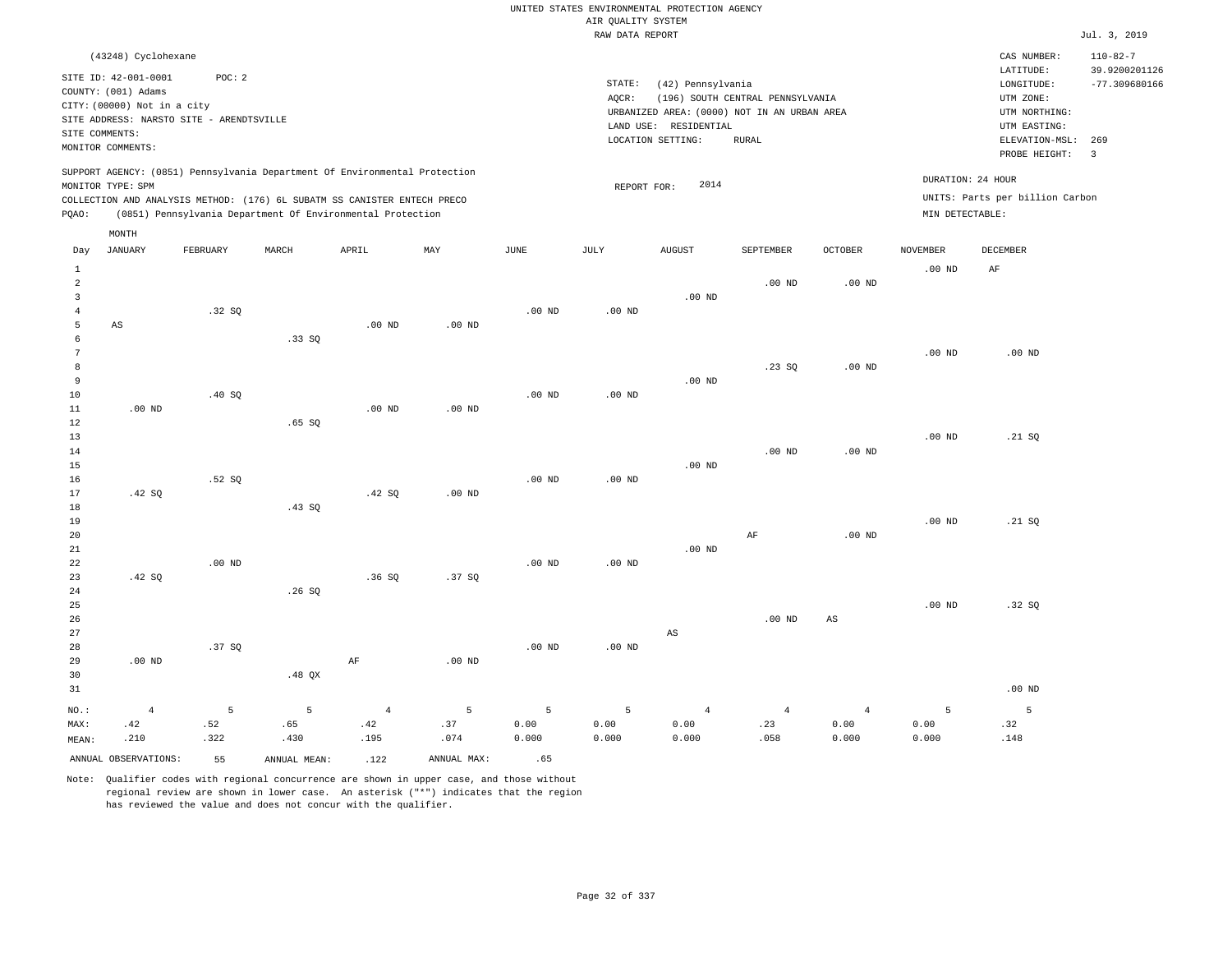|                                  |                                          |                   |                                                                            |                   |                   |                   |                    | UNITED STATES ENVIRONMENTAL PROTECTION AGENCY |                                  |                   |                   |                                 |                 |
|----------------------------------|------------------------------------------|-------------------|----------------------------------------------------------------------------|-------------------|-------------------|-------------------|--------------------|-----------------------------------------------|----------------------------------|-------------------|-------------------|---------------------------------|-----------------|
|                                  |                                          |                   |                                                                            |                   |                   |                   | AIR QUALITY SYSTEM |                                               |                                  |                   |                   |                                 |                 |
|                                  |                                          |                   |                                                                            |                   |                   |                   | RAW DATA REPORT    |                                               |                                  |                   |                   |                                 | Jul. 3, 2019    |
|                                  | (43248) Cyclohexane                      |                   |                                                                            |                   |                   |                   |                    |                                               |                                  |                   |                   | CAS NUMBER:                     | $110 - 82 - 7$  |
|                                  | SITE ID: 42-001-0001                     | POC: 2            |                                                                            |                   |                   |                   | STATE:             |                                               |                                  |                   |                   | LATITUDE:                       | 39.9200201126   |
|                                  | COUNTY: (001) Adams                      |                   |                                                                            |                   |                   |                   | AQCR:              | (42) Pennsylvania                             | (196) SOUTH CENTRAL PENNSYLVANIA |                   |                   | LONGITUDE:<br>UTM ZONE:         | $-77.309680166$ |
|                                  | CITY: (00000) Not in a city              |                   |                                                                            |                   |                   |                   |                    | URBANIZED AREA: (0000) NOT IN AN URBAN AREA   |                                  |                   |                   | UTM NORTHING:                   |                 |
|                                  | SITE ADDRESS: NARSTO SITE - ARENDTSVILLE |                   |                                                                            |                   |                   |                   |                    | LAND USE: RESIDENTIAL                         |                                  |                   |                   | UTM EASTING:                    |                 |
|                                  | SITE COMMENTS:                           |                   |                                                                            |                   |                   |                   |                    | LOCATION SETTING:                             | <b>RURAL</b>                     |                   |                   | ELEVATION-MSL:                  | 269             |
|                                  | MONITOR COMMENTS:                        |                   |                                                                            |                   |                   |                   |                    |                                               |                                  |                   |                   | PROBE HEIGHT:                   | $\overline{3}$  |
|                                  |                                          |                   | SUPPORT AGENCY: (0851) Pennsylvania Department Of Environmental Protection |                   |                   |                   |                    |                                               |                                  |                   | DURATION: 24 HOUR |                                 |                 |
|                                  | MONITOR TYPE: SPM                        |                   |                                                                            |                   |                   |                   | REPORT FOR:        | 2015                                          |                                  |                   |                   |                                 |                 |
|                                  |                                          |                   | COLLECTION AND ANALYSIS METHOD: (176) 6L SUBATM SS CANISTER ENTECH PRECO   |                   |                   |                   |                    |                                               |                                  |                   |                   | UNITS: Parts per billion Carbon |                 |
| PQAO:                            |                                          |                   | (0851) Pennsylvania Department Of Environmental Protection                 |                   |                   |                   |                    |                                               |                                  |                   | MIN DETECTABLE:   |                                 |                 |
|                                  | MONTH                                    |                   |                                                                            |                   |                   |                   |                    |                                               |                                  |                   |                   |                                 |                 |
| Day                              | <b>JANUARY</b>                           | FEBRUARY          | MARCH                                                                      | APRIL             | MAY               | <b>JUNE</b>       | JULY               | <b>AUGUST</b>                                 | SEPTEMBER                        | <b>OCTOBER</b>    | <b>NOVEMBER</b>   | <b>DECEMBER</b>                 |                 |
| $1\,$                            |                                          |                   | .00 <sub>ND</sub>                                                          |                   |                   |                   |                    |                                               |                                  |                   |                   |                                 |                 |
| $\overline{a}$<br>$\overline{3}$ |                                          |                   |                                                                            |                   |                   |                   |                    |                                               |                                  |                   | $.00$ ND          | $.00$ ND                        |                 |
| $\overline{4}$                   |                                          |                   |                                                                            |                   |                   |                   |                    | $.00$ ND                                      | $_{\rm AS}$                      | $.00$ ND          |                   |                                 |                 |
| 5                                |                                          | $.00$ ND          |                                                                            |                   |                   | $.00$ ND          | $.00$ ND           |                                               |                                  |                   |                   |                                 |                 |
| 6                                | $.00$ ND                                 |                   |                                                                            | $.00$ ND          | AS                |                   |                    |                                               |                                  |                   |                   |                                 |                 |
| 7                                |                                          |                   | .00 <sub>ND</sub>                                                          |                   |                   |                   |                    |                                               |                                  |                   |                   |                                 |                 |
| 8                                |                                          |                   |                                                                            |                   |                   |                   |                    |                                               |                                  |                   | $.00$ ND          | $.00$ ND                        |                 |
| 9                                |                                          |                   |                                                                            |                   |                   |                   |                    |                                               | $.00$ ND                         | $.00$ ND          |                   |                                 |                 |
| 10                               |                                          |                   |                                                                            |                   |                   |                   |                    | $.00$ ND                                      |                                  |                   |                   |                                 |                 |
| 11                               |                                          | .00 <sub>ND</sub> |                                                                            |                   |                   | .00 <sub>ND</sub> | AF                 |                                               |                                  |                   |                   |                                 |                 |
| 12                               | $.00$ ND                                 |                   |                                                                            | $.00$ ND          | .00 <sub>ND</sub> |                   |                    |                                               |                                  |                   |                   |                                 |                 |
| 13<br>14                         |                                          |                   | $.00$ ND                                                                   |                   |                   |                   |                    |                                               |                                  |                   | .00 <sub>ND</sub> | $.00$ ND                        |                 |
| 15                               |                                          |                   |                                                                            |                   |                   |                   |                    |                                               | $.00$ ND                         | .00 <sub>ND</sub> |                   |                                 |                 |
| 16                               |                                          |                   |                                                                            |                   |                   |                   |                    | $.00$ ND                                      |                                  |                   |                   |                                 |                 |
| 17                               |                                          | $.00$ ND          |                                                                            |                   |                   | $.00$ ND          | $.00$ ND           |                                               |                                  |                   |                   |                                 |                 |
| 18                               | $.00$ ND                                 |                   |                                                                            | $.00$ ND          | $.00$ ND          |                   |                    |                                               |                                  |                   |                   |                                 |                 |
| 19                               |                                          |                   | $.00$ ND                                                                   |                   |                   |                   |                    |                                               |                                  |                   |                   |                                 |                 |
| 20                               |                                          |                   |                                                                            |                   |                   |                   |                    |                                               |                                  |                   | .00 <sub>ND</sub> | $.00$ ND                        |                 |
| 21                               |                                          |                   |                                                                            |                   |                   |                   |                    |                                               | $.00$ ND                         | .00 <sub>ND</sub> |                   |                                 |                 |
| 22                               |                                          | $.00$ ND          |                                                                            |                   |                   |                   |                    | $.00$ ND                                      |                                  |                   |                   |                                 |                 |
| 23<br>24                         | $.00$ ND                                 |                   |                                                                            | $.00$ ND          | .00 <sub>ND</sub> | $.00$ ND          | $.00$ ND           |                                               |                                  |                   |                   |                                 |                 |
| 25                               |                                          |                   | $.00$ ND                                                                   |                   |                   |                   |                    |                                               |                                  |                   |                   |                                 |                 |
| 26                               |                                          |                   |                                                                            |                   |                   |                   |                    |                                               |                                  |                   | $.00$ ND          | .00 <sub>ND</sub>               |                 |
| 27                               |                                          |                   |                                                                            |                   |                   |                   |                    |                                               | $.00$ ND                         | .00 <sub>ND</sub> |                   |                                 |                 |
| 28                               |                                          |                   |                                                                            |                   |                   |                   |                    | $.00$ ND                                      |                                  |                   |                   |                                 |                 |
| 29                               |                                          |                   |                                                                            |                   |                   | .00 <sub>ND</sub> | $.00$ ND           |                                               |                                  |                   |                   |                                 |                 |
| 30                               | $.00$ ND                                 |                   |                                                                            | .00 <sub>ND</sub> | $.00$ ND          |                   |                    |                                               |                                  |                   |                   |                                 |                 |
| 31                               |                                          |                   | .00 <sub>ND</sub>                                                          |                   |                   |                   |                    |                                               |                                  |                   |                   |                                 |                 |
| NO.:                             | 5                                        | $\overline{4}$    | 6                                                                          | 5                 | $\overline{4}$    | 5                 | $\overline{4}$     | 5                                             | $\overline{4}$                   | 5                 | 5                 | 5                               |                 |
| MAX:                             | 0.00                                     | 0.00              | 0.00                                                                       | 0.00              | 0.00              | 0.00              | 0.00               | 0.00                                          | 0.00                             | 0.00              | 0.00              | 0.00                            |                 |
| MEAN:                            | 0.000                                    | 0.000             | 0.000                                                                      | 0.000             | 0.000             | 0.000             | 0.000              | 0.000                                         | 0.000                            | 0.000             | 0.000             | 0.000                           |                 |
|                                  | ANNUAL OBSERVATIONS:                     | 57                | ANNUAL MEAN:                                                               | 0.000             | ANNUAL MAX:       | 0.00              |                    |                                               |                                  |                   |                   |                                 |                 |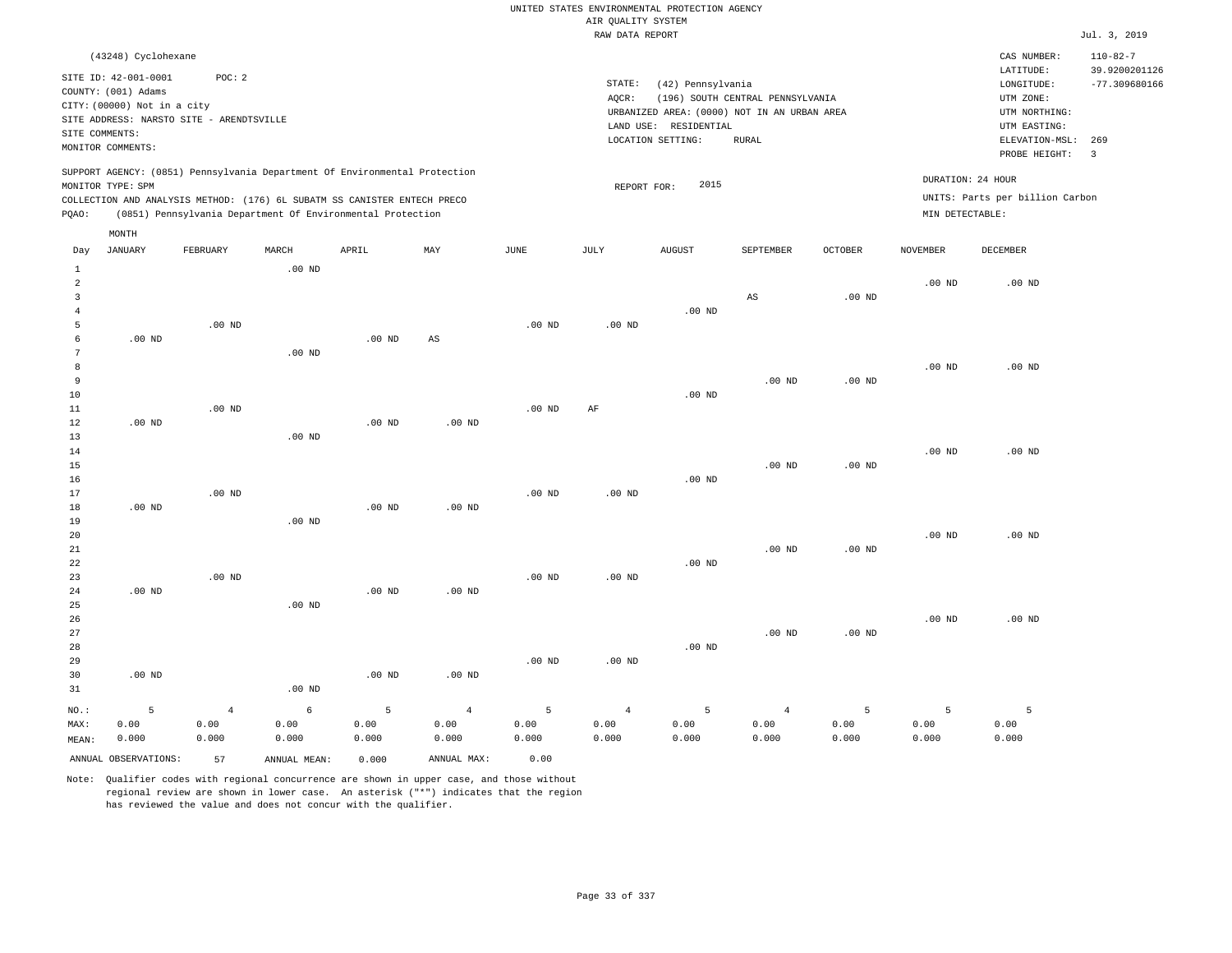|                                              |                                                                            |                                          |                        |                                                                                                                                                        |                    |                    |                                       | UNITED STATES ENVIRONMENTAL PROTECTION AGENCY                        |                                  |                    |                    |                                                      |                                  |
|----------------------------------------------|----------------------------------------------------------------------------|------------------------------------------|------------------------|--------------------------------------------------------------------------------------------------------------------------------------------------------|--------------------|--------------------|---------------------------------------|----------------------------------------------------------------------|----------------------------------|--------------------|--------------------|------------------------------------------------------|----------------------------------|
|                                              |                                                                            |                                          |                        |                                                                                                                                                        |                    |                    | AIR QUALITY SYSTEM<br>RAW DATA REPORT |                                                                      |                                  |                    |                    |                                                      | Jul. 3, 2019                     |
|                                              | (43248) Cyclohexane                                                        |                                          |                        |                                                                                                                                                        |                    |                    |                                       |                                                                      |                                  |                    |                    | CAS NUMBER:                                          | $110 - 82 - 7$                   |
|                                              | SITE ID: 42-001-0001<br>COUNTY: (001) Adams<br>CITY: (00000) Not in a city | POC: 2                                   |                        |                                                                                                                                                        |                    |                    | STATE:<br>AQCR:                       | (42) Pennsylvania                                                    | (196) SOUTH CENTRAL PENNSYLVANIA |                    |                    | LATITUDE:<br>LONGITUDE:<br>UTM ZONE:                 | 39.9200201126<br>$-77.309680166$ |
| SITE COMMENTS:                               |                                                                            | SITE ADDRESS: NARSTO SITE - ARENDTSVILLE |                        |                                                                                                                                                        |                    |                    |                                       | URBANIZED AREA: (0000) NOT IN AN URBAN AREA<br>LAND USE: RESIDENTIAL |                                  |                    |                    | UTM NORTHING:<br>UTM EASTING:                        |                                  |
|                                              | MONITOR COMMENTS:                                                          |                                          |                        |                                                                                                                                                        |                    |                    |                                       | LOCATION SETTING:                                                    | <b>RURAL</b>                     |                    |                    | ELEVATION-MSL: 269<br>PROBE HEIGHT:                  | $\overline{3}$                   |
|                                              | MONITOR TYPE: SPM                                                          |                                          |                        | SUPPORT AGENCY: (0851) Pennsylvania Department Of Environmental Protection<br>COLLECTION AND ANALYSIS METHOD: (176) 6L SUBATM SS CANISTER ENTECH PRECO |                    |                    | REPORT FOR:                           | 2016                                                                 |                                  |                    |                    | DURATION: 24 HOUR<br>UNITS: Parts per billion Carbon |                                  |
| PQAO:                                        |                                                                            |                                          |                        | (0851) Pennsylvania Department Of Environmental Protection                                                                                             |                    |                    |                                       |                                                                      |                                  |                    | MIN DETECTABLE:    |                                                      |                                  |
| Day                                          | MONTH<br><b>JANUARY</b>                                                    | FEBRUARY                                 | MARCH                  | APRIL                                                                                                                                                  | MAY                | JUNE               | JULY                                  | <b>AUGUST</b>                                                        | SEPTEMBER                        | <b>OCTOBER</b>     | <b>NOVEMBER</b>    | <b>DECEMBER</b>                                      |                                  |
| $\mathbf{1}$<br>2<br>$\overline{\mathbf{3}}$ | $.00$ ND                                                                   |                                          | .00 <sub>ND</sub>      |                                                                                                                                                        |                    |                    |                                       |                                                                      | .00 <sub>ND</sub>                | $.00$ ND           | .00 <sub>ND</sub>  | $.00$ ND                                             |                                  |
| $\overline{4}$<br>5<br>6                     |                                                                            | $.00$ ND                                 |                        | $.00$ ND                                                                                                                                               | $.00$ ND           | $.00$ ND           | $.00$ ND                              | .26S                                                                 |                                  |                    |                    |                                                      |                                  |
| $7\phantom{.0}$<br>8<br>9<br>10              | $.00$ ND                                                                   |                                          | .00 <sub>ND</sub>      |                                                                                                                                                        |                    |                    |                                       | .00 <sub>ND</sub>                                                    | .00 <sub>ND</sub>                | .00 <sub>ND</sub>  | $.00$ ND           | $.00$ ND                                             |                                  |
| 11<br>12<br>13                               | $.00$ ND                                                                   | .00 <sub>ND</sub>                        | .00 <sub>ND</sub>      | $.00$ ND                                                                                                                                               | .00 <sub>ND</sub>  | .00 <sub>ND</sub>  | $.00$ ND                              |                                                                      |                                  |                    |                    |                                                      |                                  |
| 14<br>15<br>16<br>17                         |                                                                            |                                          |                        |                                                                                                                                                        |                    | $.00$ ND           | $_{\rm TS}$                           | $.00$ ND                                                             | $.00$ ND                         | $.00$ ND           | $.00$ ND           | $.00$ ND                                             |                                  |
| 18<br>19<br>20                               | $.00$ ND                                                                   | $.00$ ND                                 | $.00$ ND               | $.00$ ND                                                                                                                                               | $.00$ ND           |                    |                                       |                                                                      |                                  |                    | $.00$ ND           | AF                                                   |                                  |
| 21<br>22<br>23<br>24                         |                                                                            | $.00$ ND                                 |                        | .00 <sub>ND</sub>                                                                                                                                      | .00 <sub>ND</sub>  | $.00$ ND           | $.00$ ND                              | $.00$ ND                                                             | $.00$ ND                         | $.00$ ND           |                    |                                                      |                                  |
| 25<br>26<br>27                               | $.00$ ND                                                                   |                                          | $.00$ ND               |                                                                                                                                                        |                    |                    |                                       |                                                                      | .00 <sub>ND</sub>                | $.00$ ND           | $.00$ ND           | $.00$ ND                                             |                                  |
| 28<br>29<br>30<br>31                         | $.00$ ND                                                                   |                                          | $\mathbb{A}\mathbb{S}$ | $.00$ ND                                                                                                                                               | $.00$ ND           | $.00$ ND           | .00 <sub>ND</sub>                     | $.00$ ND                                                             |                                  |                    |                    |                                                      |                                  |
|                                              |                                                                            |                                          |                        |                                                                                                                                                        |                    |                    |                                       |                                                                      |                                  |                    |                    |                                                      |                                  |
| $NO.$ :<br>MAX:<br>MEAN:                     | $\epsilon$<br>0.00<br>0.000                                                | $\bf{4}$<br>0.00<br>0.000                | 5<br>0.00<br>0.000     | 5<br>0.00<br>0.000                                                                                                                                     | 5<br>0.00<br>0.000 | 5<br>0.00<br>0.000 | $\overline{4}$<br>0.00<br>0.000       | 5<br>.26<br>.052                                                     | 5<br>0.00<br>0.000               | 5<br>0.00<br>0.000 | 5<br>0.00<br>0.000 | $\overline{4}$<br>0.00<br>0.000                      |                                  |
|                                              | ANNUAL OBSERVATIONS:                                                       | 58                                       | ANNUAL, MEAN:          | .004                                                                                                                                                   | ANNUAL MAX:        | .26                |                                       |                                                                      |                                  |                    |                    |                                                      |                                  |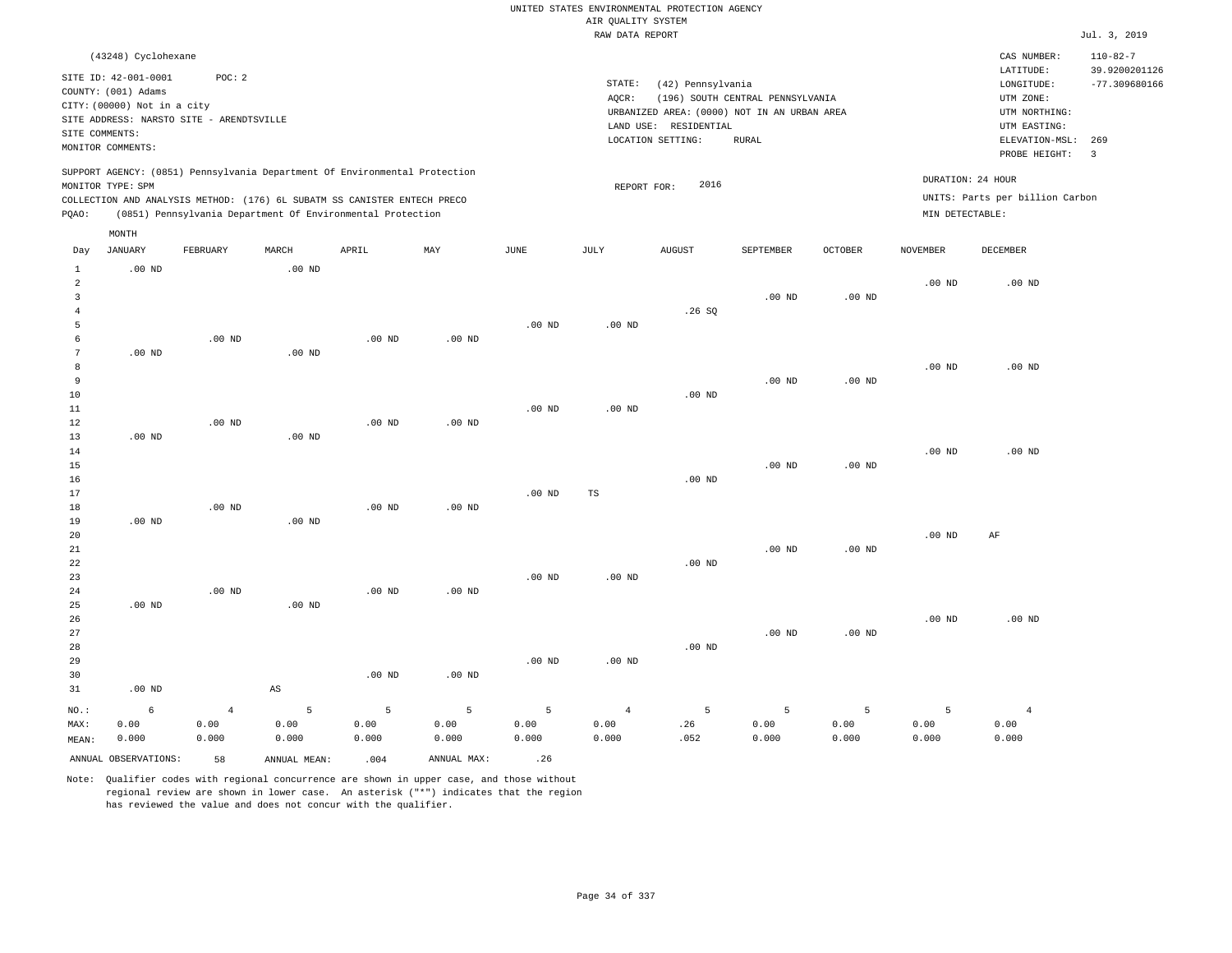| UNITED STATES ENVIRONMENTAL PROTECTION AGENCY                                                               |                   |                         |                   |                   |                                                                                                                         |          |                                       |               |                   |                                 |                                      |                                                                                    |                         |
|-------------------------------------------------------------------------------------------------------------|-------------------|-------------------------|-------------------|-------------------|-------------------------------------------------------------------------------------------------------------------------|----------|---------------------------------------|---------------|-------------------|---------------------------------|--------------------------------------|------------------------------------------------------------------------------------|-------------------------|
|                                                                                                             |                   |                         |                   |                   |                                                                                                                         |          | AIR QUALITY SYSTEM<br>RAW DATA REPORT |               |                   |                                 |                                      |                                                                                    | Jul. 3, 2019            |
|                                                                                                             |                   |                         |                   |                   |                                                                                                                         |          |                                       |               |                   |                                 |                                      |                                                                                    |                         |
| (43248) Cyclohexane<br>SITE ID: 42-001-0001<br>POC: 2<br>COUNTY: (001) Adams<br>CITY: (00000) Not in a city |                   |                         |                   |                   | STATE:<br>(42) Pennsylvania<br>(196) SOUTH CENTRAL PENNSYLVANIA<br>AQCR:<br>URBANIZED AREA: (0000) NOT IN AN URBAN AREA |          |                                       |               |                   |                                 | LATITUDE:<br>LONGITUDE:<br>UTM ZONE: | CAS NUMBER:<br>$110 - 82 - 7$<br>39.9200201126<br>$-77.309680166$<br>UTM NORTHING: |                         |
| SITE ADDRESS: NARSTO SITE - ARENDTSVILLE                                                                    |                   |                         |                   |                   | LAND USE: RESIDENTIAL                                                                                                   |          |                                       |               |                   |                                 | UTM EASTING:                         |                                                                                    |                         |
| SITE COMMENTS:                                                                                              |                   |                         |                   |                   | LOCATION SETTING:<br><b>RURAL</b>                                                                                       |          |                                       |               |                   |                                 | ELEVATION-MSL:                       | 269                                                                                |                         |
|                                                                                                             | MONITOR COMMENTS: |                         |                   |                   |                                                                                                                         |          |                                       |               |                   |                                 |                                      | PROBE HEIGHT:                                                                      | $\overline{\mathbf{3}}$ |
| SUPPORT AGENCY: (0851) Pennsylvania Department Of Environmental Protection<br>MONITOR TYPE: SPM             |                   |                         |                   |                   | 2017<br>REPORT FOR:                                                                                                     |          |                                       |               |                   | DURATION: 24 HOUR               |                                      |                                                                                    |                         |
| COLLECTION AND ANALYSIS METHOD: (176) 6L SUBATM SS CANISTER ENTECH PRECO                                    |                   |                         |                   |                   |                                                                                                                         |          |                                       |               |                   | UNITS: Parts per billion Carbon |                                      |                                                                                    |                         |
| (0851) Pennsylvania Department Of Environmental Protection<br>PQAO:                                         |                   |                         |                   |                   |                                                                                                                         |          |                                       |               | MIN DETECTABLE:   |                                 |                                      |                                                                                    |                         |
|                                                                                                             | MONTH             |                         |                   |                   |                                                                                                                         |          |                                       |               |                   |                                 |                                      |                                                                                    |                         |
| Day                                                                                                         | <b>JANUARY</b>    | FEBRUARY                | MARCH             | APRIL             | MAY                                                                                                                     | JUNE     | JULY                                  | <b>AUGUST</b> | SEPTEMBER         | <b>OCTOBER</b>                  | <b>NOVEMBER</b>                      | <b>DECEMBER</b>                                                                    |                         |
| $\mathbf{1}$                                                                                                | $.00$ ND          |                         |                   | $.00$ ND          | $.00$ ND                                                                                                                |          |                                       |               |                   |                                 |                                      |                                                                                    |                         |
| $\overline{2}$<br>$\overline{3}$                                                                            |                   |                         | $.00$ ND          |                   |                                                                                                                         |          |                                       |               |                   |                                 | .00 <sub>ND</sub>                    | .16S                                                                               |                         |
| $\overline{4}$                                                                                              |                   |                         |                   |                   |                                                                                                                         |          |                                       |               | $.00$ ND          | $.00$ ND                        |                                      |                                                                                    |                         |
| 5                                                                                                           |                   |                         |                   |                   |                                                                                                                         |          |                                       | $.00$ ND      |                   |                                 |                                      |                                                                                    |                         |
| 6                                                                                                           |                   | $.00$ ND                |                   |                   |                                                                                                                         | $.00$ ND | $.00$ ND                              |               |                   |                                 |                                      |                                                                                    |                         |
| $7\phantom{.0}$                                                                                             | $.00$ ND          |                         |                   | .00 <sub>ND</sub> | $.00$ ND                                                                                                                |          |                                       |               |                   |                                 |                                      |                                                                                    |                         |
| 8                                                                                                           |                   |                         | .00 <sub>ND</sub> |                   |                                                                                                                         |          |                                       |               |                   |                                 |                                      |                                                                                    |                         |
| $\overline{9}$                                                                                              |                   |                         |                   |                   |                                                                                                                         |          |                                       |               |                   |                                 | $.00$ ND                             | $.00$ ND                                                                           |                         |
| 10                                                                                                          |                   |                         |                   |                   |                                                                                                                         |          |                                       |               | $.00$ ND          | $.00$ ND                        |                                      |                                                                                    |                         |
| 11                                                                                                          |                   |                         |                   |                   |                                                                                                                         |          |                                       | $.00$ ND      |                   |                                 |                                      |                                                                                    |                         |
| 12                                                                                                          |                   | $.00$ ND                |                   |                   |                                                                                                                         | $.00$ ND | $.00$ ND                              |               |                   |                                 |                                      |                                                                                    |                         |
| 13                                                                                                          | $.00$ ND          |                         |                   | $.00$ ND          | $.00$ ND                                                                                                                |          |                                       |               |                   |                                 |                                      |                                                                                    |                         |
| 14                                                                                                          |                   |                         | $.00$ ND          |                   |                                                                                                                         |          |                                       |               |                   |                                 | .12S                                 | .10S                                                                               |                         |
| 15<br>16                                                                                                    |                   |                         |                   |                   |                                                                                                                         |          |                                       |               | .00 <sub>ND</sub> | AM                              |                                      |                                                                                    |                         |
| 17                                                                                                          |                   |                         |                   |                   |                                                                                                                         |          |                                       | $.00$ ND      |                   |                                 |                                      |                                                                                    |                         |
| 18                                                                                                          |                   | $.00$ ND                |                   |                   |                                                                                                                         | .29SQ    | .00 <sub>ND</sub>                     |               |                   |                                 |                                      |                                                                                    |                         |
| 19                                                                                                          | $.00$ ND          |                         |                   | $.00$ ND          | AS                                                                                                                      |          |                                       |               |                   |                                 |                                      |                                                                                    |                         |
| 20                                                                                                          |                   |                         | $.00$ ND          |                   |                                                                                                                         |          |                                       |               |                   |                                 |                                      |                                                                                    |                         |
| 21                                                                                                          |                   |                         |                   |                   |                                                                                                                         |          |                                       |               |                   |                                 | $.00$ ND                             | $.00$ ND                                                                           |                         |
| 22                                                                                                          |                   |                         |                   |                   |                                                                                                                         |          |                                       |               | .00 <sub>ND</sub> | .00 <sub>ND</sub>               |                                      |                                                                                    |                         |
| 23                                                                                                          |                   |                         |                   |                   |                                                                                                                         |          |                                       | $.00$ ND      |                   |                                 |                                      |                                                                                    |                         |
| 24                                                                                                          |                   | $\rm AF$                |                   |                   |                                                                                                                         | $.00$ ND | $.00$ ND                              |               |                   |                                 |                                      |                                                                                    |                         |
| 25                                                                                                          | $.00$ ND          |                         |                   | $.00$ ND          | $.00$ ND                                                                                                                |          |                                       |               |                   |                                 |                                      |                                                                                    |                         |
| 26                                                                                                          |                   |                         | $.00$ ND          |                   |                                                                                                                         |          |                                       |               |                   |                                 |                                      |                                                                                    |                         |
| 27<br>28                                                                                                    |                   |                         |                   |                   |                                                                                                                         |          |                                       |               | $.00$ ND          | .00 <sub>ND</sub>               | .15S                                 | $.00$ ND                                                                           |                         |
| 29                                                                                                          |                   |                         |                   |                   |                                                                                                                         |          |                                       | $.00$ ND      |                   |                                 |                                      |                                                                                    |                         |
| 30                                                                                                          |                   |                         |                   |                   |                                                                                                                         | $.00$ ND | .00 <sub>ND</sub>                     |               |                   |                                 |                                      |                                                                                    |                         |
| 31                                                                                                          | $.00$ ND          |                         |                   |                   | 1.86 5                                                                                                                  |          |                                       |               |                   |                                 |                                      |                                                                                    |                         |
| NO.:                                                                                                        | 6                 | $\overline{\mathbf{3}}$ | 5                 | 5                 | 5                                                                                                                       | 5        | 5                                     | 5             | 5                 | $\overline{4}$                  | 5                                    | 5                                                                                  |                         |
| MAX:                                                                                                        | 0.00              | 0.00                    | 0.00              | 0.00              | 1.86                                                                                                                    | .29      | 0.00                                  | 0.00          | 0.00              | 0.00                            | .15                                  | .16                                                                                |                         |
| MEAN:                                                                                                       | 0.000             | 0.000                   | 0.000             | 0.000             | .372                                                                                                                    | .058     | 0.000                                 | 0.000         | 0.000             | 0.000                           | .054                                 | .052                                                                               |                         |
| ANNUAL OBSERVATIONS:<br>ANNUAL MAX:<br>58<br>ANNUAL MEAN:<br>.046                                           |                   |                         |                   |                   | 1.86                                                                                                                    |          |                                       |               |                   |                                 |                                      |                                                                                    |                         |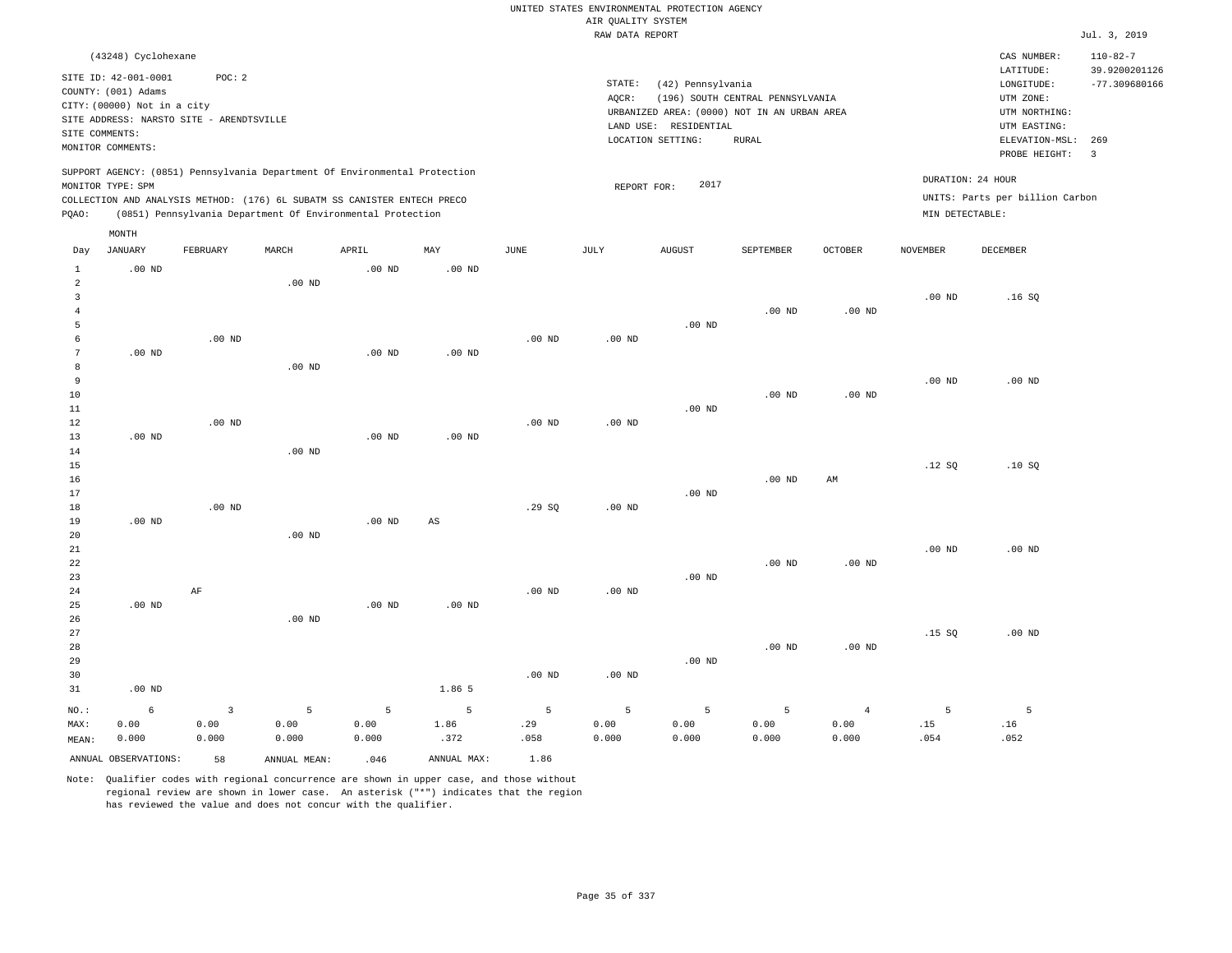|                 |                                                                                                   |          |                                                            |                        |                        |                        |                                       | UNITED STATES ENVIRONMENTAL PROTECTION AGENCY                    |                                  |                   |                        |                                                                      |                                                    |
|-----------------|---------------------------------------------------------------------------------------------------|----------|------------------------------------------------------------|------------------------|------------------------|------------------------|---------------------------------------|------------------------------------------------------------------|----------------------------------|-------------------|------------------------|----------------------------------------------------------------------|----------------------------------------------------|
|                 |                                                                                                   |          |                                                            |                        |                        |                        | AIR QUALITY SYSTEM<br>RAW DATA REPORT |                                                                  |                                  |                   |                        |                                                                      | Jul. 3, 2019                                       |
|                 |                                                                                                   |          |                                                            |                        |                        |                        |                                       |                                                                  |                                  |                   |                        |                                                                      |                                                    |
|                 | (43248) Cyclohexane<br>SITE ID: 42-001-0001<br>COUNTY: (001) Adams<br>CITY: (00000) Not in a city | POC: 2   |                                                            |                        |                        |                        | STATE:<br>AQCR:                       | (42) Pennsylvania<br>URBANIZED AREA: (0000) NOT IN AN URBAN AREA | (196) SOUTH CENTRAL PENNSYLVANIA |                   |                        | CAS NUMBER:<br>LATITUDE:<br>LONGITUDE:<br>UTM ZONE:<br>UTM NORTHING: | $110 - 82 - 7$<br>39.9200201126<br>$-77.309680166$ |
|                 | SITE ADDRESS: NARSTO SITE - ARENDTSVILLE                                                          |          |                                                            |                        |                        |                        |                                       | LAND USE: RESIDENTIAL                                            |                                  |                   |                        | UTM EASTING:                                                         |                                                    |
| SITE COMMENTS:  | MONITOR COMMENTS:                                                                                 |          |                                                            |                        |                        |                        |                                       | LOCATION SETTING:                                                | <b>RURAL</b>                     |                   |                        | ELEVATION-MSL:                                                       | 269                                                |
|                 |                                                                                                   |          |                                                            |                        |                        |                        |                                       |                                                                  |                                  |                   |                        | PROBE HEIGHT:                                                        | $\overline{\mathbf{3}}$                            |
|                 | SUPPORT AGENCY: (0851) Pennsylvania Department Of Environmental Protection<br>MONITOR TYPE: SPM   |          |                                                            |                        |                        |                        | REPORT FOR:                           | 2018                                                             |                                  |                   |                        | DURATION: 24 HOUR                                                    |                                                    |
|                 | COLLECTION AND ANALYSIS METHOD: (176) 6L SUBATM SS CANISTER ENTECH PRECO                          |          |                                                            |                        |                        |                        |                                       |                                                                  |                                  |                   |                        | UNITS: Parts per billion Carbon                                      |                                                    |
| PQAO:           |                                                                                                   |          | (0851) Pennsylvania Department Of Environmental Protection |                        |                        |                        |                                       |                                                                  |                                  |                   |                        | MIN DETECTABLE: .24957                                               |                                                    |
|                 | MONTH                                                                                             |          |                                                            |                        |                        |                        |                                       |                                                                  |                                  |                   |                        |                                                                      |                                                    |
| Day             | <b>JANUARY</b>                                                                                    | FEBRUARY | MARCH                                                      | APRIL                  | MAY                    | JUNE                   | JULY                                  | <b>AUGUST</b>                                                    | SEPTEMBER                        | <b>OCTOBER</b>    | <b>NOVEMBER</b>        | <b>DECEMBER</b>                                                      |                                                    |
| $\mathbf{1}$    |                                                                                                   | $.00$ ND |                                                            |                        |                        | .00 <sub>ND</sub>      | .00 <sub>ND</sub>                     |                                                                  |                                  |                   |                        |                                                                      |                                                    |
| 2               | $.00$ ND                                                                                          |          |                                                            | $.00$ ND               | $.00$ ND               |                        |                                       |                                                                  |                                  |                   |                        |                                                                      |                                                    |
| $\overline{3}$  |                                                                                                   |          | .00 <sub>ND</sub>                                          |                        |                        |                        |                                       |                                                                  |                                  |                   |                        |                                                                      |                                                    |
| $\overline{4}$  |                                                                                                   |          |                                                            |                        |                        |                        |                                       |                                                                  |                                  |                   | $.00$ ND               | $.00$ ND                                                             |                                                    |
| 5               |                                                                                                   |          |                                                            |                        |                        |                        |                                       |                                                                  | $.00$ ND                         | $.00$ ND          |                        |                                                                      |                                                    |
| 6               |                                                                                                   |          |                                                            |                        |                        |                        |                                       | $.00$ ND                                                         |                                  |                   |                        |                                                                      |                                                    |
| $7\phantom{.0}$ |                                                                                                   | $.00$ ND |                                                            |                        |                        | $\mathbb{A}\mathbb{M}$ | .00 <sub>ND</sub>                     |                                                                  |                                  |                   |                        |                                                                      |                                                    |
| 8<br>9          | .00 <sub>ND</sub>                                                                                 |          |                                                            | .00 <sub>ND</sub>      | .00 <sub>ND</sub>      |                        |                                       |                                                                  |                                  |                   |                        |                                                                      |                                                    |
| 10              |                                                                                                   |          | $.00$ ND                                                   |                        |                        |                        |                                       |                                                                  |                                  |                   | $.00$ ND               | $.00$ ND                                                             |                                                    |
| 11              |                                                                                                   |          |                                                            |                        |                        |                        |                                       |                                                                  | $.00$ ND                         | $.00$ ND          |                        |                                                                      |                                                    |
| 12              |                                                                                                   |          |                                                            |                        |                        |                        |                                       | $.00$ ND                                                         |                                  |                   |                        |                                                                      |                                                    |
| 13              |                                                                                                   | $.00$ ND |                                                            |                        |                        | $.00$ ND               | $.00$ ND                              |                                                                  |                                  |                   |                        |                                                                      |                                                    |
| 14              | $.00$ ND                                                                                          |          |                                                            | $.00$ ND               | $.00$ ND               |                        |                                       |                                                                  |                                  |                   |                        |                                                                      |                                                    |
| 15              |                                                                                                   |          | $.00$ ND                                                   |                        |                        |                        |                                       |                                                                  |                                  |                   |                        |                                                                      |                                                    |
| 16              |                                                                                                   |          |                                                            |                        |                        |                        |                                       |                                                                  |                                  |                   | $.00$ ND               | $.00$ ND                                                             |                                                    |
| 17              |                                                                                                   |          |                                                            |                        |                        |                        |                                       |                                                                  | .00 <sub>ND</sub>                | .00 <sub>ND</sub> |                        |                                                                      |                                                    |
| 18              |                                                                                                   |          |                                                            |                        |                        |                        |                                       | $.00$ ND                                                         |                                  |                   |                        |                                                                      |                                                    |
| 19              |                                                                                                   | $.00$ ND |                                                            |                        |                        | $.00$ ND               | $.00$ ND                              |                                                                  |                                  |                   |                        |                                                                      |                                                    |
| 20<br>21        | $.00$ ND                                                                                          |          | $.00$ ND                                                   | $.00$ ND               | $.00$ ND               |                        |                                       |                                                                  |                                  |                   |                        |                                                                      |                                                    |
| 22              |                                                                                                   |          |                                                            |                        |                        |                        |                                       |                                                                  |                                  |                   | .00 <sub>ND</sub>      | $.00$ ND                                                             |                                                    |
| 23              |                                                                                                   |          |                                                            |                        |                        |                        |                                       |                                                                  | $.00$ ND                         | $.00$ ND          |                        |                                                                      |                                                    |
| 24              |                                                                                                   |          |                                                            |                        |                        |                        |                                       | $.00$ ND                                                         |                                  |                   |                        |                                                                      |                                                    |
| 25              |                                                                                                   | $.00$ ND |                                                            |                        |                        | $.00$ ND               | $.00$ ND                              |                                                                  |                                  |                   |                        |                                                                      |                                                    |
| 26              | $.00$ ND                                                                                          |          |                                                            | $\mathbb{A}\mathbb{S}$ | $\mathbb{A}\mathbb{S}$ |                        |                                       |                                                                  |                                  |                   |                        |                                                                      |                                                    |
| 27              |                                                                                                   |          | $.00$ ND                                                   |                        |                        |                        |                                       |                                                                  |                                  |                   |                        |                                                                      |                                                    |
| 28              |                                                                                                   |          |                                                            |                        |                        |                        |                                       |                                                                  |                                  |                   | $\mathbb{A}\mathbb{S}$ | $.00$ ND                                                             |                                                    |
| 29              |                                                                                                   |          |                                                            |                        |                        |                        |                                       |                                                                  | $.00$ ND                         | $.00$ ND          |                        |                                                                      |                                                    |
| 30              |                                                                                                   |          |                                                            |                        |                        |                        |                                       | $.00$ ND                                                         |                                  |                   |                        |                                                                      |                                                    |
| 31              |                                                                                                   |          |                                                            |                        |                        |                        | .00 <sub>ND</sub>                     |                                                                  |                                  |                   |                        |                                                                      |                                                    |
| NO.:            | 5                                                                                                 | 5        | 5                                                          | $\overline{4}$         | $\overline{4}$         | $\overline{4}$         | 6                                     | 5                                                                | 5                                | 5                 | $\overline{4}$         | 5                                                                    |                                                    |
| MAX:            | 0.00                                                                                              | 0.00     | 0.00                                                       | 0.00                   | 0.00                   | 0.00                   | 0.00                                  | 0.00                                                             | 0.00                             | 0.00              | 0.00                   | 0.00                                                                 |                                                    |
| MEAN:           | 0.000                                                                                             | 0.000    | 0.000                                                      | 0.000                  | 0.000                  | 0.000                  | 0.000                                 | 0.000                                                            | 0.000                            | 0.000             | 0.000                  | 0.000                                                                |                                                    |
|                 | ANNUAL OBSERVATIONS:                                                                              | 57       | ANNUAL MEAN:                                               | 0.000                  | ANNUAL MAX:            | 0.00                   |                                       |                                                                  |                                  |                   |                        |                                                                      |                                                    |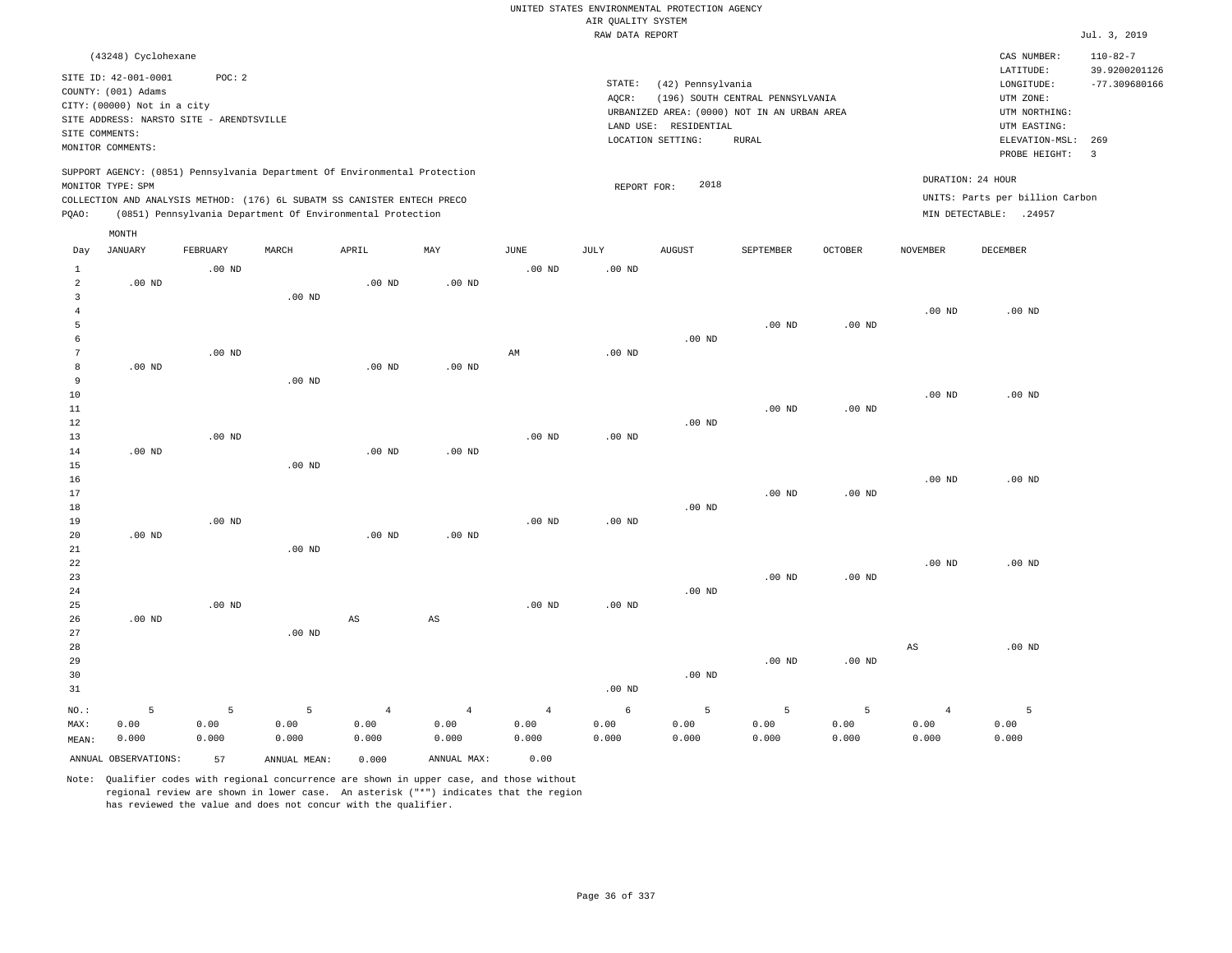|                                  |                                                                                                 |                   |                   |                                                            |                   |                   |                    | UNITED STATES ENVIRONMENTAL PROTECTION AGENCY |                                             |                |                   |                                 |                                  |
|----------------------------------|-------------------------------------------------------------------------------------------------|-------------------|-------------------|------------------------------------------------------------|-------------------|-------------------|--------------------|-----------------------------------------------|---------------------------------------------|----------------|-------------------|---------------------------------|----------------------------------|
|                                  |                                                                                                 |                   |                   |                                                            |                   |                   | AIR QUALITY SYSTEM |                                               |                                             |                |                   |                                 |                                  |
|                                  |                                                                                                 |                   |                   |                                                            |                   |                   | RAW DATA REPORT    |                                               |                                             |                |                   |                                 | Jul. 3, 2019                     |
|                                  | (43372) Methyl tert-butyl ether                                                                 |                   |                   |                                                            |                   |                   |                    |                                               |                                             |                |                   | CAS NUMBER:<br>LATITUDE:        | $1634 - 04 - 4$<br>39.9200201126 |
|                                  | SITE ID: 42-001-0001                                                                            | POC: 2            |                   |                                                            |                   |                   | STATE:             | (42) Pennsylvania                             |                                             |                |                   | LONGITUDE:                      | $-77.309680166$                  |
|                                  | COUNTY: (001) Adams<br>CITY: (00000) Not in a city                                              |                   |                   |                                                            |                   |                   | AQCR:              |                                               | (196) SOUTH CENTRAL PENNSYLVANIA            |                |                   | UTM ZONE:                       |                                  |
|                                  | SITE ADDRESS: NARSTO SITE - ARENDTSVILLE                                                        |                   |                   |                                                            |                   |                   |                    |                                               | URBANIZED AREA: (0000) NOT IN AN URBAN AREA |                |                   | UTM NORTHING:                   |                                  |
| SITE COMMENTS:                   |                                                                                                 |                   |                   |                                                            |                   |                   |                    | LAND USE: RESIDENTIAL                         |                                             |                |                   | UTM EASTING:                    |                                  |
|                                  | MONITOR COMMENTS:                                                                               |                   |                   |                                                            |                   |                   |                    | LOCATION SETTING:                             | RURAL                                       |                |                   | ELEVATION-MSL:<br>PROBE HEIGHT: | 269<br>$\overline{3}$            |
|                                  | SUPPORT AGENCY: (0851) Pennsylvania Department Of Environmental Protection<br>MONITOR TYPE: SPM |                   |                   |                                                            |                   |                   |                    | 2013                                          |                                             |                |                   | DURATION: 24 HOUR               |                                  |
|                                  | COLLECTION AND ANALYSIS METHOD: (176) 6L SUBATM SS CANISTER ENTECH PRECO                        |                   |                   |                                                            |                   |                   | REPORT FOR:        |                                               |                                             |                |                   | UNITS: Parts per billion Carbon |                                  |
| PQAO:                            |                                                                                                 |                   |                   | (0851) Pennsylvania Department Of Environmental Protection |                   |                   |                    |                                               |                                             |                | MIN DETECTABLE:   |                                 |                                  |
|                                  | MONTH                                                                                           |                   |                   |                                                            |                   |                   |                    |                                               |                                             |                |                   |                                 |                                  |
| Day                              | <b>JANUARY</b>                                                                                  | FEBRUARY          | MARCH             | APRIL                                                      | MAY               | $_{\rm JUNE}$     | $\mathtt{JULY}$    | <b>AUGUST</b>                                 | SEPTEMBER                                   | <b>OCTOBER</b> | <b>NOVEMBER</b>   | <b>DECEMBER</b>                 |                                  |
| $\mathbf{1}$                     |                                                                                                 |                   |                   |                                                            |                   |                   |                    |                                               | AS                                          | $.00$ ND       |                   |                                 |                                  |
| $\overline{2}$<br>$\overline{3}$ |                                                                                                 | $.00$ ND          |                   |                                                            |                   | $.00$ ND          | $.00$ ND           | AF                                            |                                             |                |                   |                                 |                                  |
| $\overline{4}$                   | AF                                                                                              |                   |                   | .00 <sub>ND</sub>                                          | $.00$ ND          |                   |                    |                                               |                                             |                |                   |                                 |                                  |
| 5                                |                                                                                                 |                   | .00 <sub>ND</sub> |                                                            |                   |                   |                    |                                               |                                             |                |                   |                                 |                                  |
| 6                                |                                                                                                 |                   |                   |                                                            |                   |                   |                    |                                               |                                             |                | $.00$ ND          | AF                              |                                  |
| $7\phantom{.0}$                  |                                                                                                 |                   |                   |                                                            |                   |                   |                    |                                               | $.00$ ND                                    | $\rm AF$       |                   |                                 |                                  |
| 8                                |                                                                                                 |                   |                   |                                                            |                   |                   |                    | $.00$ ND                                      |                                             |                |                   |                                 |                                  |
| 9                                |                                                                                                 | .00 <sub>ND</sub> |                   |                                                            |                   | $.00$ ND          | $.00$ ND           |                                               |                                             |                |                   |                                 |                                  |
| 10                               | AF                                                                                              |                   |                   | $.00$ ND                                                   | .00 <sub>ND</sub> |                   |                    |                                               |                                             |                |                   |                                 |                                  |
| 11                               |                                                                                                 |                   | $.00$ ND          |                                                            |                   |                   |                    |                                               |                                             |                |                   |                                 |                                  |
| 12                               |                                                                                                 |                   |                   |                                                            |                   |                   |                    |                                               |                                             |                | .00 <sub>ND</sub> | AF                              |                                  |
| 13<br>14                         |                                                                                                 |                   |                   |                                                            |                   |                   |                    | $.00$ ND                                      | $.00$ ND                                    | $.00$ ND       |                   |                                 |                                  |
| 15                               |                                                                                                 | AF                |                   |                                                            |                   | $.00$ ND          | $.00$ ND           |                                               |                                             |                |                   |                                 |                                  |
| 16                               | $.00$ ND                                                                                        |                   |                   | $.00$ ND                                                   | $.00$ ND          |                   |                    |                                               |                                             |                |                   |                                 |                                  |
| 17                               |                                                                                                 |                   | $.00$ ND          |                                                            |                   |                   |                    |                                               |                                             |                |                   |                                 |                                  |
| 18                               |                                                                                                 |                   |                   |                                                            |                   |                   |                    |                                               |                                             |                | AF                | $.00$ ND                        |                                  |
| 19                               |                                                                                                 |                   |                   |                                                            |                   |                   |                    |                                               | .00 <sub>ND</sub>                           | $.00$ ND       |                   |                                 |                                  |
| 20                               |                                                                                                 |                   |                   |                                                            |                   |                   |                    | .00CL                                         |                                             |                |                   |                                 |                                  |
| 21                               |                                                                                                 | .00 <sub>ND</sub> |                   |                                                            |                   | .00 <sub>ND</sub> | .00 <sub>ND</sub>  |                                               |                                             |                |                   |                                 |                                  |
| 22                               | $.00$ ND                                                                                        |                   |                   | $.00$ ND                                                   | $.00$ ND          |                   |                    |                                               |                                             |                |                   |                                 |                                  |
| 23<br>24                         |                                                                                                 |                   | $.00$ ND          |                                                            |                   |                   |                    |                                               |                                             |                | AF                | AS                              |                                  |
| 25                               |                                                                                                 |                   |                   |                                                            |                   |                   |                    |                                               | $.00$ ND                                    | $.00$ ND       |                   |                                 |                                  |
| 26                               |                                                                                                 |                   |                   |                                                            |                   |                   |                    | $.00$ ND                                      |                                             |                |                   |                                 |                                  |
| 27                               |                                                                                                 | $.00$ ND          |                   |                                                            |                   | $.00$ ND          | $.00$ ND           |                                               |                                             |                |                   |                                 |                                  |
| 28                               | $.00$ ND                                                                                        |                   |                   | $.00$ ND                                                   | $.00$ ND          |                   |                    |                                               |                                             |                |                   |                                 |                                  |
| 29                               |                                                                                                 |                   | $.00$ ND          |                                                            |                   |                   |                    |                                               |                                             |                |                   |                                 |                                  |
| 30                               |                                                                                                 |                   |                   |                                                            |                   |                   |                    |                                               |                                             |                | AF                | $.00$ ND                        |                                  |
| 31                               |                                                                                                 |                   |                   |                                                            |                   |                   |                    |                                               |                                             | $.00$ ND       |                   |                                 |                                  |
| NO.:                             | $\overline{\mathbf{3}}$                                                                         | $\overline{4}$    | 5                 | 5                                                          | $\overline{5}$    | 5                 | 5                  | $\overline{4}$                                | $\sqrt{4}$                                  | 5              | $\overline{a}$    | $\overline{2}$                  |                                  |
| MAX:                             | 0.00                                                                                            | 0.00              | 0.00              | 0.00                                                       | 0.00              | 0.00              | 0.00               | 0.00                                          | 0.00                                        | 0.00           | 0.00              | 0.00                            |                                  |
| MEAN:                            | 0.000                                                                                           | 0.000             | 0.000             | 0.000                                                      | 0.000             | 0.000             | 0.000              | 0.000                                         | 0.000                                       | 0.000          | 0.000             | 0.000                           |                                  |
|                                  | ANNUAL OBSERVATIONS:                                                                            | 49                | ANNUAL MEAN:      | 0.000                                                      | ANNUAL MAX:       | 0.00              |                    |                                               |                                             |                |                   |                                 |                                  |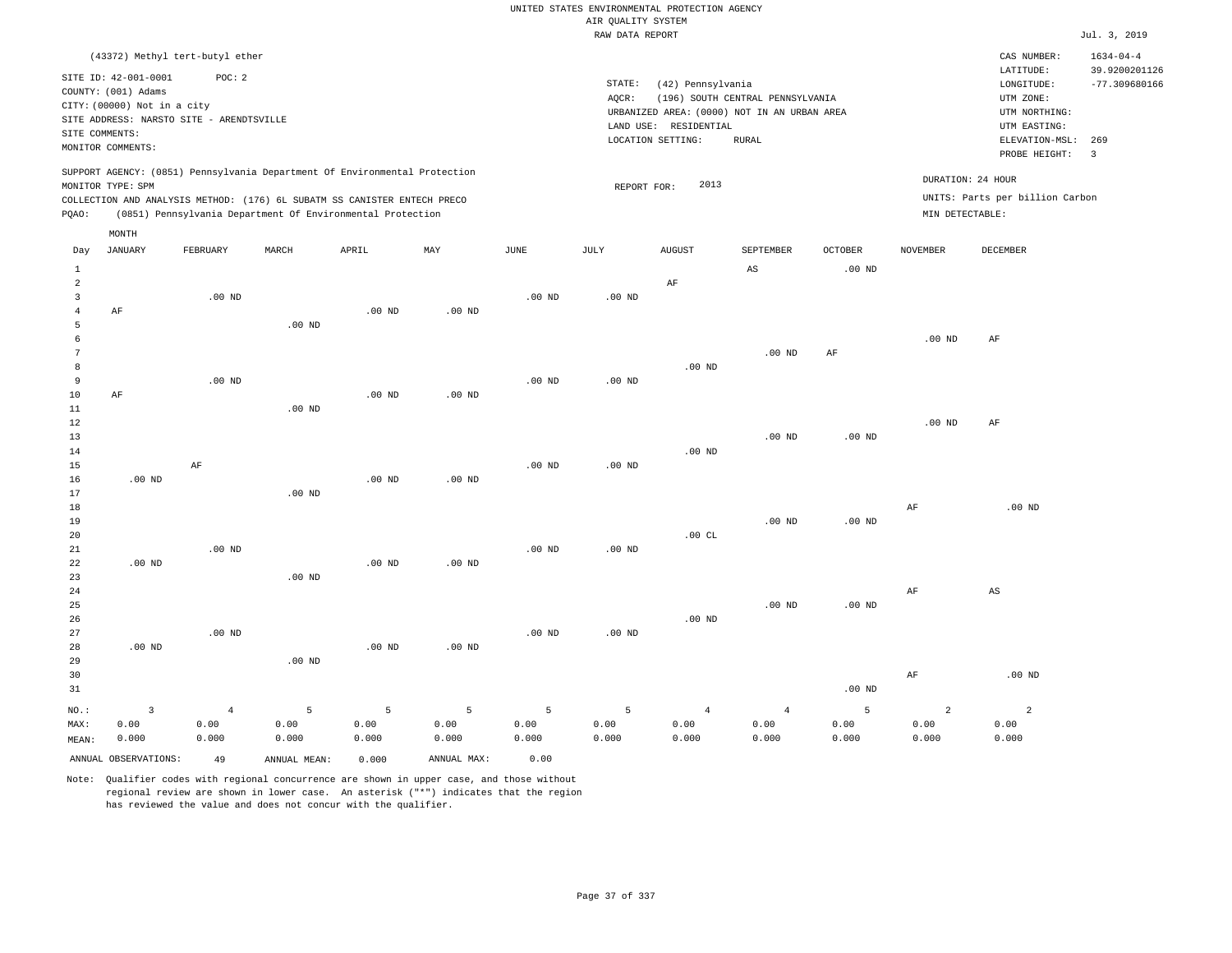|                                  |                                                         |                   |                                                                            |                   |                   |                   |                    | UNITED STATES ENVIRONMENTAL PROTECTION AGENCY |                                  |                   |                   |                                        |                                                     |
|----------------------------------|---------------------------------------------------------|-------------------|----------------------------------------------------------------------------|-------------------|-------------------|-------------------|--------------------|-----------------------------------------------|----------------------------------|-------------------|-------------------|----------------------------------------|-----------------------------------------------------|
|                                  |                                                         |                   |                                                                            |                   |                   |                   | AIR QUALITY SYSTEM |                                               |                                  |                   |                   |                                        |                                                     |
|                                  |                                                         |                   |                                                                            |                   |                   |                   | RAW DATA REPORT    |                                               |                                  |                   |                   |                                        | Jul. 3, 2019                                        |
|                                  | (43372) Methyl tert-butyl ether<br>SITE ID: 42-001-0001 | POC: 2            |                                                                            |                   |                   |                   | STATE:             | (42) Pennsylvania                             |                                  |                   |                   | CAS NUMBER:<br>LATITUDE:<br>LONGITUDE: | $1634 - 04 - 4$<br>39.9200201126<br>$-77.309680166$ |
|                                  | COUNTY: (001) Adams<br>CITY: (00000) Not in a city      |                   |                                                                            |                   |                   |                   | AQCR:              | URBANIZED AREA: (0000) NOT IN AN URBAN AREA   | (196) SOUTH CENTRAL PENNSYLVANIA |                   |                   | UTM ZONE:<br>UTM NORTHING:             |                                                     |
|                                  | SITE ADDRESS: NARSTO SITE - ARENDTSVILLE                |                   |                                                                            |                   |                   |                   |                    | LAND USE: RESIDENTIAL                         |                                  |                   |                   | UTM EASTING:                           |                                                     |
| SITE COMMENTS:                   |                                                         |                   |                                                                            |                   |                   |                   |                    | LOCATION SETTING:                             | RURAL                            |                   |                   | ELEVATION-MSL:                         | 269                                                 |
|                                  | MONITOR COMMENTS:                                       |                   |                                                                            |                   |                   |                   |                    |                                               |                                  |                   |                   | PROBE HEIGHT:                          | 3                                                   |
|                                  | MONITOR TYPE: SPM                                       |                   | SUPPORT AGENCY: (0851) Pennsylvania Department Of Environmental Protection |                   |                   |                   | REPORT FOR:        | 2014                                          |                                  |                   | DURATION: 24 HOUR |                                        |                                                     |
|                                  |                                                         |                   | COLLECTION AND ANALYSIS METHOD: (176) 6L SUBATM SS CANISTER ENTECH PRECO   |                   |                   |                   |                    |                                               |                                  |                   |                   | UNITS: Parts per billion Carbon        |                                                     |
| PQAO:                            |                                                         |                   | (0851) Pennsylvania Department Of Environmental Protection                 |                   |                   |                   |                    |                                               |                                  |                   | MIN DETECTABLE:   |                                        |                                                     |
| Day                              | MONTH<br><b>JANUARY</b>                                 | FEBRUARY          | MARCH                                                                      | APRIL             | MAY               | $_{\rm JUNE}$     | JULY               | <b>AUGUST</b>                                 | SEPTEMBER                        | <b>OCTOBER</b>    | <b>NOVEMBER</b>   | <b>DECEMBER</b>                        |                                                     |
| $\mathbf{1}$                     |                                                         |                   |                                                                            |                   |                   |                   |                    |                                               |                                  |                   | $.00$ ND          | AF                                     |                                                     |
| $\overline{a}$<br>$\overline{3}$ |                                                         |                   |                                                                            |                   |                   |                   |                    | .00 <sub>ND</sub>                             | $.00$ ND                         | $.00$ ND          |                   |                                        |                                                     |
| $\overline{4}$                   |                                                         | .00 <sub>ND</sub> |                                                                            |                   |                   | $.00$ ND          | $.00$ ND           |                                               |                                  |                   |                   |                                        |                                                     |
| 5                                | $\mathbb{A}\mathbb{S}$                                  |                   |                                                                            | $.00$ ND          | $.00$ ND          |                   |                    |                                               |                                  |                   |                   |                                        |                                                     |
| 6                                |                                                         |                   | $.00$ ND                                                                   |                   |                   |                   |                    |                                               |                                  |                   |                   |                                        |                                                     |
| $7\phantom{.0}$                  |                                                         |                   |                                                                            |                   |                   |                   |                    |                                               |                                  |                   | $.00$ ND          | $.00$ ND                               |                                                     |
| 8<br>$\overline{9}$              |                                                         |                   |                                                                            |                   |                   |                   |                    | .00 <sub>ND</sub>                             | $.00$ ND                         | .00 <sub>ND</sub> |                   |                                        |                                                     |
| 10                               |                                                         | $.00$ ND          |                                                                            |                   |                   | $.00$ ND          | $.00$ ND           |                                               |                                  |                   |                   |                                        |                                                     |
| 11                               | $.00$ ND                                                |                   |                                                                            | $.00$ ND          | $.00$ ND          |                   |                    |                                               |                                  |                   |                   |                                        |                                                     |
| 12                               |                                                         |                   | $.00$ ND                                                                   |                   |                   |                   |                    |                                               |                                  |                   |                   |                                        |                                                     |
| 13                               |                                                         |                   |                                                                            |                   |                   |                   |                    |                                               |                                  |                   | $.00$ ND          | $.00$ ND                               |                                                     |
| 14                               |                                                         |                   |                                                                            |                   |                   |                   |                    |                                               | .00 <sub>ND</sub>                | $.00$ ND          |                   |                                        |                                                     |
| 15                               |                                                         |                   |                                                                            |                   |                   |                   |                    | $.00$ ND                                      |                                  |                   |                   |                                        |                                                     |
| 16<br>17                         | $.00$ ND                                                | $.00$ ND          |                                                                            | .00 <sub>ND</sub> | .00 <sub>ND</sub> | $.00$ ND          | $.00$ ND           |                                               |                                  |                   |                   |                                        |                                                     |
| 18                               |                                                         |                   | $.00$ ND                                                                   |                   |                   |                   |                    |                                               |                                  |                   |                   |                                        |                                                     |
| 19                               |                                                         |                   |                                                                            |                   |                   |                   |                    |                                               |                                  |                   | $.00$ ND          | $.00$ ND                               |                                                     |
| 20                               |                                                         |                   |                                                                            |                   |                   |                   |                    |                                               | AF                               | $.00$ ND          |                   |                                        |                                                     |
| 21                               |                                                         |                   |                                                                            |                   |                   |                   |                    | $.00$ ND                                      |                                  |                   |                   |                                        |                                                     |
| 22                               |                                                         | $.00$ ND          |                                                                            |                   |                   | .00 <sub>ND</sub> | .00 <sub>ND</sub>  |                                               |                                  |                   |                   |                                        |                                                     |
| 23<br>24                         | .00 <sub>ND</sub>                                       |                   | $.00$ ND                                                                   | $.00$ ND          | .00 <sub>ND</sub> |                   |                    |                                               |                                  |                   |                   |                                        |                                                     |
| 25                               |                                                         |                   |                                                                            |                   |                   |                   |                    |                                               |                                  |                   | $.00$ ND          | $.00$ ND                               |                                                     |
| 26                               |                                                         |                   |                                                                            |                   |                   |                   |                    |                                               | $.00$ ND                         | $_{\rm AS}$       |                   |                                        |                                                     |
| 27                               |                                                         |                   |                                                                            |                   |                   |                   |                    | $\mathbb{A}\mathbb{S}$                        |                                  |                   |                   |                                        |                                                     |
| 28                               |                                                         | $.00$ ND          |                                                                            |                   |                   | $.00$ ND          | $.00$ ND           |                                               |                                  |                   |                   |                                        |                                                     |
| 29                               | $.00$ ND                                                |                   |                                                                            | $\rm AF$          | .00 <sub>ND</sub> |                   |                    |                                               |                                  |                   |                   |                                        |                                                     |
| 30                               |                                                         |                   | $.00$ ND                                                                   |                   |                   |                   |                    |                                               |                                  |                   |                   |                                        |                                                     |
| 31                               |                                                         |                   |                                                                            |                   |                   |                   |                    |                                               |                                  |                   |                   | .00 <sub>ND</sub>                      |                                                     |
| NO.:                             | $\overline{4}$                                          | 5                 | 5                                                                          | $\overline{4}$    | $\overline{5}$    | 5                 | 5                  | $\overline{4}$                                | $\overline{4}$                   | $\overline{4}$    | 5                 | 5                                      |                                                     |
| MAX:                             | 0.00                                                    | 0.00              | 0.00                                                                       | 0.00              | 0.00              | 0.00              | 0.00               | 0.00                                          | 0.00                             | 0.00              | 0.00              | 0.00                                   |                                                     |
| MEAN:                            | 0.000                                                   | 0.000             | 0.000                                                                      | 0.000             | 0.000             | 0.000             | 0.000              | 0.000                                         | 0.000                            | 0.000             | 0.000             | 0.000                                  |                                                     |
|                                  | ANNUAL OBSERVATIONS:                                    | 55                | ANNUAL MEAN:                                                               | 0.000             | ANNUAL MAX:       | 0.00              |                    |                                               |                                  |                   |                   |                                        |                                                     |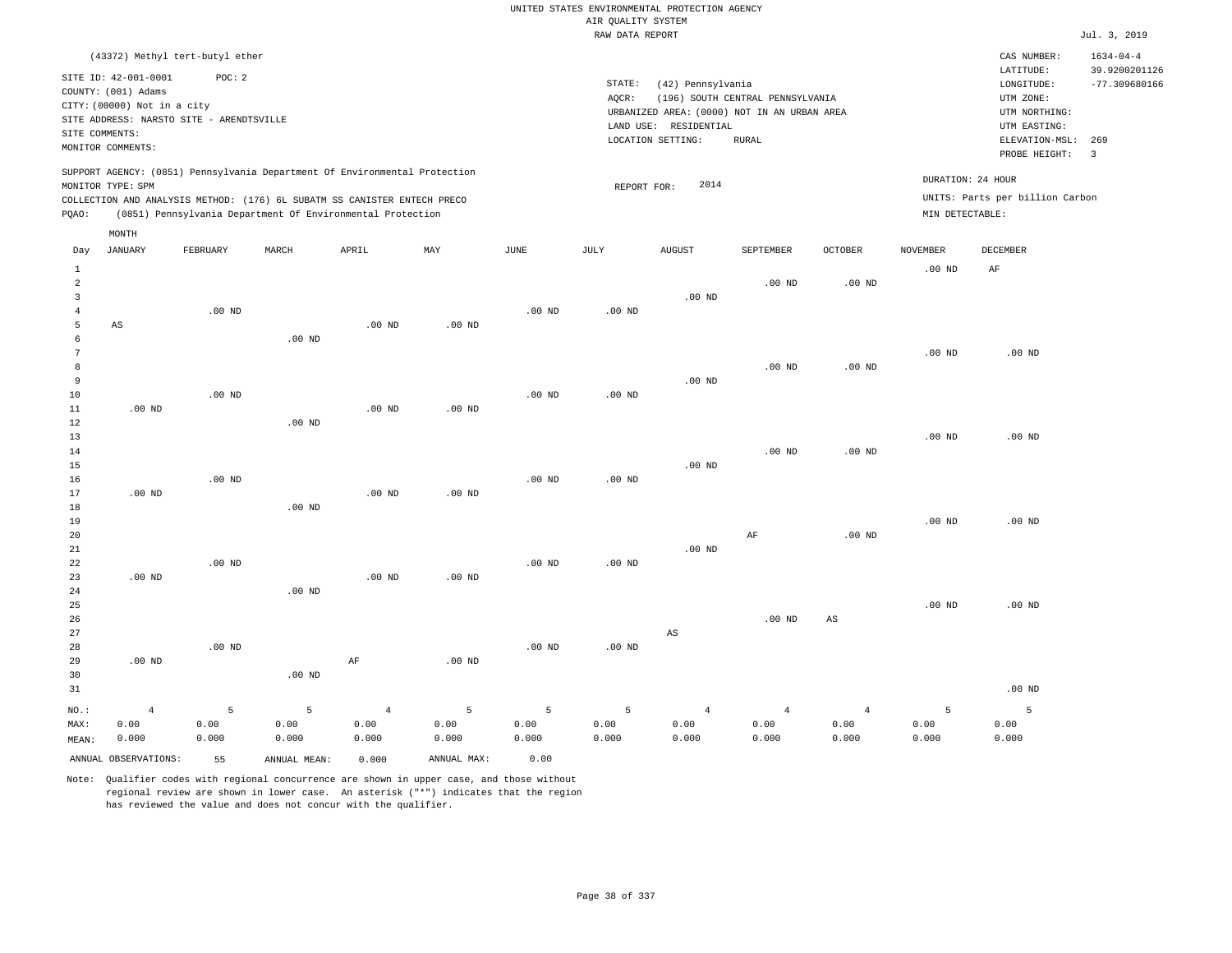RAW DATA REPORT Jul. 3, 2019 UNITED STATES ENVIRONMENTAL PROTECTION AGENCY AIR QUALITY SYSTEM (43372) Methyl tert-butyl ether STATE: (42) Pennsylvania CAS NUMBER: 1634-04-4 SITE ID: 42-001-0001 POC: 2 AQCR: (196) SOUTH CENTRAL PENNSYLVANIA COUNTY: (001) Adams CITY: (00000) Not in a city LONGITUDE: -77.309680166 LATITUDE: 39.9200201126 LOCATION SETTING: RURAL SITE ADDRESS: NARSTO SITE - ARENDTSVILLE LAND USE: RESIDENTIAL SITE COMMENTS: MONITOR COMMENTS: PROBE HEIGHT: 3 ELEVATION-MSL: 269 URBANIZED AREA: (0000) NOT IN AN URBAN AREA **URBAN SERIA UTM NORTHING**: UTM EASTING: UTM ZONE: SUPPORT AGENCY: (0851) Pennsylvania Department Of Environmental Protection MONITOR TYPE: SPM COLLECTION AND ANALYSIS METHOD: (176) 6L SUBATM SS CANISTER ENTECH PRECO REPORT FOR: 2015 UNITS: Parts per billion Carbon PQAO: (0851) Pennsylvania Department Of Environmental Protection MIN DETECTABLE: DURATION: 24 HOUR 1 2 3 4 5 6 7 8 9 10 11 12 13 14 15 16 17 18 19  $20$ 21 22 23 24 25 26 27 28 29 30 31 .00 ND .00 ND .00 ND .00 ND .00 ND NO.: MAX: MEAN: 5 0.00 0.000 .00 ND .00 ND .00 ND .00 ND .00 ND .00 ND .00 ND .00 ND .00 ND .00 ND .00 ND .00 ND .00 ND .00 ND .00 ND AS .00 ND .00 ND .00 ND .00 ND .00 ND .00 ND .00 ND .00 ND .00 ND .00 ND AF .00 ND .00 ND .00 ND .00 ND .00 ND .00 ND .00 ND .00 ND AS .00 ND .00 ND .00 ND .00 ND .00 ND .00 ND .00 ND .00 ND .00 ND .00 ND .00 ND .00 ND .00 ND .00 ND .00 ND .00 ND .00 ND .00 ND .00 ND 4 0.00 0.000 6 0.00 0.000 5 0.00 0.000 4 0.00 0.000 5 0.00 0.000 4 0.00 0.000 5 0.00 0.000 4 0.00 0.000 5 0.00 0.000 5 0.00 0.000 5 0.00 0.000 ANNUAL OBSERVATIONS: 57 ANNUAL MEAN: 0.000 ANNUAL MAX: 0.00 Day JANUARY FEBRUARY MARCH APRIL MAY JUNE JULY AUGUST SEPTEMBER OCTOBER NOVEMBER DECEMBER MONTH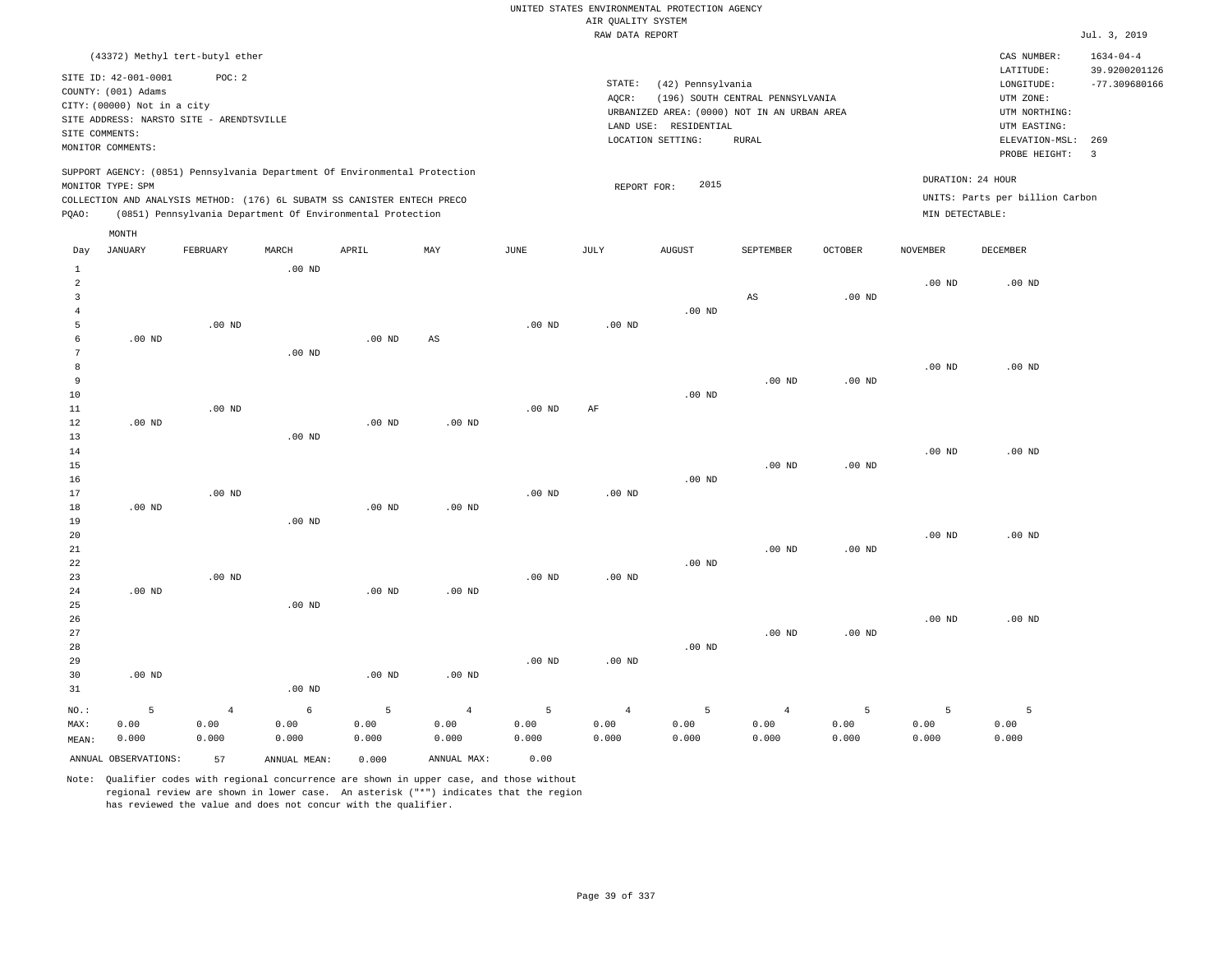RAW DATA REPORT Jul. 3, 2019 UNITED STATES ENVIRONMENTAL PROTECTION AGENCY AIR QUALITY SYSTEM (43372) Methyl tert-butyl ether STATE: (42) Pennsylvania CAS NUMBER: 1634-04-4 SITE ID: 42-001-0001 POC: 2 AQCR: (196) SOUTH CENTRAL PENNSYLVANIA COUNTY: (001) Adams CITY: (00000) Not in a city LONGITUDE: -77.309680166 LATITUDE: 39.9200201126 LOCATION SETTING: RURAL SITE ADDRESS: NARSTO SITE - ARENDTSVILLE LAND USE: RESIDENTIAL SITE COMMENTS: MONITOR COMMENTS: PROBE HEIGHT: 3 ELEVATION-MSL: 269 URBANIZED AREA: (0000) NOT IN AN URBAN AREA **URBAN SERIA UTM NORTHING**: UTM EASTING: UTM ZONE: SUPPORT AGENCY: (0851) Pennsylvania Department Of Environmental Protection MONITOR TYPE: SPM COLLECTION AND ANALYSIS METHOD: (176) 6L SUBATM SS CANISTER ENTECH PRECO REPORT FOR: 2016 UNITS: Parts per billion Carbon PQAO: (0851) Pennsylvania Department Of Environmental Protection MIN DETECTABLE: DURATION: 24 HOUR 1 2 3 4 5 6 7 8 9 10 11 12 13 14 15 16 17 18 19  $20$ 21 22 23 24  $25$ 26 27 28 29 30 31 .00 ND .00 ND .00 ND .00 ND .00 ND .00 ND NO.: MAX: MEAN: 6 0.00 0.000 .00 ND .00 ND .00 ND .00 ND .00 ND .00 ND .00 ND .00 ND .00 ND AS .00 ND .00 ND .00 ND .00 ND .00 ND .00 ND .00 ND .00 ND .00 ND .00 ND .00 ND .00 ND .00 ND .00 ND .00 ND .00 ND .00 ND TS .00 ND .00 ND .00 ND .00 ND .00 ND .00 ND .00 ND .00 ND .00 ND .00 ND .00 ND .00 ND .00 ND .00 ND .00 ND .00 ND .00 ND .00 ND .00 ND .00 ND .00 ND .00 ND .00 ND .00 ND .00 ND AF .00 ND 4 0.00 0.000 5 0.00 0.000 5 0.00 0.000 5 0.00 0.000 5 0.00 0.000 4 0.00 0.000 5 0.00 0.000 5 0.00 0.000 5 0.00 0.000 5 0.00 0.000 4 0.00 0.000 ANNUAL OBSERVATIONS: 58 ANNUAL MEAN: 0.000 ANNUAL MAX: 0.00 Day JANUARY FEBRUARY MARCH APRIL MAY JUNE JULY AUGUST SEPTEMBER OCTOBER NOVEMBER DECEMBER MONTH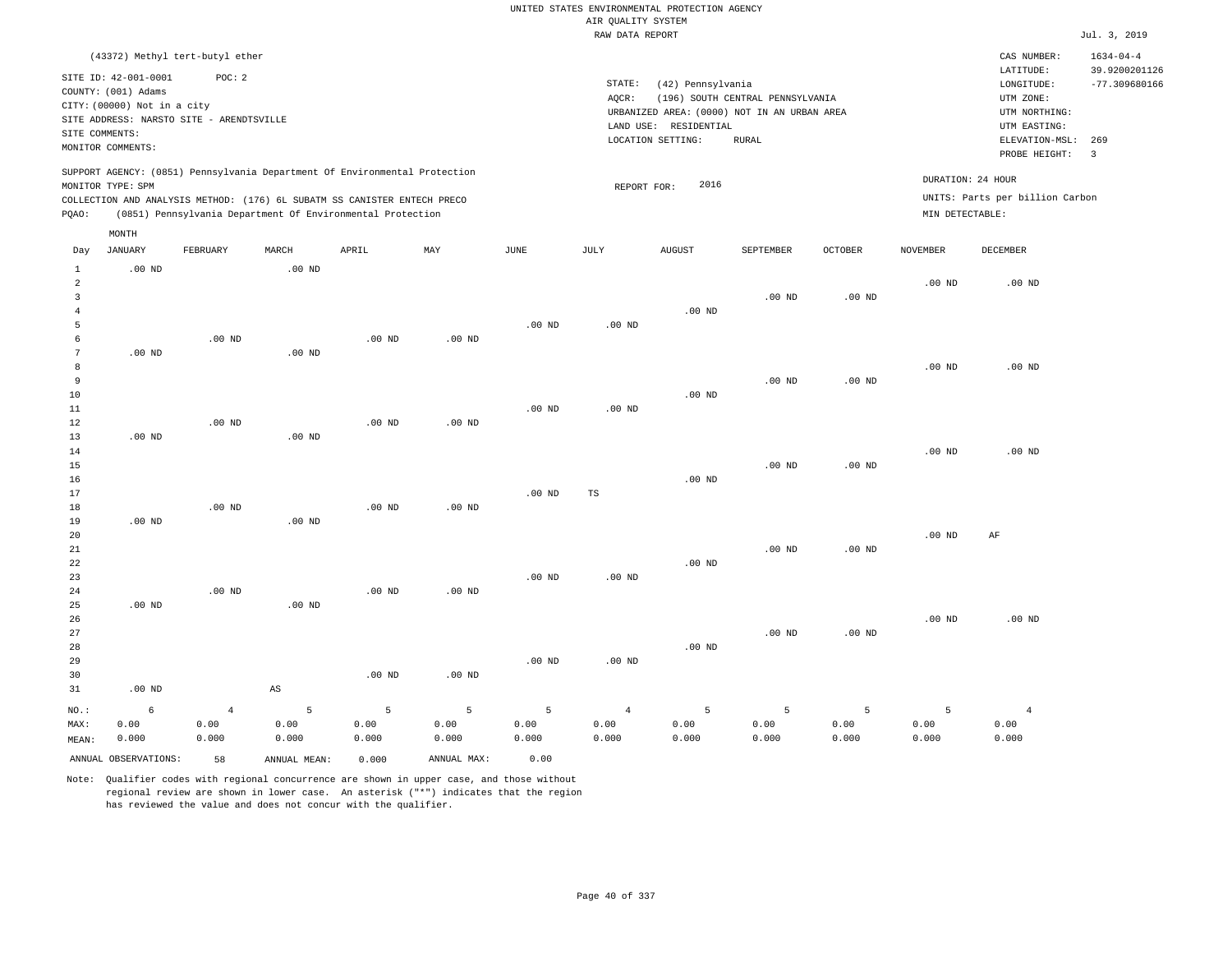|                                                                    |                                                                                                                                                           |                                                |                                                                                                                                                                                                                      |                             |                                   |                            |                                       | UNITED STATES ENVIRONMENTAL PROTECTION AGENCY                                             |                                  |                                 |                    |                                                                                      |                                                     |
|--------------------------------------------------------------------|-----------------------------------------------------------------------------------------------------------------------------------------------------------|------------------------------------------------|----------------------------------------------------------------------------------------------------------------------------------------------------------------------------------------------------------------------|-----------------------------|-----------------------------------|----------------------------|---------------------------------------|-------------------------------------------------------------------------------------------|----------------------------------|---------------------------------|--------------------|--------------------------------------------------------------------------------------|-----------------------------------------------------|
|                                                                    |                                                                                                                                                           |                                                |                                                                                                                                                                                                                      |                             |                                   |                            | AIR QUALITY SYSTEM<br>RAW DATA REPORT |                                                                                           |                                  |                                 |                    |                                                                                      | Jul. 3, 2019                                        |
|                                                                    |                                                                                                                                                           |                                                |                                                                                                                                                                                                                      |                             |                                   |                            |                                       |                                                                                           |                                  |                                 |                    |                                                                                      |                                                     |
| SITE COMMENTS:                                                     | (43372) Methyl tert-butyl ether<br>SITE ID: 42-001-0001<br>COUNTY: (001) Adams<br>CITY: (00000) Not in a city<br>SITE ADDRESS: NARSTO SITE - ARENDTSVILLE | POC: 2                                         |                                                                                                                                                                                                                      |                             |                                   |                            | STATE:<br>AQCR:                       | (42) Pennsylvania<br>URBANIZED AREA: (0000) NOT IN AN URBAN AREA<br>LAND USE: RESIDENTIAL | (196) SOUTH CENTRAL PENNSYLVANIA |                                 |                    | CAS NUMBER:<br>LATITUDE:<br>LONGITUDE:<br>UTM ZONE:<br>UTM NORTHING:<br>UTM EASTING: | $1634 - 04 - 4$<br>39.9200201126<br>$-77.309680166$ |
|                                                                    | MONITOR COMMENTS:                                                                                                                                         |                                                |                                                                                                                                                                                                                      |                             |                                   |                            |                                       | LOCATION SETTING:                                                                         | <b>RURAL</b>                     |                                 |                    | ELEVATION-MSL:<br>PROBE HEIGHT:                                                      | 269<br>$\overline{\mathbf{3}}$                      |
| PQAO:                                                              | MONITOR TYPE: SPM                                                                                                                                         |                                                | SUPPORT AGENCY: (0851) Pennsylvania Department Of Environmental Protection<br>COLLECTION AND ANALYSIS METHOD: (176) 6L SUBATM SS CANISTER ENTECH PRECO<br>(0851) Pennsylvania Department Of Environmental Protection |                             |                                   |                            | REPORT FOR:                           | 2017                                                                                      |                                  |                                 | MIN DETECTABLE:    | DURATION: 24 HOUR<br>UNITS: Parts per billion Carbon                                 |                                                     |
|                                                                    | MONTH                                                                                                                                                     |                                                |                                                                                                                                                                                                                      |                             |                                   |                            |                                       |                                                                                           |                                  |                                 |                    |                                                                                      |                                                     |
| Day                                                                | <b>JANUARY</b>                                                                                                                                            | FEBRUARY                                       | MARCH                                                                                                                                                                                                                | APRIL                       | MAY                               | JUNE                       | JULY                                  | <b>AUGUST</b>                                                                             | SEPTEMBER                        | <b>OCTOBER</b>                  | <b>NOVEMBER</b>    | <b>DECEMBER</b>                                                                      |                                                     |
| $\mathbf{1}$<br>$\overline{2}$<br>$\overline{3}$<br>$\overline{4}$ | $.00$ ND                                                                                                                                                  |                                                | $.00$ ND                                                                                                                                                                                                             | $.00$ ND                    | $.00$ ND                          |                            |                                       |                                                                                           | $.00$ ND                         | $.00$ ND                        | $.00$ ND           | $.00$ ND                                                                             |                                                     |
| 5<br>6<br>$7\phantom{.0}$<br>8                                     | .00 <sub>ND</sub>                                                                                                                                         | $.00$ ND                                       | .00 <sub>ND</sub>                                                                                                                                                                                                    | .00 <sub>ND</sub>           | $.00$ ND                          | $.00$ ND                   | $.00$ ND                              | $.00$ ND                                                                                  |                                  |                                 |                    |                                                                                      |                                                     |
| $\overline{9}$<br>10<br>11<br>12<br>13                             | $.00$ ND                                                                                                                                                  | $.00$ ND                                       |                                                                                                                                                                                                                      | .00 <sub>ND</sub>           | $.00$ ND                          | $.00$ ND                   | $.00$ ND                              | $.00$ ND                                                                                  | $.00$ ND                         | $.00$ ND                        | $.00$ ND           | $.00$ ND                                                                             |                                                     |
| 14<br>15<br>16<br>17                                               |                                                                                                                                                           |                                                | $.00$ ND                                                                                                                                                                                                             |                             |                                   |                            |                                       | $.00$ ND                                                                                  | .00 <sub>ND</sub>                | AM                              | .00 <sub>ND</sub>  | $.00$ ND                                                                             |                                                     |
| 18<br>19<br>20<br>21                                               | $.00$ ND                                                                                                                                                  | $.00$ ND                                       | $.00$ ND                                                                                                                                                                                                             | $.00$ ND                    | AS                                | .00 <sub>ND</sub>          | .00 <sub>ND</sub>                     |                                                                                           |                                  |                                 | $.00$ ND           | $.00$ ND                                                                             |                                                     |
| 22<br>23<br>24<br>25                                               | $.00$ ND                                                                                                                                                  | $\rm AF$                                       |                                                                                                                                                                                                                      | $.00$ ND                    | $.00$ ND                          | $.00$ ND                   | $.00$ ND                              | $.00$ ND                                                                                  | $.00$ ND                         | .00 <sub>ND</sub>               |                    |                                                                                      |                                                     |
| 26<br>27<br>28<br>29<br>30<br>31                                   | $.00$ ND                                                                                                                                                  |                                                | $.00$ ND                                                                                                                                                                                                             |                             | .00 <sub>ND</sub>                 | $.00$ ND                   | .00 <sub>ND</sub>                     | $.00$ ND                                                                                  | $.00$ ND                         | .00 <sub>ND</sub>               | $.00$ ND           | $.00$ ND                                                                             |                                                     |
| NO.:<br>MAX:<br>MEAN:                                              | 6<br>0.00<br>0.000<br>ANNUAL OBSERVATIONS:                                                                                                                | $\overline{\mathbf{3}}$<br>0.00<br>0.000<br>58 | 5<br>0.00<br>0.000<br>ANNUAL MEAN:                                                                                                                                                                                   | 5<br>0.00<br>0.000<br>0.000 | 5<br>0.00<br>0.000<br>ANNUAL MAX: | 5<br>0.00<br>0.000<br>0.00 | 5<br>0.00<br>0.000                    | 5<br>0.00<br>0.000                                                                        | 5<br>0.00<br>0.000               | $\overline{4}$<br>0.00<br>0.000 | 5<br>0.00<br>0.000 | 5<br>0.00<br>0.000                                                                   |                                                     |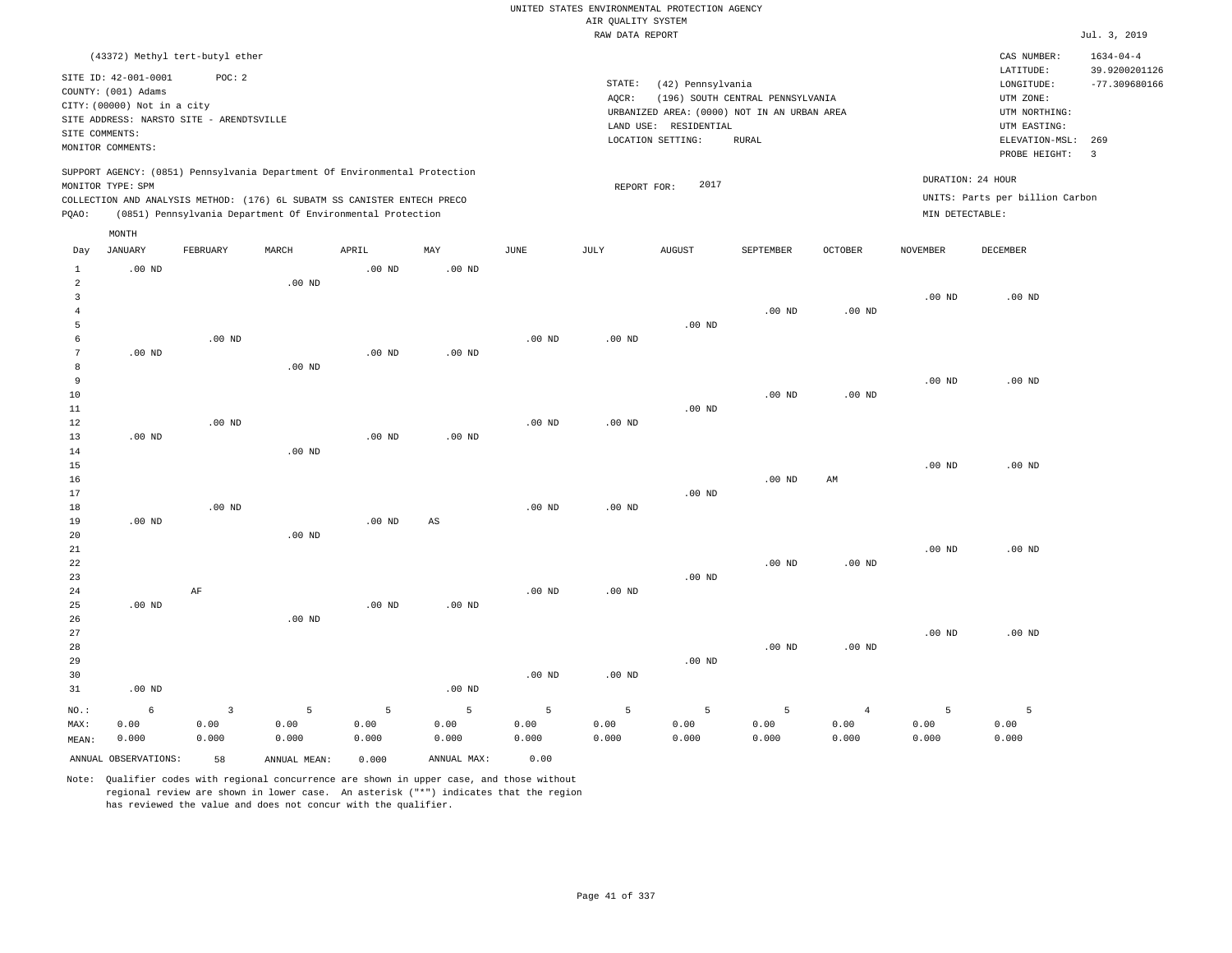|                                       |                                                                                                                        |                    |                    |                                                            |                                 |                                 | AIR QUALITY SYSTEM | UNITED STATES ENVIRONMENTAL PROTECTION AGENCY |                                                                                 |                    |                                 |                                                              |                                  |
|---------------------------------------|------------------------------------------------------------------------------------------------------------------------|--------------------|--------------------|------------------------------------------------------------|---------------------------------|---------------------------------|--------------------|-----------------------------------------------|---------------------------------------------------------------------------------|--------------------|---------------------------------|--------------------------------------------------------------|----------------------------------|
|                                       |                                                                                                                        |                    |                    |                                                            |                                 |                                 | RAW DATA REPORT    |                                               |                                                                                 |                    |                                 |                                                              | Jul. 3, 2019                     |
|                                       | (43372) Methyl tert-butyl ether                                                                                        |                    |                    |                                                            |                                 |                                 |                    |                                               |                                                                                 |                    |                                 | CAS NUMBER:<br>LATITUDE:                                     | $1634 - 04 - 4$<br>39.9200201126 |
| SITE COMMENTS:                        | SITE ID: 42-001-0001<br>COUNTY: (001) Adams<br>CITY: (00000) Not in a city<br>SITE ADDRESS: NARSTO SITE - ARENDTSVILLE | POC: 2             |                    |                                                            |                                 |                                 | STATE:<br>AQCR:    | (42) Pennsylvania<br>LAND USE: RESIDENTIAL    | (196) SOUTH CENTRAL PENNSYLVANIA<br>URBANIZED AREA: (0000) NOT IN AN URBAN AREA |                    |                                 | LONGITUDE:<br>UTM ZONE:<br>UTM NORTHING:<br>UTM EASTING:     | $-77.309680166$                  |
|                                       | MONITOR COMMENTS:                                                                                                      |                    |                    |                                                            |                                 |                                 |                    | LOCATION SETTING:                             | <b>RURAL</b>                                                                    |                    |                                 | ELEVATION-MSL:<br>PROBE HEIGHT:                              | 269<br>$\overline{3}$            |
|                                       | SUPPORT AGENCY: (0851) Pennsylvania Department Of Environmental Protection<br>MONITOR TYPE: SPM                        |                    |                    |                                                            |                                 |                                 | REPORT FOR:        | 2018                                          |                                                                                 |                    |                                 | DURATION: 24 HOUR                                            |                                  |
| PQAO:                                 | COLLECTION AND ANALYSIS METHOD: (176) 6L SUBATM SS CANISTER ENTECH PRECO                                               |                    |                    | (0851) Pennsylvania Department Of Environmental Protection |                                 |                                 |                    |                                               |                                                                                 |                    |                                 | UNITS: Parts per billion Carbon<br>MIN DETECTABLE: .20467325 |                                  |
|                                       | MONTH                                                                                                                  |                    |                    |                                                            |                                 |                                 |                    |                                               |                                                                                 |                    |                                 |                                                              |                                  |
| Day                                   | JANUARY                                                                                                                | FEBRUARY           | MARCH              | APRIL                                                      | MAY                             | JUNE                            | JULY               | <b>AUGUST</b>                                 | SEPTEMBER                                                                       | OCTOBER            | NOVEMBER                        | DECEMBER                                                     |                                  |
| $\mathbf{1}$<br>$\overline{a}$        | .00 <sub>ND</sub>                                                                                                      | $.00$ ND           |                    | .00 <sub>ND</sub>                                          | .00 <sub>ND</sub>               | .00 <sub>ND</sub>               | .00 <sub>ND</sub>  |                                               |                                                                                 |                    |                                 |                                                              |                                  |
| $\overline{3}$<br>$\overline{4}$<br>5 |                                                                                                                        |                    | $.00$ ND           |                                                            |                                 |                                 |                    |                                               | $.00$ ND                                                                        | $.00$ ND           | $.00$ ND                        | $.00$ ND                                                     |                                  |
| 6<br>$7\phantom{.0}$                  |                                                                                                                        | $.00$ ND           |                    |                                                            |                                 | AM                              | .00 <sub>ND</sub>  | $.00$ ND                                      |                                                                                 |                    |                                 |                                                              |                                  |
| 8<br>$\overline{9}$                   | $.00$ ND                                                                                                               |                    | $.00$ ND           | .00 <sub>ND</sub>                                          | $.00$ ND                        |                                 |                    |                                               |                                                                                 |                    |                                 |                                                              |                                  |
| 10<br>11<br>12                        |                                                                                                                        |                    |                    |                                                            |                                 |                                 |                    | $.00$ ND                                      | .00 <sub>ND</sub>                                                               | $.00$ ND           | $.00$ ND                        | $.00$ ND                                                     |                                  |
| 13<br>14                              | .00 <sub>ND</sub>                                                                                                      | $.00$ ND           |                    | $.00$ ND                                                   | $.00$ ND                        | .00 <sub>ND</sub>               | .00 <sub>ND</sub>  |                                               |                                                                                 |                    |                                 |                                                              |                                  |
| 15<br>16<br>17                        |                                                                                                                        |                    | $.00$ ND           |                                                            |                                 |                                 |                    |                                               | $.00$ ND                                                                        | $.00$ ND           | $.00$ ND                        | $.00$ ND                                                     |                                  |
| 18<br>19                              |                                                                                                                        | $.00$ ND           |                    |                                                            |                                 | .00 <sub>ND</sub>               | $.00$ ND           | $.00$ ND                                      |                                                                                 |                    |                                 |                                                              |                                  |
| 20<br>21<br>22                        | $.00$ ND                                                                                                               |                    | $.00$ ND           | $.00$ ND                                                   | $.00$ ND                        |                                 |                    |                                               |                                                                                 |                    | $.00$ ND                        | $.00$ ND                                                     |                                  |
| 23<br>24<br>25                        |                                                                                                                        | $.00$ ND           |                    |                                                            |                                 | $.00$ ND                        | $.00$ ND           | $.00$ ND                                      | $.00$ ND                                                                        | $.00$ ND           |                                 |                                                              |                                  |
| 26<br>27                              | $.00$ ND                                                                                                               |                    | $.00$ ND           | $\mathbb{A}\mathbb{S}$                                     | $\mathbb{A}\mathbb{S}$          |                                 |                    |                                               |                                                                                 |                    |                                 |                                                              |                                  |
| 28<br>29<br>30<br>31                  |                                                                                                                        |                    |                    |                                                            |                                 |                                 | $.00$ ND           | $.00$ ND                                      | .00 <sub>ND</sub>                                                               | $.00$ ND           | $_{\rm AS}$                     | $.00$ ND                                                     |                                  |
| NO.:<br>MAX:<br>MEAN:                 | 5<br>0.00<br>0.000                                                                                                     | 5<br>0.00<br>0.000 | 5<br>0.00<br>0.000 | $\overline{4}$<br>0.00<br>0.000                            | $\overline{4}$<br>0.00<br>0.000 | $\overline{4}$<br>0.00<br>0.000 | 6<br>0.00<br>0.000 | 5<br>0.00<br>0.000                            | 5<br>0.00<br>0.000                                                              | 5<br>0.00<br>0.000 | $\overline{4}$<br>0.00<br>0.000 | 5<br>0.00<br>0.000                                           |                                  |
|                                       | ANNUAL OBSERVATIONS:                                                                                                   | 57                 | ANNUAL MEAN:       | 0.000                                                      | ANNUAL MAX:                     | 0.00                            |                    |                                               |                                                                                 |                    |                                 |                                                              |                                  |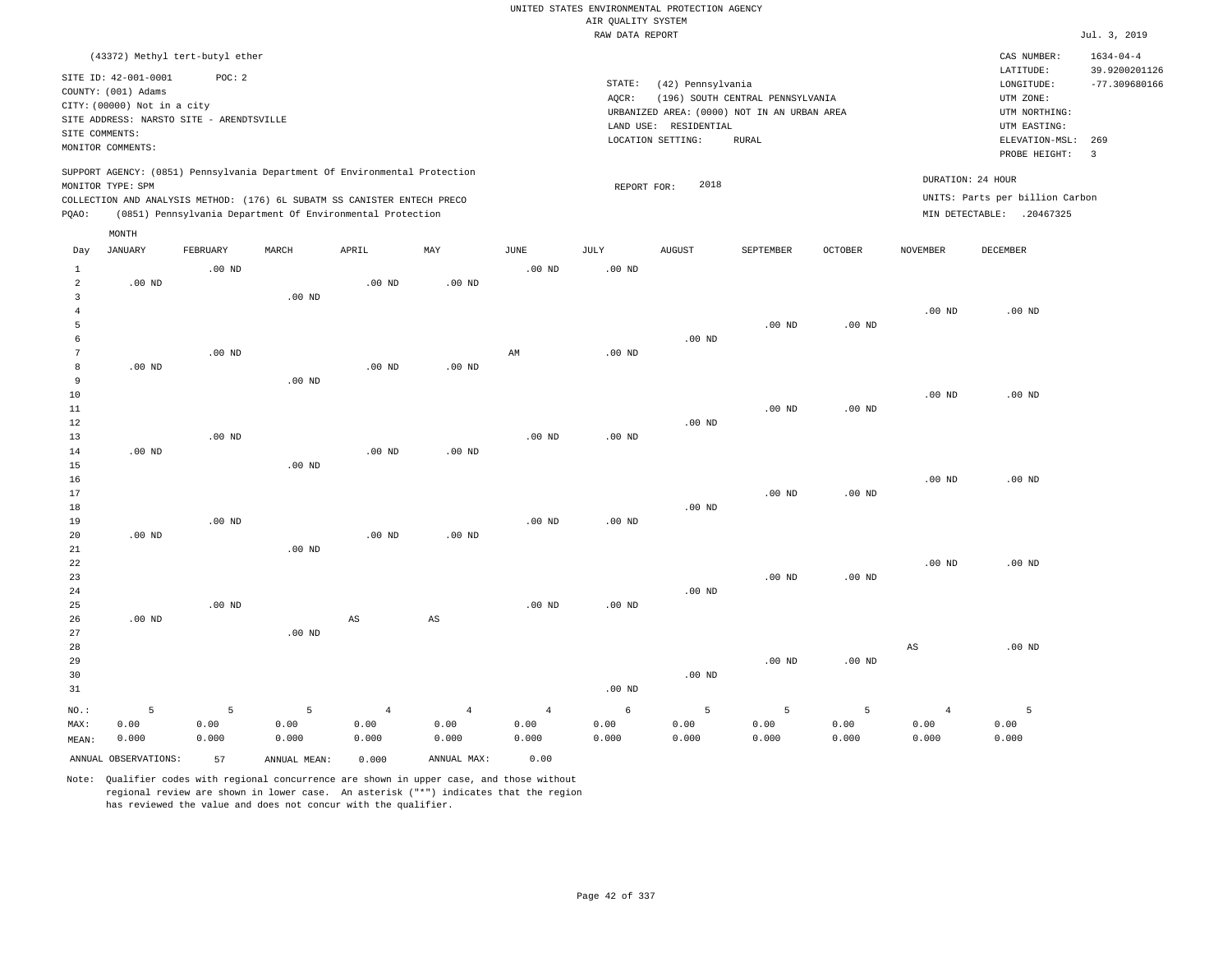|                                                                |                                                                                                                                                                           |                               |                                                                                                                                                                                                                      |                                 |                    |                    |                    | UNITED STATES ENVIRONMENTAL PROTECTION AGENCY                                             |                                  |                   |                   |                                                                                      |                                                    |
|----------------------------------------------------------------|---------------------------------------------------------------------------------------------------------------------------------------------------------------------------|-------------------------------|----------------------------------------------------------------------------------------------------------------------------------------------------------------------------------------------------------------------|---------------------------------|--------------------|--------------------|--------------------|-------------------------------------------------------------------------------------------|----------------------------------|-------------------|-------------------|--------------------------------------------------------------------------------------|----------------------------------------------------|
|                                                                |                                                                                                                                                                           |                               |                                                                                                                                                                                                                      |                                 |                    |                    | AIR QUALITY SYSTEM |                                                                                           |                                  |                   |                   |                                                                                      |                                                    |
|                                                                |                                                                                                                                                                           |                               |                                                                                                                                                                                                                      |                                 |                    |                    | RAW DATA REPORT    |                                                                                           |                                  |                   |                   |                                                                                      | Jul. 3, 2019                                       |
|                                                                | (43505) Acrolein - Unverified<br>SITE ID: 42-001-0001<br>COUNTY: (001) Adams<br>CITY: (00000) Not in a city<br>SITE ADDRESS: NARSTO SITE - ARENDTSVILLE<br>SITE COMMENTS: | POC: 2                        |                                                                                                                                                                                                                      |                                 |                    |                    | STATE:<br>AOCR:    | (42) Pennsylvania<br>URBANIZED AREA: (0000) NOT IN AN URBAN AREA<br>LAND USE: RESIDENTIAL | (196) SOUTH CENTRAL PENNSYLVANIA |                   |                   | CAS NUMBER:<br>LATITUDE:<br>LONGITUDE:<br>UTM ZONE:<br>UTM NORTHING:<br>UTM EASTING: | $107 - 02 - 8$<br>39.9200201126<br>$-77.309680166$ |
|                                                                | MONITOR COMMENTS: TOXICS MONITORING                                                                                                                                       |                               |                                                                                                                                                                                                                      |                                 |                    |                    |                    | LOCATION SETTING:                                                                         | <b>RURAL</b>                     |                   |                   | ELEVATION-MSL:                                                                       | 269                                                |
| PQAO:                                                          | MONITOR TYPE: SPM                                                                                                                                                         |                               | SUPPORT AGENCY: (0851) Pennsylvania Department Of Environmental Protection<br>COLLECTION AND ANALYSIS METHOD: (176) 6L SUBATM SS CANISTER ENTECH PRECO<br>(0851) Pennsylvania Department Of Environmental Protection |                                 |                    |                    | REPORT FOR:        | 2013                                                                                      |                                  |                   | MIN DETECTABLE:   | PROBE HEIGHT:<br>DURATION: 24 HOUR<br>UNITS: Parts per billion Carbon                | $\overline{\phantom{a}}$                           |
| Day                                                            | $\texttt{MONTH}$<br><b>JANUARY</b>                                                                                                                                        | FEBRUARY                      | MARCH                                                                                                                                                                                                                | APRIL                           | MAY                | JUNE               | JULY               | <b>AUGUST</b>                                                                             | SEPTEMBER                        | <b>OCTOBER</b>    | <b>NOVEMBER</b>   | DECEMBER                                                                             |                                                    |
|                                                                |                                                                                                                                                                           |                               |                                                                                                                                                                                                                      |                                 |                    |                    |                    |                                                                                           |                                  |                   |                   |                                                                                      |                                                    |
| $\mathbf{1}$<br>$\overline{a}$<br>$\overline{3}$<br>$\sqrt{4}$ | AF                                                                                                                                                                        | .66                           |                                                                                                                                                                                                                      | .87                             | .82                | .90                | 1.26               | AF                                                                                        | $\mathbb{A}\mathbb{S}$           | .35 <sub>c</sub>  |                   |                                                                                      |                                                    |
| 5<br>6<br>$7\phantom{.0}$<br>$\boldsymbol{8}$                  |                                                                                                                                                                           |                               | .71                                                                                                                                                                                                                  |                                 |                    |                    |                    | .61 <sub>c</sub>                                                                          | .99 CC                           | AF                | 1.46 CC           | $\rm AF$                                                                             |                                                    |
| $\overline{9}$<br>10<br>11<br>12                               | $\rm AF$                                                                                                                                                                  | .46                           | 2.52 5                                                                                                                                                                                                               | 2.28 5                          | 1.21 CC            | .87 CC             | .86 <sub>cc</sub>  |                                                                                           |                                  |                   | .36 <sub>C</sub>  | AF                                                                                   |                                                    |
| 13<br>14<br>$15$<br>16                                         | .92                                                                                                                                                                       | $\rm AF$                      |                                                                                                                                                                                                                      | 1.32                            | .93 CC             | .95                | .86 <sub>c</sub>   | .52 CC                                                                                    | .52 CC                           | .76 CC            |                   |                                                                                      |                                                    |
| 17<br>18<br>19                                                 |                                                                                                                                                                           |                               | 1.33                                                                                                                                                                                                                 |                                 |                    |                    |                    |                                                                                           | 1.83 CC                          | 1.23 CC           | AF                | $.67$ CC                                                                             |                                                    |
| 20<br>21<br>22<br>23                                           | .86                                                                                                                                                                       | .57                           | .50                                                                                                                                                                                                                  | .59                             | 1.70 CC            | 1.97 5             | $.93$ CC           | $.90$ CC                                                                                  |                                  |                   |                   |                                                                                      |                                                    |
| 24<br>25<br>26<br>27                                           |                                                                                                                                                                           | .76                           |                                                                                                                                                                                                                      |                                 |                    | 1.83               | 1.38 CC            | $.64$ CC                                                                                  | .51 <sub>c</sub>                 | .68               | AF                | AS                                                                                   |                                                    |
| 28<br>29<br>30<br>31                                           | 1.12                                                                                                                                                                      |                               | .57                                                                                                                                                                                                                  | 2.78 5                          | 1.39               |                    |                    |                                                                                           |                                  | .50 <sub>C</sub>  | $\rm{AF}$         | $.82$ CC                                                                             |                                                    |
| NO.:<br>MAX:<br>MEAN:                                          | $\overline{\mathbf{3}}$<br>1.12<br>.967                                                                                                                                   | $\overline{4}$<br>.76<br>.613 | 5<br>2.52<br>1.126                                                                                                                                                                                                   | $\overline{5}$<br>2.78<br>1.568 | 5<br>1.70<br>1.210 | 5<br>1.97<br>1.304 | 5<br>1.38<br>1.058 | $\overline{4}$<br>.90<br>.668                                                             | $\overline{4}$<br>1.83<br>.963   | 5<br>1.23<br>.704 | 2<br>1.46<br>.910 | $\overline{a}$<br>.82<br>.745                                                        |                                                    |
|                                                                | ANNUAL OBSERVATIONS:                                                                                                                                                      | 49                            | ANNUAL MEAN:                                                                                                                                                                                                         | 1.021                           | ANNUAL MAX:        | 2.78               |                    |                                                                                           |                                  |                   |                   |                                                                                      |                                                    |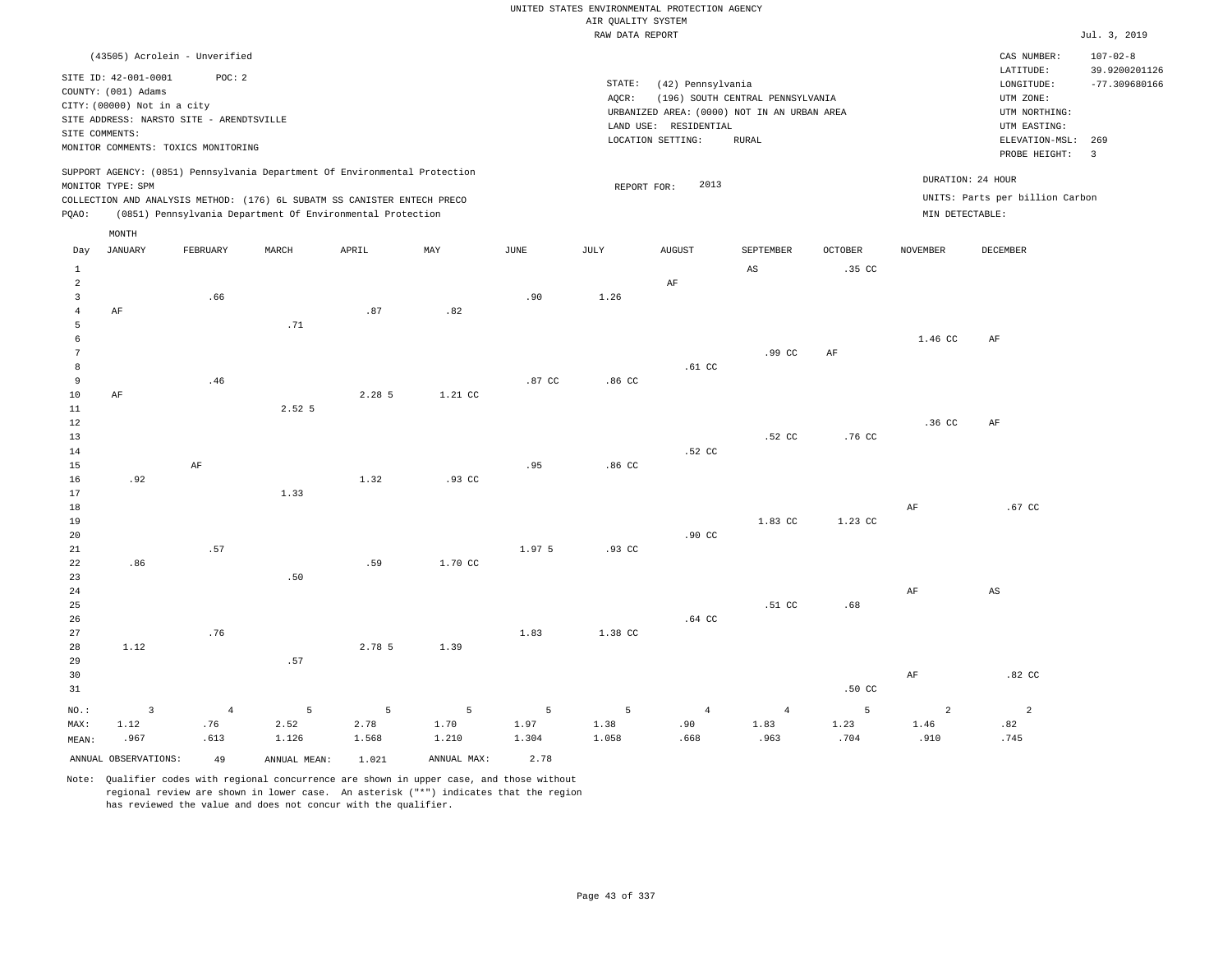|                                  |                                                       |                  |                                                                            |                |                           |         |                                       | UNITED STATES ENVIRONMENTAL PROTECTION AGENCY                        |                                  |                |                   |                                 |                                 |
|----------------------------------|-------------------------------------------------------|------------------|----------------------------------------------------------------------------|----------------|---------------------------|---------|---------------------------------------|----------------------------------------------------------------------|----------------------------------|----------------|-------------------|---------------------------------|---------------------------------|
|                                  |                                                       |                  |                                                                            |                |                           |         | AIR QUALITY SYSTEM<br>RAW DATA REPORT |                                                                      |                                  |                |                   |                                 | Jul. 3, 2019                    |
|                                  |                                                       |                  |                                                                            |                |                           |         |                                       |                                                                      |                                  |                |                   |                                 |                                 |
|                                  | (43505) Acrolein - Unverified<br>SITE ID: 42-001-0001 | POC: 2           |                                                                            |                |                           |         |                                       |                                                                      |                                  |                |                   | CAS NUMBER:<br>LATITUDE:        | $107 - 02 - 8$<br>39.9200201126 |
|                                  | COUNTY: (001) Adams                                   |                  |                                                                            |                |                           |         | STATE:                                | (42) Pennsylvania                                                    |                                  |                |                   | LONGITUDE:                      | $-77.309680166$                 |
|                                  | CITY: (00000) Not in a city                           |                  |                                                                            |                |                           |         | AQCR:                                 |                                                                      | (196) SOUTH CENTRAL PENNSYLVANIA |                |                   | UTM ZONE:                       |                                 |
|                                  | SITE ADDRESS: NARSTO SITE - ARENDTSVILLE              |                  |                                                                            |                |                           |         |                                       | URBANIZED AREA: (0000) NOT IN AN URBAN AREA<br>LAND USE: RESIDENTIAL |                                  |                |                   | UTM NORTHING:<br>UTM EASTING:   |                                 |
| SITE COMMENTS:                   |                                                       |                  |                                                                            |                |                           |         |                                       | LOCATION SETTING:                                                    | <b>RURAL</b>                     |                |                   | ELEVATION-MSL:                  | 269                             |
|                                  | MONITOR COMMENTS: TOXICS MONITORING                   |                  |                                                                            |                |                           |         |                                       |                                                                      |                                  |                |                   | PROBE HEIGHT:                   | $\overline{3}$                  |
|                                  | MONITOR TYPE: SPM                                     |                  | SUPPORT AGENCY: (0851) Pennsylvania Department Of Environmental Protection |                |                           |         |                                       | 2014                                                                 |                                  |                | DURATION: 24 HOUR |                                 |                                 |
|                                  |                                                       |                  | COLLECTION AND ANALYSIS METHOD: (176) 6L SUBATM SS CANISTER ENTECH PRECO   |                |                           |         | REPORT FOR:                           |                                                                      |                                  |                |                   | UNITS: Parts per billion Carbon |                                 |
| PQAO:                            |                                                       |                  | (0851) Pennsylvania Department Of Environmental Protection                 |                |                           |         |                                       |                                                                      |                                  |                | MIN DETECTABLE:   |                                 |                                 |
|                                  | MONTH                                                 |                  |                                                                            |                |                           |         |                                       |                                                                      |                                  |                |                   |                                 |                                 |
| Day                              | JANUARY                                               | FEBRUARY         | MARCH                                                                      | APRIL          | $\ensuremath{\text{MAX}}$ | JUNE    | JULY                                  | <b>AUGUST</b>                                                        | SEPTEMBER                        | <b>OCTOBER</b> | <b>NOVEMBER</b>   | DECEMBER                        |                                 |
| $\mathbf{1}$                     |                                                       |                  |                                                                            |                |                           |         |                                       |                                                                      |                                  |                | .89 <sub>cc</sub> | AF                              |                                 |
| $\overline{a}$<br>$\overline{3}$ |                                                       |                  |                                                                            |                |                           |         |                                       | 1.99 5                                                               | 1.22 CC                          | .54            |                   |                                 |                                 |
| $\overline{4}$                   |                                                       | 1.10 CC          |                                                                            |                |                           | 1.49    | .39 CC                                |                                                                      |                                  |                |                   |                                 |                                 |
| 5                                | $\mathbb{A}\mathbb{S}$                                |                  |                                                                            | .45 CC         | .74 CC                    |         |                                       |                                                                      |                                  |                |                   |                                 |                                 |
| 6                                |                                                       |                  | .65 <sub>c</sub>                                                           |                |                           |         |                                       |                                                                      |                                  |                |                   |                                 |                                 |
| $7\phantom{.0}$                  |                                                       |                  |                                                                            |                |                           |         |                                       |                                                                      |                                  |                | $.42 \text{ CC}$  | .72 CC                          |                                 |
| 8                                |                                                       |                  |                                                                            |                |                           |         |                                       |                                                                      | .49 CC                           | .49            |                   |                                 |                                 |
| 9                                |                                                       |                  |                                                                            |                |                           |         |                                       | 1.14 CC                                                              |                                  |                |                   |                                 |                                 |
| 10                               | 1.97 5                                                | 1.13 CC          |                                                                            |                |                           | 1.28 CC | .86 <sub>C</sub>                      |                                                                      |                                  |                |                   |                                 |                                 |
| 11<br>12                         |                                                       |                  | .76 CC                                                                     | 1.06 CC        | .72 CC                    |         |                                       |                                                                      |                                  |                |                   |                                 |                                 |
| 13                               |                                                       |                  |                                                                            |                |                           |         |                                       |                                                                      |                                  |                | .27 <sub>c</sub>  | .39 CC                          |                                 |
| 14                               |                                                       |                  |                                                                            |                |                           |         |                                       |                                                                      | .33 CC                           | $.40$ CC       |                   |                                 |                                 |
| 15                               |                                                       |                  |                                                                            |                |                           |         |                                       | 1.56 CC                                                              |                                  |                |                   |                                 |                                 |
| 16                               |                                                       | 1.32             |                                                                            |                |                           | 1.27 CC | .75 CC                                |                                                                      |                                  |                |                   |                                 |                                 |
| 17                               | 1.67                                                  |                  |                                                                            | .75 CC         | .84                       |         |                                       |                                                                      |                                  |                |                   |                                 |                                 |
| 18                               |                                                       |                  | .53 CC                                                                     |                |                           |         |                                       |                                                                      |                                  |                |                   |                                 |                                 |
| 19<br>20                         |                                                       |                  |                                                                            |                |                           |         |                                       |                                                                      | AF                               | .89 CC         | .52 CC            | 1.03 CC                         |                                 |
| 21                               |                                                       |                  |                                                                            |                |                           |         |                                       | .77 CC                                                               |                                  |                |                   |                                 |                                 |
| 22                               |                                                       | 1.69             |                                                                            |                |                           | .94     | .75 CC                                |                                                                      |                                  |                |                   |                                 |                                 |
| 23                               | .43 CC                                                |                  |                                                                            | 1.03           | 3.43 5                    |         |                                       |                                                                      |                                  |                |                   |                                 |                                 |
| 24                               |                                                       |                  | $.60$ CC                                                                   |                |                           |         |                                       |                                                                      |                                  |                |                   |                                 |                                 |
| 25                               |                                                       |                  |                                                                            |                |                           |         |                                       |                                                                      |                                  |                | .32 <sub>c</sub>  | .49 <sub>CC</sub>               |                                 |
| 26                               |                                                       |                  |                                                                            |                |                           |         |                                       |                                                                      | .40 <sub>C</sub>                 | AS             |                   |                                 |                                 |
| 27                               |                                                       |                  |                                                                            |                |                           |         |                                       | $\mathbb{A}\mathbb{S}$                                               |                                  |                |                   |                                 |                                 |
| 28<br>29                         | 1.14 CC                                               | .50 <sub>C</sub> |                                                                            | $\rm AF$       | 1.76                      | 1.65 CC | 1.18 CC                               |                                                                      |                                  |                |                   |                                 |                                 |
| 30                               |                                                       |                  | .74 CC                                                                     |                |                           |         |                                       |                                                                      |                                  |                |                   |                                 |                                 |
| 31                               |                                                       |                  |                                                                            |                |                           |         |                                       |                                                                      |                                  |                |                   | .34 CC                          |                                 |
| NO.:                             | $\overline{4}$                                        | 5                | 5                                                                          | $\overline{4}$ | 5                         | 5       | 5                                     | $\overline{4}$                                                       | $\overline{4}$                   | $\overline{4}$ | 5                 | 5                               |                                 |
| MAX:                             | 1.97                                                  | 1.69             | .76                                                                        | 1.06           | 3.43                      | 1.65    | 1.18                                  | 1.99                                                                 | 1.22                             | .89            | .89               | 1.03                            |                                 |
| MEAN:                            | 1.303                                                 | 1.148            | .656                                                                       | .823           | 1.498                     | 1.326   | .786                                  | 1.365                                                                | .610                             | .580           | .484              | .594                            |                                 |
|                                  | ANNUAL OBSERVATIONS:                                  | 55               | ANNUAL MEAN:                                                               | .931           | ANNUAL MAX:               | 3.43    |                                       |                                                                      |                                  |                |                   |                                 |                                 |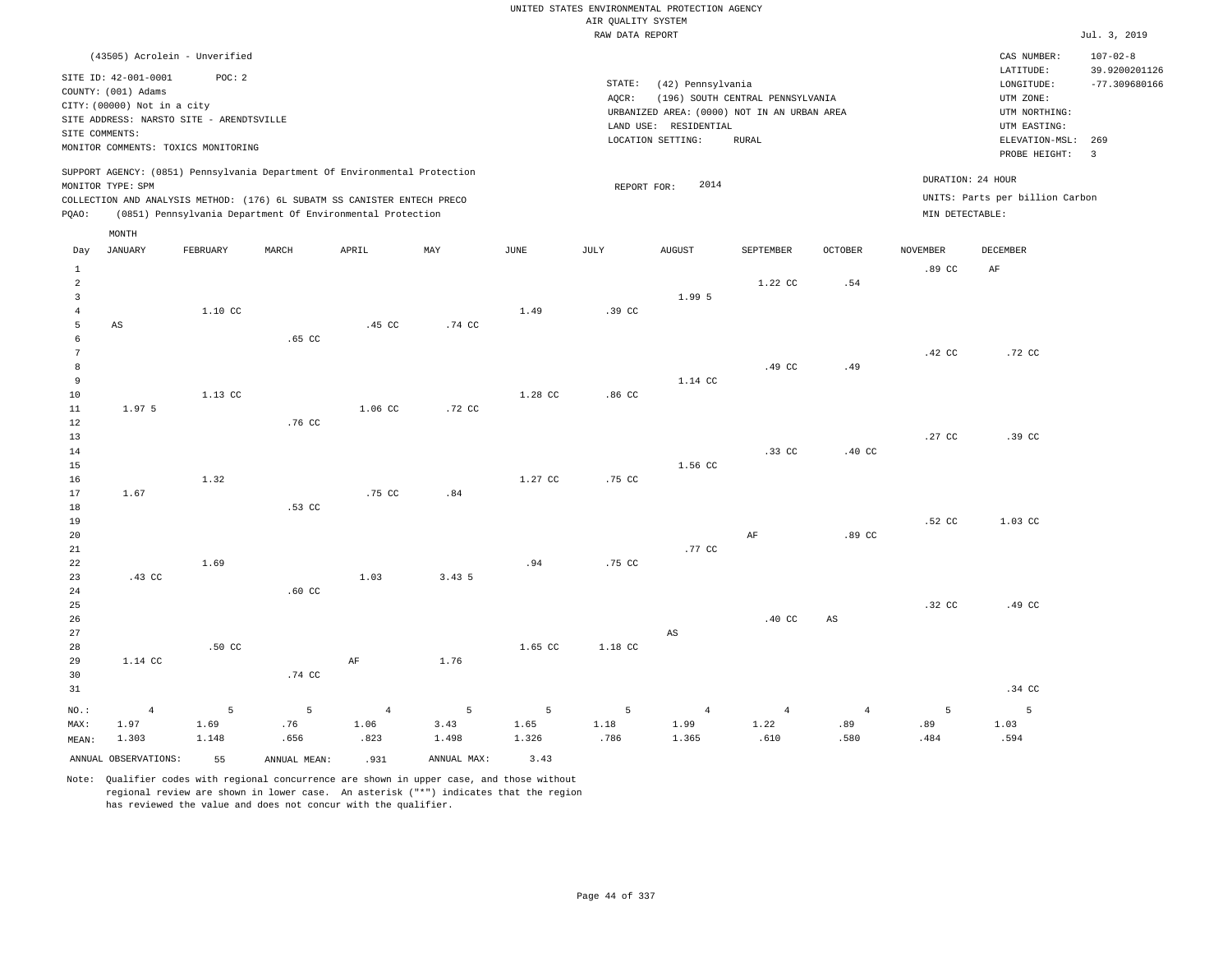UNITED STATES ENVIRONMENTAL PROTECTION AGENCY AIR QUALITY SYSTEM

|                |                             |                                          |                   |                                                                            |                        |                  | RAW DATA REPORT |                       |                                             |                   |                  |                                 | Jul. 3, 2019    |
|----------------|-----------------------------|------------------------------------------|-------------------|----------------------------------------------------------------------------|------------------------|------------------|-----------------|-----------------------|---------------------------------------------|-------------------|------------------|---------------------------------|-----------------|
|                |                             | (43505) Acrolein - Unverified            |                   |                                                                            |                        |                  |                 |                       |                                             |                   |                  | CAS NUMBER:                     | $107 - 02 - 8$  |
|                |                             |                                          |                   |                                                                            |                        |                  |                 |                       |                                             |                   |                  | LATITUDE:                       | 39.9200201126   |
|                | SITE ID: 42-001-0001        | POC: 2                                   |                   |                                                                            |                        |                  | STATE:          | (42) Pennsylvania     |                                             |                   |                  | LONGITUDE:                      | $-77.309680166$ |
|                | COUNTY: (001) Adams         |                                          |                   |                                                                            |                        |                  | AQCR:           |                       | (196) SOUTH CENTRAL PENNSYLVANIA            |                   |                  | UTM ZONE:                       |                 |
|                | CITY: (00000) Not in a city |                                          |                   |                                                                            |                        |                  |                 |                       | URBANIZED AREA: (0000) NOT IN AN URBAN AREA |                   |                  | UTM NORTHING:                   |                 |
|                |                             | SITE ADDRESS: NARSTO SITE - ARENDTSVILLE |                   |                                                                            |                        |                  |                 | LAND USE: RESIDENTIAL |                                             |                   |                  | UTM EASTING:                    |                 |
|                | SITE COMMENTS:              | MONITOR COMMENTS: TOXICS MONITORING      |                   |                                                                            |                        |                  |                 | LOCATION SETTING:     | <b>RURAL</b>                                |                   |                  | ELEVATION-MSL:                  | 269             |
|                |                             |                                          |                   |                                                                            |                        |                  |                 |                       |                                             |                   |                  | PROBE HEIGHT: 3                 |                 |
|                |                             |                                          |                   | SUPPORT AGENCY: (0851) Pennsylvania Department Of Environmental Protection |                        |                  |                 |                       |                                             |                   |                  |                                 |                 |
|                | MONITOR TYPE: SPM           |                                          |                   |                                                                            |                        |                  | REPORT FOR:     | 2015                  |                                             |                   |                  | DURATION: 24 HOUR               |                 |
|                |                             |                                          |                   | COLLECTION AND ANALYSIS METHOD: (176) 6L SUBATM SS CANISTER ENTECH PRECO   |                        |                  |                 |                       |                                             |                   |                  | UNITS: Parts per billion Carbon |                 |
| PQAO:          |                             |                                          |                   | (0851) Pennsylvania Department Of Environmental Protection                 |                        |                  |                 |                       |                                             |                   | MIN DETECTABLE:  |                                 |                 |
|                | MONTH                       |                                          |                   |                                                                            |                        |                  |                 |                       |                                             |                   |                  |                                 |                 |
| Day            | <b>JANUARY</b>              | FEBRUARY                                 | MARCH             | APRIL                                                                      | MAY                    | JUNE             | JULY            | <b>AUGUST</b>         | SEPTEMBER                                   | OCTOBER           | <b>NOVEMBER</b>  | DECEMBER                        |                 |
| $\mathbf{1}$   |                             |                                          | .58 CC            |                                                                            |                        |                  |                 |                       |                                             |                   |                  |                                 |                 |
| $\overline{a}$ |                             |                                          |                   |                                                                            |                        |                  |                 |                       |                                             |                   | .26 <sub>c</sub> | .29 CC                          |                 |
| $\overline{3}$ |                             |                                          |                   |                                                                            |                        |                  |                 |                       | AS                                          | .60 <sub>cc</sub> |                  |                                 |                 |
| $\overline{4}$ |                             |                                          |                   |                                                                            |                        |                  |                 | .54 CC                |                                             |                   |                  |                                 |                 |
| 5              |                             | .41 CC                                   |                   |                                                                            |                        | .54 CC           | .40 CC          |                       |                                             |                   |                  |                                 |                 |
| 6              | .43 CC                      |                                          |                   | .27 CC                                                                     | $\mathbb{A}\mathbb{S}$ |                  |                 |                       |                                             |                   |                  |                                 |                 |
| 7              |                             |                                          | .22 CC            |                                                                            |                        |                  |                 |                       |                                             |                   |                  |                                 |                 |
| 8              |                             |                                          |                   |                                                                            |                        |                  |                 |                       |                                             |                   | .84 <sub>C</sub> | .42 CC                          |                 |
| 9<br>10        |                             |                                          |                   |                                                                            |                        |                  |                 | 1.14                  | .98                                         | .42 CC            |                  |                                 |                 |
| 11             |                             | .67 CC                                   |                   |                                                                            |                        | 1.20             | $\rm{AF}$       |                       |                                             |                   |                  |                                 |                 |
| 12             | $.60 \text{ CC}$            |                                          |                   | .39 <sub>c</sub>                                                           | .90                    |                  |                 |                       |                                             |                   |                  |                                 |                 |
| 13             |                             |                                          | $.00$ ND          |                                                                            |                        |                  |                 |                       |                                             |                   |                  |                                 |                 |
| 14             |                             |                                          |                   |                                                                            |                        |                  |                 |                       |                                             |                   | .48 CC           | 1.17                            |                 |
| 15             |                             |                                          |                   |                                                                            |                        |                  |                 |                       | .57 CC                                      | .23 CC            |                  |                                 |                 |
| 16             |                             |                                          |                   |                                                                            |                        |                  |                 | .81                   |                                             |                   |                  |                                 |                 |
| 17             |                             | .39 <sub>c</sub>                         |                   |                                                                            |                        | .39 <sub>c</sub> | .57 CC          |                       |                                             |                   |                  |                                 |                 |
| 18             | .68 <sub>C</sub>            |                                          |                   | .42 CC                                                                     | .69                    |                  |                 |                       |                                             |                   |                  |                                 |                 |
| 19             |                             |                                          | .66 <sub>cc</sub> |                                                                            |                        |                  |                 |                       |                                             |                   |                  |                                 |                 |
| 20             |                             |                                          |                   |                                                                            |                        |                  |                 |                       |                                             |                   | .20 <sub>C</sub> | .20 <sub>C</sub>                |                 |
| 21             |                             |                                          |                   |                                                                            |                        |                  |                 |                       | .60 <sub>C</sub>                            | .29 CC            |                  |                                 |                 |
| 22             |                             |                                          |                   |                                                                            |                        |                  |                 | .66 <sub>CC</sub>     |                                             |                   |                  |                                 |                 |
| 23             |                             | .25 CC                                   |                   |                                                                            |                        | .99 <sub>c</sub> | .42 CC          |                       |                                             |                   |                  |                                 |                 |
| 24             | .52 CC                      |                                          |                   | .28 CC                                                                     | .33 <sub>c</sub>       |                  |                 |                       |                                             |                   |                  |                                 |                 |
| 25             |                             |                                          | .41 <sub>c</sub>  |                                                                            |                        |                  |                 |                       |                                             |                   |                  |                                 |                 |
| 26             |                             |                                          |                   |                                                                            |                        |                  |                 |                       |                                             |                   | 1.83             | .33 CC                          |                 |
| 27             |                             |                                          |                   |                                                                            |                        |                  |                 |                       | .33 <sub>c</sub>                            | .42 CC            |                  |                                 |                 |
| 28             |                             |                                          |                   |                                                                            |                        |                  |                 | .27 <sub>c</sub>      |                                             |                   |                  |                                 |                 |

ANNUAL OBSERVATIONS: 57 ANNUAL MEAN: .533 ANNUAL MAX: 1.83 Note: Qualifier codes with regional concurrence are shown in upper case, and those without regional review are shown in lower case. An asterisk ("\*") indicates that the region has reviewed the value and does not concur with the qualifier.

.51 CC

5 .51 .374

.60 CC

4 .90 .630

.72 CC

5 1.20 .768

.00 ND

6 .66 .312

4 .67 .430

29 30 31

NO.: MAX: MEAN: .65 CC

5 .68 .576

.39 CC

4 .57 .445

5 1.14 .684

4 .98 .620

5 .60 .392

5 1.83 .722

5 1.17 .482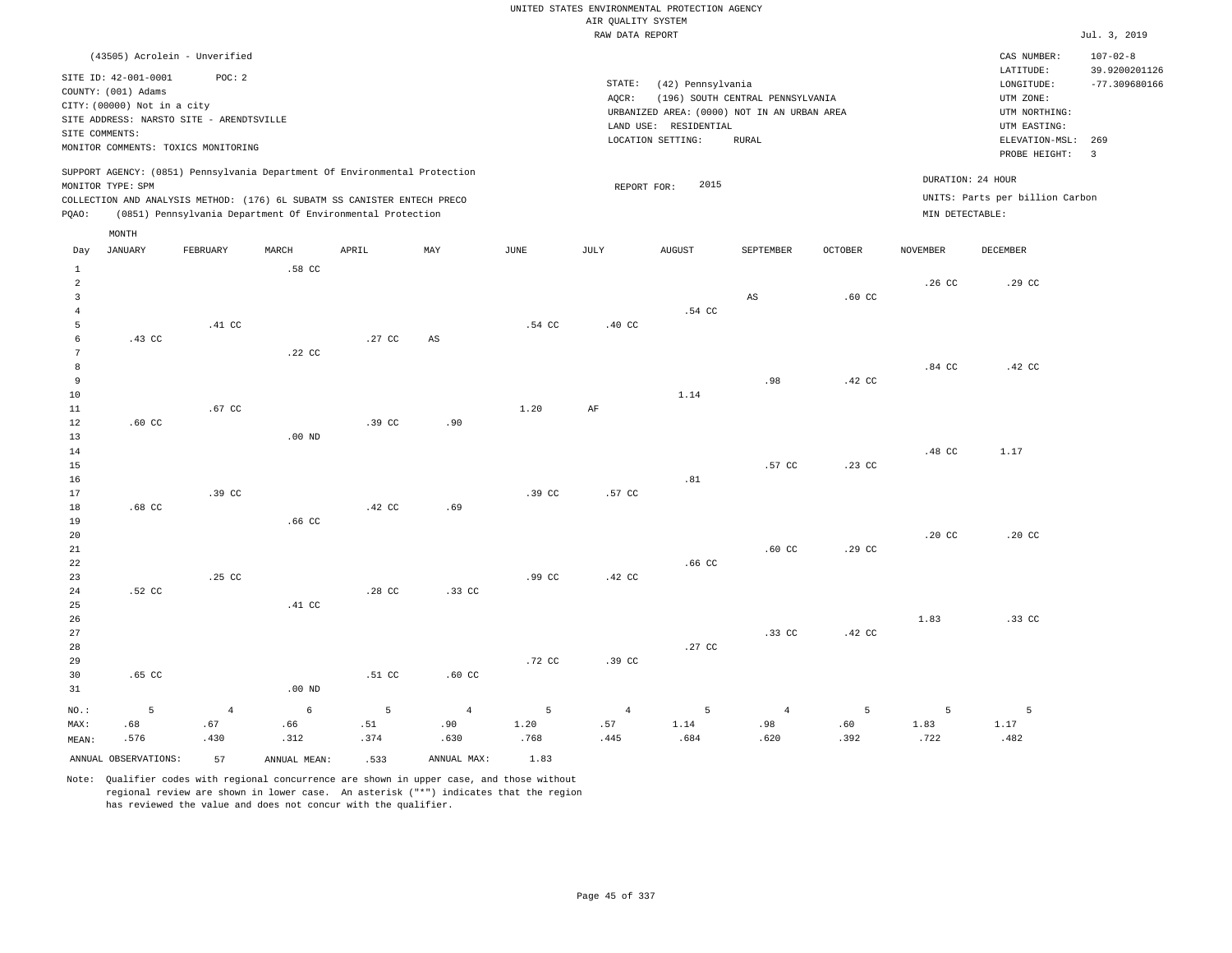| AIR QUALITY SYSTEM<br>RAW DATA REPORT<br>(43505) Acrolein - Unverified<br>CAS NUMBER:<br>LATITUDE:<br>SITE ID: 42-001-0001<br>POC: 2<br>STATE:<br>(42) Pennsylvania<br>$\texttt{LONGITUDE}$ :<br>COUNTY: (001) Adams<br>(196) SOUTH CENTRAL PENNSYLVANIA<br>UTM ZONE:<br>AOCR:<br>CITY: (00000) Not in a city<br>URBANIZED AREA: (0000) NOT IN AN URBAN AREA<br>UTM NORTHING:<br>SITE ADDRESS: NARSTO SITE - ARENDTSVILLE<br>LAND USE: RESIDENTIAL<br>UTM EASTING:<br>SITE COMMENTS:<br>LOCATION SETTING:<br><b>RURAL</b><br>ELEVATION-MSL:<br>MONITOR COMMENTS: TOXICS MONITORING<br>PROBE HEIGHT:<br>SUPPORT AGENCY: (0851) Pennsylvania Department Of Environmental Protection<br>DURATION: 24 HOUR<br>2016<br>MONITOR TYPE: SPM<br>REPORT FOR:<br>UNITS: Parts per billion Carbon<br>COLLECTION AND ANALYSIS METHOD: (176) 6L SUBATM SS CANISTER ENTECH PRECO<br>(0851) Pennsylvania Department Of Environmental Protection<br>MIN DETECTABLE:<br>PQAO:<br>MONTH<br><b>JANUARY</b><br>SEPTEMBER<br><b>OCTOBER</b><br><b>NOVEMBER</b><br>DECEMBER<br>Day<br>FEBRUARY<br>MARCH<br>APRIL<br>MAY<br>JUNE<br>JULY<br><b>AUGUST</b><br>$\mathbf{1}$<br>.33SQ<br>.66 LB<br>1.175<br>$\overline{a}$<br>.26 <sub>LB</sub><br>$\overline{3}$<br>.36 LB<br>.18 LB<br>1.08 LB<br>$\overline{4}$<br>5<br>.87<br>.66 <sub>LB</sub><br>$\epsilon$<br>$.21$ LB<br>.39 LB<br>.84 <sub>LB</sub><br>$7\phantom{.0}$<br>.45 LB<br>.36 LB |                                  |
|--------------------------------------------------------------------------------------------------------------------------------------------------------------------------------------------------------------------------------------------------------------------------------------------------------------------------------------------------------------------------------------------------------------------------------------------------------------------------------------------------------------------------------------------------------------------------------------------------------------------------------------------------------------------------------------------------------------------------------------------------------------------------------------------------------------------------------------------------------------------------------------------------------------------------------------------------------------------------------------------------------------------------------------------------------------------------------------------------------------------------------------------------------------------------------------------------------------------------------------------------------------------------------------------------------------------------------------------------------------------------------------------------------------------------|----------------------------------|
|                                                                                                                                                                                                                                                                                                                                                                                                                                                                                                                                                                                                                                                                                                                                                                                                                                                                                                                                                                                                                                                                                                                                                                                                                                                                                                                                                                                                                          | Jul. 3, 2019                     |
|                                                                                                                                                                                                                                                                                                                                                                                                                                                                                                                                                                                                                                                                                                                                                                                                                                                                                                                                                                                                                                                                                                                                                                                                                                                                                                                                                                                                                          | $107 - 02 - 8$                   |
|                                                                                                                                                                                                                                                                                                                                                                                                                                                                                                                                                                                                                                                                                                                                                                                                                                                                                                                                                                                                                                                                                                                                                                                                                                                                                                                                                                                                                          | 39.9200201126<br>$-77.309680166$ |
|                                                                                                                                                                                                                                                                                                                                                                                                                                                                                                                                                                                                                                                                                                                                                                                                                                                                                                                                                                                                                                                                                                                                                                                                                                                                                                                                                                                                                          | 269<br>$\overline{3}$            |
|                                                                                                                                                                                                                                                                                                                                                                                                                                                                                                                                                                                                                                                                                                                                                                                                                                                                                                                                                                                                                                                                                                                                                                                                                                                                                                                                                                                                                          |                                  |
|                                                                                                                                                                                                                                                                                                                                                                                                                                                                                                                                                                                                                                                                                                                                                                                                                                                                                                                                                                                                                                                                                                                                                                                                                                                                                                                                                                                                                          |                                  |
|                                                                                                                                                                                                                                                                                                                                                                                                                                                                                                                                                                                                                                                                                                                                                                                                                                                                                                                                                                                                                                                                                                                                                                                                                                                                                                                                                                                                                          |                                  |
|                                                                                                                                                                                                                                                                                                                                                                                                                                                                                                                                                                                                                                                                                                                                                                                                                                                                                                                                                                                                                                                                                                                                                                                                                                                                                                                                                                                                                          |                                  |
| 8<br>.28 <sub>LB</sub><br>.20 <sub>LB</sub><br>9<br>.87<br>.87 <sub>LB</sub>                                                                                                                                                                                                                                                                                                                                                                                                                                                                                                                                                                                                                                                                                                                                                                                                                                                                                                                                                                                                                                                                                                                                                                                                                                                                                                                                             |                                  |
| 2.32 5<br>10<br>$11\,$<br>.96<br>.45<br>12<br>.57 LB<br>.93 LB<br>.28 <sub>LB</sub><br>.33 LB<br>.42 LB<br>13                                                                                                                                                                                                                                                                                                                                                                                                                                                                                                                                                                                                                                                                                                                                                                                                                                                                                                                                                                                                                                                                                                                                                                                                                                                                                                            |                                  |
| .48 LB<br>.51 <sub>LB</sub><br>14<br>1.44 5<br>15<br>.63 <sub>LB</sub><br>1.15<br>16<br>17<br>1.14<br>TS                                                                                                                                                                                                                                                                                                                                                                                                                                                                                                                                                                                                                                                                                                                                                                                                                                                                                                                                                                                                                                                                                                                                                                                                                                                                                                                 |                                  |
| .15 LB<br>1.14 LB<br>.48 LB<br>18<br>.12 LB<br>.23 <sub>LB</sub><br>19<br>20<br>.28 LB<br>AF<br>21<br>.33 LB<br>1.11<br>1.14 LB<br>22                                                                                                                                                                                                                                                                                                                                                                                                                                                                                                                                                                                                                                                                                                                                                                                                                                                                                                                                                                                                                                                                                                                                                                                                                                                                                    |                                  |
| .57 LB<br>1.47 5<br>23<br>.30 <sub>LB</sub><br>24<br>.24 LB<br>.63 <sub>LB</sub><br>25<br>1.14 LB<br>.36 LB                                                                                                                                                                                                                                                                                                                                                                                                                                                                                                                                                                                                                                                                                                                                                                                                                                                                                                                                                                                                                                                                                                                                                                                                                                                                                                              |                                  |
| .45 LB<br>.48 LB<br>26<br>27<br>.54 LB<br>1.89 5<br>.37 LB<br>28<br>29<br>.36 LB<br>.51 LB<br>.39 LB<br>.51 LB<br>30                                                                                                                                                                                                                                                                                                                                                                                                                                                                                                                                                                                                                                                                                                                                                                                                                                                                                                                                                                                                                                                                                                                                                                                                                                                                                                     |                                  |
| .82 <sub>LB</sub><br>$\mathbb{A}\mathbb{S}$<br>31                                                                                                                                                                                                                                                                                                                                                                                                                                                                                                                                                                                                                                                                                                                                                                                                                                                                                                                                                                                                                                                                                                                                                                                                                                                                                                                                                                        |                                  |
| $\overline{5}$<br>$\overline{5}$<br>5<br>5<br>6<br>$\overline{4}$<br>5<br>5<br>5<br>5<br>$\overline{4}$<br>$\overline{4}$<br>$NO.$ :<br>MAX:<br>1.14<br>.57<br>.66<br>1.14<br>.84<br>1.14<br>1.47<br>2.32<br>1.44<br>1.89<br>1.17<br>.51<br>.773<br>1.212<br>.936<br>.532<br>.308<br>.406<br>.618<br>.548<br>.780<br>.708<br>.532<br>.363<br>MEAN:<br>ANNUAL OBSERVATIONS:<br>ANNUAL MAX:<br>2.32                                                                                                                                                                                                                                                                                                                                                                                                                                                                                                                                                                                                                                                                                                                                                                                                                                                                                                                                                                                                                        |                                  |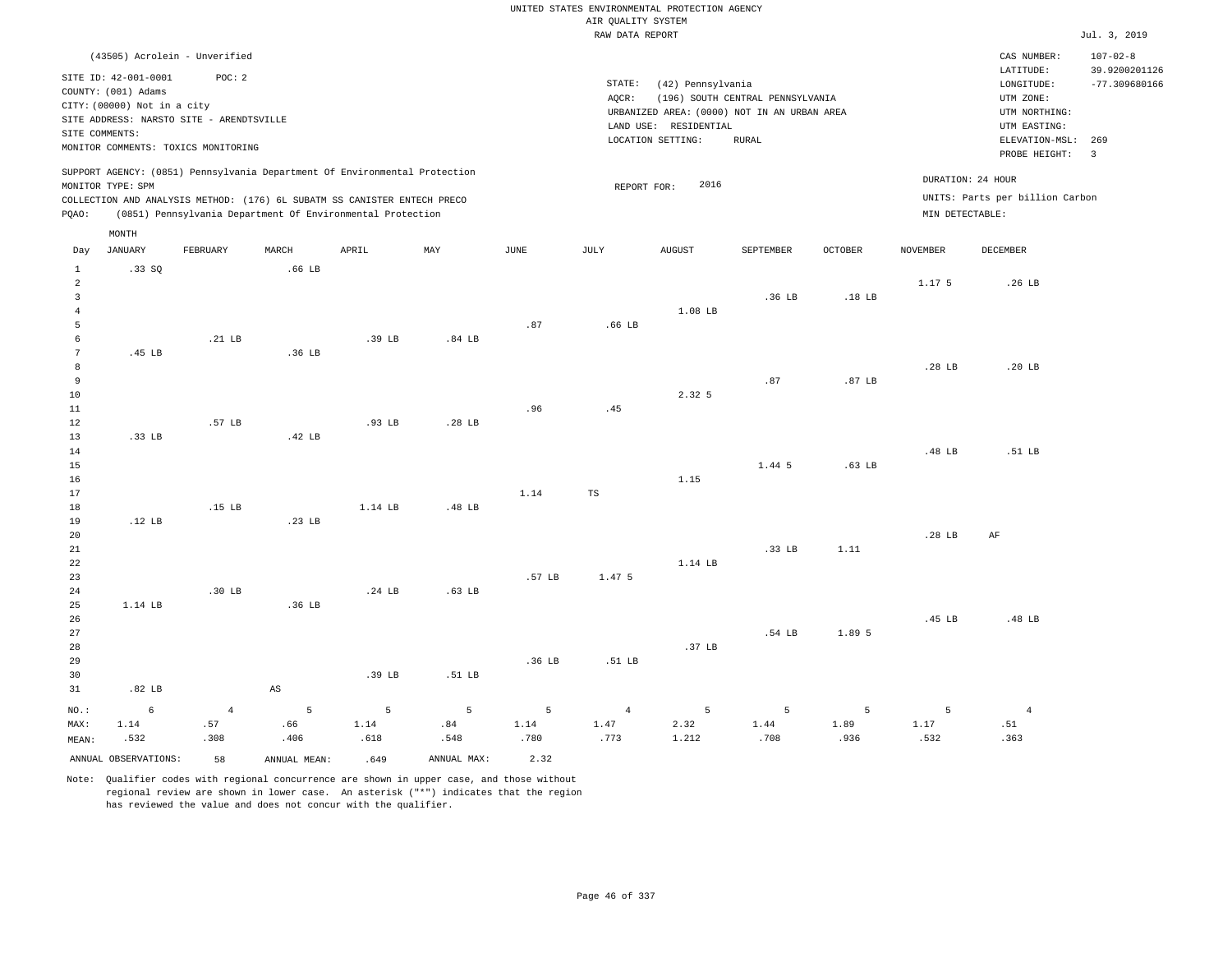|                                |                                                                                                             |                   |              |                                                                                                                                        |                   |           |                    | UNITED STATES ENVIRONMENTAL PROTECTION AGENCY                    |                                  |                |                 |                                                                      |                                                    |
|--------------------------------|-------------------------------------------------------------------------------------------------------------|-------------------|--------------|----------------------------------------------------------------------------------------------------------------------------------------|-------------------|-----------|--------------------|------------------------------------------------------------------|----------------------------------|----------------|-----------------|----------------------------------------------------------------------|----------------------------------------------------|
|                                |                                                                                                             |                   |              |                                                                                                                                        |                   |           | AIR OUALITY SYSTEM |                                                                  |                                  |                |                 |                                                                      |                                                    |
|                                |                                                                                                             |                   |              |                                                                                                                                        |                   |           | RAW DATA REPORT    |                                                                  |                                  |                |                 |                                                                      | Jul. 3, 2019                                       |
|                                | (43505) Acrolein - Unverified<br>SITE ID: 42-001-0001<br>COUNTY: (001) Adams<br>CITY: (00000) Not in a city | POC: 2            |              |                                                                                                                                        |                   |           | STATE:<br>AOCR:    | (42) Pennsylvania<br>URBANIZED AREA: (0000) NOT IN AN URBAN AREA | (196) SOUTH CENTRAL PENNSYLVANIA |                |                 | CAS NUMBER:<br>LATITUDE:<br>LONGITUDE:<br>UTM ZONE:<br>UTM NORTHING: | $107 - 02 - 8$<br>39.9200201126<br>$-77.309680166$ |
|                                | SITE ADDRESS: NARSTO SITE - ARENDTSVILLE<br>SITE COMMENTS:                                                  |                   |              |                                                                                                                                        |                   |           |                    | LAND USE: RESIDENTIAL                                            |                                  |                |                 | UTM EASTING:                                                         |                                                    |
|                                | MONITOR COMMENTS: TOXICS MONITORING                                                                         |                   |              |                                                                                                                                        |                   |           |                    | LOCATION SETTING:                                                | <b>RURAL</b>                     |                |                 | ELEVATION-MSL: 269                                                   |                                                    |
|                                |                                                                                                             |                   |              | SUPPORT AGENCY: (0851) Pennsylvania Department Of Environmental Protection                                                             |                   |           |                    |                                                                  |                                  |                |                 | PROBE HEIGHT:                                                        | $\overline{\mathbf{3}}$                            |
|                                | MONITOR TYPE: SPM                                                                                           |                   |              |                                                                                                                                        |                   |           | REPORT FOR:        | 2017                                                             |                                  |                |                 | DURATION: 24 HOUR                                                    |                                                    |
| PQAO:                          |                                                                                                             |                   |              | COLLECTION AND ANALYSIS METHOD: (176) 6L SUBATM SS CANISTER ENTECH PRECO<br>(0851) Pennsylvania Department Of Environmental Protection |                   |           |                    |                                                                  |                                  |                | MIN DETECTABLE: | UNITS: Parts per billion Carbon                                      |                                                    |
|                                | MONTH                                                                                                       |                   |              |                                                                                                                                        |                   |           |                    |                                                                  |                                  |                |                 |                                                                      |                                                    |
| Day                            | <b>JANUARY</b>                                                                                              | FEBRUARY          | MARCH        | APRIL                                                                                                                                  | MAY               | JUNE      | JULY               | <b>AUGUST</b>                                                    | SEPTEMBER                        | <b>OCTOBER</b> | <b>NOVEMBER</b> | <b>DECEMBER</b>                                                      |                                                    |
| $\mathbf{1}$<br>$\overline{a}$ | .24 LB                                                                                                      |                   | $.00$ ND     | .24 <sub>LB</sub>                                                                                                                      | 1.05 LB           |           |                    |                                                                  |                                  |                |                 |                                                                      |                                                    |
| $\overline{\mathbf{3}}$        |                                                                                                             |                   |              |                                                                                                                                        |                   |           |                    |                                                                  |                                  |                | .21 LB          | .63 <sub>LB</sub>                                                    |                                                    |
| $\overline{4}$                 |                                                                                                             |                   |              |                                                                                                                                        |                   |           |                    |                                                                  | .30 <sub>LB</sub>                | .42 LB         |                 |                                                                      |                                                    |
| 5                              |                                                                                                             |                   |              |                                                                                                                                        |                   |           |                    | .36 LB                                                           |                                  |                |                 |                                                                      |                                                    |
| 6                              |                                                                                                             | .23 <sub>B</sub>  |              |                                                                                                                                        |                   | .29 LB    | .48 LB             |                                                                  |                                  |                |                 |                                                                      |                                                    |
| 7                              | $.00$ ND                                                                                                    |                   |              | $.99$ LB                                                                                                                               | .00 <sub>ND</sub> |           |                    |                                                                  |                                  |                |                 |                                                                      |                                                    |
| 8                              |                                                                                                             |                   | .45 LB       |                                                                                                                                        |                   |           |                    |                                                                  |                                  |                |                 |                                                                      |                                                    |
| 9<br>10                        |                                                                                                             |                   |              |                                                                                                                                        |                   |           |                    |                                                                  | .39 <sub>LB</sub>                | .39 LB         | .17 LB          | .33 LB                                                               |                                                    |
| 11                             |                                                                                                             |                   |              |                                                                                                                                        |                   |           |                    | .68 <sub>LB</sub>                                                |                                  |                |                 |                                                                      |                                                    |
| 12                             |                                                                                                             | .87 <sub>LB</sub> |              |                                                                                                                                        |                   | $1.02$ LB | .48 LB             |                                                                  |                                  |                |                 |                                                                      |                                                    |
| 13                             | .22 LB                                                                                                      |                   |              | .66 <sub>LB</sub>                                                                                                                      | .26 LB            |           |                    |                                                                  |                                  |                |                 |                                                                      |                                                    |
| 14                             |                                                                                                             |                   | .21 LB       |                                                                                                                                        |                   |           |                    |                                                                  |                                  |                |                 |                                                                      |                                                    |
| 15                             |                                                                                                             |                   |              |                                                                                                                                        |                   |           |                    |                                                                  |                                  |                | .22 LB          | .27 LB                                                               |                                                    |
| 16                             |                                                                                                             |                   |              |                                                                                                                                        |                   |           |                    |                                                                  | .88 <sub>LB</sub>                | AM             |                 |                                                                      |                                                    |
| 17                             |                                                                                                             |                   |              |                                                                                                                                        |                   |           |                    | .37 <sub>LB</sub>                                                |                                  |                |                 |                                                                      |                                                    |
| 18                             |                                                                                                             | .33 LB            |              |                                                                                                                                        |                   | 1.05 LB   | .54 LB             |                                                                  |                                  |                |                 |                                                                      |                                                    |
| 19                             | .20 LB                                                                                                      |                   |              | .36 LB                                                                                                                                 | AS                |           |                    |                                                                  |                                  |                |                 |                                                                      |                                                    |
| 20                             |                                                                                                             |                   | .26 LB       |                                                                                                                                        |                   |           |                    |                                                                  |                                  |                |                 |                                                                      |                                                    |
| $2\sqrt{1}$<br>22              |                                                                                                             |                   |              |                                                                                                                                        |                   |           |                    |                                                                  | .00 <sub>ND</sub>                | 1.08 LB        | 1.17 5          | .23 LB                                                               |                                                    |
| 23                             |                                                                                                             |                   |              |                                                                                                                                        |                   |           |                    | $.30$ LB                                                         |                                  |                |                 |                                                                      |                                                    |
| 24                             |                                                                                                             | $\rm AF$          |              |                                                                                                                                        |                   | .51 LB    | .54 LB             |                                                                  |                                  |                |                 |                                                                      |                                                    |
| 25                             | .23 <sub>B</sub>                                                                                            |                   |              | .92 <sub>LB</sub>                                                                                                                      | .33 LB            |           |                    |                                                                  |                                  |                |                 |                                                                      |                                                    |
| 26                             |                                                                                                             |                   | .27 LB       |                                                                                                                                        |                   |           |                    |                                                                  |                                  |                |                 |                                                                      |                                                    |
| 27                             |                                                                                                             |                   |              |                                                                                                                                        |                   |           |                    |                                                                  |                                  |                | .51 LB          | $.00$ ND                                                             |                                                    |
| 28                             |                                                                                                             |                   |              |                                                                                                                                        |                   |           |                    |                                                                  | $.00$ ND                         | .28 LB         |                 |                                                                      |                                                    |
| 29                             |                                                                                                             |                   |              |                                                                                                                                        |                   |           |                    | .45 LB                                                           |                                  |                |                 |                                                                      |                                                    |
| 30                             |                                                                                                             |                   |              |                                                                                                                                        |                   | .69 LB    | .54 LB             |                                                                  |                                  |                |                 |                                                                      |                                                    |
| 31                             | .42 LB                                                                                                      |                   |              |                                                                                                                                        | .22 LB            |           |                    |                                                                  |                                  |                |                 |                                                                      |                                                    |
| NO.:                           | $\epsilon$                                                                                                  | $\overline{3}$    | 5            | 5                                                                                                                                      | 5                 | 5         | 5                  | 5                                                                | 5                                | $\overline{4}$ | 5               | 5                                                                    |                                                    |
| MAX:                           | .42                                                                                                         | .87               | .45          | .99                                                                                                                                    | 1.05              | 1.05      | .54                | .68                                                              | .88                              | 1.08           | 1.17            | .63                                                                  |                                                    |
| MEAN:                          | .218                                                                                                        | .477              | .238         | .634                                                                                                                                   | .372              | .712      | .516               | .432                                                             | .314                             | .543           | .456            | .292                                                                 |                                                    |
|                                | ANNUAL OBSERVATIONS:                                                                                        | 58                | ANNUAL MEAN: | .427                                                                                                                                   | ANNUAL MAX:       | 1.17      |                    |                                                                  |                                  |                |                 |                                                                      |                                                    |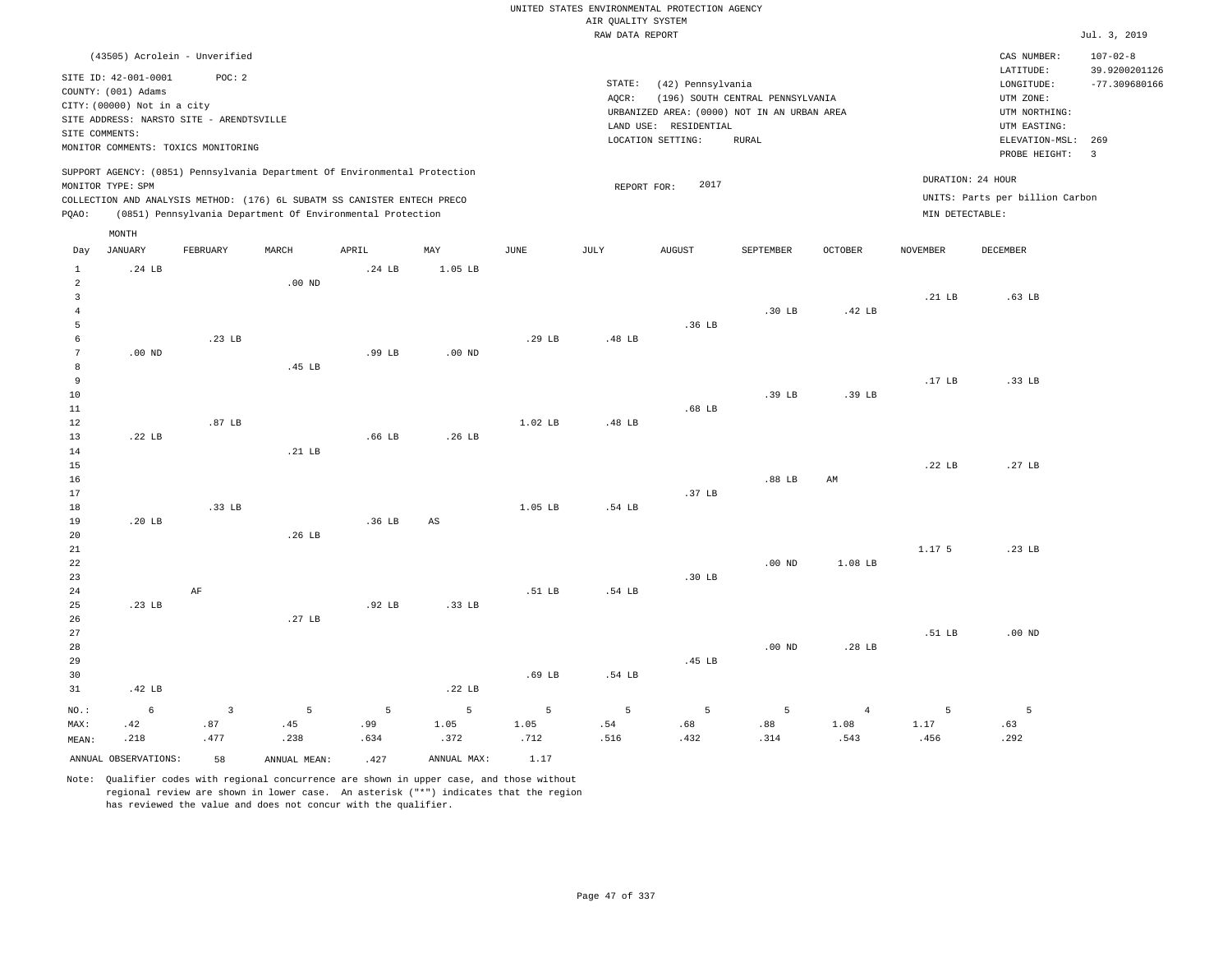|                         |                                                                            |                                                                                     |                                                                                                                                                                                                                      |                   |                        |                |                    | UNITED STATES ENVIRONMENTAL PROTECTION AGENCY |                                                                                 |                   |                   |                                                                               |                                                    |
|-------------------------|----------------------------------------------------------------------------|-------------------------------------------------------------------------------------|----------------------------------------------------------------------------------------------------------------------------------------------------------------------------------------------------------------------|-------------------|------------------------|----------------|--------------------|-----------------------------------------------|---------------------------------------------------------------------------------|-------------------|-------------------|-------------------------------------------------------------------------------|----------------------------------------------------|
|                         |                                                                            |                                                                                     |                                                                                                                                                                                                                      |                   |                        |                | AIR QUALITY SYSTEM |                                               |                                                                                 |                   |                   |                                                                               |                                                    |
|                         |                                                                            |                                                                                     |                                                                                                                                                                                                                      |                   |                        |                | RAW DATA REPORT    |                                               |                                                                                 |                   |                   |                                                                               | Jul. 3, 2019                                       |
|                         | SITE ID: 42-001-0001<br>COUNTY: (001) Adams<br>CITY: (00000) Not in a city | (43505) Acrolein - Unverified<br>POC: 2<br>SITE ADDRESS: NARSTO SITE - ARENDTSVILLE |                                                                                                                                                                                                                      |                   |                        |                | STATE:<br>AQCR:    | (42) Pennsylvania                             | (196) SOUTH CENTRAL PENNSYLVANIA<br>URBANIZED AREA: (0000) NOT IN AN URBAN AREA |                   |                   | CAS NUMBER:<br>LATITUDE:<br>LONGITUDE:<br>UTM ZONE:<br>UTM NORTHING:          | $107 - 02 - 8$<br>39.9200201126<br>$-77.309680166$ |
| SITE COMMENTS:          |                                                                            |                                                                                     |                                                                                                                                                                                                                      |                   |                        |                |                    | LAND USE: RESIDENTIAL                         |                                                                                 |                   |                   | UTM EASTING:                                                                  |                                                    |
|                         |                                                                            | MONITOR COMMENTS: TOXICS MONITORING                                                 |                                                                                                                                                                                                                      |                   |                        |                |                    | LOCATION SETTING:                             | <b>RURAL</b>                                                                    |                   |                   | ELEVATION-MSL:<br>PROBE HEIGHT:                                               | 269<br>$\overline{\mathbf{3}}$                     |
| PQAO:                   | MONITOR TYPE: SPM                                                          |                                                                                     | SUPPORT AGENCY: (0851) Pennsylvania Department Of Environmental Protection<br>COLLECTION AND ANALYSIS METHOD: (176) 6L SUBATM SS CANISTER ENTECH PRECO<br>(0851) Pennsylvania Department Of Environmental Protection |                   |                        |                | REPORT FOR:        | 2018                                          |                                                                                 |                   |                   | DURATION: 24 HOUR<br>UNITS: Parts per billion Carbon<br>MIN DETECTABLE: .2664 |                                                    |
|                         | MONTH                                                                      |                                                                                     |                                                                                                                                                                                                                      |                   |                        |                |                    |                                               |                                                                                 |                   |                   |                                                                               |                                                    |
| Day                     | <b>JANUARY</b>                                                             | FEBRUARY                                                                            | MARCH                                                                                                                                                                                                                | APRIL             | MAY                    | <b>JUNE</b>    | <b>JULY</b>        | AUGUST                                        | SEPTEMBER                                                                       | OCTOBER           | <b>NOVEMBER</b>   | <b>DECEMBER</b>                                                               |                                                    |
| $\mathbf{1}$            |                                                                            | $.00$ ND                                                                            |                                                                                                                                                                                                                      |                   |                        | .55 LB         | .51 LB             |                                               |                                                                                 |                   |                   |                                                                               |                                                    |
| $\overline{2}$          | $.00$ ND                                                                   |                                                                                     |                                                                                                                                                                                                                      | .33 <sub>LB</sub> | .39 LB                 |                |                    |                                               |                                                                                 |                   |                   |                                                                               |                                                    |
| $\overline{\mathbf{3}}$ |                                                                            |                                                                                     | $.00$ ND                                                                                                                                                                                                             |                   |                        |                |                    |                                               |                                                                                 |                   |                   |                                                                               |                                                    |
| $\overline{4}$<br>5     |                                                                            |                                                                                     |                                                                                                                                                                                                                      |                   |                        |                |                    |                                               | .33 LB                                                                          | $.00$ ND          | .35 LB            | $.00$ ND                                                                      |                                                    |
| 6                       |                                                                            |                                                                                     |                                                                                                                                                                                                                      |                   |                        |                |                    | .30 <sub>LB</sub>                             |                                                                                 |                   |                   |                                                                               |                                                    |
| 7                       |                                                                            | .33 LB                                                                              |                                                                                                                                                                                                                      |                   |                        | AM             | $.00$ ND           |                                               |                                                                                 |                   |                   |                                                                               |                                                    |
| 8                       | .39 LB                                                                     |                                                                                     |                                                                                                                                                                                                                      | $.00$ ND          | .39 LB                 |                |                    |                                               |                                                                                 |                   |                   |                                                                               |                                                    |
| 9                       |                                                                            |                                                                                     | $.00$ ND                                                                                                                                                                                                             |                   |                        |                |                    |                                               |                                                                                 |                   |                   |                                                                               |                                                    |
| 10                      |                                                                            |                                                                                     |                                                                                                                                                                                                                      |                   |                        |                |                    |                                               |                                                                                 |                   | .00 <sub>ND</sub> | $.00$ ND                                                                      |                                                    |
| $1\,1$                  |                                                                            |                                                                                     |                                                                                                                                                                                                                      |                   |                        |                |                    |                                               | .00 <sub>ND</sub>                                                               | .45 LB            |                   |                                                                               |                                                    |
| 12                      |                                                                            |                                                                                     |                                                                                                                                                                                                                      |                   |                        |                |                    | $.00$ ND                                      |                                                                                 |                   |                   |                                                                               |                                                    |
| 13                      |                                                                            | .00 <sub>ND</sub>                                                                   |                                                                                                                                                                                                                      |                   |                        | .48 LB         | .26 LB             |                                               |                                                                                 |                   |                   |                                                                               |                                                    |
| 14                      | $.00$ ND                                                                   |                                                                                     |                                                                                                                                                                                                                      | .48 LB            | .42 LB                 |                |                    |                                               |                                                                                 |                   |                   |                                                                               |                                                    |
| 15                      |                                                                            |                                                                                     | .00 <sub>ND</sub>                                                                                                                                                                                                    |                   |                        |                |                    |                                               |                                                                                 |                   |                   |                                                                               |                                                    |
| 16                      |                                                                            |                                                                                     |                                                                                                                                                                                                                      |                   |                        |                |                    |                                               |                                                                                 |                   | .00 <sub>ND</sub> | $.00$ ND                                                                      |                                                    |
| 17                      |                                                                            |                                                                                     |                                                                                                                                                                                                                      |                   |                        |                |                    |                                               | .00 <sub>ND</sub>                                                               | .00 <sub>ND</sub> |                   |                                                                               |                                                    |
| 18                      |                                                                            |                                                                                     |                                                                                                                                                                                                                      |                   |                        |                |                    | $.00$ ND                                      |                                                                                 |                   |                   |                                                                               |                                                    |
| 19<br>20                | $.00$ ND                                                                   | .27 LB                                                                              |                                                                                                                                                                                                                      | .00 <sub>ND</sub> | .33 LB                 | .29 LB         | .36 LB             |                                               |                                                                                 |                   |                   |                                                                               |                                                    |
| 21                      |                                                                            |                                                                                     | $.00$ ND                                                                                                                                                                                                             |                   |                        |                |                    |                                               |                                                                                 |                   |                   |                                                                               |                                                    |
| 22                      |                                                                            |                                                                                     |                                                                                                                                                                                                                      |                   |                        |                |                    |                                               |                                                                                 |                   | .00 <sub>ND</sub> | $.00$ ND                                                                      |                                                    |
| 23                      |                                                                            |                                                                                     |                                                                                                                                                                                                                      |                   |                        |                |                    |                                               | $.00$ ND                                                                        | $.00$ ND          |                   |                                                                               |                                                    |
| 24                      |                                                                            |                                                                                     |                                                                                                                                                                                                                      |                   |                        |                |                    | .28 LB                                        |                                                                                 |                   |                   |                                                                               |                                                    |
| 25                      |                                                                            | $.00$ ND                                                                            |                                                                                                                                                                                                                      |                   |                        | .26 LB         | .36 LB             |                                               |                                                                                 |                   |                   |                                                                               |                                                    |
| 26                      | $.00$ ND                                                                   |                                                                                     |                                                                                                                                                                                                                      | AS                | $\mathbb{A}\mathbb{S}$ |                |                    |                                               |                                                                                 |                   |                   |                                                                               |                                                    |
| 27                      |                                                                            |                                                                                     | $.00$ ND                                                                                                                                                                                                             |                   |                        |                |                    |                                               |                                                                                 |                   |                   |                                                                               |                                                    |
| 28                      |                                                                            |                                                                                     |                                                                                                                                                                                                                      |                   |                        |                |                    |                                               |                                                                                 |                   | AS                | .00 <sub>ND</sub>                                                             |                                                    |
| 29                      |                                                                            |                                                                                     |                                                                                                                                                                                                                      |                   |                        |                |                    |                                               | .00 <sub>ND</sub>                                                               | $.00$ ND          |                   |                                                                               |                                                    |
| 30                      |                                                                            |                                                                                     |                                                                                                                                                                                                                      |                   |                        |                |                    | .42 LB                                        |                                                                                 |                   |                   |                                                                               |                                                    |
| 31                      |                                                                            |                                                                                     |                                                                                                                                                                                                                      |                   |                        |                | .25 <sub>LB</sub>  |                                               |                                                                                 |                   |                   |                                                                               |                                                    |
| NO.:                    | 5                                                                          | 5                                                                                   | 5                                                                                                                                                                                                                    | $\overline{4}$    | $\overline{4}$         | $\overline{4}$ | 6                  | 5                                             | 5                                                                               | 5                 | $\overline{4}$    | 5                                                                             |                                                    |
| MAX:                    | .39                                                                        | .33                                                                                 | 0.00                                                                                                                                                                                                                 | .48               | .42                    | .55            | .51                | .42                                           | .33                                                                             | .45               | .35               | 0.00                                                                          |                                                    |
| MEAN:                   | .078                                                                       | .120                                                                                | 0.000                                                                                                                                                                                                                | .203              | .383                   | .395           | .290               | .200                                          | .066                                                                            | .090              | .088              | 0.000                                                                         |                                                    |
|                         | ANNUAL OBSERVATIONS:                                                       | 57                                                                                  | ANNUAL MEAN:                                                                                                                                                                                                         | .154              | ANNUAL MAX:            | .55            |                    |                                               |                                                                                 |                   |                   |                                                                               |                                                    |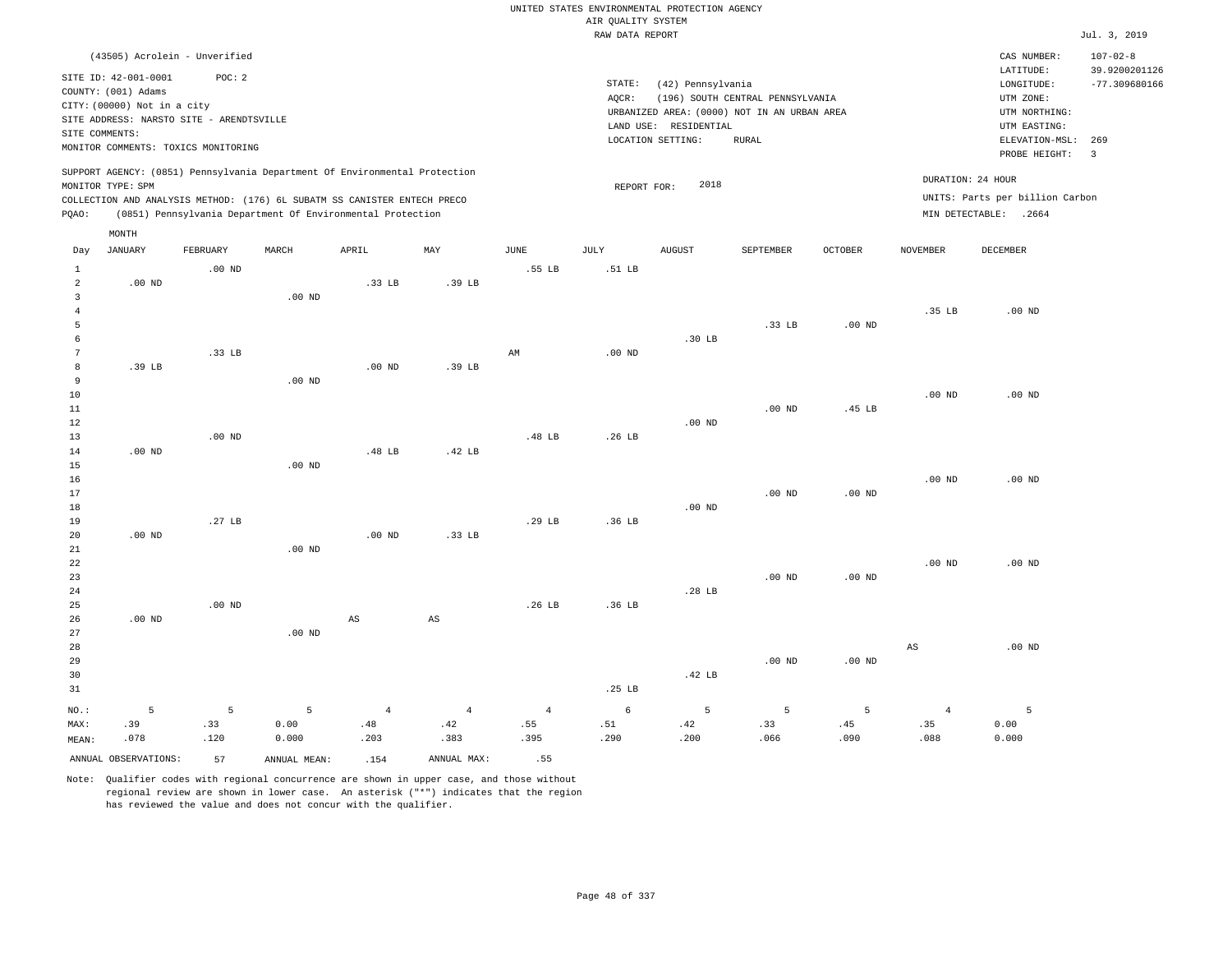|                                  |                                                                                 |                  |                                                                                                                                        |                   |                           |                   | UNITED STATES ENVIRONMENTAL PROTECTION AGENCY<br>AIR QUALITY SYSTEM |                                                                  |                                  |                   |                   |                                                     |                                |
|----------------------------------|---------------------------------------------------------------------------------|------------------|----------------------------------------------------------------------------------------------------------------------------------------|-------------------|---------------------------|-------------------|---------------------------------------------------------------------|------------------------------------------------------------------|----------------------------------|-------------------|-------------------|-----------------------------------------------------|--------------------------------|
|                                  |                                                                                 |                  |                                                                                                                                        |                   |                           |                   | RAW DATA REPORT                                                     |                                                                  |                                  |                   |                   |                                                     | Jul. 3, 2019                   |
|                                  | (43551) Acetone                                                                 |                  |                                                                                                                                        |                   |                           |                   |                                                                     |                                                                  |                                  |                   |                   | CAS NUMBER:<br>LATITUDE:                            | $67 - 64 - 1$<br>39.9200201126 |
|                                  | SITE ID: 42-001-0001<br>COUNTY: (001) Adams<br>CITY: (00000) Not in a city      | POC: 2           |                                                                                                                                        |                   |                           |                   | STATE:<br>AQCR:                                                     | (42) Pennsylvania<br>URBANIZED AREA: (0000) NOT IN AN URBAN AREA | (196) SOUTH CENTRAL PENNSYLVANIA |                   |                   | LONGITUDE:<br>UTM ZONE:<br>UTM NORTHING:            | $-77.309680166$                |
|                                  | SITE ADDRESS: NARSTO SITE - ARENDTSVILLE<br>SITE COMMENTS:<br>MONITOR COMMENTS: |                  |                                                                                                                                        |                   |                           |                   |                                                                     | LAND USE: RESIDENTIAL<br>LOCATION SETTING:                       | <b>RURAL</b>                     |                   |                   | UTM EASTING:<br>ELEVATION-MSL: 269<br>PROBE HEIGHT: | $\overline{\mathbf{3}}$        |
|                                  | MONITOR TYPE: SPM                                                               |                  | SUPPORT AGENCY: (0851) Pennsylvania Department Of Environmental Protection                                                             |                   |                           |                   | REPORT FOR:                                                         | 2013                                                             |                                  |                   | DURATION: 24 HOUR |                                                     |                                |
| PQAO:                            |                                                                                 |                  | COLLECTION AND ANALYSIS METHOD: (176) 6L Subatm SS Canister Entech Preco<br>(0851) Pennsylvania Department Of Environmental Protection |                   |                           |                   |                                                                     |                                                                  |                                  |                   | MIN DETECTABLE:   | UNITS: Parts per billion Carbon                     |                                |
|                                  | MONTH                                                                           |                  |                                                                                                                                        |                   |                           |                   |                                                                     |                                                                  |                                  |                   |                   |                                                     |                                |
| Day                              | <b>JANUARY</b>                                                                  | FEBRUARY         | MARCH                                                                                                                                  | APRIL             | $\ensuremath{\text{MAX}}$ | JUNE              | JULY                                                                | <b>AUGUST</b>                                                    | SEPTEMBER                        | OCTOBER           | <b>NOVEMBER</b>   | DECEMBER                                            |                                |
| $\mathbf{1}$<br>$\sqrt{2}$       |                                                                                 |                  |                                                                                                                                        |                   |                           |                   |                                                                     | $\rm AF$                                                         | AS                               | 9.024 CC          |                   |                                                     |                                |
| $\overline{3}$<br>$\overline{4}$ | AF                                                                              | 6.147 CC         |                                                                                                                                        | 14.016            | 12.438 CC                 | 14.850            | 12.729                                                              |                                                                  |                                  |                   |                   |                                                     |                                |
| 5<br>6                           |                                                                                 |                  | 8.088                                                                                                                                  |                   |                           |                   |                                                                     |                                                                  |                                  |                   | 11.586 CC         | AF                                                  |                                |
| $7\phantom{.0}$<br>8             |                                                                                 |                  |                                                                                                                                        |                   |                           |                   |                                                                     | 11.235 CC                                                        | 15.378 CC                        | AF                |                   |                                                     |                                |
| 9                                |                                                                                 | 6.324 CC         |                                                                                                                                        |                   |                           | 18.201            | 18.528 CC                                                           |                                                                  |                                  |                   |                   |                                                     |                                |
| $10$<br>$1\,1$                   | AF                                                                              |                  | 20.898                                                                                                                                 | 22.992            | 18.891 CC                 |                   |                                                                     |                                                                  |                                  |                   |                   |                                                     |                                |
| 12<br>13                         |                                                                                 |                  |                                                                                                                                        |                   |                           |                   |                                                                     |                                                                  | 9.099 CC                         | 9.381 CC          | 3.690 CC          | AF                                                  |                                |
| 14<br>15                         |                                                                                 | AF               |                                                                                                                                        |                   |                           | 12.651            | 15.312 CC                                                           | 6.405 CC                                                         |                                  |                   |                   |                                                     |                                |
| 16<br>17                         | 10.875                                                                          |                  | 13.485                                                                                                                                 | 14.100            | 19.464 CC                 |                   |                                                                     |                                                                  |                                  |                   |                   |                                                     |                                |
| 18<br>19                         |                                                                                 |                  |                                                                                                                                        |                   |                           |                   |                                                                     |                                                                  | 24.522 CC                        | 10.626 CC         | $\rm AF$          | 8.505 CC                                            |                                |
| 20<br>21                         |                                                                                 | 8.073            |                                                                                                                                        |                   |                           | 20.319            | 17.916 CC                                                           | 9.708 CC                                                         |                                  |                   |                   |                                                     |                                |
| 22<br>23                         | 12.948                                                                          |                  | 6.873                                                                                                                                  | 8.979             | 21.885 CC                 |                   |                                                                     |                                                                  |                                  |                   |                   |                                                     |                                |
| 24<br>25                         |                                                                                 |                  |                                                                                                                                        |                   |                           |                   |                                                                     |                                                                  | 9.846 CC                         | 8.250             | AF                | AS                                                  |                                |
| 26<br>27                         |                                                                                 | 10.320           |                                                                                                                                        |                   |                           | 22.311            | 20.073 CC                                                           | 14.097 CC                                                        |                                  |                   |                   |                                                     |                                |
| 28<br>29                         | 16.362                                                                          |                  | 8.628                                                                                                                                  | 36.003 5          | 21.423 CC                 |                   |                                                                     |                                                                  |                                  |                   |                   |                                                     |                                |
| 30<br>31                         |                                                                                 |                  |                                                                                                                                        |                   |                           |                   |                                                                     |                                                                  |                                  | 14.805            | AF                | 10.170 CC                                           |                                |
| NO.:                             | $\overline{3}$                                                                  | $\overline{4}$   | 5                                                                                                                                      | 5                 | 5                         | 5                 | 5                                                                   | $\overline{4}$                                                   | $\overline{4}$                   | 5                 | $\overline{2}$    | 2                                                   |                                |
| MAX:                             | 16.362<br>MEAN: 13.3950                                                         | 10.320<br>7.7160 | 20.898<br>11.5944                                                                                                                      | 36.003<br>19.2180 | 21.885<br>18.8202         | 22.311<br>17.6664 | 20.073<br>16.9116                                                   | 14.097<br>10.3613                                                | 24.522<br>14.7113                | 14.805<br>10.4172 | 11.586<br>7.6380  | 10.170<br>9.3375                                    |                                |
|                                  | ANNUAL OBSERVATIONS:                                                            | 49               | ANNUAL MEAN: 13.8455                                                                                                                   |                   | ANNUAL MAX:               | 36.003            |                                                                     |                                                                  |                                  |                   |                   |                                                     |                                |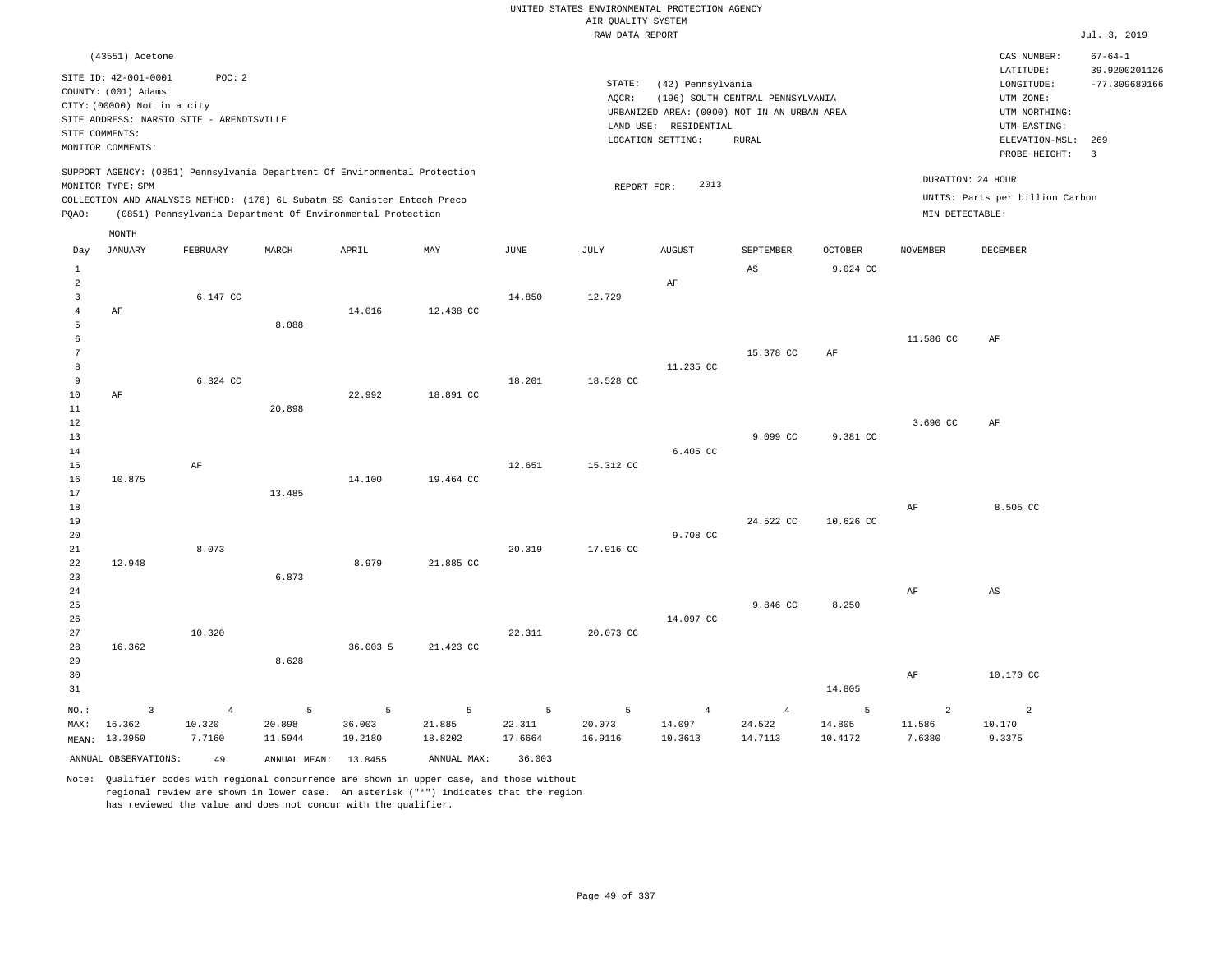|                                                 |                                                                                               |                   |                                                                                                                                                        |                   |                   |                   | AIR QUALITY SYSTEM | UNITED STATES ENVIRONMENTAL PROTECTION AGENCY                    |                                  |                   |                   |                                                                      |                                                   |
|-------------------------------------------------|-----------------------------------------------------------------------------------------------|-------------------|--------------------------------------------------------------------------------------------------------------------------------------------------------|-------------------|-------------------|-------------------|--------------------|------------------------------------------------------------------|----------------------------------|-------------------|-------------------|----------------------------------------------------------------------|---------------------------------------------------|
|                                                 |                                                                                               |                   |                                                                                                                                                        |                   |                   |                   | RAW DATA REPORT    |                                                                  |                                  |                   |                   |                                                                      | Jul. 3, 2019                                      |
|                                                 | (43551) Acetone<br>SITE ID: 42-001-0001<br>COUNTY: (001) Adams<br>CITY: (00000) Not in a city | POC: 2            |                                                                                                                                                        |                   |                   |                   | STATE:<br>AQCR:    | (42) Pennsylvania<br>URBANIZED AREA: (0000) NOT IN AN URBAN AREA | (196) SOUTH CENTRAL PENNSYLVANIA |                   |                   | CAS NUMBER:<br>LATITUDE:<br>LONGITUDE:<br>UTM ZONE:<br>UTM NORTHING: | $67 - 64 - 1$<br>39.9200201126<br>$-77.309680166$ |
|                                                 | SITE ADDRESS: NARSTO SITE - ARENDTSVILLE<br>SITE COMMENTS:<br>MONITOR COMMENTS:               |                   |                                                                                                                                                        |                   |                   |                   |                    | LAND USE: RESIDENTIAL<br>LOCATION SETTING:                       | <b>RURAL</b>                     |                   |                   | UTM EASTING:<br>ELEVATION-MSL:<br>PROBE HEIGHT:                      | 269<br>$\overline{\mathbf{3}}$                    |
|                                                 | MONITOR TYPE: SPM                                                                             |                   | SUPPORT AGENCY: (0851) Pennsylvania Department Of Environmental Protection<br>COLLECTION AND ANALYSIS METHOD: (176) 6L Subatm SS Canister Entech Preco |                   |                   |                   | REPORT FOR:        | 2014                                                             |                                  |                   | DURATION: 24 HOUR | UNITS: Parts per billion Carbon                                      |                                                   |
| PQAO:                                           |                                                                                               |                   | (0851) Pennsylvania Department Of Environmental Protection                                                                                             |                   |                   |                   |                    |                                                                  |                                  |                   | MIN DETECTABLE:   |                                                                      |                                                   |
| Day                                             | MONTH<br>JANUARY                                                                              | FEBRUARY          | MARCH                                                                                                                                                  | APRIL             | MAY               | JUNE              | JULY               | AUGUST                                                           | SEPTEMBER                        | OCTOBER           | NOVEMBER          | DECEMBER                                                             |                                                   |
| $\,$ 1<br>$\sqrt{2}$<br>$\overline{\mathbf{3}}$ |                                                                                               |                   |                                                                                                                                                        |                   |                   |                   |                    | 27.646 5                                                         | 14.989 CC                        | 10.897            | 9.617 CC          | $\rm AF$                                                             |                                                   |
| $\overline{4}$<br>5<br>6                        | AS                                                                                            | 11.240            | 9.850 CC                                                                                                                                               | 8.085 CC          | 11.864            | 22.696            | 10.886 CC          |                                                                  |                                  |                   |                   |                                                                      |                                                   |
| $7\phantom{.0}$<br>8<br>9<br>10                 |                                                                                               | 12.343            |                                                                                                                                                        |                   |                   | 27.008 5          | 18.648 CC          | 29.772 5                                                         | 13.334 CC                        | 10.101            | 6.372 CC          | 11.592 CC                                                            |                                                   |
| 11<br>12<br>13                                  | 10.309 CC                                                                                     |                   | 16.826                                                                                                                                                 | 13.994            | 14.045            |                   |                    |                                                                  |                                  |                   | 4.685 CC          | 8.534 CC                                                             |                                                   |
| 14<br>15<br>16<br>17                            | 14.682                                                                                        | 24.232            |                                                                                                                                                        | 12.806            | 10.907 CC         | 27.414 5          | 14.821 CC          | 19.496 CC                                                        | 8.630 CC                         | 7.769 CC          |                   |                                                                      |                                                   |
| 18<br>19<br>20<br>21                            |                                                                                               |                   | 9.033 CC                                                                                                                                               |                   |                   |                   |                    | 15.258 CC                                                        | $\rm{AF}$                        | 13.188            | 9.456 CC          | 10.375 CC                                                            |                                                   |
| 22<br>23<br>24                                  | 6.652 CC                                                                                      | 14.246            | 8.082 CC                                                                                                                                               | 12.015            | 21.836            | 20.563            | 18.329 CC          |                                                                  |                                  |                   |                   |                                                                      |                                                   |
| 25<br>26<br>27                                  |                                                                                               |                   |                                                                                                                                                        |                   |                   |                   |                    | AS                                                               | 8.418                            | $_{\rm AS}$       | 8.204 CC          | 8.061 CC                                                             |                                                   |
| 28<br>29<br>30<br>31                            | 19.333                                                                                        | 9.526 CC          | 13.604 CC                                                                                                                                              | AF                | 11.420 CC         | 22.344            | 22.621 CC          |                                                                  |                                  |                   |                   | 5.247 CC                                                             |                                                   |
| NO.:                                            | $\overline{4}$                                                                                | 5                 | 5                                                                                                                                                      | $\overline{4}$    | 5                 | 5                 | 5                  | $\overline{4}$                                                   | 4                                | $\overline{4}$    | 5                 | 5                                                                    |                                                   |
| MAX:                                            | 19.333<br>MEAN: 12.7440                                                                       | 24.232<br>14.3174 | 16.826<br>11.4790                                                                                                                                      | 13.994<br>11.7250 | 21.836<br>14.0144 | 27.414<br>24.0050 | 22.621<br>17.0610  | 29.772<br>23.0430                                                | 14.989<br>11.3428                | 13.188<br>10.4888 | 9.617<br>7.6668   | 11.592<br>8.7618                                                     |                                                   |
|                                                 | ANNUAL OBSERVATIONS:                                                                          | 55                | ANNUAL MEAN: 13.8891                                                                                                                                   |                   | ANNUAL MAX:       | 29.772            |                    |                                                                  |                                  |                   |                   |                                                                      |                                                   |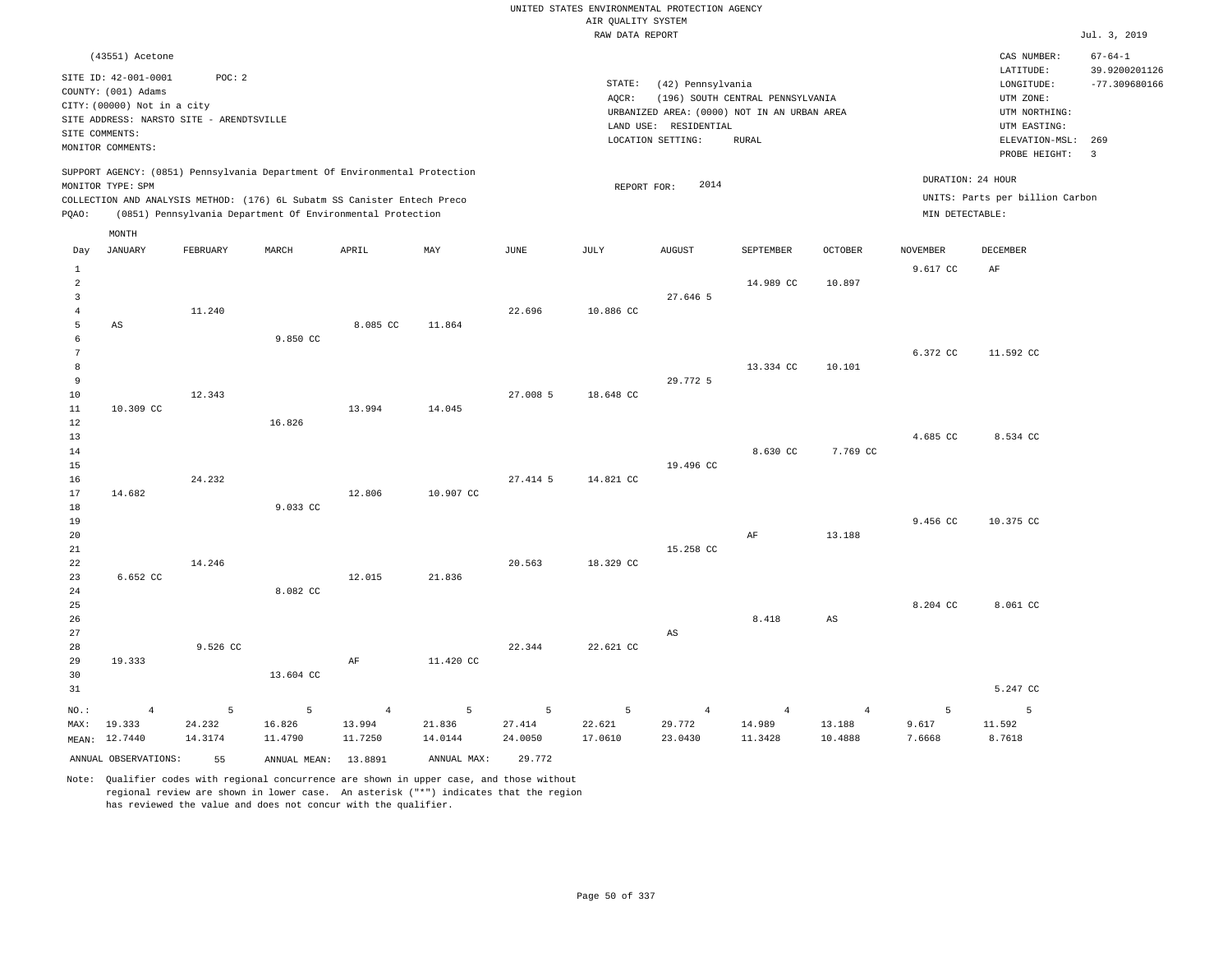RAW DATA REPORT Jul. 3, 2019 UNITED STATES ENVIRONMENTAL PROTECTION AGENCY AIR QUALITY SYSTEM (43551) Acetone STATE: (42) Pennsylvania CAS NUMBER: 67-64-1 SITE ID: 42-001-0001 POC: 2 AQCR: (196) SOUTH CENTRAL PENNSYLVANIA COUNTY: (001) Adams CITY: (00000) Not in a city LONGITUDE: -77.309680166 LATITUDE: 39.9200201126 LOCATION SETTING: RURAL SITE ADDRESS: NARSTO SITE - ARENDTSVILLE LAND USE: RESIDENTIAL SITE COMMENTS: MONITOR COMMENTS: PROBE HEIGHT: 3 ELEVATION-MSL: 269 URBANIZED AREA: (0000) NOT IN AN URBAN AREA **URBAN SERIA UTM NORTHING**: UTM EASTING: UTM ZONE: SUPPORT AGENCY: (0851) Pennsylvania Department Of Environmental Protection MONITOR TYPE: SPM COLLECTION AND ANALYSIS METHOD: (176) 6L Subatm SS Canister Entech Preco REPORT FOR: 2015 UNITS: Parts per billion Carbon PQAO: (0851) Pennsylvania Department Of Environmental Protection MIN DETECTABLE: DURATION: 24 HOUR 1 2 3 4 5 6 7 8 9 10 11 12 13 14 15 16 17 18 19  $20$ 21 22 23 24 25 26 27 28 29 30 31 5.418 CC 7.886 CC 8.188 CC 7.362 CC 6.478 CC NO.: MAX: MEAN: 5 8.188 7.0664 6.493 CC 14.686 CC 6.021 CC 6.196 CC  $8.606$  CC 7.221 CC 5.797 CC 9.068 CC 7.986 CC 4.200 CC 6.900 CC 10.800 CC 5.100 CC 3.000 CC 5.700 CC AS 7.200 CC 6.300 10.500 CC 12.300 CC 9.000 CC 27.000 5 12.300 CC 18.300 15.600 13.350 CC AF 15.000 13.800 CC 16.800 15.600 19.200 19.200 11.700 CC 9.900 CC AS 18.240 14.400 CC 11.700 CC 6.900 CC 8.100 CC 10.200 CC 5.400 CC 10.500 CC 6.600 CC 7.200 CC 7.200 CC 5.700 CC 4.500 CC 10.800 CC 5.100 CC 7.200 CC 10.800 CC 3.900 CC 5.100 CC 4 14.686 8.3490 6 9.068 7.1463 5 10.800 6.3000 4 12.300 9.0750 5 27.000 16.4400 4 16.800 14.7375 5 19.200 15.1200 4 18.240 12.8100 5 10.500 8.1600 5 10.800 7.0800 5 10.800 6.4200 ANNUAL OBSERVATIONS: 57 ANNUAL MEAN: 9.7491 ANNUAL MAX: 27.000 Day JANUARY FEBRUARY MARCH APRIL MAY JUNE JULY AUGUST SEPTEMBER OCTOBER NOVEMBER DECEMBER MONTH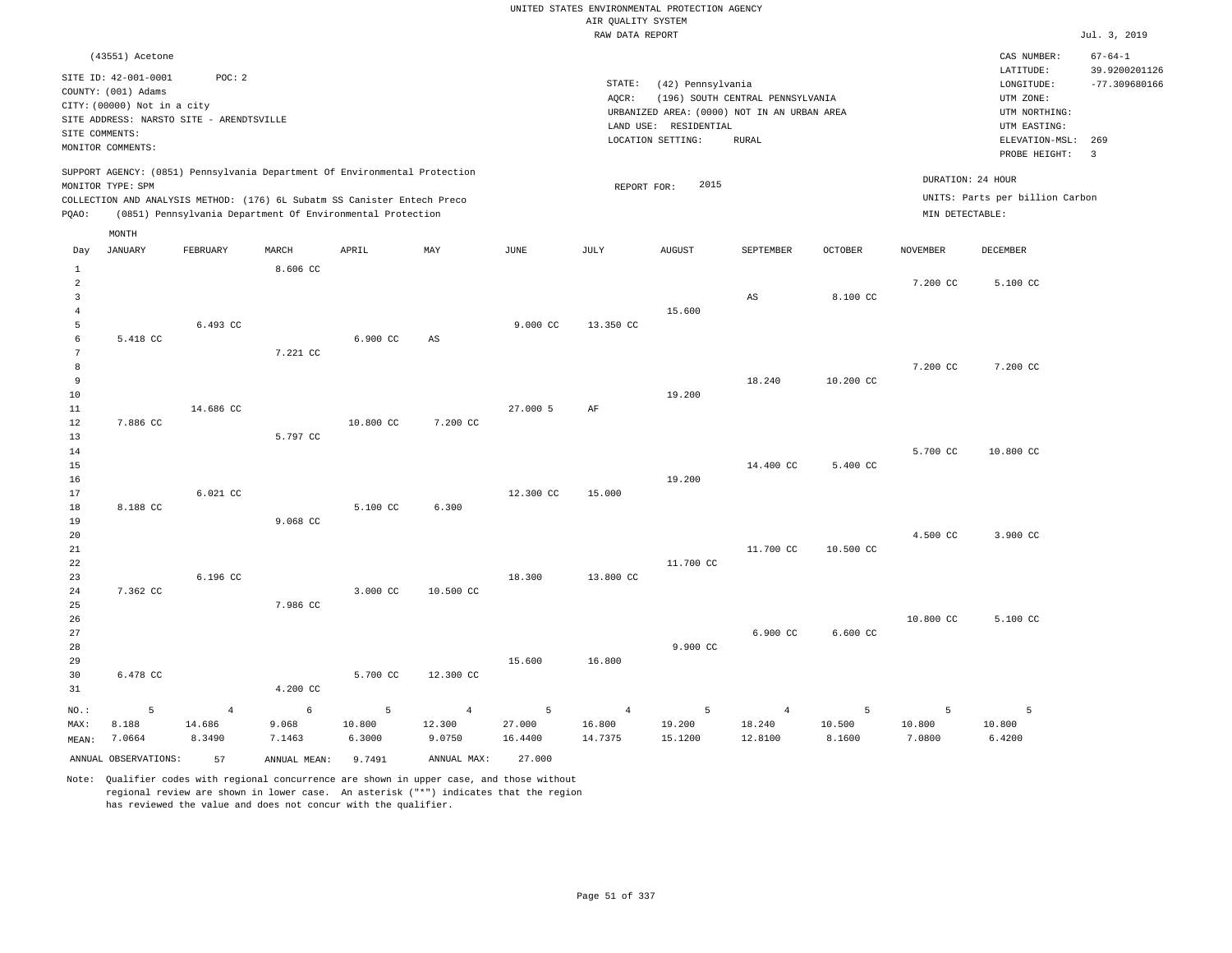RAW DATA REPORT Jul. 3, 2019 UNITED STATES ENVIRONMENTAL PROTECTION AGENCY AIR QUALITY SYSTEM (43551) Acetone STATE: (42) Pennsylvania CAS NUMBER: 67-64-1 SITE ID: 42-001-0001 POC: 2 AQCR: (196) SOUTH CENTRAL PENNSYLVANIA COUNTY: (001) Adams CITY: (00000) Not in a city LONGITUDE: -77.309680166 LATITUDE: 39.9200201126 LOCATION SETTING: RURAL SITE ADDRESS: NARSTO SITE - ARENDTSVILLE LAND USE: RESIDENTIAL SITE COMMENTS: MONITOR COMMENTS: PROBE HEIGHT: 3 ELEVATION-MSL: 269 URBANIZED AREA: (0000) NOT IN AN URBAN AREA **URBAN SERIA UTM NORTHING**: UTM EASTING: UTM ZONE: SUPPORT AGENCY: (0851) Pennsylvania Department Of Environmental Protection MONITOR TYPE: SPM COLLECTION AND ANALYSIS METHOD: (176) 6L Subatm SS Canister Entech Preco REPORT FOR: 2016 UNITS: Parts per billion Carbon PQAO: (0851) Pennsylvania Department Of Environmental Protection MIN DETECTABLE: DURATION: 24 HOUR 1 2 3 4 5 6 7 8 9 10 11 12 13 14 15 16 17 18 19  $20$ 21 22 23 24 25 26 27 28 29 30 31 4.500 LB 6.600 LB 6.900 LB 2.469 LB 10.740 LB 10.350 LB NO.: MAX: MEAN: 6 10.740 6.9265 3.930 LB 5.100 LB 3.000 LB 3.600 LB 8.700 LB 5.700 LB 6.900 LB 3.600 LB 6.300 LB AS 5.400 LB 8.400 LB 9.900 LB 4.500 LB 5.100 LB 8.940 LB 7.890 LB 8.700 LB 14.400 LB 11.700 12.300 22.500 5 14.100 10.800 LB 7.800 LB 12.000 LB 12.300 TS 28.200 5 14.100 LB 15.000 LB 18.180 19.590 11.940 LB 13.830 LB 9.300 LB 18.600 9.900 LB 10.500 LB 9.600 LB 9.000 LB 9.600 LB 10.200 LB 12.000 25.200 5 19.800 8.700 LB 11.100 LB 4.200 LB 6.900 LB 4.500 LB 4.200 LB 8.100 AF 8.700 LB 4 5.100 3.9075 5 8.700 6.2400 5 9.900 6.6600 5 14.400 10.3260 5 22.500 13.5000 4 28.200 16.6500 5 19.590 15.7080 5 18.600 11.5800 5 25.200 13.2000 5 19.800 10.1400 4 8.700 6.3750 ANNUAL OBSERVATIONS: 58 ANNUAL MEAN: 10.1045 ANNUAL MAX: 28.200 Day JANUARY FEBRUARY MARCH APRIL MAY JUNE JULY AUGUST SEPTEMBER OCTOBER NOVEMBER DECEMBER MONTH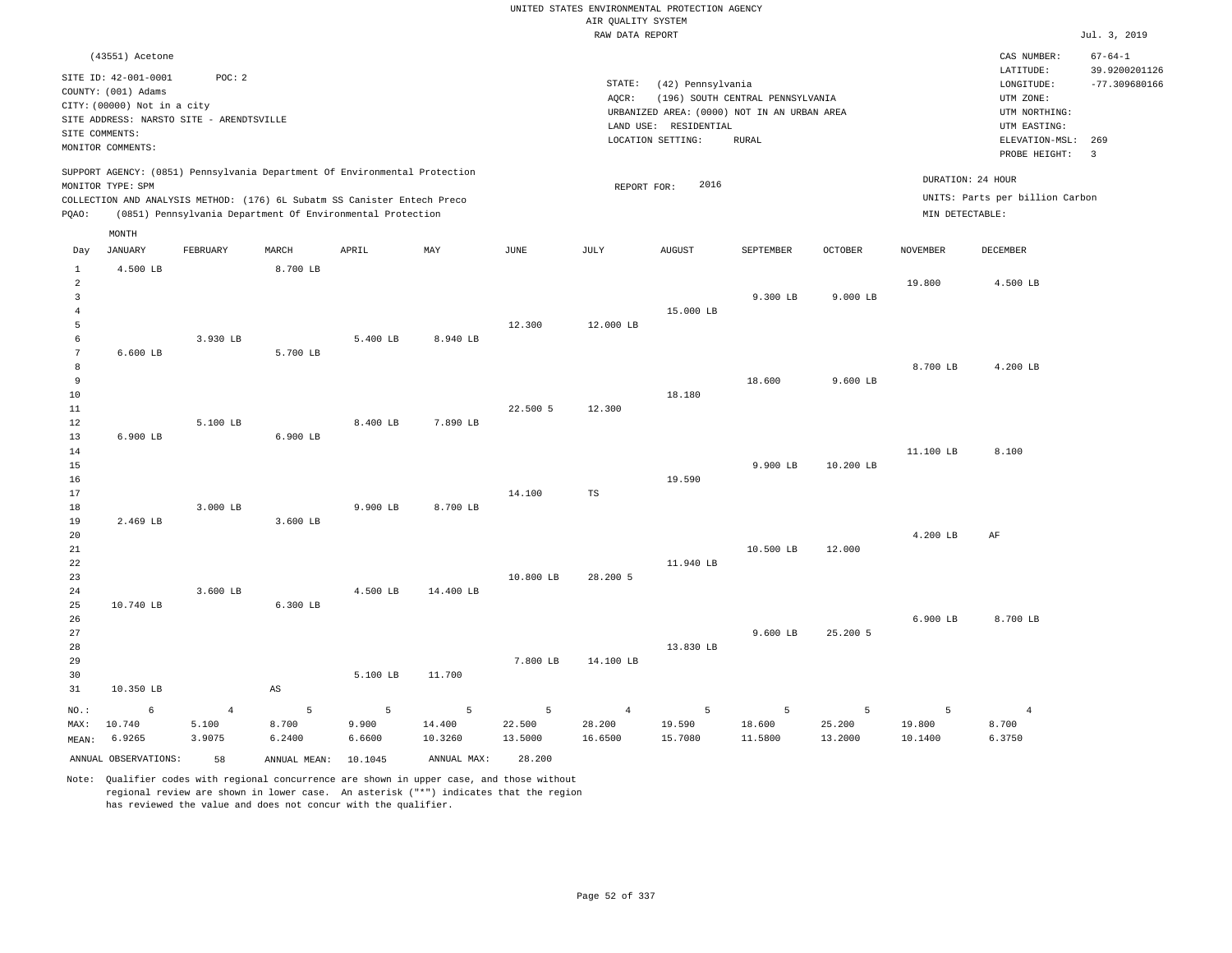|                     |                                             |                 |                                                                            |                 |                 |                   | UNITED STATES ENVIRONMENTAL PROTECTION AGENCY |                       |                                             |                  |                  |                                    |                                  |
|---------------------|---------------------------------------------|-----------------|----------------------------------------------------------------------------|-----------------|-----------------|-------------------|-----------------------------------------------|-----------------------|---------------------------------------------|------------------|------------------|------------------------------------|----------------------------------|
|                     |                                             |                 |                                                                            |                 |                 |                   | AIR QUALITY SYSTEM                            |                       |                                             |                  |                  |                                    |                                  |
|                     |                                             |                 |                                                                            |                 |                 |                   | RAW DATA REPORT                               |                       |                                             |                  |                  |                                    | Jul. 3, 2019                     |
|                     | (43551) Acetone                             |                 |                                                                            |                 |                 |                   |                                               |                       |                                             |                  |                  | CAS NUMBER:                        | $67 - 64 - 1$                    |
|                     | SITE ID: 42-001-0001<br>COUNTY: (001) Adams | POC: 2          |                                                                            |                 |                 |                   | STATE:                                        | (42) Pennsylvania     |                                             |                  |                  | LATITUDE:<br>$\texttt{LONGITUDE}:$ | 39.9200201126<br>$-77.309680166$ |
|                     | CITY: (00000) Not in a city                 |                 |                                                                            |                 |                 |                   | AOCR:                                         |                       | (196) SOUTH CENTRAL PENNSYLVANIA            |                  |                  | UTM ZONE:                          |                                  |
|                     | SITE ADDRESS: NARSTO SITE - ARENDTSVILLE    |                 |                                                                            |                 |                 |                   |                                               |                       | URBANIZED AREA: (0000) NOT IN AN URBAN AREA |                  |                  | UTM NORTHING:                      |                                  |
| SITE COMMENTS:      |                                             |                 |                                                                            |                 |                 |                   |                                               | LAND USE: RESIDENTIAL |                                             |                  |                  | UTM EASTING:                       |                                  |
|                     | MONITOR COMMENTS:                           |                 |                                                                            |                 |                 |                   |                                               | LOCATION SETTING:     | <b>RURAL</b>                                |                  |                  | ELEVATION-MSL: 269                 |                                  |
|                     | MONITOR TYPE: SPM                           |                 | SUPPORT AGENCY: (0851) Pennsylvania Department Of Environmental Protection |                 |                 |                   |                                               | 2017                  |                                             |                  |                  | PROBE HEIGHT:<br>DURATION: 24 HOUR | $\overline{\mathbf{3}}$          |
|                     |                                             |                 | COLLECTION AND ANALYSIS METHOD: (176) 6L Subatm SS Canister Entech Preco   |                 |                 |                   | REPORT FOR:                                   |                       |                                             |                  |                  | UNITS: Parts per billion Carbon    |                                  |
| PQAO:               |                                             |                 | (0851) Pennsylvania Department Of Environmental Protection                 |                 |                 |                   |                                               |                       |                                             |                  | MIN DETECTABLE:  |                                    |                                  |
|                     | MONTH                                       |                 |                                                                            |                 |                 |                   |                                               |                       |                                             |                  |                  |                                    |                                  |
| Day                 | <b>JANUARY</b>                              | FEBRUARY        | MARCH                                                                      | APRIL           | MAY             | <b>JUNE</b>       | <b>JULY</b>                                   | <b>AUGUST</b>         | SEPTEMBER                                   | OCTOBER          | <b>NOVEMBER</b>  | DECEMBER                           |                                  |
| $\mathbf{1}$        | 3.900 LB                                    |                 |                                                                            | 5.100 LB        | 9.600           |                   |                                               |                       |                                             |                  |                  |                                    |                                  |
| $\overline{a}$      |                                             |                 | 3.900 LB                                                                   |                 |                 |                   |                                               |                       |                                             |                  |                  |                                    |                                  |
| $\overline{3}$      |                                             |                 |                                                                            |                 |                 |                   |                                               |                       | 9.000                                       | 10.200           | 6.900 LB         | 8.400                              |                                  |
| $\overline{4}$<br>5 |                                             |                 |                                                                            |                 |                 |                   |                                               | 9.600                 |                                             |                  |                  |                                    |                                  |
| 6                   |                                             | $6.600$ LB      |                                                                            |                 |                 | 12.300            | 10.800                                        |                       |                                             |                  |                  |                                    |                                  |
| $7\phantom{.0}$     | 3.000 LB                                    |                 |                                                                            | 9.300           | 4.800 OX        |                   |                                               |                       |                                             |                  |                  |                                    |                                  |
| 8                   |                                             |                 | 5.100 LB                                                                   |                 |                 |                   |                                               |                       |                                             |                  |                  |                                    |                                  |
| $\,9$               |                                             |                 |                                                                            |                 |                 |                   |                                               |                       |                                             |                  | 4.500 LB         | 4.200 LB                           |                                  |
| $10$                |                                             |                 |                                                                            |                 |                 |                   |                                               |                       | 11,700                                      | 8,100            |                  |                                    |                                  |
| 11                  |                                             |                 |                                                                            |                 |                 |                   |                                               | 15.120                |                                             |                  |                  |                                    |                                  |
| 12                  |                                             | 9.900           |                                                                            |                 |                 | 21.000            | 20.700 EH                                     |                       |                                             |                  |                  |                                    |                                  |
| 13                  | 3.600 LB                                    |                 |                                                                            | 6.900 LB        | 5.100 LB        |                   |                                               |                       |                                             |                  |                  |                                    |                                  |
| 14                  |                                             |                 | 4.200 LB                                                                   |                 |                 |                   |                                               |                       |                                             |                  |                  |                                    |                                  |
| 15                  |                                             |                 |                                                                            |                 |                 |                   |                                               |                       |                                             |                  | 5.700 LB         | 3.600 LB                           |                                  |
| 16                  |                                             |                 |                                                                            |                 |                 |                   |                                               | 15.150                | 15.720                                      | AM               |                  |                                    |                                  |
| 17<br>18            |                                             | 7.200 LB        |                                                                            |                 |                 | 15.000            | 12.300                                        |                       |                                             |                  |                  |                                    |                                  |
| 19                  | 4.500 LB                                    |                 |                                                                            | 4.800 LB        | AS              |                   |                                               |                       |                                             |                  |                  |                                    |                                  |
| 20                  |                                             |                 | 7.200 LB                                                                   |                 |                 |                   |                                               |                       |                                             |                  |                  |                                    |                                  |
| 21                  |                                             |                 |                                                                            |                 |                 |                   |                                               |                       |                                             |                  | 12.000           | 3.900 LB                           |                                  |
| 22                  |                                             |                 |                                                                            |                 |                 |                   |                                               |                       | 8.400 LB                                    | 12.300           |                  |                                    |                                  |
| 23                  |                                             |                 |                                                                            |                 |                 |                   |                                               | 10.740                |                                             |                  |                  |                                    |                                  |
| 24                  |                                             | $\rm{AF}$       |                                                                            |                 |                 | 10.500            | 12.600                                        |                       |                                             |                  |                  |                                    |                                  |
| 25                  | $6.000$ LB                                  |                 |                                                                            | 8.490 LB        | 7.800           |                   |                                               |                       |                                             |                  |                  |                                    |                                  |
| 26                  |                                             |                 | 6.900 LB                                                                   |                 |                 |                   |                                               |                       |                                             |                  |                  |                                    |                                  |
| 27                  |                                             |                 |                                                                            |                 |                 |                   |                                               |                       |                                             |                  | 6.300 LB         | 2.970 LB                           |                                  |
| 28<br>29            |                                             |                 |                                                                            |                 |                 |                   |                                               | 10.800                | $6.600$ LB                                  | 7.500            |                  |                                    |                                  |
| 30                  |                                             |                 |                                                                            |                 |                 | 19.800            | 10.500                                        |                       |                                             |                  |                  |                                    |                                  |
| 31                  | 5.100 LB                                    |                 |                                                                            |                 | 9.900           |                   |                                               |                       |                                             |                  |                  |                                    |                                  |
|                     |                                             |                 |                                                                            |                 |                 |                   |                                               |                       |                                             |                  |                  |                                    |                                  |
| NO.:                | 6                                           | $\overline{3}$  | 5                                                                          | 5               | 5               | 5                 | 5                                             | 5                     | 5                                           | $\overline{4}$   | 5                | 5                                  |                                  |
| MAX:                | 6.000<br>4.3500                             | 9.900<br>7.9000 | 7.200<br>5.4600                                                            | 9.300<br>6.9180 | 9.900<br>7.4400 | 21.000<br>15.7200 | 20.700<br>13.3800                             | 15.150<br>12.2820     | 15.720<br>10.2840                           | 12.300<br>9.5250 | 12.000<br>7.0800 | 8.400<br>4.6140                    |                                  |
| MEAN:               |                                             |                 |                                                                            |                 |                 |                   |                                               |                       |                                             |                  |                  |                                    |                                  |
|                     | ANNUAL OBSERVATIONS:                        | 58              | ANNUAL MEAN:                                                               | 8,6860          | ANNUAL MAX:     | 21.000            |                                               |                       |                                             |                  |                  |                                    |                                  |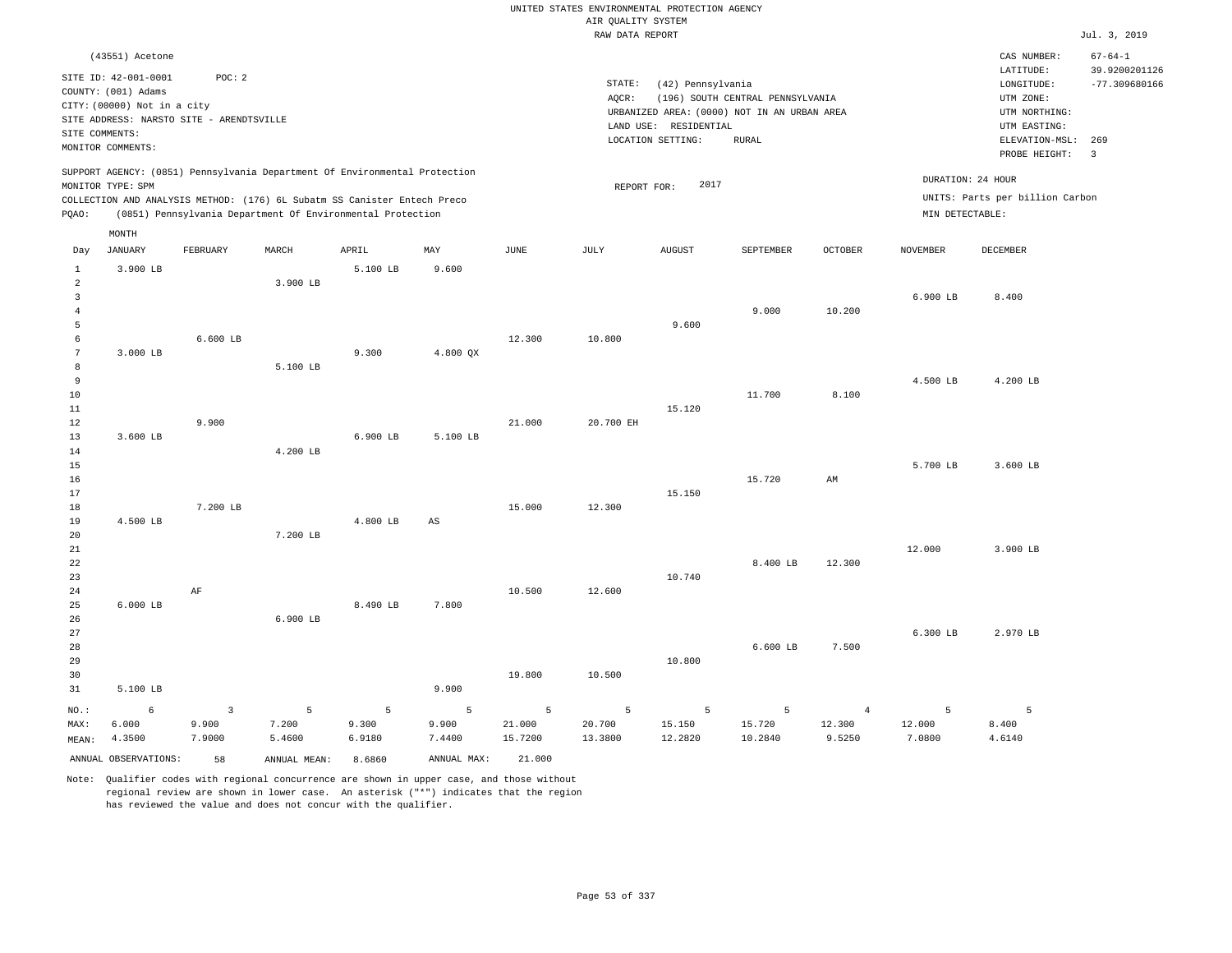|                 |                                          |          |                                                                            |                |                |                | UNITED STATES ENVIRONMENTAL PROTECTION AGENCY |                       |                                             |          |                 |                                    |                 |
|-----------------|------------------------------------------|----------|----------------------------------------------------------------------------|----------------|----------------|----------------|-----------------------------------------------|-----------------------|---------------------------------------------|----------|-----------------|------------------------------------|-----------------|
|                 |                                          |          |                                                                            |                |                |                | AIR QUALITY SYSTEM                            |                       |                                             |          |                 |                                    |                 |
|                 |                                          |          |                                                                            |                |                |                | RAW DATA REPORT                               |                       |                                             |          |                 |                                    | Jul. 3, 2019    |
|                 | (43551) Acetone                          |          |                                                                            |                |                |                |                                               |                       |                                             |          |                 | CAS NUMBER:                        | $67 - 64 - 1$   |
|                 | SITE ID: 42-001-0001                     | POC: 2   |                                                                            |                |                |                |                                               |                       |                                             |          |                 | LATITUDE:                          | 39.9200201126   |
|                 | COUNTY: (001) Adams                      |          |                                                                            |                |                |                | STATE:                                        | (42) Pennsylvania     |                                             |          |                 | LONGITUDE:                         | $-77.309680166$ |
|                 | CITY: (00000) Not in a city              |          |                                                                            |                |                |                | AQCR:                                         |                       | (196) SOUTH CENTRAL PENNSYLVANIA            |          |                 | UTM ZONE:                          |                 |
|                 | SITE ADDRESS: NARSTO SITE - ARENDTSVILLE |          |                                                                            |                |                |                |                                               |                       | URBANIZED AREA: (0000) NOT IN AN URBAN AREA |          |                 | UTM NORTHING:                      |                 |
| SITE COMMENTS:  |                                          |          |                                                                            |                |                |                |                                               | LAND USE: RESIDENTIAL |                                             |          |                 | UTM EASTING:                       |                 |
|                 | MONITOR COMMENTS:                        |          |                                                                            |                |                |                |                                               | LOCATION SETTING:     | <b>RURAL</b>                                |          |                 | ELEVATION-MSL: 269                 |                 |
|                 | MONITOR TYPE: SPM                        |          | SUPPORT AGENCY: (0851) Pennsylvania Department Of Environmental Protection |                |                |                | REPORT FOR:                                   | 2018                  |                                             |          |                 | PROBE HEIGHT:<br>DURATION: 24 HOUR | $\overline{3}$  |
|                 |                                          |          | COLLECTION AND ANALYSIS METHOD: (176) 6L Subatm SS Canister Entech Preco   |                |                |                |                                               |                       |                                             |          |                 | UNITS: Parts per billion Carbon    |                 |
| PQAO:           |                                          |          | (0851) Pennsylvania Department Of Environmental Protection                 |                |                |                |                                               |                       |                                             |          |                 | MIN DETECTABLE: 1.215              |                 |
|                 |                                          |          |                                                                            |                |                |                |                                               |                       |                                             |          |                 |                                    |                 |
| Day             | MONTH<br><b>JANUARY</b>                  | FEBRUARY | MARCH                                                                      | APRIL          | MAY            | JUNE           | JULY                                          | <b>AUGUST</b>         | SEPTEMBER                                   | OCTOBER  | <b>NOVEMBER</b> | DECEMBER                           |                 |
| $\mathbf{1}$    |                                          | 4.800 LB |                                                                            |                |                | 13.020         | 11.700                                        |                       |                                             |          |                 |                                    |                 |
| $\overline{a}$  | 3.000 LB                                 |          |                                                                            | 7.500 LB       | 14.700         |                |                                               |                       |                                             |          |                 |                                    |                 |
| $\overline{3}$  |                                          |          | 4.200 LB                                                                   |                |                |                |                                               |                       |                                             |          |                 |                                    |                 |
| $\overline{4}$  |                                          |          |                                                                            |                |                |                |                                               |                       |                                             |          | 5.070 LB        | 3.300 LB                           |                 |
| $\overline{5}$  |                                          |          |                                                                            |                |                |                |                                               |                       | 13.800                                      | 7.800 LB |                 |                                    |                 |
| 6               |                                          |          |                                                                            |                |                |                |                                               | 16.020                |                                             |          |                 |                                    |                 |
| $7\phantom{.0}$ |                                          | 4.800 LB |                                                                            |                |                | AM             | 6.900 LB                                      |                       |                                             |          |                 |                                    |                 |
| 8<br>9          | 4.800 LB                                 |          | 3.300 LB                                                                   | 4.500 LB       | 11.700         |                |                                               |                       |                                             |          |                 |                                    |                 |
| 10              |                                          |          |                                                                            |                |                |                |                                               |                       |                                             |          | 3.900 LB        | 3.300 LB                           |                 |
| $11\,$          |                                          |          |                                                                            |                |                |                |                                               |                       | 6.300 LB                                    | 20.400   |                 |                                    |                 |
| 12              |                                          |          |                                                                            |                |                |                |                                               | 12.000                |                                             |          |                 |                                    |                 |
| 13              |                                          | 5.400 LB |                                                                            |                |                | 9.450          | 11.400                                        |                       |                                             |          |                 |                                    |                 |
| 14              | 2.370 LB                                 |          |                                                                            | 13.500         | 10.800         |                |                                               |                       |                                             |          |                 |                                    |                 |
| 15              |                                          |          | 5.100 LB                                                                   |                |                |                |                                               |                       |                                             |          |                 |                                    |                 |
| 16              |                                          |          |                                                                            |                |                |                |                                               |                       |                                             |          | 4.800 LB        | 3.600 LB                           |                 |
| 17              |                                          |          |                                                                            |                |                |                |                                               |                       | 7.200 LB                                    | 4.800 LB |                 |                                    |                 |
| 18              |                                          |          |                                                                            |                |                |                |                                               | 14.700                |                                             |          |                 |                                    |                 |
| 19              |                                          | 5.100 LB |                                                                            |                |                | 9.990          | 11.700 LB                                     |                       |                                             |          |                 |                                    |                 |
| 20              | 5.100 LB                                 |          | 4.500 LB                                                                   | 9.600          | 8.700          |                |                                               |                       |                                             |          |                 |                                    |                 |
| 21<br>22        |                                          |          |                                                                            |                |                |                |                                               |                       |                                             |          | 3.000 LB        | 3.600 LB                           |                 |
| 23              |                                          |          |                                                                            |                |                |                |                                               |                       | 6.300 LB                                    | 7.500 LB |                 |                                    |                 |
| 24              |                                          |          |                                                                            |                |                |                |                                               | 12.000                |                                             |          |                 |                                    |                 |
| 25              |                                          | 5.700 LB |                                                                            |                |                | 8.100 LB       | 15.000 QX                                     |                       |                                             |          |                 |                                    |                 |
| 26              | 4.200 LB                                 |          |                                                                            | AS             | AS             |                |                                               |                       |                                             |          |                 |                                    |                 |
| 27              |                                          |          | 5.100 LB                                                                   |                |                |                |                                               |                       |                                             |          |                 |                                    |                 |
| 28              |                                          |          |                                                                            |                |                |                |                                               |                       |                                             |          | $_{\rm AS}$     | 4.800 LB                           |                 |
| 29              |                                          |          |                                                                            |                |                |                |                                               |                       | 6.900 LB                                    | 4.800 LB |                 |                                    |                 |
| 30              |                                          |          |                                                                            |                |                |                |                                               | 11.700                |                                             |          |                 |                                    |                 |
| 31              |                                          |          |                                                                            |                |                |                | 10.500                                        |                       |                                             |          |                 |                                    |                 |
| NO.:            | 5                                        | 5        | 5                                                                          | $\overline{4}$ | $\overline{4}$ | $\overline{4}$ | 6                                             | 5                     | 5                                           | 5        | $\overline{4}$  | $\overline{5}$                     |                 |
| MAX:            | 5.100                                    | 5.700    | 5.100                                                                      | 13.500         | 14.700         | 13.020         | 15.000                                        | 16.020                | 13.800                                      | 20.400   | 5.070           | 4.800                              |                 |
| MEAN:           | 3.8940                                   | 5.1600   | 4.4400                                                                     | 8.7750         | 11.4750        | 10.1400        | 11.2000                                       | 13.2840               | 8.1000                                      | 9.0600   | 4.1925          | 3.7200                             |                 |
|                 | ANNUAL OBSERVATIONS:                     | 57       | ANNUAL MEAN:                                                               | 7.7863         | ANNUAL MAX:    | 20.400         |                                               |                       |                                             |          |                 |                                    |                 |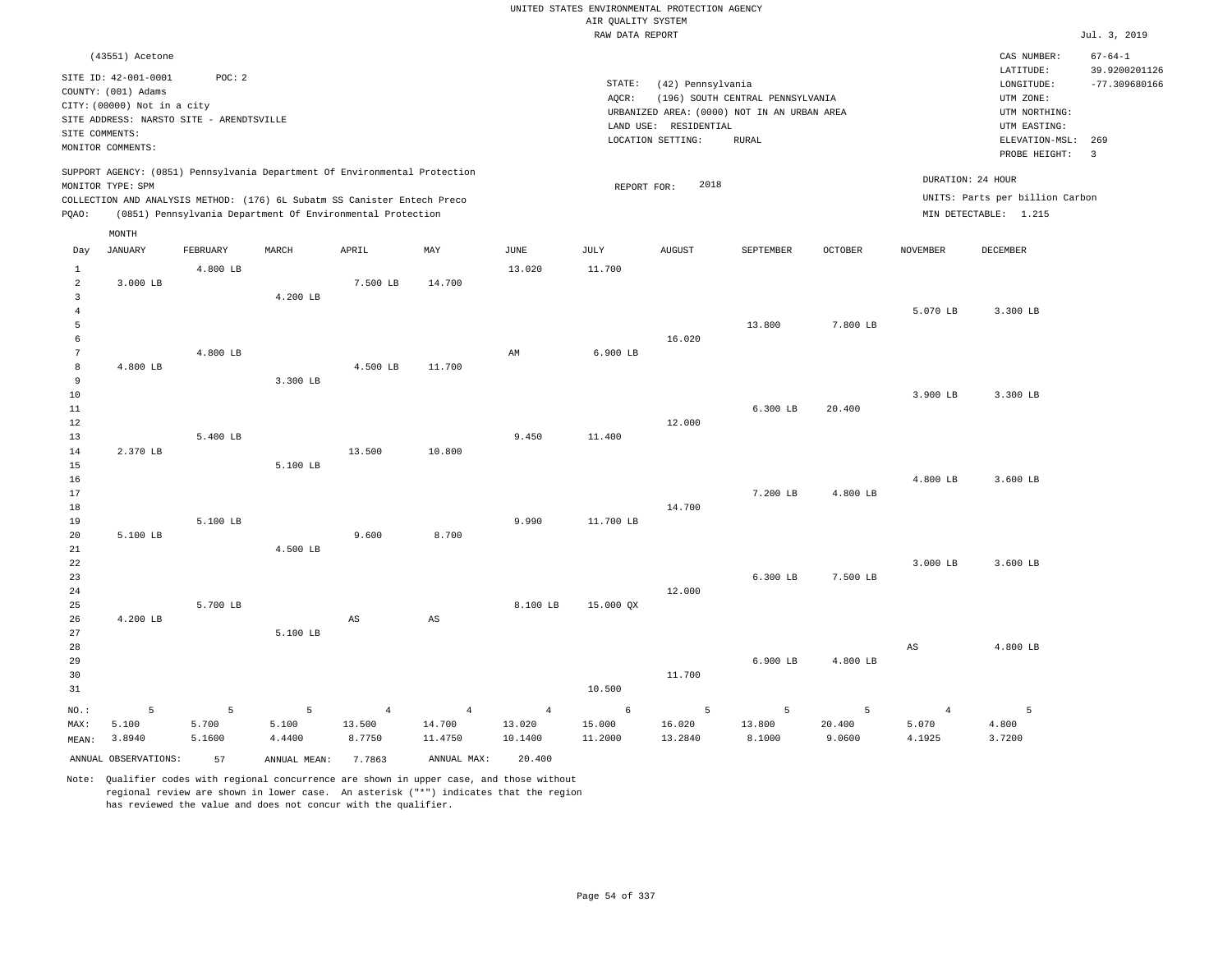|                                  |                                                                                                                                             |                                   |                                                                                                                                        |                      |                      |                      | UNITED STATES ENVIRONMENTAL PROTECTION AGENCY<br>AIR QUALITY SYSTEM |                                                                 |                                                                                                 |                     |                      |                                                                                                          |                                                           |
|----------------------------------|---------------------------------------------------------------------------------------------------------------------------------------------|-----------------------------------|----------------------------------------------------------------------------------------------------------------------------------------|----------------------|----------------------|----------------------|---------------------------------------------------------------------|-----------------------------------------------------------------|-------------------------------------------------------------------------------------------------|---------------------|----------------------|----------------------------------------------------------------------------------------------------------|-----------------------------------------------------------|
|                                  |                                                                                                                                             |                                   |                                                                                                                                        |                      |                      |                      | RAW DATA REPORT                                                     |                                                                 |                                                                                                 |                     |                      |                                                                                                          | Jul. 3, 2019                                              |
|                                  | (43552) Methyl ethyl ketone                                                                                                                 |                                   |                                                                                                                                        |                      |                      |                      |                                                                     |                                                                 |                                                                                                 |                     |                      | CAS NUMBER:                                                                                              | $78 - 93 - 3$                                             |
| SITE COMMENTS:                   | SITE ID: 42-001-0001<br>COUNTY: (001) Adams<br>CITY: (00000) Not in a city<br>SITE ADDRESS: NARSTO SITE - ARENDTSVILLE<br>MONITOR COMMENTS: | POC: 2                            |                                                                                                                                        |                      |                      |                      | $\texttt{STATE}{}:$<br>AQCR:                                        | (42) Pennsylvania<br>LAND USE: RESIDENTIAL<br>LOCATION SETTING: | (196) SOUTH CENTRAL PENNSYLVANIA<br>URBANIZED AREA: (0000) NOT IN AN URBAN AREA<br><b>RURAL</b> |                     |                      | LATITUDE:<br>LONGITUDE:<br>UTM ZONE:<br>UTM NORTHING:<br>UTM EASTING:<br>ELEVATION-MSL:<br>PROBE HEIGHT: | 39.9200201126<br>$-77.309680166$<br>269<br>$\overline{3}$ |
|                                  | MONITOR TYPE: SPM                                                                                                                           |                                   | SUPPORT AGENCY: (0851) Pennsylvania Department Of Environmental Protection                                                             |                      |                      |                      | REPORT FOR:                                                         | 2013                                                            |                                                                                                 |                     | DURATION: 24 HOUR    |                                                                                                          |                                                           |
| PQAO:                            |                                                                                                                                             |                                   | COLLECTION AND ANALYSIS METHOD: (176) 6L Subatm SS Canister Entech Preco<br>(0851) Pennsylvania Department Of Environmental Protection |                      |                      |                      |                                                                     |                                                                 |                                                                                                 |                     | MIN DETECTABLE:      | UNITS: Parts per billion Carbon                                                                          |                                                           |
|                                  | MONTH                                                                                                                                       |                                   |                                                                                                                                        |                      |                      |                      |                                                                     |                                                                 |                                                                                                 |                     |                      |                                                                                                          |                                                           |
| Day                              | <b>JANUARY</b>                                                                                                                              | FEBRUARY                          | MARCH                                                                                                                                  | APRIL                | MAY                  | <b>JUNE</b>          | JULY                                                                | <b>AUGUST</b>                                                   | SEPTEMBER                                                                                       | <b>OCTOBER</b>      | <b>NOVEMBER</b>      | <b>DECEMBER</b>                                                                                          |                                                           |
| $\mathbf{1}$<br>$\overline{a}$   |                                                                                                                                             |                                   |                                                                                                                                        |                      |                      |                      |                                                                     | AF                                                              | $\mathbb{A}\mathbb{S}$                                                                          | $.000$ ND           |                      |                                                                                                          |                                                           |
| $\overline{3}$<br>$\overline{4}$ | AF                                                                                                                                          | .928                              |                                                                                                                                        | 1.384                | 1.632 CC             | 2.228                | 1.732                                                               |                                                                 |                                                                                                 |                     |                      |                                                                                                          |                                                           |
| 5<br>6<br>$7\phantom{.0}$<br>8   |                                                                                                                                             |                                   | 1.064                                                                                                                                  |                      |                      |                      |                                                                     | 1.596 CC                                                        | 1,840 CC                                                                                        | AF                  | 1.900 CC             | AF                                                                                                       |                                                           |
| 9<br>$10$<br>11                  | AF                                                                                                                                          | .724                              | 2.080                                                                                                                                  | 2.796                | 4.220 5              | 1.908                | 2.792 CC                                                            |                                                                 |                                                                                                 |                     |                      |                                                                                                          |                                                           |
| 12<br>13<br>14                   |                                                                                                                                             |                                   |                                                                                                                                        |                      |                      |                      |                                                                     | .728 CC                                                         | 1.204 CC                                                                                        | 1.252 CC            | .704 CC              | AF                                                                                                       |                                                           |
| 15<br>16<br>17                   | 1.008                                                                                                                                       | AF                                | 1.436                                                                                                                                  | 1.644                | 2.528 CC             | 1.652                | 2.008 CC                                                            |                                                                 |                                                                                                 |                     |                      |                                                                                                          |                                                           |
| 18<br>19<br>20                   |                                                                                                                                             |                                   |                                                                                                                                        |                      |                      |                      |                                                                     | 1.928 CC                                                        | 2.468 CC                                                                                        | $.000$ ND           | $\rm{AF}$            | 1.044 CC                                                                                                 |                                                           |
| 21<br>$2\sqrt{2}$<br>23<br>24    | 1.540                                                                                                                                       | 1.272                             | .856                                                                                                                                   | 1.136                | 3.160 CC             | 2.548                | 2.552 CC                                                            |                                                                 |                                                                                                 |                     | $\rm{AF}$            | $_{\rm AS}$                                                                                              |                                                           |
| 25<br>26<br>27                   |                                                                                                                                             | 1.496                             |                                                                                                                                        |                      |                      | 3.344 5              | 1.952 CC                                                            | 2.548 CC                                                        | $.000$ ND                                                                                       | .928                |                      |                                                                                                          |                                                           |
| 28<br>29                         | 2.684                                                                                                                                       |                                   | .996                                                                                                                                   | 5.076 5              | 2.500 CC             |                      |                                                                     |                                                                 |                                                                                                 |                     |                      |                                                                                                          |                                                           |
| 30<br>31                         |                                                                                                                                             |                                   |                                                                                                                                        |                      |                      |                      |                                                                     |                                                                 |                                                                                                 | 1.332               | AF                   | 1.084 CC                                                                                                 |                                                           |
| NO.:<br>MAX:<br>MEAN:            | $\overline{\mathbf{3}}$<br>2.684<br>1.7440                                                                                                  | $\overline{4}$<br>1.496<br>1.1050 | 5<br>2.080<br>1.2864                                                                                                                   | 5<br>5.076<br>2.4072 | 5<br>4.220<br>2.8080 | 5<br>3.344<br>2.3360 | 5<br>2.792<br>2.2072                                                | $\overline{4}$<br>2.548<br>1.7000                               | $\overline{4}$<br>2.468<br>1.3780                                                               | 5<br>1.332<br>.7024 | 2<br>1.900<br>1.3020 | $\overline{a}$<br>1.084<br>1.0640                                                                        |                                                           |
|                                  | ANNUAL OBSERVATIONS:                                                                                                                        | 49                                | ANNUAL MEAN:                                                                                                                           | 1.7435               | ANNUAL MAX:          | 5.076                |                                                                     |                                                                 |                                                                                                 |                     |                      |                                                                                                          |                                                           |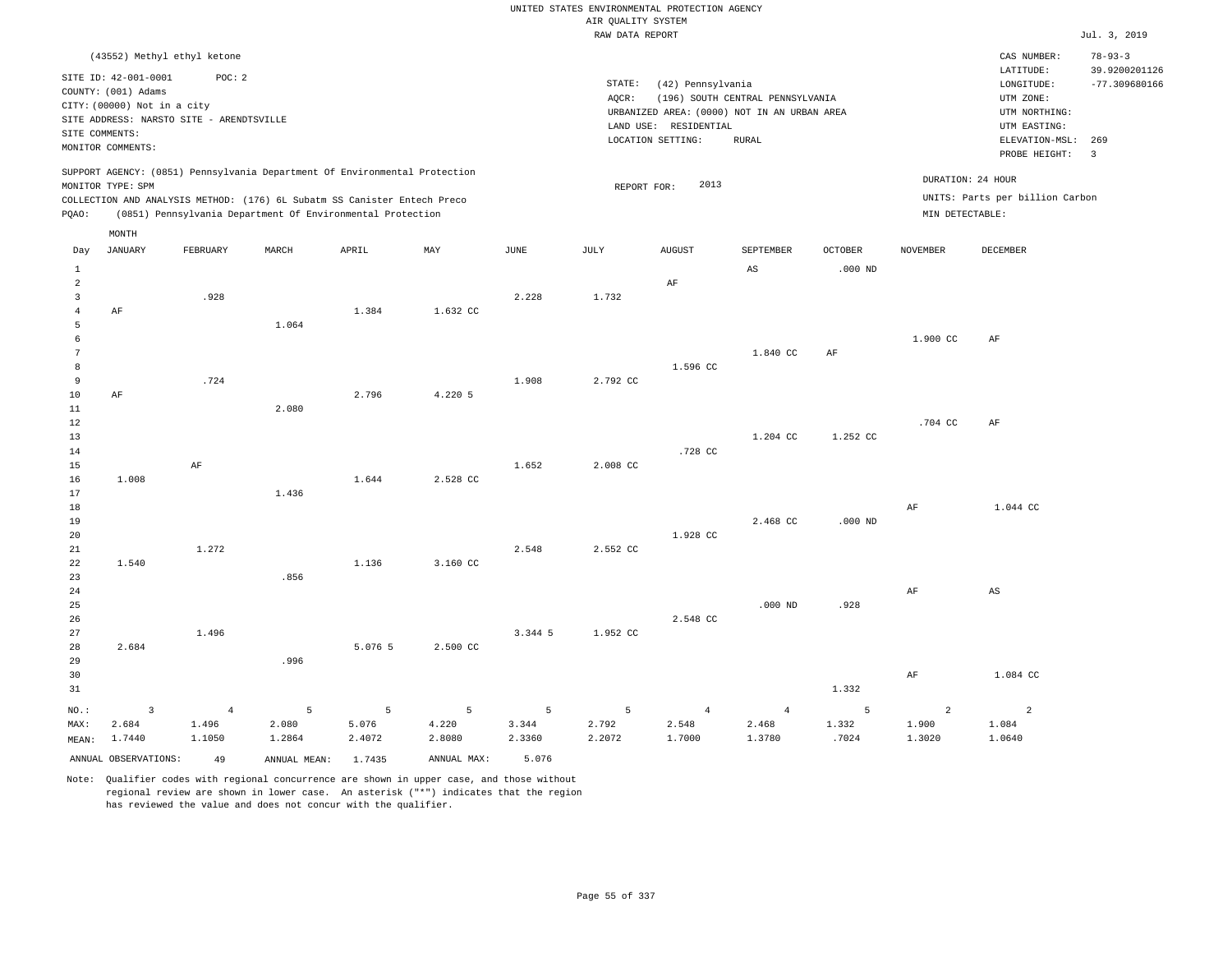|                                                     |                                                                                                                                                                                              |                      |                                                                                                                                        |                                   |                      |                      |                      | UNITED STATES ENVIRONMENTAL PROTECTION AGENCY                                                                  |                                                  |                                   |                     |                                                                                                                         |                                                                            |
|-----------------------------------------------------|----------------------------------------------------------------------------------------------------------------------------------------------------------------------------------------------|----------------------|----------------------------------------------------------------------------------------------------------------------------------------|-----------------------------------|----------------------|----------------------|----------------------|----------------------------------------------------------------------------------------------------------------|--------------------------------------------------|-----------------------------------|---------------------|-------------------------------------------------------------------------------------------------------------------------|----------------------------------------------------------------------------|
|                                                     |                                                                                                                                                                                              |                      |                                                                                                                                        |                                   |                      |                      | AIR QUALITY SYSTEM   |                                                                                                                |                                                  |                                   |                     |                                                                                                                         |                                                                            |
|                                                     |                                                                                                                                                                                              |                      |                                                                                                                                        |                                   |                      |                      | RAW DATA REPORT      |                                                                                                                |                                                  |                                   |                     |                                                                                                                         | Jul. 3, 2019                                                               |
|                                                     | (43552) Methyl ethyl ketone<br>SITE ID: 42-001-0001<br>COUNTY: (001) Adams<br>CITY: (00000) Not in a city<br>SITE ADDRESS: NARSTO SITE - ARENDTSVILLE<br>SITE COMMENTS:<br>MONITOR COMMENTS: | POC: 2               |                                                                                                                                        |                                   |                      |                      | STATE:<br>AQCR:      | (42) Pennsylvania<br>URBANIZED AREA: (0000) NOT IN AN URBAN AREA<br>LAND USE: RESIDENTIAL<br>LOCATION SETTING: | (196) SOUTH CENTRAL PENNSYLVANIA<br><b>RURAL</b> |                                   |                     | CAS NUMBER:<br>LATITUDE:<br>LONGITUDE:<br>UTM ZONE:<br>UTM NORTHING:<br>UTM EASTING:<br>ELEVATION-MSL:<br>PROBE HEIGHT: | $78 - 93 - 3$<br>39.9200201126<br>$-77.309680166$<br>269<br>$\overline{3}$ |
|                                                     |                                                                                                                                                                                              |                      | SUPPORT AGENCY: (0851) Pennsylvania Department Of Environmental Protection                                                             |                                   |                      |                      |                      |                                                                                                                |                                                  |                                   | DURATION: 24 HOUR   |                                                                                                                         |                                                                            |
| PQAO:                                               | MONITOR TYPE: SPM                                                                                                                                                                            |                      | COLLECTION AND ANALYSIS METHOD: (176) 6L Subatm SS Canister Entech Preco<br>(0851) Pennsylvania Department Of Environmental Protection |                                   |                      |                      | REPORT FOR:          | 2014                                                                                                           |                                                  |                                   | MIN DETECTABLE:     | UNITS: Parts per billion Carbon                                                                                         |                                                                            |
| Day                                                 | MONTH<br><b>JANUARY</b>                                                                                                                                                                      | FEBRUARY             | MARCH                                                                                                                                  | APRIL                             | MAY                  | JUNE                 | JULY                 | AUGUST                                                                                                         | SEPTEMBER                                        | OCTOBER                           | <b>NOVEMBER</b>     | <b>DECEMBER</b>                                                                                                         |                                                                            |
| 1<br>$\overline{2}$                                 |                                                                                                                                                                                              |                      |                                                                                                                                        |                                   |                      |                      |                      |                                                                                                                | 1.943 CC                                         | 1.330                             | 1.056 CC            | AF                                                                                                                      |                                                                            |
| $\overline{\mathbf{3}}$<br>$\overline{4}$<br>5<br>6 | AS                                                                                                                                                                                           | 1.320                | 1.280 CC                                                                                                                               | 1.048 CC                          | 1.211                | 2.281                | 1.145 CC             | 3.222 CC                                                                                                       |                                                  |                                   |                     |                                                                                                                         |                                                                            |
| $7\phantom{.0}$<br>8<br>9<br>10                     |                                                                                                                                                                                              | 2.028                |                                                                                                                                        |                                   |                      | 3.020                | 1.927 CC             | 2.212                                                                                                          | 1.476 CC                                         | 1,108 CC                          | .758 CC             | 1.105 CC                                                                                                                |                                                                            |
| $1\,1$<br>12<br>13<br>14                            | 1.884 CC                                                                                                                                                                                     |                      | 2.710 CC                                                                                                                               | 2.146                             | 1.728                |                      |                      |                                                                                                                | .887 CC                                          | $.000$ ND                         | .505 CC             | 1.115 CC                                                                                                                |                                                                            |
| 15<br>16<br>17<br>18                                | 1.647                                                                                                                                                                                        | 2.444                | 1.238 CC                                                                                                                               | 1.253 CC                          | 1.174 CC             | 3.860 5              | 1.359                | 2.109 CC                                                                                                       |                                                  |                                   |                     |                                                                                                                         |                                                                            |
| 19<br>20<br>21<br>22                                |                                                                                                                                                                                              | 1.637                |                                                                                                                                        |                                   |                      | 2.039                | 1.723 CC             | 2.126 CC                                                                                                       | $\rm AF$                                         | 1.690 CC                          | .770 CC             | .897 CC                                                                                                                 |                                                                            |
| 23<br>24<br>25                                      | .999 CC                                                                                                                                                                                      |                      | 1.126 CC                                                                                                                               | 1.176 CC                          | 1.714                |                      |                      |                                                                                                                |                                                  |                                   | 1.154 CC            | .881 CC                                                                                                                 |                                                                            |
| 26<br>27<br>28<br>29<br>30                          | 2.192                                                                                                                                                                                        | 1.146 CC             | 1.643 CC                                                                                                                               | AF                                | .920 CC              | 2.442                | 1.833 CC             | AS                                                                                                             | $.000$ ND                                        | $\mathbb{A}\mathbb{S}$            |                     |                                                                                                                         |                                                                            |
| 31                                                  |                                                                                                                                                                                              |                      |                                                                                                                                        |                                   |                      |                      |                      |                                                                                                                |                                                  |                                   |                     | .563 CC                                                                                                                 |                                                                            |
| NO.:<br>MAX:<br>MEAN:                               | $\overline{4}$<br>2.192<br>1.6805                                                                                                                                                            | 5<br>2.444<br>1.7150 | 5<br>2.710<br>1.5994                                                                                                                   | $\overline{4}$<br>2.146<br>1.4058 | 5<br>1.728<br>1.3494 | 5<br>3.860<br>2.7284 | 5<br>1.927<br>1.5974 | $\overline{4}$<br>3.222<br>2.4173                                                                              | $\overline{4}$<br>1.943<br>1.0765                | $\overline{4}$<br>1.690<br>1.0320 | 5<br>1.154<br>.8486 | $\overline{5}$<br>1.115<br>.9122                                                                                        |                                                                            |
|                                                     | ANNUAL OBSERVATIONS:                                                                                                                                                                         | 55                   | ANNUAL MEAN: 1.5309                                                                                                                    |                                   | ANNUAL MAX:          | 3.860                |                      |                                                                                                                |                                                  |                                   |                     |                                                                                                                         |                                                                            |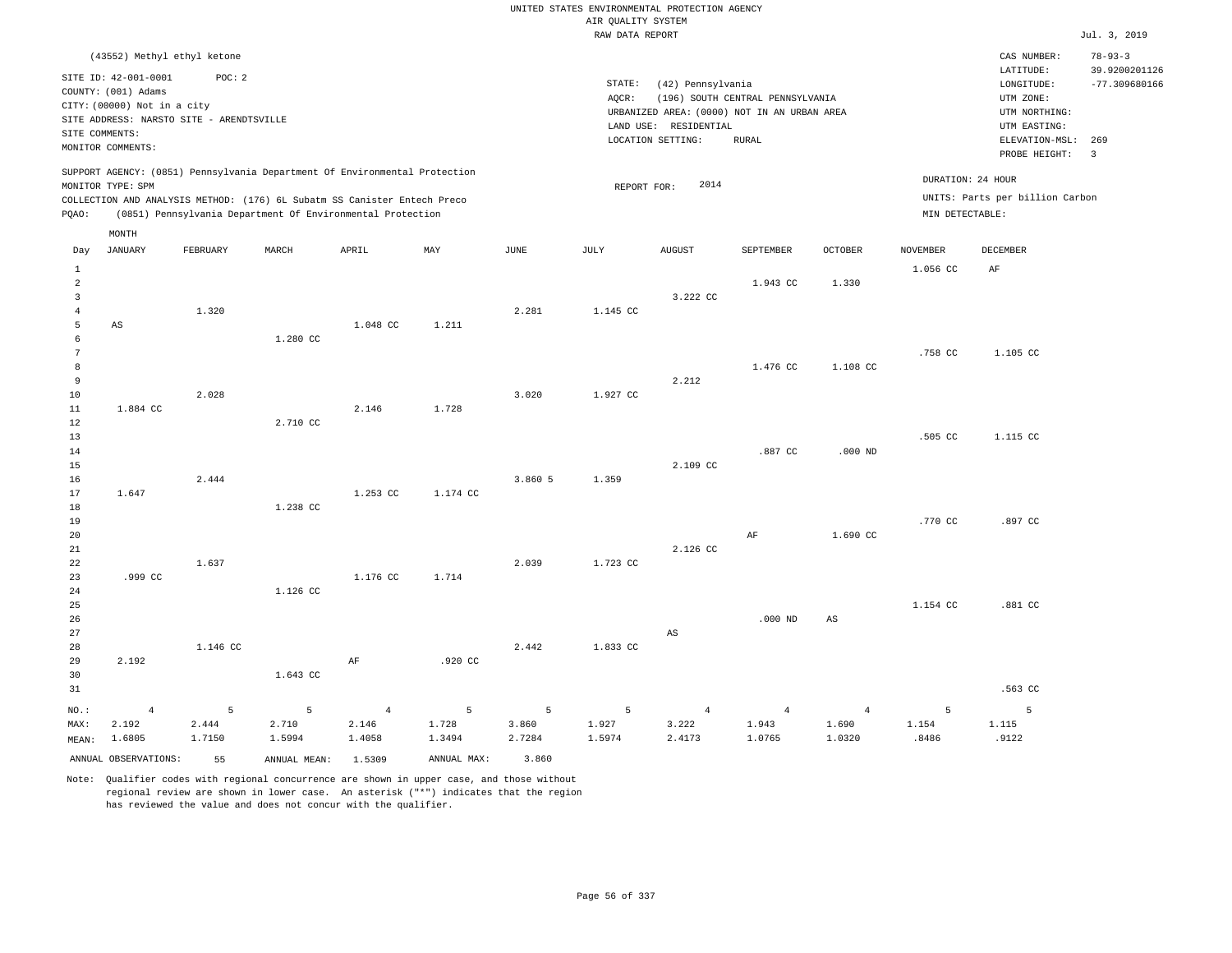RAW DATA REPORT Jul. 3, 2019 UNITED STATES ENVIRONMENTAL PROTECTION AGENCY AIR QUALITY SYSTEM (43552) Methyl ethyl ketone STATE: (42) Pennsylvania CAS NUMBER: 78-93-3 SITE ID: 42-001-0001 POC: 2 AQCR: (196) SOUTH CENTRAL PENNSYLVANIA COUNTY: (001) Adams CITY: (00000) Not in a city LONGITUDE: -77.309680166 LATITUDE: 39.9200201126 LOCATION SETTING: RURAL SITE ADDRESS: NARSTO SITE - ARENDTSVILLE LAND USE: RESIDENTIAL SITE COMMENTS: MONITOR COMMENTS: PROBE HEIGHT: 3 ELEVATION-MSL: 269 URBANIZED AREA: (0000) NOT IN AN URBAN AREA **URBAN SERIA UTM NORTHING**: UTM EASTING: UTM ZONE: SUPPORT AGENCY: (0851) Pennsylvania Department Of Environmental Protection MONITOR TYPE: SPM COLLECTION AND ANALYSIS METHOD: (176) 6L Subatm SS Canister Entech Preco REPORT FOR: 2015 UNITS: Parts per billion Carbon PQAO: (0851) Pennsylvania Department Of Environmental Protection MIN DETECTABLE: DURATION: 24 HOUR 1 2 3 4 5 6 7 8 9 10 11 12 13 14 15 16 17 18 19  $20$ 21 22 23 24 25 26 27 28 29 30 31 .777 CC 1.234 CC 1.191 CC 1.132 CC .878 CC NO.: MAX: MEAN: 5 1.234 1.0424 .989 CC 2.778 CC .938 CC 1.046 CC 1.336 CC 1.028 CC .902 CC 1.387 1.430 CC .840 CC .720 CC 1.280 CC 1.040 CC .640 CC 1.280 CC AS 1.200 CC 1.240 1.280 CC 1.360 CC 1.120 CC 3.680 5 1.320 CC 3.000 1.600 CC 1.564 CC AF 2.160 1.520 CC 2.000 1.840 CC 2.280 2.560 1.000 CC 1.080 CC AS 1.924 .480 CC .960 CC .800 CC .800 CC 1.400 CC .520 CC 1.280 CC .800 CC .960 CC .760 CC .440 CC .440 CC 1.160 CC .560 CC 1.280 CC 1.280 CC .520 CC .680 CC 4 2.778 1.4378 6 1.430 1.1538 5 1.280 .9920 4 1.360 1.2700 5 3.680 2.1440 4 2.160 1.8110 5 2.560 1.7520 4 1.924 1.0410 5 1.400 .9600 5 1.160 .7520 5 1.280 .8640 ANNUAL OBSERVATIONS: 57 ANNUAL MEAN: 1.2578 ANNUAL MAX: 3.680 Day JANUARY FEBRUARY MARCH APRIL MAY JUNE JULY AUGUST SEPTEMBER OCTOBER NOVEMBER DECEMBER MONTH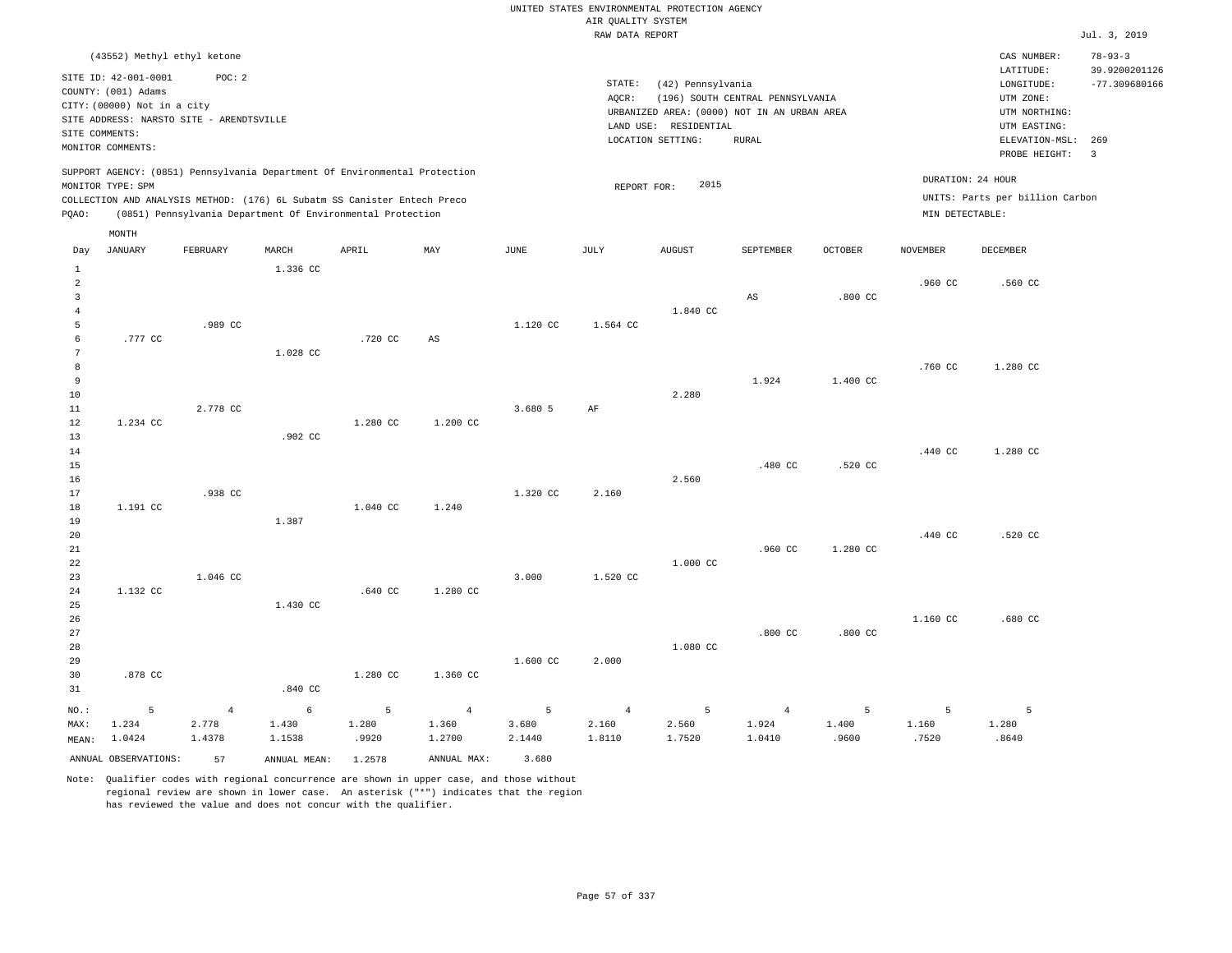|                                                                            |                                                                                                                                                                                              |                                 |                                                                                                                                                        |                     |                      |                        |                                   | UNITED STATES ENVIRONMENTAL PROTECTION AGENCY                                                                  |                                           |                      |                      |                                                                                                                         |                                                                            |
|----------------------------------------------------------------------------|----------------------------------------------------------------------------------------------------------------------------------------------------------------------------------------------|---------------------------------|--------------------------------------------------------------------------------------------------------------------------------------------------------|---------------------|----------------------|------------------------|-----------------------------------|----------------------------------------------------------------------------------------------------------------|-------------------------------------------|----------------------|----------------------|-------------------------------------------------------------------------------------------------------------------------|----------------------------------------------------------------------------|
|                                                                            |                                                                                                                                                                                              |                                 |                                                                                                                                                        |                     |                      |                        | AIR QUALITY SYSTEM                |                                                                                                                |                                           |                      |                      |                                                                                                                         |                                                                            |
|                                                                            |                                                                                                                                                                                              |                                 |                                                                                                                                                        |                     |                      |                        | RAW DATA REPORT                   |                                                                                                                |                                           |                      |                      |                                                                                                                         | Jul. 3, 2019                                                               |
|                                                                            | (43552) Methyl ethyl ketone<br>SITE ID: 42-001-0001<br>COUNTY: (001) Adams<br>CITY: (00000) Not in a city<br>SITE ADDRESS: NARSTO SITE - ARENDTSVILLE<br>SITE COMMENTS:<br>MONITOR COMMENTS: | POC: 2                          |                                                                                                                                                        |                     |                      |                        | STATE:<br>AQCR:                   | (42) Pennsylvania<br>URBANIZED AREA: (0000) NOT IN AN URBAN AREA<br>LAND USE: RESIDENTIAL<br>LOCATION SETTING: | (196) SOUTH CENTRAL PENNSYLVANIA<br>RURAL |                      |                      | CAS NUMBER:<br>LATITUDE:<br>LONGITUDE:<br>UTM ZONE:<br>UTM NORTHING:<br>UTM EASTING:<br>ELEVATION-MSL:<br>PROBE HEIGHT: | $78 - 93 - 3$<br>39.9200201126<br>$-77.309680166$<br>269<br>$\overline{3}$ |
|                                                                            | MONITOR TYPE: SPM                                                                                                                                                                            |                                 | SUPPORT AGENCY: (0851) Pennsylvania Department Of Environmental Protection<br>COLLECTION AND ANALYSIS METHOD: (176) 6L Subatm SS Canister Entech Preco |                     |                      |                        | REPORT FOR:                       | 2016                                                                                                           |                                           |                      | MIN DETECTABLE:      | DURATION: 24 HOUR<br>UNITS: Parts per billion Carbon                                                                    |                                                                            |
| PQAO:                                                                      |                                                                                                                                                                                              |                                 | (0851) Pennsylvania Department Of Environmental Protection                                                                                             |                     |                      |                        |                                   |                                                                                                                |                                           |                      |                      |                                                                                                                         |                                                                            |
| Day                                                                        | MONTH<br><b>JANUARY</b>                                                                                                                                                                      | FEBRUARY                        | MARCH                                                                                                                                                  | APRIL               | MAY                  | $_{\rm JUNE}$          | JULY                              | ${\tt AUGUST}$                                                                                                 | SEPTEMBER                                 | OCTOBER              | <b>NOVEMBER</b>      | DECEMBER                                                                                                                |                                                                            |
| 1<br>2<br>$\overline{\mathbf{3}}$<br>$\overline{4}$<br>$\overline{5}$<br>6 | .560 LB                                                                                                                                                                                      | $.000$ ND                       | 1.280 LB                                                                                                                                               | $.840$ QX           | 1.136 LB             | 1.440                  | 1.480                             | 1.280 LB                                                                                                       | .640                                      | .840 LB              | 1.920                | .720 LB                                                                                                                 |                                                                            |
| $7\phantom{.0}$<br>8<br>9<br>10<br>11<br>$1\,2$                            | .720 LB                                                                                                                                                                                      | .268SQ                          | .720                                                                                                                                                   | .920 QX             | 1.040 LB             | 3.400 5                | 1.080                             | 2.804 5                                                                                                        | 1.360                                     | 1.120 LB             | .920                 | .380 LB                                                                                                                 |                                                                            |
| 13<br>14<br>15<br>16<br>17<br>18                                           | .520 LB                                                                                                                                                                                      | .380 LB                         | 1.120                                                                                                                                                  | 1.200 OX            | .760                 | 1.800                  | TS                                | 1.752                                                                                                          | 1.000                                     | 1.160 LB             | 1.040                | 1.080 LB                                                                                                                |                                                                            |
| 19<br>20<br>$2\sqrt{1}$<br>22<br>23<br>24                                  | $.000$ ND                                                                                                                                                                                    | .388 SO                         | $.000$ ND                                                                                                                                              | .520 OX             | 1.200                | 1.520 LB               | 3.320 5                           | .920 LB                                                                                                        | 1.280 LB                                  | 1.200                | .400                 | AF                                                                                                                      |                                                                            |
| 25<br>26<br>27<br>28<br>29<br>30<br>31                                     | 1.572<br>$.000$ ND                                                                                                                                                                           |                                 | .240 SQ<br>AS                                                                                                                                          | .248 LB             | 1.480                | .368SQ                 | 1.440                             | 1.048                                                                                                          | 1.080 LB                                  | 1.960                | .760                 | 1.160 LB                                                                                                                |                                                                            |
| $NO.$ :<br>MAX:<br>MEAN:                                                   | 6<br>1.572<br>.5620                                                                                                                                                                          | $\overline{4}$<br>.388<br>.2590 | 5<br>1.280<br>.6720                                                                                                                                    | 5<br>1.200<br>.7456 | 5<br>1.480<br>1.1232 | - 5<br>3.400<br>1.7056 | $\overline{4}$<br>3.320<br>1.8300 | 5<br>2.804<br>1.5608                                                                                           | 5<br>1.360<br>1.0720                      | 5<br>1.960<br>1.2560 | 5<br>1.920<br>1.0080 | $\overline{4}$<br>1.160<br>.8350                                                                                        |                                                                            |
|                                                                            | ANNUAL OBSERVATIONS:                                                                                                                                                                         | 58                              | ANNUAL MEAN:                                                                                                                                           | 1.0480              | ANNUAL MAX:          | 3.400                  |                                   |                                                                                                                |                                           |                      |                      |                                                                                                                         |                                                                            |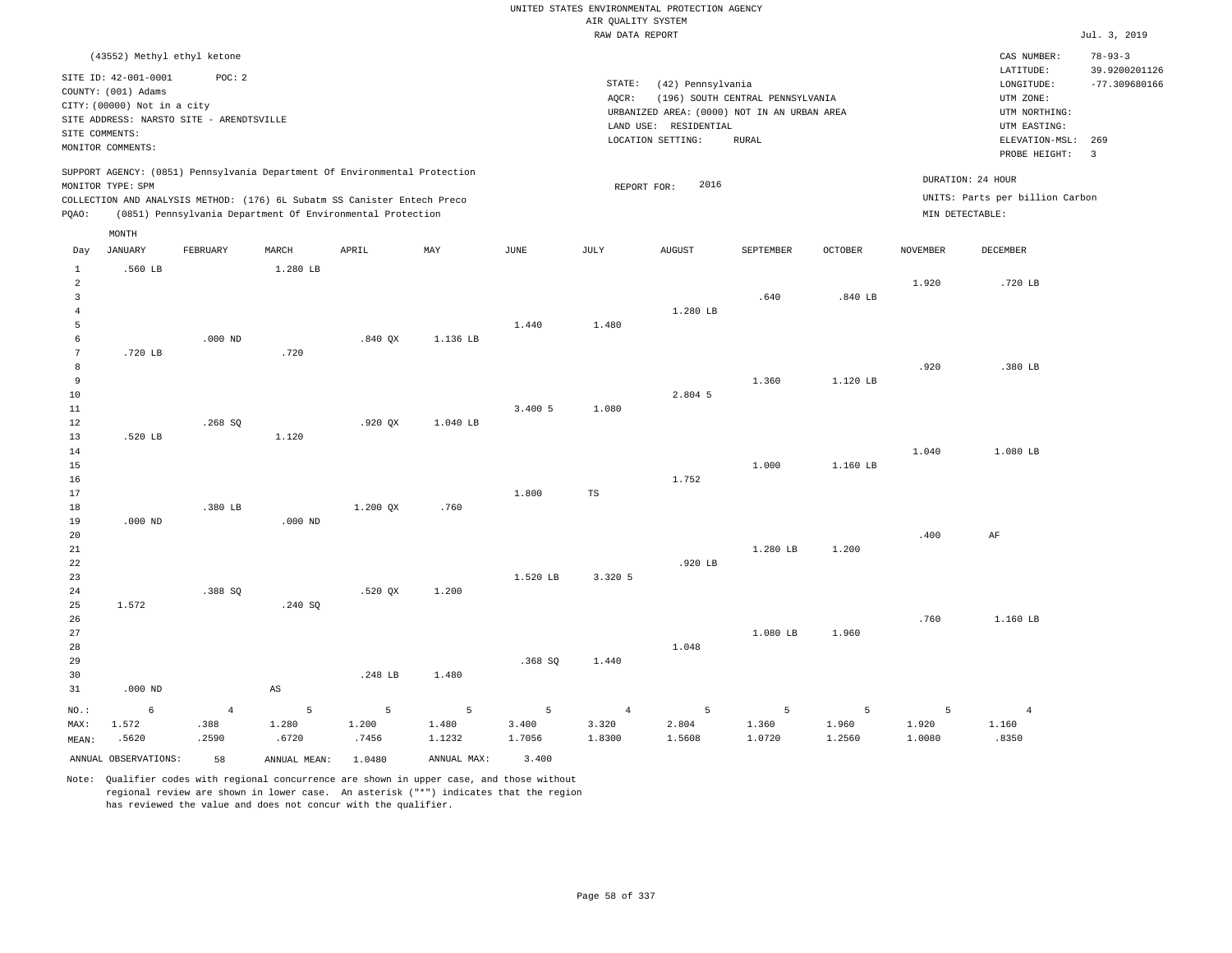|                         |                                          |                         |                                                                            |            |             |            |                    | UNITED STATES ENVIRONMENTAL PROTECTION AGENCY |                                  |                         |                 |                                 |                         |
|-------------------------|------------------------------------------|-------------------------|----------------------------------------------------------------------------|------------|-------------|------------|--------------------|-----------------------------------------------|----------------------------------|-------------------------|-----------------|---------------------------------|-------------------------|
|                         |                                          |                         |                                                                            |            |             |            | AIR QUALITY SYSTEM |                                               |                                  |                         |                 |                                 |                         |
|                         |                                          |                         |                                                                            |            |             |            | RAW DATA REPORT    |                                               |                                  |                         |                 |                                 | Jul. 3, 2019            |
|                         | (43552) Methyl ethyl ketone              |                         |                                                                            |            |             |            |                    |                                               |                                  |                         |                 | CAS NUMBER:                     | $78 - 93 - 3$           |
|                         | SITE ID: 42-001-0001                     | POC: 2                  |                                                                            |            |             |            |                    |                                               |                                  |                         |                 | LATITUDE:                       | 39.9200201126           |
|                         | COUNTY: (001) Adams                      |                         |                                                                            |            |             |            | STATE:<br>AQCR:    | (42) Pennsylvania                             | (196) SOUTH CENTRAL PENNSYLVANIA |                         |                 | LONGITUDE:<br>UTM ZONE:         | $-77.309680166$         |
|                         | CITY: (00000) Not in a city              |                         |                                                                            |            |             |            |                    | URBANIZED AREA: (0000) NOT IN AN URBAN AREA   |                                  |                         |                 | UTM NORTHING:                   |                         |
|                         | SITE ADDRESS: NARSTO SITE - ARENDTSVILLE |                         |                                                                            |            |             |            |                    | LAND USE: RESIDENTIAL                         |                                  |                         |                 | UTM EASTING:                    |                         |
| SITE COMMENTS:          |                                          |                         |                                                                            |            |             |            |                    | LOCATION SETTING:                             | RURAL                            |                         |                 | ELEVATION-MSL: 269              |                         |
|                         | MONITOR COMMENTS:                        |                         |                                                                            |            |             |            |                    |                                               |                                  |                         |                 | PROBE HEIGHT:                   | $\overline{\mathbf{3}}$ |
|                         |                                          |                         | SUPPORT AGENCY: (0851) Pennsylvania Department Of Environmental Protection |            |             |            |                    |                                               |                                  |                         |                 | DURATION: 24 HOUR               |                         |
|                         | MONITOR TYPE: SPM                        |                         |                                                                            |            |             |            | REPORT FOR:        | 2017                                          |                                  |                         |                 |                                 |                         |
|                         |                                          |                         | COLLECTION AND ANALYSIS METHOD: (176) 6L Subatm SS Canister Entech Preco   |            |             |            |                    |                                               |                                  |                         |                 | UNITS: Parts per billion Carbon |                         |
| PQAO:                   |                                          |                         | (0851) Pennsylvania Department Of Environmental Protection                 |            |             |            |                    |                                               |                                  |                         | MIN DETECTABLE: |                                 |                         |
|                         | $\texttt{MONTH}$                         |                         |                                                                            |            |             |            |                    |                                               |                                  |                         |                 |                                 |                         |
| Day                     | <b>JANUARY</b>                           | FEBRUARY                | MARCH                                                                      | APRIL      | MAY         | JUNE       | JULY               | ${\tt AUGUST}$                                | SEPTEMBER                        | OCTOBER                 | <b>NOVEMBER</b> | DECEMBER                        |                         |
| $\mathbf{1}$            | .480                                     |                         |                                                                            | .720       | 1.040       |            |                    |                                               |                                  |                         |                 |                                 |                         |
| $\overline{a}$          |                                          |                         | .636                                                                       |            |             |            |                    |                                               |                                  |                         |                 |                                 |                         |
| $\overline{3}$<br>$\,4$ |                                          |                         |                                                                            |            |             |            |                    |                                               | 1.200                            | 1.240                   | .920            | 1.240                           |                         |
| 5                       |                                          |                         |                                                                            |            |             |            |                    | $.000$ ND                                     |                                  |                         |                 |                                 |                         |
| 6                       |                                          | 1.160                   |                                                                            |            |             | .720       | 1.200              |                                               |                                  |                         |                 |                                 |                         |
| $\boldsymbol{7}$        | .440                                     |                         |                                                                            | .960       | .400        |            |                    |                                               |                                  |                         |                 |                                 |                         |
| 8                       |                                          |                         | .680                                                                       |            |             |            |                    |                                               |                                  |                         |                 |                                 |                         |
| 9                       |                                          |                         |                                                                            |            |             |            |                    |                                               |                                  |                         | .220S           | .560 LB                         |                         |
| 10                      |                                          |                         |                                                                            |            |             |            |                    |                                               | .960                             | .960                    |                 |                                 |                         |
| 11                      |                                          |                         |                                                                            |            |             |            |                    | 1.688                                         |                                  |                         |                 |                                 |                         |
| 12<br>13                | .520 LB                                  | 1.080                   |                                                                            | 1.120      | .520        | 2.160      | 2.240 5            |                                               |                                  |                         |                 |                                 |                         |
| 14                      |                                          |                         | .520                                                                       |            |             |            |                    |                                               |                                  |                         |                 |                                 |                         |
| 15                      |                                          |                         |                                                                            |            |             |            |                    |                                               |                                  |                         | .880            | .480 LB                         |                         |
| 16                      |                                          |                         |                                                                            |            |             |            |                    |                                               | 1.408                            | AM                      |                 |                                 |                         |
| 17                      |                                          |                         |                                                                            |            |             |            |                    | 2.056                                         |                                  |                         |                 |                                 |                         |
| 18                      |                                          | 1.000                   |                                                                            |            |             | 2.120      | 1.600              |                                               |                                  |                         |                 |                                 |                         |
| 19                      | $.600$ LB                                |                         |                                                                            | .760       | AS          |            |                    |                                               |                                  |                         |                 |                                 |                         |
| 20<br>21                |                                          |                         | .960                                                                       |            |             |            |                    |                                               |                                  |                         | 1.520           | .520                            |                         |
| 22                      |                                          |                         |                                                                            |            |             |            |                    |                                               | 1.080                            | 1.760                   |                 |                                 |                         |
| 23                      |                                          |                         |                                                                            |            |             |            |                    | 1.060                                         |                                  |                         |                 |                                 |                         |
| 24                      |                                          | AF                      |                                                                            |            |             | 1.120      | 1.440              |                                               |                                  |                         |                 |                                 |                         |
| 25                      | .640                                     |                         |                                                                            | 1.044      | .800        |            |                    |                                               |                                  |                         |                 |                                 |                         |
| 26                      |                                          |                         | 1.040 LB                                                                   |            |             |            |                    |                                               |                                  |                         |                 |                                 |                         |
| 27                      |                                          |                         |                                                                            |            |             |            |                    |                                               |                                  |                         | .840            | .480                            |                         |
| 28                      |                                          |                         |                                                                            |            |             |            |                    | .840                                          | 1.040                            | .920                    |                 |                                 |                         |
| 29<br>30                |                                          |                         |                                                                            |            |             | 1.960      | 1.080              |                                               |                                  |                         |                 |                                 |                         |
| 31                      | .520                                     |                         |                                                                            |            | .920        |            |                    |                                               |                                  |                         |                 |                                 |                         |
|                         |                                          |                         |                                                                            |            |             |            |                    |                                               |                                  |                         |                 |                                 |                         |
| NO.:<br>MAX:            | 6<br>.640                                | $\overline{3}$<br>1.160 | 5<br>1.040                                                                 | 5<br>1.120 | 5<br>1.040  | 5<br>2.160 | 5<br>2.240         | 5<br>2.056                                    | 5<br>1.408                       | $\overline{4}$<br>1.760 | 5<br>1.520      | $\overline{5}$<br>1.240         |                         |
| MEAN:                   | .5333                                    | 1.0800                  | .7672                                                                      | .9208      | .7360       | 1.6160     | 1.5120             | 1.1288                                        | 1.1376                           | 1.2200                  | .8760           | .6560                           |                         |
|                         |                                          |                         |                                                                            |            |             |            |                    |                                               |                                  |                         |                 |                                 |                         |
|                         | ANNUAL OBSERVATIONS:                     | 58                      | ANNUAL MEAN: 1.0012                                                        |            | ANNUAL MAX: | 2.240      |                    |                                               |                                  |                         |                 |                                 |                         |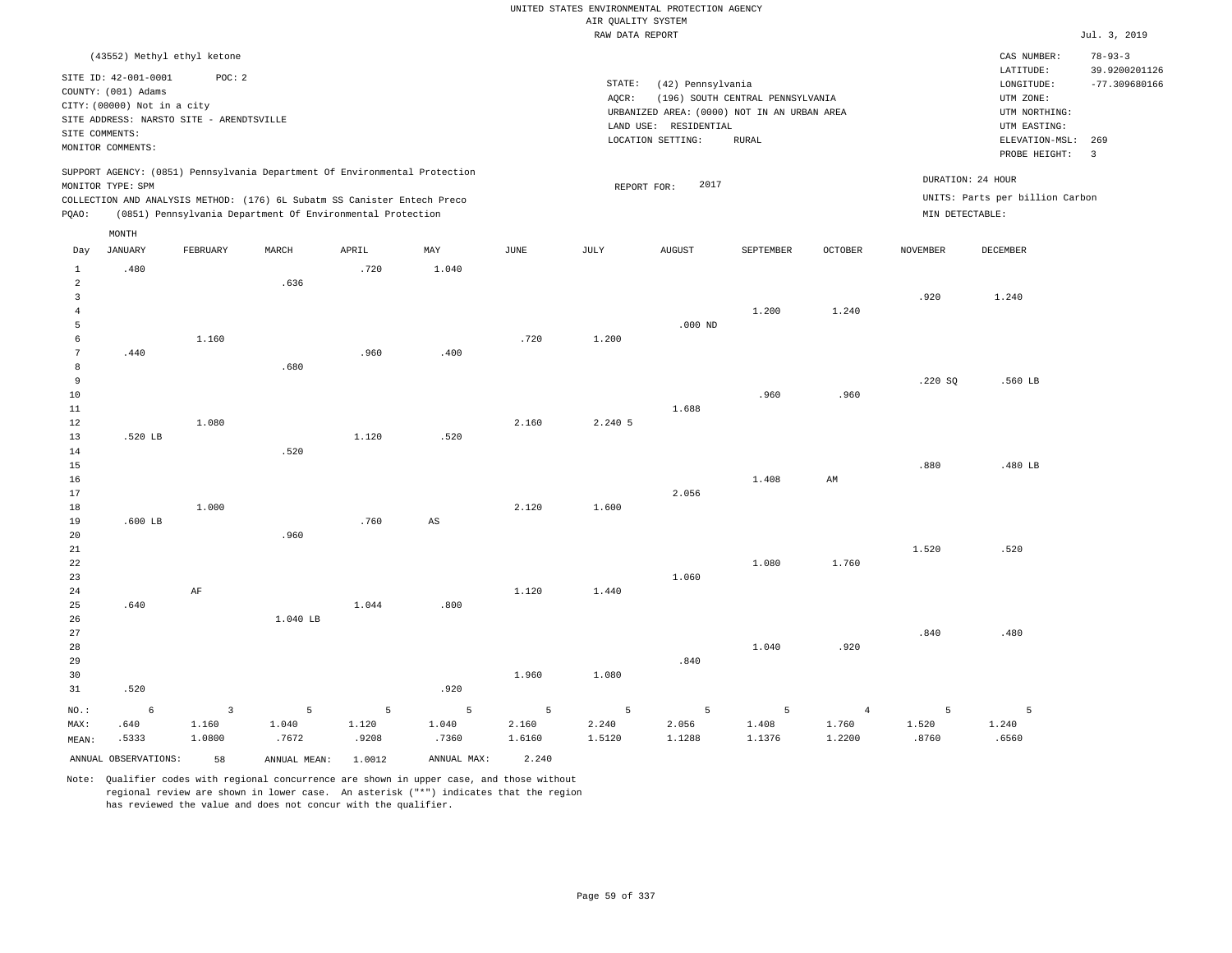|                                |                                                                                                                                             |          |                                                                                                                                        |                        |                |                | UNITED STATES ENVIRONMENTAL PROTECTION AGENCY<br>AIR QUALITY SYSTEM |                                                                 |                                                                                                 |                |                   |                                                                            |                                |
|--------------------------------|---------------------------------------------------------------------------------------------------------------------------------------------|----------|----------------------------------------------------------------------------------------------------------------------------------------|------------------------|----------------|----------------|---------------------------------------------------------------------|-----------------------------------------------------------------|-------------------------------------------------------------------------------------------------|----------------|-------------------|----------------------------------------------------------------------------|--------------------------------|
|                                |                                                                                                                                             |          |                                                                                                                                        |                        |                |                | RAW DATA REPORT                                                     |                                                                 |                                                                                                 |                |                   |                                                                            | Jul. 3, 2019                   |
|                                | (43552) Methyl ethyl ketone                                                                                                                 |          |                                                                                                                                        |                        |                |                |                                                                     |                                                                 |                                                                                                 |                |                   | CAS NUMBER:<br>LATITUDE:                                                   | $78 - 93 - 3$<br>39.9200201126 |
| SITE COMMENTS:                 | SITE ID: 42-001-0001<br>COUNTY: (001) Adams<br>CITY: (00000) Not in a city<br>SITE ADDRESS: NARSTO SITE - ARENDTSVILLE<br>MONITOR COMMENTS: | POC: 2   |                                                                                                                                        |                        |                |                | STATE:<br>AQCR:                                                     | (42) Pennsylvania<br>LAND USE: RESIDENTIAL<br>LOCATION SETTING: | (196) SOUTH CENTRAL PENNSYLVANIA<br>URBANIZED AREA: (0000) NOT IN AN URBAN AREA<br><b>RURAL</b> |                |                   | LONGITUDE:<br>UTM ZONE:<br>UTM NORTHING:<br>UTM EASTING:<br>ELEVATION-MSL: | $-77.309680166$<br>269         |
|                                |                                                                                                                                             |          | SUPPORT AGENCY: (0851) Pennsylvania Department Of Environmental Protection                                                             |                        |                |                |                                                                     |                                                                 |                                                                                                 |                |                   | PROBE HEIGHT:                                                              | $\overline{3}$                 |
|                                | MONITOR TYPE: SPM                                                                                                                           |          |                                                                                                                                        |                        |                |                | REPORT FOR:                                                         | 2018                                                            |                                                                                                 |                | DURATION: 24 HOUR |                                                                            |                                |
| PQAO:                          |                                                                                                                                             |          | COLLECTION AND ANALYSIS METHOD: (176) 6L Subatm SS Canister Entech Preco<br>(0851) Pennsylvania Department Of Environmental Protection |                        |                |                |                                                                     |                                                                 |                                                                                                 |                |                   | UNITS: Parts per billion Carbon<br>MIN DETECTABLE: .34912                  |                                |
|                                | MONTH                                                                                                                                       |          |                                                                                                                                        |                        |                |                |                                                                     |                                                                 |                                                                                                 |                |                   |                                                                            |                                |
| Day                            | <b>JANUARY</b>                                                                                                                              | FEBRUARY | MARCH                                                                                                                                  | APRIL                  | MAY            | <b>JUNE</b>    | JULY                                                                | <b>AUGUST</b>                                                   | SEPTEMBER                                                                                       | <b>OCTOBER</b> | <b>NOVEMBER</b>   | DECEMBER                                                                   |                                |
| $\mathbf{1}$<br>$\overline{a}$ | .440 LB                                                                                                                                     | .720 LB  |                                                                                                                                        | 1.160                  | 2.360 5        | 2.004          | 2.040                                                               |                                                                 |                                                                                                 |                |                   |                                                                            |                                |
| $\overline{3}$                 |                                                                                                                                             |          | .840 LB                                                                                                                                |                        |                |                |                                                                     |                                                                 |                                                                                                 |                |                   |                                                                            |                                |
| $\overline{4}$                 |                                                                                                                                             |          |                                                                                                                                        |                        |                |                |                                                                     |                                                                 |                                                                                                 |                | .732 LB           | .400                                                                       |                                |
| 5                              |                                                                                                                                             |          |                                                                                                                                        |                        |                |                |                                                                     |                                                                 | 2.680 5                                                                                         | .840 LB        |                   |                                                                            |                                |
| 6                              |                                                                                                                                             |          |                                                                                                                                        |                        |                |                |                                                                     | 3.532 5                                                         |                                                                                                 |                |                   |                                                                            |                                |
| $7\phantom{.0}$<br>$^{\rm 8}$  | .680                                                                                                                                        | .840     |                                                                                                                                        | .720                   | 1.360          | AM             | .840 LB                                                             |                                                                 |                                                                                                 |                |                   |                                                                            |                                |
| 9                              |                                                                                                                                             |          | .600                                                                                                                                   |                        |                |                |                                                                     |                                                                 |                                                                                                 |                |                   |                                                                            |                                |
| 10                             |                                                                                                                                             |          |                                                                                                                                        |                        |                |                |                                                                     |                                                                 |                                                                                                 |                | .480 LB           | .480 LB                                                                    |                                |
| 11                             |                                                                                                                                             |          |                                                                                                                                        |                        |                |                |                                                                     |                                                                 | .760 LB                                                                                         | 1.240          |                   |                                                                            |                                |
| 12                             |                                                                                                                                             |          |                                                                                                                                        |                        |                |                |                                                                     | 1.680                                                           |                                                                                                 |                |                   |                                                                            |                                |
| 13                             |                                                                                                                                             | 1.000    |                                                                                                                                        |                        |                | 1.456 LB       | 1.200 LB                                                            |                                                                 |                                                                                                 |                |                   |                                                                            |                                |
| 14                             | .400 LB                                                                                                                                     |          |                                                                                                                                        | 1.680                  | 1.840          |                |                                                                     |                                                                 |                                                                                                 |                |                   |                                                                            |                                |
| 15                             |                                                                                                                                             |          | .840                                                                                                                                   |                        |                |                |                                                                     |                                                                 |                                                                                                 |                |                   |                                                                            |                                |
| 16<br>17                       |                                                                                                                                             |          |                                                                                                                                        |                        |                |                |                                                                     |                                                                 | .640 LB                                                                                         | .520 LB        | .640 LB           | $.000$ ND                                                                  |                                |
| 18                             |                                                                                                                                             |          |                                                                                                                                        |                        |                |                |                                                                     | 2.000                                                           |                                                                                                 |                |                   |                                                                            |                                |
| 19                             |                                                                                                                                             | .840     |                                                                                                                                        |                        |                | 1.220 LB       | 1.240 LB                                                            |                                                                 |                                                                                                 |                |                   |                                                                            |                                |
| 20                             | 1.280                                                                                                                                       |          |                                                                                                                                        | .640                   | $.000$ ND      |                |                                                                     |                                                                 |                                                                                                 |                |                   |                                                                            |                                |
| 21                             |                                                                                                                                             |          | .680                                                                                                                                   |                        |                |                |                                                                     |                                                                 |                                                                                                 |                |                   |                                                                            |                                |
| 22                             |                                                                                                                                             |          |                                                                                                                                        |                        |                |                |                                                                     |                                                                 |                                                                                                 |                | $.000$ ND         | .480 LB                                                                    |                                |
| 23                             |                                                                                                                                             |          |                                                                                                                                        |                        |                |                |                                                                     |                                                                 | .720                                                                                            | .560 LB        |                   |                                                                            |                                |
| 24                             |                                                                                                                                             |          |                                                                                                                                        |                        |                |                |                                                                     | 1.080                                                           |                                                                                                 |                |                   |                                                                            |                                |
| 25<br>26                       | $.000$ ND                                                                                                                                   | .760 LB  |                                                                                                                                        | $\mathbb{A}\mathbb{S}$ | $_{\rm AS}$    | .880 LB        | $1.200$ QX                                                          |                                                                 |                                                                                                 |                |                   |                                                                            |                                |
| 27                             |                                                                                                                                             |          | .600                                                                                                                                   |                        |                |                |                                                                     |                                                                 |                                                                                                 |                |                   |                                                                            |                                |
| 28                             |                                                                                                                                             |          |                                                                                                                                        |                        |                |                |                                                                     |                                                                 |                                                                                                 |                | $_{\rm AS}$       | $.600$ LB                                                                  |                                |
| 29                             |                                                                                                                                             |          |                                                                                                                                        |                        |                |                |                                                                     |                                                                 | .720 LB                                                                                         | .440 LB        |                   |                                                                            |                                |
| 30                             |                                                                                                                                             |          |                                                                                                                                        |                        |                |                |                                                                     | 2.320 5                                                         |                                                                                                 |                |                   |                                                                            |                                |
| 31                             |                                                                                                                                             |          |                                                                                                                                        |                        |                |                | 1.040                                                               |                                                                 |                                                                                                 |                |                   |                                                                            |                                |
| NO.:                           | 5                                                                                                                                           | 5        | 5                                                                                                                                      | $\overline{4}$         | $\overline{4}$ | $\overline{4}$ | 6                                                                   | 5                                                               | 5                                                                                               | 5              | $\overline{4}$    | 5                                                                          |                                |
| MAX:                           | 1.280                                                                                                                                       | 1.000    | .840                                                                                                                                   | 1.680                  | 2.360          | 2.004          | 2.040                                                               | 3.532                                                           | 2.680                                                                                           | 1.240          | .732              | .600                                                                       |                                |
| MEAN:                          | .5600                                                                                                                                       | .8320    | .7120                                                                                                                                  | 1.0500                 | 1.3900         | 1.3900         | 1.2600                                                              | 2.1224                                                          | 1.1040                                                                                          | .7200          | .4630             | .3920                                                                      |                                |
|                                | ANNUAL OBSERVATIONS:                                                                                                                        | 57       | ANNUAL MEAN:                                                                                                                           | .9990                  | ANNUAL MAX:    | 3.532          |                                                                     |                                                                 |                                                                                                 |                |                   |                                                                            |                                |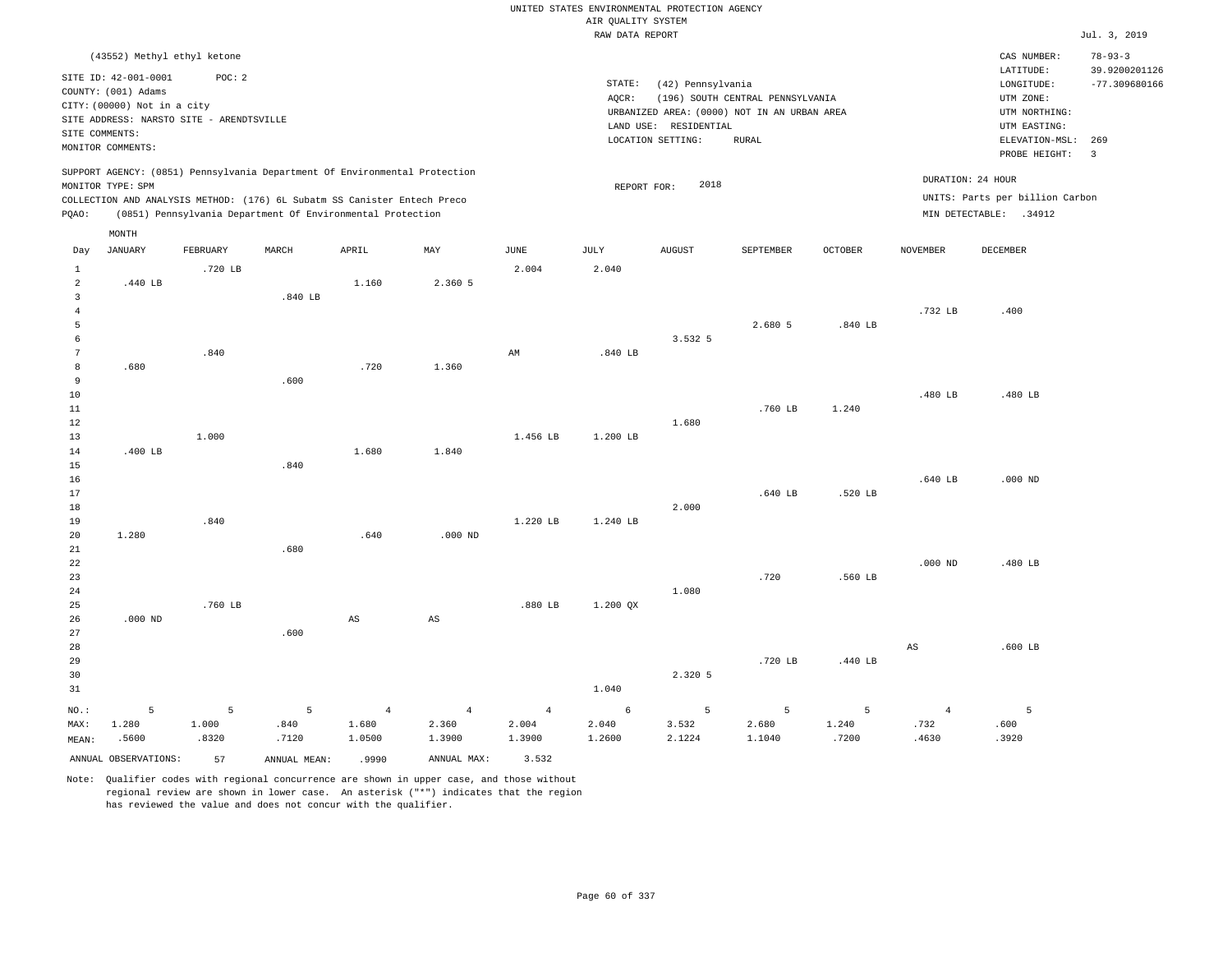|                     |                                                                                                 |                |                                                            |           |             |                       |                    | UNITED STATES ENVIRONMENTAL PROTECTION AGENCY |                                             |                |                   |                                 |                                 |
|---------------------|-------------------------------------------------------------------------------------------------|----------------|------------------------------------------------------------|-----------|-------------|-----------------------|--------------------|-----------------------------------------------|---------------------------------------------|----------------|-------------------|---------------------------------|---------------------------------|
|                     |                                                                                                 |                |                                                            |           |             |                       | AIR QUALITY SYSTEM |                                               |                                             |                |                   |                                 |                                 |
|                     |                                                                                                 |                |                                                            |           |             |                       | RAW DATA REPORT    |                                               |                                             |                |                   |                                 | Jul. 3, 2019                    |
|                     | (43559) Methyl Butyl Ketone<br>SITE ID: 42-001-0001                                             | POC: 2         |                                                            |           |             |                       |                    |                                               |                                             |                |                   | CAS NUMBER:<br>LATITUDE:        | $591 - 78 - 6$<br>39.9200201126 |
|                     | COUNTY: (001) Adams                                                                             |                |                                                            |           |             |                       | STATE:             | (42) Pennsylvania                             |                                             |                |                   | LONGITUDE:                      | $-77.309680166$                 |
|                     | CITY: (00000) Not in a city                                                                     |                |                                                            |           |             |                       | AQCR:              |                                               | (196) SOUTH CENTRAL PENNSYLVANIA            |                |                   | UTM ZONE:                       |                                 |
|                     | SITE ADDRESS: NARSTO SITE - ARENDTSVILLE                                                        |                |                                                            |           |             |                       |                    |                                               | URBANIZED AREA: (0000) NOT IN AN URBAN AREA |                |                   | UTM NORTHING:                   |                                 |
| SITE COMMENTS:      |                                                                                                 |                |                                                            |           |             |                       |                    | LAND USE: RESIDENTIAL                         | <b>RURAL</b>                                |                |                   | UTM EASTING:<br>ELEVATION-MSL:  | 269                             |
|                     | MONITOR COMMENTS:                                                                               |                |                                                            |           |             |                       |                    | LOCATION SETTING:                             |                                             |                |                   | PROBE HEIGHT:                   | $\overline{3}$                  |
|                     | SUPPORT AGENCY: (0851) Pennsylvania Department Of Environmental Protection<br>MONITOR TYPE: SPM |                |                                                            |           |             |                       | REPORT FOR:        | 2013                                          |                                             |                | DURATION: 24 HOUR |                                 |                                 |
|                     | COLLECTION AND ANALYSIS METHOD: (176) 6L Subatm SS Canister Entech Preco                        |                |                                                            |           |             |                       |                    |                                               |                                             |                |                   | UNITS: Parts per billion Carbon |                                 |
| PQAO:               |                                                                                                 |                | (0851) Pennsylvania Department Of Environmental Protection |           |             |                       |                    |                                               |                                             |                | MIN DETECTABLE:   |                                 |                                 |
|                     | MONTH                                                                                           |                |                                                            |           |             |                       |                    |                                               |                                             |                |                   |                                 |                                 |
| Day                 | <b>JANUARY</b>                                                                                  | FEBRUARY       | MARCH                                                      | APRIL     | MAY         | $\operatorname{JUNE}$ | $\mathtt{JULY}$    | <b>AUGUST</b>                                 | SEPTEMBER                                   | <b>OCTOBER</b> | <b>NOVEMBER</b>   | DECEMBER                        |                                 |
| $\mathbf{1}$        |                                                                                                 |                |                                                            |           |             |                       |                    |                                               | $\mathbb{A}\mathbb{S}$                      | $.000$ ND      |                   |                                 |                                 |
| 2                   |                                                                                                 |                |                                                            |           |             |                       |                    | AF                                            |                                             |                |                   |                                 |                                 |
| 3<br>$\overline{4}$ |                                                                                                 | $.000$ ND      |                                                            | $.000$ ND | $.000$ ND   | $.000$ ND             | $.000$ ND          |                                               |                                             |                |                   |                                 |                                 |
| 5                   | AF                                                                                              |                | $.000$ ND                                                  |           |             |                       |                    |                                               |                                             |                |                   |                                 |                                 |
| 6                   |                                                                                                 |                |                                                            |           |             |                       |                    |                                               |                                             |                | $.000$ ND         | $\rm AF$                        |                                 |
| 7                   |                                                                                                 |                |                                                            |           |             |                       |                    |                                               | $.000$ ND                                   | AF             |                   |                                 |                                 |
| 8                   |                                                                                                 |                |                                                            |           |             |                       |                    | $.000$ ND                                     |                                             |                |                   |                                 |                                 |
| 9                   |                                                                                                 | $.000$ ND      |                                                            |           |             | $.000$ ND             | $.000$ ND          |                                               |                                             |                |                   |                                 |                                 |
| 10                  | AF                                                                                              |                |                                                            | $.000$ ND | $.000$ ND   |                       |                    |                                               |                                             |                |                   |                                 |                                 |
| 11                  |                                                                                                 |                | $.000$ ND                                                  |           |             |                       |                    |                                               |                                             |                |                   |                                 |                                 |
| 12                  |                                                                                                 |                |                                                            |           |             |                       |                    |                                               |                                             |                | $.000$ ND         | AF                              |                                 |
| 13<br>14            |                                                                                                 |                |                                                            |           |             |                       |                    | $.000$ ND                                     | $.000$ ND                                   | $.000$ ND      |                   |                                 |                                 |
| 15                  |                                                                                                 | AF             |                                                            |           |             | $.000$ ND             | $.000$ ND          |                                               |                                             |                |                   |                                 |                                 |
| 16                  | $.000$ ND                                                                                       |                |                                                            | $.000$ ND | $.000$ ND   |                       |                    |                                               |                                             |                |                   |                                 |                                 |
| 17                  |                                                                                                 |                | $.000$ ND                                                  |           |             |                       |                    |                                               |                                             |                |                   |                                 |                                 |
| 18                  |                                                                                                 |                |                                                            |           |             |                       |                    |                                               |                                             |                | AF                | $.000$ ND                       |                                 |
| 19                  |                                                                                                 |                |                                                            |           |             |                       |                    |                                               | $.000$ ND                                   | $.000$ ND      |                   |                                 |                                 |
| 20                  |                                                                                                 |                |                                                            |           |             |                       |                    | .000 $CL$                                     |                                             |                |                   |                                 |                                 |
| 21                  |                                                                                                 | $.000$ ND      |                                                            |           |             | $.000$ ND             | $.000$ ND          |                                               |                                             |                |                   |                                 |                                 |
| 22                  | $.000$ ND                                                                                       |                |                                                            | $.000$ ND | $.000$ ND   |                       |                    |                                               |                                             |                |                   |                                 |                                 |
| 23<br>24            |                                                                                                 |                | $.000$ ND                                                  |           |             |                       |                    |                                               |                                             |                | AF                | $_{\rm AS}$                     |                                 |
| 25                  |                                                                                                 |                |                                                            |           |             |                       |                    |                                               | $.000$ ND                                   | $.000$ ND      |                   |                                 |                                 |
| 26                  |                                                                                                 |                |                                                            |           |             |                       |                    | $.000$ ND                                     |                                             |                |                   |                                 |                                 |
| 27                  |                                                                                                 | $.000$ ND      |                                                            |           |             | $.000$ ND             | $.000$ ND          |                                               |                                             |                |                   |                                 |                                 |
| 28                  | $.000$ ND                                                                                       |                |                                                            | $.000$ ND | $.000$ ND   |                       |                    |                                               |                                             |                |                   |                                 |                                 |
| 29                  |                                                                                                 |                | $.000$ ND                                                  |           |             |                       |                    |                                               |                                             |                |                   |                                 |                                 |
| 30                  |                                                                                                 |                |                                                            |           |             |                       |                    |                                               |                                             |                | AF                | $.000$ ND                       |                                 |
| 31                  |                                                                                                 |                |                                                            |           |             |                       |                    |                                               |                                             | $.000$ ND      |                   |                                 |                                 |
| NO.:                | $\overline{3}$                                                                                  | $\overline{4}$ | 5                                                          | 5         | 5           | 5                     | 5                  | $\overline{4}$                                | $\overline{4}$                              | 5              | $\overline{a}$    | $\overline{a}$                  |                                 |
| MAX:                | 0.000                                                                                           | 0.000          | 0.000                                                      | 0.000     | 0.000       | 0.000                 | 0.000              | 0.000                                         | 0.000                                       | 0.000          | 0.000             | 0.000                           |                                 |
| MEAN:               | 0.0000                                                                                          | 0.0000         | 0.0000                                                     | 0.0000    | 0.0000      | 0.0000                | 0.0000             | 0.0000                                        | 0.0000                                      | 0.0000         | 0.0000            | 0.0000                          |                                 |
|                     | ANNUAL OBSERVATIONS:                                                                            | 49             | ANNUAL MEAN:                                               | 0.0000    | ANNUAL MAX: | 0.000                 |                    |                                               |                                             |                |                   |                                 |                                 |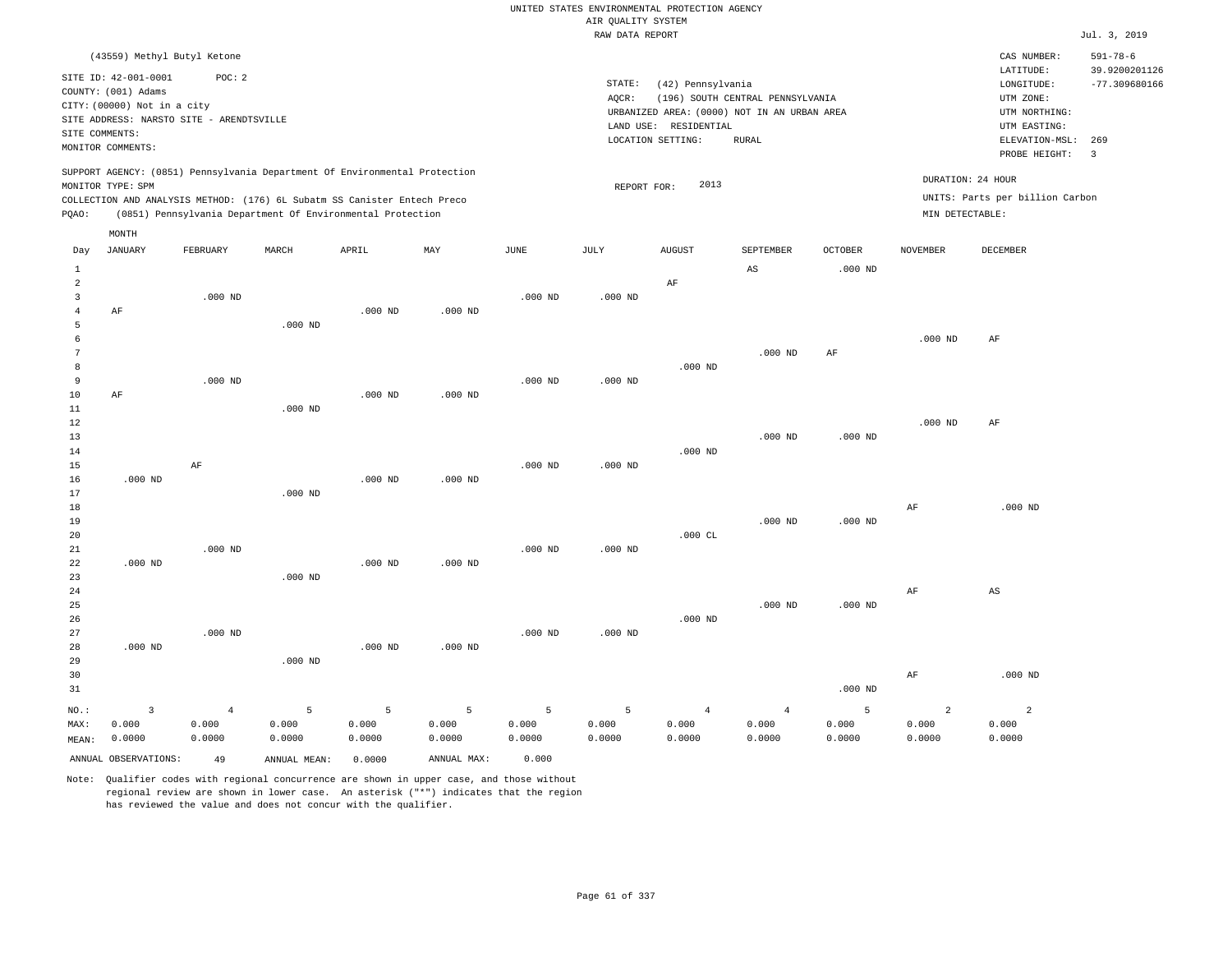RAW DATA REPORT Jul. 3, 2019 UNITED STATES ENVIRONMENTAL PROTECTION AGENCY AIR QUALITY SYSTEM (43559) Methyl Butyl Ketone STATE: (42) Pennsylvania CAS NUMBER: 591-78-6 SITE ID: 42-001-0001 POC: 2 AQCR: (196) SOUTH CENTRAL PENNSYLVANIA COUNTY: (001) Adams CITY: (00000) Not in a city LONGITUDE: -77.309680166 LATITUDE: 39.9200201126 LOCATION SETTING: RURAL SITE ADDRESS: NARSTO SITE - ARENDTSVILLE LAND USE: RESIDENTIAL SITE COMMENTS: MONITOR COMMENTS: PROBE HEIGHT: 3 ELEVATION-MSL: 269 URBANIZED AREA: (0000) NOT IN AN URBAN AREA **URBAN SERIA UTM NORTHING**: UTM EASTING: UTM ZONE: SUPPORT AGENCY: (0851) Pennsylvania Department Of Environmental Protection MONITOR TYPE: SPM COLLECTION AND ANALYSIS METHOD: (176) 6L Subatm SS Canister Entech Preco REPORT FOR: 2014 UNITS: Parts per billion Carbon PQAO: (0851) Pennsylvania Department Of Environmental Protection MIN DETECTABLE: DURATION: 24 HOUR AS .000 ND .000 ND .000 ND .000 ND NO.: MAX: MEAN: 4 0.000 0.0000 .000 ND .000 ND .000 ND .000 ND .000 ND .000 ND .000 ND .000 ND .000 ND .000 ND .000 ND .000 ND .000 ND .000 ND AF .000 ND .000 ND .000 ND .239 SQ .000 ND .222 SQ .284 SQ .386 SQ .229 SQ .000 ND .268 SQ .505 SQ .182 SQ .373 SQ .413 SQ .320 SQ .644 SQ .000 ND .000 ND  $\Delta$ S .000 ND .000 ND .000 ND AF .000 ND .000 ND .000 ND .000 ND .000 ND AS .000 ND .000 ND .000 ND .000 ND .000 ND AF .000 ND .000 ND .000 ND .000 ND .000 ND 5 0.000 0.0000 5 0.000 0.0000 4 0.000 0.0000 5 .239 .0478 5 .386 .2242 5 .505 .3482 4 .644 .2410 4 0.000 0.0000 4 0.000 0.0000 5 0.000 0.0000 5 0.000 0.0000 Day JANUARY FEBRUARY MARCH APRIL MAY JUNE JULY AUGUST SEPTEMBER OCTOBER NOVEMBER DECEMBER MONTH

ANNUAL OBSERVATIONS: 55 ANNUAL MEAN: .0739 ANNUAL MAX: .644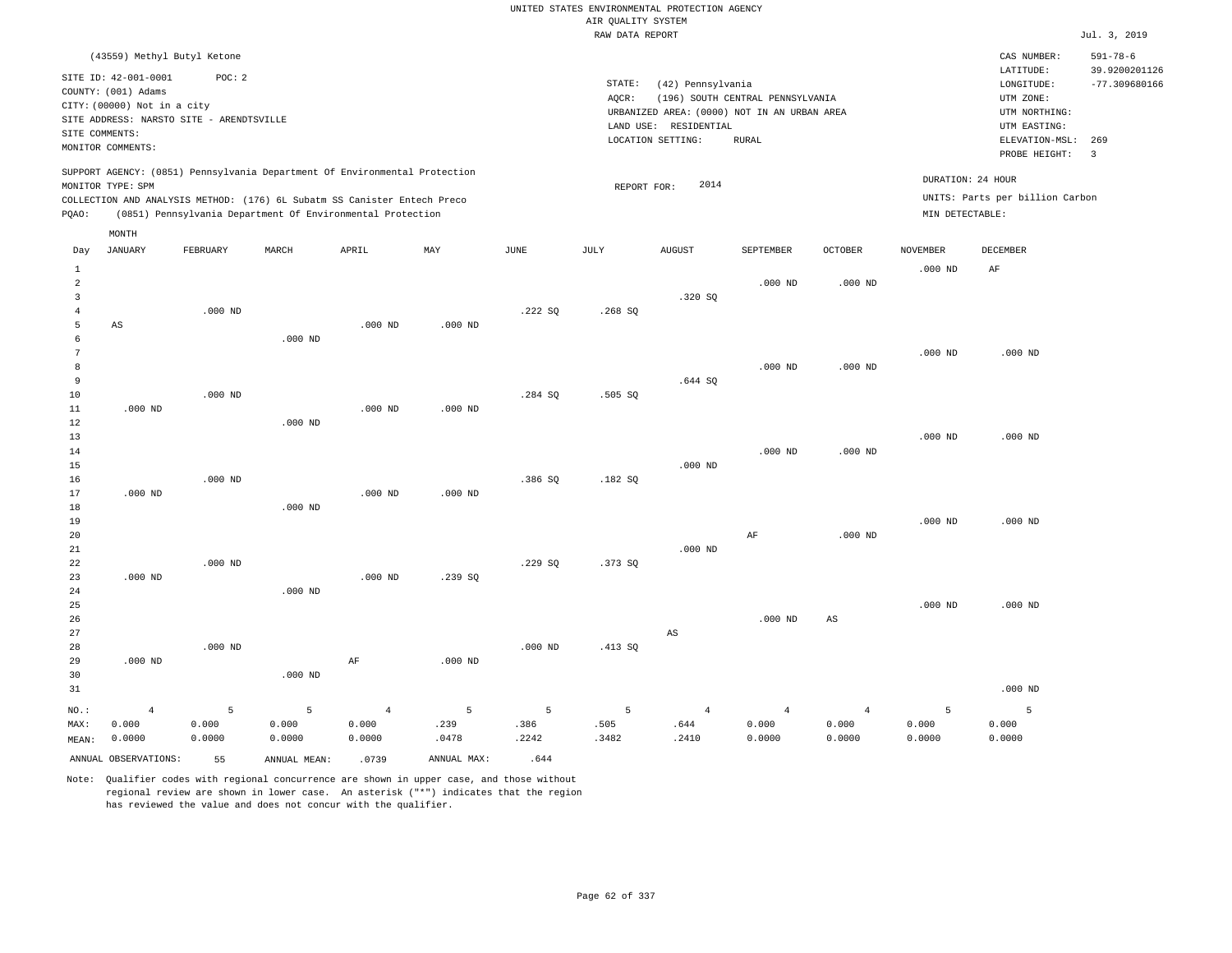UNITED STATES ENVIRONMENTAL PROTECTION AGENCY AIR QUALITY SYSTEM

|                                       |                                                                                                                                                               |                         |                                                                                                                                                                                                                      |            |                         |            | RAW DATA REPORT         |                                                                                                                |                                                  |            |                                      |                                                                                                          | Jul. 3, 2019                                                       |
|---------------------------------------|---------------------------------------------------------------------------------------------------------------------------------------------------------------|-------------------------|----------------------------------------------------------------------------------------------------------------------------------------------------------------------------------------------------------------------|------------|-------------------------|------------|-------------------------|----------------------------------------------------------------------------------------------------------------|--------------------------------------------------|------------|--------------------------------------|----------------------------------------------------------------------------------------------------------|--------------------------------------------------------------------|
|                                       | (43559) Methyl Butyl Ketone                                                                                                                                   |                         |                                                                                                                                                                                                                      |            |                         |            |                         |                                                                                                                |                                                  |            |                                      | CAS NUMBER:                                                                                              | $591 - 78 - 6$                                                     |
|                                       | SITE ID: 42-001-0001<br>COUNTY: (001) Adams<br>CITY: (00000) Not in a city<br>SITE ADDRESS: NARSTO SITE - ARENDTSVILLE<br>SITE COMMENTS:<br>MONITOR COMMENTS: | POC: 2                  |                                                                                                                                                                                                                      |            |                         |            | STATE:<br>AQCR:         | (42) Pennsylvania<br>URBANIZED AREA: (0000) NOT IN AN URBAN AREA<br>LAND USE: RESIDENTIAL<br>LOCATION SETTING: | (196) SOUTH CENTRAL PENNSYLVANIA<br><b>RURAL</b> |            |                                      | LATITUDE:<br>LONGITUDE:<br>UTM ZONE:<br>UTM NORTHING:<br>UTM EASTING:<br>ELEVATION-MSL:<br>PROBE HEIGHT: | 39.9200201126<br>$-77.309680166$<br>269<br>$\overline{\mathbf{3}}$ |
| PQAO:                                 | MONITOR TYPE: SPM                                                                                                                                             |                         | SUPPORT AGENCY: (0851) Pennsylvania Department Of Environmental Protection<br>COLLECTION AND ANALYSIS METHOD: (176) 6L Subatm SS Canister Entech Preco<br>(0851) Pennsylvania Department Of Environmental Protection |            |                         |            | REPORT FOR:             | 2015                                                                                                           |                                                  |            | DURATION: 24 HOUR<br>MIN DETECTABLE: | UNITS: Parts per billion Carbon                                                                          |                                                                    |
|                                       | MONTH                                                                                                                                                         |                         |                                                                                                                                                                                                                      |            |                         |            |                         |                                                                                                                |                                                  |            |                                      |                                                                                                          |                                                                    |
| Day                                   | <b>JANUARY</b>                                                                                                                                                | FEBRUARY                | MARCH                                                                                                                                                                                                                | APRIL      | MAY                     | JUNE       | JULY                    | <b>AUGUST</b>                                                                                                  | SEPTEMBER                                        | OCTOBER    | NOVEMBER                             | DECEMBER                                                                                                 |                                                                    |
| 1                                     |                                                                                                                                                               |                         | $.000$ ND                                                                                                                                                                                                            |            |                         |            |                         |                                                                                                                |                                                  |            |                                      |                                                                                                          |                                                                    |
| $\overline{a}$<br>3<br>$\overline{4}$ |                                                                                                                                                               |                         |                                                                                                                                                                                                                      |            |                         |            |                         | $.000$ ND                                                                                                      | $\mathbb{A}\mathbb{S}$                           | $.000$ ND  | $.000$ ND                            | $.000$ ND                                                                                                |                                                                    |
| 5                                     |                                                                                                                                                               | $.000$ ND               |                                                                                                                                                                                                                      |            |                         | $.000$ ND  | $.000$ ND               |                                                                                                                |                                                  |            |                                      |                                                                                                          |                                                                    |
| 6                                     | $.000$ ND                                                                                                                                                     |                         |                                                                                                                                                                                                                      | $.000$ ND  | $\mathbb{A}\mathbb{S}$  |            |                         |                                                                                                                |                                                  |            |                                      |                                                                                                          |                                                                    |
| 7<br>8                                |                                                                                                                                                               |                         | $.000$ ND                                                                                                                                                                                                            |            |                         |            |                         |                                                                                                                |                                                  |            | $.000$ ND                            | $.000$ ND                                                                                                |                                                                    |
| 9                                     |                                                                                                                                                               |                         |                                                                                                                                                                                                                      |            |                         |            |                         |                                                                                                                | $.000$ ND                                        | $.000$ ND  |                                      |                                                                                                          |                                                                    |
| 10                                    |                                                                                                                                                               |                         |                                                                                                                                                                                                                      |            |                         |            |                         | $.000$ ND                                                                                                      |                                                  |            |                                      |                                                                                                          |                                                                    |
| 11                                    |                                                                                                                                                               | $.000$ ND               |                                                                                                                                                                                                                      |            |                         | $.000$ ND  | AF                      |                                                                                                                |                                                  |            |                                      |                                                                                                          |                                                                    |
| 12                                    | $.000$ ND                                                                                                                                                     |                         |                                                                                                                                                                                                                      | $.000$ ND  | $.000$ ND               |            |                         |                                                                                                                |                                                  |            |                                      |                                                                                                          |                                                                    |
| 13<br>14                              |                                                                                                                                                               |                         | $.000$ ND                                                                                                                                                                                                            |            |                         |            |                         |                                                                                                                |                                                  |            | $.000$ ND                            | $.000$ ND                                                                                                |                                                                    |
| 15                                    |                                                                                                                                                               |                         |                                                                                                                                                                                                                      |            |                         |            |                         |                                                                                                                | $.000$ ND                                        | $.000$ ND  |                                      |                                                                                                          |                                                                    |
| 16                                    |                                                                                                                                                               |                         |                                                                                                                                                                                                                      |            |                         |            |                         | $.000$ ND                                                                                                      |                                                  |            |                                      |                                                                                                          |                                                                    |
| 17                                    |                                                                                                                                                               | $.000$ ND               |                                                                                                                                                                                                                      |            |                         | $.000$ ND  | $.000$ ND               |                                                                                                                |                                                  |            |                                      |                                                                                                          |                                                                    |
| 18                                    | $.000$ ND                                                                                                                                                     |                         |                                                                                                                                                                                                                      | $.000$ ND  | $.000$ ND               |            |                         |                                                                                                                |                                                  |            |                                      |                                                                                                          |                                                                    |
| 19<br>20                              |                                                                                                                                                               |                         | $.000$ ND                                                                                                                                                                                                            |            |                         |            |                         |                                                                                                                |                                                  |            | $.000$ ND                            | $.000$ ND                                                                                                |                                                                    |
| 21                                    |                                                                                                                                                               |                         |                                                                                                                                                                                                                      |            |                         |            |                         |                                                                                                                | $.000$ ND                                        | $.000$ ND  |                                      |                                                                                                          |                                                                    |
| 22                                    |                                                                                                                                                               |                         |                                                                                                                                                                                                                      |            |                         |            |                         | $.000$ ND                                                                                                      |                                                  |            |                                      |                                                                                                          |                                                                    |
| 23                                    |                                                                                                                                                               | $.000$ ND               |                                                                                                                                                                                                                      |            |                         | $.000$ ND  | $.000$ ND               |                                                                                                                |                                                  |            |                                      |                                                                                                          |                                                                    |
| 24<br>25                              | $.000$ ND                                                                                                                                                     |                         | $.000$ ND                                                                                                                                                                                                            | $.000$ ND  | $.000$ ND               |            |                         |                                                                                                                |                                                  |            |                                      |                                                                                                          |                                                                    |
| 26                                    |                                                                                                                                                               |                         |                                                                                                                                                                                                                      |            |                         |            |                         |                                                                                                                |                                                  |            | $.000$ ND                            | $.000$ ND                                                                                                |                                                                    |
| 27                                    |                                                                                                                                                               |                         |                                                                                                                                                                                                                      |            |                         |            |                         |                                                                                                                | $.000$ ND                                        | $.000$ ND  |                                      |                                                                                                          |                                                                    |
| 28                                    |                                                                                                                                                               |                         |                                                                                                                                                                                                                      |            |                         |            |                         | $.000$ ND                                                                                                      |                                                  |            |                                      |                                                                                                          |                                                                    |
| 29<br>30                              | $.000$ ND                                                                                                                                                     |                         |                                                                                                                                                                                                                      | $.000$ ND  | $.000$ ND               | $.000$ ND  | $.000$ ND               |                                                                                                                |                                                  |            |                                      |                                                                                                          |                                                                    |
| 31                                    |                                                                                                                                                               |                         | $.000$ ND                                                                                                                                                                                                            |            |                         |            |                         |                                                                                                                |                                                  |            |                                      |                                                                                                          |                                                                    |
|                                       |                                                                                                                                                               |                         |                                                                                                                                                                                                                      |            |                         |            |                         |                                                                                                                |                                                  |            |                                      | 5                                                                                                        |                                                                    |
| NO.:<br>MAX:                          | 5<br>0.000                                                                                                                                                    | $\overline{4}$<br>0.000 | 6<br>0.000                                                                                                                                                                                                           | 5<br>0.000 | $\overline{4}$<br>0.000 | 5<br>0.000 | $\overline{4}$<br>0.000 | 5<br>0.000                                                                                                     | $\overline{4}$<br>0.000                          | 5<br>0.000 | 5<br>0.000                           | 0.000                                                                                                    |                                                                    |
| MEAN:                                 | 0.0000                                                                                                                                                        | 0.0000                  | 0.0000                                                                                                                                                                                                               | 0.0000     | 0.0000                  | 0.0000     | 0.0000                  | 0.0000                                                                                                         | 0.0000                                           | 0.0000     | 0.0000                               | 0.0000                                                                                                   |                                                                    |
|                                       | ANNUAL OBSERVATIONS:                                                                                                                                          | 57                      | ANNUAL MEAN:                                                                                                                                                                                                         | 0.0000     | ANNUAL MAX:             | 0.000      |                         |                                                                                                                |                                                  |            |                                      |                                                                                                          |                                                                    |
|                                       |                                                                                                                                                               |                         |                                                                                                                                                                                                                      |            |                         |            |                         |                                                                                                                |                                                  |            |                                      |                                                                                                          |                                                                    |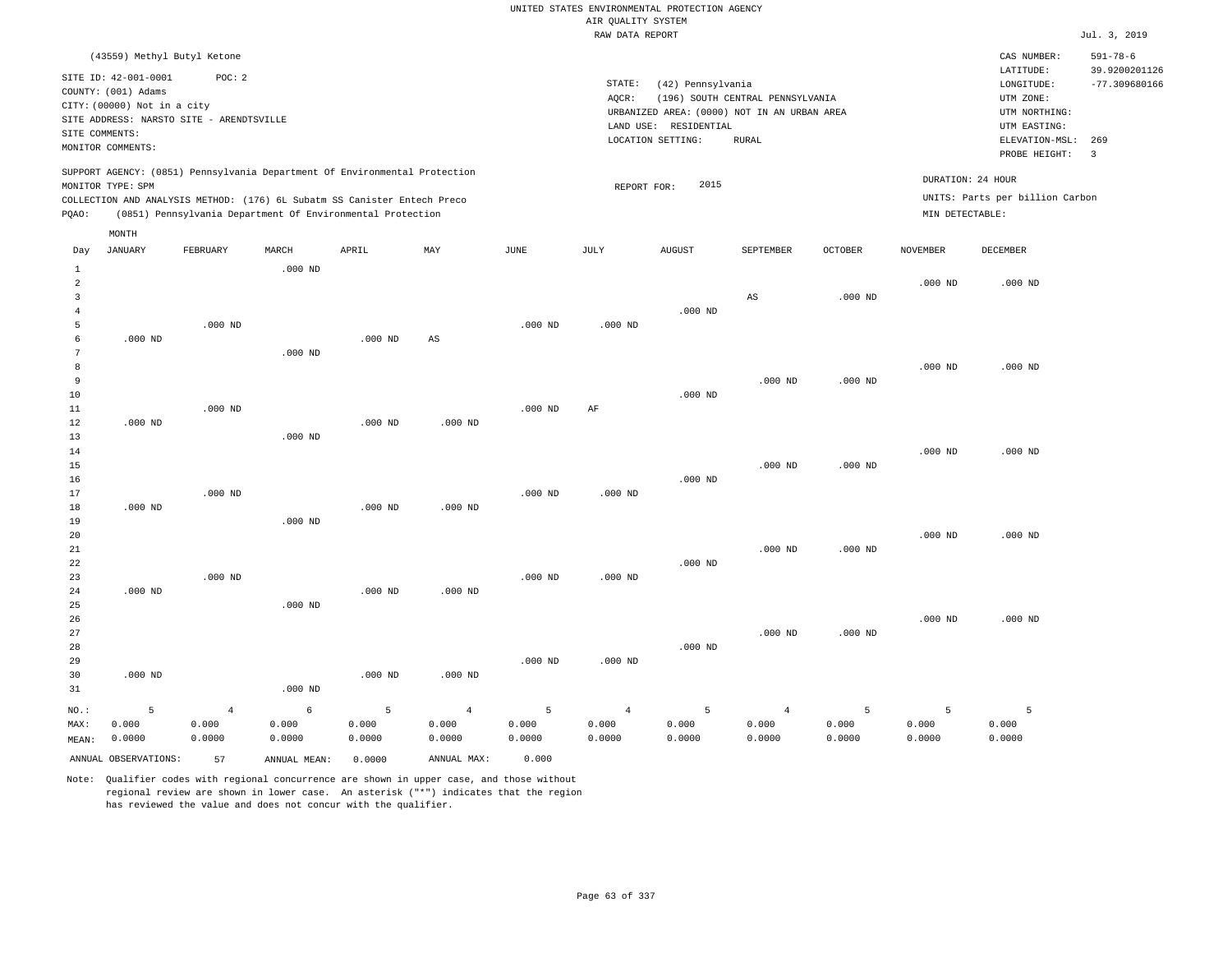UNITED STATES ENVIRONMENTAL PROTECTION AGENCY AIR QUALITY SYSTEM

|                |                                          |                |              |                                                                            |             |           | RAW DATA REPORT |                                             |                                  |                |                    |                                 | Jul. 3, 2019          |
|----------------|------------------------------------------|----------------|--------------|----------------------------------------------------------------------------|-------------|-----------|-----------------|---------------------------------------------|----------------------------------|----------------|--------------------|---------------------------------|-----------------------|
|                | (43559) Methyl Butyl Ketone              |                |              |                                                                            |             |           |                 |                                             |                                  |                |                    | CAS NUMBER:                     | $591 - 78 - 6$        |
|                | SITE ID: 42-001-0001                     | POC: 2         |              |                                                                            |             |           |                 |                                             |                                  |                |                    | LATITUDE:                       | 39.9200201126         |
|                | COUNTY: (001) Adams                      |                |              |                                                                            |             |           | STATE:          | (42) Pennsylvania                           |                                  |                |                    | LONGITUDE:                      | $-77.309680166$       |
|                | CITY: (00000) Not in a city              |                |              |                                                                            |             |           | AQCR:           |                                             | (196) SOUTH CENTRAL PENNSYLVANIA |                |                    | UTM ZONE:                       |                       |
|                | SITE ADDRESS: NARSTO SITE - ARENDTSVILLE |                |              |                                                                            |             |           |                 | URBANIZED AREA: (0000) NOT IN AN URBAN AREA |                                  |                |                    | UTM NORTHING:                   |                       |
|                | SITE COMMENTS:                           |                |              |                                                                            |             |           |                 | LAND USE: RESIDENTIAL                       |                                  |                |                    | UTM EASTING:                    |                       |
|                | MONITOR COMMENTS:                        |                |              |                                                                            |             |           |                 | LOCATION SETTING:                           | <b>RURAL</b>                     |                |                    | ELEVATION-MSL:<br>PROBE HEIGHT: | 269<br>$\overline{3}$ |
|                |                                          |                |              | SUPPORT AGENCY: (0851) Pennsylvania Department Of Environmental Protection |             |           |                 |                                             |                                  |                |                    |                                 |                       |
|                | MONITOR TYPE: SPM                        |                |              |                                                                            |             |           | REPORT FOR:     | 2016                                        |                                  |                |                    | DURATION: 24 HOUR               |                       |
|                |                                          |                |              | COLLECTION AND ANALYSIS METHOD: (176) 6L Subatm SS Canister Entech Preco   |             |           |                 |                                             |                                  |                |                    | UNITS: Parts per billion Carbon |                       |
| PQAO:          |                                          |                |              | (0851) Pennsylvania Department Of Environmental Protection                 |             |           |                 |                                             |                                  |                | MIN DETECTABLE:    |                                 |                       |
|                | MONTH                                    |                |              |                                                                            |             |           |                 |                                             |                                  |                |                    |                                 |                       |
| Day            | <b>JANUARY</b>                           | FEBRUARY       | MARCH        | APRIL                                                                      | MAY         | JUNE      | JULY            | <b>AUGUST</b>                               | SEPTEMBER                        | <b>OCTOBER</b> | <b>NOVEMBER</b>    | DECEMBER                        |                       |
| $\mathbf{1}$   | $.000$ ND                                |                | $.000$ ND    |                                                                            |             |           |                 |                                             |                                  |                |                    |                                 |                       |
| $\overline{a}$ |                                          |                |              |                                                                            |             |           |                 |                                             |                                  |                | $.000$ ND          | $.000$ ND                       |                       |
| $\overline{3}$ |                                          |                |              |                                                                            |             |           |                 |                                             | $.000$ ND                        | $.000$ ND      |                    |                                 |                       |
| $\overline{4}$ |                                          |                |              |                                                                            |             |           |                 | $.000$ ND                                   |                                  |                |                    |                                 |                       |
| 5              |                                          |                |              |                                                                            |             | $.000$ ND | $.000$ ND       |                                             |                                  |                |                    |                                 |                       |
| 6              |                                          | $.000$ ND      |              | $.000$ ND                                                                  | $.000$ ND   |           |                 |                                             |                                  |                |                    |                                 |                       |
| 7              | $.000$ ND                                |                | $.000$ ND    |                                                                            |             |           |                 |                                             |                                  |                |                    |                                 |                       |
| 8              |                                          |                |              |                                                                            |             |           |                 |                                             |                                  |                | .000 <sub>ND</sub> | $.000$ ND                       |                       |
| $\overline{9}$ |                                          |                |              |                                                                            |             |           |                 |                                             | $.000$ ND                        | $.000$ ND      |                    |                                 |                       |
| 10             |                                          |                |              |                                                                            |             |           |                 | $.000$ ND                                   |                                  |                |                    |                                 |                       |
| 11             |                                          |                |              |                                                                            |             | .330S     | $.000$ ND       |                                             |                                  |                |                    |                                 |                       |
| 12             |                                          | $.000$ ND      |              | $.000$ ND                                                                  | $.000$ ND   |           |                 |                                             |                                  |                |                    |                                 |                       |
| 13             | $.000$ ND                                |                | $.000$ ND    |                                                                            |             |           |                 |                                             |                                  |                |                    |                                 |                       |
| 14             |                                          |                |              |                                                                            |             |           |                 |                                             |                                  |                | $.000$ ND          | $.000$ ND                       |                       |
| 15             |                                          |                |              |                                                                            |             |           |                 |                                             | $.000$ ND                        | $.000$ ND      |                    |                                 |                       |
| 16             |                                          |                |              |                                                                            |             |           |                 | $.000$ ND                                   |                                  |                |                    |                                 |                       |
| 17             |                                          |                |              |                                                                            |             | $.000$ ND | TS              |                                             |                                  |                |                    |                                 |                       |
| 18             |                                          | $.000$ ND      |              | $.000$ ND                                                                  | $.000$ ND   |           |                 |                                             |                                  |                |                    |                                 |                       |
| 19             | $.000$ ND                                |                | $.000$ ND    |                                                                            |             |           |                 |                                             |                                  |                |                    |                                 |                       |
| 20<br>21       |                                          |                |              |                                                                            |             |           |                 |                                             | $.000$ ND                        | $.000$ ND      | $.000$ ND          | AF                              |                       |
| 22             |                                          |                |              |                                                                            |             |           |                 | $.000$ ND                                   |                                  |                |                    |                                 |                       |
| 23             |                                          |                |              |                                                                            |             | $.000$ ND | $.000$ ND       |                                             |                                  |                |                    |                                 |                       |
| 24             |                                          | $.000$ ND      |              | $.000$ ND                                                                  | $.000$ ND   |           |                 |                                             |                                  |                |                    |                                 |                       |
| 25             | $.000$ ND                                |                | $.000$ ND    |                                                                            |             |           |                 |                                             |                                  |                |                    |                                 |                       |
| 26             |                                          |                |              |                                                                            |             |           |                 |                                             |                                  |                | $.000$ ND          | $.000$ ND                       |                       |
| 27             |                                          |                |              |                                                                            |             |           |                 |                                             | $.000$ ND                        | $.000$ ND      |                    |                                 |                       |
| 28             |                                          |                |              |                                                                            |             |           |                 | $.000$ ND                                   |                                  |                |                    |                                 |                       |
| 29             |                                          |                |              |                                                                            |             | $.000$ ND | $.000$ ND       |                                             |                                  |                |                    |                                 |                       |
| 30             |                                          |                |              | $.000$ ND                                                                  | $.000$ ND   |           |                 |                                             |                                  |                |                    |                                 |                       |
| 31             | $.000$ ND                                |                | AS           |                                                                            |             |           |                 |                                             |                                  |                |                    |                                 |                       |
|                |                                          |                |              |                                                                            |             |           |                 |                                             |                                  |                |                    |                                 |                       |
| NO.:           | 6                                        | $\overline{4}$ | 5            | $\overline{5}$                                                             | 5           | 5         | $\overline{4}$  | 5                                           | 5                                | 5              | 5                  | $\overline{4}$                  |                       |
| MAX:           | 0.000                                    | 0.000          | 0.000        | 0.000                                                                      | 0.000       | .330      | 0.000           | 0.000                                       | 0.000                            | 0.000          | 0.000              | 0.000                           |                       |
| MEAN:          | 0.0000                                   | 0.0000         | 0.0000       | 0.0000                                                                     | 0.0000      | .0660     | 0.0000          | 0.0000                                      | 0.0000                           | 0.0000         | 0.0000             | 0.0000                          |                       |
|                | ANNUAL OBSERVATIONS:                     | 58             | ANNUAL MEAN: | .0057                                                                      | ANNUAL MAX: | .330      |                 |                                             |                                  |                |                    |                                 |                       |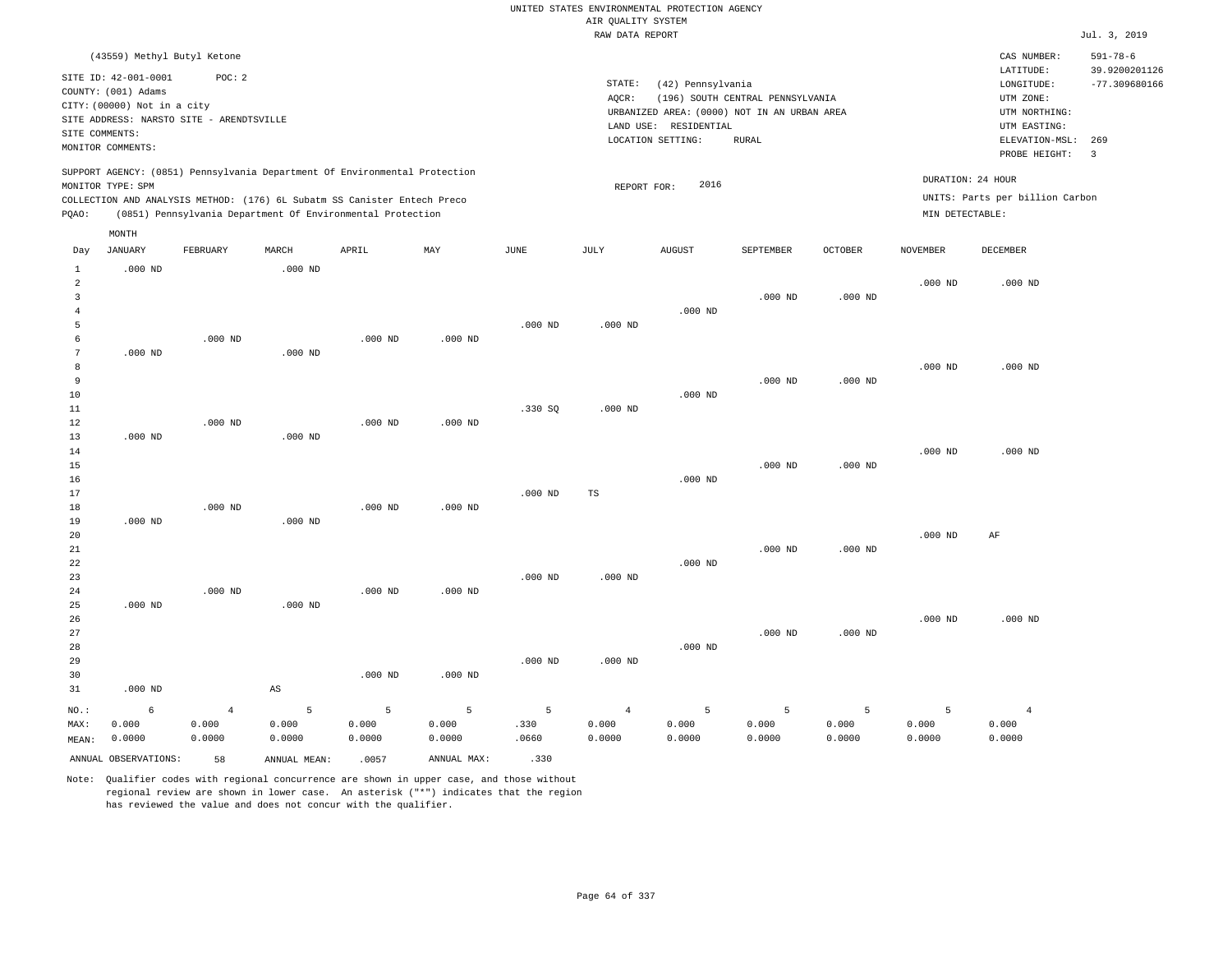|                                         |                                                                            |                                   |                                                                                                                                                                                                                      |                    |                      |                      |                      | UNITED STATES ENVIRONMENTAL PROTECTION AGENCY                                             |                                                  |                                   |                                      |                                                              |                                                    |
|-----------------------------------------|----------------------------------------------------------------------------|-----------------------------------|----------------------------------------------------------------------------------------------------------------------------------------------------------------------------------------------------------------------|--------------------|----------------------|----------------------|----------------------|-------------------------------------------------------------------------------------------|--------------------------------------------------|-----------------------------------|--------------------------------------|--------------------------------------------------------------|----------------------------------------------------|
|                                         |                                                                            |                                   |                                                                                                                                                                                                                      |                    |                      |                      | AIR QUALITY SYSTEM   |                                                                                           |                                                  |                                   |                                      |                                                              |                                                    |
|                                         |                                                                            |                                   |                                                                                                                                                                                                                      |                    |                      |                      | RAW DATA REPORT      |                                                                                           |                                                  |                                   |                                      |                                                              | Jul. 3, 2019                                       |
|                                         | (43559) Methyl Butyl Ketone<br>SITE ID: 42-001-0001<br>COUNTY: (001) Adams | POC: 2                            |                                                                                                                                                                                                                      |                    |                      |                      | STATE:               | (42) Pennsylvania                                                                         |                                                  |                                   |                                      | CAS NUMBER:<br>LATITUDE:<br>LONGITUDE:                       | $591 - 78 - 6$<br>39.9200201126<br>$-77.309680166$ |
| SITE COMMENTS:                          | CITY: (00000) Not in a city<br>SITE ADDRESS: NARSTO SITE - ARENDTSVILLE    |                                   |                                                                                                                                                                                                                      |                    |                      |                      | AQCR:                | URBANIZED AREA: (0000) NOT IN AN URBAN AREA<br>LAND USE: RESIDENTIAL<br>LOCATION SETTING: | (196) SOUTH CENTRAL PENNSYLVANIA<br><b>RURAL</b> |                                   |                                      | UTM ZONE:<br>UTM NORTHING:<br>UTM EASTING:<br>ELEVATION-MSL: | 269                                                |
|                                         | MONITOR COMMENTS:                                                          |                                   |                                                                                                                                                                                                                      |                    |                      |                      |                      |                                                                                           |                                                  |                                   |                                      | PROBE HEIGHT:                                                | $\overline{\mathbf{3}}$                            |
| PQAO:                                   | MONITOR TYPE: SPM                                                          |                                   | SUPPORT AGENCY: (0851) Pennsylvania Department Of Environmental Protection<br>COLLECTION AND ANALYSIS METHOD: (176) 6L Subatm SS Canister Entech Preco<br>(0851) Pennsylvania Department Of Environmental Protection |                    |                      |                      | REPORT FOR:          | 2017                                                                                      |                                                  |                                   | DURATION: 24 HOUR<br>MIN DETECTABLE: | UNITS: Parts per billion Carbon                              |                                                    |
|                                         | MONTH                                                                      |                                   |                                                                                                                                                                                                                      |                    |                      |                      |                      |                                                                                           |                                                  |                                   |                                      |                                                              |                                                    |
| Day                                     | <b>JANUARY</b>                                                             | FEBRUARY                          | MARCH                                                                                                                                                                                                                | APRIL              | MAY                  | <b>JUNE</b>          | JULY                 | <b>AUGUST</b>                                                                             | SEPTEMBER                                        | <b>OCTOBER</b>                    | <b>NOVEMBER</b>                      | <b>DECEMBER</b>                                              |                                                    |
| $1\,$<br>$\overline{a}$<br>$\mathbf{3}$ | $.000$ ND                                                                  |                                   | $.000$ ND                                                                                                                                                                                                            | $.000$ ND          | $.000$ ND            |                      |                      |                                                                                           |                                                  |                                   | $.000$ ND                            | $.000$ ND                                                    |                                                    |
| $\overline{4}$<br>5<br>6                |                                                                            | $.000$ ND                         |                                                                                                                                                                                                                      |                    |                      | $.000$ ND            | $.000$ ND            | $.000$ ND                                                                                 | $.000$ ND                                        | $.000$ ND                         |                                      |                                                              |                                                    |
| $7\phantom{.0}$<br>8<br>9               | $.000$ ND                                                                  |                                   | $.000$ ND                                                                                                                                                                                                            | $.000$ ND          | $.000$ ND            |                      |                      |                                                                                           |                                                  |                                   | $.000$ ND                            | $.000$ ND                                                    |                                                    |
| 10<br>11<br>12                          |                                                                            | $.000$ ND                         |                                                                                                                                                                                                                      |                    |                      | $.000$ ND            | $.000$ ND            | $.000$ ND                                                                                 | $.000$ ND                                        | $.000$ ND                         |                                      |                                                              |                                                    |
| 13<br>14<br>15                          | $.000$ ND                                                                  |                                   | $.000$ ND                                                                                                                                                                                                            | .000 LL            | $.000$ ND            |                      |                      |                                                                                           |                                                  |                                   | $.000$ ND                            | $.000$ ND                                                    |                                                    |
| 16<br>17<br>18                          |                                                                            | $.000$ ND                         |                                                                                                                                                                                                                      |                    |                      | $.000$ ND            | $.000$ ND            | $.000$ ND                                                                                 | $.000$ ND                                        | $\mathop{\rm AM}\nolimits$        |                                      |                                                              |                                                    |
| 19<br>20<br>21<br>22                    | $.000$ ND                                                                  |                                   | $.000$ ND                                                                                                                                                                                                            | .264 LL            | AS                   |                      |                      |                                                                                           | $.000$ ND                                        | $.000$ ND                         | $.000$ ND                            | $.000$ ND                                                    |                                                    |
| 23<br>24<br>25                          | $.000$ ND                                                                  | AF                                |                                                                                                                                                                                                                      | $.000$ LL          | $.000$ ND            | $.000$ ND            | $.000$ ND            | $.000$ ND                                                                                 |                                                  |                                   |                                      |                                                              |                                                    |
| 26<br>27<br>28<br>29                    |                                                                            |                                   | $.000$ ND                                                                                                                                                                                                            |                    |                      |                      |                      | $.000$ ND                                                                                 | $.000$ ND                                        | $.000$ ND                         | $.000$ ND                            | $.000$ ND                                                    |                                                    |
| 30<br>31                                | $.000$ ND                                                                  |                                   |                                                                                                                                                                                                                      |                    | $.000$ ND            | $.000$ ND            | $.000$ ND            |                                                                                           |                                                  |                                   |                                      |                                                              |                                                    |
| NO.:<br>MAX:<br>MEAN:                   | 6<br>0.000<br>0.0000                                                       | $\overline{3}$<br>0.000<br>0.0000 | 5<br>0.000<br>0.0000                                                                                                                                                                                                 | 5<br>.264<br>.0528 | 5<br>0.000<br>0.0000 | 5<br>0.000<br>0.0000 | 5<br>0.000<br>0.0000 | 5<br>0.000<br>0.0000                                                                      | 5<br>0.000<br>0.0000                             | $\overline{4}$<br>0.000<br>0.0000 | 5<br>0.000<br>0.0000                 | $\overline{5}$<br>0.000<br>0.0000                            |                                                    |
|                                         | ANNUAL OBSERVATIONS:                                                       | 58                                | ANNUAL, MEAN:                                                                                                                                                                                                        | .0046              | ANNUAL MAX:          | .264                 |                      |                                                                                           |                                                  |                                   |                                      |                                                              |                                                    |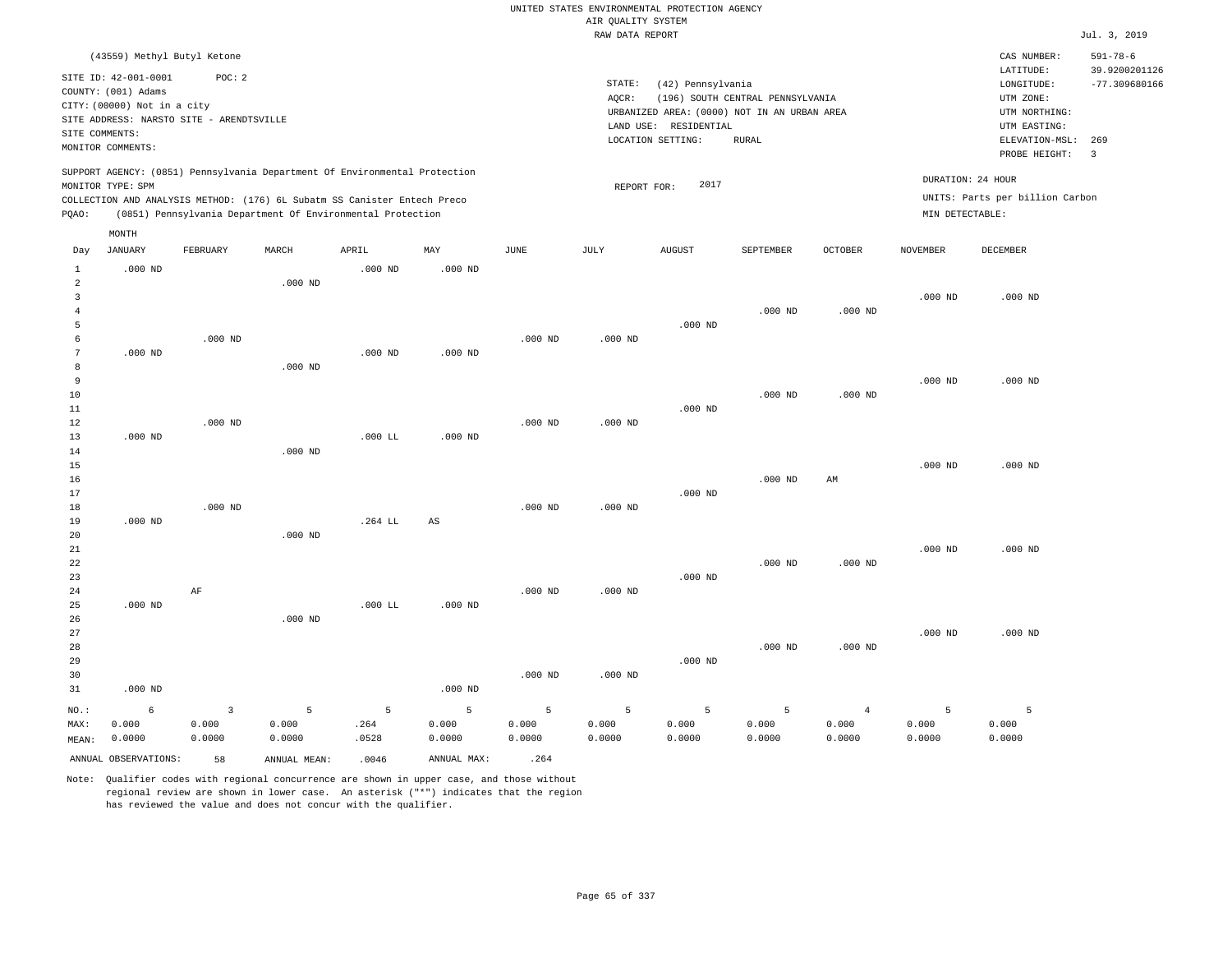RAW DATA REPORT Jul. 3, 2019 UNITED STATES ENVIRONMENTAL PROTECTION AGENCY AIR QUALITY SYSTEM (43559) Methyl Butyl Ketone STATE: (42) Pennsylvania CAS NUMBER: 591-78-6 SITE ID: 42-001-0001 POC: 2 AQCR: (196) SOUTH CENTRAL PENNSYLVANIA COUNTY: (001) Adams CITY: (00000) Not in a city LONGITUDE: -77.309680166 LATITUDE: 39.9200201126 LOCATION SETTING: RURAL SITE ADDRESS: NARSTO SITE - ARENDTSVILLE LAND USE: RESIDENTIAL SITE COMMENTS: MONITOR COMMENTS: PROBE HEIGHT: 3 ELEVATION-MSL: 269 URBANIZED AREA: (0000) NOT IN AN URBAN AREA **URBAN SERIA UTM NORTHING**: UTM EASTING: UTM ZONE: SUPPORT AGENCY: (0851) Pennsylvania Department Of Environmental Protection MONITOR TYPE: SPM COLLECTION AND ANALYSIS METHOD: (176) 6L Subatm SS Canister Entech Preco REPORT FOR: 2018 UNITS: Parts per billion Carbon PQAO: (0851) Pennsylvania Department Of Environmental Protection DURATION: 24 HOUR MIN DETECTABLE: .3844083 1 2 3 4 5 6 7 8 9 10 11 12 13 14 15 16 17 18 19  $20$ 21 22 23 24 25 26 27 28 29 30 31 .000 ND .000 ND .000 ND .000 ND .000 ND NO.: MAX: MEAN: 5 0.000 0.0000 .000 ND .000 ND .000 ND .000 ND .000 ND .000 ND .000 ND .000 ND .000 ND .000 ND .000 ND .000 ND .000 ND .000 ND AS .000 ND .000 ND .000 ND .000 ND AS .000 ND AM .000 ND .000 ND .000 ND .000 ND .000 ND .000 ND .000 ND .000 LL .000 LL .000 ND .000 ND .000 ND .000 ND .000 ND .000 ND .000 ND .000 LL .000 LL .000 LL .000 LL .000 ND .000 ND .000 ND .000 ND .000 ND .000 ND .000 ND .000 ND AS .000 ND .000 ND .000 ND .000 ND .000 ND 5 0.000 0.0000 5 0.000 0.0000 4 0.000 0.0000 4 0.000 0.0000 4 0.000 0.0000 6 0.000 0.0000 5 0.000 0.0000 5 0.000 0.0000 5 0.000 0.0000 4 0.000 0.0000 5 0.000 0.0000 ANNUAL OBSERVATIONS: 57 ANNUAL MEAN: 0.0000 ANNUAL MAX: 0.000 Day JANUARY FEBRUARY MARCH APRIL MAY JUNE JULY AUGUST SEPTEMBER OCTOBER NOVEMBER DECEMBER MONTH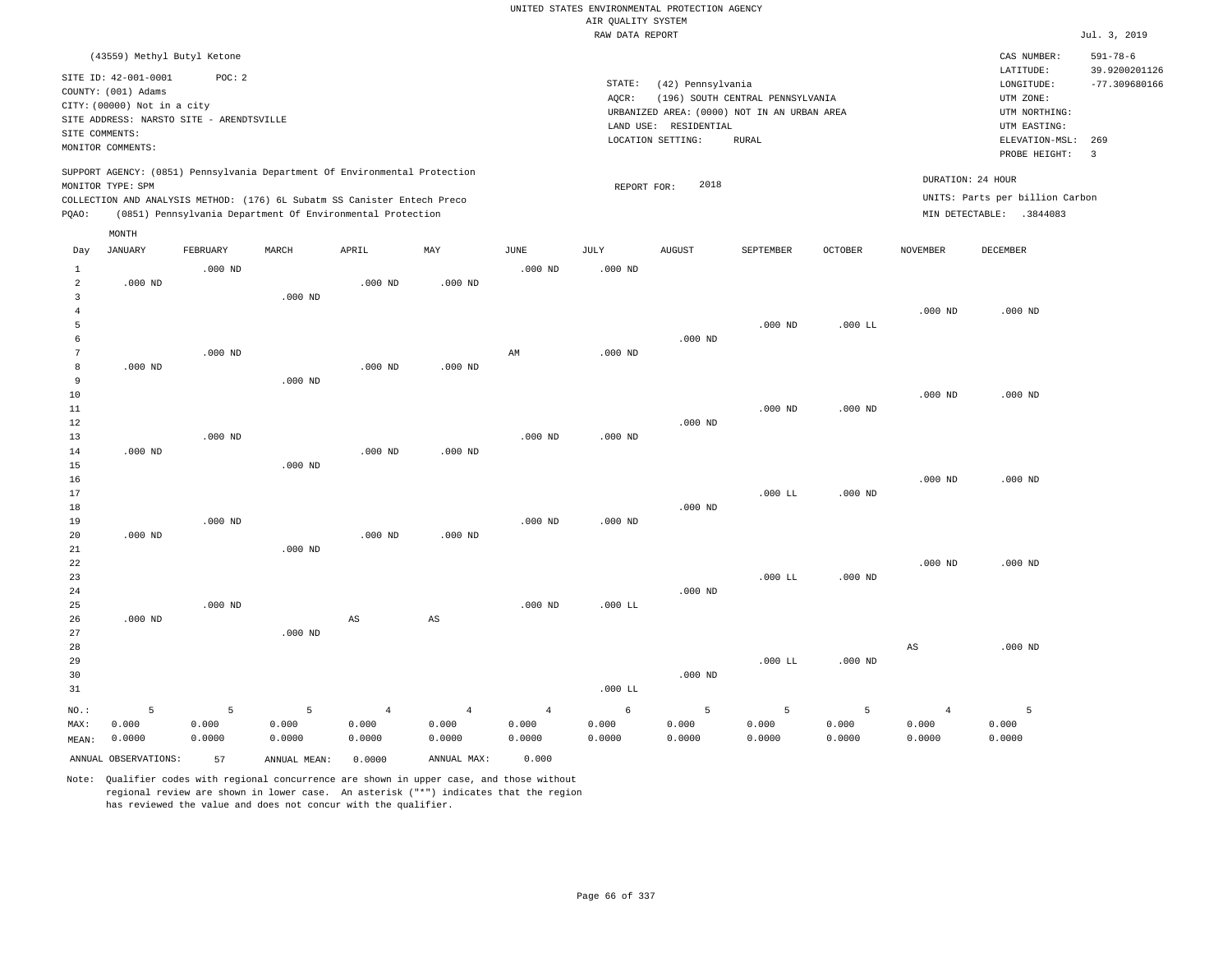|                                  |                                             |                   |                                                                            |                   |                   |             |                    | UNITED STATES ENVIRONMENTAL PROTECTION AGENCY |                                             |                   |                   |                                 |                                 |
|----------------------------------|---------------------------------------------|-------------------|----------------------------------------------------------------------------|-------------------|-------------------|-------------|--------------------|-----------------------------------------------|---------------------------------------------|-------------------|-------------------|---------------------------------|---------------------------------|
|                                  |                                             |                   |                                                                            |                   |                   |             | AIR QUALITY SYSTEM |                                               |                                             |                   |                   |                                 |                                 |
|                                  |                                             |                   |                                                                            |                   |                   |             | RAW DATA REPORT    |                                               |                                             |                   |                   |                                 | Jul. 3, 2019                    |
|                                  | (43560) Methyl isobutyl ketone              |                   |                                                                            |                   |                   |             |                    |                                               |                                             |                   |                   | CAS NUMBER:<br>LATITUDE:        | $108 - 10 - 1$<br>39.9200201126 |
|                                  | SITE ID: 42-001-0001<br>COUNTY: (001) Adams | POC: 2            |                                                                            |                   |                   |             | STATE:<br>AQCR:    | (42) Pennsylvania                             | (196) SOUTH CENTRAL PENNSYLVANIA            |                   |                   | LONGITUDE:<br>UTM ZONE:         | $-77.309680166$                 |
|                                  | CITY: (00000) Not in a city                 |                   |                                                                            |                   |                   |             |                    |                                               | URBANIZED AREA: (0000) NOT IN AN URBAN AREA |                   |                   | UTM NORTHING:                   |                                 |
|                                  | SITE ADDRESS: NARSTO SITE - ARENDTSVILLE    |                   |                                                                            |                   |                   |             |                    | LAND USE: RESIDENTIAL                         |                                             |                   |                   | UTM EASTING:                    |                                 |
| SITE COMMENTS:                   |                                             |                   |                                                                            |                   |                   |             |                    | LOCATION SETTING:                             | <b>RURAL</b>                                |                   |                   | ELEVATION-MSL:                  | 269                             |
|                                  | MONITOR COMMENTS:                           |                   |                                                                            |                   |                   |             |                    |                                               |                                             |                   |                   | PROBE HEIGHT:                   | $\overline{3}$                  |
|                                  | MONITOR TYPE: SPM                           |                   | SUPPORT AGENCY: (0851) Pennsylvania Department Of Environmental Protection |                   |                   |             | REPORT FOR:        | 2013                                          |                                             |                   | DURATION: 24 HOUR |                                 |                                 |
|                                  |                                             |                   | COLLECTION AND ANALYSIS METHOD: (176) 6L SUBATM SS CANISTER ENTECH PRECO   |                   |                   |             |                    |                                               |                                             |                   |                   | UNITS: Parts per billion Carbon |                                 |
| PQAO:                            |                                             |                   | (0851) Pennsylvania Department Of Environmental Protection                 |                   |                   |             |                    |                                               |                                             |                   | MIN DETECTABLE:   |                                 |                                 |
|                                  | MONTH                                       |                   |                                                                            |                   |                   |             |                    |                                               |                                             |                   |                   |                                 |                                 |
| Day                              | <b>JANUARY</b>                              | FEBRUARY          | MARCH                                                                      | APRIL             | MAX               | <b>JUNE</b> | JULY               | <b>AUGUST</b>                                 | SEPTEMBER                                   | <b>OCTOBER</b>    | <b>NOVEMBER</b>   | <b>DECEMBER</b>                 |                                 |
| $\mathbf{1}$                     |                                             |                   |                                                                            |                   |                   |             |                    |                                               | AS                                          | .00 <sub>ND</sub> |                   |                                 |                                 |
| $\overline{a}$                   |                                             |                   |                                                                            |                   |                   |             |                    | AF                                            |                                             |                   |                   |                                 |                                 |
| $\overline{3}$<br>$\overline{4}$ | AF                                          | .00 <sub>ND</sub> |                                                                            | $.00$ ND          | .00 <sub>ND</sub> | $.00$ ND    | $.00$ ND           |                                               |                                             |                   |                   |                                 |                                 |
| 5                                |                                             |                   | $.00$ ND                                                                   |                   |                   |             |                    |                                               |                                             |                   |                   |                                 |                                 |
| 6                                |                                             |                   |                                                                            |                   |                   |             |                    |                                               |                                             |                   | .34 SO            | AF                              |                                 |
| $\overline{7}$                   |                                             |                   |                                                                            |                   |                   |             |                    |                                               | .00 <sub>ND</sub>                           | $\rm AF$          |                   |                                 |                                 |
| 8                                |                                             |                   |                                                                            |                   |                   |             |                    | $.00$ ND                                      |                                             |                   |                   |                                 |                                 |
| $\overline{9}$                   |                                             | $.00$ ND          |                                                                            |                   |                   | $.00$ ND    | $.00$ ND           |                                               |                                             |                   |                   |                                 |                                 |
| $10$                             | AF                                          |                   |                                                                            | .00 <sub>ND</sub> | $.00$ ND          |             |                    |                                               |                                             |                   |                   |                                 |                                 |
| 11                               |                                             |                   | .00 <sub>ND</sub>                                                          |                   |                   |             |                    |                                               |                                             |                   |                   |                                 |                                 |
| $1\,2$                           |                                             |                   |                                                                            |                   |                   |             |                    |                                               |                                             |                   | .00 <sub>ND</sub> | AF                              |                                 |
| 13<br>14                         |                                             |                   |                                                                            |                   |                   |             |                    | $.00$ ND                                      | $.00$ ND                                    | $.00$ ND          |                   |                                 |                                 |
| 15                               |                                             | AF                |                                                                            |                   |                   | $.00$ ND    | $.00$ ND           |                                               |                                             |                   |                   |                                 |                                 |
| 16                               | $.00$ ND                                    |                   |                                                                            | .00 <sub>ND</sub> | $.00$ ND          |             |                    |                                               |                                             |                   |                   |                                 |                                 |
| 17                               |                                             |                   | $.00$ ND                                                                   |                   |                   |             |                    |                                               |                                             |                   |                   |                                 |                                 |
| 18                               |                                             |                   |                                                                            |                   |                   |             |                    |                                               |                                             |                   | AF                | .00 <sub>ND</sub>               |                                 |
| 19                               |                                             |                   |                                                                            |                   |                   |             |                    |                                               | .00 <sub>ND</sub>                           | $.00$ ND          |                   |                                 |                                 |
| 20                               |                                             |                   |                                                                            |                   |                   |             |                    | .00CL                                         |                                             |                   |                   |                                 |                                 |
| 21                               |                                             | $.00$ ND          |                                                                            |                   |                   | $.00$ ND    | $.00$ ND           |                                               |                                             |                   |                   |                                 |                                 |
| 22<br>23                         | $.00$ ND                                    |                   | .00 <sub>ND</sub>                                                          | $.00$ ND          | $.00$ ND          |             |                    |                                               |                                             |                   |                   |                                 |                                 |
| 24                               |                                             |                   |                                                                            |                   |                   |             |                    |                                               |                                             |                   | AF                | $_{\rm AS}$                     |                                 |
| 25                               |                                             |                   |                                                                            |                   |                   |             |                    |                                               | .00 <sub>ND</sub>                           | .00 <sub>ND</sub> |                   |                                 |                                 |
| 26                               |                                             |                   |                                                                            |                   |                   |             |                    | $.00$ ND                                      |                                             |                   |                   |                                 |                                 |
| 27                               |                                             | .00 <sub>ND</sub> |                                                                            |                   |                   | $.00$ ND    | $.00$ ND           |                                               |                                             |                   |                   |                                 |                                 |
| 28                               | $.00$ ND                                    |                   |                                                                            | $.00$ ND          | $.00$ ND          |             |                    |                                               |                                             |                   |                   |                                 |                                 |
| 29                               |                                             |                   | $.00$ ND                                                                   |                   |                   |             |                    |                                               |                                             |                   |                   |                                 |                                 |
| 30                               |                                             |                   |                                                                            |                   |                   |             |                    |                                               |                                             |                   | AF                | $.00$ ND                        |                                 |
| 31                               |                                             |                   |                                                                            |                   |                   |             |                    |                                               |                                             | $.00$ ND          |                   |                                 |                                 |
| $NO.$ :                          | $\overline{3}$                              | $\overline{4}$    | 5                                                                          | 5                 | 5                 | 5           | 5                  | $\overline{4}$                                | $\overline{4}$                              | 5                 | $\overline{a}$    | $\overline{2}$                  |                                 |
| MAX:                             | 0.00                                        | 0.00              | 0.00                                                                       | 0.00              | 0.00              | 0.00        | 0.00               | 0.00                                          | 0.00                                        | 0.00              | .34               | 0.00                            |                                 |
| $\texttt{MEAN}:$                 | 0.000                                       | 0.000             | 0.000                                                                      | 0.000             | 0.000             | 0.000       | 0.000              | 0.000                                         | 0.000                                       | 0.000             | .170              | 0.000                           |                                 |
|                                  | ANNUAL OBSERVATIONS:                        | 49                | ANNUAL MEAN:                                                               | .007              | ANNUAL MAX:       | .34         |                    |                                               |                                             |                   |                   |                                 |                                 |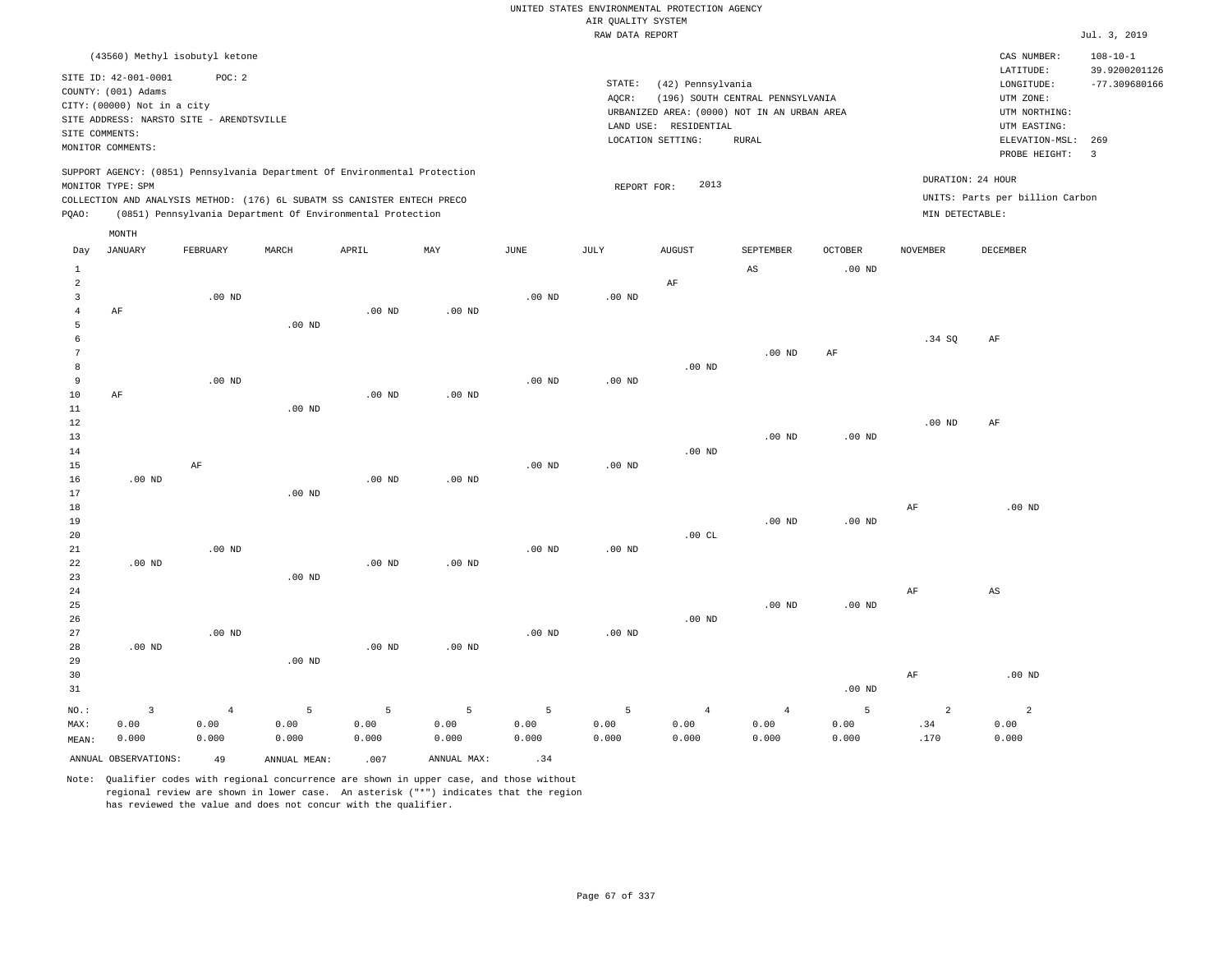|                      |                                          |                   |                                                                                                                                        |                   |             |                                                                             |                    | UNITED STATES ENVIRONMENTAL PROTECTION AGENCY |                   |                   |                   |                                 |                                 |
|----------------------|------------------------------------------|-------------------|----------------------------------------------------------------------------------------------------------------------------------------|-------------------|-------------|-----------------------------------------------------------------------------|--------------------|-----------------------------------------------|-------------------|-------------------|-------------------|---------------------------------|---------------------------------|
|                      |                                          |                   |                                                                                                                                        |                   |             |                                                                             | AIR QUALITY SYSTEM |                                               |                   |                   |                   |                                 |                                 |
|                      |                                          |                   |                                                                                                                                        |                   |             |                                                                             | RAW DATA REPORT    |                                               |                   |                   |                   |                                 | Jul. 3, 2019                    |
|                      | (43560) Methyl isobutyl ketone           |                   |                                                                                                                                        |                   |             |                                                                             |                    |                                               |                   |                   |                   | CAS NUMBER:<br>LATITUDE:        | $108 - 10 - 1$<br>39.9200201126 |
|                      | SITE ID: 42-001-0001                     | POC: 2            |                                                                                                                                        |                   |             |                                                                             | STATE:             |                                               |                   |                   |                   | LONGITUDE:                      | $-77.309680166$                 |
|                      | COUNTY: (001) Adams                      |                   |                                                                                                                                        |                   |             | (42) Pennsylvania<br>AQCR:<br>(196) SOUTH CENTRAL PENNSYLVANIA<br>UTM ZONE: |                    |                                               |                   |                   |                   |                                 |                                 |
|                      | CITY: (00000) Not in a city              |                   |                                                                                                                                        |                   |             |                                                                             |                    | URBANIZED AREA: (0000) NOT IN AN URBAN AREA   |                   |                   |                   | UTM NORTHING:                   |                                 |
|                      | SITE ADDRESS: NARSTO SITE - ARENDTSVILLE |                   |                                                                                                                                        |                   |             |                                                                             |                    | LAND USE: RESIDENTIAL                         |                   |                   |                   | UTM EASTING:                    |                                 |
| SITE COMMENTS:       |                                          |                   |                                                                                                                                        |                   |             |                                                                             |                    | LOCATION SETTING:                             | <b>RURAL</b>      |                   |                   | ELEVATION-MSL:                  | 269                             |
|                      | MONITOR COMMENTS:                        |                   |                                                                                                                                        |                   |             |                                                                             |                    |                                               |                   |                   |                   | PROBE HEIGHT:                   | $\overline{\mathbf{3}}$         |
|                      |                                          |                   | SUPPORT AGENCY: (0851) Pennsylvania Department Of Environmental Protection                                                             |                   |             |                                                                             |                    |                                               |                   |                   |                   | DURATION: 24 HOUR               |                                 |
|                      | MONITOR TYPE: SPM                        |                   |                                                                                                                                        |                   |             |                                                                             | REPORT FOR:        | 2014                                          |                   |                   |                   | UNITS: Parts per billion Carbon |                                 |
| PQAO:                |                                          |                   | COLLECTION AND ANALYSIS METHOD: (176) 6L SUBATM SS CANISTER ENTECH PRECO<br>(0851) Pennsylvania Department Of Environmental Protection |                   |             |                                                                             |                    |                                               |                   |                   | MIN DETECTABLE:   |                                 |                                 |
|                      | MONTH                                    |                   |                                                                                                                                        |                   |             |                                                                             |                    |                                               |                   |                   |                   |                                 |                                 |
| Day                  | <b>JANUARY</b>                           | FEBRUARY          | MARCH                                                                                                                                  | APRIL             | MAY         | JUNE                                                                        | JULY               | <b>AUGUST</b>                                 | SEPTEMBER         | <b>OCTOBER</b>    | <b>NOVEMBER</b>   | DECEMBER                        |                                 |
| $\mathbf{1}$         |                                          |                   |                                                                                                                                        |                   |             |                                                                             |                    |                                               |                   |                   | .00 <sub>ND</sub> | AF                              |                                 |
| $\overline{a}$       |                                          |                   |                                                                                                                                        |                   |             |                                                                             |                    |                                               | .00 <sub>ND</sub> | $.00$ ND          |                   |                                 |                                 |
| $\overline{3}$       |                                          |                   |                                                                                                                                        |                   |             |                                                                             |                    | $.00$ ND                                      |                   |                   |                   |                                 |                                 |
| $\sqrt{4}$           |                                          | $.00$ ND          |                                                                                                                                        |                   |             | .00 <sub>ND</sub>                                                           | .00 <sub>ND</sub>  |                                               |                   |                   |                   |                                 |                                 |
| 5                    | AS                                       |                   |                                                                                                                                        | $.00$ ND          | $.00$ ND    |                                                                             |                    |                                               |                   |                   |                   |                                 |                                 |
| 6<br>$7\phantom{.0}$ |                                          |                   | $.00$ ND                                                                                                                               |                   |             |                                                                             |                    |                                               |                   |                   |                   |                                 |                                 |
| 8                    |                                          |                   |                                                                                                                                        |                   |             |                                                                             |                    |                                               | $.00$ ND          | .00 <sub>ND</sub> | $.00$ ND          | $.00$ ND                        |                                 |
| 9                    |                                          |                   |                                                                                                                                        |                   |             |                                                                             |                    | $.00$ ND                                      |                   |                   |                   |                                 |                                 |
| 10                   |                                          | $.00$ ND          |                                                                                                                                        |                   |             | $.00$ ND                                                                    | $.00$ ND           |                                               |                   |                   |                   |                                 |                                 |
| 11                   | $.00$ ND                                 |                   |                                                                                                                                        | $.00$ ND          | $.00$ ND    |                                                                             |                    |                                               |                   |                   |                   |                                 |                                 |
| 12                   |                                          |                   | .00 <sub>ND</sub>                                                                                                                      |                   |             |                                                                             |                    |                                               |                   |                   |                   |                                 |                                 |
| 13                   |                                          |                   |                                                                                                                                        |                   |             |                                                                             |                    |                                               |                   |                   | .00 <sub>ND</sub> | $.00$ ND                        |                                 |
| 14                   |                                          |                   |                                                                                                                                        |                   |             |                                                                             |                    |                                               | $.00$ ND          | .00 $ND$          |                   |                                 |                                 |
| 15                   |                                          |                   |                                                                                                                                        |                   |             |                                                                             |                    | $.00$ ND                                      |                   |                   |                   |                                 |                                 |
| 16                   |                                          | $.00$ ND          |                                                                                                                                        |                   |             | .00 <sub>ND</sub>                                                           | $.00$ ND           |                                               |                   |                   |                   |                                 |                                 |
| 17                   | $.00$ ND                                 |                   |                                                                                                                                        | .00 <sub>ND</sub> | $.00$ ND    |                                                                             |                    |                                               |                   |                   |                   |                                 |                                 |
| 18<br>19             |                                          |                   | $.00$ ND                                                                                                                               |                   |             |                                                                             |                    |                                               |                   |                   | $.00$ ND          | $.00$ ND                        |                                 |
| 20                   |                                          |                   |                                                                                                                                        |                   |             |                                                                             |                    |                                               | AF                | .00 <sub>ND</sub> |                   |                                 |                                 |
| $2\sqrt{1}$          |                                          |                   |                                                                                                                                        |                   |             |                                                                             |                    | $.00$ ND                                      |                   |                   |                   |                                 |                                 |
| 22                   |                                          | $.00$ ND          |                                                                                                                                        |                   |             | $.00$ ND                                                                    | $.00$ ND           |                                               |                   |                   |                   |                                 |                                 |
| 23                   | $.00$ ND                                 |                   |                                                                                                                                        | $.00$ ND          | 1.66        |                                                                             |                    |                                               |                   |                   |                   |                                 |                                 |
| 24                   |                                          |                   | $.00$ ND                                                                                                                               |                   |             |                                                                             |                    |                                               |                   |                   |                   |                                 |                                 |
| 25                   |                                          |                   |                                                                                                                                        |                   |             |                                                                             |                    |                                               |                   |                   | .00 <sub>ND</sub> | $.00$ ND                        |                                 |
| 26                   |                                          |                   |                                                                                                                                        |                   |             |                                                                             |                    |                                               | $.00$ ND          | AS                |                   |                                 |                                 |
| 27                   |                                          |                   |                                                                                                                                        |                   |             |                                                                             |                    | AS                                            |                   |                   |                   |                                 |                                 |
| 28                   |                                          | .00 <sub>ND</sub> |                                                                                                                                        |                   |             | .25 SQ                                                                      | $.00$ ND           |                                               |                   |                   |                   |                                 |                                 |
| 29                   | $.00$ ND                                 |                   |                                                                                                                                        | AF                | $.00$ ND    |                                                                             |                    |                                               |                   |                   |                   |                                 |                                 |
| 30                   |                                          |                   | $.00$ ND                                                                                                                               |                   |             |                                                                             |                    |                                               |                   |                   |                   |                                 |                                 |
| 31                   |                                          |                   |                                                                                                                                        |                   |             |                                                                             |                    |                                               |                   |                   |                   | $.00$ ND                        |                                 |
| $NO.$ :              | $\overline{4}$                           | 5                 | 5                                                                                                                                      | $\overline{4}$    | 5           | 5                                                                           | 5                  | $\overline{4}$                                | $\overline{4}$    | $\overline{4}$    | 5                 | 5                               |                                 |
| MAX:                 | 0.00                                     | 0.00              | 0.00                                                                                                                                   | 0.00              | 1.66        | .25                                                                         | 0.00               | 0.00                                          | 0.00              | 0.00              | 0.00              | 0.00                            |                                 |
| MEAN:                | 0.000                                    | 0.000             | 0.000                                                                                                                                  | 0.000             | .332        | .050                                                                        | 0.000              | 0.000                                         | 0.000             | 0.000             | 0.000             | 0.000                           |                                 |
|                      | ANNUAL OBSERVATIONS:                     | 55                | ANNUAL, MEAN:                                                                                                                          | .035              | ANNUAL MAX: | 1.66                                                                        |                    |                                               |                   |                   |                   |                                 |                                 |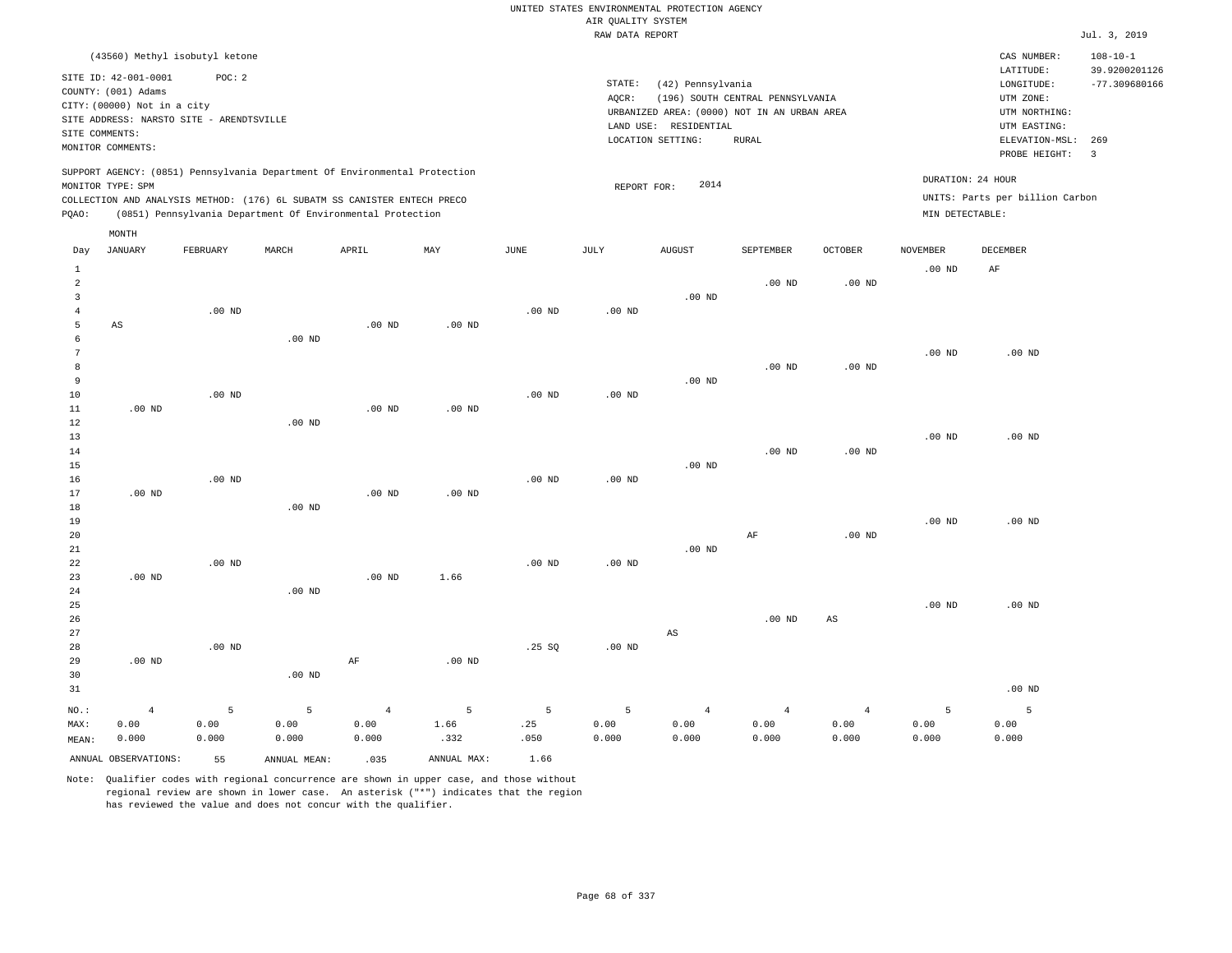## RAW DATA REPORT Jul. 3, 2019 UNITED STATES ENVIRONMENTAL PROTECTION AGENCY AIR QUALITY SYSTEM

| (43560) Methyl isobutyl ketone                                                                                                                                                                                                                     |                                                                                                                                                                                | CAS NUMBER:<br>$108 - 10 - 1$                                                                                                                    |
|----------------------------------------------------------------------------------------------------------------------------------------------------------------------------------------------------------------------------------------------------|--------------------------------------------------------------------------------------------------------------------------------------------------------------------------------|--------------------------------------------------------------------------------------------------------------------------------------------------|
| SITE ID: 42-001-0001<br>POC: 2<br>COUNTY: (001) Adams<br>CITY: (00000) Not in a city<br>SITE ADDRESS: NARSTO SITE - ARENDTSVILLE<br>SITE COMMENTS:<br>MONITOR COMMENTS:                                                                            | STATE:<br>(42) Pennsylvania<br>(196) SOUTH CENTRAL PENNSYLVANIA<br>AOCR:<br>URBANIZED AREA: (0000) NOT IN AN URBAN AREA<br>LAND USE: RESIDENTIAL<br>LOCATION SETTING:<br>RURAL | 39.9200201126<br>LATITUDE:<br>$-77.309680166$<br>LONGITUDE:<br>UTM ZONE:<br>UTM NORTHING:<br>UTM EASTING:<br>ELEVATION-MSL: 269<br>PROBE HEIGHT: |
| SUPPORT AGENCY: (0851) Pennsylvania Department Of Environmental Protection<br>MONITOR TYPE: SPM<br>COLLECTION AND ANALYSIS METHOD: (176) 6L SUBATM SS CANISTER ENTECH PRECO<br>(0851) Pennsylvania Department Of Environmental Protection<br>POAO: | 2015<br>REPORT FOR:                                                                                                                                                            | DURATION: 24 HOUR<br>UNITS: Parts per billion Carbon<br>MIN DETECTABLE:                                                                          |

|                | MONTH                |          |              |          |                        |               |            |               |                |                   |                 |                   |
|----------------|----------------------|----------|--------------|----------|------------------------|---------------|------------|---------------|----------------|-------------------|-----------------|-------------------|
| Day            | <b>JANUARY</b>       | FEBRUARY | MARCH        | APRIL    | MAY                    | $_{\rm JUNE}$ | JULY       | <b>AUGUST</b> | SEPTEMBER      | OCTOBER           | <b>NOVEMBER</b> | DECEMBER          |
| $\mathbf{1}$   |                      |          | $.00$ ND     |          |                        |               |            |               |                |                   |                 |                   |
| $\overline{c}$ |                      |          |              |          |                        |               |            |               |                |                   | $.00$ ND        | .00 <sub>ND</sub> |
| 3              |                      |          |              |          |                        |               |            |               | $_{\rm AS}$    | $.00$ ND          |                 |                   |
| $\overline{4}$ |                      |          |              |          |                        |               |            | $.00$ ND      |                |                   |                 |                   |
| 5              |                      | $.00$ ND |              |          |                        | $.00$ ND      | $.00$ ND   |               |                |                   |                 |                   |
| 6              | $.00$ ND             |          |              | $.00$ ND | $\mathbb{A}\mathbb{S}$ |               |            |               |                |                   |                 |                   |
| 7              |                      |          | $.00$ ND     |          |                        |               |            |               |                |                   |                 |                   |
| 8              |                      |          |              |          |                        |               |            |               |                |                   | $.00$ ND        | .00 <sub>ND</sub> |
| 9              |                      |          |              |          |                        |               |            |               | $.00$ ND       | $.00$ ND          |                 |                   |
| 10             |                      |          |              |          |                        |               |            | $.00$ ND      |                |                   |                 |                   |
| 11             |                      | $.00$ ND |              |          |                        | $.00$ ND      | $\rm{AF}$  |               |                |                   |                 |                   |
| 12             | $.00$ ND             |          |              | $.00$ ND | $.00$ ND               |               |            |               |                |                   |                 |                   |
| 13             |                      |          | $.00$ ND     |          |                        |               |            |               |                |                   |                 |                   |
| 14             |                      |          |              |          |                        |               |            |               |                |                   | $.00$ ND        | .00 <sub>ND</sub> |
| 15             |                      |          |              |          |                        |               |            |               | $.00$ ND       | .00 <sub>ND</sub> |                 |                   |
| 16             |                      |          |              |          |                        |               |            | $.00$ ND      |                |                   |                 |                   |
| 17             |                      | $.00$ ND |              |          |                        | $.00$ ND      | $.00$ ND   |               |                |                   |                 |                   |
| 18             | $.00$ ND             |          |              | $.00$ ND | $.00$ ND               |               |            |               |                |                   |                 |                   |
| 19             |                      |          | $.00$ ND     |          |                        |               |            |               |                |                   |                 |                   |
| 20             |                      |          |              |          |                        |               |            |               |                |                   | $.00$ ND        | .00 <sub>ND</sub> |
| 21             |                      |          |              |          |                        |               |            |               | $.00$ ND       | $.00$ ND          |                 |                   |
| 22             |                      |          |              |          |                        |               |            | $.00$ ND      |                |                   |                 |                   |
| 23             |                      | $.00$ ND |              |          |                        | $.00$ ND      | $.00$ ND   |               |                |                   |                 |                   |
| 24             | $.00$ ND             |          |              | $.00$ ND | $.00$ ND               |               |            |               |                |                   |                 |                   |
| 25             |                      |          | $.00$ ND     |          |                        |               |            |               |                |                   |                 |                   |
| 26<br>27       |                      |          |              |          |                        |               |            |               | $.00$ ND       | $.00$ ND          | $.00$ ND        | $.00$ ND          |
| 28             |                      |          |              |          |                        |               |            | $.00$ ND      |                |                   |                 |                   |
| 29             |                      |          |              |          |                        | $.00$ ND      | $.00$ ND   |               |                |                   |                 |                   |
| 30             | $.00$ ND             |          |              | $.00$ ND | $.00$ ND               |               |            |               |                |                   |                 |                   |
| 31             |                      |          | $.00$ ND     |          |                        |               |            |               |                |                   |                 |                   |
|                |                      |          |              |          |                        |               |            |               |                |                   |                 |                   |
| NO.:           | $\mathsf S$          | $\,4$    | $\epsilon$   | 5        | $\,4\,$                | 5             | $\sqrt{4}$ | 5             | $\overline{4}$ | 5                 | 5               | 5                 |
| MAX:           | 0.00                 | 0.00     | 0.00         | 0.00     | 0.00                   | 0.00          | 0.00       | 0.00          | 0.00           | 0.00              | 0.00            | 0.00              |
| MEAN:          | 0.000                | 0.000    | 0.000        | 0.000    | 0.000                  | 0.000         | 0.000      | 0.000         | 0.000          | 0.000             | 0.000           | 0.000             |
|                | ANNUAL OBSERVATIONS: | 57       | ANNUAL MEAN: | 0.000    | ANNUAL MAX:            | 0.00          |            |               |                |                   |                 |                   |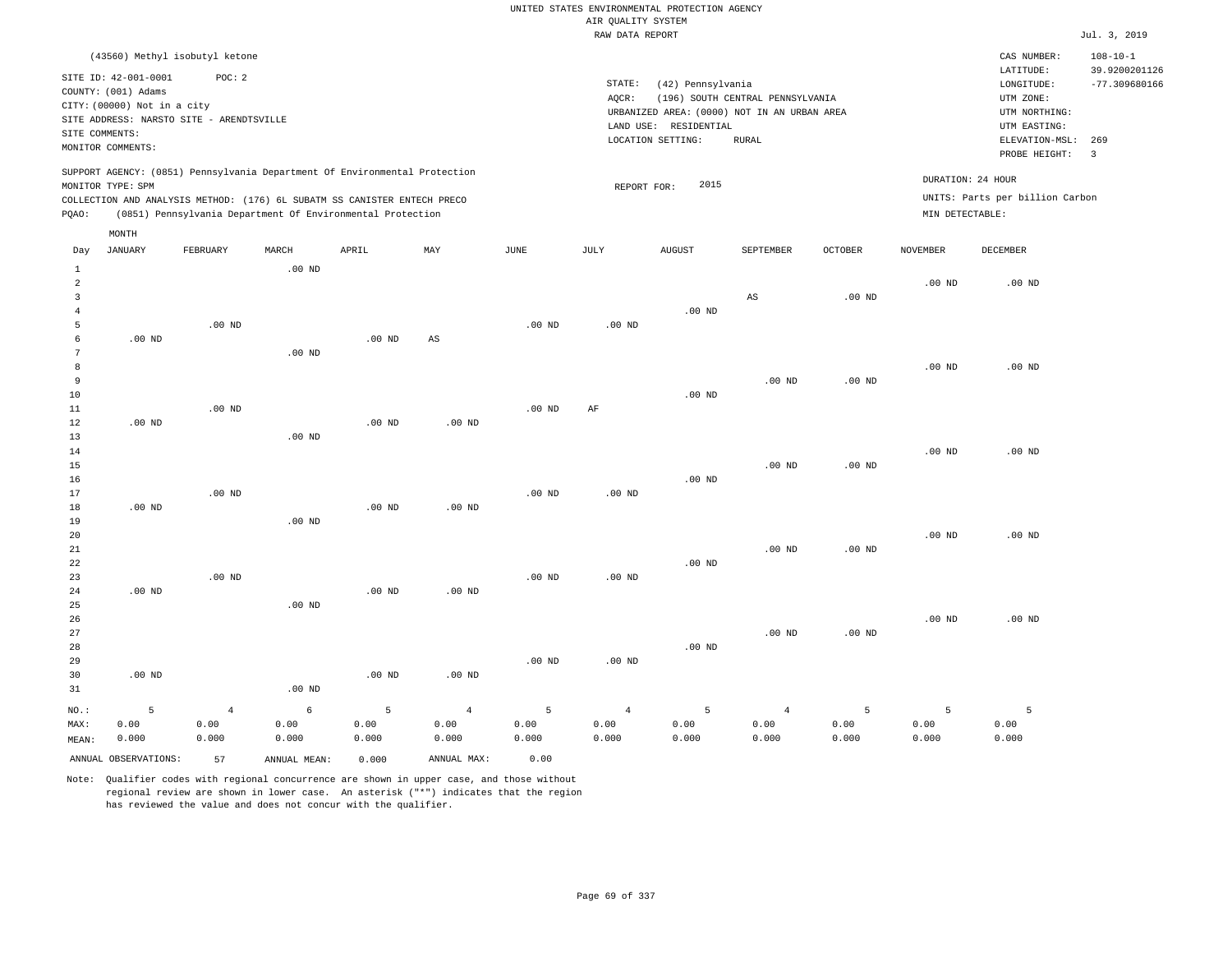UNITED STATES ENVIRONMENTAL PROTECTION AGENCY AIR QUALITY SYSTEM

|          |                                                                            |                                                                                      |          |                                                                                                                                                                                                                      |          |                   | RAW DATA REPORT                                                                         |                                                                                      |                                                    |                   |                 |                                                      | Jul. 3, 2019 |
|----------|----------------------------------------------------------------------------|--------------------------------------------------------------------------------------|----------|----------------------------------------------------------------------------------------------------------------------------------------------------------------------------------------------------------------------|----------|-------------------|-----------------------------------------------------------------------------------------|--------------------------------------------------------------------------------------|----------------------------------------------------|-------------------|-----------------|------------------------------------------------------|--------------|
|          | SITE ID: 42-001-0001<br>COUNTY: (001) Adams<br>CITY: (00000) Not in a city | (43560) Methyl isobutyl ketone<br>POC: 2<br>SITE ADDRESS: NARSTO SITE - ARENDTSVILLE |          |                                                                                                                                                                                                                      |          |                   | STATE:<br>AOCR:<br>URBANIZED AREA: (0000) NOT IN AN URBAN AREA<br>LAND USE: RESIDENTIAL | CAS NUMBER:<br>LATITUDE:<br>LONGITUDE:<br>UTM ZONE:<br>UTM NORTHING:<br>UTM EASTING: | $108 - 10 - 1$<br>39.9200201126<br>$-77.309680166$ |                   |                 |                                                      |              |
|          | SITE COMMENTS:<br>MONITOR COMMENTS:                                        |                                                                                      |          |                                                                                                                                                                                                                      |          |                   | LOCATION SETTING:                                                                       | ELEVATION-MSL:                                                                       | 269                                                |                   |                 |                                                      |              |
|          |                                                                            |                                                                                      |          |                                                                                                                                                                                                                      |          |                   |                                                                                         |                                                                                      |                                                    |                   |                 | PROBE HEIGHT:                                        | 3            |
| POAO:    | MONITOR TYPE: SPM                                                          |                                                                                      |          | SUPPORT AGENCY: (0851) Pennsylvania Department Of Environmental Protection<br>COLLECTION AND ANALYSIS METHOD: (176) 6L SUBATM SS CANISTER ENTECH PRECO<br>(0851) Pennsylvania Department Of Environmental Protection |          |                   | REPORT FOR:                                                                             | 2016                                                                                 |                                                    |                   | MIN DETECTABLE: | DURATION: 24 HOUR<br>UNITS: Parts per billion Carbon |              |
|          | MONTH                                                                      |                                                                                      |          |                                                                                                                                                                                                                      |          |                   |                                                                                         |                                                                                      |                                                    |                   |                 |                                                      |              |
| Day      | JANUARY                                                                    | FEBRUARY                                                                             | MARCH    | APRIL                                                                                                                                                                                                                | MAY      | JUNE              | JULY                                                                                    | <b>AUGUST</b>                                                                        | SEPTEMBER                                          | OCTOBER           | NOVEMBER        | DECEMBER                                             |              |
| 1<br>2   | $.00$ ND                                                                   |                                                                                      | $.00$ ND |                                                                                                                                                                                                                      |          |                   |                                                                                         |                                                                                      |                                                    |                   | $.00$ ND        | $.00$ ND                                             |              |
|          |                                                                            |                                                                                      |          |                                                                                                                                                                                                                      |          |                   |                                                                                         | $.00$ ND                                                                             | $.00$ ND                                           | .00 <sub>ND</sub> |                 |                                                      |              |
| 5        |                                                                            |                                                                                      |          |                                                                                                                                                                                                                      |          | $.00$ ND          | .00 <sub>ND</sub>                                                                       |                                                                                      |                                                    |                   |                 |                                                      |              |
|          |                                                                            | $.00$ ND                                                                             |          | $.00$ ND                                                                                                                                                                                                             | $.00$ ND |                   |                                                                                         |                                                                                      |                                                    |                   |                 |                                                      |              |
|          | $.00$ ND                                                                   |                                                                                      | $.00$ ND |                                                                                                                                                                                                                      |          |                   |                                                                                         |                                                                                      |                                                    |                   |                 |                                                      |              |
| 8        |                                                                            |                                                                                      |          |                                                                                                                                                                                                                      |          |                   |                                                                                         |                                                                                      |                                                    |                   | $.00$ ND        | $.00$ ND                                             |              |
| 9        |                                                                            |                                                                                      |          |                                                                                                                                                                                                                      |          |                   |                                                                                         |                                                                                      | $.00$ ND                                           | $.00$ ND          |                 |                                                      |              |
| 10       |                                                                            |                                                                                      |          |                                                                                                                                                                                                                      |          |                   | .00 <sub>ND</sub>                                                                       | $.00$ ND                                                                             |                                                    |                   |                 |                                                      |              |
| 11<br>12 |                                                                            | $.00$ ND                                                                             |          | $.00$ ND                                                                                                                                                                                                             | $.00$ ND | .00 <sub>ND</sub> |                                                                                         |                                                                                      |                                                    |                   |                 |                                                      |              |
| 13       | $.00$ ND                                                                   |                                                                                      | $.00$ ND |                                                                                                                                                                                                                      |          |                   |                                                                                         |                                                                                      |                                                    |                   |                 |                                                      |              |
| 14       |                                                                            |                                                                                      |          |                                                                                                                                                                                                                      |          |                   |                                                                                         |                                                                                      |                                                    |                   | $.00$ ND        | $.00$ ND                                             |              |
| 15       |                                                                            |                                                                                      |          |                                                                                                                                                                                                                      |          |                   |                                                                                         |                                                                                      | $.00$ ND                                           | $.00$ ND          |                 |                                                      |              |

| 16 |          |          |          |          |          |          |          | $.00$ ND |          |          |          |          |
|----|----------|----------|----------|----------|----------|----------|----------|----------|----------|----------|----------|----------|
| 17 |          |          |          |          |          | $.00$ ND | TS       |          |          |          |          |          |
| 18 |          | $.00$ ND |          | $.00$ ND | $.00$ ND |          |          |          |          |          |          |          |
| 19 | $.00$ ND |          | $.00$ ND |          |          |          |          |          |          |          |          |          |
| 20 |          |          |          |          |          |          |          |          |          |          | $.00$ ND | AF       |
| 21 |          |          |          |          |          |          |          |          | $.00$ ND | $.00$ ND |          |          |
| 22 |          |          |          |          |          |          |          | $.00$ ND |          |          |          |          |
| 23 |          |          |          |          |          | $.00$ ND | $.00$ ND |          |          |          |          |          |
| 24 |          | $.00$ ND |          | $.00$ ND | $.00$ ND |          |          |          |          |          |          |          |
| 25 | $.00$ ND |          | $.00$ ND |          |          |          |          |          |          |          |          |          |
| 26 |          |          |          |          |          |          |          |          |          |          | $.00$ ND | $.00$ ND |
| 27 |          |          |          |          |          |          |          |          | $.00$ ND | $.00$ ND |          |          |

| 28    |          |       |       |          |          |          |                   | $.00$ ND |       |       |       |       |
|-------|----------|-------|-------|----------|----------|----------|-------------------|----------|-------|-------|-------|-------|
| 29    |          |       |       |          |          | $.00$ ND | .00 <sub>ND</sub> |          |       |       |       |       |
| 30    |          |       |       | $.00$ ND | $.00$ ND |          |                   |          |       |       |       |       |
| 31    | $.00$ ND |       | AS    |          |          |          |                   |          |       |       |       |       |
| NO.:  | 6        | -4    | 5     | 5        |          |          |                   | 5        | 5.    |       |       |       |
| MAX:  | 0.00     | 0.00  | 0.00  | 0.00     | 0.00     | 0.00     | 0.00              | 0.00     | 0.00  | 0.00  | 0.00  | 0.00  |
| MEAN: | 0.000    | 0.000 | 0.000 | 0.000    | 0.000    | 0.000    | 0.000             | 0.000    | 0.000 | 0.000 | 0.000 | 0.000 |

ANNUAL OBSERVATIONS: 58 ANNUAL MEAN: 0.000 ANNUAL MAX: 0.00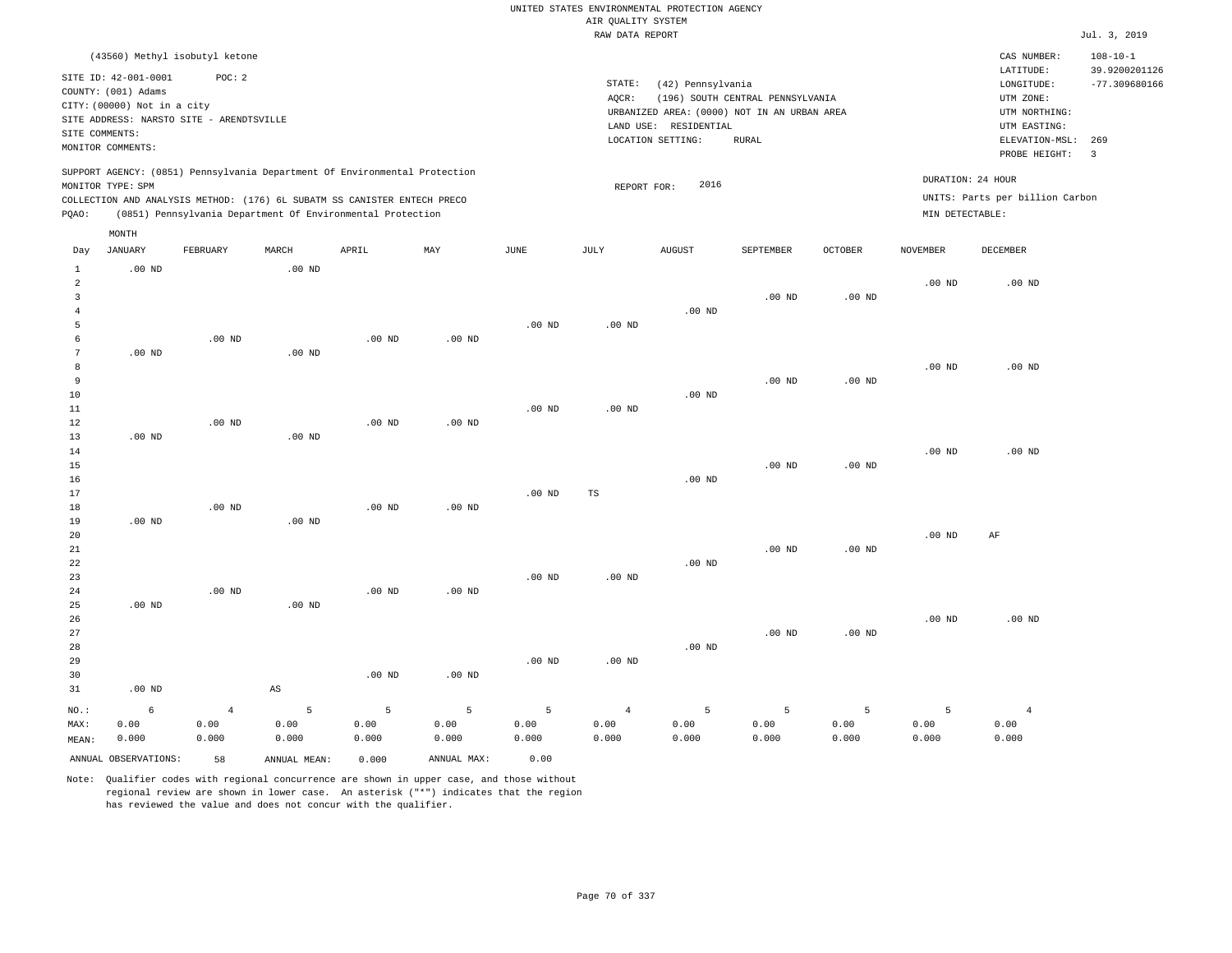|                                                  |                                                                                                              |                    |                                                                                                                                        |                    |                    |                    |                                                                                                                                                              | UNITED STATES ENVIRONMENTAL PROTECTION AGENCY |                                  |                               |                    |                                                                      |                                                    |  |
|--------------------------------------------------|--------------------------------------------------------------------------------------------------------------|--------------------|----------------------------------------------------------------------------------------------------------------------------------------|--------------------|--------------------|--------------------|--------------------------------------------------------------------------------------------------------------------------------------------------------------|-----------------------------------------------|----------------------------------|-------------------------------|--------------------|----------------------------------------------------------------------|----------------------------------------------------|--|
|                                                  |                                                                                                              |                    |                                                                                                                                        |                    |                    |                    | AIR QUALITY SYSTEM                                                                                                                                           |                                               |                                  |                               |                    |                                                                      |                                                    |  |
|                                                  |                                                                                                              |                    |                                                                                                                                        |                    |                    |                    | RAW DATA REPORT                                                                                                                                              |                                               |                                  |                               |                    |                                                                      | Jul. 3, 2019                                       |  |
|                                                  | (43560) Methyl isobutyl ketone<br>SITE ID: 42-001-0001<br>COUNTY: (001) Adams<br>CITY: (00000) Not in a city | POC: 2             |                                                                                                                                        |                    |                    |                    | STATE:<br>$AQCR$ :                                                                                                                                           | (42) Pennsylvania                             | (196) SOUTH CENTRAL PENNSYLVANIA |                               |                    | CAS NUMBER:<br>LATITUDE:<br>LONGITUDE:<br>UTM ZONE:<br>UTM NORTHING: | $108 - 10 - 1$<br>39.9200201126<br>$-77.309680166$ |  |
| SITE COMMENTS:                                   | SITE ADDRESS: NARSTO SITE - ARENDTSVILLE<br>MONITOR COMMENTS:                                                |                    |                                                                                                                                        |                    |                    |                    | URBANIZED AREA: (0000) NOT IN AN URBAN AREA<br>LAND USE: RESIDENTIAL<br>UTM EASTING:<br>LOCATION SETTING:<br><b>RURAL</b><br>ELEVATION-MSL:<br>PROBE HEIGHT: |                                               |                                  |                               |                    |                                                                      |                                                    |  |
|                                                  | MONITOR TYPE: SPM                                                                                            |                    | SUPPORT AGENCY: (0851) Pennsylvania Department Of Environmental Protection                                                             |                    |                    |                    | REPORT FOR:                                                                                                                                                  | 2017                                          |                                  |                               | DURATION: 24 HOUR  |                                                                      |                                                    |  |
| PQAO:                                            |                                                                                                              |                    | COLLECTION AND ANALYSIS METHOD: (176) 6L SUBATM SS CANISTER ENTECH PRECO<br>(0851) Pennsylvania Department Of Environmental Protection |                    |                    |                    |                                                                                                                                                              |                                               |                                  |                               | MIN DETECTABLE:    | UNITS: Parts per billion Carbon                                      |                                                    |  |
|                                                  | MONTH                                                                                                        |                    |                                                                                                                                        |                    |                    |                    |                                                                                                                                                              |                                               |                                  |                               |                    |                                                                      |                                                    |  |
| Day                                              | JANUARY                                                                                                      | FEBRUARY           | MARCH                                                                                                                                  | APRIL              | MAY                | JUNE               | JULY                                                                                                                                                         | AUGUST                                        | SEPTEMBER                        | OCTOBER                       | NOVEMBER           | DECEMBER                                                             |                                                    |  |
| $\mathbf{1}$<br>$\overline{a}$<br>$\overline{3}$ | $.00$ ND                                                                                                     |                    | $.00$ ND                                                                                                                               | $.00$ ND           | $.00$ ND           |                    |                                                                                                                                                              |                                               |                                  |                               | .00 <sub>ND</sub>  | $.00$ ND                                                             |                                                    |  |
| $\overline{4}$<br>5                              |                                                                                                              |                    |                                                                                                                                        |                    |                    |                    |                                                                                                                                                              | $.00$ ND                                      | $.00$ ND                         | .32S                          |                    |                                                                      |                                                    |  |
| $\epsilon$                                       |                                                                                                              | $.00$ ND           |                                                                                                                                        |                    |                    | $.00$ ND           | .00 <sub>ND</sub>                                                                                                                                            |                                               |                                  |                               |                    |                                                                      |                                                    |  |
| 7<br>8                                           | $.00$ ND                                                                                                     |                    | .00 <sub>ND</sub>                                                                                                                      | $.00$ ND           | $.00$ ND           |                    |                                                                                                                                                              |                                               |                                  |                               |                    |                                                                      |                                                    |  |
| 9                                                |                                                                                                              |                    |                                                                                                                                        |                    |                    |                    |                                                                                                                                                              |                                               |                                  |                               | .00 <sub>ND</sub>  | $.00$ ND                                                             |                                                    |  |
| 10<br>11                                         |                                                                                                              |                    |                                                                                                                                        |                    |                    |                    |                                                                                                                                                              | $.00$ ND                                      | $.00$ ND                         | $.00$ ND                      |                    |                                                                      |                                                    |  |
| 12                                               |                                                                                                              | $.00$ ND           |                                                                                                                                        |                    |                    | $.00$ ND           | $.00$ ND                                                                                                                                                     |                                               |                                  |                               |                    |                                                                      |                                                    |  |
| 13<br>14                                         | $.00$ ND                                                                                                     |                    | $.00$ ND                                                                                                                               | $.00$ ND           | $.00$ ND           |                    |                                                                                                                                                              |                                               |                                  |                               |                    |                                                                      |                                                    |  |
| 15<br>16<br>17                                   |                                                                                                              |                    |                                                                                                                                        |                    |                    |                    |                                                                                                                                                              | $.00$ ND                                      | $.00$ ND                         | AM                            | .00 <sub>ND</sub>  | $.00$ ND                                                             |                                                    |  |
| 18                                               |                                                                                                              | $.00$ ND           |                                                                                                                                        |                    |                    | $.00$ ND           | .00 <sub>ND</sub>                                                                                                                                            |                                               |                                  |                               |                    |                                                                      |                                                    |  |
| 19<br>20                                         | $.00$ ND                                                                                                     |                    | $.00$ ND                                                                                                                               | $.00$ ND           | $_{\rm AS}$        |                    |                                                                                                                                                              |                                               |                                  |                               |                    |                                                                      |                                                    |  |
| $2\sqrt{1}$<br>22<br>23                          |                                                                                                              |                    |                                                                                                                                        |                    |                    |                    |                                                                                                                                                              | .00 <sub>ND</sub>                             | $.00$ ND                         | $.00$ ND                      | .00 <sub>ND</sub>  | $.00$ ND                                                             |                                                    |  |
| 24<br>25<br>26                                   | $.00$ ND                                                                                                     | AF                 | $.00$ ND                                                                                                                               | $.00$ ND           | .00 <sub>ND</sub>  | $.00$ ND           | $.00$ ND                                                                                                                                                     |                                               |                                  |                               |                    |                                                                      |                                                    |  |
| 27<br>28<br>29                                   |                                                                                                              |                    |                                                                                                                                        |                    |                    |                    |                                                                                                                                                              | $.00$ ND                                      | .00 <sub>ND</sub>                | $.00$ ND                      | .00 <sub>ND</sub>  | $.00$ ND                                                             |                                                    |  |
| 30<br>31                                         | $.00$ ND                                                                                                     |                    |                                                                                                                                        |                    | $.00$ ND           | .00 <sub>ND</sub>  | .00 <sub>ND</sub>                                                                                                                                            |                                               |                                  |                               |                    |                                                                      |                                                    |  |
| NO.:<br>MAX:<br>MEAN:                            | 6<br>0.00<br>0.000                                                                                           | 3<br>0.00<br>0.000 | 5<br>0.00<br>0.000                                                                                                                     | 5<br>0.00<br>0.000 | 5<br>0.00<br>0.000 | 5<br>0.00<br>0.000 | 5<br>0.00<br>0.000                                                                                                                                           | 5<br>0.00<br>0.000                            | 5<br>0.00<br>0.000               | $\overline{4}$<br>.32<br>.080 | 5<br>0.00<br>0.000 | 5<br>0.00<br>0.000                                                   |                                                    |  |
|                                                  | ANNUAL OBSERVATIONS:                                                                                         | 58                 | ANNUAL, MEAN:                                                                                                                          | .006               | ANNUAL MAX:        | .32                |                                                                                                                                                              |                                               |                                  |                               |                    |                                                                      |                                                    |  |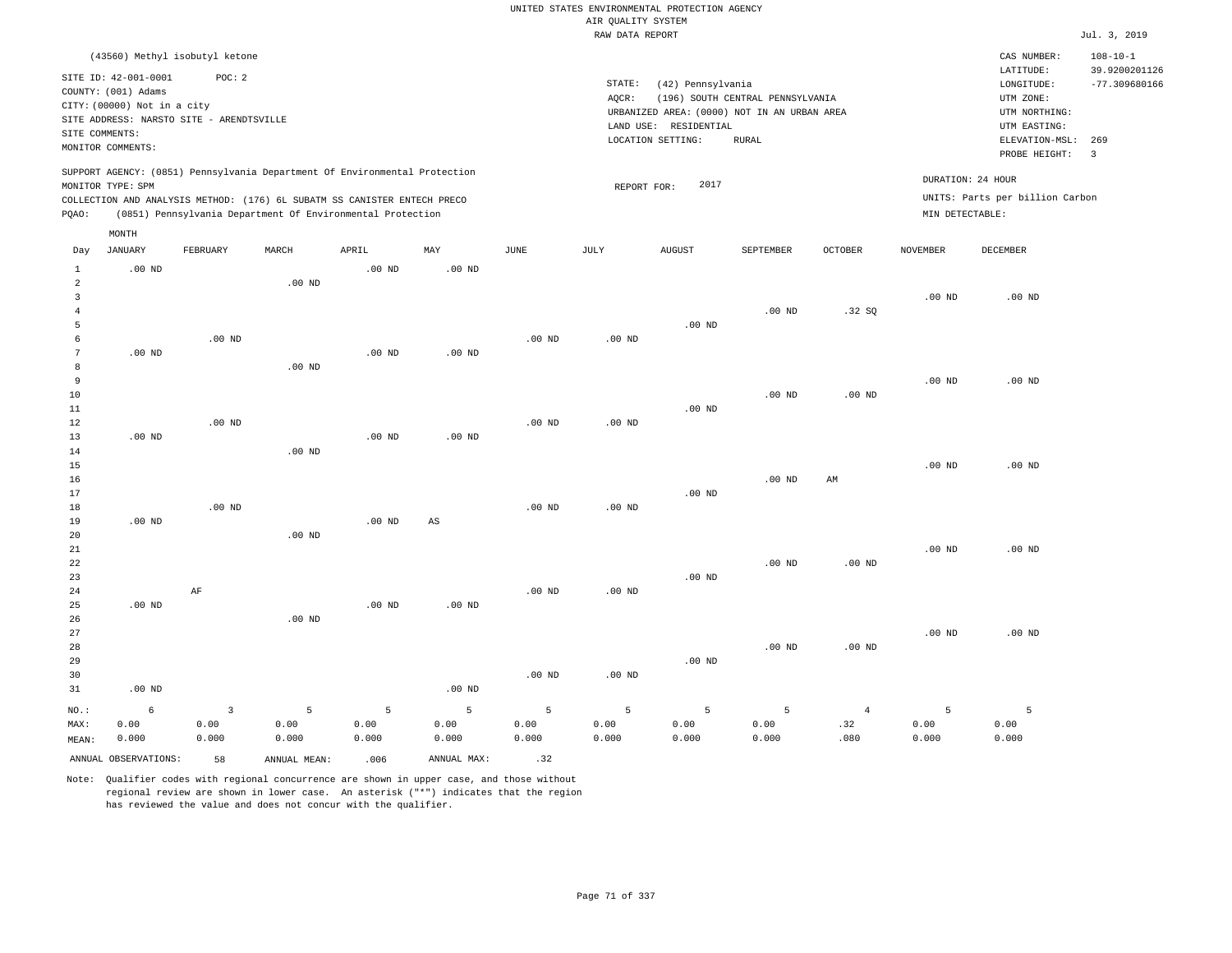|                     |                                                                         |                   |                                                                            |                   |                        |                        |                    | UNITED STATES ENVIRONMENTAL PROTECTION AGENCY |                                             |                   |                 |                                 |                                 |
|---------------------|-------------------------------------------------------------------------|-------------------|----------------------------------------------------------------------------|-------------------|------------------------|------------------------|--------------------|-----------------------------------------------|---------------------------------------------|-------------------|-----------------|---------------------------------|---------------------------------|
|                     |                                                                         |                   |                                                                            |                   |                        |                        | AIR QUALITY SYSTEM |                                               |                                             |                   |                 |                                 |                                 |
|                     |                                                                         |                   |                                                                            |                   |                        |                        | RAW DATA REPORT    |                                               |                                             |                   |                 |                                 | Jul. 3, 2019                    |
|                     | (43560) Methyl isobutyl ketone                                          |                   |                                                                            |                   |                        |                        |                    |                                               |                                             |                   |                 | CAS NUMBER:<br>LATITUDE:        | $108 - 10 - 1$<br>39.9200201126 |
|                     | SITE ID: 42-001-0001                                                    | POC: 2            |                                                                            |                   |                        |                        | STATE:             | (42) Pennsylvania                             |                                             |                   |                 | LONGITUDE:                      | $-77.309680166$                 |
|                     | COUNTY: (001) Adams                                                     |                   |                                                                            |                   |                        |                        | AQCR:              |                                               | (196) SOUTH CENTRAL PENNSYLVANIA            |                   |                 | UTM ZONE:                       |                                 |
|                     | CITY: (00000) Not in a city<br>SITE ADDRESS: NARSTO SITE - ARENDTSVILLE |                   |                                                                            |                   |                        |                        |                    |                                               | URBANIZED AREA: (0000) NOT IN AN URBAN AREA |                   |                 | UTM NORTHING:                   |                                 |
| SITE COMMENTS:      |                                                                         |                   |                                                                            |                   |                        |                        |                    | LAND USE: RESIDENTIAL                         |                                             |                   |                 | UTM EASTING:                    |                                 |
|                     | MONITOR COMMENTS:                                                       |                   |                                                                            |                   |                        |                        |                    | LOCATION SETTING:                             | <b>RURAL</b>                                |                   |                 | ELEVATION-MSL:                  | 269                             |
|                     |                                                                         |                   | SUPPORT AGENCY: (0851) Pennsylvania Department Of Environmental Protection |                   |                        |                        |                    |                                               |                                             |                   |                 | PROBE HEIGHT:                   | $\overline{\mathbf{3}}$         |
|                     | MONITOR TYPE: SPM                                                       |                   |                                                                            |                   |                        |                        | REPORT FOR:        | 2018                                          |                                             |                   |                 | DURATION: 24 HOUR               |                                 |
|                     |                                                                         |                   | COLLECTION AND ANALYSIS METHOD: (176) 6L SUBATM SS CANISTER ENTECH PRECO   |                   |                        |                        |                    |                                               |                                             |                   |                 | UNITS: Parts per billion Carbon |                                 |
| PQAO:               |                                                                         |                   | (0851) Pennsylvania Department Of Environmental Protection                 |                   |                        |                        |                    |                                               |                                             |                   |                 | MIN DETECTABLE: .4653           |                                 |
|                     | MONTH                                                                   |                   |                                                                            |                   |                        |                        |                    |                                               |                                             |                   |                 |                                 |                                 |
| Day                 | <b>JANUARY</b>                                                          | FEBRUARY          | MARCH                                                                      | APRIL             | MAY                    | <b>JUNE</b>            | JULY               | <b>AUGUST</b>                                 | SEPTEMBER                                   | OCTOBER           | <b>NOVEMBER</b> | <b>DECEMBER</b>                 |                                 |
| 1<br>$\overline{a}$ | $.00$ ND                                                                | $.00$ ND          |                                                                            | $.00$ ND          | $.00$ ND               | $.00$ ND               | $.00$ ND           |                                               |                                             |                   |                 |                                 |                                 |
| $\mathbf{3}$        |                                                                         |                   | .00 <sub>ND</sub>                                                          |                   |                        |                        |                    |                                               |                                             |                   |                 |                                 |                                 |
| $\overline{4}$      |                                                                         |                   |                                                                            |                   |                        |                        |                    |                                               |                                             |                   | $.00$ ND        | $.00$ ND                        |                                 |
| 5                   |                                                                         |                   |                                                                            |                   |                        |                        |                    |                                               | .00 <sub>ND</sub>                           | $.00$ ND          |                 |                                 |                                 |
| 6                   |                                                                         |                   |                                                                            |                   |                        |                        |                    | $.00$ ND                                      |                                             |                   |                 |                                 |                                 |
| $7\phantom{.0}$     |                                                                         | $.00$ ND          |                                                                            |                   |                        | $\mathbb{A}\mathbb{M}$ | $.00$ ND           |                                               |                                             |                   |                 |                                 |                                 |
| 8                   | $.00$ ND                                                                |                   |                                                                            | $.00$ ND          | $.00$ ND               |                        |                    |                                               |                                             |                   |                 |                                 |                                 |
| 9                   |                                                                         |                   | $.00$ ND                                                                   |                   |                        |                        |                    |                                               |                                             |                   |                 |                                 |                                 |
| 10                  |                                                                         |                   |                                                                            |                   |                        |                        |                    |                                               |                                             |                   | $.00$ ND        | $.00$ ND                        |                                 |
| 11                  |                                                                         |                   |                                                                            |                   |                        |                        |                    |                                               | $.00$ ND                                    | $.00$ ND          |                 |                                 |                                 |
| 12                  |                                                                         |                   |                                                                            |                   |                        |                        |                    | $.00$ ND                                      |                                             |                   |                 |                                 |                                 |
| 13                  |                                                                         | .00 <sub>ND</sub> |                                                                            |                   |                        | .00 <sub>ND</sub>      | $.00$ ND           |                                               |                                             |                   |                 |                                 |                                 |
| 14                  | .00 <sub>ND</sub>                                                       |                   |                                                                            | $.00$ ND          | $.00$ ND               |                        |                    |                                               |                                             |                   |                 |                                 |                                 |
| 15                  |                                                                         |                   | .00 <sub>ND</sub>                                                          |                   |                        |                        |                    |                                               |                                             |                   |                 |                                 |                                 |
| 16                  |                                                                         |                   |                                                                            |                   |                        |                        |                    |                                               |                                             |                   | $.00$ ND        | $.00$ ND                        |                                 |
| 17                  |                                                                         |                   |                                                                            |                   |                        |                        |                    |                                               | .00 <sub>ND</sub>                           | .00 <sub>ND</sub> |                 |                                 |                                 |
| 18<br>19            |                                                                         | $.00$ ND          |                                                                            |                   |                        | $.00$ ND               | .00 <sub>ND</sub>  | $.00$ ND                                      |                                             |                   |                 |                                 |                                 |
| 20                  | $.00$ ND                                                                |                   |                                                                            | .00 <sub>ND</sub> | $.00$ ND               |                        |                    |                                               |                                             |                   |                 |                                 |                                 |
| $21\,$              |                                                                         |                   | $.00$ ND                                                                   |                   |                        |                        |                    |                                               |                                             |                   |                 |                                 |                                 |
| 22                  |                                                                         |                   |                                                                            |                   |                        |                        |                    |                                               |                                             |                   | $.00$ ND        | $.00$ ND                        |                                 |
| 23                  |                                                                         |                   |                                                                            |                   |                        |                        |                    |                                               | $.00$ ND                                    | $.00$ ND          |                 |                                 |                                 |
| 24                  |                                                                         |                   |                                                                            |                   |                        |                        |                    | $.00$ ND                                      |                                             |                   |                 |                                 |                                 |
| 25                  |                                                                         | $.00$ ND          |                                                                            |                   |                        | $.00$ ND               | $.00$ ND           |                                               |                                             |                   |                 |                                 |                                 |
| 26                  | $.00$ ND                                                                |                   |                                                                            | AS                | $\mathbb{A}\mathbb{S}$ |                        |                    |                                               |                                             |                   |                 |                                 |                                 |
| 27                  |                                                                         |                   | $.00$ ND                                                                   |                   |                        |                        |                    |                                               |                                             |                   |                 |                                 |                                 |
| 28                  |                                                                         |                   |                                                                            |                   |                        |                        |                    |                                               |                                             |                   | AS              | $.00$ ND                        |                                 |
| 29                  |                                                                         |                   |                                                                            |                   |                        |                        |                    |                                               | $.00$ ND                                    | $.00$ ND          |                 |                                 |                                 |
| 30                  |                                                                         |                   |                                                                            |                   |                        |                        |                    | $.00$ ND                                      |                                             |                   |                 |                                 |                                 |
| 31                  |                                                                         |                   |                                                                            |                   |                        |                        | .00 <sub>ND</sub>  |                                               |                                             |                   |                 |                                 |                                 |
| NO.:                | 5                                                                       | 5                 | 5                                                                          | $\overline{4}$    | $\overline{4}$         | $\overline{4}$         | 6                  | 5                                             | 5                                           | 5                 | $\overline{4}$  | 5                               |                                 |
| MAX:                | 0.00                                                                    | 0.00              | 0.00                                                                       | 0.00              | 0.00                   | 0.00                   | 0.00               | 0.00                                          | 0.00                                        | 0.00              | 0.00            | 0.00                            |                                 |
| MEAN:               | 0.000                                                                   | 0.000             | 0.000                                                                      | 0.000             | 0.000                  | 0.000                  | 0.000              | 0.000                                         | 0.000                                       | 0.000             | 0.000           | 0.000                           |                                 |
|                     | ANNUAL OBSERVATIONS:                                                    | 57                | ANNUAL MEAN:                                                               | 0.000             | ANNUAL MAX:            | 0.00                   |                    |                                               |                                             |                   |                 |                                 |                                 |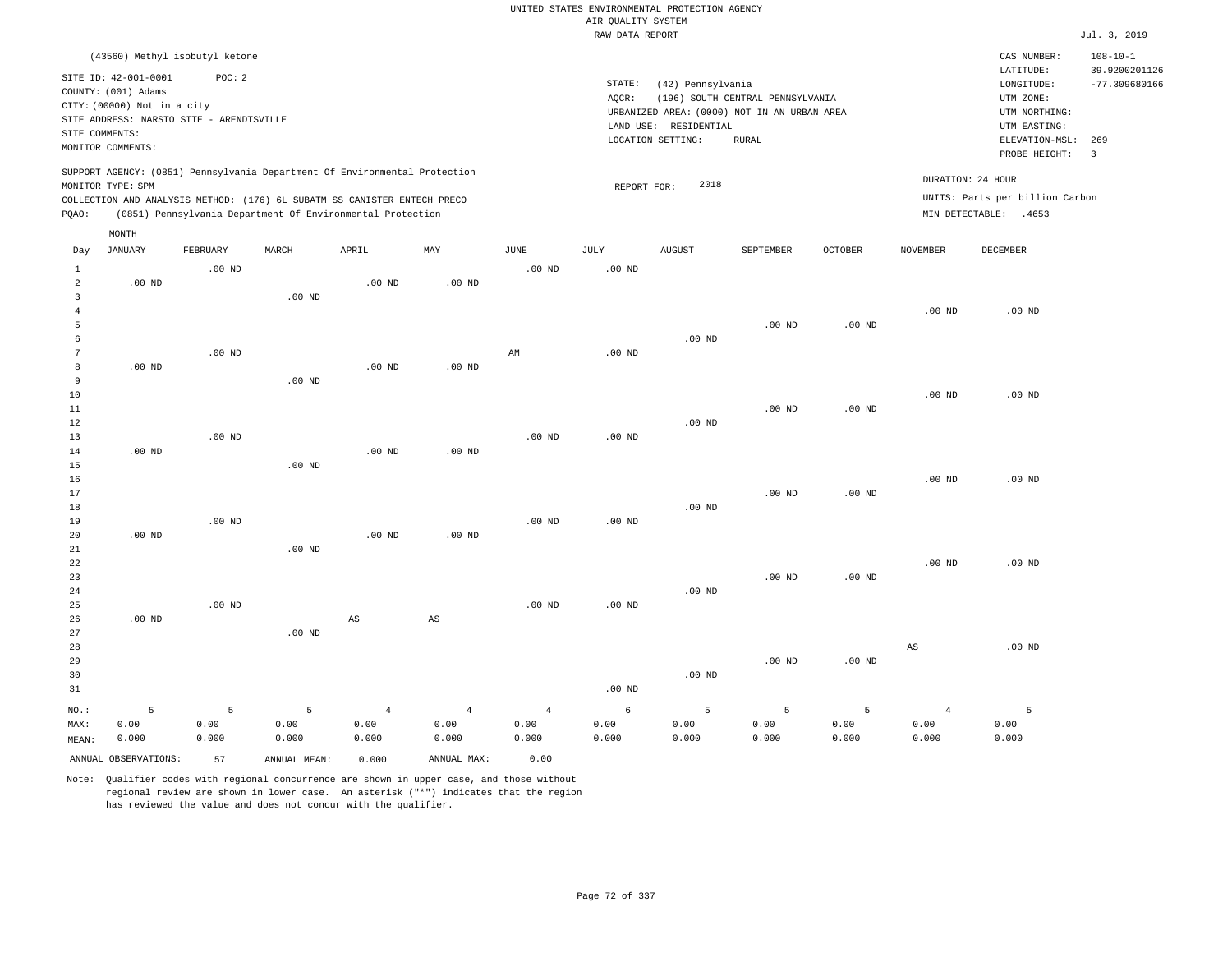|                           |                                                    |                       |                                                                            |          |             |             | AIR QUALITY SYSTEM | UNITED STATES ENVIRONMENTAL PROTECTION AGENCY |                                  |                        |                     |                                 |                                |
|---------------------------|----------------------------------------------------|-----------------------|----------------------------------------------------------------------------|----------|-------------|-------------|--------------------|-----------------------------------------------|----------------------------------|------------------------|---------------------|---------------------------------|--------------------------------|
|                           |                                                    |                       |                                                                            |          |             |             | RAW DATA REPORT    |                                               |                                  |                        |                     |                                 | Jul. 3, 2019                   |
|                           | (43801) Chloromethane                              |                       |                                                                            |          |             |             |                    |                                               |                                  |                        |                     | CAS NUMBER:<br>LATITUDE:        | $74 - 87 - 3$<br>39.9200201126 |
|                           | SITE ID: 42-001-0001                               | POC: 2                |                                                                            |          |             |             | STATE:             | (42) Pennsylvania                             |                                  |                        |                     | LONGITUDE:                      | $-77.309680166$                |
|                           | COUNTY: (001) Adams<br>CITY: (00000) Not in a city |                       |                                                                            |          |             |             | AQCR:              |                                               | (196) SOUTH CENTRAL PENNSYLVANIA |                        |                     | UTM ZONE:                       |                                |
|                           | SITE ADDRESS: NARSTO SITE - ARENDTSVILLE           |                       |                                                                            |          |             |             |                    | URBANIZED AREA: (0000) NOT IN AN URBAN AREA   |                                  |                        |                     | UTM NORTHING:                   |                                |
|                           | SITE COMMENTS:                                     |                       |                                                                            |          |             |             |                    | LAND USE: RESIDENTIAL                         |                                  |                        |                     | UTM EASTING:                    |                                |
|                           | MONITOR COMMENTS:                                  |                       |                                                                            |          |             |             |                    | LOCATION SETTING:                             | ${\tt RURAL}$                    |                        |                     | ELEVATION-MSL:<br>PROBE HEIGHT: | 269<br>$\overline{3}$          |
|                           |                                                    |                       | SUPPORT AGENCY: (0851) Pennsylvania Department Of Environmental Protection |          |             |             |                    |                                               |                                  |                        |                     | DURATION: 24 HOUR               |                                |
|                           | MONITOR TYPE: SPM                                  |                       | COLLECTION AND ANALYSIS METHOD: (176) 6L SUBATM SS CANISTER ENTECH PRECO   |          |             |             | REPORT FOR:        | 2013                                          |                                  |                        |                     | UNITS: Parts per billion Carbon |                                |
| PQAO:                     |                                                    |                       | (0851) Pennsylvania Department Of Environmental Protection                 |          |             |             |                    |                                               |                                  |                        | MIN DETECTABLE:     |                                 |                                |
|                           | MONTH                                              |                       |                                                                            |          |             |             |                    |                                               |                                  |                        |                     |                                 |                                |
| Day                       | <b>JANUARY</b>                                     | FEBRUARY              | MARCH                                                                      | APRIL    | MAX         | <b>JUNE</b> | JULY               | <b>AUGUST</b>                                 | SEPTEMBER                        | <b>OCTOBER</b>         | <b>NOVEMBER</b>     | <b>DECEMBER</b>                 |                                |
| $\,1\,$<br>$\overline{a}$ |                                                    |                       |                                                                            |          |             |             |                    |                                               | $\mathbb{A}\mathbb{S}$           | .35                    |                     |                                 |                                |
| $\overline{\mathbf{3}}$   |                                                    | .56                   |                                                                            |          |             | .76         | .71                | AF                                            |                                  |                        |                     |                                 |                                |
| $\bf{4}$                  | AF                                                 |                       |                                                                            | .67      | .69         |             |                    |                                               |                                  |                        |                     |                                 |                                |
| 5                         |                                                    |                       | .69                                                                        |          |             |             |                    |                                               |                                  |                        |                     |                                 |                                |
| 6                         |                                                    |                       |                                                                            |          |             |             |                    |                                               |                                  |                        | .78                 | $\rm AF$                        |                                |
| 7                         |                                                    |                       |                                                                            |          |             |             |                    |                                               | .57                              | AF                     |                     |                                 |                                |
| $^{\rm 8}$                |                                                    |                       |                                                                            |          |             |             |                    | .56 CC                                        |                                  |                        |                     |                                 |                                |
| 9                         |                                                    | .58                   |                                                                            |          |             | .75         | .61                |                                               |                                  |                        |                     |                                 |                                |
| 10<br>$1\,1$              | AF                                                 |                       | .68                                                                        | .66      | .68         |             |                    |                                               |                                  |                        |                     |                                 |                                |
| 12                        |                                                    |                       |                                                                            |          |             |             |                    |                                               |                                  |                        | .55                 | AF                              |                                |
| 13                        |                                                    |                       |                                                                            |          |             |             |                    |                                               | .61                              | .37 LL                 |                     |                                 |                                |
| 14                        |                                                    |                       |                                                                            |          |             |             |                    | .44 CC                                        |                                  |                        |                     |                                 |                                |
| 15                        |                                                    | $\rm AF$              |                                                                            |          |             | .67         | .61                |                                               |                                  |                        |                     |                                 |                                |
| 16                        | .77                                                |                       |                                                                            | .65      | .68         |             |                    |                                               |                                  |                        |                     |                                 |                                |
| 17                        |                                                    |                       | .67                                                                        |          |             |             |                    |                                               |                                  |                        |                     |                                 |                                |
| 18<br>19                  |                                                    |                       |                                                                            |          |             |             |                    |                                               | .57                              | .30 <sub>5</sub>       | $\rm{AF}$           | .67                             |                                |
| 20                        |                                                    |                       |                                                                            |          |             |             |                    | .37 CL                                        |                                  |                        |                     |                                 |                                |
| 21                        |                                                    | .71                   |                                                                            |          |             | .59         | .59                |                                               |                                  |                        |                     |                                 |                                |
| 22                        | .68                                                |                       |                                                                            | .60      | .76         |             |                    |                                               |                                  |                        |                     |                                 |                                |
| 23                        |                                                    |                       | .63                                                                        |          |             |             |                    |                                               |                                  |                        |                     |                                 |                                |
| 24                        |                                                    |                       |                                                                            |          |             |             |                    |                                               |                                  |                        | $\rm{AF}$           | $\mathbb{A}\mathbb{S}$          |                                |
| 25                        |                                                    |                       |                                                                            |          |             |             |                    |                                               | .36                              | .60                    |                     |                                 |                                |
| 26                        |                                                    |                       |                                                                            |          |             |             |                    | .53                                           |                                  |                        |                     |                                 |                                |
| 27                        |                                                    | .72                   |                                                                            |          |             | .71         | .58                |                                               |                                  |                        |                     |                                 |                                |
| 28<br>29                  | .58                                                |                       | .74                                                                        | .73      | .71         |             |                    |                                               |                                  |                        |                     |                                 |                                |
| 30                        |                                                    |                       |                                                                            |          |             |             |                    |                                               |                                  |                        | AF                  | .67                             |                                |
| 31                        |                                                    |                       |                                                                            |          |             |             |                    |                                               |                                  | .56                    |                     |                                 |                                |
|                           |                                                    |                       | 5                                                                          |          |             |             | 5                  |                                               |                                  |                        |                     |                                 |                                |
| NO.:<br>MAX:              | $\overline{\mathbf{3}}$<br>.77                     | $\overline{4}$<br>.72 | .74                                                                        | 5<br>.73 | 5<br>.76    | 5<br>.76    | .71                | $\overline{4}$<br>.56                         | $\sqrt{4}$<br>.61                | $5\phantom{.0}$<br>.60 | $\mathbf{2}$<br>.78 | $\overline{a}$<br>.67           |                                |
| MEAN:                     | .677                                               | .643                  | .682                                                                       | .662     | .704        | .696        | .620               | .475                                          | .528                             | .436                   | .665                | .670                            |                                |
|                           | ANNUAL OBSERVATIONS:                               | 49                    | ANNUAL, MEAN:                                                              | .618     | ANNUAL MAX: | .78         |                    |                                               |                                  |                        |                     |                                 |                                |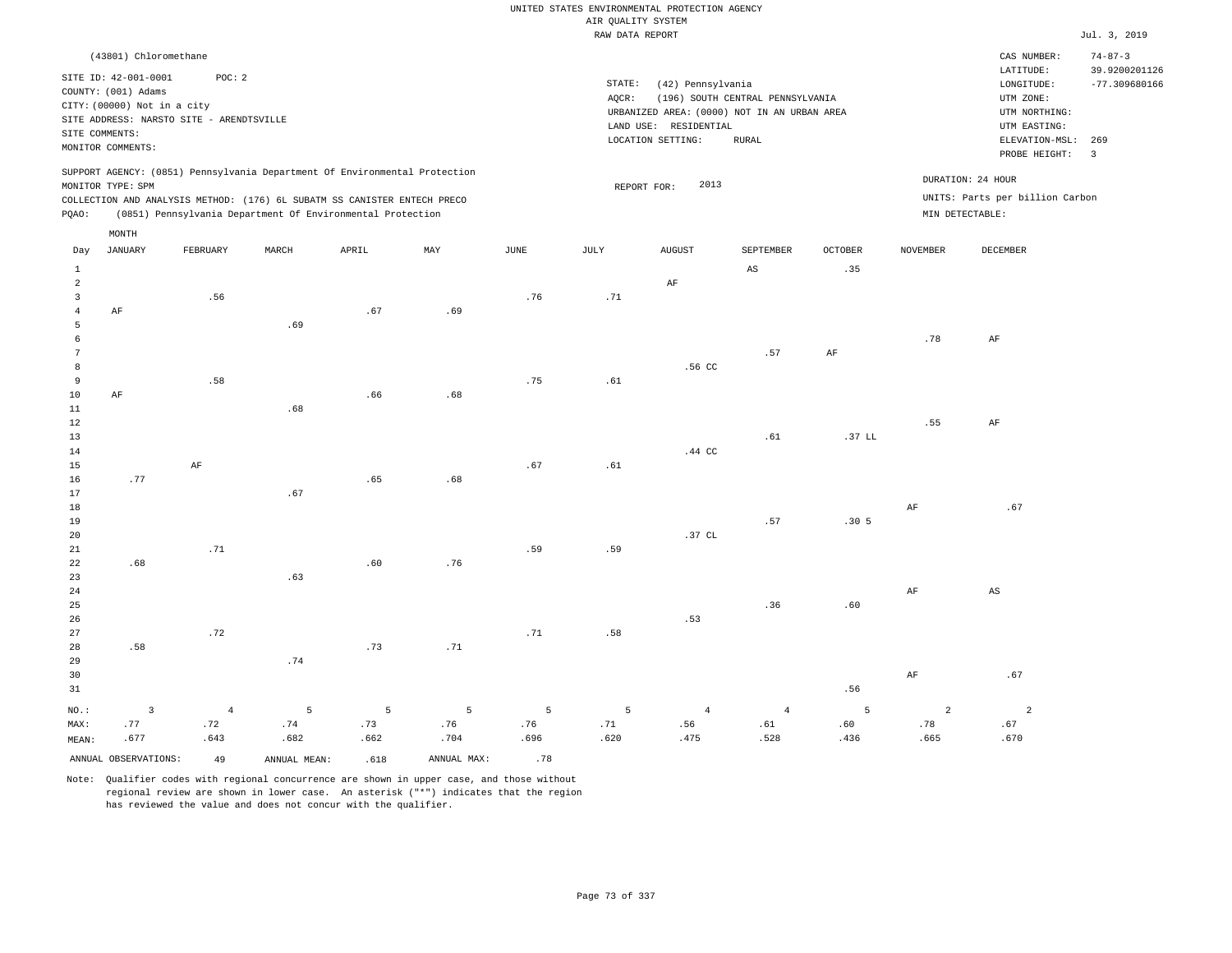|                |                                    |                                          |                                                                            |                |                           |                       |                    | UNITED STATES ENVIRONMENTAL PROTECTION AGENCY |                                  |                        |                 |                                 |                                |
|----------------|------------------------------------|------------------------------------------|----------------------------------------------------------------------------|----------------|---------------------------|-----------------------|--------------------|-----------------------------------------------|----------------------------------|------------------------|-----------------|---------------------------------|--------------------------------|
|                |                                    |                                          |                                                                            |                |                           |                       | AIR QUALITY SYSTEM |                                               |                                  |                        |                 |                                 |                                |
|                |                                    |                                          |                                                                            |                |                           |                       | RAW DATA REPORT    |                                               |                                  |                        |                 |                                 | Jul. 3, 2019                   |
|                | (43801) Chloromethane              |                                          |                                                                            |                |                           |                       |                    |                                               |                                  |                        |                 | CAS NUMBER:<br>LATITUDE:        | $74 - 87 - 3$<br>39.9200201126 |
|                | SITE ID: 42-001-0001               | POC: 2                                   |                                                                            |                |                           |                       | STATE:             | (42) Pennsylvania                             |                                  |                        |                 | LONGITUDE:                      | $-77.309680166$                |
|                | COUNTY: (001) Adams                |                                          |                                                                            |                |                           |                       | AQCR:              |                                               | (196) SOUTH CENTRAL PENNSYLVANIA |                        |                 | UTM ZONE:                       |                                |
|                | CITY: (00000) Not in a city        |                                          |                                                                            |                |                           |                       |                    | URBANIZED AREA: (0000) NOT IN AN URBAN AREA   |                                  |                        |                 | UTM NORTHING:                   |                                |
|                |                                    | SITE ADDRESS: NARSTO SITE - ARENDTSVILLE |                                                                            |                |                           |                       |                    | LAND USE: RESIDENTIAL                         |                                  |                        |                 | UTM EASTING:                    |                                |
|                | SITE COMMENTS:                     |                                          |                                                                            |                |                           |                       |                    | LOCATION SETTING:                             | <b>RURAL</b>                     |                        |                 | ELEVATION-MSL:                  | 269                            |
|                | MONITOR COMMENTS:                  |                                          |                                                                            |                |                           |                       |                    |                                               |                                  |                        |                 | PROBE HEIGHT:                   | $\overline{3}$                 |
|                |                                    |                                          | SUPPORT AGENCY: (0851) Pennsylvania Department Of Environmental Protection |                |                           |                       |                    |                                               |                                  |                        |                 | DURATION: 24 HOUR               |                                |
|                | MONITOR TYPE: SPM                  |                                          |                                                                            |                |                           |                       |                    | 2014<br>REPORT FOR:                           |                                  |                        |                 | UNITS: Parts per billion Carbon |                                |
|                |                                    |                                          | COLLECTION AND ANALYSIS METHOD: (176) 6L SUBATM SS CANISTER ENTECH PRECO   |                |                           |                       |                    |                                               |                                  |                        |                 |                                 |                                |
| PQAO:          |                                    |                                          | (0851) Pennsylvania Department Of Environmental Protection                 |                |                           |                       |                    |                                               |                                  |                        | MIN DETECTABLE: |                                 |                                |
| Day            | $\texttt{MONTH}$<br><b>JANUARY</b> | FEBRUARY                                 | MARCH                                                                      | APRIL          | $\ensuremath{\text{MAX}}$ | $\operatorname{JUNE}$ | JULY               | <b>AUGUST</b>                                 | SEPTEMBER                        | <b>OCTOBER</b>         | <b>NOVEMBER</b> | DECEMBER                        |                                |
| $\mathbf{1}$   |                                    |                                          |                                                                            |                |                           |                       |                    |                                               |                                  |                        | .47             | AF                              |                                |
| $\overline{a}$ |                                    |                                          |                                                                            |                |                           |                       |                    |                                               | .42                              | .56                    |                 |                                 |                                |
| $\overline{3}$ |                                    |                                          |                                                                            |                |                           |                       |                    | .77                                           |                                  |                        |                 |                                 |                                |
| $\overline{4}$ |                                    | .65                                      |                                                                            |                |                           | .63                   | .53                |                                               |                                  |                        |                 |                                 |                                |
| 5              | AS                                 |                                          |                                                                            | .63            | .70                       |                       |                    |                                               |                                  |                        |                 |                                 |                                |
| 6              |                                    |                                          | .70                                                                        |                |                           |                       |                    |                                               |                                  |                        |                 |                                 |                                |
| 7              |                                    |                                          |                                                                            |                |                           |                       |                    |                                               |                                  |                        | .54             | .71                             |                                |
| 8              |                                    |                                          |                                                                            |                |                           |                       |                    |                                               | .51                              | .59                    |                 |                                 |                                |
| 9              |                                    |                                          |                                                                            |                |                           |                       |                    | 1.005                                         |                                  |                        |                 |                                 |                                |
| $10$<br>$11\,$ | .73                                | .69                                      |                                                                            | .54            | .87                       | .59                   | .76                |                                               |                                  |                        |                 |                                 |                                |
| 12             |                                    |                                          | .72                                                                        |                |                           |                       |                    |                                               |                                  |                        |                 |                                 |                                |
| 13             |                                    |                                          |                                                                            |                |                           |                       |                    |                                               |                                  |                        | .44             | .66                             |                                |
| 14             |                                    |                                          |                                                                            |                |                           |                       |                    |                                               | .44                              | .46                    |                 |                                 |                                |
| 15             |                                    |                                          |                                                                            |                |                           |                       |                    | .50                                           |                                  |                        |                 |                                 |                                |
| 16             |                                    | .80                                      |                                                                            |                |                           | .85                   | .59                |                                               |                                  |                        |                 |                                 |                                |
| 17             | .61                                |                                          |                                                                            | .51            | .69                       |                       |                    |                                               |                                  |                        |                 |                                 |                                |
| 18             |                                    |                                          | .69                                                                        |                |                           |                       |                    |                                               |                                  |                        |                 |                                 |                                |
| 19             |                                    |                                          |                                                                            |                |                           |                       |                    |                                               |                                  |                        | .58             | .57                             |                                |
| 20             |                                    |                                          |                                                                            |                |                           |                       |                    |                                               | AF                               | .54                    |                 |                                 |                                |
| 21<br>22       |                                    | .63                                      |                                                                            |                |                           | .79                   | .71                | .54                                           |                                  |                        |                 |                                 |                                |
| 23             | .67                                |                                          |                                                                            | .64            | .84                       |                       |                    |                                               |                                  |                        |                 |                                 |                                |
| 24             |                                    |                                          | .62                                                                        |                |                           |                       |                    |                                               |                                  |                        |                 |                                 |                                |
| 25             |                                    |                                          |                                                                            |                |                           |                       |                    |                                               |                                  |                        | .64             | .59                             |                                |
| 26             |                                    |                                          |                                                                            |                |                           |                       |                    |                                               | .52                              | $\mathbb{A}\mathbb{S}$ |                 |                                 |                                |
| 27             |                                    |                                          |                                                                            |                |                           |                       |                    | $\mathbb{A}\mathbb{S}$                        |                                  |                        |                 |                                 |                                |
| 28             |                                    | .59                                      |                                                                            |                |                           | .73                   | .87                |                                               |                                  |                        |                 |                                 |                                |
| 29             | .62                                |                                          |                                                                            | AF             | .78                       |                       |                    |                                               |                                  |                        |                 |                                 |                                |
| 30             |                                    |                                          | .80 QX                                                                     |                |                           |                       |                    |                                               |                                  |                        |                 |                                 |                                |
| 31             |                                    |                                          |                                                                            |                |                           |                       |                    |                                               |                                  |                        |                 | .53                             |                                |
| NO.:           | $\overline{4}$                     | 5                                        | 5                                                                          | $\overline{4}$ | 5                         | 5                     | 5                  | $\overline{4}$                                | $\overline{4}$                   | $\overline{4}$         | 5               | 5                               |                                |
| MAX:           | .73                                | .80                                      | .80                                                                        | .64            | .87                       | .85                   | .87                | 1.00                                          | .52                              | .59                    | .64             | .71                             |                                |
| MEAN:          | .658                               | .672                                     | .706                                                                       | .580           | .776                      | .718                  | .692               | .703                                          | .473                             | .538                   | .534            | .612                            |                                |
|                | ANNUAL OBSERVATIONS:               | 55                                       | ANNUAL MEAN:                                                               | .643           | ANNUAL MAX:               | 1.00                  |                    |                                               |                                  |                        |                 |                                 |                                |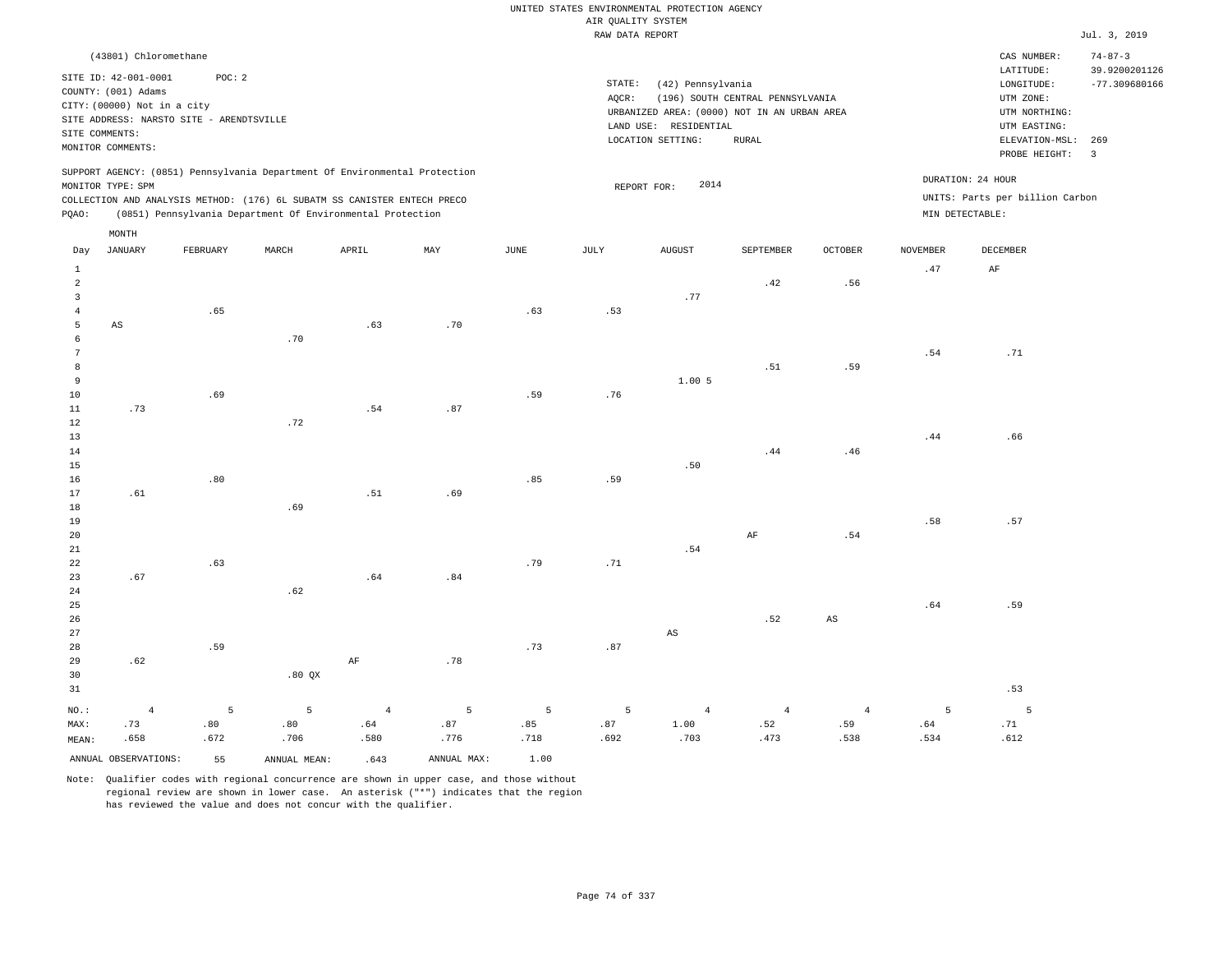## RAW DATA REPORT **Jul. 3, 2019** UNITED STATES ENVIRONMENTAL PROTECTION AGENCY AIR QUALITY SYSTEM

| (43801) Chloromethane                                                                                                                                                                                                                                       |                                                                                                                                                                                |                                      | CAS NUMBER:                                                                                                  | $74 - 87 - 3$                    |
|-------------------------------------------------------------------------------------------------------------------------------------------------------------------------------------------------------------------------------------------------------------|--------------------------------------------------------------------------------------------------------------------------------------------------------------------------------|--------------------------------------|--------------------------------------------------------------------------------------------------------------|----------------------------------|
| SITE ID: 42-001-0001<br>POC: 2<br>COUNTY: (001) Adams<br>CITY: (00000) Not in a city<br>SITE ADDRESS: NARSTO SITE - ARENDTSVILLE<br>SITE COMMENTS:<br>MONITOR COMMENTS:                                                                                     | STATE:<br>(42) Pennsylvania<br>AOCR:<br>(196) SOUTH CENTRAL PENNSYLVANIA<br>URBANIZED AREA: (0000) NOT IN AN URBAN AREA<br>LAND USE: RESIDENTIAL<br>LOCATION SETTING:<br>RURAL |                                      | LATITUDE:<br>LONGITUDE:<br>UTM ZONE:<br>UTM NORTHING:<br>UTM EASTING:<br>ELEVATION-MSL: 269<br>PROBE HEIGHT: | 39.9200201126<br>$-77.309680166$ |
| SUPPORT AGENCY: (0851) Pennsylvania Department Of Environmental Protection<br>MONITOR TYPE: SPM<br>COLLECTION AND ANALYSIS METHOD: (176) 6L SUBATM SS CANISTER ENTECH PRECO<br>(0851) Pennsylvania Department Of Environmental Protection<br>POAO:<br>MONTH | 2015<br>REPORT FOR:                                                                                                                                                            | DURATION: 24 HOUR<br>MIN DETECTABLE: | UNITS: Parts per billion Carbon                                                                              |                                  |

| Day            | JANUARY              | FEBRUARY       | MARCH        | APRIL          | MAY                    | JUNE | JULY       | AUGUST                        | SEPTEMBER              | OCTOBER | NOVEMBER                     | DECEMBER                        |
|----------------|----------------------|----------------|--------------|----------------|------------------------|------|------------|-------------------------------|------------------------|---------|------------------------------|---------------------------------|
| $\mathbf{1}$   |                      |                | .67          |                |                        |      |            |                               |                        |         |                              |                                 |
| $\overline{a}$ |                      |                |              |                |                        |      |            |                               |                        |         | .50                          | .61                             |
| 3              |                      |                |              |                |                        |      |            |                               | $\mathbb{A}\mathbb{S}$ | $.47\,$ |                              |                                 |
| $\overline{4}$ |                      |                |              |                |                        |      |            | .58                           |                        |         |                              |                                 |
| 5              |                      | .63            |              |                |                        | .56  | .56        |                               |                        |         |                              |                                 |
| 6              | .68                  |                |              | .60            | $\mathbb{A}\mathbb{S}$ |      |            |                               |                        |         |                              |                                 |
| $\overline{7}$ |                      |                | .62          |                |                        |      |            |                               |                        |         |                              |                                 |
| $\,8\,$        |                      |                |              |                |                        |      |            |                               |                        |         | .56                          | .64                             |
| $\overline{9}$ |                      |                |              |                |                        |      |            |                               | .62                    | .52     |                              |                                 |
| $10$           |                      |                |              |                |                        |      |            | .62                           |                        |         |                              |                                 |
| 11             |                      | .59            |              |                |                        | .60  | $\rm{AF}$  |                               |                        |         |                              |                                 |
| 12             | .53                  |                |              | $.70$          | .52                    |      |            |                               |                        |         |                              |                                 |
| 13             |                      |                | .53 $QX$     |                |                        |      |            |                               |                        |         |                              |                                 |
| 14             |                      |                |              |                |                        |      |            |                               |                        |         | $\footnotesize\substack{51}$ | .60                             |
| 15             |                      |                |              |                |                        |      |            |                               | .57                    | $.57\,$ |                              |                                 |
| 16             |                      |                |              |                |                        |      |            | .50                           |                        |         |                              |                                 |
| 17             |                      | .70            |              |                |                        | .59  | .54        |                               |                        |         |                              |                                 |
| 18             | .64                  |                |              | .50            | .57                    |      |            |                               |                        |         |                              |                                 |
| 19             |                      |                | .40          |                |                        |      |            |                               |                        |         |                              |                                 |
| $20\,$         |                      |                |              |                |                        |      |            |                               |                        |         | .64                          | $\footnotesize\substack{+ 64 }$ |
| $2\sqrt{1}$    |                      |                |              |                |                        |      |            |                               | .52                    | .56     |                              |                                 |
| 22             |                      |                |              |                |                        |      |            | .53                           |                        |         |                              |                                 |
| 23             |                      | .77 QX         |              |                |                        | .64  | .58        |                               |                        |         |                              |                                 |
| $2\,4$         | .60                  |                |              | .60            | .53                    |      |            |                               |                        |         |                              |                                 |
| $25\,$         |                      |                | .52          |                |                        |      |            |                               |                        |         |                              |                                 |
| 26             |                      |                |              |                |                        |      |            |                               |                        |         | .56                          | $.70$                           |
| 27             |                      |                |              |                |                        |      |            |                               | .50                    | .63     |                              |                                 |
| 28             |                      |                |              |                |                        |      |            | $\footnotesize{\textbf{.47}}$ |                        |         |                              |                                 |
| 29             |                      |                |              |                |                        | .59  | .63        |                               |                        |         |                              |                                 |
| 30             | .62                  |                |              | .62            | .61                    |      |            |                               |                        |         |                              |                                 |
| 31             |                      |                | .43          |                |                        |      |            |                               |                        |         |                              |                                 |
| $NO.$ :        | 5                    | $\overline{4}$ | $\epsilon$   | $\overline{5}$ | $\overline{4}$         | 5    | $\sqrt{4}$ | 5                             | $\overline{4}$         | 5       | 5                            | 5                               |
| MAX:           | .68                  | .77            | .67          | .70            | .61                    | .64  | .63        | .62                           | .62                    | .63     | .64                          | .70                             |
| MEAN:          | .614                 | .673           | .528         | .604           | .558                   | .596 | .578       | .540                          | .553                   | .550    | .554                         | .638                            |
|                | ANNUAL OBSERVATIONS: | 57             | ANNUAL MEAN: | .581           | ANNUAL MAX:            | .77  |            |                               |                        |         |                              |                                 |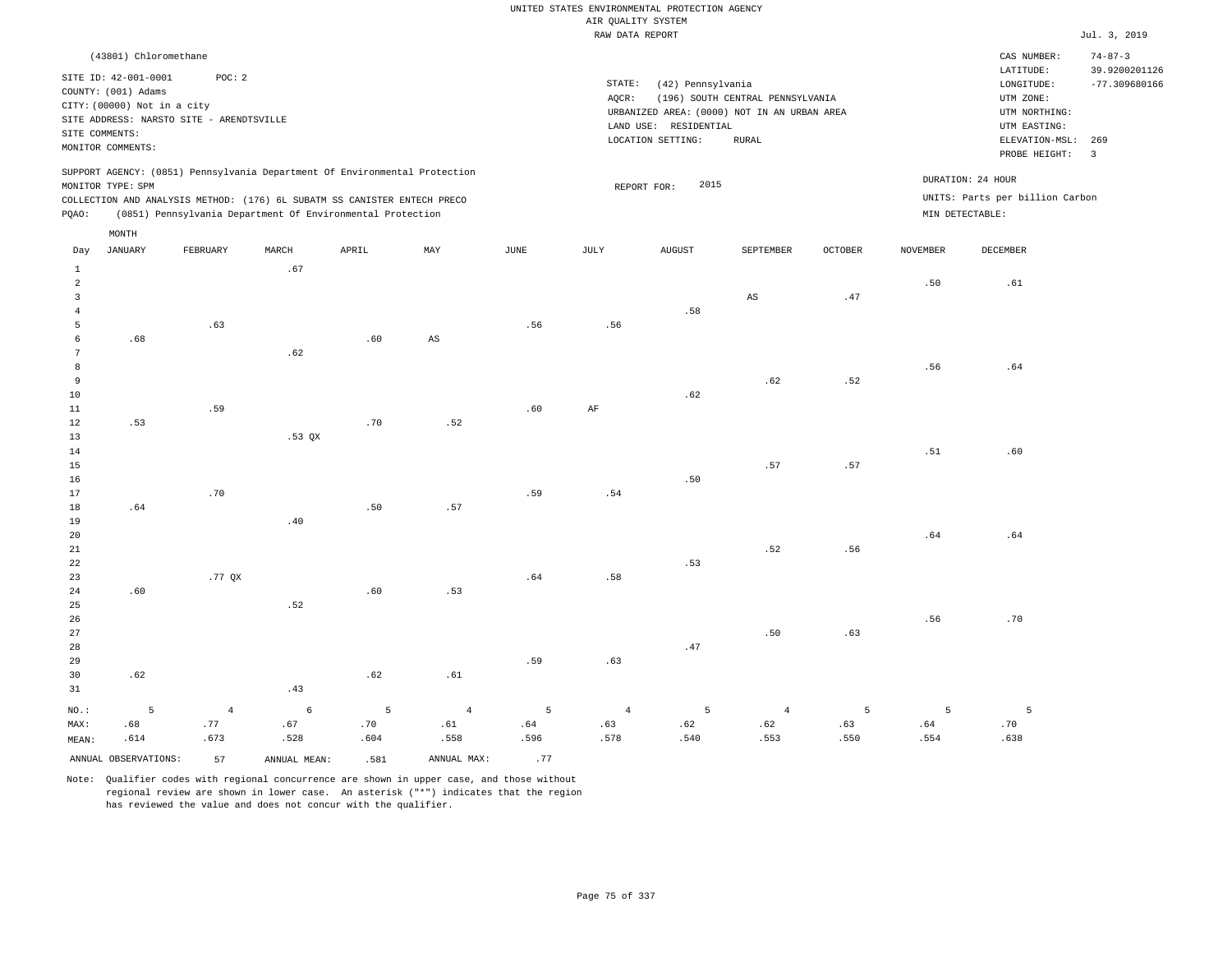## RAW DATA REPORT Jul. 3, 2019 UNITED STATES ENVIRONMENTAL PROTECTION AGENCY AIR QUALITY SYSTEM

| (43801) Chloromethane                                                                                                                                                                                                                              |                                                                                                                                                                                |                                                                         | CAS NUMBER:                                                                                                  | $74 - 87 - 3$                    |
|----------------------------------------------------------------------------------------------------------------------------------------------------------------------------------------------------------------------------------------------------|--------------------------------------------------------------------------------------------------------------------------------------------------------------------------------|-------------------------------------------------------------------------|--------------------------------------------------------------------------------------------------------------|----------------------------------|
| SITE ID: 42-001-0001<br>POC:2<br>COUNTY: (001) Adams<br>CITY: (00000) Not in a city<br>SITE ADDRESS: NARSTO SITE - ARENDTSVILLE<br>SITE COMMENTS:<br>MONITOR COMMENTS:                                                                             | STATE:<br>(42) Pennsylvania<br>(196) SOUTH CENTRAL PENNSYLVANIA<br>AOCR:<br>URBANIZED AREA: (0000) NOT IN AN URBAN AREA<br>LAND USE: RESIDENTIAL<br>LOCATION SETTING:<br>RURAL |                                                                         | LATITUDE:<br>LONGITUDE:<br>UTM ZONE:<br>UTM NORTHING:<br>UTM EASTING:<br>ELEVATION-MSL: 269<br>PROBE HEIGHT: | 39.9200201126<br>$-77.309680166$ |
| SUPPORT AGENCY: (0851) Pennsylvania Department Of Environmental Protection<br>MONITOR TYPE: SPM<br>COLLECTION AND ANALYSIS METHOD: (176) 6L SUBATM SS CANISTER ENTECH PRECO<br>(0851) Pennsylvania Department Of Environmental Protection<br>POAO: | 2016<br>REPORT FOR:                                                                                                                                                            | DURATION: 24 HOUR<br>UNITS: Parts per billion Carbon<br>MIN DETECTABLE: |                                                                                                              |                                  |

| Day            | <b>JANUARY</b>       | FEBRUARY                      | $\tt MARCH$            | APRIL          | $\ensuremath{\text{MAX}}$ | $_{\rm JUNE}$ | JULY           | AUGUST | SEPTEMBER | OCTOBER | NOVEMBER | DECEMBER       |
|----------------|----------------------|-------------------------------|------------------------|----------------|---------------------------|---------------|----------------|--------|-----------|---------|----------|----------------|
| $\mathbf{1}$   | .74                  |                               | .62                    |                |                           |               |                |        |           |         |          |                |
| $\overline{a}$ |                      |                               |                        |                |                           |               |                |        |           |         | .63      | .58            |
| $\overline{3}$ |                      |                               |                        |                |                           |               |                |        | .54       | .66     |          |                |
| $\overline{4}$ |                      |                               |                        |                |                           |               |                | .57    |           |         |          |                |
| 5              |                      |                               |                        |                |                           | .71           | .69            |        |           |         |          |                |
| 6              |                      | .58                           |                        | .56QX          | .56                       |               |                |        |           |         |          |                |
| 7              | .70QX                |                               | .58                    |                |                           |               |                |        |           |         |          |                |
| 8              |                      |                               |                        |                |                           |               |                |        |           |         | .64      | .65            |
| 9              |                      |                               |                        |                |                           |               |                |        | .71       | .52     |          |                |
| 10             |                      |                               |                        |                |                           |               |                | .64    |           |         |          |                |
| 11             |                      |                               |                        |                |                           | .61           | .68            |        |           |         |          |                |
| 12             |                      | $\footnotesize{\textbf{.48}}$ |                        | .47 $QX$       | .52                       |               |                |        |           |         |          |                |
| 13             | .66                  |                               | .58                    |                |                           |               |                |        |           |         |          |                |
| 14             |                      |                               |                        |                |                           |               |                |        |           |         | .71      | .63            |
| 15             |                      |                               |                        |                |                           |               |                |        | .41       | .55     |          |                |
| 16             |                      |                               |                        |                |                           |               |                | .69    |           |         |          |                |
| 17             |                      |                               |                        |                |                           | .65           | $_{\rm TS}$    |        |           |         |          |                |
| 18             |                      | .52                           |                        | .48 $QX$       | .69                       |               |                |        |           |         |          |                |
| 19             | .57                  |                               | .52                    |                |                           |               |                |        |           |         | .56      |                |
| 20<br>21       |                      |                               |                        |                |                           |               |                |        | .49       | .66     |          | $\rm AF$       |
| $^{\rm 22}$    |                      |                               |                        |                |                           |               |                | .54    |           |         |          |                |
| 23             |                      |                               |                        |                |                           | .68           | .63            |        |           |         |          |                |
| 24             |                      | .46                           |                        | .48 $QX$       | .62                       |               |                |        |           |         |          |                |
| 25             | .63                  |                               | .56                    |                |                           |               |                |        |           |         |          |                |
| 26             |                      |                               |                        |                |                           |               |                |        |           |         | .53      | .57            |
| 27             |                      |                               |                        |                |                           |               |                |        | .58       | .61     |          |                |
| 28             |                      |                               |                        |                |                           |               |                | .57    |           |         |          |                |
| 29             |                      |                               |                        |                |                           | .55           | .59            |        |           |         |          |                |
| 30             |                      |                               |                        | .51            | .67                       |               |                |        |           |         |          |                |
| 31             | .60                  |                               | $\mathbb{A}\mathbb{S}$ |                |                           |               |                |        |           |         |          |                |
| $NO.$ :        | 6                    | $\sqrt{4}$                    | $\mathsf S$            | $\overline{5}$ | $\overline{5}$            | 5             | $\overline{4}$ | 5      | 5         | 5       | 5        | $\overline{4}$ |
| MAX:           | .74                  | .58                           | .62                    | .56            | .69                       | .71           | .69            | .69    | .71       | .66     | .71      | .65            |
| MEAN:          | .650                 | .510                          | .572                   | .500           | .612                      | .640          | .648           | .602   | .546      | .600    | .614     | .608           |
|                | ANNUAL OBSERVATIONS: | 58                            | ANNUAL MEAN:           | .593           | ANNUAL MAX:               | .74           |                |        |           |         |          |                |

Note: Qualifier codes with regional concurrence are shown in upper case, and those without regional review are shown in lower case. An asterisk ("\*") indicates that the region has reviewed the value and does not concur with the qualifier.

MONTH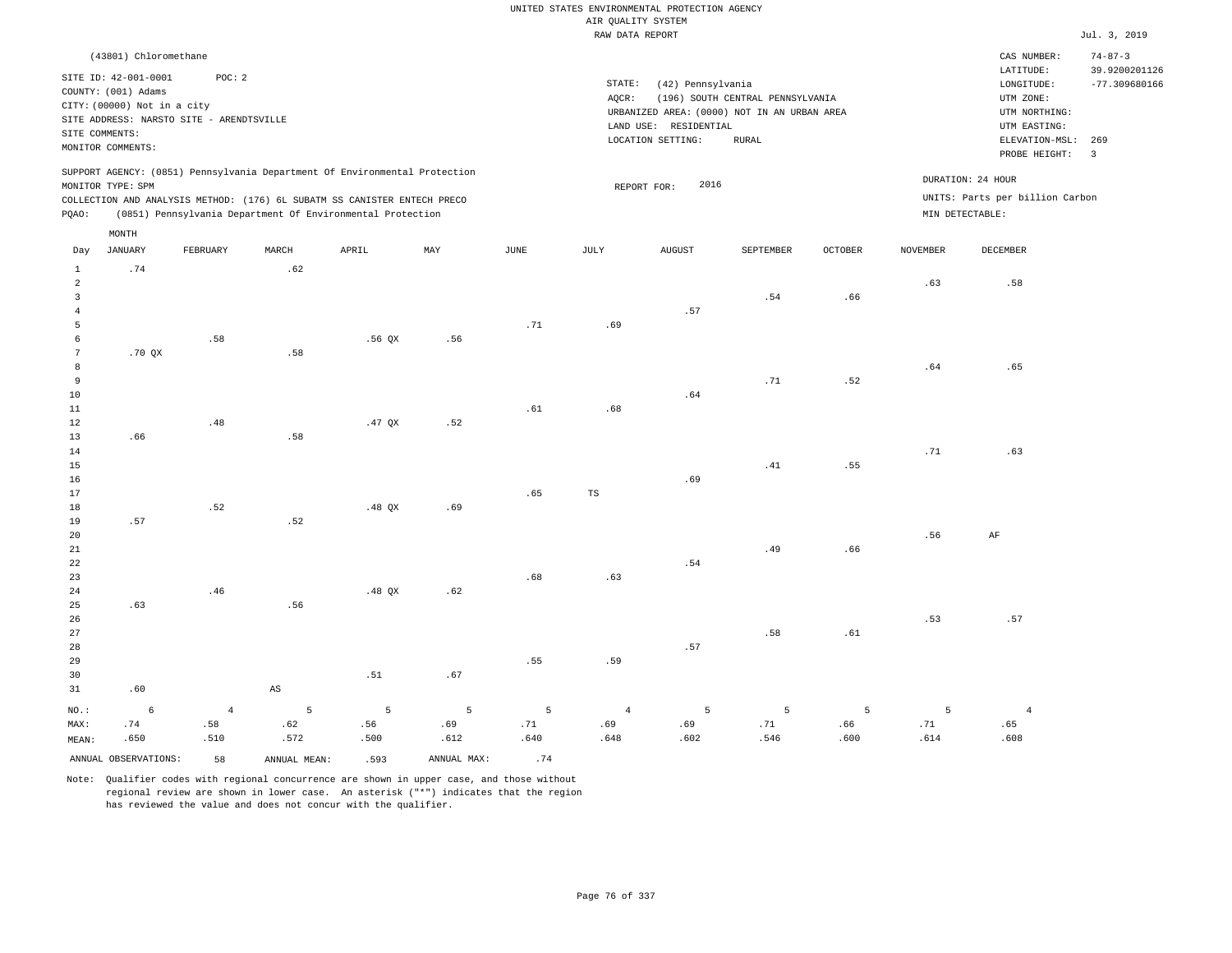|                                           |                                                                                           |                |                                                                                                                                                        |       |                        |      | UNITED STATES ENVIRONMENTAL PROTECTION AGENCY |                                                                                           |                                                  |                |                 |                                                              |                                                   |
|-------------------------------------------|-------------------------------------------------------------------------------------------|----------------|--------------------------------------------------------------------------------------------------------------------------------------------------------|-------|------------------------|------|-----------------------------------------------|-------------------------------------------------------------------------------------------|--------------------------------------------------|----------------|-----------------|--------------------------------------------------------------|---------------------------------------------------|
|                                           |                                                                                           |                |                                                                                                                                                        |       |                        |      | AIR QUALITY SYSTEM                            |                                                                                           |                                                  |                |                 |                                                              |                                                   |
|                                           |                                                                                           |                |                                                                                                                                                        |       |                        |      | RAW DATA REPORT                               |                                                                                           |                                                  |                |                 |                                                              | Jul. 3, 2019                                      |
|                                           | (43801) Chloromethane<br>SITE ID: 42-001-0001<br>COUNTY: (001) Adams                      | POC: 2         |                                                                                                                                                        |       |                        |      | STATE:                                        | (42) Pennsylvania                                                                         |                                                  |                |                 | CAS NUMBER:<br>LATITUDE:<br>LONGITUDE:                       | $74 - 87 - 3$<br>39.9200201126<br>$-77.309680166$ |
|                                           | CITY: (00000) Not in a city<br>SITE ADDRESS: NARSTO SITE - ARENDTSVILLE<br>SITE COMMENTS: |                |                                                                                                                                                        |       |                        |      | AOCR:                                         | URBANIZED AREA: (0000) NOT IN AN URBAN AREA<br>LAND USE: RESIDENTIAL<br>LOCATION SETTING: | (196) SOUTH CENTRAL PENNSYLVANIA<br><b>RURAL</b> |                |                 | UTM ZONE:<br>UTM NORTHING:<br>UTM EASTING:<br>ELEVATION-MSL: | 269                                               |
|                                           | MONITOR COMMENTS:                                                                         |                |                                                                                                                                                        |       |                        |      |                                               |                                                                                           |                                                  |                |                 | PROBE HEIGHT:                                                | $\overline{\mathbf{3}}$                           |
|                                           | MONITOR TYPE: SPM                                                                         |                | SUPPORT AGENCY: (0851) Pennsylvania Department Of Environmental Protection<br>COLLECTION AND ANALYSIS METHOD: (176) 6L SUBATM SS CANISTER ENTECH PRECO |       |                        |      | REPORT FOR:                                   | 2017                                                                                      |                                                  |                |                 | DURATION: 24 HOUR<br>UNITS: Parts per billion Carbon         |                                                   |
| PQAO:                                     |                                                                                           |                | (0851) Pennsylvania Department Of Environmental Protection                                                                                             |       |                        |      |                                               |                                                                                           |                                                  |                | MIN DETECTABLE: |                                                              |                                                   |
|                                           | MONTH                                                                                     |                |                                                                                                                                                        |       |                        |      |                                               |                                                                                           |                                                  |                |                 |                                                              |                                                   |
| Day                                       | <b>JANUARY</b>                                                                            | FEBRUARY       | MARCH                                                                                                                                                  | APRIL | MAX                    | JUNE | JULY                                          | <b>AUGUST</b>                                                                             | SEPTEMBER                                        | OCTOBER        | <b>NOVEMBER</b> | DECEMBER                                                     |                                                   |
| $\mathbf{1}$<br>$\overline{c}$            | .58                                                                                       |                | .59                                                                                                                                                    | .73   | .69                    |      |                                               |                                                                                           |                                                  |                |                 |                                                              |                                                   |
| $\overline{\mathbf{3}}$<br>$\overline{4}$ |                                                                                           |                |                                                                                                                                                        |       |                        |      |                                               |                                                                                           | .48                                              | .52            | .47             | .56                                                          |                                                   |
| $\overline{5}$                            |                                                                                           |                |                                                                                                                                                        |       |                        |      |                                               | .53                                                                                       |                                                  |                |                 |                                                              |                                                   |
| 6<br>$7\phantom{.0}$                      | .69                                                                                       | .62            |                                                                                                                                                        | .66   | .60                    | .46  | .56                                           |                                                                                           |                                                  |                |                 |                                                              |                                                   |
| 8                                         |                                                                                           |                | .62                                                                                                                                                    |       |                        |      |                                               |                                                                                           |                                                  |                |                 |                                                              |                                                   |
| 9                                         |                                                                                           |                |                                                                                                                                                        |       |                        |      |                                               |                                                                                           |                                                  |                | .52             | .56                                                          |                                                   |
| 10                                        |                                                                                           |                |                                                                                                                                                        |       |                        |      |                                               |                                                                                           | .54                                              | .46            |                 |                                                              |                                                   |
| $11\,$                                    |                                                                                           |                |                                                                                                                                                        |       |                        |      |                                               | .56                                                                                       |                                                  |                |                 |                                                              |                                                   |
| 12                                        |                                                                                           | .62            |                                                                                                                                                        |       |                        | .75  | .66QX                                         |                                                                                           |                                                  |                |                 |                                                              |                                                   |
| 13                                        | .55                                                                                       |                |                                                                                                                                                        | .845  | .73                    |      |                                               |                                                                                           |                                                  |                |                 |                                                              |                                                   |
| 14                                        |                                                                                           |                | .68                                                                                                                                                    |       |                        |      |                                               |                                                                                           |                                                  |                |                 |                                                              |                                                   |
| 15                                        |                                                                                           |                |                                                                                                                                                        |       |                        |      |                                               |                                                                                           |                                                  |                | .58             | .51                                                          |                                                   |
| 16                                        |                                                                                           |                |                                                                                                                                                        |       |                        |      |                                               |                                                                                           | .55                                              | AM             |                 |                                                              |                                                   |
| 17                                        |                                                                                           |                |                                                                                                                                                        |       |                        |      |                                               | .48                                                                                       |                                                  |                |                 |                                                              |                                                   |
| 18                                        |                                                                                           | .62            |                                                                                                                                                        |       |                        | .71  | .44                                           |                                                                                           |                                                  |                |                 |                                                              |                                                   |
| 19<br>20                                  | .66                                                                                       |                | .66                                                                                                                                                    | .835  | $\mathbb{A}\mathbb{S}$ |      |                                               |                                                                                           |                                                  |                |                 |                                                              |                                                   |
| $21\,$                                    |                                                                                           |                |                                                                                                                                                        |       |                        |      |                                               |                                                                                           |                                                  |                | .57             | .51                                                          |                                                   |
| 22                                        |                                                                                           |                |                                                                                                                                                        |       |                        |      |                                               |                                                                                           | .52                                              | .50            |                 |                                                              |                                                   |
| 23                                        |                                                                                           |                |                                                                                                                                                        |       |                        |      |                                               | .53                                                                                       |                                                  |                |                 |                                                              |                                                   |
| 24                                        |                                                                                           | $\rm{AF}$      |                                                                                                                                                        |       |                        | .67  | .58                                           |                                                                                           |                                                  |                |                 |                                                              |                                                   |
| 25                                        | .55                                                                                       |                |                                                                                                                                                        | .75   | .57                    |      |                                               |                                                                                           |                                                  |                |                 |                                                              |                                                   |
| 26                                        |                                                                                           |                | .63                                                                                                                                                    |       |                        |      |                                               |                                                                                           |                                                  |                |                 |                                                              |                                                   |
| $2\,7$                                    |                                                                                           |                |                                                                                                                                                        |       |                        |      |                                               |                                                                                           |                                                  |                | .52             | .55                                                          |                                                   |
| 28                                        |                                                                                           |                |                                                                                                                                                        |       |                        |      |                                               |                                                                                           | .40                                              | .49            |                 |                                                              |                                                   |
| 29                                        |                                                                                           |                |                                                                                                                                                        |       |                        |      |                                               | .53                                                                                       |                                                  |                |                 |                                                              |                                                   |
| 30<br>31                                  | .55                                                                                       |                |                                                                                                                                                        |       | .63                    | .56  | .52                                           |                                                                                           |                                                  |                |                 |                                                              |                                                   |
| NO.:                                      | $\epsilon$                                                                                | $\overline{3}$ | 5                                                                                                                                                      | 5     | 5                      | 5    | 5                                             | 5                                                                                         | 5                                                | $\overline{4}$ | 5               | $\overline{5}$                                               |                                                   |
| MAX:                                      | .69                                                                                       | .62            | .68                                                                                                                                                    | .84   | .73                    | .75  | .66                                           | .56                                                                                       | .55                                              | .52            | .58             | .56                                                          |                                                   |
| MEAN:                                     | .597                                                                                      | .620           | .636                                                                                                                                                   | .762  | .644                   | .630 | .552                                          | .526                                                                                      | .498                                             | .493           | .532            | .538                                                         |                                                   |
|                                           | ANNUAL OBSERVATIONS:                                                                      | 58             | ANNUAL MEAN:                                                                                                                                           | .586  | ANNUAL MAX:            | .84  |                                               |                                                                                           |                                                  |                |                 |                                                              |                                                   |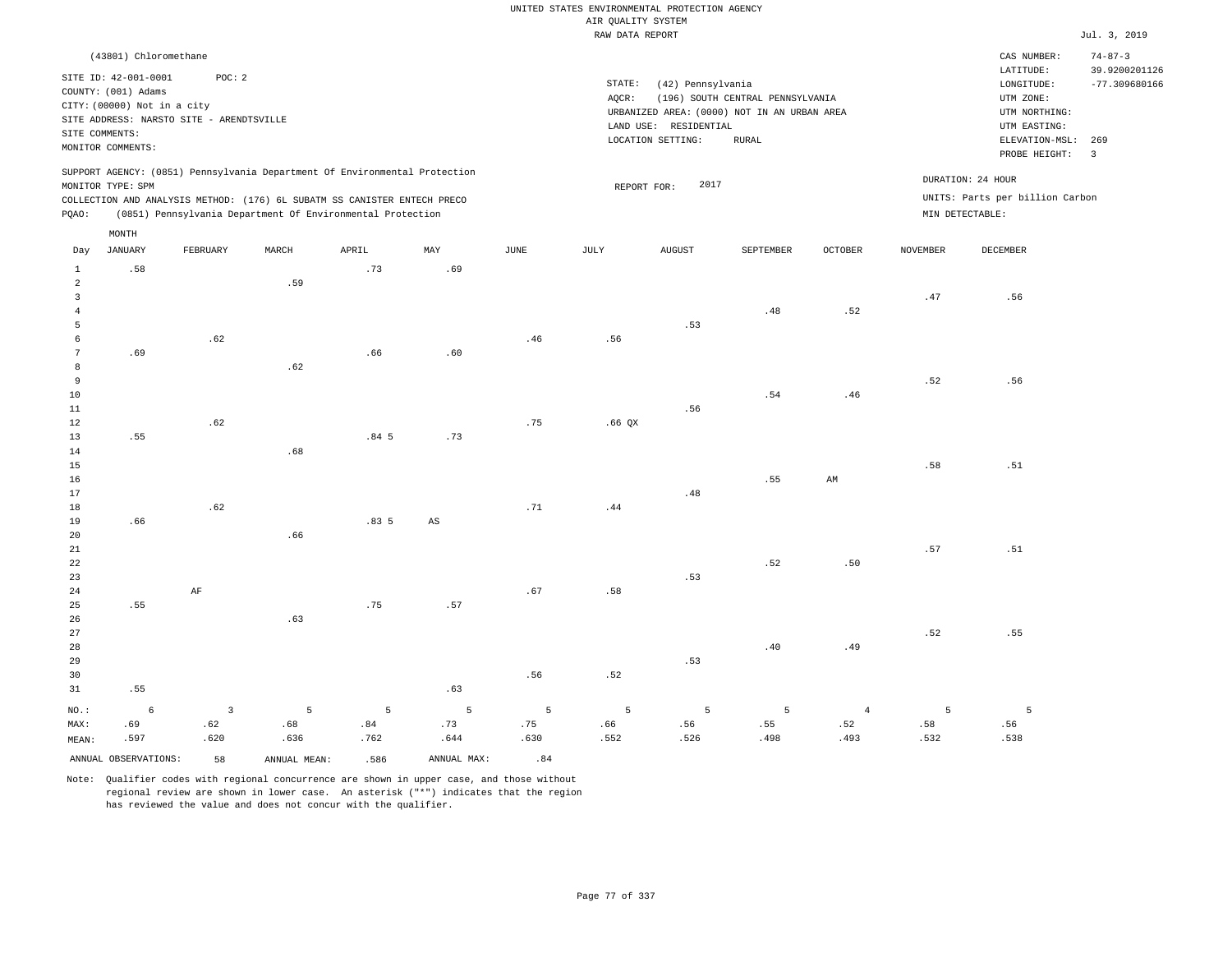|                                            |                                                                                                                                                                                        |                  |                                                                                                                                                                                                                      |                               |                               |                               | UNITED STATES ENVIRONMENTAL PROTECTION AGENCY<br>AIR QUALITY SYSTEM |                                                                 |                                                                                                 |                  |                               |                                                                                                        |                                                          |
|--------------------------------------------|----------------------------------------------------------------------------------------------------------------------------------------------------------------------------------------|------------------|----------------------------------------------------------------------------------------------------------------------------------------------------------------------------------------------------------------------|-------------------------------|-------------------------------|-------------------------------|---------------------------------------------------------------------|-----------------------------------------------------------------|-------------------------------------------------------------------------------------------------|------------------|-------------------------------|--------------------------------------------------------------------------------------------------------|----------------------------------------------------------|
|                                            |                                                                                                                                                                                        |                  |                                                                                                                                                                                                                      |                               |                               |                               | RAW DATA REPORT                                                     |                                                                 |                                                                                                 |                  |                               |                                                                                                        | Jul. 3, 2019                                             |
|                                            | (43801) Chloromethane<br>SITE ID: 42-001-0001<br>COUNTY: (001) Adams<br>CITY: (00000) Not in a city<br>SITE ADDRESS: NARSTO SITE - ARENDTSVILLE<br>SITE COMMENTS:<br>MONITOR COMMENTS: | POC: 2           |                                                                                                                                                                                                                      |                               |                               |                               | STATE:<br>AQCR:                                                     | (42) Pennsylvania<br>LAND USE: RESIDENTIAL<br>LOCATION SETTING: | (196) SOUTH CENTRAL PENNSYLVANIA<br>URBANIZED AREA: (0000) NOT IN AN URBAN AREA<br><b>RURAL</b> |                  |                               | CAS NUMBER:<br>LATITUDE:<br>LONGITUDE:<br>UTM ZONE:<br>UTM NORTHING:<br>UTM EASTING:<br>ELEVATION-MSL: | $74 - 87 - 3$<br>39.9200201126<br>$-77.309680166$<br>269 |
| PQAO:                                      | MONITOR TYPE: SPM                                                                                                                                                                      |                  | SUPPORT AGENCY: (0851) Pennsylvania Department Of Environmental Protection<br>COLLECTION AND ANALYSIS METHOD: (176) 6L SUBATM SS CANISTER ENTECH PRECO<br>(0851) Pennsylvania Department Of Environmental Protection |                               |                               |                               | REPORT FOR:                                                         | 2018                                                            |                                                                                                 |                  |                               | PROBE HEIGHT:<br>DURATION: 24 HOUR<br>UNITS: Parts per billion Carbon<br>MIN DETECTABLE: .087          | $\overline{3}$                                           |
|                                            | MONTH                                                                                                                                                                                  |                  |                                                                                                                                                                                                                      |                               |                               |                               |                                                                     |                                                                 |                                                                                                 |                  |                               |                                                                                                        |                                                          |
| Day<br>$\mathbf{1}$<br>$\sqrt{2}$          | <b>JANUARY</b><br>.58                                                                                                                                                                  | FEBRUARY<br>.52  | MARCH                                                                                                                                                                                                                | APRIL<br>.77                  | MAY<br>.79                    | JUNE<br>.65                   | JULY<br>.52                                                         | AUGUST                                                          | SEPTEMBER                                                                                       | OCTOBER          | NOVEMBER                      | DECEMBER                                                                                               |                                                          |
| $\overline{3}$<br>$\overline{4}$<br>5<br>6 |                                                                                                                                                                                        |                  | .62                                                                                                                                                                                                                  |                               |                               |                               |                                                                     | .50                                                             | .57                                                                                             | .49              | .43                           | .46                                                                                                    |                                                          |
| $7\phantom{.0}$<br>8<br>9<br>$10$          | .56                                                                                                                                                                                    | .65              | .57                                                                                                                                                                                                                  | .54                           | .70                           | $\mathbb{A}\mathbb{M}$        | .52                                                                 |                                                                 |                                                                                                 |                  | .51                           | .53                                                                                                    |                                                          |
| 11<br>12<br>13                             |                                                                                                                                                                                        | .64              |                                                                                                                                                                                                                      |                               |                               | .54                           | .48                                                                 | .56                                                             | $.45$ QX                                                                                        | .65              |                               |                                                                                                        |                                                          |
| 14<br>15<br>16<br>17                       | .51                                                                                                                                                                                    |                  | .65                                                                                                                                                                                                                  | .63                           | .58                           |                               |                                                                     |                                                                 | $.56$ $OX$                                                                                      | .35              | .48                           | .49                                                                                                    |                                                          |
| 18<br>19<br>20<br>21                       | .50                                                                                                                                                                                    | $.00$ ND         | .67                                                                                                                                                                                                                  | .56                           | .63                           | .51                           | .56                                                                 | .75                                                             |                                                                                                 |                  |                               |                                                                                                        |                                                          |
| 22<br>23<br>24<br>25                       |                                                                                                                                                                                        | .62              |                                                                                                                                                                                                                      |                               |                               | .50                           | .63 QX                                                              | .60                                                             | .47                                                                                             | .47              | .49                           | .55                                                                                                    |                                                          |
| 26<br>27<br>28<br>29<br>30                 | .60                                                                                                                                                                                    |                  | .62                                                                                                                                                                                                                  | AS                            | $_{\rm AS}$                   |                               |                                                                     | .59                                                             | .45                                                                                             | .46              | $\mathbb{A}\mathbb{S}$        | .49                                                                                                    |                                                          |
| 31<br>NO.:<br>MAX:<br>MEAN:                | 5<br>.60<br>.550                                                                                                                                                                       | 5<br>.65<br>.486 | 5<br>.67<br>.626                                                                                                                                                                                                     | $\overline{4}$<br>.77<br>.625 | $\overline{4}$<br>.79<br>.675 | $\overline{4}$<br>.65<br>.550 | .56<br>$\epsilon$<br>.63<br>.545                                    | 5<br>.75<br>.600                                                | 5<br>.57<br>.500                                                                                | 5<br>.65<br>.484 | $\overline{4}$<br>.51<br>.478 | 5<br>.55<br>.504                                                                                       |                                                          |
|                                            | ANNUAL OBSERVATIONS:                                                                                                                                                                   | 57               | ANNUAL MEAN:                                                                                                                                                                                                         | .550                          | ANNUAL MAX:                   | .79                           |                                                                     |                                                                 |                                                                                                 |                  |                               |                                                                                                        |                                                          |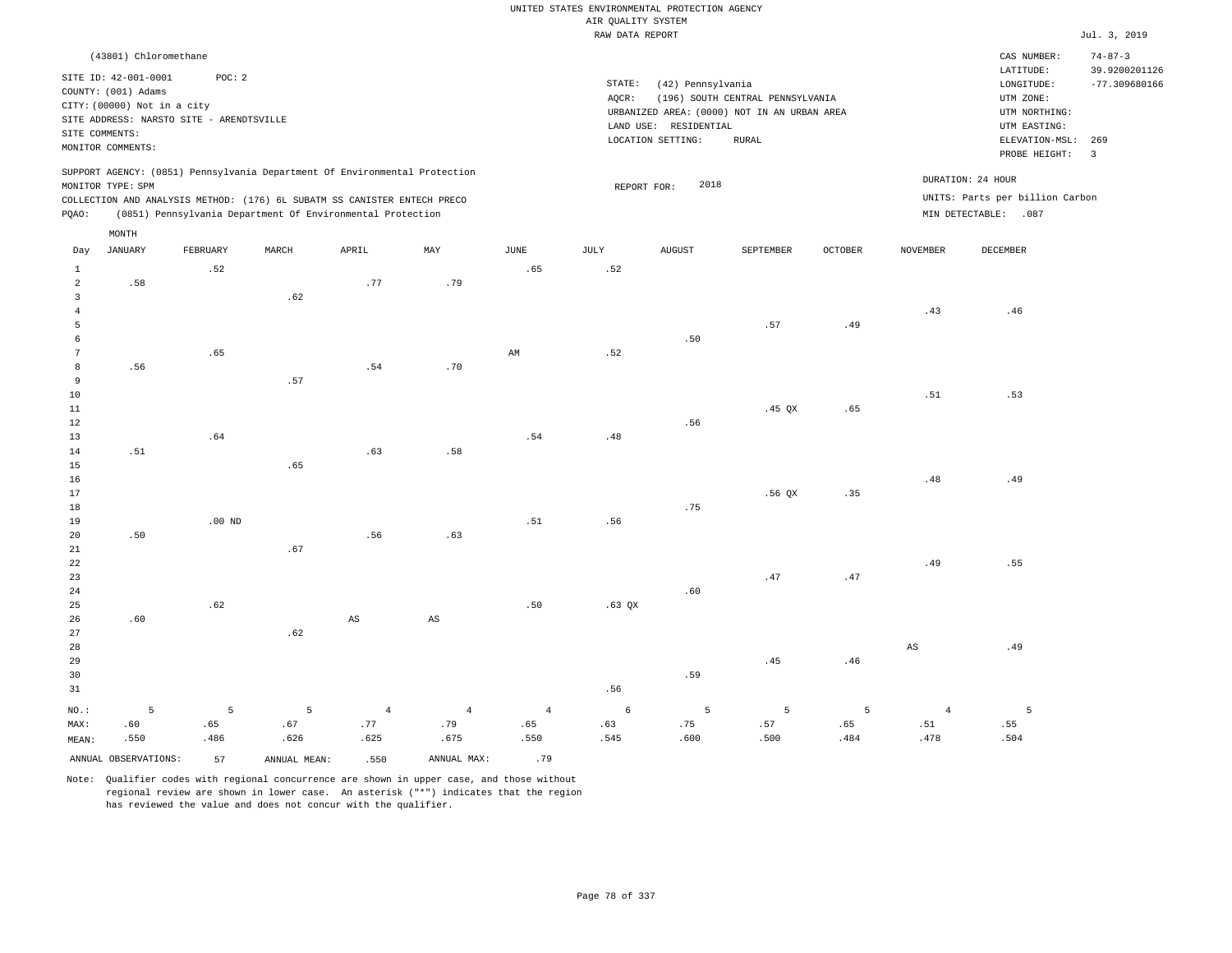|                |                                             |                                          |                                                                            |        |             |                  |                    | UNITED STATES ENVIRONMENTAL PROTECTION AGENCY |                                             |                   |                   |                                 |                                |
|----------------|---------------------------------------------|------------------------------------------|----------------------------------------------------------------------------|--------|-------------|------------------|--------------------|-----------------------------------------------|---------------------------------------------|-------------------|-------------------|---------------------------------|--------------------------------|
|                |                                             |                                          |                                                                            |        |             |                  | AIR QUALITY SYSTEM |                                               |                                             |                   |                   |                                 |                                |
|                |                                             |                                          |                                                                            |        |             |                  | RAW DATA REPORT    |                                               |                                             |                   |                   |                                 | Jul. 3, 2019                   |
|                | (43802) Dichloromethane                     |                                          |                                                                            |        |             |                  |                    |                                               |                                             |                   |                   | CAS NUMBER:<br>LATITUDE:        | $75 - 09 - 2$<br>39.9200201126 |
|                | SITE ID: 42-001-0001<br>COUNTY: (001) Adams | POC: 2                                   |                                                                            |        |             |                  | STATE:             | (42) Pennsylvania                             |                                             |                   |                   | LONGITUDE:                      | $-77.309680166$                |
|                | CITY: (00000) Not in a city                 |                                          |                                                                            |        |             |                  | AQCR:              |                                               | (196) SOUTH CENTRAL PENNSYLVANIA            |                   |                   | UTM ZONE:                       |                                |
|                |                                             | SITE ADDRESS: NARSTO SITE - ARENDTSVILLE |                                                                            |        |             |                  |                    |                                               | URBANIZED AREA: (0000) NOT IN AN URBAN AREA |                   |                   | UTM NORTHING:                   |                                |
|                | SITE COMMENTS:                              |                                          |                                                                            |        |             |                  |                    | LAND USE: RESIDENTIAL<br>LOCATION SETTING:    | <b>RURAL</b>                                |                   |                   | UTM EASTING:<br>ELEVATION-MSL:  | 269                            |
|                | MONITOR COMMENTS:                           |                                          |                                                                            |        |             |                  |                    |                                               |                                             |                   |                   | PROBE HEIGHT:                   | $\overline{3}$                 |
|                | MONITOR TYPE: SPM                           |                                          | SUPPORT AGENCY: (0851) Pennsylvania Department Of Environmental Protection |        |             |                  | REPORT FOR:        | 2013                                          |                                             |                   | DURATION: 24 HOUR |                                 |                                |
|                |                                             |                                          | COLLECTION AND ANALYSIS METHOD: (176) 6L SUBATM SS CANISTER ENTECH PRECO   |        |             |                  |                    |                                               |                                             |                   |                   | UNITS: Parts per billion Carbon |                                |
| PQAO:          |                                             |                                          | (0851) Pennsylvania Department Of Environmental Protection                 |        |             |                  |                    |                                               |                                             |                   | MIN DETECTABLE:   |                                 |                                |
|                | MONTH                                       |                                          |                                                                            |        |             |                  |                    |                                               |                                             |                   |                   |                                 |                                |
| Day            | <b>JANUARY</b>                              | FEBRUARY                                 | MARCH                                                                      | APRIL  | MAX         | <b>JUNE</b>      | JULY               | <b>AUGUST</b>                                 | SEPTEMBER                                   | <b>OCTOBER</b>    | <b>NOVEMBER</b>   | <b>DECEMBER</b>                 |                                |
| $\mathbf{1}$   |                                             |                                          |                                                                            |        |             |                  |                    |                                               | AS                                          | .00 <sub>ND</sub> |                   |                                 |                                |
| $\overline{a}$ |                                             |                                          |                                                                            |        |             |                  |                    | $\rm AF$                                      |                                             |                   |                   |                                 |                                |
| $\overline{3}$ |                                             | $.00$ ND                                 |                                                                            |        |             | .10 <sub>C</sub> | $.00$ ND           |                                               |                                             |                   |                   |                                 |                                |
| $\bf{4}$<br>5  | $\rm{AF}$                                   |                                          | .09S                                                                       | .11 SQ | .10SQ       |                  |                    |                                               |                                             |                   |                   |                                 |                                |
| 6              |                                             |                                          |                                                                            |        |             |                  |                    |                                               |                                             |                   | $.13$ CC          | $\rm AF$                        |                                |
| $\overline{7}$ |                                             |                                          |                                                                            |        |             |                  |                    |                                               | $.00$ ND                                    | AF                |                   |                                 |                                |
| 8              |                                             |                                          |                                                                            |        |             |                  |                    | $.00$ ND                                      |                                             |                   |                   |                                 |                                |
| 9              |                                             | .08SQ                                    |                                                                            |        |             | .11 <sub>c</sub> | .09 <sub>c</sub>   |                                               |                                             |                   |                   |                                 |                                |
| 10             | AF                                          |                                          |                                                                            | .12    | .09SQ       |                  |                    |                                               |                                             |                   |                   |                                 |                                |
| $11\,$         |                                             |                                          | .10 <sub>c</sub>                                                           |        |             |                  |                    |                                               |                                             |                   |                   |                                 |                                |
| 12<br>13       |                                             |                                          |                                                                            |        |             |                  |                    |                                               | $.00$ ND                                    | $.00$ ND          | .09 <sub>c</sub>  | AF                              |                                |
| 14             |                                             |                                          |                                                                            |        |             |                  |                    | $.00$ ND                                      |                                             |                   |                   |                                 |                                |
| 15             |                                             | $\rm AF$                                 |                                                                            |        |             | .09SQ            | $.00$ ND           |                                               |                                             |                   |                   |                                 |                                |
| 16             | .13                                         |                                          |                                                                            | .14    | .09SQ       |                  |                    |                                               |                                             |                   |                   |                                 |                                |
| 17             |                                             |                                          | .10 <sub>C</sub>                                                           |        |             |                  |                    |                                               |                                             |                   |                   |                                 |                                |
| 18             |                                             |                                          |                                                                            |        |             |                  |                    |                                               |                                             |                   | $\rm{AF}$         | .09 <sub>c</sub>                |                                |
| 19             |                                             |                                          |                                                                            |        |             |                  |                    |                                               | .09 <sub>c</sub>                            | $.00$ ND          |                   |                                 |                                |
| 20             |                                             |                                          |                                                                            |        |             |                  |                    | .00CL                                         |                                             |                   |                   |                                 |                                |
| 21<br>22       | .09S                                        | .09S                                     |                                                                            | .14    | .09S        | .09S             | .07 <sub>c</sub>   |                                               |                                             |                   |                   |                                 |                                |
| 23             |                                             |                                          | .09 <sub>c</sub>                                                           |        |             |                  |                    |                                               |                                             |                   |                   |                                 |                                |
| 24             |                                             |                                          |                                                                            |        |             |                  |                    |                                               |                                             |                   | AF                | AS                              |                                |
| 25             |                                             |                                          |                                                                            |        |             |                  |                    |                                               | .08 <sub>c</sub>                            | $.00$ ND          |                   |                                 |                                |
| 26             |                                             |                                          |                                                                            |        |             |                  |                    | .17 <sub>5</sub>                              |                                             |                   |                   |                                 |                                |
| 27             |                                             | .09SQ                                    |                                                                            |        |             | $.00$ ND         | $.00$ ND           |                                               |                                             |                   |                   |                                 |                                |
| 28             | .10S                                        |                                          |                                                                            | .12    | .09SQ       |                  |                    |                                               |                                             |                   |                   |                                 |                                |
| 29             |                                             |                                          | .09SQ                                                                      |        |             |                  |                    |                                               |                                             |                   |                   |                                 |                                |
| 30<br>31       |                                             |                                          |                                                                            |        |             |                  |                    |                                               |                                             | .15               | AF                | .09 <sub>c</sub>                |                                |
|                |                                             |                                          |                                                                            |        |             |                  |                    |                                               |                                             |                   |                   |                                 |                                |
| NO.:           | $\overline{\mathbf{3}}$                     | $\overline{4}$                           | 5                                                                          | 5      | 5           | $5\overline{5}$  | 5                  | $\overline{4}$                                | $\sqrt{4}$                                  | 5                 | $\mathbf{2}$      | $\overline{a}$                  |                                |
| MAX:           | .13                                         | .09                                      | .10                                                                        | .14    | .10         | .11              | .09                | .17                                           | .09                                         | .15               | .13               | .09                             |                                |
| MEAN:          | .107                                        | .065                                     | .094                                                                       | .126   | .092        | .078             | .032               | .043                                          | .043                                        | .030              | .110              | .090                            |                                |
|                | ANNUAL OBSERVATIONS:                        | 49                                       | ANNUAL MEAN:                                                               | .073   | ANNUAL MAX: | .17              |                    |                                               |                                             |                   |                   |                                 |                                |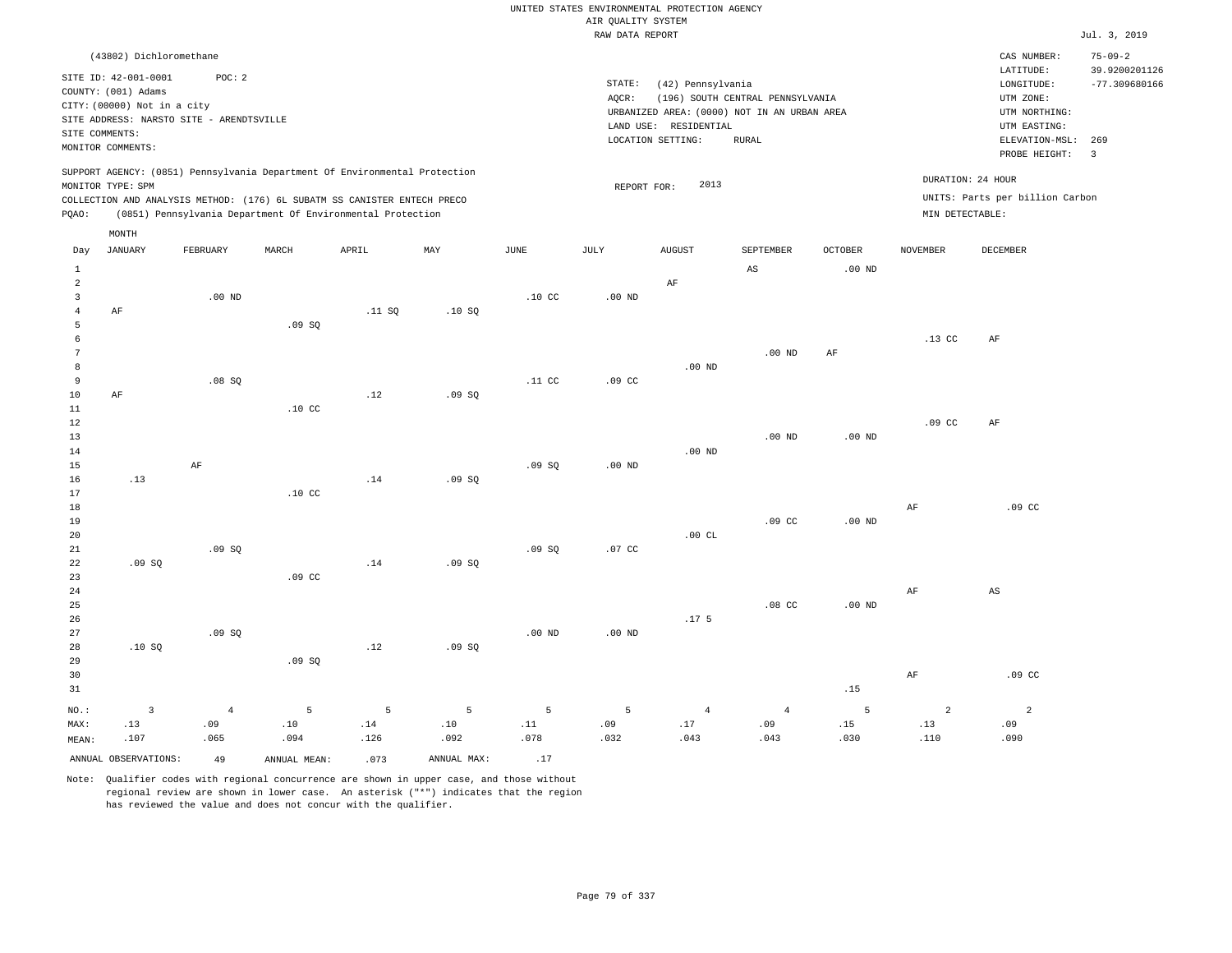|                                                  |                                                    |                                          |                  |                                                                                                                                        |                  |                  |                    | UNITED STATES ENVIRONMENTAL PROTECTION AGENCY                        |                                  |                               |                                |                                            |                                                   |
|--------------------------------------------------|----------------------------------------------------|------------------------------------------|------------------|----------------------------------------------------------------------------------------------------------------------------------------|------------------|------------------|--------------------|----------------------------------------------------------------------|----------------------------------|-------------------------------|--------------------------------|--------------------------------------------|---------------------------------------------------|
|                                                  |                                                    |                                          |                  |                                                                                                                                        |                  |                  | AIR QUALITY SYSTEM |                                                                      |                                  |                               |                                |                                            |                                                   |
|                                                  |                                                    |                                          |                  |                                                                                                                                        |                  |                  | RAW DATA REPORT    |                                                                      |                                  |                               |                                |                                            | Jul. 3, 2019                                      |
|                                                  | (43802) Dichloromethane<br>SITE ID: 42-001-0001    | POC: 2                                   |                  |                                                                                                                                        |                  |                  | STATE:             | (42) Pennsylvania                                                    |                                  |                               |                                | CAS NUMBER:<br>LATITUDE:<br>LONGITUDE:     | $75 - 09 - 2$<br>39.9200201126<br>$-77.309680166$ |
|                                                  | COUNTY: (001) Adams<br>CITY: (00000) Not in a city | SITE ADDRESS: NARSTO SITE - ARENDTSVILLE |                  |                                                                                                                                        |                  |                  | AQCR:              | URBANIZED AREA: (0000) NOT IN AN URBAN AREA<br>LAND USE: RESIDENTIAL | (196) SOUTH CENTRAL PENNSYLVANIA |                               |                                | UTM ZONE:<br>UTM NORTHING:<br>UTM EASTING: |                                                   |
|                                                  | SITE COMMENTS:<br>MONITOR COMMENTS:                |                                          |                  |                                                                                                                                        |                  |                  |                    | LOCATION SETTING:                                                    | RURAL                            |                               |                                | ELEVATION-MSL:<br>PROBE HEIGHT:            | 269<br>3                                          |
|                                                  | MONITOR TYPE: SPM                                  |                                          |                  | SUPPORT AGENCY: (0851) Pennsylvania Department Of Environmental Protection                                                             |                  |                  | REPORT FOR:        | 2014                                                                 |                                  |                               | DURATION: 24 HOUR              |                                            |                                                   |
| PQAO:                                            |                                                    |                                          |                  | COLLECTION AND ANALYSIS METHOD: (176) 6L SUBATM SS CANISTER ENTECH PRECO<br>(0851) Pennsylvania Department Of Environmental Protection |                  |                  |                    |                                                                      |                                  |                               | MIN DETECTABLE:                | UNITS: Parts per billion Carbon            |                                                   |
| Day                                              | MONTH<br><b>JANUARY</b>                            | FEBRUARY                                 | MARCH            | APRIL                                                                                                                                  | MAY              | $_{\rm JUNE}$    | $\mathtt{JULY}$    | <b>AUGUST</b>                                                        | SEPTEMBER                        | <b>OCTOBER</b>                | <b>NOVEMBER</b>                | <b>DECEMBER</b>                            |                                                   |
| $\mathbf{1}$<br>$\overline{a}$<br>$\overline{3}$ |                                                    |                                          |                  |                                                                                                                                        |                  |                  |                    | .10 <sub>C</sub>                                                     | $.00$ ND                         | .11 <sub>c</sub>              | .07 <sub>c</sub>               | AF                                         |                                                   |
| $\overline{4}$<br>5<br>6                         | $_{\rm AS}$                                        | .09 <sub>c</sub>                         | .12 <sub>c</sub> | .09 <sub>c</sub>                                                                                                                       | .11 <sub>c</sub> | .09 <sub>c</sub> | .07 CC             |                                                                      |                                  |                               |                                |                                            |                                                   |
| $7\phantom{.0}$<br>8                             |                                                    |                                          |                  |                                                                                                                                        |                  |                  |                    |                                                                      | .09 <sub>c</sub>                 | .09 <sub>cc</sub>             | .07 <sub>c</sub>               | .10 <sub>C</sub>                           |                                                   |
| $\overline{9}$<br>10<br>11                       | .16 <sub>5</sub>                                   | .11 <sub>c</sub>                         |                  | $.14$ CC                                                                                                                               | .11 CC           | .11 CC           | .10 <sub>C</sub>   | $.12$ CC                                                             |                                  |                               |                                |                                            |                                                   |
| 12<br>$13$<br>14                                 |                                                    |                                          | .11 <sub>c</sub> |                                                                                                                                        |                  |                  |                    |                                                                      | .08 <sub>C</sub>                 | .07SQ                         | .07 <sub>c</sub>               | .09 <sub>c</sub>                           |                                                   |
| 15<br>16<br>17                                   | .09 <sub>cc</sub>                                  | $.14$ CC                                 |                  | .11 <sub>c</sub>                                                                                                                       | .09 <sub>c</sub> | $.12$ CC         | $.08$ CC           | .07 <sub>c</sub>                                                     |                                  |                               |                                |                                            |                                                   |
| 18<br>19<br>20                                   |                                                    |                                          | $.13$ CC         |                                                                                                                                        |                  |                  |                    |                                                                      | $\rm{AF}$                        | .08 <sub>C</sub>              | .10 <sub>C</sub>               | .11 SQ                                     |                                                   |
| 21<br>22<br>23                                   | .10 <sub>c</sub>                                   | .11 <sub>c</sub>                         |                  | .09 <sub>c</sub>                                                                                                                       | .13 <sub>c</sub> | .10S             | .11 <sub>c</sub>   | .07 <sub>c</sub>                                                     |                                  |                               |                                |                                            |                                                   |
| 24<br>25<br>26                                   |                                                    |                                          | .08 <sub>C</sub> |                                                                                                                                        |                  |                  |                    |                                                                      | .10 <sub>C</sub>                 | $_{\rm AS}$                   | .08 <sub>C</sub>               | .15                                        |                                                   |
| 27<br>28                                         |                                                    | .10 <sub>C</sub>                         |                  |                                                                                                                                        |                  | .22 <sub>5</sub> | .10 <sub>C</sub>   | $\mathbb{A}\mathbb{S}$                                               |                                  |                               |                                |                                            |                                                   |
| 29<br>30<br>31                                   | .07 <sub>c</sub>                                   |                                          | .18 <sub>5</sub> | $\rm AF$                                                                                                                               | .27 <sub>5</sub> |                  |                    |                                                                      |                                  |                               |                                | .10SQ                                      |                                                   |
| NO.:<br>MAX:                                     | $\sqrt{4}$<br>.16<br>.105                          | $\mathsf S$<br>.14<br>.110               | 5<br>.18<br>.124 | $\overline{4}$<br>.14<br>.108                                                                                                          | 5<br>.27<br>.142 | 5<br>.22<br>.128 | 5<br>.11<br>.092   | $\overline{4}$<br>.12<br>.090                                        | $\sqrt{4}$<br>.10<br>.068        | $\overline{4}$<br>.11<br>.088 | $5\phantom{.0}$<br>.10<br>.078 | 5<br>.15<br>.110                           |                                                   |
| MEAN:                                            | ANNUAL OBSERVATIONS:                               | 55                                       | ANNUAL MEAN:     | .105                                                                                                                                   | ANNUAL MAX:      | .27              |                    |                                                                      |                                  |                               |                                |                                            |                                                   |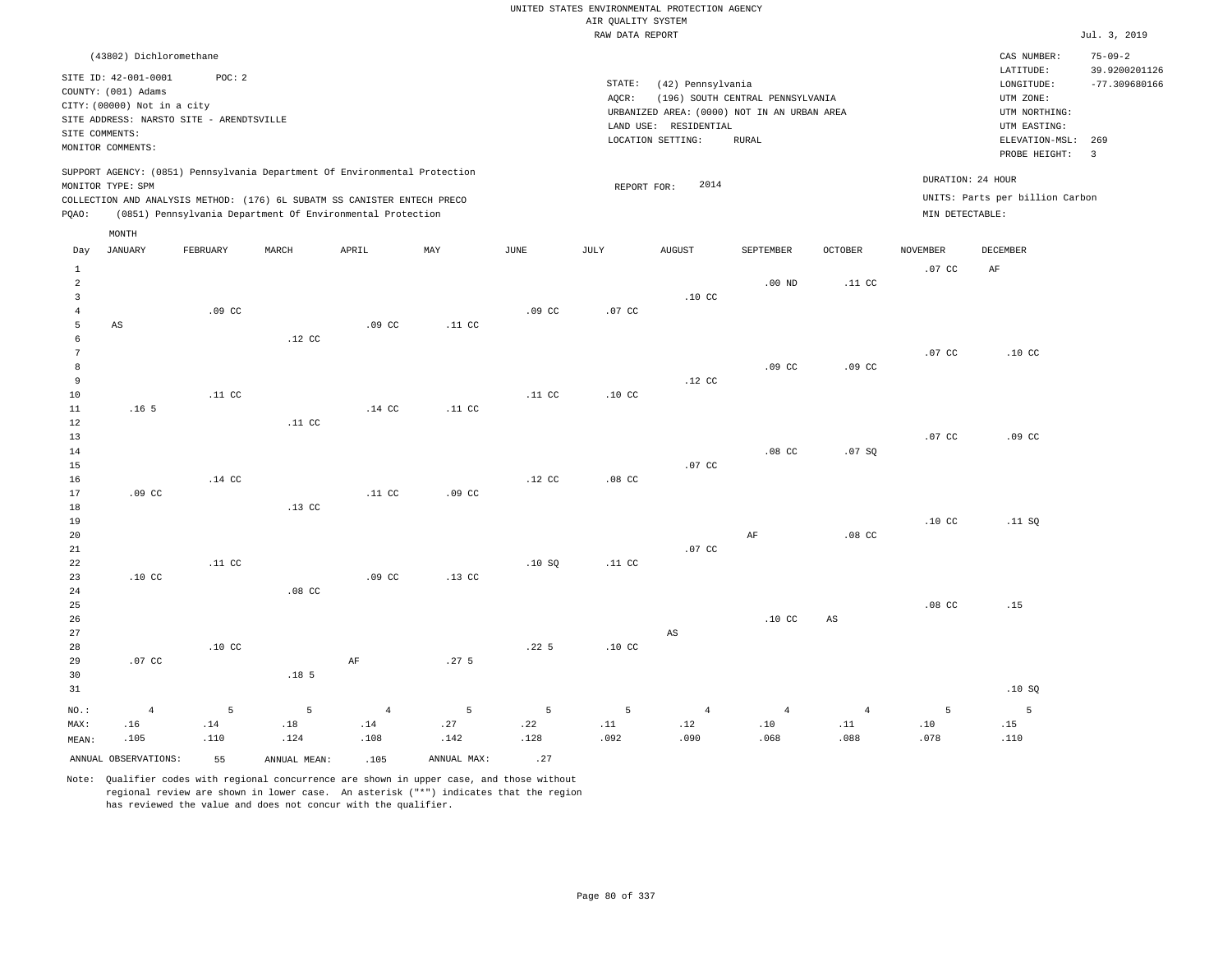RAW DATA REPORT Jul. 3, 2019 UNITED STATES ENVIRONMENTAL PROTECTION AGENCY AIR QUALITY SYSTEM (43802) Dichloromethane (42) Pennsylvania CAS NUMBER: 75-09-2 SITE ID: 42-001-0001 POC: 2 AQCR: (196) SOUTH CENTRAL PENNSYLVANIA COUNTY: (001) Adams CITY: (00000) Not in a city LONGITUDE: -77.309680166 LATITUDE: 39.9200201126 LOCATION SETTING: RURAL SITE ADDRESS: NARSTO SITE - ARENDTSVILLE LAND USE: RESIDENTIAL SITE COMMENTS: MONITOR COMMENTS: PROBE HEIGHT: 3 ELEVATION-MSL: 269 URBANIZED AREA: (0000) NOT IN AN URBAN AREA **URBAN SERIA UTM NORTHING**: UTM EASTING: UTM ZONE: SUPPORT AGENCY: (0851) Pennsylvania Department Of Environmental Protection MONITOR TYPE: SPM COLLECTION AND ANALYSIS METHOD: (176) 6L SUBATM SS CANISTER ENTECH PRECO REPORT FOR: 2015 UNITS: Parts per billion Carbon PQAO: (0851) Pennsylvania Department Of Environmental Protection MIN DETECTABLE: DURATION: 24 HOUR 1 2 3 4 5 6 7 8 9 10 11 12 13 14 15 16 17 18 19  $20$ 21 22 23 24 25 26 27 28 29 30 31 .10 CC .09 CC .11 CC .09 CC .09 CC NO.: MAX: MEAN: 5 .11 .096 .09 CC .09 CC .12 CC .11 CC  $09 C$  .05 CC .06 CC .06 CC .09 CC .06 CC .11 CC .08 CC .00 ND .07 SQ .10 SQ AS .00 ND .00 ND .10 CC .11 CC .11 CC .11 CC .10 CC .00 ND .07 SQ .07 CC AF .08 CC .07 CC .07 CC .09 CC .08 CC .00 ND .00 ND .00 ND AS .08 CC .07 CC .07 CC .07 CC .00 ND .00 ND .07 CC .08 CC .10 CC .07 CC .07 SQ .06 SQ .07 SQ .07 SQ .12 .09 SQ .08 SQ .08 SQ .08 SQ 4 .12 .103 6 .09 .068 5 .11 .072 4 .11 .053 5 .11 .078 4 .08 .073 5 .09 .034 4 .08 .073 5 .10 .050 5 .07 .068 5 .12 .090 ANNUAL OBSERVATIONS:  $57$  ANNUAL MEAN: .071 ANNUAL MAX: .12 Day JANUARY FEBRUARY MARCH APRIL MAY JUNE JULY AUGUST SEPTEMBER OCTOBER NOVEMBER DECEMBER MONTH STATE: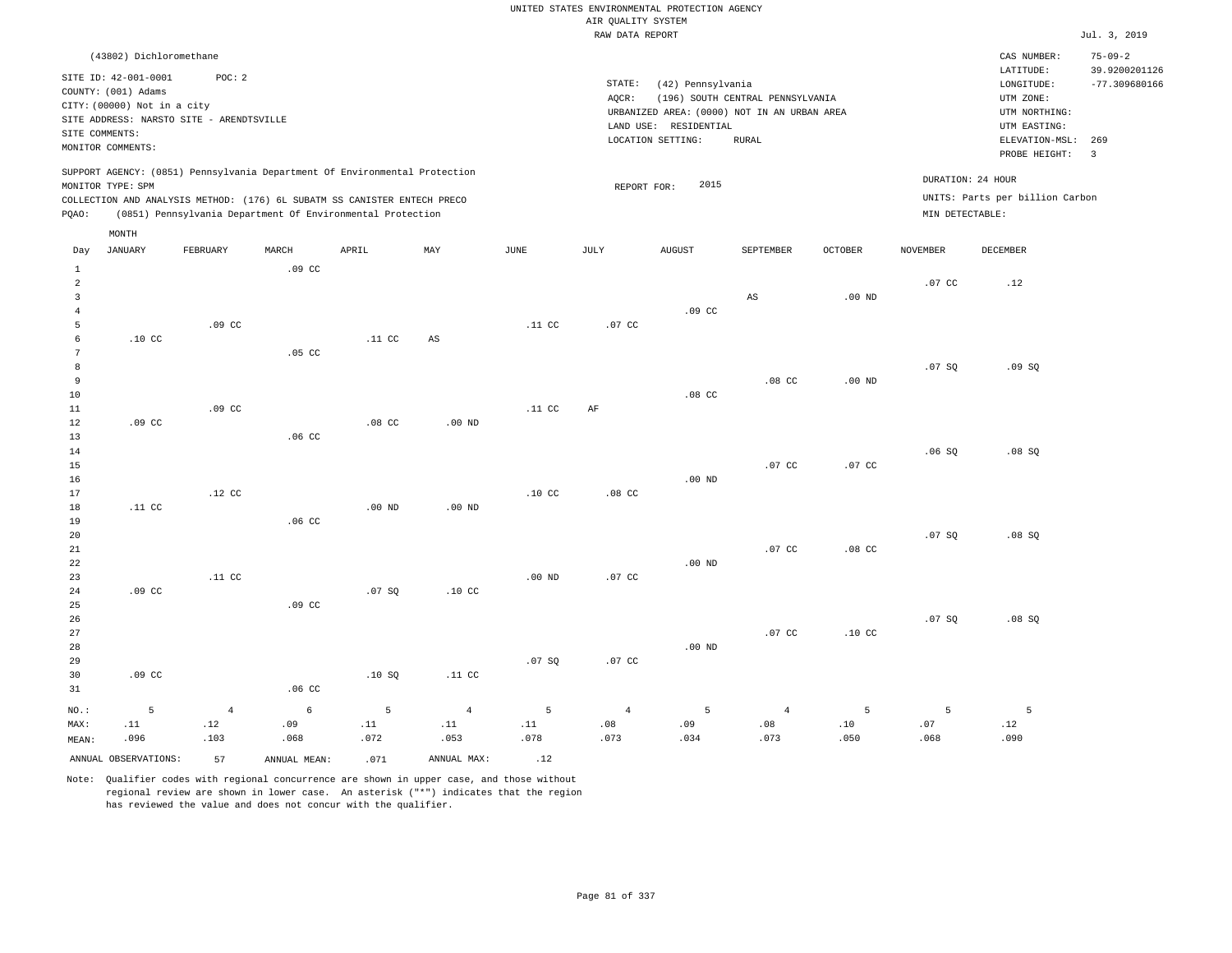|                                    |                                                 |                                          |                        |                                                                            |                  |                 |                    | UNITED STATES ENVIRONMENTAL PROTECTION AGENCY |                                  |                |                   |                                 |                                |
|------------------------------------|-------------------------------------------------|------------------------------------------|------------------------|----------------------------------------------------------------------------|------------------|-----------------|--------------------|-----------------------------------------------|----------------------------------|----------------|-------------------|---------------------------------|--------------------------------|
|                                    |                                                 |                                          |                        |                                                                            |                  |                 | AIR QUALITY SYSTEM |                                               |                                  |                |                   |                                 |                                |
|                                    |                                                 |                                          |                        |                                                                            |                  |                 | RAW DATA REPORT    |                                               |                                  |                |                   |                                 | Jul. 3, 2019                   |
|                                    | (43802) Dichloromethane<br>SITE ID: 42-001-0001 | POC: 2                                   |                        |                                                                            |                  |                 | STATE:             |                                               |                                  |                |                   | CAS NUMBER:<br>LATITUDE:        | $75 - 09 - 2$<br>39.9200201126 |
|                                    | COUNTY: (001) Adams                             |                                          |                        |                                                                            |                  |                 | AQCR:              | (42) Pennsylvania                             | (196) SOUTH CENTRAL PENNSYLVANIA |                |                   | LONGITUDE:<br>UTM ZONE:         | $-77.309680166$                |
|                                    | CITY: (00000) Not in a city                     |                                          |                        |                                                                            |                  |                 |                    | URBANIZED AREA: (0000) NOT IN AN URBAN AREA   |                                  |                |                   | UTM NORTHING:                   |                                |
|                                    | SITE COMMENTS:                                  | SITE ADDRESS: NARSTO SITE - ARENDTSVILLE |                        |                                                                            |                  |                 |                    | LAND USE: RESIDENTIAL                         |                                  |                |                   | UTM EASTING:                    |                                |
|                                    | MONITOR COMMENTS:                               |                                          |                        |                                                                            |                  |                 |                    | LOCATION SETTING:                             | <b>RURAL</b>                     |                |                   | ELEVATION-MSL:<br>PROBE HEIGHT: | 269<br>$\overline{3}$          |
|                                    | MONITOR TYPE: SPM                               |                                          |                        | SUPPORT AGENCY: (0851) Pennsylvania Department Of Environmental Protection |                  |                 | REPORT FOR:        | 2016                                          |                                  |                | DURATION: 24 HOUR |                                 |                                |
|                                    |                                                 |                                          |                        | COLLECTION AND ANALYSIS METHOD: (176) 6L SUBATM SS CANISTER ENTECH PRECO   |                  |                 |                    |                                               |                                  |                |                   | UNITS: Parts per billion Carbon |                                |
| PQAO:                              |                                                 |                                          |                        | (0851) Pennsylvania Department Of Environmental Protection                 |                  |                 |                    |                                               |                                  |                | MIN DETECTABLE:   |                                 |                                |
|                                    | MONTH                                           |                                          |                        |                                                                            |                  |                 |                    |                                               |                                  |                |                   |                                 |                                |
| Day                                | <b>JANUARY</b>                                  | FEBRUARY                                 | MARCH                  | APRIL                                                                      | MAX              | <b>JUNE</b>     | JULY               | <b>AUGUST</b>                                 | SEPTEMBER                        | <b>OCTOBER</b> | <b>NOVEMBER</b>   | DECEMBER                        |                                |
| $\mathbf{1}$<br>$\overline{a}$     | .10S                                            |                                          | .14 <sub>5</sub>       |                                                                            |                  |                 |                    |                                               |                                  |                | .10S              | .07 <sub>LB</sub>               |                                |
| $\overline{\mathbf{3}}$<br>$\bf 4$ |                                                 |                                          |                        |                                                                            |                  |                 |                    | .07 <sub>LB</sub>                             | .06 <sub>LB</sub>                | .07SQ          |                   |                                 |                                |
| 5                                  |                                                 |                                          |                        |                                                                            |                  | .07SQ           | .06 <sub>LB</sub>  |                                               |                                  |                |                   |                                 |                                |
| 6                                  |                                                 | $.08$ SO                                 |                        | .09OX                                                                      | .07S             |                 |                    |                                               |                                  |                |                   |                                 |                                |
| $\overline{7}$                     | .10 QX                                          |                                          | .08SQ                  |                                                                            |                  |                 |                    |                                               |                                  |                |                   |                                 |                                |
| $\mathbf{8}$                       |                                                 |                                          |                        |                                                                            |                  |                 |                    |                                               |                                  |                | .09 <sub>LB</sub> | .08S                            |                                |
| $\overline{9}$<br>10               |                                                 |                                          |                        |                                                                            |                  |                 |                    | .06S                                          | .06SQ                            | .06SQ          |                   |                                 |                                |
| 11                                 |                                                 |                                          |                        |                                                                            |                  | .09SQ           | $.08$ LB           |                                               |                                  |                |                   |                                 |                                |
| 12                                 |                                                 | $.05$ SO                                 |                        | $.08$ $OX$                                                                 | .10S             |                 |                    |                                               |                                  |                |                   |                                 |                                |
| 13                                 | .10SQ                                           |                                          | .08 SQ                 |                                                                            |                  |                 |                    |                                               |                                  |                |                   |                                 |                                |
| 14                                 |                                                 |                                          |                        |                                                                            |                  |                 |                    |                                               |                                  |                | .10 <sub>LB</sub> | .09SQ                           |                                |
| 15<br>16                           |                                                 |                                          |                        |                                                                            |                  |                 |                    | .04 SQ                                        | .06S                             | .08S           |                   |                                 |                                |
| 17                                 |                                                 |                                          |                        |                                                                            |                  | .11 SQ          | <b>TS</b>          |                                               |                                  |                |                   |                                 |                                |
| 18                                 |                                                 | .08SQ                                    |                        | .09QX                                                                      | .235             |                 |                    |                                               |                                  |                |                   |                                 |                                |
| 19                                 | .07 SQ                                          |                                          | .08 SQ                 |                                                                            |                  |                 |                    |                                               |                                  |                |                   |                                 |                                |
| 20                                 |                                                 |                                          |                        |                                                                            |                  |                 |                    |                                               |                                  |                | .07SQ             | $\rm AF$                        |                                |
| 21<br>22                           |                                                 |                                          |                        |                                                                            |                  |                 |                    | .05 SQ                                        | .06S                             | .08S           |                   |                                 |                                |
| 23                                 |                                                 |                                          |                        |                                                                            |                  | .08SQ           | .06 <sub>LB</sub>  |                                               |                                  |                |                   |                                 |                                |
| 24                                 |                                                 | .07S                                     |                        | $.10$ $OX$                                                                 | .15 <sub>5</sub> |                 |                    |                                               |                                  |                |                   |                                 |                                |
| 25                                 | .07SQ                                           |                                          | .06SQ                  |                                                                            |                  |                 |                    |                                               |                                  |                |                   |                                 |                                |
| 26                                 |                                                 |                                          |                        |                                                                            |                  |                 |                    |                                               |                                  |                | .07S              | $.09$ LB                        |                                |
| 27                                 |                                                 |                                          |                        |                                                                            |                  |                 |                    |                                               | .08 SQ                           | .09SQ          |                   |                                 |                                |
| 28<br>29                           |                                                 |                                          |                        |                                                                            |                  | $.09$ LB        | .07 <sub>LB</sub>  | .05 SQ                                        |                                  |                |                   |                                 |                                |
| 30                                 |                                                 |                                          |                        | 2.70 5                                                                     | .08S             |                 |                    |                                               |                                  |                |                   |                                 |                                |
| 31                                 | .08 SQ                                          |                                          | $\mathbb{A}\mathbb{S}$ |                                                                            |                  |                 |                    |                                               |                                  |                |                   |                                 |                                |
| NO.:                               | 6                                               | $\overline{4}$                           | 5                      | 5                                                                          | 5                | $5\overline{5}$ | $\sqrt{4}$         | 5                                             | $\overline{5}$                   | 5              | 5                 | $\bf{4}$                        |                                |
| MAX:                               | .10                                             | .08                                      | .14                    | 2.70                                                                       | .23              | .11             | .08                | .07                                           | .08                              | .09            | .10               | .09                             |                                |
| MEAN:                              | .087                                            | .070                                     | .088                   | .612                                                                       | .126             | .088            | .068               | .054                                          | .064                             | .076           | .086              | .083                            |                                |
|                                    | ANNUAL OBSERVATIONS:                            | 58                                       | ANNUAL MEAN:           | .127                                                                       | ANNUAL MAX:      | 2.70            |                    |                                               |                                  |                |                   |                                 |                                |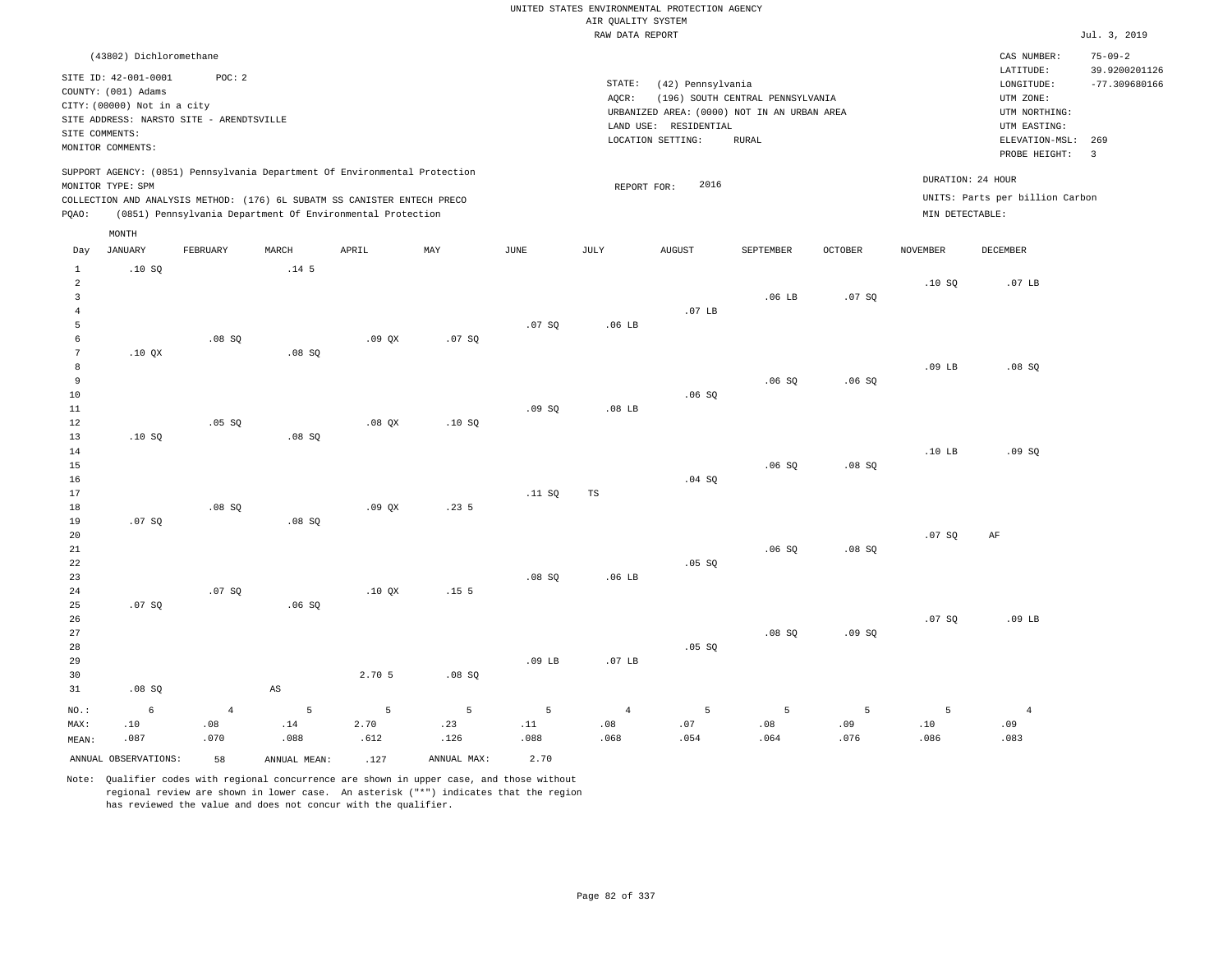|                                  |                             |                                          |                   |                                                                            |                  |                   |                    | UNITED STATES ENVIRONMENTAL PROTECTION AGENCY |                                  |                   |                              |                                 |                                |
|----------------------------------|-----------------------------|------------------------------------------|-------------------|----------------------------------------------------------------------------|------------------|-------------------|--------------------|-----------------------------------------------|----------------------------------|-------------------|------------------------------|---------------------------------|--------------------------------|
|                                  |                             |                                          |                   |                                                                            |                  |                   | AIR QUALITY SYSTEM |                                               |                                  |                   |                              |                                 |                                |
|                                  |                             |                                          |                   |                                                                            |                  |                   | RAW DATA REPORT    |                                               |                                  |                   |                              |                                 | Jul. 3, 2019                   |
|                                  | (43802) Dichloromethane     |                                          |                   |                                                                            |                  |                   |                    |                                               |                                  |                   |                              | CAS NUMBER:<br>LATITUDE:        | $75 - 09 - 2$<br>39.9200201126 |
|                                  | SITE ID: 42-001-0001        | POC:2                                    |                   |                                                                            |                  |                   | STATE:             | (42) Pennsylvania                             |                                  |                   |                              | LONGITUDE:                      | $-77.309680166$                |
|                                  | COUNTY: (001) Adams         |                                          |                   |                                                                            |                  |                   | AQCR:              |                                               | (196) SOUTH CENTRAL PENNSYLVANIA |                   |                              | UTM ZONE:                       |                                |
|                                  | CITY: (00000) Not in a city | SITE ADDRESS: NARSTO SITE - ARENDTSVILLE |                   |                                                                            |                  |                   |                    | URBANIZED AREA: (0000) NOT IN AN URBAN AREA   |                                  |                   |                              | UTM NORTHING:                   |                                |
| SITE COMMENTS:                   |                             |                                          |                   |                                                                            |                  |                   |                    | LAND USE: RESIDENTIAL                         |                                  |                   |                              | UTM EASTING:                    |                                |
|                                  | MONITOR COMMENTS:           |                                          |                   |                                                                            |                  |                   |                    | LOCATION SETTING:                             | <b>RURAL</b>                     |                   |                              | ELEVATION-MSL:                  | 269                            |
|                                  |                             |                                          |                   |                                                                            |                  |                   |                    |                                               |                                  |                   |                              | PROBE HEIGHT:                   | $\overline{3}$                 |
|                                  | MONITOR TYPE: SPM           |                                          |                   | SUPPORT AGENCY: (0851) Pennsylvania Department Of Environmental Protection |                  |                   | REPORT FOR:        | 2017                                          |                                  |                   |                              | DURATION: 24 HOUR               |                                |
|                                  |                             |                                          |                   | COLLECTION AND ANALYSIS METHOD: (176) 6L SUBATM SS CANISTER ENTECH PRECO   |                  |                   |                    |                                               |                                  |                   |                              | UNITS: Parts per billion Carbon |                                |
| PQAO:                            |                             |                                          |                   | (0851) Pennsylvania Department Of Environmental Protection                 |                  |                   |                    |                                               |                                  |                   | MIN DETECTABLE:              |                                 |                                |
|                                  | MONTH                       |                                          |                   |                                                                            |                  |                   |                    |                                               |                                  |                   |                              |                                 |                                |
| Day                              | <b>JANUARY</b>              | <b>FEBRUARY</b>                          | MARCH             | APRIL                                                                      | MAY              | JUNE              | JULY               | <b>AUGUST</b>                                 | SEPTEMBER                        | <b>OCTOBER</b>    | <b>NOVEMBER</b>              | <b>DECEMBER</b>                 |                                |
| $\mathbf{1}$                     | .08SQ                       |                                          |                   | .12                                                                        | .17 <sub>5</sub> |                   |                    |                                               |                                  |                   |                              |                                 |                                |
| $\overline{a}$<br>$\overline{3}$ |                             |                                          | .10S              |                                                                            |                  |                   |                    |                                               |                                  |                   |                              |                                 |                                |
| $\overline{4}$                   |                             |                                          |                   |                                                                            |                  |                   |                    |                                               | .07S                             | .08S              | .07S                         | .09SQ                           |                                |
| 5                                |                             |                                          |                   |                                                                            |                  |                   |                    | .08SQ                                         |                                  |                   |                              |                                 |                                |
| 6                                |                             | .07S                                     |                   |                                                                            |                  | .08 <sub>LB</sub> | .08S               |                                               |                                  |                   |                              |                                 |                                |
| $7\phantom{.0}$                  | .13                         |                                          |                   | .11                                                                        | .22 <sub>5</sub> |                   |                    |                                               |                                  |                   |                              |                                 |                                |
| 8                                |                             |                                          | .08S              |                                                                            |                  |                   |                    |                                               |                                  |                   |                              |                                 |                                |
| $\overline{9}$                   |                             |                                          |                   |                                                                            |                  |                   |                    |                                               |                                  |                   | .10 <sub>LB</sub>            | .08 <sub>LB</sub>               |                                |
| 10                               |                             |                                          |                   |                                                                            |                  |                   |                    |                                               | .08S                             | .06S              |                              |                                 |                                |
| 11                               |                             |                                          |                   |                                                                            |                  |                   |                    | .08SQ                                         |                                  |                   |                              |                                 |                                |
| 12                               |                             | .10S                                     |                   |                                                                            |                  | .10               | $.09$ $OX$         |                                               |                                  |                   |                              |                                 |                                |
| 13                               | .09S                        |                                          |                   | .12 LB                                                                     | .14 <sub>5</sub> |                   |                    |                                               |                                  |                   |                              |                                 |                                |
| 14                               |                             |                                          | .10               |                                                                            |                  |                   |                    |                                               |                                  |                   |                              | $.09$ LB                        |                                |
| 15<br>16                         |                             |                                          |                   |                                                                            |                  |                   |                    |                                               | .08S                             | AM                | .10                          |                                 |                                |
| 17                               |                             |                                          |                   |                                                                            |                  |                   |                    | .07SQ                                         |                                  |                   |                              |                                 |                                |
| 18                               |                             | .09S                                     |                   |                                                                            |                  | .12               | .06S               |                                               |                                  |                   |                              |                                 |                                |
| 19                               | .08S                        |                                          |                   | .15 <sub>5</sub>                                                           | $_{\rm AS}$      |                   |                    |                                               |                                  |                   |                              |                                 |                                |
| 20                               |                             |                                          | .10               |                                                                            |                  |                   |                    |                                               |                                  |                   |                              |                                 |                                |
| 21                               |                             |                                          |                   |                                                                            |                  |                   |                    |                                               |                                  |                   | .09S                         | .11 LB                          |                                |
| 22                               |                             |                                          |                   |                                                                            |                  |                   |                    |                                               | .07S                             | .11 <sub>LB</sub> |                              |                                 |                                |
| 23                               |                             |                                          |                   |                                                                            |                  |                   |                    | .06S                                          |                                  |                   |                              |                                 |                                |
| 24                               |                             | AF                                       |                   |                                                                            |                  | .09S              | .07S               |                                               |                                  |                   |                              |                                 |                                |
| 25<br>26                         | .07S                        |                                          | .12 <sub>LB</sub> | .11 LB                                                                     | .12 $LB$         |                   |                    |                                               |                                  |                   |                              |                                 |                                |
| 27                               |                             |                                          |                   |                                                                            |                  |                   |                    |                                               |                                  |                   | .09S                         | $.08$ LB                        |                                |
| 28                               |                             |                                          |                   |                                                                            |                  |                   |                    |                                               | .07S                             | .10 <sub>LB</sub> |                              |                                 |                                |
| 29                               |                             |                                          |                   |                                                                            |                  |                   |                    | .11                                           |                                  |                   |                              |                                 |                                |
| 30                               |                             |                                          |                   |                                                                            |                  | .14 <sub>5</sub>  | .07S               |                                               |                                  |                   |                              |                                 |                                |
| 31                               | .07SQ                       |                                          |                   |                                                                            | .13 <sub>B</sub> |                   |                    |                                               |                                  |                   |                              |                                 |                                |
| NO.:                             | $\epsilon$                  | $\overline{3}$                           | 5                 | 5                                                                          | 5                | 5                 | 5                  | 5                                             | 5                                | $\overline{4}$    | 5                            | 5                               |                                |
| MAX:                             | .13                         | .10                                      | .12               | .15                                                                        | .22              | .14               | .09                | .11                                           | .08                              | .11               | $\footnotesize\substack{10}$ | .11                             |                                |
| MEAN:                            | .087                        | .087                                     | .100              | .122                                                                       | .156             | .106              | .074               | .080                                          | .074                             | .088              | .090                         | .090                            |                                |
|                                  | ANNUAL OBSERVATIONS:        | 58                                       | ANNUAL MEAN:      | .096                                                                       | ANNUAL MAX:      | .22               |                    |                                               |                                  |                   |                              |                                 |                                |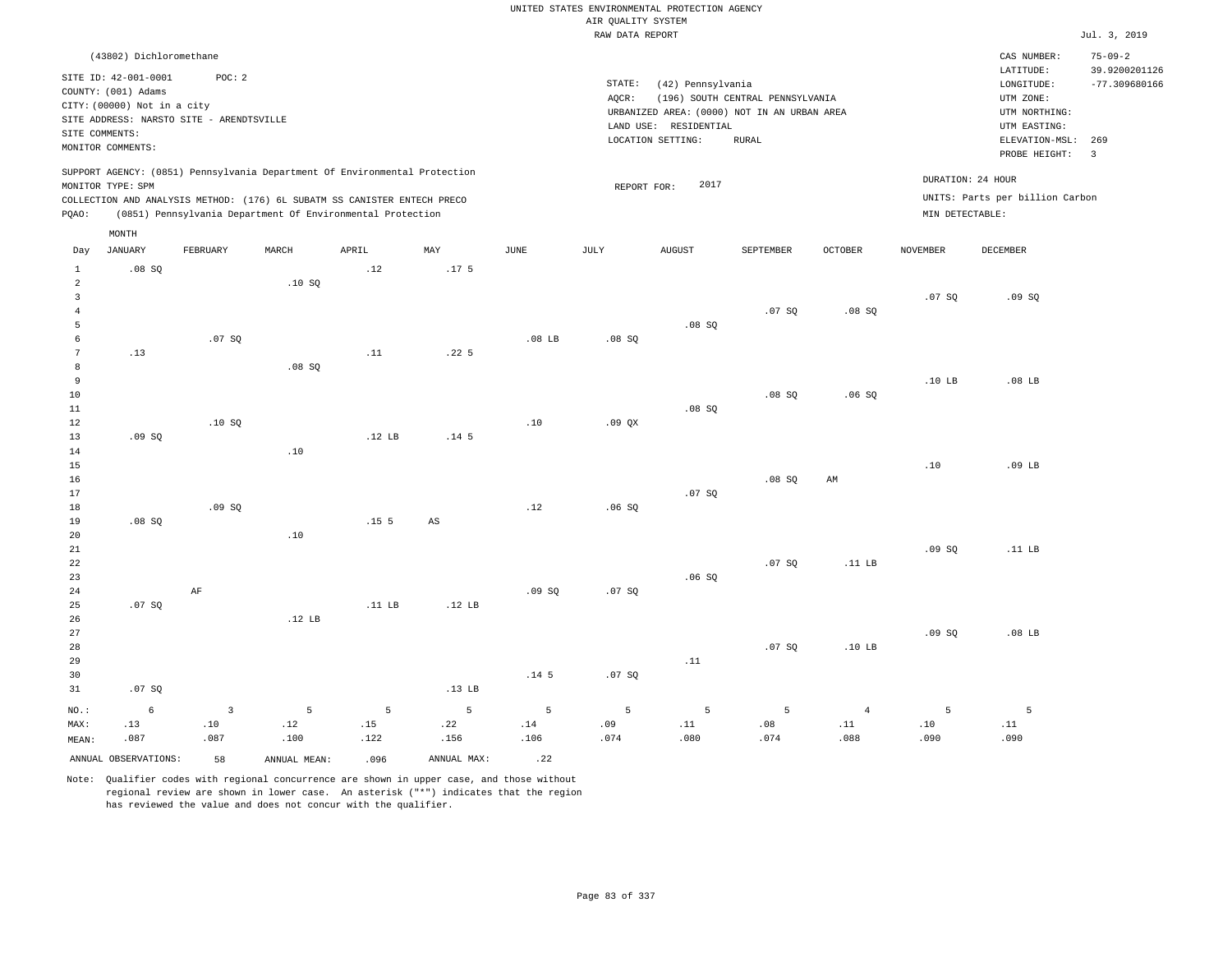|                      |                                          |          |                                                                            |                   |                   |                   |                    | UNITED STATES ENVIRONMENTAL PROTECTION AGENCY |                                  |          |                        |                                 |                       |
|----------------------|------------------------------------------|----------|----------------------------------------------------------------------------|-------------------|-------------------|-------------------|--------------------|-----------------------------------------------|----------------------------------|----------|------------------------|---------------------------------|-----------------------|
|                      |                                          |          |                                                                            |                   |                   |                   | AIR QUALITY SYSTEM |                                               |                                  |          |                        |                                 |                       |
|                      |                                          |          |                                                                            |                   |                   |                   | RAW DATA REPORT    |                                               |                                  |          |                        |                                 | Jul. 3, 2019          |
|                      | (43802) Dichloromethane                  |          |                                                                            |                   |                   |                   |                    |                                               |                                  |          |                        | CAS NUMBER:                     | $75 - 09 - 2$         |
|                      | SITE ID: 42-001-0001                     | POC: 2   |                                                                            |                   |                   |                   |                    |                                               |                                  |          |                        | LATITUDE:                       | 39.9200201126         |
|                      | COUNTY: (001) Adams                      |          |                                                                            |                   |                   |                   | STATE:             | (42) Pennsylvania                             |                                  |          |                        | $\texttt{LONGITUDE}:$           | $-77.309680166$       |
|                      | CITY: (00000) Not in a city              |          |                                                                            |                   |                   |                   | AOCR:              |                                               | (196) SOUTH CENTRAL PENNSYLVANIA |          |                        | UTM ZONE:                       |                       |
|                      | SITE ADDRESS: NARSTO SITE - ARENDTSVILLE |          |                                                                            |                   |                   |                   |                    | URBANIZED AREA: (0000) NOT IN AN URBAN AREA   |                                  |          |                        | UTM NORTHING:                   |                       |
| SITE COMMENTS:       |                                          |          |                                                                            |                   |                   |                   |                    | LAND USE: RESIDENTIAL                         |                                  |          |                        | UTM EASTING:                    |                       |
|                      | MONITOR COMMENTS:                        |          |                                                                            |                   |                   |                   |                    | LOCATION SETTING:                             | <b>RURAL</b>                     |          |                        | ELEVATION-MSL:<br>PROBE HEIGHT: | 269<br>$\overline{3}$ |
|                      |                                          |          | SUPPORT AGENCY: (0851) Pennsylvania Department Of Environmental Protection |                   |                   |                   |                    |                                               |                                  |          |                        |                                 |                       |
|                      | MONITOR TYPE: SPM                        |          |                                                                            |                   |                   |                   | REPORT FOR:        | 2018                                          |                                  |          |                        | DURATION: 24 HOUR               |                       |
|                      |                                          |          | COLLECTION AND ANALYSIS METHOD: (176) 6L SUBATM SS CANISTER ENTECH PRECO   |                   |                   |                   |                    |                                               |                                  |          |                        | UNITS: Parts per billion Carbon |                       |
| PQAO:                |                                          |          | (0851) Pennsylvania Department Of Environmental Protection                 |                   |                   |                   |                    |                                               |                                  |          |                        | MIN DETECTABLE: .0913           |                       |
|                      | MONTH                                    |          |                                                                            |                   |                   |                   |                    |                                               |                                  |          |                        |                                 |                       |
| Day                  | <b>JANUARY</b>                           | FEBRUARY | MARCH                                                                      | APRIL             | MAY               | <b>JUNE</b>       | $\mathtt{JULY}$    | <b>AUGUST</b>                                 | SEPTEMBER                        | OCTOBER  | <b>NOVEMBER</b>        | DECEMBER                        |                       |
| $\mathbf{1}$         |                                          | $.00$ ND |                                                                            |                   |                   | $.00$ ND          | .17 <sub>5</sub>   |                                               |                                  |          |                        |                                 |                       |
| $\overline{a}$       | .10 <sub>LB</sub>                        |          |                                                                            | .11               | .11               |                   |                    |                                               |                                  |          |                        |                                 |                       |
| $\overline{3}$       |                                          |          | .10                                                                        |                   |                   |                   |                    |                                               |                                  |          |                        |                                 |                       |
| $\overline{4}$       |                                          |          |                                                                            |                   |                   |                   |                    |                                               |                                  |          | .09SQ                  | $.00$ ND                        |                       |
| 5                    |                                          |          |                                                                            |                   |                   |                   |                    |                                               | $.00$ ND                         | $.00$ ND |                        |                                 |                       |
| 6<br>$7\phantom{.0}$ |                                          |          |                                                                            |                   |                   |                   |                    | $.00$ ND                                      |                                  |          |                        |                                 |                       |
| 8                    | .10 <sub>LB</sub>                        | .10S     |                                                                            | .00 <sub>ND</sub> | .11               | AM                | $.00$ ND           |                                               |                                  |          |                        |                                 |                       |
| $\,9$                |                                          |          | $.00$ ND                                                                   |                   |                   |                   |                    |                                               |                                  |          |                        |                                 |                       |
| $10$                 |                                          |          |                                                                            |                   |                   |                   |                    |                                               |                                  |          | .00 <sub>ND</sub>      | $.00$ ND                        |                       |
| $11\,$               |                                          |          |                                                                            |                   |                   |                   |                    |                                               | $.00$ ND                         | $.00$ ND |                        |                                 |                       |
| 12                   |                                          |          |                                                                            |                   |                   |                   |                    | $.00$ ND                                      |                                  |          |                        |                                 |                       |
| 13                   |                                          | .10      |                                                                            |                   |                   | .11               | .00 <sub>ND</sub>  |                                               |                                  |          |                        |                                 |                       |
| 14                   | $.00$ ND                                 |          |                                                                            | .10               | .09SQ             |                   |                    |                                               |                                  |          |                        |                                 |                       |
| 15                   |                                          |          | .10S                                                                       |                   |                   |                   |                    |                                               |                                  |          |                        |                                 |                       |
| 16                   |                                          |          |                                                                            |                   |                   |                   |                    |                                               |                                  |          | $.00$ ND               | .10S                            |                       |
| 17                   |                                          |          |                                                                            |                   |                   |                   |                    |                                               | $.00$ ND                         | $.00$ ND |                        |                                 |                       |
| 18<br>19             |                                          | .11      |                                                                            |                   |                   | .00 <sub>ND</sub> | .00 <sub>ND</sub>  | $.00$ ND                                      |                                  |          |                        |                                 |                       |
| 20                   | $.00$ ND                                 |          |                                                                            | $.00$ ND          | .00 <sub>ND</sub> |                   |                    |                                               |                                  |          |                        |                                 |                       |
| 21                   |                                          |          | $.00$ ND                                                                   |                   |                   |                   |                    |                                               |                                  |          |                        |                                 |                       |
| 22                   |                                          |          |                                                                            |                   |                   |                   |                    |                                               |                                  |          | $.00$ ND               | .09SQ                           |                       |
| 23                   |                                          |          |                                                                            |                   |                   |                   |                    |                                               | $.00$ ND                         | $.00$ ND |                        |                                 |                       |
| 24                   |                                          |          |                                                                            |                   |                   |                   |                    | $.00$ ND                                      |                                  |          |                        |                                 |                       |
| 25                   |                                          | .10      |                                                                            |                   |                   | .10 <sub>LB</sub> | .00 <sub>ND</sub>  |                                               |                                  |          |                        |                                 |                       |
| 26                   | .10S                                     |          |                                                                            | $_{\rm AS}$       | AS                |                   |                    |                                               |                                  |          |                        |                                 |                       |
| 27                   |                                          |          | .08SQ                                                                      |                   |                   |                   |                    |                                               |                                  |          |                        |                                 |                       |
| 28                   |                                          |          |                                                                            |                   |                   |                   |                    |                                               |                                  |          | $\mathbb{A}\mathbb{S}$ | $.00$ ND                        |                       |
| 29                   |                                          |          |                                                                            |                   |                   |                   |                    |                                               | $.00$ ND                         | $.00$ ND |                        |                                 |                       |
| 30                   |                                          |          |                                                                            |                   |                   |                   |                    | .805                                          |                                  |          |                        |                                 |                       |
| 31                   |                                          |          |                                                                            |                   |                   |                   | .00 <sub>ND</sub>  |                                               |                                  |          |                        |                                 |                       |
| NO.:                 | 5                                        | 5        | 5                                                                          | $\overline{4}$    | $\overline{4}$    | $\overline{4}$    | 6                  | 5                                             | 5                                | 5        | $\overline{4}$         | 5                               |                       |
| MAX:                 | .10                                      | .11      | .10                                                                        | .11               | .11               | .11               | .17                | .80                                           | 0.00                             | 0.00     | .09                    | .10                             |                       |
| MEAN:                | .060                                     | .082     | .056                                                                       | .053              | .078              | .053              | .028               | .160                                          | 0.000                            | 0.000    | .023                   | .038                            |                       |
|                      | ANNUAL OBSERVATIONS:                     | 57       | ANNUAL MEAN:                                                               | .052              | ANNUAL MAX:       | .80               |                    |                                               |                                  |          |                        |                                 |                       |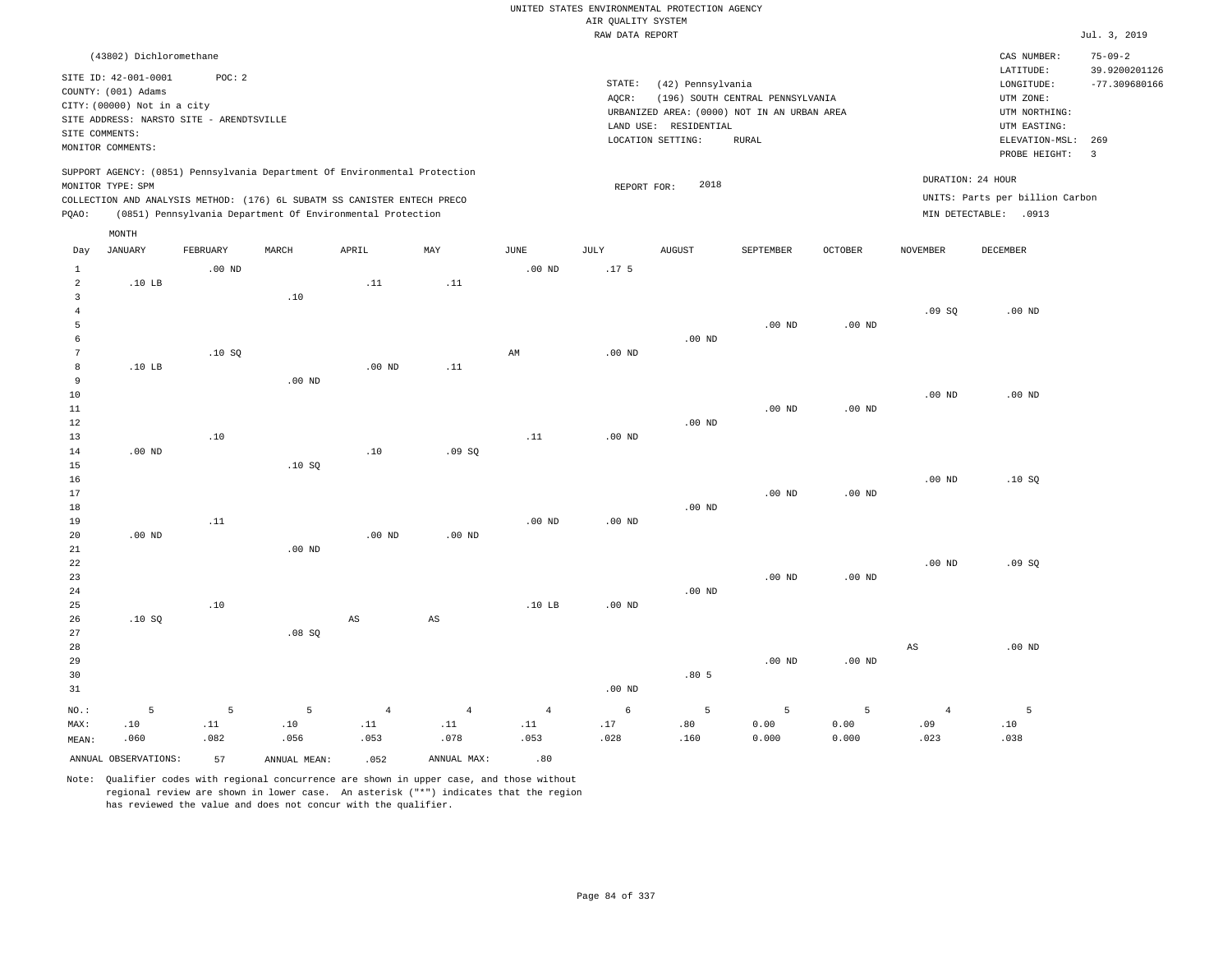|                                  |                                                                                                 |                        |                   |                                                            |                        |             | UNITED STATES ENVIRONMENTAL PROTECTION AGENCY |                        |                                             |                   |                        |                                 |                                |
|----------------------------------|-------------------------------------------------------------------------------------------------|------------------------|-------------------|------------------------------------------------------------|------------------------|-------------|-----------------------------------------------|------------------------|---------------------------------------------|-------------------|------------------------|---------------------------------|--------------------------------|
|                                  |                                                                                                 |                        |                   |                                                            |                        |             | AIR QUALITY SYSTEM                            |                        |                                             |                   |                        |                                 |                                |
|                                  |                                                                                                 |                        |                   |                                                            |                        |             | RAW DATA REPORT                               |                        |                                             |                   |                        |                                 | Jul. 3, 2019                   |
|                                  | (43803) Chloroform                                                                              |                        |                   |                                                            |                        |             |                                               |                        |                                             |                   |                        | CAS NUMBER:<br>LATITUDE:        | $67 - 66 - 3$<br>39.9200201126 |
|                                  | SITE ID: 42-001-0001                                                                            | POC: 2                 |                   |                                                            |                        |             | STATE:                                        | (42) Pennsylvania      |                                             |                   |                        | LONGITUDE:                      | $-77.309680166$                |
|                                  | COUNTY: (001) Adams<br>CITY: (00000) Not in a city                                              |                        |                   |                                                            |                        |             | AOCR:                                         |                        | (196) SOUTH CENTRAL PENNSYLVANIA            |                   |                        | UTM ZONE:                       |                                |
|                                  | SITE ADDRESS: NARSTO SITE - ARENDTSVILLE                                                        |                        |                   |                                                            |                        |             |                                               |                        | URBANIZED AREA: (0000) NOT IN AN URBAN AREA |                   |                        | UTM NORTHING:                   |                                |
| SITE COMMENTS:                   |                                                                                                 |                        |                   |                                                            |                        |             |                                               | LAND USE: RESIDENTIAL  |                                             |                   |                        | UTM EASTING:                    |                                |
|                                  | MONITOR COMMENTS:                                                                               |                        |                   |                                                            |                        |             |                                               | LOCATION SETTING:      | RURAL                                       |                   |                        | ELEVATION-MSL:<br>PROBE HEIGHT: | 269<br>$\overline{3}$          |
|                                  | SUPPORT AGENCY: (0851) Pennsylvania Department Of Environmental Protection<br>MONITOR TYPE: SPM |                        |                   |                                                            |                        |             |                                               | 2013                   |                                             |                   |                        | DURATION: 24 HOUR               |                                |
|                                  | COLLECTION AND ANALYSIS METHOD: (176) 6L SUBATM SS CANISTER ENTECH PRECO                        |                        |                   |                                                            |                        |             | REPORT FOR:                                   |                        |                                             |                   |                        | UNITS: Parts per billion Carbon |                                |
| PQAO:                            |                                                                                                 |                        |                   | (0851) Pennsylvania Department Of Environmental Protection |                        |             |                                               |                        |                                             |                   | MIN DETECTABLE:        |                                 |                                |
|                                  | MONTH                                                                                           |                        |                   |                                                            |                        |             |                                               |                        |                                             |                   |                        |                                 |                                |
| Day                              | <b>JANUARY</b>                                                                                  | FEBRUARY               | MARCH             | APRIL                                                      | MAY                    | <b>JUNE</b> | JULY                                          | <b>AUGUST</b>          | SEPTEMBER                                   | <b>OCTOBER</b>    | <b>NOVEMBER</b>        | <b>DECEMBER</b>                 |                                |
| $\mathbf{1}$                     |                                                                                                 |                        |                   |                                                            |                        |             |                                               |                        | $\mathbb{A}\mathbb{S}$                      | $.00$ ND          |                        |                                 |                                |
| 2                                |                                                                                                 |                        |                   |                                                            |                        |             |                                               | AF                     |                                             |                   |                        |                                 |                                |
| $\overline{3}$<br>$\overline{4}$ | AF                                                                                              | $.00$ ND               |                   | $.00$ ND                                                   | $.00$ ND               | $.00$ ND    | $.00$ ND                                      |                        |                                             |                   |                        |                                 |                                |
| 5                                |                                                                                                 |                        | .00 <sub>ND</sub> |                                                            |                        |             |                                               |                        |                                             |                   |                        |                                 |                                |
| 6                                |                                                                                                 |                        |                   |                                                            |                        |             |                                               |                        |                                             |                   | .00 <sub>ND</sub>      | AF                              |                                |
| 7                                |                                                                                                 |                        |                   |                                                            |                        |             |                                               |                        | $.00$ ND                                    | AF                |                        |                                 |                                |
| 8                                |                                                                                                 |                        |                   |                                                            |                        |             |                                               | $.00$ ND               |                                             |                   |                        |                                 |                                |
| 9                                |                                                                                                 | $.00$ ND               |                   |                                                            |                        | $.00$ ND    | $.00$ ND                                      |                        |                                             |                   |                        |                                 |                                |
| $10$                             | AF                                                                                              |                        |                   | $.00$ ND                                                   | .00 <sub>ND</sub>      |             |                                               |                        |                                             |                   |                        |                                 |                                |
| 11                               |                                                                                                 |                        | $.00$ ND          |                                                            |                        |             |                                               |                        |                                             |                   |                        |                                 |                                |
| 12                               |                                                                                                 |                        |                   |                                                            |                        |             |                                               |                        |                                             |                   | .00 <sub>ND</sub>      | AF                              |                                |
| 13                               |                                                                                                 |                        |                   |                                                            |                        |             |                                               |                        | $.00$ ND                                    | $.00$ ND          |                        |                                 |                                |
| 14                               |                                                                                                 |                        |                   |                                                            |                        |             |                                               | $.00$ ND               |                                             |                   |                        |                                 |                                |
| 15<br>16                         | $.00$ ND                                                                                        | AF                     |                   | .00 <sub>ND</sub>                                          | $.00$ ND               | $.00$ ND    | $.00$ ND                                      |                        |                                             |                   |                        |                                 |                                |
| 17                               |                                                                                                 |                        | $.00$ ND          |                                                            |                        |             |                                               |                        |                                             |                   |                        |                                 |                                |
| 18                               |                                                                                                 |                        |                   |                                                            |                        |             |                                               |                        |                                             |                   | AF                     | $.00$ ND                        |                                |
| 19                               |                                                                                                 |                        |                   |                                                            |                        |             |                                               |                        | .00 <sub>ND</sub>                           | $.00$ ND          |                        |                                 |                                |
| 20                               |                                                                                                 |                        |                   |                                                            |                        |             |                                               | .00CL                  |                                             |                   |                        |                                 |                                |
| 21                               |                                                                                                 | $.00$ ND               |                   |                                                            |                        | $.00$ ND    | $.00$ ND                                      |                        |                                             |                   |                        |                                 |                                |
| 22                               | $.00$ ND                                                                                        |                        |                   | $.00$ ND                                                   | $.00$ ND               |             |                                               |                        |                                             |                   |                        |                                 |                                |
| 23                               |                                                                                                 |                        | $.00$ ND          |                                                            |                        |             |                                               |                        |                                             |                   |                        |                                 |                                |
| $2\,4$                           |                                                                                                 |                        |                   |                                                            |                        |             |                                               |                        |                                             |                   | AF                     | $_{\rm AS}$                     |                                |
| 25                               |                                                                                                 |                        |                   |                                                            |                        |             |                                               |                        | $.00$ ND                                    | .00 <sub>ND</sub> |                        |                                 |                                |
| 26<br>27                         |                                                                                                 | .00 <sub>ND</sub>      |                   |                                                            |                        | $.00$ ND    | $.00$ ND                                      | $.00$ ND               |                                             |                   |                        |                                 |                                |
| 28                               | $.00$ ND                                                                                        |                        |                   | $.00$ ND                                                   | .00 <sub>ND</sub>      |             |                                               |                        |                                             |                   |                        |                                 |                                |
| 29                               |                                                                                                 |                        | $.00$ ND          |                                                            |                        |             |                                               |                        |                                             |                   |                        |                                 |                                |
| 30                               |                                                                                                 |                        |                   |                                                            |                        |             |                                               |                        |                                             |                   | AF                     | $.00$ ND                        |                                |
| 31                               |                                                                                                 |                        |                   |                                                            |                        |             |                                               |                        |                                             | $.00$ ND          |                        |                                 |                                |
|                                  |                                                                                                 |                        |                   |                                                            |                        |             |                                               |                        |                                             |                   |                        |                                 |                                |
| NO.:<br>MAX:                     | $\overline{3}$<br>0.00                                                                          | $\overline{4}$<br>0.00 | 5<br>0.00         | 5<br>0.00                                                  | $\overline{5}$<br>0.00 | 5<br>0.00   | 5<br>0.00                                     | $\overline{4}$<br>0.00 | $\sqrt{4}$<br>0.00                          | 5<br>0.00         | $\overline{a}$<br>0.00 | $\overline{a}$<br>0.00          |                                |
| MEAN:                            | 0.000                                                                                           | 0.000                  | 0.000             | 0.000                                                      | 0.000                  | 0.000       | 0.000                                         | 0.000                  | 0.000                                       | 0.000             | 0.000                  | 0.000                           |                                |
|                                  |                                                                                                 |                        |                   |                                                            |                        |             |                                               |                        |                                             |                   |                        |                                 |                                |
|                                  | ANNUAL OBSERVATIONS:                                                                            | 49                     | ANNUAL MEAN:      | 0.000                                                      | ANNUAL MAX:            | 0.00        |                                               |                        |                                             |                   |                        |                                 |                                |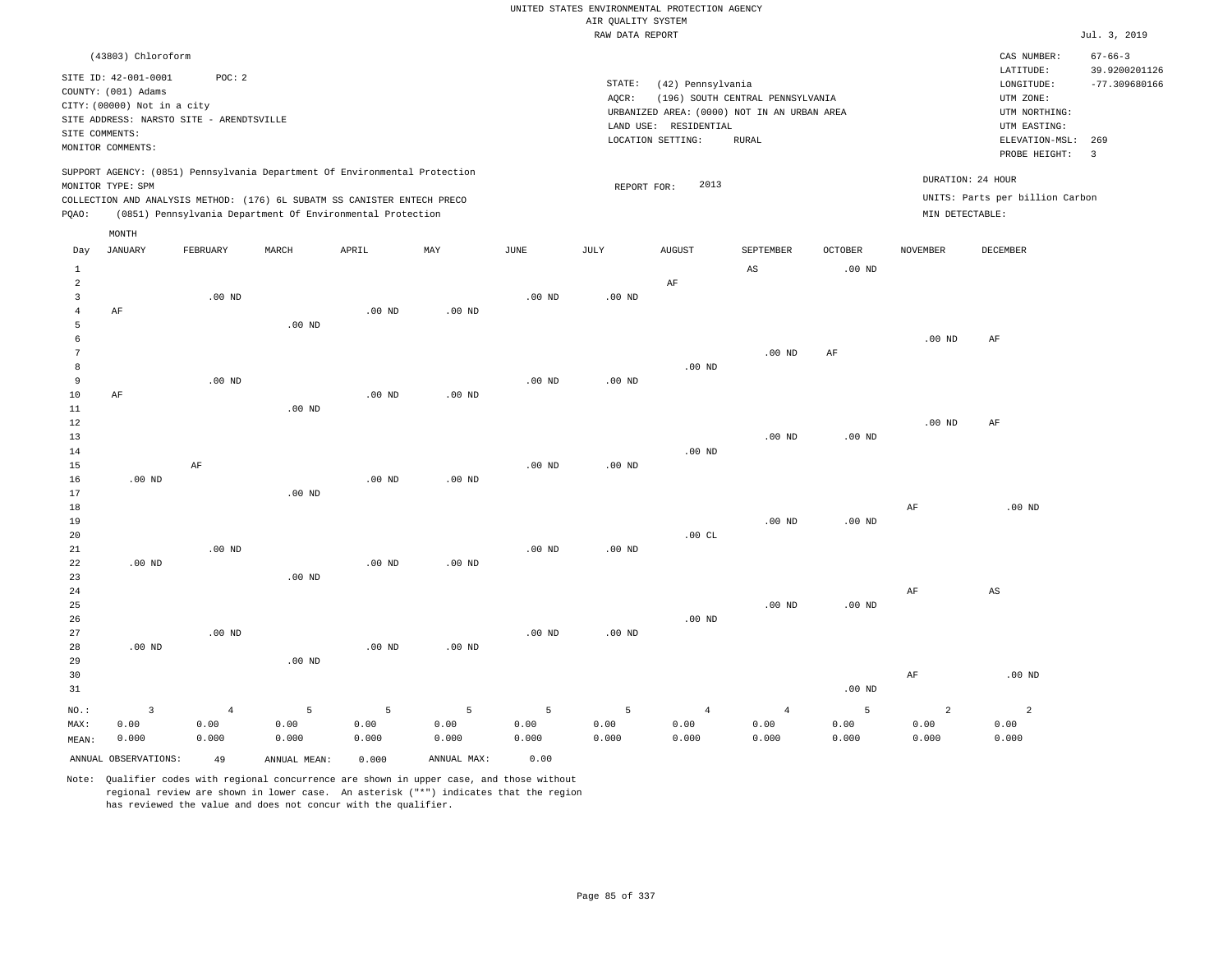|                                                           |                                                                                                  |                    |                                                                                                                                                                                                                      |                                 |                    |                    |                    | UNITED STATES ENVIRONMENTAL PROTECTION AGENCY                    |                                  |                                 |                                      |                                                                      |                                                   |
|-----------------------------------------------------------|--------------------------------------------------------------------------------------------------|--------------------|----------------------------------------------------------------------------------------------------------------------------------------------------------------------------------------------------------------------|---------------------------------|--------------------|--------------------|--------------------|------------------------------------------------------------------|----------------------------------|---------------------------------|--------------------------------------|----------------------------------------------------------------------|---------------------------------------------------|
|                                                           |                                                                                                  |                    |                                                                                                                                                                                                                      |                                 |                    |                    | AIR QUALITY SYSTEM |                                                                  |                                  |                                 |                                      |                                                                      |                                                   |
|                                                           |                                                                                                  |                    |                                                                                                                                                                                                                      |                                 |                    |                    | RAW DATA REPORT    |                                                                  |                                  |                                 |                                      |                                                                      | Jul. 3, 2019                                      |
|                                                           | (43803) Chloroform<br>SITE ID: 42-001-0001<br>COUNTY: (001) Adams<br>CITY: (00000) Not in a city | POC: 2             |                                                                                                                                                                                                                      |                                 |                    |                    | STATE:<br>AQCR:    | (42) Pennsylvania<br>URBANIZED AREA: (0000) NOT IN AN URBAN AREA | (196) SOUTH CENTRAL PENNSYLVANIA |                                 |                                      | CAS NUMBER:<br>LATITUDE:<br>LONGITUDE:<br>UTM ZONE:<br>UTM NORTHING: | $67 - 66 - 3$<br>39.9200201126<br>$-77.309680166$ |
| SITE COMMENTS:                                            | SITE ADDRESS: NARSTO SITE - ARENDTSVILLE<br>MONITOR COMMENTS:                                    |                    |                                                                                                                                                                                                                      |                                 |                    |                    |                    | LAND USE: RESIDENTIAL<br>LOCATION SETTING:                       | <b>RURAL</b>                     |                                 |                                      | UTM EASTING:<br>ELEVATION-MSL:<br>PROBE HEIGHT:                      | 269<br>$\overline{\mathbf{3}}$                    |
| PQAO:                                                     | MONITOR TYPE: SPM                                                                                |                    | SUPPORT AGENCY: (0851) Pennsylvania Department Of Environmental Protection<br>COLLECTION AND ANALYSIS METHOD: (176) 6L SUBATM SS CANISTER ENTECH PRECO<br>(0851) Pennsylvania Department Of Environmental Protection |                                 |                    |                    | REPORT FOR:        | 2014                                                             |                                  |                                 | DURATION: 24 HOUR<br>MIN DETECTABLE: | UNITS: Parts per billion Carbon                                      |                                                   |
|                                                           | MONTH                                                                                            |                    |                                                                                                                                                                                                                      |                                 |                    |                    |                    |                                                                  |                                  |                                 |                                      |                                                                      |                                                   |
| Day                                                       | <b>JANUARY</b>                                                                                   | FEBRUARY           | MARCH                                                                                                                                                                                                                | APRIL                           | MAY                | JUNE               | JULY               | <b>AUGUST</b>                                                    | SEPTEMBER                        | <b>OCTOBER</b>                  | <b>NOVEMBER</b>                      | DECEMBER                                                             |                                                   |
| $\mathbf{1}$<br>$\overline{a}$<br>$\overline{\mathbf{3}}$ |                                                                                                  |                    |                                                                                                                                                                                                                      |                                 |                    |                    |                    | $.00$ ND                                                         | $.00$ ND                         | $.00$ ND                        | .00 <sub>ND</sub>                    | AF                                                                   |                                                   |
| $\overline{4}$<br>5<br>6                                  | $\mathbb{A}\mathbb{S}$                                                                           | .00 <sub>ND</sub>  | .02 SQ                                                                                                                                                                                                               | $.00$ ND                        | $.00$ ND           | .00 <sub>ND</sub>  | .00 <sub>ND</sub>  |                                                                  |                                  |                                 |                                      |                                                                      |                                                   |
| $7\phantom{.0}$<br>8<br>9                                 |                                                                                                  |                    |                                                                                                                                                                                                                      |                                 |                    |                    |                    | .00 <sub>ND</sub>                                                | $.00$ ND                         | $.00$ ND                        | .00 <sub>ND</sub>                    | $.00$ ND                                                             |                                                   |
| $10$<br>11<br>$1\,2$                                      | $.00$ ND                                                                                         | .00 <sub>ND</sub>  | .00 <sub>ND</sub>                                                                                                                                                                                                    | $.00$ ND                        | $.00$ ND           | .00 <sub>ND</sub>  | $.00$ ND           |                                                                  |                                  |                                 |                                      |                                                                      |                                                   |
| 13<br>14<br>15<br>16                                      |                                                                                                  | $.00$ ND           |                                                                                                                                                                                                                      |                                 |                    | .00 <sub>ND</sub>  | $.00$ ND           | $.00$ ND                                                         | $.00$ ND                         | $.00$ ND                        | .00 <sub>ND</sub>                    | $.00$ ND                                                             |                                                   |
| 17<br>18<br>19                                            | $.00$ ND                                                                                         |                    | $.00$ ND                                                                                                                                                                                                             | $.00$ ND                        | $.00$ ND           |                    |                    |                                                                  |                                  |                                 | .00 <sub>ND</sub>                    | $.00$ ND                                                             |                                                   |
| 20<br>$2\sqrt{1}$<br>22                                   |                                                                                                  | .00 <sub>ND</sub>  |                                                                                                                                                                                                                      |                                 |                    | .00 <sub>ND</sub>  | .00 <sub>ND</sub>  | $.00$ ND                                                         | $\rm AF$                         | $.00$ ND                        |                                      |                                                                      |                                                   |
| 23<br>24<br>25                                            | $.00$ ND                                                                                         |                    | $.00$ ND                                                                                                                                                                                                             | $.00$ ND                        | .00 <sub>ND</sub>  |                    |                    |                                                                  |                                  |                                 | .00 <sub>ND</sub>                    | $.00$ ND                                                             |                                                   |
| 26<br>27<br>28<br>29                                      | $.00$ ND                                                                                         | $.00$ ND           |                                                                                                                                                                                                                      | $\rm{AF}$                       | .00 <sub>ND</sub>  | $.00$ ND           | .00 <sub>ND</sub>  | AS                                                               | $.00$ ND                         | $\mathbb{A}\mathbb{S}$          |                                      |                                                                      |                                                   |
| 30<br>31                                                  |                                                                                                  |                    | $.34$ QX                                                                                                                                                                                                             |                                 |                    |                    |                    |                                                                  |                                  |                                 |                                      | $.00$ ND                                                             |                                                   |
| NO.:<br>MAX:<br>MEAN:                                     | $\overline{4}$<br>0.00<br>0.000                                                                  | 5<br>0.00<br>0.000 | 5<br>.34<br>.072                                                                                                                                                                                                     | $\overline{4}$<br>0.00<br>0.000 | 5<br>0.00<br>0.000 | 5<br>0.00<br>0.000 | 5<br>0.00<br>0.000 | $\overline{4}$<br>0.00<br>0.000                                  | $\overline{4}$<br>0.00<br>0.000  | $\overline{4}$<br>0.00<br>0.000 | 5<br>0.00<br>0.000                   | 5<br>0.00<br>0.000                                                   |                                                   |
|                                                           | ANNUAL OBSERVATIONS:                                                                             | 55                 | ANNUAL MEAN:                                                                                                                                                                                                         | .007                            | ANNUAL MAX:        | .34                |                    |                                                                  |                                  |                                 |                                      |                                                                      |                                                   |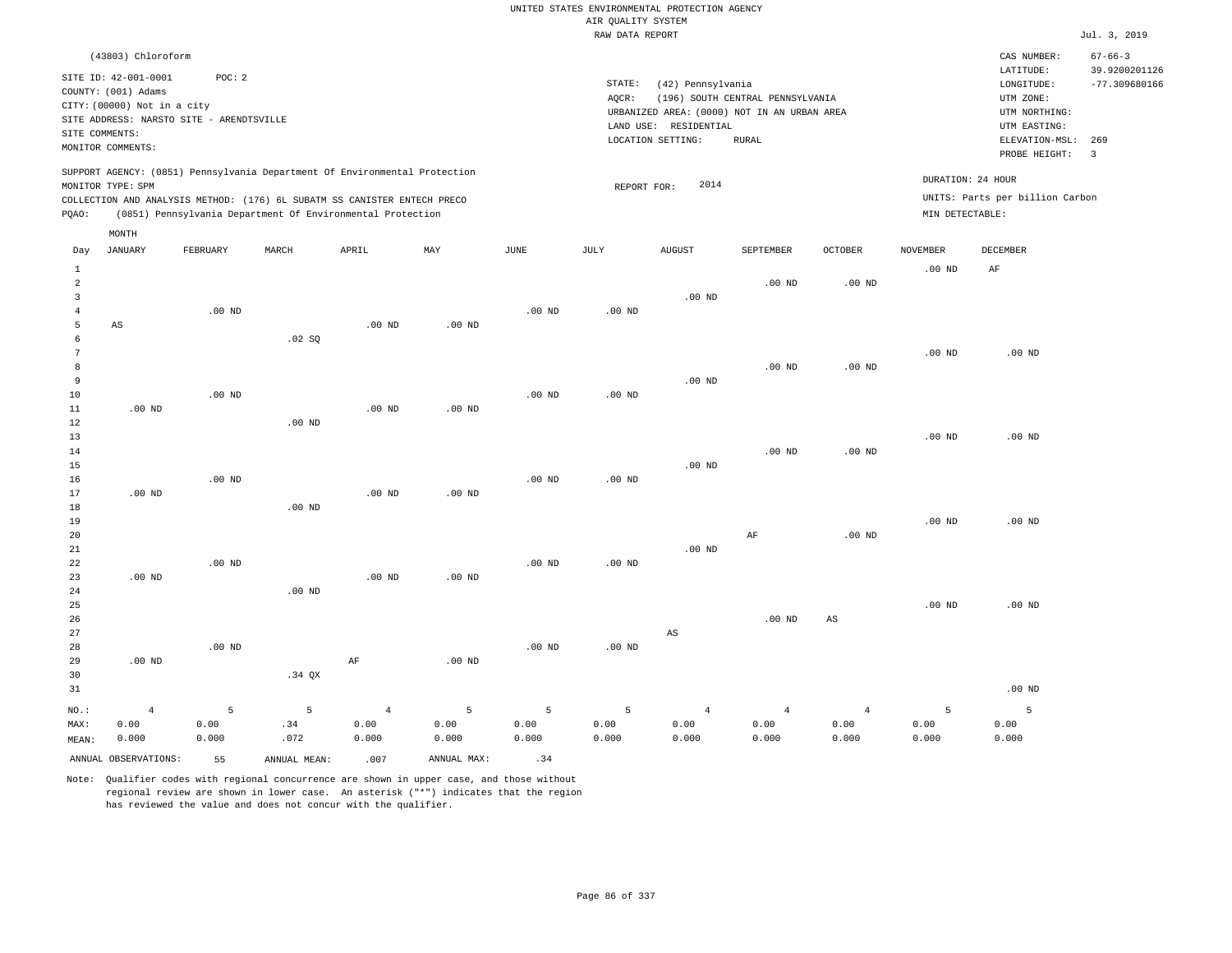|                                                                |                                                                            |                     |                                                                                                                                                        |                       |                              |                      |                                       | UNITED STATES ENVIRONMENTAL PROTECTION AGENCY                    |                                  |                   |                                      |                                                       |                                  |
|----------------------------------------------------------------|----------------------------------------------------------------------------|---------------------|--------------------------------------------------------------------------------------------------------------------------------------------------------|-----------------------|------------------------------|----------------------|---------------------------------------|------------------------------------------------------------------|----------------------------------|-------------------|--------------------------------------|-------------------------------------------------------|----------------------------------|
|                                                                |                                                                            |                     |                                                                                                                                                        |                       |                              |                      | AIR QUALITY SYSTEM<br>RAW DATA REPORT |                                                                  |                                  |                   |                                      |                                                       | Jul. 3, 2019                     |
|                                                                | (43803) Chloroform                                                         |                     |                                                                                                                                                        |                       |                              |                      |                                       |                                                                  |                                  |                   |                                      | CAS NUMBER:                                           | $67 - 66 - 3$                    |
|                                                                | SITE ID: 42-001-0001<br>COUNTY: (001) Adams<br>CITY: (00000) Not in a city | POC: 2              |                                                                                                                                                        |                       |                              |                      | STATE:<br>AQCR:                       | (42) Pennsylvania<br>URBANIZED AREA: (0000) NOT IN AN URBAN AREA | (196) SOUTH CENTRAL PENNSYLVANIA |                   |                                      | LATITUDE:<br>LONGITUDE:<br>UTM ZONE:<br>UTM NORTHING: | 39.9200201126<br>$-77.309680166$ |
| SITE COMMENTS:                                                 | SITE ADDRESS: NARSTO SITE - ARENDTSVILLE<br>MONITOR COMMENTS:              |                     |                                                                                                                                                        |                       |                              |                      |                                       | LAND USE: RESIDENTIAL<br>LOCATION SETTING:                       | <b>RURAL</b>                     |                   |                                      | UTM EASTING:<br>ELEVATION-MSL: 269<br>PROBE HEIGHT:   | $\overline{3}$                   |
|                                                                | MONITOR TYPE: SPM                                                          |                     | SUPPORT AGENCY: (0851) Pennsylvania Department Of Environmental Protection<br>COLLECTION AND ANALYSIS METHOD: (176) 6L SUBATM SS CANISTER ENTECH PRECO |                       |                              |                      | REPORT FOR:                           | 2015                                                             |                                  |                   | DURATION: 24 HOUR<br>MIN DETECTABLE: | UNITS: Parts per billion Carbon                       |                                  |
| PQAO:                                                          |                                                                            |                     | (0851) Pennsylvania Department Of Environmental Protection                                                                                             |                       |                              |                      |                                       |                                                                  |                                  |                   |                                      |                                                       |                                  |
| Day                                                            | MONTH<br><b>JANUARY</b>                                                    | FEBRUARY            | MARCH                                                                                                                                                  | APRIL                 | MAY                          | JUNE                 | JULY                                  | <b>AUGUST</b>                                                    | SEPTEMBER                        | <b>OCTOBER</b>    | <b>NOVEMBER</b>                      | DECEMBER                                              |                                  |
| $\mathbf{1}$<br>2<br>$\overline{\mathbf{3}}$<br>$\overline{4}$ |                                                                            |                     | .00 <sub>ND</sub>                                                                                                                                      |                       |                              |                      |                                       | $.00$ ND                                                         | AS                               | $.00$ ND          | .00 <sub>ND</sub>                    | $.00$ ND                                              |                                  |
| 5<br>6<br>$7\phantom{.0}$                                      | $.00$ ND                                                                   | $.00$ ND            | .00 <sub>ND</sub>                                                                                                                                      | $.00$ ND              | $\mathbb{A}\mathbb{S}$       | $.00$ ND             | $.00$ ND                              |                                                                  |                                  |                   |                                      |                                                       |                                  |
| 8<br>9<br>10<br>11                                             |                                                                            | $.00$ ND            |                                                                                                                                                        |                       |                              | $.00$ ND             | AF                                    | .04 SQ                                                           | .00 <sub>ND</sub>                | .00 <sub>ND</sub> | $.00$ ND                             | $.00$ ND                                              |                                  |
| 12<br>13<br>14<br>15<br>16                                     | $.00$ ND                                                                   |                     | .00 <sub>ND</sub>                                                                                                                                      | $.00$ ND              | .00 <sub>ND</sub>            |                      |                                       | $.00$ ND                                                         | $.00$ ND                         | $.00$ ND          | $.00$ ND                             | $.00$ ND                                              |                                  |
| 17<br>18<br>19                                                 | $.00$ ND                                                                   | $.00$ ND            | .00 <sub>ND</sub>                                                                                                                                      | $.00$ ND              | .00 <sub>ND</sub>            | $.00$ ND             | .00 <sub>ND</sub>                     |                                                                  |                                  |                   |                                      |                                                       |                                  |
| 20<br>21<br>22<br>23                                           |                                                                            | $.00$ ND            |                                                                                                                                                        |                       |                              | $.00$ ND             | $.00$ ND                              | $.00$ ND                                                         | $.00$ ND                         | $.00$ ND          | $.00$ ND                             | $.00$ ND                                              |                                  |
| 24<br>25<br>26                                                 | $.00$ ND                                                                   |                     | $.00$ ND                                                                                                                                               | .00 <sub>ND</sub>     | $.00$ ND                     |                      |                                       |                                                                  |                                  |                   | $.00$ ND                             | $.00$ ND                                              |                                  |
| 27<br>28<br>29<br>30                                           | $.00$ ND                                                                   |                     |                                                                                                                                                        | $.00$ ND              | $.00$ ND                     | $.00$ ND             | .00 <sub>ND</sub>                     | $.00$ ND                                                         | .00 <sub>ND</sub>                | $.00$ ND          |                                      |                                                       |                                  |
| 31<br>$NO.$ :                                                  | $5\phantom{.0}$                                                            | $\overline{4}$      | $.00$ ND<br>6                                                                                                                                          | 5                     | $\overline{4}$               | 5                    | $\overline{4}$                        | 5                                                                | $\overline{4}$                   | 5                 | 5                                    | 5                                                     |                                  |
| MAX:<br>MEAN:                                                  | 0.00<br>0.000<br>ANNUAL OBSERVATIONS:                                      | 0.00<br>0.000<br>57 | 0.00<br>0.000<br>ANNUAL, MEAN:                                                                                                                         | 0.00<br>0.000<br>.001 | 0.00<br>0.000<br>ANNUAL MAX: | 0.00<br>0.000<br>.04 | 0.00<br>0.000                         | .04<br>.008                                                      | 0.00<br>0.000                    | 0.00<br>0.000     | 0.00<br>0.000                        | 0.00<br>0.000                                         |                                  |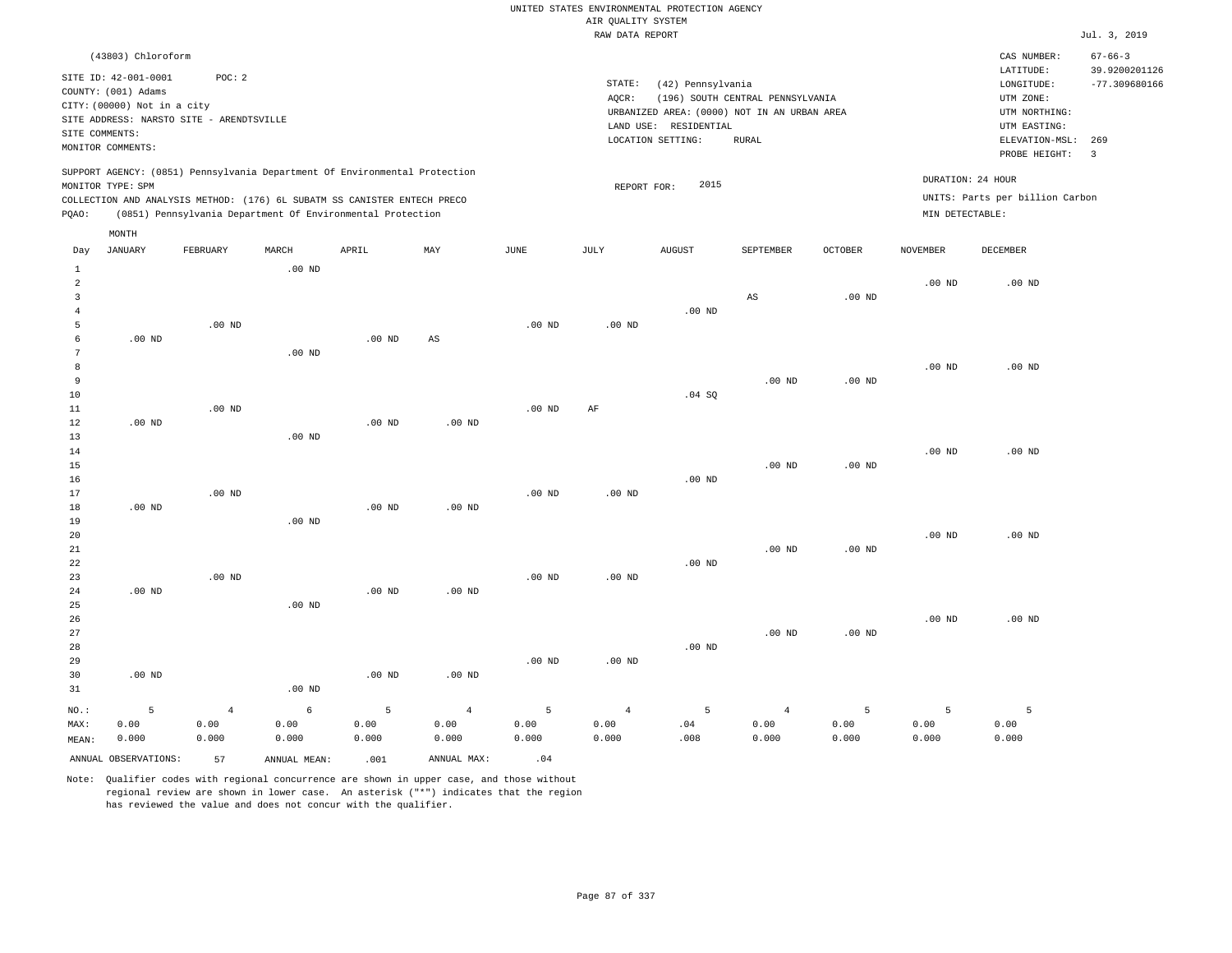|                                                                            |                                                                                                  |                                                    |                                              |                                                                                                                                                                                                                      |                  |                  |                               | UNITED STATES ENVIRONMENTAL PROTECTION AGENCY                    |                                  |                    |                                      |                                                                      |                                                   |
|----------------------------------------------------------------------------|--------------------------------------------------------------------------------------------------|----------------------------------------------------|----------------------------------------------|----------------------------------------------------------------------------------------------------------------------------------------------------------------------------------------------------------------------|------------------|------------------|-------------------------------|------------------------------------------------------------------|----------------------------------|--------------------|--------------------------------------|----------------------------------------------------------------------|---------------------------------------------------|
|                                                                            |                                                                                                  |                                                    |                                              |                                                                                                                                                                                                                      |                  |                  | AIR QUALITY SYSTEM            |                                                                  |                                  |                    |                                      |                                                                      |                                                   |
|                                                                            |                                                                                                  |                                                    |                                              |                                                                                                                                                                                                                      |                  |                  | RAW DATA REPORT               |                                                                  |                                  |                    |                                      |                                                                      | Jul. 3, 2019                                      |
|                                                                            | (43803) Chloroform<br>SITE ID: 42-001-0001<br>COUNTY: (001) Adams<br>CITY: (00000) Not in a city | POC: 2<br>SITE ADDRESS: NARSTO SITE - ARENDTSVILLE |                                              |                                                                                                                                                                                                                      |                  |                  | STATE:<br>AQCR:               | (42) Pennsylvania<br>URBANIZED AREA: (0000) NOT IN AN URBAN AREA | (196) SOUTH CENTRAL PENNSYLVANIA |                    |                                      | CAS NUMBER:<br>LATITUDE:<br>LONGITUDE:<br>UTM ZONE:<br>UTM NORTHING: | $67 - 66 - 3$<br>39.9200201126<br>$-77.309680166$ |
| SITE COMMENTS:                                                             | MONITOR COMMENTS:                                                                                |                                                    |                                              |                                                                                                                                                                                                                      |                  |                  |                               | LAND USE: RESIDENTIAL<br>LOCATION SETTING:                       | <b>RURAL</b>                     |                    |                                      | UTM EASTING:<br>ELEVATION-MSL:<br>PROBE HEIGHT:                      | 269<br>$\overline{3}$                             |
| PQAO:                                                                      | MONITOR TYPE: SPM                                                                                |                                                    |                                              | SUPPORT AGENCY: (0851) Pennsylvania Department Of Environmental Protection<br>COLLECTION AND ANALYSIS METHOD: (176) 6L SUBATM SS CANISTER ENTECH PRECO<br>(0851) Pennsylvania Department Of Environmental Protection |                  |                  | REPORT FOR:                   | 2016                                                             |                                  |                    | DURATION: 24 HOUR<br>MIN DETECTABLE: | UNITS: Parts per billion Carbon                                      |                                                   |
| Day                                                                        | MONTH<br><b>JANUARY</b>                                                                          | FEBRUARY                                           | MARCH                                        | APRIL                                                                                                                                                                                                                | MAX              | JUNE             | JULY                          | AUGUST                                                           | SEPTEMBER                        | OCTOBER            | <b>NOVEMBER</b>                      | DECEMBER                                                             |                                                   |
| 1<br>$\overline{a}$<br>$\overline{\mathbf{3}}$<br>$\overline{4}$<br>5<br>6 | $.00$ ND                                                                                         | .02 SQ                                             | $.00$ ND                                     | $.00$ ND                                                                                                                                                                                                             | .02 SQ           | .02 SQ           | .02 SQ                        | .03SQ                                                            | .02 SQ                           | $.00$ ND           | $.00$ ND                             | $.00$ ND                                                             |                                                   |
| $7\phantom{.0}$<br>8<br>$\overline{9}$<br>10<br>11<br>12                   | $.00$ ND                                                                                         | .02S                                               | $.00$ ND                                     | $.00$ ND                                                                                                                                                                                                             | .02S             | .02 SQ           | .03 SQ                        | .02 SQ                                                           | .02 SQ                           | $.00$ ND           | .00 <sub>ND</sub>                    | .00 <sub>ND</sub>                                                    |                                                   |
| 13<br>14<br>15<br>16<br>17<br>18                                           | $.00$ ND                                                                                         | $.00$ ND                                           | .00 <sub>ND</sub>                            | $.00$ ND                                                                                                                                                                                                             | .03 SQ           | .03 SQ           | $_{\rm TS}$                   | .02 SQ                                                           | .00 <sub>ND</sub>                | $.00$ ND           | .00 <sub>ND</sub>                    | $.00$ ND                                                             |                                                   |
| 19<br>20<br>21<br>$2\sqrt{2}$<br>23<br>24                                  | $.00$ ND                                                                                         | $.00$ ND                                           | $.00$ ND                                     | $.00$ ND                                                                                                                                                                                                             | .02 SQ           | .02 SQ           | .02 SQ                        | .02 SQ                                                           | $.00$ ND                         | $.00$ ND           | .00 <sub>ND</sub>                    | AF                                                                   |                                                   |
| 25<br>26<br>$2\,7$<br>28<br>29<br>30                                       | $.00$ ND                                                                                         |                                                    | .00 <sub>ND</sub>                            | .04 S0                                                                                                                                                                                                               | .02 SQ           | .02 SQ           | .02 SQ                        | .02S                                                             | $.00$ ND                         | $.00$ ND           | .00 <sub>ND</sub>                    | $.00$ ND                                                             |                                                   |
| 31<br>NO.:<br>MAX:<br>MEAN:                                                | $.00$ ND<br>6<br>0.00<br>0.000                                                                   | $\overline{4}$<br>.02<br>.010                      | $\mathbb{A}\mathbb{S}$<br>5<br>0.00<br>0.000 | 5<br>.04<br>.008                                                                                                                                                                                                     | 5<br>.03<br>.022 | 5<br>.03<br>.022 | $\overline{4}$<br>.03<br>.023 | 5<br>.03<br>.022                                                 | 5<br>.02<br>.008                 | 5<br>0.00<br>0.000 | 5<br>0.00<br>0.000                   | $\overline{4}$<br>0.00<br>0.000                                      |                                                   |
|                                                                            | ANNUAL OBSERVATIONS:                                                                             | 58                                                 | ANNUAL, MEAN:                                | .009                                                                                                                                                                                                                 | ANNUAL MAX:      | .04              |                               |                                                                  |                                  |                    |                                      |                                                                      |                                                   |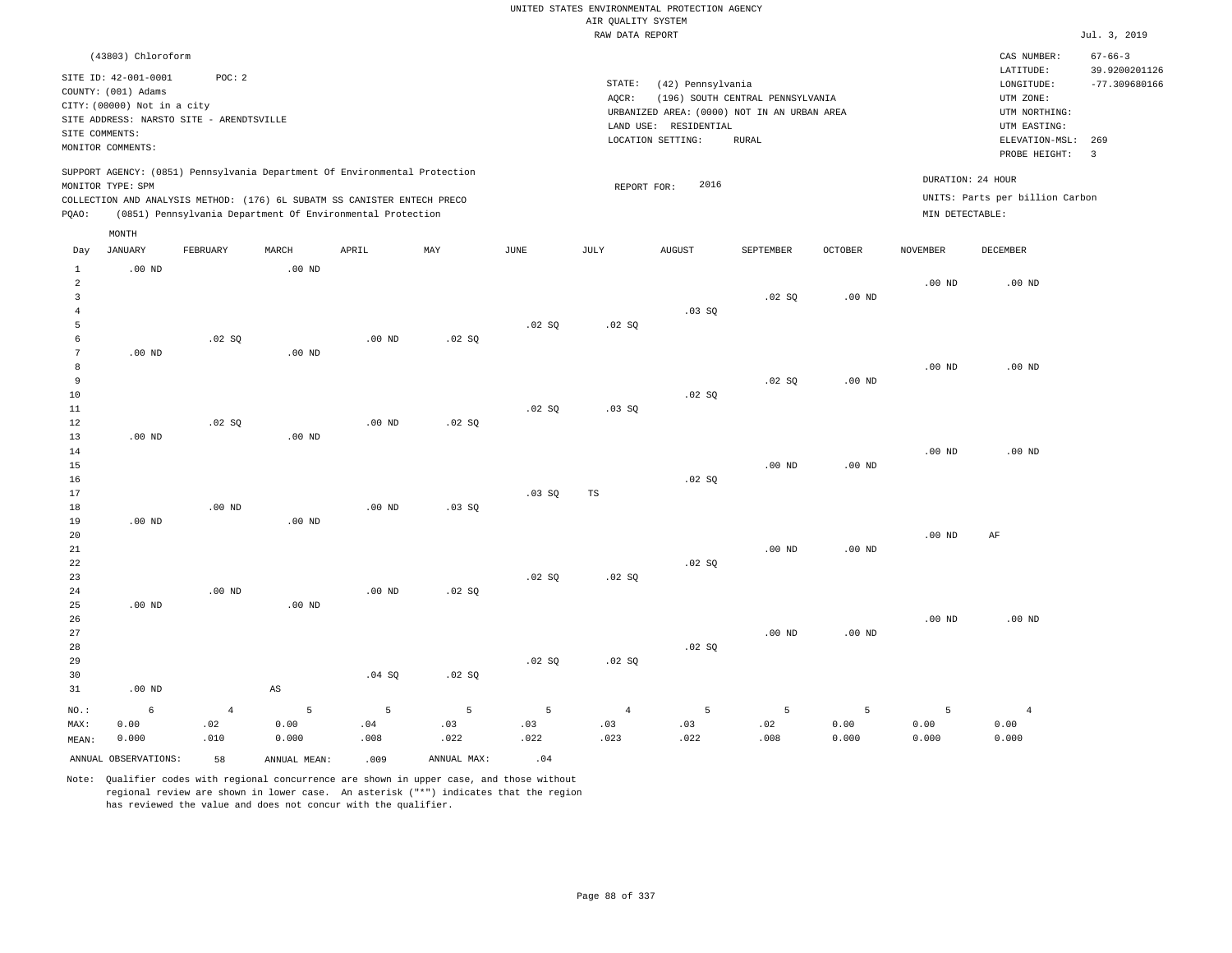|                                  |                                                                                                                        |                                 |                                                                                                                                        |                   |                    |                   | AIR QUALITY SYSTEM | UNITED STATES ENVIRONMENTAL PROTECTION AGENCY                                                                  |                                                  |                               |                   |                                                                            |                                |
|----------------------------------|------------------------------------------------------------------------------------------------------------------------|---------------------------------|----------------------------------------------------------------------------------------------------------------------------------------|-------------------|--------------------|-------------------|--------------------|----------------------------------------------------------------------------------------------------------------|--------------------------------------------------|-------------------------------|-------------------|----------------------------------------------------------------------------|--------------------------------|
|                                  |                                                                                                                        |                                 |                                                                                                                                        |                   |                    |                   | RAW DATA REPORT    |                                                                                                                |                                                  |                               |                   |                                                                            | Jul. 3, 2019                   |
|                                  | (43803) Chloroform                                                                                                     |                                 |                                                                                                                                        |                   |                    |                   |                    |                                                                                                                |                                                  |                               |                   | CAS NUMBER:<br>LATITUDE:                                                   | $67 - 66 - 3$<br>39.9200201126 |
| SITE COMMENTS:                   | SITE ID: 42-001-0001<br>COUNTY: (001) Adams<br>CITY: (00000) Not in a city<br>SITE ADDRESS: NARSTO SITE - ARENDTSVILLE | POC: 2                          |                                                                                                                                        |                   |                    |                   | STATE:<br>AQCR:    | (42) Pennsylvania<br>URBANIZED AREA: (0000) NOT IN AN URBAN AREA<br>LAND USE: RESIDENTIAL<br>LOCATION SETTING: | (196) SOUTH CENTRAL PENNSYLVANIA<br><b>RURAL</b> |                               |                   | LONGITUDE:<br>UTM ZONE:<br>UTM NORTHING:<br>UTM EASTING:<br>ELEVATION-MSL: | $-77.309680166$<br>269         |
|                                  | MONITOR COMMENTS:                                                                                                      |                                 |                                                                                                                                        |                   |                    |                   |                    |                                                                                                                |                                                  |                               |                   | PROBE HEIGHT:                                                              | $\overline{\mathbf{3}}$        |
|                                  | MONITOR TYPE: SPM                                                                                                      |                                 | SUPPORT AGENCY: (0851) Pennsylvania Department Of Environmental Protection                                                             |                   |                    |                   | REPORT FOR:        | 2017                                                                                                           |                                                  |                               | DURATION: 24 HOUR |                                                                            |                                |
| PQAO:                            |                                                                                                                        |                                 | COLLECTION AND ANALYSIS METHOD: (176) 6L SUBATM SS CANISTER ENTECH PRECO<br>(0851) Pennsylvania Department Of Environmental Protection |                   |                    |                   |                    |                                                                                                                |                                                  |                               | MIN DETECTABLE:   | UNITS: Parts per billion Carbon                                            |                                |
|                                  | MONTH                                                                                                                  |                                 |                                                                                                                                        |                   |                    |                   |                    |                                                                                                                |                                                  |                               |                   |                                                                            |                                |
| Day                              | JANUARY                                                                                                                | FEBRUARY                        | MARCH                                                                                                                                  | APRIL             | MAY                | JUNE              | JULY               | <b>AUGUST</b>                                                                                                  | SEPTEMBER                                        | OCTOBER                       | NOVEMBER          | DECEMBER                                                                   |                                |
| $\mathbf{1}$<br>$\sqrt{2}$       | .00 <sub>ND</sub>                                                                                                      |                                 | $.00$ ND                                                                                                                               | .00 <sub>ND</sub> | $.00$ ND           |                   |                    |                                                                                                                |                                                  |                               |                   |                                                                            |                                |
| $\overline{3}$<br>$\overline{4}$ |                                                                                                                        |                                 |                                                                                                                                        |                   |                    |                   |                    |                                                                                                                | $.00$ ND                                         | .03SQ                         | $.00$ ND          | $.00$ ND                                                                   |                                |
| 5<br>6                           |                                                                                                                        | $.00$ ND                        |                                                                                                                                        |                   |                    | .00 <sub>ND</sub> | .00 <sub>ND</sub>  | $.00$ ND                                                                                                       |                                                  |                               |                   |                                                                            |                                |
| $7\phantom{.0}$<br>8             | $.00$ ND                                                                                                               |                                 | $.00$ ND                                                                                                                               | $.00$ ND          | .00 <sub>ND</sub>  |                   |                    |                                                                                                                |                                                  |                               |                   |                                                                            |                                |
| 9<br>$10$                        |                                                                                                                        |                                 |                                                                                                                                        |                   |                    |                   |                    |                                                                                                                | .03 SQ                                           | $.00$ ND                      | .00 <sub>ND</sub> | $.00$ ND                                                                   |                                |
| 11<br>12<br>13                   | .00 <sub>ND</sub>                                                                                                      | $.00$ ND                        |                                                                                                                                        | .00 <sub>ND</sub> | .00 <sub>ND</sub>  | $.00$ ND          | $.00$ ND           | $.03$ SO                                                                                                       |                                                  |                               |                   |                                                                            |                                |
| 14<br>15                         |                                                                                                                        |                                 | $.00$ ND                                                                                                                               |                   |                    |                   |                    |                                                                                                                |                                                  |                               | $.00$ ND          | $.00$ ND                                                                   |                                |
| 16<br>17                         |                                                                                                                        |                                 |                                                                                                                                        |                   |                    |                   |                    | $.00$ ND                                                                                                       | .00 <sub>ND</sub>                                | AM                            |                   |                                                                            |                                |
| 18<br>19                         | $.00$ ND                                                                                                               | $.00$ ND                        |                                                                                                                                        | .03S              | AS                 | .05 SQ            | .00 <sub>ND</sub>  |                                                                                                                |                                                  |                               |                   |                                                                            |                                |
| 20<br>21<br>22                   |                                                                                                                        |                                 | $.00$ ND                                                                                                                               |                   |                    |                   |                    |                                                                                                                | $.00$ ND                                         | $.00$ ND                      | $.00$ ND          | $.00$ ND                                                                   |                                |
| 23<br>24<br>25                   | $.00$ ND                                                                                                               | $\rm{AF}$                       |                                                                                                                                        | .00 <sub>ND</sub> | $.00$ ND           | $.00$ ND          | $.00$ ND           | $.00$ ND                                                                                                       |                                                  |                               |                   |                                                                            |                                |
| 26<br>27<br>28<br>29             |                                                                                                                        |                                 | $.00$ ND                                                                                                                               |                   |                    |                   |                    | .03SQ                                                                                                          | $.00$ ND                                         | $.00$ ND                      | .03 SQ            | $.00$ ND                                                                   |                                |
| 30<br>31                         | $.00$ ND                                                                                                               |                                 |                                                                                                                                        |                   | .00 <sub>ND</sub>  | $.00$ ND          | $.00$ ND           |                                                                                                                |                                                  |                               |                   |                                                                            |                                |
| NO.:<br>MAX:<br>MEAN:            | 6<br>0.00<br>0.000                                                                                                     | $\overline{3}$<br>0.00<br>0.000 | 5<br>0.00<br>0.000                                                                                                                     | 5<br>.03<br>.006  | 5<br>0.00<br>0.000 | 5<br>.05<br>.010  | 5<br>0.00<br>0.000 | 5<br>.03<br>.012                                                                                               | 5<br>.03<br>.006                                 | $\overline{4}$<br>.03<br>.008 | 5<br>.03<br>.006  | 5<br>0.00<br>0.000                                                         |                                |
|                                  | ANNUAL OBSERVATIONS:                                                                                                   | 58                              | ANNUAL MEAN:                                                                                                                           | .004              | ANNUAL MAX:        | .05               |                    |                                                                                                                |                                                  |                               |                   |                                                                            |                                |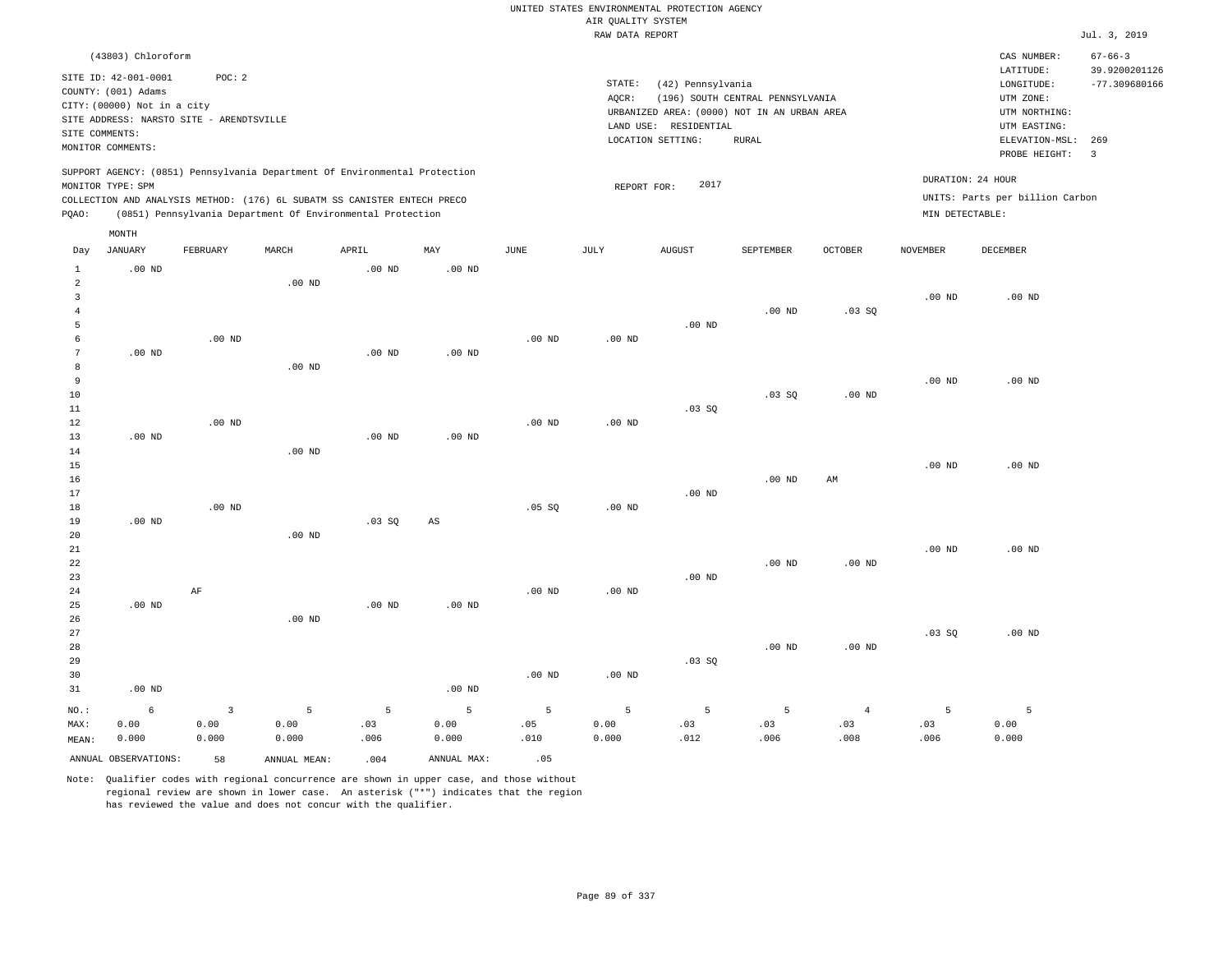|                              |                                          |          |                   |                                                                            |                |                   |                    | UNITED STATES ENVIRONMENTAL PROTECTION AGENCY |                                  |                   |                 |                                     |                                  |
|------------------------------|------------------------------------------|----------|-------------------|----------------------------------------------------------------------------|----------------|-------------------|--------------------|-----------------------------------------------|----------------------------------|-------------------|-----------------|-------------------------------------|----------------------------------|
|                              |                                          |          |                   |                                                                            |                |                   | AIR QUALITY SYSTEM |                                               |                                  |                   |                 |                                     |                                  |
|                              |                                          |          |                   |                                                                            |                |                   | RAW DATA REPORT    |                                               |                                  |                   |                 |                                     | Jul. 3, 2019                     |
|                              | (43803) Chloroform                       |          |                   |                                                                            |                |                   |                    |                                               |                                  |                   |                 | CAS NUMBER:                         | $67 - 66 - 3$                    |
|                              | SITE ID: 42-001-0001                     | POC: 2   |                   |                                                                            |                |                   | STATE:             | (42) Pennsylvania                             |                                  |                   |                 | LATITUDE:<br>$\texttt{LONGITUDE}$ : | 39.9200201126<br>$-77.309680166$ |
|                              | COUNTY: (001) Adams                      |          |                   |                                                                            |                |                   | AOCR:              |                                               | (196) SOUTH CENTRAL PENNSYLVANIA |                   |                 | UTM ZONE:                           |                                  |
|                              | CITY: (00000) Not in a city              |          |                   |                                                                            |                |                   |                    | URBANIZED AREA: (0000) NOT IN AN URBAN AREA   |                                  |                   |                 | UTM NORTHING:                       |                                  |
|                              | SITE ADDRESS: NARSTO SITE - ARENDTSVILLE |          |                   |                                                                            |                |                   |                    | LAND USE: RESIDENTIAL                         |                                  |                   |                 | UTM EASTING:                        |                                  |
| SITE COMMENTS:               |                                          |          |                   |                                                                            |                |                   |                    | LOCATION SETTING:                             | <b>RURAL</b>                     |                   |                 | ELEVATION-MSL:                      | 269                              |
|                              | MONITOR COMMENTS:                        |          |                   |                                                                            |                |                   |                    |                                               |                                  |                   |                 | PROBE HEIGHT:                       | $\overline{3}$                   |
|                              | MONITOR TYPE: SPM                        |          |                   | SUPPORT AGENCY: (0851) Pennsylvania Department Of Environmental Protection |                |                   | REPORT FOR:        | 2018                                          |                                  |                   |                 | DURATION: 24 HOUR                   |                                  |
|                              |                                          |          |                   | COLLECTION AND ANALYSIS METHOD: (176) 6L SUBATM SS CANISTER ENTECH PRECO   |                |                   |                    |                                               |                                  |                   |                 | UNITS: Parts per billion Carbon     |                                  |
| PQAO:                        |                                          |          |                   | (0851) Pennsylvania Department Of Environmental Protection                 |                |                   |                    |                                               |                                  |                   |                 | MIN DETECTABLE: .0316075            |                                  |
|                              | MONTH                                    |          |                   |                                                                            |                |                   |                    |                                               |                                  |                   |                 |                                     |                                  |
| Day                          | JANUARY                                  | FEBRUARY | MARCH             | APRIL                                                                      | MAY            | $_{\rm JUNE}$     | JULY               | <b>AUGUST</b>                                 | SEPTEMBER                        | OCTOBER           | <b>NOVEMBER</b> | DECEMBER                            |                                  |
| $\mathbf{1}$                 |                                          | $.00$ ND |                   |                                                                            |                | $.00$ ND          | .04 S0             |                                               |                                  |                   |                 |                                     |                                  |
| $\overline{a}$               | $.00$ ND                                 |          |                   | $.00$ ND                                                                   | $.00$ ND       |                   |                    |                                               |                                  |                   |                 |                                     |                                  |
| $\overline{3}$               |                                          |          | $.00$ ND          |                                                                            |                |                   |                    |                                               |                                  |                   |                 |                                     |                                  |
| $\overline{4}$               |                                          |          |                   |                                                                            |                |                   |                    |                                               |                                  |                   | .04 SQ          | $.00$ ND                            |                                  |
| 5                            |                                          |          |                   |                                                                            |                |                   |                    |                                               | $.00$ ND                         | $.00$ ND          |                 |                                     |                                  |
| 6                            |                                          |          |                   |                                                                            |                |                   |                    | $.00$ ND                                      |                                  |                   |                 |                                     |                                  |
| $7\phantom{.0}$              |                                          | $.00$ ND |                   |                                                                            |                | AM                | $.00$ ND           |                                               |                                  |                   |                 |                                     |                                  |
| $^{\rm 8}$<br>$\overline{9}$ | $.00$ ND                                 |          |                   | .00 <sub>ND</sub>                                                          | $.00$ ND       |                   |                    |                                               |                                  |                   |                 |                                     |                                  |
| $10$                         |                                          |          | .00 <sub>ND</sub> |                                                                            |                |                   |                    |                                               |                                  |                   | $.00$ ND        | .00 <sub>ND</sub>                   |                                  |
| $11\,$                       |                                          |          |                   |                                                                            |                |                   |                    |                                               | .00 <sub>ND</sub>                | $.00$ ND          |                 |                                     |                                  |
| $1\,2$                       |                                          |          |                   |                                                                            |                |                   |                    | $.00$ ND                                      |                                  |                   |                 |                                     |                                  |
| 13                           |                                          | $.00$ ND |                   |                                                                            |                | $.00$ ND          | .00 <sub>ND</sub>  |                                               |                                  |                   |                 |                                     |                                  |
| 14                           | .00 <sub>ND</sub>                        |          |                   | $.00$ ND                                                                   | .03SQ          |                   |                    |                                               |                                  |                   |                 |                                     |                                  |
| 15                           |                                          |          | $.00$ ND          |                                                                            |                |                   |                    |                                               |                                  |                   |                 |                                     |                                  |
| 16                           |                                          |          |                   |                                                                            |                |                   |                    |                                               |                                  |                   | $.00$ ND        | $.00$ ND                            |                                  |
| 17                           |                                          |          |                   |                                                                            |                |                   |                    |                                               | .00 <sub>ND</sub>                | $.00$ ND          |                 |                                     |                                  |
| 18                           |                                          |          |                   |                                                                            |                |                   |                    | $.00$ ND                                      |                                  |                   |                 |                                     |                                  |
| 19<br>20                     | $.00$ ND                                 | $.00$ ND |                   | $.00$ ND                                                                   | $.00$ ND       | .00 <sub>ND</sub> | .00 <sub>ND</sub>  |                                               |                                  |                   |                 |                                     |                                  |
| 21                           |                                          |          | .00 <sub>ND</sub> |                                                                            |                |                   |                    |                                               |                                  |                   |                 |                                     |                                  |
| 22                           |                                          |          |                   |                                                                            |                |                   |                    |                                               |                                  |                   | $.00$ ND        | $.00$ ND                            |                                  |
| 23                           |                                          |          |                   |                                                                            |                |                   |                    |                                               | .00 <sub>ND</sub>                | .00 <sub>ND</sub> |                 |                                     |                                  |
| 24                           |                                          |          |                   |                                                                            |                |                   |                    | $.00$ ND                                      |                                  |                   |                 |                                     |                                  |
| 25                           |                                          | $.00$ ND |                   |                                                                            |                | $.00$ ND          | .00 <sub>ND</sub>  |                                               |                                  |                   |                 |                                     |                                  |
| 26                           | $.00$ ND                                 |          |                   | AS                                                                         | $_{\rm AS}$    |                   |                    |                                               |                                  |                   |                 |                                     |                                  |
| 27                           |                                          |          | $.00$ ND          |                                                                            |                |                   |                    |                                               |                                  |                   |                 |                                     |                                  |
| 28                           |                                          |          |                   |                                                                            |                |                   |                    |                                               |                                  |                   | $_{\rm AS}$     | $.00$ ND                            |                                  |
| 29                           |                                          |          |                   |                                                                            |                |                   |                    |                                               | $.00$ ND                         | .00 <sub>ND</sub> |                 |                                     |                                  |
| 30                           |                                          |          |                   |                                                                            |                |                   |                    | .04 SQ                                        |                                  |                   |                 |                                     |                                  |
| 31                           |                                          |          |                   |                                                                            |                |                   | .00 <sub>ND</sub>  |                                               |                                  |                   |                 |                                     |                                  |
| NO.:                         | 5                                        | 5        | 5                 | $\overline{4}$                                                             | $\overline{4}$ | $\overline{4}$    | 6                  | 5                                             | 5                                | 5                 | $\overline{4}$  | 5                                   |                                  |
| MAX:                         | 0.00                                     | 0.00     | 0.00              | 0.00                                                                       | .03            | 0.00              | .04                | .04                                           | 0.00                             | 0.00              | .04             | 0.00                                |                                  |
| MEAN:                        | 0.000                                    | 0.000    | 0.000             | 0.000                                                                      | .008           | 0.000             | .007               | .008                                          | 0.000                            | 0.000             | .010            | 0.000                               |                                  |
|                              | ANNUAL OBSERVATIONS:                     | 57       | ANNUAL MEAN:      | .003                                                                       | ANNUAL MAX:    | .04               |                    |                                               |                                  |                   |                 |                                     |                                  |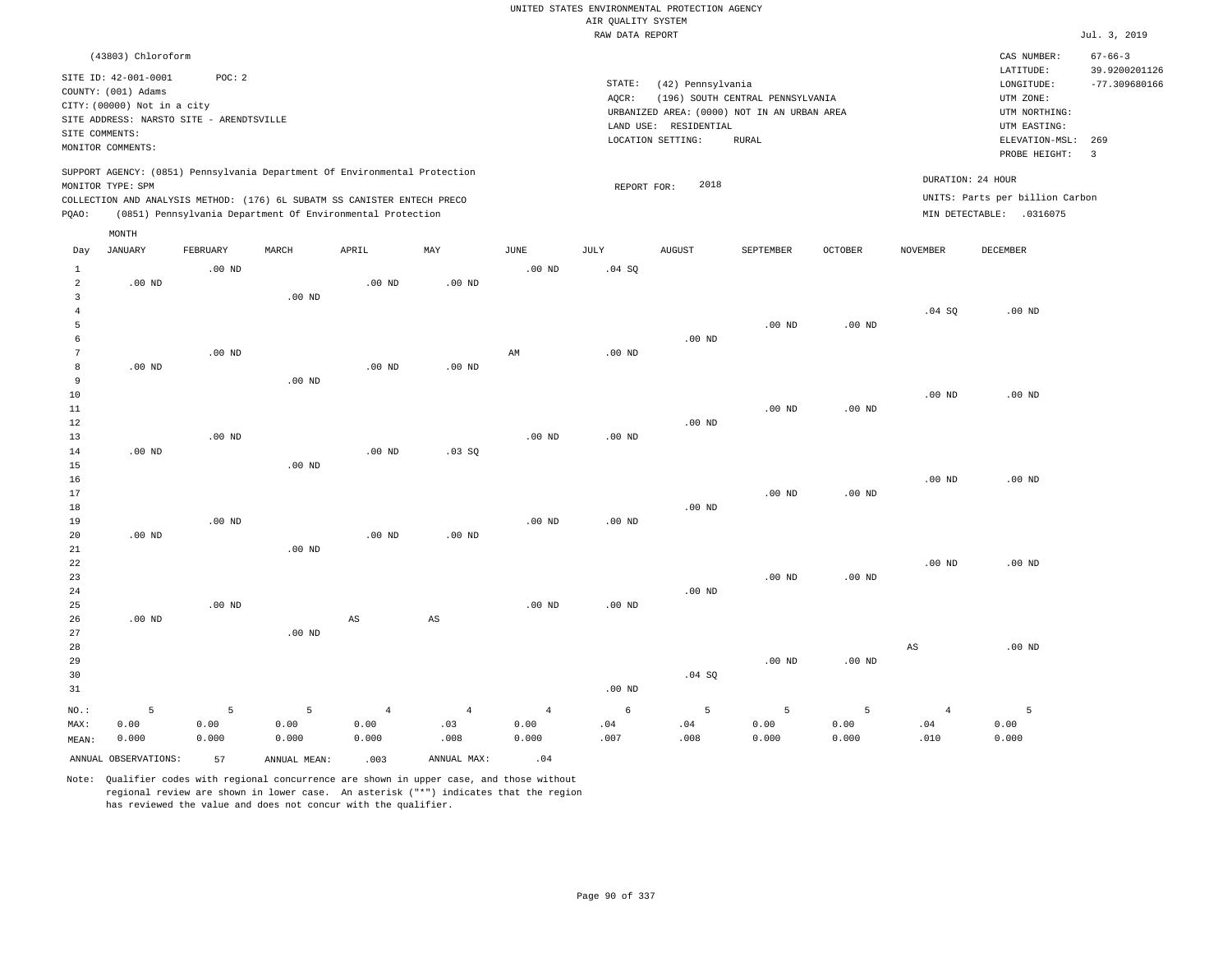|                           |                                             |                |              |                                                                            |             |               |                    | UNITED STATES ENVIRONMENTAL PROTECTION AGENCY |                                             |                |                 |                                 |                                |
|---------------------------|---------------------------------------------|----------------|--------------|----------------------------------------------------------------------------|-------------|---------------|--------------------|-----------------------------------------------|---------------------------------------------|----------------|-----------------|---------------------------------|--------------------------------|
|                           |                                             |                |              |                                                                            |             |               | AIR QUALITY SYSTEM |                                               |                                             |                |                 |                                 |                                |
|                           |                                             |                |              |                                                                            |             |               | RAW DATA REPORT    |                                               |                                             |                |                 |                                 | Jul. 3, 2019                   |
|                           | (43804) Carbon tetrachloride                |                |              |                                                                            |             |               |                    |                                               |                                             |                |                 | CAS NUMBER:<br>LATITUDE:        | $56 - 23 - 5$<br>39.9200201126 |
|                           | SITE ID: 42-001-0001<br>COUNTY: (001) Adams | POC: 2         |              |                                                                            |             |               | $\texttt{STATE}$ : | (42) Pennsylvania                             |                                             |                |                 | LONGITUDE:                      | $-77.309680166$                |
|                           | CITY: (00000) Not in a city                 |                |              |                                                                            |             |               | AOCR:              |                                               | (196) SOUTH CENTRAL PENNSYLVANIA            |                |                 | UTM ZONE:                       |                                |
|                           | SITE ADDRESS: NARSTO SITE - ARENDTSVILLE    |                |              |                                                                            |             |               |                    |                                               | URBANIZED AREA: (0000) NOT IN AN URBAN AREA |                |                 | UTM NORTHING:                   |                                |
|                           | SITE COMMENTS:                              |                |              |                                                                            |             |               |                    | LAND USE: RESIDENTIAL<br>LOCATION SETTING:    |                                             |                |                 | UTM EASTING:                    |                                |
|                           | MONITOR COMMENTS:                           |                |              |                                                                            |             |               |                    |                                               | <b>RURAL</b>                                |                |                 | ELEVATION-MSL:<br>PROBE HEIGHT: | 269<br>$\overline{3}$          |
|                           | MONITOR TYPE: SPM                           |                |              | SUPPORT AGENCY: (0851) Pennsylvania Department Of Environmental Protection |             |               |                    | 2013                                          |                                             |                |                 | DURATION: 24 HOUR               |                                |
|                           |                                             |                |              | COLLECTION AND ANALYSIS METHOD: (176) 6L SUBATM SS CANISTER ENTECH PRECO   |             |               | REPORT FOR:        |                                               |                                             |                |                 | UNITS: Parts per billion Carbon |                                |
| PQAO:                     |                                             |                |              | (0851) Pennsylvania Department Of Environmental Protection                 |             |               |                    |                                               |                                             |                | MIN DETECTABLE: |                                 |                                |
|                           | MONTH                                       | FEBRUARY       | MARCH        | APRIL                                                                      | MAY         | $_{\rm JUNE}$ | <b>JULY</b>        | <b>AUGUST</b>                                 | SEPTEMBER                                   | <b>OCTOBER</b> | <b>NOVEMBER</b> | <b>DECEMBER</b>                 |                                |
| Day                       | <b>JANUARY</b>                              |                |              |                                                                            |             |               |                    |                                               |                                             |                |                 |                                 |                                |
| $\,1\,$<br>$\overline{a}$ |                                             |                |              |                                                                            |             |               |                    | AF                                            | $_{\rm AS}$                                 | .09SQ          |                 |                                 |                                |
| $\overline{3}$            |                                             | .09S           |              |                                                                            |             | .10S          | .10S               |                                               |                                             |                |                 |                                 |                                |
| $\overline{4}$            | AF                                          |                |              | .09SQ                                                                      | .11 SQ      |               |                    |                                               |                                             |                |                 |                                 |                                |
| 5                         |                                             |                | .10SQ        |                                                                            |             |               |                    |                                               |                                             |                |                 |                                 |                                |
| 6                         |                                             |                |              |                                                                            |             |               |                    |                                               |                                             |                | .13.5           | $\rm AF$                        |                                |
| 7                         |                                             |                |              |                                                                            |             |               |                    |                                               | .09S                                        | AF             |                 |                                 |                                |
| 8<br>9                    |                                             |                |              |                                                                            |             |               |                    | .08SQ                                         |                                             |                |                 |                                 |                                |
| 10                        | $\rm{AF}$                                   | .09SQ          |              | .08S                                                                       | .09SQ       | .10S          | .09SQ              |                                               |                                             |                |                 |                                 |                                |
| 11                        |                                             |                | .11 SQ       |                                                                            |             |               |                    |                                               |                                             |                |                 |                                 |                                |
| 12                        |                                             |                |              |                                                                            |             |               |                    |                                               |                                             |                | .12S            | $\rm{AF}$                       |                                |
| $13$                      |                                             |                |              |                                                                            |             |               |                    |                                               | .09SQ                                       | .10SQ          |                 |                                 |                                |
| 14                        |                                             |                |              |                                                                            |             |               |                    | .08S                                          |                                             |                |                 |                                 |                                |
| 15                        |                                             | $\rm{AF}$      |              |                                                                            |             | .09SQ         | .09SQ              |                                               |                                             |                |                 |                                 |                                |
| 16                        | .12                                         |                |              | .09S                                                                       | .10S        |               |                    |                                               |                                             |                |                 |                                 |                                |
| 17                        |                                             |                | .11 SQ       |                                                                            |             |               |                    |                                               |                                             |                |                 |                                 |                                |
| $18\,$<br>19              |                                             |                |              |                                                                            |             |               |                    |                                               | .10S                                        | .09S           | AF              | .11 SQ                          |                                |
| 20                        |                                             |                |              |                                                                            |             |               |                    | .09CL                                         |                                             |                |                 |                                 |                                |
| 21                        |                                             | .10SQ          |              |                                                                            |             | .08SQ         | .09SQ              |                                               |                                             |                |                 |                                 |                                |
| 22                        | .10SQ                                       |                |              | .09 SQ                                                                     | .11 SQ      |               |                    |                                               |                                             |                |                 |                                 |                                |
| 23                        |                                             |                | .11 S0       |                                                                            |             |               |                    |                                               |                                             |                |                 |                                 |                                |
| 24                        |                                             |                |              |                                                                            |             |               |                    |                                               |                                             |                | $\rm{AF}$       | $\mathbb{A}\mathbb{S}$          |                                |
| 25                        |                                             |                |              |                                                                            |             |               |                    |                                               | .10S                                        | .11 S0         |                 |                                 |                                |
| 26<br>27                  |                                             |                |              |                                                                            |             |               |                    | .09SQ                                         |                                             |                |                 |                                 |                                |
| 28                        | .09S                                        | .10S           |              | .11 S0                                                                     | .11 S0      | .10S          | .09SQ              |                                               |                                             |                |                 |                                 |                                |
| 29                        |                                             |                | .10SQ        |                                                                            |             |               |                    |                                               |                                             |                |                 |                                 |                                |
| 30                        |                                             |                |              |                                                                            |             |               |                    |                                               |                                             |                | $\rm{AF}$       | .10SQ                           |                                |
| 31                        |                                             |                |              |                                                                            |             |               |                    |                                               |                                             | .09SQ          |                 |                                 |                                |
| NO.:                      | $\overline{3}$                              | $\overline{4}$ | 5            | 5                                                                          | 5           | 5             | 5                  | $\overline{4}$                                | $\overline{4}$                              | 5              | $\overline{a}$  | $\overline{a}$                  |                                |
| MAX:                      | .12                                         | .10            | .11          | .11                                                                        | .11         | .10           | .10                | .09                                           | .10                                         | .11            | .13             | .11                             |                                |
| MEAN:                     | .103                                        | .095           | .106         | .092                                                                       | .104        | .094          | .092               | .085                                          | .095                                        | .096           | .125            | .105                            |                                |
|                           | ANNUAL OBSERVATIONS:                        | 49             | ANNUAL MEAN: | .098                                                                       | ANNUAL MAX: | .13           |                    |                                               |                                             |                |                 |                                 |                                |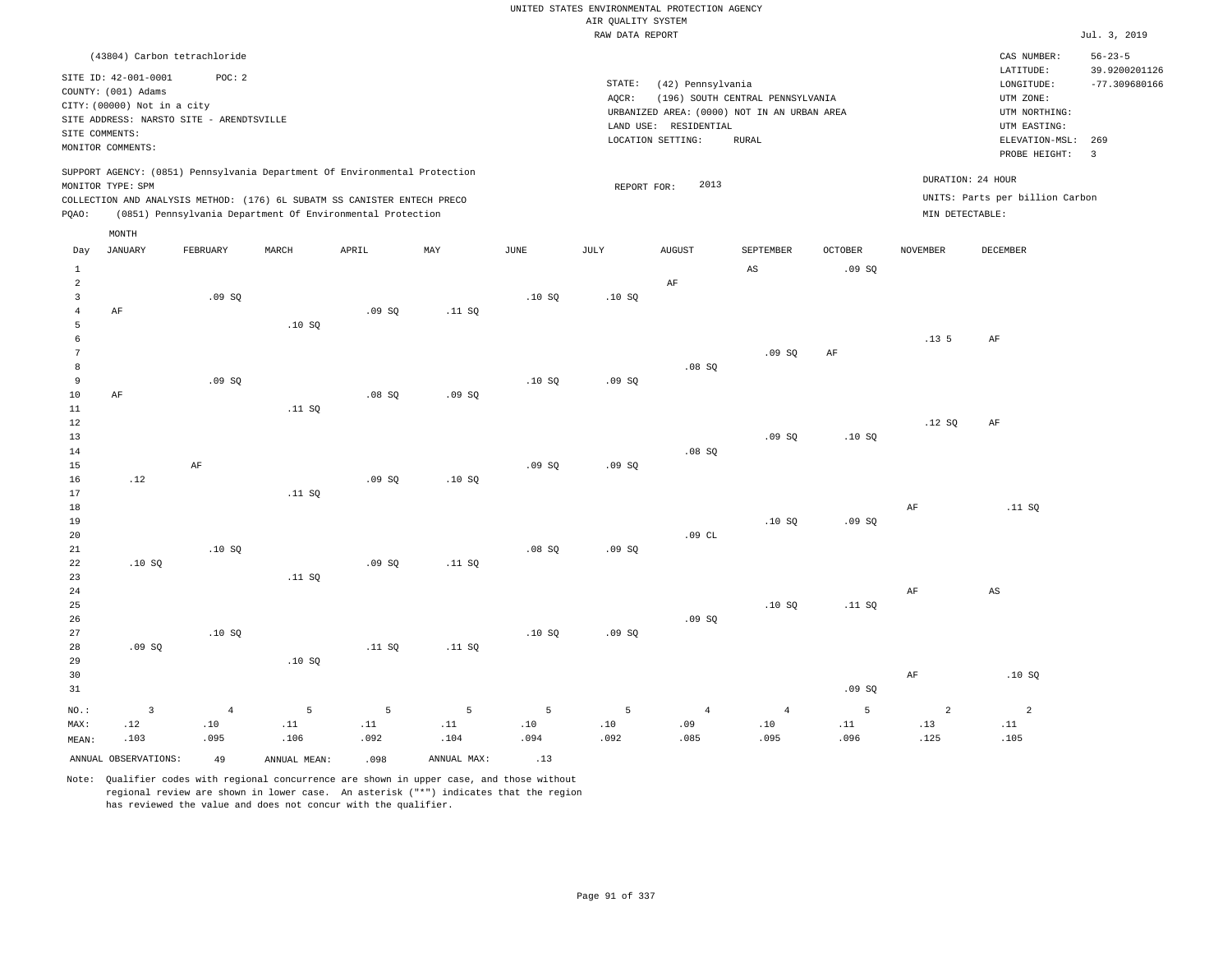|                                                                  |                                                                                                                                                        |                  |                                                                                                                                                                                                                      |                               |                  |                  |                    | UNITED STATES ENVIRONMENTAL PROTECTION AGENCY                                             |                                  |                               |                                      |                                                                                      |                                                   |
|------------------------------------------------------------------|--------------------------------------------------------------------------------------------------------------------------------------------------------|------------------|----------------------------------------------------------------------------------------------------------------------------------------------------------------------------------------------------------------------|-------------------------------|------------------|------------------|--------------------|-------------------------------------------------------------------------------------------|----------------------------------|-------------------------------|--------------------------------------|--------------------------------------------------------------------------------------|---------------------------------------------------|
|                                                                  |                                                                                                                                                        |                  |                                                                                                                                                                                                                      |                               |                  |                  | AIR QUALITY SYSTEM |                                                                                           |                                  |                               |                                      |                                                                                      |                                                   |
|                                                                  |                                                                                                                                                        |                  |                                                                                                                                                                                                                      |                               |                  |                  | RAW DATA REPORT    |                                                                                           |                                  |                               |                                      |                                                                                      | Jul. 3, 2019                                      |
|                                                                  | (43804) Carbon tetrachloride<br>SITE ID: 42-001-0001<br>COUNTY: (001) Adams<br>CITY: (00000) Not in a city<br>SITE ADDRESS: NARSTO SITE - ARENDTSVILLE | POC: 2           |                                                                                                                                                                                                                      |                               |                  |                  | STATE:<br>AQCR:    | (42) Pennsylvania<br>URBANIZED AREA: (0000) NOT IN AN URBAN AREA<br>LAND USE: RESIDENTIAL | (196) SOUTH CENTRAL PENNSYLVANIA |                               |                                      | CAS NUMBER:<br>LATITUDE:<br>LONGITUDE:<br>UTM ZONE:<br>UTM NORTHING:<br>UTM EASTING: | $56 - 23 - 5$<br>39.9200201126<br>$-77.309680166$ |
|                                                                  | SITE COMMENTS:<br>MONITOR COMMENTS:                                                                                                                    |                  |                                                                                                                                                                                                                      |                               |                  |                  |                    | LOCATION SETTING:                                                                         | <b>RURAL</b>                     |                               |                                      | ELEVATION-MSL:<br>PROBE HEIGHT:                                                      | 269<br>$\overline{\mathbf{3}}$                    |
| PQAO:                                                            | MONITOR TYPE: SPM                                                                                                                                      |                  | SUPPORT AGENCY: (0851) Pennsylvania Department Of Environmental Protection<br>COLLECTION AND ANALYSIS METHOD: (176) 6L SUBATM SS CANISTER ENTECH PRECO<br>(0851) Pennsylvania Department Of Environmental Protection |                               |                  |                  | REPORT FOR:        | 2014                                                                                      |                                  |                               | DURATION: 24 HOUR<br>MIN DETECTABLE: | UNITS: Parts per billion Carbon                                                      |                                                   |
| Day                                                              | MONTH<br><b>JANUARY</b>                                                                                                                                | FEBRUARY         | MARCH                                                                                                                                                                                                                | APRIL                         | MAY              | JUNE             | <b>JULY</b>        | <b>AUGUST</b>                                                                             | SEPTEMBER                        | <b>OCTOBER</b>                | <b>NOVEMBER</b>                      | DECEMBER                                                                             |                                                   |
| $\mathbf{1}$<br>$\sqrt{2}$                                       |                                                                                                                                                        |                  |                                                                                                                                                                                                                      |                               |                  |                  |                    |                                                                                           | .07 SQ                           | .09SQ                         | .08SQ                                | AF                                                                                   |                                                   |
| $\overline{\mathbf{3}}$<br>$\overline{4}$<br>$\overline{5}$<br>6 | $\mathbb{A}\mathbb{S}$                                                                                                                                 | .09SQ            | .10S                                                                                                                                                                                                                 | .11S                          | .11 S0           | .09SQ            | .10S               | .16 <sub>5</sub>                                                                          |                                  |                               |                                      |                                                                                      |                                                   |
| $7\phantom{.0}$<br>8<br>9<br>$10$                                |                                                                                                                                                        | .10SQ            |                                                                                                                                                                                                                      |                               |                  | .10SQ            | .10SQ              | .15 <sub>5</sub>                                                                          | .09SQ                            | .10SQ                         | .09S                                 | .11 S0                                                                               |                                                   |
| 11<br>$1\,2$<br>13<br>14<br>15                                   | .135                                                                                                                                                   |                  | .11 SQ                                                                                                                                                                                                               | .13                           | .11 S0           |                  |                    | .08S                                                                                      | .08S                             | .08SQ                         | .07S                                 | .10S                                                                                 |                                                   |
| 16<br>17<br>18<br>19                                             | .09SQ                                                                                                                                                  | .12 SQ           | .11 SQ                                                                                                                                                                                                               | .10S                          | .10S             | .12S             | .10SQ              |                                                                                           |                                  |                               | .09SQ                                | .09SQ                                                                                |                                                   |
| 20<br>21<br>22<br>23                                             | .12 SQ                                                                                                                                                 | .12S             |                                                                                                                                                                                                                      | .12                           | .14 <sub>5</sub> | .11 SQ           | .10SQ              | .09SQ                                                                                     | $\rm AF$                         | .09S                          |                                      |                                                                                      |                                                   |
| 24<br>25<br>26<br>27                                             |                                                                                                                                                        |                  | .10S                                                                                                                                                                                                                 |                               |                  |                  |                    | $\mathbb{A}\mathbb{S}$                                                                    | .09S                             | $\mathbb{A}\mathbb{S}$        | .09SQ                                | .10SQ                                                                                |                                                   |
| 28<br>29<br>30<br>31                                             | .09SQ                                                                                                                                                  | .11 S0           | .16 <sub>5</sub>                                                                                                                                                                                                     | $\rm AF$                      | .11 SQ           | .12S             | .12                |                                                                                           |                                  |                               |                                      | .10S                                                                                 |                                                   |
| NO.:<br>MAX:<br>MEAN:                                            | $\overline{4}$<br>.13<br>.108                                                                                                                          | 5<br>.12<br>.108 | 5<br>.16<br>.116                                                                                                                                                                                                     | $\overline{4}$<br>.13<br>.115 | 5<br>.14<br>.114 | 5<br>.12<br>.108 | 5<br>.12<br>.104   | $\overline{4}$<br>.16<br>.120                                                             | $\overline{4}$<br>.09<br>.083    | $\overline{4}$<br>.10<br>.090 | 5<br>.09<br>.084                     | $\overline{5}$<br>.11<br>.100                                                        |                                                   |
|                                                                  | ANNUAL OBSERVATIONS:                                                                                                                                   | 55               | ANNUAL MEAN:                                                                                                                                                                                                         | .104                          | ANNUAL MAX:      | .16              |                    |                                                                                           |                                  |                               |                                      |                                                                                      |                                                   |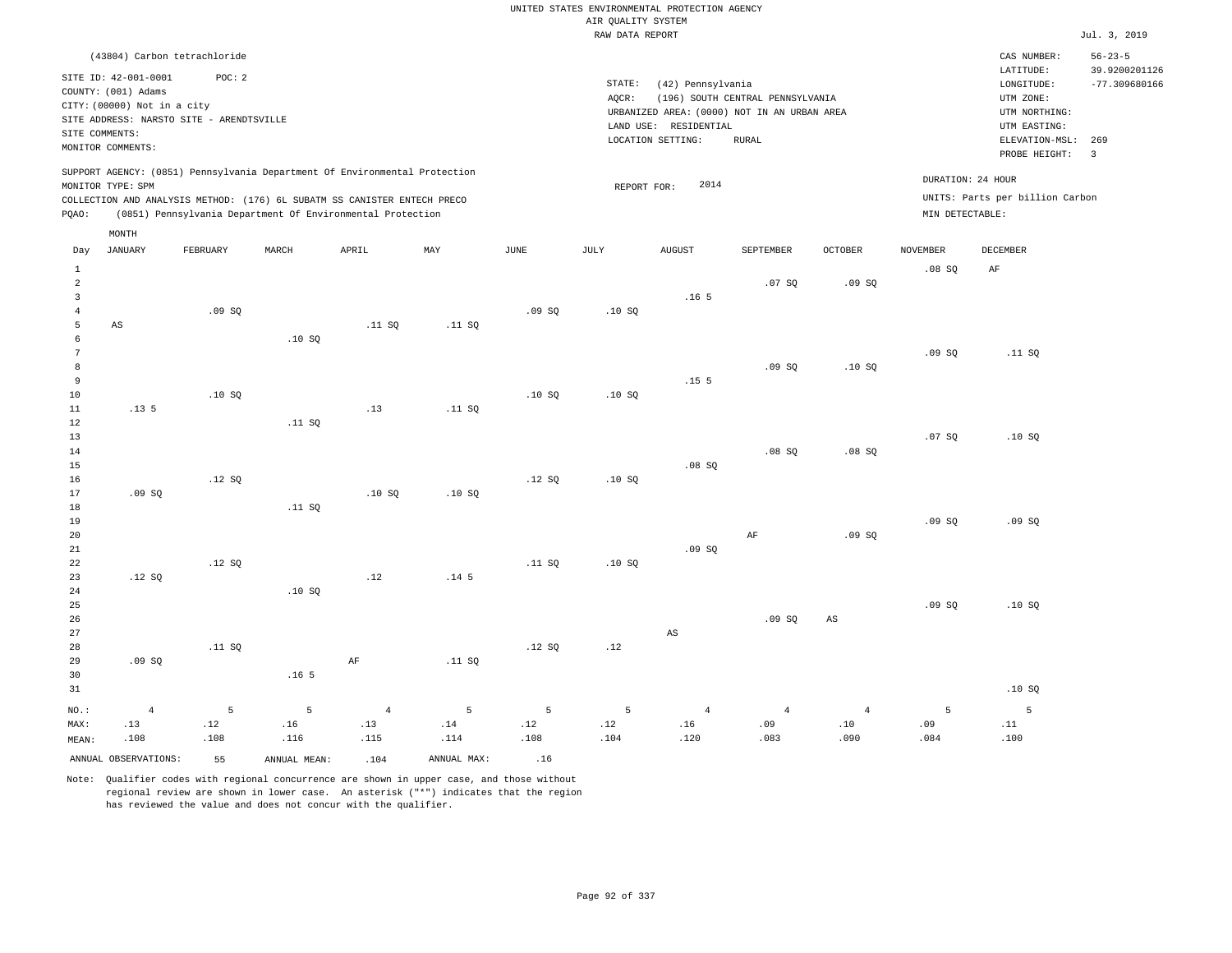|                         |                                             |                                          |                                                                            |       |                |             |                                       | UNITED STATES ENVIRONMENTAL PROTECTION AGENCY |                                  |                |                  |                                 |                                |
|-------------------------|---------------------------------------------|------------------------------------------|----------------------------------------------------------------------------|-------|----------------|-------------|---------------------------------------|-----------------------------------------------|----------------------------------|----------------|------------------|---------------------------------|--------------------------------|
|                         |                                             |                                          |                                                                            |       |                |             | AIR QUALITY SYSTEM<br>RAW DATA REPORT |                                               |                                  |                |                  |                                 | Jul. 3, 2019                   |
|                         |                                             |                                          |                                                                            |       |                |             |                                       |                                               |                                  |                |                  |                                 |                                |
|                         | (43804) Carbon tetrachloride                |                                          |                                                                            |       |                |             |                                       |                                               |                                  |                |                  | CAS NUMBER:<br>LATITUDE:        | $56 - 23 - 5$<br>39.9200201126 |
|                         | SITE ID: 42-001-0001<br>COUNTY: (001) Adams | POC: 2                                   |                                                                            |       |                |             | STATE:                                | (42) Pennsylvania                             |                                  |                |                  | LONGITUDE:                      | $-77.309680166$                |
|                         | CITY: (00000) Not in a city                 |                                          |                                                                            |       |                |             | AOCR:                                 |                                               | (196) SOUTH CENTRAL PENNSYLVANIA |                |                  | UTM ZONE:                       |                                |
|                         |                                             | SITE ADDRESS: NARSTO SITE - ARENDTSVILLE |                                                                            |       |                |             |                                       | URBANIZED AREA: (0000) NOT IN AN URBAN AREA   |                                  |                |                  | UTM NORTHING:                   |                                |
| SITE COMMENTS:          |                                             |                                          |                                                                            |       |                |             |                                       | LAND USE: RESIDENTIAL                         |                                  |                |                  | UTM EASTING:                    |                                |
|                         | MONITOR COMMENTS:                           |                                          |                                                                            |       |                |             |                                       | LOCATION SETTING:                             | <b>RURAL</b>                     |                |                  | ELEVATION-MSL:<br>PROBE HEIGHT: | 269<br>$\overline{3}$          |
|                         |                                             |                                          | SUPPORT AGENCY: (0851) Pennsylvania Department Of Environmental Protection |       |                |             |                                       | 2015                                          |                                  |                |                  | DURATION: 24 HOUR               |                                |
|                         | MONITOR TYPE: SPM                           |                                          | COLLECTION AND ANALYSIS METHOD: (176) 6L SUBATM SS CANISTER ENTECH PRECO   |       |                |             | REPORT FOR:                           |                                               |                                  |                |                  | UNITS: Parts per billion Carbon |                                |
| PQAO:                   |                                             |                                          | (0851) Pennsylvania Department Of Environmental Protection                 |       |                |             |                                       |                                               |                                  |                | MIN DETECTABLE:  |                                 |                                |
|                         | MONTH                                       |                                          |                                                                            |       |                |             |                                       |                                               |                                  |                |                  |                                 |                                |
| Day                     | JANUARY                                     | FEBRUARY                                 | MARCH                                                                      | APRIL | MAY            | <b>JUNE</b> | <b>JULY</b>                           | <b>AUGUST</b>                                 | SEPTEMBER                        | <b>OCTOBER</b> | <b>NOVEMBER</b>  | <b>DECEMBER</b>                 |                                |
| $1\,$<br>$\mathfrak{D}$ |                                             |                                          | .10SQ                                                                      |       |                |             |                                       |                                               |                                  |                | .10 <sub>c</sub> | .10S                            |                                |
| $\overline{\mathbf{3}}$ |                                             |                                          |                                                                            |       |                |             |                                       |                                               | $_{\rm AS}$                      | .09SQ          |                  |                                 |                                |
| $\overline{4}$          |                                             |                                          |                                                                            |       |                |             |                                       | .10S                                          |                                  |                |                  |                                 |                                |
| 5                       |                                             | .09SQ                                    |                                                                            |       |                | .08 SQ      | .09SQ                                 |                                               |                                  |                |                  |                                 |                                |
| 6                       | .11 SQ                                      |                                          |                                                                            | .07S  | AS             |             |                                       |                                               |                                  |                |                  |                                 |                                |
| 7                       |                                             |                                          | .08 SQ                                                                     |       |                |             |                                       |                                               |                                  |                |                  |                                 |                                |
| 8                       |                                             |                                          |                                                                            |       |                |             |                                       |                                               |                                  |                | .09SQ            | .11 SQ                          |                                |
| 9                       |                                             |                                          |                                                                            |       |                |             |                                       |                                               | .10S                             | .09S           |                  |                                 |                                |
| 10                      |                                             |                                          |                                                                            |       |                |             |                                       | .10SQ                                         |                                  |                |                  |                                 |                                |
| 11                      |                                             | .09SQ                                    |                                                                            |       |                | .09SQ       | AF                                    |                                               |                                  |                |                  |                                 |                                |
| 12<br>13                | .09SQ                                       |                                          | $.08$ $OX$                                                                 | .08SQ | .08 SQ         |             |                                       |                                               |                                  |                |                  |                                 |                                |
| 14                      |                                             |                                          |                                                                            |       |                |             |                                       |                                               |                                  |                | .08SQ            | .09SQ                           |                                |
| 15                      |                                             |                                          |                                                                            |       |                |             |                                       |                                               | .10S                             | .10S           |                  |                                 |                                |
| 16                      |                                             |                                          |                                                                            |       |                |             |                                       | .08S                                          |                                  |                |                  |                                 |                                |
| 17                      |                                             | .11 SQ                                   |                                                                            |       |                | .09SQ       | .09SQ                                 |                                               |                                  |                |                  |                                 |                                |
| 18                      | .09S                                        |                                          |                                                                            | .07S  | .09S           |             |                                       |                                               |                                  |                |                  |                                 |                                |
| 19                      |                                             |                                          | .07SQ                                                                      |       |                |             |                                       |                                               |                                  |                |                  |                                 |                                |
| 20                      |                                             |                                          |                                                                            |       |                |             |                                       |                                               |                                  |                | .10S             | .10SQ                           |                                |
| 21                      |                                             |                                          |                                                                            |       |                |             |                                       |                                               | .10SQ                            | .10S           |                  |                                 |                                |
| 22                      |                                             |                                          |                                                                            |       |                |             |                                       | .10SQ                                         |                                  |                |                  |                                 |                                |
| 23<br>24                | .09SQ                                       | .12 QX                                   |                                                                            | .09SQ | .08 SQ         | .09S        | .10S                                  |                                               |                                  |                |                  |                                 |                                |
| 25                      |                                             |                                          | .08S                                                                       |       |                |             |                                       |                                               |                                  |                |                  |                                 |                                |
| 26                      |                                             |                                          |                                                                            |       |                |             |                                       |                                               |                                  |                | .09SQ            | .08S                            |                                |
| 27                      |                                             |                                          |                                                                            |       |                |             |                                       |                                               | .09SQ                            | .11 SQ         |                  |                                 |                                |
| 28                      |                                             |                                          |                                                                            |       |                |             |                                       | .08SQ                                         |                                  |                |                  |                                 |                                |
| 29                      |                                             |                                          |                                                                            |       |                | .09SQ       | .09S                                  |                                               |                                  |                |                  |                                 |                                |
| 30                      | .09SQ                                       |                                          |                                                                            | .09SQ | .08 SQ         |             |                                       |                                               |                                  |                |                  |                                 |                                |
| 31                      |                                             |                                          | .08SQ                                                                      |       |                |             |                                       |                                               |                                  |                |                  |                                 |                                |
| NO.:                    | 5                                           | $\overline{4}$                           | $\epsilon$                                                                 | 5     | $\overline{4}$ | 5           | $\sqrt{4}$                            | $\overline{5}$                                | $\overline{4}$                   | 5              | 5                | 5                               |                                |
| MAX:                    | .11                                         | .12                                      | .10                                                                        | .09   | .09            | .09         | .10                                   | .10                                           | .10                              | .11            | .10              | .11                             |                                |
| MEAN:                   | .094                                        | .103                                     | .082                                                                       | .080  | .083           | .088        | .093                                  | .092                                          | .098                             | .098           | .092             | .096                            |                                |
|                         | ANNUAL OBSERVATIONS:                        | 57                                       | ANNUAL, MEAN:                                                              | .091  | ANNUAL MAX:    | .12         |                                       |                                               |                                  |                |                  |                                 |                                |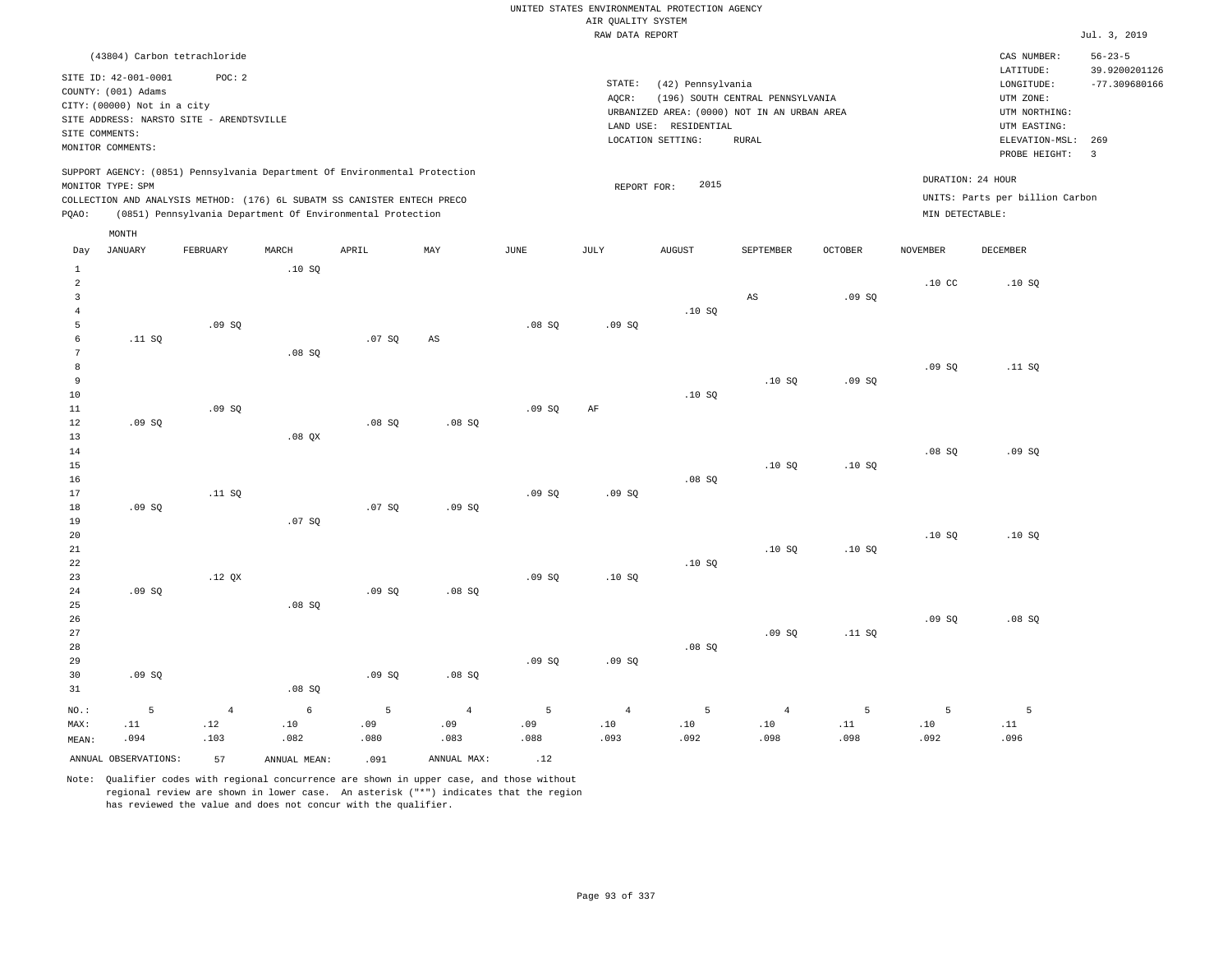|                     |                                             |                                          |              |                                                                            |             |             | AIR QUALITY SYSTEM | UNITED STATES ENVIRONMENTAL PROTECTION AGENCY |                                  |                |                 |                                 |                                |
|---------------------|---------------------------------------------|------------------------------------------|--------------|----------------------------------------------------------------------------|-------------|-------------|--------------------|-----------------------------------------------|----------------------------------|----------------|-----------------|---------------------------------|--------------------------------|
|                     |                                             |                                          |              |                                                                            |             |             | RAW DATA REPORT    |                                               |                                  |                |                 |                                 | Jul. 3, 2019                   |
|                     |                                             | (43804) Carbon tetrachloride             |              |                                                                            |             |             |                    |                                               |                                  |                |                 | CAS NUMBER:<br>LATITUDE:        | $56 - 23 - 5$<br>39.9200201126 |
|                     | SITE ID: 42-001-0001<br>COUNTY: (001) Adams | POC: 2                                   |              |                                                                            |             |             | STATE:             | (42) Pennsylvania                             |                                  |                |                 | LONGITUDE:                      | $-77.309680166$                |
|                     | CITY: (00000) Not in a city                 |                                          |              |                                                                            |             |             | AQCR:              | URBANIZED AREA: (0000) NOT IN AN URBAN AREA   | (196) SOUTH CENTRAL PENNSYLVANIA |                |                 | UTM ZONE:<br>UTM NORTHING:      |                                |
|                     |                                             | SITE ADDRESS: NARSTO SITE - ARENDTSVILLE |              |                                                                            |             |             |                    | LAND USE: RESIDENTIAL                         |                                  |                |                 | UTM EASTING:                    |                                |
|                     | SITE COMMENTS:                              |                                          |              |                                                                            |             |             |                    | LOCATION SETTING:                             | <b>RURAL</b>                     |                |                 | ELEVATION-MSL:                  | 269                            |
|                     | MONITOR COMMENTS:                           |                                          |              |                                                                            |             |             |                    |                                               |                                  |                |                 | PROBE HEIGHT:                   | $\overline{3}$                 |
|                     | MONITOR TYPE: SPM                           |                                          |              | SUPPORT AGENCY: (0851) Pennsylvania Department Of Environmental Protection |             |             | REPORT FOR:        | 2016                                          |                                  |                |                 | DURATION: 24 HOUR               |                                |
|                     |                                             |                                          |              | COLLECTION AND ANALYSIS METHOD: (176) 6L SUBATM SS CANISTER ENTECH PRECO   |             |             |                    |                                               |                                  |                |                 | UNITS: Parts per billion Carbon |                                |
| PQAO:               |                                             |                                          |              | (0851) Pennsylvania Department Of Environmental Protection                 |             |             |                    |                                               |                                  |                | MIN DETECTABLE: |                                 |                                |
|                     | MONTH                                       |                                          |              |                                                                            |             |             |                    |                                               |                                  |                |                 |                                 |                                |
| Day                 | <b>JANUARY</b>                              | FEBRUARY                                 | MARCH        | APRIL                                                                      | MAY         | <b>JUNE</b> | JULY               | <b>AUGUST</b>                                 | SEPTEMBER                        | <b>OCTOBER</b> | <b>NOVEMBER</b> | <b>DECEMBER</b>                 |                                |
| $1\,$<br>$\sqrt{2}$ | .11 <sub>5</sub>                            |                                          | .07 SQ       |                                                                            |             |             |                    |                                               |                                  |                | .09SQ           | .09SQ                           |                                |
| $\overline{3}$      |                                             |                                          |              |                                                                            |             |             |                    |                                               | .09SQ                            | .07SQ          |                 |                                 |                                |
| $\overline{4}$      |                                             |                                          |              |                                                                            |             |             |                    | .09SQ                                         |                                  |                |                 |                                 |                                |
| 5                   |                                             |                                          |              |                                                                            |             | .08S        | .09S               |                                               |                                  |                |                 |                                 |                                |
| 6                   |                                             | .09 SQ                                   |              | .09QX                                                                      | .08 SQ      |             |                    |                                               |                                  |                |                 |                                 |                                |
| $\overline{7}$      | .11 <sub>5</sub>                            |                                          | .065         |                                                                            |             |             |                    |                                               |                                  |                |                 |                                 |                                |
| 8<br>$\overline{9}$ |                                             |                                          |              |                                                                            |             |             |                    |                                               | .08S                             | .08S           | .08SQ           | .08SQ                           |                                |
| 10                  |                                             |                                          |              |                                                                            |             |             |                    | .09 SQ                                        |                                  |                |                 |                                 |                                |
| 11                  |                                             |                                          |              |                                                                            |             | .09SQ       | .10S               |                                               |                                  |                |                 |                                 |                                |
| 12                  |                                             | .07S                                     |              | .09 <sub>0X</sub>                                                          | $.08$ SO    |             |                    |                                               |                                  |                |                 |                                 |                                |
| 13                  | .10SQ                                       |                                          | .06SQ        |                                                                            |             |             |                    |                                               |                                  |                |                 |                                 |                                |
| 14                  |                                             |                                          |              |                                                                            |             |             |                    |                                               |                                  |                | .08S            | .08S                            |                                |
| 15                  |                                             |                                          |              |                                                                            |             |             |                    |                                               | .08 SQ                           | .08SQ          |                 |                                 |                                |
| 16                  |                                             |                                          |              |                                                                            |             |             |                    | .09S                                          |                                  |                |                 |                                 |                                |
| 17<br>18            |                                             | .07SQ                                    |              | .09QX                                                                      | .10S        | .09SQ       | $_{\rm TS}$        |                                               |                                  |                |                 |                                 |                                |
| 19                  | .08SQ                                       |                                          | .055         |                                                                            |             |             |                    |                                               |                                  |                |                 |                                 |                                |
| 20                  |                                             |                                          |              |                                                                            |             |             |                    |                                               |                                  |                | .08SQ           | AF                              |                                |
| 21                  |                                             |                                          |              |                                                                            |             |             |                    |                                               | .08S                             | .08SQ          |                 |                                 |                                |
| 22                  |                                             |                                          |              |                                                                            |             |             |                    | .09SQ                                         |                                  |                |                 |                                 |                                |
| 23                  |                                             |                                          |              |                                                                            |             | .09S        | .08S               |                                               |                                  |                |                 |                                 |                                |
| 24                  |                                             | .06S                                     |              | .10 QX                                                                     | .09SQ       |             |                    |                                               |                                  |                |                 |                                 |                                |
| 25<br>26            | .09SQ                                       |                                          | .065         |                                                                            |             |             |                    |                                               |                                  |                | .07SQ           | .08SQ                           |                                |
| 27                  |                                             |                                          |              |                                                                            |             |             |                    |                                               | .08SQ                            | .09SQ          |                 |                                 |                                |
| 28                  |                                             |                                          |              |                                                                            |             |             |                    | .09S                                          |                                  |                |                 |                                 |                                |
| 29                  |                                             |                                          |              |                                                                            |             | .08SQ       | .09SQ              |                                               |                                  |                |                 |                                 |                                |
| 30                  |                                             |                                          |              | .08S                                                                       | .08S        |             |                    |                                               |                                  |                |                 |                                 |                                |
| 31                  | .10S                                        |                                          | $_{\rm AS}$  |                                                                            |             |             |                    |                                               |                                  |                |                 |                                 |                                |
| NO.:                | 6                                           | $\overline{4}$                           | 5            | 5                                                                          | 5           | 5           | $\sqrt{4}$         | 5                                             | $\overline{5}$                   | 5              | 5               | $\bf{4}$                        |                                |
| MAX:                | .11                                         | .09                                      | .07          | .10                                                                        | .10         | .09         | .10                | .09                                           | .09                              | .09            | .09             | .09                             |                                |
| MEAN:               | .098                                        | .073                                     | .060         | .090                                                                       | .086        | .086        | .090               | .090                                          | .082                             | .080           | .080            | .083                            |                                |
|                     | ANNUAL OBSERVATIONS:                        | 58                                       | ANNUAL MEAN: | .083                                                                       | ANNUAL MAX: | .11         |                    |                                               |                                  |                |                 |                                 |                                |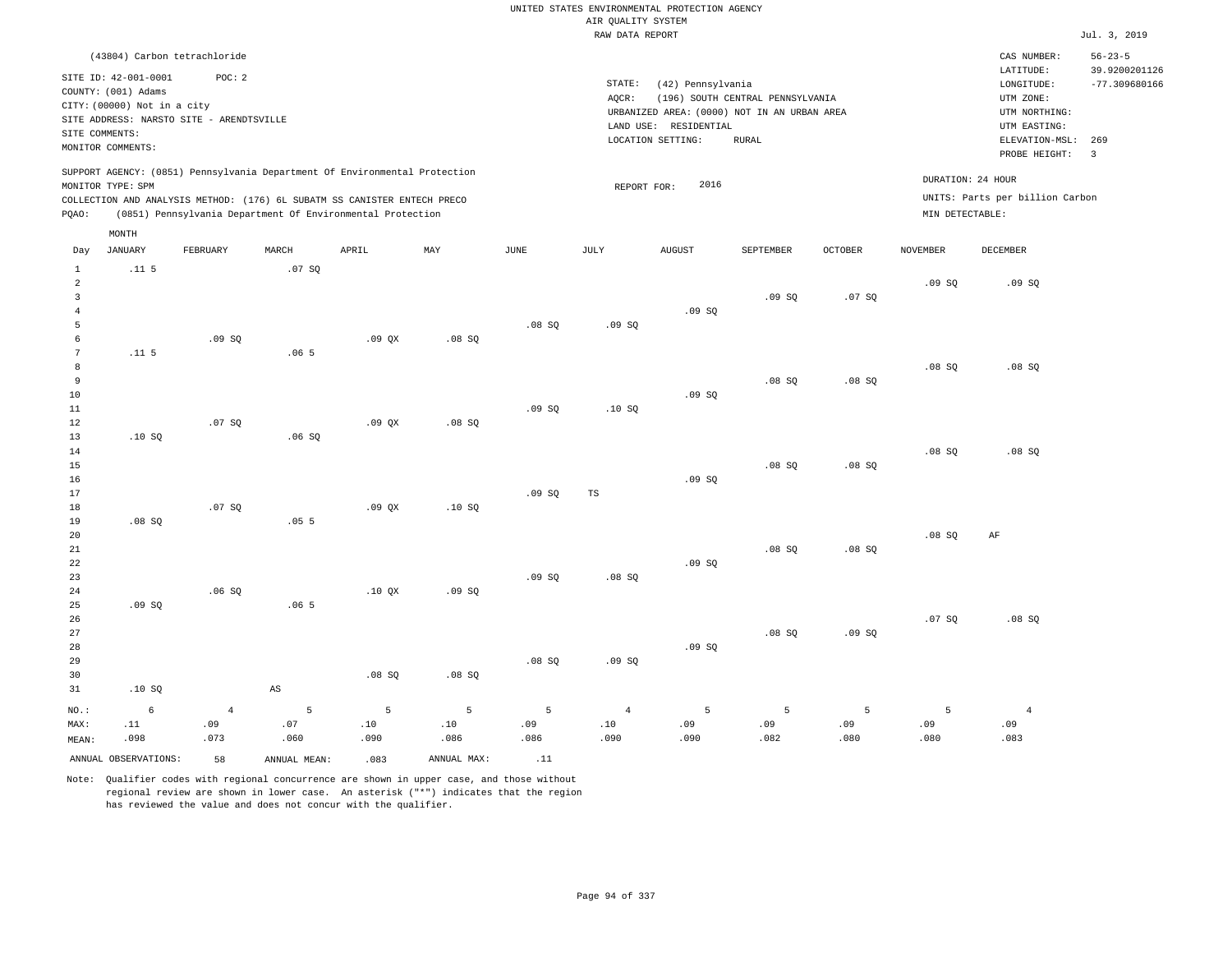|                                                  |                                                                                                                                             |                                        |                  |                                                                                                                                        |                  |                  | AIR OUALITY SYSTEM | UNITED STATES ENVIRONMENTAL PROTECTION AGENCY                                                                  |                                                  |                         |                   |                                                                                         |                                         |
|--------------------------------------------------|---------------------------------------------------------------------------------------------------------------------------------------------|----------------------------------------|------------------|----------------------------------------------------------------------------------------------------------------------------------------|------------------|------------------|--------------------|----------------------------------------------------------------------------------------------------------------|--------------------------------------------------|-------------------------|-------------------|-----------------------------------------------------------------------------------------|-----------------------------------------|
|                                                  |                                                                                                                                             |                                        |                  |                                                                                                                                        |                  |                  | RAW DATA REPORT    |                                                                                                                |                                                  |                         |                   |                                                                                         | Jul. 3, 2019                            |
|                                                  | (43804) Carbon tetrachloride                                                                                                                |                                        |                  |                                                                                                                                        |                  |                  |                    |                                                                                                                |                                                  |                         |                   | CAS NUMBER:                                                                             | $56 - 23 - 5$                           |
| SITE COMMENTS:                                   | SITE ID: 42-001-0001<br>COUNTY: (001) Adams<br>CITY: (00000) Not in a city<br>SITE ADDRESS: NARSTO SITE - ARENDTSVILLE<br>MONITOR COMMENTS: | POC: 2                                 |                  |                                                                                                                                        |                  |                  | STATE:<br>AOCR:    | (42) Pennsylvania<br>URBANIZED AREA: (0000) NOT IN AN URBAN AREA<br>LAND USE: RESIDENTIAL<br>LOCATION SETTING: | (196) SOUTH CENTRAL PENNSYLVANIA<br><b>RURAL</b> |                         |                   | LATITUDE:<br>LONGITUDE:<br>UTM ZONE:<br>UTM NORTHING:<br>UTM EASTING:<br>ELEVATION-MSL: | 39.9200201126<br>$-77.309680166$<br>269 |
|                                                  | MONITOR TYPE: SPM                                                                                                                           |                                        |                  | SUPPORT AGENCY: (0851) Pennsylvania Department Of Environmental Protection                                                             |                  |                  | REPORT FOR:        | 2017                                                                                                           |                                                  |                         | DURATION: 24 HOUR | PROBE HEIGHT:                                                                           | $\overline{3}$                          |
| PQAO:                                            |                                                                                                                                             |                                        |                  | COLLECTION AND ANALYSIS METHOD: (176) 6L SUBATM SS CANISTER ENTECH PRECO<br>(0851) Pennsylvania Department Of Environmental Protection |                  |                  |                    |                                                                                                                |                                                  |                         | MIN DETECTABLE:   | UNITS: Parts per billion Carbon                                                         |                                         |
|                                                  | MONTH                                                                                                                                       |                                        |                  |                                                                                                                                        |                  |                  |                    |                                                                                                                |                                                  |                         |                   |                                                                                         |                                         |
| Day                                              | JANUARY                                                                                                                                     | FEBRUARY                               | MARCH            | APRIL                                                                                                                                  | MAY              | $_{\rm JUNE}$    | JULY               | <b>AUGUST</b>                                                                                                  | SEPTEMBER                                        | <b>OCTOBER</b>          | <b>NOVEMBER</b>   | DECEMBER                                                                                |                                         |
| $\mathbf{1}$<br>$\overline{2}$<br>$\overline{3}$ | .08S                                                                                                                                        |                                        | .08SQ            | .09S                                                                                                                                   | .09S             |                  |                    |                                                                                                                |                                                  |                         | .07S              | .07 SQ                                                                                  |                                         |
| $\overline{4}$<br>5                              |                                                                                                                                             |                                        |                  |                                                                                                                                        |                  |                  |                    | .09S                                                                                                           | .07 SQ                                           | .08SQ                   |                   |                                                                                         |                                         |
| 6<br>$7\phantom{.0}$<br>8                        | .07S                                                                                                                                        | .08 SQ                                 | .09SQ            | .10                                                                                                                                    | $.08$ SO         | .09SQ            | .08 SQ             |                                                                                                                |                                                  |                         |                   |                                                                                         |                                         |
| 9<br>10<br>11                                    |                                                                                                                                             |                                        |                  |                                                                                                                                        |                  |                  |                    | .09S                                                                                                           | .08SQ                                            | .08SQ                   | .09S              | .08S                                                                                    |                                         |
| 12<br>13<br>14                                   | .06S                                                                                                                                        | .08S                                   | .09SQ            | .09S                                                                                                                                   | .10              | .09SQ            | .08 QX             |                                                                                                                |                                                  |                         |                   |                                                                                         |                                         |
| 15<br>16<br>17                                   |                                                                                                                                             |                                        |                  |                                                                                                                                        |                  |                  |                    | .08S                                                                                                           | .09SQ                                            | AM                      | .08S              | .07S                                                                                    |                                         |
| 18<br>19<br>20                                   | .09S                                                                                                                                        | .08S                                   | .09SQ            | .09S                                                                                                                                   | AS               | .10S             | .08S               |                                                                                                                |                                                  |                         |                   |                                                                                         |                                         |
| 21<br>22<br>23                                   |                                                                                                                                             |                                        |                  |                                                                                                                                        |                  |                  |                    | .08S                                                                                                           | .09SQ                                            | .08SQ                   | .08S              | .08S                                                                                    |                                         |
| 24<br>25<br>26<br>27                             | .09S                                                                                                                                        | AF                                     | .08SQ            | .09S                                                                                                                                   | $.08$ SO         | .09S             | .08S               |                                                                                                                |                                                  |                         |                   |                                                                                         |                                         |
| 28<br>29<br>30                                   |                                                                                                                                             |                                        |                  |                                                                                                                                        |                  | .08SQ            | .08SQ              | .08S                                                                                                           | .08S                                             | .08S                    | .07S              | .08S                                                                                    |                                         |
| 31                                               | .08SQ                                                                                                                                       |                                        |                  |                                                                                                                                        | .08 SQ           |                  |                    |                                                                                                                |                                                  |                         |                   |                                                                                         |                                         |
| $NO.$ :<br>MAX:<br>MEAN:                         | $\epsilon$<br>.09<br>.078                                                                                                                   | $\overline{\mathbf{3}}$<br>.08<br>.080 | 5<br>.09<br>.086 | 5<br>.10<br>.092                                                                                                                       | 5<br>.10<br>.086 | 5<br>.10<br>.090 | 5<br>.08<br>.080   | 5<br>.09<br>.084                                                                                               | 5<br>.09<br>.082                                 | $\bf{4}$<br>.08<br>.080 | 5<br>.09<br>.078  | 5<br>.08<br>.076                                                                        |                                         |
|                                                  | ANNUAL OBSERVATIONS:                                                                                                                        | 58                                     | ANNUAL MEAN:     | .083                                                                                                                                   | ANNUAL MAX:      | .10              |                    |                                                                                                                |                                                  |                         |                   |                                                                                         |                                         |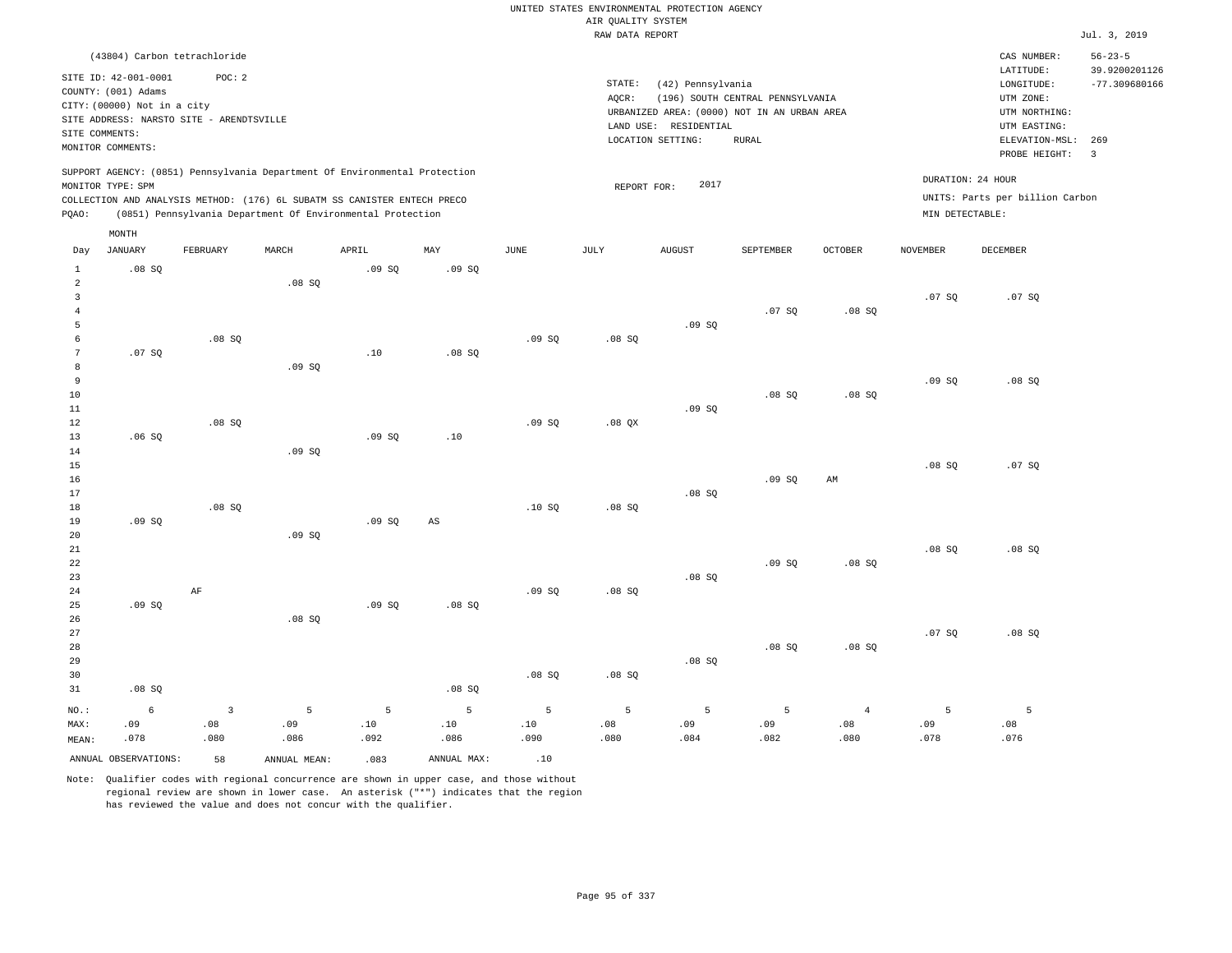|                     |                                             |          |              |                                                                            |                |                | AIR OUALITY SYSTEM | UNITED STATES ENVIRONMENTAL PROTECTION AGENCY |                                  |                |                 |                                 |                                |
|---------------------|---------------------------------------------|----------|--------------|----------------------------------------------------------------------------|----------------|----------------|--------------------|-----------------------------------------------|----------------------------------|----------------|-----------------|---------------------------------|--------------------------------|
|                     |                                             |          |              |                                                                            |                |                | RAW DATA REPORT    |                                               |                                  |                |                 |                                 | Jul. 3, 2019                   |
|                     | (43804) Carbon tetrachloride                |          |              |                                                                            |                |                |                    |                                               |                                  |                |                 | CAS NUMBER:<br>LATITUDE:        | $56 - 23 - 5$<br>39.9200201126 |
|                     | SITE ID: 42-001-0001<br>COUNTY: (001) Adams | POC: 2   |              |                                                                            |                |                | STATE:             | (42) Pennsylvania                             |                                  |                |                 | LONGITUDE:                      | $-77.309680166$                |
|                     | CITY: (00000) Not in a city                 |          |              |                                                                            |                |                | AQCR:              |                                               | (196) SOUTH CENTRAL PENNSYLVANIA |                |                 | UTM ZONE:                       |                                |
|                     | SITE ADDRESS: NARSTO SITE - ARENDTSVILLE    |          |              |                                                                            |                |                |                    | URBANIZED AREA: (0000) NOT IN AN URBAN AREA   |                                  |                |                 | UTM NORTHING:                   |                                |
| SITE COMMENTS:      |                                             |          |              |                                                                            |                |                |                    | LAND USE: RESIDENTIAL                         |                                  |                |                 | UTM EASTING:                    |                                |
|                     | MONITOR COMMENTS:                           |          |              |                                                                            |                |                |                    | LOCATION SETTING:                             | RURAL                            |                |                 | ELEVATION-MSL:<br>PROBE HEIGHT: | 269<br>$\overline{3}$          |
|                     | MONITOR TYPE: SPM                           |          |              | SUPPORT AGENCY: (0851) Pennsylvania Department Of Environmental Protection |                |                | REPORT FOR:        | 2018                                          |                                  |                |                 | DURATION: 24 HOUR               |                                |
|                     |                                             |          |              | COLLECTION AND ANALYSIS METHOD: (176) 6L SUBATM SS CANISTER ENTECH PRECO   |                |                |                    |                                               |                                  |                |                 | UNITS: Parts per billion Carbon |                                |
| PQAO:               |                                             |          |              | (0851) Pennsylvania Department Of Environmental Protection                 |                |                |                    |                                               |                                  |                |                 | MIN DETECTABLE: .03160045       |                                |
|                     | MONTH                                       |          |              |                                                                            |                |                |                    |                                               |                                  |                |                 |                                 |                                |
| Day                 | <b>JANUARY</b>                              | FEBRUARY | MARCH        | APRIL                                                                      | MAY            | $_{\rm JUNE}$  | $\mathtt{JULY}$    | <b>AUGUST</b>                                 | SEPTEMBER                        | <b>OCTOBER</b> | <b>NOVEMBER</b> | DECEMBER                        |                                |
| 1                   |                                             | .08S     |              |                                                                            |                | .08S           | .09SQ              |                                               |                                  |                |                 |                                 |                                |
| $\sqrt{2}$          | .08 SQ                                      |          |              | .10                                                                        | .11.5          |                |                    |                                               |                                  |                |                 |                                 |                                |
| $\overline{3}$      |                                             |          | .09SQ        |                                                                            |                |                |                    |                                               |                                  |                | .10             |                                 |                                |
| $\overline{4}$<br>5 |                                             |          |              |                                                                            |                |                |                    |                                               | .10S                             | .07S           |                 | .09SQ                           |                                |
| $\epsilon$          |                                             |          |              |                                                                            |                |                |                    | .08SQ                                         |                                  |                |                 |                                 |                                |
| $7\phantom{.0}$     |                                             | .08S     |              |                                                                            |                | AM             | .08S               |                                               |                                  |                |                 |                                 |                                |
| 8                   | .08SQ                                       |          |              | .08SQ                                                                      | .10            |                |                    |                                               |                                  |                |                 |                                 |                                |
| 9                   |                                             |          | .08S         |                                                                            |                |                |                    |                                               |                                  |                |                 |                                 |                                |
| 10                  |                                             |          |              |                                                                            |                |                |                    |                                               |                                  |                | .08SQ           | .08SQ                           |                                |
| 11                  |                                             |          |              |                                                                            |                |                |                    |                                               | $.06$ $OX$                       | .09S           |                 |                                 |                                |
| 12                  |                                             |          |              |                                                                            |                |                |                    | .08SQ                                         |                                  |                |                 |                                 |                                |
| 13                  |                                             | .08S     |              |                                                                            |                | $.08$ SO       | .07S               |                                               |                                  |                |                 |                                 |                                |
| 14                  | .08SQ                                       |          |              | .08SQ                                                                      | .09SQ          |                |                    |                                               |                                  |                |                 |                                 |                                |
| 15                  |                                             |          | .10S         |                                                                            |                |                |                    |                                               |                                  |                |                 |                                 |                                |
| 16                  |                                             |          |              |                                                                            |                |                |                    |                                               |                                  |                | .09SQ           | .08SQ                           |                                |
| 17                  |                                             |          |              |                                                                            |                |                |                    | .11 <sub>5</sub>                              | $.08$ $OX$                       | .08S           |                 |                                 |                                |
| $18\,$<br>19        |                                             | .08SQ    |              |                                                                            |                | .08 SQ         | .09SQ              |                                               |                                  |                |                 |                                 |                                |
| 20                  | .08S                                        |          |              | .08S                                                                       | .08 SQ         |                |                    |                                               |                                  |                |                 |                                 |                                |
| $2\sqrt{1}$         |                                             |          | .10SQ        |                                                                            |                |                |                    |                                               |                                  |                |                 |                                 |                                |
| 22                  |                                             |          |              |                                                                            |                |                |                    |                                               |                                  |                | .08SQ           | .08SQ                           |                                |
| 23                  |                                             |          |              |                                                                            |                |                |                    |                                               | .08SQ                            | .08SQ          |                 |                                 |                                |
| 24                  |                                             |          |              |                                                                            |                |                |                    | .09SQ                                         |                                  |                |                 |                                 |                                |
| 25                  |                                             | .09SQ    |              |                                                                            |                | .07 SQ         | .08 QX             |                                               |                                  |                |                 |                                 |                                |
| 26                  | .08S                                        |          |              | AS                                                                         | $_{\rm AS}$    |                |                    |                                               |                                  |                |                 |                                 |                                |
| 27                  |                                             |          | .08SQ        |                                                                            |                |                |                    |                                               |                                  |                |                 |                                 |                                |
| 28                  |                                             |          |              |                                                                            |                |                |                    |                                               |                                  |                | $_{\rm AS}$     | .07S                            |                                |
| 29                  |                                             |          |              |                                                                            |                |                |                    |                                               | .07SQ                            | .07SQ          |                 |                                 |                                |
| 30                  |                                             |          |              |                                                                            |                |                |                    | .10                                           |                                  |                |                 |                                 |                                |
| 31                  |                                             |          |              |                                                                            |                |                | .08 SQ             |                                               |                                  |                |                 |                                 |                                |
| NO.:                | 5                                           | 5        | 5            | $\overline{4}$                                                             | $\overline{4}$ | $\overline{4}$ | 6                  | 5                                             | 5                                | 5              | $\overline{4}$  | 5                               |                                |
| MAX:                | .08                                         | .09      | $.10$        | .10                                                                        | .11            | .08            | .09                | .11                                           | .10                              | .09            | .10             | .09                             |                                |
| MEAN:               | .080                                        | .082     | .090         | .085                                                                       | .095           | .078           | .082               | .092                                          | .078                             | .078           | .088            | .080                            |                                |
|                     | ANNUAL OBSERVATIONS:                        | 57       | ANNUAL MEAN: | .084                                                                       | ANNUAL MAX:    | .11            |                    |                                               |                                  |                |                 |                                 |                                |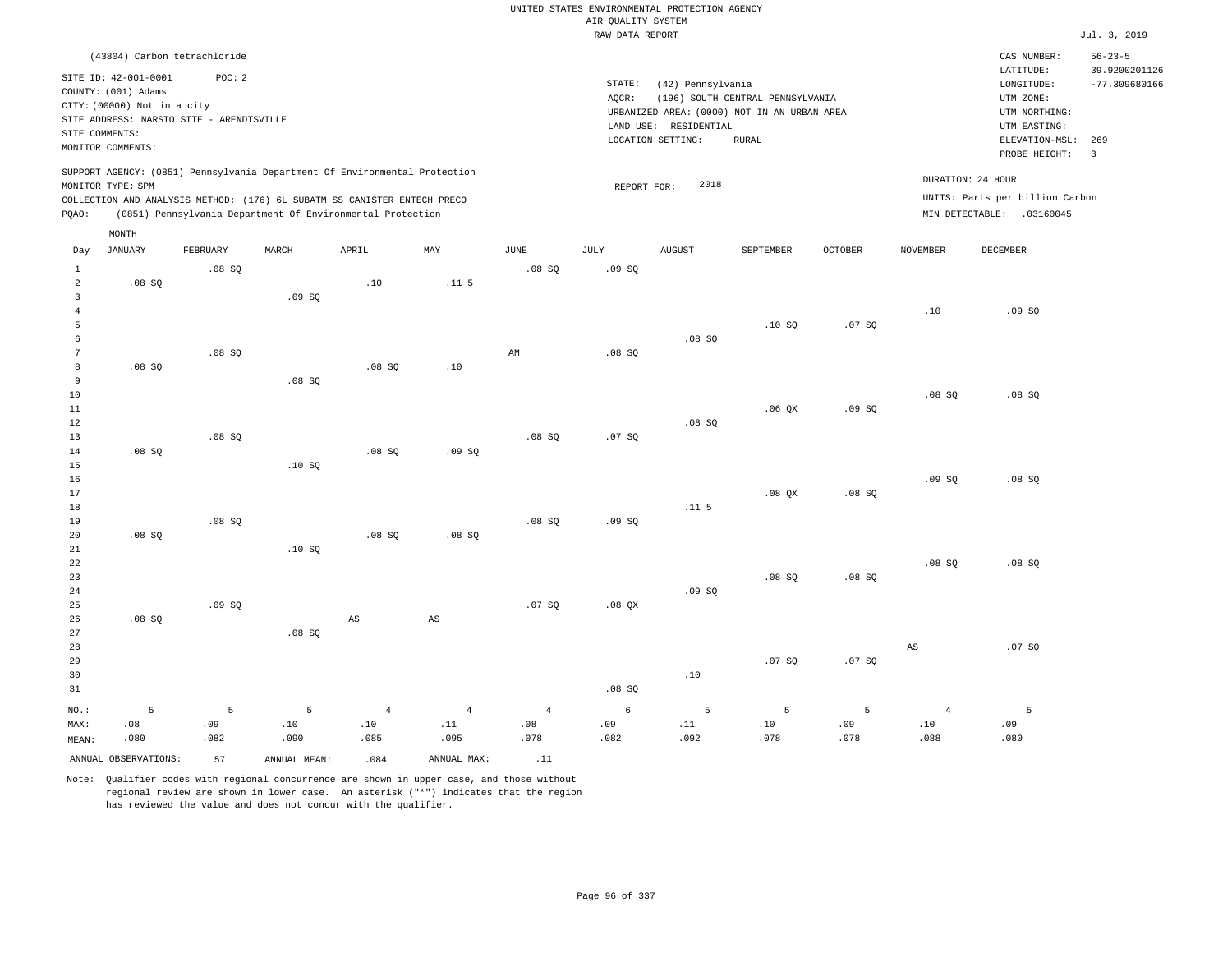|                     |                                                                                                                                                                             |                   |                                                            |          |                   |                   |                    | UNITED STATES ENVIRONMENTAL PROTECTION AGENCY |                                     |                                     |                 |                                                      |                                                   |
|---------------------|-----------------------------------------------------------------------------------------------------------------------------------------------------------------------------|-------------------|------------------------------------------------------------|----------|-------------------|-------------------|--------------------|-----------------------------------------------|-------------------------------------|-------------------------------------|-----------------|------------------------------------------------------|---------------------------------------------------|
|                     |                                                                                                                                                                             |                   |                                                            |          |                   |                   | AIR QUALITY SYSTEM |                                               |                                     |                                     |                 |                                                      |                                                   |
|                     |                                                                                                                                                                             |                   |                                                            |          |                   |                   | RAW DATA REPORT    |                                               |                                     |                                     |                 |                                                      | Jul. 3, 2019                                      |
|                     | (43806) Bromoform<br>SITE ID: 42-001-0001                                                                                                                                   | POC: 2            |                                                            |          |                   |                   | STATE:             | (42) Pennsylvania                             |                                     |                                     |                 | CAS NUMBER:<br>LATITUDE:<br>LONGITUDE:               | $75 - 25 - 2$<br>39.9200201126<br>$-77.309680166$ |
|                     | COUNTY: (001) Adams                                                                                                                                                         |                   |                                                            |          |                   |                   | AOCR:              |                                               | (196) SOUTH CENTRAL PENNSYLVANIA    |                                     |                 | UTM ZONE:                                            |                                                   |
|                     | CITY: (00000) Not in a city                                                                                                                                                 |                   |                                                            |          |                   |                   |                    | URBANIZED AREA: (0000) NOT IN AN URBAN AREA   |                                     |                                     |                 | UTM NORTHING:                                        |                                                   |
|                     | SITE ADDRESS: NARSTO SITE - ARENDTSVILLE                                                                                                                                    |                   |                                                            |          |                   |                   |                    | LAND USE: RESIDENTIAL                         |                                     |                                     |                 | UTM EASTING:                                         |                                                   |
| SITE COMMENTS:      |                                                                                                                                                                             |                   |                                                            |          |                   |                   |                    | LOCATION SETTING:                             | <b>RURAL</b>                        |                                     |                 | ELEVATION-MSL:                                       | 269                                               |
|                     | MONITOR COMMENTS:                                                                                                                                                           |                   |                                                            |          |                   |                   |                    |                                               |                                     |                                     |                 | PROBE HEIGHT:                                        | $\overline{3}$                                    |
|                     | SUPPORT AGENCY: (0851) Pennsylvania Department Of Environmental Protection<br>MONITOR TYPE: SPM<br>COLLECTION AND ANALYSIS METHOD: (176) 6L SUBATM SS CANISTER ENTECH PRECO |                   |                                                            |          |                   |                   | REPORT FOR:        | 2013                                          |                                     |                                     |                 | DURATION: 24 HOUR<br>UNITS: Parts per billion Carbon |                                                   |
| PQAO:               |                                                                                                                                                                             |                   | (0851) Pennsylvania Department Of Environmental Protection |          |                   |                   |                    |                                               |                                     |                                     | MIN DETECTABLE: |                                                      |                                                   |
|                     | MONTH                                                                                                                                                                       |                   |                                                            |          |                   |                   |                    |                                               |                                     |                                     |                 |                                                      |                                                   |
| Day<br>$\mathbf{1}$ | JANUARY                                                                                                                                                                     | FEBRUARY          | MARCH                                                      | APRIL    | MAY               | $_{\rm JUNE}$     | JULY               | <b>AUGUST</b>                                 | SEPTEMBER<br>$\mathbb{A}\mathbb{S}$ | <b>OCTOBER</b><br>.00 <sub>ND</sub> | <b>NOVEMBER</b> | <b>DECEMBER</b>                                      |                                                   |
| 2                   |                                                                                                                                                                             |                   |                                                            |          |                   |                   |                    | $\rm AF$                                      |                                     |                                     |                 |                                                      |                                                   |
| $\overline{3}$      |                                                                                                                                                                             | $.00$ ND          |                                                            |          |                   | $.00$ ND          | $.00$ ND           |                                               |                                     |                                     |                 |                                                      |                                                   |
| $\overline{4}$      | $\rm AF$                                                                                                                                                                    |                   |                                                            | $.00$ ND | .00 <sub>ND</sub> |                   |                    |                                               |                                     |                                     |                 |                                                      |                                                   |
| 5                   |                                                                                                                                                                             |                   | .00 <sub>ND</sub>                                          |          |                   |                   |                    |                                               |                                     |                                     |                 |                                                      |                                                   |
| 6                   |                                                                                                                                                                             |                   |                                                            |          |                   |                   |                    |                                               |                                     |                                     | $.00$ ND        | AF                                                   |                                                   |
| 7                   |                                                                                                                                                                             |                   |                                                            |          |                   |                   |                    |                                               | $.00$ ND                            | AF                                  |                 |                                                      |                                                   |
| 8                   |                                                                                                                                                                             |                   |                                                            |          |                   |                   |                    | $.00$ ND                                      |                                     |                                     |                 |                                                      |                                                   |
| 9                   |                                                                                                                                                                             | $.00$ ND          |                                                            |          |                   | $.00$ ND          | $.00$ ND           |                                               |                                     |                                     |                 |                                                      |                                                   |
| 10<br>$11\,$        | $\rm AF$                                                                                                                                                                    |                   |                                                            | $.00$ ND | $.00$ ND          |                   |                    |                                               |                                     |                                     |                 |                                                      |                                                   |
| 12                  |                                                                                                                                                                             |                   | .00 <sub>ND</sub>                                          |          |                   |                   |                    |                                               |                                     |                                     | $.00$ ND        | AF                                                   |                                                   |
| 13                  |                                                                                                                                                                             |                   |                                                            |          |                   |                   |                    |                                               | $.00$ ND                            | $.00$ ND                            |                 |                                                      |                                                   |
| 14                  |                                                                                                                                                                             |                   |                                                            |          |                   |                   |                    | .00 <sub>ND</sub>                             |                                     |                                     |                 |                                                      |                                                   |
| 15                  |                                                                                                                                                                             | $\rm AF$          |                                                            |          |                   | .00 <sub>ND</sub> | .00 <sub>ND</sub>  |                                               |                                     |                                     |                 |                                                      |                                                   |
| 16                  | $.00$ ND                                                                                                                                                                    |                   |                                                            | $.00$ ND | $.00$ ND          |                   |                    |                                               |                                     |                                     |                 |                                                      |                                                   |
| 17                  |                                                                                                                                                                             |                   | $.00$ ND                                                   |          |                   |                   |                    |                                               |                                     |                                     |                 |                                                      |                                                   |
| 18                  |                                                                                                                                                                             |                   |                                                            |          |                   |                   |                    |                                               |                                     |                                     | AF              | $.00$ ND                                             |                                                   |
| 19                  |                                                                                                                                                                             |                   |                                                            |          |                   |                   |                    |                                               | .00 <sub>ND</sub>                   | $.00$ ND                            |                 |                                                      |                                                   |
| 20                  |                                                                                                                                                                             |                   |                                                            |          |                   |                   |                    | .00CL                                         |                                     |                                     |                 |                                                      |                                                   |
| $21\,$<br>22        | .00 <sub>ND</sub>                                                                                                                                                           | .00 <sub>ND</sub> |                                                            | $.00$ ND | $.00$ ND          | $.00$ ND          | $.00$ ND           |                                               |                                     |                                     |                 |                                                      |                                                   |
| 23                  |                                                                                                                                                                             |                   | $.00$ ND                                                   |          |                   |                   |                    |                                               |                                     |                                     |                 |                                                      |                                                   |
| 24                  |                                                                                                                                                                             |                   |                                                            |          |                   |                   |                    |                                               |                                     |                                     | AF              | AS                                                   |                                                   |
| 25                  |                                                                                                                                                                             |                   |                                                            |          |                   |                   |                    |                                               | $.00$ ND                            | .00 <sub>ND</sub>                   |                 |                                                      |                                                   |
| 26                  |                                                                                                                                                                             |                   |                                                            |          |                   |                   |                    | $.00$ ND                                      |                                     |                                     |                 |                                                      |                                                   |
| 27                  |                                                                                                                                                                             | $.00$ ND          |                                                            |          |                   | $.00$ ND          | $.00$ ND           |                                               |                                     |                                     |                 |                                                      |                                                   |
| 28                  | .00 <sub>ND</sub>                                                                                                                                                           |                   |                                                            | $.00$ ND | .00 <sub>ND</sub> |                   |                    |                                               |                                     |                                     |                 |                                                      |                                                   |
| 29                  |                                                                                                                                                                             |                   | $.00$ ND                                                   |          |                   |                   |                    |                                               |                                     |                                     |                 |                                                      |                                                   |
| 30                  |                                                                                                                                                                             |                   |                                                            |          |                   |                   |                    |                                               |                                     |                                     | AF              | $.00$ ND                                             |                                                   |
| 31                  |                                                                                                                                                                             |                   |                                                            |          |                   |                   |                    |                                               |                                     | .00 <sub>ND</sub>                   |                 |                                                      |                                                   |
| NO.:                | $\overline{\mathbf{3}}$                                                                                                                                                     | $\overline{4}$    | 5                                                          | 5        | 5                 | 5                 | 5                  | $\overline{4}$                                | $\overline{4}$                      | 5                                   | $\overline{a}$  | 2                                                    |                                                   |
| MAX:                | 0.00                                                                                                                                                                        | 0.00              | 0.00                                                       | 0.00     | 0.00              | 0.00              | 0.00               | 0.00                                          | 0.00                                | 0.00                                | 0.00            | 0.00                                                 |                                                   |
| MEAN:               | 0.000                                                                                                                                                                       | 0.000             | 0.000                                                      | 0.000    | 0.000             | 0.000             | 0.000              | 0.000                                         | 0.000                               | 0.000                               | 0.000           | 0.000                                                |                                                   |
|                     | ANNUAL OBSERVATIONS:                                                                                                                                                        | 49                | ANNUAL MEAN:                                               | 0.000    | ANNUAL MAX:       | 0.00              |                    |                                               |                                     |                                     |                 |                                                      |                                                   |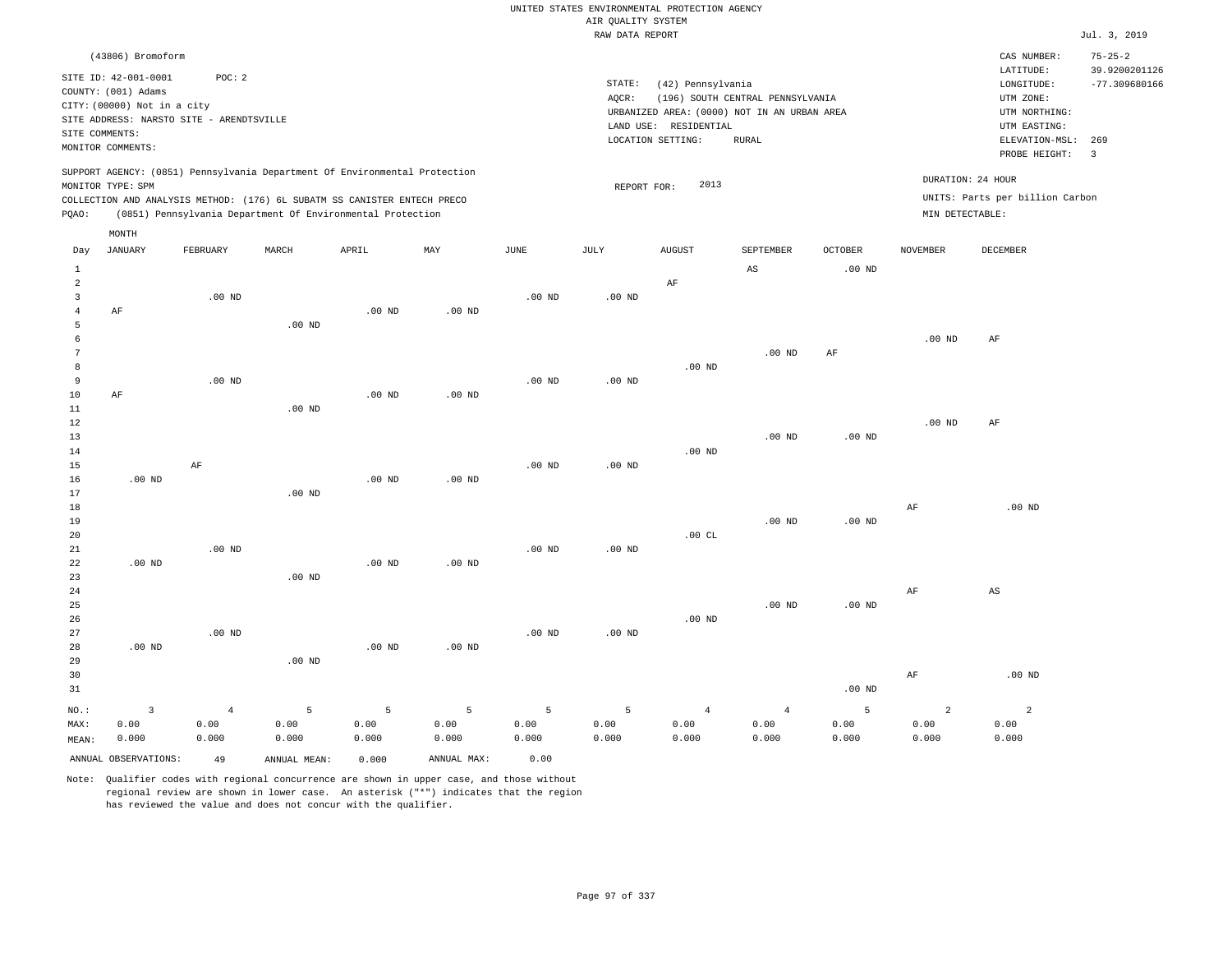|                                       |                                                                                                                                             |                    |                                                                                                                                        |                                 |                    |                    |                    | UNITED STATES ENVIRONMENTAL PROTECTION AGENCY                                             |                                  |                                 |                    |                                                                                      |                                                   |
|---------------------------------------|---------------------------------------------------------------------------------------------------------------------------------------------|--------------------|----------------------------------------------------------------------------------------------------------------------------------------|---------------------------------|--------------------|--------------------|--------------------|-------------------------------------------------------------------------------------------|----------------------------------|---------------------------------|--------------------|--------------------------------------------------------------------------------------|---------------------------------------------------|
|                                       |                                                                                                                                             |                    |                                                                                                                                        |                                 |                    |                    | AIR QUALITY SYSTEM |                                                                                           |                                  |                                 |                    |                                                                                      |                                                   |
|                                       |                                                                                                                                             |                    |                                                                                                                                        |                                 |                    |                    | RAW DATA REPORT    |                                                                                           |                                  |                                 |                    |                                                                                      | Jul. 3, 2019                                      |
|                                       | (43806) Bromoform<br>SITE ID: 42-001-0001<br>COUNTY: (001) Adams<br>CITY: (00000) Not in a city<br>SITE ADDRESS: NARSTO SITE - ARENDTSVILLE | POC: 2             |                                                                                                                                        |                                 |                    |                    | STATE:<br>$AQCR$ : | (42) Pennsylvania<br>URBANIZED AREA: (0000) NOT IN AN URBAN AREA<br>LAND USE: RESIDENTIAL | (196) SOUTH CENTRAL PENNSYLVANIA |                                 |                    | CAS NUMBER:<br>LATITUDE:<br>LONGITUDE:<br>UTM ZONE:<br>UTM NORTHING:<br>UTM EASTING: | $75 - 25 - 2$<br>39.9200201126<br>$-77.309680166$ |
| SITE COMMENTS:                        | MONITOR COMMENTS:                                                                                                                           |                    |                                                                                                                                        |                                 |                    |                    |                    | LOCATION SETTING:                                                                         | <b>RURAL</b>                     |                                 |                    | ELEVATION-MSL:<br>PROBE HEIGHT:                                                      | 269<br>$\overline{\mathbf{3}}$                    |
|                                       | MONITOR TYPE: SPM                                                                                                                           |                    | SUPPORT AGENCY: (0851) Pennsylvania Department Of Environmental Protection                                                             |                                 |                    |                    | REPORT FOR:        | 2014                                                                                      |                                  |                                 | DURATION: 24 HOUR  |                                                                                      |                                                   |
| PQAO:                                 |                                                                                                                                             |                    | COLLECTION AND ANALYSIS METHOD: (176) 6L SUBATM SS CANISTER ENTECH PRECO<br>(0851) Pennsylvania Department Of Environmental Protection |                                 |                    |                    |                    |                                                                                           |                                  |                                 | MIN DETECTABLE:    | UNITS: Parts per billion Carbon                                                      |                                                   |
| Day                                   | MONTH<br>JANUARY                                                                                                                            | FEBRUARY           | MARCH                                                                                                                                  | APRIL                           | MAY                | JUNE               | JULY               | AUGUST                                                                                    | SEPTEMBER                        | OCTOBER                         | NOVEMBER           | DECEMBER                                                                             |                                                   |
| $\mathbf{1}$<br>$\overline{a}$        |                                                                                                                                             |                    |                                                                                                                                        |                                 |                    |                    |                    |                                                                                           | $.00$ ND                         | $.00$ ND                        | .00 <sub>ND</sub>  | AF                                                                                   |                                                   |
| $\overline{3}$<br>$\overline{4}$<br>5 | AS                                                                                                                                          | $.00$ ND           |                                                                                                                                        | $.00$ ND                        | $.00$ ND           | $.00$ ND           | $.00$ ND           | $.00$ ND                                                                                  |                                  |                                 |                    |                                                                                      |                                                   |
| 6<br>7<br>8<br>9                      |                                                                                                                                             |                    | .00 <sub>ND</sub>                                                                                                                      |                                 |                    |                    |                    | $.00$ ND                                                                                  | $.00$ ND                         | $.00$ ND                        | .00 <sub>ND</sub>  | $.00$ ND                                                                             |                                                   |
| 10<br>11<br>12                        | $.00$ ND                                                                                                                                    | $.00$ ND           | $.00$ ND                                                                                                                               | .00 <sub>ND</sub>               | $.00$ ND           | .00 <sub>ND</sub>  | .00 <sub>ND</sub>  |                                                                                           |                                  |                                 |                    |                                                                                      |                                                   |
| 13<br>14<br>15                        |                                                                                                                                             | $.00$ ND           |                                                                                                                                        |                                 |                    | .00 <sub>ND</sub>  | $.00$ ND           | $.00$ ND                                                                                  | $.00$ ND                         | $.00$ ND                        | .00 <sub>ND</sub>  | $.00$ ND                                                                             |                                                   |
| 16<br>17<br>18<br>19                  | $.00$ ND                                                                                                                                    |                    | $.00$ ND                                                                                                                               | $.00$ ND                        | $.00$ ND           |                    |                    |                                                                                           |                                  |                                 | .00 <sub>ND</sub>  | $.00$ ND                                                                             |                                                   |
| 20<br>$2\sqrt{1}$<br>22               |                                                                                                                                             | $.00$ ND           |                                                                                                                                        |                                 |                    | .00 <sub>ND</sub>  | $.00$ ND           | $.00$ ND                                                                                  | $\rm{AF}$                        | $.00$ ND                        |                    |                                                                                      |                                                   |
| 23<br>24<br>25                        | .00 <sub>ND</sub>                                                                                                                           |                    | $.00$ ND                                                                                                                               | $.00$ ND                        | $.00$ ND           |                    |                    |                                                                                           |                                  |                                 | .00 <sub>ND</sub>  | $.00$ ND                                                                             |                                                   |
| 26<br>27<br>28<br>29                  | $.00$ ND                                                                                                                                    | $.00$ ND           |                                                                                                                                        | $\rm AF$                        | .00 <sub>ND</sub>  | .00 <sub>ND</sub>  | .00 <sub>ND</sub>  | AS                                                                                        | $.00$ ND                         | $\mathbb{A}\mathbb{S}$          |                    |                                                                                      |                                                   |
| 30<br>31                              |                                                                                                                                             |                    | $.00$ ND                                                                                                                               |                                 |                    |                    |                    |                                                                                           |                                  |                                 |                    | $.00$ ND                                                                             |                                                   |
| NO.:<br>MAX:<br>MEAN:                 | $\overline{4}$<br>0.00<br>0.000                                                                                                             | 5<br>0.00<br>0.000 | 5<br>0.00<br>0.000                                                                                                                     | $\overline{4}$<br>0.00<br>0.000 | 5<br>0.00<br>0.000 | 5<br>0.00<br>0.000 | 5<br>0.00<br>0.000 | $\overline{4}$<br>0.00<br>0.000                                                           | $\overline{4}$<br>0.00<br>0.000  | $\overline{4}$<br>0.00<br>0.000 | 5<br>0.00<br>0.000 | 5<br>0.00<br>0.000                                                                   |                                                   |
|                                       | ANNUAL OBSERVATIONS:                                                                                                                        | 55                 | ANNUAL, MEAN:                                                                                                                          | 0.000                           | ANNUAL MAX:        | 0.00               |                    |                                                                                           |                                  |                                 |                    |                                                                                      |                                                   |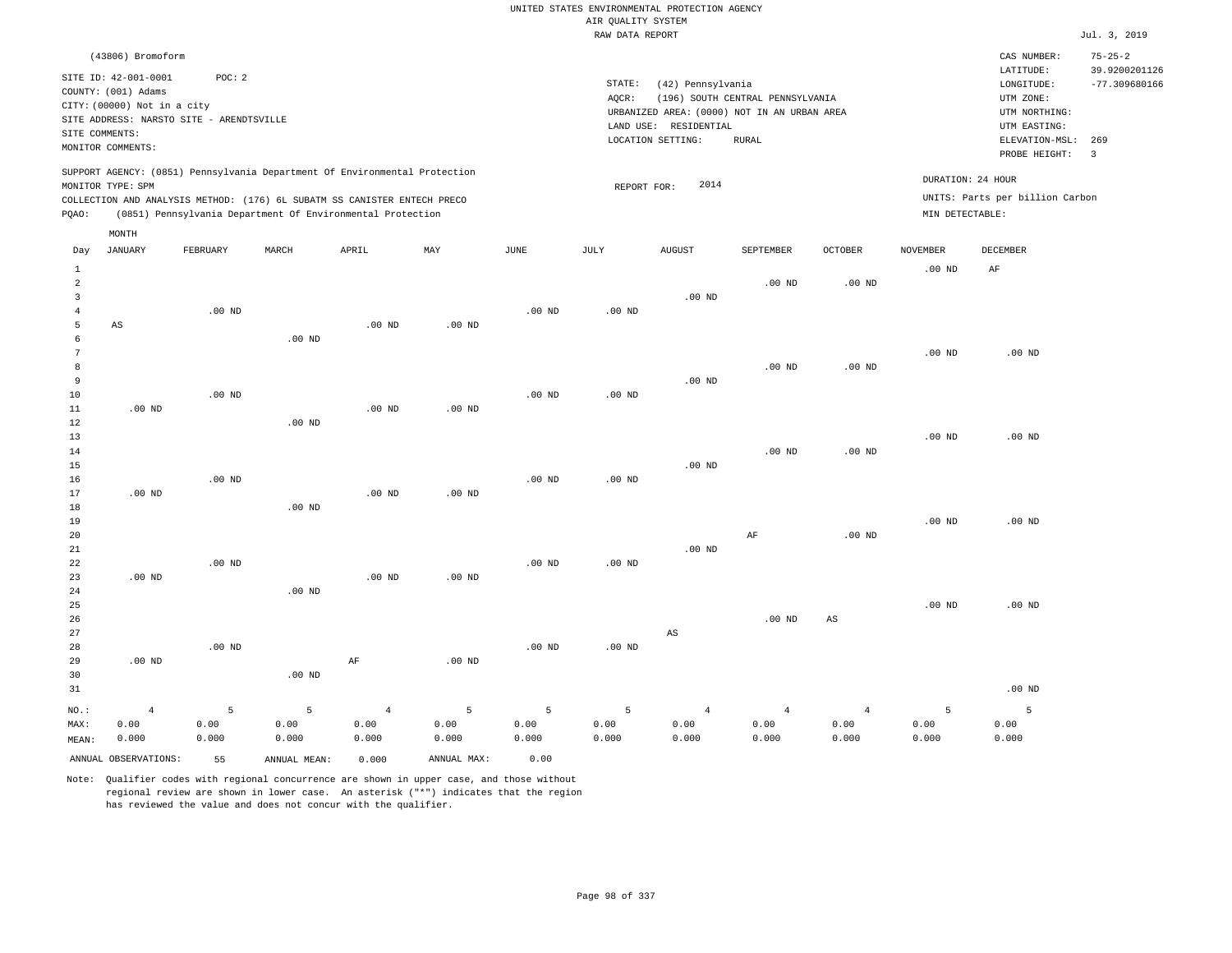|                         |                                           |                   |                                                                            |          |                   |                   | AIR QUALITY SYSTEM | UNITED STATES ENVIRONMENTAL PROTECTION AGENCY |                                  |                |                   |                                     |                                |
|-------------------------|-------------------------------------------|-------------------|----------------------------------------------------------------------------|----------|-------------------|-------------------|--------------------|-----------------------------------------------|----------------------------------|----------------|-------------------|-------------------------------------|--------------------------------|
|                         |                                           |                   |                                                                            |          |                   |                   | RAW DATA REPORT    |                                               |                                  |                |                   |                                     | Jul. 3, 2019                   |
|                         | (43806) Bromoform<br>SITE ID: 42-001-0001 | POC: 2            |                                                                            |          |                   |                   |                    |                                               |                                  |                |                   | CAS NUMBER:<br>LATITUDE:            | $75 - 25 - 2$<br>39.9200201126 |
|                         | COUNTY: (001) Adams                       |                   |                                                                            |          |                   |                   | STATE:             | (42) Pennsylvania                             |                                  |                |                   | LONGITUDE:                          | $-77.309680166$                |
|                         | CITY: (00000) Not in a city               |                   |                                                                            |          |                   |                   | AQCR:              |                                               | (196) SOUTH CENTRAL PENNSYLVANIA |                |                   | UTM ZONE:                           |                                |
|                         | SITE ADDRESS: NARSTO SITE - ARENDTSVILLE  |                   |                                                                            |          |                   |                   |                    | URBANIZED AREA: (0000) NOT IN AN URBAN AREA   |                                  |                |                   | UTM NORTHING:                       |                                |
| SITE COMMENTS:          |                                           |                   |                                                                            |          |                   |                   |                    | LAND USE: RESIDENTIAL                         |                                  |                |                   | UTM EASTING:                        |                                |
|                         | MONITOR COMMENTS:                         |                   |                                                                            |          |                   |                   |                    | LOCATION SETTING:                             | <b>RURAL</b>                     |                |                   | ELEVATION-MSL: 269<br>PROBE HEIGHT: | 3                              |
|                         |                                           |                   | SUPPORT AGENCY: (0851) Pennsylvania Department Of Environmental Protection |          |                   |                   |                    | 2015                                          |                                  |                | DURATION: 24 HOUR |                                     |                                |
|                         | MONITOR TYPE: SPM                         |                   | COLLECTION AND ANALYSIS METHOD: (176) 6L SUBATM SS CANISTER ENTECH PRECO   |          |                   |                   | REPORT FOR:        |                                               |                                  |                |                   | UNITS: Parts per billion Carbon     |                                |
| PQAO:                   |                                           |                   | (0851) Pennsylvania Department Of Environmental Protection                 |          |                   |                   |                    |                                               |                                  |                | MIN DETECTABLE:   |                                     |                                |
|                         | MONTH                                     |                   |                                                                            |          |                   |                   |                    |                                               |                                  |                |                   |                                     |                                |
| Day<br>$\mathbf{1}$     | <b>JANUARY</b>                            | FEBRUARY          | MARCH<br>.00 <sub>ND</sub>                                                 | APRIL    | MAY               | <b>JUNE</b>       | <b>JULY</b>        | <b>AUGUST</b>                                 | SEPTEMBER                        | <b>OCTOBER</b> | <b>NOVEMBER</b>   | DECEMBER                            |                                |
| $\overline{a}$          |                                           |                   |                                                                            |          |                   |                   |                    |                                               |                                  |                | $.00$ ND          | $.00$ ND                            |                                |
| $\overline{\mathbf{3}}$ |                                           |                   |                                                                            |          |                   |                   |                    |                                               | $\mathbb{A}\mathbb{S}$           | $.00$ ND       |                   |                                     |                                |
| $\overline{4}$          |                                           |                   |                                                                            |          |                   |                   |                    | $.00$ ND                                      |                                  |                |                   |                                     |                                |
| 5                       |                                           | .00 <sub>ND</sub> |                                                                            |          |                   | .00 <sub>ND</sub> | $.00$ ND           |                                               |                                  |                |                   |                                     |                                |
| 6                       | $.00$ ND                                  |                   |                                                                            | $.00$ ND | AS                |                   |                    |                                               |                                  |                |                   |                                     |                                |
| 7                       |                                           |                   | $.00$ ND                                                                   |          |                   |                   |                    |                                               |                                  |                |                   |                                     |                                |
| $^{\rm 8}$              |                                           |                   |                                                                            |          |                   |                   |                    |                                               |                                  |                | .00 <sub>ND</sub> | $.00$ ND                            |                                |
| 9                       |                                           |                   |                                                                            |          |                   |                   |                    |                                               | $.00$ ND                         | $.00$ ND       |                   |                                     |                                |
| 10<br>$1\,1$            |                                           | $.00$ ND          |                                                                            |          |                   | .00 <sub>ND</sub> | AF                 | $.00$ ND                                      |                                  |                |                   |                                     |                                |
| 12                      | $.00$ ND                                  |                   |                                                                            | $.00$ ND | $.00$ ND          |                   |                    |                                               |                                  |                |                   |                                     |                                |
| 13                      |                                           |                   | .00 <sub>ND</sub>                                                          |          |                   |                   |                    |                                               |                                  |                |                   |                                     |                                |
| 14                      |                                           |                   |                                                                            |          |                   |                   |                    |                                               |                                  |                | .00 <sub>ND</sub> | $.00$ ND                            |                                |
| 15                      |                                           |                   |                                                                            |          |                   |                   |                    |                                               | $.00$ ND                         | $.00$ ND       |                   |                                     |                                |
| 16                      |                                           |                   |                                                                            |          |                   |                   |                    | $.00$ ND                                      |                                  |                |                   |                                     |                                |
| 17                      |                                           | $.00$ ND          |                                                                            |          |                   | .00 <sub>ND</sub> | $.00$ ND           |                                               |                                  |                |                   |                                     |                                |
| 18                      | $.00$ ND                                  |                   |                                                                            | $.00$ ND | $.00$ ND          |                   |                    |                                               |                                  |                |                   |                                     |                                |
| 19                      |                                           |                   | $.00$ ND                                                                   |          |                   |                   |                    |                                               |                                  |                |                   |                                     |                                |
| 20                      |                                           |                   |                                                                            |          |                   |                   |                    |                                               |                                  |                | .00 <sub>ND</sub> | $.00$ ND                            |                                |
| 21<br>22                |                                           |                   |                                                                            |          |                   |                   |                    | $.00$ ND                                      | $.00$ ND                         | $.00$ ND       |                   |                                     |                                |
| 23                      |                                           | $.00$ ND          |                                                                            |          |                   | $.00$ ND          | $.00$ ND           |                                               |                                  |                |                   |                                     |                                |
| 24                      | $.00$ ND                                  |                   |                                                                            | $.00$ ND | .00 <sub>ND</sub> |                   |                    |                                               |                                  |                |                   |                                     |                                |
| 25                      |                                           |                   | .00 <sub>ND</sub>                                                          |          |                   |                   |                    |                                               |                                  |                |                   |                                     |                                |
| 26                      |                                           |                   |                                                                            |          |                   |                   |                    |                                               |                                  |                | .00 <sub>ND</sub> | $.00$ ND                            |                                |
| 27                      |                                           |                   |                                                                            |          |                   |                   |                    |                                               | $.00$ ND                         | $.00$ ND       |                   |                                     |                                |
| 28                      |                                           |                   |                                                                            |          |                   |                   |                    | $.00$ ND                                      |                                  |                |                   |                                     |                                |
| 29                      |                                           |                   |                                                                            |          |                   | .00 <sub>ND</sub> | $.00$ ND           |                                               |                                  |                |                   |                                     |                                |
| 30                      | $.00$ ND                                  |                   |                                                                            | $.00$ ND | $.00$ ND          |                   |                    |                                               |                                  |                |                   |                                     |                                |
| 31                      |                                           |                   | $.00$ ND                                                                   |          |                   |                   |                    |                                               |                                  |                |                   |                                     |                                |
| $NO.$ :                 | $\overline{5}$                            | $\overline{4}$    | $\epsilon$                                                                 | 5        | $\overline{4}$    | 5                 | $\overline{4}$     | 5                                             | $\,4$                            | 5              | 5                 | 5                                   |                                |
| MAX:                    | 0.00                                      | 0.00              | 0.00                                                                       | 0.00     | 0.00              | 0.00              | 0.00               | 0.00                                          | 0.00                             | 0.00           | 0.00              | 0.00                                |                                |
| MEAN:                   | 0.000                                     | 0.000             | 0.000                                                                      | 0.000    | 0.000             | 0.000             | 0.000              | 0.000                                         | 0.000                            | 0.000          | 0.000             | 0.000                               |                                |
|                         | ANNUAL OBSERVATIONS:                      | 57                | ANNUAL, MEAN:                                                              | 0.000    | ANNUAL MAX:       | 0.00              |                    |                                               |                                  |                |                   |                                     |                                |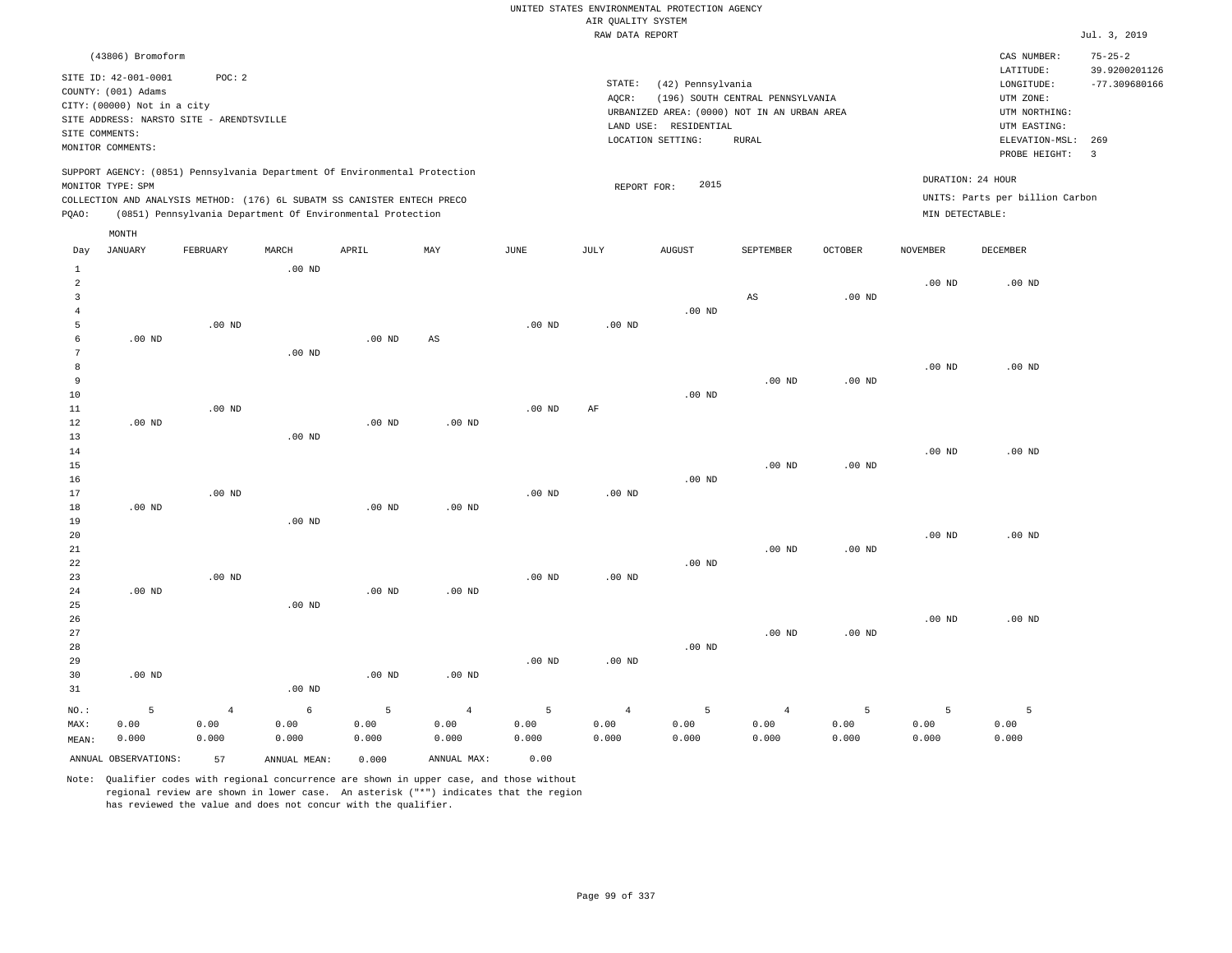|                                                    |                                                                         |                                 |                                                                                                                                                        |                    |                    |                    |                             | UNITED STATES ENVIRONMENTAL PROTECTION AGENCY                        |                                  |                    |                    |                                            |                                                   |
|----------------------------------------------------|-------------------------------------------------------------------------|---------------------------------|--------------------------------------------------------------------------------------------------------------------------------------------------------|--------------------|--------------------|--------------------|-----------------------------|----------------------------------------------------------------------|----------------------------------|--------------------|--------------------|--------------------------------------------|---------------------------------------------------|
|                                                    |                                                                         |                                 |                                                                                                                                                        |                    |                    |                    | AIR QUALITY SYSTEM          |                                                                      |                                  |                    |                    |                                            |                                                   |
|                                                    |                                                                         |                                 |                                                                                                                                                        |                    |                    |                    | RAW DATA REPORT             |                                                                      |                                  |                    |                    |                                            | Jul. 3, 2019                                      |
|                                                    | (43806) Bromoform<br>SITE ID: 42-001-0001<br>COUNTY: (001) Adams        | POC: 2                          |                                                                                                                                                        |                    |                    |                    | STATE:                      | (42) Pennsylvania                                                    |                                  |                    |                    | CAS NUMBER:<br>LATITUDE:<br>LONGITUDE:     | $75 - 25 - 2$<br>39.9200201126<br>$-77.309680166$ |
|                                                    | CITY: (00000) Not in a city<br>SITE ADDRESS: NARSTO SITE - ARENDTSVILLE |                                 |                                                                                                                                                        |                    |                    |                    | AQCR:                       | URBANIZED AREA: (0000) NOT IN AN URBAN AREA<br>LAND USE: RESIDENTIAL | (196) SOUTH CENTRAL PENNSYLVANIA |                    |                    | UTM ZONE:<br>UTM NORTHING:<br>UTM EASTING: |                                                   |
| SITE COMMENTS:                                     | MONITOR COMMENTS:                                                       |                                 |                                                                                                                                                        |                    |                    |                    |                             | LOCATION SETTING:                                                    | <b>RURAL</b>                     |                    |                    | ELEVATION-MSL:<br>PROBE HEIGHT:            | 269<br>$\overline{3}$                             |
|                                                    | MONITOR TYPE: SPM                                                       |                                 | SUPPORT AGENCY: (0851) Pennsylvania Department Of Environmental Protection<br>COLLECTION AND ANALYSIS METHOD: (176) 6L SUBATM SS CANISTER ENTECH PRECO |                    |                    |                    | REPORT FOR:                 | 2016                                                                 |                                  |                    | DURATION: 24 HOUR  | UNITS: Parts per billion Carbon            |                                                   |
| PQAO:                                              | MONTH                                                                   |                                 | (0851) Pennsylvania Department Of Environmental Protection                                                                                             |                    |                    |                    |                             |                                                                      |                                  |                    | MIN DETECTABLE:    |                                            |                                                   |
| Day<br><sup>1</sup>                                | JANUARY<br>$.00$ ND                                                     | FEBRUARY                        | MARCH<br>$.00$ ND                                                                                                                                      | APRIL              | MAY                | <b>JUNE</b>        | JULY                        | <b>AUGUST</b>                                                        | SEPTEMBER                        | <b>OCTOBER</b>     | <b>NOVEMBER</b>    | <b>DECEMBER</b>                            |                                                   |
| $\overline{a}$<br>$\overline{3}$<br>$\overline{4}$ |                                                                         |                                 |                                                                                                                                                        |                    |                    |                    |                             | .00 <sub>ND</sub>                                                    | $.00$ ND                         | $.00$ ND           | .00 <sub>ND</sub>  | $.00$ ND                                   |                                                   |
| 5<br>6<br>$\overline{7}$                           | $.00$ ND                                                                | $.00$ ND                        | .00 <sub>ND</sub>                                                                                                                                      | $.00$ ND           | .00 <sub>ND</sub>  | $.00$ ND           | $.00$ ND                    |                                                                      |                                  |                    |                    |                                            |                                                   |
| 8<br>9<br>$10$<br>11                               |                                                                         |                                 |                                                                                                                                                        |                    |                    | $.00$ ND           | .00 <sub>ND</sub>           | .00 <sub>ND</sub>                                                    | $.00$ ND                         | $.00$ ND           | .00 <sub>ND</sub>  | $.00$ ND                                   |                                                   |
| 12<br>13<br>14<br>15                               | $.00$ ND                                                                | $.00$ ND                        | .00 <sub>ND</sub>                                                                                                                                      | $.00$ ND           | $.00$ ND           |                    |                             |                                                                      | $.00$ ND                         | $.00$ ND           | .00 <sub>ND</sub>  | $.00$ ND                                   |                                                   |
| 16<br>17<br>18<br>19                               | $.00$ ND                                                                | $.00$ ND                        | .00 <sub>ND</sub>                                                                                                                                      | $.00$ ND           | $.00$ ND           | .00 <sub>ND</sub>  | TS                          | $.00$ ND                                                             |                                  |                    |                    |                                            |                                                   |
| 20<br>21<br>22                                     |                                                                         |                                 |                                                                                                                                                        |                    |                    |                    |                             | $.00$ ND                                                             | $.00$ ND                         | $.00$ ND           | .00 <sub>ND</sub>  | AF                                         |                                                   |
| 23<br>24<br>25<br>26                               | $.00$ ND                                                                | .00 <sub>ND</sub>               | .00 <sub>ND</sub>                                                                                                                                      | $.00$ ND           | $.00$ ND           | .00 <sub>ND</sub>  | .00 <sub>ND</sub>           |                                                                      |                                  |                    | .00 <sub>ND</sub>  | $.00$ ND                                   |                                                   |
| $2\,7$<br>28<br>29                                 |                                                                         |                                 |                                                                                                                                                        |                    |                    | .00 <sub>ND</sub>  | .00 <sub>ND</sub>           | $.00$ ND                                                             | $.00$ ND                         | $.00$ ND           |                    |                                            |                                                   |
| 30<br>31                                           | $.00$ ND                                                                |                                 | $\mathbb{A}\mathbb{S}$                                                                                                                                 | $.00$ ND           | $.00$ ND           |                    |                             |                                                                      |                                  |                    |                    |                                            |                                                   |
| NO.:<br>MAX:<br>MEAN:                              | $\epsilon$<br>0.00<br>0.000                                             | $\overline{4}$<br>0.00<br>0.000 | 5<br>0.00<br>0.000                                                                                                                                     | 5<br>0.00<br>0.000 | 5<br>0.00<br>0.000 | 5<br>0.00<br>0.000 | $\sqrt{4}$<br>0.00<br>0.000 | 5<br>0.00<br>0.000                                                   | 5<br>0.00<br>0.000               | 5<br>0.00<br>0.000 | 5<br>0.00<br>0.000 | $\overline{4}$<br>0.00<br>0.000            |                                                   |
|                                                    | ANNUAL OBSERVATIONS:                                                    | 58                              | ANNUAL, MEAN:                                                                                                                                          | 0.000              | ANNUAL MAX:        | 0.00               |                             |                                                                      |                                  |                    |                    |                                            |                                                   |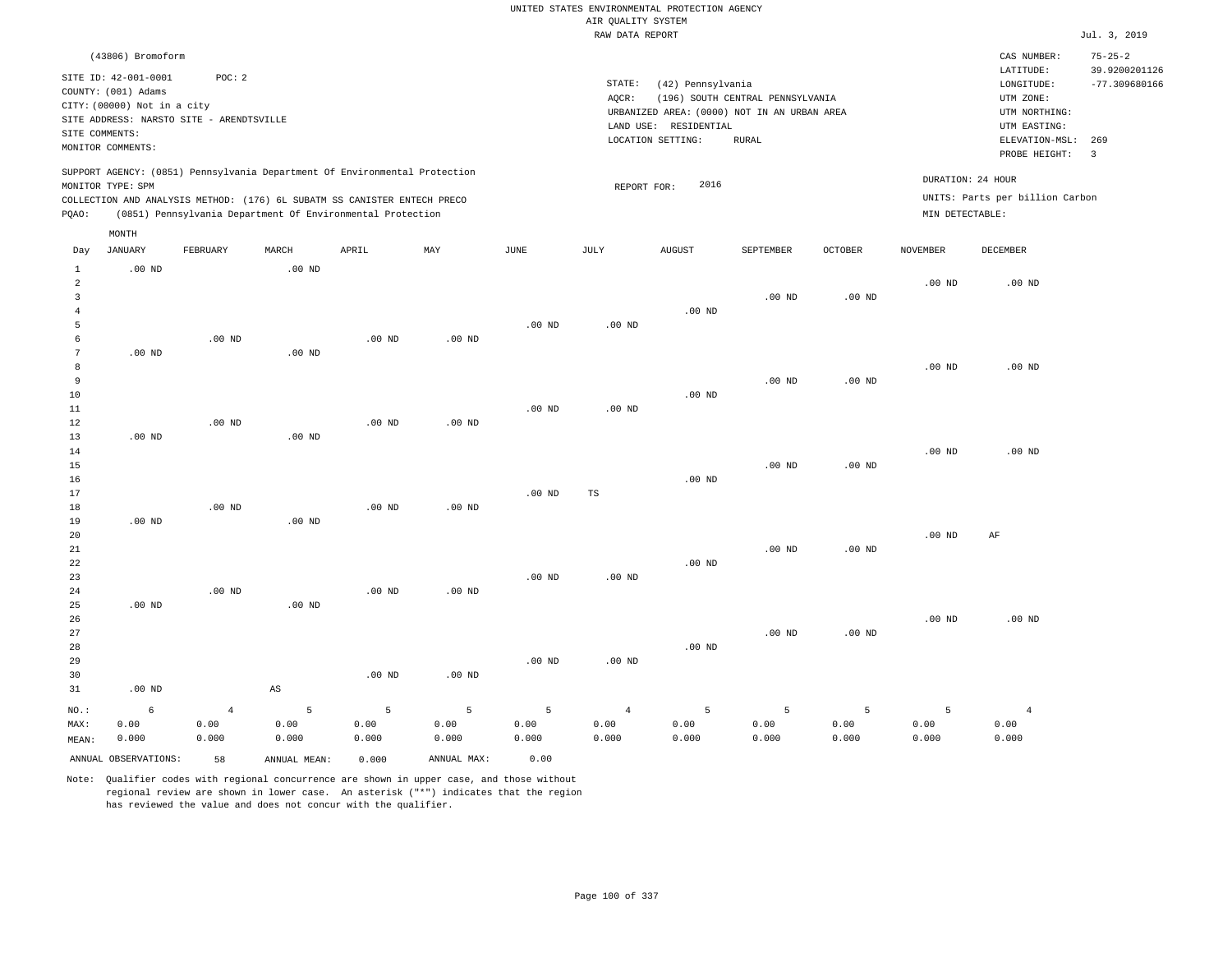|                                |                                                                                                                        |                |                                                                                                                                        |                   |                   |          | AIR QUALITY SYSTEM | UNITED STATES ENVIRONMENTAL PROTECTION AGENCY                                                                  |                                                  |                   |                   |                                                                            |                                |
|--------------------------------|------------------------------------------------------------------------------------------------------------------------|----------------|----------------------------------------------------------------------------------------------------------------------------------------|-------------------|-------------------|----------|--------------------|----------------------------------------------------------------------------------------------------------------|--------------------------------------------------|-------------------|-------------------|----------------------------------------------------------------------------|--------------------------------|
|                                |                                                                                                                        |                |                                                                                                                                        |                   |                   |          | RAW DATA REPORT    |                                                                                                                |                                                  |                   |                   |                                                                            | Jul. 3, 2019                   |
|                                | (43806) Bromoform                                                                                                      |                |                                                                                                                                        |                   |                   |          |                    |                                                                                                                |                                                  |                   |                   | CAS NUMBER:<br>LATITUDE:                                                   | $75 - 25 - 2$<br>39.9200201126 |
| SITE COMMENTS:                 | SITE ID: 42-001-0001<br>COUNTY: (001) Adams<br>CITY: (00000) Not in a city<br>SITE ADDRESS: NARSTO SITE - ARENDTSVILLE | POC: 2         |                                                                                                                                        |                   |                   |          | STATE:<br>AQCR:    | (42) Pennsylvania<br>URBANIZED AREA: (0000) NOT IN AN URBAN AREA<br>LAND USE: RESIDENTIAL<br>LOCATION SETTING: | (196) SOUTH CENTRAL PENNSYLVANIA<br><b>RURAL</b> |                   |                   | LONGITUDE:<br>UTM ZONE:<br>UTM NORTHING:<br>UTM EASTING:<br>ELEVATION-MSL: | $-77.309680166$<br>269         |
|                                | MONITOR COMMENTS:                                                                                                      |                | SUPPORT AGENCY: (0851) Pennsylvania Department Of Environmental Protection                                                             |                   |                   |          |                    |                                                                                                                |                                                  |                   |                   | PROBE HEIGHT:                                                              | $\overline{\mathbf{3}}$        |
|                                | MONITOR TYPE: SPM                                                                                                      |                |                                                                                                                                        |                   |                   |          | REPORT FOR:        | 2017                                                                                                           |                                                  |                   | DURATION: 24 HOUR |                                                                            |                                |
| PQAO:                          |                                                                                                                        |                | COLLECTION AND ANALYSIS METHOD: (176) 6L SUBATM SS CANISTER ENTECH PRECO<br>(0851) Pennsylvania Department Of Environmental Protection |                   |                   |          |                    |                                                                                                                |                                                  |                   | MIN DETECTABLE:   | UNITS: Parts per billion Carbon                                            |                                |
|                                | MONTH                                                                                                                  |                |                                                                                                                                        |                   |                   |          |                    |                                                                                                                |                                                  |                   |                   |                                                                            |                                |
| Day                            | JANUARY                                                                                                                | FEBRUARY       | MARCH                                                                                                                                  | APRIL             | MAY               | JUNE     | JULY               | <b>AUGUST</b>                                                                                                  | SEPTEMBER                                        | OCTOBER           | NOVEMBER          | DECEMBER                                                                   |                                |
| $\mathbf{1}$<br>$\overline{a}$ | .00 <sub>ND</sub>                                                                                                      |                | .00 <sub>ND</sub>                                                                                                                      | .00 <sub>ND</sub> | $.00$ ND          |          |                    |                                                                                                                |                                                  |                   |                   |                                                                            |                                |
| $\overline{3}$                 |                                                                                                                        |                |                                                                                                                                        |                   |                   |          |                    |                                                                                                                |                                                  |                   | $.00$ ND          | $.00$ ND                                                                   |                                |
| $\overline{4}$                 |                                                                                                                        |                |                                                                                                                                        |                   |                   |          |                    |                                                                                                                | .00 <sub>ND</sub>                                | $.00$ ND          |                   |                                                                            |                                |
| 5<br>6                         |                                                                                                                        | $.00$ ND       |                                                                                                                                        |                   |                   | $.00$ ND | $.00$ ND           | $.00$ ND                                                                                                       |                                                  |                   |                   |                                                                            |                                |
| $7\phantom{.0}$                | .00 <sub>ND</sub>                                                                                                      |                |                                                                                                                                        | .00 <sub>ND</sub> | $.00$ ND          |          |                    |                                                                                                                |                                                  |                   |                   |                                                                            |                                |
| 8                              |                                                                                                                        |                | $.00$ ND                                                                                                                               |                   |                   |          |                    |                                                                                                                |                                                  |                   |                   |                                                                            |                                |
| $\overline{9}$                 |                                                                                                                        |                |                                                                                                                                        |                   |                   |          |                    |                                                                                                                |                                                  |                   | $.00$ ND          | $.00$ ND                                                                   |                                |
| 10                             |                                                                                                                        |                |                                                                                                                                        |                   |                   |          |                    |                                                                                                                | $.00$ ND                                         | $.00$ ND          |                   |                                                                            |                                |
| 11<br>12                       |                                                                                                                        | $.00$ ND       |                                                                                                                                        |                   |                   | $.00$ ND | $.00$ ND           | $.00$ ND                                                                                                       |                                                  |                   |                   |                                                                            |                                |
| 13                             | .00 <sub>ND</sub>                                                                                                      |                |                                                                                                                                        | .00 <sub>ND</sub> | .00 <sub>ND</sub> |          |                    |                                                                                                                |                                                  |                   |                   |                                                                            |                                |
| 14                             |                                                                                                                        |                | $.00$ ND                                                                                                                               |                   |                   |          |                    |                                                                                                                |                                                  |                   |                   |                                                                            |                                |
| 15                             |                                                                                                                        |                |                                                                                                                                        |                   |                   |          |                    |                                                                                                                |                                                  |                   | $.00$ ND          | $.00$ ND                                                                   |                                |
| 16                             |                                                                                                                        |                |                                                                                                                                        |                   |                   |          |                    |                                                                                                                | .00 <sub>ND</sub>                                | AM                |                   |                                                                            |                                |
| 17<br>18                       |                                                                                                                        | $.00$ ND       |                                                                                                                                        |                   |                   | $.00$ ND | $.00$ ND           | $.00$ ND                                                                                                       |                                                  |                   |                   |                                                                            |                                |
| 19                             | $.00$ ND                                                                                                               |                |                                                                                                                                        | .00 <sub>ND</sub> | AS                |          |                    |                                                                                                                |                                                  |                   |                   |                                                                            |                                |
| 20                             |                                                                                                                        |                | $.00$ ND                                                                                                                               |                   |                   |          |                    |                                                                                                                |                                                  |                   |                   |                                                                            |                                |
| 21                             |                                                                                                                        |                |                                                                                                                                        |                   |                   |          |                    |                                                                                                                |                                                  |                   | $.00$ ND          | $.00$ ND                                                                   |                                |
| 22                             |                                                                                                                        |                |                                                                                                                                        |                   |                   |          |                    |                                                                                                                | $.00$ ND                                         | .00 <sub>ND</sub> |                   |                                                                            |                                |
| 23<br>24                       |                                                                                                                        | $\rm AF$       |                                                                                                                                        |                   |                   | $.00$ ND | $.00$ ND           | $.00$ ND                                                                                                       |                                                  |                   |                   |                                                                            |                                |
| 25                             | .00 <sub>ND</sub>                                                                                                      |                |                                                                                                                                        | .00 <sub>ND</sub> | .00 <sub>ND</sub> |          |                    |                                                                                                                |                                                  |                   |                   |                                                                            |                                |
| 26                             |                                                                                                                        |                | $.00$ ND                                                                                                                               |                   |                   |          |                    |                                                                                                                |                                                  |                   |                   |                                                                            |                                |
| 27                             |                                                                                                                        |                |                                                                                                                                        |                   |                   |          |                    |                                                                                                                |                                                  |                   | $.00$ ND          | $.00$ ND                                                                   |                                |
| 28<br>29                       |                                                                                                                        |                |                                                                                                                                        |                   |                   |          |                    | $.00$ ND                                                                                                       | $.00$ ND                                         | $.00$ ND          |                   |                                                                            |                                |
| 30                             |                                                                                                                        |                |                                                                                                                                        |                   |                   | $.00$ ND | $.00$ ND           |                                                                                                                |                                                  |                   |                   |                                                                            |                                |
| 31                             | $.00$ ND                                                                                                               |                |                                                                                                                                        |                   | $.00$ ND          |          |                    |                                                                                                                |                                                  |                   |                   |                                                                            |                                |
| NO.:                           | 6                                                                                                                      | $\overline{3}$ | 5                                                                                                                                      | 5                 | 5                 | 5        | 5                  | 5                                                                                                              | 5                                                | $\overline{4}$    | 5                 | 5                                                                          |                                |
| MAX:                           | 0.00                                                                                                                   | 0.00           | 0.00                                                                                                                                   | 0.00              | 0.00              | 0.00     | 0.00               | 0.00                                                                                                           | 0.00                                             | 0.00              | 0.00              | 0.00                                                                       |                                |
| MEAN:                          | 0.000                                                                                                                  | 0.000          | 0.000                                                                                                                                  | 0.000             | 0.000             | 0.000    | 0.000              | 0.000                                                                                                          | 0.000                                            | 0.000             | 0.000             | 0.000                                                                      |                                |
|                                | ANNUAL OBSERVATIONS:                                                                                                   | 58             | ANNUAL MEAN:                                                                                                                           | 0.000             | ANNUAL MAX:       | 0.00     |                    |                                                                                                                |                                                  |                   |                   |                                                                            |                                |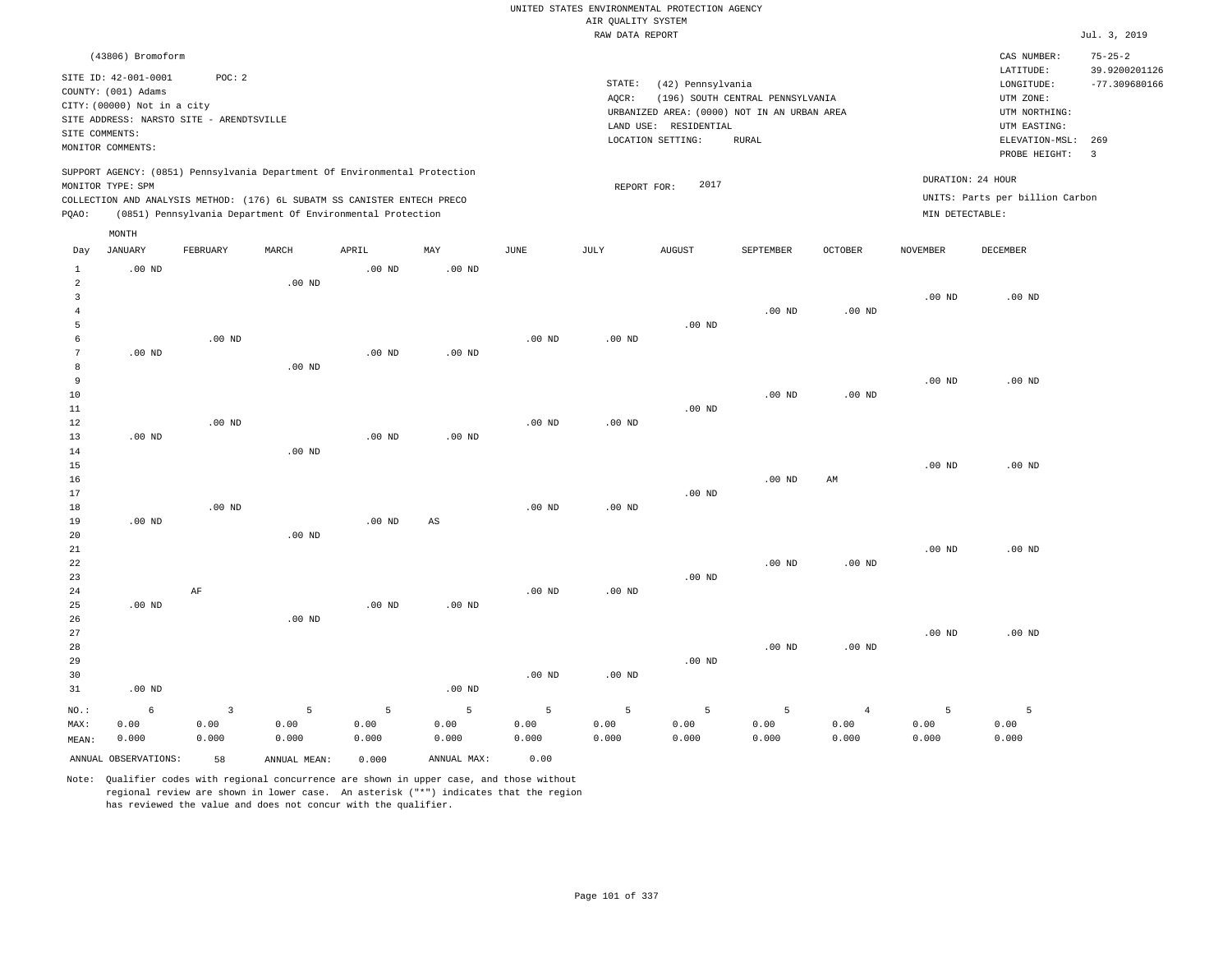|                                                  |                                                                                                                                             |                    |                    |                                                            |                                 |                                 | AIR QUALITY SYSTEM | UNITED STATES ENVIRONMENTAL PROTECTION AGENCY                                                                  |                                                  |                    |                                 |                                                                                                          |                                                           |
|--------------------------------------------------|---------------------------------------------------------------------------------------------------------------------------------------------|--------------------|--------------------|------------------------------------------------------------|---------------------------------|---------------------------------|--------------------|----------------------------------------------------------------------------------------------------------------|--------------------------------------------------|--------------------|---------------------------------|----------------------------------------------------------------------------------------------------------|-----------------------------------------------------------|
|                                                  |                                                                                                                                             |                    |                    |                                                            |                                 |                                 | RAW DATA REPORT    |                                                                                                                |                                                  |                    |                                 |                                                                                                          | Jul. 3, 2019                                              |
|                                                  | (43806) Bromoform                                                                                                                           |                    |                    |                                                            |                                 |                                 |                    |                                                                                                                |                                                  |                    |                                 | CAS NUMBER:                                                                                              | $75 - 25 - 2$                                             |
| SITE COMMENTS:                                   | SITE ID: 42-001-0001<br>COUNTY: (001) Adams<br>CITY: (00000) Not in a city<br>SITE ADDRESS: NARSTO SITE - ARENDTSVILLE<br>MONITOR COMMENTS: | POC: 2             |                    |                                                            |                                 |                                 | STATE:<br>AQCR:    | (42) Pennsylvania<br>URBANIZED AREA: (0000) NOT IN AN URBAN AREA<br>LAND USE: RESIDENTIAL<br>LOCATION SETTING: | (196) SOUTH CENTRAL PENNSYLVANIA<br><b>RURAL</b> |                    |                                 | LATITUDE:<br>LONGITUDE:<br>UTM ZONE:<br>UTM NORTHING:<br>UTM EASTING:<br>ELEVATION-MSL:<br>PROBE HEIGHT: | 39.9200201126<br>$-77.309680166$<br>269<br>$\overline{3}$ |
|                                                  | SUPPORT AGENCY: (0851) Pennsylvania Department Of Environmental Protection<br>MONITOR TYPE: SPM                                             |                    |                    |                                                            |                                 |                                 | REPORT FOR:        | 2018                                                                                                           |                                                  |                    |                                 | DURATION: 24 HOUR                                                                                        |                                                           |
| PQAO:                                            | COLLECTION AND ANALYSIS METHOD: (176) 6L SUBATM SS CANISTER ENTECH PRECO                                                                    |                    |                    | (0851) Pennsylvania Department Of Environmental Protection |                                 |                                 |                    |                                                                                                                |                                                  |                    |                                 | UNITS: Parts per billion Carbon<br>MIN DETECTABLE: .03497035                                             |                                                           |
|                                                  | MONTH                                                                                                                                       |                    |                    |                                                            |                                 |                                 |                    |                                                                                                                |                                                  |                    |                                 |                                                                                                          |                                                           |
| Day                                              | <b>JANUARY</b>                                                                                                                              | FEBRUARY           | MARCH              | APRIL                                                      | MAY                             | <b>JUNE</b>                     | JULY               | <b>AUGUST</b>                                                                                                  | SEPTEMBER                                        | <b>OCTOBER</b>     | <b>NOVEMBER</b>                 | DECEMBER                                                                                                 |                                                           |
| $\mathbf{1}$<br>$\overline{a}$<br>$\overline{3}$ | $.00$ ND                                                                                                                                    | $.00$ ND           | $.00$ ND           | $.00$ ND                                                   | $.00$ ND                        | $.00$ ND                        | $.00$ ND           |                                                                                                                |                                                  |                    |                                 |                                                                                                          |                                                           |
| $\overline{4}$<br>5<br>6                         |                                                                                                                                             |                    |                    |                                                            |                                 |                                 |                    | $.00$ ND                                                                                                       | .00 <sub>ND</sub>                                | .00 <sub>ND</sub>  | $.00$ ND                        | $.00$ ND                                                                                                 |                                                           |
| $7\phantom{.0}$<br>$\boldsymbol{8}$<br>9         | $.00$ ND                                                                                                                                    | .00 <sub>ND</sub>  | .00 <sub>ND</sub>  | $.00$ ND                                                   | $.00$ ND                        | AM                              | .00 <sub>ND</sub>  |                                                                                                                |                                                  |                    |                                 |                                                                                                          |                                                           |
| 10<br>11<br>12                                   |                                                                                                                                             |                    |                    |                                                            |                                 |                                 |                    | $.00$ ND                                                                                                       | $.00$ ND                                         | $.00$ ND           | $.00$ ND                        | $.00$ ND                                                                                                 |                                                           |
| 13<br>14<br>15                                   | $.00$ ND                                                                                                                                    | $.00$ ND           | $.00$ ND           | .00 <sub>ND</sub>                                          | $.00$ ND                        | $.00$ ND                        | $.00$ ND           |                                                                                                                |                                                  |                    |                                 |                                                                                                          |                                                           |
| 16<br>17<br>18                                   |                                                                                                                                             |                    |                    |                                                            |                                 |                                 |                    | $.00$ ND                                                                                                       | $.00$ ND                                         | $.00$ ND           | $.00$ ND                        | $.00$ ND                                                                                                 |                                                           |
| 19<br>20<br>21                                   | $.00$ ND                                                                                                                                    | $.00$ ND           | $.00$ ND           | $.00$ ND                                                   | $.00$ ND                        | $.00$ ND                        | $.00$ ND           |                                                                                                                |                                                  |                    |                                 |                                                                                                          |                                                           |
| $2\sqrt{2}$<br>23<br>24<br>25                    |                                                                                                                                             | $.00$ ND           |                    |                                                            |                                 | .00 <sub>ND</sub>               | .00 <sub>ND</sub>  | $.00$ ND                                                                                                       | .00 <sub>ND</sub>                                | $.00$ ND           | $.00$ ND                        | $.00$ ND                                                                                                 |                                                           |
| 26<br>27                                         | $.00$ ND                                                                                                                                    |                    | .00 <sub>ND</sub>  | $\mathbb{A}\mathbb{S}$                                     | $_{\rm AS}$                     |                                 |                    |                                                                                                                |                                                  |                    |                                 | $.00$ ND                                                                                                 |                                                           |
| 28<br>29<br>30<br>31                             |                                                                                                                                             |                    |                    |                                                            |                                 |                                 | .00 <sub>ND</sub>  | $.00$ ND                                                                                                       | .00 <sub>ND</sub>                                | .00 <sub>ND</sub>  | $_{\rm AS}$                     |                                                                                                          |                                                           |
| NO.:<br>MAX:<br>MEAN:                            | 5<br>0.00<br>0.000                                                                                                                          | 5<br>0.00<br>0.000 | 5<br>0.00<br>0.000 | $\overline{4}$<br>0.00<br>0.000                            | $\overline{4}$<br>0.00<br>0.000 | $\overline{4}$<br>0.00<br>0.000 | 6<br>0.00<br>0.000 | 5<br>0.00<br>0.000                                                                                             | 5<br>0.00<br>0.000                               | 5<br>0.00<br>0.000 | $\overline{4}$<br>0.00<br>0.000 | 5<br>0.00<br>0.000                                                                                       |                                                           |
|                                                  | ANNUAL OBSERVATIONS:                                                                                                                        | 57                 | ANNUAL MEAN:       | 0.000                                                      | ANNUAL MAX:                     | 0.00                            |                    |                                                                                                                |                                                  |                    |                                 |                                                                                                          |                                                           |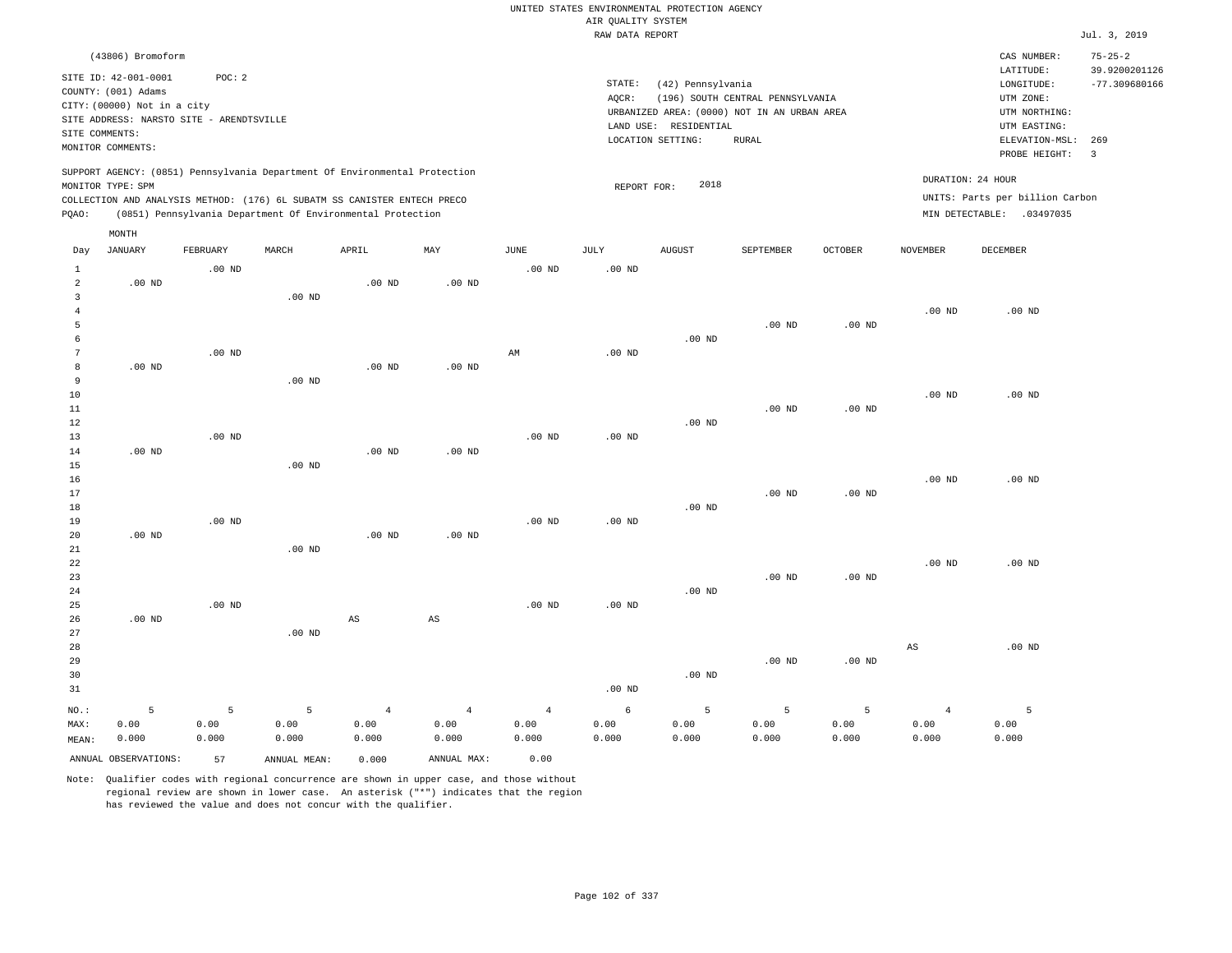|                    |  |  |                  |  | UNITED STATES ENVIRONMENTAL PROTECTION AGENCY |  |  |  |  |  |  |  |
|--------------------|--|--|------------------|--|-----------------------------------------------|--|--|--|--|--|--|--|
| AIR OUALITY SYSTEM |  |  |                  |  |                                               |  |  |  |  |  |  |  |
|                    |  |  | ---- ---- ------ |  |                                               |  |  |  |  |  |  |  |

|                 |                                                                                                                                                               |                |                                                                            |       |             |      | RAW DATA REPORT |                                                                                                                |                                                   |                |                 |                                                                                                          | Jul. 3, 2019                                                       |
|-----------------|---------------------------------------------------------------------------------------------------------------------------------------------------------------|----------------|----------------------------------------------------------------------------|-------|-------------|------|-----------------|----------------------------------------------------------------------------------------------------------------|---------------------------------------------------|----------------|-----------------|----------------------------------------------------------------------------------------------------------|--------------------------------------------------------------------|
|                 | (43811) Trichlorofluoromethane                                                                                                                                |                |                                                                            |       |             |      |                 |                                                                                                                |                                                   |                |                 | CAS NUMBER:                                                                                              | $75 - 69 - 4$                                                      |
|                 | SITE ID: 42-001-0001<br>COUNTY: (001) Adams<br>CITY: (00000) Not in a city<br>SITE ADDRESS: NARSTO SITE - ARENDTSVILLE<br>SITE COMMENTS:<br>MONITOR COMMENTS: | POC: 2         |                                                                            |       |             |      | STATE:<br>AQCR: | (42) Pennsylvania<br>URBANIZED AREA: (0000) NOT IN AN URBAN AREA<br>LAND USE: RESIDENTIAL<br>LOCATION SETTING: | (196) SOUTH CENTRAL PENNSYLVANIA<br>${\tt RURAL}$ |                |                 | LATITUDE:<br>LONGITUDE:<br>UTM ZONE:<br>UTM NORTHING:<br>UTM EASTING:<br>ELEVATION-MSL:<br>PROBE HEIGHT: | 39.9200201126<br>$-77.309680166$<br>269<br>$\overline{\mathbf{3}}$ |
|                 |                                                                                                                                                               |                | SUPPORT AGENCY: (0851) Pennsylvania Department Of Environmental Protection |       |             |      |                 |                                                                                                                |                                                   |                |                 |                                                                                                          |                                                                    |
|                 | MONITOR TYPE: SPM                                                                                                                                             |                |                                                                            |       |             |      |                 | 2013<br>REPORT FOR:                                                                                            |                                                   |                |                 | DURATION: 24 HOUR                                                                                        |                                                                    |
|                 |                                                                                                                                                               |                | COLLECTION AND ANALYSIS METHOD: (176) 6L SUBATM SS CANISTER ENTECH PRECO   |       |             |      |                 |                                                                                                                |                                                   |                |                 | UNITS: Parts per billion Carbon                                                                          |                                                                    |
| PQAO:           |                                                                                                                                                               |                | (0851) Pennsylvania Department Of Environmental Protection                 |       |             |      |                 |                                                                                                                |                                                   |                | MIN DETECTABLE: |                                                                                                          |                                                                    |
|                 | MONTH                                                                                                                                                         |                |                                                                            |       |             |      |                 |                                                                                                                |                                                   |                |                 |                                                                                                          |                                                                    |
| Day             | <b>JANUARY</b>                                                                                                                                                | FEBRUARY       | MARCH                                                                      | APRIL | MAY         | JUNE | JULY            | <b>AUGUST</b>                                                                                                  | SEPTEMBER                                         | <b>OCTOBER</b> | <b>NOVEMBER</b> | DECEMBER                                                                                                 |                                                                    |
| $\mathbf{1}$    |                                                                                                                                                               |                |                                                                            |       |             |      |                 |                                                                                                                | $\mathbb{A}\mathbb{S}$                            | .25            |                 |                                                                                                          |                                                                    |
| $\overline{a}$  |                                                                                                                                                               |                |                                                                            |       |             |      |                 | AF                                                                                                             |                                                   |                |                 |                                                                                                          |                                                                    |
| 3               |                                                                                                                                                               | .23            |                                                                            |       |             | .29  | .29             |                                                                                                                |                                                   |                |                 |                                                                                                          |                                                                    |
| $\overline{4}$  | AF                                                                                                                                                            |                |                                                                            | .27   | .29         |      |                 |                                                                                                                |                                                   |                |                 |                                                                                                          |                                                                    |
| 5               |                                                                                                                                                               |                | .28                                                                        |       |             |      |                 |                                                                                                                |                                                   |                |                 |                                                                                                          |                                                                    |
| 6               |                                                                                                                                                               |                |                                                                            |       |             |      |                 |                                                                                                                |                                                   |                | .395            | $\rm{AF}$                                                                                                |                                                                    |
| $7\phantom{.0}$ |                                                                                                                                                               |                |                                                                            |       |             |      |                 |                                                                                                                | .26                                               | AF             |                 |                                                                                                          |                                                                    |
| 8<br>9          |                                                                                                                                                               | .25            |                                                                            |       |             | .29  | .23             | .23                                                                                                            |                                                   |                |                 |                                                                                                          |                                                                    |
| 10              | AF                                                                                                                                                            |                |                                                                            | .24   | .27         |      |                 |                                                                                                                |                                                   |                |                 |                                                                                                          |                                                                    |
| 11              |                                                                                                                                                               |                | .28                                                                        |       |             |      |                 |                                                                                                                |                                                   |                |                 |                                                                                                          |                                                                    |
| 12              |                                                                                                                                                               |                |                                                                            |       |             |      |                 |                                                                                                                |                                                   |                | .29             | $\rm AF$                                                                                                 |                                                                    |
| 13              |                                                                                                                                                               |                |                                                                            |       |             |      |                 |                                                                                                                | .28                                               | .28            |                 |                                                                                                          |                                                                    |
| 14              |                                                                                                                                                               |                |                                                                            |       |             |      |                 | .21                                                                                                            |                                                   |                |                 |                                                                                                          |                                                                    |
| 15              |                                                                                                                                                               | $\rm{AF}$      |                                                                            |       |             | .26  | .25             |                                                                                                                |                                                   |                |                 |                                                                                                          |                                                                    |
| 16              | .31                                                                                                                                                           |                |                                                                            | .25   | .27         |      |                 |                                                                                                                |                                                   |                |                 |                                                                                                          |                                                                    |
| 17              |                                                                                                                                                               |                | .28                                                                        |       |             |      |                 |                                                                                                                |                                                   |                |                 |                                                                                                          |                                                                    |
| 18              |                                                                                                                                                               |                |                                                                            |       |             |      |                 |                                                                                                                |                                                   |                | AF              | .28                                                                                                      |                                                                    |
| 19              |                                                                                                                                                               |                |                                                                            |       |             |      |                 |                                                                                                                | .30                                               | .26            |                 |                                                                                                          |                                                                    |
| 20              |                                                                                                                                                               |                |                                                                            |       |             |      |                 | $.14$ CL                                                                                                       |                                                   |                |                 |                                                                                                          |                                                                    |
| 21              |                                                                                                                                                               | .29            |                                                                            |       |             | .25  | .23             |                                                                                                                |                                                   |                |                 |                                                                                                          |                                                                    |
| 22              | .28                                                                                                                                                           |                |                                                                            | .25   | .25         |      |                 |                                                                                                                |                                                   |                |                 |                                                                                                          |                                                                    |
| 23              |                                                                                                                                                               |                | .27                                                                        |       |             |      |                 |                                                                                                                |                                                   |                |                 |                                                                                                          |                                                                    |
| 24<br>25        |                                                                                                                                                               |                |                                                                            |       |             |      |                 |                                                                                                                | .27                                               | .32            | AF              | $\mathbb{A}\mathbb{S}$                                                                                   |                                                                    |
| 26              |                                                                                                                                                               |                |                                                                            |       |             |      |                 | .25                                                                                                            |                                                   |                |                 |                                                                                                          |                                                                    |
| 27              |                                                                                                                                                               | .28            |                                                                            |       |             | .28  | .24             |                                                                                                                |                                                   |                |                 |                                                                                                          |                                                                    |
| 28              | .28                                                                                                                                                           |                |                                                                            | .30   | .26         |      |                 |                                                                                                                |                                                   |                |                 |                                                                                                          |                                                                    |
| 29              |                                                                                                                                                               |                | .28                                                                        |       |             |      |                 |                                                                                                                |                                                   |                |                 |                                                                                                          |                                                                    |
| 30              |                                                                                                                                                               |                |                                                                            |       |             |      |                 |                                                                                                                |                                                   |                | $\rm{AF}$       | .26                                                                                                      |                                                                    |
| 31              |                                                                                                                                                               |                |                                                                            |       |             |      |                 |                                                                                                                |                                                   | .27            |                 |                                                                                                          |                                                                    |
|                 | $\overline{3}$                                                                                                                                                | $\overline{4}$ | 5                                                                          | 5     | 5           | 5    | 5               | $\overline{4}$                                                                                                 | $\overline{4}$                                    | 5              | $\overline{a}$  | $\overline{a}$                                                                                           |                                                                    |
| NO.:<br>MAX:    | .31                                                                                                                                                           | .29            | .28                                                                        | .30   | .29         | .29  | .29             | .25                                                                                                            | .30                                               | .32            | .39             | .28                                                                                                      |                                                                    |
| MEAN:           | .290                                                                                                                                                          | .263           | .278                                                                       | .262  | .268        | .274 | .248            | .208                                                                                                           | .278                                              | .276           | .340            | .270                                                                                                     |                                                                    |
|                 |                                                                                                                                                               |                |                                                                            |       |             |      |                 |                                                                                                                |                                                   |                |                 |                                                                                                          |                                                                    |
|                 | ANNUAL OBSERVATIONS:                                                                                                                                          | 49             | ANNUAL MEAN:                                                               | .268  | ANNUAL MAX: | .39  |                 |                                                                                                                |                                                   |                |                 |                                                                                                          |                                                                    |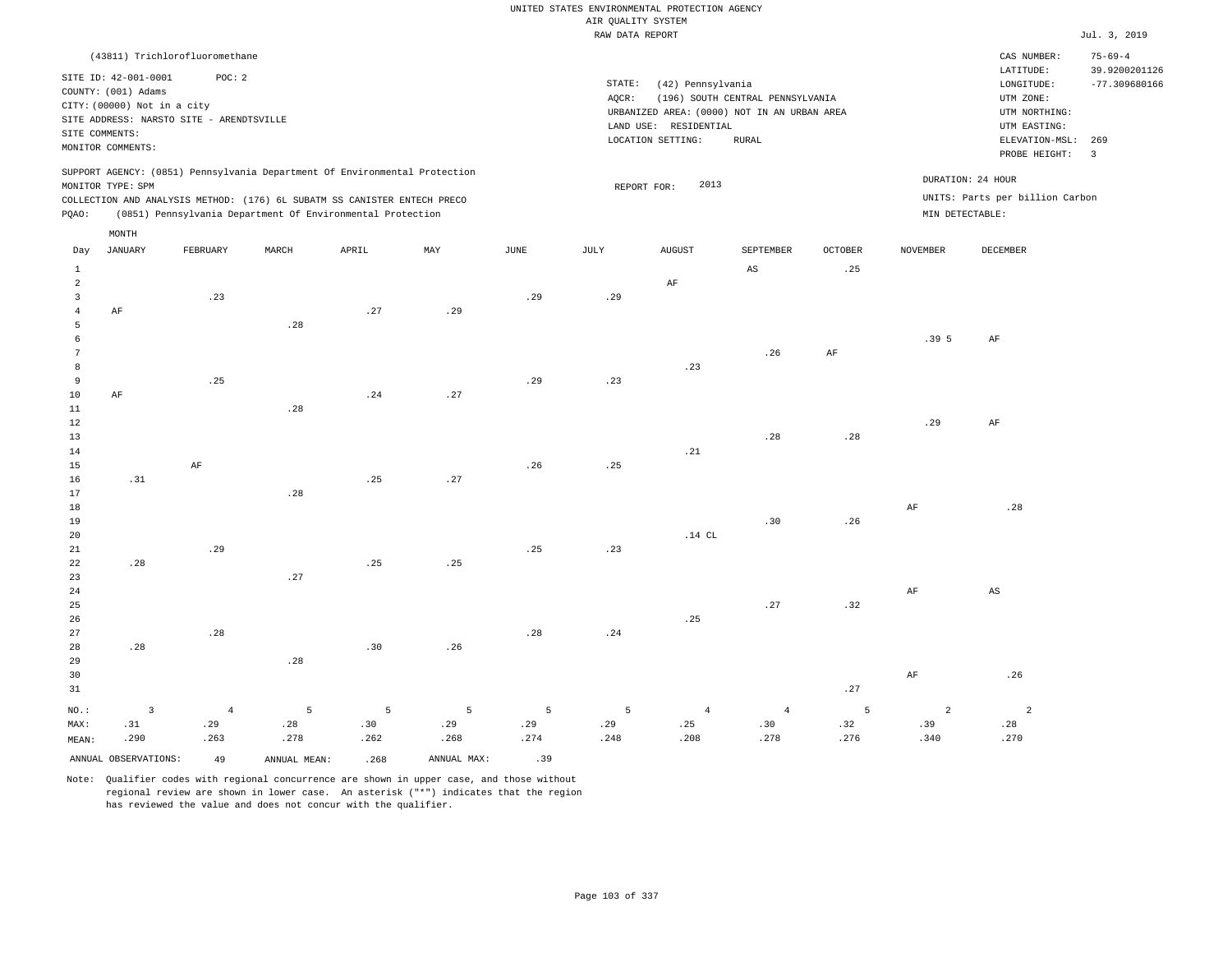RAW DATA REPORT **FOUND ASSESSED ASSESSED A**  $J$ ul. 3, 2019 UNITED STATES ENVIRONMENTAL PROTECTION AGENCY AIR QUALITY SYSTEM

|                |                             |                                          |                                                                                                                                                        |                |             |                       | same present start para |                       |                                             |                        |                 |                                                      | $0.421$ $0.4022$                 |
|----------------|-----------------------------|------------------------------------------|--------------------------------------------------------------------------------------------------------------------------------------------------------|----------------|-------------|-----------------------|-------------------------|-----------------------|---------------------------------------------|------------------------|-----------------|------------------------------------------------------|----------------------------------|
|                |                             | (43811) Trichlorofluoromethane           |                                                                                                                                                        |                |             |                       |                         |                       |                                             |                        |                 | CAS NUMBER:                                          | $75 - 69 - 4$                    |
|                | SITE ID: 42-001-0001        | POC: 2                                   |                                                                                                                                                        |                |             |                       | STATE:                  | (42) Pennsylvania     |                                             |                        |                 | LATITUDE:<br>LONGITUDE:                              | 39.9200201126<br>$-77.309680166$ |
|                | COUNTY: (001) Adams         |                                          |                                                                                                                                                        |                |             |                       | AOCR:                   |                       | (196) SOUTH CENTRAL PENNSYLVANIA            |                        |                 | UTM ZONE:                                            |                                  |
|                | CITY: (00000) Not in a city |                                          |                                                                                                                                                        |                |             |                       |                         |                       | URBANIZED AREA: (0000) NOT IN AN URBAN AREA |                        |                 | UTM NORTHING:                                        |                                  |
|                |                             | SITE ADDRESS: NARSTO SITE - ARENDTSVILLE |                                                                                                                                                        |                |             |                       |                         | LAND USE: RESIDENTIAL |                                             |                        |                 | UTM EASTING:                                         |                                  |
|                | SITE COMMENTS:              |                                          |                                                                                                                                                        |                |             |                       |                         | LOCATION SETTING:     | RURAL                                       |                        |                 | ELEVATION-MSL:                                       | 269                              |
|                | MONITOR COMMENTS:           |                                          |                                                                                                                                                        |                |             |                       |                         |                       |                                             |                        |                 | PROBE HEIGHT:                                        | $\overline{\mathbf{3}}$          |
|                | MONITOR TYPE: SPM           |                                          | SUPPORT AGENCY: (0851) Pennsylvania Department Of Environmental Protection<br>COLLECTION AND ANALYSIS METHOD: (176) 6L SUBATM SS CANISTER ENTECH PRECO |                |             |                       | REPORT FOR:             | 2014                  |                                             |                        |                 | DURATION: 24 HOUR<br>UNITS: Parts per billion Carbon |                                  |
| PQAO:          |                             |                                          | (0851) Pennsylvania Department Of Environmental Protection                                                                                             |                |             |                       |                         |                       |                                             |                        | MIN DETECTABLE: |                                                      |                                  |
|                | MONTH                       |                                          |                                                                                                                                                        |                |             |                       |                         |                       |                                             |                        |                 |                                                      |                                  |
| Day            | <b>JANUARY</b>              | FEBRUARY                                 | MARCH                                                                                                                                                  | APRIL          | MAY         | $\operatorname{JUNE}$ | JULY                    | <b>AUGUST</b>         | SEPTEMBER                                   | <b>OCTOBER</b>         | <b>NOVEMBER</b> | DECEMBER                                             |                                  |
| $\mathbf{1}$   |                             |                                          |                                                                                                                                                        |                |             |                       |                         |                       |                                             |                        | .24             | $\rm AF$                                             |                                  |
| $\overline{a}$ |                             |                                          |                                                                                                                                                        |                |             |                       |                         |                       | .19                                         | .26                    |                 |                                                      |                                  |
| $\mathbf{3}$   |                             |                                          |                                                                                                                                                        |                |             |                       |                         | .33                   |                                             |                        |                 |                                                      |                                  |
| $\bf{4}$       |                             | .27                                      |                                                                                                                                                        |                |             | .26                   | $.00$ ND                |                       |                                             |                        |                 |                                                      |                                  |
| 5              | $_{\rm AS}$                 |                                          |                                                                                                                                                        | .26            | .29         |                       |                         |                       |                                             |                        |                 |                                                      |                                  |
| 6              |                             |                                          | .28                                                                                                                                                    |                |             |                       |                         |                       |                                             |                        |                 |                                                      |                                  |
| $\overline{7}$ |                             |                                          |                                                                                                                                                        |                |             |                       |                         |                       |                                             |                        | .23             | $.00$ ND                                             |                                  |
| 8              |                             |                                          |                                                                                                                                                        |                |             |                       |                         |                       | .25                                         | .28                    |                 |                                                      |                                  |
| $\,9$          |                             |                                          |                                                                                                                                                        |                |             |                       |                         | $.44-5$               |                                             |                        |                 |                                                      |                                  |
| 10             |                             | .25                                      |                                                                                                                                                        |                |             | .27                   | .28                     |                       |                                             |                        |                 |                                                      |                                  |
| 11             | .37 <sub>5</sub>            |                                          |                                                                                                                                                        | .365           | .30         |                       |                         |                       |                                             |                        |                 |                                                      |                                  |
| 12             |                             |                                          | .32                                                                                                                                                    |                |             |                       |                         |                       |                                             |                        |                 |                                                      |                                  |
| 13             |                             |                                          |                                                                                                                                                        |                |             |                       |                         |                       |                                             |                        | .20             | .27                                                  |                                  |
| 14             |                             |                                          |                                                                                                                                                        |                |             |                       |                         |                       | .22                                         | .22                    |                 |                                                      |                                  |
| 15             |                             |                                          |                                                                                                                                                        |                |             |                       |                         | .23                   |                                             |                        |                 |                                                      |                                  |
| 16             |                             | .395                                     |                                                                                                                                                        |                |             | .355                  | .26                     |                       |                                             |                        |                 |                                                      |                                  |
| 17             | .27                         |                                          |                                                                                                                                                        | .31            | .27         |                       |                         |                       |                                             |                        |                 |                                                      |                                  |
| 18             |                             |                                          | .30                                                                                                                                                    |                |             |                       |                         |                       |                                             |                        |                 |                                                      |                                  |
| 19             |                             |                                          |                                                                                                                                                        |                |             |                       |                         |                       |                                             |                        | .26             | .26                                                  |                                  |
| 20             |                             |                                          |                                                                                                                                                        |                |             |                       |                         |                       | AF                                          | .26                    |                 |                                                      |                                  |
| 21             |                             |                                          |                                                                                                                                                        |                |             |                       |                         | .25                   |                                             |                        |                 |                                                      |                                  |
| 22             |                             | .31                                      |                                                                                                                                                        |                |             | .33                   | .29                     |                       |                                             |                        |                 |                                                      |                                  |
| 23             | .29                         |                                          |                                                                                                                                                        | .34            | .385        |                       |                         |                       |                                             |                        |                 |                                                      |                                  |
| 24             |                             |                                          | .27                                                                                                                                                    |                |             |                       |                         |                       |                                             |                        |                 |                                                      |                                  |
| 25             |                             |                                          |                                                                                                                                                        |                |             |                       |                         |                       |                                             |                        | .25             | .29                                                  |                                  |
| 26             |                             |                                          |                                                                                                                                                        |                |             |                       |                         |                       | .27                                         | $\mathbb{A}\mathbb{S}$ |                 |                                                      |                                  |
| 27             |                             |                                          |                                                                                                                                                        |                |             |                       |                         | $_{\rm AS}$           |                                             |                        |                 |                                                      |                                  |
| 28             |                             | .31                                      |                                                                                                                                                        |                |             | .31                   | .355                    |                       |                                             |                        |                 |                                                      |                                  |
| 29             | .26                         |                                          |                                                                                                                                                        | $\rm AF$       | .30         |                       |                         |                       |                                             |                        |                 |                                                      |                                  |
| 30             |                             |                                          | .395                                                                                                                                                   |                |             |                       |                         |                       |                                             |                        |                 |                                                      |                                  |
| 31             |                             |                                          |                                                                                                                                                        |                |             |                       |                         |                       |                                             |                        |                 | .27                                                  |                                  |
| NO.:           | $\overline{4}$              | 5                                        | 5                                                                                                                                                      | $\overline{4}$ | 5           | 5                     | 5                       | $\overline{4}$        | $\overline{4}$                              | $\overline{4}$         | 5               | 5                                                    |                                  |
| MAX:           | .37                         | .39                                      | .39                                                                                                                                                    | .36            | .38         | .35                   | .35                     | .44                   | .27                                         | .28                    | .26             | .29                                                  |                                  |
| MEAN:          | .298                        | .306                                     | .312                                                                                                                                                   | .318           | .308        | .304                  | .236                    | .313                  | .233                                        | .255                   | .236            | .218                                                 |                                  |
|                | ANNUAL OBSERVATIONS:        | 55                                       | ANNUAL MEAN:                                                                                                                                           | .277           | ANNUAL MAX: | .44                   |                         |                       |                                             |                        |                 |                                                      |                                  |
|                |                             |                                          |                                                                                                                                                        |                |             |                       |                         |                       |                                             |                        |                 |                                                      |                                  |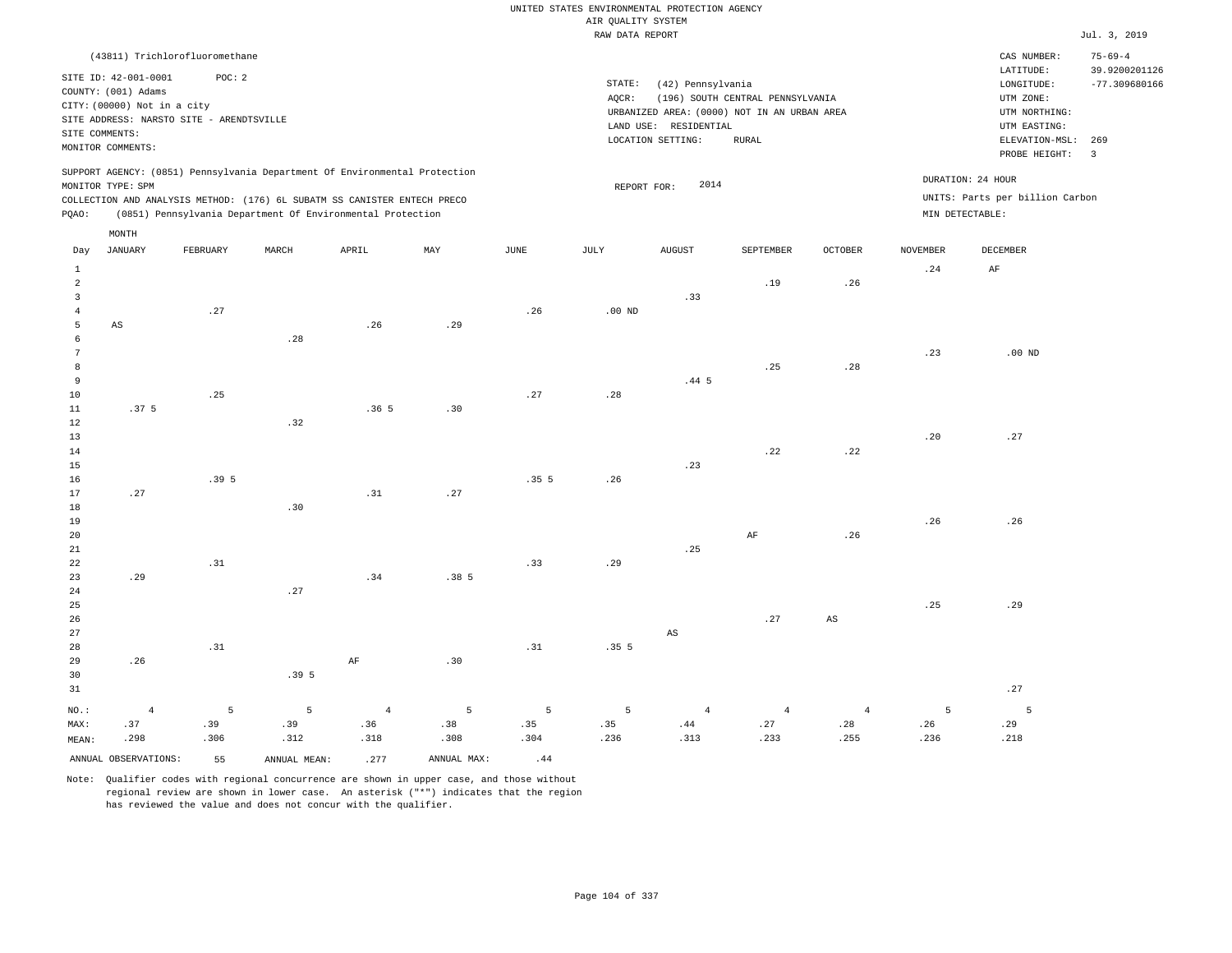RAW DATA REPORT Jul. 3, 2019 UNITED STATES ENVIRONMENTAL PROTECTION AGENCY AIR QUALITY SYSTEM

|       |                             | (43811) Trichlorofluoromethane                                           |       |       |                                                                            |      |        |                                             |                                  |                |                 | CAS NUMBER:                                          | $75 - 69 - 4$   |
|-------|-----------------------------|--------------------------------------------------------------------------|-------|-------|----------------------------------------------------------------------------|------|--------|---------------------------------------------|----------------------------------|----------------|-----------------|------------------------------------------------------|-----------------|
|       | SITE ID: 42-001-0001        | POC:2                                                                    |       |       |                                                                            |      |        |                                             |                                  |                |                 | LATITUDE:                                            | 39.9200201126   |
|       |                             |                                                                          |       |       |                                                                            |      | STATE: | (42) Pennsylvania                           |                                  |                |                 | LONGITUDE:                                           | $-77.309680166$ |
|       | COUNTY: (001) Adams         |                                                                          |       |       |                                                                            |      | AOCR:  |                                             | (196) SOUTH CENTRAL PENNSYLVANIA |                |                 | UTM ZONE:                                            |                 |
|       | CITY: (00000) Not in a city |                                                                          |       |       |                                                                            |      |        | URBANIZED AREA: (0000) NOT IN AN URBAN AREA |                                  |                |                 | UTM NORTHING:                                        |                 |
|       |                             | SITE ADDRESS: NARSTO SITE - ARENDTSVILLE                                 |       |       |                                                                            |      |        | LAND USE: RESIDENTIAL                       |                                  |                |                 | UTM EASTING:                                         |                 |
|       | SITE COMMENTS:              |                                                                          |       |       |                                                                            |      |        | LOCATION SETTING:                           | RURAL                            |                |                 | ELEVATION-MSL:                                       | 269             |
|       | MONITOR COMMENTS:           |                                                                          |       |       |                                                                            |      |        |                                             |                                  |                |                 | PROBE HEIGHT:                                        | 3               |
|       | MONITOR TYPE: SPM           | COLLECTION AND ANALYSIS METHOD: (176) 6L SUBATM SS CANISTER ENTECH PRECO |       |       | SUPPORT AGENCY: (0851) Pennsylvania Department Of Environmental Protection |      |        | 2015<br>REPORT FOR:                         |                                  |                |                 | DURATION: 24 HOUR<br>UNITS: Parts per billion Carbon |                 |
| POAO: |                             | (0851) Pennsylvania Department Of Environmental Protection               |       |       |                                                                            |      |        |                                             |                                  |                | MIN DETECTABLE: |                                                      |                 |
|       | MONTH                       |                                                                          |       |       |                                                                            |      |        |                                             |                                  |                |                 |                                                      |                 |
| Day   | JANUARY                     | FEBRUARY                                                                 | MARCH | APRIL | MAY                                                                        | JUNE | JULY   | <b>AUGUST</b>                               | SEPTEMBER                        | <b>OCTOBER</b> | NOVEMBER        | DECEMBER                                             |                 |
|       |                             |                                                                          | .28   |       |                                                                            |      |        |                                             |                                  |                |                 |                                                      |                 |
|       |                             |                                                                          |       |       |                                                                            |      |        |                                             |                                  |                | .26             | .26                                                  |                 |
|       |                             |                                                                          |       |       |                                                                            |      |        |                                             | AS                               | .24            |                 |                                                      |                 |

| $\overline{4}$                                |     |     |          |     |                        |     |     | .29 |     |     |     |     |
|-----------------------------------------------|-----|-----|----------|-----|------------------------|-----|-----|-----|-----|-----|-----|-----|
| 5 <sub>1</sub>                                |     | .26 |          |     |                        | .23 | .24 |     |     |     |     |     |
| $6\overline{6}$                               | .29 |     |          | .22 | $\mathbb{A}\mathbb{S}$ |     |     |     |     |     |     |     |
| 7                                             |     |     | .25      |     |                        |     |     |     |     |     |     |     |
| 8                                             |     |     |          |     |                        |     |     |     |     |     | .24 | .28 |
| 9                                             |     |     |          |     |                        |     |     |     | .28 | .25 |     |     |
|                                               |     |     |          |     |                        |     |     | .28 |     |     |     |     |
| $\begin{array}{c} 10 \\ 11 \\ 12 \end{array}$ |     | .25 |          |     |                        | .26 | AF  |     |     |     |     |     |
|                                               | .23 |     |          | .23 | .24                    |     |     |     |     |     |     |     |
| $\begin{array}{c} 13 \\ 14 \end{array}$       |     |     | $.26$ QX |     |                        |     |     |     |     |     |     |     |
|                                               |     |     |          |     |                        |     |     |     |     |     | .23 | .27 |
| 15                                            |     |     |          |     |                        |     |     |     | .27 | .26 |     |     |
|                                               |     |     |          |     |                        |     |     | .24 |     |     |     |     |
| $\begin{array}{c} 16 \\ 17 \end{array}$       |     | .29 |          |     |                        | .26 | .26 |     |     |     |     |     |
| $18\,$                                        | .27 |     |          | .21 | .25                    |     |     |     |     |     |     |     |
| 19                                            |     |     | .22      |     |                        |     |     |     |     |     |     |     |

| 20 |     |        |     |     |     |     |     |     |     |     | .27 | .29 |
|----|-----|--------|-----|-----|-----|-----|-----|-----|-----|-----|-----|-----|
| 21 |     |        |     |     |     |     |     |     | .26 | .25 |     |     |
| 22 |     |        |     |     |     |     |     | .26 |     |     |     |     |
| 23 |     | .33 QX |     |     |     | .24 | .30 |     |     |     |     |     |
| 24 | .25 |        |     | .24 | .22 |     |     |     |     |     |     |     |
| 25 |     |        | .26 |     |     |     |     |     |     |     |     |     |
| 26 |     |        |     |     |     |     |     |     |     |     | .24 | .25 |
| 27 |     |        |     |     |     |     |     |     | .24 | .29 |     |     |
| 28 |     |        |     |     |     |     |     | .23 |     |     |     |     |

| 29    |      |         |         |                |                 | .25      | .27             |      |      |                |      |      |
|-------|------|---------|---------|----------------|-----------------|----------|-----------------|------|------|----------------|------|------|
| 30    | .26  |         |         | .26            | .23             |          |                 |      |      |                |      |      |
| 31    |      |         | .23     |                |                 |          |                 |      |      |                |      |      |
| NO.:  |      | $4 - 4$ | $6 - 6$ | $\overline{5}$ | $4\overline{ }$ | $\sim$ 5 | $4\overline{4}$ | $-5$ | -4   | 5 <sup>5</sup> |      | 5    |
| MAX:  | .29  | .33     | .28     | .26            | .25             | .26      | .30             | .29  | .28  | .29            | .27  | .29  |
| MEAN: | .260 | .283    | .250    | .232           | .235            | .248     | .268            | .260 | .263 | .258           | .248 | .270 |

ANNUAL OBSERVATIONS: 57 ANNUAL MEAN: .256 ANNUAL MAX: .33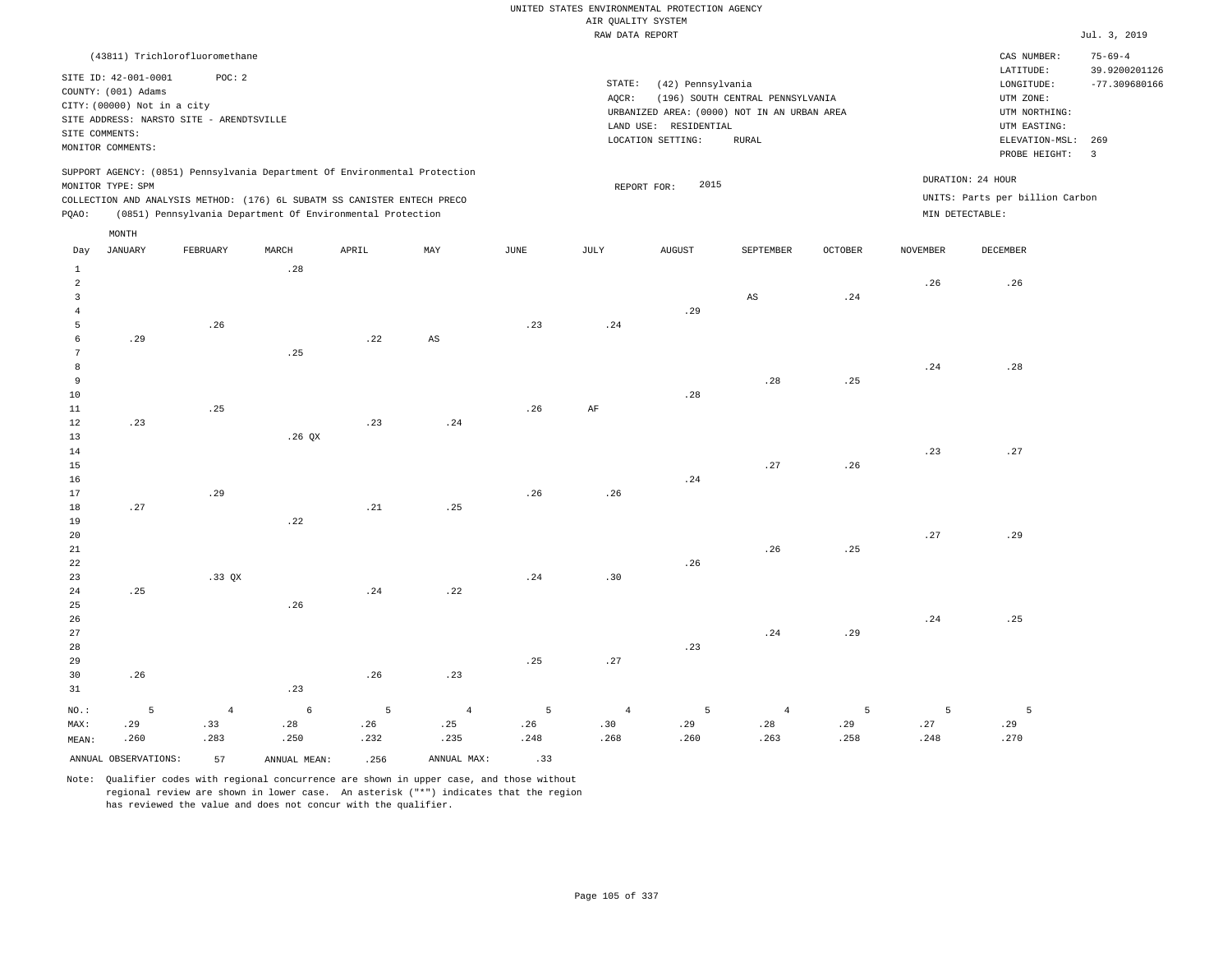RAW DATA REPORT **FOUND ASSESSED ASSESSED A**  $Jul. 3, 2019$ UNITED STATES ENVIRONMENTAL PROTECTION AGENCY AIR QUALITY SYSTEM

|       |                             | (43811) Trichlorofluoromethane           |                  |                                                                            |     |      |           |                     |                                             |                |                 | CAS NUMBER:                     | $75 - 69 - 4$            |
|-------|-----------------------------|------------------------------------------|------------------|----------------------------------------------------------------------------|-----|------|-----------|---------------------|---------------------------------------------|----------------|-----------------|---------------------------------|--------------------------|
|       | SITE ID: 42-001-0001        | POC: 2                                   |                  |                                                                            |     |      |           |                     |                                             |                |                 | LATITUDE:                       | 39.9200201126            |
|       | COUNTY: (001) Adams         |                                          |                  |                                                                            |     |      | STATE:    | (42) Pennsylvania   |                                             |                |                 | LONGITUDE:                      | $-77.309680166$          |
|       | CITY: (00000) Not in a city |                                          |                  |                                                                            |     |      | AOCR:     |                     | (196) SOUTH CENTRAL PENNSYLVANIA            |                |                 | UTM ZONE:                       |                          |
|       |                             | SITE ADDRESS: NARSTO SITE - ARENDTSVILLE |                  |                                                                            |     |      |           |                     | URBANIZED AREA: (0000) NOT IN AN URBAN AREA |                |                 | UTM NORTHING:                   |                          |
|       | SITE COMMENTS:              |                                          |                  |                                                                            |     |      | LAND USE: | RESIDENTIAL         |                                             |                |                 | UTM EASTING:                    |                          |
|       |                             |                                          |                  |                                                                            |     |      |           | LOCATION SETTING:   | RURAL                                       |                |                 | ELEVATION-MSL:                  | 269                      |
|       | MONITOR COMMENTS:           |                                          |                  |                                                                            |     |      |           |                     |                                             |                |                 | PROBE HEIGHT:                   | $\overline{\phantom{a}}$ |
|       |                             |                                          |                  | SUPPORT AGENCY: (0851) Pennsylvania Department Of Environmental Protection |     |      |           |                     |                                             |                |                 |                                 |                          |
|       | MONITOR TYPE: SPM           |                                          |                  |                                                                            |     |      |           | 2016<br>REPORT FOR: |                                             |                |                 | DURATION: 24 HOUR               |                          |
|       |                             |                                          |                  | COLLECTION AND ANALYSIS METHOD: (176) 6L SUBATM SS CANISTER ENTECH PRECO   |     |      |           |                     |                                             |                |                 | UNITS: Parts per billion Carbon |                          |
| POAO: |                             |                                          |                  | (0851) Pennsylvania Department Of Environmental Protection                 |     |      |           |                     |                                             |                |                 | MIN DETECTABLE:                 |                          |
|       |                             |                                          |                  |                                                                            |     |      |           |                     |                                             |                |                 |                                 |                          |
|       | MONTH                       |                                          |                  |                                                                            |     |      |           |                     |                                             |                |                 |                                 |                          |
| Day   | JANUARY                     | FEBRUARY                                 | MARCH            | APRIL                                                                      | MAY | JUNE | JULY      | <b>AUGUST</b>       | SEPTEMBER                                   | <b>OCTOBER</b> | <b>NOVEMBER</b> | DECEMBER                        |                          |
|       | .32 <sub>5</sub>            |                                          | .21              |                                                                            |     |      |           |                     |                                             |                |                 |                                 |                          |
| 2     |                             |                                          |                  |                                                                            |     |      |           |                     |                                             |                | .27             | .25                             |                          |
|       |                             |                                          |                  |                                                                            |     |      |           |                     | .24                                         | .24            |                 |                                 |                          |
|       |                             |                                          |                  |                                                                            |     |      |           | .24                 |                                             |                |                 |                                 |                          |
|       |                             |                                          |                  |                                                                            |     | .24  | .24       |                     |                                             |                |                 |                                 |                          |
|       |                             | .27                                      |                  | .18 <sub>5</sub>                                                           | .23 |      |           |                     |                                             |                |                 |                                 |                          |
|       | $.00$ ND                    |                                          | .16 <sub>5</sub> |                                                                            |     |      |           |                     |                                             |                |                 |                                 |                          |
|       |                             |                                          |                  |                                                                            |     |      |           |                     |                                             |                |                 |                                 |                          |

| 8 <sup>1</sup> |               |                    |  |     |     |     |     |     | .26 | .24 |
|----------------|---------------|--------------------|--|-----|-----|-----|-----|-----|-----|-----|
| 9              |               |                    |  |     |     |     | .29 | .24 |     |     |
| 10             |               |                    |  |     |     | .25 |     |     |     |     |
| 11             |               |                    |  | .27 | .28 |     |     |     |     |     |
| 12             |               | $.22$ $.165$ $.22$ |  |     |     |     |     |     |     |     |
| 13             | $.335$ $.165$ |                    |  |     |     |     |     |     |     |     |
| 14             |               |                    |  |     |     |     |     |     | .25 | .24 |

| $ -$ |                     |  |          |     |             | --- |  |
|------|---------------------|--|----------|-----|-------------|-----|--|
| 15   |                     |  |          |     | $.24$ $.24$ |     |  |
| 16   |                     |  |          | .25 |             |     |  |
| 17   |                     |  | $.28$ TS |     |             |     |  |
| 18   | $.21$ $.155$ $.315$ |  |          |     |             |     |  |

|    | $19 \t 27 \t 155$ |              |  |             |     |             |     |    |
|----|-------------------|--------------|--|-------------|-----|-------------|-----|----|
| 20 |                   |              |  |             |     |             | .23 | AF |
| 21 |                   |              |  |             |     | $.27$ $.24$ |     |    |
| 22 |                   |              |  |             | .24 |             |     |    |
| 23 |                   |              |  | $.27$ $.24$ |     |             |     |    |
| 24 | .19               | $.165$ $.30$ |  |             |     |             |     |    |

|    | 25 28 28 16 5                                    |             |     |     |                                |             |         |     |
|----|--------------------------------------------------|-------------|-----|-----|--------------------------------|-------------|---------|-----|
| 26 |                                                  |             |     |     |                                |             | $.23 -$ | .24 |
| 27 |                                                  |             |     |     |                                | $.25$ $.27$ |         |     |
| 28 |                                                  |             |     |     | .24                            |             |         |     |
| 29 |                                                  |             | .23 | .26 |                                |             |         |     |
| 30 |                                                  | $.24$ $.26$ |     |     |                                |             |         |     |
|    | $31 \hspace{3.1em} .28 \hspace{3.1em} \text{AS}$ |             |     |     |                                |             |         |     |
|    |                                                  |             |     |     | NO.: 6 4 5 5 5 5 5 4 5 5 5 5 4 |             |         |     |

| MAX:  |                      | .27  | .21          |      |             | . 28 | .28  |      | .29   |      |      |
|-------|----------------------|------|--------------|------|-------------|------|------|------|-------|------|------|
| MEAN: | .247                 | .223 | .168         | .178 | .264        | .258 | .255 | .244 | . 258 | .246 | .248 |
|       | ANNUAL OBSERVATIONS: | 58   | ANNUAL MEAN: | .236 | ANNUAL MAX: |      |      |      |       |      |      |

Note: Qualifier codes with regional concurrence are shown in upper case, and those without regional review are shown in lower case. An asterisk ("\*") indicates that the region has reviewed the value and does not concur with the qualifier.

 .25 .243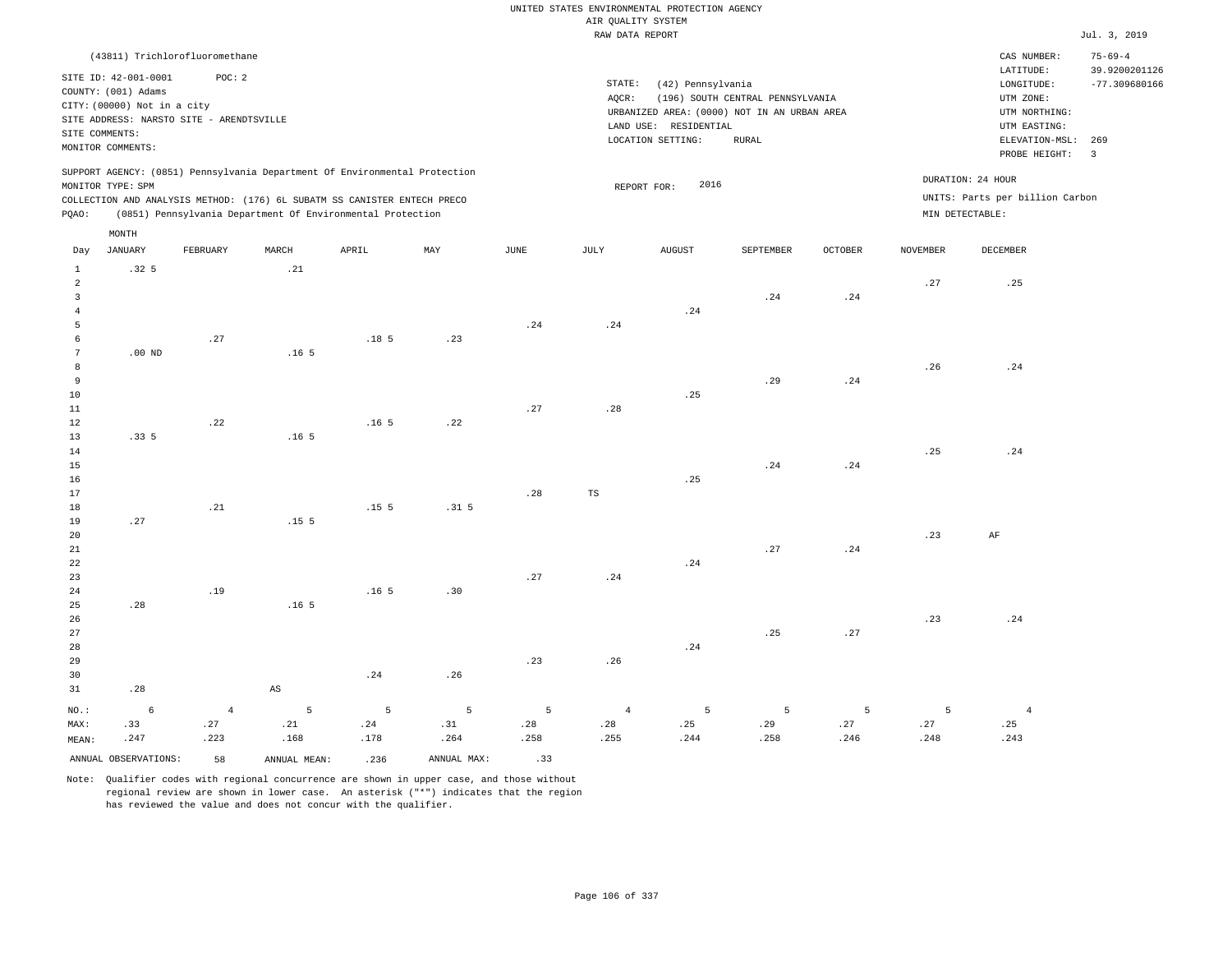|                                |                                                                               |                         |                                                                                                                                        |                  |             |                  | UNITED STATES ENVIRONMENTAL PROTECTION AGENCY |                       |                                             |                |                   |                                                     |                                                   |
|--------------------------------|-------------------------------------------------------------------------------|-------------------------|----------------------------------------------------------------------------------------------------------------------------------------|------------------|-------------|------------------|-----------------------------------------------|-----------------------|---------------------------------------------|----------------|-------------------|-----------------------------------------------------|---------------------------------------------------|
|                                |                                                                               |                         |                                                                                                                                        |                  |             |                  | AIR QUALITY SYSTEM                            |                       |                                             |                |                   |                                                     |                                                   |
|                                |                                                                               |                         |                                                                                                                                        |                  |             |                  | RAW DATA REPORT                               |                       |                                             |                |                   |                                                     | Jul. 3, 2019                                      |
|                                | (43811) Trichlorofluoromethane<br>SITE ID: 42-001-0001<br>COUNTY: (001) Adams | POC: 2                  |                                                                                                                                        |                  |             |                  | STATE:<br>AQCR:                               | (42) Pennsylvania     | (196) SOUTH CENTRAL PENNSYLVANIA            |                |                   | CAS NUMBER:<br>LATITUDE:<br>LONGITUDE:<br>UTM ZONE: | $75 - 69 - 4$<br>39.9200201126<br>$-77.309680166$ |
|                                | CITY: (00000) Not in a city<br>SITE ADDRESS: NARSTO SITE - ARENDTSVILLE       |                         |                                                                                                                                        |                  |             |                  |                                               |                       | URBANIZED AREA: (0000) NOT IN AN URBAN AREA |                |                   | UTM NORTHING:                                       |                                                   |
| SITE COMMENTS:                 |                                                                               |                         |                                                                                                                                        |                  |             |                  |                                               | LAND USE: RESIDENTIAL |                                             |                |                   | UTM EASTING:                                        |                                                   |
|                                | MONITOR COMMENTS:                                                             |                         |                                                                                                                                        |                  |             |                  |                                               | LOCATION SETTING:     | RURAL                                       |                |                   | ELEVATION-MSL:<br>PROBE HEIGHT:                     | 269<br>3                                          |
|                                | MONITOR TYPE: SPM                                                             |                         | SUPPORT AGENCY: (0851) Pennsylvania Department Of Environmental Protection                                                             |                  |             |                  | REPORT FOR:                                   | 2017                  |                                             |                | DURATION: 24 HOUR |                                                     |                                                   |
| PQAO:                          |                                                                               |                         | COLLECTION AND ANALYSIS METHOD: (176) 6L SUBATM SS CANISTER ENTECH PRECO<br>(0851) Pennsylvania Department Of Environmental Protection |                  |             |                  |                                               |                       |                                             |                | MIN DETECTABLE:   | UNITS: Parts per billion Carbon                     |                                                   |
|                                | MONTH                                                                         |                         |                                                                                                                                        |                  |             |                  |                                               |                       |                                             |                |                   |                                                     |                                                   |
| Day                            | <b>JANUARY</b>                                                                | FEBRUARY                | MARCH                                                                                                                                  | APRIL            | MAY         | $_{\rm JUNE}$    | <b>JULY</b>                                   | <b>AUGUST</b>         | SEPTEMBER                                   | <b>OCTOBER</b> | <b>NOVEMBER</b>   | <b>DECEMBER</b>                                     |                                                   |
| $\mathbf{1}$<br>$\overline{2}$ | .24                                                                           |                         | .26                                                                                                                                    | .27              | .21         |                  |                                               |                       |                                             |                |                   |                                                     |                                                   |
| $\overline{3}$                 |                                                                               |                         |                                                                                                                                        |                  |             |                  |                                               |                       |                                             |                | .21               | .25                                                 |                                                   |
| $\overline{4}$<br>5            |                                                                               |                         |                                                                                                                                        |                  |             |                  |                                               | .25                   | .24                                         | .23            |                   |                                                     |                                                   |
| 6                              |                                                                               | .26                     |                                                                                                                                        |                  |             | .28              | .26                                           |                       |                                             |                |                   |                                                     |                                                   |
| $7\phantom{.0}$<br>8           | .25                                                                           |                         | .26                                                                                                                                    | .31 <sub>5</sub> | .25         |                  |                                               |                       |                                             |                |                   |                                                     |                                                   |
| $\overline{9}$                 |                                                                               |                         |                                                                                                                                        |                  |             |                  |                                               |                       |                                             |                | .26               | .25                                                 |                                                   |
| 10                             |                                                                               |                         |                                                                                                                                        |                  |             |                  |                                               |                       | .26                                         | .22            |                   |                                                     |                                                   |
| 11<br>12                       |                                                                               | .26                     |                                                                                                                                        |                  |             | .26              | $.28$ $OX$                                    | .28                   |                                             |                |                   |                                                     |                                                   |
| $13$                           | .20                                                                           |                         |                                                                                                                                        | .24              | .335        |                  |                                               |                       |                                             |                |                   |                                                     |                                                   |
| 14<br>15                       |                                                                               |                         | .27                                                                                                                                    |                  |             |                  |                                               |                       |                                             |                | .22               | .23                                                 |                                                   |
| 16                             |                                                                               |                         |                                                                                                                                        |                  |             |                  |                                               |                       | .28                                         | AM             |                   |                                                     |                                                   |
| 17                             |                                                                               |                         |                                                                                                                                        |                  |             |                  |                                               | .23                   |                                             |                |                   |                                                     |                                                   |
| $1\,8$<br>19                   | .24                                                                           | .25                     |                                                                                                                                        | .24              | AS          | .25              | .20                                           |                       |                                             |                |                   |                                                     |                                                   |
| 20                             |                                                                               |                         | .27                                                                                                                                    |                  |             |                  |                                               |                       |                                             |                |                   |                                                     |                                                   |
| 21<br>22                       |                                                                               |                         |                                                                                                                                        |                  |             |                  |                                               |                       | .24                                         | .22            | .25               | .24                                                 |                                                   |
| 23                             |                                                                               |                         |                                                                                                                                        |                  |             |                  |                                               | .24                   |                                             |                |                   |                                                     |                                                   |
| 24                             |                                                                               | $\rm{AF}$               |                                                                                                                                        |                  |             | .27              | .24                                           |                       |                                             |                |                   |                                                     |                                                   |
| 25<br>26                       | .27                                                                           |                         | .26                                                                                                                                    | .26              | .26         |                  |                                               |                       |                                             |                |                   |                                                     |                                                   |
| 27                             |                                                                               |                         |                                                                                                                                        |                  |             |                  |                                               |                       |                                             |                | .25               | .26                                                 |                                                   |
| 28                             |                                                                               |                         |                                                                                                                                        |                  |             |                  |                                               |                       | .22                                         | .22            |                   |                                                     |                                                   |
| 29<br>30                       |                                                                               |                         |                                                                                                                                        |                  |             | .31 <sub>5</sub> | .23                                           | .28                   |                                             |                |                   |                                                     |                                                   |
| 31                             | .30                                                                           |                         |                                                                                                                                        |                  | .28         |                  |                                               |                       |                                             |                |                   |                                                     |                                                   |
| NO.:                           | $\epsilon$                                                                    | $\overline{\mathbf{3}}$ | 5                                                                                                                                      | $5\phantom{.0}$  | 5           | $5\phantom{.0}$  | 5                                             | 5                     | $\overline{5}$                              | $\overline{4}$ | 5                 | 5                                                   |                                                   |
| MAX:                           | .30                                                                           | .26                     | .27                                                                                                                                    | .31              | .33         | .31              | .28                                           | .28                   | .28                                         | .23            | .26               | .26                                                 |                                                   |
| MEAN:                          | .250                                                                          | .257                    | .264                                                                                                                                   | .264             | .266        | .274             | .242                                          | .256                  | .248                                        | .223           | .238              | .246                                                |                                                   |
|                                | ANNUAL OBSERVATIONS:                                                          | 58                      | ANNUAL MEAN:                                                                                                                           | .253             | ANNUAL MAX: | .33              |                                               |                       |                                             |                |                   |                                                     |                                                   |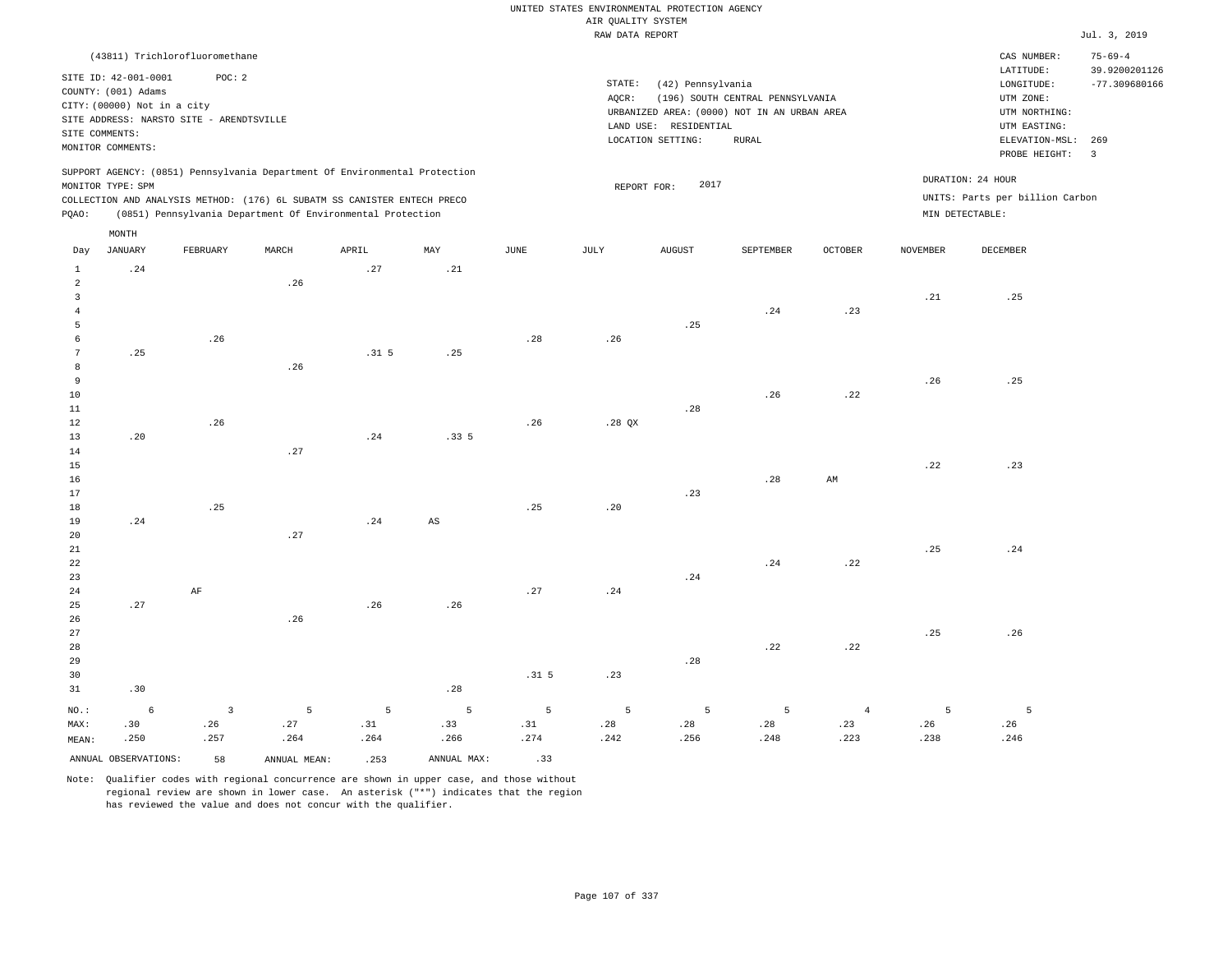|                 |                                             |                                          |              |                                                                            |                        |                        | UNITED STATES ENVIRONMENTAL PROTECTION AGENCY |                       |                                             |                |                 |                                 |                         |
|-----------------|---------------------------------------------|------------------------------------------|--------------|----------------------------------------------------------------------------|------------------------|------------------------|-----------------------------------------------|-----------------------|---------------------------------------------|----------------|-----------------|---------------------------------|-------------------------|
|                 |                                             |                                          |              |                                                                            |                        |                        | AIR QUALITY SYSTEM                            |                       |                                             |                |                 |                                 |                         |
|                 |                                             |                                          |              |                                                                            |                        |                        | RAW DATA REPORT                               |                       |                                             |                |                 |                                 | Jul. 3, 2019            |
|                 |                                             | (43811) Trichlorofluoromethane           |              |                                                                            |                        |                        |                                               |                       |                                             |                |                 | CAS NUMBER:                     | $75 - 69 - 4$           |
|                 |                                             |                                          |              |                                                                            |                        |                        |                                               |                       |                                             |                |                 | LATITUDE:                       | 39.9200201126           |
|                 | SITE ID: 42-001-0001<br>COUNTY: (001) Adams | POC: 2                                   |              |                                                                            |                        |                        | STATE:                                        | (42) Pennsylvania     |                                             |                |                 | LONGITUDE:                      | $-77.309680166$         |
|                 | CITY: (00000) Not in a city                 |                                          |              |                                                                            |                        |                        | AOCR:                                         |                       | (196) SOUTH CENTRAL PENNSYLVANIA            |                |                 | UTM ZONE:                       |                         |
|                 |                                             | SITE ADDRESS: NARSTO SITE - ARENDTSVILLE |              |                                                                            |                        |                        |                                               |                       | URBANIZED AREA: (0000) NOT IN AN URBAN AREA |                |                 | UTM NORTHING:                   |                         |
|                 | SITE COMMENTS:                              |                                          |              |                                                                            |                        |                        |                                               | LAND USE: RESIDENTIAL |                                             |                |                 | UTM EASTING:                    |                         |
|                 | MONITOR COMMENTS:                           |                                          |              |                                                                            |                        |                        |                                               | LOCATION SETTING:     | <b>RURAL</b>                                |                |                 | ELEVATION-MSL:                  | 269                     |
|                 |                                             |                                          |              |                                                                            |                        |                        |                                               |                       |                                             |                |                 | PROBE HEIGHT:                   | $\overline{\mathbf{3}}$ |
|                 |                                             |                                          |              | SUPPORT AGENCY: (0851) Pennsylvania Department Of Environmental Protection |                        |                        |                                               |                       |                                             |                |                 | DURATION: 24 HOUR               |                         |
|                 | MONITOR TYPE: SPM                           |                                          |              |                                                                            |                        |                        | REPORT FOR:                                   | 2018                  |                                             |                |                 |                                 |                         |
|                 |                                             |                                          |              | COLLECTION AND ANALYSIS METHOD: (176) 6L SUBATM SS CANISTER ENTECH PRECO   |                        |                        |                                               |                       |                                             |                |                 | UNITS: Parts per billion Carbon |                         |
| PQAO:           |                                             |                                          |              | (0851) Pennsylvania Department Of Environmental Protection                 |                        |                        |                                               |                       |                                             |                |                 | MIN DETECTABLE: .034545         |                         |
|                 | MONTH                                       |                                          |              |                                                                            |                        |                        |                                               |                       |                                             |                |                 |                                 |                         |
| Day             | <b>JANUARY</b>                              | FEBRUARY                                 | MARCH        | APRIL                                                                      | MAY                    | JUNE                   | <b>JULY</b>                                   | <b>AUGUST</b>         | SEPTEMBER                                   | <b>OCTOBER</b> | <b>NOVEMBER</b> | DECEMBER                        |                         |
| $\mathbf{1}$    |                                             | .23                                      |              |                                                                            |                        | .24                    | .20                                           |                       |                                             |                |                 |                                 |                         |
| $\overline{a}$  | .26                                         |                                          |              | .29                                                                        | .31 <sub>5</sub>       |                        |                                               |                       |                                             |                |                 |                                 |                         |
| $\overline{3}$  |                                             |                                          | .27          |                                                                            |                        |                        |                                               |                       |                                             |                |                 |                                 |                         |
| $\overline{4}$  |                                             |                                          |              |                                                                            |                        |                        |                                               |                       |                                             |                | .24             | .25                             |                         |
| $\overline{5}$  |                                             |                                          |              |                                                                            |                        |                        |                                               |                       | .28                                         | .25            |                 |                                 |                         |
| 6               |                                             |                                          |              |                                                                            |                        |                        |                                               | .24                   |                                             |                |                 |                                 |                         |
| $7\phantom{.0}$ |                                             | .24                                      |              |                                                                            |                        | $\mathbb{A}\mathbb{M}$ | .21                                           |                       |                                             |                |                 |                                 |                         |
| 8               | .27                                         |                                          |              | .25                                                                        | .28                    |                        |                                               |                       |                                             |                |                 |                                 |                         |
| 9               |                                             |                                          | .22          |                                                                            |                        |                        |                                               |                       |                                             |                |                 |                                 |                         |
| $10$            |                                             |                                          |              |                                                                            |                        |                        |                                               |                       |                                             |                | .23             | .25                             |                         |
| $11\,$          |                                             |                                          |              |                                                                            |                        |                        |                                               |                       | .21 QX                                      | .28            |                 |                                 |                         |
| $1\,2$<br>13    |                                             | .25                                      |              |                                                                            |                        | .21                    | .24                                           | .24                   |                                             |                |                 |                                 |                         |
| $14\,$          | .24                                         |                                          |              | .28                                                                        | .24                    |                        |                                               |                       |                                             |                |                 |                                 |                         |
| 15              |                                             |                                          | .26          |                                                                            |                        |                        |                                               |                       |                                             |                |                 |                                 |                         |
| 16              |                                             |                                          |              |                                                                            |                        |                        |                                               |                       |                                             |                | .26             | .24                             |                         |
| 17              |                                             |                                          |              |                                                                            |                        |                        |                                               |                       | .26QX                                       | .25            |                 |                                 |                         |
| $1\,8$          |                                             |                                          |              |                                                                            |                        |                        |                                               | .31 <sub>5</sub>      |                                             |                |                 |                                 |                         |
| 19              |                                             | .24                                      |              |                                                                            |                        | .21                    | .25                                           |                       |                                             |                |                 |                                 |                         |
| 20              | .25                                         |                                          |              | .22                                                                        | .22                    |                        |                                               |                       |                                             |                |                 |                                 |                         |
| $2\sqrt{1}$     |                                             |                                          | .27          |                                                                            |                        |                        |                                               |                       |                                             |                |                 |                                 |                         |
| $\bf{22}$       |                                             |                                          |              |                                                                            |                        |                        |                                               |                       |                                             |                | .25             | .25                             |                         |
| 23              |                                             |                                          |              |                                                                            |                        |                        |                                               |                       | .25                                         | .22            |                 |                                 |                         |
| 24              |                                             |                                          |              |                                                                            |                        |                        |                                               | .26                   |                                             |                |                 |                                 |                         |
| 25              |                                             | .24                                      |              |                                                                            |                        | .21                    | $.25$ QX                                      |                       |                                             |                |                 |                                 |                         |
| 26              | .25                                         |                                          |              | $\mathbb{A}\mathbb{S}$                                                     | $\mathbb{A}\mathbb{S}$ |                        |                                               |                       |                                             |                |                 |                                 |                         |
| 27<br>28        |                                             |                                          | .25          |                                                                            |                        |                        |                                               |                       |                                             |                | $_{\rm AS}$     | .22                             |                         |
| 29              |                                             |                                          |              |                                                                            |                        |                        |                                               |                       | .23                                         | .23            |                 |                                 |                         |
| 30              |                                             |                                          |              |                                                                            |                        |                        |                                               | .24                   |                                             |                |                 |                                 |                         |
| 31              |                                             |                                          |              |                                                                            |                        |                        | .25                                           |                       |                                             |                |                 |                                 |                         |
|                 |                                             |                                          |              |                                                                            |                        |                        |                                               |                       |                                             |                |                 |                                 |                         |
| NO.:            | 5                                           | $5\phantom{.0}$                          | 5            | $\overline{4}$                                                             | $\overline{4}$         | $\overline{4}$         | $\epsilon$                                    | 5                     | 5                                           | 5              | $\overline{4}$  | 5                               |                         |
| MAX:            | .27                                         | .25                                      | .27          | .29                                                                        | .31                    | .24                    | .25                                           | .31                   | .28                                         | .28            | .26             | .25                             |                         |
| MEAN:           | .254                                        | .240                                     | .254         | .260                                                                       | .263                   | .218                   | .233                                          | .258                  | .246                                        | .246           | .245            | .242                            |                         |
|                 | ANNUAL OBSERVATIONS:                        | 57                                       | ANNUAL MEAN: | .246                                                                       | ANNUAL MAX:            | .31                    |                                               |                       |                                             |                |                 |                                 |                         |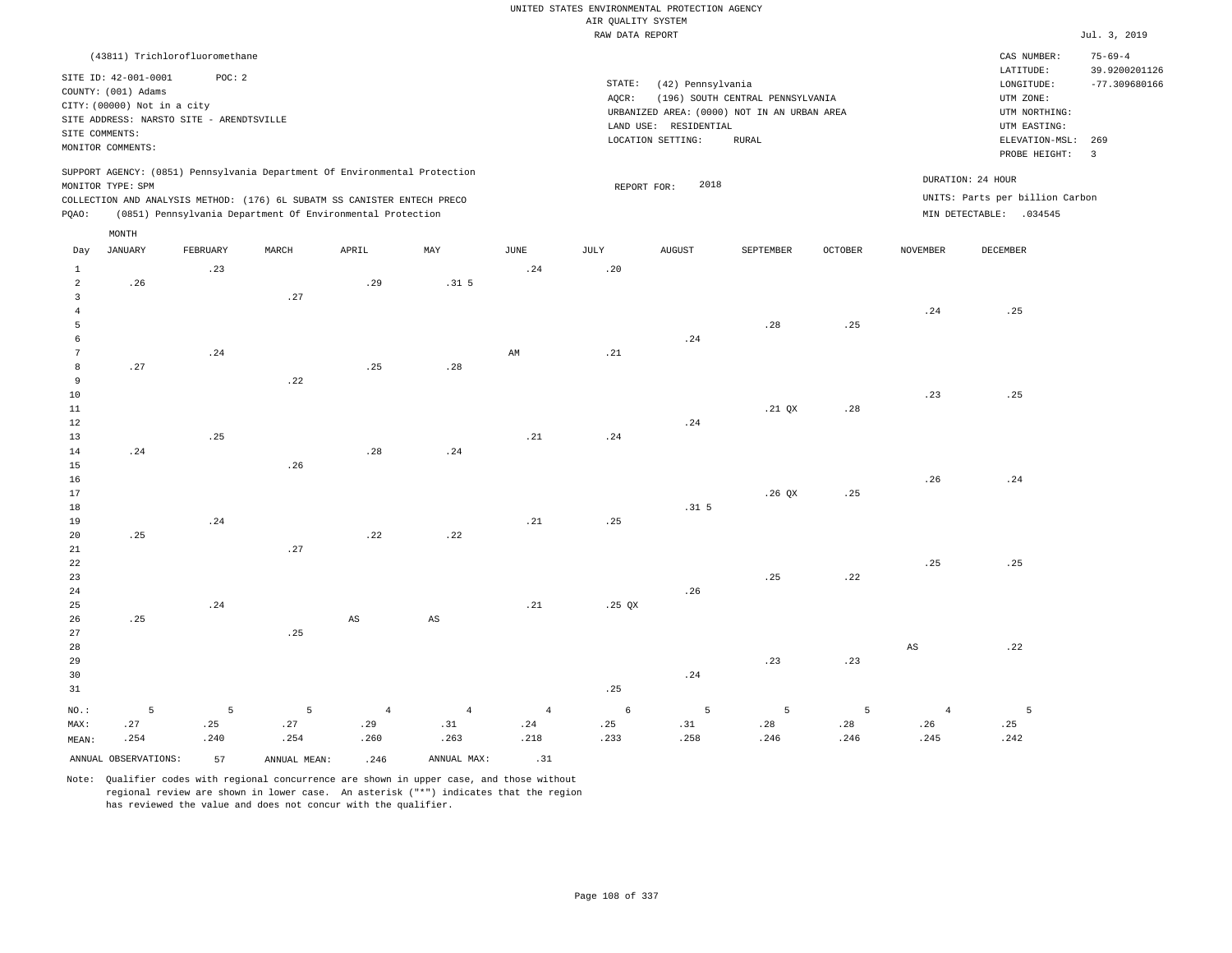|                |                                                                                                 |                   |                   |                                                            |                   |                   | UNITED STATES ENVIRONMENTAL PROTECTION AGENCY |                       |                                             |                |                   |                                        |                                                   |
|----------------|-------------------------------------------------------------------------------------------------|-------------------|-------------------|------------------------------------------------------------|-------------------|-------------------|-----------------------------------------------|-----------------------|---------------------------------------------|----------------|-------------------|----------------------------------------|---------------------------------------------------|
|                |                                                                                                 |                   |                   |                                                            |                   |                   | AIR QUALITY SYSTEM                            |                       |                                             |                |                   |                                        |                                                   |
|                |                                                                                                 |                   |                   |                                                            |                   |                   | RAW DATA REPORT                               |                       |                                             |                |                   |                                        | Jul. 3, 2019                                      |
|                | (43812) Chloroethane<br>SITE ID: 42-001-0001                                                    | POC: 2            |                   |                                                            |                   |                   | $\texttt{STATE}$ :                            | (42) Pennsylvania     |                                             |                |                   | CAS NUMBER:<br>LATITUDE:<br>LONGITUDE: | $75 - 00 - 3$<br>39.9200201126<br>$-77.309680166$ |
|                | COUNTY: (001) Adams                                                                             |                   |                   |                                                            |                   |                   | AOCR:                                         |                       | (196) SOUTH CENTRAL PENNSYLVANIA            |                |                   | UTM ZONE:                              |                                                   |
|                | CITY: (00000) Not in a city                                                                     |                   |                   |                                                            |                   |                   |                                               |                       | URBANIZED AREA: (0000) NOT IN AN URBAN AREA |                |                   | UTM NORTHING:                          |                                                   |
| SITE COMMENTS: | SITE ADDRESS: NARSTO SITE - ARENDTSVILLE                                                        |                   |                   |                                                            |                   |                   |                                               | LAND USE: RESIDENTIAL |                                             |                |                   | UTM EASTING:                           |                                                   |
|                | MONITOR COMMENTS:                                                                               |                   |                   |                                                            |                   |                   |                                               | LOCATION SETTING:     | <b>RURAL</b>                                |                |                   | ELEVATION-MSL:                         | 269                                               |
|                |                                                                                                 |                   |                   |                                                            |                   |                   |                                               |                       |                                             |                |                   | PROBE HEIGHT:                          | 3                                                 |
|                | SUPPORT AGENCY: (0851) Pennsylvania Department Of Environmental Protection<br>MONITOR TYPE: SPM |                   |                   |                                                            |                   |                   | REPORT FOR:                                   | 2013                  |                                             |                |                   | DURATION: 24 HOUR                      |                                                   |
|                | COLLECTION AND ANALYSIS METHOD: (176) 6L SUBATM SS CANISTER ENTECH PRECO                        |                   |                   |                                                            |                   |                   |                                               |                       |                                             |                |                   | UNITS: Parts per billion Carbon        |                                                   |
| PQAO:          |                                                                                                 |                   |                   | (0851) Pennsylvania Department Of Environmental Protection |                   |                   |                                               |                       |                                             |                | MIN DETECTABLE:   |                                        |                                                   |
|                | MONTH                                                                                           |                   |                   |                                                            |                   |                   |                                               |                       |                                             |                |                   |                                        |                                                   |
| Day            | <b>JANUARY</b>                                                                                  | FEBRUARY          | MARCH             | APRIL                                                      | MAY               | $_{\rm JUNE}$     | <b>JULY</b>                                   | <b>AUGUST</b>         | SEPTEMBER                                   | <b>OCTOBER</b> | <b>NOVEMBER</b>   | <b>DECEMBER</b>                        |                                                   |
| $\mathbf{1}$   |                                                                                                 |                   |                   |                                                            |                   |                   |                                               |                       | $\mathbb{A}\mathbb{S}$                      | $.00$ ND       |                   |                                        |                                                   |
| $\overline{2}$ |                                                                                                 |                   |                   |                                                            |                   |                   |                                               | AF                    |                                             |                |                   |                                        |                                                   |
| $\overline{3}$ |                                                                                                 | .00 <sub>ND</sub> |                   |                                                            |                   | .00 <sub>ND</sub> | .00 <sub>ND</sub>                             |                       |                                             |                |                   |                                        |                                                   |
| $\overline{4}$ | AF                                                                                              |                   |                   | $.00$ ND                                                   | $.00$ ND          |                   |                                               |                       |                                             |                |                   |                                        |                                                   |
| 5              |                                                                                                 |                   | .00 <sub>ND</sub> |                                                            |                   |                   |                                               |                       |                                             |                |                   |                                        |                                                   |
| 6              |                                                                                                 |                   |                   |                                                            |                   |                   |                                               |                       |                                             |                | $.00$ ND          | AF                                     |                                                   |
| $\overline{7}$ |                                                                                                 |                   |                   |                                                            |                   |                   |                                               |                       | $.00$ ND                                    | $\rm{AF}$      |                   |                                        |                                                   |
| 8<br>9         |                                                                                                 | $.00$ ND          |                   |                                                            |                   | $.00$ ND          | $.00$ ND                                      | .00 <sub>ND</sub>     |                                             |                |                   |                                        |                                                   |
| 10             | AF                                                                                              |                   |                   | $.00$ ND                                                   | $.00$ ND          |                   |                                               |                       |                                             |                |                   |                                        |                                                   |
| 11             |                                                                                                 |                   | $.00$ ND          |                                                            |                   |                   |                                               |                       |                                             |                |                   |                                        |                                                   |
| $1\,2$         |                                                                                                 |                   |                   |                                                            |                   |                   |                                               |                       |                                             |                | .00 <sub>ND</sub> | AF                                     |                                                   |
| 13             |                                                                                                 |                   |                   |                                                            |                   |                   |                                               |                       | $.00$ ND                                    | $.00$ ND       |                   |                                        |                                                   |
| 14             |                                                                                                 |                   |                   |                                                            |                   |                   |                                               | $.00$ ND              |                                             |                |                   |                                        |                                                   |
| 15             |                                                                                                 | AF                |                   |                                                            |                   | $.00$ ND          | $.00$ ND                                      |                       |                                             |                |                   |                                        |                                                   |
| 16             | $.00$ ND                                                                                        |                   |                   | .00 <sub>ND</sub>                                          | $.00$ ND          |                   |                                               |                       |                                             |                |                   |                                        |                                                   |
| 17             |                                                                                                 |                   | $.00$ ND          |                                                            |                   |                   |                                               |                       |                                             |                |                   |                                        |                                                   |
| 18             |                                                                                                 |                   |                   |                                                            |                   |                   |                                               |                       |                                             |                | AF                | $.00$ ND                               |                                                   |
| 19<br>20       |                                                                                                 |                   |                   |                                                            |                   |                   |                                               | .00CL                 | $.00$ ND                                    | $.00$ ND       |                   |                                        |                                                   |
| $21\,$         |                                                                                                 | $.00$ ND          |                   |                                                            |                   | $.00$ ND          | .00 <sub>ND</sub>                             |                       |                                             |                |                   |                                        |                                                   |
| 22             | $.00$ ND                                                                                        |                   |                   | $.00$ ND                                                   | $.00$ ND          |                   |                                               |                       |                                             |                |                   |                                        |                                                   |
| 23             |                                                                                                 |                   | $.00$ ND          |                                                            |                   |                   |                                               |                       |                                             |                |                   |                                        |                                                   |
| 24             |                                                                                                 |                   |                   |                                                            |                   |                   |                                               |                       |                                             |                | AF                | $_{\rm AS}$                            |                                                   |
| 25             |                                                                                                 |                   |                   |                                                            |                   |                   |                                               |                       | .00 <sub>ND</sub>                           | $.00$ ND       |                   |                                        |                                                   |
| 26             |                                                                                                 |                   |                   |                                                            |                   |                   |                                               | $.00$ ND              |                                             |                |                   |                                        |                                                   |
| 27             |                                                                                                 | .00 <sub>ND</sub> |                   |                                                            |                   | $.00$ ND          | $.00$ ND                                      |                       |                                             |                |                   |                                        |                                                   |
| 28             | .00 <sub>ND</sub>                                                                               |                   |                   | $.00$ ND                                                   | .00 <sub>ND</sub> |                   |                                               |                       |                                             |                |                   |                                        |                                                   |
| 29             |                                                                                                 |                   | $.00$ ND          |                                                            |                   |                   |                                               |                       |                                             |                |                   |                                        |                                                   |
| 30             |                                                                                                 |                   |                   |                                                            |                   |                   |                                               |                       |                                             |                | AF                | .00 <sub>ND</sub>                      |                                                   |
| 31             |                                                                                                 |                   |                   |                                                            |                   |                   |                                               |                       |                                             | $.00$ ND       |                   |                                        |                                                   |
| NO.:           | $\overline{3}$                                                                                  | $\overline{4}$    | 5                 | 5                                                          | $\overline{5}$    | 5                 | 5                                             | $\overline{4}$        | $\sqrt{4}$                                  | 5              | $\overline{a}$    | $\overline{a}$                         |                                                   |
| MAX:           | 0.00                                                                                            | 0.00              | 0.00              | 0.00                                                       | 0.00              | 0.00              | 0.00                                          | 0.00                  | 0.00                                        | 0.00           | 0.00              | 0.00                                   |                                                   |
| MEAN:          | 0.000                                                                                           | 0.000             | 0.000             | 0.000                                                      | 0.000             | 0.000             | 0.000                                         | 0.000                 | 0.000                                       | 0.000          | 0.000             | 0.000                                  |                                                   |
|                | ANNUAL OBSERVATIONS:                                                                            | 49                | ANNUAL MEAN:      | 0.000                                                      | ANNUAL MAX:       | 0.00              |                                               |                       |                                             |                |                   |                                        |                                                   |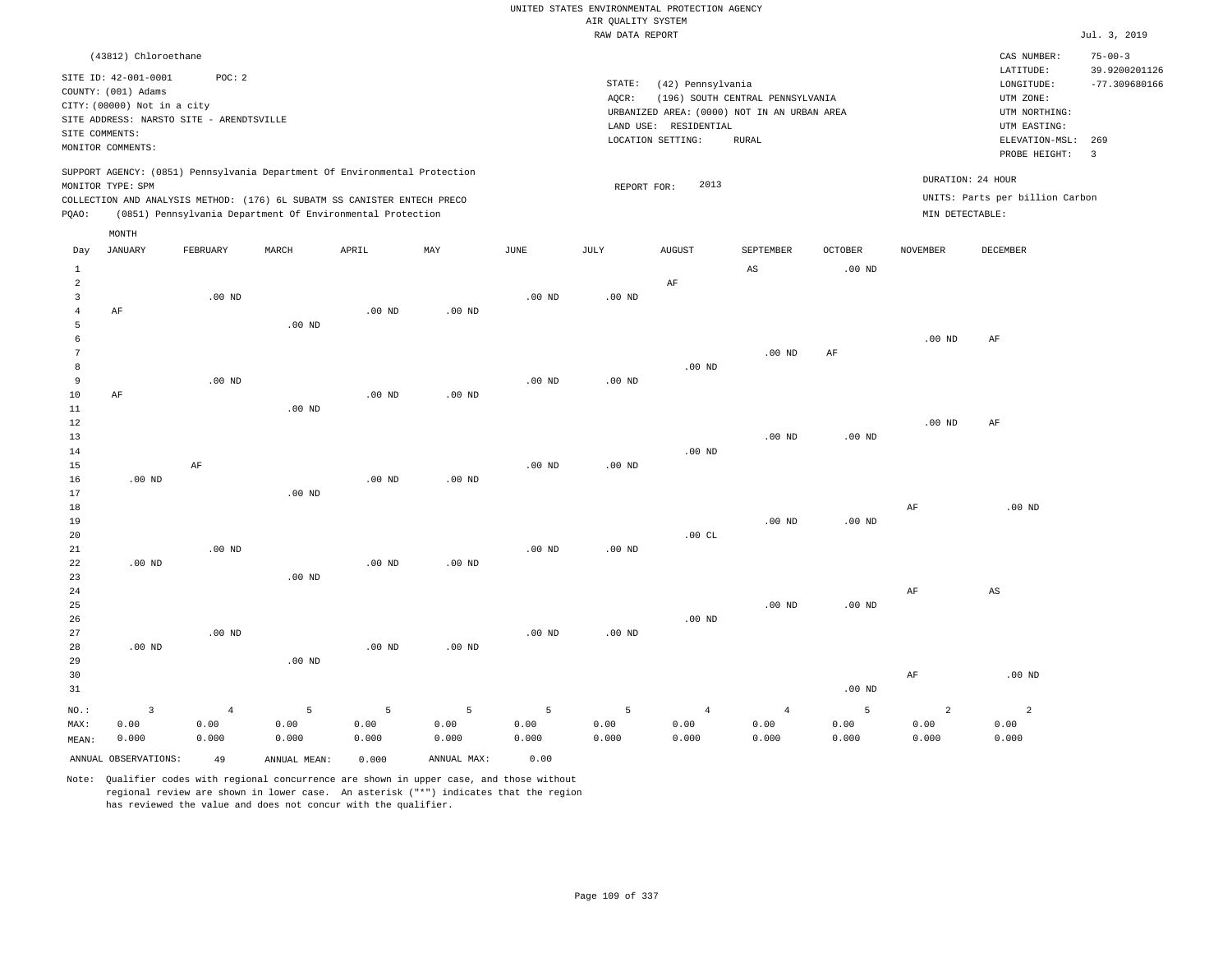|                                                     |                                                                                                    |                    |                                                                                                                                                                                                                      |                                 |                    |                    |                    | UNITED STATES ENVIRONMENTAL PROTECTION AGENCY                    |                                  |                                 |                                      |                                                                      |                                                   |
|-----------------------------------------------------|----------------------------------------------------------------------------------------------------|--------------------|----------------------------------------------------------------------------------------------------------------------------------------------------------------------------------------------------------------------|---------------------------------|--------------------|--------------------|--------------------|------------------------------------------------------------------|----------------------------------|---------------------------------|--------------------------------------|----------------------------------------------------------------------|---------------------------------------------------|
|                                                     |                                                                                                    |                    |                                                                                                                                                                                                                      |                                 |                    |                    | AIR QUALITY SYSTEM |                                                                  |                                  |                                 |                                      |                                                                      |                                                   |
|                                                     |                                                                                                    |                    |                                                                                                                                                                                                                      |                                 |                    |                    | RAW DATA REPORT    |                                                                  |                                  |                                 |                                      |                                                                      | Jul. 3, 2019                                      |
|                                                     | (43812) Chloroethane<br>SITE ID: 42-001-0001<br>COUNTY: (001) Adams<br>CITY: (00000) Not in a city | POC: 2             |                                                                                                                                                                                                                      |                                 |                    |                    | STATE:<br>AQCR:    | (42) Pennsylvania<br>URBANIZED AREA: (0000) NOT IN AN URBAN AREA | (196) SOUTH CENTRAL PENNSYLVANIA |                                 |                                      | CAS NUMBER:<br>LATITUDE:<br>LONGITUDE:<br>UTM ZONE:<br>UTM NORTHING: | $75 - 00 - 3$<br>39.9200201126<br>$-77.309680166$ |
| SITE COMMENTS:                                      | SITE ADDRESS: NARSTO SITE - ARENDTSVILLE<br>MONITOR COMMENTS:                                      |                    |                                                                                                                                                                                                                      |                                 |                    |                    |                    | LAND USE: RESIDENTIAL<br>LOCATION SETTING:                       | <b>RURAL</b>                     |                                 |                                      | UTM EASTING:<br>ELEVATION-MSL:<br>PROBE HEIGHT:                      | 269<br>$\overline{\mathbf{3}}$                    |
| PQAO:                                               | MONITOR TYPE: SPM                                                                                  |                    | SUPPORT AGENCY: (0851) Pennsylvania Department Of Environmental Protection<br>COLLECTION AND ANALYSIS METHOD: (176) 6L SUBATM SS CANISTER ENTECH PRECO<br>(0851) Pennsylvania Department Of Environmental Protection |                                 |                    |                    | REPORT FOR:        | 2014                                                             |                                  |                                 | DURATION: 24 HOUR<br>MIN DETECTABLE: | UNITS: Parts per billion Carbon                                      |                                                   |
| Day                                                 | MONTH<br><b>JANUARY</b>                                                                            | FEBRUARY           | MARCH                                                                                                                                                                                                                | APRIL                           | MAY                | JUNE               | JULY               | <b>AUGUST</b>                                                    | SEPTEMBER                        | <b>OCTOBER</b>                  | <b>NOVEMBER</b>                      | DECEMBER                                                             |                                                   |
| $\mathbf{1}$<br>$\overline{a}$                      |                                                                                                    |                    |                                                                                                                                                                                                                      |                                 |                    |                    |                    |                                                                  | $.00$ ND                         | $.00$ ND                        | .00 <sub>ND</sub>                    | AF                                                                   |                                                   |
| $\overline{\mathbf{3}}$<br>$\overline{4}$<br>5<br>6 | $\mathbb{A}\mathbb{S}$                                                                             | .00 <sub>ND</sub>  | $.00$ ND                                                                                                                                                                                                             | $.00$ ND                        | $.00$ ND           | .00 <sub>ND</sub>  | .00 <sub>ND</sub>  | .00 <sub>ND</sub>                                                |                                  |                                 |                                      |                                                                      |                                                   |
| $7\phantom{.0}$<br>8<br>9<br>$10$                   |                                                                                                    | $.00$ ND           |                                                                                                                                                                                                                      |                                 |                    | .00 <sub>ND</sub>  | $.00$ ND           | .00 <sub>ND</sub>                                                | $.00$ ND                         | $.00$ ND                        | .00 <sub>ND</sub>                    | .00 <sub>ND</sub>                                                    |                                                   |
| 11<br>$1\,2$<br>13<br>14<br>15                      | $.00$ ND                                                                                           |                    | .00 <sub>ND</sub>                                                                                                                                                                                                    | $.00$ ND                        | $.00$ ND           |                    |                    | $.00$ ND                                                         | $.00$ ND                         | $.00$ ND                        | .00 <sub>ND</sub>                    | $.00$ ND                                                             |                                                   |
| 16<br>17<br>18<br>19                                | $.00$ ND                                                                                           | $.00$ ND           | $.00$ ND                                                                                                                                                                                                             | $.00$ ND                        | $.00$ ND           | .00 <sub>ND</sub>  | $.00$ ND           |                                                                  |                                  |                                 | .00 <sub>ND</sub>                    | $.00$ ND                                                             |                                                   |
| 20<br>$2\sqrt{1}$<br>22<br>23                       | $.00$ ND                                                                                           | .00 <sub>ND</sub>  |                                                                                                                                                                                                                      | $.00$ ND                        | .00 <sub>ND</sub>  | .00 <sub>ND</sub>  | .00 <sub>ND</sub>  | $.00$ ND                                                         | $\rm AF$                         | $.00$ ND                        |                                      |                                                                      |                                                   |
| 24<br>25<br>26<br>27                                |                                                                                                    |                    | $.00$ ND                                                                                                                                                                                                             |                                 |                    |                    |                    | AS                                                               | $.00$ ND                         | $\mathbb{A}\mathbb{S}$          | .00 <sub>ND</sub>                    | $.00$ ND                                                             |                                                   |
| 28<br>29<br>30<br>31                                | .00 <sub>ND</sub>                                                                                  | $.00$ ND           | .00 <sub>ND</sub>                                                                                                                                                                                                    | $\rm AF$                        | .00 <sub>ND</sub>  | $.00$ ND           | .00 <sub>ND</sub>  |                                                                  |                                  |                                 |                                      | $.00$ ND                                                             |                                                   |
| NO.:<br>MAX:<br>MEAN:                               | $\overline{4}$<br>0.00<br>0.000                                                                    | 5<br>0.00<br>0.000 | 5<br>0.00<br>0.000                                                                                                                                                                                                   | $\overline{4}$<br>0.00<br>0.000 | 5<br>0.00<br>0.000 | 5<br>0.00<br>0.000 | 5<br>0.00<br>0.000 | $\overline{4}$<br>0.00<br>0.000                                  | $\overline{4}$<br>0.00<br>0.000  | $\overline{4}$<br>0.00<br>0.000 | 5<br>0.00<br>0.000                   | 5<br>0.00<br>0.000                                                   |                                                   |
|                                                     | ANNUAL OBSERVATIONS:                                                                               | 55                 | ANNUAL, MEAN:                                                                                                                                                                                                        | 0.000                           | ANNUAL MAX:        | 0.00               |                    |                                                                  |                                  |                                 |                                      |                                                                      |                                                   |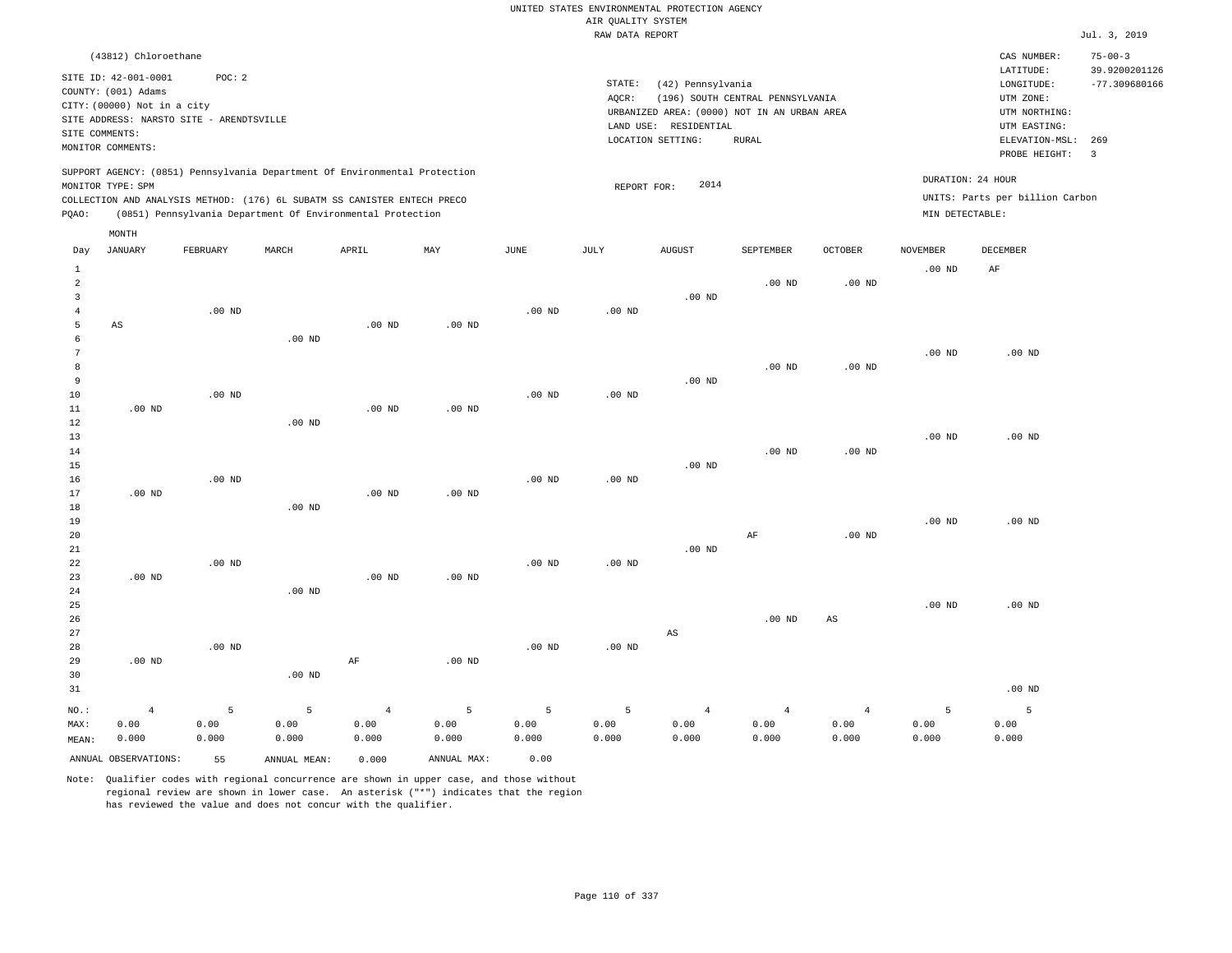|                |                                                    |                                          |                                                                                                                                        |                   |             |                   |                                       | UNITED STATES ENVIRONMENTAL PROTECTION AGENCY |                                  |                   |                   |                                 |                                |
|----------------|----------------------------------------------------|------------------------------------------|----------------------------------------------------------------------------------------------------------------------------------------|-------------------|-------------|-------------------|---------------------------------------|-----------------------------------------------|----------------------------------|-------------------|-------------------|---------------------------------|--------------------------------|
|                |                                                    |                                          |                                                                                                                                        |                   |             |                   | AIR QUALITY SYSTEM<br>RAW DATA REPORT |                                               |                                  |                   |                   |                                 | Jul. 3, 2019                   |
|                |                                                    |                                          |                                                                                                                                        |                   |             |                   |                                       |                                               |                                  |                   |                   |                                 |                                |
|                | (43812) Chloroethane                               |                                          |                                                                                                                                        |                   |             |                   |                                       |                                               |                                  |                   |                   | CAS NUMBER:<br>LATITUDE:        | $75 - 00 - 3$<br>39.9200201126 |
|                | SITE ID: 42-001-0001                               | POC: 2                                   |                                                                                                                                        |                   |             |                   | STATE:                                | (42) Pennsylvania                             |                                  |                   |                   | LONGITUDE:                      | $-77.309680166$                |
|                | COUNTY: (001) Adams<br>CITY: (00000) Not in a city |                                          |                                                                                                                                        |                   |             |                   | AQCR:                                 |                                               | (196) SOUTH CENTRAL PENNSYLVANIA |                   |                   | UTM ZONE:                       |                                |
|                |                                                    | SITE ADDRESS: NARSTO SITE - ARENDTSVILLE |                                                                                                                                        |                   |             |                   |                                       | URBANIZED AREA: (0000) NOT IN AN URBAN AREA   |                                  |                   |                   | UTM NORTHING:                   |                                |
| SITE COMMENTS: |                                                    |                                          |                                                                                                                                        |                   |             |                   |                                       | LAND USE: RESIDENTIAL                         |                                  |                   |                   | UTM EASTING:                    |                                |
|                | MONITOR COMMENTS:                                  |                                          |                                                                                                                                        |                   |             |                   |                                       | LOCATION SETTING:                             | <b>RURAL</b>                     |                   |                   | ELEVATION-MSL:<br>PROBE HEIGHT: | 269<br>$\overline{3}$          |
|                |                                                    |                                          | SUPPORT AGENCY: (0851) Pennsylvania Department Of Environmental Protection                                                             |                   |             |                   |                                       |                                               |                                  |                   | DURATION: 24 HOUR |                                 |                                |
|                | MONITOR TYPE: SPM                                  |                                          |                                                                                                                                        |                   |             |                   | REPORT FOR:                           | 2015                                          |                                  |                   |                   | UNITS: Parts per billion Carbon |                                |
| PQAO:          |                                                    |                                          | COLLECTION AND ANALYSIS METHOD: (176) 6L SUBATM SS CANISTER ENTECH PRECO<br>(0851) Pennsylvania Department Of Environmental Protection |                   |             |                   |                                       |                                               |                                  |                   | MIN DETECTABLE:   |                                 |                                |
|                | MONTH                                              |                                          |                                                                                                                                        |                   |             |                   |                                       |                                               |                                  |                   |                   |                                 |                                |
| Day            | JANUARY                                            | FEBRUARY                                 | MARCH                                                                                                                                  | APRIL             | MAY         | <b>JUNE</b>       | <b>JULY</b>                           | <b>AUGUST</b>                                 | SEPTEMBER                        | <b>OCTOBER</b>    | <b>NOVEMBER</b>   | <b>DECEMBER</b>                 |                                |
| $1\,$<br>2     |                                                    |                                          | .00 <sub>ND</sub>                                                                                                                      |                   |             |                   |                                       |                                               |                                  |                   | $.00$ ND          | $.00$ ND                        |                                |
| $\overline{3}$ |                                                    |                                          |                                                                                                                                        |                   |             |                   |                                       |                                               | $_{\rm AS}$                      | .00 <sub>ND</sub> |                   |                                 |                                |
| $\overline{4}$ |                                                    |                                          |                                                                                                                                        |                   |             |                   |                                       | .00 <sub>ND</sub>                             |                                  |                   |                   |                                 |                                |
| 5              |                                                    | .00 <sub>ND</sub>                        |                                                                                                                                        |                   |             | .00 <sub>ND</sub> | $.00$ ND                              |                                               |                                  |                   |                   |                                 |                                |
| 6              | $.00$ ND                                           |                                          |                                                                                                                                        | $.00$ ND          | AS          |                   |                                       |                                               |                                  |                   |                   |                                 |                                |
| $\overline{7}$ |                                                    |                                          | .00 <sub>ND</sub>                                                                                                                      |                   |             |                   |                                       |                                               |                                  |                   |                   |                                 |                                |
| 8              |                                                    |                                          |                                                                                                                                        |                   |             |                   |                                       |                                               |                                  |                   | $.00$ ND          | $.00$ ND                        |                                |
| $\overline{9}$ |                                                    |                                          |                                                                                                                                        |                   |             |                   |                                       |                                               | .00 <sub>ND</sub>                | .00 <sub>ND</sub> |                   |                                 |                                |
| 10             |                                                    |                                          |                                                                                                                                        |                   |             |                   |                                       | $.00$ ND                                      |                                  |                   |                   |                                 |                                |
| 11             |                                                    | $.00$ ND                                 |                                                                                                                                        |                   |             | $.00$ ND          | AF                                    |                                               |                                  |                   |                   |                                 |                                |
| 12             | $.00$ ND                                           |                                          |                                                                                                                                        | $.00$ ND          | $.00$ ND    |                   |                                       |                                               |                                  |                   |                   |                                 |                                |
| 13<br>14       |                                                    |                                          | $.00$ ND                                                                                                                               |                   |             |                   |                                       |                                               |                                  |                   | $.00$ ND          | $.00$ ND                        |                                |
| 15             |                                                    |                                          |                                                                                                                                        |                   |             |                   |                                       |                                               | .00 <sub>ND</sub>                | .00 <sub>ND</sub> |                   |                                 |                                |
| 16             |                                                    |                                          |                                                                                                                                        |                   |             |                   |                                       | $.00$ ND                                      |                                  |                   |                   |                                 |                                |
| 17             |                                                    | .00 <sub>ND</sub>                        |                                                                                                                                        |                   |             | $.00$ ND          | .00 <sub>ND</sub>                     |                                               |                                  |                   |                   |                                 |                                |
| 18             | $.00$ ND                                           |                                          |                                                                                                                                        | $.00$ ND          | $.00$ ND    |                   |                                       |                                               |                                  |                   |                   |                                 |                                |
| 19             |                                                    |                                          | $.00$ ND                                                                                                                               |                   |             |                   |                                       |                                               |                                  |                   |                   |                                 |                                |
| 20             |                                                    |                                          |                                                                                                                                        |                   |             |                   |                                       |                                               |                                  |                   | .00 <sub>ND</sub> | $.00$ ND                        |                                |
| $2\sqrt{1}$    |                                                    |                                          |                                                                                                                                        |                   |             |                   |                                       |                                               | $.00$ ND                         | $.00$ ND          |                   |                                 |                                |
| 22             |                                                    |                                          |                                                                                                                                        |                   |             |                   |                                       | $.00$ ND                                      |                                  |                   |                   |                                 |                                |
| 23             |                                                    | .00 <sub>ND</sub>                        |                                                                                                                                        |                   |             | .00 <sub>ND</sub> | .00 <sub>ND</sub>                     |                                               |                                  |                   |                   |                                 |                                |
| 24<br>25       | $.00$ ND                                           |                                          | $.00$ ND                                                                                                                               | .00 <sub>ND</sub> | $.00$ ND    |                   |                                       |                                               |                                  |                   |                   |                                 |                                |
| 26             |                                                    |                                          |                                                                                                                                        |                   |             |                   |                                       |                                               |                                  |                   | .00 <sub>ND</sub> | $.00$ ND                        |                                |
| 27             |                                                    |                                          |                                                                                                                                        |                   |             |                   |                                       |                                               | .00 <sub>ND</sub>                | .00 <sub>ND</sub> |                   |                                 |                                |
| 28             |                                                    |                                          |                                                                                                                                        |                   |             |                   |                                       | $.00$ ND                                      |                                  |                   |                   |                                 |                                |
| 29             |                                                    |                                          |                                                                                                                                        |                   |             | $.00$ ND          | $.00$ ND                              |                                               |                                  |                   |                   |                                 |                                |
| 30             | $.00$ ND                                           |                                          |                                                                                                                                        | $.00$ ND          | $.00$ ND    |                   |                                       |                                               |                                  |                   |                   |                                 |                                |
| 31             |                                                    |                                          | .00 <sub>ND</sub>                                                                                                                      |                   |             |                   |                                       |                                               |                                  |                   |                   |                                 |                                |
| NO.:           | $\overline{5}$                                     | $\overline{4}$                           | 6                                                                                                                                      | $\overline{5}$    | $\sqrt{4}$  | 5                 | $\overline{4}$                        | 5                                             | $\overline{4}$                   | $5\phantom{.0}$   | $\overline{5}$    | 5                               |                                |
| MAX:           | 0.00                                               | 0.00                                     | 0.00                                                                                                                                   | 0.00              | 0.00        | 0.00              | 0.00                                  | 0.00                                          | 0.00                             | 0.00              | 0.00              | 0.00                            |                                |
| MEAN:          | 0.000                                              | 0.000                                    | 0.000                                                                                                                                  | 0.000             | 0.000       | 0.000             | 0.000                                 | 0.000                                         | 0.000                            | 0.000             | 0.000             | 0.000                           |                                |
|                | ANNUAL OBSERVATIONS:                               | 57                                       | ANNUAL MEAN:                                                                                                                           | 0.000             | ANNUAL MAX: | 0.00              |                                       |                                               |                                  |                   |                   |                                 |                                |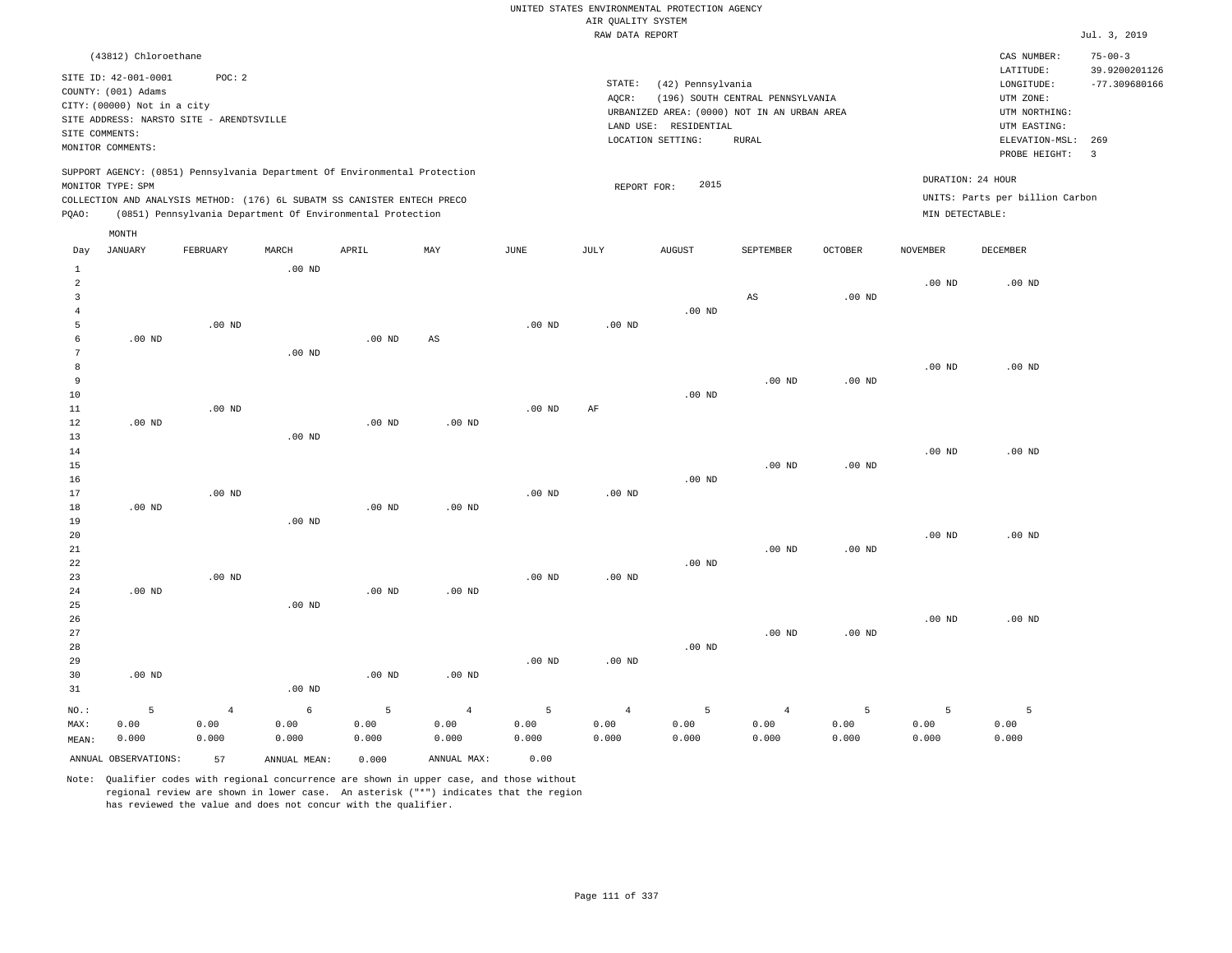|                                                                                  |                                                                                                    |                                 |                                                                                                                                                                                                                      |                      |                      |                    | AIR QUALITY SYSTEM              | UNITED STATES ENVIRONMENTAL PROTECTION AGENCY                    |                                  |                    |                                      |                                                                      |                                                   |
|----------------------------------------------------------------------------------|----------------------------------------------------------------------------------------------------|---------------------------------|----------------------------------------------------------------------------------------------------------------------------------------------------------------------------------------------------------------------|----------------------|----------------------|--------------------|---------------------------------|------------------------------------------------------------------|----------------------------------|--------------------|--------------------------------------|----------------------------------------------------------------------|---------------------------------------------------|
|                                                                                  |                                                                                                    |                                 |                                                                                                                                                                                                                      |                      |                      |                    | RAW DATA REPORT                 |                                                                  |                                  |                    |                                      |                                                                      | Jul. 3, 2019                                      |
|                                                                                  | (43812) Chloroethane<br>SITE ID: 42-001-0001<br>COUNTY: (001) Adams<br>CITY: (00000) Not in a city | POC: 2                          |                                                                                                                                                                                                                      |                      |                      |                    | STATE:<br>AQCR:                 | (42) Pennsylvania<br>URBANIZED AREA: (0000) NOT IN AN URBAN AREA | (196) SOUTH CENTRAL PENNSYLVANIA |                    |                                      | CAS NUMBER:<br>LATITUDE:<br>LONGITUDE:<br>UTM ZONE:<br>UTM NORTHING: | $75 - 00 - 3$<br>39.9200201126<br>$-77.309680166$ |
| SITE COMMENTS:                                                                   | SITE ADDRESS: NARSTO SITE - ARENDTSVILLE<br>MONITOR COMMENTS:                                      |                                 |                                                                                                                                                                                                                      |                      |                      |                    |                                 | LAND USE: RESIDENTIAL<br>LOCATION SETTING:                       | <b>RURAL</b>                     |                    |                                      | UTM EASTING:<br>ELEVATION-MSL:<br>PROBE HEIGHT:                      | 269<br>$\overline{3}$                             |
| PQAO:                                                                            | MONITOR TYPE: SPM                                                                                  |                                 | SUPPORT AGENCY: (0851) Pennsylvania Department Of Environmental Protection<br>COLLECTION AND ANALYSIS METHOD: (176) 6L SUBATM SS CANISTER ENTECH PRECO<br>(0851) Pennsylvania Department Of Environmental Protection |                      |                      |                    | REPORT FOR:                     | 2016                                                             |                                  |                    | DURATION: 24 HOUR<br>MIN DETECTABLE: | UNITS: Parts per billion Carbon                                      |                                                   |
| Day                                                                              | MONTH<br><b>JANUARY</b>                                                                            | FEBRUARY                        | MARCH                                                                                                                                                                                                                | APRIL                | MAY                  | JUNE               | JULY                            | <b>AUGUST</b>                                                    | SEPTEMBER                        | <b>OCTOBER</b>     | <b>NOVEMBER</b>                      | <b>DECEMBER</b>                                                      |                                                   |
| $\mathbf{1}$<br>$\overline{a}$<br>$\overline{\mathbf{3}}$<br>$\overline{4}$<br>5 | $.00$ ND                                                                                           |                                 | $.00$ ND                                                                                                                                                                                                             |                      |                      | $.00$ ND           | $.00$ ND                        | $.00$ ND                                                         | .00 <sub>ND</sub>                | $.00$ ND           | .00 <sub>ND</sub>                    | $.00$ ND                                                             |                                                   |
| 6<br>7<br>8<br>9<br>$10$<br>11                                                   | $.00$ ND                                                                                           | $.00$ ND                        | $.00$ ND                                                                                                                                                                                                             | $.00$ ND             | $.00$ ND             | .00 <sub>ND</sub>  | .00 <sub>ND</sub>               | $.00$ ND                                                         | $.00$ ND                         | $.00$ ND           | .00 <sub>ND</sub>                    | $.00$ ND                                                             |                                                   |
| 12<br>13<br>14<br>15<br>16<br>17                                                 | $.00$ ND                                                                                           | .00 <sub>ND</sub>               | $.00$ ND                                                                                                                                                                                                             | $.00$ ND             | $.00$ ND             | $.00$ ND           | $_{\rm TS}$                     | $.00$ ND                                                         | $.00$ ND                         | $.00$ ND           | .00 <sub>ND</sub>                    | $.00$ ND                                                             |                                                   |
| 18<br>19<br>20<br>21<br>22<br>23<br>24                                           | $.00$ ND                                                                                           | .00 <sub>ND</sub><br>$.00$ ND   | $.00$ ND                                                                                                                                                                                                             | $.00$ ND<br>$.00$ ND | $.00$ ND<br>$.00$ ND | $.00$ ND           | $.00$ ND                        | $.00$ ND                                                         | $.00$ ND                         | $.00$ ND           | .00 <sub>ND</sub>                    | AF                                                                   |                                                   |
| 25<br>26<br>27<br>28<br>29<br>30                                                 | $.00$ ND                                                                                           |                                 | .00 <sub>ND</sub>                                                                                                                                                                                                    | $.00$ ND             | $.00$ ND             | .00 <sub>ND</sub>  | $.00$ ND                        | $.00$ ND                                                         | $.00$ ND                         | $.00$ ND           | .00 <sub>ND</sub>                    | $.00$ ND                                                             |                                                   |
| 31<br>NO.:<br>MAX:<br>MEAN:                                                      | $.00$ ND<br>$\epsilon$<br>0.00<br>0.000                                                            | $\overline{4}$<br>0.00<br>0.000 | $_{\rm AS}$<br>5<br>0.00<br>0.000                                                                                                                                                                                    | 5<br>0.00<br>0.000   | 5<br>0.00<br>0.000   | 5<br>0.00<br>0.000 | $\overline{4}$<br>0.00<br>0.000 | 5<br>0.00<br>0.000                                               | 5<br>0.00<br>0.000               | 5<br>0.00<br>0.000 | 5<br>0.00<br>0.000                   | $\overline{4}$<br>0.00<br>0.000                                      |                                                   |
|                                                                                  | ANNUAL OBSERVATIONS:                                                                               | 58                              | ANNUAL, MEAN:                                                                                                                                                                                                        | 0.000                | ANNUAL MAX:          | 0.00               |                                 |                                                                  |                                  |                    |                                      |                                                                      |                                                   |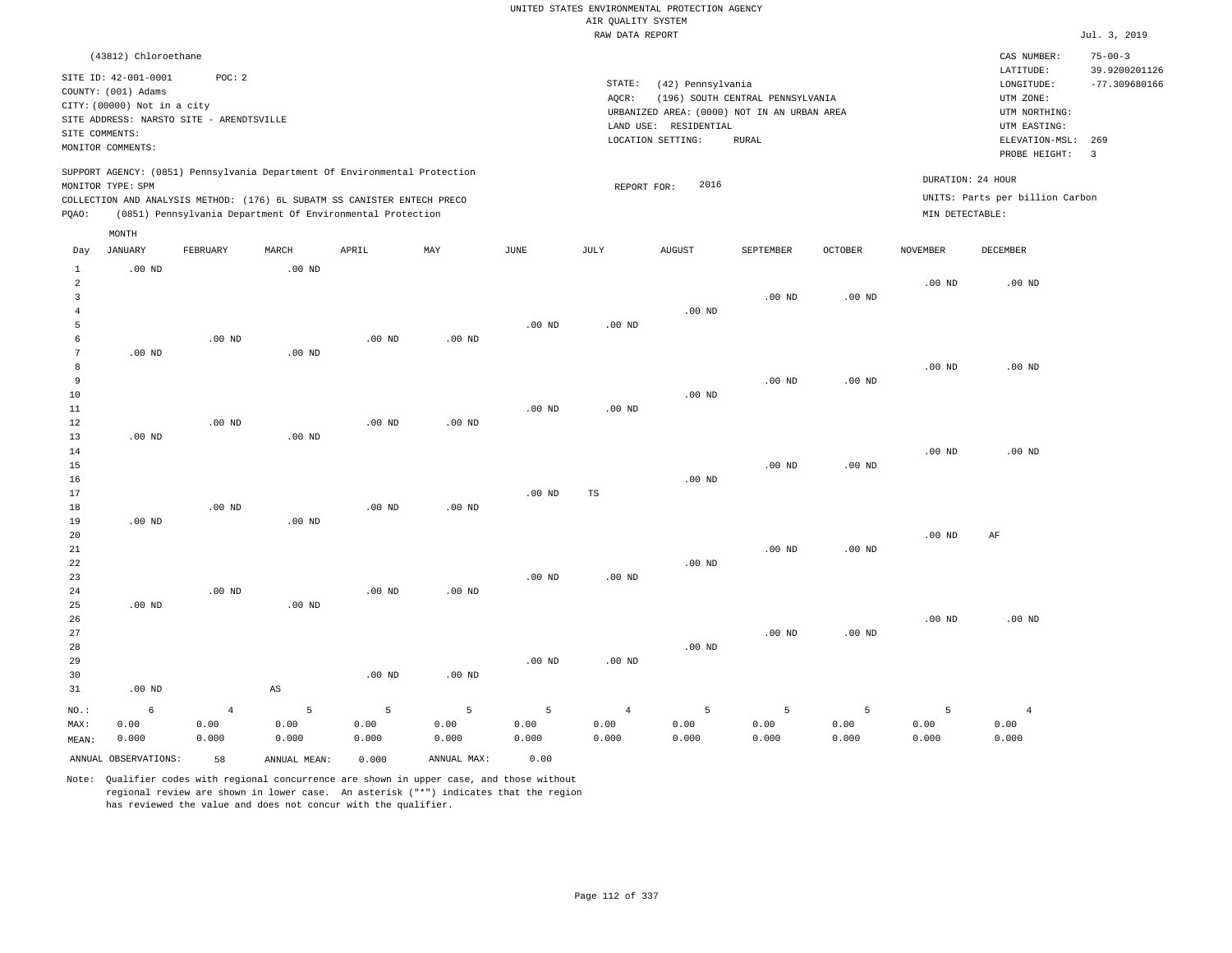|                                        |                                                                                                                        |                                 |                                                                                                                                        |                    |                    |                    | AIR QUALITY SYSTEM | UNITED STATES ENVIRONMENTAL PROTECTION AGENCY                                             |                                  |                                 |                    |                                                          |                                |
|----------------------------------------|------------------------------------------------------------------------------------------------------------------------|---------------------------------|----------------------------------------------------------------------------------------------------------------------------------------|--------------------|--------------------|--------------------|--------------------|-------------------------------------------------------------------------------------------|----------------------------------|---------------------------------|--------------------|----------------------------------------------------------|--------------------------------|
|                                        |                                                                                                                        |                                 |                                                                                                                                        |                    |                    |                    | RAW DATA REPORT    |                                                                                           |                                  |                                 |                    |                                                          | Jul. 3, 2019                   |
|                                        | (43812) Chloroethane                                                                                                   |                                 |                                                                                                                                        |                    |                    |                    |                    |                                                                                           |                                  |                                 |                    | CAS NUMBER:<br>LATITUDE:                                 | $75 - 00 - 3$<br>39.9200201126 |
|                                        | SITE ID: 42-001-0001<br>COUNTY: (001) Adams<br>CITY: (00000) Not in a city<br>SITE ADDRESS: NARSTO SITE - ARENDTSVILLE | POC: 2                          |                                                                                                                                        |                    |                    |                    | STATE:<br>AQCR:    | (42) Pennsylvania<br>URBANIZED AREA: (0000) NOT IN AN URBAN AREA<br>LAND USE: RESIDENTIAL | (196) SOUTH CENTRAL PENNSYLVANIA |                                 |                    | LONGITUDE:<br>UTM ZONE:<br>UTM NORTHING:<br>UTM EASTING: | $-77.309680166$                |
| SITE COMMENTS:                         | MONITOR COMMENTS:                                                                                                      |                                 |                                                                                                                                        |                    |                    |                    |                    | LOCATION SETTING:                                                                         | <b>RURAL</b>                     |                                 |                    | ELEVATION-MSL:<br>PROBE HEIGHT:                          | 269<br>$\overline{\mathbf{3}}$ |
|                                        | MONITOR TYPE: SPM                                                                                                      |                                 | SUPPORT AGENCY: (0851) Pennsylvania Department Of Environmental Protection                                                             |                    |                    |                    | REPORT FOR:        | 2017                                                                                      |                                  |                                 | DURATION: 24 HOUR  |                                                          |                                |
| PQAO:                                  |                                                                                                                        |                                 | COLLECTION AND ANALYSIS METHOD: (176) 6L SUBATM SS CANISTER ENTECH PRECO<br>(0851) Pennsylvania Department Of Environmental Protection |                    |                    |                    |                    |                                                                                           |                                  |                                 | MIN DETECTABLE:    | UNITS: Parts per billion Carbon                          |                                |
|                                        | MONTH                                                                                                                  |                                 |                                                                                                                                        |                    |                    |                    |                    |                                                                                           |                                  |                                 |                    |                                                          |                                |
| Day                                    | JANUARY                                                                                                                | FEBRUARY                        | MARCH                                                                                                                                  | APRIL              | MAY                | JUNE               | JULY               | <b>AUGUST</b>                                                                             | SEPTEMBER                        | OCTOBER                         | NOVEMBER           | DECEMBER                                                 |                                |
| $\mathbf{1}$<br>$\overline{a}$         | .00 <sub>ND</sub>                                                                                                      |                                 | .00 <sub>ND</sub>                                                                                                                      | .00 <sub>ND</sub>  | $.00$ ND           |                    |                    |                                                                                           |                                  |                                 |                    |                                                          |                                |
| $\overline{3}$<br>$\overline{4}$       |                                                                                                                        |                                 |                                                                                                                                        |                    |                    |                    |                    |                                                                                           | .00 <sub>ND</sub>                | $.00$ ND                        | $.00$ ND           | $.00$ ND                                                 |                                |
| 5<br>6                                 |                                                                                                                        | $.00$ ND                        |                                                                                                                                        |                    |                    | $.00$ ND           | $.00$ ND           | $.00$ ND                                                                                  |                                  |                                 |                    |                                                          |                                |
| $7\phantom{.0}$<br>8<br>$\overline{9}$ | .00 <sub>ND</sub>                                                                                                      |                                 | $.00$ ND                                                                                                                               | .00 <sub>ND</sub>  | $.00$ ND           |                    |                    |                                                                                           |                                  |                                 | $.00$ ND           | $.00$ ND                                                 |                                |
| 10<br>11                               |                                                                                                                        |                                 |                                                                                                                                        |                    |                    |                    |                    | $.00$ ND                                                                                  | $.00$ ND                         | $.00$ ND                        |                    |                                                          |                                |
| 12<br>13                               | .00 <sub>ND</sub>                                                                                                      | $.00$ ND                        |                                                                                                                                        | .00 <sub>ND</sub>  | .00 <sub>ND</sub>  | $.00$ ND           | $.00$ ND           |                                                                                           |                                  |                                 |                    |                                                          |                                |
| 14<br>15                               |                                                                                                                        |                                 | .00 <sub>ND</sub>                                                                                                                      |                    |                    |                    |                    |                                                                                           |                                  |                                 | $.00$ ND           | $.00$ ND                                                 |                                |
| 16<br>17                               |                                                                                                                        | $.00$ ND                        |                                                                                                                                        |                    |                    |                    |                    | $.00$ ND                                                                                  | .00 <sub>ND</sub>                | AM                              |                    |                                                          |                                |
| 18<br>19<br>20                         | $.00$ ND                                                                                                               |                                 | .00 <sub>ND</sub>                                                                                                                      | .00 <sub>ND</sub>  | AS                 | $.00$ ND           | $.00$ ND           |                                                                                           |                                  |                                 |                    |                                                          |                                |
| 21<br>22<br>23                         |                                                                                                                        |                                 |                                                                                                                                        |                    |                    |                    |                    | $.00$ ND                                                                                  | $.00$ ND                         | .00 <sub>ND</sub>               | $.00$ ND           | $.00$ ND                                                 |                                |
| 24<br>25<br>26<br>27                   | .00 <sub>ND</sub>                                                                                                      | $\rm AF$                        | $.00$ ND                                                                                                                               | .00 <sub>ND</sub>  | .00 <sub>ND</sub>  | $.00$ ND           | $.00$ ND           |                                                                                           |                                  |                                 | $.00$ ND           | $.00$ ND                                                 |                                |
| 28<br>29<br>30                         |                                                                                                                        |                                 |                                                                                                                                        |                    |                    | $.00$ ND           | $.00$ ND           | $.00$ ND                                                                                  | $.00$ ND                         | $.00$ ND                        |                    |                                                          |                                |
| 31                                     | $.00$ ND                                                                                                               |                                 |                                                                                                                                        |                    | $.00$ ND           |                    |                    |                                                                                           |                                  |                                 |                    |                                                          |                                |
| NO.:<br>MAX:<br>MEAN:                  | 6<br>0.00<br>0.000                                                                                                     | $\overline{3}$<br>0.00<br>0.000 | 5<br>0.00<br>0.000                                                                                                                     | 5<br>0.00<br>0.000 | 5<br>0.00<br>0.000 | 5<br>0.00<br>0.000 | 5<br>0.00<br>0.000 | 5<br>0.00<br>0.000                                                                        | 5<br>0.00<br>0.000               | $\overline{4}$<br>0.00<br>0.000 | 5<br>0.00<br>0.000 | 5<br>0.00<br>0.000                                       |                                |
|                                        | ANNUAL OBSERVATIONS:                                                                                                   | 58                              | ANNUAL MEAN:                                                                                                                           | 0.000              | ANNUAL MAX:        | 0.00               |                    |                                                                                           |                                  |                                 |                    |                                                          |                                |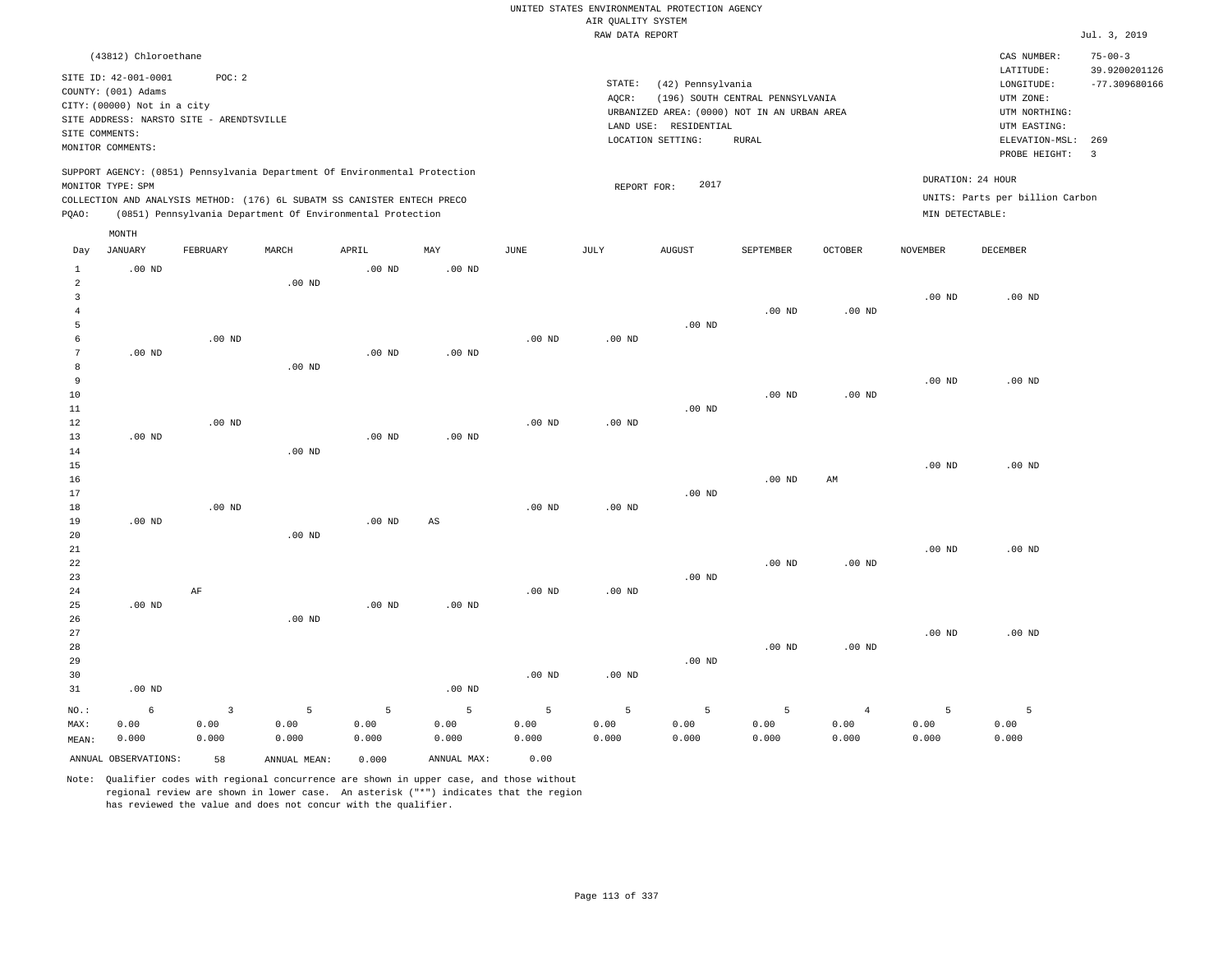|                                       |                                                                                                                                             |                    |                    |                                                            |                                 |                                 | AIR QUALITY SYSTEM | UNITED STATES ENVIRONMENTAL PROTECTION AGENCY                                                                  |                                                  |                   |                                 |                                                                                                          |                                                           |
|---------------------------------------|---------------------------------------------------------------------------------------------------------------------------------------------|--------------------|--------------------|------------------------------------------------------------|---------------------------------|---------------------------------|--------------------|----------------------------------------------------------------------------------------------------------------|--------------------------------------------------|-------------------|---------------------------------|----------------------------------------------------------------------------------------------------------|-----------------------------------------------------------|
|                                       |                                                                                                                                             |                    |                    |                                                            |                                 |                                 | RAW DATA REPORT    |                                                                                                                |                                                  |                   |                                 |                                                                                                          | Jul. 3, 2019                                              |
|                                       | (43812) Chloroethane                                                                                                                        |                    |                    |                                                            |                                 |                                 |                    |                                                                                                                |                                                  |                   |                                 | CAS NUMBER:                                                                                              | $75 - 00 - 3$                                             |
| SITE COMMENTS:                        | SITE ID: 42-001-0001<br>COUNTY: (001) Adams<br>CITY: (00000) Not in a city<br>SITE ADDRESS: NARSTO SITE - ARENDTSVILLE<br>MONITOR COMMENTS: | POC: 2             |                    |                                                            |                                 |                                 | STATE:<br>AQCR:    | (42) Pennsylvania<br>URBANIZED AREA: (0000) NOT IN AN URBAN AREA<br>LAND USE: RESIDENTIAL<br>LOCATION SETTING: | (196) SOUTH CENTRAL PENNSYLVANIA<br><b>RURAL</b> |                   |                                 | LATITUDE:<br>LONGITUDE:<br>UTM ZONE:<br>UTM NORTHING:<br>UTM EASTING:<br>ELEVATION-MSL:<br>PROBE HEIGHT: | 39.9200201126<br>$-77.309680166$<br>269<br>$\overline{3}$ |
|                                       | SUPPORT AGENCY: (0851) Pennsylvania Department Of Environmental Protection<br>MONITOR TYPE: SPM                                             |                    |                    |                                                            |                                 |                                 | REPORT FOR:        | 2018                                                                                                           |                                                  |                   |                                 | DURATION: 24 HOUR                                                                                        |                                                           |
| PQAO:                                 | COLLECTION AND ANALYSIS METHOD: (176) 6L SUBATM SS CANISTER ENTECH PRECO                                                                    |                    |                    | (0851) Pennsylvania Department Of Environmental Protection |                                 |                                 |                    |                                                                                                                |                                                  |                   |                                 | UNITS: Parts per billion Carbon<br>MIN DETECTABLE: .088125                                               |                                                           |
|                                       | MONTH                                                                                                                                       |                    |                    |                                                            |                                 |                                 |                    |                                                                                                                |                                                  |                   |                                 |                                                                                                          |                                                           |
| Day                                   | <b>JANUARY</b>                                                                                                                              | FEBRUARY           | MARCH              | APRIL                                                      | MAY                             | <b>JUNE</b>                     | JULY               | <b>AUGUST</b>                                                                                                  | SEPTEMBER                                        | <b>OCTOBER</b>    | <b>NOVEMBER</b>                 | DECEMBER                                                                                                 |                                                           |
| $\mathbf{1}$<br>$\overline{a}$        | $.00$ ND                                                                                                                                    | $.00$ ND           |                    | $.00$ ND                                                   | $.00$ ND                        | $.00$ ND                        | $.00$ ND           |                                                                                                                |                                                  |                   |                                 |                                                                                                          |                                                           |
| $\overline{3}$<br>$\overline{4}$<br>5 |                                                                                                                                             |                    | $.00$ ND           |                                                            |                                 |                                 |                    |                                                                                                                | .00 <sub>ND</sub>                                | .00 <sub>ND</sub> | $.00$ ND                        | $.00$ ND                                                                                                 |                                                           |
| 6<br>$7\phantom{.0}$                  |                                                                                                                                             | .00 <sub>ND</sub>  |                    |                                                            |                                 | AM                              | .00 <sub>ND</sub>  | $.00$ ND                                                                                                       |                                                  |                   |                                 |                                                                                                          |                                                           |
| $\boldsymbol{8}$<br>9<br>10           | $.00$ ND                                                                                                                                    |                    | .00 <sub>ND</sub>  | $.00$ ND                                                   | $.00$ ND                        |                                 |                    |                                                                                                                |                                                  |                   | $.00$ ND                        | $.00$ ND                                                                                                 |                                                           |
| 11<br>12<br>13                        |                                                                                                                                             | $.00$ ND           |                    |                                                            |                                 | $.00$ ND                        | $.00$ ND           | $.00$ ND                                                                                                       | $.00$ ND                                         | .94               |                                 |                                                                                                          |                                                           |
| 14<br>15                              | $.00$ ND                                                                                                                                    |                    | $.00$ ND           | .00 <sub>ND</sub>                                          | $.00$ ND                        |                                 |                    |                                                                                                                |                                                  |                   |                                 |                                                                                                          |                                                           |
| 16<br>17<br>18                        |                                                                                                                                             |                    |                    |                                                            |                                 |                                 |                    | $.00$ ND                                                                                                       | $.00$ ND                                         | $.00$ ND          | $.00$ ND                        | $.00$ ND                                                                                                 |                                                           |
| 19<br>20<br>21                        | $.00$ ND                                                                                                                                    | $.00$ ND           | $.00$ ND           | $.00$ ND                                                   | $.00$ ND                        | $.00$ ND                        | $.00$ ND           |                                                                                                                |                                                  |                   |                                 |                                                                                                          |                                                           |
| $2\sqrt{2}$<br>23                     |                                                                                                                                             |                    |                    |                                                            |                                 |                                 |                    |                                                                                                                | .00 <sub>ND</sub>                                | $.00$ ND          | $.00$ ND                        | $.00$ ND                                                                                                 |                                                           |
| 24<br>25<br>26                        | $.00$ ND                                                                                                                                    | $.00$ ND           |                    | $\mathbb{A}\mathbb{S}$                                     | $_{\rm AS}$                     | .00 <sub>ND</sub>               | .00 <sub>ND</sub>  | $.00$ ND                                                                                                       |                                                  |                   |                                 |                                                                                                          |                                                           |
| 27<br>28<br>29<br>30<br>31            |                                                                                                                                             |                    | .00 <sub>ND</sub>  |                                                            |                                 |                                 | .00 <sub>ND</sub>  | $.00$ ND                                                                                                       | .00 <sub>ND</sub>                                | .00 <sub>ND</sub> | $_{\rm AS}$                     | $.00$ ND                                                                                                 |                                                           |
| NO.:<br>MAX:<br>MEAN:                 | 5<br>0.00<br>0.000                                                                                                                          | 5<br>0.00<br>0.000 | 5<br>0.00<br>0.000 | $\overline{4}$<br>0.00<br>0.000                            | $\overline{4}$<br>0.00<br>0.000 | $\overline{4}$<br>0.00<br>0.000 | 6<br>0.00<br>0.000 | 5<br>0.00<br>0.000                                                                                             | 5<br>0.00<br>0.000                               | 5<br>.94<br>.188  | $\overline{4}$<br>0.00<br>0.000 | 5<br>0.00<br>0.000                                                                                       |                                                           |
|                                       | ANNUAL OBSERVATIONS:                                                                                                                        | 57                 | ANNUAL MEAN:       | .016                                                       | ANNUAL MAX:                     | .94                             |                    |                                                                                                                |                                                  |                   |                                 |                                                                                                          |                                                           |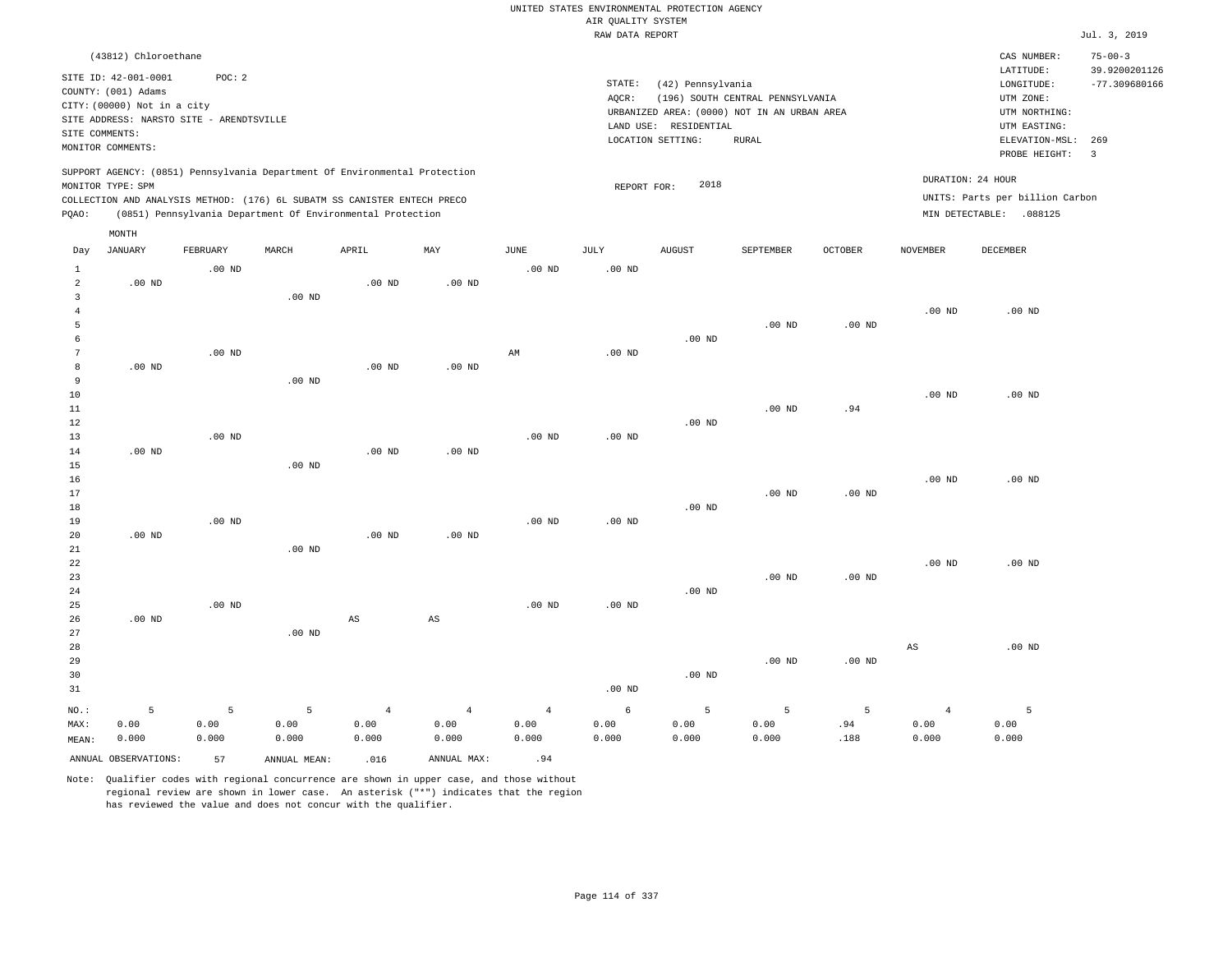|                           |                                                                            |                   |                                                                            |                   |                   |                   |                                       | UNITED STATES ENVIRONMENTAL PROTECTION AGENCY |                                             |                   |                   |                                      |                                  |
|---------------------------|----------------------------------------------------------------------------|-------------------|----------------------------------------------------------------------------|-------------------|-------------------|-------------------|---------------------------------------|-----------------------------------------------|---------------------------------------------|-------------------|-------------------|--------------------------------------|----------------------------------|
|                           |                                                                            |                   |                                                                            |                   |                   |                   | AIR OUALITY SYSTEM<br>RAW DATA REPORT |                                               |                                             |                   |                   |                                      | Jul. 3, 2019                     |
|                           | (43813) 1,1-Dichloroethane                                                 |                   |                                                                            |                   |                   |                   |                                       |                                               |                                             |                   |                   | CAS NUMBER:                          | $75 - 34 - 3$                    |
|                           | SITE ID: 42-001-0001<br>COUNTY: (001) Adams<br>CITY: (00000) Not in a city | POC: 2            |                                                                            |                   |                   |                   | STATE:<br>AOCR:                       | (42) Pennsylvania                             | (196) SOUTH CENTRAL PENNSYLVANIA            |                   |                   | LATITUDE:<br>LONGITUDE:<br>UTM ZONE: | 39.9200201126<br>$-77.309680166$ |
|                           | SITE ADDRESS: NARSTO SITE - ARENDTSVILLE                                   |                   |                                                                            |                   |                   |                   |                                       |                                               | URBANIZED AREA: (0000) NOT IN AN URBAN AREA |                   |                   | UTM NORTHING:                        |                                  |
|                           | SITE COMMENTS:                                                             |                   |                                                                            |                   |                   |                   |                                       | LAND USE: RESIDENTIAL                         |                                             |                   |                   | UTM EASTING:                         |                                  |
|                           | MONITOR COMMENTS:                                                          |                   |                                                                            |                   |                   |                   |                                       | LOCATION SETTING:                             | <b>RURAL</b>                                |                   |                   | ELEVATION-MSL:<br>PROBE HEIGHT:      | 269<br>$\overline{3}$            |
|                           | MONITOR TYPE: SPM                                                          |                   | SUPPORT AGENCY: (0851) Pennsylvania Department Of Environmental Protection |                   |                   |                   | REPORT FOR:                           | 2013                                          |                                             |                   | DURATION: 24 HOUR |                                      |                                  |
|                           |                                                                            |                   | COLLECTION AND ANALYSIS METHOD: (176) 6L SUBATM SS CANISTER ENTECH PRECO   |                   |                   |                   |                                       |                                               |                                             |                   |                   | UNITS: Parts per billion Carbon      |                                  |
| PQAO:                     |                                                                            |                   | (0851) Pennsylvania Department Of Environmental Protection                 |                   |                   |                   |                                       |                                               |                                             |                   | MIN DETECTABLE:   |                                      |                                  |
|                           | MONTH                                                                      |                   |                                                                            |                   |                   |                   |                                       |                                               |                                             |                   |                   |                                      |                                  |
| Day                       | JANUARY                                                                    | FEBRUARY          | MARCH                                                                      | APRIL             | MAX               | <b>JUNE</b>       | JULY                                  | <b>AUGUST</b>                                 | SEPTEMBER                                   | <b>OCTOBER</b>    | <b>NOVEMBER</b>   | <b>DECEMBER</b>                      |                                  |
| $\mathbf{1}$              |                                                                            |                   |                                                                            |                   |                   |                   |                                       |                                               | $_{\rm AS}$                                 | $.00$ ND          |                   |                                      |                                  |
| $\overline{a}$            |                                                                            |                   |                                                                            |                   |                   |                   |                                       | AF                                            |                                             |                   |                   |                                      |                                  |
| $\overline{3}$<br>$\bf 4$ | AF                                                                         | $.00$ ND          |                                                                            | $.00$ ND          | $.00$ ND          | $.00$ ND          | $.00$ ND                              |                                               |                                             |                   |                   |                                      |                                  |
| 5                         |                                                                            |                   | .00 <sub>ND</sub>                                                          |                   |                   |                   |                                       |                                               |                                             |                   |                   |                                      |                                  |
| 6                         |                                                                            |                   |                                                                            |                   |                   |                   |                                       |                                               |                                             |                   | $.00$ ND          | AF                                   |                                  |
| $\overline{7}$            |                                                                            |                   |                                                                            |                   |                   |                   |                                       |                                               | $.00$ ND                                    | $\rm AF$          |                   |                                      |                                  |
| 8                         |                                                                            |                   |                                                                            |                   |                   |                   |                                       | $.00$ ND                                      |                                             |                   |                   |                                      |                                  |
| $\overline{9}$            |                                                                            | $.00$ ND          |                                                                            |                   |                   | $.00$ ND          | $.00$ ND                              |                                               |                                             |                   |                   |                                      |                                  |
| $10$                      | AF                                                                         |                   |                                                                            | .00 <sub>ND</sub> | .00 <sub>ND</sub> |                   |                                       |                                               |                                             |                   |                   |                                      |                                  |
| 11                        |                                                                            |                   | $.00$ ND                                                                   |                   |                   |                   |                                       |                                               |                                             |                   |                   |                                      |                                  |
| 12<br>13                  |                                                                            |                   |                                                                            |                   |                   |                   |                                       |                                               | $.00$ ND                                    | $.00$ ND          | .00 <sub>ND</sub> | AF                                   |                                  |
| 14                        |                                                                            |                   |                                                                            |                   |                   |                   |                                       | $.00$ ND                                      |                                             |                   |                   |                                      |                                  |
| 15                        |                                                                            | AF                |                                                                            |                   |                   | $.00$ ND          | $.00$ ND                              |                                               |                                             |                   |                   |                                      |                                  |
| 16                        | $.00$ ND                                                                   |                   |                                                                            | $.00$ ND          | $.00$ ND          |                   |                                       |                                               |                                             |                   |                   |                                      |                                  |
| 17                        |                                                                            |                   | $.00$ ND                                                                   |                   |                   |                   |                                       |                                               |                                             |                   |                   |                                      |                                  |
| 18                        |                                                                            |                   |                                                                            |                   |                   |                   |                                       |                                               |                                             |                   | AF                | $.00$ ND                             |                                  |
| 19                        |                                                                            |                   |                                                                            |                   |                   |                   |                                       |                                               | $.00$ ND                                    | .00 <sub>ND</sub> |                   |                                      |                                  |
| 20                        |                                                                            |                   |                                                                            |                   |                   |                   |                                       | .00CL                                         |                                             |                   |                   |                                      |                                  |
| 21                        |                                                                            | .00 <sub>ND</sub> |                                                                            |                   |                   | .00 <sub>ND</sub> | .00 <sub>ND</sub>                     |                                               |                                             |                   |                   |                                      |                                  |
| 22<br>23                  | $.00$ ND                                                                   |                   | .00 <sub>ND</sub>                                                          | .00 <sub>ND</sub> | $.00$ ND          |                   |                                       |                                               |                                             |                   |                   |                                      |                                  |
| 24                        |                                                                            |                   |                                                                            |                   |                   |                   |                                       |                                               |                                             |                   | AF                | $\mathbb{A}\mathbb{S}$               |                                  |
| 25                        |                                                                            |                   |                                                                            |                   |                   |                   |                                       |                                               | .00 <sub>ND</sub>                           | .00 <sub>ND</sub> |                   |                                      |                                  |
| 26                        |                                                                            |                   |                                                                            |                   |                   |                   |                                       | .00 <sub>ND</sub>                             |                                             |                   |                   |                                      |                                  |
| 27                        |                                                                            | $.00$ ND          |                                                                            |                   |                   | $.00$ ND          | $.00$ ND                              |                                               |                                             |                   |                   |                                      |                                  |
| 28                        | $.00$ ND                                                                   |                   |                                                                            | $.00$ ND          | .00 <sub>ND</sub> |                   |                                       |                                               |                                             |                   |                   |                                      |                                  |
| 29                        |                                                                            |                   | .00 <sub>ND</sub>                                                          |                   |                   |                   |                                       |                                               |                                             |                   |                   |                                      |                                  |
| 30                        |                                                                            |                   |                                                                            |                   |                   |                   |                                       |                                               |                                             |                   | AF                | $.00$ ND                             |                                  |
| 31                        |                                                                            |                   |                                                                            |                   |                   |                   |                                       |                                               |                                             | .00 <sub>ND</sub> |                   |                                      |                                  |
| NO.:                      | $\overline{3}$                                                             | $\overline{4}$    | 5                                                                          | 5                 | 5                 | 5                 | 5                                     | $\overline{4}$                                | $\overline{4}$                              | 5                 | $\overline{a}$    | $\overline{a}$                       |                                  |
| MAX:                      | 0.00                                                                       | 0.00              | 0.00                                                                       | 0.00              | 0.00              | 0.00              | 0.00                                  | 0.00                                          | 0.00                                        | 0.00              | 0.00              | 0.00                                 |                                  |
| MEAN:                     | 0.000                                                                      | 0.000             | 0.000                                                                      | 0.000             | 0.000             | 0.000             | 0.000                                 | 0.000                                         | 0.000                                       | 0.000             | 0.000             | 0.000                                |                                  |
|                           | ANNUAL OBSERVATIONS:                                                       | 49                | ANNUAL MEAN:                                                               | 0.000             | ANNUAL MAX:       | 0.00              |                                       |                                               |                                             |                   |                   |                                      |                                  |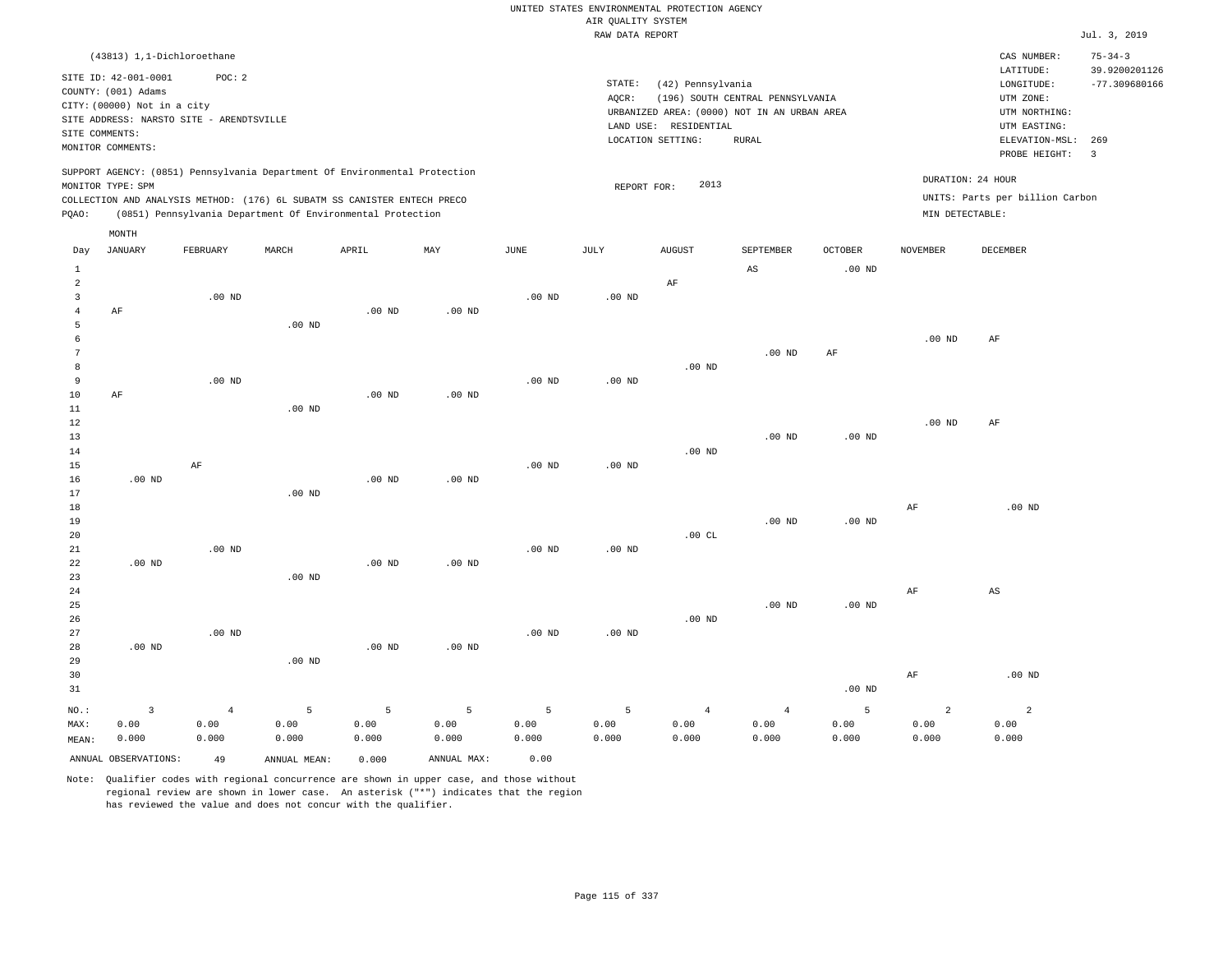|                                |                                             |                   |                                                                            |                   |               |               |                                       | UNITED STATES ENVIRONMENTAL PROTECTION AGENCY |                                  |                   |                   |                                     |                                |
|--------------------------------|---------------------------------------------|-------------------|----------------------------------------------------------------------------|-------------------|---------------|---------------|---------------------------------------|-----------------------------------------------|----------------------------------|-------------------|-------------------|-------------------------------------|--------------------------------|
|                                |                                             |                   |                                                                            |                   |               |               | AIR OUALITY SYSTEM<br>RAW DATA REPORT |                                               |                                  |                   |                   |                                     | Jul. 3, 2019                   |
|                                | (43813) 1,1-Dichloroethane                  |                   |                                                                            |                   |               |               |                                       |                                               |                                  |                   |                   | CAS NUMBER:<br>LATITUDE:            | $75 - 34 - 3$<br>39.9200201126 |
|                                | SITE ID: 42-001-0001<br>COUNTY: (001) Adams | POC: 2            |                                                                            |                   |               |               | STATE:<br>AOCR:                       | (42) Pennsylvania                             | (196) SOUTH CENTRAL PENNSYLVANIA |                   |                   | LONGITUDE:<br>UTM ZONE:             | $-77.309680166$                |
|                                | CITY: (00000) Not in a city                 |                   |                                                                            |                   |               |               |                                       | URBANIZED AREA: (0000) NOT IN AN URBAN AREA   |                                  |                   |                   | UTM NORTHING:                       |                                |
| SITE COMMENTS:                 | SITE ADDRESS: NARSTO SITE - ARENDTSVILLE    |                   |                                                                            |                   |               |               |                                       | LAND USE: RESIDENTIAL                         |                                  |                   |                   | UTM EASTING:                        |                                |
|                                | MONITOR COMMENTS:                           |                   |                                                                            |                   |               |               |                                       | LOCATION SETTING:                             | <b>RURAL</b>                     |                   |                   | ELEVATION-MSL: 269<br>PROBE HEIGHT: | $\overline{3}$                 |
|                                | MONITOR TYPE: SPM                           |                   | SUPPORT AGENCY: (0851) Pennsylvania Department Of Environmental Protection |                   |               |               | REPORT FOR:                           | 2014                                          |                                  |                   | DURATION: 24 HOUR |                                     |                                |
|                                |                                             |                   | COLLECTION AND ANALYSIS METHOD: (176) 6L SUBATM SS CANISTER ENTECH PRECO   |                   |               |               |                                       |                                               |                                  |                   |                   | UNITS: Parts per billion Carbon     |                                |
| PQAO:                          |                                             |                   | (0851) Pennsylvania Department Of Environmental Protection                 |                   |               |               |                                       |                                               |                                  |                   | MIN DETECTABLE:   |                                     |                                |
|                                | MONTH                                       |                   |                                                                            |                   |               |               |                                       |                                               |                                  |                   |                   |                                     |                                |
| Day                            | JANUARY                                     | FEBRUARY          | MARCH                                                                      | APRIL             | MAY           | JUNE          | JULY                                  | <b>AUGUST</b>                                 | SEPTEMBER                        | <b>OCTOBER</b>    | <b>NOVEMBER</b>   | DECEMBER                            |                                |
| $\mathbf{1}$<br>$\overline{a}$ |                                             |                   |                                                                            |                   |               |               |                                       |                                               | $.00$ ND                         | .00 <sub>ND</sub> | $.00$ ND          | AF                                  |                                |
| $\overline{3}$                 |                                             |                   |                                                                            |                   |               |               |                                       | $.00$ ND                                      |                                  |                   |                   |                                     |                                |
| $\sqrt{4}$                     |                                             | $.00$ ND          |                                                                            |                   |               | $.00$ ND      | .00 <sub>ND</sub>                     |                                               |                                  |                   |                   |                                     |                                |
| 5                              | AS                                          |                   |                                                                            | $.00$ ND          | $.00$ ND      |               |                                       |                                               |                                  |                   |                   |                                     |                                |
| 6<br>$7\phantom{.0}$           |                                             |                   | .00 <sub>ND</sub>                                                          |                   |               |               |                                       |                                               |                                  |                   | $.00$ ND          | $.00$ ND                            |                                |
| 8                              |                                             |                   |                                                                            |                   |               |               |                                       |                                               | $.00$ ND                         | $.00$ ND          |                   |                                     |                                |
| 9                              |                                             |                   |                                                                            |                   |               |               |                                       | $.00$ ND                                      |                                  |                   |                   |                                     |                                |
| 10                             |                                             | .00 <sub>ND</sub> |                                                                            |                   |               | $.00$ ND      | $.00$ ND                              |                                               |                                  |                   |                   |                                     |                                |
| 11                             | $.00$ ND                                    |                   |                                                                            | $.00$ ND          | $.00$ ND      |               |                                       |                                               |                                  |                   |                   |                                     |                                |
| 12<br>13                       |                                             |                   | $.00$ ND                                                                   |                   |               |               |                                       |                                               |                                  |                   | $.00$ ND          | $.00$ ND                            |                                |
| 14                             |                                             |                   |                                                                            |                   |               |               |                                       |                                               | $.00$ ND                         | $.00$ ND          |                   |                                     |                                |
| 15                             |                                             |                   |                                                                            |                   |               |               |                                       | $.00$ ND                                      |                                  |                   |                   |                                     |                                |
| 16                             |                                             | $.00$ ND          |                                                                            |                   |               | $.00$ ND      | .00 <sub>ND</sub>                     |                                               |                                  |                   |                   |                                     |                                |
| 17                             | $.00$ ND                                    |                   |                                                                            | .00 <sub>ND</sub> | $.00$ ND      |               |                                       |                                               |                                  |                   |                   |                                     |                                |
| 18<br>19                       |                                             |                   | $.00$ ND                                                                   |                   |               |               |                                       |                                               |                                  |                   | .00 <sub>ND</sub> | $.00$ ND                            |                                |
| 20                             |                                             |                   |                                                                            |                   |               |               |                                       |                                               | $\rm AF$                         | $.00$ ND          |                   |                                     |                                |
| 21                             |                                             |                   |                                                                            |                   |               |               |                                       | $.00$ ND                                      |                                  |                   |                   |                                     |                                |
| 22                             |                                             | $.00$ ND          |                                                                            |                   |               | $.00$ ND      | .00 <sub>ND</sub>                     |                                               |                                  |                   |                   |                                     |                                |
| 23                             | $.00$ ND                                    |                   |                                                                            | $.00$ ND          | $.00$ ND      |               |                                       |                                               |                                  |                   |                   |                                     |                                |
| 24                             |                                             |                   | .00 <sub>ND</sub>                                                          |                   |               |               |                                       |                                               |                                  |                   |                   |                                     |                                |
| 25<br>26                       |                                             |                   |                                                                            |                   |               |               |                                       |                                               | .00 <sub>ND</sub>                | $_{\rm AS}$       | $.00$ ND          | $.00$ ND                            |                                |
| 27                             |                                             |                   |                                                                            |                   |               |               |                                       | $_{\rm AS}$                                   |                                  |                   |                   |                                     |                                |
| 28                             |                                             | $.00$ ND          |                                                                            |                   |               | $.00$ ND      | .00 <sub>ND</sub>                     |                                               |                                  |                   |                   |                                     |                                |
| 29                             | $.00$ ND                                    |                   |                                                                            | AF                | $.00$ ND      |               |                                       |                                               |                                  |                   |                   |                                     |                                |
| 30                             |                                             |                   | .00 <sub>ND</sub>                                                          |                   |               |               |                                       |                                               |                                  |                   |                   |                                     |                                |
| 31                             |                                             |                   |                                                                            |                   |               |               |                                       |                                               |                                  |                   |                   | $.00$ ND                            |                                |
| NO.:                           | $\overline{4}$                              | 5                 | 5                                                                          | $\sqrt{4}$        | 5             | 5             | 5                                     | $\overline{4}$                                | $\overline{4}$                   | $\overline{4}$    | 5                 | 5                                   |                                |
| MAX:                           | 0.00<br>0.000                               | 0.00<br>0.000     | 0.00<br>0.000                                                              | 0.00<br>0.000     | 0.00<br>0.000 | 0.00<br>0.000 | 0.00<br>0.000                         | 0.00<br>0.000                                 | 0.00<br>0.000                    | 0.00<br>0.000     | 0.00<br>0.000     | 0.00<br>0.000                       |                                |
| MEAN:                          |                                             |                   |                                                                            |                   |               |               |                                       |                                               |                                  |                   |                   |                                     |                                |
|                                | ANNUAL OBSERVATIONS:                        | 55                | ANNUAL, MEAN:                                                              | 0.000             | ANNUAL MAX:   | 0.00          |                                       |                                               |                                  |                   |                   |                                     |                                |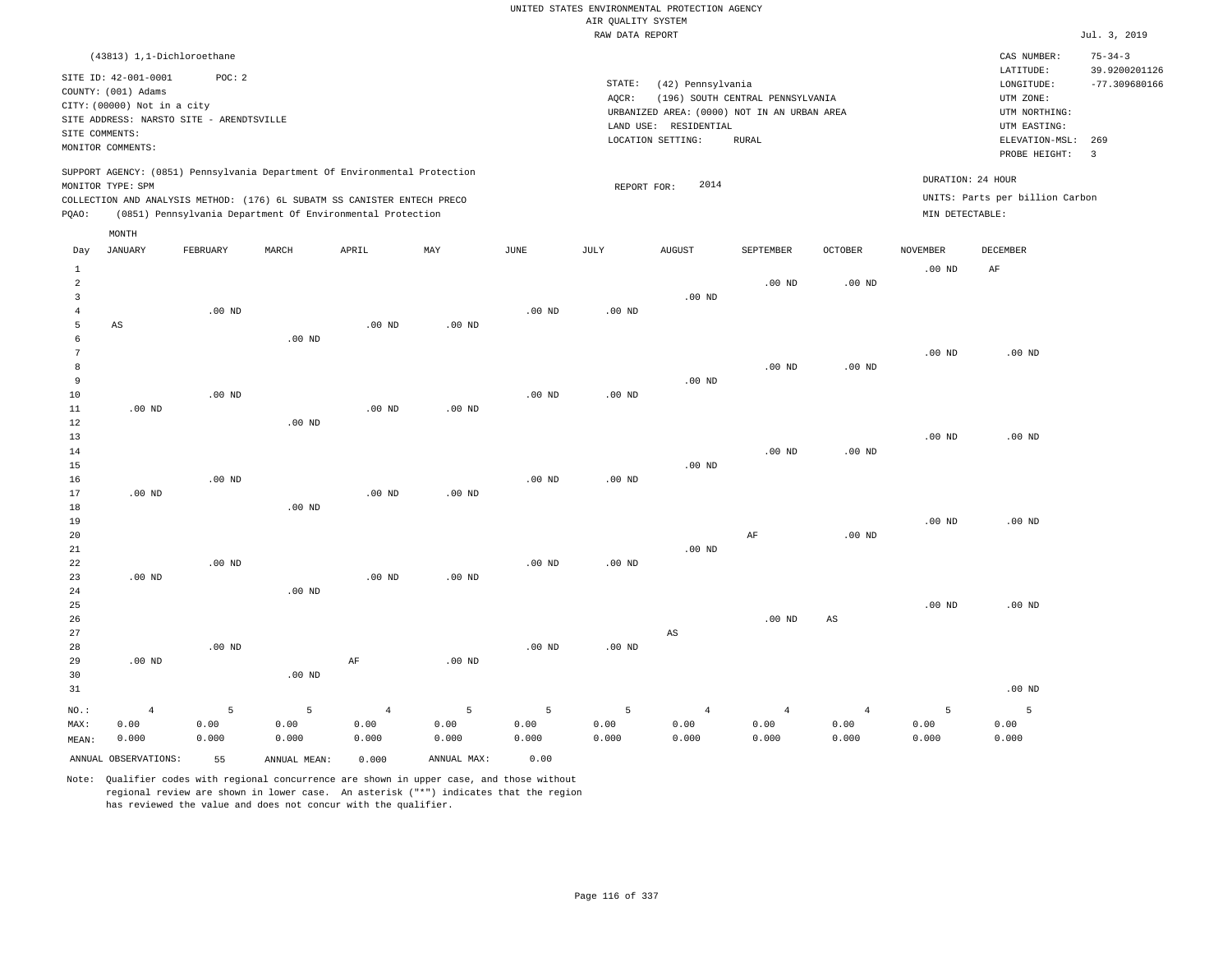|                                                                              |                                                                                                 |                                                    |                                        |                                                                                                                                                                                                                      |                                 |                    | AIR QUALITY SYSTEM              | UNITED STATES ENVIRONMENTAL PROTECTION AGENCY                                                                  |                                                  |                    |                                      |                                                                                             |                                                   |
|------------------------------------------------------------------------------|-------------------------------------------------------------------------------------------------|----------------------------------------------------|----------------------------------------|----------------------------------------------------------------------------------------------------------------------------------------------------------------------------------------------------------------------|---------------------------------|--------------------|---------------------------------|----------------------------------------------------------------------------------------------------------------|--------------------------------------------------|--------------------|--------------------------------------|---------------------------------------------------------------------------------------------|---------------------------------------------------|
|                                                                              |                                                                                                 |                                                    |                                        |                                                                                                                                                                                                                      |                                 |                    | RAW DATA REPORT                 |                                                                                                                |                                                  |                    |                                      |                                                                                             | Jul. 3, 2019                                      |
|                                                                              | (43813) 1,1-Dichloroethane                                                                      |                                                    |                                        |                                                                                                                                                                                                                      |                                 |                    |                                 |                                                                                                                |                                                  |                    |                                      | CAS NUMBER:<br>LATITUDE:                                                                    | $75 - 34 - 3$<br>39.9200201126                    |
| SITE COMMENTS:                                                               | SITE ID: 42-001-0001<br>COUNTY: (001) Adams<br>CITY: (00000) Not in a city<br>MONITOR COMMENTS: | POC: 2<br>SITE ADDRESS: NARSTO SITE - ARENDTSVILLE |                                        |                                                                                                                                                                                                                      |                                 |                    | STATE:<br>AQCR:                 | (42) Pennsylvania<br>URBANIZED AREA: (0000) NOT IN AN URBAN AREA<br>LAND USE: RESIDENTIAL<br>LOCATION SETTING: | (196) SOUTH CENTRAL PENNSYLVANIA<br><b>RURAL</b> |                    |                                      | LONGITUDE:<br>UTM ZONE:<br>UTM NORTHING:<br>UTM EASTING:<br>ELEVATION-MSL:<br>PROBE HEIGHT: | $-77.309680166$<br>269<br>$\overline{\mathbf{3}}$ |
| PQAO:                                                                        | MONITOR TYPE: SPM                                                                               |                                                    |                                        | SUPPORT AGENCY: (0851) Pennsylvania Department Of Environmental Protection<br>COLLECTION AND ANALYSIS METHOD: (176) 6L SUBATM SS CANISTER ENTECH PRECO<br>(0851) Pennsylvania Department Of Environmental Protection |                                 |                    | REPORT FOR:                     | 2015                                                                                                           |                                                  |                    | DURATION: 24 HOUR<br>MIN DETECTABLE: | UNITS: Parts per billion Carbon                                                             |                                                   |
| Day                                                                          | MONTH<br><b>JANUARY</b>                                                                         | FEBRUARY                                           | MARCH                                  | APRIL                                                                                                                                                                                                                | MAX                             | JUNE               | JULY                            | <b>AUGUST</b>                                                                                                  | SEPTEMBER                                        | <b>OCTOBER</b>     | <b>NOVEMBER</b>                      | <b>DECEMBER</b>                                                                             |                                                   |
| $\mathbf{1}$<br>$\overline{a}$<br>$\overline{3}$<br>$\overline{4}$<br>5<br>6 | $.00$ ND                                                                                        | $.00$ ND                                           | $.00$ ND                               | $.00$ ND                                                                                                                                                                                                             | $\mathbb{A}\mathbb{S}$          | $.00$ ND           | $.00$ ND                        | $.00$ ND                                                                                                       | AS                                               | .00 <sub>ND</sub>  | .00 <sub>ND</sub>                    | $.00$ ND                                                                                    |                                                   |
| $7\phantom{.0}$<br>$\boldsymbol{8}$<br>$\overline{9}$<br>10<br>11<br>12      | $.00$ ND                                                                                        | $.00$ ND                                           | .00 <sub>ND</sub>                      | .00 <sub>ND</sub>                                                                                                                                                                                                    | .00 <sub>ND</sub>               | .00 <sub>ND</sub>  | AF                              | $.00$ ND                                                                                                       | .00 <sub>ND</sub>                                | .00 <sub>ND</sub>  | .00 <sub>ND</sub>                    | $.00$ ND                                                                                    |                                                   |
| 13<br>14<br>15<br>16<br>17<br>18                                             | $.00$ ND                                                                                        | $.00$ ND                                           | $.00$ ND                               | .00 <sub>ND</sub>                                                                                                                                                                                                    | $.00$ ND                        | .00 <sub>ND</sub>  | $.00$ ND                        | $.00$ ND                                                                                                       | $.00$ ND                                         | $.00$ ND           | .00 <sub>ND</sub>                    | $.00$ ND                                                                                    |                                                   |
| 19<br>20<br>21<br>22<br>23<br>24                                             | $.00$ ND                                                                                        | $.00$ ND                                           | $.00$ ND                               | $.00$ ND                                                                                                                                                                                                             | $.00$ ND                        | .00 <sub>ND</sub>  | .00 <sub>ND</sub>               | $.00$ ND                                                                                                       | $.00$ ND                                         | .00 <sub>ND</sub>  | $.00$ ND                             | $.00$ ND                                                                                    |                                                   |
| 25<br>26<br>27<br>28<br>29<br>30<br>31                                       | $.00$ ND                                                                                        |                                                    | .00 <sub>ND</sub><br>.00 <sub>ND</sub> | .00 <sub>ND</sub>                                                                                                                                                                                                    | $.00$ ND                        | .00 <sub>ND</sub>  | $.00$ ND                        | $.00$ ND                                                                                                       | $.00$ ND                                         | .00 <sub>ND</sub>  | $.00$ ND                             | $.00$ ND                                                                                    |                                                   |
| NO.:<br>MAX:<br>MEAN:                                                        | 5<br>0.00<br>0.000                                                                              | $\overline{4}$<br>0.00<br>0.000                    | 6<br>0.00<br>0.000                     | 5<br>0.00<br>0.000                                                                                                                                                                                                   | $\overline{4}$<br>0.00<br>0.000 | 5<br>0.00<br>0.000 | $\overline{4}$<br>0.00<br>0.000 | 5<br>0.00<br>0.000                                                                                             | $\overline{4}$<br>0.00<br>0.000                  | 5<br>0.00<br>0.000 | 5<br>0.00<br>0.000                   | 5<br>0.00<br>0.000                                                                          |                                                   |

ANNUAL OBSERVATIONS: 57 ANNUAL MEAN: 0.000 ANNUAL MAX: 0.00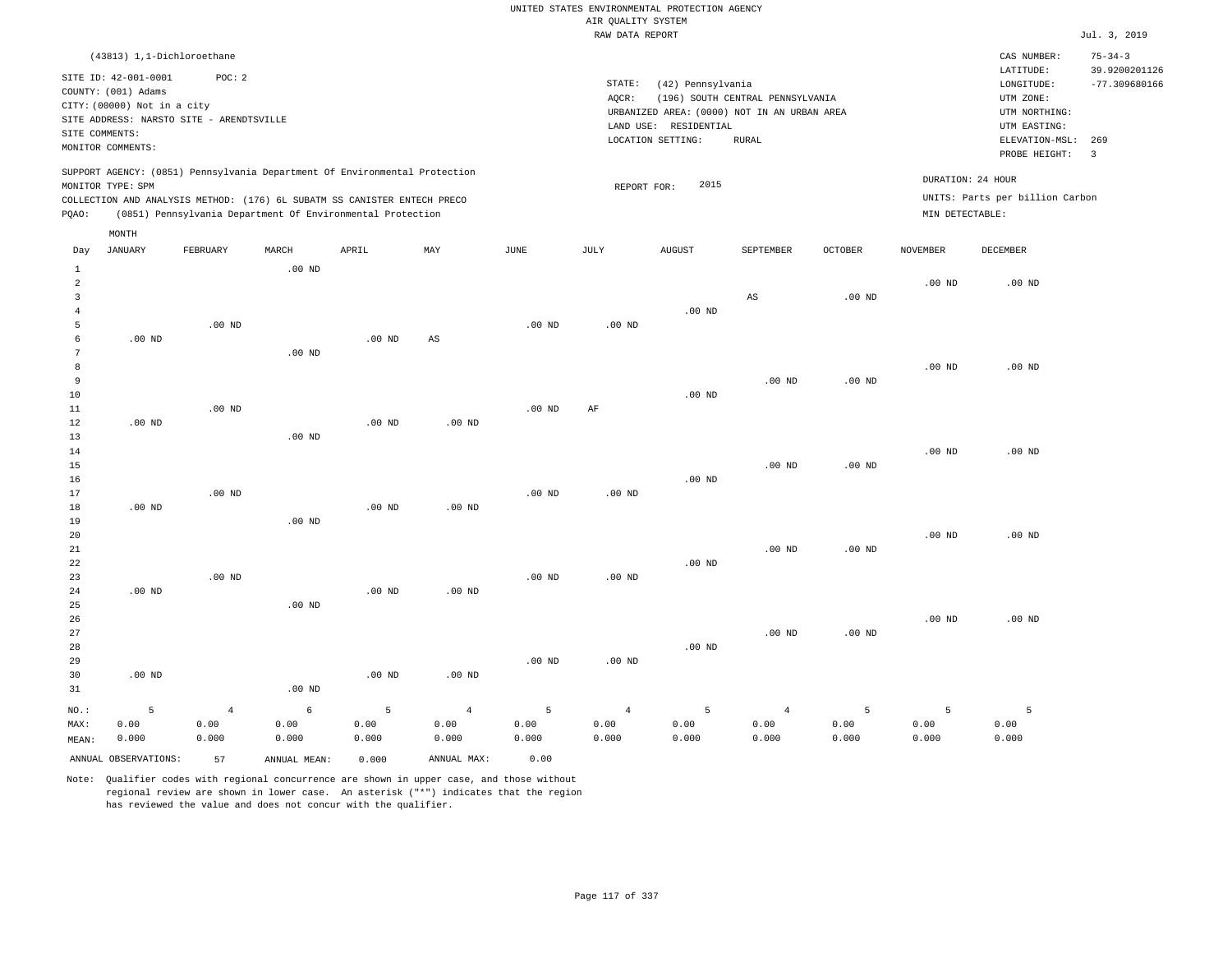|                |                             |                                          |                        |                                                                            |                   |                   |                    | UNITED STATES ENVIRONMENTAL PROTECTION AGENCY |                                  |                   |                   |                                 |                       |
|----------------|-----------------------------|------------------------------------------|------------------------|----------------------------------------------------------------------------|-------------------|-------------------|--------------------|-----------------------------------------------|----------------------------------|-------------------|-------------------|---------------------------------|-----------------------|
|                |                             |                                          |                        |                                                                            |                   |                   | AIR QUALITY SYSTEM |                                               |                                  |                   |                   |                                 |                       |
|                |                             |                                          |                        |                                                                            |                   |                   | RAW DATA REPORT    |                                               |                                  |                   |                   |                                 | Jul. 3, 2019          |
|                | (43813) 1,1-Dichloroethane  |                                          |                        |                                                                            |                   |                   |                    |                                               |                                  |                   |                   | CAS NUMBER:                     | $75 - 34 - 3$         |
|                | SITE ID: 42-001-0001        | POC: 2                                   |                        |                                                                            |                   |                   |                    |                                               |                                  |                   |                   | LATITUDE:                       | 39.9200201126         |
|                | COUNTY: (001) Adams         |                                          |                        |                                                                            |                   |                   | STATE:             | (42) Pennsylvania                             |                                  |                   |                   | LONGITUDE:                      | $-77.309680166$       |
|                | CITY: (00000) Not in a city |                                          |                        |                                                                            |                   |                   | AQCR:              |                                               | (196) SOUTH CENTRAL PENNSYLVANIA |                   |                   | UTM ZONE:                       |                       |
|                |                             | SITE ADDRESS: NARSTO SITE - ARENDTSVILLE |                        |                                                                            |                   |                   |                    | URBANIZED AREA: (0000) NOT IN AN URBAN AREA   |                                  |                   |                   | UTM NORTHING:                   |                       |
|                | SITE COMMENTS:              |                                          |                        |                                                                            |                   |                   |                    | LAND USE: RESIDENTIAL                         |                                  |                   |                   | UTM EASTING:                    |                       |
|                | MONITOR COMMENTS:           |                                          |                        |                                                                            |                   |                   |                    | LOCATION SETTING:                             | <b>RURAL</b>                     |                   |                   | ELEVATION-MSL:<br>PROBE HEIGHT: | 269<br>$\overline{3}$ |
|                |                             |                                          |                        | SUPPORT AGENCY: (0851) Pennsylvania Department Of Environmental Protection |                   |                   |                    |                                               |                                  |                   |                   | DURATION: 24 HOUR               |                       |
|                | MONITOR TYPE: SPM           |                                          |                        |                                                                            |                   |                   | REPORT FOR:        | 2016                                          |                                  |                   |                   |                                 |                       |
|                |                             |                                          |                        | COLLECTION AND ANALYSIS METHOD: (176) 6L SUBATM SS CANISTER ENTECH PRECO   |                   |                   |                    |                                               |                                  |                   |                   | UNITS: Parts per billion Carbon |                       |
| PQAO:          |                             |                                          |                        | (0851) Pennsylvania Department Of Environmental Protection                 |                   |                   |                    |                                               |                                  |                   | MIN DETECTABLE:   |                                 |                       |
| Day            | MONTH<br><b>JANUARY</b>     | FEBRUARY                                 | MARCH                  | APRIL                                                                      | MAY               | <b>JUNE</b>       | JULY               | <b>AUGUST</b>                                 | SEPTEMBER                        | <b>OCTOBER</b>    | <b>NOVEMBER</b>   | <b>DECEMBER</b>                 |                       |
| $1\,$          | $.00$ ND                    |                                          | .00 <sub>ND</sub>      |                                                                            |                   |                   |                    |                                               |                                  |                   |                   |                                 |                       |
| $\sqrt{2}$     |                             |                                          |                        |                                                                            |                   |                   |                    |                                               |                                  |                   | $.00$ ND          | $.00$ ND                        |                       |
| 3              |                             |                                          |                        |                                                                            |                   |                   |                    |                                               | $.00$ ND                         | .00 <sub>ND</sub> |                   |                                 |                       |
| $\overline{4}$ |                             |                                          |                        |                                                                            |                   |                   |                    | $.00$ ND                                      |                                  |                   |                   |                                 |                       |
| 5              |                             |                                          |                        |                                                                            |                   | $.00$ ND          | $.00$ ND           |                                               |                                  |                   |                   |                                 |                       |
| 6              |                             | $.00$ ND                                 |                        | $.00$ ND                                                                   | $.00$ ND          |                   |                    |                                               |                                  |                   |                   |                                 |                       |
| $\overline{7}$ | $.00$ ND                    |                                          | $.00$ ND               |                                                                            |                   |                   |                    |                                               |                                  |                   |                   |                                 |                       |
| 8              |                             |                                          |                        |                                                                            |                   |                   |                    |                                               |                                  |                   | $.00$ ND          | $.00$ ND                        |                       |
| $\overline{9}$ |                             |                                          |                        |                                                                            |                   |                   |                    |                                               | $.00$ ND                         | .00 <sub>ND</sub> |                   |                                 |                       |
| 10             |                             |                                          |                        |                                                                            |                   |                   |                    | $.00$ ND                                      |                                  |                   |                   |                                 |                       |
| 11             |                             |                                          |                        |                                                                            |                   | $.00$ ND          | $.00$ ND           |                                               |                                  |                   |                   |                                 |                       |
| $1\,2$         |                             | $.00$ ND                                 |                        | .00 <sub>ND</sub>                                                          | .00 <sub>ND</sub> |                   |                    |                                               |                                  |                   |                   |                                 |                       |
| 13             | $.00$ ND                    |                                          | $.00$ ND               |                                                                            |                   |                   |                    |                                               |                                  |                   |                   |                                 |                       |
| 14             |                             |                                          |                        |                                                                            |                   |                   |                    |                                               |                                  |                   | $.00$ ND          | $.00$ ND                        |                       |
| 15             |                             |                                          |                        |                                                                            |                   |                   |                    |                                               | $.00$ ND                         | .00 <sub>ND</sub> |                   |                                 |                       |
| 16             |                             |                                          |                        |                                                                            |                   |                   |                    | $.00$ ND                                      |                                  |                   |                   |                                 |                       |
| 17             |                             | $.00$ ND                                 |                        |                                                                            |                   | $.00$ ND          | TS                 |                                               |                                  |                   |                   |                                 |                       |
| 18             | $.00$ ND                    |                                          | $.00$ ND               | $.00$ ND                                                                   | $.00$ ND          |                   |                    |                                               |                                  |                   |                   |                                 |                       |
| 19<br>20       |                             |                                          |                        |                                                                            |                   |                   |                    |                                               |                                  |                   | .00 <sub>ND</sub> | AF                              |                       |
| 21             |                             |                                          |                        |                                                                            |                   |                   |                    |                                               | $.00$ ND                         | .00 <sub>ND</sub> |                   |                                 |                       |
| 22             |                             |                                          |                        |                                                                            |                   |                   |                    | $.00$ ND                                      |                                  |                   |                   |                                 |                       |
| 23             |                             |                                          |                        |                                                                            |                   | $.00$ ND          | $.00$ ND           |                                               |                                  |                   |                   |                                 |                       |
| 24             |                             | .00 <sub>ND</sub>                        |                        | .00 <sub>ND</sub>                                                          | $.00$ ND          |                   |                    |                                               |                                  |                   |                   |                                 |                       |
| 25             | $.00$ ND                    |                                          | $.00$ ND               |                                                                            |                   |                   |                    |                                               |                                  |                   |                   |                                 |                       |
| 26             |                             |                                          |                        |                                                                            |                   |                   |                    |                                               |                                  |                   | $.00$ ND          | $.00$ ND                        |                       |
| 27             |                             |                                          |                        |                                                                            |                   |                   |                    |                                               | $.00$ ND                         | .00 <sub>ND</sub> |                   |                                 |                       |
| 28             |                             |                                          |                        |                                                                            |                   |                   |                    | .00 <sub>ND</sub>                             |                                  |                   |                   |                                 |                       |
| 29             |                             |                                          |                        |                                                                            |                   | .00 <sub>ND</sub> | $.00$ ND           |                                               |                                  |                   |                   |                                 |                       |
| 30             |                             |                                          |                        | $.00$ ND                                                                   | $.00$ ND          |                   |                    |                                               |                                  |                   |                   |                                 |                       |
| 31             | $.00$ ND                    |                                          | $\mathbb{A}\mathbb{S}$ |                                                                            |                   |                   |                    |                                               |                                  |                   |                   |                                 |                       |
| NO.:           | 6                           | $\overline{4}$                           | 5                      | 5                                                                          | 5                 | 5                 | $\overline{4}$     | 5                                             | 5                                | 5                 | 5                 | $\overline{4}$                  |                       |
| MAX:           | 0.00                        | 0.00                                     | 0.00                   | 0.00                                                                       | 0.00              | 0.00              | 0.00               | 0.00                                          | 0.00                             | 0.00              | 0.00              | 0.00                            |                       |
| MEAN:          | 0.000                       | 0.000                                    | 0.000                  | 0.000                                                                      | 0.000             | 0.000             | 0.000              | 0.000                                         | 0.000                            | 0.000             | 0.000             | 0.000                           |                       |
|                | ANNUAL OBSERVATIONS:        | 58                                       | ANNUAL, MEAN:          | 0.000                                                                      | ANNUAL MAX:       | 0.00              |                    |                                               |                                  |                   |                   |                                 |                       |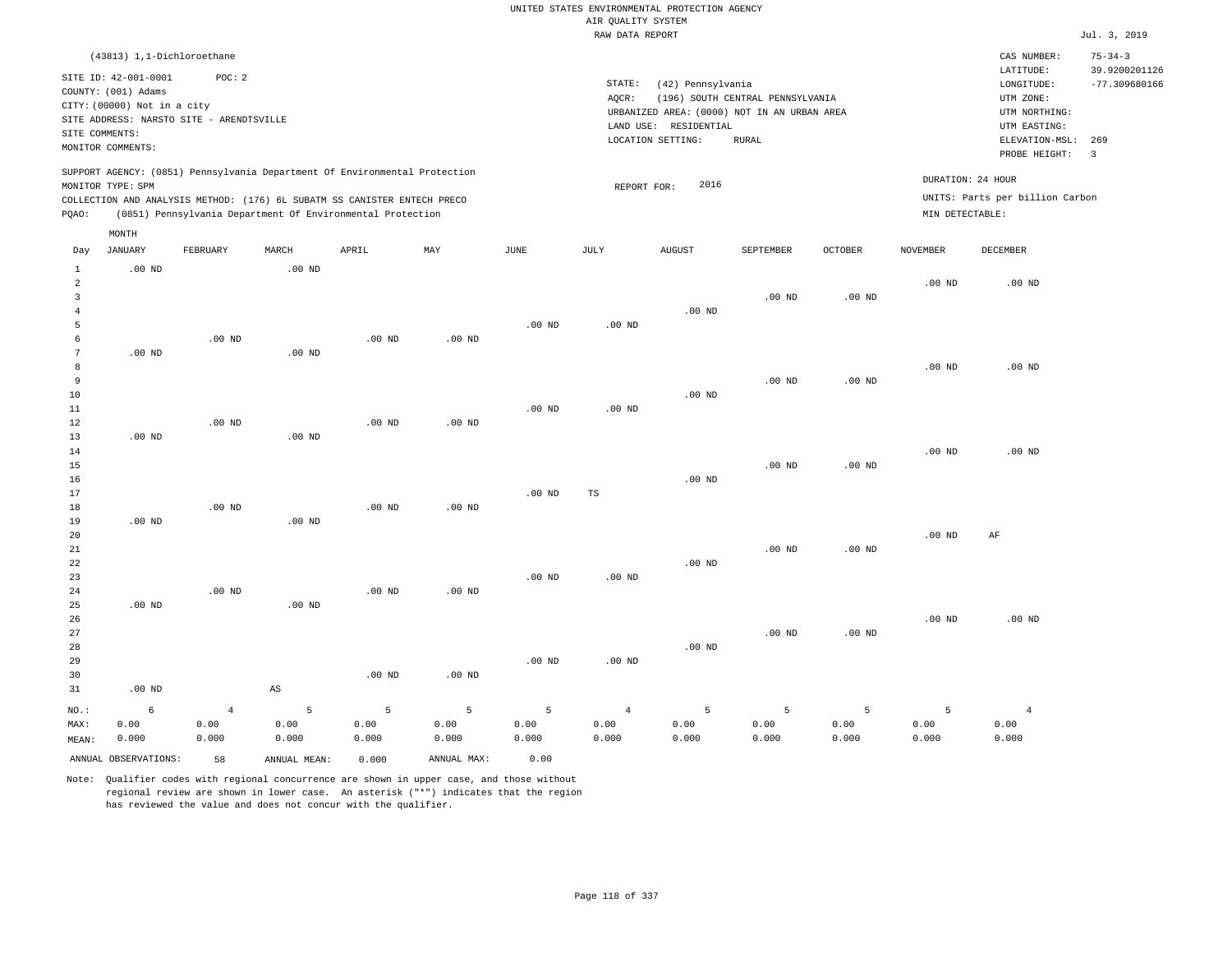|                   |                                                    |                                          |                                                                            |                   |                   |             |                    | UNITED STATES ENVIRONMENTAL PROTECTION AGENCY |                                  |                   |                   |                                 |                                |
|-------------------|----------------------------------------------------|------------------------------------------|----------------------------------------------------------------------------|-------------------|-------------------|-------------|--------------------|-----------------------------------------------|----------------------------------|-------------------|-------------------|---------------------------------|--------------------------------|
|                   |                                                    |                                          |                                                                            |                   |                   |             | AIR QUALITY SYSTEM |                                               |                                  |                   |                   |                                 |                                |
|                   |                                                    |                                          |                                                                            |                   |                   |             | RAW DATA REPORT    |                                               |                                  |                   |                   |                                 | Jul. 3, 2019                   |
|                   | (43813) 1,1-Dichloroethane<br>SITE ID: 42-001-0001 | POC: 2                                   |                                                                            |                   |                   |             |                    |                                               |                                  |                   |                   | CAS NUMBER:<br>LATITUDE:        | $75 - 34 - 3$<br>39.9200201126 |
|                   | COUNTY: (001) Adams                                |                                          |                                                                            |                   |                   |             | STATE:             | (42) Pennsylvania                             |                                  |                   |                   | LONGITUDE:                      | $-77.309680166$                |
|                   | CITY: (00000) Not in a city                        |                                          |                                                                            |                   |                   |             | AOCR:              |                                               | (196) SOUTH CENTRAL PENNSYLVANIA |                   |                   | UTM ZONE:                       |                                |
|                   |                                                    | SITE ADDRESS: NARSTO SITE - ARENDTSVILLE |                                                                            |                   |                   |             |                    | URBANIZED AREA: (0000) NOT IN AN URBAN AREA   |                                  |                   |                   | UTM NORTHING:                   |                                |
| SITE COMMENTS:    |                                                    |                                          |                                                                            |                   |                   |             |                    | LAND USE: RESIDENTIAL<br>LOCATION SETTING:    | <b>RURAL</b>                     |                   |                   | UTM EASTING:<br>ELEVATION-MSL:  | 269                            |
|                   | MONITOR COMMENTS:                                  |                                          |                                                                            |                   |                   |             |                    |                                               |                                  |                   |                   | PROBE HEIGHT:                   | $\overline{\mathbf{3}}$        |
|                   | MONITOR TYPE: SPM                                  |                                          | SUPPORT AGENCY: (0851) Pennsylvania Department Of Environmental Protection |                   |                   |             | REPORT FOR:        | 2017                                          |                                  |                   | DURATION: 24 HOUR |                                 |                                |
|                   |                                                    |                                          | COLLECTION AND ANALYSIS METHOD: (176) 6L SUBATM SS CANISTER ENTECH PRECO   |                   |                   |             |                    |                                               |                                  |                   |                   | UNITS: Parts per billion Carbon |                                |
| PQAO:             |                                                    |                                          | (0851) Pennsylvania Department Of Environmental Protection                 |                   |                   |             |                    |                                               |                                  |                   | MIN DETECTABLE:   |                                 |                                |
|                   | MONTH                                              |                                          |                                                                            |                   |                   |             |                    |                                               |                                  |                   |                   |                                 |                                |
| Day               | <b>JANUARY</b>                                     | FEBRUARY                                 | MARCH                                                                      | APRIL             | MAY               | <b>JUNE</b> | JULY               | <b>AUGUST</b>                                 | SEPTEMBER                        | <b>OCTOBER</b>    | <b>NOVEMBER</b>   | DECEMBER                        |                                |
| $\mathbf{1}$      | $.00$ ND                                           |                                          |                                                                            | .00 <sub>ND</sub> | $.00$ ND          |             |                    |                                               |                                  |                   |                   |                                 |                                |
| 2<br>$\mathbf{3}$ |                                                    |                                          | $.00$ ND                                                                   |                   |                   |             |                    |                                               |                                  |                   | $.00$ ND          | $.00$ ND                        |                                |
| $\overline{4}$    |                                                    |                                          |                                                                            |                   |                   |             |                    |                                               | $.00$ ND                         | $.00$ ND          |                   |                                 |                                |
| 5                 |                                                    |                                          |                                                                            |                   |                   |             |                    | $.00$ ND                                      |                                  |                   |                   |                                 |                                |
| 6                 |                                                    | $.00$ ND                                 |                                                                            |                   |                   | $.00$ ND    | $.00$ ND           |                                               |                                  |                   |                   |                                 |                                |
| $\overline{7}$    | $.00$ ND                                           |                                          |                                                                            | $.00$ ND          | $.00$ ND          |             |                    |                                               |                                  |                   |                   |                                 |                                |
| 8                 |                                                    |                                          | .00 <sub>ND</sub>                                                          |                   |                   |             |                    |                                               |                                  |                   |                   |                                 |                                |
| 9                 |                                                    |                                          |                                                                            |                   |                   |             |                    |                                               |                                  |                   | $.00$ ND          | $.00$ ND                        |                                |
| 10                |                                                    |                                          |                                                                            |                   |                   |             |                    |                                               | .00 <sub>ND</sub>                | .00 <sub>ND</sub> |                   |                                 |                                |
| $11\,$<br>12      |                                                    | $.00$ ND                                 |                                                                            |                   |                   | $.00$ ND    | $.00$ ND           | $.00$ ND                                      |                                  |                   |                   |                                 |                                |
| 13                | $.00$ ND                                           |                                          |                                                                            | $.00$ ND          | $.00$ ND          |             |                    |                                               |                                  |                   |                   |                                 |                                |
| 14                |                                                    |                                          | $.00$ ND                                                                   |                   |                   |             |                    |                                               |                                  |                   |                   |                                 |                                |
| 15                |                                                    |                                          |                                                                            |                   |                   |             |                    |                                               |                                  |                   | .00 <sub>ND</sub> | $.00$ ND                        |                                |
| 16                |                                                    |                                          |                                                                            |                   |                   |             |                    |                                               | .00 <sub>ND</sub>                | AM                |                   |                                 |                                |
| 17                |                                                    |                                          |                                                                            |                   |                   |             |                    | .00 <sub>ND</sub>                             |                                  |                   |                   |                                 |                                |
| 18                | $.00$ ND                                           | $.00$ ND                                 |                                                                            |                   |                   | .06S        | $.00$ ND           |                                               |                                  |                   |                   |                                 |                                |
| 19<br>20          |                                                    |                                          | $.00$ ND                                                                   | .00 <sub>ND</sub> | $_{\rm AS}$       |             |                    |                                               |                                  |                   |                   |                                 |                                |
| 21                |                                                    |                                          |                                                                            |                   |                   |             |                    |                                               |                                  |                   | .00 <sub>ND</sub> | .00 <sub>ND</sub>               |                                |
| 22                |                                                    |                                          |                                                                            |                   |                   |             |                    |                                               | $.00$ ND                         | $.00$ ND          |                   |                                 |                                |
| 23                |                                                    |                                          |                                                                            |                   |                   |             |                    | .00 <sub>ND</sub>                             |                                  |                   |                   |                                 |                                |
| 24                |                                                    | AF                                       |                                                                            |                   |                   | $.00$ ND    | .00 <sub>ND</sub>  |                                               |                                  |                   |                   |                                 |                                |
| 25                | $.00$ ND                                           |                                          |                                                                            | $.00$ ND          | .00 <sub>ND</sub> |             |                    |                                               |                                  |                   |                   |                                 |                                |
| 26<br>27          |                                                    |                                          | $.00$ ND                                                                   |                   |                   |             |                    |                                               |                                  |                   | $.00$ ND          | $.00$ ND                        |                                |
| 28                |                                                    |                                          |                                                                            |                   |                   |             |                    |                                               | $.00$ ND                         | $.00$ ND          |                   |                                 |                                |
| 29                |                                                    |                                          |                                                                            |                   |                   |             |                    | $.00$ ND                                      |                                  |                   |                   |                                 |                                |
| 30                |                                                    |                                          |                                                                            |                   |                   | $.00$ ND    | .00 <sub>ND</sub>  |                                               |                                  |                   |                   |                                 |                                |
| 31                | $.00$ ND                                           |                                          |                                                                            |                   | $.00$ ND          |             |                    |                                               |                                  |                   |                   |                                 |                                |
| NO.:              | $6\overline{6}$                                    | $\overline{3}$                           | 5                                                                          | 5                 | 5                 | 5           | 5                  | 5                                             | 5                                | $\overline{4}$    | 5                 | $\overline{5}$                  |                                |
| MAX:              | 0.00                                               | 0.00                                     | 0.00                                                                       | 0.00              | 0.00              | .06         | 0.00               | 0.00                                          | 0.00                             | 0.00              | 0.00              | 0.00                            |                                |
| MEAN:             | 0.000                                              | 0.000                                    | 0.000                                                                      | 0.000             | 0.000             | .012        | 0.000              | 0.000                                         | 0.000                            | 0.000             | 0.000             | 0.000                           |                                |
|                   | ANNUAL OBSERVATIONS:                               | 58                                       | ANNUAL, MEAN:                                                              | .001              | ANNUAL MAX:       | .06         |                    |                                               |                                  |                   |                   |                                 |                                |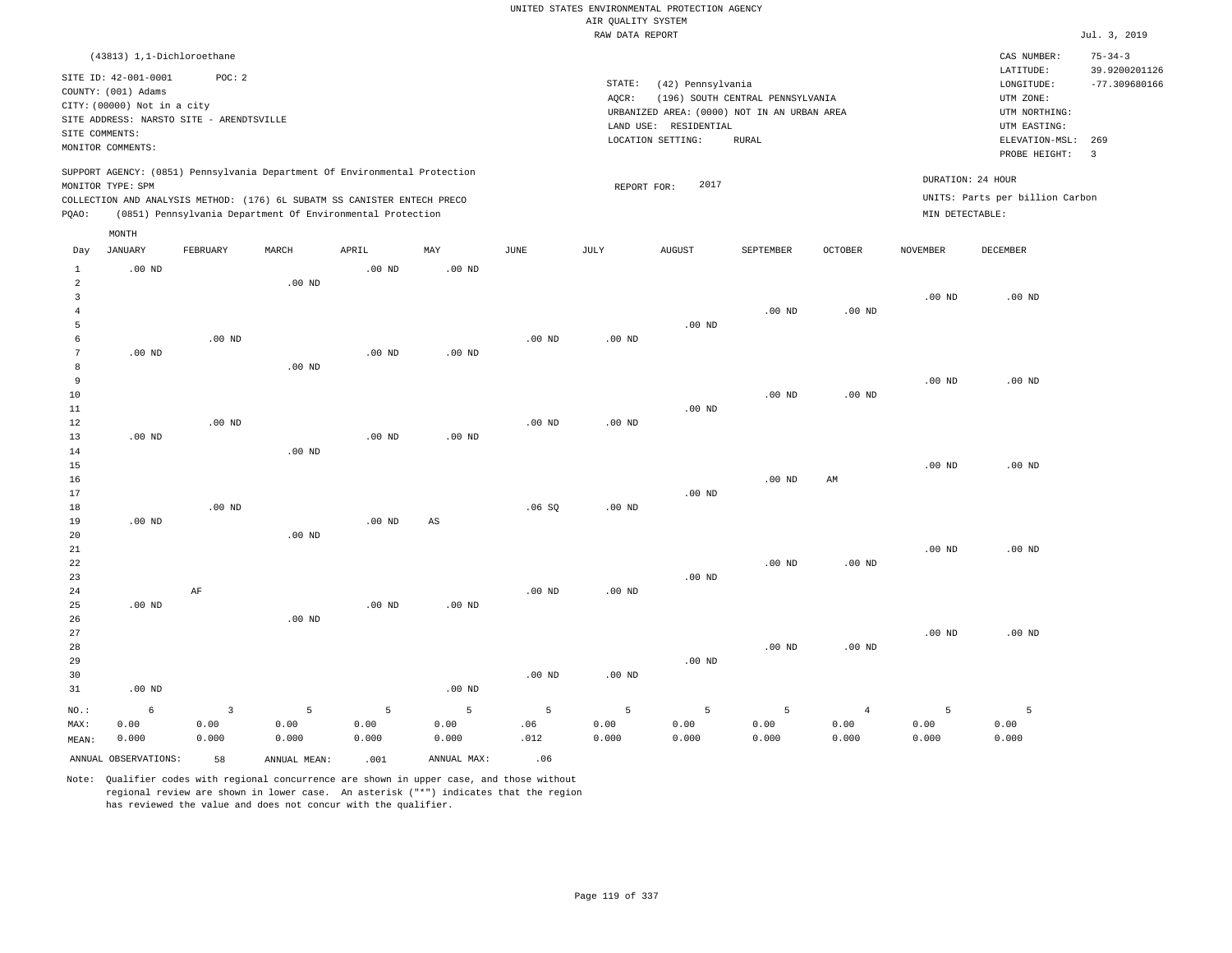|                                       |                                                                                                                                             |                    |                                                            |                                 |                                 |                                 | AIR QUALITY SYSTEM | UNITED STATES ENVIRONMENTAL PROTECTION AGENCY                   |                                                                                                 |                    |                               |                                                                                                          |                                                                    |
|---------------------------------------|---------------------------------------------------------------------------------------------------------------------------------------------|--------------------|------------------------------------------------------------|---------------------------------|---------------------------------|---------------------------------|--------------------|-----------------------------------------------------------------|-------------------------------------------------------------------------------------------------|--------------------|-------------------------------|----------------------------------------------------------------------------------------------------------|--------------------------------------------------------------------|
|                                       |                                                                                                                                             |                    |                                                            |                                 |                                 |                                 | RAW DATA REPORT    |                                                                 |                                                                                                 |                    |                               |                                                                                                          | Jul. 3, 2019                                                       |
|                                       | (43813) 1,1-Dichloroethane                                                                                                                  |                    |                                                            |                                 |                                 |                                 |                    |                                                                 |                                                                                                 |                    |                               | CAS NUMBER:                                                                                              | $75 - 34 - 3$                                                      |
| SITE COMMENTS:                        | SITE ID: 42-001-0001<br>COUNTY: (001) Adams<br>CITY: (00000) Not in a city<br>SITE ADDRESS: NARSTO SITE - ARENDTSVILLE<br>MONITOR COMMENTS: | POC: 2             |                                                            |                                 |                                 |                                 | STATE:<br>AQCR:    | (42) Pennsylvania<br>LAND USE: RESIDENTIAL<br>LOCATION SETTING: | (196) SOUTH CENTRAL PENNSYLVANIA<br>URBANIZED AREA: (0000) NOT IN AN URBAN AREA<br><b>RURAL</b> |                    |                               | LATITUDE:<br>LONGITUDE:<br>UTM ZONE:<br>UTM NORTHING:<br>UTM EASTING:<br>ELEVATION-MSL:<br>PROBE HEIGHT: | 39.9200201126<br>$-77.309680166$<br>269<br>$\overline{\mathbf{3}}$ |
|                                       | SUPPORT AGENCY: (0851) Pennsylvania Department Of Environmental Protection<br>MONITOR TYPE: SPM                                             |                    |                                                            |                                 |                                 |                                 | REPORT FOR:        | 2018                                                            |                                                                                                 |                    |                               | DURATION: 24 HOUR<br>UNITS: Parts per billion Carbon                                                     |                                                                    |
| PQAO:                                 | COLLECTION AND ANALYSIS METHOD: (176) 6L SUBATM SS CANISTER ENTECH PRECO                                                                    |                    | (0851) Pennsylvania Department Of Environmental Protection |                                 |                                 |                                 |                    |                                                                 |                                                                                                 |                    |                               | MIN DETECTABLE: .0538103                                                                                 |                                                                    |
|                                       | MONTH                                                                                                                                       |                    |                                                            |                                 |                                 |                                 |                    |                                                                 |                                                                                                 |                    |                               |                                                                                                          |                                                                    |
| Day                                   | JANUARY                                                                                                                                     | FEBRUARY           | MARCH                                                      | APRIL                           | MAY                             | JUNE                            | JULY               | <b>AUGUST</b>                                                   | SEPTEMBER                                                                                       | OCTOBER            | NOVEMBER                      | DECEMBER                                                                                                 |                                                                    |
| $\mathbf{1}$<br>$\overline{a}$        | $.00$ ND                                                                                                                                    | $.00$ ND           |                                                            | $.00$ ND                        | $.00$ ND                        | .00 <sub>ND</sub>               | .00 <sub>ND</sub>  |                                                                 |                                                                                                 |                    |                               |                                                                                                          |                                                                    |
| $\overline{3}$<br>$\overline{4}$<br>5 |                                                                                                                                             |                    | .00 <sub>ND</sub>                                          |                                 |                                 |                                 |                    |                                                                 | $.00$ ND                                                                                        | $.00$ ND           | .06SQ                         | $.00$ ND                                                                                                 |                                                                    |
| 6<br>$7\phantom{.0}$                  |                                                                                                                                             | $.00$ ND           |                                                            |                                 |                                 | $\mathbb{A}\mathbb{M}$          | $.00$ ND           | $.00$ ND                                                        |                                                                                                 |                    |                               |                                                                                                          |                                                                    |
| 8<br>9<br>$10$                        | $.00$ ND                                                                                                                                    |                    | $.00$ ND                                                   | $.00$ ND                        | $.00$ ND                        |                                 |                    |                                                                 |                                                                                                 |                    | $.00$ ND                      | $.00$ ND                                                                                                 |                                                                    |
| 11<br>12                              |                                                                                                                                             |                    |                                                            |                                 |                                 |                                 |                    | $.00$ ND                                                        | .00 <sub>ND</sub>                                                                               | $.00$ ND           |                               |                                                                                                          |                                                                    |
| 13<br>14                              | .00 <sub>ND</sub>                                                                                                                           | $.00$ ND           |                                                            | .00 <sub>ND</sub>               | $.00$ ND                        | .00 <sub>ND</sub>               | .00 <sub>ND</sub>  |                                                                 |                                                                                                 |                    |                               |                                                                                                          |                                                                    |
| 15<br>16<br>17                        |                                                                                                                                             |                    | $.00$ ND                                                   |                                 |                                 |                                 |                    |                                                                 | $.00$ ND                                                                                        | $.00$ ND           | .00 <sub>ND</sub>             | $.00$ ND                                                                                                 |                                                                    |
| 18<br>19                              |                                                                                                                                             | $.00$ ND           |                                                            |                                 |                                 | $.00$ ND                        | $.00$ ND           | $.00$ ND                                                        |                                                                                                 |                    |                               |                                                                                                          |                                                                    |
| 20<br>21<br>22<br>23                  | $.00$ ND                                                                                                                                    |                    | $.00$ ND                                                   | $.00$ ND                        | $.00$ ND                        |                                 |                    |                                                                 | $.00$ ND                                                                                        | $.00$ ND           | $.00$ ND                      | $.00$ ND                                                                                                 |                                                                    |
| 24<br>25                              | $.00$ ND                                                                                                                                    | $.00$ ND           |                                                            | $\mathbb{A}\mathbb{S}$          | $\mathbb{A}\mathbb{S}$          | .00 <sub>ND</sub>               | .00 <sub>ND</sub>  | $.00$ ND                                                        |                                                                                                 |                    |                               |                                                                                                          |                                                                    |
| 26<br>27<br>28<br>29<br>30<br>31      |                                                                                                                                             |                    | $.00$ ND                                                   |                                 |                                 |                                 | .00 <sub>ND</sub>  | $.00$ ND                                                        | $.00$ ND                                                                                        | $.00$ ND           | $_{\rm AS}$                   | $.00$ ND                                                                                                 |                                                                    |
| NO.:<br>MAX:                          | 5<br>0.00<br>0.000                                                                                                                          | 5<br>0.00<br>0.000 | 5<br>0.00<br>0.000                                         | $\overline{4}$<br>0.00<br>0.000 | $\overline{4}$<br>0.00<br>0.000 | $\overline{4}$<br>0.00<br>0.000 | 6<br>0.00<br>0.000 | 5<br>0.00<br>0.000                                              | 5<br>0.00<br>0.000                                                                              | 5<br>0.00<br>0.000 | $\overline{4}$<br>.06<br>.015 | 5<br>0.00<br>0.000                                                                                       |                                                                    |
| MEAN:                                 | ANNUAL OBSERVATIONS:                                                                                                                        | 57                 | ANNUAL MEAN:                                               | .001                            | ANNUAL MAX:                     | .06                             |                    |                                                                 |                                                                                                 |                    |                               |                                                                                                          |                                                                    |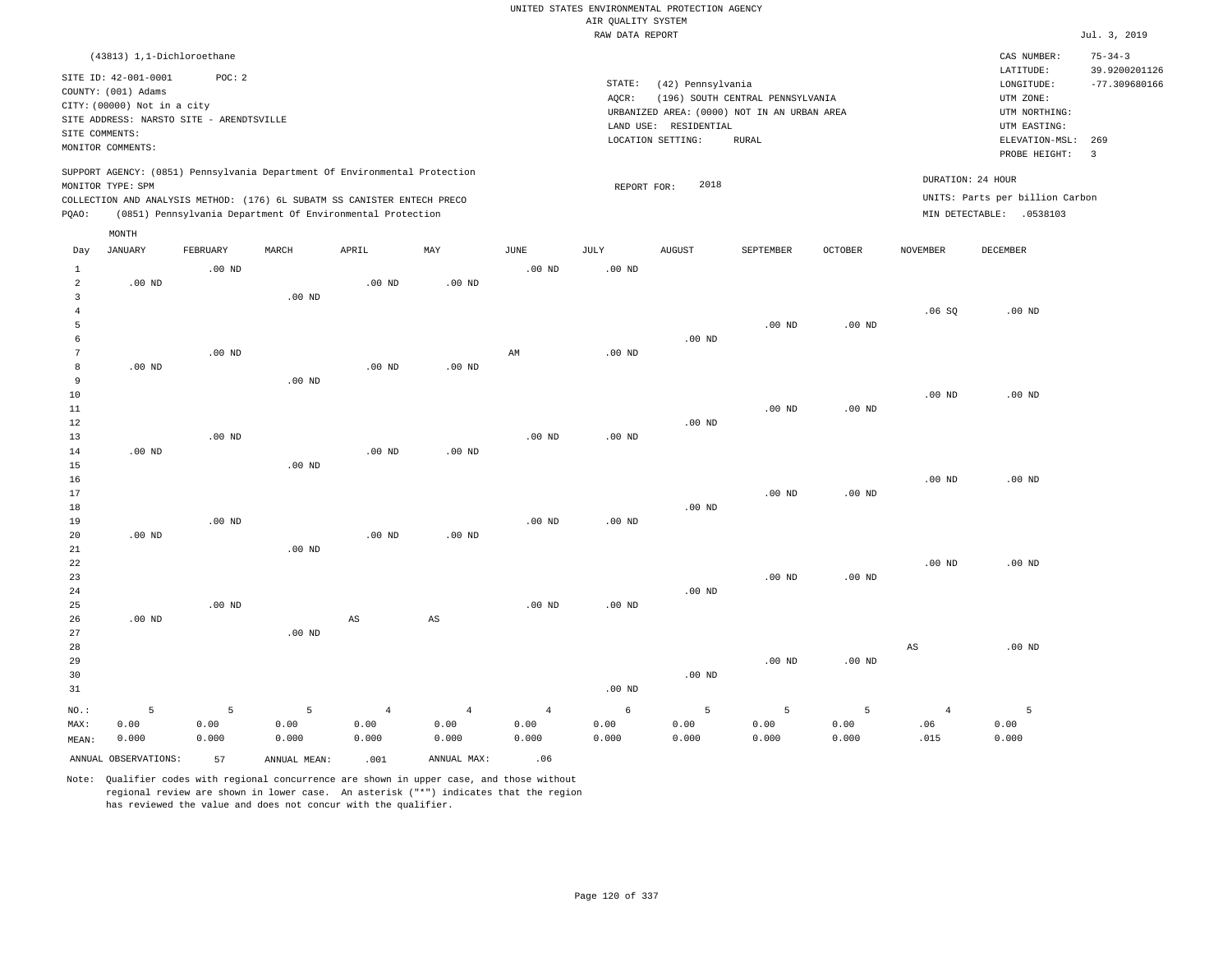|                     |                                                                                                 |                   |                   |                                                            |                   |                   |                    | UNITED STATES ENVIRONMENTAL PROTECTION AGENCY |                                             |                |                   |                                 |                                |
|---------------------|-------------------------------------------------------------------------------------------------|-------------------|-------------------|------------------------------------------------------------|-------------------|-------------------|--------------------|-----------------------------------------------|---------------------------------------------|----------------|-------------------|---------------------------------|--------------------------------|
|                     |                                                                                                 |                   |                   |                                                            |                   |                   | AIR QUALITY SYSTEM |                                               |                                             |                |                   |                                 |                                |
|                     |                                                                                                 |                   |                   |                                                            |                   |                   | RAW DATA REPORT    |                                               |                                             |                |                   |                                 | Jul. 3, 2019                   |
|                     | (43814) Methyl chloroform                                                                       |                   |                   |                                                            |                   |                   |                    |                                               |                                             |                |                   | CAS NUMBER:<br>LATITUDE:        | $71 - 55 - 6$<br>39.9200201126 |
|                     | SITE ID: 42-001-0001                                                                            | POC: 2            |                   |                                                            |                   |                   | STATE:             | (42) Pennsylvania                             |                                             |                |                   | LONGITUDE:                      | $-77.309680166$                |
|                     | COUNTY: (001) Adams                                                                             |                   |                   |                                                            |                   |                   | AQCR:              |                                               | (196) SOUTH CENTRAL PENNSYLVANIA            |                |                   | UTM ZONE:                       |                                |
|                     | CITY: (00000) Not in a city<br>SITE ADDRESS: NARSTO SITE - ARENDTSVILLE                         |                   |                   |                                                            |                   |                   |                    |                                               | URBANIZED AREA: (0000) NOT IN AN URBAN AREA |                |                   | UTM NORTHING:                   |                                |
|                     | SITE COMMENTS:                                                                                  |                   |                   |                                                            |                   |                   |                    | LAND USE: RESIDENTIAL                         |                                             |                |                   | UTM EASTING:                    |                                |
|                     | MONITOR COMMENTS:                                                                               |                   |                   |                                                            |                   |                   |                    | LOCATION SETTING:                             | RURAL                                       |                |                   | ELEVATION-MSL:<br>PROBE HEIGHT: | 269<br>$\overline{3}$          |
|                     | SUPPORT AGENCY: (0851) Pennsylvania Department Of Environmental Protection<br>MONITOR TYPE: SPM |                   |                   |                                                            |                   |                   | REPORT FOR:        | 2013                                          |                                             |                |                   | DURATION: 24 HOUR               |                                |
|                     | COLLECTION AND ANALYSIS METHOD: (176) 6L SUBATM SS CANISTER ENTECH PRECO                        |                   |                   |                                                            |                   |                   |                    |                                               |                                             |                |                   | UNITS: Parts per billion Carbon |                                |
| PQAO:               |                                                                                                 |                   |                   | (0851) Pennsylvania Department Of Environmental Protection |                   |                   |                    |                                               |                                             |                | MIN DETECTABLE:   |                                 |                                |
|                     | MONTH                                                                                           |                   |                   |                                                            |                   |                   |                    |                                               |                                             |                |                   |                                 |                                |
| Day                 | <b>JANUARY</b>                                                                                  | FEBRUARY          | MARCH             | APRIL                                                      | MAY               | $_{\rm JUNE}$     | $\mathtt{JULY}$    | <b>AUGUST</b>                                 | SEPTEMBER                                   | <b>OCTOBER</b> | <b>NOVEMBER</b>   | <b>DECEMBER</b>                 |                                |
| $\mathbf{1}$        |                                                                                                 |                   |                   |                                                            |                   |                   |                    |                                               | AS                                          | $.00$ ND       |                   |                                 |                                |
| $\overline{2}$      |                                                                                                 |                   |                   |                                                            |                   |                   |                    | AF                                            |                                             |                |                   |                                 |                                |
| $\overline{3}$      |                                                                                                 | $.00$ ND          |                   | .00 <sub>ND</sub>                                          | $.00$ ND          | $.00$ ND          | $.00$ ND           |                                               |                                             |                |                   |                                 |                                |
| $\overline{4}$<br>5 | AF                                                                                              |                   | .00 <sub>ND</sub> |                                                            |                   |                   |                    |                                               |                                             |                |                   |                                 |                                |
| 6                   |                                                                                                 |                   |                   |                                                            |                   |                   |                    |                                               |                                             |                | $.00$ ND          | AF                              |                                |
| $7\phantom{.0}$     |                                                                                                 |                   |                   |                                                            |                   |                   |                    |                                               | $.00$ ND                                    | $\rm AF$       |                   |                                 |                                |
| 8                   |                                                                                                 |                   |                   |                                                            |                   |                   |                    | $.00$ ND                                      |                                             |                |                   |                                 |                                |
| 9                   |                                                                                                 | .00 <sub>ND</sub> |                   |                                                            |                   | $.00$ ND          | $.00$ ND           |                                               |                                             |                |                   |                                 |                                |
| 10                  | AF                                                                                              |                   |                   | $.00$ ND                                                   | .00 <sub>ND</sub> |                   |                    |                                               |                                             |                |                   |                                 |                                |
| 11                  |                                                                                                 |                   | $.00$ ND          |                                                            |                   |                   |                    |                                               |                                             |                |                   |                                 |                                |
| 12                  |                                                                                                 |                   |                   |                                                            |                   |                   |                    |                                               |                                             |                | .00 <sub>ND</sub> | AF                              |                                |
| 13                  |                                                                                                 |                   |                   |                                                            |                   |                   |                    |                                               | $.00$ ND                                    | $.00$ ND       |                   |                                 |                                |
| 14                  |                                                                                                 |                   |                   |                                                            |                   |                   |                    | $.00$ ND                                      |                                             |                |                   |                                 |                                |
| 15                  |                                                                                                 | AF                |                   |                                                            |                   | $.00$ ND          | $.00$ ND           |                                               |                                             |                |                   |                                 |                                |
| 16                  | $.00$ ND                                                                                        |                   |                   | $.00$ ND                                                   | $.00$ ND          |                   |                    |                                               |                                             |                |                   |                                 |                                |
| 17                  |                                                                                                 |                   | $.00$ ND          |                                                            |                   |                   |                    |                                               |                                             |                |                   |                                 |                                |
| 18                  |                                                                                                 |                   |                   |                                                            |                   |                   |                    |                                               |                                             |                | AF                | $.00$ ND                        |                                |
| 19<br>20            |                                                                                                 |                   |                   |                                                            |                   |                   |                    | .00CL                                         | .00 <sub>ND</sub>                           | $.00$ ND       |                   |                                 |                                |
| 21                  |                                                                                                 | .00 <sub>ND</sub> |                   |                                                            |                   | .00 <sub>ND</sub> | .00 <sub>ND</sub>  |                                               |                                             |                |                   |                                 |                                |
| 22                  | $.00$ ND                                                                                        |                   |                   | $.00$ ND                                                   | $.00$ ND          |                   |                    |                                               |                                             |                |                   |                                 |                                |
| 23                  |                                                                                                 |                   | $.00$ ND          |                                                            |                   |                   |                    |                                               |                                             |                |                   |                                 |                                |
| 24                  |                                                                                                 |                   |                   |                                                            |                   |                   |                    |                                               |                                             |                | AF                | AS                              |                                |
| 25                  |                                                                                                 |                   |                   |                                                            |                   |                   |                    |                                               | $.00$ ND                                    | $.00$ ND       |                   |                                 |                                |
| 26                  |                                                                                                 |                   |                   |                                                            |                   |                   |                    | $.00$ ND                                      |                                             |                |                   |                                 |                                |
| 27                  |                                                                                                 | $.00$ ND          |                   |                                                            |                   | $.00$ ND          | $.00$ ND           |                                               |                                             |                |                   |                                 |                                |
| 28                  | $.00$ ND                                                                                        |                   |                   | $.00$ ND                                                   | $.00$ ND          |                   |                    |                                               |                                             |                |                   |                                 |                                |
| 29                  |                                                                                                 |                   | $.00$ ND          |                                                            |                   |                   |                    |                                               |                                             |                |                   |                                 |                                |
| 30                  |                                                                                                 |                   |                   |                                                            |                   |                   |                    |                                               |                                             |                | AF                | .00 <sub>ND</sub>               |                                |
| 31                  |                                                                                                 |                   |                   |                                                            |                   |                   |                    |                                               |                                             | $.00$ ND       |                   |                                 |                                |
| NO.:                | $\overline{\mathbf{3}}$                                                                         | $\overline{4}$    | 5                 | 5                                                          | $\overline{5}$    | 5                 | 5                  | $\overline{4}$                                | $\sqrt{4}$                                  | 5              | $\overline{a}$    | $\overline{2}$                  |                                |
| MAX:                | 0.00                                                                                            | 0.00              | 0.00              | 0.00                                                       | 0.00              | 0.00              | 0.00               | 0.00                                          | 0.00                                        | 0.00           | 0.00              | 0.00                            |                                |
| MEAN:               | 0.000                                                                                           | 0.000             | 0.000             | 0.000                                                      | 0.000             | 0.000             | 0.000              | 0.000                                         | 0.000                                       | 0.000          | 0.000             | 0.000                           |                                |
|                     | ANNUAL OBSERVATIONS:                                                                            | 49                | ANNUAL MEAN:      | 0.000                                                      | ANNUAL MAX:       | 0.00              |                    |                                               |                                             |                |                   |                                 |                                |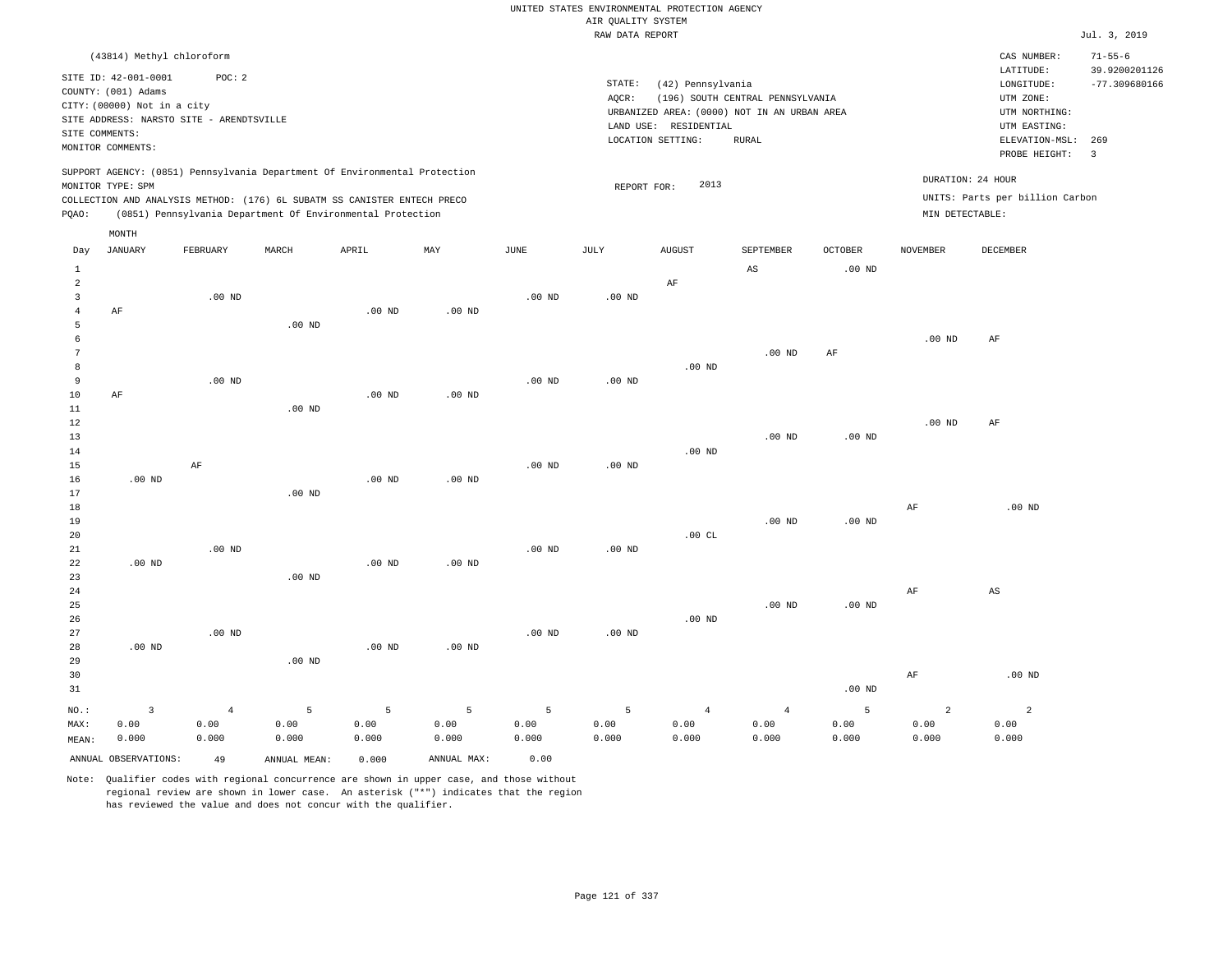|                                |                                             |                   |                                                                            |            |             |          |                                       | UNITED STATES ENVIRONMENTAL PROTECTION AGENCY |                                  |                   |                   |                                      |                                  |
|--------------------------------|---------------------------------------------|-------------------|----------------------------------------------------------------------------|------------|-------------|----------|---------------------------------------|-----------------------------------------------|----------------------------------|-------------------|-------------------|--------------------------------------|----------------------------------|
|                                |                                             |                   |                                                                            |            |             |          | AIR OUALITY SYSTEM<br>RAW DATA REPORT |                                               |                                  |                   |                   |                                      | Jul. 3, 2019                     |
|                                | (43814) Methyl chloroform                   |                   |                                                                            |            |             |          |                                       |                                               |                                  |                   |                   | CAS NUMBER:                          | $71 - 55 - 6$                    |
|                                | SITE ID: 42-001-0001<br>COUNTY: (001) Adams | POC: 2            |                                                                            |            |             |          | STATE:<br>AOCR:                       | (42) Pennsylvania                             | (196) SOUTH CENTRAL PENNSYLVANIA |                   |                   | LATITUDE:<br>LONGITUDE:<br>UTM ZONE: | 39.9200201126<br>$-77.309680166$ |
|                                | CITY: (00000) Not in a city                 |                   |                                                                            |            |             |          |                                       | URBANIZED AREA: (0000) NOT IN AN URBAN AREA   |                                  |                   |                   | UTM NORTHING:                        |                                  |
| SITE COMMENTS:                 | SITE ADDRESS: NARSTO SITE - ARENDTSVILLE    |                   |                                                                            |            |             |          |                                       | LAND USE: RESIDENTIAL                         |                                  |                   |                   | UTM EASTING:                         |                                  |
|                                | MONITOR COMMENTS:                           |                   |                                                                            |            |             |          |                                       | LOCATION SETTING:                             | <b>RURAL</b>                     |                   |                   | ELEVATION-MSL: 269<br>PROBE HEIGHT:  | $\overline{3}$                   |
|                                | MONITOR TYPE: SPM                           |                   | SUPPORT AGENCY: (0851) Pennsylvania Department Of Environmental Protection |            |             |          | REPORT FOR:                           | 2014                                          |                                  |                   |                   | DURATION: 24 HOUR                    |                                  |
|                                |                                             |                   | COLLECTION AND ANALYSIS METHOD: (176) 6L SUBATM SS CANISTER ENTECH PRECO   |            |             |          |                                       |                                               |                                  |                   |                   | UNITS: Parts per billion Carbon      |                                  |
| PQAO:                          |                                             |                   | (0851) Pennsylvania Department Of Environmental Protection                 |            |             |          |                                       |                                               |                                  |                   | MIN DETECTABLE:   |                                      |                                  |
|                                | MONTH                                       |                   |                                                                            |            |             |          |                                       |                                               |                                  |                   |                   |                                      |                                  |
| Day                            | JANUARY                                     | FEBRUARY          | MARCH                                                                      | APRIL      | MAY         | JUNE     | JULY                                  | <b>AUGUST</b>                                 | SEPTEMBER                        | <b>OCTOBER</b>    | <b>NOVEMBER</b>   | DECEMBER                             |                                  |
| $\mathbf{1}$<br>$\overline{a}$ |                                             |                   |                                                                            |            |             |          |                                       |                                               | .00 <sub>ND</sub>                | .00 <sub>ND</sub> | $.00$ ND          | AF                                   |                                  |
| $\overline{3}$                 |                                             |                   |                                                                            |            |             |          |                                       | $.00$ ND                                      |                                  |                   |                   |                                      |                                  |
| $\sqrt{4}$                     |                                             | $.00$ ND          |                                                                            |            |             | $.00$ ND | .00 <sub>ND</sub>                     |                                               |                                  |                   |                   |                                      |                                  |
| 5                              | AS                                          |                   |                                                                            | $.00$ ND   | $.00$ ND    |          |                                       |                                               |                                  |                   |                   |                                      |                                  |
| 6<br>$7\phantom{.0}$           |                                             |                   | .00 <sub>ND</sub>                                                          |            |             |          |                                       |                                               |                                  |                   |                   |                                      |                                  |
| 8                              |                                             |                   |                                                                            |            |             |          |                                       |                                               | $.00$ ND                         | $.00$ ND          | $.00$ ND          | $.00$ ND                             |                                  |
| 9                              |                                             |                   |                                                                            |            |             |          |                                       | $.00$ ND                                      |                                  |                   |                   |                                      |                                  |
| 10                             |                                             | .00 <sub>ND</sub> |                                                                            |            |             | $.00$ ND | .04 S0                                |                                               |                                  |                   |                   |                                      |                                  |
| 11                             | $.00$ ND                                    |                   |                                                                            | $.00$ ND   | $.00$ ND    |          |                                       |                                               |                                  |                   |                   |                                      |                                  |
| 12                             |                                             |                   | $.00$ ND                                                                   |            |             |          |                                       |                                               |                                  |                   |                   |                                      |                                  |
| 13                             |                                             |                   |                                                                            |            |             |          |                                       |                                               |                                  |                   | $.00$ ND          | $.00$ ND                             |                                  |
| 14<br>15                       |                                             |                   |                                                                            |            |             |          |                                       | $.00$ ND                                      | $.00$ ND                         | $.00$ ND          |                   |                                      |                                  |
| 16                             |                                             | $.00$ ND          |                                                                            |            |             | $.00$ ND | .00 <sub>ND</sub>                     |                                               |                                  |                   |                   |                                      |                                  |
| 17                             | $.00$ ND                                    |                   |                                                                            | $.00$ ND   | $.00$ ND    |          |                                       |                                               |                                  |                   |                   |                                      |                                  |
| 18                             |                                             |                   | .00 <sub>ND</sub>                                                          |            |             |          |                                       |                                               |                                  |                   |                   |                                      |                                  |
| 19                             |                                             |                   |                                                                            |            |             |          |                                       |                                               |                                  |                   | .00 <sub>ND</sub> | $.00$ ND                             |                                  |
| 20                             |                                             |                   |                                                                            |            |             |          |                                       |                                               | $\rm AF$                         | $.00$ ND          |                   |                                      |                                  |
| 21                             |                                             |                   |                                                                            |            |             |          |                                       | $.00$ ND                                      |                                  |                   |                   |                                      |                                  |
| 22                             |                                             | $.00$ ND          |                                                                            |            |             | $.00$ ND | .00 <sub>ND</sub>                     |                                               |                                  |                   |                   |                                      |                                  |
| 23<br>24                       | $.00$ ND                                    |                   | .00 <sub>ND</sub>                                                          | $.00$ ND   | $.00$ ND    |          |                                       |                                               |                                  |                   |                   |                                      |                                  |
| 25                             |                                             |                   |                                                                            |            |             |          |                                       |                                               |                                  |                   | $.00$ ND          | $.00$ ND                             |                                  |
| 26                             |                                             |                   |                                                                            |            |             |          |                                       |                                               | .00 <sub>ND</sub>                | $_{\rm AS}$       |                   |                                      |                                  |
| 27                             |                                             |                   |                                                                            |            |             |          |                                       | $_{\rm AS}$                                   |                                  |                   |                   |                                      |                                  |
| 28                             |                                             | $.00$ ND          |                                                                            |            |             | $.00$ ND | .00 <sub>ND</sub>                     |                                               |                                  |                   |                   |                                      |                                  |
| 29                             | $.00$ ND                                    |                   |                                                                            | AF         | $.00$ ND    |          |                                       |                                               |                                  |                   |                   |                                      |                                  |
| 30                             |                                             |                   | .00 <sub>ND</sub>                                                          |            |             |          |                                       |                                               |                                  |                   |                   |                                      |                                  |
| 31                             |                                             |                   |                                                                            |            |             |          |                                       |                                               |                                  |                   |                   | $.00$ ND                             |                                  |
| NO.:                           | $\overline{4}$                              | 5                 | 5                                                                          | $\sqrt{4}$ | 5           | 5        | 5                                     | $\overline{4}$                                | $\overline{4}$                   | $\overline{4}$    | 5                 | 5                                    |                                  |
| MAX:                           | 0.00                                        | 0.00              | 0.00                                                                       | 0.00       | 0.00        | 0.00     | .04                                   | 0.00                                          | 0.00                             | 0.00              | 0.00              | 0.00                                 |                                  |
| MEAN:                          | 0.000                                       | 0.000             | 0.000                                                                      | 0.000      | 0.000       | 0.000    | .008                                  | 0.000                                         | 0.000                            | 0.000             | 0.000             | 0.000                                |                                  |
|                                | ANNUAL OBSERVATIONS:                        | 55                | ANNUAL, MEAN:                                                              | .001       | ANNUAL MAX: | .04      |                                       |                                               |                                  |                   |                   |                                      |                                  |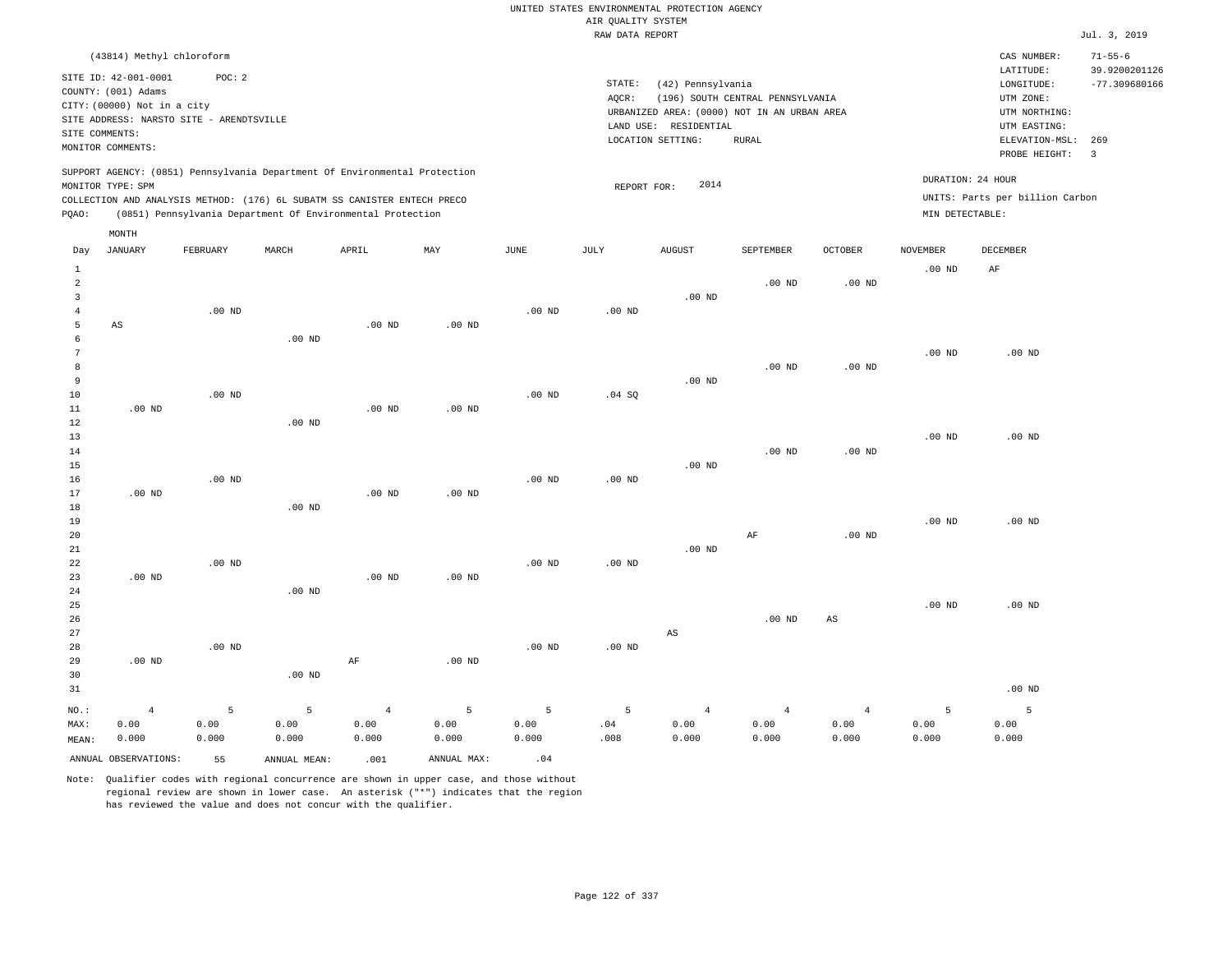|                                                                         |                                                                                                         |                                                    |                               |                                                                                                                                                                                                                      |                                 |                    |                                       | UNITED STATES ENVIRONMENTAL PROTECTION AGENCY                                             |                                  |                    |                                      |                                                                                      |                                                   |
|-------------------------------------------------------------------------|---------------------------------------------------------------------------------------------------------|----------------------------------------------------|-------------------------------|----------------------------------------------------------------------------------------------------------------------------------------------------------------------------------------------------------------------|---------------------------------|--------------------|---------------------------------------|-------------------------------------------------------------------------------------------|----------------------------------|--------------------|--------------------------------------|--------------------------------------------------------------------------------------|---------------------------------------------------|
|                                                                         |                                                                                                         |                                                    |                               |                                                                                                                                                                                                                      |                                 |                    | AIR QUALITY SYSTEM<br>RAW DATA REPORT |                                                                                           |                                  |                    |                                      |                                                                                      | Jul. 3, 2019                                      |
|                                                                         |                                                                                                         |                                                    |                               |                                                                                                                                                                                                                      |                                 |                    |                                       |                                                                                           |                                  |                    |                                      |                                                                                      |                                                   |
| SITE COMMENTS:                                                          | (43814) Methyl chloroform<br>SITE ID: 42-001-0001<br>COUNTY: (001) Adams<br>CITY: (00000) Not in a city | POC: 2<br>SITE ADDRESS: NARSTO SITE - ARENDTSVILLE |                               |                                                                                                                                                                                                                      |                                 |                    | STATE:<br>AOCR:                       | (42) Pennsylvania<br>URBANIZED AREA: (0000) NOT IN AN URBAN AREA<br>LAND USE: RESIDENTIAL | (196) SOUTH CENTRAL PENNSYLVANIA |                    |                                      | CAS NUMBER:<br>LATITUDE:<br>LONGITUDE:<br>UTM ZONE:<br>UTM NORTHING:<br>UTM EASTING: | $71 - 55 - 6$<br>39.9200201126<br>$-77.309680166$ |
|                                                                         | MONITOR COMMENTS:                                                                                       |                                                    |                               |                                                                                                                                                                                                                      |                                 |                    |                                       | LOCATION SETTING:                                                                         | <b>RURAL</b>                     |                    |                                      | ELEVATION-MSL:<br>PROBE HEIGHT:                                                      | 269<br>$\overline{3}$                             |
| PQAO:                                                                   | MONITOR TYPE: SPM                                                                                       |                                                    |                               | SUPPORT AGENCY: (0851) Pennsylvania Department Of Environmental Protection<br>COLLECTION AND ANALYSIS METHOD: (176) 6L SUBATM SS CANISTER ENTECH PRECO<br>(0851) Pennsylvania Department Of Environmental Protection |                                 |                    | REPORT FOR:                           | 2015                                                                                      |                                  |                    | DURATION: 24 HOUR<br>MIN DETECTABLE: | UNITS: Parts per billion Carbon                                                      |                                                   |
| Day                                                                     | MONTH<br><b>JANUARY</b>                                                                                 | FEBRUARY                                           | MARCH                         | APRIL                                                                                                                                                                                                                | MAY                             | JUNE               | JULY                                  | <b>AUGUST</b>                                                                             | SEPTEMBER                        | <b>OCTOBER</b>     | <b>NOVEMBER</b>                      | DECEMBER                                                                             |                                                   |
| $\mathbf{1}$<br>$\overline{a}$<br>$\overline{3}$<br>$\overline{4}$<br>5 |                                                                                                         | .00 <sub>ND</sub>                                  | .00 <sub>ND</sub>             |                                                                                                                                                                                                                      |                                 | $.00$ ND           | $.00$ ND                              | $.00$ ND                                                                                  | $\mathbb{A}\mathbb{S}$           | $.00$ ND           | .00 <sub>ND</sub>                    | $.00$ ND                                                                             |                                                   |
| $\epsilon$<br>$7\phantom{.0}$<br>8<br>9<br>10<br>11<br>12               | $.00$ ND<br>$.00$ ND                                                                                    | $.00$ ND                                           | $.00$ ND                      | $.00$ ND<br>.00 <sub>ND</sub>                                                                                                                                                                                        | AS<br>$.00$ ND                  | .00 <sub>ND</sub>  | AF                                    | $.00$ ND                                                                                  | $.00$ ND                         | .00 <sub>ND</sub>  | $.00$ ND                             | $.00$ ND                                                                             |                                                   |
| 13<br>14<br>15<br>16<br>17<br>18                                        | .00 <sub>ND</sub>                                                                                       | $.00$ ND                                           | $.00$ ND                      | $.00$ ND                                                                                                                                                                                                             | $.00$ ND                        | .00 <sub>ND</sub>  | .00 <sub>ND</sub>                     | $.00$ ND                                                                                  | $.00$ ND                         | .00 <sub>ND</sub>  | .00 <sub>ND</sub>                    | $.00$ ND                                                                             |                                                   |
| 19<br>20<br>21<br>22<br>23<br>24                                        | $.00$ ND                                                                                                | $.00$ ND                                           | $.00$ ND                      | $.00$ ND                                                                                                                                                                                                             | $.00$ ND                        | .00 <sub>ND</sub>  | $.00$ ND                              | $.00$ ND                                                                                  | $.00$ ND                         | .00 <sub>ND</sub>  | .00 <sub>ND</sub>                    | $.00$ ND                                                                             |                                                   |
| 25<br>26<br>27<br>28<br>29<br>30<br>31                                  | .00 <sub>ND</sub>                                                                                       |                                                    | $.00$ ND<br>.00 <sub>ND</sub> | .00 <sub>ND</sub>                                                                                                                                                                                                    | $.00$ ND                        | .00 <sub>ND</sub>  | .00 <sub>ND</sub>                     | $.00$ ND                                                                                  | $.00$ ND                         | .00 <sub>ND</sub>  | .00 <sub>ND</sub>                    | $.00$ ND                                                                             |                                                   |
| NO.:<br>MAX:<br>MEAN:                                                   | 5<br>0.00<br>0.000                                                                                      | $\overline{4}$<br>0.00<br>0.000                    | 6<br>0.00<br>0.000            | 5<br>0.00<br>0.000                                                                                                                                                                                                   | $\overline{4}$<br>0.00<br>0.000 | 5<br>0.00<br>0.000 | $\overline{4}$<br>0.00<br>0.000       | 5<br>0.00<br>0.000                                                                        | $\overline{4}$<br>0.00<br>0.000  | 5<br>0.00<br>0.000 | 5<br>0.00<br>0.000                   | 5<br>0.00<br>0.000                                                                   |                                                   |

ANNUAL OBSERVATIONS: 57 ANNUAL MEAN: 0.000 ANNUAL MAX: 0.00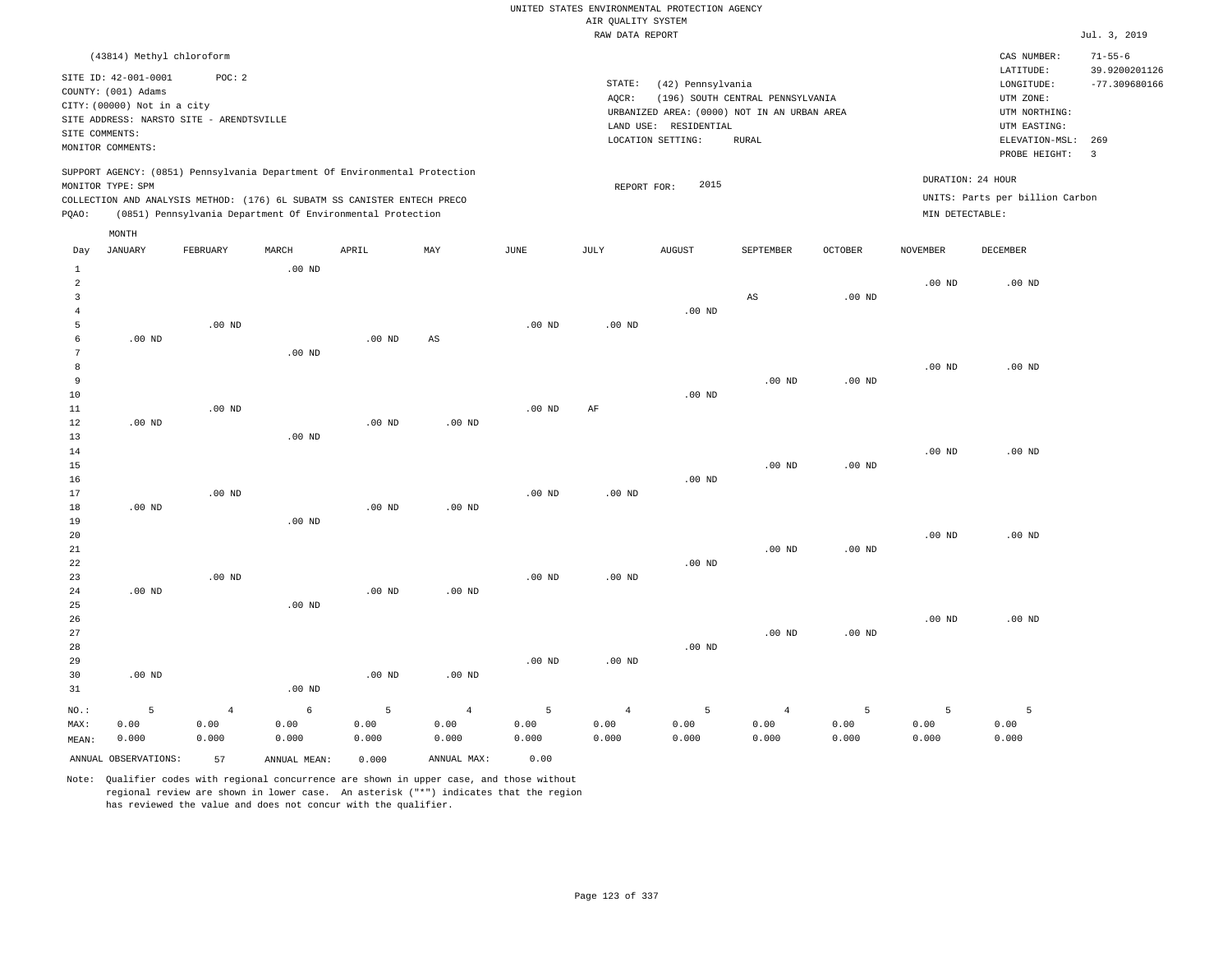|                 |                                          |                |                   |                                                                            |                   |                   |                    | UNITED STATES ENVIRONMENTAL PROTECTION AGENCY |                                  |                   |                   |                                 |                                  |
|-----------------|------------------------------------------|----------------|-------------------|----------------------------------------------------------------------------|-------------------|-------------------|--------------------|-----------------------------------------------|----------------------------------|-------------------|-------------------|---------------------------------|----------------------------------|
|                 |                                          |                |                   |                                                                            |                   |                   | AIR QUALITY SYSTEM |                                               |                                  |                   |                   |                                 |                                  |
|                 |                                          |                |                   |                                                                            |                   |                   | RAW DATA REPORT    |                                               |                                  |                   |                   |                                 | Jul. 3, 2019                     |
|                 | (43814) Methyl chloroform                |                |                   |                                                                            |                   |                   |                    |                                               |                                  |                   |                   | CAS NUMBER:                     | $71 - 55 - 6$                    |
|                 | SITE ID: 42-001-0001                     | POC: 2         |                   |                                                                            |                   |                   | STATE:             | (42) Pennsylvania                             |                                  |                   |                   | LATITUDE:                       | 39.9200201126<br>$-77.309680166$ |
|                 | COUNTY: (001) Adams                      |                |                   |                                                                            |                   |                   | AOCR:              |                                               | (196) SOUTH CENTRAL PENNSYLVANIA |                   |                   | ${\tt LONGITUDE:}$<br>UTM ZONE: |                                  |
|                 | CITY: (00000) Not in a city              |                |                   |                                                                            |                   |                   |                    | URBANIZED AREA: (0000) NOT IN AN URBAN AREA   |                                  |                   |                   | UTM NORTHING:                   |                                  |
|                 | SITE ADDRESS: NARSTO SITE - ARENDTSVILLE |                |                   |                                                                            |                   |                   |                    | LAND USE: RESIDENTIAL                         |                                  |                   |                   | UTM EASTING:                    |                                  |
| SITE COMMENTS:  |                                          |                |                   |                                                                            |                   |                   |                    | LOCATION SETTING:                             | <b>RURAL</b>                     |                   |                   | ELEVATION-MSL:                  | 269                              |
|                 | MONITOR COMMENTS:                        |                |                   |                                                                            |                   |                   |                    |                                               |                                  |                   |                   | PROBE HEIGHT:                   | $\overline{3}$                   |
|                 |                                          |                |                   | SUPPORT AGENCY: (0851) Pennsylvania Department Of Environmental Protection |                   |                   |                    |                                               |                                  |                   |                   | DURATION: 24 HOUR               |                                  |
|                 | MONITOR TYPE: SPM                        |                |                   |                                                                            |                   |                   | REPORT FOR:        | 2016                                          |                                  |                   |                   |                                 |                                  |
|                 |                                          |                |                   | COLLECTION AND ANALYSIS METHOD: (176) 6L SUBATM SS CANISTER ENTECH PRECO   |                   |                   |                    |                                               |                                  |                   |                   | UNITS: Parts per billion Carbon |                                  |
| PQAO:           |                                          |                |                   | (0851) Pennsylvania Department Of Environmental Protection                 |                   |                   |                    |                                               |                                  |                   | MIN DETECTABLE:   |                                 |                                  |
| Day             | MONTH<br><b>JANUARY</b>                  | FEBRUARY       | MARCH             | APRIL                                                                      | MAY               | $_{\rm JUNE}$     | <b>JULY</b>        | <b>AUGUST</b>                                 | SEPTEMBER                        | <b>OCTOBER</b>    | <b>NOVEMBER</b>   | <b>DECEMBER</b>                 |                                  |
| $\mathbf{1}$    | $.00$ ND                                 |                | $.00$ ND          |                                                                            |                   |                   |                    |                                               |                                  |                   |                   |                                 |                                  |
| $\overline{a}$  |                                          |                |                   |                                                                            |                   |                   |                    |                                               |                                  |                   | .08SQ             | .00 <sub>ND</sub>               |                                  |
| $\overline{3}$  |                                          |                |                   |                                                                            |                   |                   |                    |                                               | $.00$ ND                         | .00 <sub>ND</sub> |                   |                                 |                                  |
| $\overline{4}$  |                                          |                |                   |                                                                            |                   |                   |                    | $.00$ ND                                      |                                  |                   |                   |                                 |                                  |
| 5               |                                          |                |                   |                                                                            |                   | .00 <sub>ND</sub> | $.00$ ND           |                                               |                                  |                   |                   |                                 |                                  |
| -6              |                                          | $.00$ ND       |                   | $.00$ ND                                                                   | $.00$ ND          |                   |                    |                                               |                                  |                   |                   |                                 |                                  |
| $7\phantom{.0}$ | $.00$ ND                                 |                | .00 <sub>ND</sub> |                                                                            |                   |                   |                    |                                               |                                  |                   |                   |                                 |                                  |
| 8               |                                          |                |                   |                                                                            |                   |                   |                    |                                               |                                  |                   | $.00$ ND          | $.00$ ND                        |                                  |
| 9               |                                          |                |                   |                                                                            |                   |                   |                    |                                               | $.00$ ND                         | $.00$ ND          |                   |                                 |                                  |
| 10              |                                          |                |                   |                                                                            |                   |                   |                    | $.00$ ND                                      |                                  |                   |                   |                                 |                                  |
| 11              |                                          |                |                   |                                                                            |                   | $.00$ ND          | $.00$ ND           |                                               |                                  |                   |                   |                                 |                                  |
| 12<br>13        | $.00$ ND                                 | $.00$ ND       | $.00$ ND          | $.00$ ND                                                                   | $.00$ ND          |                   |                    |                                               |                                  |                   |                   |                                 |                                  |
| 14              |                                          |                |                   |                                                                            |                   |                   |                    |                                               |                                  |                   | .00 <sub>ND</sub> | $.00$ ND                        |                                  |
| 15              |                                          |                |                   |                                                                            |                   |                   |                    |                                               | $.00$ ND                         | .00 <sub>ND</sub> |                   |                                 |                                  |
| 16              |                                          |                |                   |                                                                            |                   |                   |                    | $.00$ ND                                      |                                  |                   |                   |                                 |                                  |
| 17              |                                          |                |                   |                                                                            |                   | .00 <sub>ND</sub> | TS                 |                                               |                                  |                   |                   |                                 |                                  |
| 18              |                                          | $.00$ ND       |                   | $.00$ ND                                                                   | $.00$ ND          |                   |                    |                                               |                                  |                   |                   |                                 |                                  |
| 19              | $.00$ ND                                 |                | $.00$ ND          |                                                                            |                   |                   |                    |                                               |                                  |                   |                   |                                 |                                  |
| 20              |                                          |                |                   |                                                                            |                   |                   |                    |                                               |                                  |                   | $.00$ ND          | AF                              |                                  |
| $2\sqrt{1}$     |                                          |                |                   |                                                                            |                   |                   |                    |                                               | $.00$ ND                         | $.00$ ND          |                   |                                 |                                  |
| 22              |                                          |                |                   |                                                                            |                   |                   |                    | $.00$ ND                                      |                                  |                   |                   |                                 |                                  |
| 23              |                                          |                |                   |                                                                            |                   | .00 <sub>ND</sub> | .00 <sub>ND</sub>  |                                               |                                  |                   |                   |                                 |                                  |
| 24              |                                          | $.00$ ND       |                   | $.00$ ND                                                                   | $.00$ ND          |                   |                    |                                               |                                  |                   |                   |                                 |                                  |
| 25              | $.00$ ND                                 |                | $.00$ ND          |                                                                            |                   |                   |                    |                                               |                                  |                   |                   |                                 |                                  |
| 26              |                                          |                |                   |                                                                            |                   |                   |                    |                                               |                                  |                   | .00 <sub>ND</sub> | $.00$ ND                        |                                  |
| 27              |                                          |                |                   |                                                                            |                   |                   |                    |                                               | $.00$ ND                         | $.00$ ND          |                   |                                 |                                  |
| 28              |                                          |                |                   |                                                                            |                   |                   |                    | $.00$ ND                                      |                                  |                   |                   |                                 |                                  |
| 29<br>30        |                                          |                |                   | .00 <sub>ND</sub>                                                          | .00 <sub>ND</sub> | .00 <sub>ND</sub> | $.00$ ND           |                                               |                                  |                   |                   |                                 |                                  |
| 31              | $.00$ ND                                 |                | AS                |                                                                            |                   |                   |                    |                                               |                                  |                   |                   |                                 |                                  |
|                 |                                          |                |                   |                                                                            |                   |                   |                    |                                               |                                  |                   |                   |                                 |                                  |
| NO.:            | 6                                        | $\overline{4}$ | 5                 | 5                                                                          | 5                 | 5                 | $\overline{4}$     | 5                                             | 5                                | 5                 | 5                 | $\overline{4}$                  |                                  |
| MAX:            | 0.00                                     | 0.00           | 0.00              | 0.00                                                                       | 0.00              | 0.00              | 0.00               | 0.00                                          | 0.00                             | 0.00              | .08               | 0.00                            |                                  |
| MEAN:           | 0.000                                    | 0.000          | 0.000             | 0.000                                                                      | 0.000             | 0.000             | 0.000              | 0.000                                         | 0.000                            | 0.000             | .016              | 0.000                           |                                  |
|                 | ANNUAL OBSERVATIONS:                     | 58             | ANNUAL MEAN:      | .001                                                                       | ANNUAL MAX:       | .08               |                    |                                               |                                  |                   |                   |                                 |                                  |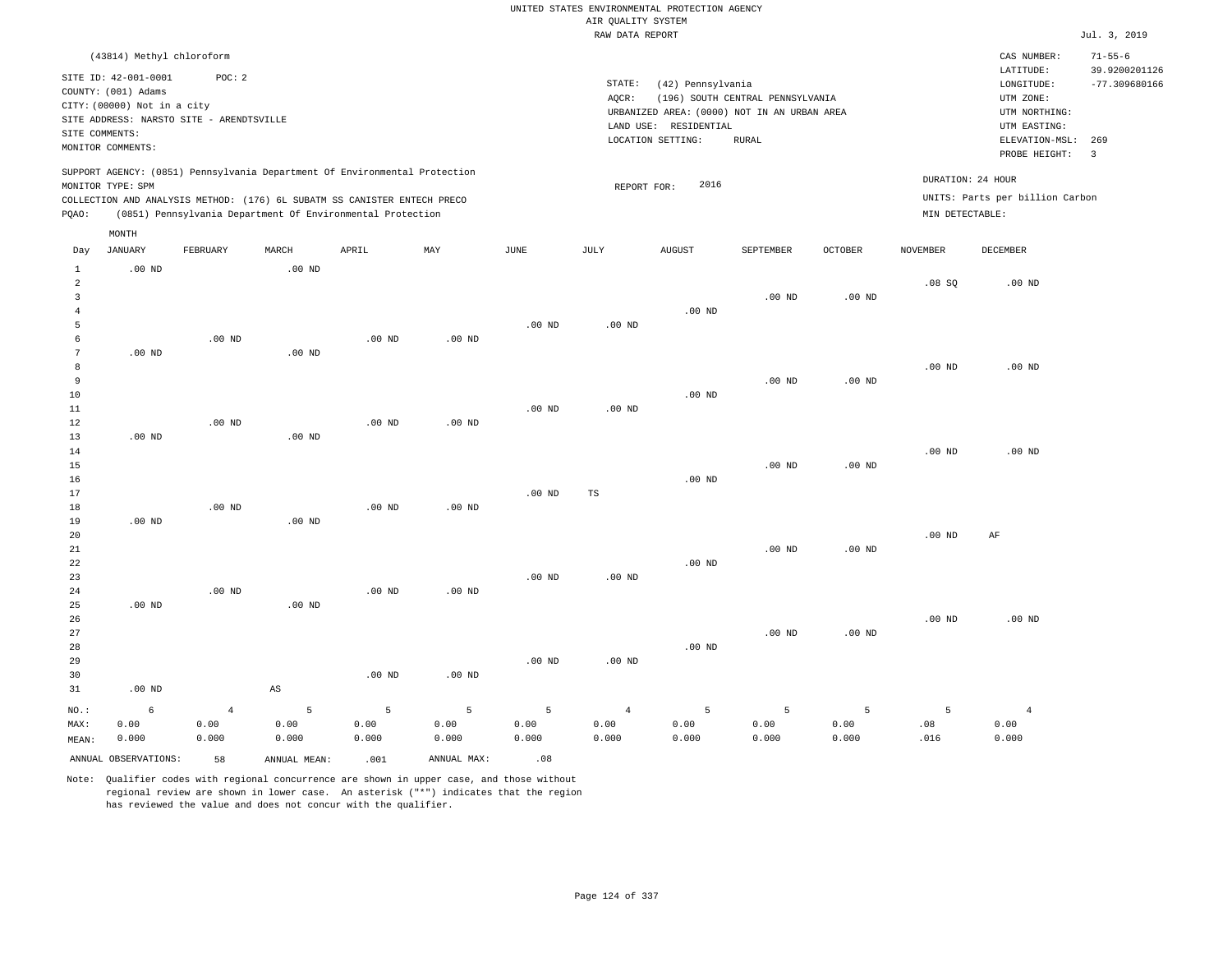|                      |                                                                         |          |                                                                            |                   |             |             |                    | UNITED STATES ENVIRONMENTAL PROTECTION AGENCY |                                  |                |                   |                                 |                                |
|----------------------|-------------------------------------------------------------------------|----------|----------------------------------------------------------------------------|-------------------|-------------|-------------|--------------------|-----------------------------------------------|----------------------------------|----------------|-------------------|---------------------------------|--------------------------------|
|                      |                                                                         |          |                                                                            |                   |             |             | AIR QUALITY SYSTEM |                                               |                                  |                |                   |                                 |                                |
|                      |                                                                         |          |                                                                            |                   |             |             | RAW DATA REPORT    |                                               |                                  |                |                   |                                 | Jul. 3, 2019                   |
|                      | (43814) Methyl chloroform                                               |          |                                                                            |                   |             |             |                    |                                               |                                  |                |                   | CAS NUMBER:<br>LATITUDE:        | $71 - 55 - 6$<br>39.9200201126 |
|                      | SITE ID: 42-001-0001                                                    | POC: 2   |                                                                            |                   |             |             | STATE:             | (42) Pennsylvania                             |                                  |                |                   | LONGITUDE:                      | $-77.309680166$                |
|                      | COUNTY: (001) Adams                                                     |          |                                                                            |                   |             |             | AQCR:              |                                               | (196) SOUTH CENTRAL PENNSYLVANIA |                |                   | UTM ZONE:                       |                                |
|                      | CITY: (00000) Not in a city<br>SITE ADDRESS: NARSTO SITE - ARENDTSVILLE |          |                                                                            |                   |             |             |                    | URBANIZED AREA: (0000) NOT IN AN URBAN AREA   |                                  |                |                   | UTM NORTHING:                   |                                |
| SITE COMMENTS:       |                                                                         |          |                                                                            |                   |             |             |                    | LAND USE: RESIDENTIAL                         |                                  |                |                   | UTM EASTING:                    |                                |
|                      | MONITOR COMMENTS:                                                       |          |                                                                            |                   |             |             |                    | LOCATION SETTING:                             | <b>RURAL</b>                     |                |                   | ELEVATION-MSL:<br>PROBE HEIGHT: | 269<br>$\overline{\mathbf{3}}$ |
|                      | MONITOR TYPE: SPM                                                       |          | SUPPORT AGENCY: (0851) Pennsylvania Department Of Environmental Protection |                   |             |             | REPORT FOR:        | 2017                                          |                                  |                | DURATION: 24 HOUR |                                 |                                |
|                      |                                                                         |          | COLLECTION AND ANALYSIS METHOD: (176) 6L SUBATM SS CANISTER ENTECH PRECO   |                   |             |             |                    |                                               |                                  |                |                   | UNITS: Parts per billion Carbon |                                |
| PQAO:                |                                                                         |          | (0851) Pennsylvania Department Of Environmental Protection                 |                   |             |             |                    |                                               |                                  |                | MIN DETECTABLE:   |                                 |                                |
|                      | MONTH                                                                   |          |                                                                            |                   |             |             |                    |                                               |                                  |                |                   |                                 |                                |
| Day                  | <b>JANUARY</b>                                                          | FEBRUARY | MARCH                                                                      | APRIL             | MAY         | <b>JUNE</b> | <b>JULY</b>        | AUGUST                                        | SEPTEMBER                        | OCTOBER        | <b>NOVEMBER</b>   | <b>DECEMBER</b>                 |                                |
| $\mathbf{1}$         | $.00$ ND                                                                |          |                                                                            | $.00$ ND          | $.00$ ND    |             |                    |                                               |                                  |                |                   |                                 |                                |
| $\overline{2}$       |                                                                         |          | $.00$ ND                                                                   |                   |             |             |                    |                                               |                                  |                |                   |                                 |                                |
| $\mathbf{3}$         |                                                                         |          |                                                                            |                   |             |             |                    |                                               |                                  |                | .00 <sub>ND</sub> | $.00$ ND                        |                                |
| $\overline{4}$       |                                                                         |          |                                                                            |                   |             |             |                    |                                               | $.00$ ND                         | $.00$ ND       |                   |                                 |                                |
| 5                    |                                                                         |          |                                                                            |                   |             |             |                    | $.00$ ND                                      |                                  |                |                   |                                 |                                |
| 6<br>$7\phantom{.0}$ | $.00$ ND                                                                | $.00$ ND |                                                                            | $.00$ ND          | $.00$ ND    | $.00$ ND    | $.00$ ND           |                                               |                                  |                |                   |                                 |                                |
| 8                    |                                                                         |          | .00 <sub>ND</sub>                                                          |                   |             |             |                    |                                               |                                  |                |                   |                                 |                                |
| 9                    |                                                                         |          |                                                                            |                   |             |             |                    |                                               |                                  |                | $.00$ ND          | $.00$ ND                        |                                |
| 10                   |                                                                         |          |                                                                            |                   |             |             |                    |                                               | .00 <sub>ND</sub>                | $.00$ ND       |                   |                                 |                                |
| 11                   |                                                                         |          |                                                                            |                   |             |             |                    | $.00$ ND                                      |                                  |                |                   |                                 |                                |
| 12                   |                                                                         | $.00$ ND |                                                                            |                   |             | $.00$ ND    | .00 <sub>ND</sub>  |                                               |                                  |                |                   |                                 |                                |
| 13                   | $.00$ ND                                                                |          |                                                                            | $.00$ ND          | $.00$ ND    |             |                    |                                               |                                  |                |                   |                                 |                                |
| 14                   |                                                                         |          | $.00$ ND                                                                   |                   |             |             |                    |                                               |                                  |                |                   |                                 |                                |
| 15                   |                                                                         |          |                                                                            |                   |             |             |                    |                                               |                                  |                | $.00$ ND          | $.00$ ND                        |                                |
| 16                   |                                                                         |          |                                                                            |                   |             |             |                    |                                               | $.00$ ND                         | AM             |                   |                                 |                                |
| 17                   |                                                                         |          |                                                                            |                   |             |             |                    | .00 <sub>ND</sub>                             |                                  |                |                   |                                 |                                |
| 18                   |                                                                         | $.00$ ND |                                                                            |                   |             | $.00$ ND    | $.00$ ND           |                                               |                                  |                |                   |                                 |                                |
| 19                   | $.00$ ND                                                                |          |                                                                            | .00 <sub>ND</sub> | $_{\rm AS}$ |             |                    |                                               |                                  |                |                   |                                 |                                |
| 20<br>$21\,$         |                                                                         |          | $.00$ ND                                                                   |                   |             |             |                    |                                               |                                  |                | $.00$ ND          | $.00$ ND                        |                                |
| 22                   |                                                                         |          |                                                                            |                   |             |             |                    |                                               | $.00$ ND                         | $.00$ ND       |                   |                                 |                                |
| 23                   |                                                                         |          |                                                                            |                   |             |             |                    | $.00$ ND                                      |                                  |                |                   |                                 |                                |
| 24                   |                                                                         | AF       |                                                                            |                   |             | $.00$ ND    | $.00$ ND           |                                               |                                  |                |                   |                                 |                                |
| 25                   | $.00$ ND                                                                |          |                                                                            | $.00$ ND          | $.00$ ND    |             |                    |                                               |                                  |                |                   |                                 |                                |
| 26                   |                                                                         |          | $.00$ ND                                                                   |                   |             |             |                    |                                               |                                  |                |                   |                                 |                                |
| 27                   |                                                                         |          |                                                                            |                   |             |             |                    |                                               |                                  |                | $.00$ ND          | $.00$ ND                        |                                |
| 28                   |                                                                         |          |                                                                            |                   |             |             |                    |                                               | .00 <sub>ND</sub>                | $.00$ ND       |                   |                                 |                                |
| 29                   |                                                                         |          |                                                                            |                   |             |             |                    | $.00$ ND                                      |                                  |                |                   |                                 |                                |
| 30                   |                                                                         |          |                                                                            |                   |             | $.00$ ND    | .00 <sub>ND</sub>  |                                               |                                  |                |                   |                                 |                                |
| 31                   | $.00$ ND                                                                |          |                                                                            |                   | $.00$ ND    |             |                    |                                               |                                  |                |                   |                                 |                                |
| NO.:                 | 6                                                                       | 3        | 5                                                                          | 5                 | 5           | 5           | 5                  | 5                                             | 5                                | $\overline{4}$ | 5                 | 5                               |                                |
| MAX:                 | 0.00                                                                    | 0.00     | 0.00                                                                       | 0.00              | 0.00        | 0.00        | 0.00               | 0.00                                          | 0.00                             | 0.00           | 0.00              | 0.00                            |                                |
| MEAN:                | 0.000                                                                   | 0.000    | 0.000                                                                      | 0.000             | 0.000       | 0.000       | 0.000              | 0.000                                         | 0.000                            | 0.000          | 0.000             | 0.000                           |                                |
|                      | ANNUAL OBSERVATIONS:                                                    | 58       | ANNUAL MEAN:                                                               | 0.000             | ANNUAL MAX: | 0.00        |                    |                                               |                                  |                |                   |                                 |                                |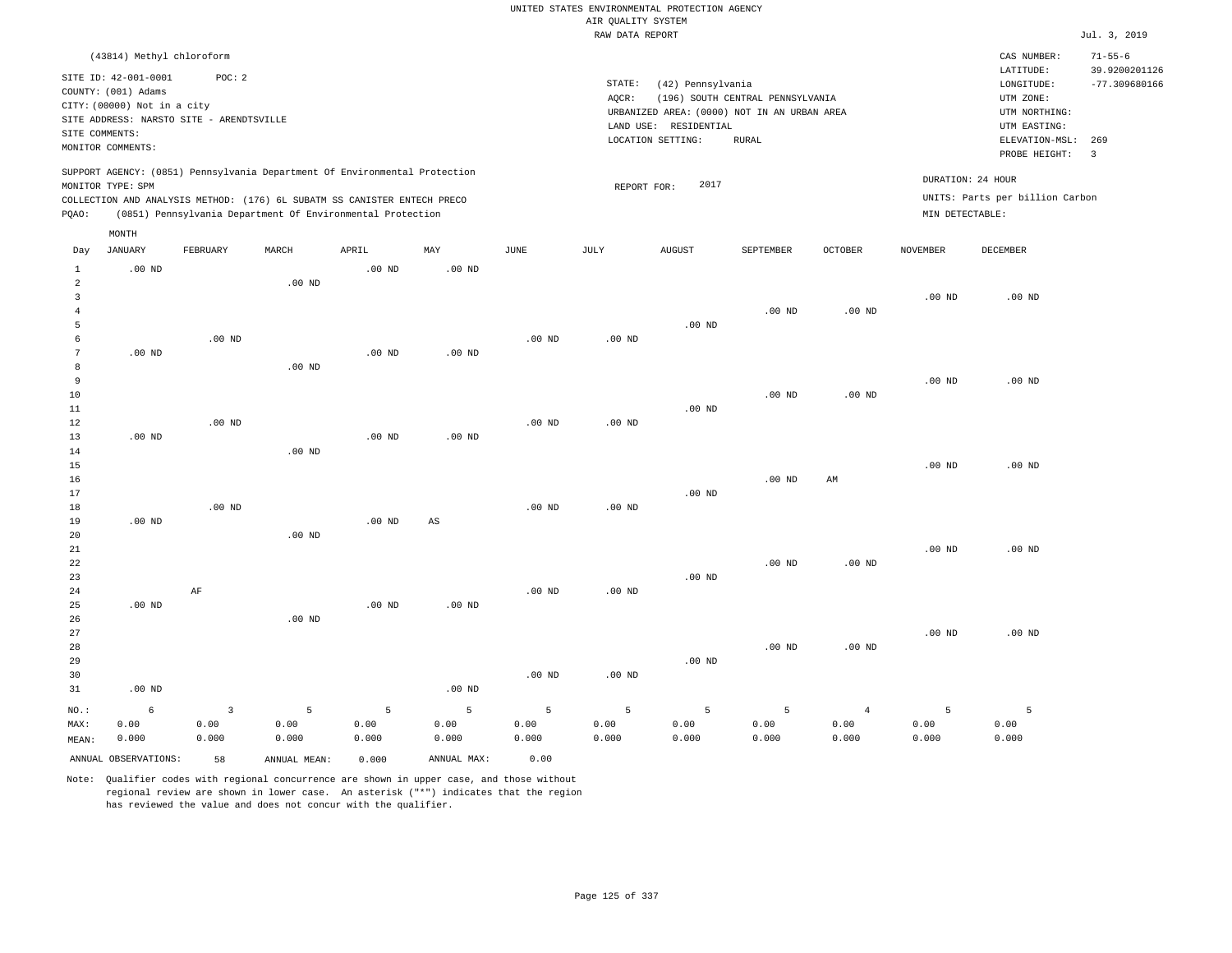|                                  |                                                                                                                                                                             |                    |                                                            |                                 |                                 |                                 | AIR QUALITY SYSTEM | UNITED STATES ENVIRONMENTAL PROTECTION AGENCY                   |                                                                                                 |                    |                                 |                                                                            |                                |
|----------------------------------|-----------------------------------------------------------------------------------------------------------------------------------------------------------------------------|--------------------|------------------------------------------------------------|---------------------------------|---------------------------------|---------------------------------|--------------------|-----------------------------------------------------------------|-------------------------------------------------------------------------------------------------|--------------------|---------------------------------|----------------------------------------------------------------------------|--------------------------------|
|                                  |                                                                                                                                                                             |                    |                                                            |                                 |                                 |                                 | RAW DATA REPORT    |                                                                 |                                                                                                 |                    |                                 |                                                                            | Jul. 3, 2019                   |
|                                  | (43814) Methyl chloroform                                                                                                                                                   |                    |                                                            |                                 |                                 |                                 |                    |                                                                 |                                                                                                 |                    |                                 | CAS NUMBER:<br>LATITUDE:                                                   | $71 - 55 - 6$<br>39.9200201126 |
| SITE COMMENTS:                   | SITE ID: 42-001-0001<br>COUNTY: (001) Adams<br>CITY: (00000) Not in a city<br>SITE ADDRESS: NARSTO SITE - ARENDTSVILLE                                                      | POC: 2             |                                                            |                                 |                                 |                                 | STATE:<br>AQCR:    | (42) Pennsylvania<br>LAND USE: RESIDENTIAL<br>LOCATION SETTING: | (196) SOUTH CENTRAL PENNSYLVANIA<br>URBANIZED AREA: (0000) NOT IN AN URBAN AREA<br><b>RURAL</b> |                    |                                 | LONGITUDE:<br>UTM ZONE:<br>UTM NORTHING:<br>UTM EASTING:<br>ELEVATION-MSL: | $-77.309680166$<br>269         |
|                                  | MONITOR COMMENTS:                                                                                                                                                           |                    |                                                            |                                 |                                 |                                 |                    |                                                                 |                                                                                                 |                    |                                 | PROBE HEIGHT:                                                              | $\overline{\mathbf{3}}$        |
|                                  | SUPPORT AGENCY: (0851) Pennsylvania Department Of Environmental Protection<br>MONITOR TYPE: SPM<br>COLLECTION AND ANALYSIS METHOD: (176) 6L SUBATM SS CANISTER ENTECH PRECO |                    |                                                            |                                 |                                 |                                 | REPORT FOR:        | 2018                                                            |                                                                                                 |                    |                                 | DURATION: 24 HOUR<br>UNITS: Parts per billion Carbon                       |                                |
| PQAO:                            |                                                                                                                                                                             |                    | (0851) Pennsylvania Department Of Environmental Protection |                                 |                                 |                                 |                    |                                                                 |                                                                                                 |                    |                                 | MIN DETECTABLE: . 0671019                                                  |                                |
| Day                              | MONTH<br>JANUARY                                                                                                                                                            | FEBRUARY           | MARCH                                                      | APRIL                           | MAY                             | JUNE                            | JULY               | <b>AUGUST</b>                                                   | SEPTEMBER                                                                                       | OCTOBER            | NOVEMBER                        | DECEMBER                                                                   |                                |
| $\mathbf{1}$<br>$\overline{a}$   | $.00$ ND                                                                                                                                                                    | $.00$ ND           |                                                            | $.00$ ND                        | .00 <sub>ND</sub>               | .00 <sub>ND</sub>               | .00 <sub>ND</sub>  |                                                                 |                                                                                                 |                    |                                 |                                                                            |                                |
| $\overline{3}$<br>$\overline{4}$ |                                                                                                                                                                             |                    | .00 <sub>ND</sub>                                          |                                 |                                 |                                 |                    |                                                                 |                                                                                                 |                    | $.00$ ND                        | $.00$ ND                                                                   |                                |
| 5<br>6<br>$7\phantom{.0}$        |                                                                                                                                                                             | $.00$ ND           |                                                            |                                 |                                 | $\mathbb{A}\mathbb{M}$          | $.00$ ND           | $.00$ ND                                                        | $.00$ ND                                                                                        | $.00$ ND           |                                 |                                                                            |                                |
| 8<br>9                           | $.00$ ND                                                                                                                                                                    |                    | $.00$ ND                                                   | $.00$ ND                        | $.00$ ND                        |                                 |                    |                                                                 |                                                                                                 |                    |                                 |                                                                            |                                |
| $10$<br>11<br>12                 |                                                                                                                                                                             |                    |                                                            |                                 |                                 |                                 |                    | $.00$ ND                                                        | .00 <sub>ND</sub>                                                                               | $.00$ ND           | $.00$ ND                        | $.00$ ND                                                                   |                                |
| 13<br>14<br>15                   | $.00$ ND                                                                                                                                                                    | .00 <sub>ND</sub>  | $.00$ ND                                                   | .00 <sub>ND</sub>               | $.00$ ND                        | .00 <sub>ND</sub>               | .00 <sub>ND</sub>  |                                                                 |                                                                                                 |                    |                                 |                                                                            |                                |
| 16<br>17                         |                                                                                                                                                                             |                    |                                                            |                                 |                                 |                                 |                    |                                                                 | $.00$ ND                                                                                        | $.00$ ND           | .00 <sub>ND</sub>               | $.00$ ND                                                                   |                                |
| 18<br>19<br>20                   | $.00$ ND                                                                                                                                                                    | $.00$ ND           |                                                            | $.00$ ND                        | $.00$ ND                        | $.00$ ND                        | AM                 | $.00$ ND                                                        |                                                                                                 |                    |                                 |                                                                            |                                |
| 21<br>22<br>23                   |                                                                                                                                                                             |                    | $.00$ ND                                                   |                                 |                                 |                                 |                    |                                                                 | $.00$ ND                                                                                        | $.00$ ND           | $.00$ ND                        | $.00$ ND                                                                   |                                |
| 24<br>25<br>26<br>27             | $.00$ ND                                                                                                                                                                    | $.00$ ND           | $.00$ ND                                                   | $\mathbb{A}\mathbb{S}$          | $\mathbb{A}\mathbb{S}$          | .00 <sub>ND</sub>               | .00 <sub>ND</sub>  | $.00$ ND                                                        |                                                                                                 |                    |                                 |                                                                            |                                |
| 28<br>29<br>30<br>31             |                                                                                                                                                                             |                    |                                                            |                                 |                                 |                                 | .00 <sub>ND</sub>  | $.00$ ND                                                        | $.00$ ND                                                                                        | $.00$ ND           | $_{\rm AS}$                     | $.00$ ND                                                                   |                                |
| NO.:<br>MAX:<br>MEAN:            | 5<br>0.00<br>0.000                                                                                                                                                          | 5<br>0.00<br>0.000 | 5<br>0.00<br>0.000                                         | $\overline{4}$<br>0.00<br>0.000 | $\overline{4}$<br>0.00<br>0.000 | $\overline{4}$<br>0.00<br>0.000 | 5<br>0.00<br>0.000 | 5<br>0.00<br>0.000                                              | 5<br>0.00<br>0.000                                                                              | 5<br>0.00<br>0.000 | $\overline{4}$<br>0.00<br>0.000 | 5<br>0.00<br>0.000                                                         |                                |
|                                  | ANNUAL OBSERVATIONS:                                                                                                                                                        | 56                 | ANNUAL MEAN:                                               | 0.000                           | ANNUAL MAX:                     | 0.00                            |                    |                                                                 |                                                                                                 |                    |                                 |                                                                            |                                |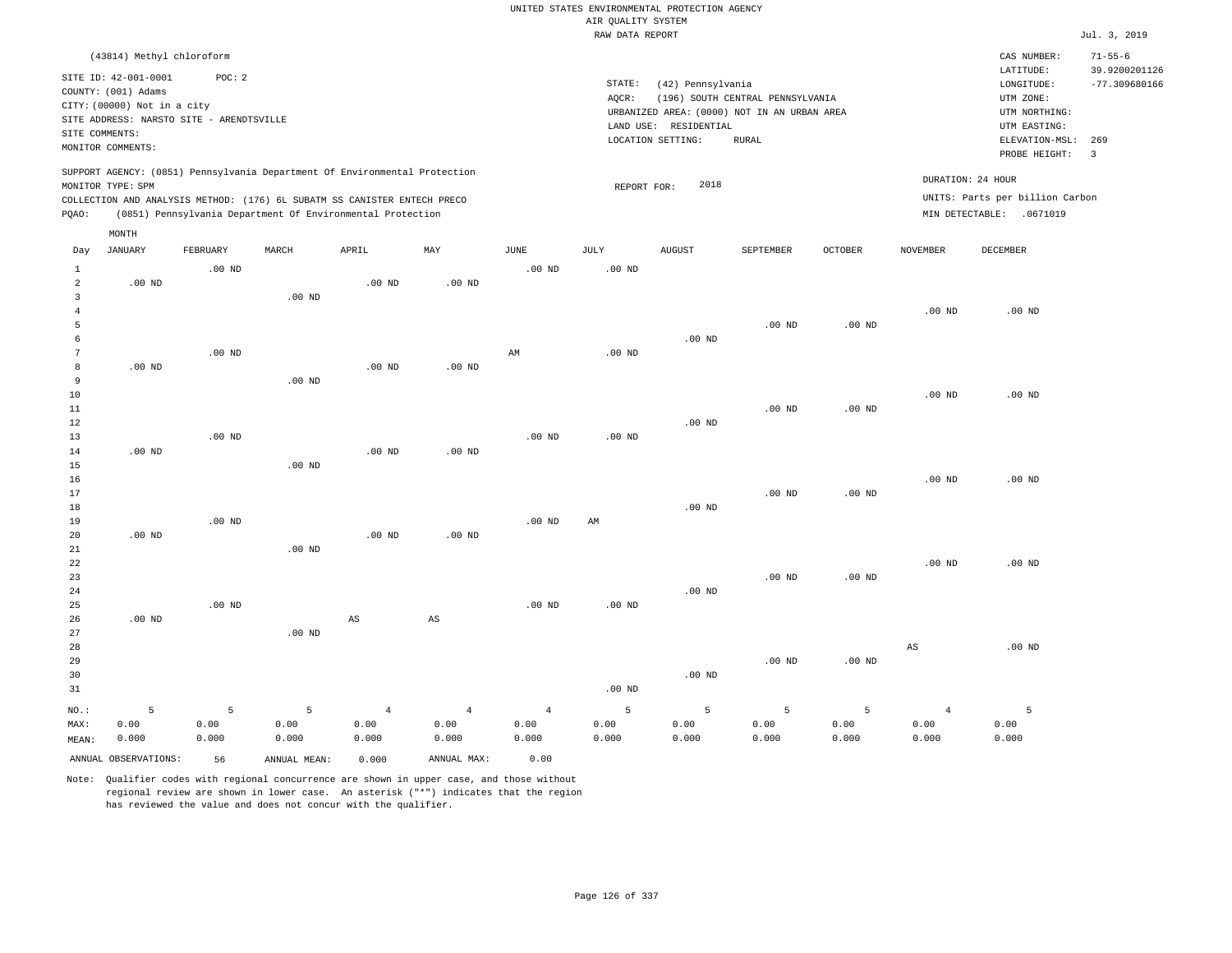|                |                                          |                |                                                                            |                |                   |                   |                    | UNITED STATES ENVIRONMENTAL PROTECTION AGENCY |                                  |                   |                   |                                 |                                 |
|----------------|------------------------------------------|----------------|----------------------------------------------------------------------------|----------------|-------------------|-------------------|--------------------|-----------------------------------------------|----------------------------------|-------------------|-------------------|---------------------------------|---------------------------------|
|                |                                          |                |                                                                            |                |                   |                   | AIR QUALITY SYSTEM |                                               |                                  |                   |                   |                                 |                                 |
|                |                                          |                |                                                                            |                |                   |                   | RAW DATA REPORT    |                                               |                                  |                   |                   |                                 | Jul. 3, 2019                    |
|                | (43815) Ethylene dichloride              |                |                                                                            |                |                   |                   |                    |                                               |                                  |                   |                   | CAS NUMBER:<br>LATITUDE:        | $107 - 06 - 2$<br>39.9200201126 |
|                | SITE ID: 42-001-0001                     | POC: 2         |                                                                            |                |                   |                   | STATE:             | (42) Pennsylvania                             |                                  |                   |                   | LONGITUDE:                      | $-77.309680166$                 |
|                | COUNTY: (001) Adams                      |                |                                                                            |                |                   |                   | AQCR:              |                                               | (196) SOUTH CENTRAL PENNSYLVANIA |                   |                   | UTM ZONE:                       |                                 |
|                | CITY: (00000) Not in a city              |                |                                                                            |                |                   |                   |                    | URBANIZED AREA: (0000) NOT IN AN URBAN AREA   |                                  |                   |                   | UTM NORTHING:                   |                                 |
|                | SITE ADDRESS: NARSTO SITE - ARENDTSVILLE |                |                                                                            |                |                   |                   |                    | LAND USE: RESIDENTIAL                         |                                  |                   |                   | UTM EASTING:                    |                                 |
|                | SITE COMMENTS:<br>MONITOR COMMENTS:      |                |                                                                            |                |                   |                   |                    | LOCATION SETTING:                             | <b>RURAL</b>                     |                   |                   | ELEVATION-MSL:<br>PROBE HEIGHT: | 269<br>$\overline{\mathbf{3}}$  |
|                |                                          |                | SUPPORT AGENCY: (0851) Pennsylvania Department Of Environmental Protection |                |                   |                   |                    |                                               |                                  |                   |                   |                                 |                                 |
|                | MONITOR TYPE: SPM                        |                |                                                                            |                |                   |                   | REPORT FOR:        | 2013                                          |                                  |                   |                   | DURATION: 24 HOUR               |                                 |
|                |                                          |                | COLLECTION AND ANALYSIS METHOD: (176) 6L SUBATM SS CANISTER ENTECH PRECO   |                |                   |                   |                    |                                               |                                  |                   |                   | UNITS: Parts per billion Carbon |                                 |
| PQAO:          |                                          |                | (0851) Pennsylvania Department Of Environmental Protection                 |                |                   |                   |                    |                                               |                                  |                   | MIN DETECTABLE:   |                                 |                                 |
| Day            | MONTH<br><b>JANUARY</b>                  | FEBRUARY       | MARCH                                                                      | APRIL          | MAY               | <b>JUNE</b>       | JULY               | <b>AUGUST</b>                                 | SEPTEMBER                        | <b>OCTOBER</b>    | <b>NOVEMBER</b>   | DECEMBER                        |                                 |
| <sup>1</sup>   |                                          |                |                                                                            |                |                   |                   |                    |                                               | $\mathbb{A}\mathbb{S}$           | .00 <sub>ND</sub> |                   |                                 |                                 |
| $\overline{a}$ |                                          |                |                                                                            |                |                   |                   |                    | $\rm AF$                                      |                                  |                   |                   |                                 |                                 |
| $\overline{3}$ |                                          | $.00$ ND       |                                                                            |                |                   | $.00$ ND          | $.00$ ND           |                                               |                                  |                   |                   |                                 |                                 |
| $\sqrt{4}$     | $\rm AF$                                 |                |                                                                            | $.00$ ND       | .00 <sub>ND</sub> |                   |                    |                                               |                                  |                   |                   |                                 |                                 |
| -5             |                                          |                | .00 <sub>ND</sub>                                                          |                |                   |                   |                    |                                               |                                  |                   |                   |                                 |                                 |
| 6              |                                          |                |                                                                            |                |                   |                   |                    |                                               |                                  |                   | .00 <sub>ND</sub> | AF                              |                                 |
| $\overline{7}$ |                                          |                |                                                                            |                |                   |                   |                    |                                               | .00 <sub>ND</sub>                | $\rm{AF}$         |                   |                                 |                                 |
| 8              |                                          |                |                                                                            |                |                   |                   |                    | $.00$ ND                                      |                                  |                   |                   |                                 |                                 |
| 9              |                                          | $.00$ ND       |                                                                            |                |                   | .00 <sub>ND</sub> | $.00$ ND           |                                               |                                  |                   |                   |                                 |                                 |
| $10$<br>11     | AF                                       |                | .00 <sub>ND</sub>                                                          | $.00$ ND       | .00 <sub>ND</sub> |                   |                    |                                               |                                  |                   |                   |                                 |                                 |
| 12             |                                          |                |                                                                            |                |                   |                   |                    |                                               |                                  |                   | $.00$ ND          | AF                              |                                 |
| 13             |                                          |                |                                                                            |                |                   |                   |                    |                                               | $.00$ ND                         | .00 <sub>ND</sub> |                   |                                 |                                 |
| 14             |                                          |                |                                                                            |                |                   |                   |                    | $.00$ ND                                      |                                  |                   |                   |                                 |                                 |
| 15             |                                          | AF             |                                                                            |                |                   | .00 <sub>ND</sub> | $.00$ ND           |                                               |                                  |                   |                   |                                 |                                 |
| 16             | $.00$ ND                                 |                |                                                                            | $.00$ ND       | $.00$ ND          |                   |                    |                                               |                                  |                   |                   |                                 |                                 |
| 17             |                                          |                | .00 <sub>ND</sub>                                                          |                |                   |                   |                    |                                               |                                  |                   |                   |                                 |                                 |
| 18             |                                          |                |                                                                            |                |                   |                   |                    |                                               |                                  |                   | AF                | $.00$ ND                        |                                 |
| 19             |                                          |                |                                                                            |                |                   |                   |                    |                                               | .00 <sub>ND</sub>                | $.00$ ND          |                   |                                 |                                 |
| 20             |                                          |                |                                                                            |                |                   |                   |                    | .00CL                                         |                                  |                   |                   |                                 |                                 |
| $2\sqrt{1}$    |                                          | $.00$ ND       |                                                                            |                |                   | $.00$ ND          | $.00$ ND           |                                               |                                  |                   |                   |                                 |                                 |
| 22             | .00 <sub>ND</sub>                        |                |                                                                            | .00 $ND$       | $.00$ ND          |                   |                    |                                               |                                  |                   |                   |                                 |                                 |
| 23             |                                          |                | $.00$ ND                                                                   |                |                   |                   |                    |                                               |                                  |                   |                   |                                 |                                 |
| 24<br>25       |                                          |                |                                                                            |                |                   |                   |                    |                                               | $.00$ ND                         | .00 <sub>ND</sub> | $\rm{AF}$         | $\mathbb{A}\mathbb{S}$          |                                 |
| 26             |                                          |                |                                                                            |                |                   |                   |                    | $.00$ ND                                      |                                  |                   |                   |                                 |                                 |
| 27             |                                          | $.00$ ND       |                                                                            |                |                   | $.00$ ND          | $.00$ ND           |                                               |                                  |                   |                   |                                 |                                 |
| 28             | $.00$ ND                                 |                |                                                                            | $.00$ ND       | $.00$ ND          |                   |                    |                                               |                                  |                   |                   |                                 |                                 |
| 29             |                                          |                | .00 <sub>ND</sub>                                                          |                |                   |                   |                    |                                               |                                  |                   |                   |                                 |                                 |
| 30             |                                          |                |                                                                            |                |                   |                   |                    |                                               |                                  |                   | $\rm{AF}$         | $.00$ ND                        |                                 |
| 31             |                                          |                |                                                                            |                |                   |                   |                    |                                               |                                  | .00 <sub>ND</sub> |                   |                                 |                                 |
| $NO.$ :        | $\overline{\mathbf{3}}$                  | $\overline{4}$ | 5                                                                          | $\overline{5}$ | 5                 | 5                 | 5                  | $\overline{4}$                                | $\sqrt{4}$                       | 5                 | $\overline{a}$    | $\overline{a}$                  |                                 |
| MAX:           | 0.00                                     | 0.00           | 0.00                                                                       | 0.00           | 0.00              | 0.00              | 0.00               | 0.00                                          | 0.00                             | 0.00              | 0.00              | 0.00                            |                                 |
| MEAN:          | 0.000                                    | 0.000          | 0.000                                                                      | 0.000          | 0.000             | 0.000             | 0.000              | 0.000                                         | 0.000                            | 0.000             | 0.000             | 0.000                           |                                 |
|                | ANNUAL OBSERVATIONS:                     |                | ANNUAL, MEAN:                                                              | 0.000          | ANNUAL MAX:       | 0.00              |                    |                                               |                                  |                   |                   |                                 |                                 |
|                |                                          | 49             |                                                                            |                |                   |                   |                    |                                               |                                  |                   |                   |                                 |                                 |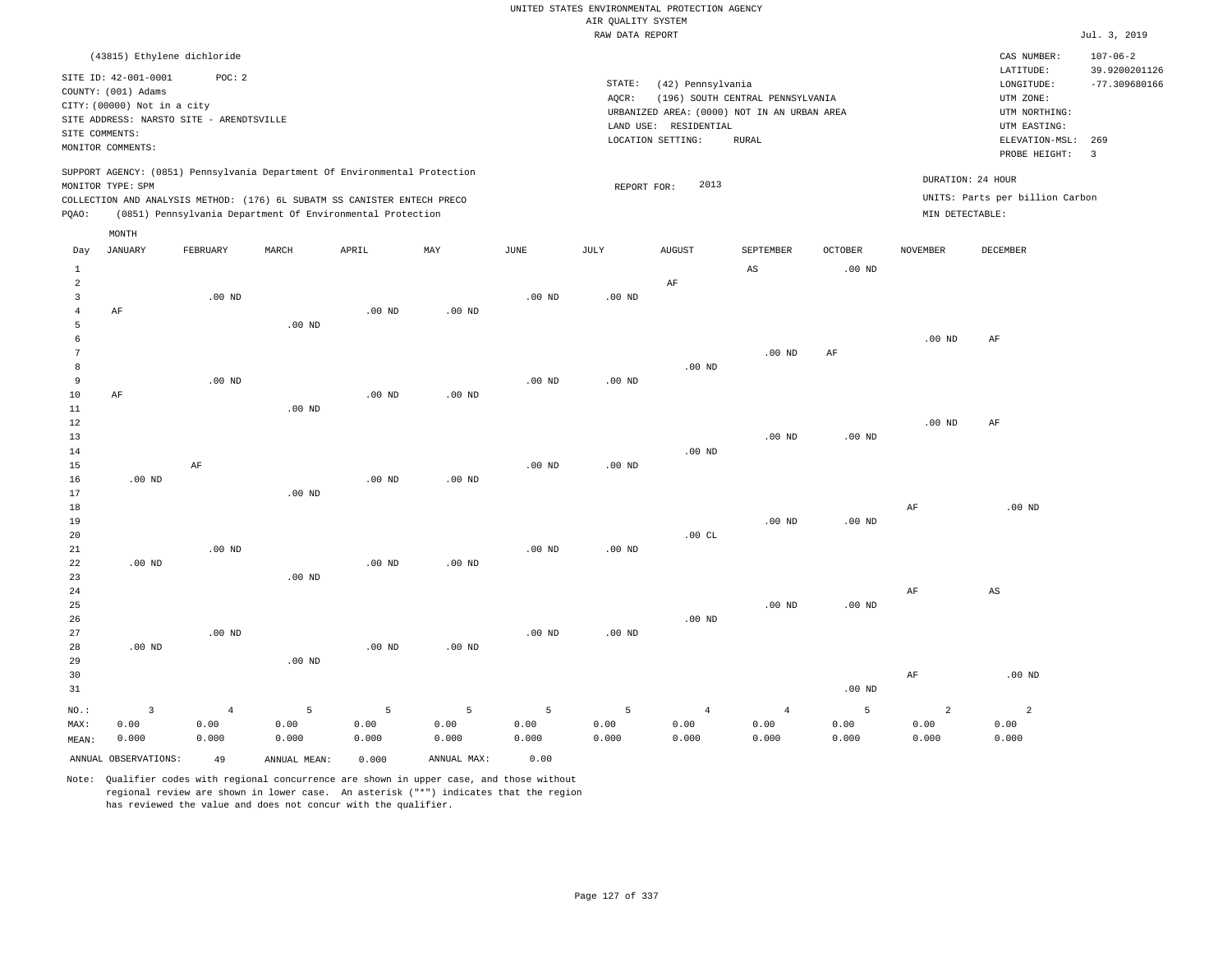|                                                  |                                                                                                                                                                         |                    |                                                                                                                                                                                                                      |                                 |                                 |                    | AIR QUALITY SYSTEM | UNITED STATES ENVIRONMENTAL PROTECTION AGENCY                                             |                                  |                                 |                                      |                                                                                                  |                                                    |
|--------------------------------------------------|-------------------------------------------------------------------------------------------------------------------------------------------------------------------------|--------------------|----------------------------------------------------------------------------------------------------------------------------------------------------------------------------------------------------------------------|---------------------------------|---------------------------------|--------------------|--------------------|-------------------------------------------------------------------------------------------|----------------------------------|---------------------------------|--------------------------------------|--------------------------------------------------------------------------------------------------|----------------------------------------------------|
|                                                  |                                                                                                                                                                         |                    |                                                                                                                                                                                                                      |                                 |                                 |                    | RAW DATA REPORT    |                                                                                           |                                  |                                 |                                      |                                                                                                  | Jul. 3, 2019                                       |
|                                                  |                                                                                                                                                                         |                    |                                                                                                                                                                                                                      |                                 |                                 |                    |                    |                                                                                           |                                  |                                 |                                      |                                                                                                  |                                                    |
|                                                  | (43815) Ethylene dichloride<br>SITE ID: 42-001-0001<br>COUNTY: (001) Adams<br>CITY: (00000) Not in a city<br>SITE ADDRESS: NARSTO SITE - ARENDTSVILLE<br>SITE COMMENTS: | POC: 2             |                                                                                                                                                                                                                      |                                 |                                 |                    | STATE:<br>AQCR:    | (42) Pennsylvania<br>URBANIZED AREA: (0000) NOT IN AN URBAN AREA<br>LAND USE: RESIDENTIAL | (196) SOUTH CENTRAL PENNSYLVANIA |                                 |                                      | CAS NUMBER:<br>LATITUDE:<br>$\texttt{LONGITUDE}$ :<br>UTM ZONE:<br>UTM NORTHING:<br>UTM EASTING: | $107 - 06 - 2$<br>39.9200201126<br>$-77.309680166$ |
|                                                  | MONITOR COMMENTS:                                                                                                                                                       |                    |                                                                                                                                                                                                                      |                                 |                                 |                    |                    | LOCATION SETTING:                                                                         | <b>RURAL</b>                     |                                 |                                      | ELEVATION-MSL:                                                                                   | 269                                                |
|                                                  |                                                                                                                                                                         |                    |                                                                                                                                                                                                                      |                                 |                                 |                    |                    |                                                                                           |                                  |                                 |                                      | PROBE HEIGHT:                                                                                    | $\overline{3}$                                     |
| PQAO:                                            | MONITOR TYPE: SPM                                                                                                                                                       |                    | SUPPORT AGENCY: (0851) Pennsylvania Department Of Environmental Protection<br>COLLECTION AND ANALYSIS METHOD: (176) 6L SUBATM SS CANISTER ENTECH PRECO<br>(0851) Pennsylvania Department Of Environmental Protection |                                 |                                 |                    | REPORT FOR:        | 2014                                                                                      |                                  |                                 | DURATION: 24 HOUR<br>MIN DETECTABLE: | UNITS: Parts per billion Carbon                                                                  |                                                    |
|                                                  | MONTH                                                                                                                                                                   |                    |                                                                                                                                                                                                                      |                                 |                                 |                    |                    |                                                                                           |                                  |                                 |                                      |                                                                                                  |                                                    |
| Day                                              | <b>JANUARY</b>                                                                                                                                                          | FEBRUARY           | MARCH                                                                                                                                                                                                                | APRIL                           | MAY                             | JUNE               | JULY               | <b>AUGUST</b>                                                                             | SEPTEMBER                        | <b>OCTOBER</b>                  | <b>NOVEMBER</b>                      | DECEMBER                                                                                         |                                                    |
| $\mathbf{1}$<br>$\overline{a}$<br>$\overline{3}$ |                                                                                                                                                                         |                    |                                                                                                                                                                                                                      |                                 |                                 |                    |                    | $.00$ ND                                                                                  | $.00$ ND                         | .00 <sub>ND</sub>               | .00 <sub>ND</sub>                    | AF                                                                                               |                                                    |
| $\overline{4}$<br>5<br>6                         | AS                                                                                                                                                                      | $.00$ ND           | $.00$ ND                                                                                                                                                                                                             | $.00$ ND                        | $.00$ ND                        | .00 <sub>ND</sub>  | $.00$ ND           |                                                                                           |                                  |                                 |                                      |                                                                                                  |                                                    |
| $7\phantom{.0}$<br>8<br>9<br>10                  |                                                                                                                                                                         | $.00$ ND           |                                                                                                                                                                                                                      |                                 |                                 | $.00$ ND           | .07S               | $.00$ ND                                                                                  | $.00$ ND                         | .00 <sub>ND</sub>               | .00 <sub>ND</sub>                    | $.00$ ND                                                                                         |                                                    |
| $11\,$<br>12<br>13                               | $.00$ ND                                                                                                                                                                |                    | .00 <sub>ND</sub>                                                                                                                                                                                                    | $.00$ ND                        | $.00$ ND                        |                    |                    |                                                                                           |                                  |                                 | .00 <sub>ND</sub>                    | .00 <sub>ND</sub>                                                                                |                                                    |
| $14\,$<br>15<br>16                               |                                                                                                                                                                         | $.00$ ND           |                                                                                                                                                                                                                      |                                 |                                 | .00 <sub>ND</sub>  | .00 <sub>ND</sub>  | $.00$ ND                                                                                  | .00 <sub>ND</sub>                | $.00$ ND                        |                                      |                                                                                                  |                                                    |
| 17<br>18<br>19<br>20                             | $.00$ ND                                                                                                                                                                |                    | .00 <sub>ND</sub>                                                                                                                                                                                                    | .00 <sub>ND</sub>               | $.00$ ND                        |                    |                    |                                                                                           | AF                               | .00 <sub>ND</sub>               | .00 <sub>ND</sub>                    | $.00$ ND                                                                                         |                                                    |
| 21<br>22<br>23                                   | .00 <sub>ND</sub>                                                                                                                                                       | $.00$ ND           |                                                                                                                                                                                                                      | $.00$ ND                        | $.00$ ND                        | .00 <sub>ND</sub>  | $.00$ ND           | $.00$ ND                                                                                  |                                  |                                 |                                      |                                                                                                  |                                                    |
| 24<br>25<br>26                                   |                                                                                                                                                                         |                    | .00 <sub>ND</sub>                                                                                                                                                                                                    |                                 |                                 |                    |                    |                                                                                           | $.00$ ND                         | AS                              | .00 <sub>ND</sub>                    | $.00$ ND                                                                                         |                                                    |
| 27<br>28<br>29<br>30                             | $.00$ ND                                                                                                                                                                | .00 <sub>ND</sub>  | $.00$ ND                                                                                                                                                                                                             | AF                              | $.00$ ND                        | .00 <sub>ND</sub>  | $.00$ ND           | AS                                                                                        |                                  |                                 |                                      |                                                                                                  |                                                    |
| 31                                               |                                                                                                                                                                         |                    |                                                                                                                                                                                                                      |                                 |                                 |                    |                    |                                                                                           |                                  |                                 |                                      | $.00$ ND                                                                                         |                                                    |
| NO.:<br>MAX:<br>MEAN:                            | $\overline{4}$<br>0.00<br>0.000                                                                                                                                         | 5<br>0.00<br>0.000 | 5<br>0.00<br>0.000                                                                                                                                                                                                   | $\overline{4}$<br>0.00<br>0.000 | $\overline{5}$<br>0.00<br>0.000 | 5<br>0.00<br>0.000 | 5<br>.07<br>.014   | $\overline{4}$<br>0.00<br>0.000                                                           | $\overline{4}$<br>0.00<br>0.000  | $\overline{4}$<br>0.00<br>0.000 | 5<br>0.00<br>0.000                   | 5<br>0.00<br>0.000                                                                               |                                                    |
|                                                  | ANNUAL OBSERVATIONS:                                                                                                                                                    | 55                 | ANNUAL, MEAN:                                                                                                                                                                                                        | .001                            | ANNUAL MAX:                     | .07                |                    |                                                                                           |                                  |                                 |                                      |                                                                                                  |                                                    |

Note: Qualifier codes with regional concurrence are shown in upper case, and those without regional review are shown in lower case. An asterisk ("\*") indicates that the region

has reviewed the value and does not concur with the qualifier.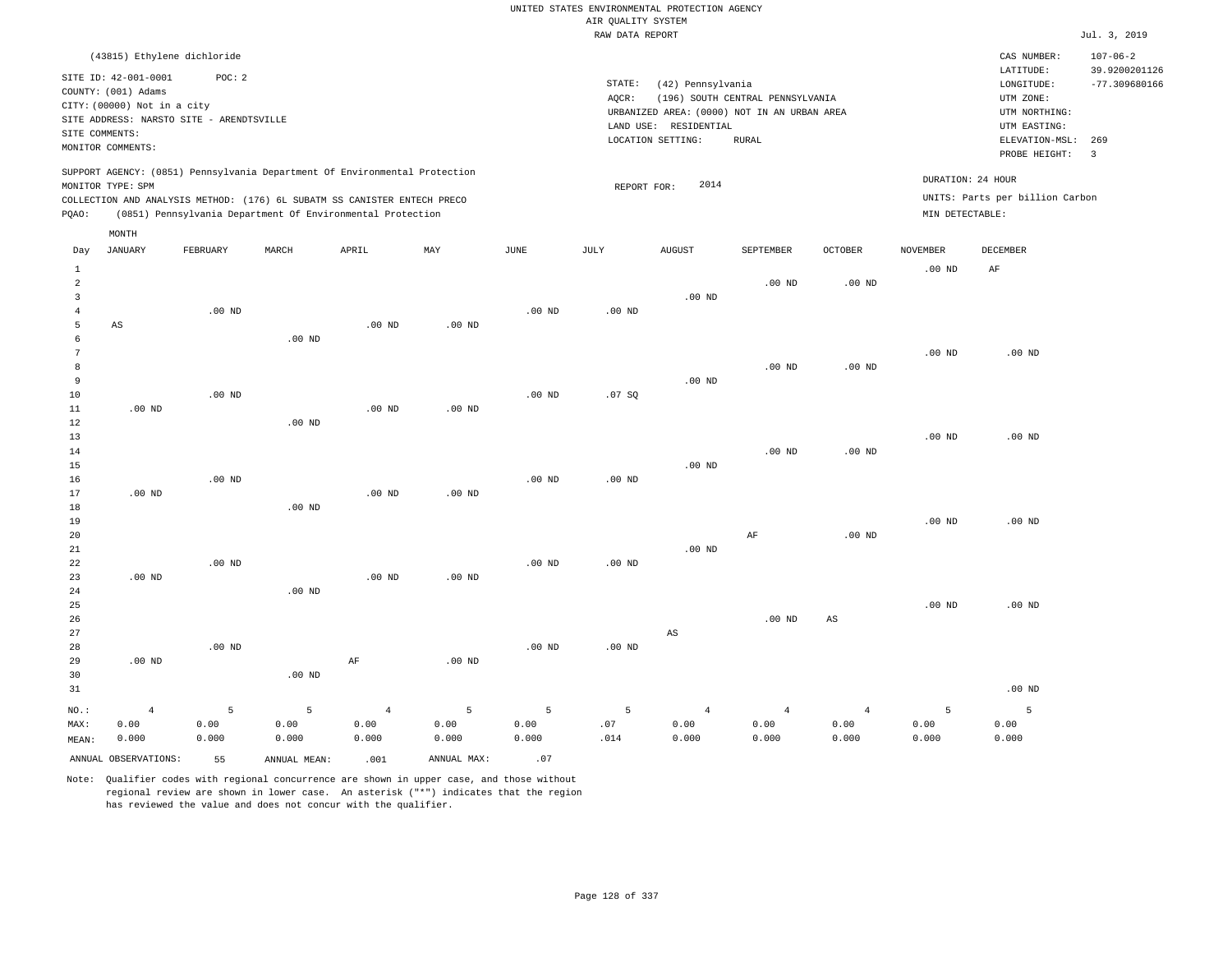UNITED STATES ENVIRONMENTAL PROTECTION AGENCY AIR QUALITY SYSTEM

|                |                                                                            |                   |               |                                                            |                        |                   | RAW DATA REPORT   |                                             |                                  |                   |                   |                                 | Jul. 3, 2019    |
|----------------|----------------------------------------------------------------------------|-------------------|---------------|------------------------------------------------------------|------------------------|-------------------|-------------------|---------------------------------------------|----------------------------------|-------------------|-------------------|---------------------------------|-----------------|
|                | (43815) Ethylene dichloride                                                |                   |               |                                                            |                        |                   |                   |                                             |                                  |                   |                   | CAS NUMBER:                     | $107 - 06 - 2$  |
|                |                                                                            |                   |               |                                                            |                        |                   |                   |                                             |                                  |                   |                   | LATITUDE:                       | 39.9200201126   |
|                | SITE ID: 42-001-0001                                                       | POC: 2            |               |                                                            |                        |                   | STATE:            | (42) Pennsylvania                           |                                  |                   |                   | LONGITUDE:                      | $-77.309680166$ |
|                | COUNTY: (001) Adams                                                        |                   |               |                                                            |                        |                   | AQCR:             |                                             | (196) SOUTH CENTRAL PENNSYLVANIA |                   |                   | UTM ZONE:                       |                 |
|                | CITY: (00000) Not in a city                                                |                   |               |                                                            |                        |                   |                   | URBANIZED AREA: (0000) NOT IN AN URBAN AREA |                                  |                   |                   | UTM NORTHING:                   |                 |
|                | SITE ADDRESS: NARSTO SITE - ARENDTSVILLE                                   |                   |               |                                                            |                        |                   |                   | LAND USE: RESIDENTIAL                       |                                  |                   |                   | UTM EASTING:                    |                 |
|                | SITE COMMENTS:<br>MONITOR COMMENTS:                                        |                   |               |                                                            |                        |                   |                   | LOCATION SETTING:                           | <b>RURAL</b>                     |                   |                   | ELEVATION-MSL:                  | 269             |
|                |                                                                            |                   |               |                                                            |                        |                   |                   |                                             |                                  |                   |                   | PROBE HEIGHT:                   | $\overline{3}$  |
|                | SUPPORT AGENCY: (0851) Pennsylvania Department Of Environmental Protection |                   |               |                                                            |                        |                   |                   |                                             |                                  |                   |                   |                                 |                 |
|                | MONITOR TYPE: SPM                                                          |                   |               |                                                            |                        |                   | REPORT FOR:       | 2015                                        |                                  |                   | DURATION: 24 HOUR |                                 |                 |
|                | COLLECTION AND ANALYSIS METHOD: (176) 6L SUBATM SS CANISTER ENTECH PRECO   |                   |               |                                                            |                        |                   |                   |                                             |                                  |                   |                   | UNITS: Parts per billion Carbon |                 |
| PQAO:          |                                                                            |                   |               | (0851) Pennsylvania Department Of Environmental Protection |                        |                   |                   |                                             |                                  |                   | MIN DETECTABLE:   |                                 |                 |
|                | MONTH                                                                      |                   |               |                                                            |                        |                   |                   |                                             |                                  |                   |                   |                                 |                 |
| Day            | <b>JANUARY</b>                                                             | FEBRUARY          | MARCH         | APRIL                                                      | MAY                    | JUNE              | JULY              | <b>AUGUST</b>                               | SEPTEMBER                        | <b>OCTOBER</b>    | <b>NOVEMBER</b>   | DECEMBER                        |                 |
| $\mathbf{1}$   |                                                                            |                   | $.00$ ND      |                                                            |                        |                   |                   |                                             |                                  |                   |                   |                                 |                 |
| $\overline{2}$ |                                                                            |                   |               |                                                            |                        |                   |                   |                                             |                                  |                   | $.00$ ND          | $.00$ ND                        |                 |
| $\overline{3}$ |                                                                            |                   |               |                                                            |                        |                   |                   |                                             | AS                               | $.00$ ND          |                   |                                 |                 |
| $\overline{4}$ |                                                                            |                   |               |                                                            |                        |                   |                   | $.00$ ND                                    |                                  |                   |                   |                                 |                 |
| 5              |                                                                            | .00 <sub>ND</sub> |               |                                                            |                        | .00 <sub>ND</sub> | .00 <sub>ND</sub> |                                             |                                  |                   |                   |                                 |                 |
| 6              | $.00$ ND                                                                   |                   |               | .00 <sub>ND</sub>                                          | $\mathbb{A}\mathbb{S}$ |                   |                   |                                             |                                  |                   |                   |                                 |                 |
| $\overline{7}$ |                                                                            |                   | $.00$ ND      |                                                            |                        |                   |                   |                                             |                                  |                   |                   |                                 |                 |
| 8              |                                                                            |                   |               |                                                            |                        |                   |                   |                                             |                                  |                   | .00 <sub>ND</sub> | $.00$ ND                        |                 |
| 9              |                                                                            |                   |               |                                                            |                        |                   |                   |                                             | $.00$ ND                         | .00 <sub>ND</sub> |                   |                                 |                 |
| 10             |                                                                            |                   |               |                                                            |                        |                   |                   | $.00$ ND                                    |                                  |                   |                   |                                 |                 |
| 11             |                                                                            | $.00$ ND          |               |                                                            |                        | $.00$ ND          | AF                |                                             |                                  |                   |                   |                                 |                 |
| $1\,2$         | .00 <sub>ND</sub>                                                          |                   |               | .00 <sub>ND</sub>                                          | .00 <sub>ND</sub>      |                   |                   |                                             |                                  |                   |                   |                                 |                 |
| 13             |                                                                            |                   | $.00$ ND      |                                                            |                        |                   |                   |                                             |                                  |                   |                   |                                 |                 |
| 14             |                                                                            |                   |               |                                                            |                        |                   |                   |                                             |                                  |                   | $.00$ ND          | $.00$ ND                        |                 |
| 15             |                                                                            |                   |               |                                                            |                        |                   |                   |                                             | $.00$ ND                         | .00 <sub>ND</sub> |                   |                                 |                 |
| 16             |                                                                            |                   |               |                                                            |                        |                   |                   | $.00$ ND                                    |                                  |                   |                   |                                 |                 |
| 17             |                                                                            | $.00$ ND          |               |                                                            |                        | $.00$ ND          | $.00$ ND          |                                             |                                  |                   |                   |                                 |                 |
| $1\,8$         | $.00$ ND                                                                   |                   |               | $.00$ ND                                                   | $.00$ ND               |                   |                   |                                             |                                  |                   |                   |                                 |                 |
| 19             |                                                                            |                   | $.00$ ND      |                                                            |                        |                   |                   |                                             |                                  |                   |                   |                                 |                 |
| 20             |                                                                            |                   |               |                                                            |                        |                   |                   |                                             |                                  |                   | .00 <sub>ND</sub> | $.00$ ND                        |                 |
| 21             |                                                                            |                   |               |                                                            |                        |                   |                   |                                             | .00 <sub>ND</sub>                | .00 <sub>ND</sub> |                   |                                 |                 |
| 22             |                                                                            |                   |               |                                                            |                        |                   |                   | $.00$ ND                                    |                                  |                   |                   |                                 |                 |
| 23             |                                                                            | $.00$ ND          |               |                                                            |                        | .00 <sub>ND</sub> | .00 <sub>ND</sub> |                                             |                                  |                   |                   |                                 |                 |
| 24             | .00 <sub>ND</sub>                                                          |                   |               | $.00$ ND                                                   | .00 <sub>ND</sub>      |                   |                   |                                             |                                  |                   |                   |                                 |                 |
| 25             |                                                                            |                   | $.00$ ND      |                                                            |                        |                   |                   |                                             |                                  |                   |                   |                                 |                 |
| 26<br>27       |                                                                            |                   |               |                                                            |                        |                   |                   |                                             |                                  |                   | $.00$ ND          | $.00$ ND                        |                 |
| 28             |                                                                            |                   |               |                                                            |                        |                   |                   | $.00$ ND                                    | .00 <sub>ND</sub>                | $.00$ ND          |                   |                                 |                 |
| 29             |                                                                            |                   |               |                                                            |                        | $.00$ ND          | $.00$ ND          |                                             |                                  |                   |                   |                                 |                 |
| 30             | $.00$ ND                                                                   |                   |               | .00 <sub>ND</sub>                                          | .00 <sub>ND</sub>      |                   |                   |                                             |                                  |                   |                   |                                 |                 |
| 31             |                                                                            |                   | $.00$ ND      |                                                            |                        |                   |                   |                                             |                                  |                   |                   |                                 |                 |
|                |                                                                            |                   |               |                                                            |                        |                   |                   |                                             |                                  |                   |                   |                                 |                 |
| NO.:           | 5                                                                          | $\overline{4}$    | 6             | 5                                                          | $\overline{4}$         | 5                 | $\overline{4}$    | 5                                           | $\overline{4}$                   | 5                 | 5                 | 5                               |                 |
| MAX:           | 0.00                                                                       | 0.00              | 0.00          | 0.00                                                       | 0.00                   | 0.00              | 0.00              | 0.00                                        | 0.00                             | 0.00              | 0.00              | 0.00                            |                 |
| MEAN:          | 0.000                                                                      | 0.000             | 0.000         | 0.000                                                      | 0.000                  | 0.000             | 0.000             | 0.000                                       | 0.000                            | 0.000             | 0.000             | 0.000                           |                 |
|                | ANNUAL OBSERVATIONS:                                                       | 57                | ANNUAL, MEAN: | 0.000                                                      | ANNUAL MAX:            | 0.00              |                   |                                             |                                  |                   |                   |                                 |                 |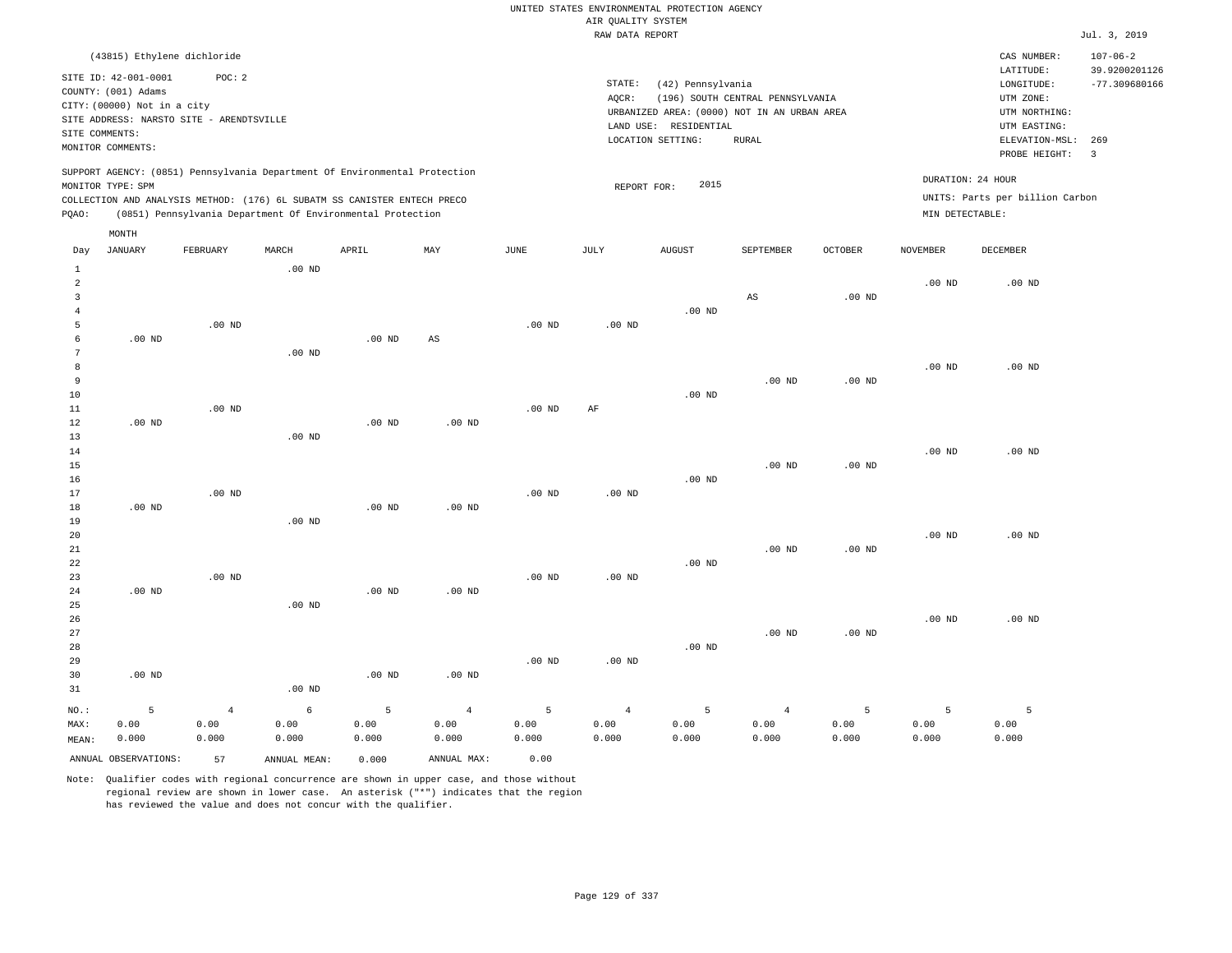|                                  |                             |                                          |                   |                                                                            |                           |                   |                    | UNITED STATES ENVIRONMENTAL PROTECTION AGENCY |                                             |                   |                   |                                 |                                 |
|----------------------------------|-----------------------------|------------------------------------------|-------------------|----------------------------------------------------------------------------|---------------------------|-------------------|--------------------|-----------------------------------------------|---------------------------------------------|-------------------|-------------------|---------------------------------|---------------------------------|
|                                  |                             |                                          |                   |                                                                            |                           |                   | AIR OUALITY SYSTEM |                                               |                                             |                   |                   |                                 |                                 |
|                                  |                             |                                          |                   |                                                                            |                           |                   | RAW DATA REPORT    |                                               |                                             |                   |                   |                                 | Jul. 3, 2019                    |
|                                  | (43815) Ethylene dichloride |                                          |                   |                                                                            |                           |                   |                    |                                               |                                             |                   |                   | CAS NUMBER:<br>LATITUDE:        | $107 - 06 - 2$<br>39.9200201126 |
|                                  | SITE ID: 42-001-0001        | POC: 2                                   |                   |                                                                            |                           |                   | STATE:             | (42) Pennsylvania                             |                                             |                   |                   | LONGITUDE:                      | $-77.309680166$                 |
|                                  | COUNTY: (001) Adams         |                                          |                   |                                                                            |                           |                   | AQCR:              |                                               | (196) SOUTH CENTRAL PENNSYLVANIA            |                   |                   | UTM ZONE:                       |                                 |
|                                  | CITY: (00000) Not in a city |                                          |                   |                                                                            |                           |                   |                    |                                               | URBANIZED AREA: (0000) NOT IN AN URBAN AREA |                   |                   | UTM NORTHING:                   |                                 |
|                                  |                             | SITE ADDRESS: NARSTO SITE - ARENDTSVILLE |                   |                                                                            |                           |                   |                    | LAND USE: RESIDENTIAL                         |                                             |                   |                   | UTM EASTING:                    |                                 |
|                                  | SITE COMMENTS:              |                                          |                   |                                                                            |                           |                   |                    | LOCATION SETTING:                             | <b>RURAL</b>                                |                   |                   | ELEVATION-MSL:                  | 269                             |
|                                  | MONITOR COMMENTS:           |                                          |                   |                                                                            |                           |                   |                    |                                               |                                             |                   |                   | PROBE HEIGHT:                   | $\overline{\mathbf{3}}$         |
|                                  |                             |                                          |                   | SUPPORT AGENCY: (0851) Pennsylvania Department Of Environmental Protection |                           |                   |                    |                                               |                                             |                   |                   | DURATION: 24 HOUR               |                                 |
|                                  | MONITOR TYPE: SPM           |                                          |                   |                                                                            |                           |                   | REPORT FOR:        | 2016                                          |                                             |                   |                   |                                 |                                 |
|                                  |                             |                                          |                   | COLLECTION AND ANALYSIS METHOD: (176) 6L SUBATM SS CANISTER ENTECH PRECO   |                           |                   |                    |                                               |                                             |                   |                   | UNITS: Parts per billion Carbon |                                 |
| PQAO:                            |                             |                                          |                   | (0851) Pennsylvania Department Of Environmental Protection                 |                           |                   |                    |                                               |                                             |                   | MIN DETECTABLE:   |                                 |                                 |
|                                  | MONTH                       |                                          |                   |                                                                            |                           |                   |                    |                                               |                                             |                   |                   |                                 |                                 |
| Day                              | <b>JANUARY</b>              | FEBRUARY                                 | MARCH             | APRIL                                                                      | $\ensuremath{\text{MAX}}$ | $_{\rm JUNE}$     | JULY               | <b>AUGUST</b>                                 | SEPTEMBER                                   | <b>OCTOBER</b>    | <b>NOVEMBER</b>   | DECEMBER                        |                                 |
| <sup>1</sup>                     | $.00$ ND                    |                                          | .00 <sub>ND</sub> |                                                                            |                           |                   |                    |                                               |                                             |                   |                   |                                 |                                 |
| $\overline{a}$                   |                             |                                          |                   |                                                                            |                           |                   |                    |                                               |                                             |                   | $.00$ ND          | $.00$ ND                        |                                 |
| $\overline{3}$<br>$\overline{4}$ |                             |                                          |                   |                                                                            |                           |                   |                    | $.00$ ND                                      | $.00$ ND                                    | .00 <sub>ND</sub> |                   |                                 |                                 |
| 5                                |                             |                                          |                   |                                                                            |                           | $.00$ ND          | $.00$ ND           |                                               |                                             |                   |                   |                                 |                                 |
| 6                                |                             | $.00$ ND                                 |                   | .00 <sub>ND</sub>                                                          | $.00$ ND                  |                   |                    |                                               |                                             |                   |                   |                                 |                                 |
| 7                                | $.00$ ND                    |                                          | $.00$ ND          |                                                                            |                           |                   |                    |                                               |                                             |                   |                   |                                 |                                 |
| 8                                |                             |                                          |                   |                                                                            |                           |                   |                    |                                               |                                             |                   | $.00$ ND          | $.00$ ND                        |                                 |
| 9                                |                             |                                          |                   |                                                                            |                           |                   |                    |                                               | .00 <sub>ND</sub>                           | $.00$ ND          |                   |                                 |                                 |
| 10                               |                             |                                          |                   |                                                                            |                           |                   |                    | $.00$ ND                                      |                                             |                   |                   |                                 |                                 |
| 11                               |                             |                                          |                   |                                                                            |                           | .00 <sub>ND</sub> | .00 <sub>ND</sub>  |                                               |                                             |                   |                   |                                 |                                 |
| 12                               |                             | .00 <sub>ND</sub>                        |                   | $.00$ ND                                                                   | $.00$ ND                  |                   |                    |                                               |                                             |                   |                   |                                 |                                 |
| 13                               | $.00$ ND                    |                                          | $.00$ ND          |                                                                            |                           |                   |                    |                                               |                                             |                   |                   |                                 |                                 |
| 14                               |                             |                                          |                   |                                                                            |                           |                   |                    |                                               |                                             |                   | .00 <sub>ND</sub> | $.00$ ND                        |                                 |
| 15<br>16                         |                             |                                          |                   |                                                                            |                           |                   |                    | $.00$ ND                                      | $.00$ ND                                    | .00 <sub>ND</sub> |                   |                                 |                                 |
| 17                               |                             |                                          |                   |                                                                            |                           | $.00$ ND          | TS                 |                                               |                                             |                   |                   |                                 |                                 |
| 18                               |                             | $.00$ ND                                 |                   | $.00$ ND                                                                   | .04 SQ                    |                   |                    |                                               |                                             |                   |                   |                                 |                                 |
| 19                               | $.00$ ND                    |                                          | $.00$ ND          |                                                                            |                           |                   |                    |                                               |                                             |                   |                   |                                 |                                 |
| 20                               |                             |                                          |                   |                                                                            |                           |                   |                    |                                               |                                             |                   | $.00$ ND          | AF                              |                                 |
| 21                               |                             |                                          |                   |                                                                            |                           |                   |                    |                                               | $.00$ ND                                    | .00 <sub>ND</sub> |                   |                                 |                                 |
| 22                               |                             |                                          |                   |                                                                            |                           |                   |                    | $.00$ ND                                      |                                             |                   |                   |                                 |                                 |
| 23                               |                             |                                          |                   |                                                                            |                           | $.00$ ND          | $.00$ ND           |                                               |                                             |                   |                   |                                 |                                 |
| 24                               |                             | $.00$ ND                                 |                   | $.00$ ND                                                                   | $.00$ ND                  |                   |                    |                                               |                                             |                   |                   |                                 |                                 |
| 25                               | $.00$ ND                    |                                          | $.00$ ND          |                                                                            |                           |                   |                    |                                               |                                             |                   |                   |                                 |                                 |
| 26                               |                             |                                          |                   |                                                                            |                           |                   |                    |                                               |                                             |                   | $.00$ ND          | $.00$ ND                        |                                 |
| 27<br>28                         |                             |                                          |                   |                                                                            |                           |                   |                    | $.00$ ND                                      | $.00$ ND                                    | .00 <sub>ND</sub> |                   |                                 |                                 |
| 29                               |                             |                                          |                   |                                                                            |                           | .00 <sub>ND</sub> | $.00$ ND           |                                               |                                             |                   |                   |                                 |                                 |
| 30                               |                             |                                          |                   | $.00$ ND                                                                   | $.00$ ND                  |                   |                    |                                               |                                             |                   |                   |                                 |                                 |
| 21                               | $00 \text{ MP}$             |                                          | $\lambda$ C       |                                                                            |                           |                   |                    |                                               |                                             |                   |                   |                                 |                                 |

| 31    | $.00$ ND             |                 | AS           |       |                                         |       |       |         |         |           |       |       |
|-------|----------------------|-----------------|--------------|-------|-----------------------------------------|-------|-------|---------|---------|-----------|-------|-------|
|       | NO.: 6               | $4\overline{ }$ |              |       | $5 \qquad 5 \qquad 5 \qquad 5 \qquad 4$ |       |       | $5 - 5$ | $5 - 5$ | $-5$ $-5$ |       |       |
| MAX:  | 0.00                 | 0.00            | 0.00         | 0.00  | .04                                     | 0.00  | 0.00  | 0.00    | 0.00    | 0.00      | 0.00  | 0.00  |
| MEAN: | 0.000                | 0.000           | 0.000        | 0.000 | .008                                    | 0.000 | 0.000 | 0.000   | 0.000   | 0.000     | 0.000 | 0.000 |
|       | ANNUAL OBSERVATIONS: | 58              | ANNUAL MEAN: | .001  | ANNUAL MAX:                             | .04   |       |         |         |           |       |       |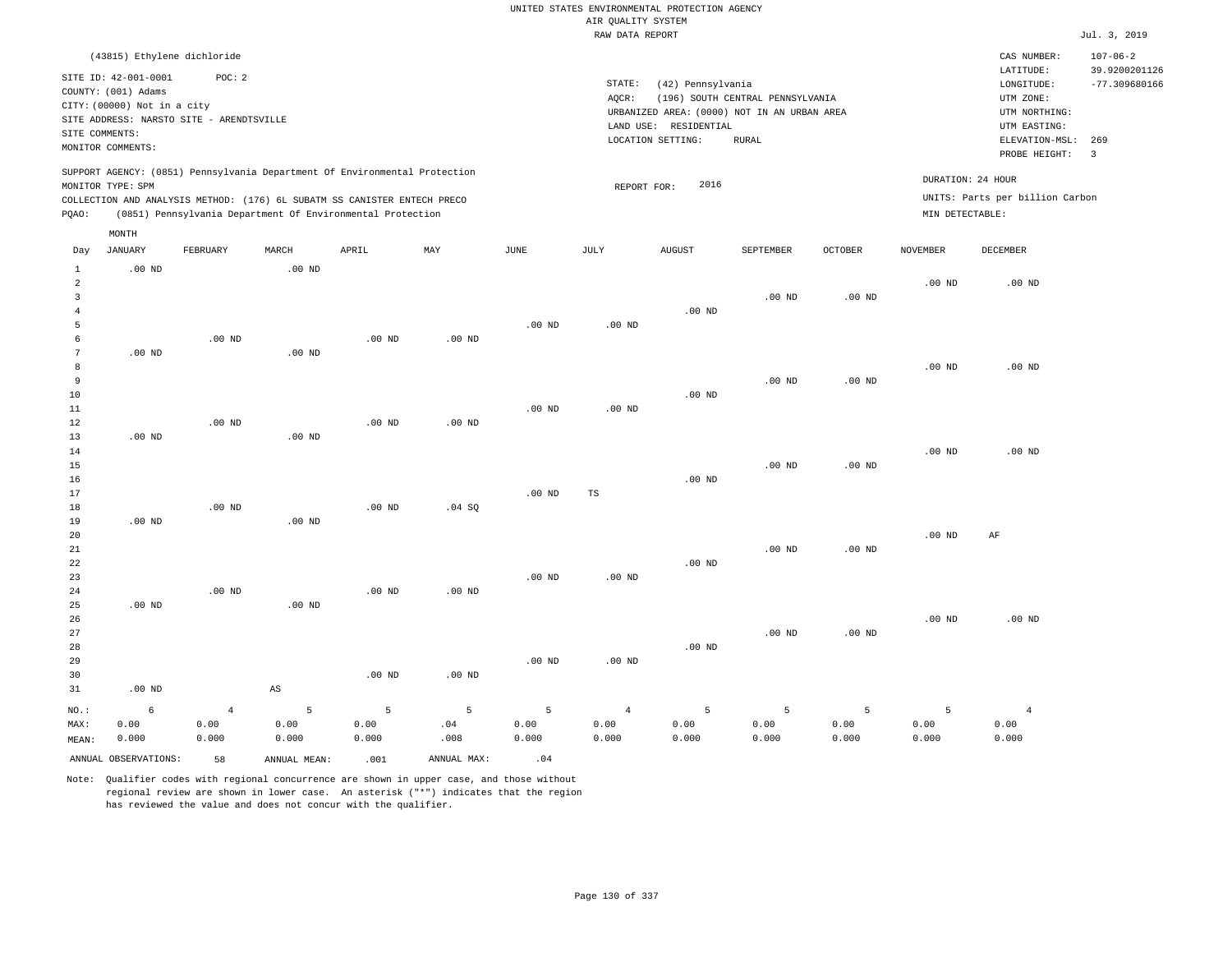|                                  |                                                                                              |                        |                                                                                                                                        |                   |                        |             |                    | UNITED STATES ENVIRONMENTAL PROTECTION AGENCY                                             |                                           |                       |                   |                                                              |                                                    |
|----------------------------------|----------------------------------------------------------------------------------------------|------------------------|----------------------------------------------------------------------------------------------------------------------------------------|-------------------|------------------------|-------------|--------------------|-------------------------------------------------------------------------------------------|-------------------------------------------|-----------------------|-------------------|--------------------------------------------------------------|----------------------------------------------------|
|                                  |                                                                                              |                        |                                                                                                                                        |                   |                        |             | AIR QUALITY SYSTEM |                                                                                           |                                           |                       |                   |                                                              |                                                    |
|                                  |                                                                                              |                        |                                                                                                                                        |                   |                        |             | RAW DATA REPORT    |                                                                                           |                                           |                       |                   |                                                              | Jul. 3, 2019                                       |
|                                  | (43815) Ethylene dichloride<br>SITE ID: 42-001-0001<br>COUNTY: (001) Adams                   | POC: 2                 |                                                                                                                                        |                   |                        |             | STATE:             | (42) Pennsylvania                                                                         |                                           |                       |                   | CAS NUMBER:<br>LATITUDE:<br>LONGITUDE:                       | $107 - 06 - 2$<br>39.9200201126<br>$-77.309680166$ |
| SITE COMMENTS:                   | CITY: (00000) Not in a city<br>SITE ADDRESS: NARSTO SITE - ARENDTSVILLE<br>MONITOR COMMENTS: |                        |                                                                                                                                        |                   |                        |             | AQCR:              | URBANIZED AREA: (0000) NOT IN AN URBAN AREA<br>LAND USE: RESIDENTIAL<br>LOCATION SETTING: | (196) SOUTH CENTRAL PENNSYLVANIA<br>RURAL |                       |                   | UTM ZONE:<br>UTM NORTHING:<br>UTM EASTING:<br>ELEVATION-MSL: | 269                                                |
|                                  | MONITOR TYPE: SPM                                                                            |                        | SUPPORT AGENCY: (0851) Pennsylvania Department Of Environmental Protection                                                             |                   |                        |             | REPORT FOR:        | 2017                                                                                      |                                           |                       | DURATION: 24 HOUR | PROBE HEIGHT:                                                | $\overline{3}$                                     |
| PQAO:                            |                                                                                              |                        | COLLECTION AND ANALYSIS METHOD: (176) 6L SUBATM SS CANISTER ENTECH PRECO<br>(0851) Pennsylvania Department Of Environmental Protection |                   |                        |             |                    |                                                                                           |                                           |                       | MIN DETECTABLE:   | UNITS: Parts per billion Carbon                              |                                                    |
|                                  | MONTH                                                                                        |                        |                                                                                                                                        |                   |                        |             |                    |                                                                                           |                                           |                       |                   |                                                              |                                                    |
| Day                              | JANUARY                                                                                      | FEBRUARY               | MARCH                                                                                                                                  | APRIL             | MAY                    | <b>JUNE</b> | JULY               | <b>AUGUST</b>                                                                             | SEPTEMBER                                 | OCTOBER               | <b>NOVEMBER</b>   | DECEMBER                                                     |                                                    |
| $\mathbf{1}$<br>$\overline{a}$   | $.00$ ND                                                                                     |                        | $.00$ ND                                                                                                                               | $.00$ ND          | .00 <sub>ND</sub>      |             |                    |                                                                                           |                                           |                       |                   |                                                              |                                                    |
| $\overline{3}$<br>$\overline{4}$ |                                                                                              |                        |                                                                                                                                        |                   |                        |             |                    |                                                                                           | .00 <sub>ND</sub>                         | .04SQ                 | $.00$ ND          | $.00$ ND                                                     |                                                    |
| 5<br>6                           |                                                                                              | $.00$ ND               |                                                                                                                                        |                   |                        | $.00$ ND    | .00 <sub>ND</sub>  | $.00$ ND                                                                                  |                                           |                       |                   |                                                              |                                                    |
| 7<br>8                           | $.00$ ND                                                                                     |                        | .00 <sub>ND</sub>                                                                                                                      | .00 <sub>ND</sub> | $.00$ ND               |             |                    |                                                                                           |                                           |                       |                   |                                                              |                                                    |
| 9<br>$10$<br>11                  |                                                                                              |                        |                                                                                                                                        |                   |                        |             |                    | $.00$ ND                                                                                  | .00 <sub>ND</sub>                         | .00 <sub>ND</sub>     | $.00$ ND          | $.00$ ND                                                     |                                                    |
| 12<br>13<br>14                   | .00 <sub>ND</sub>                                                                            | .00 <sub>ND</sub>      | $.00$ ND                                                                                                                               | .00 <sub>ND</sub> | $.00$ ND               | $.00$ ND    | $.00$ ND           |                                                                                           |                                           |                       |                   |                                                              |                                                    |
| 15<br>16                         |                                                                                              |                        |                                                                                                                                        |                   |                        |             |                    |                                                                                           | .00 <sub>ND</sub>                         | AM                    | $.00$ ND          | $.00$ ND                                                     |                                                    |
| 17<br>18<br>19                   | $.00$ ND                                                                                     | .00 <sub>ND</sub>      |                                                                                                                                        | $.00$ ND          | $\mathbb{A}\mathbb{S}$ | .07 SQ      | .00 <sub>ND</sub>  | $.00$ ND                                                                                  |                                           |                       |                   |                                                              |                                                    |
| 20<br>21<br>22                   |                                                                                              |                        | $.00$ ND                                                                                                                               |                   |                        |             |                    |                                                                                           | $.00$ ND                                  | $.00$ ND              | $.00$ ND          | $.00$ ND                                                     |                                                    |
| 23<br>24                         |                                                                                              | AF                     |                                                                                                                                        |                   |                        | $.00$ ND    | $.00$ ND           | $.00$ ND                                                                                  |                                           |                       |                   |                                                              |                                                    |
| 25<br>26<br>27                   | $.00$ ND                                                                                     |                        | $.00$ ND                                                                                                                               | $.00$ ND          | $.00$ ND               |             |                    |                                                                                           |                                           |                       | .00 <sub>ND</sub> | $.00$ ND                                                     |                                                    |
| 28<br>29<br>30<br>31             | $.00$ ND                                                                                     |                        |                                                                                                                                        |                   | $.00$ ND               | $.00$ ND    | $.00$ ND           | $.00$ ND                                                                                  | $.00$ ND                                  | .00 <sub>ND</sub>     |                   |                                                              |                                                    |
| NO.:<br>MAX:                     | 6<br>0.00                                                                                    | $\overline{3}$<br>0.00 | 5<br>0.00                                                                                                                              | 5<br>0.00         | 5<br>0.00              | 5<br>.07    | 5<br>0.00          | 5<br>0.00                                                                                 | 5<br>0.00                                 | $\overline{4}$<br>.04 | 5<br>0.00         | $\overline{5}$<br>0.00                                       |                                                    |
| MEAN:                            | 0.000                                                                                        | 0.000                  | 0.000                                                                                                                                  | 0.000             | 0.000                  | .014        | 0.000              | 0.000                                                                                     | 0.000                                     | .010                  | 0.000             | 0.000                                                        |                                                    |
|                                  | ANNUAL OBSERVATIONS:                                                                         | 58                     | ANNUAL, MEAN:                                                                                                                          | .002              | ANNUAL MAX:            | .07         |                    |                                                                                           |                                           |                       |                   |                                                              |                                                    |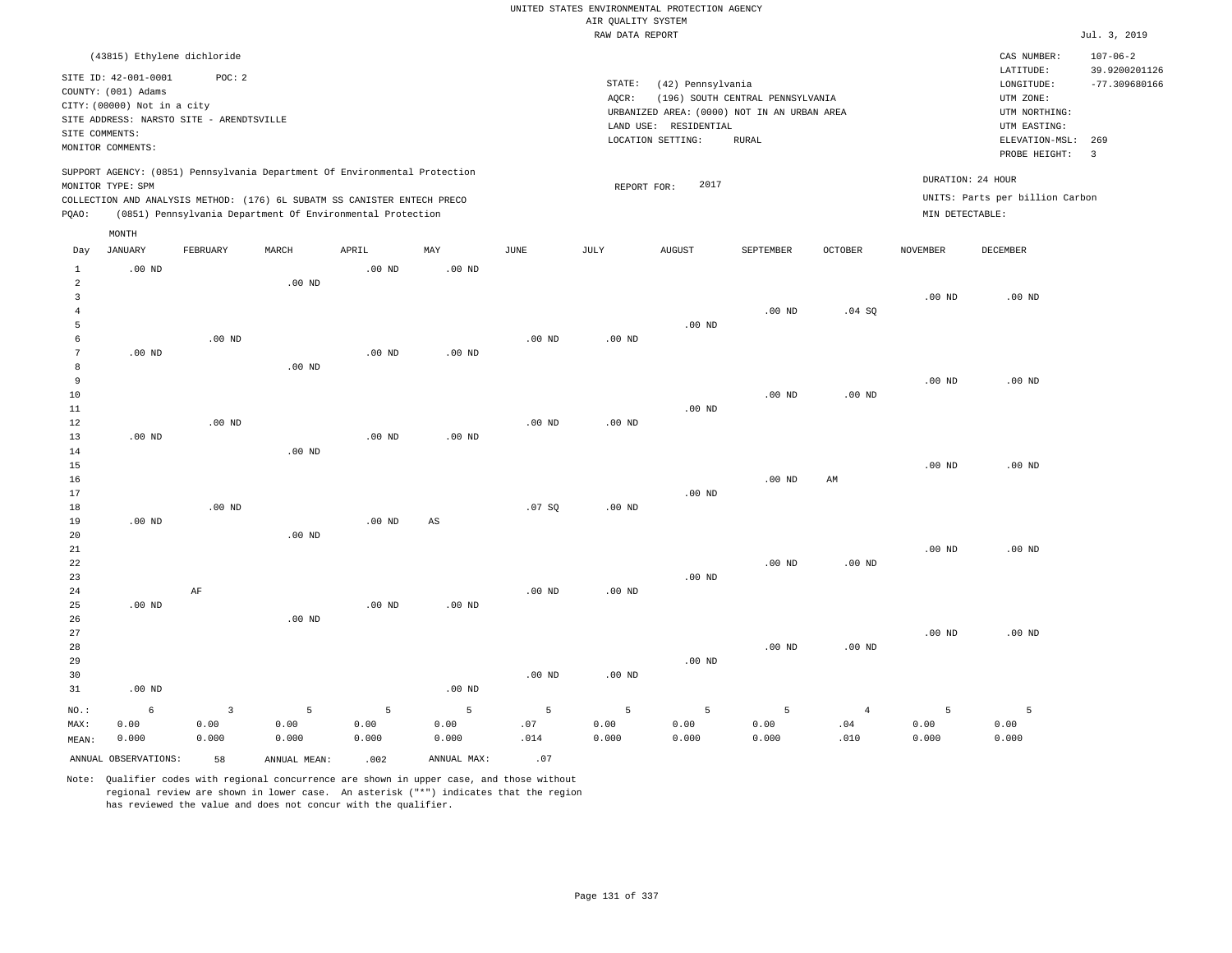|                                  |                                                                                                                                             |                   |                                                            |                        |                        |                        | AIR QUALITY SYSTEM | UNITED STATES ENVIRONMENTAL PROTECTION AGENCY                   |                                                                                                 |           |                       |                                                                            |                                 |
|----------------------------------|---------------------------------------------------------------------------------------------------------------------------------------------|-------------------|------------------------------------------------------------|------------------------|------------------------|------------------------|--------------------|-----------------------------------------------------------------|-------------------------------------------------------------------------------------------------|-----------|-----------------------|----------------------------------------------------------------------------|---------------------------------|
|                                  |                                                                                                                                             |                   |                                                            |                        |                        |                        | RAW DATA REPORT    |                                                                 |                                                                                                 |           |                       |                                                                            | Jul. 3, 2019                    |
|                                  | (43815) Ethylene dichloride                                                                                                                 |                   |                                                            |                        |                        |                        |                    |                                                                 |                                                                                                 |           |                       | CAS NUMBER:<br>LATITUDE:                                                   | $107 - 06 - 2$<br>39.9200201126 |
| SITE COMMENTS:                   | SITE ID: 42-001-0001<br>COUNTY: (001) Adams<br>CITY: (00000) Not in a city<br>SITE ADDRESS: NARSTO SITE - ARENDTSVILLE<br>MONITOR COMMENTS: | POC: 2            |                                                            |                        |                        |                        | STATE:<br>AQCR:    | (42) Pennsylvania<br>LAND USE: RESIDENTIAL<br>LOCATION SETTING: | (196) SOUTH CENTRAL PENNSYLVANIA<br>URBANIZED AREA: (0000) NOT IN AN URBAN AREA<br><b>RURAL</b> |           |                       | LONGITUDE:<br>UTM ZONE:<br>UTM NORTHING:<br>UTM EASTING:<br>ELEVATION-MSL: | $-77.309680166$<br>269          |
|                                  | SUPPORT AGENCY: (0851) Pennsylvania Department Of Environmental Protection<br>MONITOR TYPE: SPM                                             |                   |                                                            |                        |                        |                        | REPORT FOR:        | 2018                                                            |                                                                                                 |           | DURATION: 24 HOUR     | PROBE HEIGHT:                                                              | $\overline{\mathbf{3}}$         |
| PQAO:                            | COLLECTION AND ANALYSIS METHOD: (176) 6L SUBATM SS CANISTER ENTECH PRECO                                                                    |                   | (0851) Pennsylvania Department Of Environmental Protection |                        |                        |                        |                    |                                                                 |                                                                                                 |           |                       | UNITS: Parts per billion Carbon<br>MIN DETECTABLE: . 0697057               |                                 |
|                                  | MONTH                                                                                                                                       |                   |                                                            |                        |                        |                        |                    |                                                                 |                                                                                                 |           |                       |                                                                            |                                 |
| Day                              | JANUARY                                                                                                                                     | FEBRUARY          | MARCH                                                      | APRIL                  | MAY                    | JUNE                   | JULY               | <b>AUGUST</b>                                                   | SEPTEMBER                                                                                       | OCTOBER   | NOVEMBER              | DECEMBER                                                                   |                                 |
| $\mathbf{1}$<br>$\overline{a}$   | $.00$ ND                                                                                                                                    | $.00$ ND          |                                                            | .05 SQ                 | .06SQ                  | .00 <sub>ND</sub>      | .06SQ              |                                                                 |                                                                                                 |           |                       |                                                                            |                                 |
| $\overline{3}$<br>$\overline{4}$ |                                                                                                                                             |                   | .00 <sub>ND</sub>                                          |                        |                        |                        |                    |                                                                 |                                                                                                 |           | .10 <sub>5</sub>      | .05 SQ                                                                     |                                 |
| 5<br>6                           |                                                                                                                                             |                   |                                                            |                        |                        |                        |                    | $.00$ ND                                                        | $.00$ ND                                                                                        | $.00$ ND  |                       |                                                                            |                                 |
| $7\phantom{.0}$<br>8<br>9        | $.00$ ND                                                                                                                                    | $.00$ ND          | $.00$ ND                                                   | $.00$ ND               | .05 SQ                 | $\mathbb{A}\mathbb{M}$ | $.00$ ND           |                                                                 |                                                                                                 |           |                       |                                                                            |                                 |
| $10$<br>11                       |                                                                                                                                             |                   |                                                            |                        |                        |                        |                    |                                                                 | .00 <sub>ND</sub>                                                                               | $.00$ ND  | $.00$ ND              | .05 SQ                                                                     |                                 |
| 12<br>13                         |                                                                                                                                             | .00 <sub>ND</sub> |                                                            |                        |                        | .00 <sub>ND</sub>      | .00 <sub>ND</sub>  | $.00$ ND                                                        |                                                                                                 |           |                       |                                                                            |                                 |
| 14<br>15                         | $.00$ ND                                                                                                                                    |                   | $.00$ ND                                                   | .06SQ                  | .06SQ                  |                        |                    |                                                                 |                                                                                                 |           |                       |                                                                            |                                 |
| 16<br>17<br>18                   |                                                                                                                                             |                   |                                                            |                        |                        |                        |                    | $.00$ ND                                                        | $.00$ ND                                                                                        | $.00$ ND  | .06SQ                 | .05 SQ                                                                     |                                 |
| 19<br>20                         | $.00$ ND                                                                                                                                    | $.00$ ND          |                                                            | $.00$ ND               | $.00$ ND               | $.00$ ND               | $.00$ ND           |                                                                 |                                                                                                 |           |                       |                                                                            |                                 |
| 21<br>22<br>23                   |                                                                                                                                             |                   | $.00$ ND                                                   |                        |                        |                        |                    |                                                                 | $.00$ ND                                                                                        | $.00$ ND  | $.00$ ND              | $.00$ ND                                                                   |                                 |
| 24<br>25<br>26                   | $.00$ ND                                                                                                                                    | $.00$ ND          |                                                            | $\mathbb{A}\mathbb{S}$ | $\mathbb{A}\mathbb{S}$ | .00 <sub>ND</sub>      | .00 <sub>ND</sub>  | $.00$ ND                                                        |                                                                                                 |           |                       |                                                                            |                                 |
| 27<br>28<br>29<br>30<br>31       |                                                                                                                                             |                   | $.00$ ND                                                   |                        |                        |                        | .00 <sub>ND</sub>  | .06SQ                                                           | $.00$ ND                                                                                        | $.00$ ND  | $_{\rm AS}$           | .06SQ                                                                      |                                 |
| NO.:<br>MAX:                     | 5<br>0.00                                                                                                                                   | 5<br>0.00         | 5<br>0.00                                                  | $\overline{4}$<br>.06  | $\overline{4}$<br>.06  | $\overline{4}$<br>0.00 | 6<br>.06           | 5<br>.06                                                        | 5<br>0.00                                                                                       | 5<br>0.00 | $\overline{4}$<br>.10 | 5<br>.06                                                                   |                                 |
| MEAN:                            | 0.000<br>ANNUAL OBSERVATIONS:                                                                                                               | 0.000<br>57       | 0.000<br>ANNUAL MEAN:                                      | .028<br>.014           | .043<br>ANNUAL MAX:    | 0.000<br>.10           | .010               | .012                                                            | 0.000                                                                                           | 0.000     | .040                  | .042                                                                       |                                 |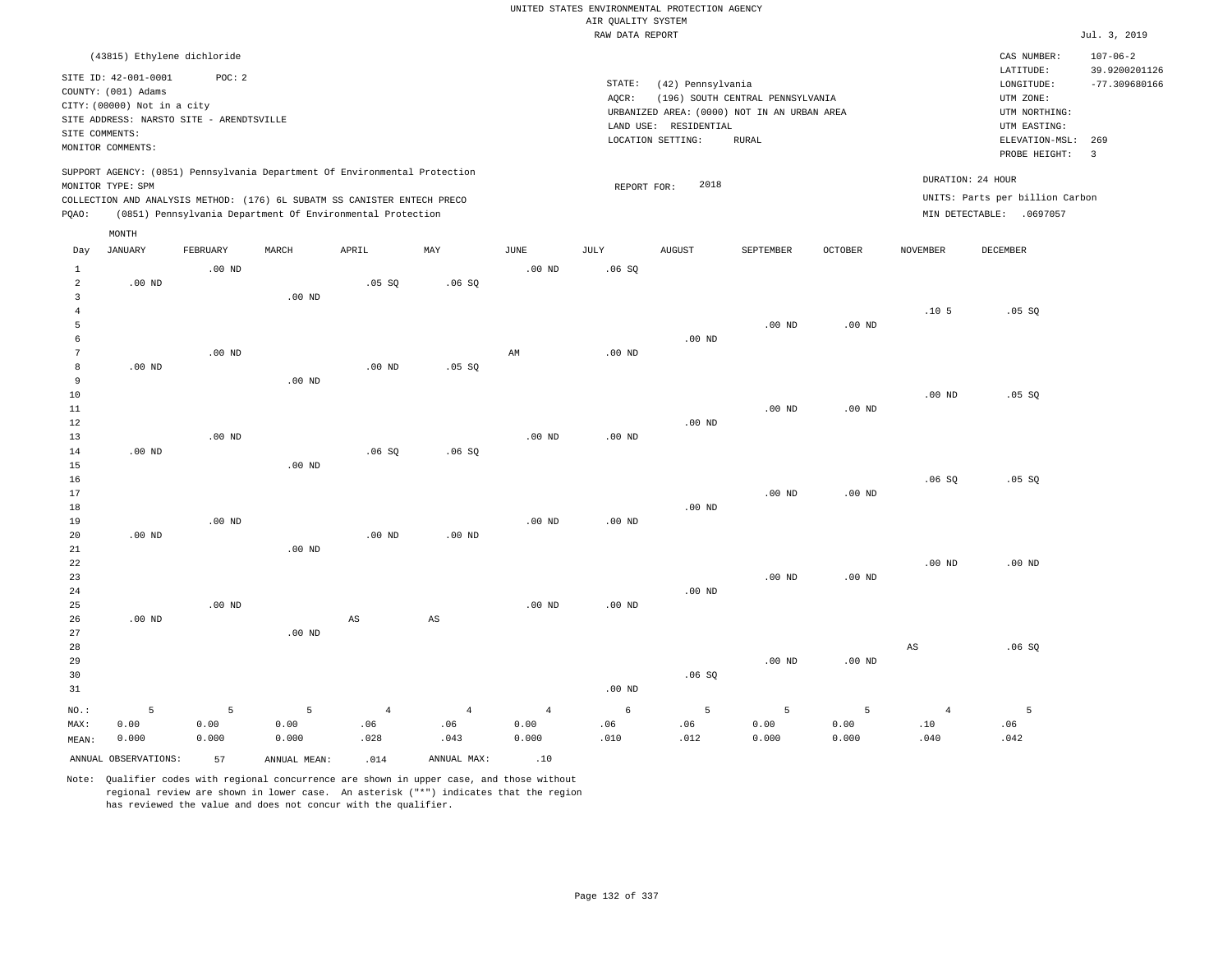|                                  |                                             |                   |                                                                            |                   |                   |             |                    | UNITED STATES ENVIRONMENTAL PROTECTION AGENCY |                                             |                   |                   |                                 |                                 |
|----------------------------------|---------------------------------------------|-------------------|----------------------------------------------------------------------------|-------------------|-------------------|-------------|--------------------|-----------------------------------------------|---------------------------------------------|-------------------|-------------------|---------------------------------|---------------------------------|
|                                  |                                             |                   |                                                                            |                   |                   |             | AIR QUALITY SYSTEM |                                               |                                             |                   |                   |                                 |                                 |
|                                  |                                             |                   |                                                                            |                   |                   |             | RAW DATA REPORT    |                                               |                                             |                   |                   |                                 | Jul. 3, 2019                    |
|                                  | (43817) Tetrachloroethylene                 |                   |                                                                            |                   |                   |             |                    |                                               |                                             |                   |                   | CAS NUMBER:<br>LATITUDE:        | $127 - 18 - 4$<br>39.9200201126 |
|                                  | SITE ID: 42-001-0001<br>COUNTY: (001) Adams | POC: 2            |                                                                            |                   |                   |             | STATE:<br>AQCR:    | (42) Pennsylvania                             | (196) SOUTH CENTRAL PENNSYLVANIA            |                   |                   | LONGITUDE:<br>UTM ZONE:         | $-77.309680166$                 |
|                                  | CITY: (00000) Not in a city                 |                   |                                                                            |                   |                   |             |                    |                                               | URBANIZED AREA: (0000) NOT IN AN URBAN AREA |                   |                   | UTM NORTHING:                   |                                 |
|                                  | SITE ADDRESS: NARSTO SITE - ARENDTSVILLE    |                   |                                                                            |                   |                   |             |                    | LAND USE: RESIDENTIAL                         |                                             |                   |                   | UTM EASTING:                    |                                 |
| SITE COMMENTS:                   |                                             |                   |                                                                            |                   |                   |             |                    | LOCATION SETTING:                             | <b>RURAL</b>                                |                   |                   | ELEVATION-MSL:                  | 269                             |
|                                  | MONITOR COMMENTS:                           |                   |                                                                            |                   |                   |             |                    |                                               |                                             |                   |                   | PROBE HEIGHT:                   | $\overline{3}$                  |
|                                  | MONITOR TYPE: SPM                           |                   | SUPPORT AGENCY: (0851) Pennsylvania Department Of Environmental Protection |                   |                   |             | REPORT FOR:        | 2013                                          |                                             |                   | DURATION: 24 HOUR |                                 |                                 |
|                                  |                                             |                   | COLLECTION AND ANALYSIS METHOD: (176) 6L SUBATM SS CANISTER ENTECH PRECO   |                   |                   |             |                    |                                               |                                             |                   |                   | UNITS: Parts per billion Carbon |                                 |
| PQAO:                            |                                             |                   | (0851) Pennsylvania Department Of Environmental Protection                 |                   |                   |             |                    |                                               |                                             |                   | MIN DETECTABLE:   |                                 |                                 |
|                                  | MONTH                                       |                   |                                                                            |                   |                   |             |                    |                                               |                                             |                   |                   |                                 |                                 |
| Day                              | <b>JANUARY</b>                              | FEBRUARY          | MARCH                                                                      | APRIL             | MAX               | <b>JUNE</b> | JULY               | <b>AUGUST</b>                                 | SEPTEMBER                                   | <b>OCTOBER</b>    | <b>NOVEMBER</b>   | <b>DECEMBER</b>                 |                                 |
| $\mathbf{1}$                     |                                             |                   |                                                                            |                   |                   |             |                    |                                               | AS                                          | .00 <sub>ND</sub> |                   |                                 |                                 |
| $\overline{a}$<br>$\overline{3}$ |                                             |                   |                                                                            |                   |                   |             |                    | AF                                            |                                             |                   |                   |                                 |                                 |
| $\overline{4}$                   | AF                                          | .00 <sub>ND</sub> |                                                                            | .00 <sub>ND</sub> | .00 <sub>ND</sub> | $.00$ ND    | $.00$ ND           |                                               |                                             |                   |                   |                                 |                                 |
| 5                                |                                             |                   | $.00$ ND                                                                   |                   |                   |             |                    |                                               |                                             |                   |                   |                                 |                                 |
| 6                                |                                             |                   |                                                                            |                   |                   |             |                    |                                               |                                             |                   | .00 <sub>ND</sub> | AF                              |                                 |
| $\overline{7}$                   |                                             |                   |                                                                            |                   |                   |             |                    |                                               | .00 <sub>ND</sub>                           | $\rm AF$          |                   |                                 |                                 |
| 8                                |                                             |                   |                                                                            |                   |                   |             |                    | $.00$ ND                                      |                                             |                   |                   |                                 |                                 |
| $\overline{9}$                   |                                             | $.00$ ND          |                                                                            |                   |                   | $.00$ ND    | $.00$ ND           |                                               |                                             |                   |                   |                                 |                                 |
| $10$                             | AF                                          |                   |                                                                            | .00 <sub>ND</sub> | $.00$ ND          |             |                    |                                               |                                             |                   |                   |                                 |                                 |
| 11<br>$1\,2$                     |                                             |                   | .00 <sub>ND</sub>                                                          |                   |                   |             |                    |                                               |                                             |                   | .00 <sub>ND</sub> | AF                              |                                 |
| 13                               |                                             |                   |                                                                            |                   |                   |             |                    |                                               | $.00$ ND                                    | $.00$ ND          |                   |                                 |                                 |
| 14                               |                                             |                   |                                                                            |                   |                   |             |                    | $.00$ ND                                      |                                             |                   |                   |                                 |                                 |
| 15                               |                                             | AF                |                                                                            |                   |                   | $.00$ ND    | $.00$ ND           |                                               |                                             |                   |                   |                                 |                                 |
| 16                               | $.00$ ND                                    |                   |                                                                            | .00 <sub>ND</sub> | $.00$ ND          |             |                    |                                               |                                             |                   |                   |                                 |                                 |
| 17                               |                                             |                   | $.00$ ND                                                                   |                   |                   |             |                    |                                               |                                             |                   |                   |                                 |                                 |
| 18                               |                                             |                   |                                                                            |                   |                   |             |                    |                                               |                                             |                   | AF                | .00 <sub>ND</sub>               |                                 |
| 19                               |                                             |                   |                                                                            |                   |                   |             |                    | .00CL                                         | .00 <sub>ND</sub>                           | $.00$ ND          |                   |                                 |                                 |
| 20<br>21                         |                                             | $.00$ ND          |                                                                            |                   |                   | $.00$ ND    | $.00$ ND           |                                               |                                             |                   |                   |                                 |                                 |
| 22                               | $.00$ ND                                    |                   |                                                                            | $.00$ ND          | $.00$ ND          |             |                    |                                               |                                             |                   |                   |                                 |                                 |
| 23                               |                                             |                   | .00 <sub>ND</sub>                                                          |                   |                   |             |                    |                                               |                                             |                   |                   |                                 |                                 |
| 24                               |                                             |                   |                                                                            |                   |                   |             |                    |                                               |                                             |                   | AF                | $_{\rm AS}$                     |                                 |
| 25                               |                                             |                   |                                                                            |                   |                   |             |                    |                                               | .00 <sub>ND</sub>                           | .00 <sub>ND</sub> |                   |                                 |                                 |
| 26                               |                                             |                   |                                                                            |                   |                   |             |                    | $.00$ ND                                      |                                             |                   |                   |                                 |                                 |
| 27                               |                                             | .00 <sub>ND</sub> |                                                                            |                   |                   | $.00$ ND    | $.00$ ND           |                                               |                                             |                   |                   |                                 |                                 |
| 28                               | $.00$ ND                                    |                   |                                                                            | $.00$ ND          | $.00$ ND          |             |                    |                                               |                                             |                   |                   |                                 |                                 |
| 29<br>30                         |                                             |                   | $.00$ ND                                                                   |                   |                   |             |                    |                                               |                                             |                   | AF                | $.00$ ND                        |                                 |
| 31                               |                                             |                   |                                                                            |                   |                   |             |                    |                                               |                                             | $.00$ ND          |                   |                                 |                                 |
|                                  |                                             |                   |                                                                            |                   |                   |             |                    |                                               |                                             |                   |                   |                                 |                                 |
| $NO.$ :                          | $\overline{3}$                              | $\overline{4}$    | 5                                                                          | 5                 | 5                 | 5           | 5                  | $\overline{4}$                                | $\overline{4}$                              | 5                 | $\overline{a}$    | $\overline{2}$                  |                                 |
| MAX:                             | 0.00                                        | 0.00              | 0.00                                                                       | 0.00              | 0.00              | 0.00        | 0.00               | 0.00                                          | 0.00                                        | 0.00              | 0.00              | 0.00                            |                                 |
| MEAN:                            | 0.000                                       | 0.000             | 0.000                                                                      | 0.000             | 0.000             | 0.000       | 0.000              | 0.000                                         | 0.000                                       | 0.000             | 0.000             | 0.000                           |                                 |
|                                  | ANNUAL OBSERVATIONS:                        | 49                | ANNUAL MEAN:                                                               | 0.000             | ANNUAL MAX:       | 0.00        |                    |                                               |                                             |                   |                   |                                 |                                 |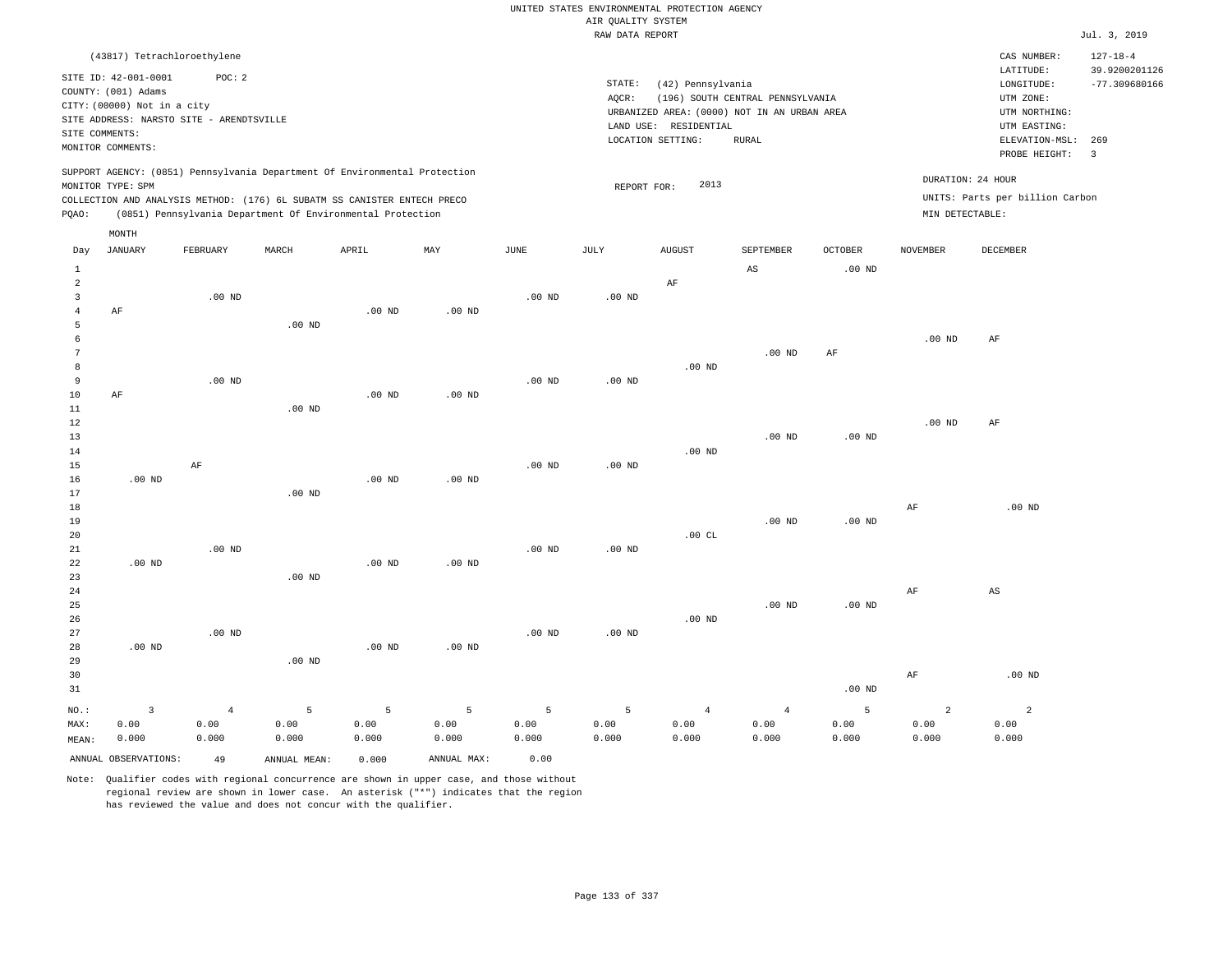|                 |                                             |                                          |                                                                            |                    |             |           |                                       | UNITED STATES ENVIRONMENTAL PROTECTION AGENCY |                                  |                        |                   |                                     |                                  |
|-----------------|---------------------------------------------|------------------------------------------|----------------------------------------------------------------------------|--------------------|-------------|-----------|---------------------------------------|-----------------------------------------------|----------------------------------|------------------------|-------------------|-------------------------------------|----------------------------------|
|                 |                                             |                                          |                                                                            |                    |             |           | AIR OUALITY SYSTEM<br>RAW DATA REPORT |                                               |                                  |                        |                   |                                     | Jul. 3, 2019                     |
|                 | (43817) Tetrachloroethylene                 |                                          |                                                                            |                    |             |           |                                       |                                               |                                  |                        |                   | CAS NUMBER:                         | $127 - 18 - 4$                   |
|                 | SITE ID: 42-001-0001<br>COUNTY: (001) Adams | POC: 2                                   |                                                                            |                    |             |           | STATE:                                | (42) Pennsylvania                             |                                  |                        |                   | LATITUDE:<br>${\tt LONGITUDE:}$     | 39.9200201126<br>$-77.309680166$ |
|                 | CITY: (00000) Not in a city                 |                                          |                                                                            |                    |             |           | AOCR:                                 | URBANIZED AREA: (0000) NOT IN AN URBAN AREA   | (196) SOUTH CENTRAL PENNSYLVANIA |                        |                   | UTM ZONE:<br>UTM NORTHING:          |                                  |
|                 |                                             | SITE ADDRESS: NARSTO SITE - ARENDTSVILLE |                                                                            |                    |             |           |                                       | LAND USE: RESIDENTIAL                         |                                  |                        |                   | UTM EASTING:                        |                                  |
| SITE COMMENTS:  | MONITOR COMMENTS:                           |                                          |                                                                            |                    |             |           |                                       | LOCATION SETTING:                             | <b>RURAL</b>                     |                        |                   | ELEVATION-MSL: 269<br>PROBE HEIGHT: | $\overline{3}$                   |
|                 | MONITOR TYPE: SPM                           |                                          | SUPPORT AGENCY: (0851) Pennsylvania Department Of Environmental Protection |                    |             |           | REPORT FOR:                           | 2014                                          |                                  |                        | DURATION: 24 HOUR |                                     |                                  |
|                 |                                             |                                          | COLLECTION AND ANALYSIS METHOD: (176) 6L SUBATM SS CANISTER ENTECH PRECO   |                    |             |           |                                       |                                               |                                  |                        |                   | UNITS: Parts per billion Carbon     |                                  |
| PQAO:           |                                             |                                          | (0851) Pennsylvania Department Of Environmental Protection                 |                    |             |           |                                       |                                               |                                  |                        | MIN DETECTABLE:   |                                     |                                  |
| Day             | MONTH<br>JANUARY                            | FEBRUARY                                 | MARCH                                                                      | APRIL              | MAY         | JUNE      | JULY                                  | <b>AUGUST</b>                                 | SEPTEMBER                        | <b>OCTOBER</b>         | <b>NOVEMBER</b>   | DECEMBER                            |                                  |
| $\mathbf{1}$    |                                             |                                          |                                                                            |                    |             |           |                                       |                                               |                                  |                        | $.00$ ND          | AF                                  |                                  |
| $\overline{a}$  |                                             |                                          |                                                                            |                    |             |           |                                       |                                               | .00 <sub>ND</sub>                | .00 <sub>ND</sub>      |                   |                                     |                                  |
| $\overline{3}$  |                                             |                                          |                                                                            |                    |             |           |                                       | $.00$ ND                                      |                                  |                        |                   |                                     |                                  |
| $\sqrt{4}$      |                                             | $.00$ ND                                 |                                                                            |                    |             | $.00$ ND  | .00 <sub>ND</sub>                     |                                               |                                  |                        |                   |                                     |                                  |
| 5<br>6          | AS                                          |                                          | .00 <sub>ND</sub>                                                          | $.00$ ND           | $.00$ ND    |           |                                       |                                               |                                  |                        |                   |                                     |                                  |
| $7\phantom{.0}$ |                                             |                                          |                                                                            |                    |             |           |                                       |                                               |                                  |                        | $.00$ ND          | $.00$ ND                            |                                  |
| 8               |                                             |                                          |                                                                            |                    |             |           |                                       |                                               | $.00$ ND                         | $.00$ ND               |                   |                                     |                                  |
| 9               |                                             |                                          |                                                                            |                    |             |           |                                       | $.00$ ND                                      |                                  |                        |                   |                                     |                                  |
| 10              |                                             | $.00$ ND                                 |                                                                            |                    |             | $.00$ ND  | $.00$ ND                              |                                               |                                  |                        |                   |                                     |                                  |
| 11<br>12        | .06SQ                                       |                                          | $.00$ ND                                                                   | $.00$ ND           | $.00$ ND    |           |                                       |                                               |                                  |                        |                   |                                     |                                  |
| 13              |                                             |                                          |                                                                            |                    |             |           |                                       |                                               |                                  |                        | $.00$ ND          | $.00$ ND                            |                                  |
| 14              |                                             |                                          |                                                                            |                    |             |           |                                       |                                               | $.00$ ND                         | $.00$ ND               |                   |                                     |                                  |
| 15              |                                             |                                          |                                                                            |                    |             |           |                                       | $.00$ ND                                      |                                  |                        |                   |                                     |                                  |
| 16              |                                             | $.00$ ND                                 |                                                                            |                    |             | $.00$ ND  | .00 <sub>ND</sub>                     |                                               |                                  |                        |                   |                                     |                                  |
| 17<br>18        | $.00$ ND                                    |                                          | $.00$ ND                                                                   | .00 <sub>ND</sub>  | $.00$ ND    |           |                                       |                                               |                                  |                        |                   |                                     |                                  |
| 19              |                                             |                                          |                                                                            |                    |             |           |                                       |                                               |                                  |                        | .00 <sub>ND</sub> | $.00$ ND                            |                                  |
| 20              |                                             |                                          |                                                                            |                    |             |           |                                       |                                               | $\rm AF$                         | $.00$ ND               |                   |                                     |                                  |
| 21              |                                             |                                          |                                                                            |                    |             |           |                                       | $.00$ ND                                      |                                  |                        |                   |                                     |                                  |
| 22              |                                             | $.00$ ND                                 |                                                                            |                    |             | $.00$ ND  | .00 <sub>ND</sub>                     |                                               |                                  |                        |                   |                                     |                                  |
| 23              | $.00$ ND                                    |                                          | .00 <sub>ND</sub>                                                          | $.00$ ND           | $.00$ ND    |           |                                       |                                               |                                  |                        |                   |                                     |                                  |
| 24<br>25        |                                             |                                          |                                                                            |                    |             |           |                                       |                                               |                                  |                        | $.00$ ND          | $.00$ ND                            |                                  |
| 26              |                                             |                                          |                                                                            |                    |             |           |                                       |                                               | .00 <sub>ND</sub>                | $_{\rm AS}$            |                   |                                     |                                  |
| 27              |                                             |                                          |                                                                            |                    |             |           |                                       | $_{\rm AS}$                                   |                                  |                        |                   |                                     |                                  |
| 28              |                                             | $.00$ ND                                 |                                                                            |                    |             | $.00$ ND  | .00 <sub>ND</sub>                     |                                               |                                  |                        |                   |                                     |                                  |
| 29<br>30        | $.00$ ND                                    |                                          |                                                                            | AF                 | $.00$ ND    |           |                                       |                                               |                                  |                        |                   |                                     |                                  |
| 31              |                                             |                                          | .00 <sub>ND</sub>                                                          |                    |             |           |                                       |                                               |                                  |                        |                   | $.00$ ND                            |                                  |
|                 |                                             |                                          |                                                                            |                    |             |           |                                       |                                               |                                  |                        |                   |                                     |                                  |
| $NO.$ :<br>MAX: | $\overline{4}$<br>.06                       | 5<br>0.00                                | 5<br>0.00                                                                  | $\sqrt{4}$<br>0.00 | 5<br>0.00   | 5<br>0.00 | 5<br>0.00                             | $\overline{4}$<br>0.00                        | $\overline{4}$<br>0.00           | $\overline{4}$<br>0.00 | 5<br>0.00         | 5<br>0.00                           |                                  |
| MEAN:           | .015                                        | 0.000                                    | 0.000                                                                      | 0.000              | 0.000       | 0.000     | 0.000                                 | 0.000                                         | 0.000                            | 0.000                  | 0.000             | 0.000                               |                                  |
|                 | ANNUAL OBSERVATIONS:                        | 55                                       | ANNUAL, MEAN:                                                              | .001               | ANNUAL MAX: | .06       |                                       |                                               |                                  |                        |                   |                                     |                                  |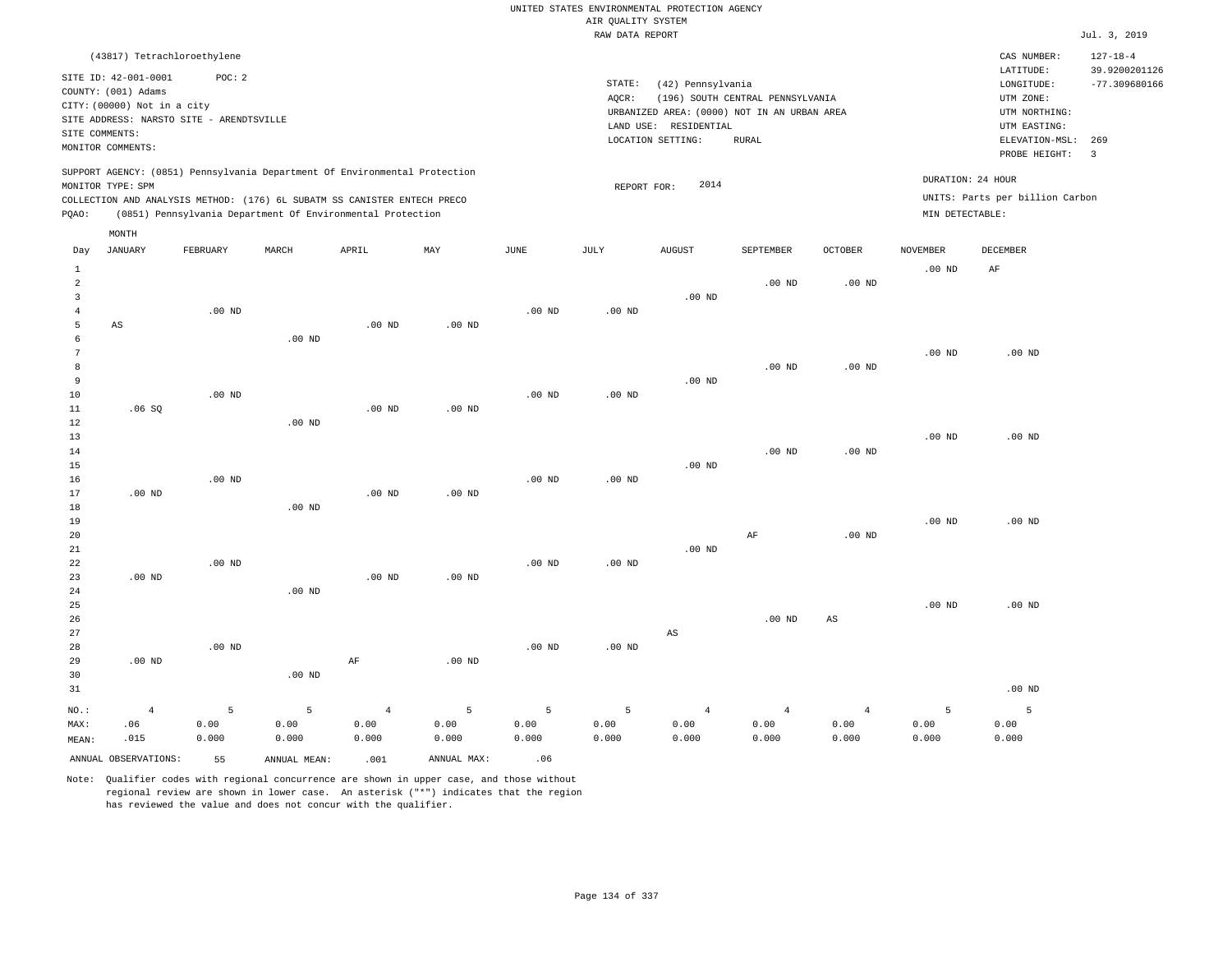|                                                                    |                                                                            |                                                                                                                                                                                                                      |                  |                    |                                 |                    |                                       | UNITED STATES ENVIRONMENTAL PROTECTION AGENCY                                             |                                  |                    |                                      |                                                                       |                                  |
|--------------------------------------------------------------------|----------------------------------------------------------------------------|----------------------------------------------------------------------------------------------------------------------------------------------------------------------------------------------------------------------|------------------|--------------------|---------------------------------|--------------------|---------------------------------------|-------------------------------------------------------------------------------------------|----------------------------------|--------------------|--------------------------------------|-----------------------------------------------------------------------|----------------------------------|
|                                                                    |                                                                            |                                                                                                                                                                                                                      |                  |                    |                                 |                    | AIR QUALITY SYSTEM<br>RAW DATA REPORT |                                                                                           |                                  |                    |                                      |                                                                       | Jul. 3, 2019                     |
|                                                                    |                                                                            | (43817) Tetrachloroethylene                                                                                                                                                                                          |                  |                    |                                 |                    |                                       |                                                                                           |                                  |                    |                                      | CAS NUMBER:                                                           | $127 - 18 - 4$                   |
|                                                                    | SITE ID: 42-001-0001<br>COUNTY: (001) Adams<br>CITY: (00000) Not in a city | POC: 2<br>SITE ADDRESS: NARSTO SITE - ARENDTSVILLE                                                                                                                                                                   |                  |                    |                                 |                    | STATE:<br>AOCR:                       | (42) Pennsylvania<br>URBANIZED AREA: (0000) NOT IN AN URBAN AREA<br>LAND USE: RESIDENTIAL | (196) SOUTH CENTRAL PENNSYLVANIA |                    |                                      | LATITUDE:<br>LONGITUDE:<br>UTM ZONE:<br>UTM NORTHING:<br>UTM EASTING: | 39.9200201126<br>$-77.309680166$ |
| SITE COMMENTS:                                                     | MONITOR COMMENTS:                                                          |                                                                                                                                                                                                                      |                  |                    |                                 |                    |                                       | LOCATION SETTING:                                                                         | <b>RURAL</b>                     |                    |                                      | ELEVATION-MSL:<br>PROBE HEIGHT:                                       | 269<br>$\overline{3}$            |
| PQAO:                                                              | MONITOR TYPE: SPM                                                          | SUPPORT AGENCY: (0851) Pennsylvania Department Of Environmental Protection<br>COLLECTION AND ANALYSIS METHOD: (176) 6L SUBATM SS CANISTER ENTECH PRECO<br>(0851) Pennsylvania Department Of Environmental Protection |                  |                    |                                 |                    | REPORT FOR:                           | 2015                                                                                      |                                  |                    | DURATION: 24 HOUR<br>MIN DETECTABLE: | UNITS: Parts per billion Carbon                                       |                                  |
|                                                                    | MONTH                                                                      |                                                                                                                                                                                                                      |                  |                    |                                 |                    |                                       |                                                                                           |                                  |                    |                                      |                                                                       |                                  |
| Day                                                                | <b>JANUARY</b>                                                             | FEBRUARY                                                                                                                                                                                                             | MARCH            | APRIL              | MAY                             | JUNE               | JULY                                  | <b>AUGUST</b>                                                                             | SEPTEMBER                        | OCTOBER            | <b>NOVEMBER</b>                      | <b>DECEMBER</b>                                                       |                                  |
| $\mathbf{1}$<br>$\overline{a}$<br>$\overline{3}$<br>$\overline{4}$ |                                                                            |                                                                                                                                                                                                                      | $.00$ ND         |                    |                                 |                    |                                       | $.00$ ND                                                                                  | $_{\rm AS}$                      | $.00$ ND           | $.00$ ND                             | $.00$ ND                                                              |                                  |
| 5<br>6<br>7                                                        | .00 <sub>ND</sub>                                                          | $.00$ ND                                                                                                                                                                                                             | $.00$ ND         | .00 <sub>ND</sub>  | $_{\rm AS}$                     | $.00$ ND           | .00 <sub>ND</sub>                     |                                                                                           |                                  |                    |                                      |                                                                       |                                  |
| 8<br>9<br>10<br>11                                                 |                                                                            | $.00$ ND                                                                                                                                                                                                             |                  |                    |                                 | $.00$ ND           | $\rm{AF}$                             | .00 <sub>ND</sub>                                                                         | $.00$ ND                         | $.00$ ND           | $.00$ ND                             | .00 <sub>ND</sub>                                                     |                                  |
| 12<br>13<br>14                                                     | $.00$ ND                                                                   |                                                                                                                                                                                                                      | $.00$ ND         | $.00$ ND           | $.00$ ND                        |                    |                                       |                                                                                           |                                  |                    | $.00$ ND                             | $.00$ ND                                                              |                                  |
| 15<br>16<br>17<br>18                                               | $.00$ ND                                                                   | $.00$ ND                                                                                                                                                                                                             |                  | $.00$ ND           | $.00$ ND                        | $.00$ ND           | $.00$ ND                              | $.00$ ND                                                                                  | $.00$ ND                         | .00 <sub>ND</sub>  |                                      |                                                                       |                                  |
| 19<br>20<br>21<br>22                                               |                                                                            |                                                                                                                                                                                                                      | .19SQ            |                    |                                 |                    |                                       | .00 <sub>ND</sub>                                                                         | $.00$ ND                         | $.00$ ND           | $.00$ ND                             | $.00$ ND                                                              |                                  |
| 23<br>24<br>25                                                     | $.00$ ND                                                                   | .00 <sub>ND</sub>                                                                                                                                                                                                    | $.00$ ND         | .00 <sub>ND</sub>  | .00 <sub>ND</sub>               | $.00$ ND           | $.00$ ND                              |                                                                                           |                                  |                    |                                      |                                                                       |                                  |
| 26<br>27<br>28                                                     |                                                                            |                                                                                                                                                                                                                      |                  |                    |                                 |                    |                                       | $.00$ ND                                                                                  | .00 <sub>ND</sub>                | .00 <sub>ND</sub>  | $.00$ ND                             | $.00$ ND                                                              |                                  |
| 29<br>30<br>31                                                     | $.00$ ND                                                                   |                                                                                                                                                                                                                      | $.00$ ND         | .00 <sub>ND</sub>  | $.00$ ND                        | .00 <sub>ND</sub>  | $.00$ ND                              |                                                                                           |                                  |                    |                                      |                                                                       |                                  |
| NO.:<br>MAX:<br>MEAN:                                              | 5<br>0.00<br>0.000                                                         | $\overline{4}$<br>0.00<br>0.000                                                                                                                                                                                      | 6<br>.19<br>.032 | 5<br>0.00<br>0.000 | $\overline{4}$<br>0.00<br>0.000 | 5<br>0.00<br>0.000 | $\overline{4}$<br>0.00<br>0.000       | 5<br>0.00<br>0.000                                                                        | $\overline{4}$<br>0.00<br>0.000  | 5<br>0.00<br>0.000 | 5<br>0.00<br>0.000                   | 5<br>0.00<br>0.000                                                    |                                  |

ANNUAL OBSERVATIONS: 57 ANNUAL MEAN: .003 ANNUAL MAX: .19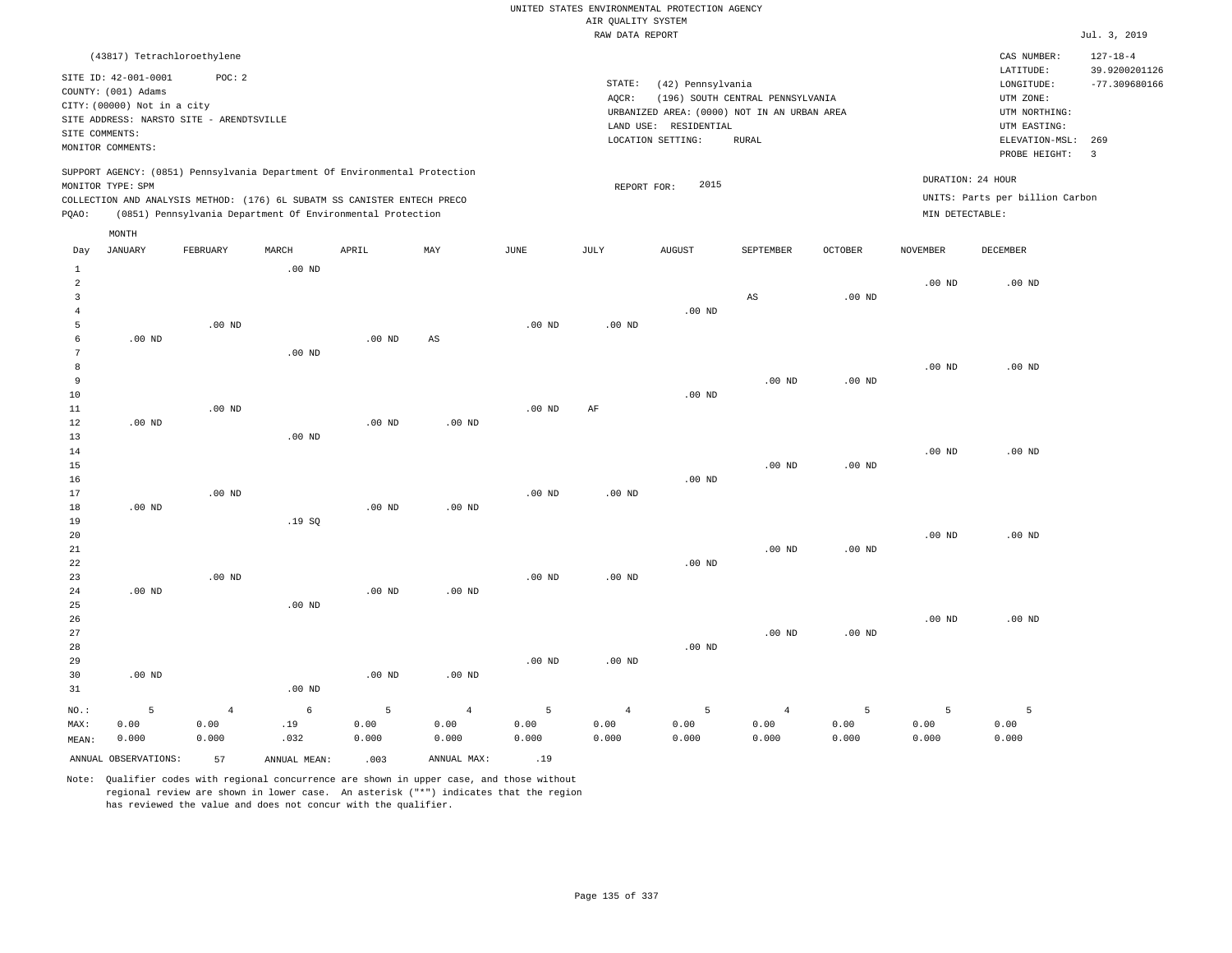|                     |                                             |                                          |                        |                                                                            |                   |             |                    | UNITED STATES ENVIRONMENTAL PROTECTION AGENCY |                                  |                   |                   |                                 |                       |
|---------------------|---------------------------------------------|------------------------------------------|------------------------|----------------------------------------------------------------------------|-------------------|-------------|--------------------|-----------------------------------------------|----------------------------------|-------------------|-------------------|---------------------------------|-----------------------|
|                     |                                             |                                          |                        |                                                                            |                   |             | AIR QUALITY SYSTEM |                                               |                                  |                   |                   |                                 |                       |
|                     |                                             |                                          |                        |                                                                            |                   |             | RAW DATA REPORT    |                                               |                                  |                   |                   |                                 | Jul. 3, 2019          |
|                     | (43817) Tetrachloroethylene                 |                                          |                        |                                                                            |                   |             |                    |                                               |                                  |                   |                   | CAS NUMBER:                     | $127 - 18 - 4$        |
|                     |                                             |                                          |                        |                                                                            |                   |             |                    |                                               |                                  |                   |                   | LATITUDE:                       | 39.9200201126         |
|                     | SITE ID: 42-001-0001<br>COUNTY: (001) Adams | POC: 2                                   |                        |                                                                            |                   |             | STATE:             | (42) Pennsylvania                             |                                  |                   |                   | LONGITUDE:                      | $-77.309680166$       |
|                     | CITY: (00000) Not in a city                 |                                          |                        |                                                                            |                   |             | AQCR:              |                                               | (196) SOUTH CENTRAL PENNSYLVANIA |                   |                   | UTM ZONE:                       |                       |
|                     |                                             | SITE ADDRESS: NARSTO SITE - ARENDTSVILLE |                        |                                                                            |                   |             |                    | URBANIZED AREA: (0000) NOT IN AN URBAN AREA   |                                  |                   |                   | UTM NORTHING:                   |                       |
|                     | SITE COMMENTS:                              |                                          |                        |                                                                            |                   |             |                    | LAND USE: RESIDENTIAL                         |                                  |                   |                   | UTM EASTING:                    |                       |
|                     | MONITOR COMMENTS:                           |                                          |                        |                                                                            |                   |             |                    | LOCATION SETTING:                             | <b>RURAL</b>                     |                   |                   | ELEVATION-MSL:<br>PROBE HEIGHT: | 269<br>$\overline{3}$ |
|                     |                                             |                                          |                        | SUPPORT AGENCY: (0851) Pennsylvania Department Of Environmental Protection |                   |             |                    |                                               |                                  |                   |                   |                                 |                       |
|                     | MONITOR TYPE: SPM                           |                                          |                        |                                                                            |                   |             | REPORT FOR:        | 2016                                          |                                  |                   |                   | DURATION: 24 HOUR               |                       |
|                     |                                             |                                          |                        | COLLECTION AND ANALYSIS METHOD: (176) 6L SUBATM SS CANISTER ENTECH PRECO   |                   |             |                    |                                               |                                  |                   |                   | UNITS: Parts per billion Carbon |                       |
| PQAO:               |                                             |                                          |                        | (0851) Pennsylvania Department Of Environmental Protection                 |                   |             |                    |                                               |                                  |                   | MIN DETECTABLE:   |                                 |                       |
|                     | MONTH                                       |                                          |                        |                                                                            |                   |             |                    |                                               |                                  |                   |                   |                                 |                       |
| Day                 | <b>JANUARY</b>                              | FEBRUARY                                 | MARCH                  | APRIL                                                                      | MAY               | <b>JUNE</b> | JULY               | <b>AUGUST</b>                                 | SEPTEMBER                        | <b>OCTOBER</b>    | <b>NOVEMBER</b>   | <b>DECEMBER</b>                 |                       |
| $1\,$<br>$\sqrt{2}$ | $.00$ ND                                    |                                          | .00 <sub>ND</sub>      |                                                                            |                   |             |                    |                                               |                                  |                   | $.00$ ND          | $.00$ ND                        |                       |
| 3                   |                                             |                                          |                        |                                                                            |                   |             |                    |                                               | $.00$ ND                         | .00 <sub>ND</sub> |                   |                                 |                       |
| $\overline{4}$      |                                             |                                          |                        |                                                                            |                   |             |                    | $.00$ ND                                      |                                  |                   |                   |                                 |                       |
| 5                   |                                             |                                          |                        |                                                                            |                   | $.00$ ND    | $.00$ ND           |                                               |                                  |                   |                   |                                 |                       |
| 6                   |                                             | $.00$ ND                                 |                        | $.00$ ND                                                                   | $.00$ ND          |             |                    |                                               |                                  |                   |                   |                                 |                       |
| $\overline{7}$      | $.00$ ND                                    |                                          | $.00$ ND               |                                                                            |                   |             |                    |                                               |                                  |                   |                   |                                 |                       |
| 8                   |                                             |                                          |                        |                                                                            |                   |             |                    |                                               |                                  |                   | $.00$ ND          | $.00$ ND                        |                       |
| $\overline{9}$      |                                             |                                          |                        |                                                                            |                   |             |                    |                                               | $.00$ ND                         | .00 <sub>ND</sub> |                   |                                 |                       |
| 10                  |                                             |                                          |                        |                                                                            |                   |             |                    | $.00$ ND                                      |                                  |                   |                   |                                 |                       |
| 11                  |                                             |                                          |                        |                                                                            |                   | $.00$ ND    | $.00$ ND           |                                               |                                  |                   |                   |                                 |                       |
| $1\,2$              |                                             | $.00$ ND                                 |                        | .00 <sub>ND</sub>                                                          | .00 <sub>ND</sub> |             |                    |                                               |                                  |                   |                   |                                 |                       |
| 13                  | $.00$ ND                                    |                                          | $.00$ ND               |                                                                            |                   |             |                    |                                               |                                  |                   |                   |                                 |                       |
| 14                  |                                             |                                          |                        |                                                                            |                   |             |                    |                                               |                                  |                   | $.00$ ND          | $.00$ ND                        |                       |
| 15                  |                                             |                                          |                        |                                                                            |                   |             |                    |                                               | $.00$ ND                         | .00 <sub>ND</sub> |                   |                                 |                       |
| 16                  |                                             |                                          |                        |                                                                            |                   |             |                    | $.00$ ND                                      |                                  |                   |                   |                                 |                       |
| 17                  |                                             |                                          |                        |                                                                            |                   | $.00$ ND    | TS                 |                                               |                                  |                   |                   |                                 |                       |
| 18                  |                                             | $.00$ ND                                 |                        | $.00$ ND                                                                   | $.00$ ND          |             |                    |                                               |                                  |                   |                   |                                 |                       |
| 19                  | $.00$ ND                                    |                                          | $.00$ ND               |                                                                            |                   |             |                    |                                               |                                  |                   |                   |                                 |                       |
| 20                  |                                             |                                          |                        |                                                                            |                   |             |                    |                                               |                                  |                   | .00 <sub>ND</sub> | AF                              |                       |
| 21<br>22            |                                             |                                          |                        |                                                                            |                   |             |                    | $.00$ ND                                      | $.00$ ND                         | .00 <sub>ND</sub> |                   |                                 |                       |
| 23                  |                                             |                                          |                        |                                                                            |                   | $.00$ ND    | $.00$ ND           |                                               |                                  |                   |                   |                                 |                       |
| 24                  |                                             | .00 <sub>ND</sub>                        |                        | .00 <sub>ND</sub>                                                          | $.00$ ND          |             |                    |                                               |                                  |                   |                   |                                 |                       |
| 25                  | $.00$ ND                                    |                                          | $.00$ ND               |                                                                            |                   |             |                    |                                               |                                  |                   |                   |                                 |                       |
| 26                  |                                             |                                          |                        |                                                                            |                   |             |                    |                                               |                                  |                   | $.00$ ND          | $.00$ ND                        |                       |
| 27                  |                                             |                                          |                        |                                                                            |                   |             |                    |                                               | $.00$ ND                         | .00 <sub>ND</sub> |                   |                                 |                       |
| 28                  |                                             |                                          |                        |                                                                            |                   |             |                    | .00 <sub>ND</sub>                             |                                  |                   |                   |                                 |                       |
| 29                  |                                             |                                          |                        |                                                                            |                   | $.00$ ND    | $.00$ ND           |                                               |                                  |                   |                   |                                 |                       |
| 30                  |                                             |                                          |                        | $.00$ ND                                                                   | $.00$ ND          |             |                    |                                               |                                  |                   |                   |                                 |                       |
| 31                  | $.00$ ND                                    |                                          | $\mathbb{A}\mathbb{S}$ |                                                                            |                   |             |                    |                                               |                                  |                   |                   |                                 |                       |
| NO.:                | 6                                           | $\overline{4}$                           | 5                      | 5                                                                          | 5                 | 5           | $\overline{4}$     | 5                                             | 5                                | 5                 | 5                 | $\overline{4}$                  |                       |
| MAX:                | 0.00                                        | 0.00                                     | 0.00                   | 0.00                                                                       | 0.00              | 0.00        | 0.00               | 0.00                                          | 0.00                             | 0.00              | 0.00              | 0.00                            |                       |
| MEAN:               | 0.000                                       | 0.000                                    | 0.000                  | 0.000                                                                      | 0.000             | 0.000       | 0.000              | 0.000                                         | 0.000                            | 0.000             | 0.000             | 0.000                           |                       |
|                     | ANNUAL OBSERVATIONS:                        | 58                                       | ANNUAL, MEAN:          | 0.000                                                                      | ANNUAL MAX:       | 0.00        |                    |                                               |                                  |                   |                   |                                 |                       |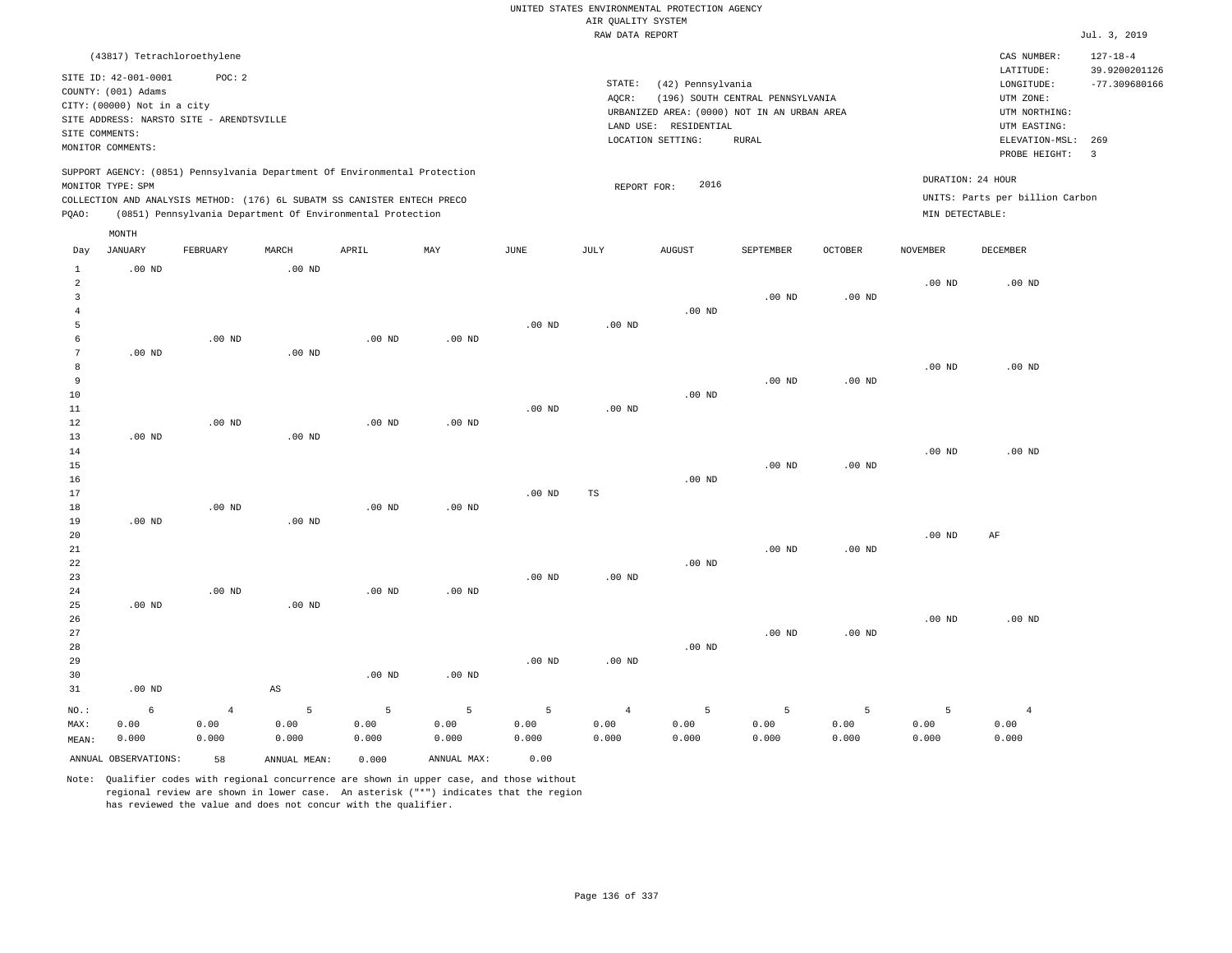|                                |                                          |          |                                                                            |                   |                   |             |                    | UNITED STATES ENVIRONMENTAL PROTECTION AGENCY                        |                                  |                   |                   |                                 |                         |
|--------------------------------|------------------------------------------|----------|----------------------------------------------------------------------------|-------------------|-------------------|-------------|--------------------|----------------------------------------------------------------------|----------------------------------|-------------------|-------------------|---------------------------------|-------------------------|
|                                |                                          |          |                                                                            |                   |                   |             | AIR QUALITY SYSTEM |                                                                      |                                  |                   |                   |                                 |                         |
|                                |                                          |          |                                                                            |                   |                   |             | RAW DATA REPORT    |                                                                      |                                  |                   |                   |                                 | Jul. 3, 2019            |
|                                | (43817) Tetrachloroethylene              |          |                                                                            |                   |                   |             |                    |                                                                      |                                  |                   |                   | CAS NUMBER:                     | $127 - 18 - 4$          |
|                                | SITE ID: 42-001-0001                     | POC: 2   |                                                                            |                   |                   |             |                    |                                                                      |                                  |                   |                   | LATITUDE:                       | 39.9200201126           |
|                                | COUNTY: (001) Adams                      |          |                                                                            |                   |                   |             | STATE:             | (42) Pennsylvania                                                    |                                  |                   |                   | LONGITUDE:                      | $-77.309680166$         |
|                                | CITY: (00000) Not in a city              |          |                                                                            |                   |                   |             | AQCR:              |                                                                      | (196) SOUTH CENTRAL PENNSYLVANIA |                   |                   | UTM ZONE:                       |                         |
|                                | SITE ADDRESS: NARSTO SITE - ARENDTSVILLE |          |                                                                            |                   |                   |             |                    | URBANIZED AREA: (0000) NOT IN AN URBAN AREA<br>LAND USE: RESIDENTIAL |                                  |                   |                   | UTM NORTHING:<br>UTM EASTING:   |                         |
| SITE COMMENTS:                 |                                          |          |                                                                            |                   |                   |             |                    | LOCATION SETTING:                                                    | <b>RURAL</b>                     |                   |                   | ELEVATION-MSL:                  | 269                     |
|                                | MONITOR COMMENTS:                        |          |                                                                            |                   |                   |             |                    |                                                                      |                                  |                   |                   | PROBE HEIGHT:                   | $\overline{\mathbf{3}}$ |
|                                |                                          |          | SUPPORT AGENCY: (0851) Pennsylvania Department Of Environmental Protection |                   |                   |             |                    | 2017                                                                 |                                  |                   | DURATION: 24 HOUR |                                 |                         |
|                                | MONITOR TYPE: SPM                        |          | COLLECTION AND ANALYSIS METHOD: (176) 6L SUBATM SS CANISTER ENTECH PRECO   |                   |                   |             | REPORT FOR:        |                                                                      |                                  |                   |                   | UNITS: Parts per billion Carbon |                         |
| PQAO:                          |                                          |          | (0851) Pennsylvania Department Of Environmental Protection                 |                   |                   |             |                    |                                                                      |                                  |                   | MIN DETECTABLE:   |                                 |                         |
|                                | MONTH                                    |          |                                                                            |                   |                   |             |                    |                                                                      |                                  |                   |                   |                                 |                         |
| Day                            | <b>JANUARY</b>                           | FEBRUARY | MARCH                                                                      | APRIL             | MAY               | <b>JUNE</b> | JULY               | <b>AUGUST</b>                                                        | SEPTEMBER                        | OCTOBER           | <b>NOVEMBER</b>   | DECEMBER                        |                         |
| $\mathbf{1}$                   | $.00$ ND                                 |          |                                                                            | .00 <sub>ND</sub> | .00 <sub>ND</sub> |             |                    |                                                                      |                                  |                   |                   |                                 |                         |
| $\overline{a}$                 |                                          |          | .00 <sub>ND</sub>                                                          |                   |                   |             |                    |                                                                      |                                  |                   |                   |                                 |                         |
| $\mathbf{3}$<br>$\overline{4}$ |                                          |          |                                                                            |                   |                   |             |                    |                                                                      | .00 <sub>ND</sub>                | .00 <sub>ND</sub> | $.00$ ND          | $.00$ ND                        |                         |
| 5                              |                                          |          |                                                                            |                   |                   |             |                    | $.00$ ND                                                             |                                  |                   |                   |                                 |                         |
| 6                              |                                          | $.00$ ND |                                                                            |                   |                   | $.00$ ND    | $.00$ ND           |                                                                      |                                  |                   |                   |                                 |                         |
| $\boldsymbol{7}$               | $.00$ ND                                 |          |                                                                            | $.00$ ND          | $.00$ ND          |             |                    |                                                                      |                                  |                   |                   |                                 |                         |
| 8                              |                                          |          | $.00$ ND                                                                   |                   |                   |             |                    |                                                                      |                                  |                   |                   |                                 |                         |
| 9                              |                                          |          |                                                                            |                   |                   |             |                    |                                                                      |                                  |                   | $.00$ ND          | $.00$ ND                        |                         |
| 10                             |                                          |          |                                                                            |                   |                   |             |                    |                                                                      | $.00$ ND                         | $.00$ ND          |                   |                                 |                         |
| 11                             |                                          |          |                                                                            |                   |                   |             |                    | $.00$ ND                                                             |                                  |                   |                   |                                 |                         |
| 12<br>13                       | $.00$ ND                                 | $.00$ ND |                                                                            | $.00$ ND          | $.00$ ND          | $.00$ ND    | $.00$ ND           |                                                                      |                                  |                   |                   |                                 |                         |
| 14                             |                                          |          | $.00$ ND                                                                   |                   |                   |             |                    |                                                                      |                                  |                   |                   |                                 |                         |
| 15                             |                                          |          |                                                                            |                   |                   |             |                    |                                                                      |                                  |                   | $.00$ ND          | $.00$ ND                        |                         |
| 16                             |                                          |          |                                                                            |                   |                   |             |                    |                                                                      | $.00$ ND                         | AM                |                   |                                 |                         |
| 17                             |                                          |          |                                                                            |                   |                   |             |                    | $.00$ ND                                                             |                                  |                   |                   |                                 |                         |
| 18                             |                                          | $.00$ ND |                                                                            |                   |                   | $.00$ ND    | .00 <sub>ND</sub>  |                                                                      |                                  |                   |                   |                                 |                         |
| 19                             | $.00$ ND                                 |          |                                                                            | $.00$ ND          | $_{\rm AS}$       |             |                    |                                                                      |                                  |                   |                   |                                 |                         |
| 20<br>21                       |                                          |          | $.00$ ND                                                                   |                   |                   |             |                    |                                                                      |                                  |                   | .00 <sub>ND</sub> | $.00$ ND                        |                         |
| 22                             |                                          |          |                                                                            |                   |                   |             |                    |                                                                      | .00 <sub>ND</sub>                | .00 <sub>ND</sub> |                   |                                 |                         |
| 23                             |                                          |          |                                                                            |                   |                   |             |                    | $.00$ ND                                                             |                                  |                   |                   |                                 |                         |
| 24                             |                                          | AF       |                                                                            |                   |                   | $.00$ ND    | .00 <sub>ND</sub>  |                                                                      |                                  |                   |                   |                                 |                         |
| 25                             | $.00$ ND                                 |          |                                                                            | $.00$ ND          | $.00$ ND          |             |                    |                                                                      |                                  |                   |                   |                                 |                         |
| 26                             |                                          |          | $.00$ ND                                                                   |                   |                   |             |                    |                                                                      |                                  |                   |                   |                                 |                         |
| 27                             |                                          |          |                                                                            |                   |                   |             |                    |                                                                      |                                  |                   | $.00$ ND          | $.00$ ND                        |                         |
| 28<br>29                       |                                          |          |                                                                            |                   |                   |             |                    | $.00$ ND                                                             | .00 <sub>ND</sub>                | $.00$ ND          |                   |                                 |                         |
| 30                             |                                          |          |                                                                            |                   |                   | $.00$ ND    | .00 <sub>ND</sub>  |                                                                      |                                  |                   |                   |                                 |                         |
| 31                             | $.00$ ND                                 |          |                                                                            |                   | $.00$ ND          |             |                    |                                                                      |                                  |                   |                   |                                 |                         |
| NO.:                           | 6                                        | 3        | 5                                                                          | 5                 | 5                 | 5           | 5                  | 5                                                                    | 5                                | $\overline{4}$    | 5                 | 5                               |                         |
| MAX:                           | 0.00                                     | 0.00     | 0.00                                                                       | 0.00              | 0.00              | 0.00        | 0.00               | 0.00                                                                 | 0.00                             | 0.00              | 0.00              | 0.00                            |                         |
| MEAN:                          | 0.000                                    | 0.000    | 0.000                                                                      | 0.000             | 0.000             | 0.000       | 0.000              | 0.000                                                                | 0.000                            | 0.000             | 0.000             | 0.000                           |                         |
|                                | ANNUAL OBSERVATIONS:                     | 58       | ANNUAL MEAN:                                                               | 0.000             | ANNUAL MAX:       | 0.00        |                    |                                                                      |                                  |                   |                   |                                 |                         |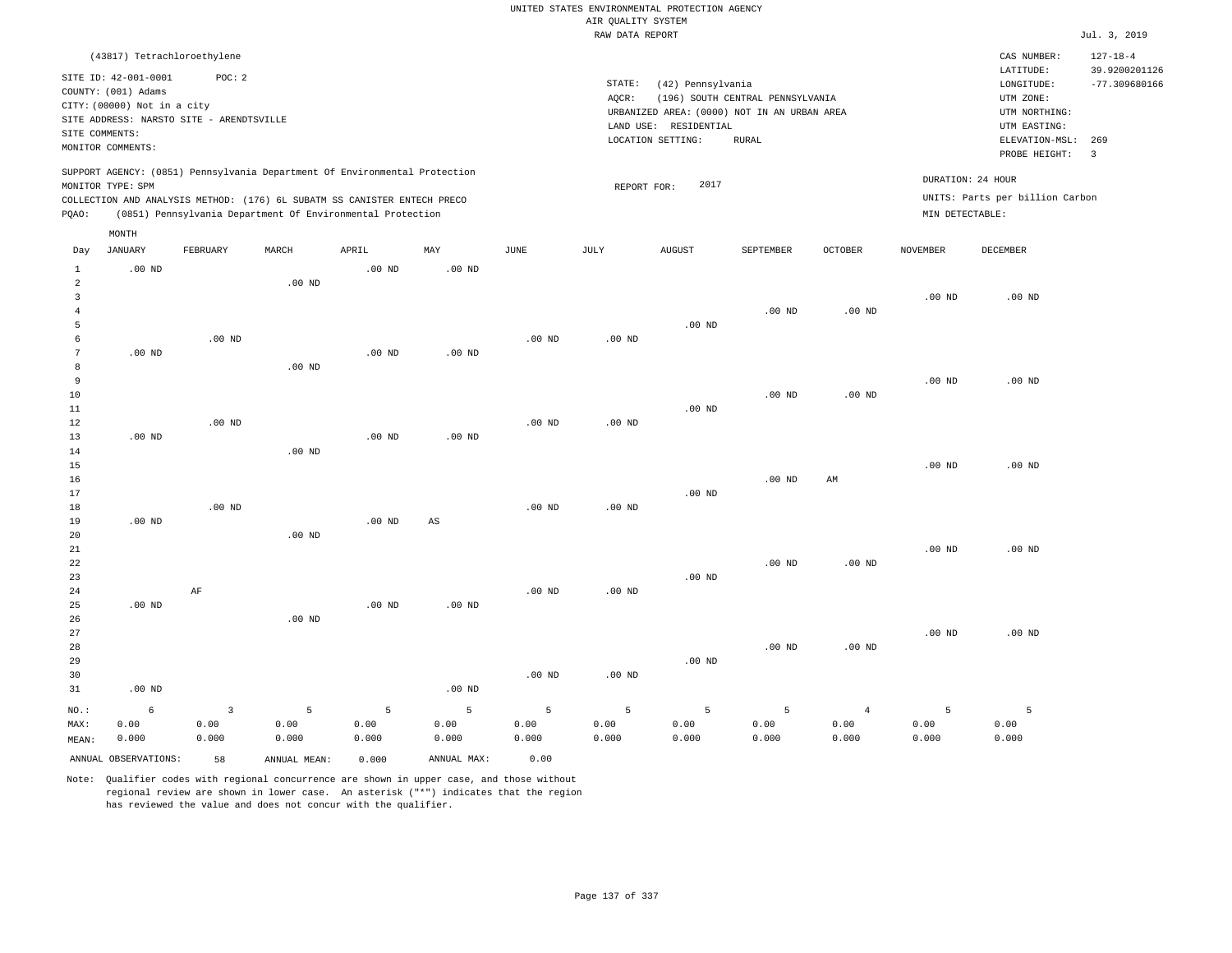|                                                 |                                                                                                                                             |                    |                    |                                                            |                                 |                                 | AIR QUALITY SYSTEM | UNITED STATES ENVIRONMENTAL PROTECTION AGENCY                                                                  |                                           |                    |                               |                                                                            |                                 |
|-------------------------------------------------|---------------------------------------------------------------------------------------------------------------------------------------------|--------------------|--------------------|------------------------------------------------------------|---------------------------------|---------------------------------|--------------------|----------------------------------------------------------------------------------------------------------------|-------------------------------------------|--------------------|-------------------------------|----------------------------------------------------------------------------|---------------------------------|
|                                                 |                                                                                                                                             |                    |                    |                                                            |                                 |                                 | RAW DATA REPORT    |                                                                                                                |                                           |                    |                               |                                                                            | Jul. 3, 2019                    |
|                                                 | (43817) Tetrachloroethylene                                                                                                                 |                    |                    |                                                            |                                 |                                 |                    |                                                                                                                |                                           |                    |                               | CAS NUMBER:<br>LATITUDE:                                                   | $127 - 18 - 4$<br>39.9200201126 |
| SITE COMMENTS:                                  | SITE ID: 42-001-0001<br>COUNTY: (001) Adams<br>CITY: (00000) Not in a city<br>SITE ADDRESS: NARSTO SITE - ARENDTSVILLE<br>MONITOR COMMENTS: | POC: 2             |                    |                                                            |                                 |                                 | STATE:<br>AQCR:    | (42) Pennsylvania<br>URBANIZED AREA: (0000) NOT IN AN URBAN AREA<br>LAND USE: RESIDENTIAL<br>LOCATION SETTING: | (196) SOUTH CENTRAL PENNSYLVANIA<br>RURAL |                    |                               | LONGITUDE:<br>UTM ZONE:<br>UTM NORTHING:<br>UTM EASTING:<br>ELEVATION-MSL: | $-77.309680166$<br>269          |
|                                                 | SUPPORT AGENCY: (0851) Pennsylvania Department Of Environmental Protection<br>MONITOR TYPE: SPM                                             |                    |                    |                                                            |                                 |                                 | REPORT FOR:        | 2018                                                                                                           |                                           |                    |                               | PROBE HEIGHT:<br>DURATION: 24 HOUR                                         | $\overline{3}$                  |
| PQAO:                                           | COLLECTION AND ANALYSIS METHOD: (176) 6L SUBATM SS CANISTER ENTECH PRECO                                                                    |                    |                    | (0851) Pennsylvania Department Of Environmental Protection |                                 |                                 |                    |                                                                                                                |                                           |                    |                               | UNITS: Parts per billion Carbon<br>MIN DETECTABLE: .06439                  |                                 |
|                                                 | MONTH                                                                                                                                       |                    |                    |                                                            |                                 |                                 |                    |                                                                                                                |                                           |                    |                               |                                                                            |                                 |
| Day                                             | JANUARY                                                                                                                                     | FEBRUARY           | MARCH              | APRIL                                                      | MAY                             | JUNE                            | JULY               | <b>AUGUST</b>                                                                                                  | SEPTEMBER                                 | <b>OCTOBER</b>     | <b>NOVEMBER</b>               | DECEMBER                                                                   |                                 |
| $\mathbf{1}$<br>$\overline{2}$                  | $.00$ ND                                                                                                                                    | $.00$ ND           |                    | $.00$ ND                                                   | $.00$ ND                        | .00 <sub>ND</sub>               | .11 LB             |                                                                                                                |                                           |                    |                               |                                                                            |                                 |
| $\overline{3}$<br>$\overline{4}$                |                                                                                                                                             |                    | $.00$ ND           |                                                            |                                 |                                 |                    |                                                                                                                |                                           |                    | .08SQ                         | $.00$ ND                                                                   |                                 |
| 5<br>6                                          |                                                                                                                                             |                    |                    |                                                            |                                 |                                 |                    | $.00$ ND                                                                                                       | $.00$ ND                                  | .00 <sub>ND</sub>  |                               |                                                                            |                                 |
| $7\phantom{.0}$<br>$^{\rm 8}$<br>$\overline{9}$ | $.00$ ND                                                                                                                                    | $.00$ ND           | $.00$ ND           | $.00$ ND                                                   | $.00$ ND                        | AM                              | .00 <sub>ND</sub>  |                                                                                                                |                                           |                    |                               |                                                                            |                                 |
| 10<br>11<br>12                                  |                                                                                                                                             |                    |                    |                                                            |                                 |                                 |                    | $.00$ ND                                                                                                       | $.00$ ND                                  | $.00$ ND           | $.00$ ND                      | $.00$ ND                                                                   |                                 |
| 13<br>14                                        | $.00$ ND                                                                                                                                    | $.00$ ND           |                    | $.00$ ND                                                   | $.00$ ND                        | .00 <sub>ND</sub>               | $.00$ ND           |                                                                                                                |                                           |                    |                               |                                                                            |                                 |
| 15<br>16<br>17                                  |                                                                                                                                             |                    | $.00$ ND           |                                                            |                                 |                                 |                    |                                                                                                                | $.00$ ND                                  | $.00$ ND           | $.00$ ND                      | $.00$ ND                                                                   |                                 |
| 18<br>19<br>20                                  | .00 <sub>ND</sub>                                                                                                                           | $.00$ ND           |                    | .00 <sub>ND</sub>                                          | $.00$ ND                        | .00 <sub>ND</sub>               | AM                 | $.00$ ND                                                                                                       |                                           |                    |                               |                                                                            |                                 |
| 21<br>$2\sqrt{2}$<br>23                         |                                                                                                                                             |                    | $.00$ ND           |                                                            |                                 |                                 |                    |                                                                                                                | .00 <sub>ND</sub>                         | $.00$ ND           | $.00$ ND                      | $.00$ ND                                                                   |                                 |
| 24<br>25<br>26<br>27                            | $.00$ ND                                                                                                                                    | $.00$ ND           | $.00$ ND           | $\mathbb{A}\mathbb{S}$                                     | $_{\rm AS}$                     | .00 <sub>ND</sub>               | $.00$ ND           | $.00$ ND                                                                                                       |                                           |                    |                               |                                                                            |                                 |
| 28<br>29<br>30<br>31                            |                                                                                                                                             |                    |                    |                                                            |                                 |                                 | $.00$ ND           | .54                                                                                                            | .00 <sub>ND</sub>                         | $.00$ ND           | AS                            | $.00$ ND                                                                   |                                 |
| NO.:<br>MAX:<br>MEAN:                           | 5<br>0.00<br>0.000                                                                                                                          | 5<br>0.00<br>0.000 | 5<br>0.00<br>0.000 | $\overline{4}$<br>0.00<br>0.000                            | $\overline{4}$<br>0.00<br>0.000 | $\overline{4}$<br>0.00<br>0.000 | 5<br>.11<br>.022   | 5<br>.54<br>.108                                                                                               | 5<br>0.00<br>0.000                        | 5<br>0.00<br>0.000 | $\overline{4}$<br>.08<br>.020 | 5<br>0.00<br>0.000                                                         |                                 |
|                                                 | ANNUAL OBSERVATIONS:                                                                                                                        | 56                 | ANNUAL MEAN:       | .013                                                       | ANNUAL MAX:                     | .54                             |                    |                                                                                                                |                                           |                    |                               |                                                                            |                                 |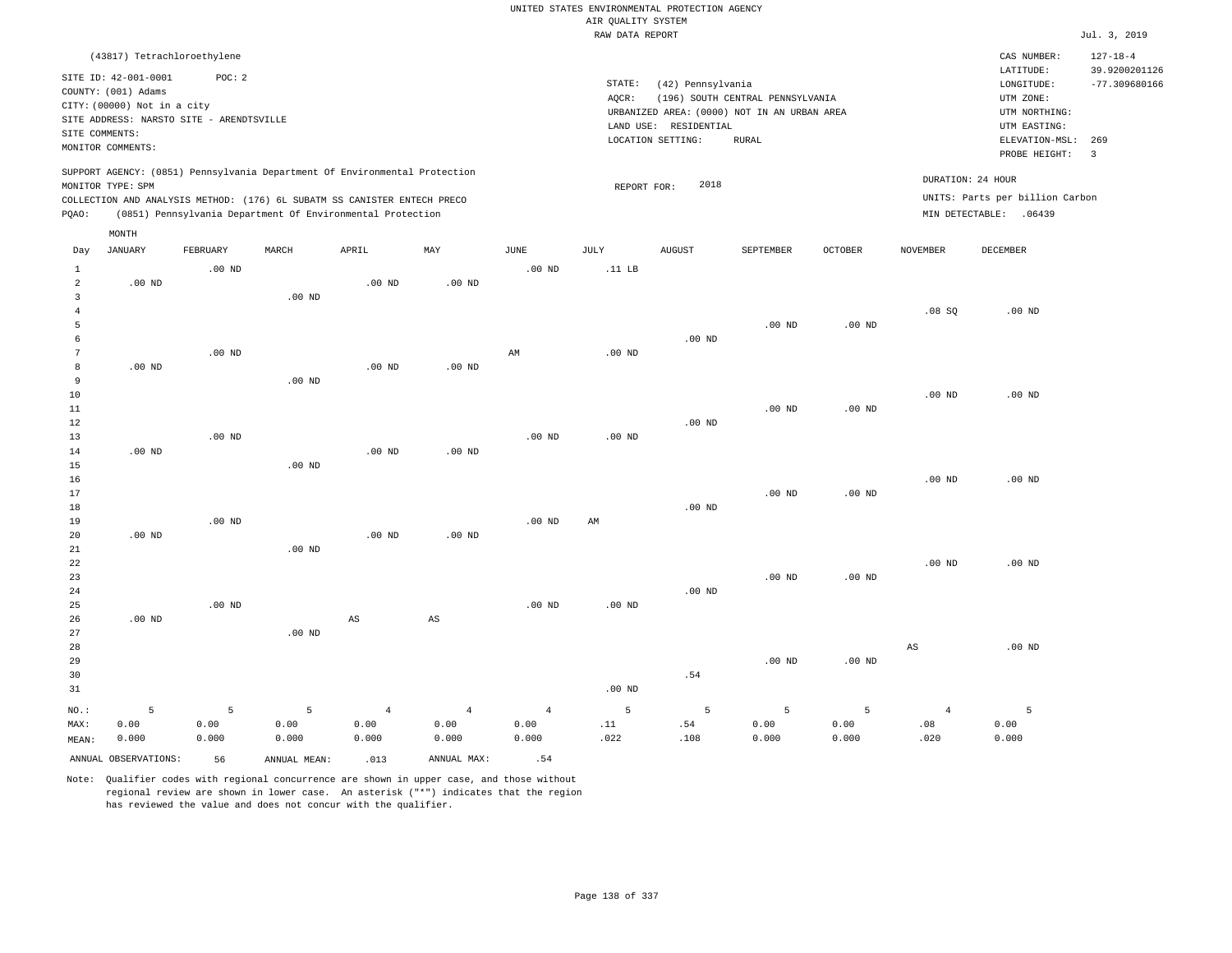|                                  |                                             |                   |                                                                            |                   |                |                   | AIR QUALITY SYSTEM | UNITED STATES ENVIRONMENTAL PROTECTION AGENCY |                                                                                 |                    |                   |                                 |                                |
|----------------------------------|---------------------------------------------|-------------------|----------------------------------------------------------------------------|-------------------|----------------|-------------------|--------------------|-----------------------------------------------|---------------------------------------------------------------------------------|--------------------|-------------------|---------------------------------|--------------------------------|
|                                  |                                             |                   |                                                                            |                   |                |                   | RAW DATA REPORT    |                                               |                                                                                 |                    |                   |                                 | Jul. 3, 2019                   |
|                                  | (43818) 1, 1, 2, 2-Tetrachloroethane        |                   |                                                                            |                   |                |                   |                    |                                               |                                                                                 |                    |                   | CAS NUMBER:<br>LATITUDE:        | $79 - 34 - 5$<br>39.9200201126 |
|                                  | SITE ID: 42-001-0001<br>COUNTY: (001) Adams | POC: 2            |                                                                            |                   |                |                   | STATE:             | (42) Pennsylvania                             |                                                                                 |                    |                   | LONGITUDE:                      | $-77.309680166$                |
|                                  | CITY: (00000) Not in a city                 |                   |                                                                            |                   |                |                   | AQCR:              |                                               | (196) SOUTH CENTRAL PENNSYLVANIA<br>URBANIZED AREA: (0000) NOT IN AN URBAN AREA |                    |                   | UTM ZONE:<br>UTM NORTHING:      |                                |
|                                  | SITE ADDRESS: NARSTO SITE - ARENDTSVILLE    |                   |                                                                            |                   |                |                   |                    | LAND USE: RESIDENTIAL                         |                                                                                 |                    |                   | UTM EASTING:                    |                                |
|                                  | SITE COMMENTS:                              |                   |                                                                            |                   |                |                   |                    | LOCATION SETTING:                             | <b>RURAL</b>                                                                    |                    |                   | ELEVATION-MSL:                  | 269                            |
|                                  | MONITOR COMMENTS:                           |                   |                                                                            |                   |                |                   |                    |                                               |                                                                                 |                    |                   | PROBE HEIGHT:                   | $\overline{3}$                 |
|                                  | MONITOR TYPE: SPM                           |                   | SUPPORT AGENCY: (0851) Pennsylvania Department Of Environmental Protection |                   |                |                   | REPORT FOR:        | 2013                                          |                                                                                 |                    | DURATION: 24 HOUR |                                 |                                |
|                                  |                                             |                   | COLLECTION AND ANALYSIS METHOD: (176) 6L SUBATM SS CANISTER ENTECH PRECO   |                   |                |                   |                    |                                               |                                                                                 |                    |                   | UNITS: Parts per billion Carbon |                                |
| PQAO:                            |                                             |                   | (0851) Pennsylvania Department Of Environmental Protection                 |                   |                |                   |                    |                                               |                                                                                 |                    | MIN DETECTABLE:   |                                 |                                |
|                                  | MONTH                                       |                   |                                                                            |                   |                |                   |                    |                                               |                                                                                 |                    |                   |                                 |                                |
| Day                              | JANUARY                                     | FEBRUARY          | MARCH                                                                      | APRIL             | MAY            | $_{\rm JUNE}$     | $\mathtt{JULY}$    | <b>AUGUST</b>                                 | SEPTEMBER                                                                       | $\mathtt{OCTOBER}$ | <b>NOVEMBER</b>   | DECEMBER                        |                                |
| $\mathbf{1}$                     |                                             |                   |                                                                            |                   |                |                   |                    |                                               | $\mathbb{A}\mathbb{S}$                                                          | .00 <sub>ND</sub>  |                   |                                 |                                |
| $\overline{c}$<br>$\overline{3}$ |                                             | $.00$ ND          |                                                                            |                   |                | $.00$ ND          | $.00$ ND           | AF                                            |                                                                                 |                    |                   |                                 |                                |
| $\overline{4}$                   | AF                                          |                   |                                                                            | $.00$ ND          | $.00$ ND       |                   |                    |                                               |                                                                                 |                    |                   |                                 |                                |
| 5                                |                                             |                   | $.00$ ND                                                                   |                   |                |                   |                    |                                               |                                                                                 |                    |                   |                                 |                                |
| 6                                |                                             |                   |                                                                            |                   |                |                   |                    |                                               |                                                                                 |                    | .00 <sub>ND</sub> | AF                              |                                |
| $\overline{7}$                   |                                             |                   |                                                                            |                   |                |                   |                    |                                               | .00 <sub>ND</sub>                                                               | $\rm{AF}$          |                   |                                 |                                |
| 8                                |                                             |                   |                                                                            |                   |                |                   |                    | $.00$ ND                                      |                                                                                 |                    |                   |                                 |                                |
| $\overline{9}$                   |                                             | $.00$ ND          |                                                                            |                   |                | $.00$ ND          | $.00$ ND           |                                               |                                                                                 |                    |                   |                                 |                                |
| $10$                             | AF                                          |                   |                                                                            | $.00$ ND          | $.00$ ND       |                   |                    |                                               |                                                                                 |                    |                   |                                 |                                |
| 11                               |                                             |                   | $.00$ ND                                                                   |                   |                |                   |                    |                                               |                                                                                 |                    |                   |                                 |                                |
| 12<br>13                         |                                             |                   |                                                                            |                   |                |                   |                    |                                               |                                                                                 |                    | $.00$ ND          | AF                              |                                |
| 14                               |                                             |                   |                                                                            |                   |                |                   |                    | $.00$ ND                                      | $.00$ ND                                                                        | .00 <sub>ND</sub>  |                   |                                 |                                |
| 15                               |                                             | AF                |                                                                            |                   |                | $.00$ ND          | $.00$ ND           |                                               |                                                                                 |                    |                   |                                 |                                |
| 16                               | $.00$ ND                                    |                   |                                                                            | $.00$ ND          | $.00$ ND       |                   |                    |                                               |                                                                                 |                    |                   |                                 |                                |
| 17                               |                                             |                   | .00 <sub>ND</sub>                                                          |                   |                |                   |                    |                                               |                                                                                 |                    |                   |                                 |                                |
| 18                               |                                             |                   |                                                                            |                   |                |                   |                    |                                               |                                                                                 |                    | AF                | $.00$ ND                        |                                |
| 19                               |                                             |                   |                                                                            |                   |                |                   |                    |                                               | $.00$ ND                                                                        | .00 <sub>ND</sub>  |                   |                                 |                                |
| 20                               |                                             |                   |                                                                            |                   |                |                   |                    | .00 $CL$                                      |                                                                                 |                    |                   |                                 |                                |
| 21                               |                                             | $.00$ ND          |                                                                            |                   |                | .00 <sub>ND</sub> | $.00$ ND           |                                               |                                                                                 |                    |                   |                                 |                                |
| 22                               | $.00$ ND                                    |                   |                                                                            | .00 <sub>ND</sub> | $.00$ ND       |                   |                    |                                               |                                                                                 |                    |                   |                                 |                                |
| 23                               |                                             |                   | $.00$ ND                                                                   |                   |                |                   |                    |                                               |                                                                                 |                    |                   |                                 |                                |
| 24<br>25                         |                                             |                   |                                                                            |                   |                |                   |                    |                                               | $.00$ ND                                                                        | .00 <sub>ND</sub>  | AF                | $\mathbb{A}\mathbb{S}$          |                                |
| 26                               |                                             |                   |                                                                            |                   |                |                   |                    | .00 <sub>ND</sub>                             |                                                                                 |                    |                   |                                 |                                |
| 27                               |                                             | .00 <sub>ND</sub> |                                                                            |                   |                | .00 <sub>ND</sub> | $.00$ ND           |                                               |                                                                                 |                    |                   |                                 |                                |
| 28                               | $.00$ ND                                    |                   |                                                                            | $.00$ ND          | $.00$ ND       |                   |                    |                                               |                                                                                 |                    |                   |                                 |                                |
| 29                               |                                             |                   | .00 <sub>ND</sub>                                                          |                   |                |                   |                    |                                               |                                                                                 |                    |                   |                                 |                                |
| 30                               |                                             |                   |                                                                            |                   |                |                   |                    |                                               |                                                                                 |                    | $\rm{AF}$         | $.00$ ND                        |                                |
| 31                               |                                             |                   |                                                                            |                   |                |                   |                    |                                               |                                                                                 | .00 <sub>ND</sub>  |                   |                                 |                                |
| NO.:                             | $\overline{\mathbf{3}}$                     | $\overline{4}$    | 5                                                                          | $\overline{5}$    | $\overline{5}$ | 5                 | 5                  | $\overline{4}$                                | $\overline{4}$                                                                  | 5                  | $\overline{a}$    | $\overline{a}$                  |                                |
| MAX:                             | 0.00                                        | 0.00              | 0.00                                                                       | 0.00              | 0.00           | 0.00              | 0.00               | 0.00                                          | 0.00                                                                            | 0.00               | 0.00              | 0.00                            |                                |
| MEAN:                            | 0.000                                       | 0.000             | 0.000                                                                      | 0.000             | 0.000          | 0.000             | 0.000              | 0.000                                         | 0.000                                                                           | 0.000              | 0.000             | 0.000                           |                                |
|                                  | ANNUAL OBSERVATIONS:                        | 49                | ANNUAL, MEAN:                                                              | 0.000             | ANNUAL MAX:    | 0.00              |                    |                                               |                                                                                 |                    |                   |                                 |                                |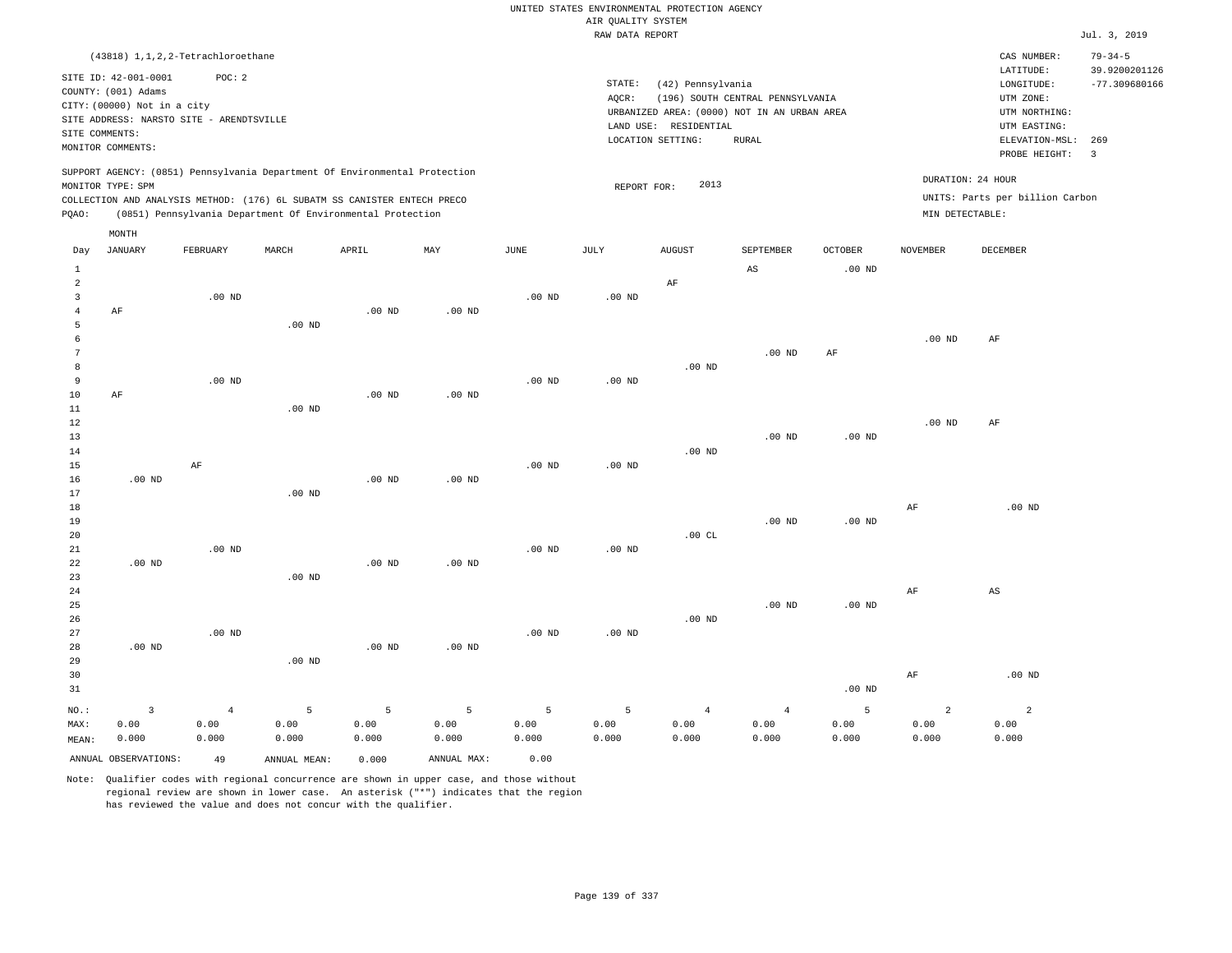|                                  |                                             |                   |                                                                            |                |                   |                   | AIR QUALITY SYSTEM | UNITED STATES ENVIRONMENTAL PROTECTION AGENCY |                                  |                   |                   |                                 |                                |
|----------------------------------|---------------------------------------------|-------------------|----------------------------------------------------------------------------|----------------|-------------------|-------------------|--------------------|-----------------------------------------------|----------------------------------|-------------------|-------------------|---------------------------------|--------------------------------|
|                                  |                                             |                   |                                                                            |                |                   |                   | RAW DATA REPORT    |                                               |                                  |                   |                   |                                 | Jul. 3, 2019                   |
|                                  | (43818) 1, 1, 2, 2-Tetrachloroethane        |                   |                                                                            |                |                   |                   |                    |                                               |                                  |                   |                   | CAS NUMBER:<br>LATITUDE:        | $79 - 34 - 5$<br>39.9200201126 |
|                                  | SITE ID: 42-001-0001<br>COUNTY: (001) Adams | POC: 2            |                                                                            |                |                   |                   | STATE:<br>AQCR:    | (42) Pennsylvania                             | (196) SOUTH CENTRAL PENNSYLVANIA |                   |                   | LONGITUDE:<br>UTM ZONE:         | $-77.309680166$                |
|                                  | CITY: (00000) Not in a city                 |                   |                                                                            |                |                   |                   |                    | URBANIZED AREA: (0000) NOT IN AN URBAN AREA   |                                  |                   |                   | UTM NORTHING:                   |                                |
|                                  | SITE ADDRESS: NARSTO SITE - ARENDTSVILLE    |                   |                                                                            |                |                   |                   |                    | LAND USE: RESIDENTIAL                         |                                  |                   |                   | UTM EASTING:                    |                                |
| SITE COMMENTS:                   | MONITOR COMMENTS:                           |                   |                                                                            |                |                   |                   |                    | LOCATION SETTING:                             | <b>RURAL</b>                     |                   |                   | ELEVATION-MSL:<br>PROBE HEIGHT: | 269<br>$\overline{3}$          |
|                                  | MONITOR TYPE: SPM                           |                   | SUPPORT AGENCY: (0851) Pennsylvania Department Of Environmental Protection |                |                   |                   | REPORT FOR:        | 2014                                          |                                  |                   | DURATION: 24 HOUR |                                 |                                |
|                                  |                                             |                   | COLLECTION AND ANALYSIS METHOD: (176) 6L SUBATM SS CANISTER ENTECH PRECO   |                |                   |                   |                    |                                               |                                  |                   |                   | UNITS: Parts per billion Carbon |                                |
| PQAO:                            |                                             |                   | (0851) Pennsylvania Department Of Environmental Protection                 |                |                   |                   |                    |                                               |                                  |                   | MIN DETECTABLE:   |                                 |                                |
|                                  | MONTH                                       |                   |                                                                            |                |                   |                   |                    |                                               |                                  |                   |                   |                                 |                                |
| Day                              | <b>JANUARY</b>                              | FEBRUARY          | MARCH                                                                      | APRIL          | MAY               | <b>JUNE</b>       | JULY               | <b>AUGUST</b>                                 | SEPTEMBER                        | <b>OCTOBER</b>    | <b>NOVEMBER</b>   | <b>DECEMBER</b>                 |                                |
| $\mathbf{1}$<br>$\sqrt{2}$       |                                             |                   |                                                                            |                |                   |                   |                    |                                               | $.00$ ND                         | $.00$ ND          | .00 <sub>ND</sub> | AF                              |                                |
| $\overline{3}$<br>$\overline{4}$ |                                             | $.00$ ND          |                                                                            |                |                   | .00 <sub>ND</sub> | $.00$ ND           | $.00$ ND                                      |                                  |                   |                   |                                 |                                |
| 5                                | AS                                          |                   |                                                                            | $.00$ ND       | .00 <sub>ND</sub> |                   |                    |                                               |                                  |                   |                   |                                 |                                |
| $\epsilon$                       |                                             |                   | .00 <sub>ND</sub>                                                          |                |                   |                   |                    |                                               |                                  |                   |                   |                                 |                                |
| $\overline{7}$                   |                                             |                   |                                                                            |                |                   |                   |                    |                                               |                                  |                   | $.00$ ND          | $.00$ ND                        |                                |
| 8                                |                                             |                   |                                                                            |                |                   |                   |                    |                                               | .00 <sub>ND</sub>                | .00 <sub>ND</sub> |                   |                                 |                                |
| $\overline{9}$<br>10             |                                             | $.00$ ND          |                                                                            |                |                   | $.00$ ND          | .00 <sub>ND</sub>  | $.00$ ND                                      |                                  |                   |                   |                                 |                                |
| 11                               | $.00$ ND                                    |                   |                                                                            | $.00$ ND       | .00 <sub>ND</sub> |                   |                    |                                               |                                  |                   |                   |                                 |                                |
| 12                               |                                             |                   | $.00$ ND                                                                   |                |                   |                   |                    |                                               |                                  |                   |                   |                                 |                                |
| 13                               |                                             |                   |                                                                            |                |                   |                   |                    |                                               |                                  |                   | $.00$ ND          | $.00$ ND                        |                                |
| 14                               |                                             |                   |                                                                            |                |                   |                   |                    |                                               | $.00$ ND                         | .00 <sub>ND</sub> |                   |                                 |                                |
| 15                               |                                             |                   |                                                                            |                |                   |                   |                    | .00 <sub>ND</sub>                             |                                  |                   |                   |                                 |                                |
| 16<br>17                         | $.00$ ND                                    | $.00$ ND          |                                                                            | $.00$ ND       | .00 <sub>ND</sub> | $.00$ ND          | $.00$ ND           |                                               |                                  |                   |                   |                                 |                                |
| 18                               |                                             |                   | $.00$ ND                                                                   |                |                   |                   |                    |                                               |                                  |                   |                   |                                 |                                |
| 19                               |                                             |                   |                                                                            |                |                   |                   |                    |                                               |                                  |                   | $.00$ ND          | $.00$ ND                        |                                |
| 20                               |                                             |                   |                                                                            |                |                   |                   |                    |                                               | $\rm{AF}$                        | .00 <sub>ND</sub> |                   |                                 |                                |
| 21                               |                                             |                   |                                                                            |                |                   |                   |                    | $.00$ ND                                      |                                  |                   |                   |                                 |                                |
| 22<br>23                         | $.00$ ND                                    | $.00$ ND          |                                                                            | $.00$ ND       | $.00$ ND          | .00 <sub>ND</sub> | $.00$ ND           |                                               |                                  |                   |                   |                                 |                                |
| 24                               |                                             |                   | $.00$ ND                                                                   |                |                   |                   |                    |                                               |                                  |                   |                   |                                 |                                |
| 25                               |                                             |                   |                                                                            |                |                   |                   |                    |                                               |                                  |                   | $.00$ ND          | $.00$ ND                        |                                |
| 26                               |                                             |                   |                                                                            |                |                   |                   |                    |                                               | $.00$ ND                         | $_{\rm AS}$       |                   |                                 |                                |
| 27                               |                                             |                   |                                                                            |                |                   |                   |                    | $\mathbb{A}\mathbb{S}$                        |                                  |                   |                   |                                 |                                |
| 28                               |                                             | .00 <sub>ND</sub> |                                                                            |                |                   | .00 <sub>ND</sub> | $.00$ ND           |                                               |                                  |                   |                   |                                 |                                |
| 29<br>30                         | $.00$ ND                                    |                   | $.00$ ND                                                                   | $\rm{AF}$      | $.00$ ND          |                   |                    |                                               |                                  |                   |                   |                                 |                                |
| 31                               |                                             |                   |                                                                            |                |                   |                   |                    |                                               |                                  |                   |                   | $.00$ ND                        |                                |
| NO.:                             | $\overline{4}$                              | 5                 | 5                                                                          | $\overline{4}$ | 5                 | 5                 | 5                  | $\overline{4}$                                | $\overline{4}$                   | $\sqrt{4}$        | 5                 | 5                               |                                |
| MAX:                             | 0.00                                        | 0.00              | 0.00                                                                       | 0.00           | 0.00              | 0.00              | 0.00               | 0.00                                          | 0.00                             | 0.00              | 0.00              | 0.00                            |                                |
| MEAN:                            | 0.000                                       | 0.000             | 0.000                                                                      | 0.000          | 0.000             | 0.000             | 0.000              | 0.000                                         | 0.000                            | 0.000             | 0.000             | 0.000                           |                                |
|                                  | ANNUAL OBSERVATIONS:                        | 55                | ANNUAL MEAN:                                                               | 0.000          | ANNUAL MAX:       | 0.00              |                    |                                               |                                  |                   |                   |                                 |                                |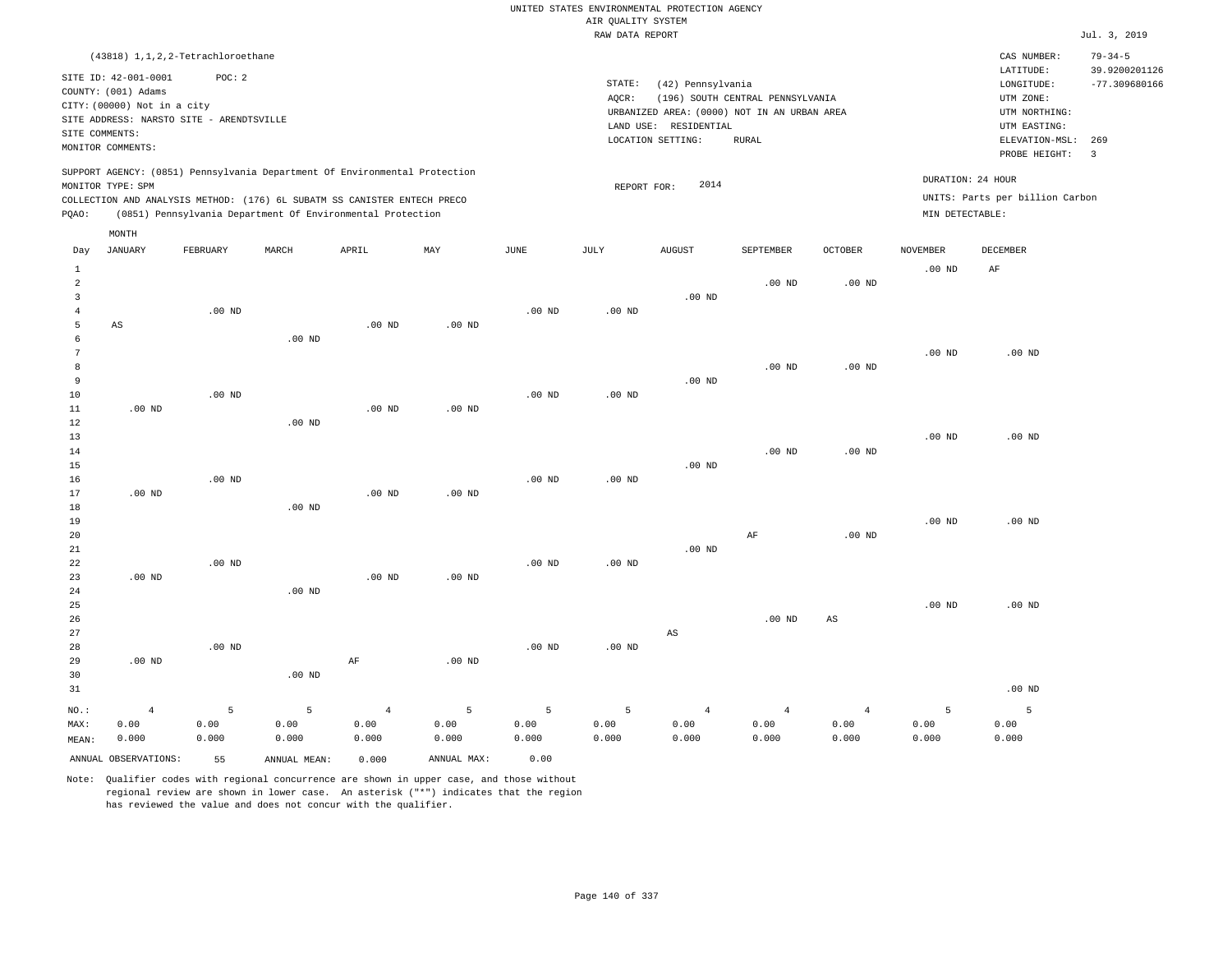RAW DATA REPORT Jul. 3, 2019 UNITED STATES ENVIRONMENTAL PROTECTION AGENCY AIR QUALITY SYSTEM (43818) 1,1,2,2-Tetrachloroethane STATE: (42) Pennsylvania CAS NUMBER: 79-34-5 SITE ID: 42-001-0001 POC: 2 AQCR: (196) SOUTH CENTRAL PENNSYLVANIA COUNTY: (001) Adams CITY: (00000) Not in a city LONGITUDE: -77.309680166 LATITUDE: 39.9200201126 LOCATION SETTING: RURAL SITE ADDRESS: NARSTO SITE - ARENDTSVILLE LAND USE: RESIDENTIAL SITE COMMENTS: MONITOR COMMENTS: PROBE HEIGHT: 3 ELEVATION-MSL: 269 URBANIZED AREA: (0000) NOT IN AN URBAN AREA **URBAN SERIA UTM NORTHING**: UTM EASTING: UTM ZONE: SUPPORT AGENCY: (0851) Pennsylvania Department Of Environmental Protection MONITOR TYPE: SPM COLLECTION AND ANALYSIS METHOD: (176) 6L SUBATM SS CANISTER ENTECH PRECO REPORT FOR: 2015 UNITS: Parts per billion Carbon PQAO: (0851) Pennsylvania Department Of Environmental Protection MIN DETECTABLE: DURATION: 24 HOUR .00 ND .00 ND .00 ND .00 ND .00 ND 5 .00 ND .00 ND .00 ND .00 ND .00 ND .00 ND .00 ND .00 ND .00 ND .00 ND .00 ND .00 ND .00 ND .00 ND .00 ND AS .00 ND .00 ND .00 ND .00 ND .00 ND .00 ND .00 ND .00 ND .00 ND .00 ND AF .00 ND .00 ND .00 ND .00 ND .00 ND .00 ND .00 ND .00 ND AS .00 ND .00 ND .00 ND .00 ND .00 ND .00 ND .00 ND .00 ND .00 ND .00 ND .00 ND .00 ND .00 ND .00 ND .00 ND .00 ND .00 ND .00 ND .00 ND 4 6 5 4 5 4 5 4 5 5 5 0.00 Day JANUARY FEBRUARY MARCH APRIL MAY JUNE JULY AUGUST SEPTEMBER OCTOBER NOVEMBER DECEMBER MONTH

MAX: MEAN: 0.00 0.000 0.00 0.000 0.00 0.000 0.00 0.000 0.00 0.000 0.00 0.000 0.00 0.000 0.00 0.000 0.00 0.000 0.00 0.000 0.00 0.000 ANNUAL OBSERVATIONS: 57 ANNUAL MEAN: 0.000 ANNUAL MAX: 0.00

Note: Qualifier codes with regional concurrence are shown in upper case, and those without regional review are shown in lower case. An asterisk ("\*") indicates that the region has reviewed the value and does not concur with the qualifier.

NO.:

0.000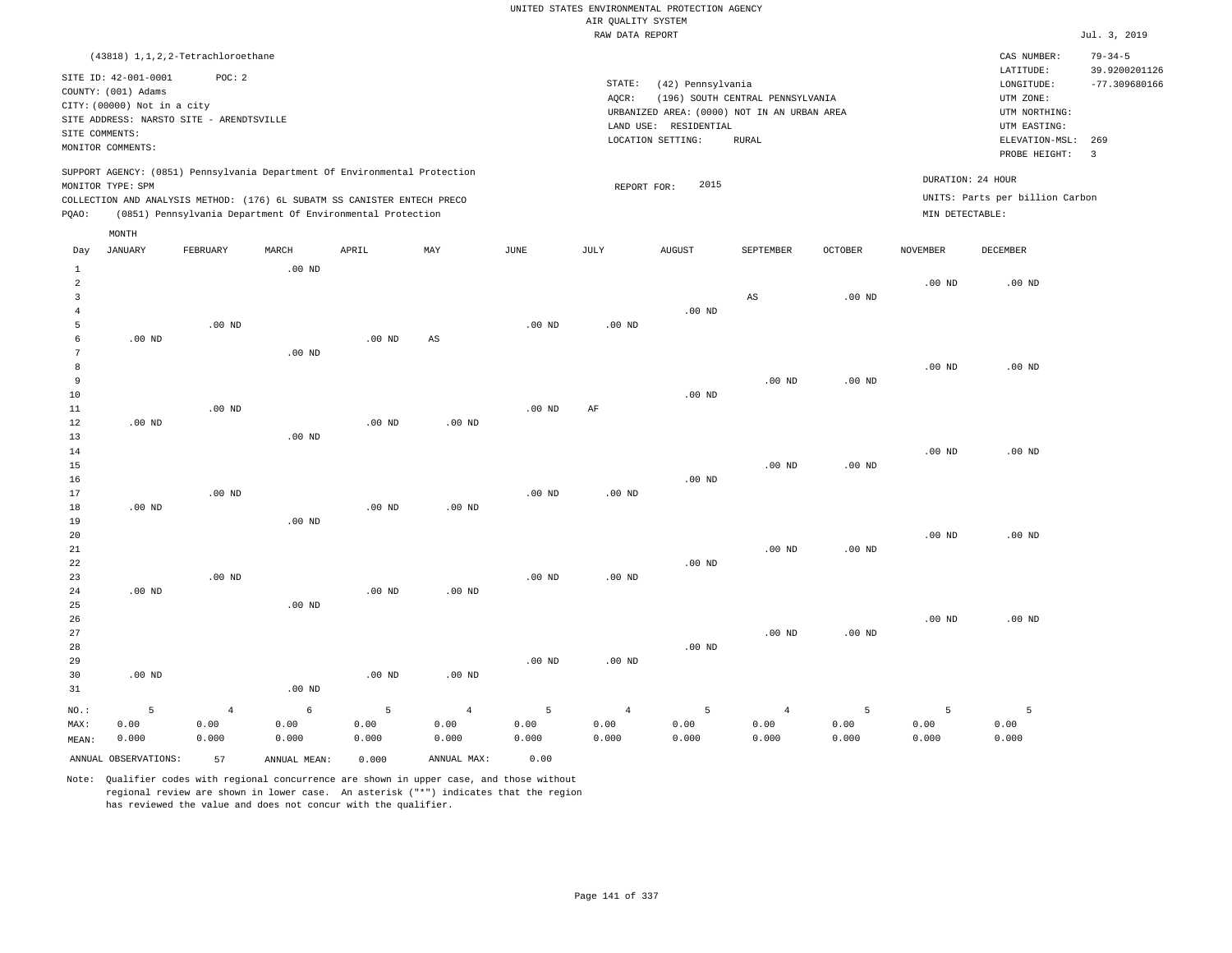RAW DATA REPORT JUL. 3, 2019 UNITED STATES ENVIRONMENTAL PROTECTION AGENCY AIR QUALITY SYSTEM (43818) 1,1,2,2-Tetrachloroethane STATE: (42) Pennsylvania CAS NUMBER: 79-34-5 SITE ID: 42-001-0001 POC: 2 AQCR: (196) SOUTH CENTRAL PENNSYLVANIA COUNTY: (001) Adams CITY: (00000) Not in a city LONGITUDE: -77.309680166 LATITUDE: 39.9200201126 LOCATION SETTING: RURAL SITE ADDRESS: NARSTO SITE - ARENDTSVILLE LAND USE: RESIDENTIAL SITE COMMENTS: MONITOR COMMENTS: PROBE HEIGHT: 3 ELEVATION-MSL: 269 URBANIZED AREA: (0000) NOT IN AN URBAN AREA **URBAN SERIA UTM NORTHING**: UTM EASTING: UTM ZONE: SUPPORT AGENCY: (0851) Pennsylvania Department Of Environmental Protection MONITOR TYPE: SPM COLLECTION AND ANALYSIS METHOD: (176) 6L SUBATM SS CANISTER ENTECH PRECO REPORT FOR: 2016 UNITS: Parts per billion Carbon PQAO: (0851) Pennsylvania Department Of Environmental Protection MIN DETECTABLE: DURATION: 24 HOUR 1 2 3 4 5 6 7 8 9 10 11 12 13 14 15 16 17 18 19  $20$ 21 22 23 24  $25$ 26 27 28 29 30 31 .00 ND .00 ND .00 ND .00 ND .00 ND .00 ND NO.: MAX: MEAN: 6 0.00 0.000 .00 ND .00 ND .00 ND .00 ND .00 ND .00 ND .00 ND .00 ND .00 ND AS .00 ND .00 ND .00 ND .00 ND .00 ND .00 ND .00 ND .00 ND .00 ND .00 ND .00 ND .00 ND .00 ND .00 ND .00 ND .00 ND .00 ND TS .00 ND .00 ND .00 ND .00 ND .00 ND .00 ND .00 ND .00 ND .00 ND .00 ND .00 ND .00 ND .00 ND .00 ND .00 ND .00 ND .00 ND .00 ND .00 ND .00 ND .00 ND .00 ND .00 ND .00 ND .00 ND AF .00 ND 4 0.00 0.000 5 0.00 0.000 5 0.00 0.000 5 0.00 0.000 5 0.00 0.000 4 0.00 0.000 5 0.00 0.000 5 0.00 0.000 5 0.00 0.000 5 0.00 0.000 4 0.00 0.000 ANNUAL OBSERVATIONS: 58 ANNUAL MEAN: 0.000 ANNUAL MAX: 0.00 Day JANUARY FEBRUARY MARCH APRIL MAY JUNE JULY AUGUST SEPTEMBER OCTOBER NOVEMBER DECEMBER MONTH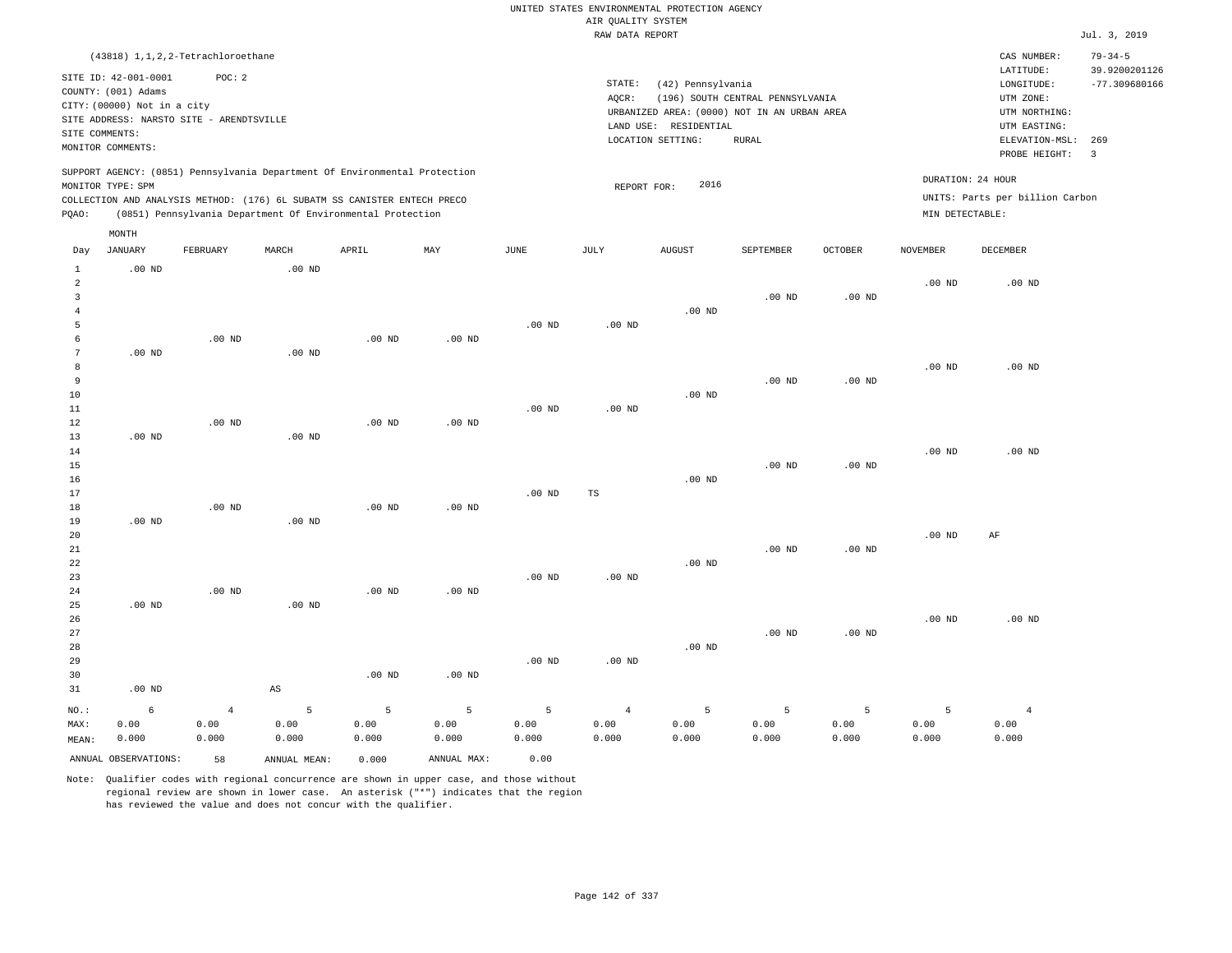|                                     |                                                                                                                    |                                 |                                                                                                                                                                                                                      |                    |                        |                    |                    | UNITED STATES ENVIRONMENTAL PROTECTION AGENCY                    |                                  |                                 |                                      |                                                                      |                                                   |
|-------------------------------------|--------------------------------------------------------------------------------------------------------------------|---------------------------------|----------------------------------------------------------------------------------------------------------------------------------------------------------------------------------------------------------------------|--------------------|------------------------|--------------------|--------------------|------------------------------------------------------------------|----------------------------------|---------------------------------|--------------------------------------|----------------------------------------------------------------------|---------------------------------------------------|
|                                     |                                                                                                                    |                                 |                                                                                                                                                                                                                      |                    |                        |                    | AIR QUALITY SYSTEM |                                                                  |                                  |                                 |                                      |                                                                      |                                                   |
|                                     |                                                                                                                    |                                 |                                                                                                                                                                                                                      |                    |                        |                    | RAW DATA REPORT    |                                                                  |                                  |                                 |                                      |                                                                      | Jul. 3, 2019                                      |
|                                     | (43818) 1, 1, 2, 2-Tetrachloroethane<br>SITE ID: 42-001-0001<br>COUNTY: (001) Adams<br>CITY: (00000) Not in a city | POC: 2                          |                                                                                                                                                                                                                      |                    |                        |                    | STATE:<br>AQCR:    | (42) Pennsylvania<br>URBANIZED AREA: (0000) NOT IN AN URBAN AREA | (196) SOUTH CENTRAL PENNSYLVANIA |                                 |                                      | CAS NUMBER:<br>LATITUDE:<br>LONGITUDE:<br>UTM ZONE:<br>UTM NORTHING: | $79 - 34 - 5$<br>39.9200201126<br>$-77.309680166$ |
| SITE COMMENTS:                      | SITE ADDRESS: NARSTO SITE - ARENDTSVILLE<br>MONITOR COMMENTS:                                                      |                                 |                                                                                                                                                                                                                      |                    |                        |                    |                    | LAND USE: RESIDENTIAL<br>LOCATION SETTING:                       | <b>RURAL</b>                     |                                 |                                      | UTM EASTING:<br>ELEVATION-MSL:<br>PROBE HEIGHT:                      | 269<br>$\overline{\mathbf{3}}$                    |
| PQAO:                               | MONITOR TYPE: SPM                                                                                                  |                                 | SUPPORT AGENCY: (0851) Pennsylvania Department Of Environmental Protection<br>COLLECTION AND ANALYSIS METHOD: (176) 6L SUBATM SS CANISTER ENTECH PRECO<br>(0851) Pennsylvania Department Of Environmental Protection |                    |                        |                    | REPORT FOR:        | 2017                                                             |                                  |                                 | DURATION: 24 HOUR<br>MIN DETECTABLE: | UNITS: Parts per billion Carbon                                      |                                                   |
| Day                                 | MONTH<br><b>JANUARY</b>                                                                                            | FEBRUARY                        | MARCH                                                                                                                                                                                                                | APRIL              | MAY                    | <b>JUNE</b>        | <b>JULY</b>        | AUGUST                                                           | SEPTEMBER                        | OCTOBER                         | <b>NOVEMBER</b>                      | <b>DECEMBER</b>                                                      |                                                   |
| $\mathbf{1}$<br>$\overline{a}$<br>3 | $.00$ ND                                                                                                           |                                 | $.00$ ND                                                                                                                                                                                                             | $.00$ ND           | $.00$ ND               |                    |                    |                                                                  |                                  |                                 | $.00$ ND                             | .00 <sub>ND</sub>                                                    |                                                   |
| $\bf{4}$<br>5<br>6                  |                                                                                                                    | $.00$ ND                        |                                                                                                                                                                                                                      |                    |                        | $.00$ ND           | $.00$ ND           | .00 <sub>ND</sub>                                                | $.00$ ND                         | $.00$ ND                        |                                      |                                                                      |                                                   |
| $7\phantom{.0}$<br>8<br>9           | $.00$ ND                                                                                                           |                                 | $.00$ ND                                                                                                                                                                                                             | $.00$ ND           | .00 <sub>ND</sub>      |                    |                    |                                                                  |                                  |                                 | $.00$ ND                             | $.00$ ND                                                             |                                                   |
| 10<br>$11\,$<br>12<br>13            | $.00$ ND                                                                                                           | $.00$ ND                        |                                                                                                                                                                                                                      | .00 <sub>ND</sub>  | $.00$ ND               | $.00$ ND           | .00 <sub>ND</sub>  | $.00$ ND                                                         | $.00$ ND                         | $.00$ ND                        |                                      |                                                                      |                                                   |
| 14<br>15<br>16                      |                                                                                                                    |                                 | .00 <sub>ND</sub>                                                                                                                                                                                                    |                    |                        |                    |                    |                                                                  | $.00$ ND                         | AM                              | $.00$ ND                             | $.00$ ND                                                             |                                                   |
| 17<br>18<br>19<br>20                | $.00$ ND                                                                                                           | $.00$ ND                        | $.00$ ND                                                                                                                                                                                                             | .00 <sub>ND</sub>  | $\mathbb{A}\mathbb{S}$ | $.00$ ND           | $.00$ ND           | .00 <sub>ND</sub>                                                |                                  |                                 |                                      |                                                                      |                                                   |
| 21<br>22<br>23<br>24                |                                                                                                                    | AF                              |                                                                                                                                                                                                                      |                    |                        | $.00$ ND           | $.00$ ND           | $.00$ ND                                                         | .00 <sub>ND</sub>                | $.00$ ND                        | $.00$ ND                             | $.00$ ND                                                             |                                                   |
| 25<br>26<br>27                      | $.00$ ND                                                                                                           |                                 | .00 <sub>ND</sub>                                                                                                                                                                                                    | .00 <sub>ND</sub>  | $.00$ ND               |                    |                    |                                                                  |                                  |                                 | $.00$ ND                             | $.00$ ND                                                             |                                                   |
| 28<br>29<br>30<br>31                | $.00$ ND                                                                                                           |                                 |                                                                                                                                                                                                                      |                    | $.00$ ND               | $.00$ ND           | .00 <sub>ND</sub>  | .00 <sub>ND</sub>                                                | .00 <sub>ND</sub>                | $.00$ ND                        |                                      |                                                                      |                                                   |
| NO.:<br>MAX:<br>MEAN:               | 6<br>0.00<br>0.000                                                                                                 | $\overline{3}$<br>0.00<br>0.000 | 5<br>0.00<br>0.000                                                                                                                                                                                                   | 5<br>0.00<br>0.000 | 5<br>0.00<br>0.000     | 5<br>0.00<br>0.000 | 5<br>0.00<br>0.000 | 5<br>0.00<br>0.000                                               | 5<br>0.00<br>0.000               | $\overline{4}$<br>0.00<br>0.000 | 5<br>0.00<br>0.000                   | 5<br>0.00<br>0.000                                                   |                                                   |
|                                     | ANNUAL OBSERVATIONS:                                                                                               | 58                              | ANNUAL MEAN:                                                                                                                                                                                                         | 0.000              | ANNUAL MAX:            | 0.00               |                    |                                                                  |                                  |                                 |                                      |                                                                      |                                                   |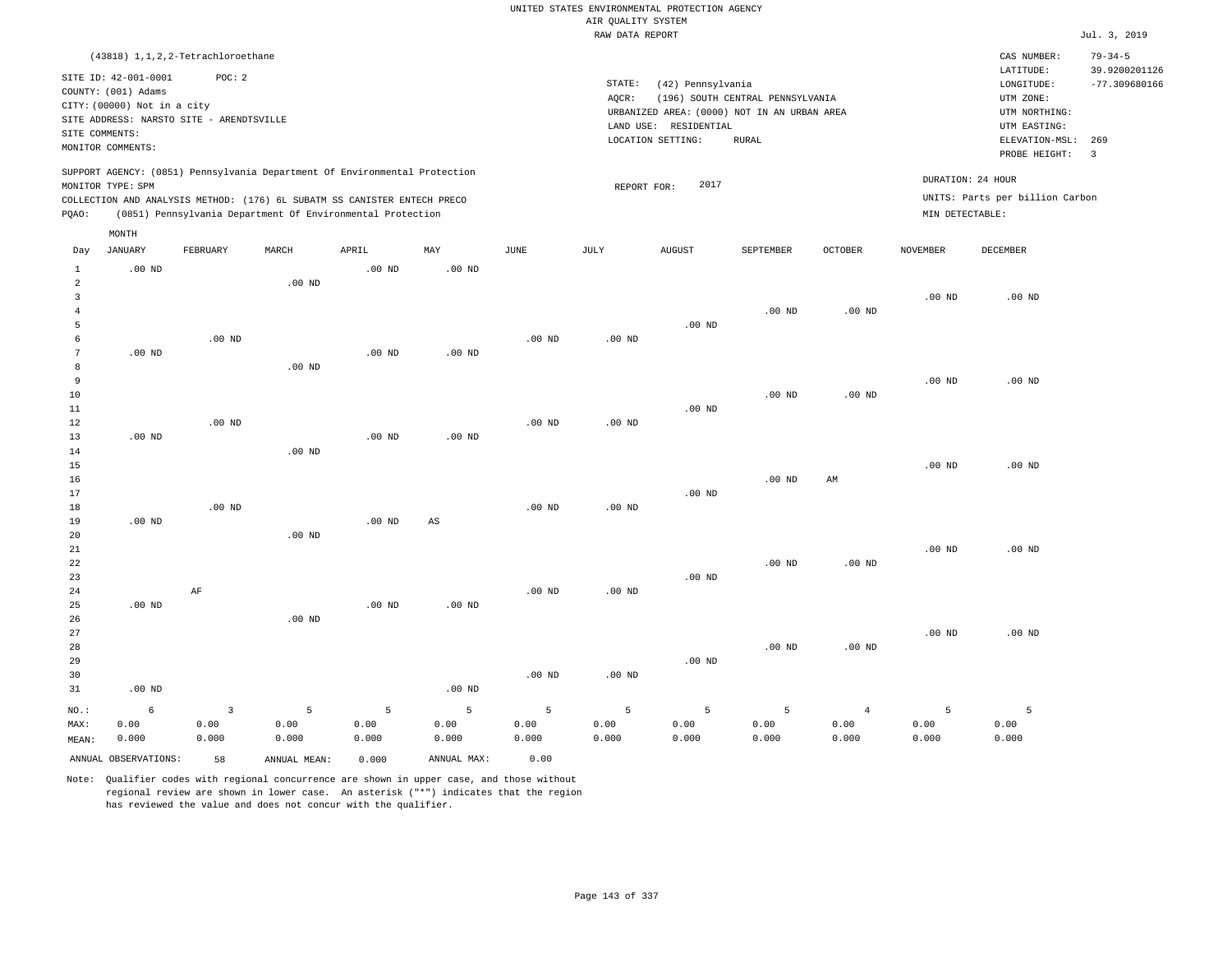|                     |                                                                                                                    |          |                                                            |                        |                        |                        |                                       | UNITED STATES ENVIRONMENTAL PROTECTION AGENCY |                                  |                   |                        |                                                     |                                                   |
|---------------------|--------------------------------------------------------------------------------------------------------------------|----------|------------------------------------------------------------|------------------------|------------------------|------------------------|---------------------------------------|-----------------------------------------------|----------------------------------|-------------------|------------------------|-----------------------------------------------------|---------------------------------------------------|
|                     |                                                                                                                    |          |                                                            |                        |                        |                        | AIR QUALITY SYSTEM<br>RAW DATA REPORT |                                               |                                  |                   |                        |                                                     | Jul. 3, 2019                                      |
|                     |                                                                                                                    |          |                                                            |                        |                        |                        |                                       |                                               |                                  |                   |                        |                                                     |                                                   |
|                     | (43818) 1, 1, 2, 2-Tetrachloroethane<br>SITE ID: 42-001-0001<br>COUNTY: (001) Adams<br>CITY: (00000) Not in a city | POC: 2   |                                                            |                        |                        |                        | STATE:<br>AQCR:                       | (42) Pennsylvania                             | (196) SOUTH CENTRAL PENNSYLVANIA |                   |                        | CAS NUMBER:<br>LATITUDE:<br>LONGITUDE:<br>UTM ZONE: | $79 - 34 - 5$<br>39.9200201126<br>$-77.309680166$ |
|                     | SITE ADDRESS: NARSTO SITE - ARENDTSVILLE                                                                           |          |                                                            |                        |                        |                        |                                       | URBANIZED AREA: (0000) NOT IN AN URBAN AREA   |                                  |                   |                        | UTM NORTHING:                                       |                                                   |
| SITE COMMENTS:      |                                                                                                                    |          |                                                            |                        |                        |                        |                                       | LAND USE: RESIDENTIAL                         |                                  |                   |                        | UTM EASTING:                                        |                                                   |
|                     | MONITOR COMMENTS:                                                                                                  |          |                                                            |                        |                        |                        |                                       | LOCATION SETTING:                             | <b>RURAL</b>                     |                   |                        | ELEVATION-MSL:                                      | 269                                               |
|                     | SUPPORT AGENCY: (0851) Pennsylvania Department Of Environmental Protection<br>MONITOR TYPE: SPM                    |          |                                                            |                        |                        |                        | REPORT FOR:                           | 2018                                          |                                  |                   |                        | PROBE HEIGHT:<br>DURATION: 24 HOUR                  | $\overline{\mathbf{3}}$                           |
|                     | COLLECTION AND ANALYSIS METHOD: (176) 6L SUBATM SS CANISTER ENTECH PRECO                                           |          |                                                            |                        |                        |                        |                                       |                                               |                                  |                   |                        | UNITS: Parts per billion Carbon                     |                                                   |
| PQAO:               |                                                                                                                    |          | (0851) Pennsylvania Department Of Environmental Protection |                        |                        |                        |                                       |                                               |                                  |                   |                        | MIN DETECTABLE: .0805016                            |                                                   |
|                     | MONTH                                                                                                              |          |                                                            |                        |                        |                        |                                       |                                               |                                  |                   |                        |                                                     |                                                   |
| Day                 | <b>JANUARY</b>                                                                                                     | FEBRUARY | MARCH                                                      | APRIL                  | MAY                    | JUNE                   | JULY                                  | <b>AUGUST</b>                                 | SEPTEMBER                        | <b>OCTOBER</b>    | <b>NOVEMBER</b>        | <b>DECEMBER</b>                                     |                                                   |
| $\mathbf{1}$        |                                                                                                                    | $.00$ ND |                                                            |                        |                        | .00 <sub>ND</sub>      | .00 <sub>ND</sub>                     |                                               |                                  |                   |                        |                                                     |                                                   |
| 2                   | $.00$ ND                                                                                                           |          |                                                            | $.00$ ND               | $.00$ ND               |                        |                                       |                                               |                                  |                   |                        |                                                     |                                                   |
| $\overline{3}$      |                                                                                                                    |          | .00 <sub>ND</sub>                                          |                        |                        |                        |                                       |                                               |                                  |                   |                        |                                                     |                                                   |
| $\overline{4}$<br>5 |                                                                                                                    |          |                                                            |                        |                        |                        |                                       |                                               | .00 <sub>ND</sub>                | $.00$ ND          | $.00$ ND               | $.00$ ND                                            |                                                   |
| 6                   |                                                                                                                    |          |                                                            |                        |                        |                        |                                       | $.00$ ND                                      |                                  |                   |                        |                                                     |                                                   |
| $7\phantom{.0}$     |                                                                                                                    | $.00$ ND |                                                            |                        |                        | $\mathbb{A}\mathbb{M}$ | .00 <sub>ND</sub>                     |                                               |                                  |                   |                        |                                                     |                                                   |
| 8                   | .00 <sub>ND</sub>                                                                                                  |          |                                                            | .00 <sub>ND</sub>      | .00 <sub>ND</sub>      |                        |                                       |                                               |                                  |                   |                        |                                                     |                                                   |
| 9                   |                                                                                                                    |          | $.00$ ND                                                   |                        |                        |                        |                                       |                                               |                                  |                   |                        |                                                     |                                                   |
| 10                  |                                                                                                                    |          |                                                            |                        |                        |                        |                                       |                                               |                                  |                   | $.00$ ND               | $.00$ ND                                            |                                                   |
| 11                  |                                                                                                                    |          |                                                            |                        |                        |                        |                                       |                                               | $.00$ ND                         | $.00$ ND          |                        |                                                     |                                                   |
| 12                  |                                                                                                                    |          |                                                            |                        |                        |                        |                                       | $.00$ ND                                      |                                  |                   |                        |                                                     |                                                   |
| 13                  |                                                                                                                    | $.00$ ND |                                                            |                        |                        | $.00$ ND               | $.00$ ND                              |                                               |                                  |                   |                        |                                                     |                                                   |
| 14                  | $.00$ ND                                                                                                           |          |                                                            | $.00$ ND               | $.00$ ND               |                        |                                       |                                               |                                  |                   |                        |                                                     |                                                   |
| 15                  |                                                                                                                    |          | $.00$ ND                                                   |                        |                        |                        |                                       |                                               |                                  |                   |                        |                                                     |                                                   |
| 16                  |                                                                                                                    |          |                                                            |                        |                        |                        |                                       |                                               |                                  |                   | $.00$ ND               | $.00$ ND                                            |                                                   |
| 17                  |                                                                                                                    |          |                                                            |                        |                        |                        |                                       |                                               | .00 <sub>ND</sub>                | .00 <sub>ND</sub> |                        |                                                     |                                                   |
| 18                  |                                                                                                                    |          |                                                            |                        |                        |                        |                                       | $.00$ ND                                      |                                  |                   |                        |                                                     |                                                   |
| 19                  |                                                                                                                    | $.00$ ND |                                                            |                        |                        | $.00$ ND               | $.00$ ND                              |                                               |                                  |                   |                        |                                                     |                                                   |
| 20                  | $.00$ ND                                                                                                           |          |                                                            | .00 <sub>ND</sub>      | $.00$ ND               |                        |                                       |                                               |                                  |                   |                        |                                                     |                                                   |
| 21<br>22            |                                                                                                                    |          | $.00$ ND                                                   |                        |                        |                        |                                       |                                               |                                  |                   | .00 <sub>ND</sub>      | $.00$ ND                                            |                                                   |
| 23                  |                                                                                                                    |          |                                                            |                        |                        |                        |                                       |                                               | $.00$ ND                         | $.00$ ND          |                        |                                                     |                                                   |
| 24                  |                                                                                                                    |          |                                                            |                        |                        |                        |                                       | $.00$ ND                                      |                                  |                   |                        |                                                     |                                                   |
| 25                  |                                                                                                                    | $.00$ ND |                                                            |                        |                        | $.00$ ND               | $.00$ ND                              |                                               |                                  |                   |                        |                                                     |                                                   |
| 26                  | $.00$ ND                                                                                                           |          |                                                            | $\mathbb{A}\mathbb{S}$ | $\mathbb{A}\mathbb{S}$ |                        |                                       |                                               |                                  |                   |                        |                                                     |                                                   |
| 27                  |                                                                                                                    |          | $.00$ ND                                                   |                        |                        |                        |                                       |                                               |                                  |                   |                        |                                                     |                                                   |
| 28                  |                                                                                                                    |          |                                                            |                        |                        |                        |                                       |                                               |                                  |                   | $\mathbb{A}\mathbb{S}$ | $.00$ ND                                            |                                                   |
| 29                  |                                                                                                                    |          |                                                            |                        |                        |                        |                                       |                                               | .00 <sub>ND</sub>                | $.00$ ND          |                        |                                                     |                                                   |
| 30                  |                                                                                                                    |          |                                                            |                        |                        |                        |                                       | $.00$ ND                                      |                                  |                   |                        |                                                     |                                                   |
| 31                  |                                                                                                                    |          |                                                            |                        |                        |                        | .00 <sub>ND</sub>                     |                                               |                                  |                   |                        |                                                     |                                                   |
| NO.:                | 5                                                                                                                  | 5        | 5                                                          | $\overline{4}$         | $\overline{4}$         | $\overline{4}$         | 6                                     | 5                                             | 5                                | 5                 | $\overline{4}$         | 5                                                   |                                                   |
| MAX:                | 0.00                                                                                                               | 0.00     | 0.00                                                       | 0.00                   | 0.00                   | 0.00                   | 0.00                                  | 0.00                                          | 0.00                             | 0.00              | 0.00                   | 0.00                                                |                                                   |
| MEAN:               | 0.000                                                                                                              | 0.000    | 0.000                                                      | 0.000                  | 0.000                  | 0.000                  | 0.000                                 | 0.000                                         | 0.000                            | 0.000             | 0.000                  | 0.000                                               |                                                   |
|                     | ANNUAL OBSERVATIONS:                                                                                               | 57       | ANNUAL MEAN:                                               | 0.000                  | ANNUAL MAX:            | 0.00                   |                                       |                                               |                                  |                   |                        |                                                     |                                                   |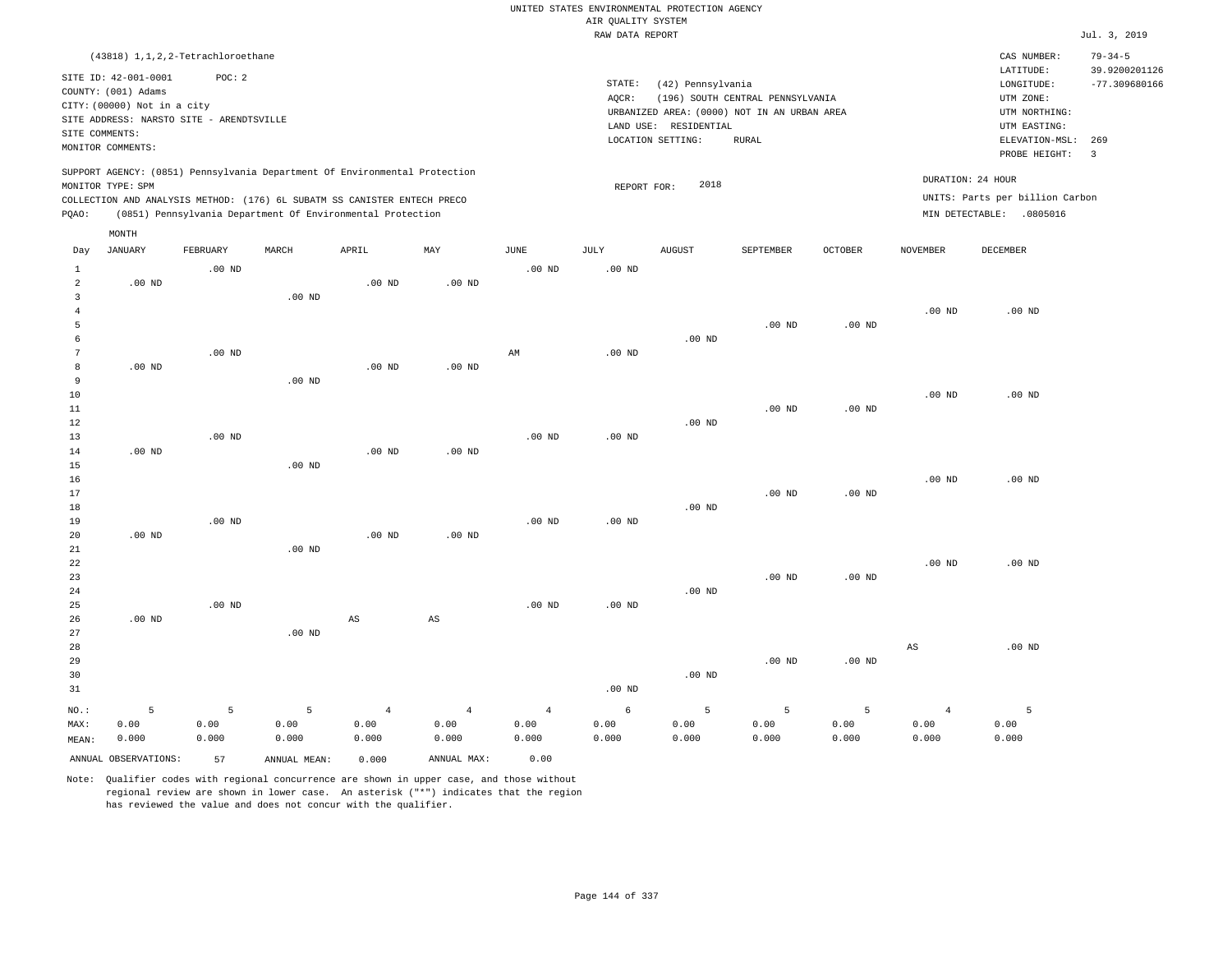|                                  |                                                                                               |                   |                   |                                                            |                   |             | UNITED STATES ENVIRONMENTAL PROTECTION AGENCY |                                            |                                             |                   |                   |                                 |                                |
|----------------------------------|-----------------------------------------------------------------------------------------------|-------------------|-------------------|------------------------------------------------------------|-------------------|-------------|-----------------------------------------------|--------------------------------------------|---------------------------------------------|-------------------|-------------------|---------------------------------|--------------------------------|
|                                  |                                                                                               |                   |                   |                                                            |                   |             | AIR QUALITY SYSTEM                            |                                            |                                             |                   |                   |                                 |                                |
|                                  |                                                                                               |                   |                   |                                                            |                   |             | RAW DATA REPORT                               |                                            |                                             |                   |                   |                                 | Jul. 3, 2019                   |
|                                  | (43819) Bromomethane                                                                          |                   |                   |                                                            |                   |             |                                               |                                            |                                             |                   |                   | CAS NUMBER:<br>LATITUDE:        | $74 - 83 - 9$<br>39.9200201126 |
|                                  | SITE ID: 42-001-0001<br>COUNTY: (001) Adams                                                   | POC: 2            |                   |                                                            |                   |             | STATE:                                        | (42) Pennsylvania                          |                                             |                   |                   | LONGITUDE:                      | $-77.309680166$                |
|                                  | CITY: (00000) Not in a city                                                                   |                   |                   |                                                            |                   |             | AOCR:                                         |                                            | (196) SOUTH CENTRAL PENNSYLVANIA            |                   |                   | UTM ZONE:                       |                                |
|                                  | SITE ADDRESS: NARSTO SITE - ARENDTSVILLE                                                      |                   |                   |                                                            |                   |             |                                               |                                            | URBANIZED AREA: (0000) NOT IN AN URBAN AREA |                   |                   | UTM NORTHING:                   |                                |
| SITE COMMENTS:                   |                                                                                               |                   |                   |                                                            |                   |             |                                               | LAND USE: RESIDENTIAL<br>LOCATION SETTING: | RURAL                                       |                   |                   | UTM EASTING:<br>ELEVATION-MSL:  | 269                            |
|                                  | MONITOR COMMENTS:                                                                             |                   |                   |                                                            |                   |             |                                               |                                            |                                             |                   |                   | PROBE HEIGHT:                   | $\overline{3}$                 |
|                                  | SUPPORT AGENCY: (0851) Pennsylvania Department Of Environmental Protection                    |                   |                   |                                                            |                   |             |                                               |                                            |                                             |                   |                   | DURATION: 24 HOUR               |                                |
|                                  | MONITOR TYPE: SPM<br>COLLECTION AND ANALYSIS METHOD: (176) 6L SUBATM SS CANISTER ENTECH PRECO |                   |                   |                                                            |                   |             | REPORT FOR:                                   | 2013                                       |                                             |                   |                   | UNITS: Parts per billion Carbon |                                |
| PQAO:                            |                                                                                               |                   |                   | (0851) Pennsylvania Department Of Environmental Protection |                   |             |                                               |                                            |                                             |                   | MIN DETECTABLE:   |                                 |                                |
|                                  | MONTH                                                                                         |                   |                   |                                                            |                   |             |                                               |                                            |                                             |                   |                   |                                 |                                |
| Day                              | <b>JANUARY</b>                                                                                | FEBRUARY          | MARCH             | APRIL                                                      | MAY               | <b>JUNE</b> | JULY                                          | <b>AUGUST</b>                              | SEPTEMBER                                   | <b>OCTOBER</b>    | <b>NOVEMBER</b>   | <b>DECEMBER</b>                 |                                |
| $\mathbf{1}$                     |                                                                                               |                   |                   |                                                            |                   |             |                                               |                                            | $\mathbb{A}\mathbb{S}$                      | $.00$ ND          |                   |                                 |                                |
| $\overline{2}$<br>$\overline{3}$ |                                                                                               | $.00$ ND          |                   |                                                            |                   | $.00$ ND    | $.00$ ND                                      | AF                                         |                                             |                   |                   |                                 |                                |
| $\overline{4}$                   | AF                                                                                            |                   |                   | $.00$ ND                                                   | $.00$ ND          |             |                                               |                                            |                                             |                   |                   |                                 |                                |
| 5                                |                                                                                               |                   | .00 <sub>ND</sub> |                                                            |                   |             |                                               |                                            |                                             |                   |                   |                                 |                                |
| 6                                |                                                                                               |                   |                   |                                                            |                   |             |                                               |                                            |                                             |                   | .00 <sub>ND</sub> | AF                              |                                |
| 7                                |                                                                                               |                   |                   |                                                            |                   |             |                                               |                                            | $.00$ ND                                    | AF                |                   |                                 |                                |
| 8                                |                                                                                               |                   |                   |                                                            |                   |             |                                               | $.00$ ND                                   |                                             |                   |                   |                                 |                                |
| 9                                |                                                                                               | $.00$ ND          |                   |                                                            |                   | $.00$ ND    | $.00$ ND                                      |                                            |                                             |                   |                   |                                 |                                |
| $10$                             | AF                                                                                            |                   |                   | $.00$ ND                                                   | .00 <sub>ND</sub> |             |                                               |                                            |                                             |                   |                   |                                 |                                |
| 11<br>12                         |                                                                                               |                   | $.00$ ND          |                                                            |                   |             |                                               |                                            |                                             |                   | .00 <sub>ND</sub> | AF                              |                                |
| 13                               |                                                                                               |                   |                   |                                                            |                   |             |                                               |                                            | $.00$ ND                                    | $.00$ ND          |                   |                                 |                                |
| 14                               |                                                                                               |                   |                   |                                                            |                   |             |                                               | $.00$ ND                                   |                                             |                   |                   |                                 |                                |
| 15                               |                                                                                               | AF                |                   |                                                            |                   | $.00$ ND    | $.00$ ND                                      |                                            |                                             |                   |                   |                                 |                                |
| 16                               | $.00$ ND                                                                                      |                   |                   | .00 <sub>ND</sub>                                          | $.00$ ND          |             |                                               |                                            |                                             |                   |                   |                                 |                                |
| 17                               |                                                                                               |                   | $.00$ ND          |                                                            |                   |             |                                               |                                            |                                             |                   |                   |                                 |                                |
| 18                               |                                                                                               |                   |                   |                                                            |                   |             |                                               |                                            |                                             |                   | AF                | $.00$ ND                        |                                |
| 19                               |                                                                                               |                   |                   |                                                            |                   |             |                                               |                                            | .00 <sub>ND</sub>                           | $.00$ ND          |                   |                                 |                                |
| 20<br>$21\,$                     |                                                                                               | $.00$ ND          |                   |                                                            |                   | $.00$ ND    | $.00$ ND                                      | .00CL                                      |                                             |                   |                   |                                 |                                |
| 22                               | $.00$ ND                                                                                      |                   |                   | $.00$ ND                                                   | $.00$ ND          |             |                                               |                                            |                                             |                   |                   |                                 |                                |
| 23                               |                                                                                               |                   | $.00$ ND          |                                                            |                   |             |                                               |                                            |                                             |                   |                   |                                 |                                |
| $2\,4$                           |                                                                                               |                   |                   |                                                            |                   |             |                                               |                                            |                                             |                   | AF                | $_{\rm AS}$                     |                                |
| 25                               |                                                                                               |                   |                   |                                                            |                   |             |                                               |                                            | $.00$ ND                                    | .00 <sub>ND</sub> |                   |                                 |                                |
| 26                               |                                                                                               |                   |                   |                                                            |                   |             |                                               | $.00$ ND                                   |                                             |                   |                   |                                 |                                |
| 27                               |                                                                                               | .00 <sub>ND</sub> |                   |                                                            |                   | $.00$ ND    | $.00$ ND                                      |                                            |                                             |                   |                   |                                 |                                |
| 28                               | $.00$ ND                                                                                      |                   |                   | $.00$ ND                                                   | .00 <sub>ND</sub> |             |                                               |                                            |                                             |                   |                   |                                 |                                |
| 29                               |                                                                                               |                   | $.00$ ND          |                                                            |                   |             |                                               |                                            |                                             |                   |                   |                                 |                                |
| 30<br>31                         |                                                                                               |                   |                   |                                                            |                   |             |                                               |                                            |                                             | $.00$ ND          | AF                | $.00$ ND                        |                                |
|                                  |                                                                                               |                   |                   |                                                            |                   |             |                                               |                                            |                                             |                   |                   |                                 |                                |
| NO.:                             | $\overline{3}$                                                                                | $\overline{4}$    | 5                 | 5                                                          | $\overline{5}$    | 5           | 5                                             | $\overline{4}$                             | $\sqrt{4}$                                  | 5                 | $\overline{a}$    | $\overline{a}$                  |                                |
| MAX:                             | 0.00                                                                                          | 0.00              | 0.00              | 0.00                                                       | 0.00              | 0.00        | 0.00                                          | 0.00                                       | 0.00                                        | 0.00              | 0.00              | 0.00                            |                                |
| MEAN:                            | 0.000                                                                                         | 0.000             | 0.000             | 0.000                                                      | 0.000             | 0.000       | 0.000                                         | 0.000                                      | 0.000                                       | 0.000             | 0.000             | 0.000                           |                                |
|                                  | ANNUAL OBSERVATIONS:                                                                          | 49                | ANNUAL MEAN:      | 0.000                                                      | ANNUAL MAX:       | 0.00        |                                               |                                            |                                             |                   |                   |                                 |                                |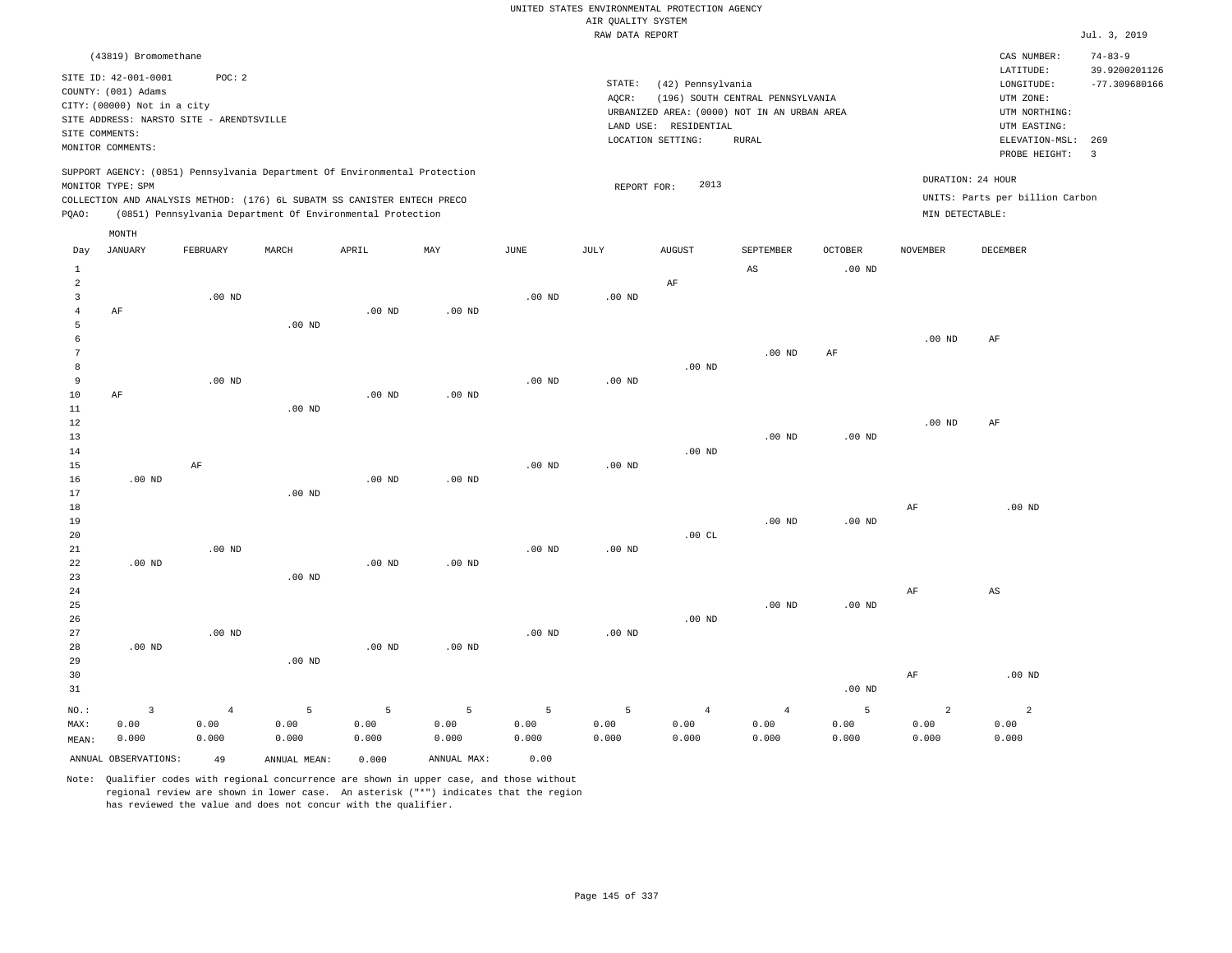|                                            |                                                                                                                                                |                    |                                                                                                                                        |                                 |                    |                    |                    | UNITED STATES ENVIRONMENTAL PROTECTION AGENCY                                             |                                  |                                 |                    |                                                                                      |                                                   |
|--------------------------------------------|------------------------------------------------------------------------------------------------------------------------------------------------|--------------------|----------------------------------------------------------------------------------------------------------------------------------------|---------------------------------|--------------------|--------------------|--------------------|-------------------------------------------------------------------------------------------|----------------------------------|---------------------------------|--------------------|--------------------------------------------------------------------------------------|---------------------------------------------------|
|                                            |                                                                                                                                                |                    |                                                                                                                                        |                                 |                    |                    | AIR QUALITY SYSTEM |                                                                                           |                                  |                                 |                    |                                                                                      |                                                   |
|                                            |                                                                                                                                                |                    |                                                                                                                                        |                                 |                    |                    | RAW DATA REPORT    |                                                                                           |                                  |                                 |                    |                                                                                      | Jul. 3, 2019                                      |
| SITE COMMENTS:                             | (43819) Bromomethane<br>SITE ID: 42-001-0001<br>COUNTY: (001) Adams<br>CITY: (00000) Not in a city<br>SITE ADDRESS: NARSTO SITE - ARENDTSVILLE | POC: 2             |                                                                                                                                        |                                 |                    |                    | STATE:<br>$AQCR$ : | (42) Pennsylvania<br>URBANIZED AREA: (0000) NOT IN AN URBAN AREA<br>LAND USE: RESIDENTIAL | (196) SOUTH CENTRAL PENNSYLVANIA |                                 |                    | CAS NUMBER:<br>LATITUDE:<br>LONGITUDE:<br>UTM ZONE:<br>UTM NORTHING:<br>UTM EASTING: | $74 - 83 - 9$<br>39.9200201126<br>$-77.309680166$ |
|                                            | MONITOR COMMENTS:                                                                                                                              |                    |                                                                                                                                        |                                 |                    |                    |                    | LOCATION SETTING:                                                                         | <b>RURAL</b>                     |                                 |                    | ELEVATION-MSL:<br>PROBE HEIGHT:                                                      | 269<br>$\overline{\mathbf{3}}$                    |
|                                            | MONITOR TYPE: SPM                                                                                                                              |                    | SUPPORT AGENCY: (0851) Pennsylvania Department Of Environmental Protection                                                             |                                 |                    |                    | REPORT FOR:        | 2014                                                                                      |                                  |                                 | DURATION: 24 HOUR  |                                                                                      |                                                   |
| PQAO:                                      |                                                                                                                                                |                    | COLLECTION AND ANALYSIS METHOD: (176) 6L SUBATM SS CANISTER ENTECH PRECO<br>(0851) Pennsylvania Department Of Environmental Protection |                                 |                    |                    |                    |                                                                                           |                                  |                                 | MIN DETECTABLE:    | UNITS: Parts per billion Carbon                                                      |                                                   |
| Day                                        | MONTH<br>JANUARY                                                                                                                               | FEBRUARY           | MARCH                                                                                                                                  | APRIL                           | MAY                | JUNE               | JULY               | AUGUST                                                                                    | SEPTEMBER                        | OCTOBER                         | NOVEMBER           | DECEMBER                                                                             |                                                   |
| $\mathbf{1}$<br>$\overline{a}$             |                                                                                                                                                |                    |                                                                                                                                        |                                 |                    |                    |                    |                                                                                           | $.00$ ND                         | $.00$ ND                        | .00 <sub>ND</sub>  | AF                                                                                   |                                                   |
| $\overline{3}$<br>$\overline{4}$<br>5<br>6 | AS                                                                                                                                             | $.00$ ND           |                                                                                                                                        | $.00$ ND                        | $.00$ ND           | $.00$ ND           | $.00$ ND           | $.00$ ND                                                                                  |                                  |                                 |                    |                                                                                      |                                                   |
| 7<br>8<br>9                                |                                                                                                                                                |                    | .00 <sub>ND</sub>                                                                                                                      |                                 |                    |                    |                    | $.00$ ND                                                                                  | $.00$ ND                         | $.00$ ND                        | .00 <sub>ND</sub>  | $.00$ ND                                                                             |                                                   |
| 10<br>11<br>12                             | $.00$ ND                                                                                                                                       | $.00$ ND           | $.00$ ND                                                                                                                               | .00 <sub>ND</sub>               | $.00$ ND           | .00 <sub>ND</sub>  | $.00$ ND           |                                                                                           |                                  |                                 |                    |                                                                                      |                                                   |
| 13<br>14<br>15                             |                                                                                                                                                |                    |                                                                                                                                        |                                 |                    |                    |                    | $.00$ ND                                                                                  | $.00$ ND                         | $.00$ ND                        | .00 <sub>ND</sub>  | $.00$ ND                                                                             |                                                   |
| 16<br>17<br>18<br>19                       | $.00$ ND                                                                                                                                       | $.00$ ND           | $.00$ ND                                                                                                                               | $.00$ ND                        | $.00$ ND           | .00 <sub>ND</sub>  | $.00$ ND           |                                                                                           |                                  |                                 | .00 <sub>ND</sub>  | $.00$ ND                                                                             |                                                   |
| 20<br>$2\sqrt{1}$<br>22                    |                                                                                                                                                | $.00$ ND           |                                                                                                                                        |                                 |                    | .00 <sub>ND</sub>  | $.00$ ND           | $.00$ ND                                                                                  | $\rm{AF}$                        | $.00$ ND                        |                    |                                                                                      |                                                   |
| 23<br>24<br>25                             | .00 <sub>ND</sub>                                                                                                                              |                    | $.00$ ND                                                                                                                               | $.00$ ND                        | $.00$ ND           |                    |                    |                                                                                           |                                  |                                 | .00 <sub>ND</sub>  | $.00$ ND                                                                             |                                                   |
| 26<br>27<br>28<br>29                       | $.00$ ND                                                                                                                                       | $.00$ ND           |                                                                                                                                        | $\rm AF$                        | .00 <sub>ND</sub>  | .00 <sub>ND</sub>  | .00 <sub>ND</sub>  | AS                                                                                        | $.00$ ND                         | $\mathbb{A}\mathbb{S}$          |                    |                                                                                      |                                                   |
| 30<br>31                                   |                                                                                                                                                |                    | $.00$ ND                                                                                                                               |                                 |                    |                    |                    |                                                                                           |                                  |                                 |                    | $.00$ ND                                                                             |                                                   |
| NO.:<br>MAX:<br>MEAN:                      | $\overline{4}$<br>0.00<br>0.000                                                                                                                | 5<br>0.00<br>0.000 | 5<br>0.00<br>0.000                                                                                                                     | $\overline{4}$<br>0.00<br>0.000 | 5<br>0.00<br>0.000 | 5<br>0.00<br>0.000 | 5<br>0.00<br>0.000 | $\overline{4}$<br>0.00<br>0.000                                                           | $\overline{4}$<br>0.00<br>0.000  | $\overline{4}$<br>0.00<br>0.000 | 5<br>0.00<br>0.000 | 5<br>0.00<br>0.000                                                                   |                                                   |
|                                            | ANNUAL OBSERVATIONS:                                                                                                                           | 55                 | ANNUAL, MEAN:                                                                                                                          | 0.000                           | ANNUAL MAX:        | 0.00               |                    |                                                                                           |                                  |                                 |                    |                                                                                      |                                                   |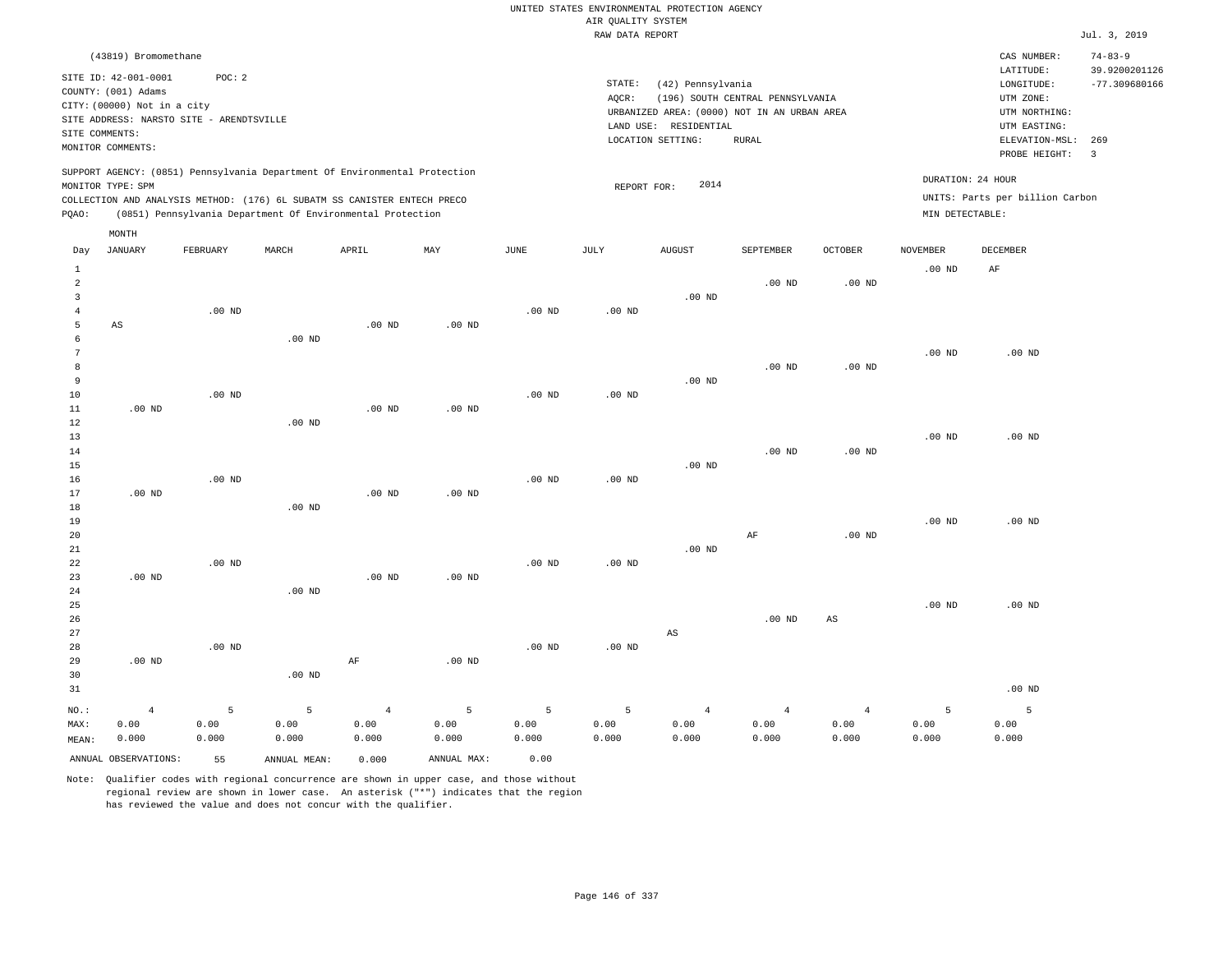|                |                                                    |                                          |                                                                            |                   |                        |                   | AIR QUALITY SYSTEM | UNITED STATES ENVIRONMENTAL PROTECTION AGENCY |                                  |                   |                   |                                 |                                |
|----------------|----------------------------------------------------|------------------------------------------|----------------------------------------------------------------------------|-------------------|------------------------|-------------------|--------------------|-----------------------------------------------|----------------------------------|-------------------|-------------------|---------------------------------|--------------------------------|
|                |                                                    |                                          |                                                                            |                   |                        |                   | RAW DATA REPORT    |                                               |                                  |                   |                   |                                 | Jul. 3, 2019                   |
|                | (43819) Bromomethane                               |                                          |                                                                            |                   |                        |                   |                    |                                               |                                  |                   |                   | CAS NUMBER:<br>LATITUDE:        | $74 - 83 - 9$<br>39.9200201126 |
|                | SITE ID: 42-001-0001                               | POC: 2                                   |                                                                            |                   |                        |                   | STATE:             | (42) Pennsylvania                             |                                  |                   |                   | LONGITUDE:                      | $-77.309680166$                |
|                | COUNTY: (001) Adams<br>CITY: (00000) Not in a city |                                          |                                                                            |                   |                        |                   | AQCR:              |                                               | (196) SOUTH CENTRAL PENNSYLVANIA |                   |                   | UTM ZONE:                       |                                |
|                |                                                    | SITE ADDRESS: NARSTO SITE - ARENDTSVILLE |                                                                            |                   |                        |                   |                    | URBANIZED AREA: (0000) NOT IN AN URBAN AREA   |                                  |                   |                   | UTM NORTHING:                   |                                |
| SITE COMMENTS: |                                                    |                                          |                                                                            |                   |                        |                   |                    | LAND USE: RESIDENTIAL                         |                                  |                   |                   | UTM EASTING:                    |                                |
|                | MONITOR COMMENTS:                                  |                                          |                                                                            |                   |                        |                   |                    | LOCATION SETTING:                             | <b>RURAL</b>                     |                   |                   | ELEVATION-MSL:<br>PROBE HEIGHT: | 269<br>$\overline{3}$          |
|                | MONITOR TYPE: SPM                                  |                                          | SUPPORT AGENCY: (0851) Pennsylvania Department Of Environmental Protection |                   |                        |                   | REPORT FOR:        | 2015                                          |                                  |                   |                   | DURATION: 24 HOUR               |                                |
|                |                                                    |                                          | COLLECTION AND ANALYSIS METHOD: (176) 6L SUBATM SS CANISTER ENTECH PRECO   |                   |                        |                   |                    |                                               |                                  |                   |                   | UNITS: Parts per billion Carbon |                                |
| PQAO:          |                                                    |                                          | (0851) Pennsylvania Department Of Environmental Protection                 |                   |                        |                   |                    |                                               |                                  |                   | MIN DETECTABLE:   |                                 |                                |
|                | MONTH                                              |                                          |                                                                            |                   |                        |                   |                    |                                               |                                  |                   |                   |                                 |                                |
| Day<br>$\,1\,$ | <b>JANUARY</b>                                     | FEBRUARY                                 | MARCH<br>.00 <sub>ND</sub>                                                 | APRIL             | MAX                    | $_{\rm JUNE}$     | <b>JULY</b>        | <b>AUGUST</b>                                 | SEPTEMBER                        | <b>OCTOBER</b>    | <b>NOVEMBER</b>   | <b>DECEMBER</b>                 |                                |
| $\overline{a}$ |                                                    |                                          |                                                                            |                   |                        |                   |                    |                                               |                                  |                   | $.00$ ND          | $.00$ ND                        |                                |
| $\overline{3}$ |                                                    |                                          |                                                                            |                   |                        |                   |                    |                                               | $\mathbb{A}\mathbb{S}$           | $.00$ ND          |                   |                                 |                                |
| $\overline{4}$ |                                                    |                                          |                                                                            |                   |                        |                   |                    | .00 <sub>ND</sub>                             |                                  |                   |                   |                                 |                                |
| 5              |                                                    | $.00$ ND                                 |                                                                            |                   |                        | $.00$ ND          | $.00$ ND           |                                               |                                  |                   |                   |                                 |                                |
| 6<br>7         | $.00$ ND                                           |                                          | $.00$ ND                                                                   | $.00$ ND          | $\mathbb{A}\mathbb{S}$ |                   |                    |                                               |                                  |                   |                   |                                 |                                |
| 8              |                                                    |                                          |                                                                            |                   |                        |                   |                    |                                               |                                  |                   | $.00$ ND          | $.00$ ND                        |                                |
| $\overline{9}$ |                                                    |                                          |                                                                            |                   |                        |                   |                    |                                               | $.00$ ND                         | .00 <sub>ND</sub> |                   |                                 |                                |
| 10             |                                                    |                                          |                                                                            |                   |                        |                   |                    | $.00$ ND                                      |                                  |                   |                   |                                 |                                |
| $1\,1$         |                                                    | .00 <sub>ND</sub>                        |                                                                            |                   |                        | .00 <sub>ND</sub> | AF                 |                                               |                                  |                   |                   |                                 |                                |
| 12             | .00 <sub>ND</sub>                                  |                                          |                                                                            | $.00$ ND          | $.00$ ND               |                   |                    |                                               |                                  |                   |                   |                                 |                                |
| 13             |                                                    |                                          | .00 <sub>ND</sub>                                                          |                   |                        |                   |                    |                                               |                                  |                   |                   |                                 |                                |
| 14             |                                                    |                                          |                                                                            |                   |                        |                   |                    |                                               |                                  |                   | $.00$ ND          | $.00$ ND                        |                                |
| 15             |                                                    |                                          |                                                                            |                   |                        |                   |                    |                                               | $.00$ ND                         | .00 <sub>ND</sub> |                   |                                 |                                |
| 16<br>17       |                                                    | $.00$ ND                                 |                                                                            |                   |                        | $.00$ ND          | $.00$ ND           | $.00$ ND                                      |                                  |                   |                   |                                 |                                |
| 18             | $.00$ ND                                           |                                          |                                                                            | .00 <sub>ND</sub> | .00 <sub>ND</sub>      |                   |                    |                                               |                                  |                   |                   |                                 |                                |
| 19             |                                                    |                                          | .00 <sub>ND</sub>                                                          |                   |                        |                   |                    |                                               |                                  |                   |                   |                                 |                                |
| 20             |                                                    |                                          |                                                                            |                   |                        |                   |                    |                                               |                                  |                   | .00 <sub>ND</sub> | $.00$ ND                        |                                |
| 21             |                                                    |                                          |                                                                            |                   |                        |                   |                    |                                               | $.00$ ND                         | .00 <sub>ND</sub> |                   |                                 |                                |
| 22             |                                                    |                                          |                                                                            |                   |                        |                   |                    | $.00$ ND                                      |                                  |                   |                   |                                 |                                |
| 23             |                                                    | $.00$ ND                                 |                                                                            |                   |                        | $.00$ ND          | $.00$ ND           |                                               |                                  |                   |                   |                                 |                                |
| 24             | $.00$ ND                                           |                                          |                                                                            | $.00$ ND          | $.00$ ND               |                   |                    |                                               |                                  |                   |                   |                                 |                                |
| 25<br>26       |                                                    |                                          | .00 <sub>ND</sub>                                                          |                   |                        |                   |                    |                                               |                                  |                   | $.00$ ND          | .00 <sub>ND</sub>               |                                |
| 27             |                                                    |                                          |                                                                            |                   |                        |                   |                    |                                               | $.00$ ND                         | .00 <sub>ND</sub> |                   |                                 |                                |
| 28             |                                                    |                                          |                                                                            |                   |                        |                   |                    | $.00$ ND                                      |                                  |                   |                   |                                 |                                |
| 29             |                                                    |                                          |                                                                            |                   |                        | $.00$ ND          | .00 <sub>ND</sub>  |                                               |                                  |                   |                   |                                 |                                |
| 30             | $.00$ ND                                           |                                          |                                                                            | $.00$ ND          | $.00$ ND               |                   |                    |                                               |                                  |                   |                   |                                 |                                |
| 31             |                                                    |                                          | .00 <sub>ND</sub>                                                          |                   |                        |                   |                    |                                               |                                  |                   |                   |                                 |                                |
| NO.:           | 5                                                  | $\overline{4}$                           | $\epsilon$                                                                 | 5                 | $\sqrt{4}$             | 5                 | $\sqrt{4}$         | 5                                             | $\overline{4}$                   | 5                 | 5                 | 5                               |                                |
| MAX:           | 0.00                                               | 0.00                                     | 0.00                                                                       | 0.00              | 0.00                   | 0.00              | 0.00               | 0.00                                          | 0.00                             | 0.00              | 0.00              | 0.00                            |                                |
| MEAN:          | 0.000                                              | 0.000                                    | 0.000                                                                      | 0.000             | 0.000                  | 0.000             | 0.000              | 0.000                                         | 0.000                            | 0.000             | 0.000             | 0.000                           |                                |
|                | ANNUAL OBSERVATIONS:                               | 57                                       | ANNUAL MEAN:                                                               | 0.000             | ANNUAL MAX:            | 0.00              |                    |                                               |                                  |                   |                   |                                 |                                |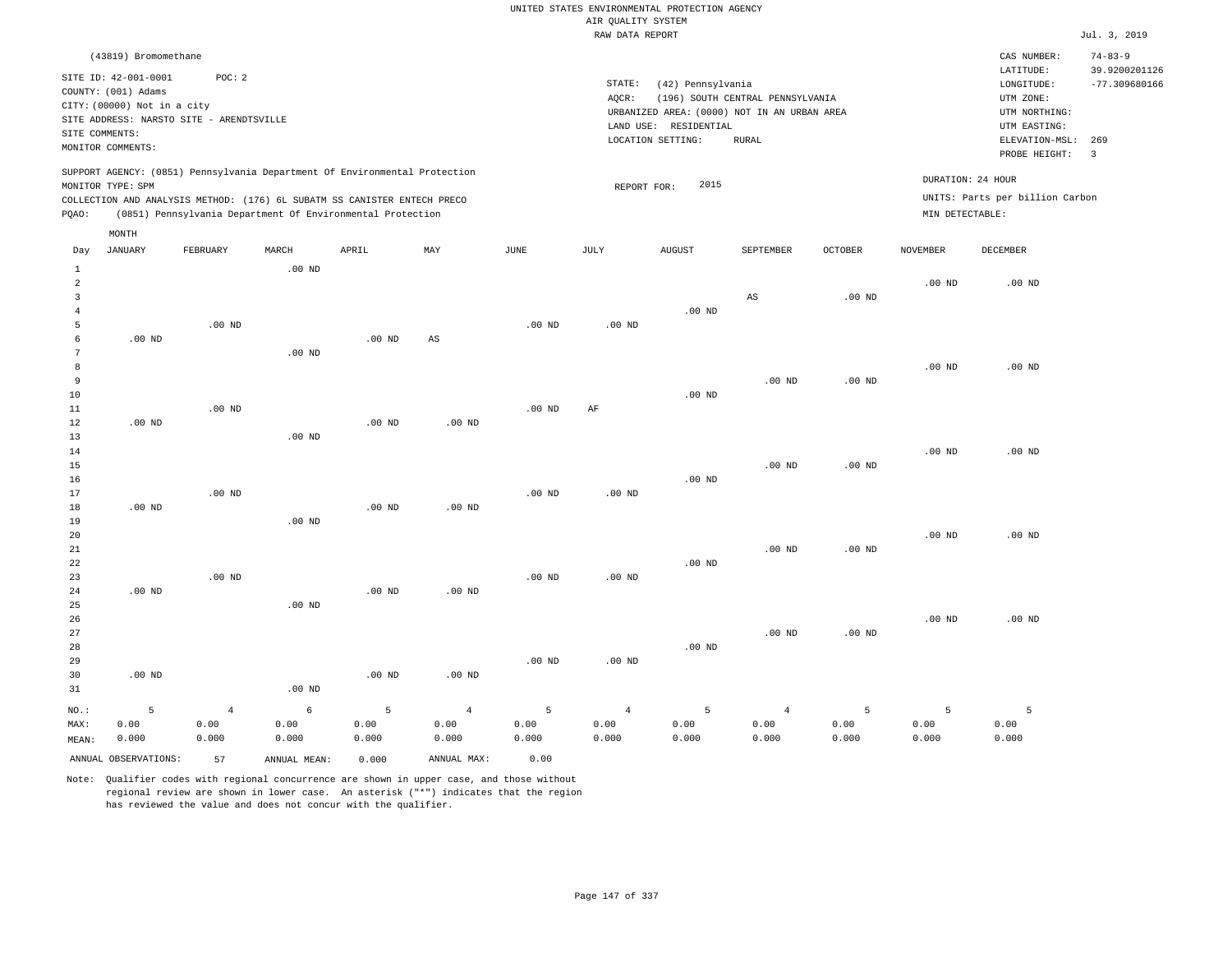|                                  |                                          |                |                                                                            |          |                   |                   |                                       | UNITED STATES ENVIRONMENTAL PROTECTION AGENCY |                                  |          |                   |                                 |                                  |
|----------------------------------|------------------------------------------|----------------|----------------------------------------------------------------------------|----------|-------------------|-------------------|---------------------------------------|-----------------------------------------------|----------------------------------|----------|-------------------|---------------------------------|----------------------------------|
|                                  |                                          |                |                                                                            |          |                   |                   | AIR OUALITY SYSTEM<br>RAW DATA REPORT |                                               |                                  |          |                   |                                 | Jul. 3, 2019                     |
|                                  | (43819) Bromomethane                     |                |                                                                            |          |                   |                   |                                       |                                               |                                  |          |                   | CAS NUMBER:                     | $74 - 83 - 9$                    |
|                                  | SITE ID: 42-001-0001                     | POC: 2         |                                                                            |          |                   |                   | STATE:                                | (42) Pennsylvania                             |                                  |          |                   | LATITUDE:<br>LONGITUDE:         | 39.9200201126<br>$-77.309680166$ |
|                                  | COUNTY: (001) Adams                      |                |                                                                            |          |                   |                   | AOCR:                                 |                                               | (196) SOUTH CENTRAL PENNSYLVANIA |          |                   | UTM ZONE:                       |                                  |
|                                  | CITY: (00000) Not in a city              |                |                                                                            |          |                   |                   |                                       | URBANIZED AREA: (0000) NOT IN AN URBAN AREA   |                                  |          |                   | UTM NORTHING:                   |                                  |
| SITE COMMENTS:                   | SITE ADDRESS: NARSTO SITE - ARENDTSVILLE |                |                                                                            |          |                   |                   |                                       | LAND USE: RESIDENTIAL                         |                                  |          |                   | UTM EASTING:                    |                                  |
|                                  | MONITOR COMMENTS:                        |                |                                                                            |          |                   |                   |                                       | LOCATION SETTING:                             | <b>RURAL</b>                     |          |                   | ELEVATION-MSL: 269              |                                  |
|                                  |                                          |                |                                                                            |          |                   |                   |                                       |                                               |                                  |          |                   | PROBE HEIGHT:                   | $\overline{3}$                   |
|                                  | MONITOR TYPE: SPM                        |                | SUPPORT AGENCY: (0851) Pennsylvania Department Of Environmental Protection |          |                   |                   | REPORT FOR:                           | 2016                                          |                                  |          | DURATION: 24 HOUR |                                 |                                  |
|                                  |                                          |                | COLLECTION AND ANALYSIS METHOD: (176) 6L SUBATM SS CANISTER ENTECH PRECO   |          |                   |                   |                                       |                                               |                                  |          |                   | UNITS: Parts per billion Carbon |                                  |
| PQAO:                            |                                          |                | (0851) Pennsylvania Department Of Environmental Protection                 |          |                   |                   |                                       |                                               |                                  |          | MIN DETECTABLE:   |                                 |                                  |
|                                  | MONTH                                    |                |                                                                            |          |                   |                   |                                       |                                               |                                  |          |                   |                                 |                                  |
| Day                              | <b>JANUARY</b>                           | FEBRUARY       | MARCH                                                                      | APRIL    | MAY               | JUNE              | JULY                                  | AUGUST                                        | SEPTEMBER                        | OCTOBER  | NOVEMBER          | DECEMBER                        |                                  |
| $\mathbf{1}$                     | $.00$ ND                                 |                | $.00$ ND                                                                   |          |                   |                   |                                       |                                               |                                  |          |                   |                                 |                                  |
| $\overline{a}$<br>$\overline{3}$ |                                          |                |                                                                            |          |                   |                   |                                       |                                               | .00 <sub>ND</sub>                |          | .00 <sub>ND</sub> | $.00$ ND                        |                                  |
| $\overline{4}$                   |                                          |                |                                                                            |          |                   |                   |                                       | .00 <sub>ND</sub>                             |                                  | $.00$ ND |                   |                                 |                                  |
| 5                                |                                          |                |                                                                            |          |                   | .00 <sub>ND</sub> | $.00$ ND                              |                                               |                                  |          |                   |                                 |                                  |
| 6                                |                                          | $.00$ ND       |                                                                            | $.00$ ND | .00 <sub>ND</sub> |                   |                                       |                                               |                                  |          |                   |                                 |                                  |
| $7\phantom{.0}$                  | $.00$ ND                                 |                | $.00$ ND                                                                   |          |                   |                   |                                       |                                               |                                  |          |                   |                                 |                                  |
| 8                                |                                          |                |                                                                            |          |                   |                   |                                       |                                               |                                  |          | .00 <sub>ND</sub> | $.00$ ND                        |                                  |
| 9                                |                                          |                |                                                                            |          |                   |                   |                                       |                                               | $.00$ ND                         | $.00$ ND |                   |                                 |                                  |
| 10                               |                                          |                |                                                                            |          |                   |                   |                                       | $.00$ ND                                      |                                  |          |                   |                                 |                                  |
| $1\,1$                           |                                          |                |                                                                            |          |                   | .00 <sub>ND</sub> | .00 <sub>ND</sub>                     |                                               |                                  |          |                   |                                 |                                  |
| 12                               |                                          | $.00$ ND       |                                                                            | $.00$ ND | $.00$ ND          |                   |                                       |                                               |                                  |          |                   |                                 |                                  |
| 13<br>14                         | .00 <sub>ND</sub>                        |                | .00 <sub>ND</sub>                                                          |          |                   |                   |                                       |                                               |                                  |          | .00 <sub>ND</sub> | $.00$ ND                        |                                  |
| 15                               |                                          |                |                                                                            |          |                   |                   |                                       |                                               | $.00$ ND                         | $.00$ ND |                   |                                 |                                  |
| 16                               |                                          |                |                                                                            |          |                   |                   |                                       | $.00$ ND                                      |                                  |          |                   |                                 |                                  |
| 17                               |                                          |                |                                                                            |          |                   | .00 <sub>ND</sub> | TS                                    |                                               |                                  |          |                   |                                 |                                  |
| 18                               |                                          | $.00$ ND       |                                                                            | $.00$ ND | $.00$ ND          |                   |                                       |                                               |                                  |          |                   |                                 |                                  |
| 19                               | $.00$ ND                                 |                | $.00$ ND                                                                   |          |                   |                   |                                       |                                               |                                  |          |                   |                                 |                                  |
| $20$                             |                                          |                |                                                                            |          |                   |                   |                                       |                                               |                                  |          | .00 <sub>ND</sub> | AF                              |                                  |
| 21                               |                                          |                |                                                                            |          |                   |                   |                                       |                                               | $.00$ ND                         | $.00$ ND |                   |                                 |                                  |
| 22                               |                                          |                |                                                                            |          |                   |                   |                                       | $.00$ ND                                      |                                  |          |                   |                                 |                                  |
| 23<br>24                         |                                          | $.00$ ND       |                                                                            | $.00$ ND | .00 <sub>ND</sub> | $.00$ ND          | $.00$ ND                              |                                               |                                  |          |                   |                                 |                                  |
| 25                               | $.00$ ND                                 |                | .00 <sub>ND</sub>                                                          |          |                   |                   |                                       |                                               |                                  |          |                   |                                 |                                  |
| 26                               |                                          |                |                                                                            |          |                   |                   |                                       |                                               |                                  |          | .00 <sub>ND</sub> | $.00$ ND                        |                                  |
| 27                               |                                          |                |                                                                            |          |                   |                   |                                       |                                               | $.00$ ND                         | $.00$ ND |                   |                                 |                                  |
| 28                               |                                          |                |                                                                            |          |                   |                   |                                       | $.00$ ND                                      |                                  |          |                   |                                 |                                  |
| 29                               |                                          |                |                                                                            |          |                   | .00 <sub>ND</sub> | .00 <sub>ND</sub>                     |                                               |                                  |          |                   |                                 |                                  |
| 30                               |                                          |                |                                                                            | $.00$ ND | $.00$ ND          |                   |                                       |                                               |                                  |          |                   |                                 |                                  |
| 31                               | $.00$ ND                                 |                | $\mathbb{A}\mathbb{S}$                                                     |          |                   |                   |                                       |                                               |                                  |          |                   |                                 |                                  |
| NO.:                             | $\epsilon$                               | $\overline{4}$ | 5                                                                          | 5        | 5                 | 5                 | $\sqrt{4}$                            | 5                                             | 5                                | 5        | 5                 | $\overline{4}$                  |                                  |
| MAX:                             | 0.00                                     | 0.00           | 0.00                                                                       | 0.00     | 0.00              | 0.00              | 0.00                                  | 0.00                                          | 0.00                             | 0.00     | 0.00              | 0.00                            |                                  |
| MEAN:                            | 0.000                                    | 0.000          | 0.000                                                                      | 0.000    | 0.000             | 0.000             | 0.000                                 | 0.000                                         | 0.000                            | 0.000    | 0.000             | 0.000                           |                                  |
|                                  | ANNUAL OBSERVATIONS:                     | 58             | ANNUAL, MEAN:                                                              | 0.000    | ANNUAL MAX:       | 0.00              |                                       |                                               |                                  |          |                   |                                 |                                  |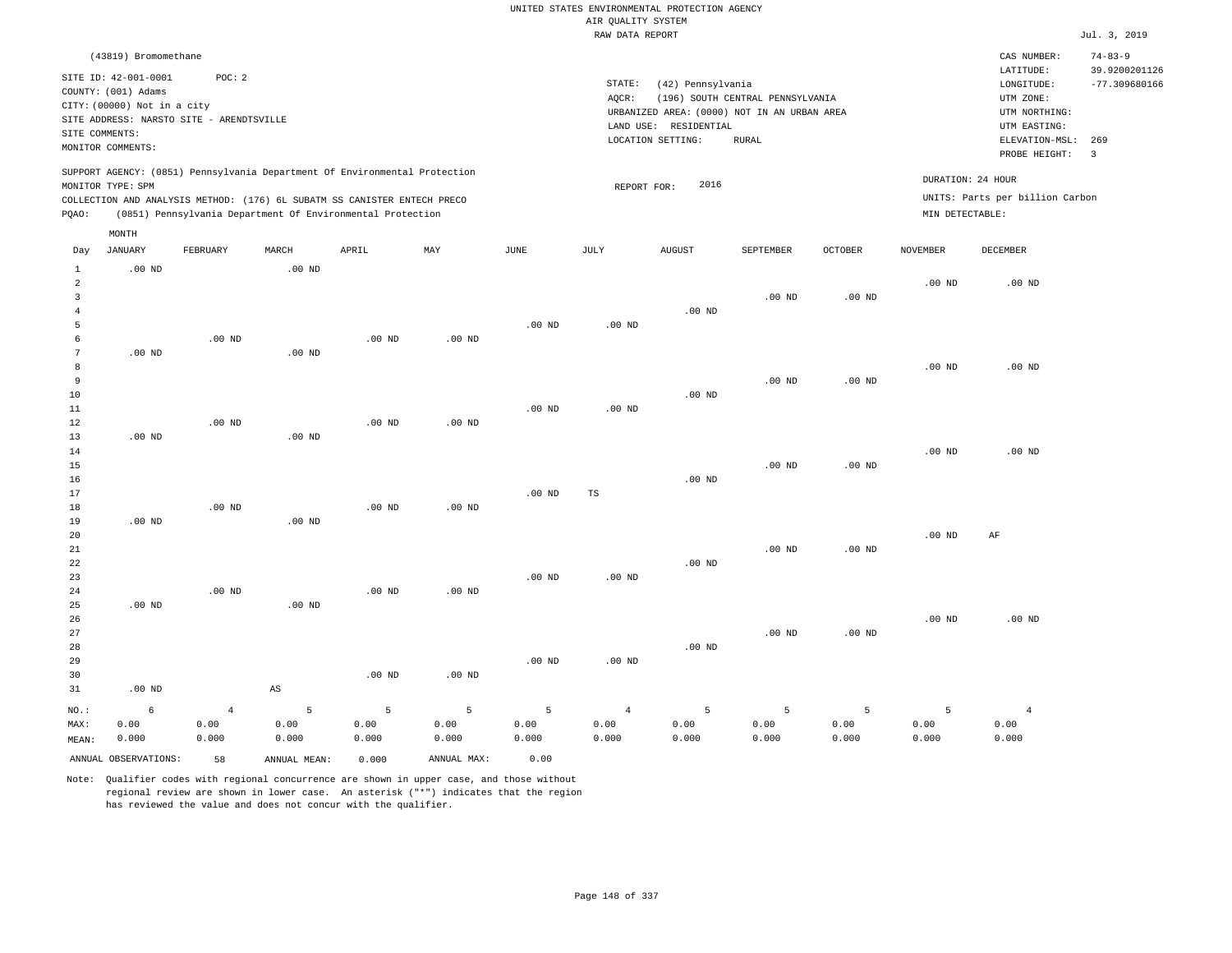|                                       |                                                                                                                                             |                                 |                                                                                                                                        |                    |                    |                    | AIR QUALITY SYSTEM | UNITED STATES ENVIRONMENTAL PROTECTION AGENCY                                                                  |                                           |                                 |                    |                                                                                             |                                          |
|---------------------------------------|---------------------------------------------------------------------------------------------------------------------------------------------|---------------------------------|----------------------------------------------------------------------------------------------------------------------------------------|--------------------|--------------------|--------------------|--------------------|----------------------------------------------------------------------------------------------------------------|-------------------------------------------|---------------------------------|--------------------|---------------------------------------------------------------------------------------------|------------------------------------------|
|                                       |                                                                                                                                             |                                 |                                                                                                                                        |                    |                    |                    | RAW DATA REPORT    |                                                                                                                |                                           |                                 |                    |                                                                                             | Jul. 3, 2019                             |
|                                       | (43819) Bromomethane                                                                                                                        |                                 |                                                                                                                                        |                    |                    |                    |                    |                                                                                                                |                                           |                                 |                    | CAS NUMBER:<br>LATITUDE:                                                                    | $74 - 83 - 9$<br>39.9200201126           |
| SITE COMMENTS:                        | SITE ID: 42-001-0001<br>COUNTY: (001) Adams<br>CITY: (00000) Not in a city<br>SITE ADDRESS: NARSTO SITE - ARENDTSVILLE<br>MONITOR COMMENTS: | POC: 2                          |                                                                                                                                        |                    |                    |                    | STATE:<br>AQCR:    | (42) Pennsylvania<br>URBANIZED AREA: (0000) NOT IN AN URBAN AREA<br>LAND USE: RESIDENTIAL<br>LOCATION SETTING: | (196) SOUTH CENTRAL PENNSYLVANIA<br>RURAL |                                 |                    | LONGITUDE:<br>UTM ZONE:<br>UTM NORTHING:<br>UTM EASTING:<br>ELEVATION-MSL:<br>PROBE HEIGHT: | $-77.309680166$<br>269<br>$\overline{3}$ |
|                                       | MONITOR TYPE: SPM                                                                                                                           |                                 | SUPPORT AGENCY: (0851) Pennsylvania Department Of Environmental Protection                                                             |                    |                    |                    | REPORT FOR:        | 2017                                                                                                           |                                           |                                 | DURATION: 24 HOUR  |                                                                                             |                                          |
| PQAO:                                 |                                                                                                                                             |                                 | COLLECTION AND ANALYSIS METHOD: (176) 6L SUBATM SS CANISTER ENTECH PRECO<br>(0851) Pennsylvania Department Of Environmental Protection |                    |                    |                    |                    |                                                                                                                |                                           |                                 | MIN DETECTABLE:    | UNITS: Parts per billion Carbon                                                             |                                          |
|                                       | MONTH                                                                                                                                       |                                 |                                                                                                                                        |                    |                    |                    |                    |                                                                                                                |                                           |                                 |                    |                                                                                             |                                          |
| Day                                   | JANUARY                                                                                                                                     | FEBRUARY                        | MARCH                                                                                                                                  | APRIL              | MAY                | JUNE               | JULY               | <b>AUGUST</b>                                                                                                  | SEPTEMBER                                 | <b>OCTOBER</b>                  | <b>NOVEMBER</b>    | DECEMBER                                                                                    |                                          |
| $\mathbf{1}$<br>$\overline{2}$        | $.00$ ND                                                                                                                                    |                                 | $.00$ ND                                                                                                                               | .00 <sub>ND</sub>  | $.00$ ND           |                    |                    |                                                                                                                |                                           |                                 |                    |                                                                                             |                                          |
| $\overline{3}$<br>$\overline{4}$<br>5 |                                                                                                                                             |                                 |                                                                                                                                        |                    |                    |                    |                    | $.00$ ND                                                                                                       | $.00$ ND                                  | $.00$ ND                        | .00 <sub>ND</sub>  | $.00$ ND                                                                                    |                                          |
| 6<br>$7\phantom{.0}$                  | .00 <sub>ND</sub>                                                                                                                           | .00 <sub>ND</sub>               |                                                                                                                                        | .00 <sub>ND</sub>  | .00 <sub>ND</sub>  | $.00$ ND           | $.00$ ND           |                                                                                                                |                                           |                                 |                    |                                                                                             |                                          |
| $^{\rm 8}$<br>$\overline{9}$          |                                                                                                                                             |                                 | $.00$ ND                                                                                                                               |                    |                    |                    |                    |                                                                                                                |                                           |                                 | $.00$ ND           | $.00$ ND                                                                                    |                                          |
| 10<br>11<br>12                        |                                                                                                                                             | $.00$ ND                        |                                                                                                                                        |                    |                    | $.00$ ND           | $.00$ ND           | $.00$ ND                                                                                                       | .00 <sub>ND</sub>                         | .00 <sub>ND</sub>               |                    |                                                                                             |                                          |
| 13<br>14                              | $.00$ ND                                                                                                                                    |                                 | $.00$ ND                                                                                                                               | .00 <sub>ND</sub>  | $.00$ ND           |                    |                    |                                                                                                                |                                           |                                 |                    |                                                                                             |                                          |
| 15<br>16<br>17                        |                                                                                                                                             |                                 |                                                                                                                                        |                    |                    |                    |                    | $.00$ ND                                                                                                       | $.00$ ND                                  | AM                              | $.00$ ND           | $.00$ ND                                                                                    |                                          |
| 18<br>19                              | $.00$ ND                                                                                                                                    | $.00$ ND                        |                                                                                                                                        | .00 <sub>ND</sub>  | AS                 | $.00$ ND           | $.00$ ND           |                                                                                                                |                                           |                                 |                    |                                                                                             |                                          |
| 20<br>21<br>$2\sqrt{2}$<br>23         |                                                                                                                                             |                                 | $.00$ ND                                                                                                                               |                    |                    |                    |                    | $.00$ ND                                                                                                       | $.00$ ND                                  | $.00$ ND                        | $.00$ ND           | $.00$ ND                                                                                    |                                          |
| 24<br>25<br>26                        | .00 <sub>ND</sub>                                                                                                                           | $\rm AF$                        | .00 <sub>ND</sub>                                                                                                                      | .00 <sub>ND</sub>  | $.00$ ND           | .00 <sub>ND</sub>  | $.00$ ND           |                                                                                                                |                                           |                                 |                    |                                                                                             |                                          |
| 27<br>28<br>29<br>30                  |                                                                                                                                             |                                 |                                                                                                                                        |                    |                    | $.00$ ND           | $.00$ ND           | $.00$ ND                                                                                                       | $.00$ ND                                  | $.00$ ND                        | $.00$ ND           | .00 <sub>ND</sub>                                                                           |                                          |
| 31                                    | $.00$ ND                                                                                                                                    |                                 |                                                                                                                                        |                    | $.00$ ND           |                    |                    |                                                                                                                |                                           |                                 |                    |                                                                                             |                                          |
| NO.:<br>MAX:<br>MEAN:                 | 6<br>0.00<br>0.000                                                                                                                          | $\overline{3}$<br>0.00<br>0.000 | 5<br>0.00<br>0.000                                                                                                                     | 5<br>0.00<br>0.000 | 5<br>0.00<br>0.000 | 5<br>0.00<br>0.000 | 5<br>0.00<br>0.000 | 5<br>0.00<br>0.000                                                                                             | 5<br>0.00<br>0.000                        | $\overline{4}$<br>0.00<br>0.000 | 5<br>0.00<br>0.000 | 5<br>0.00<br>0.000                                                                          |                                          |
|                                       | ANNUAL OBSERVATIONS:                                                                                                                        | 58                              | ANNUAL MEAN:                                                                                                                           | 0.000              | ANNUAL MAX:        | 0.00               |                    |                                                                                                                |                                           |                                 |                    |                                                                                             |                                          |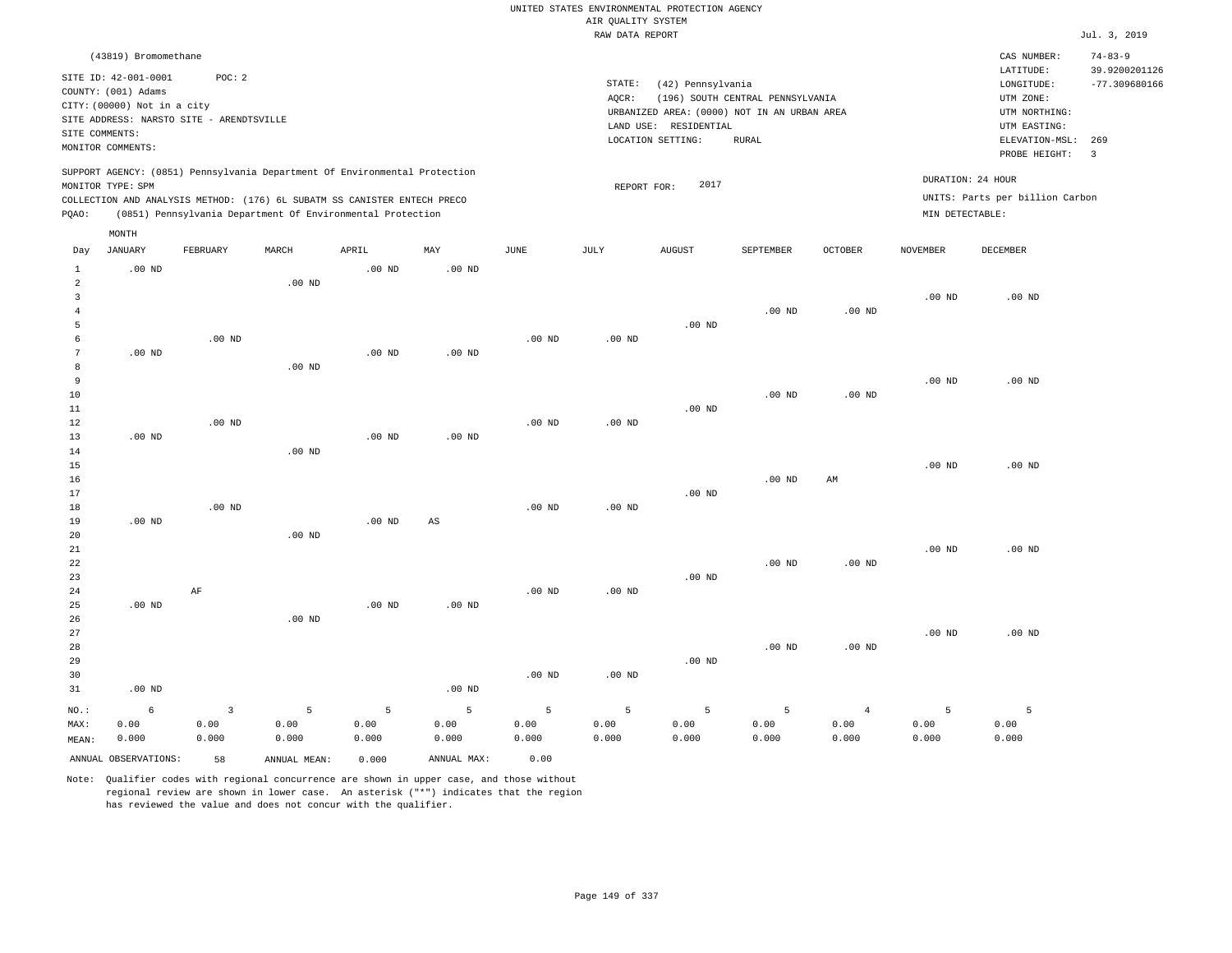|                 |                                          |          |                   |                                                                            |                |                   |                    | UNITED STATES ENVIRONMENTAL PROTECTION AGENCY |                                  |                   |                 |                                 |                 |
|-----------------|------------------------------------------|----------|-------------------|----------------------------------------------------------------------------|----------------|-------------------|--------------------|-----------------------------------------------|----------------------------------|-------------------|-----------------|---------------------------------|-----------------|
|                 |                                          |          |                   |                                                                            |                |                   | AIR QUALITY SYSTEM |                                               |                                  |                   |                 |                                 |                 |
|                 |                                          |          |                   |                                                                            |                |                   | RAW DATA REPORT    |                                               |                                  |                   |                 |                                 | Jul. 3, 2019    |
|                 | (43819) Bromomethane                     |          |                   |                                                                            |                |                   |                    |                                               |                                  |                   |                 | CAS NUMBER:                     | $74 - 83 - 9$   |
|                 | SITE ID: 42-001-0001                     | POC: 2   |                   |                                                                            |                |                   |                    |                                               |                                  |                   |                 | LATITUDE:                       | 39.9200201126   |
|                 | COUNTY: (001) Adams                      |          |                   |                                                                            |                |                   | STATE:             | (42) Pennsylvania                             |                                  |                   |                 | ${\tt LONGITUDE:}$              | $-77.309680166$ |
|                 | CITY: (00000) Not in a city              |          |                   |                                                                            |                |                   | AOCR:              |                                               | (196) SOUTH CENTRAL PENNSYLVANIA |                   |                 | UTM ZONE:                       |                 |
|                 | SITE ADDRESS: NARSTO SITE - ARENDTSVILLE |          |                   |                                                                            |                |                   |                    | URBANIZED AREA: (0000) NOT IN AN URBAN AREA   |                                  |                   |                 | UTM NORTHING:                   |                 |
| SITE COMMENTS:  |                                          |          |                   |                                                                            |                |                   |                    | LAND USE: RESIDENTIAL<br>LOCATION SETTING:    | <b>RURAL</b>                     |                   |                 | UTM EASTING:<br>ELEVATION-MSL:  | 269             |
|                 | MONITOR COMMENTS:                        |          |                   |                                                                            |                |                   |                    |                                               |                                  |                   |                 | PROBE HEIGHT:                   | $\overline{3}$  |
|                 |                                          |          |                   | SUPPORT AGENCY: (0851) Pennsylvania Department Of Environmental Protection |                |                   |                    |                                               |                                  |                   |                 | DURATION: 24 HOUR               |                 |
|                 | MONITOR TYPE: SPM                        |          |                   |                                                                            |                |                   | REPORT FOR:        | 2018                                          |                                  |                   |                 | UNITS: Parts per billion Carbon |                 |
|                 |                                          |          |                   | COLLECTION AND ANALYSIS METHOD: (176) 6L SUBATM SS CANISTER ENTECH PRECO   |                |                   |                    |                                               |                                  |                   |                 |                                 |                 |
| PQAO:           |                                          |          |                   | (0851) Pennsylvania Department Of Environmental Protection                 |                |                   |                    |                                               |                                  |                   |                 | MIN DETECTABLE: .0390523        |                 |
| Day             | MONTH<br>JANUARY                         | FEBRUARY | MARCH             | APRIL                                                                      | MAY            | $_{\rm JUNE}$     | JULY               | <b>AUGUST</b>                                 | SEPTEMBER                        | OCTOBER           | <b>NOVEMBER</b> | DECEMBER                        |                 |
| 1               |                                          | $.00$ ND |                   |                                                                            |                | $.00$ ND          | $.00$ ND           |                                               |                                  |                   |                 |                                 |                 |
| $\overline{a}$  | $.00$ ND                                 |          |                   | $.00$ ND                                                                   | $.00$ ND       |                   |                    |                                               |                                  |                   |                 |                                 |                 |
| $\overline{3}$  |                                          |          | $.00$ ND          |                                                                            |                |                   |                    |                                               |                                  |                   |                 |                                 |                 |
| $\overline{4}$  |                                          |          |                   |                                                                            |                |                   |                    |                                               |                                  |                   | $.00$ ND        | $.00$ ND                        |                 |
| 5               |                                          |          |                   |                                                                            |                |                   |                    |                                               | $.00$ ND                         | $.00$ ND          |                 |                                 |                 |
| 6               |                                          |          |                   |                                                                            |                |                   |                    | $.00$ ND                                      |                                  |                   |                 |                                 |                 |
| $7\phantom{.0}$ |                                          | $.00$ ND |                   |                                                                            |                | AM                | $.00$ ND           |                                               |                                  |                   |                 |                                 |                 |
| $^{\rm 8}$      | $.00$ ND                                 |          |                   | .00 <sub>ND</sub>                                                          | $.00$ ND       |                   |                    |                                               |                                  |                   |                 |                                 |                 |
| $\overline{9}$  |                                          |          | .00 <sub>ND</sub> |                                                                            |                |                   |                    |                                               |                                  |                   |                 |                                 |                 |
| $10$            |                                          |          |                   |                                                                            |                |                   |                    |                                               |                                  |                   | $.00$ ND        | .00 <sub>ND</sub>               |                 |
| $11\,$          |                                          |          |                   |                                                                            |                |                   |                    |                                               | .00 <sub>ND</sub>                | $.00$ ND          |                 |                                 |                 |
| $1\,2$          |                                          |          |                   |                                                                            |                |                   |                    | $.00$ ND                                      |                                  |                   |                 |                                 |                 |
| 13              |                                          | $.00$ ND |                   |                                                                            |                | $.00$ ND          | .00 <sub>ND</sub>  |                                               |                                  |                   |                 |                                 |                 |
| 14              | $.00$ ND                                 |          |                   | $.00$ ND                                                                   | $.00$ ND       |                   |                    |                                               |                                  |                   |                 |                                 |                 |
| 15              |                                          |          | $.00$ ND          |                                                                            |                |                   |                    |                                               |                                  |                   |                 |                                 |                 |
| 16<br>17        |                                          |          |                   |                                                                            |                |                   |                    |                                               | .00 <sub>ND</sub>                | $.00$ ND          | $.00$ ND        | $.00$ ND                        |                 |
| 18              |                                          |          |                   |                                                                            |                |                   |                    | $.00$ ND                                      |                                  |                   |                 |                                 |                 |
| 19              |                                          | $.00$ ND |                   |                                                                            |                | .00 <sub>ND</sub> | .00 <sub>ND</sub>  |                                               |                                  |                   |                 |                                 |                 |
| 20              | $.00$ ND                                 |          |                   | $.00$ ND                                                                   | $.00$ ND       |                   |                    |                                               |                                  |                   |                 |                                 |                 |
| 21              |                                          |          | .00 <sub>ND</sub> |                                                                            |                |                   |                    |                                               |                                  |                   |                 |                                 |                 |
| 22              |                                          |          |                   |                                                                            |                |                   |                    |                                               |                                  |                   | $.00$ ND        | $.00$ ND                        |                 |
| 23              |                                          |          |                   |                                                                            |                |                   |                    |                                               | .00 <sub>ND</sub>                | .00 <sub>ND</sub> |                 |                                 |                 |
| 24              |                                          |          |                   |                                                                            |                |                   |                    | $.00$ ND                                      |                                  |                   |                 |                                 |                 |
| 25              |                                          | $.00$ ND |                   |                                                                            |                | $.00$ ND          | .00 <sub>ND</sub>  |                                               |                                  |                   |                 |                                 |                 |
| 26              | $.00$ ND                                 |          |                   | AS                                                                         | $_{\rm AS}$    |                   |                    |                                               |                                  |                   |                 |                                 |                 |
| 27              |                                          |          | $.00$ ND          |                                                                            |                |                   |                    |                                               |                                  |                   |                 |                                 |                 |
| 28              |                                          |          |                   |                                                                            |                |                   |                    |                                               |                                  |                   | $_{\rm AS}$     | $.00$ ND                        |                 |
| 29              |                                          |          |                   |                                                                            |                |                   |                    |                                               | $.00$ ND                         | .00 <sub>ND</sub> |                 |                                 |                 |
| 30              |                                          |          |                   |                                                                            |                |                   |                    | .04 SQ                                        |                                  |                   |                 |                                 |                 |
| 31              |                                          |          |                   |                                                                            |                |                   | .00 <sub>ND</sub>  |                                               |                                  |                   |                 |                                 |                 |
| NO.:            | 5                                        | 5        | 5                 | $\overline{4}$                                                             | $\overline{4}$ | $\overline{4}$    | 6                  | 5                                             | 5                                | 5                 | $\overline{4}$  | 5                               |                 |
| MAX:            | 0.00                                     | 0.00     | 0.00              | 0.00                                                                       | 0.00           | 0.00              | 0.00               | .04                                           | 0.00                             | 0.00              | 0.00            | 0.00                            |                 |
| MEAN:           | 0.000                                    | 0.000    | 0.000             | 0.000                                                                      | 0.000          | 0.000             | 0.000              | .008                                          | 0.000                            | 0.000             | 0.000           | 0.000                           |                 |
|                 | ANNUAL OBSERVATIONS:                     | 57       | ANNUAL MEAN:      | .001                                                                       | ANNUAL MAX:    | .04               |                    |                                               |                                  |                   |                 |                                 |                 |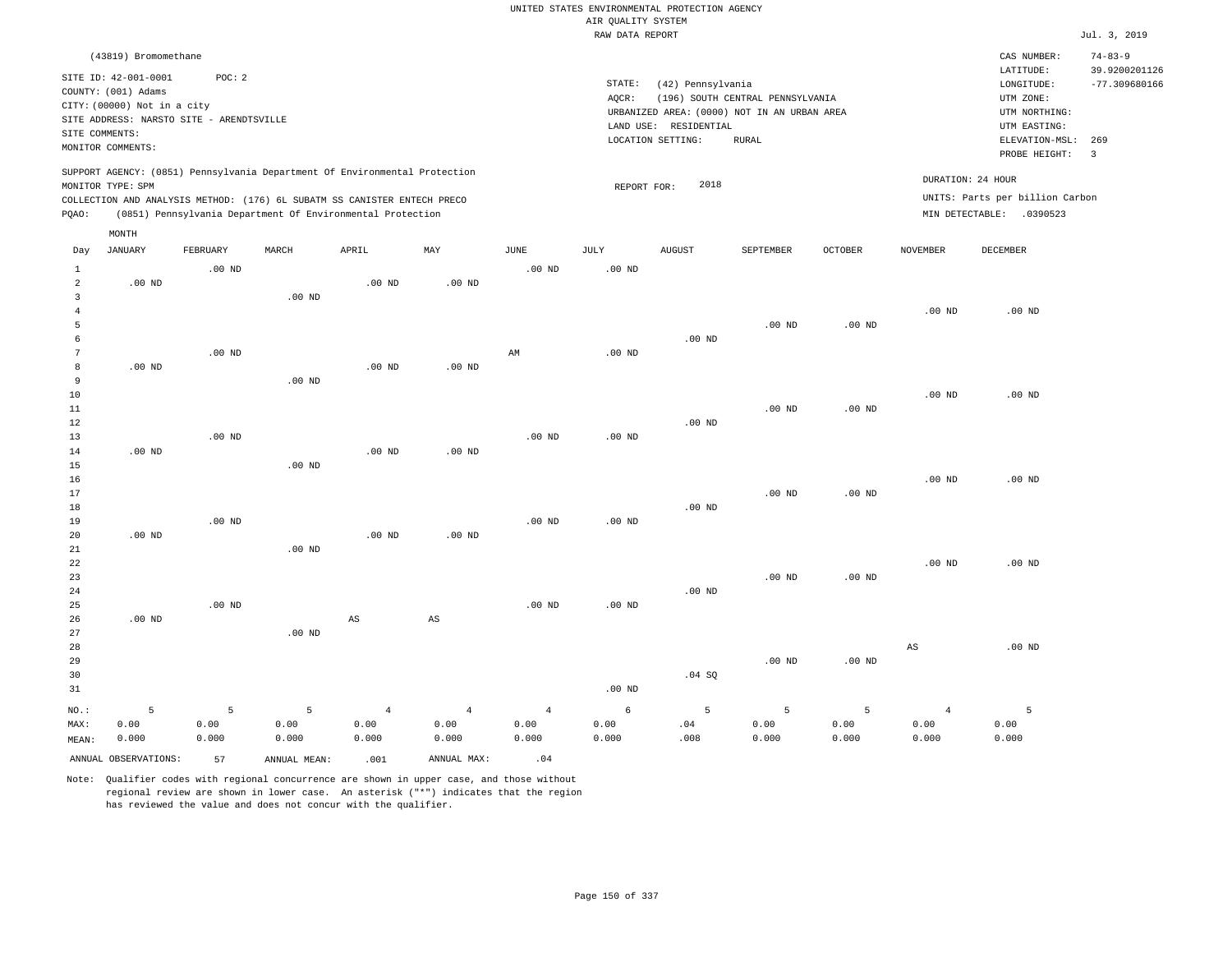|                                  |                                                                         |                   |                                                                            |                   |                   |                   | AIR QUALITY SYSTEM | UNITED STATES ENVIRONMENTAL PROTECTION AGENCY |                                             |                    |                   |                                 |                                |
|----------------------------------|-------------------------------------------------------------------------|-------------------|----------------------------------------------------------------------------|-------------------|-------------------|-------------------|--------------------|-----------------------------------------------|---------------------------------------------|--------------------|-------------------|---------------------------------|--------------------------------|
|                                  |                                                                         |                   |                                                                            |                   |                   |                   | RAW DATA REPORT    |                                               |                                             |                    |                   |                                 | Jul. 3, 2019                   |
|                                  | $(43820)$ 1, 1, 2-Trichloroethane                                       |                   |                                                                            |                   |                   |                   |                    |                                               |                                             |                    |                   | CAS NUMBER:<br>LATITUDE:        | $79 - 00 - 5$<br>39.9200201126 |
|                                  | SITE ID: 42-001-0001                                                    | POC: 2            |                                                                            |                   |                   |                   | STATE:             | (42) Pennsylvania                             |                                             |                    |                   | LONGITUDE:                      | $-77.309680166$                |
|                                  | COUNTY: (001) Adams                                                     |                   |                                                                            |                   |                   |                   | AQCR:              |                                               | (196) SOUTH CENTRAL PENNSYLVANIA            |                    |                   | UTM ZONE:                       |                                |
|                                  | CITY: (00000) Not in a city<br>SITE ADDRESS: NARSTO SITE - ARENDTSVILLE |                   |                                                                            |                   |                   |                   |                    |                                               | URBANIZED AREA: (0000) NOT IN AN URBAN AREA |                    |                   | UTM NORTHING:                   |                                |
|                                  | SITE COMMENTS:                                                          |                   |                                                                            |                   |                   |                   |                    | LAND USE: RESIDENTIAL                         |                                             |                    |                   | UTM EASTING:                    |                                |
|                                  | MONITOR COMMENTS:                                                       |                   |                                                                            |                   |                   |                   |                    | LOCATION SETTING:                             | <b>RURAL</b>                                |                    |                   | ELEVATION-MSL:<br>PROBE HEIGHT: | 269<br>$\overline{3}$          |
|                                  | MONITOR TYPE: SPM                                                       |                   | SUPPORT AGENCY: (0851) Pennsylvania Department Of Environmental Protection |                   |                   |                   |                    | 2013                                          |                                             |                    |                   | DURATION: 24 HOUR               |                                |
|                                  |                                                                         |                   | COLLECTION AND ANALYSIS METHOD: (176) 6L SUBATM SS CANISTER ENTECH PRECO   |                   |                   |                   | REPORT FOR:        |                                               |                                             |                    |                   | UNITS: Parts per billion Carbon |                                |
| PQAO:                            |                                                                         |                   | (0851) Pennsylvania Department Of Environmental Protection                 |                   |                   |                   |                    |                                               |                                             |                    | MIN DETECTABLE:   |                                 |                                |
|                                  | MONTH                                                                   |                   |                                                                            |                   |                   |                   |                    |                                               |                                             |                    |                   |                                 |                                |
| Day                              | JANUARY                                                                 | FEBRUARY          | MARCH                                                                      | APRIL             | MAY               | $_{\rm JUNE}$     | $\mathtt{JULY}$    | <b>AUGUST</b>                                 | SEPTEMBER                                   | $\mathtt{OCTOBER}$ | <b>NOVEMBER</b>   | DECEMBER                        |                                |
| $\mathbf{1}$                     |                                                                         |                   |                                                                            |                   |                   |                   |                    |                                               | $\mathbb{A}\mathbb{S}$                      | .00 <sub>ND</sub>  |                   |                                 |                                |
| $\overline{c}$                   |                                                                         |                   |                                                                            |                   |                   |                   |                    | AF                                            |                                             |                    |                   |                                 |                                |
| $\overline{3}$<br>$\overline{4}$ | AF                                                                      | $.00$ ND          |                                                                            | $.00$ ND          | .00 <sub>ND</sub> | $.00$ ND          | $.00$ ND           |                                               |                                             |                    |                   |                                 |                                |
| 5                                |                                                                         |                   | $.00$ ND                                                                   |                   |                   |                   |                    |                                               |                                             |                    |                   |                                 |                                |
| 6                                |                                                                         |                   |                                                                            |                   |                   |                   |                    |                                               |                                             |                    | .00 <sub>ND</sub> | AF                              |                                |
| $\overline{7}$                   |                                                                         |                   |                                                                            |                   |                   |                   |                    |                                               | .00 <sub>ND</sub>                           | $\rm{AF}$          |                   |                                 |                                |
| 8                                |                                                                         |                   |                                                                            |                   |                   |                   |                    | $.00$ ND                                      |                                             |                    |                   |                                 |                                |
| $\overline{9}$                   |                                                                         | $.00$ ND          |                                                                            |                   |                   | $.00$ ND          | $.00$ ND           |                                               |                                             |                    |                   |                                 |                                |
| $10$                             | AF                                                                      |                   |                                                                            | $.00$ ND          | $.00$ ND          |                   |                    |                                               |                                             |                    |                   |                                 |                                |
| 11                               |                                                                         |                   | $.00$ ND                                                                   |                   |                   |                   |                    |                                               |                                             |                    |                   |                                 |                                |
| 12                               |                                                                         |                   |                                                                            |                   |                   |                   |                    |                                               |                                             |                    | $.00$ ND          | AF                              |                                |
| 13                               |                                                                         |                   |                                                                            |                   |                   |                   |                    |                                               | $.00$ ND                                    | .00 <sub>ND</sub>  |                   |                                 |                                |
| 14                               |                                                                         |                   |                                                                            |                   |                   |                   |                    | $.00$ ND                                      |                                             |                    |                   |                                 |                                |
| 15<br>16                         | $.00$ ND                                                                | AF                |                                                                            | $.00$ ND          | $.00$ ND          | $.00$ ND          | $.00$ ND           |                                               |                                             |                    |                   |                                 |                                |
| 17                               |                                                                         |                   | .00 <sub>ND</sub>                                                          |                   |                   |                   |                    |                                               |                                             |                    |                   |                                 |                                |
| 18                               |                                                                         |                   |                                                                            |                   |                   |                   |                    |                                               |                                             |                    | AF                | $.00$ ND                        |                                |
| 19                               |                                                                         |                   |                                                                            |                   |                   |                   |                    |                                               | $.00$ ND                                    | .00 <sub>ND</sub>  |                   |                                 |                                |
| 20                               |                                                                         |                   |                                                                            |                   |                   |                   |                    | .00 $CL$                                      |                                             |                    |                   |                                 |                                |
| 21                               |                                                                         | $.00$ ND          |                                                                            |                   |                   | .00 <sub>ND</sub> | $.00$ ND           |                                               |                                             |                    |                   |                                 |                                |
| 22                               | $.00$ ND                                                                |                   |                                                                            | .00 <sub>ND</sub> | $.00$ ND          |                   |                    |                                               |                                             |                    |                   |                                 |                                |
| 23                               |                                                                         |                   | .00 <sub>ND</sub>                                                          |                   |                   |                   |                    |                                               |                                             |                    |                   |                                 |                                |
| 24                               |                                                                         |                   |                                                                            |                   |                   |                   |                    |                                               |                                             |                    | AF                | $\mathbb{A}\mathbb{S}$          |                                |
| 25                               |                                                                         |                   |                                                                            |                   |                   |                   |                    |                                               | $.00$ ND                                    | .00 <sub>ND</sub>  |                   |                                 |                                |
| 26                               |                                                                         |                   |                                                                            |                   |                   |                   |                    | .00 <sub>ND</sub>                             |                                             |                    |                   |                                 |                                |
| 27<br>28                         | $.00$ ND                                                                | .00 <sub>ND</sub> |                                                                            | $.00$ ND          | $.00$ ND          | .00 <sub>ND</sub> | $.00$ ND           |                                               |                                             |                    |                   |                                 |                                |
| 29                               |                                                                         |                   | .00 <sub>ND</sub>                                                          |                   |                   |                   |                    |                                               |                                             |                    |                   |                                 |                                |
| 30                               |                                                                         |                   |                                                                            |                   |                   |                   |                    |                                               |                                             |                    | $\rm{AF}$         | $.00$ ND                        |                                |
| 31                               |                                                                         |                   |                                                                            |                   |                   |                   |                    |                                               |                                             | .00 <sub>ND</sub>  |                   |                                 |                                |
|                                  |                                                                         |                   |                                                                            |                   |                   |                   |                    |                                               |                                             |                    |                   |                                 |                                |
| NO.:                             | $\overline{\mathbf{3}}$                                                 | $\overline{4}$    | 5                                                                          | $\overline{5}$    | $\overline{5}$    | 5                 | 5                  | $\overline{4}$                                | $\overline{4}$                              | 5                  | $\overline{a}$    | $\overline{a}$                  |                                |
| MAX:<br>MEAN:                    | 0.00<br>0.000                                                           | 0.00<br>0.000     | 0.00<br>0.000                                                              | 0.00<br>0.000     | 0.00<br>0.000     | 0.00<br>0.000     | 0.00<br>0.000      | 0.00<br>0.000                                 | 0.00<br>0.000                               | 0.00<br>0.000      | 0.00<br>0.000     | 0.00<br>0.000                   |                                |
|                                  |                                                                         |                   |                                                                            |                   |                   |                   |                    |                                               |                                             |                    |                   |                                 |                                |
|                                  | ANNUAL OBSERVATIONS:                                                    | 49                | ANNUAL, MEAN:                                                              | 0.000             | ANNUAL MAX:       | 0.00              |                    |                                               |                                             |                    |                   |                                 |                                |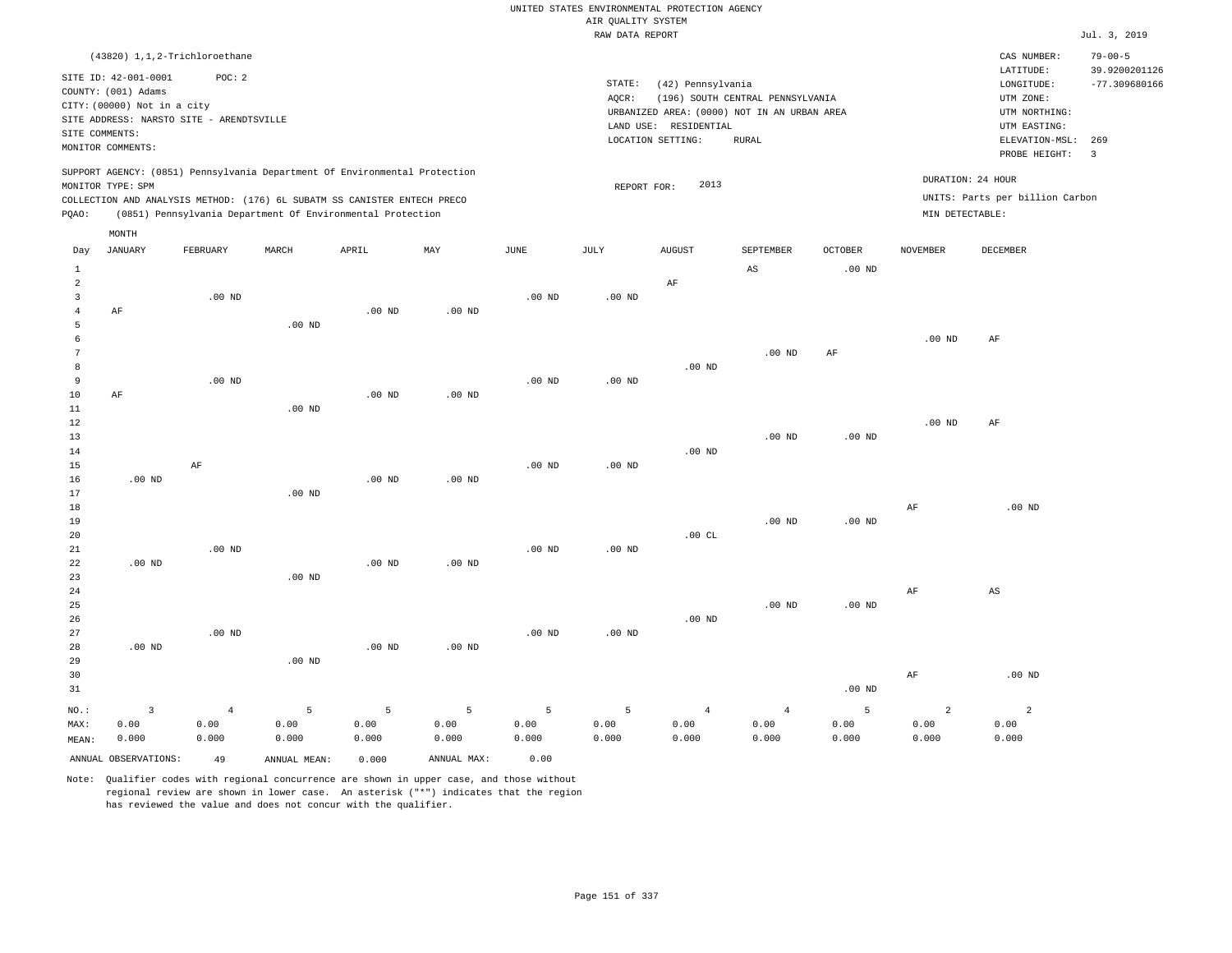|                           |                                                    |                   |                                                                            |                   |                   |                   |                                       | UNITED STATES ENVIRONMENTAL PROTECTION AGENCY |                                  |                   |                   |                                 |                                |
|---------------------------|----------------------------------------------------|-------------------|----------------------------------------------------------------------------|-------------------|-------------------|-------------------|---------------------------------------|-----------------------------------------------|----------------------------------|-------------------|-------------------|---------------------------------|--------------------------------|
|                           |                                                    |                   |                                                                            |                   |                   |                   | AIR QUALITY SYSTEM<br>RAW DATA REPORT |                                               |                                  |                   |                   |                                 | Jul. 3, 2019                   |
|                           |                                                    |                   |                                                                            |                   |                   |                   |                                       |                                               |                                  |                   |                   |                                 |                                |
|                           | (43820) 1,1,2-Trichloroethane                      |                   |                                                                            |                   |                   |                   |                                       |                                               |                                  |                   |                   | CAS NUMBER:<br>LATITUDE:        | $79 - 00 - 5$<br>39.9200201126 |
|                           | SITE ID: 42-001-0001                               | POC: 2            |                                                                            |                   |                   |                   | STATE:                                | (42) Pennsylvania                             |                                  |                   |                   | LONGITUDE:                      | $-77.309680166$                |
|                           | COUNTY: (001) Adams<br>CITY: (00000) Not in a city |                   |                                                                            |                   |                   |                   | AQCR:                                 |                                               | (196) SOUTH CENTRAL PENNSYLVANIA |                   |                   | UTM ZONE:                       |                                |
|                           | SITE ADDRESS: NARSTO SITE - ARENDTSVILLE           |                   |                                                                            |                   |                   |                   |                                       | URBANIZED AREA: (0000) NOT IN AN URBAN AREA   |                                  |                   |                   | UTM NORTHING:                   |                                |
| SITE COMMENTS:            |                                                    |                   |                                                                            |                   |                   |                   |                                       | LAND USE: RESIDENTIAL                         |                                  |                   |                   | UTM EASTING:                    |                                |
|                           | MONITOR COMMENTS:                                  |                   |                                                                            |                   |                   |                   |                                       | LOCATION SETTING:                             | <b>RURAL</b>                     |                   |                   | ELEVATION-MSL:<br>PROBE HEIGHT: | 269<br>$\overline{3}$          |
|                           |                                                    |                   | SUPPORT AGENCY: (0851) Pennsylvania Department Of Environmental Protection |                   |                   |                   |                                       | 2014                                          |                                  |                   | DURATION: 24 HOUR |                                 |                                |
|                           | MONITOR TYPE: SPM                                  |                   | COLLECTION AND ANALYSIS METHOD: (176) 6L SUBATM SS CANISTER ENTECH PRECO   |                   |                   |                   | REPORT FOR:                           |                                               |                                  |                   |                   | UNITS: Parts per billion Carbon |                                |
| PQAO:                     |                                                    |                   | (0851) Pennsylvania Department Of Environmental Protection                 |                   |                   |                   |                                       |                                               |                                  |                   | MIN DETECTABLE:   |                                 |                                |
|                           | MONTH                                              |                   |                                                                            |                   |                   |                   |                                       |                                               |                                  |                   |                   |                                 |                                |
| Day                       | JANUARY                                            | FEBRUARY          | MARCH                                                                      | APRIL             | MAX               | <b>JUNE</b>       | <b>JULY</b>                           | <b>AUGUST</b>                                 | SEPTEMBER                        | <b>OCTOBER</b>    | <b>NOVEMBER</b>   | <b>DECEMBER</b>                 |                                |
| $\,1\,$<br>$\overline{a}$ |                                                    |                   |                                                                            |                   |                   |                   |                                       |                                               |                                  |                   | .00 <sub>ND</sub> | $\rm AF$                        |                                |
| $\overline{\mathbf{3}}$   |                                                    |                   |                                                                            |                   |                   |                   |                                       | $.00$ ND                                      | $.00$ ND                         | $.00$ ND          |                   |                                 |                                |
| $\overline{4}$            |                                                    | .00 <sub>ND</sub> |                                                                            |                   |                   | .00 <sub>ND</sub> | .00 <sub>ND</sub>                     |                                               |                                  |                   |                   |                                 |                                |
| 5                         | AS                                                 |                   |                                                                            | $.00$ ND          | .00 <sub>ND</sub> |                   |                                       |                                               |                                  |                   |                   |                                 |                                |
| 6                         |                                                    |                   | $.00$ ND                                                                   |                   |                   |                   |                                       |                                               |                                  |                   |                   |                                 |                                |
| $\overline{7}$            |                                                    |                   |                                                                            |                   |                   |                   |                                       |                                               |                                  |                   | .00 <sub>ND</sub> | $.00$ ND                        |                                |
| 8                         |                                                    |                   |                                                                            |                   |                   |                   |                                       |                                               | $.00$ ND                         | $.00$ ND          |                   |                                 |                                |
| $\overline{9}$            |                                                    |                   |                                                                            |                   |                   |                   |                                       | $.00$ ND                                      |                                  |                   |                   |                                 |                                |
| 10                        |                                                    | $.00$ ND          |                                                                            |                   |                   | $.00$ ND          | $.00$ ND                              |                                               |                                  |                   |                   |                                 |                                |
| 11                        | .00 <sub>ND</sub>                                  |                   |                                                                            | $.00$ ND          | $.00$ ND          |                   |                                       |                                               |                                  |                   |                   |                                 |                                |
| 12                        |                                                    |                   | .00 <sub>ND</sub>                                                          |                   |                   |                   |                                       |                                               |                                  |                   |                   |                                 |                                |
| 13                        |                                                    |                   |                                                                            |                   |                   |                   |                                       |                                               |                                  |                   | $.00$ ND          | $.00$ ND                        |                                |
| 14<br>15                  |                                                    |                   |                                                                            |                   |                   |                   |                                       | $.00$ ND                                      | $.00$ ND                         | $.00$ ND          |                   |                                 |                                |
| 16                        |                                                    | .00 <sub>ND</sub> |                                                                            |                   |                   | .00 <sub>ND</sub> | .00 <sub>ND</sub>                     |                                               |                                  |                   |                   |                                 |                                |
| 17                        | $.00$ ND                                           |                   |                                                                            | .00 <sub>ND</sub> | $.00$ ND          |                   |                                       |                                               |                                  |                   |                   |                                 |                                |
| 18                        |                                                    |                   | $.00$ ND                                                                   |                   |                   |                   |                                       |                                               |                                  |                   |                   |                                 |                                |
| 19                        |                                                    |                   |                                                                            |                   |                   |                   |                                       |                                               |                                  |                   | .00 <sub>ND</sub> | $.00$ ND                        |                                |
| 20                        |                                                    |                   |                                                                            |                   |                   |                   |                                       |                                               | $\rm AF$                         | .00 <sub>ND</sub> |                   |                                 |                                |
| 21                        |                                                    |                   |                                                                            |                   |                   |                   |                                       | .00 <sub>ND</sub>                             |                                  |                   |                   |                                 |                                |
| 22                        |                                                    | $.00$ ND          |                                                                            |                   |                   | $.00$ ND          | $.00$ ND                              |                                               |                                  |                   |                   |                                 |                                |
| 23                        | $.00$ ND                                           |                   |                                                                            | $.00$ ND          | .00 <sub>ND</sub> |                   |                                       |                                               |                                  |                   |                   |                                 |                                |
| 24                        |                                                    |                   | .00 <sub>ND</sub>                                                          |                   |                   |                   |                                       |                                               |                                  |                   |                   |                                 |                                |
| 25                        |                                                    |                   |                                                                            |                   |                   |                   |                                       |                                               | .00 <sub>ND</sub>                |                   | .00 <sub>ND</sub> | $.00$ ND                        |                                |
| 26<br>27                  |                                                    |                   |                                                                            |                   |                   |                   |                                       | $\mathbb{A}\mathbb{S}$                        |                                  | $_{\rm AS}$       |                   |                                 |                                |
| 28                        |                                                    | $.00$ ND          |                                                                            |                   |                   | .00 <sub>ND</sub> | $.00$ ND                              |                                               |                                  |                   |                   |                                 |                                |
| 29                        | $.00$ ND                                           |                   |                                                                            | AF                | $.00$ ND          |                   |                                       |                                               |                                  |                   |                   |                                 |                                |
| 30                        |                                                    |                   | .00 <sub>ND</sub>                                                          |                   |                   |                   |                                       |                                               |                                  |                   |                   |                                 |                                |
| 31                        |                                                    |                   |                                                                            |                   |                   |                   |                                       |                                               |                                  |                   |                   | $.00$ ND                        |                                |
| $_{\rm NO.}$ :            | $\overline{4}$                                     | 5                 | 5                                                                          | $\overline{4}$    | 5                 | 5                 | 5                                     | $\overline{4}$                                | $\overline{4}$                   | $\sqrt{4}$        | 5                 | 5                               |                                |
| MAX:                      | 0.00                                               | 0.00              | 0.00                                                                       | 0.00              | 0.00              | 0.00              | 0.00                                  | 0.00                                          | 0.00                             | 0.00              | 0.00              | 0.00                            |                                |
| MEAN:                     | 0.000                                              | 0.000             | 0.000                                                                      | 0.000             | 0.000             | 0.000             | 0.000                                 | 0.000                                         | 0.000                            | 0.000             | 0.000             | 0.000                           |                                |
|                           | ANNUAL OBSERVATIONS:                               | 55                | ANNUAL MEAN:                                                               | 0.000             | ANNUAL MAX:       | 0.00              |                                       |                                               |                                  |                   |                   |                                 |                                |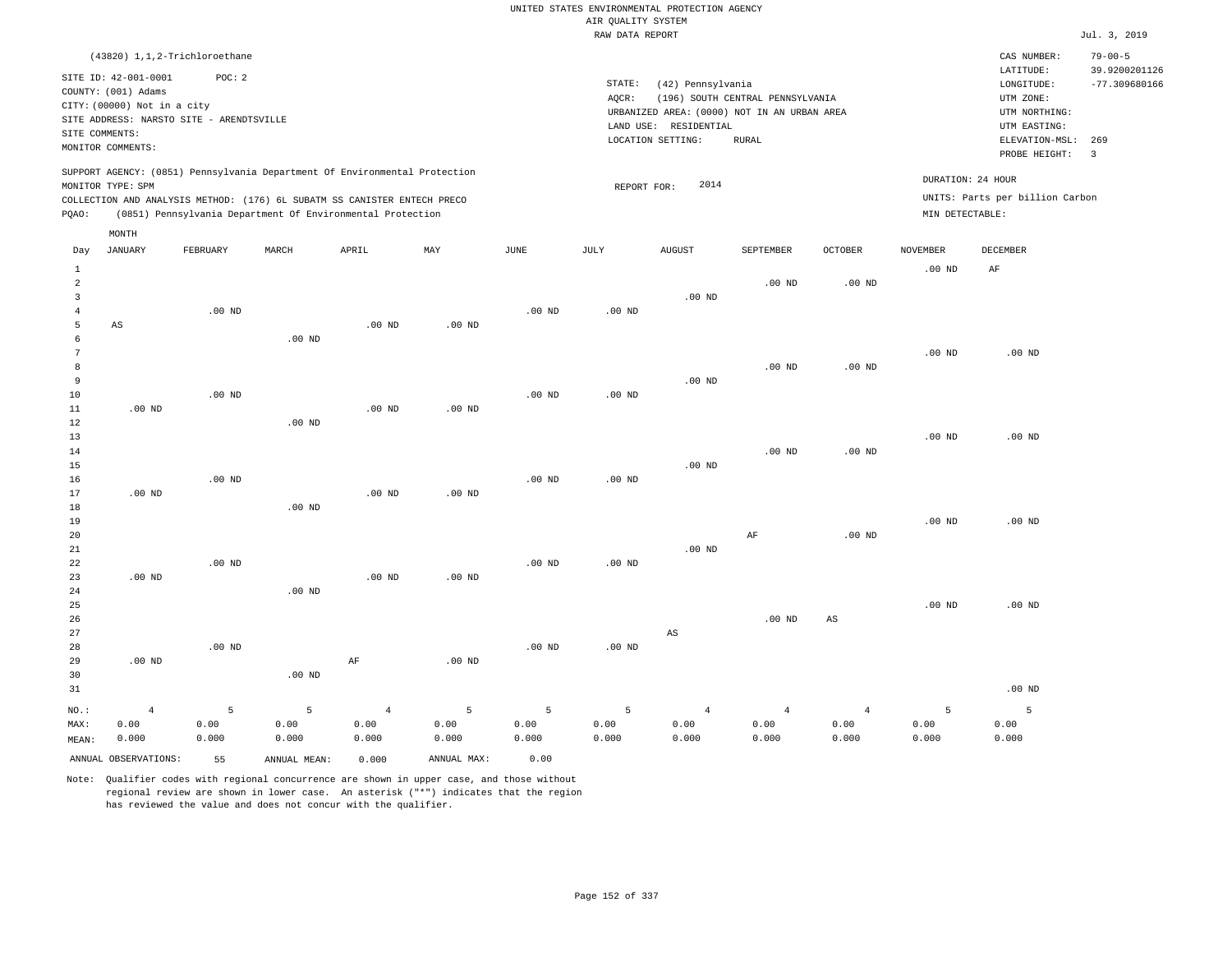RAW DATA REPORT Jul. 3, 2019 UNITED STATES ENVIRONMENTAL PROTECTION AGENCY AIR QUALITY SYSTEM

CAS NUMBER: 79-00-5

| SITE ID: 42-001-0001                     | POC:2                                                                      |                                             | LATITUDE:           | 39.9200201126   |
|------------------------------------------|----------------------------------------------------------------------------|---------------------------------------------|---------------------|-----------------|
| COUNTY: (001) Adams                      |                                                                            | STATE:<br>(42) Pennsylvania                 | LONGITUDE:          | $-77.309680166$ |
| CITY: (00000) Not in a city              |                                                                            | (196) SOUTH CENTRAL PENNSYLVANIA<br>AOCR:   | UTM ZONE:           |                 |
| SITE ADDRESS: NARSTO SITE - ARENDTSVILLE |                                                                            | URBANIZED AREA: (0000) NOT IN AN URBAN AREA | UTM NORTHING:       |                 |
| SITE COMMENTS:                           |                                                                            | LAND USE: RESIDENTIAL                       | UTM EASTING:        |                 |
| MONITOR COMMENTS:                        |                                                                            | LOCATION SETTING:<br>RURAL                  | ELEVATION-MSL:      | 269             |
|                                          |                                                                            |                                             | PROBE HEIGHT:       |                 |
|                                          | SUPPORT AGENCY: (0851) Pennsylvania Department Of Environmental Protection |                                             | printments of train |                 |

| MONITOR TYPE: SPM                                                        | REPORT FOR: | 2015 | DURATION: 24 HOUR               |
|--------------------------------------------------------------------------|-------------|------|---------------------------------|
| COLLECTION AND ANALYSIS METHOD: (176) 6L SUBATM SS CANISTER ENTECH PRECO |             |      | UNITS: Parts per billion Carbon |
| (0851) Pennsylvania Department Of Environmental Protection<br>POAO:      |             |      | MIN DETECTABLE:                 |

| Day                                 | JANUARY              | FEBRUARY       | MARCH        | APRIL             | $\ensuremath{\text{MAX}}$ | $_{\rm JUNE}$     | $\mathtt{JULY}$   | AUGUST         | SEPTEMBER              | OCTOBER  | NOVEMBER | DECEMBER |
|-------------------------------------|----------------------|----------------|--------------|-------------------|---------------------------|-------------------|-------------------|----------------|------------------------|----------|----------|----------|
| $\mathbf{1}$<br>$\overline{a}$<br>3 |                      |                | $.00$ ND     |                   |                           |                   |                   |                | $\mathbb{A}\mathbb{S}$ | $.00$ ND | $.00$ ND | $.00$ ND |
| $\overline{4}$<br>5                 |                      | $.00$ ND       |              |                   |                           | .00 $ND$          | $.00$ ND          | $.00$ ND       |                        |          |          |          |
| 6                                   | .00 <sub>ND</sub>    |                |              | .00 <sub>ND</sub> | $_{\rm AS}$               |                   |                   |                |                        |          |          |          |
| 7                                   |                      |                | $.00$ ND     |                   |                           |                   |                   |                |                        |          |          |          |
| 8                                   |                      |                |              |                   |                           |                   |                   |                |                        |          | $.00$ ND | $.00$ ND |
| 9                                   |                      |                |              |                   |                           |                   |                   |                | $.00$ ND               | $.00$ ND |          |          |
| 10                                  |                      |                |              |                   |                           |                   |                   | $.00$ ND       |                        |          |          |          |
| $11\,$                              |                      | $.00$ ND       |              |                   |                           | $.00$ ND          | AF                |                |                        |          |          |          |
| 12                                  | $.00$ ND             |                |              | $.00$ ND          | $.00$ ND                  |                   |                   |                |                        |          |          |          |
| 13                                  |                      |                | $.00$ ND     |                   |                           |                   |                   |                |                        |          |          |          |
| $14$                                |                      |                |              |                   |                           |                   |                   |                |                        |          | $.00$ ND | $.00$ ND |
| 15                                  |                      |                |              |                   |                           |                   |                   |                | $.00$ ND               | $.00$ ND |          |          |
| 16                                  |                      |                |              |                   |                           |                   |                   | .00 $ND$       |                        |          |          |          |
| 17                                  |                      | $.00$ ND       |              |                   |                           | .00 <sub>ND</sub> | .00 <sub>ND</sub> |                |                        |          |          |          |
| 18                                  | $.00$ ND             |                |              | $.00$ ND          | $.00$ ND                  |                   |                   |                |                        |          |          |          |
| 19                                  |                      |                | $.00$ ND     |                   |                           |                   |                   |                |                        |          |          |          |
| 20                                  |                      |                |              |                   |                           |                   |                   |                |                        |          | $.00$ ND | $.00$ ND |
| 21                                  |                      |                |              |                   |                           |                   |                   |                | $.00$ ND               | $.00$ ND |          |          |
| 22                                  |                      |                |              |                   |                           |                   |                   | .00 $ND$       |                        |          |          |          |
| 23                                  |                      | $.00$ ND       |              |                   |                           | .00 <sub>ND</sub> | .00 <sub>ND</sub> |                |                        |          |          |          |
| 24                                  | $.00$ ND             |                |              | .00 <sub>ND</sub> | $.00$ ND                  |                   |                   |                |                        |          |          |          |
| 25                                  |                      |                | $.00$ ND     |                   |                           |                   |                   |                |                        |          |          |          |
| 26                                  |                      |                |              |                   |                           |                   |                   |                |                        |          | $.00$ ND | $.00$ ND |
| 27                                  |                      |                |              |                   |                           |                   |                   |                | $.00$ ND               | $.00$ ND |          |          |
| 28                                  |                      |                |              |                   |                           |                   |                   | $.00$ ND       |                        |          |          |          |
| 29<br>30                            | $.00~\mathrm{ND}$    |                |              | $.00$ ND          | $.00$ ND                  | .00 <sub>ND</sub> | .00 <sub>ND</sub> |                |                        |          |          |          |
| 31                                  |                      |                | $.00$ ND     |                   |                           |                   |                   |                |                        |          |          |          |
|                                     |                      |                |              |                   |                           |                   |                   |                |                        |          |          |          |
| NO.:                                | 5                    | $\overline{4}$ | $\epsilon$   | 5                 | $\overline{4}$            | $\overline{5}$    | $\overline{4}$    | $\overline{5}$ | $\overline{4}$         | 5        | 5        | 5        |
| MAX:                                | 0.00                 | 0.00           | 0.00         | 0.00              | 0.00                      | 0.00              | 0.00              | 0.00           | 0.00                   | 0.00     | 0.00     | 0.00     |
| MEAN:                               | 0.000                | 0.000          | 0.000        | 0.000             | 0.000                     | 0.000             | 0.000             | 0.000          | 0.000                  | 0.000    | 0.000    | 0.000    |
|                                     | ANNUAL OBSERVATIONS: | 57             | ANNUAL MEAN: | 0.000             | ANNUAL MAX:               | 0.00              |                   |                |                        |          |          |          |

Note: Qualifier codes with regional concurrence are shown in upper case, and those without regional review are shown in lower case. An asterisk ("\*") indicates that the region has reviewed the value and does not concur with the qualifier.

(43820) 1,1,2-Trichloroethane

MONTH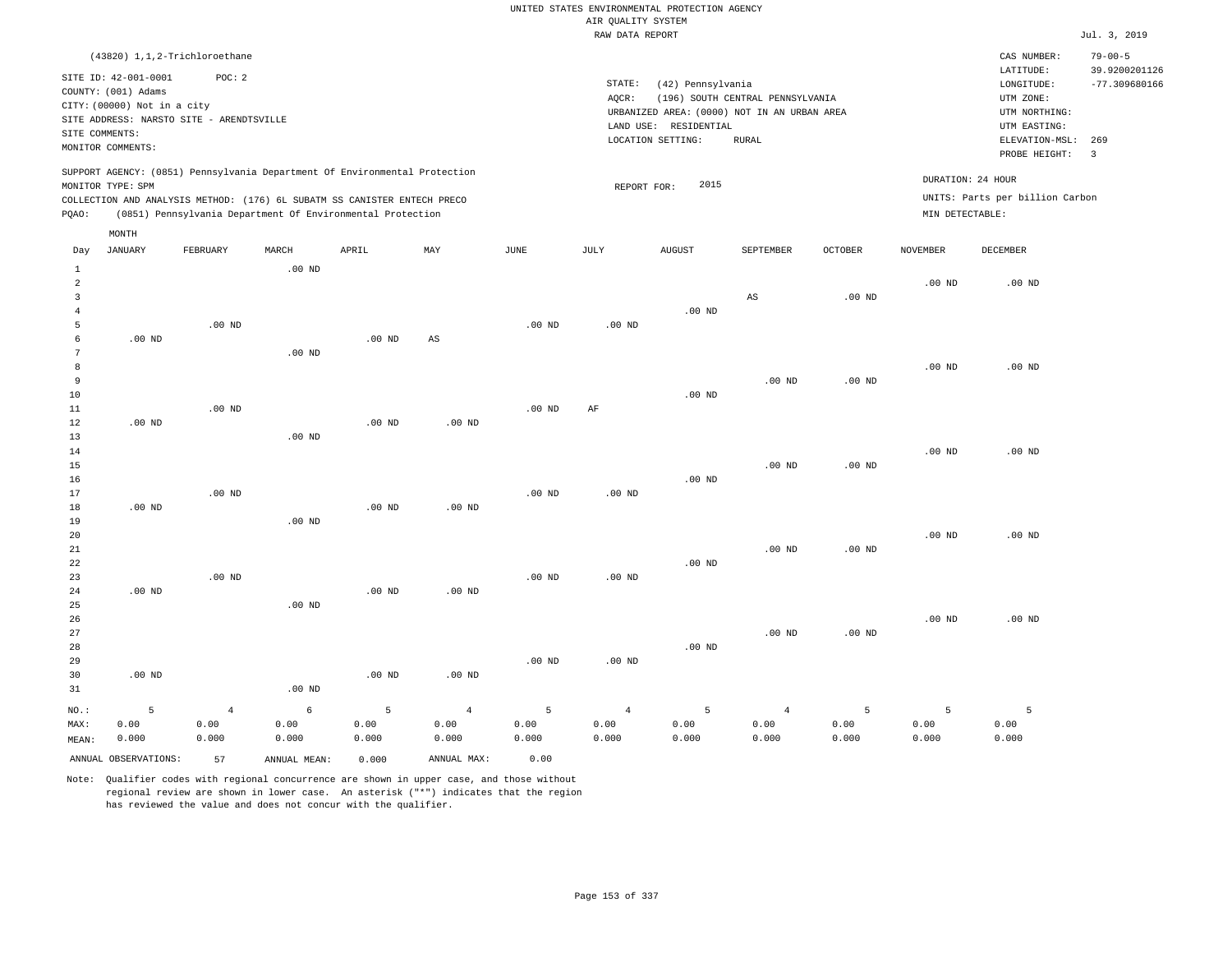|                 |                             |                                          |                        |                                                                            |                   |                   |                    | UNITED STATES ENVIRONMENTAL PROTECTION AGENCY |                                  |                   |                   |                                 |                                |
|-----------------|-----------------------------|------------------------------------------|------------------------|----------------------------------------------------------------------------|-------------------|-------------------|--------------------|-----------------------------------------------|----------------------------------|-------------------|-------------------|---------------------------------|--------------------------------|
|                 |                             |                                          |                        |                                                                            |                   |                   | AIR QUALITY SYSTEM |                                               |                                  |                   |                   |                                 |                                |
|                 |                             |                                          |                        |                                                                            |                   |                   | RAW DATA REPORT    |                                               |                                  |                   |                   |                                 | Jul. 3, 2019                   |
|                 |                             |                                          |                        |                                                                            |                   |                   |                    |                                               |                                  |                   |                   |                                 |                                |
|                 |                             | (43820) 1,1,2-Trichloroethane            |                        |                                                                            |                   |                   |                    |                                               |                                  |                   |                   | CAS NUMBER:                     | $79 - 00 - 5$                  |
|                 | SITE ID: 42-001-0001        | POC: 2                                   |                        |                                                                            |                   |                   |                    |                                               |                                  |                   |                   | LATITUDE:                       | 39.9200201126                  |
|                 | COUNTY: (001) Adams         |                                          |                        |                                                                            |                   |                   | STATE:             | (42) Pennsylvania                             |                                  |                   |                   | LONGITUDE:                      | $-77.309680166$                |
|                 | CITY: (00000) Not in a city |                                          |                        |                                                                            |                   |                   | AQCR:              |                                               | (196) SOUTH CENTRAL PENNSYLVANIA |                   |                   | UTM ZONE:                       |                                |
|                 |                             | SITE ADDRESS: NARSTO SITE - ARENDTSVILLE |                        |                                                                            |                   |                   |                    | URBANIZED AREA: (0000) NOT IN AN URBAN AREA   |                                  |                   |                   | UTM NORTHING:                   |                                |
| SITE COMMENTS:  |                             |                                          |                        |                                                                            |                   |                   |                    | LAND USE: RESIDENTIAL                         |                                  |                   |                   | UTM EASTING:                    |                                |
|                 | MONITOR COMMENTS:           |                                          |                        |                                                                            |                   |                   |                    | LOCATION SETTING:                             | <b>RURAL</b>                     |                   |                   | ELEVATION-MSL:<br>PROBE HEIGHT: | 269<br>$\overline{\mathbf{3}}$ |
|                 |                             |                                          |                        | SUPPORT AGENCY: (0851) Pennsylvania Department Of Environmental Protection |                   |                   |                    |                                               |                                  |                   |                   |                                 |                                |
|                 | MONITOR TYPE: SPM           |                                          |                        |                                                                            |                   |                   | REPORT FOR:        | 2016                                          |                                  |                   | DURATION: 24 HOUR |                                 |                                |
|                 |                             |                                          |                        | COLLECTION AND ANALYSIS METHOD: (176) 6L SUBATM SS CANISTER ENTECH PRECO   |                   |                   |                    |                                               |                                  |                   |                   | UNITS: Parts per billion Carbon |                                |
| PQAO:           |                             |                                          |                        | (0851) Pennsylvania Department Of Environmental Protection                 |                   |                   |                    |                                               |                                  |                   | MIN DETECTABLE:   |                                 |                                |
|                 | MONTH                       |                                          |                        |                                                                            |                   |                   |                    |                                               |                                  |                   |                   |                                 |                                |
| Day             | <b>JANUARY</b>              | FEBRUARY                                 | MARCH                  | APRIL                                                                      | MAY               | JUNE              | JULY               | <b>AUGUST</b>                                 | SEPTEMBER                        | <b>OCTOBER</b>    | <b>NOVEMBER</b>   | DECEMBER                        |                                |
| $\mathbf{1}$    | .00 <sub>ND</sub>           |                                          | .00 <sub>ND</sub>      |                                                                            |                   |                   |                    |                                               |                                  |                   |                   |                                 |                                |
| $\overline{a}$  |                             |                                          |                        |                                                                            |                   |                   |                    |                                               |                                  |                   | .00 <sub>ND</sub> | $.00$ ND                        |                                |
| $\overline{3}$  |                             |                                          |                        |                                                                            |                   |                   |                    |                                               | $.00$ ND                         | .00 <sub>ND</sub> |                   |                                 |                                |
| $\overline{4}$  |                             |                                          |                        |                                                                            |                   |                   |                    | $.00$ ND                                      |                                  |                   |                   |                                 |                                |
| 5               |                             |                                          |                        |                                                                            |                   | .00 <sub>ND</sub> | $.00$ ND           |                                               |                                  |                   |                   |                                 |                                |
| 6               |                             | $.00$ ND                                 |                        | $.00$ ND                                                                   | $.00$ ND          |                   |                    |                                               |                                  |                   |                   |                                 |                                |
| $7\phantom{.0}$ | $.00$ ND                    |                                          | $.00$ ND               |                                                                            |                   |                   |                    |                                               |                                  |                   |                   |                                 |                                |
| 8<br>9          |                             |                                          |                        |                                                                            |                   |                   |                    |                                               | $.00$ ND                         | .00 <sub>ND</sub> | $.00$ ND          | $.00$ ND                        |                                |
| $10$            |                             |                                          |                        |                                                                            |                   |                   |                    | $.00$ ND                                      |                                  |                   |                   |                                 |                                |
| 11              |                             |                                          |                        |                                                                            |                   | .00 <sub>ND</sub> | $.00$ ND           |                                               |                                  |                   |                   |                                 |                                |
| $1\,2$          |                             | .00 <sub>ND</sub>                        |                        | $.00$ ND                                                                   | .00 <sub>ND</sub> |                   |                    |                                               |                                  |                   |                   |                                 |                                |
| 13              | $.00$ ND                    |                                          | .00 <sub>ND</sub>      |                                                                            |                   |                   |                    |                                               |                                  |                   |                   |                                 |                                |
| 14              |                             |                                          |                        |                                                                            |                   |                   |                    |                                               |                                  |                   | .00 <sub>ND</sub> | .00 <sub>ND</sub>               |                                |
| 15              |                             |                                          |                        |                                                                            |                   |                   |                    |                                               | .00 <sub>ND</sub>                | .00 <sub>ND</sub> |                   |                                 |                                |
| 16              |                             |                                          |                        |                                                                            |                   |                   |                    | $.00$ ND                                      |                                  |                   |                   |                                 |                                |
| 17              |                             |                                          |                        |                                                                            |                   | .00 <sub>ND</sub> | $_{\rm TS}$        |                                               |                                  |                   |                   |                                 |                                |
| 18              |                             | $.00$ ND                                 |                        | $.00$ ND                                                                   | .00 $ND$          |                   |                    |                                               |                                  |                   |                   |                                 |                                |
| 19              | $.00$ ND                    |                                          | $.00$ ND               |                                                                            |                   |                   |                    |                                               |                                  |                   |                   |                                 |                                |
| 20              |                             |                                          |                        |                                                                            |                   |                   |                    |                                               |                                  |                   | .00 <sub>ND</sub> | AF                              |                                |
| 21              |                             |                                          |                        |                                                                            |                   |                   |                    |                                               | .00 <sub>ND</sub>                | .00 <sub>ND</sub> |                   |                                 |                                |
| 22              |                             |                                          |                        |                                                                            |                   |                   |                    | $.00$ ND                                      |                                  |                   |                   |                                 |                                |
| 23              |                             |                                          |                        |                                                                            |                   | $.00$ ND          | .00 <sub>ND</sub>  |                                               |                                  |                   |                   |                                 |                                |
| 24              |                             | $.00$ ND                                 |                        | $.00$ ND                                                                   | $.00$ ND          |                   |                    |                                               |                                  |                   |                   |                                 |                                |
| 25              | $.00$ ND                    |                                          | $.00$ ND               |                                                                            |                   |                   |                    |                                               |                                  |                   |                   |                                 |                                |
| 26              |                             |                                          |                        |                                                                            |                   |                   |                    |                                               |                                  |                   | $.00$ ND          | $.00$ ND                        |                                |
| 27              |                             |                                          |                        |                                                                            |                   |                   |                    |                                               | $.00$ ND                         | .00 <sub>ND</sub> |                   |                                 |                                |
| 28              |                             |                                          |                        |                                                                            |                   |                   |                    | $.00$ ND                                      |                                  |                   |                   |                                 |                                |
| 29              |                             |                                          |                        |                                                                            |                   | $.00$ ND          | $.00$ ND           |                                               |                                  |                   |                   |                                 |                                |
| 30              |                             |                                          |                        | $.00$ ND                                                                   | $.00$ ND          |                   |                    |                                               |                                  |                   |                   |                                 |                                |
| 31              | $.00$ ND                    |                                          | $\mathbb{A}\mathbb{S}$ |                                                                            |                   |                   |                    |                                               |                                  |                   |                   |                                 |                                |
| NO.:            | 6                           | $\overline{4}$                           | 5                      | $\overline{5}$                                                             | $\overline{5}$    | 5                 | $\overline{4}$     | 5                                             | 5                                | 5                 | 5                 | $\overline{4}$                  |                                |
| MAX:            | 0.00                        | 0.00                                     | 0.00                   | 0.00                                                                       | 0.00              | 0.00              | 0.00               | 0.00                                          | 0.00                             | 0.00              | 0.00              | 0.00                            |                                |
| MEAN:           | 0.000                       | 0.000                                    | 0.000                  | 0.000                                                                      | 0.000             | 0.000             | 0.000              | 0.000                                         | 0.000                            | 0.000             | 0.000             | 0.000                           |                                |
|                 |                             |                                          |                        |                                                                            |                   |                   |                    |                                               |                                  |                   |                   |                                 |                                |
|                 | ANNUAL OBSERVATIONS:        | 58                                       | ANNUAL, MEAN:          | 0.000                                                                      | ANNUAL MAX:       | 0.00              |                    |                                               |                                  |                   |                   |                                 |                                |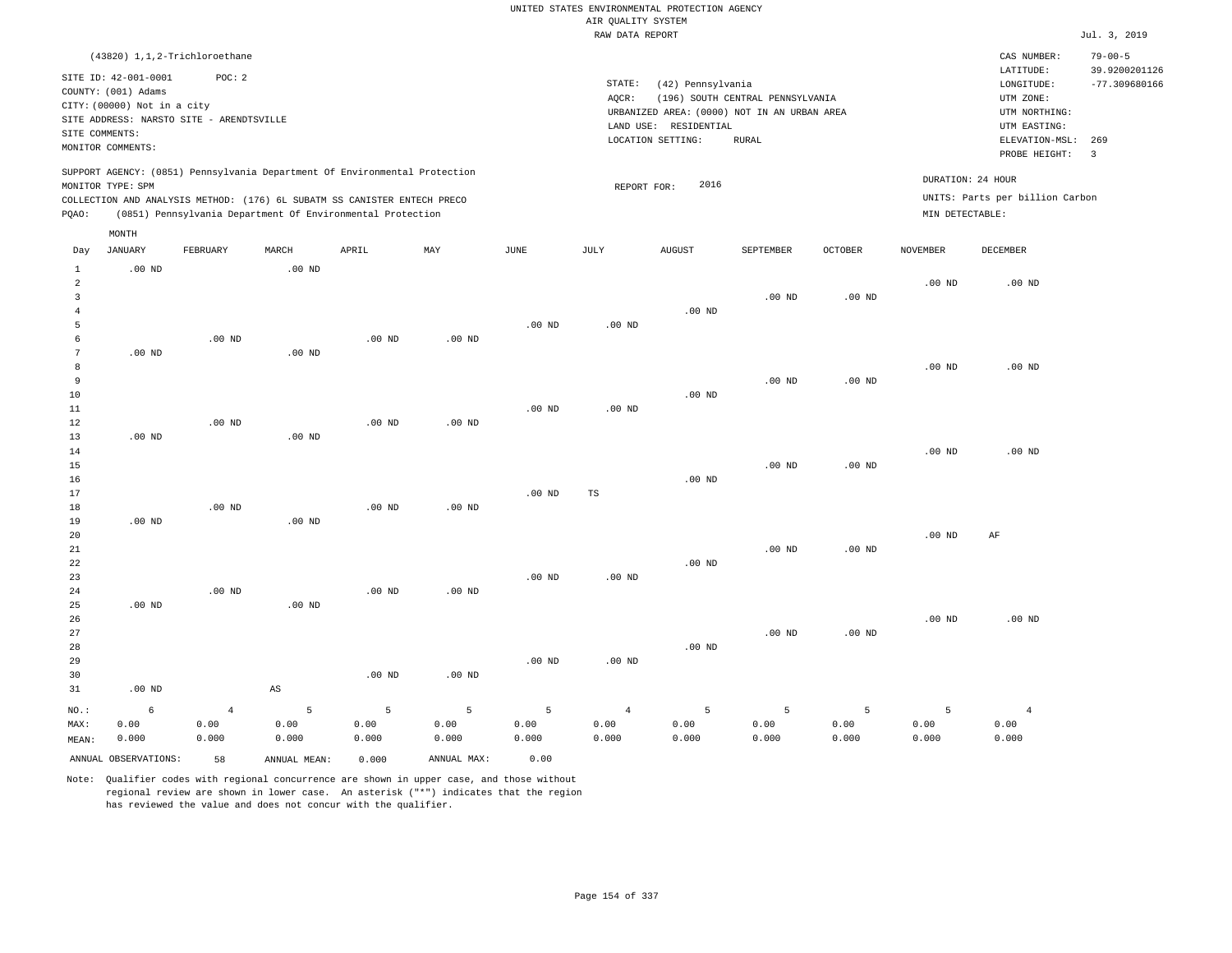|                                                 |                                                                                                             |                                 |                                                                                                                                                                                                                      |                    |                                |                    |                    | UNITED STATES ENVIRONMENTAL PROTECTION AGENCY                    |                                  |                                 |                                      |                                                                      |                                                   |
|-------------------------------------------------|-------------------------------------------------------------------------------------------------------------|---------------------------------|----------------------------------------------------------------------------------------------------------------------------------------------------------------------------------------------------------------------|--------------------|--------------------------------|--------------------|--------------------|------------------------------------------------------------------|----------------------------------|---------------------------------|--------------------------------------|----------------------------------------------------------------------|---------------------------------------------------|
|                                                 |                                                                                                             |                                 |                                                                                                                                                                                                                      |                    |                                |                    | AIR QUALITY SYSTEM |                                                                  |                                  |                                 |                                      |                                                                      |                                                   |
|                                                 |                                                                                                             |                                 |                                                                                                                                                                                                                      |                    |                                |                    | RAW DATA REPORT    |                                                                  |                                  |                                 |                                      |                                                                      | Jul. 3, 2019                                      |
|                                                 | (43820) 1,1,2-Trichloroethane<br>SITE ID: 42-001-0001<br>COUNTY: (001) Adams<br>CITY: (00000) Not in a city | POC: 2                          |                                                                                                                                                                                                                      |                    |                                |                    | STATE:<br>AQCR:    | (42) Pennsylvania<br>URBANIZED AREA: (0000) NOT IN AN URBAN AREA | (196) SOUTH CENTRAL PENNSYLVANIA |                                 |                                      | CAS NUMBER:<br>LATITUDE:<br>LONGITUDE:<br>UTM ZONE:<br>UTM NORTHING: | $79 - 00 - 5$<br>39.9200201126<br>$-77.309680166$ |
| SITE COMMENTS:                                  | SITE ADDRESS: NARSTO SITE - ARENDTSVILLE<br>MONITOR COMMENTS:                                               |                                 |                                                                                                                                                                                                                      |                    |                                |                    |                    | LAND USE: RESIDENTIAL<br>LOCATION SETTING:                       | <b>RURAL</b>                     |                                 |                                      | UTM EASTING:<br>ELEVATION-MSL:<br>PROBE HEIGHT:                      | 269<br>$\overline{\mathbf{3}}$                    |
| PQAO:                                           | MONITOR TYPE: SPM                                                                                           |                                 | SUPPORT AGENCY: (0851) Pennsylvania Department Of Environmental Protection<br>COLLECTION AND ANALYSIS METHOD: (176) 6L SUBATM SS CANISTER ENTECH PRECO<br>(0851) Pennsylvania Department Of Environmental Protection |                    |                                |                    | REPORT FOR:        | 2017                                                             |                                  |                                 | DURATION: 24 HOUR<br>MIN DETECTABLE: | UNITS: Parts per billion Carbon                                      |                                                   |
| Day                                             | MONTH<br><b>JANUARY</b>                                                                                     | FEBRUARY                        | MARCH                                                                                                                                                                                                                | APRIL              | MAY                            | <b>JUNE</b>        | <b>JULY</b>        | AUGUST                                                           | SEPTEMBER                        | OCTOBER                         | <b>NOVEMBER</b>                      | <b>DECEMBER</b>                                                      |                                                   |
| $\mathbf{1}$<br>$\overline{a}$<br>3<br>$\bf{4}$ | $.00$ ND                                                                                                    |                                 | $.00$ ND                                                                                                                                                                                                             | $.00$ ND           | $.00$ ND                       |                    |                    |                                                                  | $.00$ ND                         | $.00$ ND                        | .00 <sub>ND</sub>                    | .00 <sub>ND</sub>                                                    |                                                   |
| $\overline{5}$<br>6<br>$7\phantom{.0}$<br>8     | $.00$ ND                                                                                                    | $.00$ ND                        | $.00$ ND                                                                                                                                                                                                             | $.00$ ND           | .00 <sub>ND</sub>              | $.00$ ND           | $.00$ ND           | .00 <sub>ND</sub>                                                |                                  |                                 |                                      |                                                                      |                                                   |
| 9<br>10<br>$11\,$<br>12                         |                                                                                                             | $.00$ ND                        |                                                                                                                                                                                                                      |                    |                                | $.00$ ND           | .00 <sub>ND</sub>  | $.00$ ND                                                         | $.00$ ND                         | $.00$ ND                        | $.00$ ND                             | $.00$ ND                                                             |                                                   |
| 13<br>14<br>15<br>16<br>17                      | $.00$ ND                                                                                                    |                                 | .00 <sub>ND</sub>                                                                                                                                                                                                    | .00 <sub>ND</sub>  | $.00$ ND                       |                    |                    | .00 <sub>ND</sub>                                                | $.00$ ND                         | AM                              | $.00$ ND                             | $.00$ ND                                                             |                                                   |
| 18<br>19<br>20<br>21                            | .00 <sub>ND</sub>                                                                                           | $.00$ ND                        | $.00$ ND                                                                                                                                                                                                             | .00 <sub>ND</sub>  | $\mathbb{A}\mathbb{S}$         | $.00$ ND           | $.00$ ND           |                                                                  |                                  |                                 | $.00$ ND                             | $.00$ ND                                                             |                                                   |
| 22<br>23<br>24                                  |                                                                                                             | AF                              |                                                                                                                                                                                                                      |                    |                                | $.00$ ND           | $.00$ ND           | $.00$ ND                                                         | .00 <sub>ND</sub>                | $.00$ ND                        |                                      |                                                                      |                                                   |
| 25<br>26<br>27<br>28<br>29<br>30                | $.00$ ND                                                                                                    |                                 | .00 <sub>ND</sub>                                                                                                                                                                                                    | .00 <sub>ND</sub>  | $.00$ ND                       | $.00$ ND           | .00 <sub>ND</sub>  | .00 <sub>ND</sub>                                                | .00 <sub>ND</sub>                | $.00$ ND                        | $.00$ ND                             | $.00$ ND                                                             |                                                   |
| 31<br>NO.:<br>MAX:<br>MEAN:                     | $.00$ ND<br>6<br>0.00<br>0.000                                                                              | $\overline{3}$<br>0.00<br>0.000 | 5<br>0.00<br>0.000                                                                                                                                                                                                   | 5<br>0.00<br>0.000 | $.00$ ND<br>5<br>0.00<br>0.000 | 5<br>0.00<br>0.000 | 5<br>0.00<br>0.000 | 5<br>0.00<br>0.000                                               | 5<br>0.00<br>0.000               | $\overline{4}$<br>0.00<br>0.000 | 5<br>0.00<br>0.000                   | 5<br>0.00<br>0.000                                                   |                                                   |
|                                                 | ANNUAL OBSERVATIONS:                                                                                        | 58                              | ANNUAL MEAN:                                                                                                                                                                                                         | 0.000              | ANNUAL MAX:                    | 0.00               |                    |                                                                  |                                  |                                 |                                      |                                                                      |                                                   |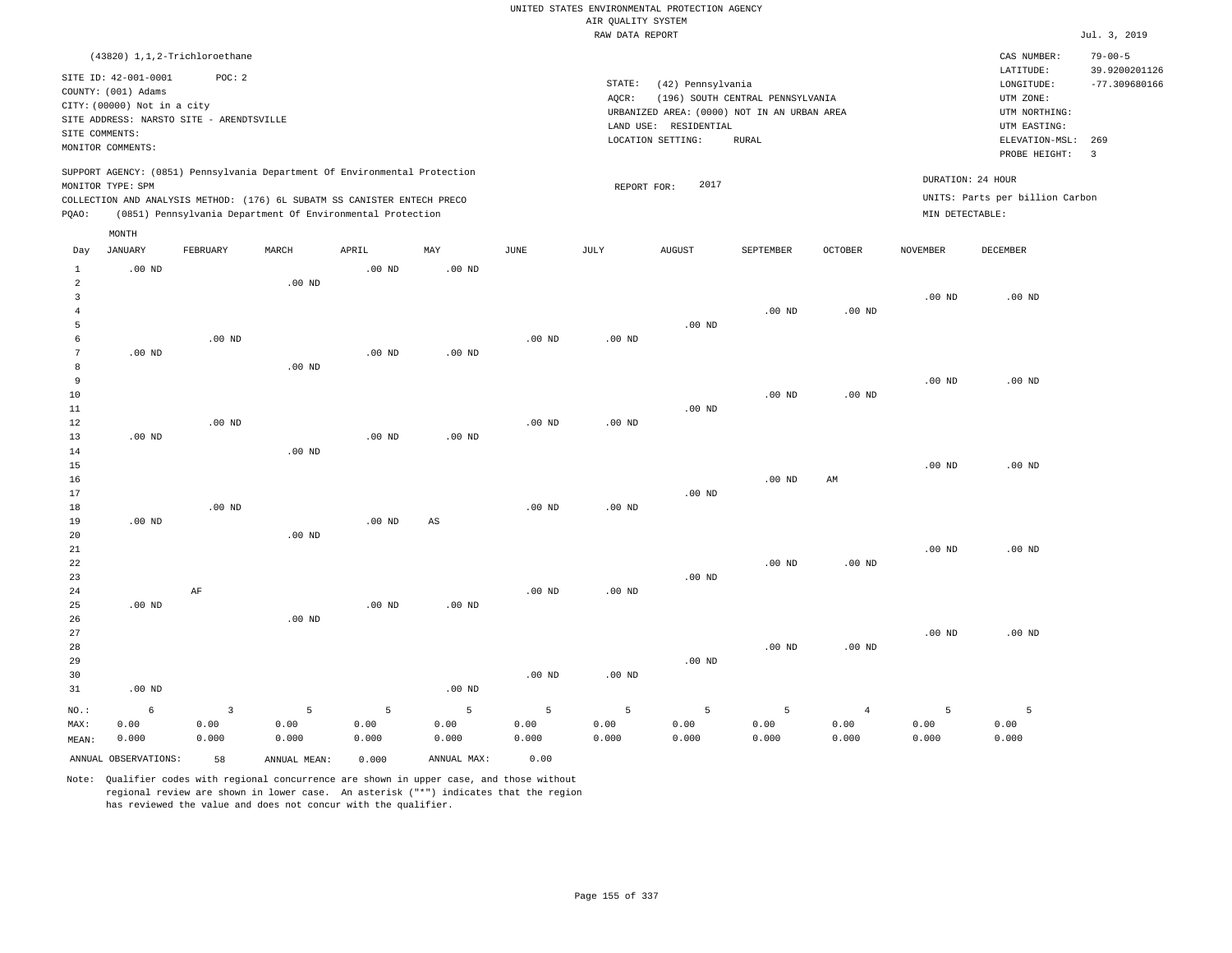|                                     |                                                                                                                                                         |                    |                                                                                                                                                        |                                 |                                 |                                 |                                       | UNITED STATES ENVIRONMENTAL PROTECTION AGENCY                   |                                                                                                 |                    |                               |                                                                                                        |                                                          |
|-------------------------------------|---------------------------------------------------------------------------------------------------------------------------------------------------------|--------------------|--------------------------------------------------------------------------------------------------------------------------------------------------------|---------------------------------|---------------------------------|---------------------------------|---------------------------------------|-----------------------------------------------------------------|-------------------------------------------------------------------------------------------------|--------------------|-------------------------------|--------------------------------------------------------------------------------------------------------|----------------------------------------------------------|
|                                     |                                                                                                                                                         |                    |                                                                                                                                                        |                                 |                                 |                                 | AIR QUALITY SYSTEM<br>RAW DATA REPORT |                                                                 |                                                                                                 |                    |                               |                                                                                                        | Jul. 3, 2019                                             |
|                                     |                                                                                                                                                         |                    |                                                                                                                                                        |                                 |                                 |                                 |                                       |                                                                 |                                                                                                 |                    |                               |                                                                                                        |                                                          |
| SITE COMMENTS:                      | (43820) 1,1,2-Trichloroethane<br>SITE ID: 42-001-0001<br>COUNTY: (001) Adams<br>CITY: (00000) Not in a city<br>SITE ADDRESS: NARSTO SITE - ARENDTSVILLE | POC: 2             |                                                                                                                                                        |                                 |                                 |                                 | STATE:<br>AQCR:                       | (42) Pennsylvania<br>LAND USE: RESIDENTIAL<br>LOCATION SETTING: | (196) SOUTH CENTRAL PENNSYLVANIA<br>URBANIZED AREA: (0000) NOT IN AN URBAN AREA<br><b>RURAL</b> |                    |                               | CAS NUMBER:<br>LATITUDE:<br>LONGITUDE:<br>UTM ZONE:<br>UTM NORTHING:<br>UTM EASTING:<br>ELEVATION-MSL: | $79 - 00 - 5$<br>39.9200201126<br>$-77.309680166$<br>269 |
|                                     | MONITOR COMMENTS:                                                                                                                                       |                    |                                                                                                                                                        |                                 |                                 |                                 |                                       |                                                                 |                                                                                                 |                    |                               | PROBE HEIGHT:                                                                                          | $\overline{\mathbf{3}}$                                  |
|                                     | MONITOR TYPE: SPM                                                                                                                                       |                    | SUPPORT AGENCY: (0851) Pennsylvania Department Of Environmental Protection<br>COLLECTION AND ANALYSIS METHOD: (176) 6L SUBATM SS CANISTER ENTECH PRECO |                                 |                                 |                                 | REPORT FOR:                           | 2018                                                            |                                                                                                 |                    |                               | DURATION: 24 HOUR<br>UNITS: Parts per billion Carbon                                                   |                                                          |
| PQAO:                               |                                                                                                                                                         |                    | (0851) Pennsylvania Department Of Environmental Protection                                                                                             |                                 |                                 |                                 |                                       |                                                                 |                                                                                                 |                    |                               | MIN DETECTABLE: . 064813                                                                               |                                                          |
|                                     | MONTH                                                                                                                                                   |                    |                                                                                                                                                        |                                 |                                 |                                 |                                       |                                                                 |                                                                                                 |                    |                               |                                                                                                        |                                                          |
| Day                                 | <b>JANUARY</b>                                                                                                                                          | FEBRUARY           | MARCH                                                                                                                                                  | APRIL                           | MAY                             | <b>JUNE</b>                     | <b>JULY</b>                           | <b>AUGUST</b>                                                   | SEPTEMBER                                                                                       | <b>OCTOBER</b>     | <b>NOVEMBER</b>               | DECEMBER                                                                                               |                                                          |
| $\mathbf{1}$<br>$\overline{a}$      | $.00$ ND                                                                                                                                                | $.00$ ND           |                                                                                                                                                        | $.00$ ND                        | $.00$ ND                        | $.00$ ND                        | .00 <sub>ND</sub>                     |                                                                 |                                                                                                 |                    |                               |                                                                                                        |                                                          |
| $\mathbf{3}$<br>$\overline{4}$<br>5 |                                                                                                                                                         |                    | $.00$ ND                                                                                                                                               |                                 |                                 |                                 |                                       |                                                                 | $.00$ ND                                                                                        | $.00$ ND           | .07S                          | $.00$ ND                                                                                               |                                                          |
| 6<br>$\overline{7}$                 |                                                                                                                                                         | .00 <sub>ND</sub>  |                                                                                                                                                        |                                 |                                 | $\mbox{AM}$                     | $.00$ ND                              | $.00$ ND                                                        |                                                                                                 |                    |                               |                                                                                                        |                                                          |
| 8<br>9<br>10                        | $.00$ ND                                                                                                                                                |                    | $.00$ ND                                                                                                                                               | .00 <sub>ND</sub>               | .00 <sub>ND</sub>               |                                 |                                       |                                                                 |                                                                                                 |                    | $.00$ ND                      | $.00$ ND                                                                                               |                                                          |
| 11<br>12                            |                                                                                                                                                         |                    |                                                                                                                                                        |                                 |                                 |                                 |                                       | $.00$ ND                                                        | $.00$ ND                                                                                        | $.00$ ND           |                               |                                                                                                        |                                                          |
| 13<br>14<br>15                      | .00 <sub>ND</sub>                                                                                                                                       | .00 <sub>ND</sub>  | $.00$ ND                                                                                                                                               | $.00$ ND                        | $.00$ ND                        | $.00$ ND                        | $.00$ ND                              |                                                                 |                                                                                                 |                    |                               |                                                                                                        |                                                          |
| 16<br>17<br>$18\,$                  |                                                                                                                                                         |                    |                                                                                                                                                        |                                 |                                 |                                 |                                       | .00 <sub>ND</sub>                                               | .00 <sub>ND</sub>                                                                               | .00 <sub>ND</sub>  | $.00$ ND                      | $.00$ ND                                                                                               |                                                          |
| 19<br>20                            | $.00$ ND                                                                                                                                                | $.00$ ND           |                                                                                                                                                        | .00 <sub>ND</sub>               | $.00$ ND                        | $.00$ ND                        | $.00$ ND                              |                                                                 |                                                                                                 |                    |                               |                                                                                                        |                                                          |
| 21<br>22<br>23<br>24                |                                                                                                                                                         |                    | $.00$ ND                                                                                                                                               |                                 |                                 |                                 |                                       | $.00$ ND                                                        | $.00$ ND                                                                                        | $.00$ ND           | .00 <sub>ND</sub>             | .00 <sub>ND</sub>                                                                                      |                                                          |
| 25<br>26<br>27                      | $.00$ ND                                                                                                                                                | .00 <sub>ND</sub>  |                                                                                                                                                        | $\mathbb{A}\mathbb{S}$          | $\mathbb{A}\mathbb{S}$          | $.00$ ND                        | $.00$ ND                              |                                                                 |                                                                                                 |                    |                               |                                                                                                        |                                                          |
| 28<br>29<br>30<br>31                |                                                                                                                                                         |                    | $.00$ ND                                                                                                                                               |                                 |                                 |                                 | .00 <sub>ND</sub>                     | $.00$ ND                                                        | $.00$ ND                                                                                        | $.00$ ND           | $\mathbb{A}\mathbb{S}$        | $.00$ ND                                                                                               |                                                          |
| NO.:<br>MAX:<br>MEAN:               | 5<br>0.00<br>0.000                                                                                                                                      | 5<br>0.00<br>0.000 | 5<br>0.00<br>0.000                                                                                                                                     | $\overline{4}$<br>0.00<br>0.000 | $\overline{4}$<br>0.00<br>0.000 | $\overline{4}$<br>0.00<br>0.000 | 6<br>0.00<br>0.000                    | 5<br>0.00<br>0.000                                              | 5<br>0.00<br>0.000                                                                              | 5<br>0.00<br>0.000 | $\overline{4}$<br>.07<br>.018 | 5<br>0.00<br>0.000                                                                                     |                                                          |
|                                     | ANNUAL OBSERVATIONS:                                                                                                                                    | 57                 | ANNUAL MEAN:                                                                                                                                           | .001                            | ANNUAL MAX:                     | .07                             |                                       |                                                                 |                                                                                                 |                    |                               |                                                                                                        |                                                          |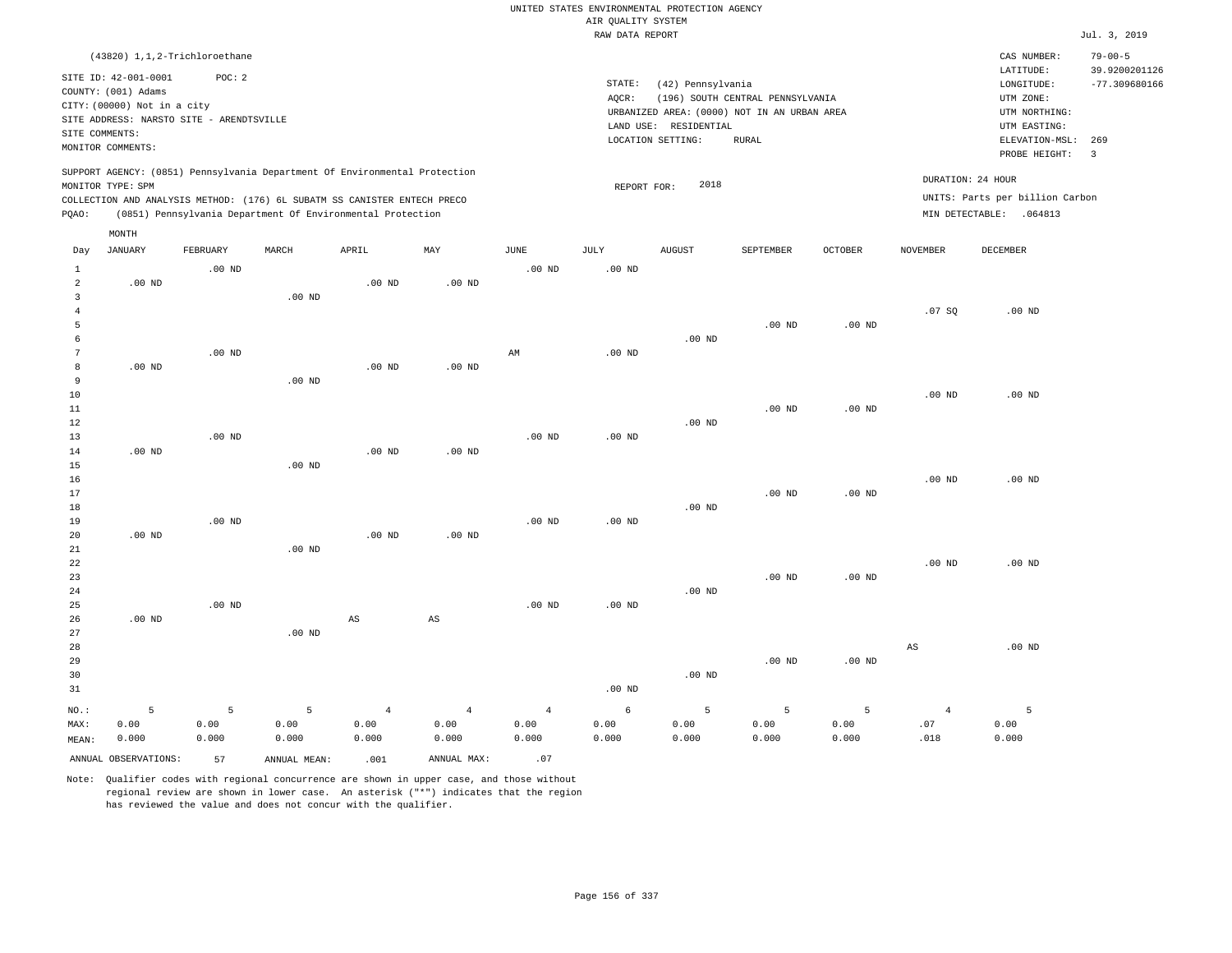RAW DATA REPORT JUL. 3, 2019 UNITED STATES ENVIRONMENTAL PROTECTION AGENCY AIR QUALITY SYSTEM (43821) 1,1,2-Trichloro-1,2,2-trifluoroe STATE: (42) Pennsylvania CAS NUMBER: 76-13-1 SITE ID: 42-001-0001 POC: 2 AQCR: (196) SOUTH CENTRAL PENNSYLVANIA COUNTY: (001) Adams CITY: (00000) Not in a city LONGITUDE: -77.309680166 LATITUDE: 39.9200201126 LOCATION SETTING: RURAL SITE ADDRESS: NARSTO SITE - ARENDTSVILLE LAND USE: RESIDENTIAL SITE COMMENTS: MONITOR COMMENTS: PROBE HEIGHT: 3 ELEVATION-MSL: 269 URBANIZED AREA: (0000) NOT IN AN URBAN AREA **URBAN SERIA UTM NORTHING**: UTM EASTING: UTM ZONE: SUPPORT AGENCY: (0851) Pennsylvania Department Of Environmental Protection MONITOR TYPE: SPM COLLECTION AND ANALYSIS METHOD: (176) 6L Subatm SS Canister Entech Preco REPORT FOR: 2013 UNITS: Parts per billion Carbon PQAO: (0851) Pennsylvania Department Of Environmental Protection MIN DETECTABLE: DURATION: 24 HOUR 1 2 3 4 5 6 7 8 9 10 11 12 13 14 15 16 17 18 19  $20$ 21 22 23 24 25 26 27 28 29 30 31 AF AF .23 SQ  $.19 S<sub>0</sub>$  .20 SQ NO.: MAX: MEAN:  $\overline{3}$  .23 .207 .15 SQ .17 SQ AF .20 SQ .19 SQ  $.20$  SQ .20 SQ  $.21 S<sub>0</sub>$  .20 SQ .19 SQ .18 SQ .17 SQ .18 SQ .18 SQ .24 SQ .20 SQ .19 SQ .19 SQ .18 SQ .19 SQ  $.21 S$  .21 SQ .18 SQ .18 SQ .20 SQ .21 SQ .17 SQ .18 SQ .17 SQ .16 SQ AF .17 SQ .15 SQ  $.17$  CL .15 SQ  $\Delta$ S .16 SQ .18 SQ .19 SQ .18 SQ .14 SQ AF .18 SQ .15 SQ .20 SQ .16 SQ .26 5  $.21 S<sub>0</sub>$  AF AF AF AF AF .20 SQ AS .19 SQ 4 .20 .178 5 .21 .200 5 .24 .190 5 .20 .190 5 .21 .196 5 .21 .178 4 .17 .160 4 .19 .178 5 .20 .166 2 .26 .235 2 .20 .195 ANNUAL OBSERVATIONS:  $\begin{array}{ccc} 49 & 26 \end{array}$  ANNUAL MEAN: .187 ANNUAL MAX: .26 Day JANUARY FEBRUARY MARCH APRIL MAY JUNE JULY AUGUST SEPTEMBER OCTOBER NOVEMBER DECEMBER MONTH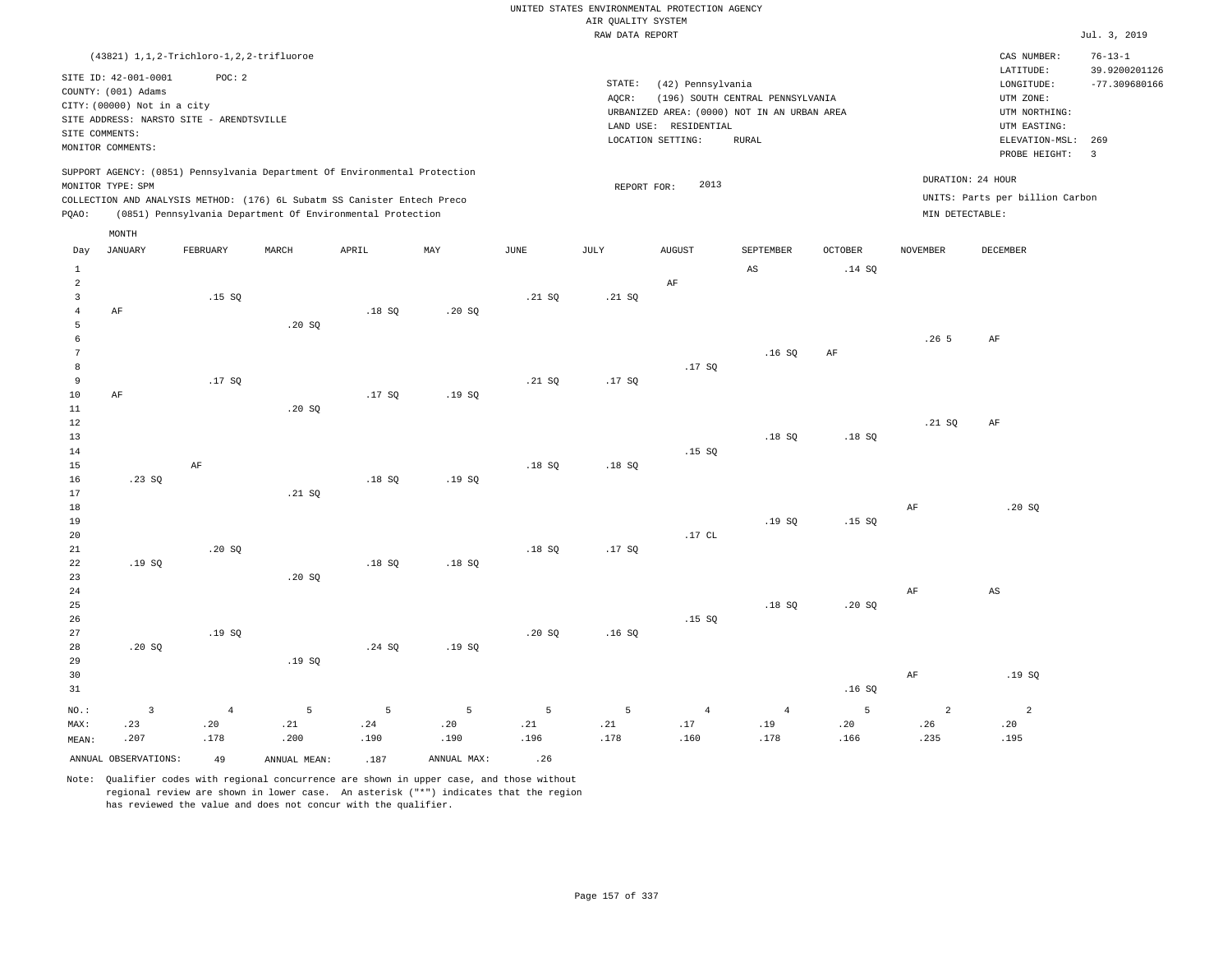RAW DATA REPORT Jul. 3, 2019 UNITED STATES ENVIRONMENTAL PROTECTION AGENCY AIR QUALITY SYSTEM (43821) 1,1,2-Trichloro-1,2,2-trifluoroe STATE: (42) Pennsylvania CAS NUMBER: 76-13-1 SITE ID: 42-001-0001 POC: 2 AQCR: (196) SOUTH CENTRAL PENNSYLVANIA COUNTY: (001) Adams CITY: (00000) Not in a city LONGITUDE: -77.309680166 LATITUDE: 39.9200201126 LOCATION SETTING: RURAL SITE ADDRESS: NARSTO SITE - ARENDTSVILLE LAND USE: RESIDENTIAL SITE COMMENTS: MONITOR COMMENTS: PROBE HEIGHT: 3 ELEVATION-MSL: 269 URBANIZED AREA: (0000) NOT IN AN URBAN AREA **URBAN SERIA UTM NORTHING**: UTM EASTING: UTM ZONE: SUPPORT AGENCY: (0851) Pennsylvania Department Of Environmental Protection MONITOR TYPE: SPM COLLECTION AND ANALYSIS METHOD: (176) 6L Subatm SS Canister Entech Preco REPORT FOR: 2014 UNITS: Parts per billion Carbon PQAO: (0851) Pennsylvania Department Of Environmental Protection MIN DETECTABLE: DURATION: 24 HOUR 1 2 3 4 5 6 7 8 9 10 11 12 13 14 15 16 17 18 19  $20$ 21 22 23 24 25 26 27 28 29 30 31 AS .25 5 .18 SQ .21 SQ .15 SQ NO.: MAX: MEAN: 4 .25 .198 .16 SQ .18 SQ .23 SQ  $.20 S$  .20 SQ .17 SQ  $.20$  SQ .20 SQ .17 SQ .27 5 .16 SQ .23 SQ .18 SQ .21 SQ AF .18 SQ .18 SQ .16 SQ .25 5 .18 SQ .16 SQ .17 SQ .21 SQ .19 SQ .22 SQ .00 ND  $.20 S<sub>Q</sub>$  .18 SQ .18 SQ .23 SQ .21 SQ .26 5 .15 SQ .16 SQ AS .11 SQ .16 SQ .14 SQ AF .17 SQ .16 SQ .19 SQ .14 SQ .17 SQ AS .15 SQ .16 SQ .13 SQ .17 SQ .15 SQ AF .18 SQ .16 SQ .16 SQ .18 SQ .17 SQ 5 .23 .194 5 .27 .202 4 .23 .195 5 .25 .190 5 .22 .190 5 .23 .158 4 .26 .195 4 .17 .145 4 .19 .165 5 .17 .152 5 .18 .170 ANNUAL OBSERVATIONS: 55 ANNUAL MEAN: .179 ANNUAL MAX: .27 Day JANUARY FEBRUARY MARCH APRIL MAY JUNE JULY AUGUST SEPTEMBER OCTOBER NOVEMBER DECEMBER MONTH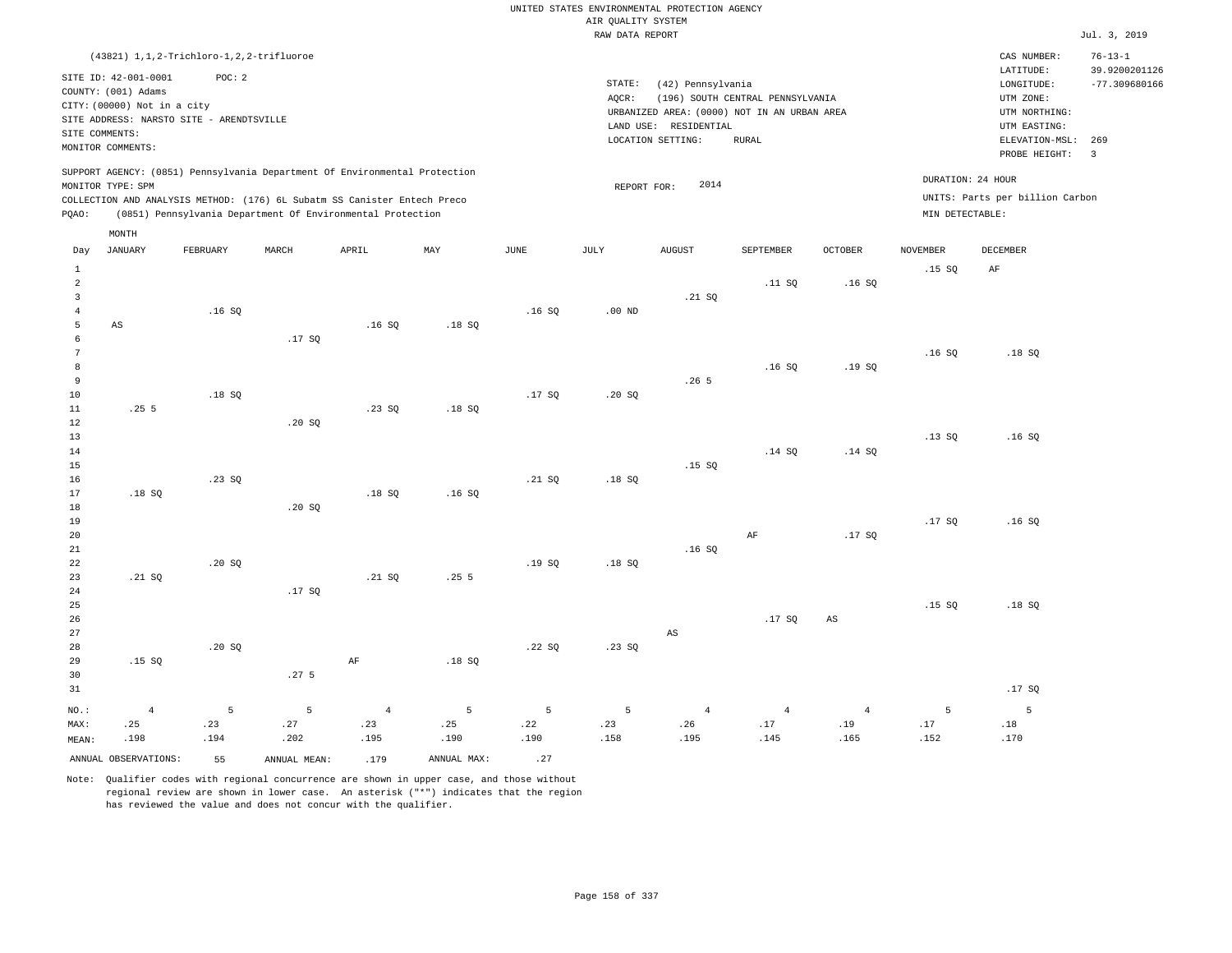RAW DATA REPORT JUL. 3, 2019 UNITED STATES ENVIRONMENTAL PROTECTION AGENCY AIR QUALITY SYSTEM (43821) 1,1,2-Trichloro-1,2,2-trifluoroe STATE: (42) Pennsylvania CAS NUMBER: 76-13-1 SITE ID: 42-001-0001 POC: 2 AQCR: (196) SOUTH CENTRAL PENNSYLVANIA COUNTY: (001) Adams CITY: (00000) Not in a city LONGITUDE: -77.309680166 LATITUDE: 39.9200201126 LOCATION SETTING: RURAL SITE ADDRESS: NARSTO SITE - ARENDTSVILLE LAND USE: RESIDENTIAL PROBE HEIGHT: 3 ELEVATION-MSL: 269 URBANIZED AREA: (0000) NOT IN AN URBAN AREA **URBAN SERIA UTM NORTHING**: UTM EASTING: UTM ZONE: SUPPORT AGENCY: (0851) Pennsylvania Department Of Environmental Protection COLLECTION AND ANALYSIS METHOD: (176) 6L Subatm SS Canister Entech Preco REPORT FOR: 2015 UNITS: Parts per billion Carbon PQAO: (0851) Pennsylvania Department Of Environmental Protection MIN DETECTABLE: DURATION: 24 HOUR .20 SQ .15 SQ .17 SQ .16 SQ .17 SQ .00 ND  $.20$  SQ .20 QX .17 SQ .14 SQ .14 QX .13 SQ .14 SQ .13 SQ .15 SQ .13 SQ .17 SQ AS .15 SQ .18 SQ .13 SQ  $.14$  SQ .15 SQ .16 SQ .14 SQ .15 SQ AF .16 SQ .17 SQ .18 SQ .18 SQ .15 SQ .16 SQ AS .16 SQ .16 SQ .19 SQ .15 SQ .15 SQ .15 SQ .16 SQ .16 SQ .17 SQ .16 CC .15 SQ .15 SQ .16 SQ .16 SQ .17 SQ .18 SQ .18 SQ .18 SQ .16 SQ Day JANUARY FEBRUARY MARCH APRIL MAY JUNE JULY AUGUST SEPTEMBER OCTOBER NOVEMBER DECEMBER

27 28 29 30 31 .17 SQ NO.: MAX: MEAN: 5 .20 .170 .14 SQ .16 SQ .14 SQ .16 SQ .15 SQ .14 SQ 4 .20 .143 6 .17 .143 5 .17 .148 4 .18 .150 5 .16 .150 4 .17 .158 5 .18 .162 4 .19 .165 5 .17 .158 5 .16 .156 ANNUAL OBSERVATIONS:  $57$  ANNUAL MEAN: .156 ANNUAL MAX: .20

Note: Qualifier codes with regional concurrence are shown in upper case, and those without regional review are shown in lower case. An asterisk ("\*") indicates that the region has reviewed the value and does not concur with the qualifier.

SITE COMMENTS: MONITOR COMMENTS:

MONITOR TYPE: SPM

MONTH

5 .18 .174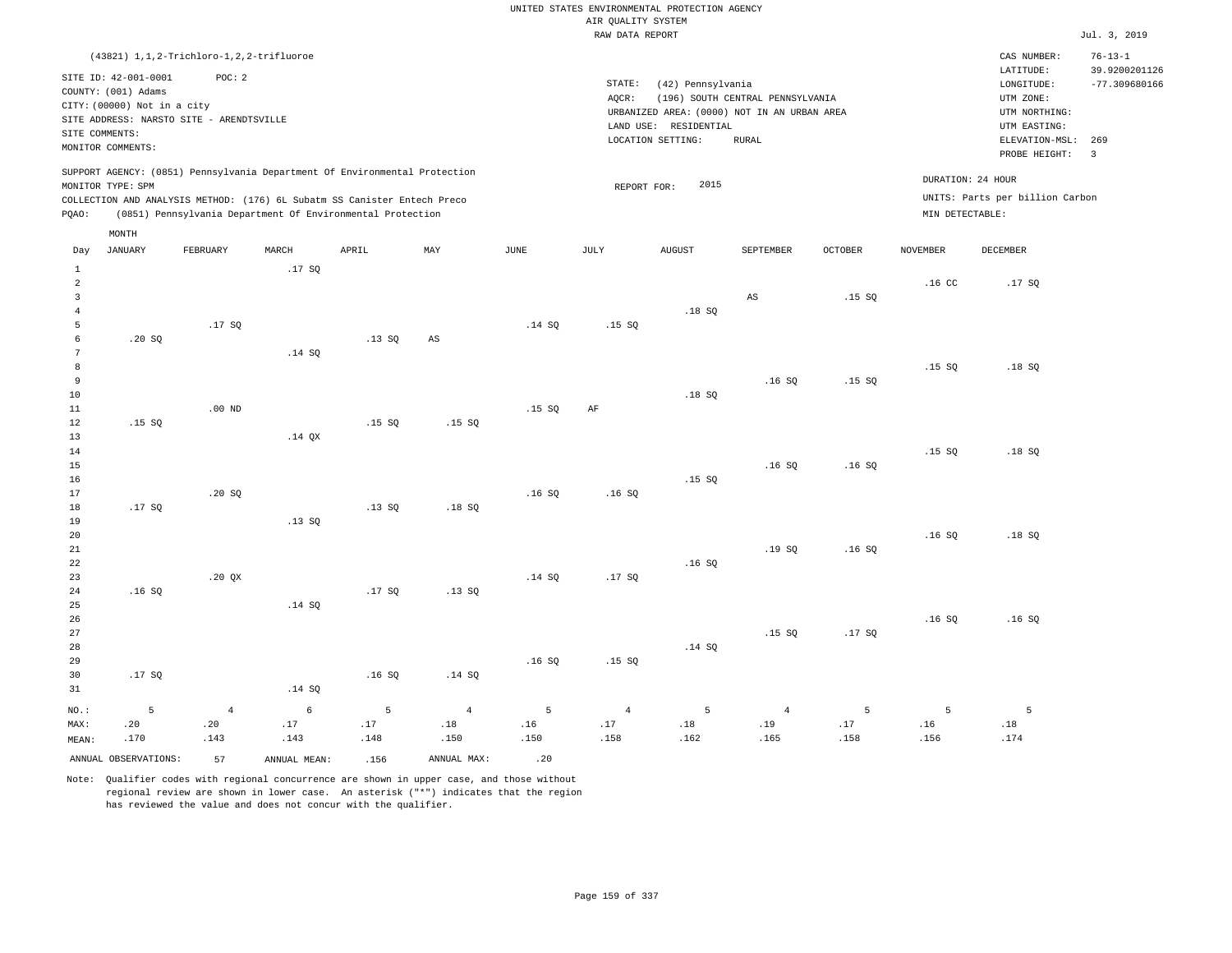RAW DATA REPORT JUL. 3, 2019 UNITED STATES ENVIRONMENTAL PROTECTION AGENCY AIR QUALITY SYSTEM (43821) 1,1,2-Trichloro-1,2,2-trifluoroe STATE: (42) Pennsylvania CAS NUMBER: 76-13-1 SITE ID: 42-001-0001 POC: 2 AQCR: (196) SOUTH CENTRAL PENNSYLVANIA COUNTY: (001) Adams CITY: (00000) Not in a city LONGITUDE: -77.309680166 LATITUDE: 39.9200201126 LOCATION SETTING: RURAL SITE ADDRESS: NARSTO SITE - ARENDTSVILLE LAND USE: RESIDENTIAL SITE COMMENTS: MONITOR COMMENTS: PROBE HEIGHT: 3 ELEVATION-MSL: 269 URBANIZED AREA: (0000) NOT IN AN URBAN AREA **URBAN SERIA UTM NORTHING**: UTM EASTING: UTM ZONE: SUPPORT AGENCY: (0851) Pennsylvania Department Of Environmental Protection MONITOR TYPE: SPM COLLECTION AND ANALYSIS METHOD: (176) 6L Subatm SS Canister Entech Preco REPORT FOR: 2016 UNITS: Parts per billion Carbon PQAO: (0851) Pennsylvania Department Of Environmental Protection MIN DETECTABLE: DURATION: 24 HOUR  $20.5$  .20 5 .20 5 .14 SQ .16 SQ .15 SQ 6 .20 .175 .16 SQ .12 5  $.14$  SQ .11 5 .16 SQ .14 SQ .15 SQ .12 SQ .12 SQ AS .16 QX  $.14 \, \text{OX}$  .15 QX .15 QX .14 SQ .14 SQ .14 SQ .15 SQ .14 SQ .14 SQ  $.14$  SQ .18 SQ .17 SQ .16 SQ .15 SQ .16 SQ .19 5 TS .15 SQ .16 SQ .16 SQ .16 SQ .17 SQ .16 SQ .15 SQ .16 SQ .15 SQ .17 SQ .14 SQ .16 SQ .15 SQ .14 SQ  $.14 S<sub>0</sub>$  .15 SQ .15 SQ .16 SQ .15 SQ .15 SQ .13 SQ .13 SQ .16 SQ .16 SQ .13 SQ AF .15 SQ 4 .16 .133 5 .16 .138 5 .16 .148 5 .15 .142 5 .18 .160 4 .19 .165 5 .17 .160 5 .17 .156 5 .15 .146 5 .16 .144 4 .16 .150 Day JANUARY FEBRUARY MARCH APRIL MAY JUNE JULY AUGUST SEPTEMBER OCTOBER NOVEMBER DECEMBER MONTH

ANNUAL OBSERVATIONS: 58 ANNUAL MEAN: .152 ANNUAL MAX: .20

NO.: MAX: MEAN: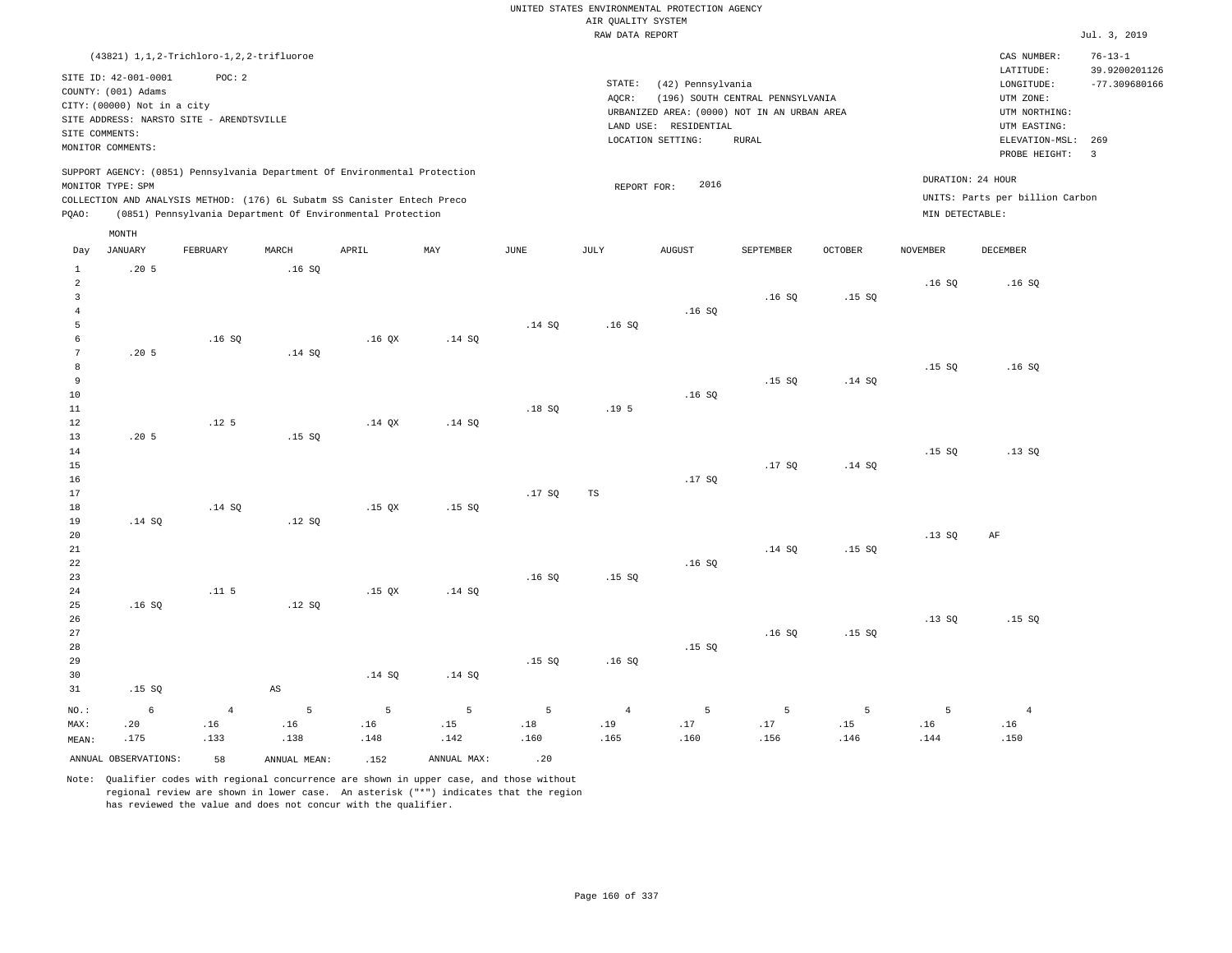|                                                                    |                                                                                                                                                                                             |                               |                                                                                                                                                                                                                      |                  |                        |                  | AIR QUALITY SYSTEM | UNITED STATES ENVIRONMENTAL PROTECTION AGENCY                                                                  |                                                  |                               |                  |                                                                                                        |                                                          |
|--------------------------------------------------------------------|---------------------------------------------------------------------------------------------------------------------------------------------------------------------------------------------|-------------------------------|----------------------------------------------------------------------------------------------------------------------------------------------------------------------------------------------------------------------|------------------|------------------------|------------------|--------------------|----------------------------------------------------------------------------------------------------------------|--------------------------------------------------|-------------------------------|------------------|--------------------------------------------------------------------------------------------------------|----------------------------------------------------------|
|                                                                    |                                                                                                                                                                                             |                               |                                                                                                                                                                                                                      |                  |                        |                  | RAW DATA REPORT    |                                                                                                                |                                                  |                               |                  |                                                                                                        | Jul. 3, 2019                                             |
| SITE COMMENTS:                                                     | (43821) 1, 1, 2-Trichloro-1, 2, 2-trifluoroe<br>SITE ID: 42-001-0001<br>COUNTY: (001) Adams<br>CITY: (00000) Not in a city<br>SITE ADDRESS: NARSTO SITE - ARENDTSVILLE<br>MONITOR COMMENTS: | POC: 2                        |                                                                                                                                                                                                                      |                  |                        |                  | STATE:<br>AQCR:    | (42) Pennsylvania<br>URBANIZED AREA: (0000) NOT IN AN URBAN AREA<br>LAND USE: RESIDENTIAL<br>LOCATION SETTING: | (196) SOUTH CENTRAL PENNSYLVANIA<br><b>RURAL</b> |                               |                  | CAS NUMBER:<br>LATITUDE:<br>LONGITUDE:<br>UTM ZONE:<br>UTM NORTHING:<br>UTM EASTING:<br>ELEVATION-MSL: | $76 - 13 - 1$<br>39.9200201126<br>$-77.309680166$<br>269 |
| PQAO:                                                              | MONITOR TYPE: SPM                                                                                                                                                                           |                               | SUPPORT AGENCY: (0851) Pennsylvania Department Of Environmental Protection<br>COLLECTION AND ANALYSIS METHOD: (176) 6L Subatm SS Canister Entech Preco<br>(0851) Pennsylvania Department Of Environmental Protection |                  |                        |                  | REPORT FOR:        | 2017                                                                                                           |                                                  |                               | MIN DETECTABLE:  | PROBE HEIGHT:<br>DURATION: 24 HOUR<br>UNITS: Parts per billion Carbon                                  | $\overline{\mathbf{3}}$                                  |
| Day                                                                | MONTH<br><b>JANUARY</b>                                                                                                                                                                     | FEBRUARY                      | MARCH                                                                                                                                                                                                                | APRIL            | MAY                    | <b>JUNE</b>      | <b>JULY</b>        | <b>AUGUST</b>                                                                                                  | SEPTEMBER                                        | OCTOBER                       | <b>NOVEMBER</b>  | <b>DECEMBER</b>                                                                                        |                                                          |
| $\mathbf{1}$<br>$\overline{2}$<br>$\overline{3}$<br>$\overline{4}$ | .105                                                                                                                                                                                        |                               | .10 <sub>5</sub>                                                                                                                                                                                                     | .17S             | .13SQ                  |                  |                    |                                                                                                                | .14 S0                                           | .15S                          | .13SQ            | .15S                                                                                                   |                                                          |
| 5<br>6<br>$\overline{7}$<br>8                                      | .14 SQ                                                                                                                                                                                      | .16S                          | .16S                                                                                                                                                                                                                 | .19 <sub>5</sub> | .15S                   | .16SQ            | .16SQ              | .16SQ                                                                                                          |                                                  |                               |                  |                                                                                                        |                                                          |
| 9<br>10<br>$11\,$<br>12                                            |                                                                                                                                                                                             | .15S                          |                                                                                                                                                                                                                      |                  |                        | .15S             | .15 <sub>OX</sub>  | .17SQ                                                                                                          | .15S                                             | .15S                          | .16SQ            | .15S                                                                                                   |                                                          |
| 13<br>14<br>15<br>16                                               | .13SQ                                                                                                                                                                                       |                               | .16S                                                                                                                                                                                                                 | .17SQ            | .15S                   |                  |                    |                                                                                                                | .18 <sub>5</sub>                                 | AM                            | .17SQ            | .14 SQ                                                                                                 |                                                          |
| 17<br>$18$<br>19<br>20                                             | .14 SQ                                                                                                                                                                                      | .15 SO                        | .15S                                                                                                                                                                                                                 | .17SQ            | $\mathbb{A}\mathbb{S}$ | .205             | .15S               | .15 SO                                                                                                         |                                                  |                               |                  |                                                                                                        |                                                          |
| $2\sqrt{1}$<br>22<br>23<br>24                                      |                                                                                                                                                                                             | AF                            |                                                                                                                                                                                                                      |                  |                        | .15S             | .15S               | .16SQ                                                                                                          | .16SQ                                            | .15S                          | .15S             | .15S                                                                                                   |                                                          |
| 25<br>26<br>27<br>28<br>29                                         | .14 SQ                                                                                                                                                                                      |                               | .16S                                                                                                                                                                                                                 | .16S             | .14 SQ                 |                  |                    | .16SQ                                                                                                          | .14 SQ                                           | .15S                          | .15S             | .15 SO                                                                                                 |                                                          |
| 30<br>31                                                           | .11 <sub>5</sub>                                                                                                                                                                            |                               |                                                                                                                                                                                                                      |                  | .16SQ                  | .15S             | .15S               |                                                                                                                |                                                  |                               |                  |                                                                                                        |                                                          |
| $NO.$ :<br>MAX:<br>MEAN:                                           | 6<br>.14<br>.127                                                                                                                                                                            | $\overline{3}$<br>.16<br>.153 | $\overline{5}$<br>.16<br>.146                                                                                                                                                                                        | 5<br>.19<br>.172 | 5<br>.16<br>.146       | 5<br>.20<br>.162 | 5<br>.16<br>.152   | 5<br>.17<br>.160                                                                                               | 5<br>.18<br>.154                                 | $\overline{4}$<br>.15<br>.150 | 5<br>.17<br>.152 | 5<br>.15<br>.148                                                                                       |                                                          |
|                                                                    | ANNUAL OBSERVATIONS:                                                                                                                                                                        | 58                            | ANNUAL MEAN:                                                                                                                                                                                                         | .151             | ANNUAL MAX:            | .20              |                    |                                                                                                                |                                                  |                               |                  |                                                                                                        |                                                          |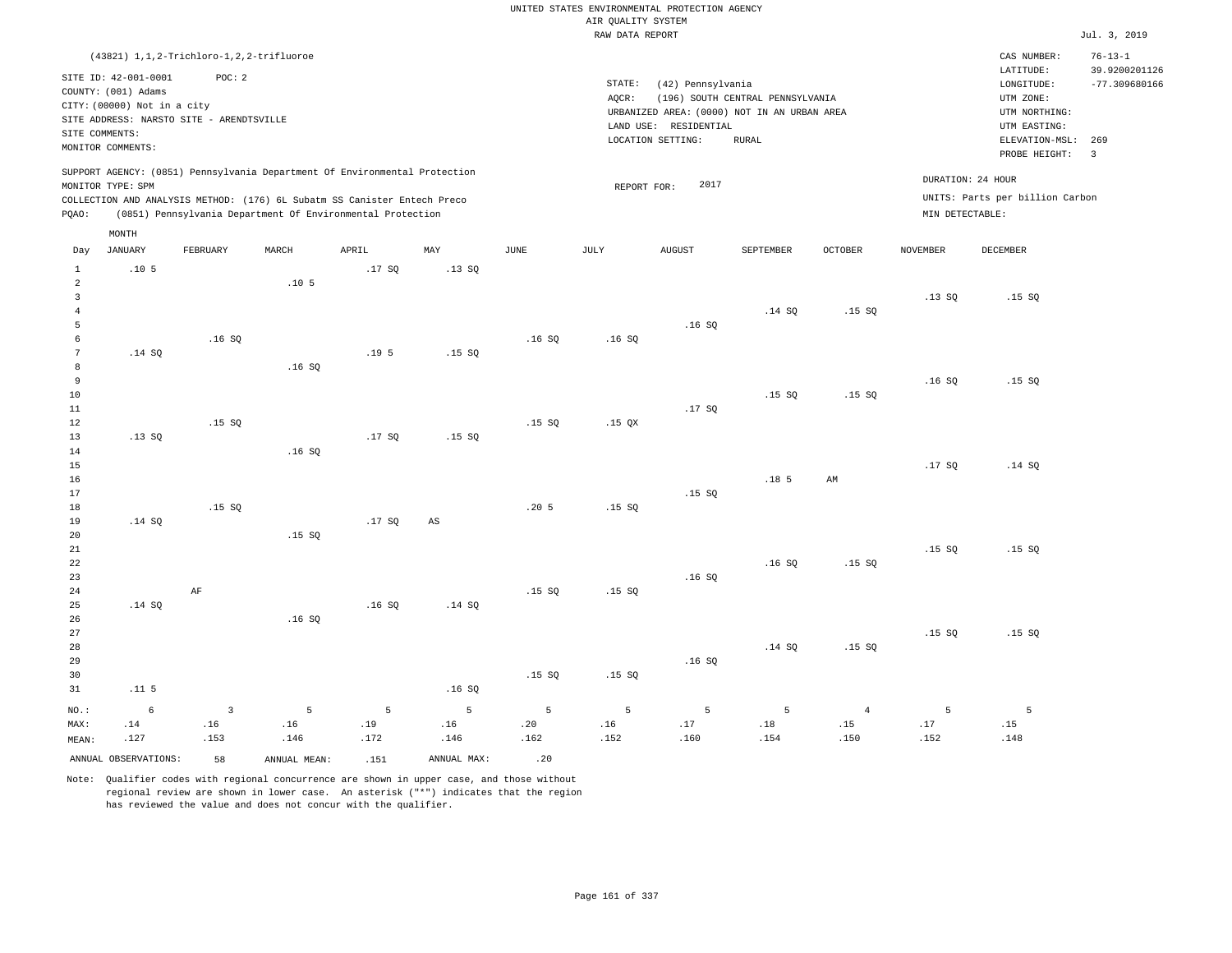RAW DATA REPORT Jul. 3, 2019 UNITED STATES ENVIRONMENTAL PROTECTION AGENCY AIR QUALITY SYSTEM (43821) 1,1,2-Trichloro-1,2,2-trifluoroe STATE: (42) Pennsylvania CAS NUMBER: 76-13-1 SITE ID: 42-001-0001 POC: 2 AQCR: (196) SOUTH CENTRAL PENNSYLVANIA COUNTY: (001) Adams CITY: (00000) Not in a city LONGITUDE: -77.309680166 LATITUDE: 39.9200201126 LOCATION SETTING: RURAL SITE ADDRESS: NARSTO SITE - ARENDTSVILLE LAND USE: RESIDENTIAL SITE COMMENTS: MONITOR COMMENTS: PROBE HEIGHT: 3 ELEVATION-MSL: 269 URBANIZED AREA: (0000) NOT IN AN URBAN AREA **URBAN SERIA UTM NORTHING**: UTM EASTING: UTM ZONE: SUPPORT AGENCY: (0851) Pennsylvania Department Of Environmental Protection MONITOR TYPE: SPM COLLECTION AND ANALYSIS METHOD: (176) 6L Subatm SS Canister Entech Preco REPORT FOR: 2018 UNITS: Parts per billion Carbon PQAO: (0851) Pennsylvania Department Of Environmental Protection DURATION: 24 HOUR MIN DETECTABLE: .063967 1 2 3 4 5 6 7 8 9 10 11 12 13 14 15 16 17 18 19 20 21 22 23 24 25 26 27 28 29 30 31 .17 SQ .16 SQ .15 SQ .16 SQ .15 SQ NO.: MAX: MEAN: 5 .17 .158 .16 SQ .15 SQ .14 SQ .16 SQ .15 SQ .16 SQ .14 SQ .17 SQ .16 SQ .16 SQ .19 5 .15 SQ .16 SQ  $.14$  SQ AS .20 5 .17 SQ .16 SQ .15 SQ AS .15 SQ AM .14 SQ .13 SQ .13 SQ .15 SQ .13 SQ .14 SQ .17 SQ  $.16$   $OX$  .15 SQ .15 SQ .16 SQ .22 5 .18 SQ .19 5 .19 5 .13 QX  $.16 \, \text{OX}$  .16 SQ  $.14$  SQ .16 SQ .18 SQ .17 SQ .14 SQ .13 SQ .17 SQ .15 SQ .16 SQ .15 SQ AS .17 SQ .16 SQ .16 SQ .16 SQ .15 SQ 5 .16 .152 5 .17 .158 4 .19 .160 4 .20 .170 4 .15 .138 6 .17 .150 5 .22 .180 5 .19 .156 5 .18 .156 4 .17 .158 5 .17 .160 ANNUAL OBSERVATIONS:  $57$  ANNUAL MEAN: .158 ANNUAL MAX: .22 Day JANUARY FEBRUARY MARCH APRIL MAY JUNE JULY AUGUST SEPTEMBER OCTOBER NOVEMBER DECEMBER MONTH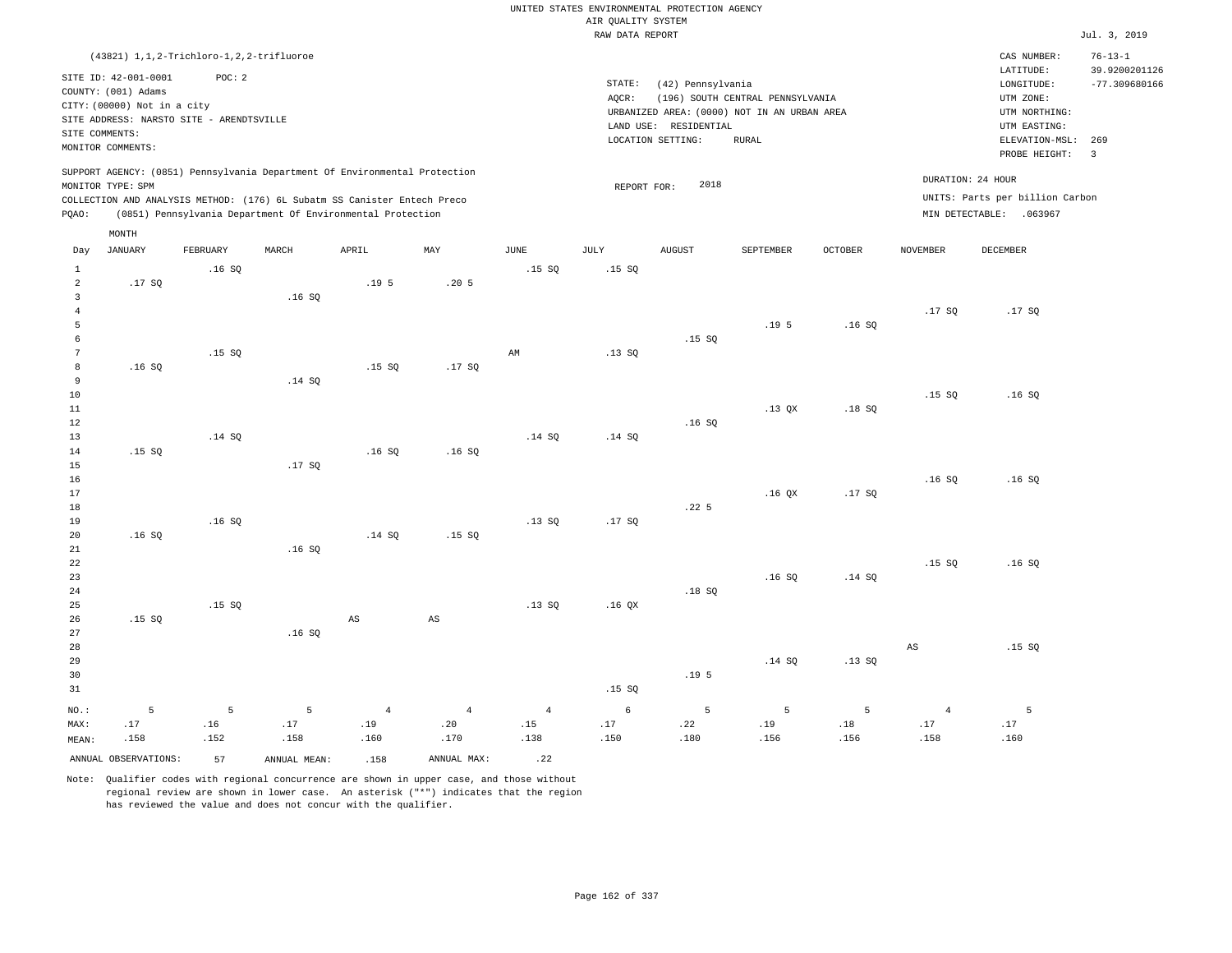|                                           |                                             |                |                                                                            |                |                |               | AIR QUALITY SYSTEM | UNITED STATES ENVIRONMENTAL PROTECTION AGENCY |                                  |                    |                 |                                 |                                |
|-------------------------------------------|---------------------------------------------|----------------|----------------------------------------------------------------------------|----------------|----------------|---------------|--------------------|-----------------------------------------------|----------------------------------|--------------------|-----------------|---------------------------------|--------------------------------|
|                                           |                                             |                |                                                                            |                |                |               | RAW DATA REPORT    |                                               |                                  |                    |                 |                                 | Jul. 3, 2019                   |
|                                           | (43823) Dichlorodifluoromethane             |                |                                                                            |                |                |               |                    |                                               |                                  |                    |                 | CAS NUMBER:<br>LATITUDE:        | $75 - 71 - 8$<br>39.9200201126 |
|                                           | SITE ID: 42-001-0001<br>COUNTY: (001) Adams | POC: 2         |                                                                            |                |                |               | STATE:             | (42) Pennsylvania                             |                                  |                    |                 | LONGITUDE:                      | $-77.309680166$                |
|                                           | CITY: (00000) Not in a city                 |                |                                                                            |                |                |               | AQCR:              |                                               | (196) SOUTH CENTRAL PENNSYLVANIA |                    |                 | UTM ZONE:                       |                                |
|                                           | SITE ADDRESS: NARSTO SITE - ARENDTSVILLE    |                |                                                                            |                |                |               |                    | URBANIZED AREA: (0000) NOT IN AN URBAN AREA   |                                  |                    |                 | UTM NORTHING:<br>UTM EASTING:   |                                |
|                                           | SITE COMMENTS:                              |                |                                                                            |                |                |               |                    | LAND USE: RESIDENTIAL<br>LOCATION SETTING:    | <b>RURAL</b>                     |                    |                 | ELEVATION-MSL:                  | 269                            |
|                                           | MONITOR COMMENTS:                           |                |                                                                            |                |                |               |                    |                                               |                                  |                    |                 | PROBE HEIGHT:                   | $\overline{3}$                 |
|                                           | MONITOR TYPE: SPM                           |                | SUPPORT AGENCY: (0851) Pennsylvania Department Of Environmental Protection |                |                |               |                    | 2013                                          |                                  |                    |                 | DURATION: 24 HOUR               |                                |
|                                           |                                             |                | COLLECTION AND ANALYSIS METHOD: (176) 6L SUBATM SS CANISTER ENTECH PRECO   |                |                |               |                    | REPORT FOR:                                   |                                  |                    |                 | UNITS: Parts per billion Carbon |                                |
| PQAO:                                     |                                             |                | (0851) Pennsylvania Department Of Environmental Protection                 |                |                |               |                    |                                               |                                  |                    | MIN DETECTABLE: |                                 |                                |
|                                           | MONTH                                       |                |                                                                            |                |                |               |                    |                                               |                                  |                    |                 |                                 |                                |
| Day                                       | JANUARY                                     | FEBRUARY       | $\tt MARCH$                                                                | APRIL          | $\mathtt{MAX}$ | $_{\rm JUNE}$ | $\mathtt{JULY}$    | <b>AUGUST</b>                                 | SEPTEMBER                        | $\mathtt{OCTOBER}$ | <b>NOVEMBER</b> | DECEMBER                        |                                |
| $\,1\,$                                   |                                             |                |                                                                            |                |                |               |                    |                                               | $\mathbb{A}\mathbb{S}$           | .18 <sub>5</sub>   |                 |                                 |                                |
| $\overline{a}$<br>$\overline{\mathbf{3}}$ |                                             | .53            |                                                                            |                |                |               |                    | AF                                            |                                  |                    |                 |                                 |                                |
| $\overline{4}$                            | $\rm AF$                                    |                |                                                                            | .60            | .65            | .64           | .64                |                                               |                                  |                    |                 |                                 |                                |
| 5                                         |                                             |                | .62                                                                        |                |                |               |                    |                                               |                                  |                    |                 |                                 |                                |
| 6                                         |                                             |                |                                                                            |                |                |               |                    |                                               |                                  |                    | .77             | AF                              |                                |
| $7\phantom{.0}$                           |                                             |                |                                                                            |                |                |               |                    |                                               | .59                              | $\rm{AF}$          |                 |                                 |                                |
| 8                                         |                                             |                |                                                                            |                |                |               |                    | .46                                           |                                  |                    |                 |                                 |                                |
| 9                                         |                                             | .56            |                                                                            |                |                | .65           | .55                |                                               |                                  |                    |                 |                                 |                                |
| $10$                                      | AF                                          |                |                                                                            | .54            | .61            |               |                    |                                               |                                  |                    |                 |                                 |                                |
| 11                                        |                                             |                | .62                                                                        |                |                |               |                    |                                               |                                  |                    |                 |                                 |                                |
| 12                                        |                                             |                |                                                                            |                |                |               |                    |                                               |                                  |                    | .59             | AF                              |                                |
| 13                                        |                                             |                |                                                                            |                |                |               |                    |                                               | .64                              | .235               |                 |                                 |                                |
| 14                                        |                                             |                |                                                                            |                |                |               |                    | .45                                           |                                  |                    |                 |                                 |                                |
| 15<br>16                                  | .73                                         | AF             |                                                                            | .57            | .62            | .59           | .56                |                                               |                                  |                    |                 |                                 |                                |
| 17                                        |                                             |                | .60                                                                        |                |                |               |                    |                                               |                                  |                    |                 |                                 |                                |
| 18                                        |                                             |                |                                                                            |                |                |               |                    |                                               |                                  |                    | AF              | .63                             |                                |
| 19                                        |                                             |                |                                                                            |                |                |               |                    |                                               | .66                              | .19 <sub>5</sub>   |                 |                                 |                                |
| 20                                        |                                             |                |                                                                            |                |                |               |                    | .47 $CL$                                      |                                  |                    |                 |                                 |                                |
| 21                                        |                                             | .63            |                                                                            |                |                | .56           | .53                |                                               |                                  |                    |                 |                                 |                                |
| 22                                        | .64                                         |                |                                                                            | .55            | .57            |               |                    |                                               |                                  |                    |                 |                                 |                                |
| 23                                        |                                             |                | .62                                                                        |                |                |               |                    |                                               |                                  |                    |                 |                                 |                                |
| 24                                        |                                             |                |                                                                            |                |                |               |                    |                                               |                                  |                    | $\rm{AF}$       | $\mathbb{A}\mathbb{S}$          |                                |
| 25<br>26                                  |                                             |                |                                                                            |                |                |               |                    |                                               | .15 <sub>5</sub>                 | .66                |                 |                                 |                                |
| 27                                        |                                             | .61            |                                                                            |                |                | .63           | .54                | .56                                           |                                  |                    |                 |                                 |                                |
| 28                                        | .59                                         |                |                                                                            | .65            | .59            |               |                    |                                               |                                  |                    |                 |                                 |                                |
| 29                                        |                                             |                | .61                                                                        |                |                |               |                    |                                               |                                  |                    |                 |                                 |                                |
| 30                                        |                                             |                |                                                                            |                |                |               |                    |                                               |                                  |                    | $\rm AF$        | .63                             |                                |
| 31                                        |                                             |                |                                                                            |                |                |               |                    |                                               |                                  | .27 <sub>5</sub>   |                 |                                 |                                |
| NO.:                                      | $\overline{\mathbf{3}}$                     | $\overline{4}$ | 5                                                                          | $\overline{5}$ | $\overline{5}$ | 5             | 5                  | $\overline{4}$                                | $\sqrt{4}$                       | 5                  | $\overline{a}$  | $\overline{a}$                  |                                |
| MAX:                                      | .73                                         | .63            | .62                                                                        | .65            | .65            | .65           | .64                | .56                                           | .66                              | .66                | .77             | .63                             |                                |
| MEAN:                                     | .653                                        | .583           | .614                                                                       | .582           | .608           | .614          | .564               | .485                                          | .510                             | .306               | .680            | .630                            |                                |
|                                           | ANNUAL OBSERVATIONS:                        | 49             | ANNUAL MEAN:                                                               | .558           | ANNUAL MAX:    | .77           |                    |                                               |                                  |                    |                 |                                 |                                |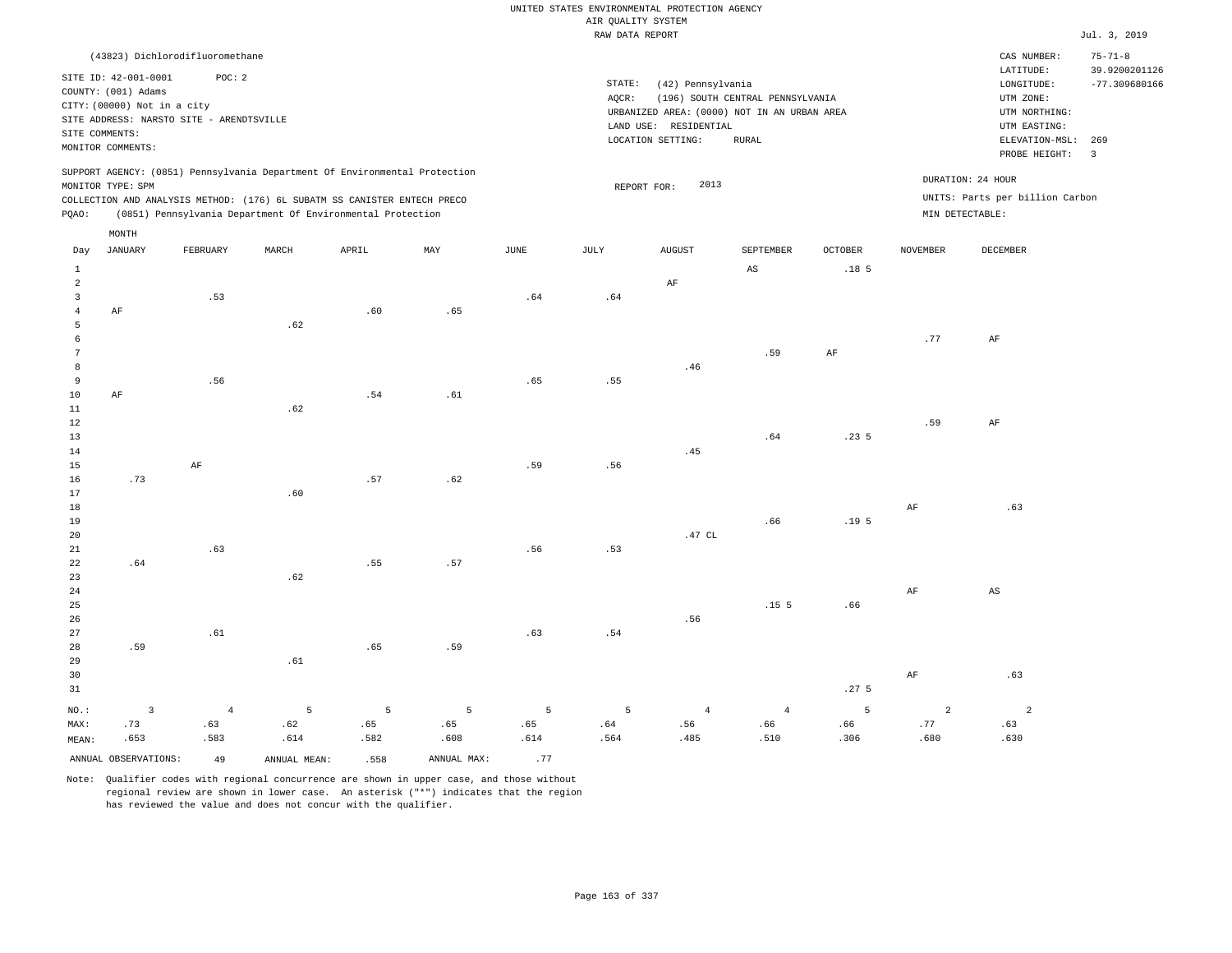UNITED STATES ENVIRONMENTAL PROTECTION AGENCY AIR QUALITY SYSTEM

|                 |                             |                                          |                                                                            |                |             |             | RAW DATA REPORT  |                                             |                                  |                        |                 |                                 | Jul. 3, 2019            |
|-----------------|-----------------------------|------------------------------------------|----------------------------------------------------------------------------|----------------|-------------|-------------|------------------|---------------------------------------------|----------------------------------|------------------------|-----------------|---------------------------------|-------------------------|
|                 |                             | (43823) Dichlorodifluoromethane          |                                                                            |                |             |             |                  |                                             |                                  |                        |                 | CAS NUMBER:                     | $75 - 71 - 8$           |
|                 |                             |                                          |                                                                            |                |             |             |                  |                                             |                                  |                        |                 | LATITUDE:                       | 39.9200201126           |
|                 | SITE ID: 42-001-0001        | POC: 2                                   |                                                                            |                |             |             | STATE:           | (42) Pennsylvania                           |                                  |                        |                 | LONGITUDE:                      | $-77.309680166$         |
|                 | COUNTY: (001) Adams         |                                          |                                                                            |                |             |             | AQCR:            |                                             | (196) SOUTH CENTRAL PENNSYLVANIA |                        |                 | UTM ZONE:                       |                         |
|                 | CITY: (00000) Not in a city |                                          |                                                                            |                |             |             |                  | URBANIZED AREA: (0000) NOT IN AN URBAN AREA |                                  |                        |                 | UTM NORTHING:                   |                         |
|                 |                             | SITE ADDRESS: NARSTO SITE - ARENDTSVILLE |                                                                            |                |             |             |                  | LAND USE: RESIDENTIAL                       |                                  |                        |                 | UTM EASTING:                    |                         |
|                 | SITE COMMENTS:              |                                          |                                                                            |                |             |             |                  | LOCATION SETTING:                           | <b>RURAL</b>                     |                        |                 | ELEVATION-MSL:                  | 269                     |
|                 | MONITOR COMMENTS:           |                                          |                                                                            |                |             |             |                  |                                             |                                  |                        |                 | PROBE HEIGHT:                   | $\overline{\mathbf{3}}$ |
|                 |                             |                                          | SUPPORT AGENCY: (0851) Pennsylvania Department Of Environmental Protection |                |             |             |                  |                                             |                                  |                        |                 | DURATION: 24 HOUR               |                         |
|                 | MONITOR TYPE: SPM           |                                          |                                                                            |                |             |             |                  | 2014<br>REPORT FOR:                         |                                  |                        |                 |                                 |                         |
|                 |                             |                                          | COLLECTION AND ANALYSIS METHOD: (176) 6L SUBATM SS CANISTER ENTECH PRECO   |                |             |             |                  |                                             |                                  |                        |                 | UNITS: Parts per billion Carbon |                         |
| PQAO:           |                             |                                          | (0851) Pennsylvania Department Of Environmental Protection                 |                |             |             |                  |                                             |                                  |                        |                 | MIN DETECTABLE:                 |                         |
|                 | $\texttt{MONTH}$            |                                          |                                                                            |                |             |             |                  |                                             |                                  |                        |                 |                                 |                         |
| Day             | <b>JANUARY</b>              | FEBRUARY                                 | MARCH                                                                      | APRIL          | MAY         | <b>JUNE</b> | JULY             | <b>AUGUST</b>                               | SEPTEMBER                        | <b>OCTOBER</b>         | <b>NOVEMBER</b> | DECEMBER                        |                         |
| $\mathbf{1}$    |                             |                                          |                                                                            |                |             |             |                  |                                             |                                  |                        | .54             | AF                              |                         |
| $\overline{a}$  |                             |                                          |                                                                            |                |             |             |                  |                                             | .40                              | .53                    |                 |                                 |                         |
| $\overline{3}$  |                             |                                          |                                                                            |                |             |             |                  | .54                                         |                                  |                        |                 |                                 |                         |
| $\overline{4}$  |                             | .63                                      |                                                                            |                |             | .59         | .56              |                                             |                                  |                        |                 |                                 |                         |
| 5               | $\mathbb{A}\mathbb{S}$      |                                          |                                                                            | .55            | .66         |             |                  |                                             |                                  |                        |                 |                                 |                         |
| 6               |                             |                                          | .64                                                                        |                |             |             |                  |                                             |                                  |                        |                 |                                 |                         |
| $7\phantom{.0}$ |                             |                                          |                                                                            |                |             |             |                  |                                             |                                  |                        | .54             | .64                             |                         |
| $^{\rm 8}$      |                             |                                          |                                                                            |                |             |             |                  |                                             | .57                              | .61                    |                 |                                 |                         |
| 9               |                             |                                          |                                                                            |                |             |             |                  | .81 <sub>5</sub>                            |                                  |                        |                 |                                 |                         |
| $10$            |                             | .59                                      |                                                                            |                |             | .52         | .63              |                                             |                                  |                        |                 |                                 |                         |
| 11              | .71                         |                                          |                                                                            | .57            | .48         |             |                  |                                             |                                  |                        |                 |                                 |                         |
| 12              |                             |                                          | .70                                                                        |                |             |             |                  |                                             |                                  |                        |                 |                                 |                         |
| 13              |                             |                                          |                                                                            |                |             |             |                  |                                             |                                  |                        | .44             | .56                             |                         |
| 14              |                             |                                          |                                                                            |                |             |             |                  |                                             | .47                              | .46                    |                 |                                 |                         |
| 15              |                             |                                          |                                                                            |                |             |             |                  | .52                                         |                                  |                        |                 |                                 |                         |
| 16              |                             | .69                                      |                                                                            |                |             | .76         | .285             |                                             |                                  |                        |                 |                                 |                         |
| 17              | .64                         |                                          |                                                                            | .51            | .54         |             |                  |                                             |                                  |                        |                 |                                 |                         |
| 18              |                             |                                          | .60                                                                        |                |             |             |                  |                                             |                                  |                        |                 |                                 |                         |
| 19              |                             |                                          |                                                                            |                |             |             |                  |                                             |                                  |                        | .58             | .57                             |                         |
| $20\,$          |                             |                                          |                                                                            |                |             |             |                  |                                             | $\rm{AF}$                        | .57                    |                 |                                 |                         |
| 21              |                             |                                          |                                                                            |                |             |             |                  | .55                                         |                                  |                        |                 |                                 |                         |
| 22              |                             | .56                                      |                                                                            |                |             | .60         | .27 <sub>5</sub> |                                             |                                  |                        |                 |                                 |                         |
| 23              | .66                         |                                          |                                                                            | .60            | .76         |             |                  |                                             |                                  |                        |                 |                                 |                         |
| 24              |                             |                                          | .59                                                                        |                |             |             |                  |                                             |                                  |                        |                 |                                 |                         |
| 25              |                             |                                          |                                                                            |                |             |             |                  |                                             |                                  |                        | .54             | .58                             |                         |
| 26              |                             |                                          |                                                                            |                |             |             |                  |                                             | .57                              | $\mathbb{A}\mathbb{S}$ |                 |                                 |                         |
| 27              |                             |                                          |                                                                            |                |             |             |                  | AS                                          |                                  |                        |                 |                                 |                         |
| 28              |                             | .59                                      |                                                                            |                |             | .65         | .74              |                                             |                                  |                        |                 |                                 |                         |
| 29              | .60                         |                                          |                                                                            | $\rm AF$       | .69         |             |                  |                                             |                                  |                        |                 |                                 |                         |
| 30              |                             |                                          | .77 <sub>5</sub>                                                           |                |             |             |                  |                                             |                                  |                        |                 |                                 |                         |
| 31              |                             |                                          |                                                                            |                |             |             |                  |                                             |                                  |                        |                 | .58                             |                         |
|                 |                             | 5                                        |                                                                            |                |             | 5           |                  |                                             |                                  |                        |                 |                                 |                         |
| NO.:            | $\overline{4}$              |                                          | 5                                                                          | $\overline{4}$ | 5           |             | 5                | $\overline{4}$                              | $\overline{4}$                   | $\overline{4}$         | 5               | $\overline{5}$                  |                         |
| MAX:            | .71                         | .69                                      | .77                                                                        | .60            | .76         | .76         | .74              | .81                                         | .57                              | .61                    | .58             | .64                             |                         |
| MEAN:           | .653                        | .612                                     | .660                                                                       | .558           | .626        | .624        | .496             | .605                                        | .503                             | .543                   | .528            | .586                            |                         |
|                 | ANNUAL OBSERVATIONS:        | 55                                       | ANNUAL MEAN:                                                               | .584           | ANNUAL MAX: | .81         |                  |                                             |                                  |                        |                 |                                 |                         |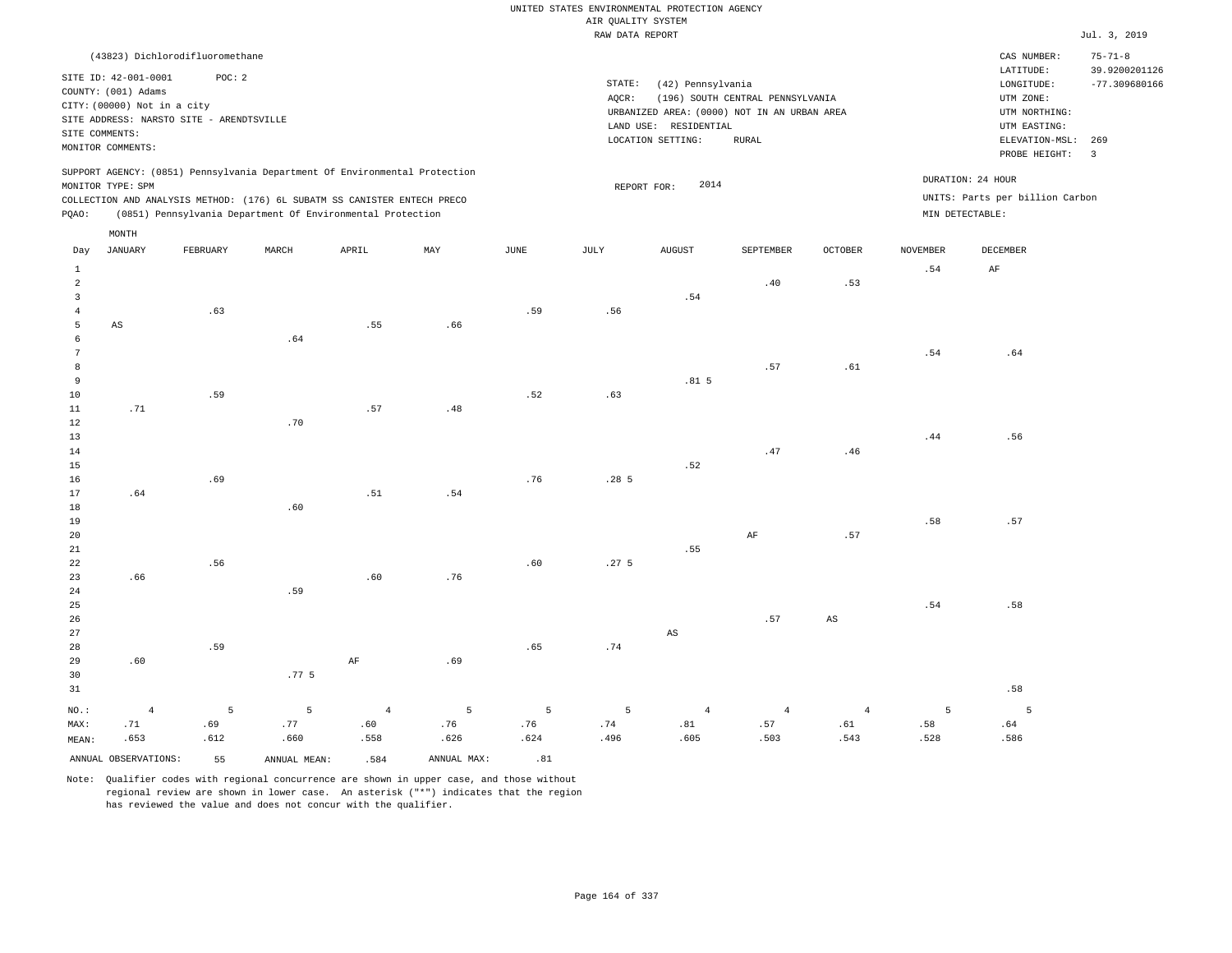UNITED STATES ENVIRONMENTAL PROTECTION AGENCY AIR QUALITY SYSTEM

|          |                             |                                                                            |                   |       |                        |      | RAW DATA REPORT |                       |                                             |                |                 |                                 | Jul. 3, 2019                   |
|----------|-----------------------------|----------------------------------------------------------------------------|-------------------|-------|------------------------|------|-----------------|-----------------------|---------------------------------------------|----------------|-----------------|---------------------------------|--------------------------------|
|          |                             | (43823) Dichlorodifluoromethane                                            |                   |       |                        |      |                 |                       |                                             |                |                 | CAS NUMBER:                     | $75 - 71 - 8$<br>39.9200201126 |
|          | SITE ID: 42-001-0001        | POC: 2                                                                     |                   |       |                        |      | STATE:          | (42) Pennsylvania     |                                             |                |                 | LATITUDE:<br>LONGITUDE:         | $-77.309680166$                |
|          | COUNTY: (001) Adams         |                                                                            |                   |       |                        |      | AOCR:           |                       | (196) SOUTH CENTRAL PENNSYLVANIA            |                |                 | UTM ZONE:                       |                                |
|          | CITY: (00000) Not in a city |                                                                            |                   |       |                        |      |                 |                       | URBANIZED AREA: (0000) NOT IN AN URBAN AREA |                |                 | UTM NORTHING:                   |                                |
|          |                             | SITE ADDRESS: NARSTO SITE - ARENDTSVILLE                                   |                   |       |                        |      |                 | LAND USE: RESIDENTIAL |                                             |                |                 | UTM EASTING:                    |                                |
|          | SITE COMMENTS:              |                                                                            |                   |       |                        |      |                 | LOCATION SETTING:     | <b>RURAL</b>                                |                |                 | ELEVATION-MSL:                  | 269                            |
|          | MONITOR COMMENTS:           |                                                                            |                   |       |                        |      |                 |                       |                                             |                |                 | PROBE HEIGHT: 3                 |                                |
|          |                             | SUPPORT AGENCY: (0851) Pennsylvania Department Of Environmental Protection |                   |       |                        |      |                 |                       |                                             |                |                 |                                 |                                |
|          | MONITOR TYPE: SPM           |                                                                            |                   |       |                        |      |                 | 2015<br>REPORT FOR:   |                                             |                |                 | DURATION: 24 HOUR               |                                |
|          |                             | COLLECTION AND ANALYSIS METHOD: (176) 6L SUBATM SS CANISTER ENTECH PRECO   |                   |       |                        |      |                 |                       |                                             |                |                 | UNITS: Parts per billion Carbon |                                |
| PQAO:    |                             | (0851) Pennsylvania Department Of Environmental Protection                 |                   |       |                        |      |                 |                       |                                             |                |                 | MIN DETECTABLE:                 |                                |
|          | MONTH                       |                                                                            |                   |       |                        |      |                 |                       |                                             |                |                 |                                 |                                |
| Day      | <b>JANUARY</b>              | FEBRUARY                                                                   | MARCH             | APRIL | MAY                    | JUNE | JULY            | <b>AUGUST</b>         | SEPTEMBER                                   | <b>OCTOBER</b> | <b>NOVEMBER</b> | DECEMBER                        |                                |
| 1        |                             |                                                                            | .64               |       |                        |      |                 |                       |                                             |                |                 |                                 |                                |
| 2        |                             |                                                                            |                   |       |                        |      |                 |                       |                                             |                | .53             | .60                             |                                |
| 3        |                             |                                                                            |                   |       |                        |      |                 |                       | $\mathbb{A}\mathbb{S}$                      | .51            |                 |                                 |                                |
|          |                             |                                                                            |                   |       |                        |      |                 | .66                   |                                             |                |                 |                                 |                                |
| 5        |                             | .59                                                                        |                   |       |                        | .55  | .56             |                       |                                             |                |                 |                                 |                                |
| 6        | .63                         |                                                                            |                   | .265  | $\mathbb{A}\mathbb{S}$ |      |                 |                       |                                             |                |                 |                                 |                                |
| 7        |                             |                                                                            | .47               |       |                        |      |                 |                       |                                             |                |                 |                                 |                                |
| 8        |                             |                                                                            |                   |       |                        |      |                 |                       |                                             |                | .52             | .63                             |                                |
| 9        |                             |                                                                            |                   |       |                        |      |                 |                       | .57                                         | .56            |                 |                                 |                                |
| 10       |                             |                                                                            |                   |       |                        |      |                 | .62                   |                                             |                |                 |                                 |                                |
| 11       |                             | .58                                                                        |                   |       |                        | .64  | AF              |                       |                                             |                |                 |                                 |                                |
| 12       | .48                         |                                                                            |                   | .255  | .52                    |      |                 |                       |                                             |                |                 |                                 |                                |
| 13       |                             |                                                                            | .49 <sub>QX</sub> |       |                        |      |                 |                       |                                             |                |                 |                                 |                                |
| 14       |                             |                                                                            |                   |       |                        |      |                 |                       | .60                                         |                | .51             | .52                             |                                |
| 15<br>16 |                             |                                                                            |                   |       |                        |      |                 | .55                   |                                             | .53            |                 |                                 |                                |
| 17       |                             | .67                                                                        |                   |       |                        | .64  | .54             |                       |                                             |                |                 |                                 |                                |
| 18       | .58                         |                                                                            |                   | .48   | .54                    |      |                 |                       |                                             |                |                 |                                 |                                |
|          |                             |                                                                            |                   |       |                        |      |                 |                       |                                             |                |                 |                                 |                                |

19 20 21 22 23 24 .56 .73 QX .18 5 .54 .52 .56 .64 .59 .54 .58 .62 .43

25 26 27 28 29 30 31 .58 NO.: 5 .53 .44 .58 .56 .54 .57 .53 .54 .61 .55 .34 5 4 6 5 4 5 4 5 4 5 5 5

MAX: MEAN: .63 .566 .73 .643 .64 .458 .58 .422 .56 .535 .64 .586 .64 .578 .66 .590 .60 .563 .61 .558 .62 .546 .63 .504 ANNUAL OBSERVATIONS:  $57$  ANNUAL MEAN: .542 ANNUAL MAX: .73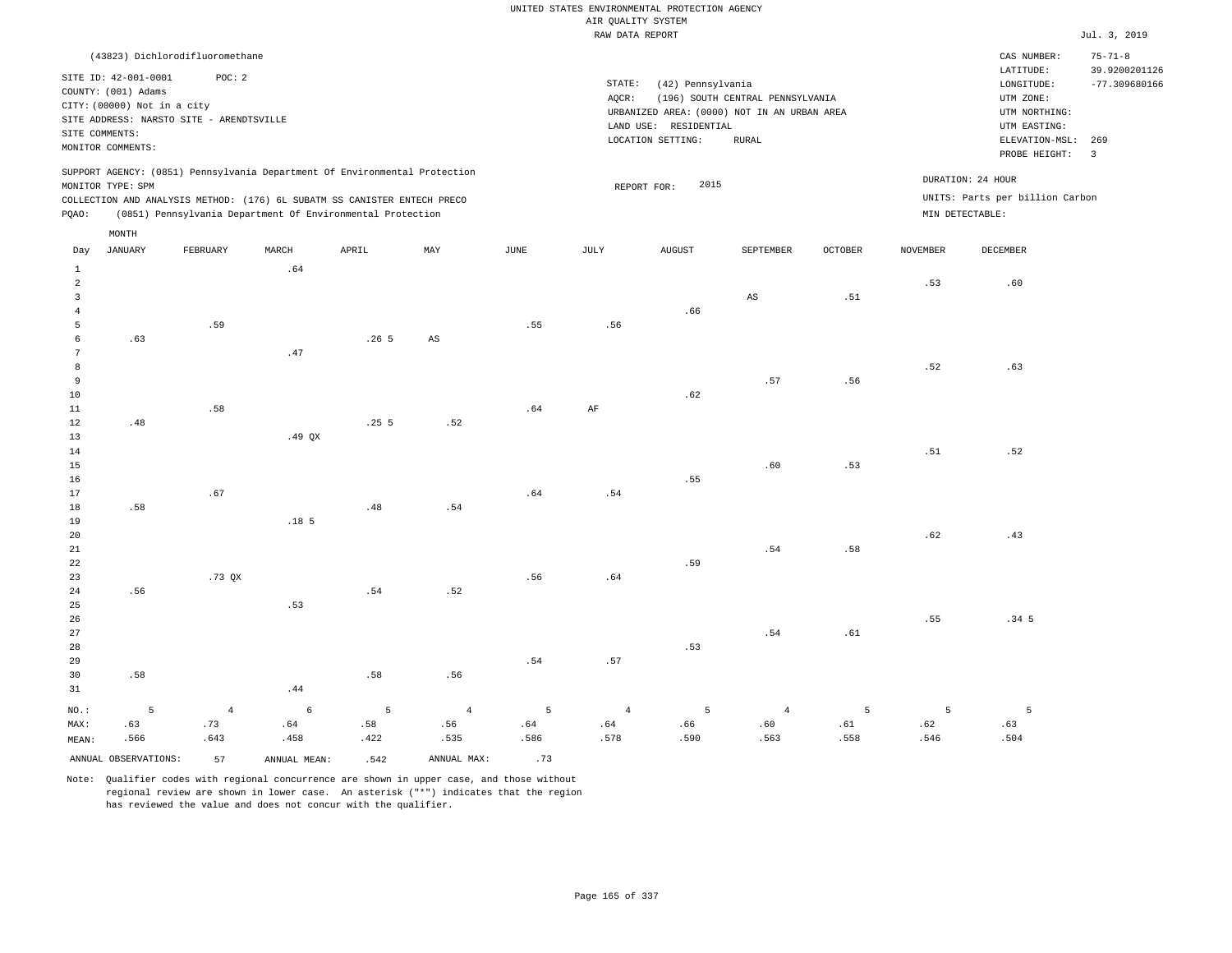RAW DATA REPORT Jul. 3, 2019 UNITED STATES ENVIRONMENTAL PROTECTION AGENCY AIR QUALITY SYSTEM

| (43823) Dichlorodifluoromethane                                                                                                                                             |                                                                                                                                                                                   | CAS NUMBER:                                                                                                  | $75 - 71 - 8$                    |
|-----------------------------------------------------------------------------------------------------------------------------------------------------------------------------|-----------------------------------------------------------------------------------------------------------------------------------------------------------------------------------|--------------------------------------------------------------------------------------------------------------|----------------------------------|
| SITE ID: 42-001-0001<br>POC:2<br>COUNTY: (001) Adams<br>CITY: (00000) Not in a city<br>SITE ADDRESS: NARSTO SITE - ARENDTSVILLE<br>SITE COMMENTS:<br>MONITOR COMMENTS:      | STATE:<br>(42) Pennsylvania<br>(196) SOUTH CENTRAL PENNSYLVANIA<br>AOCR:<br>URBANIZED AREA: (0000) NOT IN AN URBAN AREA<br>RESIDENTIAL<br>LAND USE:<br>LOCATION SETTING:<br>RURAL | LATITUDE:<br>LONGITUDE:<br>UTM ZONE:<br>UTM NORTHING:<br>UTM EASTING:<br>ELEVATION-MSL: 269<br>PROBE HEIGHT: | 39.9200201126<br>$-77.309680166$ |
| SUPPORT AGENCY: (0851) Pennsylvania Department Of Environmental Protection<br>MONITOR TYPE: SPM<br>COLLECTION AND ANALYSIS METHOD: (176) 6L SUBATM SS CANISTER ENTECH PRECO | 2016<br>REPORT FOR:                                                                                                                                                               | DURATION: 24 HOUR<br>UNITS: Parts per billion Carbon                                                         |                                  |

PQAO: (0851) Pennsylvania Department Of Environmental Protection MIN DETECTABLE:

|                 | MONTH                |                |                        |        |             |      |                |               |           |                  |                  |                |
|-----------------|----------------------|----------------|------------------------|--------|-------------|------|----------------|---------------|-----------|------------------|------------------|----------------|
| Day             | <b>JANUARY</b>       | FEBRUARY       | MARCH                  | APRIL  | MAY         | JUNE | JULY           | <b>AUGUST</b> | SEPTEMBER | <b>OCTOBER</b>   | <b>NOVEMBER</b>  | DECEMBER       |
| $\mathbf{1}$    | .72 <sub>5</sub>     |                | .70                    |        |             |      |                |               |           |                  |                  |                |
| $\overline{a}$  |                      |                |                        |        |             |      |                |               |           |                  | .36              | .53            |
| $\overline{3}$  |                      |                |                        |        |             |      |                |               | .56       | .30 <sub>5</sub> |                  |                |
| $\overline{4}$  |                      |                |                        |        |             |      |                | .57           |           |                  |                  |                |
| 5               |                      |                |                        |        |             | .56  | .58            |               |           |                  |                  |                |
| 6               |                      | .61            |                        | .54 QX | .53         |      |                |               |           |                  |                  |                |
| $7\phantom{.0}$ | .59 QX               |                | .53                    |        |             |      |                |               |           |                  |                  |                |
| 8               |                      |                |                        |        |             |      |                |               |           |                  | .56              | .34            |
| 9               |                      |                |                        |        |             |      |                |               | .51       | .56              |                  |                |
| $10$            |                      |                |                        |        |             |      |                | .56           |           |                  |                  |                |
| $11\,$          |                      |                |                        |        |             | .58  | .65            |               |           |                  |                  |                |
| 12              |                      | .44            |                        | .50QX  | .53         |      |                |               |           |                  |                  |                |
| 13              | .65                  |                | .59                    |        |             |      |                |               |           |                  |                  |                |
| 14              |                      |                |                        |        |             |      |                |               |           |                  | .58              | .33            |
| 15              |                      |                |                        |        |             |      |                |               | .39       | .35              |                  |                |
| 16<br>17        |                      |                |                        |        |             | .57  |                | .58           |           |                  |                  |                |
| 18              |                      | .46            |                        | .50QX  | .54         |      | $_{\rm TS}$    |               |           |                  |                  |                |
| 19              | .56                  |                | .50                    |        |             |      |                |               |           |                  |                  |                |
| 20              |                      |                |                        |        |             |      |                |               |           |                  | .32 <sub>5</sub> | $\rm{AF}$      |
| $2\sqrt{1}$     |                      |                |                        |        |             |      |                |               | .58       | .44              |                  |                |
| $2\sqrt{2}$     |                      |                |                        |        |             |      |                | .57           |           |                  |                  |                |
| 23              |                      |                |                        |        |             | .56  | .54            |               |           |                  |                  |                |
| 24              |                      | .38            |                        | .50QX  | .50         |      |                |               |           |                  |                  |                |
| 25              | .61                  |                | .51                    |        |             |      |                |               |           |                  |                  |                |
| 26              |                      |                |                        |        |             |      |                |               |           |                  | .43              | .55            |
| 27              |                      |                |                        |        |             |      |                |               | .45       | .57              |                  |                |
| 28              |                      |                |                        |        |             |      |                | .55           |           |                  |                  |                |
| 29              |                      |                |                        |        |             | .54  | .57            |               |           |                  |                  |                |
| 30              |                      |                |                        | .52    | .52         |      |                |               |           |                  |                  |                |
| 31              | .64                  |                | $\mathbb{A}\mathbb{S}$ |        |             |      |                |               |           |                  |                  |                |
| $NO.$ :         | $6\overline{6}$      | $\overline{4}$ | 5                      | 5      | 5           | 5    | $\overline{4}$ | 5             | 5         | 5                | 5                | $\overline{4}$ |
| MAX:            | .72                  | .61            | .70                    | .54    | .54         | .58  | .65            | .58           | .58       | .57              | .58              | .55            |
| MEAN:           | .628                 | .473           | .566                   | .512   | .524        | .562 | .585           | .566          | .498      | .444             | .450             | .438           |
|                 | ANNUAL OBSERVATIONS: | 58             | ANNUAL MEAN:           | .523   | ANNUAL MAX: | .72  |                |               |           |                  |                  |                |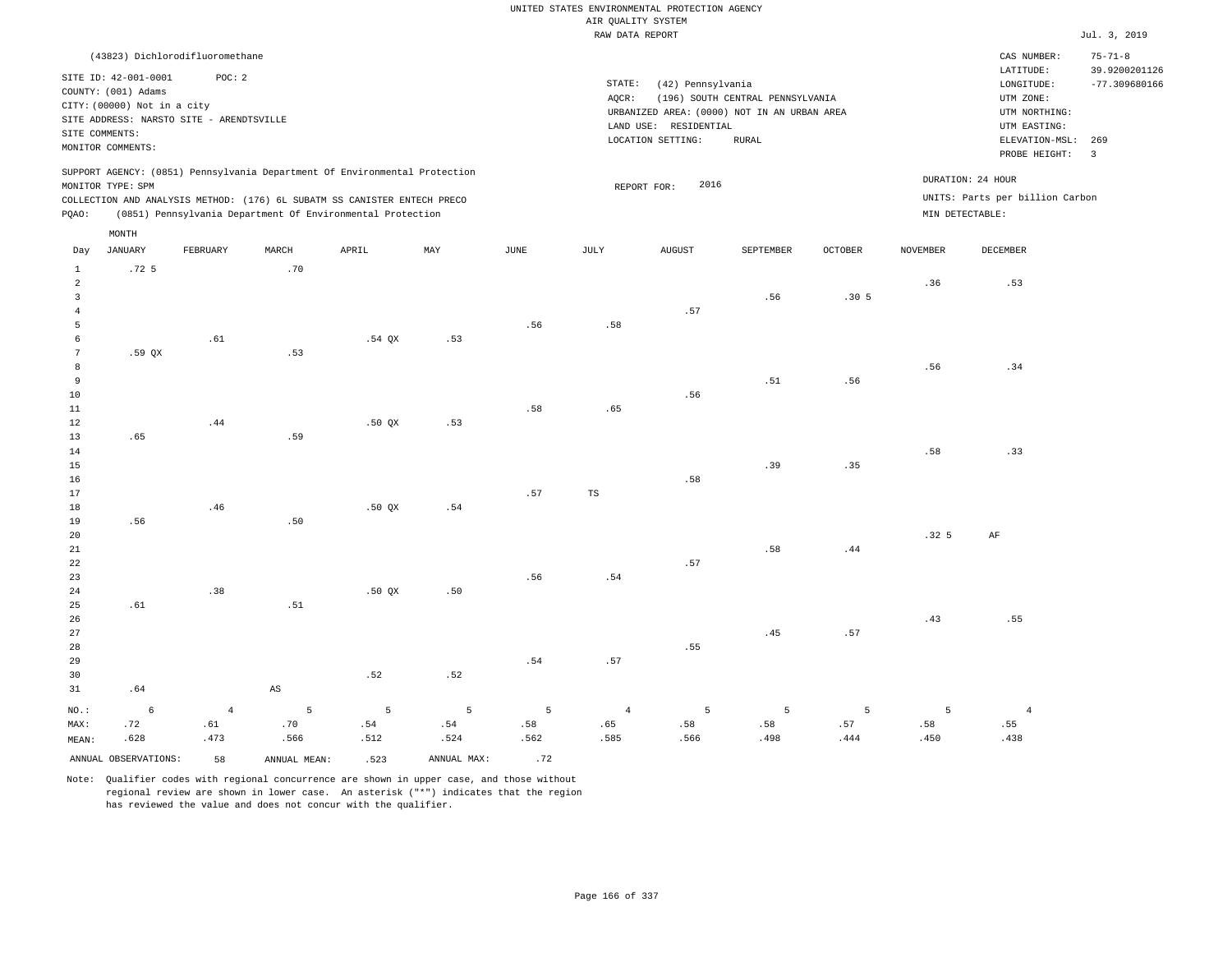|                                           |                                                    |                         |              |                                                                            |             |                       | UNITED STATES ENVIRONMENTAL PROTECTION AGENCY |                       |                                             |                |                           |                                    |                                |
|-------------------------------------------|----------------------------------------------------|-------------------------|--------------|----------------------------------------------------------------------------|-------------|-----------------------|-----------------------------------------------|-----------------------|---------------------------------------------|----------------|---------------------------|------------------------------------|--------------------------------|
|                                           |                                                    |                         |              |                                                                            |             |                       | AIR QUALITY SYSTEM                            |                       |                                             |                |                           |                                    |                                |
|                                           |                                                    |                         |              |                                                                            |             |                       | RAW DATA REPORT                               |                       |                                             |                |                           |                                    | Jul. 3, 2019                   |
|                                           | (43823) Dichlorodifluoromethane                    |                         |              |                                                                            |             |                       |                                               |                       |                                             |                |                           | CAS NUMBER:<br>$_{\rm LATITUDE}$ : | $75 - 71 - 8$<br>39.9200201126 |
|                                           | SITE ID: 42-001-0001                               | POC: 2                  |              |                                                                            |             |                       | STATE:                                        | (42) Pennsylvania     |                                             |                |                           | LONGITUDE:                         | $-77.309680166$                |
|                                           | COUNTY: (001) Adams<br>CITY: (00000) Not in a city |                         |              |                                                                            |             |                       | AQCR:                                         |                       | (196) SOUTH CENTRAL PENNSYLVANIA            |                |                           | UTM ZONE:                          |                                |
|                                           | SITE ADDRESS: NARSTO SITE - ARENDTSVILLE           |                         |              |                                                                            |             |                       |                                               |                       | URBANIZED AREA: (0000) NOT IN AN URBAN AREA |                |                           | UTM NORTHING:                      |                                |
|                                           | SITE COMMENTS:                                     |                         |              |                                                                            |             |                       |                                               | LAND USE: RESIDENTIAL |                                             |                |                           | UTM EASTING:                       |                                |
|                                           | MONITOR COMMENTS:                                  |                         |              |                                                                            |             |                       |                                               | LOCATION SETTING:     | <b>RURAL</b>                                |                |                           | ELEVATION-MSL:<br>PROBE HEIGHT:    | 269<br>$\overline{3}$          |
|                                           | MONITOR TYPE: SPM                                  |                         |              | SUPPORT AGENCY: (0851) Pennsylvania Department Of Environmental Protection |             |                       | REPORT FOR:                                   | 2017                  |                                             |                | DURATION: 24 HOUR         |                                    |                                |
|                                           |                                                    |                         |              | COLLECTION AND ANALYSIS METHOD: (176) 6L SUBATM SS CANISTER ENTECH PRECO   |             |                       |                                               |                       |                                             |                |                           | UNITS: Parts per billion Carbon    |                                |
| PQAO:                                     |                                                    |                         |              | (0851) Pennsylvania Department Of Environmental Protection                 |             |                       |                                               |                       |                                             |                | $\verb+MIN DETERCTABLE+:$ |                                    |                                |
|                                           | $\texttt{MONTH}$                                   |                         |              |                                                                            |             |                       |                                               |                       |                                             |                |                           |                                    |                                |
| Day                                       | <b>JANUARY</b>                                     | FEBRUARY                | MARCH        | APRIL                                                                      | MAX         | $\operatorname{JUNE}$ | JULY                                          | <b>AUGUST</b>         | SEPTEMBER                                   | <b>OCTOBER</b> | <b>NOVEMBER</b>           | DECEMBER                           |                                |
| $\mathbf{1}$                              | .33                                                |                         |              | .65                                                                        | .54         |                       |                                               |                       |                                             |                |                           |                                    |                                |
| $\overline{a}$                            |                                                    |                         | .55          |                                                                            |             |                       |                                               |                       |                                             |                |                           |                                    |                                |
| $\overline{\mathbf{3}}$<br>$\overline{4}$ |                                                    |                         |              |                                                                            |             |                       |                                               |                       | .48                                         | .45            | .47                       | .51                                |                                |
| 5                                         |                                                    |                         |              |                                                                            |             |                       |                                               | .55                   |                                             |                |                           |                                    |                                |
| 6                                         |                                                    | .57                     |              |                                                                            |             | .54                   | .54                                           |                       |                                             |                |                           |                                    |                                |
| $\overline{7}$                            | .34                                                |                         |              | .66                                                                        | .55         |                       |                                               |                       |                                             |                |                           |                                    |                                |
| 8                                         |                                                    |                         | .56          |                                                                            |             |                       |                                               |                       |                                             |                |                           |                                    |                                |
| $\overline{9}$                            |                                                    |                         |              |                                                                            |             |                       |                                               |                       |                                             |                | .57                       | .55                                |                                |
| 10                                        |                                                    |                         |              |                                                                            |             |                       |                                               |                       | .53                                         | .53            |                           |                                    |                                |
| $11\,$                                    |                                                    |                         |              |                                                                            |             |                       |                                               | .61                   |                                             |                |                           |                                    |                                |
| 12<br>13                                  | .31 <sub>5</sub>                                   | .56                     |              | .60                                                                        |             | .62                   | .52 QX                                        |                       |                                             |                |                           |                                    |                                |
| 14                                        |                                                    |                         | .60          |                                                                            | .66         |                       |                                               |                       |                                             |                |                           |                                    |                                |
| 15                                        |                                                    |                         |              |                                                                            |             |                       |                                               |                       |                                             |                | .51                       | .44                                |                                |
| 16                                        |                                                    |                         |              |                                                                            |             |                       |                                               |                       | .55                                         | AM             |                           |                                    |                                |
| 17                                        |                                                    |                         |              |                                                                            |             |                       |                                               | .48                   |                                             |                |                           |                                    |                                |
| 18                                        |                                                    | .55                     |              |                                                                            |             | .56                   | .42                                           |                       |                                             |                |                           |                                    |                                |
| 19                                        | .32 <sub>5</sub>                                   |                         |              | .58                                                                        | AS          |                       |                                               |                       |                                             |                |                           |                                    |                                |
| 20                                        |                                                    |                         | .61          |                                                                            |             |                       |                                               |                       |                                             |                |                           |                                    |                                |
| 21                                        |                                                    |                         |              |                                                                            |             |                       |                                               |                       |                                             |                | .53                       | .50                                |                                |
| 22<br>23                                  |                                                    |                         |              |                                                                            |             |                       |                                               | .52                   | .47                                         | .53            |                           |                                    |                                |
| 24                                        |                                                    | $\rm AF$                |              |                                                                            |             | .58                   | .54                                           |                       |                                             |                |                           |                                    |                                |
| 25                                        | .55                                                |                         |              | .59                                                                        | .53         |                       |                                               |                       |                                             |                |                           |                                    |                                |
| 26                                        |                                                    |                         | .55          |                                                                            |             |                       |                                               |                       |                                             |                |                           |                                    |                                |
| 27                                        |                                                    |                         |              |                                                                            |             |                       |                                               |                       |                                             |                | .45                       | .51                                |                                |
| 28                                        |                                                    |                         |              |                                                                            |             |                       |                                               |                       | .43                                         | .53            |                           |                                    |                                |
| 29                                        |                                                    |                         |              |                                                                            |             |                       |                                               | .54                   |                                             |                |                           |                                    |                                |
| 30                                        |                                                    |                         |              |                                                                            |             | .58                   | .52                                           |                       |                                             |                |                           |                                    |                                |
| 31                                        | .57                                                |                         |              |                                                                            | .58         |                       |                                               |                       |                                             |                |                           |                                    |                                |
| NO.:                                      | 6                                                  | $\overline{\mathbf{3}}$ | 5            | 5                                                                          | 5           | $5\overline{5}$       | 5                                             | 5                     | $\overline{5}$                              | $\overline{4}$ | 5                         | 5                                  |                                |
| MAX:                                      | .57                                                | .57                     | .61          | .66                                                                        | .66         | .62                   | .54                                           | .61                   | .55                                         | .53            | .57                       | .55                                |                                |
| MEAN:                                     | .403                                               | .560                    | .574         | .616                                                                       | .572        | .576                  | .508                                          | .540                  | .492                                        | .510           | .506                      | .502                               |                                |
|                                           | ANNUAL OBSERVATIONS:                               | 58                      | ANNUAL MEAN: | .527                                                                       | ANNUAL MAX: | .66                   |                                               |                       |                                             |                |                           |                                    |                                |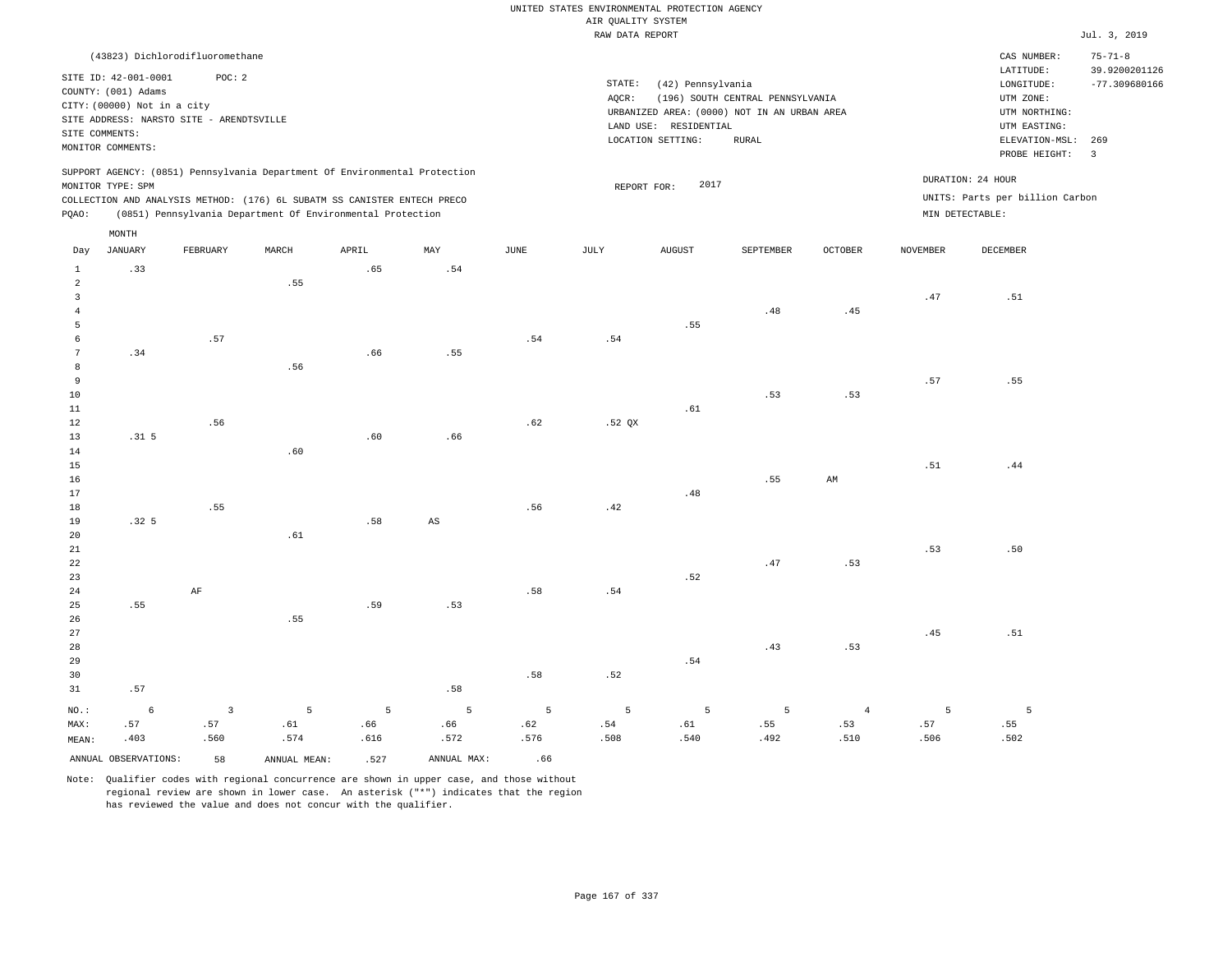|                         |                                                                                                                                                           |          |                                                                                                                                                                                                                      |                        |                        |                | UNITED STATES ENVIRONMENTAL PROTECTION AGENCY |                       |                                                                                 |                |                        |                                                                                 |                                                   |
|-------------------------|-----------------------------------------------------------------------------------------------------------------------------------------------------------|----------|----------------------------------------------------------------------------------------------------------------------------------------------------------------------------------------------------------------------|------------------------|------------------------|----------------|-----------------------------------------------|-----------------------|---------------------------------------------------------------------------------|----------------|------------------------|---------------------------------------------------------------------------------|---------------------------------------------------|
|                         |                                                                                                                                                           |          |                                                                                                                                                                                                                      |                        |                        |                | AIR QUALITY SYSTEM                            |                       |                                                                                 |                |                        |                                                                                 |                                                   |
|                         |                                                                                                                                                           |          |                                                                                                                                                                                                                      |                        |                        |                | RAW DATA REPORT                               |                       |                                                                                 |                |                        |                                                                                 | Jul. 3, 2019                                      |
|                         | (43823) Dichlorodifluoromethane<br>SITE ID: 42-001-0001<br>COUNTY: (001) Adams<br>CITY: (00000) Not in a city<br>SITE ADDRESS: NARSTO SITE - ARENDTSVILLE | POC: 2   |                                                                                                                                                                                                                      |                        |                        |                | STATE:<br>AQCR:                               | (42) Pennsylvania     | (196) SOUTH CENTRAL PENNSYLVANIA<br>URBANIZED AREA: (0000) NOT IN AN URBAN AREA |                |                        | CAS NUMBER:<br>LATITUDE:<br>LONGITUDE:<br>UTM ZONE:<br>UTM NORTHING:            | $75 - 71 - 8$<br>39.9200201126<br>$-77.309680166$ |
|                         | SITE COMMENTS:                                                                                                                                            |          |                                                                                                                                                                                                                      |                        |                        |                |                                               | LAND USE: RESIDENTIAL |                                                                                 |                |                        | UTM EASTING:                                                                    |                                                   |
|                         | MONITOR COMMENTS:                                                                                                                                         |          |                                                                                                                                                                                                                      |                        |                        |                |                                               | LOCATION SETTING:     | <b>RURAL</b>                                                                    |                |                        | ELEVATION-MSL:<br>PROBE HEIGHT:                                                 | 269<br>$\overline{\mathbf{3}}$                    |
| PQAO:                   | MONITOR TYPE: SPM                                                                                                                                         |          | SUPPORT AGENCY: (0851) Pennsylvania Department Of Environmental Protection<br>COLLECTION AND ANALYSIS METHOD: (176) 6L SUBATM SS CANISTER ENTECH PRECO<br>(0851) Pennsylvania Department Of Environmental Protection |                        |                        |                | REPORT FOR:                                   | 2018                  |                                                                                 |                |                        | DURATION: 24 HOUR<br>UNITS: Parts per billion Carbon<br>MIN DETECTABLE: .034263 |                                                   |
|                         | MONTH                                                                                                                                                     |          |                                                                                                                                                                                                                      |                        |                        |                |                                               |                       |                                                                                 |                |                        |                                                                                 |                                                   |
| Day                     | <b>JANUARY</b>                                                                                                                                            | FEBRUARY | MARCH                                                                                                                                                                                                                | APRIL                  | MAY                    | $_{\rm JUNE}$  | <b>JULY</b>                                   | <b>AUGUST</b>         | SEPTEMBER                                                                       | <b>OCTOBER</b> | <b>NOVEMBER</b>        | DECEMBER                                                                        |                                                   |
| $\mathbf{1}$            |                                                                                                                                                           | .48      |                                                                                                                                                                                                                      |                        |                        | .50            | .285                                          |                       |                                                                                 |                |                        |                                                                                 |                                                   |
| $\overline{2}$          | .54                                                                                                                                                       |          |                                                                                                                                                                                                                      | .64                    | .64                    |                |                                               |                       |                                                                                 |                |                        |                                                                                 |                                                   |
| $\overline{\mathbf{3}}$ |                                                                                                                                                           |          | .58                                                                                                                                                                                                                  |                        |                        |                |                                               |                       |                                                                                 |                |                        |                                                                                 |                                                   |
| $\overline{4}$          |                                                                                                                                                           |          |                                                                                                                                                                                                                      |                        |                        |                |                                               |                       |                                                                                 |                | .31 <sub>5</sub>       | .37                                                                             |                                                   |
| $\overline{5}$          |                                                                                                                                                           |          |                                                                                                                                                                                                                      |                        |                        |                |                                               |                       | .65                                                                             | .53            |                        |                                                                                 |                                                   |
| 6                       |                                                                                                                                                           |          |                                                                                                                                                                                                                      |                        |                        |                |                                               | .55                   |                                                                                 |                |                        |                                                                                 |                                                   |
| $7\phantom{.0}$         |                                                                                                                                                           | .53      |                                                                                                                                                                                                                      |                        |                        | AM             | .48                                           |                       |                                                                                 |                |                        |                                                                                 |                                                   |
| 8                       | .56                                                                                                                                                       |          |                                                                                                                                                                                                                      | .53                    | .63                    |                |                                               |                       |                                                                                 |                |                        |                                                                                 |                                                   |
| 9                       |                                                                                                                                                           |          | .49                                                                                                                                                                                                                  |                        |                        |                |                                               |                       |                                                                                 |                |                        |                                                                                 |                                                   |
| 10                      |                                                                                                                                                           |          |                                                                                                                                                                                                                      |                        |                        |                |                                               |                       |                                                                                 |                | .41                    | .40                                                                             |                                                   |
| $11\,$                  |                                                                                                                                                           |          |                                                                                                                                                                                                                      |                        |                        |                |                                               |                       | .43 QX                                                                          | .43            |                        |                                                                                 |                                                   |
| $1\,2$                  |                                                                                                                                                           |          |                                                                                                                                                                                                                      |                        |                        |                |                                               | .55                   |                                                                                 |                |                        |                                                                                 |                                                   |
| 13                      |                                                                                                                                                           | .53      |                                                                                                                                                                                                                      |                        |                        | .335           | .50                                           |                       |                                                                                 |                |                        |                                                                                 |                                                   |
| 14                      | .51                                                                                                                                                       |          | .57                                                                                                                                                                                                                  | .58                    | .52                    |                |                                               |                       |                                                                                 |                |                        |                                                                                 |                                                   |
| 15<br>16                |                                                                                                                                                           |          |                                                                                                                                                                                                                      |                        |                        |                |                                               |                       |                                                                                 |                | .54                    | .44                                                                             |                                                   |
| 17                      |                                                                                                                                                           |          |                                                                                                                                                                                                                      |                        |                        |                |                                               |                       | $.53$ $OX$                                                                      | .40            |                        |                                                                                 |                                                   |
| 18                      |                                                                                                                                                           |          |                                                                                                                                                                                                                      |                        |                        |                |                                               | .70                   |                                                                                 |                |                        |                                                                                 |                                                   |
| 19                      |                                                                                                                                                           | .52      |                                                                                                                                                                                                                      |                        |                        | .46            | .55                                           |                       |                                                                                 |                |                        |                                                                                 |                                                   |
| 20                      | .51                                                                                                                                                       |          |                                                                                                                                                                                                                      | .49                    | .47                    |                |                                               |                       |                                                                                 |                |                        |                                                                                 |                                                   |
| 21                      |                                                                                                                                                           |          | .58                                                                                                                                                                                                                  |                        |                        |                |                                               |                       |                                                                                 |                |                        |                                                                                 |                                                   |
| 22                      |                                                                                                                                                           |          |                                                                                                                                                                                                                      |                        |                        |                |                                               |                       |                                                                                 |                | .49                    | .45                                                                             |                                                   |
| 23                      |                                                                                                                                                           |          |                                                                                                                                                                                                                      |                        |                        |                |                                               |                       | .47                                                                             | .34            |                        |                                                                                 |                                                   |
| 24                      |                                                                                                                                                           |          |                                                                                                                                                                                                                      |                        |                        |                |                                               | .58                   |                                                                                 |                |                        |                                                                                 |                                                   |
| 25                      |                                                                                                                                                           | .54      |                                                                                                                                                                                                                      |                        |                        | .305           | $.51$ QX                                      |                       |                                                                                 |                |                        |                                                                                 |                                                   |
| 26                      | .46                                                                                                                                                       |          |                                                                                                                                                                                                                      | $\mathbb{A}\mathbb{S}$ | $\mathbb{A}\mathbb{S}$ |                |                                               |                       |                                                                                 |                |                        |                                                                                 |                                                   |
| 27                      |                                                                                                                                                           |          | .56                                                                                                                                                                                                                  |                        |                        |                |                                               |                       |                                                                                 |                |                        |                                                                                 |                                                   |
| 28                      |                                                                                                                                                           |          |                                                                                                                                                                                                                      |                        |                        |                |                                               |                       |                                                                                 |                | $\mathbb{A}\mathbb{S}$ | .50                                                                             |                                                   |
| 29                      |                                                                                                                                                           |          |                                                                                                                                                                                                                      |                        |                        |                |                                               |                       | .46                                                                             | .33            |                        |                                                                                 |                                                   |
| 30                      |                                                                                                                                                           |          |                                                                                                                                                                                                                      |                        |                        |                |                                               | .51                   |                                                                                 |                |                        |                                                                                 |                                                   |
| 31                      |                                                                                                                                                           |          |                                                                                                                                                                                                                      |                        |                        |                | .59                                           |                       |                                                                                 |                |                        |                                                                                 |                                                   |
| NO.:                    | 5                                                                                                                                                         | 5        | 5                                                                                                                                                                                                                    | $\overline{4}$         | $\overline{4}$         | $\overline{4}$ | $\epsilon$                                    | 5                     | 5                                                                               | 5              | $\overline{4}$         | 5                                                                               |                                                   |
| MAX:                    | .56                                                                                                                                                       | .54      | .58                                                                                                                                                                                                                  | .64                    | .64                    | .50            | .59                                           | .70                   | .65                                                                             | .53            | .54                    | .50                                                                             |                                                   |
| MEAN:                   | .516                                                                                                                                                      | .520     | .556                                                                                                                                                                                                                 | .560                   | .565                   | .398           | .485                                          | .578                  | .508                                                                            | .406           | .438                   | .432                                                                            |                                                   |
|                         | ANNUAL OBSERVATIONS:                                                                                                                                      | 57       | ANNUAL MEAN:                                                                                                                                                                                                         | .497                   | ANNUAL MAX:            | .70            |                                               |                       |                                                                                 |                |                        |                                                                                 |                                                   |
|                         |                                                                                                                                                           |          |                                                                                                                                                                                                                      |                        |                        |                |                                               |                       |                                                                                 |                |                        |                                                                                 |                                                   |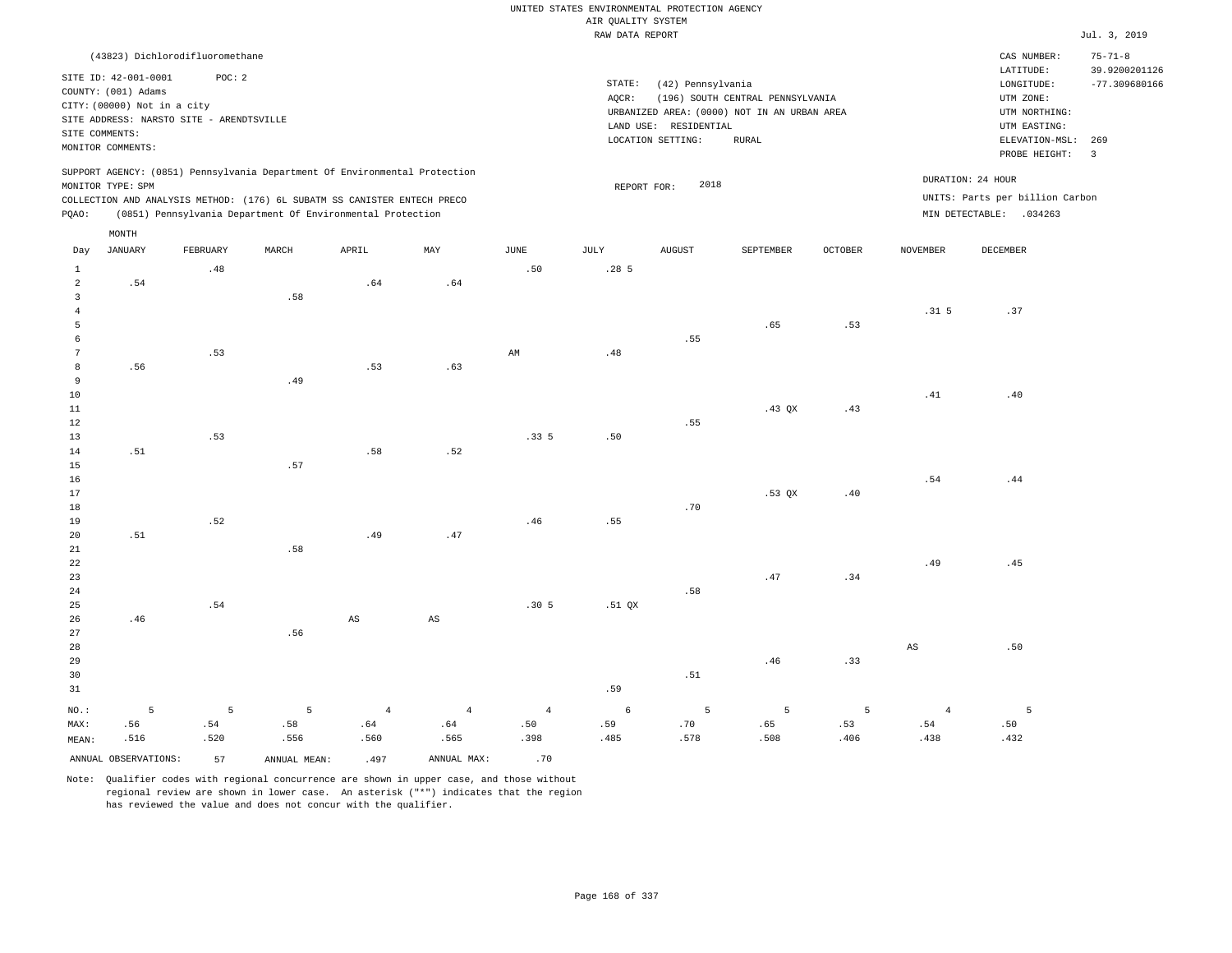|                 |                                                                                                 |                |                                                            |          |                   |                   |                    | UNITED STATES ENVIRONMENTAL PROTECTION AGENCY |                                                                                 |                   |                   |                                 |                                |
|-----------------|-------------------------------------------------------------------------------------------------|----------------|------------------------------------------------------------|----------|-------------------|-------------------|--------------------|-----------------------------------------------|---------------------------------------------------------------------------------|-------------------|-------------------|---------------------------------|--------------------------------|
|                 |                                                                                                 |                |                                                            |          |                   |                   | AIR QUALITY SYSTEM |                                               |                                                                                 |                   |                   |                                 |                                |
|                 |                                                                                                 |                |                                                            |          |                   |                   | RAW DATA REPORT    |                                               |                                                                                 |                   |                   |                                 | Jul. 3, 2019                   |
|                 | (43824) Trichloroethylene                                                                       |                |                                                            |          |                   |                   |                    |                                               |                                                                                 |                   |                   | CAS NUMBER:<br>LATITUDE:        | $79 - 01 - 6$<br>39.9200201126 |
|                 | SITE ID: 42-001-0001<br>COUNTY: (001) Adams                                                     | POC: 2         |                                                            |          |                   |                   | STATE:             | (42) Pennsylvania                             |                                                                                 |                   |                   | LONGITUDE:                      | $-77.309680166$                |
|                 | CITY: (00000) Not in a city                                                                     |                |                                                            |          |                   |                   | AQCR:              |                                               | (196) SOUTH CENTRAL PENNSYLVANIA<br>URBANIZED AREA: (0000) NOT IN AN URBAN AREA |                   |                   | UTM ZONE:<br>UTM NORTHING:      |                                |
|                 | SITE ADDRESS: NARSTO SITE - ARENDTSVILLE                                                        |                |                                                            |          |                   |                   |                    | LAND USE: RESIDENTIAL                         |                                                                                 |                   |                   | UTM EASTING:                    |                                |
| SITE COMMENTS:  |                                                                                                 |                |                                                            |          |                   |                   |                    | LOCATION SETTING:                             | <b>RURAL</b>                                                                    |                   |                   | ELEVATION-MSL:                  | 269                            |
|                 | MONITOR COMMENTS:                                                                               |                |                                                            |          |                   |                   |                    |                                               |                                                                                 |                   |                   | PROBE HEIGHT:                   | $\overline{3}$                 |
|                 | SUPPORT AGENCY: (0851) Pennsylvania Department Of Environmental Protection<br>MONITOR TYPE: SPM |                |                                                            |          |                   |                   | REPORT FOR:        | 2013                                          |                                                                                 |                   | DURATION: 24 HOUR |                                 |                                |
|                 | COLLECTION AND ANALYSIS METHOD: (176) 6L SUBATM SS CANISTER ENTECH PRECO                        |                |                                                            |          |                   |                   |                    |                                               |                                                                                 |                   |                   | UNITS: Parts per billion Carbon |                                |
| PQAO:           |                                                                                                 |                | (0851) Pennsylvania Department Of Environmental Protection |          |                   |                   |                    |                                               |                                                                                 |                   | MIN DETECTABLE:   |                                 |                                |
|                 | MONTH                                                                                           |                |                                                            |          |                   |                   |                    |                                               |                                                                                 |                   |                   |                                 |                                |
| Day             | <b>JANUARY</b>                                                                                  | FEBRUARY       | MARCH                                                      | APRIL    | $_{\rm MAY}$      | $_{\rm JUNE}$     | JULY               | <b>AUGUST</b>                                 | SEPTEMBER                                                                       | <b>OCTOBER</b>    | <b>NOVEMBER</b>   | <b>DECEMBER</b>                 |                                |
| $\mathbf{1}$    |                                                                                                 |                |                                                            |          |                   |                   |                    |                                               | AS                                                                              | $.00$ ND          |                   |                                 |                                |
| $\overline{a}$  |                                                                                                 |                |                                                            |          |                   |                   |                    | $\rm AF$                                      |                                                                                 |                   |                   |                                 |                                |
| $\overline{3}$  |                                                                                                 | $.00$ ND       |                                                            |          |                   | .00 <sub>ND</sub> | $.00$ ND           |                                               |                                                                                 |                   |                   |                                 |                                |
| $\overline{4}$  | AF                                                                                              |                |                                                            | $.00$ ND | $.00$ ND          |                   |                    |                                               |                                                                                 |                   |                   |                                 |                                |
| 5               |                                                                                                 |                | $.00$ ND                                                   |          |                   |                   |                    |                                               |                                                                                 |                   |                   |                                 |                                |
| 6               |                                                                                                 |                |                                                            |          |                   |                   |                    |                                               |                                                                                 |                   | .00 <sub>ND</sub> | $\rm{AF}$                       |                                |
| $7\phantom{.0}$ |                                                                                                 |                |                                                            |          |                   |                   |                    |                                               | .00 <sub>ND</sub>                                                               | AF                |                   |                                 |                                |
| 8<br>9          |                                                                                                 | $.00$ ND       |                                                            |          |                   | $.00$ ND          |                    | $.00$ ND                                      |                                                                                 |                   |                   |                                 |                                |
| 10              | AF                                                                                              |                |                                                            | $.00$ ND | $.00$ ND          |                   | $.00$ ND           |                                               |                                                                                 |                   |                   |                                 |                                |
| 11              |                                                                                                 |                | $.00$ ND                                                   |          |                   |                   |                    |                                               |                                                                                 |                   |                   |                                 |                                |
| 12              |                                                                                                 |                |                                                            |          |                   |                   |                    |                                               |                                                                                 |                   | $.00$ ND          | AF                              |                                |
| 13              |                                                                                                 |                |                                                            |          |                   |                   |                    |                                               | $.00$ ND                                                                        | $.00$ ND          |                   |                                 |                                |
| 14              |                                                                                                 |                |                                                            |          |                   |                   |                    | $.00$ ND                                      |                                                                                 |                   |                   |                                 |                                |
| 15              |                                                                                                 | AF             |                                                            |          |                   | $.00$ ND          | $.00$ ND           |                                               |                                                                                 |                   |                   |                                 |                                |
| 16              | $.00$ ND                                                                                        |                |                                                            | $.00$ ND | .00 <sub>ND</sub> |                   |                    |                                               |                                                                                 |                   |                   |                                 |                                |
| 17              |                                                                                                 |                | $.00$ ND                                                   |          |                   |                   |                    |                                               |                                                                                 |                   |                   |                                 |                                |
| 18              |                                                                                                 |                |                                                            |          |                   |                   |                    |                                               |                                                                                 |                   | $\rm{AF}$         | .00 <sub>ND</sub>               |                                |
| 19              |                                                                                                 |                |                                                            |          |                   |                   |                    |                                               | .00 <sub>ND</sub>                                                               | $.00$ ND          |                   |                                 |                                |
| 20              |                                                                                                 |                |                                                            |          |                   |                   |                    | .00CL                                         |                                                                                 |                   |                   |                                 |                                |
| 21              |                                                                                                 | $.00$ ND       |                                                            |          |                   | $.00$ ND          | $.00$ ND           |                                               |                                                                                 |                   |                   |                                 |                                |
| 22              | $.00$ ND                                                                                        |                |                                                            | $.00$ ND | $.00$ ND          |                   |                    |                                               |                                                                                 |                   |                   |                                 |                                |
| 23              |                                                                                                 |                | $.00$ ND                                                   |          |                   |                   |                    |                                               |                                                                                 |                   |                   |                                 |                                |
| 24              |                                                                                                 |                |                                                            |          |                   |                   |                    |                                               | $.00$ ND                                                                        | .00 <sub>ND</sub> | AF                | AS                              |                                |
| 25<br>26        |                                                                                                 |                |                                                            |          |                   |                   |                    | $.00$ ND                                      |                                                                                 |                   |                   |                                 |                                |
| 27              |                                                                                                 | $.00$ ND       |                                                            |          |                   | $.00$ ND          | $.00$ ND           |                                               |                                                                                 |                   |                   |                                 |                                |
| 28              | $.00$ ND                                                                                        |                |                                                            | $.00$ ND | .00 <sub>ND</sub> |                   |                    |                                               |                                                                                 |                   |                   |                                 |                                |
| 29              |                                                                                                 |                | .00 <sub>ND</sub>                                          |          |                   |                   |                    |                                               |                                                                                 |                   |                   |                                 |                                |
| 30              |                                                                                                 |                |                                                            |          |                   |                   |                    |                                               |                                                                                 |                   | AF                | $.00$ ND                        |                                |
| 31              |                                                                                                 |                |                                                            |          |                   |                   |                    |                                               |                                                                                 | $.00$ ND          |                   |                                 |                                |
|                 |                                                                                                 |                |                                                            |          |                   |                   |                    |                                               |                                                                                 |                   |                   |                                 |                                |
| NO.:            | $\overline{3}$                                                                                  | $\overline{4}$ | 5                                                          | 5        | 5                 | 5                 | 5                  | $\overline{4}$                                | $\overline{4}$                                                                  | 5                 | $\overline{a}$    | $\overline{a}$                  |                                |
| MAX:            | 0.00                                                                                            | 0.00           | 0.00                                                       | 0.00     | 0.00              | 0.00              | 0.00               | 0.00                                          | 0.00                                                                            | 0.00              | 0.00              | 0.00                            |                                |
| MEAN:           | 0.000                                                                                           | 0.000          | 0.000                                                      | 0.000    | 0.000             | 0.000             | 0.000              | 0.000                                         | 0.000                                                                           | 0.000             | 0.000             | 0.000                           |                                |
|                 | ANNUAL OBSERVATIONS:                                                                            | 49             | ANNUAL MEAN:                                               | 0.000    | ANNUAL MAX:       | 0.00              |                    |                                               |                                                                                 |                   |                   |                                 |                                |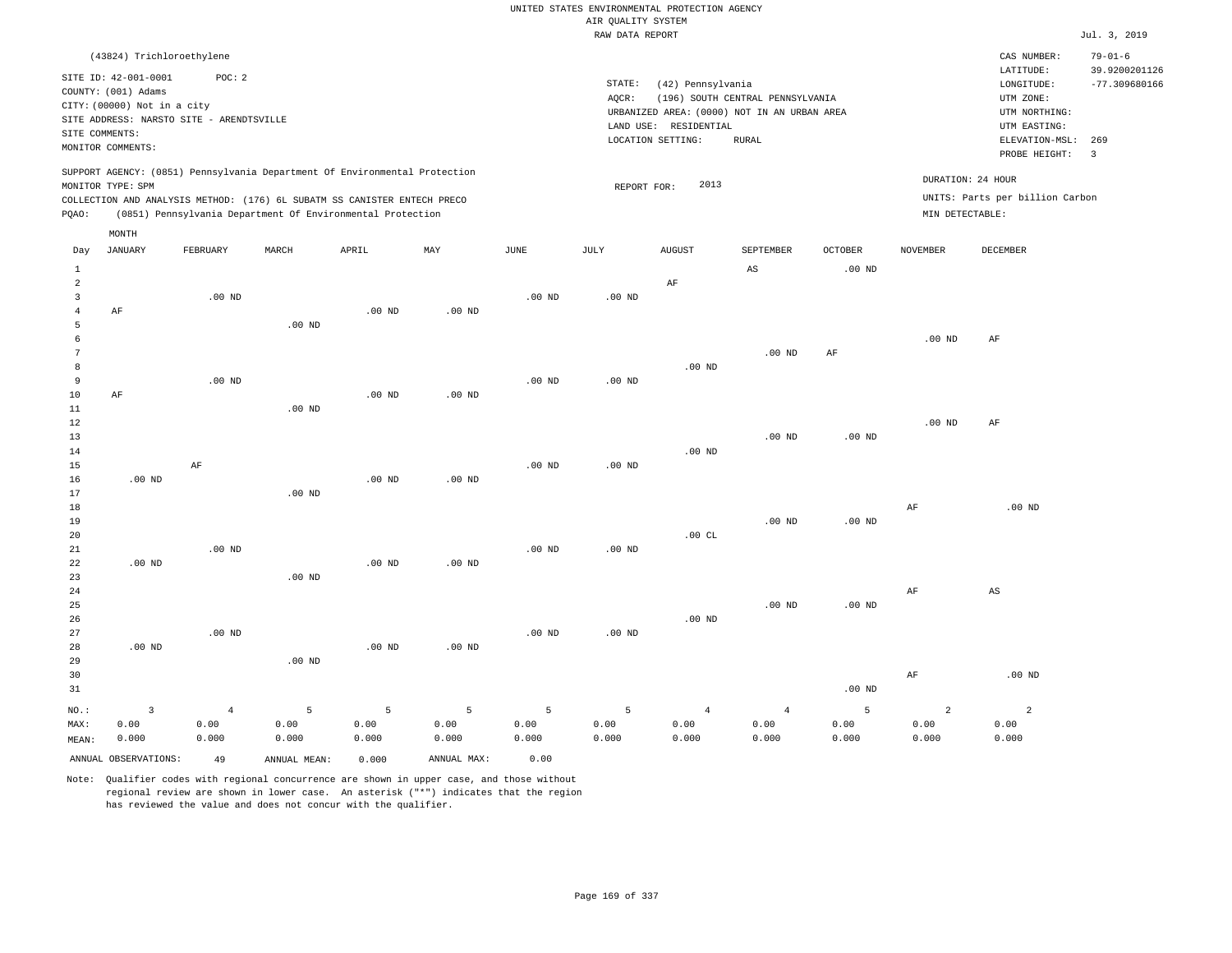|                                |                                             |                   |                                                                            |                   |               |               |                                       | UNITED STATES ENVIRONMENTAL PROTECTION AGENCY |                                  |                   |                   |                                 |                                |
|--------------------------------|---------------------------------------------|-------------------|----------------------------------------------------------------------------|-------------------|---------------|---------------|---------------------------------------|-----------------------------------------------|----------------------------------|-------------------|-------------------|---------------------------------|--------------------------------|
|                                |                                             |                   |                                                                            |                   |               |               | AIR OUALITY SYSTEM<br>RAW DATA REPORT |                                               |                                  |                   |                   |                                 | Jul. 3, 2019                   |
|                                | (43824) Trichloroethylene                   |                   |                                                                            |                   |               |               |                                       |                                               |                                  |                   |                   | CAS NUMBER:<br>LATITUDE:        | $79 - 01 - 6$<br>39.9200201126 |
|                                | SITE ID: 42-001-0001<br>COUNTY: (001) Adams | POC: 2            |                                                                            |                   |               |               | STATE:                                | (42) Pennsylvania                             |                                  |                   |                   | LONGITUDE:                      | $-77.309680166$                |
|                                | CITY: (00000) Not in a city                 |                   |                                                                            |                   |               |               | AOCR:                                 | URBANIZED AREA: (0000) NOT IN AN URBAN AREA   | (196) SOUTH CENTRAL PENNSYLVANIA |                   |                   | UTM ZONE:<br>UTM NORTHING:      |                                |
|                                | SITE ADDRESS: NARSTO SITE - ARENDTSVILLE    |                   |                                                                            |                   |               |               |                                       | LAND USE: RESIDENTIAL                         |                                  |                   |                   | UTM EASTING:                    |                                |
| SITE COMMENTS:                 | MONITOR COMMENTS:                           |                   |                                                                            |                   |               |               |                                       | LOCATION SETTING:                             | <b>RURAL</b>                     |                   |                   | ELEVATION-MSL: 269              |                                |
|                                |                                             |                   |                                                                            |                   |               |               |                                       |                                               |                                  |                   |                   | PROBE HEIGHT:                   | $\overline{3}$                 |
|                                | MONITOR TYPE: SPM                           |                   | SUPPORT AGENCY: (0851) Pennsylvania Department Of Environmental Protection |                   |               |               | REPORT FOR:                           | 2014                                          |                                  |                   | DURATION: 24 HOUR |                                 |                                |
|                                |                                             |                   | COLLECTION AND ANALYSIS METHOD: (176) 6L SUBATM SS CANISTER ENTECH PRECO   |                   |               |               |                                       |                                               |                                  |                   |                   | UNITS: Parts per billion Carbon |                                |
| PQAO:                          |                                             |                   | (0851) Pennsylvania Department Of Environmental Protection                 |                   |               |               |                                       |                                               |                                  |                   | MIN DETECTABLE:   |                                 |                                |
|                                | MONTH                                       |                   |                                                                            |                   |               |               |                                       |                                               |                                  |                   |                   |                                 |                                |
| Day                            | JANUARY                                     | FEBRUARY          | MARCH                                                                      | APRIL             | MAY           | JUNE          | JULY                                  | <b>AUGUST</b>                                 | SEPTEMBER                        | <b>OCTOBER</b>    | <b>NOVEMBER</b>   | DECEMBER                        |                                |
| $\mathbf{1}$<br>$\overline{a}$ |                                             |                   |                                                                            |                   |               |               |                                       |                                               | $.00$ ND                         | .00 <sub>ND</sub> | $.00$ ND          | AF                              |                                |
| $\overline{3}$                 |                                             |                   |                                                                            |                   |               |               |                                       | $.00$ ND                                      |                                  |                   |                   |                                 |                                |
| $\sqrt{4}$                     |                                             | $.00$ ND          |                                                                            |                   |               | $.00$ ND      | .00 <sub>ND</sub>                     |                                               |                                  |                   |                   |                                 |                                |
| 5                              | AS                                          |                   |                                                                            | $.00$ ND          | $.00$ ND      |               |                                       |                                               |                                  |                   |                   |                                 |                                |
| 6                              |                                             |                   | .00 <sub>ND</sub>                                                          |                   |               |               |                                       |                                               |                                  |                   |                   |                                 |                                |
| $7\phantom{.0}$<br>8           |                                             |                   |                                                                            |                   |               |               |                                       |                                               | $.00$ ND                         | $.00$ ND          | $.00$ ND          | $.00$ ND                        |                                |
| 9                              |                                             |                   |                                                                            |                   |               |               |                                       | $.00$ ND                                      |                                  |                   |                   |                                 |                                |
| 10                             |                                             | .00 <sub>ND</sub> |                                                                            |                   |               | $.00$ ND      | $.00$ ND                              |                                               |                                  |                   |                   |                                 |                                |
| 11                             | $.00$ ND                                    |                   |                                                                            | $.00$ ND          | $.00$ ND      |               |                                       |                                               |                                  |                   |                   |                                 |                                |
| 12                             |                                             |                   | $.00$ ND                                                                   |                   |               |               |                                       |                                               |                                  |                   |                   |                                 |                                |
| 13                             |                                             |                   |                                                                            |                   |               |               |                                       |                                               |                                  |                   | $.00$ ND          | $.00$ ND                        |                                |
| 14                             |                                             |                   |                                                                            |                   |               |               |                                       |                                               | $.00$ ND                         | $.00$ ND          |                   |                                 |                                |
| 15<br>16                       |                                             | $.00$ ND          |                                                                            |                   |               | $.00$ ND      | .00 <sub>ND</sub>                     | $.00$ ND                                      |                                  |                   |                   |                                 |                                |
| 17                             | $.00$ ND                                    |                   |                                                                            | .00 <sub>ND</sub> | $.00$ ND      |               |                                       |                                               |                                  |                   |                   |                                 |                                |
| 18                             |                                             |                   | $.00$ ND                                                                   |                   |               |               |                                       |                                               |                                  |                   |                   |                                 |                                |
| 19                             |                                             |                   |                                                                            |                   |               |               |                                       |                                               |                                  |                   | .00 <sub>ND</sub> | $.00$ ND                        |                                |
| 20                             |                                             |                   |                                                                            |                   |               |               |                                       |                                               | $\rm AF$                         | $.00$ ND          |                   |                                 |                                |
| 21                             |                                             |                   |                                                                            |                   |               |               |                                       | $.00$ ND                                      |                                  |                   |                   |                                 |                                |
| 22<br>23                       | $.00$ ND                                    | $.00$ ND          |                                                                            | $.00$ ND          | $.00$ ND      | $.00$ ND      | .00 <sub>ND</sub>                     |                                               |                                  |                   |                   |                                 |                                |
| 24                             |                                             |                   | .00 <sub>ND</sub>                                                          |                   |               |               |                                       |                                               |                                  |                   |                   |                                 |                                |
| 25                             |                                             |                   |                                                                            |                   |               |               |                                       |                                               |                                  |                   | $.00$ ND          | $.00$ ND                        |                                |
| 26                             |                                             |                   |                                                                            |                   |               |               |                                       |                                               | .00 <sub>ND</sub>                | $_{\rm AS}$       |                   |                                 |                                |
| 27                             |                                             |                   |                                                                            |                   |               |               |                                       | $_{\rm AS}$                                   |                                  |                   |                   |                                 |                                |
| 28                             |                                             | $.00$ ND          |                                                                            |                   |               | $.00$ ND      | .00 <sub>ND</sub>                     |                                               |                                  |                   |                   |                                 |                                |
| 29                             | $.00$ ND                                    |                   |                                                                            | AF                | $.00$ ND      |               |                                       |                                               |                                  |                   |                   |                                 |                                |
| 30<br>31                       |                                             |                   | .00 <sub>ND</sub>                                                          |                   |               |               |                                       |                                               |                                  |                   |                   | $.00$ ND                        |                                |
|                                |                                             |                   |                                                                            |                   |               |               |                                       |                                               |                                  |                   |                   |                                 |                                |
| NO.:                           | $\overline{4}$                              | 5                 | 5                                                                          | $\sqrt{4}$        | 5             | 5             | 5                                     | $\overline{4}$                                | $\overline{4}$                   | $\overline{4}$    | 5                 | 5                               |                                |
| MAX:<br>MEAN:                  | 0.00<br>0.000                               | 0.00<br>0.000     | 0.00<br>0.000                                                              | 0.00<br>0.000     | 0.00<br>0.000 | 0.00<br>0.000 | 0.00<br>0.000                         | 0.00<br>0.000                                 | 0.00<br>0.000                    | 0.00<br>0.000     | 0.00<br>0.000     | 0.00<br>0.000                   |                                |
|                                |                                             |                   |                                                                            |                   |               |               |                                       |                                               |                                  |                   |                   |                                 |                                |
|                                | ANNUAL OBSERVATIONS:                        | 55                | ANNUAL, MEAN:                                                              | 0.000             | ANNUAL MAX:   | 0.00          |                                       |                                               |                                  |                   |                   |                                 |                                |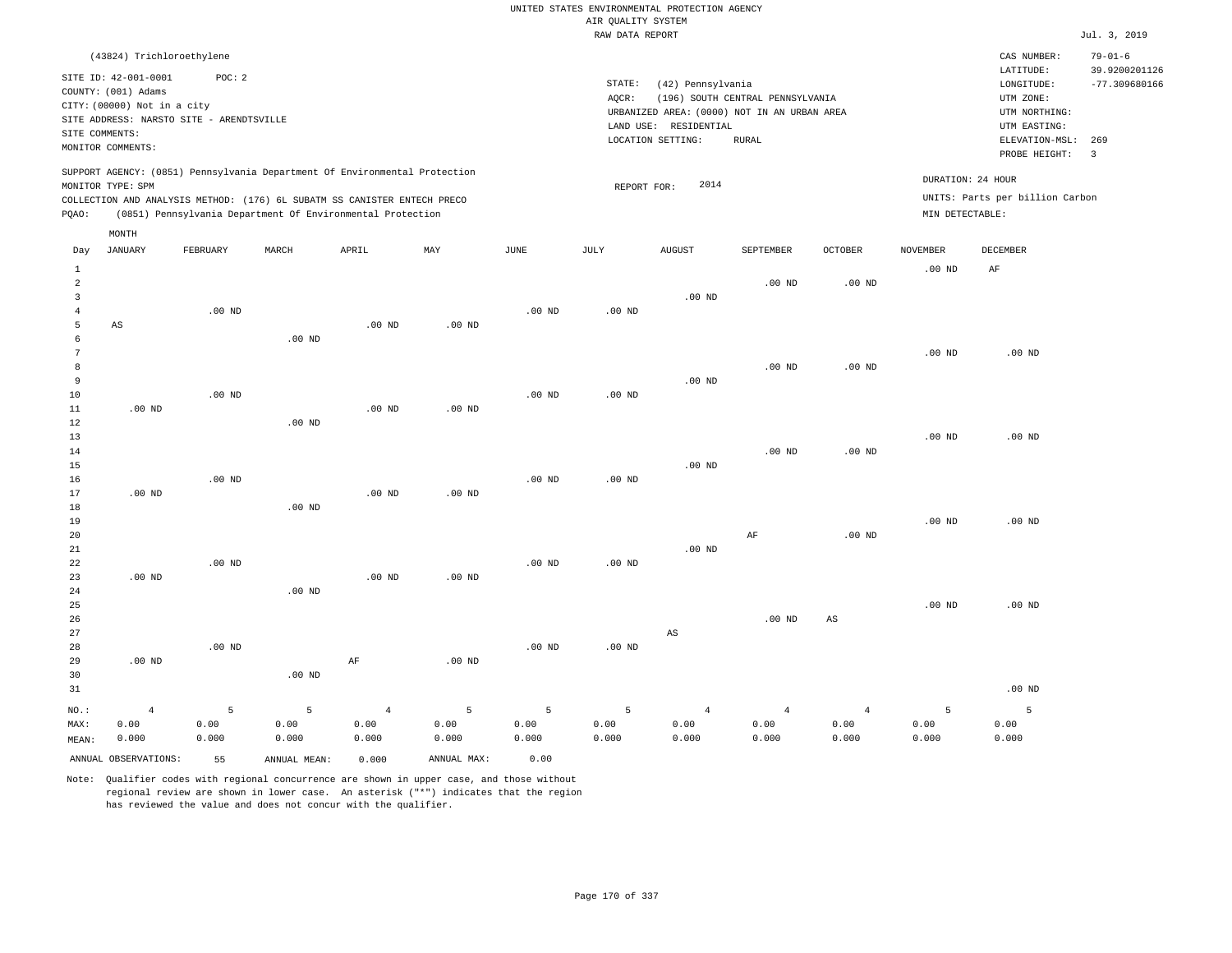|                      |                             |                                                                            |          |                   |                   |                   |                    | UNITED STATES ENVIRONMENTAL PROTECTION AGENCY |                                  |                   |                   |                                     |                                  |
|----------------------|-----------------------------|----------------------------------------------------------------------------|----------|-------------------|-------------------|-------------------|--------------------|-----------------------------------------------|----------------------------------|-------------------|-------------------|-------------------------------------|----------------------------------|
|                      |                             |                                                                            |          |                   |                   |                   | AIR QUALITY SYSTEM |                                               |                                  |                   |                   |                                     |                                  |
|                      |                             |                                                                            |          |                   |                   |                   | RAW DATA REPORT    |                                               |                                  |                   |                   |                                     | Jul. 3, 2019                     |
|                      | (43824) Trichloroethylene   |                                                                            |          |                   |                   |                   |                    |                                               |                                  |                   |                   | CAS NUMBER:                         | $79 - 01 - 6$                    |
|                      | SITE ID: 42-001-0001        | POC: 2                                                                     |          |                   |                   |                   | STATE:             | (42) Pennsylvania                             |                                  |                   |                   | LATITUDE:<br>$\texttt{LONGITUDE}$ : | 39.9200201126<br>$-77.309680166$ |
|                      | COUNTY: (001) Adams         |                                                                            |          |                   |                   |                   | AOCR:              |                                               | (196) SOUTH CENTRAL PENNSYLVANIA |                   |                   | UTM ZONE:                           |                                  |
|                      | CITY: (00000) Not in a city |                                                                            |          |                   |                   |                   |                    | URBANIZED AREA: (0000) NOT IN AN URBAN AREA   |                                  |                   |                   | UTM NORTHING:                       |                                  |
|                      |                             | SITE ADDRESS: NARSTO SITE - ARENDTSVILLE                                   |          |                   |                   |                   |                    | LAND USE: RESIDENTIAL                         |                                  |                   |                   | UTM EASTING:                        |                                  |
| SITE COMMENTS:       |                             |                                                                            |          |                   |                   |                   |                    | LOCATION SETTING:                             | <b>RURAL</b>                     |                   |                   | ELEVATION-MSL:                      | 269                              |
|                      | MONITOR COMMENTS:           |                                                                            |          |                   |                   |                   |                    |                                               |                                  |                   |                   | PROBE HEIGHT:                       | $\overline{\mathbf{3}}$          |
|                      |                             | SUPPORT AGENCY: (0851) Pennsylvania Department Of Environmental Protection |          |                   |                   |                   |                    |                                               |                                  |                   | DURATION: 24 HOUR |                                     |                                  |
|                      | MONITOR TYPE: SPM           |                                                                            |          |                   |                   |                   | REPORT FOR:        | 2015                                          |                                  |                   |                   |                                     |                                  |
|                      |                             | COLLECTION AND ANALYSIS METHOD: (176) 6L SUBATM SS CANISTER ENTECH PRECO   |          |                   |                   |                   |                    |                                               |                                  |                   |                   | UNITS: Parts per billion Carbon     |                                  |
| PQAO:                |                             | (0851) Pennsylvania Department Of Environmental Protection                 |          |                   |                   |                   |                    |                                               |                                  |                   | MIN DETECTABLE:   |                                     |                                  |
| Day                  | MONTH<br><b>JANUARY</b>     | FEBRUARY                                                                   | MARCH    | APRIL             | MAY               | JUNE              | JULY               | <b>AUGUST</b>                                 | SEPTEMBER                        | <b>OCTOBER</b>    | <b>NOVEMBER</b>   | <b>DECEMBER</b>                     |                                  |
| $\mathbf{1}$         |                             |                                                                            | $.00$ ND |                   |                   |                   |                    |                                               |                                  |                   |                   |                                     |                                  |
| $\overline{a}$       |                             |                                                                            |          |                   |                   |                   |                    |                                               |                                  |                   | $.00$ ND          | $.00$ ND                            |                                  |
| $\overline{3}$       |                             |                                                                            |          |                   |                   |                   |                    |                                               | $\mathbb{A}\mathbb{S}$           | $.00$ ND          |                   |                                     |                                  |
| 4                    |                             |                                                                            |          |                   |                   |                   |                    | $.00$ ND                                      |                                  |                   |                   |                                     |                                  |
| 5                    |                             | $.00$ ND                                                                   |          |                   |                   | $.00$ ND          | $.00$ ND           |                                               |                                  |                   |                   |                                     |                                  |
| 6<br>$7\phantom{.0}$ | $.00$ ND                    |                                                                            |          | .00 <sub>ND</sub> | AS                |                   |                    |                                               |                                  |                   |                   |                                     |                                  |
| 8                    |                             |                                                                            | $.00$ ND |                   |                   |                   |                    |                                               |                                  |                   | $.00$ ND          | $.00$ ND                            |                                  |
| 9                    |                             |                                                                            |          |                   |                   |                   |                    |                                               | $.00$ ND                         | .00 <sub>ND</sub> |                   |                                     |                                  |
| 10                   |                             |                                                                            |          |                   |                   |                   |                    | $.00$ ND                                      |                                  |                   |                   |                                     |                                  |
| 11                   |                             | .00 <sub>ND</sub>                                                          |          |                   |                   | $.00$ ND          | AF                 |                                               |                                  |                   |                   |                                     |                                  |
| 12                   | .00 <sub>ND</sub>           |                                                                            |          | .00 <sub>ND</sub> | .00 <sub>ND</sub> |                   |                    |                                               |                                  |                   |                   |                                     |                                  |
| 13                   |                             |                                                                            | $.00$ ND |                   |                   |                   |                    |                                               |                                  |                   |                   |                                     |                                  |
| 14                   |                             |                                                                            |          |                   |                   |                   |                    |                                               |                                  |                   | $.00$ ND          | .00 <sub>ND</sub>                   |                                  |
| 15                   |                             |                                                                            |          |                   |                   |                   |                    |                                               | .00 <sub>ND</sub>                | .00 <sub>ND</sub> |                   |                                     |                                  |
| 16                   |                             |                                                                            |          |                   |                   |                   |                    | $.00$ ND                                      |                                  |                   |                   |                                     |                                  |
| 17                   |                             | $.00$ ND                                                                   |          |                   |                   | .00 <sub>ND</sub> | .00 <sub>ND</sub>  |                                               |                                  |                   |                   |                                     |                                  |
| 18<br>19             | $.00$ ND                    |                                                                            | $.00$ ND | $.00$ ND          | $.00$ ND          |                   |                    |                                               |                                  |                   |                   |                                     |                                  |
| 20                   |                             |                                                                            |          |                   |                   |                   |                    |                                               |                                  |                   | $.00$ ND          | $.00$ ND                            |                                  |
| $2\sqrt{1}$          |                             |                                                                            |          |                   |                   |                   |                    |                                               | $.00$ ND                         | .00 <sub>ND</sub> |                   |                                     |                                  |
| $2\sqrt{2}$          |                             |                                                                            |          |                   |                   |                   |                    | $.00$ ND                                      |                                  |                   |                   |                                     |                                  |
| 23                   |                             | $.00$ ND                                                                   |          |                   |                   | $.00$ ND          | $.00$ ND           |                                               |                                  |                   |                   |                                     |                                  |
| 24                   | $.00$ ND                    |                                                                            |          | .00 $ND$          | $.00$ ND          |                   |                    |                                               |                                  |                   |                   |                                     |                                  |
| 25                   |                             |                                                                            | $.00$ ND |                   |                   |                   |                    |                                               |                                  |                   |                   |                                     |                                  |
| 26                   |                             |                                                                            |          |                   |                   |                   |                    |                                               |                                  |                   | $.00$ ND          | $.00$ ND                            |                                  |
| 27                   |                             |                                                                            |          |                   |                   |                   |                    |                                               | $.00$ ND                         | $.00$ ND          |                   |                                     |                                  |
| 28                   |                             |                                                                            |          |                   |                   |                   |                    | $.00$ ND                                      |                                  |                   |                   |                                     |                                  |
| 29<br>30             | .00 <sub>ND</sub>           |                                                                            |          | .00 <sub>ND</sub> | .00 <sub>ND</sub> | $.00$ ND          | $.00$ ND           |                                               |                                  |                   |                   |                                     |                                  |
| 31                   |                             |                                                                            | $.00$ ND |                   |                   |                   |                    |                                               |                                  |                   |                   |                                     |                                  |
| NO.:                 | 5                           | $\overline{4}$                                                             | 6        | 5                 | $\overline{4}$    | 5                 | $\overline{4}$     | 5                                             | $\overline{4}$                   | 5                 | 5                 | 5                                   |                                  |
| MAX:                 | 0.00                        | 0.00                                                                       | 0.00     | 0.00              | 0.00              | 0.00              | 0.00               | 0.00                                          | 0.00                             | 0.00              | 0.00              | 0.00                                |                                  |
| MEAN:                | 0.000                       | 0.000                                                                      | 0.000    | 0.000             | 0.000             | 0.000             | 0.000              | 0.000                                         | 0.000                            | 0.000             | 0.000             | 0.000                               |                                  |

ANNUAL OBSERVATIONS: 57 ANNUAL MEAN: 0.000 ANNUAL MAX: 0.00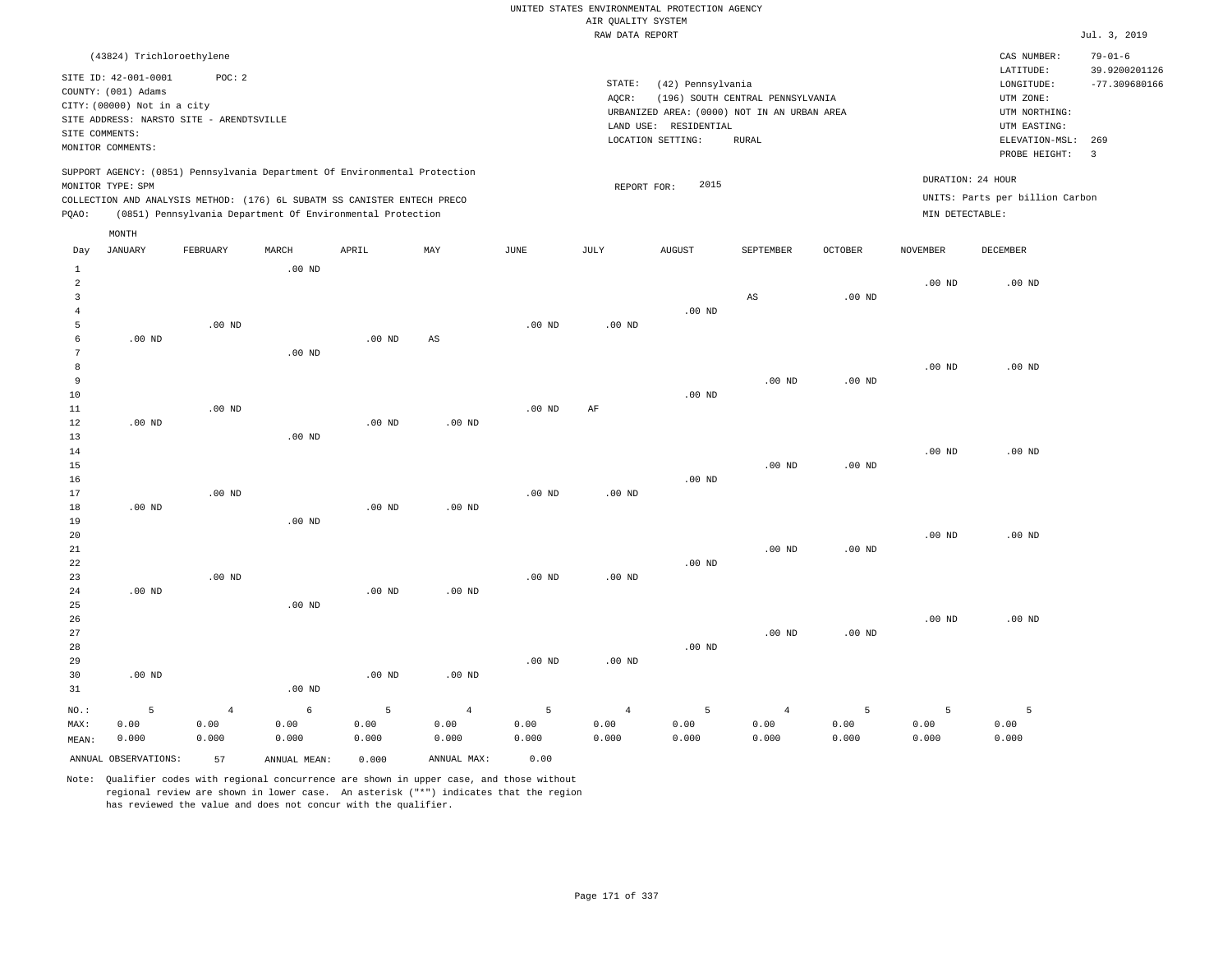|                |                             |                                          |                        |                                                                            |                   |                   |                    | UNITED STATES ENVIRONMENTAL PROTECTION AGENCY |                                  |                   |                   |                                 |                                |
|----------------|-----------------------------|------------------------------------------|------------------------|----------------------------------------------------------------------------|-------------------|-------------------|--------------------|-----------------------------------------------|----------------------------------|-------------------|-------------------|---------------------------------|--------------------------------|
|                |                             |                                          |                        |                                                                            |                   |                   | AIR QUALITY SYSTEM |                                               |                                  |                   |                   |                                 | Jul. 3, 2019                   |
|                |                             |                                          |                        |                                                                            |                   |                   | RAW DATA REPORT    |                                               |                                  |                   |                   |                                 |                                |
|                | (43824) Trichloroethylene   |                                          |                        |                                                                            |                   |                   |                    |                                               |                                  |                   |                   | CAS NUMBER:<br>LATITUDE:        | $79 - 01 - 6$<br>39.9200201126 |
|                | SITE ID: 42-001-0001        | POC: 2                                   |                        |                                                                            |                   |                   | STATE:             | (42) Pennsylvania                             |                                  |                   |                   | LONGITUDE:                      | $-77.309680166$                |
|                | COUNTY: (001) Adams         |                                          |                        |                                                                            |                   |                   | AOCR:              |                                               | (196) SOUTH CENTRAL PENNSYLVANIA |                   |                   | UTM ZONE:                       |                                |
|                | CITY: (00000) Not in a city |                                          |                        |                                                                            |                   |                   |                    | URBANIZED AREA: (0000) NOT IN AN URBAN AREA   |                                  |                   |                   | UTM NORTHING:                   |                                |
|                |                             | SITE ADDRESS: NARSTO SITE - ARENDTSVILLE |                        |                                                                            |                   |                   |                    | LAND USE: RESIDENTIAL                         |                                  |                   |                   | UTM EASTING:                    |                                |
| SITE COMMENTS: |                             |                                          |                        |                                                                            |                   |                   |                    | LOCATION SETTING:                             | <b>RURAL</b>                     |                   |                   | ELEVATION-MSL:                  | 269                            |
|                | MONITOR COMMENTS:           |                                          |                        |                                                                            |                   |                   |                    |                                               |                                  |                   |                   | PROBE HEIGHT:                   | $\overline{3}$                 |
|                |                             |                                          |                        | SUPPORT AGENCY: (0851) Pennsylvania Department Of Environmental Protection |                   |                   |                    |                                               |                                  |                   |                   | DURATION: 24 HOUR               |                                |
|                | MONITOR TYPE: SPM           |                                          |                        |                                                                            |                   |                   | REPORT FOR:        | 2016                                          |                                  |                   |                   |                                 |                                |
|                |                             |                                          |                        | COLLECTION AND ANALYSIS METHOD: (176) 6L SUBATM SS CANISTER ENTECH PRECO   |                   |                   |                    |                                               |                                  |                   |                   | UNITS: Parts per billion Carbon |                                |
| PQAO:          |                             |                                          |                        | (0851) Pennsylvania Department Of Environmental Protection                 |                   |                   |                    |                                               |                                  |                   | MIN DETECTABLE:   |                                 |                                |
|                | MONTH                       |                                          |                        |                                                                            |                   |                   |                    |                                               |                                  |                   |                   |                                 |                                |
| Day            | <b>JANUARY</b>              | FEBRUARY                                 | MARCH                  | APRIL                                                                      | $\texttt{MAY}$    | <b>JUNE</b>       | JULY               | <b>AUGUST</b>                                 | SEPTEMBER                        | <b>OCTOBER</b>    | <b>NOVEMBER</b>   | DECEMBER                        |                                |
| $\mathbf{1}$   | $.00$ ND                    |                                          | .00 <sub>ND</sub>      |                                                                            |                   |                   |                    |                                               |                                  |                   |                   |                                 |                                |
| $\overline{a}$ |                             |                                          |                        |                                                                            |                   |                   |                    |                                               |                                  |                   | .00 <sub>ND</sub> | $.00$ ND                        |                                |
| 3              |                             |                                          |                        |                                                                            |                   |                   |                    |                                               | $.00$ ND                         | .00 <sub>ND</sub> |                   |                                 |                                |
| $\overline{4}$ |                             |                                          |                        |                                                                            |                   |                   |                    | $.00$ ND                                      |                                  |                   |                   |                                 |                                |
| 5<br>6         |                             |                                          |                        |                                                                            |                   | $.00$ ND          | $.00$ ND           |                                               |                                  |                   |                   |                                 |                                |
| $\overline{7}$ | $.00$ ND                    | $.00$ ND                                 | .00 <sub>ND</sub>      | $.00$ ND                                                                   | $.00$ ND          |                   |                    |                                               |                                  |                   |                   |                                 |                                |
| 8              |                             |                                          |                        |                                                                            |                   |                   |                    |                                               |                                  |                   | .00 <sub>ND</sub> | $.00$ ND                        |                                |
| 9              |                             |                                          |                        |                                                                            |                   |                   |                    |                                               | $.00$ ND                         | .00 <sub>ND</sub> |                   |                                 |                                |
| 10             |                             |                                          |                        |                                                                            |                   |                   |                    | $.00$ ND                                      |                                  |                   |                   |                                 |                                |
| 11             |                             |                                          |                        |                                                                            |                   | $.00$ ND          | .00 <sub>ND</sub>  |                                               |                                  |                   |                   |                                 |                                |
| 12             |                             | $.00$ ND                                 |                        | $.00$ ND                                                                   | .00 <sub>ND</sub> |                   |                    |                                               |                                  |                   |                   |                                 |                                |
| 13             | $.00$ ND                    |                                          | $.00$ ND               |                                                                            |                   |                   |                    |                                               |                                  |                   |                   |                                 |                                |
| 14             |                             |                                          |                        |                                                                            |                   |                   |                    |                                               |                                  |                   | $.00$ ND          | $.00$ ND                        |                                |
| 15             |                             |                                          |                        |                                                                            |                   |                   |                    |                                               | $.00$ ND                         | .00 <sub>ND</sub> |                   |                                 |                                |
| 16             |                             |                                          |                        |                                                                            |                   |                   |                    | $.00$ ND                                      |                                  |                   |                   |                                 |                                |
| 17             |                             |                                          |                        | .00 <sub>ND</sub>                                                          |                   | $.00$ ND          | $_{\rm TS}$        |                                               |                                  |                   |                   |                                 |                                |
| 18<br>19       | $.00$ ND                    | $.00$ ND                                 | $.00$ ND               |                                                                            | $.00$ ND          |                   |                    |                                               |                                  |                   |                   |                                 |                                |
| 20             |                             |                                          |                        |                                                                            |                   |                   |                    |                                               |                                  |                   | .00 <sub>ND</sub> | $\rm{AF}$                       |                                |
| $2\sqrt{1}$    |                             |                                          |                        |                                                                            |                   |                   |                    |                                               | $.00$ ND                         | .00 <sub>ND</sub> |                   |                                 |                                |
| 22             |                             |                                          |                        |                                                                            |                   |                   |                    | $.00$ ND                                      |                                  |                   |                   |                                 |                                |
| 23             |                             |                                          |                        |                                                                            |                   | .00 <sub>ND</sub> | $.00$ ND           |                                               |                                  |                   |                   |                                 |                                |
| 24             |                             | $.00$ ND                                 |                        | $.00$ ND                                                                   | .00 $ND$          |                   |                    |                                               |                                  |                   |                   |                                 |                                |
| 25             | $.00$ ND                    |                                          | $.00$ ND               |                                                                            |                   |                   |                    |                                               |                                  |                   |                   |                                 |                                |
| 26             |                             |                                          |                        |                                                                            |                   |                   |                    |                                               |                                  |                   | $.00$ ND          | $.00$ ND                        |                                |
| 27             |                             |                                          |                        |                                                                            |                   |                   |                    |                                               | $.00$ ND                         | .00 <sub>ND</sub> |                   |                                 |                                |
| 28             |                             |                                          |                        |                                                                            |                   |                   |                    | $.00$ ND                                      |                                  |                   |                   |                                 |                                |
| 29<br>30       |                             |                                          |                        | .00 <sub>ND</sub>                                                          |                   | .00 <sub>ND</sub> | $.00$ ND           |                                               |                                  |                   |                   |                                 |                                |
| 31             | $.00$ ND                    |                                          | $\mathbb{A}\mathbb{S}$ |                                                                            | $.00$ ND          |                   |                    |                                               |                                  |                   |                   |                                 |                                |
|                |                             |                                          |                        |                                                                            |                   |                   |                    |                                               |                                  |                   |                   |                                 |                                |
| NO.:           | 6                           | $\overline{4}$                           | 5                      | 5                                                                          | 5                 | 5                 | $\overline{4}$     | 5                                             | $\overline{5}$                   | 5                 | 5                 | $\overline{4}$                  |                                |
| MAX:           | 0.00                        | 0.00                                     | 0.00                   | 0.00                                                                       | 0.00              | 0.00              | 0.00               | 0.00                                          | 0.00                             | 0.00              | 0.00              | 0.00                            |                                |
| MEAN:          | 0.000                       | 0.000                                    | 0.000                  | 0.000                                                                      | 0.000             | 0.000             | 0.000              | 0.000                                         | 0.000                            | 0.000             | 0.000             | 0.000                           |                                |
|                | ANNUAL OBSERVATIONS:        | 58                                       | ANNUAL MEAN:           | 0.000                                                                      | ANNUAL MAX:       | 0.00              |                    |                                               |                                  |                   |                   |                                 |                                |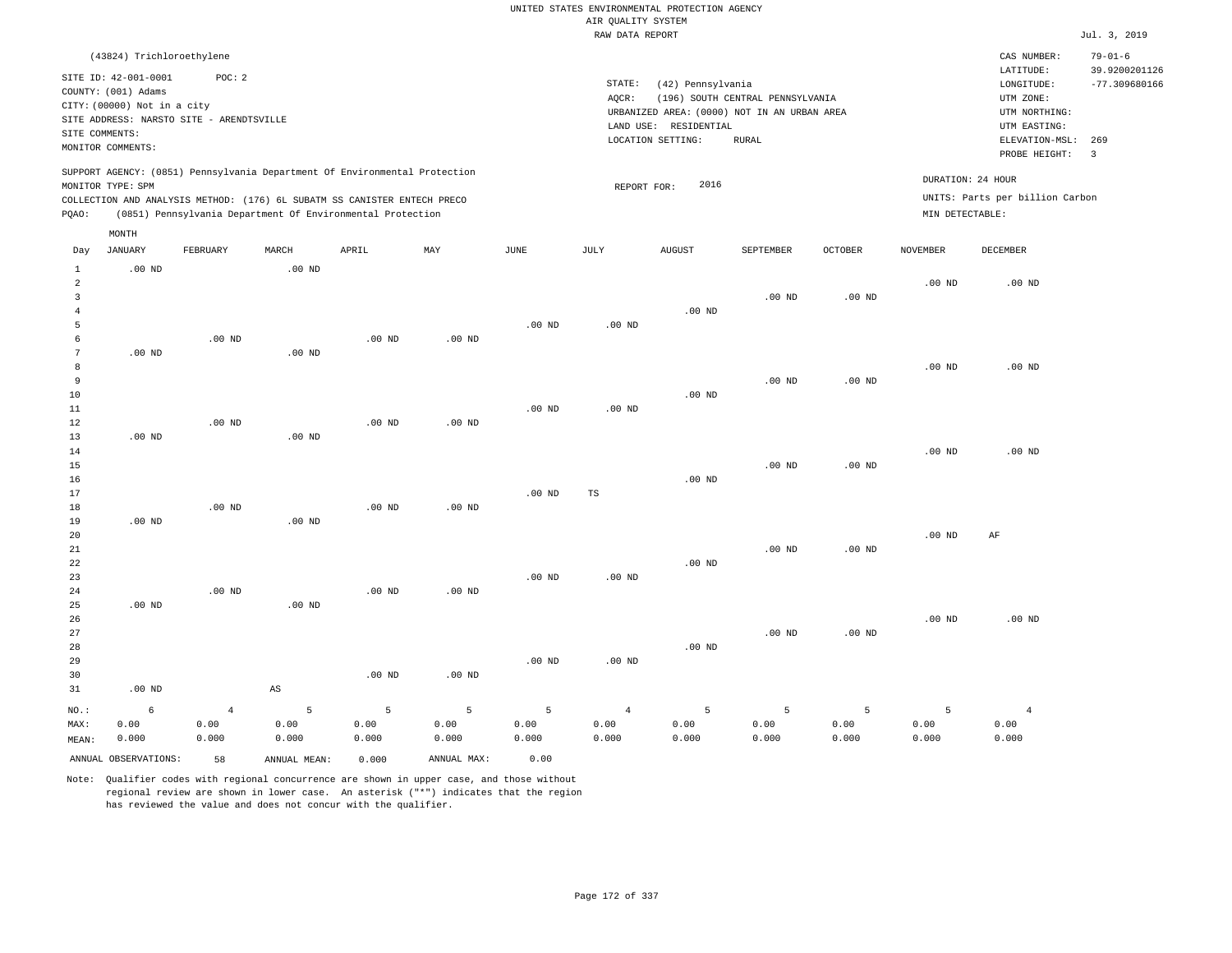|                  |                                          |          |                                                                            |                   |                   |             |                    | UNITED STATES ENVIRONMENTAL PROTECTION AGENCY |                                  |                   |                   |                                 |                         |
|------------------|------------------------------------------|----------|----------------------------------------------------------------------------|-------------------|-------------------|-------------|--------------------|-----------------------------------------------|----------------------------------|-------------------|-------------------|---------------------------------|-------------------------|
|                  |                                          |          |                                                                            |                   |                   |             | AIR QUALITY SYSTEM |                                               |                                  |                   |                   |                                 |                         |
|                  |                                          |          |                                                                            |                   |                   |             | RAW DATA REPORT    |                                               |                                  |                   |                   |                                 | Jul. 3, 2019            |
|                  | (43824) Trichloroethylene                |          |                                                                            |                   |                   |             |                    |                                               |                                  |                   |                   | CAS NUMBER:                     | $79 - 01 - 6$           |
|                  | SITE ID: 42-001-0001                     | POC: 2   |                                                                            |                   |                   |             |                    |                                               |                                  |                   |                   | LATITUDE:                       | 39.9200201126           |
|                  | COUNTY: (001) Adams                      |          |                                                                            |                   |                   |             | STATE:             | (42) Pennsylvania                             |                                  |                   |                   | LONGITUDE:                      | $-77.309680166$         |
|                  | CITY: (00000) Not in a city              |          |                                                                            |                   |                   |             | AQCR:              |                                               | (196) SOUTH CENTRAL PENNSYLVANIA |                   |                   | UTM ZONE:                       |                         |
|                  | SITE ADDRESS: NARSTO SITE - ARENDTSVILLE |          |                                                                            |                   |                   |             |                    | URBANIZED AREA: (0000) NOT IN AN URBAN AREA   |                                  |                   |                   | UTM NORTHING:                   |                         |
| SITE COMMENTS:   |                                          |          |                                                                            |                   |                   |             |                    | LAND USE: RESIDENTIAL<br>LOCATION SETTING:    | <b>RURAL</b>                     |                   |                   | UTM EASTING:<br>ELEVATION-MSL:  | 269                     |
|                  | MONITOR COMMENTS:                        |          |                                                                            |                   |                   |             |                    |                                               |                                  |                   |                   | PROBE HEIGHT:                   | $\overline{\mathbf{3}}$ |
|                  |                                          |          | SUPPORT AGENCY: (0851) Pennsylvania Department Of Environmental Protection |                   |                   |             |                    | 2017                                          |                                  |                   | DURATION: 24 HOUR |                                 |                         |
|                  | MONITOR TYPE: SPM                        |          | COLLECTION AND ANALYSIS METHOD: (176) 6L SUBATM SS CANISTER ENTECH PRECO   |                   |                   |             | REPORT FOR:        |                                               |                                  |                   |                   | UNITS: Parts per billion Carbon |                         |
| PQAO:            |                                          |          | (0851) Pennsylvania Department Of Environmental Protection                 |                   |                   |             |                    |                                               |                                  |                   | MIN DETECTABLE:   |                                 |                         |
|                  | MONTH                                    |          |                                                                            |                   |                   |             |                    |                                               |                                  |                   |                   |                                 |                         |
| Day              | JANUARY                                  | FEBRUARY | MARCH                                                                      | APRIL             | MAY               | <b>JUNE</b> | JULY               | <b>AUGUST</b>                                 | SEPTEMBER                        | OCTOBER           | <b>NOVEMBER</b>   | DECEMBER                        |                         |
| $\mathbf{1}$     | $.00$ ND                                 |          |                                                                            | .00 <sub>ND</sub> | .00 <sub>ND</sub> |             |                    |                                               |                                  |                   |                   |                                 |                         |
| $\overline{a}$   |                                          |          | .00 <sub>ND</sub>                                                          |                   |                   |             |                    |                                               |                                  |                   |                   |                                 |                         |
| $\mathbf{3}$     |                                          |          |                                                                            |                   |                   |             |                    |                                               |                                  |                   | $.00$ ND          | $.00$ ND                        |                         |
| $\overline{4}$   |                                          |          |                                                                            |                   |                   |             |                    |                                               | .00 <sub>ND</sub>                | .00 <sub>ND</sub> |                   |                                 |                         |
| 5<br>6           |                                          | $.00$ ND |                                                                            |                   |                   | $.00$ ND    | $.00$ ND           | $.00$ ND                                      |                                  |                   |                   |                                 |                         |
| $\boldsymbol{7}$ | $.00$ ND                                 |          |                                                                            | $.00$ ND          | $.00$ ND          |             |                    |                                               |                                  |                   |                   |                                 |                         |
| 8                |                                          |          | $.00$ ND                                                                   |                   |                   |             |                    |                                               |                                  |                   |                   |                                 |                         |
| 9                |                                          |          |                                                                            |                   |                   |             |                    |                                               |                                  |                   | $.00$ ND          | $.00$ ND                        |                         |
| 10               |                                          |          |                                                                            |                   |                   |             |                    |                                               | $.00$ ND                         | $.00$ ND          |                   |                                 |                         |
| 11               |                                          |          |                                                                            |                   |                   |             |                    | $.00$ ND                                      |                                  |                   |                   |                                 |                         |
| 12               |                                          | $.00$ ND |                                                                            |                   |                   | $.00$ ND    | $.00$ ND           |                                               |                                  |                   |                   |                                 |                         |
| 13               | $.00$ ND                                 |          |                                                                            | $.00$ ND          | $.00$ ND          |             |                    |                                               |                                  |                   |                   |                                 |                         |
| 14               |                                          |          | $.00$ ND                                                                   |                   |                   |             |                    |                                               |                                  |                   |                   |                                 |                         |
| 15               |                                          |          |                                                                            |                   |                   |             |                    |                                               |                                  |                   | $.00$ ND          | $.00$ ND                        |                         |
| 16<br>17         |                                          |          |                                                                            |                   |                   |             |                    | $.00$ ND                                      | $.00$ ND                         | AM                |                   |                                 |                         |
| 18               |                                          | $.00$ ND |                                                                            |                   |                   | $.00$ ND    | .00 <sub>ND</sub>  |                                               |                                  |                   |                   |                                 |                         |
| 19               | $.00$ ND                                 |          |                                                                            | $.00$ ND          | $_{\rm AS}$       |             |                    |                                               |                                  |                   |                   |                                 |                         |
| 20               |                                          |          | $.00$ ND                                                                   |                   |                   |             |                    |                                               |                                  |                   |                   |                                 |                         |
| 21               |                                          |          |                                                                            |                   |                   |             |                    |                                               |                                  |                   | .00 <sub>ND</sub> | $.00$ ND                        |                         |
| 22               |                                          |          |                                                                            |                   |                   |             |                    |                                               | $.00$ ND                         | .00 <sub>ND</sub> |                   |                                 |                         |
| 23               |                                          |          |                                                                            |                   |                   |             |                    | $.00$ ND                                      |                                  |                   |                   |                                 |                         |
| 24               |                                          | AF       |                                                                            |                   |                   | $.00$ ND    | .00 <sub>ND</sub>  |                                               |                                  |                   |                   |                                 |                         |
| 25               | $.00$ ND                                 |          |                                                                            | $.00$ ND          | $.00$ ND          |             |                    |                                               |                                  |                   |                   |                                 |                         |
| 26<br>27         |                                          |          | $.00$ ND                                                                   |                   |                   |             |                    |                                               |                                  |                   | $.00$ ND          | $.00$ ND                        |                         |
| 28               |                                          |          |                                                                            |                   |                   |             |                    |                                               | .00 <sub>ND</sub>                | $.00$ ND          |                   |                                 |                         |
| 29               |                                          |          |                                                                            |                   |                   |             |                    | $.00$ ND                                      |                                  |                   |                   |                                 |                         |
| 30               |                                          |          |                                                                            |                   |                   | $.00$ ND    | .00 <sub>ND</sub>  |                                               |                                  |                   |                   |                                 |                         |
| 31               | $.00$ ND                                 |          |                                                                            |                   | $.00$ ND          |             |                    |                                               |                                  |                   |                   |                                 |                         |
| NO.:             | 6                                        | 3        | 5                                                                          | 5                 | 5                 | 5           | 5                  | 5                                             | 5                                | $\overline{4}$    | 5                 | 5                               |                         |
| MAX:             | 0.00                                     | 0.00     | 0.00                                                                       | 0.00              | 0.00              | 0.00        | 0.00               | 0.00                                          | 0.00                             | 0.00              | 0.00              | 0.00                            |                         |
| MEAN:            | 0.000                                    | 0.000    | 0.000                                                                      | 0.000             | 0.000             | 0.000       | 0.000              | 0.000                                         | 0.000                            | 0.000             | 0.000             | 0.000                           |                         |
|                  | ANNUAL OBSERVATIONS:                     | 58       | ANNUAL MEAN:                                                               | 0.000             | ANNUAL MAX:       | 0.00        |                    |                                               |                                  |                   |                   |                                 |                         |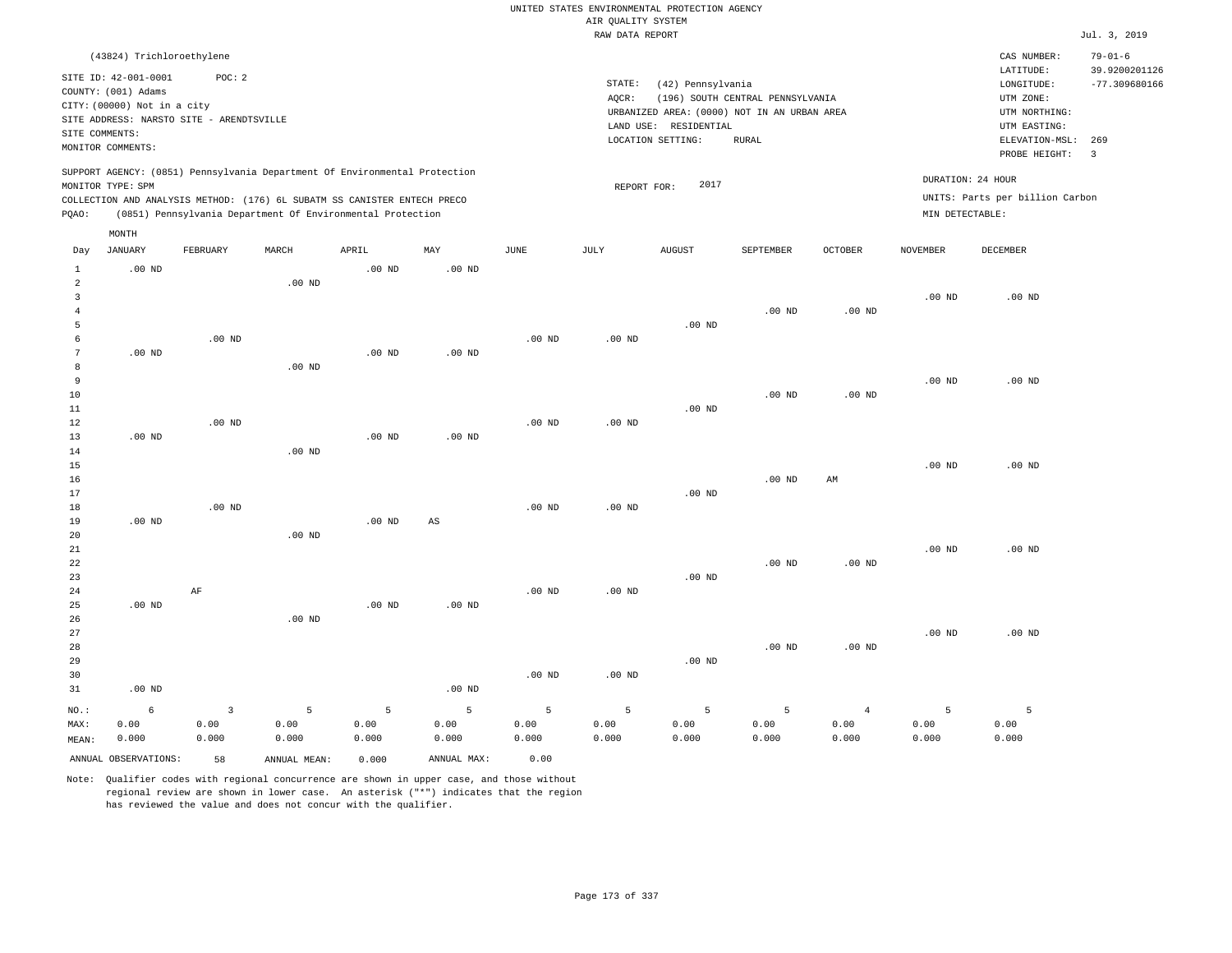|                                |                                                                                                                                             |          |              |                                                                                                                                        |                        |                   | AIR QUALITY SYSTEM | UNITED STATES ENVIRONMENTAL PROTECTION AGENCY                                                                  |                                                  |          |                |                                                                            |                                |
|--------------------------------|---------------------------------------------------------------------------------------------------------------------------------------------|----------|--------------|----------------------------------------------------------------------------------------------------------------------------------------|------------------------|-------------------|--------------------|----------------------------------------------------------------------------------------------------------------|--------------------------------------------------|----------|----------------|----------------------------------------------------------------------------|--------------------------------|
|                                |                                                                                                                                             |          |              |                                                                                                                                        |                        |                   | RAW DATA REPORT    |                                                                                                                |                                                  |          |                |                                                                            | Jul. 3, 2019                   |
|                                | (43824) Trichloroethylene                                                                                                                   |          |              |                                                                                                                                        |                        |                   |                    |                                                                                                                |                                                  |          |                | CAS NUMBER:<br>$\mathtt{LATITUDE}$                                         | $79 - 01 - 6$<br>39.9200201126 |
| SITE COMMENTS:                 | SITE ID: 42-001-0001<br>COUNTY: (001) Adams<br>CITY: (00000) Not in a city<br>SITE ADDRESS: NARSTO SITE - ARENDTSVILLE<br>MONITOR COMMENTS: | POC: 2   |              |                                                                                                                                        |                        |                   | STATE:<br>AQCR:    | (42) Pennsylvania<br>URBANIZED AREA: (0000) NOT IN AN URBAN AREA<br>LAND USE: RESIDENTIAL<br>LOCATION SETTING: | (196) SOUTH CENTRAL PENNSYLVANIA<br><b>RURAL</b> |          |                | LONGITUDE:<br>UTM ZONE:<br>UTM NORTHING:<br>UTM EASTING:<br>ELEVATION-MSL: | $-77.309680166$<br>269         |
|                                |                                                                                                                                             |          |              | SUPPORT AGENCY: (0851) Pennsylvania Department Of Environmental Protection                                                             |                        |                   |                    |                                                                                                                |                                                  |          |                | PROBE HEIGHT:<br>DURATION: 24 HOUR                                         | $\overline{3}$                 |
|                                | MONITOR TYPE: SPM                                                                                                                           |          |              |                                                                                                                                        |                        |                   | REPORT FOR:        | 2018                                                                                                           |                                                  |          |                |                                                                            |                                |
| PQAO:                          |                                                                                                                                             |          |              | COLLECTION AND ANALYSIS METHOD: (176) 6L SUBATM SS CANISTER ENTECH PRECO<br>(0851) Pennsylvania Department Of Environmental Protection |                        |                   |                    |                                                                                                                |                                                  |          |                | UNITS: Parts per billion Carbon<br>MIN DETECTABLE: .0581202                |                                |
|                                | MONTH                                                                                                                                       |          |              |                                                                                                                                        |                        |                   |                    |                                                                                                                |                                                  |          |                |                                                                            |                                |
| Day                            | JANUARY                                                                                                                                     | FEBRUARY | MARCH        | APRIL                                                                                                                                  | MAY                    | JUNE              | JULY               | <b>AUGUST</b>                                                                                                  | SEPTEMBER                                        | OCTOBER  | NOVEMBER       | DECEMBER                                                                   |                                |
| $\mathbf{1}$<br>$\overline{a}$ | .00 <sub>ND</sub>                                                                                                                           | $.00$ ND |              | .00 <sub>ND</sub>                                                                                                                      | .00 <sub>ND</sub>      | .00 <sub>ND</sub> | $.00$ ND           |                                                                                                                |                                                  |          |                |                                                                            |                                |
| $\overline{3}$                 |                                                                                                                                             |          | $.00$ ND     |                                                                                                                                        |                        |                   |                    |                                                                                                                |                                                  |          |                |                                                                            |                                |
| $\overline{4}$<br>5            |                                                                                                                                             |          |              |                                                                                                                                        |                        |                   |                    |                                                                                                                | $.00$ ND                                         | $.00$ ND | .07SQ          | $.00$ ND                                                                   |                                |
| 6                              |                                                                                                                                             |          |              |                                                                                                                                        |                        |                   |                    | $.00$ ND                                                                                                       |                                                  |          |                |                                                                            |                                |
| $7\phantom{.0}$                |                                                                                                                                             | $.00$ ND |              |                                                                                                                                        |                        | AM                | .00 <sub>ND</sub>  |                                                                                                                |                                                  |          |                |                                                                            |                                |
| 8                              | $.00$ ND                                                                                                                                    |          |              | .00 <sub>ND</sub>                                                                                                                      | $.00$ ND               |                   |                    |                                                                                                                |                                                  |          |                |                                                                            |                                |
| $\overline{9}$                 |                                                                                                                                             |          | $.00$ ND     |                                                                                                                                        |                        |                   |                    |                                                                                                                |                                                  |          |                |                                                                            |                                |
| 10                             |                                                                                                                                             |          |              |                                                                                                                                        |                        |                   |                    |                                                                                                                |                                                  |          | $.00$ ND       | $.00$ ND                                                                   |                                |
| 11                             |                                                                                                                                             |          |              |                                                                                                                                        |                        |                   |                    |                                                                                                                | .00 <sub>ND</sub>                                | $.00$ ND |                |                                                                            |                                |
| 12                             |                                                                                                                                             |          |              |                                                                                                                                        |                        |                   |                    | $.00$ ND                                                                                                       |                                                  |          |                |                                                                            |                                |
| 13                             |                                                                                                                                             | $.00$ ND |              |                                                                                                                                        |                        | .00 <sub>ND</sub> | .00 <sub>ND</sub>  |                                                                                                                |                                                  |          |                |                                                                            |                                |
| 14<br>15                       | $.00$ ND                                                                                                                                    |          | $.00$ ND     | $.00$ ND                                                                                                                               | $.00$ ND               |                   |                    |                                                                                                                |                                                  |          |                |                                                                            |                                |
| 16                             |                                                                                                                                             |          |              |                                                                                                                                        |                        |                   |                    |                                                                                                                |                                                  |          | $.00$ ND       | $.00$ ND                                                                   |                                |
| 17                             |                                                                                                                                             |          |              |                                                                                                                                        |                        |                   |                    |                                                                                                                | $.00$ ND                                         | $.00$ ND |                |                                                                            |                                |
| 18                             |                                                                                                                                             |          |              |                                                                                                                                        |                        |                   |                    | $.00$ ND                                                                                                       |                                                  |          |                |                                                                            |                                |
| 19                             |                                                                                                                                             | $.00$ ND |              |                                                                                                                                        |                        | .00 <sub>ND</sub> | AM                 |                                                                                                                |                                                  |          |                |                                                                            |                                |
| 20                             | $.00$ ND                                                                                                                                    |          |              | $.00$ ND                                                                                                                               | $.00$ ND               |                   |                    |                                                                                                                |                                                  |          |                |                                                                            |                                |
| 21                             |                                                                                                                                             |          | $.00$ ND     |                                                                                                                                        |                        |                   |                    |                                                                                                                |                                                  |          |                |                                                                            |                                |
| 22                             |                                                                                                                                             |          |              |                                                                                                                                        |                        |                   |                    |                                                                                                                |                                                  |          | $.00$ ND       | $.00$ ND                                                                   |                                |
| 23<br>24                       |                                                                                                                                             |          |              |                                                                                                                                        |                        |                   |                    | $.00$ ND                                                                                                       | $.00$ ND                                         | $.00$ ND |                |                                                                            |                                |
| 25                             |                                                                                                                                             | $.00$ ND |              |                                                                                                                                        |                        | $.00$ ND          | $.00$ ND           |                                                                                                                |                                                  |          |                |                                                                            |                                |
| 26                             | $.00$ ND                                                                                                                                    |          |              | $\mathbb{A}\mathbb{S}$                                                                                                                 | $\mathbb{A}\mathbb{S}$ |                   |                    |                                                                                                                |                                                  |          |                |                                                                            |                                |
| 27                             |                                                                                                                                             |          | $.00$ ND     |                                                                                                                                        |                        |                   |                    |                                                                                                                |                                                  |          |                |                                                                            |                                |
| 28                             |                                                                                                                                             |          |              |                                                                                                                                        |                        |                   |                    |                                                                                                                |                                                  |          | $_{\rm AS}$    | .00 <sub>ND</sub>                                                          |                                |
| 29                             |                                                                                                                                             |          |              |                                                                                                                                        |                        |                   |                    |                                                                                                                | .00 <sub>ND</sub>                                | $.00$ ND |                |                                                                            |                                |
| 30                             |                                                                                                                                             |          |              |                                                                                                                                        |                        |                   |                    | .10SQ                                                                                                          |                                                  |          |                |                                                                            |                                |
| 31                             |                                                                                                                                             |          |              |                                                                                                                                        |                        |                   | $.00$ ND           |                                                                                                                |                                                  |          |                |                                                                            |                                |
| NO.:                           | 5                                                                                                                                           | 5        | 5            | $\overline{4}$                                                                                                                         | $\overline{4}$         | $\overline{4}$    | 5                  | 5                                                                                                              | 5                                                | 5        | $\overline{4}$ | 5                                                                          |                                |
| MAX:                           | 0.00                                                                                                                                        | 0.00     | 0.00         | 0.00                                                                                                                                   | 0.00                   | 0.00              | 0.00               | .10                                                                                                            | 0.00                                             | 0.00     | .07            | 0.00                                                                       |                                |
| MEAN:                          | 0.000                                                                                                                                       | 0.000    | 0.000        | 0.000                                                                                                                                  | 0.000                  | 0.000             | 0.000              | .020                                                                                                           | 0.000                                            | 0.000    | .018           | 0.000                                                                      |                                |
|                                | ANNUAL OBSERVATIONS:                                                                                                                        | 56       | ANNUAL MEAN: | .003                                                                                                                                   | ANNUAL MAX:            | .10               |                    |                                                                                                                |                                                  |          |                |                                                                            |                                |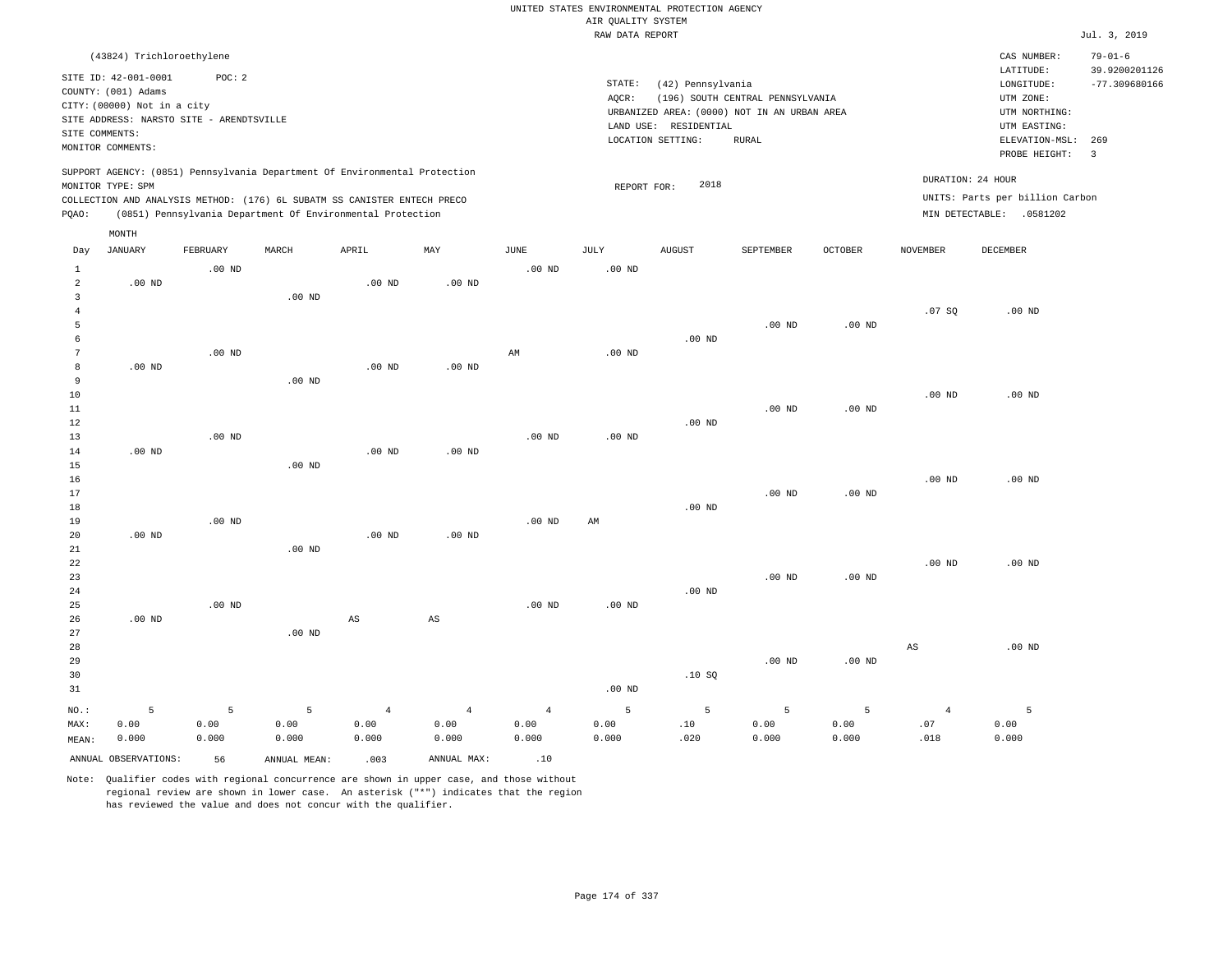|                                |                                             |                   |                                                                            |                   |                   |                   |                                       | UNITED STATES ENVIRONMENTAL PROTECTION AGENCY |                                             |                   |                 |                                 |                                |
|--------------------------------|---------------------------------------------|-------------------|----------------------------------------------------------------------------|-------------------|-------------------|-------------------|---------------------------------------|-----------------------------------------------|---------------------------------------------|-------------------|-----------------|---------------------------------|--------------------------------|
|                                |                                             |                   |                                                                            |                   |                   |                   | AIR OUALITY SYSTEM<br>RAW DATA REPORT |                                               |                                             |                   |                 |                                 | Jul. 3, 2019                   |
|                                |                                             |                   |                                                                            |                   |                   |                   |                                       |                                               |                                             |                   |                 |                                 |                                |
|                                | (43826) 1,1-Dichloroethylene                | POC: 2            |                                                                            |                   |                   |                   |                                       |                                               |                                             |                   |                 | CAS NUMBER:<br>LATITUDE:        | $75 - 35 - 4$<br>39.9200201126 |
|                                | SITE ID: 42-001-0001<br>COUNTY: (001) Adams |                   |                                                                            |                   |                   |                   | STATE:                                | (42) Pennsylvania                             |                                             |                   |                 | LONGITUDE:                      | $-77.309680166$                |
|                                | CITY: (00000) Not in a city                 |                   |                                                                            |                   |                   |                   | AQCR:                                 |                                               | (196) SOUTH CENTRAL PENNSYLVANIA            |                   |                 | UTM ZONE:                       |                                |
|                                | SITE ADDRESS: NARSTO SITE - ARENDTSVILLE    |                   |                                                                            |                   |                   |                   |                                       |                                               | URBANIZED AREA: (0000) NOT IN AN URBAN AREA |                   |                 | UTM NORTHING:                   |                                |
| SITE COMMENTS:                 |                                             |                   |                                                                            |                   |                   |                   |                                       | LAND USE: RESIDENTIAL                         |                                             |                   |                 | UTM EASTING:                    |                                |
|                                | MONITOR COMMENTS:                           |                   |                                                                            |                   |                   |                   |                                       | LOCATION SETTING:                             | <b>RURAL</b>                                |                   |                 | ELEVATION-MSL:<br>PROBE HEIGHT: | 269<br>$\overline{\mathbf{3}}$ |
|                                |                                             |                   | SUPPORT AGENCY: (0851) Pennsylvania Department Of Environmental Protection |                   |                   |                   |                                       |                                               |                                             |                   |                 | DURATION: 24 HOUR               |                                |
|                                | MONITOR TYPE: SPM                           |                   |                                                                            |                   |                   |                   | REPORT FOR:                           | 2013                                          |                                             |                   |                 |                                 |                                |
|                                |                                             |                   | COLLECTION AND ANALYSIS METHOD: (176) 6L SUBATM SS CANISTER ENTECH PRECO   |                   |                   |                   |                                       |                                               |                                             |                   |                 | UNITS: Parts per billion Carbon |                                |
| PQAO:                          |                                             |                   | (0851) Pennsylvania Department Of Environmental Protection                 |                   |                   |                   |                                       |                                               |                                             |                   | MIN DETECTABLE: |                                 |                                |
| Day                            | MONTH<br><b>JANUARY</b>                     | FEBRUARY          | MARCH                                                                      | APRIL             | MAY               | $_{\rm JUNE}$     | <b>JULY</b>                           | <b>AUGUST</b>                                 | SEPTEMBER                                   | <b>OCTOBER</b>    | <b>NOVEMBER</b> | DECEMBER                        |                                |
|                                |                                             |                   |                                                                            |                   |                   |                   |                                       |                                               |                                             |                   |                 |                                 |                                |
| <sup>1</sup><br>$\overline{a}$ |                                             |                   |                                                                            |                   |                   |                   |                                       | $\rm AF$                                      | AS                                          | .00 <sub>ND</sub> |                 |                                 |                                |
| $\overline{3}$                 |                                             | $.00$ ND          |                                                                            |                   |                   | $.00$ ND          | $.00$ ND                              |                                               |                                             |                   |                 |                                 |                                |
| $\overline{4}$                 | AF                                          |                   |                                                                            | $.00$ ND          | $.00$ ND          |                   |                                       |                                               |                                             |                   |                 |                                 |                                |
| 5                              |                                             |                   | $.00$ ND                                                                   |                   |                   |                   |                                       |                                               |                                             |                   |                 |                                 |                                |
| 6                              |                                             |                   |                                                                            |                   |                   |                   |                                       |                                               |                                             |                   | $.00$ ND        | AF                              |                                |
| $\overline{7}$                 |                                             |                   |                                                                            |                   |                   |                   |                                       |                                               | $.00$ ND                                    | AF                |                 |                                 |                                |
| $\mathbf{g}$                   |                                             |                   |                                                                            |                   |                   |                   |                                       | .00 <sub>ND</sub>                             |                                             |                   |                 |                                 |                                |
| $\overline{9}$                 |                                             | .00 <sub>ND</sub> |                                                                            |                   |                   | .00 <sub>ND</sub> | .00 <sub>ND</sub>                     |                                               |                                             |                   |                 |                                 |                                |
| 10                             | AF                                          |                   |                                                                            | $.00$ ND          | $.00$ ND          |                   |                                       |                                               |                                             |                   |                 |                                 |                                |
| 11<br>$1\,2$                   |                                             |                   | $.00$ ND                                                                   |                   |                   |                   |                                       |                                               |                                             |                   | $.00$ ND        | AF                              |                                |
| 13                             |                                             |                   |                                                                            |                   |                   |                   |                                       |                                               | $.00$ ND                                    | .00 <sub>ND</sub> |                 |                                 |                                |
| 14                             |                                             |                   |                                                                            |                   |                   |                   |                                       | $.00$ ND                                      |                                             |                   |                 |                                 |                                |
| 15                             |                                             | AF                |                                                                            |                   |                   | .00 <sub>ND</sub> | .00 <sub>ND</sub>                     |                                               |                                             |                   |                 |                                 |                                |
| 16                             | .00 <sub>ND</sub>                           |                   |                                                                            | $.00$ ND          | .00 <sub>ND</sub> |                   |                                       |                                               |                                             |                   |                 |                                 |                                |
| 17                             |                                             |                   | $.00$ ND                                                                   |                   |                   |                   |                                       |                                               |                                             |                   |                 |                                 |                                |
| 18                             |                                             |                   |                                                                            |                   |                   |                   |                                       |                                               |                                             |                   | AF              | $.00$ ND                        |                                |
| 19                             |                                             |                   |                                                                            |                   |                   |                   |                                       |                                               | $.00$ ND                                    | $.00$ ND          |                 |                                 |                                |
| 20<br>21                       |                                             | $.00$ ND          |                                                                            |                   |                   | $.00$ ND          | $.00$ ND                              | .00CL                                         |                                             |                   |                 |                                 |                                |
| 22                             | $.00$ ND                                    |                   |                                                                            | .00 <sub>ND</sub> | $.00$ ND          |                   |                                       |                                               |                                             |                   |                 |                                 |                                |
| 23                             |                                             |                   | .00 <sub>ND</sub>                                                          |                   |                   |                   |                                       |                                               |                                             |                   |                 |                                 |                                |
| 24                             |                                             |                   |                                                                            |                   |                   |                   |                                       |                                               |                                             |                   | AF              | AS                              |                                |
| 25                             |                                             |                   |                                                                            |                   |                   |                   |                                       |                                               | $.00$ ND                                    | .00 <sub>ND</sub> |                 |                                 |                                |
| 26                             |                                             |                   |                                                                            |                   |                   |                   |                                       | $.00$ ND                                      |                                             |                   |                 |                                 |                                |
| 27                             |                                             | $.00$ ND          |                                                                            |                   |                   | .00 <sub>ND</sub> | $.00$ ND                              |                                               |                                             |                   |                 |                                 |                                |
| 28                             | $.00$ ND                                    |                   |                                                                            | $.00$ ND          | $.00$ ND          |                   |                                       |                                               |                                             |                   |                 |                                 |                                |
| 29                             |                                             |                   | $.00$ ND                                                                   |                   |                   |                   |                                       |                                               |                                             |                   |                 |                                 |                                |
| 30                             |                                             |                   |                                                                            |                   |                   |                   |                                       |                                               |                                             |                   | $\rm{AF}$       | $.00$ ND                        |                                |
| 31                             |                                             |                   |                                                                            |                   |                   |                   |                                       |                                               |                                             | .00 <sub>ND</sub> |                 |                                 |                                |
| $NO.$ :                        | $\overline{3}$                              | $\overline{4}$    | 5                                                                          | 5                 | 5                 | 5                 | 5                                     | $\overline{4}$                                | $\overline{4}$                              | 5                 | $\overline{2}$  | $\overline{2}$                  |                                |
| MAX:                           | 0.00                                        | 0.00              | 0.00                                                                       | 0.00              | 0.00              | 0.00              | 0.00                                  | 0.00                                          | 0.00                                        | 0.00              | 0.00            | 0.00                            |                                |
| MEAN:                          | 0.000                                       | 0.000             | 0.000                                                                      | 0.000             | 0.000             | 0.000             | 0.000                                 | 0.000                                         | 0.000                                       | 0.000             | 0.000           | 0.000                           |                                |
|                                | ANNUAL OBSERVATIONS:                        | 49                | ANNUAL MEAN:                                                               | 0.000             | ANNUAL MAX:       | 0.00              |                                       |                                               |                                             |                   |                 |                                 |                                |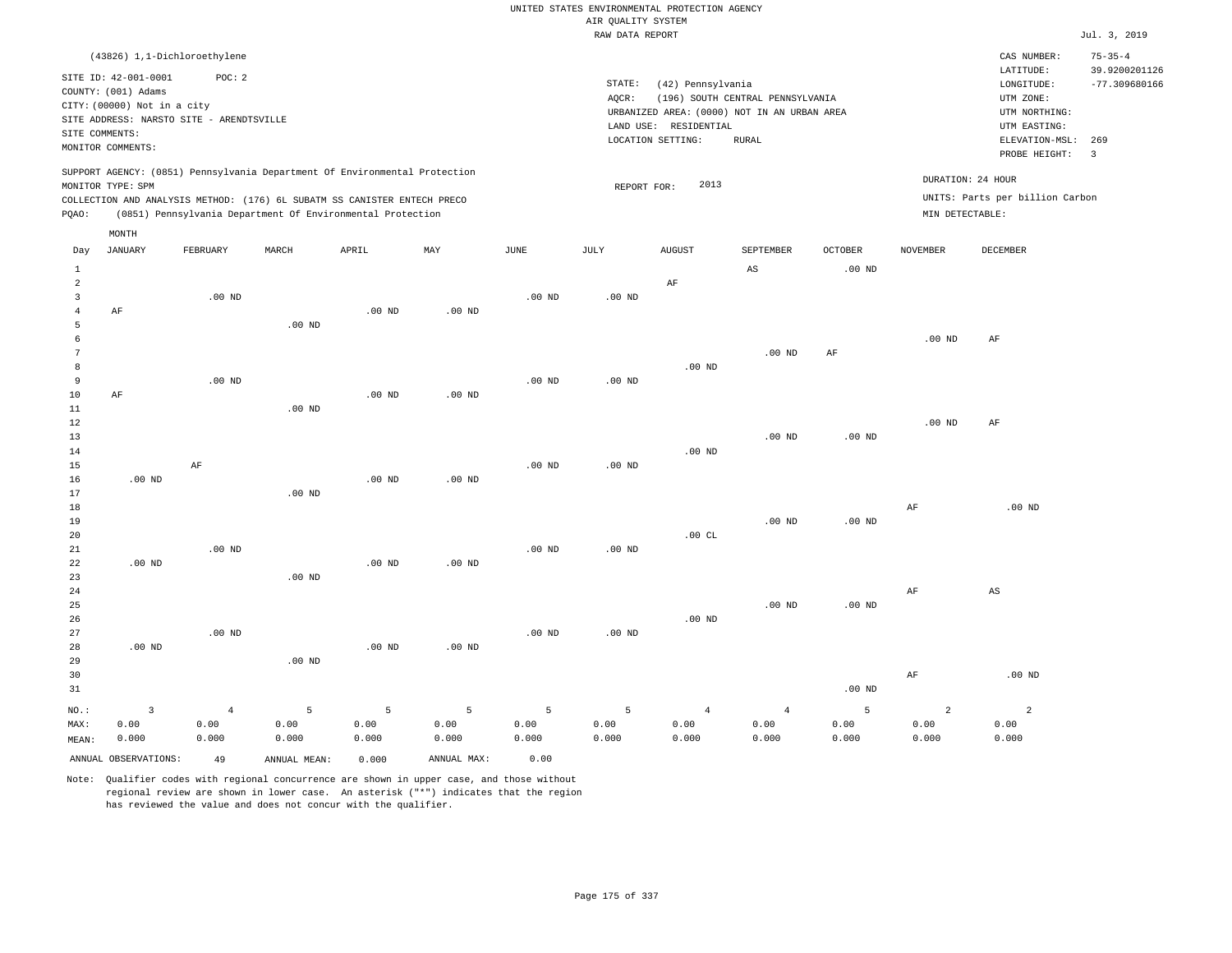|                                           |                                                    |                   |                                                                                                                                        |                   |                   |                   | AIR QUALITY SYSTEM | UNITED STATES ENVIRONMENTAL PROTECTION AGENCY |                                  |                   |                   |                                 |                                |
|-------------------------------------------|----------------------------------------------------|-------------------|----------------------------------------------------------------------------------------------------------------------------------------|-------------------|-------------------|-------------------|--------------------|-----------------------------------------------|----------------------------------|-------------------|-------------------|---------------------------------|--------------------------------|
|                                           |                                                    |                   |                                                                                                                                        |                   |                   |                   | RAW DATA REPORT    |                                               |                                  |                   |                   |                                 | Jul. 3, 2019                   |
|                                           | (43826) 1,1-Dichloroethylene                       |                   |                                                                                                                                        |                   |                   |                   |                    |                                               |                                  |                   |                   | CAS NUMBER:<br>LATITUDE:        | $75 - 35 - 4$<br>39.9200201126 |
|                                           | SITE ID: 42-001-0001                               | POC: 2            |                                                                                                                                        |                   |                   |                   | STATE:             | (42) Pennsylvania                             |                                  |                   |                   | LONGITUDE:                      | $-77.309680166$                |
|                                           | COUNTY: (001) Adams<br>CITY: (00000) Not in a city |                   |                                                                                                                                        |                   |                   |                   | AQCR:              |                                               | (196) SOUTH CENTRAL PENNSYLVANIA |                   |                   | UTM ZONE:                       |                                |
|                                           | SITE ADDRESS: NARSTO SITE - ARENDTSVILLE           |                   |                                                                                                                                        |                   |                   |                   |                    | URBANIZED AREA: (0000) NOT IN AN URBAN AREA   |                                  |                   |                   | UTM NORTHING:                   |                                |
| SITE COMMENTS:                            |                                                    |                   |                                                                                                                                        |                   |                   |                   |                    | LAND USE: RESIDENTIAL<br>LOCATION SETTING:    | <b>RURAL</b>                     |                   |                   | UTM EASTING:                    |                                |
|                                           | MONITOR COMMENTS:                                  |                   |                                                                                                                                        |                   |                   |                   |                    |                                               |                                  |                   |                   | ELEVATION-MSL:<br>PROBE HEIGHT: | 269<br>$\overline{3}$          |
|                                           |                                                    |                   | SUPPORT AGENCY: (0851) Pennsylvania Department Of Environmental Protection                                                             |                   |                   |                   |                    |                                               |                                  |                   |                   | DURATION: 24 HOUR               |                                |
|                                           | MONITOR TYPE: SPM                                  |                   |                                                                                                                                        |                   |                   |                   | REPORT FOR:        | 2014                                          |                                  |                   |                   | UNITS: Parts per billion Carbon |                                |
| PQAO:                                     |                                                    |                   | COLLECTION AND ANALYSIS METHOD: (176) 6L SUBATM SS CANISTER ENTECH PRECO<br>(0851) Pennsylvania Department Of Environmental Protection |                   |                   |                   |                    |                                               |                                  |                   | MIN DETECTABLE:   |                                 |                                |
|                                           | MONTH                                              |                   |                                                                                                                                        |                   |                   |                   |                    |                                               |                                  |                   |                   |                                 |                                |
| Day                                       | <b>JANUARY</b>                                     | FEBRUARY          | MARCH                                                                                                                                  | APRIL             | MAX               | <b>JUNE</b>       | <b>JULY</b>        | <b>AUGUST</b>                                 | SEPTEMBER                        | <b>OCTOBER</b>    | <b>NOVEMBER</b>   | <b>DECEMBER</b>                 |                                |
| $\,1\,$                                   |                                                    |                   |                                                                                                                                        |                   |                   |                   |                    |                                               |                                  |                   | .00 <sub>ND</sub> | AF                              |                                |
| $\overline{a}$<br>$\overline{\mathbf{3}}$ |                                                    |                   |                                                                                                                                        |                   |                   |                   |                    |                                               | $.00$ ND                         | .00 <sub>ND</sub> |                   |                                 |                                |
| $\overline{4}$                            |                                                    | .00 <sub>ND</sub> |                                                                                                                                        |                   |                   | $.00$ ND          | $.00$ ND           | .00 <sub>ND</sub>                             |                                  |                   |                   |                                 |                                |
| 5                                         | AS                                                 |                   |                                                                                                                                        | .00 <sub>ND</sub> | $.00$ ND          |                   |                    |                                               |                                  |                   |                   |                                 |                                |
| 6                                         |                                                    |                   | $.00$ ND                                                                                                                               |                   |                   |                   |                    |                                               |                                  |                   |                   |                                 |                                |
| $\overline{7}$                            |                                                    |                   |                                                                                                                                        |                   |                   |                   |                    |                                               |                                  |                   | $.00$ ND          | $.00$ ND                        |                                |
| 8                                         |                                                    |                   |                                                                                                                                        |                   |                   |                   |                    |                                               | $.00$ ND                         | .00 <sub>ND</sub> |                   |                                 |                                |
| $\overline{9}$                            |                                                    | $.00$ ND          |                                                                                                                                        |                   |                   |                   |                    | $.00$ ND                                      |                                  |                   |                   |                                 |                                |
| 10<br>$1\,1$                              | $.00$ ND                                           |                   |                                                                                                                                        | .00 <sub>ND</sub> | .00 <sub>ND</sub> | $.00$ ND          | $.00$ ND           |                                               |                                  |                   |                   |                                 |                                |
| 12                                        |                                                    |                   | .00 <sub>ND</sub>                                                                                                                      |                   |                   |                   |                    |                                               |                                  |                   |                   |                                 |                                |
| 13                                        |                                                    |                   |                                                                                                                                        |                   |                   |                   |                    |                                               |                                  |                   | .00 <sub>ND</sub> | $.00$ ND                        |                                |
| 14                                        |                                                    |                   |                                                                                                                                        |                   |                   |                   |                    |                                               | .00 <sub>ND</sub>                | .00 <sub>ND</sub> |                   |                                 |                                |
| 15                                        |                                                    |                   |                                                                                                                                        |                   |                   |                   |                    | $.00$ ND                                      |                                  |                   |                   |                                 |                                |
| 16                                        |                                                    | $.00$ ND          |                                                                                                                                        |                   |                   | $.00$ ND          | $.00$ ND           |                                               |                                  |                   |                   |                                 |                                |
| 17<br>18                                  | $.00$ ND                                           |                   | .00 <sub>ND</sub>                                                                                                                      | $.00$ ND          | $.00$ ND          |                   |                    |                                               |                                  |                   |                   |                                 |                                |
| 19                                        |                                                    |                   |                                                                                                                                        |                   |                   |                   |                    |                                               |                                  |                   | $.00$ ND          | $.00$ ND                        |                                |
| 20                                        |                                                    |                   |                                                                                                                                        |                   |                   |                   |                    |                                               | AF                               | .00 <sub>ND</sub> |                   |                                 |                                |
| 21                                        |                                                    |                   |                                                                                                                                        |                   |                   |                   |                    | .00 <sub>ND</sub>                             |                                  |                   |                   |                                 |                                |
| 22                                        |                                                    | .00 <sub>ND</sub> |                                                                                                                                        |                   |                   | $.00$ ND          | .00 <sub>ND</sub>  |                                               |                                  |                   |                   |                                 |                                |
| 23                                        | $.00$ ND                                           |                   |                                                                                                                                        | $.00$ ND          | $.00$ ND          |                   |                    |                                               |                                  |                   |                   |                                 |                                |
| 24<br>25                                  |                                                    |                   | $.00$ ND                                                                                                                               |                   |                   |                   |                    |                                               |                                  |                   | $.00$ ND          | $.00$ ND                        |                                |
| 26                                        |                                                    |                   |                                                                                                                                        |                   |                   |                   |                    |                                               | $.00$ ND                         | $_{\rm AS}$       |                   |                                 |                                |
| 27                                        |                                                    |                   |                                                                                                                                        |                   |                   |                   |                    | $\mathbb{A}\mathbb{S}$                        |                                  |                   |                   |                                 |                                |
| 28                                        |                                                    | .00 <sub>ND</sub> |                                                                                                                                        |                   |                   | .00 <sub>ND</sub> | $.00$ ND           |                                               |                                  |                   |                   |                                 |                                |
| 29                                        | $.00$ ND                                           |                   |                                                                                                                                        | $\rm AF$          | $.00$ ND          |                   |                    |                                               |                                  |                   |                   |                                 |                                |
| 30                                        |                                                    |                   | $.00$ ND                                                                                                                               |                   |                   |                   |                    |                                               |                                  |                   |                   |                                 |                                |
| 31                                        |                                                    |                   |                                                                                                                                        |                   |                   |                   |                    |                                               |                                  |                   |                   | $.00$ ND                        |                                |
| NO.:                                      | $\overline{4}$                                     | 5                 | 5                                                                                                                                      | $\overline{4}$    | 5                 | 5                 | 5                  | $\overline{4}$                                | $\overline{4}$                   | $\sqrt{4}$        | 5                 | 5                               |                                |
| MAX:                                      | 0.00                                               | 0.00              | 0.00                                                                                                                                   | 0.00              | 0.00              | 0.00              | 0.00               | 0.00                                          | 0.00                             | 0.00              | 0.00              | 0.00                            |                                |
| MEAN:                                     | 0.000                                              | 0.000             | 0.000                                                                                                                                  | 0.000             | 0.000             | 0.000             | 0.000              | 0.000                                         | 0.000                            | 0.000             | 0.000             | 0.000                           |                                |
|                                           | ANNUAL OBSERVATIONS:                               | 55                | ANNUAL MEAN:                                                                                                                           | 0.000             | ANNUAL MAX:       | 0.00              |                    |                                               |                                  |                   |                   |                                 |                                |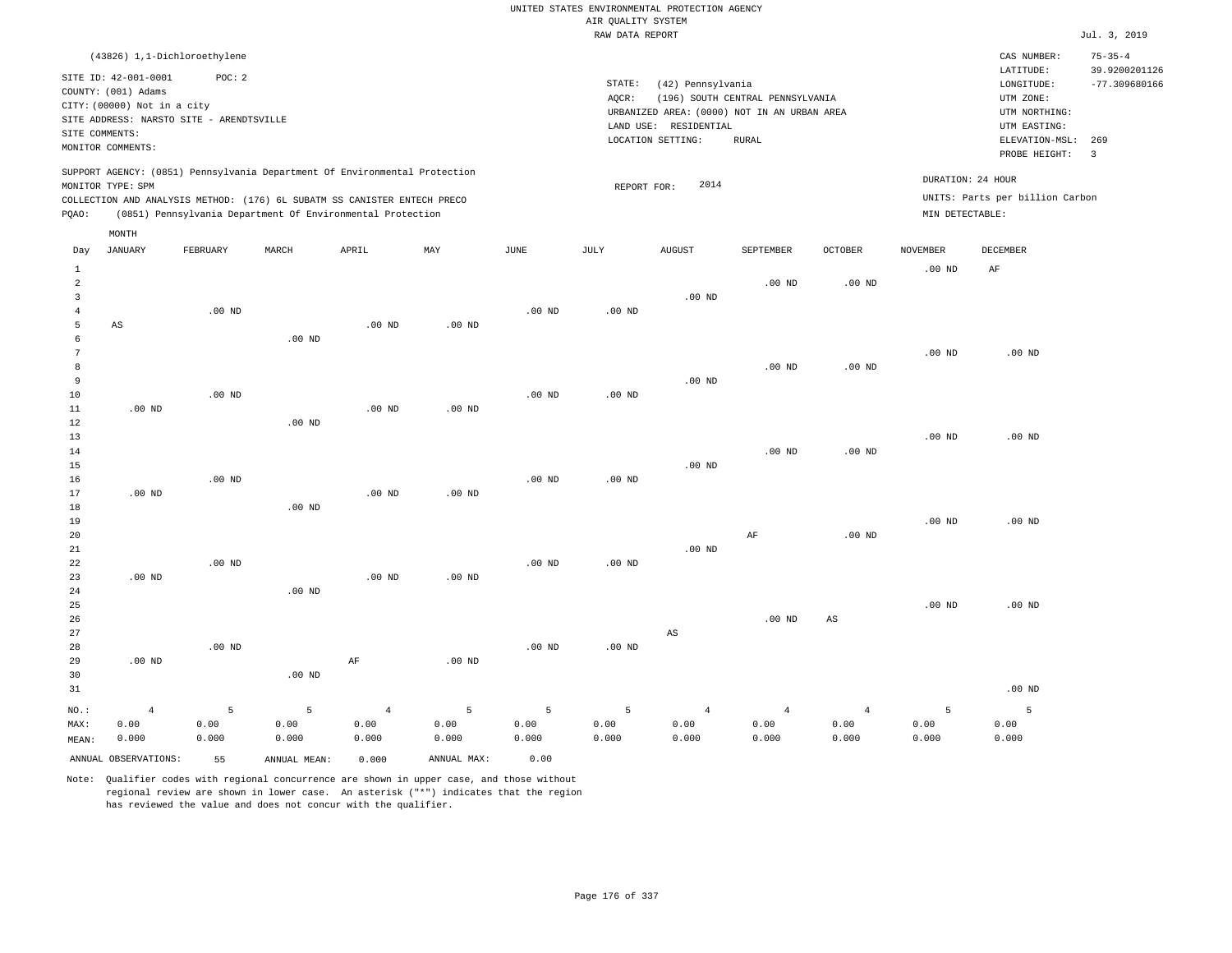| UNITED STATES ENVIRONMENTAL PROTECTION AGENCY |  |
|-----------------------------------------------|--|
| AIR OUALITY SYSTEM                            |  |
| RAW DATA REPORT                               |  |

Jul. 3, 2019

| (43826) 1,1-Dichloroethylene                                                                    |                                                                          | $75 - 35 - 4$<br>CAS NUMBER:               |
|-------------------------------------------------------------------------------------------------|--------------------------------------------------------------------------|--------------------------------------------|
| SITE ID: 42-001-0001<br>POC:2                                                                   |                                                                          | 39.9200201126<br>LATITUDE:                 |
| COUNTY: (001) Adams<br>CITY: (00000) Not in a city                                              | STATE:<br>(42) Pennsylvania<br>(196) SOUTH CENTRAL PENNSYLVANIA<br>AOCR: | $-77.309680166$<br>LONGITUDE:<br>UTM ZONE: |
| SITE ADDRESS: NARSTO SITE - ARENDTSVILLE<br>SITE COMMENTS:                                      | URBANIZED AREA: (0000) NOT IN AN URBAN AREA<br>LAND USE: RESIDENTIAL     | UTM NORTHING:<br>UTM EASTING:              |
| MONITOR COMMENTS:                                                                               | LOCATION SETTING:<br>RURAL                                               | ELEVATION-MSL: 269<br>PROBE HEIGHT:        |
| SUPPORT AGENCY: (0851) Pennsylvania Department Of Environmental Protection<br>MONITOR TYPE: SPM | 2015<br>REPORT FOR:                                                      | DURATION: 24 HOUR                          |
| COLLECTION AND ANALYSIS METHOD: (176) 6L SUBATM SS CANISTER ENTECH PRECO                        |                                                                          | UNITS: Parts per billion Carbon            |
| (0851) Pennsylvania Department Of Environmental Protection<br>POAO:                             |                                                                          | MIN DETECTABLE:                            |

|                | MONTH                |                |              |          |                        |               |                 |               |                |                   |                 |                   |
|----------------|----------------------|----------------|--------------|----------|------------------------|---------------|-----------------|---------------|----------------|-------------------|-----------------|-------------------|
| Day            | <b>JANUARY</b>       | FEBRUARY       | MARCH        | APRIL    | MAY                    | $_{\rm JUNE}$ | $\mathtt{JULY}$ | <b>AUGUST</b> | SEPTEMBER      | OCTOBER           | <b>NOVEMBER</b> | DECEMBER          |
| $\mathbf{1}$   |                      |                | $.00$ ND     |          |                        |               |                 |               |                |                   |                 |                   |
| $\overline{a}$ |                      |                |              |          |                        |               |                 |               |                |                   | $.00$ ND        | $.00$ ND          |
| 3              |                      |                |              |          |                        |               |                 |               | AS             | $.00$ ND          |                 |                   |
| $\overline{4}$ |                      |                |              |          |                        |               |                 | $.00$ ND      |                |                   |                 |                   |
| 5              |                      | $.00$ ND       |              |          |                        | $.00$ ND      | $.00$ ND        |               |                |                   |                 |                   |
| 6              | .00 $ND$             |                |              | $.00$ ND | $\mathbb{A}\mathbb{S}$ |               |                 |               |                |                   |                 |                   |
| 7              |                      |                | $.00$ ND     |          |                        |               |                 |               |                |                   |                 |                   |
| 8              |                      |                |              |          |                        |               |                 |               |                |                   | $.00$ ND        | .00 <sub>ND</sub> |
| 9              |                      |                |              |          |                        |               |                 |               | $.00$ ND       | $.00$ ND          |                 |                   |
| 10             |                      |                |              |          |                        |               |                 | $.00$ ND      |                |                   |                 |                   |
| 11             |                      | $.00$ ND       |              |          |                        | $.00$ ND      | $\rm AF$        |               |                |                   |                 |                   |
| 12             | $.00$ ND             |                |              | $.00$ ND | $.00$ ND               |               |                 |               |                |                   |                 |                   |
| 13             |                      |                | $.00$ ND     |          |                        |               |                 |               |                |                   |                 |                   |
| 14             |                      |                |              |          |                        |               |                 |               |                |                   | $.00$ ND        | $.00$ ND          |
| 15             |                      |                |              |          |                        |               |                 |               | $.00$ ND       | $.00$ ND          |                 |                   |
| 16             |                      |                |              |          |                        |               |                 | $.00$ ND      |                |                   |                 |                   |
| 17             |                      | $.00$ ND       |              |          |                        | $.00$ ND      | $.00$ ND        |               |                |                   |                 |                   |
| 18             | $.00$ ND             |                |              | $.00$ ND | $.00$ ND               |               |                 |               |                |                   |                 |                   |
| 19             |                      |                | $.00$ ND     |          |                        |               |                 |               |                |                   |                 |                   |
| 20<br>21       |                      |                |              |          |                        |               |                 |               | $.00$ ND       | .00 <sub>ND</sub> | $.00$ ND        | $.00$ ND          |
| 22             |                      |                |              |          |                        |               |                 | $.00$ ND      |                |                   |                 |                   |
| 23             |                      | $.00$ ND       |              |          |                        | $.00$ ND      | $.00$ ND        |               |                |                   |                 |                   |
| 24             | $.00$ ND             |                |              | $.00$ ND | $.00$ ND               |               |                 |               |                |                   |                 |                   |
| 25             |                      |                | $.00$ ND     |          |                        |               |                 |               |                |                   |                 |                   |
| 26             |                      |                |              |          |                        |               |                 |               |                |                   | $.00$ ND        | $.00$ ND          |
| 27             |                      |                |              |          |                        |               |                 |               | $.00$ ND       | .00 <sub>ND</sub> |                 |                   |
| 28             |                      |                |              |          |                        |               |                 | $.00$ ND      |                |                   |                 |                   |
| 29             |                      |                |              |          |                        | $.00$ ND      | $.00$ ND        |               |                |                   |                 |                   |
| 30             | $.00$ ND             |                |              | $.00$ ND | $.00$ ND               |               |                 |               |                |                   |                 |                   |
| 31             |                      |                | $.00$ ND     |          |                        |               |                 |               |                |                   |                 |                   |
| NO.:           | 5                    | $\overline{4}$ | $\epsilon$   | 5        | $\overline{4}$         | $\mathsf S$   | $\overline{4}$  | 5             | $\overline{4}$ | 5                 | 5               | 5                 |
| MAX:           | 0.00                 | 0.00           | 0.00         | 0.00     | 0.00                   | 0.00          | 0.00            | 0.00          | 0.00           | 0.00              | 0.00            | 0.00              |
| MEAN:          | 0.000                | 0.000          | 0.000        | 0.000    | 0.000                  | 0.000         | 0.000           | 0.000         | 0.000          | 0.000             | 0.000           | 0.000             |
|                | ANNUAL OBSERVATIONS: | 57             | ANNUAL MEAN: | 0.000    | ANNUAL MAX:            | 0.00          |                 |               |                |                   |                 |                   |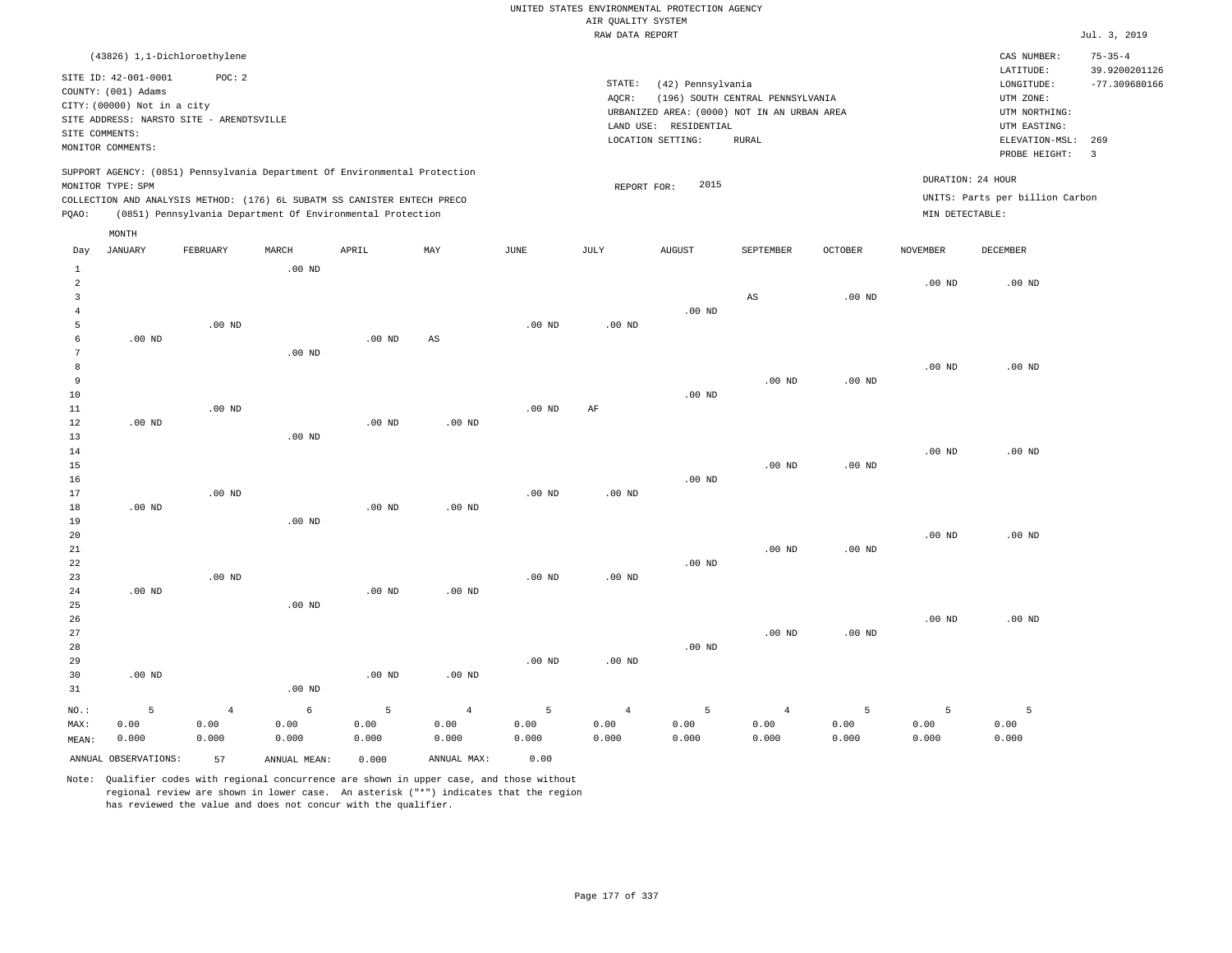|                                                                             |                                                                            |                                                    |                        |                                                                                                                                                                                                                      |                                 |                    |                                       | UNITED STATES ENVIRONMENTAL PROTECTION AGENCY                                             |                                  |                   |                   |                                                                       |                                  |
|-----------------------------------------------------------------------------|----------------------------------------------------------------------------|----------------------------------------------------|------------------------|----------------------------------------------------------------------------------------------------------------------------------------------------------------------------------------------------------------------|---------------------------------|--------------------|---------------------------------------|-------------------------------------------------------------------------------------------|----------------------------------|-------------------|-------------------|-----------------------------------------------------------------------|----------------------------------|
|                                                                             |                                                                            |                                                    |                        |                                                                                                                                                                                                                      |                                 |                    | AIR QUALITY SYSTEM<br>RAW DATA REPORT |                                                                                           |                                  |                   |                   |                                                                       | Jul. 3, 2019                     |
|                                                                             | (43826) 1,1-Dichloroethylene                                               |                                                    |                        |                                                                                                                                                                                                                      |                                 |                    |                                       |                                                                                           |                                  |                   |                   | CAS NUMBER:                                                           | $75 - 35 - 4$                    |
|                                                                             | SITE ID: 42-001-0001<br>COUNTY: (001) Adams<br>CITY: (00000) Not in a city | POC: 2<br>SITE ADDRESS: NARSTO SITE - ARENDTSVILLE |                        |                                                                                                                                                                                                                      |                                 |                    | STATE:<br>AQCR:                       | (42) Pennsylvania<br>URBANIZED AREA: (0000) NOT IN AN URBAN AREA<br>LAND USE: RESIDENTIAL | (196) SOUTH CENTRAL PENNSYLVANIA |                   |                   | LATITUDE:<br>LONGITUDE:<br>UTM ZONE:<br>UTM NORTHING:<br>UTM EASTING: | 39.9200201126<br>$-77.309680166$ |
| SITE COMMENTS:                                                              | MONITOR COMMENTS:                                                          |                                                    |                        |                                                                                                                                                                                                                      |                                 |                    |                                       | LOCATION SETTING:                                                                         | <b>RURAL</b>                     |                   |                   | ELEVATION-MSL:<br>PROBE HEIGHT:                                       | 269<br>$\overline{3}$            |
| PQAO:                                                                       | MONITOR TYPE: SPM                                                          |                                                    |                        | SUPPORT AGENCY: (0851) Pennsylvania Department Of Environmental Protection<br>COLLECTION AND ANALYSIS METHOD: (176) 6L SUBATM SS CANISTER ENTECH PRECO<br>(0851) Pennsylvania Department Of Environmental Protection |                                 |                    | REPORT FOR:                           | 2016                                                                                      |                                  |                   | MIN DETECTABLE:   | DURATION: 24 HOUR<br>UNITS: Parts per billion Carbon                  |                                  |
|                                                                             | MONTH                                                                      |                                                    |                        |                                                                                                                                                                                                                      |                                 |                    |                                       |                                                                                           |                                  |                   |                   |                                                                       |                                  |
| Day                                                                         | <b>JANUARY</b>                                                             | FEBRUARY                                           | MARCH                  | APRIL                                                                                                                                                                                                                | MAY                             | JUNE               | JULY                                  | <b>AUGUST</b>                                                                             | SEPTEMBER                        | <b>OCTOBER</b>    | <b>NOVEMBER</b>   | <b>DECEMBER</b>                                                       |                                  |
| $\mathbf{1}$<br>$\overline{a}$<br>$\overline{\mathbf{3}}$<br>$\overline{4}$ | $.00$ ND                                                                   |                                                    | .00 <sub>ND</sub>      |                                                                                                                                                                                                                      |                                 |                    |                                       | $.00$ ND                                                                                  | $.00$ ND                         | .00 <sub>ND</sub> | .09S              | $.00$ ND                                                              |                                  |
| 5<br>6<br>$7\phantom{.0}$<br>8                                              | $.00$ ND                                                                   | $.00$ ND                                           | $.00$ ND               | $.00$ ND                                                                                                                                                                                                             | $.00$ ND                        | .00 <sub>ND</sub>  | $.00$ ND                              |                                                                                           |                                  |                   | $.00$ ND          | $.00$ ND                                                              |                                  |
| $\overline{9}$<br>10<br>11<br>12                                            |                                                                            | $.00$ ND                                           |                        | $.00$ ND                                                                                                                                                                                                             | $.00$ ND                        | .00 <sub>ND</sub>  | $.00$ ND                              | $.00$ ND                                                                                  | $.00$ ND                         | .00 <sub>ND</sub> |                   |                                                                       |                                  |
| 13<br>14<br>15<br>16                                                        | $.00$ ND                                                                   |                                                    | $.00$ ND               |                                                                                                                                                                                                                      |                                 |                    |                                       | $.00$ ND                                                                                  | .00 <sub>ND</sub>                | $.00$ ND          | $.00$ ND          | $.00$ ND                                                              |                                  |
| 17<br>18<br>19                                                              | $.00$ ND                                                                   | $.00$ ND                                           | $.00$ ND               | $.00$ ND                                                                                                                                                                                                             | .00 <sub>ND</sub>               | .00 <sub>ND</sub>  | TS                                    |                                                                                           |                                  |                   |                   |                                                                       |                                  |
| 20<br>21<br>22<br>23                                                        |                                                                            |                                                    |                        |                                                                                                                                                                                                                      |                                 | .00 <sub>ND</sub>  | $.00$ ND                              | $.00$ ND                                                                                  | $.00$ ND                         | .00 <sub>ND</sub> | .00 <sub>ND</sub> | AF                                                                    |                                  |
| 24<br>25<br>26<br>27                                                        | $.00$ ND                                                                   | .00 <sub>ND</sub>                                  | $.00$ ND               | $.00$ ND                                                                                                                                                                                                             | .00 <sub>ND</sub>               |                    |                                       |                                                                                           | $.00$ ND                         | .11 S0            | .00 <sub>ND</sub> | $.00$ ND                                                              |                                  |
| 28<br>29<br>30                                                              |                                                                            |                                                    |                        | $.00$ ND                                                                                                                                                                                                             | $.00$ ND                        | .00 <sub>ND</sub>  | $.00$ ND                              | $.00$ ND                                                                                  |                                  |                   |                   |                                                                       |                                  |
| 31                                                                          | $.00$ ND                                                                   |                                                    | $\mathbb{A}\mathbb{S}$ |                                                                                                                                                                                                                      |                                 |                    |                                       |                                                                                           |                                  |                   |                   |                                                                       |                                  |
| NO.:<br>MAX:<br>MEAN:                                                       | 6<br>0.00<br>0.000                                                         | $\overline{4}$<br>0.00<br>0.000                    | 5<br>0.00<br>0.000     | $\overline{5}$<br>0.00<br>0.000                                                                                                                                                                                      | $\overline{5}$<br>0.00<br>0.000 | 5<br>0.00<br>0.000 | $\overline{4}$<br>0.00<br>0.000       | 5<br>0.00<br>0.000                                                                        | $\overline{5}$<br>0.00<br>0.000  | 5<br>.11<br>.022  | 5<br>.09<br>.018  | $\overline{4}$<br>0.00<br>0.000                                       |                                  |
|                                                                             | ANNUAL OBSERVATIONS:                                                       | 58                                                 | ANNUAL, MEAN:          | .003                                                                                                                                                                                                                 | ANNUAL MAX:                     | .11                |                                       |                                                                                           |                                  |                   |                   |                                                                       |                                  |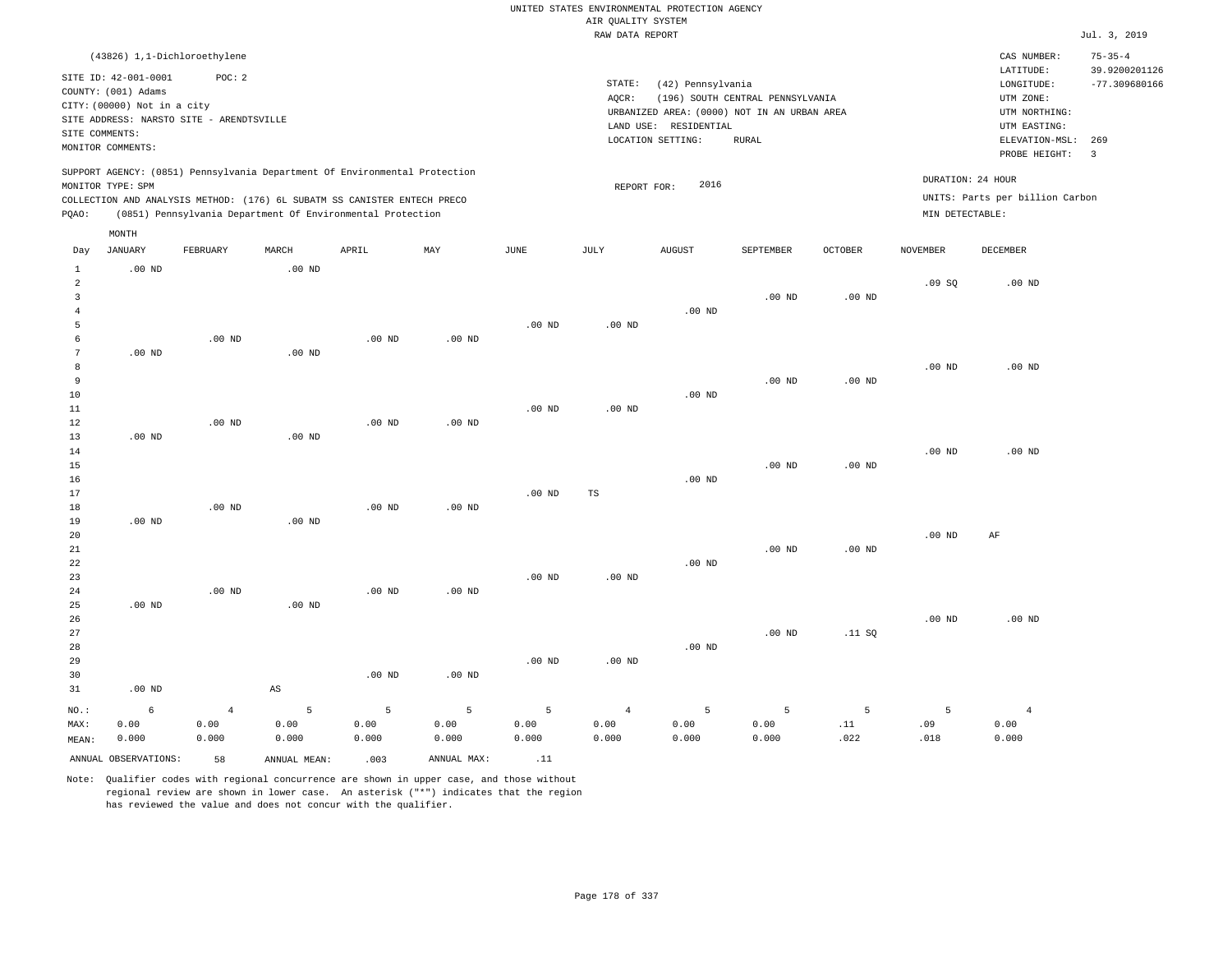|                     |                                          |          |                                                                            |                   |                   |             |                    | UNITED STATES ENVIRONMENTAL PROTECTION AGENCY |                                  |                   |                   |                                 |                         |
|---------------------|------------------------------------------|----------|----------------------------------------------------------------------------|-------------------|-------------------|-------------|--------------------|-----------------------------------------------|----------------------------------|-------------------|-------------------|---------------------------------|-------------------------|
|                     |                                          |          |                                                                            |                   |                   |             | AIR QUALITY SYSTEM |                                               |                                  |                   |                   |                                 |                         |
|                     |                                          |          |                                                                            |                   |                   |             | RAW DATA REPORT    |                                               |                                  |                   |                   |                                 | Jul. 3, 2019            |
|                     | (43826) 1,1-Dichloroethylene             |          |                                                                            |                   |                   |             |                    |                                               |                                  |                   |                   | CAS NUMBER:                     | $75 - 35 - 4$           |
|                     | SITE ID: 42-001-0001                     | POC: 2   |                                                                            |                   |                   |             |                    |                                               |                                  |                   |                   | LATITUDE:                       | 39.9200201126           |
|                     | COUNTY: (001) Adams                      |          |                                                                            |                   |                   |             | STATE:             | (42) Pennsylvania                             |                                  |                   |                   | LONGITUDE:                      | $-77.309680166$         |
|                     | CITY: (00000) Not in a city              |          |                                                                            |                   |                   |             | AQCR:              |                                               | (196) SOUTH CENTRAL PENNSYLVANIA |                   |                   | UTM ZONE:                       |                         |
|                     | SITE ADDRESS: NARSTO SITE - ARENDTSVILLE |          |                                                                            |                   |                   |             |                    | URBANIZED AREA: (0000) NOT IN AN URBAN AREA   |                                  |                   |                   | UTM NORTHING:                   |                         |
| SITE COMMENTS:      |                                          |          |                                                                            |                   |                   |             |                    | LAND USE: RESIDENTIAL<br>LOCATION SETTING:    | <b>RURAL</b>                     |                   |                   | UTM EASTING:<br>ELEVATION-MSL:  | 269                     |
|                     | MONITOR COMMENTS:                        |          |                                                                            |                   |                   |             |                    |                                               |                                  |                   |                   | PROBE HEIGHT:                   | $\overline{\mathbf{3}}$ |
|                     |                                          |          | SUPPORT AGENCY: (0851) Pennsylvania Department Of Environmental Protection |                   |                   |             |                    | 2017                                          |                                  |                   | DURATION: 24 HOUR |                                 |                         |
|                     | MONITOR TYPE: SPM                        |          | COLLECTION AND ANALYSIS METHOD: (176) 6L SUBATM SS CANISTER ENTECH PRECO   |                   |                   |             | REPORT FOR:        |                                               |                                  |                   |                   | UNITS: Parts per billion Carbon |                         |
| PQAO:               |                                          |          | (0851) Pennsylvania Department Of Environmental Protection                 |                   |                   |             |                    |                                               |                                  |                   | MIN DETECTABLE:   |                                 |                         |
|                     | MONTH                                    |          |                                                                            |                   |                   |             |                    |                                               |                                  |                   |                   |                                 |                         |
| Day                 | JANUARY                                  | FEBRUARY | MARCH                                                                      | APRIL             | MAY               | <b>JUNE</b> | JULY               | <b>AUGUST</b>                                 | SEPTEMBER                        | OCTOBER           | <b>NOVEMBER</b>   | DECEMBER                        |                         |
| $\mathbf{1}$        | $.00$ ND                                 |          |                                                                            | .00 <sub>ND</sub> | .00 <sub>ND</sub> |             |                    |                                               |                                  |                   |                   |                                 |                         |
| $\overline{a}$      |                                          |          | .00 <sub>ND</sub>                                                          |                   |                   |             |                    |                                               |                                  |                   |                   |                                 |                         |
| $\mathbf{3}$        |                                          |          |                                                                            |                   |                   |             |                    |                                               |                                  |                   | $.00$ ND          | $.00$ ND                        |                         |
| $\overline{4}$<br>5 |                                          |          |                                                                            |                   |                   |             |                    | $.00$ ND                                      | .00 <sub>ND</sub>                | .00 <sub>ND</sub> |                   |                                 |                         |
| 6                   |                                          | $.00$ ND |                                                                            |                   |                   | $.00$ ND    | $.00$ ND           |                                               |                                  |                   |                   |                                 |                         |
| $\boldsymbol{7}$    | $.00$ ND                                 |          |                                                                            | $.00$ ND          | $.00$ ND          |             |                    |                                               |                                  |                   |                   |                                 |                         |
| 8                   |                                          |          | $.00$ ND                                                                   |                   |                   |             |                    |                                               |                                  |                   |                   |                                 |                         |
| 9                   |                                          |          |                                                                            |                   |                   |             |                    |                                               |                                  |                   | $.00$ ND          | $.00$ ND                        |                         |
| 10                  |                                          |          |                                                                            |                   |                   |             |                    |                                               | $.00$ ND                         | $.00$ ND          |                   |                                 |                         |
| 11                  |                                          |          |                                                                            |                   |                   |             |                    | $.00$ ND                                      |                                  |                   |                   |                                 |                         |
| 12                  |                                          | $.00$ ND |                                                                            |                   |                   | $.00$ ND    | $.00$ ND           |                                               |                                  |                   |                   |                                 |                         |
| 13                  | $.00$ ND                                 |          |                                                                            | $.00$ ND          | $.00$ ND          |             |                    |                                               |                                  |                   |                   |                                 |                         |
| 14                  |                                          |          | $.00$ ND                                                                   |                   |                   |             |                    |                                               |                                  |                   |                   |                                 |                         |
| 15                  |                                          |          |                                                                            |                   |                   |             |                    |                                               |                                  |                   | $.00$ ND          | $.00$ ND                        |                         |
| 16<br>17            |                                          |          |                                                                            |                   |                   |             |                    | $.00$ ND                                      | $.00$ ND                         | AM                |                   |                                 |                         |
| 18                  |                                          | $.00$ ND |                                                                            |                   |                   | $.00$ ND    | .00 <sub>ND</sub>  |                                               |                                  |                   |                   |                                 |                         |
| 19                  | $.00$ ND                                 |          |                                                                            | $.00$ ND          | $_{\rm AS}$       |             |                    |                                               |                                  |                   |                   |                                 |                         |
| 20                  |                                          |          | $.00$ ND                                                                   |                   |                   |             |                    |                                               |                                  |                   |                   |                                 |                         |
| 21                  |                                          |          |                                                                            |                   |                   |             |                    |                                               |                                  |                   | .00 <sub>ND</sub> | $.00$ ND                        |                         |
| 22                  |                                          |          |                                                                            |                   |                   |             |                    |                                               | .00 <sub>ND</sub>                | .00 <sub>ND</sub> |                   |                                 |                         |
| 23                  |                                          |          |                                                                            |                   |                   |             |                    | $.00$ ND                                      |                                  |                   |                   |                                 |                         |
| 24                  |                                          | AF       |                                                                            |                   |                   | $.00$ ND    | .00 <sub>ND</sub>  |                                               |                                  |                   |                   |                                 |                         |
| 25                  | $.00$ ND                                 |          |                                                                            | $.00$ ND          | $.00$ ND          |             |                    |                                               |                                  |                   |                   |                                 |                         |
| 26                  |                                          |          | $.00$ ND                                                                   |                   |                   |             |                    |                                               |                                  |                   |                   |                                 |                         |
| 27<br>28            |                                          |          |                                                                            |                   |                   |             |                    |                                               | .00 <sub>ND</sub>                | $.00$ ND          | $.00$ ND          | $.00$ ND                        |                         |
| 29                  |                                          |          |                                                                            |                   |                   |             |                    | $.00$ ND                                      |                                  |                   |                   |                                 |                         |
| 30                  |                                          |          |                                                                            |                   |                   | $.00$ ND    | .00 <sub>ND</sub>  |                                               |                                  |                   |                   |                                 |                         |
| 31                  | $.00$ ND                                 |          |                                                                            |                   | $.00$ ND          |             |                    |                                               |                                  |                   |                   |                                 |                         |
| NO.:                | 6                                        | 3        | 5                                                                          | 5                 | 5                 | 5           | 5                  | 5                                             | 5                                | $\overline{4}$    | 5                 | 5                               |                         |
| MAX:                | 0.00                                     | 0.00     | 0.00                                                                       | 0.00              | 0.00              | 0.00        | 0.00               | 0.00                                          | 0.00                             | 0.00              | 0.00              | 0.00                            |                         |
| MEAN:               | 0.000                                    | 0.000    | 0.000                                                                      | 0.000             | 0.000             | 0.000       | 0.000              | 0.000                                         | 0.000                            | 0.000             | 0.000             | 0.000                           |                         |
|                     | ANNUAL OBSERVATIONS:                     | 58       | ANNUAL MEAN:                                                               | 0.000             | ANNUAL MAX:       | 0.00        |                    |                                               |                                  |                   |                   |                                 |                         |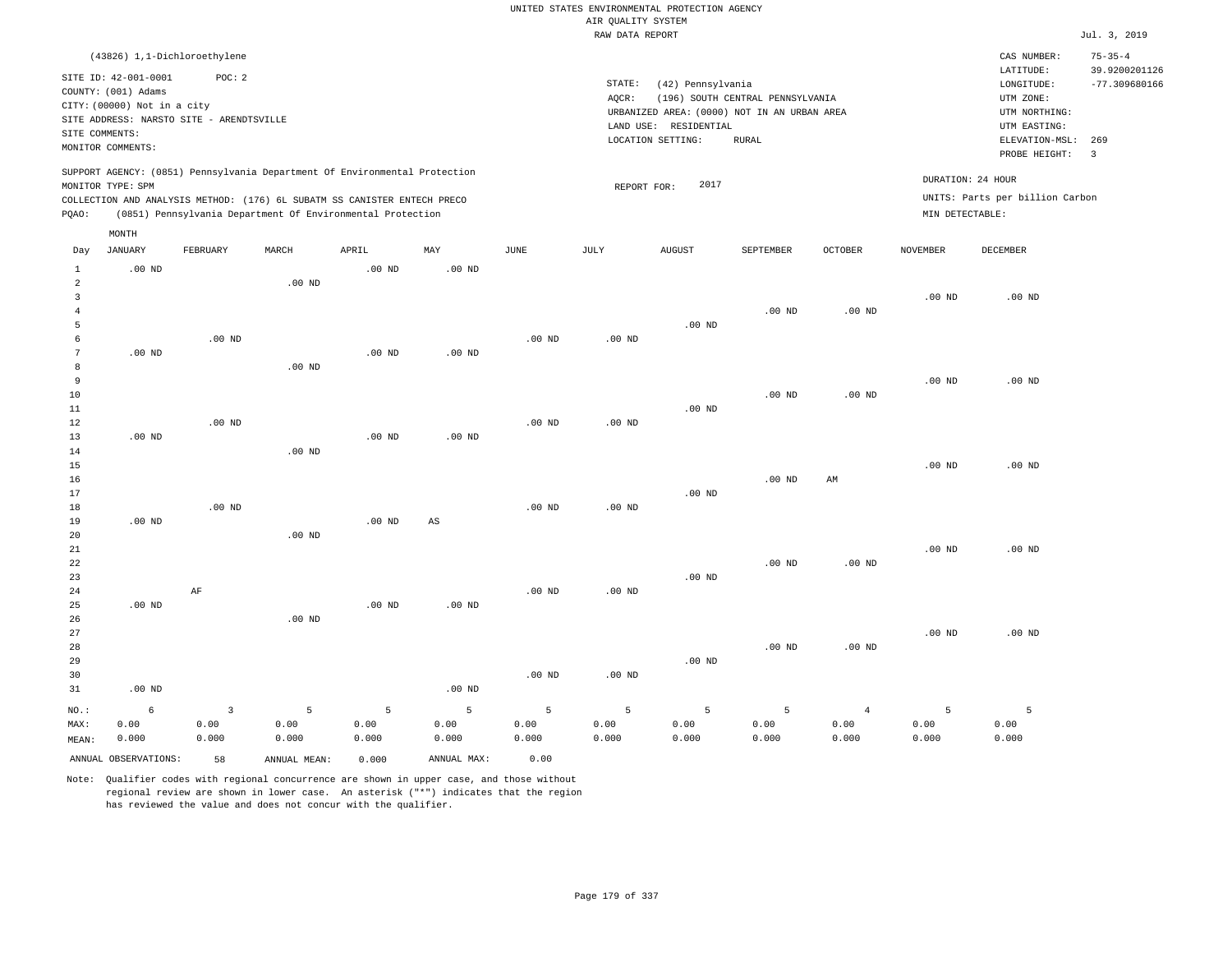|                                |                                                                                                                                                        |                   |                                                                            |                        |                        |                |                                       | UNITED STATES ENVIRONMENTAL PROTECTION AGENCY |                                                                                 |                   |                        |                                                                      |                                                   |
|--------------------------------|--------------------------------------------------------------------------------------------------------------------------------------------------------|-------------------|----------------------------------------------------------------------------|------------------------|------------------------|----------------|---------------------------------------|-----------------------------------------------|---------------------------------------------------------------------------------|-------------------|------------------------|----------------------------------------------------------------------|---------------------------------------------------|
|                                |                                                                                                                                                        |                   |                                                                            |                        |                        |                | AIR QUALITY SYSTEM<br>RAW DATA REPORT |                                               |                                                                                 |                   |                        |                                                                      | Jul. 3, 2019                                      |
|                                |                                                                                                                                                        |                   |                                                                            |                        |                        |                |                                       |                                               |                                                                                 |                   |                        |                                                                      |                                                   |
|                                | (43826) 1,1-Dichloroethylene<br>SITE ID: 42-001-0001<br>COUNTY: (001) Adams<br>CITY: (00000) Not in a city<br>SITE ADDRESS: NARSTO SITE - ARENDTSVILLE | POC: 2            |                                                                            |                        |                        |                | STATE:<br>AQCR:                       | (42) Pennsylvania                             | (196) SOUTH CENTRAL PENNSYLVANIA<br>URBANIZED AREA: (0000) NOT IN AN URBAN AREA |                   |                        | CAS NUMBER:<br>LATITUDE:<br>LONGITUDE:<br>UTM ZONE:<br>UTM NORTHING: | $75 - 35 - 4$<br>39.9200201126<br>$-77.309680166$ |
| SITE COMMENTS:                 |                                                                                                                                                        |                   |                                                                            |                        |                        |                |                                       | LAND USE: RESIDENTIAL                         |                                                                                 |                   |                        | UTM EASTING:                                                         |                                                   |
|                                | MONITOR COMMENTS:                                                                                                                                      |                   |                                                                            |                        |                        |                |                                       | LOCATION SETTING:                             | <b>RURAL</b>                                                                    |                   |                        | ELEVATION-MSL:<br>PROBE HEIGHT:                                      | 269<br>$\overline{\mathbf{3}}$                    |
|                                | MONITOR TYPE: SPM                                                                                                                                      |                   | SUPPORT AGENCY: (0851) Pennsylvania Department Of Environmental Protection |                        |                        |                | REPORT FOR:                           | 2018                                          |                                                                                 |                   |                        | DURATION: 24 HOUR                                                    |                                                   |
|                                |                                                                                                                                                        |                   | COLLECTION AND ANALYSIS METHOD: (176) 6L SUBATM SS CANISTER ENTECH PRECO   |                        |                        |                |                                       |                                               |                                                                                 |                   |                        | UNITS: Parts per billion Carbon                                      |                                                   |
| PQAO:                          |                                                                                                                                                        |                   | (0851) Pennsylvania Department Of Environmental Protection                 |                        |                        |                |                                       |                                               |                                                                                 |                   |                        | MIN DETECTABLE: .05546                                               |                                                   |
|                                | MONTH                                                                                                                                                  |                   |                                                                            |                        |                        |                |                                       |                                               |                                                                                 |                   |                        |                                                                      |                                                   |
| Day                            | <b>JANUARY</b>                                                                                                                                         | FEBRUARY          | MARCH                                                                      | APRIL                  | MAY                    | <b>JUNE</b>    | JULY                                  | <b>AUGUST</b>                                 | SEPTEMBER                                                                       | <b>OCTOBER</b>    | <b>NOVEMBER</b>        | DECEMBER                                                             |                                                   |
| $\mathbf{1}$                   |                                                                                                                                                        | $.00$ ND          |                                                                            |                        |                        | $.00$ ND       | .00 <sub>ND</sub>                     |                                               |                                                                                 |                   |                        |                                                                      |                                                   |
| $\overline{a}$<br>$\mathbf{3}$ | $.00$ ND                                                                                                                                               |                   | .00 <sub>ND</sub>                                                          | $.00$ ND               | $.00$ ND               |                |                                       |                                               |                                                                                 |                   |                        |                                                                      |                                                   |
| $\overline{4}$                 |                                                                                                                                                        |                   |                                                                            |                        |                        |                |                                       |                                               |                                                                                 |                   | .07S                   | $.00$ ND                                                             |                                                   |
| 5                              |                                                                                                                                                        |                   |                                                                            |                        |                        |                |                                       |                                               | $.00$ ND                                                                        | $.00$ ND          |                        |                                                                      |                                                   |
| 6                              |                                                                                                                                                        |                   |                                                                            |                        |                        |                |                                       | $.00$ ND                                      |                                                                                 |                   |                        |                                                                      |                                                   |
| $\overline{7}$                 |                                                                                                                                                        | .00 <sub>ND</sub> |                                                                            |                        |                        | $\mbox{AM}$    | $.00$ ND                              |                                               |                                                                                 |                   |                        |                                                                      |                                                   |
| 8                              | $.00$ ND                                                                                                                                               |                   |                                                                            | .00 <sub>ND</sub>      | .00 <sub>ND</sub>      |                |                                       |                                               |                                                                                 |                   |                        |                                                                      |                                                   |
| 9                              |                                                                                                                                                        |                   | $.00$ ND                                                                   |                        |                        |                |                                       |                                               |                                                                                 |                   |                        |                                                                      |                                                   |
| 10                             |                                                                                                                                                        |                   |                                                                            |                        |                        |                |                                       |                                               |                                                                                 |                   | $.00$ ND               | $.00$ ND                                                             |                                                   |
| 11                             |                                                                                                                                                        |                   |                                                                            |                        |                        |                |                                       |                                               | $.00$ ND                                                                        | $.00$ ND          |                        |                                                                      |                                                   |
| 12                             |                                                                                                                                                        |                   |                                                                            |                        |                        |                |                                       | $.00$ ND                                      |                                                                                 |                   |                        |                                                                      |                                                   |
| 13                             |                                                                                                                                                        | $.00$ ND          |                                                                            |                        |                        | $.00$ ND       | $.00$ ND                              |                                               |                                                                                 |                   |                        |                                                                      |                                                   |
| 14                             | $.00$ ND                                                                                                                                               |                   | $.00$ ND                                                                   | $.00$ ND               | $.00$ ND               |                |                                       |                                               |                                                                                 |                   |                        |                                                                      |                                                   |
| 15<br>16                       |                                                                                                                                                        |                   |                                                                            |                        |                        |                |                                       |                                               |                                                                                 |                   | $.00$ ND               | $.00$ ND                                                             |                                                   |
| 17                             |                                                                                                                                                        |                   |                                                                            |                        |                        |                |                                       |                                               | .00 <sub>ND</sub>                                                               | .00 <sub>ND</sub> |                        |                                                                      |                                                   |
| $18\,$                         |                                                                                                                                                        |                   |                                                                            |                        |                        |                |                                       | .00 <sub>ND</sub>                             |                                                                                 |                   |                        |                                                                      |                                                   |
| 19                             |                                                                                                                                                        | $.00$ ND          |                                                                            |                        |                        | $.00$ ND       | $.00$ ND                              |                                               |                                                                                 |                   |                        |                                                                      |                                                   |
| 20                             | $.00$ ND                                                                                                                                               |                   |                                                                            | .00 <sub>ND</sub>      | $.00$ ND               |                |                                       |                                               |                                                                                 |                   |                        |                                                                      |                                                   |
| 21                             |                                                                                                                                                        |                   | $.00$ ND                                                                   |                        |                        |                |                                       |                                               |                                                                                 |                   |                        |                                                                      |                                                   |
| 22                             |                                                                                                                                                        |                   |                                                                            |                        |                        |                |                                       |                                               |                                                                                 |                   | .00 <sub>ND</sub>      | $.00$ ND                                                             |                                                   |
| 23                             |                                                                                                                                                        |                   |                                                                            |                        |                        |                |                                       |                                               | $.00$ ND                                                                        | $.00$ ND          |                        |                                                                      |                                                   |
| 24                             |                                                                                                                                                        |                   |                                                                            |                        |                        |                |                                       | $.00$ ND                                      |                                                                                 |                   |                        |                                                                      |                                                   |
| 25                             |                                                                                                                                                        | $.00$ ND          |                                                                            |                        |                        | $.00$ ND       | $.00$ ND                              |                                               |                                                                                 |                   |                        |                                                                      |                                                   |
| 26                             | $.00$ ND                                                                                                                                               |                   |                                                                            | $\mathbb{A}\mathbb{S}$ | $\mathbb{A}\mathbb{S}$ |                |                                       |                                               |                                                                                 |                   |                        |                                                                      |                                                   |
| 27<br>28                       |                                                                                                                                                        |                   | $.00$ ND                                                                   |                        |                        |                |                                       |                                               |                                                                                 |                   | $\mathbb{A}\mathbb{S}$ | $.00$ ND                                                             |                                                   |
| 29                             |                                                                                                                                                        |                   |                                                                            |                        |                        |                |                                       |                                               | .00 <sub>ND</sub>                                                               | $.00$ ND          |                        |                                                                      |                                                   |
| 30                             |                                                                                                                                                        |                   |                                                                            |                        |                        |                |                                       | .06SQ                                         |                                                                                 |                   |                        |                                                                      |                                                   |
| 31                             |                                                                                                                                                        |                   |                                                                            |                        |                        |                | .00 <sub>ND</sub>                     |                                               |                                                                                 |                   |                        |                                                                      |                                                   |
| NO.:                           | 5                                                                                                                                                      | 5                 | 5                                                                          | $\overline{4}$         | $\overline{4}$         | $\overline{4}$ | 6                                     | 5                                             | 5                                                                               | 5                 | $\overline{4}$         | 5                                                                    |                                                   |
| MAX:                           | 0.00                                                                                                                                                   | 0.00              | 0.00                                                                       | 0.00                   | 0.00                   | 0.00           | 0.00                                  | .06                                           | 0.00                                                                            | 0.00              | .07                    | 0.00                                                                 |                                                   |
| MEAN:                          | 0.000                                                                                                                                                  | 0.000             | 0.000                                                                      | 0.000                  | 0.000                  | 0.000          | 0.000                                 | .012                                          | 0.000                                                                           | 0.000             | .018                   | 0.000                                                                |                                                   |
|                                | ANNUAL OBSERVATIONS:                                                                                                                                   | 57                | ANNUAL MEAN:                                                               | .002                   | ANNUAL MAX:            | .07            |                                       |                                               |                                                                                 |                   |                        |                                                                      |                                                   |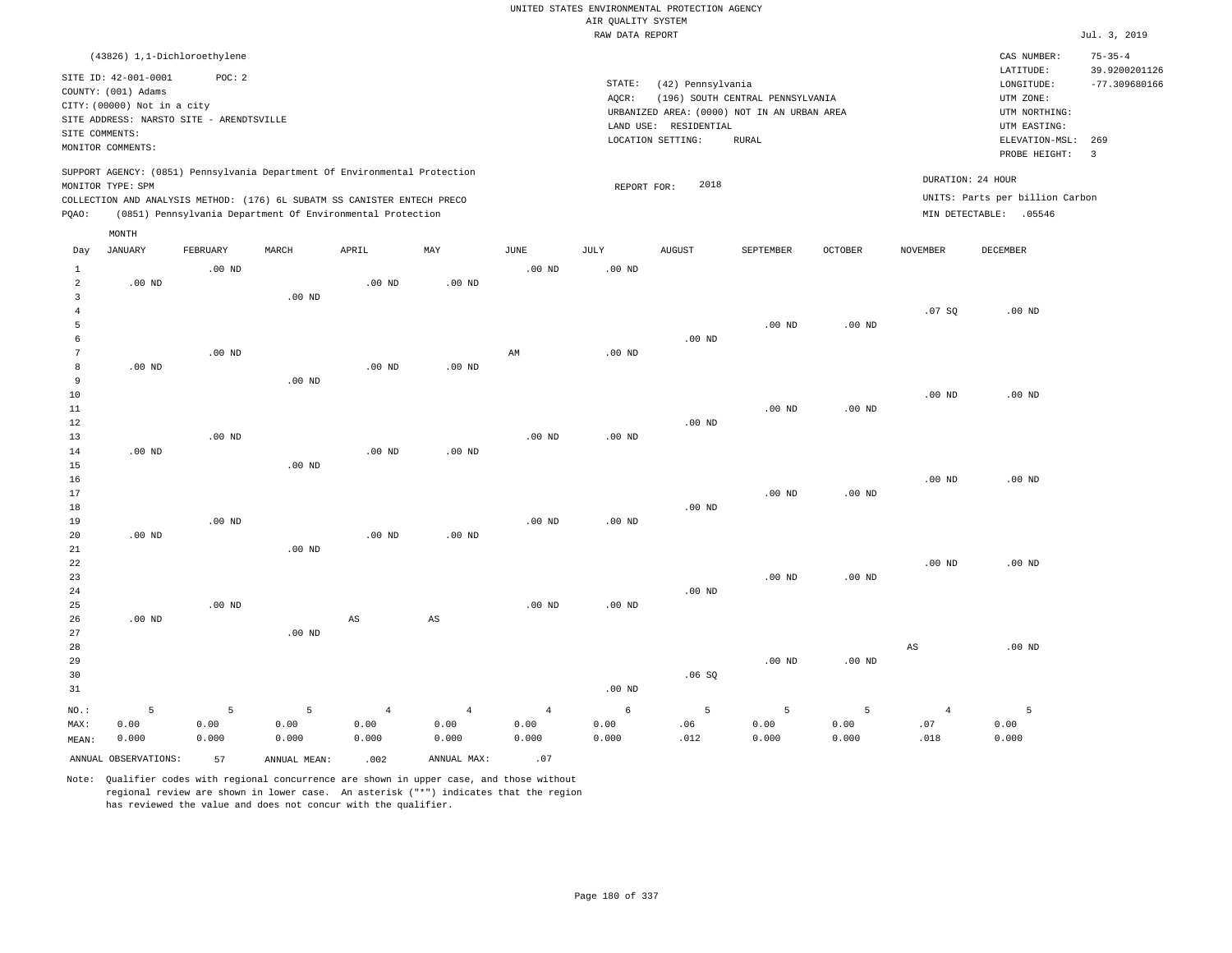|                                  |                                                                            |                   |                                                            |                   |                           |               | AIR QUALITY SYSTEM | UNITED STATES ENVIRONMENTAL PROTECTION AGENCY |                                             |                   |                   |                                 |                                |
|----------------------------------|----------------------------------------------------------------------------|-------------------|------------------------------------------------------------|-------------------|---------------------------|---------------|--------------------|-----------------------------------------------|---------------------------------------------|-------------------|-------------------|---------------------------------|--------------------------------|
|                                  |                                                                            |                   |                                                            |                   |                           |               | RAW DATA REPORT    |                                               |                                             |                   |                   |                                 | Jul. 3, 2019                   |
|                                  | (43828) Bromodichloromethane                                               |                   |                                                            |                   |                           |               |                    |                                               |                                             |                   |                   | CAS NUMBER:<br>LATITUDE:        | $75 - 27 - 4$<br>39.9200201126 |
|                                  | SITE ID: 42-001-0001<br>COUNTY: (001) Adams                                | POC: 2            |                                                            |                   |                           |               | STATE:<br>AOCR:    | (42) Pennsylvania                             | (196) SOUTH CENTRAL PENNSYLVANIA            |                   |                   | LONGITUDE:<br>UTM ZONE:         | $-77.309680166$                |
|                                  | CITY: (00000) Not in a city                                                |                   |                                                            |                   |                           |               |                    |                                               | URBANIZED AREA: (0000) NOT IN AN URBAN AREA |                   |                   | UTM NORTHING:                   |                                |
|                                  | SITE ADDRESS: NARSTO SITE - ARENDTSVILLE                                   |                   |                                                            |                   |                           |               |                    | LAND USE: RESIDENTIAL                         |                                             |                   |                   | UTM EASTING:                    |                                |
| SITE COMMENTS:                   | MONITOR COMMENTS:                                                          |                   |                                                            |                   |                           |               |                    | LOCATION SETTING:                             | <b>RURAL</b>                                |                   |                   | ELEVATION-MSL:                  | 269                            |
|                                  | SUPPORT AGENCY: (0851) Pennsylvania Department Of Environmental Protection |                   |                                                            |                   |                           |               |                    |                                               |                                             |                   |                   | PROBE HEIGHT:                   | $\overline{\mathbf{3}}$        |
|                                  | MONITOR TYPE: SPM                                                          |                   |                                                            |                   |                           |               | REPORT FOR:        | 2013                                          |                                             |                   | DURATION: 24 HOUR |                                 |                                |
|                                  | COLLECTION AND ANALYSIS METHOD: (176) 6L SUBATM SS CANISTER ENTECH PRECO   |                   |                                                            |                   |                           |               |                    |                                               |                                             |                   |                   | UNITS: Parts per billion Carbon |                                |
| PQAO:                            |                                                                            |                   | (0851) Pennsylvania Department Of Environmental Protection |                   |                           |               |                    |                                               |                                             |                   | MIN DETECTABLE:   |                                 |                                |
|                                  | MONTH                                                                      |                   |                                                            |                   |                           |               |                    |                                               |                                             |                   |                   |                                 |                                |
| Day                              | <b>JANUARY</b>                                                             | FEBRUARY          | MARCH                                                      | APRIL             | $\ensuremath{\text{MAX}}$ | $_{\rm JUNE}$ | JULY               | <b>AUGUST</b>                                 | SEPTEMBER                                   | <b>OCTOBER</b>    | <b>NOVEMBER</b>   | DECEMBER                        |                                |
| $\mathbf{1}$                     |                                                                            |                   |                                                            |                   |                           |               |                    |                                               | $\mathbb{A}\mathbb{S}$                      | .00 <sub>ND</sub> |                   |                                 |                                |
| $\overline{a}$<br>$\overline{3}$ |                                                                            | $.00$ ND          |                                                            |                   |                           | $.00$ ND      | $.00$ ND           | $\rm AF$                                      |                                             |                   |                   |                                 |                                |
| $\overline{4}$                   | AF                                                                         |                   |                                                            | .00 <sub>ND</sub> | $.00$ ND                  |               |                    |                                               |                                             |                   |                   |                                 |                                |
| 5                                |                                                                            |                   | $.00$ ND                                                   |                   |                           |               |                    |                                               |                                             |                   |                   |                                 |                                |
| 6                                |                                                                            |                   |                                                            |                   |                           |               |                    |                                               |                                             |                   | $.00$ ND          | $\rm{AF}$                       |                                |
| $\overline{7}$                   |                                                                            |                   |                                                            |                   |                           |               |                    |                                               | $.00$ ND                                    | AF                |                   |                                 |                                |
| 8                                |                                                                            |                   |                                                            |                   |                           |               |                    | $.00$ ND                                      |                                             |                   |                   |                                 |                                |
| 9                                |                                                                            | .00 <sub>ND</sub> |                                                            |                   |                           | $.00$ ND      | $.00$ ND           |                                               |                                             |                   |                   |                                 |                                |
| 10                               | AF                                                                         |                   |                                                            | $.00$ ND          | $.00$ ND                  |               |                    |                                               |                                             |                   |                   |                                 |                                |
| 11                               |                                                                            |                   | .00 <sub>ND</sub>                                          |                   |                           |               |                    |                                               |                                             |                   |                   |                                 |                                |
| 12                               |                                                                            |                   |                                                            |                   |                           |               |                    |                                               |                                             |                   | $.00$ ND          | AF                              |                                |
| 13                               |                                                                            |                   |                                                            |                   |                           |               |                    |                                               | .00 <sub>ND</sub>                           | $.00$ ND          |                   |                                 |                                |
| 14                               |                                                                            |                   |                                                            |                   |                           |               |                    | .00 <sub>ND</sub>                             |                                             |                   |                   |                                 |                                |
| 15<br>16                         | $.00$ ND                                                                   | AF                |                                                            | $.00$ ND          | $.00$ ND                  | $.00$ ND      | $.00$ ND           |                                               |                                             |                   |                   |                                 |                                |
| 17                               |                                                                            |                   | $.00$ ND                                                   |                   |                           |               |                    |                                               |                                             |                   |                   |                                 |                                |
| 18                               |                                                                            |                   |                                                            |                   |                           |               |                    |                                               |                                             |                   | $\rm AF$          | $.00$ ND                        |                                |
| 19                               |                                                                            |                   |                                                            |                   |                           |               |                    |                                               | $.00$ ND                                    | .00 <sub>ND</sub> |                   |                                 |                                |
| 20                               |                                                                            |                   |                                                            |                   |                           |               |                    | .00CL                                         |                                             |                   |                   |                                 |                                |
| 21                               |                                                                            | $.00$ ND          |                                                            |                   |                           | $.00$ ND      | .00 <sub>ND</sub>  |                                               |                                             |                   |                   |                                 |                                |
| 22                               | $.00$ ND                                                                   |                   |                                                            | $.00$ ND          | $.00$ ND                  |               |                    |                                               |                                             |                   |                   |                                 |                                |
| 23                               |                                                                            |                   | .00 <sub>ND</sub>                                          |                   |                           |               |                    |                                               |                                             |                   |                   |                                 |                                |
| 24                               |                                                                            |                   |                                                            |                   |                           |               |                    |                                               |                                             |                   | AF                | AS                              |                                |
| 25                               |                                                                            |                   |                                                            |                   |                           |               |                    |                                               | $.00$ ND                                    | $.00$ ND          |                   |                                 |                                |
| 26                               |                                                                            |                   |                                                            |                   |                           |               |                    | $.00$ ND                                      |                                             |                   |                   |                                 |                                |
| 27                               |                                                                            | $.00$ ND          |                                                            |                   |                           | $.00$ ND      | $.00$ ND           |                                               |                                             |                   |                   |                                 |                                |
| 28                               | $.00$ ND                                                                   |                   | $.00$ ND                                                   | .00 <sub>ND</sub> | $.00$ ND                  |               |                    |                                               |                                             |                   |                   |                                 |                                |
| 29                               |                                                                            |                   |                                                            |                   |                           |               |                    |                                               |                                             |                   |                   | $.00$ ND                        |                                |
| 30<br>31                         |                                                                            |                   |                                                            |                   |                           |               |                    |                                               |                                             | .00 <sub>ND</sub> | $\rm AF$          |                                 |                                |
|                                  |                                                                            |                   |                                                            |                   |                           |               |                    |                                               |                                             |                   |                   |                                 |                                |
| $NO.$ :                          | $\overline{3}$                                                             | $\overline{4}$    | 5                                                          | 5                 | 5                         | 5             | 5                  | $\overline{4}$                                | $\overline{4}$                              | 5                 | $\overline{2}$    | $\overline{a}$                  |                                |
| MAX:                             | 0.00                                                                       | 0.00              | 0.00                                                       | 0.00              | 0.00                      | 0.00          | 0.00               | 0.00                                          | 0.00                                        | 0.00              | 0.00              | 0.00                            |                                |
| MEAN:                            | 0.000                                                                      | 0.000             | 0.000                                                      | 0.000             | 0.000                     | 0.000         | 0.000              | 0.000                                         | 0.000                                       | 0.000             | 0.000             | 0.000                           |                                |
|                                  | ANNUAL OBSERVATIONS:                                                       | 49                | ANNUAL MEAN:                                               | 0.000             | ANNUAL MAX:               | 0.00          |                    |                                               |                                             |                   |                   |                                 |                                |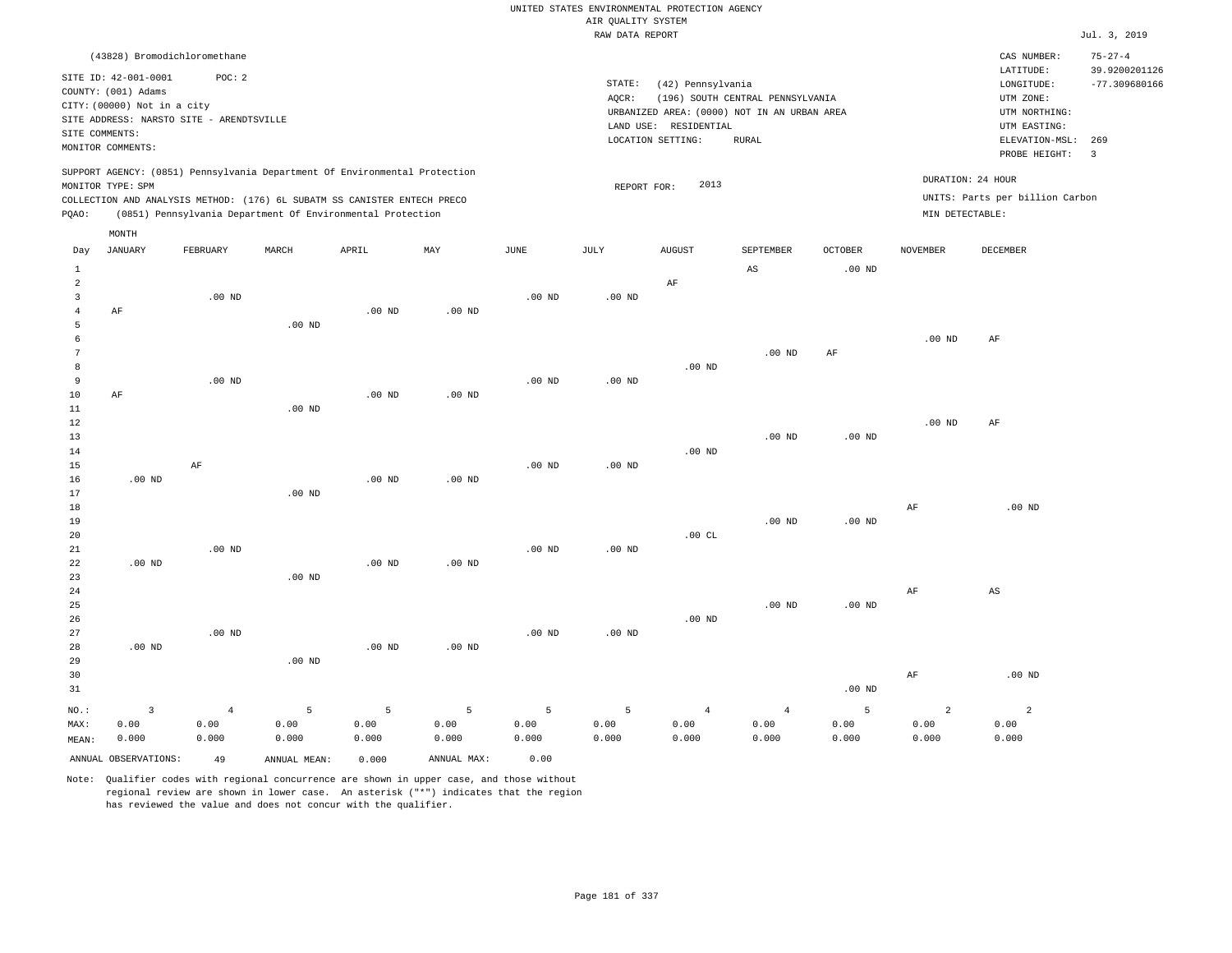|                                |                                                                         |                   |                                                                            |                |                   |                   |                                       | UNITED STATES ENVIRONMENTAL PROTECTION AGENCY |                                  |                   |                   |                                 |                                |
|--------------------------------|-------------------------------------------------------------------------|-------------------|----------------------------------------------------------------------------|----------------|-------------------|-------------------|---------------------------------------|-----------------------------------------------|----------------------------------|-------------------|-------------------|---------------------------------|--------------------------------|
|                                |                                                                         |                   |                                                                            |                |                   |                   | AIR OUALITY SYSTEM<br>RAW DATA REPORT |                                               |                                  |                   |                   |                                 | Jul. 3, 2019                   |
|                                |                                                                         |                   |                                                                            |                |                   |                   |                                       |                                               |                                  |                   |                   |                                 |                                |
|                                | (43828) Bromodichloromethane                                            |                   |                                                                            |                |                   |                   |                                       |                                               |                                  |                   |                   | CAS NUMBER:<br>LATITUDE:        | $75 - 27 - 4$<br>39.9200201126 |
|                                | SITE ID: 42-001-0001                                                    | POC: 2            |                                                                            |                |                   |                   | STATE:                                | (42) Pennsylvania                             |                                  |                   |                   | LONGITUDE:                      | $-77.309680166$                |
|                                | COUNTY: (001) Adams                                                     |                   |                                                                            |                |                   |                   | AOCR:                                 |                                               | (196) SOUTH CENTRAL PENNSYLVANIA |                   |                   | UTM ZONE:                       |                                |
|                                | CITY: (00000) Not in a city<br>SITE ADDRESS: NARSTO SITE - ARENDTSVILLE |                   |                                                                            |                |                   |                   |                                       | URBANIZED AREA: (0000) NOT IN AN URBAN AREA   |                                  |                   |                   | UTM NORTHING:                   |                                |
| SITE COMMENTS:                 |                                                                         |                   |                                                                            |                |                   |                   |                                       | LAND USE: RESIDENTIAL                         |                                  |                   |                   | UTM EASTING:                    |                                |
|                                | MONITOR COMMENTS:                                                       |                   |                                                                            |                |                   |                   |                                       | LOCATION SETTING:                             | <b>RURAL</b>                     |                   |                   | ELEVATION-MSL:<br>PROBE HEIGHT: | 269<br>$\overline{\mathbf{3}}$ |
|                                |                                                                         |                   | SUPPORT AGENCY: (0851) Pennsylvania Department Of Environmental Protection |                |                   |                   |                                       |                                               |                                  |                   |                   |                                 |                                |
|                                | MONITOR TYPE: SPM                                                       |                   |                                                                            |                |                   |                   | REPORT FOR:                           | 2014                                          |                                  |                   | DURATION: 24 HOUR |                                 |                                |
|                                |                                                                         |                   | COLLECTION AND ANALYSIS METHOD: (176) 6L SUBATM SS CANISTER ENTECH PRECO   |                |                   |                   |                                       |                                               |                                  |                   |                   | UNITS: Parts per billion Carbon |                                |
| PQAO:                          |                                                                         |                   | (0851) Pennsylvania Department Of Environmental Protection                 |                |                   |                   |                                       |                                               |                                  |                   | MIN DETECTABLE:   |                                 |                                |
| Day                            | MONTH<br><b>JANUARY</b>                                                 | FEBRUARY          | MARCH                                                                      | APRIL          | MAY               | JUNE              | JULY                                  | <b>AUGUST</b>                                 | SEPTEMBER                        | OCTOBER           | NOVEMBER          | DECEMBER                        |                                |
|                                |                                                                         |                   |                                                                            |                |                   |                   |                                       |                                               |                                  |                   |                   |                                 |                                |
| $\mathbf{1}$<br>$\overline{a}$ |                                                                         |                   |                                                                            |                |                   |                   |                                       |                                               | $.00$ ND                         | $.00$ ND          | $.00$ ND          | AF                              |                                |
| $\overline{3}$                 |                                                                         |                   |                                                                            |                |                   |                   |                                       | .00 <sub>ND</sub>                             |                                  |                   |                   |                                 |                                |
| $\overline{4}$                 |                                                                         | .00 <sub>ND</sub> |                                                                            |                |                   | $.00$ ND          | .00 <sub>ND</sub>                     |                                               |                                  |                   |                   |                                 |                                |
| 5                              | AS                                                                      |                   |                                                                            | $.00$ ND       | $.00$ ND          |                   |                                       |                                               |                                  |                   |                   |                                 |                                |
| 6                              |                                                                         |                   | .00 <sub>ND</sub>                                                          |                |                   |                   |                                       |                                               |                                  |                   |                   |                                 |                                |
| $\overline{7}$                 |                                                                         |                   |                                                                            |                |                   |                   |                                       |                                               |                                  |                   | .00 <sub>ND</sub> | $.00$ ND                        |                                |
| 8<br>$\overline{9}$            |                                                                         |                   |                                                                            |                |                   |                   |                                       | $.00$ ND                                      | $.00$ ND                         | .00 <sub>ND</sub> |                   |                                 |                                |
| 10                             |                                                                         | $.00$ ND          |                                                                            |                |                   | $.00$ ND          | $.00$ ND                              |                                               |                                  |                   |                   |                                 |                                |
| 11                             | $.00$ ND                                                                |                   |                                                                            | $.00$ ND       | $.00$ ND          |                   |                                       |                                               |                                  |                   |                   |                                 |                                |
| 12                             |                                                                         |                   | $.00$ ND                                                                   |                |                   |                   |                                       |                                               |                                  |                   |                   |                                 |                                |
| 13                             |                                                                         |                   |                                                                            |                |                   |                   |                                       |                                               |                                  |                   | .00 <sub>ND</sub> | $.00$ ND                        |                                |
| 14                             |                                                                         |                   |                                                                            |                |                   |                   |                                       |                                               | $.00$ ND                         | .00 <sub>ND</sub> |                   |                                 |                                |
| 15<br>16                       |                                                                         | .00 <sub>ND</sub> |                                                                            |                |                   | $.00$ ND          | $.00$ ND                              | $.00$ ND                                      |                                  |                   |                   |                                 |                                |
| 17                             | $.00$ ND                                                                |                   |                                                                            | $.00$ ND       | $.00$ ND          |                   |                                       |                                               |                                  |                   |                   |                                 |                                |
| 18                             |                                                                         |                   | $.00$ ND                                                                   |                |                   |                   |                                       |                                               |                                  |                   |                   |                                 |                                |
| 19                             |                                                                         |                   |                                                                            |                |                   |                   |                                       |                                               |                                  |                   | $.00$ ND          | $.00$ ND                        |                                |
| 20                             |                                                                         |                   |                                                                            |                |                   |                   |                                       |                                               | $\rm AF$                         | .00 <sub>ND</sub> |                   |                                 |                                |
| 21                             |                                                                         |                   |                                                                            |                |                   |                   |                                       | $.00$ ND                                      |                                  |                   |                   |                                 |                                |
| 22<br>23                       | $.00$ ND                                                                | $.00$ ND          |                                                                            | $.00$ ND       | $.00$ ND          | $.00$ ND          | $.00$ ND                              |                                               |                                  |                   |                   |                                 |                                |
| 24                             |                                                                         |                   | .00 <sub>ND</sub>                                                          |                |                   |                   |                                       |                                               |                                  |                   |                   |                                 |                                |
| 25                             |                                                                         |                   |                                                                            |                |                   |                   |                                       |                                               |                                  |                   | .00 <sub>ND</sub> | $.00$ ND                        |                                |
| 26                             |                                                                         |                   |                                                                            |                |                   |                   |                                       |                                               | $.00$ ND                         | $_{\rm AS}$       |                   |                                 |                                |
| 27                             |                                                                         |                   |                                                                            |                |                   |                   |                                       | $\mathbb{A}\mathbb{S}$                        |                                  |                   |                   |                                 |                                |
| 28                             |                                                                         | $.00$ ND          |                                                                            |                |                   | .00 <sub>ND</sub> | $.00$ ND                              |                                               |                                  |                   |                   |                                 |                                |
| 29                             | $.00$ ND                                                                |                   |                                                                            | AF             | .00 <sub>ND</sub> |                   |                                       |                                               |                                  |                   |                   |                                 |                                |
| 30<br>31                       |                                                                         |                   | $.00$ ND                                                                   |                |                   |                   |                                       |                                               |                                  |                   |                   | $.00$ ND                        |                                |
|                                |                                                                         |                   |                                                                            |                |                   |                   |                                       |                                               |                                  |                   |                   |                                 |                                |
| NO.:                           | $\overline{4}$                                                          | 5                 | 5                                                                          | $\overline{4}$ | 5                 | 5                 | 5                                     | $\overline{4}$                                | $\overline{4}$                   | $\sqrt{4}$        | 5                 | 5                               |                                |
| MAX:<br>MEAN:                  | 0.00<br>0.000                                                           | 0.00<br>0.000     | 0.00<br>0.000                                                              | 0.00<br>0.000  | 0.00<br>0.000     | 0.00<br>0.000     | 0.00<br>0.000                         | 0.00<br>0.000                                 | 0.00<br>0.000                    | 0.00<br>0.000     | 0.00<br>0.000     | 0.00<br>0.000                   |                                |
|                                |                                                                         |                   |                                                                            |                |                   |                   |                                       |                                               |                                  |                   |                   |                                 |                                |
|                                | ANNUAL OBSERVATIONS:                                                    | 55                | ANNUAL MEAN:                                                               | 0.000          | ANNUAL MAX:       | 0.00              |                                       |                                               |                                  |                   |                   |                                 |                                |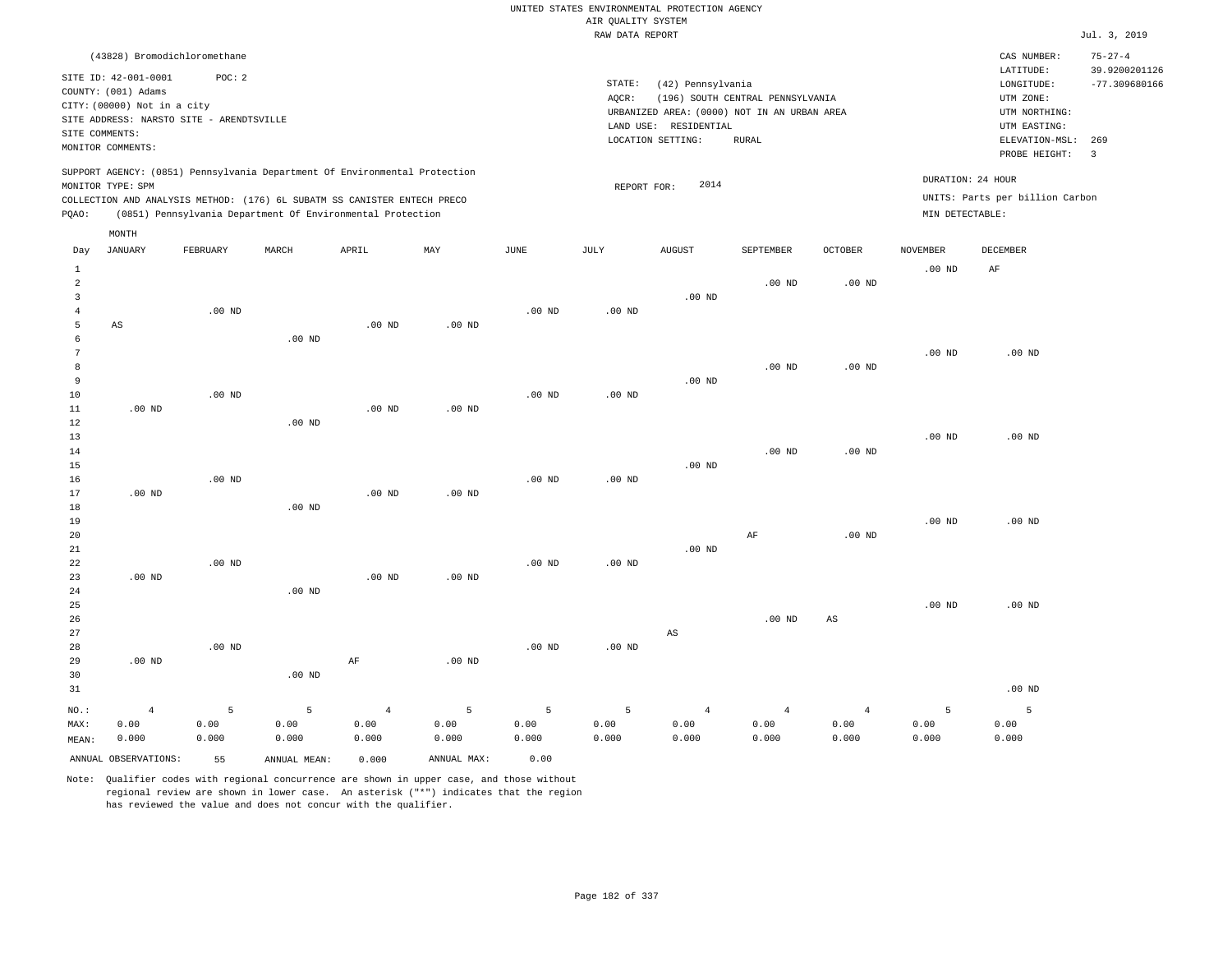|                         |                                                                                                 |                                                                            |                   |                   |                        |                   | AIR QUALITY SYSTEM | UNITED STATES ENVIRONMENTAL PROTECTION AGENCY                                                                  |                                                  |                   |                   |                                                                            |                                |
|-------------------------|-------------------------------------------------------------------------------------------------|----------------------------------------------------------------------------|-------------------|-------------------|------------------------|-------------------|--------------------|----------------------------------------------------------------------------------------------------------------|--------------------------------------------------|-------------------|-------------------|----------------------------------------------------------------------------|--------------------------------|
|                         |                                                                                                 |                                                                            |                   |                   |                        |                   | RAW DATA REPORT    |                                                                                                                |                                                  |                   |                   |                                                                            | Jul. 3, 2019                   |
|                         |                                                                                                 | (43828) Bromodichloromethane                                               |                   |                   |                        |                   |                    |                                                                                                                |                                                  |                   |                   | CAS NUMBER:<br>LATITUDE:                                                   | $75 - 27 - 4$<br>39.9200201126 |
| SITE COMMENTS:          | SITE ID: 42-001-0001<br>COUNTY: (001) Adams<br>CITY: (00000) Not in a city<br>MONITOR COMMENTS: | POC: 2<br>SITE ADDRESS: NARSTO SITE - ARENDTSVILLE                         |                   |                   |                        |                   | STATE:<br>AQCR:    | (42) Pennsylvania<br>URBANIZED AREA: (0000) NOT IN AN URBAN AREA<br>LAND USE: RESIDENTIAL<br>LOCATION SETTING: | (196) SOUTH CENTRAL PENNSYLVANIA<br><b>RURAL</b> |                   |                   | LONGITUDE:<br>UTM ZONE:<br>UTM NORTHING:<br>UTM EASTING:<br>ELEVATION-MSL: | $-77.309680166$<br>269         |
|                         |                                                                                                 |                                                                            |                   |                   |                        |                   |                    |                                                                                                                |                                                  |                   |                   | PROBE HEIGHT:                                                              | $\overline{3}$                 |
|                         | MONITOR TYPE: SPM                                                                               | SUPPORT AGENCY: (0851) Pennsylvania Department Of Environmental Protection |                   |                   |                        |                   | REPORT FOR:        | 2015                                                                                                           |                                                  |                   | DURATION: 24 HOUR |                                                                            |                                |
|                         |                                                                                                 | COLLECTION AND ANALYSIS METHOD: (176) 6L SUBATM SS CANISTER ENTECH PRECO   |                   |                   |                        |                   |                    |                                                                                                                |                                                  |                   |                   | UNITS: Parts per billion Carbon                                            |                                |
| PQAO:                   |                                                                                                 | (0851) Pennsylvania Department Of Environmental Protection                 |                   |                   |                        |                   |                    |                                                                                                                |                                                  |                   | MIN DETECTABLE:   |                                                                            |                                |
|                         | MONTH                                                                                           |                                                                            |                   |                   |                        |                   |                    |                                                                                                                |                                                  |                   |                   |                                                                            |                                |
| Day                     | <b>JANUARY</b>                                                                                  | FEBRUARY                                                                   | MARCH             | APRIL             | MAY                    | JUNE              | JULY               | <b>AUGUST</b>                                                                                                  | SEPTEMBER                                        | <b>OCTOBER</b>    | <b>NOVEMBER</b>   | <b>DECEMBER</b>                                                            |                                |
| $\mathbf{1}$            |                                                                                                 |                                                                            | $.00$ ND          |                   |                        |                   |                    |                                                                                                                |                                                  |                   |                   |                                                                            |                                |
| $\overline{a}$          |                                                                                                 |                                                                            |                   |                   |                        |                   |                    |                                                                                                                |                                                  |                   | $.00$ ND          | $.00$ ND                                                                   |                                |
| $\overline{\mathbf{3}}$ |                                                                                                 |                                                                            |                   |                   |                        |                   |                    |                                                                                                                | $_{\rm AS}$                                      | $.00$ ND          |                   |                                                                            |                                |
| 4                       |                                                                                                 |                                                                            |                   |                   |                        |                   |                    | $.00$ ND                                                                                                       |                                                  |                   |                   |                                                                            |                                |
| 5<br>6                  | $.00$ ND                                                                                        | $.00$ ND                                                                   |                   | $.00$ ND          | $\mathbb{A}\mathbb{S}$ | .00 <sub>ND</sub> | .00 <sub>ND</sub>  |                                                                                                                |                                                  |                   |                   |                                                                            |                                |
| $7\phantom{.0}$         |                                                                                                 |                                                                            | $.00$ ND          |                   |                        |                   |                    |                                                                                                                |                                                  |                   |                   |                                                                            |                                |
| 8                       |                                                                                                 |                                                                            |                   |                   |                        |                   |                    |                                                                                                                |                                                  |                   | $.00$ ND          | $.00$ ND                                                                   |                                |
| 9                       |                                                                                                 |                                                                            |                   |                   |                        |                   |                    |                                                                                                                | .00 <sub>ND</sub>                                | $.00$ ND          |                   |                                                                            |                                |
| 10                      |                                                                                                 |                                                                            |                   |                   |                        |                   |                    | $.00$ ND                                                                                                       |                                                  |                   |                   |                                                                            |                                |
| 11                      |                                                                                                 | $.00$ ND                                                                   |                   |                   |                        | $.00$ ND          | AF                 |                                                                                                                |                                                  |                   |                   |                                                                            |                                |
| 12                      | $.00$ ND                                                                                        |                                                                            |                   | $.00$ ND          | $.00$ ND               |                   |                    |                                                                                                                |                                                  |                   |                   |                                                                            |                                |
| 13                      |                                                                                                 |                                                                            | $.00$ ND          |                   |                        |                   |                    |                                                                                                                |                                                  |                   |                   |                                                                            |                                |
| 14<br>15                |                                                                                                 |                                                                            |                   |                   |                        |                   |                    |                                                                                                                | .00 <sub>ND</sub>                                | .00 <sub>ND</sub> | $.00$ ND          | $.00$ ND                                                                   |                                |
| 16                      |                                                                                                 |                                                                            |                   |                   |                        |                   |                    | $.00$ ND                                                                                                       |                                                  |                   |                   |                                                                            |                                |
| 17                      |                                                                                                 | $.00$ ND                                                                   |                   |                   |                        | $.00$ ND          | $.00$ ND           |                                                                                                                |                                                  |                   |                   |                                                                            |                                |
| 18                      | $.00$ ND                                                                                        |                                                                            |                   | .00 <sub>ND</sub> | .00 <sub>ND</sub>      |                   |                    |                                                                                                                |                                                  |                   |                   |                                                                            |                                |
| 19                      |                                                                                                 |                                                                            | $.00$ ND          |                   |                        |                   |                    |                                                                                                                |                                                  |                   |                   |                                                                            |                                |
| 20                      |                                                                                                 |                                                                            |                   |                   |                        |                   |                    |                                                                                                                |                                                  |                   | .00 <sub>ND</sub> | .00 <sub>ND</sub>                                                          |                                |
| 21                      |                                                                                                 |                                                                            |                   |                   |                        |                   |                    |                                                                                                                | $.00$ ND                                         | .00 <sub>ND</sub> |                   |                                                                            |                                |
| 22                      |                                                                                                 |                                                                            |                   |                   |                        |                   |                    | $.00$ ND                                                                                                       |                                                  |                   |                   |                                                                            |                                |
| 23<br>24                | $.00$ ND                                                                                        | .00 <sub>ND</sub>                                                          |                   | .00 <sub>ND</sub> | $.00$ ND               | .00 <sub>ND</sub> | .00 <sub>ND</sub>  |                                                                                                                |                                                  |                   |                   |                                                                            |                                |
| 25                      |                                                                                                 |                                                                            | .00 <sub>ND</sub> |                   |                        |                   |                    |                                                                                                                |                                                  |                   |                   |                                                                            |                                |
| 26                      |                                                                                                 |                                                                            |                   |                   |                        |                   |                    |                                                                                                                |                                                  |                   | $.00$ ND          | $.00$ ND                                                                   |                                |
| 27                      |                                                                                                 |                                                                            |                   |                   |                        |                   |                    |                                                                                                                | .00 <sub>ND</sub>                                | $.00$ ND          |                   |                                                                            |                                |
| 28                      |                                                                                                 |                                                                            |                   |                   |                        |                   |                    | $.00$ ND                                                                                                       |                                                  |                   |                   |                                                                            |                                |
| 29                      |                                                                                                 |                                                                            |                   |                   |                        | .00 <sub>ND</sub> | .00 <sub>ND</sub>  |                                                                                                                |                                                  |                   |                   |                                                                            |                                |
| 30                      | $.00$ ND                                                                                        |                                                                            |                   | $.00$ ND          | .00 <sub>ND</sub>      |                   |                    |                                                                                                                |                                                  |                   |                   |                                                                            |                                |
| 31                      |                                                                                                 |                                                                            | $.00$ ND          |                   |                        |                   |                    |                                                                                                                |                                                  |                   |                   |                                                                            |                                |
| NO.:                    | 5                                                                                               | $\overline{4}$                                                             | $\epsilon$        | 5                 | $\overline{4}$         | 5                 | $\overline{4}$     | 5                                                                                                              | $\overline{4}$                                   | 5                 | 5                 | 5                                                                          |                                |
| MAX:                    | 0.00                                                                                            | 0.00                                                                       | 0.00              | 0.00              | 0.00                   | 0.00              | 0.00               | 0.00                                                                                                           | 0.00                                             | 0.00              | 0.00              | 0.00                                                                       |                                |
| MEAN:                   | 0.000                                                                                           | 0.000                                                                      | 0.000             | 0.000             | 0.000                  | 0.000             | 0.000              | 0.000                                                                                                          | 0.000                                            | 0.000             | 0.000             | 0.000                                                                      |                                |

ANNUAL OBSERVATIONS: 57 ANNUAL MEAN: 0.000 ANNUAL MAX: 0.00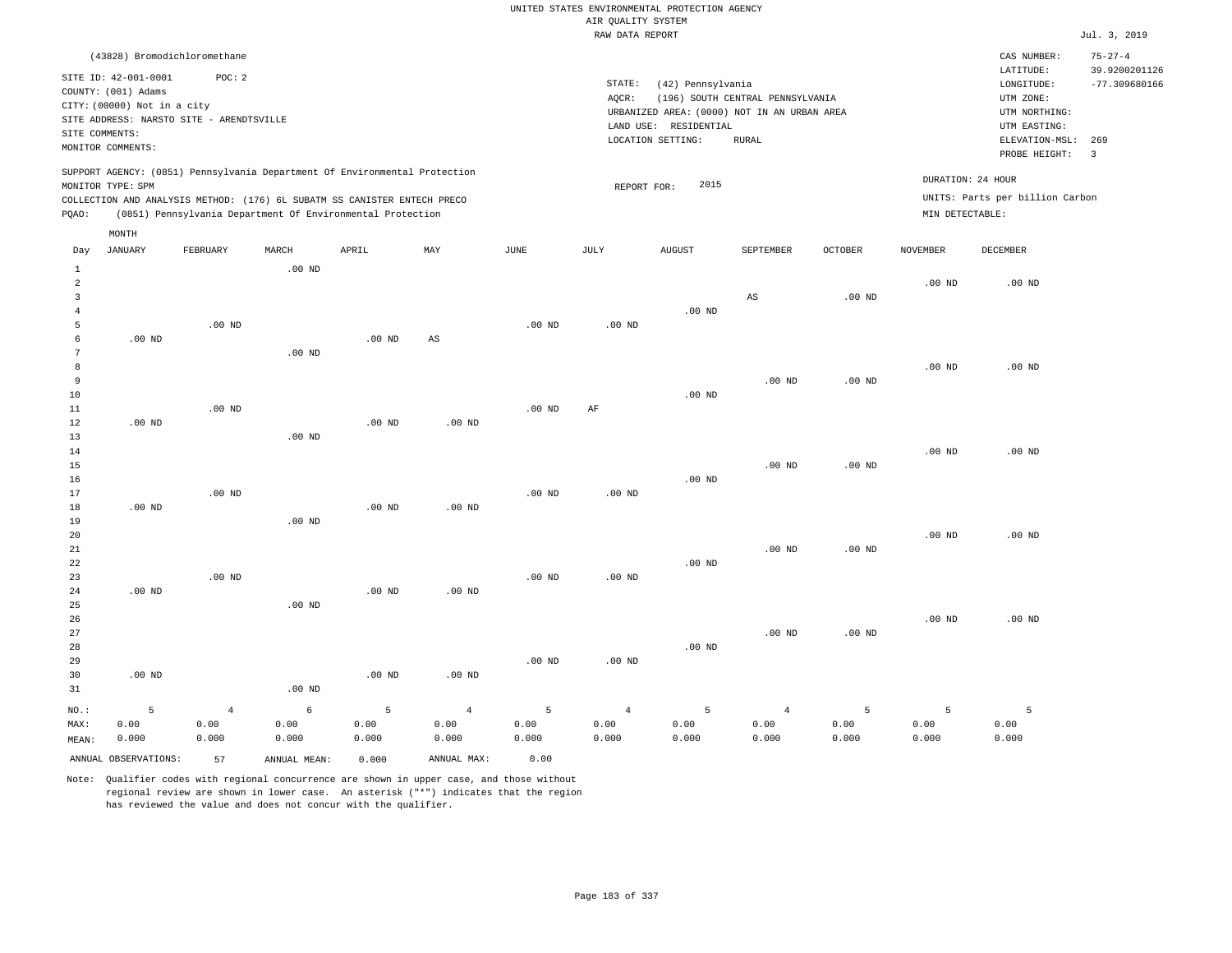|                |                              |                                          |                        |                                                                            |                   |             |                    | UNITED STATES ENVIRONMENTAL PROTECTION AGENCY |                                  |                   |                   |                                 |                       |
|----------------|------------------------------|------------------------------------------|------------------------|----------------------------------------------------------------------------|-------------------|-------------|--------------------|-----------------------------------------------|----------------------------------|-------------------|-------------------|---------------------------------|-----------------------|
|                |                              |                                          |                        |                                                                            |                   |             | AIR QUALITY SYSTEM |                                               |                                  |                   |                   |                                 |                       |
|                |                              |                                          |                        |                                                                            |                   |             | RAW DATA REPORT    |                                               |                                  |                   |                   |                                 | Jul. 3, 2019          |
|                | (43828) Bromodichloromethane |                                          |                        |                                                                            |                   |             |                    |                                               |                                  |                   |                   | CAS NUMBER:                     | $75 - 27 - 4$         |
|                | SITE ID: 42-001-0001         | POC: 2                                   |                        |                                                                            |                   |             |                    |                                               |                                  |                   |                   | LATITUDE:                       | 39.9200201126         |
|                | COUNTY: (001) Adams          |                                          |                        |                                                                            |                   |             | STATE:             | (42) Pennsylvania                             |                                  |                   |                   | LONGITUDE:                      | $-77.309680166$       |
|                | CITY: (00000) Not in a city  |                                          |                        |                                                                            |                   |             | AQCR:              |                                               | (196) SOUTH CENTRAL PENNSYLVANIA |                   |                   | UTM ZONE:                       |                       |
|                |                              | SITE ADDRESS: NARSTO SITE - ARENDTSVILLE |                        |                                                                            |                   |             |                    | URBANIZED AREA: (0000) NOT IN AN URBAN AREA   |                                  |                   |                   | UTM NORTHING:                   |                       |
|                | SITE COMMENTS:               |                                          |                        |                                                                            |                   |             |                    | LAND USE: RESIDENTIAL                         |                                  |                   |                   | UTM EASTING:                    |                       |
|                | MONITOR COMMENTS:            |                                          |                        |                                                                            |                   |             |                    | LOCATION SETTING:                             | <b>RURAL</b>                     |                   |                   | ELEVATION-MSL:<br>PROBE HEIGHT: | 269<br>$\overline{3}$ |
|                |                              |                                          |                        | SUPPORT AGENCY: (0851) Pennsylvania Department Of Environmental Protection |                   |             |                    |                                               |                                  |                   |                   | DURATION: 24 HOUR               |                       |
|                | MONITOR TYPE: SPM            |                                          |                        |                                                                            |                   |             | REPORT FOR:        | 2016                                          |                                  |                   |                   |                                 |                       |
|                |                              |                                          |                        | COLLECTION AND ANALYSIS METHOD: (176) 6L SUBATM SS CANISTER ENTECH PRECO   |                   |             |                    |                                               |                                  |                   |                   | UNITS: Parts per billion Carbon |                       |
| PQAO:          |                              |                                          |                        | (0851) Pennsylvania Department Of Environmental Protection                 |                   |             |                    |                                               |                                  |                   | MIN DETECTABLE:   |                                 |                       |
| Day            | MONTH<br><b>JANUARY</b>      | FEBRUARY                                 | MARCH                  | APRIL                                                                      | MAY               | <b>JUNE</b> | JULY               | <b>AUGUST</b>                                 | SEPTEMBER                        | <b>OCTOBER</b>    | <b>NOVEMBER</b>   | <b>DECEMBER</b>                 |                       |
| $1\,$          | $.00$ ND                     |                                          | .00 <sub>ND</sub>      |                                                                            |                   |             |                    |                                               |                                  |                   |                   |                                 |                       |
| $\sqrt{2}$     |                              |                                          |                        |                                                                            |                   |             |                    |                                               |                                  |                   | $.00$ ND          | $.00$ ND                        |                       |
| 3              |                              |                                          |                        |                                                                            |                   |             |                    |                                               | $.00$ ND                         | .00 <sub>ND</sub> |                   |                                 |                       |
| $\overline{4}$ |                              |                                          |                        |                                                                            |                   |             |                    | $.00$ ND                                      |                                  |                   |                   |                                 |                       |
| 5              |                              |                                          |                        |                                                                            |                   | $.00$ ND    | $.00$ ND           |                                               |                                  |                   |                   |                                 |                       |
| 6              |                              | $.00$ ND                                 |                        | $.00$ ND                                                                   | $.00$ ND          |             |                    |                                               |                                  |                   |                   |                                 |                       |
| $\overline{7}$ | $.00$ ND                     |                                          | $.00$ ND               |                                                                            |                   |             |                    |                                               |                                  |                   |                   |                                 |                       |
| 8              |                              |                                          |                        |                                                                            |                   |             |                    |                                               |                                  |                   | $.00$ ND          | $.00$ ND                        |                       |
| $\overline{9}$ |                              |                                          |                        |                                                                            |                   |             |                    |                                               | $.00$ ND                         | .00 <sub>ND</sub> |                   |                                 |                       |
| 10             |                              |                                          |                        |                                                                            |                   |             |                    | $.00$ ND                                      |                                  |                   |                   |                                 |                       |
| 11             |                              |                                          |                        |                                                                            |                   | $.00$ ND    | $.00$ ND           |                                               |                                  |                   |                   |                                 |                       |
| $1\,2$         |                              | $.00$ ND                                 |                        | .00 <sub>ND</sub>                                                          | .00 <sub>ND</sub> |             |                    |                                               |                                  |                   |                   |                                 |                       |
| 13             | $.00$ ND                     |                                          | $.00$ ND               |                                                                            |                   |             |                    |                                               |                                  |                   |                   |                                 |                       |
| 14             |                              |                                          |                        |                                                                            |                   |             |                    |                                               |                                  |                   | $.00$ ND          | $.00$ ND                        |                       |
| 15             |                              |                                          |                        |                                                                            |                   |             |                    |                                               | $.00$ ND                         | .00 <sub>ND</sub> |                   |                                 |                       |
| 16             |                              |                                          |                        |                                                                            |                   |             |                    | .00 <sub>ND</sub>                             |                                  |                   |                   |                                 |                       |
| 17<br>18       |                              | $.00$ ND                                 |                        | $.00$ ND                                                                   | $.00$ ND          | $.00$ ND    | TS                 |                                               |                                  |                   |                   |                                 |                       |
| 19             | $.00$ ND                     |                                          | .00 <sub>ND</sub>      |                                                                            |                   |             |                    |                                               |                                  |                   |                   |                                 |                       |
| 20             |                              |                                          |                        |                                                                            |                   |             |                    |                                               |                                  |                   | .00 <sub>ND</sub> | AF                              |                       |
| 21             |                              |                                          |                        |                                                                            |                   |             |                    |                                               | $.00$ ND                         | .00 <sub>ND</sub> |                   |                                 |                       |
| 22             |                              |                                          |                        |                                                                            |                   |             |                    | $.00$ ND                                      |                                  |                   |                   |                                 |                       |
| 23             |                              |                                          |                        |                                                                            |                   | $.00$ ND    | $.00$ ND           |                                               |                                  |                   |                   |                                 |                       |
| 24             |                              | .00 <sub>ND</sub>                        |                        | .00 <sub>ND</sub>                                                          | $.00$ ND          |             |                    |                                               |                                  |                   |                   |                                 |                       |
| 25             | $.00$ ND                     |                                          | $.00$ ND               |                                                                            |                   |             |                    |                                               |                                  |                   |                   |                                 |                       |
| 26             |                              |                                          |                        |                                                                            |                   |             |                    |                                               |                                  |                   | $.00$ ND          | $.00$ ND                        |                       |
| 27             |                              |                                          |                        |                                                                            |                   |             |                    |                                               | $.00$ ND                         | .00 <sub>ND</sub> |                   |                                 |                       |
| 28             |                              |                                          |                        |                                                                            |                   |             |                    | .00 <sub>ND</sub>                             |                                  |                   |                   |                                 |                       |
| 29             |                              |                                          |                        |                                                                            |                   | $.00$ ND    | $.00$ ND           |                                               |                                  |                   |                   |                                 |                       |
| 30             |                              |                                          |                        | $.00$ ND                                                                   | $.00$ ND          |             |                    |                                               |                                  |                   |                   |                                 |                       |
| 31             | $.00$ ND                     |                                          | $\mathbb{A}\mathbb{S}$ |                                                                            |                   |             |                    |                                               |                                  |                   |                   |                                 |                       |
| NO.:           | 6                            | $\overline{4}$                           | 5                      | 5                                                                          | 5                 | 5           | $\overline{4}$     | 5                                             | 5                                | 5                 | 5                 | $\overline{4}$                  |                       |
| MAX:           | 0.00                         | 0.00                                     | 0.00                   | 0.00                                                                       | 0.00              | 0.00        | 0.00               | 0.00                                          | 0.00                             | 0.00              | 0.00              | 0.00                            |                       |
| MEAN:          | 0.000                        | 0.000                                    | 0.000                  | 0.000                                                                      | 0.000             | 0.000       | 0.000              | 0.000                                         | 0.000                            | 0.000             | 0.000             | 0.000                           |                       |
|                | ANNUAL OBSERVATIONS:         | 58                                       | ANNUAL, MEAN:          | 0.000                                                                      | ANNUAL MAX:       | 0.00        |                    |                                               |                                  |                   |                   |                                 |                       |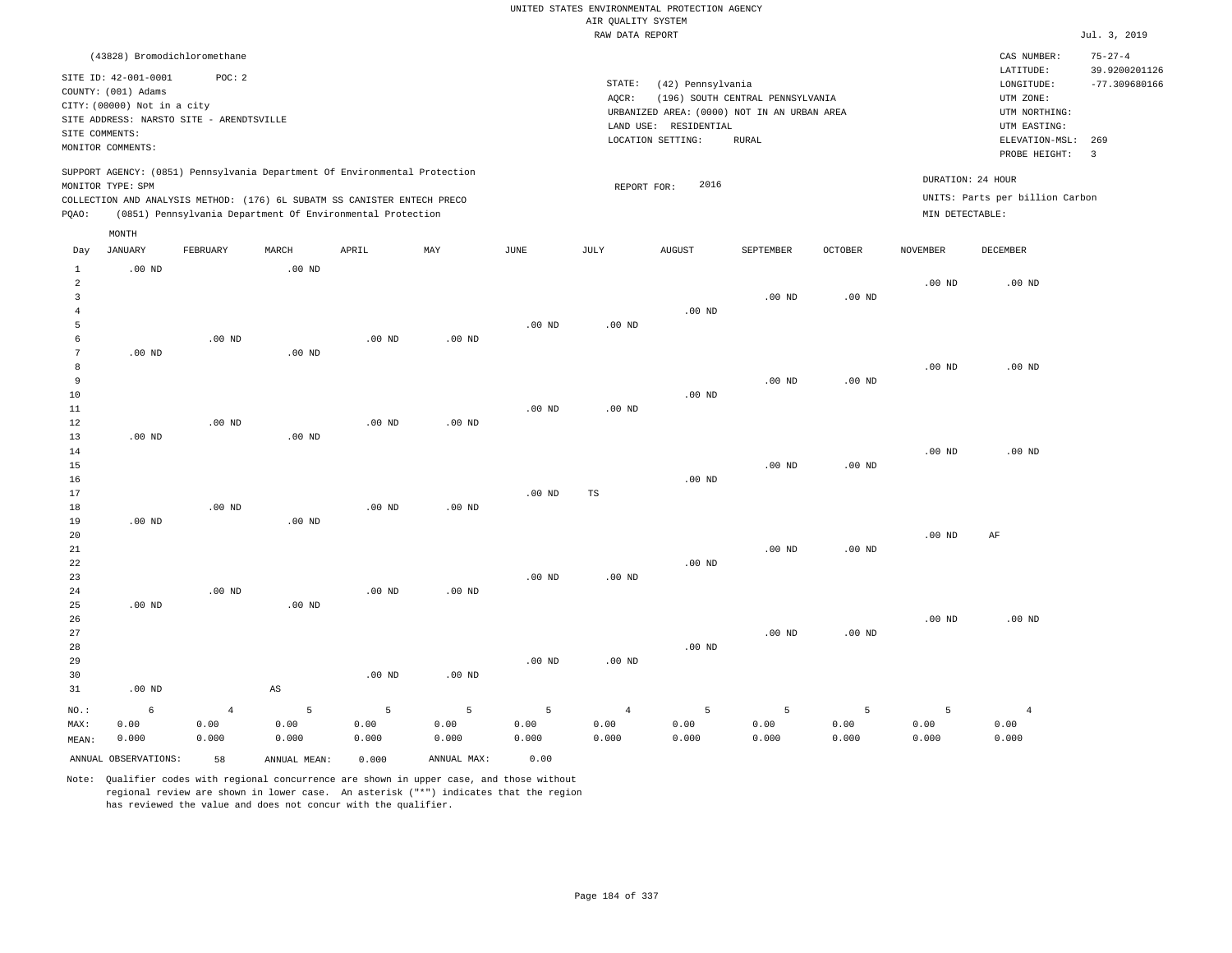|                                |                                                                             |                |                                                                                                                                        |                   |                        |          |                    | UNITED STATES ENVIRONMENTAL PROTECTION AGENCY |                                  |                   |                   |                                                     |                                                   |
|--------------------------------|-----------------------------------------------------------------------------|----------------|----------------------------------------------------------------------------------------------------------------------------------------|-------------------|------------------------|----------|--------------------|-----------------------------------------------|----------------------------------|-------------------|-------------------|-----------------------------------------------------|---------------------------------------------------|
|                                |                                                                             |                |                                                                                                                                        |                   |                        |          | AIR QUALITY SYSTEM |                                               |                                  |                   |                   |                                                     |                                                   |
|                                |                                                                             |                |                                                                                                                                        |                   |                        |          | RAW DATA REPORT    |                                               |                                  |                   |                   |                                                     | Jul. 3, 2019                                      |
|                                | (43828) Bromodichloromethane<br>SITE ID: 42-001-0001<br>COUNTY: (001) Adams | POC: 2         |                                                                                                                                        |                   |                        |          | STATE:<br>AOCR:    | (42) Pennsylvania                             | (196) SOUTH CENTRAL PENNSYLVANIA |                   |                   | CAS NUMBER:<br>LATITUDE:<br>LONGITUDE:<br>UTM ZONE: | $75 - 27 - 4$<br>39.9200201126<br>$-77.309680166$ |
|                                | CITY: (00000) Not in a city                                                 |                |                                                                                                                                        |                   |                        |          |                    | URBANIZED AREA: (0000) NOT IN AN URBAN AREA   |                                  |                   |                   | UTM NORTHING:                                       |                                                   |
|                                | SITE ADDRESS: NARSTO SITE - ARENDTSVILLE                                    |                |                                                                                                                                        |                   |                        |          |                    | LAND USE: RESIDENTIAL                         |                                  |                   |                   | UTM EASTING:                                        |                                                   |
| SITE COMMENTS:                 | MONITOR COMMENTS:                                                           |                |                                                                                                                                        |                   |                        |          |                    | LOCATION SETTING:                             | <b>RURAL</b>                     |                   |                   | ELEVATION-MSL:<br>PROBE HEIGHT:                     | 269<br>$\overline{\mathbf{3}}$                    |
|                                | MONITOR TYPE: SPM                                                           |                | SUPPORT AGENCY: (0851) Pennsylvania Department Of Environmental Protection                                                             |                   |                        |          | REPORT FOR:        | 2017                                          |                                  |                   | DURATION: 24 HOUR | UNITS: Parts per billion Carbon                     |                                                   |
| PQAO:                          |                                                                             |                | COLLECTION AND ANALYSIS METHOD: (176) 6L SUBATM SS CANISTER ENTECH PRECO<br>(0851) Pennsylvania Department Of Environmental Protection |                   |                        |          |                    |                                               |                                  |                   | MIN DETECTABLE:   |                                                     |                                                   |
| Day                            | MONTH<br><b>JANUARY</b>                                                     | FEBRUARY       | MARCH                                                                                                                                  | APRIL             | MAY                    | JUNE     | JULY               | <b>AUGUST</b>                                 | SEPTEMBER                        | OCTOBER           | <b>NOVEMBER</b>   | DECEMBER                                            |                                                   |
|                                |                                                                             |                |                                                                                                                                        |                   | .00 <sub>ND</sub>      |          |                    |                                               |                                  |                   |                   |                                                     |                                                   |
| $\mathbf{1}$<br>$\overline{a}$ | $.00$ ND                                                                    |                | $.00$ ND                                                                                                                               | $.00$ ND          |                        |          |                    |                                               |                                  |                   |                   |                                                     |                                                   |
| 3<br>$\overline{4}$            |                                                                             |                |                                                                                                                                        |                   |                        |          |                    |                                               | $.00$ ND                         | $.00$ ND          | $.00$ ND          | $.00$ ND                                            |                                                   |
| $\overline{5}$                 |                                                                             |                |                                                                                                                                        |                   |                        |          |                    | $.00$ ND                                      |                                  |                   |                   |                                                     |                                                   |
| 6                              |                                                                             | $.00$ ND       |                                                                                                                                        |                   |                        | $.00$ ND | .00 <sub>ND</sub>  |                                               |                                  |                   |                   |                                                     |                                                   |
| $\overline{7}$                 | $.00$ ND                                                                    |                |                                                                                                                                        | .00 <sub>ND</sub> | $.00$ ND               |          |                    |                                               |                                  |                   |                   |                                                     |                                                   |
| 8                              |                                                                             |                | $.00$ ND                                                                                                                               |                   |                        |          |                    |                                               |                                  |                   |                   |                                                     |                                                   |
| 9                              |                                                                             |                |                                                                                                                                        |                   |                        |          |                    |                                               |                                  |                   | $.00$ ND          | $.00$ ND                                            |                                                   |
| 10                             |                                                                             |                |                                                                                                                                        |                   |                        |          |                    |                                               | .00 <sub>ND</sub>                | .00 <sub>ND</sub> |                   |                                                     |                                                   |
| 11                             |                                                                             |                |                                                                                                                                        |                   |                        |          |                    | $.00$ ND                                      |                                  |                   |                   |                                                     |                                                   |
| 12                             |                                                                             | $.00$ ND       |                                                                                                                                        |                   |                        | $.00$ ND | $.00$ ND           |                                               |                                  |                   |                   |                                                     |                                                   |
| 13                             | $.00$ ND                                                                    |                |                                                                                                                                        | $.00$ ND          | $.00$ ND               |          |                    |                                               |                                  |                   |                   |                                                     |                                                   |
| 14                             |                                                                             |                | $.00$ ND                                                                                                                               |                   |                        |          |                    |                                               |                                  |                   |                   |                                                     |                                                   |
| 15                             |                                                                             |                |                                                                                                                                        |                   |                        |          |                    |                                               |                                  |                   | $.00$ ND          | $.00$ ND                                            |                                                   |
| 16                             |                                                                             |                |                                                                                                                                        |                   |                        |          |                    |                                               | $.00$ ND                         | AM                |                   |                                                     |                                                   |
| 17                             |                                                                             |                |                                                                                                                                        |                   |                        |          |                    | $.00$ ND                                      |                                  |                   |                   |                                                     |                                                   |
| 18<br>19                       | $.00$ ND                                                                    | $.00$ ND       |                                                                                                                                        | $.00$ ND          | $\mathbb{A}\mathbb{S}$ | $.03$ SO | $.00$ ND           |                                               |                                  |                   |                   |                                                     |                                                   |
| 20                             |                                                                             |                | $.00$ ND                                                                                                                               |                   |                        |          |                    |                                               |                                  |                   |                   |                                                     |                                                   |
| 21                             |                                                                             |                |                                                                                                                                        |                   |                        |          |                    |                                               |                                  |                   | .00 <sub>ND</sub> | .00 <sub>ND</sub>                                   |                                                   |
| 22                             |                                                                             |                |                                                                                                                                        |                   |                        |          |                    |                                               | $.00$ ND                         | $.00$ ND          |                   |                                                     |                                                   |
| 23                             |                                                                             |                |                                                                                                                                        |                   |                        |          |                    | .00 <sub>ND</sub>                             |                                  |                   |                   |                                                     |                                                   |
| 24                             |                                                                             | AF             |                                                                                                                                        |                   |                        | $.00$ ND | $.00$ ND           |                                               |                                  |                   |                   |                                                     |                                                   |
| 25                             | $.00$ ND                                                                    |                |                                                                                                                                        | $.00$ ND          | $.00$ ND               |          |                    |                                               |                                  |                   |                   |                                                     |                                                   |
| 26                             |                                                                             |                | .00 <sub>ND</sub>                                                                                                                      |                   |                        |          |                    |                                               |                                  |                   |                   |                                                     |                                                   |
| 27                             |                                                                             |                |                                                                                                                                        |                   |                        |          |                    |                                               |                                  |                   | $.00$ ND          | $.00$ ND                                            |                                                   |
| 28                             |                                                                             |                |                                                                                                                                        |                   |                        |          |                    |                                               | $.00$ ND                         | .00 <sub>ND</sub> |                   |                                                     |                                                   |
| 29                             |                                                                             |                |                                                                                                                                        |                   |                        |          |                    | $.00$ ND                                      |                                  |                   |                   |                                                     |                                                   |
| 30<br>31                       | $.00$ ND                                                                    |                |                                                                                                                                        |                   | $.00$ ND               | $.00$ ND | $.00$ ND           |                                               |                                  |                   |                   |                                                     |                                                   |
|                                |                                                                             |                |                                                                                                                                        |                   |                        |          |                    |                                               |                                  |                   |                   |                                                     |                                                   |
| NO.:                           | 6                                                                           | $\overline{3}$ | 5                                                                                                                                      | 5                 | 5                      | 5        | 5                  | 5                                             | 5                                | $\overline{4}$    | 5                 | $\overline{5}$                                      |                                                   |
| MAX:                           | 0.00                                                                        | 0.00           | 0.00                                                                                                                                   | 0.00              | 0.00                   | .03      | 0.00               | 0.00                                          | 0.00                             | 0.00              | 0.00              | 0.00                                                |                                                   |
| MEAN:                          | 0.000                                                                       | 0.000          | 0.000                                                                                                                                  | 0.000             | 0.000                  | .006     | 0.000              | 0.000                                         | 0.000                            | 0.000             | 0.000             | 0.000                                               |                                                   |
|                                | ANNUAL OBSERVATIONS:                                                        | 58             | ANNUAL, MEAN:                                                                                                                          | .001              | ANNUAL MAX:            | .03      |                    |                                               |                                  |                   |                   |                                                     |                                                   |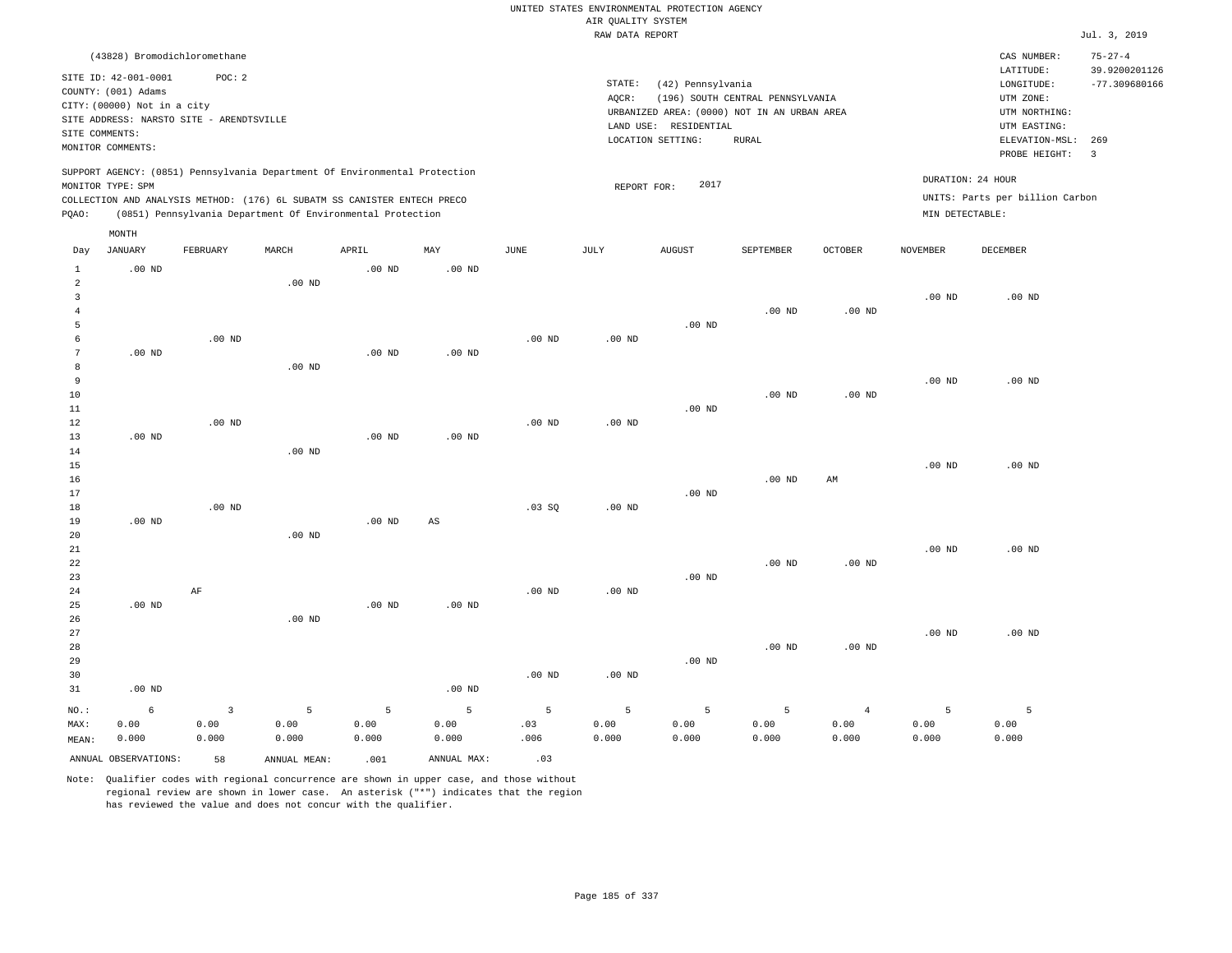|                                                    |                                                                                                                                                                             |                    |                                                            |                                 |                                 |                                 | AIR QUALITY SYSTEM | UNITED STATES ENVIRONMENTAL PROTECTION AGENCY                   |                                                                                                 |                    |                                 |                                                                            |                                |
|----------------------------------------------------|-----------------------------------------------------------------------------------------------------------------------------------------------------------------------------|--------------------|------------------------------------------------------------|---------------------------------|---------------------------------|---------------------------------|--------------------|-----------------------------------------------------------------|-------------------------------------------------------------------------------------------------|--------------------|---------------------------------|----------------------------------------------------------------------------|--------------------------------|
|                                                    |                                                                                                                                                                             |                    |                                                            |                                 |                                 |                                 | RAW DATA REPORT    |                                                                 |                                                                                                 |                    |                                 |                                                                            | Jul. 3, 2019                   |
|                                                    | (43828) Bromodichloromethane                                                                                                                                                |                    |                                                            |                                 |                                 |                                 |                    |                                                                 |                                                                                                 |                    |                                 | CAS NUMBER:<br>LATITUDE:                                                   | $75 - 27 - 4$<br>39.9200201126 |
| SITE COMMENTS:                                     | SITE ID: 42-001-0001<br>COUNTY: (001) Adams<br>CITY: (00000) Not in a city<br>SITE ADDRESS: NARSTO SITE - ARENDTSVILLE                                                      | POC: 2             |                                                            |                                 |                                 |                                 | STATE:<br>AQCR:    | (42) Pennsylvania<br>LAND USE: RESIDENTIAL<br>LOCATION SETTING: | (196) SOUTH CENTRAL PENNSYLVANIA<br>URBANIZED AREA: (0000) NOT IN AN URBAN AREA<br><b>RURAL</b> |                    |                                 | LONGITUDE:<br>UTM ZONE:<br>UTM NORTHING:<br>UTM EASTING:<br>ELEVATION-MSL: | $-77.309680166$<br>269         |
|                                                    | MONITOR COMMENTS:                                                                                                                                                           |                    |                                                            |                                 |                                 |                                 |                    |                                                                 |                                                                                                 |                    |                                 | PROBE HEIGHT:                                                              | $\overline{\mathbf{3}}$        |
|                                                    | SUPPORT AGENCY: (0851) Pennsylvania Department Of Environmental Protection<br>MONITOR TYPE: SPM<br>COLLECTION AND ANALYSIS METHOD: (176) 6L SUBATM SS CANISTER ENTECH PRECO |                    |                                                            |                                 |                                 |                                 | REPORT FOR:        | 2018                                                            |                                                                                                 |                    |                                 | DURATION: 24 HOUR<br>UNITS: Parts per billion Carbon                       |                                |
| PQAO:                                              |                                                                                                                                                                             |                    | (0851) Pennsylvania Department Of Environmental Protection |                                 |                                 |                                 |                    |                                                                 |                                                                                                 |                    |                                 | MIN DETECTABLE: .034263                                                    |                                |
| Day                                                | MONTH<br>JANUARY                                                                                                                                                            | FEBRUARY           | MARCH                                                      | APRIL                           | MAY                             | JUNE                            | JULY               | <b>AUGUST</b>                                                   | SEPTEMBER                                                                                       | OCTOBER            | NOVEMBER                        | DECEMBER                                                                   |                                |
| $\mathbf{1}$                                       |                                                                                                                                                                             | $.00$ ND           |                                                            |                                 |                                 | .00 <sub>ND</sub>               | .00 <sub>ND</sub>  |                                                                 |                                                                                                 |                    |                                 |                                                                            |                                |
| $\overline{a}$<br>$\overline{3}$<br>$\overline{4}$ | $.00$ ND                                                                                                                                                                    |                    | .00 <sub>ND</sub>                                          | $.00$ ND                        | .00 <sub>ND</sub>               |                                 |                    |                                                                 |                                                                                                 |                    | $.00$ ND                        | $.00$ ND                                                                   |                                |
| 5<br>6                                             |                                                                                                                                                                             |                    |                                                            |                                 |                                 |                                 |                    | $.00$ ND                                                        | $.00$ ND                                                                                        | $.00$ ND           |                                 |                                                                            |                                |
| $7\phantom{.0}$<br>8<br>9                          | $.00$ ND                                                                                                                                                                    | $.00$ ND           | $.00$ ND                                                   | $.00$ ND                        | $.00$ ND                        | $\mathbb{A}\mathbb{M}$          | $.00$ ND           |                                                                 |                                                                                                 |                    |                                 |                                                                            |                                |
| $10$<br>11<br>12                                   |                                                                                                                                                                             |                    |                                                            |                                 |                                 |                                 |                    | $.00$ ND                                                        | .00 <sub>ND</sub>                                                                               | $.00$ ND           | $.00$ ND                        | $.00$ ND                                                                   |                                |
| 13<br>14<br>15                                     | .00 <sub>ND</sub>                                                                                                                                                           | $.00$ ND           | $.00$ ND                                                   | .00 <sub>ND</sub>               | $.00$ ND                        | .00 <sub>ND</sub>               | .00 <sub>ND</sub>  |                                                                 |                                                                                                 |                    |                                 |                                                                            |                                |
| 16<br>17<br>18                                     |                                                                                                                                                                             |                    |                                                            |                                 |                                 |                                 |                    | $.00$ ND                                                        | $.00$ ND                                                                                        | $.00$ ND           | .00 <sub>ND</sub>               | $.00$ ND                                                                   |                                |
| 19<br>20                                           | $.00$ ND                                                                                                                                                                    | $.00$ ND           |                                                            | $.00$ ND                        | $.00$ ND                        | $.00$ ND                        | $.00$ ND           |                                                                 |                                                                                                 |                    |                                 |                                                                            |                                |
| 21<br>22<br>23<br>24                               |                                                                                                                                                                             |                    | $.00$ ND                                                   |                                 |                                 |                                 |                    | $.00$ ND                                                        | $.00$ ND                                                                                        | $.00$ ND           | $.00$ ND                        | $.00$ ND                                                                   |                                |
| 25<br>26<br>27                                     | $.00$ ND                                                                                                                                                                    | $.00$ ND           | $.00$ ND                                                   | $\mathbb{A}\mathbb{S}$          | $\mathbb{A}\mathbb{S}$          | .00 <sub>ND</sub>               | .00 <sub>ND</sub>  |                                                                 |                                                                                                 |                    |                                 |                                                                            |                                |
| 28<br>29<br>30<br>31                               |                                                                                                                                                                             |                    |                                                            |                                 |                                 |                                 | .00 <sub>ND</sub>  | $.00$ ND                                                        | $.00$ ND                                                                                        | $.00$ ND           | $_{\rm AS}$                     | $.00$ ND                                                                   |                                |
| NO.:<br>MAX:<br>MEAN:                              | 5<br>0.00<br>0.000                                                                                                                                                          | 5<br>0.00<br>0.000 | 5<br>0.00<br>0.000                                         | $\overline{4}$<br>0.00<br>0.000 | $\overline{4}$<br>0.00<br>0.000 | $\overline{4}$<br>0.00<br>0.000 | 6<br>0.00<br>0.000 | 5<br>0.00<br>0.000                                              | 5<br>0.00<br>0.000                                                                              | 5<br>0.00<br>0.000 | $\overline{4}$<br>0.00<br>0.000 | 5<br>0.00<br>0.000                                                         |                                |
|                                                    | ANNUAL OBSERVATIONS:                                                                                                                                                        | 57                 | ANNUAL MEAN:                                               | 0.000                           | ANNUAL MAX:                     | 0.00                            |                    |                                                                 |                                                                                                 |                    |                                 |                                                                            |                                |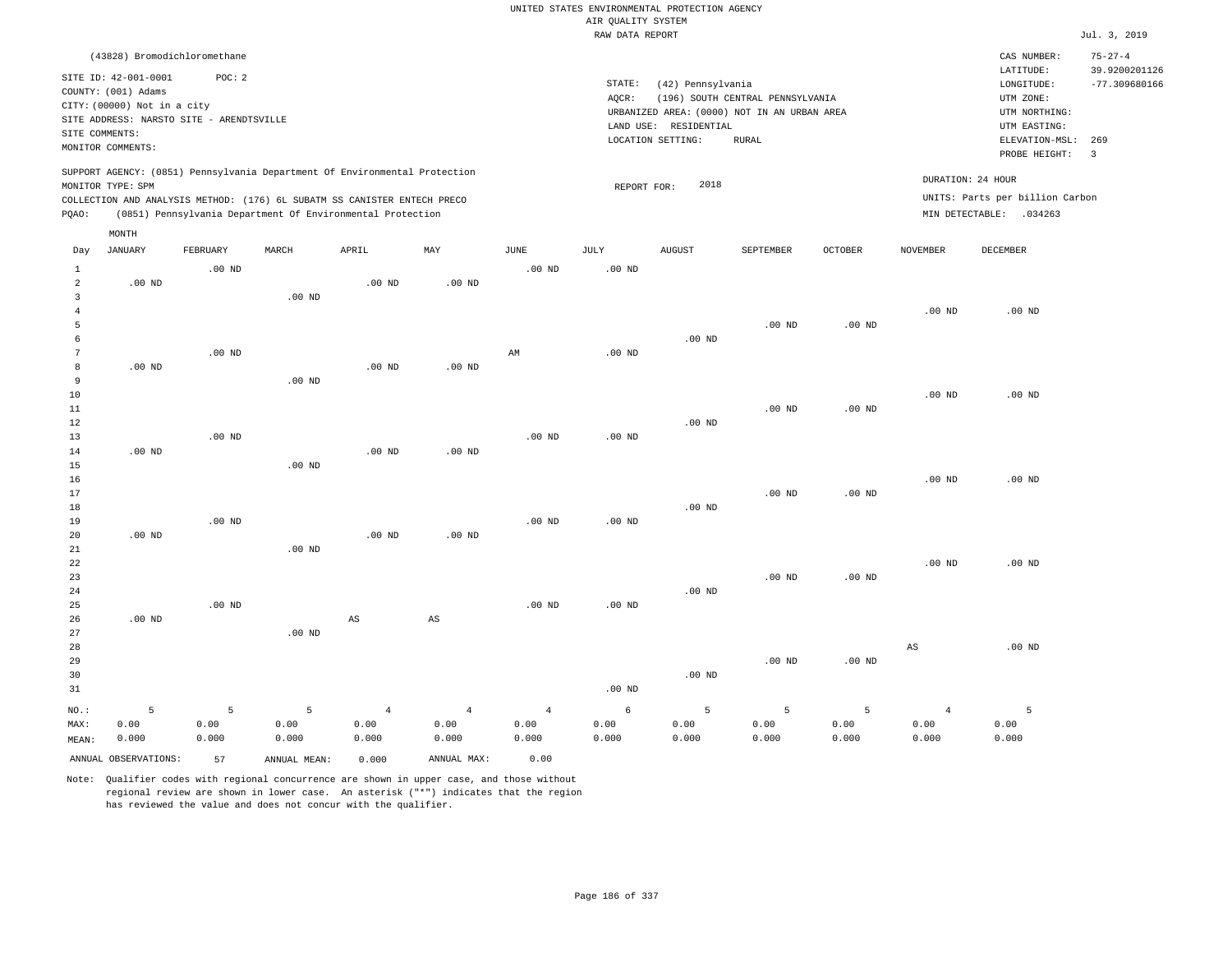|                                |                                             |                   |                                                                            |                   |                   |                   | AIR QUALITY SYSTEM | UNITED STATES ENVIRONMENTAL PROTECTION AGENCY |                                             |                   |                   |                                 |                                |
|--------------------------------|---------------------------------------------|-------------------|----------------------------------------------------------------------------|-------------------|-------------------|-------------------|--------------------|-----------------------------------------------|---------------------------------------------|-------------------|-------------------|---------------------------------|--------------------------------|
|                                |                                             |                   |                                                                            |                   |                   |                   | RAW DATA REPORT    |                                               |                                             |                   |                   |                                 | Jul. 3, 2019                   |
|                                | (43829) 1,2-Dichloropropane                 |                   |                                                                            |                   |                   |                   |                    |                                               |                                             |                   |                   | CAS NUMBER:<br>LATITUDE:        | $78 - 87 - 5$<br>39.9200201126 |
|                                | SITE ID: 42-001-0001<br>COUNTY: (001) Adams | POC:2             |                                                                            |                   |                   |                   | STATE:<br>AQCR:    | (42) Pennsylvania                             | (196) SOUTH CENTRAL PENNSYLVANIA            |                   |                   | LONGITUDE:<br>UTM ZONE:         | $-77.309680166$                |
|                                | CITY: (00000) Not in a city                 |                   |                                                                            |                   |                   |                   |                    |                                               | URBANIZED AREA: (0000) NOT IN AN URBAN AREA |                   |                   | UTM NORTHING:                   |                                |
|                                | SITE ADDRESS: NARSTO SITE - ARENDTSVILLE    |                   |                                                                            |                   |                   |                   |                    | LAND USE: RESIDENTIAL                         |                                             |                   |                   | UTM EASTING:                    |                                |
|                                | SITE COMMENTS:<br>MONITOR COMMENTS:         |                   |                                                                            |                   |                   |                   |                    | LOCATION SETTING:                             | RURAL                                       |                   |                   | ELEVATION-MSL:<br>PROBE HEIGHT: | 269<br>3                       |
|                                | MONITOR TYPE: SPM                           |                   | SUPPORT AGENCY: (0851) Pennsylvania Department Of Environmental Protection |                   |                   |                   | REPORT FOR:        | 2013                                          |                                             |                   |                   | DURATION: 24 HOUR               |                                |
|                                |                                             |                   | COLLECTION AND ANALYSIS METHOD: (176) 6L SUBATM SS CANISTER ENTECH PRECO   |                   |                   |                   |                    |                                               |                                             |                   |                   | UNITS: Parts per billion Carbon |                                |
| PQAO:                          |                                             |                   | (0851) Pennsylvania Department Of Environmental Protection                 |                   |                   |                   |                    |                                               |                                             |                   | MIN DETECTABLE:   |                                 |                                |
|                                | MONTH                                       |                   |                                                                            |                   |                   |                   |                    |                                               |                                             |                   |                   |                                 |                                |
| Day                            | <b>JANUARY</b>                              | FEBRUARY          | MARCH                                                                      | APRIL             | MAY               | <b>JUNE</b>       | <b>JULY</b>        | <b>AUGUST</b>                                 | SEPTEMBER                                   | <b>OCTOBER</b>    | <b>NOVEMBER</b>   | DECEMBER                        |                                |
| $\mathbf{1}$<br>$\overline{a}$ |                                             |                   |                                                                            |                   |                   |                   |                    | AF                                            | $\mathbb{A}\mathbb{S}$                      | $.00$ ND          |                   |                                 |                                |
| $\overline{\mathbf{3}}$        |                                             | $.00$ ND          |                                                                            |                   |                   | .00 <sub>ND</sub> | $.00$ ND           |                                               |                                             |                   |                   |                                 |                                |
| $\sqrt{4}$                     | AF                                          |                   |                                                                            | $.00$ ND          | .00 <sub>ND</sub> |                   |                    |                                               |                                             |                   |                   |                                 |                                |
| 5                              |                                             |                   | $.00$ ND                                                                   |                   |                   |                   |                    |                                               |                                             |                   |                   |                                 |                                |
| 6                              |                                             |                   |                                                                            |                   |                   |                   |                    |                                               |                                             |                   | $.00$ ND          | AF                              |                                |
| $7\phantom{.0}$                |                                             |                   |                                                                            |                   |                   |                   |                    |                                               | $.00$ ND                                    | AF                |                   |                                 |                                |
| 8                              |                                             |                   |                                                                            |                   |                   |                   |                    | $.00$ ND                                      |                                             |                   |                   |                                 |                                |
| 9                              |                                             | $.00$ ND          |                                                                            |                   |                   | .00 <sub>ND</sub> | $.00$ ND           |                                               |                                             |                   |                   |                                 |                                |
| $10$                           | AF                                          |                   |                                                                            | $.00$ ND          | $.00$ ND          |                   |                    |                                               |                                             |                   |                   |                                 |                                |
| $11\,$<br>12                   |                                             |                   | .00 <sub>ND</sub>                                                          |                   |                   |                   |                    |                                               |                                             |                   | .00 <sub>ND</sub> | AF                              |                                |
| 13                             |                                             |                   |                                                                            |                   |                   |                   |                    |                                               | .00 <sub>ND</sub>                           | .00 <sub>ND</sub> |                   |                                 |                                |
| 14                             |                                             |                   |                                                                            |                   |                   |                   |                    | $.00$ ND                                      |                                             |                   |                   |                                 |                                |
| 15                             |                                             | $\rm AF$          |                                                                            |                   |                   | $.00$ ND          | $.00$ ND           |                                               |                                             |                   |                   |                                 |                                |
| 16                             | $.00$ ND                                    |                   |                                                                            | $.00$ ND          | $.00$ ND          |                   |                    |                                               |                                             |                   |                   |                                 |                                |
| 17                             |                                             |                   | $.00$ ND                                                                   |                   |                   |                   |                    |                                               |                                             |                   |                   |                                 |                                |
| 18                             |                                             |                   |                                                                            |                   |                   |                   |                    |                                               |                                             |                   | AF                | $.00$ ND                        |                                |
| 19                             |                                             |                   |                                                                            |                   |                   |                   |                    |                                               | .00 <sub>ND</sub>                           | $.00$ ND          |                   |                                 |                                |
| 20                             |                                             |                   |                                                                            |                   |                   |                   |                    | .00 $CL$                                      |                                             |                   |                   |                                 |                                |
| 21                             |                                             | .00 <sub>ND</sub> |                                                                            |                   |                   | .00 <sub>ND</sub> | .00 <sub>ND</sub>  |                                               |                                             |                   |                   |                                 |                                |
| 22<br>23                       | $.00$ ND                                    |                   | $.00$ ND                                                                   | $.00$ ND          | $.00$ ND          |                   |                    |                                               |                                             |                   |                   |                                 |                                |
| 24                             |                                             |                   |                                                                            |                   |                   |                   |                    |                                               |                                             |                   | AF                | $\mathbb{A}\mathbb{S}$          |                                |
| 25                             |                                             |                   |                                                                            |                   |                   |                   |                    |                                               | $.00$ ND                                    | .00 <sub>ND</sub> |                   |                                 |                                |
| 26                             |                                             |                   |                                                                            |                   |                   |                   |                    | $.00$ ND                                      |                                             |                   |                   |                                 |                                |
| 27                             |                                             | $.00$ ND          |                                                                            |                   |                   | .00 <sub>ND</sub> | $.00$ ND           |                                               |                                             |                   |                   |                                 |                                |
| 28                             | $.00$ ND                                    |                   |                                                                            | .00 <sub>ND</sub> | .00 <sub>ND</sub> |                   |                    |                                               |                                             |                   |                   |                                 |                                |
| 29                             |                                             |                   | $.00$ ND                                                                   |                   |                   |                   |                    |                                               |                                             |                   |                   |                                 |                                |
| 30                             |                                             |                   |                                                                            |                   |                   |                   |                    |                                               |                                             |                   | AF                | $.00$ ND                        |                                |
| 31                             |                                             |                   |                                                                            |                   |                   |                   |                    |                                               |                                             | $.00$ ND          |                   |                                 |                                |
| $NO.$ :                        | $\overline{\mathbf{3}}$                     | $\,4$             | 5                                                                          | $\overline{5}$    | $\overline{5}$    | 5                 | $\overline{5}$     | $\overline{4}$                                | $\sqrt{4}$                                  | 5                 | $\overline{a}$    | $\sqrt{2}$                      |                                |
| MAX:                           | 0.00                                        | 0.00              | 0.00                                                                       | 0.00              | 0.00              | 0.00              | 0.00               | 0.00                                          | 0.00                                        | 0.00              | 0.00              | 0.00                            |                                |
| MEAN:                          | 0.000                                       | 0.000             | 0.000                                                                      | 0.000             | 0.000             | 0.000             | 0.000              | 0.000                                         | 0.000                                       | 0.000             | 0.000             | 0.000                           |                                |
|                                | ANNUAL OBSERVATIONS:                        | 49                | ANNUAL, MEAN:                                                              | 0.000             | ANNUAL MAX:       | 0.00              |                    |                                               |                                             |                   |                   |                                 |                                |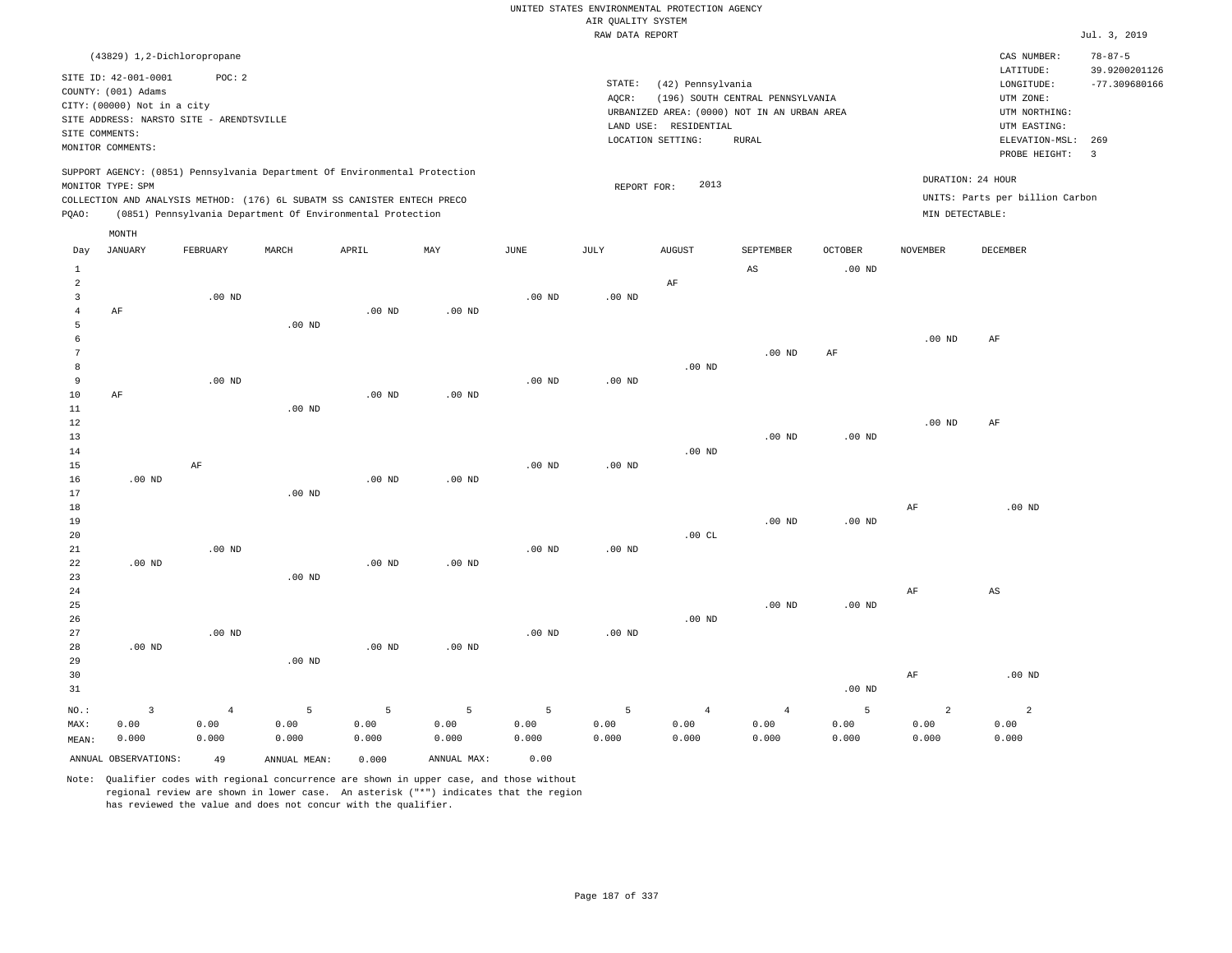|                                                    |                                             |          |                                                                            |                   |                   |                   | AIR QUALITY SYSTEM | UNITED STATES ENVIRONMENTAL PROTECTION AGENCY |                                  |                        |                   |                                      |                                |
|----------------------------------------------------|---------------------------------------------|----------|----------------------------------------------------------------------------|-------------------|-------------------|-------------------|--------------------|-----------------------------------------------|----------------------------------|------------------------|-------------------|--------------------------------------|--------------------------------|
|                                                    |                                             |          |                                                                            |                   |                   |                   | RAW DATA REPORT    |                                               |                                  |                        |                   |                                      | Jul. 3, 2019                   |
|                                                    | (43829) 1,2-Dichloropropane                 |          |                                                                            |                   |                   |                   |                    |                                               |                                  |                        |                   | CAS NUMBER:                          | $78 - 87 - 5$<br>39.9200201126 |
|                                                    | SITE ID: 42-001-0001<br>COUNTY: (001) Adams | POC: 2   |                                                                            |                   |                   |                   | STATE:<br>AQCR:    | (42) Pennsylvania                             | (196) SOUTH CENTRAL PENNSYLVANIA |                        |                   | LATITUDE:<br>LONGITUDE:<br>UTM ZONE: | $-77.309680166$                |
|                                                    | CITY: (00000) Not in a city                 |          |                                                                            |                   |                   |                   |                    | URBANIZED AREA: (0000) NOT IN AN URBAN AREA   |                                  |                        |                   | UTM NORTHING:                        |                                |
|                                                    | SITE ADDRESS: NARSTO SITE - ARENDTSVILLE    |          |                                                                            |                   |                   |                   |                    | LAND USE: RESIDENTIAL                         |                                  |                        |                   | UTM EASTING:                         |                                |
|                                                    | SITE COMMENTS:<br>MONITOR COMMENTS:         |          |                                                                            |                   |                   |                   |                    | LOCATION SETTING:                             | <b>RURAL</b>                     |                        |                   | ELEVATION-MSL:<br>PROBE HEIGHT:      | 269<br>$\overline{3}$          |
|                                                    | MONITOR TYPE: SPM                           |          | SUPPORT AGENCY: (0851) Pennsylvania Department Of Environmental Protection |                   |                   |                   | REPORT FOR:        | 2014                                          |                                  |                        | DURATION: 24 HOUR |                                      |                                |
|                                                    |                                             |          | COLLECTION AND ANALYSIS METHOD: (176) 6L SUBATM SS CANISTER ENTECH PRECO   |                   |                   |                   |                    |                                               |                                  |                        |                   | UNITS: Parts per billion Carbon      |                                |
| PQAO:                                              |                                             |          | (0851) Pennsylvania Department Of Environmental Protection                 |                   |                   |                   |                    |                                               |                                  |                        | MIN DETECTABLE:   |                                      |                                |
|                                                    | MONTH                                       |          |                                                                            |                   |                   |                   |                    |                                               |                                  |                        |                   |                                      |                                |
| Day                                                | JANUARY                                     | FEBRUARY | $\tt MARCH$                                                                | APRIL             | MAY               | $_{\rm JUNE}$     | $\mathtt{JULY}$    | <b>AUGUST</b>                                 | SEPTEMBER                        | $\mathtt{OCTOBER}$     | <b>NOVEMBER</b>   | DECEMBER                             |                                |
| $1\,$<br>$\overline{a}$<br>$\overline{\mathbf{3}}$ |                                             |          |                                                                            |                   |                   |                   |                    |                                               | $.00$ ND                         | .00 <sub>ND</sub>      | $.00$ ND          | $\rm AF$                             |                                |
| $\overline{4}$                                     |                                             | $.00$ ND |                                                                            |                   |                   | .00 <sub>ND</sub> | $.00$ ND           | $.00$ ND                                      |                                  |                        |                   |                                      |                                |
| 5                                                  | AS                                          |          |                                                                            | $.00$ ND          | $.00$ ND          |                   |                    |                                               |                                  |                        |                   |                                      |                                |
| 6                                                  |                                             |          | $.00$ ND                                                                   |                   |                   |                   |                    |                                               |                                  |                        |                   |                                      |                                |
| 7                                                  |                                             |          |                                                                            |                   |                   |                   |                    |                                               |                                  |                        | $.00$ ND          | $.00$ ND                             |                                |
| 8<br>9                                             |                                             |          |                                                                            |                   |                   |                   |                    | $.00$ ND                                      | .00 <sub>ND</sub>                | .00 <sub>ND</sub>      |                   |                                      |                                |
| $10$                                               |                                             | $.00$ ND |                                                                            |                   |                   | $.00$ ND          | $.00$ ND           |                                               |                                  |                        |                   |                                      |                                |
| 11                                                 | $.00$ ND                                    |          |                                                                            | $.00$ ND          | $.00$ ND          |                   |                    |                                               |                                  |                        |                   |                                      |                                |
| 12                                                 |                                             |          | $.00$ ND                                                                   |                   |                   |                   |                    |                                               |                                  |                        |                   |                                      |                                |
| 13                                                 |                                             |          |                                                                            |                   |                   |                   |                    |                                               |                                  |                        | $.00$ ND          | $.00$ ND                             |                                |
| 14                                                 |                                             |          |                                                                            |                   |                   |                   |                    |                                               | $.00$ ND                         | .00 <sub>ND</sub>      |                   |                                      |                                |
| 15<br>16                                           |                                             | $.00$ ND |                                                                            |                   |                   | $.00$ ND          | $.00$ ND           | $.00$ ND                                      |                                  |                        |                   |                                      |                                |
| 17                                                 | $.00$ ND                                    |          |                                                                            | $.00$ ND          | .00 <sub>ND</sub> |                   |                    |                                               |                                  |                        |                   |                                      |                                |
| 18                                                 |                                             |          | $.00$ ND                                                                   |                   |                   |                   |                    |                                               |                                  |                        |                   |                                      |                                |
| 19                                                 |                                             |          |                                                                            |                   |                   |                   |                    |                                               |                                  |                        | .00 <sub>ND</sub> | .00 <sub>ND</sub>                    |                                |
| 20                                                 |                                             |          |                                                                            |                   |                   |                   |                    |                                               | $\rm{AF}$                        | .00 <sub>ND</sub>      |                   |                                      |                                |
| 21                                                 |                                             |          |                                                                            |                   |                   |                   |                    | $.00$ ND                                      |                                  |                        |                   |                                      |                                |
| 22                                                 |                                             | .00 $ND$ |                                                                            |                   |                   | $.00$ ND          | $.00$ ND           |                                               |                                  |                        |                   |                                      |                                |
| 23<br>24                                           | $.00$ ND                                    |          | .00 <sub>ND</sub>                                                          | .00 <sub>ND</sub> | $.00$ ND          |                   |                    |                                               |                                  |                        |                   |                                      |                                |
| 25                                                 |                                             |          |                                                                            |                   |                   |                   |                    |                                               |                                  |                        | .00 <sub>ND</sub> | $.00$ ND                             |                                |
| 26                                                 |                                             |          |                                                                            |                   |                   |                   |                    |                                               | $.00$ ND                         | $\mathbb{A}\mathbb{S}$ |                   |                                      |                                |
| 27                                                 |                                             |          |                                                                            |                   |                   |                   |                    | AS                                            |                                  |                        |                   |                                      |                                |
| 28                                                 |                                             | $.00$ ND |                                                                            |                   |                   | $.00$ ND          | $.00$ ND           |                                               |                                  |                        |                   |                                      |                                |
| 29                                                 | $.00$ ND                                    |          |                                                                            | $\rm{AF}$         | .00 <sub>ND</sub> |                   |                    |                                               |                                  |                        |                   |                                      |                                |
| 30                                                 |                                             |          | .00 <sub>ND</sub>                                                          |                   |                   |                   |                    |                                               |                                  |                        |                   |                                      |                                |
| 31                                                 |                                             |          |                                                                            |                   |                   |                   |                    |                                               |                                  |                        |                   | $.00$ ND                             |                                |
| NO.:                                               | $\overline{4}$                              | 5        | 5                                                                          | $\overline{4}$    | $\overline{5}$    | 5                 | 5                  | $\overline{4}$                                | $\overline{4}$                   | $\overline{4}$         | 5                 | 5                                    |                                |
| MAX:                                               | 0.00                                        | 0.00     | 0.00                                                                       | 0.00              | 0.00              | 0.00              | 0.00               | 0.00                                          | 0.00                             | 0.00                   | 0.00              | 0.00                                 |                                |
| MEAN:                                              | 0.000                                       | 0.000    | 0.000                                                                      | 0.000             | 0.000             | 0.000             | 0.000              | 0.000                                         | 0.000                            | 0.000                  | 0.000             | 0.000                                |                                |
|                                                    | ANNUAL OBSERVATIONS:                        | 55       | ANNUAL, MEAN:                                                              | 0.000             | ANNUAL MAX:       | 0.00              |                    |                                               |                                  |                        |                   |                                      |                                |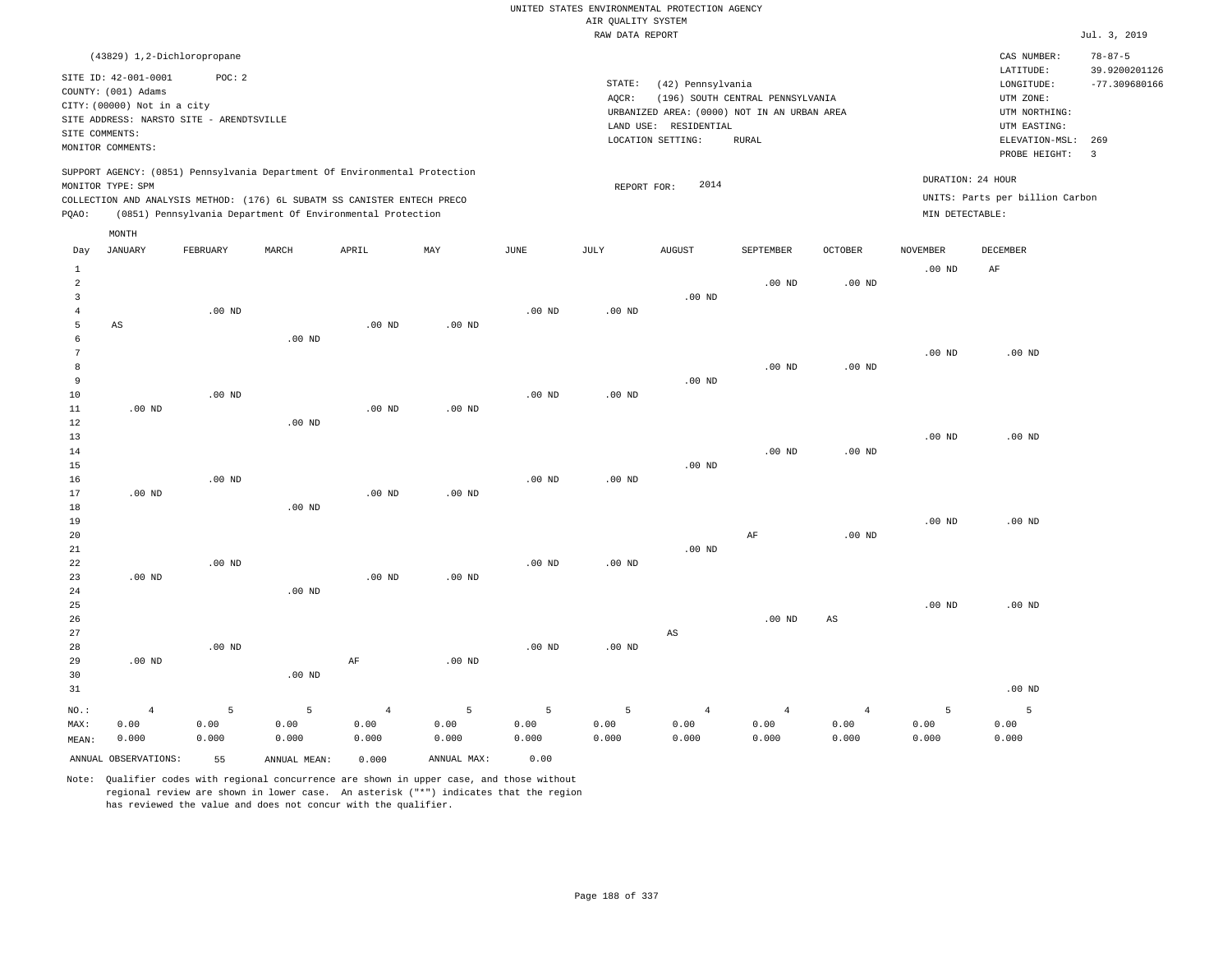## RAW DATA REPORT Jul. 3, 2019 UNITED STATES ENVIRONMENTAL PROTECTION AGENCY AIR QUALITY SYSTEM

| (43829) 1,2-Dichloropropane                                                                                                                                                                                                                        |                                                                                                                                                                                | CAS NUMBER:                                                                                                  | $78 - 87 - 5$                    |
|----------------------------------------------------------------------------------------------------------------------------------------------------------------------------------------------------------------------------------------------------|--------------------------------------------------------------------------------------------------------------------------------------------------------------------------------|--------------------------------------------------------------------------------------------------------------|----------------------------------|
| SITE ID: 42-001-0001<br>POC:2<br>COUNTY: (001) Adams<br>CITY: (00000) Not in a city<br>SITE ADDRESS: NARSTO SITE - ARENDTSVILLE<br>SITE COMMENTS:<br>MONITOR COMMENTS:                                                                             | STATE:<br>(42) Pennsylvania<br>(196) SOUTH CENTRAL PENNSYLVANIA<br>AOCR:<br>URBANIZED AREA: (0000) NOT IN AN URBAN AREA<br>LAND USE: RESIDENTIAL<br>LOCATION SETTING:<br>RURAL | LATITUDE:<br>LONGITUDE:<br>UTM ZONE:<br>UTM NORTHING:<br>UTM EASTING:<br>ELEVATION-MSL: 269<br>PROBE HEIGHT: | 39.9200201126<br>$-77.309680166$ |
| SUPPORT AGENCY: (0851) Pennsylvania Department Of Environmental Protection<br>MONITOR TYPE: SPM<br>COLLECTION AND ANALYSIS METHOD: (176) 6L SUBATM SS CANISTER ENTECH PRECO<br>(0851) Pennsylvania Department Of Environmental Protection<br>POAO: | 2015<br>REPORT FOR:                                                                                                                                                            | DURATION: 24 HOUR<br>UNITS: Parts per billion Carbon<br>MIN DETECTABLE:                                      |                                  |

|                                                            | MONTH                |                                 |                             |                    |                                 |                    |                                 |                    |                                 |                    |                    |                    |
|------------------------------------------------------------|----------------------|---------------------------------|-----------------------------|--------------------|---------------------------------|--------------------|---------------------------------|--------------------|---------------------------------|--------------------|--------------------|--------------------|
| Day                                                        | <b>JANUARY</b>       | FEBRUARY                        | MARCH                       | APRIL              | MAY                             | JUNE               | $\mathtt{JULY}$                 | <b>AUGUST</b>      | SEPTEMBER                       | OCTOBER            | <b>NOVEMBER</b>    | DECEMBER           |
| $\mathbf{1}$<br>$\overline{a}$<br>3<br>$\overline{4}$<br>5 |                      | $.00$ ND                        | $.00$ ND                    |                    |                                 | $.00$ ND           | $.00$ ND                        | $.00$ ND           | $\mathbb{A}\mathbb{S}$          | $.00$ ND           | .00 <sub>ND</sub>  | $.00$ ND           |
| 6<br>7<br>8<br>9<br>10                                     | .00 $ND$             |                                 | $.00$ ND                    | $.00$ ND           | $\mathbb{A}\mathbb{S}$          |                    |                                 | $.00$ ND           | $.00$ ND                        | $.00$ ND           | .00 <sub>ND</sub>  | $.00$ ND           |
| $11\,$<br>$12\,$<br>13<br>14                               | .00 $ND$             | $.00$ ND                        | $.00$ ND                    | $.00$ ND           | $.00$ ND                        | $.00$ ND           | $\rm AF$                        |                    |                                 |                    | $.00$ ND           | $.00$ ND           |
| 15<br>$16\,$<br>17<br>18                                   | $.00$ ND             | $.00$ ND                        |                             | $.00$ ND           | $.00$ ND                        | $.00$ ND           | $.00$ ND                        | $.00$ ND           | $.00$ ND                        | $.00$ ND           |                    |                    |
| 19<br>20<br>21<br>22                                       |                      |                                 | $.00$ ND                    |                    |                                 |                    |                                 | $.00$ ND           | $.00$ ND                        | $.00$ ND           | .00 <sub>ND</sub>  | $.00$ ND           |
| 23<br>24<br>25<br>26                                       | $.00$ ND             | $.00$ ND                        | $.00$ ND                    | $.00$ ND           | $.00$ ND                        | $.00$ ND           | $.00$ ND                        |                    |                                 |                    | .00 <sub>ND</sub>  | .00 <sub>ND</sub>  |
| 27<br>28<br>29<br>30                                       | $.00$ ND             |                                 |                             | $.00$ ND           | .00 <sub>ND</sub>               | $.00$ ND           | $.00$ ND                        | $.00$ ND           | $.00$ ND                        | .00 <sub>ND</sub>  |                    |                    |
| 31                                                         |                      |                                 | $.00$ ND                    |                    |                                 |                    |                                 |                    |                                 |                    |                    |                    |
| NO.:<br>MAX:<br>MEAN:                                      | 5<br>0.00<br>0.000   | $\overline{4}$<br>0.00<br>0.000 | $\epsilon$<br>0.00<br>0.000 | 5<br>0.00<br>0.000 | $\overline{4}$<br>0.00<br>0.000 | 5<br>0.00<br>0.000 | $\overline{4}$<br>0.00<br>0.000 | 5<br>0.00<br>0.000 | $\overline{4}$<br>0.00<br>0.000 | 5<br>0.00<br>0.000 | 5<br>0.00<br>0.000 | 5<br>0.00<br>0.000 |
|                                                            | ANNUAL OBSERVATIONS: | 57                              | ANNUAL MEAN:                | 0.000              | ANNUAL MAX:                     | 0.00               |                                 |                    |                                 |                    |                    |                    |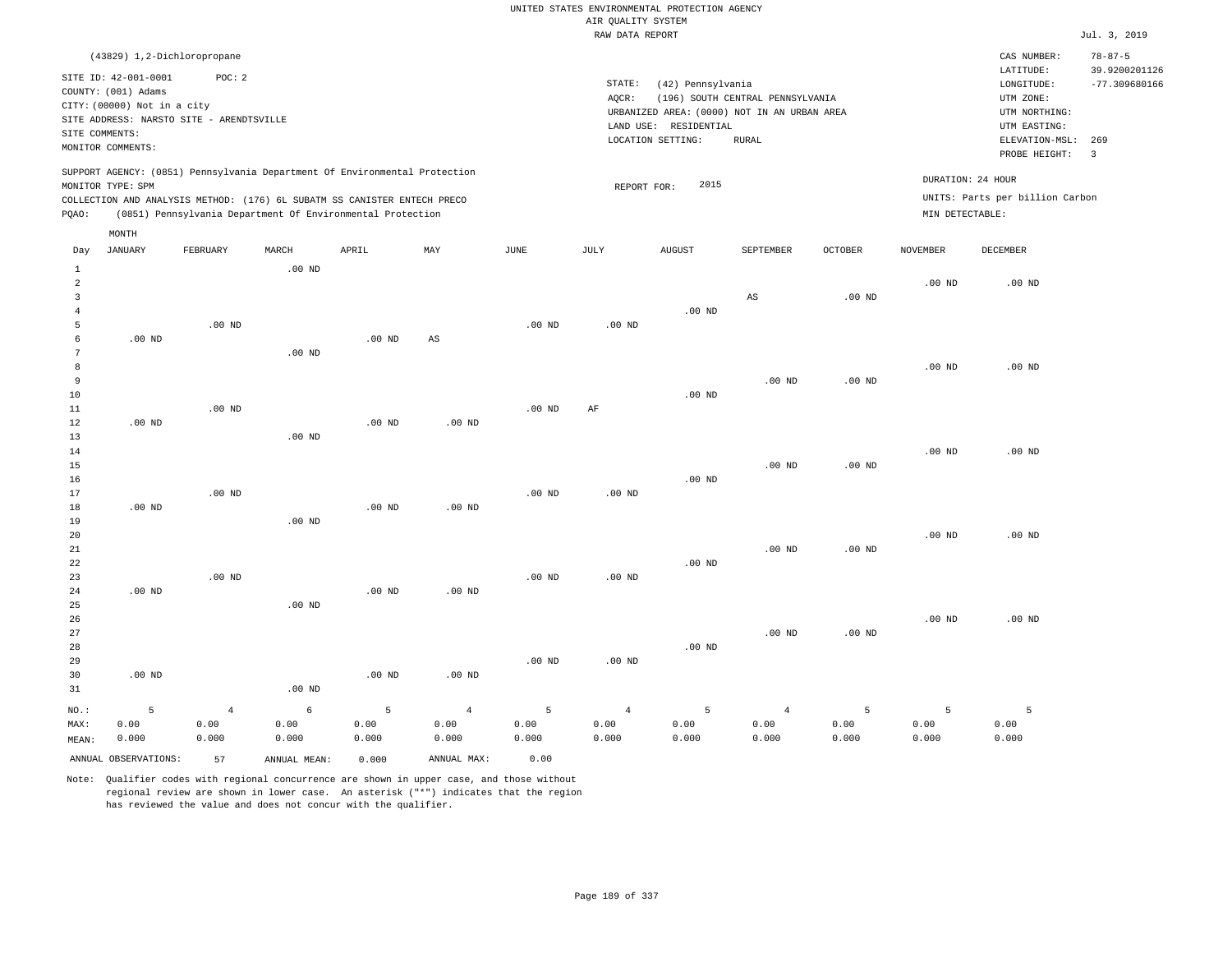|                                                                    |                                                                            |                                          |                        |                                                                                                                                                        |                                 |                    | AIR QUALITY SYSTEM              | UNITED STATES ENVIRONMENTAL PROTECTION AGENCY                                             |                                                  |                    |                    |                                                              |                                                   |
|--------------------------------------------------------------------|----------------------------------------------------------------------------|------------------------------------------|------------------------|--------------------------------------------------------------------------------------------------------------------------------------------------------|---------------------------------|--------------------|---------------------------------|-------------------------------------------------------------------------------------------|--------------------------------------------------|--------------------|--------------------|--------------------------------------------------------------|---------------------------------------------------|
|                                                                    |                                                                            |                                          |                        |                                                                                                                                                        |                                 |                    | RAW DATA REPORT                 |                                                                                           |                                                  |                    |                    |                                                              | Jul. 3, 2019                                      |
|                                                                    | (43829) 1,2-Dichloropropane<br>SITE ID: 42-001-0001<br>COUNTY: (001) Adams | POC: 2                                   |                        |                                                                                                                                                        |                                 |                    | STATE:                          | (42) Pennsylvania                                                                         |                                                  |                    |                    | CAS NUMBER:<br>LATITUDE:<br>LONGITUDE:                       | $78 - 87 - 5$<br>39.9200201126<br>$-77.309680166$ |
| SITE COMMENTS:                                                     | CITY: (00000) Not in a city                                                | SITE ADDRESS: NARSTO SITE - ARENDTSVILLE |                        |                                                                                                                                                        |                                 |                    | AOCR:                           | URBANIZED AREA: (0000) NOT IN AN URBAN AREA<br>LAND USE: RESIDENTIAL<br>LOCATION SETTING: | (196) SOUTH CENTRAL PENNSYLVANIA<br><b>RURAL</b> |                    |                    | UTM ZONE:<br>UTM NORTHING:<br>UTM EASTING:<br>ELEVATION-MSL: | 269                                               |
|                                                                    | MONITOR COMMENTS:                                                          |                                          |                        |                                                                                                                                                        |                                 |                    |                                 |                                                                                           |                                                  |                    |                    | PROBE HEIGHT:                                                | $\overline{\mathbf{3}}$                           |
|                                                                    | MONITOR TYPE: SPM                                                          |                                          |                        | SUPPORT AGENCY: (0851) Pennsylvania Department Of Environmental Protection<br>COLLECTION AND ANALYSIS METHOD: (176) 6L SUBATM SS CANISTER ENTECH PRECO |                                 |                    | REPORT FOR:                     | 2016                                                                                      |                                                  |                    |                    | DURATION: 24 HOUR<br>UNITS: Parts per billion Carbon         |                                                   |
| PQAO:                                                              |                                                                            |                                          |                        | (0851) Pennsylvania Department Of Environmental Protection                                                                                             |                                 |                    |                                 |                                                                                           |                                                  |                    | MIN DETECTABLE:    |                                                              |                                                   |
| Day                                                                | MONTH<br><b>JANUARY</b>                                                    | FEBRUARY                                 | MARCH                  | APRIL                                                                                                                                                  | MAX                             | $_{\rm JUNE}$      | JULY                            | <b>AUGUST</b>                                                                             | SEPTEMBER                                        | <b>OCTOBER</b>     | <b>NOVEMBER</b>    | DECEMBER                                                     |                                                   |
| $\mathbf{1}$<br>$\overline{a}$<br>$\overline{3}$<br>$\overline{4}$ | $.00$ ND                                                                   |                                          | $.00$ ND               |                                                                                                                                                        |                                 |                    |                                 | $.00$ ND                                                                                  | $.00$ ND                                         | .00 <sub>ND</sub>  | .00 <sub>ND</sub>  | .00 <sub>ND</sub>                                            |                                                   |
| 5<br>6<br>$7\phantom{.0}$                                          | .00 <sub>ND</sub>                                                          | $.00$ ND                                 | $.00$ ND               | $.00$ ND                                                                                                                                               | $.00$ ND                        | $.00$ ND           | .00 <sub>ND</sub>               |                                                                                           |                                                  |                    |                    |                                                              |                                                   |
| 8<br>9<br>10<br>11                                                 |                                                                            |                                          |                        |                                                                                                                                                        |                                 | .00 <sub>ND</sub>  | $.00$ ND                        | $.00$ ND                                                                                  | $.00$ ND                                         | .00 <sub>ND</sub>  | $.00$ ND           | $.00$ ND                                                     |                                                   |
| 12<br>13<br>14<br>15                                               | $.00$ ND                                                                   | $.00$ ND                                 | $.00$ ND               | $.00$ ND                                                                                                                                               | $.00$ ND                        |                    |                                 |                                                                                           | $.00$ ND                                         | .00 <sub>ND</sub>  | .00 <sub>ND</sub>  | $.00$ ND                                                     |                                                   |
| 16<br>17<br>18                                                     |                                                                            | $.00$ ND                                 |                        | $.00$ ND                                                                                                                                               | .00 <sub>ND</sub>               | .00 <sub>ND</sub>  | <b>TS</b>                       | $.00$ ND                                                                                  |                                                  |                    |                    |                                                              |                                                   |
| 19<br>$20\,$<br>21<br>22                                           | $.00$ ND                                                                   |                                          | $.00$ ND               |                                                                                                                                                        |                                 |                    |                                 | $.00$ ND                                                                                  | .00 <sub>ND</sub>                                | .00 <sub>ND</sub>  | $.00$ ND           | AF                                                           |                                                   |
| 23<br>24<br>25<br>26                                               | .00 <sub>ND</sub>                                                          | $.00$ ND                                 | $.00$ ND               | $.00$ ND                                                                                                                                               | $.00$ ND                        | $.00$ ND           | .00 <sub>ND</sub>               |                                                                                           |                                                  |                    | $.00$ ND           | $.00$ ND                                                     |                                                   |
| 27<br>28<br>29                                                     |                                                                            |                                          |                        |                                                                                                                                                        |                                 | $.00$ ND           | $.00$ ND                        | .00 <sub>ND</sub>                                                                         | $.00$ ND                                         | .00 <sub>ND</sub>  |                    |                                                              |                                                   |
| 30<br>31                                                           | $.00$ ND                                                                   |                                          | $\mathbb{A}\mathbb{S}$ | $.00$ ND                                                                                                                                               | $.00$ ND                        |                    |                                 |                                                                                           |                                                  |                    |                    |                                                              |                                                   |
| NO.:<br>MAX:<br>MEAN:                                              | 6<br>0.00<br>0.000                                                         | $\overline{4}$<br>0.00<br>0.000          | 5<br>0.00<br>0.000     | $\overline{5}$<br>0.00<br>0.000                                                                                                                        | $\overline{5}$<br>0.00<br>0.000 | 5<br>0.00<br>0.000 | $\overline{4}$<br>0.00<br>0.000 | 5<br>0.00<br>0.000                                                                        | 5<br>0.00<br>0.000                               | 5<br>0.00<br>0.000 | 5<br>0.00<br>0.000 | $\overline{4}$<br>0.00<br>0.000                              |                                                   |
|                                                                    | ANNUAL OBSERVATIONS:                                                       | 58                                       | ANNUAL, MEAN:          | 0.000                                                                                                                                                  | ANNUAL MAX:                     | 0.00               |                                 |                                                                                           |                                                  |                    |                    |                                                              |                                                   |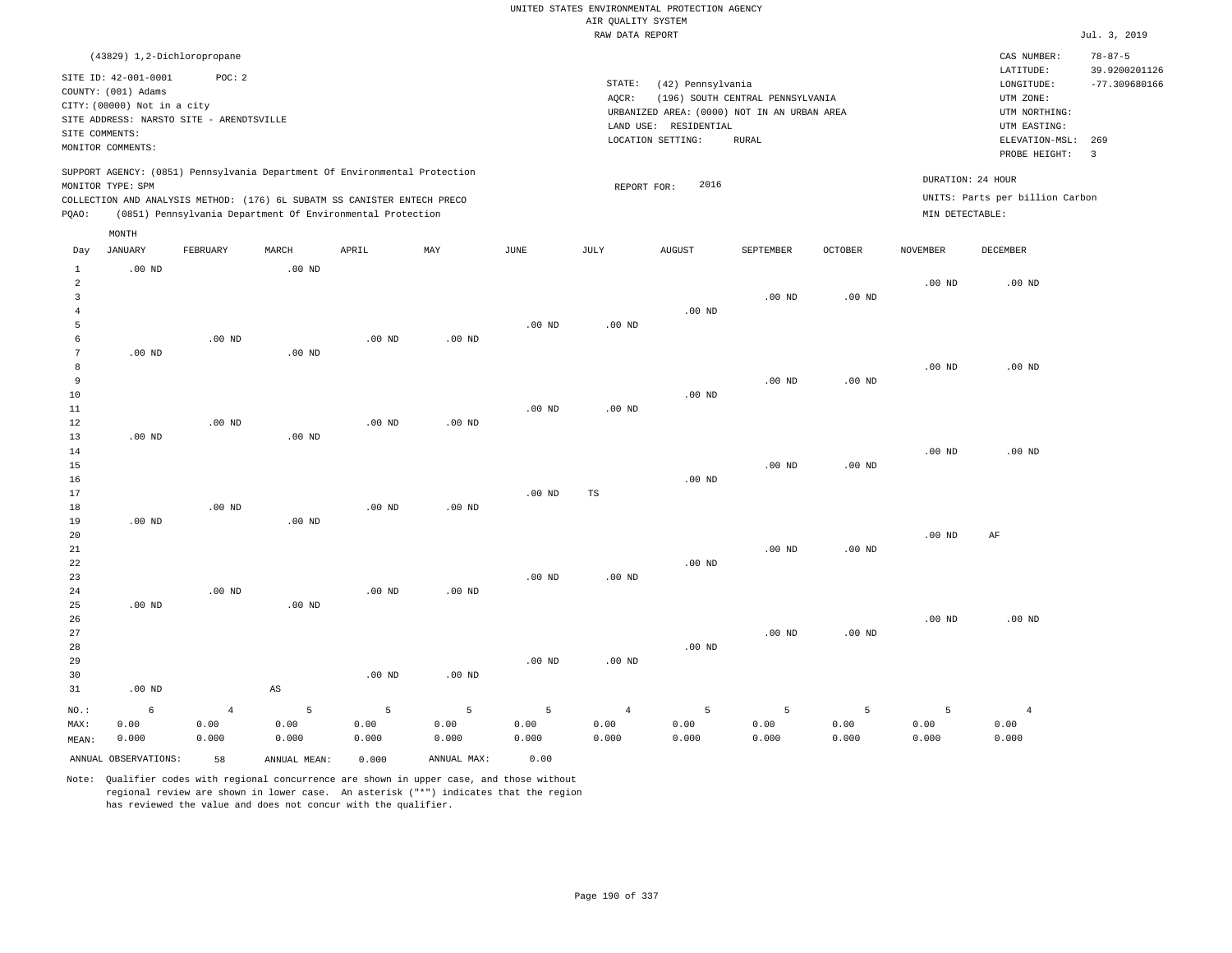|                     |                                          |                        |                                                                            |                   |             |                   |                    | UNITED STATES ENVIRONMENTAL PROTECTION AGENCY |                                  |                            |                   |                                 |                         |
|---------------------|------------------------------------------|------------------------|----------------------------------------------------------------------------|-------------------|-------------|-------------------|--------------------|-----------------------------------------------|----------------------------------|----------------------------|-------------------|---------------------------------|-------------------------|
|                     |                                          |                        |                                                                            |                   |             |                   | AIR QUALITY SYSTEM |                                               |                                  |                            |                   |                                 |                         |
|                     |                                          |                        |                                                                            |                   |             |                   | RAW DATA REPORT    |                                               |                                  |                            |                   |                                 | Jul. 3, 2019            |
|                     | (43829) 1,2-Dichloropropane              |                        |                                                                            |                   |             |                   |                    |                                               |                                  |                            |                   | CAS NUMBER:                     | $78 - 87 - 5$           |
|                     | SITE ID: 42-001-0001                     | POC: 2                 |                                                                            |                   |             |                   |                    |                                               |                                  |                            |                   | LATITUDE:                       | 39.9200201126           |
|                     | COUNTY: (001) Adams                      |                        |                                                                            |                   |             |                   | STATE:             | (42) Pennsylvania                             |                                  |                            |                   | LONGITUDE:                      | $-77.309680166$         |
|                     | CITY: (00000) Not in a city              |                        |                                                                            |                   |             |                   | AQCR:              |                                               | (196) SOUTH CENTRAL PENNSYLVANIA |                            |                   | UTM ZONE:                       |                         |
|                     | SITE ADDRESS: NARSTO SITE - ARENDTSVILLE |                        |                                                                            |                   |             |                   |                    | URBANIZED AREA: (0000) NOT IN AN URBAN AREA   |                                  |                            |                   | UTM NORTHING:                   |                         |
| SITE COMMENTS:      |                                          |                        |                                                                            |                   |             |                   |                    | LAND USE: RESIDENTIAL<br>LOCATION SETTING:    | RURAL                            |                            |                   | UTM EASTING:<br>ELEVATION-MSL:  | 269                     |
|                     | MONITOR COMMENTS:                        |                        |                                                                            |                   |             |                   |                    |                                               |                                  |                            |                   | PROBE HEIGHT:                   | $\overline{\mathbf{3}}$ |
|                     |                                          |                        | SUPPORT AGENCY: (0851) Pennsylvania Department Of Environmental Protection |                   |             |                   |                    |                                               |                                  |                            |                   |                                 |                         |
|                     | MONITOR TYPE: SPM                        |                        |                                                                            |                   |             |                   | REPORT FOR:        | 2017                                          |                                  |                            | DURATION: 24 HOUR |                                 |                         |
|                     |                                          |                        | COLLECTION AND ANALYSIS METHOD: (176) 6L SUBATM SS CANISTER ENTECH PRECO   |                   |             |                   |                    |                                               |                                  |                            |                   | UNITS: Parts per billion Carbon |                         |
| PQAO:               |                                          |                        | (0851) Pennsylvania Department Of Environmental Protection                 |                   |             |                   |                    |                                               |                                  |                            | MIN DETECTABLE:   |                                 |                         |
|                     | MONTH                                    |                        |                                                                            |                   |             |                   |                    |                                               |                                  |                            |                   |                                 |                         |
| Day                 | <b>JANUARY</b>                           | FEBRUARY               | MARCH                                                                      | APRIL             | MAY         | $_{\rm JUNE}$     | JULY               | ${\tt AUGUST}$                                | SEPTEMBER                        | OCTOBER                    | <b>NOVEMBER</b>   | DECEMBER                        |                         |
| $\mathbf{1}$        | $.00$ ND                                 |                        |                                                                            | $.00$ ND          | $.00$ ND    |                   |                    |                                               |                                  |                            |                   |                                 |                         |
| $\overline{a}$      |                                          |                        | $.00$ ND                                                                   |                   |             |                   |                    |                                               |                                  |                            |                   |                                 |                         |
| $\overline{3}$      |                                          |                        |                                                                            |                   |             |                   |                    |                                               |                                  |                            | .00 <sub>ND</sub> | $.00$ ND                        |                         |
| $\overline{4}$      |                                          |                        |                                                                            |                   |             |                   |                    |                                               | $.00$ ND                         | .00 <sub>ND</sub>          |                   |                                 |                         |
| 5                   |                                          |                        |                                                                            |                   |             |                   |                    | $.00$ ND                                      |                                  |                            |                   |                                 |                         |
| 6<br>$\overline{7}$ | $.00$ ND                                 | .00 <sub>ND</sub>      |                                                                            | $.00$ ND          | $.00$ ND    | .00 <sub>ND</sub> | $.00$ ND           |                                               |                                  |                            |                   |                                 |                         |
| 8                   |                                          |                        | $.00$ ND                                                                   |                   |             |                   |                    |                                               |                                  |                            |                   |                                 |                         |
| 9                   |                                          |                        |                                                                            |                   |             |                   |                    |                                               |                                  |                            | .00 <sub>ND</sub> | $.00$ ND                        |                         |
| 10                  |                                          |                        |                                                                            |                   |             |                   |                    |                                               | $.00$ ND                         | $.00$ ND                   |                   |                                 |                         |
| 11                  |                                          |                        |                                                                            |                   |             |                   |                    | $.00$ ND                                      |                                  |                            |                   |                                 |                         |
| 12                  |                                          | $.00$ ND               |                                                                            |                   |             | $.00$ ND          | .00 <sub>ND</sub>  |                                               |                                  |                            |                   |                                 |                         |
| 13                  | $.00$ ND                                 |                        |                                                                            | $.00$ ND          | $.00$ ND    |                   |                    |                                               |                                  |                            |                   |                                 |                         |
| 14                  |                                          |                        | $.00$ ND                                                                   |                   |             |                   |                    |                                               |                                  |                            |                   |                                 |                         |
| 15                  |                                          |                        |                                                                            |                   |             |                   |                    |                                               |                                  |                            | .00 <sub>ND</sub> | $.00$ ND                        |                         |
| 16                  |                                          |                        |                                                                            |                   |             |                   |                    |                                               | $.00$ ND                         | $\mathop{\rm AM}\nolimits$ |                   |                                 |                         |
| 17<br>18            |                                          | $.00$ ND               |                                                                            |                   |             | .08SQ             | $.00$ ND           | $.00$ ND                                      |                                  |                            |                   |                                 |                         |
| 19                  | .00 <sub>ND</sub>                        |                        |                                                                            | $.00$ ND          | $_{\rm AS}$ |                   |                    |                                               |                                  |                            |                   |                                 |                         |
| 20                  |                                          |                        | $.00$ ND                                                                   |                   |             |                   |                    |                                               |                                  |                            |                   |                                 |                         |
| 21                  |                                          |                        |                                                                            |                   |             |                   |                    |                                               |                                  |                            | .00 <sub>ND</sub> | $.00$ ND                        |                         |
| 22                  |                                          |                        |                                                                            |                   |             |                   |                    |                                               | $.00$ ND                         | $.00$ ND                   |                   |                                 |                         |
| 23                  |                                          |                        |                                                                            |                   |             |                   |                    | $.00$ ND                                      |                                  |                            |                   |                                 |                         |
| 24                  |                                          | AF                     |                                                                            |                   |             | $.00$ ND          | $.00$ ND           |                                               |                                  |                            |                   |                                 |                         |
| 25                  | .00 <sub>ND</sub>                        |                        |                                                                            | .00 <sub>ND</sub> | $.00$ ND    |                   |                    |                                               |                                  |                            |                   |                                 |                         |
| 26                  |                                          |                        | $.00$ ND                                                                   |                   |             |                   |                    |                                               |                                  |                            |                   |                                 |                         |
| 27                  |                                          |                        |                                                                            |                   |             |                   |                    |                                               |                                  |                            | .00 <sub>ND</sub> | $.00$ ND                        |                         |
| 28<br>29            |                                          |                        |                                                                            |                   |             |                   |                    | $.00$ ND                                      | .00 <sub>ND</sub>                | $.00$ ND                   |                   |                                 |                         |
| 30                  |                                          |                        |                                                                            |                   |             | .00 <sub>ND</sub> | .00 <sub>ND</sub>  |                                               |                                  |                            |                   |                                 |                         |
| 31                  | $.00$ ND                                 |                        |                                                                            |                   | $.00$ ND    |                   |                    |                                               |                                  |                            |                   |                                 |                         |
|                     |                                          |                        |                                                                            |                   |             |                   |                    |                                               |                                  |                            |                   |                                 |                         |
| NO.:<br>MAX:        | 6<br>0.00                                | $\overline{3}$<br>0.00 | $\overline{5}$<br>0.00                                                     | 5<br>0.00         | 5<br>0.00   | 5<br>.08          | 5<br>0.00          | 5<br>0.00                                     | 5<br>0.00                        | $\overline{4}$<br>0.00     | 5<br>0.00         | 5<br>0.00                       |                         |
| MEAN:               | 0.000                                    | 0.000                  | 0.000                                                                      | 0.000             | 0.000       | .016              | 0.000              | 0.000                                         | 0.000                            | 0.000                      | 0.000             | 0.000                           |                         |
|                     |                                          |                        |                                                                            |                   |             |                   |                    |                                               |                                  |                            |                   |                                 |                         |
|                     | ANNUAL OBSERVATIONS:                     | 58                     | ANNUAL, MEAN:                                                              | .001              | ANNUAL MAX: | .08               |                    |                                               |                                  |                            |                   |                                 |                         |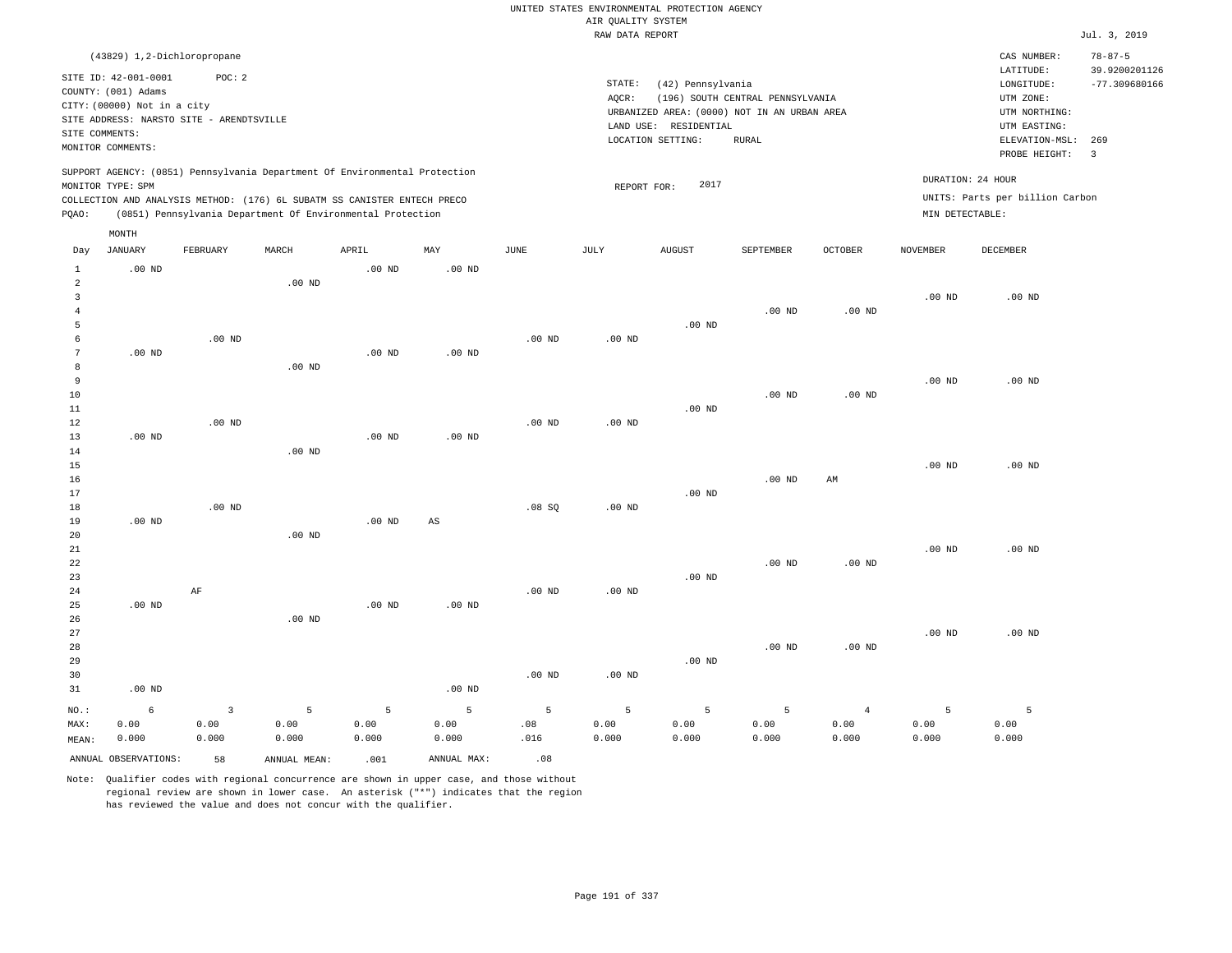|                       |                                          |                   |                                                                            |                |                        |                        |                    | UNITED STATES ENVIRONMENTAL PROTECTION AGENCY |                                             |          |                   |                                 |                                |
|-----------------------|------------------------------------------|-------------------|----------------------------------------------------------------------------|----------------|------------------------|------------------------|--------------------|-----------------------------------------------|---------------------------------------------|----------|-------------------|---------------------------------|--------------------------------|
|                       |                                          |                   |                                                                            |                |                        |                        | AIR QUALITY SYSTEM |                                               |                                             |          |                   |                                 |                                |
|                       |                                          |                   |                                                                            |                |                        |                        | RAW DATA REPORT    |                                               |                                             |          |                   |                                 | Jul. 3, 2019                   |
|                       | (43829) 1,2-Dichloropropane              |                   |                                                                            |                |                        |                        |                    |                                               |                                             |          |                   | CAS NUMBER:                     | $78 - 87 - 5$                  |
|                       | SITE ID: 42-001-0001                     | POC: 2            |                                                                            |                |                        |                        |                    |                                               |                                             |          |                   | LATITUDE:                       | 39.9200201126                  |
|                       | COUNTY: (001) Adams                      |                   |                                                                            |                |                        |                        | STATE:             | (42) Pennsylvania                             |                                             |          |                   | LONGITUDE:                      | $-77.309680166$                |
|                       | CITY: (00000) Not in a city              |                   |                                                                            |                |                        |                        | AQCR:              |                                               | (196) SOUTH CENTRAL PENNSYLVANIA            |          |                   | UTM ZONE:                       |                                |
|                       | SITE ADDRESS: NARSTO SITE - ARENDTSVILLE |                   |                                                                            |                |                        |                        |                    |                                               | URBANIZED AREA: (0000) NOT IN AN URBAN AREA |          |                   | UTM NORTHING:                   |                                |
| SITE COMMENTS:        |                                          |                   |                                                                            |                |                        |                        |                    | LAND USE: RESIDENTIAL                         |                                             |          |                   | UTM EASTING:                    |                                |
|                       | MONITOR COMMENTS:                        |                   |                                                                            |                |                        |                        |                    | LOCATION SETTING:                             | <b>RURAL</b>                                |          |                   | ELEVATION-MSL:<br>PROBE HEIGHT: | 269<br>$\overline{\mathbf{3}}$ |
|                       | MONITOR TYPE: SPM                        |                   | SUPPORT AGENCY: (0851) Pennsylvania Department Of Environmental Protection |                |                        |                        | REPORT FOR:        | 2018                                          |                                             |          |                   | DURATION: 24 HOUR               |                                |
|                       |                                          |                   | COLLECTION AND ANALYSIS METHOD: (176) 6L SUBATM SS CANISTER ENTECH PRECO   |                |                        |                        |                    |                                               |                                             |          |                   | UNITS: Parts per billion Carbon |                                |
| PQAO:                 |                                          |                   | (0851) Pennsylvania Department Of Environmental Protection                 |                |                        |                        |                    |                                               |                                             |          |                   | MIN DETECTABLE: .1364175        |                                |
|                       | MONTH                                    |                   |                                                                            |                |                        |                        |                    |                                               |                                             |          |                   |                                 |                                |
| Day                   | <b>JANUARY</b>                           | FEBRUARY          | MARCH                                                                      | APRIL          | MAY                    | <b>JUNE</b>            | JULY               | <b>AUGUST</b>                                 | SEPTEMBER                                   | OCTOBER  | NOVEMBER          | DECEMBER                        |                                |
| $\mathbf{1}$          |                                          | $.00$ ND          |                                                                            |                |                        | $.00$ ND               | .00 <sub>ND</sub>  |                                               |                                             |          |                   |                                 |                                |
| $\overline{a}$        | $.00$ ND                                 |                   |                                                                            | $.00$ ND       | $.00$ ND               |                        |                    |                                               |                                             |          |                   |                                 |                                |
| $\mathbf{3}$          |                                          |                   | $.00$ ND                                                                   |                |                        |                        |                    |                                               |                                             |          |                   |                                 |                                |
| $\overline{4}$        |                                          |                   |                                                                            |                |                        |                        |                    |                                               |                                             |          | .00 <sub>ND</sub> | $.00$ ND                        |                                |
| 5                     |                                          |                   |                                                                            |                |                        |                        |                    |                                               | $.00$ ND                                    | $.00$ ND |                   |                                 |                                |
| 6<br>$\boldsymbol{7}$ |                                          | .00 <sub>ND</sub> |                                                                            |                |                        | $\mathbb{A}\mathbb{M}$ | $.00$ ND           | $.00$ ND                                      |                                             |          |                   |                                 |                                |
| 8                     | $.00$ ND                                 |                   |                                                                            | $.00$ ND       | $.00$ ND               |                        |                    |                                               |                                             |          |                   |                                 |                                |
| 9                     |                                          |                   | $.00$ ND                                                                   |                |                        |                        |                    |                                               |                                             |          |                   |                                 |                                |
| 10                    |                                          |                   |                                                                            |                |                        |                        |                    |                                               |                                             |          | $.00$ ND          | $.00$ ND                        |                                |
| 11                    |                                          |                   |                                                                            |                |                        |                        |                    |                                               | $.00$ ND                                    | $.00$ ND |                   |                                 |                                |
| 12                    |                                          |                   |                                                                            |                |                        |                        |                    | $.00$ ND                                      |                                             |          |                   |                                 |                                |
| 13                    |                                          | $.00$ ND          |                                                                            |                |                        | $.00$ ND               | $.00$ ND           |                                               |                                             |          |                   |                                 |                                |
| 14                    | $.00$ ND                                 |                   |                                                                            | $.00$ ND       | $.00$ ND               |                        |                    |                                               |                                             |          |                   |                                 |                                |
| 15                    |                                          |                   | $.00$ ND                                                                   |                |                        |                        |                    |                                               |                                             |          |                   |                                 |                                |
| 16                    |                                          |                   |                                                                            |                |                        |                        |                    |                                               |                                             |          | $.00$ ND          | $.00$ ND                        |                                |
| 17                    |                                          |                   |                                                                            |                |                        |                        |                    |                                               | $.00$ ND                                    | $.00$ ND |                   |                                 |                                |
| 18<br>19              |                                          | $.00$ ND          |                                                                            |                |                        | $.00$ ND               | $.00$ ND           | $.00$ ND                                      |                                             |          |                   |                                 |                                |
| 20                    | $.00$ ND                                 |                   |                                                                            | $.00$ ND       | $.00$ ND               |                        |                    |                                               |                                             |          |                   |                                 |                                |
| 21                    |                                          |                   | .00 <sub>ND</sub>                                                          |                |                        |                        |                    |                                               |                                             |          |                   |                                 |                                |
| 22                    |                                          |                   |                                                                            |                |                        |                        |                    |                                               |                                             |          | .00 <sub>ND</sub> | $.00$ ND                        |                                |
| 23                    |                                          |                   |                                                                            |                |                        |                        |                    |                                               | $.00$ ND                                    | $.00$ ND |                   |                                 |                                |
| 24                    |                                          |                   |                                                                            |                |                        |                        |                    | .00 <sub>ND</sub>                             |                                             |          |                   |                                 |                                |
| 25                    |                                          | $.00$ ND          |                                                                            |                |                        | $.00$ ND               | .00 <sub>ND</sub>  |                                               |                                             |          |                   |                                 |                                |
| 26                    | $.00$ ND                                 |                   |                                                                            | AS             | $\mathbb{A}\mathbb{S}$ |                        |                    |                                               |                                             |          |                   |                                 |                                |
| 27                    |                                          |                   | $.00$ ND                                                                   |                |                        |                        |                    |                                               |                                             |          |                   |                                 |                                |
| 28                    |                                          |                   |                                                                            |                |                        |                        |                    |                                               |                                             |          | AS                | $.00$ ND                        |                                |
| 29                    |                                          |                   |                                                                            |                |                        |                        |                    |                                               | $.00$ ND                                    | $.00$ ND |                   |                                 |                                |
| 30                    |                                          |                   |                                                                            |                |                        |                        |                    | $.00$ ND                                      |                                             |          |                   |                                 |                                |
| 31                    |                                          |                   |                                                                            |                |                        |                        | .00 <sub>ND</sub>  |                                               |                                             |          |                   |                                 |                                |
| NO.:                  | 5                                        | 5                 | $\overline{5}$                                                             | $\overline{4}$ | $\overline{4}$         | $\overline{4}$         | 6                  | 5                                             | 5                                           | 5        | $\overline{4}$    | 5                               |                                |
| MAX:                  | 0.00                                     | 0.00              | 0.00                                                                       | 0.00           | 0.00                   | 0.00                   | 0.00               | 0.00                                          | 0.00                                        | 0.00     | 0.00              | 0.00                            |                                |
| MEAN:                 | 0.000                                    | 0.000             | 0.000                                                                      | 0.000          | 0.000                  | 0.000                  | 0.000              | 0.000                                         | 0.000                                       | 0.000    | 0.000             | 0.000                           |                                |
|                       | ANNUAL OBSERVATIONS:                     | 57                | ANNUAL MEAN:                                                               | 0.000          | ANNUAL MAX:            | 0.00                   |                    |                                               |                                             |          |                   |                                 |                                |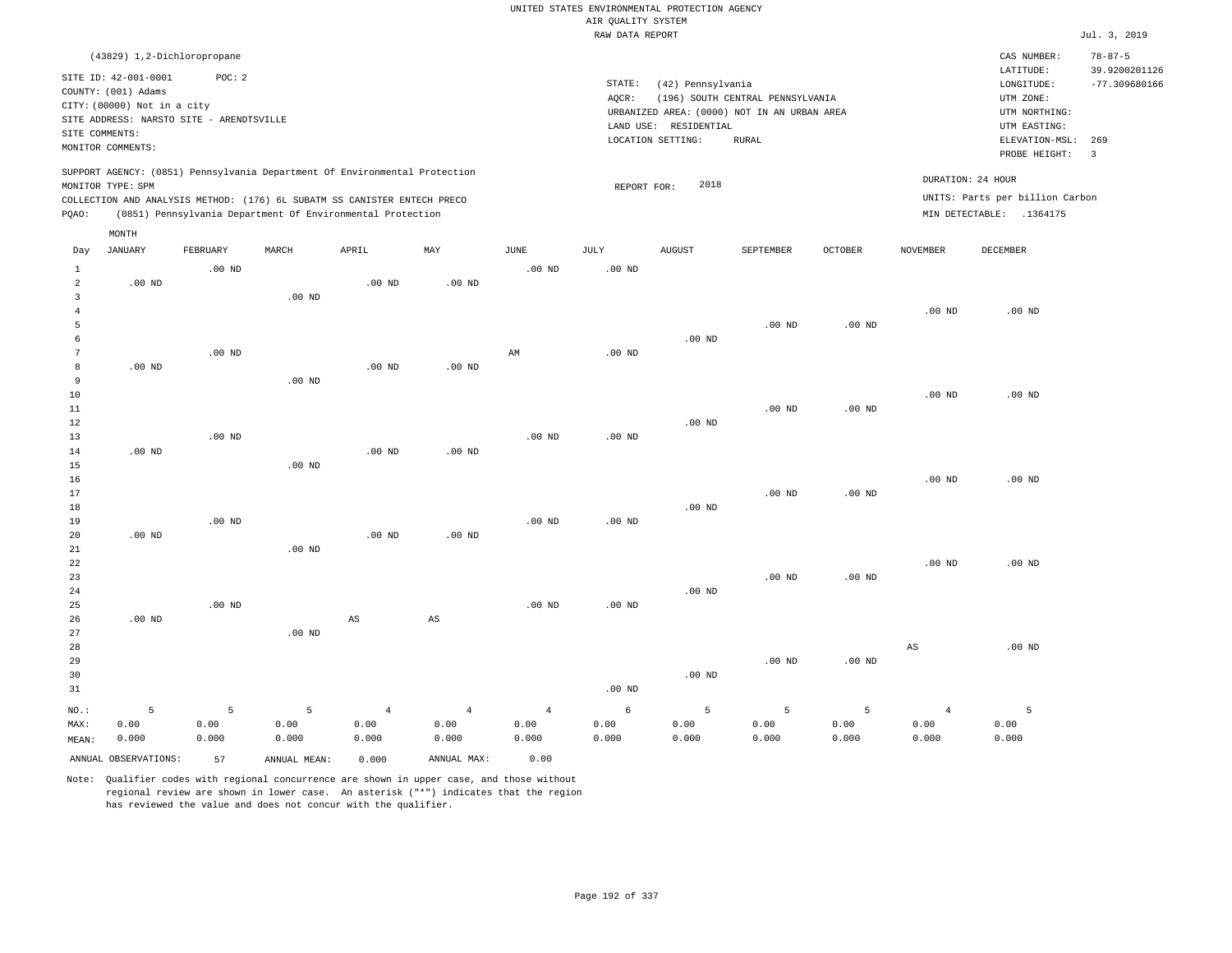|                                |                                             |                        |                                                                            |                        |                        |                   | AIR QUALITY SYSTEM | UNITED STATES ENVIRONMENTAL PROTECTION AGENCY |                                                                                 |                   |                        |                                 |                                   |
|--------------------------------|---------------------------------------------|------------------------|----------------------------------------------------------------------------|------------------------|------------------------|-------------------|--------------------|-----------------------------------------------|---------------------------------------------------------------------------------|-------------------|------------------------|---------------------------------|-----------------------------------|
|                                |                                             |                        |                                                                            |                        |                        |                   | RAW DATA REPORT    |                                               |                                                                                 |                   |                        |                                 | Jul. 3, 2019                      |
|                                | (43830) trans-1,3-Dichloropropene           |                        |                                                                            |                        |                        |                   |                    |                                               |                                                                                 |                   |                        | CAS NUMBER:<br>LATITUDE:        | $10061 - 02 - 6$<br>39.9200201126 |
|                                | SITE ID: 42-001-0001<br>COUNTY: (001) Adams | POC: 2                 |                                                                            |                        |                        |                   | STATE:             | (42) Pennsylvania                             |                                                                                 |                   |                        | LONGITUDE:                      | $-77.309680166$                   |
|                                | CITY: (00000) Not in a city                 |                        |                                                                            |                        |                        |                   | AQCR:              |                                               | (196) SOUTH CENTRAL PENNSYLVANIA<br>URBANIZED AREA: (0000) NOT IN AN URBAN AREA |                   |                        | UTM ZONE:<br>UTM NORTHING:      |                                   |
|                                | SITE ADDRESS: NARSTO SITE - ARENDTSVILLE    |                        |                                                                            |                        |                        |                   |                    | LAND USE: RESIDENTIAL                         |                                                                                 |                   |                        | UTM EASTING:                    |                                   |
|                                | SITE COMMENTS:<br>MONITOR COMMENTS:         |                        |                                                                            |                        |                        |                   |                    | LOCATION SETTING:                             | <b>RURAL</b>                                                                    |                   |                        | ELEVATION-MSL:<br>PROBE HEIGHT: | 269<br>$\overline{3}$             |
|                                |                                             |                        | SUPPORT AGENCY: (0851) Pennsylvania Department Of Environmental Protection |                        |                        |                   |                    |                                               |                                                                                 |                   | DURATION: 24 HOUR      |                                 |                                   |
|                                | MONITOR TYPE: SPM                           |                        | COLLECTION AND ANALYSIS METHOD: (176) 6L SUBATM SS CANISTER ENTECH PRECO   |                        |                        |                   | REPORT FOR:        | 2013                                          |                                                                                 |                   |                        | UNITS: Parts per billion Carbon |                                   |
| PQAO:                          |                                             |                        | (0851) Pennsylvania Department Of Environmental Protection                 |                        |                        |                   |                    |                                               |                                                                                 |                   | MIN DETECTABLE:        |                                 |                                   |
|                                | MONTH                                       |                        |                                                                            |                        |                        |                   |                    |                                               |                                                                                 |                   |                        |                                 |                                   |
| Day                            | <b>JANUARY</b>                              | FEBRUARY               | MARCH                                                                      | APRIL                  | MAY                    | <b>JUNE</b>       | JULY               | <b>AUGUST</b>                                 | <b>SEPTEMBER</b>                                                                | <b>OCTOBER</b>    | <b>NOVEMBER</b>        | DECEMBER                        |                                   |
| $\mathbf{1}$<br>$\overline{a}$ |                                             |                        |                                                                            |                        |                        |                   |                    | $\rm AF$                                      | $_{\rm AS}$                                                                     | $.00$ ND          |                        |                                 |                                   |
| $\overline{\mathbf{3}}$        |                                             | .00 <sub>ND</sub>      |                                                                            |                        |                        | $.00$ ND          | $.00$ ND           |                                               |                                                                                 |                   |                        |                                 |                                   |
| $\overline{4}$                 | AF                                          |                        |                                                                            | .00 <sub>ND</sub>      | $.00$ ND               |                   |                    |                                               |                                                                                 |                   |                        |                                 |                                   |
| 5                              |                                             |                        | $.00$ ND                                                                   |                        |                        |                   |                    |                                               |                                                                                 |                   |                        |                                 |                                   |
| $\epsilon$                     |                                             |                        |                                                                            |                        |                        |                   |                    |                                               |                                                                                 |                   | $.00$ ND               | $\rm AF$                        |                                   |
| 7                              |                                             |                        |                                                                            |                        |                        |                   |                    |                                               | $.00$ ND                                                                        | $\rm AF$          |                        |                                 |                                   |
| 8<br>$\overline{9}$            |                                             | $.00$ ND               |                                                                            |                        |                        | $.00$ ND          | $.00$ ND           | $.00$ ND                                      |                                                                                 |                   |                        |                                 |                                   |
| $10$                           | AF                                          |                        |                                                                            | $.00$ ND               | .00 <sub>ND</sub>      |                   |                    |                                               |                                                                                 |                   |                        |                                 |                                   |
| $1\,1$                         |                                             |                        | $.00$ ND                                                                   |                        |                        |                   |                    |                                               |                                                                                 |                   |                        |                                 |                                   |
| 12                             |                                             |                        |                                                                            |                        |                        |                   |                    |                                               |                                                                                 |                   | .00 <sub>ND</sub>      | AF                              |                                   |
| 13                             |                                             |                        |                                                                            |                        |                        |                   |                    |                                               | .00 <sub>ND</sub>                                                               | $.00$ ND          |                        |                                 |                                   |
| 14                             |                                             |                        |                                                                            |                        |                        |                   |                    | $.00$ ND                                      |                                                                                 |                   |                        |                                 |                                   |
| 15                             |                                             | AF                     |                                                                            |                        |                        | .00 <sub>ND</sub> | .00 <sub>ND</sub>  |                                               |                                                                                 |                   |                        |                                 |                                   |
| 16                             | $.00$ ND                                    |                        |                                                                            | $.00$ ND               | $.00$ ND               |                   |                    |                                               |                                                                                 |                   |                        |                                 |                                   |
| 17<br>18                       |                                             |                        | .00 <sub>ND</sub>                                                          |                        |                        |                   |                    |                                               |                                                                                 |                   |                        | $.00$ ND                        |                                   |
| 19                             |                                             |                        |                                                                            |                        |                        |                   |                    |                                               | $.00$ ND                                                                        | .00 <sub>ND</sub> | AF                     |                                 |                                   |
| 20                             |                                             |                        |                                                                            |                        |                        |                   |                    | .00CL                                         |                                                                                 |                   |                        |                                 |                                   |
| 21                             |                                             | $.00$ ND               |                                                                            |                        |                        | .00 <sub>ND</sub> | $.00$ ND           |                                               |                                                                                 |                   |                        |                                 |                                   |
| 22                             | $.00$ ND                                    |                        |                                                                            | .00 <sub>ND</sub>      | $.00$ ND               |                   |                    |                                               |                                                                                 |                   |                        |                                 |                                   |
| 23                             |                                             |                        | $.00$ ND                                                                   |                        |                        |                   |                    |                                               |                                                                                 |                   |                        |                                 |                                   |
| 24                             |                                             |                        |                                                                            |                        |                        |                   |                    |                                               |                                                                                 |                   | $\rm AF$               | $_{\rm AS}$                     |                                   |
| 25                             |                                             |                        |                                                                            |                        |                        |                   |                    |                                               | .00 <sub>ND</sub>                                                               | $.00$ ND          |                        |                                 |                                   |
| 26                             |                                             |                        |                                                                            |                        |                        |                   |                    | .00 <sub>ND</sub>                             |                                                                                 |                   |                        |                                 |                                   |
| 27<br>28                       | $.00$ ND                                    | $.00$ ND               |                                                                            | $.00$ ND               | $.00$ ND               | .00 <sub>ND</sub> | $.00$ ND           |                                               |                                                                                 |                   |                        |                                 |                                   |
| 29                             |                                             |                        | .00 <sub>ND</sub>                                                          |                        |                        |                   |                    |                                               |                                                                                 |                   |                        |                                 |                                   |
| 30                             |                                             |                        |                                                                            |                        |                        |                   |                    |                                               |                                                                                 |                   | $\rm AF$               | $.00$ ND                        |                                   |
| 31                             |                                             |                        |                                                                            |                        |                        |                   |                    |                                               |                                                                                 | $.00$ ND          |                        |                                 |                                   |
|                                |                                             |                        |                                                                            |                        |                        |                   |                    |                                               |                                                                                 |                   |                        |                                 |                                   |
| NO.:<br>MAX:                   | $\overline{\mathbf{3}}$<br>0.00             | $\overline{4}$<br>0.00 | 5<br>0.00                                                                  | $\overline{5}$<br>0.00 | $\overline{5}$<br>0.00 | 5<br>0.00         | 5<br>0.00          | $\overline{4}$<br>0.00                        | $\overline{4}$<br>0.00                                                          | 5<br>0.00         | $\overline{a}$<br>0.00 | $\overline{a}$<br>0.00          |                                   |
| MEAN:                          | 0.000                                       | 0.000                  | 0.000                                                                      | 0.000                  | 0.000                  | 0.000             | 0.000              | 0.000                                         | 0.000                                                                           | 0.000             | 0.000                  | 0.000                           |                                   |
|                                |                                             |                        |                                                                            |                        |                        |                   |                    |                                               |                                                                                 |                   |                        |                                 |                                   |
|                                | ANNUAL OBSERVATIONS:                        | 49                     | ANNUAL, MEAN:                                                              | 0.000                  | ANNUAL MAX:            | 0.00              |                    |                                               |                                                                                 |                   |                        |                                 |                                   |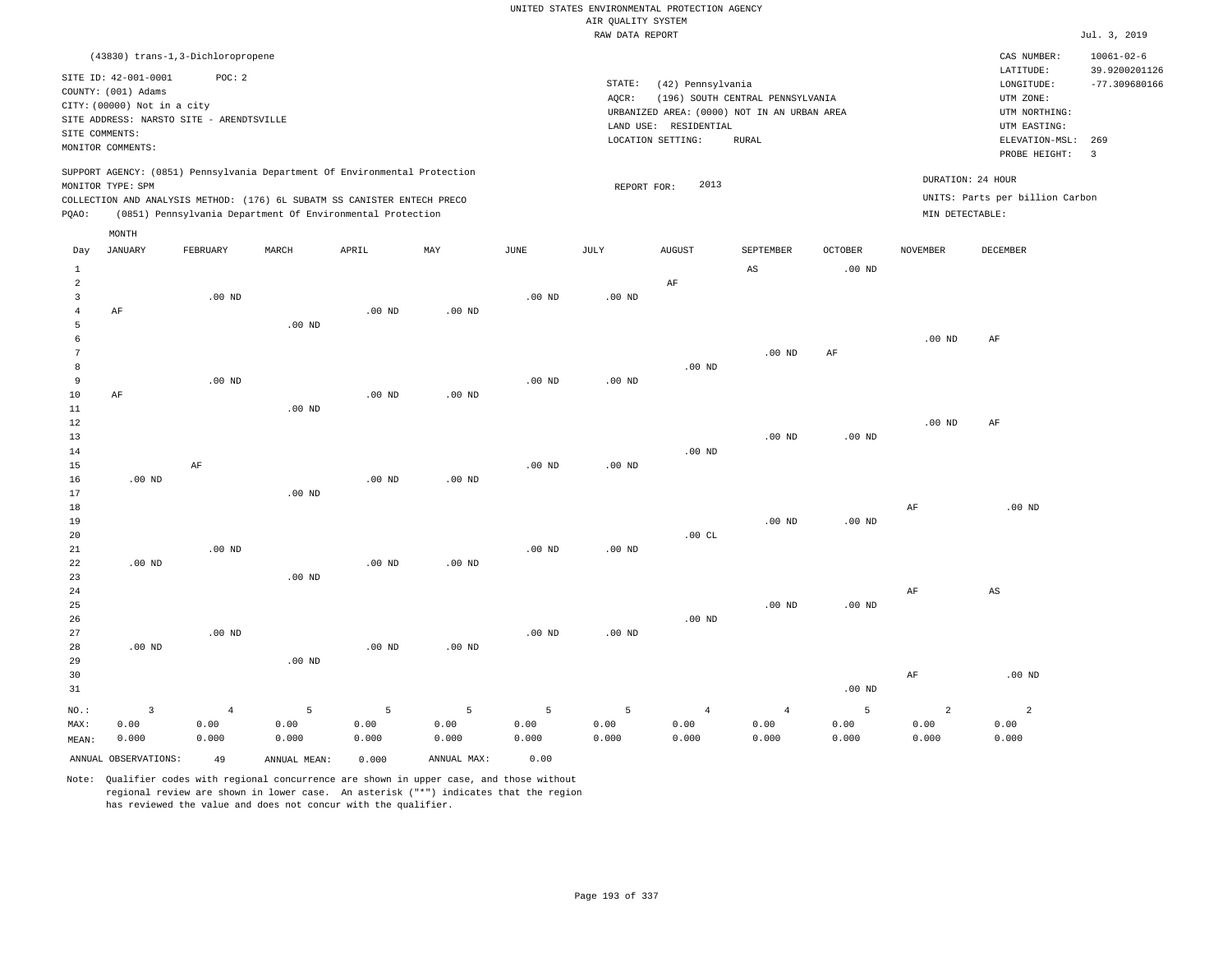|                                           |                                             |                   |                                                                            |                   |                   |                   | AIR QUALITY SYSTEM | UNITED STATES ENVIRONMENTAL PROTECTION AGENCY |                                  |                   |                   |                                 |                                   |
|-------------------------------------------|---------------------------------------------|-------------------|----------------------------------------------------------------------------|-------------------|-------------------|-------------------|--------------------|-----------------------------------------------|----------------------------------|-------------------|-------------------|---------------------------------|-----------------------------------|
|                                           |                                             |                   |                                                                            |                   |                   |                   | RAW DATA REPORT    |                                               |                                  |                   |                   |                                 | Jul. 3, 2019                      |
|                                           | (43830) trans-1,3-Dichloropropene           |                   |                                                                            |                   |                   |                   |                    |                                               |                                  |                   |                   | CAS NUMBER:<br>LATITUDE:        | $10061 - 02 - 6$<br>39.9200201126 |
|                                           | SITE ID: 42-001-0001<br>COUNTY: (001) Adams | POC: 2            |                                                                            |                   |                   |                   | STATE:             | (42) Pennsylvania                             |                                  |                   |                   | LONGITUDE:                      | $-77.309680166$                   |
|                                           | CITY: (00000) Not in a city                 |                   |                                                                            |                   |                   |                   | AQCR:              |                                               | (196) SOUTH CENTRAL PENNSYLVANIA |                   |                   | UTM ZONE:                       |                                   |
|                                           | SITE ADDRESS: NARSTO SITE - ARENDTSVILLE    |                   |                                                                            |                   |                   |                   |                    | URBANIZED AREA: (0000) NOT IN AN URBAN AREA   |                                  |                   |                   | UTM NORTHING:                   |                                   |
| SITE COMMENTS:                            |                                             |                   |                                                                            |                   |                   |                   |                    | LAND USE: RESIDENTIAL<br>LOCATION SETTING:    | <b>RURAL</b>                     |                   |                   | UTM EASTING:<br>ELEVATION-MSL:  | 269                               |
|                                           | MONITOR COMMENTS:                           |                   |                                                                            |                   |                   |                   |                    |                                               |                                  |                   |                   | PROBE HEIGHT:                   | $\overline{3}$                    |
|                                           |                                             |                   | SUPPORT AGENCY: (0851) Pennsylvania Department Of Environmental Protection |                   |                   |                   |                    | 2014                                          |                                  |                   | DURATION: 24 HOUR |                                 |                                   |
|                                           | MONITOR TYPE: SPM                           |                   | COLLECTION AND ANALYSIS METHOD: (176) 6L SUBATM SS CANISTER ENTECH PRECO   |                   |                   |                   | REPORT FOR:        |                                               |                                  |                   |                   | UNITS: Parts per billion Carbon |                                   |
| PQAO:                                     |                                             |                   | (0851) Pennsylvania Department Of Environmental Protection                 |                   |                   |                   |                    |                                               |                                  |                   | MIN DETECTABLE:   |                                 |                                   |
|                                           | MONTH                                       |                   |                                                                            |                   |                   |                   |                    |                                               |                                  |                   |                   |                                 |                                   |
| Day                                       | <b>JANUARY</b>                              | FEBRUARY          | MARCH                                                                      | APRIL             | MAX               | <b>JUNE</b>       | <b>JULY</b>        | <b>AUGUST</b>                                 | SEPTEMBER                        | <b>OCTOBER</b>    | <b>NOVEMBER</b>   | <b>DECEMBER</b>                 |                                   |
| $\,1\,$                                   |                                             |                   |                                                                            |                   |                   |                   |                    |                                               |                                  |                   | .00 <sub>ND</sub> | AF                              |                                   |
| $\overline{a}$<br>$\overline{\mathbf{3}}$ |                                             |                   |                                                                            |                   |                   |                   |                    | .00 <sub>ND</sub>                             | $.00$ ND                         | .00 <sub>ND</sub> |                   |                                 |                                   |
| $\overline{4}$                            |                                             | .00 <sub>ND</sub> |                                                                            |                   |                   | $.00$ ND          | $.00$ ND           |                                               |                                  |                   |                   |                                 |                                   |
| 5                                         | AS                                          |                   |                                                                            | .00 <sub>ND</sub> | $.00$ ND          |                   |                    |                                               |                                  |                   |                   |                                 |                                   |
| 6                                         |                                             |                   | $.00$ ND                                                                   |                   |                   |                   |                    |                                               |                                  |                   |                   |                                 |                                   |
| $\overline{7}$                            |                                             |                   |                                                                            |                   |                   |                   |                    |                                               |                                  |                   | $.00$ ND          | $.00$ ND                        |                                   |
| 8                                         |                                             |                   |                                                                            |                   |                   |                   |                    |                                               | $.00$ ND                         | $.00$ ND          |                   |                                 |                                   |
| $\overline{9}$<br>10                      |                                             | $.00$ ND          |                                                                            |                   |                   | $.00$ ND          | $.00$ ND           | $.00$ ND                                      |                                  |                   |                   |                                 |                                   |
| $1\,1$                                    | $.00$ ND                                    |                   |                                                                            | .00 <sub>ND</sub> | .00 <sub>ND</sub> |                   |                    |                                               |                                  |                   |                   |                                 |                                   |
| 12                                        |                                             |                   | .00 <sub>ND</sub>                                                          |                   |                   |                   |                    |                                               |                                  |                   |                   |                                 |                                   |
| 13                                        |                                             |                   |                                                                            |                   |                   |                   |                    |                                               |                                  |                   | .00 <sub>ND</sub> | $.00$ ND                        |                                   |
| 14                                        |                                             |                   |                                                                            |                   |                   |                   |                    |                                               | .00 <sub>ND</sub>                | .00 <sub>ND</sub> |                   |                                 |                                   |
| 15                                        |                                             |                   |                                                                            |                   |                   |                   |                    | $.00$ ND                                      |                                  |                   |                   |                                 |                                   |
| 16<br>17                                  | $.00$ ND                                    | $.00$ ND          |                                                                            | $.00$ ND          | $.00$ ND          | $.00$ ND          | $.00$ ND           |                                               |                                  |                   |                   |                                 |                                   |
| 18                                        |                                             |                   | .00 <sub>ND</sub>                                                          |                   |                   |                   |                    |                                               |                                  |                   |                   |                                 |                                   |
| 19                                        |                                             |                   |                                                                            |                   |                   |                   |                    |                                               |                                  |                   | $.00$ ND          | $.00$ ND                        |                                   |
| 20                                        |                                             |                   |                                                                            |                   |                   |                   |                    |                                               | AF                               | .00 <sub>ND</sub> |                   |                                 |                                   |
| 21                                        |                                             |                   |                                                                            |                   |                   |                   |                    | .00 <sub>ND</sub>                             |                                  |                   |                   |                                 |                                   |
| 22                                        |                                             | .00 <sub>ND</sub> |                                                                            |                   |                   | $.00$ ND          | .00 <sub>ND</sub>  |                                               |                                  |                   |                   |                                 |                                   |
| 23<br>24                                  | $.00$ ND                                    |                   | $.00$ ND                                                                   | $.00$ ND          | $.00$ ND          |                   |                    |                                               |                                  |                   |                   |                                 |                                   |
| 25                                        |                                             |                   |                                                                            |                   |                   |                   |                    |                                               |                                  |                   | $.00$ ND          | .00 <sub>ND</sub>               |                                   |
| 26                                        |                                             |                   |                                                                            |                   |                   |                   |                    |                                               | $.00$ ND                         | $_{\rm AS}$       |                   |                                 |                                   |
| 27                                        |                                             |                   |                                                                            |                   |                   |                   |                    | $\mathbb{A}\mathbb{S}$                        |                                  |                   |                   |                                 |                                   |
| 28                                        |                                             | .00 <sub>ND</sub> |                                                                            |                   |                   | .00 <sub>ND</sub> | $.00$ ND           |                                               |                                  |                   |                   |                                 |                                   |
| 29                                        | .00 <sub>ND</sub>                           |                   |                                                                            | $\rm{AF}$         | $.00$ ND          |                   |                    |                                               |                                  |                   |                   |                                 |                                   |
| 30<br>31                                  |                                             |                   | $.00$ ND                                                                   |                   |                   |                   |                    |                                               |                                  |                   |                   | $.00$ ND                        |                                   |
|                                           |                                             |                   |                                                                            |                   |                   |                   |                    |                                               |                                  |                   |                   |                                 |                                   |
| NO.:                                      | $\overline{4}$                              | 5                 | 5                                                                          | $\overline{4}$    | 5                 | 5                 | 5                  | $\overline{4}$                                | $\overline{4}$                   | $\sqrt{4}$        | 5                 | 5                               |                                   |
| MAX:                                      | 0.00<br>0.000                               | 0.00<br>0.000     | 0.00<br>0.000                                                              | 0.00<br>0.000     | 0.00<br>0.000     | 0.00<br>0.000     | 0.00<br>0.000      | 0.00<br>0.000                                 | 0.00<br>0.000                    | 0.00<br>0.000     | 0.00<br>0.000     | 0.00<br>0.000                   |                                   |
| MEAN:                                     |                                             |                   |                                                                            |                   |                   |                   |                    |                                               |                                  |                   |                   |                                 |                                   |
|                                           | ANNUAL OBSERVATIONS:                        | 55                | ANNUAL MEAN:                                                               | 0.000             | ANNUAL MAX:       | 0.00              |                    |                                               |                                  |                   |                   |                                 |                                   |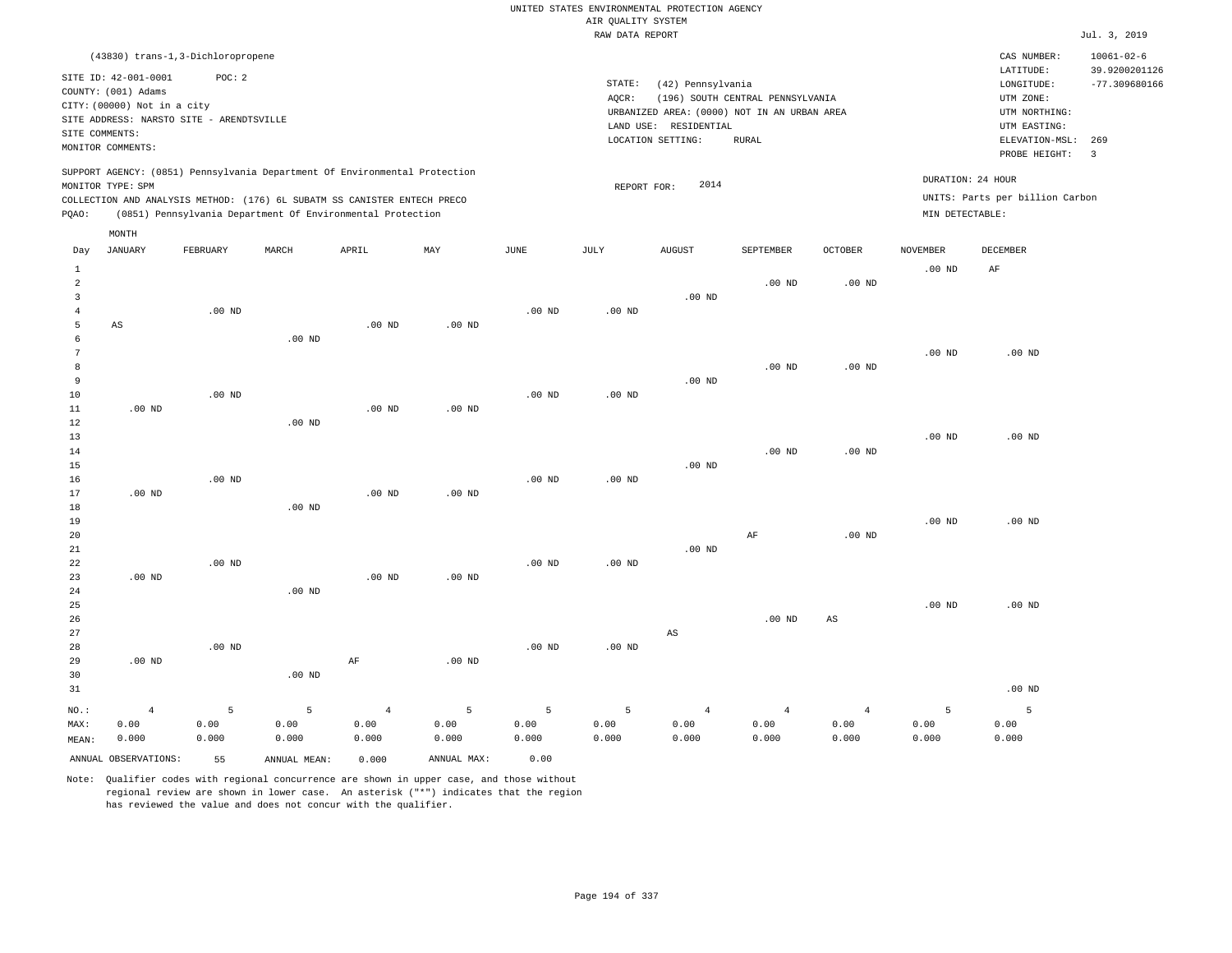RAW DATA REPORT Jul. 3, 2019 UNITED STATES ENVIRONMENTAL PROTECTION AGENCY AIR QUALITY SYSTEM

| (43830) trans-1,3-Dichloropropene                                                                                                                                                                                                                  |                                                                                                                                                                                | $10061 - 02 - 6$<br>CAS NUMBER:                                                                                                                  |
|----------------------------------------------------------------------------------------------------------------------------------------------------------------------------------------------------------------------------------------------------|--------------------------------------------------------------------------------------------------------------------------------------------------------------------------------|--------------------------------------------------------------------------------------------------------------------------------------------------|
| SITE ID: 42-001-0001<br>POC:2<br>COUNTY: (001) Adams<br>CITY: (00000) Not in a city<br>SITE ADDRESS: NARSTO SITE - ARENDTSVILLE<br>SITE COMMENTS:<br>MONITOR COMMENTS:                                                                             | STATE:<br>(42) Pennsylvania<br>(196) SOUTH CENTRAL PENNSYLVANIA<br>AOCR:<br>URBANIZED AREA: (0000) NOT IN AN URBAN AREA<br>LAND USE: RESIDENTIAL<br>LOCATION SETTING:<br>RURAL | 39.9200201126<br>LATITUDE:<br>$-77.309680166$<br>LONGITUDE:<br>UTM ZONE:<br>UTM NORTHING:<br>UTM EASTING:<br>ELEVATION-MSL: 269<br>PROBE HEIGHT: |
| SUPPORT AGENCY: (0851) Pennsylvania Department Of Environmental Protection<br>MONITOR TYPE: SPM<br>COLLECTION AND ANALYSIS METHOD: (176) 6L SUBATM SS CANISTER ENTECH PRECO<br>(0851) Pennsylvania Department Of Environmental Protection<br>POAO: | 2015<br>REPORT FOR:                                                                                                                                                            | DURATION: 24 HOUR<br>UNITS: Parts per billion Carbon<br>MIN DETECTABLE:                                                                          |

|                                     | MONTH                |                |              |          |                |             |                |               |                |          |                 |          |
|-------------------------------------|----------------------|----------------|--------------|----------|----------------|-------------|----------------|---------------|----------------|----------|-----------------|----------|
| Day                                 | <b>JANUARY</b>       | FEBRUARY       | MARCH        | APRIL    | MAY            | <b>JUNE</b> | JULY           | <b>AUGUST</b> | SEPTEMBER      | OCTOBER  | <b>NOVEMBER</b> | DECEMBER |
| $\mathbf{1}$<br>$\overline{a}$<br>3 |                      |                | $.00$ ND     |          |                |             |                |               | AS             | $.00$ ND | $.00$ ND        | $.00$ ND |
| $\overline{4}$                      |                      |                |              |          |                |             |                | $.00$ ND      |                |          |                 |          |
| 5                                   |                      | $.00$ ND       |              |          |                | $.00$ ND    | $.00$ ND       |               |                |          |                 |          |
| 6                                   | .00 $ND$             |                |              | $.00$ ND | AS             |             |                |               |                |          |                 |          |
| 7                                   |                      |                | $.00$ ND     |          |                |             |                |               |                |          |                 |          |
| 8<br>9                              |                      |                |              |          |                |             |                |               | $.00$ ND       | $.00$ ND | $.00$ ND        | $.00$ ND |
| 10                                  |                      |                |              |          |                |             |                | $.00$ ND      |                |          |                 |          |
| $11\,$                              |                      | $.00$ ND       |              |          |                | $.00$ ND    | $\rm AF$       |               |                |          |                 |          |
| $12\,$                              | .00 $ND$             |                |              | $.00$ ND | $.00$ ND       |             |                |               |                |          |                 |          |
| 13                                  |                      |                | $.00$ ND     |          |                |             |                |               |                |          |                 |          |
| 14                                  |                      |                |              |          |                |             |                |               |                |          | $.00$ ND        | $.00$ ND |
| 15                                  |                      |                |              |          |                |             |                |               | $.00$ ND       | $.00$ ND |                 |          |
| $16\,$                              |                      |                |              |          |                |             |                | $.00$ ND      |                |          |                 |          |
| 17                                  |                      | $.00$ ND       |              |          |                | $.00$ ND    | $.00$ ND       |               |                |          |                 |          |
| 18                                  | $.00$ ND             |                |              | $.00$ ND | $.00$ ND       |             |                |               |                |          |                 |          |
| 19                                  |                      |                | $.00$ ND     |          |                |             |                |               |                |          |                 |          |
| 20                                  |                      |                |              |          |                |             |                |               |                |          | $.00$ ND        | $.00$ ND |
| 21                                  |                      |                |              |          |                |             |                |               | $.00$ ND       | $.00$ ND |                 |          |
| 22                                  |                      |                |              |          |                |             |                | $.00$ ND      |                |          |                 |          |
| 23                                  |                      | $.00$ ND       |              |          |                | $.00$ ND    | $.00$ ND       |               |                |          |                 |          |
| 24                                  | $.00$ ND             |                |              | $.00$ ND | $.00$ ND       |             |                |               |                |          |                 |          |
| 25                                  |                      |                | $.00$ ND     |          |                |             |                |               |                |          |                 |          |
| 26                                  |                      |                |              |          |                |             |                |               |                |          | $.00$ ND        | $.00$ ND |
| 27                                  |                      |                |              |          |                |             |                |               | $.00$ ND       | $.00$ ND |                 |          |
| 28                                  |                      |                |              |          |                |             |                | $.00$ ND      |                |          |                 |          |
| 29<br>30                            | $.00$ ND             |                |              | $.00$ ND | $.00$ ND       | $.00$ ND    | $.00$ ND       |               |                |          |                 |          |
| 31                                  |                      |                | $.00$ ND     |          |                |             |                |               |                |          |                 |          |
|                                     |                      |                |              |          |                |             |                |               |                |          |                 |          |
| NO.:                                | 5                    | $\overline{4}$ | $\epsilon$   | 5        | $\overline{4}$ | 5           | $\overline{4}$ | 5             | $\overline{4}$ | 5        | 5               | 5        |
| MAX:                                | 0.00                 | 0.00           | 0.00         | 0.00     | 0.00           | 0.00        | 0.00           | 0.00          | 0.00           | 0.00     | 0.00            | 0.00     |
| MEAN:                               | 0.000                | 0.000          | 0.000        | 0.000    | 0.000          | 0.000       | 0.000          | 0.000         | 0.000          | 0.000    | 0.000           | 0.000    |
|                                     | ANNUAL OBSERVATIONS: | 57             | ANNUAL MEAN: | 0.000    | ANNUAL MAX:    | 0.00        |                |               |                |          |                 |          |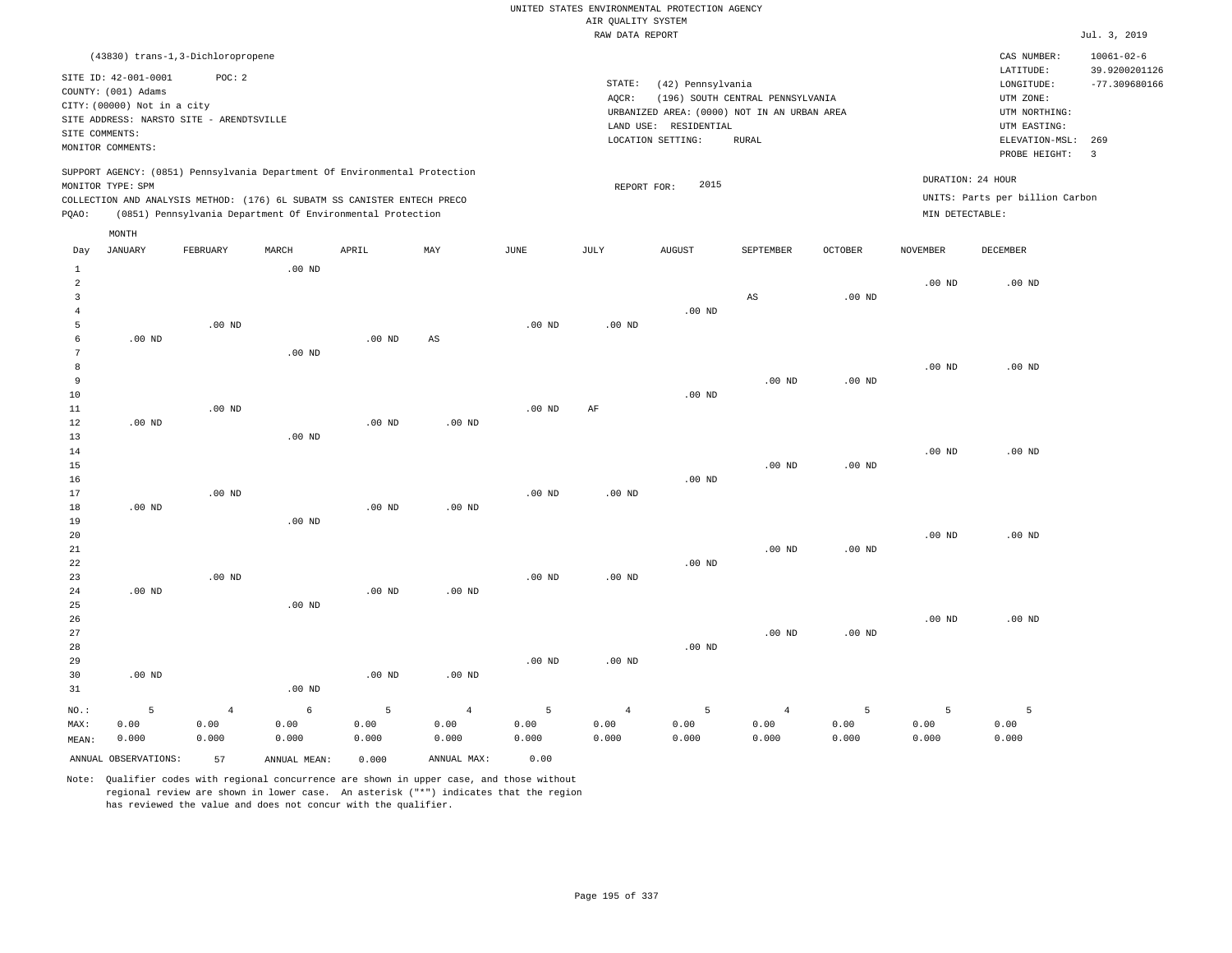RAW DATA REPORT JUL. 3, 2019 UNITED STATES ENVIRONMENTAL PROTECTION AGENCY AIR QUALITY SYSTEM (43830) trans-1,3-Dichloropropene STATE: (42) Pennsylvania CAS NUMBER: 10061-02-6 SITE ID: 42-001-0001 POC: 2 AQCR: (196) SOUTH CENTRAL PENNSYLVANIA COUNTY: (001) Adams CITY: (00000) Not in a city LONGITUDE: -77.309680166 LATITUDE: 39.9200201126 LOCATION SETTING: RURAL SITE ADDRESS: NARSTO SITE - ARENDTSVILLE LAND USE: RESIDENTIAL SITE COMMENTS: MONITOR COMMENTS: PROBE HEIGHT: 3 ELEVATION-MSL: 269 URBANIZED AREA: (0000) NOT IN AN URBAN AREA **URBAN SERIA UTM NORTHING**: UTM EASTING: UTM ZONE: SUPPORT AGENCY: (0851) Pennsylvania Department Of Environmental Protection MONITOR TYPE: SPM COLLECTION AND ANALYSIS METHOD: (176) 6L SUBATM SS CANISTER ENTECH PRECO REPORT FOR: 2016 UNITS: Parts per billion Carbon PQAO: (0851) Pennsylvania Department Of Environmental Protection MIN DETECTABLE: DURATION: 24 HOUR 1 2 3 4 5 6 8 9 15 16 23 .00 ND .00 ND .00 ND .00 ND .00 ND .00 ND NO.: MAX: MEAN: 6 0.00 0.000 .00 ND .00 ND .00 ND .00 ND .00 ND .00 ND .00 ND .00 ND .00 ND AS .00 ND .00 ND .00 ND .00 ND .00 ND .00 ND .00 ND .00 ND .00 ND .00 ND .00 ND .00 ND .00 ND .00 ND .00 ND .00 ND .00 ND TS .00 ND .00 ND .00 ND .00 ND .00 ND .00 ND .00 ND .00 ND .00 ND .00 ND .00 ND .00 ND .00 ND .00 ND .00 ND .00 ND .00 ND .00 ND .00 ND .00 ND .00 ND .00 ND .00 ND .00 ND .00 ND AF .00 ND 4 0.00 0.000 5 0.00 0.000 5 0.00 0.000 5 0.00 0.000 5 0.00 0.000 4 0.00 0.000 5 0.00 0.000 5 0.00 0.000 5 0.00 0.000 5 0.00 0.000 4 0.00 0.000 ANNUAL OBSERVATIONS: 58 ANNUAL MEAN: 0.000 ANNUAL MAX: 0.00 Day JANUARY FEBRUARY MARCH APRIL MAY JUNE JULY AUGUST SEPTEMBER OCTOBER NOVEMBER DECEMBER MONTH

Note: Qualifier codes with regional concurrence are shown in upper case, and those without regional review are shown in lower case. An asterisk ("\*") indicates that the region has reviewed the value and does not concur with the qualifier.

7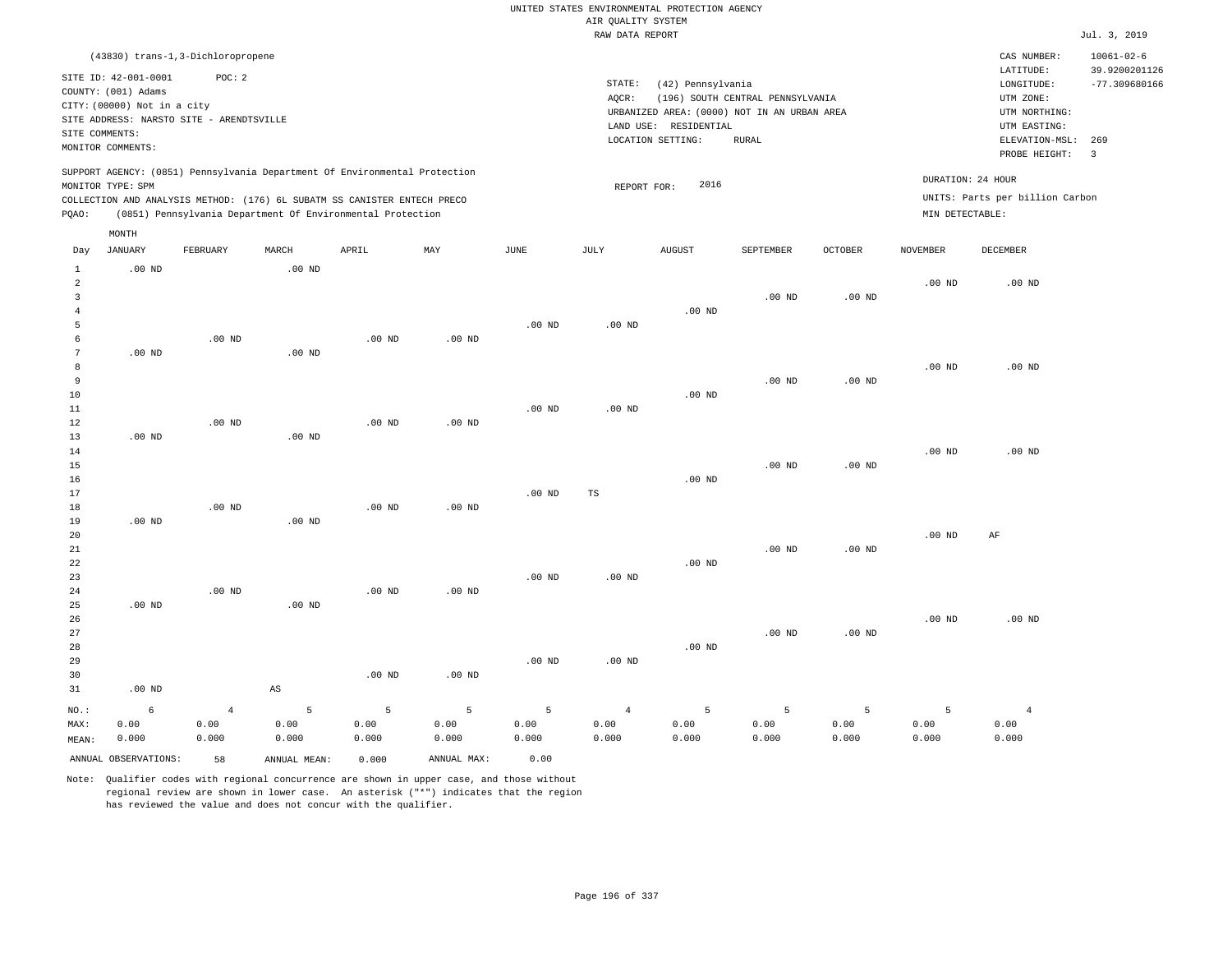|                                                    |                                                                            |                                             |                                                                                                                                                                                                                      |                    |                        |                    |                    | UNITED STATES ENVIRONMENTAL PROTECTION AGENCY                    |                                  |                                 |                                      |                                                                      |                                                      |
|----------------------------------------------------|----------------------------------------------------------------------------|---------------------------------------------|----------------------------------------------------------------------------------------------------------------------------------------------------------------------------------------------------------------------|--------------------|------------------------|--------------------|--------------------|------------------------------------------------------------------|----------------------------------|---------------------------------|--------------------------------------|----------------------------------------------------------------------|------------------------------------------------------|
|                                                    |                                                                            |                                             |                                                                                                                                                                                                                      |                    |                        |                    | AIR QUALITY SYSTEM |                                                                  |                                  |                                 |                                      |                                                                      |                                                      |
|                                                    |                                                                            |                                             |                                                                                                                                                                                                                      |                    |                        |                    | RAW DATA REPORT    |                                                                  |                                  |                                 |                                      |                                                                      | Jul. 3, 2019                                         |
|                                                    | SITE ID: 42-001-0001<br>COUNTY: (001) Adams<br>CITY: (00000) Not in a city | (43830) trans-1,3-Dichloropropene<br>POC: 2 |                                                                                                                                                                                                                      |                    |                        |                    | STATE:<br>AQCR:    | (42) Pennsylvania<br>URBANIZED AREA: (0000) NOT IN AN URBAN AREA | (196) SOUTH CENTRAL PENNSYLVANIA |                                 |                                      | CAS NUMBER:<br>LATITUDE:<br>LONGITUDE:<br>UTM ZONE:<br>UTM NORTHING: | $10061 - 02 - 6$<br>39.9200201126<br>$-77.309680166$ |
| SITE COMMENTS:                                     | MONITOR COMMENTS:                                                          | SITE ADDRESS: NARSTO SITE - ARENDTSVILLE    |                                                                                                                                                                                                                      |                    |                        |                    |                    | LAND USE: RESIDENTIAL<br>LOCATION SETTING:                       | <b>RURAL</b>                     |                                 |                                      | UTM EASTING:<br>ELEVATION-MSL:<br>PROBE HEIGHT:                      | 269<br>$\overline{\mathbf{3}}$                       |
| PQAO:                                              | MONITOR TYPE: SPM                                                          |                                             | SUPPORT AGENCY: (0851) Pennsylvania Department Of Environmental Protection<br>COLLECTION AND ANALYSIS METHOD: (176) 6L SUBATM SS CANISTER ENTECH PRECO<br>(0851) Pennsylvania Department Of Environmental Protection |                    |                        |                    | REPORT FOR:        | 2017                                                             |                                  |                                 | DURATION: 24 HOUR<br>MIN DETECTABLE: | UNITS: Parts per billion Carbon                                      |                                                      |
| Day                                                | MONTH<br><b>JANUARY</b>                                                    | FEBRUARY                                    | MARCH                                                                                                                                                                                                                | APRIL              | MAY                    | <b>JUNE</b>        | <b>JULY</b>        | AUGUST                                                           | SEPTEMBER                        | OCTOBER                         | <b>NOVEMBER</b>                      | <b>DECEMBER</b>                                                      |                                                      |
| $\mathbf{1}$<br>$\overline{a}$<br>3                | $.00$ ND                                                                   |                                             | $.00$ ND                                                                                                                                                                                                             | .00 <sub>ND</sub>  | $.00$ ND               |                    |                    |                                                                  |                                  |                                 | $.00$ ND                             | .00 <sub>ND</sub>                                                    |                                                      |
| $\bf{4}$<br>$\overline{5}$<br>6<br>$7\phantom{.0}$ | $.00$ ND                                                                   | $.00$ ND                                    |                                                                                                                                                                                                                      | $.00$ ND           | .00 <sub>ND</sub>      | $.00$ ND           | $.00$ ND           | .00 <sub>ND</sub>                                                | $.00$ ND                         | $.00$ ND                        |                                      |                                                                      |                                                      |
| 8<br>9<br>10                                       |                                                                            |                                             | $.00$ ND                                                                                                                                                                                                             |                    |                        |                    |                    |                                                                  | $.00$ ND                         | $.00$ ND                        | $.00$ ND                             | $.00$ ND                                                             |                                                      |
| 11<br>12<br>13<br>14                               | $.00$ ND                                                                   | $.00$ ND                                    | .00 <sub>ND</sub>                                                                                                                                                                                                    | .00 <sub>ND</sub>  | $.00$ ND               | $.00$ ND           | .00 <sub>ND</sub>  | $.00$ ND                                                         |                                  |                                 |                                      |                                                                      |                                                      |
| 15<br>16<br>17                                     |                                                                            |                                             |                                                                                                                                                                                                                      |                    |                        |                    |                    | $.00$ ND                                                         | $.00$ ND                         | AM                              | $.00$ ND                             | $.00$ ND                                                             |                                                      |
| 18<br>19<br>20<br>21                               | $.00$ ND                                                                   | $.00$ ND                                    | $.00$ ND                                                                                                                                                                                                             | .00 <sub>ND</sub>  | $\mathbb{A}\mathbb{S}$ | $.00$ ND           | $.00$ ND           |                                                                  |                                  |                                 | $.00$ ND                             | $.00$ ND                                                             |                                                      |
| 22<br>23<br>24                                     |                                                                            | AF                                          |                                                                                                                                                                                                                      |                    |                        | $.00$ ND           | $.00$ ND           | $.00$ ND                                                         | .00 <sub>ND</sub>                | $.00$ ND                        |                                      |                                                                      |                                                      |
| 25<br>26<br>27<br>28<br>29                         | $.00$ ND                                                                   |                                             | .00 <sub>ND</sub>                                                                                                                                                                                                    | .00 <sub>ND</sub>  | $.00$ ND               |                    |                    | .00 <sub>ND</sub>                                                | .00 <sub>ND</sub>                | $.00$ ND                        | $.00$ ND                             | $.00$ ND                                                             |                                                      |
| 30<br>31                                           | $.00$ ND                                                                   |                                             |                                                                                                                                                                                                                      |                    | $.00$ ND               | $.00$ ND           | .00 <sub>ND</sub>  |                                                                  |                                  |                                 |                                      |                                                                      |                                                      |
| NO.:<br>MAX:<br>MEAN:                              | 6<br>0.00<br>0.000                                                         | $\overline{3}$<br>0.00<br>0.000             | 5<br>0.00<br>0.000                                                                                                                                                                                                   | 5<br>0.00<br>0.000 | 5<br>0.00<br>0.000     | 5<br>0.00<br>0.000 | 5<br>0.00<br>0.000 | 5<br>0.00<br>0.000                                               | 5<br>0.00<br>0.000               | $\overline{4}$<br>0.00<br>0.000 | 5<br>0.00<br>0.000                   | 5<br>0.00<br>0.000                                                   |                                                      |
|                                                    | ANNUAL OBSERVATIONS:                                                       | 58                                          | ANNUAL MEAN:                                                                                                                                                                                                         | 0.000              | ANNUAL MAX:            | 0.00               |                    |                                                                  |                                  |                                 |                                      |                                                                      |                                                      |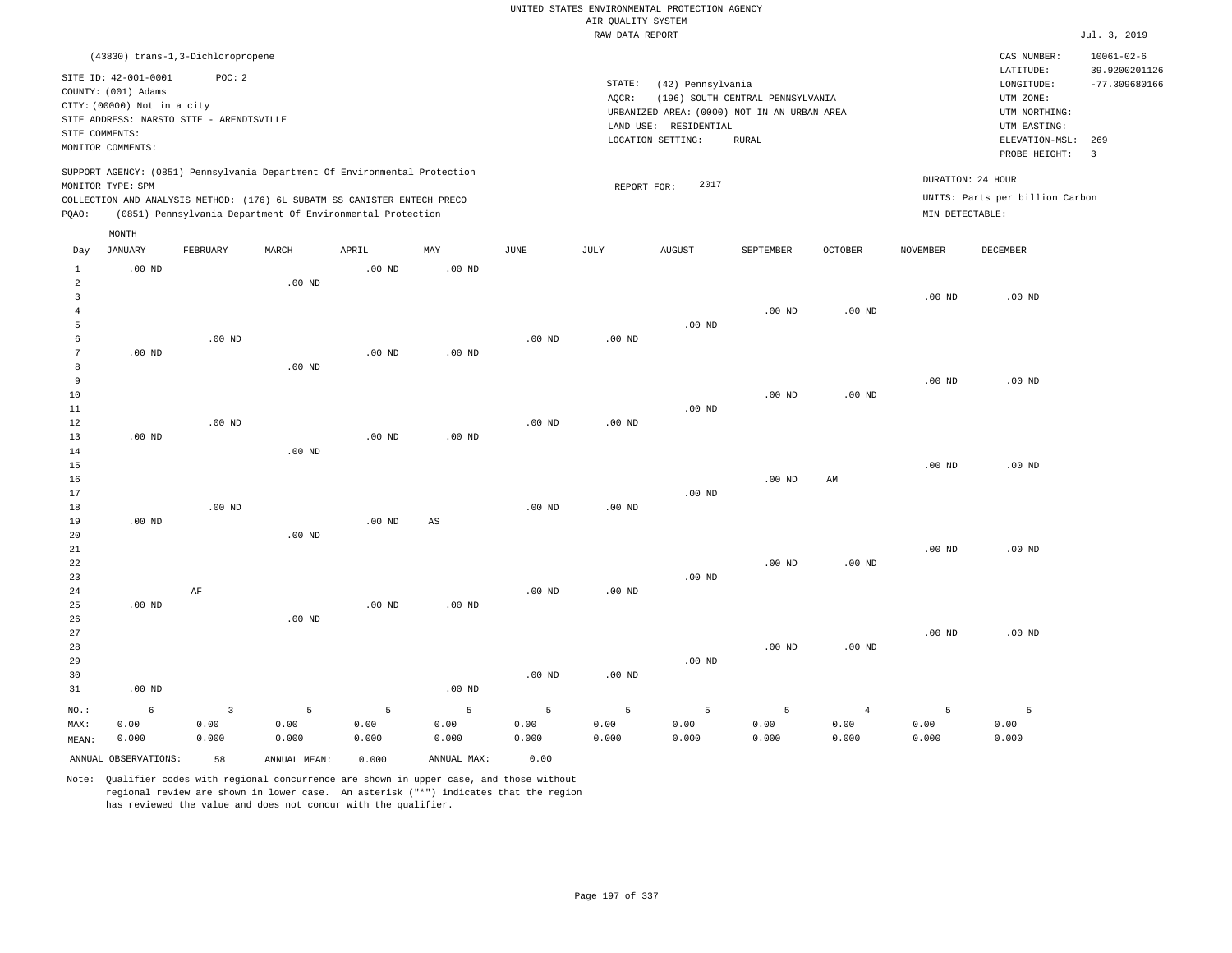|                      |                                                                                                 |                   |                                                            |                        |                        |                        | UNITED STATES ENVIRONMENTAL PROTECTION AGENCY<br>AIR QUALITY SYSTEM |                       |                                             |          |                   |                                 |                                   |
|----------------------|-------------------------------------------------------------------------------------------------|-------------------|------------------------------------------------------------|------------------------|------------------------|------------------------|---------------------------------------------------------------------|-----------------------|---------------------------------------------|----------|-------------------|---------------------------------|-----------------------------------|
|                      |                                                                                                 |                   |                                                            |                        |                        |                        | RAW DATA REPORT                                                     |                       |                                             |          |                   |                                 | Jul. 3, 2019                      |
|                      | (43830) trans-1,3-Dichloropropene                                                               |                   |                                                            |                        |                        |                        |                                                                     |                       |                                             |          |                   | CAS NUMBER:<br>LATITUDE:        | $10061 - 02 - 6$<br>39.9200201126 |
|                      | SITE ID: 42-001-0001<br>COUNTY: (001) Adams                                                     | POC: 2            |                                                            |                        |                        |                        | STATE:<br>AQCR:                                                     | (42) Pennsylvania     | (196) SOUTH CENTRAL PENNSYLVANIA            |          |                   | LONGITUDE:<br>UTM ZONE:         | $-77.309680166$                   |
|                      | CITY: (00000) Not in a city                                                                     |                   |                                                            |                        |                        |                        |                                                                     |                       | URBANIZED AREA: (0000) NOT IN AN URBAN AREA |          |                   | UTM NORTHING:                   |                                   |
|                      | SITE ADDRESS: NARSTO SITE - ARENDTSVILLE                                                        |                   |                                                            |                        |                        |                        |                                                                     | LAND USE: RESIDENTIAL |                                             |          |                   | UTM EASTING:                    |                                   |
| SITE COMMENTS:       |                                                                                                 |                   |                                                            |                        |                        |                        |                                                                     | LOCATION SETTING:     | <b>RURAL</b>                                |          |                   | ELEVATION-MSL:                  | 269                               |
|                      | MONITOR COMMENTS:                                                                               |                   |                                                            |                        |                        |                        |                                                                     |                       |                                             |          |                   | PROBE HEIGHT:                   | $\overline{\mathbf{3}}$           |
|                      | SUPPORT AGENCY: (0851) Pennsylvania Department Of Environmental Protection<br>MONITOR TYPE: SPM |                   |                                                            |                        |                        |                        | REPORT FOR:                                                         | 2018                  |                                             |          |                   | DURATION: 24 HOUR               |                                   |
|                      | COLLECTION AND ANALYSIS METHOD: (176) 6L SUBATM SS CANISTER ENTECH PRECO                        |                   |                                                            |                        |                        |                        |                                                                     |                       |                                             |          |                   | UNITS: Parts per billion Carbon |                                   |
| PQAO:                |                                                                                                 |                   | (0851) Pennsylvania Department Of Environmental Protection |                        |                        |                        |                                                                     |                       |                                             |          |                   | MIN DETECTABLE: .1197654        |                                   |
|                      | MONTH                                                                                           |                   |                                                            |                        |                        |                        |                                                                     |                       |                                             |          |                   |                                 |                                   |
| Day                  | JANUARY                                                                                         | FEBRUARY          | MARCH                                                      | APRIL                  | MAY                    | JUNE                   | JULY                                                                | <b>AUGUST</b>         | SEPTEMBER                                   | OCTOBER  | NOVEMBER          | DECEMBER                        |                                   |
| $\mathbf{1}$         |                                                                                                 | $.00$ ND          |                                                            |                        |                        | .00 <sub>ND</sub>      | .00 <sub>ND</sub>                                                   |                       |                                             |          |                   |                                 |                                   |
| $\overline{a}$       | $.00$ ND                                                                                        |                   |                                                            | $.00$ ND               | .00 <sub>ND</sub>      |                        |                                                                     |                       |                                             |          |                   |                                 |                                   |
| $\overline{3}$       |                                                                                                 |                   | .00 <sub>ND</sub>                                          |                        |                        |                        |                                                                     |                       |                                             |          |                   |                                 |                                   |
| $\overline{4}$       |                                                                                                 |                   |                                                            |                        |                        |                        |                                                                     |                       |                                             |          | $.00$ ND          | $.00$ ND                        |                                   |
| 5                    |                                                                                                 |                   |                                                            |                        |                        |                        |                                                                     |                       | $.00$ ND                                    | $.00$ ND |                   |                                 |                                   |
| 6<br>$7\phantom{.0}$ |                                                                                                 | $.00$ ND          |                                                            |                        |                        | $\mathbb{A}\mathbb{M}$ | $.00$ ND                                                            | $.00$ ND              |                                             |          |                   |                                 |                                   |
| 8                    | $.00$ ND                                                                                        |                   |                                                            | $.00$ ND               | $.00$ ND               |                        |                                                                     |                       |                                             |          |                   |                                 |                                   |
| 9                    |                                                                                                 |                   | $.00$ ND                                                   |                        |                        |                        |                                                                     |                       |                                             |          |                   |                                 |                                   |
| $10$                 |                                                                                                 |                   |                                                            |                        |                        |                        |                                                                     |                       |                                             |          | $.00$ ND          | $.00$ ND                        |                                   |
| 11                   |                                                                                                 |                   |                                                            |                        |                        |                        |                                                                     |                       | .00 <sub>ND</sub>                           | $.00$ ND |                   |                                 |                                   |
| 12                   |                                                                                                 |                   |                                                            |                        |                        |                        |                                                                     | $.00$ ND              |                                             |          |                   |                                 |                                   |
| 13                   |                                                                                                 | .00 <sub>ND</sub> |                                                            |                        |                        | .00 <sub>ND</sub>      | .00 <sub>ND</sub>                                                   |                       |                                             |          |                   |                                 |                                   |
| 14                   | .00 <sub>ND</sub>                                                                               |                   |                                                            | .00 <sub>ND</sub>      | $.00$ ND               |                        |                                                                     |                       |                                             |          |                   |                                 |                                   |
| 15                   |                                                                                                 |                   | $.00$ ND                                                   |                        |                        |                        |                                                                     |                       |                                             |          |                   |                                 |                                   |
| 16                   |                                                                                                 |                   |                                                            |                        |                        |                        |                                                                     |                       |                                             |          | .00 <sub>ND</sub> | $.00$ ND                        |                                   |
| 17                   |                                                                                                 |                   |                                                            |                        |                        |                        |                                                                     | .00 <sub>ND</sub>     | .00 <sub>ND</sub>                           | $.00$ ND |                   |                                 |                                   |
| 18<br>19             |                                                                                                 | $.00$ ND          |                                                            |                        |                        | $.00$ ND               | $.00$ ND                                                            |                       |                                             |          |                   |                                 |                                   |
| 20                   | $.00$ ND                                                                                        |                   |                                                            | $.00$ ND               | $.00$ ND               |                        |                                                                     |                       |                                             |          |                   |                                 |                                   |
| 21                   |                                                                                                 |                   | $.00$ ND                                                   |                        |                        |                        |                                                                     |                       |                                             |          |                   |                                 |                                   |
| 22                   |                                                                                                 |                   |                                                            |                        |                        |                        |                                                                     |                       |                                             |          | $.00$ ND          | $.00$ ND                        |                                   |
| 23                   |                                                                                                 |                   |                                                            |                        |                        |                        |                                                                     |                       | .00 <sub>ND</sub>                           | $.00$ ND |                   |                                 |                                   |
| 24                   |                                                                                                 |                   |                                                            |                        |                        |                        |                                                                     | $.00$ ND              |                                             |          |                   |                                 |                                   |
| 25                   |                                                                                                 | $.00$ ND          |                                                            |                        |                        | .00 <sub>ND</sub>      | .00 <sub>ND</sub>                                                   |                       |                                             |          |                   |                                 |                                   |
| 26                   | $.00$ ND                                                                                        |                   |                                                            | $\mathbb{A}\mathbb{S}$ | $\mathbb{A}\mathbb{S}$ |                        |                                                                     |                       |                                             |          |                   |                                 |                                   |
| 27                   |                                                                                                 |                   | $.00$ ND                                                   |                        |                        |                        |                                                                     |                       |                                             |          |                   |                                 |                                   |
| 28                   |                                                                                                 |                   |                                                            |                        |                        |                        |                                                                     |                       |                                             |          | $_{\rm AS}$       | $.00$ ND                        |                                   |
| 29<br>30             |                                                                                                 |                   |                                                            |                        |                        |                        |                                                                     | $.00$ ND              | $.00$ ND                                    | $.00$ ND |                   |                                 |                                   |
| 31                   |                                                                                                 |                   |                                                            |                        |                        |                        | .00 <sub>ND</sub>                                                   |                       |                                             |          |                   |                                 |                                   |
|                      |                                                                                                 |                   |                                                            |                        |                        |                        |                                                                     |                       |                                             |          |                   |                                 |                                   |
| NO.:                 | 5                                                                                               | 5                 | 5                                                          | $\overline{4}$         | $\overline{4}$         | $\overline{4}$         | 6                                                                   | 5                     | 5                                           | 5        | $\overline{4}$    | 5                               |                                   |
| MAX:                 | 0.00                                                                                            | 0.00              | 0.00                                                       | 0.00                   | 0.00                   | 0.00                   | 0.00                                                                | 0.00                  | 0.00                                        | 0.00     | 0.00              | 0.00                            |                                   |
| MEAN:                | 0.000                                                                                           | 0.000             | 0.000                                                      | 0.000                  | 0.000                  | 0.000                  | 0.000                                                               | 0.000                 | 0.000                                       | 0.000    | 0.000             | 0.000                           |                                   |
|                      | ANNUAL OBSERVATIONS:                                                                            | 57                | ANNUAL MEAN:                                               | 0.000                  | ANNUAL MAX:            | 0.00                   |                                                                     |                       |                                             |          |                   |                                 |                                   |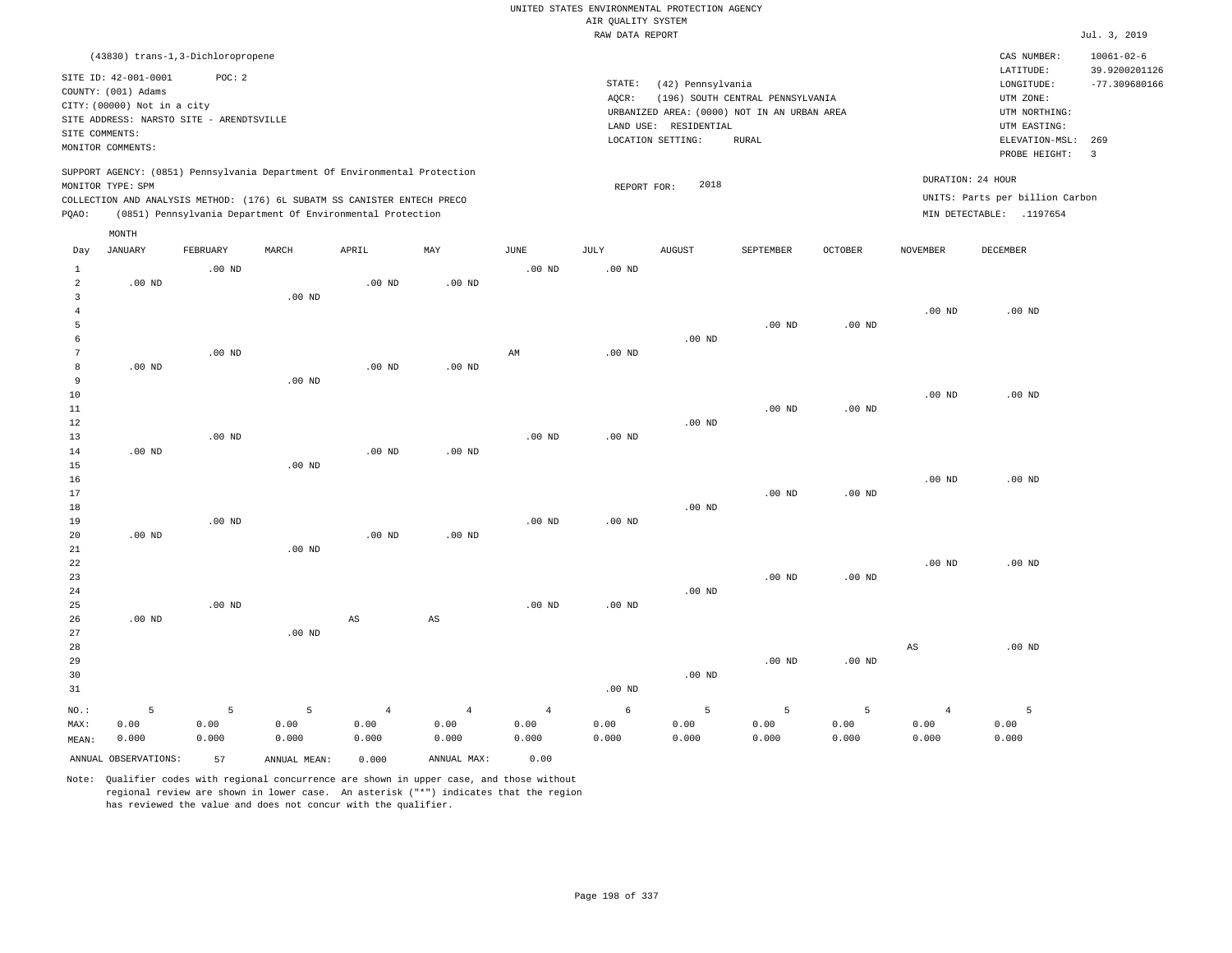|                                                |                                                                                                               |                                 |                                                                                                                                                                                                                      |                                 |                                 |                    |                                       | UNITED STATES ENVIRONMENTAL PROTECTION AGENCY |                                                                                 |                                |                                 |                                                                      |                                                      |
|------------------------------------------------|---------------------------------------------------------------------------------------------------------------|---------------------------------|----------------------------------------------------------------------------------------------------------------------------------------------------------------------------------------------------------------------|---------------------------------|---------------------------------|--------------------|---------------------------------------|-----------------------------------------------|---------------------------------------------------------------------------------|--------------------------------|---------------------------------|----------------------------------------------------------------------|------------------------------------------------------|
|                                                |                                                                                                               |                                 |                                                                                                                                                                                                                      |                                 |                                 |                    | AIR QUALITY SYSTEM<br>RAW DATA REPORT |                                               |                                                                                 |                                |                                 |                                                                      | Jul. 3, 2019                                         |
|                                                |                                                                                                               |                                 |                                                                                                                                                                                                                      |                                 |                                 |                    |                                       |                                               |                                                                                 |                                |                                 |                                                                      |                                                      |
|                                                | (43831) cis-1,3-Dichloropropene<br>SITE ID: 42-001-0001<br>COUNTY: (001) Adams<br>CITY: (00000) Not in a city | POC: 2                          |                                                                                                                                                                                                                      |                                 |                                 |                    | STATE:<br>AQCR:                       | (42) Pennsylvania                             | (196) SOUTH CENTRAL PENNSYLVANIA<br>URBANIZED AREA: (0000) NOT IN AN URBAN AREA |                                |                                 | CAS NUMBER:<br>LATITUDE:<br>LONGITUDE:<br>UTM ZONE:<br>UTM NORTHING: | $10061 - 01 - 5$<br>39.9200201126<br>$-77.309680166$ |
|                                                | SITE ADDRESS: NARSTO SITE - ARENDTSVILLE<br>SITE COMMENTS:                                                    |                                 |                                                                                                                                                                                                                      |                                 |                                 |                    |                                       | LAND USE: RESIDENTIAL                         |                                                                                 |                                |                                 | UTM EASTING:                                                         |                                                      |
|                                                | MONITOR COMMENTS:                                                                                             |                                 |                                                                                                                                                                                                                      |                                 |                                 |                    |                                       | LOCATION SETTING:                             | <b>RURAL</b>                                                                    |                                |                                 | ELEVATION-MSL:<br>PROBE HEIGHT:                                      | 269<br>$\overline{3}$                                |
| PQAO:                                          | MONITOR TYPE: SPM                                                                                             |                                 | SUPPORT AGENCY: (0851) Pennsylvania Department Of Environmental Protection<br>COLLECTION AND ANALYSIS METHOD: (176) 6L SUBATM SS CANISTER ENTECH PRECO<br>(0851) Pennsylvania Department Of Environmental Protection |                                 |                                 |                    | REPORT FOR:                           | 2013                                          |                                                                                 |                                | MIN DETECTABLE:                 | DURATION: 24 HOUR<br>UNITS: Parts per billion Carbon                 |                                                      |
| Day                                            | MONTH<br><b>JANUARY</b>                                                                                       | FEBRUARY                        | MARCH                                                                                                                                                                                                                | APRIL                           | MAY                             | $_{\rm JUNE}$      | <b>JULY</b>                           | <b>AUGUST</b>                                 | SEPTEMBER                                                                       | <b>OCTOBER</b>                 | <b>NOVEMBER</b>                 | DECEMBER                                                             |                                                      |
| $\mathbf{1}$                                   |                                                                                                               |                                 |                                                                                                                                                                                                                      |                                 |                                 |                    |                                       |                                               | AS                                                                              | .00 <sub>ND</sub>              |                                 |                                                                      |                                                      |
| 2<br>$\overline{\mathbf{3}}$<br>$\overline{4}$ | AF                                                                                                            | $.00$ ND                        |                                                                                                                                                                                                                      | $.00$ ND                        | $.00$ ND                        | $.00$ ND           | .00 <sub>ND</sub>                     | AF                                            |                                                                                 |                                |                                 |                                                                      |                                                      |
| 5<br>$\epsilon$<br>$7\phantom{.0}$<br>8        |                                                                                                               |                                 | $.00$ ND                                                                                                                                                                                                             |                                 |                                 |                    |                                       | $.00$ ND                                      | $.00$ ND                                                                        | AF                             | $.00$ ND                        | AF                                                                   |                                                      |
| 9<br>10<br>11<br>12                            | AF                                                                                                            | $.00$ ND                        | $.00$ ND                                                                                                                                                                                                             | $.00$ ND                        | $.00$ ND                        | .00 <sub>ND</sub>  | .00 <sub>ND</sub>                     |                                               |                                                                                 |                                | .00 <sub>ND</sub>               | AF                                                                   |                                                      |
| 13<br>14<br>15                                 |                                                                                                               | AF                              |                                                                                                                                                                                                                      |                                 |                                 | .00 <sub>ND</sub>  | $.00$ ND                              | $.00$ ND                                      | .00 <sub>ND</sub>                                                               | $.00$ ND                       |                                 |                                                                      |                                                      |
| 16<br>17<br>18<br>19                           | $.00$ ND                                                                                                      |                                 | .00 <sub>ND</sub>                                                                                                                                                                                                    | $.00$ ND                        | $.00$ ND                        |                    |                                       |                                               | .00 <sub>ND</sub>                                                               | .00 <sub>ND</sub>              | AF                              | $.00$ ND                                                             |                                                      |
| 20<br>21<br>22<br>23                           | $.00$ ND                                                                                                      | .00 <sub>ND</sub>               | $.00$ ND                                                                                                                                                                                                             | $.00$ ND                        | $.00$ ND                        | $.00$ ND           | $.00$ ND                              | .00CL                                         |                                                                                 |                                |                                 |                                                                      |                                                      |
| 24<br>25<br>26                                 |                                                                                                               |                                 |                                                                                                                                                                                                                      |                                 |                                 |                    |                                       | .00 <sub>ND</sub>                             | $.00$ ND                                                                        | .00 <sub>ND</sub>              | AF                              | $\mathbb{A}\mathbb{S}$                                               |                                                      |
| 27<br>28<br>29<br>30                           | $.00$ ND                                                                                                      | $.00$ ND                        | $.00$ ND                                                                                                                                                                                                             | .00 <sub>ND</sub>               | .00 <sub>ND</sub>               | .00 <sub>ND</sub>  | $.00$ ND                              |                                               |                                                                                 |                                | $\rm{AF}$                       | $.00$ ND                                                             |                                                      |
| 31<br>$NO.$ :<br>MAX:<br>MEAN:                 | $\overline{\mathbf{3}}$<br>0.00<br>0.000                                                                      | $\overline{4}$<br>0.00<br>0.000 | 5<br>0.00<br>0.000                                                                                                                                                                                                   | $\overline{5}$<br>0.00<br>0.000 | $\overline{5}$<br>0.00<br>0.000 | 5<br>0.00<br>0.000 | $\overline{5}$<br>0.00<br>0.000       | $\overline{4}$<br>0.00<br>0.000               | $\sqrt{4}$<br>0.00<br>0.000                                                     | $.00$ ND<br>5<br>0.00<br>0.000 | $\overline{a}$<br>0.00<br>0.000 | $\sqrt{2}$<br>0.00<br>0.000                                          |                                                      |
|                                                | ANNUAL OBSERVATIONS:                                                                                          | 49                              | ANNUAL, MEAN:                                                                                                                                                                                                        | 0.000                           | ANNUAL MAX:                     | 0.00               |                                       |                                               |                                                                                 |                                |                                 |                                                                      |                                                      |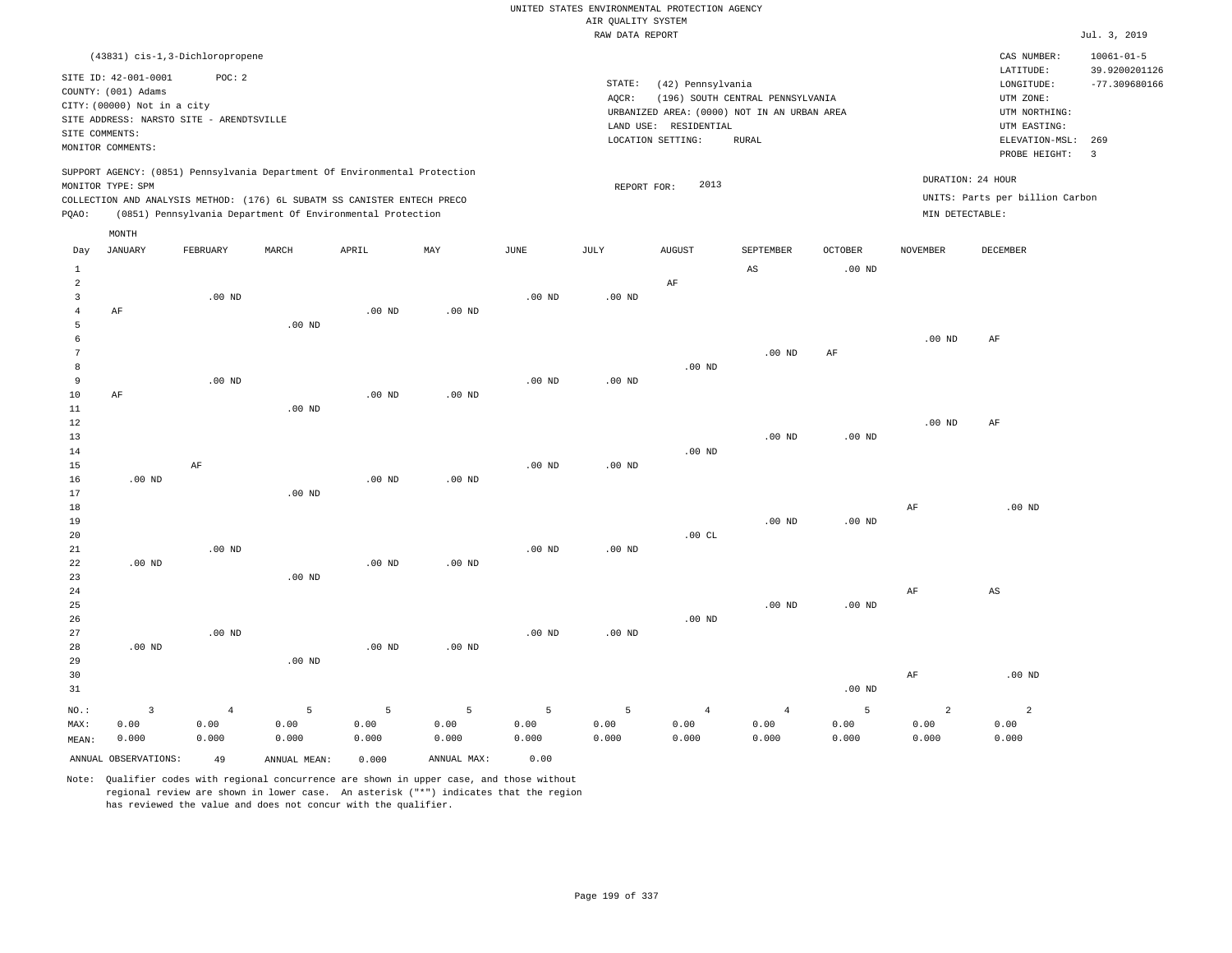|                                                                                  |                                                                                                                        |                          |                                                                                                                                                                                                                      |                                      |                                   |                            |                                       | UNITED STATES ENVIRONMENTAL PROTECTION AGENCY                    |                                  |                                 |                    |                                                       |                                  |
|----------------------------------------------------------------------------------|------------------------------------------------------------------------------------------------------------------------|--------------------------|----------------------------------------------------------------------------------------------------------------------------------------------------------------------------------------------------------------------|--------------------------------------|-----------------------------------|----------------------------|---------------------------------------|------------------------------------------------------------------|----------------------------------|---------------------------------|--------------------|-------------------------------------------------------|----------------------------------|
|                                                                                  |                                                                                                                        |                          |                                                                                                                                                                                                                      |                                      |                                   |                            | AIR QUALITY SYSTEM<br>RAW DATA REPORT |                                                                  |                                  |                                 |                    |                                                       | Jul. 3, 2019                     |
|                                                                                  | (43831) cis-1, 3-Dichloropropene                                                                                       |                          |                                                                                                                                                                                                                      |                                      |                                   |                            |                                       |                                                                  |                                  |                                 |                    | CAS NUMBER:                                           | $10061 - 01 - 5$                 |
|                                                                                  | SITE ID: 42-001-0001<br>COUNTY: (001) Adams<br>CITY: (00000) Not in a city<br>SITE ADDRESS: NARSTO SITE - ARENDTSVILLE | POC: 2                   |                                                                                                                                                                                                                      |                                      |                                   |                            | STATE:<br>AQCR:                       | (42) Pennsylvania<br>URBANIZED AREA: (0000) NOT IN AN URBAN AREA | (196) SOUTH CENTRAL PENNSYLVANIA |                                 |                    | LATITUDE:<br>LONGITUDE:<br>UTM ZONE:<br>UTM NORTHING: | 39.9200201126<br>$-77.309680166$ |
| SITE COMMENTS:                                                                   | MONITOR COMMENTS:                                                                                                      |                          |                                                                                                                                                                                                                      |                                      |                                   |                            |                                       | LAND USE: RESIDENTIAL<br>LOCATION SETTING:                       | <b>RURAL</b>                     |                                 |                    | UTM EASTING:<br>ELEVATION-MSL: 269<br>PROBE HEIGHT:   | $\overline{3}$                   |
| PQAO:                                                                            | MONITOR TYPE: SPM                                                                                                      |                          | SUPPORT AGENCY: (0851) Pennsylvania Department Of Environmental Protection<br>COLLECTION AND ANALYSIS METHOD: (176) 6L SUBATM SS CANISTER ENTECH PRECO<br>(0851) Pennsylvania Department Of Environmental Protection |                                      |                                   |                            | REPORT FOR:                           | 2014                                                             |                                  |                                 | MIN DETECTABLE:    | DURATION: 24 HOUR<br>UNITS: Parts per billion Carbon  |                                  |
| Day                                                                              | MONTH<br><b>JANUARY</b>                                                                                                | FEBRUARY                 | MARCH                                                                                                                                                                                                                | APRIL                                | MAY                               | JUNE                       | JULY                                  | <b>AUGUST</b>                                                    | SEPTEMBER                        | <b>OCTOBER</b>                  | <b>NOVEMBER</b>    | <b>DECEMBER</b>                                       |                                  |
| $\mathbf{1}$<br>$\overline{a}$<br>$\overline{\mathbf{3}}$<br>$\overline{4}$<br>5 | AS                                                                                                                     | $.00$ ND                 |                                                                                                                                                                                                                      | $.00$ ND                             | $.00$ ND                          | $.00$ ND                   | $.00$ ND                              | $.00$ ND                                                         | .00 <sub>ND</sub>                | .00 <sub>ND</sub>               | $.00$ ND           | AF                                                    |                                  |
| 6<br>$7\phantom{.0}$<br>8<br>9<br>10<br>11                                       | $.00$ ND                                                                                                               | .00 <sub>ND</sub>        | .00 <sub>ND</sub>                                                                                                                                                                                                    | $.00$ ND                             | $.00$ ND                          | $.00$ ND                   | .00 <sub>ND</sub>                     | $.00$ ND                                                         | $.00$ ND                         | .00 <sub>ND</sub>               | $.00$ ND           | $.00$ ND                                              |                                  |
| 12<br>13<br>14<br>15<br>16<br>17                                                 | $.00$ ND                                                                                                               | $.00$ ND                 | $.00$ ND                                                                                                                                                                                                             | $.00$ ND                             | $.00$ ND                          | $.00$ ND                   | $.00$ ND                              | $.00$ ND                                                         | $.00$ ND                         | $.00$ ND                        | $.00$ ND           | $.00$ ND                                              |                                  |
| 18<br>19<br>20<br>21<br>22<br>23                                                 | $.00$ ND                                                                                                               | $.00$ ND                 | $.00$ ND                                                                                                                                                                                                             | $.00$ ND                             | $.00$ ND                          | $.00$ ND                   | $.00$ ND                              | $.00$ ND                                                         | AF                               | $.00$ ND                        | .00 <sub>ND</sub>  | $.00$ ND                                              |                                  |
| 24<br>25<br>26<br>27<br>28                                                       |                                                                                                                        | $.00$ ND                 | .00 <sub>ND</sub>                                                                                                                                                                                                    |                                      |                                   | $.00$ ND                   | $.00$ ND                              | $_{\rm AS}$                                                      | $.00$ ND                         | $_{\rm AS}$                     | $.00$ ND           | $.00$ ND                                              |                                  |
| 29<br>30<br>31                                                                   | $.00$ ND                                                                                                               |                          | .00 <sub>ND</sub>                                                                                                                                                                                                    | $\rm{AF}$                            | $.00$ ND                          |                            |                                       |                                                                  |                                  |                                 |                    | $.00$ ND                                              |                                  |
| $NO.$ :<br>MAX:<br>MEAN:                                                         | $\overline{4}$<br>0.00<br>0.000<br>ANNUAL OBSERVATIONS:                                                                | 5<br>0.00<br>0.000<br>55 | 5<br>0.00<br>0.000<br>ANNUAL, MEAN:                                                                                                                                                                                  | $\sqrt{4}$<br>0.00<br>0.000<br>0.000 | 5<br>0.00<br>0.000<br>ANNUAL MAX: | 5<br>0.00<br>0.000<br>0.00 | 5<br>0.00<br>0.000                    | $\overline{4}$<br>0.00<br>0.000                                  | $\overline{4}$<br>0.00<br>0.000  | $\overline{4}$<br>0.00<br>0.000 | 5<br>0.00<br>0.000 | 5<br>0.00<br>0.000                                    |                                  |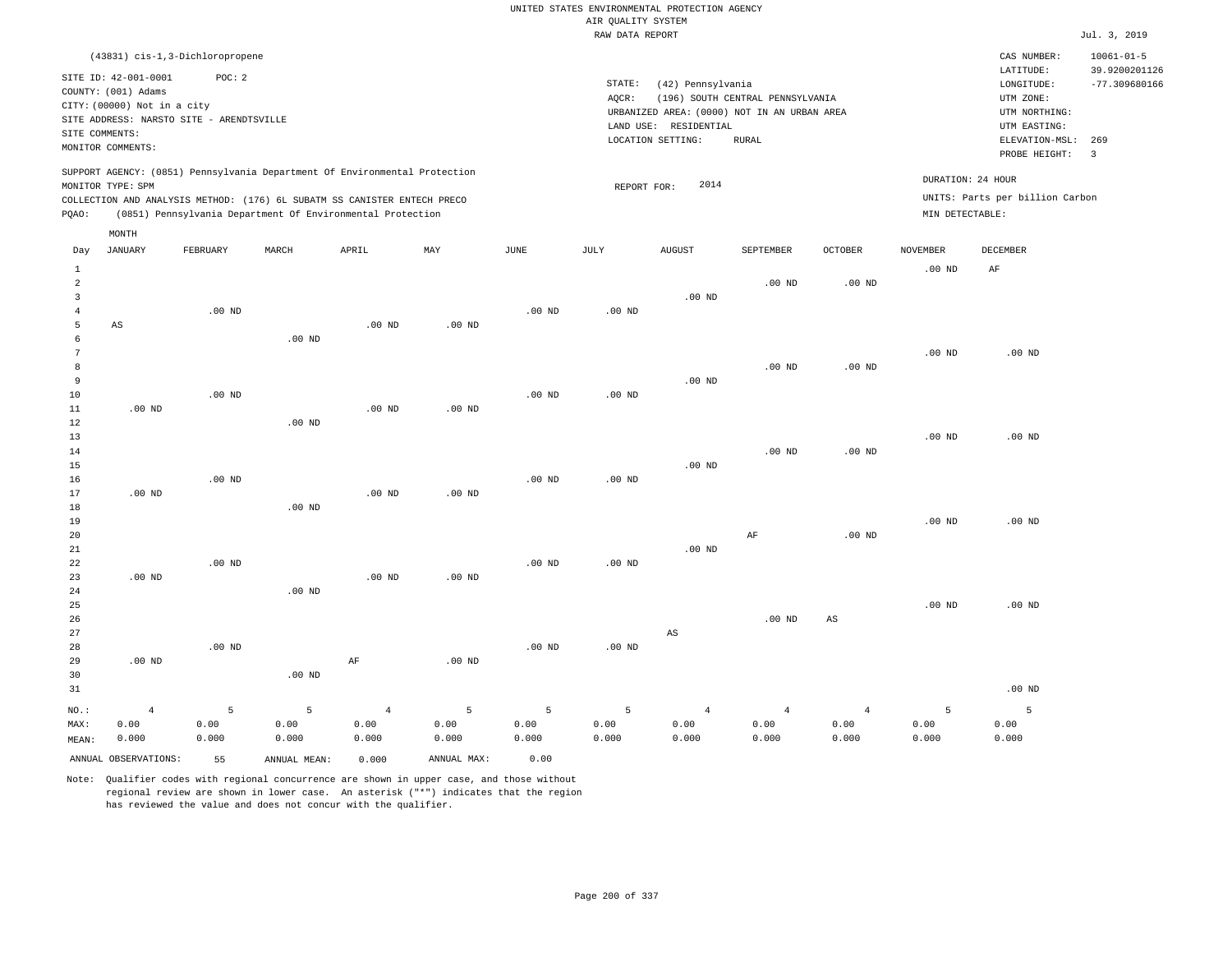|                |                             |                                          |                   |                                                                            |                   |             |                    | UNITED STATES ENVIRONMENTAL PROTECTION AGENCY |                                  |                   |                   |                                 |                                   |
|----------------|-----------------------------|------------------------------------------|-------------------|----------------------------------------------------------------------------|-------------------|-------------|--------------------|-----------------------------------------------|----------------------------------|-------------------|-------------------|---------------------------------|-----------------------------------|
|                |                             |                                          |                   |                                                                            |                   |             | AIR QUALITY SYSTEM |                                               |                                  |                   |                   |                                 |                                   |
|                |                             |                                          |                   |                                                                            |                   |             | RAW DATA REPORT    |                                               |                                  |                   |                   |                                 | Jul. 3, 2019                      |
|                |                             | (43831) cis-1,3-Dichloropropene          |                   |                                                                            |                   |             |                    |                                               |                                  |                   |                   | CAS NUMBER:<br>LATITUDE:        | $10061 - 01 - 5$<br>39.9200201126 |
|                | SITE ID: 42-001-0001        | POC: 2                                   |                   |                                                                            |                   |             | STATE:             | (42) Pennsylvania                             |                                  |                   |                   | LONGITUDE:                      | $-77.309680166$                   |
|                | COUNTY: (001) Adams         |                                          |                   |                                                                            |                   |             | AOCR:              |                                               | (196) SOUTH CENTRAL PENNSYLVANIA |                   |                   | UTM ZONE:                       |                                   |
|                | CITY: (00000) Not in a city |                                          |                   |                                                                            |                   |             |                    | URBANIZED AREA: (0000) NOT IN AN URBAN AREA   |                                  |                   |                   | UTM NORTHING:                   |                                   |
|                |                             | SITE ADDRESS: NARSTO SITE - ARENDTSVILLE |                   |                                                                            |                   |             |                    | LAND USE: RESIDENTIAL                         |                                  |                   |                   | UTM EASTING:                    |                                   |
|                | SITE COMMENTS:              |                                          |                   |                                                                            |                   |             |                    | LOCATION SETTING:                             | <b>RURAL</b>                     |                   |                   | ELEVATION-MSL:                  | 269                               |
|                | MONITOR COMMENTS:           |                                          |                   |                                                                            |                   |             |                    |                                               |                                  |                   |                   | PROBE HEIGHT:                   | $\overline{\mathbf{3}}$           |
|                |                             |                                          |                   | SUPPORT AGENCY: (0851) Pennsylvania Department Of Environmental Protection |                   |             |                    |                                               |                                  |                   |                   |                                 |                                   |
|                | MONITOR TYPE: SPM           |                                          |                   |                                                                            |                   |             | REPORT FOR:        | 2015                                          |                                  |                   |                   | DURATION: 24 HOUR               |                                   |
|                |                             |                                          |                   | COLLECTION AND ANALYSIS METHOD: (176) 6L SUBATM SS CANISTER ENTECH PRECO   |                   |             |                    |                                               |                                  |                   |                   | UNITS: Parts per billion Carbon |                                   |
| PQAO:          |                             |                                          |                   | (0851) Pennsylvania Department Of Environmental Protection                 |                   |             |                    |                                               |                                  |                   | MIN DETECTABLE:   |                                 |                                   |
|                | MONTH                       |                                          |                   |                                                                            |                   |             |                    |                                               |                                  |                   |                   |                                 |                                   |
| Day            | JANUARY                     | FEBRUARY                                 | MARCH             | APRIL                                                                      | MAY               | <b>JUNE</b> | JULY               | <b>AUGUST</b>                                 | SEPTEMBER                        | OCTOBER           | NOVEMBER          | DECEMBER                        |                                   |
| 1              |                             |                                          | $.00$ ND          |                                                                            |                   |             |                    |                                               |                                  |                   |                   |                                 |                                   |
| $\overline{a}$ |                             |                                          |                   |                                                                            |                   |             |                    |                                               |                                  |                   | .00 <sub>ND</sub> | $.00$ ND                        |                                   |
| $\overline{3}$ |                             |                                          |                   |                                                                            |                   |             |                    |                                               | AS                               | .00 <sub>ND</sub> |                   |                                 |                                   |
| $\overline{4}$ |                             |                                          |                   |                                                                            |                   |             |                    | $.00$ ND                                      |                                  |                   |                   |                                 |                                   |
| 5              |                             | $.00$ ND                                 |                   |                                                                            |                   | $.00$ ND    | $.00$ ND           |                                               |                                  |                   |                   |                                 |                                   |
| 6              | $.00$ ND                    |                                          |                   | $.00$ ND                                                                   | AS                |             |                    |                                               |                                  |                   |                   |                                 |                                   |
| 7              |                             |                                          | $.00$ ND          |                                                                            |                   |             |                    |                                               |                                  |                   |                   |                                 |                                   |
| 8              |                             |                                          |                   |                                                                            |                   |             |                    |                                               |                                  |                   | .00 <sub>ND</sub> | $.00$ ND                        |                                   |
| 9              |                             |                                          |                   |                                                                            |                   |             |                    |                                               | .00 <sub>ND</sub>                | .00 <sub>ND</sub> |                   |                                 |                                   |
| 10<br>11       |                             | $.00$ ND                                 |                   |                                                                            |                   | $.00$ ND    | AF                 | $.00$ ND                                      |                                  |                   |                   |                                 |                                   |
| 12             | $.00$ ND                    |                                          |                   | $.00$ ND                                                                   | .00 <sub>ND</sub> |             |                    |                                               |                                  |                   |                   |                                 |                                   |
| 13             |                             |                                          | $.00$ ND          |                                                                            |                   |             |                    |                                               |                                  |                   |                   |                                 |                                   |
| 14             |                             |                                          |                   |                                                                            |                   |             |                    |                                               |                                  |                   | .00 <sub>ND</sub> | $.00$ ND                        |                                   |
| 15             |                             |                                          |                   |                                                                            |                   |             |                    |                                               | $.00$ ND                         | .00 <sub>ND</sub> |                   |                                 |                                   |
| 16             |                             |                                          |                   |                                                                            |                   |             |                    | $.00$ ND                                      |                                  |                   |                   |                                 |                                   |
| 17             |                             | $.00$ ND                                 |                   |                                                                            |                   | $.00$ ND    | $.00$ ND           |                                               |                                  |                   |                   |                                 |                                   |
| 18             | $.00$ ND                    |                                          |                   | .00 <sub>ND</sub>                                                          | $.00$ ND          |             |                    |                                               |                                  |                   |                   |                                 |                                   |
| 19             |                             |                                          | .00 <sub>ND</sub> |                                                                            |                   |             |                    |                                               |                                  |                   |                   |                                 |                                   |
| 20             |                             |                                          |                   |                                                                            |                   |             |                    |                                               |                                  |                   | $.00$ ND          | $.00$ ND                        |                                   |
| 21             |                             |                                          |                   |                                                                            |                   |             |                    |                                               | .00 <sub>ND</sub>                | .00 <sub>ND</sub> |                   |                                 |                                   |
| 22             |                             |                                          |                   |                                                                            |                   |             |                    | $.00$ ND                                      |                                  |                   |                   |                                 |                                   |
| 23             |                             | $.00$ ND                                 |                   |                                                                            |                   | $.00$ ND    | $.00$ ND           |                                               |                                  |                   |                   |                                 |                                   |
| 24             | $.00$ ND                    |                                          |                   | $.00$ ND                                                                   | $.00$ ND          |             |                    |                                               |                                  |                   |                   |                                 |                                   |
| 25             |                             |                                          | $.00$ ND          |                                                                            |                   |             |                    |                                               |                                  |                   |                   |                                 |                                   |

.00 ND

5 0.00 0.000

.00 ND

4 0.00 0.000

.00 ND

5 0.00 0.000

.00 ND

6 0.00 0.000

ANNUAL OBSERVATIONS: 57 ANNUAL MEAN: 0.000 ANNUAL MAX: 0.00

4 0.00 0.000

.00 ND

5 0.00 0.000

NO.: MAX: MEAN:

.00 ND

4 0.00 0.000

.00 ND

5 0.00 0.000

.00 ND

4 0.00 0.000

.00 ND

5 0.00 0.000

.00 ND

5 0.00 0.000

.00 ND

5 0.00 0.000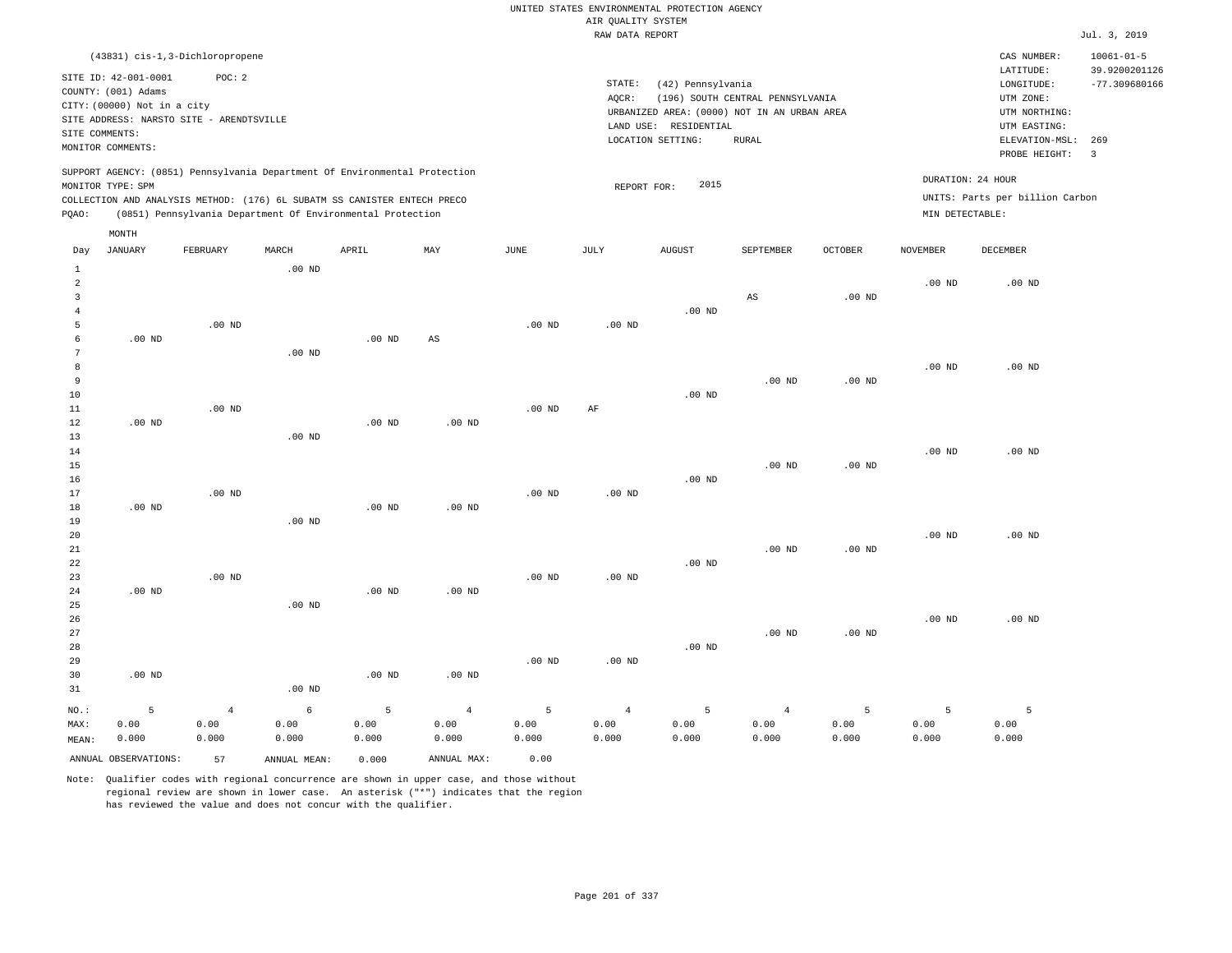|                         |                             |                                          |                        |                                                                                                                                        |                   |                   |                    | UNITED STATES ENVIRONMENTAL PROTECTION AGENCY |                                  |                   |                   |                                 |                         |
|-------------------------|-----------------------------|------------------------------------------|------------------------|----------------------------------------------------------------------------------------------------------------------------------------|-------------------|-------------------|--------------------|-----------------------------------------------|----------------------------------|-------------------|-------------------|---------------------------------|-------------------------|
|                         |                             |                                          |                        |                                                                                                                                        |                   |                   | AIR OUALITY SYSTEM |                                               |                                  |                   |                   |                                 |                         |
|                         |                             |                                          |                        |                                                                                                                                        |                   |                   | RAW DATA REPORT    |                                               |                                  |                   |                   |                                 | Jul. 3, 2019            |
|                         |                             | (43831) cis-1,3-Dichloropropene          |                        |                                                                                                                                        |                   |                   |                    |                                               |                                  |                   |                   | CAS NUMBER:                     | $10061 - 01 - 5$        |
|                         | SITE ID: 42-001-0001        | POC: 2                                   |                        |                                                                                                                                        |                   |                   |                    |                                               |                                  |                   |                   | LATITUDE:                       | 39.9200201126           |
|                         | COUNTY: (001) Adams         |                                          |                        |                                                                                                                                        |                   |                   | STATE:             | (42) Pennsylvania                             |                                  |                   |                   | LONGITUDE:                      | $-77.309680166$         |
|                         | CITY: (00000) Not in a city |                                          |                        |                                                                                                                                        |                   |                   | AQCR:              | URBANIZED AREA: (0000) NOT IN AN URBAN AREA   | (196) SOUTH CENTRAL PENNSYLVANIA |                   |                   | UTM ZONE:<br>UTM NORTHING:      |                         |
|                         |                             | SITE ADDRESS: NARSTO SITE - ARENDTSVILLE |                        |                                                                                                                                        |                   |                   |                    | LAND USE: RESIDENTIAL                         |                                  |                   |                   | UTM EASTING:                    |                         |
| SITE COMMENTS:          |                             |                                          |                        |                                                                                                                                        |                   |                   |                    | LOCATION SETTING:                             | RURAL                            |                   |                   | ELEVATION-MSL:                  | 269                     |
|                         | MONITOR COMMENTS:           |                                          |                        |                                                                                                                                        |                   |                   |                    |                                               |                                  |                   |                   | PROBE HEIGHT:                   | $\overline{\mathbf{3}}$ |
|                         |                             |                                          |                        | SUPPORT AGENCY: (0851) Pennsylvania Department Of Environmental Protection                                                             |                   |                   |                    |                                               |                                  |                   |                   | DURATION: 24 HOUR               |                         |
|                         | MONITOR TYPE: SPM           |                                          |                        |                                                                                                                                        |                   |                   | REPORT FOR:        | 2016                                          |                                  |                   |                   |                                 |                         |
| PQAO:                   |                             |                                          |                        | COLLECTION AND ANALYSIS METHOD: (176) 6L SUBATM SS CANISTER ENTECH PRECO<br>(0851) Pennsylvania Department Of Environmental Protection |                   |                   |                    |                                               |                                  |                   | MIN DETECTABLE:   | UNITS: Parts per billion Carbon |                         |
|                         | MONTH                       |                                          |                        |                                                                                                                                        |                   |                   |                    |                                               |                                  |                   |                   |                                 |                         |
| Day                     | <b>JANUARY</b>              | FEBRUARY                                 | MARCH                  | APRIL                                                                                                                                  | MAY               | <b>JUNE</b>       | <b>JULY</b>        | <b>AUGUST</b>                                 | SEPTEMBER                        | <b>OCTOBER</b>    | <b>NOVEMBER</b>   | <b>DECEMBER</b>                 |                         |
| $\mathbf{1}$<br>2       | $.00$ ND                    |                                          | .00 <sub>ND</sub>      |                                                                                                                                        |                   |                   |                    |                                               |                                  |                   | .00 <sub>ND</sub> | $.00$ ND                        |                         |
| $\overline{\mathbf{3}}$ |                             |                                          |                        |                                                                                                                                        |                   |                   |                    |                                               | $.00$ ND                         | .00 <sub>ND</sub> |                   |                                 |                         |
| $\overline{4}$          |                             |                                          |                        |                                                                                                                                        |                   |                   |                    | .00 <sub>ND</sub>                             |                                  |                   |                   |                                 |                         |
| 5                       |                             |                                          |                        |                                                                                                                                        |                   | .00 <sub>ND</sub> | $.00$ ND           |                                               |                                  |                   |                   |                                 |                         |
| $\epsilon$              |                             | $.00$ ND                                 |                        | $.00$ ND                                                                                                                               | .00 <sub>ND</sub> |                   |                    |                                               |                                  |                   |                   |                                 |                         |
| $7\phantom{.0}$         | $.00$ ND                    |                                          | $.00$ ND               |                                                                                                                                        |                   |                   |                    |                                               |                                  |                   |                   |                                 |                         |
| 8                       |                             |                                          |                        |                                                                                                                                        |                   |                   |                    |                                               |                                  |                   | .00 <sub>ND</sub> | .00 <sub>ND</sub>               |                         |
| 9                       |                             |                                          |                        |                                                                                                                                        |                   |                   |                    |                                               | $.00$ ND                         | .00 <sub>ND</sub> |                   |                                 |                         |
| 10                      |                             |                                          |                        |                                                                                                                                        |                   |                   |                    | $.00$ ND                                      |                                  |                   |                   |                                 |                         |
| 11                      |                             |                                          |                        |                                                                                                                                        |                   | $.00$ ND          | .00 <sub>ND</sub>  |                                               |                                  |                   |                   |                                 |                         |
| 12                      |                             | $.00$ ND                                 |                        | $.00$ ND                                                                                                                               | $.00$ ND          |                   |                    |                                               |                                  |                   |                   |                                 |                         |
| 13                      | $.00$ ND                    |                                          | $.00$ ND               |                                                                                                                                        |                   |                   |                    |                                               |                                  |                   | $.00$ ND          | $.00$ ND                        |                         |
| 14<br>15                |                             |                                          |                        |                                                                                                                                        |                   |                   |                    |                                               | .00 <sub>ND</sub>                | .00 <sub>ND</sub> |                   |                                 |                         |
| 16                      |                             |                                          |                        |                                                                                                                                        |                   |                   |                    | $.00$ ND                                      |                                  |                   |                   |                                 |                         |
| 17                      |                             |                                          |                        |                                                                                                                                        |                   | .00 <sub>ND</sub> | <b>TS</b>          |                                               |                                  |                   |                   |                                 |                         |
| $1\,8$                  |                             | $.00$ ND                                 |                        | $.00$ ND                                                                                                                               | $.00$ ND          |                   |                    |                                               |                                  |                   |                   |                                 |                         |
| 19                      | $.00$ ND                    |                                          | $.00$ ND               |                                                                                                                                        |                   |                   |                    |                                               |                                  |                   |                   |                                 |                         |
| 20                      |                             |                                          |                        |                                                                                                                                        |                   |                   |                    |                                               |                                  |                   | .00 <sub>ND</sub> | AF                              |                         |
| 21                      |                             |                                          |                        |                                                                                                                                        |                   |                   |                    |                                               | $.00$ ND                         | $.00$ ND          |                   |                                 |                         |
| 22                      |                             |                                          |                        |                                                                                                                                        |                   |                   |                    | $.00$ ND                                      |                                  |                   |                   |                                 |                         |
| 23                      |                             |                                          |                        |                                                                                                                                        |                   | .00 <sub>ND</sub> | $.00$ ND           |                                               |                                  |                   |                   |                                 |                         |
| 24                      |                             | .00 <sub>ND</sub>                        |                        | $.00$ ND                                                                                                                               | .00 <sub>ND</sub> |                   |                    |                                               |                                  |                   |                   |                                 |                         |
| 25                      | $.00$ ND                    |                                          | $.00$ ND               |                                                                                                                                        |                   |                   |                    |                                               |                                  |                   |                   |                                 |                         |
| 26                      |                             |                                          |                        |                                                                                                                                        |                   |                   |                    |                                               |                                  |                   | $.00$ ND          | $.00$ ND                        |                         |
| 27                      |                             |                                          |                        |                                                                                                                                        |                   |                   |                    |                                               | $.00$ ND                         | .00 <sub>ND</sub> |                   |                                 |                         |
| 28                      |                             |                                          |                        |                                                                                                                                        |                   |                   |                    | $.00$ ND                                      |                                  |                   |                   |                                 |                         |
| 29                      |                             |                                          |                        |                                                                                                                                        |                   | .00 <sub>ND</sub> | $.00$ ND           |                                               |                                  |                   |                   |                                 |                         |
| 30                      |                             |                                          |                        | $.00$ ND                                                                                                                               | $.00$ ND          |                   |                    |                                               |                                  |                   |                   |                                 |                         |
| 31                      | $.00$ ND                    |                                          | $\mathbb{A}\mathbb{S}$ |                                                                                                                                        |                   |                   |                    |                                               |                                  |                   |                   |                                 |                         |
| NO.:                    | 6                           | $\overline{4}$                           | 5                      | $\overline{5}$                                                                                                                         | $\overline{5}$    | 5                 | $\overline{4}$     | 5                                             | $\overline{5}$                   | 5                 | 5                 | $\overline{4}$                  |                         |
| MAX:                    | 0.00                        | 0.00                                     | 0.00                   | 0.00                                                                                                                                   | 0.00              | 0.00              | 0.00               | 0.00                                          | 0.00                             | 0.00              | 0.00              | 0.00                            |                         |
| MEAN:                   | 0.000                       | 0.000                                    | 0.000                  | 0.000                                                                                                                                  | 0.000             | 0.000             | 0.000              | 0.000                                         | 0.000                            | 0.000             | 0.000             | 0.000                           |                         |
|                         | ANNUAL OBSERVATIONS:        | 58                                       | ANNUAL, MEAN:          | 0.000                                                                                                                                  | ANNUAL MAX:       | 0.00              |                    |                                               |                                  |                   |                   |                                 |                         |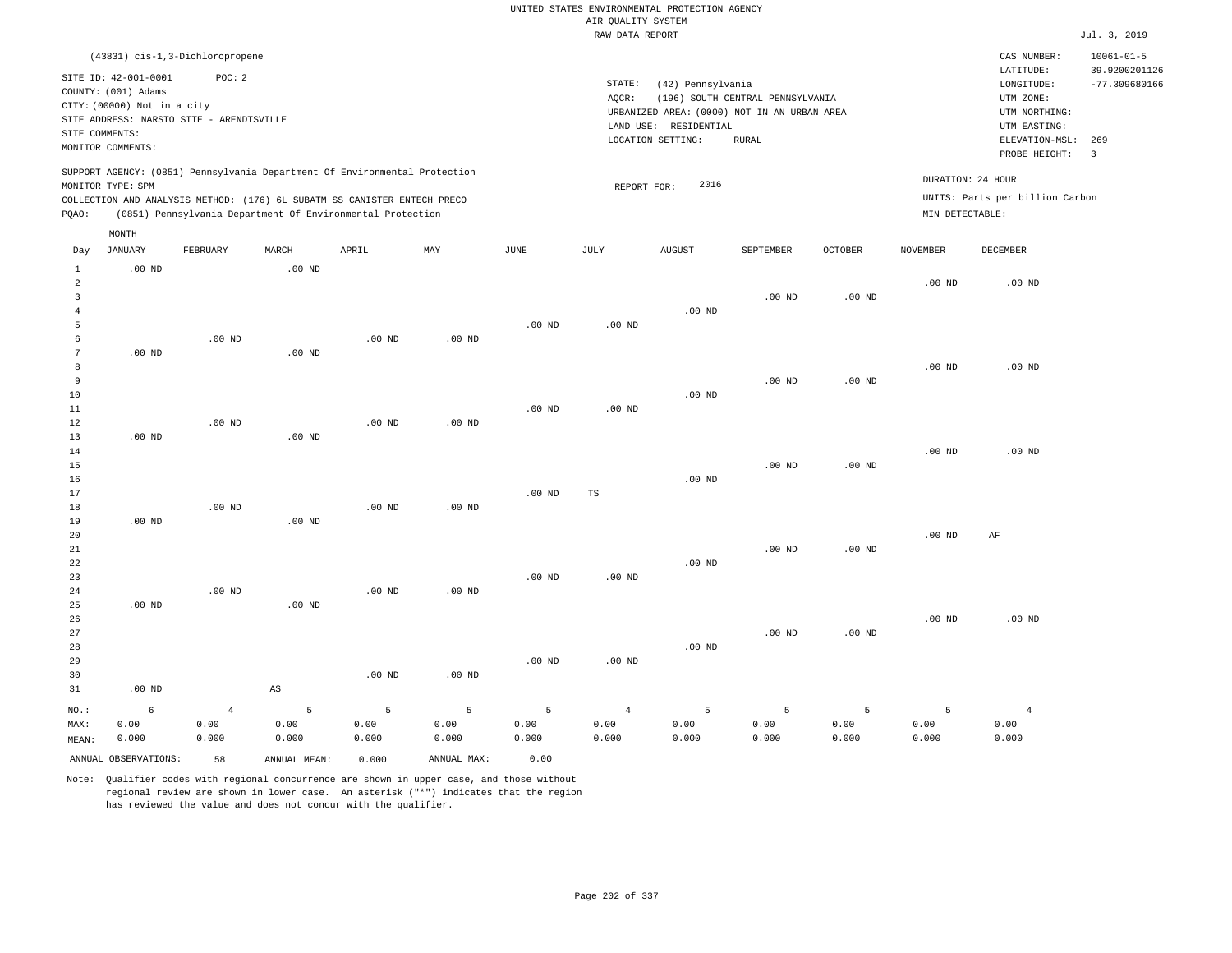|                            |                                          |                |                                                                            |                   |                        |          |                    | UNITED STATES ENVIRONMENTAL PROTECTION AGENCY |                                  |                   |                   |                                 |                                |
|----------------------------|------------------------------------------|----------------|----------------------------------------------------------------------------|-------------------|------------------------|----------|--------------------|-----------------------------------------------|----------------------------------|-------------------|-------------------|---------------------------------|--------------------------------|
|                            |                                          |                |                                                                            |                   |                        |          | AIR QUALITY SYSTEM |                                               |                                  |                   |                   |                                 |                                |
|                            |                                          |                |                                                                            |                   |                        |          | RAW DATA REPORT    |                                               |                                  |                   |                   |                                 | Jul. 3, 2019                   |
|                            | (43831) cis-1,3-Dichloropropene          |                |                                                                            |                   |                        |          |                    |                                               |                                  |                   |                   | CAS NUMBER:                     | $10061 - 01 - 5$               |
|                            | SITE ID: 42-001-0001                     | POC: 2         |                                                                            |                   |                        |          |                    |                                               |                                  |                   |                   | LATITUDE:                       | 39.9200201126                  |
|                            | COUNTY: (001) Adams                      |                |                                                                            |                   |                        |          | STATE:             | (42) Pennsylvania                             |                                  |                   |                   | LONGITUDE:                      | $-77.309680166$                |
|                            | CITY: (00000) Not in a city              |                |                                                                            |                   |                        |          | AQCR:              |                                               | (196) SOUTH CENTRAL PENNSYLVANIA |                   |                   | UTM ZONE:                       |                                |
|                            | SITE ADDRESS: NARSTO SITE - ARENDTSVILLE |                |                                                                            |                   |                        |          |                    | URBANIZED AREA: (0000) NOT IN AN URBAN AREA   |                                  |                   |                   | UTM NORTHING:                   |                                |
| SITE COMMENTS:             |                                          |                |                                                                            |                   |                        |          |                    | LAND USE: RESIDENTIAL                         |                                  |                   |                   | UTM EASTING:                    |                                |
|                            | MONITOR COMMENTS:                        |                |                                                                            |                   |                        |          |                    | LOCATION SETTING:                             | RURAL                            |                   |                   | ELEVATION-MSL:<br>PROBE HEIGHT: | 269<br>$\overline{\mathbf{3}}$ |
|                            |                                          |                | SUPPORT AGENCY: (0851) Pennsylvania Department Of Environmental Protection |                   |                        |          |                    |                                               |                                  |                   |                   |                                 |                                |
|                            | MONITOR TYPE: SPM                        |                |                                                                            |                   |                        |          | REPORT FOR:        | 2017                                          |                                  |                   |                   | DURATION: 24 HOUR               |                                |
|                            |                                          |                | COLLECTION AND ANALYSIS METHOD: (176) 6L SUBATM SS CANISTER ENTECH PRECO   |                   |                        |          |                    |                                               |                                  |                   |                   | UNITS: Parts per billion Carbon |                                |
| PQAO:                      |                                          |                | (0851) Pennsylvania Department Of Environmental Protection                 |                   |                        |          |                    |                                               |                                  |                   | MIN DETECTABLE:   |                                 |                                |
|                            | MONTH                                    |                |                                                                            |                   |                        |          |                    |                                               |                                  |                   |                   |                                 |                                |
| Day                        | <b>JANUARY</b>                           | FEBRUARY       | MARCH                                                                      | APRIL             | MAY                    | JUNE     | JULY               | ${\tt AUGUST}$                                | SEPTEMBER                        | OCTOBER           | <b>NOVEMBER</b>   | DECEMBER                        |                                |
| $\mathbf{1}$               | $.00$ ND                                 |                |                                                                            | $.00$ ND          | $.00$ ND               |          |                    |                                               |                                  |                   |                   |                                 |                                |
| $\overline{a}$             |                                          |                | .00 <sub>ND</sub>                                                          |                   |                        |          |                    |                                               |                                  |                   |                   |                                 |                                |
| $\overline{3}$<br>$\bf{4}$ |                                          |                |                                                                            |                   |                        |          |                    |                                               | $.00$ ND                         | $.00$ ND          | $.00$ ND          | $.00$ ND                        |                                |
| 5                          |                                          |                |                                                                            |                   |                        |          |                    | $.00$ ND                                      |                                  |                   |                   |                                 |                                |
| 6                          |                                          | $.00$ ND       |                                                                            |                   |                        | $.00$ ND | $.00$ ND           |                                               |                                  |                   |                   |                                 |                                |
| $\overline{7}$             | $.00$ ND                                 |                |                                                                            | $.00$ ND          | $.00$ ND               |          |                    |                                               |                                  |                   |                   |                                 |                                |
| 8                          |                                          |                | $.00$ ND                                                                   |                   |                        |          |                    |                                               |                                  |                   |                   |                                 |                                |
| 9                          |                                          |                |                                                                            |                   |                        |          |                    |                                               |                                  |                   | $.00$ ND          | $.00$ ND                        |                                |
| 10                         |                                          |                |                                                                            |                   |                        |          |                    |                                               | .00 <sub>ND</sub>                | $.00$ ND          |                   |                                 |                                |
| 11                         |                                          |                |                                                                            |                   |                        |          |                    | .00 <sub>ND</sub>                             |                                  |                   |                   |                                 |                                |
| 12                         |                                          | $.00$ ND       |                                                                            |                   |                        | $.00$ ND | $.00$ ND           |                                               |                                  |                   |                   |                                 |                                |
| 13                         | $.00$ ND                                 |                |                                                                            | .00 <sub>ND</sub> | $.00$ ND               |          |                    |                                               |                                  |                   |                   |                                 |                                |
| 14                         |                                          |                | $.00$ ND                                                                   |                   |                        |          |                    |                                               |                                  |                   | .00 <sub>ND</sub> | $.00$ ND                        |                                |
| 15<br>16                   |                                          |                |                                                                            |                   |                        |          |                    |                                               | $.00$ ND                         | AM                |                   |                                 |                                |
| 17                         |                                          |                |                                                                            |                   |                        |          |                    | $.00$ ND                                      |                                  |                   |                   |                                 |                                |
| 18                         |                                          | $.00$ ND       |                                                                            |                   |                        | $.00$ ND | $.00$ ND           |                                               |                                  |                   |                   |                                 |                                |
| 19                         | $.00$ ND                                 |                |                                                                            | .00 <sub>ND</sub> | $\mathbb{A}\mathbb{S}$ |          |                    |                                               |                                  |                   |                   |                                 |                                |
| 20                         |                                          |                | $.00$ ND                                                                   |                   |                        |          |                    |                                               |                                  |                   |                   |                                 |                                |
| 21                         |                                          |                |                                                                            |                   |                        |          |                    |                                               |                                  |                   | $.00$ ND          | .00 <sub>ND</sub>               |                                |
| 22                         |                                          |                |                                                                            |                   |                        |          |                    |                                               | $.00$ ND                         | $.00$ ND          |                   |                                 |                                |
| 23                         |                                          |                |                                                                            |                   |                        |          |                    | $.00$ ND                                      |                                  |                   |                   |                                 |                                |
| 24                         | $.00$ ND                                 | AF             |                                                                            | .00 <sub>ND</sub> |                        | $.00$ ND | $.00$ ND           |                                               |                                  |                   |                   |                                 |                                |
| 25<br>26                   |                                          |                | .00 <sub>ND</sub>                                                          |                   | .00 <sub>ND</sub>      |          |                    |                                               |                                  |                   |                   |                                 |                                |
| 27                         |                                          |                |                                                                            |                   |                        |          |                    |                                               |                                  |                   | $.00$ ND          | $.00$ ND                        |                                |
| 28                         |                                          |                |                                                                            |                   |                        |          |                    |                                               | .00 <sub>ND</sub>                | .00 <sub>ND</sub> |                   |                                 |                                |
| 29                         |                                          |                |                                                                            |                   |                        |          |                    | $.00$ ND                                      |                                  |                   |                   |                                 |                                |
| 30                         |                                          |                |                                                                            |                   |                        | $.00$ ND | $.00$ ND           |                                               |                                  |                   |                   |                                 |                                |
| 31                         | $.00$ ND                                 |                |                                                                            |                   | $.00$ ND               |          |                    |                                               |                                  |                   |                   |                                 |                                |
| NO.:                       | 6                                        | $\overline{3}$ | 5                                                                          | 5                 | 5                      | 5        | 5                  | 5                                             | 5                                | $\overline{4}$    | 5                 | $\overline{5}$                  |                                |
| MAX:                       | 0.00                                     | 0.00           | 0.00                                                                       | 0.00              | 0.00                   | 0.00     | 0.00               | 0.00                                          | 0.00                             | 0.00              | 0.00              | 0.00                            |                                |
| MEAN:                      | 0.000                                    | 0.000          | 0.000                                                                      | 0.000             | 0.000                  | 0.000    | 0.000              | 0.000                                         | 0.000                            | 0.000             | 0.000             | 0.000                           |                                |
|                            | ANNUAL OBSERVATIONS:                     | 58             | ANNUAL, MEAN:                                                              | 0.000             | ANNUAL MAX:            | 0.00     |                    |                                               |                                  |                   |                   |                                 |                                |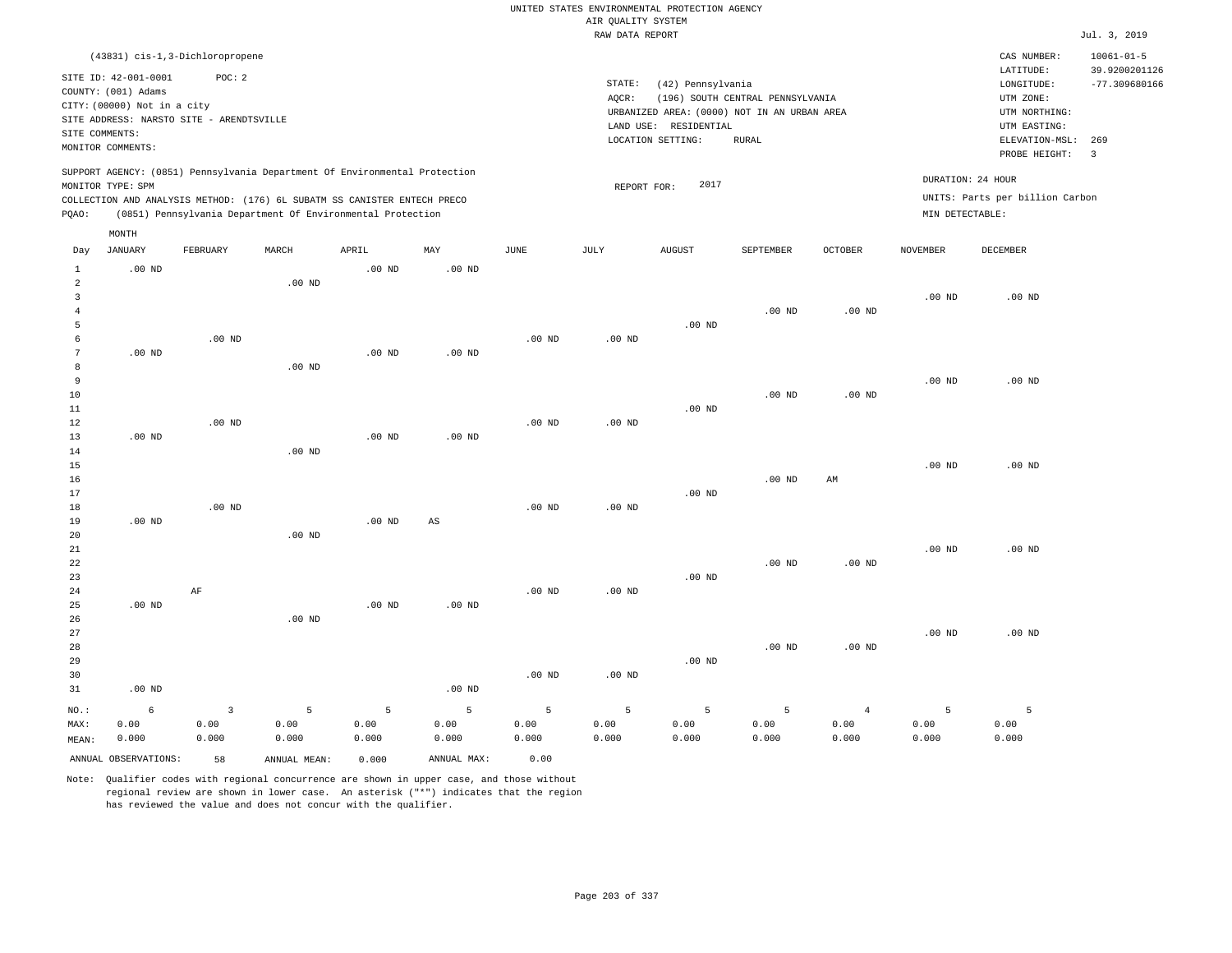|                     |                                          |                   |                                                                            |                |                        |                        |                    | UNITED STATES ENVIRONMENTAL PROTECTION AGENCY |                                             |          |                   |                                 |                                |
|---------------------|------------------------------------------|-------------------|----------------------------------------------------------------------------|----------------|------------------------|------------------------|--------------------|-----------------------------------------------|---------------------------------------------|----------|-------------------|---------------------------------|--------------------------------|
|                     |                                          |                   |                                                                            |                |                        |                        | AIR QUALITY SYSTEM |                                               |                                             |          |                   |                                 |                                |
|                     |                                          |                   |                                                                            |                |                        |                        | RAW DATA REPORT    |                                               |                                             |          |                   |                                 | Jul. 3, 2019                   |
|                     | (43831) cis-1,3-Dichloropropene          |                   |                                                                            |                |                        |                        |                    |                                               |                                             |          |                   | CAS NUMBER:                     | $10061 - 01 - 5$               |
|                     | SITE ID: 42-001-0001                     | POC: 2            |                                                                            |                |                        |                        |                    |                                               |                                             |          |                   | LATITUDE:                       | 39.9200201126                  |
|                     | COUNTY: (001) Adams                      |                   |                                                                            |                |                        |                        | STATE:             | (42) Pennsylvania                             |                                             |          |                   | LONGITUDE:                      | $-77.309680166$                |
|                     | CITY: (00000) Not in a city              |                   |                                                                            |                |                        |                        | AQCR:              |                                               | (196) SOUTH CENTRAL PENNSYLVANIA            |          |                   | UTM ZONE:                       |                                |
|                     | SITE ADDRESS: NARSTO SITE - ARENDTSVILLE |                   |                                                                            |                |                        |                        |                    |                                               | URBANIZED AREA: (0000) NOT IN AN URBAN AREA |          |                   | UTM NORTHING:                   |                                |
| SITE COMMENTS:      |                                          |                   |                                                                            |                |                        |                        |                    | LAND USE: RESIDENTIAL                         |                                             |          |                   | UTM EASTING:                    |                                |
|                     | MONITOR COMMENTS:                        |                   |                                                                            |                |                        |                        |                    | LOCATION SETTING:                             | <b>RURAL</b>                                |          |                   | ELEVATION-MSL:<br>PROBE HEIGHT: | 269<br>$\overline{\mathbf{3}}$ |
|                     |                                          |                   | SUPPORT AGENCY: (0851) Pennsylvania Department Of Environmental Protection |                |                        |                        |                    | 2018                                          |                                             |          |                   | DURATION: 24 HOUR               |                                |
|                     | MONITOR TYPE: SPM                        |                   | COLLECTION AND ANALYSIS METHOD: (176) 6L SUBATM SS CANISTER ENTECH PRECO   |                |                        |                        | REPORT FOR:        |                                               |                                             |          |                   | UNITS: Parts per billion Carbon |                                |
| PQAO:               |                                          |                   | (0851) Pennsylvania Department Of Environmental Protection                 |                |                        |                        |                    |                                               |                                             |          |                   | MIN DETECTABLE: .1187925        |                                |
|                     | MONTH                                    |                   |                                                                            |                |                        |                        |                    |                                               |                                             |          |                   |                                 |                                |
| Day                 | <b>JANUARY</b>                           | FEBRUARY          | MARCH                                                                      | APRIL          | MAY                    | <b>JUNE</b>            | <b>JULY</b>        | <b>AUGUST</b>                                 | SEPTEMBER                                   | OCTOBER  | NOVEMBER          | DECEMBER                        |                                |
| $\mathbf{1}$        |                                          | $.00$ ND          |                                                                            |                |                        | $.00$ ND               | .00 <sub>ND</sub>  |                                               |                                             |          |                   |                                 |                                |
| $\overline{a}$      | $.00$ ND                                 |                   |                                                                            | $.00$ ND       | $.00$ ND               |                        |                    |                                               |                                             |          |                   |                                 |                                |
| $\mathbf{3}$        |                                          |                   | $.00$ ND                                                                   |                |                        |                        |                    |                                               |                                             |          |                   |                                 |                                |
| $\overline{4}$<br>5 |                                          |                   |                                                                            |                |                        |                        |                    |                                               | $.00$ ND                                    | $.00$ ND | .00 <sub>ND</sub> | $.00$ ND                        |                                |
| 6                   |                                          |                   |                                                                            |                |                        |                        |                    | $.00$ ND                                      |                                             |          |                   |                                 |                                |
| $\boldsymbol{7}$    |                                          | .00 <sub>ND</sub> |                                                                            |                |                        | $\mathbb{A}\mathbb{M}$ | $.00$ ND           |                                               |                                             |          |                   |                                 |                                |
| 8                   | $.00$ ND                                 |                   |                                                                            | $.00$ ND       | $.00$ ND               |                        |                    |                                               |                                             |          |                   |                                 |                                |
| 9                   |                                          |                   | $.00$ ND                                                                   |                |                        |                        |                    |                                               |                                             |          |                   |                                 |                                |
| 10                  |                                          |                   |                                                                            |                |                        |                        |                    |                                               |                                             |          | $.00$ ND          | $.00$ ND                        |                                |
| 11                  |                                          |                   |                                                                            |                |                        |                        |                    |                                               | $.00$ ND                                    | $.00$ ND |                   |                                 |                                |
| 12                  |                                          |                   |                                                                            |                |                        |                        |                    | $.00$ ND                                      |                                             |          |                   |                                 |                                |
| 13                  |                                          | $.00$ ND          |                                                                            |                |                        | $.00$ ND               | $.00$ ND           |                                               |                                             |          |                   |                                 |                                |
| 14                  | $.00$ ND                                 |                   |                                                                            | $.00$ ND       | $.00$ ND               |                        |                    |                                               |                                             |          |                   |                                 |                                |
| 15                  |                                          |                   | $.00$ ND                                                                   |                |                        |                        |                    |                                               |                                             |          |                   |                                 |                                |
| 16                  |                                          |                   |                                                                            |                |                        |                        |                    |                                               |                                             |          | $.00$ ND          | $.00$ ND                        |                                |
| 17                  |                                          |                   |                                                                            |                |                        |                        |                    |                                               | $.00$ ND                                    | $.00$ ND |                   |                                 |                                |
| 18<br>19            |                                          | $.00$ ND          |                                                                            |                |                        | $.00$ ND               | $.00$ ND           | $.00$ ND                                      |                                             |          |                   |                                 |                                |
| 20                  | $.00$ ND                                 |                   |                                                                            | $.00$ ND       | $.00$ ND               |                        |                    |                                               |                                             |          |                   |                                 |                                |
| 21                  |                                          |                   | .00 <sub>ND</sub>                                                          |                |                        |                        |                    |                                               |                                             |          |                   |                                 |                                |
| 22                  |                                          |                   |                                                                            |                |                        |                        |                    |                                               |                                             |          | .00 <sub>ND</sub> | $.00$ ND                        |                                |
| 23                  |                                          |                   |                                                                            |                |                        |                        |                    |                                               | $.00$ ND                                    | $.00$ ND |                   |                                 |                                |
| 24                  |                                          |                   |                                                                            |                |                        |                        |                    | .00 <sub>ND</sub>                             |                                             |          |                   |                                 |                                |
| 25                  |                                          | $.00$ ND          |                                                                            |                |                        | $.00$ ND               | $.00$ ND           |                                               |                                             |          |                   |                                 |                                |
| 26                  | $.00$ ND                                 |                   |                                                                            | AS             | $\mathbb{A}\mathbb{S}$ |                        |                    |                                               |                                             |          |                   |                                 |                                |
| 27                  |                                          |                   | $.00$ ND                                                                   |                |                        |                        |                    |                                               |                                             |          |                   |                                 |                                |
| 28                  |                                          |                   |                                                                            |                |                        |                        |                    |                                               |                                             |          | AS                | $.00$ ND                        |                                |
| 29                  |                                          |                   |                                                                            |                |                        |                        |                    |                                               | $.00$ ND                                    | $.00$ ND |                   |                                 |                                |
| 30                  |                                          |                   |                                                                            |                |                        |                        |                    | .00 <sub>ND</sub>                             |                                             |          |                   |                                 |                                |
| 31                  |                                          |                   |                                                                            |                |                        |                        | .00 <sub>ND</sub>  |                                               |                                             |          |                   |                                 |                                |
| NO.:                | 5                                        | 5                 | $\overline{5}$                                                             | $\overline{4}$ | $\overline{4}$         | $\overline{4}$         | 6                  | 5                                             | 5                                           | 5        | $\overline{4}$    | 5                               |                                |
| MAX:                | 0.00                                     | 0.00              | 0.00                                                                       | 0.00           | 0.00                   | 0.00                   | 0.00               | 0.00                                          | 0.00                                        | 0.00     | 0.00              | 0.00                            |                                |
| MEAN:               | 0.000                                    | 0.000             | 0.000                                                                      | 0.000          | 0.000                  | 0.000                  | 0.000              | 0.000                                         | 0.000                                       | 0.000    | 0.000             | 0.000                           |                                |
|                     | ANNUAL OBSERVATIONS:                     | 57                | ANNUAL MEAN:                                                               | 0.000          | ANNUAL MAX:            | 0.00                   |                    |                                               |                                             |          |                   |                                 |                                |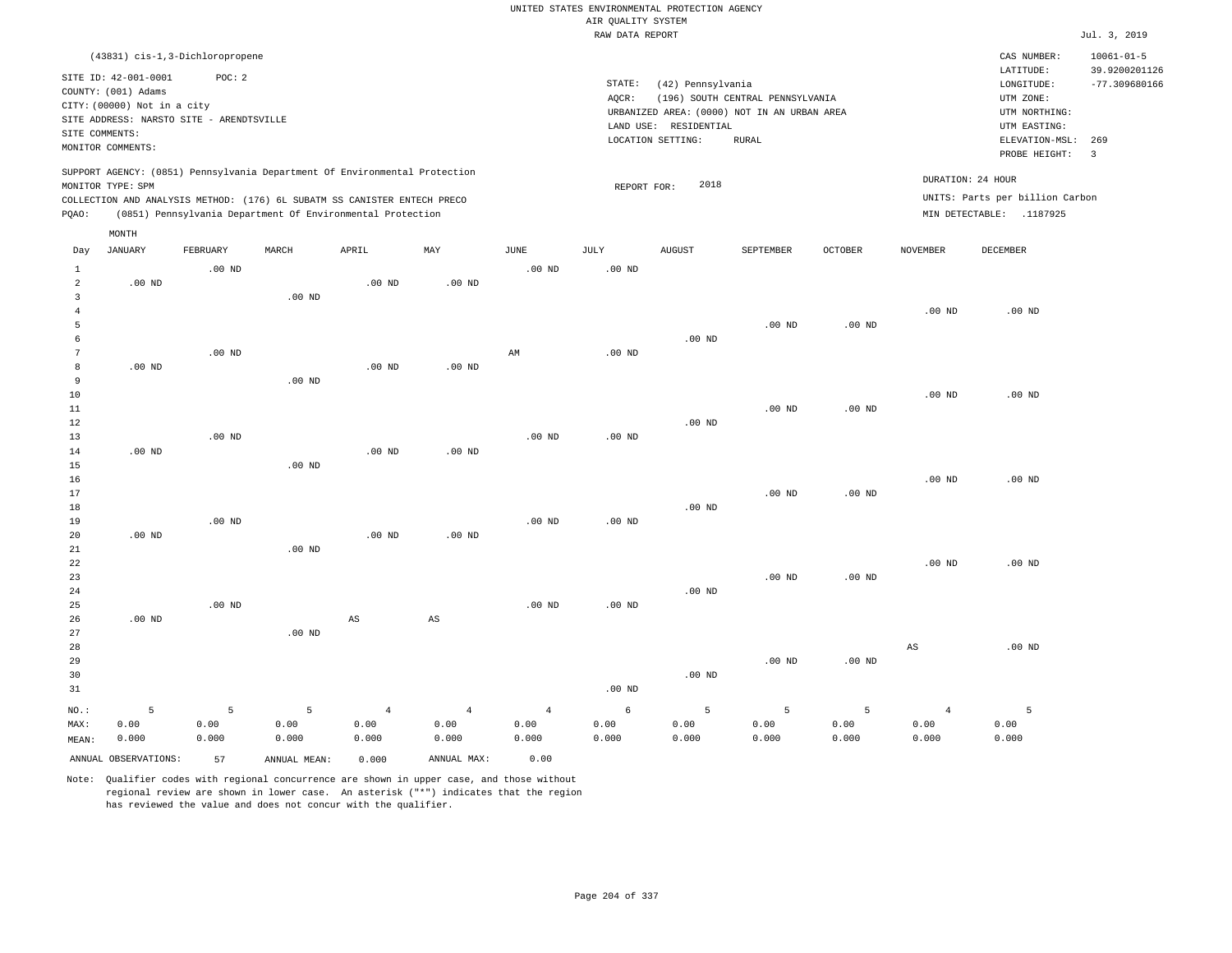RAW DATA REPORT Jul. 3, 2019 UNITED STATES ENVIRONMENTAL PROTECTION AGENCY AIR QUALITY SYSTEM

| (43832) Dibromochloromethane                                               |                                             | CAS NUMBER:                     | $124 - 48 - 1$  |
|----------------------------------------------------------------------------|---------------------------------------------|---------------------------------|-----------------|
| SITE ID: 42-001-0001<br>POC: 2                                             |                                             | LATITUDE:                       | 39.9200201126   |
|                                                                            | STATE:<br>(42) Pennsylvania                 | LONGITUDE:                      | $-77.309680166$ |
| COUNTY: (001) Adams                                                        | (196) SOUTH CENTRAL PENNSYLVANIA<br>AOCR:   | UTM ZONE:                       |                 |
| CITY: (00000) Not in a city                                                | URBANIZED AREA: (0000) NOT IN AN URBAN AREA | UTM NORTHING:                   |                 |
| SITE ADDRESS: NARSTO SITE - ARENDTSVILLE                                   | LAND USE: RESIDENTIAL                       | UTM EASTING:                    |                 |
| SITE COMMENTS:                                                             | LOCATION SETTING:<br>RURAL                  | ELEVATION-MSL: 269              |                 |
| MONITOR COMMENTS:                                                          |                                             | PROBE HEIGHT:                   |                 |
| SUPPORT AGENCY: (0851) Pennsylvania Department Of Environmental Protection |                                             | DURATION: 24 HOUR               |                 |
| MONITOR TYPE: SPM                                                          | 2013<br>REPORT FOR:                         |                                 |                 |
| COLLECTION AND ANALYSIS METHOD: (176) 6L SUBATM SS CANISTER ENTECH PRECO   |                                             | UNITS: Parts per billion Carbon |                 |

PQAO: (0851) Pennsylvania Department Of Environmental Protection MIN DETECTABLE:

|                | $\texttt{MONTH}$     |                |              |                   |             |          |          |                |             |                   |                |          |
|----------------|----------------------|----------------|--------------|-------------------|-------------|----------|----------|----------------|-------------|-------------------|----------------|----------|
| Day            | JANUARY              | FEBRUARY       | MARCH        | APRIL             | MAY         | JUNE     | JULY     | <b>AUGUST</b>  | SEPTEMBER   | OCTOBER           | NOVEMBER       | DECEMBER |
| $\mathbf{1}$   |                      |                |              |                   |             |          |          |                | $_{\rm AS}$ | $.00$ ND          |                |          |
| $\overline{a}$ |                      |                |              |                   |             |          |          | $\rm{AF}$      |             |                   |                |          |
| 3              |                      | $.00$ ND       |              |                   |             | $.00$ ND | $.00$ ND |                |             |                   |                |          |
| $\overline{4}$ | AF                   |                |              | .00 <sub>ND</sub> | $.00$ ND    |          |          |                |             |                   |                |          |
| 5              |                      |                | $.00$ ND     |                   |             |          |          |                |             |                   |                |          |
| 6              |                      |                |              |                   |             |          |          |                |             |                   | $.00$ ND       | AF       |
| 7              |                      |                |              |                   |             |          |          |                | $.00$ ND    | $\rm{AF}$         |                |          |
| 8              |                      |                |              |                   |             |          |          | $.00$ ND       |             |                   |                |          |
| 9              |                      | $.00$ ND       |              |                   |             | $.00$ ND | .00 $ND$ |                |             |                   |                |          |
| $10$           | $\rm{AF}$            |                |              | .00 <sub>ND</sub> | $.00$ ND    |          |          |                |             |                   |                |          |
| $11\,$         |                      |                | $.00$ ND     |                   |             |          |          |                |             |                   |                |          |
| $12$           |                      |                |              |                   |             |          |          |                |             |                   | $.00$ ND       | AF       |
| 13             |                      |                |              |                   |             |          |          |                | $.00$ ND    | .00 <sub>ND</sub> |                |          |
| 14             |                      |                |              |                   |             |          |          | $.00$ ND       |             |                   |                |          |
| 15             |                      | $\rm AF$       |              |                   |             | $.00$ ND | $.00$ ND |                |             |                   |                |          |
| 16             | $.00$ ND             |                |              | .00 <sub>ND</sub> | $.00$ ND    |          |          |                |             |                   |                |          |
| 17             |                      |                | $.00$ ND     |                   |             |          |          |                |             |                   |                |          |
| 18             |                      |                |              |                   |             |          |          |                |             |                   | $\rm{AF}$      | $.00$ ND |
| 19             |                      |                |              |                   |             |          |          |                | $.00$ ND    | $.00$ ND          |                |          |
| 20             |                      |                |              |                   |             |          |          | .00CL          |             |                   |                |          |
| 21             |                      | $.00$ ND       |              |                   |             | $.00$ ND | $.00$ ND |                |             |                   |                |          |
| 22             | $.00$ ND             |                |              | .00 <sub>ND</sub> | $.00$ ND    |          |          |                |             |                   |                |          |
| 23             |                      |                | $.00$ ND     |                   |             |          |          |                |             |                   |                |          |
| 24             |                      |                |              |                   |             |          |          |                |             |                   | $\rm{AF}$      | AS       |
| 25             |                      |                |              |                   |             |          |          | $.00$ ND       | $.00$ ND    | .00 <sub>ND</sub> |                |          |
| 26<br>27       |                      | $.00$ ND       |              |                   |             | $.00$ ND | .00 $ND$ |                |             |                   |                |          |
| 28             | $.00$ ND             |                |              | .00 <sub>ND</sub> | $.00$ ND    |          |          |                |             |                   |                |          |
| 29             |                      |                | $.00$ ND     |                   |             |          |          |                |             |                   |                |          |
| 30             |                      |                |              |                   |             |          |          |                |             |                   | $\rm{AF}$      | $.00$ ND |
| 31             |                      |                |              |                   |             |          |          |                |             | .00 $ND$          |                |          |
|                |                      |                |              |                   |             |          |          |                |             |                   |                |          |
| $NO.$ :        | $\overline{3}$       | $\overline{4}$ | 5            | 5                 | 5           | 5        | 5        | $\overline{4}$ | $\sqrt{4}$  | 5                 | $\overline{a}$ | 2        |
| MAX:           | 0.00                 | 0.00           | 0.00         | 0.00              | 0.00        | 0.00     | 0.00     | 0.00           | 0.00        | 0.00              | 0.00           | 0.00     |
| MEAN:          | 0.000                | 0.000          | 0.000        | 0.000             | 0.000       | 0.000    | 0.000    | 0.000          | 0.000       | 0.000             | 0.000          | 0.000    |
|                | ANNUAL OBSERVATIONS: | 49             | ANNUAL MEAN: | 0.000             | ANNUAL MAX: | 0.00     |          |                |             |                   |                |          |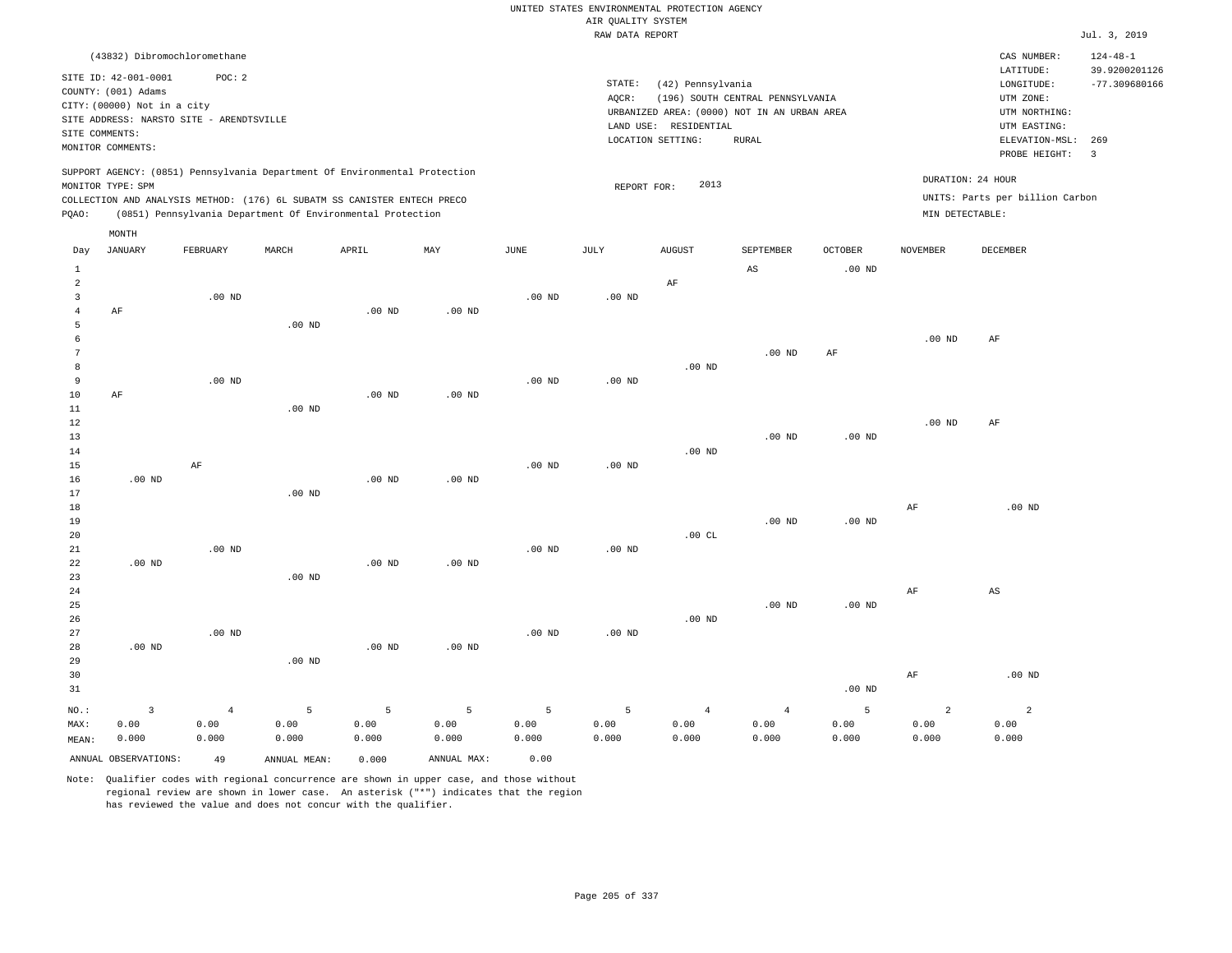|                |                                    |                                          |           |                                                                            |                   |                   |                    | UNITED STATES ENVIRONMENTAL PROTECTION AGENCY                        |                                  |                        |                   |                                 |                 |
|----------------|------------------------------------|------------------------------------------|-----------|----------------------------------------------------------------------------|-------------------|-------------------|--------------------|----------------------------------------------------------------------|----------------------------------|------------------------|-------------------|---------------------------------|-----------------|
|                |                                    |                                          |           |                                                                            |                   |                   | AIR QUALITY SYSTEM |                                                                      |                                  |                        |                   |                                 |                 |
|                |                                    |                                          |           |                                                                            |                   |                   | RAW DATA REPORT    |                                                                      |                                  |                        |                   |                                 | Jul. 3, 2019    |
|                |                                    | (43832) Dibromochloromethane             |           |                                                                            |                   |                   |                    |                                                                      |                                  |                        |                   | CAS NUMBER:                     | $124 - 48 - 1$  |
|                | SITE ID: 42-001-0001               | POC: 2                                   |           |                                                                            |                   |                   |                    |                                                                      |                                  |                        |                   | LATITUDE:                       | 39.9200201126   |
|                | COUNTY: (001) Adams                |                                          |           |                                                                            |                   |                   | STATE:             | (42) Pennsylvania                                                    |                                  |                        |                   | LONGITUDE:                      | $-77.309680166$ |
|                | CITY: (00000) Not in a city        |                                          |           |                                                                            |                   |                   | AOCR:              |                                                                      | (196) SOUTH CENTRAL PENNSYLVANIA |                        |                   | UTM ZONE:                       |                 |
|                |                                    | SITE ADDRESS: NARSTO SITE - ARENDTSVILLE |           |                                                                            |                   |                   |                    | URBANIZED AREA: (0000) NOT IN AN URBAN AREA<br>LAND USE: RESIDENTIAL |                                  |                        |                   | UTM NORTHING:<br>UTM EASTING:   |                 |
| SITE COMMENTS: |                                    |                                          |           |                                                                            |                   |                   |                    | LOCATION SETTING:                                                    | ${\tt RURAL}$                    |                        |                   | ELEVATION-MSL:                  | 269             |
|                | MONITOR COMMENTS:                  |                                          |           |                                                                            |                   |                   |                    |                                                                      |                                  |                        |                   | PROBE HEIGHT:                   | $\overline{3}$  |
|                |                                    |                                          |           | SUPPORT AGENCY: (0851) Pennsylvania Department Of Environmental Protection |                   |                   |                    |                                                                      |                                  |                        |                   |                                 |                 |
|                | MONITOR TYPE: SPM                  |                                          |           |                                                                            |                   |                   | REPORT FOR:        | 2014                                                                 |                                  |                        | DURATION: 24 HOUR |                                 |                 |
|                |                                    |                                          |           | COLLECTION AND ANALYSIS METHOD: (176) 6L SUBATM SS CANISTER ENTECH PRECO   |                   |                   |                    |                                                                      |                                  |                        |                   | UNITS: Parts per billion Carbon |                 |
| PQAO:          |                                    |                                          |           | (0851) Pennsylvania Department Of Environmental Protection                 |                   |                   |                    |                                                                      |                                  |                        | MIN DETECTABLE:   |                                 |                 |
| Day            | $\texttt{MONTH}$<br><b>JANUARY</b> | FEBRUARY                                 | MARCH     | APRIL                                                                      | MAY               | JUNE              | JULY               | <b>AUGUST</b>                                                        | SEPTEMBER                        | OCTOBER                | <b>NOVEMBER</b>   | <b>DECEMBER</b>                 |                 |
| $\mathbf{1}$   |                                    |                                          |           |                                                                            |                   |                   |                    |                                                                      |                                  |                        | $.00$ ND          | AF                              |                 |
| $\overline{a}$ |                                    |                                          |           |                                                                            |                   |                   |                    |                                                                      | .00 <sub>ND</sub>                | .00 <sub>ND</sub>      |                   |                                 |                 |
| $\overline{3}$ |                                    |                                          |           |                                                                            |                   |                   |                    | $.00$ ND                                                             |                                  |                        |                   |                                 |                 |
| $\overline{4}$ |                                    | $.00$ ND                                 |           |                                                                            |                   | $.00$ ND          | $.00$ ND           |                                                                      |                                  |                        |                   |                                 |                 |
| 5              | AS                                 |                                          |           | .00 <sub>ND</sub>                                                          | $.00$ ND          |                   |                    |                                                                      |                                  |                        |                   |                                 |                 |
| 6              |                                    |                                          | $.00$ ND  |                                                                            |                   |                   |                    |                                                                      |                                  |                        |                   |                                 |                 |
| 7              |                                    |                                          |           |                                                                            |                   |                   |                    |                                                                      |                                  |                        | $.00$ ND          | $.00$ ND                        |                 |
| 8              |                                    |                                          |           |                                                                            |                   |                   |                    |                                                                      | $.00$ ND                         | $.00$ ND               |                   |                                 |                 |
| 9<br>10        |                                    | .00 <sub>ND</sub>                        |           |                                                                            |                   | $.00$ ND          | $.00$ ND           | $.00$ ND                                                             |                                  |                        |                   |                                 |                 |
| 11             | $.00$ ND                           |                                          |           | .00 <sub>ND</sub>                                                          | .00 <sub>ND</sub> |                   |                    |                                                                      |                                  |                        |                   |                                 |                 |
| 12             |                                    |                                          | $.00$ ND  |                                                                            |                   |                   |                    |                                                                      |                                  |                        |                   |                                 |                 |
| 13             |                                    |                                          |           |                                                                            |                   |                   |                    |                                                                      |                                  |                        | $.00$ ND          | $.00$ ND                        |                 |
| 14             |                                    |                                          |           |                                                                            |                   |                   |                    |                                                                      | $.00$ ND                         | $.00$ ND               |                   |                                 |                 |
| 15             |                                    |                                          |           |                                                                            |                   |                   |                    | .00 <sub>ND</sub>                                                    |                                  |                        |                   |                                 |                 |
| 16             |                                    | $.00$ ND                                 |           |                                                                            |                   | $.00$ ND          | $.00$ ND           |                                                                      |                                  |                        |                   |                                 |                 |
| 17             | .00 <sub>ND</sub>                  |                                          |           | .00 <sub>ND</sub>                                                          | .00 <sub>ND</sub> |                   |                    |                                                                      |                                  |                        |                   |                                 |                 |
| 18             |                                    |                                          | $.00$ ND  |                                                                            |                   |                   |                    |                                                                      |                                  |                        |                   | $.00$ ND                        |                 |
| 19<br>20       |                                    |                                          |           |                                                                            |                   |                   |                    |                                                                      | AF                               | .00 <sub>ND</sub>      | $.00$ ND          |                                 |                 |
| 21             |                                    |                                          |           |                                                                            |                   |                   |                    | $.00$ ND                                                             |                                  |                        |                   |                                 |                 |
| 22             |                                    | $.00$ ND                                 |           |                                                                            |                   | .00 <sub>ND</sub> | .00 <sub>ND</sub>  |                                                                      |                                  |                        |                   |                                 |                 |
| 23             | $.00$ ND                           |                                          |           | $.00$ ND                                                                   | .00 <sub>ND</sub> |                   |                    |                                                                      |                                  |                        |                   |                                 |                 |
| 24             |                                    |                                          | $.00$ ND  |                                                                            |                   |                   |                    |                                                                      |                                  |                        |                   |                                 |                 |
| 25             |                                    |                                          |           |                                                                            |                   |                   |                    |                                                                      |                                  |                        | $.00$ ND          | $.00$ ND                        |                 |
| 26             |                                    |                                          |           |                                                                            |                   |                   |                    |                                                                      | .00 <sub>ND</sub>                | AS                     |                   |                                 |                 |
| 27             |                                    |                                          |           |                                                                            |                   |                   |                    | AS                                                                   |                                  |                        |                   |                                 |                 |
| 28             |                                    | $.00$ ND                                 |           |                                                                            |                   | $.00$ ND          | $.00$ ND           |                                                                      |                                  |                        |                   |                                 |                 |
| 29<br>30       | $.00$ ND                           |                                          | $.00$ ND  | $\rm AF$                                                                   | $.00$ ND          |                   |                    |                                                                      |                                  |                        |                   |                                 |                 |
| 31             |                                    |                                          |           |                                                                            |                   |                   |                    |                                                                      |                                  |                        |                   | $.00$ ND                        |                 |
|                |                                    |                                          |           |                                                                            |                   |                   |                    |                                                                      |                                  |                        |                   |                                 |                 |
| NO.:<br>MAX:   | $\overline{4}$<br>0.00             | 5<br>0.00                                | 5<br>0.00 | $\overline{4}$<br>0.00                                                     | 5<br>0.00         | 5<br>0.00         | 5<br>0.00          | $\overline{4}$<br>0.00                                               | $\overline{4}$<br>0.00           | $\overline{4}$<br>0.00 | 5<br>0.00         | 5<br>0.00                       |                 |
| MEAN:          | 0.000                              | 0.000                                    | 0.000     | 0.000                                                                      | 0.000             | 0.000             | 0.000              | 0.000                                                                | 0.000                            | 0.000                  | 0.000             | 0.000                           |                 |
|                |                                    |                                          |           |                                                                            |                   |                   |                    |                                                                      |                                  |                        |                   |                                 |                 |

ANNUAL OBSERVATIONS: 55 ANNUAL MEAN: 0.000 ANNUAL MAX: 0.00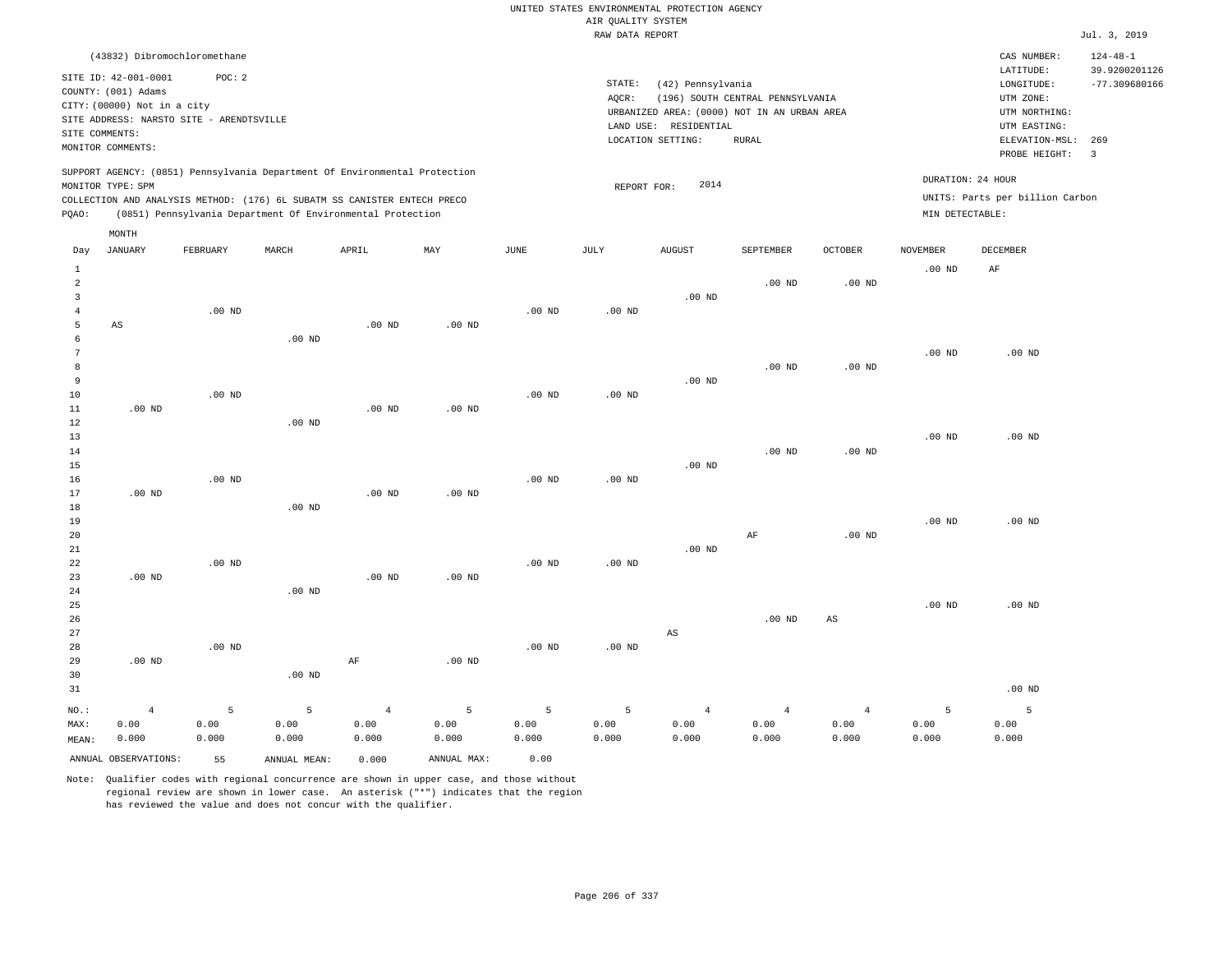## RAW DATA REPORT JUL. 3, 2019 UNITED STATES ENVIRONMENTAL PROTECTION AGENCY AIR QUALITY SYSTEM

|                                                                                                                                        | CAS NUMBER:<br>LATITUDE:                                                      | $124 - 48 - 1$<br>39.9200201126                                                                            |
|----------------------------------------------------------------------------------------------------------------------------------------|-------------------------------------------------------------------------------|------------------------------------------------------------------------------------------------------------|
|                                                                                                                                        |                                                                               |                                                                                                            |
| (196) SOUTH CENTRAL PENNSYLVANIA<br>URBANIZED AREA: (0000) NOT IN AN URBAN AREA<br>LAND USE: RESIDENTIAL<br>LOCATION SETTING:<br>RURAL | UTM ZONE:<br>UTM NORTHING:<br>UTM EASTING:<br>ELEVATION-MSL:<br>PROBE HEIGHT: | $-77.309680166$<br>269                                                                                     |
| 2015<br>REPORT FOR:                                                                                                                    |                                                                               |                                                                                                            |
|                                                                                                                                        |                                                                               | (42) Pennsylvania<br>LONGITUDE:<br>DURATION: 24 HOUR<br>UNITS: Parts per billion Carbon<br>MIN DETECTABLE: |

| Day                     | JANUARY              | FEBRUARY          | MARCH        | ${\tt APRIL}$ | $\mathtt{MAX}$         | $_{\rm JUNE}$ | $\mathtt{JULY}$ | AUGUST     | SEPTEMBER      | $OCTOBER$         | NOVEMBER          | DECEMBER |
|-------------------------|----------------------|-------------------|--------------|---------------|------------------------|---------------|-----------------|------------|----------------|-------------------|-------------------|----------|
| $\mathbf{1}$            |                      |                   | $.00$ ND     |               |                        |               |                 |            |                |                   |                   |          |
| $\overline{\mathbf{c}}$ |                      |                   |              |               |                        |               |                 |            |                |                   | $.00$ ND          | $.00$ ND |
| 3                       |                      |                   |              |               |                        |               |                 |            | $_{\rm AS}$    | $.00$ ND          |                   |          |
| $\overline{4}$          |                      |                   |              |               |                        |               |                 | $.00$ ND   |                |                   |                   |          |
| 5                       |                      | .00 <sub>ND</sub> |              |               |                        | $.00$ ND      | $.00$ ND        |            |                |                   |                   |          |
| 6                       | $.00$ ND             |                   |              | $.00$ ND      | $\mathbb{A}\mathbb{S}$ |               |                 |            |                |                   |                   |          |
| 7                       |                      |                   | $.00$ ND     |               |                        |               |                 |            |                |                   |                   |          |
| 8                       |                      |                   |              |               |                        |               |                 |            |                |                   | $.00$ ND          | $.00$ ND |
| 9                       |                      |                   |              |               |                        |               |                 |            | $.00$ ND       | .00 <sub>ND</sub> |                   |          |
| 10                      |                      |                   |              |               |                        |               |                 | $.00$ ND   |                |                   |                   |          |
| 11                      |                      | .00 <sub>ND</sub> |              |               |                        | $.00$ ND      | AF              |            |                |                   |                   |          |
| 12                      | $.00$ ND             |                   |              | $.00$ ND      | $.00$ ND               |               |                 |            |                |                   |                   |          |
| 13                      |                      |                   | $.00$ ND     |               |                        |               |                 |            |                |                   |                   |          |
| 14                      |                      |                   |              |               |                        |               |                 |            |                |                   | $.00$ ND          | $.00$ ND |
| 15                      |                      |                   |              |               |                        |               |                 |            | $.00$ ND       | $.00$ ND          |                   |          |
| 16                      |                      |                   |              |               |                        |               |                 | $.00$ ND   |                |                   |                   |          |
| 17                      |                      | .00 <sub>ND</sub> |              |               |                        | $.00$ ND      | $.00$ ND        |            |                |                   |                   |          |
| 18                      | $.00$ ND             |                   |              | $.00$ ND      | $.00$ ND               |               |                 |            |                |                   |                   |          |
| 19                      |                      |                   | $.00$ ND     |               |                        |               |                 |            |                |                   |                   |          |
| 20                      |                      |                   |              |               |                        |               |                 |            |                |                   | .00 <sub>ND</sub> | $.00$ ND |
| 21                      |                      |                   |              |               |                        |               |                 |            | $.00$ ND       | $.00$ ND          |                   |          |
| 22                      |                      |                   |              |               |                        |               |                 | $.00$ ND   |                |                   |                   |          |
| 23                      |                      | $.00$ ND          |              |               |                        | $.00$ ND      | $.00$ ND        |            |                |                   |                   |          |
| 24                      | $.00$ ND             |                   |              | $.00$ ND      | $.00$ ND               |               |                 |            |                |                   |                   |          |
| 25                      |                      |                   | $.00$ ND     |               |                        |               |                 |            |                |                   |                   |          |
| 26                      |                      |                   |              |               |                        |               |                 |            |                |                   | $.00$ ND          | $.00$ ND |
| 27                      |                      |                   |              |               |                        |               |                 |            | $.00$ ND       | $.00$ ND          |                   |          |
| 28<br>29                |                      |                   |              |               |                        | $.00$ ND      | $.00$ ND        | $.00$ ND   |                |                   |                   |          |
| 30                      | $.00$ ND             |                   |              | $.00$ ND      | $.00$ ND               |               |                 |            |                |                   |                   |          |
| 31                      |                      |                   | $.00$ ND     |               |                        |               |                 |            |                |                   |                   |          |
|                         |                      |                   |              |               |                        |               |                 |            |                |                   |                   |          |
| $_{\rm NO.}$ :          | 5                    | $\overline{4}$    | 6            | 5             | $\,4$                  | 5             | $\sqrt{4}$      | $\sqrt{5}$ | $\overline{4}$ | 5                 | 5                 | 5        |
| MAX:                    | 0.00                 | 0.00              | 0.00         | 0.00          | 0.00                   | 0.00          | 0.00            | 0.00       | 0.00           | 0.00              | 0.00              | 0.00     |
| MEAN:                   | 0.000                | 0.000             | 0.000        | 0.000         | 0.000                  | 0.000         | 0.000           | 0.000      | 0.000          | 0.000             | 0.000             | 0.000    |
|                         | ANNUAL OBSERVATIONS: | 57                | ANNUAL MEAN: | 0.000         | ANNUAL MAX:            | 0.00          |                 |            |                |                   |                   |          |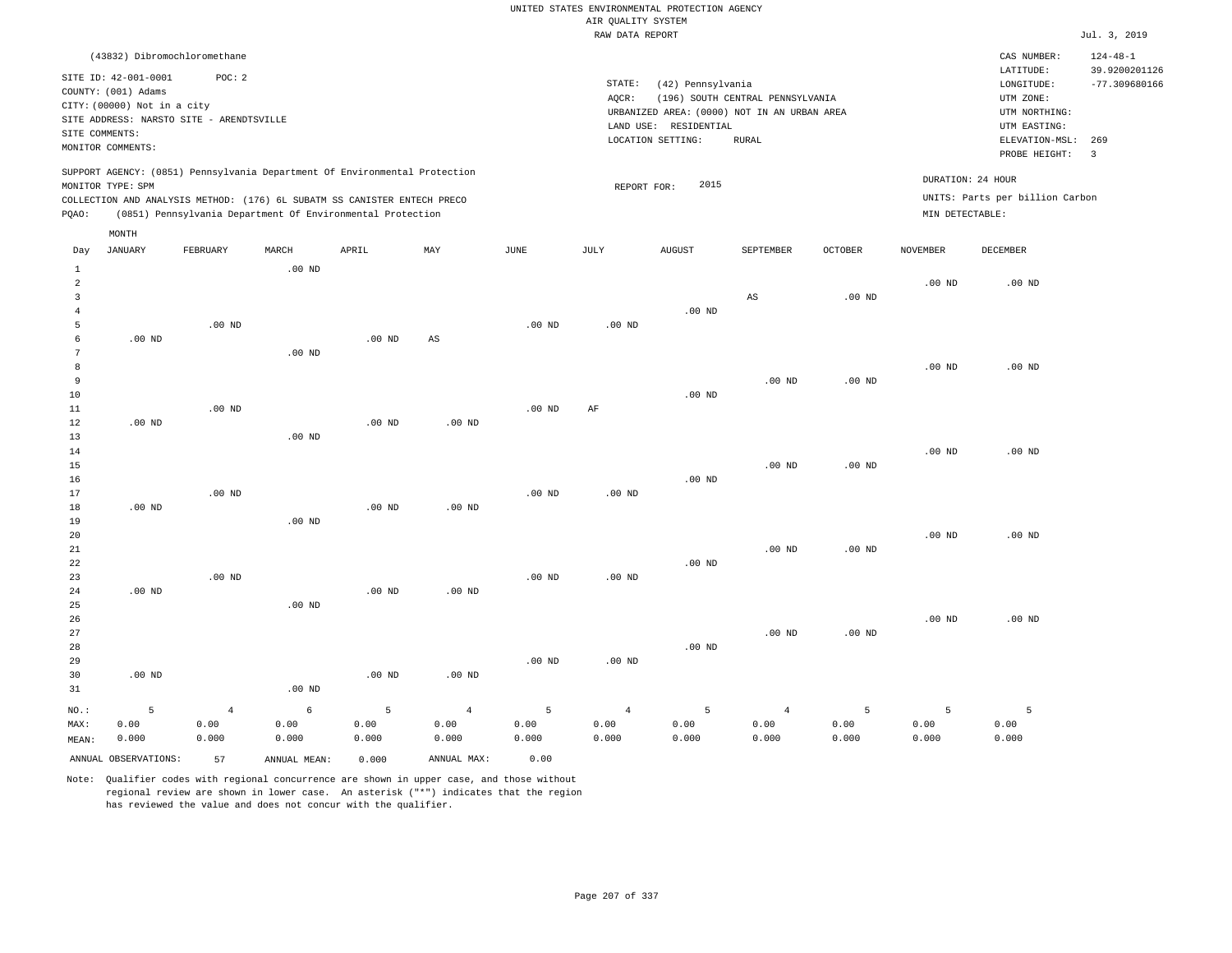## UNITED STATES ENVIRONMENTAL PROTECTION AGENCY AIR QUALITY SYSTEM

|         |                                                                                              |                                                   |          |                                                                                                                                                                                                                      |          |          | RAW DATA REPORT   |                                            |                                                                                 |          |                 |                                                                       | Jul. 3, 2019                     |
|---------|----------------------------------------------------------------------------------------------|---------------------------------------------------|----------|----------------------------------------------------------------------------------------------------------------------------------------------------------------------------------------------------------------------|----------|----------|-------------------|--------------------------------------------|---------------------------------------------------------------------------------|----------|-----------------|-----------------------------------------------------------------------|----------------------------------|
|         |                                                                                              | (43832) Dibromochloromethane                      |          |                                                                                                                                                                                                                      |          |          |                   |                                            |                                                                                 |          |                 | CAS NUMBER:                                                           | $124 - 48 - 1$                   |
|         | SITE ID: 42-001-0001<br>COUNTY: (001) Adams<br>CITY: (00000) Not in a city<br>SITE COMMENTS: | POC:2<br>SITE ADDRESS: NARSTO SITE - ARENDTSVILLE |          |                                                                                                                                                                                                                      |          |          | STATE:<br>AOCR:   | (42) Pennsylvania<br>LAND USE: RESIDENTIAL | (196) SOUTH CENTRAL PENNSYLVANIA<br>URBANIZED AREA: (0000) NOT IN AN URBAN AREA |          |                 | LATITUDE:<br>LONGITUDE:<br>UTM ZONE:<br>UTM NORTHING:<br>UTM EASTING: | 39.9200201126<br>$-77.309680166$ |
|         | MONITOR COMMENTS:                                                                            |                                                   |          |                                                                                                                                                                                                                      |          |          |                   | LOCATION SETTING:                          | <b>RURAL</b>                                                                    |          |                 | ELEVATION-MSL:<br>PROBE HEIGHT:                                       | 269<br>3                         |
| POAO:   | MONITOR TYPE: SPM                                                                            |                                                   |          | SUPPORT AGENCY: (0851) Pennsylvania Department Of Environmental Protection<br>COLLECTION AND ANALYSIS METHOD: (176) 6L SUBATM SS CANISTER ENTECH PRECO<br>(0851) Pennsylvania Department Of Environmental Protection |          |          | REPORT FOR:       | 2016                                       |                                                                                 |          | MIN DETECTABLE: | DURATION: 24 HOUR<br>UNITS: Parts per billion Carbon                  |                                  |
|         | MONTH                                                                                        |                                                   |          |                                                                                                                                                                                                                      |          |          |                   |                                            |                                                                                 |          |                 |                                                                       |                                  |
| Day     | JANUARY                                                                                      | FEBRUARY                                          | MARCH    | APRIL                                                                                                                                                                                                                | MAY      | JUNE     | JULY              | <b>AUGUST</b>                              | SEPTEMBER                                                                       | OCTOBER  | NOVEMBER        | DECEMBER                                                              |                                  |
|         | $.00$ ND                                                                                     |                                                   | $.00$ ND |                                                                                                                                                                                                                      |          |          |                   |                                            | .00 <sub>ND</sub>                                                               | $.00$ ND | $.00$ ND        | $.00$ ND                                                              |                                  |
|         |                                                                                              |                                                   |          |                                                                                                                                                                                                                      |          |          |                   | .00 <sub>ND</sub>                          |                                                                                 |          |                 |                                                                       |                                  |
|         |                                                                                              |                                                   |          |                                                                                                                                                                                                                      |          | $.00$ ND | $.00$ ND          |                                            |                                                                                 |          |                 |                                                                       |                                  |
|         |                                                                                              | $.00$ ND                                          |          | $.00$ ND                                                                                                                                                                                                             | $.00$ ND |          |                   |                                            |                                                                                 |          |                 |                                                                       |                                  |
|         | $.00$ ND                                                                                     |                                                   | $.00$ ND |                                                                                                                                                                                                                      |          |          |                   |                                            |                                                                                 |          |                 |                                                                       |                                  |
| 8       |                                                                                              |                                                   |          |                                                                                                                                                                                                                      |          |          |                   |                                            |                                                                                 |          | $.00$ ND        | $.00$ ND                                                              |                                  |
| 9<br>10 |                                                                                              |                                                   |          |                                                                                                                                                                                                                      |          |          |                   | $.00$ ND                                   | $.00$ ND                                                                        | $.00$ ND |                 |                                                                       |                                  |
| 11      |                                                                                              |                                                   |          |                                                                                                                                                                                                                      |          | $.00$ ND | .00 <sub>ND</sub> |                                            |                                                                                 |          |                 |                                                                       |                                  |
|         |                                                                                              |                                                   |          |                                                                                                                                                                                                                      |          |          |                   |                                            |                                                                                 |          |                 |                                                                       |                                  |

| 12         |          | $.00$ ND |          | $.00$ ND | $.00$ ND |          |          |          |          |          |          |          |
|------------|----------|----------|----------|----------|----------|----------|----------|----------|----------|----------|----------|----------|
| 13         | $.00$ ND |          | $.00$ ND |          |          |          |          |          |          |          |          |          |
| 14         |          |          |          |          |          |          |          |          |          |          | $.00$ ND | $.00$ ND |
| 15         |          |          |          |          |          |          |          |          | $.00$ ND | $.00$ ND |          |          |
| 16         |          |          |          |          |          |          |          | $.00$ ND |          |          |          |          |
| 17         |          |          |          |          |          | $.00$ ND | TS       |          |          |          |          |          |
| 18         |          | $.00$ ND |          | $.00$ ND | $.00$ ND |          |          |          |          |          |          |          |
| 19         | $.00$ ND |          | $.00$ ND |          |          |          |          |          |          |          |          |          |
| 20         |          |          |          |          |          |          |          |          |          |          | $.00$ ND | AF       |
| 21         |          |          |          |          |          |          |          |          | $.00$ ND | $.00$ ND |          |          |
| 22         |          |          |          |          |          |          |          | $.00$ ND |          |          |          |          |
| 23         |          |          |          |          |          | $.00$ ND | $.00$ ND |          |          |          |          |          |
| ${\bf 24}$ |          | $.00$ ND |          | $.00$ ND | $.00$ ND |          |          |          |          |          |          |          |
| 25         | .00 $ND$ |          | $.00$ ND |          |          |          |          |          |          |          |          |          |
| 26         |          |          |          |          |          |          |          |          |          |          | $.00$ ND | $.00$ ND |
| 27         |          |          |          |          |          |          |          |          | $.00$ ND | $.00$ ND |          |          |
| 28         |          |          |          |          |          |          |          | $.00$ ND |          |          |          |          |
| 29         |          |          |          |          |          | $.00$ ND | $.00$ ND |          |          |          |          |          |
| 30         |          |          |          | $.00$ ND | $.00$ ND |          |          |          |          |          |          |          |
| 31         | $.00$ ND |          | AS       |          |          |          |          |          |          |          |          |          |

| NO.:  | $6\degree$           |       | - 4 5 5 5 5 5 4 5 5 |       |             |       |       |       |       |       |       |       |
|-------|----------------------|-------|---------------------|-------|-------------|-------|-------|-------|-------|-------|-------|-------|
| MAX:  | 0.00                 | 0.00  | 0.00                | 0.00  | 0.00        | 0.00  | 0.00  | 0.00  | 0.00  | 0.00  | 0.00  | 0.00  |
| MEAN: | 0.000                | 0.000 | 0.000               | 0.000 | 0.000       | 0.000 | 0.000 | 0.000 | 0.000 | 0.000 | 0.000 | 0.000 |
|       | ANNUAL OBSERVATIONS: | 58    | ANNUAL MEAN:        | 0.000 | ANNUAL MAX: | 0.00  |       |       |       |       |       |       |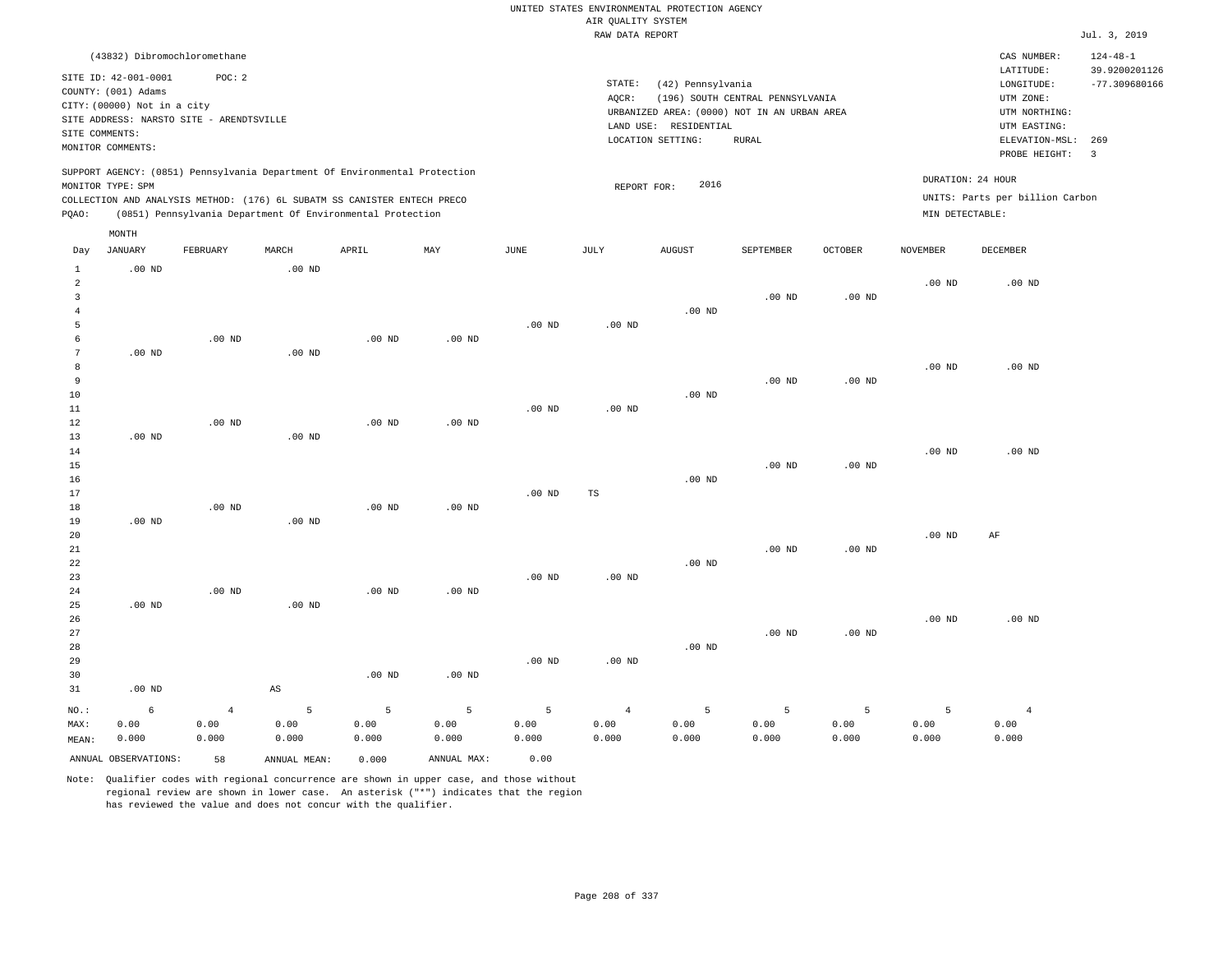|                         |                                                      |                   |                                                                            |                   |                        |                   |                    | UNITED STATES ENVIRONMENTAL PROTECTION AGENCY |                                  |                |                   |                                 |                                                    |
|-------------------------|------------------------------------------------------|-------------------|----------------------------------------------------------------------------|-------------------|------------------------|-------------------|--------------------|-----------------------------------------------|----------------------------------|----------------|-------------------|---------------------------------|----------------------------------------------------|
|                         |                                                      |                   |                                                                            |                   |                        |                   | AIR QUALITY SYSTEM |                                               |                                  |                |                   |                                 |                                                    |
|                         |                                                      |                   |                                                                            |                   |                        |                   | RAW DATA REPORT    |                                               |                                  |                |                   |                                 | Jul. 3, 2019                                       |
|                         | (43832) Dibromochloromethane<br>SITE ID: 42-001-0001 | POC: 2            |                                                                            |                   |                        |                   | STATE:             |                                               |                                  |                |                   | CAS NUMBER:<br>LATITUDE:        | $124 - 48 - 1$<br>39.9200201126<br>$-77.309680166$ |
|                         | COUNTY: (001) Adams                                  |                   |                                                                            |                   |                        |                   | AQCR:              | (42) Pennsylvania                             | (196) SOUTH CENTRAL PENNSYLVANIA |                |                   | LONGITUDE:<br>UTM ZONE:         |                                                    |
|                         | CITY: (00000) Not in a city                          |                   |                                                                            |                   |                        |                   |                    | URBANIZED AREA: (0000) NOT IN AN URBAN AREA   |                                  |                |                   | UTM NORTHING:                   |                                                    |
|                         | SITE ADDRESS: NARSTO SITE - ARENDTSVILLE             |                   |                                                                            |                   |                        |                   |                    | LAND USE: RESIDENTIAL                         |                                  |                |                   | UTM EASTING:                    |                                                    |
| SITE COMMENTS:          |                                                      |                   |                                                                            |                   |                        |                   |                    | LOCATION SETTING:                             | <b>RURAL</b>                     |                |                   | ELEVATION-MSL: 269              |                                                    |
|                         | MONITOR COMMENTS:                                    |                   |                                                                            |                   |                        |                   |                    |                                               |                                  |                |                   | PROBE HEIGHT:                   | $\overline{3}$                                     |
|                         | MONITOR TYPE: SPM                                    |                   | SUPPORT AGENCY: (0851) Pennsylvania Department Of Environmental Protection |                   |                        |                   | REPORT FOR:        | 2017                                          |                                  |                | DURATION: 24 HOUR |                                 |                                                    |
|                         |                                                      |                   | COLLECTION AND ANALYSIS METHOD: (176) 6L SUBATM SS CANISTER ENTECH PRECO   |                   |                        |                   |                    |                                               |                                  |                |                   | UNITS: Parts per billion Carbon |                                                    |
| PQAO:                   |                                                      |                   | (0851) Pennsylvania Department Of Environmental Protection                 |                   |                        |                   |                    |                                               |                                  |                | MIN DETECTABLE:   |                                 |                                                    |
|                         | MONTH                                                |                   |                                                                            |                   |                        |                   |                    |                                               |                                  |                |                   |                                 |                                                    |
| Day                     | <b>JANUARY</b>                                       | FEBRUARY          | MARCH                                                                      | APRIL             | MAY                    | <b>JUNE</b>       | <b>JULY</b>        | <b>AUGUST</b>                                 | SEPTEMBER                        | <b>OCTOBER</b> | <b>NOVEMBER</b>   | <b>DECEMBER</b>                 |                                                    |
| $\mathbf{1}$            | $.00$ ND                                             |                   |                                                                            | $.00$ ND          | $.00$ ND               |                   |                    |                                               |                                  |                |                   |                                 |                                                    |
| $\overline{2}$          |                                                      |                   | $.00$ ND                                                                   |                   |                        |                   |                    |                                               |                                  |                |                   |                                 |                                                    |
| $\overline{\mathbf{3}}$ |                                                      |                   |                                                                            |                   |                        |                   |                    |                                               |                                  |                | .00 <sub>ND</sub> | $.00$ ND                        |                                                    |
| $\overline{4}$<br>5     |                                                      |                   |                                                                            |                   |                        |                   |                    | .00 <sub>ND</sub>                             | $.00$ ND                         | $.00$ ND       |                   |                                 |                                                    |
| 6                       |                                                      | $.00$ ND          |                                                                            |                   |                        | $.00$ ND          | $.00$ ND           |                                               |                                  |                |                   |                                 |                                                    |
| $7\phantom{.0}$         | $.00$ ND                                             |                   |                                                                            | .00 <sub>ND</sub> | $.00$ ND               |                   |                    |                                               |                                  |                |                   |                                 |                                                    |
| 8                       |                                                      |                   | $.00$ ND                                                                   |                   |                        |                   |                    |                                               |                                  |                |                   |                                 |                                                    |
| 9                       |                                                      |                   |                                                                            |                   |                        |                   |                    |                                               |                                  |                | .00 <sub>ND</sub> | $.00$ ND                        |                                                    |
| 10                      |                                                      |                   |                                                                            |                   |                        |                   |                    |                                               | $.00$ ND                         | $.00$ ND       |                   |                                 |                                                    |
| 11                      |                                                      |                   |                                                                            |                   |                        |                   |                    | $.00$ ND                                      |                                  |                |                   |                                 |                                                    |
| $1\,2$                  |                                                      | $.00$ ND          |                                                                            |                   |                        | $.00$ ND          | $.00$ ND           |                                               |                                  |                |                   |                                 |                                                    |
| 13                      | $.00$ ND                                             |                   |                                                                            | .00 <sub>ND</sub> | $.00$ ND               |                   |                    |                                               |                                  |                |                   |                                 |                                                    |
| $1\,4$                  |                                                      |                   | .00 <sub>ND</sub>                                                          |                   |                        |                   |                    |                                               |                                  |                |                   |                                 |                                                    |
| 15                      |                                                      |                   |                                                                            |                   |                        |                   |                    |                                               |                                  |                | .00 <sub>ND</sub> | $.00$ ND                        |                                                    |
| 16                      |                                                      |                   |                                                                            |                   |                        |                   |                    |                                               | $.00$ ND                         | AM             |                   |                                 |                                                    |
| 17                      |                                                      | .00 <sub>ND</sub> |                                                                            |                   |                        | $.00$ ND          | $.00$ ND           | $.00$ ND                                      |                                  |                |                   |                                 |                                                    |
| 18<br>19                | $.00$ ND                                             |                   |                                                                            | .00 <sub>ND</sub> | $\mathbb{A}\mathbb{S}$ |                   |                    |                                               |                                  |                |                   |                                 |                                                    |
| $20$                    |                                                      |                   | .00 <sub>ND</sub>                                                          |                   |                        |                   |                    |                                               |                                  |                |                   |                                 |                                                    |
| 21                      |                                                      |                   |                                                                            |                   |                        |                   |                    |                                               |                                  |                | .00 <sub>ND</sub> | $.00$ ND                        |                                                    |
| 22                      |                                                      |                   |                                                                            |                   |                        |                   |                    |                                               | .00 <sub>ND</sub>                | $.00$ ND       |                   |                                 |                                                    |
| 23                      |                                                      |                   |                                                                            |                   |                        |                   |                    | $.00$ ND                                      |                                  |                |                   |                                 |                                                    |
| 24                      |                                                      | $\rm{AF}$         |                                                                            |                   |                        | $.00$ ND          | $.00$ ND           |                                               |                                  |                |                   |                                 |                                                    |
| 25                      | $.00$ ND                                             |                   |                                                                            | $.00$ ND          | $.00$ ND               |                   |                    |                                               |                                  |                |                   |                                 |                                                    |
| 26                      |                                                      |                   | $.00$ ND                                                                   |                   |                        |                   |                    |                                               |                                  |                |                   |                                 |                                                    |
| 27                      |                                                      |                   |                                                                            |                   |                        |                   |                    |                                               |                                  |                | .00 <sub>ND</sub> | $.00$ ND                        |                                                    |
| 28                      |                                                      |                   |                                                                            |                   |                        |                   |                    |                                               | $.00$ ND                         | $.00$ ND       |                   |                                 |                                                    |
| 29                      |                                                      |                   |                                                                            |                   |                        |                   |                    | $.00$ ND                                      |                                  |                |                   |                                 |                                                    |
| 30                      |                                                      |                   |                                                                            |                   |                        | .00 <sub>ND</sub> | $.00$ ND           |                                               |                                  |                |                   |                                 |                                                    |
| 31                      | $.00$ ND                                             |                   |                                                                            |                   | .00 <sub>ND</sub>      |                   |                    |                                               |                                  |                |                   |                                 |                                                    |
| NO.:                    | 6                                                    | 3                 | 5                                                                          | 5                 | 5                      | - 5               | 5                  | 5                                             | 5                                | $\overline{4}$ | 5                 | 5                               |                                                    |
| MAX:                    | 0.00                                                 | 0.00              | 0.00                                                                       | 0.00              | 0.00                   | 0.00              | 0.00               | 0.00                                          | 0.00                             | 0.00           | 0.00              | 0.00                            |                                                    |
| MEAN:                   | 0.000                                                | 0.000             | 0.000                                                                      | 0.000             | 0.000                  | 0.000             | 0.000              | 0.000                                         | 0.000                            | 0.000          | 0.000             | 0.000                           |                                                    |
|                         | ANNUAL OBSERVATIONS:                                 | 58                | ANNUAL, MEAN:                                                              | 0.000             | ANNUAL MAX:            | 0.00              |                    |                                               |                                  |                |                   |                                 |                                                    |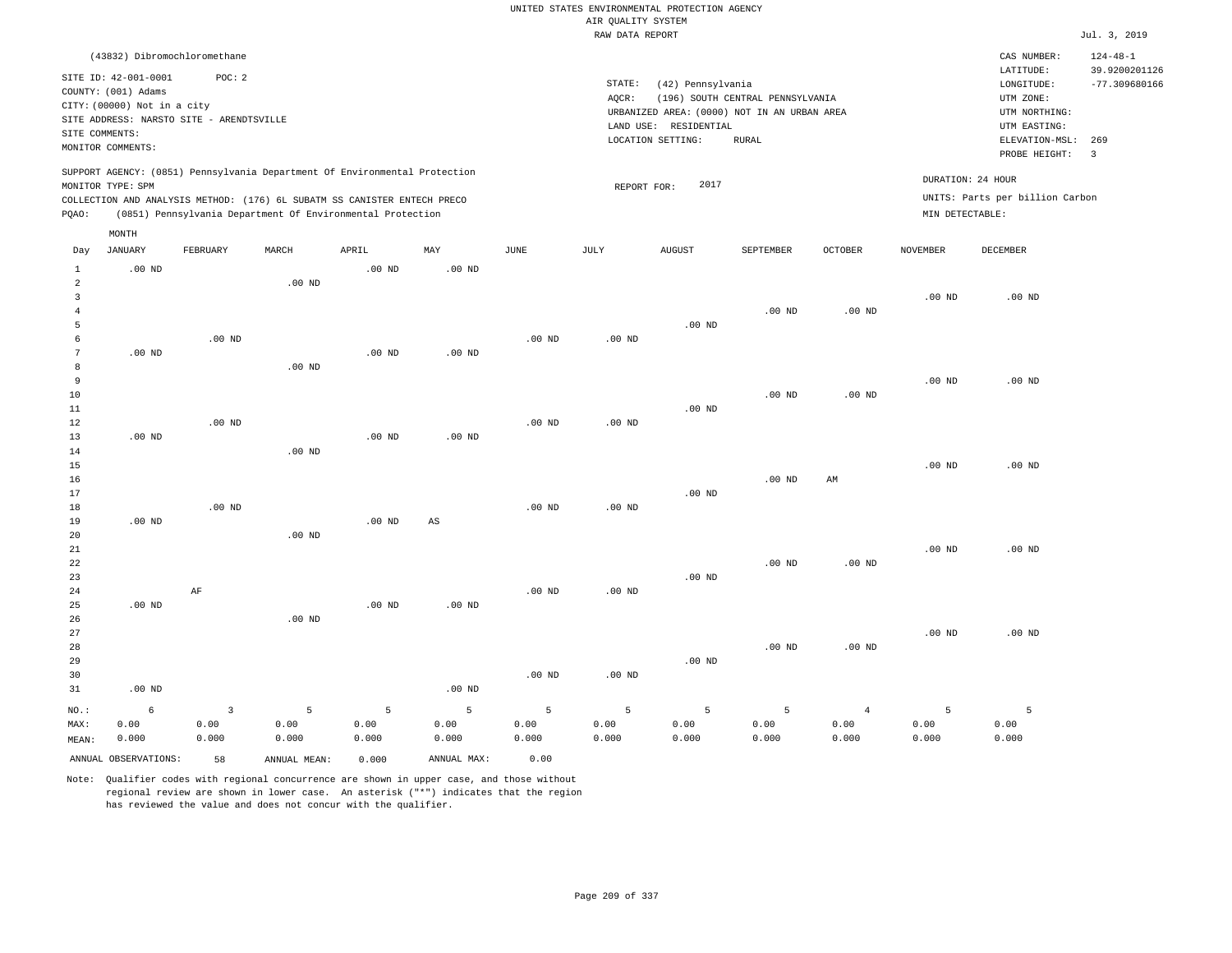|                                                  |                                                                                                |                    |                                                                                                                                        |                                 |                                 |                                 |                    | UNITED STATES ENVIRONMENTAL PROTECTION AGENCY |                                                                                 |                    |                                 |                                                            |                                                    |
|--------------------------------------------------|------------------------------------------------------------------------------------------------|--------------------|----------------------------------------------------------------------------------------------------------------------------------------|---------------------------------|---------------------------------|---------------------------------|--------------------|-----------------------------------------------|---------------------------------------------------------------------------------|--------------------|---------------------------------|------------------------------------------------------------|----------------------------------------------------|
|                                                  |                                                                                                |                    |                                                                                                                                        |                                 |                                 |                                 | AIR QUALITY SYSTEM |                                               |                                                                                 |                    |                                 |                                                            |                                                    |
|                                                  |                                                                                                |                    |                                                                                                                                        |                                 |                                 |                                 | RAW DATA REPORT    |                                               |                                                                                 |                    |                                 |                                                            | Jul. 3, 2019                                       |
|                                                  | (43832) Dibromochloromethane<br>SITE ID: 42-001-0001                                           | POC: 2             |                                                                                                                                        |                                 |                                 |                                 | STATE:             | (42) Pennsylvania                             |                                                                                 |                    |                                 | CAS NUMBER:<br>LATITUDE:<br>LONGITUDE:                     | $124 - 48 - 1$<br>39.9200201126<br>$-77.309680166$ |
| SITE COMMENTS:                                   | COUNTY: (001) Adams<br>CITY: (00000) Not in a city<br>SITE ADDRESS: NARSTO SITE - ARENDTSVILLE |                    |                                                                                                                                        |                                 |                                 |                                 | AQCR:              | LAND USE: RESIDENTIAL                         | (196) SOUTH CENTRAL PENNSYLVANIA<br>URBANIZED AREA: (0000) NOT IN AN URBAN AREA |                    |                                 | UTM ZONE:<br>UTM NORTHING:<br>UTM EASTING:                 |                                                    |
|                                                  | MONITOR COMMENTS:                                                                              |                    |                                                                                                                                        |                                 |                                 |                                 |                    | LOCATION SETTING:                             | RURAL                                                                           |                    |                                 | ELEVATION-MSL:<br>PROBE HEIGHT:                            | 269<br>$\overline{3}$                              |
|                                                  | MONITOR TYPE: SPM                                                                              |                    | SUPPORT AGENCY: (0851) Pennsylvania Department Of Environmental Protection                                                             |                                 |                                 |                                 | REPORT FOR:        | 2018                                          |                                                                                 |                    |                                 | DURATION: 24 HOUR                                          |                                                    |
| PQAO:                                            |                                                                                                |                    | COLLECTION AND ANALYSIS METHOD: (176) 6L SUBATM SS CANISTER ENTECH PRECO<br>(0851) Pennsylvania Department Of Environmental Protection |                                 |                                 |                                 |                    |                                               |                                                                                 |                    |                                 | UNITS: Parts per billion Carbon<br>MIN DETECTABLE: .031725 |                                                    |
|                                                  | MONTH                                                                                          |                    |                                                                                                                                        |                                 |                                 |                                 |                    |                                               |                                                                                 |                    |                                 |                                                            |                                                    |
| Day                                              | <b>JANUARY</b>                                                                                 | FEBRUARY           | MARCH                                                                                                                                  | APRIL                           | MAY                             | JUNE                            | JULY               | AUGUST                                        | SEPTEMBER                                                                       | OCTOBER            | NOVEMBER                        | DECEMBER                                                   |                                                    |
| $\mathbf{1}$<br>$\overline{a}$<br>$\overline{3}$ | $.00$ ND                                                                                       | $.00$ ND           | $.00$ ND                                                                                                                               | $.00$ ND                        | $.00$ ND                        | $.00$ ND                        | $.00$ ND           |                                               |                                                                                 |                    |                                 |                                                            |                                                    |
| $\overline{4}$<br>5                              |                                                                                                |                    |                                                                                                                                        |                                 |                                 |                                 |                    |                                               | .00 <sub>ND</sub>                                                               | $.00$ ND           | .00 <sub>ND</sub>               | $.00$ ND                                                   |                                                    |
| 6<br>$\overline{7}$                              |                                                                                                | $.00$ ND           |                                                                                                                                        |                                 |                                 | AM                              | .00 <sub>ND</sub>  | $.00$ ND                                      |                                                                                 |                    |                                 |                                                            |                                                    |
| 8<br>9<br>10                                     | $.00$ ND                                                                                       |                    | $.00$ ND                                                                                                                               | .00 <sub>ND</sub>               | $.00$ ND                        |                                 |                    |                                               |                                                                                 |                    | .00 <sub>ND</sub>               | .00 <sub>ND</sub>                                          |                                                    |
| $1\,1$<br>12                                     |                                                                                                |                    |                                                                                                                                        |                                 |                                 |                                 |                    | $.00$ ND                                      | .00 <sub>ND</sub>                                                               | $.00$ ND           |                                 |                                                            |                                                    |
| 13<br>14<br>15                                   | $.00$ ND                                                                                       | $.00$ ND           | $.00$ ND                                                                                                                               | $.00$ ND                        | $.00$ ND                        | .00 <sub>ND</sub>               | $.00$ ND           |                                               |                                                                                 |                    |                                 |                                                            |                                                    |
| 16<br>17                                         |                                                                                                |                    |                                                                                                                                        |                                 |                                 |                                 |                    |                                               | .00 <sub>ND</sub>                                                               | $.00$ ND           | .00 <sub>ND</sub>               | $.00$ ND                                                   |                                                    |
| 18<br>19<br>20                                   | $.00$ ND                                                                                       | $.00$ ND           |                                                                                                                                        | $.00$ ND                        | $.00$ ND                        | $.00$ ND                        | $.00$ ND           | .00 <sub>ND</sub>                             |                                                                                 |                    |                                 |                                                            |                                                    |
| 21<br>22<br>23<br>24                             |                                                                                                |                    | $.00$ ND                                                                                                                               |                                 |                                 |                                 |                    | .00 <sub>ND</sub>                             | .00 <sub>ND</sub>                                                               | $.00$ ND           | .00 <sub>ND</sub>               | $.00$ ND                                                   |                                                    |
| 25<br>26<br>27                                   | $.00$ ND                                                                                       | $.00$ ND           | $.00$ ND                                                                                                                               | $\mathbb{A}\mathbb{S}$          | $_{\rm AS}$                     | $.00$ ND                        | $.00$ ND           |                                               |                                                                                 |                    |                                 |                                                            |                                                    |
| 28<br>29<br>30<br>31                             |                                                                                                |                    |                                                                                                                                        |                                 |                                 |                                 | $.00$ ND           | $.00$ ND                                      | $.00$ ND                                                                        | $.00$ ND           | AS                              | $.00$ ND                                                   |                                                    |
| NO.:<br>MAX:<br>MEAN:                            | 5<br>0.00<br>0.000                                                                             | 5<br>0.00<br>0.000 | 5<br>0.00<br>0.000                                                                                                                     | $\overline{4}$<br>0.00<br>0.000 | $\overline{4}$<br>0.00<br>0.000 | $\overline{4}$<br>0.00<br>0.000 | 6<br>0.00<br>0.000 | 5<br>0.00<br>0.000                            | 5<br>0.00<br>0.000                                                              | 5<br>0.00<br>0.000 | $\overline{4}$<br>0.00<br>0.000 | 5<br>0.00<br>0.000                                         |                                                    |
|                                                  | ANNUAL OBSERVATIONS:                                                                           | 57                 | ANNUAL MEAN:                                                                                                                           | 0.000                           | ANNUAL MAX:                     | 0.00                            |                    |                                               |                                                                                 |                    |                                 |                                                            |                                                    |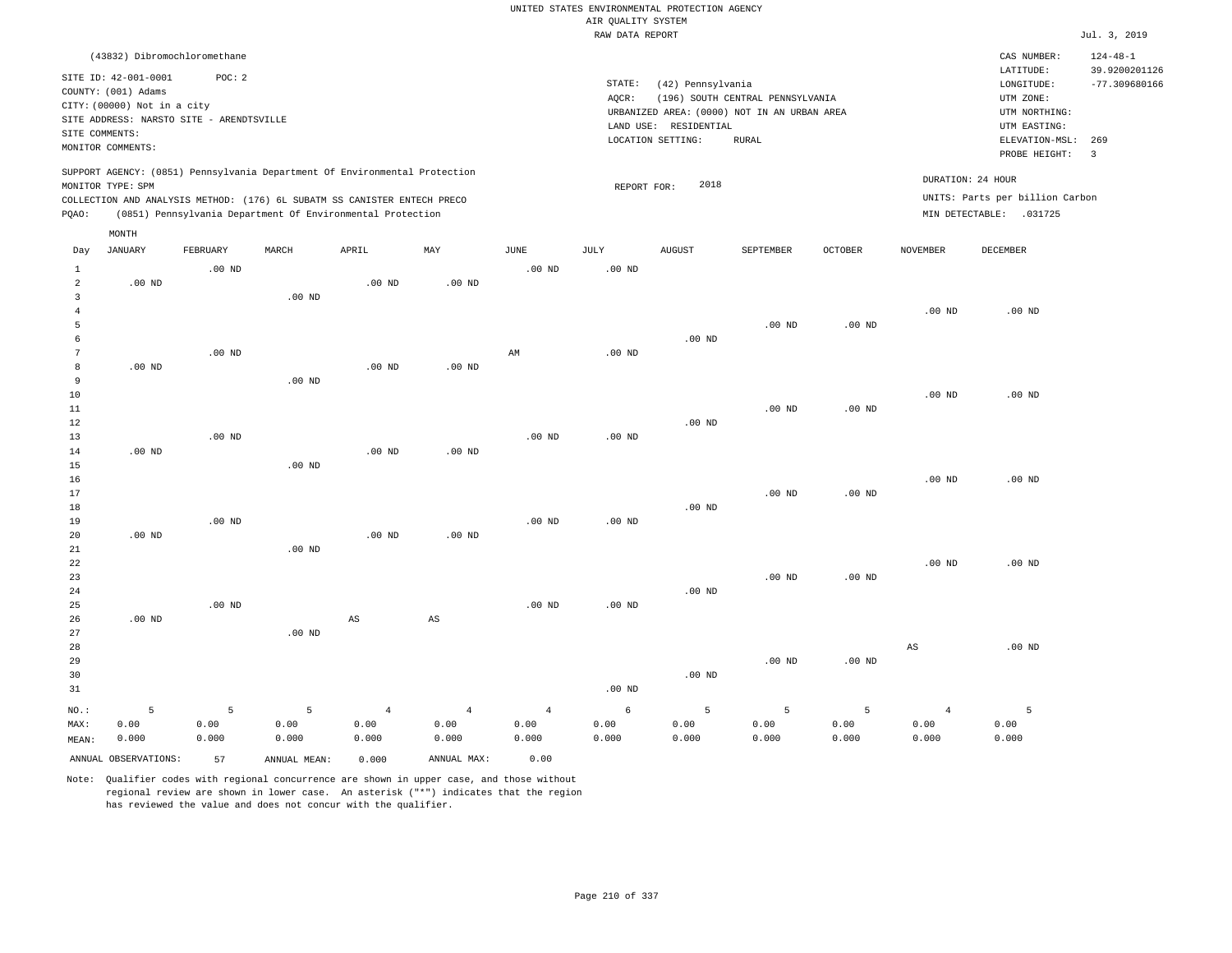RAW DATA REPORT Jul. 3, 2019 UNITED STATES ENVIRONMENTAL PROTECTION AGENCY AIR QUALITY SYSTEM (43838) trans-1,2-Dichloroethylene STATE: (42) Pennsylvania CAS NUMBER: 156-60-5 SITE ID: 42-001-0001 POC: 2 AQCR: (196) SOUTH CENTRAL PENNSYLVANIA COUNTY: (001) Adams CITY: (00000) Not in a city LONGITUDE: -77.309680166 LATITUDE: 39.9200201126 LOCATION SETTING: RURAL SITE ADDRESS: NARSTO SITE - ARENDTSVILLE LAND USE: RESIDENTIAL SITE COMMENTS: MONITOR COMMENTS: PROBE HEIGHT: 3 ELEVATION-MSL: 269 URBANIZED AREA: (0000) NOT IN AN URBAN AREA **URBAN SERIA UTM NORTHING**: UTM EASTING: UTM ZONE: SUPPORT AGENCY: (0851) Pennsylvania Department Of Environmental Protection MONITOR TYPE: SPM COLLECTION AND ANALYSIS METHOD: (176) 6L SUBATM SS CANISTER ENTECH PRECO REPORT FOR: 2013 UNITS: Parts per billion Carbon PQAO: (0851) Pennsylvania Department Of Environmental Protection MIN DETECTABLE: DURATION: 24 HOUR AF AF .00 ND .00 ND .00 ND NO.: MAX: MEAN: 3 0.00 0.000 .00 ND .00 ND AF .00 ND .00 ND .00 ND .00 ND .00 ND .00 ND .00 ND .00 ND .00 ND .00 ND .00 ND .00 ND .00 ND .00 ND .00 ND .00 ND .00 ND .00 ND .00 ND .00 ND .00 ND .00 ND .00 ND .00 ND .00 ND .00 ND .00 ND AF .00 ND .00 ND  $.00 \text{ } C$ L .00 ND  $A<sub>S</sub>$  .00 ND .00 ND .00 ND .00 ND .00 ND AF .00 ND .00 ND .00 ND .00 ND .00 ND .00 ND AF AF AF AF AF .00 ND AS .00 ND 4 0.00 0.000 5 0.00 0.000 5 0.00 0.000 5 0.00 0.000 5 0.00 0.000 5 0.00 0.000 4 0.00 0.000 4 0.00 0.000 5 0.00 0.000 2 0.00 0.000 2 0.00 0.000 ANNUAL OBSERVATIONS: 49 ANNUAL MEAN: 0.000 ANNUAL MAX: 0.00 Day JANUARY FEBRUARY MARCH APRIL MAY JUNE JULY AUGUST SEPTEMBER OCTOBER NOVEMBER DECEMBER MONTH

Note: Qualifier codes with regional concurrence are shown in upper case, and those without regional review are shown in lower case. An asterisk ("\*") indicates that the region has reviewed the value and does not concur with the qualifier.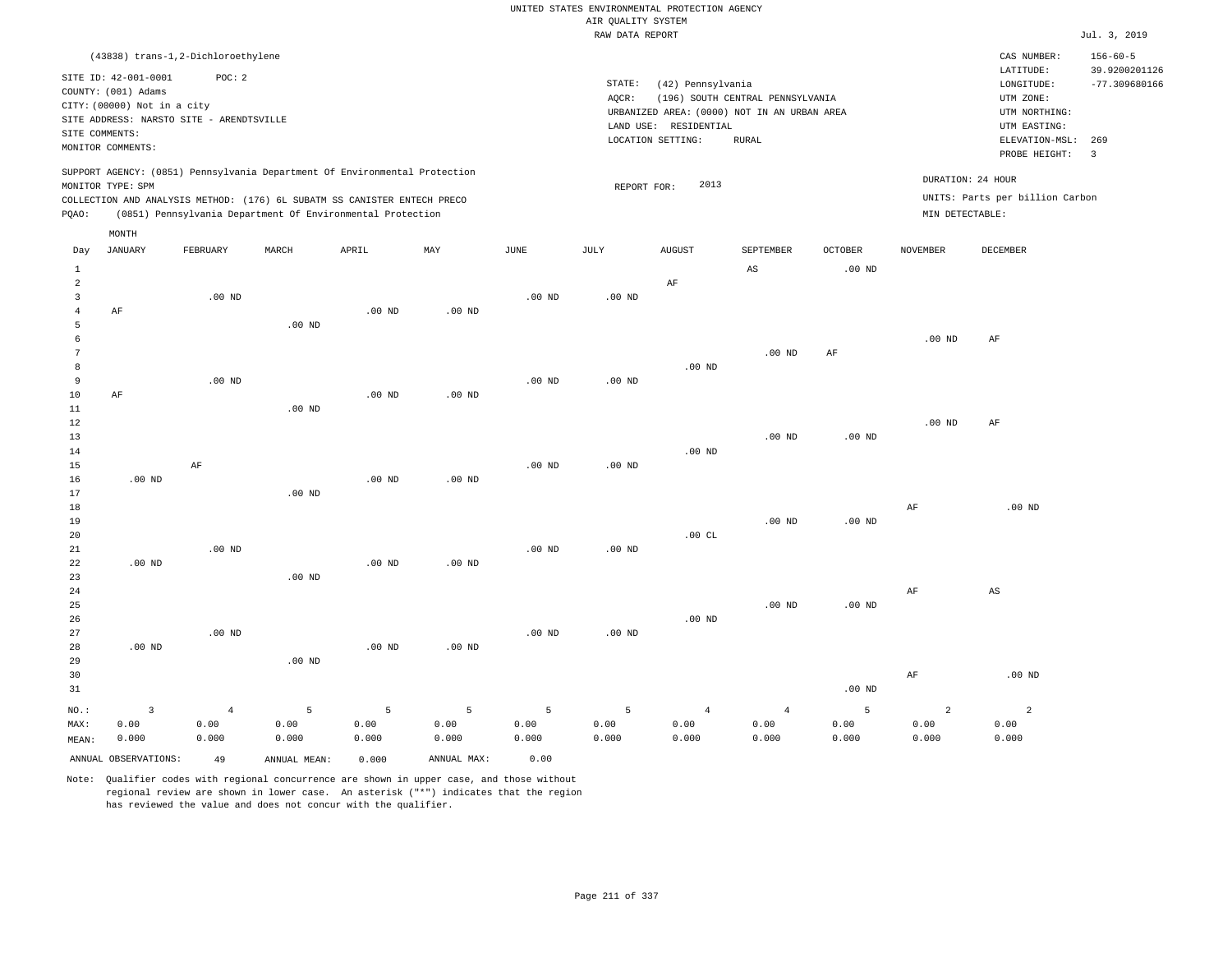RAW DATA REPORT JUL. 3, 2019 UNITED STATES ENVIRONMENTAL PROTECTION AGENCY AIR QUALITY SYSTEM (43838) trans-1,2-Dichloroethylene STATE: (42) Pennsylvania CAS NUMBER: 156-60-5 SITE ID: 42-001-0001 POC: 2 AQCR: (196) SOUTH CENTRAL PENNSYLVANIA COUNTY: (001) Adams CITY: (00000) Not in a city LONGITUDE: -77.309680166 LATITUDE: 39.9200201126 LOCATION SETTING: RURAL SITE ADDRESS: NARSTO SITE - ARENDTSVILLE LAND USE: RESIDENTIAL SITE COMMENTS: MONITOR COMMENTS: PROBE HEIGHT: 3 ELEVATION-MSL: 269 URBANIZED AREA: (0000) NOT IN AN URBAN AREA **URBAN SERIA UTM NORTHING**: UTM EASTING: UTM ZONE: SUPPORT AGENCY: (0851) Pennsylvania Department Of Environmental Protection MONITOR TYPE: SPM COLLECTION AND ANALYSIS METHOD: (176) 6L SUBATM SS CANISTER ENTECH PRECO REPORT FOR: 2014 UNITS: Parts per billion Carbon PQAO: (0851) Pennsylvania Department Of Environmental Protection MIN DETECTABLE: DURATION: 24 HOUR 1 2 3 4 5 6 7 8 9 10 11 12 13 14 15 16 17 18 19 21 22 23 24 25 26 27 28 29 30 31 AS .00 ND .00 ND .00 ND .00 ND NO.: MAX: MEAN: 4 0.00 0.000 .00 ND .00 ND .00 ND .00 ND .00 ND .00 ND .00 ND .00 ND .00 ND .00 ND .00 ND .00 ND .00 ND .00 ND AF .00 ND .00 ND .00 ND .00 ND .00 ND .00 ND .00 ND .00 ND .00 ND .00 ND .00 ND .00 ND .00 ND .00 ND .00 ND .00 ND .00 ND .00 ND .00 ND  $\Delta$ S .00 ND .00 ND .00 ND AF .00 ND .00 ND .00 ND .00 ND .00 ND AS .00 ND .00 ND .00 ND .00 ND .00 ND AF .00 ND .00 ND .00 ND .00 ND .00 ND 5 0.00 0.000 5 0.00 0.000 4 0.00 0.000 5 0.00 0.000 5 0.00 0.000 5 0.00 0.000 4 0.00 0.000 4 0.00 0.000 4 0.00 0.000 5 0.00 0.000 5 0.00 0.000 ANNUAL OBSERVATIONS: 55 ANNUAL MEAN: 0.000 ANNUAL MAX: 0.00 Day JANUARY FEBRUARY MARCH APRIL MAY JUNE JULY AUGUST SEPTEMBER OCTOBER NOVEMBER DECEMBER MONTH

Note: Qualifier codes with regional concurrence are shown in upper case, and those without regional review are shown in lower case. An asterisk ("\*") indicates that the region has reviewed the value and does not concur with the qualifier.

 $20$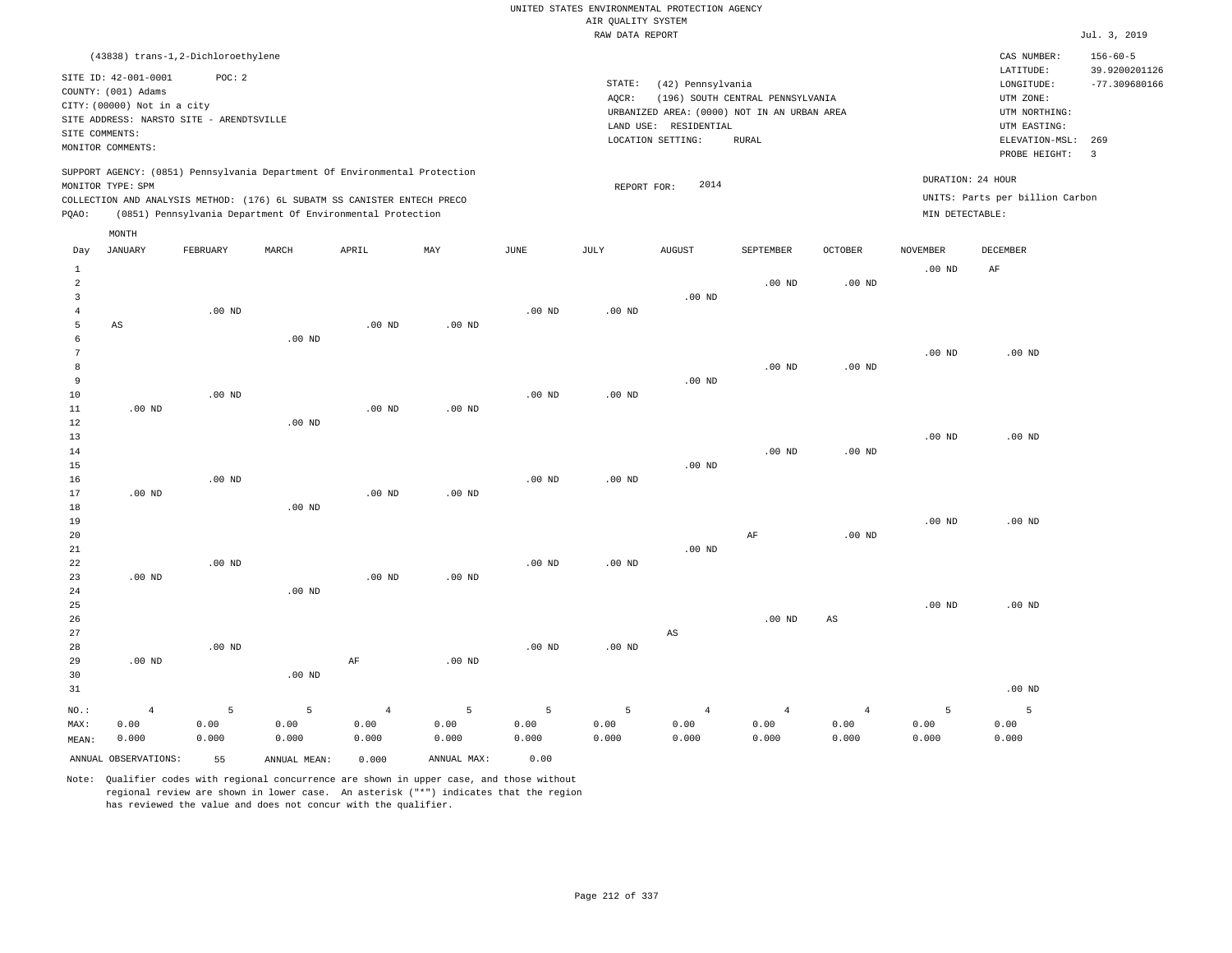RAW DATA REPORT JUL. 3, 2019 UNITED STATES ENVIRONMENTAL PROTECTION AGENCY AIR QUALITY SYSTEM

|                                                                                                                                                                                                                                                    | (43838) trans-1,2-Dichloroethylene       |          |       |     |      |                 |                                                                                              |                                                 |                |                                      | CAS NUMBER:                                      | $156 - 60 - 5$ |
|----------------------------------------------------------------------------------------------------------------------------------------------------------------------------------------------------------------------------------------------------|------------------------------------------|----------|-------|-----|------|-----------------|----------------------------------------------------------------------------------------------|-------------------------------------------------|----------------|--------------------------------------|--------------------------------------------------|----------------|
| SITE ID: 42-001-0001<br>COUNTY: (001) Adams<br>CITY: (00000) Not in a city                                                                                                                                                                         | POC:2                                    |          |       |     |      | STATE:<br>AQCR: | LATITUDE:<br>LONGITUDE:<br>UTM ZONE:                                                         | 39.9200201126<br>$-77.309680166$                |                |                                      |                                                  |                |
| SITE COMMENTS:<br>MONITOR COMMENTS:                                                                                                                                                                                                                | SITE ADDRESS: NARSTO SITE - ARENDTSVILLE |          |       |     |      |                 | URBANIZED AREA: (0000) NOT IN AN URBAN AREA<br>RESIDENTIAL<br>LAND USE:<br>LOCATION SETTING: | UTM NORTHING:<br>UTM EASTING:<br>ELEVATION-MSL: | 269            |                                      |                                                  |                |
| SUPPORT AGENCY: (0851) Pennsylvania Department Of Environmental Protection<br>MONITOR TYPE: SPM<br>COLLECTION AND ANALYSIS METHOD: (176) 6L SUBATM SS CANISTER ENTECH PRECO<br>(0851) Pennsylvania Department Of Environmental Protection<br>POAO: |                                          |          |       |     |      |                 | 2015<br>REPORT FOR:                                                                          |                                                 |                | DURATION: 24 HOUR<br>MIN DETECTABLE: | PROBE HEIGHT:<br>UNITS: Parts per billion Carbon | 3              |
| MONTH<br>JANUARY<br>Day                                                                                                                                                                                                                            | FEBRUARY                                 | MARCH    | APRIL | MAY | JUNE | JULY            | <b>AUGUST</b>                                                                                | SEPTEMBER                                       | <b>OCTOBER</b> | NOVEMBER                             | DECEMBER                                         |                |
|                                                                                                                                                                                                                                                    |                                          | $.00$ ND |       |     |      |                 |                                                                                              |                                                 |                | $.00$ ND                             | $.00$ ND                                         |                |

| $\overline{3}$ |          |          |          |          |             |          |           |          | AS       | $.00$ ND          |          |          |
|----------------|----------|----------|----------|----------|-------------|----------|-----------|----------|----------|-------------------|----------|----------|
| 4              |          |          |          |          |             |          |           | $.00$ ND |          |                   |          |          |
| 5              |          | $.00$ ND |          |          |             | $.00$ ND | $.00$ ND  |          |          |                   |          |          |
| 6              | $.00$ ND |          |          | $.00$ ND | $_{\rm AS}$ |          |           |          |          |                   |          |          |
| 7              |          |          | $.00$ ND |          |             |          |           |          |          |                   |          |          |
| 8              |          |          |          |          |             |          |           |          |          |                   | $.00$ ND | $.00$ ND |
| 9              |          |          |          |          |             |          |           |          | $.00$ ND | $.00$ ND          |          |          |
| $10$           |          |          |          |          |             |          |           | .00 $ND$ |          |                   |          |          |
| $11\,$         |          | $.00$ ND |          |          |             | $.00$ ND | $\rm{AF}$ |          |          |                   |          |          |
| 12             | $.00$ ND |          |          | $.00$ ND | $.00$ ND    |          |           |          |          |                   |          |          |
| 13             |          |          | $.00$ ND |          |             |          |           |          |          |                   |          |          |
| 14             |          |          |          |          |             |          |           |          |          |                   | $.00$ ND | $.00$ ND |
| 15             |          |          |          |          |             |          |           |          | $.00$ ND | .00 $ND$          |          |          |
| 16             |          |          |          |          |             |          |           | $.00$ ND |          |                   |          |          |
| 17<br>18       | $.00$ ND | .00 $ND$ |          |          |             | $.00$ ND | .00 $ND$  |          |          |                   |          |          |
| 19             |          |          | $.00$ ND | $.00$ ND | $.00$ ND    |          |           |          |          |                   |          |          |
| 20             |          |          |          |          |             |          |           |          |          |                   | $.00$ ND | $.00$ ND |
| 21             |          |          |          |          |             |          |           |          | $.00$ ND | $.00$ ND          |          |          |
| 22             |          |          |          |          |             |          |           | $.00$ ND |          |                   |          |          |
| 23             |          | $.00$ ND |          |          |             | $.00$ ND | $.00$ ND  |          |          |                   |          |          |
| 24             | $.00$ ND |          |          | $.00$ ND | $.00$ ND    |          |           |          |          |                   |          |          |
| 25             |          |          | $.00$ ND |          |             |          |           |          |          |                   |          |          |
| 26             |          |          |          |          |             |          |           |          |          |                   | $.00$ ND | $.00$ ND |
| 27             |          |          |          |          |             |          |           |          | $.00$ ND | .00 <sub>ND</sub> |          |          |
| 28             |          |          |          |          |             |          |           | $.00$ ND |          |                   |          |          |
| 29             |          |          |          |          |             | $.00$ ND | $.00$ ND  |          |          |                   |          |          |
| 30             | $.00$ ND |          |          | $.00$ ND | $.00$ ND    |          |           |          |          |                   |          |          |
| 31             |          |          | $.00$ ND |          |             |          |           |          |          |                   |          |          |
|                |          |          |          |          |             |          |           |          |          |                   |          |          |

NO.: MAX: MEAN: 5 0.00 0.000 4 0.00 0.000 6 0.00 0.000 5 0.00 0.000 4 0.00 0.000 5 0.00 0.000 4 0.00 0.000 5 0.00 0.000 4 0.00 0.000 5 0.00 0.000 5 0.00 0.000 ANNUAL OBSERVATIONS: 57 ANNUAL MEAN: 0.000 ANNUAL MAX: 0.00

Note: Qualifier codes with regional concurrence are shown in upper case, and those without regional review are shown in lower case. An asterisk ("\*") indicates that the region has reviewed the value and does not concur with the qualifier.

5 0.00 0.000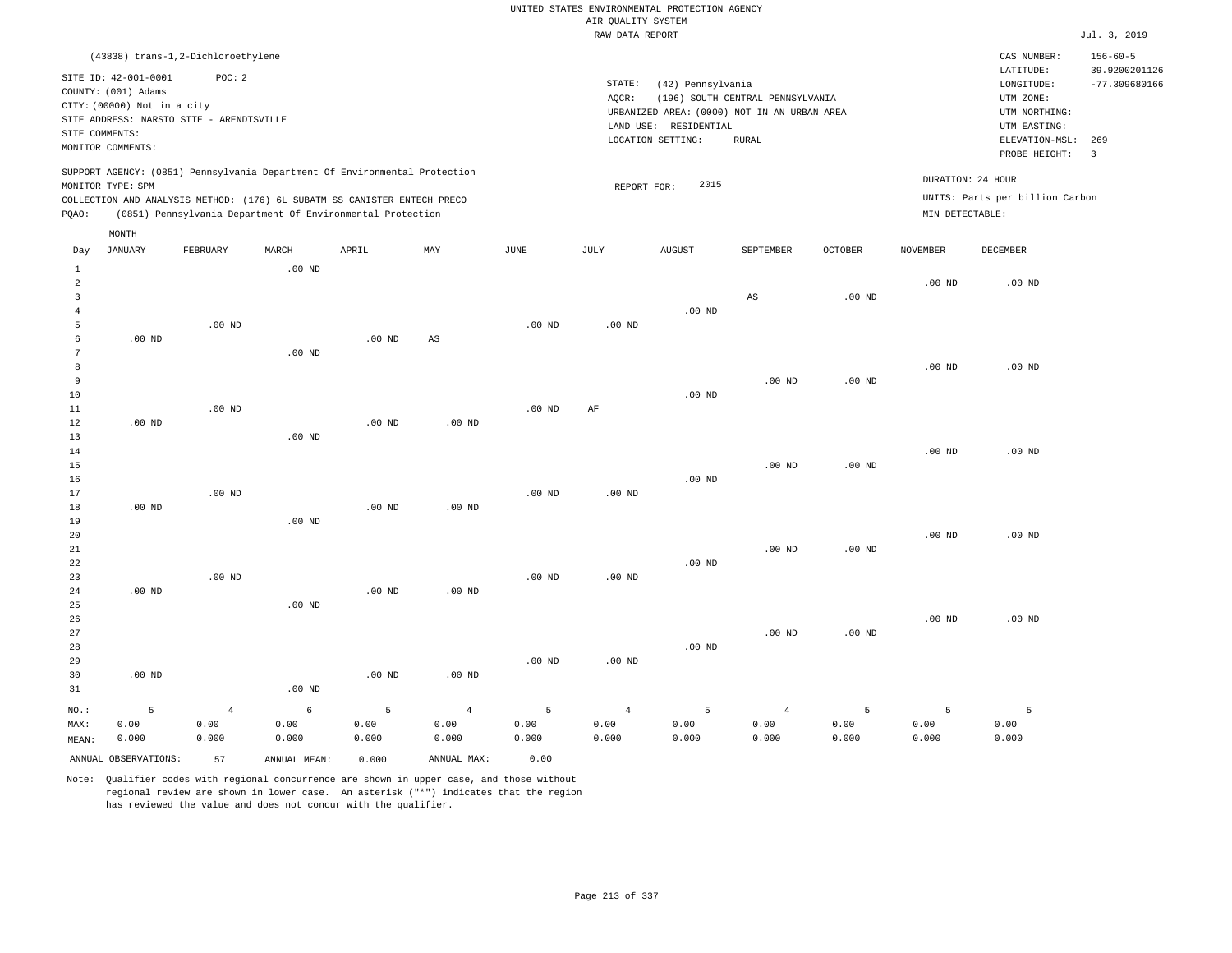RAW DATA REPORT Jul. 3, 2019 UNITED STATES ENVIRONMENTAL PROTECTION AGENCY AIR QUALITY SYSTEM

|                                                                                                                         |                                                    | (43838) trans-1,2-Dichloroethylene                                         |                        |                   |                   |               |                   |               |               |                   |                                 | CAS NUMBER:                     | $156 - 60 - 5$          |  |
|-------------------------------------------------------------------------------------------------------------------------|----------------------------------------------------|----------------------------------------------------------------------------|------------------------|-------------------|-------------------|---------------|-------------------|---------------|---------------|-------------------|---------------------------------|---------------------------------|-------------------------|--|
|                                                                                                                         | SITE ID: 42-001-0001                               | POC: 2                                                                     |                        |                   |                   |               |                   |               |               |                   |                                 | LATITUDE:                       | 39.9200201126           |  |
|                                                                                                                         | STATE:<br>(42) Pennsylvania<br>COUNTY: (001) Adams |                                                                            |                        |                   |                   |               |                   |               |               |                   |                                 | LONGITUDE:                      | $-77.309680166$         |  |
| (196) SOUTH CENTRAL PENNSYLVANIA<br>AOCR:<br>CITY: (00000) Not in a city<br>URBANIZED AREA: (0000) NOT IN AN URBAN AREA |                                                    |                                                                            |                        |                   |                   |               |                   |               |               |                   |                                 | UTM ZONE:                       |                         |  |
| SITE ADDRESS: NARSTO SITE - ARENDTSVILLE                                                                                |                                                    |                                                                            |                        |                   |                   |               |                   |               |               |                   |                                 | UTM NORTHING:                   |                         |  |
| LAND USE: RESIDENTIAL<br>SITE COMMENTS:<br>LOCATION SETTING:                                                            |                                                    |                                                                            |                        |                   |                   |               |                   |               |               |                   |                                 | UTM EASTING:                    | 269                     |  |
|                                                                                                                         | MONITOR COMMENTS:                                  |                                                                            |                        |                   |                   |               |                   |               | ${\tt RURAL}$ |                   |                                 | ELEVATION-MSL:<br>PROBE HEIGHT: | $\overline{\mathbf{3}}$ |  |
|                                                                                                                         |                                                    | SUPPORT AGENCY: (0851) Pennsylvania Department Of Environmental Protection |                        |                   |                   |               |                   |               |               |                   |                                 |                                 |                         |  |
|                                                                                                                         | MONITOR TYPE: SPM                                  |                                                                            |                        |                   |                   |               | REPORT FOR:       | 2016          |               |                   | DURATION: 24 HOUR               |                                 |                         |  |
|                                                                                                                         |                                                    | COLLECTION AND ANALYSIS METHOD: (176) 6L SUBATM SS CANISTER ENTECH PRECO   |                        |                   |                   |               |                   |               |               |                   | UNITS: Parts per billion Carbon |                                 |                         |  |
| (0851) Pennsylvania Department Of Environmental Protection<br>PQAO:                                                     |                                                    |                                                                            |                        |                   |                   |               |                   |               |               |                   | MIN DETECTABLE:                 |                                 |                         |  |
| MONTH                                                                                                                   |                                                    |                                                                            |                        |                   |                   |               |                   |               |               |                   |                                 |                                 |                         |  |
| Day                                                                                                                     | JANUARY                                            | FEBRUARY                                                                   | MARCH                  | APRIL             | MAY               | $_{\rm JUNE}$ | JULY              | <b>AUGUST</b> | SEPTEMBER     | <b>OCTOBER</b>    | <b>NOVEMBER</b>                 | DECEMBER                        |                         |  |
| $\mathbf{1}$                                                                                                            | .00 <sub>ND</sub>                                  |                                                                            | $.00$ ND               |                   |                   |               |                   |               |               |                   |                                 |                                 |                         |  |
| $\overline{a}$                                                                                                          |                                                    |                                                                            |                        |                   |                   |               |                   |               |               |                   | $.00$ ND                        | $.00$ ND                        |                         |  |
| $\overline{3}$                                                                                                          |                                                    |                                                                            |                        |                   |                   |               |                   |               | $.00$ ND      | .00 <sub>ND</sub> |                                 |                                 |                         |  |
| $\overline{4}$                                                                                                          |                                                    |                                                                            |                        |                   |                   |               |                   | $.00$ ND      |               |                   |                                 |                                 |                         |  |
| $\overline{5}$                                                                                                          |                                                    |                                                                            |                        |                   |                   | $.00$ ND      | .00 <sub>ND</sub> |               |               |                   |                                 |                                 |                         |  |
| 6                                                                                                                       |                                                    | .00 <sub>ND</sub>                                                          |                        | .00 <sub>ND</sub> | .00 <sub>ND</sub> |               |                   |               |               |                   |                                 |                                 |                         |  |
| $7\phantom{.0}$                                                                                                         | $.00$ ND                                           |                                                                            | $.00$ ND               |                   |                   |               |                   |               |               |                   |                                 |                                 |                         |  |
| 8                                                                                                                       |                                                    |                                                                            |                        |                   |                   |               |                   |               |               |                   | .00 <sub>ND</sub>               | $.00$ ND                        |                         |  |
| 9                                                                                                                       |                                                    |                                                                            |                        |                   |                   |               |                   |               | $.00$ ND      | .00 <sub>ND</sub> |                                 |                                 |                         |  |
| 10                                                                                                                      |                                                    |                                                                            |                        |                   |                   |               |                   | $.00$ ND      |               |                   |                                 |                                 |                         |  |
| $11\,$                                                                                                                  |                                                    |                                                                            |                        |                   |                   | $.00$ ND      | .00 <sub>ND</sub> |               |               |                   |                                 |                                 |                         |  |
| $1\,2$                                                                                                                  |                                                    | .05SQ                                                                      |                        | $.00$ ND          | $.00$ ND          |               |                   |               |               |                   |                                 |                                 |                         |  |
| 13<br>14                                                                                                                | .00 <sub>ND</sub>                                  |                                                                            | $.00$ ND               |                   |                   |               |                   |               |               |                   | $.00$ ND                        | $.00$ ND                        |                         |  |
| 15                                                                                                                      |                                                    |                                                                            |                        |                   |                   |               |                   |               | $.00$ ND      | .00 <sub>ND</sub> |                                 |                                 |                         |  |
| 16                                                                                                                      |                                                    |                                                                            |                        |                   |                   |               |                   | $.00$ ND      |               |                   |                                 |                                 |                         |  |
| 17                                                                                                                      |                                                    |                                                                            |                        |                   |                   | $.00$ ND      | TS                |               |               |                   |                                 |                                 |                         |  |
| 18                                                                                                                      |                                                    | $.00$ ND                                                                   |                        | $.00$ ND          | $.00$ ND          |               |                   |               |               |                   |                                 |                                 |                         |  |
| 19                                                                                                                      | .00 <sub>ND</sub>                                  |                                                                            | $.00$ ND               |                   |                   |               |                   |               |               |                   |                                 |                                 |                         |  |
| 20                                                                                                                      |                                                    |                                                                            |                        |                   |                   |               |                   |               |               |                   | .00 <sub>ND</sub>               | $\rm AF$                        |                         |  |
| 21                                                                                                                      |                                                    |                                                                            |                        |                   |                   |               |                   |               | $.00$ ND      | .00 <sub>ND</sub> |                                 |                                 |                         |  |
| 22                                                                                                                      |                                                    |                                                                            |                        |                   |                   |               |                   | $.00$ ND      |               |                   |                                 |                                 |                         |  |
| 23                                                                                                                      |                                                    |                                                                            |                        |                   |                   | $.00$ ND      | .00 <sub>ND</sub> |               |               |                   |                                 |                                 |                         |  |
| 24                                                                                                                      |                                                    | $.00$ ND                                                                   |                        | $.00$ ND          | $.00$ ND          |               |                   |               |               |                   |                                 |                                 |                         |  |
| 25                                                                                                                      | $.00$ ND                                           |                                                                            | $.00$ ND               |                   |                   |               |                   |               |               |                   |                                 |                                 |                         |  |
| 26                                                                                                                      |                                                    |                                                                            |                        |                   |                   |               |                   |               |               |                   | $.00$ ND                        | $.00$ ND                        |                         |  |
| 27                                                                                                                      |                                                    |                                                                            |                        |                   |                   |               |                   |               | $.00$ ND      | .705              |                                 |                                 |                         |  |
| 28                                                                                                                      |                                                    |                                                                            |                        |                   |                   |               |                   | $.00$ ND      |               |                   |                                 |                                 |                         |  |
| 29<br>30                                                                                                                |                                                    |                                                                            |                        | $.00$ ND          | $.00$ ND          | $.00$ ND      | $.00$ ND          |               |               |                   |                                 |                                 |                         |  |
| 31                                                                                                                      | $.00$ ND                                           |                                                                            | $\mathbb{A}\mathbb{S}$ |                   |                   |               |                   |               |               |                   |                                 |                                 |                         |  |
|                                                                                                                         |                                                    |                                                                            |                        |                   |                   |               |                   |               |               |                   |                                 |                                 |                         |  |
| NO.:                                                                                                                    | 6                                                  | $\overline{4}$                                                             | 5                      | 5                 | 5                 | 5             | $\overline{4}$    | 5             | 5             | 5                 | 5                               | $\overline{4}$                  |                         |  |
| MAX:                                                                                                                    | 0.00                                               | .05                                                                        | 0.00                   | 0.00              | 0.00              | 0.00          | 0.00              | 0.00          | 0.00          | .70               | 0.00                            | 0.00                            |                         |  |
| MEAN:                                                                                                                   | 0.000                                              | .013                                                                       | 0.000                  | 0.000             | 0.000             | 0.000         | 0.000             | 0.000         | 0.000         | .140              | 0.000                           | 0.000                           |                         |  |
|                                                                                                                         | ANNUAL OBSERVATIONS:                               | 58                                                                         | ANNUAL MEAN:           | .013              | ANNUAL MAX:       | .70           |                   |               |               |                   |                                 |                                 |                         |  |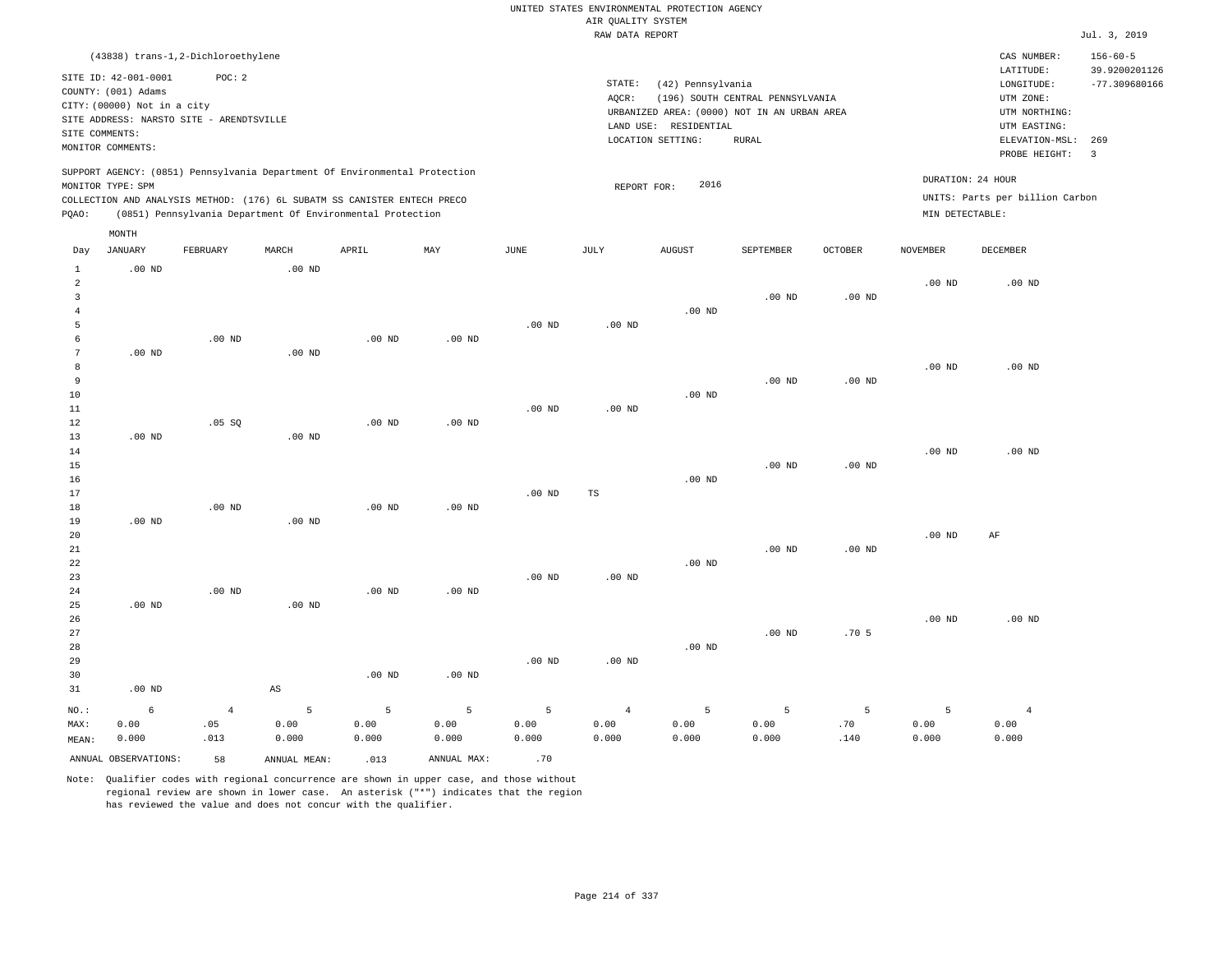|                                                                                                                                                                                                                                                    |                                                                                                                  |                               |                    |                    |                        |                   |                                            | UNITED STATES ENVIRONMENTAL PROTECTION AGENCY                                                        |                                                 |                                                                      |                                                    |                    |              |
|----------------------------------------------------------------------------------------------------------------------------------------------------------------------------------------------------------------------------------------------------|------------------------------------------------------------------------------------------------------------------|-------------------------------|--------------------|--------------------|------------------------|-------------------|--------------------------------------------|------------------------------------------------------------------------------------------------------|-------------------------------------------------|----------------------------------------------------------------------|----------------------------------------------------|--------------------|--------------|
|                                                                                                                                                                                                                                                    |                                                                                                                  |                               |                    |                    |                        |                   | AIR QUALITY SYSTEM                         |                                                                                                      |                                                 |                                                                      |                                                    |                    |              |
|                                                                                                                                                                                                                                                    |                                                                                                                  |                               |                    |                    |                        |                   | RAW DATA REPORT                            |                                                                                                      |                                                 |                                                                      |                                                    |                    | Jul. 3, 2019 |
|                                                                                                                                                                                                                                                    | (43838) trans-1,2-Dichloroethylene<br>SITE ID: 42-001-0001<br>COUNTY: (001) Adams<br>CITY: (00000) Not in a city | POC: 2                        |                    |                    |                        |                   | STATE:<br>AQCR:                            | (42) Pennsylvania<br>(196) SOUTH CENTRAL PENNSYLVANIA<br>URBANIZED AREA: (0000) NOT IN AN URBAN AREA |                                                 | CAS NUMBER:<br>LATITUDE:<br>LONGITUDE:<br>UTM ZONE:<br>UTM NORTHING: | $156 - 60 - 5$<br>39.9200201126<br>$-77.309680166$ |                    |              |
| SITE COMMENTS:                                                                                                                                                                                                                                     | SITE ADDRESS: NARSTO SITE - ARENDTSVILLE<br>MONITOR COMMENTS:                                                    |                               |                    |                    |                        |                   | LAND USE: RESIDENTIAL<br>LOCATION SETTING: |                                                                                                      | UTM EASTING:<br>ELEVATION-MSL:<br>PROBE HEIGHT: | 269<br>$\overline{\mathbf{3}}$                                       |                                                    |                    |              |
| SUPPORT AGENCY: (0851) Pennsylvania Department Of Environmental Protection<br>MONITOR TYPE: SPM<br>COLLECTION AND ANALYSIS METHOD: (176) 6L SUBATM SS CANISTER ENTECH PRECO<br>(0851) Pennsylvania Department Of Environmental Protection<br>PQAO: |                                                                                                                  |                               |                    |                    |                        |                   | REPORT FOR:                                | 2017                                                                                                 |                                                 | DURATION: 24 HOUR<br>MIN DETECTABLE:                                 | UNITS: Parts per billion Carbon                    |                    |              |
|                                                                                                                                                                                                                                                    | MONTH<br><b>JANUARY</b>                                                                                          | FEBRUARY                      | MARCH              | APRIL              | MAY                    | JUNE              | JULY                                       | <b>AUGUST</b>                                                                                        | SEPTEMBER                                       | <b>OCTOBER</b>                                                       | <b>NOVEMBER</b>                                    | <b>DECEMBER</b>    |              |
| Day                                                                                                                                                                                                                                                |                                                                                                                  |                               |                    |                    |                        |                   |                                            |                                                                                                      |                                                 |                                                                      |                                                    |                    |              |
| $\mathbf{1}$<br>$\overline{a}$<br>$\overline{\mathbf{3}}$                                                                                                                                                                                          | $.00$ ND                                                                                                         |                               | $.00$ ND           | $.00$ ND           | .00 <sub>ND</sub>      |                   |                                            |                                                                                                      |                                                 |                                                                      | .00 <sub>ND</sub>                                  | $.00$ ND           |              |
| $\overline{4}$<br>5<br>6                                                                                                                                                                                                                           |                                                                                                                  | $.00$ ND                      |                    |                    |                        | .00 <sub>ND</sub> | .00 <sub>ND</sub>                          | .04 SQ                                                                                               | .04 SQ                                          | $.00$ ND                                                             |                                                    |                    |              |
| 7<br>8<br>9                                                                                                                                                                                                                                        | .00 <sub>ND</sub>                                                                                                |                               | $.00$ ND           | .00 <sub>ND</sub>  | $.00$ ND               |                   |                                            |                                                                                                      |                                                 |                                                                      | .00 <sub>ND</sub>                                  | $.00$ ND           |              |
| $10$<br>11<br>12<br>13                                                                                                                                                                                                                             | $.00$ ND                                                                                                         | $.00$ ND                      |                    | $.00$ ND           | $.00$ ND               | .00 <sub>ND</sub> | $.04$ QX                                   | $.05$ SO                                                                                             | $.00$ ND                                        | $.00$ ND                                                             |                                                    |                    |              |
| 14<br>15<br>16                                                                                                                                                                                                                                     |                                                                                                                  |                               | $.00$ ND           |                    |                        |                   |                                            |                                                                                                      | $.00$ ND                                        | AM                                                                   | .00 <sub>ND</sub>                                  | $.00$ ND           |              |
| 17<br>18<br>19                                                                                                                                                                                                                                     | $.00$ ND                                                                                                         | $.00$ ND                      |                    | $.00$ ND           | $\mathbb{A}\mathbb{S}$ | .15S              | $.00$ ND                                   | $.00$ ND                                                                                             |                                                 |                                                                      |                                                    |                    |              |
| 20<br>$2\sqrt{1}$<br>22<br>23                                                                                                                                                                                                                      |                                                                                                                  |                               | $.00$ ND           |                    |                        |                   |                                            | .00 <sub>ND</sub>                                                                                    | .00 <sub>ND</sub>                               | .00 <sub>ND</sub>                                                    | .00 <sub>ND</sub>                                  | $.00$ ND           |              |
| 24<br>25<br>26                                                                                                                                                                                                                                     | $.00$ ND                                                                                                         | AF                            | $.00$ ND           | $.00$ ND           | $.00$ ND               | .05 SQ            | $.00$ ND                                   |                                                                                                      |                                                 |                                                                      |                                                    |                    |              |
| 27<br>28<br>29                                                                                                                                                                                                                                     |                                                                                                                  |                               |                    |                    |                        |                   |                                            | .00 <sub>ND</sub>                                                                                    | $.00$ ND                                        | $.00$ ND                                                             | .00 <sub>ND</sub>                                  | $.00$ ND           |              |
| 30<br>31                                                                                                                                                                                                                                           | $.00$ ND                                                                                                         |                               |                    |                    | $.00$ ND               | .00 <sub>ND</sub> | $.00$ ND                                   |                                                                                                      |                                                 |                                                                      |                                                    |                    |              |
| NO.:<br>MAX:<br>MEAN:                                                                                                                                                                                                                              | 6<br>0.00<br>0.000                                                                                               | $\mathbf{3}$<br>0.00<br>0.000 | 5<br>0.00<br>0.000 | 5<br>0.00<br>0.000 | 5<br>0.00<br>0.000     | 5<br>.15<br>.040  | 5<br>.04<br>.008                           | 5<br>.05<br>.018                                                                                     | 5<br>.04<br>.008                                | $\overline{4}$<br>0.00<br>0.000                                      | 5<br>0.00<br>0.000                                 | 5<br>0.00<br>0.000 |              |
|                                                                                                                                                                                                                                                    | ANNUAL OBSERVATIONS:                                                                                             | 58                            | ANNUAL MEAN:       | .006               | ANNUAL MAX:            | .15               |                                            |                                                                                                      |                                                 |                                                                      |                                                    |                    |              |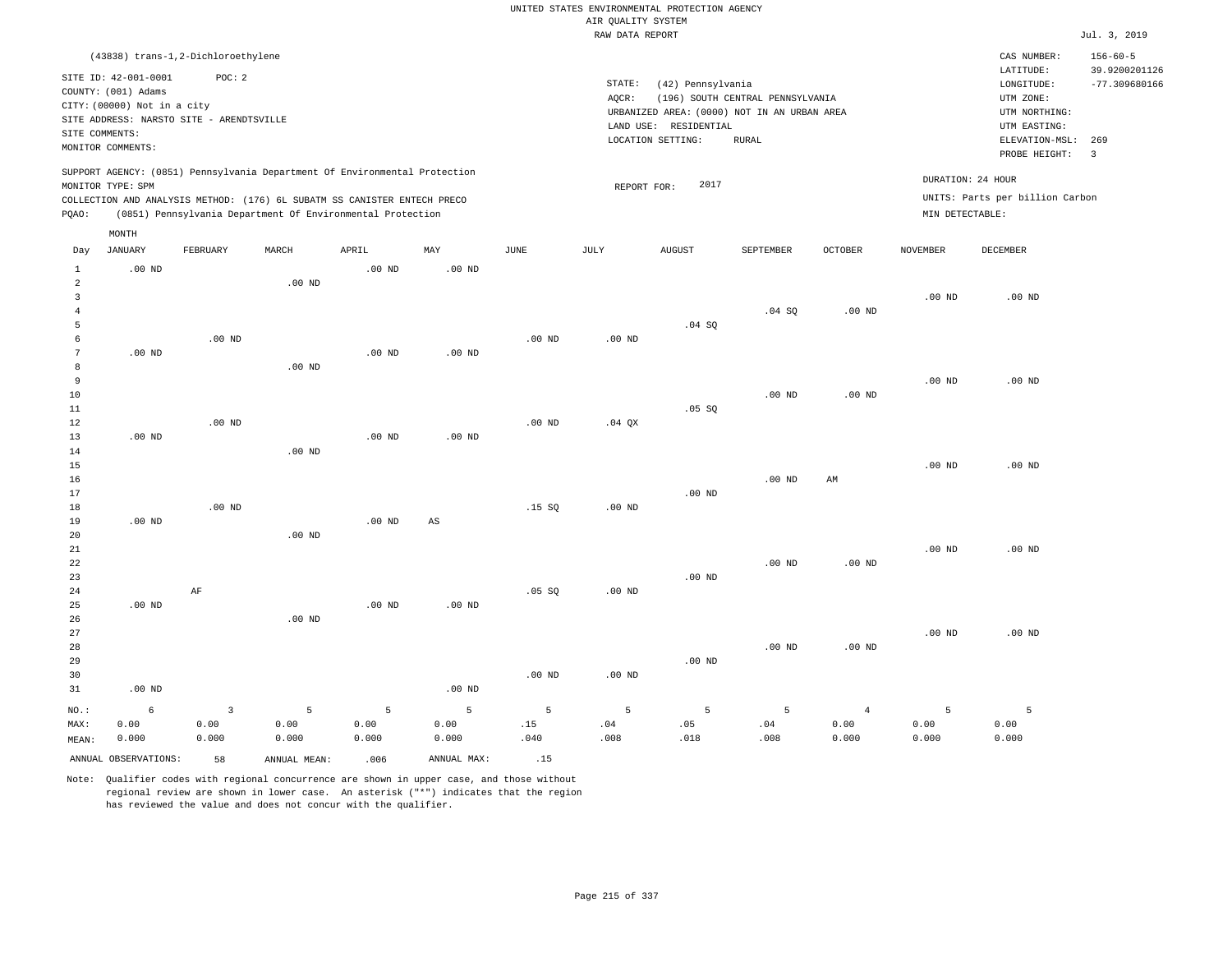RAW DATA REPORT Jul. 3, 2019 UNITED STATES ENVIRONMENTAL PROTECTION AGENCY AIR QUALITY SYSTEM (43838) trans-1,2-Dichloroethylene STATE: (42) Pennsylvania CAS NUMBER: 156-60-5 SITE ID: 42-001-0001 POC: 2 AQCR: (196) SOUTH CENTRAL PENNSYLVANIA COUNTY: (001) Adams CITY: (00000) Not in a city LONGITUDE: -77.309680166 LATITUDE: 39.9200201126 LOCATION SETTING: RURAL SITE ADDRESS: NARSTO SITE - ARENDTSVILLE LAND USE: RESIDENTIAL SITE COMMENTS: MONITOR COMMENTS: PROBE HEIGHT: 3 ELEVATION-MSL: 269 URBANIZED AREA: (0000) NOT IN AN URBAN AREA **URBAN SERIA UTM NORTHING**: UTM EASTING: UTM ZONE: SUPPORT AGENCY: (0851) Pennsylvania Department Of Environmental Protection MONITOR TYPE: SPM COLLECTION AND ANALYSIS METHOD: (176) 6L SUBATM SS CANISTER ENTECH PRECO REPORT FOR: 2018 UNITS: Parts per billion Carbon PQAO: (0851) Pennsylvania Department Of Environmental Protection DURATION: 24 HOUR MIN DETECTABLE: .07379 1 2 3 4 5 6 7 8 9 10 11 12 13 14 15 16 17 18 19  $20$ 21 22 23 24 25 26 27 28 29 30 31 .00 ND .00 ND .00 ND .00 ND .00 ND NO.: MAX: MEAN: 5 0.00 0.000 .00 ND .00 ND .00 ND .00 ND .00 ND .00 ND .00 ND .00 ND .00 ND .00 ND .00 ND .00 ND .00 ND .00 ND AS .00 ND .00 ND .00 ND .00 ND AS .00 ND AM .00 ND .00 ND .00 ND .00 ND .00 ND .00 ND AM .00 ND .00 ND .00 ND .00 ND .00 ND .00 ND .00 ND .00 ND .00 ND .00 ND .00 ND .00 ND .00 ND .22 .00 ND .00 ND .00 ND .09 SQ .00 ND .00 ND .00 ND AS .00 ND .00 ND .00 ND .00 ND .00 ND 5 0.00 0.000 5 0.00 0.000 4 0.00 0.000 4 0.00 0.000 4 0.00 0.000 5 0.00 0.000 5 0.00 0.000 5 0.00 0.000 5 .22 .044 4 .09 .023 5 0.00 0.000 ANNUAL OBSERVATIONS:  $\begin{array}{ccc} 56 & \text{ANNUAL MEAN:} & .006 \end{array}$  ANNUAL MAX: . .22 Day JANUARY FEBRUARY MARCH APRIL MAY JUNE JULY AUGUST SEPTEMBER OCTOBER NOVEMBER DECEMBER MONTH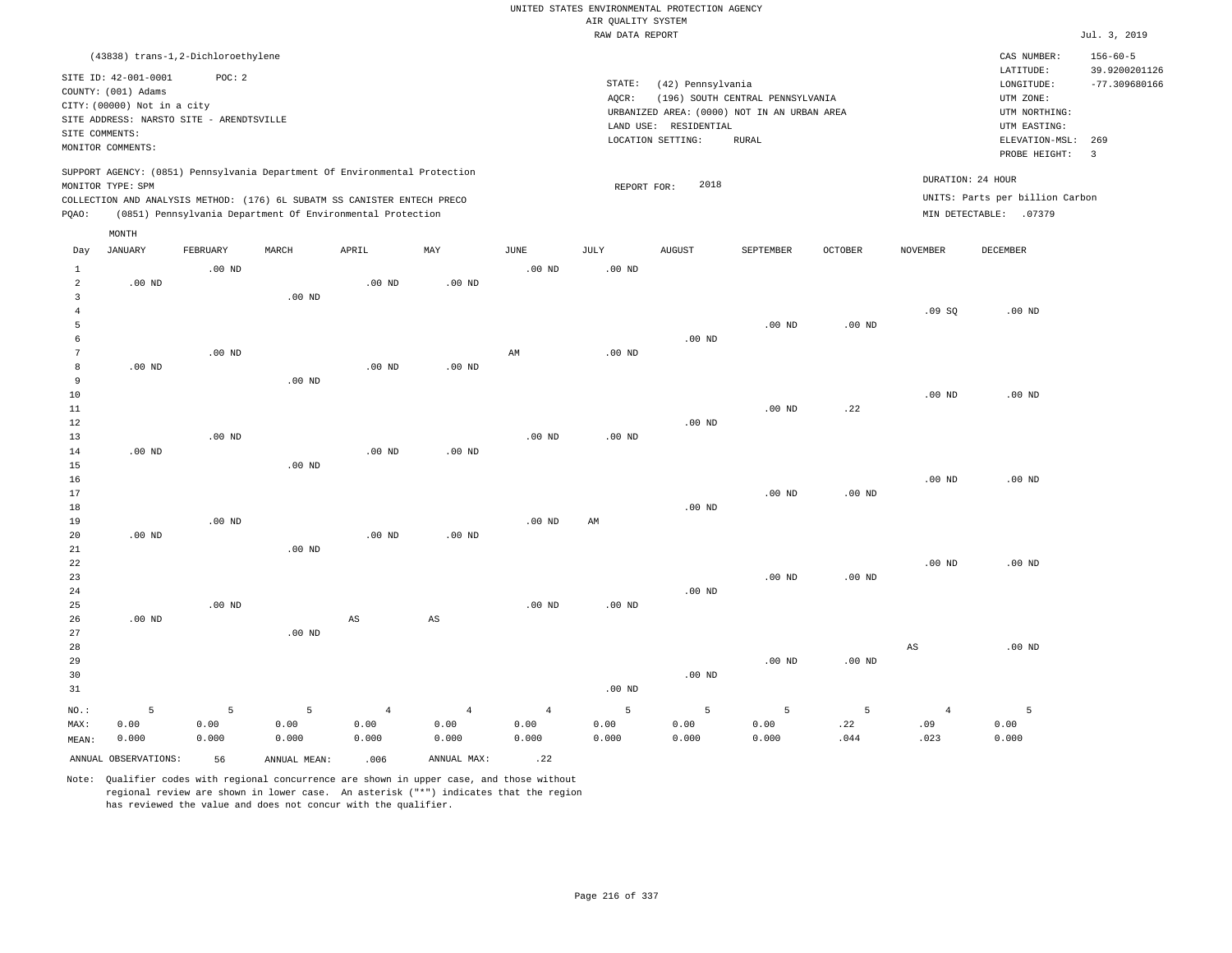|                                                                                                                                                                                                                                                             | UNITED STATES ENVIRONMENTAL PROTECTION AGENCY<br>AIR OUALITY SYSTEM                                                                                                            |                                                                                                                      |                                                           |
|-------------------------------------------------------------------------------------------------------------------------------------------------------------------------------------------------------------------------------------------------------------|--------------------------------------------------------------------------------------------------------------------------------------------------------------------------------|----------------------------------------------------------------------------------------------------------------------|-----------------------------------------------------------|
|                                                                                                                                                                                                                                                             | RAW DATA REPORT                                                                                                                                                                |                                                                                                                      | Jul. 3, 2019                                              |
| (43839) cis-1,2-Dichloroethene<br>SITE ID: 42-001-0001<br>POC: 2<br>COUNTY: (001) Adams<br>CITY: (00000) Not in a city<br>SITE ADDRESS: NARSTO SITE - ARENDTSVILLE<br>SITE COMMENTS:<br>MONITOR COMMENTS:                                                   | STATE:<br>(42) Pennsylvania<br>(196) SOUTH CENTRAL PENNSYLVANIA<br>AQCR:<br>URBANIZED AREA: (0000) NOT IN AN URBAN AREA<br>LAND USE: RESIDENTIAL<br>LOCATION SETTING:<br>RURAL | CAS NUMBER:<br>LATITUDE:<br>LONGITUDE:<br>UTM ZONE:<br>UTM NORTHING:<br>UTM EASTING:<br>ELEVATION-MSL:               | $156 - 59 - 2$<br>39.9200201126<br>$-77.309680166$<br>269 |
| SUPPORT AGENCY: (0851) Pennsylvania Department Of Environmental Protection<br>MONITOR TYPE: SPM<br>COLLECTION AND ANALYSIS METHOD: (176) 6L SUBATM SS CANISTER ENTECH PRECO<br>(0851) Pennsylvania Department Of Environmental Protection<br>POAO:<br>MONTH | 2013<br>REPORT FOR:                                                                                                                                                            | $\overline{\phantom{a}}$<br>PROBE HEIGHT:<br>DURATION: 24 HOUR<br>UNITS: Parts per billion Carbon<br>MIN DETECTABLE: |                                                           |

| Day            | JANUARY              | FEBRUARY       | MARCH             | APRIL          | MAY         | JUNE     | JULY     | AUGUST         | SEPTEMBER              | OCTOBER           | NOVEMBER       | DECEMBER               |
|----------------|----------------------|----------------|-------------------|----------------|-------------|----------|----------|----------------|------------------------|-------------------|----------------|------------------------|
| $\mathbf{1}$   |                      |                |                   |                |             |          |          |                | $\mathbb{A}\mathbb{S}$ | .00 <sub>ND</sub> |                |                        |
| $\overline{a}$ |                      |                |                   |                |             |          |          | $\rm{AF}$      |                        |                   |                |                        |
| $\overline{3}$ |                      | $.00$ ND       |                   |                |             | $.00$ ND | $.00$ ND |                |                        |                   |                |                        |
| $\overline{4}$ | AF                   |                |                   | $.00$ ND       | $.00$ ND    |          |          |                |                        |                   |                |                        |
| 5              |                      |                | .00 <sub>ND</sub> |                |             |          |          |                |                        |                   |                |                        |
| 6              |                      |                |                   |                |             |          |          |                |                        |                   | $.00$ ND       | AF                     |
| 7              |                      |                |                   |                |             |          |          |                | $.00$ ND               | $\rm AF$          |                |                        |
| 8              |                      |                |                   |                |             |          |          | $.00$ ND       |                        |                   |                |                        |
| 9              |                      | $.00$ ND       |                   |                |             | $.00$ ND | $.00$ ND |                |                        |                   |                |                        |
| $10$           | $\rm AF$             |                |                   | $.00$ ND       | $.00$ ND    |          |          |                |                        |                   |                |                        |
| 11             |                      |                | .00 <sub>ND</sub> |                |             |          |          |                |                        |                   |                |                        |
| 12             |                      |                |                   |                |             |          |          |                |                        |                   | $.00$ ND       | $\rm AF$               |
| 13             |                      |                |                   |                |             |          |          |                | $.00$ ND               | .00 <sub>ND</sub> |                |                        |
| 14             |                      |                |                   |                |             |          |          | $.00$ ND       |                        |                   |                |                        |
| 15             |                      | $\rm AF$       |                   |                |             | $.00$ ND | $.00$ ND |                |                        |                   |                |                        |
| 16             | $.00$ ND             |                |                   | $.00$ ND       | $.00$ ND    |          |          |                |                        |                   |                |                        |
| 17             |                      |                | .00 <sub>ND</sub> |                |             |          |          |                |                        |                   |                |                        |
| 18             |                      |                |                   |                |             |          |          |                |                        |                   | $\rm{AF}$      | $.00$ ND               |
| 19             |                      |                |                   |                |             |          |          |                | $.00$ ND               | .00 <sub>ND</sub> |                |                        |
| 20             |                      |                |                   |                |             |          |          | .00 $CL$       |                        |                   |                |                        |
| $21\,$         |                      | $.00$ ND       |                   |                |             | $.00$ ND | $.00$ ND |                |                        |                   |                |                        |
| 22             | $.00$ ND             |                |                   | $.00$ ND       | $.00$ ND    |          |          |                |                        |                   |                |                        |
| 23             |                      |                | .00 <sub>ND</sub> |                |             |          |          |                |                        |                   |                |                        |
| 24             |                      |                |                   |                |             |          |          |                |                        |                   | $\rm{AF}$      | $\mathbb{A}\mathbb{S}$ |
| 25             |                      |                |                   |                |             |          |          |                | .00 <sub>ND</sub>      | $.00$ ND          |                |                        |
| 26             |                      |                |                   |                |             |          |          | $.00$ ND       |                        |                   |                |                        |
| 27             |                      | $.00$ ND       |                   |                |             | $.00$ ND | $.00$ ND |                |                        |                   |                |                        |
| 28             | $.00$ ND             |                |                   | $.00$ ND       | $.00$ ND    |          |          |                |                        |                   |                |                        |
| 29             |                      |                | $.00$ ND          |                |             |          |          |                |                        |                   |                |                        |
| 30             |                      |                |                   |                |             |          |          |                |                        |                   | $\rm{AF}$      | $.00$ ND               |
| 31             |                      |                |                   |                |             |          |          |                |                        | $.00$ ND          |                |                        |
| $_{\rm NO.}$ : | $\mathbf{3}$         | $\overline{4}$ | 5                 | $\overline{5}$ | 5           | 5        | 5        | $\overline{4}$ | $\overline{4}$         | 5                 | $\overline{a}$ | $\overline{c}$         |
| MAX:           | 0.00                 | 0.00           | 0.00              | 0.00           | 0.00        | 0.00     | 0.00     | 0.00           | 0.00                   | 0.00              | 0.00           | 0.00                   |
| MEAN:          | 0.000                | 0.000          | 0.000             | 0.000          | 0.000       | 0.000    | 0.000    | 0.000          | 0.000                  | 0.000             | 0.000          | 0.000                  |
|                | ANNUAL OBSERVATIONS: | 49             | ANNUAL MEAN:      | 0.000          | ANNUAL MAX: | 0.00     |          |                |                        |                   |                |                        |

Note: Qualifier codes with regional concurrence are shown in upper case, and those without regional review are shown in lower case. An asterisk ("\*") indicates that the region has reviewed the value and does not concur with the qualifier.

MONTH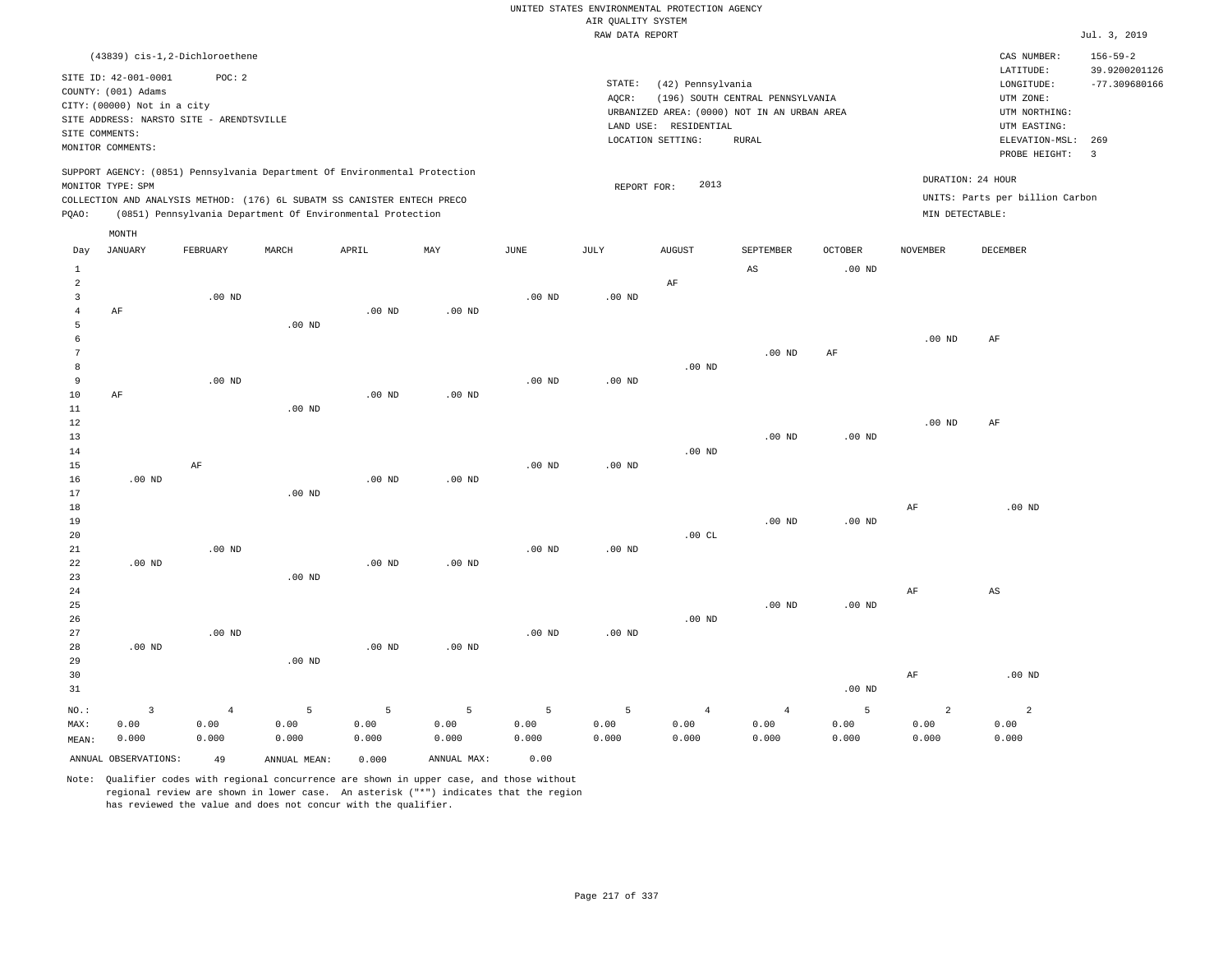|                 |                             |                                          |          |                                                                            |                   |                   |                    | UNITED STATES ENVIRONMENTAL PROTECTION AGENCY |                                  |                   |                 |                                 |                                 |
|-----------------|-----------------------------|------------------------------------------|----------|----------------------------------------------------------------------------|-------------------|-------------------|--------------------|-----------------------------------------------|----------------------------------|-------------------|-----------------|---------------------------------|---------------------------------|
|                 |                             |                                          |          |                                                                            |                   |                   | AIR QUALITY SYSTEM |                                               |                                  |                   |                 |                                 |                                 |
|                 |                             |                                          |          |                                                                            |                   |                   | RAW DATA REPORT    |                                               |                                  |                   |                 |                                 | Jul. 3, 2019                    |
|                 |                             | (43839) cis-1,2-Dichloroethene           |          |                                                                            |                   |                   |                    |                                               |                                  |                   |                 | CAS NUMBER:<br>LATITUDE:        | $156 - 59 - 2$<br>39.9200201126 |
|                 | SITE ID: 42-001-0001        | POC: 2                                   |          |                                                                            |                   |                   | STATE:             | (42) Pennsylvania                             |                                  |                   |                 | LONGITUDE:                      | $-77.309680166$                 |
|                 | COUNTY: (001) Adams         |                                          |          |                                                                            |                   |                   | AQCR:              |                                               | (196) SOUTH CENTRAL PENNSYLVANIA |                   |                 | UTM ZONE:                       |                                 |
|                 | CITY: (00000) Not in a city | SITE ADDRESS: NARSTO SITE - ARENDTSVILLE |          |                                                                            |                   |                   |                    | URBANIZED AREA: (0000) NOT IN AN URBAN AREA   |                                  |                   |                 | UTM NORTHING:                   |                                 |
|                 | SITE COMMENTS:              |                                          |          |                                                                            |                   |                   |                    | LAND USE: RESIDENTIAL                         |                                  |                   |                 | UTM EASTING:                    |                                 |
|                 | MONITOR COMMENTS:           |                                          |          |                                                                            |                   |                   |                    | LOCATION SETTING:                             | <b>RURAL</b>                     |                   |                 | ELEVATION-MSL:                  | 269                             |
|                 |                             |                                          |          |                                                                            |                   |                   |                    |                                               |                                  |                   |                 | PROBE HEIGHT:                   | $\overline{\mathbf{3}}$         |
|                 |                             |                                          |          | SUPPORT AGENCY: (0851) Pennsylvania Department Of Environmental Protection |                   |                   |                    |                                               |                                  |                   |                 | DURATION: 24 HOUR               |                                 |
|                 | MONITOR TYPE: SPM           |                                          |          |                                                                            |                   |                   | REPORT FOR:        | 2014                                          |                                  |                   |                 | UNITS: Parts per billion Carbon |                                 |
|                 |                             |                                          |          | COLLECTION AND ANALYSIS METHOD: (176) 6L SUBATM SS CANISTER ENTECH PRECO   |                   |                   |                    |                                               |                                  |                   |                 |                                 |                                 |
| PQAO:           |                             |                                          |          | (0851) Pennsylvania Department Of Environmental Protection                 |                   |                   |                    |                                               |                                  |                   | MIN DETECTABLE: |                                 |                                 |
| Day             | MONTH<br><b>JANUARY</b>     | FEBRUARY                                 | MARCH    | APRIL                                                                      | MAY               | JUNE              | JULY               | <b>AUGUST</b>                                 | SEPTEMBER                        | OCTOBER           | <b>NOVEMBER</b> | <b>DECEMBER</b>                 |                                 |
| $\mathbf{1}$    |                             |                                          |          |                                                                            |                   |                   |                    |                                               |                                  |                   | $.00$ ND        | AF                              |                                 |
| $\overline{a}$  |                             |                                          |          |                                                                            |                   |                   |                    |                                               | .00 <sub>ND</sub>                | .00 <sub>ND</sub> |                 |                                 |                                 |
| $\overline{3}$  |                             |                                          |          |                                                                            |                   |                   |                    | $.00$ ND                                      |                                  |                   |                 |                                 |                                 |
| $\overline{4}$  |                             | $.00$ ND                                 |          |                                                                            |                   | $.00$ ND          | $.00$ ND           |                                               |                                  |                   |                 |                                 |                                 |
| 5               | $_{\rm AS}$                 |                                          |          | .00 <sub>ND</sub>                                                          | $.00$ ND          |                   |                    |                                               |                                  |                   |                 |                                 |                                 |
| 6               |                             |                                          | $.00$ ND |                                                                            |                   |                   |                    |                                               |                                  |                   |                 |                                 |                                 |
| $7\phantom{.0}$ |                             |                                          |          |                                                                            |                   |                   |                    |                                               |                                  |                   | $.00$ ND        | $.00$ ND                        |                                 |
| 8               |                             |                                          |          |                                                                            |                   |                   |                    |                                               | .00 <sub>ND</sub>                | .00 <sub>ND</sub> |                 |                                 |                                 |
| 9               |                             |                                          |          |                                                                            |                   |                   |                    | $.00$ ND                                      |                                  |                   |                 |                                 |                                 |
| 10              |                             | $.00$ ND                                 |          |                                                                            |                   | .00 <sub>ND</sub> | .00 <sub>ND</sub>  |                                               |                                  |                   |                 |                                 |                                 |
| 11              | $.00$ ND                    |                                          |          | $.00$ ND                                                                   | $.00$ ND          |                   |                    |                                               |                                  |                   |                 |                                 |                                 |
| 12<br>13        |                             |                                          | $.00$ ND |                                                                            |                   |                   |                    |                                               |                                  |                   | $.00$ ND        | $.00$ ND                        |                                 |
| 14              |                             |                                          |          |                                                                            |                   |                   |                    |                                               | $.00$ ND                         | $.00$ ND          |                 |                                 |                                 |
| 15              |                             |                                          |          |                                                                            |                   |                   |                    | $.00$ ND                                      |                                  |                   |                 |                                 |                                 |
| 16              |                             | $.00$ ND                                 |          |                                                                            |                   | $.00$ ND          | $.00$ ND           |                                               |                                  |                   |                 |                                 |                                 |
| 17              | $.00$ ND                    |                                          |          | $.00$ ND                                                                   | $.00$ ND          |                   |                    |                                               |                                  |                   |                 |                                 |                                 |
| 18              |                             |                                          | $.00$ ND |                                                                            |                   |                   |                    |                                               |                                  |                   |                 |                                 |                                 |
| 19              |                             |                                          |          |                                                                            |                   |                   |                    |                                               |                                  |                   | $.00$ ND        | $.00$ ND                        |                                 |
| 20              |                             |                                          |          |                                                                            |                   |                   |                    |                                               | AF                               | .00 <sub>ND</sub> |                 |                                 |                                 |
| 21              |                             |                                          |          |                                                                            |                   |                   |                    | $.00$ ND                                      |                                  |                   |                 |                                 |                                 |
| 22              |                             | $.00$ ND                                 |          |                                                                            |                   | $.00$ ND          | $.00$ ND           |                                               |                                  |                   |                 |                                 |                                 |
| 23              | .00 <sub>ND</sub>           |                                          |          | .00 <sub>ND</sub>                                                          | .00 <sub>ND</sub> |                   |                    |                                               |                                  |                   |                 |                                 |                                 |
| 24              |                             |                                          | $.00$ ND |                                                                            |                   |                   |                    |                                               |                                  |                   |                 |                                 |                                 |
| 25<br>26        |                             |                                          |          |                                                                            |                   |                   |                    |                                               | $.00$ ND                         | $_{\rm AS}$       | $.00$ ND        | $.00$ ND                        |                                 |
| 27              |                             |                                          |          |                                                                            |                   |                   |                    | $_{\rm AS}$                                   |                                  |                   |                 |                                 |                                 |
| 28              |                             | $.00$ ND                                 |          |                                                                            |                   | .00 <sub>ND</sub> | $.00$ ND           |                                               |                                  |                   |                 |                                 |                                 |
| 29              | $.00$ ND                    |                                          |          | AF                                                                         | $.00$ ND          |                   |                    |                                               |                                  |                   |                 |                                 |                                 |
| 30              |                             |                                          | $.00$ ND |                                                                            |                   |                   |                    |                                               |                                  |                   |                 |                                 |                                 |
| 31              |                             |                                          |          |                                                                            |                   |                   |                    |                                               |                                  |                   |                 | .00 <sub>ND</sub>               |                                 |
| NO.:            | $\overline{4}$              | 5                                        | 5        | $\overline{4}$                                                             | 5                 | 5                 | 5                  | $\overline{4}$                                | $\overline{4}$                   | $\overline{4}$    | 5               | 5                               |                                 |
| MAX:            | 0.00                        | 0.00                                     | 0.00     | 0.00                                                                       | 0.00              | 0.00              | 0.00               | 0.00                                          | 0.00                             | 0.00              | 0.00            | 0.00                            |                                 |
| MEAN:           | 0.000                       | 0.000                                    | 0.000    | 0.000                                                                      | 0.000             | 0.000             | 0.000              | 0.000                                         | 0.000                            | 0.000             | 0.000           | 0.000                           |                                 |

ANNUAL OBSERVATIONS: 55 ANNUAL MEAN: 0.000 ANNUAL MAX: 0.00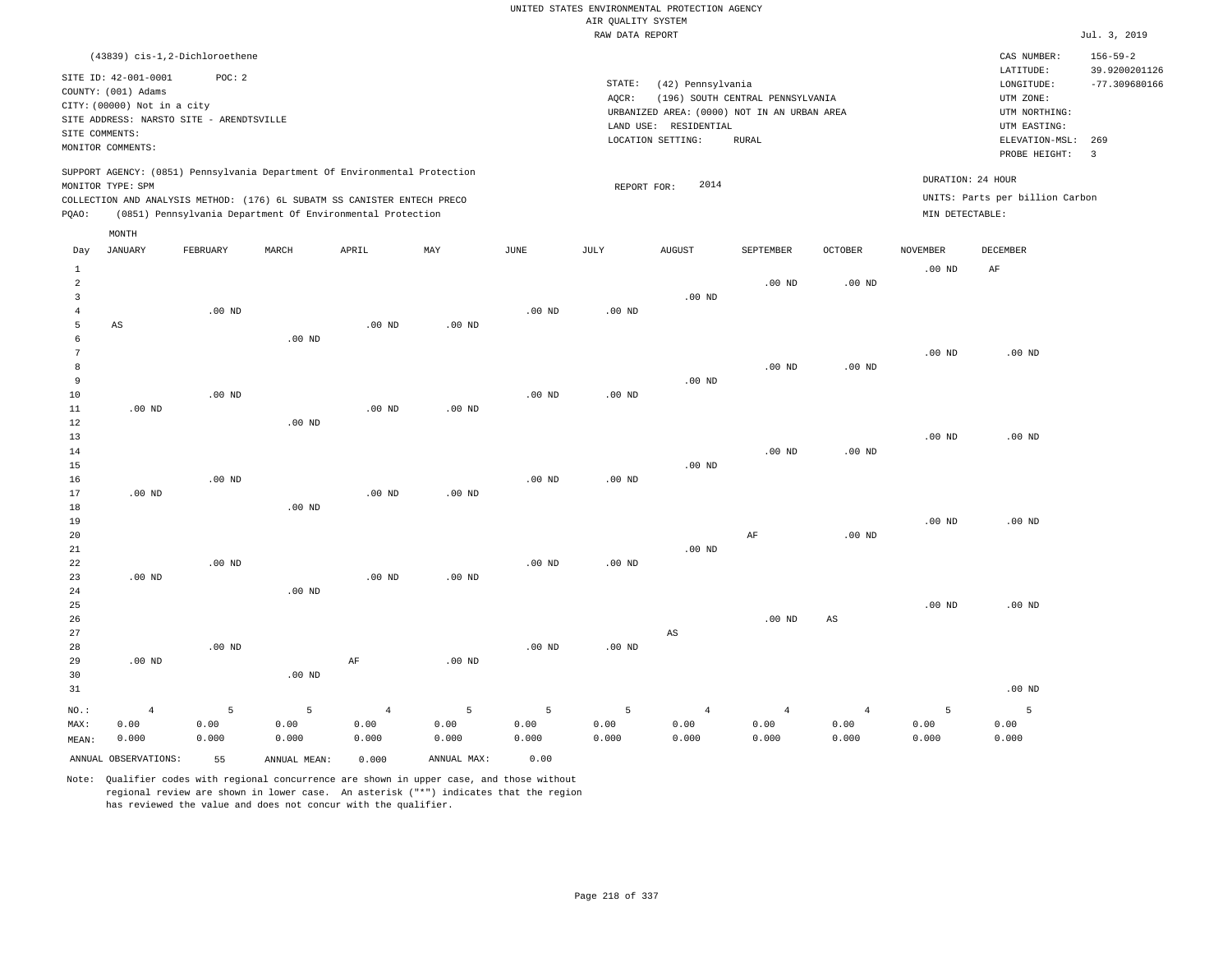RAW DATA REPORT Jul. 3, 2019 UNITED STATES ENVIRONMENTAL PROTECTION AGENCY AIR QUALITY SYSTEM

|                |                             | (43839) cis-1,2-Dichloroethene           |       |                                                                            |     |      |        |                                             |                                  |                |                 | CAS NUMBER:                     | $156 - 59 - 2$  |
|----------------|-----------------------------|------------------------------------------|-------|----------------------------------------------------------------------------|-----|------|--------|---------------------------------------------|----------------------------------|----------------|-----------------|---------------------------------|-----------------|
|                | SITE ID: 42-001-0001        | POC:2                                    |       |                                                                            |     |      |        |                                             |                                  |                |                 | LATITUDE:                       | 39.9200201126   |
|                | COUNTY: (001) Adams         |                                          |       |                                                                            |     |      | STATE: | (42) Pennsylvania                           |                                  |                |                 | LONGITUDE:                      | $-77.309680166$ |
|                |                             |                                          |       |                                                                            |     |      | AOCR:  |                                             | (196) SOUTH CENTRAL PENNSYLVANIA |                |                 | UTM ZONE:                       |                 |
|                | CITY: (00000) Not in a city |                                          |       |                                                                            |     |      |        | URBANIZED AREA: (0000) NOT IN AN URBAN AREA |                                  |                |                 | UTM NORTHING:                   |                 |
|                |                             | SITE ADDRESS: NARSTO SITE - ARENDTSVILLE |       |                                                                            |     |      |        | RESIDENTIAL<br>LAND USE:                    |                                  |                |                 | UTM EASTING:                    |                 |
| SITE COMMENTS: |                             |                                          |       |                                                                            |     |      |        | LOCATION SETTING:                           | RURAL                            |                |                 | ELEVATION-MSL:                  | 269             |
|                | MONITOR COMMENTS:           |                                          |       |                                                                            |     |      |        |                                             |                                  |                |                 | PROBE HEIGHT:                   |                 |
|                |                             |                                          |       |                                                                            |     |      |        |                                             |                                  |                |                 |                                 |                 |
|                |                             |                                          |       | SUPPORT AGENCY: (0851) Pennsylvania Department Of Environmental Protection |     |      |        |                                             |                                  |                |                 | DURATION: 24 HOUR               |                 |
|                | MONITOR TYPE: SPM           |                                          |       |                                                                            |     |      |        | 2015<br>REPORT FOR:                         |                                  |                |                 |                                 |                 |
|                |                             |                                          |       | COLLECTION AND ANALYSIS METHOD: (176) 6L SUBATM SS CANISTER ENTECH PRECO   |     |      |        |                                             |                                  |                |                 | UNITS: Parts per billion Carbon |                 |
| POAO:          |                             |                                          |       | (0851) Pennsylvania Department Of Environmental Protection                 |     |      |        |                                             |                                  |                | MIN DETECTABLE: |                                 |                 |
|                |                             |                                          |       |                                                                            |     |      |        |                                             |                                  |                |                 |                                 |                 |
|                | MONTH                       |                                          |       |                                                                            |     |      |        |                                             |                                  |                |                 |                                 |                 |
| Day            | JANUARY                     | FEBRUARY                                 | MARCH | APRIL                                                                      | MAY | JUNE | JULY   | <b>AUGUST</b>                               | SEPTEMBER                        | <b>OCTOBER</b> | <b>NOVEMBER</b> | DECEMBER                        |                 |

| $\mathbf{1}$   |                      |                | $.00$ ND     |                   |                        |          |                   |          |                   |                   |          |          |
|----------------|----------------------|----------------|--------------|-------------------|------------------------|----------|-------------------|----------|-------------------|-------------------|----------|----------|
| $\overline{a}$ |                      |                |              |                   |                        |          |                   |          |                   |                   | $.00$ ND | $.00$ ND |
| 3              |                      |                |              |                   |                        |          |                   |          | AS                | .00 <sub>ND</sub> |          |          |
| 4              |                      |                |              |                   |                        |          |                   | $.00$ ND |                   |                   |          |          |
| 5              |                      | $.00$ ND       |              |                   |                        | $.00$ ND | $.00$ ND          |          |                   |                   |          |          |
| 6              | .00 <sub>ND</sub>    |                |              | $.00$ ND          | $\mathbb{A}\mathbb{S}$ |          |                   |          |                   |                   |          |          |
| 7              |                      |                | $.00$ ND     |                   |                        |          |                   |          |                   |                   |          |          |
| 8              |                      |                |              |                   |                        |          |                   |          |                   |                   | $.00$ ND | $.00$ ND |
| 9              |                      |                |              |                   |                        |          |                   |          | $.00$ ND          | .00 <sub>ND</sub> |          |          |
| 10             |                      |                |              |                   |                        |          |                   | $.00$ ND |                   |                   |          |          |
| 11             |                      | $.00$ ND       |              |                   |                        | $.00$ ND | $\rm AF$          |          |                   |                   |          |          |
| 12             | $.00$ ND             |                |              | $.00$ ND          | $.00$ ND               |          |                   |          |                   |                   |          |          |
| 13             |                      |                | $.00$ ND     |                   |                        |          |                   |          |                   |                   |          |          |
| 14             |                      |                |              |                   |                        |          |                   |          |                   |                   | $.00$ ND | $.00$ ND |
| 15             |                      |                |              |                   |                        |          |                   |          | .00 <sub>ND</sub> | $.00$ ND          |          |          |
| 16             |                      |                |              |                   |                        |          |                   | .00 $ND$ |                   |                   |          |          |
| 17             |                      | $.00$ ND       |              |                   |                        | $.00$ ND | $.00$ ND          |          |                   |                   |          |          |
| 18             | $.00$ ND             |                |              | $.00$ ND          | $.00$ ND               |          |                   |          |                   |                   |          |          |
| 19             |                      |                | $.00$ ND     |                   |                        |          |                   |          |                   |                   |          |          |
| 20             |                      |                |              |                   |                        |          |                   |          |                   |                   | $.00$ ND | $.00$ ND |
| 21             |                      |                |              |                   |                        |          |                   |          | $.00$ ND          | $.00$ ND          |          |          |
| 22             |                      |                |              |                   |                        |          |                   | $.00$ ND |                   |                   |          |          |
| 23             |                      | $.00$ ND       |              |                   |                        | $.00$ ND | $.00$ ND          |          |                   |                   |          |          |
| 24             | $.00$ ND             |                |              | .00 <sub>ND</sub> | $.00$ ND               |          |                   |          |                   |                   |          |          |
| 25             |                      |                | $.00$ ND     |                   |                        |          |                   |          |                   |                   |          |          |
| 26             |                      |                |              |                   |                        |          |                   |          |                   |                   | $.00$ ND | $.00$ ND |
| 27             |                      |                |              |                   |                        |          |                   |          | .00 <sub>ND</sub> | $.00$ ND          |          |          |
| 28             |                      |                |              |                   |                        |          |                   | $.00$ ND |                   |                   |          |          |
| 29             |                      |                |              |                   |                        | $.00$ ND | .00 <sub>ND</sub> |          |                   |                   |          |          |
| 30             | .00 <sub>ND</sub>    |                |              | .00 <sub>ND</sub> | $.00$ ND               |          |                   |          |                   |                   |          |          |
| 31             |                      |                | .00 $ND$     |                   |                        |          |                   |          |                   |                   |          |          |
| $_{\rm NO.}$ : | 5                    | $\overline{4}$ | $\epsilon$   | 5                 | $\overline{4}$         | 5        | $\overline{4}$    | 5        | $\overline{4}$    | 5                 | 5        | 5        |
| MAX:           | 0.00                 | 0.00           | 0.00         | 0.00              | 0.00                   | 0.00     | 0.00              | 0.00     | 0.00              | 0.00              | 0.00     | 0.00     |
| MEAN:          | 0.000                | 0.000          | 0.000        | 0.000             | 0.000                  | 0.000    | 0.000             | 0.000    | 0.000             | 0.000             | 0.000    | 0.000    |
|                | ANNUAL OBSERVATIONS: | 57             | ANNUAL MEAN: | 0.000             | ANNUAL MAX:            | 0.00     |                   |          |                   |                   |          |          |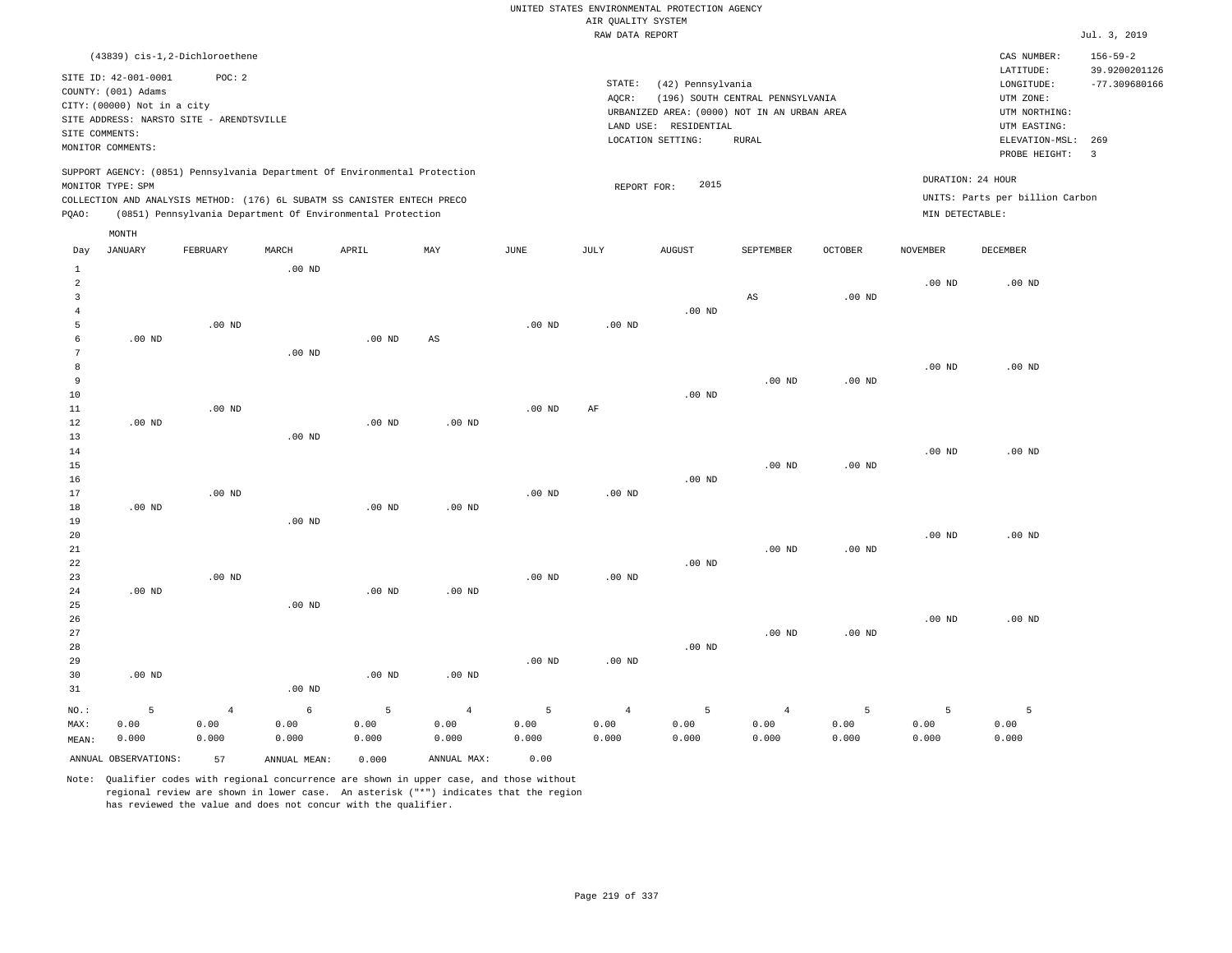# UNITED STATES ENVIRONMENTAL PROTECTION AGENCY AIR QUALITY SYSTEM

|                                                                                                                                                                                                                                                             |                                                                    |                                          |                      |                   |          |          | RAW DATA REPORT |                                  |                                                      |                |                                      |                                                                  | Jul. 3, 2019                                       |
|-------------------------------------------------------------------------------------------------------------------------------------------------------------------------------------------------------------------------------------------------------------|--------------------------------------------------------------------|------------------------------------------|----------------------|-------------------|----------|----------|-----------------|----------------------------------|------------------------------------------------------|----------------|--------------------------------------|------------------------------------------------------------------|----------------------------------------------------|
|                                                                                                                                                                                                                                                             | SITE ID: 42-001-0001<br>COUNTY: (001) Adams                        | (43839) cis-1,2-Dichloroethene<br>POC:2  |                      |                   |          |          | STATE:<br>AOCR: | (42) Pennsylvania                | (196) SOUTH CENTRAL PENNSYLVANIA                     |                |                                      | CAS NUMBER:<br>LATITUDE:<br>LONGITUDE:<br>UTM ZONE:              | $156 - 59 - 2$<br>39.9200201126<br>$-77.309680166$ |
|                                                                                                                                                                                                                                                             | CITY: (00000) Not in a city<br>SITE COMMENTS:<br>MONITOR COMMENTS: | SITE ADDRESS: NARSTO SITE - ARENDTSVILLE |                      |                   |          |          | LAND USE:       | RESIDENTIAL<br>LOCATION SETTING: | URBANIZED AREA: (0000) NOT IN AN URBAN AREA<br>RURAL |                |                                      | UTM NORTHING:<br>UTM EASTING:<br>ELEVATION-MSL:<br>PROBE HEIGHT: | 269<br>-3                                          |
| SUPPORT AGENCY: (0851) Pennsylvania Department Of Environmental Protection<br>MONITOR TYPE: SPM<br>COLLECTION AND ANALYSIS METHOD: (176) 6L SUBATM SS CANISTER ENTECH PRECO<br>(0851) Pennsylvania Department Of Environmental Protection<br>POAO:<br>MONTH |                                                                    |                                          |                      |                   |          |          | REPORT FOR:     | 2016                             |                                                      |                | DURATION: 24 HOUR<br>MIN DETECTABLE: | UNITS: Parts per billion Carbon                                  |                                                    |
| Day                                                                                                                                                                                                                                                         | JANUARY                                                            | FEBRUARY                                 | MARCH                | APRIL             | MAY      | JUNE     | JULY            | <b>AUGUST</b>                    | SEPTEMBER                                            | <b>OCTOBER</b> | <b>NOVEMBER</b>                      | DECEMBER                                                         |                                                    |
|                                                                                                                                                                                                                                                             | $.00$ ND<br>.00 <sub>ND</sub>                                      | $.00$ ND                                 | $.00$ ND<br>$.00$ ND | .00 <sub>ND</sub> | $.00$ ND | $.00$ ND | $.00$ ND        | $.00$ ND                         | $.00$ ND                                             | $.00$ ND       | $.00$ ND                             | $.00$ ND                                                         |                                                    |
| 8                                                                                                                                                                                                                                                           |                                                                    |                                          |                      |                   |          |          |                 |                                  |                                                      |                | $.00$ ND                             | .00 <sub>ND</sub>                                                |                                                    |

.00 ND

.00 ND

.00 ND

.00 ND

.00 ND

.00 ND

.00 ND

.00 ND

4 0.00 0.000

AF

.00 ND

.00 ND

5 0.00 0.000

.00 ND

.00 ND

5 0.00 0.000

.00 ND

.00 ND

.00 ND

5 0.00 0.000

.00 ND

.00 ND

.00 ND

5 0.00 0.000

.00 ND

.00 ND

4 0.00 0.000

NO.: MAX: MEAN: .00 ND

.00 ND

.00 ND

.00 ND

.00 ND

.00 ND

.00 ND

TS

.00 ND

.00 ND

5 0.00 0.000

.00 ND

.00 ND

.00 ND

5 0.00 0.000

.00 ND

.00 ND

.00 ND

5 0.00 0.000

.00 ND

.00 ND

5 0.00 0.000

ANNUAL OBSERVATIONS: 58 ANNUAL MEAN: 0.000 ANNUAL MAX: 0.00 Note: Qualifier codes with regional concurrence are shown in upper case, and those without regional review are shown in lower case. An asterisk ("\*") indicates that the region

AS

has reviewed the value and does not concur with the qualifier.

.00 ND

.00 ND

4 0.00 0.000

.00 ND

.00 ND

.00 ND

6 0.00 0.000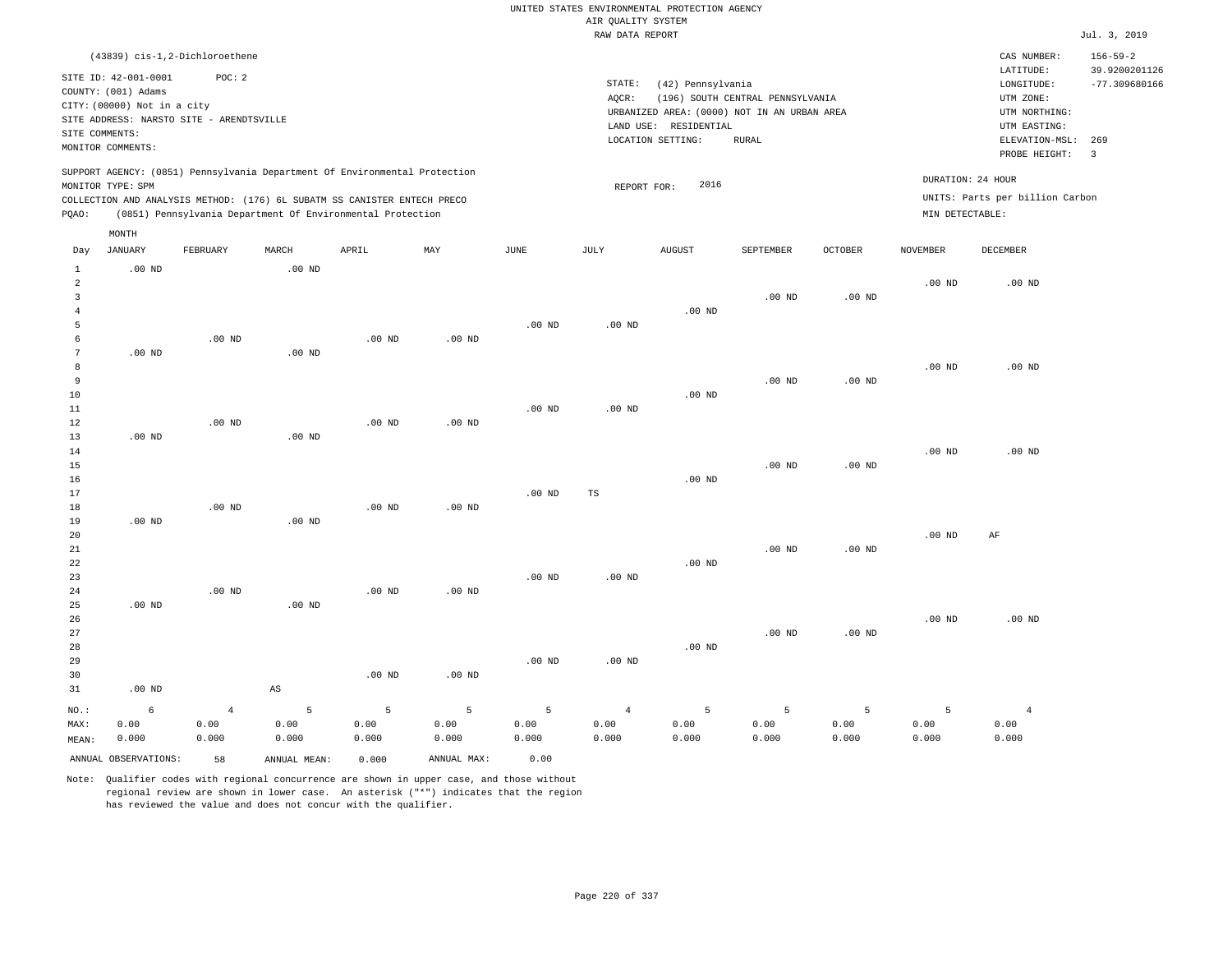|                                           |                                                                                                              |          |                                                                            |                   |             |                   |                    | UNITED STATES ENVIRONMENTAL PROTECTION AGENCY                                             |                                  |                |                   |                                                     |                                                    |
|-------------------------------------------|--------------------------------------------------------------------------------------------------------------|----------|----------------------------------------------------------------------------|-------------------|-------------|-------------------|--------------------|-------------------------------------------------------------------------------------------|----------------------------------|----------------|-------------------|-----------------------------------------------------|----------------------------------------------------|
|                                           |                                                                                                              |          |                                                                            |                   |             |                   | AIR OUALITY SYSTEM |                                                                                           |                                  |                |                   |                                                     |                                                    |
|                                           |                                                                                                              |          |                                                                            |                   |             |                   | RAW DATA REPORT    |                                                                                           |                                  |                |                   |                                                     | Jul. 3, 2019                                       |
|                                           | (43839) cis-1,2-Dichloroethene<br>SITE ID: 42-001-0001<br>COUNTY: (001) Adams<br>CITY: (00000) Not in a city | POC: 2   |                                                                            |                   |             |                   | STATE:<br>AOCR:    | (42) Pennsylvania                                                                         | (196) SOUTH CENTRAL PENNSYLVANIA |                |                   | CAS NUMBER:<br>LATITUDE:<br>LONGITUDE:<br>UTM ZONE: | $156 - 59 - 2$<br>39.9200201126<br>$-77.309680166$ |
| SITE COMMENTS:                            | SITE ADDRESS: NARSTO SITE - ARENDTSVILLE                                                                     |          |                                                                            |                   |             |                   |                    | URBANIZED AREA: (0000) NOT IN AN URBAN AREA<br>LAND USE: RESIDENTIAL<br>LOCATION SETTING: | <b>RURAL</b>                     |                |                   | UTM NORTHING:<br>UTM EASTING:<br>ELEVATION-MSL:     | 269                                                |
|                                           | MONITOR COMMENTS:                                                                                            |          |                                                                            |                   |             |                   |                    |                                                                                           |                                  |                |                   | PROBE HEIGHT:                                       | $\overline{\mathbf{3}}$                            |
|                                           | MONITOR TYPE: SPM                                                                                            |          | SUPPORT AGENCY: (0851) Pennsylvania Department Of Environmental Protection |                   |             |                   | REPORT FOR:        | 2017                                                                                      |                                  |                | DURATION: 24 HOUR |                                                     |                                                    |
|                                           |                                                                                                              |          | COLLECTION AND ANALYSIS METHOD: (176) 6L SUBATM SS CANISTER ENTECH PRECO   |                   |             |                   |                    |                                                                                           |                                  |                |                   | UNITS: Parts per billion Carbon                     |                                                    |
| PQAO:                                     |                                                                                                              |          | (0851) Pennsylvania Department Of Environmental Protection                 |                   |             |                   |                    |                                                                                           |                                  |                | MIN DETECTABLE:   |                                                     |                                                    |
| Day                                       | MONTH<br><b>JANUARY</b>                                                                                      | FEBRUARY | MARCH                                                                      | APRIL             | MAY         | JUNE              | JULY               | <b>AUGUST</b>                                                                             | SEPTEMBER                        | <b>OCTOBER</b> | <b>NOVEMBER</b>   | <b>DECEMBER</b>                                     |                                                    |
| $\mathbf{1}$                              | $.00$ ND                                                                                                     |          |                                                                            | $.00$ ND          | $.00$ ND    |                   |                    |                                                                                           |                                  |                |                   |                                                     |                                                    |
| $\overline{a}$<br>$\overline{\mathbf{3}}$ |                                                                                                              |          | $.00$ ND                                                                   |                   |             |                   |                    |                                                                                           |                                  |                | .00 <sub>ND</sub> | $.00$ ND                                            |                                                    |
| $\overline{4}$<br>5                       |                                                                                                              |          |                                                                            |                   |             |                   |                    | $.00$ ND                                                                                  | $.00$ ND                         | $.00$ ND       |                   |                                                     |                                                    |
| 6<br>7                                    | $.00$ ND                                                                                                     | $.00$ ND |                                                                            | $.00$ ND          | $.00$ ND    | $.00$ ND          | .00 <sub>ND</sub>  |                                                                                           |                                  |                |                   |                                                     |                                                    |
| 8                                         |                                                                                                              |          | $.00$ ND                                                                   |                   |             |                   |                    |                                                                                           |                                  |                |                   |                                                     |                                                    |
| 9                                         |                                                                                                              |          |                                                                            |                   |             |                   |                    |                                                                                           |                                  |                | .00 <sub>ND</sub> | $.00$ ND                                            |                                                    |
| 10                                        |                                                                                                              |          |                                                                            |                   |             |                   |                    |                                                                                           | $.00$ ND                         | $.00$ ND       |                   |                                                     |                                                    |
| 11<br>12                                  |                                                                                                              | $.00$ ND |                                                                            |                   |             | .00 <sub>ND</sub> | .00 <sub>ND</sub>  | $.00$ ND                                                                                  |                                  |                |                   |                                                     |                                                    |
| 13                                        | $.00$ ND                                                                                                     |          |                                                                            | .00 <sub>ND</sub> | $.00$ ND    |                   |                    |                                                                                           |                                  |                |                   |                                                     |                                                    |
| 14                                        |                                                                                                              |          | .00 <sub>ND</sub>                                                          |                   |             |                   |                    |                                                                                           |                                  |                |                   |                                                     |                                                    |
| 15                                        |                                                                                                              |          |                                                                            |                   |             |                   |                    |                                                                                           |                                  |                | .00 <sub>ND</sub> | $.00$ ND                                            |                                                    |
| 16<br>17                                  |                                                                                                              |          |                                                                            |                   |             |                   |                    | $.00$ ND                                                                                  | $.00$ ND                         | AM             |                   |                                                     |                                                    |
| 18                                        |                                                                                                              | $.00$ ND |                                                                            |                   |             | .00 <sub>ND</sub> | $.00$ ND           |                                                                                           |                                  |                |                   |                                                     |                                                    |
| 19                                        | $.00$ ND                                                                                                     |          |                                                                            | $.00$ ND          | AS          |                   |                    |                                                                                           |                                  |                |                   |                                                     |                                                    |
| 20                                        |                                                                                                              |          | $.00$ ND                                                                   |                   |             |                   |                    |                                                                                           |                                  |                |                   |                                                     |                                                    |
| 21<br>22                                  |                                                                                                              |          |                                                                            |                   |             |                   |                    |                                                                                           | .00 <sub>ND</sub>                | $.00$ ND       | .00 <sub>ND</sub> | $.00$ ND                                            |                                                    |
| 23                                        |                                                                                                              |          |                                                                            |                   |             |                   |                    | $.00$ ND                                                                                  |                                  |                |                   |                                                     |                                                    |
| 24                                        |                                                                                                              | $\rm AF$ |                                                                            |                   |             | $.00$ ND          | $.00$ ND           |                                                                                           |                                  |                |                   |                                                     |                                                    |
| 25                                        | .00 <sub>ND</sub>                                                                                            |          |                                                                            | $.00$ ND          | $.00$ ND    |                   |                    |                                                                                           |                                  |                |                   |                                                     |                                                    |
| 26<br>27                                  |                                                                                                              |          | $.00$ ND                                                                   |                   |             |                   |                    |                                                                                           |                                  |                | .00 <sub>ND</sub> | $.00$ ND                                            |                                                    |
| 28                                        |                                                                                                              |          |                                                                            |                   |             |                   |                    |                                                                                           | $.00$ ND                         | $.00$ ND       |                   |                                                     |                                                    |
| 29                                        |                                                                                                              |          |                                                                            |                   |             |                   |                    | $.00$ ND                                                                                  |                                  |                |                   |                                                     |                                                    |
| 30<br>31                                  | $.00$ ND                                                                                                     |          |                                                                            |                   | $.00$ ND    | .00 <sub>ND</sub> | $.00$ ND           |                                                                                           |                                  |                |                   |                                                     |                                                    |
| NO.:                                      | 6                                                                                                            | 3        | 5                                                                          | 5                 | 5           | 5                 | 5                  | 5                                                                                         | 5                                | $\overline{4}$ | 5                 | 5                                                   |                                                    |
| MAX:                                      | 0.00                                                                                                         | 0.00     | 0.00                                                                       | 0.00              | 0.00        | 0.00              | 0.00               | 0.00                                                                                      | 0.00                             | 0.00           | 0.00              | 0.00                                                |                                                    |
| MEAN:                                     | 0.000                                                                                                        | 0.000    | 0.000                                                                      | 0.000             | 0.000       | 0.000             | 0.000              | 0.000                                                                                     | 0.000                            | 0.000          | 0.000             | 0.000                                               |                                                    |
|                                           | ANNUAL OBSERVATIONS:                                                                                         | 58       | ANNUAL, MEAN:                                                              | 0.000             | ANNUAL MAX: | 0.00              |                    |                                                                                           |                                  |                |                   |                                                     |                                                    |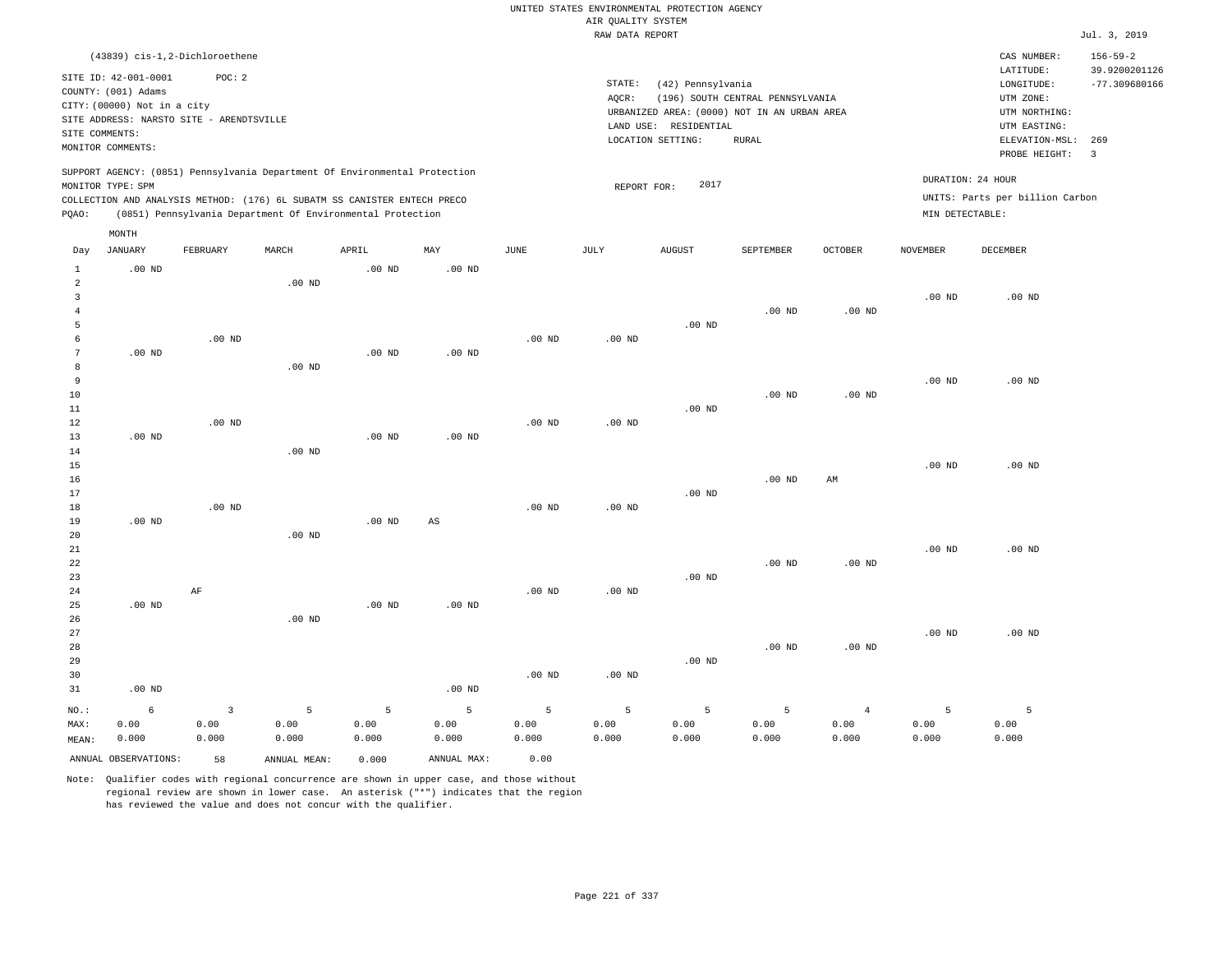|                |                                                                                                              |                   |                                                                                                                                                                                                                      |                   |                        |                |                    | UNITED STATES ENVIRONMENTAL PROTECTION AGENCY |                                             |                   |                 |                                                                                  |                                                    |
|----------------|--------------------------------------------------------------------------------------------------------------|-------------------|----------------------------------------------------------------------------------------------------------------------------------------------------------------------------------------------------------------------|-------------------|------------------------|----------------|--------------------|-----------------------------------------------|---------------------------------------------|-------------------|-----------------|----------------------------------------------------------------------------------|----------------------------------------------------|
|                |                                                                                                              |                   |                                                                                                                                                                                                                      |                   |                        |                | AIR QUALITY SYSTEM |                                               |                                             |                   |                 |                                                                                  |                                                    |
|                |                                                                                                              |                   |                                                                                                                                                                                                                      |                   |                        |                | RAW DATA REPORT    |                                               |                                             |                   |                 |                                                                                  | Jul. 3, 2019                                       |
|                | (43839) cis-1,2-Dichloroethene<br>SITE ID: 42-001-0001<br>COUNTY: (001) Adams<br>CITY: (00000) Not in a city | POC: 2            |                                                                                                                                                                                                                      |                   |                        |                | STATE:<br>AQCR:    | (42) Pennsylvania                             | (196) SOUTH CENTRAL PENNSYLVANIA            |                   |                 | CAS NUMBER:<br>LATITUDE:<br>LONGITUDE:<br>UTM ZONE:                              | $156 - 59 - 2$<br>39.9200201126<br>$-77.309680166$ |
|                | SITE ADDRESS: NARSTO SITE - ARENDTSVILLE                                                                     |                   |                                                                                                                                                                                                                      |                   |                        |                |                    |                                               | URBANIZED AREA: (0000) NOT IN AN URBAN AREA |                   |                 | UTM NORTHING:                                                                    |                                                    |
| SITE COMMENTS: |                                                                                                              |                   |                                                                                                                                                                                                                      |                   |                        |                |                    | LAND USE: RESIDENTIAL                         |                                             |                   |                 | UTM EASTING:                                                                     |                                                    |
|                | MONITOR COMMENTS:                                                                                            |                   |                                                                                                                                                                                                                      |                   |                        |                |                    | LOCATION SETTING:                             | <b>RURAL</b>                                |                   |                 | ELEVATION-MSL:<br>PROBE HEIGHT:                                                  | 269<br>$\overline{\mathbf{3}}$                     |
| PQAO:          | MONITOR TYPE: SPM                                                                                            |                   | SUPPORT AGENCY: (0851) Pennsylvania Department Of Environmental Protection<br>COLLECTION AND ANALYSIS METHOD: (176) 6L SUBATM SS CANISTER ENTECH PRECO<br>(0851) Pennsylvania Department Of Environmental Protection |                   |                        |                | REPORT FOR:        | 2018                                          |                                             |                   |                 | DURATION: 24 HOUR<br>UNITS: Parts per billion Carbon<br>MIN DETECTABLE: .0643853 |                                                    |
|                | MONTH                                                                                                        |                   |                                                                                                                                                                                                                      |                   |                        |                |                    |                                               |                                             |                   |                 |                                                                                  |                                                    |
| Day            | <b>JANUARY</b>                                                                                               | FEBRUARY          | MARCH                                                                                                                                                                                                                | APRIL             | MAY                    | <b>JUNE</b>    | <b>JULY</b>        | <b>AUGUST</b>                                 | SEPTEMBER                                   | OCTOBER           | <b>NOVEMBER</b> | <b>DECEMBER</b>                                                                  |                                                    |
| $\mathbf{1}$   |                                                                                                              | $.00$ ND          |                                                                                                                                                                                                                      |                   |                        | $.00$ ND       | $.00$ ND           |                                               |                                             |                   |                 |                                                                                  |                                                    |
| $\overline{a}$ | $.00$ ND                                                                                                     |                   |                                                                                                                                                                                                                      | .00 <sub>ND</sub> | .00 <sub>ND</sub>      |                |                    |                                               |                                             |                   |                 |                                                                                  |                                                    |
| 3              |                                                                                                              |                   | $.00$ ND                                                                                                                                                                                                             |                   |                        |                |                    |                                               |                                             |                   |                 |                                                                                  |                                                    |
| $\bf{4}$       |                                                                                                              |                   |                                                                                                                                                                                                                      |                   |                        |                |                    |                                               |                                             |                   | $.00$ ND        | $.00$ ND                                                                         |                                                    |
| $\overline{5}$ |                                                                                                              |                   |                                                                                                                                                                                                                      |                   |                        |                |                    |                                               | .00 <sub>ND</sub>                           | .00 <sub>ND</sub> |                 |                                                                                  |                                                    |
| 6<br>7         |                                                                                                              | $.00$ ND          |                                                                                                                                                                                                                      |                   |                        | AM             | $.00$ ND           | $.00$ ND                                      |                                             |                   |                 |                                                                                  |                                                    |
| 8              | $.00$ ND                                                                                                     |                   |                                                                                                                                                                                                                      | .00 <sub>ND</sub> | $.00$ ND               |                |                    |                                               |                                             |                   |                 |                                                                                  |                                                    |
| 9              |                                                                                                              |                   | .00 <sub>ND</sub>                                                                                                                                                                                                    |                   |                        |                |                    |                                               |                                             |                   |                 |                                                                                  |                                                    |
| 10             |                                                                                                              |                   |                                                                                                                                                                                                                      |                   |                        |                |                    |                                               |                                             |                   | $.00$ ND        | $.00$ ND                                                                         |                                                    |
| $11\,$         |                                                                                                              |                   |                                                                                                                                                                                                                      |                   |                        |                |                    |                                               | .00 <sub>ND</sub>                           | $.00$ ND          |                 |                                                                                  |                                                    |
| 12             |                                                                                                              |                   |                                                                                                                                                                                                                      |                   |                        |                |                    | $.00$ ND                                      |                                             |                   |                 |                                                                                  |                                                    |
| 13             |                                                                                                              | .00 <sub>ND</sub> |                                                                                                                                                                                                                      |                   |                        | $.00$ ND       | $.00$ ND           |                                               |                                             |                   |                 |                                                                                  |                                                    |
| 14             | $.00$ ND                                                                                                     |                   |                                                                                                                                                                                                                      | .00 <sub>ND</sub> | $.00$ ND               |                |                    |                                               |                                             |                   |                 |                                                                                  |                                                    |
| 15             |                                                                                                              |                   | $.00$ ND                                                                                                                                                                                                             |                   |                        |                |                    |                                               |                                             |                   |                 |                                                                                  |                                                    |
| 16             |                                                                                                              |                   |                                                                                                                                                                                                                      |                   |                        |                |                    |                                               |                                             |                   | $.00$ ND        | $.00$ ND                                                                         |                                                    |
| 17             |                                                                                                              |                   |                                                                                                                                                                                                                      |                   |                        |                |                    |                                               | .00 <sub>ND</sub>                           | .00 <sub>ND</sub> |                 |                                                                                  |                                                    |
| 18             |                                                                                                              |                   |                                                                                                                                                                                                                      |                   |                        |                |                    | $.00$ ND                                      |                                             |                   |                 |                                                                                  |                                                    |
| 19<br>20       | $.00$ ND                                                                                                     | .00 <sub>ND</sub> |                                                                                                                                                                                                                      | $.00$ ND          | $.00$ ND               | $.00$ ND       | AM                 |                                               |                                             |                   |                 |                                                                                  |                                                    |
| 21             |                                                                                                              |                   | $.00$ ND                                                                                                                                                                                                             |                   |                        |                |                    |                                               |                                             |                   |                 |                                                                                  |                                                    |
| 22             |                                                                                                              |                   |                                                                                                                                                                                                                      |                   |                        |                |                    |                                               |                                             |                   | $.00$ ND        | $.00$ ND                                                                         |                                                    |
| 23             |                                                                                                              |                   |                                                                                                                                                                                                                      |                   |                        |                |                    |                                               | $.00$ ND                                    | $.00$ ND          |                 |                                                                                  |                                                    |
| 24             |                                                                                                              |                   |                                                                                                                                                                                                                      |                   |                        |                |                    | $.00$ ND                                      |                                             |                   |                 |                                                                                  |                                                    |
| 25             |                                                                                                              | $.00$ ND          |                                                                                                                                                                                                                      |                   |                        | $.00$ ND       | $.00$ ND           |                                               |                                             |                   |                 |                                                                                  |                                                    |
| 26             | $.00$ ND                                                                                                     |                   |                                                                                                                                                                                                                      | $_{\rm AS}$       | $\mathbb{A}\mathbb{S}$ |                |                    |                                               |                                             |                   |                 |                                                                                  |                                                    |
| 27             |                                                                                                              |                   | $.00$ ND                                                                                                                                                                                                             |                   |                        |                |                    |                                               |                                             |                   |                 |                                                                                  |                                                    |
| 28             |                                                                                                              |                   |                                                                                                                                                                                                                      |                   |                        |                |                    |                                               |                                             |                   | AS              | $.00$ ND                                                                         |                                                    |
| 29             |                                                                                                              |                   |                                                                                                                                                                                                                      |                   |                        |                |                    |                                               | .00 <sub>ND</sub>                           | $.00$ ND          |                 |                                                                                  |                                                    |
| 30             |                                                                                                              |                   |                                                                                                                                                                                                                      |                   |                        |                |                    | $.00$ ND                                      |                                             |                   |                 |                                                                                  |                                                    |
| 31             |                                                                                                              |                   |                                                                                                                                                                                                                      |                   |                        |                | .00 <sub>ND</sub>  |                                               |                                             |                   |                 |                                                                                  |                                                    |
| NO.:           | 5                                                                                                            | 5                 | 5                                                                                                                                                                                                                    | $\overline{4}$    | $\overline{4}$         | $\overline{4}$ | 5                  | 5                                             | 5                                           | 5                 | $\overline{4}$  | 5                                                                                |                                                    |
| MAX:           | 0.00                                                                                                         | 0.00              | 0.00                                                                                                                                                                                                                 | 0.00              | 0.00                   | 0.00           | 0.00               | 0.00                                          | 0.00                                        | 0.00              | 0.00            | 0.00                                                                             |                                                    |
| MEAN:          | 0.000                                                                                                        | 0.000             | 0.000                                                                                                                                                                                                                | 0.000             | 0.000                  | 0.000          | 0.000              | 0.000                                         | 0.000                                       | 0.000             | 0.000           | 0.000                                                                            |                                                    |
|                | ANNUAL OBSERVATIONS:                                                                                         | 56                | ANNUAL MEAN:                                                                                                                                                                                                         | 0.000             | ANNUAL MAX:            | 0.00           |                    |                                               |                                             |                   |                 |                                                                                  |                                                    |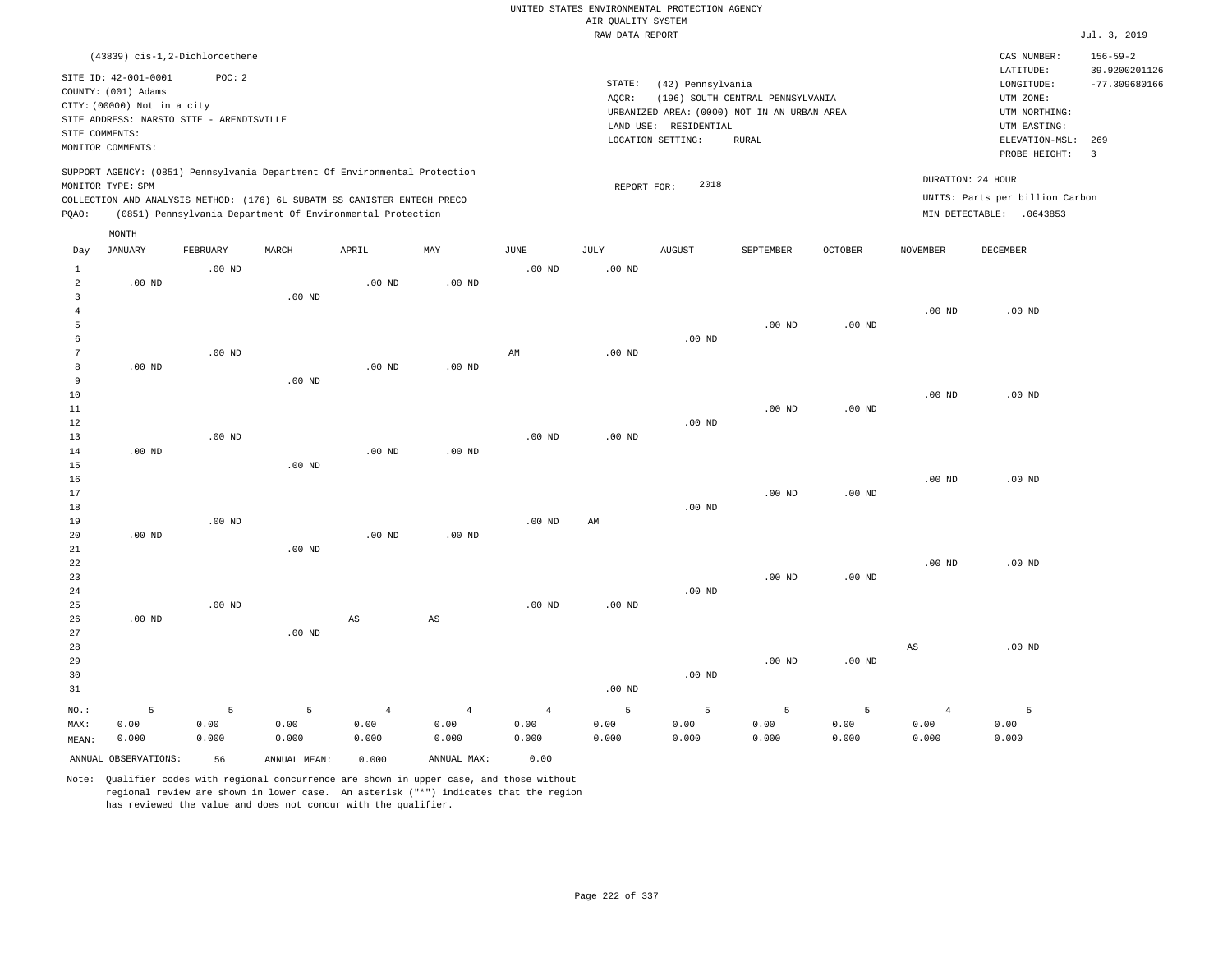|                |                                             |                   |                                                                            |                   |                |                   |                                       | UNITED STATES ENVIRONMENTAL PROTECTION AGENCY |                                     |                                     |                   |                                      |                                  |
|----------------|---------------------------------------------|-------------------|----------------------------------------------------------------------------|-------------------|----------------|-------------------|---------------------------------------|-----------------------------------------------|-------------------------------------|-------------------------------------|-------------------|--------------------------------------|----------------------------------|
|                |                                             |                   |                                                                            |                   |                |                   | AIR QUALITY SYSTEM<br>RAW DATA REPORT |                                               |                                     |                                     |                   |                                      | Jul. 3, 2019                     |
|                | (43843) Ethylene dibromide                  |                   |                                                                            |                   |                |                   |                                       |                                               |                                     |                                     |                   | CAS NUMBER:                          | $106 - 93 - 4$                   |
|                | SITE ID: 42-001-0001<br>COUNTY: (001) Adams | POC: 2            |                                                                            |                   |                |                   | STATE:<br>AQCR:                       | (42) Pennsylvania                             | (196) SOUTH CENTRAL PENNSYLVANIA    |                                     |                   | LATITUDE:<br>LONGITUDE:<br>UTM ZONE: | 39.9200201126<br>$-77.309680166$ |
|                | CITY: (00000) Not in a city                 |                   |                                                                            |                   |                |                   |                                       | URBANIZED AREA: (0000) NOT IN AN URBAN AREA   |                                     |                                     |                   | UTM NORTHING:                        |                                  |
|                | SITE ADDRESS: NARSTO SITE - ARENDTSVILLE    |                   |                                                                            |                   |                |                   |                                       | LAND USE: RESIDENTIAL                         |                                     |                                     |                   | UTM EASTING:                         |                                  |
|                | SITE COMMENTS:                              |                   |                                                                            |                   |                |                   |                                       | LOCATION SETTING:                             | <b>RURAL</b>                        |                                     |                   | ELEVATION-MSL:                       | 269                              |
|                | MONITOR COMMENTS:                           |                   |                                                                            |                   |                |                   |                                       |                                               |                                     |                                     |                   | PROBE HEIGHT:                        | $\overline{3}$                   |
|                | MONITOR TYPE: SPM                           |                   | SUPPORT AGENCY: (0851) Pennsylvania Department Of Environmental Protection |                   |                |                   | REPORT FOR:                           | 2013                                          |                                     |                                     |                   | DURATION: 24 HOUR                    |                                  |
|                |                                             |                   | COLLECTION AND ANALYSIS METHOD: (176) 6L SUBATM SS CANISTER ENTECH PRECO   |                   |                |                   |                                       |                                               |                                     |                                     |                   | UNITS: Parts per billion Carbon      |                                  |
| PQAO:          |                                             |                   | (0851) Pennsylvania Department Of Environmental Protection                 |                   |                |                   |                                       |                                               |                                     |                                     | MIN DETECTABLE:   |                                      |                                  |
|                | MONTH                                       |                   |                                                                            |                   |                |                   |                                       |                                               |                                     |                                     |                   |                                      |                                  |
| Day<br>$1\,$   | <b>JANUARY</b>                              | FEBRUARY          | MARCH                                                                      | APRIL             | MAY            | <b>JUNE</b>       | <b>JULY</b>                           | <b>AUGUST</b>                                 | SEPTEMBER<br>$\mathbb{A}\mathbb{S}$ | <b>OCTOBER</b><br>.00 <sub>ND</sub> | <b>NOVEMBER</b>   | DECEMBER                             |                                  |
| $\mathfrak{D}$ |                                             |                   |                                                                            |                   |                |                   |                                       | $\rm AF$                                      |                                     |                                     |                   |                                      |                                  |
| $\overline{3}$ |                                             | .00 <sub>ND</sub> |                                                                            |                   |                | .00 <sub>ND</sub> | .00 <sub>ND</sub>                     |                                               |                                     |                                     |                   |                                      |                                  |
| $\overline{4}$ | AF                                          |                   |                                                                            | $.00$ ND          | $.00$ ND       |                   |                                       |                                               |                                     |                                     |                   |                                      |                                  |
| 5              |                                             |                   | $.00$ ND                                                                   |                   |                |                   |                                       |                                               |                                     |                                     |                   |                                      |                                  |
| 6              |                                             |                   |                                                                            |                   |                |                   |                                       |                                               |                                     |                                     | $.00$ ND          | AF                                   |                                  |
| $\overline{7}$ |                                             |                   |                                                                            |                   |                |                   |                                       |                                               | $.00$ ND                            | $\rm AF$                            |                   |                                      |                                  |
| 8              |                                             |                   |                                                                            |                   |                |                   |                                       | .00 <sub>ND</sub>                             |                                     |                                     |                   |                                      |                                  |
| $\mathbf{q}$   |                                             | $.00$ ND          |                                                                            |                   |                | .00 <sub>ND</sub> | .00 <sub>ND</sub>                     |                                               |                                     |                                     |                   |                                      |                                  |
| 10             | AF                                          |                   |                                                                            | .00 <sub>ND</sub> | $.00$ ND       |                   |                                       |                                               |                                     |                                     |                   |                                      |                                  |
| 11             |                                             |                   | $.00$ ND                                                                   |                   |                |                   |                                       |                                               |                                     |                                     | .00 <sub>ND</sub> |                                      |                                  |
| 12<br>13       |                                             |                   |                                                                            |                   |                |                   |                                       |                                               | $.00$ ND                            | .00 <sub>ND</sub>                   |                   | $\rm{AF}$                            |                                  |
| 14             |                                             |                   |                                                                            |                   |                |                   |                                       | $.00$ ND                                      |                                     |                                     |                   |                                      |                                  |
| 15             |                                             | AF                |                                                                            |                   |                | $.00$ ND          | $.00$ ND                              |                                               |                                     |                                     |                   |                                      |                                  |
| 16             | $.00$ ND                                    |                   |                                                                            | $.00$ ND          | $.00$ ND       |                   |                                       |                                               |                                     |                                     |                   |                                      |                                  |
| 17             |                                             |                   | .00 <sub>ND</sub>                                                          |                   |                |                   |                                       |                                               |                                     |                                     |                   |                                      |                                  |
| 18             |                                             |                   |                                                                            |                   |                |                   |                                       |                                               |                                     |                                     | AF                | $.00$ ND                             |                                  |
| 19             |                                             |                   |                                                                            |                   |                |                   |                                       |                                               | $.00$ ND                            | .00 <sub>ND</sub>                   |                   |                                      |                                  |
| 20             |                                             |                   |                                                                            |                   |                |                   |                                       | .00CL                                         |                                     |                                     |                   |                                      |                                  |
| 21             |                                             | $.00$ ND          |                                                                            |                   |                | $.00$ ND          | $.00$ ND                              |                                               |                                     |                                     |                   |                                      |                                  |
| 22             | $.00$ ND                                    |                   |                                                                            | .00 <sub>ND</sub> | $.00$ ND       |                   |                                       |                                               |                                     |                                     |                   |                                      |                                  |
| 23             |                                             |                   | $.00$ ND                                                                   |                   |                |                   |                                       |                                               |                                     |                                     |                   |                                      |                                  |
| 24<br>25       |                                             |                   |                                                                            |                   |                |                   |                                       |                                               | $.00$ ND                            | .00 <sub>ND</sub>                   | AF                | $_{\rm AS}$                          |                                  |
| 26             |                                             |                   |                                                                            |                   |                |                   |                                       | $.00$ ND                                      |                                     |                                     |                   |                                      |                                  |
| 27             |                                             | .00 <sub>ND</sub> |                                                                            |                   |                | $.00$ ND          | $.00$ ND                              |                                               |                                     |                                     |                   |                                      |                                  |
| 28             | $.00$ ND                                    |                   |                                                                            | $.00$ ND          | $.00$ ND       |                   |                                       |                                               |                                     |                                     |                   |                                      |                                  |
| 29             |                                             |                   | $.00$ ND                                                                   |                   |                |                   |                                       |                                               |                                     |                                     |                   |                                      |                                  |
| 30             |                                             |                   |                                                                            |                   |                |                   |                                       |                                               |                                     |                                     | $\rm{AF}$         | $.00$ ND                             |                                  |
| 31             |                                             |                   |                                                                            |                   |                |                   |                                       |                                               |                                     | .00 <sub>ND</sub>                   |                   |                                      |                                  |
| NO.:           | $\overline{\mathbf{3}}$                     | $\overline{4}$    | 5                                                                          | $\overline{5}$    | $\overline{5}$ | 5                 | 5                                     | $\overline{4}$                                | $\overline{4}$                      | 5                                   | $\overline{a}$    | $\overline{a}$                       |                                  |
| MAX:           | 0.00                                        | 0.00              | 0.00                                                                       | 0.00              | 0.00           | 0.00              | 0.00                                  | 0.00                                          | 0.00                                | 0.00                                | 0.00              | 0.00                                 |                                  |
| MEAN:          | 0.000                                       | 0.000             | 0.000                                                                      | 0.000             | 0.000          | 0.000             | 0.000                                 | 0.000                                         | 0.000                               | 0.000                               | 0.000             | 0.000                                |                                  |
|                | ANNUAL OBSERVATIONS:                        | 49                | ANNUAL, MEAN:                                                              | 0.000             | ANNUAL MAX:    | 0.00              |                                       |                                               |                                     |                                     |                   |                                      |                                  |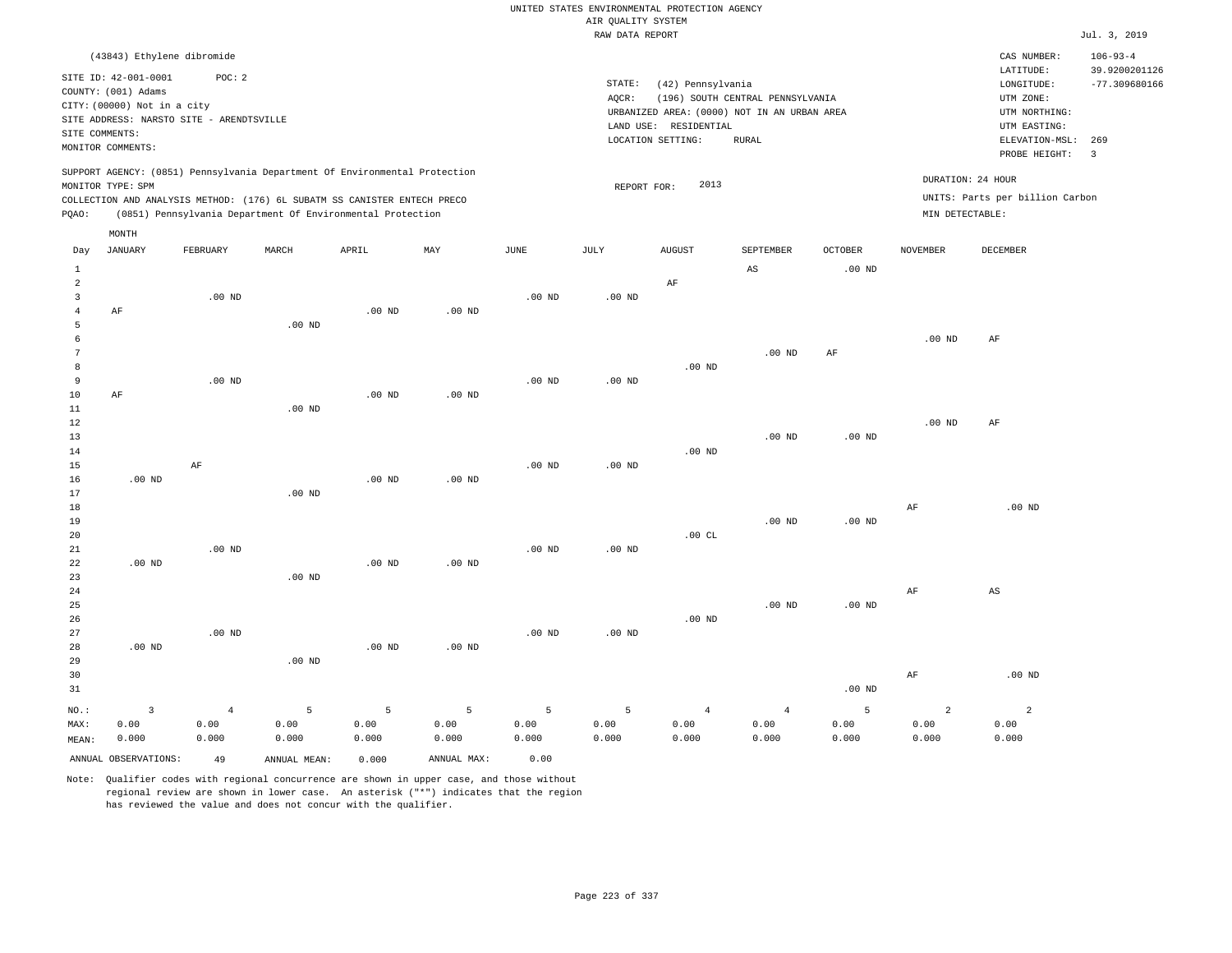|                         |                                          |          |                                                                            |                   |                   |                   |                    | UNITED STATES ENVIRONMENTAL PROTECTION AGENCY |                                  |                   |                   |                                 |                                  |
|-------------------------|------------------------------------------|----------|----------------------------------------------------------------------------|-------------------|-------------------|-------------------|--------------------|-----------------------------------------------|----------------------------------|-------------------|-------------------|---------------------------------|----------------------------------|
|                         |                                          |          |                                                                            |                   |                   |                   | AIR QUALITY SYSTEM |                                               |                                  |                   |                   |                                 |                                  |
|                         |                                          |          |                                                                            |                   |                   |                   | RAW DATA REPORT    |                                               |                                  |                   |                   |                                 | Jul. 3, 2019                     |
|                         | (43843) Ethylene dibromide               |          |                                                                            |                   |                   |                   |                    |                                               |                                  |                   |                   | CAS NUMBER:                     | $106 - 93 - 4$                   |
|                         | SITE ID: 42-001-0001                     | POC: 2   |                                                                            |                   |                   |                   | STATE:             | (42) Pennsylvania                             |                                  |                   |                   | LATITUDE:<br>LONGITUDE:         | 39.9200201126<br>$-77.309680166$ |
|                         | COUNTY: (001) Adams                      |          |                                                                            |                   |                   |                   | AQCR:              |                                               | (196) SOUTH CENTRAL PENNSYLVANIA |                   |                   | UTM ZONE:                       |                                  |
|                         | CITY: (00000) Not in a city              |          |                                                                            |                   |                   |                   |                    | URBANIZED AREA: (0000) NOT IN AN URBAN AREA   |                                  |                   |                   | UTM NORTHING:                   |                                  |
|                         | SITE ADDRESS: NARSTO SITE - ARENDTSVILLE |          |                                                                            |                   |                   |                   |                    | LAND USE: RESIDENTIAL                         |                                  |                   |                   | UTM EASTING:                    |                                  |
| SITE COMMENTS:          |                                          |          |                                                                            |                   |                   |                   |                    | LOCATION SETTING:                             | <b>RURAL</b>                     |                   |                   | ELEVATION-MSL:                  | 269                              |
|                         | MONITOR COMMENTS:                        |          |                                                                            |                   |                   |                   |                    |                                               |                                  |                   |                   | PROBE HEIGHT:                   | $\overline{\mathbf{3}}$          |
|                         |                                          |          | SUPPORT AGENCY: (0851) Pennsylvania Department Of Environmental Protection |                   |                   |                   |                    | 2014                                          |                                  |                   | DURATION: 24 HOUR |                                 |                                  |
|                         | MONITOR TYPE: SPM                        |          | COLLECTION AND ANALYSIS METHOD: (176) 6L SUBATM SS CANISTER ENTECH PRECO   |                   |                   |                   | REPORT FOR:        |                                               |                                  |                   |                   | UNITS: Parts per billion Carbon |                                  |
| PQAO:                   |                                          |          | (0851) Pennsylvania Department Of Environmental Protection                 |                   |                   |                   |                    |                                               |                                  |                   | MIN DETECTABLE:   |                                 |                                  |
|                         | MONTH                                    |          |                                                                            |                   |                   |                   |                    |                                               |                                  |                   |                   |                                 |                                  |
| Day                     | <b>JANUARY</b>                           | FEBRUARY | MARCH                                                                      | APRIL             | MAY               | JUNE              | JULY               | <b>AUGUST</b>                                 | SEPTEMBER                        | <b>OCTOBER</b>    | <b>NOVEMBER</b>   | DECEMBER                        |                                  |
| $\mathbf{1}$            |                                          |          |                                                                            |                   |                   |                   |                    |                                               |                                  |                   | .00 <sub>ND</sub> | AF                              |                                  |
| $\overline{a}$          |                                          |          |                                                                            |                   |                   |                   |                    |                                               | $.00$ ND                         | .00 <sub>ND</sub> |                   |                                 |                                  |
| $\overline{\mathbf{3}}$ |                                          |          |                                                                            |                   |                   |                   |                    | .00 <sub>ND</sub>                             |                                  |                   |                   |                                 |                                  |
| $\overline{4}$          |                                          | $.00$ ND |                                                                            |                   |                   | $.00$ ND          | $.00$ ND           |                                               |                                  |                   |                   |                                 |                                  |
| 5                       | AS                                       |          |                                                                            | $.00$ ND          | $.00$ ND          |                   |                    |                                               |                                  |                   |                   |                                 |                                  |
| 6                       |                                          |          | $.00$ ND                                                                   |                   |                   |                   |                    |                                               |                                  |                   |                   |                                 |                                  |
| $7\phantom{.0}$         |                                          |          |                                                                            |                   |                   |                   |                    |                                               |                                  |                   | $.00$ ND          | $.00$ ND                        |                                  |
| 8                       |                                          |          |                                                                            |                   |                   |                   |                    |                                               | $.00$ ND                         | .00 <sub>ND</sub> |                   |                                 |                                  |
| 9                       |                                          |          |                                                                            |                   |                   |                   |                    | $.00$ ND                                      |                                  |                   |                   |                                 |                                  |
| 10                      |                                          | $.00$ ND |                                                                            |                   |                   | .00 <sub>ND</sub> | $.00$ ND           |                                               |                                  |                   |                   |                                 |                                  |
| 11                      | $.00$ ND                                 |          |                                                                            | .00 <sub>ND</sub> | .00 <sub>ND</sub> |                   |                    |                                               |                                  |                   |                   |                                 |                                  |
| $1\,2$                  |                                          |          | $.00$ ND                                                                   |                   |                   |                   |                    |                                               |                                  |                   |                   |                                 |                                  |
| 13                      |                                          |          |                                                                            |                   |                   |                   |                    |                                               |                                  |                   | $.00$ ND          | $.00$ ND                        |                                  |
| 14                      |                                          |          |                                                                            |                   |                   |                   |                    |                                               | $.00$ ND                         | .00 <sub>ND</sub> |                   |                                 |                                  |
| 15                      |                                          |          |                                                                            |                   |                   |                   |                    | $.00$ ND                                      |                                  |                   |                   |                                 |                                  |
| 16                      |                                          | $.00$ ND |                                                                            |                   |                   | .00 <sub>ND</sub> | $.00$ ND           |                                               |                                  |                   |                   |                                 |                                  |
| 17                      | $.00$ ND                                 |          |                                                                            | .00 <sub>ND</sub> | $.00$ ND          |                   |                    |                                               |                                  |                   |                   |                                 |                                  |
| 18                      |                                          |          | $.00$ ND                                                                   |                   |                   |                   |                    |                                               |                                  |                   |                   |                                 |                                  |
| 19                      |                                          |          |                                                                            |                   |                   |                   |                    |                                               |                                  |                   | .00 <sub>ND</sub> | $.00$ ND                        |                                  |
| 20                      |                                          |          |                                                                            |                   |                   |                   |                    |                                               | AF                               | .00 <sub>ND</sub> |                   |                                 |                                  |
| 21                      |                                          |          |                                                                            |                   |                   |                   |                    | $.00$ ND                                      |                                  |                   |                   |                                 |                                  |
| 22                      |                                          | $.00$ ND |                                                                            |                   |                   | .00 <sub>ND</sub> | $.00$ ND           |                                               |                                  |                   |                   |                                 |                                  |
| 23                      | $.00$ ND                                 |          |                                                                            | $.00$ ND          | $.00$ ND          |                   |                    |                                               |                                  |                   |                   |                                 |                                  |
| 24                      |                                          |          | $.00$ ND                                                                   |                   |                   |                   |                    |                                               |                                  |                   |                   |                                 |                                  |
| 25                      |                                          |          |                                                                            |                   |                   |                   |                    |                                               |                                  |                   | $.00$ ND          | $.00$ ND                        |                                  |
| 26                      |                                          |          |                                                                            |                   |                   |                   |                    |                                               | $.00$ ND                         | $_{\rm AS}$       |                   |                                 |                                  |
| 27                      |                                          |          |                                                                            |                   |                   |                   |                    | $\mathbb{A}\mathbb{S}$                        |                                  |                   |                   |                                 |                                  |
| 28                      |                                          | $.00$ ND |                                                                            |                   |                   | .00 <sub>ND</sub> | $.00$ ND           |                                               |                                  |                   |                   |                                 |                                  |
| 29                      | $.00$ ND                                 |          |                                                                            | AF                | $.00$ ND          |                   |                    |                                               |                                  |                   |                   |                                 |                                  |
| 30                      |                                          |          | $.00$ ND                                                                   |                   |                   |                   |                    |                                               |                                  |                   |                   |                                 |                                  |
| 31                      |                                          |          |                                                                            |                   |                   |                   |                    |                                               |                                  |                   |                   | $.00$ ND                        |                                  |
| $NO.$ :                 | $\sqrt{4}$                               | 5        | 5                                                                          | $\sqrt{4}$        | 5                 | 5                 | 5                  | $\overline{4}$                                | $\overline{4}$                   | $\overline{4}$    | $\overline{5}$    | 5                               |                                  |
| MAX:                    | 0.00                                     | 0.00     | 0.00                                                                       | 0.00              | 0.00              | 0.00              | 0.00               | 0.00                                          | 0.00                             | 0.00              | 0.00              | 0.00                            |                                  |
| MEAN:                   | 0.000                                    | 0.000    | 0.000                                                                      | 0.000             | 0.000             | 0.000             | 0.000              | 0.000                                         | 0.000                            | 0.000             | 0.000             | 0.000                           |                                  |
|                         | ANNUAL OBSERVATIONS:                     | 55       | ANNUAL, MEAN:                                                              | 0.000             | ANNUAL MAX:       | 0.00              |                    |                                               |                                  |                   |                   |                                 |                                  |

Note: Qualifier codes with regional concurrence are shown in upper case, and those without regional review are shown in lower case. An asterisk ("\*") indicates that the region

has reviewed the value and does not concur with the qualifier.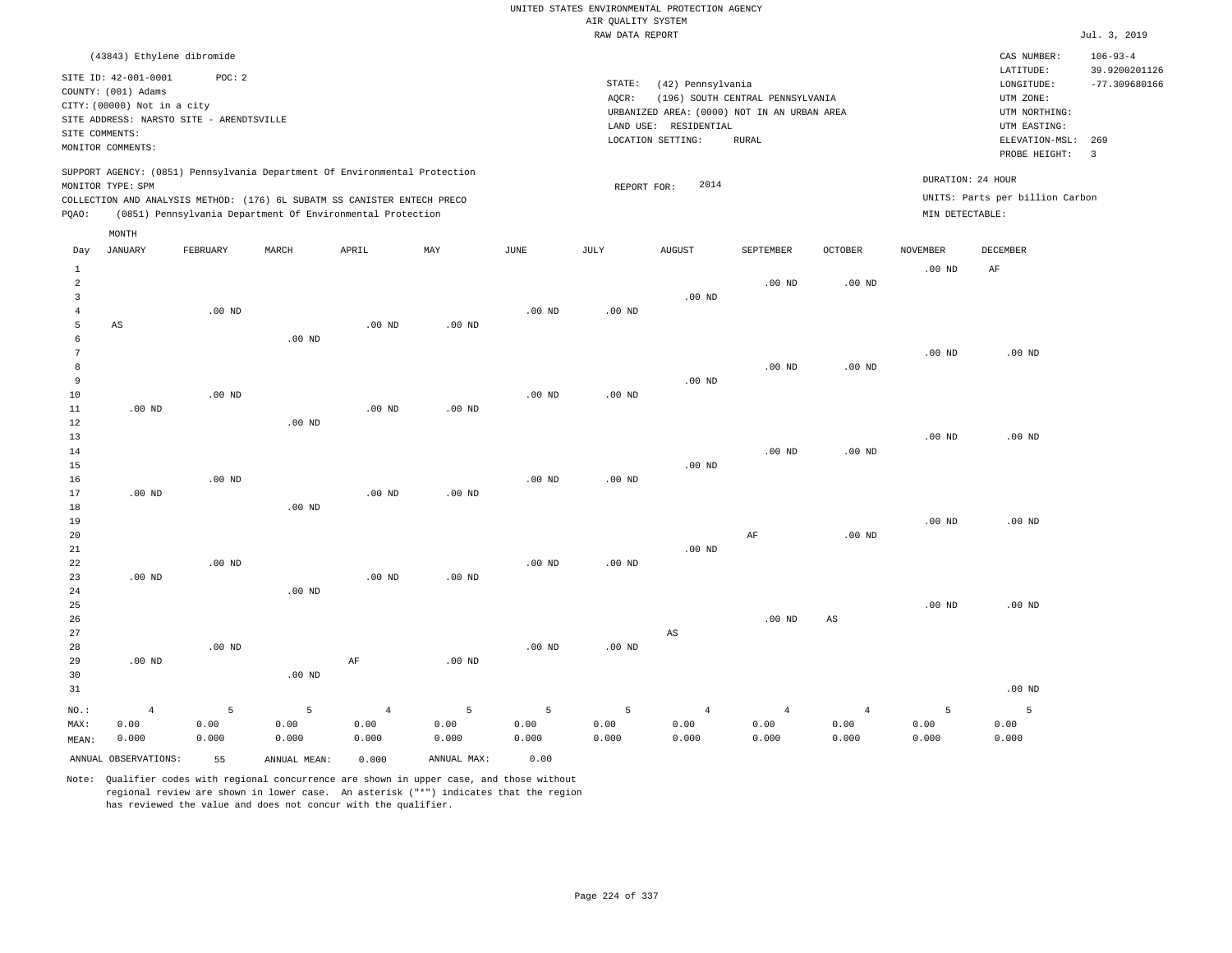## RAW DATA REPORT Jul. 3, 2019 UNITED STATES ENVIRONMENTAL PROTECTION AGENCY AIR QUALITY SYSTEM

|                |                             | (43843) Ethylene dibromide                                                 |       |       |     |      |        |                                             |                                  |                |                 | CAS NUMBER:                     | $106 - 93 - 4$  |
|----------------|-----------------------------|----------------------------------------------------------------------------|-------|-------|-----|------|--------|---------------------------------------------|----------------------------------|----------------|-----------------|---------------------------------|-----------------|
|                | SITE ID: 42-001-0001        | POC:2                                                                      |       |       |     |      |        |                                             |                                  |                |                 | LATITUDE:                       | 39.9200201126   |
|                | COUNTY: (001) Adams         |                                                                            |       |       |     |      | STATE: | (42) Pennsylvania                           |                                  |                |                 | LONGITUDE:                      | $-77.309680166$ |
|                | CITY: (00000) Not in a city |                                                                            |       |       |     |      | AOCR:  |                                             | (196) SOUTH CENTRAL PENNSYLVANIA |                |                 | UTM ZONE:                       |                 |
|                |                             | SITE ADDRESS: NARSTO SITE - ARENDTSVILLE                                   |       |       |     |      |        | URBANIZED AREA: (0000) NOT IN AN URBAN AREA |                                  |                |                 | UTM NORTHING:                   |                 |
| SITE COMMENTS: |                             |                                                                            |       |       |     |      |        | LAND USE: RESIDENTIAL                       |                                  |                |                 | UTM EASTING:                    |                 |
|                | MONITOR COMMENTS:           |                                                                            |       |       |     |      |        | LOCATION SETTING:                           | RURAL                            |                |                 | ELEVATION-MSL:                  | 269             |
|                |                             |                                                                            |       |       |     |      |        |                                             |                                  |                |                 | PROBE HEIGHT:                   |                 |
|                |                             | SUPPORT AGENCY: (0851) Pennsylvania Department Of Environmental Protection |       |       |     |      |        |                                             |                                  |                |                 | DURATION: 24 HOUR               |                 |
|                | MONITOR TYPE: SPM           |                                                                            |       |       |     |      |        | 2015<br>REPORT FOR:                         |                                  |                |                 |                                 |                 |
|                |                             | COLLECTION AND ANALYSIS METHOD: (176) 6L SUBATM SS CANISTER ENTECH PRECO   |       |       |     |      |        |                                             |                                  |                |                 | UNITS: Parts per billion Carbon |                 |
| POAO:          |                             | (0851) Pennsylvania Department Of Environmental Protection                 |       |       |     |      |        |                                             |                                  |                | MIN DETECTABLE: |                                 |                 |
|                | MONTH                       |                                                                            |       |       |     |      |        |                                             |                                  |                |                 |                                 |                 |
| Day            | JANUARY                     | FEBRUARY                                                                   | MARCH | APRIL | MAY | JUNE | JULY   | <b>AUGUST</b>                               | SEPTEMBER                        | <b>OCTOBER</b> | <b>NOVEMBER</b> | DECEMBER                        |                 |

|                | ANNUAL OBSERVATIONS: | 57             | ANNUAL MEAN:  | 0.000         | ANNUAL MAX:    | 0.00              |                   |               |                        |               |                |               |
|----------------|----------------------|----------------|---------------|---------------|----------------|-------------------|-------------------|---------------|------------------------|---------------|----------------|---------------|
| MAX:<br>MEAN:  | 0.00<br>0.000        | 0.00<br>0.000  | 0.00<br>0.000 | 0.00<br>0.000 | 0.00<br>0.000  | 0.00<br>0.000     | 0.00<br>0.000     | 0.00<br>0.000 | 0.00<br>0.000          | 0.00<br>0.000 | 0.00<br>0.000  | 0.00<br>0.000 |
| $_{\rm NO.}$ : | 5                    | $\overline{4}$ | $\epsilon$    | 5             | $\overline{4}$ | 5                 | $\overline{4}$    | 5             | $\overline{4}$         | 5             | $\overline{5}$ | 5             |
| 31             |                      |                | $.00$ ND      |               |                |                   |                   |               |                        |               |                |               |
| 30             | $.00$ ND             |                |               | $.00$ ND      | $.00$ ND       |                   |                   |               |                        |               |                |               |
| 29             |                      |                |               |               |                | $.00$ ND          | .00 <sub>ND</sub> |               |                        |               |                |               |
| 28             |                      |                |               |               |                |                   |                   | $.00$ ND      |                        |               |                |               |
| 27             |                      |                |               |               |                |                   |                   |               | .00 <sub>ND</sub>      | $.00$ ND      |                |               |
| 26             |                      |                |               |               |                |                   |                   |               |                        |               | $.00$ ND       | $.00$ ND      |
| 25             |                      |                | $.00$ ND      |               |                |                   |                   |               |                        |               |                |               |
| 24             | $.00$ ND             |                |               | $.00$ ND      | $.00$ ND       |                   |                   |               |                        |               |                |               |
| 23             |                      | $.00$ ND       |               |               |                | $.00$ ND          | .00 $ND$          |               |                        |               |                |               |
| 22             |                      |                |               |               |                |                   |                   | $.00$ ND      |                        |               |                |               |
| 21             |                      |                |               |               |                |                   |                   |               | $.00$ ND               | .00 $ND$      |                |               |
| 20             |                      |                |               |               |                |                   |                   |               |                        |               | $.00$ ND       | $.00$ ND      |
| 19             |                      |                | $.00$ ND      |               |                |                   |                   |               |                        |               |                |               |
| 18             | $.00$ ND             |                |               | $.00$ ND      | $.00$ ND       |                   |                   |               |                        |               |                |               |
| 16<br>17       |                      | $.00$ ND       |               |               |                | .00 <sub>ND</sub> | $.00$ ND          | $.00$ ND      |                        |               |                |               |
| 15             |                      |                |               |               |                |                   |                   |               | $.00$ ND               | $.00$ ND      |                |               |
| 14             |                      |                |               |               |                |                   |                   |               |                        |               | $.00$ ND       | $.00$ ND      |
| 13             |                      |                | $.00$ ND      |               |                |                   |                   |               |                        |               |                |               |
| 12             | $.00$ ND             |                |               | $.00$ ND      | $.00$ ND       |                   |                   |               |                        |               |                |               |
| $11\,$         |                      | .00 $ND$       |               |               |                | $.00$ ND          | $\rm{AF}$         |               |                        |               |                |               |
| 10             |                      |                |               |               |                |                   |                   | $.00$ ND      |                        |               |                |               |
| 9              |                      |                |               |               |                |                   |                   |               | $.00$ ND               | .00 $ND$      |                |               |
| 8              |                      |                |               |               |                |                   |                   |               |                        |               | $.00$ ND       | $.00$ ND      |
| 7              |                      |                | $.00$ ND      |               |                |                   |                   |               |                        |               |                |               |
| 6              | $.00$ ND             |                |               | $.00$ ND      | $_{\rm AS}$    |                   |                   |               |                        |               |                |               |
| 5              |                      | $.00$ ND       |               |               |                | $.00$ ND          | .00 <sub>ND</sub> |               |                        |               |                |               |
| $\overline{4}$ |                      |                |               |               |                |                   |                   | $.00$ ND      |                        |               |                |               |
| 3              |                      |                |               |               |                |                   |                   |               | $\mathbb{A}\mathbb{S}$ | $.00$ ND      |                |               |
| $\overline{c}$ |                      |                |               |               |                |                   |                   |               |                        |               | $.00$ ND       | $.00$ ND      |
| $\mathbf{1}$   |                      |                | $.00$ ND      |               |                |                   |                   |               |                        |               |                |               |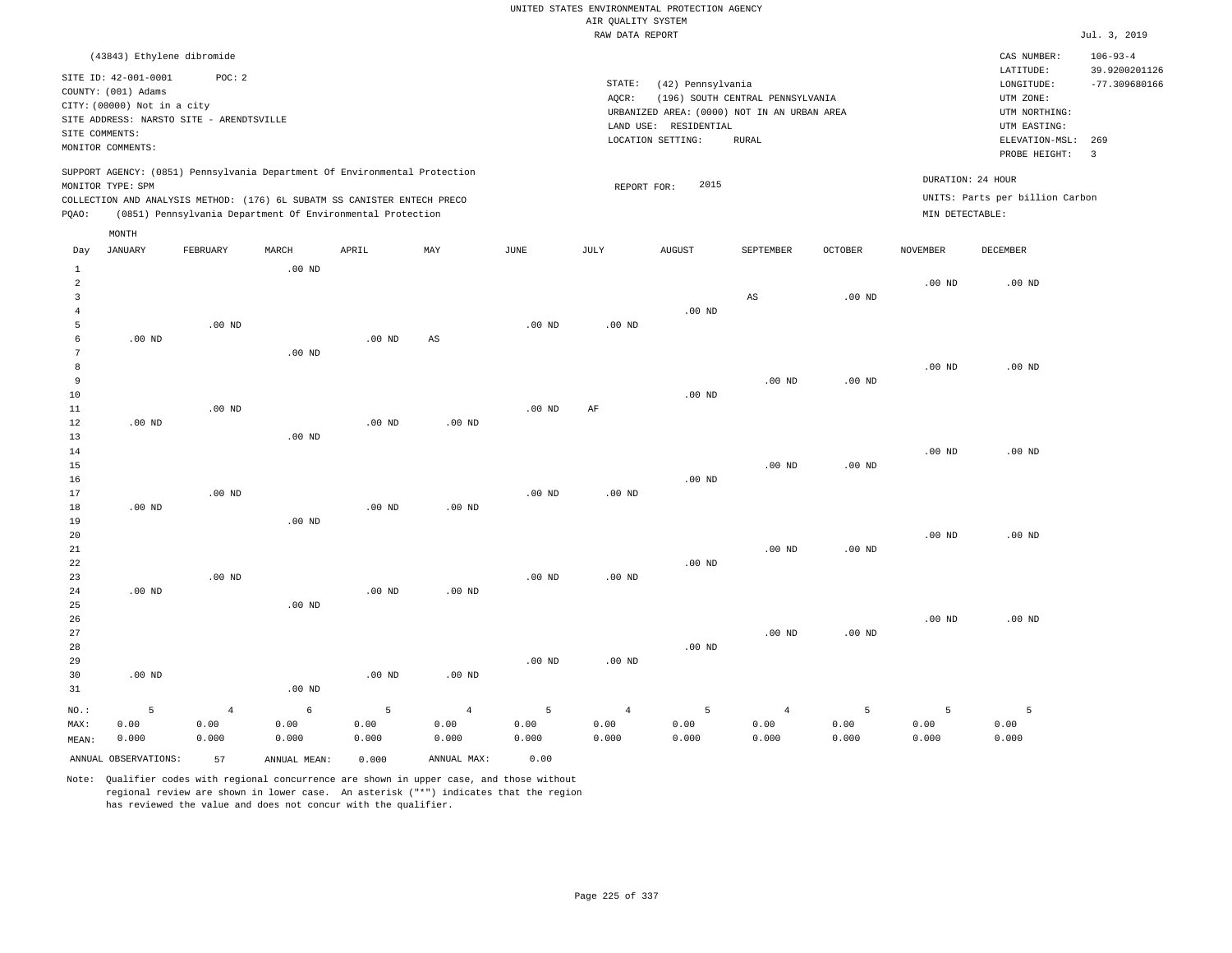| UNITED STATES ENVIRONMENTAL PROTECTION AGENCY |                |                 |
|-----------------------------------------------|----------------|-----------------|
| AIR OUALITY SYSTEM                            |                |                 |
| RAW DATA REPORT                               |                | Jul. 3, 2019    |
|                                               | CAS NUMBER:    | $106 - 93 - 4$  |
|                                               | LATITUDE:      | 39.9200201126   |
| STATE:<br>(42) Pennsylvania                   | LONGITUDE:     | $-77.309680166$ |
| (196) SOUTH CENTRAL PENNSYLVANIA<br>AOCR:     | UTM ZONE:      |                 |
| URBANIZED AREA: (0000) NOT IN AN URBAN AREA   | UTM NORTHING:  |                 |
| LAND USE: RESIDENTIAL                         | UTM EASTING:   |                 |
| LOCATION SETTING:<br>RURAL                    | ELEVATION-MSL: | 269             |
|                                               | PROBE HEIGHT:  | 3               |

REPORT FOR: 2016

DURATION: 24 HOUR

SUPPORT AGENCY: (0851) Pennsylvania Department Of Environmental Protection MONITOR TYPE: SPM

(43843) Ethylene dibromide

SITE ADDRESS: NARSTO SITE - ARENDTSVILLE

SITE ID: 42-001-0001 POC: 2

COUNTY: (001) Adams CITY: (00000) Not in a city

SITE COMMENTS: MONITOR COMMENTS:

COLLECTION AND ANALYSIS METHOD: (176) 6L SUBATM SS CANISTER ENTECH PRECO UNITS: Parts per billion Carbon PQAO: (0851) Pennsylvania Department Of Environmental Protection MIN DETECTABLE: MONTH

| Day            | <b>JANUARY</b>       | FEBRUARY       | MARCH                  | APRIL    | MAY               | <b>JUNE</b> | JULY              | <b>AUGUST</b> | SEPTEMBER | <b>OCTOBER</b>    | <b>NOVEMBER</b> | DECEMBER       |
|----------------|----------------------|----------------|------------------------|----------|-------------------|-------------|-------------------|---------------|-----------|-------------------|-----------------|----------------|
| 1<br>2<br>3    | $.00$ ND             |                | $.00$ ND               |          |                   |             |                   |               | $.00$ ND  | $.00$ ND          | $.00$ ND        | $.00$ ND       |
| $\overline{4}$ |                      |                |                        |          |                   |             |                   | $.00$ ND      |           |                   |                 |                |
| 5              |                      |                |                        |          |                   | $.00$ ND    | $.00$ ND          |               |           |                   |                 |                |
| 6              |                      | $.00$ ND       |                        | $.00$ ND | $.00$ ND          |             |                   |               |           |                   |                 |                |
| 7              | $.00$ ND             |                | $.00$ ND               |          |                   |             |                   |               |           |                   |                 |                |
| 8<br>9         |                      |                |                        |          |                   |             |                   |               |           |                   | $.00$ ND        | $.00$ ND       |
| 10             |                      |                |                        |          |                   |             |                   | $.00$ ND      | $.00$ ND  | .00 <sub>ND</sub> |                 |                |
| 11             |                      |                |                        |          |                   | $.00$ ND    | $.00$ ND          |               |           |                   |                 |                |
| 12             |                      | $.00$ ND       |                        | $.00$ ND | $.00$ ND          |             |                   |               |           |                   |                 |                |
| 13             | .00 $ND$             |                | $.00$ ND               |          |                   |             |                   |               |           |                   |                 |                |
| 14             |                      |                |                        |          |                   |             |                   |               |           |                   | $.00$ ND        | $.00$ ND       |
| 15             |                      |                |                        |          |                   |             |                   |               | $.00$ ND  | .00 <sub>ND</sub> |                 |                |
| 16             |                      |                |                        |          |                   |             |                   | $.00$ ND      |           |                   |                 |                |
| 17             |                      |                |                        |          |                   | $.00$ ND    | TS                |               |           |                   |                 |                |
| 18             |                      | $.00$ ND       |                        | $.00$ ND | .00 <sub>ND</sub> |             |                   |               |           |                   |                 |                |
| 19             | $.00$ ND             |                | .00 <sub>ND</sub>      |          |                   |             |                   |               |           |                   |                 |                |
| 20             |                      |                |                        |          |                   |             |                   |               |           |                   | $.00$ ND        | AF             |
| 21             |                      |                |                        |          |                   |             |                   |               | $.00$ ND  | $.00$ ND          |                 |                |
| 22             |                      |                |                        |          |                   |             |                   | $.00$ ND      |           |                   |                 |                |
| 23             |                      |                |                        |          |                   | $.00$ ND    | .00 <sub>ND</sub> |               |           |                   |                 |                |
| 24             |                      | $.00$ ND       |                        | $.00$ ND | .00 <sub>ND</sub> |             |                   |               |           |                   |                 |                |
| 25             | $.00$ ND             |                | $.00$ ND               |          |                   |             |                   |               |           |                   |                 |                |
| 26             |                      |                |                        |          |                   |             |                   |               |           |                   | $.00$ ND        | $.00$ ND       |
| 27             |                      |                |                        |          |                   |             |                   |               | $.00$ ND  | $.00$ ND          |                 |                |
| 28             |                      |                |                        |          |                   |             |                   | $.00$ ND      |           |                   |                 |                |
| 29             |                      |                |                        |          |                   | $.00$ ND    | .00 <sub>ND</sub> |               |           |                   |                 |                |
| 30<br>31       | .00 $ND$             |                | $\mathbb{A}\mathbb{S}$ | $.00$ ND | $.00$ ND          |             |                   |               |           |                   |                 |                |
|                |                      |                |                        |          |                   |             |                   |               |           |                   |                 |                |
| $NO.$ :        | $\epsilon$           | $\overline{4}$ | 5                      | 5        | 5                 | 5           | $\overline{4}$    | 5             | 5         | 5                 | 5               | $\overline{4}$ |
| MAX:           | 0.00                 | 0.00           | 0.00                   | 0.00     | 0.00              | 0.00        | 0.00              | 0.00          | 0.00      | 0.00              | 0.00            | 0.00           |
| MEAN:          | 0.000                | 0.000          | 0.000                  | 0.000    | 0.000             | 0.000       | 0.000             | 0.000         | 0.000     | 0.000             | 0.000           | 0.000          |
|                | ANNUAL OBSERVATIONS: | 58             | ANNUAL MEAN:           | 0.000    | ANNUAL MAX:       | 0.00        |                   |               |           |                   |                 |                |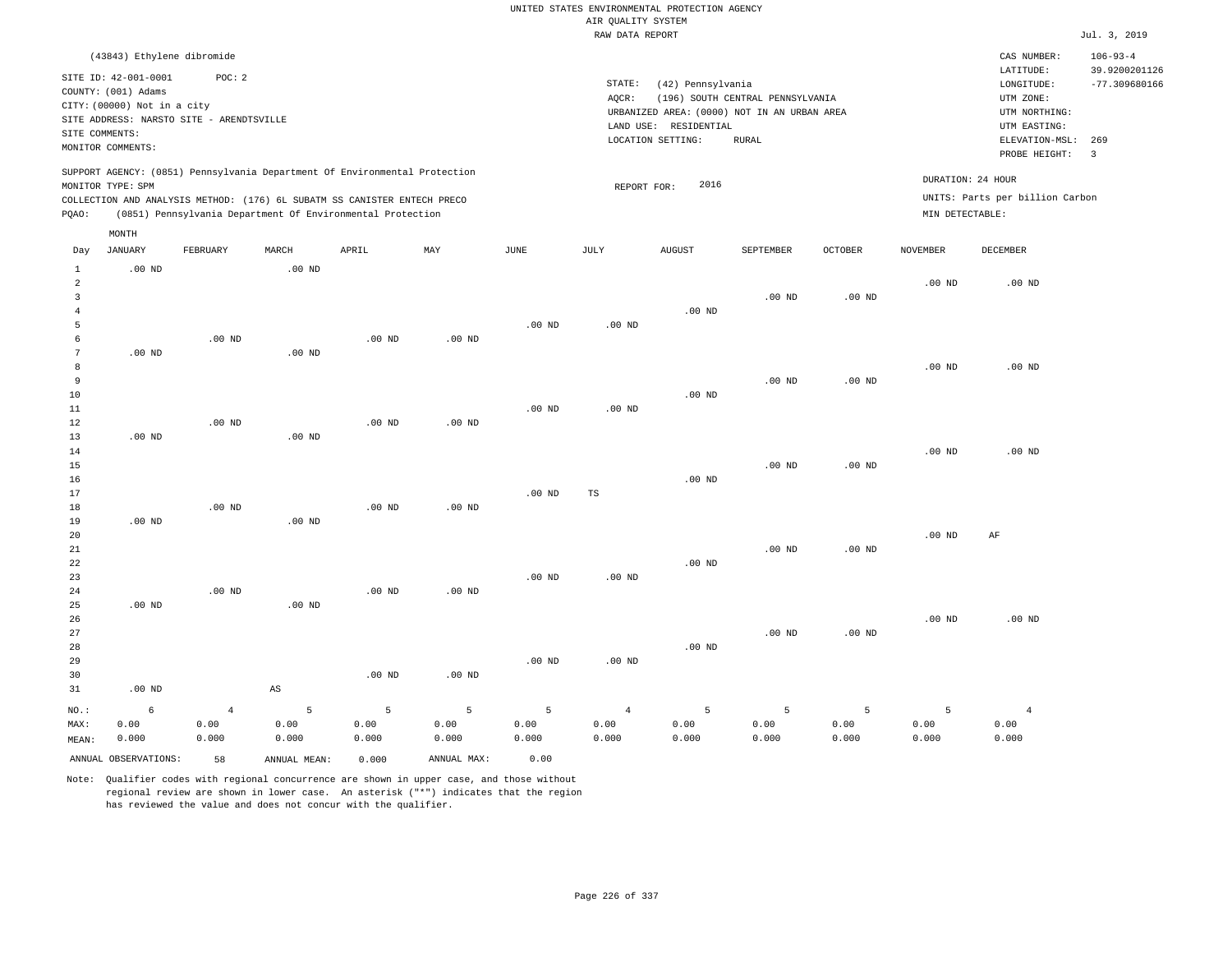|                                                                    |                                                                                                                                                      |                                 |                                                                                                                                                        |                    |                    |                    |                    | UNITED STATES ENVIRONMENTAL PROTECTION AGENCY                    |                                  |                                 |                    |                                                                      |                                                    |
|--------------------------------------------------------------------|------------------------------------------------------------------------------------------------------------------------------------------------------|---------------------------------|--------------------------------------------------------------------------------------------------------------------------------------------------------|--------------------|--------------------|--------------------|--------------------|------------------------------------------------------------------|----------------------------------|---------------------------------|--------------------|----------------------------------------------------------------------|----------------------------------------------------|
|                                                                    |                                                                                                                                                      |                                 |                                                                                                                                                        |                    |                    |                    | AIR QUALITY SYSTEM |                                                                  |                                  |                                 |                    |                                                                      |                                                    |
|                                                                    |                                                                                                                                                      |                                 |                                                                                                                                                        |                    |                    |                    | RAW DATA REPORT    |                                                                  |                                  |                                 |                    |                                                                      | Jul. 3, 2019                                       |
|                                                                    | (43843) Ethylene dibromide<br>SITE ID: 42-001-0001<br>COUNTY: (001) Adams<br>CITY: (00000) Not in a city<br>SITE ADDRESS: NARSTO SITE - ARENDTSVILLE | POC: 2                          |                                                                                                                                                        |                    |                    |                    | STATE:<br>AQCR:    | (42) Pennsylvania<br>URBANIZED AREA: (0000) NOT IN AN URBAN AREA | (196) SOUTH CENTRAL PENNSYLVANIA |                                 |                    | CAS NUMBER:<br>LATITUDE:<br>LONGITUDE:<br>UTM ZONE:<br>UTM NORTHING: | $106 - 93 - 4$<br>39.9200201126<br>$-77.309680166$ |
| SITE COMMENTS:                                                     | MONITOR COMMENTS:                                                                                                                                    |                                 |                                                                                                                                                        |                    |                    |                    |                    | LAND USE: RESIDENTIAL<br>LOCATION SETTING:                       | <b>RURAL</b>                     |                                 |                    | UTM EASTING:<br>ELEVATION-MSL:<br>PROBE HEIGHT:                      | 269<br>$\overline{\mathbf{3}}$                     |
|                                                                    | MONITOR TYPE: SPM                                                                                                                                    |                                 | SUPPORT AGENCY: (0851) Pennsylvania Department Of Environmental Protection<br>COLLECTION AND ANALYSIS METHOD: (176) 6L SUBATM SS CANISTER ENTECH PRECO |                    |                    |                    | REPORT FOR:        | 2017                                                             |                                  |                                 | DURATION: 24 HOUR  | UNITS: Parts per billion Carbon                                      |                                                    |
| PQAO:                                                              |                                                                                                                                                      |                                 | (0851) Pennsylvania Department Of Environmental Protection                                                                                             |                    |                    |                    |                    |                                                                  |                                  |                                 | MIN DETECTABLE:    |                                                                      |                                                    |
|                                                                    | MONTH                                                                                                                                                |                                 |                                                                                                                                                        |                    |                    |                    |                    |                                                                  |                                  |                                 |                    |                                                                      |                                                    |
| Day                                                                | <b>JANUARY</b>                                                                                                                                       | FEBRUARY                        | MARCH                                                                                                                                                  | APRIL              | MAY                | $\mathtt{JUNE}$    | JULY               | AUGUST                                                           | SEPTEMBER                        | OCTOBER                         | NOVEMBER           | DECEMBER                                                             |                                                    |
| $\mathbf{1}$<br>$\overline{a}$<br>$\overline{3}$<br>$\overline{4}$ | $.00$ ND                                                                                                                                             |                                 | $.00$ ND                                                                                                                                               | $.00$ ND           | $.00$ ND           |                    |                    |                                                                  | $.00$ ND                         | $.00$ ND                        | .00 <sub>ND</sub>  | $.00$ ND                                                             |                                                    |
| 5<br>$\epsilon$<br>7<br>8                                          | $.00$ ND                                                                                                                                             | .00 <sub>ND</sub>               | .00 <sub>ND</sub>                                                                                                                                      | $.00$ ND           | $.00$ ND           | .00 <sub>ND</sub>  | .00 <sub>ND</sub>  | .00 <sub>ND</sub>                                                |                                  |                                 |                    |                                                                      |                                                    |
| $\overline{9}$<br>10<br>11<br>12                                   |                                                                                                                                                      | $.00$ ND                        |                                                                                                                                                        |                    |                    | $.00$ ND           | $.00$ ND           | $.00$ ND                                                         | $.00$ ND                         | $.00$ ND                        | .00 <sub>ND</sub>  | $.00$ ND                                                             |                                                    |
| 13<br>14<br>15<br>16                                               | $.00$ ND                                                                                                                                             |                                 | $.00$ ND                                                                                                                                               | $.00$ ND           | $.00$ ND           |                    |                    |                                                                  | $.00$ ND                         | AM                              | .00 <sub>ND</sub>  | $.00$ ND                                                             |                                                    |
| 17<br>18<br>19                                                     | .00 <sub>ND</sub>                                                                                                                                    | .00 <sub>ND</sub>               |                                                                                                                                                        | $.00$ ND           | $_{\rm AS}$        | $.00$ ND           | .00 <sub>ND</sub>  | $.00$ ND                                                         |                                  |                                 |                    |                                                                      |                                                    |
| 20<br>21<br>22<br>23<br>24                                         |                                                                                                                                                      | AF                              | $.00$ ND                                                                                                                                               |                    |                    | $.00$ ND           | $.00$ ND           | $.00$ ND                                                         | $.00$ ND                         | $.00$ ND                        | .00 <sub>ND</sub>  | $.00$ ND                                                             |                                                    |
| 25<br>26<br>27                                                     | $.00$ ND                                                                                                                                             |                                 | $.00$ ND                                                                                                                                               | $.00$ ND           | .00 <sub>ND</sub>  |                    |                    |                                                                  |                                  |                                 | .00 <sub>ND</sub>  | $.00$ ND                                                             |                                                    |
| 28<br>29<br>30<br>31                                               | $.00$ ND                                                                                                                                             |                                 |                                                                                                                                                        |                    | $.00$ ND           | .00 <sub>ND</sub>  | .00 <sub>ND</sub>  | $.00$ ND                                                         | .00 <sub>ND</sub>                | $.00$ ND                        |                    |                                                                      |                                                    |
| NO.:<br>MAX:<br>MEAN:                                              | 6<br>0.00<br>0.000                                                                                                                                   | $\overline{3}$<br>0.00<br>0.000 | $\overline{5}$<br>0.00<br>0.000                                                                                                                        | 5<br>0.00<br>0.000 | 5<br>0.00<br>0.000 | 5<br>0.00<br>0.000 | 5<br>0.00<br>0.000 | 5<br>0.00<br>0.000                                               | 5<br>0.00<br>0.000               | $\overline{4}$<br>0.00<br>0.000 | 5<br>0.00<br>0.000 | 5<br>0.00<br>0.000                                                   |                                                    |
|                                                                    | ANNUAL OBSERVATIONS:                                                                                                                                 | 58                              | ANNUAL, MEAN:                                                                                                                                          | 0.000              | ANNUAL MAX:        | 0.00               |                    |                                                                  |                                  |                                 |                    |                                                                      |                                                    |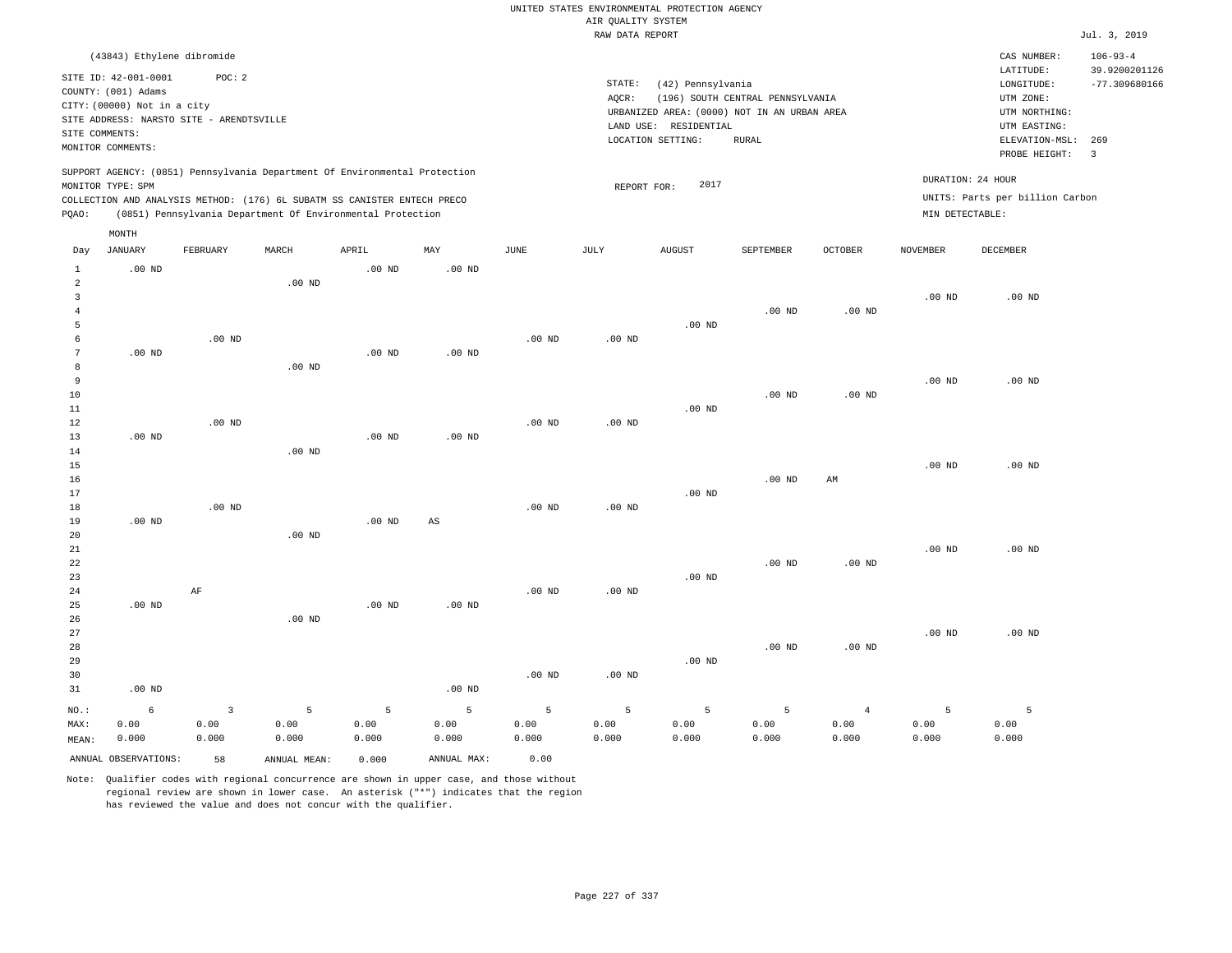|                                |                                                                                                                                                      |                   |                                                                            |                        |                        |                |                                       | UNITED STATES ENVIRONMENTAL PROTECTION AGENCY |                                                                                 |                   |                   |                                                                                      |                                                    |
|--------------------------------|------------------------------------------------------------------------------------------------------------------------------------------------------|-------------------|----------------------------------------------------------------------------|------------------------|------------------------|----------------|---------------------------------------|-----------------------------------------------|---------------------------------------------------------------------------------|-------------------|-------------------|--------------------------------------------------------------------------------------|----------------------------------------------------|
|                                |                                                                                                                                                      |                   |                                                                            |                        |                        |                | AIR QUALITY SYSTEM<br>RAW DATA REPORT |                                               |                                                                                 |                   |                   |                                                                                      | Jul. 3, 2019                                       |
|                                |                                                                                                                                                      |                   |                                                                            |                        |                        |                |                                       |                                               |                                                                                 |                   |                   |                                                                                      |                                                    |
|                                | (43843) Ethylene dibromide<br>SITE ID: 42-001-0001<br>COUNTY: (001) Adams<br>CITY: (00000) Not in a city<br>SITE ADDRESS: NARSTO SITE - ARENDTSVILLE | POC: 2            |                                                                            |                        |                        |                | STATE:<br>AQCR:                       | (42) Pennsylvania<br>LAND USE: RESIDENTIAL    | (196) SOUTH CENTRAL PENNSYLVANIA<br>URBANIZED AREA: (0000) NOT IN AN URBAN AREA |                   |                   | CAS NUMBER:<br>LATITUDE:<br>LONGITUDE:<br>UTM ZONE:<br>UTM NORTHING:<br>UTM EASTING: | $106 - 93 - 4$<br>39.9200201126<br>$-77.309680166$ |
| SITE COMMENTS:                 | MONITOR COMMENTS:                                                                                                                                    |                   |                                                                            |                        |                        |                |                                       | LOCATION SETTING:                             | <b>RURAL</b>                                                                    |                   |                   | ELEVATION-MSL:                                                                       | 269                                                |
|                                |                                                                                                                                                      |                   |                                                                            |                        |                        |                |                                       |                                               |                                                                                 |                   |                   | PROBE HEIGHT:                                                                        | $\overline{\mathbf{3}}$                            |
|                                | MONITOR TYPE: SPM                                                                                                                                    |                   | SUPPORT AGENCY: (0851) Pennsylvania Department Of Environmental Protection |                        |                        |                | REPORT FOR:                           | 2018                                          |                                                                                 |                   |                   | DURATION: 24 HOUR                                                                    |                                                    |
|                                |                                                                                                                                                      |                   | COLLECTION AND ANALYSIS METHOD: (176) 6L SUBATM SS CANISTER ENTECH PRECO   |                        |                        |                |                                       |                                               |                                                                                 |                   |                   | UNITS: Parts per billion Carbon                                                      |                                                    |
| PQAO:                          |                                                                                                                                                      |                   | (0851) Pennsylvania Department Of Environmental Protection                 |                        |                        |                |                                       |                                               |                                                                                 |                   |                   | MIN DETECTABLE: .0671254                                                             |                                                    |
|                                | MONTH                                                                                                                                                |                   |                                                                            |                        |                        |                |                                       |                                               |                                                                                 |                   |                   |                                                                                      |                                                    |
| Day                            | <b>JANUARY</b>                                                                                                                                       | FEBRUARY          | MARCH                                                                      | APRIL                  | MAY                    | <b>JUNE</b>    | JULY                                  | <b>AUGUST</b>                                 | SEPTEMBER                                                                       | <b>OCTOBER</b>    | <b>NOVEMBER</b>   | DECEMBER                                                                             |                                                    |
| $\mathbf{1}$                   |                                                                                                                                                      | $.00$ ND          |                                                                            |                        |                        | $.00$ ND       | .00 <sub>ND</sub>                     |                                               |                                                                                 |                   |                   |                                                                                      |                                                    |
| $\overline{a}$<br>$\mathbf{3}$ | $.00$ ND                                                                                                                                             |                   | $.00$ ND                                                                   | $.00$ ND               | $.00$ ND               |                |                                       |                                               |                                                                                 |                   |                   |                                                                                      |                                                    |
| $\overline{4}$                 |                                                                                                                                                      |                   |                                                                            |                        |                        |                |                                       |                                               |                                                                                 |                   | .07S              | $.00$ ND                                                                             |                                                    |
| 5                              |                                                                                                                                                      |                   |                                                                            |                        |                        |                |                                       |                                               | $.00$ ND                                                                        | $.00$ ND          |                   |                                                                                      |                                                    |
| 6                              |                                                                                                                                                      |                   |                                                                            |                        |                        |                |                                       | $.00$ ND                                      |                                                                                 |                   |                   |                                                                                      |                                                    |
| $\overline{7}$                 |                                                                                                                                                      | .00 <sub>ND</sub> |                                                                            |                        |                        | $\mbox{AM}$    | $.00$ ND                              |                                               |                                                                                 |                   |                   |                                                                                      |                                                    |
| 8<br>9                         | $.00$ ND                                                                                                                                             |                   | $.00$ ND                                                                   | .00 <sub>ND</sub>      | .00 <sub>ND</sub>      |                |                                       |                                               |                                                                                 |                   |                   |                                                                                      |                                                    |
| 10                             |                                                                                                                                                      |                   |                                                                            |                        |                        |                |                                       |                                               |                                                                                 |                   | $.00$ ND          | $.00$ ND                                                                             |                                                    |
| 11                             |                                                                                                                                                      |                   |                                                                            |                        |                        |                |                                       |                                               | $.00$ ND                                                                        | $.00$ ND          |                   |                                                                                      |                                                    |
| 12                             |                                                                                                                                                      |                   |                                                                            |                        |                        |                |                                       | $.00$ ND                                      |                                                                                 |                   |                   |                                                                                      |                                                    |
| 13                             |                                                                                                                                                      | .00 <sub>ND</sub> |                                                                            |                        |                        | $.00$ ND       | $.00$ ND                              |                                               |                                                                                 |                   |                   |                                                                                      |                                                    |
| 14                             | .00 <sub>ND</sub>                                                                                                                                    |                   |                                                                            | $.00$ ND               | $.00$ ND               |                |                                       |                                               |                                                                                 |                   |                   |                                                                                      |                                                    |
| 15                             |                                                                                                                                                      |                   | $.00$ ND                                                                   |                        |                        |                |                                       |                                               |                                                                                 |                   |                   |                                                                                      |                                                    |
| 16<br>17                       |                                                                                                                                                      |                   |                                                                            |                        |                        |                |                                       |                                               | .00 <sub>ND</sub>                                                               | .00 <sub>ND</sub> | $.00$ ND          | $.00$ ND                                                                             |                                                    |
| $18\,$                         |                                                                                                                                                      |                   |                                                                            |                        |                        |                |                                       | .00 <sub>ND</sub>                             |                                                                                 |                   |                   |                                                                                      |                                                    |
| 19                             |                                                                                                                                                      | $.00$ ND          |                                                                            |                        |                        | $.00$ ND       | $.00$ ND                              |                                               |                                                                                 |                   |                   |                                                                                      |                                                    |
| 20                             | $.00$ ND                                                                                                                                             |                   |                                                                            | .00 <sub>ND</sub>      | $.00$ ND               |                |                                       |                                               |                                                                                 |                   |                   |                                                                                      |                                                    |
| 21                             |                                                                                                                                                      |                   | $.00$ ND                                                                   |                        |                        |                |                                       |                                               |                                                                                 |                   |                   |                                                                                      |                                                    |
| 22                             |                                                                                                                                                      |                   |                                                                            |                        |                        |                |                                       |                                               |                                                                                 |                   | .00 <sub>ND</sub> | $.00$ ND                                                                             |                                                    |
| 23                             |                                                                                                                                                      |                   |                                                                            |                        |                        |                |                                       |                                               | $.00$ ND                                                                        | $.00$ ND          |                   |                                                                                      |                                                    |
| 24<br>25                       |                                                                                                                                                      | .00 <sub>ND</sub> |                                                                            |                        |                        | $.00$ ND       | .00 <sub>ND</sub>                     | $.00$ ND                                      |                                                                                 |                   |                   |                                                                                      |                                                    |
| 26                             | $.00$ ND                                                                                                                                             |                   |                                                                            | $\mathbb{A}\mathbb{S}$ | $\mathbb{A}\mathbb{S}$ |                |                                       |                                               |                                                                                 |                   |                   |                                                                                      |                                                    |
| 27                             |                                                                                                                                                      |                   | $.00$ ND                                                                   |                        |                        |                |                                       |                                               |                                                                                 |                   |                   |                                                                                      |                                                    |
| 28                             |                                                                                                                                                      |                   |                                                                            |                        |                        |                |                                       |                                               |                                                                                 |                   | AS                | $.00$ ND                                                                             |                                                    |
| 29                             |                                                                                                                                                      |                   |                                                                            |                        |                        |                |                                       |                                               | $.00$ ND                                                                        | $.00$ ND          |                   |                                                                                      |                                                    |
| 30                             |                                                                                                                                                      |                   |                                                                            |                        |                        |                |                                       | $.00$ ND                                      |                                                                                 |                   |                   |                                                                                      |                                                    |
| 31                             |                                                                                                                                                      |                   |                                                                            |                        |                        |                | .00 <sub>ND</sub>                     |                                               |                                                                                 |                   |                   |                                                                                      |                                                    |
| NO.:                           | 5                                                                                                                                                    | 5                 | 5                                                                          | $\overline{4}$         | $\overline{4}$         | $\overline{4}$ | 6                                     | 5                                             | 5                                                                               | 5                 | $\overline{4}$    | 5                                                                                    |                                                    |
| MAX:                           | 0.00                                                                                                                                                 | 0.00              | 0.00                                                                       | 0.00                   | 0.00                   | 0.00           | 0.00                                  | 0.00                                          | 0.00                                                                            | 0.00              | .07               | 0.00                                                                                 |                                                    |
| MEAN:                          | 0.000                                                                                                                                                | 0.000             | 0.000                                                                      | 0.000                  | 0.000                  | 0.000          | 0.000                                 | 0.000                                         | 0.000                                                                           | 0.000             | .018              | 0.000                                                                                |                                                    |
|                                | ANNUAL OBSERVATIONS:                                                                                                                                 | 57                | ANNUAL MEAN:                                                               | .001                   | ANNUAL MAX:            | .07            |                                       |                                               |                                                                                 |                   |                   |                                                                                      |                                                    |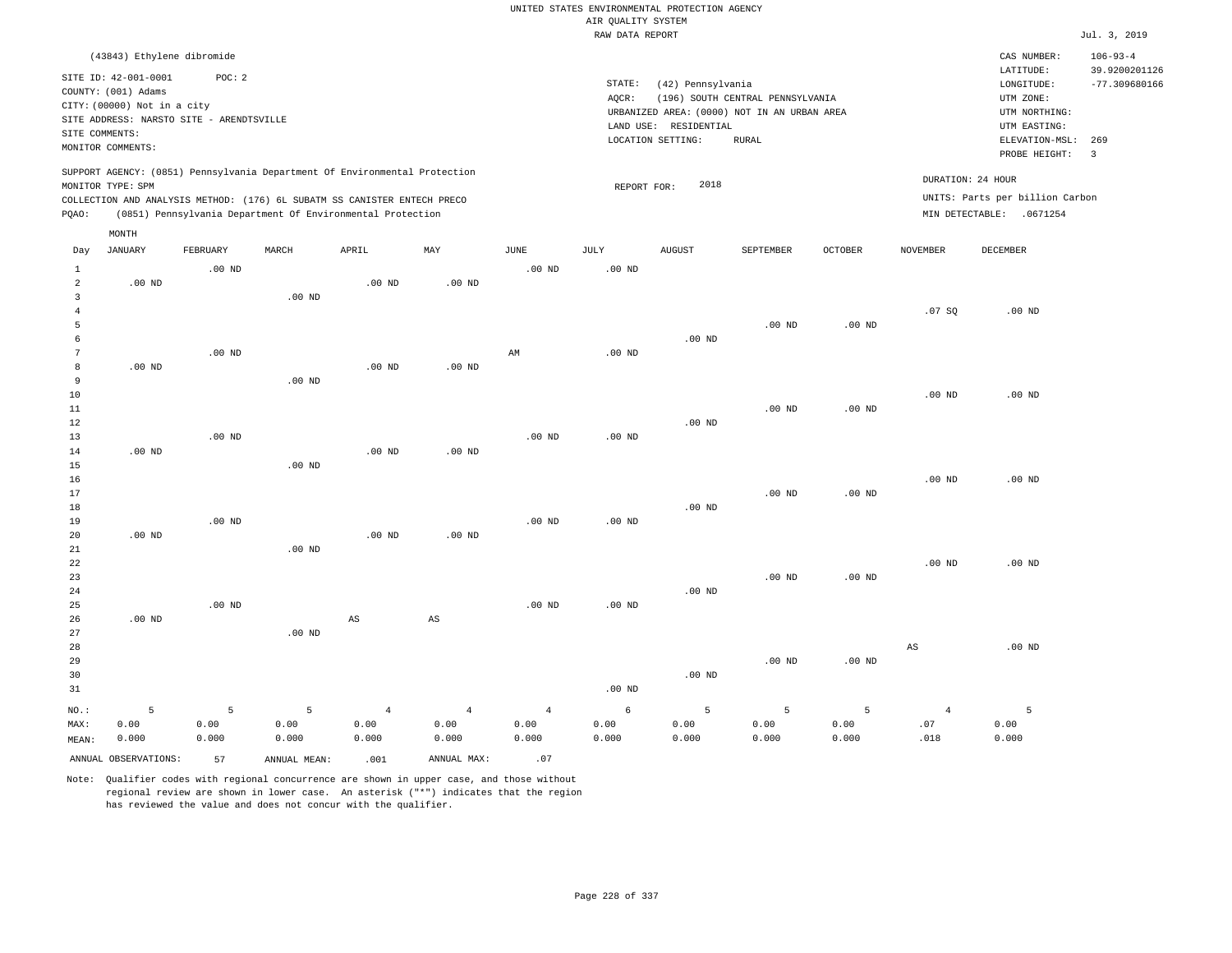|                      |                                                                            |                    |                   |                                                            |                        |                   |                    | UNITED STATES ENVIRONMENTAL PROTECTION AGENCY |                                             |                   |                 |                                 |                                |
|----------------------|----------------------------------------------------------------------------|--------------------|-------------------|------------------------------------------------------------|------------------------|-------------------|--------------------|-----------------------------------------------|---------------------------------------------|-------------------|-----------------|---------------------------------|--------------------------------|
|                      |                                                                            |                    |                   |                                                            |                        |                   | AIR OUALITY SYSTEM |                                               |                                             |                   |                 |                                 |                                |
|                      |                                                                            |                    |                   |                                                            |                        |                   | RAW DATA REPORT    |                                               |                                             |                   |                 |                                 | Jul. 3, 2019                   |
|                      | (43844) Hexachlorobutadiene                                                |                    |                   |                                                            |                        |                   |                    |                                               |                                             |                   |                 | CAS NUMBER:<br>LATITUDE:        | $87 - 68 - 3$<br>39.9200201126 |
|                      | SITE ID: 42-001-0001                                                       | POC: 2             |                   |                                                            |                        |                   | STATE:             | (42) Pennsylvania                             |                                             |                   |                 | LONGITUDE:                      | $-77.309680166$                |
|                      | COUNTY: (001) Adams                                                        |                    |                   |                                                            |                        |                   | AQCR:              |                                               | (196) SOUTH CENTRAL PENNSYLVANIA            |                   |                 | UTM ZONE:                       |                                |
|                      | CITY: (00000) Not in a city                                                |                    |                   |                                                            |                        |                   |                    |                                               | URBANIZED AREA: (0000) NOT IN AN URBAN AREA |                   |                 | UTM NORTHING:                   |                                |
| SITE COMMENTS:       | SITE ADDRESS: NARSTO SITE - ARENDTSVILLE                                   |                    |                   |                                                            |                        |                   |                    | LAND USE: RESIDENTIAL                         |                                             |                   |                 | UTM EASTING:                    |                                |
|                      | MONITOR COMMENTS:                                                          |                    |                   |                                                            |                        |                   |                    | LOCATION SETTING:                             | <b>RURAL</b>                                |                   |                 | ELEVATION-MSL:<br>PROBE HEIGHT: | 269<br>$\overline{3}$          |
|                      | SUPPORT AGENCY: (0851) Pennsylvania Department Of Environmental Protection |                    |                   |                                                            |                        |                   |                    |                                               |                                             |                   |                 |                                 |                                |
|                      | MONITOR TYPE: SPM                                                          |                    |                   |                                                            |                        |                   | REPORT FOR:        | 2013                                          |                                             |                   |                 | DURATION: 24 HOUR               |                                |
|                      | COLLECTION AND ANALYSIS METHOD: (176) 6L SUBATM SS CANISTER ENTECH PRECO   |                    |                   |                                                            |                        |                   |                    |                                               |                                             |                   |                 | UNITS: Parts per billion Carbon |                                |
| PQAO:                |                                                                            |                    |                   | (0851) Pennsylvania Department Of Environmental Protection |                        |                   |                    |                                               |                                             |                   | MIN DETECTABLE: |                                 |                                |
|                      | MONTH                                                                      |                    |                   |                                                            |                        |                   |                    |                                               |                                             |                   |                 |                                 |                                |
| Day                  | JANUARY                                                                    | FEBRUARY           | MARCH             | APRIL                                                      | MAY                    | <b>JUNE</b>       | JULY               | <b>AUGUST</b>                                 | SEPTEMBER                                   | <b>OCTOBER</b>    | <b>NOVEMBER</b> | <b>DECEMBER</b>                 |                                |
| $\mathbf{1}$         |                                                                            |                    |                   |                                                            |                        |                   |                    |                                               | AS                                          | .00 <sub>ND</sub> |                 |                                 |                                |
| $\overline{a}$       |                                                                            |                    |                   |                                                            |                        |                   |                    | $\rm AF$                                      |                                             |                   |                 |                                 |                                |
| $\overline{3}$       |                                                                            | $.00$ ND           |                   |                                                            |                        | $.00$ ND          | $.00$ ND           |                                               |                                             |                   |                 |                                 |                                |
| $\overline{4}$       | AF                                                                         |                    |                   | $.00$ ND                                                   | $.00$ ND               |                   |                    |                                               |                                             |                   |                 |                                 |                                |
| 5                    |                                                                            |                    | .00 <sub>ND</sub> |                                                            |                        |                   |                    |                                               |                                             |                   |                 |                                 |                                |
| 6<br>$7\phantom{.0}$ |                                                                            |                    |                   |                                                            |                        |                   |                    |                                               | $.00$ ND                                    | AF                | $.00$ ND        | AF                              |                                |
| 8                    |                                                                            |                    |                   |                                                            |                        |                   |                    | .00 <sub>ND</sub>                             |                                             |                   |                 |                                 |                                |
| 9                    |                                                                            | .00 <sub>ND</sub>  |                   |                                                            |                        | $.00$ ND          | .00 <sub>ND</sub>  |                                               |                                             |                   |                 |                                 |                                |
| 10                   | AF                                                                         |                    |                   | $.00$ ND                                                   | $.00$ ND               |                   |                    |                                               |                                             |                   |                 |                                 |                                |
| 11                   |                                                                            |                    | $.00$ ND          |                                                            |                        |                   |                    |                                               |                                             |                   |                 |                                 |                                |
| 12                   |                                                                            |                    |                   |                                                            |                        |                   |                    |                                               |                                             |                   | $.00$ ND        | AF                              |                                |
| 13                   |                                                                            |                    |                   |                                                            |                        |                   |                    |                                               | $.00$ ND                                    | $.00~\mathrm{ND}$ |                 |                                 |                                |
| 14                   |                                                                            |                    |                   |                                                            |                        |                   |                    | .00 <sub>ND</sub>                             |                                             |                   |                 |                                 |                                |
| 15                   |                                                                            | AF                 |                   |                                                            |                        | .00 <sub>ND</sub> | .00 <sub>ND</sub>  |                                               |                                             |                   |                 |                                 |                                |
| 16                   | .00 <sub>ND</sub>                                                          |                    |                   | .00 <sub>ND</sub>                                          | .00 <sub>ND</sub>      |                   |                    |                                               |                                             |                   |                 |                                 |                                |
| 17                   |                                                                            |                    | $.00$ ND          |                                                            |                        |                   |                    |                                               |                                             |                   |                 |                                 |                                |
| 18                   |                                                                            |                    |                   |                                                            |                        |                   |                    |                                               |                                             |                   | $\rm{AF}$       | $.00$ ND                        |                                |
| 19                   |                                                                            |                    |                   |                                                            |                        |                   |                    |                                               | .00 <sub>ND</sub>                           | $.00$ ND          |                 |                                 |                                |
| 20                   |                                                                            |                    |                   |                                                            |                        |                   |                    | .00CL                                         |                                             |                   |                 |                                 |                                |
| 21                   |                                                                            | $.00$ ND           |                   |                                                            |                        | $.00$ ND          | $.00$ ND           |                                               |                                             |                   |                 |                                 |                                |
| 22                   | .00 <sub>ND</sub>                                                          |                    |                   | .00 <sub>ND</sub>                                          | $.00$ ND               |                   |                    |                                               |                                             |                   |                 |                                 |                                |
| 23<br>24             |                                                                            |                    | $.00$ ND          |                                                            |                        |                   |                    |                                               |                                             |                   | AF              | AS                              |                                |
| 25                   |                                                                            |                    |                   |                                                            |                        |                   |                    |                                               | $.00$ ND                                    | .00 <sub>ND</sub> |                 |                                 |                                |
| 26                   |                                                                            |                    |                   |                                                            |                        |                   |                    | $.00$ ND                                      |                                             |                   |                 |                                 |                                |
| 27                   |                                                                            | .00 <sub>ND</sub>  |                   |                                                            |                        | .00 <sub>ND</sub> | $.00$ ND           |                                               |                                             |                   |                 |                                 |                                |
| 28                   | $.00$ ND                                                                   |                    |                   | $.00$ ND                                                   | .00 <sub>ND</sub>      |                   |                    |                                               |                                             |                   |                 |                                 |                                |
| 29                   |                                                                            |                    | $.00$ ND          |                                                            |                        |                   |                    |                                               |                                             |                   |                 |                                 |                                |
| 30                   |                                                                            |                    |                   |                                                            |                        |                   |                    |                                               |                                             |                   | $\rm AF$        | $.00$ ND                        |                                |
| 31                   |                                                                            |                    |                   |                                                            |                        |                   |                    |                                               |                                             | $.00$ ND          |                 |                                 |                                |
| NO.:                 | $\overline{3}$                                                             |                    | 5                 |                                                            |                        | 5                 | 5                  | $\overline{4}$                                | $\overline{4}$                              | 5                 | $\overline{a}$  | $\overline{a}$                  |                                |
| MAX:                 | 0.00                                                                       | $\sqrt{4}$<br>0.00 | 0.00              | 5<br>0.00                                                  | $\overline{5}$<br>0.00 | 0.00              | 0.00               | 0.00                                          | 0.00                                        | 0.00              | 0.00            | 0.00                            |                                |
| MEAN:                | 0.000                                                                      | 0.000              | 0.000             | 0.000                                                      | 0.000                  | 0.000             | 0.000              | 0.000                                         | 0.000                                       | 0.000             | 0.000           | 0.000                           |                                |
|                      |                                                                            |                    |                   |                                                            |                        |                   |                    |                                               |                                             |                   |                 |                                 |                                |
|                      | ANNUAL OBSERVATIONS:                                                       | 49                 | ANNUAL MEAN:      | 0.000                                                      | ANNUAL MAX:            | 0.00              |                    |                                               |                                             |                   |                 |                                 |                                |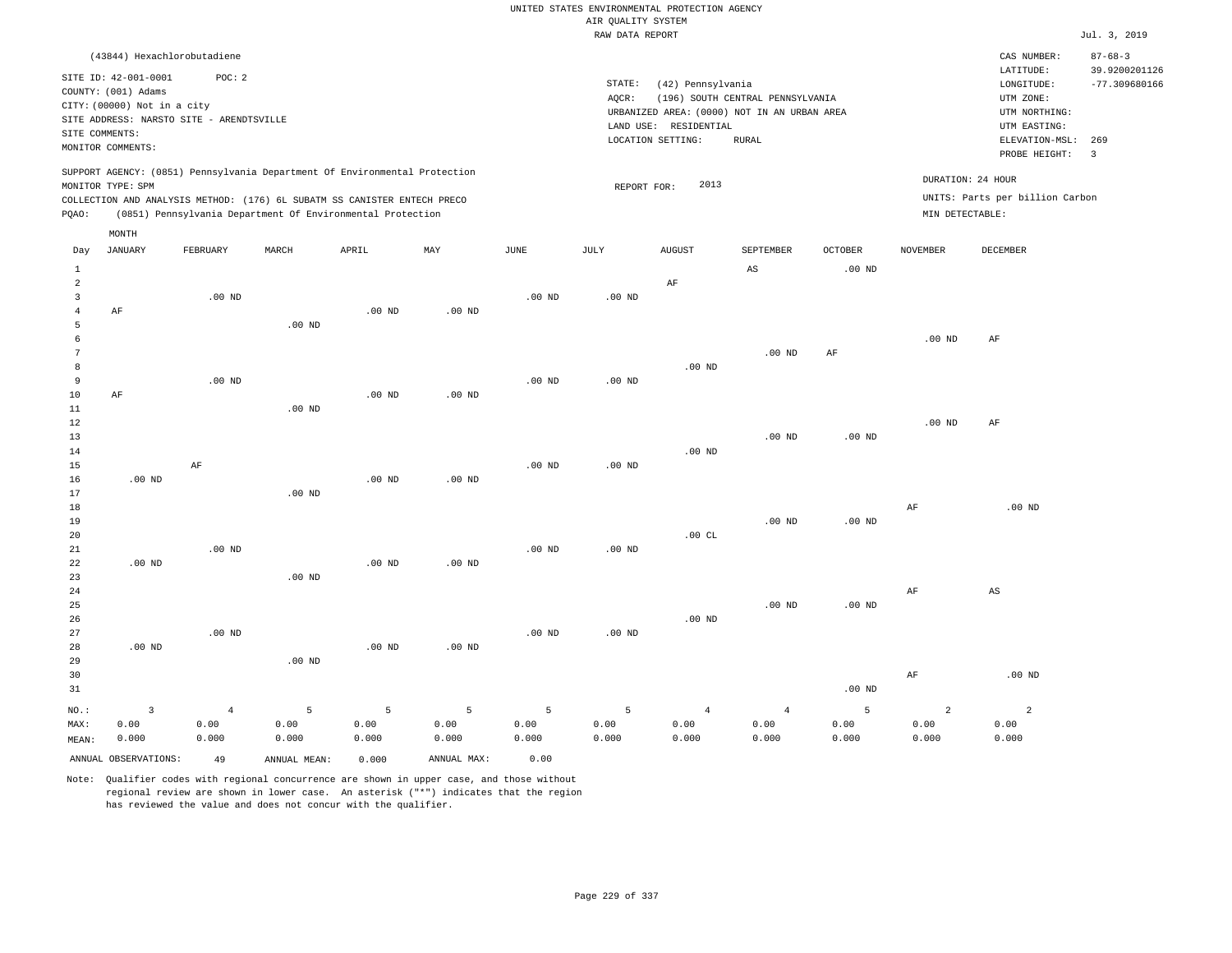|                                                           |                                                                                                |                    |                    |                                                                                                                                        |                    |                       |                    | UNITED STATES ENVIRONMENTAL PROTECTION AGENCY                        |                                  |                                 |                    |                                            |                                                   |
|-----------------------------------------------------------|------------------------------------------------------------------------------------------------|--------------------|--------------------|----------------------------------------------------------------------------------------------------------------------------------------|--------------------|-----------------------|--------------------|----------------------------------------------------------------------|----------------------------------|---------------------------------|--------------------|--------------------------------------------|---------------------------------------------------|
|                                                           |                                                                                                |                    |                    |                                                                                                                                        |                    |                       | AIR QUALITY SYSTEM |                                                                      |                                  |                                 |                    |                                            |                                                   |
|                                                           |                                                                                                |                    |                    |                                                                                                                                        |                    |                       | RAW DATA REPORT    |                                                                      |                                  |                                 |                    |                                            | Jul. 3, 2019                                      |
|                                                           | (43844) Hexachlorobutadiene<br>SITE ID: 42-001-0001                                            | POC: 2             |                    |                                                                                                                                        |                    |                       | STATE:             | (42) Pennsylvania                                                    |                                  |                                 |                    | CAS NUMBER:<br>LATITUDE:<br>LONGITUDE:     | $87 - 68 - 3$<br>39.9200201126<br>$-77.309680166$ |
|                                                           | COUNTY: (001) Adams<br>CITY: (00000) Not in a city<br>SITE ADDRESS: NARSTO SITE - ARENDTSVILLE |                    |                    |                                                                                                                                        |                    |                       | AQCR:              | URBANIZED AREA: (0000) NOT IN AN URBAN AREA<br>LAND USE: RESIDENTIAL | (196) SOUTH CENTRAL PENNSYLVANIA |                                 |                    | UTM ZONE:<br>UTM NORTHING:<br>UTM EASTING: |                                                   |
|                                                           | SITE COMMENTS:<br>MONITOR COMMENTS:                                                            |                    |                    |                                                                                                                                        |                    |                       |                    | LOCATION SETTING:                                                    | <b>RURAL</b>                     |                                 |                    | ELEVATION-MSL:<br>PROBE HEIGHT:            | 269<br>$\overline{3}$                             |
|                                                           | MONITOR TYPE: SPM                                                                              |                    |                    | SUPPORT AGENCY: (0851) Pennsylvania Department Of Environmental Protection                                                             |                    |                       | REPORT FOR:        | 2014                                                                 |                                  |                                 | DURATION: 24 HOUR  |                                            |                                                   |
| PQAO:                                                     |                                                                                                |                    |                    | COLLECTION AND ANALYSIS METHOD: (176) 6L SUBATM SS CANISTER ENTECH PRECO<br>(0851) Pennsylvania Department Of Environmental Protection |                    |                       |                    |                                                                      |                                  |                                 | MIN DETECTABLE:    | UNITS: Parts per billion Carbon            |                                                   |
|                                                           | $\texttt{MONTH}$                                                                               |                    |                    |                                                                                                                                        |                    |                       |                    |                                                                      |                                  |                                 |                    |                                            |                                                   |
| Day                                                       | <b>JANUARY</b>                                                                                 | FEBRUARY           | MARCH              | APRIL                                                                                                                                  | $\texttt{MAY}$     | $\operatorname{JUNE}$ | JULY               | <b>AUGUST</b>                                                        | SEPTEMBER                        | OCTOBER                         | <b>NOVEMBER</b>    | DECEMBER                                   |                                                   |
| $\mathbf{1}$<br>$\overline{a}$<br>$\overline{\mathbf{3}}$ |                                                                                                |                    |                    |                                                                                                                                        |                    |                       |                    | $.00$ ND                                                             | $.00$ ND                         | $.00$ ND                        | $.00$ ND           | AF                                         |                                                   |
| $\bf{4}$<br>5                                             | AS                                                                                             | $.00$ ND           |                    | $.00$ ND                                                                                                                               | .00 <sub>ND</sub>  | $.00$ ND              | $.00$ ND           |                                                                      |                                  |                                 |                    |                                            |                                                   |
| 6<br>$\overline{7}$<br>$\mathbf{8}$                       |                                                                                                |                    | $.00$ ND           |                                                                                                                                        |                    |                       |                    |                                                                      | .00 <sub>ND</sub>                | .00 <sub>ND</sub>               | .00 <sub>ND</sub>  | $.00$ ND                                   |                                                   |
| $\overline{9}$<br>10<br>11                                | $.00$ ND                                                                                       | $.00$ ND           |                    | $.00$ ND                                                                                                                               | $.00$ ND           | $.00$ ND              | $.00$ ND           | $.00$ ND                                                             |                                  |                                 |                    |                                            |                                                   |
| 12<br>13                                                  |                                                                                                |                    | $.00$ ND           |                                                                                                                                        |                    |                       |                    |                                                                      |                                  |                                 | $.00$ ND           | $.00$ ND                                   |                                                   |
| 14<br>15<br>16                                            |                                                                                                | $.00$ ND           |                    |                                                                                                                                        |                    | $.00$ ND              | $.00$ ND           | $.00$ ND                                                             | .00 <sub>ND</sub>                | $.00$ ND                        |                    |                                            |                                                   |
| 17<br>18<br>19                                            | $.00$ ND                                                                                       |                    | .00 <sub>ND</sub>  | .32SQ                                                                                                                                  | .00 <sub>ND</sub>  |                       |                    |                                                                      |                                  |                                 | $.00$ ND           | $.00$ ND                                   |                                                   |
| 20<br>21                                                  |                                                                                                | $.00$ ND           |                    |                                                                                                                                        |                    | .00 <sub>ND</sub>     | .00 <sub>ND</sub>  | $.00$ ND                                                             | AF                               | .00 <sub>ND</sub>               |                    |                                            |                                                   |
| 22<br>23<br>24                                            | $.00$ ND                                                                                       |                    | $.00$ ND           | $.00$ ND                                                                                                                               | .00 <sub>ND</sub>  |                       |                    |                                                                      |                                  |                                 |                    |                                            |                                                   |
| 25<br>26<br>27                                            |                                                                                                |                    |                    |                                                                                                                                        |                    |                       |                    | $\mathbb{A}\mathbb{S}$                                               | .00 <sub>ND</sub>                | AS                              | .00 <sub>ND</sub>  | $.00$ ND                                   |                                                   |
| 28<br>29                                                  | .00 <sub>ND</sub>                                                                              | $.00$ ND           |                    | $\rm AF$                                                                                                                               | $.00$ ND           | .00 <sub>ND</sub>     | $.00$ ND           |                                                                      |                                  |                                 |                    |                                            |                                                   |
| 30<br>31                                                  |                                                                                                |                    | $.00$ ND           |                                                                                                                                        |                    |                       |                    |                                                                      |                                  |                                 |                    | $.00$ ND                                   |                                                   |
| NO.:<br>MAX:<br>MEAN:                                     | $\overline{4}$<br>0.00<br>0.000                                                                | 5<br>0.00<br>0.000 | 5<br>0.00<br>0.000 | $\overline{4}$<br>.32<br>.080                                                                                                          | 5<br>0.00<br>0.000 | 5<br>0.00<br>0.000    | 5<br>0.00<br>0.000 | $\overline{4}$<br>0.00<br>0.000                                      | $\overline{4}$<br>0.00<br>0.000  | $\overline{4}$<br>0.00<br>0.000 | 5<br>0.00<br>0.000 | 5<br>0.00<br>0.000                         |                                                   |
|                                                           | ANNUAL OBSERVATIONS:                                                                           | 55                 | ANNUAL, MEAN:      | .006                                                                                                                                   | ANNUAL MAX:        | .32                   |                    |                                                                      |                                  |                                 |                    |                                            |                                                   |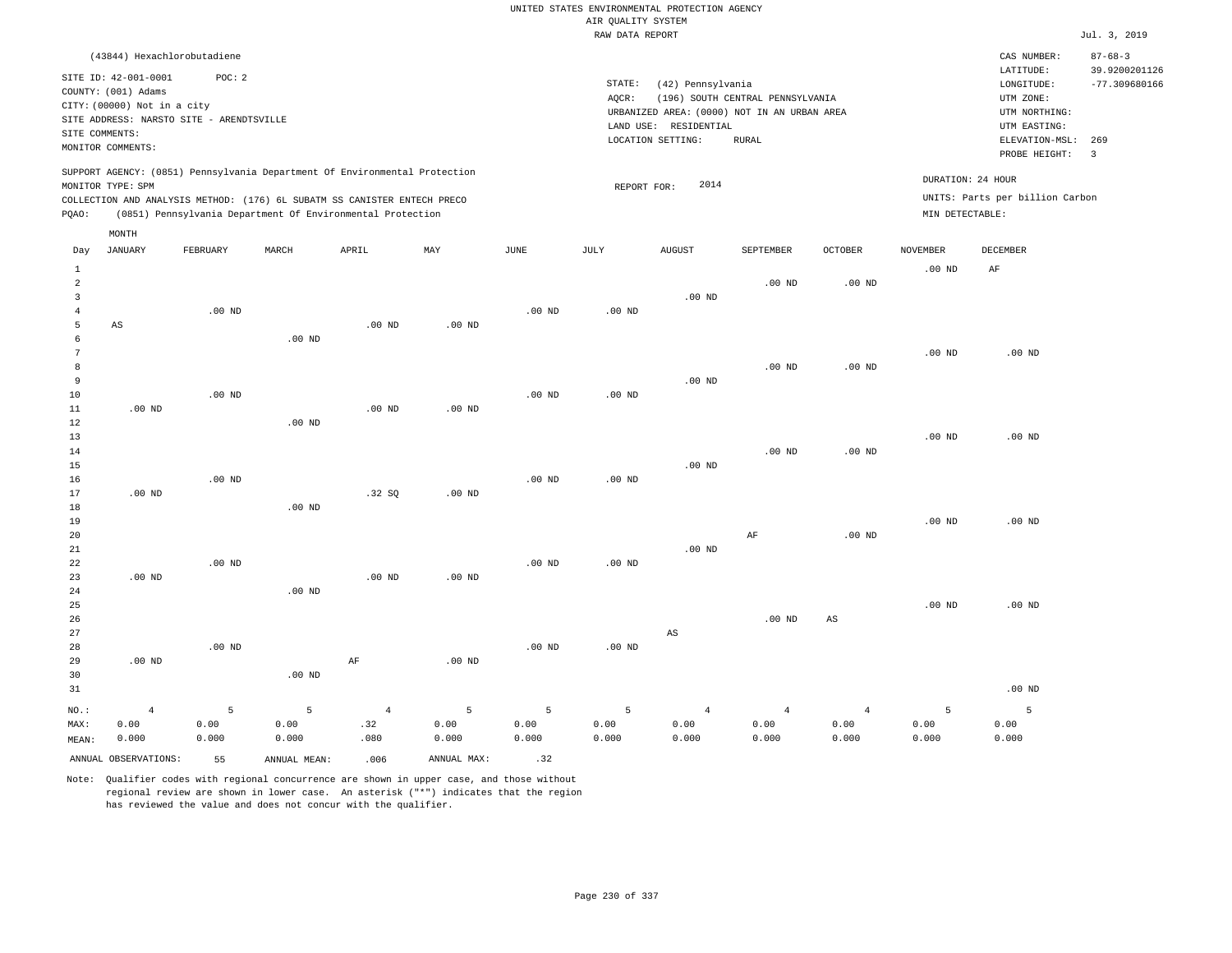RAW DATA REPORT Jul. 3, 2019 UNITED STATES ENVIRONMENTAL PROTECTION AGENCY AIR QUALITY SYSTEM (43844) Hexachlorobutadiene STATE: (42) Pennsylvania CAS NUMBER: 87-68-3 SITE ID: 42-001-0001 POC: 2 AQCR: (196) SOUTH CENTRAL PENNSYLVANIA COUNTY: (001) Adams CITY: (00000) Not in a city LONGITUDE: -77.309680166 LATITUDE: 39.9200201126 LOCATION SETTING: RURAL SITE ADDRESS: NARSTO SITE - ARENDTSVILLE LAND USE: RESIDENTIAL SITE COMMENTS: MONITOR COMMENTS: PROBE HEIGHT: 3 ELEVATION-MSL: 269 URBANIZED AREA: (0000) NOT IN AN URBAN AREA **URBAN SERIA UTM NORTHING**: UTM EASTING: UTM ZONE: SUPPORT AGENCY: (0851) Pennsylvania Department Of Environmental Protection MONITOR TYPE: SPM COLLECTION AND ANALYSIS METHOD: (176) 6L SUBATM SS CANISTER ENTECH PRECO REPORT FOR: 2015 UNITS: Parts per billion Carbon PQAO: (0851) Pennsylvania Department Of Environmental Protection MIN DETECTABLE: DURATION: 24 HOUR 1 2 3 4 5 6 7 8 9 10 11 12 13 14 15 16 17 18 19  $20$ 21 22 23 24 25 26 27 28 29 30 31 .00 ND .00 ND .00 ND .00 ND .00 ND NO.: MAX: MEAN: 5 0.00 0.000 .00 ND .00 ND .00 ND .00 ND .00 ND .00 ND .00 ND .00 ND .00 ND .00 ND .00 ND .00 ND .00 ND .00 ND .00 ND AS .00 ND .00 ND .00 ND .00 ND .00 ND .00 ND .00 ND .00 ND .00 ND .00 ND AF .00 ND .00 ND .00 ND .00 ND .00 ND .00 ND .00 ND .00 ND AS .00 ND .00 ND .00 ND .00 ND .00 ND .00 ND .00 ND .00 ND .00 ND .00 ND .00 ND .00 ND .00 ND .00 ND .00 ND .00 ND .00 ND .00 ND .00 ND 4 0.00 0.000 6 0.00 0.000 5 0.00 0.000 4 0.00 0.000 5 0.00 0.000 4 0.00 0.000 5 0.00 0.000 4 0.00 0.000 5 0.00 0.000 5 0.00 0.000 5 0.00 0.000 Day JANUARY FEBRUARY MARCH APRIL MAY JUNE JULY AUGUST SEPTEMBER OCTOBER NOVEMBER DECEMBER MONTH

Note: Qualifier codes with regional concurrence are shown in upper case, and those without regional review are shown in lower case. An asterisk ("\*") indicates that the region has reviewed the value and does not concur with the qualifier.

ANNUAL OBSERVATIONS: 57 ANNUAL MEAN: 0.000 ANNUAL MAX: 0.00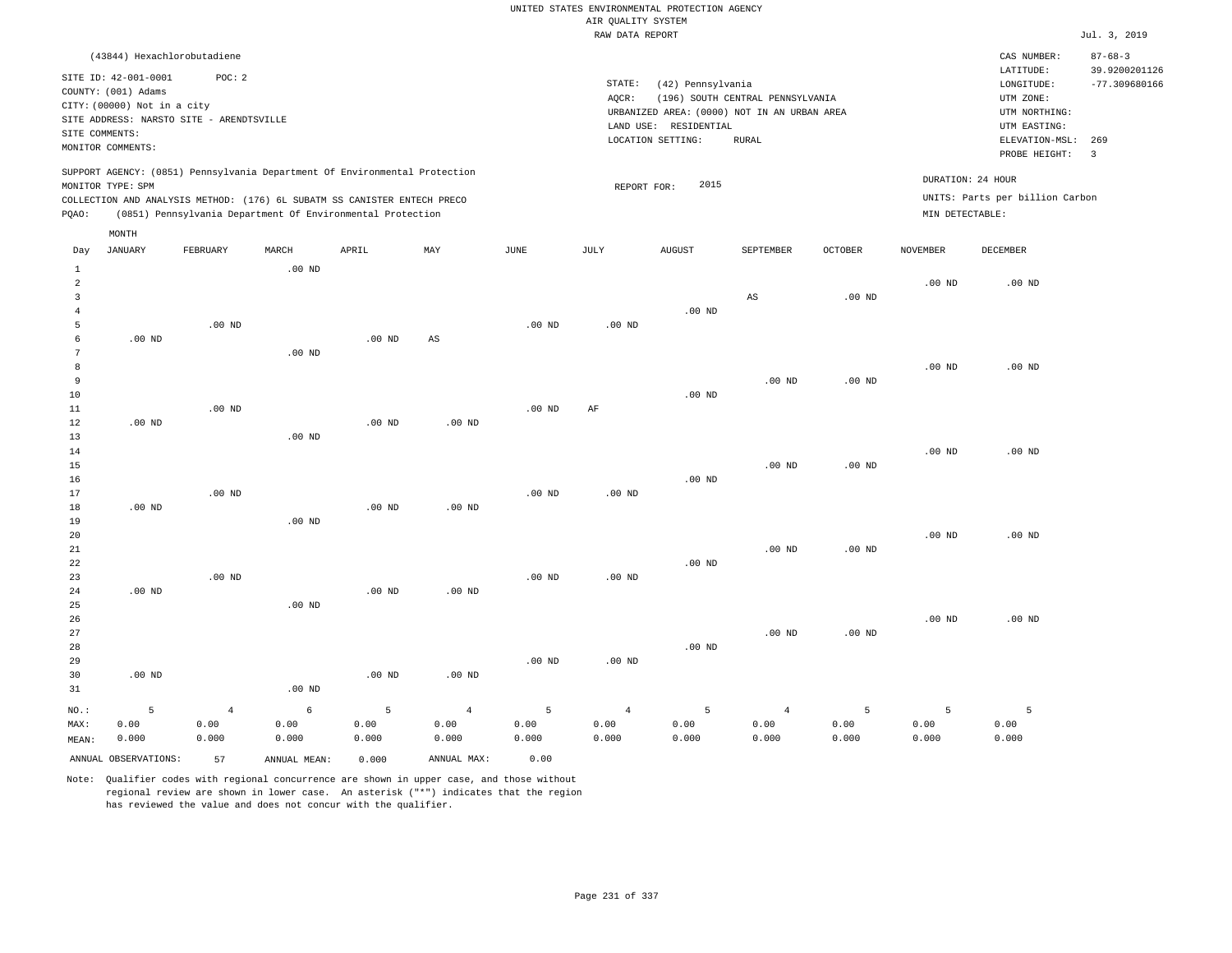RAW DATA REPORT Jul. 3, 2019 UNITED STATES ENVIRONMENTAL PROTECTION AGENCY AIR QUALITY SYSTEM (43844) Hexachlorobutadiene STATE: (42) Pennsylvania CAS NUMBER: 87-68-3 SITE ID: 42-001-0001 POC: 2 AQCR: (196) SOUTH CENTRAL PENNSYLVANIA COUNTY: (001) Adams CITY: (00000) Not in a city LONGITUDE: -77.309680166 LATITUDE: 39.9200201126 LOCATION SETTING: RURAL SITE ADDRESS: NARSTO SITE - ARENDTSVILLE LAND USE: RESIDENTIAL SITE COMMENTS: MONITOR COMMENTS: PROBE HEIGHT: 3 ELEVATION-MSL: 269 URBANIZED AREA: (0000) NOT IN AN URBAN AREA **URBAN SERIA UTM NORTHING**: UTM EASTING: UTM ZONE: SUPPORT AGENCY: (0851) Pennsylvania Department Of Environmental Protection MONITOR TYPE: SPM COLLECTION AND ANALYSIS METHOD: (176) 6L SUBATM SS CANISTER ENTECH PRECO REPORT FOR: 2016 UNITS: Parts per billion Carbon PQAO: (0851) Pennsylvania Department Of Environmental Protection MIN DETECTABLE: DURATION: 24 HOUR 1 2 3 4 5 6 7 8 9 10 11 12 13 14 15 16 17 18 19  $20$ 21 22 23 24  $25$ 26 27 28 29 30 31 .00 ND .00 ND .00 ND .00 ND .00 ND .00 ND NO.: MAX: MEAN: 6 0.00 0.000 .00 ND .00 ND .00 ND .00 ND .00 ND .00 ND .00 ND .00 ND .00 ND AS .00 ND .00 ND .00 ND .00 ND .00 ND .00 ND .00 ND .00 ND .00 ND .00 ND .00 ND .00 ND .00 ND .00 ND .00 ND .00 ND .00 ND TS .00 ND .00 ND .00 ND .00 ND .00 ND .00 ND .00 ND .00 ND .00 ND .00 ND .00 ND .00 ND .00 ND .00 ND .00 ND .00 ND .00 ND .00 ND .00 ND .00 ND .00 ND  $.00$  LL .00 ND .00 ND .00 ND AF .00 ND 4 0.00 0.000 5 0.00 0.000 5 0.00 0.000 5 0.00 0.000 5 0.00 0.000 4 0.00 0.000 5 0.00 0.000 5 0.00 0.000 5 0.00 0.000 5 0.00 0.000 4 0.00 0.000 ANNUAL OBSERVATIONS: 58 ANNUAL MEAN: 0.000 ANNUAL MAX: 0.00 Day JANUARY FEBRUARY MARCH APRIL MAY JUNE JULY AUGUST SEPTEMBER OCTOBER NOVEMBER DECEMBER MONTH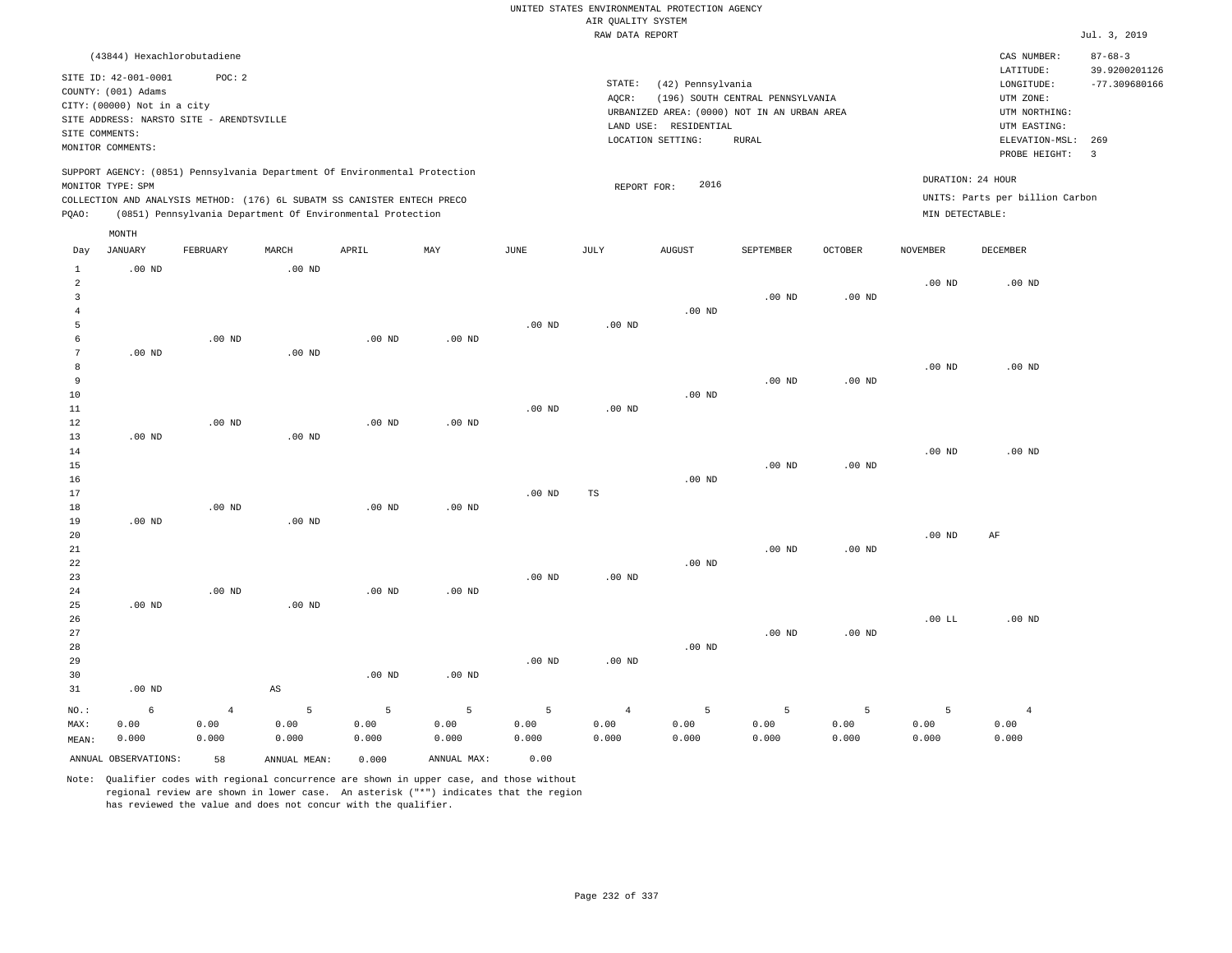|                                |                                             |                   |                                                                            |                   |             |             |                    | UNITED STATES ENVIRONMENTAL PROTECTION AGENCY |                                  |                |                   |                                 |                                |
|--------------------------------|---------------------------------------------|-------------------|----------------------------------------------------------------------------|-------------------|-------------|-------------|--------------------|-----------------------------------------------|----------------------------------|----------------|-------------------|---------------------------------|--------------------------------|
|                                |                                             |                   |                                                                            |                   |             |             | AIR QUALITY SYSTEM |                                               |                                  |                |                   |                                 |                                |
|                                |                                             |                   |                                                                            |                   |             |             | RAW DATA REPORT    |                                               |                                  |                |                   |                                 | Jul. 3, 2019                   |
|                                | (43844) Hexachlorobutadiene                 |                   |                                                                            |                   |             |             |                    |                                               |                                  |                |                   | CAS NUMBER:<br>LATITUDE:        | $87 - 68 - 3$<br>39.9200201126 |
|                                | SITE ID: 42-001-0001<br>COUNTY: (001) Adams | POC: 2            |                                                                            |                   |             |             | STATE:             | (42) Pennsylvania                             |                                  |                |                   | LONGITUDE:                      | $-77.309680166$                |
|                                | CITY: (00000) Not in a city                 |                   |                                                                            |                   |             |             | AQCR:              |                                               | (196) SOUTH CENTRAL PENNSYLVANIA |                |                   | UTM ZONE:                       |                                |
|                                | SITE ADDRESS: NARSTO SITE - ARENDTSVILLE    |                   |                                                                            |                   |             |             |                    | URBANIZED AREA: (0000) NOT IN AN URBAN AREA   |                                  |                |                   | UTM NORTHING:                   |                                |
| SITE COMMENTS:                 |                                             |                   |                                                                            |                   |             |             |                    | LAND USE: RESIDENTIAL                         |                                  |                |                   | UTM EASTING:                    |                                |
|                                | MONITOR COMMENTS:                           |                   |                                                                            |                   |             |             |                    | LOCATION SETTING:                             | <b>RURAL</b>                     |                |                   | ELEVATION-MSL:<br>PROBE HEIGHT: | 269<br>$\overline{\mathbf{3}}$ |
|                                | MONITOR TYPE: SPM                           |                   | SUPPORT AGENCY: (0851) Pennsylvania Department Of Environmental Protection |                   |             |             | REPORT FOR:        | 2017                                          |                                  |                |                   | DURATION: 24 HOUR               |                                |
|                                |                                             |                   | COLLECTION AND ANALYSIS METHOD: (176) 6L SUBATM SS CANISTER ENTECH PRECO   |                   |             |             |                    |                                               |                                  |                |                   | UNITS: Parts per billion Carbon |                                |
| PQAO:                          |                                             |                   | (0851) Pennsylvania Department Of Environmental Protection                 |                   |             |             |                    |                                               |                                  |                | MIN DETECTABLE:   |                                 |                                |
|                                | MONTH                                       |                   |                                                                            |                   |             |             |                    |                                               |                                  |                |                   |                                 |                                |
| Day                            | <b>JANUARY</b>                              | FEBRUARY          | MARCH                                                                      | APRIL             | MAY         | <b>JUNE</b> | <b>JULY</b>        | AUGUST                                        | SEPTEMBER                        | OCTOBER        | <b>NOVEMBER</b>   | <b>DECEMBER</b>                 |                                |
| $\mathbf{1}$                   | $.00$ ND                                    |                   |                                                                            | $.00$ ND          | $.00$ ND    |             |                    |                                               |                                  |                |                   |                                 |                                |
| $\overline{2}$<br>$\mathbf{3}$ |                                             |                   | $.00$ ND                                                                   |                   |             |             |                    |                                               |                                  |                |                   |                                 |                                |
| $\overline{4}$                 |                                             |                   |                                                                            |                   |             |             |                    |                                               | $.00$ ND                         | $.00$ ND       | .00 <sub>ND</sub> | $.00$ ND                        |                                |
| 5                              |                                             |                   |                                                                            |                   |             |             |                    | $.00$ ND                                      |                                  |                |                   |                                 |                                |
| 6                              |                                             | $.00$ ND          |                                                                            |                   |             | $.00$ ND    | .00 <sub>ND</sub>  |                                               |                                  |                |                   |                                 |                                |
| $\overline{7}$                 | $.00$ ND                                    |                   |                                                                            | $.00$ ND          | $.00$ ND    |             |                    |                                               |                                  |                |                   |                                 |                                |
| 8                              |                                             |                   | .00 <sub>ND</sub>                                                          |                   |             |             |                    |                                               |                                  |                |                   |                                 |                                |
| 9                              |                                             |                   |                                                                            |                   |             |             |                    |                                               |                                  |                | $.00$ ND          | $.00$ ND                        |                                |
| 10                             |                                             |                   |                                                                            |                   |             |             |                    |                                               | $.00$ ND                         | $.00$ ND       |                   |                                 |                                |
| 11                             |                                             |                   |                                                                            |                   |             |             |                    | .00 <sub>ND</sub>                             |                                  |                |                   |                                 |                                |
| 12                             |                                             | .00 <sub>ND</sub> |                                                                            |                   |             | $.00$ ND    | .00 <sub>ND</sub>  |                                               |                                  |                |                   |                                 |                                |
| 13                             | $.00$ ND                                    |                   |                                                                            | $.00$ ND          | $.00$ ND    |             |                    |                                               |                                  |                |                   |                                 |                                |
| 14                             |                                             |                   | $.00$ ND                                                                   |                   |             |             |                    |                                               |                                  |                |                   |                                 |                                |
| 15                             |                                             |                   |                                                                            |                   |             |             |                    |                                               |                                  |                | $.00$ ND          | $.00$ ND                        |                                |
| 16                             |                                             |                   |                                                                            |                   |             |             |                    |                                               | $.00$ ND                         | AM             |                   |                                 |                                |
| 17                             |                                             | $.00$ ND          |                                                                            |                   |             |             |                    | .00 <sub>ND</sub>                             |                                  |                |                   |                                 |                                |
| 18<br>19                       | $.00$ ND                                    |                   |                                                                            | .00 <sub>ND</sub> | $_{\rm AS}$ | $.00$ ND    | .00 <sub>ND</sub>  |                                               |                                  |                |                   |                                 |                                |
| 20                             |                                             |                   | $.00$ ND                                                                   |                   |             |             |                    |                                               |                                  |                |                   |                                 |                                |
| $21\,$                         |                                             |                   |                                                                            |                   |             |             |                    |                                               |                                  |                | $.00$ ND          | $.00$ ND                        |                                |
| 22                             |                                             |                   |                                                                            |                   |             |             |                    |                                               | $.00$ ND                         | $.00$ ND       |                   |                                 |                                |
| 23                             |                                             |                   |                                                                            |                   |             |             |                    | $.00$ ND                                      |                                  |                |                   |                                 |                                |
| 24                             |                                             | AF                |                                                                            |                   |             | $.00$ ND    | $.00$ ND           |                                               |                                  |                |                   |                                 |                                |
| 25                             | $.00$ ND                                    |                   |                                                                            | $.00$ ND          | $.00$ ND    |             |                    |                                               |                                  |                |                   |                                 |                                |
| 26                             |                                             |                   | $.00$ ND                                                                   |                   |             |             |                    |                                               |                                  |                |                   |                                 |                                |
| 27                             |                                             |                   |                                                                            |                   |             |             |                    |                                               |                                  |                | $.00$ ND          | $.00$ ND                        |                                |
| 28                             |                                             |                   |                                                                            |                   |             |             |                    |                                               | .00 <sub>ND</sub>                | $.00$ ND       |                   |                                 |                                |
| 29                             |                                             |                   |                                                                            |                   |             |             |                    | $.00$ ND                                      |                                  |                |                   |                                 |                                |
| 30                             |                                             |                   |                                                                            |                   |             | $.00$ ND    | .00 <sub>ND</sub>  |                                               |                                  |                |                   |                                 |                                |
| 31                             | $.00$ ND                                    |                   |                                                                            |                   | $.00$ ND    |             |                    |                                               |                                  |                |                   |                                 |                                |
| NO.:                           | 6                                           | 3                 | 5                                                                          | 5                 | 5           | 5           | 5                  | 5                                             | 5                                | $\overline{4}$ | 5                 | 5                               |                                |
| MAX:                           | 0.00                                        | 0.00              | 0.00                                                                       | 0.00              | 0.00        | 0.00        | 0.00               | 0.00                                          | 0.00                             | 0.00           | 0.00              | 0.00                            |                                |
| MEAN:                          | 0.000                                       | 0.000             | 0.000                                                                      | 0.000             | 0.000       | 0.000       | 0.000              | 0.000                                         | 0.000                            | 0.000          | 0.000             | 0.000                           |                                |
|                                | ANNUAL OBSERVATIONS:                        | 58                | ANNUAL MEAN:                                                               | 0.000             | ANNUAL MAX: | 0.00        |                    |                                               |                                  |                |                   |                                 |                                |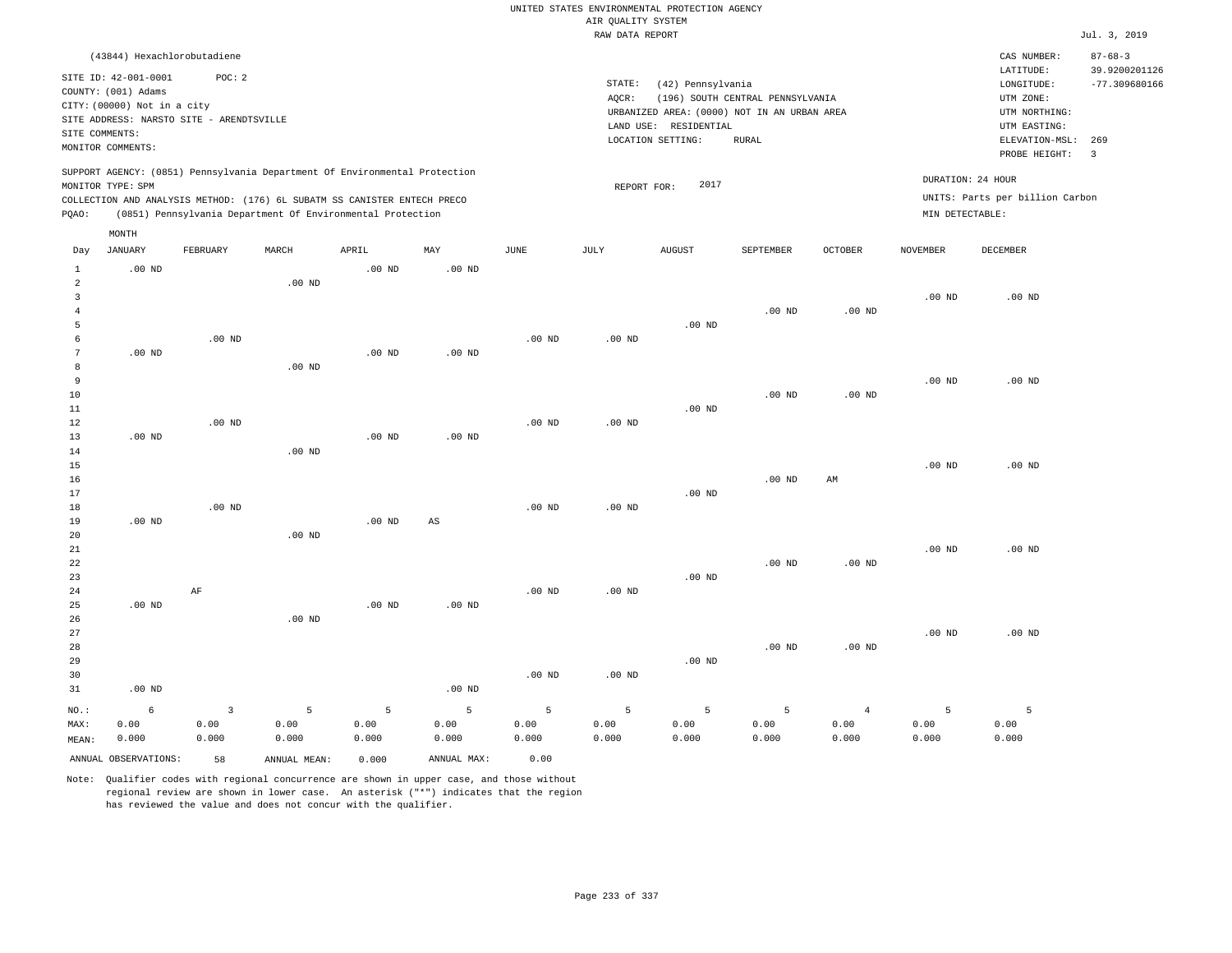|                                       |                                                                                                                                                                             |                    |                                                            |                                 |                                 |                                 | AIR QUALITY SYSTEM | UNITED STATES ENVIRONMENTAL PROTECTION AGENCY |                                                                                 |                    |                                 |                                                          |                                |
|---------------------------------------|-----------------------------------------------------------------------------------------------------------------------------------------------------------------------------|--------------------|------------------------------------------------------------|---------------------------------|---------------------------------|---------------------------------|--------------------|-----------------------------------------------|---------------------------------------------------------------------------------|--------------------|---------------------------------|----------------------------------------------------------|--------------------------------|
|                                       |                                                                                                                                                                             |                    |                                                            |                                 |                                 |                                 | RAW DATA REPORT    |                                               |                                                                                 |                    |                                 |                                                          | Jul. 3, 2019                   |
|                                       | (43844) Hexachlorobutadiene                                                                                                                                                 |                    |                                                            |                                 |                                 |                                 |                    |                                               |                                                                                 |                    |                                 | CAS NUMBER:<br>LATITUDE:                                 | $87 - 68 - 3$<br>39.9200201126 |
| SITE COMMENTS:                        | SITE ID: 42-001-0001<br>COUNTY: (001) Adams<br>CITY: (00000) Not in a city<br>SITE ADDRESS: NARSTO SITE - ARENDTSVILLE                                                      | POC: 2             |                                                            |                                 |                                 |                                 | STATE:<br>AQCR:    | (42) Pennsylvania<br>LAND USE: RESIDENTIAL    | (196) SOUTH CENTRAL PENNSYLVANIA<br>URBANIZED AREA: (0000) NOT IN AN URBAN AREA |                    |                                 | LONGITUDE:<br>UTM ZONE:<br>UTM NORTHING:<br>UTM EASTING: | $-77.309680166$                |
|                                       | MONITOR COMMENTS:                                                                                                                                                           |                    |                                                            |                                 |                                 |                                 |                    | LOCATION SETTING:                             | <b>RURAL</b>                                                                    |                    |                                 | ELEVATION-MSL:<br>PROBE HEIGHT:                          | 269<br>$\overline{\mathbf{3}}$ |
|                                       | SUPPORT AGENCY: (0851) Pennsylvania Department Of Environmental Protection<br>MONITOR TYPE: SPM<br>COLLECTION AND ANALYSIS METHOD: (176) 6L SUBATM SS CANISTER ENTECH PRECO |                    |                                                            |                                 |                                 |                                 | REPORT FOR:        | 2018                                          |                                                                                 |                    |                                 | DURATION: 24 HOUR<br>UNITS: Parts per billion Carbon     |                                |
| PQAO:                                 |                                                                                                                                                                             |                    | (0851) Pennsylvania Department Of Environmental Protection |                                 |                                 |                                 |                    |                                               |                                                                                 |                    |                                 | MIN DETECTABLE: .2069786                                 |                                |
|                                       | MONTH                                                                                                                                                                       |                    |                                                            |                                 |                                 |                                 |                    |                                               |                                                                                 |                    |                                 |                                                          |                                |
| Day                                   | JANUARY                                                                                                                                                                     | FEBRUARY           | MARCH                                                      | APRIL                           | MAY                             | JUNE                            | JULY               | <b>AUGUST</b>                                 | SEPTEMBER                                                                       | OCTOBER            | NOVEMBER                        | DECEMBER                                                 |                                |
| $\mathbf{1}$<br>$\overline{a}$        | $.00$ ND                                                                                                                                                                    | $.00$ ND           |                                                            | $.00$ ND                        | .00 <sub>ND</sub>               | .00 <sub>ND</sub>               | .00 <sub>ND</sub>  |                                               |                                                                                 |                    |                                 |                                                          |                                |
| $\overline{3}$<br>$\overline{4}$<br>5 |                                                                                                                                                                             |                    | .00 <sub>ND</sub>                                          |                                 |                                 |                                 |                    |                                               | $.00$ ND                                                                        | $.00$ ND           | $.00$ ND                        | $.00$ ND                                                 |                                |
| 6<br>$7\phantom{.0}$<br>8             | $.00$ ND                                                                                                                                                                    | $.00$ ND           |                                                            | $.00$ ND                        | $.00$ ND                        | $\mathbb{A}\mathbb{M}$          | $.00$ ND           | $.00$ ND                                      |                                                                                 |                    |                                 |                                                          |                                |
| 9<br>$10$                             |                                                                                                                                                                             |                    | $.00$ ND                                                   |                                 |                                 |                                 |                    |                                               |                                                                                 |                    | $.00$ ND                        | $.00$ ND                                                 |                                |
| 11<br>12<br>13                        |                                                                                                                                                                             | .00 <sub>ND</sub>  |                                                            |                                 |                                 | .00 <sub>ND</sub>               | .00 <sub>ND</sub>  | $.00$ ND                                      | .00 <sub>ND</sub>                                                               | $.00$ ND           |                                 |                                                          |                                |
| 14<br>15                              | .00 <sub>ND</sub>                                                                                                                                                           |                    | $.00$ ND                                                   | .00 <sub>ND</sub>               | $.00$ ND                        |                                 |                    |                                               |                                                                                 |                    |                                 |                                                          |                                |
| 16<br>17<br>18                        |                                                                                                                                                                             |                    |                                                            |                                 |                                 |                                 |                    | $.00$ ND                                      | $.00$ ND                                                                        | $.00$ ND           | .00 <sub>ND</sub>               | $.00$ ND                                                 |                                |
| 19<br>20                              | $.00$ ND                                                                                                                                                                    | $.00$ ND           |                                                            | $.00$ ND                        | $.00$ ND                        | $.00$ ND                        | $.00$ ND           |                                               |                                                                                 |                    |                                 |                                                          |                                |
| 21<br>22<br>23<br>24                  |                                                                                                                                                                             |                    | $.00$ ND                                                   |                                 |                                 |                                 |                    | $.00$ ND                                      | $.00$ ND                                                                        | $.00$ ND           | $.00$ ND                        | $.00$ ND                                                 |                                |
| 25<br>26<br>27                        | $.00$ ND                                                                                                                                                                    | $.00$ ND           | $.00$ ND                                                   | $\mathbb{A}\mathbb{S}$          | $\mathbb{A}\mathbb{S}$          | .00 <sub>ND</sub>               | .00 <sub>ND</sub>  |                                               |                                                                                 |                    |                                 |                                                          |                                |
| 28<br>29<br>30<br>31                  |                                                                                                                                                                             |                    |                                                            |                                 |                                 |                                 | .00 <sub>ND</sub>  | $.00$ ND                                      | $.00$ ND                                                                        | $.00$ ND           | $_{\rm AS}$                     | $.00$ ND                                                 |                                |
| NO.:<br>MAX:<br>MEAN:                 | 5<br>0.00<br>0.000                                                                                                                                                          | 5<br>0.00<br>0.000 | 5<br>0.00<br>0.000                                         | $\overline{4}$<br>0.00<br>0.000 | $\overline{4}$<br>0.00<br>0.000 | $\overline{4}$<br>0.00<br>0.000 | 6<br>0.00<br>0.000 | 5<br>0.00<br>0.000                            | 5<br>0.00<br>0.000                                                              | 5<br>0.00<br>0.000 | $\overline{4}$<br>0.00<br>0.000 | 5<br>0.00<br>0.000                                       |                                |
|                                       | ANNUAL OBSERVATIONS:                                                                                                                                                        | 57                 | ANNUAL MEAN:                                               | 0.000                           | ANNUAL MAX:                     | 0.00                            |                    |                                               |                                                                                 |                    |                                 |                                                          |                                |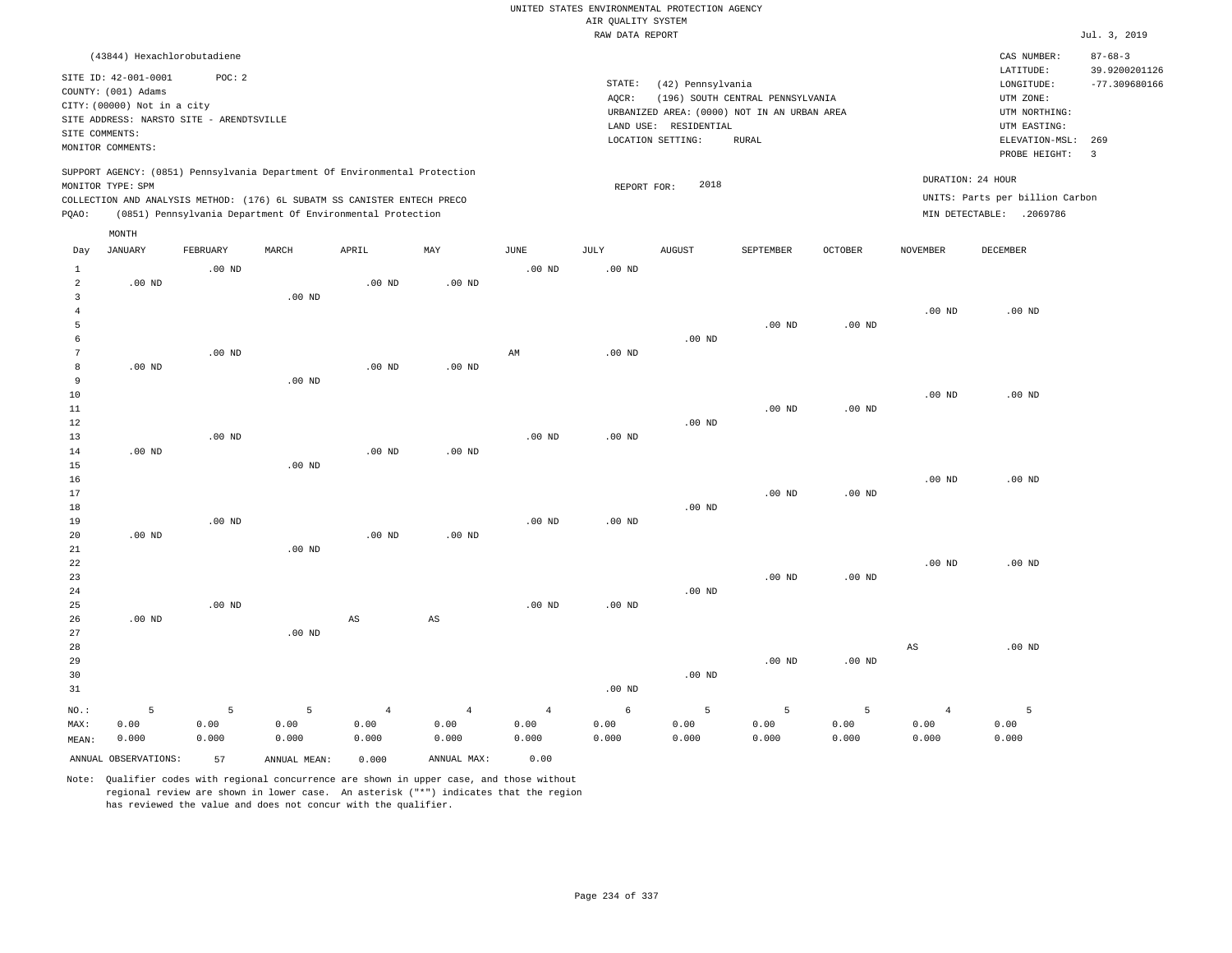RAW DATA REPORT Jul. 3, 2019 UNITED STATES ENVIRONMENTAL PROTECTION AGENCY AIR QUALITY SYSTEM (43852) Dichlorotetrafluoroethane STATE: (42) Pennsylvania CAS NUMBER: 1320-37-2 SITE ID: 42-001-0001 POC: 2 AQCR: (196) SOUTH CENTRAL PENNSYLVANIA COUNTY: (001) Adams CITY: (00000) Not in a city LONGITUDE: -77.309680166 LATITUDE: 39.9200201126 LOCATION SETTING: RURAL SITE ADDRESS: NARSTO SITE - ARENDTSVILLE LAND USE: RESIDENTIAL SITE COMMENTS: MONITOR COMMENTS: PROBE HEIGHT: 3 ELEVATION-MSL: 269 URBANIZED AREA: (0000) NOT IN AN URBAN AREA **URBAN SERIA UTM NORTHING**: UTM EASTING: UTM ZONE: SUPPORT AGENCY: (0851) Pennsylvania Department Of Environmental Protection MONITOR TYPE: SPM COLLECTION AND ANALYSIS METHOD: (176) 6L SUBATM SS CANISTER ENTECH PRECO REPORT FOR: 2013 UNITS: Parts per billion Carbon PQAO: (0851) Pennsylvania Department Of Environmental Protection MIN DETECTABLE: DURATION: 24 HOUR 1 2 3 4 5 6 7 8 9 10 11 12 13 14 15 16 17 18 19  $20$ 21 22 23 24 25 26 27 28 29 30 31 AF AF .000 ND .000 ND .000 ND NO.: MAX: MEAN: 3 0.000 0.0000 .000 ND .000 ND AF .000 ND .000 ND .000 ND .000 ND .000 ND .000 ND .000 ND .000 ND .000 ND .000 ND .000 ND .000 ND .000 ND .000 ND .000 ND .000 ND .000 ND .000 ND .000 ND .000 ND .000 ND .000 ND .000 ND .000 ND .000 ND .000 ND .000 ND AF .000 ND .000 ND  $.000 \text{ C}$ L .000 ND  $\Delta$ S .000 ND .000 ND .000 ND .000 ND .000 ND AF .000 ND .000 ND .000 ND .000 ND .000 ND .000 ND AF AF AF AF AF .000 ND AS .000 ND 4 0.000 0.0000 5 0.000 0.0000 5 0.000 0.0000 5 0.000 0.0000 5 0.000 0.0000 5 0.000 0.0000 4 0.000 0.0000 4 0.000 0.0000 5 0.000 0.0000 2 0.000 0.0000 2 0.000 0.0000 ANNUAL OBSERVATIONS: 49 ANNUAL MEAN: 0.0000 ANNUAL MAX: 0.000 Day JANUARY FEBRUARY MARCH APRIL MAY JUNE JULY AUGUST SEPTEMBER OCTOBER NOVEMBER DECEMBER MONTH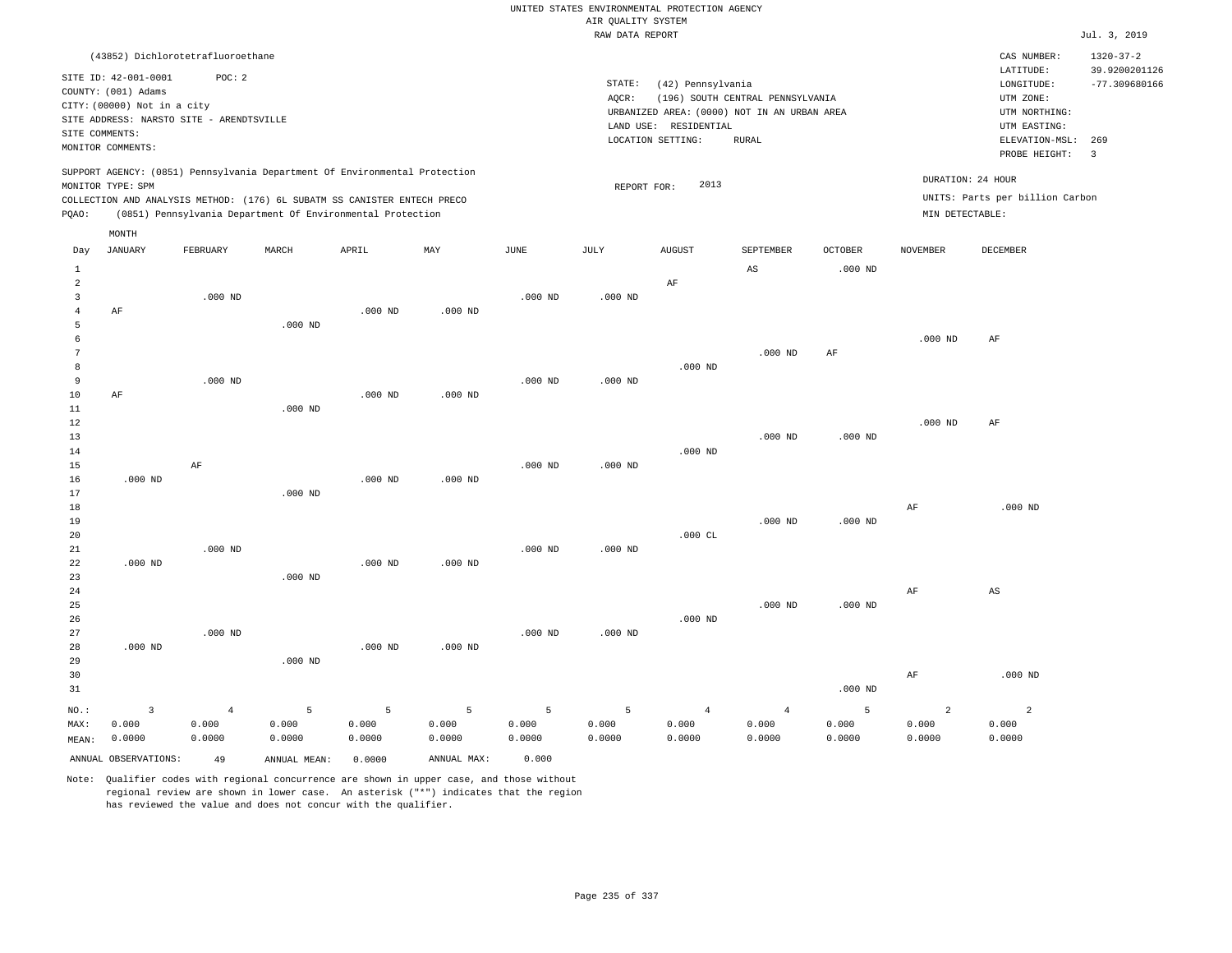RAW DATA REPORT Jul. 3, 2019 UNITED STATES ENVIRONMENTAL PROTECTION AGENCY AIR QUALITY SYSTEM (43852) Dichlorotetrafluoroethane STATE: (42) Pennsylvania CAS NUMBER: 1320-37-2 SITE ID: 42-001-0001 POC: 2 AQCR: (196) SOUTH CENTRAL PENNSYLVANIA COUNTY: (001) Adams CITY: (00000) Not in a city LONGITUDE: -77.309680166 LATITUDE: 39.9200201126 LOCATION SETTING: RURAL SITE ADDRESS: NARSTO SITE - ARENDTSVILLE LAND USE: RESIDENTIAL SITE COMMENTS: MONITOR COMMENTS: PROBE HEIGHT: 3 ELEVATION-MSL: 269 URBANIZED AREA: (0000) NOT IN AN URBAN AREA **URBAN SERIA UTM NORTHING**: UTM EASTING: UTM ZONE: SUPPORT AGENCY: (0851) Pennsylvania Department Of Environmental Protection MONITOR TYPE: SPM COLLECTION AND ANALYSIS METHOD: (176) 6L SUBATM SS CANISTER ENTECH PRECO REPORT FOR: 2014 UNITS: Parts per billion Carbon PQAO: (0851) Pennsylvania Department Of Environmental Protection MIN DETECTABLE: DURATION: 24 HOUR 1 2 3 4 5 6 7 8 9 10 11 12 13 14 15 16 17 18 19  $20$ 21 22 23 24 25 26 27 28 29 30 31 AS .000 ND .000 ND .000 ND .000 ND NO.: MAX: MEAN: 4 0.000 0.0000 .000 ND .000 ND .000 ND .000 ND .000 ND .046 SQ .000 ND .000 ND .000 ND .000 ND .000 ND .000 ND .000 ND .000 ND AF .000 ND .000 ND .000 ND .000 ND .000 ND .000 ND .000 ND .000 ND .000 ND .079 SQ .000 ND .000 ND .000 ND .000 ND .000 ND .000 ND .080 SQ .000 ND .000 ND  $\Delta$ S .000 ND .000 ND .000 ND AF .000 ND .000 ND .000 ND .000 ND .000 ND AS .000 ND .000 ND .000 ND .000 ND .000 ND AF .000 ND .000 ND .000 ND .000 ND .000 ND 5 0.000 0.0000 5 .046 .0092 4 0.000 0.0000 5 0.000 0.0000 5 .079 .0158 5 0.000 0.0000 4 .080 .0200 4 0.000 0.0000 4 0.000 0.0000 5 0.000 0.0000 5 0.000 0.0000 Day JANUARY FEBRUARY MARCH APRIL MAY JUNE JULY AUGUST SEPTEMBER OCTOBER NOVEMBER DECEMBER MONTH

Note: Qualifier codes with regional concurrence are shown in upper case, and those without regional review are shown in lower case. An asterisk ("\*") indicates that the region has reviewed the value and does not concur with the qualifier.

ANNUAL OBSERVATIONS: 55 ANNUAL MEAN: .0037 ANNUAL MAX: .080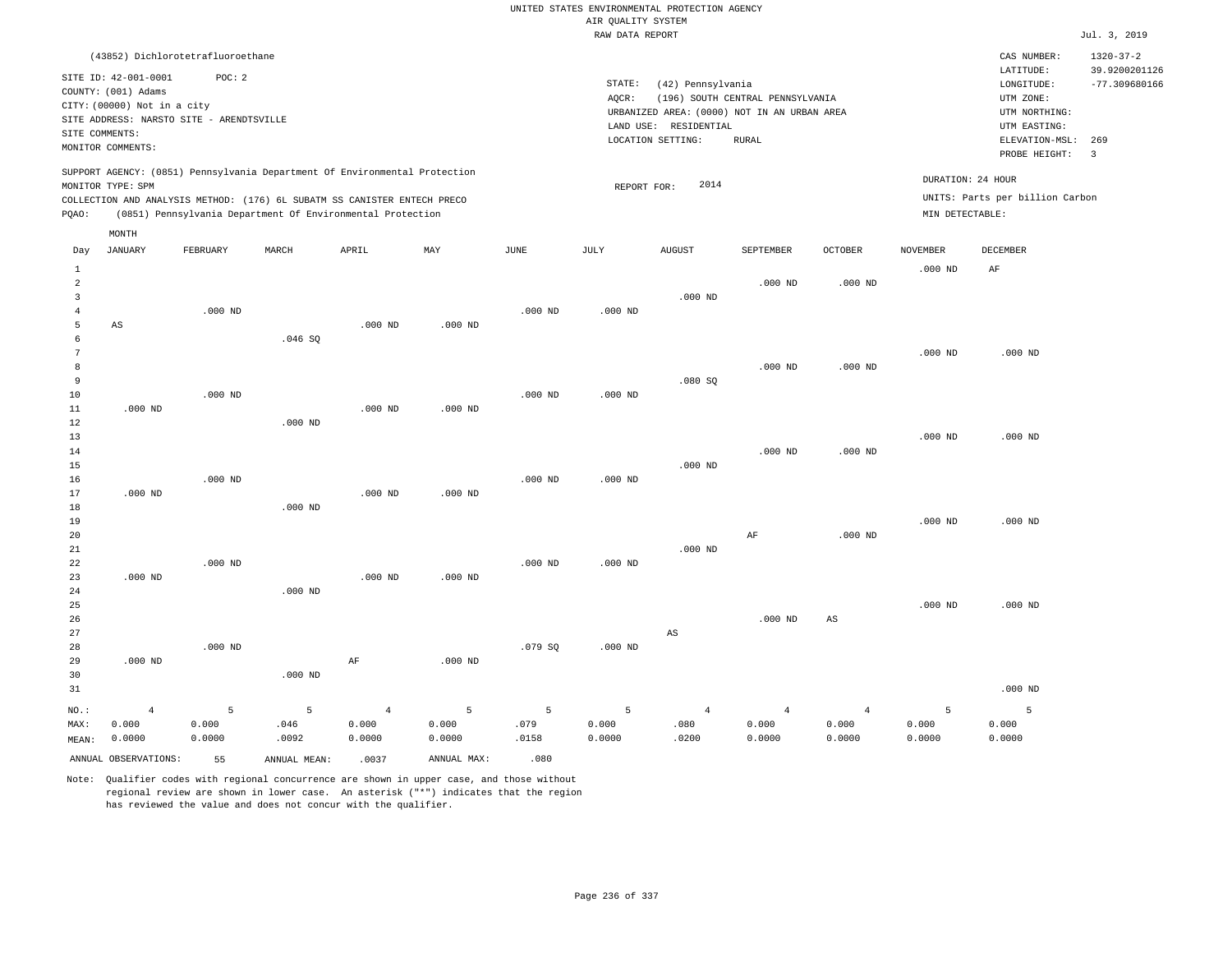UNITED STATES ENVIRONMENTAL PROTECTION AGENCY AIR QUALITY SYSTEM

|                                                                |                                                                                                                                                               |                                         |                                               |                                                                                                                                                                                                                      |                                                  |                                            | RAW DATA REPORT                   |                                                                                                                |                                           |                      |                                      |                                                                                                          | Jul. 3, 2019                     |
|----------------------------------------------------------------|---------------------------------------------------------------------------------------------------------------------------------------------------------------|-----------------------------------------|-----------------------------------------------|----------------------------------------------------------------------------------------------------------------------------------------------------------------------------------------------------------------------|--------------------------------------------------|--------------------------------------------|-----------------------------------|----------------------------------------------------------------------------------------------------------------|-------------------------------------------|----------------------|--------------------------------------|----------------------------------------------------------------------------------------------------------|----------------------------------|
|                                                                | (43852) Dichlorotetrafluoroethane                                                                                                                             |                                         |                                               |                                                                                                                                                                                                                      |                                                  |                                            |                                   |                                                                                                                |                                           |                      |                                      | CAS NUMBER:                                                                                              | $1320 - 37 - 2$<br>39.9200201126 |
|                                                                | SITE ID: 42-001-0001<br>COUNTY: (001) Adams<br>CITY: (00000) Not in a city<br>SITE ADDRESS: NARSTO SITE - ARENDTSVILLE<br>SITE COMMENTS:<br>MONITOR COMMENTS: | POC: 2                                  |                                               |                                                                                                                                                                                                                      |                                                  |                                            | STATE:<br>AQCR:                   | (42) Pennsylvania<br>URBANIZED AREA: (0000) NOT IN AN URBAN AREA<br>LAND USE: RESIDENTIAL<br>LOCATION SETTING: | (196) SOUTH CENTRAL PENNSYLVANIA<br>RURAL |                      |                                      | LATITUDE:<br>LONGITUDE:<br>UTM ZONE:<br>UTM NORTHING:<br>UTM EASTING:<br>ELEVATION-MSL:<br>PROBE HEIGHT: | $-77.309680166$<br>269<br>3      |
| PQAO:                                                          | MONITOR TYPE: SPM                                                                                                                                             |                                         |                                               | SUPPORT AGENCY: (0851) Pennsylvania Department Of Environmental Protection<br>COLLECTION AND ANALYSIS METHOD: (176) 6L SUBATM SS CANISTER ENTECH PRECO<br>(0851) Pennsylvania Department Of Environmental Protection |                                                  |                                            | REPORT FOR:                       | 2015                                                                                                           |                                           |                      | DURATION: 24 HOUR<br>MIN DETECTABLE: | UNITS: Parts per billion Carbon                                                                          |                                  |
| Day                                                            | MONTH<br><b>JANUARY</b>                                                                                                                                       | FEBRUARY                                | MARCH                                         | APRIL                                                                                                                                                                                                                | MAY                                              | JUNE                                       | JULY                              | <b>AUGUST</b>                                                                                                  | SEPTEMBER                                 | <b>OCTOBER</b>       | <b>NOVEMBER</b>                      | DECEMBER                                                                                                 |                                  |
| $\mathbf{1}$<br>$\overline{2}$<br>$\overline{\mathbf{3}}$<br>4 |                                                                                                                                                               |                                         | $.000$ ND                                     |                                                                                                                                                                                                                      |                                                  |                                            |                                   | $.000$ ND                                                                                                      | $\mathbb{A}\mathbb{S}$                    | $.000$ ND            | $.000$ ND                            | $.000$ ND                                                                                                |                                  |
| 5<br>6<br>7<br>8<br>9                                          | $.000$ ND                                                                                                                                                     | $.000$ ND                               | $.000$ ND                                     | $.000$ ND                                                                                                                                                                                                            | AS                                               | $.000$ ND                                  | $.000$ ND                         |                                                                                                                | $.000$ ND                                 | $.000$ ND            | $.000$ ND                            | $.000$ ND                                                                                                |                                  |
| 10<br>11<br>12<br>13                                           | $.000$ ND                                                                                                                                                     | $.000$ ND                               | $.000$ ND                                     | $.000$ ND                                                                                                                                                                                                            | $.000$ ND                                        | $.000$ ND                                  | AF                                | $.000$ ND                                                                                                      |                                           |                      |                                      |                                                                                                          |                                  |
| 14<br>15<br>16<br>17                                           |                                                                                                                                                               | $.000$ ND                               |                                               |                                                                                                                                                                                                                      |                                                  | $.000$ ND                                  | $.000$ ND                         | $.000$ ND                                                                                                      | $.000$ ND                                 | $.000$ ND            | $.000$ ND                            | $.000$ ND                                                                                                |                                  |
| 18<br>19<br>20<br>21<br>22                                     | $.000$ ND                                                                                                                                                     |                                         | $.000$ ND                                     | $.000$ ND                                                                                                                                                                                                            | $.000$ ND                                        |                                            |                                   | $.000$ ND                                                                                                      | $.000$ ND                                 | $.000$ ND            | $.000$ ND                            | $.000$ ND                                                                                                |                                  |
| 23<br>24<br>25<br>26<br>27                                     | $.000$ ND                                                                                                                                                     | $.000$ ND                               | $.000$ ND                                     | $.000$ ND                                                                                                                                                                                                            | $.000$ ND                                        | $.000$ ND                                  | $.000$ ND                         |                                                                                                                | $.000$ ND                                 | $.000$ ND            | $.000$ ND                            | $.000$ ND                                                                                                |                                  |
| 28<br>29<br>30<br>31                                           | $.000$ ND                                                                                                                                                     |                                         | $.000$ ND                                     | $.000$ ND                                                                                                                                                                                                            | $.000$ ND                                        | $.000$ ND                                  | $.000$ ND                         | $.000$ ND                                                                                                      |                                           |                      |                                      |                                                                                                          |                                  |
| NO.:<br>MAX:<br>MEAN:                                          | $\overline{5}$<br>0.000<br>0.0000<br>ANNUAL OBSERVATIONS:                                                                                                     | $\overline{4}$<br>0.000<br>0.0000<br>57 | $\epsilon$<br>0.000<br>0.0000<br>ANNUAL MEAN: | 5<br>0.000<br>0.0000<br>0.0000                                                                                                                                                                                       | $\overline{4}$<br>0.000<br>0.0000<br>ANNUAL MAX: | $\overline{5}$<br>0.000<br>0.0000<br>0.000 | $\overline{4}$<br>0.000<br>0.0000 | 5<br>0.000<br>0.0000                                                                                           | $\overline{4}$<br>0.000<br>0.0000         | 5<br>0.000<br>0.0000 | 5<br>0.000<br>0.0000                 | 5<br>0.000<br>0.0000                                                                                     |                                  |
|                                                                |                                                                                                                                                               |                                         |                                               |                                                                                                                                                                                                                      |                                                  |                                            |                                   |                                                                                                                |                                           |                      |                                      |                                                                                                          |                                  |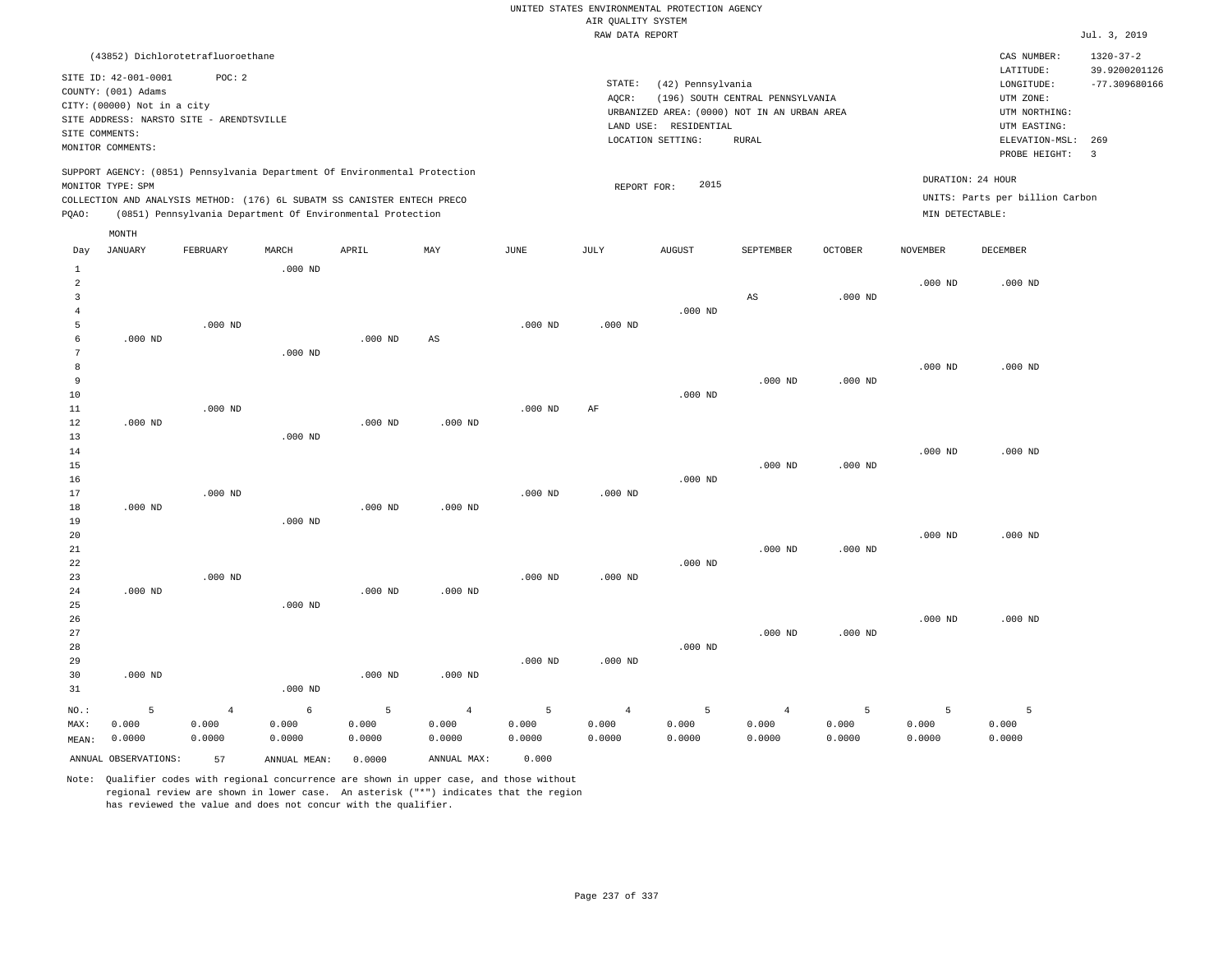UNITED STATES ENVIRONMENTAL PROTECTION AGENCY AIR QUALITY SYSTEM<br>PAW DATA PEDOPT

|                                |                                                                                                                        |                |                        |                                                                                                                                                        |                           |           | RAW DATA REPORT |                                            |                                                                                 |                |                   |                                                                       | Jul. 3, 2019                     |
|--------------------------------|------------------------------------------------------------------------------------------------------------------------|----------------|------------------------|--------------------------------------------------------------------------------------------------------------------------------------------------------|---------------------------|-----------|-----------------|--------------------------------------------|---------------------------------------------------------------------------------|----------------|-------------------|-----------------------------------------------------------------------|----------------------------------|
|                                | (43852) Dichlorotetrafluoroethane                                                                                      |                |                        |                                                                                                                                                        |                           |           |                 |                                            |                                                                                 |                |                   | CAS NUMBER:                                                           | $1320 - 37 - 2$                  |
|                                | SITE ID: 42-001-0001<br>COUNTY: (001) Adams<br>CITY: (00000) Not in a city<br>SITE ADDRESS: NARSTO SITE - ARENDTSVILLE | POC: 2         |                        |                                                                                                                                                        |                           |           | STATE:<br>AQCR: | (42) Pennsylvania<br>LAND USE: RESIDENTIAL | (196) SOUTH CENTRAL PENNSYLVANIA<br>URBANIZED AREA: (0000) NOT IN AN URBAN AREA |                |                   | LATITUDE:<br>LONGITUDE:<br>UTM ZONE:<br>UTM NORTHING:<br>UTM EASTING: | 39.9200201126<br>$-77.309680166$ |
|                                | SITE COMMENTS:                                                                                                         |                |                        |                                                                                                                                                        |                           |           |                 | LOCATION SETTING:                          | <b>RURAL</b>                                                                    |                |                   | ELEVATION-MSL:                                                        | 269                              |
|                                | MONITOR COMMENTS:                                                                                                      |                |                        |                                                                                                                                                        |                           |           |                 |                                            |                                                                                 |                |                   | PROBE HEIGHT:                                                         | $\overline{3}$                   |
|                                | MONITOR TYPE: SPM                                                                                                      |                |                        | SUPPORT AGENCY: (0851) Pennsylvania Department Of Environmental Protection<br>COLLECTION AND ANALYSIS METHOD: (176) 6L SUBATM SS CANISTER ENTECH PRECO |                           |           | REPORT FOR:     | 2016                                       |                                                                                 |                | DURATION: 24 HOUR | UNITS: Parts per billion Carbon                                       |                                  |
| PQAO:                          |                                                                                                                        |                |                        | (0851) Pennsylvania Department Of Environmental Protection                                                                                             |                           |           |                 |                                            |                                                                                 |                | MIN DETECTABLE:   |                                                                       |                                  |
|                                | MONTH                                                                                                                  |                |                        |                                                                                                                                                        |                           |           |                 |                                            |                                                                                 |                |                   |                                                                       |                                  |
| Day                            | JANUARY                                                                                                                | FEBRUARY       | MARCH                  | APRIL                                                                                                                                                  | $\ensuremath{\text{MAX}}$ | JUNE      | JULY            | <b>AUGUST</b>                              | SEPTEMBER                                                                       | <b>OCTOBER</b> | <b>NOVEMBER</b>   | <b>DECEMBER</b>                                                       |                                  |
| $\mathbf{1}$<br>$\overline{a}$ | $.000$ ND                                                                                                              |                | $.000$ ND              |                                                                                                                                                        |                           |           |                 |                                            |                                                                                 |                | $.000$ ND         | $.000$ ND                                                             |                                  |
| 3                              |                                                                                                                        |                |                        |                                                                                                                                                        |                           |           |                 |                                            | $.000$ ND                                                                       | $.000$ ND      |                   |                                                                       |                                  |
| $\overline{4}$<br>5            |                                                                                                                        |                |                        |                                                                                                                                                        |                           | $.000$ ND | $.000$ ND       | $.000$ ND                                  |                                                                                 |                |                   |                                                                       |                                  |
| 6                              |                                                                                                                        | $.000$ ND      |                        | $.000$ ND                                                                                                                                              | $.000$ ND                 |           |                 |                                            |                                                                                 |                |                   |                                                                       |                                  |
| 7                              | $.000$ ND                                                                                                              |                | $.000$ ND              |                                                                                                                                                        |                           |           |                 |                                            |                                                                                 |                |                   |                                                                       |                                  |
| 8                              |                                                                                                                        |                |                        |                                                                                                                                                        |                           |           |                 |                                            |                                                                                 |                | $.000$ ND         | $.000$ ND                                                             |                                  |
| 9                              |                                                                                                                        |                |                        |                                                                                                                                                        |                           |           |                 |                                            | $.000$ ND                                                                       | $.000$ ND      |                   |                                                                       |                                  |
| 10                             |                                                                                                                        |                |                        |                                                                                                                                                        |                           |           |                 | $.000$ ND                                  |                                                                                 |                |                   |                                                                       |                                  |
| 11                             |                                                                                                                        |                |                        |                                                                                                                                                        |                           | $.000$ ND | $.000$ ND       |                                            |                                                                                 |                |                   |                                                                       |                                  |
| 12<br>13                       | $.000$ ND                                                                                                              | $.000$ ND      | $.000$ ND              | $.000$ ND                                                                                                                                              | $.000$ ND                 |           |                 |                                            |                                                                                 |                |                   |                                                                       |                                  |
| 14                             |                                                                                                                        |                |                        |                                                                                                                                                        |                           |           |                 |                                            |                                                                                 |                | $.000$ ND         | $.000$ ND                                                             |                                  |
| 15                             |                                                                                                                        |                |                        |                                                                                                                                                        |                           |           |                 |                                            | $.000$ ND                                                                       | $.000$ ND      |                   |                                                                       |                                  |
| 16                             |                                                                                                                        |                |                        |                                                                                                                                                        |                           |           |                 | $.000$ ND                                  |                                                                                 |                |                   |                                                                       |                                  |
| 17                             |                                                                                                                        |                |                        |                                                                                                                                                        |                           | $.000$ ND | TS              |                                            |                                                                                 |                |                   |                                                                       |                                  |
| 18                             |                                                                                                                        | $.000$ ND      |                        | $.000$ ND                                                                                                                                              | $.000$ ND                 |           |                 |                                            |                                                                                 |                |                   |                                                                       |                                  |
| 19                             | $.000$ ND                                                                                                              |                | $.000$ ND              |                                                                                                                                                        |                           |           |                 |                                            |                                                                                 |                |                   |                                                                       |                                  |
| 20<br>$2\sqrt{1}$              |                                                                                                                        |                |                        |                                                                                                                                                        |                           |           |                 |                                            | $.000$ ND                                                                       | $.000$ ND      | $.000$ ND         | AF                                                                    |                                  |
| $2\sqrt{2}$                    |                                                                                                                        |                |                        |                                                                                                                                                        |                           |           |                 | $.000$ ND                                  |                                                                                 |                |                   |                                                                       |                                  |
| 23                             |                                                                                                                        |                |                        |                                                                                                                                                        |                           | $.000$ ND | $.000$ ND       |                                            |                                                                                 |                |                   |                                                                       |                                  |
| 24                             |                                                                                                                        | $.000$ ND      |                        | $.000$ ND                                                                                                                                              | $.000$ ND                 |           |                 |                                            |                                                                                 |                |                   |                                                                       |                                  |
| 25                             | $.000$ ND                                                                                                              |                | $.000$ ND              |                                                                                                                                                        |                           |           |                 |                                            |                                                                                 |                |                   |                                                                       |                                  |
| 26                             |                                                                                                                        |                |                        |                                                                                                                                                        |                           |           |                 |                                            |                                                                                 |                | $.000$ ND         | $.000$ ND                                                             |                                  |
| 27<br>28                       |                                                                                                                        |                |                        |                                                                                                                                                        |                           |           |                 | $.000$ ND                                  | $.000$ ND                                                                       | $.000$ ND      |                   |                                                                       |                                  |
| 29                             |                                                                                                                        |                |                        |                                                                                                                                                        |                           | $.000$ ND | $.000$ ND       |                                            |                                                                                 |                |                   |                                                                       |                                  |
| 30                             |                                                                                                                        |                |                        | $.000$ ND                                                                                                                                              | $.000$ ND                 |           |                 |                                            |                                                                                 |                |                   |                                                                       |                                  |
| 31                             | $.000$ ND                                                                                                              |                | $\mathbb{A}\mathbb{S}$ |                                                                                                                                                        |                           |           |                 |                                            |                                                                                 |                |                   |                                                                       |                                  |
| NO.:                           | 6                                                                                                                      | $\overline{4}$ | 5                      | 5                                                                                                                                                      | 5                         | 5         | $\overline{4}$  | 5                                          | 5                                                                               | 5              | 5                 | $\overline{4}$                                                        |                                  |
| MAX:                           | 0.000                                                                                                                  | 0.000          | 0.000                  | 0.000                                                                                                                                                  | 0.000                     | 0.000     | 0.000           | 0.000                                      | 0.000                                                                           | 0.000          | 0.000             | 0.000                                                                 |                                  |
| MEAN:                          | 0.0000                                                                                                                 | 0.0000         | 0.0000                 | 0.0000                                                                                                                                                 | 0.0000                    | 0.0000    | 0.0000          | 0.0000                                     | 0.0000                                                                          | 0.0000         | 0.0000            | 0.0000                                                                |                                  |
|                                | ANNUAL OBSERVATIONS:                                                                                                   | 58             | ANNUAL MEAN:           | 0.0000                                                                                                                                                 | ANNUAL MAX:               | 0.000     |                 |                                            |                                                                                 |                |                   |                                                                       |                                  |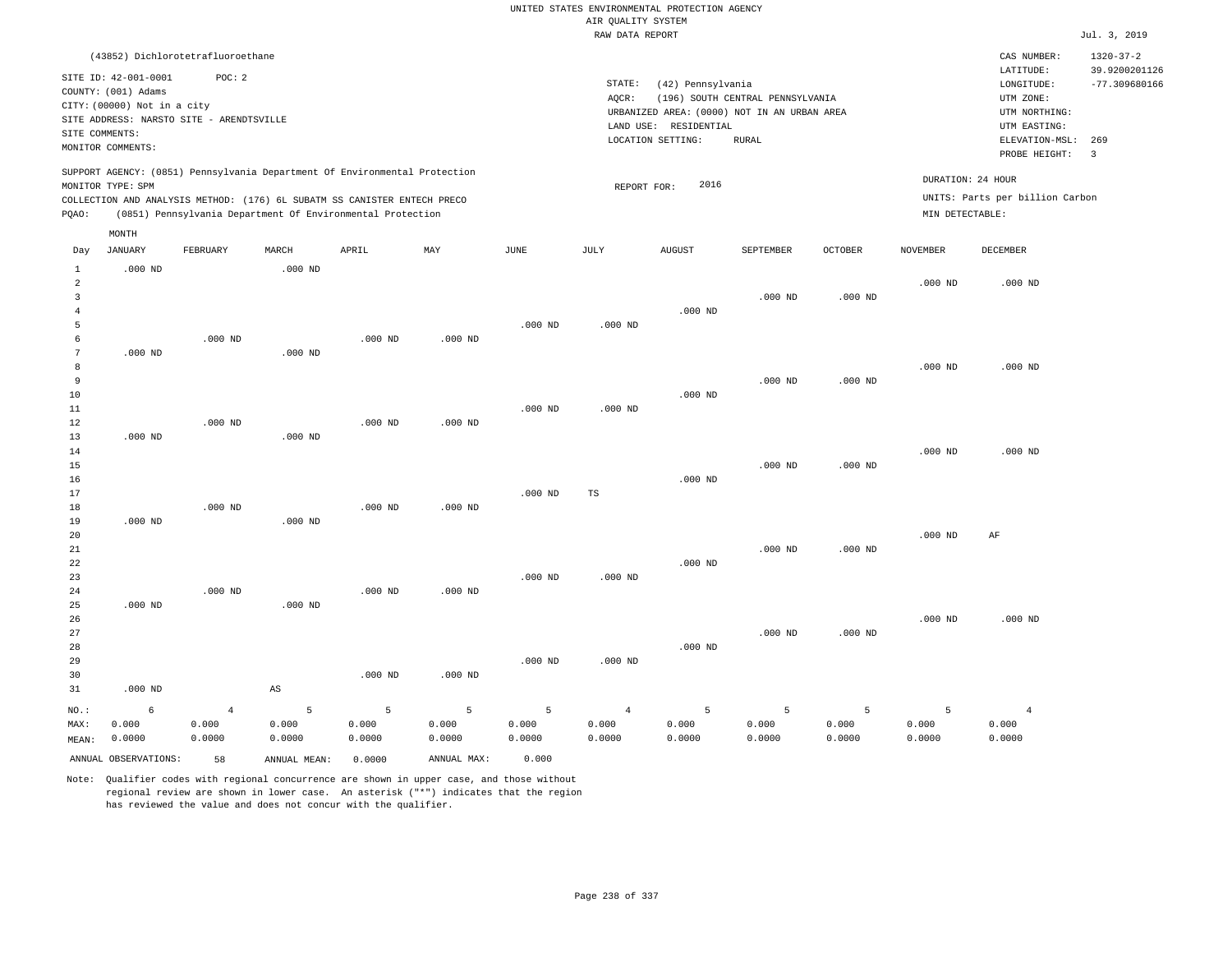RAW DATA REPORT Jul. 3, 2019 UNITED STATES ENVIRONMENTAL PROTECTION AGENCY AIR QUALITY SYSTEM (43852) Dichlorotetrafluoroethane STATE: (42) Pennsylvania CAS NUMBER: 1320-37-2 SITE ID: 42-001-0001 POC: 2 AQCR: (196) SOUTH CENTRAL PENNSYLVANIA COUNTY: (001) Adams CITY: (00000) Not in a city LONGITUDE: -77.309680166 LATITUDE: 39.9200201126 LOCATION SETTING: RURAL SITE ADDRESS: NARSTO SITE - ARENDTSVILLE LAND USE: RESIDENTIAL SITE COMMENTS: MONITOR COMMENTS: PROBE HEIGHT: 3 ELEVATION-MSL: 269 URBANIZED AREA: (0000) NOT IN AN URBAN AREA **URBAN SERIA UTM NORTHING**: UTM EASTING: UTM ZONE: SUPPORT AGENCY: (0851) Pennsylvania Department Of Environmental Protection MONITOR TYPE: SPM COLLECTION AND ANALYSIS METHOD: (176) 6L SUBATM SS CANISTER ENTECH PRECO REPORT FOR: 2017 UNITS: Parts per billion Carbon PQAO: (0851) Pennsylvania Department Of Environmental Protection MIN DETECTABLE: DURATION: 24 HOUR 1 2 3 4 5 6 7 8 9 10 11 12 13 14 15 16 17 18 19  $20$ 21 22 23 24  $25$ 26 27 28 29 30 31 .000 ND .000 ND .000 ND .000 ND .000 ND .000 ND NO.: MAX: MEAN: 6 0.000 0.0000 .000 ND .000 ND .000 ND AF .000 ND .000 ND .000 ND .000 ND .000 ND .000 ND .000 ND .000 ND .000 ND .000 ND .000 ND .000 ND .000 ND AS .000 ND .000 ND .000 ND .000 ND .000 ND .000 ND .000 ND .000 ND .000 ND .000 ND .000 ND .000 ND .000 ND .000 ND .000 ND .000 ND .000 ND .000 ND .000 ND .000 ND .000 ND .000 ND .000 ND .000 ND AM .000 ND .000 ND .000 ND .000 ND .000 ND .000 ND .000 ND .000 ND .000 ND .000 ND .000 ND .000 ND 3 0.000 0.0000 5 0.000 0.0000 5 0.000 0.0000 5 0.000 0.0000 5 0.000 0.0000 5 0.000 0.0000 5 0.000 0.0000 5 0.000 0.0000 4 0.000 0.0000 5 0.000 0.0000 5 0.000 0.0000 ANNUAL OBSERVATIONS: 58 ANNUAL MEAN: 0.0000 ANNUAL MAX: 0.000 Day JANUARY FEBRUARY MARCH APRIL MAY JUNE JULY AUGUST SEPTEMBER OCTOBER NOVEMBER DECEMBER MONTH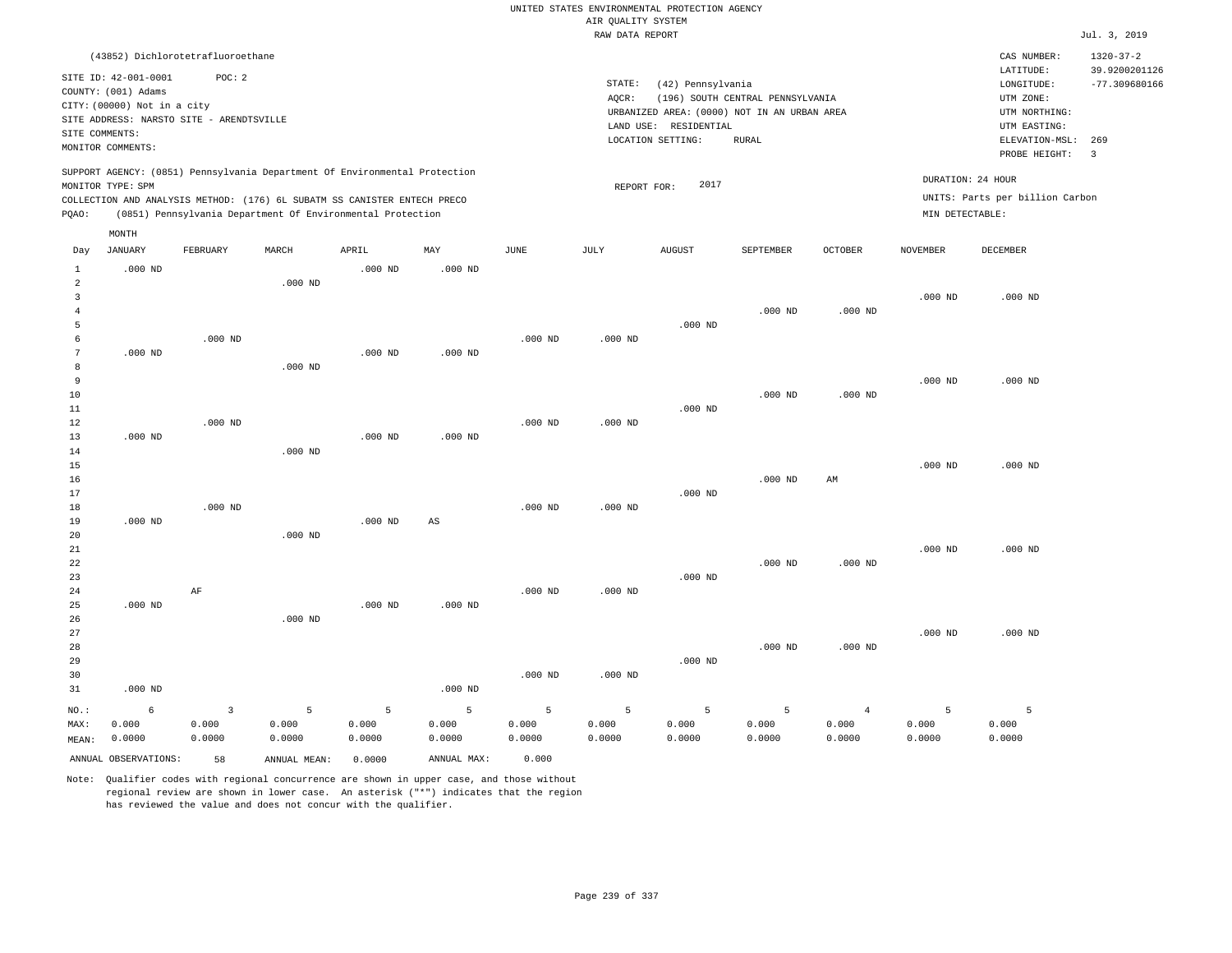RAW DATA REPORT Jul. 3, 2019 UNITED STATES ENVIRONMENTAL PROTECTION AGENCY AIR QUALITY SYSTEM (43852) Dichlorotetrafluoroethane STATE: (42) Pennsylvania CAS NUMBER: 1320-37-2 SITE ID: 42-001-0001 POC: 2 AQCR: (196) SOUTH CENTRAL PENNSYLVANIA COUNTY: (001) Adams CITY: (00000) Not in a city LONGITUDE: -77.309680166 LATITUDE: 39.9200201126 LOCATION SETTING: RURAL SITE ADDRESS: NARSTO SITE - ARENDTSVILLE LAND USE: RESIDENTIAL SITE COMMENTS: MONITOR COMMENTS: PROBE HEIGHT: 3 ELEVATION-MSL: 269 URBANIZED AREA: (0000) NOT IN AN URBAN AREA **URBAN SERIA UTM NORTHING**: UTM EASTING: UTM ZONE: SUPPORT AGENCY: (0851) Pennsylvania Department Of Environmental Protection MONITOR TYPE: SPM COLLECTION AND ANALYSIS METHOD: (176) 6L SUBATM SS CANISTER ENTECH PRECO REPORT FOR: 2018 UNITS: Parts per billion Carbon PQAO: (0851) Pennsylvania Department Of Environmental Protection DURATION: 24 HOUR MIN DETECTABLE: .07285 1 2 3 4 5 6 7 8 9 10 11 12 13 14 15 16 17 18 19  $20$ 21 22 23 24 25 26 27 28 29 30 31 .000 ND .000 ND .000 ND .000 ND .000 ND NO.: MAX: MEAN: 5 0.000 0.0000 .000 ND .000 ND .000 ND .000 ND .000 ND .000 ND .000 ND .000 ND .000 ND .000 ND .000 ND .000 ND .000 ND .000 ND AS .000 ND .000 ND .000 ND .000 ND AS .000 ND AM .000 ND .000 ND .000 ND .000 ND .000 ND .000 ND .000 ND .000 ND .000 ND .000 ND .000 ND .000 ND .000 ND .000 ND .000 ND .000 ND .000 ND .000 ND .000 ND .000 ND .000 ND .000 ND .000 ND .000 ND .000 ND .000 ND .000 ND .000 ND AS .000 ND .000 ND .000 ND .000 ND .000 ND 5 0.000 0.0000 5 0.000 0.0000 4 0.000 0.0000 4 0.000 0.0000 4 0.000 0.0000 6 0.000 0.0000 5 0.000 0.0000 5 0.000 0.0000 5 0.000 0.0000 4 0.000 0.0000 5 0.000 0.0000 ANNUAL OBSERVATIONS: 57 ANNUAL MEAN: 0.0000 ANNUAL MAX: 0.000 Day JANUARY FEBRUARY MARCH APRIL MAY JUNE JULY AUGUST SEPTEMBER OCTOBER NOVEMBER DECEMBER MONTH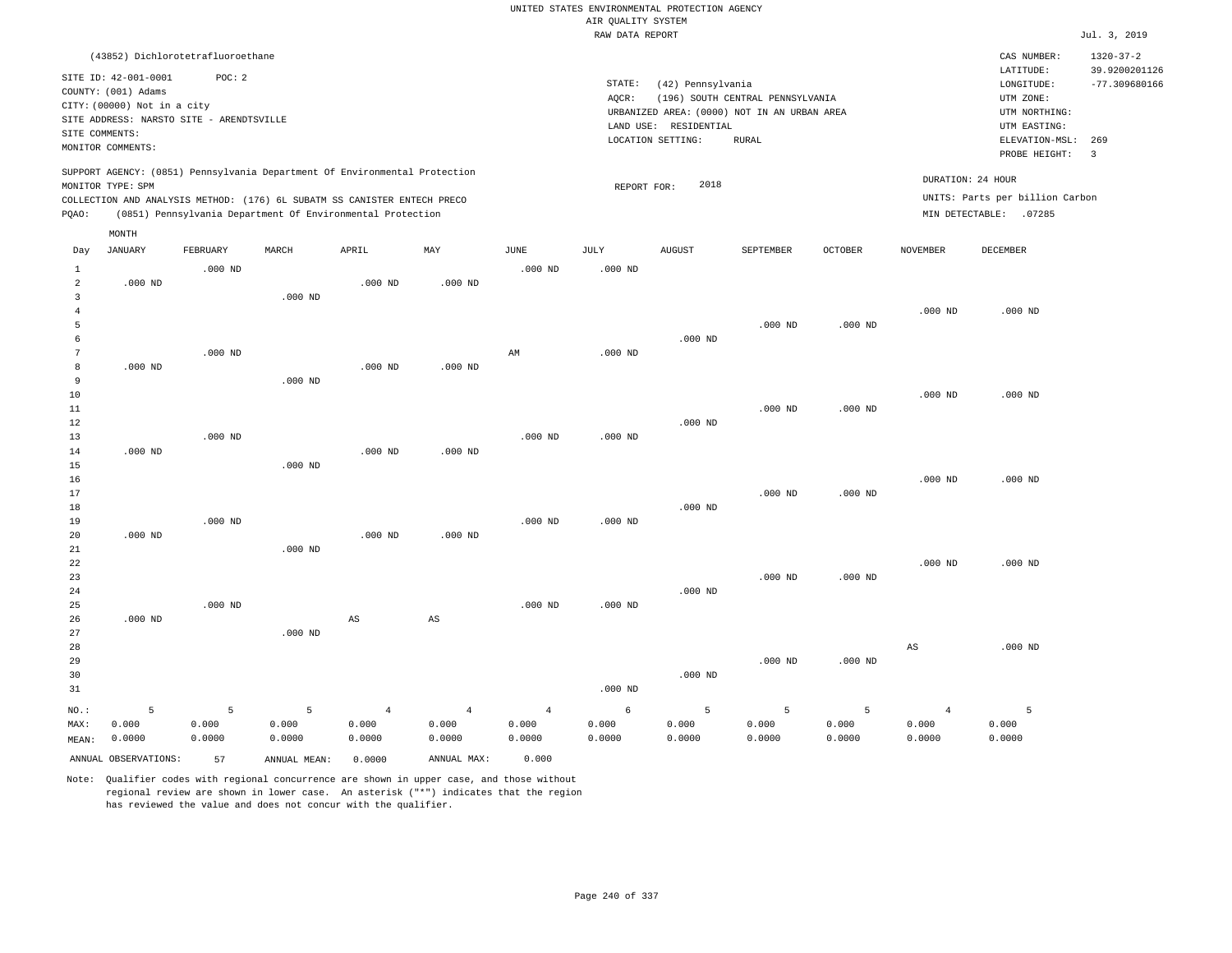|                                  |                                                                                               |                |                   |                                                            |                   |             | UNITED STATES ENVIRONMENTAL PROTECTION AGENCY |                                            |                                             |                   |                   |                                 |                                |
|----------------------------------|-----------------------------------------------------------------------------------------------|----------------|-------------------|------------------------------------------------------------|-------------------|-------------|-----------------------------------------------|--------------------------------------------|---------------------------------------------|-------------------|-------------------|---------------------------------|--------------------------------|
|                                  |                                                                                               |                |                   |                                                            |                   |             | AIR QUALITY SYSTEM                            |                                            |                                             |                   |                   |                                 | Jul. 3, 2019                   |
|                                  |                                                                                               |                |                   |                                                            |                   |             | RAW DATA REPORT                               |                                            |                                             |                   |                   |                                 |                                |
|                                  | (43860) Vinyl chloride                                                                        |                |                   |                                                            |                   |             |                                               |                                            |                                             |                   |                   | CAS NUMBER:<br>LATITUDE:        | $75 - 01 - 4$<br>39.9200201126 |
|                                  | SITE ID: 42-001-0001<br>COUNTY: (001) Adams                                                   | POC: 2         |                   |                                                            |                   |             | STATE:                                        | (42) Pennsylvania                          |                                             |                   |                   | LONGITUDE:                      | $-77.309680166$                |
|                                  | CITY: (00000) Not in a city                                                                   |                |                   |                                                            |                   |             | AOCR:                                         |                                            | (196) SOUTH CENTRAL PENNSYLVANIA            |                   |                   | UTM ZONE:                       |                                |
|                                  | SITE ADDRESS: NARSTO SITE - ARENDTSVILLE                                                      |                |                   |                                                            |                   |             |                                               |                                            | URBANIZED AREA: (0000) NOT IN AN URBAN AREA |                   |                   | UTM NORTHING:                   |                                |
| SITE COMMENTS:                   |                                                                                               |                |                   |                                                            |                   |             |                                               | LAND USE: RESIDENTIAL<br>LOCATION SETTING: | RURAL                                       |                   |                   | UTM EASTING:<br>ELEVATION-MSL:  | 269                            |
|                                  | MONITOR COMMENTS:                                                                             |                |                   |                                                            |                   |             |                                               |                                            |                                             |                   |                   | PROBE HEIGHT:                   | $\overline{3}$                 |
|                                  | SUPPORT AGENCY: (0851) Pennsylvania Department Of Environmental Protection                    |                |                   |                                                            |                   |             |                                               |                                            |                                             |                   |                   | DURATION: 24 HOUR               |                                |
|                                  | MONITOR TYPE: SPM<br>COLLECTION AND ANALYSIS METHOD: (176) 6L SUBATM SS CANISTER ENTECH PRECO |                |                   |                                                            |                   |             | REPORT FOR:                                   | 2013                                       |                                             |                   |                   | UNITS: Parts per billion Carbon |                                |
| PQAO:                            |                                                                                               |                |                   | (0851) Pennsylvania Department Of Environmental Protection |                   |             |                                               |                                            |                                             |                   | MIN DETECTABLE:   |                                 |                                |
|                                  | MONTH                                                                                         |                |                   |                                                            |                   |             |                                               |                                            |                                             |                   |                   |                                 |                                |
| Day                              | <b>JANUARY</b>                                                                                | FEBRUARY       | MARCH             | APRIL                                                      | MAY               | <b>JUNE</b> | JULY                                          | <b>AUGUST</b>                              | SEPTEMBER                                   | <b>OCTOBER</b>    | <b>NOVEMBER</b>   | <b>DECEMBER</b>                 |                                |
| $\mathbf{1}$                     |                                                                                               |                |                   |                                                            |                   |             |                                               |                                            | $\mathbb{A}\mathbb{S}$                      | $.00$ ND          |                   |                                 |                                |
| 2                                |                                                                                               |                |                   |                                                            |                   |             |                                               | AF                                         |                                             |                   |                   |                                 |                                |
| $\overline{3}$<br>$\overline{4}$ | AF                                                                                            | $.00$ ND       |                   | $.00$ ND                                                   | $.00$ ND          | $.00$ ND    | $.00$ ND                                      |                                            |                                             |                   |                   |                                 |                                |
| 5                                |                                                                                               |                | .00 <sub>ND</sub> |                                                            |                   |             |                                               |                                            |                                             |                   |                   |                                 |                                |
| 6                                |                                                                                               |                |                   |                                                            |                   |             |                                               |                                            |                                             |                   | .00 <sub>ND</sub> | AF                              |                                |
| 7                                |                                                                                               |                |                   |                                                            |                   |             |                                               |                                            | $.00$ ND                                    | AF                |                   |                                 |                                |
| 8                                |                                                                                               |                |                   |                                                            |                   |             |                                               | $.00$ ND                                   |                                             |                   |                   |                                 |                                |
| 9                                |                                                                                               | $.00$ ND       |                   |                                                            |                   | $.00$ ND    | $.00$ ND                                      |                                            |                                             |                   |                   |                                 |                                |
| $10$                             | AF                                                                                            |                |                   | $.00$ ND                                                   | .00 <sub>ND</sub> |             |                                               |                                            |                                             |                   |                   |                                 |                                |
| 11<br>12                         |                                                                                               |                | $.00$ ND          |                                                            |                   |             |                                               |                                            |                                             |                   | .00 <sub>ND</sub> | AF                              |                                |
| 13                               |                                                                                               |                |                   |                                                            |                   |             |                                               |                                            | $.00$ ND                                    | $.00$ ND          |                   |                                 |                                |
| 14                               |                                                                                               |                |                   |                                                            |                   |             |                                               | $.00$ ND                                   |                                             |                   |                   |                                 |                                |
| 15                               |                                                                                               | AF             |                   |                                                            |                   | $.00$ ND    | .00 <sub>ND</sub>                             |                                            |                                             |                   |                   |                                 |                                |
| 16                               | $.00$ ND                                                                                      |                |                   | .00 <sub>ND</sub>                                          | $.00$ ND          |             |                                               |                                            |                                             |                   |                   |                                 |                                |
| 17                               |                                                                                               |                | $.00$ ND          |                                                            |                   |             |                                               |                                            |                                             |                   |                   |                                 |                                |
| 18                               |                                                                                               |                |                   |                                                            |                   |             |                                               |                                            |                                             |                   | AF                | $.00$ ND                        |                                |
| 19<br>20                         |                                                                                               |                |                   |                                                            |                   |             |                                               | .00CL                                      | .00 <sub>ND</sub>                           | $.00$ ND          |                   |                                 |                                |
| $21\,$                           |                                                                                               | $.00$ ND       |                   |                                                            |                   | $.00$ ND    | $.00$ ND                                      |                                            |                                             |                   |                   |                                 |                                |
| 22                               | $.00$ ND                                                                                      |                |                   | $.00$ ND                                                   | $.00$ ND          |             |                                               |                                            |                                             |                   |                   |                                 |                                |
| 23                               |                                                                                               |                | $.00$ ND          |                                                            |                   |             |                                               |                                            |                                             |                   |                   |                                 |                                |
| $2\,4$                           |                                                                                               |                |                   |                                                            |                   |             |                                               |                                            |                                             |                   | AF                | $_{\rm AS}$                     |                                |
| 25                               |                                                                                               |                |                   |                                                            |                   |             |                                               |                                            | $.00$ ND                                    | .00 <sub>ND</sub> |                   |                                 |                                |
| 26                               |                                                                                               |                |                   |                                                            |                   |             |                                               | $.00$ ND                                   |                                             |                   |                   |                                 |                                |
| 27<br>28                         | $.00$ ND                                                                                      | $.00$ ND       |                   | $.00$ ND                                                   | .00 <sub>ND</sub> | $.00$ ND    | $.00$ ND                                      |                                            |                                             |                   |                   |                                 |                                |
| 29                               |                                                                                               |                | $.00$ ND          |                                                            |                   |             |                                               |                                            |                                             |                   |                   |                                 |                                |
| 30                               |                                                                                               |                |                   |                                                            |                   |             |                                               |                                            |                                             |                   | AF                | $.00$ ND                        |                                |
| 31                               |                                                                                               |                |                   |                                                            |                   |             |                                               |                                            |                                             | $.00$ ND          |                   |                                 |                                |
| NO.:                             | $\overline{3}$                                                                                | $\overline{4}$ | 5                 | 5                                                          | $\overline{5}$    | 5           | 5                                             | $\overline{4}$                             | $\sqrt{4}$                                  | 5                 | $\overline{a}$    | $\overline{a}$                  |                                |
| MAX:                             | 0.00                                                                                          | 0.00           | 0.00              | 0.00                                                       | 0.00              | 0.00        | 0.00                                          | 0.00                                       | 0.00                                        | 0.00              | 0.00              | 0.00                            |                                |
| MEAN:                            | 0.000                                                                                         | 0.000          | 0.000             | 0.000                                                      | 0.000             | 0.000       | 0.000                                         | 0.000                                      | 0.000                                       | 0.000             | 0.000             | 0.000                           |                                |
|                                  | ANNUAL OBSERVATIONS:                                                                          | 49             | ANNUAL MEAN:      | 0.000                                                      | ANNUAL MAX:       | 0.00        |                                               |                                            |                                             |                   |                   |                                 |                                |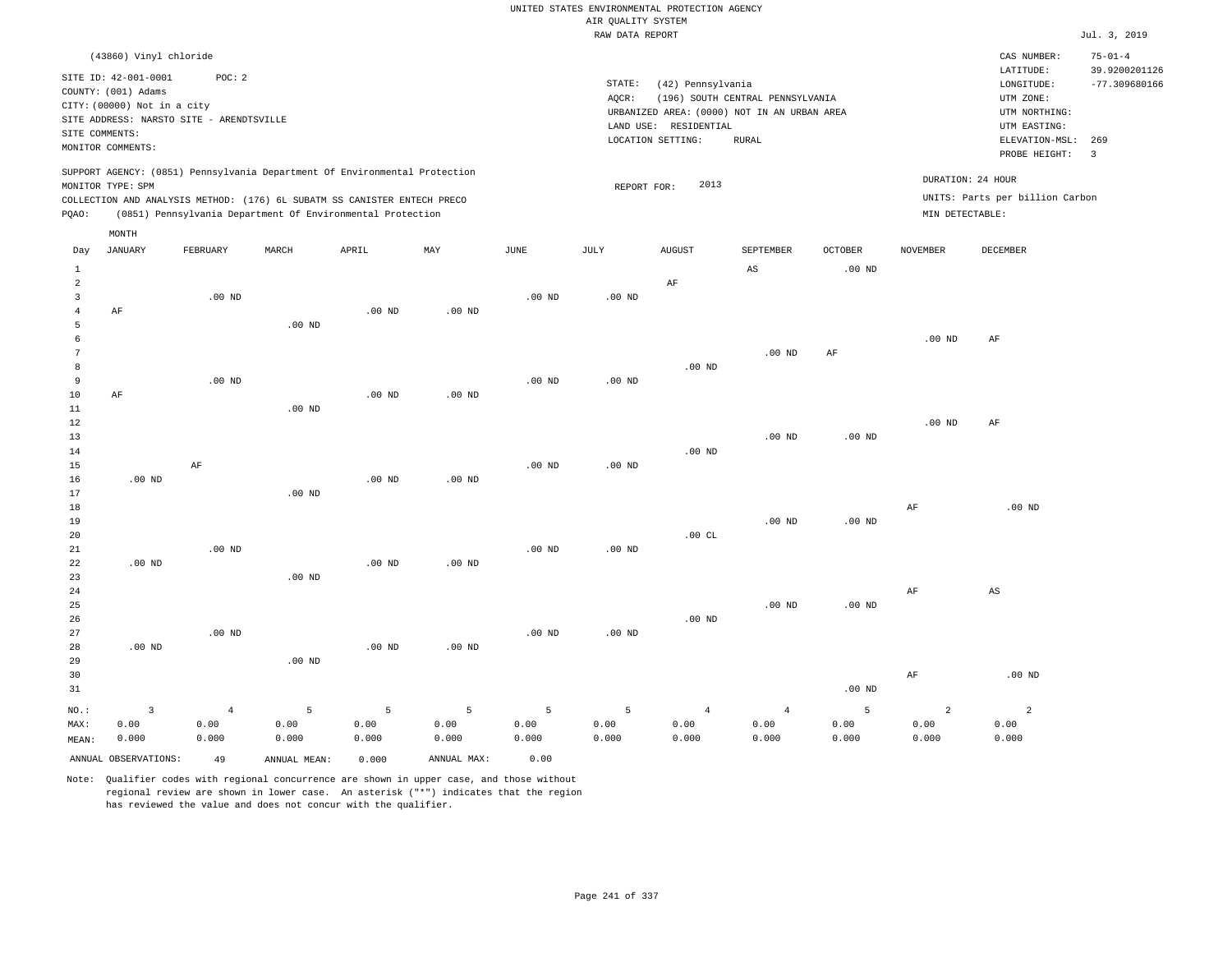|                                                    |                                                                                                                                                  |                   |                                                                                                                                        |                                 |               |                    |                    | UNITED STATES ENVIRONMENTAL PROTECTION AGENCY                                             |                                  |                                 |                    |                                                                                      |                                                   |
|----------------------------------------------------|--------------------------------------------------------------------------------------------------------------------------------------------------|-------------------|----------------------------------------------------------------------------------------------------------------------------------------|---------------------------------|---------------|--------------------|--------------------|-------------------------------------------------------------------------------------------|----------------------------------|---------------------------------|--------------------|--------------------------------------------------------------------------------------|---------------------------------------------------|
|                                                    |                                                                                                                                                  |                   |                                                                                                                                        |                                 |               |                    | AIR QUALITY SYSTEM |                                                                                           |                                  |                                 |                    |                                                                                      |                                                   |
|                                                    |                                                                                                                                                  |                   |                                                                                                                                        |                                 |               |                    | RAW DATA REPORT    |                                                                                           |                                  |                                 |                    |                                                                                      | Jul. 3, 2019                                      |
|                                                    | (43860) Vinyl chloride<br>SITE ID: 42-001-0001<br>COUNTY: (001) Adams<br>CITY: (00000) Not in a city<br>SITE ADDRESS: NARSTO SITE - ARENDTSVILLE | POC: 2            |                                                                                                                                        |                                 |               |                    | STATE:<br>AQCR:    | (42) Pennsylvania<br>URBANIZED AREA: (0000) NOT IN AN URBAN AREA<br>LAND USE: RESIDENTIAL | (196) SOUTH CENTRAL PENNSYLVANIA |                                 |                    | CAS NUMBER:<br>LATITUDE:<br>LONGITUDE:<br>UTM ZONE:<br>UTM NORTHING:<br>UTM EASTING: | $75 - 01 - 4$<br>39.9200201126<br>$-77.309680166$ |
|                                                    | SITE COMMENTS:                                                                                                                                   |                   |                                                                                                                                        |                                 |               |                    |                    | LOCATION SETTING:                                                                         | <b>RURAL</b>                     |                                 |                    | ELEVATION-MSL: 269                                                                   |                                                   |
|                                                    | MONITOR COMMENTS:                                                                                                                                |                   |                                                                                                                                        |                                 |               |                    |                    |                                                                                           |                                  |                                 |                    | PROBE HEIGHT:                                                                        | $\overline{3}$                                    |
|                                                    | MONITOR TYPE: SPM                                                                                                                                |                   | SUPPORT AGENCY: (0851) Pennsylvania Department Of Environmental Protection                                                             |                                 |               |                    | REPORT FOR:        | 2014                                                                                      |                                  |                                 | DURATION: 24 HOUR  |                                                                                      |                                                   |
| PQAO:                                              |                                                                                                                                                  |                   | COLLECTION AND ANALYSIS METHOD: (176) 6L SUBATM SS CANISTER ENTECH PRECO<br>(0851) Pennsylvania Department Of Environmental Protection |                                 |               |                    |                    |                                                                                           |                                  |                                 | MIN DETECTABLE:    | UNITS: Parts per billion Carbon                                                      |                                                   |
|                                                    |                                                                                                                                                  |                   |                                                                                                                                        |                                 |               |                    |                    |                                                                                           |                                  |                                 |                    |                                                                                      |                                                   |
| Day                                                | MONTH<br><b>JANUARY</b>                                                                                                                          | FEBRUARY          | MARCH                                                                                                                                  | APRIL                           | MAY           | <b>JUNE</b>        | <b>JULY</b>        | <b>AUGUST</b>                                                                             | SEPTEMBER                        | <b>OCTOBER</b>                  | <b>NOVEMBER</b>    | <b>DECEMBER</b>                                                                      |                                                   |
| $1\,$<br>$\overline{2}$<br>$\overline{\mathbf{3}}$ |                                                                                                                                                  |                   |                                                                                                                                        |                                 |               |                    |                    | .00 <sub>ND</sub>                                                                         | $.00$ ND                         | $.00$ ND                        | $.00~\mathrm{ND}$  | AF                                                                                   |                                                   |
| $\overline{4}$<br>$\overline{5}$<br>6              | AS                                                                                                                                               | $.00$ ND          | $.00$ ND                                                                                                                               | $.00$ ND                        | $.00$ ND      | $.00$ ND           | $.00$ ND           |                                                                                           |                                  |                                 |                    |                                                                                      |                                                   |
| $7\phantom{.0}$<br>8<br>9                          |                                                                                                                                                  |                   |                                                                                                                                        |                                 |               |                    |                    | $.00$ ND                                                                                  | $.00$ ND                         | $.00$ ND                        | .00 <sub>ND</sub>  | $.00$ ND                                                                             |                                                   |
| 10<br>11<br>$1\,2$                                 | $.00$ ND                                                                                                                                         | .00 <sub>ND</sub> | .00 <sub>ND</sub>                                                                                                                      | $.00$ ND                        | $.00$ ND      | .00 <sub>ND</sub>  | .00 <sub>ND</sub>  |                                                                                           |                                  |                                 |                    |                                                                                      |                                                   |
| 13<br>$1\,4$<br>15<br>16                           |                                                                                                                                                  | $.00$ ND          |                                                                                                                                        |                                 |               | .00 <sub>ND</sub>  | $.00$ ND           | $.00$ ND                                                                                  | $.00$ ND                         | $.00$ ND                        | .00 <sub>ND</sub>  | $.00$ ND                                                                             |                                                   |
| 17<br>18<br>19                                     | $.00$ ND                                                                                                                                         |                   | $.00$ ND                                                                                                                               | .00 <sub>ND</sub>               | $.00$ ND      |                    |                    |                                                                                           |                                  |                                 | .00 <sub>ND</sub>  | $.00$ ND                                                                             |                                                   |
| $20$<br>21                                         |                                                                                                                                                  |                   |                                                                                                                                        |                                 |               |                    |                    | $.00$ ND                                                                                  | $\rm{AF}$                        | $.00$ ND                        |                    |                                                                                      |                                                   |
| 22<br>23<br>24<br>25                               | $.00$ ND                                                                                                                                         | .00 <sub>ND</sub> | $.00$ ND                                                                                                                               | $.00$ ND                        | $.00$ ND      | $.00$ ND           | .00 <sub>ND</sub>  |                                                                                           |                                  |                                 | .00 <sub>ND</sub>  | $.00$ ND                                                                             |                                                   |
| 26<br>27<br>28                                     |                                                                                                                                                  | $.00$ ND          |                                                                                                                                        |                                 |               | $.00$ ND           | $.00$ ND           | AS                                                                                        | $.00$ ND                         | $\mathbb{A}\mathbb{S}$          |                    |                                                                                      |                                                   |
| 29<br>30<br>31                                     | $.00$ ND                                                                                                                                         |                   | $.00$ ND                                                                                                                               | $\rm AF$                        | $.00$ ND      |                    |                    |                                                                                           |                                  |                                 |                    | $.00$ ND                                                                             |                                                   |
|                                                    |                                                                                                                                                  | 5                 | 5                                                                                                                                      |                                 | 5             |                    | 5                  |                                                                                           |                                  |                                 |                    | 5                                                                                    |                                                   |
| NO.:<br>MAX:<br>MEAN:                              | $\overline{4}$<br>0.00<br>0.000                                                                                                                  | 0.00<br>0.000     | 0.00<br>0.000                                                                                                                          | $\overline{4}$<br>0.00<br>0.000 | 0.00<br>0.000 | 5<br>0.00<br>0.000 | 0.00<br>0.000      | $\overline{4}$<br>0.00<br>0.000                                                           | $\overline{4}$<br>0.00<br>0.000  | $\overline{4}$<br>0.00<br>0.000 | 5<br>0.00<br>0.000 | 0.00<br>0.000                                                                        |                                                   |
|                                                    | ANNUAL OBSERVATIONS:                                                                                                                             | 55                | ANNUAL, MEAN:                                                                                                                          | 0.000                           | ANNUAL MAX:   | 0.00               |                    |                                                                                           |                                  |                                 |                    |                                                                                      |                                                   |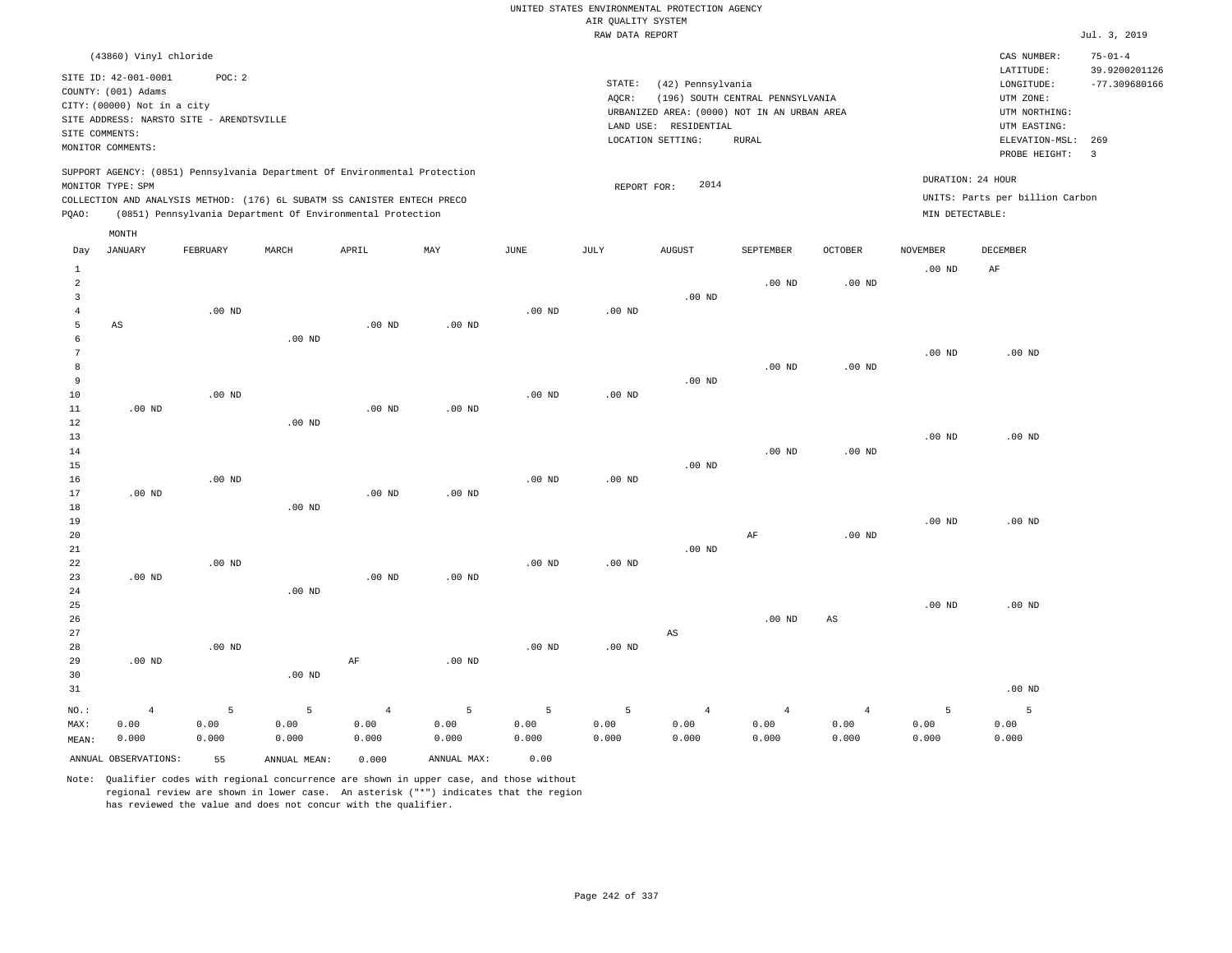|                |                                          |                   |                                                                            |                   |                   |                   |                    | UNITED STATES ENVIRONMENTAL PROTECTION AGENCY |                                  |                   |                   |                                 |                                  |
|----------------|------------------------------------------|-------------------|----------------------------------------------------------------------------|-------------------|-------------------|-------------------|--------------------|-----------------------------------------------|----------------------------------|-------------------|-------------------|---------------------------------|----------------------------------|
|                |                                          |                   |                                                                            |                   |                   |                   | AIR QUALITY SYSTEM |                                               |                                  |                   |                   |                                 |                                  |
|                |                                          |                   |                                                                            |                   |                   |                   | RAW DATA REPORT    |                                               |                                  |                   |                   |                                 | Jul. 3, 2019                     |
|                | (43860) Vinyl chloride                   |                   |                                                                            |                   |                   |                   |                    |                                               |                                  |                   |                   | CAS NUMBER:                     | $75 - 01 - 4$                    |
|                | SITE ID: 42-001-0001                     | POC: 2            |                                                                            |                   |                   |                   | STATE:             | (42) Pennsylvania                             |                                  |                   |                   | LATITUDE:                       | 39.9200201126<br>$-77.309680166$ |
|                | COUNTY: (001) Adams                      |                   |                                                                            |                   |                   |                   | AOCR:              |                                               | (196) SOUTH CENTRAL PENNSYLVANIA |                   |                   | ${\tt LONGITUDE:}$<br>UTM ZONE: |                                  |
|                | CITY: (00000) Not in a city              |                   |                                                                            |                   |                   |                   |                    | URBANIZED AREA: (0000) NOT IN AN URBAN AREA   |                                  |                   |                   | UTM NORTHING:                   |                                  |
|                | SITE ADDRESS: NARSTO SITE - ARENDTSVILLE |                   |                                                                            |                   |                   |                   |                    | LAND USE: RESIDENTIAL                         |                                  |                   |                   | UTM EASTING:                    |                                  |
| SITE COMMENTS: |                                          |                   |                                                                            |                   |                   |                   |                    | LOCATION SETTING:                             | <b>RURAL</b>                     |                   |                   | ELEVATION-MSL:                  | 269                              |
|                | MONITOR COMMENTS:                        |                   |                                                                            |                   |                   |                   |                    |                                               |                                  |                   |                   | PROBE HEIGHT:                   | $\overline{3}$                   |
|                |                                          |                   | SUPPORT AGENCY: (0851) Pennsylvania Department Of Environmental Protection |                   |                   |                   |                    |                                               |                                  |                   | DURATION: 24 HOUR |                                 |                                  |
|                | MONITOR TYPE: SPM                        |                   |                                                                            |                   |                   |                   | REPORT FOR:        | 2015                                          |                                  |                   |                   |                                 |                                  |
|                |                                          |                   | COLLECTION AND ANALYSIS METHOD: (176) 6L SUBATM SS CANISTER ENTECH PRECO   |                   |                   |                   |                    |                                               |                                  |                   |                   | UNITS: Parts per billion Carbon |                                  |
| PQAO:          |                                          |                   | (0851) Pennsylvania Department Of Environmental Protection                 |                   |                   |                   |                    |                                               |                                  |                   | MIN DETECTABLE:   |                                 |                                  |
| Day            | MONTH<br><b>JANUARY</b>                  | FEBRUARY          | MARCH                                                                      | APRIL             | MAY               | $_{\rm JUNE}$     | JULY               | <b>AUGUST</b>                                 | SEPTEMBER                        | <b>OCTOBER</b>    | <b>NOVEMBER</b>   | <b>DECEMBER</b>                 |                                  |
| $\mathbf{1}$   |                                          |                   | $.00$ ND                                                                   |                   |                   |                   |                    |                                               |                                  |                   |                   |                                 |                                  |
| $\overline{a}$ |                                          |                   |                                                                            |                   |                   |                   |                    |                                               |                                  |                   | .00 <sub>ND</sub> | .00 <sub>ND</sub>               |                                  |
| $\overline{3}$ |                                          |                   |                                                                            |                   |                   |                   |                    |                                               | AS                               | .00 <sub>ND</sub> |                   |                                 |                                  |
| $\overline{4}$ |                                          |                   |                                                                            |                   |                   |                   |                    | $.00$ ND                                      |                                  |                   |                   |                                 |                                  |
| 5              |                                          | $.00$ ND          |                                                                            |                   |                   | .00 <sub>ND</sub> | $.00$ ND           |                                               |                                  |                   |                   |                                 |                                  |
| 6              | $.00$ ND                                 |                   |                                                                            | $.00$ ND          | AS                |                   |                    |                                               |                                  |                   |                   |                                 |                                  |
| 7              |                                          |                   | .00 $ND$                                                                   |                   |                   |                   |                    |                                               |                                  |                   |                   |                                 |                                  |
| 8              |                                          |                   |                                                                            |                   |                   |                   |                    |                                               |                                  |                   | $.00$ ND          | $.00$ ND                        |                                  |
| 9              |                                          |                   |                                                                            |                   |                   |                   |                    |                                               | $.00$ ND                         | $.00$ ND          |                   |                                 |                                  |
| 10             |                                          |                   |                                                                            |                   |                   |                   |                    | $.00$ ND                                      |                                  |                   |                   |                                 |                                  |
| 11             |                                          | .00 <sub>ND</sub> |                                                                            |                   |                   | $.00$ ND          | AF                 |                                               |                                  |                   |                   |                                 |                                  |
| 12<br>13       | $.00$ ND                                 |                   | $.00$ ND                                                                   | $.00$ ND          | $.00$ ND          |                   |                    |                                               |                                  |                   |                   |                                 |                                  |
| 14             |                                          |                   |                                                                            |                   |                   |                   |                    |                                               |                                  |                   | .00 <sub>ND</sub> | $.00$ ND                        |                                  |
| 15             |                                          |                   |                                                                            |                   |                   |                   |                    |                                               | $.00$ ND                         | .00 <sub>ND</sub> |                   |                                 |                                  |
| 16             |                                          |                   |                                                                            |                   |                   |                   |                    | $.00$ ND                                      |                                  |                   |                   |                                 |                                  |
| 17             |                                          | $.00$ ND          |                                                                            |                   |                   | .00 <sub>ND</sub> | $.00$ ND           |                                               |                                  |                   |                   |                                 |                                  |
| 18             | $.00$ ND                                 |                   |                                                                            | $.00$ ND          | $.00$ ND          |                   |                    |                                               |                                  |                   |                   |                                 |                                  |
| 19             |                                          |                   | $.00$ ND                                                                   |                   |                   |                   |                    |                                               |                                  |                   |                   |                                 |                                  |
| 20             |                                          |                   |                                                                            |                   |                   |                   |                    |                                               |                                  |                   | $.00$ ND          | $.00$ ND                        |                                  |
| $2\sqrt{1}$    |                                          |                   |                                                                            |                   |                   |                   |                    |                                               | $.00$ ND                         | $.00$ ND          |                   |                                 |                                  |
| 22             |                                          |                   |                                                                            |                   |                   |                   |                    | $.00$ ND                                      |                                  |                   |                   |                                 |                                  |
| 23             |                                          | $.00$ ND          |                                                                            |                   |                   | .00 <sub>ND</sub> | .00 <sub>ND</sub>  |                                               |                                  |                   |                   |                                 |                                  |
| 24             | $.00$ ND                                 |                   |                                                                            | $.00$ ND          | $.00$ ND          |                   |                    |                                               |                                  |                   |                   |                                 |                                  |
| 25             |                                          |                   | $.00$ ND                                                                   |                   |                   |                   |                    |                                               |                                  |                   |                   |                                 |                                  |
| 26             |                                          |                   |                                                                            |                   |                   |                   |                    |                                               |                                  |                   | .00 <sub>ND</sub> | $.00$ ND                        |                                  |
| 27             |                                          |                   |                                                                            |                   |                   |                   |                    |                                               | $.00$ ND                         | .00 <sub>ND</sub> |                   |                                 |                                  |
| 28             |                                          |                   |                                                                            |                   |                   |                   |                    | $.00$ ND                                      |                                  |                   |                   |                                 |                                  |
| 29<br>30       | $.00$ ND                                 |                   |                                                                            | .00 <sub>ND</sub> | .00 <sub>ND</sub> | .00 <sub>ND</sub> | $.00$ ND           |                                               |                                  |                   |                   |                                 |                                  |
| 31             |                                          |                   | $.00$ ND                                                                   |                   |                   |                   |                    |                                               |                                  |                   |                   |                                 |                                  |
|                |                                          |                   |                                                                            |                   |                   |                   |                    |                                               |                                  |                   |                   |                                 |                                  |
| NO.:           | 5                                        | $\overline{4}$    | $\epsilon$                                                                 | 5                 | $\overline{4}$    | 5                 | $\overline{4}$     | 5                                             | $\sqrt{4}$                       | 5                 | 5                 | 5                               |                                  |
| MAX:           | 0.00                                     | 0.00              | 0.00                                                                       | 0.00              | 0.00              | 0.00              | 0.00               | 0.00                                          | 0.00                             | 0.00              | 0.00              | 0.00                            |                                  |
| MEAN:          | 0.000                                    | 0.000             | 0.000                                                                      | 0.000             | 0.000             | 0.000             | 0.000              | 0.000                                         | 0.000                            | 0.000             | 0.000             | 0.000                           |                                  |
|                | ANNUAL OBSERVATIONS:                     | 57                | ANNUAL MEAN:                                                               | 0.000             | ANNUAL MAX:       | 0.00              |                    |                                               |                                  |                   |                   |                                 |                                  |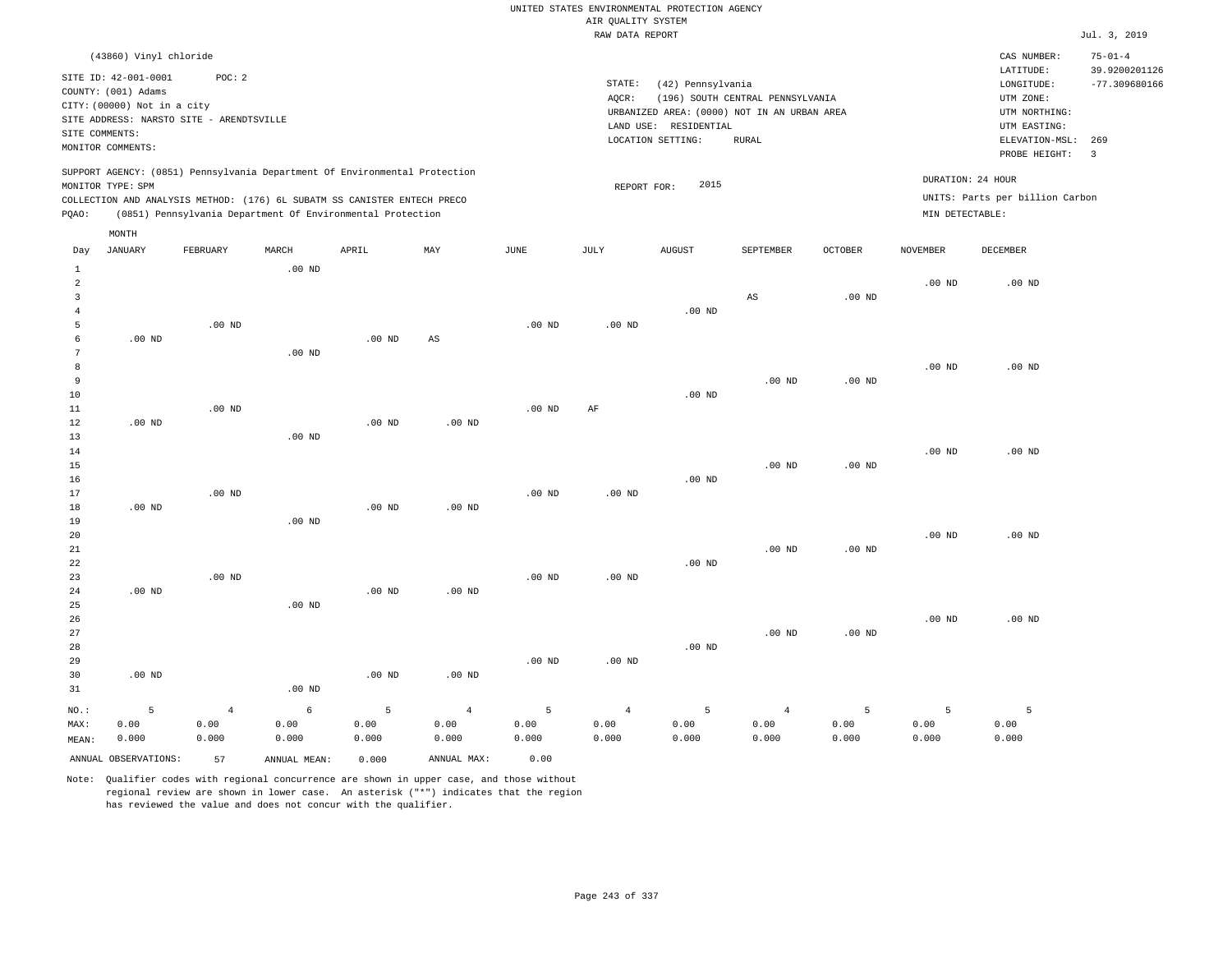|                                                  |                                             |                                          |                        |                                                                                                                                        |             |                   | AIR QUALITY SYSTEM | UNITED STATES ENVIRONMENTAL PROTECTION AGENCY |                                  |                |                   |                                      |                                  |
|--------------------------------------------------|---------------------------------------------|------------------------------------------|------------------------|----------------------------------------------------------------------------------------------------------------------------------------|-------------|-------------------|--------------------|-----------------------------------------------|----------------------------------|----------------|-------------------|--------------------------------------|----------------------------------|
|                                                  |                                             |                                          |                        |                                                                                                                                        |             |                   | RAW DATA REPORT    |                                               |                                  |                |                   |                                      | Jul. 3, 2019                     |
|                                                  | (43860) Vinyl chloride                      |                                          |                        |                                                                                                                                        |             |                   |                    |                                               |                                  |                |                   | CAS NUMBER:                          | $75 - 01 - 4$                    |
|                                                  | SITE ID: 42-001-0001<br>COUNTY: (001) Adams | POC: 2                                   |                        |                                                                                                                                        |             |                   | STATE:<br>AQCR:    | (42) Pennsylvania                             | (196) SOUTH CENTRAL PENNSYLVANIA |                |                   | LATITUDE:<br>LONGITUDE:<br>UTM ZONE: | 39.9200201126<br>$-77.309680166$ |
|                                                  | CITY: (00000) Not in a city                 | SITE ADDRESS: NARSTO SITE - ARENDTSVILLE |                        |                                                                                                                                        |             |                   |                    | URBANIZED AREA: (0000) NOT IN AN URBAN AREA   |                                  |                |                   | UTM NORTHING:                        |                                  |
|                                                  | SITE COMMENTS:                              |                                          |                        |                                                                                                                                        |             |                   |                    | LAND USE: RESIDENTIAL                         |                                  |                |                   | UTM EASTING:                         |                                  |
|                                                  | MONITOR COMMENTS:                           |                                          |                        |                                                                                                                                        |             |                   |                    | LOCATION SETTING:                             | <b>RURAL</b>                     |                |                   | ELEVATION-MSL:<br>PROBE HEIGHT:      | 269<br>$\overline{3}$            |
|                                                  | MONITOR TYPE: SPM                           |                                          |                        | SUPPORT AGENCY: (0851) Pennsylvania Department Of Environmental Protection                                                             |             |                   | REPORT FOR:        | 2016                                          |                                  |                |                   | DURATION: 24 HOUR                    |                                  |
| PQAO:                                            |                                             |                                          |                        | COLLECTION AND ANALYSIS METHOD: (176) 6L SUBATM SS CANISTER ENTECH PRECO<br>(0851) Pennsylvania Department Of Environmental Protection |             |                   |                    |                                               |                                  |                | MIN DETECTABLE:   | UNITS: Parts per billion Carbon      |                                  |
|                                                  | MONTH                                       |                                          |                        |                                                                                                                                        |             |                   |                    |                                               |                                  |                |                   |                                      |                                  |
| Day                                              | JANUARY                                     | FEBRUARY                                 | $\tt MARCH$            | APRIL                                                                                                                                  | MAY         | $_{\rm JUNE}$     | $\mathtt{JULY}$    | <b>AUGUST</b>                                 | SEPTEMBER                        | <b>OCTOBER</b> | NOVEMBER          | DECEMBER                             |                                  |
| $\mathbf{1}$<br>$\overline{a}$<br>$\overline{3}$ | $.00$ ND                                    |                                          | .00 <sub>ND</sub>      |                                                                                                                                        |             |                   |                    |                                               | .00 <sub>ND</sub>                | $.00$ ND       | $.00$ ND          | $.00$ ND                             |                                  |
| $\overline{4}$<br>5                              |                                             |                                          |                        |                                                                                                                                        |             | $.00$ ND          | .00 <sub>ND</sub>  | $.00$ ND                                      |                                  |                |                   |                                      |                                  |
| 6<br>$7\phantom{.0}$                             |                                             | $.00$ ND                                 |                        | $.00$ ND                                                                                                                               | $.00$ ND    |                   |                    |                                               |                                  |                |                   |                                      |                                  |
| 8                                                | $.00$ ND                                    |                                          | $.00$ ND               |                                                                                                                                        |             |                   |                    |                                               |                                  |                | $.00$ ND          | .00 <sub>ND</sub>                    |                                  |
| 9                                                |                                             |                                          |                        |                                                                                                                                        |             |                   |                    |                                               | $.00$ ND                         | $.00$ ND       |                   |                                      |                                  |
| $10$                                             |                                             |                                          |                        |                                                                                                                                        |             |                   |                    | $.00~\mathrm{ND}$                             |                                  |                |                   |                                      |                                  |
| 11<br>12                                         |                                             | $.00$ ND                                 |                        | $.00$ ND                                                                                                                               | $.00$ ND    | $.00$ ND          | $.00$ ND           |                                               |                                  |                |                   |                                      |                                  |
| 13                                               | $.00$ ND                                    |                                          | $.00$ ND               |                                                                                                                                        |             |                   |                    |                                               |                                  |                |                   |                                      |                                  |
| 14                                               |                                             |                                          |                        |                                                                                                                                        |             |                   |                    |                                               |                                  |                | $.00$ ND          | $.00$ ND                             |                                  |
| 15                                               |                                             |                                          |                        |                                                                                                                                        |             |                   |                    |                                               | .00 <sub>ND</sub>                | $.00$ ND       |                   |                                      |                                  |
| 16                                               |                                             |                                          |                        |                                                                                                                                        |             |                   |                    | $.00$ ND                                      |                                  |                |                   |                                      |                                  |
| 17<br>18                                         |                                             | $.00$ ND                                 |                        | $.00$ ND                                                                                                                               | $.00$ ND    | .00 <sub>ND</sub> | TS                 |                                               |                                  |                |                   |                                      |                                  |
| 19                                               | $.00$ ND                                    |                                          | $.00$ ND               |                                                                                                                                        |             |                   |                    |                                               |                                  |                |                   |                                      |                                  |
| 20                                               |                                             |                                          |                        |                                                                                                                                        |             |                   |                    |                                               |                                  |                | $.00$ ND          | AF                                   |                                  |
| 21                                               |                                             |                                          |                        |                                                                                                                                        |             |                   |                    |                                               | .00 <sub>ND</sub>                | $.00$ ND       |                   |                                      |                                  |
| 22                                               |                                             |                                          |                        |                                                                                                                                        |             |                   |                    | .00 <sub>ND</sub>                             |                                  |                |                   |                                      |                                  |
| 23                                               |                                             | $.00$ ND                                 |                        |                                                                                                                                        |             | .00 <sub>ND</sub> | .00 <sub>ND</sub>  |                                               |                                  |                |                   |                                      |                                  |
| 24<br>25                                         | $.00$ ND                                    |                                          | $.00$ ND               | .00 <sub>ND</sub>                                                                                                                      | $.00$ ND    |                   |                    |                                               |                                  |                |                   |                                      |                                  |
| 26                                               |                                             |                                          |                        |                                                                                                                                        |             |                   |                    |                                               |                                  |                | .00 <sub>ND</sub> | .00 <sub>ND</sub>                    |                                  |
| 27                                               |                                             |                                          |                        |                                                                                                                                        |             |                   |                    |                                               | .00 <sub>ND</sub>                | $.00$ ND       |                   |                                      |                                  |
| 28                                               |                                             |                                          |                        |                                                                                                                                        |             |                   |                    | $.00$ ND                                      |                                  |                |                   |                                      |                                  |
| 29                                               |                                             |                                          |                        |                                                                                                                                        |             | $.00$ ND          | $.00$ ND           |                                               |                                  |                |                   |                                      |                                  |
| 30                                               |                                             |                                          |                        | .00 <sub>ND</sub>                                                                                                                      | $.00$ ND    |                   |                    |                                               |                                  |                |                   |                                      |                                  |
| 31                                               | $.00$ ND                                    |                                          | $\mathbb{A}\mathbb{S}$ |                                                                                                                                        |             |                   |                    |                                               |                                  |                |                   |                                      |                                  |
| $NO.$ :                                          | $\epsilon$                                  | $\bf{4}$                                 | 5                      | $\overline{5}$                                                                                                                         | 5           | 5                 | $\overline{4}$     | 5                                             | 5                                | $\mathsf S$    | 5                 | $\overline{4}$                       |                                  |
| MAX:                                             | 0.00                                        | 0.00                                     | 0.00                   | 0.00                                                                                                                                   | 0.00        | 0.00              | 0.00               | 0.00                                          | 0.00                             | 0.00           | 0.00              | 0.00                                 |                                  |
| MEAN:                                            | 0.000                                       | 0.000                                    | 0.000                  | 0.000                                                                                                                                  | 0.000       | 0.000             | 0.000              | 0.000                                         | 0.000                            | 0.000          | 0.000             | 0.000                                |                                  |
|                                                  | ANNUAL OBSERVATIONS:                        | 58                                       | ANNUAL, MEAN:          | 0.000                                                                                                                                  | ANNUAL MAX: | 0.00              |                    |                                               |                                  |                |                   |                                      |                                  |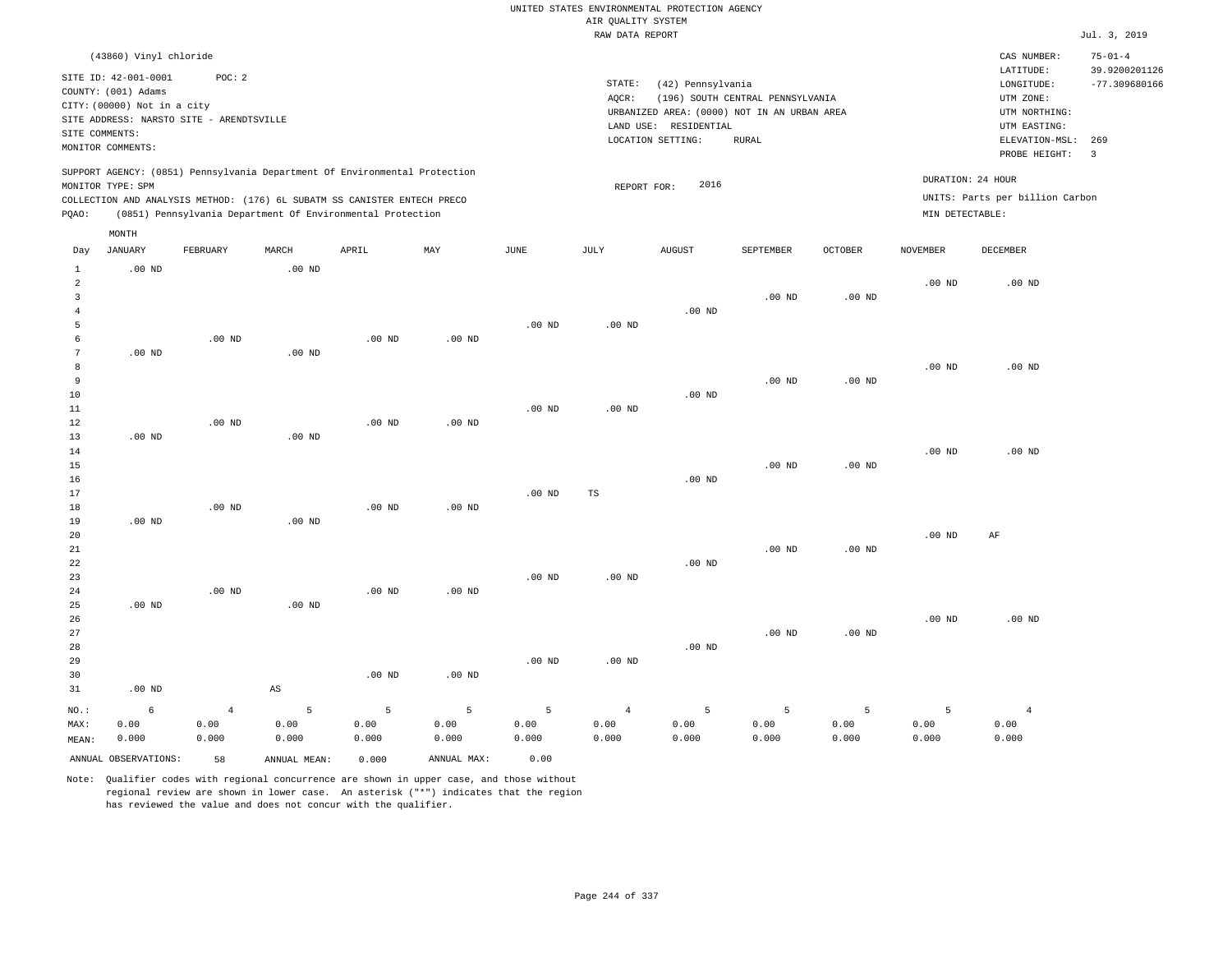|                                                                    |                                                                            |                                                    |                                                                                                                                                                                                                      |                    |                        |                    |                                       | UNITED STATES ENVIRONMENTAL PROTECTION AGENCY                                             |                                  |                                 |                    |                                                                       |                                  |
|--------------------------------------------------------------------|----------------------------------------------------------------------------|----------------------------------------------------|----------------------------------------------------------------------------------------------------------------------------------------------------------------------------------------------------------------------|--------------------|------------------------|--------------------|---------------------------------------|-------------------------------------------------------------------------------------------|----------------------------------|---------------------------------|--------------------|-----------------------------------------------------------------------|----------------------------------|
|                                                                    |                                                                            |                                                    |                                                                                                                                                                                                                      |                    |                        |                    | AIR QUALITY SYSTEM<br>RAW DATA REPORT |                                                                                           |                                  |                                 |                    |                                                                       | Jul. 3, 2019                     |
|                                                                    | (43860) Vinyl chloride                                                     |                                                    |                                                                                                                                                                                                                      |                    |                        |                    |                                       |                                                                                           |                                  |                                 |                    | CAS NUMBER:                                                           | $75 - 01 - 4$                    |
| SITE COMMENTS:                                                     | SITE ID: 42-001-0001<br>COUNTY: (001) Adams<br>CITY: (00000) Not in a city | POC: 2<br>SITE ADDRESS: NARSTO SITE - ARENDTSVILLE |                                                                                                                                                                                                                      |                    |                        |                    | STATE:<br>AQCR:                       | (42) Pennsylvania<br>URBANIZED AREA: (0000) NOT IN AN URBAN AREA<br>LAND USE: RESIDENTIAL | (196) SOUTH CENTRAL PENNSYLVANIA |                                 |                    | LATITUDE:<br>LONGITUDE:<br>UTM ZONE:<br>UTM NORTHING:<br>UTM EASTING: | 39.9200201126<br>$-77.309680166$ |
|                                                                    | MONITOR COMMENTS:                                                          |                                                    |                                                                                                                                                                                                                      |                    |                        |                    |                                       | LOCATION SETTING:                                                                         | <b>RURAL</b>                     |                                 |                    | ELEVATION-MSL:<br>PROBE HEIGHT:                                       | 269<br>$\overline{\mathbf{3}}$   |
| PQAO:                                                              | MONITOR TYPE: SPM                                                          |                                                    | SUPPORT AGENCY: (0851) Pennsylvania Department Of Environmental Protection<br>COLLECTION AND ANALYSIS METHOD: (176) 6L SUBATM SS CANISTER ENTECH PRECO<br>(0851) Pennsylvania Department Of Environmental Protection |                    |                        |                    | REPORT FOR:                           | 2017                                                                                      |                                  |                                 | MIN DETECTABLE:    | DURATION: 24 HOUR<br>UNITS: Parts per billion Carbon                  |                                  |
|                                                                    | MONTH                                                                      |                                                    |                                                                                                                                                                                                                      |                    |                        |                    |                                       |                                                                                           |                                  |                                 |                    |                                                                       |                                  |
| Day                                                                | <b>JANUARY</b>                                                             | FEBRUARY                                           | MARCH                                                                                                                                                                                                                | APRIL              | MAY                    | $_{\rm JUNE}$      | <b>JULY</b>                           | AUGUST                                                                                    | SEPTEMBER                        | OCTOBER                         | <b>NOVEMBER</b>    | DECEMBER                                                              |                                  |
| $\mathbf{1}$<br>$\overline{a}$<br>$\overline{3}$<br>$\overline{4}$ | .03SQ                                                                      |                                                    | $.00$ ND                                                                                                                                                                                                             | $.00$ ND           | .00 <sub>ND</sub>      |                    |                                       |                                                                                           | .00 <sub>ND</sub>                | .00 <sub>ND</sub>               | $.00$ ND           | $.00$ ND                                                              |                                  |
| 5<br>6<br>$\boldsymbol{7}$<br>8                                    | $.00$ ND                                                                   | .00 <sub>ND</sub>                                  | $.00$ ND                                                                                                                                                                                                             | $.00$ ND           | $.00$ ND               | $.00$ ND           | $.00$ ND                              | $.00$ ND                                                                                  |                                  |                                 |                    |                                                                       |                                  |
| 9<br>10<br>11<br>12                                                |                                                                            | $.00$ ND                                           |                                                                                                                                                                                                                      |                    |                        | $.00$ ND           | $.00$ ND                              | $.00$ ND                                                                                  | $.00$ ND                         | $.00$ ND                        | $.00$ ND           | $.00$ ND                                                              |                                  |
| 13<br>14<br>15<br>16                                               | $.00$ ND                                                                   |                                                    | $.00$ ND                                                                                                                                                                                                             | $.00$ ND           | $.00$ ND               |                    |                                       |                                                                                           | $.00$ ND                         | AM                              | $.00$ ND           | $.00$ ND                                                              |                                  |
| $17\,$<br>18<br>19<br>20                                           | $.00$ ND                                                                   | $.00$ ND                                           | $.00$ ND                                                                                                                                                                                                             | $.00$ ND           | $\mathbb{A}\mathbb{S}$ | $.00$ ND           | $.00$ ND                              | .00 <sub>ND</sub>                                                                         |                                  |                                 |                    |                                                                       |                                  |
| $2\sqrt{1}$<br>22<br>23<br>24                                      |                                                                            | AF                                                 |                                                                                                                                                                                                                      |                    |                        | $.00$ ND           | .00 <sub>ND</sub>                     | $.00$ ND                                                                                  | $.00$ ND                         | $.00$ ND                        | $.00$ ND           | $.00$ ND                                                              |                                  |
| 25<br>26<br>27<br>28<br>29                                         | $.00$ ND                                                                   |                                                    | $.00$ ND                                                                                                                                                                                                             | $.00$ ND           | $.00$ ND               |                    |                                       | $.00$ ND                                                                                  | $.00$ ND                         | $.00$ ND                        | $.00$ ND           | $.00$ ND                                                              |                                  |
| 30<br>31                                                           | $.00$ ND                                                                   |                                                    |                                                                                                                                                                                                                      |                    | .00 $ND$               | $.00$ ND           | .00 <sub>ND</sub>                     |                                                                                           |                                  |                                 |                    |                                                                       |                                  |
| NO.:<br>MAX:<br>MEAN:                                              | $\epsilon$<br>.03<br>.005                                                  | $\overline{3}$<br>0.00<br>0.000                    | 5<br>0.00<br>0.000                                                                                                                                                                                                   | 5<br>0.00<br>0.000 | 5<br>0.00<br>0.000     | 5<br>0.00<br>0.000 | 5<br>0.00<br>0.000                    | $\overline{5}$<br>0.00<br>0.000                                                           | 5<br>0.00<br>0.000               | $\overline{4}$<br>0.00<br>0.000 | 5<br>0.00<br>0.000 | $\overline{5}$<br>0.00<br>0.000                                       |                                  |
|                                                                    | ANNUAL OBSERVATIONS:                                                       | 58                                                 | ANNUAL, MEAN:                                                                                                                                                                                                        | .001               | ANNUAL MAX:            | .03                |                                       |                                                                                           |                                  |                                 |                    |                                                                       |                                  |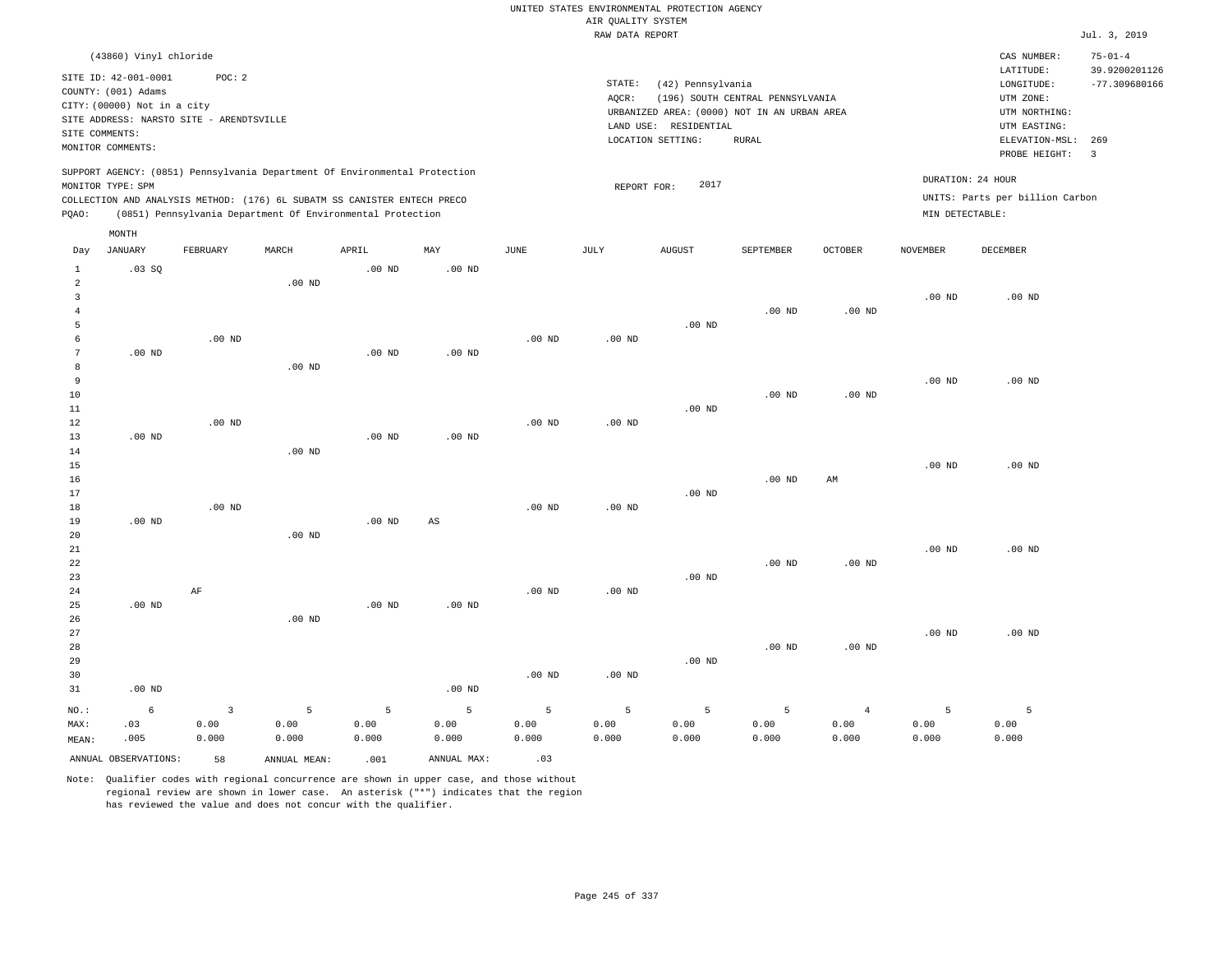|                                  |                                                                                                                                             |          |              |                                                            |                   |                   | AIR QUALITY SYSTEM | UNITED STATES ENVIRONMENTAL PROTECTION AGENCY                                                                  |                                           |                |                 |                                                                            |                                |
|----------------------------------|---------------------------------------------------------------------------------------------------------------------------------------------|----------|--------------|------------------------------------------------------------|-------------------|-------------------|--------------------|----------------------------------------------------------------------------------------------------------------|-------------------------------------------|----------------|-----------------|----------------------------------------------------------------------------|--------------------------------|
|                                  |                                                                                                                                             |          |              |                                                            |                   |                   | RAW DATA REPORT    |                                                                                                                |                                           |                |                 |                                                                            | Jul. 3, 2019                   |
|                                  | (43860) Vinyl chloride                                                                                                                      |          |              |                                                            |                   |                   |                    |                                                                                                                |                                           |                |                 | CAS NUMBER:<br>LATITUDE:                                                   | $75 - 01 - 4$<br>39.9200201126 |
| SITE COMMENTS:                   | SITE ID: 42-001-0001<br>COUNTY: (001) Adams<br>CITY: (00000) Not in a city<br>SITE ADDRESS: NARSTO SITE - ARENDTSVILLE<br>MONITOR COMMENTS: | POC: 2   |              |                                                            |                   |                   | STATE:<br>AQCR:    | (42) Pennsylvania<br>URBANIZED AREA: (0000) NOT IN AN URBAN AREA<br>LAND USE: RESIDENTIAL<br>LOCATION SETTING: | (196) SOUTH CENTRAL PENNSYLVANIA<br>RURAL |                |                 | LONGITUDE:<br>UTM ZONE:<br>UTM NORTHING:<br>UTM EASTING:<br>ELEVATION-MSL: | $-77.309680166$<br>269         |
|                                  | SUPPORT AGENCY: (0851) Pennsylvania Department Of Environmental Protection                                                                  |          |              |                                                            |                   |                   |                    |                                                                                                                |                                           |                |                 | PROBE HEIGHT:<br>DURATION: 24 HOUR                                         | $\overline{\mathbf{3}}$        |
|                                  | MONITOR TYPE: SPM                                                                                                                           |          |              |                                                            |                   |                   | REPORT FOR:        | 2018                                                                                                           |                                           |                |                 |                                                                            |                                |
| PQAO:                            | COLLECTION AND ANALYSIS METHOD: (176) 6L SUBATM SS CANISTER ENTECH PRECO                                                                    |          |              | (0851) Pennsylvania Department Of Environmental Protection |                   |                   |                    |                                                                                                                |                                           |                |                 | UNITS: Parts per billion Carbon<br>MIN DETECTABLE: .1013837                |                                |
|                                  | MONTH                                                                                                                                       |          |              |                                                            |                   |                   |                    |                                                                                                                |                                           |                |                 |                                                                            |                                |
| Day                              | JANUARY                                                                                                                                     | FEBRUARY | MARCH        | APRIL                                                      | MAY               | JUNE              | JULY               | <b>AUGUST</b>                                                                                                  | SEPTEMBER                                 | <b>OCTOBER</b> | <b>NOVEMBER</b> | DECEMBER                                                                   |                                |
| $\overline{1}$<br>$\overline{2}$ | $.00$ ND                                                                                                                                    | $.00$ ND |              | $.00$ ND                                                   | $.00$ ND          | .00 <sub>ND</sub> | $.00$ ND           |                                                                                                                |                                           |                |                 |                                                                            |                                |
| $\overline{3}$                   |                                                                                                                                             |          | $.00$ ND     |                                                            |                   |                   |                    |                                                                                                                |                                           |                |                 |                                                                            |                                |
| $\overline{4}$                   |                                                                                                                                             |          |              |                                                            |                   |                   |                    |                                                                                                                |                                           |                | $.00$ ND        | $.00$ ND                                                                   |                                |
| 5                                |                                                                                                                                             |          |              |                                                            |                   |                   |                    |                                                                                                                | $.00$ ND                                  | $.00$ ND       |                 |                                                                            |                                |
| 6                                |                                                                                                                                             |          |              |                                                            |                   |                   |                    | $.00$ ND                                                                                                       |                                           |                |                 |                                                                            |                                |
| $7\phantom{.0}$                  |                                                                                                                                             | $.00$ ND |              |                                                            |                   | AM                | .00 <sub>ND</sub>  |                                                                                                                |                                           |                |                 |                                                                            |                                |
| $^{\rm 8}$<br>$\overline{9}$     | $.00$ ND                                                                                                                                    |          | $.00$ ND     | $.00$ ND                                                   | $.00$ ND          |                   |                    |                                                                                                                |                                           |                |                 |                                                                            |                                |
| 10                               |                                                                                                                                             |          |              |                                                            |                   |                   |                    |                                                                                                                |                                           |                | $.00$ ND        | $.00$ ND                                                                   |                                |
| 11                               |                                                                                                                                             |          |              |                                                            |                   |                   |                    |                                                                                                                | $.00$ ND                                  | $.00$ ND       |                 |                                                                            |                                |
| 12                               |                                                                                                                                             |          |              |                                                            |                   |                   |                    | $.00$ ND                                                                                                       |                                           |                |                 |                                                                            |                                |
| 13                               |                                                                                                                                             | $.00$ ND |              |                                                            |                   | $.00$ ND          | $.00$ ND           |                                                                                                                |                                           |                |                 |                                                                            |                                |
| 14                               | $.00$ ND                                                                                                                                    |          |              | $.00$ ND                                                   | .00 <sub>ND</sub> |                   |                    |                                                                                                                |                                           |                |                 |                                                                            |                                |
| 15                               |                                                                                                                                             |          | $.00$ ND     |                                                            |                   |                   |                    |                                                                                                                |                                           |                |                 |                                                                            |                                |
| 16                               |                                                                                                                                             |          |              |                                                            |                   |                   |                    |                                                                                                                |                                           |                | $.00$ ND        | $.00$ ND                                                                   |                                |
| 17                               |                                                                                                                                             |          |              |                                                            |                   |                   |                    |                                                                                                                | $.00$ ND                                  | $.00$ ND       |                 |                                                                            |                                |
| 18                               |                                                                                                                                             |          |              |                                                            |                   |                   |                    | $.00$ ND                                                                                                       |                                           |                |                 |                                                                            |                                |
| 19<br>20                         | .00 <sub>ND</sub>                                                                                                                           | $.00$ ND |              | .00 <sub>ND</sub>                                          | $.00$ ND          | $.00$ ND          | $.00$ ND           |                                                                                                                |                                           |                |                 |                                                                            |                                |
| 21                               |                                                                                                                                             |          | $.00$ ND     |                                                            |                   |                   |                    |                                                                                                                |                                           |                |                 |                                                                            |                                |
| $2\sqrt{2}$                      |                                                                                                                                             |          |              |                                                            |                   |                   |                    |                                                                                                                |                                           |                | $.00$ ND        | $.00$ ND                                                                   |                                |
| 23                               |                                                                                                                                             |          |              |                                                            |                   |                   |                    |                                                                                                                | .00 <sub>ND</sub>                         | $.00$ ND       |                 |                                                                            |                                |
| 24                               |                                                                                                                                             |          |              |                                                            |                   |                   |                    | $.00$ ND                                                                                                       |                                           |                |                 |                                                                            |                                |
| 25                               |                                                                                                                                             | $.00$ ND |              |                                                            |                   | $.00$ ND          | $.00$ ND           |                                                                                                                |                                           |                |                 |                                                                            |                                |
| 26                               | $.00$ ND                                                                                                                                    |          |              | $\mathbb{A}\mathbb{S}$                                     | $_{\rm AS}$       |                   |                    |                                                                                                                |                                           |                |                 |                                                                            |                                |
| 27                               |                                                                                                                                             |          | $.00$ ND     |                                                            |                   |                   |                    |                                                                                                                |                                           |                |                 |                                                                            |                                |
| 28                               |                                                                                                                                             |          |              |                                                            |                   |                   |                    |                                                                                                                |                                           |                | $_{\rm AS}$     | $.00$ ND                                                                   |                                |
| 29                               |                                                                                                                                             |          |              |                                                            |                   |                   |                    | $.00$ ND                                                                                                       | .00 <sub>ND</sub>                         | $.00$ ND       |                 |                                                                            |                                |
| 30                               |                                                                                                                                             |          |              |                                                            |                   |                   | $.00$ ND           |                                                                                                                |                                           |                |                 |                                                                            |                                |
| 31                               |                                                                                                                                             |          |              |                                                            |                   |                   |                    |                                                                                                                |                                           |                |                 |                                                                            |                                |
| NO.:                             | 5                                                                                                                                           | 5        | 5            | $\overline{4}$                                             | $\overline{4}$    | $\overline{4}$    | 6                  | 5                                                                                                              | 5                                         | 5              | $\overline{4}$  | 5                                                                          |                                |
| MAX:                             | 0.00                                                                                                                                        | 0.00     | 0.00         | 0.00                                                       | 0.00              | 0.00              | 0.00               | 0.00                                                                                                           | 0.00                                      | 0.00           | 0.00            | 0.00                                                                       |                                |
| MEAN:                            | 0.000                                                                                                                                       | 0.000    | 0.000        | 0.000                                                      | 0.000             | 0.000             | 0.000              | 0.000                                                                                                          | 0.000                                     | 0.000          | 0.000           | 0.000                                                                      |                                |
|                                  | ANNUAL OBSERVATIONS:                                                                                                                        | 57       | ANNUAL MEAN: | 0.000                                                      | ANNUAL MAX:       | 0.00              |                    |                                                                                                                |                                           |                |                 |                                                                            |                                |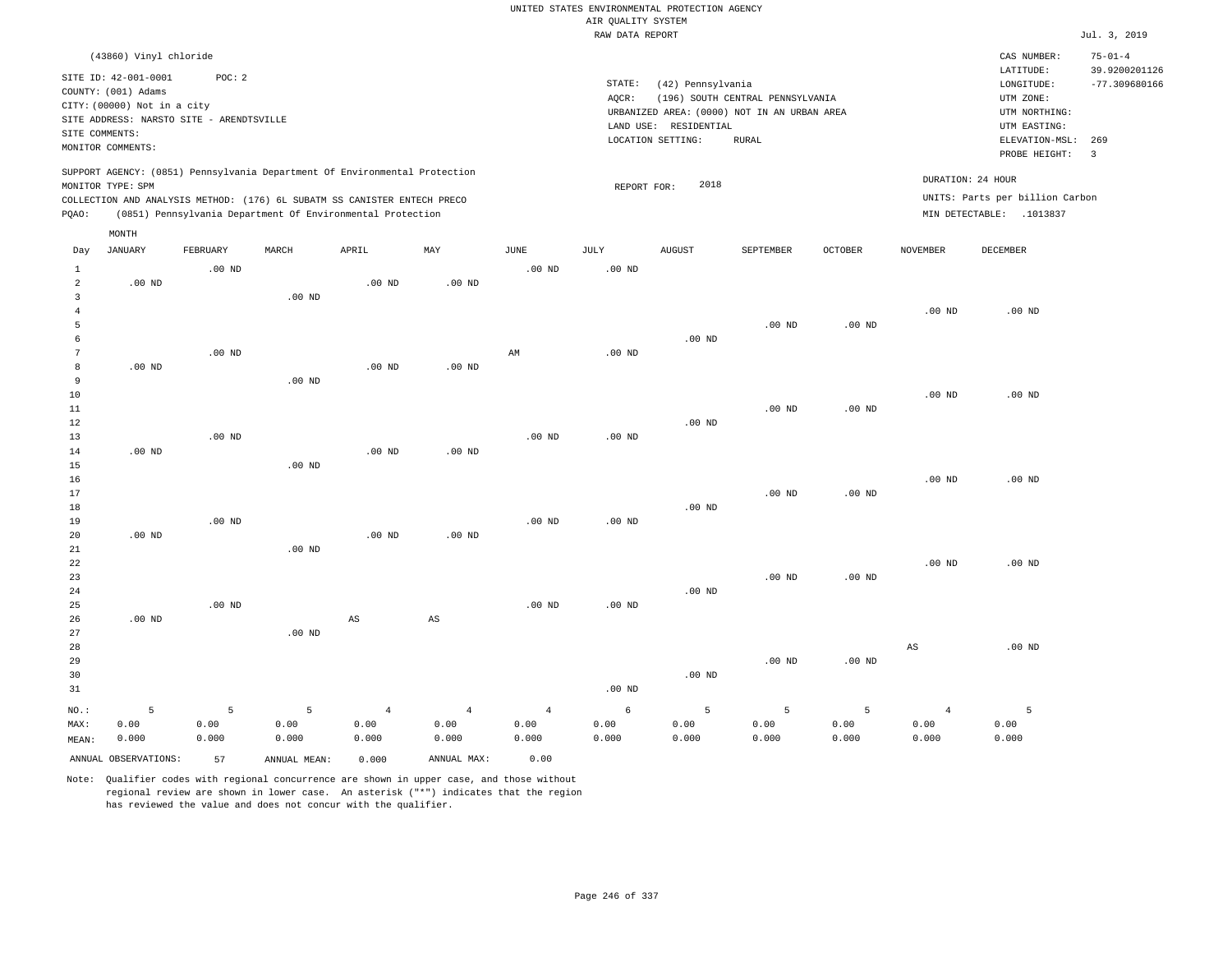## RAW DATA REPORT Jul. 3, 2019 UNITED STATES ENVIRONMENTAL PROTECTION AGENCY AIR QUALITY SYSTEM

| $(45109)$ m/p Xylene                                                                                                                                                                                                                               |                                                                                                                                                                                | CAS NUMBER:                                                                                                                                         |
|----------------------------------------------------------------------------------------------------------------------------------------------------------------------------------------------------------------------------------------------------|--------------------------------------------------------------------------------------------------------------------------------------------------------------------------------|-----------------------------------------------------------------------------------------------------------------------------------------------------|
| SITE ID: 42-001-0001<br>POC:2<br>COUNTY: (001) Adams<br>CITY: (00000) Not in a city<br>SITE ADDRESS: NARSTO SITE - ARENDTSVILLE<br>SITE COMMENTS:<br>MONITOR COMMENTS:                                                                             | STATE:<br>(42) Pennsylvania<br>(196) SOUTH CENTRAL PENNSYLVANIA<br>AOCR:<br>URBANIZED AREA: (0000) NOT IN AN URBAN AREA<br>LAND USE: RESIDENTIAL<br>LOCATION SETTING:<br>RURAL | 39.9200201126<br>LATITUDE:<br>$-77.309680166$<br>LONGITUDE:<br>UTM ZONE:<br>UTM NORTHING:<br>UTM EASTING:<br>269<br>ELEVATION-MSL:<br>PROBE HEIGHT: |
| SUPPORT AGENCY: (0851) Pennsylvania Department Of Environmental Protection<br>MONITOR TYPE: SPM<br>COLLECTION AND ANALYSIS METHOD: (176) 6L SUBATM SS CANISTER ENTECH PRECO<br>(0851) Pennsylvania Department Of Environmental Protection<br>POAO: | 2013<br>REPORT FOR:                                                                                                                                                            | DURATION: 24 HOUR<br>UNITS: Parts per billion Carbon<br>MIN DETECTABLE:                                                                             |

|                 | MONTH                   |                |                |          |             |          |          |                |                        |                |                |                |
|-----------------|-------------------------|----------------|----------------|----------|-------------|----------|----------|----------------|------------------------|----------------|----------------|----------------|
| Day             | JANUARY                 | FEBRUARY       | MARCH          | APRIL    | MAY         | JUNE     | JULY     | <b>AUGUST</b>  | SEPTEMBER              | <b>OCTOBER</b> | NOVEMBER       | DECEMBER       |
| $\mathbf{1}$    |                         |                |                |          |             |          |          |                | $\mathbb{A}\mathbb{S}$ | .00 $ND$       |                |                |
| $\overline{a}$  |                         |                |                |          |             |          |          | $\rm{AF}$      |                        |                |                |                |
| $\overline{3}$  |                         | $.00$ ND       |                |          |             | $.00$ ND | $.00$ ND |                |                        |                |                |                |
| $\overline{4}$  | AF                      |                |                | $.00$ ND | $.00$ ND    |          |          |                |                        |                |                |                |
| 5               |                         |                | $.00$ ND       |          |             |          |          |                |                        |                |                |                |
| 6               |                         |                |                |          |             |          |          |                |                        |                | $.00$ ND       | AF             |
| $7\phantom{.0}$ |                         |                |                |          |             |          |          |                | $.00$ ND               | AF             |                |                |
| 8               |                         |                |                |          |             |          |          | $.00$ ND       |                        |                |                |                |
| 9               |                         | $.00$ ND       |                |          |             | $.00$ ND | $.00$ ND |                |                        |                |                |                |
| 10              | AF                      |                |                | .00 $ND$ | $.00$ ND    |          |          |                |                        |                |                |                |
| $11\,$          |                         |                | $.00$ ND       |          |             |          |          |                |                        |                |                |                |
| 12              |                         |                |                |          |             |          |          |                |                        |                | $.00$ ND       | AF             |
| 13              |                         |                |                |          |             |          |          |                | $.00$ ND               | .73SQ          |                |                |
| $14$            |                         |                |                |          |             |          |          | $.00$ ND       |                        |                |                |                |
| $15$            |                         | $\rm{AF}$      |                |          |             | $.00$ ND | $.00$ ND |                |                        |                |                |                |
| 16              | .00 $ND$                |                |                | $.00$ ND | $.00$ ND    |          |          |                |                        |                |                |                |
| $17$<br>18      |                         |                | $.00$ ND       |          |             |          |          |                |                        |                |                |                |
| 19              |                         |                |                |          |             |          |          |                | $.00$ ND               | $.00$ ND       | AF             | $.00$ ND       |
| 20              |                         |                |                |          |             |          |          | .00CL          |                        |                |                |                |
| $2\sqrt{1}$     |                         | $.00$ ND       |                |          |             | $.00$ ND | $.00$ ND |                |                        |                |                |                |
| 22              | $.00$ ND                |                |                | $.00$ ND | $.00$ ND    |          |          |                |                        |                |                |                |
| 23              |                         |                | $.00$ ND       |          |             |          |          |                |                        |                |                |                |
| 24              |                         |                |                |          |             |          |          |                |                        |                | AF             | AS             |
| 25              |                         |                |                |          |             |          |          |                | $.00$ ND               | .00 $ND$       |                |                |
| 26              |                         |                |                |          |             |          |          | $.00$ ND       |                        |                |                |                |
| 27              |                         | $.00$ ND       |                |          |             | $.00$ ND | $.00$ ND |                |                        |                |                |                |
| 28              | $.00$ ND                |                |                | $.00$ ND | $.00$ ND    |          |          |                |                        |                |                |                |
| 29              |                         |                | $.00$ ND       |          |             |          |          |                |                        |                |                |                |
| 30              |                         |                |                |          |             |          |          |                |                        |                | $\rm{AF}$      | $.00$ ND       |
| 31              |                         |                |                |          |             |          |          |                |                        | $.00$ ND       |                |                |
| $NO.$ :         | $\overline{\mathbf{3}}$ | $\overline{4}$ | $\overline{5}$ | 5        | 5           | 5        | 5        | $\overline{4}$ | $\overline{4}$         | 5              | $\overline{2}$ | $\overline{a}$ |
| MAX:            | 0.00                    | 0.00           | 0.00           | 0.00     | 0.00        | 0.00     | 0.00     | 0.00           | 0.00                   | .73            | 0.00           | 0.00           |
| MEAN:           | 0.000                   | 0.000          | 0.000          | 0.000    | 0.000       | 0.000    | 0.000    | 0.000          | 0.000                  | .146           | 0.000          | 0.000          |
|                 | ANNUAL OBSERVATIONS:    | 49             | ANNUAL MEAN:   | .015     | ANNUAL MAX: | .73      |          |                |                        |                |                |                |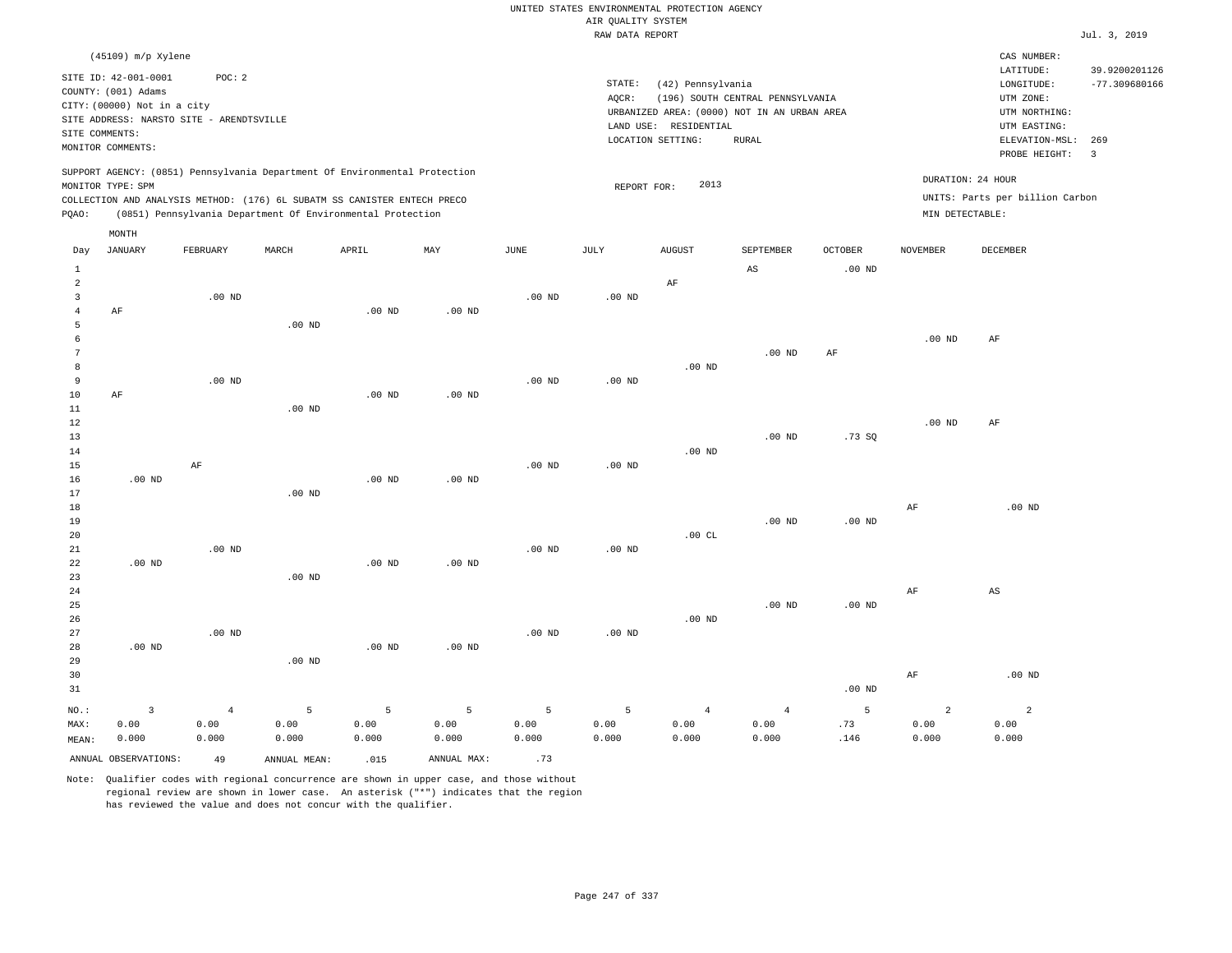|                |                                                                          |                                          |                   |                                                                            |                   |                   |                                       | UNITED STATES ENVIRONMENTAL PROTECTION AGENCY |                                             |                   |                   |                                 |                          |
|----------------|--------------------------------------------------------------------------|------------------------------------------|-------------------|----------------------------------------------------------------------------|-------------------|-------------------|---------------------------------------|-----------------------------------------------|---------------------------------------------|-------------------|-------------------|---------------------------------|--------------------------|
|                |                                                                          |                                          |                   |                                                                            |                   |                   | AIR QUALITY SYSTEM<br>RAW DATA REPORT |                                               |                                             |                   |                   |                                 | Jul. 3, 2019             |
|                |                                                                          |                                          |                   |                                                                            |                   |                   |                                       |                                               |                                             |                   |                   |                                 |                          |
|                | (45109) m/p Xylene                                                       |                                          |                   |                                                                            |                   |                   |                                       |                                               |                                             |                   |                   | CAS NUMBER:                     |                          |
|                | SITE ID: 42-001-0001                                                     | POC: 2                                   |                   |                                                                            |                   |                   |                                       |                                               |                                             |                   |                   | LATITUDE:                       | 39.9200201126            |
|                | COUNTY: (001) Adams                                                      |                                          |                   |                                                                            |                   |                   | STATE:                                | (42) Pennsylvania                             |                                             |                   |                   | LONGITUDE:                      | $-77.309680166$          |
|                | CITY: (00000) Not in a city                                              |                                          |                   |                                                                            |                   |                   | AQCR:                                 |                                               | (196) SOUTH CENTRAL PENNSYLVANIA            |                   |                   | UTM ZONE:                       |                          |
|                |                                                                          | SITE ADDRESS: NARSTO SITE - ARENDTSVILLE |                   |                                                                            |                   |                   |                                       |                                               | URBANIZED AREA: (0000) NOT IN AN URBAN AREA |                   |                   | UTM NORTHING:                   |                          |
|                | SITE COMMENTS:                                                           |                                          |                   |                                                                            |                   |                   |                                       | LAND USE: RESIDENTIAL                         |                                             |                   |                   | UTM EASTING:                    |                          |
|                | MONITOR COMMENTS:                                                        |                                          |                   |                                                                            |                   |                   |                                       | LOCATION SETTING:                             | RURAL                                       |                   |                   | ELEVATION-MSL:                  | 269                      |
|                |                                                                          |                                          |                   |                                                                            |                   |                   |                                       |                                               |                                             |                   |                   | PROBE HEIGHT:                   | $\overline{\phantom{a}}$ |
|                |                                                                          |                                          |                   | SUPPORT AGENCY: (0851) Pennsylvania Department Of Environmental Protection |                   |                   |                                       |                                               |                                             |                   |                   |                                 |                          |
|                | MONITOR TYPE: SPM                                                        |                                          |                   |                                                                            |                   |                   | REPORT FOR:                           | 2014                                          |                                             |                   |                   | DURATION: 24 HOUR               |                          |
|                | COLLECTION AND ANALYSIS METHOD: (176) 6L SUBATM SS CANISTER ENTECH PRECO |                                          |                   |                                                                            |                   |                   |                                       |                                               |                                             |                   |                   | UNITS: Parts per billion Carbon |                          |
| PQAO:          |                                                                          |                                          |                   | (0851) Pennsylvania Department Of Environmental Protection                 |                   |                   |                                       |                                               |                                             |                   | MIN DETECTABLE:   |                                 |                          |
|                | MONTH                                                                    |                                          |                   |                                                                            |                   |                   |                                       |                                               |                                             |                   |                   |                                 |                          |
| Day            | <b>JANUARY</b>                                                           | FEBRUARY                                 | MARCH             | APRIL                                                                      | MAY               | JUNE              | JULY                                  | <b>AUGUST</b>                                 | SEPTEMBER                                   | <b>OCTOBER</b>    | <b>NOVEMBER</b>   | DECEMBER                        |                          |
| $\mathbf{1}$   |                                                                          |                                          |                   |                                                                            |                   |                   |                                       |                                               |                                             |                   | .00 <sub>ND</sub> | AF                              |                          |
| $\mathfrak{D}$ |                                                                          |                                          |                   |                                                                            |                   |                   |                                       |                                               | $.00$ ND                                    | .39SQ             |                   |                                 |                          |
| $\overline{3}$ |                                                                          |                                          |                   |                                                                            |                   |                   |                                       | .00 <sub>ND</sub>                             |                                             |                   |                   |                                 |                          |
| $\overline{4}$ |                                                                          | $.00$ ND                                 |                   |                                                                            |                   | .00 <sub>ND</sub> | $.00$ ND                              |                                               |                                             |                   |                   |                                 |                          |
| 5              | AS                                                                       |                                          |                   | .00 <sub>ND</sub>                                                          | $.00$ ND          |                   |                                       |                                               |                                             |                   |                   |                                 |                          |
| 6              |                                                                          |                                          | .00 <sub>ND</sub> |                                                                            |                   |                   |                                       |                                               |                                             |                   |                   |                                 |                          |
| $\overline{7}$ |                                                                          |                                          |                   |                                                                            |                   |                   |                                       |                                               |                                             |                   | .00 <sub>ND</sub> | $.00$ ND                        |                          |
| 8              |                                                                          |                                          |                   |                                                                            |                   |                   |                                       |                                               | $.00$ ND                                    | .00 <sub>ND</sub> |                   |                                 |                          |
| 9              |                                                                          |                                          |                   |                                                                            |                   |                   |                                       | $.00$ ND                                      |                                             |                   |                   |                                 |                          |
| 10             |                                                                          | .00 <sub>ND</sub>                        |                   |                                                                            |                   | $.00$ ND          | .58S                                  |                                               |                                             |                   |                   |                                 |                          |
| 11             | .68SQ                                                                    |                                          |                   | $.00$ ND                                                                   | .00 <sub>ND</sub> |                   |                                       |                                               |                                             |                   |                   |                                 |                          |
| 12             |                                                                          |                                          | $.00$ ND          |                                                                            |                   |                   |                                       |                                               |                                             |                   |                   |                                 |                          |
| 13             |                                                                          |                                          |                   |                                                                            |                   |                   |                                       |                                               |                                             |                   | .00 <sub>ND</sub> | .51 SQ                          |                          |
| 14             |                                                                          |                                          |                   |                                                                            |                   |                   |                                       |                                               | $.00$ ND                                    | .00 <sub>ND</sub> |                   |                                 |                          |
| 15             |                                                                          |                                          |                   |                                                                            |                   |                   |                                       | $.00$ ND                                      |                                             |                   |                   |                                 |                          |
| 16             |                                                                          | $.00$ ND                                 |                   |                                                                            |                   | $.00$ ND          | $.00$ ND                              |                                               |                                             |                   |                   |                                 |                          |
| 17             | $.00$ ND                                                                 |                                          |                   | $.00$ ND                                                                   | $.00$ ND          |                   |                                       |                                               |                                             |                   |                   |                                 |                          |
| 18             |                                                                          |                                          | $.00$ ND          |                                                                            |                   |                   |                                       |                                               |                                             |                   |                   |                                 |                          |
| 19             |                                                                          |                                          |                   |                                                                            |                   |                   |                                       |                                               |                                             |                   | $.00$ ND          | .00 <sub>ND</sub>               |                          |
| 20             |                                                                          |                                          |                   |                                                                            |                   |                   |                                       |                                               | AF                                          | .43SQ             |                   |                                 |                          |
| 21             |                                                                          |                                          |                   |                                                                            |                   |                   |                                       | $.00$ ND                                      |                                             |                   |                   |                                 |                          |
| 22             |                                                                          | $.00$ ND                                 |                   |                                                                            |                   | $.00$ ND          | $.00$ ND                              |                                               |                                             |                   |                   |                                 |                          |
| 23             | $.00$ ND                                                                 |                                          |                   | $.00$ ND                                                                   | $.00$ ND          |                   |                                       |                                               |                                             |                   |                   |                                 |                          |
| 24             |                                                                          |                                          | .00 <sub>ND</sub> |                                                                            |                   |                   |                                       |                                               |                                             |                   |                   |                                 |                          |
|                |                                                                          |                                          |                   |                                                                            |                   |                   |                                       |                                               |                                             |                   |                   |                                 |                          |

.00 ND

.00 ND

26 27 28 29 30 .00 ND .00 ND .00 ND AF .00 ND .55 SQ .00 ND AS .00 ND AS

| ___   |      | ------- |                                                 |  |  |                                                        |                   |
|-------|------|---------|-------------------------------------------------|--|--|--------------------------------------------------------|-------------------|
| 31    |      |         |                                                 |  |  |                                                        | .00 <sub>ND</sub> |
|       |      |         |                                                 |  |  | NO.: 4 5 5 4 5 5 5 4 4 4 5 5                           |                   |
| MAX:  |      |         |                                                 |  |  | .51 0.00 0.00 0.00 0.00 .55 .58 0.00 0.00 .43 0.00 .51 |                   |
| MEAN: | .170 |         | $0.000$ $0.000$ $0.000$ $0.000$ $0.110$ $0.116$ |  |  | $0.000$ $0.000$ $0.205$ $0.000$                        | .102              |
|       |      |         |                                                 |  |  |                                                        |                   |

ANNUAL OBSERVATIONS: 55 ANNUAL MEAN: .057 ANNUAL MAX: .68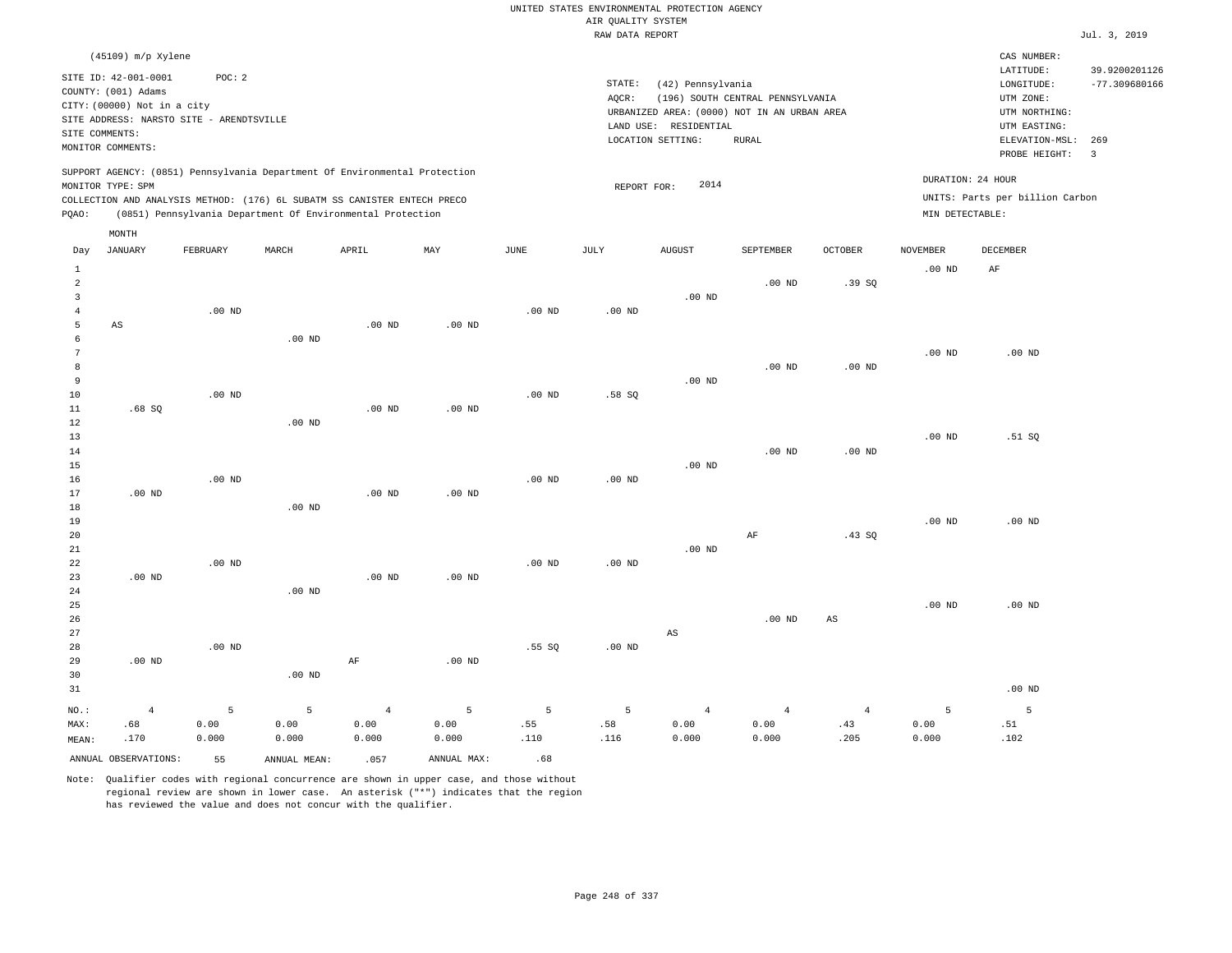## RAW DATA REPORT Jul. 3, 2019 UNITED STATES ENVIRONMENTAL PROTECTION AGENCY AIR QUALITY SYSTEM

| (45109) m/p Xylene                                                                                                                                                                                                                                 |                                                                                                                                                                                | CAS NUMBER:                                                                                                                                      |
|----------------------------------------------------------------------------------------------------------------------------------------------------------------------------------------------------------------------------------------------------|--------------------------------------------------------------------------------------------------------------------------------------------------------------------------------|--------------------------------------------------------------------------------------------------------------------------------------------------|
| SITE ID: 42-001-0001<br>POC:2<br>COUNTY: (001) Adams<br>CITY: (00000) Not in a city<br>SITE ADDRESS: NARSTO SITE - ARENDTSVILLE<br>SITE COMMENTS:<br>MONITOR COMMENTS:                                                                             | STATE:<br>(42) Pennsylvania<br>(196) SOUTH CENTRAL PENNSYLVANIA<br>AOCR:<br>URBANIZED AREA: (0000) NOT IN AN URBAN AREA<br>LAND USE: RESIDENTIAL<br>LOCATION SETTING:<br>RURAL | LATITUDE:<br>39.9200201126<br>$-77.309680166$<br>LONGITUDE:<br>UTM ZONE:<br>UTM NORTHING:<br>UTM EASTING:<br>ELEVATION-MSL: 269<br>PROBE HEIGHT: |
| SUPPORT AGENCY: (0851) Pennsylvania Department Of Environmental Protection<br>MONITOR TYPE: SPM<br>COLLECTION AND ANALYSIS METHOD: (176) 6L SUBATM SS CANISTER ENTECH PRECO<br>(0851) Pennsylvania Department Of Environmental Protection<br>POAO: | 2015<br>REPORT FOR:                                                                                                                                                            | DURATION: 24 HOUR<br>UNITS: Parts per billion Carbon<br>MIN DETECTABLE:                                                                          |

|                   | MONTH                |            |              |          |             |               |                 |               |           |                |                   |                   |
|-------------------|----------------------|------------|--------------|----------|-------------|---------------|-----------------|---------------|-----------|----------------|-------------------|-------------------|
| Day               | <b>JANUARY</b>       | FEBRUARY   | MARCH        | APRIL    | MAY         | $_{\rm JUNE}$ | $\mathtt{JULY}$ | <b>AUGUST</b> | SEPTEMBER | OCTOBER        | <b>NOVEMBER</b>   | DECEMBER          |
| $\mathbf{1}$      |                      |            | $.00$ ND     |          |             |               |                 |               |           |                |                   |                   |
| $\overline{c}$    |                      |            |              |          |             |               |                 |               |           |                | .00 <sub>ND</sub> | .79 SQ            |
| 3                 |                      |            |              |          |             |               |                 |               | AS        | $.00$ ND       |                   |                   |
| $\overline{4}$    |                      |            |              |          |             |               |                 | $.00$ ND      |           |                |                   |                   |
| 5                 |                      | $.00$ ND   |              |          |             | $.00$ ND      | $.00$ ND        |               |           |                |                   |                   |
| 6                 | .41 SQ               |            |              | $.00$ ND | AS          |               |                 |               |           |                |                   |                   |
| 7                 |                      |            | $.00$ ND     |          |             |               |                 |               |           |                |                   |                   |
| 8                 |                      |            |              |          |             |               |                 |               |           |                | $.00$ ND          | .00 <sub>ND</sub> |
| 9                 |                      |            |              |          |             |               |                 |               | .80S      | $.00$ ND       |                   |                   |
| 10                |                      |            |              |          |             |               |                 | $.00$ ND      |           |                |                   |                   |
| 11                |                      | $.00$ ND   |              |          |             | $.00$ ND      | $\rm{AF}$       |               |           |                |                   |                   |
| 12                | .49 SQ               |            |              | $.00$ ND | $.00$ ND    |               |                 |               |           |                |                   |                   |
| 13                |                      |            | $.00$ ND     |          |             |               |                 |               |           |                |                   |                   |
| 14                |                      |            |              |          |             |               |                 |               |           |                | $.00$ ND          | $.00$ ND          |
| 15                |                      |            |              |          |             |               |                 |               | $.00$ ND  | $.00$ ND       |                   |                   |
| 16                |                      |            |              |          |             |               |                 | $.00$ ND      |           |                |                   |                   |
| 17                |                      | $.00$ ND   |              |          |             | $.00$ ND      | $.00$ ND        |               |           |                |                   |                   |
| 18                | $.00$ ND             |            |              | $.00$ ND | $.00$ ND    |               |                 |               |           |                |                   |                   |
| 19                |                      |            | $.00$ ND     |          |             |               |                 |               |           |                |                   |                   |
| 20                |                      |            |              |          |             |               |                 |               |           |                | .00 <sub>ND</sub> | $.00$ ND          |
| 21<br>$^{\rm 22}$ |                      |            |              |          |             |               |                 | $.00$ ND      | $.00$ ND  | $.00$ ND       |                   |                   |
| 23                |                      | $.00$ ND   |              |          |             | $.00$ ND      | $.00$ ND        |               |           |                |                   |                   |
| 24                | .48SQ                |            |              | .00 $ND$ | $.00$ ND    |               |                 |               |           |                |                   |                   |
| 25                |                      |            | $.00$ ND     |          |             |               |                 |               |           |                |                   |                   |
| 26                |                      |            |              |          |             |               |                 |               |           |                | .00 <sub>ND</sub> | $.00$ ND          |
| 27                |                      |            |              |          |             |               |                 |               | $.00$ ND  | $.00$ ND       |                   |                   |
| 28                |                      |            |              |          |             |               |                 | $.00$ ND      |           |                |                   |                   |
| 29                |                      |            |              |          |             | $.00$ ND      | $.00$ ND        |               |           |                |                   |                   |
| 30                | $.00$ ND             |            |              | $.00$ ND | $.00$ ND    |               |                 |               |           |                |                   |                   |
| 31                |                      |            | $.00$ ND     |          |             |               |                 |               |           |                |                   |                   |
| NO.:              | $\mathsf S$          | $\sqrt{4}$ | $\epsilon$   | 5        | $\,4\,$     | 5             | $\overline{4}$  | 5             | $\,4\,$   | $\overline{5}$ | 5                 | 5                 |
| MAX:              | .49                  | 0.00       | 0.00         | 0.00     | 0.00        | 0.00          | 0.00            | 0.00          | .80       | 0.00           | 0.00              | .79               |
| MEAN:             | .276                 | 0.000      | 0.000        | 0.000    | 0.000       | 0.000         | 0.000           | 0.000         | .200      | 0.000          | 0.000             | .158              |
|                   | ANNUAL OBSERVATIONS: | 57         | ANNUAL MEAN: | .052     | ANNUAL MAX: | .80           |                 |               |           |                |                   |                   |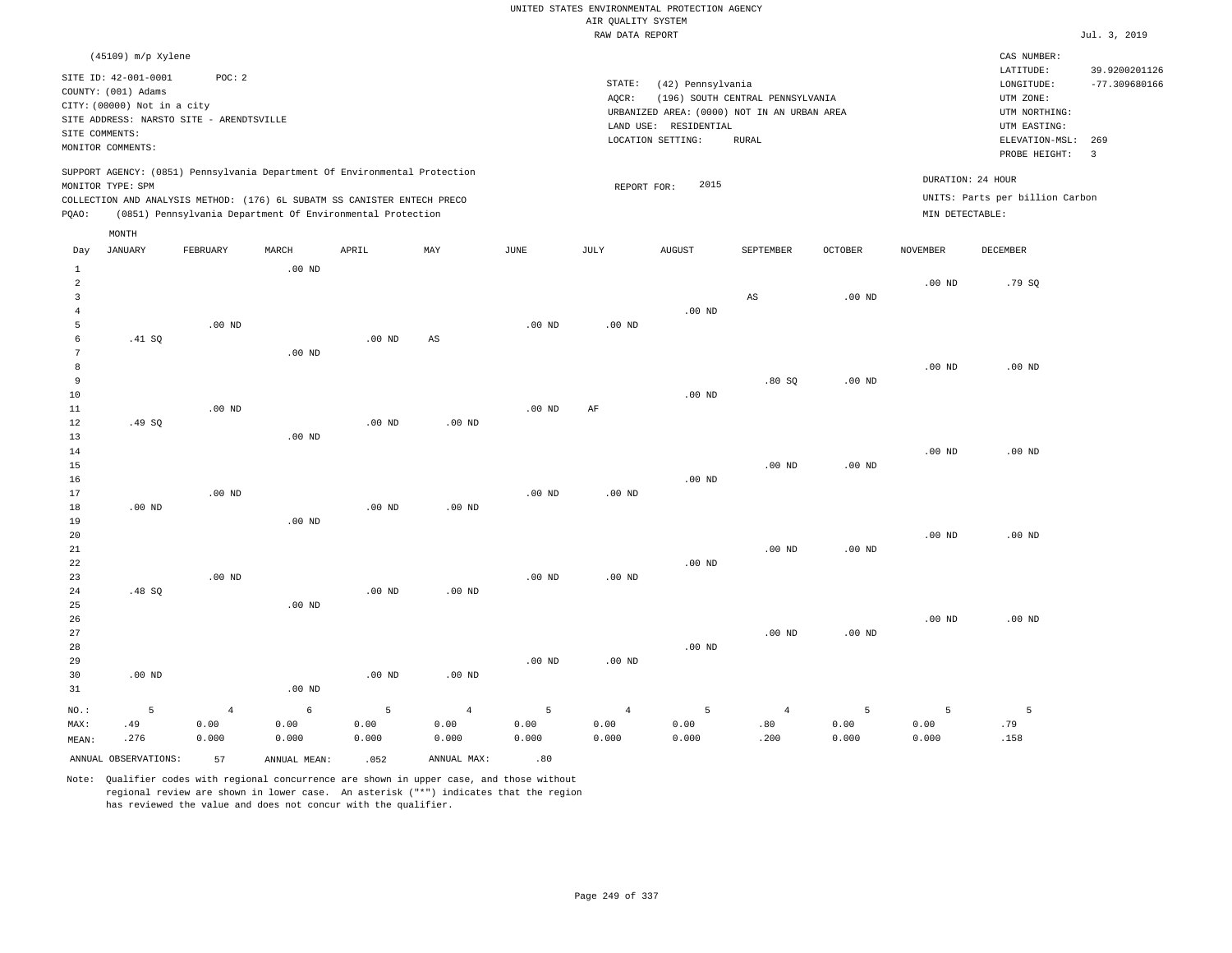## RAW DATA REPORT Jul. 3, 2019 UNITED STATES ENVIRONMENTAL PROTECTION AGENCY AIR QUALITY SYSTEM

| (45109) m/p Xylene                                                                                                                                                                                                                                 |                                                                                                                                                                                | CAS NUMBER:                                                                                                  |                                  |
|----------------------------------------------------------------------------------------------------------------------------------------------------------------------------------------------------------------------------------------------------|--------------------------------------------------------------------------------------------------------------------------------------------------------------------------------|--------------------------------------------------------------------------------------------------------------|----------------------------------|
| SITE ID: 42-001-0001<br>POC: 2<br>COUNTY: (001) Adams<br>CITY: (00000) Not in a city<br>SITE ADDRESS: NARSTO SITE - ARENDTSVILLE<br>SITE COMMENTS:<br>MONITOR COMMENTS:                                                                            | STATE:<br>(42) Pennsylvania<br>(196) SOUTH CENTRAL PENNSYLVANIA<br>AOCR:<br>URBANIZED AREA: (0000) NOT IN AN URBAN AREA<br>LAND USE: RESIDENTIAL<br>LOCATION SETTING:<br>RURAL | LATITUDE:<br>LONGITUDE:<br>UTM ZONE:<br>UTM NORTHING:<br>UTM EASTING:<br>ELEVATION-MSL: 269<br>PROBE HEIGHT: | 39.9200201126<br>$-77.309680166$ |
| SUPPORT AGENCY: (0851) Pennsylvania Department Of Environmental Protection<br>MONITOR TYPE: SPM<br>COLLECTION AND ANALYSIS METHOD: (176) 6L SUBATM SS CANISTER ENTECH PRECO<br>(0851) Pennsylvania Department Of Environmental Protection<br>POAO: | 2016<br>REPORT FOR:                                                                                                                                                            | DURATION: 24 HOUR<br>UNITS: Parts per billion Carbon<br>MIN DETECTABLE:                                      |                                  |

|                                                                         | MONTH                |                                 |                                    |                               |                      |                    |                                 |                  |                                 |                  |                   |                                 |
|-------------------------------------------------------------------------|----------------------|---------------------------------|------------------------------------|-------------------------------|----------------------|--------------------|---------------------------------|------------------|---------------------------------|------------------|-------------------|---------------------------------|
| Day                                                                     | JANUARY              | FEBRUARY                        | MARCH                              | APRIL                         | MAY                  | JUNE               | JULY                            | <b>AUGUST</b>    | SEPTEMBER                       | OCTOBER          | NOVEMBER          | DECEMBER                        |
| $\mathbf{1}$<br>$\overline{a}$<br>$\overline{3}$<br>$\overline{4}$<br>5 | $.00$ ND             |                                 | $.00$ ND                           |                               |                      | $.00$ ND           | $.00$ ND                        | $.00$ ND         | $.00$ ND                        | $.00$ ND         | .78 SQ            | $.00$ ND                        |
| 6<br>7<br>8<br>9<br>10<br>11<br>12                                      | $.00$ ND             | $.00$ ND<br>$.00$ ND            | $.00$ ND                           | .00 <sub>ND</sub><br>$.00$ ND | $.00$ ND<br>$.00$ ND | $.00$ ND           | $.00$ ND                        | .65SQ            | $.00$ ND                        | $.00$ ND         | $.00$ ND          | $.00$ ND                        |
| 13<br>14<br>15<br>16<br>17<br>18                                        | $.00$ ND             | $.00$ ND                        | $.00$ ND                           | .00 <sub>ND</sub>             | $.00$ ND             | $.00$ ND           | $_{\rm TS}$                     | $.00$ ND         | $.00$ ND                        | $.00$ ND         | .00 <sub>ND</sub> | $.00$ ND                        |
| 19<br>20<br>21<br>22<br>23<br>24                                        | $.00$ ND             | $.00$ ND                        | $.00$ ND                           | .00 <sub>ND</sub>             | $.00$ ND             | $.00$ ND           | $.00$ ND                        | $.00$ ND         | $.00$ ND                        | .40SQ            | .00 <sub>ND</sub> | AF                              |
| 25<br>26<br>27<br>28<br>29<br>30<br>31                                  | $.00$ ND<br>$.00$ ND |                                 | $.00$ ND<br>$\mathbb{A}\mathbb{S}$ | .00 <sub>ND</sub>             | $.00$ ND             | $.00$ ND           | $.00$ ND                        | $.00$ ND         | $.00$ ND                        | .78 SQ           | $.00$ ND          | .00 $ND$                        |
| $NO.$ :<br>MAX:<br>MEAN:                                                | 6<br>0.00<br>0.000   | $\overline{4}$<br>0.00<br>0.000 | 5<br>0.00<br>0.000                 | 5<br>0.00<br>0.000            | 5<br>0.00<br>0.000   | 5<br>0.00<br>0.000 | $\overline{4}$<br>0.00<br>0.000 | 5<br>.65<br>.130 | $\overline{5}$<br>0.00<br>0.000 | 5<br>.78<br>.236 | 5<br>.78<br>.156  | $\overline{4}$<br>0.00<br>0.000 |
|                                                                         | ANNUAL OBSERVATIONS: | 58                              | ANNUAL MEAN:                       | .045                          | ANNUAL MAX:          | .78                |                                 |                  |                                 |                  |                   |                                 |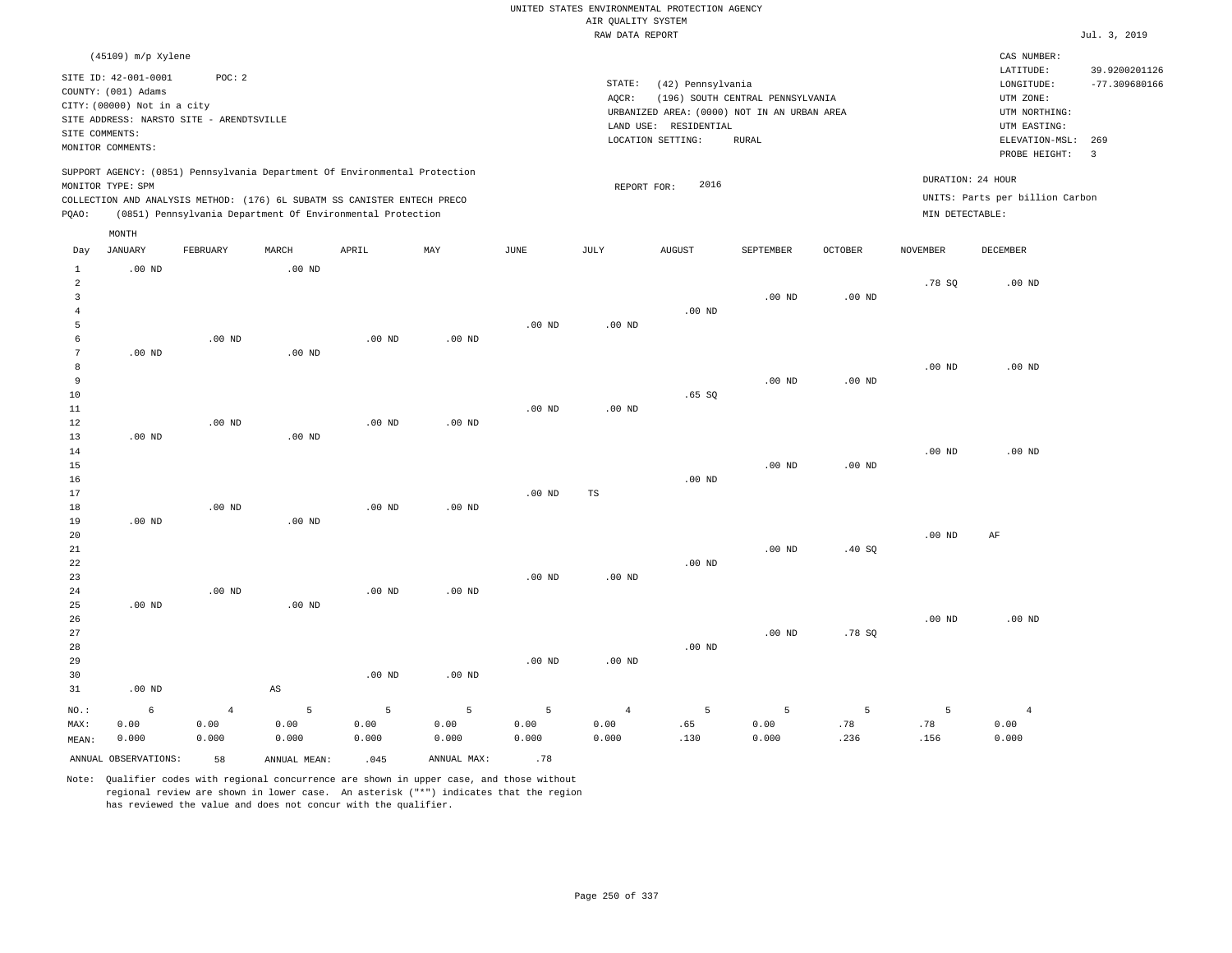| UNITED STATES ENVIRONMENTAL PROTECTION AGENCY<br>AIR QUALITY SYSTEM                                                                                                                                                                                |                                         |                               |                    |                    |                             |                                                                                                                                                                                       |                    |                    |                   |                                 |                                                                         |                                                                  |                                  |
|----------------------------------------------------------------------------------------------------------------------------------------------------------------------------------------------------------------------------------------------------|-----------------------------------------|-------------------------------|--------------------|--------------------|-----------------------------|---------------------------------------------------------------------------------------------------------------------------------------------------------------------------------------|--------------------|--------------------|-------------------|---------------------------------|-------------------------------------------------------------------------|------------------------------------------------------------------|----------------------------------|
|                                                                                                                                                                                                                                                    |                                         |                               |                    |                    |                             |                                                                                                                                                                                       | RAW DATA REPORT    |                    |                   |                                 |                                                                         |                                                                  | Jul. 3, 2019                     |
| (45109) m/p Xylene<br>SITE ID: 42-001-0001<br>POC: 2<br>COUNTY: (001) Adams                                                                                                                                                                        |                                         |                               |                    |                    |                             | STATE:<br>(42) Pennsylvania<br>AQCR:<br>(196) SOUTH CENTRAL PENNSYLVANIA<br>URBANIZED AREA: (0000) NOT IN AN URBAN AREA<br>LAND USE: RESIDENTIAL<br>LOCATION SETTING:<br><b>RURAL</b> |                    |                    |                   |                                 |                                                                         | CAS NUMBER:<br>LATITUDE:<br>LONGITUDE:<br>UTM ZONE:              | 39.9200201126<br>$-77.309680166$ |
| CITY: (00000) Not in a city<br>SITE ADDRESS: NARSTO SITE - ARENDTSVILLE<br>SITE COMMENTS:<br>MONITOR COMMENTS:                                                                                                                                     |                                         |                               |                    |                    |                             |                                                                                                                                                                                       |                    |                    |                   |                                 |                                                                         | UTM NORTHING:<br>UTM EASTING:<br>ELEVATION-MSL:<br>PROBE HEIGHT: | 269<br>$\overline{3}$            |
| SUPPORT AGENCY: (0851) Pennsylvania Department Of Environmental Protection<br>MONITOR TYPE: SPM<br>COLLECTION AND ANALYSIS METHOD: (176) 6L SUBATM SS CANISTER ENTECH PRECO<br>PQAO:<br>(0851) Pennsylvania Department Of Environmental Protection |                                         |                               |                    |                    |                             | 2017<br>REPORT FOR:                                                                                                                                                                   |                    |                    |                   |                                 | DURATION: 24 HOUR<br>UNITS: Parts per billion Carbon<br>MIN DETECTABLE: |                                                                  |                                  |
| Day                                                                                                                                                                                                                                                | MONTH<br><b>JANUARY</b>                 | FEBRUARY                      | MARCH              | APRIL              | MAY                         | JUNE                                                                                                                                                                                  | JULY               | <b>AUGUST</b>      | SEPTEMBER         | <b>OCTOBER</b>                  | <b>NOVEMBER</b>                                                         | <b>DECEMBER</b>                                                  |                                  |
| $\mathbf{1}$<br>$\overline{a}$<br>$\overline{\mathbf{3}}$<br>$\overline{4}$                                                                                                                                                                        | $.00$ ND                                |                               | $.00$ ND           | $.00$ ND           | .00 <sub>ND</sub>           |                                                                                                                                                                                       |                    |                    | $.00$ ND          | $.00$ ND                        | .00 <sub>ND</sub>                                                       | .42 SQ                                                           |                                  |
| 5<br>$\epsilon$<br>7<br>8                                                                                                                                                                                                                          | $.00$ ND                                | $.00$ ND                      | $.00$ ND           | .00 <sub>ND</sub>  | $.00$ ND                    | .00 <sub>ND</sub>                                                                                                                                                                     | .00 <sub>ND</sub>  | $.00$ ND           |                   |                                 |                                                                         |                                                                  |                                  |
| 9<br>$10$<br>11<br>12<br>13                                                                                                                                                                                                                        | $.00$ ND                                | .00 <sub>ND</sub>             |                    | $.00$ ND           | .00 <sub>ND</sub>           | $.00$ ND                                                                                                                                                                              | $.00$ ND           | $.00$ ND           | 1.20S             | $.00$ ND                        | .00 <sub>ND</sub>                                                       | $.00$ ND                                                         |                                  |
| 14<br>15<br>16<br>17                                                                                                                                                                                                                               |                                         |                               | $.00$ ND           |                    |                             |                                                                                                                                                                                       |                    | .00 <sub>ND</sub>  | $.00$ ND          | AM                              | .00 <sub>ND</sub>                                                       | $.00$ ND                                                         |                                  |
| 18<br>19<br>20<br>21                                                                                                                                                                                                                               | $.00$ ND                                | .00 <sub>ND</sub>             | .00 <sub>ND</sub>  | .00 <sub>ND</sub>  | AS                          | .70SQ                                                                                                                                                                                 | .00 <sub>ND</sub>  |                    |                   |                                 | .00 <sub>ND</sub>                                                       | $.00$ ND                                                         |                                  |
| 22<br>23<br>24<br>25                                                                                                                                                                                                                               | $.00$ ND                                | $\rm{AF}$                     |                    | $.00$ ND           | $.00$ ND                    | $.00$ ND                                                                                                                                                                              | $.00$ ND           | $.00$ ND           | .00 <sub>ND</sub> | $.00$ ND                        |                                                                         |                                                                  |                                  |
| 26<br>27<br>28<br>29<br>30                                                                                                                                                                                                                         |                                         |                               | $.00$ ND           |                    |                             | .00 <sub>ND</sub>                                                                                                                                                                     | $.00$ ND           | .00 <sub>ND</sub>  | .00 <sub>ND</sub> | $.00$ ND                        | .00 <sub>ND</sub>                                                       | $.00$ ND                                                         |                                  |
| 31<br>$NO.$ :<br>MAX:<br>MEAN:                                                                                                                                                                                                                     | $.00$ ND<br>$\epsilon$<br>0.00<br>0.000 | $\mathbf{3}$<br>0.00<br>0.000 | 5<br>0.00<br>0.000 | 5<br>0.00<br>0.000 | 2.32 5<br>5<br>2.32<br>.464 | 5<br>.70<br>.140                                                                                                                                                                      | 5<br>0.00<br>0.000 | 5<br>0.00<br>0.000 | 5<br>1.20<br>.240 | $\overline{4}$<br>0.00<br>0.000 | 5<br>0.00<br>0.000                                                      | $\overline{5}$<br>.42<br>.084                                    |                                  |
|                                                                                                                                                                                                                                                    | ANNUAL OBSERVATIONS:                    | 58                            | ANNUAL, MEAN:      | .080               | ANNUAL MAX:                 | 2.32                                                                                                                                                                                  |                    |                    |                   |                                 |                                                                         |                                                                  |                                  |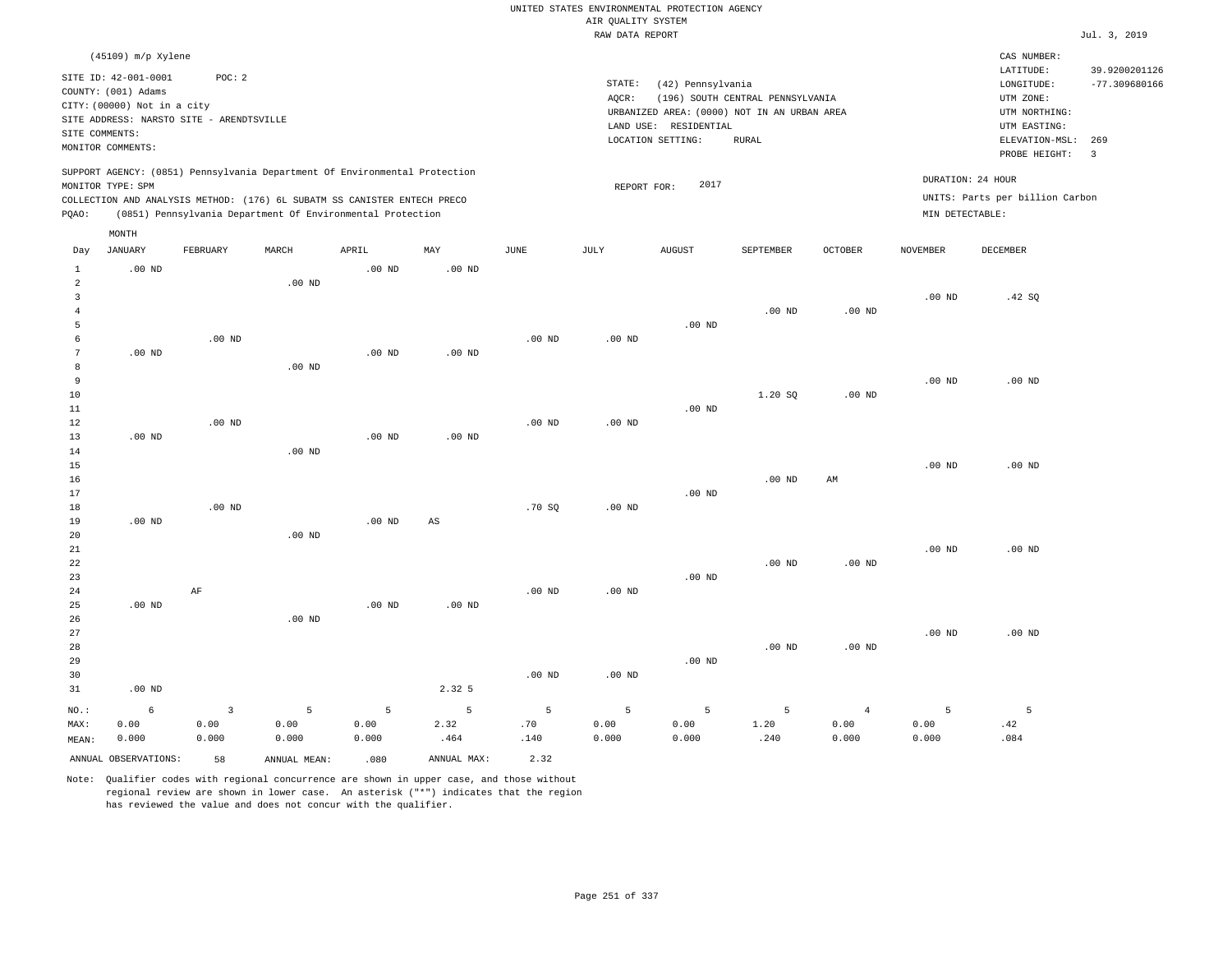|                                                    |                                                                                                  |                      |                                                                                                                                                                                                                      |                                 |                                 |                                 |                    | UNITED STATES ENVIRONMENTAL PROTECTION AGENCY                                             |                                  |                   |                               |                                                                                  |                                  |
|----------------------------------------------------|--------------------------------------------------------------------------------------------------|----------------------|----------------------------------------------------------------------------------------------------------------------------------------------------------------------------------------------------------------------|---------------------------------|---------------------------------|---------------------------------|--------------------|-------------------------------------------------------------------------------------------|----------------------------------|-------------------|-------------------------------|----------------------------------------------------------------------------------|----------------------------------|
|                                                    |                                                                                                  |                      |                                                                                                                                                                                                                      |                                 |                                 |                                 | AIR QUALITY SYSTEM |                                                                                           |                                  |                   |                               |                                                                                  |                                  |
|                                                    |                                                                                                  |                      |                                                                                                                                                                                                                      |                                 |                                 |                                 | RAW DATA REPORT    |                                                                                           |                                  |                   |                               |                                                                                  | Jul. 3, 2019                     |
|                                                    | (45109) m/p Xylene<br>SITE ID: 42-001-0001<br>COUNTY: (001) Adams<br>CITY: (00000) Not in a city | POC: 2               |                                                                                                                                                                                                                      |                                 |                                 |                                 | STATE:<br>AOCR:    | (42) Pennsylvania                                                                         | (196) SOUTH CENTRAL PENNSYLVANIA |                   |                               | CAS NUMBER:<br>LATITUDE:<br>LONGITUDE:<br>UTM ZONE:                              | 39.9200201126<br>$-77.309680166$ |
| SITE COMMENTS:                                     | SITE ADDRESS: NARSTO SITE - ARENDTSVILLE<br>MONITOR COMMENTS:                                    |                      |                                                                                                                                                                                                                      |                                 |                                 |                                 |                    | URBANIZED AREA: (0000) NOT IN AN URBAN AREA<br>LAND USE: RESIDENTIAL<br>LOCATION SETTING: | <b>RURAL</b>                     |                   |                               | UTM NORTHING:<br>UTM EASTING:<br>ELEVATION-MSL:<br>PROBE HEIGHT:                 | 269<br>$\overline{\phantom{a}}$  |
| PQAO:                                              | MONITOR TYPE: SPM                                                                                |                      | SUPPORT AGENCY: (0851) Pennsylvania Department Of Environmental Protection<br>COLLECTION AND ANALYSIS METHOD: (176) 6L SUBATM SS CANISTER ENTECH PRECO<br>(0851) Pennsylvania Department Of Environmental Protection |                                 |                                 |                                 | REPORT FOR:        | 2018                                                                                      |                                  |                   |                               | DURATION: 24 HOUR<br>UNITS: Parts per billion Carbon<br>MIN DETECTABLE: .5852628 |                                  |
|                                                    | MONTH                                                                                            |                      |                                                                                                                                                                                                                      |                                 |                                 |                                 |                    |                                                                                           |                                  |                   |                               |                                                                                  |                                  |
| Day<br>$\mathbf{1}$                                | <b>JANUARY</b>                                                                                   | FEBRUARY<br>$.00$ ND | MARCH                                                                                                                                                                                                                | APRIL                           | MAY                             | <b>JUNE</b><br>$.00$ ND         | JULY<br>$.00$ ND   | AUGUST                                                                                    | SEPTEMBER                        | OCTOBER           | NOVEMBER                      | DECEMBER                                                                         |                                  |
| $\overline{a}$<br>$\overline{3}$<br>$\overline{4}$ | $.00$ ND                                                                                         |                      | $.00$ ND                                                                                                                                                                                                             | $.00$ ND                        | .00 <sub>ND</sub>               |                                 |                    |                                                                                           |                                  |                   | .61 SQ                        | $.00$ ND                                                                         |                                  |
| 5<br>6<br>$\overline{7}$                           |                                                                                                  | $.00$ ND             |                                                                                                                                                                                                                      |                                 |                                 | AM                              | $.00$ ND           | $.00$ ND                                                                                  | $.00$ ND                         | $.00$ ND          |                               |                                                                                  |                                  |
| 8<br>$\overline{9}$<br>10<br>11                    | $.00$ ND                                                                                         |                      | .00 <sub>ND</sub>                                                                                                                                                                                                    | $.00$ ND                        | $.00$ ND                        |                                 |                    |                                                                                           | $.00$ ND                         | 2.40 5            | .00 <sub>ND</sub>             | $.00$ ND                                                                         |                                  |
| 12<br>13<br>14                                     | $.00$ ND                                                                                         | $.00$ ND             |                                                                                                                                                                                                                      | .00 <sub>ND</sub>               | .00 <sub>ND</sub>               | $.00$ ND                        | $.00$ ND           | $.00$ ND                                                                                  |                                  |                   |                               |                                                                                  |                                  |
| 15<br>16<br>17<br>18                               |                                                                                                  |                      | $.00$ ND                                                                                                                                                                                                             |                                 |                                 |                                 |                    | $.00$ ND                                                                                  | $.00$ ND                         | $.00$ ND          | $.00$ ND                      | $.00$ ND                                                                         |                                  |
| 19<br>20<br>21                                     | $.00$ ND                                                                                         | .00 <sub>ND</sub>    | $.00$ ND                                                                                                                                                                                                             | .00 <sub>ND</sub>               | $.00$ ND                        | $.00$ ND                        | .88SQ              |                                                                                           |                                  |                   |                               |                                                                                  |                                  |
| 22<br>23<br>24<br>25                               |                                                                                                  | $.00$ ND             |                                                                                                                                                                                                                      |                                 |                                 | .00 <sub>ND</sub>               | .00 <sub>ND</sub>  | $.00$ ND                                                                                  | $.00$ ND                         | $.00$ ND          | .00 <sub>ND</sub>             | $.00$ ND                                                                         |                                  |
| 26<br>27<br>28                                     | $.00$ ND                                                                                         |                      | $.00$ ND                                                                                                                                                                                                             | $\mathbb{A}\mathbb{S}$          | $\mathbb{A}\mathbb{S}$          |                                 |                    |                                                                                           |                                  |                   | AS                            | $.00$ ND                                                                         |                                  |
| 29<br>30<br>31                                     |                                                                                                  |                      |                                                                                                                                                                                                                      |                                 |                                 |                                 | $.00$ ND           | .62 SQ                                                                                    | $.00$ ND                         | $.00$ ND          |                               |                                                                                  |                                  |
| NO.:<br>MAX:<br>MEAN:                              | 5<br>0.00<br>0.000                                                                               | 5<br>0.00<br>0.000   | 5<br>0.00<br>0.000                                                                                                                                                                                                   | $\overline{4}$<br>0.00<br>0.000 | $\overline{4}$<br>0.00<br>0.000 | $\overline{4}$<br>0.00<br>0.000 | 6<br>.88<br>.147   | 5<br>.62<br>.124                                                                          | 5<br>0.00<br>0.000               | 5<br>2.40<br>.480 | $\overline{4}$<br>.61<br>.153 | 5<br>0.00<br>0.000                                                               |                                  |
|                                                    | ANNUAL OBSERVATIONS:                                                                             | 57                   | ANNUAL MEAN:                                                                                                                                                                                                         | .079                            | ANNUAL MAX:                     | 2.40                            |                    |                                                                                           |                                  |                   |                               |                                                                                  |                                  |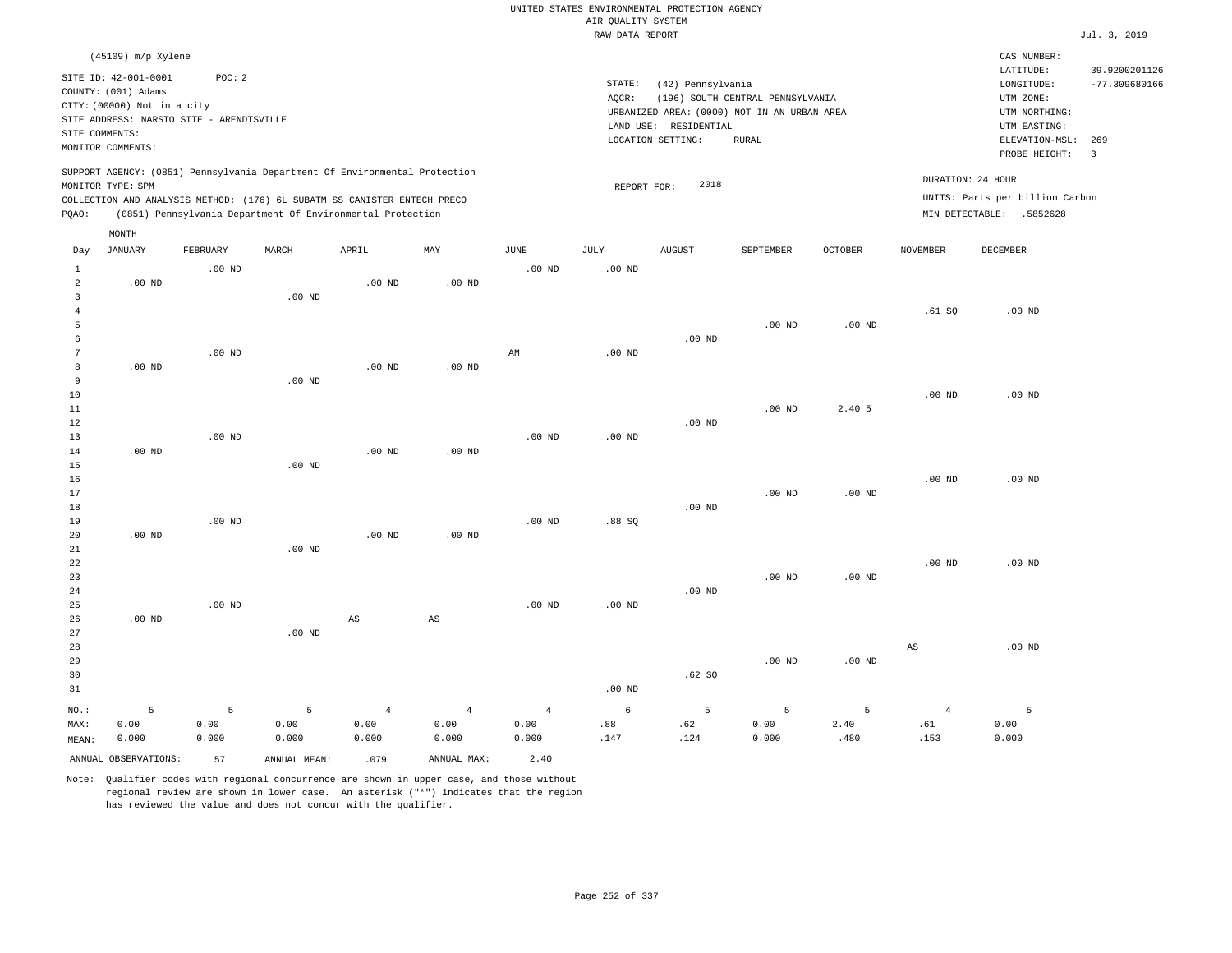|                                                             |                                                                                               |                                   |                                                                                                                                                                                                                      |                    |                    |                    |                                       | UNITED STATES ENVIRONMENTAL PROTECTION AGENCY                    |                                  |                     |                                  |                                                                      |                                                   |
|-------------------------------------------------------------|-----------------------------------------------------------------------------------------------|-----------------------------------|----------------------------------------------------------------------------------------------------------------------------------------------------------------------------------------------------------------------|--------------------|--------------------|--------------------|---------------------------------------|------------------------------------------------------------------|----------------------------------|---------------------|----------------------------------|----------------------------------------------------------------------|---------------------------------------------------|
|                                                             |                                                                                               |                                   |                                                                                                                                                                                                                      |                    |                    |                    | AIR QUALITY SYSTEM<br>RAW DATA REPORT |                                                                  |                                  |                     |                                  |                                                                      |                                                   |
|                                                             |                                                                                               |                                   |                                                                                                                                                                                                                      |                    |                    |                    |                                       |                                                                  |                                  |                     |                                  |                                                                      | Jul. 3, 2019                                      |
|                                                             | (45201) Benzene<br>SITE ID: 42-001-0001<br>COUNTY: (001) Adams<br>CITY: (00000) Not in a city | POC: 2                            |                                                                                                                                                                                                                      |                    |                    |                    | STATE:<br>AQCR:                       | (42) Pennsylvania<br>URBANIZED AREA: (0000) NOT IN AN URBAN AREA | (196) SOUTH CENTRAL PENNSYLVANIA |                     |                                  | CAS NUMBER:<br>LATITUDE:<br>LONGITUDE:<br>UTM ZONE:<br>UTM NORTHING: | $71 - 43 - 2$<br>39.9200201126<br>$-77.309680166$ |
|                                                             | SITE ADDRESS: NARSTO SITE - ARENDTSVILLE<br>SITE COMMENTS:<br>MONITOR COMMENTS:               |                                   |                                                                                                                                                                                                                      |                    |                    |                    |                                       | LAND USE: RESIDENTIAL<br>LOCATION SETTING:                       | <b>RURAL</b>                     |                     |                                  | UTM EASTING:<br>ELEVATION-MSL:<br>PROBE HEIGHT:                      | 269<br>$\overline{\mathbf{3}}$                    |
| PQAO:                                                       | MONITOR TYPE: SPM                                                                             |                                   | SUPPORT AGENCY: (0851) Pennsylvania Department Of Environmental Protection<br>COLLECTION AND ANALYSIS METHOD: (176) 6L SUBATM SS CANISTER ENTECH PRECO<br>(0851) Pennsylvania Department Of Environmental Protection |                    |                    |                    | REPORT FOR:                           | 2013                                                             |                                  |                     | MIN DETECTABLE:                  | DURATION: 24 HOUR<br>UNITS: Parts per billion Carbon                 |                                                   |
|                                                             | MONTH<br><b>JANUARY</b>                                                                       | FEBRUARY                          | MARCH                                                                                                                                                                                                                | APRIL              | MAY                | <b>JUNE</b>        | <b>JULY</b>                           | <b>AUGUST</b>                                                    | SEPTEMBER                        | <b>OCTOBER</b>      | <b>NOVEMBER</b>                  | DECEMBER                                                             |                                                   |
| Day<br>$\mathbf{1}$                                         |                                                                                               |                                   |                                                                                                                                                                                                                      |                    |                    |                    |                                       |                                                                  | $_{\rm AS}$                      | $.000$ ND           |                                  |                                                                      |                                                   |
| $\overline{2}$<br>$\overline{\mathbf{3}}$<br>$\overline{4}$ | $\rm{AF}$                                                                                     | 1.674                             |                                                                                                                                                                                                                      | .732               | .600SQ             | $.000$ ND          | $.000$ ND                             | AF                                                               |                                  |                     |                                  |                                                                      |                                                   |
| $\overline{5}$<br>6<br>$7\phantom{.0}$<br>8                 |                                                                                               |                                   | 1.338                                                                                                                                                                                                                |                    |                    |                    |                                       | .522 SO                                                          | .480SQ                           | AF                  | 1.206                            | AF                                                                   |                                                   |
| 9<br>10<br>$11\,$                                           | AF                                                                                            | 1.110                             | .990                                                                                                                                                                                                                 | .474 SO            | .876               | .690SQ             | .504 SQ                               |                                                                  |                                  |                     |                                  |                                                                      |                                                   |
| $1\,2$<br>13<br>14<br>15                                    |                                                                                               | AF                                |                                                                                                                                                                                                                      |                    |                    | $.000$ ND          | $.000$ ND                             | .462SQ                                                           | $.000$ ND                        | .642S               | .678 CC                          | AF                                                                   |                                                   |
| 16<br>17<br>18                                              | 2.268 5                                                                                       |                                   | 1.296                                                                                                                                                                                                                | .570S              | .522S              |                    |                                       |                                                                  |                                  |                     | AF                               | 1.158                                                                |                                                   |
| 19<br>20<br>21                                              |                                                                                               | 1.566                             |                                                                                                                                                                                                                      |                    |                    | $.000$ ND          | .462SQ                                | .486 CL                                                          | .546 SO                          | .510 SO             |                                  |                                                                      |                                                   |
| 22<br>23<br>24<br>25                                        | 1.242                                                                                         |                                   | 1.032                                                                                                                                                                                                                | .756               | .474 SQ            |                    |                                       |                                                                  | .282SQ                           | .618S               | AF                               | $\mathbb{A}\mathbb{S}$                                               |                                                   |
| 26<br>27<br>28<br>29                                        | 2.280 5                                                                                       | 1.194                             | .882                                                                                                                                                                                                                 | .906               | .564 SQ            | .480 SO            | .492 SO                               | .468SQ                                                           |                                  |                     |                                  |                                                                      |                                                   |
| 30<br>31                                                    |                                                                                               |                                   |                                                                                                                                                                                                                      |                    |                    |                    |                                       |                                                                  |                                  | 1.032               | AF                               | .864                                                                 |                                                   |
| NO.:<br>MAX:<br>MEAN:                                       | $\overline{3}$<br>2.280<br>1.9300                                                             | $\overline{4}$<br>1.674<br>1.3860 | 5<br>1.338<br>1.1076                                                                                                                                                                                                 | 5<br>.906<br>.6876 | 5<br>.876<br>.6072 | 5<br>.690<br>.2340 | 5<br>.504<br>.2916                    | $\overline{4}$<br>.522<br>.4845                                  | $\overline{4}$<br>.546<br>.3270  | 5<br>1.032<br>.5604 | $\overline{2}$<br>1.206<br>.9420 | 2<br>1.158<br>1.0110                                                 |                                                   |
|                                                             | ANNUAL OBSERVATIONS:                                                                          | 49                                | ANNUAL MEAN:                                                                                                                                                                                                         | .7332              | ANNUAL MAX:        | 2.280              |                                       |                                                                  |                                  |                     |                                  |                                                                      |                                                   |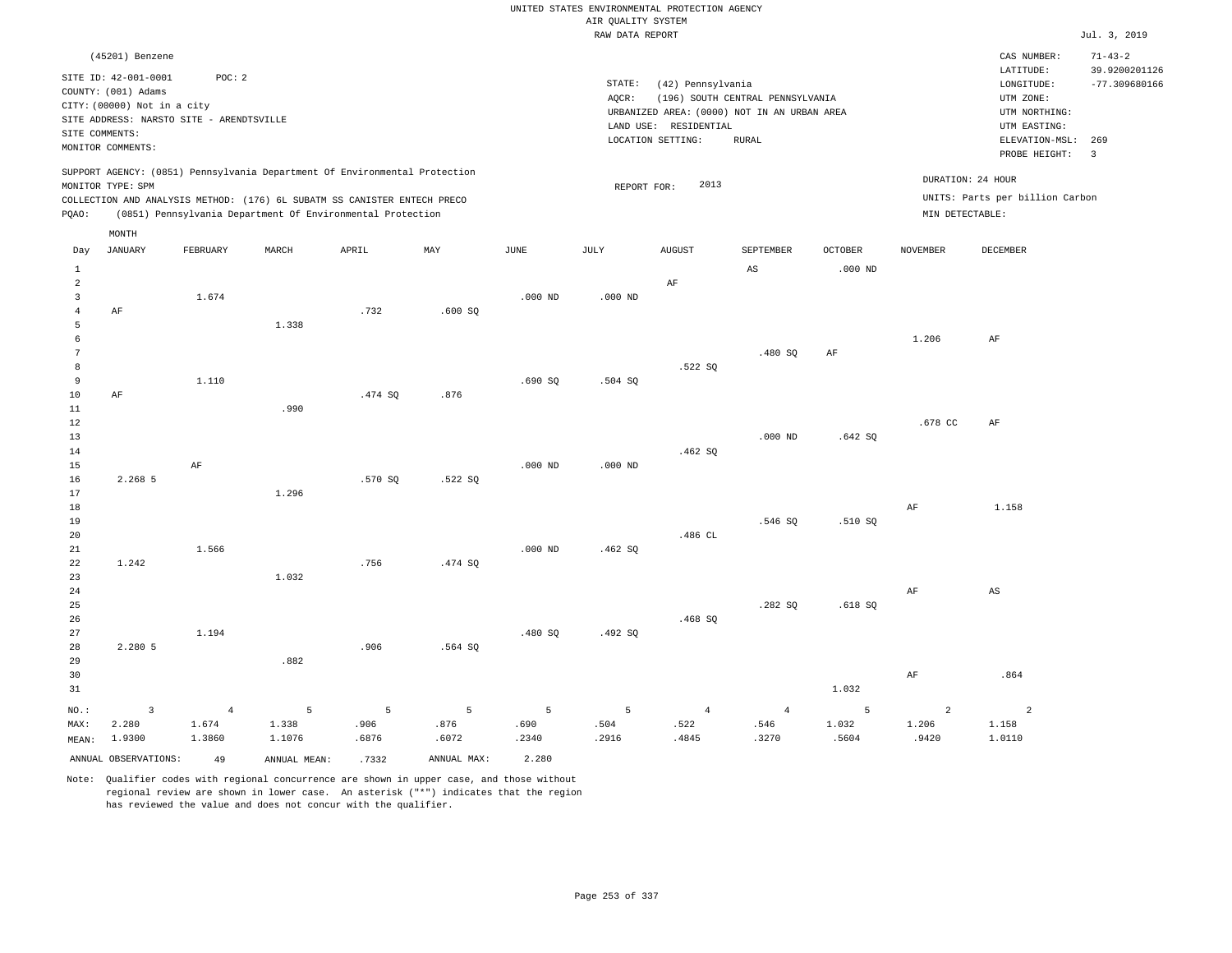|                                            |                                                                                                                                                                                  |                      |                                                                                                                                                                                                                      |                                 |                    |                    |                    | UNITED STATES ENVIRONMENTAL PROTECTION AGENCY                                                                  |                                                  |                                 |                    |                                                                                                        |                                                          |
|--------------------------------------------|----------------------------------------------------------------------------------------------------------------------------------------------------------------------------------|----------------------|----------------------------------------------------------------------------------------------------------------------------------------------------------------------------------------------------------------------|---------------------------------|--------------------|--------------------|--------------------|----------------------------------------------------------------------------------------------------------------|--------------------------------------------------|---------------------------------|--------------------|--------------------------------------------------------------------------------------------------------|----------------------------------------------------------|
|                                            |                                                                                                                                                                                  |                      |                                                                                                                                                                                                                      |                                 |                    |                    | AIR QUALITY SYSTEM |                                                                                                                |                                                  |                                 |                    |                                                                                                        |                                                          |
|                                            |                                                                                                                                                                                  |                      |                                                                                                                                                                                                                      |                                 |                    |                    | RAW DATA REPORT    |                                                                                                                |                                                  |                                 |                    |                                                                                                        | Jul. 3, 2019                                             |
|                                            | (45201) Benzene<br>SITE ID: 42-001-0001<br>COUNTY: (001) Adams<br>CITY: (00000) Not in a city<br>SITE ADDRESS: NARSTO SITE - ARENDTSVILLE<br>SITE COMMENTS:<br>MONITOR COMMENTS: | POC: 2               |                                                                                                                                                                                                                      |                                 |                    |                    | STATE:<br>AOCR:    | (42) Pennsylvania<br>URBANIZED AREA: (0000) NOT IN AN URBAN AREA<br>LAND USE: RESIDENTIAL<br>LOCATION SETTING: | (196) SOUTH CENTRAL PENNSYLVANIA<br><b>RURAL</b> |                                 |                    | CAS NUMBER:<br>LATITUDE:<br>LONGITUDE:<br>UTM ZONE:<br>UTM NORTHING:<br>UTM EASTING:<br>ELEVATION-MSL: | $71 - 43 - 2$<br>39.9200201126<br>$-77.309680166$<br>269 |
|                                            |                                                                                                                                                                                  |                      |                                                                                                                                                                                                                      |                                 |                    |                    |                    |                                                                                                                |                                                  |                                 |                    | PROBE HEIGHT:                                                                                          | $\overline{\mathbf{3}}$                                  |
| PQAO:                                      | MONITOR TYPE: SPM                                                                                                                                                                |                      | SUPPORT AGENCY: (0851) Pennsylvania Department Of Environmental Protection<br>COLLECTION AND ANALYSIS METHOD: (176) 6L SUBATM SS CANISTER ENTECH PRECO<br>(0851) Pennsylvania Department Of Environmental Protection |                                 |                    |                    | REPORT FOR:        | 2014                                                                                                           |                                                  |                                 | MIN DETECTABLE:    | DURATION: 24 HOUR<br>UNITS: Parts per billion Carbon                                                   |                                                          |
| Day                                        | MONTH<br><b>JANUARY</b>                                                                                                                                                          | FEBRUARY             | MARCH                                                                                                                                                                                                                | APRIL                           | MAY                | JUNE               | JULY               | AUGUST                                                                                                         | SEPTEMBER                                        | OCTOBER                         | <b>NOVEMBER</b>    | <b>DECEMBER</b>                                                                                        |                                                          |
| $\mathbf{1}$<br>$\overline{2}$             |                                                                                                                                                                                  |                      |                                                                                                                                                                                                                      |                                 |                    |                    |                    |                                                                                                                | .218 SQ                                          | .460 SQ                         | .493SQ             | AF                                                                                                     |                                                          |
| $\overline{3}$<br>$\overline{4}$<br>5<br>6 | AS                                                                                                                                                                               | 1.304                | 1.359                                                                                                                                                                                                                | .735 SO                         | .460S              | $.000$ ND          | $.000$ ND          | .526 SO                                                                                                        |                                                  |                                 |                    |                                                                                                        |                                                          |
| $\overline{7}$<br>8<br>9                   |                                                                                                                                                                                  |                      |                                                                                                                                                                                                                      |                                 |                    |                    |                    | .895                                                                                                           | .436SQ                                           | .334 SQ                         | .481 SO            | .736                                                                                                   |                                                          |
| $10$<br>$1\,1$<br>12<br>13                 | 3.208 5                                                                                                                                                                          | 1.407                | 1.335                                                                                                                                                                                                                | .797                            | .430 SQ            | .460SQ             | .401 SQ            |                                                                                                                |                                                  |                                 | .640SQ             | 1.124                                                                                                  |                                                          |
| 14<br>$15$<br>16<br>17                     | 1.688                                                                                                                                                                            | 1.717                |                                                                                                                                                                                                                      | .628SQ                          | .390SQ             | .525S              | .322S              | .464 SQ                                                                                                        | .307 SO                                          | .327 SO                         |                    |                                                                                                        |                                                          |
| 18<br>19<br>20<br>$2\sqrt{1}$              |                                                                                                                                                                                  |                      | 1.638                                                                                                                                                                                                                |                                 |                    |                    |                    | .457 CC                                                                                                        | AF                                               | .520S                           | .664SQ             | .893                                                                                                   |                                                          |
| 22<br>23<br>24                             | 1.497                                                                                                                                                                            | .925                 | .923                                                                                                                                                                                                                 | .537 SQ                         | .381 SQ            | .373 SQ            | .367S              |                                                                                                                |                                                  |                                 |                    |                                                                                                        |                                                          |
| 25<br>26<br>27<br>28                       |                                                                                                                                                                                  | 1.475                |                                                                                                                                                                                                                      |                                 |                    | .439 SQ            | .345 SQ            | AS                                                                                                             | .316S                                            | $\mathbb{A}\mathbb{S}$          | .648 SO            | .913                                                                                                   |                                                          |
| 29<br>30<br>31                             | .886                                                                                                                                                                             |                      | 1.361 QX                                                                                                                                                                                                             | AF                              | .331 SO            |                    |                    |                                                                                                                |                                                  |                                 |                    | .890                                                                                                   |                                                          |
| NO.:<br>MAX:<br>MEAN:                      | $\overline{4}$<br>3.208<br>1.8198                                                                                                                                                | 5<br>1.717<br>1.3656 | 5<br>1.638<br>1.3232                                                                                                                                                                                                 | $\overline{4}$<br>.797<br>.6743 | 5<br>.460<br>.3984 | 5<br>.525<br>.3594 | 5<br>.401<br>.2870 | $\overline{4}$<br>.895<br>.5855                                                                                | $\overline{4}$<br>.436<br>.3193                  | $\overline{4}$<br>.520<br>.4103 | 5<br>.664<br>.5852 | 5<br>1.124<br>.9112                                                                                    |                                                          |
|                                            | ANNUAL OBSERVATIONS:                                                                                                                                                             | 55                   | ANNUAL MEAN:                                                                                                                                                                                                         | .7525                           | ANNUAL MAX:        | 3.208              |                    |                                                                                                                |                                                  |                                 |                    |                                                                                                        |                                                          |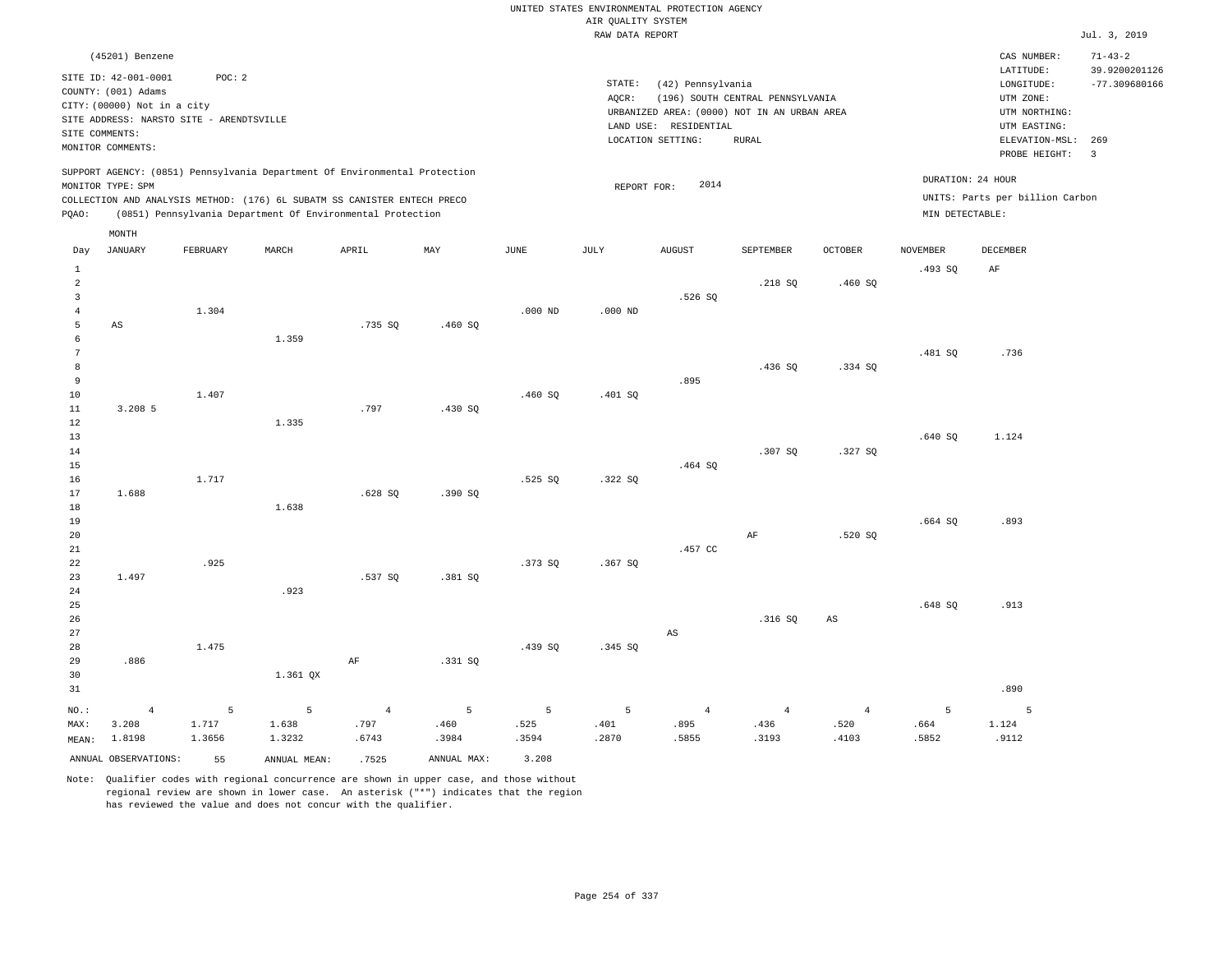|                                |                                                                                                 |                |                                                            |         |                        |         |                                       | UNITED STATES ENVIRONMENTAL PROTECTION AGENCY |                                  |                |                   |                                     |                                  |
|--------------------------------|-------------------------------------------------------------------------------------------------|----------------|------------------------------------------------------------|---------|------------------------|---------|---------------------------------------|-----------------------------------------------|----------------------------------|----------------|-------------------|-------------------------------------|----------------------------------|
|                                |                                                                                                 |                |                                                            |         |                        |         | AIR OUALITY SYSTEM<br>RAW DATA REPORT |                                               |                                  |                |                   |                                     | Jul. 3, 2019                     |
|                                | (45201) Benzene                                                                                 |                |                                                            |         |                        |         |                                       |                                               |                                  |                |                   | CAS NUMBER:                         | $71 - 43 - 2$                    |
|                                | SITE ID: 42-001-0001                                                                            | POC: 2         |                                                            |         |                        |         | STATE:                                | (42) Pennsylvania                             |                                  |                |                   | LATITUDE:<br>LONGITUDE:             | 39.9200201126<br>$-77.309680166$ |
|                                | COUNTY: (001) Adams                                                                             |                |                                                            |         |                        |         | AOCR:                                 |                                               | (196) SOUTH CENTRAL PENNSYLVANIA |                |                   | UTM ZONE:                           |                                  |
|                                | CITY: (00000) Not in a city                                                                     |                |                                                            |         |                        |         |                                       | URBANIZED AREA: (0000) NOT IN AN URBAN AREA   |                                  |                |                   | UTM NORTHING:                       |                                  |
| SITE COMMENTS:                 | SITE ADDRESS: NARSTO SITE - ARENDTSVILLE                                                        |                |                                                            |         |                        |         |                                       | LAND USE: RESIDENTIAL                         |                                  |                |                   | UTM EASTING:                        |                                  |
|                                | MONITOR COMMENTS:                                                                               |                |                                                            |         |                        |         |                                       | LOCATION SETTING:                             | <b>RURAL</b>                     |                |                   | ELEVATION-MSL: 269<br>PROBE HEIGHT: | $\overline{\mathbf{3}}$          |
|                                | SUPPORT AGENCY: (0851) Pennsylvania Department Of Environmental Protection<br>MONITOR TYPE: SPM |                |                                                            |         |                        |         | REPORT FOR:                           | 2015                                          |                                  |                | DURATION: 24 HOUR |                                     |                                  |
|                                | COLLECTION AND ANALYSIS METHOD: (176) 6L SUBATM SS CANISTER ENTECH PRECO                        |                |                                                            |         |                        |         |                                       |                                               |                                  |                |                   | UNITS: Parts per billion Carbon     |                                  |
| PQAO:                          |                                                                                                 |                | (0851) Pennsylvania Department Of Environmental Protection |         |                        |         |                                       |                                               |                                  |                | MIN DETECTABLE:   |                                     |                                  |
|                                | MONTH                                                                                           |                |                                                            |         |                        |         |                                       |                                               |                                  |                |                   |                                     |                                  |
| Day                            | <b>JANUARY</b>                                                                                  | FEBRUARY       | MARCH                                                      | APRIL   | MAY                    | JUNE    | JULY                                  | <b>AUGUST</b>                                 | SEPTEMBER                        | <b>OCTOBER</b> | <b>NOVEMBER</b>   | DECEMBER                            |                                  |
| $\mathbf{1}$<br>$\overline{a}$ |                                                                                                 |                | 1.618                                                      |         |                        |         |                                       |                                               |                                  |                | .582 CC           | 1.620                               |                                  |
| $\overline{3}$                 |                                                                                                 |                |                                                            |         |                        |         |                                       |                                               | AS                               | .312 SO        |                   |                                     |                                  |
| $\sqrt{4}$                     |                                                                                                 |                |                                                            |         |                        |         |                                       | .342 SQ                                       |                                  |                |                   |                                     |                                  |
| 5                              |                                                                                                 | 1.011          |                                                            |         |                        | .300 SO | .642S                                 |                                               |                                  |                |                   |                                     |                                  |
| 6                              | 1.400                                                                                           |                |                                                            | .456SQ  | $\mathbb{A}\mathbb{S}$ |         |                                       |                                               |                                  |                |                   |                                     |                                  |
| $7\phantom{.0}$                |                                                                                                 |                | .872                                                       |         |                        |         |                                       |                                               |                                  |                |                   |                                     |                                  |
| $^{\rm 8}$                     |                                                                                                 |                |                                                            |         |                        |         |                                       |                                               |                                  |                | .516 CC           | 1.800 5                             |                                  |
| $\overline{9}$<br>10           |                                                                                                 |                |                                                            |         |                        |         |                                       | .438 SO                                       | .407 SQ                          | .492SQ         |                   |                                     |                                  |
| 11                             |                                                                                                 | 1.383          |                                                            |         |                        | .780    | AF                                    |                                               |                                  |                |                   |                                     |                                  |
| 12                             | 1.646                                                                                           |                |                                                            | .444 SQ | .222SQ                 |         |                                       |                                               |                                  |                |                   |                                     |                                  |
| 13                             |                                                                                                 |                | $.721$ QX                                                  |         |                        |         |                                       |                                               |                                  |                |                   |                                     |                                  |
| 14                             |                                                                                                 |                |                                                            |         |                        |         |                                       |                                               |                                  |                | .474 CC           | .594 SO                             |                                  |
| 15                             |                                                                                                 |                |                                                            |         |                        |         |                                       |                                               | .384 SO                          | .384 SQ        |                   |                                     |                                  |
| 16                             |                                                                                                 |                |                                                            |         |                        |         |                                       | .378 SQ                                       |                                  |                |                   |                                     |                                  |
| 17                             | 1.511                                                                                           | 1.939 5        |                                                            |         |                        | .252SQ  | .456SQ                                |                                               |                                  |                |                   |                                     |                                  |
| 18<br>19                       |                                                                                                 |                | .627 SO                                                    | .378 SQ | .282SQ                 |         |                                       |                                               |                                  |                |                   |                                     |                                  |
| 20                             |                                                                                                 |                |                                                            |         |                        |         |                                       |                                               |                                  |                | .594 SQ           | .840                                |                                  |
| 21                             |                                                                                                 |                |                                                            |         |                        |         |                                       |                                               | .444 SO                          | .546 SO        |                   |                                     |                                  |
| 22                             |                                                                                                 |                |                                                            |         |                        |         |                                       | .318 SQ                                       |                                  |                |                   |                                     |                                  |
| 23                             |                                                                                                 | 1.271 OX       |                                                            |         |                        | .330 SO | .288 SO                               |                                               |                                  |                |                   |                                     |                                  |
| $2\,4$                         | 1.520                                                                                           |                |                                                            | .462SQ  | .318 SQ                |         |                                       |                                               |                                  |                |                   |                                     |                                  |
| 25                             |                                                                                                 |                | .945                                                       |         |                        |         |                                       |                                               |                                  |                |                   |                                     |                                  |
| 26<br>27                       |                                                                                                 |                |                                                            |         |                        |         |                                       |                                               | .360SQ                           | .780           | .840              | .600S                               |                                  |
| 28                             |                                                                                                 |                |                                                            |         |                        |         |                                       | .318 SQ                                       |                                  |                |                   |                                     |                                  |
| 29                             |                                                                                                 |                |                                                            |         |                        | .234 SQ | .288 SQ                               |                                               |                                  |                |                   |                                     |                                  |
| 30                             | 1.035                                                                                           |                |                                                            | .570 SO | .252 SO                |         |                                       |                                               |                                  |                |                   |                                     |                                  |
| 31                             |                                                                                                 |                | .492 SQ                                                    |         |                        |         |                                       |                                               |                                  |                |                   |                                     |                                  |
| $NO.$ :                        | 5                                                                                               | $\overline{4}$ | 6                                                          | 5       | $\sqrt{4}$             | 5       | $\overline{4}$                        | 5                                             | $\sqrt{4}$                       | 5              | 5                 | 5                                   |                                  |
| MAX:                           | 1.646                                                                                           | 1.939          | 1.618                                                      | .570    | .318                   | .780    | .642                                  | .438                                          | .444                             | .780           | .840              | 1.800                               |                                  |
| MEAN:                          | 1.4224                                                                                          | 1.4010         | .8792                                                      | .4620   | .2685                  | .3792   | .4185                                 | .3588                                         | .3988                            | .5028          | .6012             | 1.0908                              |                                  |
|                                | ANNUAL OBSERVATIONS:                                                                            | 57             | ANNUAL, MEAN:                                              | .6896   | ANNUAL MAX:            | 1.939   |                                       |                                               |                                  |                |                   |                                     |                                  |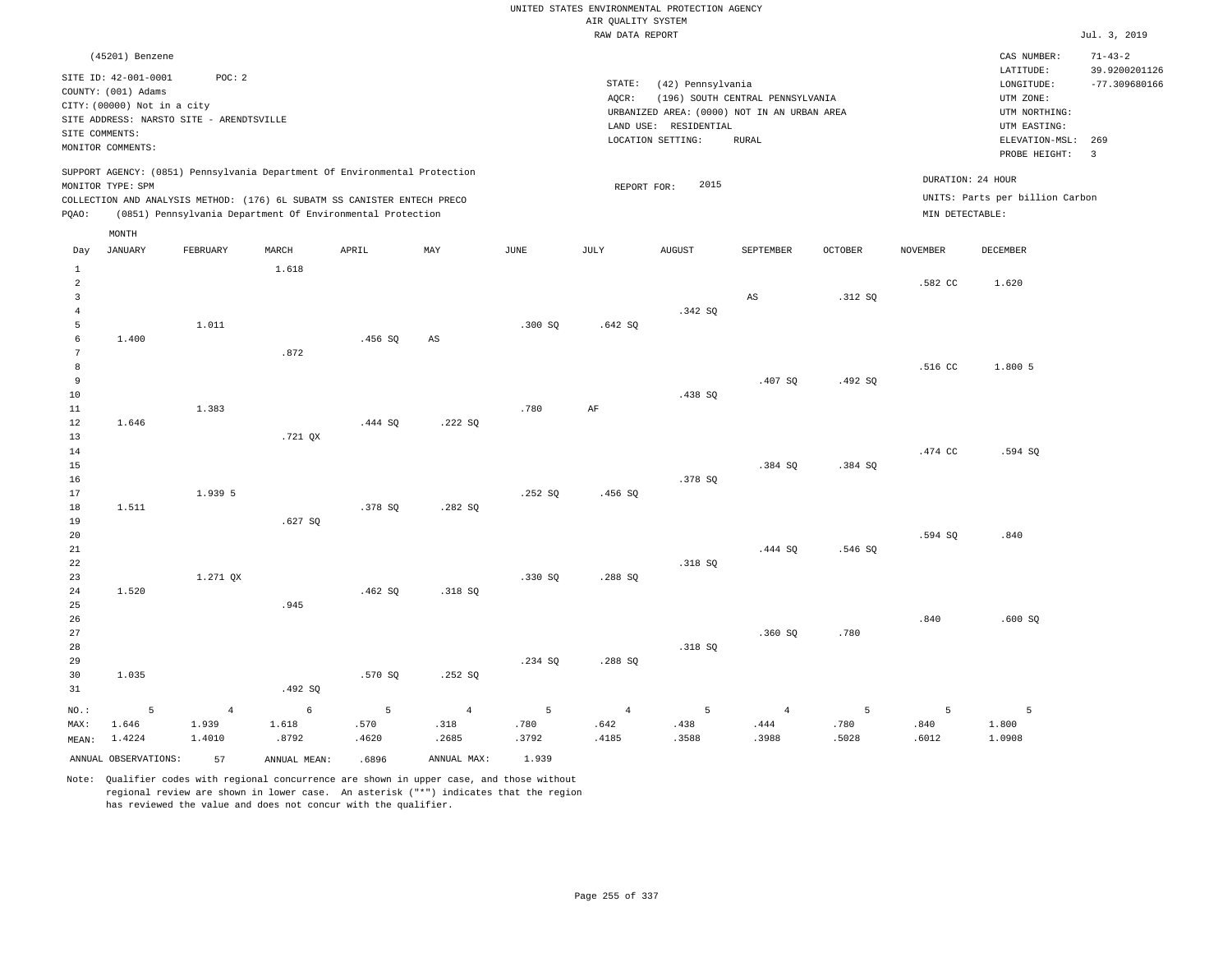|                      |                                         |                                          |                                                                            |           |                |               | AIR QUALITY SYSTEM | UNITED STATES ENVIRONMENTAL PROTECTION AGENCY |                                  |                |                 |                                                    |                                                   |
|----------------------|-----------------------------------------|------------------------------------------|----------------------------------------------------------------------------|-----------|----------------|---------------|--------------------|-----------------------------------------------|----------------------------------|----------------|-----------------|----------------------------------------------------|---------------------------------------------------|
|                      |                                         |                                          |                                                                            |           |                |               | RAW DATA REPORT    |                                               |                                  |                |                 |                                                    | Jul. 3, 2019                                      |
|                      | (45201) Benzene<br>SITE ID: 42-001-0001 | POC: 2                                   |                                                                            |           |                |               | STATE:             | (42) Pennsylvania                             |                                  |                |                 | CAS NUMBER:<br>LATITUDE:<br>$\texttt{LONGITUDE}$ : | $71 - 43 - 2$<br>39.9200201126<br>$-77.309680166$ |
|                      | COUNTY: (001) Adams                     |                                          |                                                                            |           |                |               | AOCR:              |                                               | (196) SOUTH CENTRAL PENNSYLVANIA |                |                 | UTM ZONE:                                          |                                                   |
|                      | CITY: (00000) Not in a city             | SITE ADDRESS: NARSTO SITE - ARENDTSVILLE |                                                                            |           |                |               |                    | URBANIZED AREA: (0000) NOT IN AN URBAN AREA   |                                  |                |                 | UTM NORTHING:                                      |                                                   |
|                      | SITE COMMENTS:                          |                                          |                                                                            |           |                |               |                    | LAND USE: RESIDENTIAL                         |                                  |                |                 | UTM EASTING:                                       |                                                   |
|                      | MONITOR COMMENTS:                       |                                          |                                                                            |           |                |               |                    | LOCATION SETTING:                             | ${\tt RURAL}$                    |                |                 | ELEVATION-MSL:<br>PROBE HEIGHT:                    | 269<br>3                                          |
|                      | MONITOR TYPE: SPM                       |                                          | SUPPORT AGENCY: (0851) Pennsylvania Department Of Environmental Protection |           |                |               |                    | 2016                                          |                                  |                |                 | DURATION: 24 HOUR                                  |                                                   |
|                      |                                         |                                          | COLLECTION AND ANALYSIS METHOD: (176) 6L SUBATM SS CANISTER ENTECH PRECO   |           |                |               | REPORT FOR:        |                                               |                                  |                |                 | UNITS: Parts per billion Carbon                    |                                                   |
| PQAO:                |                                         |                                          | (0851) Pennsylvania Department Of Environmental Protection                 |           |                |               |                    |                                               |                                  |                | MIN DETECTABLE: |                                                    |                                                   |
|                      | MONTH                                   |                                          |                                                                            |           |                |               |                    |                                               |                                  |                |                 |                                                    |                                                   |
| Day                  | <b>JANUARY</b>                          | FEBRUARY                                 | MARCH                                                                      | APRIL     | MAY            | $_{\rm JUNE}$ | <b>JULY</b>        | <b>AUGUST</b>                                 | SEPTEMBER                        | <b>OCTOBER</b> | <b>NOVEMBER</b> | <b>DECEMBER</b>                                    |                                                   |
| $\mathbf 1$<br>2     | .720                                    |                                          | .600 SQ                                                                    |           |                |               |                    |                                               |                                  |                | .960            | .600                                               |                                                   |
| $\overline{3}$       |                                         |                                          |                                                                            |           |                |               |                    |                                               | .204 SQ                          | .336S          |                 |                                                    |                                                   |
| $\overline{4}$       |                                         |                                          |                                                                            |           |                |               |                    | .408SQ                                        |                                  |                |                 |                                                    |                                                   |
| 5                    |                                         |                                          |                                                                            |           |                | .198 SO       | .258 SO            |                                               |                                  |                |                 |                                                    |                                                   |
| 6<br>$7\phantom{.0}$ | 1.320 OX                                | .864                                     | .840                                                                       | $.780$ QX | .311 SQ        |               |                    |                                               |                                  |                |                 |                                                    |                                                   |
| 8                    |                                         |                                          |                                                                            |           |                |               |                    |                                               |                                  |                | .780 LB         | .900                                               |                                                   |
| 9                    |                                         |                                          |                                                                            |           |                |               |                    |                                               | .204 SO                          | .342S          |                 |                                                    |                                                   |
| 10                   |                                         |                                          |                                                                            |           |                |               |                    | .276 SQ                                       |                                  |                |                 |                                                    |                                                   |
| $11\,$               |                                         |                                          |                                                                            |           |                | .312 SQ       | .186S              |                                               |                                  |                |                 |                                                    |                                                   |
| 12<br>13             | .840                                    | .720                                     | .840                                                                       | $.486$ QX | .573 SQ        |               |                    |                                               |                                  |                |                 |                                                    |                                                   |
| 14                   |                                         |                                          |                                                                            |           |                |               |                    |                                               |                                  |                | .960 LB         | 1.080                                              |                                                   |
| $15$                 |                                         |                                          |                                                                            |           |                |               |                    |                                               | $.000$ ND                        | .600           |                 |                                                    |                                                   |
| 16                   |                                         |                                          |                                                                            |           |                |               |                    | .242S                                         |                                  |                |                 |                                                    |                                                   |
| 17                   |                                         |                                          |                                                                            |           |                | .396SQ        | $_{\rm TS}$        |                                               |                                  |                |                 |                                                    |                                                   |
| 18<br>19             | .744                                    | .600SQ                                   | .498 SQ                                                                    | $.438$ QX | .354S          |               |                    |                                               |                                  |                |                 |                                                    |                                                   |
| 20                   |                                         |                                          |                                                                            |           |                |               |                    |                                               |                                  |                | .444SQ          | AF                                                 |                                                   |
| 21                   |                                         |                                          |                                                                            |           |                |               |                    |                                               | .288 SO                          | .348 SO        |                 |                                                    |                                                   |
| 22                   |                                         |                                          |                                                                            |           |                |               |                    | .178 SQ                                       |                                  |                |                 |                                                    |                                                   |
| 23                   |                                         |                                          |                                                                            |           |                | .246 SO       | .258 SO            |                                               |                                  |                |                 |                                                    |                                                   |
| 24<br>25             | 1.182                                   | .570 SQ                                  | .456SQ                                                                     | $.390$ QX | .276 SQ        |               |                    |                                               |                                  |                |                 |                                                    |                                                   |
| 26                   |                                         |                                          |                                                                            |           |                |               |                    |                                               |                                  |                | .660            | 1.260                                              |                                                   |
| 27                   |                                         |                                          |                                                                            |           |                |               |                    |                                               | .336S                            | .900           |                 |                                                    |                                                   |
| 28                   |                                         |                                          |                                                                            |           |                |               |                    | .335 SO                                       |                                  |                |                 |                                                    |                                                   |
| 29                   |                                         |                                          |                                                                            |           |                | $.000$ ND     | .222 SQ            |                                               |                                  |                |                 |                                                    |                                                   |
| 30                   |                                         |                                          |                                                                            | .456 SO   | .216 SO        |               |                    |                                               |                                  |                |                 |                                                    |                                                   |
| 31                   | 1.164                                   |                                          | $_{\rm AS}$                                                                |           |                |               |                    |                                               |                                  |                |                 |                                                    |                                                   |
| NO.:                 | $\epsilon$                              | $\sqrt{4}$                               | 5                                                                          | 5         | $\overline{5}$ | 5             | $\overline{4}$     | 5                                             | $\overline{5}$                   | 5              | 5               | $\bf{4}$                                           |                                                   |
| MAX:                 | 1.320                                   | .864                                     | .840                                                                       | .780      | .573           | .396          | .258               | .408                                          | .336                             | .900           | .960            | 1.260                                              |                                                   |
| MEAN:                | .9950                                   | .6885                                    | .6468                                                                      | .5100     | .3460          | .2304         | .2310              | .2878                                         | .2064                            | .5052          | .7608           | .9600                                              |                                                   |
|                      | ANNUAL OBSERVATIONS:                    | 58                                       | ANNUAL MEAN:                                                               | .5337     | ANNUAL MAX:    | 1.320         |                    |                                               |                                  |                |                 |                                                    |                                                   |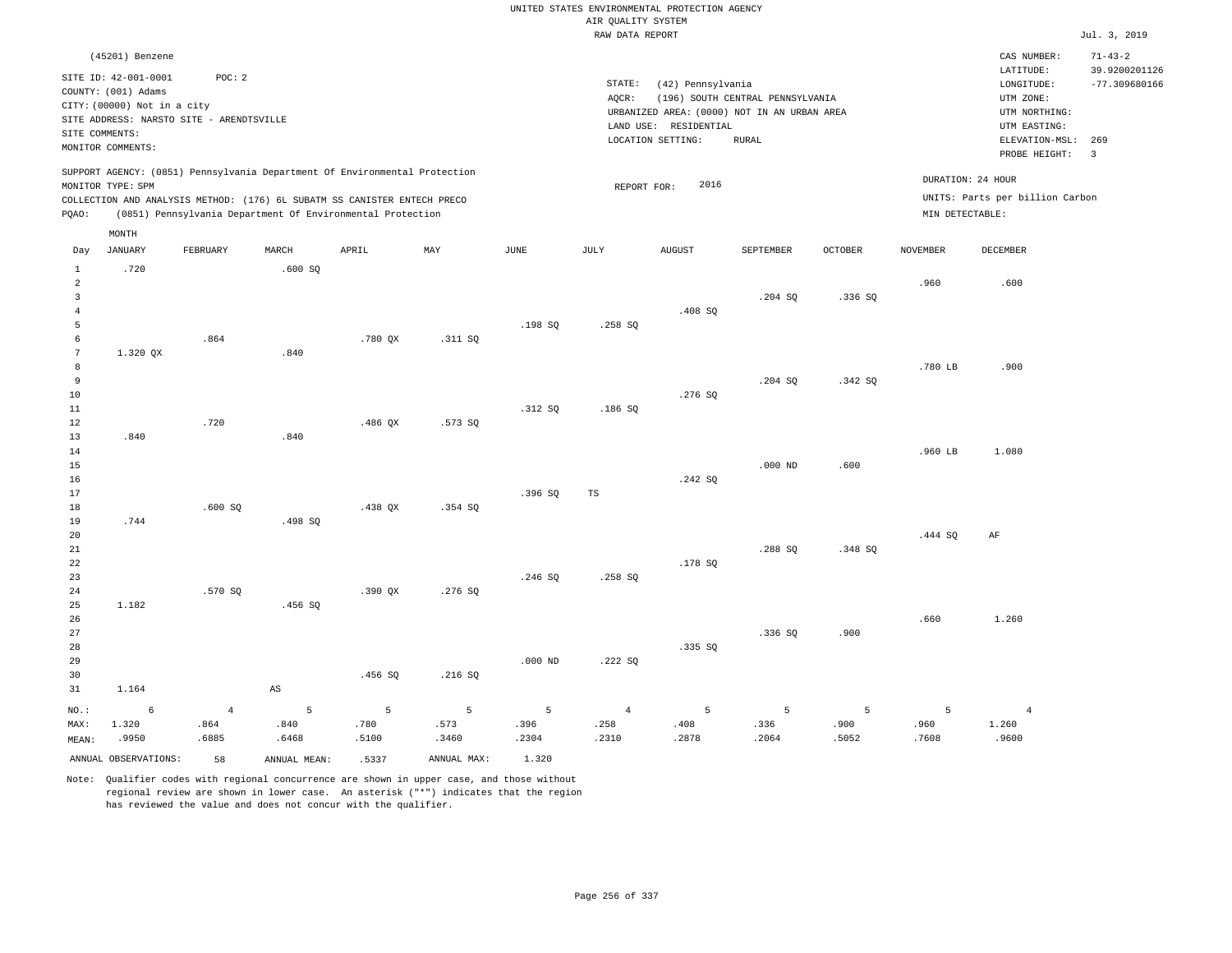|                     |                                                                |              |                                                                            |         |                        |             |                    | UNITED STATES ENVIRONMENTAL PROTECTION AGENCY |                                  |                |                 |                                                     |                                                   |
|---------------------|----------------------------------------------------------------|--------------|----------------------------------------------------------------------------|---------|------------------------|-------------|--------------------|-----------------------------------------------|----------------------------------|----------------|-----------------|-----------------------------------------------------|---------------------------------------------------|
|                     |                                                                |              |                                                                            |         |                        |             | AIR QUALITY SYSTEM |                                               |                                  |                |                 |                                                     |                                                   |
|                     |                                                                |              |                                                                            |         |                        |             | RAW DATA REPORT    |                                               |                                  |                |                 |                                                     | Jul. 3, 2019                                      |
|                     | (45201) Benzene<br>SITE ID: 42-001-0001<br>COUNTY: (001) Adams | POC: 2       |                                                                            |         |                        |             | STATE:<br>AQCR:    | (42) Pennsylvania                             | (196) SOUTH CENTRAL PENNSYLVANIA |                |                 | CAS NUMBER:<br>LATITUDE:<br>LONGITUDE:<br>UTM ZONE: | $71 - 43 - 2$<br>39.9200201126<br>$-77.309680166$ |
|                     | CITY: (00000) Not in a city                                    |              |                                                                            |         |                        |             |                    | URBANIZED AREA: (0000) NOT IN AN URBAN AREA   |                                  |                |                 | UTM NORTHING:                                       |                                                   |
|                     | SITE ADDRESS: NARSTO SITE - ARENDTSVILLE                       |              |                                                                            |         |                        |             |                    | LAND USE: RESIDENTIAL                         |                                  |                |                 | UTM EASTING:                                        |                                                   |
| SITE COMMENTS:      | MONITOR COMMENTS:                                              |              |                                                                            |         |                        |             |                    | LOCATION SETTING:                             | RURAL                            |                |                 | ELEVATION-MSL: 269<br>PROBE HEIGHT:                 | $\overline{3}$                                    |
|                     | MONITOR TYPE: SPM                                              |              | SUPPORT AGENCY: (0851) Pennsylvania Department Of Environmental Protection |         |                        |             | REPORT FOR:        | 2017                                          |                                  |                |                 | DURATION: 24 HOUR                                   |                                                   |
|                     |                                                                |              | COLLECTION AND ANALYSIS METHOD: (176) 6L SUBATM SS CANISTER ENTECH PRECO   |         |                        |             |                    |                                               |                                  |                |                 | UNITS: Parts per billion Carbon                     |                                                   |
| PQAO:               |                                                                |              | (0851) Pennsylvania Department Of Environmental Protection                 |         |                        |             |                    |                                               |                                  |                | MIN DETECTABLE: |                                                     |                                                   |
|                     | MONTH                                                          |              |                                                                            |         |                        |             |                    |                                               |                                  |                |                 |                                                     |                                                   |
| Day                 | <b>JANUARY</b>                                                 | FEBRUARY     | MARCH                                                                      | APRIL   | MAX                    | <b>JUNE</b> | JULY               | ${\tt AUGUST}$                                | SEPTEMBER                        | OCTOBER        | <b>NOVEMBER</b> | DECEMBER                                            |                                                   |
| $\mathbf{1}$        | .780                                                           |              |                                                                            | .720    | .324 SQ                |             |                    |                                               |                                  |                |                 |                                                     |                                                   |
| $\overline{a}$      |                                                                |              | .654                                                                       |         |                        |             |                    |                                               |                                  |                |                 |                                                     |                                                   |
| $\overline{3}$      |                                                                |              |                                                                            |         |                        |             |                    |                                               |                                  |                | .528S           | 1.440                                               |                                                   |
| $\overline{4}$<br>5 |                                                                |              |                                                                            |         |                        |             |                    | .300 SO                                       | .426SQ                           | .432SQ         |                 |                                                     |                                                   |
| 6                   |                                                                | .900         |                                                                            |         |                        | .246S       | .282SQ             |                                               |                                  |                |                 |                                                     |                                                   |
| $\overline{7}$      | .960                                                           |              |                                                                            | .462S   | .288 SO                |             |                    |                                               |                                  |                |                 |                                                     |                                                   |
| 8                   |                                                                |              | .780                                                                       |         |                        |             |                    |                                               |                                  |                |                 |                                                     |                                                   |
| 9                   |                                                                |              |                                                                            |         |                        |             |                    |                                               |                                  |                | .840            | 1.140                                               |                                                   |
| $10$                |                                                                |              |                                                                            |         |                        |             |                    |                                               | 1.020                            | .372 SQ        |                 |                                                     |                                                   |
| $1\,1$              |                                                                |              |                                                                            |         |                        |             |                    | .431 SQ                                       |                                  |                |                 |                                                     |                                                   |
| 12                  |                                                                | 1.500        |                                                                            |         |                        | .318 SQ     | $.276$ QX          |                                               |                                  |                |                 |                                                     |                                                   |
| 13                  | .600                                                           |              |                                                                            | .540S   | .300SQ                 |             |                    |                                               |                                  |                |                 |                                                     |                                                   |
| 14                  |                                                                |              | .780                                                                       |         |                        |             |                    |                                               |                                  |                |                 |                                                     |                                                   |
| 15                  |                                                                |              |                                                                            |         |                        |             |                    |                                               |                                  |                | 1.020           | 1.020                                               |                                                   |
| 16                  |                                                                |              |                                                                            |         |                        |             |                    |                                               | .499 SO                          | AM             |                 |                                                     |                                                   |
| 17                  |                                                                |              |                                                                            |         |                        |             |                    | .500 SO                                       |                                  |                |                 |                                                     |                                                   |
| 18                  |                                                                | .960         |                                                                            |         |                        | .396SQ      | .306SQ             |                                               |                                  |                |                 |                                                     |                                                   |
| 19<br>20            | .900                                                           |              | .960                                                                       | .462SQ  | $\mathbb{A}\mathbb{S}$ |             |                    |                                               |                                  |                |                 |                                                     |                                                   |
| $2\sqrt{1}$         |                                                                |              |                                                                            |         |                        |             |                    |                                               |                                  |                | 1.080           | .780                                                |                                                   |
| 22                  |                                                                |              |                                                                            |         |                        |             |                    |                                               | .396SQ                           | .564 SO        |                 |                                                     |                                                   |
| 23                  |                                                                |              |                                                                            |         |                        |             |                    | .335 SQ                                       |                                  |                |                 |                                                     |                                                   |
| 24                  |                                                                | AF           |                                                                            |         |                        | .150 SO     | .318 SO            |                                               |                                  |                |                 |                                                     |                                                   |
| 25                  | .840                                                           |              |                                                                            | .403 SQ | .294 SQ                |             |                    |                                               |                                  |                |                 |                                                     |                                                   |
| 26                  |                                                                |              | .960                                                                       |         |                        |             |                    |                                               |                                  |                |                 |                                                     |                                                   |
| $2\,7$              |                                                                |              |                                                                            |         |                        |             |                    |                                               |                                  |                | .720            | .660                                                |                                                   |
| 28                  |                                                                |              |                                                                            |         |                        |             |                    |                                               | .414 SQ                          | .552S          |                 |                                                     |                                                   |
| 29                  |                                                                |              |                                                                            |         |                        |             |                    | .462SQ                                        |                                  |                |                 |                                                     |                                                   |
| 30<br>31            | .720                                                           |              |                                                                            |         | .528 SQ                | .288 SQ     | .216S              |                                               |                                  |                |                 |                                                     |                                                   |
| NO.:                | 6                                                              | $\mathbf{3}$ | 5                                                                          | 5       | 5                      | 5           | 5                  | 5                                             | 5                                | $\overline{4}$ | 5               | $\overline{5}$                                      |                                                   |
| MAX:                | .960                                                           | 1.500        | .960                                                                       | .720    | .528                   | .396        | .318               | .500                                          | 1.020                            | .564           | 1.080           | 1.440                                               |                                                   |
| MEAN:               | .8000                                                          | 1.1200       | .8268                                                                      | .5174   | .3468                  | .2796       | .2796              | .4056                                         | .5510                            | .4800          | .8376           | 1.0080                                              |                                                   |
|                     | ANNUAL OBSERVATIONS:                                           | 58           | ANNUAL, MEAN:                                                              | .6093   | ANNUAL MAX:            | 1.500       |                    |                                               |                                  |                |                 |                                                     |                                                   |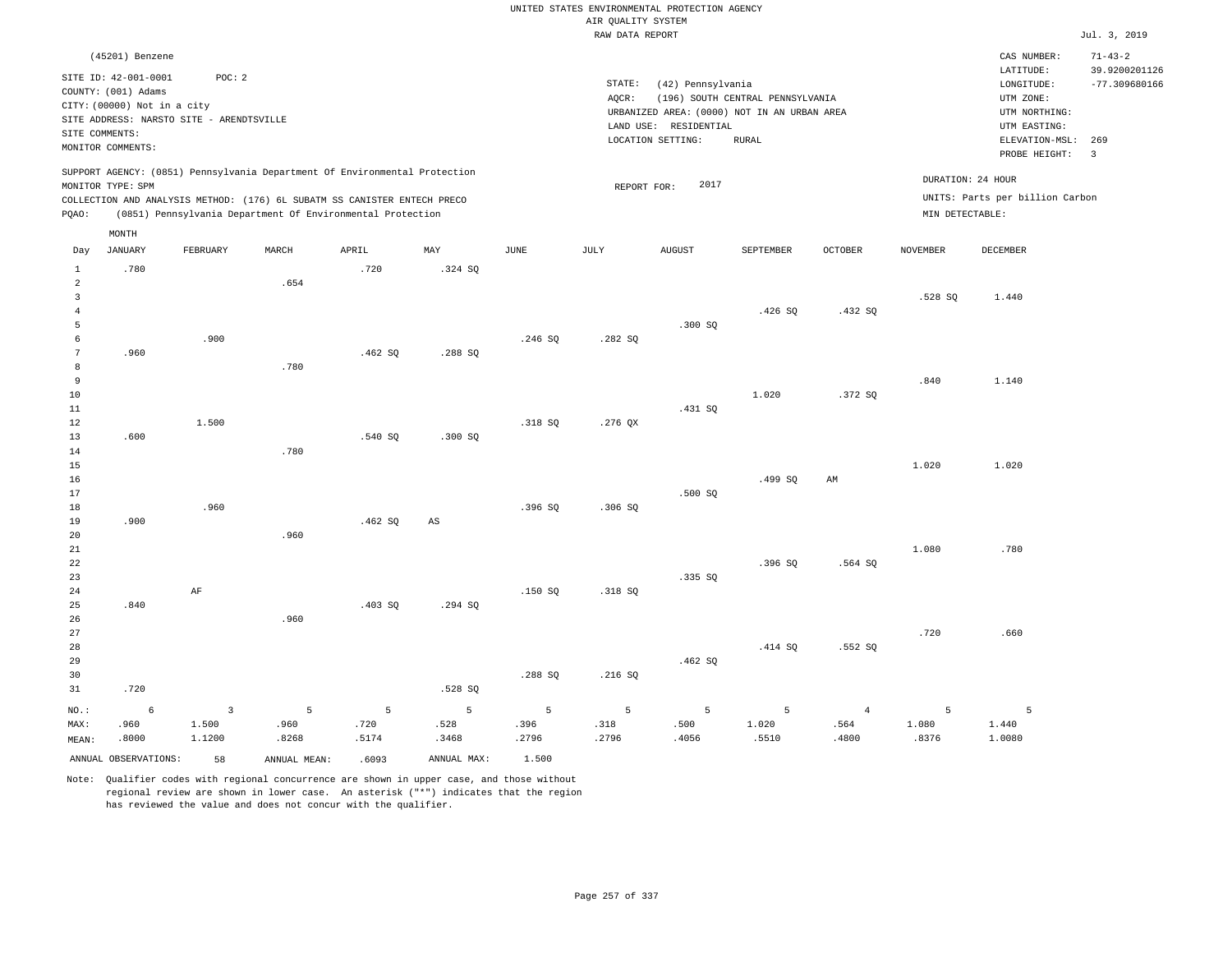|                                |                                                                                                                        |          |                                                                                                                                        |                        |                |                | UNITED STATES ENVIRONMENTAL PROTECTION AGENCY<br>AIR QUALITY SYSTEM |                                            |                                                                                 |         |                   |                                                          |                                |
|--------------------------------|------------------------------------------------------------------------------------------------------------------------|----------|----------------------------------------------------------------------------------------------------------------------------------------|------------------------|----------------|----------------|---------------------------------------------------------------------|--------------------------------------------|---------------------------------------------------------------------------------|---------|-------------------|----------------------------------------------------------|--------------------------------|
|                                |                                                                                                                        |          |                                                                                                                                        |                        |                |                | RAW DATA REPORT                                                     |                                            |                                                                                 |         |                   |                                                          | Jul. 3, 2019                   |
|                                | (45201) Benzene                                                                                                        |          |                                                                                                                                        |                        |                |                |                                                                     |                                            |                                                                                 |         |                   | CAS NUMBER:<br>LATITUDE:                                 | $71 - 43 - 2$<br>39.9200201126 |
|                                | SITE ID: 42-001-0001<br>COUNTY: (001) Adams<br>CITY: (00000) Not in a city<br>SITE ADDRESS: NARSTO SITE - ARENDTSVILLE | POC: 2   |                                                                                                                                        |                        |                |                | STATE:<br>AQCR:                                                     | (42) Pennsylvania<br>LAND USE: RESIDENTIAL | (196) SOUTH CENTRAL PENNSYLVANIA<br>URBANIZED AREA: (0000) NOT IN AN URBAN AREA |         |                   | LONGITUDE:<br>UTM ZONE:<br>UTM NORTHING:<br>UTM EASTING: | $-77.309680166$                |
| SITE COMMENTS:                 | MONITOR COMMENTS:                                                                                                      |          |                                                                                                                                        |                        |                |                |                                                                     | LOCATION SETTING:                          | <b>RURAL</b>                                                                    |         |                   | ELEVATION-MSL:<br>PROBE HEIGHT:                          | 269<br>$\overline{\mathbf{3}}$ |
|                                | MONITOR TYPE: SPM                                                                                                      |          | SUPPORT AGENCY: (0851) Pennsylvania Department Of Environmental Protection                                                             |                        |                |                | REPORT FOR:                                                         | 2018                                       |                                                                                 |         | DURATION: 24 HOUR |                                                          |                                |
| PQAO:                          |                                                                                                                        |          | COLLECTION AND ANALYSIS METHOD: (176) 6L SUBATM SS CANISTER ENTECH PRECO<br>(0851) Pennsylvania Department Of Environmental Protection |                        |                |                |                                                                     |                                            |                                                                                 |         |                   | UNITS: Parts per billion Carbon<br>MIN DETECTABLE: .258  |                                |
|                                | MONTH                                                                                                                  |          |                                                                                                                                        |                        |                |                |                                                                     |                                            |                                                                                 |         |                   |                                                          |                                |
| Day                            | JANUARY                                                                                                                | FEBRUARY | MARCH                                                                                                                                  | APRIL                  | MAY            | JUNE           | JULY                                                                | AUGUST                                     | SEPTEMBER                                                                       | OCTOBER | NOVEMBER          | DECEMBER                                                 |                                |
| $\mathbf{1}$<br>$\overline{a}$ | .960                                                                                                                   | 1,080    |                                                                                                                                        | .780                   | .552S          | $.000$ ND      | .348 SQ                                                             |                                            |                                                                                 |         |                   |                                                          |                                |
| 3                              |                                                                                                                        |          | .720                                                                                                                                   |                        |                |                |                                                                     |                                            |                                                                                 |         |                   |                                                          |                                |
| $\overline{4}$                 |                                                                                                                        |          |                                                                                                                                        |                        |                |                |                                                                     |                                            |                                                                                 |         | .690              | .720                                                     |                                |
| 5                              |                                                                                                                        |          |                                                                                                                                        |                        |                |                |                                                                     |                                            | $.000$ ND                                                                       | .378 SQ |                   |                                                          |                                |
| 6                              |                                                                                                                        |          |                                                                                                                                        |                        |                |                |                                                                     | .428 SQ                                    |                                                                                 |         |                   |                                                          |                                |
| 7                              | 1.680 5                                                                                                                | 1.620 5  |                                                                                                                                        |                        |                | AM             | $.000$ ND                                                           |                                            |                                                                                 |         |                   |                                                          |                                |
| 8<br>9                         |                                                                                                                        |          | .660                                                                                                                                   | .600                   | .498 SQ        |                |                                                                     |                                            |                                                                                 |         |                   |                                                          |                                |
| $10$                           |                                                                                                                        |          |                                                                                                                                        |                        |                |                |                                                                     |                                            |                                                                                 |         | .462SQ            | .900                                                     |                                |
| 11                             |                                                                                                                        |          |                                                                                                                                        |                        |                |                |                                                                     |                                            | .426 OX                                                                         | .324 SO |                   |                                                          |                                |
| 12                             |                                                                                                                        |          |                                                                                                                                        |                        |                |                |                                                                     | .522 SO                                    |                                                                                 |         |                   |                                                          |                                |
| 13                             |                                                                                                                        | 1.140    |                                                                                                                                        |                        |                | $.000$ ND      | .360SQ                                                              |                                            |                                                                                 |         |                   |                                                          |                                |
| 14                             | .720                                                                                                                   |          |                                                                                                                                        | .552 SQ                | .552 SQ        |                |                                                                     |                                            |                                                                                 |         |                   |                                                          |                                |
| 15                             |                                                                                                                        |          | .900                                                                                                                                   |                        |                |                |                                                                     |                                            |                                                                                 |         |                   |                                                          |                                |
| 16                             |                                                                                                                        |          |                                                                                                                                        |                        |                |                |                                                                     |                                            |                                                                                 |         | .840              | .780                                                     |                                |
| 17                             |                                                                                                                        |          |                                                                                                                                        |                        |                |                |                                                                     |                                            | $.000$ ND                                                                       | .324 SO |                   |                                                          |                                |
| 18                             |                                                                                                                        |          |                                                                                                                                        |                        |                |                |                                                                     | .504 SQ                                    |                                                                                 |         |                   |                                                          |                                |
| 19                             |                                                                                                                        | 1.140    |                                                                                                                                        |                        |                | $.000$ ND      | .354 SO                                                             |                                            |                                                                                 |         |                   |                                                          |                                |
| 20<br>21                       | .660                                                                                                                   |          | .780                                                                                                                                   | .432SQ                 | .348SQ         |                |                                                                     |                                            |                                                                                 |         |                   |                                                          |                                |
| 22                             |                                                                                                                        |          |                                                                                                                                        |                        |                |                |                                                                     |                                            |                                                                                 |         | .504 SQ           | .840                                                     |                                |
| 23                             |                                                                                                                        |          |                                                                                                                                        |                        |                |                |                                                                     |                                            | .504 SO                                                                         | .408 SO |                   |                                                          |                                |
| 24                             |                                                                                                                        |          |                                                                                                                                        |                        |                |                |                                                                     | .576 SQ                                    |                                                                                 |         |                   |                                                          |                                |
| 25                             |                                                                                                                        | 1.260    |                                                                                                                                        |                        |                | .192S          | .174 QX                                                             |                                            |                                                                                 |         |                   |                                                          |                                |
| 26                             | 1.320                                                                                                                  |          |                                                                                                                                        | $\mathbb{A}\mathbb{S}$ | $_{\rm AS}$    |                |                                                                     |                                            |                                                                                 |         |                   |                                                          |                                |
| 27                             |                                                                                                                        |          | .660                                                                                                                                   |                        |                |                |                                                                     |                                            |                                                                                 |         |                   |                                                          |                                |
| 28                             |                                                                                                                        |          |                                                                                                                                        |                        |                |                |                                                                     |                                            |                                                                                 |         | AS                | .900                                                     |                                |
| 29                             |                                                                                                                        |          |                                                                                                                                        |                        |                |                |                                                                     |                                            | .372S                                                                           | .426S   |                   |                                                          |                                |
| 30                             |                                                                                                                        |          |                                                                                                                                        |                        |                |                |                                                                     | .462S                                      |                                                                                 |         |                   |                                                          |                                |
| 31                             |                                                                                                                        |          |                                                                                                                                        |                        |                |                | .390SQ                                                              |                                            |                                                                                 |         |                   |                                                          |                                |
| NO.:                           | 5                                                                                                                      | 5        | 5                                                                                                                                      | $\overline{4}$         | $\overline{4}$ | $\overline{4}$ | 6                                                                   | 5                                          | 5                                                                               | 5       | $\overline{4}$    | 5                                                        |                                |
| MAX:                           | 1.680                                                                                                                  | 1.620    | .900                                                                                                                                   | .780                   | .552           | .192           | .390                                                                | .576                                       | .504                                                                            | .426    | .840              | .900                                                     |                                |
| MEAN:                          | 1.0680                                                                                                                 | 1.2480   | .7440                                                                                                                                  | .5910                  | .4875          | .0480          | .2710                                                               | .4984                                      | .2604                                                                           | .3720   | .6240             | .8280                                                    |                                |
|                                | ANNUAL OBSERVATIONS:                                                                                                   | 57       | ANNUAL MEAN:                                                                                                                           | .5916                  | ANNUAL MAX:    | 1.680          |                                                                     |                                            |                                                                                 |         |                   |                                                          |                                |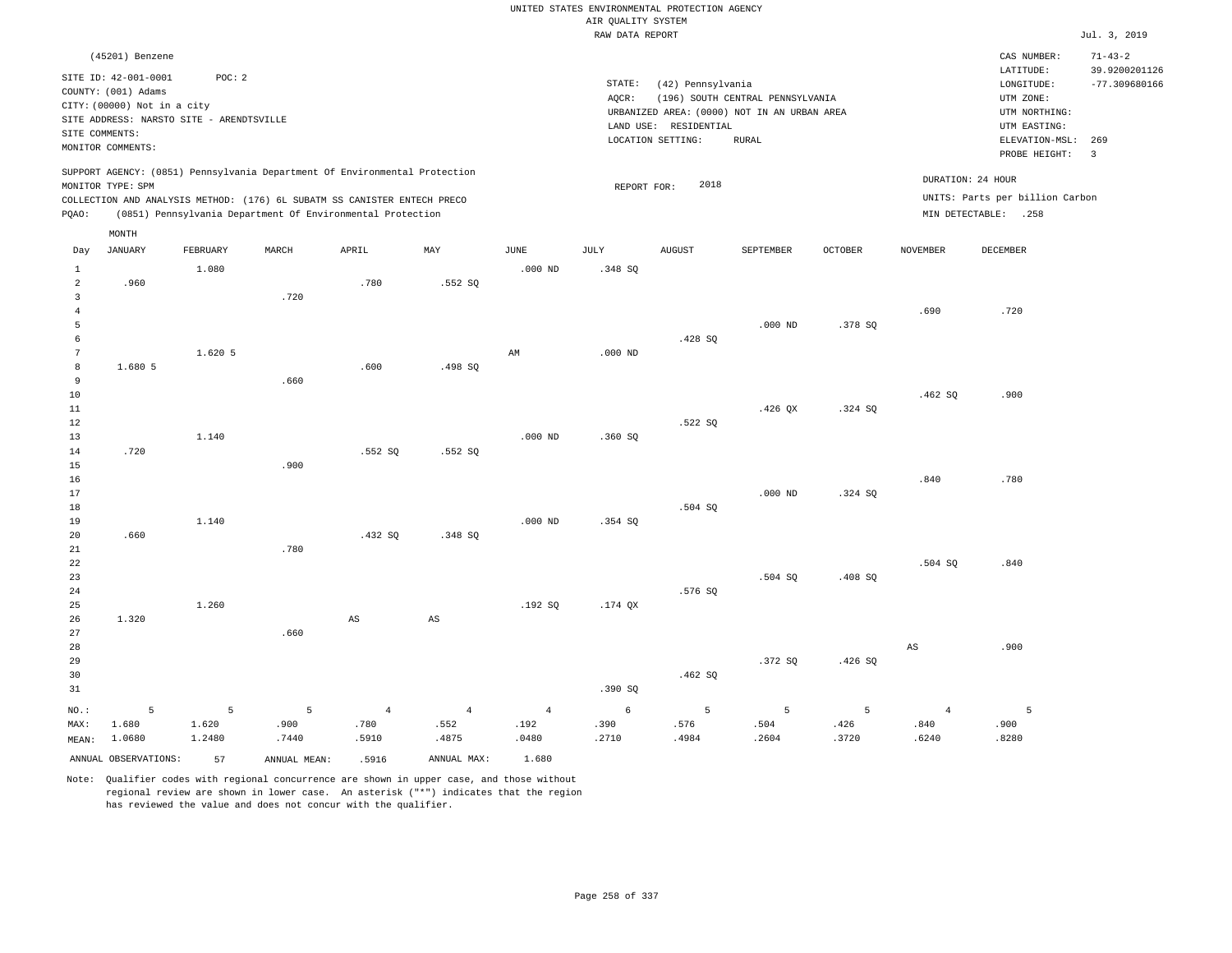|                   |                                             |                |                                                                                                                                        |        |                |             |                                       | UNITED STATES ENVIRONMENTAL PROTECTION AGENCY |                                  |                |                   |                                 |                                 |
|-------------------|---------------------------------------------|----------------|----------------------------------------------------------------------------------------------------------------------------------------|--------|----------------|-------------|---------------------------------------|-----------------------------------------------|----------------------------------|----------------|-------------------|---------------------------------|---------------------------------|
|                   |                                             |                |                                                                                                                                        |        |                |             | AIR QUALITY SYSTEM<br>RAW DATA REPORT |                                               |                                  |                |                   |                                 | Jul. 3, 2019                    |
|                   |                                             |                |                                                                                                                                        |        |                |             |                                       |                                               |                                  |                |                   |                                 |                                 |
|                   | (45202) Toluene                             |                |                                                                                                                                        |        |                |             |                                       |                                               |                                  |                |                   | CAS NUMBER:<br>LATITUDE:        | $108 - 88 - 3$<br>39.9200201126 |
|                   | SITE ID: 42-001-0001<br>COUNTY: (001) Adams | POC: 2         |                                                                                                                                        |        |                |             | STATE:                                | (42) Pennsylvania                             |                                  |                |                   | LONGITUDE:                      | $-77.309680166$                 |
|                   | CITY: (00000) Not in a city                 |                |                                                                                                                                        |        |                |             | AOCR:                                 |                                               | (196) SOUTH CENTRAL PENNSYLVANIA |                |                   | UTM ZONE:                       |                                 |
|                   | SITE ADDRESS: NARSTO SITE - ARENDTSVILLE    |                |                                                                                                                                        |        |                |             |                                       | URBANIZED AREA: (0000) NOT IN AN URBAN AREA   |                                  |                |                   | UTM NORTHING:                   |                                 |
| SITE COMMENTS:    |                                             |                |                                                                                                                                        |        |                |             |                                       | LAND USE: RESIDENTIAL                         |                                  |                |                   | UTM EASTING:                    |                                 |
|                   | MONITOR COMMENTS:                           |                |                                                                                                                                        |        |                |             |                                       | LOCATION SETTING:                             | RURAL                            |                |                   | ELEVATION-MSL:<br>PROBE HEIGHT: | 269<br>$\overline{3}$           |
|                   |                                             |                | SUPPORT AGENCY: (0851) Pennsylvania Department Of Environmental Protection                                                             |        |                |             |                                       |                                               |                                  |                | DURATION: 24 HOUR |                                 |                                 |
|                   | MONITOR TYPE: SPM                           |                |                                                                                                                                        |        |                |             | REPORT FOR:                           | 2013                                          |                                  |                |                   | UNITS: Parts per billion Carbon |                                 |
| PQAO:             |                                             |                | COLLECTION AND ANALYSIS METHOD: (176) 6L SUBATM SS CANISTER ENTECH PRECO<br>(0851) Pennsylvania Department Of Environmental Protection |        |                |             |                                       |                                               |                                  |                | MIN DETECTABLE:   |                                 |                                 |
|                   | MONTH                                       |                |                                                                                                                                        |        |                |             |                                       |                                               |                                  |                |                   |                                 |                                 |
| Day               | <b>JANUARY</b>                              | FEBRUARY       | MARCH                                                                                                                                  | APRIL  | MAY            | <b>JUNE</b> | JULY                                  | <b>AUGUST</b>                                 | SEPTEMBER                        | <b>OCTOBER</b> | <b>NOVEMBER</b>   | <b>DECEMBER</b>                 |                                 |
| $\mathbf{1}$<br>2 |                                             |                |                                                                                                                                        |        |                |             |                                       | AF                                            | $\mathbb{A}\mathbb{S}$           | .67SQ          |                   |                                 |                                 |
| $\overline{3}$    |                                             | 1.29           |                                                                                                                                        |        |                | .76 SO      | .79SQ                                 |                                               |                                  |                |                   |                                 |                                 |
| $\overline{4}$    | AF                                          |                |                                                                                                                                        | .71 SQ | .81SQ          |             |                                       |                                               |                                  |                |                   |                                 |                                 |
| 5                 |                                             |                | 1.17                                                                                                                                   |        |                |             |                                       |                                               |                                  |                |                   |                                 |                                 |
| 6                 |                                             |                |                                                                                                                                        |        |                |             |                                       |                                               |                                  |                | 1.69              | AF                              |                                 |
| $7\phantom{.0}$   |                                             |                |                                                                                                                                        |        |                |             |                                       |                                               | .63S                             | AF             |                   |                                 |                                 |
| 8                 |                                             |                |                                                                                                                                        |        |                |             |                                       | .75 CC                                        |                                  |                |                   |                                 |                                 |
| 9                 |                                             | .95            |                                                                                                                                        |        |                | .99         | 1.05                                  |                                               |                                  |                |                   |                                 |                                 |
| $10$<br>11        | $\rm AF$                                    |                | .95                                                                                                                                    | .62SQ  | 1.08           |             |                                       |                                               |                                  |                |                   |                                 |                                 |
| 12                |                                             |                |                                                                                                                                        |        |                |             |                                       |                                               |                                  |                | .60SQ             | AF                              |                                 |
| 13                |                                             |                |                                                                                                                                        |        |                |             |                                       |                                               | .41 SQ                           | 1.18           |                   |                                 |                                 |
| 14                |                                             |                |                                                                                                                                        |        |                |             |                                       | .47 CC                                        |                                  |                |                   |                                 |                                 |
| 15                |                                             | AF             |                                                                                                                                        |        |                | .57SQ       | .69SQ                                 |                                               |                                  |                |                   |                                 |                                 |
| 16                | 1.86 5                                      |                |                                                                                                                                        | .74 SO | .81SQ          |             |                                       |                                               |                                  |                |                   |                                 |                                 |
| 17                |                                             |                | .90                                                                                                                                    |        |                |             |                                       |                                               |                                  |                |                   |                                 |                                 |
| 18                |                                             |                |                                                                                                                                        |        |                |             |                                       |                                               |                                  |                | AF                | 1.04                            |                                 |
| 19                |                                             |                |                                                                                                                                        |        |                |             |                                       |                                               | .99                              | 1.39           |                   |                                 |                                 |
| 20<br>$21\,$      |                                             | 1.13           |                                                                                                                                        |        |                | .76SQ       | .78 CC                                | .71 CL                                        |                                  |                |                   |                                 |                                 |
| 22                | 1.11                                        |                |                                                                                                                                        | .85    | .89 CC         |             |                                       |                                               |                                  |                |                   |                                 |                                 |
| 23                |                                             |                | .72SQ                                                                                                                                  |        |                |             |                                       |                                               |                                  |                |                   |                                 |                                 |
| $2\,4$            |                                             |                |                                                                                                                                        |        |                |             |                                       |                                               |                                  |                | AF                | $\mathbb{A}\mathbb{S}$          |                                 |
| 25                |                                             |                |                                                                                                                                        |        |                |             |                                       |                                               | .51 SO                           | $.83$ SO       |                   |                                 |                                 |
| 26                |                                             |                |                                                                                                                                        |        |                |             |                                       | .76SQ                                         |                                  |                |                   |                                 |                                 |
| 27                |                                             | 1.01           |                                                                                                                                        |        |                | .82S        | .83 <sub>cc</sub>                     |                                               |                                  |                |                   |                                 |                                 |
| 28                | 1.71                                        |                |                                                                                                                                        | 1.03   | 1.24 CC        |             |                                       |                                               |                                  |                |                   |                                 |                                 |
| 29                |                                             |                | .62SQ                                                                                                                                  |        |                |             |                                       |                                               |                                  |                |                   |                                 |                                 |
| 30<br>31          |                                             |                |                                                                                                                                        |        |                |             |                                       |                                               |                                  | 1.79 5         | AF                | .73SQ                           |                                 |
|                   |                                             |                |                                                                                                                                        |        |                |             |                                       |                                               |                                  |                |                   |                                 |                                 |
| NO.:              | $\overline{3}$                              | $\overline{4}$ | 5                                                                                                                                      | 5      | $\overline{5}$ | 5           | 5                                     | $\overline{4}$                                | $\overline{4}$                   | 5              | $\overline{a}$    | $\overline{a}$                  |                                 |
| MAX:              | 1.86                                        | 1.29           | 1.17                                                                                                                                   | 1.03   | 1.24           | .99         | 1.05                                  | .76                                           | .99                              | 1.79           | 1.69              | 1.04                            |                                 |
| MEAN:             | 1.560                                       | 1.095          | .872                                                                                                                                   | .790   | .966           | .780        | .828                                  | .673                                          | .635                             | 1.172          | 1.145             | .885                            |                                 |
|                   | ANNUAL OBSERVATIONS:                        | 49             | ANNUAL MEAN:                                                                                                                           | .926   | ANNUAL MAX:    | 1.86        |                                       |                                               |                                  |                |                   |                                 |                                 |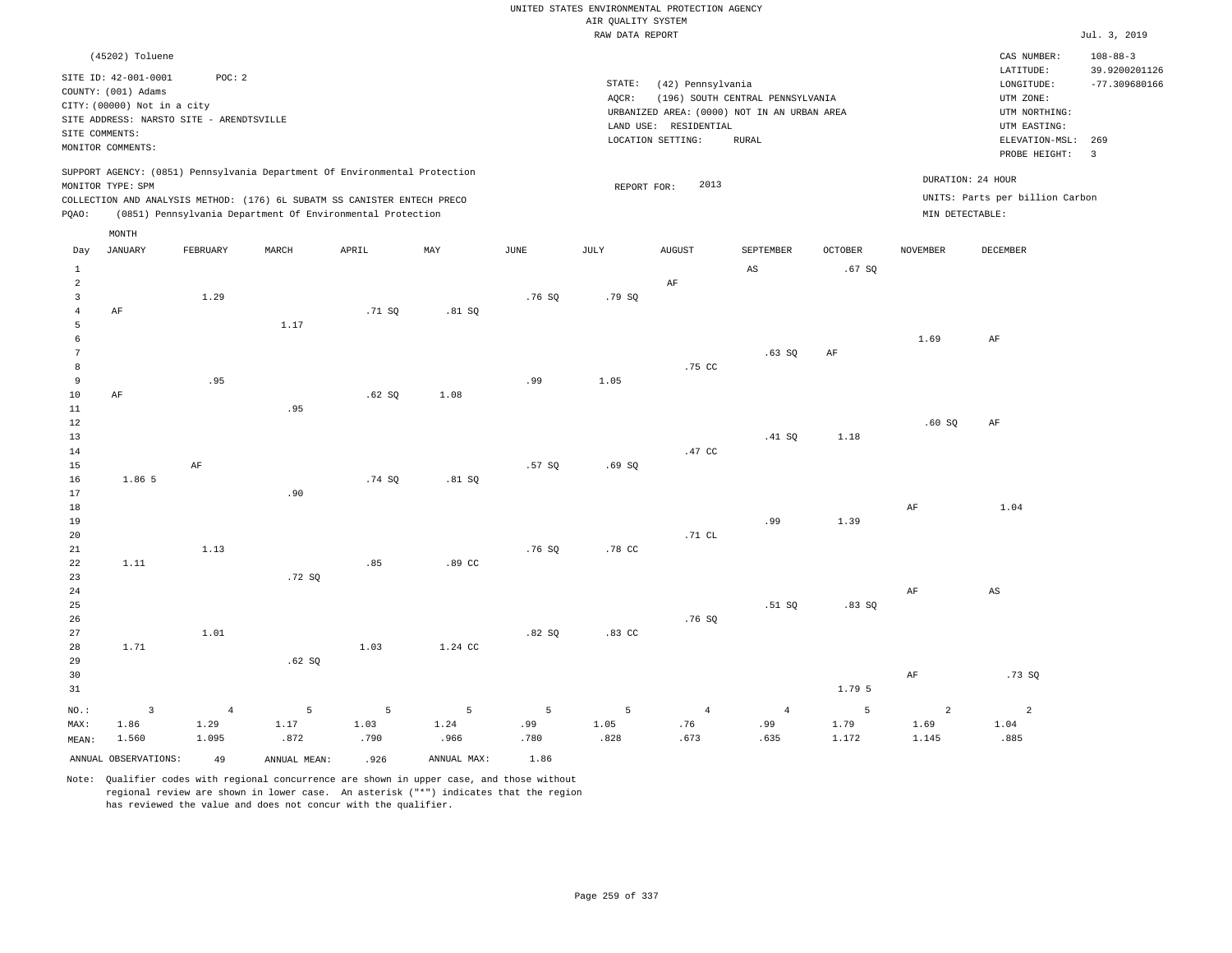|                                                  |                                                                                                                                                             |                   |                                                                                                                                                                                                                      |                                |                  |                   |                                       | UNITED STATES ENVIRONMENTAL PROTECTION AGENCY                   |                                                                                                 |                                |                                      |                                                                                                            |                                                    |
|--------------------------------------------------|-------------------------------------------------------------------------------------------------------------------------------------------------------------|-------------------|----------------------------------------------------------------------------------------------------------------------------------------------------------------------------------------------------------------------|--------------------------------|------------------|-------------------|---------------------------------------|-----------------------------------------------------------------|-------------------------------------------------------------------------------------------------|--------------------------------|--------------------------------------|------------------------------------------------------------------------------------------------------------|----------------------------------------------------|
|                                                  |                                                                                                                                                             |                   |                                                                                                                                                                                                                      |                                |                  |                   | AIR QUALITY SYSTEM<br>RAW DATA REPORT |                                                                 |                                                                                                 |                                |                                      |                                                                                                            | Jul. 3, 2019                                       |
|                                                  |                                                                                                                                                             |                   |                                                                                                                                                                                                                      |                                |                  |                   |                                       |                                                                 |                                                                                                 |                                |                                      |                                                                                                            |                                                    |
|                                                  | (45202) Toluene<br>SITE ID: 42-001-0001<br>COUNTY: (001) Adams<br>CITY: (00000) Not in a city<br>SITE ADDRESS: NARSTO SITE - ARENDTSVILLE<br>SITE COMMENTS: | POC: 2            |                                                                                                                                                                                                                      |                                |                  |                   | STATE:<br>AQCR:                       | (42) Pennsylvania<br>LAND USE: RESIDENTIAL<br>LOCATION SETTING: | (196) SOUTH CENTRAL PENNSYLVANIA<br>URBANIZED AREA: (0000) NOT IN AN URBAN AREA<br><b>RURAL</b> |                                |                                      | CAS NUMBER:<br>LATITUDE:<br>LONGITUDE:<br>UTM ZONE:<br>UTM NORTHING:<br>UTM EASTING:<br>ELEVATION-MSL: 269 | $108 - 88 - 3$<br>39.9200201126<br>$-77.309680166$ |
|                                                  | MONITOR COMMENTS:                                                                                                                                           |                   |                                                                                                                                                                                                                      |                                |                  |                   |                                       |                                                                 |                                                                                                 |                                |                                      | PROBE HEIGHT:                                                                                              | $\overline{\mathbf{3}}$                            |
| PQAO:                                            | MONITOR TYPE: SPM                                                                                                                                           |                   | SUPPORT AGENCY: (0851) Pennsylvania Department Of Environmental Protection<br>COLLECTION AND ANALYSIS METHOD: (176) 6L SUBATM SS CANISTER ENTECH PRECO<br>(0851) Pennsylvania Department Of Environmental Protection |                                |                  |                   | REPORT FOR:                           | 2014                                                            |                                                                                                 |                                | DURATION: 24 HOUR<br>MIN DETECTABLE: | UNITS: Parts per billion Carbon                                                                            |                                                    |
| Day                                              | MONTH<br><b>JANUARY</b>                                                                                                                                     | FEBRUARY          | MARCH                                                                                                                                                                                                                | APRIL                          | MAY              | <b>JUNE</b>       | <b>JULY</b>                           | <b>AUGUST</b>                                                   | SEPTEMBER                                                                                       | <b>OCTOBER</b>                 | <b>NOVEMBER</b>                      | <b>DECEMBER</b>                                                                                            |                                                    |
| $\mathbf{1}$<br>$\overline{2}$<br>$\overline{3}$ |                                                                                                                                                             |                   |                                                                                                                                                                                                                      |                                |                  |                   |                                       | 1.04                                                            | .54S                                                                                            | 1.21                           | .75S                                 | AF                                                                                                         |                                                    |
| $\overline{4}$<br>$\overline{5}$<br>6            | $\mathbb{A}\mathbb{S}$                                                                                                                                      | 1.02              | 1.00                                                                                                                                                                                                                 | .61SQ                          | .53SQ            | .58S              | .49SQ                                 |                                                                 |                                                                                                 |                                |                                      |                                                                                                            |                                                    |
| $7\phantom{.0}$<br>8<br>9<br>10                  |                                                                                                                                                             | .94               |                                                                                                                                                                                                                      |                                |                  | 1.14              | .77SQ                                 | 1.48                                                            | .85                                                                                             | .63SQ                          | .53SQ                                | .62SQ                                                                                                      |                                                    |
| 11<br>$1\,2$<br>13<br>$1\,4$                     | 4.00 5                                                                                                                                                      |                   | 1.58                                                                                                                                                                                                                 | 1.08                           | .62 SQ           |                   |                                       |                                                                 | .48SQ                                                                                           | .72SQ                          | .76 SO                               | 1.60                                                                                                       |                                                    |
| 15<br>16<br>17<br>18                             | 1.56                                                                                                                                                        | 1.22              | 1.78 5                                                                                                                                                                                                               | .70 SO                         | .56 SO           | .99               | .58SQ                                 | .57SQ                                                           |                                                                                                 |                                |                                      |                                                                                                            |                                                    |
| 19<br>$20$<br>21<br>22                           |                                                                                                                                                             | .69S              |                                                                                                                                                                                                                      |                                |                  | .71SQ             | .87                                   | .78S                                                            | $\rm{AF}$                                                                                       | 1.00                           | .54S                                 | 1.22                                                                                                       |                                                    |
| 23<br>24<br>25<br>26                             | 1.22                                                                                                                                                        |                   | .54 SQ                                                                                                                                                                                                               | .45SQ                          | .63SQ            |                   |                                       |                                                                 | 1.11                                                                                            | $\mathbb{A}\mathbb{S}$         | .56 SQ                               | 1.08                                                                                                       |                                                    |
| 27<br>28<br>29<br>30                             | .67SQ                                                                                                                                                       | .82S              | 1.18 QX                                                                                                                                                                                                              | $\rm AF$                       | .86              | 1.01              | .66S                                  | AS                                                              |                                                                                                 |                                |                                      |                                                                                                            |                                                    |
| 31                                               |                                                                                                                                                             |                   |                                                                                                                                                                                                                      |                                |                  |                   |                                       |                                                                 |                                                                                                 |                                |                                      | .81 SQ                                                                                                     |                                                    |
| NO.:<br>MAX:<br>MEAN:                            | $\overline{4}$<br>4.00<br>1.863                                                                                                                             | 5<br>1.22<br>.938 | 5<br>1.78<br>1.216                                                                                                                                                                                                   | $\overline{4}$<br>1.08<br>.710 | 5<br>.86<br>.640 | 5<br>1.14<br>.886 | 5<br>.87<br>.674                      | $\overline{4}$<br>1.48<br>.968                                  | $\overline{4}$<br>1.11<br>.745                                                                  | $\overline{4}$<br>1.21<br>.890 | 5<br>.76<br>.628                     | $\overline{5}$<br>1.60<br>1.066                                                                            |                                                    |
|                                                  | ANNUAL OBSERVATIONS:                                                                                                                                        | 55                | ANNUAL, MEAN:                                                                                                                                                                                                        | .926                           | ANNUAL MAX:      | 4.00              |                                       |                                                                 |                                                                                                 |                                |                                      |                                                                                                            |                                                    |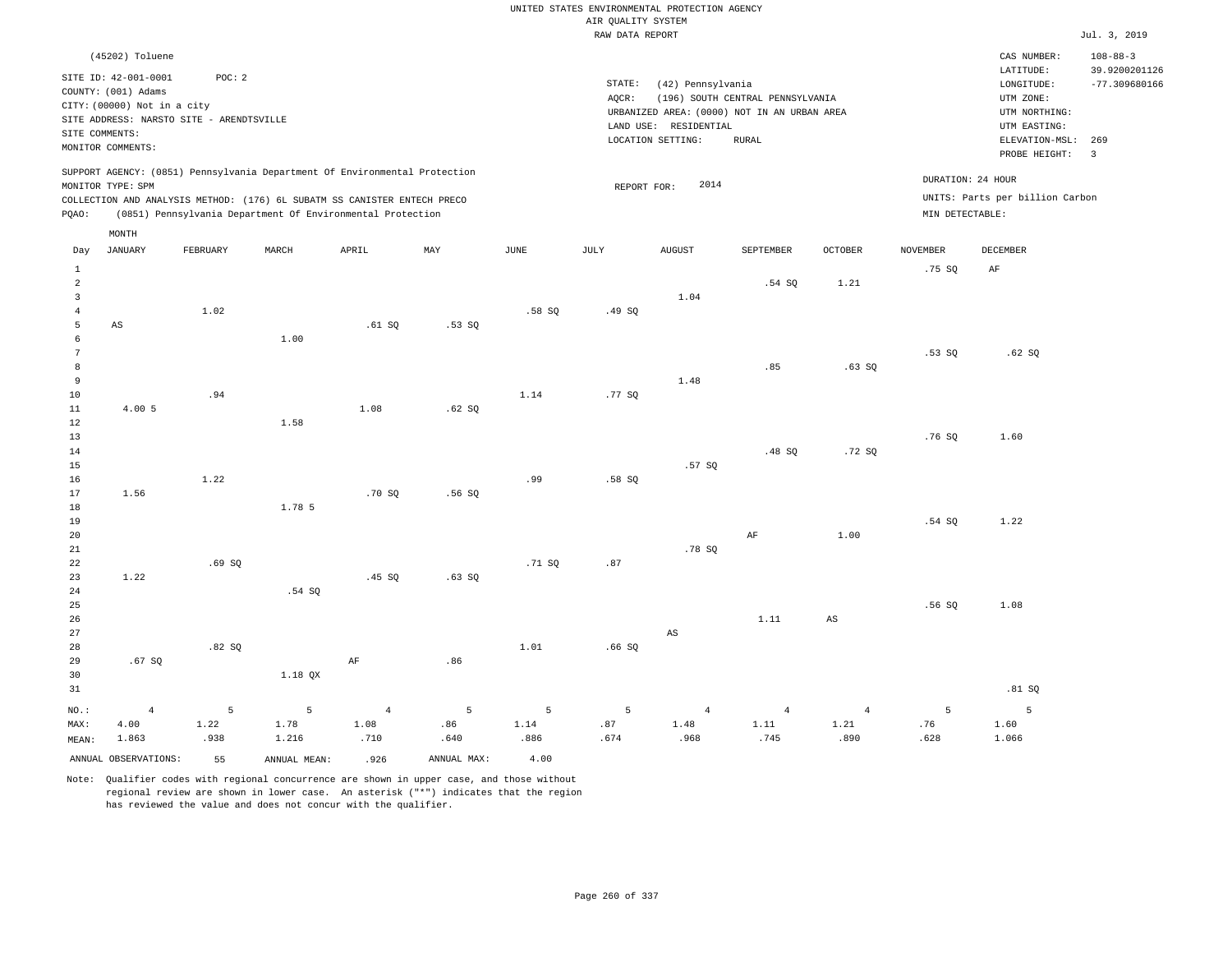|                         |                                             |                                          |                                                                            |              |                        |              | AIR QUALITY SYSTEM | UNITED STATES ENVIRONMENTAL PROTECTION AGENCY |                                  |                  |                   |                                    |                                 |
|-------------------------|---------------------------------------------|------------------------------------------|----------------------------------------------------------------------------|--------------|------------------------|--------------|--------------------|-----------------------------------------------|----------------------------------|------------------|-------------------|------------------------------------|---------------------------------|
|                         |                                             |                                          |                                                                            |              |                        |              | RAW DATA REPORT    |                                               |                                  |                  |                   |                                    | Jul. 3, 2019                    |
|                         | (45202) Toluene                             |                                          |                                                                            |              |                        |              |                    |                                               |                                  |                  |                   | CAS NUMBER:<br>LATITUDE:           | $108 - 88 - 3$<br>39.9200201126 |
|                         | SITE ID: 42-001-0001<br>COUNTY: (001) Adams | POC: 2                                   |                                                                            |              |                        |              | STATE:             | (42) Pennsylvania                             |                                  |                  |                   | LONGITUDE:                         | $-77.309680166$                 |
|                         | CITY: (00000) Not in a city                 |                                          |                                                                            |              |                        |              | AQCR:              |                                               | (196) SOUTH CENTRAL PENNSYLVANIA |                  |                   | UTM ZONE:                          |                                 |
|                         |                                             | SITE ADDRESS: NARSTO SITE - ARENDTSVILLE |                                                                            |              |                        |              |                    | URBANIZED AREA: (0000) NOT IN AN URBAN AREA   |                                  |                  |                   | UTM NORTHING:                      |                                 |
| SITE COMMENTS:          |                                             |                                          |                                                                            |              |                        |              |                    | LAND USE: RESIDENTIAL<br>LOCATION SETTING:    | ${\tt RURAL}$                    |                  |                   | UTM EASTING:<br>ELEVATION-MSL: 269 |                                 |
|                         | MONITOR COMMENTS:                           |                                          |                                                                            |              |                        |              |                    |                                               |                                  |                  |                   | PROBE HEIGHT:                      | $\overline{3}$                  |
|                         | MONITOR TYPE: SPM                           |                                          | SUPPORT AGENCY: (0851) Pennsylvania Department Of Environmental Protection |              |                        |              | REPORT FOR:        | 2015                                          |                                  |                  | DURATION: 24 HOUR |                                    |                                 |
|                         |                                             |                                          | COLLECTION AND ANALYSIS METHOD: (176) 6L SUBATM SS CANISTER ENTECH PRECO   |              |                        |              |                    |                                               |                                  |                  |                   | UNITS: Parts per billion Carbon    |                                 |
| PQAO:                   |                                             |                                          | (0851) Pennsylvania Department Of Environmental Protection                 |              |                        |              |                    |                                               |                                  |                  | MIN DETECTABLE:   |                                    |                                 |
|                         | MONTH                                       |                                          |                                                                            |              |                        |              |                    |                                               |                                  |                  |                   |                                    |                                 |
| Day<br>$\,1\,$          | <b>JANUARY</b>                              | FEBRUARY                                 | MARCH<br>1.06                                                              | APRIL        | MAX                    | <b>JUNE</b>  | <b>JULY</b>        | <b>AUGUST</b>                                 | SEPTEMBER                        | <b>OCTOBER</b>   | <b>NOVEMBER</b>   | <b>DECEMBER</b>                    |                                 |
| $\overline{a}$          |                                             |                                          |                                                                            |              |                        |              |                    |                                               |                                  |                  | .65 <sub>c</sub>  | 2.38 5                             |                                 |
| $\overline{\mathbf{3}}$ |                                             |                                          |                                                                            |              |                        |              |                    |                                               | $\mathbb{A}\mathbb{S}$           | .41 SQ           |                   |                                    |                                 |
| $\overline{4}$          |                                             |                                          |                                                                            |              |                        |              |                    | .57SQ                                         |                                  |                  |                   |                                    |                                 |
| 5<br>6                  | 1.15                                        | .59 SO                                   |                                                                            | 3.295        |                        | .84          | .74 SQ             |                                               |                                  |                  |                   |                                    |                                 |
| $\overline{7}$          |                                             |                                          | .49 SO                                                                     |              | $\mathbb{A}\mathbb{S}$ |              |                    |                                               |                                  |                  |                   |                                    |                                 |
| 8                       |                                             |                                          |                                                                            |              |                        |              |                    |                                               |                                  |                  | .32S              | 1.33                               |                                 |
| $\overline{9}$          |                                             |                                          |                                                                            |              |                        |              |                    |                                               | 2.035                            | .70 CC           |                   |                                    |                                 |
| 10                      |                                             |                                          |                                                                            |              |                        |              |                    | .84                                           |                                  |                  |                   |                                    |                                 |
| $1\,1$                  |                                             | .91                                      |                                                                            |              |                        | .67 SQ       | AF                 |                                               |                                  |                  |                   |                                    |                                 |
| 12                      | 1.34                                        |                                          |                                                                            | .34S         | .59SQ                  |              |                    |                                               |                                  |                  |                   |                                    |                                 |
| 13<br>14                |                                             |                                          | $.42$ QX                                                                   |              |                        |              |                    |                                               |                                  |                  | .28S              | .84                                |                                 |
| 15                      |                                             |                                          |                                                                            |              |                        |              |                    |                                               | $.63$ CC                         | .43SQ            |                   |                                    |                                 |
| 16                      |                                             |                                          |                                                                            |              |                        |              |                    | $.63$ SO                                      |                                  |                  |                   |                                    |                                 |
| 17                      |                                             | 1.19                                     |                                                                            |              |                        | .44SQ        | .98                |                                               |                                  |                  |                   |                                    |                                 |
| 18                      | 1.08                                        |                                          |                                                                            | .34S         | .62SQ                  |              |                    |                                               |                                  |                  |                   |                                    |                                 |
| 19                      |                                             |                                          | .32 SQ                                                                     |              |                        |              |                    |                                               |                                  |                  |                   |                                    |                                 |
| 20                      |                                             |                                          |                                                                            |              |                        |              |                    |                                               |                                  |                  | .38SQ             | .55SQ                              |                                 |
| 21<br>22                |                                             |                                          |                                                                            |              |                        |              |                    | .43SQ                                         | .70 SO                           | .50 <sub>C</sub> |                   |                                    |                                 |
| 23                      |                                             | $.60$ $OX$                               |                                                                            |              |                        | .63S         | .38S               |                                               |                                  |                  |                   |                                    |                                 |
| 24                      | 1.39                                        |                                          |                                                                            | $.00$ ND     | .44 SQ                 |              |                    |                                               |                                  |                  |                   |                                    |                                 |
| 25                      |                                             |                                          | .89                                                                        |              |                        |              |                    |                                               |                                  |                  |                   |                                    |                                 |
| 26                      |                                             |                                          |                                                                            |              |                        |              |                    |                                               |                                  |                  | .68SQ             | .57SQ                              |                                 |
| 27                      |                                             |                                          |                                                                            |              |                        |              |                    |                                               | .65SQ                            | 1.40 CC          |                   |                                    |                                 |
| 28                      |                                             |                                          |                                                                            |              |                        |              |                    | .44 SQ                                        |                                  |                  |                   |                                    |                                 |
| 29                      |                                             |                                          |                                                                            |              |                        | 2.03 5       | .59SQ              |                                               |                                  |                  |                   |                                    |                                 |
| 30<br>31                | .79SQ                                       |                                          | .36SQ                                                                      | .98          | .61SQ                  |              |                    |                                               |                                  |                  |                   |                                    |                                 |
|                         |                                             |                                          |                                                                            |              |                        |              |                    |                                               |                                  |                  |                   |                                    |                                 |
| NO.:                    | 5                                           | $\overline{4}$                           | $\epsilon$                                                                 | 5            | $\sqrt{4}$             | 5            | $\sqrt{4}$         | 5                                             | $\overline{4}$                   | 5                | 5                 | 5                                  |                                 |
| MAX:                    | 1.39<br>1.150                               | 1.19<br>.823                             | 1.06<br>.590                                                               | 3.29<br>.990 | .62<br>.565            | 2.03<br>.922 | .98<br>.673        | .84<br>.582                                   | 2.03<br>1.003                    | 1.40<br>.688     | .68<br>.462       | 2.38<br>1.134                      |                                 |
| MEAN:                   |                                             |                                          |                                                                            |              |                        |              |                    |                                               |                                  |                  |                   |                                    |                                 |
|                         | ANNUAL OBSERVATIONS:                        | 57                                       | ANNUAL MEAN:                                                               | .797         | ANNUAL MAX:            | 3.29         |                    |                                               |                                  |                  |                   |                                    |                                 |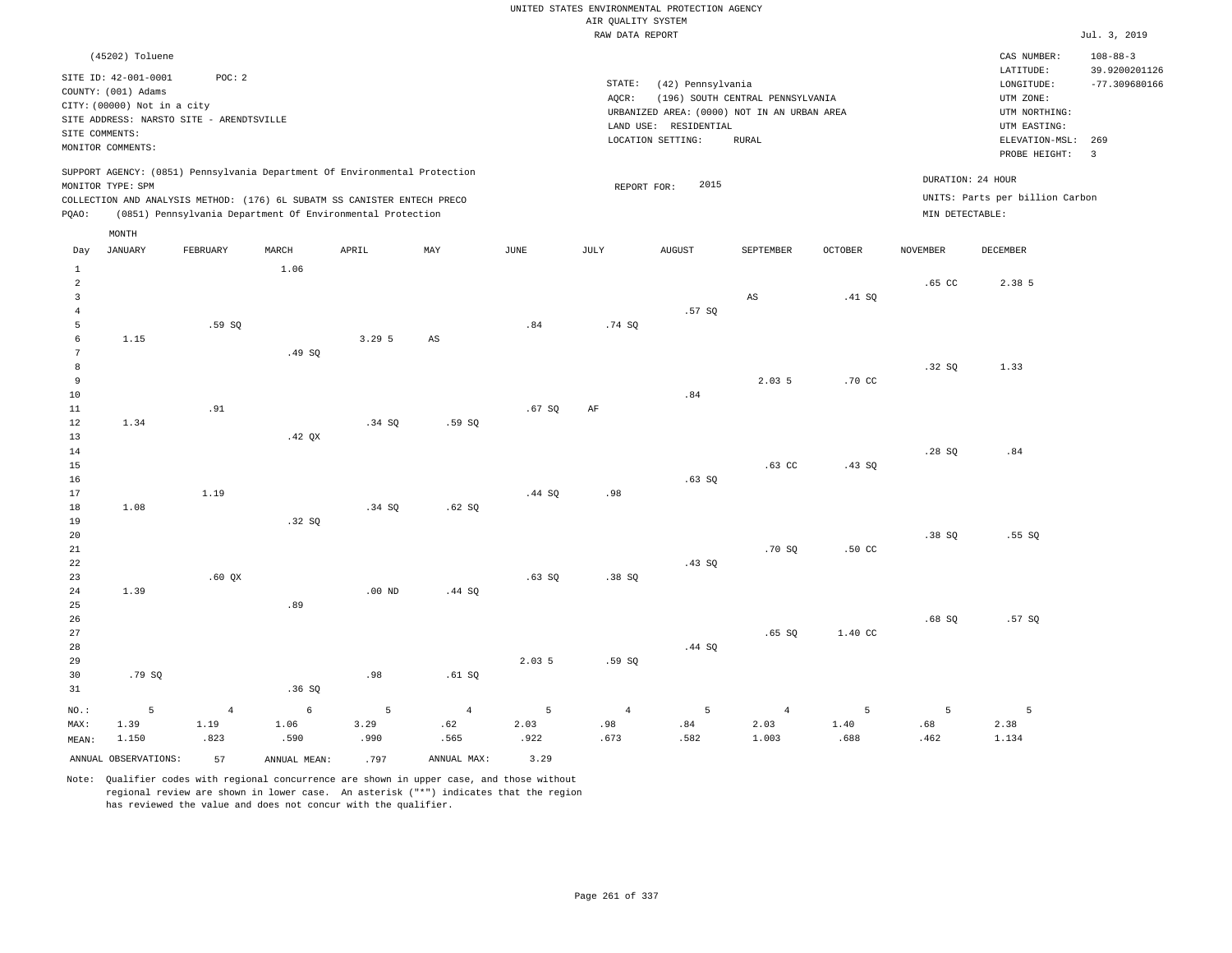|                                                         |                                                                            |                                          |                        |                                                                                                                                                        |             |               | AIR QUALITY SYSTEM | UNITED STATES ENVIRONMENTAL PROTECTION AGENCY |                                  |                |                 |                                                      |                                 |
|---------------------------------------------------------|----------------------------------------------------------------------------|------------------------------------------|------------------------|--------------------------------------------------------------------------------------------------------------------------------------------------------|-------------|---------------|--------------------|-----------------------------------------------|----------------------------------|----------------|-----------------|------------------------------------------------------|---------------------------------|
|                                                         |                                                                            |                                          |                        |                                                                                                                                                        |             |               | RAW DATA REPORT    |                                               |                                  |                |                 |                                                      | Jul. 3, 2019                    |
|                                                         | (45202) Toluene                                                            |                                          |                        |                                                                                                                                                        |             |               |                    |                                               |                                  |                |                 | CAS NUMBER:<br>LATITUDE:                             | $108 - 88 - 3$<br>39.9200201126 |
|                                                         | SITE ID: 42-001-0001<br>COUNTY: (001) Adams<br>CITY: (00000) Not in a city | POC: 2                                   |                        |                                                                                                                                                        |             |               | STATE:<br>AOCR:    | (42) Pennsylvania                             | (196) SOUTH CENTRAL PENNSYLVANIA |                |                 | LONGITUDE:<br>UTM ZONE:                              | $-77.309680166$                 |
|                                                         |                                                                            | SITE ADDRESS: NARSTO SITE - ARENDTSVILLE |                        |                                                                                                                                                        |             |               |                    | URBANIZED AREA: (0000) NOT IN AN URBAN AREA   |                                  |                |                 | UTM NORTHING:                                        |                                 |
|                                                         | SITE COMMENTS:                                                             |                                          |                        |                                                                                                                                                        |             |               |                    | LAND USE: RESIDENTIAL<br>LOCATION SETTING:    | <b>RURAL</b>                     |                |                 | UTM EASTING:<br>ELEVATION-MSL: 269                   |                                 |
|                                                         | MONITOR COMMENTS:                                                          |                                          |                        |                                                                                                                                                        |             |               |                    |                                               |                                  |                |                 | PROBE HEIGHT:                                        | $\overline{3}$                  |
|                                                         | MONITOR TYPE: SPM                                                          |                                          |                        | SUPPORT AGENCY: (0851) Pennsylvania Department Of Environmental Protection<br>COLLECTION AND ANALYSIS METHOD: (176) 6L SUBATM SS CANISTER ENTECH PRECO |             |               | REPORT FOR:        | 2016                                          |                                  |                |                 | DURATION: 24 HOUR<br>UNITS: Parts per billion Carbon |                                 |
| PQAO:                                                   |                                                                            |                                          |                        | (0851) Pennsylvania Department Of Environmental Protection                                                                                             |             |               |                    |                                               |                                  |                | MIN DETECTABLE: |                                                      |                                 |
|                                                         | MONTH                                                                      |                                          |                        |                                                                                                                                                        |             |               |                    |                                               |                                  |                |                 |                                                      |                                 |
| Day<br>$\mathbf{1}$                                     | JANUARY<br>.50S                                                            | FEBRUARY                                 | MARCH<br>.34 LB        | APRIL                                                                                                                                                  | MAY         | $_{\rm JUNE}$ | <b>JULY</b>        | <b>AUGUST</b>                                 | SEPTEMBER                        | <b>OCTOBER</b> | <b>NOVEMBER</b> | <b>DECEMBER</b>                                      |                                 |
| $\overline{a}$<br>$\overline{\mathbf{3}}$<br>$\sqrt{4}$ |                                                                            |                                          |                        |                                                                                                                                                        |             |               |                    | .67 LB                                        | .39SQ                            | .44 SQ         | 1.75 5          | .50 SO                                               |                                 |
| 5<br>$\epsilon$                                         |                                                                            | .57 SO                                   |                        | .51 OX                                                                                                                                                 | .37S        | .31 SQ        | .35S               |                                               |                                  |                |                 |                                                      |                                 |
| $7\phantom{.0}$<br>8<br>9                               | 1.54 5                                                                     |                                          | .49 SQ                 |                                                                                                                                                        |             |               |                    |                                               | .37S                             | .38 S          | .70             | .62SQ                                                |                                 |
| 10<br>11<br>12                                          |                                                                            | .46SQ                                    |                        | $.00$ ND                                                                                                                                               | .87         | .45 SO        | .43 LB             | .78 SQ                                        |                                  |                |                 |                                                      |                                 |
| 13<br>14<br>15                                          | .50S                                                                       |                                          | .77 SO                 |                                                                                                                                                        |             |               |                    | .44 S0                                        | .32SQ                            | .84            | .67 LB          | .70                                                  |                                 |
| 16<br>17<br>18<br>19                                    | .42 SQ                                                                     | $.00$ ND                                 | .29SQ                  | .32 OX                                                                                                                                                 | $.58$ SO    | .84           | $_{\rm TS}$        |                                               |                                  |                |                 |                                                      |                                 |
| 20<br>21<br>22                                          |                                                                            |                                          |                        |                                                                                                                                                        |             |               |                    | .21 SQ                                        | .63SQ                            | .84            | .25SQ           | AF                                                   |                                 |
| 23<br>24<br>25                                          | .66S                                                                       | .60SQ                                    | $.00$ ND               | .00 <sub>ND</sub>                                                                                                                                      | .29SQ       | .50S          | .36 LB             |                                               |                                  |                |                 |                                                      |                                 |
| 26<br>27<br>28<br>29                                    |                                                                            |                                          |                        |                                                                                                                                                        |             | .25 SQ        | .41 LB             | .46SQ                                         | .50SQ                            | 1.54 5         | .55SQ           | 1.05                                                 |                                 |
| 30                                                      |                                                                            |                                          |                        | .84                                                                                                                                                    | .41 SQ      |               |                    |                                               |                                  |                |                 |                                                      |                                 |
| 31                                                      | .88                                                                        |                                          | $\mathbb{A}\mathbb{S}$ |                                                                                                                                                        |             |               |                    |                                               |                                  |                |                 |                                                      |                                 |
| $NO.$ :                                                 | $\epsilon$                                                                 | $\overline{4}$                           | 5                      | 5                                                                                                                                                      | $\,$ 5 $\,$ | 5             | $\overline{4}$     | 5                                             | 5                                | 5              | 5               | $\,4$                                                |                                 |
| MAX:                                                    | 1.54                                                                       | .60                                      | .77                    | .84                                                                                                                                                    | .87         | .84           | .43                | .78                                           | .63                              | 1.54           | 1.75            | 1.05                                                 |                                 |
| MEAN:                                                   | .750                                                                       | .408                                     | .378                   | .334                                                                                                                                                   | .504        | .470          | .388               | .512                                          | .442                             | .808           | .784            | .718                                                 |                                 |
|                                                         | ANNUAL OBSERVATIONS:                                                       | 58                                       | ANNUAL, MEAN:          | .547                                                                                                                                                   | ANNUAL MAX: | 1.75          |                    |                                               |                                  |                |                 |                                                      |                                 |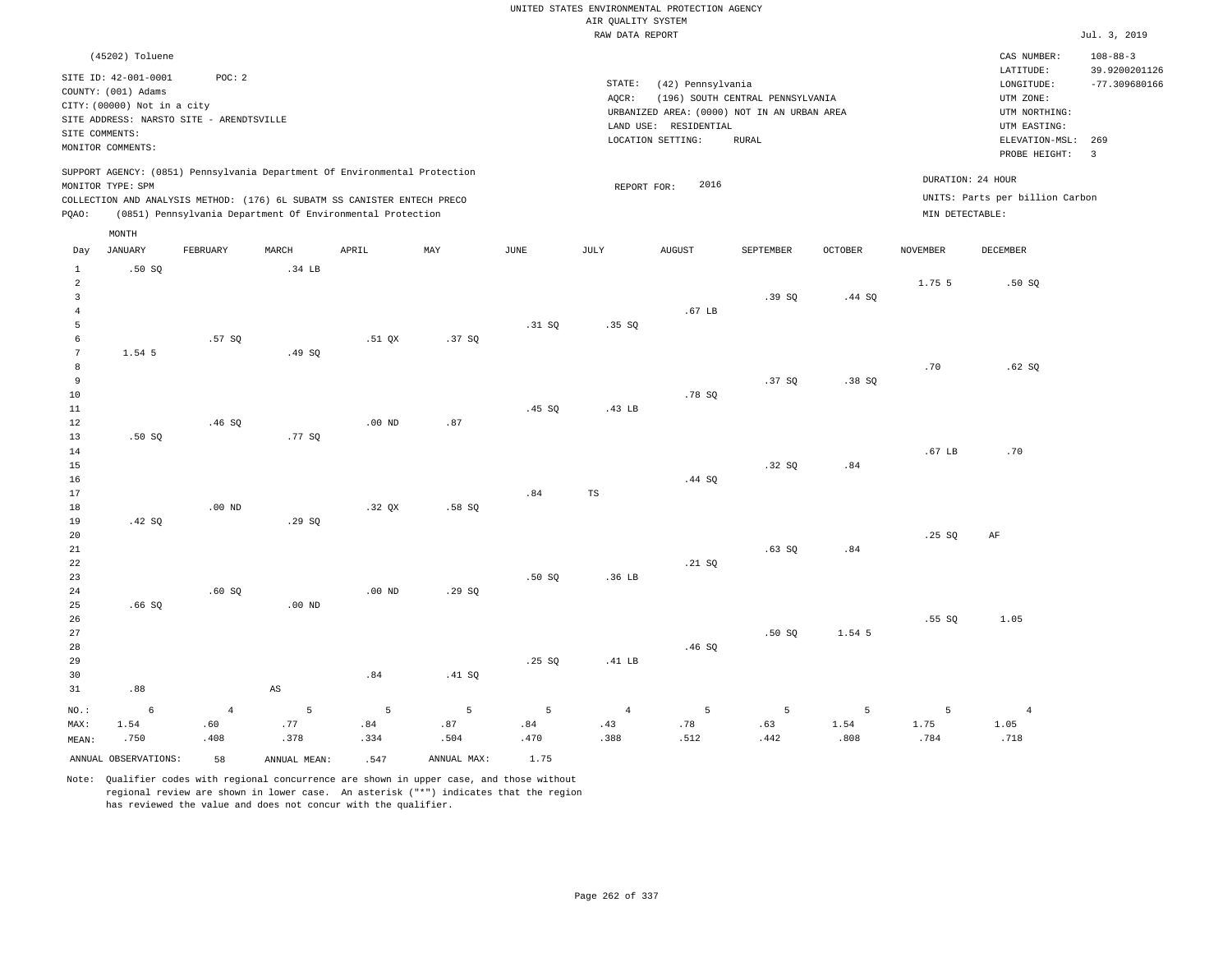|                                                                    |                                                                                                                                                                |                                |                                                                                                                                                        |                  |                        |                  |                                       | UNITED STATES ENVIRONMENTAL PROTECTION AGENCY                                                                  |                                                  |                               |                   |                                                                                                                         |                                                                             |
|--------------------------------------------------------------------|----------------------------------------------------------------------------------------------------------------------------------------------------------------|--------------------------------|--------------------------------------------------------------------------------------------------------------------------------------------------------|------------------|------------------------|------------------|---------------------------------------|----------------------------------------------------------------------------------------------------------------|--------------------------------------------------|-------------------------------|-------------------|-------------------------------------------------------------------------------------------------------------------------|-----------------------------------------------------------------------------|
|                                                                    |                                                                                                                                                                |                                |                                                                                                                                                        |                  |                        |                  | AIR OUALITY SYSTEM<br>RAW DATA REPORT |                                                                                                                |                                                  |                               |                   |                                                                                                                         | Jul. 3, 2019                                                                |
|                                                                    |                                                                                                                                                                |                                |                                                                                                                                                        |                  |                        |                  |                                       |                                                                                                                |                                                  |                               |                   |                                                                                                                         |                                                                             |
| SITE COMMENTS:                                                     | (45202) Toluene<br>SITE ID: 42-001-0001<br>COUNTY: (001) Adams<br>CITY: (00000) Not in a city<br>SITE ADDRESS: NARSTO SITE - ARENDTSVILLE<br>MONITOR COMMENTS: | POC: 2                         |                                                                                                                                                        |                  |                        |                  | STATE:<br>AOCR:                       | (42) Pennsylvania<br>URBANIZED AREA: (0000) NOT IN AN URBAN AREA<br>LAND USE: RESIDENTIAL<br>LOCATION SETTING: | (196) SOUTH CENTRAL PENNSYLVANIA<br><b>RURAL</b> |                               |                   | CAS NUMBER:<br>LATITUDE:<br>LONGITUDE:<br>UTM ZONE:<br>UTM NORTHING:<br>UTM EASTING:<br>ELEVATION-MSL:<br>PROBE HEIGHT: | $108 - 88 - 3$<br>39.9200201126<br>$-77.309680166$<br>269<br>$\overline{3}$ |
|                                                                    | MONITOR TYPE: SPM                                                                                                                                              |                                | SUPPORT AGENCY: (0851) Pennsylvania Department Of Environmental Protection<br>COLLECTION AND ANALYSIS METHOD: (176) 6L SUBATM SS CANISTER ENTECH PRECO |                  |                        |                  | REPORT FOR:                           | 2017                                                                                                           |                                                  |                               | DURATION: 24 HOUR | UNITS: Parts per billion Carbon                                                                                         |                                                                             |
| PQAO:                                                              |                                                                                                                                                                |                                | (0851) Pennsylvania Department Of Environmental Protection                                                                                             |                  |                        |                  |                                       |                                                                                                                |                                                  |                               | MIN DETECTABLE:   |                                                                                                                         |                                                                             |
|                                                                    | MONTH                                                                                                                                                          |                                |                                                                                                                                                        |                  |                        |                  |                                       |                                                                                                                |                                                  |                               |                   |                                                                                                                         |                                                                             |
| Day                                                                | <b>JANUARY</b>                                                                                                                                                 | FEBRUARY                       | MARCH                                                                                                                                                  | APRIL            | MAY                    | $_{\rm JUNE}$    | JULY                                  | <b>AUGUST</b>                                                                                                  | SEPTEMBER                                        | OCTOBER                       | <b>NOVEMBER</b>   | DECEMBER                                                                                                                |                                                                             |
| $\mathbf{1}$<br>$\overline{a}$<br>$\overline{3}$<br>$\overline{4}$ | .44 SQ                                                                                                                                                         |                                | .22 SQ                                                                                                                                                 | .55 SO           | .60SQ                  |                  |                                       |                                                                                                                | .47SQ                                            | .57SQ                         | .70               | 1.26 5                                                                                                                  |                                                                             |
| 5<br>6<br>$7\phantom{.0}$<br>8                                     | .57 SO                                                                                                                                                         | .47SQ                          | .33SQ                                                                                                                                                  | .16S             | .23 S0                 | .77              | .61SQ                                 | .46S                                                                                                           |                                                  |                               |                   |                                                                                                                         |                                                                             |
| 9<br>$10$<br>11                                                    |                                                                                                                                                                |                                |                                                                                                                                                        |                  |                        |                  |                                       | .81                                                                                                            | 3.15 <sub>5</sub>                                | .59SQ                         | .91               | .70                                                                                                                     |                                                                             |
| 12<br>13<br>14<br>15                                               | .49 SO                                                                                                                                                         | 1.40 5                         | .44 SQ                                                                                                                                                 | .39S             | .30S                   | .91              | .69QX                                 |                                                                                                                |                                                  |                               | 1.05              | .69S                                                                                                                    |                                                                             |
| 16<br>17<br>18                                                     |                                                                                                                                                                | .57SQ                          |                                                                                                                                                        |                  |                        | .91              | .70                                   | .73                                                                                                            | .76                                              | AM                            |                   |                                                                                                                         |                                                                             |
| 19<br>20<br>21<br>22<br>23                                         | .84                                                                                                                                                            |                                | .53SQ                                                                                                                                                  | .50S             | $\mathbb{A}\mathbb{S}$ |                  |                                       | .34 SQ                                                                                                         | .54S                                             | .77                           | .77               | .44 SQ                                                                                                                  |                                                                             |
| 24<br>25<br>26<br>27                                               | .70                                                                                                                                                            | $\rm AF$                       | .98                                                                                                                                                    | .64SQ            | .67SQ                  | .44 SQ           | .43SQ                                 |                                                                                                                |                                                  |                               |                   |                                                                                                                         |                                                                             |
| 28<br>29<br>30<br>31                                               | .42SQ                                                                                                                                                          |                                |                                                                                                                                                        |                  | 4.06 5                 | .55SQ            | .36S                                  | .84                                                                                                            | .39SQ                                            | .67S                          | .43 SQ            | .38SQ                                                                                                                   |                                                                             |
| NO.:<br>MAX:<br>MEAN:                                              | 6<br>.84<br>.577                                                                                                                                               | $\overline{3}$<br>1.40<br>.813 | 5<br>.98<br>.500                                                                                                                                       | 5<br>.64<br>.448 | 5<br>4.06<br>1.172     | 5<br>.91<br>.716 | 5<br>.70<br>.558                      | 5<br>.84<br>.636                                                                                               | 5<br>3.15<br>1.062                               | $\overline{4}$<br>.77<br>.650 | 5<br>1.05<br>.772 | 5<br>1.26<br>.694                                                                                                       |                                                                             |
|                                                                    | ANNUAL OBSERVATIONS:                                                                                                                                           | 58                             | ANNUAL MEAN:                                                                                                                                           | .712             | ANNUAL MAX:            | 4.06             |                                       |                                                                                                                |                                                  |                               |                   |                                                                                                                         |                                                                             |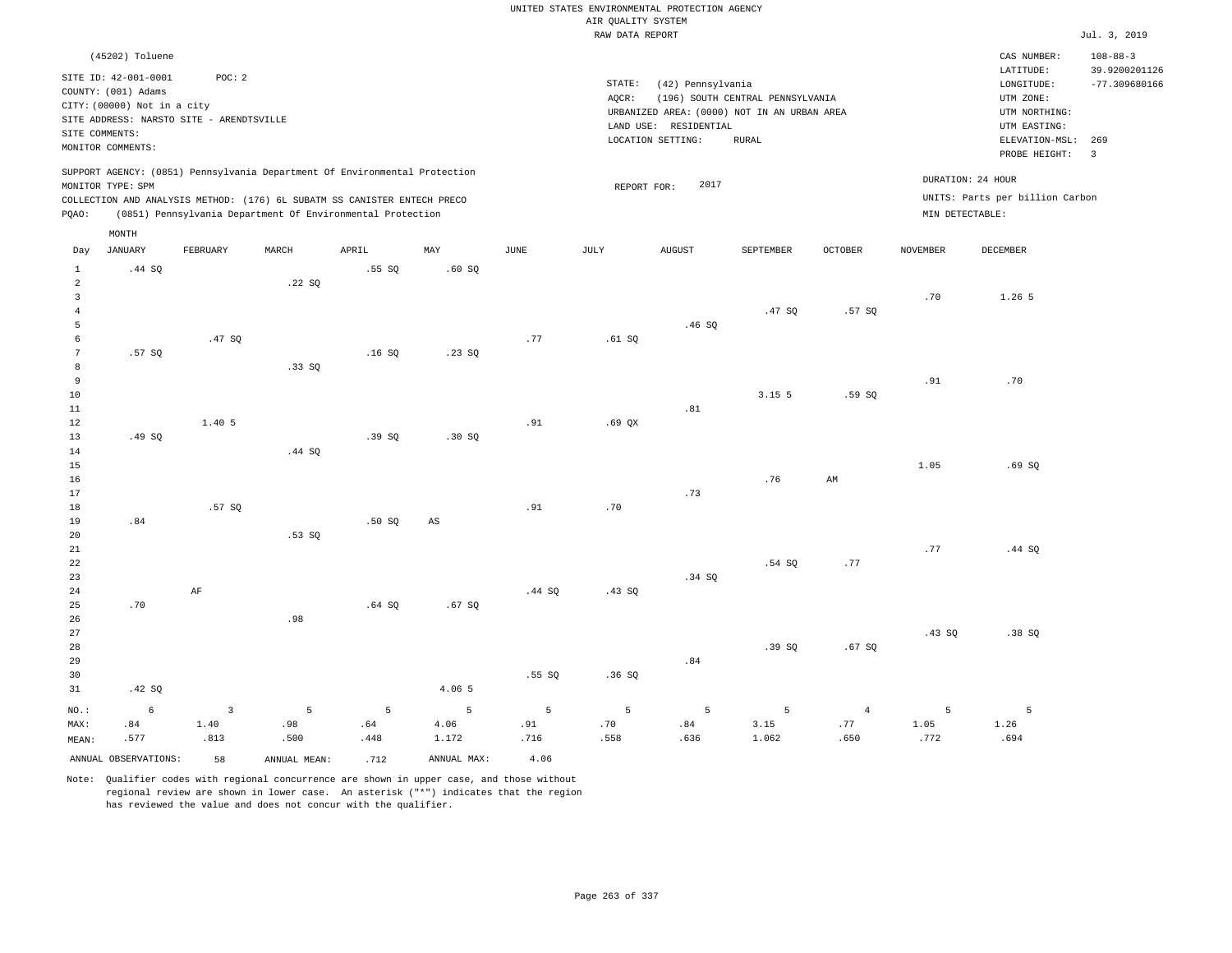|                      |                                          |          |                                                                            |                        |                        |                        |                    | UNITED STATES ENVIRONMENTAL PROTECTION AGENCY |                                             |         |                 |                                 |                                 |
|----------------------|------------------------------------------|----------|----------------------------------------------------------------------------|------------------------|------------------------|------------------------|--------------------|-----------------------------------------------|---------------------------------------------|---------|-----------------|---------------------------------|---------------------------------|
|                      |                                          |          |                                                                            |                        |                        |                        | AIR QUALITY SYSTEM |                                               |                                             |         |                 |                                 |                                 |
|                      |                                          |          |                                                                            |                        |                        |                        | RAW DATA REPORT    |                                               |                                             |         |                 |                                 | Jul. 3, 2019                    |
|                      | (45202) Toluene<br>SITE ID: 42-001-0001  | POC: 2   |                                                                            |                        |                        |                        |                    |                                               |                                             |         |                 | CAS NUMBER:<br>LATITUDE:        | $108 - 88 - 3$<br>39.9200201126 |
|                      | COUNTY: (001) Adams                      |          |                                                                            |                        |                        |                        | STATE:             | (42) Pennsylvania                             |                                             |         |                 | LONGITUDE:                      | $-77.309680166$                 |
|                      | CITY: (00000) Not in a city              |          |                                                                            |                        |                        |                        | AQCR:              |                                               | (196) SOUTH CENTRAL PENNSYLVANIA            |         |                 | UTM ZONE:                       |                                 |
|                      | SITE ADDRESS: NARSTO SITE - ARENDTSVILLE |          |                                                                            |                        |                        |                        |                    |                                               | URBANIZED AREA: (0000) NOT IN AN URBAN AREA |         |                 | UTM NORTHING:                   |                                 |
| SITE COMMENTS:       |                                          |          |                                                                            |                        |                        |                        |                    | LAND USE: RESIDENTIAL                         |                                             |         |                 | UTM EASTING:                    |                                 |
|                      | MONITOR COMMENTS:                        |          |                                                                            |                        |                        |                        |                    | LOCATION SETTING:                             | <b>RURAL</b>                                |         |                 | ELEVATION-MSL:<br>PROBE HEIGHT: | 269<br>$\overline{\mathbf{3}}$  |
|                      | MONITOR TYPE: SPM                        |          | SUPPORT AGENCY: (0851) Pennsylvania Department Of Environmental Protection |                        |                        |                        | REPORT FOR:        | 2018                                          |                                             |         |                 | DURATION: 24 HOUR               |                                 |
|                      |                                          |          | COLLECTION AND ANALYSIS METHOD: (176) 6L SUBATM SS CANISTER ENTECH PRECO   |                        |                        |                        |                    |                                               |                                             |         |                 | UNITS: Parts per billion Carbon |                                 |
| PQAO:                |                                          |          | (0851) Pennsylvania Department Of Environmental Protection                 |                        |                        |                        |                    |                                               |                                             |         |                 | MIN DETECTABLE: .215166         |                                 |
|                      | MONTH                                    |          |                                                                            |                        |                        |                        |                    |                                               |                                             |         |                 |                                 |                                 |
| Day                  | <b>JANUARY</b>                           | FEBRUARY | MARCH                                                                      | APRIL                  | MAY                    | <b>JUNE</b>            | JULY               | AUGUST                                        | SEPTEMBER                                   | OCTOBER | <b>NOVEMBER</b> | <b>DECEMBER</b>                 |                                 |
| $\mathbf{1}$         |                                          | .98      |                                                                            |                        |                        | .47 SO                 | .65 SQ             |                                               |                                             |         |                 |                                 |                                 |
| $\overline{a}$       | .48 SO                                   |          |                                                                            | .43 SO                 | .46S                   |                        |                    |                                               |                                             |         |                 |                                 |                                 |
| $\mathbf{3}$         |                                          |          | .38SQ                                                                      |                        |                        |                        |                    |                                               |                                             |         |                 |                                 |                                 |
| $\overline{4}$       |                                          |          |                                                                            |                        |                        |                        |                    |                                               |                                             |         | $.64$ SO        | .41 SQ                          |                                 |
| 5                    |                                          |          |                                                                            |                        |                        |                        |                    |                                               | .52S                                        | .66SQ   |                 |                                 |                                 |
| 6<br>$7\phantom{.0}$ |                                          |          |                                                                            |                        |                        |                        |                    | 1.10                                          |                                             |         |                 |                                 |                                 |
| 8                    | .98                                      | 1.05     |                                                                            | $.00$ ND               |                        | $\mathbb{A}\mathbb{M}$ | .29SQ              |                                               |                                             |         |                 |                                 |                                 |
| 9                    |                                          |          | .34 SQ                                                                     |                        | .61SQ                  |                        |                    |                                               |                                             |         |                 |                                 |                                 |
| 10                   |                                          |          |                                                                            |                        |                        |                        |                    |                                               |                                             |         | .32S            | .56 SO                          |                                 |
| $11\,$               |                                          |          |                                                                            |                        |                        |                        |                    |                                               | .70QX                                       | .98     |                 |                                 |                                 |
| 12                   |                                          |          |                                                                            |                        |                        |                        |                    | .62SQ                                         |                                             |         |                 |                                 |                                 |
| 13                   |                                          | .70      |                                                                            |                        |                        | .50S                   | .66SQ              |                                               |                                             |         |                 |                                 |                                 |
| 14                   | .31 SQ                                   |          |                                                                            | .46SQ                  | .77                    |                        |                    |                                               |                                             |         |                 |                                 |                                 |
| 15                   |                                          |          | .42 SQ                                                                     |                        |                        |                        |                    |                                               |                                             |         |                 |                                 |                                 |
| 16                   |                                          |          |                                                                            |                        |                        |                        |                    |                                               |                                             |         | .84             | .70                             |                                 |
| 17                   |                                          |          |                                                                            |                        |                        |                        |                    |                                               | .48 OX                                      | .38 SO  |                 |                                 |                                 |
| 18                   |                                          |          |                                                                            |                        |                        |                        |                    | .69SQ                                         |                                             |         |                 |                                 |                                 |
| 19                   |                                          | .70      |                                                                            |                        |                        | .30S                   | .36S               |                                               |                                             |         |                 |                                 |                                 |
| 20                   | .30SQ                                    |          |                                                                            | .00 <sub>ND</sub>      | .47SQ                  |                        |                    |                                               |                                             |         |                 |                                 |                                 |
| $21\,$               |                                          |          | .31 SQ                                                                     |                        |                        |                        |                    |                                               |                                             |         |                 |                                 |                                 |
| 22                   |                                          |          |                                                                            |                        |                        |                        |                    |                                               |                                             |         | .23 SQ          | .64SQ                           |                                 |
| 23                   |                                          |          |                                                                            |                        |                        |                        |                    |                                               | .70                                         | .48S    |                 |                                 |                                 |
| 24                   |                                          |          |                                                                            |                        |                        |                        |                    | .44 SQ                                        |                                             |         |                 |                                 |                                 |
| 25                   |                                          | 1.265    |                                                                            |                        |                        | .28S                   | .32 QX             |                                               |                                             |         |                 |                                 |                                 |
| 26                   | .91                                      |          |                                                                            | $\mathbb{A}\mathbb{S}$ | $\mathbb{A}\mathbb{S}$ |                        |                    |                                               |                                             |         |                 |                                 |                                 |
| 27                   |                                          |          | .48 SQ                                                                     |                        |                        |                        |                    |                                               |                                             |         |                 |                                 |                                 |
| 28                   |                                          |          |                                                                            |                        |                        |                        |                    |                                               |                                             |         | AS              | .77                             |                                 |
| 29                   |                                          |          |                                                                            |                        |                        |                        |                    |                                               | .45 SQ                                      | .37SQ   |                 |                                 |                                 |
| 30                   |                                          |          |                                                                            |                        |                        |                        |                    | .62SQ                                         |                                             |         |                 |                                 |                                 |
| 31                   |                                          |          |                                                                            |                        |                        |                        | .70                |                                               |                                             |         |                 |                                 |                                 |
| NO.:                 | 5                                        | 5        | 5                                                                          | $\overline{4}$         | $\overline{4}$         | $\overline{4}$         | 6                  | 5                                             | 5                                           | 5       | $\overline{4}$  | 5                               |                                 |
| MAX:                 | .98                                      | 1.26     | .48                                                                        | .46                    | .77                    | .50                    | .70                | 1.10                                          | .70                                         | .98     | .84             | .77                             |                                 |
| MEAN:                | .596                                     | .938     | .386                                                                       | .223                   | .578                   | .388                   | .497               | .694                                          | .570                                        | .574    | .508            | .616                            |                                 |
|                      | ANNUAL OBSERVATIONS:                     | 57       | ANNUAL MEAN:                                                               | .555                   | ANNUAL MAX:            | 1.26                   |                    |                                               |                                             |         |                 |                                 |                                 |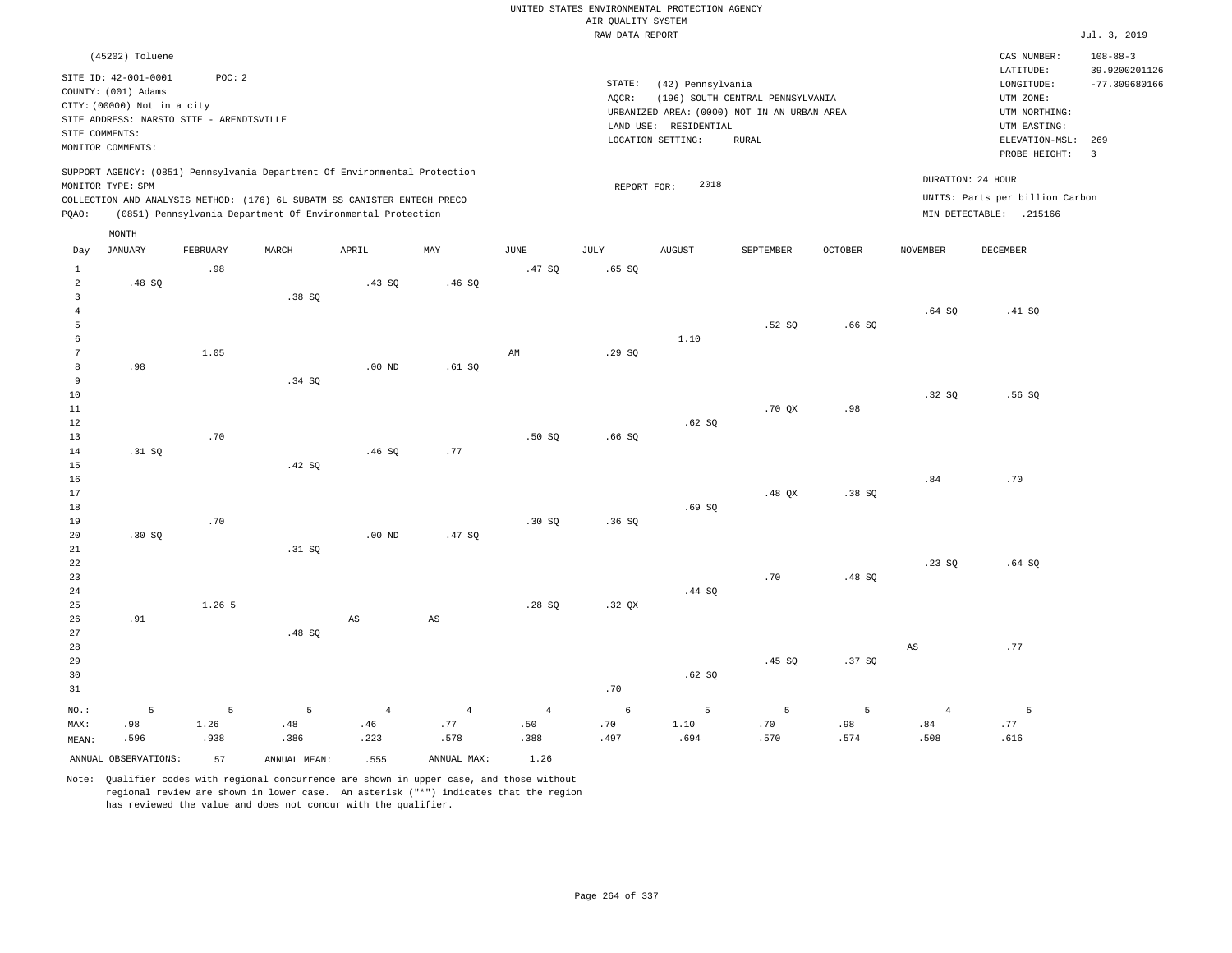|                     |                                                                            |                   |                   |                                                            |                   |                   |                                       | UNITED STATES ENVIRONMENTAL PROTECTION AGENCY |                                             |                   |                 |                                 |                                 |
|---------------------|----------------------------------------------------------------------------|-------------------|-------------------|------------------------------------------------------------|-------------------|-------------------|---------------------------------------|-----------------------------------------------|---------------------------------------------|-------------------|-----------------|---------------------------------|---------------------------------|
|                     |                                                                            |                   |                   |                                                            |                   |                   | AIR OUALITY SYSTEM<br>RAW DATA REPORT |                                               |                                             |                   |                 |                                 | Jul. 3, 2019                    |
|                     |                                                                            |                   |                   |                                                            |                   |                   |                                       |                                               |                                             |                   |                 |                                 |                                 |
|                     | (45203) Ethylbenzene<br>SITE ID: 42-001-0001                               | POC: 2            |                   |                                                            |                   |                   |                                       |                                               |                                             |                   |                 | CAS NUMBER:<br>LATITUDE:        | $100 - 41 - 4$<br>39.9200201126 |
|                     | COUNTY: (001) Adams                                                        |                   |                   |                                                            |                   |                   | STATE:                                | (42) Pennsylvania                             |                                             |                   |                 | LONGITUDE:                      | $-77.309680166$                 |
|                     | CITY: (00000) Not in a city                                                |                   |                   |                                                            |                   |                   | AQCR:                                 |                                               | (196) SOUTH CENTRAL PENNSYLVANIA            |                   |                 | UTM ZONE:                       |                                 |
|                     | SITE ADDRESS: NARSTO SITE - ARENDTSVILLE                                   |                   |                   |                                                            |                   |                   |                                       | LAND USE: RESIDENTIAL                         | URBANIZED AREA: (0000) NOT IN AN URBAN AREA |                   |                 | UTM NORTHING:<br>UTM EASTING:   |                                 |
| SITE COMMENTS:      |                                                                            |                   |                   |                                                            |                   |                   |                                       | LOCATION SETTING:                             | <b>RURAL</b>                                |                   |                 | ELEVATION-MSL:                  | 269                             |
|                     | MONITOR COMMENTS:                                                          |                   |                   |                                                            |                   |                   |                                       |                                               |                                             |                   |                 | PROBE HEIGHT:                   | $\overline{3}$                  |
|                     | SUPPORT AGENCY: (0851) Pennsylvania Department Of Environmental Protection |                   |                   |                                                            |                   |                   |                                       |                                               |                                             |                   |                 | DURATION: 24 HOUR               |                                 |
|                     | MONITOR TYPE: SPM                                                          |                   |                   |                                                            |                   |                   | REPORT FOR:                           | 2013                                          |                                             |                   |                 | UNITS: Parts per billion Carbon |                                 |
| PQAO:               | COLLECTION AND ANALYSIS METHOD: (176) 6L SUBATM SS CANISTER ENTECH PRECO   |                   |                   | (0851) Pennsylvania Department Of Environmental Protection |                   |                   |                                       |                                               |                                             |                   | MIN DETECTABLE: |                                 |                                 |
|                     | MONTH                                                                      |                   |                   |                                                            |                   |                   |                                       |                                               |                                             |                   |                 |                                 |                                 |
| Day                 | JANUARY                                                                    | FEBRUARY          | MARCH             | APRIL                                                      | MAY               | <b>JUNE</b>       | JULY                                  | <b>AUGUST</b>                                 | SEPTEMBER                                   | <b>OCTOBER</b>    | <b>NOVEMBER</b> | <b>DECEMBER</b>                 |                                 |
| $\mathbf{1}$        |                                                                            |                   |                   |                                                            |                   |                   |                                       |                                               | AS                                          | .00 <sub>ND</sub> |                 |                                 |                                 |
| $\overline{a}$      |                                                                            |                   |                   |                                                            |                   |                   |                                       | $\rm AF$                                      |                                             |                   |                 |                                 |                                 |
| $\overline{3}$      |                                                                            | $.00$ ND          |                   |                                                            |                   | $.00$ ND          | $.00$ ND                              |                                               |                                             |                   |                 |                                 |                                 |
| $\overline{4}$<br>5 | AF                                                                         |                   | .00 <sub>ND</sub> | $.00$ ND                                                   | $.00$ ND          |                   |                                       |                                               |                                             |                   |                 |                                 |                                 |
| 6                   |                                                                            |                   |                   |                                                            |                   |                   |                                       |                                               |                                             |                   | $.00$ ND        | AF                              |                                 |
| $7\phantom{.0}$     |                                                                            |                   |                   |                                                            |                   |                   |                                       |                                               | $.00$ ND                                    | AF                |                 |                                 |                                 |
| 8                   |                                                                            |                   |                   |                                                            |                   |                   |                                       | .00 <sub>ND</sub>                             |                                             |                   |                 |                                 |                                 |
| 9                   |                                                                            | .00 <sub>ND</sub> |                   |                                                            |                   | $.00$ ND          | .00 <sub>ND</sub>                     |                                               |                                             |                   |                 |                                 |                                 |
| 10                  | AF                                                                         |                   |                   | $.00$ ND                                                   | $.00$ ND          |                   |                                       |                                               |                                             |                   |                 |                                 |                                 |
| 11                  |                                                                            |                   | $.00$ ND          |                                                            |                   |                   |                                       |                                               |                                             |                   |                 |                                 |                                 |
| 12                  |                                                                            |                   |                   |                                                            |                   |                   |                                       |                                               |                                             |                   | $.00$ ND        | AF                              |                                 |
| 13                  |                                                                            |                   |                   |                                                            |                   |                   |                                       |                                               | $.00$ ND                                    | .00 $ND$          |                 |                                 |                                 |
| 14<br>15            |                                                                            | AF                |                   |                                                            |                   | .00 <sub>ND</sub> | .00 <sub>ND</sub>                     | .00 <sub>ND</sub>                             |                                             |                   |                 |                                 |                                 |
| 16                  | $.00$ ND                                                                   |                   |                   | .00 <sub>ND</sub>                                          | .00 <sub>ND</sub> |                   |                                       |                                               |                                             |                   |                 |                                 |                                 |
| 17                  |                                                                            |                   | $.00$ ND          |                                                            |                   |                   |                                       |                                               |                                             |                   |                 |                                 |                                 |
| 18                  |                                                                            |                   |                   |                                                            |                   |                   |                                       |                                               |                                             |                   | $\rm{AF}$       | $.00$ ND                        |                                 |
| 19                  |                                                                            |                   |                   |                                                            |                   |                   |                                       |                                               | .00 <sub>ND</sub>                           | $.00$ ND          |                 |                                 |                                 |
| 20                  |                                                                            |                   |                   |                                                            |                   |                   |                                       | .00CL                                         |                                             |                   |                 |                                 |                                 |
| 21                  |                                                                            | $.00$ ND          |                   |                                                            |                   | $.00$ ND          | $.00$ ND                              |                                               |                                             |                   |                 |                                 |                                 |
| 22                  | .00 <sub>ND</sub>                                                          |                   |                   | .00 <sub>ND</sub>                                          | $.00$ ND          |                   |                                       |                                               |                                             |                   |                 |                                 |                                 |
| 23<br>24            |                                                                            |                   | $.00$ ND          |                                                            |                   |                   |                                       |                                               |                                             |                   | AF              | AS                              |                                 |
| 25                  |                                                                            |                   |                   |                                                            |                   |                   |                                       |                                               | $.00$ ND                                    | .00 <sub>ND</sub> |                 |                                 |                                 |
| 26                  |                                                                            |                   |                   |                                                            |                   |                   |                                       | $.00$ ND                                      |                                             |                   |                 |                                 |                                 |
| 27                  |                                                                            | .00 <sub>ND</sub> |                   |                                                            |                   | .00 <sub>ND</sub> | $.00$ ND                              |                                               |                                             |                   |                 |                                 |                                 |
| 28                  | $.00$ ND                                                                   |                   |                   | $.00$ ND                                                   | .00 <sub>ND</sub> |                   |                                       |                                               |                                             |                   |                 |                                 |                                 |
| 29                  |                                                                            |                   | $.00$ ND          |                                                            |                   |                   |                                       |                                               |                                             |                   |                 |                                 |                                 |
| 30                  |                                                                            |                   |                   |                                                            |                   |                   |                                       |                                               |                                             |                   | $\rm AF$        | $.00$ ND                        |                                 |
| 31                  |                                                                            |                   |                   |                                                            |                   |                   |                                       |                                               |                                             | $.00$ ND          |                 |                                 |                                 |
| NO.:                | $\overline{3}$                                                             | $\sqrt{4}$        | 5                 | 5                                                          | $\overline{5}$    | 5                 | 5                                     | $\overline{4}$                                | $\overline{4}$                              | 5                 | $\overline{a}$  | $\overline{a}$                  |                                 |
| MAX:                | 0.00                                                                       | 0.00              | 0.00              | 0.00                                                       | 0.00              | 0.00              | 0.00                                  | 0.00                                          | 0.00                                        | 0.00              | 0.00            | 0.00                            |                                 |
| MEAN:               | 0.000                                                                      | 0.000             | 0.000             | 0.000                                                      | 0.000             | 0.000             | 0.000                                 | 0.000                                         | 0.000                                       | 0.000             | 0.000           | 0.000                           |                                 |
|                     | ANNUAL OBSERVATIONS:                                                       | 49                | ANNUAL MEAN:      | 0.000                                                      | ANNUAL MAX:       | 0.00              |                                       |                                               |                                             |                   |                 |                                 |                                 |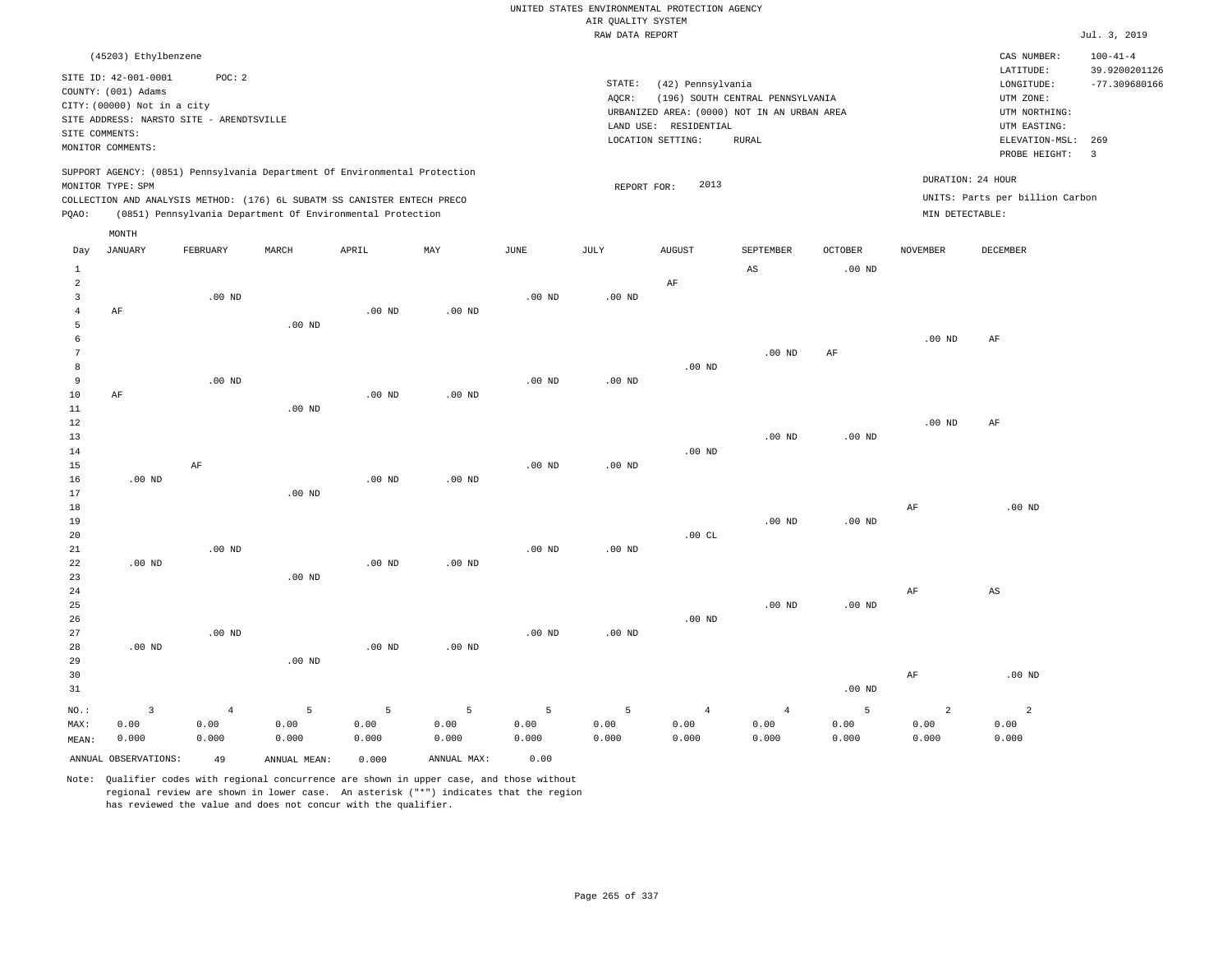|                                                    |                                                    |                                          |                                                                                                                                        |                                 |                    |                    |                    | UNITED STATES ENVIRONMENTAL PROTECTION AGENCY |                                                                                 |                                 |                    |                                            |                                                    |
|----------------------------------------------------|----------------------------------------------------|------------------------------------------|----------------------------------------------------------------------------------------------------------------------------------------|---------------------------------|--------------------|--------------------|--------------------|-----------------------------------------------|---------------------------------------------------------------------------------|---------------------------------|--------------------|--------------------------------------------|----------------------------------------------------|
|                                                    |                                                    |                                          |                                                                                                                                        |                                 |                    |                    | AIR QUALITY SYSTEM |                                               |                                                                                 |                                 |                    |                                            |                                                    |
|                                                    |                                                    |                                          |                                                                                                                                        |                                 |                    |                    | RAW DATA REPORT    |                                               |                                                                                 |                                 |                    |                                            | Jul. 3, 2019                                       |
|                                                    | (45203) Ethylbenzene<br>SITE ID: 42-001-0001       | POC: 2                                   |                                                                                                                                        |                                 |                    |                    | STATE:             | (42) Pennsylvania                             |                                                                                 |                                 |                    | CAS NUMBER:<br>LATITUDE:<br>LONGITUDE:     | $100 - 41 - 4$<br>39.9200201126<br>$-77.309680166$ |
|                                                    | COUNTY: (001) Adams<br>CITY: (00000) Not in a city | SITE ADDRESS: NARSTO SITE - ARENDTSVILLE |                                                                                                                                        |                                 |                    |                    | AQCR:              | LAND USE: RESIDENTIAL                         | (196) SOUTH CENTRAL PENNSYLVANIA<br>URBANIZED AREA: (0000) NOT IN AN URBAN AREA |                                 |                    | UTM ZONE:<br>UTM NORTHING:<br>UTM EASTING: |                                                    |
| SITE COMMENTS:                                     | MONITOR COMMENTS:                                  |                                          |                                                                                                                                        |                                 |                    |                    |                    | LOCATION SETTING:                             | <b>RURAL</b>                                                                    |                                 |                    | ELEVATION-MSL:<br>PROBE HEIGHT:            | 269<br>$\overline{3}$                              |
|                                                    | MONITOR TYPE: SPM                                  |                                          | SUPPORT AGENCY: (0851) Pennsylvania Department Of Environmental Protection                                                             |                                 |                    |                    | REPORT FOR:        | 2014                                          |                                                                                 |                                 | DURATION: 24 HOUR  |                                            |                                                    |
| PQAO:                                              |                                                    |                                          | COLLECTION AND ANALYSIS METHOD: (176) 6L SUBATM SS CANISTER ENTECH PRECO<br>(0851) Pennsylvania Department Of Environmental Protection |                                 |                    |                    |                    |                                               |                                                                                 |                                 | MIN DETECTABLE:    | UNITS: Parts per billion Carbon            |                                                    |
| Day                                                | MONTH<br><b>JANUARY</b>                            | FEBRUARY                                 | MARCH                                                                                                                                  | APRIL                           | MAX                | <b>JUNE</b>        | JULY               | <b>AUGUST</b>                                 | SEPTEMBER                                                                       | <b>OCTOBER</b>                  | <b>NOVEMBER</b>    | <b>DECEMBER</b>                            |                                                    |
| $1\,$<br>$\overline{a}$<br>$\overline{\mathbf{3}}$ |                                                    |                                          |                                                                                                                                        |                                 |                    |                    |                    |                                               | $.00$ ND                                                                        | $.00$ ND                        | $.00$ ND           | AF                                         |                                                    |
| $\overline{4}$<br>5<br>6                           | AS                                                 | .00 <sub>ND</sub>                        | $.00$ ND                                                                                                                               | $.00$ ND                        | $.00$ ND           | .00 <sub>ND</sub>  | .00 <sub>ND</sub>  | .30S                                          |                                                                                 |                                 |                    |                                            |                                                    |
| $\overline{7}$<br>8<br>$\overline{9}$              |                                                    |                                          |                                                                                                                                        |                                 |                    |                    |                    | .27SQ                                         | $.00$ ND                                                                        | .00 <sub>ND</sub>               | .00 <sub>ND</sub>  | $.00$ ND                                   |                                                    |
| 10<br>$11\,$<br>12                                 | .25SQ                                              | $.00$ ND                                 | $.00$ ND                                                                                                                               | .00 <sub>ND</sub>               | $.00$ ND           | $.00$ ND           | $.00$ ND           |                                               |                                                                                 |                                 |                    |                                            |                                                    |
| 13<br>14<br>15                                     |                                                    |                                          |                                                                                                                                        |                                 |                    |                    |                    | $.00$ ND                                      | $.00$ ND                                                                        | $.00$ ND                        | $.00$ ND           | $.00$ ND                                   |                                                    |
| 16<br>17<br>18                                     | $.00$ ND                                           | .00 <sub>ND</sub>                        | $.00$ ND                                                                                                                               | $.00$ ND                        | $.00$ ND           | $.00$ ND           | $.00$ ND           |                                               |                                                                                 |                                 |                    |                                            |                                                    |
| 19<br>$20$<br>$2\sqrt{1}$                          |                                                    |                                          |                                                                                                                                        |                                 |                    |                    |                    | $.00$ ND                                      | $\rm AF$                                                                        | $.00$ ND                        | $.00$ ND           | $.00$ ND                                   |                                                    |
| 22<br>23<br>24                                     | $.00$ ND                                           | $.00$ ND                                 | $.00$ ND                                                                                                                               | $.00$ ND                        | .00 <sub>ND</sub>  | .00 <sub>ND</sub>  | $.00$ ND           |                                               |                                                                                 |                                 |                    |                                            |                                                    |
| 25<br>26<br>27                                     |                                                    |                                          |                                                                                                                                        |                                 |                    |                    |                    | $\mathbb{A}\mathbb{S}$                        | $.00$ ND                                                                        | $_{\rm AS}$                     | .00 <sub>ND</sub>  | $.00$ ND                                   |                                                    |
| 28<br>29<br>30<br>31                               | $.00$ ND                                           | $.00$ ND                                 | $.00$ ND                                                                                                                               | $\rm{AF}$                       | $.00$ ND           | .00 <sub>ND</sub>  | $.00$ ND           |                                               |                                                                                 |                                 |                    | $.00$ ND                                   |                                                    |
|                                                    |                                                    |                                          |                                                                                                                                        |                                 |                    |                    |                    |                                               |                                                                                 |                                 |                    |                                            |                                                    |
| NO.:<br>MAX:<br>MEAN:                              | $\overline{4}$<br>.25<br>.063                      | 5<br>0.00<br>0.000                       | 5<br>0.00<br>0.000                                                                                                                     | $\overline{4}$<br>0.00<br>0.000 | 5<br>0.00<br>0.000 | 5<br>0.00<br>0.000 | 5<br>0.00<br>0.000 | $\overline{4}$<br>.30<br>.143                 | $\overline{4}$<br>0.00<br>0.000                                                 | $\overline{4}$<br>0.00<br>0.000 | 5<br>0.00<br>0.000 | 5<br>0.00<br>0.000                         |                                                    |
|                                                    | ANNUAL OBSERVATIONS:                               | 55                                       | ANNUAL, MEAN:                                                                                                                          | .015                            | ANNUAL MAX:        | .30                |                    |                                               |                                                                                 |                                 |                    |                                            |                                                    |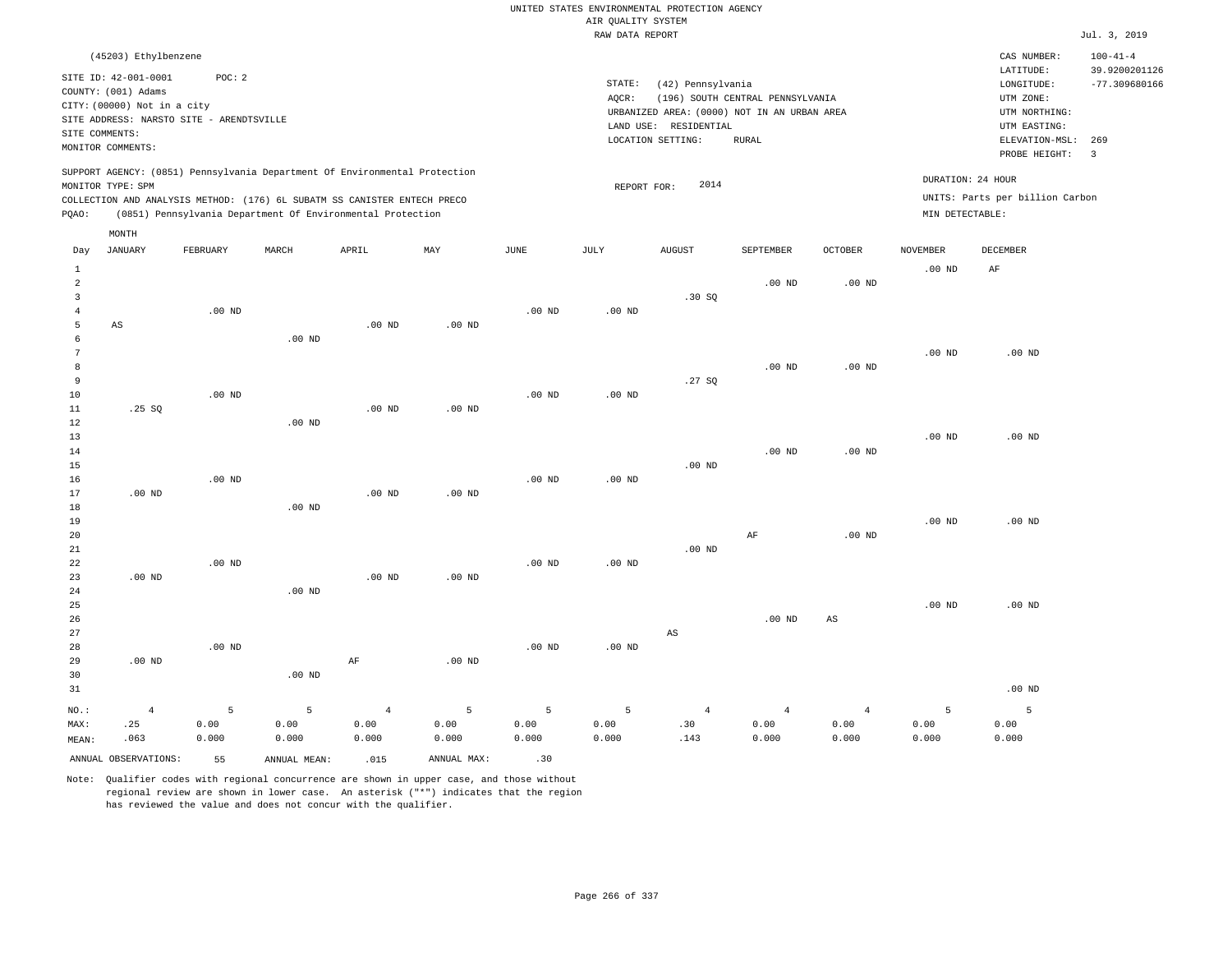|                         |                             |                                          |                   |                                                                            |                |                   | AIR QUALITY SYSTEM | UNITED STATES ENVIRONMENTAL PROTECTION AGENCY |                                  |                   |                   |                                 |                                 |
|-------------------------|-----------------------------|------------------------------------------|-------------------|----------------------------------------------------------------------------|----------------|-------------------|--------------------|-----------------------------------------------|----------------------------------|-------------------|-------------------|---------------------------------|---------------------------------|
|                         |                             |                                          |                   |                                                                            |                |                   | RAW DATA REPORT    |                                               |                                  |                   |                   |                                 | Jul. 3, 2019                    |
|                         |                             |                                          |                   |                                                                            |                |                   |                    |                                               |                                  |                   |                   |                                 |                                 |
|                         | (45203) Ethylbenzene        |                                          |                   |                                                                            |                |                   |                    |                                               |                                  |                   |                   | CAS NUMBER:<br>LATITUDE:        | $100 - 41 - 4$<br>39.9200201126 |
|                         | SITE ID: 42-001-0001        | POC: 2                                   |                   |                                                                            |                |                   | STATE:             | (42) Pennsylvania                             |                                  |                   |                   | LONGITUDE:                      | $-77.309680166$                 |
|                         | COUNTY: (001) Adams         |                                          |                   |                                                                            |                |                   | AOCR:              |                                               | (196) SOUTH CENTRAL PENNSYLVANIA |                   |                   | UTM ZONE:                       |                                 |
|                         | CITY: (00000) Not in a city |                                          |                   |                                                                            |                |                   |                    | URBANIZED AREA: (0000) NOT IN AN URBAN AREA   |                                  |                   |                   | UTM NORTHING:                   |                                 |
| SITE COMMENTS:          |                             | SITE ADDRESS: NARSTO SITE - ARENDTSVILLE |                   |                                                                            |                |                   |                    | LAND USE: RESIDENTIAL                         |                                  |                   |                   | UTM EASTING:                    |                                 |
|                         | MONITOR COMMENTS:           |                                          |                   |                                                                            |                |                   |                    | LOCATION SETTING:                             | <b>RURAL</b>                     |                   |                   | ELEVATION-MSL:                  | 269                             |
|                         |                             |                                          |                   |                                                                            |                |                   |                    |                                               |                                  |                   |                   | PROBE HEIGHT:                   | $\overline{\mathbf{3}}$         |
|                         |                             |                                          |                   | SUPPORT AGENCY: (0851) Pennsylvania Department Of Environmental Protection |                |                   |                    |                                               |                                  |                   | DURATION: 24 HOUR |                                 |                                 |
|                         | MONITOR TYPE: SPM           |                                          |                   |                                                                            |                |                   | REPORT FOR:        | 2015                                          |                                  |                   |                   |                                 |                                 |
|                         |                             |                                          |                   | COLLECTION AND ANALYSIS METHOD: (176) 6L SUBATM SS CANISTER ENTECH PRECO   |                |                   |                    |                                               |                                  |                   |                   | UNITS: Parts per billion Carbon |                                 |
| PQAO:                   |                             |                                          |                   | (0851) Pennsylvania Department Of Environmental Protection                 |                |                   |                    |                                               |                                  |                   | MIN DETECTABLE:   |                                 |                                 |
| Day                     | MONTH<br><b>JANUARY</b>     | FEBRUARY                                 | MARCH             | APRIL                                                                      | MAY            | <b>JUNE</b>       | <b>JULY</b>        | <b>AUGUST</b>                                 | <b>SEPTEMBER</b>                 | <b>OCTOBER</b>    | <b>NOVEMBER</b>   | <b>DECEMBER</b>                 |                                 |
|                         |                             |                                          |                   |                                                                            |                |                   |                    |                                               |                                  |                   |                   |                                 |                                 |
| $\mathbf{1}$<br>2       |                             |                                          | .00 <sub>ND</sub> |                                                                            |                |                   |                    |                                               |                                  |                   | .00 <sub>ND</sub> | .29S                            |                                 |
| $\overline{\mathbf{3}}$ |                             |                                          |                   |                                                                            |                |                   |                    |                                               | $_{\rm AS}$                      | .00 <sub>ND</sub> |                   |                                 |                                 |
| $\overline{4}$          |                             |                                          |                   |                                                                            |                |                   |                    | $.00$ ND                                      |                                  |                   |                   |                                 |                                 |
| 5                       |                             | $.00$ ND                                 |                   |                                                                            |                | .00 <sub>ND</sub> | $.00$ ND           |                                               |                                  |                   |                   |                                 |                                 |
| 6                       | $.00$ ND                    |                                          |                   | $.00$ ND                                                                   | AS             |                   |                    |                                               |                                  |                   |                   |                                 |                                 |
| $7\phantom{.0}$         |                             |                                          | $.00$ ND          |                                                                            |                |                   |                    |                                               |                                  |                   |                   |                                 |                                 |
| 8                       |                             |                                          |                   |                                                                            |                |                   |                    |                                               |                                  |                   | .00 <sub>ND</sub> | $.00$ ND                        |                                 |
| 9                       |                             |                                          |                   |                                                                            |                |                   |                    |                                               | $.00$ ND                         | .00 <sub>ND</sub> |                   |                                 |                                 |
| 10<br>11                |                             | .00 <sub>ND</sub>                        |                   |                                                                            |                | .00 <sub>ND</sub> | AF                 | $.00$ ND                                      |                                  |                   |                   |                                 |                                 |
| $1\,2$                  | .24 SQ                      |                                          |                   | $.00$ ND                                                                   | $.00$ ND       |                   |                    |                                               |                                  |                   |                   |                                 |                                 |
| 13                      |                             |                                          | .00 <sub>ND</sub> |                                                                            |                |                   |                    |                                               |                                  |                   |                   |                                 |                                 |
| 14                      |                             |                                          |                   |                                                                            |                |                   |                    |                                               |                                  |                   | .00 <sub>ND</sub> | $.00$ ND                        |                                 |
| 15                      |                             |                                          |                   |                                                                            |                |                   |                    |                                               | $.00$ ND                         | .00 <sub>ND</sub> |                   |                                 |                                 |
| 16                      |                             |                                          |                   |                                                                            |                |                   |                    | $.00$ ND                                      |                                  |                   |                   |                                 |                                 |
| 17                      |                             | $.00$ ND                                 |                   |                                                                            |                | .00 <sub>ND</sub> | .00 <sub>ND</sub>  |                                               |                                  |                   |                   |                                 |                                 |
| 18                      | $.00$ ND                    |                                          | .00 <sub>ND</sub> | .00 <sub>ND</sub>                                                          | $.00$ ND       |                   |                    |                                               |                                  |                   |                   |                                 |                                 |
| 19<br>20                |                             |                                          |                   |                                                                            |                |                   |                    |                                               |                                  |                   | $.00$ ND          | $.00$ ND                        |                                 |
| 21                      |                             |                                          |                   |                                                                            |                |                   |                    |                                               | $.00$ ND                         | .00 <sub>ND</sub> |                   |                                 |                                 |
| 22                      |                             |                                          |                   |                                                                            |                |                   |                    | $.00$ ND                                      |                                  |                   |                   |                                 |                                 |
| 23                      |                             | $.00$ ND                                 |                   |                                                                            |                | .00 <sub>ND</sub> | $.00$ ND           |                                               |                                  |                   |                   |                                 |                                 |
| 24                      | $.00$ ND                    |                                          |                   | $.00$ ND                                                                   | $.00$ ND       |                   |                    |                                               |                                  |                   |                   |                                 |                                 |
| 25                      |                             |                                          | $.00$ ND          |                                                                            |                |                   |                    |                                               |                                  |                   |                   |                                 |                                 |
| 26                      |                             |                                          |                   |                                                                            |                |                   |                    |                                               |                                  |                   | .00 <sub>ND</sub> | $.00$ ND                        |                                 |
| 27                      |                             |                                          |                   |                                                                            |                |                   |                    |                                               | $.00$ ND                         | .00 <sub>ND</sub> |                   |                                 |                                 |
| 28<br>29                |                             |                                          |                   |                                                                            |                | .00 <sub>ND</sub> | $.00$ ND           | $.00$ ND                                      |                                  |                   |                   |                                 |                                 |
| 30                      | .00 <sub>ND</sub>           |                                          |                   | .00 <sub>ND</sub>                                                          | $.00$ ND       |                   |                    |                                               |                                  |                   |                   |                                 |                                 |
| 31                      |                             |                                          | .00 <sub>ND</sub> |                                                                            |                |                   |                    |                                               |                                  |                   |                   |                                 |                                 |
| NO.:                    | 5                           | $\overline{4}$                           | 6                 | 5                                                                          | $\overline{4}$ | 5                 | $\overline{4}$     | 5                                             | $\overline{4}$                   | 5                 | 5                 | 5                               |                                 |
| MAX:                    | .24                         | 0.00                                     | 0.00              | 0.00                                                                       | 0.00           | 0.00              | 0.00               | 0.00                                          | 0.00                             | 0.00              | 0.00              | .29                             |                                 |
| MEAN:                   | .048                        | 0.000                                    | 0.000             | 0.000                                                                      | 0.000          | 0.000             | 0.000              | 0.000                                         | 0.000                            | 0.000             | 0.000             | .058                            |                                 |
|                         |                             |                                          |                   |                                                                            |                |                   |                    |                                               |                                  |                   |                   |                                 |                                 |

ANNUAL OBSERVATIONS: 57 ANNUAL MEAN: .009 ANNUAL MAX: .29 Note: Qualifier codes with regional concurrence are shown in upper case, and those without

regional review are shown in lower case. An asterisk ("\*") indicates that the region

has reviewed the value and does not concur with the qualifier.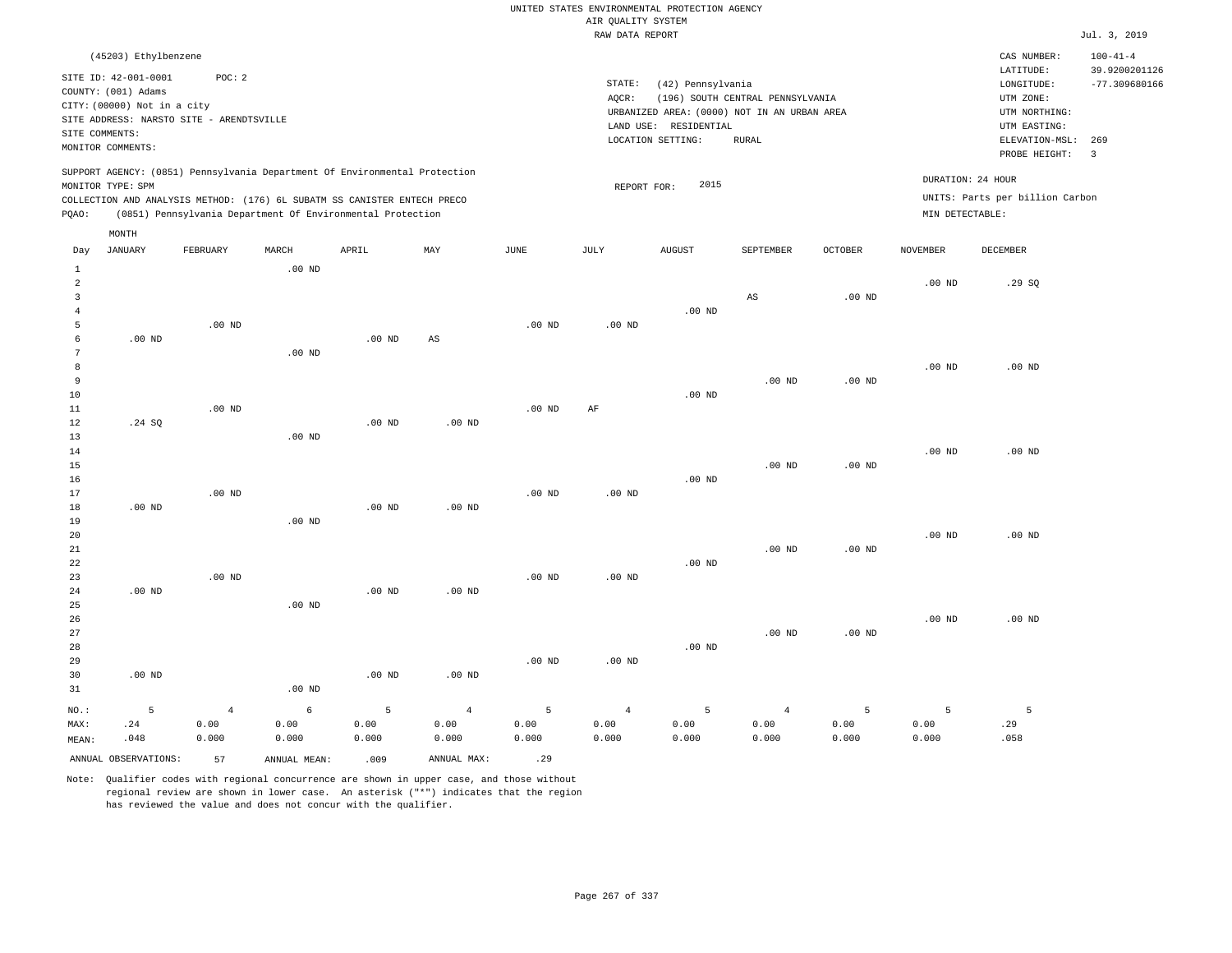|                 |                                          |                |              |                                                                            |                   |                   |                    | UNITED STATES ENVIRONMENTAL PROTECTION AGENCY |                                  |                |                   |                                 |                                  |
|-----------------|------------------------------------------|----------------|--------------|----------------------------------------------------------------------------|-------------------|-------------------|--------------------|-----------------------------------------------|----------------------------------|----------------|-------------------|---------------------------------|----------------------------------|
|                 |                                          |                |              |                                                                            |                   |                   | AIR QUALITY SYSTEM |                                               |                                  |                |                   |                                 |                                  |
|                 |                                          |                |              |                                                                            |                   |                   | RAW DATA REPORT    |                                               |                                  |                |                   |                                 | Jul. 3, 2019                     |
|                 | (45203) Ethylbenzene                     |                |              |                                                                            |                   |                   |                    |                                               |                                  |                |                   | CAS NUMBER:                     | $100 - 41 - 4$                   |
|                 | SITE ID: 42-001-0001                     | POC: 2         |              |                                                                            |                   |                   | STATE:             | (42) Pennsylvania                             |                                  |                |                   | LATITUDE:                       | 39.9200201126<br>$-77.309680166$ |
|                 | COUNTY: (001) Adams                      |                |              |                                                                            |                   |                   | AOCR:              |                                               | (196) SOUTH CENTRAL PENNSYLVANIA |                |                   | ${\tt LONGITUDE:}$<br>UTM ZONE: |                                  |
|                 | CITY: (00000) Not in a city              |                |              |                                                                            |                   |                   |                    | URBANIZED AREA: (0000) NOT IN AN URBAN AREA   |                                  |                |                   | UTM NORTHING:                   |                                  |
|                 | SITE ADDRESS: NARSTO SITE - ARENDTSVILLE |                |              |                                                                            |                   |                   |                    | LAND USE: RESIDENTIAL                         |                                  |                |                   | UTM EASTING:                    |                                  |
| SITE COMMENTS:  |                                          |                |              |                                                                            |                   |                   |                    | LOCATION SETTING:                             | <b>RURAL</b>                     |                |                   | ELEVATION-MSL:                  | 269                              |
|                 | MONITOR COMMENTS:                        |                |              |                                                                            |                   |                   |                    |                                               |                                  |                |                   | PROBE HEIGHT:                   | $\overline{3}$                   |
|                 |                                          |                |              | SUPPORT AGENCY: (0851) Pennsylvania Department Of Environmental Protection |                   |                   |                    |                                               |                                  |                |                   | DURATION: 24 HOUR               |                                  |
|                 | MONITOR TYPE: SPM                        |                |              |                                                                            |                   |                   | REPORT FOR:        | 2016                                          |                                  |                |                   |                                 |                                  |
|                 |                                          |                |              | COLLECTION AND ANALYSIS METHOD: (176) 6L SUBATM SS CANISTER ENTECH PRECO   |                   |                   |                    |                                               |                                  |                |                   | UNITS: Parts per billion Carbon |                                  |
| PQAO:           |                                          |                |              | (0851) Pennsylvania Department Of Environmental Protection                 |                   |                   |                    |                                               |                                  |                | MIN DETECTABLE:   |                                 |                                  |
| Day             | MONTH<br><b>JANUARY</b>                  | FEBRUARY       | MARCH        | APRIL                                                                      | MAY               | $_{\rm JUNE}$     | JULY               | <b>AUGUST</b>                                 | SEPTEMBER                        | <b>OCTOBER</b> | <b>NOVEMBER</b>   | <b>DECEMBER</b>                 |                                  |
| $\mathbf{1}$    | $.00$ ND                                 |                | $.00$ ND     |                                                                            |                   |                   |                    |                                               |                                  |                |                   |                                 |                                  |
| $\overline{a}$  |                                          |                |              |                                                                            |                   |                   |                    |                                               |                                  |                | .00 <sub>ND</sub> | .00 <sub>ND</sub>               |                                  |
| $\overline{3}$  |                                          |                |              |                                                                            |                   |                   |                    |                                               | $.00$ ND                         | $.00$ ND       |                   |                                 |                                  |
| $\overline{4}$  |                                          |                |              |                                                                            |                   |                   |                    | $.00$ ND                                      |                                  |                |                   |                                 |                                  |
| 5               |                                          |                |              |                                                                            |                   | $.00$ ND          | $.00$ ND           |                                               |                                  |                |                   |                                 |                                  |
| -6              |                                          | $.00$ ND       |              | $.00$ ND                                                                   | $.00$ ND          |                   |                    |                                               |                                  |                |                   |                                 |                                  |
| $7\phantom{.0}$ | $.00$ ND                                 |                | $.00$ ND     |                                                                            |                   |                   |                    |                                               |                                  |                |                   |                                 |                                  |
| 8               |                                          |                |              |                                                                            |                   |                   |                    |                                               |                                  |                | $.00$ ND          | $.00$ ND                        |                                  |
| 9               |                                          |                |              |                                                                            |                   |                   |                    |                                               | $.00$ ND                         | $.00$ ND       |                   |                                 |                                  |
| 10              |                                          |                |              |                                                                            |                   |                   |                    | $.00$ ND                                      |                                  |                |                   |                                 |                                  |
| 11              |                                          |                |              |                                                                            |                   | .00 <sub>ND</sub> | $.00$ ND           |                                               |                                  |                |                   |                                 |                                  |
| 12              |                                          | $.00$ ND       |              | $.00$ ND                                                                   | $.00$ ND          |                   |                    |                                               |                                  |                |                   |                                 |                                  |
| 13              | $.00$ ND                                 |                | $.00$ ND     |                                                                            |                   |                   |                    |                                               |                                  |                |                   |                                 |                                  |
| 14<br>15        |                                          |                |              |                                                                            |                   |                   |                    |                                               | $.00$ ND                         | $.00$ ND       | .00 <sub>ND</sub> | $.00$ ND                        |                                  |
| 16              |                                          |                |              |                                                                            |                   |                   |                    | $.00$ ND                                      |                                  |                |                   |                                 |                                  |
| 17              |                                          |                |              |                                                                            |                   | $.00$ ND          | TS                 |                                               |                                  |                |                   |                                 |                                  |
| 18              |                                          | $.00$ ND       |              | $.00$ ND                                                                   | $.00$ ND          |                   |                    |                                               |                                  |                |                   |                                 |                                  |
| 19              | $.00$ ND                                 |                | $.00$ ND     |                                                                            |                   |                   |                    |                                               |                                  |                |                   |                                 |                                  |
| 20              |                                          |                |              |                                                                            |                   |                   |                    |                                               |                                  |                | $.00$ ND          | AF                              |                                  |
| $2\sqrt{1}$     |                                          |                |              |                                                                            |                   |                   |                    |                                               | $.00$ ND                         | $.00$ ND       |                   |                                 |                                  |
| 22              |                                          |                |              |                                                                            |                   |                   |                    | $.00$ ND                                      |                                  |                |                   |                                 |                                  |
| 23              |                                          |                |              |                                                                            |                   | .00 <sub>ND</sub> | .00 <sub>ND</sub>  |                                               |                                  |                |                   |                                 |                                  |
| 24              |                                          | $.00$ ND       |              | $.00$ ND                                                                   | $.00$ ND          |                   |                    |                                               |                                  |                |                   |                                 |                                  |
| 25              | $.00$ ND                                 |                | $.00$ ND     |                                                                            |                   |                   |                    |                                               |                                  |                |                   |                                 |                                  |
| 26              |                                          |                |              |                                                                            |                   |                   |                    |                                               |                                  |                | .00 <sub>ND</sub> | $.00$ ND                        |                                  |
| 27              |                                          |                |              |                                                                            |                   |                   |                    |                                               | $.00$ ND                         | $.00$ ND       |                   |                                 |                                  |
| 28              |                                          |                |              |                                                                            |                   |                   |                    | $.00$ ND                                      |                                  |                |                   |                                 |                                  |
| 29              |                                          |                |              |                                                                            |                   | $.00$ ND          | $.00$ ND           |                                               |                                  |                |                   |                                 |                                  |
| 30              |                                          |                |              | .00 <sub>ND</sub>                                                          | .00 <sub>ND</sub> |                   |                    |                                               |                                  |                |                   |                                 |                                  |
| 31              | $.00$ ND                                 |                | AS           |                                                                            |                   |                   |                    |                                               |                                  |                |                   |                                 |                                  |
| NO.:            | 6                                        | $\overline{4}$ | 5            | 5                                                                          | 5                 | 5                 | $\overline{4}$     | 5                                             | 5                                | 5              | 5                 | $\overline{4}$                  |                                  |
| MAX:            | 0.00                                     | 0.00           | 0.00         | 0.00                                                                       | 0.00              | 0.00              | 0.00               | 0.00                                          | 0.00                             | 0.00           | 0.00              | 0.00                            |                                  |
| MEAN:           | 0.000                                    | 0.000          | 0.000        | 0.000                                                                      | 0.000             | 0.000             | 0.000              | 0.000                                         | 0.000                            | 0.000          | 0.000             | 0.000                           |                                  |
|                 | ANNUAL OBSERVATIONS:                     | 58             | ANNUAL MEAN: | 0.000                                                                      | ANNUAL MAX:       | 0.00              |                    |                                               |                                  |                |                   |                                 |                                  |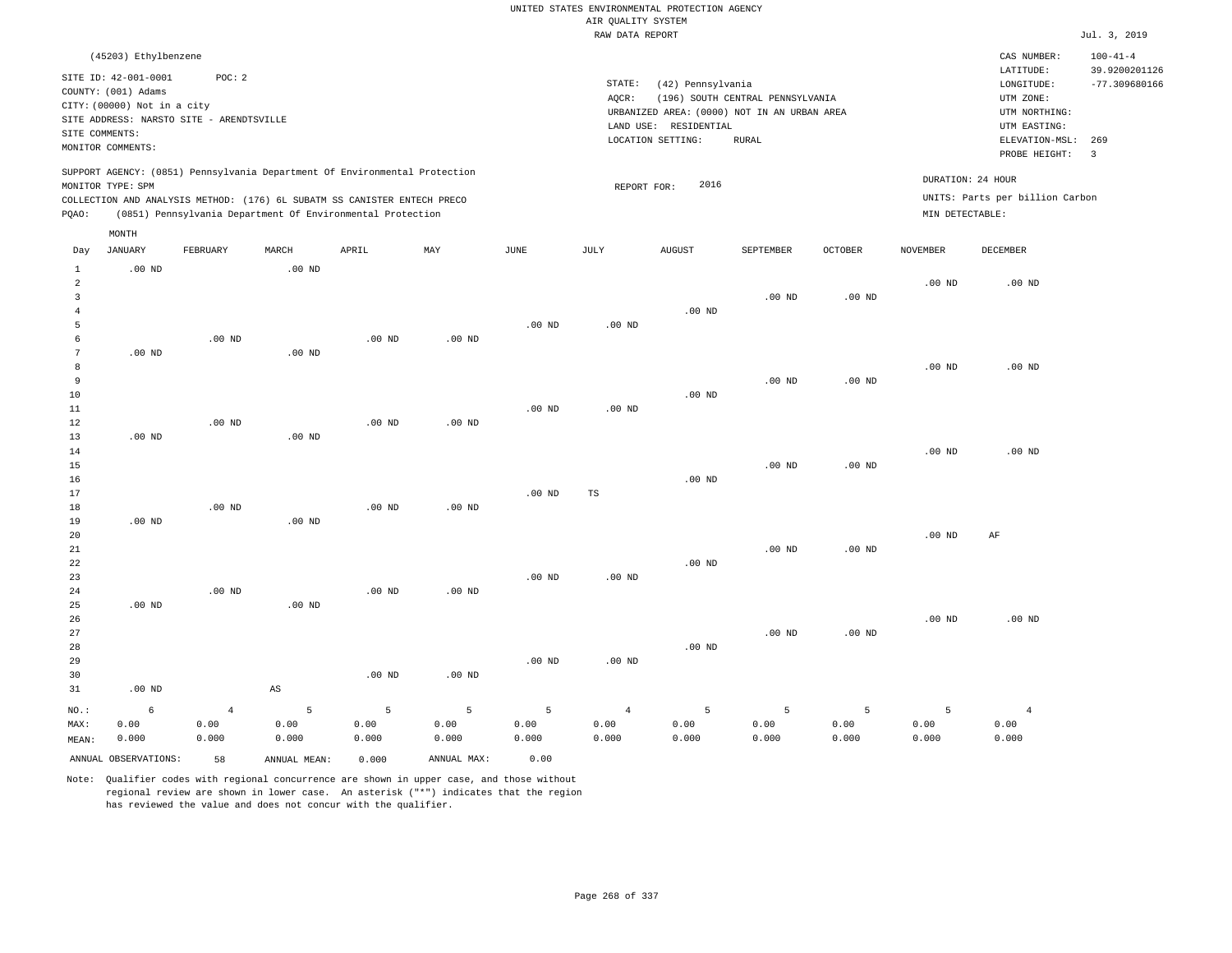|                                       |                                                                            |                                                    |                                                                                                                                        |                        |                        |                   | AIR QUALITY SYSTEM | UNITED STATES ENVIRONMENTAL PROTECTION AGENCY |                                                                                 |                 |                   |                                                          |                                 |
|---------------------------------------|----------------------------------------------------------------------------|----------------------------------------------------|----------------------------------------------------------------------------------------------------------------------------------------|------------------------|------------------------|-------------------|--------------------|-----------------------------------------------|---------------------------------------------------------------------------------|-----------------|-------------------|----------------------------------------------------------|---------------------------------|
|                                       |                                                                            |                                                    |                                                                                                                                        |                        |                        |                   | RAW DATA REPORT    |                                               |                                                                                 |                 |                   |                                                          | Jul. 3, 2019                    |
|                                       | (45203) Ethylbenzene                                                       |                                                    |                                                                                                                                        |                        |                        |                   |                    |                                               |                                                                                 |                 |                   | CAS NUMBER:<br>LATITUDE:                                 | $100 - 41 - 4$<br>39.9200201126 |
|                                       | SITE ID: 42-001-0001<br>COUNTY: (001) Adams<br>CITY: (00000) Not in a city | POC: 2<br>SITE ADDRESS: NARSTO SITE - ARENDTSVILLE |                                                                                                                                        |                        |                        |                   | STATE:<br>AQCR:    | (42) Pennsylvania<br>LAND USE: RESIDENTIAL    | (196) SOUTH CENTRAL PENNSYLVANIA<br>URBANIZED AREA: (0000) NOT IN AN URBAN AREA |                 |                   | LONGITUDE:<br>UTM ZONE:<br>UTM NORTHING:<br>UTM EASTING: | $-77.309680166$                 |
| SITE COMMENTS:                        | MONITOR COMMENTS:                                                          |                                                    |                                                                                                                                        |                        |                        |                   |                    | LOCATION SETTING:                             | <b>RURAL</b>                                                                    |                 |                   | ELEVATION-MSL:<br>PROBE HEIGHT:                          | 269<br>$\overline{\mathbf{3}}$  |
|                                       | MONITOR TYPE: SPM                                                          |                                                    | SUPPORT AGENCY: (0851) Pennsylvania Department Of Environmental Protection                                                             |                        |                        |                   | REPORT FOR:        | 2017                                          |                                                                                 |                 |                   | DURATION: 24 HOUR                                        |                                 |
| PQAO:                                 |                                                                            |                                                    | COLLECTION AND ANALYSIS METHOD: (176) 6L SUBATM SS CANISTER ENTECH PRECO<br>(0851) Pennsylvania Department Of Environmental Protection |                        |                        |                   |                    |                                               |                                                                                 |                 | MIN DETECTABLE:   | UNITS: Parts per billion Carbon                          |                                 |
|                                       | MONTH                                                                      |                                                    |                                                                                                                                        |                        |                        |                   |                    |                                               |                                                                                 |                 |                   |                                                          |                                 |
| Day                                   | <b>JANUARY</b>                                                             | FEBRUARY                                           | MARCH                                                                                                                                  | APRIL                  | MAY                    | JUNE              | JULY               | <b>AUGUST</b>                                 | SEPTEMBER                                                                       | <b>OCTOBER</b>  | <b>NOVEMBER</b>   | DECEMBER                                                 |                                 |
| $\mathbf{1}$<br>$\overline{a}$        | $.00$ ND                                                                   |                                                    | $.00$ ND                                                                                                                               | .00 <sub>ND</sub>      | $.00$ ND               |                   |                    |                                               |                                                                                 |                 |                   |                                                          |                                 |
| $\overline{3}$<br>$\overline{4}$<br>5 |                                                                            |                                                    |                                                                                                                                        |                        |                        |                   |                    | $.00$ ND                                      | $.00$ ND                                                                        | .15S            | $.00$ ND          | .22SQ                                                    |                                 |
| 6<br>$7\phantom{.0}$<br>8             | $.00$ ND                                                                   | $.00$ ND                                           | $.00$ ND                                                                                                                               | $.00$ ND               | $.00$ ND               | $.00$ ND          | $.00$ ND           |                                               |                                                                                 |                 |                   |                                                          |                                 |
| 9<br>10<br>11                         |                                                                            |                                                    |                                                                                                                                        |                        |                        |                   |                    | $.00$ ND                                      | .40S                                                                            | $.00$ ND        | $.00$ ND          | $.00$ ND                                                 |                                 |
| 12<br>13<br>14                        | .00 <sub>ND</sub>                                                          | .18S                                               | .00 <sub>ND</sub>                                                                                                                      | .00 <sub>ND</sub>      | $.00$ ND               | $.00$ ND          | $.00$ ND           |                                               |                                                                                 |                 |                   |                                                          |                                 |
| 15<br>16<br>17                        |                                                                            |                                                    |                                                                                                                                        |                        |                        |                   |                    | $.00$ ND                                      | $.00$ ND                                                                        | AM              | .00 <sub>ND</sub> | $.00$ ND                                                 |                                 |
| 18<br>19<br>20                        | $.00$ ND                                                                   | $.00$ ND                                           | $.00$ ND                                                                                                                               | .00 <sub>ND</sub>      | $\mathbb{A}\mathbb{S}$ | .30 SQ            | .00 <sub>ND</sub>  |                                               |                                                                                 |                 |                   |                                                          |                                 |
| 21<br>22<br>23<br>24                  |                                                                            | AF                                                 |                                                                                                                                        |                        |                        | .00 <sub>ND</sub> | .00 <sub>ND</sub>  | $.00$ ND                                      | $.00$ ND                                                                        | $.00$ ND        | $.00$ ND          | $.00$ ND                                                 |                                 |
| 25<br>26<br>27                        | $.00$ ND                                                                   |                                                    | $.00$ ND                                                                                                                               | $.00$ ND               | $.00$ ND               |                   |                    |                                               |                                                                                 |                 | $.00$ ND          | $.00$ ND                                                 |                                 |
| 28<br>29<br>30<br>31                  | $.00$ ND                                                                   |                                                    |                                                                                                                                        |                        | .35 SQ                 | .00 <sub>ND</sub> | .00 <sub>ND</sub>  | $.00$ ND                                      | $.00$ ND                                                                        | $.00$ ND        |                   |                                                          |                                 |
| $NO.$ :<br>MAX:                       | 6<br>0.00                                                                  | $\overline{3}$<br>.18                              | 5<br>0.00                                                                                                                              | $\overline{5}$<br>0.00 | 5<br>.35               | 5<br>.30          | 5<br>0.00          | 5<br>0.00                                     | 5<br>.40                                                                        | $\bf{4}$<br>.15 | 5<br>0.00         | $\mathsf S$<br>.22                                       |                                 |
| MEAN:                                 | 0.000<br>ANNUAL OBSERVATIONS:                                              | .060<br>58                                         | 0.000<br>ANNUAL, MEAN:                                                                                                                 | 0.000<br>.028          | .070<br>ANNUAL MAX:    | .060<br>.40       | 0.000              | 0.000                                         | .080                                                                            | .038            | 0.000             | .044                                                     |                                 |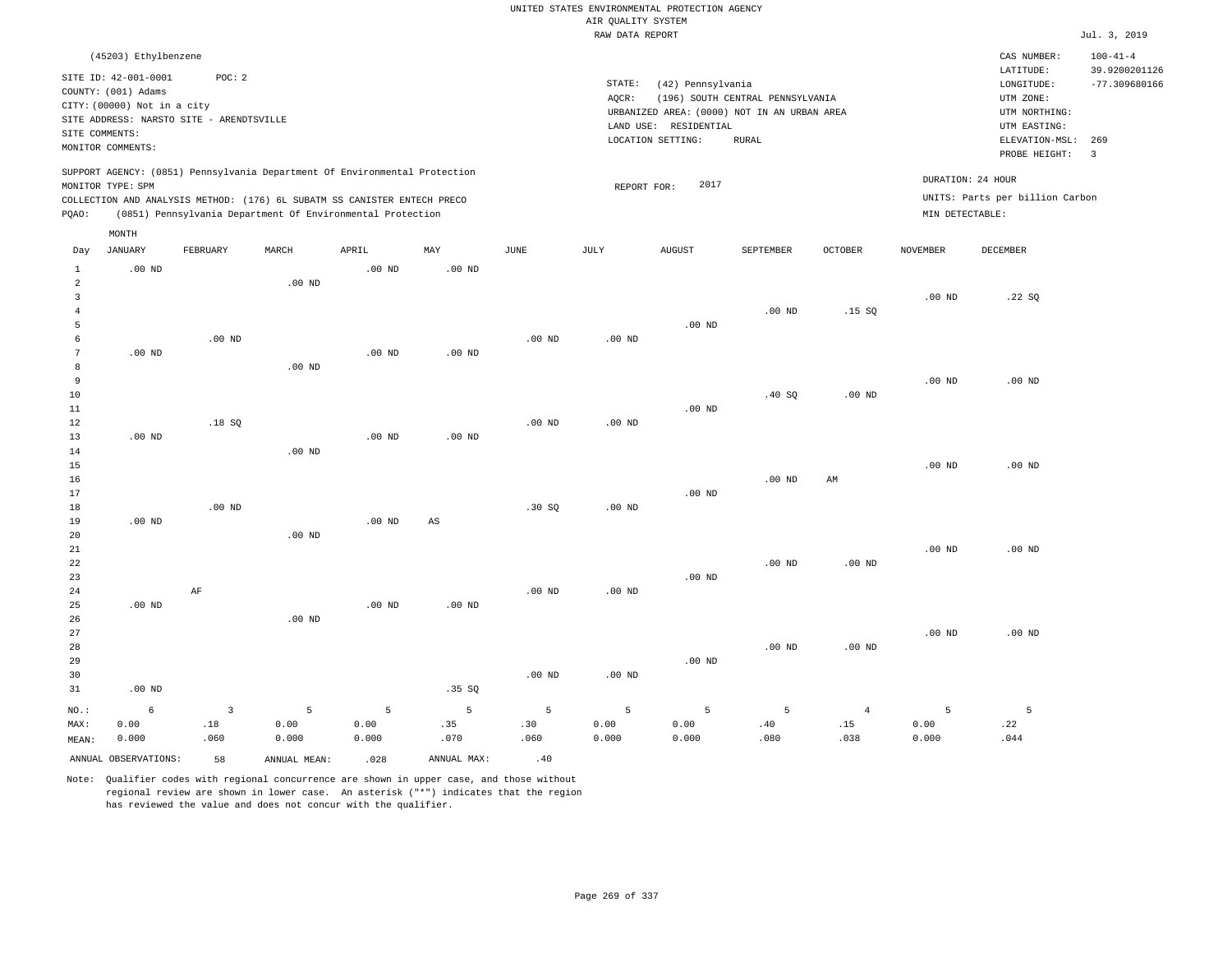|                                       |                                                                                                                                             |             |                                                            |                        |                        |                        | AIR QUALITY SYSTEM | UNITED STATES ENVIRONMENTAL PROTECTION AGENCY                   |                                                                                                 |          |                       |                                                                                             |                                                   |
|---------------------------------------|---------------------------------------------------------------------------------------------------------------------------------------------|-------------|------------------------------------------------------------|------------------------|------------------------|------------------------|--------------------|-----------------------------------------------------------------|-------------------------------------------------------------------------------------------------|----------|-----------------------|---------------------------------------------------------------------------------------------|---------------------------------------------------|
|                                       |                                                                                                                                             |             |                                                            |                        |                        |                        | RAW DATA REPORT    |                                                                 |                                                                                                 |          |                       |                                                                                             | Jul. 3, 2019                                      |
|                                       | (45203) Ethylbenzene                                                                                                                        |             |                                                            |                        |                        |                        |                    |                                                                 |                                                                                                 |          |                       | CAS NUMBER:<br>LATITUDE:                                                                    | $100 - 41 - 4$<br>39.9200201126                   |
| SITE COMMENTS:                        | SITE ID: 42-001-0001<br>COUNTY: (001) Adams<br>CITY: (00000) Not in a city<br>SITE ADDRESS: NARSTO SITE - ARENDTSVILLE<br>MONITOR COMMENTS: | POC: 2      |                                                            |                        |                        |                        | STATE:<br>AQCR:    | (42) Pennsylvania<br>LAND USE: RESIDENTIAL<br>LOCATION SETTING: | (196) SOUTH CENTRAL PENNSYLVANIA<br>URBANIZED AREA: (0000) NOT IN AN URBAN AREA<br><b>RURAL</b> |          |                       | LONGITUDE:<br>UTM ZONE:<br>UTM NORTHING:<br>UTM EASTING:<br>ELEVATION-MSL:<br>PROBE HEIGHT: | $-77.309680166$<br>269<br>$\overline{\mathbf{3}}$ |
|                                       | SUPPORT AGENCY: (0851) Pennsylvania Department Of Environmental Protection<br>MONITOR TYPE: SPM                                             |             |                                                            |                        |                        |                        | REPORT FOR:        | 2018                                                            |                                                                                                 |          |                       | DURATION: 24 HOUR                                                                           |                                                   |
| PQAO:                                 | COLLECTION AND ANALYSIS METHOD: (176) 6L SUBATM SS CANISTER ENTECH PRECO                                                                    |             | (0851) Pennsylvania Department Of Environmental Protection |                        |                        |                        |                    |                                                                 |                                                                                                 |          |                       | UNITS: Parts per billion Carbon<br>MIN DETECTABLE: .266772                                  |                                                   |
|                                       | MONTH                                                                                                                                       |             |                                                            |                        |                        |                        |                    |                                                                 |                                                                                                 |          |                       |                                                                                             |                                                   |
| Day                                   | JANUARY                                                                                                                                     | FEBRUARY    | MARCH                                                      | APRIL                  | MAY                    | JUNE                   | JULY               | <b>AUGUST</b>                                                   | SEPTEMBER                                                                                       | OCTOBER  | NOVEMBER              | DECEMBER                                                                                    |                                                   |
| $\mathbf{1}$<br>$\overline{a}$        | $.00$ ND                                                                                                                                    | $.00$ ND    |                                                            | $.00$ ND               | $.00$ ND               | .00 <sub>ND</sub>      | .00 <sub>ND</sub>  |                                                                 |                                                                                                 |          |                       |                                                                                             |                                                   |
| $\overline{3}$<br>$\overline{4}$<br>5 |                                                                                                                                             |             | .00 <sub>ND</sub>                                          |                        |                        |                        |                    |                                                                 | $.00$ ND                                                                                        | $.00$ ND | .33SQ                 | $.00$ ND                                                                                    |                                                   |
| 6<br>$7\phantom{.0}$                  |                                                                                                                                             | $.00$ ND    |                                                            |                        |                        | $\mathbb{A}\mathbb{M}$ | $.00$ ND           | $.00$ ND                                                        |                                                                                                 |          |                       |                                                                                             |                                                   |
| 8<br>9                                | $.00$ ND                                                                                                                                    |             | $.00$ ND                                                   | $.00$ ND               | $.00$ ND               |                        |                    |                                                                 |                                                                                                 |          |                       |                                                                                             |                                                   |
| $10$<br>11<br>12                      |                                                                                                                                             |             |                                                            |                        |                        |                        |                    | $.00$ ND                                                        | .00 <sub>ND</sub>                                                                               | .88 5    | $.00$ ND              | $.00$ ND                                                                                    |                                                   |
| 13<br>14                              | $.00$ ND                                                                                                                                    | $.00$ ND    |                                                            | .00 <sub>ND</sub>      | $.00$ ND               | .00 <sub>ND</sub>      | .00 <sub>ND</sub>  |                                                                 |                                                                                                 |          |                       |                                                                                             |                                                   |
| 15<br>16                              |                                                                                                                                             |             | $.00$ ND                                                   |                        |                        |                        |                    |                                                                 |                                                                                                 |          | .00 <sub>ND</sub>     | $.00$ ND                                                                                    |                                                   |
| 17<br>18<br>19                        |                                                                                                                                             | $.00$ ND    |                                                            |                        |                        | $.00$ ND               | .27SQ              | .00 <sub>ND</sub>                                               | $.00$ ND                                                                                        | $.00$ ND |                       |                                                                                             |                                                   |
| 20<br>21                              | $.00$ ND                                                                                                                                    |             | $.00$ ND                                                   | $.00$ ND               | $.00$ ND               |                        |                    |                                                                 |                                                                                                 |          |                       |                                                                                             |                                                   |
| 22<br>23<br>24                        |                                                                                                                                             |             |                                                            |                        |                        |                        |                    | $.00$ ND                                                        | $.00$ ND                                                                                        | $.00$ ND | $.00$ ND              | $.00$ ND                                                                                    |                                                   |
| 25<br>26                              | $.00$ ND                                                                                                                                    | $.00$ ND    |                                                            | $\mathbb{A}\mathbb{S}$ | $\mathbb{A}\mathbb{S}$ | .00 <sub>ND</sub>      | .00 <sub>ND</sub>  |                                                                 |                                                                                                 |          |                       |                                                                                             |                                                   |
| 27<br>28<br>29<br>30<br>31            |                                                                                                                                             |             | $.00$ ND                                                   |                        |                        |                        | .00 <sub>ND</sub>  | .31 SQ                                                          | $.00$ ND                                                                                        | $.00$ ND | $_{\rm AS}$           | $.00$ ND                                                                                    |                                                   |
| NO.:<br>MAX:                          | 5<br>0.00                                                                                                                                   | 5<br>0.00   | 5<br>0.00                                                  | $\overline{4}$<br>0.00 | $\overline{4}$<br>0.00 | $\overline{4}$<br>0.00 | 6<br>.27           | 5<br>.31                                                        | 5<br>0.00                                                                                       | 5<br>.88 | $\overline{4}$<br>.33 | 5<br>0.00                                                                                   |                                                   |
| MEAN:                                 | 0.000<br>ANNUAL OBSERVATIONS:                                                                                                               | 0.000<br>57 | 0.000<br>ANNUAL MEAN:                                      | 0.000<br>.031          | 0.000<br>ANNUAL MAX:   | 0.000<br>.88           | .045               | .062                                                            | 0.000                                                                                           | .176     | .083                  | 0.000                                                                                       |                                                   |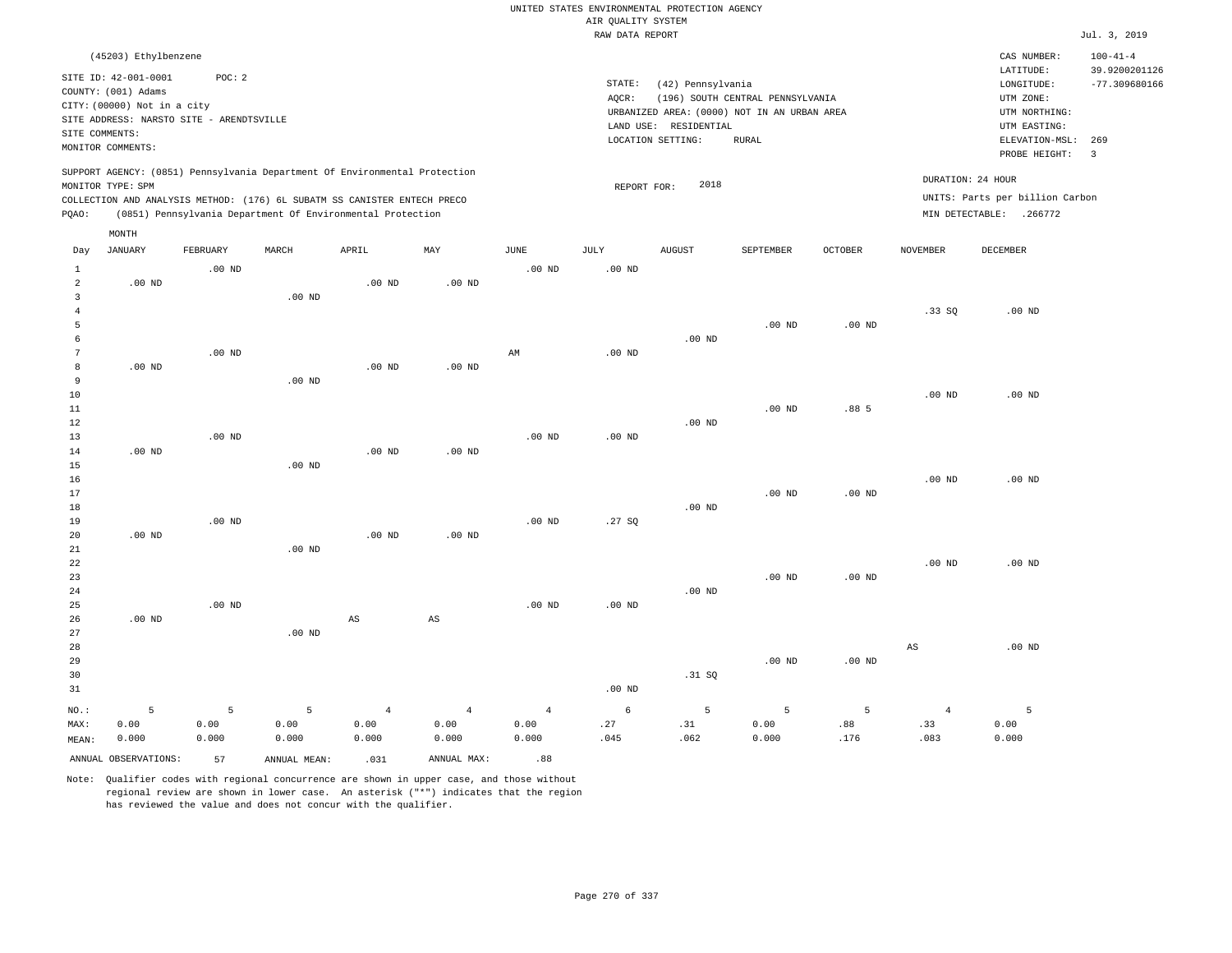|                |                                                                                                 |                   |                                                            |                   |                   |                   | UNITED STATES ENVIRONMENTAL PROTECTION AGENCY |                       |                                             |                |                   |                                 |                                |
|----------------|-------------------------------------------------------------------------------------------------|-------------------|------------------------------------------------------------|-------------------|-------------------|-------------------|-----------------------------------------------|-----------------------|---------------------------------------------|----------------|-------------------|---------------------------------|--------------------------------|
|                |                                                                                                 |                   |                                                            |                   |                   |                   | AIR QUALITY SYSTEM                            |                       |                                             |                |                   |                                 |                                |
|                |                                                                                                 |                   |                                                            |                   |                   |                   | RAW DATA REPORT                               |                       |                                             |                |                   |                                 | Jul. 3, 2019                   |
|                | (45204) o-Xylene<br>SITE ID: 42-001-0001                                                        | POC: 2            |                                                            |                   |                   |                   |                                               |                       |                                             |                |                   | CAS NUMBER:<br>LATITUDE:        | $95 - 47 - 6$<br>39.9200201126 |
|                | COUNTY: (001) Adams                                                                             |                   |                                                            |                   |                   |                   | $\texttt{STATE}$ :<br>AOCR:                   | (42) Pennsylvania     | (196) SOUTH CENTRAL PENNSYLVANIA            |                |                   | LONGITUDE:<br>UTM ZONE:         | $-77.309680166$                |
|                | CITY: (00000) Not in a city                                                                     |                   |                                                            |                   |                   |                   |                                               |                       | URBANIZED AREA: (0000) NOT IN AN URBAN AREA |                |                   | UTM NORTHING:                   |                                |
|                | SITE ADDRESS: NARSTO SITE - ARENDTSVILLE                                                        |                   |                                                            |                   |                   |                   |                                               | LAND USE: RESIDENTIAL |                                             |                |                   | UTM EASTING:                    |                                |
| SITE COMMENTS: |                                                                                                 |                   |                                                            |                   |                   |                   |                                               | LOCATION SETTING:     | <b>RURAL</b>                                |                |                   | ELEVATION-MSL:                  | 269                            |
|                | MONITOR COMMENTS:                                                                               |                   |                                                            |                   |                   |                   |                                               |                       |                                             |                |                   | PROBE HEIGHT:                   | 3                              |
|                | SUPPORT AGENCY: (0851) Pennsylvania Department Of Environmental Protection<br>MONITOR TYPE: SPM |                   |                                                            |                   |                   |                   | REPORT FOR:                                   | 2013                  |                                             |                |                   | DURATION: 24 HOUR               |                                |
| PQAO:          | COLLECTION AND ANALYSIS METHOD: (176) 6L SUBATM SS CANISTER ENTECH PRECO                        |                   | (0851) Pennsylvania Department Of Environmental Protection |                   |                   |                   |                                               |                       |                                             |                | MIN DETECTABLE:   | UNITS: Parts per billion Carbon |                                |
|                | MONTH                                                                                           |                   |                                                            |                   |                   |                   |                                               |                       |                                             |                |                   |                                 |                                |
| Day            | <b>JANUARY</b>                                                                                  | FEBRUARY          | MARCH                                                      | APRIL             | MAY               | $_{\rm JUNE}$     | <b>JULY</b>                                   | <b>AUGUST</b>         | SEPTEMBER                                   | <b>OCTOBER</b> | <b>NOVEMBER</b>   | <b>DECEMBER</b>                 |                                |
| $\mathbf{1}$   |                                                                                                 |                   |                                                            |                   |                   |                   |                                               |                       | $\mathbb{A}\mathbb{S}$                      | $.00$ ND       |                   |                                 |                                |
| $\overline{2}$ |                                                                                                 |                   |                                                            |                   |                   |                   |                                               | AF                    |                                             |                |                   |                                 |                                |
| $\overline{3}$ |                                                                                                 | .00 <sub>ND</sub> |                                                            |                   |                   | .00 <sub>ND</sub> | .00 <sub>ND</sub>                             |                       |                                             |                |                   |                                 |                                |
| $\overline{4}$ | AF                                                                                              |                   |                                                            | $.00$ ND          | $.00$ ND          |                   |                                               |                       |                                             |                |                   |                                 |                                |
| 5              |                                                                                                 |                   | .00 <sub>ND</sub>                                          |                   |                   |                   |                                               |                       |                                             |                |                   |                                 |                                |
| 6              |                                                                                                 |                   |                                                            |                   |                   |                   |                                               |                       |                                             |                | $.00$ ND          | AF                              |                                |
| 7              |                                                                                                 |                   |                                                            |                   |                   |                   |                                               |                       | $.00$ ND                                    | $\rm{AF}$      |                   |                                 |                                |
| 8<br>9         |                                                                                                 | $.00$ ND          |                                                            |                   |                   | $.00$ ND          | $.00$ ND                                      | .00 <sub>ND</sub>     |                                             |                |                   |                                 |                                |
| 10             | AF                                                                                              |                   |                                                            | $.00$ ND          | $.00$ ND          |                   |                                               |                       |                                             |                |                   |                                 |                                |
| 11             |                                                                                                 |                   | $.00$ ND                                                   |                   |                   |                   |                                               |                       |                                             |                |                   |                                 |                                |
| $1\,2$         |                                                                                                 |                   |                                                            |                   |                   |                   |                                               |                       |                                             |                | .00 <sub>ND</sub> | AF                              |                                |
| 13             |                                                                                                 |                   |                                                            |                   |                   |                   |                                               |                       | $.00$ ND                                    | $.00$ ND       |                   |                                 |                                |
| 14             |                                                                                                 |                   |                                                            |                   |                   |                   |                                               | $.00$ ND              |                                             |                |                   |                                 |                                |
| 15             |                                                                                                 | AF                |                                                            |                   |                   | $.00$ ND          | $.00$ ND                                      |                       |                                             |                |                   |                                 |                                |
| 16             | $.00$ ND                                                                                        |                   |                                                            | .00 <sub>ND</sub> | $.00$ ND          |                   |                                               |                       |                                             |                |                   |                                 |                                |
| 17             |                                                                                                 |                   | $.00$ ND                                                   |                   |                   |                   |                                               |                       |                                             |                |                   |                                 |                                |
| 18             |                                                                                                 |                   |                                                            |                   |                   |                   |                                               |                       |                                             |                | AF                | $.00$ ND                        |                                |
| 19             |                                                                                                 |                   |                                                            |                   |                   |                   |                                               |                       | $.00$ ND                                    | $.00$ ND       |                   |                                 |                                |
| 20<br>21       |                                                                                                 | $.00$ ND          |                                                            |                   |                   | $.00$ ND          | .00 <sub>ND</sub>                             | .00CL                 |                                             |                |                   |                                 |                                |
| 22             | $.00$ ND                                                                                        |                   |                                                            | $.00$ ND          | $.00$ ND          |                   |                                               |                       |                                             |                |                   |                                 |                                |
| 23             |                                                                                                 |                   | $.00$ ND                                                   |                   |                   |                   |                                               |                       |                                             |                |                   |                                 |                                |
| 24             |                                                                                                 |                   |                                                            |                   |                   |                   |                                               |                       |                                             |                | AF                | $_{\rm AS}$                     |                                |
| 25             |                                                                                                 |                   |                                                            |                   |                   |                   |                                               |                       | .00 <sub>ND</sub>                           | $.00$ ND       |                   |                                 |                                |
| 26             |                                                                                                 |                   |                                                            |                   |                   |                   |                                               | $.00$ ND              |                                             |                |                   |                                 |                                |
| 27             |                                                                                                 | $.00$ ND          |                                                            |                   |                   | $.00$ ND          | $.00$ ND                                      |                       |                                             |                |                   |                                 |                                |
| 28             | .00 <sub>ND</sub>                                                                               |                   |                                                            | $.00$ ND          | .00 <sub>ND</sub> |                   |                                               |                       |                                             |                |                   |                                 |                                |
| 29             |                                                                                                 |                   | $.00$ ND                                                   |                   |                   |                   |                                               |                       |                                             |                |                   |                                 |                                |
| 30             |                                                                                                 |                   |                                                            |                   |                   |                   |                                               |                       |                                             |                | AF                | $.00$ ND                        |                                |
| 31             |                                                                                                 |                   |                                                            |                   |                   |                   |                                               |                       |                                             | $.00$ ND       |                   |                                 |                                |
| NO.:           | $\overline{3}$                                                                                  | $\overline{4}$    | 5                                                          | 5                 | $\overline{5}$    | 5                 | 5                                             | $\overline{4}$        | $\sqrt{4}$                                  | 5              | $\overline{a}$    | $\overline{a}$                  |                                |
| MAX:           | 0.00                                                                                            | 0.00              | 0.00                                                       | 0.00              | 0.00              | 0.00              | 0.00                                          | 0.00                  | 0.00                                        | 0.00           | 0.00              | 0.00                            |                                |
| MEAN:          | 0.000                                                                                           | 0.000             | 0.000                                                      | 0.000             | 0.000             | 0.000             | 0.000                                         | 0.000                 | 0.000                                       | 0.000          | 0.000             | 0.000                           |                                |
|                | ANNUAL OBSERVATIONS:                                                                            | 49                | ANNUAL MEAN:                                               | 0.000             | ANNUAL MAX:       | 0.00              |                                               |                       |                                             |                |                   |                                 |                                |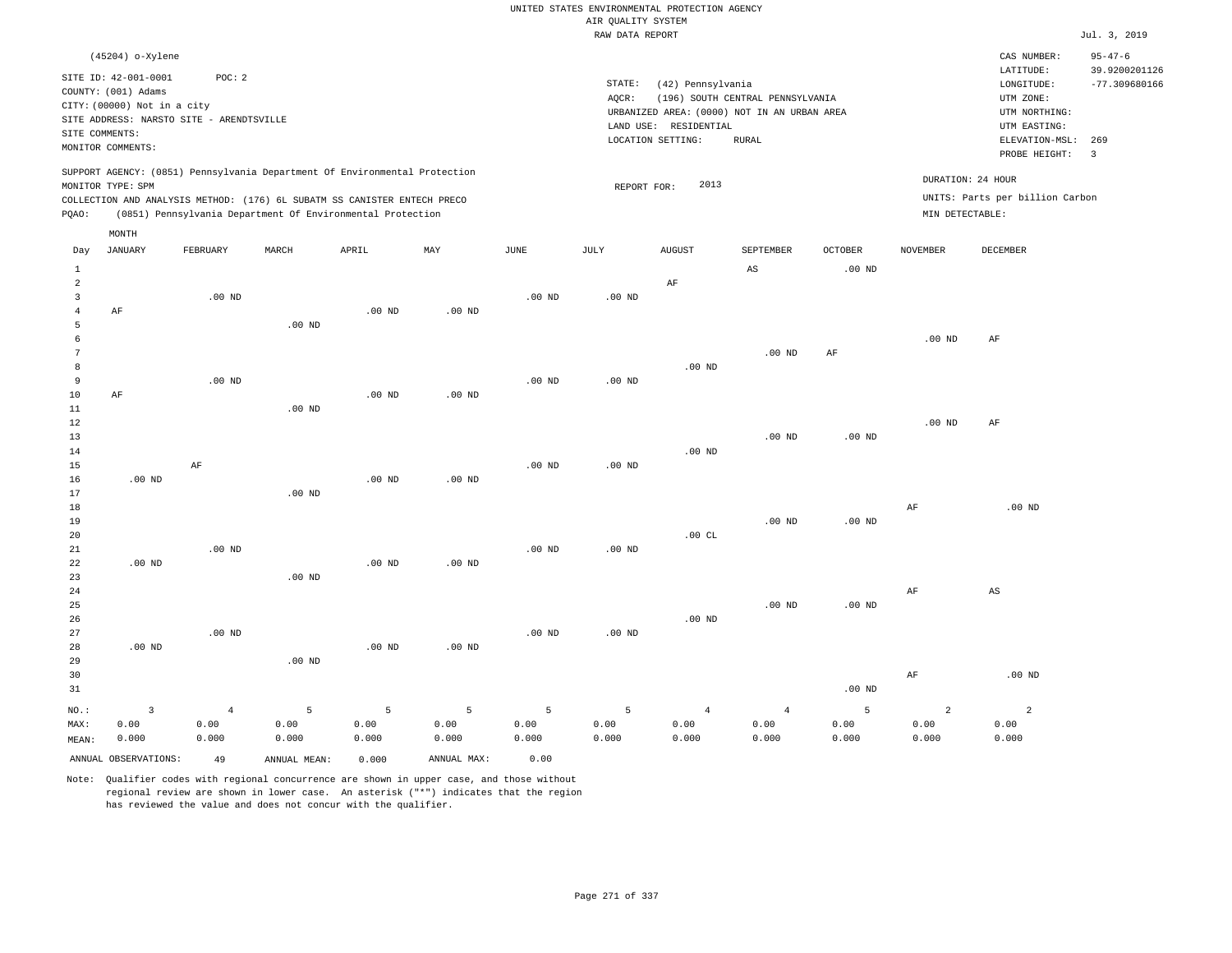|                                                           |                                                                                           |                   |                                                                                                                                                        |                |                   |                   |                    | UNITED STATES ENVIRONMENTAL PROTECTION AGENCY                                             |                                  |                        |                   |                                                      |                                                   |
|-----------------------------------------------------------|-------------------------------------------------------------------------------------------|-------------------|--------------------------------------------------------------------------------------------------------------------------------------------------------|----------------|-------------------|-------------------|--------------------|-------------------------------------------------------------------------------------------|----------------------------------|------------------------|-------------------|------------------------------------------------------|---------------------------------------------------|
|                                                           |                                                                                           |                   |                                                                                                                                                        |                |                   |                   | AIR QUALITY SYSTEM |                                                                                           |                                  |                        |                   |                                                      |                                                   |
|                                                           |                                                                                           |                   |                                                                                                                                                        |                |                   |                   | RAW DATA REPORT    |                                                                                           |                                  |                        |                   |                                                      | Jul. 3, 2019                                      |
|                                                           | (45204) o-Xylene<br>SITE ID: 42-001-0001<br>COUNTY: (001) Adams                           | POC: 2            |                                                                                                                                                        |                |                   |                   | STATE:<br>AQCR:    | (42) Pennsylvania                                                                         | (196) SOUTH CENTRAL PENNSYLVANIA |                        |                   | CAS NUMBER:<br>LATITUDE:<br>LONGITUDE:<br>UTM ZONE:  | $95 - 47 - 6$<br>39.9200201126<br>$-77.309680166$ |
|                                                           | CITY: (00000) Not in a city<br>SITE ADDRESS: NARSTO SITE - ARENDTSVILLE<br>SITE COMMENTS: |                   |                                                                                                                                                        |                |                   |                   |                    | URBANIZED AREA: (0000) NOT IN AN URBAN AREA<br>LAND USE: RESIDENTIAL<br>LOCATION SETTING: | <b>RURAL</b>                     |                        |                   | UTM NORTHING:<br>UTM EASTING:<br>ELEVATION-MSL:      | 269                                               |
|                                                           | MONITOR COMMENTS:                                                                         |                   |                                                                                                                                                        |                |                   |                   |                    |                                                                                           |                                  |                        |                   | PROBE HEIGHT:                                        | $\overline{\mathbf{3}}$                           |
|                                                           | MONITOR TYPE: SPM                                                                         |                   | SUPPORT AGENCY: (0851) Pennsylvania Department Of Environmental Protection<br>COLLECTION AND ANALYSIS METHOD: (176) 6L SUBATM SS CANISTER ENTECH PRECO |                |                   |                   | REPORT FOR:        | 2014                                                                                      |                                  |                        |                   | DURATION: 24 HOUR<br>UNITS: Parts per billion Carbon |                                                   |
| PQAO:                                                     |                                                                                           |                   | (0851) Pennsylvania Department Of Environmental Protection                                                                                             |                |                   |                   |                    |                                                                                           |                                  |                        | MIN DETECTABLE:   |                                                      |                                                   |
|                                                           | MONTH                                                                                     |                   |                                                                                                                                                        |                |                   |                   |                    |                                                                                           |                                  |                        |                   |                                                      |                                                   |
| Day                                                       | <b>JANUARY</b>                                                                            | FEBRUARY          | MARCH                                                                                                                                                  | APRIL          | MAY               | JUNE              | JULY               | <b>AUGUST</b>                                                                             | SEPTEMBER                        | <b>OCTOBER</b>         | <b>NOVEMBER</b>   | DECEMBER                                             |                                                   |
| $\mathbf{1}$<br>$\overline{a}$<br>$\overline{\mathbf{3}}$ |                                                                                           |                   |                                                                                                                                                        |                |                   |                   |                    | $.00$ ND                                                                                  | $.00$ ND                         | .19SQ                  | .00 <sub>ND</sub> | AF                                                   |                                                   |
| $\overline{4}$<br>5                                       | $\mathbb{A}\mathbb{S}$                                                                    | .00 <sub>ND</sub> |                                                                                                                                                        | $.00$ ND       | $.00$ ND          | .00 <sub>ND</sub> | .00 <sub>ND</sub>  |                                                                                           |                                  |                        |                   |                                                      |                                                   |
| 6<br>$7\phantom{.0}$<br>8                                 |                                                                                           |                   | $.00$ ND                                                                                                                                               |                |                   |                   |                    |                                                                                           | $.00$ ND                         | $.00$ ND               | .00 <sub>ND</sub> | $.00$ ND                                             |                                                   |
| 9<br>$10$<br>11                                           | .27SQ                                                                                     | $.00$ ND          |                                                                                                                                                        | $.00$ ND       | $.00$ ND          | .00 <sub>ND</sub> | $.00$ ND           | .29SQ                                                                                     |                                  |                        |                   |                                                      |                                                   |
| $1\,2$<br>13<br>14                                        |                                                                                           |                   | .00 <sub>ND</sub>                                                                                                                                      |                |                   |                   |                    |                                                                                           | $.00$ ND                         | $.00$ ND               | .00 <sub>ND</sub> | .23SQ                                                |                                                   |
| 15<br>16<br>17                                            | $.00$ ND                                                                                  | .00 <sub>ND</sub> |                                                                                                                                                        | $.00$ ND       | $.00$ ND          | .00 <sub>ND</sub> | $.00$ ND           | $.00$ ND                                                                                  |                                  |                        |                   |                                                      |                                                   |
| 18<br>19<br>20                                            |                                                                                           |                   | $.00$ ND                                                                                                                                               |                |                   |                   |                    |                                                                                           | $\rm AF$                         | $.00$ ND               | .00 <sub>ND</sub> | $.00$ ND                                             |                                                   |
| $2\sqrt{1}$<br>22                                         |                                                                                           | .00 <sub>ND</sub> |                                                                                                                                                        |                |                   | .00 <sub>ND</sub> | .00 <sub>ND</sub>  | $.00$ ND                                                                                  |                                  |                        |                   |                                                      |                                                   |
| 23<br>24<br>25                                            | $.00$ ND                                                                                  |                   | $.00$ ND                                                                                                                                               | $.00$ ND       | .00 <sub>ND</sub> |                   |                    |                                                                                           |                                  |                        | .00 <sub>ND</sub> | $.00$ ND                                             |                                                   |
| 26<br>27<br>28                                            |                                                                                           | $.00$ ND          |                                                                                                                                                        |                |                   | .27 SO            | .00 <sub>ND</sub>  | AS                                                                                        | $.00$ ND                         | $\mathbb{A}\mathbb{S}$ |                   |                                                      |                                                   |
| 29<br>30<br>31                                            | $.00$ ND                                                                                  |                   | .00 <sub>ND</sub>                                                                                                                                      | $\rm AF$       | .00 <sub>ND</sub> |                   |                    |                                                                                           |                                  |                        |                   | $.00$ ND                                             |                                                   |
| NO.:                                                      | $\overline{4}$                                                                            | 5                 | 5                                                                                                                                                      | $\overline{4}$ | 5                 | 5                 | 5                  | $\overline{4}$                                                                            | $\overline{4}$                   | $\overline{4}$         | 5                 | $\overline{5}$                                       |                                                   |
| MAX:<br>MEAN:                                             | .27<br>.068                                                                               | 0.00<br>0.000     | 0.00<br>0.000                                                                                                                                          | 0.00<br>0.000  | 0.00<br>0.000     | .27<br>.054       | 0.00<br>0.000      | .29<br>.073                                                                               | 0.00<br>0.000                    | .19<br>.048            | 0.00<br>0.000     | .23<br>.046                                          |                                                   |
|                                                           | ANNUAL OBSERVATIONS:                                                                      | 55                | ANNUAL MEAN:                                                                                                                                           | .023           | ANNUAL MAX:       | .29               |                    |                                                                                           |                                  |                        |                   |                                                      |                                                   |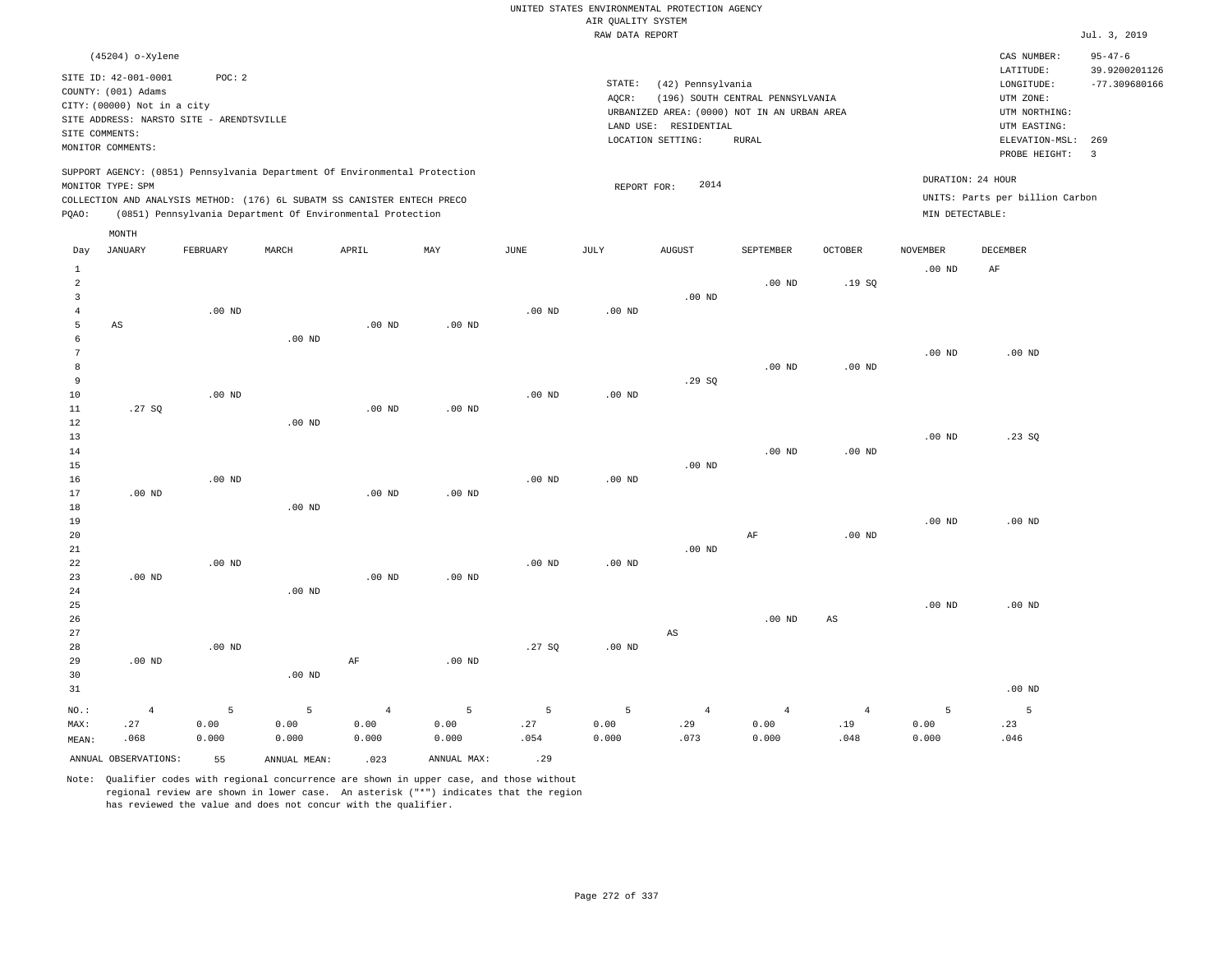|                |                                          |                   |                                                                            |                   |                   |                   |                                       | UNITED STATES ENVIRONMENTAL PROTECTION AGENCY |                                  |                |                   |                                 |                                |
|----------------|------------------------------------------|-------------------|----------------------------------------------------------------------------|-------------------|-------------------|-------------------|---------------------------------------|-----------------------------------------------|----------------------------------|----------------|-------------------|---------------------------------|--------------------------------|
|                |                                          |                   |                                                                            |                   |                   |                   | AIR QUALITY SYSTEM<br>RAW DATA REPORT |                                               |                                  |                |                   |                                 | Jul. 3, 2019                   |
|                |                                          |                   |                                                                            |                   |                   |                   |                                       |                                               |                                  |                |                   |                                 |                                |
|                | (45204) o-Xylene                         |                   |                                                                            |                   |                   |                   |                                       |                                               |                                  |                |                   | CAS NUMBER:<br>LATITUDE:        | $95 - 47 - 6$<br>39.9200201126 |
|                | SITE ID: 42-001-0001                     | POC: 2            |                                                                            |                   |                   |                   | STATE:                                | (42) Pennsylvania                             |                                  |                |                   | LONGITUDE:                      | $-77.309680166$                |
|                | COUNTY: (001) Adams                      |                   |                                                                            |                   |                   |                   | AOCR:                                 |                                               | (196) SOUTH CENTRAL PENNSYLVANIA |                |                   | UTM ZONE:                       |                                |
|                | CITY: (00000) Not in a city              |                   |                                                                            |                   |                   |                   |                                       | URBANIZED AREA: (0000) NOT IN AN URBAN AREA   |                                  |                |                   | UTM NORTHING:                   |                                |
|                | SITE ADDRESS: NARSTO SITE - ARENDTSVILLE |                   |                                                                            |                   |                   |                   |                                       | LAND USE: RESIDENTIAL                         |                                  |                |                   | UTM EASTING:                    |                                |
| SITE COMMENTS: | MONITOR COMMENTS:                        |                   |                                                                            |                   |                   |                   |                                       | LOCATION SETTING:                             | <b>RURAL</b>                     |                |                   | ELEVATION-MSL:                  | 269                            |
|                |                                          |                   |                                                                            |                   |                   |                   |                                       |                                               |                                  |                |                   | PROBE HEIGHT:                   | $\overline{3}$                 |
|                |                                          |                   | SUPPORT AGENCY: (0851) Pennsylvania Department Of Environmental Protection |                   |                   |                   |                                       |                                               |                                  |                |                   |                                 |                                |
|                | MONITOR TYPE: SPM                        |                   |                                                                            |                   |                   |                   | REPORT FOR:                           | 2015                                          |                                  |                | DURATION: 24 HOUR |                                 |                                |
|                |                                          |                   | COLLECTION AND ANALYSIS METHOD: (176) 6L SUBATM SS CANISTER ENTECH PRECO   |                   |                   |                   |                                       |                                               |                                  |                |                   | UNITS: Parts per billion Carbon |                                |
| PQAO:          |                                          |                   | (0851) Pennsylvania Department Of Environmental Protection                 |                   |                   |                   |                                       |                                               |                                  |                | MIN DETECTABLE:   |                                 |                                |
|                | MONTH                                    |                   |                                                                            |                   |                   |                   |                                       |                                               |                                  |                |                   |                                 |                                |
| Day            | <b>JANUARY</b>                           | FEBRUARY          | MARCH                                                                      | APRIL             | MAY               | $_{\rm JUNE}$     | <b>JULY</b>                           | <b>AUGUST</b>                                 | SEPTEMBER                        | <b>OCTOBER</b> | <b>NOVEMBER</b>   | <b>DECEMBER</b>                 |                                |
| $\mathbf{1}$   |                                          |                   | .00 <sub>ND</sub>                                                          |                   |                   |                   |                                       |                                               |                                  |                |                   |                                 |                                |
| 2              |                                          |                   |                                                                            |                   |                   |                   |                                       |                                               |                                  |                | $.00$ ND          | .28S                            |                                |
| $\overline{3}$ |                                          |                   |                                                                            |                   |                   |                   |                                       |                                               | $\mathbb{A}\mathbb{S}$           | $.00$ ND       |                   |                                 |                                |
| $\overline{4}$ |                                          |                   |                                                                            |                   |                   |                   |                                       | .00 <sub>ND</sub>                             |                                  |                |                   |                                 |                                |
| 5              |                                          | .00 <sub>ND</sub> |                                                                            |                   |                   | .00 <sub>ND</sub> | $.00$ ND                              |                                               |                                  |                |                   |                                 |                                |
| 6              | $.00$ ND                                 |                   |                                                                            | $.00$ ND          | AS                |                   |                                       |                                               |                                  |                |                   |                                 |                                |
| 7              |                                          |                   | .00 <sub>ND</sub>                                                          |                   |                   |                   |                                       |                                               |                                  |                |                   |                                 |                                |
| 8              |                                          |                   |                                                                            |                   |                   |                   |                                       |                                               |                                  |                | .00 <sub>ND</sub> | $.00$ ND                        |                                |
| 9              |                                          |                   |                                                                            |                   |                   |                   |                                       |                                               | .21 S0                           | $.00$ ND       |                   |                                 |                                |
| $10$           |                                          |                   |                                                                            |                   |                   |                   |                                       | .00 $ND$                                      |                                  |                |                   |                                 |                                |
| 11<br>12       | .22SQ                                    | $.00$ ND          |                                                                            | $.00$ ND          | $.00$ ND          | $.00$ ND          | AF                                    |                                               |                                  |                |                   |                                 |                                |
| 13             |                                          |                   | $.00$ ND                                                                   |                   |                   |                   |                                       |                                               |                                  |                |                   |                                 |                                |
| 14             |                                          |                   |                                                                            |                   |                   |                   |                                       |                                               |                                  |                | $.00$ ND          | $.00$ ND                        |                                |
| 15             |                                          |                   |                                                                            |                   |                   |                   |                                       |                                               | $.00$ ND                         | $.00$ ND       |                   |                                 |                                |
| 16             |                                          |                   |                                                                            |                   |                   |                   |                                       | $.00$ ND                                      |                                  |                |                   |                                 |                                |
| 17             |                                          | .00 <sub>ND</sub> |                                                                            |                   |                   | .00 <sub>ND</sub> | .00 <sub>ND</sub>                     |                                               |                                  |                |                   |                                 |                                |
| 18             | $.00$ ND                                 |                   |                                                                            | $.00$ ND          | $.00$ ND          |                   |                                       |                                               |                                  |                |                   |                                 |                                |
| 19             |                                          |                   | $.00$ ND                                                                   |                   |                   |                   |                                       |                                               |                                  |                |                   |                                 |                                |
| 20             |                                          |                   |                                                                            |                   |                   |                   |                                       |                                               |                                  |                | .00 <sub>ND</sub> | $.00$ ND                        |                                |
| $2\sqrt{1}$    |                                          |                   |                                                                            |                   |                   |                   |                                       |                                               | .00 <sub>ND</sub>                | $.00$ ND       |                   |                                 |                                |
| 22             |                                          |                   |                                                                            |                   |                   |                   |                                       | $.00$ ND                                      |                                  |                |                   |                                 |                                |
| 23             |                                          | $.00$ ND          |                                                                            |                   |                   | .00 <sub>ND</sub> | .00 <sub>ND</sub>                     |                                               |                                  |                |                   |                                 |                                |
| 24             | .21 SQ                                   |                   |                                                                            | .00 <sub>ND</sub> | .00 <sub>ND</sub> |                   |                                       |                                               |                                  |                |                   |                                 |                                |
| 25             |                                          |                   | $.00$ ND                                                                   |                   |                   |                   |                                       |                                               |                                  |                |                   |                                 |                                |
| 26<br>27       |                                          |                   |                                                                            |                   |                   |                   |                                       |                                               | .00 <sub>ND</sub>                | $.00$ ND       | $.00$ ND          | $.00$ ND                        |                                |
| 28             |                                          |                   |                                                                            |                   |                   |                   |                                       | $.00$ ND                                      |                                  |                |                   |                                 |                                |
| 29             |                                          |                   |                                                                            |                   |                   | $.00$ ND          | $.00$ ND                              |                                               |                                  |                |                   |                                 |                                |
| 30             | $.00$ ND                                 |                   |                                                                            | $.00$ ND          | .00 <sub>ND</sub> |                   |                                       |                                               |                                  |                |                   |                                 |                                |
| 31             |                                          |                   | $.00$ ND                                                                   |                   |                   |                   |                                       |                                               |                                  |                |                   |                                 |                                |
|                |                                          |                   |                                                                            |                   |                   |                   |                                       |                                               |                                  |                |                   |                                 |                                |
| NO.:           | 5                                        | $\overline{4}$    | $\epsilon$                                                                 | $\overline{5}$    | $\overline{4}$    | 5                 | $\overline{4}$                        | 5                                             | $\sqrt{4}$                       | 5              | 5                 | 5                               |                                |
| MAX:           | .22<br>.086                              | 0.00<br>0.000     | 0.00<br>0.000                                                              | 0.00<br>0.000     | 0.00<br>0.000     | 0.00<br>0.000     | 0.00<br>0.000                         | 0.00<br>0.000                                 | .21<br>.053                      | 0.00<br>0.000  | 0.00<br>0.000     | .28<br>.056                     |                                |
| MEAN:          |                                          |                   |                                                                            |                   |                   |                   |                                       |                                               |                                  |                |                   |                                 |                                |
|                | ANNUAL OBSERVATIONS:                     | 57                | ANNUAL, MEAN:                                                              | .016              | ANNUAL MAX:       | .28               |                                       |                                               |                                  |                |                   |                                 |                                |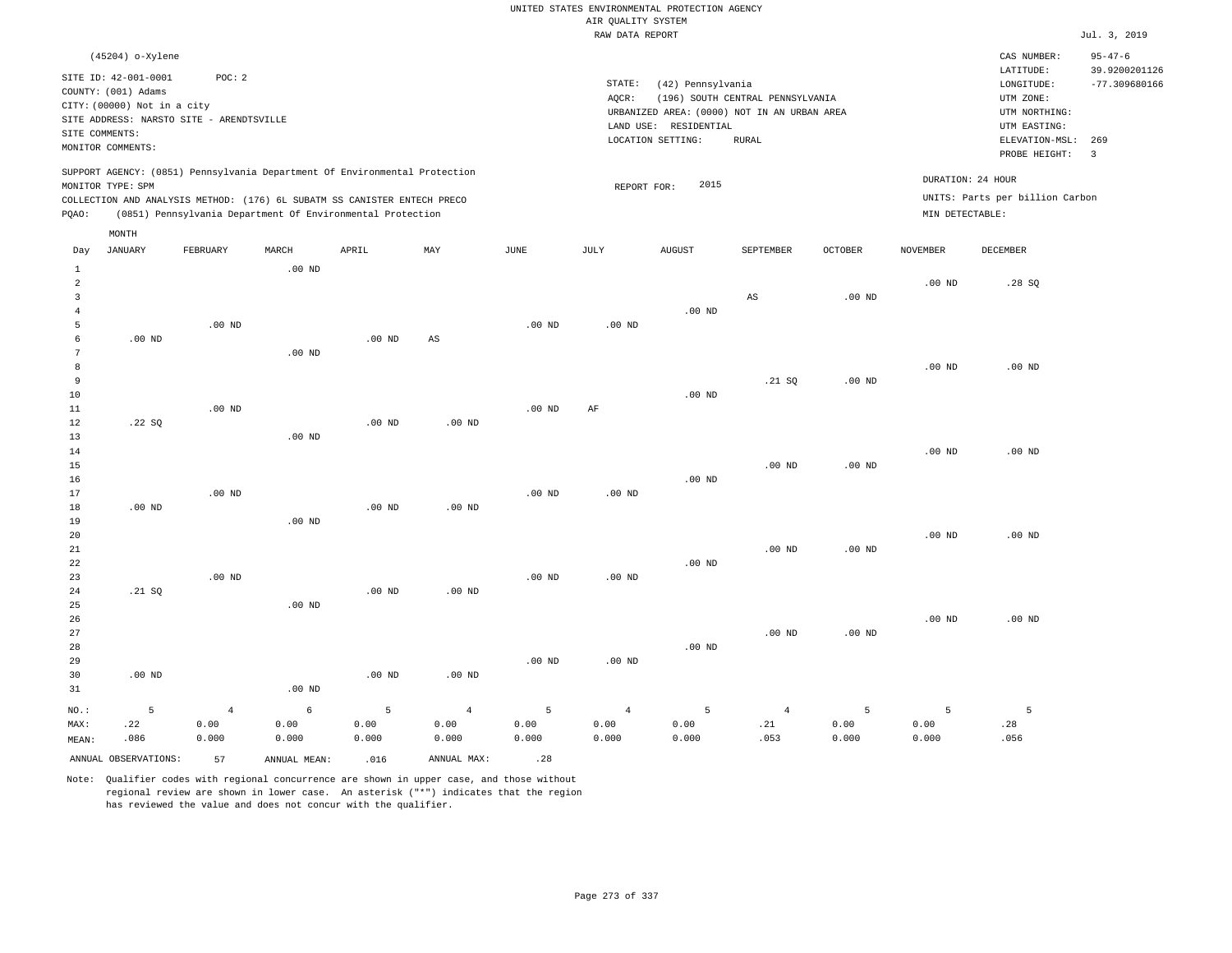|                         |                                                    |                                          |                            |                                                                            |                   |               | AIR QUALITY SYSTEM | UNITED STATES ENVIRONMENTAL PROTECTION AGENCY |                                  |                   |                   |                                 |                                |
|-------------------------|----------------------------------------------------|------------------------------------------|----------------------------|----------------------------------------------------------------------------|-------------------|---------------|--------------------|-----------------------------------------------|----------------------------------|-------------------|-------------------|---------------------------------|--------------------------------|
|                         |                                                    |                                          |                            |                                                                            |                   |               | RAW DATA REPORT    |                                               |                                  |                   |                   |                                 | Jul. 3, 2019                   |
|                         | (45204) o-Xylene                                   |                                          |                            |                                                                            |                   |               |                    |                                               |                                  |                   |                   | CAS NUMBER:<br>LATITUDE:        | $95 - 47 - 6$<br>39.9200201126 |
|                         | SITE ID: 42-001-0001                               | POC: 2                                   |                            |                                                                            |                   |               | STATE:             | (42) Pennsylvania                             |                                  |                   |                   | LONGITUDE:                      | $-77.309680166$                |
|                         | COUNTY: (001) Adams<br>CITY: (00000) Not in a city |                                          |                            |                                                                            |                   |               | AQCR:              |                                               | (196) SOUTH CENTRAL PENNSYLVANIA |                   |                   | UTM ZONE:                       |                                |
|                         |                                                    | SITE ADDRESS: NARSTO SITE - ARENDTSVILLE |                            |                                                                            |                   |               |                    | URBANIZED AREA: (0000) NOT IN AN URBAN AREA   |                                  |                   |                   | UTM NORTHING:                   |                                |
| SITE COMMENTS:          |                                                    |                                          |                            |                                                                            |                   |               |                    | LAND USE: RESIDENTIAL                         |                                  |                   |                   | UTM EASTING:                    |                                |
|                         | MONITOR COMMENTS:                                  |                                          |                            |                                                                            |                   |               |                    | LOCATION SETTING:                             | <b>RURAL</b>                     |                   |                   | ELEVATION-MSL:<br>PROBE HEIGHT: | 269<br>$\overline{3}$          |
|                         | MONITOR TYPE: SPM                                  |                                          |                            | SUPPORT AGENCY: (0851) Pennsylvania Department Of Environmental Protection |                   |               | REPORT FOR:        | 2016                                          |                                  |                   |                   | DURATION: 24 HOUR               |                                |
|                         |                                                    |                                          |                            | COLLECTION AND ANALYSIS METHOD: (176) 6L SUBATM SS CANISTER ENTECH PRECO   |                   |               |                    |                                               |                                  |                   |                   | UNITS: Parts per billion Carbon |                                |
| PQAO:                   |                                                    |                                          |                            | (0851) Pennsylvania Department Of Environmental Protection                 |                   |               |                    |                                               |                                  |                   | MIN DETECTABLE:   |                                 |                                |
|                         | MONTH                                              |                                          |                            |                                                                            |                   |               |                    |                                               |                                  |                   |                   |                                 |                                |
| Day<br>$\,1\,$          | <b>JANUARY</b><br>$.00$ ND                         | FEBRUARY                                 | MARCH<br>.00 <sub>ND</sub> | APRIL                                                                      | MAX               | $_{\rm JUNE}$ | <b>JULY</b>        | <b>AUGUST</b>                                 | SEPTEMBER                        | <b>OCTOBER</b>    | <b>NOVEMBER</b>   | <b>DECEMBER</b>                 |                                |
| $\overline{a}$          |                                                    |                                          |                            |                                                                            |                   |               |                    |                                               |                                  |                   | $.00$ ND          | $.00$ ND                        |                                |
| $\overline{\mathbf{3}}$ |                                                    |                                          |                            |                                                                            |                   |               |                    |                                               | $.00$ ND                         | .00 <sub>ND</sub> |                   |                                 |                                |
| $\overline{4}$          |                                                    |                                          |                            |                                                                            |                   |               |                    | $.00$ ND                                      |                                  |                   |                   |                                 |                                |
| 5                       |                                                    |                                          |                            |                                                                            |                   | $.00$ ND      | $.00$ ND           |                                               |                                  |                   |                   |                                 |                                |
| 6<br>$\overline{7}$     | $.00$ ND                                           | $.00$ ND                                 | $.00$ ND                   | $.00$ ND                                                                   | .00 <sub>ND</sub> |               |                    |                                               |                                  |                   |                   |                                 |                                |
| 8                       |                                                    |                                          |                            |                                                                            |                   |               |                    |                                               |                                  |                   | $.00$ ND          | $.00$ ND                        |                                |
| $\overline{9}$          |                                                    |                                          |                            |                                                                            |                   |               |                    |                                               | $.00$ ND                         | .00 <sub>ND</sub> |                   |                                 |                                |
| 10                      |                                                    |                                          |                            |                                                                            |                   |               |                    | .20SQ                                         |                                  |                   |                   |                                 |                                |
| $1\,1$                  |                                                    |                                          |                            |                                                                            |                   | $.00$ ND      | $.00$ ND           |                                               |                                  |                   |                   |                                 |                                |
| 12                      |                                                    | $.00$ ND                                 |                            | $.00$ ND                                                                   | $.00$ ND          |               |                    |                                               |                                  |                   |                   |                                 |                                |
| 13                      | $.00$ ND                                           |                                          | .00 <sub>ND</sub>          |                                                                            |                   |               |                    |                                               |                                  |                   |                   |                                 |                                |
| 14                      |                                                    |                                          |                            |                                                                            |                   |               |                    |                                               |                                  |                   | $.00$ ND          | $.00$ ND                        |                                |
| 15                      |                                                    |                                          |                            |                                                                            |                   |               |                    |                                               | $.00$ ND                         | .00 <sub>ND</sub> |                   |                                 |                                |
| 16<br>17                |                                                    |                                          |                            |                                                                            |                   | $.00$ ND      | $_{\rm TS}$        | $.00$ ND                                      |                                  |                   |                   |                                 |                                |
| 18                      |                                                    | .00 <sub>ND</sub>                        |                            | .00 <sub>ND</sub>                                                          | .00 <sub>ND</sub> |               |                    |                                               |                                  |                   |                   |                                 |                                |
| 19                      | $.00$ ND                                           |                                          | .00 <sub>ND</sub>          |                                                                            |                   |               |                    |                                               |                                  |                   |                   |                                 |                                |
| 20                      |                                                    |                                          |                            |                                                                            |                   |               |                    |                                               |                                  |                   | .00 <sub>ND</sub> | AF                              |                                |
| 21                      |                                                    |                                          |                            |                                                                            |                   |               |                    |                                               | $.00$ ND                         | $.00$ ND          |                   |                                 |                                |
| 22                      |                                                    |                                          |                            |                                                                            |                   |               |                    | $.00$ ND                                      |                                  |                   |                   |                                 |                                |
| 23                      |                                                    |                                          |                            |                                                                            |                   | $.00$ ND      | $.00$ ND           |                                               |                                  |                   |                   |                                 |                                |
| 24                      |                                                    | $.00$ ND                                 |                            | $.00$ ND                                                                   | $.00$ ND          |               |                    |                                               |                                  |                   |                   |                                 |                                |
| 25                      | $.00$ ND                                           |                                          | .00 <sub>ND</sub>          |                                                                            |                   |               |                    |                                               |                                  |                   |                   |                                 |                                |
| 26<br>27                |                                                    |                                          |                            |                                                                            |                   |               |                    |                                               | $.00$ ND                         | $.00$ ND          | $.00$ ND          | .00 <sub>ND</sub>               |                                |
| 28                      |                                                    |                                          |                            |                                                                            |                   |               |                    | $.00$ ND                                      |                                  |                   |                   |                                 |                                |
| 29                      |                                                    |                                          |                            |                                                                            |                   | $.00$ ND      | .00 <sub>ND</sub>  |                                               |                                  |                   |                   |                                 |                                |
| 30                      |                                                    |                                          |                            | $.00$ ND                                                                   | $.00$ ND          |               |                    |                                               |                                  |                   |                   |                                 |                                |
| 31                      | $.00$ ND                                           |                                          | $_{\rm AS}$                |                                                                            |                   |               |                    |                                               |                                  |                   |                   |                                 |                                |
| NO.:                    | 6                                                  | $\overline{4}$                           | 5                          | 5                                                                          | 5                 | 5             | $\sqrt{4}$         | $\overline{5}$                                | $\overline{5}$                   | 5                 | 5                 | $\overline{4}$                  |                                |
| MAX:                    | 0.00                                               | 0.00                                     | 0.00                       | 0.00                                                                       | 0.00              | 0.00          | 0.00               | .20                                           | 0.00                             | 0.00              | 0.00              | 0.00                            |                                |
| MEAN:                   | 0.000                                              | 0.000                                    | 0.000                      | 0.000                                                                      | 0.000             | 0.000         | 0.000              | .040                                          | 0.000                            | 0.000             | 0.000             | 0.000                           |                                |
|                         | ANNUAL OBSERVATIONS:                               | 58                                       | ANNUAL MEAN:               | .003                                                                       | ANNUAL MAX:       | .20           |                    |                                               |                                  |                   |                   |                                 |                                |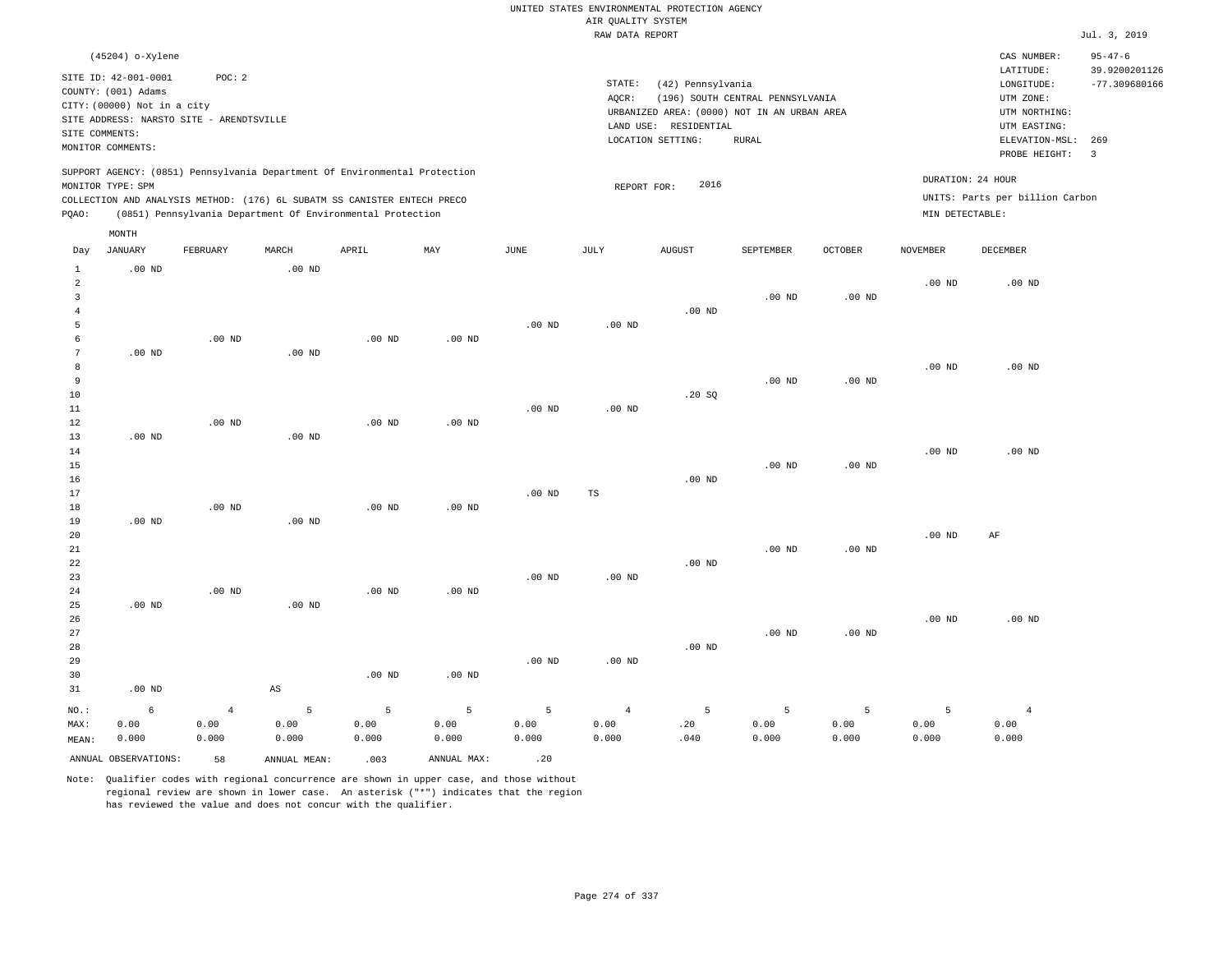|                                       |                                                                                                                        |                                          |                                                                                                                                        |                                 |                        |                   | AIR QUALITY SYSTEM | UNITED STATES ENVIRONMENTAL PROTECTION AGENCY                                             |                                  |                                 |                    |                                                          |                                |
|---------------------------------------|------------------------------------------------------------------------------------------------------------------------|------------------------------------------|----------------------------------------------------------------------------------------------------------------------------------------|---------------------------------|------------------------|-------------------|--------------------|-------------------------------------------------------------------------------------------|----------------------------------|---------------------------------|--------------------|----------------------------------------------------------|--------------------------------|
|                                       |                                                                                                                        |                                          |                                                                                                                                        |                                 |                        |                   | RAW DATA REPORT    |                                                                                           |                                  |                                 |                    |                                                          | Jul. 3, 2019                   |
|                                       | (45204) o-Xylene                                                                                                       |                                          |                                                                                                                                        |                                 |                        |                   |                    |                                                                                           |                                  |                                 |                    | CAS NUMBER:<br>LATITUDE:                                 | $95 - 47 - 6$<br>39.9200201126 |
|                                       | SITE ID: 42-001-0001<br>COUNTY: (001) Adams<br>CITY: (00000) Not in a city<br>SITE ADDRESS: NARSTO SITE - ARENDTSVILLE | POC: 2                                   |                                                                                                                                        |                                 |                        |                   | STATE:<br>AQCR:    | (42) Pennsylvania<br>URBANIZED AREA: (0000) NOT IN AN URBAN AREA<br>LAND USE: RESIDENTIAL | (196) SOUTH CENTRAL PENNSYLVANIA |                                 |                    | LONGITUDE:<br>UTM ZONE:<br>UTM NORTHING:<br>UTM EASTING: | $-77.309680166$                |
| SITE COMMENTS:                        | MONITOR COMMENTS:                                                                                                      |                                          |                                                                                                                                        |                                 |                        |                   |                    | LOCATION SETTING:                                                                         | <b>RURAL</b>                     |                                 |                    | ELEVATION-MSL:<br>PROBE HEIGHT:                          | 269<br>$\overline{\mathbf{3}}$ |
|                                       | MONITOR TYPE: SPM                                                                                                      |                                          | SUPPORT AGENCY: (0851) Pennsylvania Department Of Environmental Protection                                                             |                                 |                        |                   | REPORT FOR:        | 2017                                                                                      |                                  |                                 |                    | DURATION: 24 HOUR                                        |                                |
| PQAO:                                 |                                                                                                                        |                                          | COLLECTION AND ANALYSIS METHOD: (176) 6L SUBATM SS CANISTER ENTECH PRECO<br>(0851) Pennsylvania Department Of Environmental Protection |                                 |                        |                   |                    |                                                                                           |                                  |                                 | MIN DETECTABLE:    | UNITS: Parts per billion Carbon                          |                                |
|                                       | MONTH                                                                                                                  |                                          |                                                                                                                                        |                                 |                        |                   |                    |                                                                                           |                                  |                                 |                    |                                                          |                                |
| Day                                   | <b>JANUARY</b>                                                                                                         | FEBRUARY                                 | MARCH                                                                                                                                  | APRIL                           | MAY                    | JUNE              | JULY               | <b>AUGUST</b>                                                                             | SEPTEMBER                        | <b>OCTOBER</b>                  | <b>NOVEMBER</b>    | DECEMBER                                                 |                                |
| $\mathbf{1}$<br>$\overline{a}$        | $.00$ ND                                                                                                               |                                          | $.00$ ND                                                                                                                               | .00 <sub>ND</sub>               | .13SQ                  |                   |                    |                                                                                           |                                  |                                 |                    |                                                          |                                |
| $\overline{3}$<br>$\overline{4}$<br>5 |                                                                                                                        |                                          |                                                                                                                                        |                                 |                        |                   |                    | $.00$ ND                                                                                  | .00 <sub>ND</sub>                | $.00$ ND                        | .00 <sub>ND</sub>  | .19S                                                     |                                |
| 6<br>$7\phantom{.0}$<br>8             | $.00$ ND                                                                                                               | $.00$ ND                                 | $.00$ ND                                                                                                                               | $.00$ ND                        | $.00$ ND               | $.00$ ND          | $.00$ ND           |                                                                                           |                                  |                                 |                    |                                                          |                                |
| 9<br>10                               |                                                                                                                        |                                          |                                                                                                                                        |                                 |                        |                   |                    |                                                                                           | .47S                             | $.00$ ND                        | $.00$ ND           | $.00$ ND                                                 |                                |
| 11<br>12<br>13                        | $.00$ ND                                                                                                               | $.00$ ND                                 |                                                                                                                                        | .00 <sub>ND</sub>               | $.00$ ND               | $.00$ ND          | $.00$ ND           | $.00$ ND                                                                                  |                                  |                                 |                    |                                                          |                                |
| 14<br>15                              |                                                                                                                        |                                          | .00 <sub>ND</sub>                                                                                                                      |                                 |                        |                   |                    |                                                                                           |                                  |                                 | .00 <sub>ND</sub>  | $.00$ ND                                                 |                                |
| 16<br>17<br>18                        |                                                                                                                        | $.00$ ND                                 |                                                                                                                                        |                                 |                        | .30S              | .00 <sub>ND</sub>  | $.00$ ND                                                                                  | $.00$ ND                         | AM                              |                    |                                                          |                                |
| 19<br>20<br>21                        | $.00$ ND                                                                                                               |                                          | $.00$ ND                                                                                                                               | .00 <sub>ND</sub>               | $\mathbb{A}\mathbb{S}$ |                   |                    |                                                                                           |                                  |                                 | $.00$ ND           | $.00$ ND                                                 |                                |
| 22<br>23<br>24                        |                                                                                                                        | AF                                       |                                                                                                                                        |                                 |                        | .00 <sub>ND</sub> | .00 <sub>ND</sub>  | $.00$ ND                                                                                  | $.00$ ND                         | $.00$ ND                        |                    |                                                          |                                |
| 25<br>26<br>27                        | $.00$ ND                                                                                                               |                                          | $.00$ ND                                                                                                                               | $.00$ ND                        | $.00$ ND               |                   |                    |                                                                                           |                                  |                                 | $.00$ ND           | $.00$ ND                                                 |                                |
| 28<br>29<br>30                        |                                                                                                                        |                                          |                                                                                                                                        |                                 |                        | .00 <sub>ND</sub> | .00 <sub>ND</sub>  | $.00$ ND                                                                                  | .00 <sub>ND</sub>                | $.00$ ND                        |                    |                                                          |                                |
| 31                                    | $.00$ ND                                                                                                               |                                          |                                                                                                                                        |                                 | .59SQ                  |                   |                    |                                                                                           |                                  |                                 |                    |                                                          |                                |
| $NO.$ :<br>MAX:<br>MEAN:              | 6<br>0.00<br>0.000                                                                                                     | $\overline{\mathbf{3}}$<br>0.00<br>0.000 | 5<br>0.00<br>0.000                                                                                                                     | $\overline{5}$<br>0.00<br>0.000 | 5<br>.59<br>.144       | 5<br>.30<br>.060  | 5<br>0.00<br>0.000 | 5<br>0.00<br>0.000                                                                        | 5<br>.47<br>.094                 | $\overline{4}$<br>0.00<br>0.000 | 5<br>0.00<br>0.000 | $\mathsf S$<br>.19<br>.038                               |                                |
|                                       | ANNUAL OBSERVATIONS:                                                                                                   | 58                                       | ANNUAL, MEAN:                                                                                                                          | .029                            | ANNUAL MAX:            | .59               |                    |                                                                                           |                                  |                                 |                    |                                                          |                                |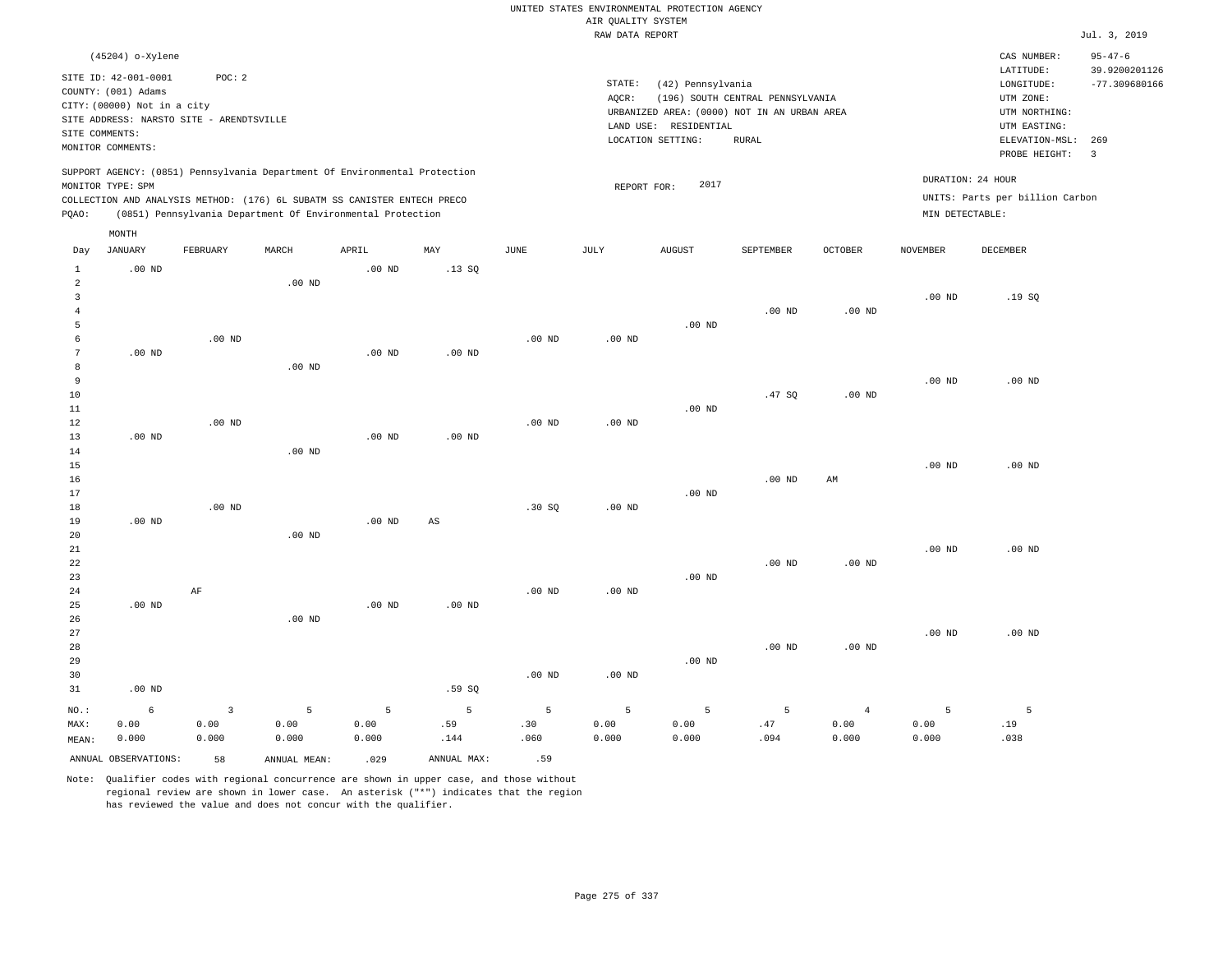|                                |                                                                            |                   |                   |                                                                                                                                        |                        |                   | AIR QUALITY SYSTEM | UNITED STATES ENVIRONMENTAL PROTECTION AGENCY |                                  |                   |                   |                                                             |                                  |
|--------------------------------|----------------------------------------------------------------------------|-------------------|-------------------|----------------------------------------------------------------------------------------------------------------------------------------|------------------------|-------------------|--------------------|-----------------------------------------------|----------------------------------|-------------------|-------------------|-------------------------------------------------------------|----------------------------------|
|                                |                                                                            |                   |                   |                                                                                                                                        |                        |                   | RAW DATA REPORT    |                                               |                                  |                   |                   |                                                             | Jul. 3, 2019                     |
|                                | (45204) o-Xylene                                                           |                   |                   |                                                                                                                                        |                        |                   |                    |                                               |                                  |                   |                   | CAS NUMBER:                                                 | $95 - 47 - 6$                    |
|                                | SITE ID: 42-001-0001<br>COUNTY: (001) Adams<br>CITY: (00000) Not in a city | POC: 2            |                   |                                                                                                                                        |                        |                   | STATE:<br>AQCR:    | (42) Pennsylvania                             | (196) SOUTH CENTRAL PENNSYLVANIA |                   |                   | $\mathtt{LATITUDE}$<br>LONGITUDE:<br>UTM ZONE:              | 39.9200201126<br>$-77.309680166$ |
|                                | SITE ADDRESS: NARSTO SITE - ARENDTSVILLE                                   |                   |                   |                                                                                                                                        |                        |                   |                    | URBANIZED AREA: (0000) NOT IN AN URBAN AREA   |                                  |                   |                   | UTM NORTHING:                                               |                                  |
| SITE COMMENTS:                 |                                                                            |                   |                   |                                                                                                                                        |                        |                   |                    | LAND USE: RESIDENTIAL                         |                                  |                   |                   | UTM EASTING:                                                |                                  |
|                                | MONITOR COMMENTS:                                                          |                   |                   |                                                                                                                                        |                        |                   |                    | LOCATION SETTING:                             | <b>RURAL</b>                     |                   |                   | ELEVATION-MSL:<br>PROBE HEIGHT:                             | 269<br>$\overline{3}$            |
|                                | MONITOR TYPE: SPM                                                          |                   |                   | SUPPORT AGENCY: (0851) Pennsylvania Department Of Environmental Protection                                                             |                        |                   | REPORT FOR:        | 2018                                          |                                  |                   |                   | DURATION: 24 HOUR                                           |                                  |
| PQAO:                          |                                                                            |                   |                   | COLLECTION AND ANALYSIS METHOD: (176) 6L SUBATM SS CANISTER ENTECH PRECO<br>(0851) Pennsylvania Department Of Environmental Protection |                        |                   |                    |                                               |                                  |                   |                   | UNITS: Parts per billion Carbon<br>MIN DETECTABLE: .2947088 |                                  |
|                                | MONTH                                                                      |                   |                   |                                                                                                                                        |                        |                   |                    |                                               |                                  |                   |                   |                                                             |                                  |
| Day                            | JANUARY                                                                    | FEBRUARY          | MARCH             | APRIL                                                                                                                                  | MAY                    | JUNE              | JULY               | <b>AUGUST</b>                                 | SEPTEMBER                        | OCTOBER           | NOVEMBER          | DECEMBER                                                    |                                  |
| $\mathbf{1}$<br>$\overline{a}$ | $.00$ ND                                                                   | $.00$ ND          |                   | $.00$ ND                                                                                                                               | $.00$ ND               | .00 <sub>ND</sub> | $.00$ ND           |                                               |                                  |                   |                   |                                                             |                                  |
| $\overline{3}$                 |                                                                            |                   | $.00$ ND          |                                                                                                                                        |                        |                   |                    |                                               |                                  |                   |                   |                                                             |                                  |
| $\overline{4}$                 |                                                                            |                   |                   |                                                                                                                                        |                        |                   |                    |                                               |                                  |                   | .29SQ             | $.00$ ND                                                    |                                  |
| 5                              |                                                                            |                   |                   |                                                                                                                                        |                        |                   |                    |                                               | $.00$ ND                         | $.00$ ND          |                   |                                                             |                                  |
| 6                              |                                                                            |                   |                   |                                                                                                                                        |                        |                   |                    | $.00$ ND                                      |                                  |                   |                   |                                                             |                                  |
| $7\phantom{.0}$<br>8           |                                                                            | .00 <sub>ND</sub> |                   |                                                                                                                                        |                        | AM                | $.00$ ND           |                                               |                                  |                   |                   |                                                             |                                  |
| 9                              | $.00$ ND                                                                   |                   | $.00$ ND          | $.00$ ND                                                                                                                               | $.00$ ND               |                   |                    |                                               |                                  |                   |                   |                                                             |                                  |
| 10                             |                                                                            |                   |                   |                                                                                                                                        |                        |                   |                    |                                               |                                  |                   | $.00$ ND          | $.00$ ND                                                    |                                  |
| 11                             |                                                                            |                   |                   |                                                                                                                                        |                        |                   |                    |                                               | .00 <sub>ND</sub>                | .88               |                   |                                                             |                                  |
| 12                             |                                                                            |                   |                   |                                                                                                                                        |                        |                   |                    | $.00$ ND                                      |                                  |                   |                   |                                                             |                                  |
| 13                             |                                                                            | .00 <sub>ND</sub> |                   |                                                                                                                                        |                        | .00 <sub>ND</sub> | .00 <sub>ND</sub>  |                                               |                                  |                   |                   |                                                             |                                  |
| 14                             | .00 <sub>ND</sub>                                                          |                   |                   | .00 <sub>ND</sub>                                                                                                                      | .00 <sub>ND</sub>      |                   |                    |                                               |                                  |                   |                   |                                                             |                                  |
| 15                             |                                                                            |                   | $.00$ ND          |                                                                                                                                        |                        |                   |                    |                                               |                                  |                   |                   |                                                             |                                  |
| 16                             |                                                                            |                   |                   |                                                                                                                                        |                        |                   |                    |                                               |                                  |                   | .00 <sub>ND</sub> | $.00$ ND                                                    |                                  |
| 17                             |                                                                            |                   |                   |                                                                                                                                        |                        |                   |                    |                                               | $.00$ ND                         | $.00$ ND          |                   |                                                             |                                  |
| 18                             |                                                                            |                   |                   |                                                                                                                                        |                        |                   |                    | $.00$ ND                                      |                                  |                   |                   |                                                             |                                  |
| 19<br>20                       | $.00$ ND                                                                   | $.00$ ND          |                   | $.00$ ND                                                                                                                               | $.00$ ND               | $.00$ ND          | 1.28               |                                               |                                  |                   |                   |                                                             |                                  |
| 21                             |                                                                            |                   | $.00$ ND          |                                                                                                                                        |                        |                   |                    |                                               |                                  |                   |                   |                                                             |                                  |
| 22                             |                                                                            |                   |                   |                                                                                                                                        |                        |                   |                    |                                               |                                  |                   | $.00$ ND          | $.00$ ND                                                    |                                  |
| 23                             |                                                                            |                   |                   |                                                                                                                                        |                        |                   |                    |                                               | $.00$ ND                         | $.00$ ND          |                   |                                                             |                                  |
| 24                             |                                                                            |                   |                   |                                                                                                                                        |                        |                   |                    | $.00$ ND                                      |                                  |                   |                   |                                                             |                                  |
| 25                             |                                                                            | $.00$ ND          |                   |                                                                                                                                        |                        | .00 <sub>ND</sub> | .00 <sub>ND</sub>  |                                               |                                  |                   |                   |                                                             |                                  |
| 26                             | $.00$ ND                                                                   |                   |                   | $_{\rm AS}$                                                                                                                            | $\mathbb{A}\mathbb{S}$ |                   |                    |                                               |                                  |                   |                   |                                                             |                                  |
| 27                             |                                                                            |                   | .00 <sub>ND</sub> |                                                                                                                                        |                        |                   |                    |                                               |                                  |                   |                   |                                                             |                                  |
| 28                             |                                                                            |                   |                   |                                                                                                                                        |                        |                   |                    |                                               |                                  |                   | AS                | .00 <sub>ND</sub>                                           |                                  |
| 29                             |                                                                            |                   |                   |                                                                                                                                        |                        |                   |                    |                                               | .00 <sub>ND</sub>                | .00 <sub>ND</sub> |                   |                                                             |                                  |
| 30                             |                                                                            |                   |                   |                                                                                                                                        |                        |                   |                    | .31 SQ                                        |                                  |                   |                   |                                                             |                                  |
| 31                             |                                                                            |                   |                   |                                                                                                                                        |                        |                   | .00 <sub>ND</sub>  |                                               |                                  |                   |                   |                                                             |                                  |
| NO.:                           | 5                                                                          | 5                 | 5                 | $\overline{4}$                                                                                                                         | $\overline{4}$         | $\overline{4}$    | 6                  | 5                                             | 5                                | 5                 | $\overline{4}$    | 5                                                           |                                  |
| MAX:                           | 0.00                                                                       | 0.00              | 0.00              | 0.00                                                                                                                                   | 0.00                   | 0.00              | 1.28               | .31                                           | 0.00                             | .88               | .29               | 0.00                                                        |                                  |
| MEAN:                          | 0.000                                                                      | 0.000             | 0.000             | 0.000                                                                                                                                  | 0.000                  | 0.000             | .213               | .062                                          | 0.000                            | .176              | .073              | 0.000                                                       |                                  |
|                                | ANNUAL OBSERVATIONS:                                                       | 57                | ANNUAL MEAN:      | .048                                                                                                                                   | ANNUAL MAX:            | 1.28              |                    |                                               |                                  |                   |                   |                                                             |                                  |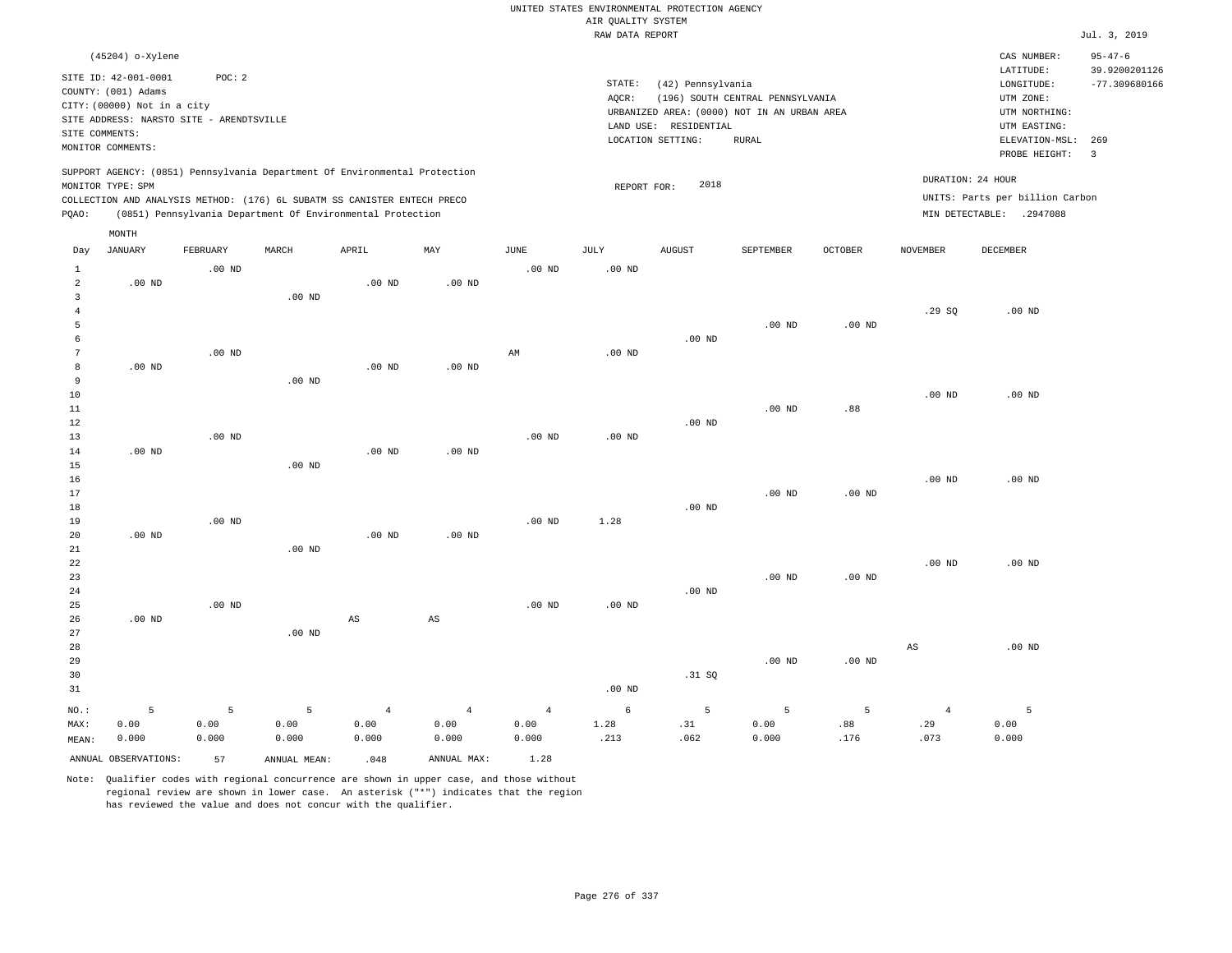|                                           |                                          |                   |                                                                            |          |                   |                   |                    | UNITED STATES ENVIRONMENTAL PROTECTION AGENCY |                                             |                   |                   |                                 |                       |
|-------------------------------------------|------------------------------------------|-------------------|----------------------------------------------------------------------------|----------|-------------------|-------------------|--------------------|-----------------------------------------------|---------------------------------------------|-------------------|-------------------|---------------------------------|-----------------------|
|                                           |                                          |                   |                                                                            |          |                   |                   | AIR QUALITY SYSTEM |                                               |                                             |                   |                   |                                 |                       |
|                                           |                                          |                   |                                                                            |          |                   |                   | RAW DATA REPORT    |                                               |                                             |                   |                   |                                 | Jul. 3, 2019          |
|                                           | (45207) 1, 3, 5-Trimethylbenzene         |                   |                                                                            |          |                   |                   |                    |                                               |                                             |                   |                   | CAS NUMBER:                     | $108 - 67 - 8$        |
|                                           | SITE ID: 42-001-0001                     | POC: 2            |                                                                            |          |                   |                   |                    |                                               |                                             |                   |                   | LATITUDE:                       | 39.9200201126         |
|                                           | COUNTY: (001) Adams                      |                   |                                                                            |          |                   |                   | STATE:             | (42) Pennsylvania                             |                                             |                   |                   | LONGITUDE:                      | $-77.309680166$       |
|                                           | CITY: (00000) Not in a city              |                   |                                                                            |          |                   |                   | AQCR:              |                                               | (196) SOUTH CENTRAL PENNSYLVANIA            |                   |                   | UTM ZONE:                       |                       |
|                                           | SITE ADDRESS: NARSTO SITE - ARENDTSVILLE |                   |                                                                            |          |                   |                   |                    |                                               | URBANIZED AREA: (0000) NOT IN AN URBAN AREA |                   |                   | UTM NORTHING:                   |                       |
|                                           | SITE COMMENTS:                           |                   |                                                                            |          |                   |                   |                    | LAND USE: RESIDENTIAL                         |                                             |                   |                   | UTM EASTING:                    |                       |
|                                           | MONITOR COMMENTS:                        |                   |                                                                            |          |                   |                   |                    | LOCATION SETTING:                             | <b>RURAL</b>                                |                   |                   | ELEVATION-MSL:<br>PROBE HEIGHT: | 269<br>$\overline{3}$ |
|                                           |                                          |                   | SUPPORT AGENCY: (0851) Pennsylvania Department Of Environmental Protection |          |                   |                   |                    |                                               |                                             |                   |                   |                                 |                       |
|                                           | MONITOR TYPE: SPM                        |                   |                                                                            |          |                   |                   | REPORT FOR:        | 2013                                          |                                             |                   |                   | DURATION: 24 HOUR               |                       |
|                                           |                                          |                   | COLLECTION AND ANALYSIS METHOD: (176) 6L SUBATM SS CANISTER ENTECH PRECO   |          |                   |                   |                    |                                               |                                             |                   |                   | UNITS: Parts per billion Carbon |                       |
| PQAO:                                     |                                          |                   | (0851) Pennsylvania Department Of Environmental Protection                 |          |                   |                   |                    |                                               |                                             |                   | MIN DETECTABLE:   |                                 |                       |
|                                           | MONTH                                    |                   |                                                                            |          |                   |                   |                    |                                               |                                             |                   |                   |                                 |                       |
| Day                                       | <b>JANUARY</b>                           | FEBRUARY          | MARCH                                                                      | APRIL    | MAY               | <b>JUNE</b>       | JULY               | <b>AUGUST</b>                                 | SEPTEMBER                                   | <b>OCTOBER</b>    | <b>NOVEMBER</b>   | DECEMBER                        |                       |
| $\mathbf{1}$                              |                                          |                   |                                                                            |          |                   |                   |                    |                                               | $_{\rm AS}$                                 | $.00{\rm ~ND}$    |                   |                                 |                       |
| $\overline{a}$<br>$\overline{\mathbf{3}}$ |                                          |                   |                                                                            |          |                   | .00 <sub>ND</sub> | .00 <sub>ND</sub>  | AF                                            |                                             |                   |                   |                                 |                       |
| $\overline{4}$                            | AF                                       | $.00$ ND          |                                                                            | $.00$ ND | $.00$ ND          |                   |                    |                                               |                                             |                   |                   |                                 |                       |
| 5                                         |                                          |                   | $.00$ ND                                                                   |          |                   |                   |                    |                                               |                                             |                   |                   |                                 |                       |
| 6                                         |                                          |                   |                                                                            |          |                   |                   |                    |                                               |                                             |                   | .00 <sub>ND</sub> | $\rm AF$                        |                       |
| 7                                         |                                          |                   |                                                                            |          |                   |                   |                    |                                               | $.00$ ND                                    | $\rm AF$          |                   |                                 |                       |
| 8                                         |                                          |                   |                                                                            |          |                   |                   |                    | $.00$ ND                                      |                                             |                   |                   |                                 |                       |
| $\overline{9}$                            |                                          | $.00$ ND          |                                                                            |          |                   | $.00$ ND          | $.00$ ND           |                                               |                                             |                   |                   |                                 |                       |
| 10                                        | AF                                       |                   |                                                                            | $.00$ ND | $.00$ ND          |                   |                    |                                               |                                             |                   |                   |                                 |                       |
| 11                                        |                                          |                   | .00 <sub>ND</sub>                                                          |          |                   |                   |                    |                                               |                                             |                   |                   |                                 |                       |
| $1\,2$                                    |                                          |                   |                                                                            |          |                   |                   |                    |                                               |                                             |                   | $.00$ ND          | $\rm AF$                        |                       |
| 13                                        |                                          |                   |                                                                            |          |                   |                   |                    |                                               | $.00$ ND                                    | .00 <sub>ND</sub> |                   |                                 |                       |
| 14                                        |                                          |                   |                                                                            |          |                   |                   |                    | $.00$ ND                                      |                                             |                   |                   |                                 |                       |
| 15                                        |                                          | $\rm AF$          |                                                                            |          |                   | $.00$ ND          | $.00$ ND           |                                               |                                             |                   |                   |                                 |                       |
| 16                                        | $.00$ ND                                 |                   |                                                                            | $.00$ ND | $.00$ ND          |                   |                    |                                               |                                             |                   |                   |                                 |                       |
| 17                                        |                                          |                   | $.00$ ND                                                                   |          |                   |                   |                    |                                               |                                             |                   |                   |                                 |                       |
| 18                                        |                                          |                   |                                                                            |          |                   |                   |                    |                                               |                                             |                   | $\rm{AF}$         | $.00$ ND                        |                       |
| 19                                        |                                          |                   |                                                                            |          |                   |                   |                    |                                               | $.00$ ND                                    | $.00$ ND          |                   |                                 |                       |
| 20                                        |                                          |                   |                                                                            |          |                   |                   |                    | .00CL                                         |                                             |                   |                   |                                 |                       |
| 21                                        |                                          | .00 <sub>ND</sub> |                                                                            |          |                   | .00 <sub>ND</sub> | $.00$ ND           |                                               |                                             |                   |                   |                                 |                       |
| 22                                        | $.00$ ND                                 |                   |                                                                            | $.00$ ND | $.00$ ND          |                   |                    |                                               |                                             |                   |                   |                                 |                       |
| 23                                        |                                          |                   | .00 <sub>ND</sub>                                                          |          |                   |                   |                    |                                               |                                             |                   |                   |                                 |                       |
| 24<br>25                                  |                                          |                   |                                                                            |          |                   |                   |                    |                                               | $.00$ ND                                    | .00 <sub>ND</sub> | AF                | $\mathbb{A}\mathbb{S}$          |                       |
| 26                                        |                                          |                   |                                                                            |          |                   |                   |                    | $.00$ ND                                      |                                             |                   |                   |                                 |                       |
| 27                                        |                                          | $.00$ ND          |                                                                            |          |                   | $.00$ ND          | $.00$ ND           |                                               |                                             |                   |                   |                                 |                       |
| 28                                        | $.00$ ND                                 |                   |                                                                            | $.00$ ND | .00 <sub>ND</sub> |                   |                    |                                               |                                             |                   |                   |                                 |                       |
| 29                                        |                                          |                   | $.00$ ND                                                                   |          |                   |                   |                    |                                               |                                             |                   |                   |                                 |                       |
| 30                                        |                                          |                   |                                                                            |          |                   |                   |                    |                                               |                                             |                   | AF                | $.00$ ND                        |                       |
| 31                                        |                                          |                   |                                                                            |          |                   |                   |                    |                                               |                                             | $.00$ ND          |                   |                                 |                       |
|                                           |                                          |                   |                                                                            |          |                   |                   |                    |                                               |                                             |                   |                   |                                 |                       |
| NO.:                                      | $\overline{\mathbf{3}}$                  | $\overline{4}$    | 5                                                                          | 5        | 5                 | 5                 | 5                  | $\overline{4}$                                | $\overline{4}$                              | 5                 | $\overline{a}$    | $\overline{a}$                  |                       |
| MAX:                                      | 0.00                                     | 0.00              | 0.00                                                                       | 0.00     | 0.00              | 0.00              | 0.00               | 0.00                                          | 0.00                                        | 0.00              | 0.00              | 0.00                            |                       |
| MEAN:                                     | 0.000                                    | 0.000             | 0.000                                                                      | 0.000    | 0.000             | 0.000             | 0.000              | 0.000                                         | 0.000                                       | 0.000             | 0.000             | 0.000                           |                       |
|                                           | ANNUAL OBSERVATIONS:                     | 49                | ANNUAL, MEAN:                                                              | 0.000    | ANNUAL MAX:       | 0.00              |                    |                                               |                                             |                   |                   |                                 |                       |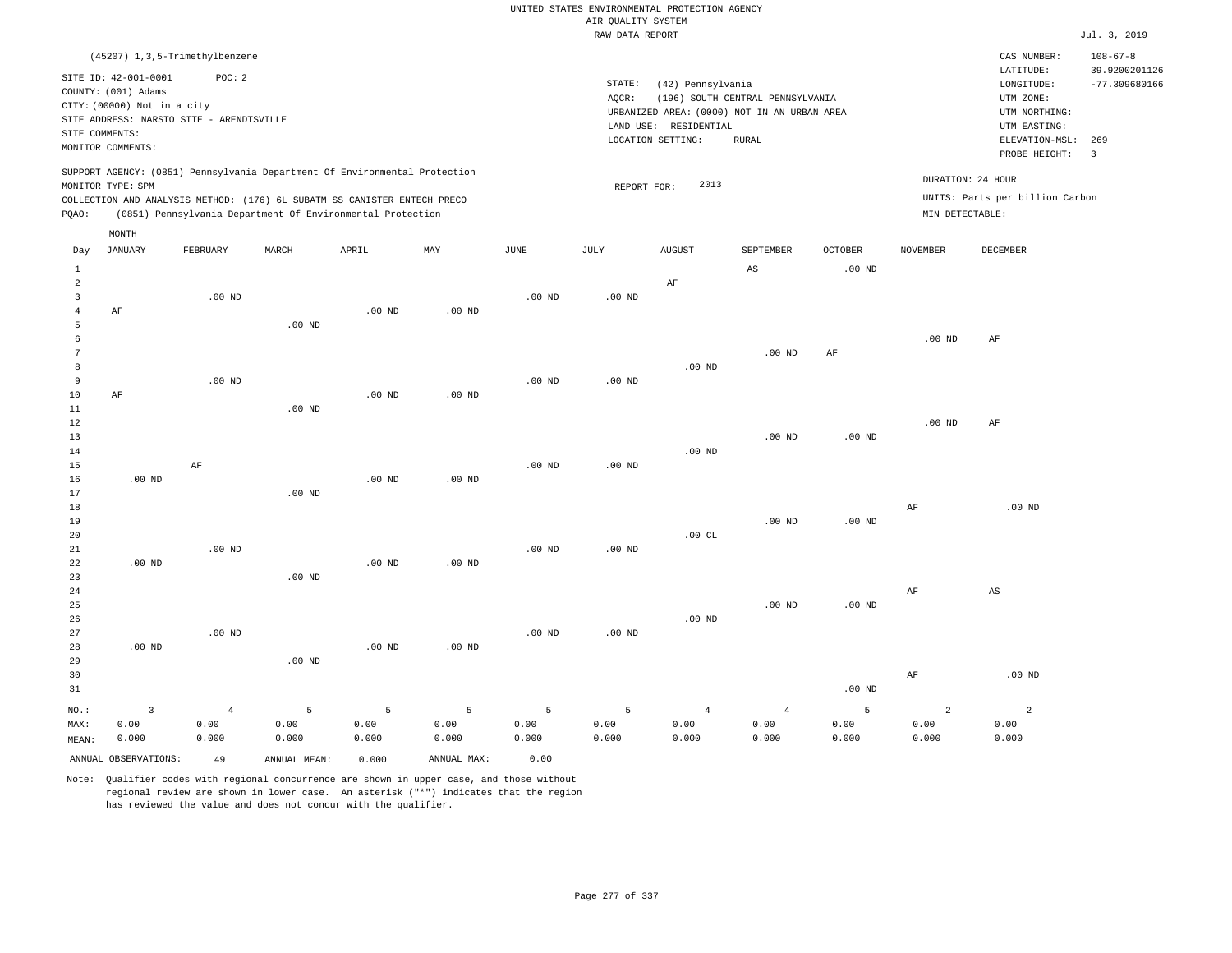|                                |                                          |          |                                                                            |                   |             |                   |                    | UNITED STATES ENVIRONMENTAL PROTECTION AGENCY |                                  |                   |                   |                                 |                                  |
|--------------------------------|------------------------------------------|----------|----------------------------------------------------------------------------|-------------------|-------------|-------------------|--------------------|-----------------------------------------------|----------------------------------|-------------------|-------------------|---------------------------------|----------------------------------|
|                                |                                          |          |                                                                            |                   |             |                   | AIR QUALITY SYSTEM |                                               |                                  |                   |                   |                                 |                                  |
|                                |                                          |          |                                                                            |                   |             |                   | RAW DATA REPORT    |                                               |                                  |                   |                   |                                 | Jul. 3, 2019                     |
|                                | (45207) 1,3,5-Trimethylbenzene           |          |                                                                            |                   |             |                   |                    |                                               |                                  |                   |                   | CAS NUMBER:                     | $108 - 67 - 8$                   |
|                                | SITE ID: 42-001-0001                     | POC: 2   |                                                                            |                   |             |                   | STATE:             | (42) Pennsylvania                             |                                  |                   |                   | LATITUDE:<br>LONGITUDE:         | 39.9200201126<br>$-77.309680166$ |
|                                | COUNTY: (001) Adams                      |          |                                                                            |                   |             |                   | AQCR:              |                                               | (196) SOUTH CENTRAL PENNSYLVANIA |                   |                   | UTM ZONE:                       |                                  |
|                                | CITY: (00000) Not in a city              |          |                                                                            |                   |             |                   |                    | URBANIZED AREA: (0000) NOT IN AN URBAN AREA   |                                  |                   |                   | UTM NORTHING:                   |                                  |
|                                | SITE ADDRESS: NARSTO SITE - ARENDTSVILLE |          |                                                                            |                   |             |                   |                    | LAND USE: RESIDENTIAL                         |                                  |                   |                   | UTM EASTING:                    |                                  |
|                                | SITE COMMENTS:                           |          |                                                                            |                   |             |                   |                    | LOCATION SETTING:                             | <b>RURAL</b>                     |                   |                   | ELEVATION-MSL:                  | 269                              |
|                                | MONITOR COMMENTS:                        |          |                                                                            |                   |             |                   |                    |                                               |                                  |                   |                   | PROBE HEIGHT:                   | $\overline{3}$                   |
|                                |                                          |          | SUPPORT AGENCY: (0851) Pennsylvania Department Of Environmental Protection |                   |             |                   |                    | 2014                                          |                                  |                   | DURATION: 24 HOUR |                                 |                                  |
|                                | MONITOR TYPE: SPM                        |          | COLLECTION AND ANALYSIS METHOD: (176) 6L SUBATM SS CANISTER ENTECH PRECO   |                   |             |                   | REPORT FOR:        |                                               |                                  |                   |                   | UNITS: Parts per billion Carbon |                                  |
| PQAO:                          |                                          |          | (0851) Pennsylvania Department Of Environmental Protection                 |                   |             |                   |                    |                                               |                                  |                   | MIN DETECTABLE:   |                                 |                                  |
|                                | MONTH                                    |          |                                                                            |                   |             |                   |                    |                                               |                                  |                   |                   |                                 |                                  |
| Day                            | <b>JANUARY</b>                           | FEBRUARY | MARCH                                                                      | APRIL             | MAY         | JUNE              | JULY               | <b>AUGUST</b>                                 | SEPTEMBER                        | <b>OCTOBER</b>    | <b>NOVEMBER</b>   | DECEMBER                        |                                  |
| $\mathbf{1}$<br>$\overline{a}$ |                                          |          |                                                                            |                   |             |                   |                    |                                               | $.00$ ND                         | .00 <sub>ND</sub> | .00 <sub>ND</sub> | AF                              |                                  |
| $\overline{3}$                 |                                          |          |                                                                            |                   |             |                   |                    | $.00$ ND                                      |                                  |                   |                   |                                 |                                  |
| $\overline{4}$                 |                                          | $.00$ ND |                                                                            |                   |             | .00 <sub>ND</sub> | $.00$ ND           |                                               |                                  |                   |                   |                                 |                                  |
| 5                              | $\mathbb{A}\mathbb{S}$                   |          |                                                                            | $.00$ ND          | $.00$ ND    |                   |                    |                                               |                                  |                   |                   |                                 |                                  |
| 6                              |                                          |          | $.00$ ND                                                                   |                   |             |                   |                    |                                               |                                  |                   |                   |                                 |                                  |
| $7\phantom{.0}$                |                                          |          |                                                                            |                   |             |                   |                    |                                               |                                  |                   | $.00$ ND          | $.00$ ND                        |                                  |
| 8                              |                                          |          |                                                                            |                   |             |                   |                    |                                               | $.00$ ND                         | .00 <sub>ND</sub> |                   |                                 |                                  |
| 9                              |                                          |          |                                                                            |                   |             |                   |                    | $.00$ ND                                      |                                  |                   |                   |                                 |                                  |
| 10                             |                                          | $.00$ ND |                                                                            |                   |             | $.00$ ND          | $.00$ ND           |                                               |                                  |                   |                   |                                 |                                  |
| 11                             | $.00$ ND                                 |          |                                                                            | .00 <sub>ND</sub> | $.00$ ND    |                   |                    |                                               |                                  |                   |                   |                                 |                                  |
| $1\,2$                         |                                          |          | .00 <sub>ND</sub>                                                          |                   |             |                   |                    |                                               |                                  |                   |                   |                                 |                                  |
| 13                             |                                          |          |                                                                            |                   |             |                   |                    |                                               |                                  |                   | $.00$ ND          | $.00$ ND                        |                                  |
| 14                             |                                          |          |                                                                            |                   |             |                   |                    |                                               | $.00$ ND                         | .00 <sub>ND</sub> |                   |                                 |                                  |
| 15                             |                                          |          |                                                                            |                   |             |                   |                    | $.00$ ND                                      |                                  |                   |                   |                                 |                                  |
| 16                             |                                          | $.00$ ND |                                                                            |                   |             | $.00$ ND          | $.00$ ND           |                                               |                                  |                   |                   |                                 |                                  |
| 17                             | $.00$ ND                                 |          |                                                                            | $.00$ ND          | $.00$ ND    |                   |                    |                                               |                                  |                   |                   |                                 |                                  |
| $1\,8$                         |                                          |          | .00 <sub>ND</sub>                                                          |                   |             |                   |                    |                                               |                                  |                   |                   |                                 |                                  |
| 19                             |                                          |          |                                                                            |                   |             |                   |                    |                                               |                                  |                   | .00 <sub>ND</sub> | $.00$ ND                        |                                  |
| 20                             |                                          |          |                                                                            |                   |             |                   |                    |                                               | AF                               | .00 <sub>ND</sub> |                   |                                 |                                  |
| 21                             |                                          |          |                                                                            |                   |             |                   |                    | .00 <sub>ND</sub>                             |                                  |                   |                   |                                 |                                  |
| 22                             |                                          | $.00$ ND |                                                                            |                   |             | $.00$ ND          | $.00$ ND           |                                               |                                  |                   |                   |                                 |                                  |
| 23                             | $.00$ ND                                 |          |                                                                            | $.00$ ND          | $.00$ ND    |                   |                    |                                               |                                  |                   |                   |                                 |                                  |
| 24<br>25                       |                                          |          | .00 <sub>ND</sub>                                                          |                   |             |                   |                    |                                               |                                  |                   | .00 <sub>ND</sub> | $.00$ ND                        |                                  |
| 26                             |                                          |          |                                                                            |                   |             |                   |                    |                                               | .00 <sub>ND</sub>                | AS                |                   |                                 |                                  |
| 27                             |                                          |          |                                                                            |                   |             |                   |                    | AS                                            |                                  |                   |                   |                                 |                                  |
| 28                             |                                          | $.00$ ND |                                                                            |                   |             | $.00$ ND          | .00 <sub>ND</sub>  |                                               |                                  |                   |                   |                                 |                                  |
| 29                             | $.00$ ND                                 |          |                                                                            | AF                | $.00$ ND    |                   |                    |                                               |                                  |                   |                   |                                 |                                  |
| 30                             |                                          |          | $.00$ ND                                                                   |                   |             |                   |                    |                                               |                                  |                   |                   |                                 |                                  |
| 31                             |                                          |          |                                                                            |                   |             |                   |                    |                                               |                                  |                   |                   | $.00$ ND                        |                                  |
| NO.:                           | $\overline{4}$                           | 5        | 5                                                                          | $\overline{4}$    | 5           | 5                 | 5                  | $\overline{4}$                                | $\overline{4}$                   | $\overline{4}$    | 5                 | 5                               |                                  |
| MAX:                           | 0.00                                     | 0.00     | 0.00                                                                       | 0.00              | 0.00        | 0.00              | 0.00               | 0.00                                          | 0.00                             | 0.00              | 0.00              | 0.00                            |                                  |
| MEAN:                          | 0.000                                    | 0.000    | 0.000                                                                      | 0.000             | 0.000       | 0.000             | 0.000              | 0.000                                         | 0.000                            | 0.000             | 0.000             | 0.000                           |                                  |
|                                | ANNUAL OBSERVATIONS:                     | 55       | ANNUAL, MEAN:                                                              | 0.000             | ANNUAL MAX: | 0.00              |                    |                                               |                                  |                   |                   |                                 |                                  |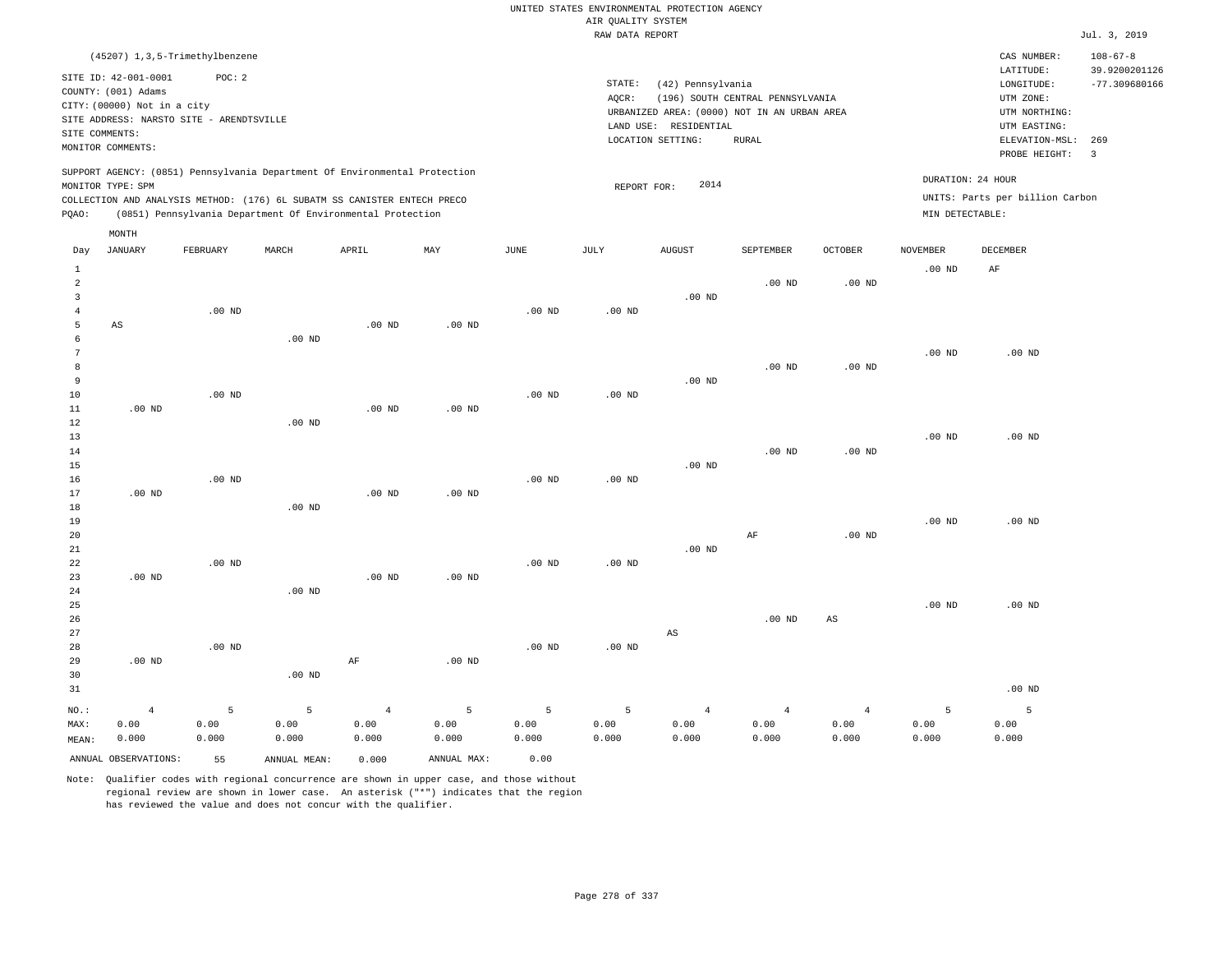RAW DATA REPORT JUL. 3, 2019 UNITED STATES ENVIRONMENTAL PROTECTION AGENCY AIR QUALITY SYSTEM

| (45207) 1,3,5-Trimethylbenzene                                                                                                                                                       |                                                            |       |     |             |                 |                                                                                                                |                                           |                |                 | CAS NUMBER:                                                                                              | $108 - 67 - 8$                               |
|--------------------------------------------------------------------------------------------------------------------------------------------------------------------------------------|------------------------------------------------------------|-------|-----|-------------|-----------------|----------------------------------------------------------------------------------------------------------------|-------------------------------------------|----------------|-----------------|----------------------------------------------------------------------------------------------------------|----------------------------------------------|
| SITE ID: 42-001-0001<br>COUNTY: (001) Adams<br>CITY: (00000) Not in a city<br>SITE ADDRESS: NARSTO SITE - ARENDTSVILLE<br>SITE COMMENTS:<br>MONITOR COMMENTS:                        | POC: 2                                                     |       |     |             | STATE:<br>AOCR: | (42) Pennsylvania<br>URBANIZED AREA: (0000) NOT IN AN URBAN AREA<br>LAND USE: RESIDENTIAL<br>LOCATION SETTING: | (196) SOUTH CENTRAL PENNSYLVANIA<br>RURAL |                |                 | LATITUDE:<br>LONGITUDE:<br>UTM ZONE:<br>UTM NORTHING:<br>UTM EASTING:<br>ELEVATION-MSL:<br>PROBE HEIGHT: | 39.9200201126<br>$-77.309680166$<br>269<br>3 |
| SUPPORT AGENCY: (0851) Pennsylvania Department Of Environmental Protection<br>MONITOR TYPE: SPM<br>COLLECTION AND ANALYSIS METHOD: (176) 6L SUBATM SS CANISTER ENTECH PRECO<br>POAO: | (0851) Pennsylvania Department Of Environmental Protection |       |     |             |                 | 2015<br>REPORT FOR:                                                                                            |                                           |                | MIN DETECTABLE: | DURATION: 24 HOUR<br>UNITS: Parts per billion Carbon                                                     |                                              |
| MONTH<br>JANUARY<br>FEBRUARY<br>Day                                                                                                                                                  | MARCH                                                      | APRIL | MAY | <b>JUNE</b> | JULY            | <b>AUGUST</b>                                                                                                  | SEPTEMBER                                 | <b>OCTOBER</b> | <b>NOVEMBER</b> | <b>DECEMBER</b>                                                                                          |                                              |

|                | ANNUAL OBSERVATIONS: | 57             | ANNUAL MEAN:  | .007        | ANNUAL MAX:            | .41               |                   |               |                        |               |                |               |
|----------------|----------------------|----------------|---------------|-------------|------------------------|-------------------|-------------------|---------------|------------------------|---------------|----------------|---------------|
| MAX:<br>MEAN:  | 0.00<br>0.000        | 0.00<br>0.000  | 0.00<br>0.000 | .41<br>.082 | 0.00<br>0.000          | 0.00<br>0.000     | 0.00<br>0.000     | 0.00<br>0.000 | 0.00<br>0.000          | 0.00<br>0.000 | 0.00<br>0.000  | 0.00<br>0.000 |
| $_{\rm NO.}$ : | 5                    | $\overline{4}$ | $\epsilon$    | 5           | $\overline{4}$         | 5                 | $\overline{4}$    | 5             | $\overline{4}$         | 5             | $\overline{5}$ | 5             |
| 31             |                      |                | $.00$ ND      |             |                        |                   |                   |               |                        |               |                |               |
| 30             | $.00$ ND             |                |               | $.00$ ND    | $.00$ ND               |                   |                   |               |                        |               |                |               |
| 29             |                      |                |               |             |                        | $.00$ ND          | .00 <sub>ND</sub> |               |                        |               |                |               |
| 28             |                      |                |               |             |                        |                   |                   | $.00$ ND      |                        |               |                |               |
| 27             |                      |                |               |             |                        |                   |                   |               | .00 <sub>ND</sub>      | $.00$ ND      |                |               |
| 26             |                      |                |               |             |                        |                   |                   |               |                        |               | $.00$ ND       | $.00$ ND      |
| 25             |                      |                | $.00$ ND      |             |                        |                   |                   |               |                        |               |                |               |
| 24             | $.00$ ND             |                |               | $.00$ ND    | $.00$ ND               |                   |                   |               |                        |               |                |               |
| 23             |                      | $.00$ ND       |               |             |                        | $.00$ ND          | .00 $ND$          |               |                        |               |                |               |
| 22             |                      |                |               |             |                        |                   |                   | $.00$ ND      |                        |               |                |               |
| 21             |                      |                |               |             |                        |                   |                   |               | $.00$ ND               | .00 $ND$      |                |               |
| 20             |                      |                |               |             |                        |                   |                   |               |                        |               | $.00$ ND       | $.00$ ND      |
| 19             |                      |                | $.00$ ND      |             |                        |                   |                   |               |                        |               |                |               |
| 18             | $.00$ ND             |                |               | $.00$ ND    | $.00$ ND               |                   |                   |               |                        |               |                |               |
| 17             |                      | $.00$ ND       |               |             |                        | .00 <sub>ND</sub> | $.00$ ND          |               |                        |               |                |               |
| 16             |                      |                |               |             |                        |                   |                   | $.00$ ND      |                        |               |                |               |
| 15             |                      |                |               |             |                        |                   |                   |               | $.00$ ND               | $.00$ ND      |                |               |
| 14             |                      |                |               |             |                        |                   |                   |               |                        |               | $.00$ ND       | $.00$ ND      |
| 12<br>13       | $.00$ ND             |                | $.00$ ND      | $.00$ ND    | $.00$ ND               |                   |                   |               |                        |               |                |               |
| $11\,$         |                      | $.00$ ND       |               |             |                        | $.00$ ND          | $\rm{AF}$         |               |                        |               |                |               |
| 10             |                      |                |               |             |                        |                   |                   | $.00$ ND      |                        |               |                |               |
| 9              |                      |                |               |             |                        |                   |                   |               | $.00$ ND               | .00 $ND$      |                |               |
| 8              |                      |                |               |             |                        |                   |                   |               |                        |               | $.00$ ND       | $.00$ ND      |
| 7              |                      |                | $.00$ ND      |             |                        |                   |                   |               |                        |               |                |               |
| 6              | $.00$ ND             |                |               | .41 SQ      | $\mathbb{A}\mathbb{S}$ |                   |                   |               |                        |               |                |               |
| 5              |                      | $.00$ ND       |               |             |                        | $.00$ ND          | .00 <sub>ND</sub> |               |                        |               |                |               |
| $\overline{4}$ |                      |                |               |             |                        |                   |                   | $.00$ ND      |                        |               |                |               |
| 3              |                      |                |               |             |                        |                   |                   |               | $\mathbb{A}\mathbb{S}$ | $.00$ ND      |                |               |
| $\overline{c}$ |                      |                |               |             |                        |                   |                   |               |                        |               | $.00$ ND       | $.00$ ND      |
| $\mathbf{1}$   |                      |                | $.00$ ND      |             |                        |                   |                   |               |                        |               |                |               |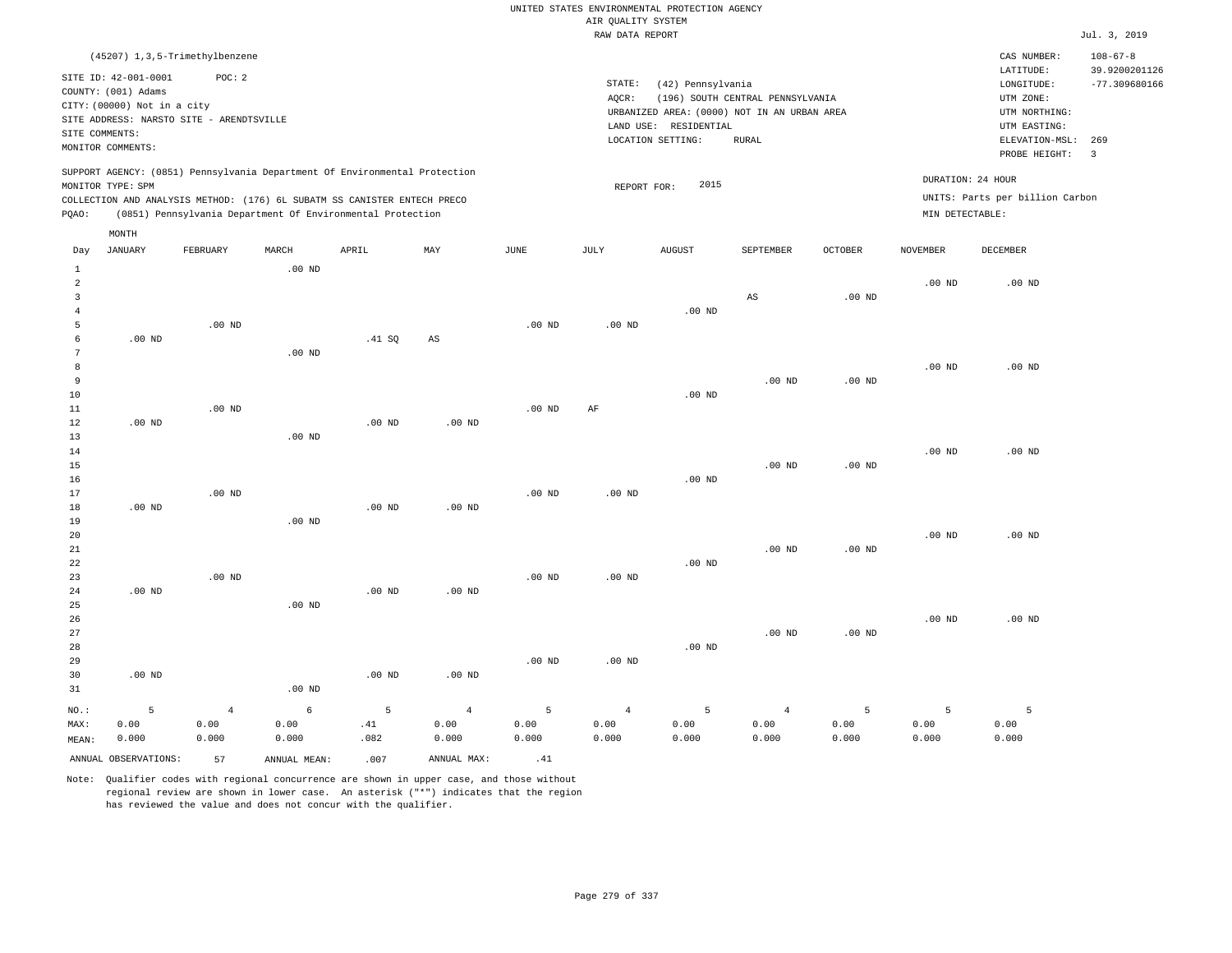|                                           |                             |                                            |                        |                                                                            |                   |                   |                    | UNITED STATES ENVIRONMENTAL PROTECTION AGENCY |                                             |                   |                   |                                 |                                 |
|-------------------------------------------|-----------------------------|--------------------------------------------|------------------------|----------------------------------------------------------------------------|-------------------|-------------------|--------------------|-----------------------------------------------|---------------------------------------------|-------------------|-------------------|---------------------------------|---------------------------------|
|                                           |                             |                                            |                        |                                                                            |                   |                   | AIR QUALITY SYSTEM |                                               |                                             |                   |                   |                                 |                                 |
|                                           |                             |                                            |                        |                                                                            |                   |                   | RAW DATA REPORT    |                                               |                                             |                   |                   |                                 | Jul. 3, 2019                    |
|                                           | SITE ID: 42-001-0001        | (45207) 1, 3, 5-Trimethylbenzene<br>POC: 2 |                        |                                                                            |                   |                   |                    |                                               |                                             |                   |                   | CAS NUMBER:<br>LATITUDE:        | $108 - 67 - 8$<br>39.9200201126 |
|                                           | COUNTY: (001) Adams         |                                            |                        |                                                                            |                   |                   | STATE:             | (42) Pennsylvania                             |                                             |                   |                   | LONGITUDE:                      | $-77.309680166$                 |
|                                           | CITY: (00000) Not in a city |                                            |                        |                                                                            |                   |                   | AOCR:              |                                               | (196) SOUTH CENTRAL PENNSYLVANIA            |                   |                   | UTM ZONE:                       |                                 |
|                                           |                             | SITE ADDRESS: NARSTO SITE - ARENDTSVILLE   |                        |                                                                            |                   |                   |                    |                                               | URBANIZED AREA: (0000) NOT IN AN URBAN AREA |                   |                   | UTM NORTHING:                   |                                 |
|                                           | SITE COMMENTS:              |                                            |                        |                                                                            |                   |                   |                    | LAND USE: RESIDENTIAL                         |                                             |                   |                   | UTM EASTING:                    |                                 |
|                                           | MONITOR COMMENTS:           |                                            |                        |                                                                            |                   |                   |                    | LOCATION SETTING:                             | <b>RURAL</b>                                |                   |                   | ELEVATION-MSL:<br>PROBE HEIGHT: | 269<br>$\overline{3}$           |
|                                           |                             |                                            |                        | SUPPORT AGENCY: (0851) Pennsylvania Department Of Environmental Protection |                   |                   |                    |                                               |                                             |                   |                   |                                 |                                 |
|                                           | MONITOR TYPE: SPM           |                                            |                        |                                                                            |                   |                   | REPORT FOR:        | 2016                                          |                                             |                   |                   | DURATION: 24 HOUR               |                                 |
|                                           |                             |                                            |                        | COLLECTION AND ANALYSIS METHOD: (176) 6L SUBATM SS CANISTER ENTECH PRECO   |                   |                   |                    |                                               |                                             |                   |                   | UNITS: Parts per billion Carbon |                                 |
| PQAO:                                     |                             |                                            |                        | (0851) Pennsylvania Department Of Environmental Protection                 |                   |                   |                    |                                               |                                             |                   | MIN DETECTABLE:   |                                 |                                 |
|                                           | MONTH                       |                                            |                        |                                                                            |                   |                   |                    |                                               |                                             |                   |                   |                                 |                                 |
| Day                                       | JANUARY                     | FEBRUARY                                   | MARCH                  | APRIL                                                                      | MAY               | JUNE              | JULY               | <b>AUGUST</b>                                 | SEPTEMBER                                   | <b>OCTOBER</b>    | <b>NOVEMBER</b>   | <b>DECEMBER</b>                 |                                 |
| $\mathbf{1}$                              | $.00$ ND                    |                                            | $.00$ ND               |                                                                            |                   |                   |                    |                                               |                                             |                   |                   |                                 |                                 |
| 2                                         |                             |                                            |                        |                                                                            |                   |                   |                    |                                               |                                             |                   | .00 <sub>ND</sub> | $.00$ ND                        |                                 |
| $\overline{\mathbf{3}}$<br>$\overline{4}$ |                             |                                            |                        |                                                                            |                   |                   |                    | .00 <sub>ND</sub>                             | .00 <sub>ND</sub>                           | $.00$ ND          |                   |                                 |                                 |
| 5                                         |                             |                                            |                        |                                                                            |                   | $.00$ ND          | $.00$ ND           |                                               |                                             |                   |                   |                                 |                                 |
| 6                                         |                             | $.00$ ND                                   |                        | $.00$ ND                                                                   | $.00$ ND          |                   |                    |                                               |                                             |                   |                   |                                 |                                 |
| $\overline{7}$                            | $.00$ ND                    |                                            | .00 <sub>ND</sub>      |                                                                            |                   |                   |                    |                                               |                                             |                   |                   |                                 |                                 |
| 8                                         |                             |                                            |                        |                                                                            |                   |                   |                    |                                               |                                             |                   | $.00$ ND          | $.00$ ND                        |                                 |
| $\overline{9}$                            |                             |                                            |                        |                                                                            |                   |                   |                    |                                               | $.00$ ND                                    | .00 <sub>ND</sub> |                   |                                 |                                 |
| 10                                        |                             |                                            |                        |                                                                            |                   |                   |                    | $.00$ ND                                      |                                             |                   |                   |                                 |                                 |
| 11                                        |                             |                                            |                        |                                                                            |                   | $.00$ ND          | $.00$ ND           |                                               |                                             |                   |                   |                                 |                                 |
| 12                                        |                             | $.00$ ND                                   |                        | $.00$ ND                                                                   | $.00$ ND          |                   |                    |                                               |                                             |                   |                   |                                 |                                 |
| 13                                        | $.00$ ND                    |                                            | $.00$ ND               |                                                                            |                   |                   |                    |                                               |                                             |                   |                   |                                 |                                 |
| 14                                        |                             |                                            |                        |                                                                            |                   |                   |                    |                                               |                                             |                   | $.00$ ND          | $.00$ ND                        |                                 |
| 15                                        |                             |                                            |                        |                                                                            |                   |                   |                    |                                               | $.00$ ND                                    | .00 <sub>ND</sub> |                   |                                 |                                 |
| 16                                        |                             |                                            |                        |                                                                            |                   |                   |                    | $.00$ ND                                      |                                             |                   |                   |                                 |                                 |
| 17                                        |                             |                                            |                        |                                                                            |                   | .00 <sub>ND</sub> | TS                 |                                               |                                             |                   |                   |                                 |                                 |
| 18                                        |                             | .00 <sub>ND</sub>                          |                        | $.00$ ND                                                                   | $.00$ ND          |                   |                    |                                               |                                             |                   |                   |                                 |                                 |
| 19                                        | $.00$ ND                    |                                            | .00 <sub>ND</sub>      |                                                                            |                   |                   |                    |                                               |                                             |                   |                   |                                 |                                 |
| 20                                        |                             |                                            |                        |                                                                            |                   |                   |                    |                                               |                                             |                   | .00 <sub>ND</sub> | AF                              |                                 |
| 21                                        |                             |                                            |                        |                                                                            |                   |                   |                    |                                               | .00 <sub>ND</sub>                           | .00 <sub>ND</sub> |                   |                                 |                                 |
| 22                                        |                             |                                            |                        |                                                                            |                   |                   |                    | $.00$ ND                                      |                                             |                   |                   |                                 |                                 |
| 23                                        |                             |                                            |                        |                                                                            |                   | $.00$ ND          | $.00$ ND           |                                               |                                             |                   |                   |                                 |                                 |
| 24                                        |                             | $.00$ ND                                   |                        | .00 <sub>ND</sub>                                                          | $.00$ ND          |                   |                    |                                               |                                             |                   |                   |                                 |                                 |
| 25                                        | $.00$ ND                    |                                            | $.00$ ND               |                                                                            |                   |                   |                    |                                               |                                             |                   |                   |                                 |                                 |
| 26                                        |                             |                                            |                        |                                                                            |                   |                   |                    |                                               |                                             |                   | $.00$ ND          | $.00$ ND                        |                                 |
| 27                                        |                             |                                            |                        |                                                                            |                   |                   |                    |                                               | .00 <sub>ND</sub>                           | $.00$ ND          |                   |                                 |                                 |
| 28                                        |                             |                                            |                        |                                                                            |                   |                   |                    | $.00$ ND                                      |                                             |                   |                   |                                 |                                 |
| 29                                        |                             |                                            |                        |                                                                            |                   | .00 <sub>ND</sub> | $.00$ ND           |                                               |                                             |                   |                   |                                 |                                 |
| 30<br>31                                  | $.00$ ND                    |                                            | $\mathbb{A}\mathbb{S}$ | $.00$ ND                                                                   | .00 <sub>ND</sub> |                   |                    |                                               |                                             |                   |                   |                                 |                                 |
| $NO.$ :                                   | 6                           | $\overline{4}$                             | 5                      | 5                                                                          | 5                 | 5                 | 4                  | 5                                             | 5                                           | 5                 | 5                 | $\overline{4}$                  |                                 |
|                                           |                             |                                            |                        |                                                                            |                   |                   |                    |                                               |                                             |                   |                   |                                 |                                 |

ANNUAL OBSERVATIONS: 58 ANNUAL MEAN: 0.000 ANNUAL MAX: 0.00

 0.00 0.000  0.00 0.000  0.00 0.000

 0.00 0.000

NO.: MAX: MEAN:

 0.00 0.000

 0.00 0.000

Note: Qualifier codes with regional concurrence are shown in upper case, and those without regional review are shown in lower case. An asterisk ("\*") indicates that the region has reviewed the value and does not concur with the qualifier.

 0.00 0.000  0.00 0.000  0.00 0.000

 0.00 0.000  0.00 0.000  0.00 0.000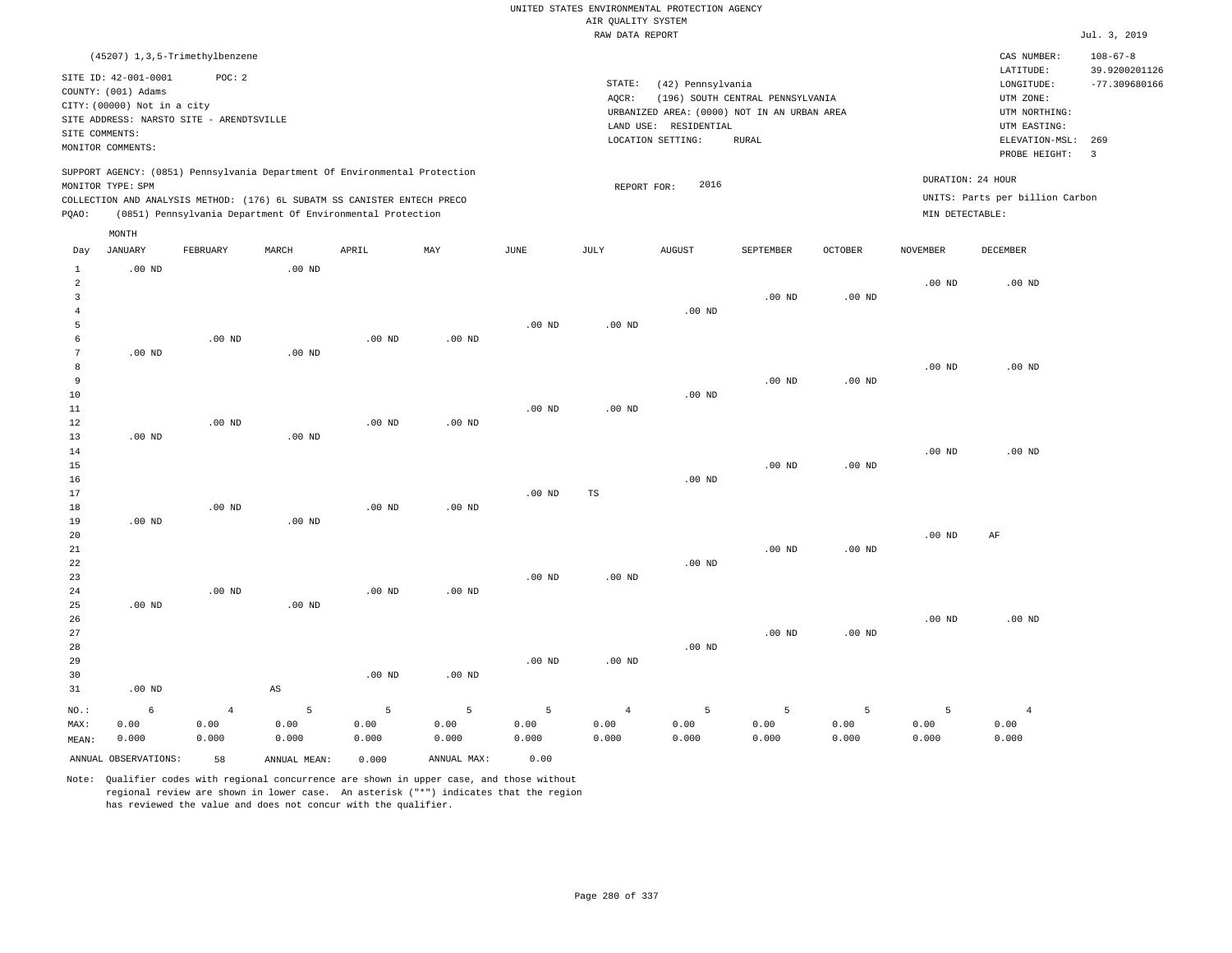|                |                                                          |          |                                                                            |                   |                        |                   |                    | UNITED STATES ENVIRONMENTAL PROTECTION AGENCY |                                  |                |                   |                                 |                                 |
|----------------|----------------------------------------------------------|----------|----------------------------------------------------------------------------|-------------------|------------------------|-------------------|--------------------|-----------------------------------------------|----------------------------------|----------------|-------------------|---------------------------------|---------------------------------|
|                |                                                          |          |                                                                            |                   |                        |                   | AIR QUALITY SYSTEM |                                               |                                  |                |                   |                                 |                                 |
|                |                                                          |          |                                                                            |                   |                        |                   | RAW DATA REPORT    |                                               |                                  |                |                   |                                 | Jul. 3, 2019                    |
|                | (45207) 1, 3, 5-Trimethylbenzene<br>SITE ID: 42-001-0001 | POC: 2   |                                                                            |                   |                        |                   |                    |                                               |                                  |                |                   | CAS NUMBER:<br>LATITUDE:        | $108 - 67 - 8$<br>39.9200201126 |
|                | COUNTY: (001) Adams                                      |          |                                                                            |                   |                        |                   | STATE:<br>AQCR:    | (42) Pennsylvania                             | (196) SOUTH CENTRAL PENNSYLVANIA |                |                   | LONGITUDE:<br>UTM ZONE:         | $-77.309680166$                 |
|                | CITY: (00000) Not in a city                              |          |                                                                            |                   |                        |                   |                    | URBANIZED AREA: (0000) NOT IN AN URBAN AREA   |                                  |                |                   | UTM NORTHING:                   |                                 |
|                | SITE ADDRESS: NARSTO SITE - ARENDTSVILLE                 |          |                                                                            |                   |                        |                   |                    | LAND USE: RESIDENTIAL                         |                                  |                |                   | UTM EASTING:                    |                                 |
| SITE COMMENTS: | MONITOR COMMENTS:                                        |          |                                                                            |                   |                        |                   |                    | LOCATION SETTING:                             | RURAL                            |                |                   | ELEVATION-MSL:                  | 269                             |
|                |                                                          |          |                                                                            |                   |                        |                   |                    |                                               |                                  |                |                   | PROBE HEIGHT:                   | $\overline{3}$                  |
|                | MONITOR TYPE: SPM                                        |          | SUPPORT AGENCY: (0851) Pennsylvania Department Of Environmental Protection |                   |                        |                   | REPORT FOR:        | 2017                                          |                                  |                | DURATION: 24 HOUR |                                 |                                 |
|                |                                                          |          | COLLECTION AND ANALYSIS METHOD: (176) 6L SUBATM SS CANISTER ENTECH PRECO   |                   |                        |                   |                    |                                               |                                  |                |                   | UNITS: Parts per billion Carbon |                                 |
| PQAO:          |                                                          |          | (0851) Pennsylvania Department Of Environmental Protection                 |                   |                        |                   |                    |                                               |                                  |                | MIN DETECTABLE:   |                                 |                                 |
| Day            | MONTH<br>JANUARY                                         | FEBRUARY | MARCH                                                                      | APRIL             | MAY                    | JUNE              | JULY               | AUGUST                                        | SEPTEMBER                        | OCTOBER        | <b>NOVEMBER</b>   | DECEMBER                        |                                 |
| $\mathbf{1}$   | $.00$ ND                                                 |          |                                                                            | $.00$ ND          | .00 <sub>ND</sub>      |                   |                    |                                               |                                  |                |                   |                                 |                                 |
| $\overline{a}$ |                                                          |          | .00 <sub>ND</sub>                                                          |                   |                        |                   |                    |                                               |                                  |                |                   |                                 |                                 |
| $\overline{3}$ |                                                          |          |                                                                            |                   |                        |                   |                    |                                               |                                  |                | .00 <sub>ND</sub> | $.00$ ND                        |                                 |
| $\overline{4}$ |                                                          |          |                                                                            |                   |                        |                   |                    |                                               | $.00$ ND                         | $.00$ ND       |                   |                                 |                                 |
| 5              |                                                          |          |                                                                            |                   |                        |                   |                    | $.00$ ND                                      |                                  |                |                   |                                 |                                 |
| 6              |                                                          | $.00$ ND |                                                                            |                   |                        | $.00$ ND          | .00 <sub>ND</sub>  |                                               |                                  |                |                   |                                 |                                 |
| $\overline{7}$ | $.00$ ND                                                 |          |                                                                            | .00 <sub>ND</sub> | $.00$ ND               |                   |                    |                                               |                                  |                |                   |                                 |                                 |
| 8              |                                                          |          | $.00$ ND                                                                   |                   |                        |                   |                    |                                               |                                  |                |                   |                                 |                                 |
| 9              |                                                          |          |                                                                            |                   |                        |                   |                    |                                               |                                  |                | .00 <sub>ND</sub> | $.00$ ND                        |                                 |
| $10$<br>$1\,1$ |                                                          |          |                                                                            |                   |                        |                   |                    | .00 <sub>ND</sub>                             | $.00$ ND                         | $.00$ ND       |                   |                                 |                                 |
| 12             |                                                          | $.00$ ND |                                                                            |                   |                        | $.00$ ND          | $.00$ ND           |                                               |                                  |                |                   |                                 |                                 |
| 13             | $.00$ ND                                                 |          |                                                                            | $.00$ ND          | $.00$ ND               |                   |                    |                                               |                                  |                |                   |                                 |                                 |
| 14             |                                                          |          | $.00$ ND                                                                   |                   |                        |                   |                    |                                               |                                  |                |                   |                                 |                                 |
| 15             |                                                          |          |                                                                            |                   |                        |                   |                    |                                               |                                  |                | .00 <sub>ND</sub> | $.00$ ND                        |                                 |
| 16             |                                                          |          |                                                                            |                   |                        |                   |                    |                                               | $.00$ ND                         | AM             |                   |                                 |                                 |
| 17             |                                                          |          |                                                                            |                   |                        |                   |                    | $.00$ ND                                      |                                  |                |                   |                                 |                                 |
| 18             |                                                          | $.00$ ND |                                                                            |                   |                        | .00 <sub>ND</sub> | .00 <sub>ND</sub>  |                                               |                                  |                |                   |                                 |                                 |
| 19             | $.00$ ND                                                 |          |                                                                            | $.00$ ND          | $\mathbb{A}\mathbb{S}$ |                   |                    |                                               |                                  |                |                   |                                 |                                 |
| 20             |                                                          |          | $.00$ ND                                                                   |                   |                        |                   |                    |                                               |                                  |                |                   |                                 |                                 |
| 21<br>22       |                                                          |          |                                                                            |                   |                        |                   |                    |                                               | $.00$ ND                         | $.00$ ND       | .00 <sub>ND</sub> | $.00$ ND                        |                                 |
| 23             |                                                          |          |                                                                            |                   |                        |                   |                    | $.00$ ND                                      |                                  |                |                   |                                 |                                 |
| 24             |                                                          | AF       |                                                                            |                   |                        | $.00$ ND          | $.00$ ND           |                                               |                                  |                |                   |                                 |                                 |
| 25             | $.00$ ND                                                 |          |                                                                            | $.00$ ND          | $.00$ ND               |                   |                    |                                               |                                  |                |                   |                                 |                                 |
| 26             |                                                          |          | $.00$ ND                                                                   |                   |                        |                   |                    |                                               |                                  |                |                   |                                 |                                 |
| $2\,7$         |                                                          |          |                                                                            |                   |                        |                   |                    |                                               |                                  |                | .00 <sub>ND</sub> | $.00$ ND                        |                                 |
| 28             |                                                          |          |                                                                            |                   |                        |                   |                    |                                               | $.00$ ND                         | $.00$ ND       |                   |                                 |                                 |
| 29             |                                                          |          |                                                                            |                   |                        |                   |                    | .00 <sub>ND</sub>                             |                                  |                |                   |                                 |                                 |
| 30             |                                                          |          |                                                                            |                   |                        | .00 <sub>ND</sub> | .00 <sub>ND</sub>  |                                               |                                  |                |                   |                                 |                                 |
| 31             | $.00$ ND                                                 |          |                                                                            |                   | $.00$ ND               |                   |                    |                                               |                                  |                |                   |                                 |                                 |
| NO.:           | 6                                                        | 3        | 5                                                                          | 5                 | 5                      | 5                 | 5                  | 5                                             | 5                                | $\overline{4}$ | 5                 | 5                               |                                 |
| MAX:           | 0.00                                                     | 0.00     | 0.00                                                                       | 0.00              | 0.00                   | 0.00              | 0.00               | 0.00                                          | 0.00                             | 0.00           | 0.00              | 0.00                            |                                 |
| MEAN:          | 0.000                                                    | 0.000    | 0.000                                                                      | 0.000             | 0.000                  | 0.000             | 0.000              | 0.000                                         | 0.000                            | 0.000          | 0.000             | 0.000                           |                                 |
|                | ANNUAL OBSERVATIONS:                                     | 58       | ANNUAL, MEAN:                                                              | 0.000             | ANNUAL MAX:            | 0.00              |                    |                                               |                                  |                |                   |                                 |                                 |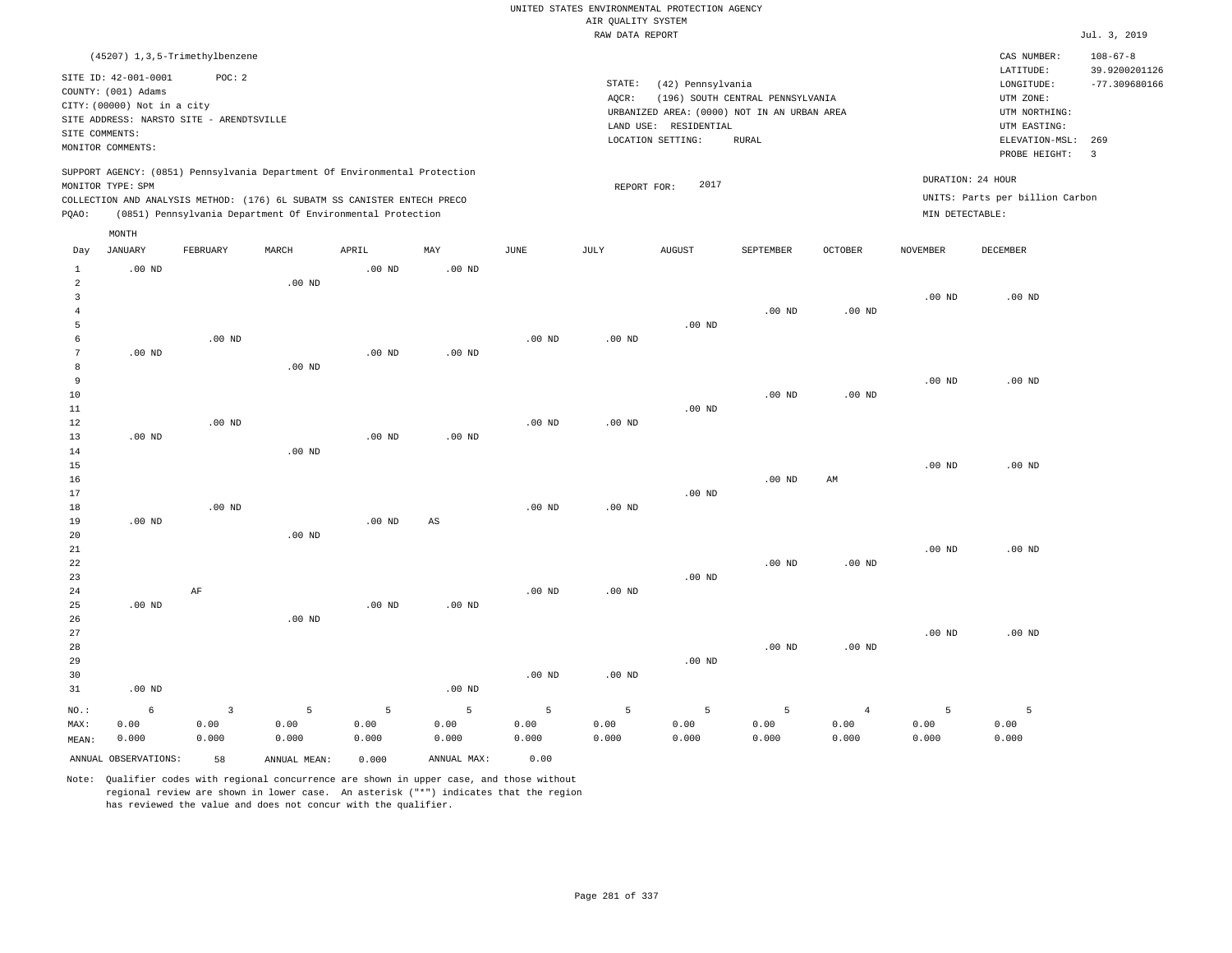|                                |                                                                                                                                                                                 |                    |                                                                                                                                        |                                 |                                 |                                 | UNITED STATES ENVIRONMENTAL PROTECTION AGENCY<br>AIR QUALITY SYSTEM |                                                                 |                                                                                                 |                    |                                 |                                                                                                                         |                                                                                      |
|--------------------------------|---------------------------------------------------------------------------------------------------------------------------------------------------------------------------------|--------------------|----------------------------------------------------------------------------------------------------------------------------------------|---------------------------------|---------------------------------|---------------------------------|---------------------------------------------------------------------|-----------------------------------------------------------------|-------------------------------------------------------------------------------------------------|--------------------|---------------------------------|-------------------------------------------------------------------------------------------------------------------------|--------------------------------------------------------------------------------------|
|                                |                                                                                                                                                                                 |                    |                                                                                                                                        |                                 |                                 |                                 | RAW DATA REPORT                                                     |                                                                 |                                                                                                 |                    |                                 |                                                                                                                         | Jul. 3, 2019                                                                         |
| SITE COMMENTS:                 | (45207) 1, 3, 5-Trimethylbenzene<br>SITE ID: 42-001-0001<br>COUNTY: (001) Adams<br>CITY: (00000) Not in a city<br>SITE ADDRESS: NARSTO SITE - ARENDTSVILLE<br>MONITOR COMMENTS: | POC: 2             |                                                                                                                                        |                                 |                                 |                                 | STATE:<br>AQCR:                                                     | (42) Pennsylvania<br>LAND USE: RESIDENTIAL<br>LOCATION SETTING: | (196) SOUTH CENTRAL PENNSYLVANIA<br>URBANIZED AREA: (0000) NOT IN AN URBAN AREA<br><b>RURAL</b> |                    |                                 | CAS NUMBER:<br>LATITUDE:<br>LONGITUDE:<br>UTM ZONE:<br>UTM NORTHING:<br>UTM EASTING:<br>ELEVATION-MSL:<br>PROBE HEIGHT: | $108 - 67 - 8$<br>39.9200201126<br>$-77.309680166$<br>269<br>$\overline{\mathbf{3}}$ |
|                                | MONITOR TYPE: SPM                                                                                                                                                               |                    | SUPPORT AGENCY: (0851) Pennsylvania Department Of Environmental Protection                                                             |                                 |                                 |                                 | REPORT FOR:                                                         | 2018                                                            |                                                                                                 |                    |                                 | DURATION: 24 HOUR                                                                                                       |                                                                                      |
| PQAO:                          |                                                                                                                                                                                 |                    | COLLECTION AND ANALYSIS METHOD: (176) 6L SUBATM SS CANISTER ENTECH PRECO<br>(0851) Pennsylvania Department Of Environmental Protection |                                 |                                 |                                 |                                                                     |                                                                 |                                                                                                 |                    |                                 | UNITS: Parts per billion Carbon<br>MIN DETECTABLE: .324441                                                              |                                                                                      |
|                                | MONTH                                                                                                                                                                           |                    |                                                                                                                                        |                                 |                                 |                                 |                                                                     |                                                                 |                                                                                                 |                    |                                 |                                                                                                                         |                                                                                      |
| Day                            | <b>JANUARY</b>                                                                                                                                                                  | FEBRUARY           | MARCH                                                                                                                                  | APRIL                           | MAY                             | JUNE                            | JULY                                                                | <b>AUGUST</b>                                                   | SEPTEMBER                                                                                       | <b>OCTOBER</b>     | <b>NOVEMBER</b>                 | DECEMBER                                                                                                                |                                                                                      |
| $\mathbf{1}$<br>$\overline{a}$ | $.00$ ND                                                                                                                                                                        | $.00$ ND           |                                                                                                                                        | .00 <sub>ND</sub>               | $.00$ ND                        | $.00$ ND                        | $.00$ ND                                                            |                                                                 |                                                                                                 |                    |                                 |                                                                                                                         |                                                                                      |
| 3<br>$\overline{4}$<br>5       |                                                                                                                                                                                 |                    | $.00$ ND                                                                                                                               |                                 |                                 |                                 |                                                                     |                                                                 | .00 <sub>ND</sub>                                                                               | $.00$ ND           | $.00$ ND                        | $.00$ ND                                                                                                                |                                                                                      |
| 6<br>$7\phantom{.0}$           |                                                                                                                                                                                 | .00 <sub>ND</sub>  |                                                                                                                                        |                                 |                                 | AM                              | .00 <sub>ND</sub>                                                   | $.00$ ND                                                        |                                                                                                 |                    |                                 |                                                                                                                         |                                                                                      |
| 8<br>9<br>10                   | $.00$ ND                                                                                                                                                                        |                    | $.00$ ND                                                                                                                               | .00 <sub>ND</sub>               | $.00$ ND                        |                                 |                                                                     |                                                                 |                                                                                                 |                    | $.00$ ND                        | $.00$ ND                                                                                                                |                                                                                      |
| 11<br>12                       |                                                                                                                                                                                 |                    |                                                                                                                                        |                                 |                                 |                                 |                                                                     | $.00$ ND                                                        | $.00$ ND                                                                                        | $.00$ ND           |                                 |                                                                                                                         |                                                                                      |
| 13<br>14<br>15                 | $.00$ ND                                                                                                                                                                        | $.00$ ND           | $.00$ ND                                                                                                                               | .00 <sub>ND</sub>               | $.00$ ND                        | $.00$ ND                        | $.00$ ND                                                            |                                                                 |                                                                                                 |                    |                                 |                                                                                                                         |                                                                                      |
| 16<br>17                       |                                                                                                                                                                                 |                    |                                                                                                                                        |                                 |                                 |                                 |                                                                     |                                                                 | .00 <sub>ND</sub>                                                                               | .00 <sub>ND</sub>  | $.00$ ND                        | $.00$ ND                                                                                                                |                                                                                      |
| 18<br>19<br>20                 | $.00$ ND                                                                                                                                                                        | $.00$ ND           |                                                                                                                                        | .00 <sub>ND</sub>               | $.00$ ND                        | $.00$ ND                        | .79SQ                                                               | $.00$ ND                                                        |                                                                                                 |                    |                                 |                                                                                                                         |                                                                                      |
| 21<br>22<br>23                 |                                                                                                                                                                                 |                    | $.00$ ND                                                                                                                               |                                 |                                 |                                 |                                                                     |                                                                 | $.00$ ND                                                                                        | $.00$ ND           | .00 <sub>ND</sub>               | $.00$ ND                                                                                                                |                                                                                      |
| 24<br>25<br>26                 | $.00$ ND                                                                                                                                                                        | $.00$ ND           |                                                                                                                                        | $\mathbb{A}\mathbb{S}$          | $\mathbb{A}\mathbb{S}$          | $.00$ ND                        | $.00$ ND                                                            | $.00$ ND                                                        |                                                                                                 |                    |                                 |                                                                                                                         |                                                                                      |
| 27<br>28<br>29<br>30<br>31     |                                                                                                                                                                                 |                    | .00 <sub>ND</sub>                                                                                                                      |                                 |                                 |                                 | .00 <sub>ND</sub>                                                   | $.00$ ND                                                        | .00 <sub>ND</sub>                                                                               | $.00$ ND           | AS                              | $.00$ ND                                                                                                                |                                                                                      |
| NO.:<br>MAX:<br>MEAN:          | 5<br>0.00<br>0.000                                                                                                                                                              | 5<br>0.00<br>0.000 | 5<br>0.00<br>0.000                                                                                                                     | $\overline{4}$<br>0.00<br>0.000 | $\overline{4}$<br>0.00<br>0.000 | $\overline{4}$<br>0.00<br>0.000 | 6<br>.79<br>.132                                                    | 5<br>0.00<br>0.000                                              | 5<br>0.00<br>0.000                                                                              | 5<br>0.00<br>0.000 | $\overline{4}$<br>0.00<br>0.000 | 5<br>0.00<br>0.000                                                                                                      |                                                                                      |
|                                | ANNUAL OBSERVATIONS:                                                                                                                                                            | 57                 | ANNUAL MEAN:                                                                                                                           | .014                            | ANNUAL MAX:                     | .79                             |                                                                     |                                                                 |                                                                                                 |                    |                                 |                                                                                                                         |                                                                                      |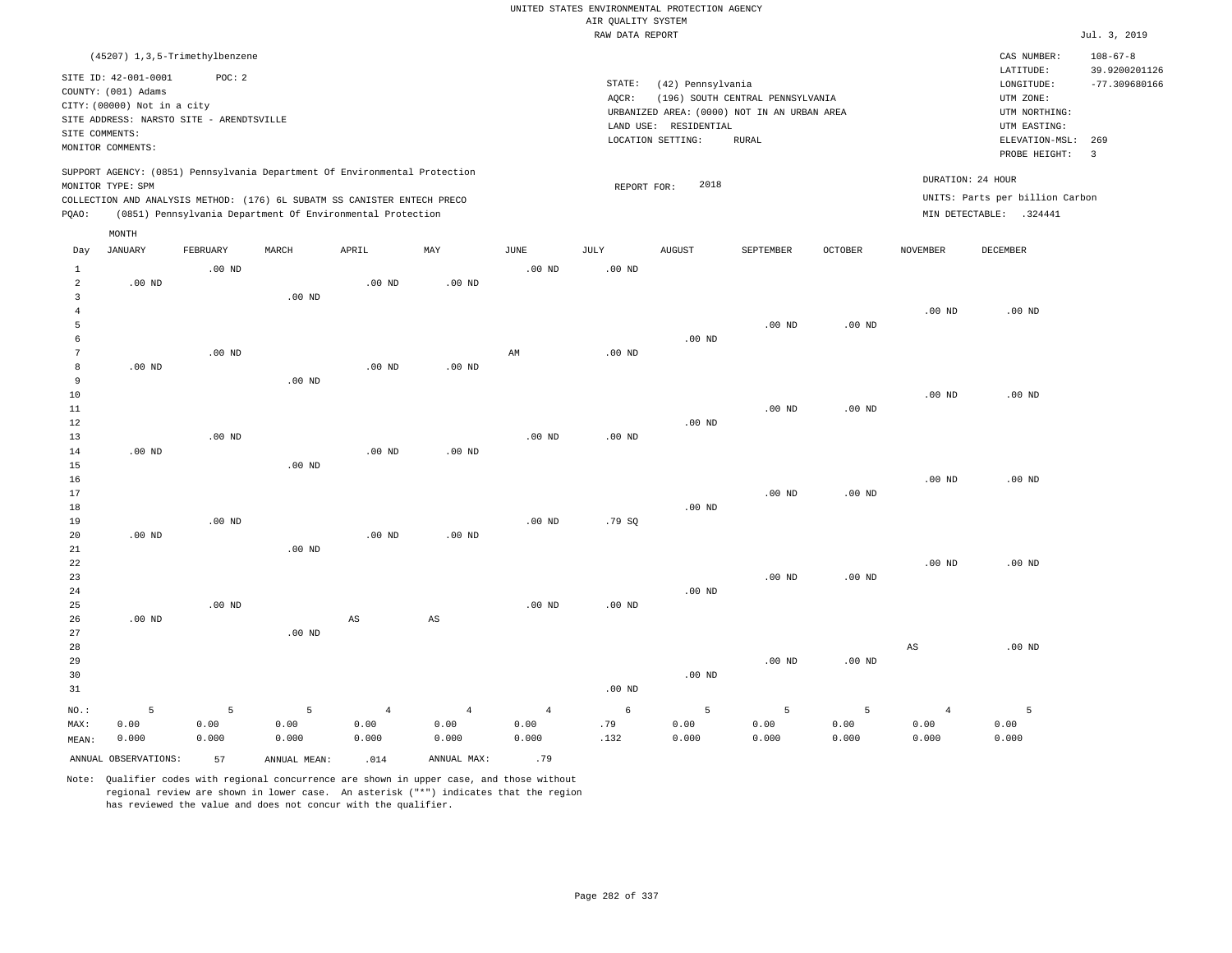|                         |                                             |                   |                                                                            |                   |                   |                   |                                       | UNITED STATES ENVIRONMENTAL PROTECTION AGENCY |                                  |                   |                   |                                 |                                  |
|-------------------------|---------------------------------------------|-------------------|----------------------------------------------------------------------------|-------------------|-------------------|-------------------|---------------------------------------|-----------------------------------------------|----------------------------------|-------------------|-------------------|---------------------------------|----------------------------------|
|                         |                                             |                   |                                                                            |                   |                   |                   | AIR QUALITY SYSTEM<br>RAW DATA REPORT |                                               |                                  |                   |                   |                                 | Jul. 3, 2019                     |
|                         | (45208) 1, 2, 4-Trimethylbenzene            |                   |                                                                            |                   |                   |                   |                                       |                                               |                                  |                   |                   | CAS NUMBER:                     | $95 - 63 - 6$                    |
|                         | SITE ID: 42-001-0001<br>COUNTY: (001) Adams | POC: 2            |                                                                            |                   |                   |                   | STATE:                                | (42) Pennsylvania                             |                                  |                   |                   | LATITUDE:<br>LONGITUDE:         | 39.9200201126<br>$-77.309680166$ |
|                         | CITY: (00000) Not in a city                 |                   |                                                                            |                   |                   |                   | AQCR:                                 |                                               | (196) SOUTH CENTRAL PENNSYLVANIA |                   |                   | UTM ZONE:                       |                                  |
|                         | SITE ADDRESS: NARSTO SITE - ARENDTSVILLE    |                   |                                                                            |                   |                   |                   |                                       | URBANIZED AREA: (0000) NOT IN AN URBAN AREA   |                                  |                   |                   | UTM NORTHING:                   |                                  |
|                         | SITE COMMENTS:                              |                   |                                                                            |                   |                   |                   |                                       | LAND USE: RESIDENTIAL<br>LOCATION SETTING:    | <b>RURAL</b>                     |                   |                   | UTM EASTING:<br>ELEVATION-MSL:  | 269                              |
|                         | MONITOR COMMENTS:                           |                   |                                                                            |                   |                   |                   |                                       |                                               |                                  |                   |                   | PROBE HEIGHT:                   | $\overline{3}$                   |
|                         | MONITOR TYPE: SPM                           |                   | SUPPORT AGENCY: (0851) Pennsylvania Department Of Environmental Protection |                   |                   |                   |                                       | 2013                                          |                                  |                   |                   | DURATION: 24 HOUR               |                                  |
|                         |                                             |                   | COLLECTION AND ANALYSIS METHOD: (176) 6L SUBATM SS CANISTER ENTECH PRECO   |                   |                   |                   | REPORT FOR:                           |                                               |                                  |                   |                   | UNITS: Parts per billion Carbon |                                  |
| PQAO:                   |                                             |                   | (0851) Pennsylvania Department Of Environmental Protection                 |                   |                   |                   |                                       |                                               |                                  |                   | MIN DETECTABLE:   |                                 |                                  |
|                         | MONTH                                       |                   |                                                                            |                   |                   |                   |                                       |                                               |                                  |                   |                   |                                 |                                  |
| Day                     | <b>JANUARY</b>                              | FEBRUARY          | MARCH                                                                      | APRIL             | MAY               | <b>JUNE</b>       | <b>JULY</b>                           | <b>AUGUST</b>                                 | SEPTEMBER                        | <b>OCTOBER</b>    | <b>NOVEMBER</b>   | DECEMBER                        |                                  |
| $1\,$<br>$\mathfrak{D}$ |                                             |                   |                                                                            |                   |                   |                   |                                       | AF                                            | $\mathbb{A}\mathbb{S}$           | .00 <sub>ND</sub> |                   |                                 |                                  |
| $\overline{3}$          |                                             | .00 <sub>ND</sub> |                                                                            |                   |                   | .00 <sub>ND</sub> | .00 <sub>ND</sub>                     |                                               |                                  |                   |                   |                                 |                                  |
| $\overline{4}$          | AF                                          |                   |                                                                            | $.00$ ND          | $.00$ ND          |                   |                                       |                                               |                                  |                   |                   |                                 |                                  |
| 5                       |                                             |                   | $.00$ ND                                                                   |                   |                   |                   |                                       |                                               |                                  |                   |                   |                                 |                                  |
| $\epsilon$              |                                             |                   |                                                                            |                   |                   |                   |                                       |                                               |                                  |                   | $.00$ ND          | AF                              |                                  |
| $\overline{7}$          |                                             |                   |                                                                            |                   |                   |                   |                                       |                                               | .00 <sub>ND</sub>                | $\rm AF$          |                   |                                 |                                  |
| 8                       |                                             |                   |                                                                            |                   |                   |                   |                                       | .00 <sub>ND</sub>                             |                                  |                   |                   |                                 |                                  |
| $\mathbf{q}$            |                                             | $.00$ ND          |                                                                            |                   |                   | .00 <sub>ND</sub> | .00 <sub>ND</sub>                     |                                               |                                  |                   |                   |                                 |                                  |
| 10                      | AF                                          |                   |                                                                            | .00 <sub>ND</sub> | .00 <sub>ND</sub> |                   |                                       |                                               |                                  |                   |                   |                                 |                                  |
| 11                      |                                             |                   | $.00$ ND                                                                   |                   |                   |                   |                                       |                                               |                                  |                   |                   |                                 |                                  |
| 12                      |                                             |                   |                                                                            |                   |                   |                   |                                       |                                               |                                  |                   | .00 <sub>ND</sub> | AF                              |                                  |
| 13                      |                                             |                   |                                                                            |                   |                   |                   |                                       |                                               | $.00$ ND                         | .32 SQ            |                   |                                 |                                  |
| 14                      |                                             |                   |                                                                            |                   |                   |                   |                                       | $.00$ ND                                      |                                  |                   |                   |                                 |                                  |
| 15                      |                                             | AF                |                                                                            |                   |                   | $.00$ ND          | $.00$ ND                              |                                               |                                  |                   |                   |                                 |                                  |
| 16                      | $.00$ ND                                    |                   |                                                                            | $.00$ ND          | $.00$ ND          |                   |                                       |                                               |                                  |                   |                   |                                 |                                  |
| 17                      |                                             |                   | .00 <sub>ND</sub>                                                          |                   |                   |                   |                                       |                                               |                                  |                   |                   |                                 |                                  |
| 18                      |                                             |                   |                                                                            |                   |                   |                   |                                       |                                               |                                  |                   | AF                | $.00$ ND                        |                                  |
| 19                      |                                             |                   |                                                                            |                   |                   |                   |                                       |                                               | $.00$ ND                         | .00 <sub>ND</sub> |                   |                                 |                                  |
| 20                      |                                             |                   |                                                                            |                   |                   |                   |                                       | .00CL                                         |                                  |                   |                   |                                 |                                  |
| 21<br>22                | $.00$ ND                                    | $.00$ ND          |                                                                            | .00 <sub>ND</sub> | $.00$ ND          | $.00$ ND          | $.00$ ND                              |                                               |                                  |                   |                   |                                 |                                  |
| 23                      |                                             |                   | $.00$ ND                                                                   |                   |                   |                   |                                       |                                               |                                  |                   |                   |                                 |                                  |
| 24                      |                                             |                   |                                                                            |                   |                   |                   |                                       |                                               |                                  |                   | $\rm AF$          | $_{\rm AS}$                     |                                  |
| 25                      |                                             |                   |                                                                            |                   |                   |                   |                                       |                                               | $.00$ ND                         | .00 <sub>ND</sub> |                   |                                 |                                  |
| 26                      |                                             |                   |                                                                            |                   |                   |                   |                                       | $.00$ ND                                      |                                  |                   |                   |                                 |                                  |
| 27                      |                                             | .00 <sub>ND</sub> |                                                                            |                   |                   | $.00$ ND          | $.00$ ND                              |                                               |                                  |                   |                   |                                 |                                  |
| 28                      | $.00$ ND                                    |                   |                                                                            | $.00$ ND          | $.00$ ND          |                   |                                       |                                               |                                  |                   |                   |                                 |                                  |
| 29                      |                                             |                   | $.00$ ND                                                                   |                   |                   |                   |                                       |                                               |                                  |                   |                   |                                 |                                  |
| 30                      |                                             |                   |                                                                            |                   |                   |                   |                                       |                                               |                                  |                   | $\rm{AF}$         | $.00$ ND                        |                                  |
| 31                      |                                             |                   |                                                                            |                   |                   |                   |                                       |                                               |                                  | $.00$ ND          |                   |                                 |                                  |
|                         |                                             |                   |                                                                            |                   |                   |                   |                                       |                                               |                                  |                   |                   |                                 |                                  |
| $_{\rm NO.}$ :          | $\overline{\mathbf{3}}$                     | $\overline{4}$    | 5                                                                          | $\overline{5}$    | $\overline{5}$    | 5                 | 5                                     | $\overline{4}$                                | $\overline{4}$                   | 5                 | $\overline{a}$    | $\overline{a}$                  |                                  |
| MAX:                    | 0.00                                        | 0.00              | 0.00                                                                       | 0.00<br>0.000     | 0.00              | 0.00<br>0.000     | 0.00                                  | 0.00<br>0.000                                 | 0.00                             | .32<br>.064       | 0.00<br>0.000     | 0.00<br>0.000                   |                                  |
| MEAN:                   | 0.000                                       | 0.000             | 0.000                                                                      |                   | 0.000             |                   | 0.000                                 |                                               | 0.000                            |                   |                   |                                 |                                  |
|                         | ANNUAL OBSERVATIONS:                        | 49                | ANNUAL, MEAN:                                                              | .007              | ANNUAL MAX:       | .32               |                                       |                                               |                                  |                   |                   |                                 |                                  |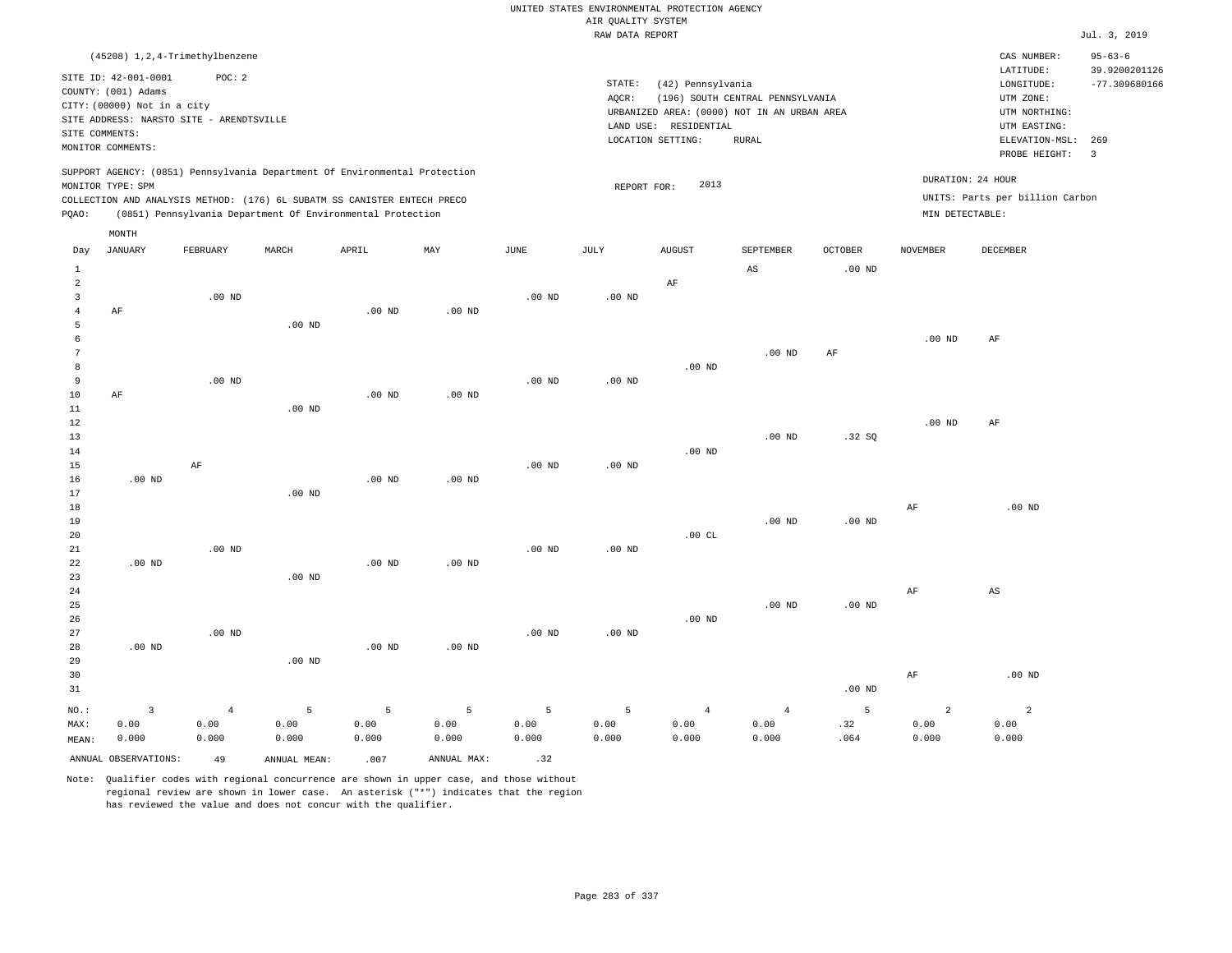|                                                           |                                                    |                                            |                                                                            |                |                   |                 |                    | UNITED STATES ENVIRONMENTAL PROTECTION AGENCY                    |                                  |                |                   |                                        |                                                   |
|-----------------------------------------------------------|----------------------------------------------------|--------------------------------------------|----------------------------------------------------------------------------|----------------|-------------------|-----------------|--------------------|------------------------------------------------------------------|----------------------------------|----------------|-------------------|----------------------------------------|---------------------------------------------------|
|                                                           |                                                    |                                            |                                                                            |                |                   |                 | AIR QUALITY SYSTEM |                                                                  |                                  |                |                   |                                        |                                                   |
|                                                           |                                                    |                                            |                                                                            |                |                   |                 | RAW DATA REPORT    |                                                                  |                                  |                |                   |                                        | Jul. 3, 2019                                      |
|                                                           | SITE ID: 42-001-0001                               | (45208) 1, 2, 4-Trimethylbenzene<br>POC: 2 |                                                                            |                |                   |                 | STATE:             |                                                                  |                                  |                |                   | CAS NUMBER:<br>LATITUDE:<br>LONGITUDE: | $95 - 63 - 6$<br>39.9200201126<br>$-77.309680166$ |
|                                                           | COUNTY: (001) Adams<br>CITY: (00000) Not in a city | SITE ADDRESS: NARSTO SITE - ARENDTSVILLE   |                                                                            |                |                   |                 | AQCR:              | (42) Pennsylvania<br>URBANIZED AREA: (0000) NOT IN AN URBAN AREA | (196) SOUTH CENTRAL PENNSYLVANIA |                |                   | UTM ZONE:<br>UTM NORTHING:             |                                                   |
| SITE COMMENTS:                                            |                                                    |                                            |                                                                            |                |                   |                 |                    | LAND USE: RESIDENTIAL                                            |                                  |                |                   | UTM EASTING:                           |                                                   |
|                                                           | MONITOR COMMENTS:                                  |                                            |                                                                            |                |                   |                 |                    | LOCATION SETTING:                                                | <b>RURAL</b>                     |                |                   | ELEVATION-MSL:<br>PROBE HEIGHT:        | 269<br>$\overline{3}$                             |
|                                                           | MONITOR TYPE: SPM                                  |                                            | SUPPORT AGENCY: (0851) Pennsylvania Department Of Environmental Protection |                |                   |                 | REPORT FOR:        | 2014                                                             |                                  |                | DURATION: 24 HOUR |                                        |                                                   |
|                                                           |                                                    |                                            | COLLECTION AND ANALYSIS METHOD: (176) 6L SUBATM SS CANISTER ENTECH PRECO   |                |                   |                 |                    |                                                                  |                                  |                |                   | UNITS: Parts per billion Carbon        |                                                   |
| PQAO:                                                     |                                                    |                                            | (0851) Pennsylvania Department Of Environmental Protection                 |                |                   |                 |                    |                                                                  |                                  |                | MIN DETECTABLE:   |                                        |                                                   |
|                                                           | MONTH<br><b>JANUARY</b>                            | FEBRUARY                                   | MARCH                                                                      | APRIL          | MAX               | <b>JUNE</b>     | JULY               | <b>AUGUST</b>                                                    | SEPTEMBER                        | <b>OCTOBER</b> | <b>NOVEMBER</b>   | <b>DECEMBER</b>                        |                                                   |
| Day                                                       |                                                    |                                            |                                                                            |                |                   |                 |                    |                                                                  |                                  |                |                   |                                        |                                                   |
| $\mathbf{1}$<br>$\overline{a}$<br>$\overline{\mathbf{3}}$ |                                                    |                                            |                                                                            |                |                   |                 |                    | .54S                                                             | $.00$ ND                         | $.00$ ND       | $.00$ ND          | AF                                     |                                                   |
| $\bf 4$<br>5                                              |                                                    | $.00$ ND                                   |                                                                            |                |                   | $.00$ ND        | $.00$ ND           |                                                                  |                                  |                |                   |                                        |                                                   |
| 6                                                         | $\mathbb{A}\mathbb{S}$                             |                                            | $.00$ ND                                                                   | $.00$ ND       | .00 <sub>ND</sub> |                 |                    |                                                                  |                                  |                |                   |                                        |                                                   |
| $\overline{7}$                                            |                                                    |                                            |                                                                            |                |                   |                 |                    |                                                                  |                                  |                | .00 <sub>ND</sub> | $.00$ ND                               |                                                   |
| $\mathbf{8}$                                              |                                                    |                                            |                                                                            |                |                   |                 |                    |                                                                  | .00 <sub>ND</sub>                | .49S           |                   |                                        |                                                   |
| $\overline{9}$<br>10                                      |                                                    | $.00$ ND                                   |                                                                            |                |                   | .23 S0          | .57SQ              | .00 <sub>ND</sub>                                                |                                  |                |                   |                                        |                                                   |
| $11\,$                                                    | .26SQ                                              |                                            |                                                                            | 1.64 5         | $.00$ ND          |                 |                    |                                                                  |                                  |                |                   |                                        |                                                   |
| 12                                                        |                                                    |                                            | .21 S0                                                                     |                |                   |                 |                    |                                                                  |                                  |                |                   |                                        |                                                   |
| 13                                                        |                                                    |                                            |                                                                            |                |                   |                 |                    |                                                                  |                                  |                | $.00$ ND          | .71 SQ                                 |                                                   |
| 14<br>15                                                  |                                                    |                                            |                                                                            |                |                   |                 |                    | $.00$ ND                                                         | .00 <sub>ND</sub>                | .26S           |                   |                                        |                                                   |
| 16                                                        |                                                    | $.00$ ND                                   |                                                                            |                |                   | .24 SQ          | .18S               |                                                                  |                                  |                |                   |                                        |                                                   |
| 17                                                        | $.00$ ND                                           |                                            |                                                                            | .18SQ          | .00 <sub>ND</sub> |                 |                    |                                                                  |                                  |                |                   |                                        |                                                   |
| 18<br>19                                                  |                                                    |                                            | .23SQ                                                                      |                |                   |                 |                    |                                                                  |                                  |                | $.00$ ND          | $.00$ ND                               |                                                   |
| 20                                                        |                                                    |                                            |                                                                            |                |                   |                 |                    |                                                                  | AF                               | $.00$ ND       |                   |                                        |                                                   |
| 21                                                        |                                                    |                                            |                                                                            |                |                   |                 |                    | .17S                                                             |                                  |                |                   |                                        |                                                   |
| 22                                                        |                                                    | $.00$ ND                                   |                                                                            |                |                   | .18SQ           | .37SQ              |                                                                  |                                  |                |                   |                                        |                                                   |
| 23<br>24                                                  | .18S                                               |                                            | $.00$ ND                                                                   | $.00$ ND       | .00 <sub>ND</sub> |                 |                    |                                                                  |                                  |                |                   |                                        |                                                   |
| 25                                                        |                                                    |                                            |                                                                            |                |                   |                 |                    |                                                                  |                                  |                | .63SQ             | $.00$ ND                               |                                                   |
| 26                                                        |                                                    |                                            |                                                                            |                |                   |                 |                    |                                                                  | .00 <sub>ND</sub>                | AS             |                   |                                        |                                                   |
| 27                                                        |                                                    |                                            |                                                                            |                |                   |                 |                    | $\mathbb{A}\mathbb{S}$                                           |                                  |                |                   |                                        |                                                   |
| 28<br>29                                                  | $.00$ ND                                           | $.00$ ND                                   |                                                                            | $\rm{AF}$      | $.00$ ND          | .55SQ           | .26S               |                                                                  |                                  |                |                   |                                        |                                                   |
| 30                                                        |                                                    |                                            | $.00$ ND                                                                   |                |                   |                 |                    |                                                                  |                                  |                |                   |                                        |                                                   |
| 31                                                        |                                                    |                                            |                                                                            |                |                   |                 |                    |                                                                  |                                  |                |                   | $.00$ ND                               |                                                   |
| NO.:                                                      | $\overline{4}$                                     | 5                                          | 5                                                                          | $\overline{4}$ | 5                 | $5\overline{5}$ | 5                  | $\overline{4}$                                                   | $\overline{4}$                   | $\overline{4}$ | 5                 | 5                                      |                                                   |
| MAX:                                                      | .26                                                | 0.00                                       | .23                                                                        | 1.64           | 0.00              | .55             | .57                | .54                                                              | 0.00                             | .49            | .63               | .71                                    |                                                   |
| MEAN:                                                     | .110                                               | 0.000                                      | .088                                                                       | .455           | 0.000             | .240            | .276               | .178                                                             | 0.000                            | .188           | .126              | .142                                   |                                                   |
|                                                           | ANNUAL OBSERVATIONS:                               | 55                                         | ANNUAL MEAN:                                                               | .147           | ANNUAL MAX:       | 1.64            |                    |                                                                  |                                  |                |                   |                                        |                                                   |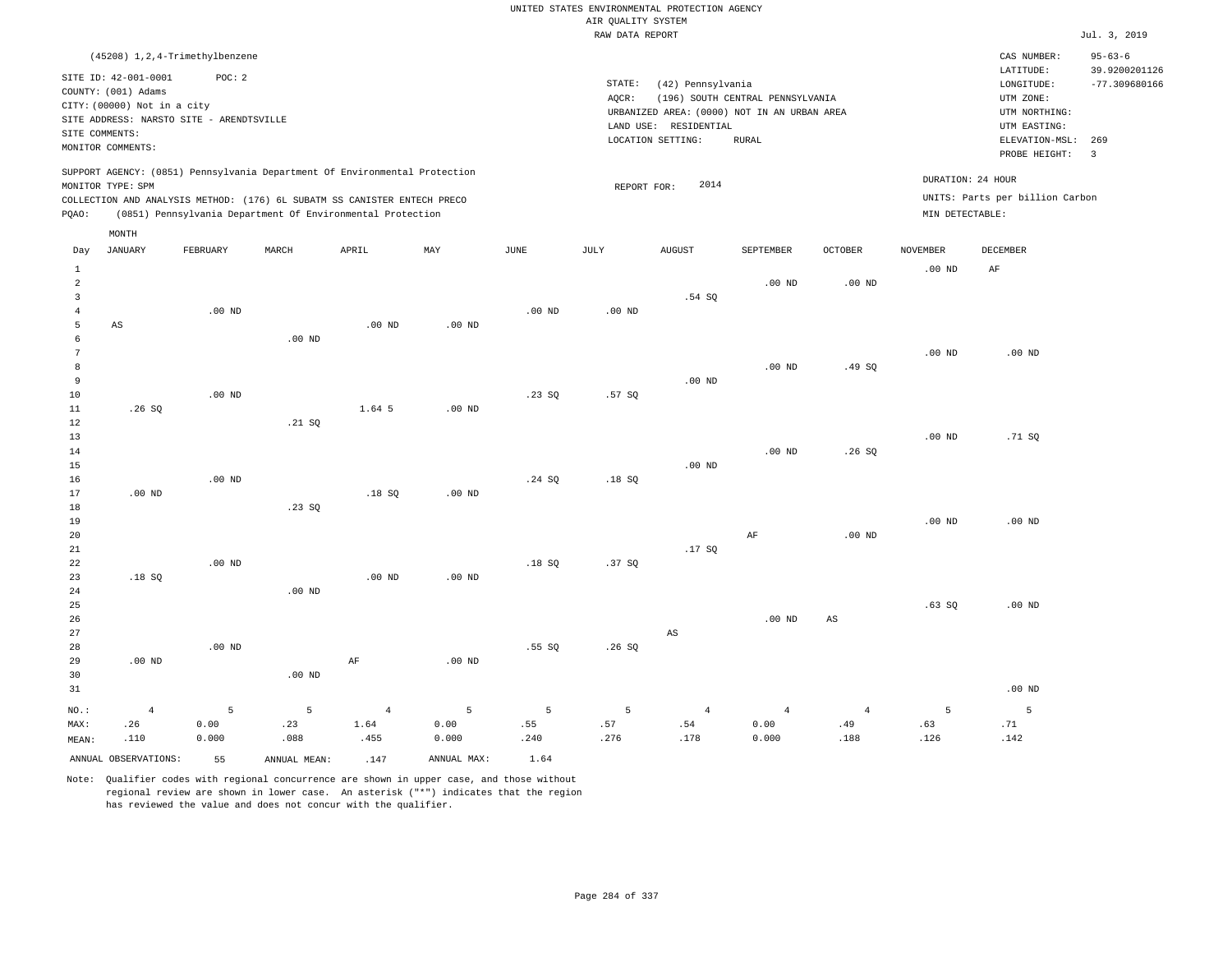|                                                                    |                                                                            |                                                                                                                                        |                    |                   |                                 |                    | AIR QUALITY SYSTEM              | UNITED STATES ENVIRONMENTAL PROTECTION AGENCY                                             |                                  |                    |                    |                                                          |                                |
|--------------------------------------------------------------------|----------------------------------------------------------------------------|----------------------------------------------------------------------------------------------------------------------------------------|--------------------|-------------------|---------------------------------|--------------------|---------------------------------|-------------------------------------------------------------------------------------------|----------------------------------|--------------------|--------------------|----------------------------------------------------------|--------------------------------|
|                                                                    |                                                                            |                                                                                                                                        |                    |                   |                                 |                    | RAW DATA REPORT                 |                                                                                           |                                  |                    |                    |                                                          | Jul. 3, 2019                   |
|                                                                    |                                                                            | (45208) 1, 2, 4-Trimethylbenzene                                                                                                       |                    |                   |                                 |                    |                                 |                                                                                           |                                  |                    |                    | CAS NUMBER:<br>LATITUDE:                                 | $95 - 63 - 6$<br>39.9200201126 |
|                                                                    | SITE ID: 42-001-0001<br>COUNTY: (001) Adams<br>CITY: (00000) Not in a city | POC: 2<br>SITE ADDRESS: NARSTO SITE - ARENDTSVILLE                                                                                     |                    |                   |                                 |                    | STATE:<br>AQCR:                 | (42) Pennsylvania<br>URBANIZED AREA: (0000) NOT IN AN URBAN AREA<br>LAND USE: RESIDENTIAL | (196) SOUTH CENTRAL PENNSYLVANIA |                    |                    | LONGITUDE:<br>UTM ZONE:<br>UTM NORTHING:<br>UTM EASTING: | $-77.309680166$                |
| SITE COMMENTS:                                                     | MONITOR COMMENTS:                                                          |                                                                                                                                        |                    |                   |                                 |                    |                                 | LOCATION SETTING:                                                                         | <b>RURAL</b>                     |                    |                    | ELEVATION-MSL:<br>PROBE HEIGHT:                          | 269<br>$\overline{3}$          |
|                                                                    | MONITOR TYPE: SPM                                                          | SUPPORT AGENCY: (0851) Pennsylvania Department Of Environmental Protection                                                             |                    |                   |                                 |                    | REPORT FOR:                     | 2015                                                                                      |                                  |                    | DURATION: 24 HOUR  |                                                          |                                |
| PQAO:                                                              |                                                                            | COLLECTION AND ANALYSIS METHOD: (176) 6L SUBATM SS CANISTER ENTECH PRECO<br>(0851) Pennsylvania Department Of Environmental Protection |                    |                   |                                 |                    |                                 |                                                                                           |                                  |                    | MIN DETECTABLE:    | UNITS: Parts per billion Carbon                          |                                |
| Day                                                                | MONTH<br><b>JANUARY</b>                                                    | FEBRUARY                                                                                                                               | MARCH              | APRIL             | MAY                             | JUNE               | <b>JULY</b>                     | <b>AUGUST</b>                                                                             | SEPTEMBER                        | <b>OCTOBER</b>     | <b>NOVEMBER</b>    | <b>DECEMBER</b>                                          |                                |
| $\mathbf{1}$<br>$\overline{2}$<br>$\overline{3}$<br>$\overline{4}$ |                                                                            |                                                                                                                                        | $.00$ ND           |                   |                                 |                    |                                 | .00 <sub>ND</sub>                                                                         | AS                               | $.00$ ND           | .00 <sub>ND</sub>  | $.00$ ND                                                 |                                |
| 5<br>6<br>7                                                        | $.00$ ND                                                                   | .00 <sub>ND</sub>                                                                                                                      | $.00$ ND           | $.00$ ND          | AS                              | $.00$ ND           | .00 <sub>ND</sub>               |                                                                                           |                                  |                    |                    |                                                          |                                |
| 8<br>$\overline{9}$<br>10<br>11                                    |                                                                            | $.00$ ND                                                                                                                               |                    |                   |                                 | $.00$ ND           | AF                              | $.00$ ND                                                                                  | .00 <sub>ND</sub>                | .00 <sub>ND</sub>  | $.00$ ND           | $.00$ ND                                                 |                                |
| 12<br>13<br>14                                                     | $.00$ ND                                                                   |                                                                                                                                        | $.00$ ND           | .84S              | $.00$ ND                        |                    |                                 |                                                                                           |                                  |                    | $.00$ ND           | $.00$ ND                                                 |                                |
| 15<br>16<br>17                                                     |                                                                            | $.00$ ND                                                                                                                               |                    |                   |                                 | $.00$ ND           | $.00$ ND                        | $.00$ ND                                                                                  | $.00$ ND                         | $.00$ ND           |                    |                                                          |                                |
| 18<br>19<br>20<br>$2\sqrt{1}$                                      | $.00$ ND                                                                   |                                                                                                                                        | $.00$ ND           | .00 <sub>ND</sub> | $.00$ ND                        |                    |                                 |                                                                                           | $.00$ ND                         | $.00$ ND           | $.00$ ND           | $.00$ ND                                                 |                                |
| 22<br>23<br>24<br>25                                               | $.00$ ND                                                                   | .00 <sub>ND</sub>                                                                                                                      | $.00$ ND           | $.00$ ND          | $.00$ ND                        | $.00$ ND           | $.00$ ND                        | $.00$ ND                                                                                  |                                  |                    |                    |                                                          |                                |
| 26<br>27<br>28<br>29                                               |                                                                            |                                                                                                                                        |                    |                   |                                 | $.00$ ND           | $.00$ ND                        | .00 <sub>ND</sub>                                                                         | $.00$ ND                         | $.00$ ND           | $.00$ ND           | $.00$ ND                                                 |                                |
| 30<br>31                                                           | $.00$ ND                                                                   |                                                                                                                                        | $.00$ ND           | .00 <sub>ND</sub> | .00 <sub>ND</sub>               |                    |                                 |                                                                                           |                                  |                    |                    |                                                          |                                |
| NO.:<br>MAX:<br>MEAN:                                              | 5<br>0.00<br>0.000                                                         | $\overline{4}$<br>0.00<br>0.000                                                                                                        | 6<br>0.00<br>0.000 | 5<br>.84<br>.168  | $\overline{4}$<br>0.00<br>0.000 | 5<br>0.00<br>0.000 | $\overline{4}$<br>0.00<br>0.000 | 5<br>0.00<br>0.000                                                                        | $\overline{4}$<br>0.00<br>0.000  | 5<br>0.00<br>0.000 | 5<br>0.00<br>0.000 | 5<br>0.00<br>0.000                                       |                                |

ANNUAL OBSERVATIONS:  $57$  ANNUAL MEAN: .015 ANNUAL MAX: .84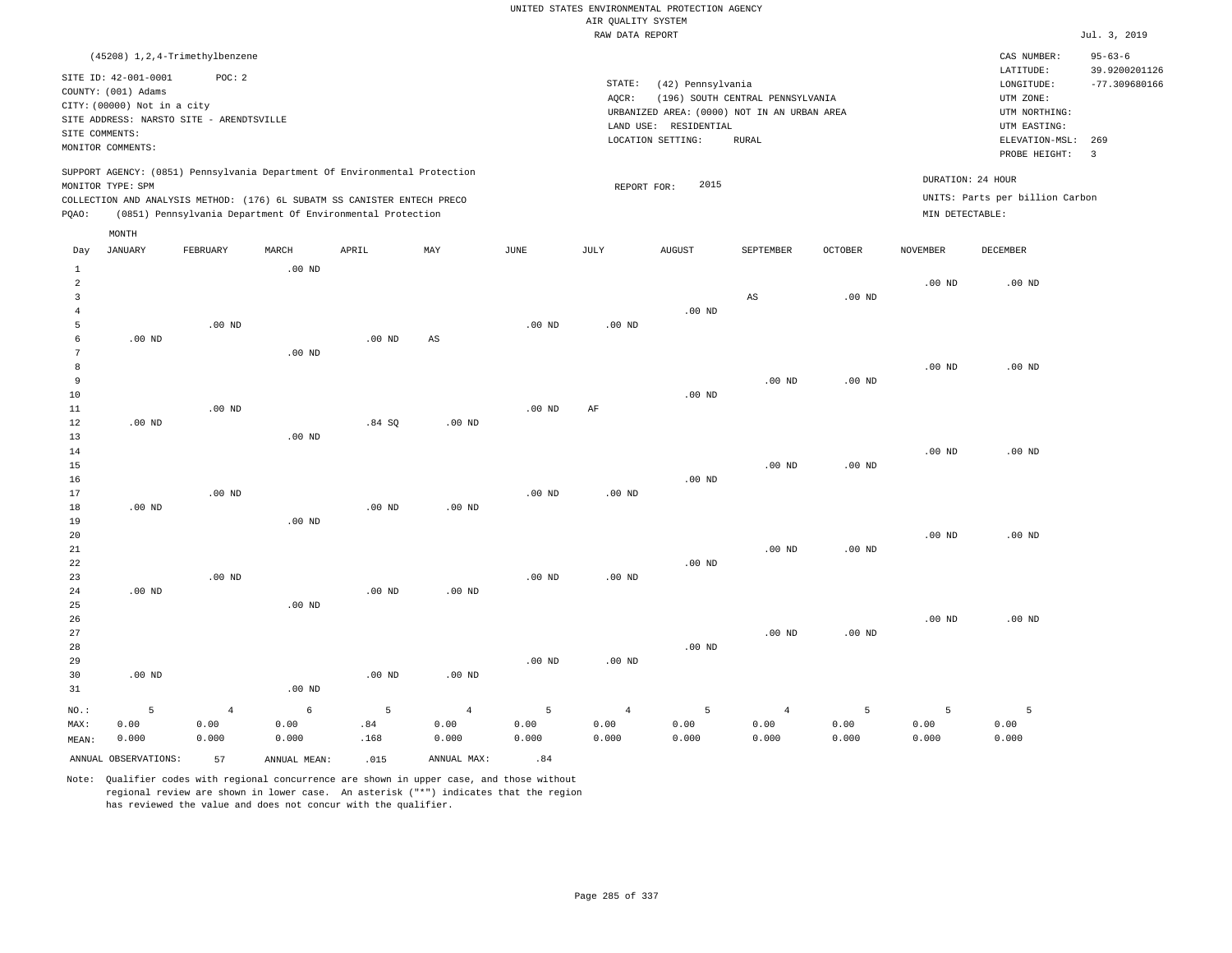RAW DATA REPORT JUL. 3, 2019 UNITED STATES ENVIRONMENTAL PROTECTION AGENCY AIR QUALITY SYSTEM (45208) 1,2,4-Trimethylbenzene STATE: (42) Pennsylvania CAS NUMBER: 95-63-6 SITE ID: 42-001-0001 POC: 2 AQCR: (196) SOUTH CENTRAL PENNSYLVANIA COUNTY: (001) Adams CITY: (00000) Not in a city LONGITUDE: -77.309680166 LATITUDE: 39.9200201126 LOCATION SETTING: RURAL SITE ADDRESS: NARSTO SITE - ARENDTSVILLE LAND USE: RESIDENTIAL SITE COMMENTS: MONITOR COMMENTS: PROBE HEIGHT: 3 ELEVATION-MSL: 269 URBANIZED AREA: (0000) NOT IN AN URBAN AREA **URBAN SERIA UTM NORTHING**: UTM EASTING: UTM ZONE: SUPPORT AGENCY: (0851) Pennsylvania Department Of Environmental Protection MONITOR TYPE: SPM COLLECTION AND ANALYSIS METHOD: (176) 6L SUBATM SS CANISTER ENTECH PRECO REPORT FOR: 2016 UNITS: Parts per billion Carbon PQAO: (0851) Pennsylvania Department Of Environmental Protection MIN DETECTABLE: DURATION: 24 HOUR 1 2 3 4 5 6 7 8 9 10 11 12 13 14 15 16 17 18 19  $20$ 21 22 23 24  $25$ 26 27 28 29 30 31 .00 ND .00 ND .00 ND .00 ND .00 ND .00 ND NO.: MAX: MEAN: 6 0.00 0.000 .00 ND .00 ND .00 ND .00 ND .00 ND .00 ND .00 ND .00 ND .00 ND AS .00 ND .00 ND .00 ND .00 ND .00 ND .00 ND .00 ND .00 ND .00 ND .00 ND .00 ND .00 ND .00 ND .00 ND .00 ND .00 ND .00 ND TS .00 ND .00 ND .00 ND .00 ND .00 ND .00 ND .00 ND .00 ND .00 ND .00 ND .00 ND .00 ND .00 ND .00 ND .00 ND .00 ND .00 ND .00 ND .00 ND .00 ND .00 ND .00 ND .00 ND .00 ND .00 ND AF .00 ND 4 0.00 0.000 5 0.00 0.000 5 0.00 0.000 5 0.00 0.000 5 0.00 0.000 4 0.00 0.000 5 0.00 0.000 5 0.00 0.000 5 0.00 0.000 5 0.00 0.000 4 0.00 0.000 ANNUAL OBSERVATIONS: 58 ANNUAL MEAN: 0.000 ANNUAL MAX: 0.00 Day JANUARY FEBRUARY MARCH APRIL MAY JUNE JULY AUGUST SEPTEMBER OCTOBER NOVEMBER DECEMBER MONTH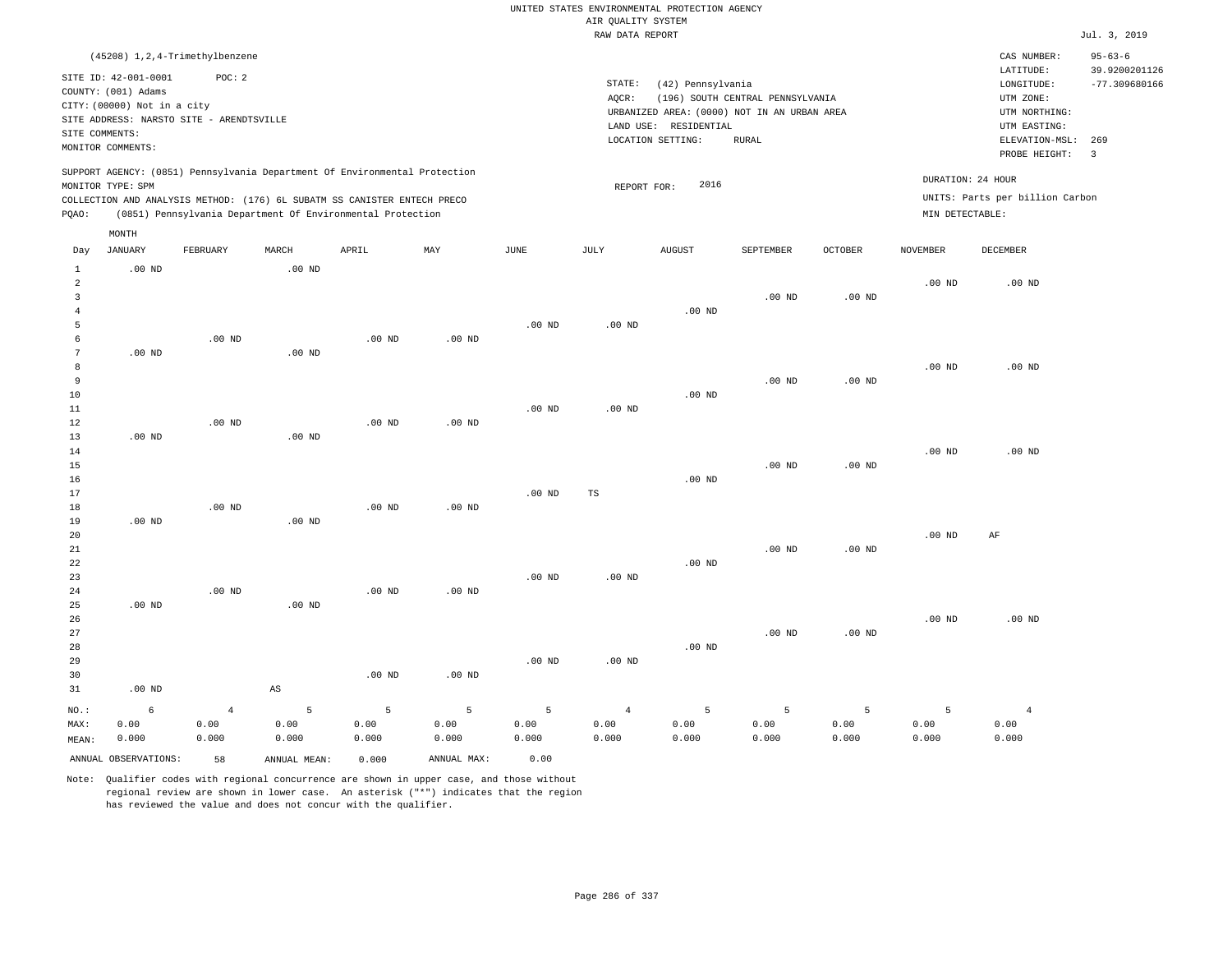|                     |                             |                                            |                                                                            |                   |                   |             | AIR QUALITY SYSTEM | UNITED STATES ENVIRONMENTAL PROTECTION AGENCY |                                             |                |                   |                                        |                                                   |
|---------------------|-----------------------------|--------------------------------------------|----------------------------------------------------------------------------|-------------------|-------------------|-------------|--------------------|-----------------------------------------------|---------------------------------------------|----------------|-------------------|----------------------------------------|---------------------------------------------------|
|                     |                             |                                            |                                                                            |                   |                   |             | RAW DATA REPORT    |                                               |                                             |                |                   |                                        | Jul. 3, 2019                                      |
|                     |                             |                                            |                                                                            |                   |                   |             |                    |                                               |                                             |                |                   |                                        |                                                   |
|                     | SITE ID: 42-001-0001        | (45208) 1, 2, 4-Trimethylbenzene<br>POC: 2 |                                                                            |                   |                   |             | STATE:             | (42) Pennsylvania                             |                                             |                |                   | CAS NUMBER:<br>LATITUDE:<br>LONGITUDE: | $95 - 63 - 6$<br>39.9200201126<br>$-77.309680166$ |
|                     | COUNTY: (001) Adams         |                                            |                                                                            |                   |                   |             | AQCR:              |                                               | (196) SOUTH CENTRAL PENNSYLVANIA            |                |                   | UTM ZONE:                              |                                                   |
|                     | CITY: (00000) Not in a city |                                            |                                                                            |                   |                   |             |                    |                                               | URBANIZED AREA: (0000) NOT IN AN URBAN AREA |                |                   | UTM NORTHING:                          |                                                   |
| SITE COMMENTS:      |                             | SITE ADDRESS: NARSTO SITE - ARENDTSVILLE   |                                                                            |                   |                   |             |                    | LAND USE: RESIDENTIAL                         |                                             |                |                   | UTM EASTING:                           |                                                   |
|                     | MONITOR COMMENTS:           |                                            |                                                                            |                   |                   |             |                    | LOCATION SETTING:                             | <b>RURAL</b>                                |                |                   | ELEVATION-MSL:<br>PROBE HEIGHT:        | 269<br>$\overline{\mathbf{3}}$                    |
|                     | MONITOR TYPE: SPM           |                                            | SUPPORT AGENCY: (0851) Pennsylvania Department Of Environmental Protection |                   |                   |             | REPORT FOR:        | 2017                                          |                                             |                |                   | DURATION: 24 HOUR                      |                                                   |
|                     |                             |                                            | COLLECTION AND ANALYSIS METHOD: (176) 6L SUBATM SS CANISTER ENTECH PRECO   |                   |                   |             |                    |                                               |                                             |                |                   | UNITS: Parts per billion Carbon        |                                                   |
| PQAO:               |                             |                                            | (0851) Pennsylvania Department Of Environmental Protection                 |                   |                   |             |                    |                                               |                                             |                | MIN DETECTABLE:   |                                        |                                                   |
|                     | MONTH                       |                                            |                                                                            |                   |                   |             |                    |                                               |                                             |                |                   |                                        |                                                   |
| Day                 | <b>JANUARY</b>              | FEBRUARY                                   | MARCH                                                                      | APRIL             | MAY               | <b>JUNE</b> | JULY               | <b>AUGUST</b>                                 | SEPTEMBER                                   | <b>OCTOBER</b> | <b>NOVEMBER</b>   | DECEMBER                               |                                                   |
| $\mathbf{1}$        | $.00$ ND                    |                                            |                                                                            | $.00$ ND          | .00 <sub>ND</sub> |             |                    |                                               |                                             |                |                   |                                        |                                                   |
| $\overline{a}$      |                             |                                            | $.00$ ND                                                                   |                   |                   |             |                    |                                               |                                             |                |                   |                                        |                                                   |
| $\mathbf{3}$        |                             |                                            |                                                                            |                   |                   |             |                    |                                               |                                             |                | $.00$ ND          | $.00$ ND                               |                                                   |
| $\overline{4}$<br>5 |                             |                                            |                                                                            |                   |                   |             |                    | $.00$ ND                                      | $.00$ ND                                    | $.00$ ND       |                   |                                        |                                                   |
| 6                   |                             | $.00$ ND                                   |                                                                            |                   |                   | $.00$ ND    | .00 <sub>ND</sub>  |                                               |                                             |                |                   |                                        |                                                   |
| $7\phantom{.0}$     | $.00$ ND                    |                                            |                                                                            | $.00$ ND          | $.00$ ND          |             |                    |                                               |                                             |                |                   |                                        |                                                   |
| 8                   |                             |                                            | $.00$ ND                                                                   |                   |                   |             |                    |                                               |                                             |                |                   |                                        |                                                   |
| 9                   |                             |                                            |                                                                            |                   |                   |             |                    |                                               |                                             |                | $.00$ ND          | $.00$ ND                               |                                                   |
| 10                  |                             |                                            |                                                                            |                   |                   |             |                    |                                               | .32 S                                       | $.00$ ND       |                   |                                        |                                                   |
| 11                  |                             |                                            |                                                                            |                   |                   |             |                    | $.00$ ND                                      |                                             |                |                   |                                        |                                                   |
| 12                  |                             | $.00$ ND                                   |                                                                            |                   |                   | $.00$ ND    | .00 <sub>ND</sub>  |                                               |                                             |                |                   |                                        |                                                   |
| 13                  | $.00$ ND                    |                                            |                                                                            | .00 <sub>ND</sub> | $.00$ ND          |             |                    |                                               |                                             |                |                   |                                        |                                                   |
| 14                  |                             |                                            | $.00$ ND                                                                   |                   |                   |             |                    |                                               |                                             |                |                   |                                        |                                                   |
| 15                  |                             |                                            |                                                                            |                   |                   |             |                    |                                               |                                             |                | .00 <sub>ND</sub> | $.00$ ND                               |                                                   |
| 16                  |                             |                                            |                                                                            |                   |                   |             |                    |                                               | $.00$ ND                                    | AM             |                   |                                        |                                                   |
| 17                  |                             |                                            |                                                                            |                   |                   |             |                    | $.00$ ND                                      |                                             |                |                   |                                        |                                                   |
| 18                  |                             | $.00$ ND                                   |                                                                            |                   |                   | .86SQ       | .00 <sub>ND</sub>  |                                               |                                             |                |                   |                                        |                                                   |
| 19                  | $.00$ ND                    |                                            |                                                                            | $.00$ ND          | $_{\rm AS}$       |             |                    |                                               |                                             |                |                   |                                        |                                                   |
| 20<br>21            |                             |                                            | .00 <sub>ND</sub>                                                          |                   |                   |             |                    |                                               |                                             |                | $.00$ ND          | $.00$ ND                               |                                                   |
| 22                  |                             |                                            |                                                                            |                   |                   |             |                    |                                               | $.00$ ND                                    | $.00$ ND       |                   |                                        |                                                   |
| 23                  |                             |                                            |                                                                            |                   |                   |             |                    | $.00$ ND                                      |                                             |                |                   |                                        |                                                   |
| 24                  |                             | AF                                         |                                                                            |                   |                   | $.00$ ND    | .00 <sub>ND</sub>  |                                               |                                             |                |                   |                                        |                                                   |
| 25                  | $.00$ ND                    |                                            |                                                                            | $.00$ ND          | $.00$ ND          |             |                    |                                               |                                             |                |                   |                                        |                                                   |
| 26                  |                             |                                            | .00 <sub>ND</sub>                                                          |                   |                   |             |                    |                                               |                                             |                |                   |                                        |                                                   |
| 27                  |                             |                                            |                                                                            |                   |                   |             |                    |                                               |                                             |                | $.00$ ND          | $.00$ ND                               |                                                   |
| 28                  |                             |                                            |                                                                            |                   |                   |             |                    |                                               | $.00$ ND                                    | $.00$ ND       |                   |                                        |                                                   |
| 29                  |                             |                                            |                                                                            |                   |                   |             |                    | $.00$ ND                                      |                                             |                |                   |                                        |                                                   |
| 30                  |                             |                                            |                                                                            |                   |                   | $.00$ ND    | .00 <sub>ND</sub>  |                                               |                                             |                |                   |                                        |                                                   |
| 31                  | $.00$ ND                    |                                            |                                                                            |                   | .54 SO            |             |                    |                                               |                                             |                |                   |                                        |                                                   |
| $NO.$ :             | 6                           | $\overline{3}$                             | 5                                                                          | $\overline{5}$    | 5                 | 5           | 5                  | 5                                             | 5                                           | $\overline{4}$ | 5                 | $\mathsf S$                            |                                                   |
| MAX:                | 0.00                        | 0.00                                       | 0.00                                                                       | 0.00              | .54               | .86         | 0.00               | 0.00                                          | .32                                         | 0.00           | 0.00              | 0.00                                   |                                                   |
| MEAN:               | 0.000                       | 0.000                                      | 0.000                                                                      | 0.000             | .108              | .172        | 0.000              | 0.000                                         | .064                                        | 0.000          | 0.000             | 0.000                                  |                                                   |
|                     | ANNUAL OBSERVATIONS:        | 58                                         | ANNUAL, MEAN:                                                              | .030              | ANNUAL MAX:       | .86         |                    |                                               |                                             |                |                   |                                        |                                                   |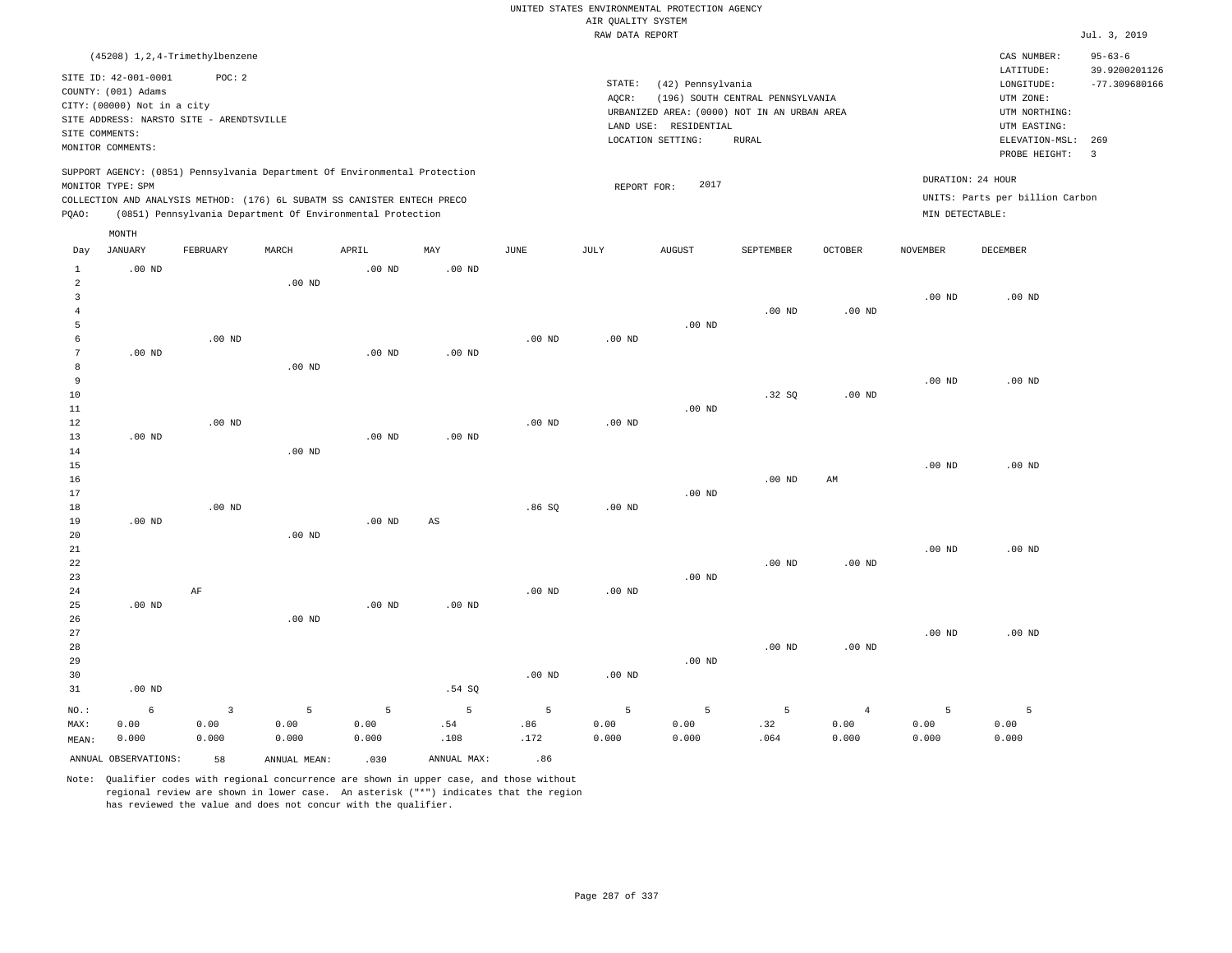|                                       |                                                                                                                        |                    |                                                            |                                 |                                 |                                 | AIR QUALITY SYSTEM | UNITED STATES ENVIRONMENTAL PROTECTION AGENCY |                                                                                 |                    |                               |                                                              |                                |
|---------------------------------------|------------------------------------------------------------------------------------------------------------------------|--------------------|------------------------------------------------------------|---------------------------------|---------------------------------|---------------------------------|--------------------|-----------------------------------------------|---------------------------------------------------------------------------------|--------------------|-------------------------------|--------------------------------------------------------------|--------------------------------|
|                                       |                                                                                                                        |                    |                                                            |                                 |                                 |                                 | RAW DATA REPORT    |                                               |                                                                                 |                    |                               |                                                              | Jul. 3, 2019                   |
|                                       | (45208) 1, 2, 4-Trimethylbenzene                                                                                       |                    |                                                            |                                 |                                 |                                 |                    |                                               |                                                                                 |                    |                               | CAS NUMBER:<br>LATITUDE:                                     | $95 - 63 - 6$<br>39.9200201126 |
|                                       | SITE ID: 42-001-0001<br>COUNTY: (001) Adams<br>CITY: (00000) Not in a city<br>SITE ADDRESS: NARSTO SITE - ARENDTSVILLE | POC: 2             |                                                            |                                 |                                 |                                 | STATE:<br>AQCR:    | (42) Pennsylvania<br>LAND USE: RESIDENTIAL    | (196) SOUTH CENTRAL PENNSYLVANIA<br>URBANIZED AREA: (0000) NOT IN AN URBAN AREA |                    |                               | LONGITUDE:<br>UTM ZONE:<br>UTM NORTHING:<br>UTM EASTING:     | $-77.309680166$                |
| SITE COMMENTS:                        | MONITOR COMMENTS:                                                                                                      |                    |                                                            |                                 |                                 |                                 |                    | LOCATION SETTING:                             | <b>RURAL</b>                                                                    |                    |                               | ELEVATION-MSL:                                               | 269                            |
|                                       | SUPPORT AGENCY: (0851) Pennsylvania Department Of Environmental Protection                                             |                    |                                                            |                                 |                                 |                                 |                    |                                               |                                                                                 |                    | DURATION: 24 HOUR             | PROBE HEIGHT:                                                | $\overline{\mathbf{3}}$        |
| PQAO:                                 | MONITOR TYPE: SPM<br>COLLECTION AND ANALYSIS METHOD: (176) 6L SUBATM SS CANISTER ENTECH PRECO                          |                    | (0851) Pennsylvania Department Of Environmental Protection |                                 |                                 |                                 | REPORT FOR:        | 2018                                          |                                                                                 |                    |                               | UNITS: Parts per billion Carbon<br>MIN DETECTABLE: .28609605 |                                |
|                                       | MONTH                                                                                                                  |                    |                                                            |                                 |                                 |                                 |                    |                                               |                                                                                 |                    |                               |                                                              |                                |
| Day                                   | JANUARY                                                                                                                | FEBRUARY           | MARCH                                                      | APRIL                           | MAY                             | JUNE                            | JULY               | <b>AUGUST</b>                                 | SEPTEMBER                                                                       | OCTOBER            | NOVEMBER                      | DECEMBER                                                     |                                |
| $\mathbf{1}$<br>$\overline{a}$        | $.00$ ND                                                                                                               | $.00$ ND           |                                                            | $.00$ ND                        | $.00$ ND                        | .00 <sub>ND</sub>               | .00 <sub>ND</sub>  |                                               |                                                                                 |                    |                               |                                                              |                                |
| $\overline{3}$<br>$\overline{4}$<br>5 |                                                                                                                        |                    | .00 <sub>ND</sub>                                          |                                 |                                 |                                 |                    |                                               | $.00$ ND                                                                        | $.00$ ND           | .30S                          | $.00$ ND                                                     |                                |
| 6<br>$7\phantom{.0}$                  |                                                                                                                        | $.00$ ND           |                                                            |                                 |                                 | $\mathbb{A}\mathbb{M}$          | $.00$ ND           | $.00$ ND                                      |                                                                                 |                    |                               |                                                              |                                |
| 8<br>9                                | $.00$ ND                                                                                                               |                    | $.00$ ND                                                   | $.00$ ND                        | $.00$ ND                        |                                 |                    |                                               |                                                                                 |                    |                               |                                                              |                                |
| $10$<br>11<br>12                      |                                                                                                                        |                    |                                                            |                                 |                                 |                                 |                    | $.00$ ND                                      | .00 <sub>ND</sub>                                                               | $.00$ ND           | $.00$ ND                      | $.00$ ND                                                     |                                |
| 13<br>14                              | $.00$ ND                                                                                                               | $.00$ ND           |                                                            | .00 <sub>ND</sub>               | $.00$ ND                        | .00 <sub>ND</sub>               | .00 <sub>ND</sub>  |                                               |                                                                                 |                    |                               |                                                              |                                |
| 15<br>16<br>17                        |                                                                                                                        |                    | $.00$ ND                                                   |                                 |                                 |                                 |                    |                                               | $.00$ ND                                                                        | $.00$ ND           | .00 <sub>ND</sub>             | $.00$ ND                                                     |                                |
| 18<br>19                              |                                                                                                                        | $.00$ ND           |                                                            |                                 |                                 | $.00$ ND                        | .81 S              | .00 <sub>ND</sub>                             |                                                                                 |                    |                               |                                                              |                                |
| 20<br>21<br>22                        | $.00$ ND                                                                                                               |                    | $.00$ ND                                                   | $.00$ ND                        | $.00$ ND                        |                                 |                    |                                               |                                                                                 |                    | $.00$ ND                      | $.00$ ND                                                     |                                |
| 23<br>24                              |                                                                                                                        |                    |                                                            |                                 |                                 |                                 |                    | .81 SQ                                        | $.00$ ND                                                                        | $.00$ ND           |                               |                                                              |                                |
| 25<br>26<br>27                        | $.00$ ND                                                                                                               | $.00$ ND           | $.00$ ND                                                   | $\mathbb{A}\mathbb{S}$          | $\mathbb{A}\mathbb{S}$          | .00 <sub>ND</sub>               | .00 <sub>ND</sub>  |                                               |                                                                                 |                    |                               |                                                              |                                |
| 28<br>29<br>30<br>31                  |                                                                                                                        |                    |                                                            |                                 |                                 |                                 | .00 <sub>ND</sub>  | $.00$ ND                                      | $.00$ ND                                                                        | $.00$ ND           | $_{\rm AS}$                   | $.00$ ND                                                     |                                |
| NO.:<br>MAX:<br>MEAN:                 | 5<br>0.00<br>0.000                                                                                                     | 5<br>0.00<br>0.000 | 5<br>0.00<br>0.000                                         | $\overline{4}$<br>0.00<br>0.000 | $\overline{4}$<br>0.00<br>0.000 | $\overline{4}$<br>0.00<br>0.000 | 6<br>.81<br>.135   | 5<br>.81<br>.162                              | 5<br>0.00<br>0.000                                                              | 5<br>0.00<br>0.000 | $\overline{4}$<br>.30<br>.075 | 5<br>0.00<br>0.000                                           |                                |
|                                       | ANNUAL OBSERVATIONS:                                                                                                   | 57                 | ANNUAL MEAN:                                               | .034                            | ANNUAL MAX:                     | .81                             |                    |                                               |                                                                                 |                    |                               |                                                              |                                |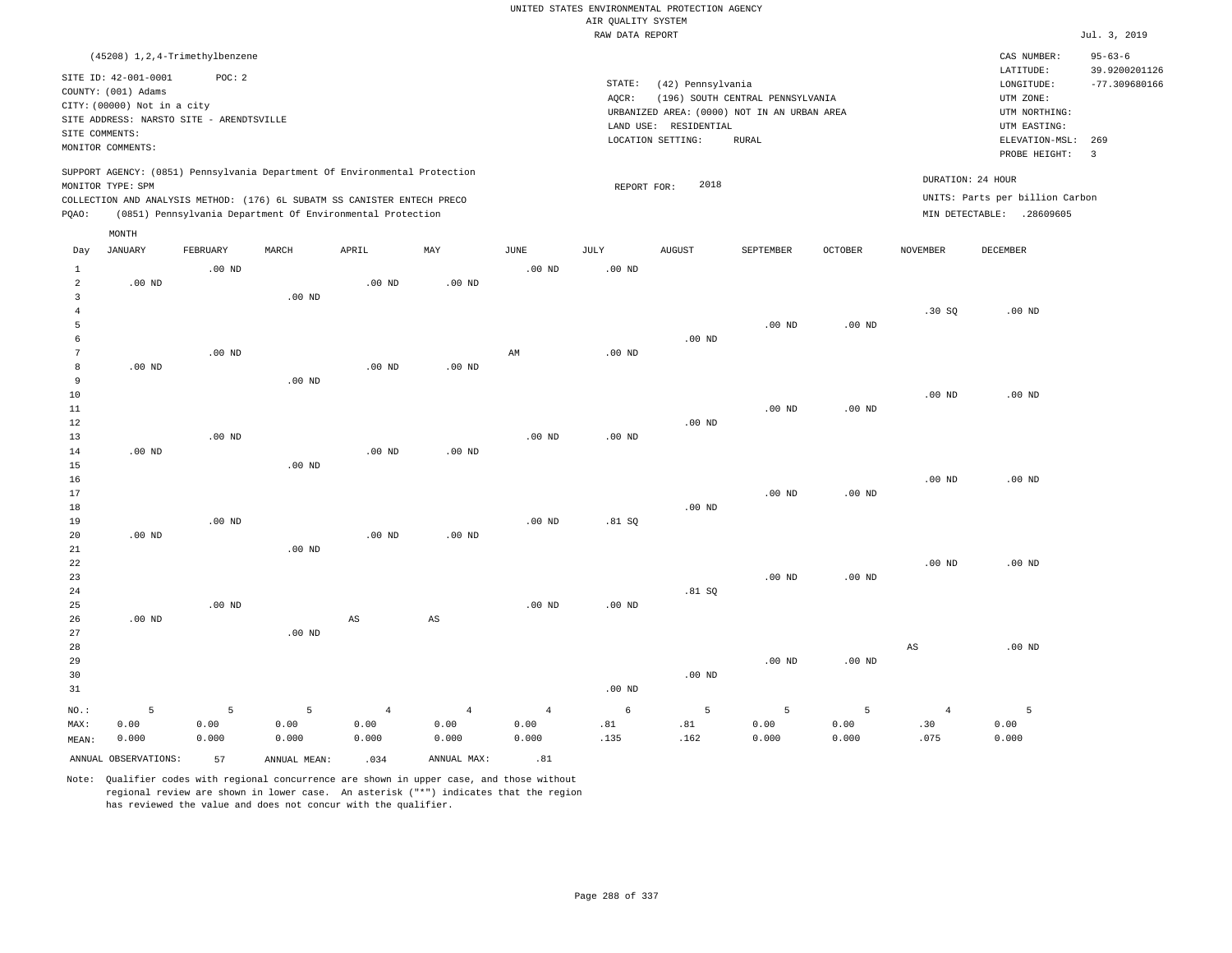|                      |                                                                            |                   |                                                            |                   |                   |                   | UNITED STATES ENVIRONMENTAL PROTECTION AGENCY |                       |                                             |                   |                   |                                 |                                 |
|----------------------|----------------------------------------------------------------------------|-------------------|------------------------------------------------------------|-------------------|-------------------|-------------------|-----------------------------------------------|-----------------------|---------------------------------------------|-------------------|-------------------|---------------------------------|---------------------------------|
|                      |                                                                            |                   |                                                            |                   |                   |                   | AIR OUALITY SYSTEM                            |                       |                                             |                   |                   |                                 |                                 |
|                      |                                                                            |                   |                                                            |                   |                   |                   | RAW DATA REPORT                               |                       |                                             |                   |                   |                                 | Jul. 3, 2019                    |
|                      | (45213) p-Ethyltoluene                                                     |                   |                                                            |                   |                   |                   |                                               |                       |                                             |                   |                   | CAS NUMBER:<br>LATITUDE:        | $622 - 96 - 8$<br>39.9200201126 |
|                      | SITE ID: 42-001-0001                                                       | POC: 2            |                                                            |                   |                   |                   | STATE:                                        | (42) Pennsylvania     |                                             |                   |                   | LONGITUDE:                      | $-77.309680166$                 |
|                      | COUNTY: (001) Adams<br>CITY: (00000) Not in a city                         |                   |                                                            |                   |                   |                   | AQCR:                                         |                       | (196) SOUTH CENTRAL PENNSYLVANIA            |                   |                   | UTM ZONE:                       |                                 |
|                      | SITE ADDRESS: NARSTO SITE - ARENDTSVILLE                                   |                   |                                                            |                   |                   |                   |                                               |                       | URBANIZED AREA: (0000) NOT IN AN URBAN AREA |                   |                   | UTM NORTHING:                   |                                 |
| SITE COMMENTS:       |                                                                            |                   |                                                            |                   |                   |                   |                                               | LAND USE: RESIDENTIAL |                                             |                   |                   | UTM EASTING:                    |                                 |
|                      | MONITOR COMMENTS:                                                          |                   |                                                            |                   |                   |                   |                                               | LOCATION SETTING:     | <b>RURAL</b>                                |                   |                   | ELEVATION-MSL:                  | 269                             |
|                      | SUPPORT AGENCY: (0851) Pennsylvania Department Of Environmental Protection |                   |                                                            |                   |                   |                   |                                               |                       |                                             |                   |                   | PROBE HEIGHT:                   | $\overline{3}$                  |
|                      | MONITOR TYPE: SPM                                                          |                   |                                                            |                   |                   |                   | REPORT FOR:                                   | 2013                  |                                             |                   | DURATION: 24 HOUR |                                 |                                 |
|                      | COLLECTION AND ANALYSIS METHOD: (176) 6L SUBATM SS CANISTER ENTECH PRECO   |                   |                                                            |                   |                   |                   |                                               |                       |                                             |                   |                   | UNITS: Parts per billion Carbon |                                 |
| PQAO:                |                                                                            |                   | (0851) Pennsylvania Department Of Environmental Protection |                   |                   |                   |                                               |                       |                                             |                   | MIN DETECTABLE:   |                                 |                                 |
|                      | MONTH                                                                      |                   |                                                            |                   |                   |                   |                                               |                       |                                             |                   |                   |                                 |                                 |
| Day                  | JANUARY                                                                    | FEBRUARY          | MARCH                                                      | APRIL             | MAY               | <b>JUNE</b>       | <b>JULY</b>                                   | <b>AUGUST</b>         | SEPTEMBER                                   | <b>OCTOBER</b>    | <b>NOVEMBER</b>   | <b>DECEMBER</b>                 |                                 |
| $\mathbf{1}$         |                                                                            |                   |                                                            |                   |                   |                   |                                               |                       | AS                                          | .00 <sub>ND</sub> |                   |                                 |                                 |
| $\overline{a}$       |                                                                            |                   |                                                            |                   |                   |                   |                                               | $\rm AF$              |                                             |                   |                   |                                 |                                 |
| $\overline{3}$       |                                                                            | $.00$ ND          |                                                            |                   |                   | $.00$ ND          | $.00$ ND                                      |                       |                                             |                   |                   |                                 |                                 |
| $\overline{4}$       | AF                                                                         |                   |                                                            | $.00$ ND          | $.00$ ND          |                   |                                               |                       |                                             |                   |                   |                                 |                                 |
| 5                    |                                                                            |                   | .00 <sub>ND</sub>                                          |                   |                   |                   |                                               |                       |                                             |                   |                   |                                 |                                 |
| 6                    |                                                                            |                   |                                                            |                   |                   |                   |                                               |                       |                                             |                   | $.00$ ND          | AF                              |                                 |
| $7\phantom{.0}$<br>8 |                                                                            |                   |                                                            |                   |                   |                   |                                               | .00 <sub>ND</sub>     | $.00$ ND                                    | AF                |                   |                                 |                                 |
| 9                    |                                                                            | .00 <sub>ND</sub> |                                                            |                   |                   | .00 <sub>ND</sub> | .00 <sub>ND</sub>                             |                       |                                             |                   |                   |                                 |                                 |
| 10                   | AF                                                                         |                   |                                                            | $.00$ ND          | $.00$ ND          |                   |                                               |                       |                                             |                   |                   |                                 |                                 |
| 11                   |                                                                            |                   | $.00$ ND                                                   |                   |                   |                   |                                               |                       |                                             |                   |                   |                                 |                                 |
| 12                   |                                                                            |                   |                                                            |                   |                   |                   |                                               |                       |                                             |                   | $.00$ ND          | AF                              |                                 |
| 13                   |                                                                            |                   |                                                            |                   |                   |                   |                                               |                       | $.00$ ND                                    | .00 $ND$          |                   |                                 |                                 |
| 14                   |                                                                            |                   |                                                            |                   |                   |                   |                                               | .00 <sub>ND</sub>     |                                             |                   |                   |                                 |                                 |
| 15                   |                                                                            | AF                |                                                            |                   |                   | .00 <sub>ND</sub> | .00 <sub>ND</sub>                             |                       |                                             |                   |                   |                                 |                                 |
| 16                   | $.00$ ND                                                                   |                   |                                                            | .00 <sub>ND</sub> | .00 <sub>ND</sub> |                   |                                               |                       |                                             |                   |                   |                                 |                                 |
| 17                   |                                                                            |                   | $.00$ ND                                                   |                   |                   |                   |                                               |                       |                                             |                   |                   |                                 |                                 |
| 18                   |                                                                            |                   |                                                            |                   |                   |                   |                                               |                       |                                             |                   | $\rm{AF}$         | $.00$ ND                        |                                 |
| 19                   |                                                                            |                   |                                                            |                   |                   |                   |                                               |                       | .00 <sub>ND</sub>                           | $.00$ ND          |                   |                                 |                                 |
| 20<br>21             |                                                                            |                   |                                                            |                   |                   |                   |                                               | .00CL                 |                                             |                   |                   |                                 |                                 |
| 22                   | .00 <sub>ND</sub>                                                          | $.00$ ND          |                                                            | .00 <sub>ND</sub> | $.00$ ND          | .00 <sub>ND</sub> | $.00$ ND                                      |                       |                                             |                   |                   |                                 |                                 |
| 23                   |                                                                            |                   | $.00$ ND                                                   |                   |                   |                   |                                               |                       |                                             |                   |                   |                                 |                                 |
| 24                   |                                                                            |                   |                                                            |                   |                   |                   |                                               |                       |                                             |                   | AF                | AS                              |                                 |
| 25                   |                                                                            |                   |                                                            |                   |                   |                   |                                               |                       | $.00$ ND                                    | .00 <sub>ND</sub> |                   |                                 |                                 |
| 26                   |                                                                            |                   |                                                            |                   |                   |                   |                                               | $.00$ ND              |                                             |                   |                   |                                 |                                 |
| 27                   |                                                                            | .00 <sub>ND</sub> |                                                            |                   |                   | .00 <sub>ND</sub> | $.00$ ND                                      |                       |                                             |                   |                   |                                 |                                 |
| 28                   | $.00$ ND                                                                   |                   |                                                            | $.00$ ND          | .00 <sub>ND</sub> |                   |                                               |                       |                                             |                   |                   |                                 |                                 |
| 29                   |                                                                            |                   | $.00$ ND                                                   |                   |                   |                   |                                               |                       |                                             |                   |                   |                                 |                                 |
| 30                   |                                                                            |                   |                                                            |                   |                   |                   |                                               |                       |                                             |                   | $\rm AF$          | $.00$ ND                        |                                 |
| 31                   |                                                                            |                   |                                                            |                   |                   |                   |                                               |                       |                                             | $.00$ ND          |                   |                                 |                                 |
| NO.:                 | $\overline{3}$                                                             | $\overline{4}$    | 5                                                          | 5                 | $\overline{5}$    | 5                 | 5                                             | $\overline{4}$        | $\overline{4}$                              | 5                 | $\overline{a}$    | $\overline{a}$                  |                                 |
| MAX:                 | 0.00                                                                       | 0.00              | 0.00                                                       | 0.00              | 0.00              | 0.00              | 0.00                                          | 0.00                  | 0.00                                        | 0.00              | 0.00              | 0.00                            |                                 |
| MEAN:                | 0.000                                                                      | 0.000             | 0.000                                                      | 0.000             | 0.000             | 0.000             | 0.000                                         | 0.000                 | 0.000                                       | 0.000             | 0.000             | 0.000                           |                                 |
|                      | ANNUAL OBSERVATIONS:                                                       | 49                | ANNUAL MEAN:                                               | 0.000             | ANNUAL MAX:       | 0.00              |                                               |                       |                                             |                   |                   |                                 |                                 |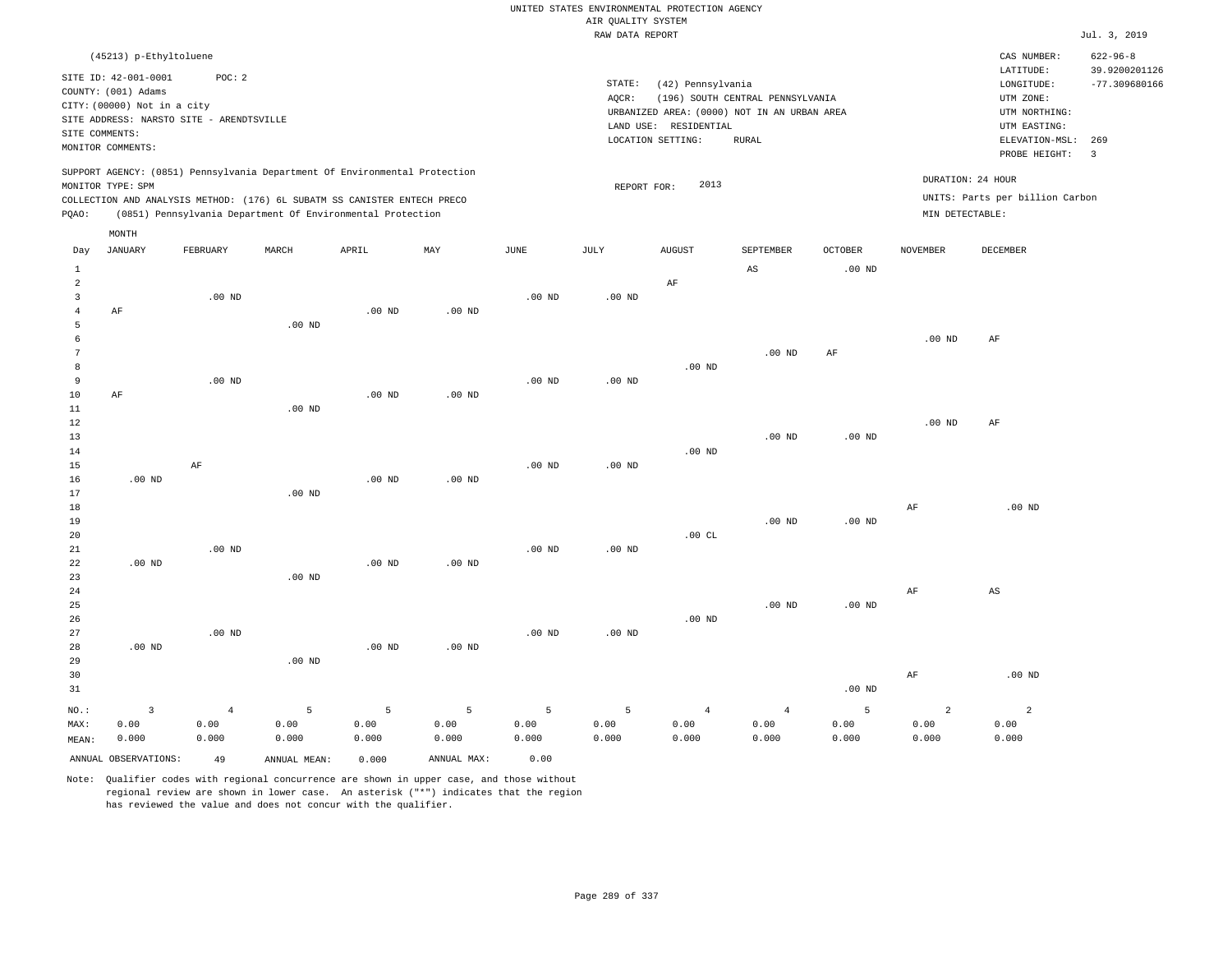|                |                                             |                   |                   |                                                                            |                   |                   |                    | UNITED STATES ENVIRONMENTAL PROTECTION AGENCY |                                  |                   |                   |                                 |                                 |
|----------------|---------------------------------------------|-------------------|-------------------|----------------------------------------------------------------------------|-------------------|-------------------|--------------------|-----------------------------------------------|----------------------------------|-------------------|-------------------|---------------------------------|---------------------------------|
|                |                                             |                   |                   |                                                                            |                   |                   | AIR QUALITY SYSTEM |                                               |                                  |                   |                   |                                 |                                 |
|                |                                             |                   |                   |                                                                            |                   |                   | RAW DATA REPORT    |                                               |                                  |                   |                   |                                 | Jul. 3, 2019                    |
|                | (45213) p-Ethyltoluene                      |                   |                   |                                                                            |                   |                   |                    |                                               |                                  |                   |                   | CAS NUMBER:<br>LATITUDE:        | $622 - 96 - 8$<br>39.9200201126 |
|                | SITE ID: 42-001-0001<br>COUNTY: (001) Adams | POC: 2            |                   |                                                                            |                   |                   | STATE:             | (42) Pennsylvania                             |                                  |                   |                   | LONGITUDE:                      | $-77.309680166$                 |
|                | CITY: (00000) Not in a city                 |                   |                   |                                                                            |                   |                   | AQCR:              |                                               | (196) SOUTH CENTRAL PENNSYLVANIA |                   |                   | UTM ZONE:                       |                                 |
|                | SITE ADDRESS: NARSTO SITE - ARENDTSVILLE    |                   |                   |                                                                            |                   |                   |                    | URBANIZED AREA: (0000) NOT IN AN URBAN AREA   |                                  |                   |                   | UTM NORTHING:                   |                                 |
| SITE COMMENTS: |                                             |                   |                   |                                                                            |                   |                   |                    | LAND USE: RESIDENTIAL<br>LOCATION SETTING:    | <b>RURAL</b>                     |                   |                   | UTM EASTING:<br>ELEVATION-MSL:  | 269                             |
|                | MONITOR COMMENTS:                           |                   |                   |                                                                            |                   |                   |                    |                                               |                                  |                   |                   | PROBE HEIGHT:                   | $\overline{3}$                  |
|                | MONITOR TYPE: SPM                           |                   |                   | SUPPORT AGENCY: (0851) Pennsylvania Department Of Environmental Protection |                   |                   | REPORT FOR:        | 2014                                          |                                  |                   | DURATION: 24 HOUR |                                 |                                 |
|                |                                             |                   |                   | COLLECTION AND ANALYSIS METHOD: (176) 6L SUBATM SS CANISTER ENTECH PRECO   |                   |                   |                    |                                               |                                  |                   |                   | UNITS: Parts per billion Carbon |                                 |
| PQAO:          |                                             |                   |                   | (0851) Pennsylvania Department Of Environmental Protection                 |                   |                   |                    |                                               |                                  |                   | MIN DETECTABLE:   |                                 |                                 |
|                | MONTH                                       |                   |                   |                                                                            |                   |                   |                    |                                               |                                  |                   |                   |                                 |                                 |
| Day            | <b>JANUARY</b>                              | FEBRUARY          | MARCH             | APRIL                                                                      | MAX               | <b>JUNE</b>       | JULY               | <b>AUGUST</b>                                 | SEPTEMBER                        | <b>OCTOBER</b>    | <b>NOVEMBER</b>   | <b>DECEMBER</b>                 |                                 |
| <sup>1</sup>   |                                             |                   |                   |                                                                            |                   |                   |                    |                                               |                                  |                   | .00 <sub>ND</sub> | AF                              |                                 |
| $\overline{a}$ |                                             |                   |                   |                                                                            |                   |                   |                    |                                               | $.00$ ND                         | .00 <sub>ND</sub> |                   |                                 |                                 |
| $\overline{3}$ |                                             |                   |                   |                                                                            |                   |                   |                    | .18S                                          |                                  |                   |                   |                                 |                                 |
| $\overline{4}$ |                                             | $.00$ ND          |                   |                                                                            |                   | $.00$ ND          | $.00$ ND           |                                               |                                  |                   |                   |                                 |                                 |
| 5<br>6         | AS                                          |                   | .00 <sub>ND</sub> | $.00$ ND                                                                   | $.00$ ND          |                   |                    |                                               |                                  |                   |                   |                                 |                                 |
| $\overline{7}$ |                                             |                   |                   |                                                                            |                   |                   |                    |                                               |                                  |                   | .00 <sub>ND</sub> | $.00$ ND                        |                                 |
| 8              |                                             |                   |                   |                                                                            |                   |                   |                    |                                               | .00 <sub>ND</sub>                | .00 <sub>ND</sub> |                   |                                 |                                 |
| 9              |                                             |                   |                   |                                                                            |                   |                   |                    | $.00$ ND                                      |                                  |                   |                   |                                 |                                 |
| 10             |                                             | .00 <sub>ND</sub> |                   |                                                                            |                   | .00 <sub>ND</sub> | .27SQ              |                                               |                                  |                   |                   |                                 |                                 |
| 11             | $.00$ ND                                    |                   |                   | .44 SQ                                                                     | $.00$ ND          |                   |                    |                                               |                                  |                   |                   |                                 |                                 |
| 12             |                                             |                   | $.00$ ND          |                                                                            |                   |                   |                    |                                               |                                  |                   |                   |                                 |                                 |
| 13             |                                             |                   |                   |                                                                            |                   |                   |                    |                                               |                                  |                   | .00 <sub>ND</sub> | $.00$ ND                        |                                 |
| 14             |                                             |                   |                   |                                                                            |                   |                   |                    | .00 <sub>ND</sub>                             | .00 <sub>ND</sub>                | .00 <sub>ND</sub> |                   |                                 |                                 |
| 15<br>16       |                                             | .00 <sub>ND</sub> |                   |                                                                            |                   | .00 <sub>ND</sub> | $.00$ ND           |                                               |                                  |                   |                   |                                 |                                 |
| 17             | $.00$ ND                                    |                   |                   | $.00$ ND                                                                   | .00 <sub>ND</sub> |                   |                    |                                               |                                  |                   |                   |                                 |                                 |
| 18             |                                             |                   | $.00$ ND          |                                                                            |                   |                   |                    |                                               |                                  |                   |                   |                                 |                                 |
| 19             |                                             |                   |                   |                                                                            |                   |                   |                    |                                               |                                  |                   | $.00$ ND          | $.00$ ND                        |                                 |
| 20             |                                             |                   |                   |                                                                            |                   |                   |                    |                                               | $\rm AF$                         | .00 <sub>ND</sub> |                   |                                 |                                 |
| 21             |                                             |                   |                   |                                                                            |                   |                   |                    | $.00$ ND                                      |                                  |                   |                   |                                 |                                 |
| 22             |                                             | $.00$ ND          |                   |                                                                            |                   | $.00$ ND          | $.00$ ND           |                                               |                                  |                   |                   |                                 |                                 |
| 23             | .00 <sub>ND</sub>                           |                   | .00 <sub>ND</sub> | .00 <sub>ND</sub>                                                          | .00 <sub>ND</sub> |                   |                    |                                               |                                  |                   |                   |                                 |                                 |
| 24<br>25       |                                             |                   |                   |                                                                            |                   |                   |                    |                                               |                                  |                   | .00 <sub>ND</sub> | $.00$ ND                        |                                 |
| 26             |                                             |                   |                   |                                                                            |                   |                   |                    |                                               | .00 <sub>ND</sub>                | AS                |                   |                                 |                                 |
| 27             |                                             |                   |                   |                                                                            |                   |                   |                    | $_{\rm AS}$                                   |                                  |                   |                   |                                 |                                 |
| 28             |                                             | $.00$ ND          |                   |                                                                            |                   | $.00$ ND          | $.00$ ND           |                                               |                                  |                   |                   |                                 |                                 |
| 29             | $.00$ ND                                    |                   |                   | $\rm{AF}$                                                                  | $.00$ ND          |                   |                    |                                               |                                  |                   |                   |                                 |                                 |
| 30             |                                             |                   | $.00$ ND          |                                                                            |                   |                   |                    |                                               |                                  |                   |                   |                                 |                                 |
| 31             |                                             |                   |                   |                                                                            |                   |                   |                    |                                               |                                  |                   |                   | $.00$ ND                        |                                 |
| NO.:           | $\overline{4}$                              | 5                 | 5                 | $\overline{4}$                                                             | 5                 | 5                 | 5                  | $\overline{4}$                                | $\overline{4}$                   | $\overline{4}$    | 5                 | 5                               |                                 |
| MAX:           | 0.00                                        | 0.00              | 0.00              | .44                                                                        | 0.00              | 0.00              | .27                | .18                                           | 0.00                             | 0.00              | 0.00              | 0.00                            |                                 |
| MEAN:          | 0.000                                       | 0.000             | 0.000             | .110                                                                       | 0.000             | 0.000             | .054               | .045                                          | 0.000                            | 0.000             | 0.000             | 0.000                           |                                 |
|                | ANNUAL OBSERVATIONS:                        | 55                | ANNUAL, MEAN:     | .016                                                                       | ANNUAL MAX:       | .44               |                    |                                               |                                  |                   |                   |                                 |                                 |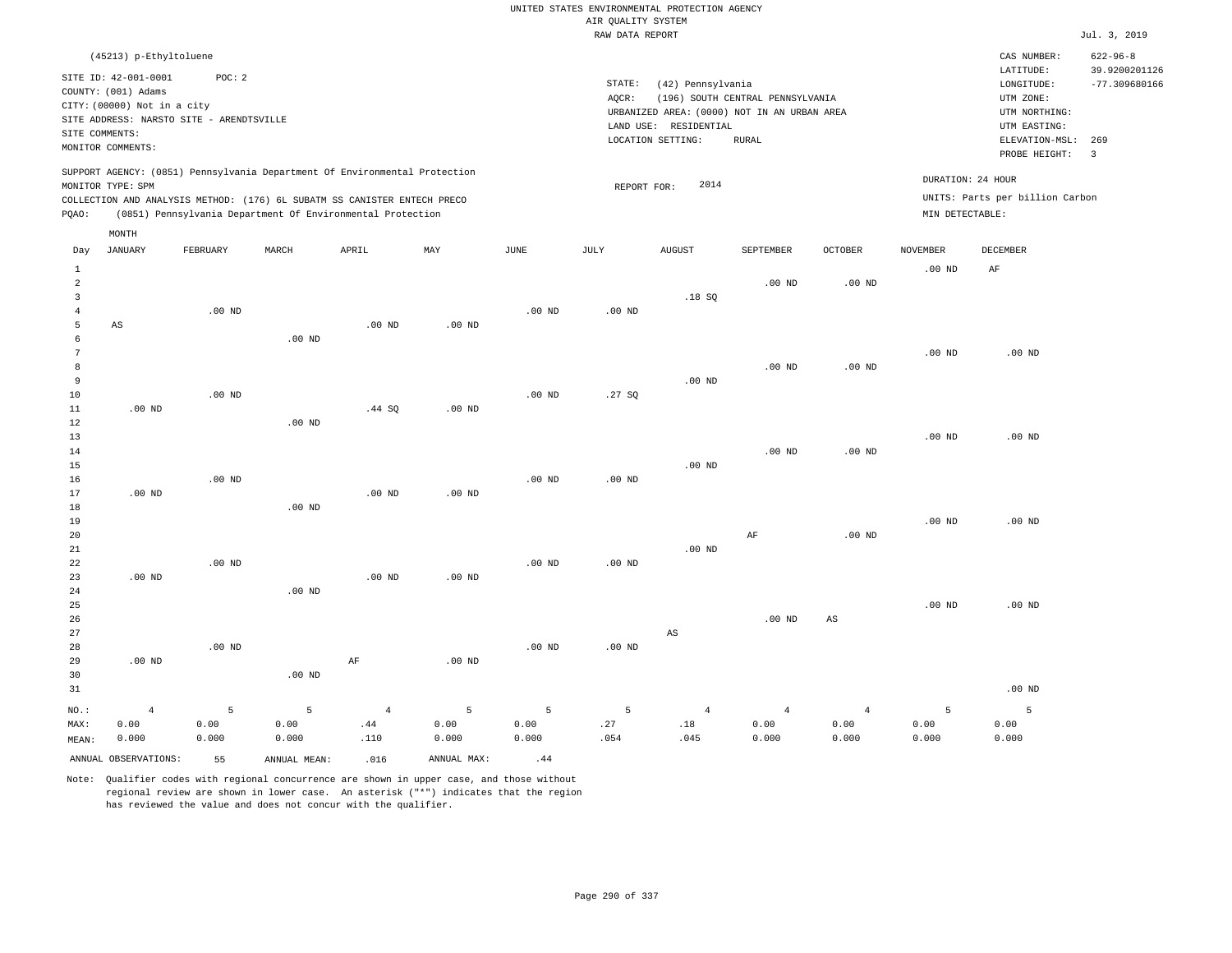|                                                                    |                                                                                                      |                                                    |                    |                                                                                                                                                                                                                      |                                 |                    | AIR QUALITY SYSTEM              | UNITED STATES ENVIRONMENTAL PROTECTION AGENCY                                             |                                  |                    |                                      |                                                                                      |                                                    |
|--------------------------------------------------------------------|------------------------------------------------------------------------------------------------------|----------------------------------------------------|--------------------|----------------------------------------------------------------------------------------------------------------------------------------------------------------------------------------------------------------------|---------------------------------|--------------------|---------------------------------|-------------------------------------------------------------------------------------------|----------------------------------|--------------------|--------------------------------------|--------------------------------------------------------------------------------------|----------------------------------------------------|
|                                                                    |                                                                                                      |                                                    |                    |                                                                                                                                                                                                                      |                                 |                    | RAW DATA REPORT                 |                                                                                           |                                  |                    |                                      |                                                                                      | Jul. 3, 2019                                       |
|                                                                    | (45213) p-Ethyltoluene<br>SITE ID: 42-001-0001<br>COUNTY: (001) Adams<br>CITY: (00000) Not in a city | POC: 2<br>SITE ADDRESS: NARSTO SITE - ARENDTSVILLE |                    |                                                                                                                                                                                                                      |                                 |                    | STATE:<br>AQCR:                 | (42) Pennsylvania<br>URBANIZED AREA: (0000) NOT IN AN URBAN AREA<br>LAND USE: RESIDENTIAL | (196) SOUTH CENTRAL PENNSYLVANIA |                    |                                      | CAS NUMBER:<br>LATITUDE:<br>LONGITUDE:<br>UTM ZONE:<br>UTM NORTHING:<br>UTM EASTING: | $622 - 96 - 8$<br>39.9200201126<br>$-77.309680166$ |
| SITE COMMENTS:                                                     | MONITOR COMMENTS:                                                                                    |                                                    |                    |                                                                                                                                                                                                                      |                                 |                    |                                 | LOCATION SETTING:                                                                         | <b>RURAL</b>                     |                    |                                      | ELEVATION-MSL:<br>PROBE HEIGHT:                                                      | 269<br>$\overline{\mathbf{3}}$                     |
| PQAO:                                                              | MONITOR TYPE: SPM                                                                                    |                                                    |                    | SUPPORT AGENCY: (0851) Pennsylvania Department Of Environmental Protection<br>COLLECTION AND ANALYSIS METHOD: (176) 6L SUBATM SS CANISTER ENTECH PRECO<br>(0851) Pennsylvania Department Of Environmental Protection |                                 |                    | REPORT FOR:                     | 2015                                                                                      |                                  |                    | DURATION: 24 HOUR<br>MIN DETECTABLE: | UNITS: Parts per billion Carbon                                                      |                                                    |
| Day                                                                | MONTH<br><b>JANUARY</b>                                                                              | FEBRUARY                                           | MARCH              | APRIL                                                                                                                                                                                                                | MAX                             | JUNE               | JULY                            | <b>AUGUST</b>                                                                             | SEPTEMBER                        | <b>OCTOBER</b>     | <b>NOVEMBER</b>                      | <b>DECEMBER</b>                                                                      |                                                    |
| $\mathbf{1}$<br>$\overline{a}$<br>$\overline{3}$<br>$\overline{4}$ |                                                                                                      |                                                    | $.00$ ND           |                                                                                                                                                                                                                      |                                 |                    |                                 | $.00$ ND                                                                                  | AS                               | .00 <sub>ND</sub>  | .00 <sub>ND</sub>                    | $.00$ ND                                                                             |                                                    |
| 5<br>$\epsilon$<br>$7\phantom{.0}$<br>8<br>$\overline{9}$          | $.00$ ND                                                                                             | $.00$ ND                                           | .00 <sub>ND</sub>  | $.00$ ND                                                                                                                                                                                                             | $\mathbb{A}\mathbb{S}$          | $.00$ ND           | $.00$ ND                        |                                                                                           | .00 <sub>ND</sub>                | .00 <sub>ND</sub>  | $.00$ ND                             | $.00$ ND                                                                             |                                                    |
| 10<br>11<br>12<br>13<br>14                                         | $.00$ ND                                                                                             | $.00$ ND                                           | $.00$ ND           | .33S                                                                                                                                                                                                                 | .00 <sub>ND</sub>               | .00 <sub>ND</sub>  | AF                              | $.00$ ND                                                                                  |                                  |                    | .00 <sub>ND</sub>                    | $.00$ ND                                                                             |                                                    |
| 15<br>16<br>17<br>18                                               | $.00$ ND                                                                                             | $.00$ ND                                           |                    | .00 <sub>ND</sub>                                                                                                                                                                                                    | $.00$ ND                        | .00 <sub>ND</sub>  | $.00$ ND                        | $.00$ ND                                                                                  | .00 <sub>ND</sub>                | $.00$ ND           |                                      |                                                                                      |                                                    |
| 19<br>20<br>21<br>22<br>23                                         |                                                                                                      | $.00$ ND                                           | $.00$ ND           |                                                                                                                                                                                                                      |                                 | .00 <sub>ND</sub>  | .00 <sub>ND</sub>               | $.00$ ND                                                                                  | $.00$ ND                         | .00 <sub>ND</sub>  | $.00$ ND                             | $.00$ ND                                                                             |                                                    |
| 24<br>25<br>26<br>27<br>28<br>29                                   | $.00$ ND                                                                                             |                                                    | .00 <sub>ND</sub>  | $.00$ ND                                                                                                                                                                                                             | $.00$ ND                        | .00 <sub>ND</sub>  | $.00$ ND                        | $.00$ ND                                                                                  | $.00$ ND                         | .00 <sub>ND</sub>  | $.00$ ND                             | $.00$ ND                                                                             |                                                    |
| 30<br>31                                                           | $.00$ ND                                                                                             |                                                    | .00 <sub>ND</sub>  | .00 <sub>ND</sub>                                                                                                                                                                                                    | $.00$ ND                        |                    |                                 |                                                                                           |                                  |                    |                                      |                                                                                      |                                                    |
| NO.:<br>MAX:<br>MEAN:                                              | 5<br>0.00<br>0.000                                                                                   | $\overline{4}$<br>0.00<br>0.000                    | 6<br>0.00<br>0.000 | 5<br>.33<br>.066                                                                                                                                                                                                     | $\overline{4}$<br>0.00<br>0.000 | 5<br>0.00<br>0.000 | $\overline{4}$<br>0.00<br>0.000 | 5<br>0.00<br>0.000                                                                        | $\overline{4}$<br>0.00<br>0.000  | 5<br>0.00<br>0.000 | 5<br>0.00<br>0.000                   | 5<br>0.00<br>0.000                                                                   |                                                    |

ANNUAL OBSERVATIONS: 57 ANNUAL MEAN: .006 ANNUAL MAX: .33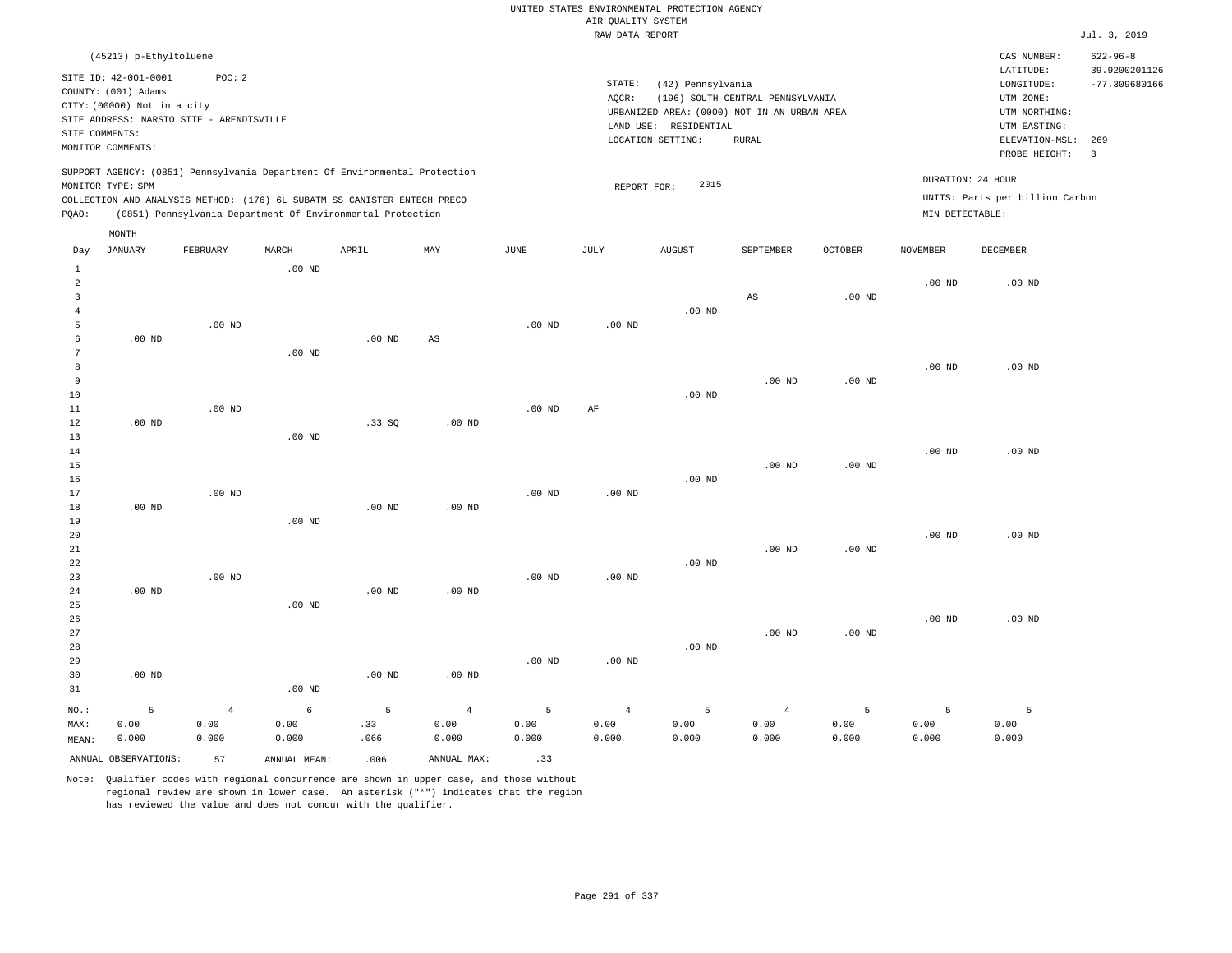|                                |                                          |                |              |                                                                            |                   |                   |                    | UNITED STATES ENVIRONMENTAL PROTECTION AGENCY |                                  |                |                   |                                 |                                  |
|--------------------------------|------------------------------------------|----------------|--------------|----------------------------------------------------------------------------|-------------------|-------------------|--------------------|-----------------------------------------------|----------------------------------|----------------|-------------------|---------------------------------|----------------------------------|
|                                |                                          |                |              |                                                                            |                   |                   | AIR QUALITY SYSTEM |                                               |                                  |                |                   |                                 |                                  |
|                                |                                          |                |              |                                                                            |                   |                   | RAW DATA REPORT    |                                               |                                  |                |                   |                                 | Jul. 3, 2019                     |
|                                | (45213) p-Ethyltoluene                   |                |              |                                                                            |                   |                   |                    |                                               |                                  |                |                   | CAS NUMBER:                     | $622 - 96 - 8$                   |
|                                | SITE ID: 42-001-0001                     | POC: 2         |              |                                                                            |                   |                   | STATE:             | (42) Pennsylvania                             |                                  |                |                   | LATITUDE:                       | 39.9200201126<br>$-77.309680166$ |
|                                | COUNTY: (001) Adams                      |                |              |                                                                            |                   |                   | AOCR:              |                                               | (196) SOUTH CENTRAL PENNSYLVANIA |                |                   | ${\tt LONGITUDE:}$<br>UTM ZONE: |                                  |
|                                | CITY: (00000) Not in a city              |                |              |                                                                            |                   |                   |                    | URBANIZED AREA: (0000) NOT IN AN URBAN AREA   |                                  |                |                   | UTM NORTHING:                   |                                  |
|                                | SITE ADDRESS: NARSTO SITE - ARENDTSVILLE |                |              |                                                                            |                   |                   |                    | LAND USE: RESIDENTIAL                         |                                  |                |                   | UTM EASTING:                    |                                  |
| SITE COMMENTS:                 |                                          |                |              |                                                                            |                   |                   |                    | LOCATION SETTING:                             | <b>RURAL</b>                     |                |                   | ELEVATION-MSL:                  | 269                              |
|                                | MONITOR COMMENTS:                        |                |              |                                                                            |                   |                   |                    |                                               |                                  |                |                   | PROBE HEIGHT:                   | $\overline{3}$                   |
|                                |                                          |                |              | SUPPORT AGENCY: (0851) Pennsylvania Department Of Environmental Protection |                   |                   |                    |                                               |                                  |                |                   |                                 |                                  |
|                                | MONITOR TYPE: SPM                        |                |              |                                                                            |                   |                   | REPORT FOR:        | 2016                                          |                                  |                |                   | DURATION: 24 HOUR               |                                  |
|                                |                                          |                |              | COLLECTION AND ANALYSIS METHOD: (176) 6L SUBATM SS CANISTER ENTECH PRECO   |                   |                   |                    |                                               |                                  |                |                   | UNITS: Parts per billion Carbon |                                  |
| PQAO:                          |                                          |                |              | (0851) Pennsylvania Department Of Environmental Protection                 |                   |                   |                    |                                               |                                  |                | MIN DETECTABLE:   |                                 |                                  |
|                                | MONTH                                    |                |              |                                                                            |                   |                   |                    |                                               |                                  |                |                   |                                 |                                  |
| Day                            | <b>JANUARY</b>                           | FEBRUARY       | MARCH        | APRIL                                                                      | MAY               | $_{\rm JUNE}$     | <b>JULY</b>        | <b>AUGUST</b>                                 | SEPTEMBER                        | <b>OCTOBER</b> | <b>NOVEMBER</b>   | <b>DECEMBER</b>                 |                                  |
| $\mathbf{1}$<br>$\overline{a}$ | $.00$ ND                                 |                | $.00$ ND     |                                                                            |                   |                   |                    |                                               |                                  |                | .00 <sub>ND</sub> | .00 <sub>ND</sub>               |                                  |
| $\overline{3}$                 |                                          |                |              |                                                                            |                   |                   |                    |                                               | $.00$ ND                         | $.00$ ND       |                   |                                 |                                  |
| $\overline{4}$                 |                                          |                |              |                                                                            |                   |                   |                    | $.00$ ND                                      |                                  |                |                   |                                 |                                  |
| 5                              |                                          |                |              |                                                                            |                   | $.00$ ND          | $.00$ ND           |                                               |                                  |                |                   |                                 |                                  |
| -6                             |                                          | $.00$ ND       |              | $.00$ ND                                                                   | $.00$ ND          |                   |                    |                                               |                                  |                |                   |                                 |                                  |
| $7\phantom{.0}$                | $.00$ ND                                 |                | $.00$ ND     |                                                                            |                   |                   |                    |                                               |                                  |                |                   |                                 |                                  |
| 8                              |                                          |                |              |                                                                            |                   |                   |                    |                                               |                                  |                | $.00$ ND          | $.00$ ND                        |                                  |
| 9                              |                                          |                |              |                                                                            |                   |                   |                    |                                               | $.00$ ND                         | $.00$ ND       |                   |                                 |                                  |
| 10                             |                                          |                |              |                                                                            |                   |                   |                    | $.00$ ND                                      |                                  |                |                   |                                 |                                  |
| 11                             |                                          |                |              |                                                                            |                   | .00 <sub>ND</sub> | $.00$ ND           |                                               |                                  |                |                   |                                 |                                  |
| 12                             |                                          | $.00$ ND       |              | $.00$ ND                                                                   | $.00$ ND          |                   |                    |                                               |                                  |                |                   |                                 |                                  |
| 13                             | $.00$ ND                                 |                | $.00$ ND     |                                                                            |                   |                   |                    |                                               |                                  |                |                   |                                 |                                  |
| 14<br>15                       |                                          |                |              |                                                                            |                   |                   |                    |                                               | $.00$ ND                         | $.00$ ND       | .00 <sub>ND</sub> | $.00$ ND                        |                                  |
| 16                             |                                          |                |              |                                                                            |                   |                   |                    | $.00$ ND                                      |                                  |                |                   |                                 |                                  |
| 17                             |                                          |                |              |                                                                            |                   | $.00$ ND          | TS                 |                                               |                                  |                |                   |                                 |                                  |
| 18                             |                                          | $.00$ ND       |              | $.00$ ND                                                                   | $.00$ ND          |                   |                    |                                               |                                  |                |                   |                                 |                                  |
| 19                             | $.00$ ND                                 |                | $.00$ ND     |                                                                            |                   |                   |                    |                                               |                                  |                |                   |                                 |                                  |
| 20                             |                                          |                |              |                                                                            |                   |                   |                    |                                               |                                  |                | $.00$ ND          | AF                              |                                  |
| $2\sqrt{1}$                    |                                          |                |              |                                                                            |                   |                   |                    |                                               | $.00$ ND                         | $.00$ ND       |                   |                                 |                                  |
| 22                             |                                          |                |              |                                                                            |                   |                   |                    | $.00$ ND                                      |                                  |                |                   |                                 |                                  |
| 23                             |                                          |                |              |                                                                            |                   | .00 <sub>ND</sub> | .00 <sub>ND</sub>  |                                               |                                  |                |                   |                                 |                                  |
| 24                             |                                          | $.00$ ND       |              | $.00$ ND                                                                   | $.00$ ND          |                   |                    |                                               |                                  |                |                   |                                 |                                  |
| 25                             | $.00$ ND                                 |                | $.00$ ND     |                                                                            |                   |                   |                    |                                               |                                  |                |                   |                                 |                                  |
| 26                             |                                          |                |              |                                                                            |                   |                   |                    |                                               |                                  |                | .00 <sub>ND</sub> | $.00$ ND                        |                                  |
| 27                             |                                          |                |              |                                                                            |                   |                   |                    |                                               | $.00$ ND                         | $.00$ ND       |                   |                                 |                                  |
| 28                             |                                          |                |              |                                                                            |                   |                   |                    | $.00$ ND                                      |                                  |                |                   |                                 |                                  |
| 29<br>30                       |                                          |                |              | .00 <sub>ND</sub>                                                          |                   | $.00$ ND          | $.00$ ND           |                                               |                                  |                |                   |                                 |                                  |
| 31                             | $.00$ ND                                 |                | AS           |                                                                            | .00 <sub>ND</sub> |                   |                    |                                               |                                  |                |                   |                                 |                                  |
|                                |                                          |                |              |                                                                            |                   |                   |                    |                                               |                                  |                |                   |                                 |                                  |
| NO.:                           | 6                                        | $\overline{4}$ | 5            | 5                                                                          | 5                 | 5                 | $\overline{4}$     | 5                                             | 5                                | 5              | 5                 | $\overline{4}$                  |                                  |
| MAX:                           | 0.00                                     | 0.00           | 0.00         | 0.00                                                                       | 0.00              | 0.00              | 0.00               | 0.00                                          | 0.00                             | 0.00           | 0.00              | 0.00                            |                                  |
| MEAN:                          | 0.000                                    | 0.000          | 0.000        | 0.000                                                                      | 0.000             | 0.000             | 0.000              | 0.000                                         | 0.000                            | 0.000          | 0.000             | 0.000                           |                                  |
|                                | ANNUAL OBSERVATIONS:                     | 58             | ANNUAL MEAN: | 0.000                                                                      | ANNUAL MAX:       | 0.00              |                    |                                               |                                  |                |                   |                                 |                                  |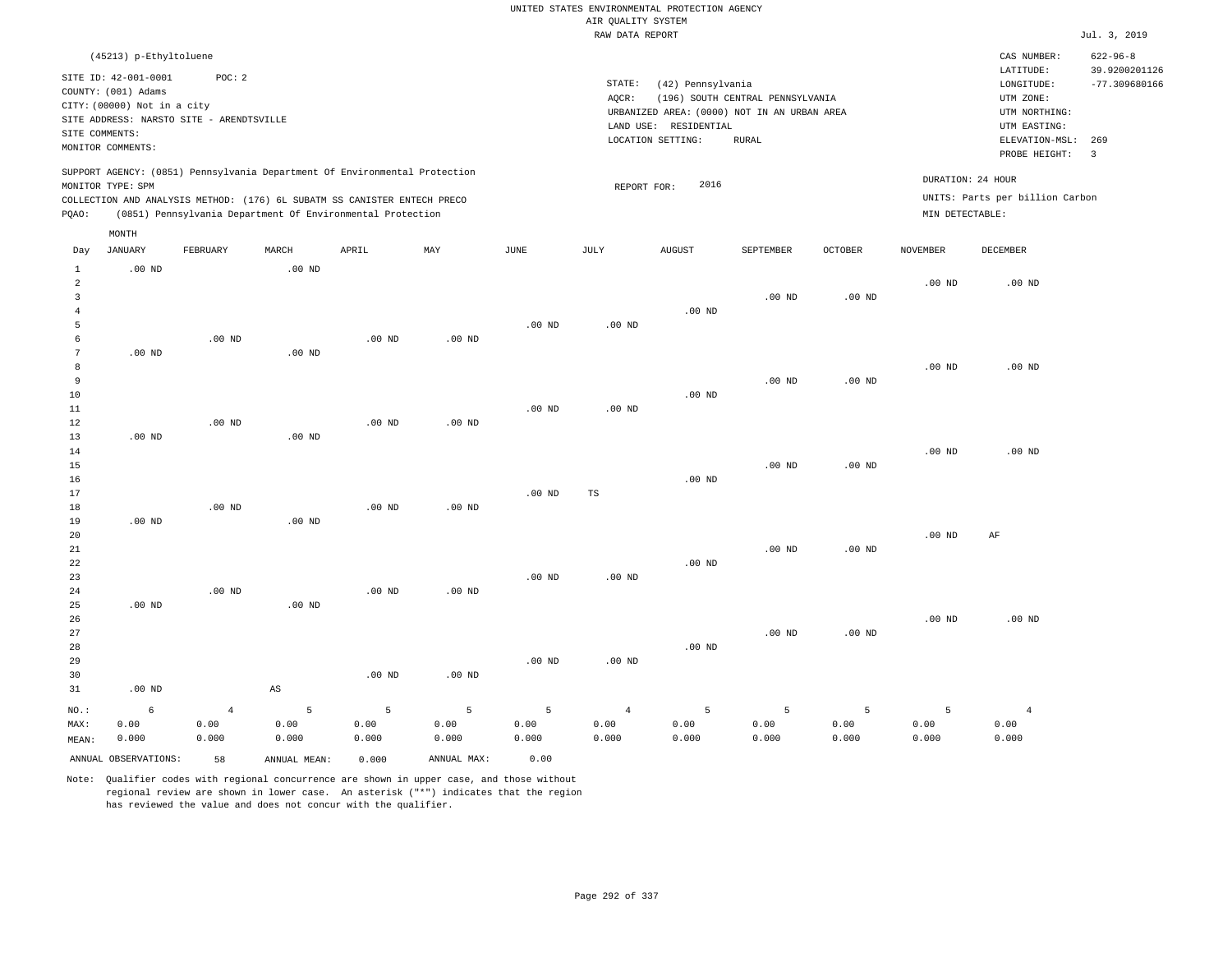|                     |                                             |                   |                                                                            |                   |                   |             |                    | UNITED STATES ENVIRONMENTAL PROTECTION AGENCY |                                  |                   |                   |                                 |                                 |
|---------------------|---------------------------------------------|-------------------|----------------------------------------------------------------------------|-------------------|-------------------|-------------|--------------------|-----------------------------------------------|----------------------------------|-------------------|-------------------|---------------------------------|---------------------------------|
|                     |                                             |                   |                                                                            |                   |                   |             | AIR QUALITY SYSTEM |                                               |                                  |                   |                   |                                 |                                 |
|                     |                                             |                   |                                                                            |                   |                   |             | RAW DATA REPORT    |                                               |                                  |                   |                   |                                 | Jul. 3, 2019                    |
|                     | (45213) p-Ethyltoluene                      |                   |                                                                            |                   |                   |             |                    |                                               |                                  |                   |                   | CAS NUMBER:<br>LATITUDE:        | $622 - 96 - 8$<br>39.9200201126 |
|                     | SITE ID: 42-001-0001<br>COUNTY: (001) Adams | POC: 2            |                                                                            |                   |                   |             | STATE:             | (42) Pennsylvania                             |                                  |                   |                   | LONGITUDE:                      | $-77.309680166$                 |
|                     | CITY: (00000) Not in a city                 |                   |                                                                            |                   |                   |             | AOCR:              |                                               | (196) SOUTH CENTRAL PENNSYLVANIA |                   |                   | UTM ZONE:                       |                                 |
|                     | SITE ADDRESS: NARSTO SITE - ARENDTSVILLE    |                   |                                                                            |                   |                   |             |                    | URBANIZED AREA: (0000) NOT IN AN URBAN AREA   |                                  |                   |                   | UTM NORTHING:                   |                                 |
| SITE COMMENTS:      |                                             |                   |                                                                            |                   |                   |             |                    | LAND USE: RESIDENTIAL<br>LOCATION SETTING:    | <b>RURAL</b>                     |                   |                   | UTM EASTING:<br>ELEVATION-MSL:  | 269                             |
|                     | MONITOR COMMENTS:                           |                   |                                                                            |                   |                   |             |                    |                                               |                                  |                   |                   | PROBE HEIGHT:                   | $\overline{\mathbf{3}}$         |
|                     | MONITOR TYPE: SPM                           |                   | SUPPORT AGENCY: (0851) Pennsylvania Department Of Environmental Protection |                   |                   |             | REPORT FOR:        | 2017                                          |                                  |                   | DURATION: 24 HOUR |                                 |                                 |
|                     |                                             |                   | COLLECTION AND ANALYSIS METHOD: (176) 6L SUBATM SS CANISTER ENTECH PRECO   |                   |                   |             |                    |                                               |                                  |                   |                   | UNITS: Parts per billion Carbon |                                 |
| PQAO:               |                                             |                   | (0851) Pennsylvania Department Of Environmental Protection                 |                   |                   |             |                    |                                               |                                  |                   | MIN DETECTABLE:   |                                 |                                 |
|                     | MONTH                                       |                   |                                                                            |                   |                   |             |                    |                                               |                                  |                   |                   |                                 |                                 |
| Day                 | <b>JANUARY</b>                              | FEBRUARY          | MARCH                                                                      | APRIL             | MAY               | <b>JUNE</b> | JULY               | <b>AUGUST</b>                                 | SEPTEMBER                        | <b>OCTOBER</b>    | <b>NOVEMBER</b>   | DECEMBER                        |                                 |
| $\mathbf{1}$        | $.00$ ND                                    |                   |                                                                            | .00 <sub>ND</sub> | $.00$ ND          |             |                    |                                               |                                  |                   |                   |                                 |                                 |
| 2                   |                                             |                   | $.00$ ND                                                                   |                   |                   |             |                    |                                               |                                  |                   |                   |                                 |                                 |
| $\mathbf{3}$        |                                             |                   |                                                                            |                   |                   |             |                    |                                               |                                  |                   | $.00$ ND          | $.00$ ND                        |                                 |
| $\overline{4}$<br>5 |                                             |                   |                                                                            |                   |                   |             |                    | $.00$ ND                                      | $.00$ ND                         | $.00$ ND          |                   |                                 |                                 |
| 6                   |                                             | $.00$ ND          |                                                                            |                   |                   | $.00$ ND    | $.00$ ND           |                                               |                                  |                   |                   |                                 |                                 |
| $\overline{7}$      | $.00$ ND                                    |                   |                                                                            | $.00$ ND          | $.00$ ND          |             |                    |                                               |                                  |                   |                   |                                 |                                 |
| 8                   |                                             |                   | .00 <sub>ND</sub>                                                          |                   |                   |             |                    |                                               |                                  |                   |                   |                                 |                                 |
| 9                   |                                             |                   |                                                                            |                   |                   |             |                    |                                               |                                  |                   | $.00$ ND          | $.00$ ND                        |                                 |
| 10                  |                                             |                   |                                                                            |                   |                   |             |                    |                                               | .00 <sub>ND</sub>                | .00 <sub>ND</sub> |                   |                                 |                                 |
| $11\,$              |                                             |                   |                                                                            |                   |                   |             |                    | $.00$ ND                                      |                                  |                   |                   |                                 |                                 |
| 12                  |                                             | .00 <sub>ND</sub> |                                                                            |                   |                   | $.00$ ND    | $.00$ ND           |                                               |                                  |                   |                   |                                 |                                 |
| 13                  | $.00$ ND                                    |                   |                                                                            | $.00$ LL          | $.00$ ND          |             |                    |                                               |                                  |                   |                   |                                 |                                 |
| 14                  |                                             |                   | $.00$ ND                                                                   |                   |                   |             |                    |                                               |                                  |                   |                   |                                 |                                 |
| 15<br>16            |                                             |                   |                                                                            |                   |                   |             |                    |                                               | $.00$ ND                         | AM                | .00 <sub>ND</sub> | $.00$ ND                        |                                 |
| 17                  |                                             |                   |                                                                            |                   |                   |             |                    | $.00$ ND                                      |                                  |                   |                   |                                 |                                 |
| 18                  |                                             | $.00$ ND          |                                                                            |                   |                   | .34 SO      | $.00$ ND           |                                               |                                  |                   |                   |                                 |                                 |
| 19                  | $.00$ ND                                    |                   |                                                                            | .00 <sub>ND</sub> | $_{\rm AS}$       |             |                    |                                               |                                  |                   |                   |                                 |                                 |
| 20                  |                                             |                   | $.00$ ND                                                                   |                   |                   |             |                    |                                               |                                  |                   |                   |                                 |                                 |
| 21                  |                                             |                   |                                                                            |                   |                   |             |                    |                                               |                                  |                   | .00 <sub>ND</sub> | $.00$ ND                        |                                 |
| 22                  |                                             |                   |                                                                            |                   |                   |             |                    |                                               | $.00$ ND                         | $.00$ ND          |                   |                                 |                                 |
| 23                  |                                             |                   |                                                                            |                   |                   |             |                    | $.00$ ND                                      |                                  |                   |                   |                                 |                                 |
| 24                  |                                             | AF                |                                                                            |                   |                   | $.00$ ND    | .00 <sub>ND</sub>  |                                               |                                  |                   |                   |                                 |                                 |
| 25                  | $.00$ ND                                    |                   |                                                                            | $.00$ ND          | .00 <sub>ND</sub> |             |                    |                                               |                                  |                   |                   |                                 |                                 |
| 26<br>27            |                                             |                   | $.00$ ND                                                                   |                   |                   |             |                    |                                               |                                  |                   | $.00$ ND          | $.00$ ND                        |                                 |
| 28                  |                                             |                   |                                                                            |                   |                   |             |                    |                                               | $.00$ ND                         | $.00$ ND          |                   |                                 |                                 |
| 29                  |                                             |                   |                                                                            |                   |                   |             |                    | $.00$ ND                                      |                                  |                   |                   |                                 |                                 |
| 30                  |                                             |                   |                                                                            |                   |                   | $.00$ ND    | .00 <sub>ND</sub>  |                                               |                                  |                   |                   |                                 |                                 |
| 31                  | $.00$ ND                                    |                   |                                                                            |                   | $.00$ ND          |             |                    |                                               |                                  |                   |                   |                                 |                                 |
| NO.:                | $6\overline{6}$                             | $\overline{3}$    | 5                                                                          | 5                 | 5                 | 5           | 5                  | 5                                             | 5                                | $\overline{4}$    | 5                 | $\overline{5}$                  |                                 |
| MAX:                | 0.00                                        | 0.00              | 0.00                                                                       | 0.00              | 0.00              | .34         | 0.00               | 0.00                                          | 0.00                             | 0.00              | 0.00              | 0.00                            |                                 |
| MEAN:               | 0.000                                       | 0.000             | 0.000                                                                      | 0.000             | 0.000             | .068        | 0.000              | 0.000                                         | 0.000                            | 0.000             | 0.000             | 0.000                           |                                 |
|                     | ANNUAL OBSERVATIONS:                        | 58                | ANNUAL, MEAN:                                                              | .006              | ANNUAL MAX:       | .34         |                    |                                               |                                  |                   |                   |                                 |                                 |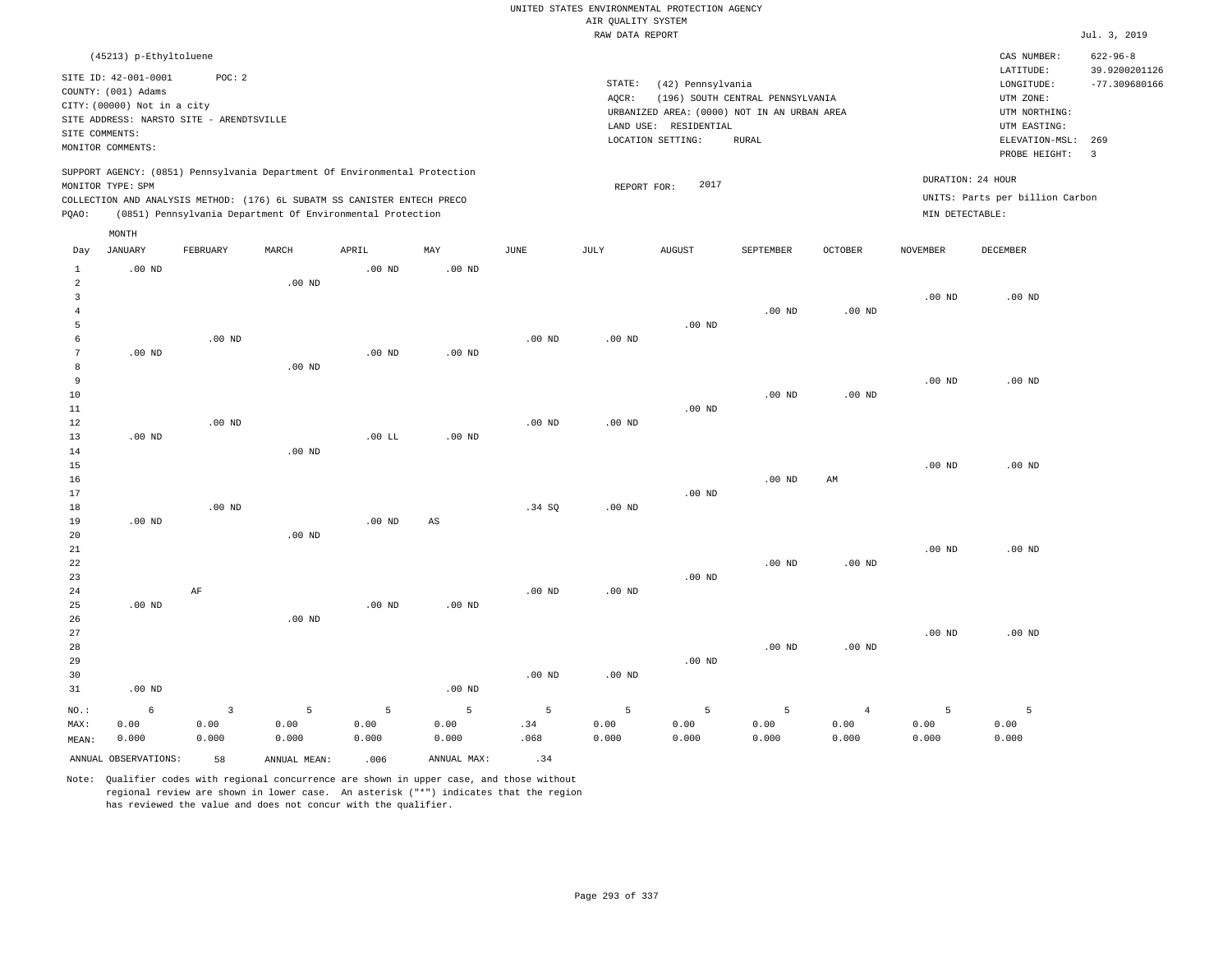|                     |                                                                            |          |                   |                                                                            |                        |                   | AIR QUALITY SYSTEM | UNITED STATES ENVIRONMENTAL PROTECTION AGENCY |                                                                                 |          |                |                                          |                                 |
|---------------------|----------------------------------------------------------------------------|----------|-------------------|----------------------------------------------------------------------------|------------------------|-------------------|--------------------|-----------------------------------------------|---------------------------------------------------------------------------------|----------|----------------|------------------------------------------|---------------------------------|
|                     |                                                                            |          |                   |                                                                            |                        |                   | RAW DATA REPORT    |                                               |                                                                                 |          |                |                                          | Jul. 3, 2019                    |
|                     | (45213) p-Ethyltoluene                                                     |          |                   |                                                                            |                        |                   |                    |                                               |                                                                                 |          |                | CAS NUMBER:<br>$\mathtt{LATITUDE}$       | $622 - 96 - 8$<br>39.9200201126 |
|                     | SITE ID: 42-001-0001<br>COUNTY: (001) Adams<br>CITY: (00000) Not in a city | POC: 2   |                   |                                                                            |                        |                   | STATE:<br>AQCR:    | (42) Pennsylvania                             | (196) SOUTH CENTRAL PENNSYLVANIA<br>URBANIZED AREA: (0000) NOT IN AN URBAN AREA |          |                | LONGITUDE:<br>UTM ZONE:<br>UTM NORTHING: | $-77.309680166$                 |
|                     | SITE ADDRESS: NARSTO SITE - ARENDTSVILLE                                   |          |                   |                                                                            |                        |                   |                    | LAND USE: RESIDENTIAL                         |                                                                                 |          |                | UTM EASTING:                             |                                 |
| SITE COMMENTS:      | MONITOR COMMENTS:                                                          |          |                   |                                                                            |                        |                   |                    | LOCATION SETTING:                             | <b>RURAL</b>                                                                    |          |                | ELEVATION-MSL:<br>PROBE HEIGHT:          | 269<br>$\overline{\mathbf{3}}$  |
|                     | MONITOR TYPE: SPM                                                          |          |                   | SUPPORT AGENCY: (0851) Pennsylvania Department Of Environmental Protection |                        |                   | REPORT FOR:        | 2018                                          |                                                                                 |          |                | DURATION: 24 HOUR                        |                                 |
|                     |                                                                            |          |                   | COLLECTION AND ANALYSIS METHOD: (176) 6L SUBATM SS CANISTER ENTECH PRECO   |                        |                   |                    |                                               |                                                                                 |          |                | UNITS: Parts per billion Carbon          |                                 |
| PQAO:               | MONTH                                                                      |          |                   | (0851) Pennsylvania Department Of Environmental Protection                 |                        |                   |                    |                                               |                                                                                 |          |                | MIN DETECTABLE: .33178005                |                                 |
| Day                 | JANUARY                                                                    | FEBRUARY | MARCH             | APRIL                                                                      | MAY                    | JUNE              | JULY               | <b>AUGUST</b>                                 | SEPTEMBER                                                                       | OCTOBER  | NOVEMBER       | DECEMBER                                 |                                 |
| $\mathbf{1}$        |                                                                            | $.00$ ND |                   |                                                                            |                        | .00 <sub>ND</sub> | .00 <sub>ND</sub>  |                                               |                                                                                 |          |                |                                          |                                 |
| $\overline{a}$      | .00 <sub>ND</sub>                                                          |          |                   | .00 <sub>ND</sub>                                                          | .00 <sub>ND</sub>      |                   |                    |                                               |                                                                                 |          |                |                                          |                                 |
| $\overline{3}$      |                                                                            |          | $.00$ ND          |                                                                            |                        |                   |                    |                                               |                                                                                 |          |                |                                          |                                 |
| $\overline{4}$<br>5 |                                                                            |          |                   |                                                                            |                        |                   |                    |                                               | $.00$ ND                                                                        | $.00$ ND | $.00$ ND       | $.00$ ND                                 |                                 |
| 6                   |                                                                            |          |                   |                                                                            |                        |                   |                    | $.00$ ND                                      |                                                                                 |          |                |                                          |                                 |
| $7\phantom{.0}$     |                                                                            | $.00$ ND |                   |                                                                            |                        | AM                | $.00$ ND           |                                               |                                                                                 |          |                |                                          |                                 |
| 8                   | $.00$ ND                                                                   |          |                   | .00 <sub>ND</sub>                                                          | $.00$ ND               |                   |                    |                                               |                                                                                 |          |                |                                          |                                 |
| $\overline{9}$      |                                                                            |          | $.00$ ND          |                                                                            |                        |                   |                    |                                               |                                                                                 |          |                |                                          |                                 |
| 10                  |                                                                            |          |                   |                                                                            |                        |                   |                    |                                               |                                                                                 |          | $.00$ ND       | $.00$ ND                                 |                                 |
| 11                  |                                                                            |          |                   |                                                                            |                        |                   |                    |                                               | .00 <sub>ND</sub>                                                               | $.00$ ND |                |                                          |                                 |
| 12                  |                                                                            |          |                   |                                                                            |                        |                   |                    | $.00$ ND                                      |                                                                                 |          |                |                                          |                                 |
| 13                  |                                                                            | $.00$ ND |                   |                                                                            |                        | .00 <sub>ND</sub> | .00 <sub>ND</sub>  |                                               |                                                                                 |          |                |                                          |                                 |
| 14                  | .00 <sub>ND</sub>                                                          |          |                   | $.00$ ND                                                                   | $.00$ ND               |                   |                    |                                               |                                                                                 |          |                |                                          |                                 |
| 15                  |                                                                            |          | .00 <sub>ND</sub> |                                                                            |                        |                   |                    |                                               |                                                                                 |          |                |                                          |                                 |
| 16                  |                                                                            |          |                   |                                                                            |                        |                   |                    |                                               |                                                                                 |          | $.00$ ND       | $.00$ ND                                 |                                 |
| 17                  |                                                                            |          |                   |                                                                            |                        |                   |                    |                                               | $.00$ ND                                                                        | $.00$ ND |                |                                          |                                 |
| 18<br>19            |                                                                            | $.00$ ND |                   |                                                                            |                        | .00 <sub>ND</sub> | .33 S0             | $.00$ ND                                      |                                                                                 |          |                |                                          |                                 |
| 20                  | $.00$ ND                                                                   |          |                   | $.00$ ND                                                                   | $.00$ ND               |                   |                    |                                               |                                                                                 |          |                |                                          |                                 |
| 21                  |                                                                            |          | $.00$ ND          |                                                                            |                        |                   |                    |                                               |                                                                                 |          |                |                                          |                                 |
| 22                  |                                                                            |          |                   |                                                                            |                        |                   |                    |                                               |                                                                                 |          | $.00$ ND       | $.00$ ND                                 |                                 |
| 23                  |                                                                            |          |                   |                                                                            |                        |                   |                    |                                               | $.00$ ND                                                                        | $.00$ ND |                |                                          |                                 |
| 24                  |                                                                            |          |                   |                                                                            |                        |                   |                    | .33SQ                                         |                                                                                 |          |                |                                          |                                 |
| 25                  |                                                                            | $.00$ ND |                   |                                                                            |                        | $.00$ ND          | $.00$ ND           |                                               |                                                                                 |          |                |                                          |                                 |
| 26                  | $.00$ ND                                                                   |          |                   | $\mathbb{A}\mathbb{S}$                                                     | $\mathbb{A}\mathbb{S}$ |                   |                    |                                               |                                                                                 |          |                |                                          |                                 |
| 27                  |                                                                            |          | .00 <sub>ND</sub> |                                                                            |                        |                   |                    |                                               |                                                                                 |          |                |                                          |                                 |
| 28                  |                                                                            |          |                   |                                                                            |                        |                   |                    |                                               |                                                                                 |          | $_{\rm AS}$    | .00 <sub>ND</sub>                        |                                 |
| 29                  |                                                                            |          |                   |                                                                            |                        |                   |                    |                                               | .00 <sub>ND</sub>                                                               | $.00$ ND |                |                                          |                                 |
| 30                  |                                                                            |          |                   |                                                                            |                        |                   |                    | $.00$ ND                                      |                                                                                 |          |                |                                          |                                 |
| 31                  |                                                                            |          |                   |                                                                            |                        |                   | $.00$ ND           |                                               |                                                                                 |          |                |                                          |                                 |
| NO.:                | 5                                                                          | 5        | 5                 | $\overline{4}$                                                             | $\overline{4}$         | $\overline{4}$    | 6                  | 5                                             | 5                                                                               | 5        | $\overline{4}$ | 5                                        |                                 |
| MAX:                | 0.00                                                                       | 0.00     | 0.00              | 0.00                                                                       | 0.00                   | 0.00              | .33                | .33                                           | 0.00                                                                            | 0.00     | 0.00           | 0.00                                     |                                 |
| MEAN:               | 0.000                                                                      | 0.000    | 0.000             | 0.000                                                                      | 0.000                  | 0.000             | .055               | .066                                          | 0.000                                                                           | 0.000    | 0.000          | 0.000                                    |                                 |
|                     | ANNUAL OBSERVATIONS:                                                       | 57       | ANNUAL MEAN:      | .012                                                                       | ANNUAL MAX:            | .33               |                    |                                               |                                                                                 |          |                |                                          |                                 |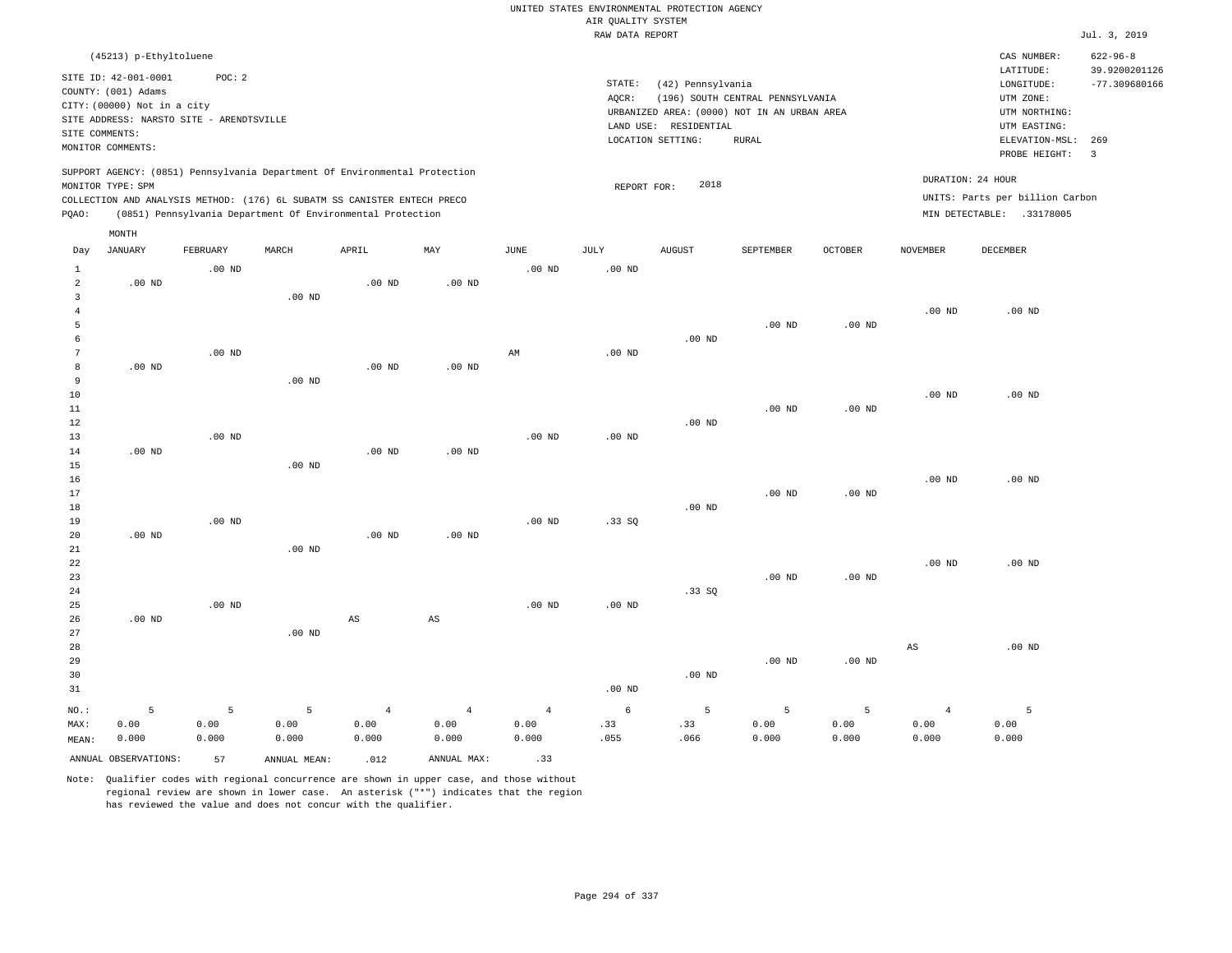|                      |                                                                                               |                |                                                            |          |                   |                   |                    | UNITED STATES ENVIRONMENTAL PROTECTION AGENCY |                                             |                   |                   |                                 |                                 |
|----------------------|-----------------------------------------------------------------------------------------------|----------------|------------------------------------------------------------|----------|-------------------|-------------------|--------------------|-----------------------------------------------|---------------------------------------------|-------------------|-------------------|---------------------------------|---------------------------------|
|                      |                                                                                               |                |                                                            |          |                   |                   | AIR QUALITY SYSTEM |                                               |                                             |                   |                   |                                 |                                 |
|                      |                                                                                               |                |                                                            |          |                   |                   | RAW DATA REPORT    |                                               |                                             |                   |                   |                                 | Jul. 3, 2019                    |
|                      | (45220) Styrene                                                                               |                |                                                            |          |                   |                   |                    |                                               |                                             |                   |                   | CAS NUMBER:<br>LATITUDE:        | $100 - 42 - 5$<br>39.9200201126 |
|                      | SITE ID: 42-001-0001<br>COUNTY: (001) Adams                                                   | POC: 2         |                                                            |          |                   |                   | STATE:             | (42) Pennsylvania                             |                                             |                   |                   | LONGITUDE:                      | $-77.309680166$                 |
|                      | CITY: (00000) Not in a city                                                                   |                |                                                            |          |                   |                   | AQCR:              |                                               | (196) SOUTH CENTRAL PENNSYLVANIA            |                   |                   | UTM ZONE:                       |                                 |
|                      | SITE ADDRESS: NARSTO SITE - ARENDTSVILLE                                                      |                |                                                            |          |                   |                   |                    |                                               | URBANIZED AREA: (0000) NOT IN AN URBAN AREA |                   |                   | UTM NORTHING:                   |                                 |
| SITE COMMENTS:       |                                                                                               |                |                                                            |          |                   |                   |                    | LAND USE: RESIDENTIAL                         |                                             |                   |                   | UTM EASTING:                    |                                 |
|                      | MONITOR COMMENTS:                                                                             |                |                                                            |          |                   |                   |                    | LOCATION SETTING:                             | <b>RURAL</b>                                |                   |                   | ELEVATION-MSL:<br>PROBE HEIGHT: | 269<br>$\overline{3}$           |
|                      | SUPPORT AGENCY: (0851) Pennsylvania Department Of Environmental Protection                    |                |                                                            |          |                   |                   |                    | 2013                                          |                                             |                   | DURATION: 24 HOUR |                                 |                                 |
|                      | MONITOR TYPE: SPM<br>COLLECTION AND ANALYSIS METHOD: (176) 6L SUBATM SS CANISTER ENTECH PRECO |                |                                                            |          |                   |                   | REPORT FOR:        |                                               |                                             |                   |                   | UNITS: Parts per billion Carbon |                                 |
| PQAO:                |                                                                                               |                | (0851) Pennsylvania Department Of Environmental Protection |          |                   |                   |                    |                                               |                                             |                   | MIN DETECTABLE:   |                                 |                                 |
|                      | MONTH                                                                                         |                |                                                            |          |                   |                   |                    |                                               |                                             |                   |                   |                                 |                                 |
| Day                  | <b>JANUARY</b>                                                                                | FEBRUARY       | MARCH                                                      | APRIL    | $_{\rm MAY}$      | $_{\rm JUNE}$     | JULY               | <b>AUGUST</b>                                 | SEPTEMBER                                   | <b>OCTOBER</b>    | <b>NOVEMBER</b>   | <b>DECEMBER</b>                 |                                 |
| $\mathbf{1}$         |                                                                                               |                |                                                            |          |                   |                   |                    |                                               | AS                                          | $.00$ ND          |                   |                                 |                                 |
| $\overline{a}$       |                                                                                               |                |                                                            |          |                   |                   |                    | $\rm{AF}$                                     |                                             |                   |                   |                                 |                                 |
| $\overline{3}$       |                                                                                               | $.00$ ND       |                                                            |          |                   | .00 <sub>ND</sub> | $.00$ ND           |                                               |                                             |                   |                   |                                 |                                 |
| $\overline{4}$       | AF                                                                                            |                |                                                            | $.00$ ND | $.00$ ND          |                   |                    |                                               |                                             |                   |                   |                                 |                                 |
| 5                    |                                                                                               |                | $.00$ ND                                                   |          |                   |                   |                    |                                               |                                             |                   |                   |                                 |                                 |
| 6<br>$7\phantom{.0}$ |                                                                                               |                |                                                            |          |                   |                   |                    |                                               | .00 <sub>ND</sub>                           | $\rm{AF}$         | .00 <sub>ND</sub> | $\rm{AF}$                       |                                 |
| 8                    |                                                                                               |                |                                                            |          |                   |                   |                    | $.00$ ND                                      |                                             |                   |                   |                                 |                                 |
| 9                    |                                                                                               | $.00$ ND       |                                                            |          |                   | $.00~\mathrm{ND}$ | $.00$ ND           |                                               |                                             |                   |                   |                                 |                                 |
| 10                   | AF                                                                                            |                |                                                            | $.00$ ND | $.00$ ND          |                   |                    |                                               |                                             |                   |                   |                                 |                                 |
| 11                   |                                                                                               |                | $.00$ ND                                                   |          |                   |                   |                    |                                               |                                             |                   |                   |                                 |                                 |
| 12                   |                                                                                               |                |                                                            |          |                   |                   |                    |                                               |                                             |                   | .00 <sub>ND</sub> | AF                              |                                 |
| 13                   |                                                                                               |                |                                                            |          |                   |                   |                    |                                               | $.00$ ND                                    | $.00$ ND          |                   |                                 |                                 |
| 14                   |                                                                                               |                |                                                            |          |                   |                   |                    | $.00$ ND                                      |                                             |                   |                   |                                 |                                 |
| 15                   |                                                                                               | AF             |                                                            |          |                   | $.00$ ND          | $.00$ ND           |                                               |                                             |                   |                   |                                 |                                 |
| 16                   | $.00$ ND                                                                                      |                |                                                            | $.00$ ND | .00 <sub>ND</sub> |                   |                    |                                               |                                             |                   |                   |                                 |                                 |
| 17                   |                                                                                               |                | $.00$ ND                                                   |          |                   |                   |                    |                                               |                                             |                   |                   |                                 |                                 |
| 18                   |                                                                                               |                |                                                            |          |                   |                   |                    |                                               |                                             |                   | $\rm{AF}$         | .00 <sub>ND</sub>               |                                 |
| 19<br>20             |                                                                                               |                |                                                            |          |                   |                   |                    | .00CL                                         | $.00$ ND                                    | $.00$ ND          |                   |                                 |                                 |
| 21                   |                                                                                               | $.00$ ND       |                                                            |          |                   | $.00$ ND          | $.00$ ND           |                                               |                                             |                   |                   |                                 |                                 |
| 22                   | $.00$ ND                                                                                      |                |                                                            | $.00$ ND | $.00$ ND          |                   |                    |                                               |                                             |                   |                   |                                 |                                 |
| 23                   |                                                                                               |                | $.00$ ND                                                   |          |                   |                   |                    |                                               |                                             |                   |                   |                                 |                                 |
| 24                   |                                                                                               |                |                                                            |          |                   |                   |                    |                                               |                                             |                   | AF                | AS                              |                                 |
| 25                   |                                                                                               |                |                                                            |          |                   |                   |                    |                                               | $.00$ ND                                    | .00 <sub>ND</sub> |                   |                                 |                                 |
| 26                   |                                                                                               |                |                                                            |          |                   |                   |                    | $.00$ ND                                      |                                             |                   |                   |                                 |                                 |
| 27                   |                                                                                               | $.00$ ND       |                                                            |          |                   | $.00$ ND          | $.00$ ND           |                                               |                                             |                   |                   |                                 |                                 |
| 28                   | $.00$ ND                                                                                      |                |                                                            | $.00$ ND | .00 <sub>ND</sub> |                   |                    |                                               |                                             |                   |                   |                                 |                                 |
| 29                   |                                                                                               |                | .00 <sub>ND</sub>                                          |          |                   |                   |                    |                                               |                                             |                   |                   |                                 |                                 |
| 30                   |                                                                                               |                |                                                            |          |                   |                   |                    |                                               |                                             |                   | AF                | $.00$ ND                        |                                 |
| 31                   |                                                                                               |                |                                                            |          |                   |                   |                    |                                               |                                             | $.00$ ND          |                   |                                 |                                 |
| NO.:                 | $\overline{3}$                                                                                | $\overline{4}$ | 5                                                          | 5        | 5                 | 5                 | 5                  | $\overline{4}$                                | $\overline{4}$                              | 5                 | $\overline{a}$    | $\overline{a}$                  |                                 |
| MAX:                 | 0.00                                                                                          | 0.00           | 0.00                                                       | 0.00     | 0.00              | 0.00              | 0.00               | 0.00                                          | 0.00                                        | 0.00              | 0.00              | 0.00                            |                                 |
| MEAN:                | 0.000                                                                                         | 0.000          | 0.000                                                      | 0.000    | 0.000             | 0.000             | 0.000              | 0.000                                         | 0.000                                       | 0.000             | 0.000             | 0.000                           |                                 |
|                      | ANNUAL OBSERVATIONS:                                                                          | 49             | ANNUAL MEAN:                                               | 0.000    | ANNUAL MAX:       | 0.00              |                    |                                               |                                             |                   |                   |                                 |                                 |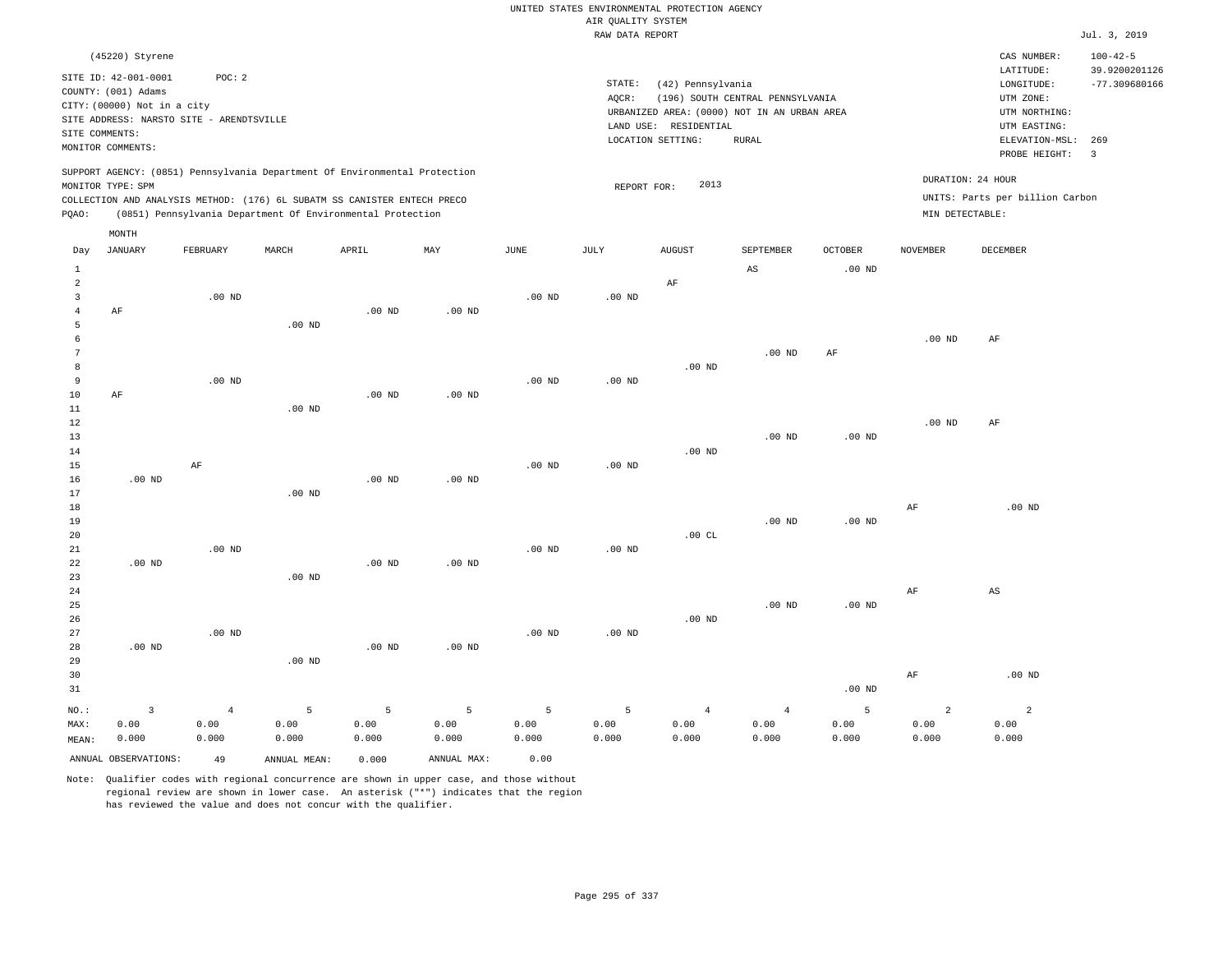|                                                |                                                                                                                  |                    |                                                            |                                 |                    |                   |                    | UNITED STATES ENVIRONMENTAL PROTECTION AGENCY                        |                                  |                                 |                    |                                            |                                                    |
|------------------------------------------------|------------------------------------------------------------------------------------------------------------------|--------------------|------------------------------------------------------------|---------------------------------|--------------------|-------------------|--------------------|----------------------------------------------------------------------|----------------------------------|---------------------------------|--------------------|--------------------------------------------|----------------------------------------------------|
|                                                |                                                                                                                  |                    |                                                            |                                 |                    |                   | AIR QUALITY SYSTEM |                                                                      |                                  |                                 |                    |                                            |                                                    |
|                                                |                                                                                                                  |                    |                                                            |                                 |                    |                   | RAW DATA REPORT    |                                                                      |                                  |                                 |                    |                                            | Jul. 3, 2019                                       |
|                                                | (45220) Styrene<br>SITE ID: 42-001-0001                                                                          | POC: 2             |                                                            |                                 |                    |                   | STATE:             | (42) Pennsylvania                                                    |                                  |                                 |                    | CAS NUMBER:<br>LATITUDE:<br>LONGITUDE:     | $100 - 42 - 5$<br>39.9200201126<br>$-77.309680166$ |
|                                                | COUNTY: (001) Adams<br>CITY: (00000) Not in a city<br>SITE ADDRESS: NARSTO SITE - ARENDTSVILLE<br>SITE COMMENTS: |                    |                                                            |                                 |                    |                   | AQCR:              | URBANIZED AREA: (0000) NOT IN AN URBAN AREA<br>LAND USE: RESIDENTIAL | (196) SOUTH CENTRAL PENNSYLVANIA |                                 |                    | UTM ZONE:<br>UTM NORTHING:<br>UTM EASTING: |                                                    |
|                                                | MONITOR COMMENTS:                                                                                                |                    |                                                            |                                 |                    |                   |                    | LOCATION SETTING:                                                    | <b>RURAL</b>                     |                                 |                    | ELEVATION-MSL: 269<br>PROBE HEIGHT:        | $\overline{3}$                                     |
|                                                | SUPPORT AGENCY: (0851) Pennsylvania Department Of Environmental Protection<br>MONITOR TYPE: SPM                  |                    |                                                            |                                 |                    |                   | REPORT FOR:        | 2014                                                                 |                                  |                                 | DURATION: 24 HOUR  |                                            |                                                    |
| PQAO:                                          | COLLECTION AND ANALYSIS METHOD: (176) 6L SUBATM SS CANISTER ENTECH PRECO                                         |                    | (0851) Pennsylvania Department Of Environmental Protection |                                 |                    |                   |                    |                                                                      |                                  |                                 | MIN DETECTABLE:    | UNITS: Parts per billion Carbon            |                                                    |
|                                                | MONTH                                                                                                            |                    |                                                            |                                 |                    |                   |                    |                                                                      |                                  |                                 |                    |                                            |                                                    |
| Day                                            | <b>JANUARY</b>                                                                                                   | FEBRUARY           | MARCH                                                      | APRIL                           | MAY                | $_{\rm JUNE}$     | $\mathtt{JULY}$    | <b>AUGUST</b>                                                        | SEPTEMBER                        | OCTOBER                         | <b>NOVEMBER</b>    | DECEMBER                                   |                                                    |
| $1\,$<br>2                                     |                                                                                                                  |                    |                                                            |                                 |                    |                   |                    |                                                                      | $.00$ ND                         | $.00$ ND                        | .00 <sub>ND</sub>  | AF                                         |                                                    |
| $\overline{\mathbf{3}}$<br>$\overline{4}$<br>5 | $_{\rm AS}$                                                                                                      | $.00$ ND           |                                                            | $.00$ ND                        | .00 <sub>ND</sub>  | $.00$ ND          | $.00$ ND           | $.00$ ND                                                             |                                  |                                 |                    |                                            |                                                    |
| 6<br>$\overline{7}$<br>8                       |                                                                                                                  |                    | .00 <sub>ND</sub>                                          |                                 |                    |                   |                    |                                                                      | $.00$ ND                         | $.00$ ND                        | .00 <sub>ND</sub>  | $.00$ ND                                   |                                                    |
| 9<br>10<br>$1\,1$                              | .15S                                                                                                             | $.00$ ND           |                                                            | $.00$ ND                        | .00 <sub>ND</sub>  | $.00$ ND          | .25S               | .00 <sub>ND</sub>                                                    |                                  |                                 |                    |                                            |                                                    |
| 12<br>13<br>14                                 |                                                                                                                  |                    | .00 <sub>ND</sub>                                          |                                 |                    |                   |                    |                                                                      | $.00$ ND                         | $.00$ ND                        | .00 <sub>ND</sub>  | $.00$ ND                                   |                                                    |
| 15<br>16<br>17                                 | $.00$ ND                                                                                                         | $.00$ ND           |                                                            | $.00$ ND                        | $.00$ ND           | .00 <sub>ND</sub> | $.00$ ND           | $.00$ ND                                                             |                                  |                                 |                    |                                            |                                                    |
| 18<br>19<br>$20$                               |                                                                                                                  |                    | .00 <sub>ND</sub>                                          |                                 |                    |                   |                    |                                                                      | $\rm AF$                         | $.00$ ND                        | .00 <sub>ND</sub>  | $.00$ ND                                   |                                                    |
| 21<br>22<br>23                                 | .00 <sub>ND</sub>                                                                                                | .00 <sub>ND</sub>  |                                                            | $.00$ ND                        | $.00$ ND           | .00 <sub>ND</sub> | $.00$ ND           | $.00$ ND                                                             |                                  |                                 |                    |                                            |                                                    |
| 24<br>25<br>26                                 |                                                                                                                  |                    | $.00$ ND                                                   |                                 |                    |                   |                    |                                                                      | $.00$ ND                         | $\mathbb{A}\mathbb{S}$          | .00 <sub>ND</sub>  | $.00$ ND                                   |                                                    |
| 27<br>28<br>29                                 | $.00$ ND                                                                                                         | $.00$ ND           |                                                            | AF                              | $.00$ ND           | .25SQ             | $.00$ ND           | AS                                                                   |                                  |                                 |                    |                                            |                                                    |
| 30<br>31                                       |                                                                                                                  |                    | $.00$ ND                                                   |                                 |                    |                   |                    |                                                                      |                                  |                                 |                    | $.00$ ND                                   |                                                    |
| NO.:<br>MAX:<br>MEAN:                          | $\overline{4}$<br>.15<br>.038                                                                                    | 5<br>0.00<br>0.000 | 5<br>0.00<br>0.000                                         | $\overline{4}$<br>0.00<br>0.000 | 5<br>0.00<br>0.000 | 5<br>.25<br>.050  | 5<br>.25<br>.050   | $\overline{4}$<br>0.00<br>0.000                                      | $\overline{4}$<br>0.00<br>0.000  | $\overline{4}$<br>0.00<br>0.000 | 5<br>0.00<br>0.000 | 5<br>0.00<br>0.000                         |                                                    |
|                                                | ANNUAL OBSERVATIONS:                                                                                             | 55                 | ANNUAL MEAN:                                               | .012                            | ANNUAL MAX:        | .25               |                    |                                                                      |                                  |                                 |                    |                                            |                                                    |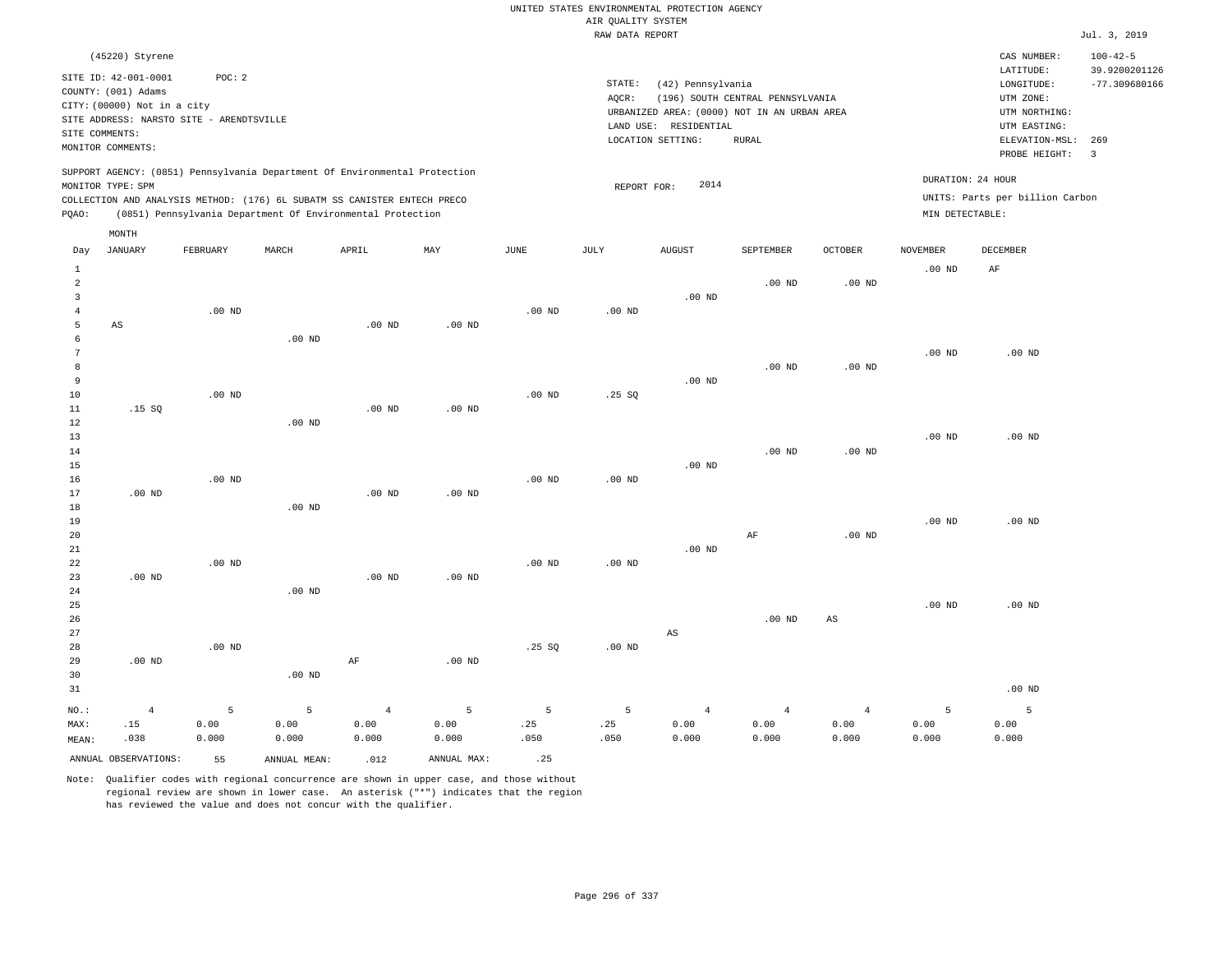|                |                                          |                   |                                                                            |                   |                        |                   |                    | UNITED STATES ENVIRONMENTAL PROTECTION AGENCY |                                  |                   |                   |                                 |                                 |
|----------------|------------------------------------------|-------------------|----------------------------------------------------------------------------|-------------------|------------------------|-------------------|--------------------|-----------------------------------------------|----------------------------------|-------------------|-------------------|---------------------------------|---------------------------------|
|                |                                          |                   |                                                                            |                   |                        |                   | AIR QUALITY SYSTEM |                                               |                                  |                   |                   |                                 |                                 |
|                |                                          |                   |                                                                            |                   |                        |                   | RAW DATA REPORT    |                                               |                                  |                   |                   |                                 | Jul. 3, 2019                    |
|                | (45220) Styrene                          |                   |                                                                            |                   |                        |                   |                    |                                               |                                  |                   |                   | CAS NUMBER:<br>LATITUDE:        | $100 - 42 - 5$<br>39.9200201126 |
|                | SITE ID: 42-001-0001                     | POC: 2            |                                                                            |                   |                        |                   | STATE:             | (42) Pennsylvania                             |                                  |                   |                   | LONGITUDE:                      | $-77.309680166$                 |
|                | COUNTY: (001) Adams                      |                   |                                                                            |                   |                        |                   | AOCR:              |                                               | (196) SOUTH CENTRAL PENNSYLVANIA |                   |                   | UTM ZONE:                       |                                 |
|                | CITY: (00000) Not in a city              |                   |                                                                            |                   |                        |                   |                    | URBANIZED AREA: (0000) NOT IN AN URBAN AREA   |                                  |                   |                   | UTM NORTHING:                   |                                 |
|                | SITE ADDRESS: NARSTO SITE - ARENDTSVILLE |                   |                                                                            |                   |                        |                   |                    | LAND USE: RESIDENTIAL                         |                                  |                   |                   | UTM EASTING:                    |                                 |
| SITE COMMENTS: |                                          |                   |                                                                            |                   |                        |                   |                    | LOCATION SETTING:                             | <b>RURAL</b>                     |                   |                   | ELEVATION-MSL:                  | 269                             |
|                | MONITOR COMMENTS:                        |                   |                                                                            |                   |                        |                   |                    |                                               |                                  |                   |                   | PROBE HEIGHT:                   | $\overline{\mathbf{3}}$         |
|                |                                          |                   | SUPPORT AGENCY: (0851) Pennsylvania Department Of Environmental Protection |                   |                        |                   |                    |                                               |                                  |                   | DURATION: 24 HOUR |                                 |                                 |
|                | MONITOR TYPE: SPM                        |                   |                                                                            |                   |                        |                   | REPORT FOR:        | 2015                                          |                                  |                   |                   | UNITS: Parts per billion Carbon |                                 |
|                |                                          |                   | COLLECTION AND ANALYSIS METHOD: (176) 6L SUBATM SS CANISTER ENTECH PRECO   |                   |                        |                   |                    |                                               |                                  |                   | MIN DETECTABLE:   |                                 |                                 |
| PQAO:          |                                          |                   | (0851) Pennsylvania Department Of Environmental Protection                 |                   |                        |                   |                    |                                               |                                  |                   |                   |                                 |                                 |
|                | MONTH                                    |                   |                                                                            |                   |                        |                   |                    |                                               |                                  |                   |                   |                                 |                                 |
| Day            | <b>JANUARY</b>                           | FEBRUARY          | MARCH                                                                      | APRIL             | MAY                    | <b>JUNE</b>       | JULY               | <b>AUGUST</b>                                 | SEPTEMBER                        | <b>OCTOBER</b>    | <b>NOVEMBER</b>   | <b>DECEMBER</b>                 |                                 |
| $1\,$          |                                          |                   | $.00$ ND                                                                   |                   |                        |                   |                    |                                               |                                  |                   |                   |                                 |                                 |
| $\overline{a}$ |                                          |                   |                                                                            |                   |                        |                   |                    |                                               |                                  |                   | $.00$ ND          | $.00$ ND                        |                                 |
| $\overline{3}$ |                                          |                   |                                                                            |                   |                        |                   |                    |                                               | AS                               | $.00$ ND          |                   |                                 |                                 |
| $\overline{4}$ |                                          |                   |                                                                            |                   |                        |                   |                    | $.00$ ND                                      |                                  |                   |                   |                                 |                                 |
| 5<br>6         | $.00$ ND                                 | $.00$ ND          |                                                                            | $.00$ ND          | $\mathbb{A}\mathbb{S}$ | $.00$ ND          | $.00$ ND           |                                               |                                  |                   |                   |                                 |                                 |
| 7              |                                          |                   | $.00$ ND                                                                   |                   |                        |                   |                    |                                               |                                  |                   |                   |                                 |                                 |
| 8              |                                          |                   |                                                                            |                   |                        |                   |                    |                                               |                                  |                   | $.00$ ND          | $.00$ ND                        |                                 |
| 9              |                                          |                   |                                                                            |                   |                        |                   |                    |                                               | $.00$ ND                         | .00 <sub>ND</sub> |                   |                                 |                                 |
| $10$           |                                          |                   |                                                                            |                   |                        |                   |                    | $.00$ ND                                      |                                  |                   |                   |                                 |                                 |
| 11             |                                          | .00 <sub>ND</sub> |                                                                            |                   |                        | $.00$ ND          | AF                 |                                               |                                  |                   |                   |                                 |                                 |
| 12             | $.00$ ND                                 |                   |                                                                            | $.00$ ND          | $.00$ ND               |                   |                    |                                               |                                  |                   |                   |                                 |                                 |
| 13             |                                          |                   | $.00$ ND                                                                   |                   |                        |                   |                    |                                               |                                  |                   |                   |                                 |                                 |
| 14             |                                          |                   |                                                                            |                   |                        |                   |                    |                                               |                                  |                   | .00 <sub>ND</sub> | $.00$ ND                        |                                 |
| 15             |                                          |                   |                                                                            |                   |                        |                   |                    |                                               | .00 <sub>ND</sub>                | $.00$ ND          |                   |                                 |                                 |
| 16             |                                          |                   |                                                                            |                   |                        |                   |                    | .00 <sub>ND</sub>                             |                                  |                   |                   |                                 |                                 |
| 17             | $.00$ ND                                 | .00 <sub>ND</sub> |                                                                            |                   | .00 <sub>ND</sub>      | .00 <sub>ND</sub> | .00 <sub>ND</sub>  |                                               |                                  |                   |                   |                                 |                                 |
| 18<br>19       |                                          |                   | $.00$ ND                                                                   | .00 <sub>ND</sub> |                        |                   |                    |                                               |                                  |                   |                   |                                 |                                 |
| 20             |                                          |                   |                                                                            |                   |                        |                   |                    |                                               |                                  |                   | $.00$ ND          | $.00$ ND                        |                                 |
| 21             |                                          |                   |                                                                            |                   |                        |                   |                    |                                               | $.00$ ND                         | .00 <sub>ND</sub> |                   |                                 |                                 |
| 22             |                                          |                   |                                                                            |                   |                        |                   |                    | $.00$ ND                                      |                                  |                   |                   |                                 |                                 |
| 23             |                                          | .00 <sub>ND</sub> |                                                                            |                   |                        | .00 <sub>ND</sub> | $.00$ ND           |                                               |                                  |                   |                   |                                 |                                 |
| 24             | $.00$ ND                                 |                   |                                                                            | $.00$ ND          | $.00$ ND               |                   |                    |                                               |                                  |                   |                   |                                 |                                 |
| 25             |                                          |                   | $.00$ ND                                                                   |                   |                        |                   |                    |                                               |                                  |                   |                   |                                 |                                 |
| 26             |                                          |                   |                                                                            |                   |                        |                   |                    |                                               |                                  |                   | $.00$ ND          | $.00$ ND                        |                                 |
| 27             |                                          |                   |                                                                            |                   |                        |                   |                    |                                               | $.00$ ND                         | .00 <sub>ND</sub> |                   |                                 |                                 |
| 28             |                                          |                   |                                                                            |                   |                        |                   |                    | $.00$ ND                                      |                                  |                   |                   |                                 |                                 |
| 29<br>30       | $.00$ ND                                 |                   |                                                                            | $.00$ ND          | $.00$ ND               | .00 <sub>ND</sub> | $.00$ ND           |                                               |                                  |                   |                   |                                 |                                 |
| 31             |                                          |                   | .00 <sub>ND</sub>                                                          |                   |                        |                   |                    |                                               |                                  |                   |                   |                                 |                                 |
|                |                                          |                   |                                                                            |                   |                        |                   |                    |                                               |                                  |                   |                   |                                 |                                 |
| NO.:           | 5                                        | $\overline{4}$    | 6                                                                          | 5                 | $\overline{4}$         | 5                 | $\overline{4}$     | 5                                             | $\overline{4}$                   | 5                 | 5                 | 5                               |                                 |
| MAX:           | 0.00                                     | 0.00              | 0.00                                                                       | 0.00              | 0.00                   | 0.00              | 0.00               | 0.00                                          | 0.00                             | 0.00              | 0.00              | 0.00                            |                                 |
| MEAN:          | 0.000                                    | 0.000             | 0.000                                                                      | 0.000             | 0.000                  | 0.000             | 0.000              | 0.000                                         | 0.000                            | 0.000             | 0.000             | 0.000                           |                                 |
|                | ANNUAL OBSERVATIONS:                     | 57                | ANNUAL, MEAN:                                                              | 0.000             | ANNUAL MAX:            | 0.00              |                    |                                               |                                  |                   |                   |                                 |                                 |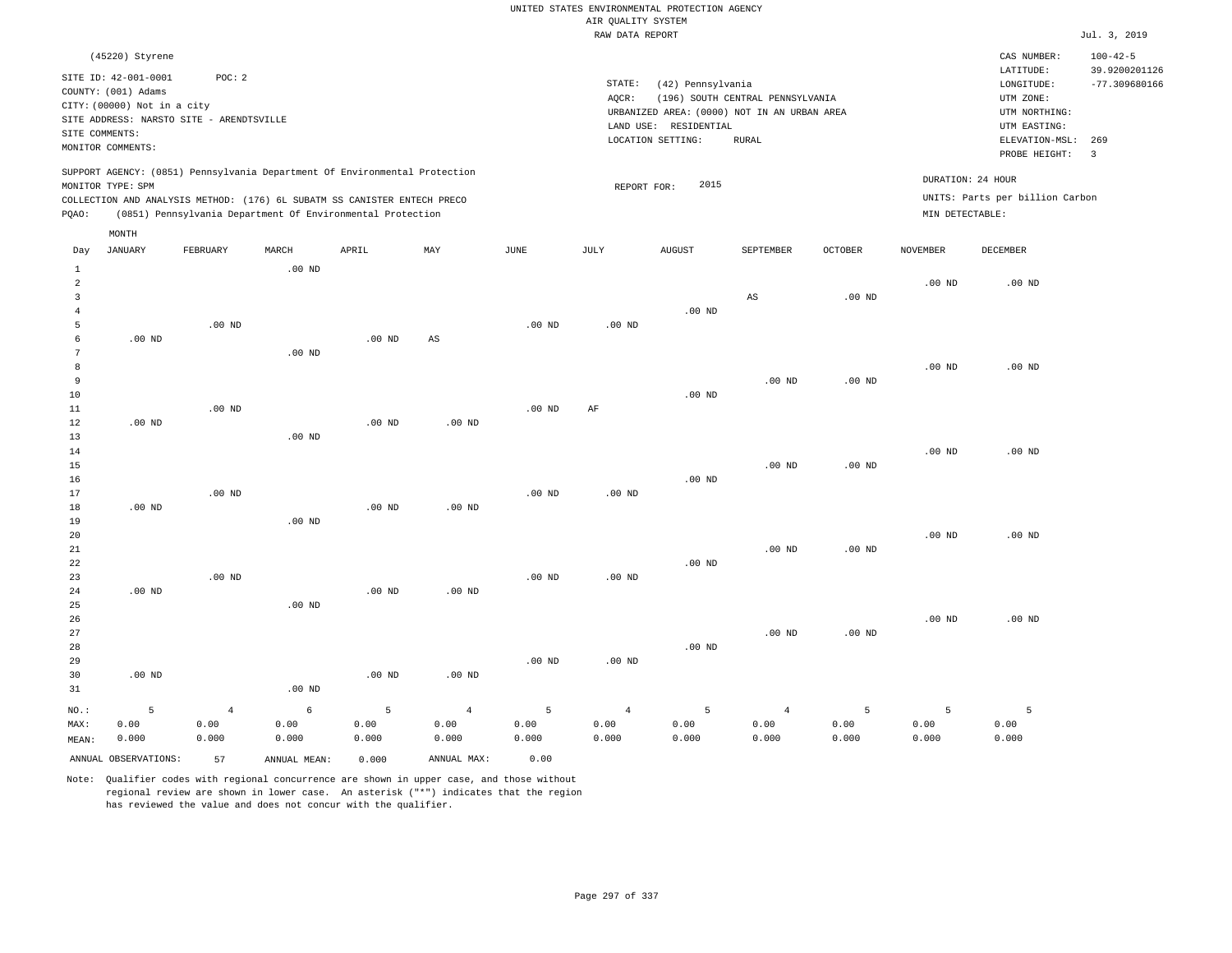|                     |                             |                                          |                        |                                                                            |                   |                   |                    | UNITED STATES ENVIRONMENTAL PROTECTION AGENCY |                                  |                   |                   |                                 |                                 |
|---------------------|-----------------------------|------------------------------------------|------------------------|----------------------------------------------------------------------------|-------------------|-------------------|--------------------|-----------------------------------------------|----------------------------------|-------------------|-------------------|---------------------------------|---------------------------------|
|                     |                             |                                          |                        |                                                                            |                   |                   | AIR QUALITY SYSTEM |                                               |                                  |                   |                   |                                 |                                 |
|                     |                             |                                          |                        |                                                                            |                   |                   | RAW DATA REPORT    |                                               |                                  |                   |                   |                                 | Jul. 3, 2019                    |
|                     | (45220) Styrene             |                                          |                        |                                                                            |                   |                   |                    |                                               |                                  |                   |                   | CAS NUMBER:<br>LATITUDE:        | $100 - 42 - 5$<br>39.9200201126 |
|                     | SITE ID: 42-001-0001        | POC: 2                                   |                        |                                                                            |                   |                   | STATE:             | (42) Pennsylvania                             |                                  |                   |                   | LONGITUDE:                      | $-77.309680166$                 |
|                     | COUNTY: (001) Adams         |                                          |                        |                                                                            |                   |                   | AQCR:              |                                               | (196) SOUTH CENTRAL PENNSYLVANIA |                   |                   | UTM ZONE:                       |                                 |
|                     | CITY: (00000) Not in a city |                                          |                        |                                                                            |                   |                   |                    | URBANIZED AREA: (0000) NOT IN AN URBAN AREA   |                                  |                   |                   | UTM NORTHING:                   |                                 |
| SITE COMMENTS:      |                             | SITE ADDRESS: NARSTO SITE - ARENDTSVILLE |                        |                                                                            |                   |                   |                    | LAND USE: RESIDENTIAL                         |                                  |                   |                   | UTM EASTING:                    |                                 |
|                     | MONITOR COMMENTS:           |                                          |                        |                                                                            |                   |                   |                    | LOCATION SETTING:                             | <b>RURAL</b>                     |                   |                   | ELEVATION-MSL:<br>PROBE HEIGHT: | 269<br>$\overline{3}$           |
|                     |                             |                                          |                        | SUPPORT AGENCY: (0851) Pennsylvania Department Of Environmental Protection |                   |                   |                    | 2016                                          |                                  |                   |                   | DURATION: 24 HOUR               |                                 |
|                     | MONITOR TYPE: SPM           |                                          |                        | COLLECTION AND ANALYSIS METHOD: (176) 6L SUBATM SS CANISTER ENTECH PRECO   |                   |                   | REPORT FOR:        |                                               |                                  |                   |                   | UNITS: Parts per billion Carbon |                                 |
| PQAO:               |                             |                                          |                        | (0851) Pennsylvania Department Of Environmental Protection                 |                   |                   |                    |                                               |                                  |                   | MIN DETECTABLE:   |                                 |                                 |
|                     | $\texttt{MONTH}$            |                                          |                        |                                                                            |                   |                   |                    |                                               |                                  |                   |                   |                                 |                                 |
| Day<br>$\mathbf{1}$ | <b>JANUARY</b><br>$.00$ ND  | FEBRUARY                                 | MARCH<br>$.00$ ND      | APRIL                                                                      | MAY               | <b>JUNE</b>       | JULY               | <b>AUGUST</b>                                 | SEPTEMBER                        | <b>OCTOBER</b>    | <b>NOVEMBER</b>   | DECEMBER                        |                                 |
| $\sqrt{2}$          |                             |                                          |                        |                                                                            |                   |                   |                    |                                               |                                  |                   | 1.20              | $.00$ ND                        |                                 |
| 3                   |                             |                                          |                        |                                                                            |                   |                   |                    |                                               | $.00$ ND                         | .00 <sub>ND</sub> |                   |                                 |                                 |
| $\overline{4}$      |                             |                                          |                        |                                                                            |                   |                   |                    | $.00$ ND                                      |                                  |                   |                   |                                 |                                 |
| 5                   |                             |                                          |                        |                                                                            |                   | .00 <sub>ND</sub> | $.00$ ND           |                                               |                                  |                   |                   |                                 |                                 |
| 6                   |                             | $.00$ ND                                 |                        | $.00$ ND                                                                   | .00 <sub>ND</sub> |                   |                    |                                               |                                  |                   |                   |                                 |                                 |
| $\overline{7}$      | $.00$ ND                    |                                          | .00 <sub>ND</sub>      |                                                                            |                   |                   |                    |                                               |                                  |                   |                   |                                 |                                 |
| 8                   |                             |                                          |                        |                                                                            |                   |                   |                    |                                               |                                  |                   | $.00$ ND          | $.00$ ND                        |                                 |
| $\overline{9}$      |                             |                                          |                        |                                                                            |                   |                   |                    |                                               | $.00$ ND                         | .00 <sub>ND</sub> |                   |                                 |                                 |
| $10$<br>11          |                             |                                          |                        |                                                                            |                   | $.00$ ND          | $.00$ ND           | $.00$ ND                                      |                                  |                   |                   |                                 |                                 |
| 12                  |                             | $.00$ ND                                 |                        | $.00$ ND                                                                   | .00 <sub>ND</sub> |                   |                    |                                               |                                  |                   |                   |                                 |                                 |
| 13                  | $.00$ ND                    |                                          | $.00$ ND               |                                                                            |                   |                   |                    |                                               |                                  |                   |                   |                                 |                                 |
| 14                  |                             |                                          |                        |                                                                            |                   |                   |                    |                                               |                                  |                   | .00 <sub>ND</sub> | $.00$ ND                        |                                 |
| 15                  |                             |                                          |                        |                                                                            |                   |                   |                    |                                               | $.00$ ND                         | .00 <sub>ND</sub> |                   |                                 |                                 |
| 16                  |                             |                                          |                        |                                                                            |                   |                   |                    | $.00$ ND                                      |                                  |                   |                   |                                 |                                 |
| 17                  |                             |                                          |                        |                                                                            |                   | .00 <sub>ND</sub> | TS                 |                                               |                                  |                   |                   |                                 |                                 |
| 18                  |                             | .00 <sub>ND</sub>                        |                        | .00 <sub>ND</sub>                                                          | .00 <sub>ND</sub> |                   |                    |                                               |                                  |                   |                   |                                 |                                 |
| 19<br>20            | $.00$ ND                    |                                          | .00 <sub>ND</sub>      |                                                                            |                   |                   |                    |                                               |                                  |                   | $.00$ ND          | AF                              |                                 |
| $2\sqrt{1}$         |                             |                                          |                        |                                                                            |                   |                   |                    |                                               | $.00$ ND                         | $.00$ ND          |                   |                                 |                                 |
| 22                  |                             |                                          |                        |                                                                            |                   |                   |                    | $.00$ ND                                      |                                  |                   |                   |                                 |                                 |
| 23                  |                             |                                          |                        |                                                                            |                   | $.00$ ND          | .00 <sub>ND</sub>  |                                               |                                  |                   |                   |                                 |                                 |
| 24                  |                             | $.00$ ND                                 |                        | $.00$ ND                                                                   | $.00$ ND          |                   |                    |                                               |                                  |                   |                   |                                 |                                 |
| 25                  | $.00$ ND                    |                                          | $.00$ ND               |                                                                            |                   |                   |                    |                                               |                                  |                   |                   |                                 |                                 |
| 26                  |                             |                                          |                        |                                                                            |                   |                   |                    |                                               |                                  |                   | .00 <sub>ND</sub> | $.00$ ND                        |                                 |
| 27                  |                             |                                          |                        |                                                                            |                   |                   |                    |                                               | $.00$ ND                         | 1.20              |                   |                                 |                                 |
| 28                  |                             |                                          |                        |                                                                            |                   |                   |                    | .00 <sub>ND</sub>                             |                                  |                   |                   |                                 |                                 |
| 29                  |                             |                                          |                        |                                                                            |                   | .00 <sub>ND</sub> | $.00$ ND           |                                               |                                  |                   |                   |                                 |                                 |
| 30                  |                             |                                          |                        | .00 <sub>ND</sub>                                                          | $.00$ ND          |                   |                    |                                               |                                  |                   |                   |                                 |                                 |
| 31                  | $.00$ ND                    |                                          | $\mathbb{A}\mathbb{S}$ |                                                                            |                   |                   |                    |                                               |                                  |                   |                   |                                 |                                 |
| NO.:                | 6                           | $\overline{4}$                           | 5                      | 5                                                                          | 5                 | 5                 | $\overline{4}$     | 5                                             | 5                                | 5                 | 5                 | $\overline{4}$                  |                                 |
| MAX:                | 0.00                        | 0.00                                     | 0.00                   | 0.00                                                                       | 0.00              | 0.00              | 0.00               | 0.00                                          | 0.00                             | 1.20              | 1.20              | 0.00                            |                                 |
| MEAN:               | 0.000                       | 0.000                                    | 0.000                  | 0.000                                                                      | 0.000             | 0.000             | 0.000              | 0.000                                         | 0.000                            | .240              | .240              | 0.000                           |                                 |
|                     | ANNUAL OBSERVATIONS:        | 58                                       | ANNUAL MEAN:           | .041                                                                       | ANNUAL MAX:       | 1.20              |                    |                                               |                                  |                   |                   |                                 |                                 |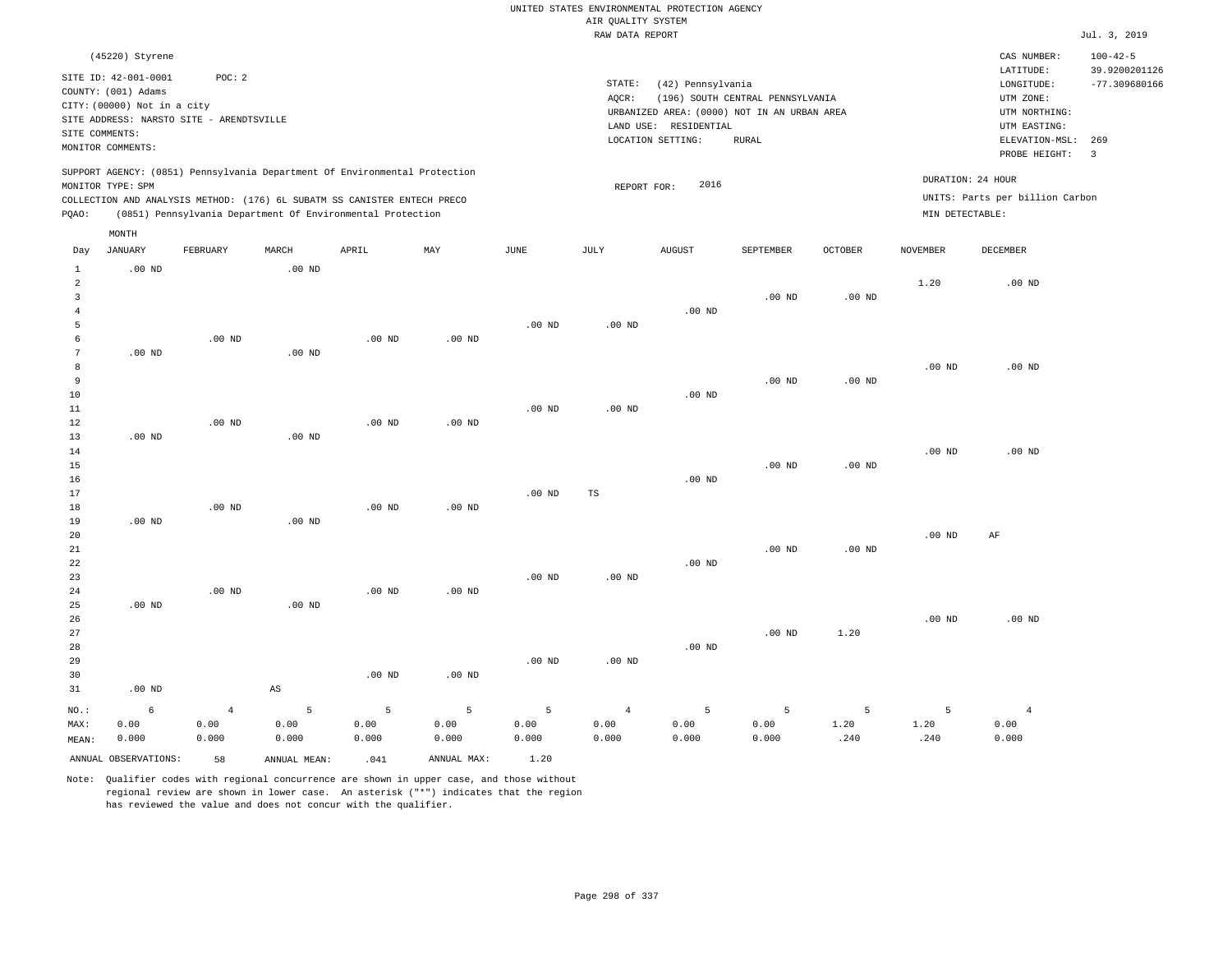|                   |                                          |                   |                                                                            |                   |                   |             |                    | UNITED STATES ENVIRONMENTAL PROTECTION AGENCY                        |                                  |                   |                   |                                 |                                 |
|-------------------|------------------------------------------|-------------------|----------------------------------------------------------------------------|-------------------|-------------------|-------------|--------------------|----------------------------------------------------------------------|----------------------------------|-------------------|-------------------|---------------------------------|---------------------------------|
|                   |                                          |                   |                                                                            |                   |                   |             | AIR QUALITY SYSTEM |                                                                      |                                  |                   |                   |                                 |                                 |
|                   |                                          |                   |                                                                            |                   |                   |             | RAW DATA REPORT    |                                                                      |                                  |                   |                   |                                 | Jul. 3, 2019                    |
|                   | (45220) Styrene<br>SITE ID: 42-001-0001  | POC: 2            |                                                                            |                   |                   |             |                    |                                                                      |                                  |                   |                   | CAS NUMBER:<br>LATITUDE:        | $100 - 42 - 5$<br>39.9200201126 |
|                   | COUNTY: (001) Adams                      |                   |                                                                            |                   |                   |             | STATE:             | (42) Pennsylvania                                                    |                                  |                   |                   | LONGITUDE:                      | $-77.309680166$                 |
|                   | CITY: (00000) Not in a city              |                   |                                                                            |                   |                   |             | AOCR:              |                                                                      | (196) SOUTH CENTRAL PENNSYLVANIA |                   |                   | UTM ZONE:<br>UTM NORTHING:      |                                 |
|                   | SITE ADDRESS: NARSTO SITE - ARENDTSVILLE |                   |                                                                            |                   |                   |             |                    | URBANIZED AREA: (0000) NOT IN AN URBAN AREA<br>LAND USE: RESIDENTIAL |                                  |                   |                   | UTM EASTING:                    |                                 |
| SITE COMMENTS:    |                                          |                   |                                                                            |                   |                   |             |                    | LOCATION SETTING:                                                    | <b>RURAL</b>                     |                   |                   | ELEVATION-MSL:                  | 269                             |
|                   | MONITOR COMMENTS:                        |                   |                                                                            |                   |                   |             |                    |                                                                      |                                  |                   |                   | PROBE HEIGHT:                   | $\overline{\mathbf{3}}$         |
|                   | MONITOR TYPE: SPM                        |                   | SUPPORT AGENCY: (0851) Pennsylvania Department Of Environmental Protection |                   |                   |             | REPORT FOR:        | 2017                                                                 |                                  |                   | DURATION: 24 HOUR |                                 |                                 |
|                   |                                          |                   | COLLECTION AND ANALYSIS METHOD: (176) 6L SUBATM SS CANISTER ENTECH PRECO   |                   |                   |             |                    |                                                                      |                                  |                   |                   | UNITS: Parts per billion Carbon |                                 |
| PQAO:             |                                          |                   | (0851) Pennsylvania Department Of Environmental Protection                 |                   |                   |             |                    |                                                                      |                                  |                   | MIN DETECTABLE:   |                                 |                                 |
|                   | MONTH                                    |                   |                                                                            |                   |                   |             |                    |                                                                      |                                  |                   |                   |                                 |                                 |
| Day               | <b>JANUARY</b>                           | FEBRUARY          | MARCH                                                                      | APRIL             | MAY               | <b>JUNE</b> | JULY               | <b>AUGUST</b>                                                        | SEPTEMBER                        | <b>OCTOBER</b>    | <b>NOVEMBER</b>   | DECEMBER                        |                                 |
| $\mathbf{1}$<br>2 | $.00$ ND                                 |                   | $.00$ ND                                                                   | .00 <sub>ND</sub> | $.00$ ND          |             |                    |                                                                      |                                  |                   |                   |                                 |                                 |
| $\mathbf{3}$      |                                          |                   |                                                                            |                   |                   |             |                    |                                                                      |                                  |                   | $.00$ ND          | $.00$ ND                        |                                 |
| $\overline{4}$    |                                          |                   |                                                                            |                   |                   |             |                    |                                                                      | $.00$ ND                         | $.00$ ND          |                   |                                 |                                 |
| 5                 |                                          |                   |                                                                            |                   |                   |             |                    | $.00$ ND                                                             |                                  |                   |                   |                                 |                                 |
| 6                 |                                          | $.00$ ND          |                                                                            |                   |                   | .05 SQ      | $.00$ ND           |                                                                      |                                  |                   |                   |                                 |                                 |
| $\overline{7}$    | $.00$ ND                                 |                   |                                                                            | $.00$ ND          | $.00$ ND          |             |                    |                                                                      |                                  |                   |                   |                                 |                                 |
| 8                 |                                          |                   | .00 <sub>ND</sub>                                                          |                   |                   |             |                    |                                                                      |                                  |                   |                   |                                 |                                 |
| 9                 |                                          |                   |                                                                            |                   |                   |             |                    |                                                                      |                                  |                   | $.00$ ND          | $.00$ ND                        |                                 |
| 10                |                                          |                   |                                                                            |                   |                   |             |                    |                                                                      | .00 <sub>ND</sub>                | .00 <sub>ND</sub> |                   |                                 |                                 |
| $11\,$            |                                          | .00 <sub>ND</sub> |                                                                            |                   |                   | $.00$ ND    | $.00$ ND           | $.00$ ND                                                             |                                  |                   |                   |                                 |                                 |
| $1\,2$<br>13      | $.00$ ND                                 |                   |                                                                            | $.00$ LL          | $.00$ ND          |             |                    |                                                                      |                                  |                   |                   |                                 |                                 |
| 14                |                                          |                   | $.00$ ND                                                                   |                   |                   |             |                    |                                                                      |                                  |                   |                   |                                 |                                 |
| 15                |                                          |                   |                                                                            |                   |                   |             |                    |                                                                      |                                  |                   | .00 <sub>ND</sub> | $.00$ ND                        |                                 |
| 16                |                                          |                   |                                                                            |                   |                   |             |                    |                                                                      | $.00$ ND                         | AM                |                   |                                 |                                 |
| 17                |                                          |                   |                                                                            |                   |                   |             |                    | $.00$ ND                                                             |                                  |                   |                   |                                 |                                 |
| 18                |                                          | $.00$ ND          |                                                                            |                   |                   | .23 S0      | $.00$ ND           |                                                                      |                                  |                   |                   |                                 |                                 |
| 19                | $.00$ ND                                 |                   |                                                                            | $.00$ LL          | $_{\rm AS}$       |             |                    |                                                                      |                                  |                   |                   |                                 |                                 |
| 20                |                                          |                   | $.00$ ND                                                                   |                   |                   |             |                    |                                                                      |                                  |                   |                   |                                 |                                 |
| 21<br>22          |                                          |                   |                                                                            |                   |                   |             |                    |                                                                      | $.00$ ND                         | $.00$ ND          | .00 <sub>ND</sub> | $.00$ ND                        |                                 |
| 23                |                                          |                   |                                                                            |                   |                   |             |                    | $.00$ ND                                                             |                                  |                   |                   |                                 |                                 |
| 24                |                                          | AF                |                                                                            |                   |                   | $.00$ ND    | .00 <sub>ND</sub>  |                                                                      |                                  |                   |                   |                                 |                                 |
| 25                | $.00$ ND                                 |                   |                                                                            | $.00$ ND          | .00 <sub>ND</sub> |             |                    |                                                                      |                                  |                   |                   |                                 |                                 |
| 26                |                                          |                   | $.00$ ND                                                                   |                   |                   |             |                    |                                                                      |                                  |                   |                   |                                 |                                 |
| 27                |                                          |                   |                                                                            |                   |                   |             |                    |                                                                      |                                  |                   | $.00$ ND          | $.00$ ND                        |                                 |
| 28                |                                          |                   |                                                                            |                   |                   |             |                    |                                                                      | $.00$ ND                         | $.00$ ND          |                   |                                 |                                 |
| 29                |                                          |                   |                                                                            |                   |                   |             |                    | $.00$ ND                                                             |                                  |                   |                   |                                 |                                 |
| 30                |                                          |                   |                                                                            |                   |                   | .21 SQ      | .00 <sub>ND</sub>  |                                                                      |                                  |                   |                   |                                 |                                 |
| 31                | $.00$ ND                                 |                   |                                                                            |                   | $.00$ ND          |             |                    |                                                                      |                                  |                   |                   |                                 |                                 |
| NO.:              | $6\overline{6}$                          | $\overline{3}$    | 5                                                                          | 5                 | 5                 | 5           | 5                  | 5                                                                    | 5                                | $\overline{4}$    | 5                 | $\overline{5}$                  |                                 |
| MAX:              | 0.00                                     | 0.00              | 0.00                                                                       | 0.00              | 0.00              | .23         | 0.00               | 0.00                                                                 | 0.00                             | 0.00              | 0.00              | 0.00                            |                                 |
| MEAN:             | 0.000                                    | 0.000             | 0.000                                                                      | 0.000             | 0.000             | .098        | 0.000              | 0.000                                                                | 0.000                            | 0.000             | 0.000             | 0.000                           |                                 |
|                   | ANNUAL OBSERVATIONS:                     | 58                | ANNUAL, MEAN:                                                              | .008              | ANNUAL MAX:       | .23         |                    |                                                                      |                                  |                   |                   |                                 |                                 |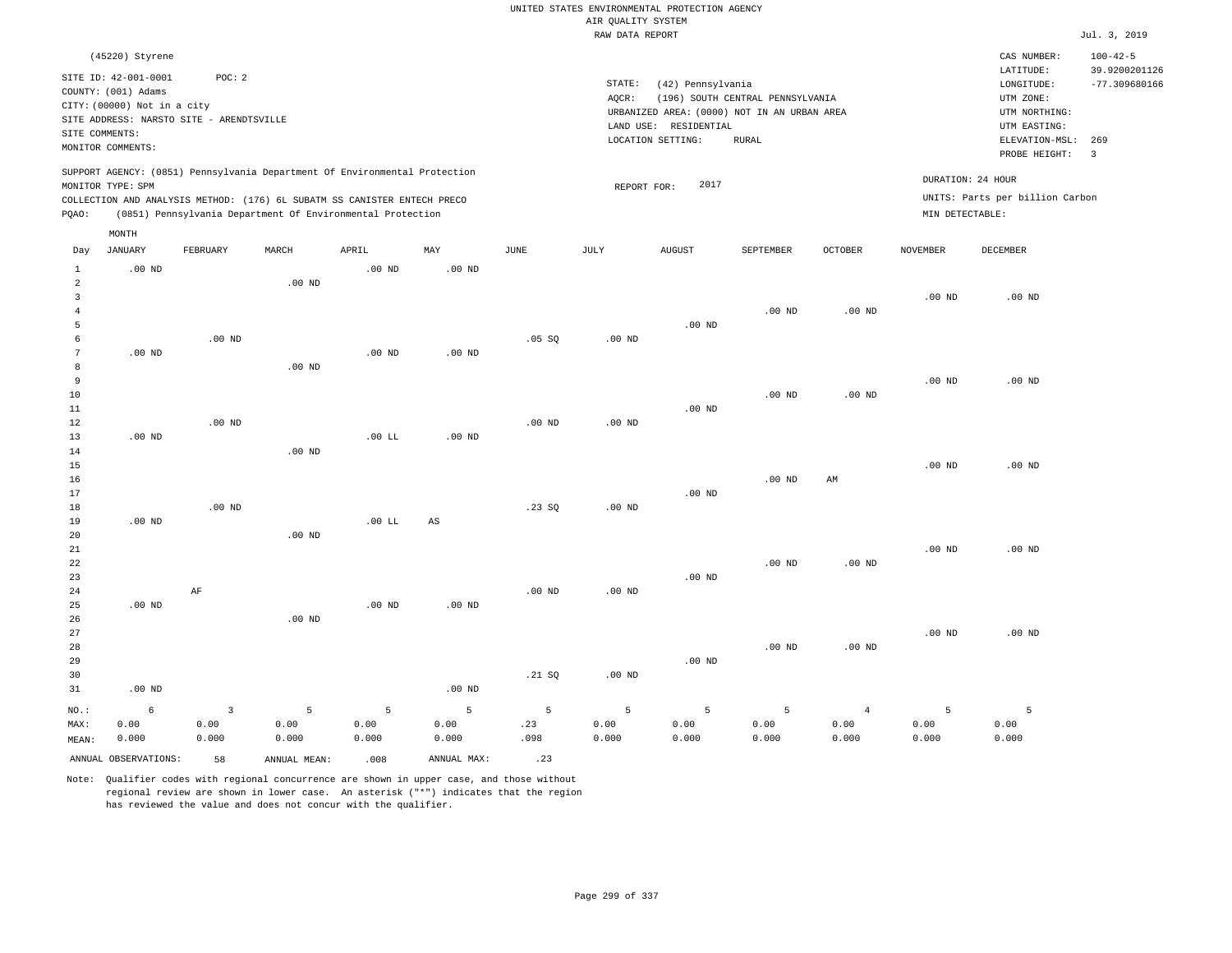|                     |                                                                                               |          |                                                                            |                        |                        |                        | UNITED STATES ENVIRONMENTAL PROTECTION AGENCY |                       |                                                                                 |                   |                        |                                                                      |                                                    |
|---------------------|-----------------------------------------------------------------------------------------------|----------|----------------------------------------------------------------------------|------------------------|------------------------|------------------------|-----------------------------------------------|-----------------------|---------------------------------------------------------------------------------|-------------------|------------------------|----------------------------------------------------------------------|----------------------------------------------------|
|                     |                                                                                               |          |                                                                            |                        |                        |                        | AIR QUALITY SYSTEM<br>RAW DATA REPORT         |                       |                                                                                 |                   |                        |                                                                      | Jul. 3, 2019                                       |
|                     |                                                                                               |          |                                                                            |                        |                        |                        |                                               |                       |                                                                                 |                   |                        |                                                                      |                                                    |
|                     | (45220) Styrene<br>SITE ID: 42-001-0001<br>COUNTY: (001) Adams<br>CITY: (00000) Not in a city | POC: 2   |                                                                            |                        |                        |                        | STATE:<br>AQCR:                               | (42) Pennsylvania     | (196) SOUTH CENTRAL PENNSYLVANIA<br>URBANIZED AREA: (0000) NOT IN AN URBAN AREA |                   |                        | CAS NUMBER:<br>LATITUDE:<br>LONGITUDE:<br>UTM ZONE:<br>UTM NORTHING: | $100 - 42 - 5$<br>39.9200201126<br>$-77.309680166$ |
|                     | SITE ADDRESS: NARSTO SITE - ARENDTSVILLE                                                      |          |                                                                            |                        |                        |                        |                                               | LAND USE: RESIDENTIAL |                                                                                 |                   |                        | UTM EASTING:                                                         |                                                    |
| SITE COMMENTS:      |                                                                                               |          |                                                                            |                        |                        |                        |                                               | LOCATION SETTING:     | <b>RURAL</b>                                                                    |                   |                        | ELEVATION-MSL:                                                       | 269                                                |
|                     | MONITOR COMMENTS:                                                                             |          |                                                                            |                        |                        |                        |                                               |                       |                                                                                 |                   |                        | PROBE HEIGHT:                                                        | $\overline{\mathbf{3}}$                            |
|                     | MONITOR TYPE: SPM                                                                             |          | SUPPORT AGENCY: (0851) Pennsylvania Department Of Environmental Protection |                        |                        |                        | REPORT FOR:                                   | 2018                  |                                                                                 |                   |                        | DURATION: 24 HOUR                                                    |                                                    |
|                     |                                                                                               |          | COLLECTION AND ANALYSIS METHOD: (176) 6L SUBATM SS CANISTER ENTECH PRECO   |                        |                        |                        |                                               |                       |                                                                                 |                   |                        | UNITS: Parts per billion Carbon                                      |                                                    |
| PQAO:               |                                                                                               |          | (0851) Pennsylvania Department Of Environmental Protection                 |                        |                        |                        |                                               |                       |                                                                                 |                   |                        | MIN DETECTABLE: .339434                                              |                                                    |
|                     | MONTH                                                                                         |          |                                                                            |                        |                        |                        |                                               |                       |                                                                                 |                   |                        |                                                                      |                                                    |
| Day                 | <b>JANUARY</b>                                                                                | FEBRUARY | MARCH                                                                      | APRIL                  | MAY                    | JUNE                   | JULY                                          | <b>AUGUST</b>         | SEPTEMBER                                                                       | <b>OCTOBER</b>    | <b>NOVEMBER</b>        | <b>DECEMBER</b>                                                      |                                                    |
| $\mathbf{1}$        |                                                                                               | $.00$ ND |                                                                            |                        |                        | .00 <sub>ND</sub>      | .35S                                          |                       |                                                                                 |                   |                        |                                                                      |                                                    |
| 2                   | $.00$ ND                                                                                      |          |                                                                            | $.00$ ND               | $.00$ ND               |                        |                                               |                       |                                                                                 |                   |                        |                                                                      |                                                    |
| $\overline{3}$      |                                                                                               |          | .00 <sub>ND</sub>                                                          |                        |                        |                        |                                               |                       |                                                                                 |                   |                        |                                                                      |                                                    |
| $\overline{4}$<br>5 |                                                                                               |          |                                                                            |                        |                        |                        |                                               |                       | .00 <sub>ND</sub>                                                               | $.00$ ND          | $.00$ ND               | $.00$ ND                                                             |                                                    |
| 6                   |                                                                                               |          |                                                                            |                        |                        |                        |                                               | $.00$ ND              |                                                                                 |                   |                        |                                                                      |                                                    |
| $7\phantom{.0}$     |                                                                                               | $.00$ ND |                                                                            |                        |                        | $\mathbb{A}\mathbb{M}$ | .00 <sub>ND</sub>                             |                       |                                                                                 |                   |                        |                                                                      |                                                    |
| 8                   | .00 <sub>ND</sub>                                                                             |          |                                                                            | .00 <sub>ND</sub>      | .00 <sub>ND</sub>      |                        |                                               |                       |                                                                                 |                   |                        |                                                                      |                                                    |
| 9                   |                                                                                               |          | $.00$ ND                                                                   |                        |                        |                        |                                               |                       |                                                                                 |                   |                        |                                                                      |                                                    |
| 10                  |                                                                                               |          |                                                                            |                        |                        |                        |                                               |                       |                                                                                 |                   | $.00$ ND               | $.00$ ND                                                             |                                                    |
| 11                  |                                                                                               |          |                                                                            |                        |                        |                        |                                               |                       | $.00$ ND                                                                        | .71SQ             |                        |                                                                      |                                                    |
| 12                  |                                                                                               |          |                                                                            |                        |                        |                        |                                               | $.00$ ND              |                                                                                 |                   |                        |                                                                      |                                                    |
| 13                  |                                                                                               | $.00$ ND |                                                                            |                        |                        | $.00$ ND               | $.00$ ND                                      |                       |                                                                                 |                   |                        |                                                                      |                                                    |
| 14                  | $.00$ ND                                                                                      |          |                                                                            | $.00$ ND               | $.00$ ND               |                        |                                               |                       |                                                                                 |                   |                        |                                                                      |                                                    |
| 15                  |                                                                                               |          | $.00$ ND                                                                   |                        |                        |                        |                                               |                       |                                                                                 |                   |                        |                                                                      |                                                    |
| 16                  |                                                                                               |          |                                                                            |                        |                        |                        |                                               |                       |                                                                                 |                   | $.00$ ND               | $.00$ ND                                                             |                                                    |
| 17                  |                                                                                               |          |                                                                            |                        |                        |                        |                                               |                       | .00 <sub>ND</sub>                                                               | .00 <sub>ND</sub> |                        |                                                                      |                                                    |
| 18                  |                                                                                               |          |                                                                            |                        |                        |                        |                                               | $.00$ ND              |                                                                                 |                   |                        |                                                                      |                                                    |
| 19                  |                                                                                               | $.00$ ND |                                                                            |                        |                        | $.00$ ND               | $.00$ ND                                      |                       |                                                                                 |                   |                        |                                                                      |                                                    |
| 20                  | $.00$ ND                                                                                      |          |                                                                            | $.00$ ND               | $.00$ ND               |                        |                                               |                       |                                                                                 |                   |                        |                                                                      |                                                    |
| 21<br>22            |                                                                                               |          | $.00$ ND                                                                   |                        |                        |                        |                                               |                       |                                                                                 |                   | .00 <sub>ND</sub>      | $.00$ ND                                                             |                                                    |
| 23                  |                                                                                               |          |                                                                            |                        |                        |                        |                                               |                       | $.00$ ND                                                                        | $.00$ ND          |                        |                                                                      |                                                    |
| 24                  |                                                                                               |          |                                                                            |                        |                        |                        |                                               | $.00$ ND              |                                                                                 |                   |                        |                                                                      |                                                    |
| 25                  |                                                                                               | $.00$ ND |                                                                            |                        |                        | $.00$ ND               | $.00$ ND                                      |                       |                                                                                 |                   |                        |                                                                      |                                                    |
| 26                  | $.00$ ND                                                                                      |          |                                                                            | $\mathbb{A}\mathbb{S}$ | $\mathbb{A}\mathbb{S}$ |                        |                                               |                       |                                                                                 |                   |                        |                                                                      |                                                    |
| 27                  |                                                                                               |          | $.00$ ND                                                                   |                        |                        |                        |                                               |                       |                                                                                 |                   |                        |                                                                      |                                                    |
| 28                  |                                                                                               |          |                                                                            |                        |                        |                        |                                               |                       |                                                                                 |                   | $\mathbb{A}\mathbb{S}$ | $.00$ ND                                                             |                                                    |
| 29                  |                                                                                               |          |                                                                            |                        |                        |                        |                                               |                       | .00 <sub>ND</sub>                                                               | $.00$ ND          |                        |                                                                      |                                                    |
| 30                  |                                                                                               |          |                                                                            |                        |                        |                        |                                               | $.00$ ND              |                                                                                 |                   |                        |                                                                      |                                                    |
| 31                  |                                                                                               |          |                                                                            |                        |                        |                        | .00 <sub>ND</sub>                             |                       |                                                                                 |                   |                        |                                                                      |                                                    |
| NO.:                | 5                                                                                             | 5        | 5                                                                          | $\overline{4}$         | $\overline{4}$         | $\overline{4}$         | 6                                             | 5                     | 5                                                                               | 5                 | $\overline{4}$         | 5                                                                    |                                                    |
| MAX:                | 0.00                                                                                          | 0.00     | 0.00                                                                       | 0.00                   | 0.00                   | 0.00                   | .35                                           | 0.00                  | 0.00                                                                            | .71               | 0.00                   | 0.00                                                                 |                                                    |
| MEAN:               | 0.000                                                                                         | 0.000    | 0.000                                                                      | 0.000                  | 0.000                  | 0.000                  | .058                                          | 0.000                 | 0.000                                                                           | .142              | 0.000                  | 0.000                                                                |                                                    |
|                     | ANNUAL OBSERVATIONS:                                                                          | 57       | ANNUAL MEAN:                                                               | .019                   | ANNUAL MAX:            | .71                    |                                               |                       |                                                                                 |                   |                        |                                                                      |                                                    |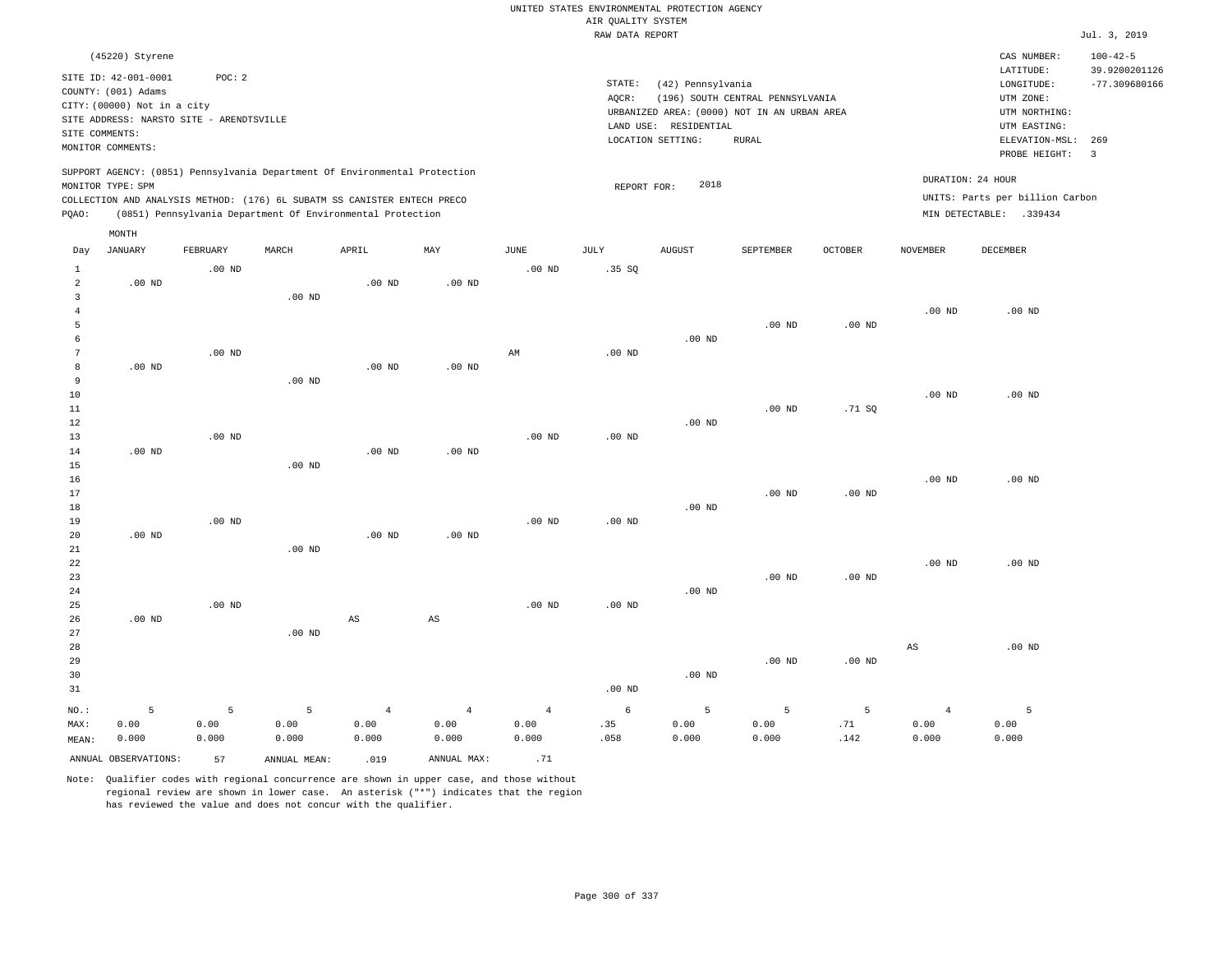|                   |                                                    |                   |                                                                            |                |                   |                   | AIR QUALITY SYSTEM | UNITED STATES ENVIRONMENTAL PROTECTION AGENCY |                                             |                   |                 |                                 |                                 |
|-------------------|----------------------------------------------------|-------------------|----------------------------------------------------------------------------|----------------|-------------------|-------------------|--------------------|-----------------------------------------------|---------------------------------------------|-------------------|-----------------|---------------------------------|---------------------------------|
|                   |                                                    |                   |                                                                            |                |                   |                   | RAW DATA REPORT    |                                               |                                             |                   |                 |                                 | Jul. 3, 2019                    |
|                   | (45801) Chlorobenzene                              |                   |                                                                            |                |                   |                   |                    |                                               |                                             |                   |                 | CAS NUMBER:<br>LATITUDE:        | $108 - 90 - 7$<br>39.9200201126 |
|                   | SITE ID: 42-001-0001                               | POC: 2            |                                                                            |                |                   |                   | STATE:             | (42) Pennsylvania                             |                                             |                   |                 | LONGITUDE:                      | $-77.309680166$                 |
|                   | COUNTY: (001) Adams<br>CITY: (00000) Not in a city |                   |                                                                            |                |                   |                   | AQCR:              |                                               | (196) SOUTH CENTRAL PENNSYLVANIA            |                   |                 | UTM ZONE:                       |                                 |
|                   | SITE ADDRESS: NARSTO SITE - ARENDTSVILLE           |                   |                                                                            |                |                   |                   |                    |                                               | URBANIZED AREA: (0000) NOT IN AN URBAN AREA |                   |                 | UTM NORTHING:                   |                                 |
|                   | SITE COMMENTS:                                     |                   |                                                                            |                |                   |                   |                    | LAND USE: RESIDENTIAL                         |                                             |                   |                 | UTM EASTING:                    |                                 |
|                   | MONITOR COMMENTS:                                  |                   |                                                                            |                |                   |                   |                    | LOCATION SETTING:                             | RURAL                                       |                   |                 | ELEVATION-MSL:<br>PROBE HEIGHT: | 269<br>3                        |
|                   |                                                    |                   | SUPPORT AGENCY: (0851) Pennsylvania Department Of Environmental Protection |                |                   |                   |                    |                                               |                                             |                   |                 |                                 |                                 |
|                   | MONITOR TYPE: SPM                                  |                   |                                                                            |                |                   |                   | REPORT FOR:        | 2013                                          |                                             |                   |                 | DURATION: 24 HOUR               |                                 |
|                   |                                                    |                   | COLLECTION AND ANALYSIS METHOD: (176) 6L SUBATM SS CANISTER ENTECH PRECO   |                |                   |                   |                    |                                               |                                             |                   |                 | UNITS: Parts per billion Carbon |                                 |
| PQAO:             |                                                    |                   | (0851) Pennsylvania Department Of Environmental Protection                 |                |                   |                   |                    |                                               |                                             |                   | MIN DETECTABLE: |                                 |                                 |
| Day               | MONTH<br><b>JANUARY</b>                            | FEBRUARY          | MARCH                                                                      | APRIL          | MAY               | $_{\rm JUNE}$     | <b>JULY</b>        | <b>AUGUST</b>                                 | SEPTEMBER                                   | <b>OCTOBER</b>    | <b>NOVEMBER</b> | DECEMBER                        |                                 |
|                   |                                                    |                   |                                                                            |                |                   |                   |                    |                                               |                                             |                   |                 |                                 |                                 |
| $\mathbf{1}$<br>2 |                                                    |                   |                                                                            |                |                   |                   |                    | AF                                            | $_{\rm AS}$                                 | $.00$ ND          |                 |                                 |                                 |
| $\overline{3}$    |                                                    | .00 <sub>ND</sub> |                                                                            |                |                   | .00 <sub>ND</sub> | $.00$ ND           |                                               |                                             |                   |                 |                                 |                                 |
| $\overline{4}$    | AF                                                 |                   |                                                                            | $.00$ ND       | $.00$ ND          |                   |                    |                                               |                                             |                   |                 |                                 |                                 |
| 5                 |                                                    |                   | $.00$ ND                                                                   |                |                   |                   |                    |                                               |                                             |                   |                 |                                 |                                 |
| 6                 |                                                    |                   |                                                                            |                |                   |                   |                    |                                               |                                             |                   | $.00$ ND        | AF                              |                                 |
| $\overline{7}$    |                                                    |                   |                                                                            |                |                   |                   |                    |                                               | $.00$ ND                                    | AF                |                 |                                 |                                 |
| 8                 |                                                    |                   |                                                                            |                |                   |                   |                    | $.00$ ND                                      |                                             |                   |                 |                                 |                                 |
| 9                 |                                                    | $.00$ ND          |                                                                            |                |                   | $.00$ ND          | $.00$ ND           |                                               |                                             |                   |                 |                                 |                                 |
| 10<br>$1\,1$      | AF                                                 |                   | $.00$ ND                                                                   | $.00$ ND       | .00 <sub>ND</sub> |                   |                    |                                               |                                             |                   |                 |                                 |                                 |
| 12                |                                                    |                   |                                                                            |                |                   |                   |                    |                                               |                                             |                   | $.00$ ND        | AF                              |                                 |
| 13                |                                                    |                   |                                                                            |                |                   |                   |                    |                                               | $.00$ ND                                    | .00 <sub>ND</sub> |                 |                                 |                                 |
| 14                |                                                    |                   |                                                                            |                |                   |                   |                    | .00 <sub>ND</sub>                             |                                             |                   |                 |                                 |                                 |
| 15                |                                                    | $\rm AF$          |                                                                            |                |                   | .00 <sub>ND</sub> | .00 <sub>ND</sub>  |                                               |                                             |                   |                 |                                 |                                 |
| 16                | $.00$ ND                                           |                   |                                                                            | $.00$ ND       | $.00$ ND          |                   |                    |                                               |                                             |                   |                 |                                 |                                 |
| 17                |                                                    |                   | .00 <sub>ND</sub>                                                          |                |                   |                   |                    |                                               |                                             |                   |                 |                                 |                                 |
| 18                |                                                    |                   |                                                                            |                |                   |                   |                    |                                               |                                             |                   | $\rm AF$        | $.00$ ND                        |                                 |
| 19<br>20          |                                                    |                   |                                                                            |                |                   |                   |                    | .00CL                                         | $.00$ ND                                    | $.00$ ND          |                 |                                 |                                 |
| 21                |                                                    | .00 <sub>ND</sub> |                                                                            |                |                   | $.00$ ND          | $.00$ ND           |                                               |                                             |                   |                 |                                 |                                 |
| 22                | $.00$ ND                                           |                   |                                                                            | $.00$ ND       | .00 <sub>ND</sub> |                   |                    |                                               |                                             |                   |                 |                                 |                                 |
| 23                |                                                    |                   | $.00$ ND                                                                   |                |                   |                   |                    |                                               |                                             |                   |                 |                                 |                                 |
| 24                |                                                    |                   |                                                                            |                |                   |                   |                    |                                               |                                             |                   | $\rm AF$        | $\mathbb{A}\mathbb{S}$          |                                 |
| 25                |                                                    |                   |                                                                            |                |                   |                   |                    |                                               | $.00$ ND                                    | .00 <sub>ND</sub> |                 |                                 |                                 |
| 26                |                                                    |                   |                                                                            |                |                   |                   |                    | $.00$ ND                                      |                                             |                   |                 |                                 |                                 |
| 27                |                                                    | .00 <sub>ND</sub> |                                                                            |                |                   | $.00$ ND          | $.00$ ND           |                                               |                                             |                   |                 |                                 |                                 |
| 28                | $.00$ ND                                           |                   |                                                                            | $.00$ ND       | $.00$ ND          |                   |                    |                                               |                                             |                   |                 |                                 |                                 |
| 29<br>30          |                                                    |                   | .00 <sub>ND</sub>                                                          |                |                   |                   |                    |                                               |                                             |                   | $\rm AF$        | $.00$ ND                        |                                 |
| 31                |                                                    |                   |                                                                            |                |                   |                   |                    |                                               |                                             | $.00$ ND          |                 |                                 |                                 |
|                   |                                                    |                   |                                                                            |                |                   |                   |                    |                                               |                                             |                   |                 |                                 |                                 |
| NO.:              | $\overline{\mathbf{3}}$                            | $\overline{4}$    | 5                                                                          | $\overline{5}$ | $\overline{5}$    | 5                 | 5                  | $\overline{4}$                                | $\overline{4}$                              | 5                 | $\overline{a}$  | $\overline{a}$                  |                                 |
| MAX:<br>MEAN:     | 0.00<br>0.000                                      | 0.00<br>0.000     | 0.00<br>0.000                                                              | 0.00<br>0.000  | 0.00<br>0.000     | 0.00<br>0.000     | 0.00<br>0.000      | 0.00<br>0.000                                 | 0.00<br>0.000                               | 0.00<br>0.000     | 0.00<br>0.000   | 0.00<br>0.000                   |                                 |
|                   |                                                    |                   |                                                                            |                |                   |                   |                    |                                               |                                             |                   |                 |                                 |                                 |
|                   | ANNUAL OBSERVATIONS:                               | 49                | ANNUAL, MEAN:                                                              | 0.000          | ANNUAL MAX:       | 0.00              |                    |                                               |                                             |                   |                 |                                 |                                 |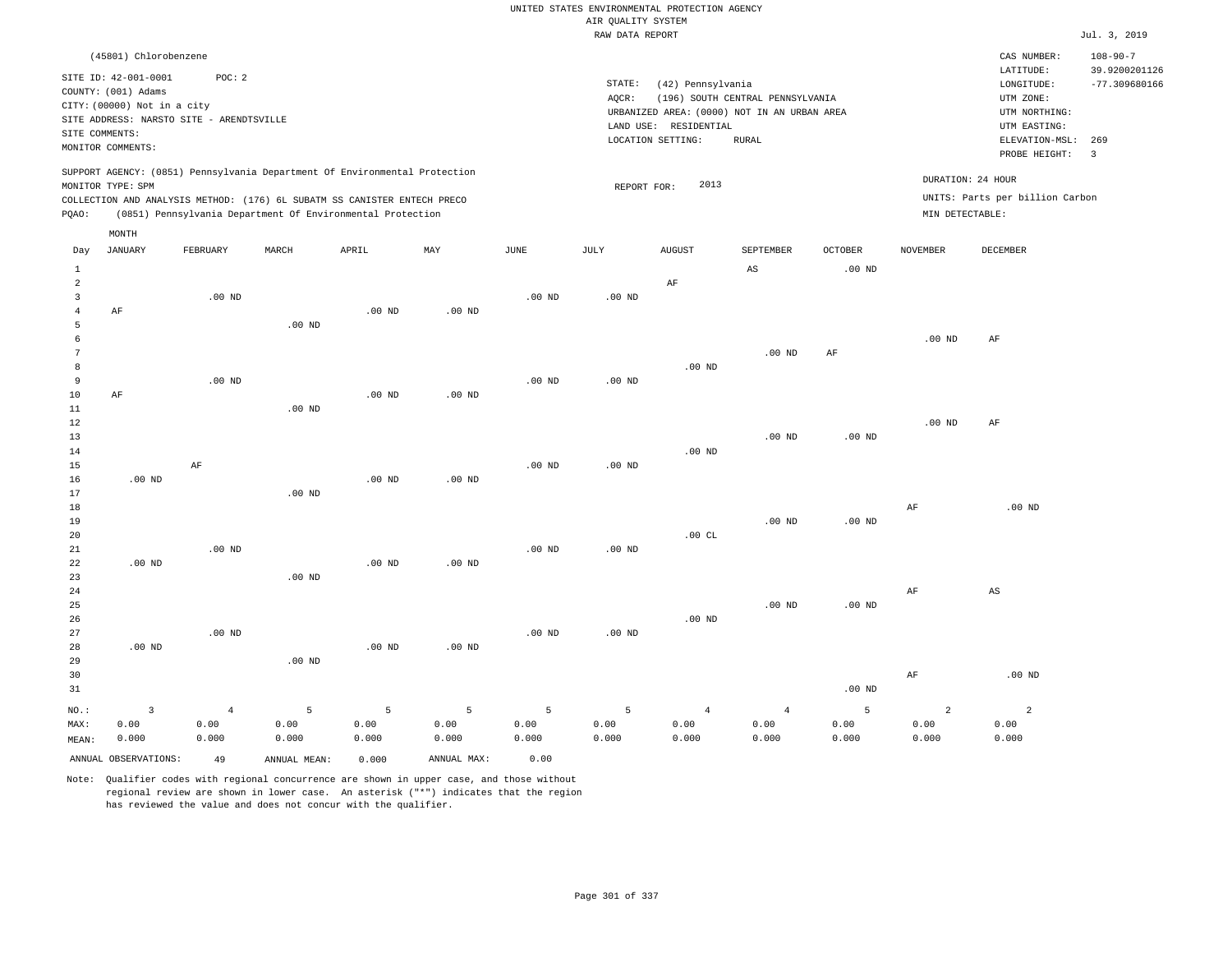|                     |                                                                                               |          |                   |                                                            |                   |                   |                    | UNITED STATES ENVIRONMENTAL PROTECTION AGENCY |                                  |                |                   |                                 |                                 |
|---------------------|-----------------------------------------------------------------------------------------------|----------|-------------------|------------------------------------------------------------|-------------------|-------------------|--------------------|-----------------------------------------------|----------------------------------|----------------|-------------------|---------------------------------|---------------------------------|
|                     |                                                                                               |          |                   |                                                            |                   |                   | AIR QUALITY SYSTEM |                                               |                                  |                |                   |                                 |                                 |
|                     |                                                                                               |          |                   |                                                            |                   |                   | RAW DATA REPORT    |                                               |                                  |                |                   |                                 | Jul. 3, 2019                    |
|                     | (45801) Chlorobenzene<br>SITE ID: 42-001-0001                                                 | POC: 2   |                   |                                                            |                   |                   |                    |                                               |                                  |                |                   | CAS NUMBER:<br>LATITUDE:        | $108 - 90 - 7$<br>39.9200201126 |
|                     | COUNTY: (001) Adams                                                                           |          |                   |                                                            |                   |                   | STATE:             | (42) Pennsylvania                             |                                  |                |                   | LONGITUDE:                      | $-77.309680166$                 |
|                     | CITY: (00000) Not in a city                                                                   |          |                   |                                                            |                   |                   | AOCR:              |                                               | (196) SOUTH CENTRAL PENNSYLVANIA |                |                   | UTM ZONE:                       |                                 |
|                     | SITE ADDRESS: NARSTO SITE - ARENDTSVILLE                                                      |          |                   |                                                            |                   |                   |                    | URBANIZED AREA: (0000) NOT IN AN URBAN AREA   |                                  |                |                   | UTM NORTHING:                   |                                 |
| SITE COMMENTS:      |                                                                                               |          |                   |                                                            |                   |                   |                    | LAND USE: RESIDENTIAL<br>LOCATION SETTING:    | <b>RURAL</b>                     |                |                   | UTM EASTING:<br>ELEVATION-MSL:  | 269                             |
|                     | MONITOR COMMENTS:                                                                             |          |                   |                                                            |                   |                   |                    |                                               |                                  |                |                   | PROBE HEIGHT:                   | $\overline{3}$                  |
|                     | SUPPORT AGENCY: (0851) Pennsylvania Department Of Environmental Protection                    |          |                   |                                                            |                   |                   |                    | 2014                                          |                                  |                | DURATION: 24 HOUR |                                 |                                 |
|                     | MONITOR TYPE: SPM<br>COLLECTION AND ANALYSIS METHOD: (176) 6L SUBATM SS CANISTER ENTECH PRECO |          |                   |                                                            |                   |                   | REPORT FOR:        |                                               |                                  |                |                   | UNITS: Parts per billion Carbon |                                 |
| PQAO:               |                                                                                               |          |                   | (0851) Pennsylvania Department Of Environmental Protection |                   |                   |                    |                                               |                                  |                | MIN DETECTABLE:   |                                 |                                 |
|                     | MONTH                                                                                         |          |                   |                                                            |                   |                   |                    |                                               |                                  |                |                   |                                 |                                 |
| Day                 | <b>JANUARY</b>                                                                                | FEBRUARY | MARCH             | APRIL                                                      | MAY               | JUNE              | JULY               | <b>AUGUST</b>                                 | SEPTEMBER                        | OCTOBER        | NOVEMBER          | DECEMBER                        |                                 |
| $\mathbf{1}$        |                                                                                               |          |                   |                                                            |                   |                   |                    |                                               |                                  |                | $.00$ ND          | AF                              |                                 |
| 2                   |                                                                                               |          |                   |                                                            |                   |                   |                    |                                               | $.00$ ND                         | $.00$ ND       |                   |                                 |                                 |
| $\overline{3}$      |                                                                                               |          |                   |                                                            |                   |                   |                    | $.00$ ND                                      |                                  |                |                   |                                 |                                 |
| $\overline{4}$<br>5 | $_{\rm AS}$                                                                                   | $.00$ ND |                   | $.00$ ND                                                   | $.00$ ND          | .00 <sub>ND</sub> | $.00$ ND           |                                               |                                  |                |                   |                                 |                                 |
| 6                   |                                                                                               |          | $.00$ ND          |                                                            |                   |                   |                    |                                               |                                  |                |                   |                                 |                                 |
| 7                   |                                                                                               |          |                   |                                                            |                   |                   |                    |                                               |                                  |                | $.00$ ND          | $.00$ ND                        |                                 |
| 8                   |                                                                                               |          |                   |                                                            |                   |                   |                    |                                               | $.00$ ND                         | $.00$ ND       |                   |                                 |                                 |
| 9                   |                                                                                               |          |                   |                                                            |                   |                   |                    | $.00$ ND                                      |                                  |                |                   |                                 |                                 |
| 10                  |                                                                                               | $.00$ ND |                   |                                                            |                   | $.00$ ND          | .13S               |                                               |                                  |                |                   |                                 |                                 |
| $11\,$              | $.00$ ND                                                                                      |          |                   | $.00$ ND                                                   | .00 <sub>ND</sub> |                   |                    |                                               |                                  |                |                   |                                 |                                 |
| 12                  |                                                                                               |          | $.00$ ND          |                                                            |                   |                   |                    |                                               |                                  |                |                   |                                 |                                 |
| $13$                |                                                                                               |          |                   |                                                            |                   |                   |                    |                                               |                                  |                | $.00$ ND          | $.00$ ND                        |                                 |
| 14<br>15            |                                                                                               |          |                   |                                                            |                   |                   |                    | $.00$ ND                                      | $.00$ ND                         | $.00$ ND       |                   |                                 |                                 |
| 16                  |                                                                                               | $.00$ ND |                   |                                                            |                   | .00 <sub>ND</sub> | $.00$ ND           |                                               |                                  |                |                   |                                 |                                 |
| 17                  | $.00$ ND                                                                                      |          |                   | $.00$ ND                                                   | $.00$ ND          |                   |                    |                                               |                                  |                |                   |                                 |                                 |
| 18                  |                                                                                               |          | $.00$ ND          |                                                            |                   |                   |                    |                                               |                                  |                |                   |                                 |                                 |
| 19                  |                                                                                               |          |                   |                                                            |                   |                   |                    |                                               |                                  |                | $.00$ ND          | $.00$ ND                        |                                 |
| 20                  |                                                                                               |          |                   |                                                            |                   |                   |                    |                                               | $\rm AF$                         | $.00$ ND       |                   |                                 |                                 |
| 21                  |                                                                                               |          |                   |                                                            |                   |                   |                    | $.00$ ND                                      |                                  |                |                   |                                 |                                 |
| 22                  |                                                                                               | $.00$ ND |                   |                                                            |                   | $.00$ ND          | $.00$ ND           |                                               |                                  |                |                   |                                 |                                 |
| 23                  | $.00$ ND                                                                                      |          |                   | $.00$ ND                                                   | $.00$ ND          |                   |                    |                                               |                                  |                |                   |                                 |                                 |
| 24<br>25            |                                                                                               |          | .00 <sub>ND</sub> |                                                            |                   |                   |                    |                                               |                                  |                | $.00$ ND          | $.00$ ND                        |                                 |
| 26                  |                                                                                               |          |                   |                                                            |                   |                   |                    |                                               | $.00$ ND                         | $_{\rm AS}$    |                   |                                 |                                 |
| 27                  |                                                                                               |          |                   |                                                            |                   |                   |                    | $\mathbb{A}\mathbb{S}$                        |                                  |                |                   |                                 |                                 |
| 28                  |                                                                                               | $.00$ ND |                   |                                                            |                   | .16S              | $.00$ ND           |                                               |                                  |                |                   |                                 |                                 |
| 29                  | .00 <sub>ND</sub>                                                                             |          |                   | $\rm AF$                                                   | .00 <sub>ND</sub> |                   |                    |                                               |                                  |                |                   |                                 |                                 |
| 30                  |                                                                                               |          | $.00$ ND          |                                                            |                   |                   |                    |                                               |                                  |                |                   |                                 |                                 |
| 31                  |                                                                                               |          |                   |                                                            |                   |                   |                    |                                               |                                  |                |                   | $.00$ ND                        |                                 |
| NO.:                | $\sqrt{4}$                                                                                    | 5        | 5                 | $\overline{4}$                                             | 5                 | 5                 | 5                  | $\overline{4}$                                | $\sqrt{4}$                       | $\overline{4}$ | 5                 | 5                               |                                 |
| MAX:                | 0.00                                                                                          | 0.00     | 0.00              | 0.00                                                       | 0.00              | .16               | .13                | 0.00                                          | 0.00                             | 0.00           | 0.00              | 0.00                            |                                 |
| MEAN:               | 0.000                                                                                         | 0.000    | 0.000             | 0.000                                                      | 0.000             | .032              | .026               | 0.000                                         | 0.000                            | 0.000          | 0.000             | 0.000                           |                                 |
|                     | ANNUAL OBSERVATIONS:                                                                          | 55       | ANNUAL, MEAN:     | .005                                                       | ANNUAL MAX:       | .16               |                    |                                               |                                  |                |                   |                                 |                                 |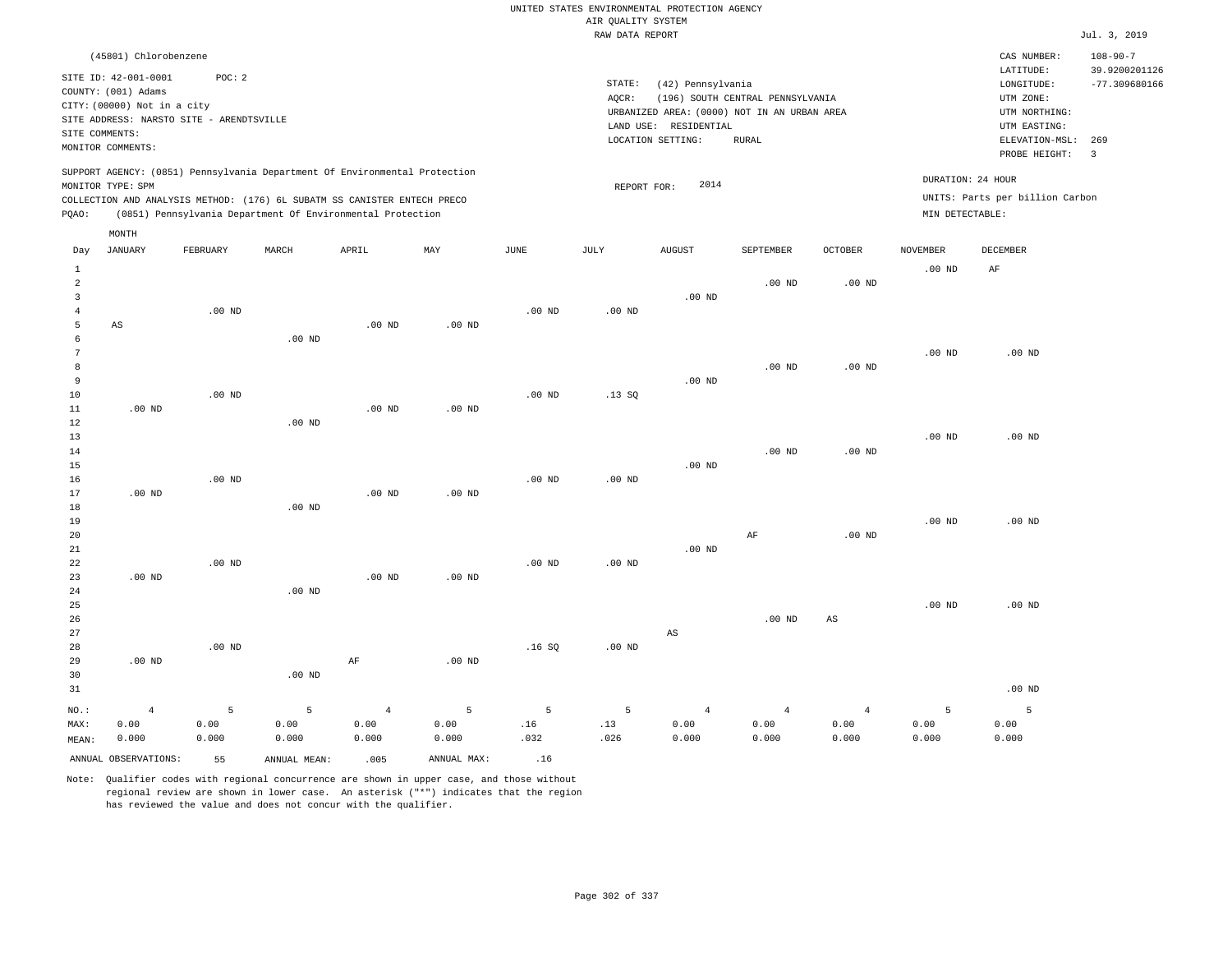|                                                                          |                                                                                                     |                                                    |                                         |                                                                                                                                                                                                                      |                                 |                    | AIR QUALITY SYSTEM              | UNITED STATES ENVIRONMENTAL PROTECTION AGENCY                                             |                                  |                    |                                      |                                                                                      |                                                    |
|--------------------------------------------------------------------------|-----------------------------------------------------------------------------------------------------|----------------------------------------------------|-----------------------------------------|----------------------------------------------------------------------------------------------------------------------------------------------------------------------------------------------------------------------|---------------------------------|--------------------|---------------------------------|-------------------------------------------------------------------------------------------|----------------------------------|--------------------|--------------------------------------|--------------------------------------------------------------------------------------|----------------------------------------------------|
|                                                                          |                                                                                                     |                                                    |                                         |                                                                                                                                                                                                                      |                                 |                    | RAW DATA REPORT                 |                                                                                           |                                  |                    |                                      |                                                                                      | Jul. 3, 2019                                       |
|                                                                          | (45801) Chlorobenzene<br>SITE ID: 42-001-0001<br>COUNTY: (001) Adams<br>CITY: (00000) Not in a city | POC: 2<br>SITE ADDRESS: NARSTO SITE - ARENDTSVILLE |                                         |                                                                                                                                                                                                                      |                                 |                    | STATE:<br>AQCR:                 | (42) Pennsylvania<br>URBANIZED AREA: (0000) NOT IN AN URBAN AREA<br>LAND USE: RESIDENTIAL | (196) SOUTH CENTRAL PENNSYLVANIA |                    |                                      | CAS NUMBER:<br>LATITUDE:<br>LONGITUDE:<br>UTM ZONE:<br>UTM NORTHING:<br>UTM EASTING: | $108 - 90 - 7$<br>39.9200201126<br>$-77.309680166$ |
| SITE COMMENTS:                                                           | MONITOR COMMENTS:                                                                                   |                                                    |                                         |                                                                                                                                                                                                                      |                                 |                    |                                 | LOCATION SETTING:                                                                         | <b>RURAL</b>                     |                    |                                      | ELEVATION-MSL:<br>PROBE HEIGHT:                                                      | 269<br>$\overline{\mathbf{3}}$                     |
| PQAO:                                                                    | MONITOR TYPE: SPM                                                                                   |                                                    |                                         | SUPPORT AGENCY: (0851) Pennsylvania Department Of Environmental Protection<br>COLLECTION AND ANALYSIS METHOD: (176) 6L SUBATM SS CANISTER ENTECH PRECO<br>(0851) Pennsylvania Department Of Environmental Protection |                                 |                    | REPORT FOR:                     | 2015                                                                                      |                                  |                    | DURATION: 24 HOUR<br>MIN DETECTABLE: | UNITS: Parts per billion Carbon                                                      |                                                    |
| Day                                                                      | MONTH<br><b>JANUARY</b>                                                                             | FEBRUARY                                           | MARCH                                   | APRIL                                                                                                                                                                                                                | MAX                             | JUNE               | JULY                            | <b>AUGUST</b>                                                                             | SEPTEMBER                        | <b>OCTOBER</b>     | <b>NOVEMBER</b>                      | DECEMBER                                                                             |                                                    |
| $\mathbf{1}$<br>$\overline{a}$<br>$\overline{3}$<br>$\overline{4}$       |                                                                                                     |                                                    | .00 <sub>ND</sub>                       |                                                                                                                                                                                                                      |                                 |                    |                                 | $.00$ ND                                                                                  | AS                               | .00 <sub>ND</sub>  | .00 <sub>ND</sub>                    | $.00$ ND                                                                             |                                                    |
| 5<br>$\epsilon$<br>$7\phantom{.0}$<br>$\boldsymbol{8}$<br>$\overline{9}$ | $.00$ ND                                                                                            | $.00$ ND                                           | .00 <sub>ND</sub>                       | $.00$ ND                                                                                                                                                                                                             | $\mathbb{A}\mathbb{S}$          | $.00$ ND           | $.00$ ND                        |                                                                                           | .00 <sub>ND</sub>                | .00 <sub>ND</sub>  | .00 <sub>ND</sub>                    | $.00$ ND                                                                             |                                                    |
| 10<br>11<br>12<br>13<br>14                                               | $.00$ ND                                                                                            | $.00$ ND                                           | $.00$ ND                                | .00 <sub>ND</sub>                                                                                                                                                                                                    | .00 <sub>ND</sub>               | .00 <sub>ND</sub>  | AF                              | $.00$ ND                                                                                  |                                  |                    | .00 <sub>ND</sub>                    | $.00$ ND                                                                             |                                                    |
| 15<br>16<br>17<br>18                                                     | $.00$ ND                                                                                            | $.00$ ND                                           |                                         | .00 <sub>ND</sub>                                                                                                                                                                                                    | $.00$ ND                        | .00 <sub>ND</sub>  | $.00$ ND                        | $.00$ ND                                                                                  | $.00$ ND                         | $.00$ ND           |                                      |                                                                                      |                                                    |
| 19<br>20<br>21<br>22<br>23                                               |                                                                                                     | $.00$ ND                                           | $.00$ ND                                |                                                                                                                                                                                                                      |                                 | .00 <sub>ND</sub>  | .00 <sub>ND</sub>               | $.00$ ND                                                                                  | $.00$ ND                         | .00 <sub>ND</sub>  | $.00$ ND                             | $.00$ ND                                                                             |                                                    |
| 24<br>25<br>26<br>27<br>28<br>29<br>30                                   | $.00$ ND<br>$.00$ ND                                                                                |                                                    | .00 <sub>ND</sub>                       | $.00$ ND<br>$.00$ ND                                                                                                                                                                                                 | $.00$ ND<br>$.00$ ND            | .00 <sub>ND</sub>  | $.00$ ND                        | $.00$ ND                                                                                  | $.00$ ND                         | .00 <sub>ND</sub>  | $.00$ ND                             | $.00$ ND                                                                             |                                                    |
| 31<br>NO.:<br>MAX:<br>MEAN:                                              | 5<br>0.00<br>0.000                                                                                  | $\overline{4}$<br>0.00<br>0.000                    | .00 <sub>ND</sub><br>6<br>0.00<br>0.000 | 5<br>0.00<br>0.000                                                                                                                                                                                                   | $\overline{4}$<br>0.00<br>0.000 | 5<br>0.00<br>0.000 | $\overline{4}$<br>0.00<br>0.000 | 5<br>0.00<br>0.000                                                                        | $\overline{4}$<br>0.00<br>0.000  | 5<br>0.00<br>0.000 | 5<br>0.00<br>0.000                   | 5<br>0.00<br>0.000                                                                   |                                                    |

ANNUAL OBSERVATIONS: 57 ANNUAL MEAN: 0.000 ANNUAL MAX: 0.00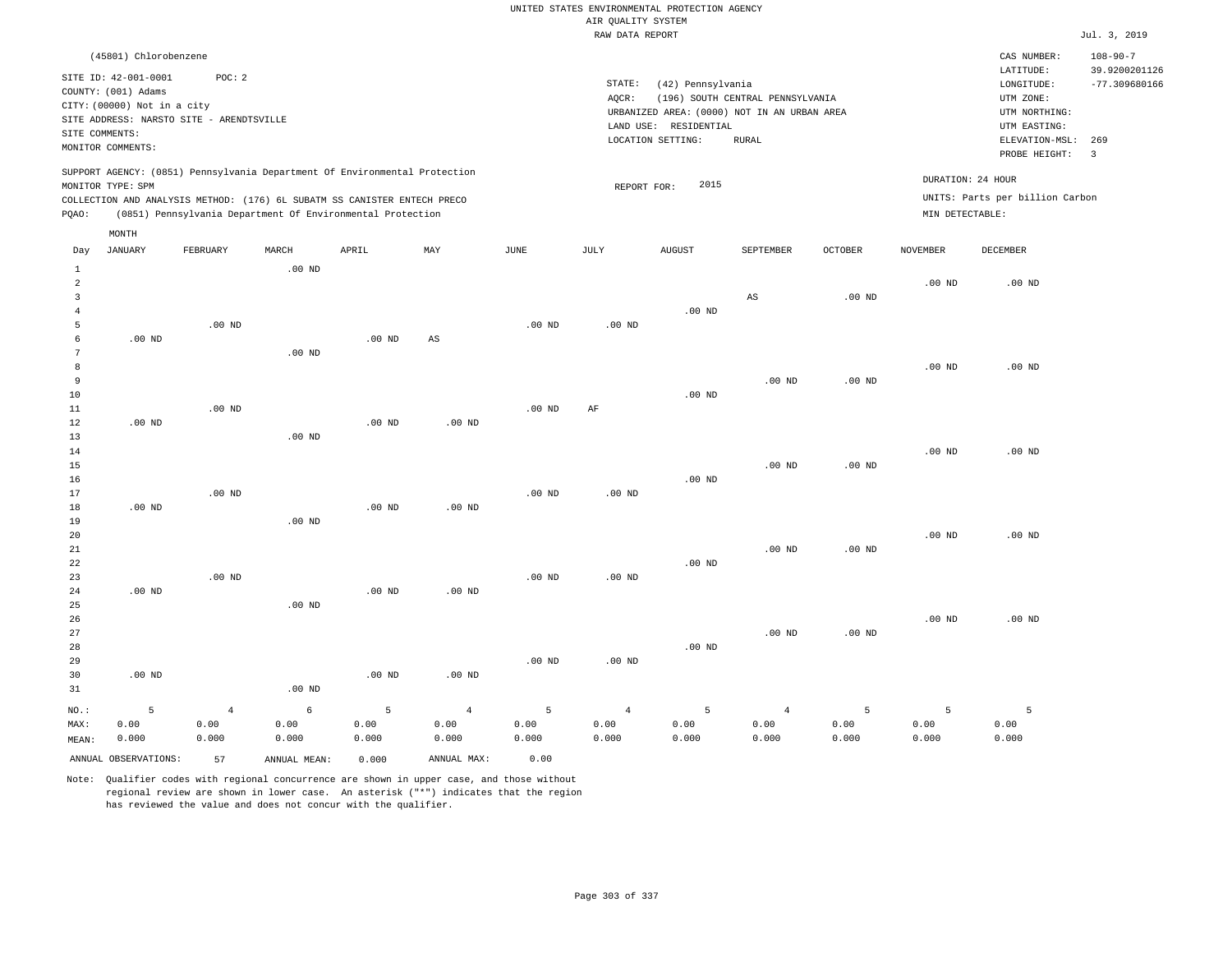|                     |                             |                                          |                   |                                                                            |                   |                   |                                       | UNITED STATES ENVIRONMENTAL PROTECTION AGENCY |                                  |                   |                   |                                 |                                  |
|---------------------|-----------------------------|------------------------------------------|-------------------|----------------------------------------------------------------------------|-------------------|-------------------|---------------------------------------|-----------------------------------------------|----------------------------------|-------------------|-------------------|---------------------------------|----------------------------------|
|                     |                             |                                          |                   |                                                                            |                   |                   | AIR QUALITY SYSTEM<br>RAW DATA REPORT |                                               |                                  |                   |                   |                                 | Jul. 3, 2019                     |
|                     |                             |                                          |                   |                                                                            |                   |                   |                                       |                                               |                                  |                   |                   |                                 |                                  |
|                     | (45801) Chlorobenzene       |                                          |                   |                                                                            |                   |                   |                                       |                                               |                                  |                   |                   | CAS NUMBER:                     | $108 - 90 - 7$                   |
|                     | SITE ID: 42-001-0001        | POC: 2                                   |                   |                                                                            |                   |                   | STATE:                                | (42) Pennsylvania                             |                                  |                   |                   | LATITUDE:<br>LONGITUDE:         | 39.9200201126<br>$-77.309680166$ |
|                     | COUNTY: (001) Adams         |                                          |                   |                                                                            |                   |                   | AOCR:                                 |                                               | (196) SOUTH CENTRAL PENNSYLVANIA |                   |                   | UTM ZONE:                       |                                  |
|                     | CITY: (00000) Not in a city |                                          |                   |                                                                            |                   |                   |                                       | URBANIZED AREA: (0000) NOT IN AN URBAN AREA   |                                  |                   |                   | UTM NORTHING:                   |                                  |
|                     |                             | SITE ADDRESS: NARSTO SITE - ARENDTSVILLE |                   |                                                                            |                   |                   |                                       | LAND USE: RESIDENTIAL                         |                                  |                   |                   | UTM EASTING:                    |                                  |
| SITE COMMENTS:      |                             |                                          |                   |                                                                            |                   |                   |                                       | LOCATION SETTING:                             | <b>RURAL</b>                     |                   |                   | ELEVATION-MSL:                  | 269                              |
|                     | MONITOR COMMENTS:           |                                          |                   |                                                                            |                   |                   |                                       |                                               |                                  |                   |                   | PROBE HEIGHT:                   | $\overline{3}$                   |
|                     |                             |                                          |                   | SUPPORT AGENCY: (0851) Pennsylvania Department Of Environmental Protection |                   |                   |                                       |                                               |                                  |                   |                   |                                 |                                  |
|                     | MONITOR TYPE: SPM           |                                          |                   |                                                                            |                   |                   | REPORT FOR:                           | 2016                                          |                                  |                   |                   | DURATION: 24 HOUR               |                                  |
|                     |                             |                                          |                   | COLLECTION AND ANALYSIS METHOD: (176) 6L SUBATM SS CANISTER ENTECH PRECO   |                   |                   |                                       |                                               |                                  |                   |                   | UNITS: Parts per billion Carbon |                                  |
| PQAO:               |                             |                                          |                   | (0851) Pennsylvania Department Of Environmental Protection                 |                   |                   |                                       |                                               |                                  |                   | MIN DETECTABLE:   |                                 |                                  |
|                     | MONTH                       |                                          |                   |                                                                            |                   |                   |                                       |                                               |                                  |                   |                   |                                 |                                  |
| Day                 | <b>JANUARY</b>              | FEBRUARY                                 | MARCH             | APRIL                                                                      | $\texttt{MAY}$    | <b>JUNE</b>       | JULY                                  | <b>AUGUST</b>                                 | SEPTEMBER                        | <b>OCTOBER</b>    | <b>NOVEMBER</b>   | DECEMBER                        |                                  |
| $\mathbf{1}$        | $.00$ ND                    |                                          | .00 <sub>ND</sub> |                                                                            |                   |                   |                                       |                                               |                                  |                   |                   |                                 |                                  |
| $\overline{a}$      |                             |                                          |                   |                                                                            |                   |                   |                                       |                                               |                                  |                   | .00 <sub>ND</sub> | $.00$ ND                        |                                  |
| 3                   |                             |                                          |                   |                                                                            |                   |                   |                                       |                                               | $.00$ ND                         | .00 <sub>ND</sub> |                   |                                 |                                  |
| $\overline{4}$<br>5 |                             |                                          |                   |                                                                            |                   | $.00$ ND          | $.00$ ND                              | $.00$ ND                                      |                                  |                   |                   |                                 |                                  |
| 6                   |                             | $.00$ ND                                 |                   | $.00$ ND                                                                   | $.00$ ND          |                   |                                       |                                               |                                  |                   |                   |                                 |                                  |
| $\overline{7}$      | $.00$ ND                    |                                          | .00 <sub>ND</sub> |                                                                            |                   |                   |                                       |                                               |                                  |                   |                   |                                 |                                  |
| 8                   |                             |                                          |                   |                                                                            |                   |                   |                                       |                                               |                                  |                   | .00 <sub>ND</sub> | $.00$ ND                        |                                  |
| $\overline{9}$      |                             |                                          |                   |                                                                            |                   |                   |                                       |                                               | $.00$ ND                         | .00 <sub>ND</sub> |                   |                                 |                                  |
| 10                  |                             |                                          |                   |                                                                            |                   |                   |                                       | $.00$ ND                                      |                                  |                   |                   |                                 |                                  |
| $11\,$              |                             |                                          |                   |                                                                            |                   | $.00$ ND          | $.00$ ND                              |                                               |                                  |                   |                   |                                 |                                  |
| 12                  |                             | $.00$ ND                                 |                   | $.00$ ND                                                                   | .00 <sub>ND</sub> |                   |                                       |                                               |                                  |                   |                   |                                 |                                  |
| 13                  | $.00$ ND                    |                                          | $.00$ ND          |                                                                            |                   |                   |                                       |                                               |                                  |                   |                   |                                 |                                  |
| 14                  |                             |                                          |                   |                                                                            |                   |                   |                                       |                                               |                                  |                   | $.00$ ND          | $.00$ ND                        |                                  |
| 15<br>16            |                             |                                          |                   |                                                                            |                   |                   |                                       | $.00$ ND                                      | $.00$ ND                         | .00 <sub>ND</sub> |                   |                                 |                                  |
| 17                  |                             |                                          |                   |                                                                            |                   | $.00$ ND          | TS                                    |                                               |                                  |                   |                   |                                 |                                  |
| 18                  |                             | $.00$ ND                                 |                   | $.00$ ND                                                                   | $.00$ ND          |                   |                                       |                                               |                                  |                   |                   |                                 |                                  |
| 19                  | $.00$ ND                    |                                          | $.00$ ND          |                                                                            |                   |                   |                                       |                                               |                                  |                   |                   |                                 |                                  |
| 20                  |                             |                                          |                   |                                                                            |                   |                   |                                       |                                               |                                  |                   | .00 <sub>ND</sub> | $\rm{AF}$                       |                                  |
| $2\sqrt{1}$         |                             |                                          |                   |                                                                            |                   |                   |                                       |                                               | $.00$ ND                         | .00 <sub>ND</sub> |                   |                                 |                                  |
| 22                  |                             |                                          |                   |                                                                            |                   |                   |                                       | $.00$ ND                                      |                                  |                   |                   |                                 |                                  |
| 23                  |                             |                                          |                   |                                                                            |                   | $.00$ ND          | $.00$ ND                              |                                               |                                  |                   |                   |                                 |                                  |
| 24                  |                             | $.00$ ND                                 |                   | $.00$ ND                                                                   | .00 <sub>ND</sub> |                   |                                       |                                               |                                  |                   |                   |                                 |                                  |
| 25<br>26            | $.00$ ND                    |                                          | $.00$ ND          |                                                                            |                   |                   |                                       |                                               |                                  |                   | $.00$ ND          | $.00$ ND                        |                                  |
| 27                  |                             |                                          |                   |                                                                            |                   |                   |                                       |                                               | $.00$ ND                         | .00 <sub>ND</sub> |                   |                                 |                                  |
| 28                  |                             |                                          |                   |                                                                            |                   |                   |                                       | $.00$ ND                                      |                                  |                   |                   |                                 |                                  |
| 29                  |                             |                                          |                   |                                                                            |                   | .00 <sub>ND</sub> | $.00$ ND                              |                                               |                                  |                   |                   |                                 |                                  |
| 30                  |                             |                                          |                   | .00 <sub>ND</sub>                                                          | $.00$ ND          |                   |                                       |                                               |                                  |                   |                   |                                 |                                  |
| 31                  | $.00$ ND                    |                                          | $_{\rm AS}$       |                                                                            |                   |                   |                                       |                                               |                                  |                   |                   |                                 |                                  |
| NO.:                | 6                           | $\overline{4}$                           | 5                 | 5                                                                          | 5                 | 5                 | $\overline{4}$                        | 5                                             | $\overline{5}$                   | 5                 | 5                 | $\overline{4}$                  |                                  |
| MAX:                | 0.00                        | 0.00                                     | 0.00              | 0.00                                                                       | 0.00              | 0.00              | 0.00                                  | 0.00                                          | 0.00                             | 0.00              | 0.00              | 0.00                            |                                  |
| MEAN:               | 0.000                       | 0.000                                    | 0.000             | 0.000                                                                      | 0.000             | 0.000             | 0.000                                 | 0.000                                         | 0.000                            | 0.000             | 0.000             | 0.000                           |                                  |
|                     | ANNUAL OBSERVATIONS:        | 58                                       | ANNUAL MEAN:      | 0.000                                                                      | ANNUAL MAX:       | 0.00              |                                       |                                               |                                  |                   |                   |                                 |                                  |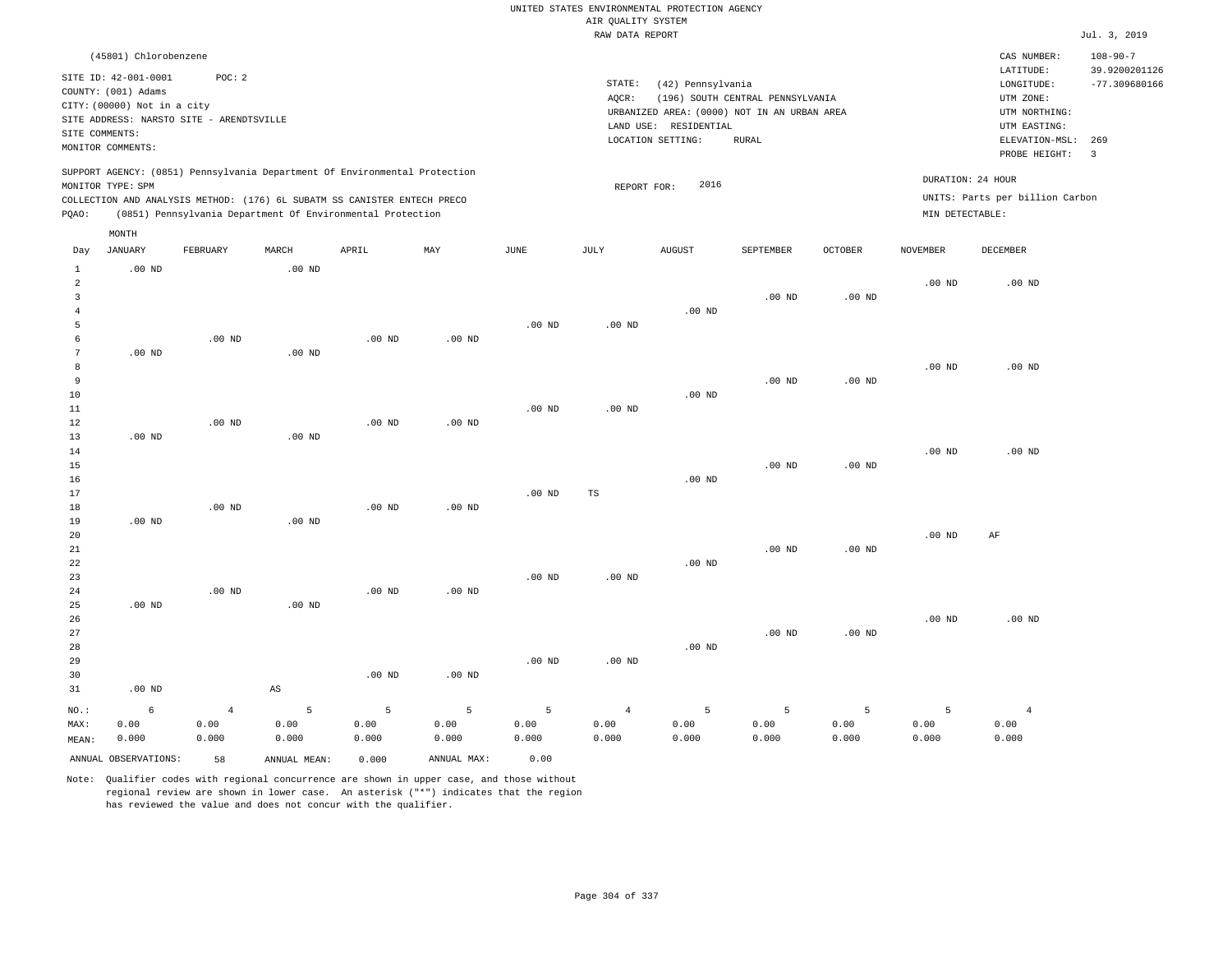|                                                    |                                                                                                                                                 |                                 |                                                                                                                                                                                                                      |                    |                        |                    |                    | UNITED STATES ENVIRONMENTAL PROTECTION AGENCY                    |                                  |                                 |                                      |                                                                      |                                                    |
|----------------------------------------------------|-------------------------------------------------------------------------------------------------------------------------------------------------|---------------------------------|----------------------------------------------------------------------------------------------------------------------------------------------------------------------------------------------------------------------|--------------------|------------------------|--------------------|--------------------|------------------------------------------------------------------|----------------------------------|---------------------------------|--------------------------------------|----------------------------------------------------------------------|----------------------------------------------------|
|                                                    |                                                                                                                                                 |                                 |                                                                                                                                                                                                                      |                    |                        |                    | AIR QUALITY SYSTEM |                                                                  |                                  |                                 |                                      |                                                                      |                                                    |
|                                                    |                                                                                                                                                 |                                 |                                                                                                                                                                                                                      |                    |                        |                    | RAW DATA REPORT    |                                                                  |                                  |                                 |                                      |                                                                      | Jul. 3, 2019                                       |
|                                                    | (45801) Chlorobenzene<br>SITE ID: 42-001-0001<br>COUNTY: (001) Adams<br>CITY: (00000) Not in a city<br>SITE ADDRESS: NARSTO SITE - ARENDTSVILLE | POC: 2                          |                                                                                                                                                                                                                      |                    |                        |                    | STATE:<br>AQCR:    | (42) Pennsylvania<br>URBANIZED AREA: (0000) NOT IN AN URBAN AREA | (196) SOUTH CENTRAL PENNSYLVANIA |                                 |                                      | CAS NUMBER:<br>LATITUDE:<br>LONGITUDE:<br>UTM ZONE:<br>UTM NORTHING: | $108 - 90 - 7$<br>39.9200201126<br>$-77.309680166$ |
| SITE COMMENTS:                                     | MONITOR COMMENTS:                                                                                                                               |                                 |                                                                                                                                                                                                                      |                    |                        |                    |                    | LAND USE: RESIDENTIAL<br>LOCATION SETTING:                       | <b>RURAL</b>                     |                                 |                                      | UTM EASTING:<br>ELEVATION-MSL:<br>PROBE HEIGHT:                      | 269<br>$\overline{\mathbf{3}}$                     |
| PQAO:                                              | MONITOR TYPE: SPM                                                                                                                               |                                 | SUPPORT AGENCY: (0851) Pennsylvania Department Of Environmental Protection<br>COLLECTION AND ANALYSIS METHOD: (176) 6L SUBATM SS CANISTER ENTECH PRECO<br>(0851) Pennsylvania Department Of Environmental Protection |                    |                        |                    | REPORT FOR:        | 2017                                                             |                                  |                                 | DURATION: 24 HOUR<br>MIN DETECTABLE: | UNITS: Parts per billion Carbon                                      |                                                    |
| Day                                                | MONTH<br><b>JANUARY</b>                                                                                                                         | FEBRUARY                        | MARCH                                                                                                                                                                                                                | APRIL              | MAY                    | <b>JUNE</b>        | <b>JULY</b>        | <b>AUGUST</b>                                                    | SEPTEMBER                        | OCTOBER                         | <b>NOVEMBER</b>                      | <b>DECEMBER</b>                                                      |                                                    |
| $\mathbf{1}$<br>$\overline{a}$<br>3                | $.00$ ND                                                                                                                                        |                                 | $.00$ ND                                                                                                                                                                                                             | $.00$ ND           | $.00$ ND               |                    |                    |                                                                  |                                  |                                 | .00 <sub>ND</sub>                    | .00 <sub>ND</sub>                                                    |                                                    |
| $\bf{4}$<br>$\overline{5}$<br>6<br>$7\phantom{.0}$ | $.00$ ND                                                                                                                                        | $.00$ ND                        |                                                                                                                                                                                                                      | $.00$ ND           | .00 <sub>ND</sub>      | $.00$ ND           | $.00$ ND           | .00 <sub>ND</sub>                                                | $.00$ ND                         | $.00$ ND                        |                                      |                                                                      |                                                    |
| 8<br>9<br>10                                       |                                                                                                                                                 |                                 | $.00$ ND                                                                                                                                                                                                             |                    |                        |                    |                    |                                                                  | $.00$ ND                         | $.00$ ND                        | $.00$ ND                             | $.00$ ND                                                             |                                                    |
| $11\,$<br>12<br>13<br>14                           | $.00$ ND                                                                                                                                        | $.00$ ND                        | .00 <sub>ND</sub>                                                                                                                                                                                                    | .00 <sub>ND</sub>  | $.00$ ND               | $.00$ ND           | .00 <sub>ND</sub>  | $.00$ ND                                                         |                                  |                                 |                                      |                                                                      |                                                    |
| 15<br>16<br>17                                     |                                                                                                                                                 |                                 |                                                                                                                                                                                                                      |                    |                        |                    |                    | .00 <sub>ND</sub>                                                | $.00$ ND                         | AM                              | $.00$ ND                             | $.00$ ND                                                             |                                                    |
| 18<br>19<br>20<br>21                               | $.00$ ND                                                                                                                                        | $.00$ ND                        | $.00$ ND                                                                                                                                                                                                             | .00 <sub>ND</sub>  | $\mathbb{A}\mathbb{S}$ | $.00$ ND           | $.00$ ND           |                                                                  |                                  |                                 | $.00$ ND                             | $.00$ ND                                                             |                                                    |
| 22<br>23<br>24                                     |                                                                                                                                                 | AF                              |                                                                                                                                                                                                                      |                    |                        | $.00$ ND           | $.00$ ND           | $.00$ ND                                                         | .00 <sub>ND</sub>                | $.00$ ND                        |                                      |                                                                      |                                                    |
| 25<br>26<br>27<br>28<br>29                         | $.00$ ND                                                                                                                                        |                                 | .00 <sub>ND</sub>                                                                                                                                                                                                    | .00 <sub>ND</sub>  | $.00$ ND               |                    |                    | .00 <sub>ND</sub>                                                | $.00$ ND                         | $.00$ ND                        | $.00$ ND                             | $.00$ ND                                                             |                                                    |
| 30<br>31                                           | $.00$ ND                                                                                                                                        |                                 |                                                                                                                                                                                                                      |                    | $.00$ ND               | $.00$ ND           | .00 <sub>ND</sub>  |                                                                  |                                  |                                 |                                      |                                                                      |                                                    |
| NO.:<br>MAX:<br>MEAN:                              | 6<br>0.00<br>0.000                                                                                                                              | $\overline{3}$<br>0.00<br>0.000 | 5<br>0.00<br>0.000                                                                                                                                                                                                   | 5<br>0.00<br>0.000 | 5<br>0.00<br>0.000     | 5<br>0.00<br>0.000 | 5<br>0.00<br>0.000 | 5<br>0.00<br>0.000                                               | 5<br>0.00<br>0.000               | $\overline{4}$<br>0.00<br>0.000 | 5<br>0.00<br>0.000                   | 5<br>0.00<br>0.000                                                   |                                                    |
|                                                    | ANNUAL OBSERVATIONS:                                                                                                                            | 58                              | ANNUAL MEAN:                                                                                                                                                                                                         | 0.000              | ANNUAL MAX:            | 0.00               |                    |                                                                  |                                  |                                 |                                      |                                                                      |                                                    |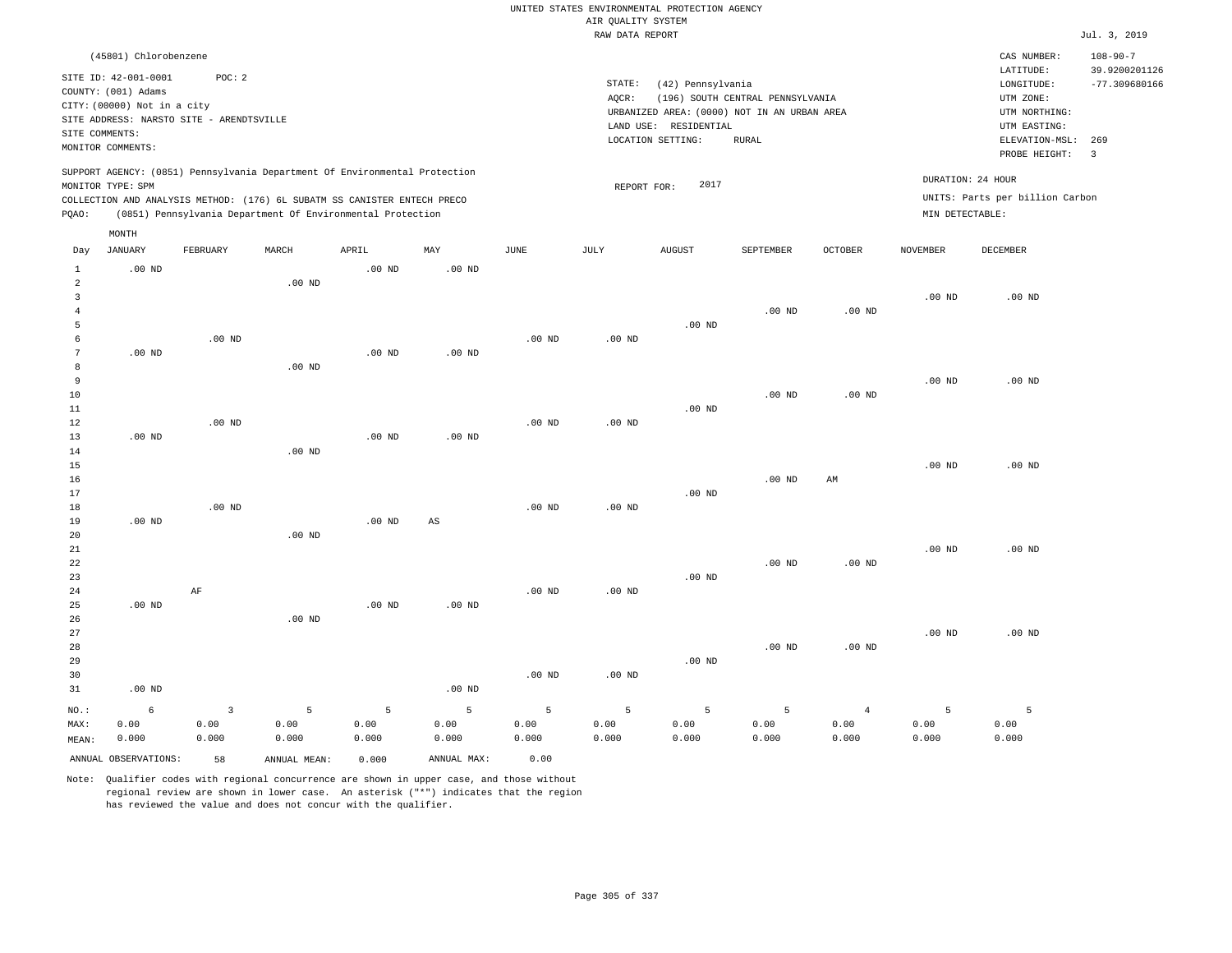|                                  |                                                                                                                        |                    |                                                            |                                 |                                 |                                 | AIR QUALITY SYSTEM | UNITED STATES ENVIRONMENTAL PROTECTION AGENCY                   |                                                                                                 |                    |                                 |                                                                            |                                 |
|----------------------------------|------------------------------------------------------------------------------------------------------------------------|--------------------|------------------------------------------------------------|---------------------------------|---------------------------------|---------------------------------|--------------------|-----------------------------------------------------------------|-------------------------------------------------------------------------------------------------|--------------------|---------------------------------|----------------------------------------------------------------------------|---------------------------------|
|                                  |                                                                                                                        |                    |                                                            |                                 |                                 |                                 | RAW DATA REPORT    |                                                                 |                                                                                                 |                    |                                 |                                                                            | Jul. 3, 2019                    |
|                                  | (45801) Chlorobenzene                                                                                                  |                    |                                                            |                                 |                                 |                                 |                    |                                                                 |                                                                                                 |                    |                                 | CAS NUMBER:<br>LATITUDE:                                                   | $108 - 90 - 7$<br>39.9200201126 |
| SITE COMMENTS:                   | SITE ID: 42-001-0001<br>COUNTY: (001) Adams<br>CITY: (00000) Not in a city<br>SITE ADDRESS: NARSTO SITE - ARENDTSVILLE | POC: 2             |                                                            |                                 |                                 |                                 | STATE:<br>AQCR:    | (42) Pennsylvania<br>LAND USE: RESIDENTIAL<br>LOCATION SETTING: | (196) SOUTH CENTRAL PENNSYLVANIA<br>URBANIZED AREA: (0000) NOT IN AN URBAN AREA<br><b>RURAL</b> |                    |                                 | LONGITUDE:<br>UTM ZONE:<br>UTM NORTHING:<br>UTM EASTING:<br>ELEVATION-MSL: | $-77.309680166$<br>269          |
|                                  | MONITOR COMMENTS:<br>SUPPORT AGENCY: (0851) Pennsylvania Department Of Environmental Protection                        |                    |                                                            |                                 |                                 |                                 |                    |                                                                 |                                                                                                 |                    |                                 | PROBE HEIGHT:                                                              | $\overline{\mathbf{3}}$         |
|                                  | MONITOR TYPE: SPM<br>COLLECTION AND ANALYSIS METHOD: (176) 6L SUBATM SS CANISTER ENTECH PRECO                          |                    |                                                            |                                 |                                 |                                 | REPORT FOR:        | 2018                                                            |                                                                                                 |                    | DURATION: 24 HOUR               | UNITS: Parts per billion Carbon                                            |                                 |
| PQAO:                            |                                                                                                                        |                    | (0851) Pennsylvania Department Of Environmental Protection |                                 |                                 |                                 |                    |                                                                 |                                                                                                 |                    |                                 | MIN DETECTABLE: .2091735                                                   |                                 |
|                                  | MONTH                                                                                                                  |                    |                                                            |                                 |                                 |                                 |                    |                                                                 |                                                                                                 |                    |                                 |                                                                            |                                 |
| Day                              | JANUARY                                                                                                                | FEBRUARY           | MARCH                                                      | APRIL                           | MAY                             | JUNE                            | JULY               | <b>AUGUST</b>                                                   | SEPTEMBER                                                                                       | OCTOBER            | NOVEMBER                        | DECEMBER                                                                   |                                 |
| $\mathbf{1}$<br>$\overline{a}$   | $.00$ ND                                                                                                               | $.00$ ND           |                                                            | $.00$ ND                        | .00 <sub>ND</sub>               | .00 <sub>ND</sub>               | .00 <sub>ND</sub>  |                                                                 |                                                                                                 |                    |                                 |                                                                            |                                 |
| $\overline{3}$<br>$\overline{4}$ |                                                                                                                        |                    | .00 <sub>ND</sub>                                          |                                 |                                 |                                 |                    |                                                                 |                                                                                                 |                    | $.00$ ND                        | $.00$ ND                                                                   |                                 |
| 5<br>6<br>$7\phantom{.0}$        |                                                                                                                        | $.00$ ND           |                                                            |                                 |                                 | $\mathbb{A}\mathbb{M}$          | $.00$ ND           | $.00$ ND                                                        | $.00$ ND                                                                                        | $.00$ ND           |                                 |                                                                            |                                 |
| 8<br>9                           | $.00$ ND                                                                                                               |                    | $.00$ ND                                                   | $.00$ ND                        | $.00$ ND                        |                                 |                    |                                                                 |                                                                                                 |                    |                                 |                                                                            |                                 |
| $10$<br>11                       |                                                                                                                        |                    |                                                            |                                 |                                 |                                 |                    |                                                                 | .00 <sub>ND</sub>                                                                               | $.00$ ND           | $.00$ ND                        | $.00$ ND                                                                   |                                 |
| 12<br>13                         |                                                                                                                        | $.00$ ND           |                                                            |                                 |                                 | .00 <sub>ND</sub>               | .00 <sub>ND</sub>  | $.00$ ND                                                        |                                                                                                 |                    |                                 |                                                                            |                                 |
| 14<br>15<br>16                   | $.00$ ND                                                                                                               |                    | $.00$ ND                                                   | .00 <sub>ND</sub>               | $.00$ ND                        |                                 |                    |                                                                 |                                                                                                 |                    | .00 <sub>ND</sub>               | .00 <sub>ND</sub>                                                          |                                 |
| 17<br>18                         |                                                                                                                        |                    |                                                            |                                 |                                 |                                 |                    | .00 <sub>ND</sub>                                               | $.00$ ND                                                                                        | $.00$ ND           |                                 |                                                                            |                                 |
| 19<br>20                         | $.00$ ND                                                                                                               | $.00$ ND           |                                                            | $.00$ ND                        | $.00$ ND                        | $.00$ ND                        | $.00$ ND           |                                                                 |                                                                                                 |                    |                                 |                                                                            |                                 |
| 21<br>22<br>23                   |                                                                                                                        |                    | $.00$ ND                                                   |                                 |                                 |                                 |                    |                                                                 | $.00$ ND                                                                                        | $.00$ ND           | $.00$ ND                        | $.00$ ND                                                                   |                                 |
| 24<br>25<br>26                   | $.00$ ND                                                                                                               | $.00$ ND           |                                                            | $\mathbb{A}\mathbb{S}$          | $\mathbb{A}\mathbb{S}$          | .00 <sub>ND</sub>               | .00 <sub>ND</sub>  | $.00$ ND                                                        |                                                                                                 |                    |                                 |                                                                            |                                 |
| 27<br>28<br>29<br>30<br>31       |                                                                                                                        |                    | $.00$ ND                                                   |                                 |                                 |                                 | .00 <sub>ND</sub>  | $.00$ ND                                                        | $.00$ ND                                                                                        | $.00$ ND           | $_{\rm AS}$                     | $.00$ ND                                                                   |                                 |
| NO.:<br>MAX:<br>MEAN:            | 5<br>0.00<br>0.000                                                                                                     | 5<br>0.00<br>0.000 | 5<br>0.00<br>0.000                                         | $\overline{4}$<br>0.00<br>0.000 | $\overline{4}$<br>0.00<br>0.000 | $\overline{4}$<br>0.00<br>0.000 | 6<br>0.00<br>0.000 | 5<br>0.00<br>0.000                                              | 5<br>0.00<br>0.000                                                                              | 5<br>0.00<br>0.000 | $\overline{4}$<br>0.00<br>0.000 | 5<br>0.00<br>0.000                                                         |                                 |
|                                  | ANNUAL OBSERVATIONS:                                                                                                   | 57                 | ANNUAL MEAN:                                               | 0.000                           | ANNUAL MAX:                     | 0.00                            |                    |                                                                 |                                                                                                 |                    |                                 |                                                                            |                                 |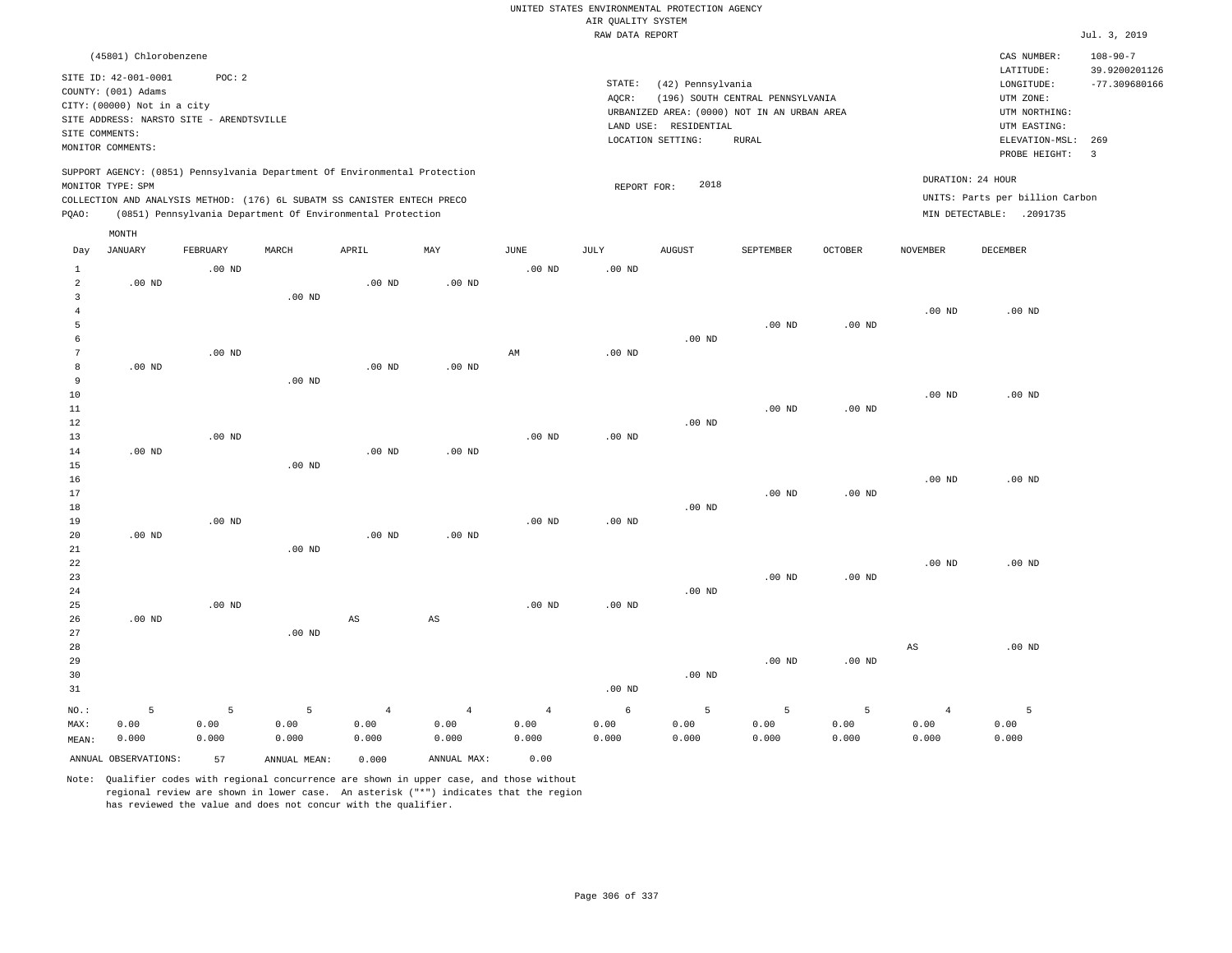|                         |                                             |                   |                                                                            |                   |                   |                   |                    | UNITED STATES ENVIRONMENTAL PROTECTION AGENCY |                                             |                   |                   |                                 |                                |
|-------------------------|---------------------------------------------|-------------------|----------------------------------------------------------------------------|-------------------|-------------------|-------------------|--------------------|-----------------------------------------------|---------------------------------------------|-------------------|-------------------|---------------------------------|--------------------------------|
|                         |                                             |                   |                                                                            |                   |                   |                   | AIR OUALITY SYSTEM |                                               |                                             |                   |                   |                                 |                                |
|                         |                                             |                   |                                                                            |                   |                   |                   | RAW DATA REPORT    |                                               |                                             |                   |                   |                                 | Jul. 3, 2019                   |
|                         | (45805) 1,2-Dichlorobenzene                 |                   |                                                                            |                   |                   |                   |                    |                                               |                                             |                   |                   | CAS NUMBER:<br>LATITUDE:        | $95 - 50 - 1$<br>39.9200201126 |
|                         | SITE ID: 42-001-0001<br>COUNTY: (001) Adams | POC: 2            |                                                                            |                   |                   |                   | STATE:             | (42) Pennsylvania                             |                                             |                   |                   | LONGITUDE:                      | $-77.309680166$                |
|                         | CITY: (00000) Not in a city                 |                   |                                                                            |                   |                   |                   | AQCR:              |                                               | (196) SOUTH CENTRAL PENNSYLVANIA            |                   |                   | UTM ZONE:                       |                                |
|                         | SITE ADDRESS: NARSTO SITE - ARENDTSVILLE    |                   |                                                                            |                   |                   |                   |                    |                                               | URBANIZED AREA: (0000) NOT IN AN URBAN AREA |                   |                   | UTM NORTHING:                   |                                |
| SITE COMMENTS:          |                                             |                   |                                                                            |                   |                   |                   |                    | LAND USE: RESIDENTIAL                         |                                             |                   |                   | UTM EASTING:                    |                                |
|                         | MONITOR COMMENTS:                           |                   |                                                                            |                   |                   |                   |                    | LOCATION SETTING:                             | <b>RURAL</b>                                |                   |                   | ELEVATION-MSL:<br>PROBE HEIGHT: | 269<br>$\overline{\mathbf{3}}$ |
|                         |                                             |                   | SUPPORT AGENCY: (0851) Pennsylvania Department Of Environmental Protection |                   |                   |                   |                    |                                               |                                             |                   | DURATION: 24 HOUR |                                 |                                |
|                         | MONITOR TYPE: SPM                           |                   |                                                                            |                   |                   |                   | REPORT FOR:        | 2013                                          |                                             |                   |                   | UNITS: Parts per billion Carbon |                                |
|                         |                                             |                   | COLLECTION AND ANALYSIS METHOD: (176) 6L SUBATM SS CANISTER ENTECH PRECO   |                   |                   |                   |                    |                                               |                                             |                   |                   |                                 |                                |
| PQAO:                   |                                             |                   | (0851) Pennsylvania Department Of Environmental Protection                 |                   |                   |                   |                    |                                               |                                             |                   | MIN DETECTABLE:   |                                 |                                |
| Day                     | MONTH<br>JANUARY                            | FEBRUARY          | MARCH                                                                      | APRIL             | MAY               | <b>JUNE</b>       | JULY               | <b>AUGUST</b>                                 | SEPTEMBER                                   | <b>OCTOBER</b>    | <b>NOVEMBER</b>   | <b>DECEMBER</b>                 |                                |
| <sup>1</sup>            |                                             |                   |                                                                            |                   |                   |                   |                    |                                               | AS                                          | .00 <sub>ND</sub> |                   |                                 |                                |
| $\overline{a}$          |                                             |                   |                                                                            |                   |                   |                   |                    | AF                                            |                                             |                   |                   |                                 |                                |
| $\overline{\mathbf{3}}$ |                                             | $.00$ ND          |                                                                            |                   |                   | $.00$ ND          | $.00$ ND           |                                               |                                             |                   |                   |                                 |                                |
| $\overline{4}$          | AF                                          |                   |                                                                            | .00 <sub>ND</sub> | .00 <sub>ND</sub> |                   |                    |                                               |                                             |                   |                   |                                 |                                |
| 5<br>6                  |                                             |                   | .00 <sub>ND</sub>                                                          |                   |                   |                   |                    |                                               |                                             |                   | $.00$ ND          | AF                              |                                |
| $\overline{7}$          |                                             |                   |                                                                            |                   |                   |                   |                    |                                               | $.00$ ND                                    | AF                |                   |                                 |                                |
| $\mathbf{g}$            |                                             |                   |                                                                            |                   |                   |                   |                    | $.00$ ND                                      |                                             |                   |                   |                                 |                                |
| $\overline{9}$          |                                             | .00 <sub>ND</sub> |                                                                            |                   |                   | .00 <sub>ND</sub> | $.00$ ND           |                                               |                                             |                   |                   |                                 |                                |
| 10                      | AF                                          |                   |                                                                            | $.00$ ND          | $.00$ ND          |                   |                    |                                               |                                             |                   |                   |                                 |                                |
| 11                      |                                             |                   | $.00$ ND                                                                   |                   |                   |                   |                    |                                               |                                             |                   |                   |                                 |                                |
| $1\,2$                  |                                             |                   |                                                                            |                   |                   |                   |                    |                                               |                                             |                   | $.00$ ND          | AF                              |                                |
| 13                      |                                             |                   |                                                                            |                   |                   |                   |                    |                                               | $.00$ ND                                    | $.00$ ND          |                   |                                 |                                |
| 14<br>15                |                                             |                   |                                                                            |                   |                   | .00 <sub>ND</sub> | .00 <sub>ND</sub>  | $.00{\rm ~ND}$                                |                                             |                   |                   |                                 |                                |
| 16                      | $.00$ ND                                    | $\rm AF$          |                                                                            | .00 <sub>ND</sub> | $.00$ ND          |                   |                    |                                               |                                             |                   |                   |                                 |                                |
| 17                      |                                             |                   | $.00$ ND                                                                   |                   |                   |                   |                    |                                               |                                             |                   |                   |                                 |                                |
| 18                      |                                             |                   |                                                                            |                   |                   |                   |                    |                                               |                                             |                   | $\rm{AF}$         | $.00$ ND                        |                                |
| 19                      |                                             |                   |                                                                            |                   |                   |                   |                    |                                               | $.00$ ND                                    | $.00$ ND          |                   |                                 |                                |
| 20                      |                                             |                   |                                                                            |                   |                   |                   |                    | .00CL                                         |                                             |                   |                   |                                 |                                |
| 21                      |                                             | $.00$ ND          |                                                                            |                   |                   | .00 <sub>ND</sub> | $.00$ ND           |                                               |                                             |                   |                   |                                 |                                |
| 22                      | $.00$ ND                                    |                   |                                                                            | .00 <sub>ND</sub> | .00 <sub>ND</sub> |                   |                    |                                               |                                             |                   |                   |                                 |                                |
| 23                      |                                             |                   | .00 <sub>ND</sub>                                                          |                   |                   |                   |                    |                                               |                                             |                   |                   |                                 |                                |
| 24<br>25                |                                             |                   |                                                                            |                   |                   |                   |                    |                                               | .00 <sub>ND</sub>                           | .00 <sub>ND</sub> | AF                | $_{\rm AS}$                     |                                |
| 26                      |                                             |                   |                                                                            |                   |                   |                   |                    | $.00$ ND                                      |                                             |                   |                   |                                 |                                |
| 27                      |                                             | $.00$ ND          |                                                                            |                   |                   | .00 <sub>ND</sub> | $.00$ ND           |                                               |                                             |                   |                   |                                 |                                |
| 28                      | $.00$ ND                                    |                   |                                                                            | $.00$ ND          | $.00$ ND          |                   |                    |                                               |                                             |                   |                   |                                 |                                |
| 29                      |                                             |                   | $.00$ ND                                                                   |                   |                   |                   |                    |                                               |                                             |                   |                   |                                 |                                |
| 30                      |                                             |                   |                                                                            |                   |                   |                   |                    |                                               |                                             |                   | $\rm{AF}$         | .00 <sub>ND</sub>               |                                |
| 31                      |                                             |                   |                                                                            |                   |                   |                   |                    |                                               |                                             | $.00$ ND          |                   |                                 |                                |
| $NO.$ :                 | $\overline{3}$                              | $\overline{4}$    | 5                                                                          | 5                 | 5                 | 5                 | 5                  | $\overline{4}$                                | $\overline{4}$                              | 5                 | $\overline{a}$    | $\overline{2}$                  |                                |
| MAX:                    | 0.00                                        | 0.00              | 0.00                                                                       | 0.00              | 0.00              | 0.00              | 0.00               | 0.00                                          | 0.00                                        | 0.00              | 0.00              | 0.00                            |                                |
| MEAN:                   | 0.000                                       | 0.000             | 0.000                                                                      | 0.000             | 0.000             | 0.000             | 0.000              | 0.000                                         | 0.000                                       | 0.000             | 0.000             | 0.000                           |                                |
|                         | ANNUAL OBSERVATIONS:                        | 49                | ANNUAL MEAN:                                                               | 0.000             | ANNUAL MAX:       | 0.00              |                    |                                               |                                             |                   |                   |                                 |                                |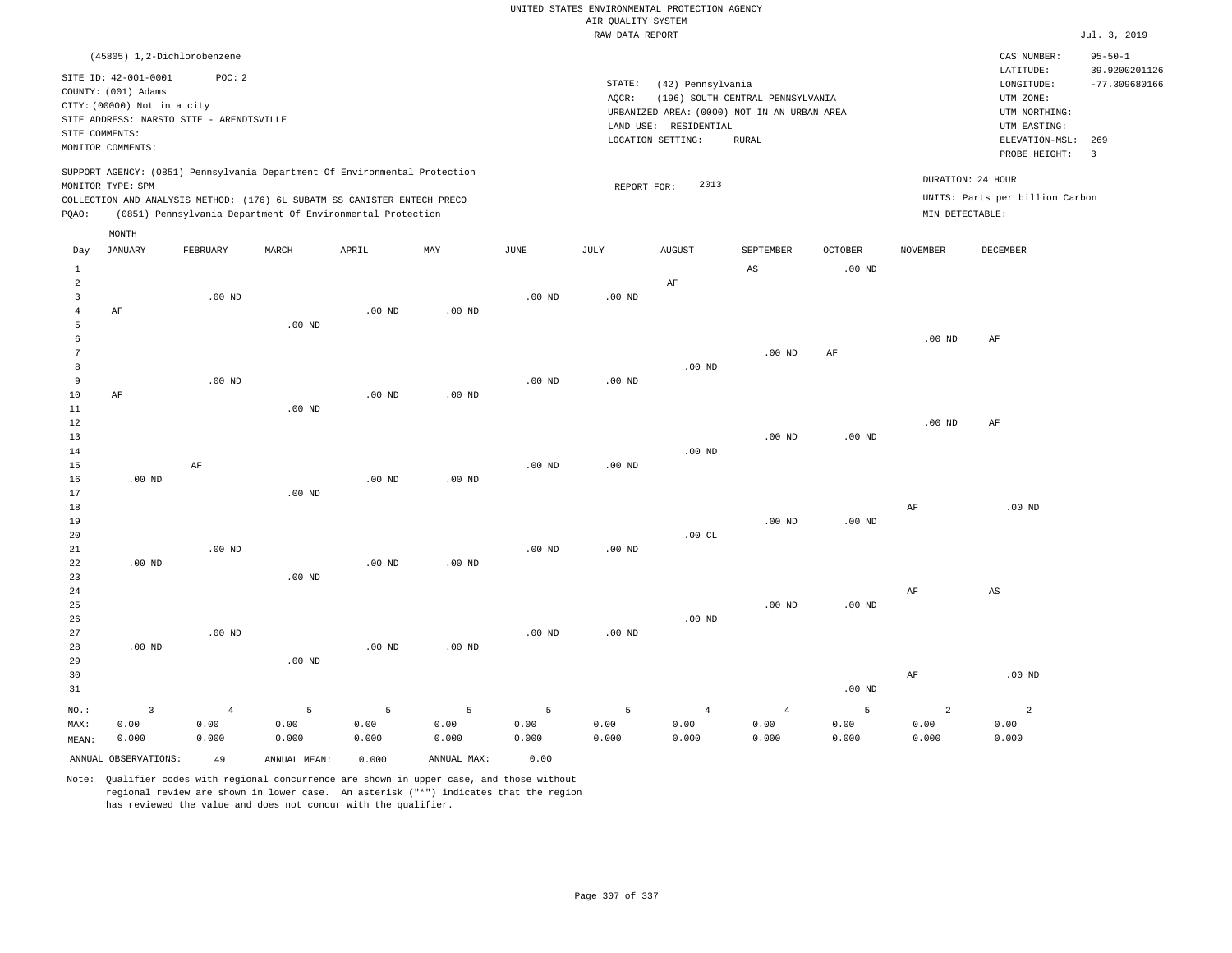|                                  |                                                                                                 |                   |                                                            |                   |                   |                   |                    | UNITED STATES ENVIRONMENTAL PROTECTION AGENCY |                                  |                |                   |                                                     |                                                   |
|----------------------------------|-------------------------------------------------------------------------------------------------|-------------------|------------------------------------------------------------|-------------------|-------------------|-------------------|--------------------|-----------------------------------------------|----------------------------------|----------------|-------------------|-----------------------------------------------------|---------------------------------------------------|
|                                  |                                                                                                 |                   |                                                            |                   |                   |                   | AIR QUALITY SYSTEM |                                               |                                  |                |                   |                                                     |                                                   |
|                                  |                                                                                                 |                   |                                                            |                   |                   |                   | RAW DATA REPORT    |                                               |                                  |                |                   |                                                     | Jul. 3, 2019                                      |
|                                  | (45805) 1,2-Dichlorobenzene<br>SITE ID: 42-001-0001<br>COUNTY: (001) Adams                      | POC: 2            |                                                            |                   |                   |                   | STATE:<br>AQCR:    | (42) Pennsylvania                             |                                  |                |                   | CAS NUMBER:<br>LATITUDE:<br>LONGITUDE:<br>UTM ZONE: | $95 - 50 - 1$<br>39.9200201126<br>$-77.309680166$ |
|                                  | CITY: (00000) Not in a city                                                                     |                   |                                                            |                   |                   |                   |                    | URBANIZED AREA: (0000) NOT IN AN URBAN AREA   | (196) SOUTH CENTRAL PENNSYLVANIA |                |                   | UTM NORTHING:                                       |                                                   |
|                                  | SITE ADDRESS: NARSTO SITE - ARENDTSVILLE                                                        |                   |                                                            |                   |                   |                   |                    | LAND USE: RESIDENTIAL                         |                                  |                |                   | UTM EASTING:                                        |                                                   |
| SITE COMMENTS:                   |                                                                                                 |                   |                                                            |                   |                   |                   |                    | LOCATION SETTING:                             | RURAL                            |                |                   | ELEVATION-MSL:                                      | 269                                               |
|                                  | MONITOR COMMENTS:                                                                               |                   |                                                            |                   |                   |                   |                    |                                               |                                  |                |                   | PROBE HEIGHT:                                       | 3                                                 |
|                                  | SUPPORT AGENCY: (0851) Pennsylvania Department Of Environmental Protection<br>MONITOR TYPE: SPM |                   |                                                            |                   |                   |                   | REPORT FOR:        | 2014                                          |                                  |                | DURATION: 24 HOUR |                                                     |                                                   |
|                                  | COLLECTION AND ANALYSIS METHOD: (176) 6L SUBATM SS CANISTER ENTECH PRECO                        |                   |                                                            |                   |                   |                   |                    |                                               |                                  |                |                   | UNITS: Parts per billion Carbon                     |                                                   |
| PQAO:                            |                                                                                                 |                   | (0851) Pennsylvania Department Of Environmental Protection |                   |                   |                   |                    |                                               |                                  |                | MIN DETECTABLE:   |                                                     |                                                   |
|                                  | $\texttt{MONTH}$                                                                                |                   |                                                            |                   |                   |                   |                    |                                               |                                  |                |                   |                                                     |                                                   |
| Day                              | <b>JANUARY</b>                                                                                  | FEBRUARY          | MARCH                                                      | APRIL             | MAY               | <b>JUNE</b>       | JULY               | <b>AUGUST</b>                                 | SEPTEMBER                        | <b>OCTOBER</b> | <b>NOVEMBER</b>   | <b>DECEMBER</b>                                     |                                                   |
| $\mathbf{1}$<br>$\overline{a}$   |                                                                                                 |                   |                                                            |                   |                   |                   |                    |                                               | $.00$ ND                         | $.00$ ND       | $.00$ ND          | AF                                                  |                                                   |
| $\overline{3}$<br>$\overline{4}$ |                                                                                                 | .00 <sub>ND</sub> |                                                            |                   |                   | $.00$ ND          | $.00$ ND           | .00 <sub>ND</sub>                             |                                  |                |                   |                                                     |                                                   |
| 5                                | $\mathbb{A}\mathbb{S}$                                                                          |                   |                                                            | $.00$ ND          | $.00$ ND          |                   |                    |                                               |                                  |                |                   |                                                     |                                                   |
| 6                                |                                                                                                 |                   | $.00$ ND                                                   |                   |                   |                   |                    |                                               |                                  |                |                   |                                                     |                                                   |
| $7\phantom{.0}$                  |                                                                                                 |                   |                                                            |                   |                   |                   |                    |                                               |                                  |                | $.00$ ND          | $.00$ ND                                            |                                                   |
| 8                                |                                                                                                 |                   |                                                            |                   |                   |                   |                    |                                               | $.00$ ND                         | $.00$ ND       |                   |                                                     |                                                   |
| $\overline{9}$                   |                                                                                                 |                   |                                                            |                   |                   |                   |                    | .00 <sub>ND</sub>                             |                                  |                |                   |                                                     |                                                   |
| 10                               |                                                                                                 | $.00$ ND          |                                                            |                   |                   | $.00$ ND          | $.00$ ND           |                                               |                                  |                |                   |                                                     |                                                   |
| 11<br>12                         | $.00$ ND                                                                                        |                   | $.00$ ND                                                   | $.00$ ND          | $.00$ ND          |                   |                    |                                               |                                  |                |                   |                                                     |                                                   |
| 13                               |                                                                                                 |                   |                                                            |                   |                   |                   |                    |                                               |                                  |                | $.00$ ND          | $.00$ ND                                            |                                                   |
| 14                               |                                                                                                 |                   |                                                            |                   |                   |                   |                    |                                               | $.00$ ND                         | $.00$ ND       |                   |                                                     |                                                   |
| 15                               |                                                                                                 |                   |                                                            |                   |                   |                   |                    | $.00$ ND                                      |                                  |                |                   |                                                     |                                                   |
| 16                               |                                                                                                 | .00 <sub>ND</sub> |                                                            |                   |                   | .00 <sub>ND</sub> | $.00$ ND           |                                               |                                  |                |                   |                                                     |                                                   |
| 17                               | $.00$ ND                                                                                        |                   |                                                            | .00 <sub>ND</sub> | .00 <sub>ND</sub> |                   |                    |                                               |                                  |                |                   |                                                     |                                                   |
| 18<br>19                         |                                                                                                 |                   | $.00$ ND                                                   |                   |                   |                   |                    |                                               |                                  |                | $.00$ ND          | $.00$ ND                                            |                                                   |
| 20                               |                                                                                                 |                   |                                                            |                   |                   |                   |                    |                                               | AF                               | $.00$ ND       |                   |                                                     |                                                   |
| 21                               |                                                                                                 |                   |                                                            |                   |                   |                   |                    | $.00$ ND                                      |                                  |                |                   |                                                     |                                                   |
| 22                               |                                                                                                 | $.00$ ND          |                                                            |                   |                   | .00 <sub>ND</sub> | .00 <sub>ND</sub>  |                                               |                                  |                |                   |                                                     |                                                   |
| 23                               | .00 <sub>ND</sub>                                                                               |                   |                                                            | $.00$ ND          | .00 <sub>ND</sub> |                   |                    |                                               |                                  |                |                   |                                                     |                                                   |
| 24                               |                                                                                                 |                   | $.00$ ND                                                   |                   |                   |                   |                    |                                               |                                  |                |                   |                                                     |                                                   |
| 25                               |                                                                                                 |                   |                                                            |                   |                   |                   |                    |                                               |                                  |                | $.00$ ND          | $.00$ ND                                            |                                                   |
| 26<br>27                         |                                                                                                 |                   |                                                            |                   |                   |                   |                    | $\mathbb{A}\mathbb{S}$                        | $.00$ ND                         | $_{\rm AS}$    |                   |                                                     |                                                   |
| 28                               |                                                                                                 | $.00$ ND          |                                                            |                   |                   | $.00$ ND          | $.00$ ND           |                                               |                                  |                |                   |                                                     |                                                   |
| 29                               | $.00$ ND                                                                                        |                   |                                                            | $\rm AF$          | .00 <sub>ND</sub> |                   |                    |                                               |                                  |                |                   |                                                     |                                                   |
| 30                               |                                                                                                 |                   | $.00$ ND                                                   |                   |                   |                   |                    |                                               |                                  |                |                   |                                                     |                                                   |
| 31                               |                                                                                                 |                   |                                                            |                   |                   |                   |                    |                                               |                                  |                |                   | .00 <sub>ND</sub>                                   |                                                   |
| NO.:                             | $\overline{4}$                                                                                  | 5                 | 5                                                          | $\overline{4}$    | $\overline{5}$    | 5                 | 5                  | $\overline{4}$                                | $\overline{4}$                   | $\overline{4}$ | 5                 | 5                                                   |                                                   |
| MAX:                             | 0.00                                                                                            | 0.00              | 0.00                                                       | 0.00              | 0.00              | 0.00              | 0.00               | 0.00                                          | 0.00                             | 0.00           | 0.00              | 0.00                                                |                                                   |
| MEAN:                            | 0.000                                                                                           | 0.000             | 0.000                                                      | 0.000             | 0.000             | 0.000             | 0.000              | 0.000                                         | 0.000                            | 0.000          | 0.000             | 0.000                                               |                                                   |
|                                  | ANNUAL OBSERVATIONS:                                                                            | 55                | ANNUAL MEAN:                                               | 0.000             | ANNUAL MAX:       | 0.00              |                    |                                               |                                  |                |                   |                                                     |                                                   |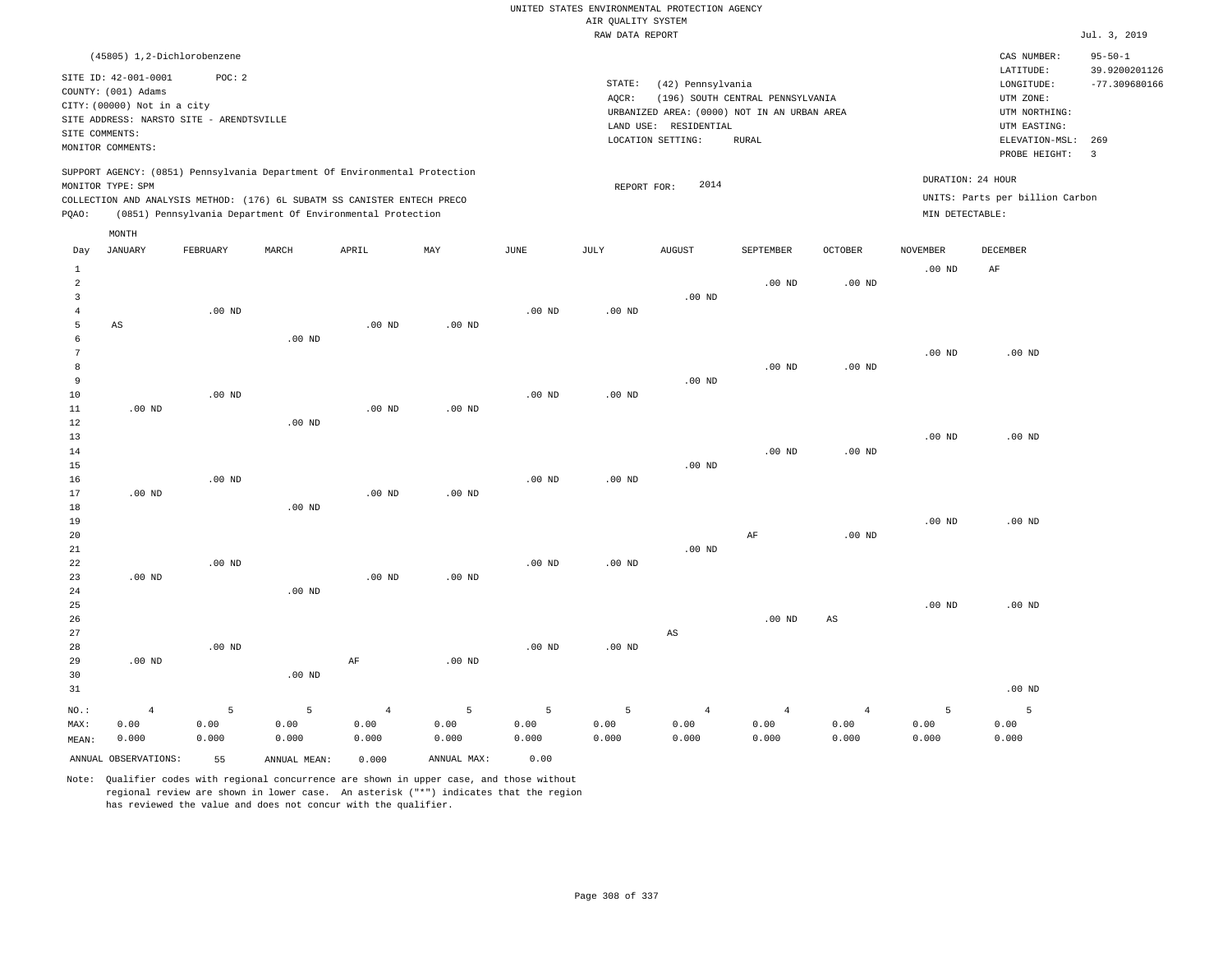|                 |                             |                                          |                   |                                                                            |                   |                   |                    | UNITED STATES ENVIRONMENTAL PROTECTION AGENCY |                                  |                   |                   |                                 |                                  |
|-----------------|-----------------------------|------------------------------------------|-------------------|----------------------------------------------------------------------------|-------------------|-------------------|--------------------|-----------------------------------------------|----------------------------------|-------------------|-------------------|---------------------------------|----------------------------------|
|                 |                             |                                          |                   |                                                                            |                   |                   | AIR OUALITY SYSTEM |                                               |                                  |                   |                   |                                 |                                  |
|                 |                             |                                          |                   |                                                                            |                   |                   | RAW DATA REPORT    |                                               |                                  |                   |                   |                                 | Jul. 3, 2019                     |
|                 |                             | (45805) 1,2-Dichlorobenzene              |                   |                                                                            |                   |                   |                    |                                               |                                  |                   |                   | CAS NUMBER:                     | $95 - 50 - 1$                    |
|                 | SITE ID: 42-001-0001        | POC: 2                                   |                   |                                                                            |                   |                   | STATE:             |                                               |                                  |                   |                   | LATITUDE:                       | 39.9200201126<br>$-77.309680166$ |
|                 | COUNTY: (001) Adams         |                                          |                   |                                                                            |                   |                   | AQCR:              | (42) Pennsylvania                             | (196) SOUTH CENTRAL PENNSYLVANIA |                   |                   | LONGITUDE:<br>UTM ZONE:         |                                  |
|                 | CITY: (00000) Not in a city |                                          |                   |                                                                            |                   |                   |                    | URBANIZED AREA: (0000) NOT IN AN URBAN AREA   |                                  |                   |                   | UTM NORTHING:                   |                                  |
|                 |                             | SITE ADDRESS: NARSTO SITE - ARENDTSVILLE |                   |                                                                            |                   |                   |                    | LAND USE: RESIDENTIAL                         |                                  |                   |                   | UTM EASTING:                    |                                  |
| SITE COMMENTS:  |                             |                                          |                   |                                                                            |                   |                   |                    | LOCATION SETTING:                             | ${\tt RURAL}$                    |                   |                   | ELEVATION-MSL:                  | 269                              |
|                 | MONITOR COMMENTS:           |                                          |                   |                                                                            |                   |                   |                    |                                               |                                  |                   |                   | PROBE HEIGHT:                   | $\overline{3}$                   |
|                 |                             |                                          |                   | SUPPORT AGENCY: (0851) Pennsylvania Department Of Environmental Protection |                   |                   |                    |                                               |                                  |                   | DURATION: 24 HOUR |                                 |                                  |
|                 | MONITOR TYPE: SPM           |                                          |                   |                                                                            |                   |                   | REPORT FOR:        | 2015                                          |                                  |                   |                   |                                 |                                  |
|                 |                             |                                          |                   | COLLECTION AND ANALYSIS METHOD: (176) 6L SUBATM SS CANISTER ENTECH PRECO   |                   |                   |                    |                                               |                                  |                   |                   | UNITS: Parts per billion Carbon |                                  |
| PQAO:           | MONTH                       |                                          |                   | (0851) Pennsylvania Department Of Environmental Protection                 |                   |                   |                    |                                               |                                  |                   | MIN DETECTABLE:   |                                 |                                  |
| Day             | <b>JANUARY</b>              | FEBRUARY                                 | MARCH             | APRIL                                                                      | MAY               | JUNE              | JULY               | <b>AUGUST</b>                                 | SEPTEMBER                        | <b>OCTOBER</b>    | <b>NOVEMBER</b>   | <b>DECEMBER</b>                 |                                  |
| $\mathbf{1}$    |                             |                                          | .00 <sub>ND</sub> |                                                                            |                   |                   |                    |                                               |                                  |                   |                   |                                 |                                  |
| $\overline{a}$  |                             |                                          |                   |                                                                            |                   |                   |                    |                                               |                                  |                   | .00 <sub>ND</sub> | $.00$ ND                        |                                  |
| $\overline{3}$  |                             |                                          |                   |                                                                            |                   |                   |                    |                                               | AS                               | .00 <sub>ND</sub> |                   |                                 |                                  |
| $\overline{4}$  |                             | $.00$ ND                                 |                   |                                                                            |                   |                   |                    | $.00$ ND                                      |                                  |                   |                   |                                 |                                  |
| 5<br>6          | $.00$ ND                    |                                          |                   | $.00$ ND                                                                   | AS                | .00 <sub>ND</sub> | $.00$ ND           |                                               |                                  |                   |                   |                                 |                                  |
| $7\phantom{.0}$ |                             |                                          | $.00$ ND          |                                                                            |                   |                   |                    |                                               |                                  |                   |                   |                                 |                                  |
| 8               |                             |                                          |                   |                                                                            |                   |                   |                    |                                               |                                  |                   | .00 <sub>ND</sub> | $.00$ ND                        |                                  |
| 9               |                             |                                          |                   |                                                                            |                   |                   |                    |                                               | $.00$ ND                         | .00 <sub>ND</sub> |                   |                                 |                                  |
| 10              |                             |                                          |                   |                                                                            |                   |                   |                    | $.00$ ND                                      |                                  |                   |                   |                                 |                                  |
| 11              |                             | $.00$ ND                                 |                   |                                                                            |                   | .00 <sub>ND</sub> | AF                 |                                               |                                  |                   |                   |                                 |                                  |
| 12              | $.00$ ND                    |                                          |                   | .00 <sub>ND</sub>                                                          | $.00$ ND          |                   |                    |                                               |                                  |                   |                   |                                 |                                  |
| 13              |                             |                                          | $.00$ ND          |                                                                            |                   |                   |                    |                                               |                                  |                   |                   |                                 |                                  |
| 14              |                             |                                          |                   |                                                                            |                   |                   |                    |                                               |                                  |                   | .00 <sub>ND</sub> | $.00$ ND                        |                                  |
| 15<br>16        |                             |                                          |                   |                                                                            |                   |                   |                    | $.00$ ND                                      | $.00$ ND                         | .00 <sub>ND</sub> |                   |                                 |                                  |
| 17              |                             | .00 <sub>ND</sub>                        |                   |                                                                            |                   | .00 <sub>ND</sub> | $.00$ ND           |                                               |                                  |                   |                   |                                 |                                  |
| 18              | $.00$ ND                    |                                          |                   | .00 <sub>ND</sub>                                                          | $.00$ ND          |                   |                    |                                               |                                  |                   |                   |                                 |                                  |
| 19              |                             |                                          | $.00$ ND          |                                                                            |                   |                   |                    |                                               |                                  |                   |                   |                                 |                                  |
| 20              |                             |                                          |                   |                                                                            |                   |                   |                    |                                               |                                  |                   | $.00$ ND          | $.00$ ND                        |                                  |
| 21              |                             |                                          |                   |                                                                            |                   |                   |                    |                                               | .00 <sub>ND</sub>                | .00 <sub>ND</sub> |                   |                                 |                                  |
| 22              |                             |                                          |                   |                                                                            |                   |                   |                    | $.00$ ND                                      |                                  |                   |                   |                                 |                                  |
| 23              |                             | $.00$ ND                                 |                   |                                                                            |                   | .00 <sub>ND</sub> | $.00$ ND           |                                               |                                  |                   |                   |                                 |                                  |
| 24              | .00 <sub>ND</sub>           |                                          |                   | .00 <sub>ND</sub>                                                          | $.00$ ND          |                   |                    |                                               |                                  |                   |                   |                                 |                                  |
| 25<br>26        |                             |                                          | $.00$ ND          |                                                                            |                   |                   |                    |                                               |                                  |                   | .00 <sub>ND</sub> | $.00$ ND                        |                                  |
| 27              |                             |                                          |                   |                                                                            |                   |                   |                    |                                               | $.00$ ND                         | .00 <sub>ND</sub> |                   |                                 |                                  |
| 28              |                             |                                          |                   |                                                                            |                   |                   |                    | $.00$ ND                                      |                                  |                   |                   |                                 |                                  |
| 29              |                             |                                          |                   |                                                                            |                   | .00 <sub>ND</sub> | $.00$ ND           |                                               |                                  |                   |                   |                                 |                                  |
| 30              | $.00$ ND                    |                                          |                   | .00 <sub>ND</sub>                                                          | .00 <sub>ND</sub> |                   |                    |                                               |                                  |                   |                   |                                 |                                  |
| 31              |                             |                                          | $.00$ ND          |                                                                            |                   |                   |                    |                                               |                                  |                   |                   |                                 |                                  |
| NO.:            | 5                           | $\overline{4}$                           | 6                 | 5                                                                          | $\overline{4}$    | 5                 | $\overline{4}$     | 5                                             | $\overline{4}$                   | 5                 | 5                 | 5                               |                                  |
| MAX:            | 0.00                        | 0.00                                     | 0.00              | 0.00                                                                       | 0.00              | 0.00              | 0.00               | 0.00                                          | 0.00                             | 0.00              | 0.00              | 0.00                            |                                  |
| MEAN:           | 0.000                       | 0.000                                    | 0.000             | 0.000                                                                      | 0.000             | 0.000             | 0.000              | 0.000                                         | 0.000                            | 0.000             | 0.000             | 0.000                           |                                  |
|                 |                             |                                          |                   |                                                                            |                   |                   |                    |                                               |                                  |                   |                   |                                 |                                  |

ANNUAL OBSERVATIONS: 57 ANNUAL MEAN: 0.000 ANNUAL MAX: 0.00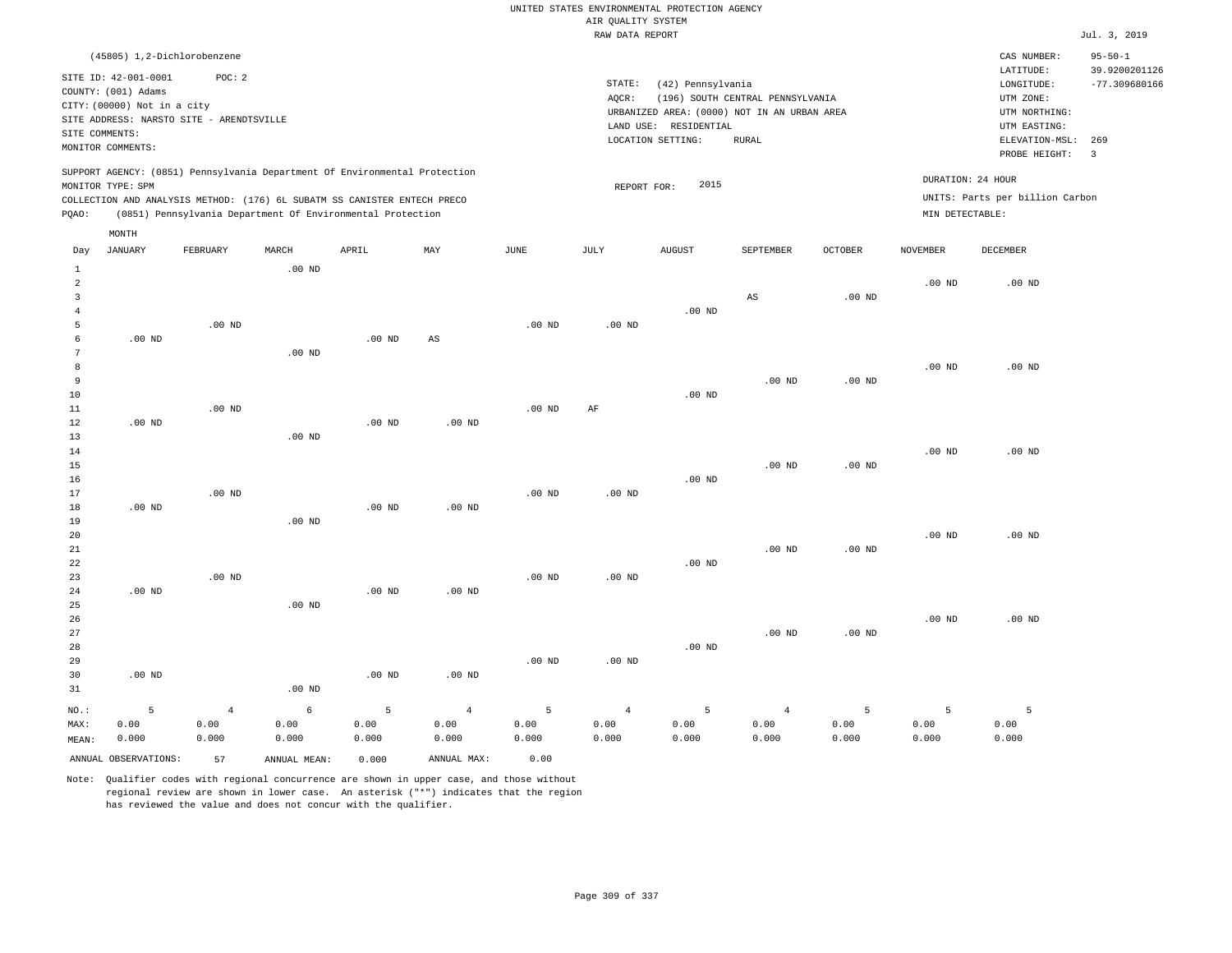|                |                                    |                                          |                        |                                                                            |                   |                   |                        | UNITED STATES ENVIRONMENTAL PROTECTION AGENCY |                                  |                   |                   |                                 |                                |
|----------------|------------------------------------|------------------------------------------|------------------------|----------------------------------------------------------------------------|-------------------|-------------------|------------------------|-----------------------------------------------|----------------------------------|-------------------|-------------------|---------------------------------|--------------------------------|
|                |                                    |                                          |                        |                                                                            |                   |                   | AIR QUALITY SYSTEM     |                                               |                                  |                   |                   |                                 |                                |
|                |                                    |                                          |                        |                                                                            |                   |                   | RAW DATA REPORT        |                                               |                                  |                   |                   |                                 | Jul. 3, 2019                   |
|                | (45805) 1,2-Dichlorobenzene        |                                          |                        |                                                                            |                   |                   |                        |                                               |                                  |                   |                   | CAS NUMBER:<br>LATITUDE:        | $95 - 50 - 1$<br>39.9200201126 |
|                | SITE ID: 42-001-0001               | POC: 2                                   |                        |                                                                            |                   |                   | STATE:                 | (42) Pennsylvania                             |                                  |                   |                   | LONGITUDE:                      | $-77.309680166$                |
|                | COUNTY: (001) Adams                |                                          |                        |                                                                            |                   |                   | AQCR:                  |                                               | (196) SOUTH CENTRAL PENNSYLVANIA |                   |                   | UTM ZONE:                       |                                |
|                | CITY: (00000) Not in a city        |                                          |                        |                                                                            |                   |                   |                        | URBANIZED AREA: (0000) NOT IN AN URBAN AREA   |                                  |                   |                   | UTM NORTHING:                   |                                |
|                |                                    | SITE ADDRESS: NARSTO SITE - ARENDTSVILLE |                        |                                                                            |                   |                   |                        | LAND USE: RESIDENTIAL                         |                                  |                   |                   | UTM EASTING:                    |                                |
| SITE COMMENTS: |                                    |                                          |                        |                                                                            |                   |                   |                        | LOCATION SETTING:                             | <b>RURAL</b>                     |                   |                   | ELEVATION-MSL:                  | 269                            |
|                | MONITOR COMMENTS:                  |                                          |                        |                                                                            |                   |                   |                        |                                               |                                  |                   |                   | PROBE HEIGHT:                   | $\overline{3}$                 |
|                |                                    |                                          |                        | SUPPORT AGENCY: (0851) Pennsylvania Department Of Environmental Protection |                   |                   |                        |                                               |                                  |                   |                   | DURATION: 24 HOUR               |                                |
|                | MONITOR TYPE: SPM                  |                                          |                        |                                                                            |                   |                   | REPORT FOR:            | 2016                                          |                                  |                   |                   |                                 |                                |
|                |                                    |                                          |                        | COLLECTION AND ANALYSIS METHOD: (176) 6L SUBATM SS CANISTER ENTECH PRECO   |                   |                   |                        |                                               |                                  |                   |                   | UNITS: Parts per billion Carbon |                                |
| PQAO:          |                                    |                                          |                        | (0851) Pennsylvania Department Of Environmental Protection                 |                   |                   |                        |                                               |                                  |                   | MIN DETECTABLE:   |                                 |                                |
| Day            | $\texttt{MONTH}$<br><b>JANUARY</b> | FEBRUARY                                 | MARCH                  | APRIL                                                                      | MAY               | <b>JUNE</b>       | JULY                   | <b>AUGUST</b>                                 | SEPTEMBER                        | <b>OCTOBER</b>    | <b>NOVEMBER</b>   | DECEMBER                        |                                |
| <sup>1</sup>   | $.00$ ND                           |                                          | $.00$ ND               |                                                                            |                   |                   |                        |                                               |                                  |                   |                   |                                 |                                |
| $\sqrt{2}$     |                                    |                                          |                        |                                                                            |                   |                   |                        |                                               |                                  |                   | $.00$ ND          | .00 <sub>ND</sub>               |                                |
| 3              |                                    |                                          |                        |                                                                            |                   |                   |                        |                                               | $.00$ ND                         | .00 <sub>ND</sub> |                   |                                 |                                |
| $\overline{4}$ |                                    |                                          |                        |                                                                            |                   |                   |                        | $.00$ ND                                      |                                  |                   |                   |                                 |                                |
| 5              |                                    |                                          |                        |                                                                            |                   | .00 <sub>ND</sub> | $.00$ ND               |                                               |                                  |                   |                   |                                 |                                |
| 6              |                                    | $.00$ ND                                 |                        | $.00$ ND                                                                   | .00 <sub>ND</sub> |                   |                        |                                               |                                  |                   |                   |                                 |                                |
| $\overline{7}$ | $.00$ ND                           |                                          | .00 <sub>ND</sub>      |                                                                            |                   |                   |                        |                                               |                                  |                   |                   |                                 |                                |
| 8              |                                    |                                          |                        |                                                                            |                   |                   |                        |                                               |                                  |                   | $.00$ ND          | $.00$ ND                        |                                |
| 9              |                                    |                                          |                        |                                                                            |                   |                   |                        |                                               | $.00$ ND                         | .00 <sub>ND</sub> |                   |                                 |                                |
| $10$           |                                    |                                          |                        |                                                                            |                   |                   |                        | $.00$ ND                                      |                                  |                   |                   |                                 |                                |
| 11             |                                    |                                          |                        |                                                                            |                   | $.00$ ND          | $.00$ ND               |                                               |                                  |                   |                   |                                 |                                |
| 12<br>13       | $.00$ ND                           | $.00$ ND                                 | $.00$ ND               | $.00$ ND                                                                   | .00 <sub>ND</sub> |                   |                        |                                               |                                  |                   |                   |                                 |                                |
| 14             |                                    |                                          |                        |                                                                            |                   |                   |                        |                                               |                                  |                   | .00 <sub>ND</sub> | $.00$ ND                        |                                |
| 15             |                                    |                                          |                        |                                                                            |                   |                   |                        |                                               | $.00$ ND                         | .00 <sub>ND</sub> |                   |                                 |                                |
| 16             |                                    |                                          |                        |                                                                            |                   |                   |                        | $.00$ ND                                      |                                  |                   |                   |                                 |                                |
| 17             |                                    |                                          |                        |                                                                            |                   | .00 <sub>ND</sub> | TS                     |                                               |                                  |                   |                   |                                 |                                |
| 18             |                                    | .00 <sub>ND</sub>                        |                        | .00 <sub>ND</sub>                                                          | .00 <sub>ND</sub> |                   |                        |                                               |                                  |                   |                   |                                 |                                |
| 19             | $.00$ ND                           |                                          | .00 <sub>ND</sub>      |                                                                            |                   |                   |                        |                                               |                                  |                   |                   |                                 |                                |
| 20             |                                    |                                          |                        |                                                                            |                   |                   |                        |                                               |                                  |                   | $.00$ ND          | AF                              |                                |
| $2\sqrt{1}$    |                                    |                                          |                        |                                                                            |                   |                   |                        |                                               | $.00$ ND                         | $.00$ ND          |                   |                                 |                                |
| 22             |                                    |                                          |                        |                                                                            |                   |                   |                        | $.00$ ND                                      |                                  |                   |                   |                                 |                                |
| 23             |                                    |                                          |                        |                                                                            |                   | .00 <sub>ND</sub> | .00 <sub>ND</sub>      |                                               |                                  |                   |                   |                                 |                                |
| 24             |                                    | $.00$ ND                                 |                        | $.00$ ND                                                                   | $.00$ ND          |                   |                        |                                               |                                  |                   |                   |                                 |                                |
| 25             | $.00$ ND                           |                                          | $.00$ ND               |                                                                            |                   |                   |                        |                                               |                                  |                   | .00 <sub>ND</sub> | $.00$ ND                        |                                |
| 26<br>27       |                                    |                                          |                        |                                                                            |                   |                   |                        |                                               | $.00$ ND                         | .00 <sub>ND</sub> |                   |                                 |                                |
| 28             |                                    |                                          |                        |                                                                            |                   |                   |                        | $.00$ ND                                      |                                  |                   |                   |                                 |                                |
| 29             |                                    |                                          |                        |                                                                            |                   | .00 <sub>ND</sub> | $.00$ ND               |                                               |                                  |                   |                   |                                 |                                |
| 30             |                                    |                                          |                        | .00 <sub>ND</sub>                                                          | $.00$ ND          |                   |                        |                                               |                                  |                   |                   |                                 |                                |
| 31             | $.00$ ND                           |                                          | $\mathbb{A}\mathbb{S}$ |                                                                            |                   |                   |                        |                                               |                                  |                   |                   |                                 |                                |
|                | 6                                  | $\overline{4}$                           | 5                      | 5                                                                          | 5                 | 5                 |                        | 5                                             | 5                                | 5                 | 5                 | $\overline{4}$                  |                                |
| NO.:<br>MAX:   | 0.00                               | 0.00                                     | 0.00                   | 0.00                                                                       | 0.00              | 0.00              | $\overline{4}$<br>0.00 | 0.00                                          | 0.00                             | 0.00              | 0.00              | 0.00                            |                                |
| MEAN:          | 0.000                              | 0.000                                    | 0.000                  | 0.000                                                                      | 0.000             | 0.000             | 0.000                  | 0.000                                         | 0.000                            | 0.000             | 0.000             | 0.000                           |                                |
|                | ANNUAL OBSERVATIONS:               |                                          |                        |                                                                            | ANNUAL MAX:       | 0.00              |                        |                                               |                                  |                   |                   |                                 |                                |
|                |                                    | 58                                       | ANNUAL MEAN:           | 0.000                                                                      |                   |                   |                        |                                               |                                  |                   |                   |                                 |                                |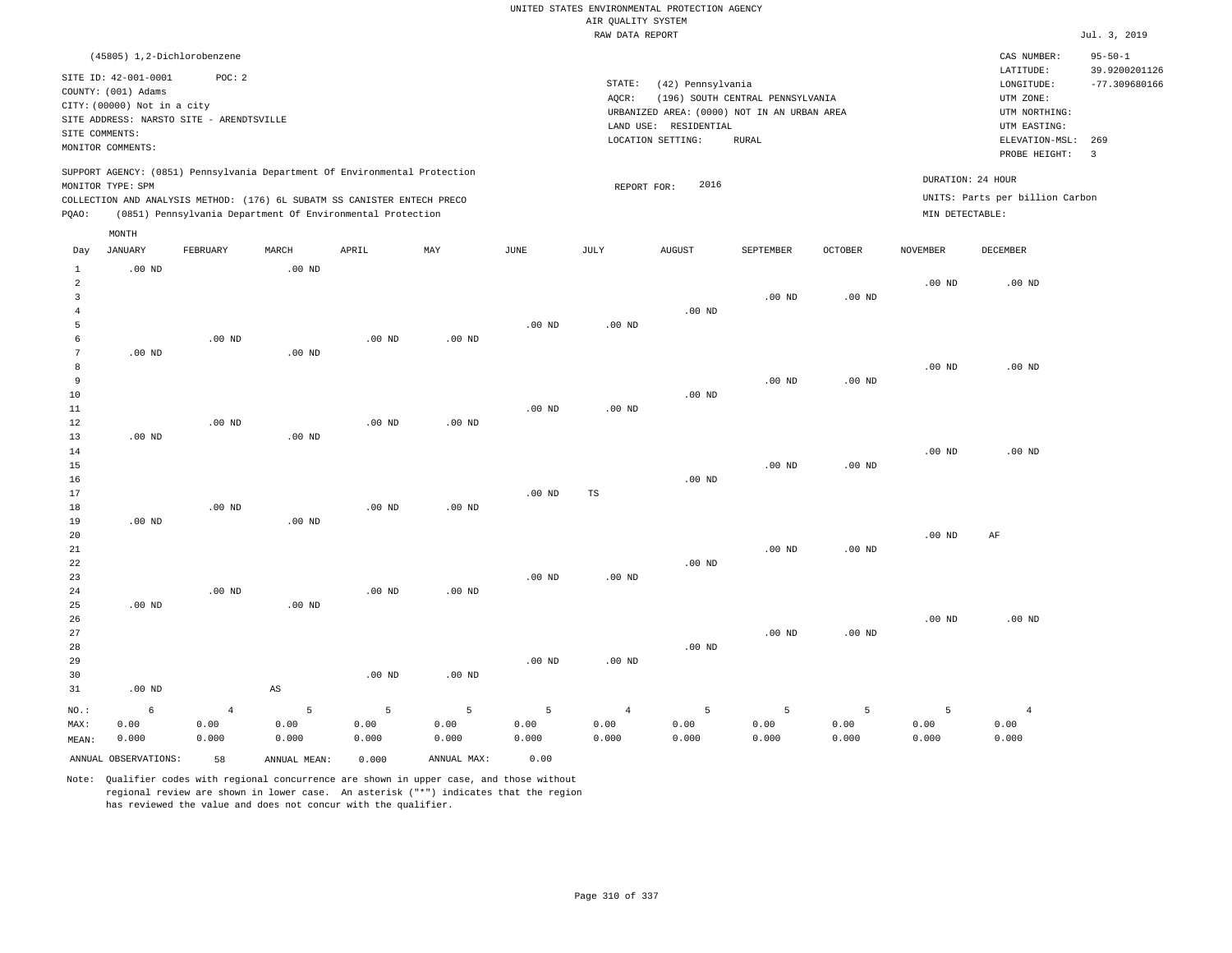|                                |                                                                                                           |                                                    |                                                                            |                   |                   |             |                                       | UNITED STATES ENVIRONMENTAL PROTECTION AGENCY                    |                                  |                |                   |                                                                      |                                                   |
|--------------------------------|-----------------------------------------------------------------------------------------------------------|----------------------------------------------------|----------------------------------------------------------------------------|-------------------|-------------------|-------------|---------------------------------------|------------------------------------------------------------------|----------------------------------|----------------|-------------------|----------------------------------------------------------------------|---------------------------------------------------|
|                                |                                                                                                           |                                                    |                                                                            |                   |                   |             | AIR QUALITY SYSTEM<br>RAW DATA REPORT |                                                                  |                                  |                |                   |                                                                      | Jul. 3, 2019                                      |
|                                |                                                                                                           |                                                    |                                                                            |                   |                   |             |                                       |                                                                  |                                  |                |                   |                                                                      |                                                   |
|                                | (45805) 1,2-Dichlorobenzene<br>SITE ID: 42-001-0001<br>COUNTY: (001) Adams<br>CITY: (00000) Not in a city | POC: 2<br>SITE ADDRESS: NARSTO SITE - ARENDTSVILLE |                                                                            |                   |                   |             | STATE:<br>AQCR:                       | (42) Pennsylvania<br>URBANIZED AREA: (0000) NOT IN AN URBAN AREA | (196) SOUTH CENTRAL PENNSYLVANIA |                |                   | CAS NUMBER:<br>LATITUDE:<br>LONGITUDE:<br>UTM ZONE:<br>UTM NORTHING: | $95 - 50 - 1$<br>39.9200201126<br>$-77.309680166$ |
| SITE COMMENTS:                 |                                                                                                           |                                                    |                                                                            |                   |                   |             |                                       | LAND USE: RESIDENTIAL                                            |                                  |                |                   | UTM EASTING:                                                         |                                                   |
|                                | MONITOR COMMENTS:                                                                                         |                                                    |                                                                            |                   |                   |             |                                       | LOCATION SETTING:                                                | <b>RURAL</b>                     |                |                   | ELEVATION-MSL:<br>PROBE HEIGHT:                                      | 269<br>$\overline{\mathbf{3}}$                    |
|                                | MONITOR TYPE: SPM                                                                                         |                                                    | SUPPORT AGENCY: (0851) Pennsylvania Department Of Environmental Protection |                   |                   |             | REPORT FOR:                           | 2017                                                             |                                  |                | DURATION: 24 HOUR |                                                                      |                                                   |
|                                |                                                                                                           |                                                    | COLLECTION AND ANALYSIS METHOD: (176) 6L SUBATM SS CANISTER ENTECH PRECO   |                   |                   |             |                                       |                                                                  |                                  |                |                   | UNITS: Parts per billion Carbon                                      |                                                   |
| PQAO:                          |                                                                                                           |                                                    | (0851) Pennsylvania Department Of Environmental Protection                 |                   |                   |             |                                       |                                                                  |                                  |                | MIN DETECTABLE:   |                                                                      |                                                   |
|                                | MONTH                                                                                                     |                                                    |                                                                            |                   |                   |             |                                       |                                                                  |                                  |                |                   |                                                                      |                                                   |
| Day                            | <b>JANUARY</b>                                                                                            | FEBRUARY                                           | MARCH                                                                      | APRIL             | MAY               | <b>JUNE</b> | JULY                                  | <b>AUGUST</b>                                                    | SEPTEMBER                        | <b>OCTOBER</b> | <b>NOVEMBER</b>   | <b>DECEMBER</b>                                                      |                                                   |
| $\mathbf{1}$<br>2              | $.00$ ND                                                                                                  |                                                    | $.00$ ND                                                                   | $.00$ ND          | .00 <sub>ND</sub> |             |                                       |                                                                  |                                  |                |                   |                                                                      |                                                   |
| $\mathbf{3}$<br>$\overline{4}$ |                                                                                                           |                                                    |                                                                            |                   |                   |             |                                       |                                                                  | $.00$ ND                         | $.00$ ND       | $.00$ ND          | $.00$ ND                                                             |                                                   |
| 5                              |                                                                                                           |                                                    |                                                                            |                   |                   |             |                                       | .00 <sub>ND</sub>                                                |                                  |                |                   |                                                                      |                                                   |
| 6                              |                                                                                                           | $.00$ ND                                           |                                                                            |                   |                   | $.00$ ND    | $.00$ ND                              |                                                                  |                                  |                |                   |                                                                      |                                                   |
| $\overline{7}$                 | $.00$ ND                                                                                                  |                                                    |                                                                            | .00 <sub>ND</sub> | $.00$ ND          |             |                                       |                                                                  |                                  |                |                   |                                                                      |                                                   |
| 8<br>9                         |                                                                                                           |                                                    | $.00$ ND                                                                   |                   |                   |             |                                       |                                                                  |                                  |                | $.00$ ND          | $.00$ ND                                                             |                                                   |
| 10                             |                                                                                                           |                                                    |                                                                            |                   |                   |             |                                       |                                                                  | $.00$ ND                         | $.00$ ND       |                   |                                                                      |                                                   |
| 11                             |                                                                                                           |                                                    |                                                                            |                   |                   |             |                                       | $.00$ ND                                                         |                                  |                |                   |                                                                      |                                                   |
| 12                             |                                                                                                           | $.00$ ND                                           |                                                                            |                   |                   | $.00$ ND    | $.00$ ND                              |                                                                  |                                  |                |                   |                                                                      |                                                   |
| 13                             | $.00$ ND                                                                                                  |                                                    |                                                                            | .00 <sub>ND</sub> | $.00$ ND          |             |                                       |                                                                  |                                  |                |                   |                                                                      |                                                   |
| 14<br>15                       |                                                                                                           |                                                    | $.00$ ND                                                                   |                   |                   |             |                                       |                                                                  |                                  |                | .00 <sub>ND</sub> | $.00$ ND                                                             |                                                   |
| 16                             |                                                                                                           |                                                    |                                                                            |                   |                   |             |                                       |                                                                  | $.00$ ND                         | AM             |                   |                                                                      |                                                   |
| 17                             |                                                                                                           |                                                    |                                                                            |                   |                   |             |                                       | .00 <sub>ND</sub>                                                |                                  |                |                   |                                                                      |                                                   |
| $18\,$                         |                                                                                                           | .00 <sub>ND</sub>                                  |                                                                            |                   |                   | $.00$ ND    | $.00$ ND                              |                                                                  |                                  |                |                   |                                                                      |                                                   |
| 19                             | $.00$ ND                                                                                                  |                                                    |                                                                            | $.00$ ND          | AS                |             |                                       |                                                                  |                                  |                |                   |                                                                      |                                                   |
| 20<br>21                       |                                                                                                           |                                                    | $.00$ ND                                                                   |                   |                   |             |                                       |                                                                  |                                  |                | $.00$ ND          | $.00$ ND                                                             |                                                   |
| 22                             |                                                                                                           |                                                    |                                                                            |                   |                   |             |                                       |                                                                  | $.00$ ND                         | $.00$ ND       |                   |                                                                      |                                                   |
| 23                             |                                                                                                           |                                                    |                                                                            |                   |                   |             |                                       | $.00$ ND                                                         |                                  |                |                   |                                                                      |                                                   |
| 24                             |                                                                                                           | AF                                                 |                                                                            |                   |                   | $.00$ ND    | $.00$ ND                              |                                                                  |                                  |                |                   |                                                                      |                                                   |
| 25                             | $.00$ ND                                                                                                  |                                                    |                                                                            | $.00$ ND          | $.00$ ND          |             |                                       |                                                                  |                                  |                |                   |                                                                      |                                                   |
| 26<br>27                       |                                                                                                           |                                                    | $.00$ ND                                                                   |                   |                   |             |                                       |                                                                  |                                  |                | $.00$ ND          | $.00$ ND                                                             |                                                   |
| 28                             |                                                                                                           |                                                    |                                                                            |                   |                   |             |                                       |                                                                  | $.00$ ND                         | $.00$ ND       |                   |                                                                      |                                                   |
| 29                             |                                                                                                           |                                                    |                                                                            |                   |                   |             |                                       | $.00$ ND                                                         |                                  |                |                   |                                                                      |                                                   |
| 30                             |                                                                                                           |                                                    |                                                                            |                   |                   | $.00$ ND    | .00 <sub>ND</sub>                     |                                                                  |                                  |                |                   |                                                                      |                                                   |
| 31                             | $.00$ ND                                                                                                  |                                                    |                                                                            |                   | $.00$ ND          |             |                                       |                                                                  |                                  |                |                   |                                                                      |                                                   |
| NO.:                           | $\epsilon$                                                                                                | 3                                                  | 5                                                                          | 5                 | 5                 | 5           | 5                                     | 5                                                                | 5                                | $\overline{4}$ | 5                 | 5                                                                    |                                                   |
| MAX:                           | 0.00                                                                                                      | 0.00                                               | 0.00                                                                       | 0.00              | 0.00              | 0.00        | 0.00                                  | 0.00                                                             | 0.00                             | 0.00           | 0.00              | 0.00                                                                 |                                                   |
| MEAN:                          | 0.000                                                                                                     | 0.000                                              | 0.000                                                                      | 0.000             | 0.000             | 0.000       | 0.000                                 | 0.000                                                            | 0.000                            | 0.000          | 0.000             | 0.000                                                                |                                                   |
|                                | ANNUAL OBSERVATIONS:                                                                                      | 58                                                 | ANNUAL MEAN:                                                               | 0.000             | ANNUAL MAX:       | 0.00        |                                       |                                                                  |                                  |                |                   |                                                                      |                                                   |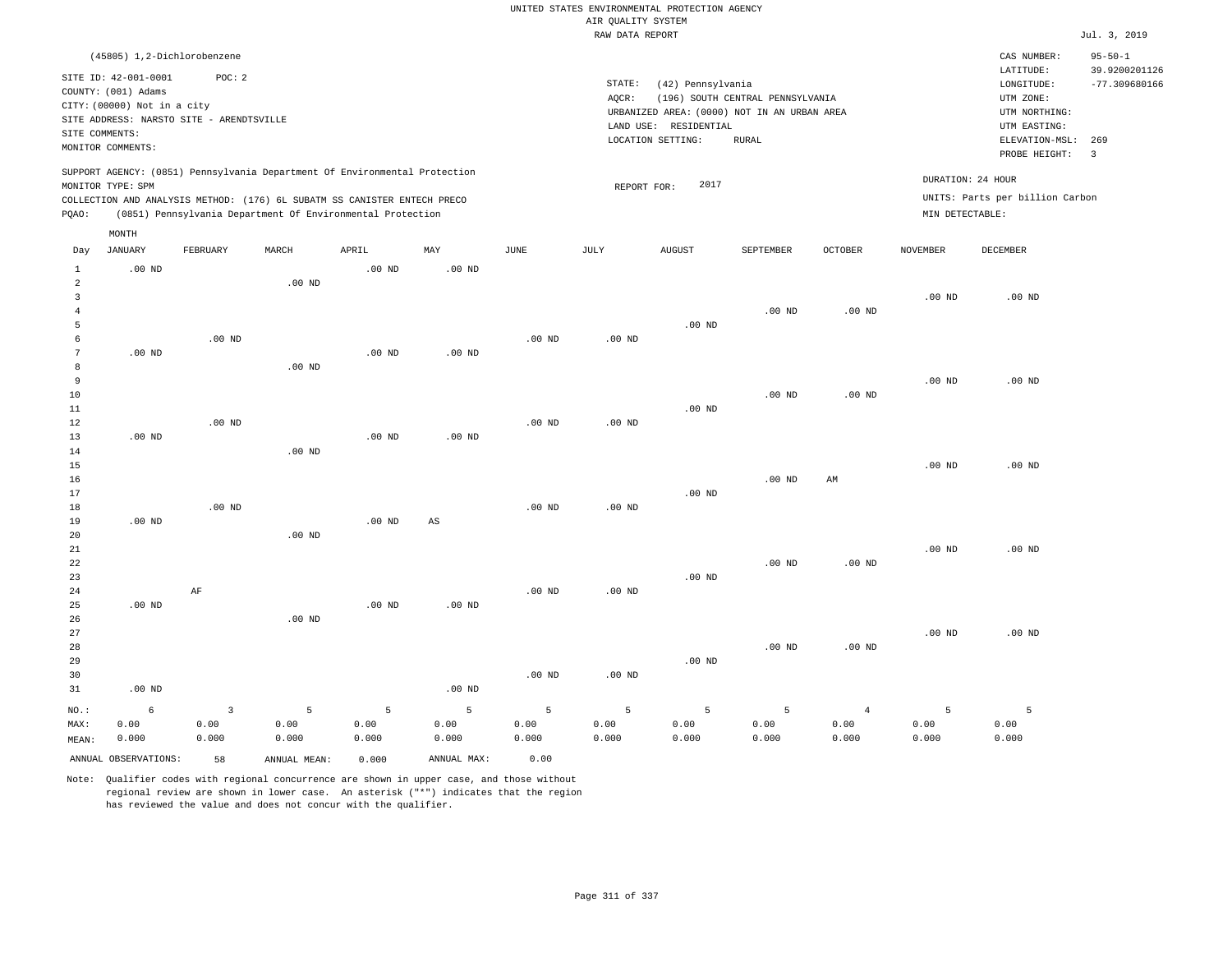|                                                  |                                                                                                                        |                    |                                                            |                                 |                                 |                                 | AIR QUALITY SYSTEM | UNITED STATES ENVIRONMENTAL PROTECTION AGENCY |                                                                                 |                    |                                 |                                                             |                                |
|--------------------------------------------------|------------------------------------------------------------------------------------------------------------------------|--------------------|------------------------------------------------------------|---------------------------------|---------------------------------|---------------------------------|--------------------|-----------------------------------------------|---------------------------------------------------------------------------------|--------------------|---------------------------------|-------------------------------------------------------------|--------------------------------|
|                                                  |                                                                                                                        |                    |                                                            |                                 |                                 |                                 | RAW DATA REPORT    |                                               |                                                                                 |                    |                                 |                                                             | Jul. 3, 2019                   |
|                                                  | (45805) 1,2-Dichlorobenzene                                                                                            |                    |                                                            |                                 |                                 |                                 |                    |                                               |                                                                                 |                    |                                 | CAS NUMBER:<br>LATITUDE:                                    | $95 - 50 - 1$<br>39.9200201126 |
|                                                  | SITE ID: 42-001-0001<br>COUNTY: (001) Adams<br>CITY: (00000) Not in a city<br>SITE ADDRESS: NARSTO SITE - ARENDTSVILLE | POC: 2             |                                                            |                                 |                                 |                                 | STATE:<br>AQCR:    | (42) Pennsylvania<br>LAND USE: RESIDENTIAL    | (196) SOUTH CENTRAL PENNSYLVANIA<br>URBANIZED AREA: (0000) NOT IN AN URBAN AREA |                    |                                 | LONGITUDE:<br>UTM ZONE:<br>UTM NORTHING:<br>UTM EASTING:    | $-77.309680166$                |
| SITE COMMENTS:                                   | MONITOR COMMENTS:                                                                                                      |                    |                                                            |                                 |                                 |                                 |                    | LOCATION SETTING:                             | <b>RURAL</b>                                                                    |                    |                                 | ELEVATION-MSL:                                              | 269                            |
|                                                  | SUPPORT AGENCY: (0851) Pennsylvania Department Of Environmental Protection<br>MONITOR TYPE: SPM                        |                    |                                                            |                                 |                                 |                                 | REPORT FOR:        | 2018                                          |                                                                                 |                    |                                 | PROBE HEIGHT:<br>DURATION: 24 HOUR                          | $\overline{\mathbf{3}}$        |
| PQAO:                                            | COLLECTION AND ANALYSIS METHOD: (176) 6L SUBATM SS CANISTER ENTECH PRECO                                               |                    | (0851) Pennsylvania Department Of Environmental Protection |                                 |                                 |                                 |                    |                                               |                                                                                 |                    |                                 | UNITS: Parts per billion Carbon<br>MIN DETECTABLE: .2710443 |                                |
|                                                  | MONTH                                                                                                                  |                    |                                                            |                                 |                                 |                                 |                    |                                               |                                                                                 |                    |                                 |                                                             |                                |
| Day                                              | JANUARY                                                                                                                | FEBRUARY           | MARCH                                                      | APRIL                           | MAY                             | JUNE                            | JULY               | <b>AUGUST</b>                                 | SEPTEMBER                                                                       | OCTOBER            | NOVEMBER                        | DECEMBER                                                    |                                |
| $\mathbf{1}$<br>$\overline{a}$<br>$\overline{3}$ | $.00$ ND                                                                                                               | $.00$ ND           |                                                            | $.00$ ND                        | .00 <sub>ND</sub>               | .00 <sub>ND</sub>               | .00 <sub>ND</sub>  |                                               |                                                                                 |                    |                                 |                                                             |                                |
| $\overline{4}$<br>5                              |                                                                                                                        |                    | .00 <sub>ND</sub>                                          |                                 |                                 |                                 |                    |                                               | $.00$ ND                                                                        | $.00$ ND           | $.00$ ND                        | $.00$ ND                                                    |                                |
| 6<br>$7\phantom{.0}$<br>8                        | $.00$ ND                                                                                                               | $.00$ ND           |                                                            | $.00$ ND                        | $.00$ ND                        | $\mathbb{A}\mathbb{M}$          | $.00$ ND           | $.00$ ND                                      |                                                                                 |                    |                                 |                                                             |                                |
| 9<br>$10$                                        |                                                                                                                        |                    | $.00$ ND                                                   |                                 |                                 |                                 |                    |                                               |                                                                                 |                    | $.00$ ND                        | $.00$ ND                                                    |                                |
| 11<br>12<br>13                                   |                                                                                                                        | .00 <sub>ND</sub>  |                                                            |                                 |                                 | .00 <sub>ND</sub>               | .00 <sub>ND</sub>  | $.00$ ND                                      | .00 <sub>ND</sub>                                                               | $.00$ ND           |                                 |                                                             |                                |
| 14<br>15                                         | $.00$ ND                                                                                                               |                    | $.00$ ND                                                   | .00 <sub>ND</sub>               | $.00$ ND                        |                                 |                    |                                               |                                                                                 |                    |                                 |                                                             |                                |
| 16<br>17<br>18                                   |                                                                                                                        |                    |                                                            |                                 |                                 |                                 |                    | .00 <sub>ND</sub>                             | $.00$ ND                                                                        | $.00$ ND           | .00 <sub>ND</sub>               | $.00$ ND                                                    |                                |
| 19<br>20                                         | $.00$ ND                                                                                                               | $.00$ ND           |                                                            | $.00$ ND                        | $.00$ ND                        | $.00$ ND                        | $.00$ ND           |                                               |                                                                                 |                    |                                 |                                                             |                                |
| 21<br>22<br>23<br>24                             |                                                                                                                        |                    | $.00$ ND                                                   |                                 |                                 |                                 |                    | $.00$ ND                                      | $.00$ ND                                                                        | $.00$ ND           | $.00$ ND                        | $.00$ ND                                                    |                                |
| 25<br>26<br>27                                   | $.00$ ND                                                                                                               | $.00$ ND           | $.00$ ND                                                   | $\mathbb{A}\mathbb{S}$          | $\mathbb{A}\mathbb{S}$          | .00 <sub>ND</sub>               | .00 <sub>ND</sub>  |                                               |                                                                                 |                    |                                 |                                                             |                                |
| 28<br>29<br>30<br>31                             |                                                                                                                        |                    |                                                            |                                 |                                 |                                 | .00 <sub>ND</sub>  | $.00$ ND                                      | $.00$ ND                                                                        | $.00$ ND           | $_{\rm AS}$                     | $.00$ ND                                                    |                                |
| NO.:<br>MAX:<br>MEAN:                            | 5<br>0.00<br>0.000                                                                                                     | 5<br>0.00<br>0.000 | 5<br>0.00<br>0.000                                         | $\overline{4}$<br>0.00<br>0.000 | $\overline{4}$<br>0.00<br>0.000 | $\overline{4}$<br>0.00<br>0.000 | 6<br>0.00<br>0.000 | 5<br>0.00<br>0.000                            | 5<br>0.00<br>0.000                                                              | 5<br>0.00<br>0.000 | $\overline{4}$<br>0.00<br>0.000 | 5<br>0.00<br>0.000                                          |                                |
|                                                  | ANNUAL OBSERVATIONS:                                                                                                   | 57                 | ANNUAL MEAN:                                               | 0.000                           | ANNUAL MAX:                     | 0.00                            |                    |                                               |                                                                                 |                    |                                 |                                                             |                                |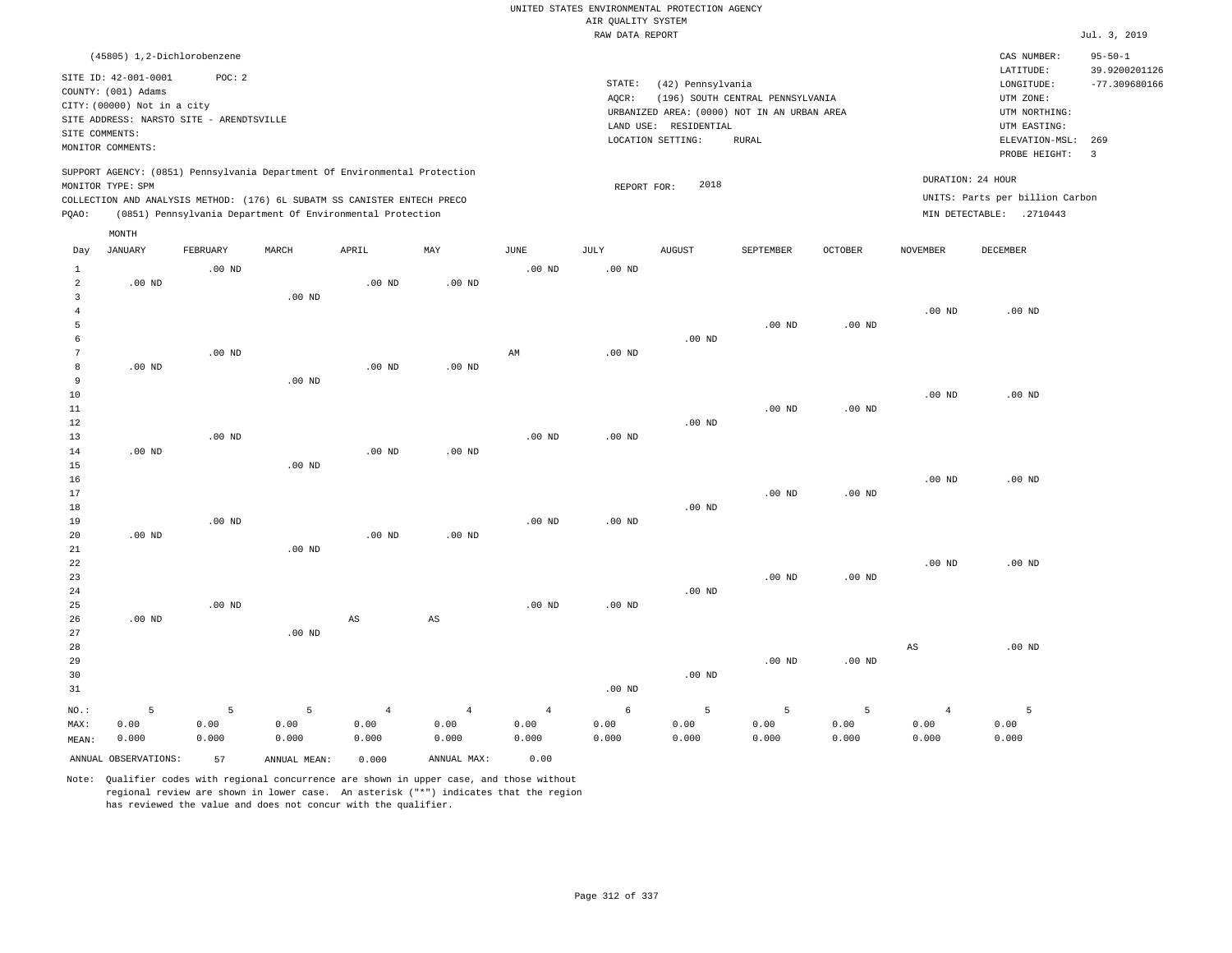|                                |                                             |                   |                                                                            |                   |                   |                   | AIR QUALITY SYSTEM | UNITED STATES ENVIRONMENTAL PROTECTION AGENCY |                                             |                            |                   |                                 |                                 |
|--------------------------------|---------------------------------------------|-------------------|----------------------------------------------------------------------------|-------------------|-------------------|-------------------|--------------------|-----------------------------------------------|---------------------------------------------|----------------------------|-------------------|---------------------------------|---------------------------------|
|                                |                                             |                   |                                                                            |                   |                   |                   | RAW DATA REPORT    |                                               |                                             |                            |                   |                                 | Jul. 3, 2019                    |
|                                | (45806) 1,3-Dichlorobenzene                 |                   |                                                                            |                   |                   |                   |                    |                                               |                                             |                            |                   | CAS NUMBER:<br>LATITUDE:        | $541 - 73 - 1$<br>39.9200201126 |
|                                | SITE ID: 42-001-0001<br>COUNTY: (001) Adams | POC: 2            |                                                                            |                   |                   |                   | STATE:<br>AQCR:    | (42) Pennsylvania                             | (196) SOUTH CENTRAL PENNSYLVANIA            |                            |                   | LONGITUDE:<br>UTM ZONE:         | $-77.309680166$                 |
|                                | CITY: (00000) Not in a city                 |                   |                                                                            |                   |                   |                   |                    |                                               | URBANIZED AREA: (0000) NOT IN AN URBAN AREA |                            |                   | UTM NORTHING:                   |                                 |
|                                | SITE ADDRESS: NARSTO SITE - ARENDTSVILLE    |                   |                                                                            |                   |                   |                   |                    | LAND USE: RESIDENTIAL                         |                                             |                            |                   | UTM EASTING:                    |                                 |
| SITE COMMENTS:                 | MONITOR COMMENTS:                           |                   |                                                                            |                   |                   |                   |                    | LOCATION SETTING:                             | <b>RURAL</b>                                |                            |                   | ELEVATION-MSL:<br>PROBE HEIGHT: | 269<br>$\overline{3}$           |
|                                | MONITOR TYPE: SPM                           |                   | SUPPORT AGENCY: (0851) Pennsylvania Department Of Environmental Protection |                   |                   |                   |                    | 2013                                          |                                             |                            | DURATION: 24 HOUR |                                 |                                 |
|                                |                                             |                   | COLLECTION AND ANALYSIS METHOD: (176) 6L SUBATM SS CANISTER ENTECH PRECO   |                   |                   |                   | REPORT FOR:        |                                               |                                             |                            |                   | UNITS: Parts per billion Carbon |                                 |
| PQAO:                          |                                             |                   | (0851) Pennsylvania Department Of Environmental Protection                 |                   |                   |                   |                    |                                               |                                             |                            | MIN DETECTABLE:   |                                 |                                 |
|                                | MONTH                                       |                   |                                                                            |                   |                   |                   |                    |                                               |                                             |                            |                   |                                 |                                 |
| Day                            | <b>JANUARY</b>                              | FEBRUARY          | MARCH                                                                      | APRIL             | MAY               | <b>JUNE</b>       | JULY               | <b>AUGUST</b>                                 | <b>SEPTEMBER</b><br>$_{\rm AS}$             | <b>OCTOBER</b><br>$.00$ ND | <b>NOVEMBER</b>   | DECEMBER                        |                                 |
| $\mathbf{1}$<br>$\overline{a}$ |                                             |                   |                                                                            |                   |                   |                   |                    | $\rm AF$                                      |                                             |                            |                   |                                 |                                 |
| $\overline{\mathbf{3}}$        |                                             | .00 <sub>ND</sub> |                                                                            |                   |                   | .00 <sub>ND</sub> | $.00$ ND           |                                               |                                             |                            |                   |                                 |                                 |
| $\overline{4}$                 | AF                                          |                   |                                                                            | .00 <sub>ND</sub> | $.00$ ND          |                   |                    |                                               |                                             |                            |                   |                                 |                                 |
| 5                              |                                             |                   | $.00$ ND                                                                   |                   |                   |                   |                    |                                               |                                             |                            |                   |                                 |                                 |
| 6                              |                                             |                   |                                                                            |                   |                   |                   |                    |                                               |                                             |                            | $.00$ ND          | $\rm AF$                        |                                 |
| 7                              |                                             |                   |                                                                            |                   |                   |                   |                    |                                               | $.00$ ND                                    | $\rm AF$                   |                   |                                 |                                 |
| 8<br>$\overline{9}$            |                                             | $.00$ ND          |                                                                            |                   |                   | $.00$ ND          | $.00$ ND           | $.00$ ND                                      |                                             |                            |                   |                                 |                                 |
| $10$                           | AF                                          |                   |                                                                            | .00 <sub>ND</sub> | .00 <sub>ND</sub> |                   |                    |                                               |                                             |                            |                   |                                 |                                 |
| $1\,1$                         |                                             |                   | $.00$ ND                                                                   |                   |                   |                   |                    |                                               |                                             |                            |                   |                                 |                                 |
| 12                             |                                             |                   |                                                                            |                   |                   |                   |                    |                                               |                                             |                            | .00 <sub>ND</sub> | AF                              |                                 |
| 13                             |                                             |                   |                                                                            |                   |                   |                   |                    |                                               | .00 <sub>ND</sub>                           | $.00$ ND                   |                   |                                 |                                 |
| 14                             |                                             |                   |                                                                            |                   |                   |                   |                    | $.00$ ND                                      |                                             |                            |                   |                                 |                                 |
| 15                             |                                             | AF                |                                                                            |                   |                   | .00 <sub>ND</sub> | $.00$ ND           |                                               |                                             |                            |                   |                                 |                                 |
| 16                             | $.00$ ND                                    |                   |                                                                            | $.00$ ND          | $.00$ ND          |                   |                    |                                               |                                             |                            |                   |                                 |                                 |
| 17                             |                                             |                   | .00 <sub>ND</sub>                                                          |                   |                   |                   |                    |                                               |                                             |                            |                   |                                 |                                 |
| 18                             |                                             |                   |                                                                            |                   |                   |                   |                    |                                               |                                             |                            | AF                | $.00$ ND                        |                                 |
| 19<br>20                       |                                             |                   |                                                                            |                   |                   |                   |                    | .00CL                                         | $.00$ ND                                    | .00 <sub>ND</sub>          |                   |                                 |                                 |
| 21                             |                                             | $.00$ ND          |                                                                            |                   |                   | .00 <sub>ND</sub> | $.00$ ND           |                                               |                                             |                            |                   |                                 |                                 |
| 22                             | $.00$ ND                                    |                   |                                                                            | $.00$ ND          | $.00$ ND          |                   |                    |                                               |                                             |                            |                   |                                 |                                 |
| 23                             |                                             |                   | $.00$ ND                                                                   |                   |                   |                   |                    |                                               |                                             |                            |                   |                                 |                                 |
| 24                             |                                             |                   |                                                                            |                   |                   |                   |                    |                                               |                                             |                            | $\rm AF$          | $_{\rm AS}$                     |                                 |
| 25                             |                                             |                   |                                                                            |                   |                   |                   |                    |                                               | .00 <sub>ND</sub>                           | $.00$ ND                   |                   |                                 |                                 |
| 26                             |                                             |                   |                                                                            |                   |                   |                   |                    | .00 <sub>ND</sub>                             |                                             |                            |                   |                                 |                                 |
| 27                             |                                             | $.00$ ND          |                                                                            |                   |                   | .00 <sub>ND</sub> | $.00$ ND           |                                               |                                             |                            |                   |                                 |                                 |
| 28                             | $.00$ ND                                    |                   |                                                                            | $.00$ ND          | $.00$ ND          |                   |                    |                                               |                                             |                            |                   |                                 |                                 |
| 29                             |                                             |                   | .00 <sub>ND</sub>                                                          |                   |                   |                   |                    |                                               |                                             |                            |                   |                                 |                                 |
| 30                             |                                             |                   |                                                                            |                   |                   |                   |                    |                                               |                                             |                            | $\rm AF$          | $.00$ ND                        |                                 |
| 31                             |                                             |                   |                                                                            |                   |                   |                   |                    |                                               |                                             | $.00$ ND                   |                   |                                 |                                 |
| NO.:                           | $\overline{\mathbf{3}}$                     | $\overline{4}$    | 5                                                                          | $\overline{5}$    | $\overline{5}$    | 5                 | 5                  | $\overline{4}$                                | $\overline{4}$                              | 5                          | $\overline{a}$    | $\overline{a}$                  |                                 |
| MAX:                           | 0.00                                        | 0.00              | 0.00                                                                       | 0.00              | 0.00              | 0.00              | 0.00               | 0.00                                          | 0.00                                        | 0.00                       | 0.00              | 0.00                            |                                 |
| MEAN:                          | 0.000                                       | 0.000             | 0.000                                                                      | 0.000             | 0.000             | 0.000             | 0.000              | 0.000                                         | 0.000                                       | 0.000                      | 0.000             | 0.000                           |                                 |
|                                | ANNUAL OBSERVATIONS:                        | 49                | ANNUAL, MEAN:                                                              | 0.000             | ANNUAL MAX:       | 0.00              |                    |                                               |                                             |                            |                   |                                 |                                 |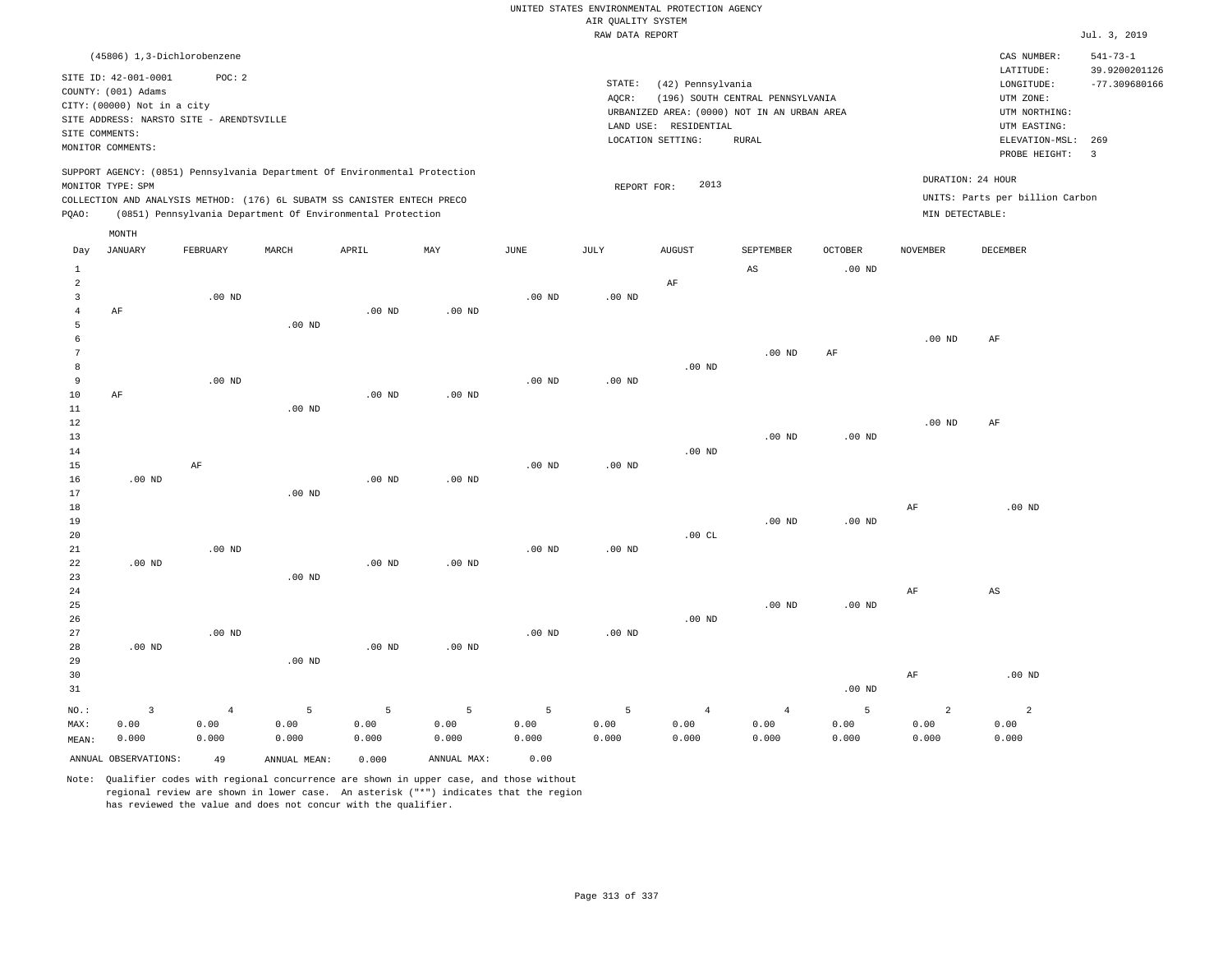|                |                                             |                   |                                                                            |                   |                |                   |                                       | UNITED STATES ENVIRONMENTAL PROTECTION AGENCY |                                  |                        |                   |                                      |                                  |
|----------------|---------------------------------------------|-------------------|----------------------------------------------------------------------------|-------------------|----------------|-------------------|---------------------------------------|-----------------------------------------------|----------------------------------|------------------------|-------------------|--------------------------------------|----------------------------------|
|                |                                             |                   |                                                                            |                   |                |                   | AIR QUALITY SYSTEM<br>RAW DATA REPORT |                                               |                                  |                        |                   |                                      | Jul. 3, 2019                     |
|                | (45806) 1,3-Dichlorobenzene                 |                   |                                                                            |                   |                |                   |                                       |                                               |                                  |                        |                   | CAS NUMBER:                          | $541 - 73 - 1$                   |
|                | SITE ID: 42-001-0001<br>COUNTY: (001) Adams | POC: 2            |                                                                            |                   |                |                   | STATE:<br>AQCR:                       | (42) Pennsylvania                             | (196) SOUTH CENTRAL PENNSYLVANIA |                        |                   | LATITUDE:<br>LONGITUDE:<br>UTM ZONE: | 39.9200201126<br>$-77.309680166$ |
|                | CITY: (00000) Not in a city                 |                   |                                                                            |                   |                |                   |                                       | URBANIZED AREA: (0000) NOT IN AN URBAN AREA   |                                  |                        |                   | UTM NORTHING:                        |                                  |
|                | SITE ADDRESS: NARSTO SITE - ARENDTSVILLE    |                   |                                                                            |                   |                |                   |                                       | LAND USE: RESIDENTIAL                         |                                  |                        |                   | UTM EASTING:                         |                                  |
| SITE COMMENTS: | MONITOR COMMENTS:                           |                   |                                                                            |                   |                |                   |                                       | LOCATION SETTING:                             | <b>RURAL</b>                     |                        |                   | ELEVATION-MSL:                       | 269                              |
|                |                                             |                   | SUPPORT AGENCY: (0851) Pennsylvania Department Of Environmental Protection |                   |                |                   |                                       |                                               |                                  |                        |                   | PROBE HEIGHT:                        | $\overline{3}$                   |
|                | MONITOR TYPE: SPM                           |                   |                                                                            |                   |                |                   | REPORT FOR:                           | 2014                                          |                                  |                        | DURATION: 24 HOUR |                                      |                                  |
|                |                                             |                   | COLLECTION AND ANALYSIS METHOD: (176) 6L SUBATM SS CANISTER ENTECH PRECO   |                   |                |                   |                                       |                                               |                                  |                        |                   | UNITS: Parts per billion Carbon      |                                  |
| PQAO:          |                                             |                   | (0851) Pennsylvania Department Of Environmental Protection                 |                   |                |                   |                                       |                                               |                                  |                        | MIN DETECTABLE:   |                                      |                                  |
| Day            | MONTH<br><b>JANUARY</b>                     | FEBRUARY          | MARCH                                                                      | APRIL             | MAY            | <b>JUNE</b>       | JULY                                  | <b>AUGUST</b>                                 | SEPTEMBER                        | <b>OCTOBER</b>         | <b>NOVEMBER</b>   | DECEMBER                             |                                  |
| $1\,$          |                                             |                   |                                                                            |                   |                |                   |                                       |                                               |                                  |                        | $.00$ ND          | AF                                   |                                  |
| $\overline{a}$ |                                             |                   |                                                                            |                   |                |                   |                                       |                                               | $.00$ ND                         | $.00$ ND               |                   |                                      |                                  |
| $\overline{3}$ |                                             |                   |                                                                            |                   |                |                   |                                       | .45 SQ                                        |                                  |                        |                   |                                      |                                  |
| $\overline{4}$ |                                             | $.00$ ND          |                                                                            |                   |                | $.00$ ND          | $.00$ ND                              |                                               |                                  |                        |                   |                                      |                                  |
| 5              | AS                                          |                   |                                                                            | $.00$ ND          | $.00$ ND       |                   |                                       |                                               |                                  |                        |                   |                                      |                                  |
| 6              |                                             |                   | $.00$ ND                                                                   |                   |                |                   |                                       |                                               |                                  |                        |                   |                                      |                                  |
| 7<br>8         |                                             |                   |                                                                            |                   |                |                   |                                       |                                               |                                  |                        | $.00$ ND          | $.00$ ND                             |                                  |
| 9              |                                             |                   |                                                                            |                   |                |                   |                                       | .29SQ                                         | $.00$ ND                         | $.00$ ND               |                   |                                      |                                  |
| 10             |                                             | .00 <sub>ND</sub> |                                                                            |                   |                | .00 <sub>ND</sub> | $.00$ ND                              |                                               |                                  |                        |                   |                                      |                                  |
| 11             | $.00$ ND                                    |                   |                                                                            | .00 <sub>ND</sub> | $.00$ ND       |                   |                                       |                                               |                                  |                        |                   |                                      |                                  |
| 12             |                                             |                   | $.00$ ND                                                                   |                   |                |                   |                                       |                                               |                                  |                        |                   |                                      |                                  |
| 13             |                                             |                   |                                                                            |                   |                |                   |                                       |                                               |                                  |                        | .00 <sub>ND</sub> | $.00$ ND                             |                                  |
| 14             |                                             |                   |                                                                            |                   |                |                   |                                       |                                               | $.00$ ND                         | .00 <sub>ND</sub>      |                   |                                      |                                  |
| 15             |                                             |                   |                                                                            |                   |                |                   |                                       | $.00$ ND                                      |                                  |                        |                   |                                      |                                  |
| 16             |                                             | $.00$ ND          |                                                                            |                   |                | $.00$ ND          | $.00$ ND                              |                                               |                                  |                        |                   |                                      |                                  |
| 17             | $.00$ ND                                    |                   |                                                                            | .00 <sub>ND</sub> | $.00$ ND       |                   |                                       |                                               |                                  |                        |                   |                                      |                                  |
| 18             |                                             |                   | $.00$ ND                                                                   |                   |                |                   |                                       |                                               |                                  |                        |                   |                                      |                                  |
| 19             |                                             |                   |                                                                            |                   |                |                   |                                       |                                               |                                  |                        | .00 <sub>ND</sub> | .00 <sub>ND</sub>                    |                                  |
| 20<br>21       |                                             |                   |                                                                            |                   |                |                   |                                       | $.00$ ND                                      | AF                               | .00 <sub>ND</sub>      |                   |                                      |                                  |
| 22             |                                             | $.00$ ND          |                                                                            |                   |                | $.00$ ND          | .00 <sub>ND</sub>                     |                                               |                                  |                        |                   |                                      |                                  |
| 23             | $.00$ ND                                    |                   |                                                                            | $.00$ ND          | $.00$ ND       |                   |                                       |                                               |                                  |                        |                   |                                      |                                  |
| 24             |                                             |                   | .00 <sub>ND</sub>                                                          |                   |                |                   |                                       |                                               |                                  |                        |                   |                                      |                                  |
| 25             |                                             |                   |                                                                            |                   |                |                   |                                       |                                               |                                  |                        | .00 <sub>ND</sub> | $.00$ ND                             |                                  |
| 26             |                                             |                   |                                                                            |                   |                |                   |                                       |                                               | $.00$ ND                         | $\mathbb{A}\mathbb{S}$ |                   |                                      |                                  |
| 27             |                                             |                   |                                                                            |                   |                |                   |                                       | AS                                            |                                  |                        |                   |                                      |                                  |
| 28             |                                             | $.00$ ND          |                                                                            |                   |                | $.00$ ND          | $.00$ ND                              |                                               |                                  |                        |                   |                                      |                                  |
| 29             | $.00$ ND                                    |                   |                                                                            | $\rm AF$          | $.00$ ND       |                   |                                       |                                               |                                  |                        |                   |                                      |                                  |
| 30             |                                             |                   | .00 <sub>ND</sub>                                                          |                   |                |                   |                                       |                                               |                                  |                        |                   |                                      |                                  |
| 31             |                                             |                   |                                                                            |                   |                |                   |                                       |                                               |                                  |                        |                   | $.00$ ND                             |                                  |
| $_{\rm NO.}$ : | $\overline{4}$                              | 5                 | 5                                                                          | $\overline{4}$    | $\overline{5}$ | $\overline{5}$    | 5                                     | $\overline{4}$                                | $\overline{4}$                   | $\overline{4}$         | 5                 | 5                                    |                                  |
| MAX:           | 0.00                                        | 0.00              | 0.00                                                                       | 0.00              | 0.00           | 0.00              | 0.00                                  | .45                                           | 0.00                             | 0.00                   | 0.00              | 0.00                                 |                                  |
| MEAN:          | 0.000                                       | 0.000             | 0.000                                                                      | 0.000             | 0.000          | 0.000             | 0.000                                 | .185                                          | 0.000                            | 0.000                  | 0.000             | 0.000                                |                                  |
|                | ANNUAL OBSERVATIONS:                        | 55                | ANNUAL, MEAN:                                                              | .013              | ANNUAL MAX:    | .45               |                                       |                                               |                                  |                        |                   |                                      |                                  |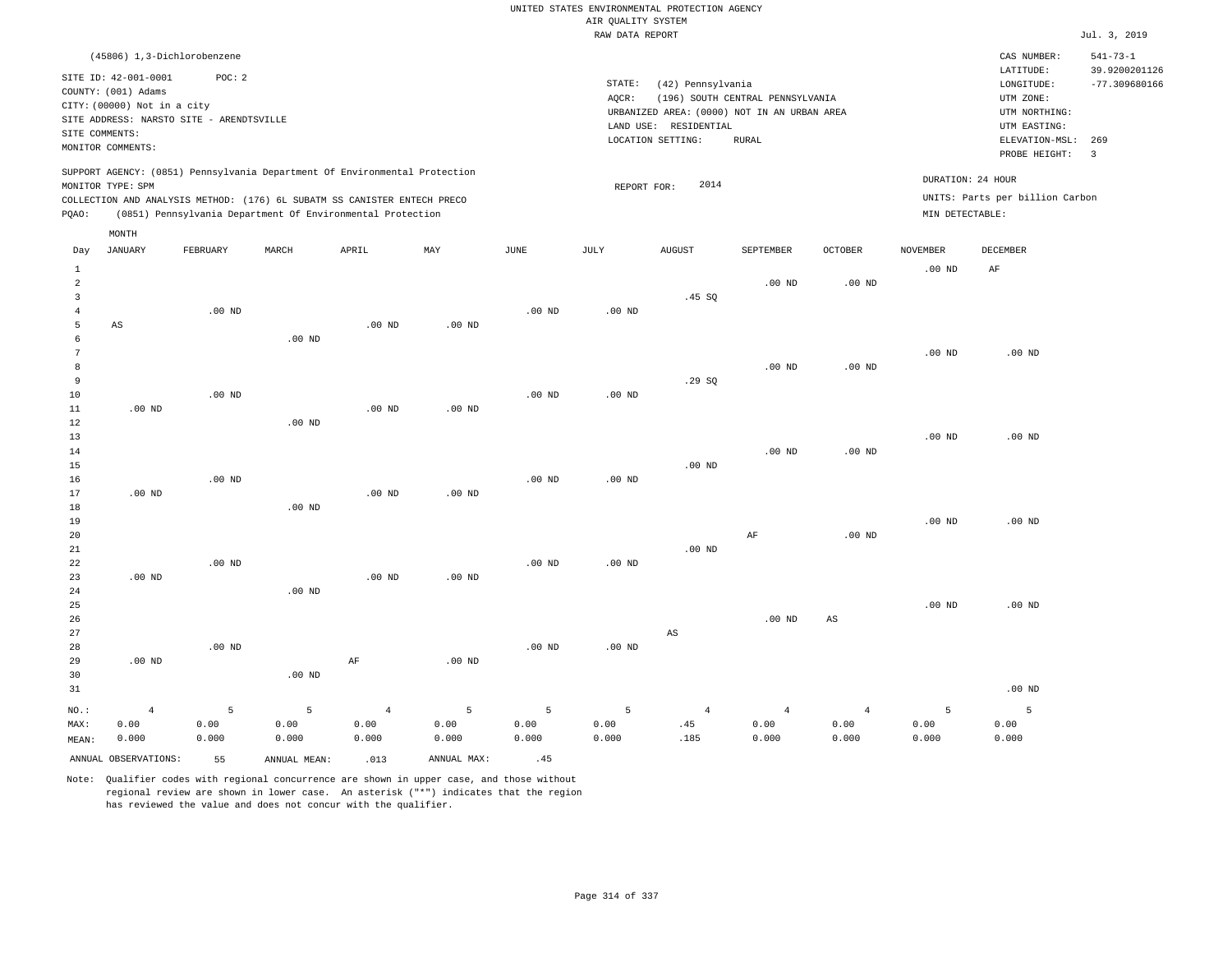RAW DATA REPORT Jul. 3, 2019 UNITED STATES ENVIRONMENTAL PROTECTION AGENCY AIR QUALITY SYSTEM

| (45806) 1,3-Dichlorobenzene                                                |                                             | CAS NUMBER:                     | $541 - 73 - 1$  |
|----------------------------------------------------------------------------|---------------------------------------------|---------------------------------|-----------------|
| SITE ID: 42-001-0001<br>POC: 2                                             |                                             | LATITUDE:                       | 39.9200201126   |
|                                                                            | STATE:<br>(42) Pennsylvania                 | LONGITUDE:                      | $-77.309680166$ |
| COUNTY: (001) Adams                                                        | (196) SOUTH CENTRAL PENNSYLVANIA<br>AOCR:   | UTM ZONE:                       |                 |
| CITY: (00000) Not in a city                                                | URBANIZED AREA: (0000) NOT IN AN URBAN AREA | UTM NORTHING:                   |                 |
| SITE ADDRESS: NARSTO SITE - ARENDTSVILLE                                   | LAND USE: RESIDENTIAL                       | UTM EASTING:                    |                 |
| SITE COMMENTS:                                                             | LOCATION SETTING:<br>RURAL                  | ELEVATION-MSL: 269              |                 |
| MONITOR COMMENTS:                                                          |                                             | PROBE HEIGHT:                   |                 |
| SUPPORT AGENCY: (0851) Pennsylvania Department Of Environmental Protection |                                             |                                 |                 |
| MONITOR TYPE: SPM                                                          | 2015<br>REPORT FOR:                         | DURATION: 24 HOUR               |                 |
| COLLECTION AND ANALYSIS METHOD: (176) 6L SUBATM SS CANISTER ENTECH PRECO   |                                             | UNITS: Parts per billion Carbon |                 |

PQAO: (0851) Pennsylvania Department Of Environmental Protection MIN DETECTABLE:

|                                                   | $\texttt{MONTH}$     |                |              |          |                        |          |                |               |           |                |                   |                 |
|---------------------------------------------------|----------------------|----------------|--------------|----------|------------------------|----------|----------------|---------------|-----------|----------------|-------------------|-----------------|
| Day                                               | <b>JANUARY</b>       | FEBRUARY       | MARCH        | APRIL    | MAY                    | JUNE     | JULY           | <b>AUGUST</b> | SEPTEMBER | <b>OCTOBER</b> | NOVEMBER          | <b>DECEMBER</b> |
| $\mathbf{1}$<br>$\overline{\mathbf{c}}$<br>3<br>4 |                      |                | $.00$ ND     |          |                        |          |                | $.00$ ND      | AS        | $.00$ ND       | $.00$ ND          | $.00$ ND        |
| 5                                                 |                      | $.00$ ND       |              |          |                        | $.00$ ND | $.00$ ND       |               |           |                |                   |                 |
| 6                                                 | $.00$ ND             |                |              | $.00$ ND | $\mathbb{A}\mathbb{S}$ |          |                |               |           |                |                   |                 |
| 7<br>8                                            |                      |                | $.00$ ND     |          |                        |          |                |               |           |                | $.00$ ND          | $.00$ ND        |
| 9                                                 |                      |                |              |          |                        |          |                |               | $.00$ ND  | $.00$ ND       |                   |                 |
| 10                                                |                      |                |              |          |                        |          |                | $.00$ ND      |           |                |                   |                 |
| 11                                                |                      | $.00$ ND       |              |          |                        | $.00$ ND | $\rm{AF}$      |               |           |                |                   |                 |
| 12                                                | $.00$ ND             |                |              | $.00$ ND | $.00$ ND               |          |                |               |           |                |                   |                 |
| 13                                                |                      |                | $.00$ ND     |          |                        |          |                |               |           |                |                   |                 |
| 14                                                |                      |                |              |          |                        |          |                |               |           |                | .00 <sub>ND</sub> | $.00$ ND        |
| 15                                                |                      |                |              |          |                        |          |                |               | $.00$ ND  | $.00$ ND       |                   |                 |
| 16                                                |                      |                |              |          |                        |          |                | $.00$ ND      |           |                |                   |                 |
| 17<br>18                                          | $.00$ ND             | $.00$ ND       |              | $.00$ ND | $.00$ ND               | $.00$ ND | $.00$ ND       |               |           |                |                   |                 |
| 19                                                |                      |                | $.00$ ND     |          |                        |          |                |               |           |                |                   |                 |
| 20                                                |                      |                |              |          |                        |          |                |               |           |                | .00 <sub>ND</sub> | $.00$ ND        |
| 21                                                |                      |                |              |          |                        |          |                |               | $.00$ ND  | $.00$ ND       |                   |                 |
| 22                                                |                      |                |              |          |                        |          |                | $.00$ ND      |           |                |                   |                 |
| 23                                                |                      | $.00$ ND       |              |          |                        | $.00$ ND | $.00$ ND       |               |           |                |                   |                 |
| 24                                                | $.00$ ND             |                |              | $.00$ ND | $.00$ ND               |          |                |               |           |                |                   |                 |
| 25                                                |                      |                | $.00$ ND     |          |                        |          |                |               |           |                |                   |                 |
| 26<br>27                                          |                      |                |              |          |                        |          |                |               | $.00$ ND  | $.00$ ND       | $.00$ ND          | $.00$ ND        |
| 28                                                |                      |                |              |          |                        |          |                | $.00$ ND      |           |                |                   |                 |
| 29                                                |                      |                |              |          |                        | $.00$ ND | $.00$ ND       |               |           |                |                   |                 |
| 30                                                | $.00$ ND             |                |              | $.00$ ND | $.00$ ND               |          |                |               |           |                |                   |                 |
| 31                                                |                      |                | $.00$ ND     |          |                        |          |                |               |           |                |                   |                 |
| $NO.$ :                                           | 5                    | $\overline{4}$ | 6            | 5        | $\overline{4}$         | 5        | $\overline{4}$ | 5             | $\,4\,$   | 5              | 5                 | 5               |
| MAX:                                              | 0.00                 | 0.00           | 0.00         | 0.00     | 0.00                   | 0.00     | 0.00           | 0.00          | 0.00      | 0.00           | 0.00              | 0.00            |
| MEAN:                                             | 0.000                | 0.000          | 0.000        | 0.000    | 0.000                  | 0.000    | 0.000          | 0.000         | 0.000     | 0.000          | 0.000             | 0.000           |
|                                                   | ANNUAL OBSERVATIONS: | 57             | ANNUAL MEAN: | 0.000    | ANNUAL MAX:            | 0.00     |                |               |           |                |                   |                 |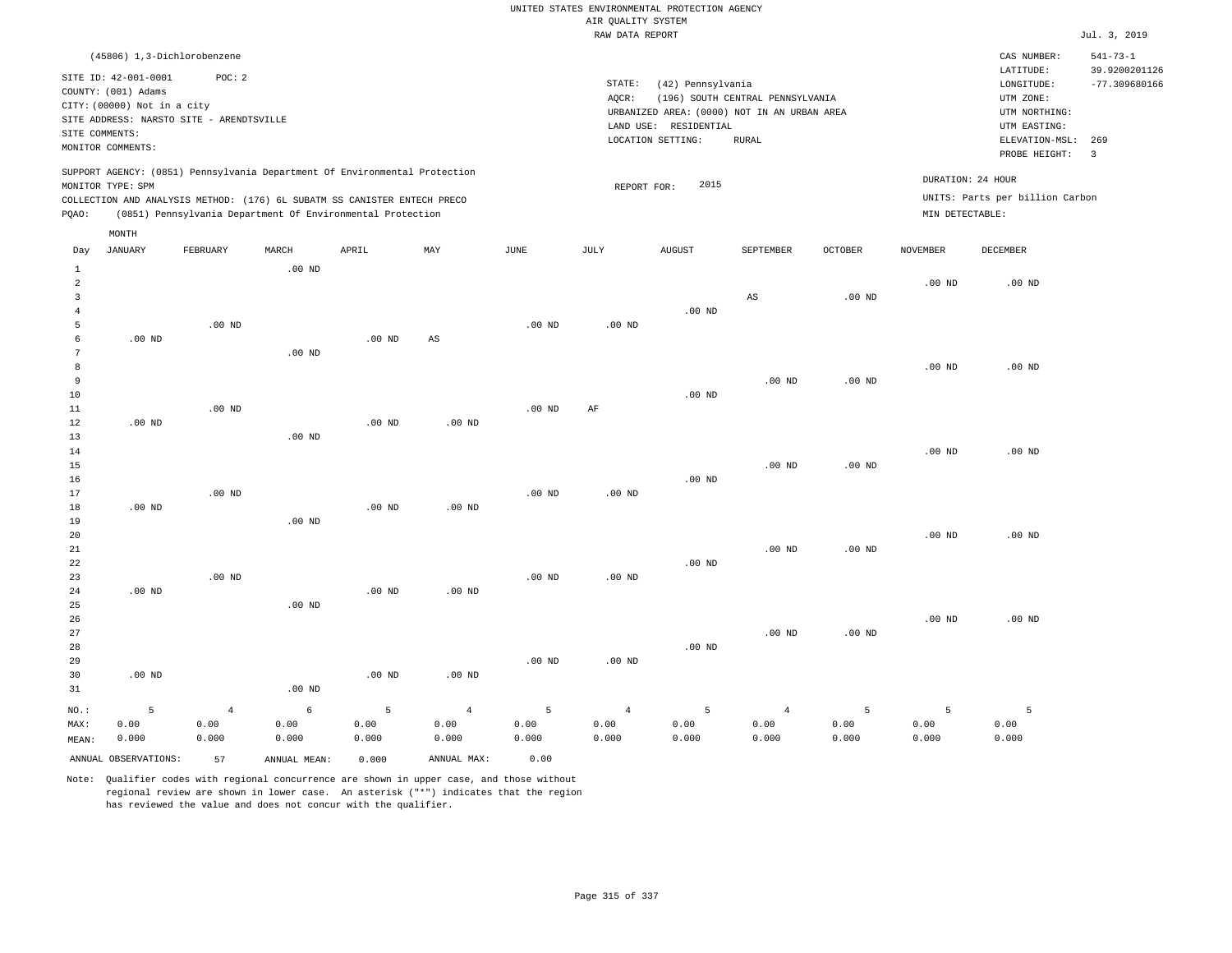| Jul. 3, 2019                                       |
|----------------------------------------------------|
| $541 - 73 - 1$<br>39.9200201126<br>$-77.309680166$ |
| ELEVATION-MSL:<br>269<br>$\overline{\mathbf{3}}$   |
| UNITS: Parts per billion Carbon                    |
|                                                    |
|                                                    |
|                                                    |
|                                                    |
|                                                    |
|                                                    |
|                                                    |
|                                                    |
|                                                    |
|                                                    |
|                                                    |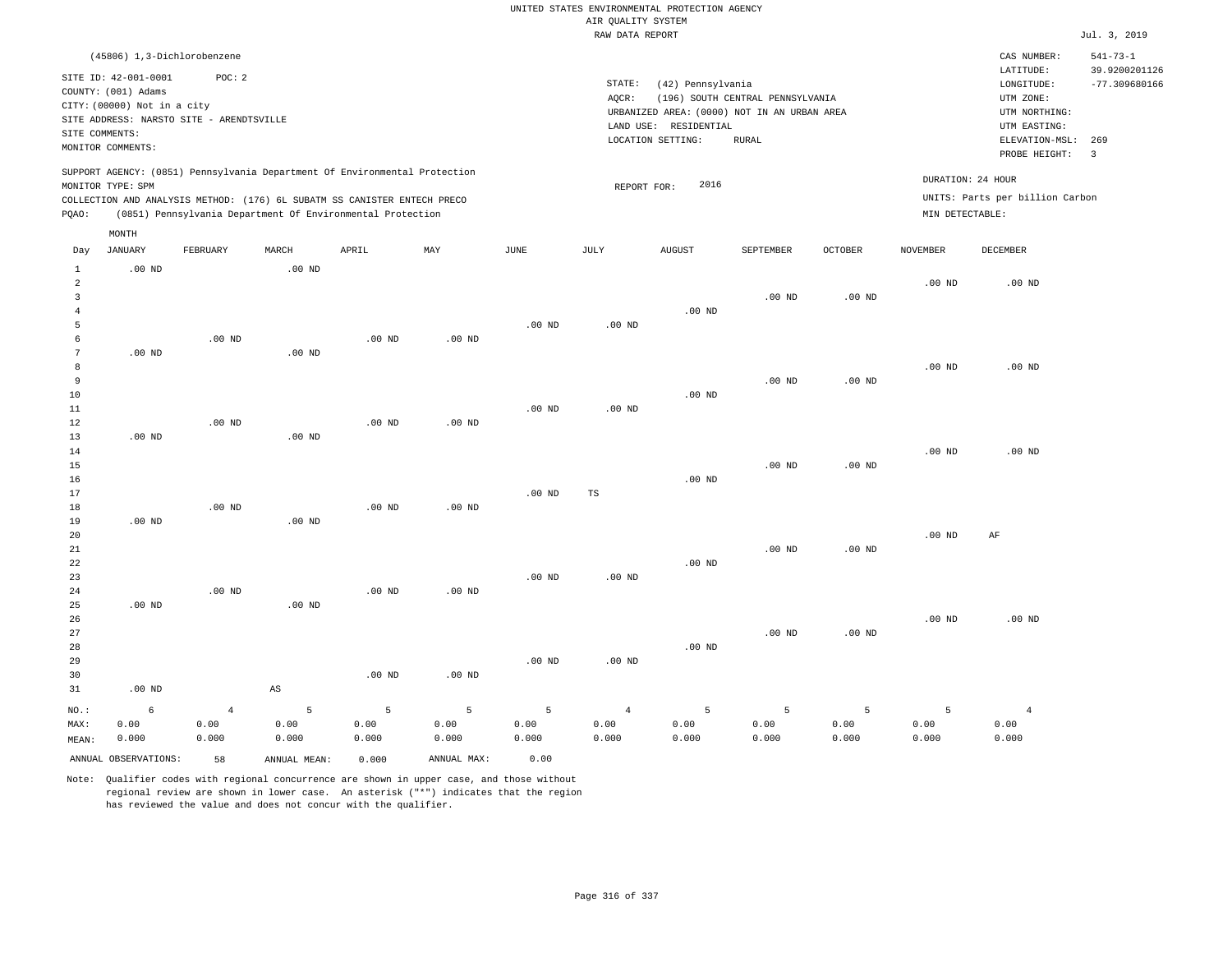|                                                                                                                                                          |                                                                                                                                                                            |                                  |                                                                                                                                                                                                                      |                                                    |                                           |                                  |                                           | UNITED STATES ENVIRONMENTAL PROTECTION AGENCY                                                                  |                                                  |                                     |                                      |                                                                                                                         |                                                                             |
|----------------------------------------------------------------------------------------------------------------------------------------------------------|----------------------------------------------------------------------------------------------------------------------------------------------------------------------------|----------------------------------|----------------------------------------------------------------------------------------------------------------------------------------------------------------------------------------------------------------------|----------------------------------------------------|-------------------------------------------|----------------------------------|-------------------------------------------|----------------------------------------------------------------------------------------------------------------|--------------------------------------------------|-------------------------------------|--------------------------------------|-------------------------------------------------------------------------------------------------------------------------|-----------------------------------------------------------------------------|
|                                                                                                                                                          |                                                                                                                                                                            |                                  |                                                                                                                                                                                                                      |                                                    |                                           |                                  | AIR QUALITY SYSTEM                        |                                                                                                                |                                                  |                                     |                                      |                                                                                                                         |                                                                             |
|                                                                                                                                                          |                                                                                                                                                                            |                                  |                                                                                                                                                                                                                      |                                                    |                                           |                                  | RAW DATA REPORT                           |                                                                                                                |                                                  |                                     |                                      |                                                                                                                         | Jul. 3, 2019                                                                |
| SITE COMMENTS:                                                                                                                                           | (45806) 1,3-Dichlorobenzene<br>SITE ID: 42-001-0001<br>COUNTY: (001) Adams<br>CITY: (00000) Not in a city<br>SITE ADDRESS: NARSTO SITE - ARENDTSVILLE<br>MONITOR COMMENTS: | POC: 2                           |                                                                                                                                                                                                                      |                                                    |                                           |                                  | STATE:<br>AQCR:                           | (42) Pennsylvania<br>URBANIZED AREA: (0000) NOT IN AN URBAN AREA<br>LAND USE: RESIDENTIAL<br>LOCATION SETTING: | (196) SOUTH CENTRAL PENNSYLVANIA<br><b>RURAL</b> |                                     |                                      | CAS NUMBER:<br>LATITUDE:<br>LONGITUDE:<br>UTM ZONE:<br>UTM NORTHING:<br>UTM EASTING:<br>ELEVATION-MSL:<br>PROBE HEIGHT: | $541 - 73 - 1$<br>39.9200201126<br>$-77.309680166$<br>269<br>$\overline{3}$ |
| PQAO:                                                                                                                                                    | MONITOR TYPE: SPM                                                                                                                                                          |                                  | SUPPORT AGENCY: (0851) Pennsylvania Department Of Environmental Protection<br>COLLECTION AND ANALYSIS METHOD: (176) 6L SUBATM SS CANISTER ENTECH PRECO<br>(0851) Pennsylvania Department Of Environmental Protection |                                                    |                                           |                                  | REPORT FOR:                               | 2017                                                                                                           |                                                  |                                     | DURATION: 24 HOUR<br>MIN DETECTABLE: | UNITS: Parts per billion Carbon                                                                                         |                                                                             |
| Day                                                                                                                                                      | MONTH<br><b>JANUARY</b>                                                                                                                                                    | FEBRUARY                         | MARCH                                                                                                                                                                                                                | APRIL                                              | MAY                                       | <b>JUNE</b>                      | JULY                                      | ${\tt AUGUST}$                                                                                                 | SEPTEMBER                                        | OCTOBER                             | <b>NOVEMBER</b>                      | DECEMBER                                                                                                                |                                                                             |
| $\mathbf{1}$<br>$\overline{a}$<br>$\overline{3}$<br>$\bf{4}$<br>5<br>6<br>$\overline{7}$<br>8<br>9<br>10<br>11<br>12<br>13<br>14<br>15<br>16<br>17<br>18 | $.00$ ND<br>$.00$ ND<br>$.00$ ND                                                                                                                                           | $.00$ ND<br>$.00$ ND<br>$.00$ ND | $.00$ ND<br>$.00$ ND<br>$.00$ ND                                                                                                                                                                                     | $.00$ ND<br>.00 <sub>ND</sub><br>.00 <sub>ND</sub> | $.00$ ND<br>$.00$ ND<br>.00 <sub>ND</sub> | $.00$ ND<br>$.00$ ND<br>$.00$ ND | .00 <sub>ND</sub><br>$.00$ ND<br>$.00$ ND | .00 <sub>ND</sub><br>$.00$ ND<br>.00 <sub>ND</sub>                                                             | $.00$ ND<br>.00 <sub>ND</sub><br>$.00$ ND        | $.00$ ND<br>.00 <sub>ND</sub><br>AM | $.00$ ND<br>$.00$ ND<br>$.00$ ND     | $.00$ ND<br>$.00$ ND<br>$.00$ ND                                                                                        |                                                                             |
| 19<br>20<br>21<br>22<br>23<br>24<br>25                                                                                                                   | $.00$ ND<br>$.00$ ND                                                                                                                                                       | AF                               | $.00$ ND                                                                                                                                                                                                             | .00 <sub>ND</sub><br>.00 <sub>ND</sub>             | $\mathbb{A}\mathbb{S}$<br>$.00$ ND        | .00 <sub>ND</sub>                | .00 <sub>ND</sub>                         | .00 <sub>ND</sub>                                                                                              | $.00$ ND                                         | $.00$ ND                            | $.00$ ND                             | $.00$ ND                                                                                                                |                                                                             |
| 26<br>27<br>28<br>29<br>30<br>31                                                                                                                         | $.00$ ND                                                                                                                                                                   |                                  | $.00$ ND                                                                                                                                                                                                             |                                                    | $.00$ ND                                  | $.00$ ND                         | .00 <sub>ND</sub>                         | $.00$ ND                                                                                                       | $.00$ ND                                         | $.00$ ND                            | $.00$ ND                             | $.00$ ND                                                                                                                |                                                                             |
| NO.:<br>MAX:<br>MEAN:                                                                                                                                    | 6<br>0.00<br>0.000                                                                                                                                                         | $\overline{3}$<br>0.00<br>0.000  | 5<br>0.00<br>0.000                                                                                                                                                                                                   | 5<br>0.00<br>0.000                                 | 5<br>0.00<br>0.000                        | 5<br>0.00<br>0.000               | 5<br>0.00<br>0.000                        | 5<br>0.00<br>0.000                                                                                             | 5<br>0.00<br>0.000                               | $\overline{4}$<br>0.00<br>0.000     | 5<br>0.00<br>0.000                   | 5<br>0.00<br>0.000                                                                                                      |                                                                             |
|                                                                                                                                                          | ANNUAL OBSERVATIONS:                                                                                                                                                       | 58                               | ANNUAL MEAN:                                                                                                                                                                                                         | 0.000                                              | ANNUAL MAX:                               | 0.00                             |                                           |                                                                                                                |                                                  |                                     |                                      |                                                                                                                         |                                                                             |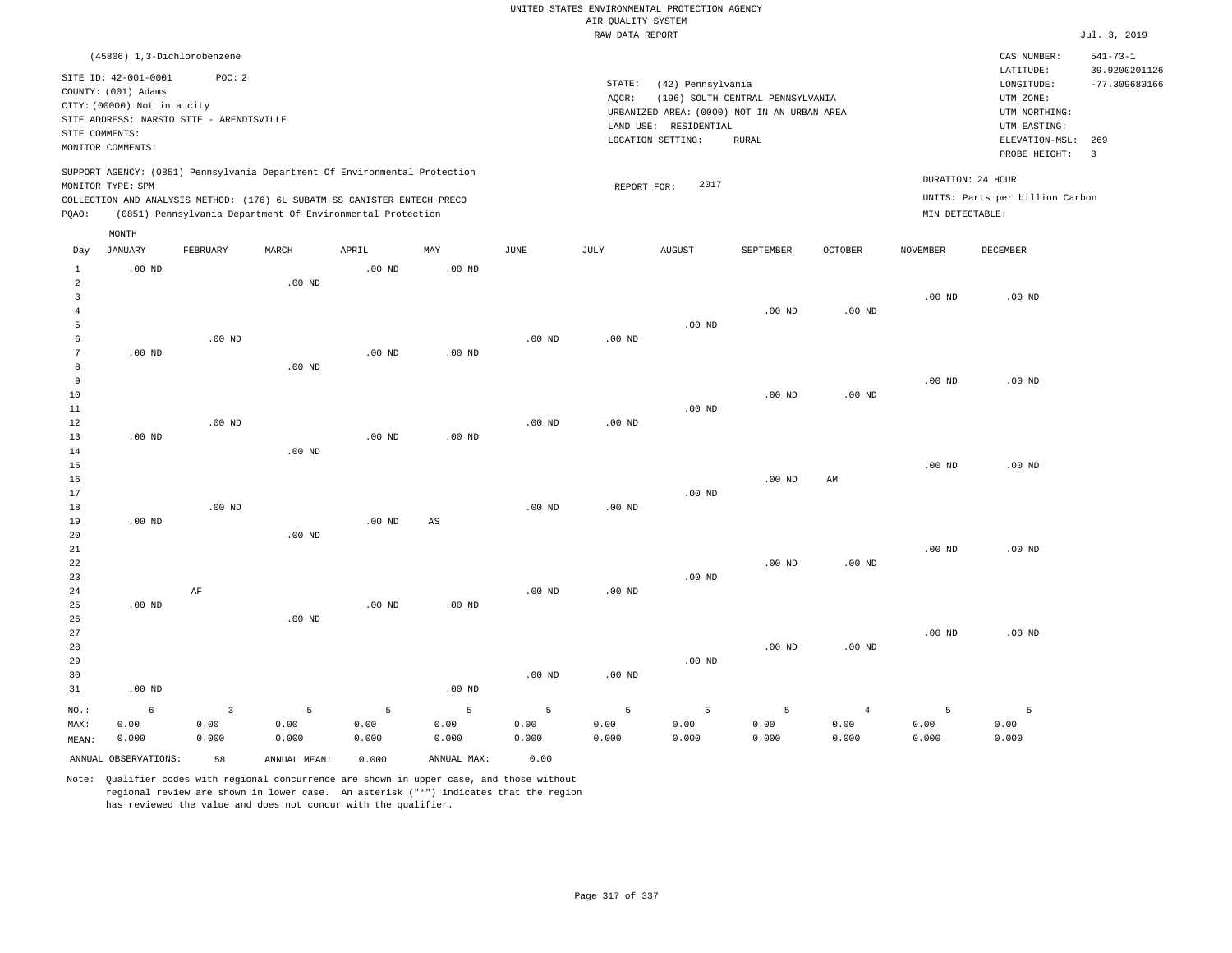|                 |                                                     |                   |                                                                            |                   |                        |                        |                    | UNITED STATES ENVIRONMENTAL PROTECTION AGENCY |                                             |                   |                 |                                 |                                 |
|-----------------|-----------------------------------------------------|-------------------|----------------------------------------------------------------------------|-------------------|------------------------|------------------------|--------------------|-----------------------------------------------|---------------------------------------------|-------------------|-----------------|---------------------------------|---------------------------------|
|                 |                                                     |                   |                                                                            |                   |                        |                        | AIR QUALITY SYSTEM |                                               |                                             |                   |                 |                                 |                                 |
|                 |                                                     |                   |                                                                            |                   |                        |                        | RAW DATA REPORT    |                                               |                                             |                   |                 |                                 | Jul. 3, 2019                    |
|                 | (45806) 1,3-Dichlorobenzene<br>SITE ID: 42-001-0001 | POC: 2            |                                                                            |                   |                        |                        |                    |                                               |                                             |                   |                 | CAS NUMBER:<br>LATITUDE:        | $541 - 73 - 1$<br>39.9200201126 |
|                 | COUNTY: (001) Adams                                 |                   |                                                                            |                   |                        |                        | STATE:             | (42) Pennsylvania                             |                                             |                   |                 | LONGITUDE:                      | $-77.309680166$                 |
|                 | CITY: (00000) Not in a city                         |                   |                                                                            |                   |                        |                        | AQCR:              |                                               | (196) SOUTH CENTRAL PENNSYLVANIA            |                   |                 | UTM ZONE:                       |                                 |
|                 | SITE ADDRESS: NARSTO SITE - ARENDTSVILLE            |                   |                                                                            |                   |                        |                        |                    |                                               | URBANIZED AREA: (0000) NOT IN AN URBAN AREA |                   |                 | UTM NORTHING:                   |                                 |
| SITE COMMENTS:  |                                                     |                   |                                                                            |                   |                        |                        |                    | LAND USE: RESIDENTIAL                         |                                             |                   |                 | UTM EASTING:                    |                                 |
|                 | MONITOR COMMENTS:                                   |                   |                                                                            |                   |                        |                        |                    | LOCATION SETTING:                             | <b>RURAL</b>                                |                   |                 | ELEVATION-MSL:<br>PROBE HEIGHT: | 269<br>$\overline{\mathbf{3}}$  |
|                 | MONITOR TYPE: SPM                                   |                   | SUPPORT AGENCY: (0851) Pennsylvania Department Of Environmental Protection |                   |                        |                        | REPORT FOR:        | 2018                                          |                                             |                   |                 | DURATION: 24 HOUR               |                                 |
|                 |                                                     |                   | COLLECTION AND ANALYSIS METHOD: (176) 6L SUBATM SS CANISTER ENTECH PRECO   |                   |                        |                        |                    |                                               |                                             |                   |                 | UNITS: Parts per billion Carbon |                                 |
| PQAO:           |                                                     |                   | (0851) Pennsylvania Department Of Environmental Protection                 |                   |                        |                        |                    |                                               |                                             |                   |                 | MIN DETECTABLE: .275796         |                                 |
|                 | MONTH                                               |                   |                                                                            |                   |                        |                        |                    |                                               |                                             |                   |                 |                                 |                                 |
| Day             | <b>JANUARY</b>                                      | FEBRUARY          | MARCH                                                                      | APRIL             | MAY                    | <b>JUNE</b>            | JULY               | AUGUST                                        | SEPTEMBER                                   | OCTOBER           | <b>NOVEMBER</b> | <b>DECEMBER</b>                 |                                 |
| 1               |                                                     | $.00$ ND          |                                                                            |                   |                        | $.00$ ND               | $.00$ ND           |                                               |                                             |                   |                 |                                 |                                 |
| $\overline{a}$  | $.00$ ND                                            |                   |                                                                            | $.00$ ND          | $.00$ ND               |                        |                    |                                               |                                             |                   |                 |                                 |                                 |
| $\mathbf{3}$    |                                                     |                   | .00 <sub>ND</sub>                                                          |                   |                        |                        |                    |                                               |                                             |                   |                 |                                 |                                 |
| $\overline{4}$  |                                                     |                   |                                                                            |                   |                        |                        |                    |                                               |                                             |                   | $.00$ ND        | $.00$ ND                        |                                 |
| 5               |                                                     |                   |                                                                            |                   |                        |                        |                    |                                               | .00 <sub>ND</sub>                           | $.00$ ND          |                 |                                 |                                 |
| 6               |                                                     |                   |                                                                            |                   |                        |                        |                    | $.00$ ND                                      |                                             |                   |                 |                                 |                                 |
| $7\phantom{.0}$ |                                                     | $.00$ ND          |                                                                            |                   |                        | $\mathbb{A}\mathbb{M}$ | $.00$ ND           |                                               |                                             |                   |                 |                                 |                                 |
| 8               | $.00$ ND                                            |                   |                                                                            | $.00$ ND          | $.00$ ND               |                        |                    |                                               |                                             |                   |                 |                                 |                                 |
| 9<br>10         |                                                     |                   | $.00$ ND                                                                   |                   |                        |                        |                    |                                               |                                             |                   |                 |                                 |                                 |
|                 |                                                     |                   |                                                                            |                   |                        |                        |                    |                                               | $.00$ ND                                    | $.00$ ND          | $.00$ ND        | $.00$ ND                        |                                 |
| 11<br>12        |                                                     |                   |                                                                            |                   |                        |                        |                    | $.00$ ND                                      |                                             |                   |                 |                                 |                                 |
| 13              |                                                     | .00 <sub>ND</sub> |                                                                            |                   |                        | .00 <sub>ND</sub>      | $.00$ ND           |                                               |                                             |                   |                 |                                 |                                 |
| 14              | .00 <sub>ND</sub>                                   |                   |                                                                            | $.00$ ND          | $.00$ ND               |                        |                    |                                               |                                             |                   |                 |                                 |                                 |
| 15              |                                                     |                   | .00 <sub>ND</sub>                                                          |                   |                        |                        |                    |                                               |                                             |                   |                 |                                 |                                 |
| 16              |                                                     |                   |                                                                            |                   |                        |                        |                    |                                               |                                             |                   | $.00$ ND        | $.00$ ND                        |                                 |
| 17              |                                                     |                   |                                                                            |                   |                        |                        |                    |                                               | .00 <sub>ND</sub>                           | .00 <sub>ND</sub> |                 |                                 |                                 |
| 18              |                                                     |                   |                                                                            |                   |                        |                        |                    | $.00$ ND                                      |                                             |                   |                 |                                 |                                 |
| 19              |                                                     | $.00$ ND          |                                                                            |                   |                        | $.00$ ND               | .00 <sub>ND</sub>  |                                               |                                             |                   |                 |                                 |                                 |
| 20              | $.00$ ND                                            |                   |                                                                            | .00 <sub>ND</sub> | $.00$ ND               |                        |                    |                                               |                                             |                   |                 |                                 |                                 |
| $21\,$          |                                                     |                   | $.00$ ND                                                                   |                   |                        |                        |                    |                                               |                                             |                   |                 |                                 |                                 |
| 22              |                                                     |                   |                                                                            |                   |                        |                        |                    |                                               |                                             |                   | $.00$ ND        | $.00$ ND                        |                                 |
| 23              |                                                     |                   |                                                                            |                   |                        |                        |                    |                                               | $.00$ ND                                    | $.00$ ND          |                 |                                 |                                 |
| 24              |                                                     |                   |                                                                            |                   |                        |                        |                    | $.00$ ND                                      |                                             |                   |                 |                                 |                                 |
| 25              |                                                     | $.00$ ND          |                                                                            |                   |                        | $.00$ ND               | $.00$ ND           |                                               |                                             |                   |                 |                                 |                                 |
| 26              | $.00$ ND                                            |                   |                                                                            | AS                | $\mathbb{A}\mathbb{S}$ |                        |                    |                                               |                                             |                   |                 |                                 |                                 |
| 27              |                                                     |                   | .00 <sub>ND</sub>                                                          |                   |                        |                        |                    |                                               |                                             |                   |                 |                                 |                                 |
| 28              |                                                     |                   |                                                                            |                   |                        |                        |                    |                                               |                                             |                   | AS              | $.00$ ND                        |                                 |
| 29              |                                                     |                   |                                                                            |                   |                        |                        |                    |                                               | $.00$ ND                                    | $.00$ ND          |                 |                                 |                                 |
| 30              |                                                     |                   |                                                                            |                   |                        |                        |                    | .00 <sub>ND</sub>                             |                                             |                   |                 |                                 |                                 |
| 31              |                                                     |                   |                                                                            |                   |                        |                        | .00 <sub>ND</sub>  |                                               |                                             |                   |                 |                                 |                                 |
| NO.:            | 5                                                   | 5                 | 5                                                                          | $\overline{4}$    | $\overline{4}$         | $\overline{4}$         | 6                  | 5                                             | 5                                           | 5                 | $\overline{4}$  | 5                               |                                 |
| MAX:            | 0.00                                                | 0.00              | 0.00                                                                       | 0.00              | 0.00                   | 0.00                   | 0.00               | 0.00                                          | 0.00                                        | 0.00              | 0.00            | 0.00                            |                                 |
| MEAN:           | 0.000                                               | 0.000             | 0.000                                                                      | 0.000             | 0.000                  | 0.000                  | 0.000              | 0.000                                         | 0.000                                       | 0.000             | 0.000           | 0.000                           |                                 |
|                 | ANNUAL OBSERVATIONS:                                | 57                | ANNUAL MEAN:                                                               | 0.000             | ANNUAL MAX:            | 0.00                   |                    |                                               |                                             |                   |                 |                                 |                                 |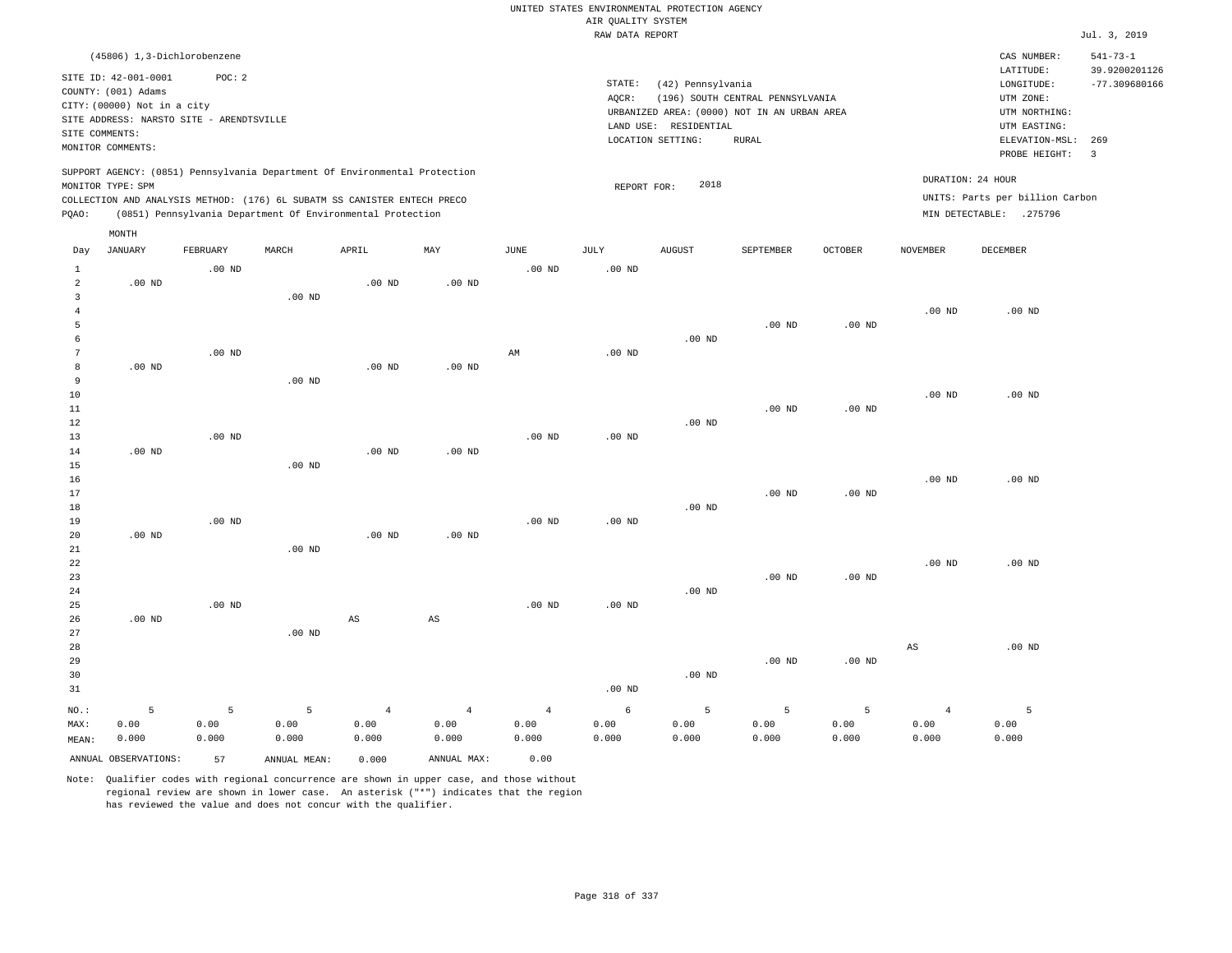|                         |                                          |                |                                                                                                                                        |                   |                |                   |                    | UNITED STATES ENVIRONMENTAL PROTECTION AGENCY |                                  |                   |                 |                                 |                         |
|-------------------------|------------------------------------------|----------------|----------------------------------------------------------------------------------------------------------------------------------------|-------------------|----------------|-------------------|--------------------|-----------------------------------------------|----------------------------------|-------------------|-----------------|---------------------------------|-------------------------|
|                         |                                          |                |                                                                                                                                        |                   |                |                   | AIR QUALITY SYSTEM |                                               |                                  |                   |                 |                                 |                         |
|                         |                                          |                |                                                                                                                                        |                   |                |                   | RAW DATA REPORT    |                                               |                                  |                   |                 |                                 | Jul. 3, 2019            |
|                         | (45807) 1,4-Dichlorobenzene              |                |                                                                                                                                        |                   |                |                   |                    |                                               |                                  |                   |                 | CAS NUMBER:                     | $106 - 46 - 7$          |
|                         | SITE ID: 42-001-0001                     | POC: 2         |                                                                                                                                        |                   |                |                   |                    |                                               |                                  |                   |                 | LATITUDE:                       | 39.9200201126           |
|                         | COUNTY: (001) Adams                      |                |                                                                                                                                        |                   |                |                   | STATE:             | (42) Pennsylvania                             |                                  |                   |                 | LONGITUDE:                      | $-77.309680166$         |
|                         | CITY: (00000) Not in a city              |                |                                                                                                                                        |                   |                |                   | AOCR:              |                                               | (196) SOUTH CENTRAL PENNSYLVANIA |                   |                 | UTM ZONE:                       |                         |
|                         | SITE ADDRESS: NARSTO SITE - ARENDTSVILLE |                |                                                                                                                                        |                   |                |                   |                    | URBANIZED AREA: (0000) NOT IN AN URBAN AREA   |                                  |                   |                 | UTM NORTHING:                   |                         |
| SITE COMMENTS:          |                                          |                |                                                                                                                                        |                   |                |                   |                    | LAND USE: RESIDENTIAL<br>LOCATION SETTING:    | <b>RURAL</b>                     |                   |                 | UTM EASTING:<br>ELEVATION-MSL:  | 269                     |
|                         | MONITOR COMMENTS:                        |                |                                                                                                                                        |                   |                |                   |                    |                                               |                                  |                   |                 | PROBE HEIGHT:                   | $\overline{\mathbf{3}}$ |
|                         |                                          |                | SUPPORT AGENCY: (0851) Pennsylvania Department Of Environmental Protection                                                             |                   |                |                   |                    |                                               |                                  |                   |                 | DURATION: 24 HOUR               |                         |
|                         | MONITOR TYPE: SPM                        |                |                                                                                                                                        |                   |                |                   | REPORT FOR:        | 2013                                          |                                  |                   |                 |                                 |                         |
| PQAO:                   |                                          |                | COLLECTION AND ANALYSIS METHOD: (176) 6L SUBATM SS CANISTER ENTECH PRECO<br>(0851) Pennsylvania Department Of Environmental Protection |                   |                |                   |                    |                                               |                                  |                   | MIN DETECTABLE: | UNITS: Parts per billion Carbon |                         |
|                         | MONTH                                    |                |                                                                                                                                        |                   |                |                   |                    |                                               |                                  |                   |                 |                                 |                         |
| Day                     | <b>JANUARY</b>                           | FEBRUARY       | MARCH                                                                                                                                  | APRIL             | MAY            | $_{\rm JUNE}$     | <b>JULY</b>        | <b>AUGUST</b>                                 | SEPTEMBER                        | <b>OCTOBER</b>    | <b>NOVEMBER</b> | DECEMBER                        |                         |
| $\mathbf{1}$            |                                          |                |                                                                                                                                        |                   |                |                   |                    |                                               | $\mathbb{A}\mathbb{S}$           | .00 <sub>ND</sub> |                 |                                 |                         |
| $\overline{a}$          |                                          |                |                                                                                                                                        |                   |                |                   |                    | AF                                            |                                  |                   |                 |                                 |                         |
| $\overline{\mathbf{3}}$ |                                          | $.00$ ND       |                                                                                                                                        |                   |                | $.00$ ND          | $.00$ ND           |                                               |                                  |                   |                 |                                 |                         |
| $\overline{4}$          | AF                                       |                |                                                                                                                                        | $.00$ ND          | $.00$ ND       |                   |                    |                                               |                                  |                   |                 |                                 |                         |
| 5                       |                                          |                | $.00$ ND                                                                                                                               |                   |                |                   |                    |                                               |                                  |                   |                 |                                 |                         |
| $\epsilon$              |                                          |                |                                                                                                                                        |                   |                |                   |                    |                                               |                                  |                   | $.00$ ND        | $\rm AF$                        |                         |
| 7                       |                                          |                |                                                                                                                                        |                   |                |                   |                    |                                               | .00 <sub>ND</sub>                | AF                |                 |                                 |                         |
| $^{\rm 8}$              |                                          |                |                                                                                                                                        |                   |                |                   |                    | $.00$ ND                                      |                                  |                   |                 |                                 |                         |
| 9<br>$10$               |                                          | $.00$ ND       |                                                                                                                                        | $.00$ ND          | $.00$ ND       | $.00$ ND          | $.00$ ND           |                                               |                                  |                   |                 |                                 |                         |
| 11                      | AF                                       |                | .00 <sub>ND</sub>                                                                                                                      |                   |                |                   |                    |                                               |                                  |                   |                 |                                 |                         |
| 12                      |                                          |                |                                                                                                                                        |                   |                |                   |                    |                                               |                                  |                   | $.00$ ND        | AF                              |                         |
| 13                      |                                          |                |                                                                                                                                        |                   |                |                   |                    |                                               | .00 <sub>ND</sub>                | $.00$ ND          |                 |                                 |                         |
| 14                      |                                          |                |                                                                                                                                        |                   |                |                   |                    | $.00$ ND                                      |                                  |                   |                 |                                 |                         |
| 15                      |                                          | $\rm AF$       |                                                                                                                                        |                   |                | .00 <sub>ND</sub> | $.00$ ND           |                                               |                                  |                   |                 |                                 |                         |
| 16                      | $.00$ ND                                 |                |                                                                                                                                        | .00 <sub>ND</sub> | $.00$ ND       |                   |                    |                                               |                                  |                   |                 |                                 |                         |
| 17                      |                                          |                | $.00$ ND                                                                                                                               |                   |                |                   |                    |                                               |                                  |                   |                 |                                 |                         |
| 18                      |                                          |                |                                                                                                                                        |                   |                |                   |                    |                                               |                                  |                   | AF              | $.00$ ND                        |                         |
| 19                      |                                          |                |                                                                                                                                        |                   |                |                   |                    |                                               | $.00$ ND                         | .00 <sub>ND</sub> |                 |                                 |                         |
| 20                      |                                          |                |                                                                                                                                        |                   |                |                   |                    | .00CL                                         |                                  |                   |                 |                                 |                         |
| 21                      |                                          | $.00$ ND       |                                                                                                                                        |                   |                | .00 <sub>ND</sub> | $.00$ ND           |                                               |                                  |                   |                 |                                 |                         |
| 22                      | $.00$ ND                                 |                |                                                                                                                                        | $.00$ ND          | $.00$ ND       |                   |                    |                                               |                                  |                   |                 |                                 |                         |
| 23                      |                                          |                | $.00$ ND                                                                                                                               |                   |                |                   |                    |                                               |                                  |                   |                 |                                 |                         |
| 24                      |                                          |                |                                                                                                                                        |                   |                |                   |                    |                                               |                                  |                   | AF              | $\mathbb{A}\mathbb{S}$          |                         |
| 25                      |                                          |                |                                                                                                                                        |                   |                |                   |                    |                                               | $.00$ ND                         | .00 <sub>ND</sub> |                 |                                 |                         |
| 26                      |                                          |                |                                                                                                                                        |                   |                |                   |                    | $.00$ ND                                      |                                  |                   |                 |                                 |                         |
| 27                      |                                          | $.00$ ND       |                                                                                                                                        |                   |                | $.00$ ND          | $.00$ ND           |                                               |                                  |                   |                 |                                 |                         |
| 28                      | $.00$ ND                                 |                |                                                                                                                                        | $.00$ ND          | $.00$ ND       |                   |                    |                                               |                                  |                   |                 |                                 |                         |
| 29                      |                                          |                | .00 <sub>ND</sub>                                                                                                                      |                   |                |                   |                    |                                               |                                  |                   |                 |                                 |                         |
| 30                      |                                          |                |                                                                                                                                        |                   |                |                   |                    |                                               |                                  |                   | AF              | $.00$ ND                        |                         |
| 31                      |                                          |                |                                                                                                                                        |                   |                |                   |                    |                                               |                                  | .00 <sub>ND</sub> |                 |                                 |                         |
| NO.:                    | $\overline{\mathbf{3}}$                  | $\overline{4}$ | 5                                                                                                                                      | $\overline{5}$    | $\overline{5}$ | 5                 | 5                  | $\overline{4}$                                | $\overline{4}$                   | 5                 | $\overline{a}$  | $\overline{a}$                  |                         |
| MAX:                    | 0.00                                     | 0.00           | 0.00                                                                                                                                   | 0.00              | 0.00           | 0.00              | 0.00               | 0.00                                          | 0.00                             | 0.00              | 0.00            | 0.00                            |                         |
| MEAN:                   | 0.000                                    | 0.000          | 0.000                                                                                                                                  | 0.000             | 0.000          | 0.000             | 0.000              | 0.000                                         | 0.000                            | 0.000             | 0.000           | 0.000                           |                         |
|                         | ANNUAL OBSERVATIONS:                     | 49             | ANNUAL, MEAN:                                                                                                                          | 0.000             | ANNUAL MAX:    | 0.00              |                    |                                               |                                  |                   |                 |                                 |                         |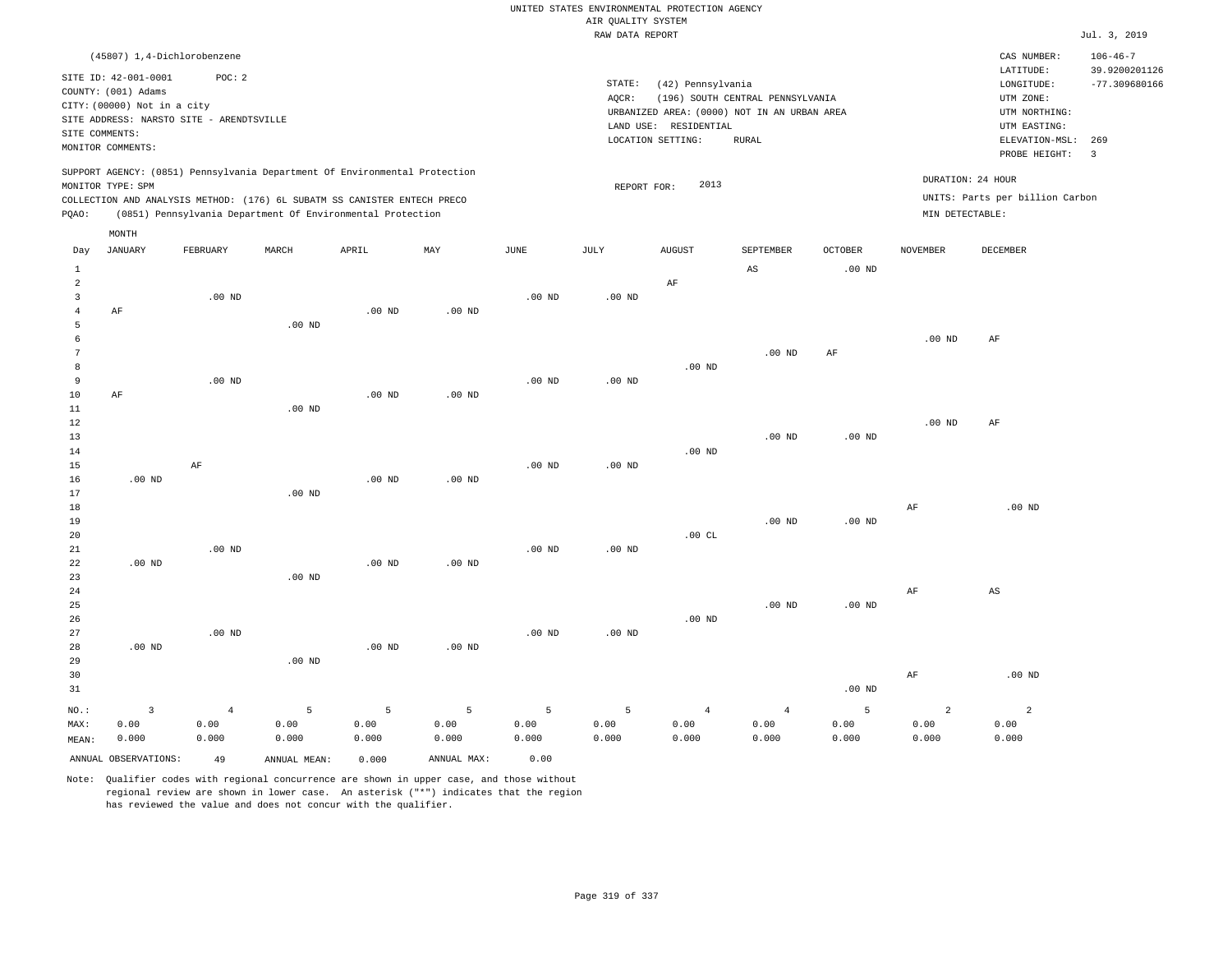|                 |                                          |                   |                                                                                                                                        |                   |             |                   |                    | UNITED STATES ENVIRONMENTAL PROTECTION AGENCY |                                  |                   |                   |                                 |                                 |
|-----------------|------------------------------------------|-------------------|----------------------------------------------------------------------------------------------------------------------------------------|-------------------|-------------|-------------------|--------------------|-----------------------------------------------|----------------------------------|-------------------|-------------------|---------------------------------|---------------------------------|
|                 |                                          |                   |                                                                                                                                        |                   |             |                   | AIR QUALITY SYSTEM |                                               |                                  |                   |                   |                                 |                                 |
|                 |                                          |                   |                                                                                                                                        |                   |             |                   | RAW DATA REPORT    |                                               |                                  |                   |                   |                                 | Jul. 3, 2019                    |
|                 | (45807) 1,4-Dichlorobenzene              |                   |                                                                                                                                        |                   |             |                   |                    |                                               |                                  |                   |                   | CAS NUMBER:<br>LATITUDE:        | $106 - 46 - 7$<br>39.9200201126 |
|                 | SITE ID: 42-001-0001                     | POC: 2            |                                                                                                                                        |                   |             |                   | STATE:             | (42) Pennsylvania                             |                                  |                   |                   | LONGITUDE:                      | $-77.309680166$                 |
|                 | COUNTY: (001) Adams                      |                   |                                                                                                                                        |                   |             |                   | AQCR:              |                                               | (196) SOUTH CENTRAL PENNSYLVANIA |                   |                   | UTM ZONE:                       |                                 |
|                 | CITY: (00000) Not in a city              |                   |                                                                                                                                        |                   |             |                   |                    | URBANIZED AREA: (0000) NOT IN AN URBAN AREA   |                                  |                   |                   | UTM NORTHING:                   |                                 |
|                 | SITE ADDRESS: NARSTO SITE - ARENDTSVILLE |                   |                                                                                                                                        |                   |             |                   |                    | LAND USE: RESIDENTIAL                         |                                  |                   |                   | UTM EASTING:                    |                                 |
|                 | SITE COMMENTS:                           |                   |                                                                                                                                        |                   |             |                   |                    | LOCATION SETTING:                             | <b>RURAL</b>                     |                   |                   | ELEVATION-MSL:                  | 269                             |
|                 | MONITOR COMMENTS:                        |                   |                                                                                                                                        |                   |             |                   |                    |                                               |                                  |                   |                   | PROBE HEIGHT:                   | $\overline{\mathbf{3}}$         |
|                 |                                          |                   | SUPPORT AGENCY: (0851) Pennsylvania Department Of Environmental Protection                                                             |                   |             |                   |                    |                                               |                                  |                   |                   | DURATION: 24 HOUR               |                                 |
|                 | MONITOR TYPE: SPM                        |                   |                                                                                                                                        |                   |             |                   | REPORT FOR:        | 2014                                          |                                  |                   |                   | UNITS: Parts per billion Carbon |                                 |
| PQAO:           |                                          |                   | COLLECTION AND ANALYSIS METHOD: (176) 6L SUBATM SS CANISTER ENTECH PRECO<br>(0851) Pennsylvania Department Of Environmental Protection |                   |             |                   |                    |                                               |                                  |                   | MIN DETECTABLE:   |                                 |                                 |
|                 | MONTH                                    |                   |                                                                                                                                        |                   |             |                   |                    |                                               |                                  |                   |                   |                                 |                                 |
| Day             | <b>JANUARY</b>                           | FEBRUARY          | MARCH                                                                                                                                  | APRIL             | MAY         | JUNE              | JULY               | <b>AUGUST</b>                                 | SEPTEMBER                        | <b>OCTOBER</b>    | <b>NOVEMBER</b>   | DECEMBER                        |                                 |
| $\mathbf{1}$    |                                          |                   |                                                                                                                                        |                   |             |                   |                    |                                               |                                  |                   | .00 <sub>ND</sub> | AF                              |                                 |
| $\overline{a}$  |                                          |                   |                                                                                                                                        |                   |             |                   |                    |                                               | .00 <sub>ND</sub>                | $.00$ ND          |                   |                                 |                                 |
| $\overline{3}$  |                                          |                   |                                                                                                                                        |                   |             |                   |                    | .34 SQ                                        |                                  |                   |                   |                                 |                                 |
| $\sqrt{4}$      |                                          | $.00$ ND          |                                                                                                                                        |                   |             | .00 <sub>ND</sub> | .00 <sub>ND</sub>  |                                               |                                  |                   |                   |                                 |                                 |
| 5               | AS                                       |                   |                                                                                                                                        | $.00$ ND          | $.00$ ND    |                   |                    |                                               |                                  |                   |                   |                                 |                                 |
| 6               |                                          |                   | $.00$ ND                                                                                                                               |                   |             |                   |                    |                                               |                                  |                   |                   |                                 |                                 |
| $7\phantom{.0}$ |                                          |                   |                                                                                                                                        |                   |             |                   |                    |                                               |                                  |                   | $.00$ ND          | $.00$ ND                        |                                 |
| 8<br>9          |                                          |                   |                                                                                                                                        |                   |             |                   |                    | $.00$ ND                                      | $.00$ ND                         | .00 <sub>ND</sub> |                   |                                 |                                 |
| $10$            |                                          | $.00$ ND          |                                                                                                                                        |                   |             | $.00$ ND          | $.23$ CC           |                                               |                                  |                   |                   |                                 |                                 |
| 11              | $.00$ ND                                 |                   |                                                                                                                                        | $.00$ ND          | $.00$ ND    |                   |                    |                                               |                                  |                   |                   |                                 |                                 |
| 12              |                                          |                   | .00 <sub>ND</sub>                                                                                                                      |                   |             |                   |                    |                                               |                                  |                   |                   |                                 |                                 |
| 13              |                                          |                   |                                                                                                                                        |                   |             |                   |                    |                                               |                                  |                   | .00 <sub>ND</sub> | $.00$ ND                        |                                 |
| 14              |                                          |                   |                                                                                                                                        |                   |             |                   |                    |                                               | $.00$ ND                         | $.00$ ND          |                   |                                 |                                 |
| 15              |                                          |                   |                                                                                                                                        |                   |             |                   |                    | $.00$ ND                                      |                                  |                   |                   |                                 |                                 |
| 16              |                                          | $.00$ ND          |                                                                                                                                        |                   |             | .00 <sub>ND</sub> | $.00$ ND           |                                               |                                  |                   |                   |                                 |                                 |
| 17              | $.00$ ND                                 |                   |                                                                                                                                        | .00 <sub>ND</sub> | $.00$ ND    |                   |                    |                                               |                                  |                   |                   |                                 |                                 |
| 18              |                                          |                   | $.00$ ND                                                                                                                               |                   |             |                   |                    |                                               |                                  |                   |                   |                                 |                                 |
| 19              |                                          |                   |                                                                                                                                        |                   |             |                   |                    |                                               |                                  |                   | $.00$ ND          | $.00$ ND                        |                                 |
| 20              |                                          |                   |                                                                                                                                        |                   |             |                   |                    |                                               | AF                               | .00 <sub>ND</sub> |                   |                                 |                                 |
| $2\sqrt{1}$     |                                          |                   |                                                                                                                                        |                   |             |                   |                    | $.00$ ND                                      |                                  |                   |                   |                                 |                                 |
| 22              | $.00$ ND                                 | $.00$ ND          |                                                                                                                                        | $.00$ ND          | $.00$ ND    | $.00$ ND          | $.00$ ND           |                                               |                                  |                   |                   |                                 |                                 |
| 23<br>24        |                                          |                   | $.00$ ND                                                                                                                               |                   |             |                   |                    |                                               |                                  |                   |                   |                                 |                                 |
| 25              |                                          |                   |                                                                                                                                        |                   |             |                   |                    |                                               |                                  |                   | .00 <sub>ND</sub> | $.00$ ND                        |                                 |
| 26              |                                          |                   |                                                                                                                                        |                   |             |                   |                    |                                               | $.00$ ND                         | AS                |                   |                                 |                                 |
| 27              |                                          |                   |                                                                                                                                        |                   |             |                   |                    | AS                                            |                                  |                   |                   |                                 |                                 |
| 28              |                                          | .00 <sub>ND</sub> |                                                                                                                                        |                   |             | .34 SQ            | $.00$ ND           |                                               |                                  |                   |                   |                                 |                                 |
| 29              | $.00$ ND                                 |                   |                                                                                                                                        | AF                | $.00$ ND    |                   |                    |                                               |                                  |                   |                   |                                 |                                 |
| 30              |                                          |                   | $.00$ ND                                                                                                                               |                   |             |                   |                    |                                               |                                  |                   |                   |                                 |                                 |
| 31              |                                          |                   |                                                                                                                                        |                   |             |                   |                    |                                               |                                  |                   |                   | $.00$ ND                        |                                 |
| $NO.$ :         | $\overline{4}$                           | 5                 | 5                                                                                                                                      | $\overline{4}$    | 5           | 5                 | 5                  | $\overline{4}$                                | $\overline{4}$                   | $\overline{4}$    | 5                 | 5                               |                                 |
| MAX:            | 0.00                                     | 0.00              | 0.00                                                                                                                                   | 0.00              | 0.00        | .34               | .23                | .34                                           | 0.00                             | 0.00              | 0.00              | 0.00                            |                                 |
| MEAN:           | 0.000                                    | 0.000             | 0.000                                                                                                                                  | 0.000             | 0.000       | .068              | .046               | .085                                          | 0.000                            | 0.000             | 0.000             | 0.000                           |                                 |
|                 | ANNUAL OBSERVATIONS:                     | 55                | ANNUAL, MEAN:                                                                                                                          | .017              | ANNUAL MAX: | .34               |                    |                                               |                                  |                   |                   |                                 |                                 |

Note: Qualifier codes with regional concurrence are shown in upper case, and those without regional review are shown in lower case. An asterisk ("\*") indicates that the region

has reviewed the value and does not concur with the qualifier.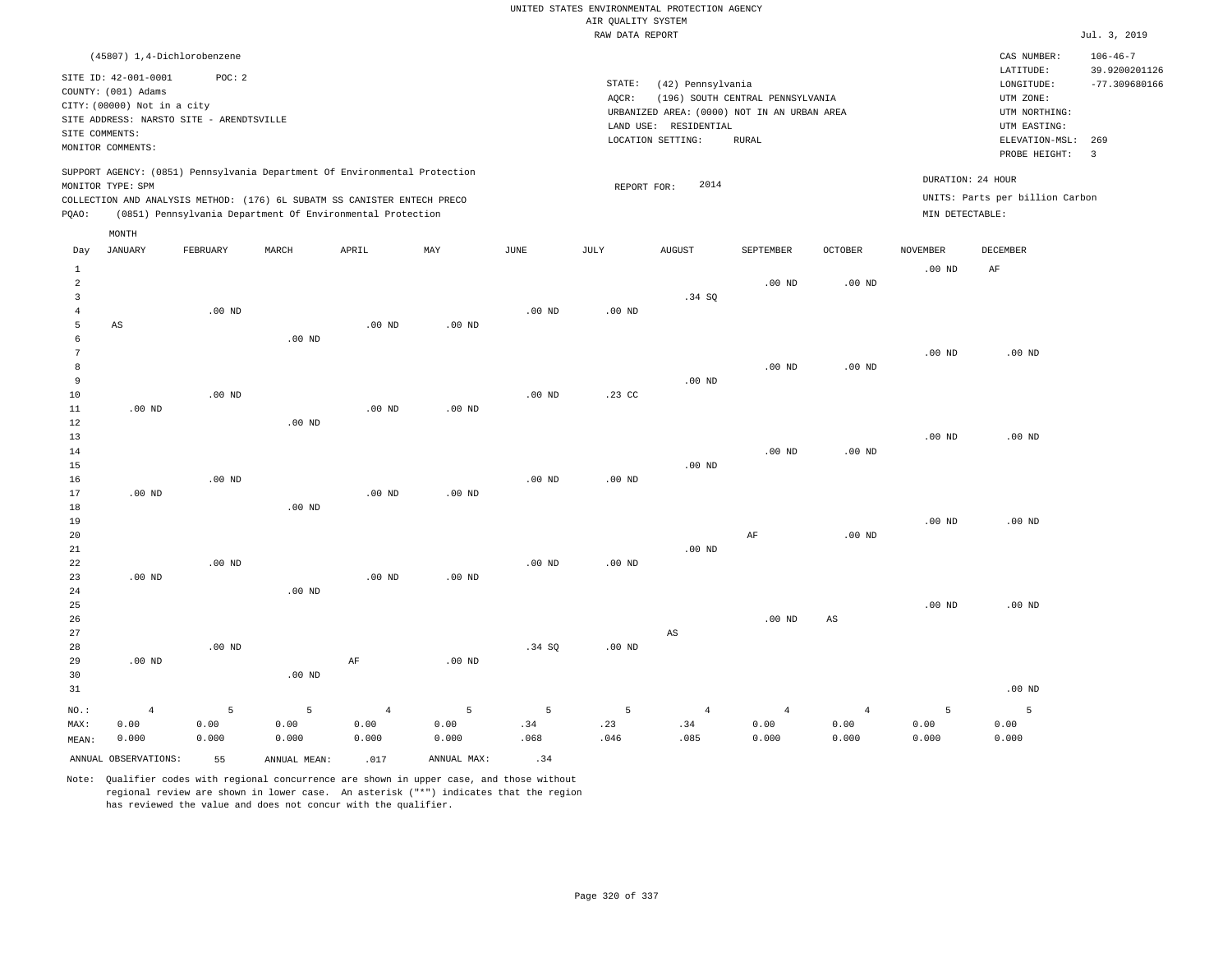## RAW DATA REPORT Jul. 3, 2019 UNITED STATES ENVIRONMENTAL PROTECTION AGENCY AIR QUALITY SYSTEM

| (45807) 1,4-Dichlorobenzene                                                                     |          |                                                            |       |     |      |                   |                                             |                                  |                |                 | CAS NUMBER:                     | $106 - 46 - 7$  |
|-------------------------------------------------------------------------------------------------|----------|------------------------------------------------------------|-------|-----|------|-------------------|---------------------------------------------|----------------------------------|----------------|-----------------|---------------------------------|-----------------|
| SITE ID: 42-001-0001                                                                            | POC: 2   |                                                            |       |     |      |                   |                                             |                                  |                |                 | LATITUDE:                       | 39.9200201126   |
| COUNTY: (001) Adams                                                                             |          |                                                            |       |     |      | STATE:            | (42) Pennsylvania                           |                                  |                |                 | LONGITUDE:                      | $-77.309680166$ |
| CITY: (00000) Not in a city                                                                     |          |                                                            |       |     |      | AOCR:             |                                             | (196) SOUTH CENTRAL PENNSYLVANIA |                |                 | UTM ZONE:                       |                 |
| SITE ADDRESS: NARSTO SITE - ARENDTSVILLE                                                        |          |                                                            |       |     |      |                   | URBANIZED AREA: (0000) NOT IN AN URBAN AREA |                                  |                |                 | UTM NORTHING:                   |                 |
| SITE COMMENTS:                                                                                  |          |                                                            |       |     |      |                   | LAND USE: RESIDENTIAL                       |                                  | UTM EASTING:   |                 |                                 |                 |
| MONITOR COMMENTS:                                                                               |          |                                                            |       |     |      | LOCATION SETTING: | ELEVATION-MSL:                              | 269                              |                |                 |                                 |                 |
|                                                                                                 |          |                                                            |       |     |      |                   |                                             |                                  |                |                 | PROBE HEIGHT:                   |                 |
| SUPPORT AGENCY: (0851) Pennsylvania Department Of Environmental Protection<br>MONITOR TYPE: SPM |          |                                                            |       |     |      |                   | 2015<br>REPORT FOR:                         |                                  |                |                 | DURATION: 24 HOUR               |                 |
| COLLECTION AND ANALYSIS METHOD: (176) 6L SUBATM SS CANISTER ENTECH PRECO                        |          |                                                            |       |     |      |                   |                                             |                                  |                |                 | UNITS: Parts per billion Carbon |                 |
| POAO:                                                                                           |          | (0851) Pennsylvania Department Of Environmental Protection |       |     |      |                   |                                             |                                  |                | MIN DETECTABLE: |                                 |                 |
| MONTH                                                                                           |          |                                                            |       |     |      |                   |                                             |                                  |                |                 |                                 |                 |
| JANUARY<br>Day                                                                                  | FEBRUARY | MARCH                                                      | APRIL | MAY | JUNE | JULY              | <b>AUGUST</b>                               | SEPTEMBER                        | <b>OCTOBER</b> | NOVEMBER        | DECEMBER                        |                 |
|                                                                                                 |          | $.00$ ND                                                   |       |     |      |                   |                                             |                                  |                |                 |                                 |                 |

| $\overline{a}$ |                   |                |            |                   |                |                   |                   |          |                        |          | .00 $ND$ | .00 $ND$          |
|----------------|-------------------|----------------|------------|-------------------|----------------|-------------------|-------------------|----------|------------------------|----------|----------|-------------------|
| 3              |                   |                |            |                   |                |                   |                   |          | $\mathbb{A}\mathbb{S}$ | $.00$ ND |          |                   |
| $\overline{4}$ |                   |                |            |                   |                |                   |                   | $.00$ ND |                        |          |          |                   |
| 5              |                   | $.00$ ND       |            |                   |                | $.00$ ND          | .00 <sub>ND</sub> |          |                        |          |          |                   |
| 6              | .00 <sub>ND</sub> |                |            | $.00$ ND          | $_{\rm AS}$    |                   |                   |          |                        |          |          |                   |
| 7              |                   |                | .00 $ND$   |                   |                |                   |                   |          |                        |          |          |                   |
| 8              |                   |                |            |                   |                |                   |                   |          |                        |          | $.00$ ND | $.00$ ND          |
| 9              |                   |                |            |                   |                |                   |                   |          | $.00$ ND               | $.00$ ND |          |                   |
| 10             |                   |                |            |                   |                |                   |                   | $.00$ ND |                        |          |          |                   |
| 11             |                   | $.00$ ND       |            |                   |                | .00 <sub>ND</sub> | $\rm{AF}$         |          |                        |          |          |                   |
| 12             | $.00$ ND          |                |            | .00 <sub>ND</sub> | $.00$ ND       |                   |                   |          |                        |          |          |                   |
| 13             |                   |                | $.00$ ND   |                   |                |                   |                   |          |                        |          |          |                   |
| 14             |                   |                |            |                   |                |                   |                   |          |                        |          | $.00$ ND | $.00$ ND          |
| 15             |                   |                |            |                   |                |                   |                   |          | $.00$ ND               | $.00$ ND |          |                   |
| 16             |                   |                |            |                   |                |                   |                   | $.00$ ND |                        |          |          |                   |
| 17             |                   | $.00$ ND       |            |                   |                | $.00$ ND          | .00 $ND$          |          |                        |          |          |                   |
| 18             | $.00$ ND          |                |            | .00 $ND$          | $.00$ ND       |                   |                   |          |                        |          |          |                   |
| 19             |                   |                | $.00$ ND   |                   |                |                   |                   |          |                        |          |          |                   |
| 20             |                   |                |            |                   |                |                   |                   |          |                        |          | $.00$ ND | $.00$ ND          |
| 21             |                   |                |            |                   |                |                   |                   |          | $.00$ ND               | .00 $ND$ |          |                   |
| 22             |                   |                |            |                   |                |                   |                   | .00 $ND$ |                        |          |          |                   |
| 23             |                   | $.00$ ND       |            |                   |                | .00 <sub>ND</sub> | .00 $ND$          |          |                        |          |          |                   |
| 24             | $.00$ ND          |                |            | $.00$ ND          | $.00$ ND       |                   |                   |          |                        |          |          |                   |
| 25             |                   |                | $.00$ ND   |                   |                |                   |                   |          |                        |          |          |                   |
| 26             |                   |                |            |                   |                |                   |                   |          |                        |          | $.00$ ND | .00 <sub>ND</sub> |
| 27             |                   |                |            |                   |                |                   |                   |          | $.00$ ND               | $.00$ ND |          |                   |
| 28             |                   |                |            |                   |                |                   |                   | $.00$ ND |                        |          |          |                   |
| 29             |                   |                |            |                   |                | .00 <sub>ND</sub> | $.00$ ND          |          |                        |          |          |                   |
| 30             | $.00$ ND          |                |            | $.00$ ND          | $.00$ ND       |                   |                   |          |                        |          |          |                   |
| 31             |                   |                | $.00$ ND   |                   |                |                   |                   |          |                        |          |          |                   |
| $NO.$ :        | 5                 | $\overline{4}$ | $\epsilon$ | 5                 | $\overline{4}$ | 5                 | $\overline{4}$    | 5        | $\overline{4}$         | 5        | 5        | 5                 |
| MAX:           | 0.00              | 0.00           | 0.00       | 0.00              | 0.00           | 0.00              | 0.00              | 0.00     | 0.00                   | 0.00     | 0.00     | 0.00              |
| MEAN:          | 0.000             | 0.000          | 0.000      | 0.000             | 0.000          | 0.000             | 0.000             | 0.000    | 0.000                  | 0.000    | 0.000    | 0.000             |

Note: Qualifier codes with regional concurrence are shown in upper case, and those without regional review are shown in lower case. An asterisk ("\*") indicates that the region has reviewed the value and does not concur with the qualifier.

ANNUAL OBSERVATIONS: 57 ANNUAL MEAN: 0.000 ANNUAL MAX: 0.00

MEAN: 0.000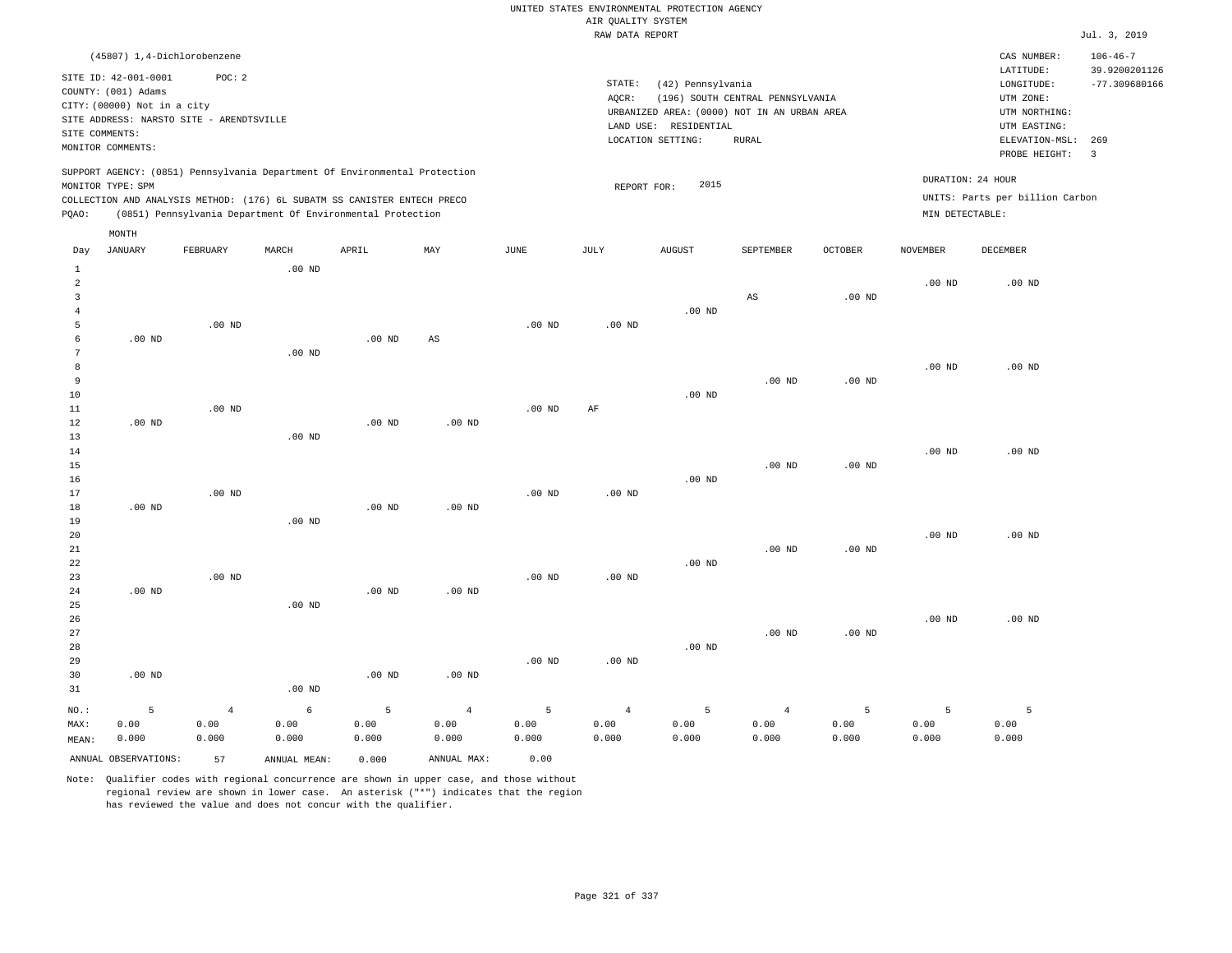RAW DATA REPORT JUL. 3, 2019 UNITED STATES ENVIRONMENTAL PROTECTION AGENCY AIR QUALITY SYSTEM

| (45807) 1,4-Dichlorobenzene                                                                                                                                                                                                                        |                                                                                                                                                                                | CAS NUMBER:                                                                                              | $106 - 46 - 7$                          |
|----------------------------------------------------------------------------------------------------------------------------------------------------------------------------------------------------------------------------------------------------|--------------------------------------------------------------------------------------------------------------------------------------------------------------------------------|----------------------------------------------------------------------------------------------------------|-----------------------------------------|
| SITE ID: 42-001-0001<br>POC: 2<br>COUNTY: (001) Adams<br>CITY: (00000) Not in a city<br>SITE ADDRESS: NARSTO SITE - ARENDTSVILLE<br>SITE COMMENTS:<br>MONITOR COMMENTS:                                                                            | STATE:<br>(42) Pennsylvania<br>(196) SOUTH CENTRAL PENNSYLVANIA<br>AOCR:<br>URBANIZED AREA: (0000) NOT IN AN URBAN AREA<br>LAND USE: RESIDENTIAL<br>LOCATION SETTING:<br>RURAL | LATITUDE:<br>LONGITUDE:<br>UTM ZONE:<br>UTM NORTHING:<br>UTM EASTING:<br>ELEVATION-MSL:<br>PROBE HEIGHT: | 39.9200201126<br>$-77.309680166$<br>269 |
| SUPPORT AGENCY: (0851) Pennsylvania Department Of Environmental Protection<br>MONITOR TYPE: SPM<br>COLLECTION AND ANALYSIS METHOD: (176) 6L SUBATM SS CANISTER ENTECH PRECO<br>(0851) Pennsylvania Department Of Environmental Protection<br>POAO: | 2016<br>REPORT FOR:                                                                                                                                                            | DURATION: 24 HOUR<br>UNITS: Parts per billion Carbon<br>MIN DETECTABLE:                                  |                                         |

|                | MONTH          |                |                        |          |                   |          |                |          |           |                |                 |                |
|----------------|----------------|----------------|------------------------|----------|-------------------|----------|----------------|----------|-----------|----------------|-----------------|----------------|
| Day            | <b>JANUARY</b> | FEBRUARY       | MARCH                  | APRIL    | MAY               | JUNE     | JULY           | AUGUST   | SEPTEMBER | <b>OCTOBER</b> | <b>NOVEMBER</b> | DECEMBER       |
| $\mathbf{1}$   | $.00$ ND       |                | $.00$ ND               |          |                   |          |                |          |           |                |                 |                |
| $\overline{a}$ |                |                |                        |          |                   |          |                |          |           |                | $.00$ ND        | $.00$ ND       |
| $\overline{3}$ |                |                |                        |          |                   |          |                |          | $.00$ ND  | $.00$ ND       |                 |                |
| $\overline{4}$ |                |                |                        |          |                   |          |                | $.00$ ND |           |                |                 |                |
| 5              |                |                |                        |          |                   | $.00$ ND | $.00$ ND       |          |           |                |                 |                |
| 6              |                | $.00$ ND       |                        | $.00$ ND | .00 <sub>ND</sub> |          |                |          |           |                |                 |                |
| 7              | $.00$ ND       |                | $.00$ ND               |          |                   |          |                |          |           |                |                 |                |
| 8              |                |                |                        |          |                   |          |                |          |           |                | $.00$ ND        | $.00$ ND       |
| 9              |                |                |                        |          |                   |          |                |          | $.00$ ND  | $.00$ ND       |                 |                |
| $10$           |                |                |                        |          |                   |          |                | $.00$ ND |           |                |                 |                |
| 11             |                |                |                        |          |                   | $.00$ ND | $.00$ ND       |          |           |                |                 |                |
| 12             |                | $.00$ ND       |                        | $.00$ ND | $.00$ ND          |          |                |          |           |                |                 |                |
| 13             | $.00$ ND       |                | $.00$ ND               |          |                   |          |                |          |           |                |                 |                |
| 14             |                |                |                        |          |                   |          |                |          |           |                | $.00$ ND        | $.00$ ND       |
| 15             |                |                |                        |          |                   |          |                |          | $.00$ ND  | $.00$ ND       |                 |                |
| 16             |                |                |                        |          |                   |          |                | $.00$ ND |           |                |                 |                |
| 17             |                |                |                        |          |                   | $.00$ ND | $_{\rm TS}$    |          |           |                |                 |                |
| 18             |                | $.00$ ND       |                        | $.00$ ND | $.00$ ND          |          |                |          |           |                |                 |                |
| 19             | $.00$ ND       |                | .00 $ND$               |          |                   |          |                |          |           |                |                 |                |
| 20             |                |                |                        |          |                   |          |                |          |           |                | $.00$ ND        | AF             |
| 21             |                |                |                        |          |                   |          |                |          | $.00$ ND  | $.00$ ND       |                 |                |
| 22             |                |                |                        |          |                   |          |                | $.00$ ND |           |                |                 |                |
| 23             |                |                |                        |          |                   | $.00$ ND | .00 $ND$       |          |           |                |                 |                |
| 24             |                | $.00$ ND       |                        | $.00$ ND | $.00$ ND          |          |                |          |           |                |                 |                |
| 25             | $.00$ ND       |                | $.00$ ND               |          |                   |          |                |          |           |                |                 |                |
| 26             |                |                |                        |          |                   |          |                |          |           |                | $.00$ ND        | $.00$ ND       |
| 27             |                |                |                        |          |                   |          |                |          | $.00$ ND  | $.00$ ND       |                 |                |
| 28             |                |                |                        |          |                   |          |                | $.00$ ND |           |                |                 |                |
| 29             |                |                |                        |          |                   | $.00$ ND | $.00$ ND       |          |           |                |                 |                |
| 30             |                |                |                        | $.00$ ND | $.00$ ND          |          |                |          |           |                |                 |                |
| 31             | $.00$ ND       |                | $\mathbb{A}\mathbb{S}$ |          |                   |          |                |          |           |                |                 |                |
| NO.:           | 6              | $\overline{4}$ | 5                      | 5        | 5                 | 5        | $\overline{4}$ | 5        | 5         | 5              | 5               | $\overline{4}$ |

ANNUAL OBSERVATIONS: 58 ANNUAL MEAN: 0.000 ANNUAL MAX: 0.00

 0.00 0.000  0.00 0.000  0.00 0.000

 0.00 0.000

MAX: MEAN:

 0.00 0.000

 0.00 0.000

Note: Qualifier codes with regional concurrence are shown in upper case, and those without regional review are shown in lower case. An asterisk ("\*") indicates that the region has reviewed the value and does not concur with the qualifier.

 0.00 0.000  0.00 0.000  0.00 0.000

 0.00 0.000

 0.00 0.000

 0.00 0.000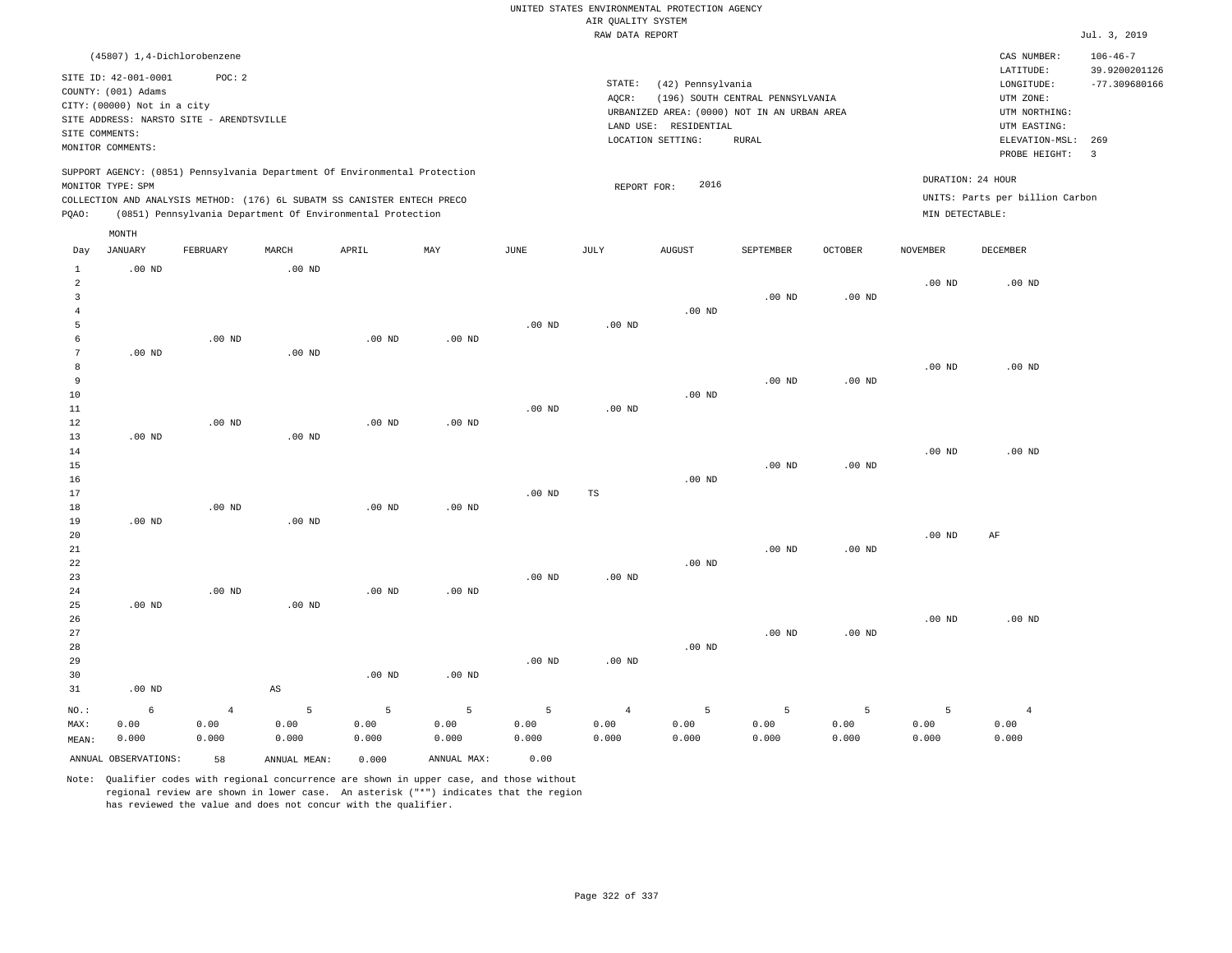|                                |                                                                            |                   |                                                                            |          |                        |                   |                    | UNITED STATES ENVIRONMENTAL PROTECTION AGENCY |                                  |                |                   |                                                     |                                                    |
|--------------------------------|----------------------------------------------------------------------------|-------------------|----------------------------------------------------------------------------|----------|------------------------|-------------------|--------------------|-----------------------------------------------|----------------------------------|----------------|-------------------|-----------------------------------------------------|----------------------------------------------------|
|                                |                                                                            |                   |                                                                            |          |                        |                   | AIR QUALITY SYSTEM |                                               |                                  |                |                   |                                                     |                                                    |
|                                |                                                                            |                   |                                                                            |          |                        |                   | RAW DATA REPORT    |                                               |                                  |                |                   |                                                     | Jul. 3, 2019                                       |
|                                | (45807) 1,4-Dichlorobenzene<br>SITE ID: 42-001-0001<br>COUNTY: (001) Adams | POC: 2            |                                                                            |          |                        |                   | STATE:<br>$AQCR$ : | (42) Pennsylvania                             | (196) SOUTH CENTRAL PENNSYLVANIA |                |                   | CAS NUMBER:<br>LATITUDE:<br>LONGITUDE:<br>UTM ZONE: | $106 - 46 - 7$<br>39.9200201126<br>$-77.309680166$ |
|                                | CITY: (00000) Not in a city                                                |                   |                                                                            |          |                        |                   |                    | URBANIZED AREA: (0000) NOT IN AN URBAN AREA   |                                  |                |                   | UTM NORTHING:                                       |                                                    |
| SITE COMMENTS:                 | SITE ADDRESS: NARSTO SITE - ARENDTSVILLE                                   |                   |                                                                            |          |                        |                   |                    | LAND USE: RESIDENTIAL                         |                                  |                |                   | UTM EASTING:                                        |                                                    |
|                                | MONITOR COMMENTS:                                                          |                   |                                                                            |          |                        |                   |                    | LOCATION SETTING:                             | <b>RURAL</b>                     |                |                   | ELEVATION-MSL:<br>PROBE HEIGHT:                     | 269<br>$\overline{\mathbf{3}}$                     |
|                                | MONITOR TYPE: SPM                                                          |                   | SUPPORT AGENCY: (0851) Pennsylvania Department Of Environmental Protection |          |                        |                   | REPORT FOR:        | 2017                                          |                                  |                | DURATION: 24 HOUR |                                                     |                                                    |
|                                |                                                                            |                   | COLLECTION AND ANALYSIS METHOD: (176) 6L SUBATM SS CANISTER ENTECH PRECO   |          |                        |                   |                    |                                               |                                  |                |                   | UNITS: Parts per billion Carbon                     |                                                    |
| PQAO:                          |                                                                            |                   | (0851) Pennsylvania Department Of Environmental Protection                 |          |                        |                   |                    |                                               |                                  |                | MIN DETECTABLE:   |                                                     |                                                    |
|                                | MONTH                                                                      |                   |                                                                            |          |                        |                   |                    |                                               |                                  |                |                   |                                                     |                                                    |
| Day                            | JANUARY                                                                    | FEBRUARY          | MARCH                                                                      | APRIL    | MAY                    | JUNE              | JULY               | AUGUST                                        | SEPTEMBER                        | OCTOBER        | NOVEMBER          | DECEMBER                                            |                                                    |
| $\mathbf{1}$<br>$\overline{a}$ | $.00$ ND                                                                   |                   | $.00$ ND                                                                   | $.00$ ND | $.00$ ND               |                   |                    |                                               |                                  |                |                   |                                                     |                                                    |
| $\overline{3}$                 |                                                                            |                   |                                                                            |          |                        |                   |                    |                                               |                                  |                | .00 <sub>ND</sub> | $.00$ ND                                            |                                                    |
| $\overline{4}$                 |                                                                            |                   |                                                                            |          |                        |                   |                    |                                               | $.00$ ND                         | $.00$ ND       |                   |                                                     |                                                    |
| 5                              |                                                                            |                   |                                                                            |          |                        |                   |                    | $.00$ ND                                      |                                  |                |                   |                                                     |                                                    |
| 6                              |                                                                            | $.00$ ND          |                                                                            |          |                        | .00 <sub>ND</sub> | .00 <sub>ND</sub>  |                                               |                                  |                |                   |                                                     |                                                    |
| 7                              | $.00$ ND                                                                   |                   |                                                                            | $.00$ ND | $.00$ ND               |                   |                    |                                               |                                  |                |                   |                                                     |                                                    |
| 8                              |                                                                            |                   | .00 <sub>ND</sub>                                                          |          |                        |                   |                    |                                               |                                  |                |                   |                                                     |                                                    |
| 9<br>10                        |                                                                            |                   |                                                                            |          |                        |                   |                    |                                               | $.00$ ND                         | $.00$ ND       | .00 <sub>ND</sub> | $.00$ ND                                            |                                                    |
| 11                             |                                                                            |                   |                                                                            |          |                        |                   |                    | $.00$ ND                                      |                                  |                |                   |                                                     |                                                    |
| 12                             |                                                                            | $.00$ ND          |                                                                            |          |                        | .00 <sub>ND</sub> | $.00$ ND           |                                               |                                  |                |                   |                                                     |                                                    |
| 13                             | $.00$ ND                                                                   |                   |                                                                            | $.00$ ND | $.00$ ND               |                   |                    |                                               |                                  |                |                   |                                                     |                                                    |
| 14                             |                                                                            |                   | $.00$ ND                                                                   |          |                        |                   |                    |                                               |                                  |                |                   |                                                     |                                                    |
| 15                             |                                                                            |                   |                                                                            |          |                        |                   |                    |                                               |                                  |                | .00 <sub>ND</sub> | $.00$ ND                                            |                                                    |
| 16                             |                                                                            |                   |                                                                            |          |                        |                   |                    |                                               | $.00$ ND                         | AM             |                   |                                                     |                                                    |
| 17<br>18                       |                                                                            | .00 <sub>ND</sub> |                                                                            |          |                        | $.00$ ND          | .00 <sub>ND</sub>  | $.00$ ND                                      |                                  |                |                   |                                                     |                                                    |
| 19                             | $.00$ ND                                                                   |                   |                                                                            | $.00$ ND | $\mathbb{A}\mathbb{S}$ |                   |                    |                                               |                                  |                |                   |                                                     |                                                    |
| 20                             |                                                                            |                   | $.00$ ND                                                                   |          |                        |                   |                    |                                               |                                  |                |                   |                                                     |                                                    |
| $2\sqrt{1}$                    |                                                                            |                   |                                                                            |          |                        |                   |                    |                                               |                                  |                | .00 <sub>ND</sub> | $.00$ ND                                            |                                                    |
| 22                             |                                                                            |                   |                                                                            |          |                        |                   |                    |                                               | $.00$ ND                         | $.00$ ND       |                   |                                                     |                                                    |
| 23                             |                                                                            |                   |                                                                            |          |                        |                   |                    | .00 <sub>ND</sub>                             |                                  |                |                   |                                                     |                                                    |
| 24                             |                                                                            | AF                |                                                                            |          |                        | $.00$ ND          | $.00$ ND           |                                               |                                  |                |                   |                                                     |                                                    |
| 25                             | $.00$ ND                                                                   |                   |                                                                            | $.00$ ND | .00 <sub>ND</sub>      |                   |                    |                                               |                                  |                |                   |                                                     |                                                    |
| 26<br>27                       |                                                                            |                   | $.00$ ND                                                                   |          |                        |                   |                    |                                               |                                  |                | .00 <sub>ND</sub> | $.00$ ND                                            |                                                    |
| 28                             |                                                                            |                   |                                                                            |          |                        |                   |                    |                                               | .00 <sub>ND</sub>                | $.00$ ND       |                   |                                                     |                                                    |
| 29                             |                                                                            |                   |                                                                            |          |                        |                   |                    | $.00$ ND                                      |                                  |                |                   |                                                     |                                                    |
| 30                             |                                                                            |                   |                                                                            |          |                        | .00 <sub>ND</sub> | .00 <sub>ND</sub>  |                                               |                                  |                |                   |                                                     |                                                    |
| 31                             | $.00$ ND                                                                   |                   |                                                                            |          | $.00$ ND               |                   |                    |                                               |                                  |                |                   |                                                     |                                                    |
| NO.:                           | 6                                                                          | 3                 | 5                                                                          | 5        | 5                      | 5                 | 5                  | 5                                             | 5                                | $\overline{4}$ | 5                 | 5                                                   |                                                    |
| MAX:                           | 0.00                                                                       | 0.00              | 0.00                                                                       | 0.00     | 0.00                   | 0.00              | 0.00               | 0.00                                          | 0.00                             | 0.00           | 0.00              | 0.00                                                |                                                    |
| MEAN:                          | 0.000                                                                      | 0.000             | 0.000                                                                      | 0.000    | 0.000                  | 0.000             | 0.000              | 0.000                                         | 0.000                            | 0.000          | 0.000             | 0.000                                               |                                                    |
|                                | ANNUAL OBSERVATIONS:                                                       | 58                | ANNUAL, MEAN:                                                              | 0.000    | ANNUAL MAX:            | 0.00              |                    |                                               |                                  |                |                   |                                                     |                                                    |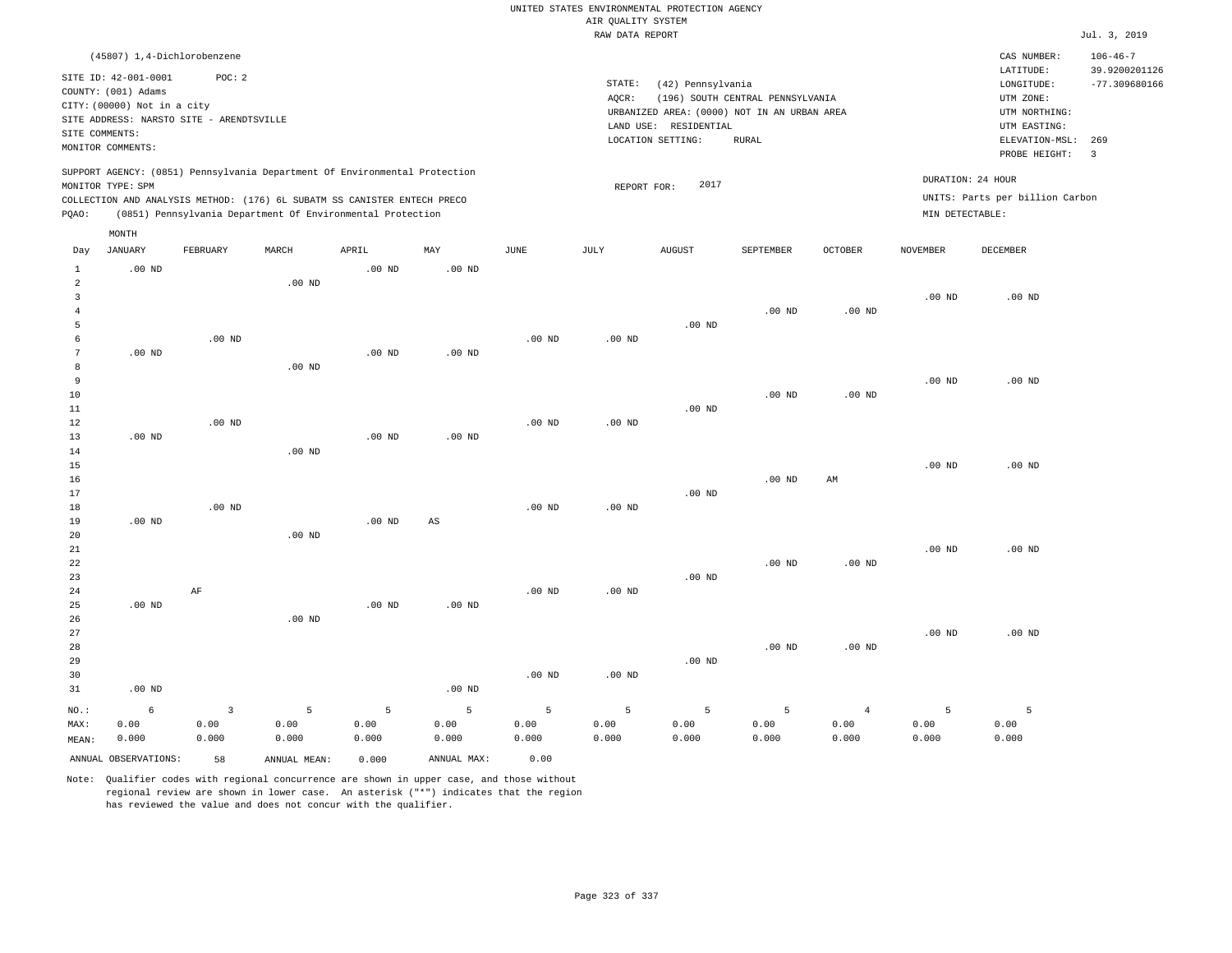|                |                                                                                                                                                       |                   |                                                                                                                                                                                                                      |                   |                   |                |                    | UNITED STATES ENVIRONMENTAL PROTECTION AGENCY |                                                                                 |                   |                 |                                                                                |                                                    |
|----------------|-------------------------------------------------------------------------------------------------------------------------------------------------------|-------------------|----------------------------------------------------------------------------------------------------------------------------------------------------------------------------------------------------------------------|-------------------|-------------------|----------------|--------------------|-----------------------------------------------|---------------------------------------------------------------------------------|-------------------|-----------------|--------------------------------------------------------------------------------|----------------------------------------------------|
|                |                                                                                                                                                       |                   |                                                                                                                                                                                                                      |                   |                   |                | AIR QUALITY SYSTEM |                                               |                                                                                 |                   |                 |                                                                                |                                                    |
|                |                                                                                                                                                       |                   |                                                                                                                                                                                                                      |                   |                   |                | RAW DATA REPORT    |                                               |                                                                                 |                   |                 |                                                                                | Jul. 3, 2019                                       |
|                | (45807) 1,4-Dichlorobenzene<br>SITE ID: 42-001-0001<br>COUNTY: (001) Adams<br>CITY: (00000) Not in a city<br>SITE ADDRESS: NARSTO SITE - ARENDTSVILLE | POC: 2            |                                                                                                                                                                                                                      |                   |                   |                | STATE:<br>AQCR:    | (42) Pennsylvania                             | (196) SOUTH CENTRAL PENNSYLVANIA<br>URBANIZED AREA: (0000) NOT IN AN URBAN AREA |                   |                 | CAS NUMBER:<br>LATITUDE:<br>LONGITUDE:<br>UTM ZONE:<br>UTM NORTHING:           | $106 - 46 - 7$<br>39.9200201126<br>$-77.309680166$ |
| SITE COMMENTS: |                                                                                                                                                       |                   |                                                                                                                                                                                                                      |                   |                   |                |                    | LAND USE: RESIDENTIAL                         |                                                                                 |                   |                 | UTM EASTING:                                                                   |                                                    |
|                | MONITOR COMMENTS:                                                                                                                                     |                   |                                                                                                                                                                                                                      |                   |                   |                |                    | LOCATION SETTING:                             | <b>RURAL</b>                                                                    |                   |                 | ELEVATION-MSL:<br>PROBE HEIGHT:                                                | 269<br>$\overline{\mathbf{3}}$                     |
| PQAO:          | MONITOR TYPE: SPM                                                                                                                                     |                   | SUPPORT AGENCY: (0851) Pennsylvania Department Of Environmental Protection<br>COLLECTION AND ANALYSIS METHOD: (176) 6L SUBATM SS CANISTER ENTECH PRECO<br>(0851) Pennsylvania Department Of Environmental Protection |                   |                   |                | REPORT FOR:        | 2018                                          |                                                                                 |                   |                 | DURATION: 24 HOUR<br>UNITS: Parts per billion Carbon<br>MIN DETECTABLE: .31302 |                                                    |
|                | MONTH                                                                                                                                                 |                   |                                                                                                                                                                                                                      |                   |                   |                |                    |                                               |                                                                                 |                   |                 |                                                                                |                                                    |
| Day            | <b>JANUARY</b>                                                                                                                                        | FEBRUARY          | MARCH                                                                                                                                                                                                                | APRIL             | MAY               | <b>JUNE</b>    | <b>JULY</b>        | <b>AUGUST</b>                                 | SEPTEMBER                                                                       | OCTOBER           | <b>NOVEMBER</b> | <b>DECEMBER</b>                                                                |                                                    |
| $\mathbf{1}$   |                                                                                                                                                       | $.00$ ND          |                                                                                                                                                                                                                      |                   |                   | $.00$ ND       | $.00$ ND           |                                               |                                                                                 |                   |                 |                                                                                |                                                    |
| $\overline{a}$ | $.00$ ND                                                                                                                                              |                   |                                                                                                                                                                                                                      | .00 <sub>ND</sub> | .00 <sub>ND</sub> |                |                    |                                               |                                                                                 |                   |                 |                                                                                |                                                    |
| 3              |                                                                                                                                                       |                   | $.00$ ND                                                                                                                                                                                                             |                   |                   |                |                    |                                               |                                                                                 |                   |                 |                                                                                |                                                    |
| $\bf{4}$       |                                                                                                                                                       |                   |                                                                                                                                                                                                                      |                   |                   |                |                    |                                               |                                                                                 |                   | $.00$ ND        | $.00$ ND                                                                       |                                                    |
| $\overline{5}$ |                                                                                                                                                       |                   |                                                                                                                                                                                                                      |                   |                   |                |                    |                                               | .00 <sub>ND</sub>                                                               | .00 <sub>ND</sub> |                 |                                                                                |                                                    |
| 6<br>7         |                                                                                                                                                       | $.00$ ND          |                                                                                                                                                                                                                      |                   |                   |                | $.00$ ND           | $.00$ ND                                      |                                                                                 |                   |                 |                                                                                |                                                    |
| 8              | $.00$ ND                                                                                                                                              |                   |                                                                                                                                                                                                                      | .00 <sub>ND</sub> | $.00$ ND          | AM             |                    |                                               |                                                                                 |                   |                 |                                                                                |                                                    |
| 9              |                                                                                                                                                       |                   | .00 <sub>ND</sub>                                                                                                                                                                                                    |                   |                   |                |                    |                                               |                                                                                 |                   |                 |                                                                                |                                                    |
| 10             |                                                                                                                                                       |                   |                                                                                                                                                                                                                      |                   |                   |                |                    |                                               |                                                                                 |                   | $.00$ ND        | $.00$ ND                                                                       |                                                    |
| $11\,$         |                                                                                                                                                       |                   |                                                                                                                                                                                                                      |                   |                   |                |                    |                                               | .00 <sub>ND</sub>                                                               | $.00$ ND          |                 |                                                                                |                                                    |
| 12             |                                                                                                                                                       |                   |                                                                                                                                                                                                                      |                   |                   |                |                    | $.00$ ND                                      |                                                                                 |                   |                 |                                                                                |                                                    |
| 13             |                                                                                                                                                       | .00 <sub>ND</sub> |                                                                                                                                                                                                                      |                   |                   | $.00$ ND       | .00 <sub>ND</sub>  |                                               |                                                                                 |                   |                 |                                                                                |                                                    |
| 14             | $.00$ ND                                                                                                                                              |                   |                                                                                                                                                                                                                      | .00 <sub>ND</sub> | $.00$ ND          |                |                    |                                               |                                                                                 |                   |                 |                                                                                |                                                    |
| 15             |                                                                                                                                                       |                   | $.00$ ND                                                                                                                                                                                                             |                   |                   |                |                    |                                               |                                                                                 |                   |                 |                                                                                |                                                    |
| 16             |                                                                                                                                                       |                   |                                                                                                                                                                                                                      |                   |                   |                |                    |                                               |                                                                                 |                   | $.00$ ND        | $.00$ ND                                                                       |                                                    |
| 17             |                                                                                                                                                       |                   |                                                                                                                                                                                                                      |                   |                   |                |                    |                                               | .00 <sub>ND</sub>                                                               | .00 <sub>ND</sub> |                 |                                                                                |                                                    |
| 18             |                                                                                                                                                       |                   |                                                                                                                                                                                                                      |                   |                   |                |                    | $.00$ ND                                      |                                                                                 |                   |                 |                                                                                |                                                    |
| 19<br>20       | $.00$ ND                                                                                                                                              | .00 <sub>ND</sub> |                                                                                                                                                                                                                      | $.00$ ND          | $.00$ ND          | $.00$ ND       | .00 <sub>ND</sub>  |                                               |                                                                                 |                   |                 |                                                                                |                                                    |
| 21             |                                                                                                                                                       |                   | $.00$ ND                                                                                                                                                                                                             |                   |                   |                |                    |                                               |                                                                                 |                   |                 |                                                                                |                                                    |
| 22             |                                                                                                                                                       |                   |                                                                                                                                                                                                                      |                   |                   |                |                    |                                               |                                                                                 |                   | $.00$ ND        | $.00$ ND                                                                       |                                                    |
| 23             |                                                                                                                                                       |                   |                                                                                                                                                                                                                      |                   |                   |                |                    |                                               | $.00$ ND                                                                        | $.00$ ND          |                 |                                                                                |                                                    |
| 24             |                                                                                                                                                       |                   |                                                                                                                                                                                                                      |                   |                   |                |                    | $.00$ ND                                      |                                                                                 |                   |                 |                                                                                |                                                    |
| 25             |                                                                                                                                                       | $.00$ ND          |                                                                                                                                                                                                                      |                   |                   | $.00$ ND       | $.00$ ND           |                                               |                                                                                 |                   |                 |                                                                                |                                                    |
| 26             | $.00$ ND                                                                                                                                              |                   |                                                                                                                                                                                                                      | $_{\rm AS}$       | $_{\rm AS}$       |                |                    |                                               |                                                                                 |                   |                 |                                                                                |                                                    |
| 27             |                                                                                                                                                       |                   | $.00$ ND                                                                                                                                                                                                             |                   |                   |                |                    |                                               |                                                                                 |                   |                 |                                                                                |                                                    |
| 28             |                                                                                                                                                       |                   |                                                                                                                                                                                                                      |                   |                   |                |                    |                                               |                                                                                 |                   | AS              | .00 <sub>ND</sub>                                                              |                                                    |
| 29             |                                                                                                                                                       |                   |                                                                                                                                                                                                                      |                   |                   |                |                    |                                               | .00 <sub>ND</sub>                                                               | $.00$ ND          |                 |                                                                                |                                                    |
| 30             |                                                                                                                                                       |                   |                                                                                                                                                                                                                      |                   |                   |                |                    | $.00$ ND                                      |                                                                                 |                   |                 |                                                                                |                                                    |
| 31             |                                                                                                                                                       |                   |                                                                                                                                                                                                                      |                   |                   |                | .00 <sub>ND</sub>  |                                               |                                                                                 |                   |                 |                                                                                |                                                    |
| NO.:           | 5                                                                                                                                                     | 5                 | 5                                                                                                                                                                                                                    | $\overline{4}$    | $\overline{4}$    | $\overline{4}$ | 6                  | 5                                             | 5                                                                               | 5                 | $\overline{4}$  | 5                                                                              |                                                    |
| MAX:           | 0.00                                                                                                                                                  | 0.00              | 0.00                                                                                                                                                                                                                 | 0.00              | 0.00              | 0.00           | 0.00               | 0.00                                          | 0.00                                                                            | 0.00              | 0.00            | 0.00                                                                           |                                                    |
| MEAN:          | 0.000                                                                                                                                                 | 0.000             | 0.000                                                                                                                                                                                                                | 0.000             | 0.000             | 0.000          | 0.000              | 0.000                                         | 0.000                                                                           | 0.000             | 0.000           | 0.000                                                                          |                                                    |
|                | ANNUAL OBSERVATIONS:                                                                                                                                  | 57                | ANNUAL MEAN:                                                                                                                                                                                                         | 0.000             | ANNUAL MAX:       | 0.00           |                    |                                               |                                                                                 |                   |                 |                                                                                |                                                    |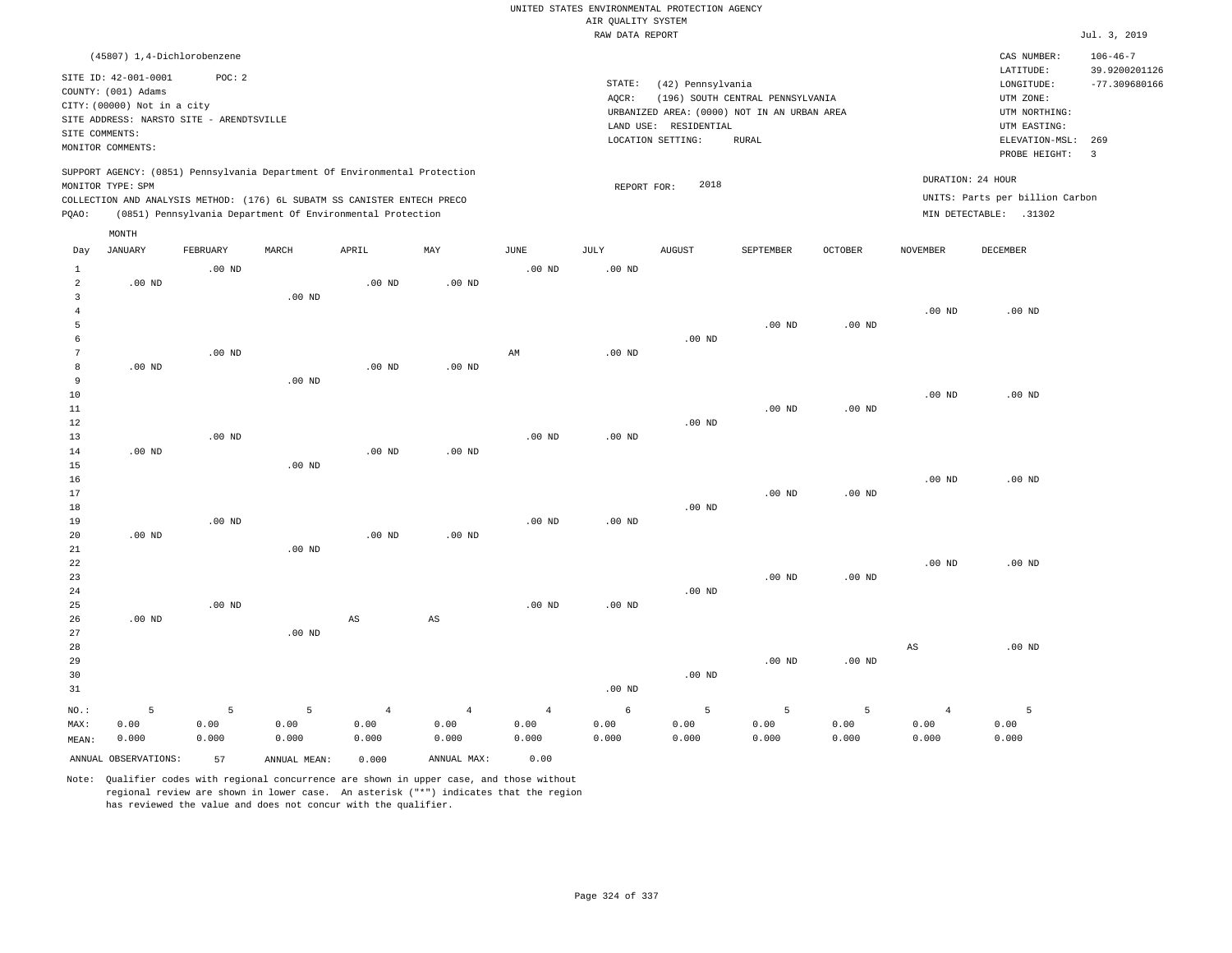|                |                                                    |                                                                            |                   |                   |                   |                   |                    | UNITED STATES ENVIRONMENTAL PROTECTION AGENCY |                                  |                   |                 |                                 |                                 |
|----------------|----------------------------------------------------|----------------------------------------------------------------------------|-------------------|-------------------|-------------------|-------------------|--------------------|-----------------------------------------------|----------------------------------|-------------------|-----------------|---------------------------------|---------------------------------|
|                |                                                    |                                                                            |                   |                   |                   |                   | AIR QUALITY SYSTEM |                                               |                                  |                   |                 |                                 |                                 |
|                |                                                    |                                                                            |                   |                   |                   |                   | RAW DATA REPORT    |                                               |                                  |                   |                 |                                 | Jul. 3, 2019                    |
|                |                                                    | (45810) 1, 2, 4-Trichlorobenzene                                           |                   |                   |                   |                   |                    |                                               |                                  |                   |                 | CAS NUMBER:<br>LATITUDE:        | $120 - 82 - 1$<br>39.9200201126 |
|                | SITE ID: 42-001-0001                               | POC: 2                                                                     |                   |                   |                   |                   | STATE:             | (42) Pennsylvania                             |                                  |                   |                 | LONGITUDE:                      | $-77.309680166$                 |
|                | COUNTY: (001) Adams<br>CITY: (00000) Not in a city |                                                                            |                   |                   |                   |                   | AOCR:              |                                               | (196) SOUTH CENTRAL PENNSYLVANIA |                   |                 | UTM ZONE:                       |                                 |
|                |                                                    | SITE ADDRESS: NARSTO SITE - ARENDTSVILLE                                   |                   |                   |                   |                   |                    | URBANIZED AREA: (0000) NOT IN AN URBAN AREA   |                                  |                   |                 | UTM NORTHING:                   |                                 |
| SITE COMMENTS: |                                                    |                                                                            |                   |                   |                   |                   |                    | LAND USE: RESIDENTIAL                         |                                  |                   |                 | UTM EASTING:                    |                                 |
|                | MONITOR COMMENTS:                                  |                                                                            |                   |                   |                   |                   |                    | LOCATION SETTING:                             | <b>RURAL</b>                     |                   |                 | ELEVATION-MSL:                  | 269                             |
|                |                                                    |                                                                            |                   |                   |                   |                   |                    |                                               |                                  |                   |                 | PROBE HEIGHT:                   | $\overline{3}$                  |
|                |                                                    | SUPPORT AGENCY: (0851) Pennsylvania Department Of Environmental Protection |                   |                   |                   |                   |                    |                                               |                                  |                   |                 |                                 |                                 |
|                | MONITOR TYPE: SPM                                  |                                                                            |                   |                   |                   |                   | REPORT FOR:        | 2013                                          |                                  |                   |                 | DURATION: 24 HOUR               |                                 |
|                |                                                    | COLLECTION AND ANALYSIS METHOD: (176) 6L SUBATM SS CANISTER ENTECH PRECO   |                   |                   |                   |                   |                    |                                               |                                  |                   |                 | UNITS: Parts per billion Carbon |                                 |
| PQAO:          |                                                    | (0851) Pennsylvania Department Of Environmental Protection                 |                   |                   |                   |                   |                    |                                               |                                  |                   | MIN DETECTABLE: |                                 |                                 |
|                | MONTH                                              |                                                                            |                   |                   |                   |                   |                    |                                               |                                  |                   |                 |                                 |                                 |
| Day            | JANUARY                                            | FEBRUARY                                                                   | MARCH             | APRIL             | MAY               | JUNE              | JULY               | <b>AUGUST</b>                                 | SEPTEMBER                        | <b>OCTOBER</b>    | NOVEMBER        | DECEMBER                        |                                 |
| $\mathbf{1}$   |                                                    |                                                                            |                   |                   |                   |                   |                    |                                               | $\mathbb{A}\mathbb{S}$           | .00 <sub>ND</sub> |                 |                                 |                                 |
| $\overline{a}$ |                                                    |                                                                            |                   |                   |                   |                   |                    | AF                                            |                                  |                   |                 |                                 |                                 |
| $\overline{3}$ |                                                    | .00 <sub>ND</sub>                                                          |                   |                   |                   | .00 <sub>ND</sub> | $.00$ ND           |                                               |                                  |                   |                 |                                 |                                 |
| $\overline{4}$ | AF                                                 |                                                                            |                   | $.00$ ND          | $.00$ ND          |                   |                    |                                               |                                  |                   |                 |                                 |                                 |
| 5              |                                                    |                                                                            | $.00$ ND          |                   |                   |                   |                    |                                               |                                  |                   |                 |                                 |                                 |
| 6              |                                                    |                                                                            |                   |                   |                   |                   |                    |                                               |                                  |                   | $.00$ ND        | AF                              |                                 |
| 7              |                                                    |                                                                            |                   |                   |                   |                   |                    |                                               | $.00$ ND                         | AF                |                 |                                 |                                 |
| 8              |                                                    |                                                                            |                   |                   |                   |                   |                    | $.00$ ND                                      |                                  |                   |                 |                                 |                                 |
| $\overline{9}$ |                                                    | $.00$ ND                                                                   |                   |                   |                   | $.00$ ND          | $.00$ ND           |                                               |                                  |                   |                 |                                 |                                 |
| 10             | AF                                                 |                                                                            |                   | $.00$ ND          | .00 <sub>ND</sub> |                   |                    |                                               |                                  |                   |                 |                                 |                                 |
| 11             |                                                    |                                                                            | $.00$ ND          |                   |                   |                   |                    |                                               |                                  |                   |                 |                                 |                                 |
| 12<br>13       |                                                    |                                                                            |                   |                   |                   |                   |                    |                                               | $.00$ ND                         | .00 <sub>ND</sub> | $.00$ ND        | $\rm AF$                        |                                 |
| 14             |                                                    |                                                                            |                   |                   |                   |                   |                    | $.00$ ND                                      |                                  |                   |                 |                                 |                                 |
| 15             |                                                    | AF                                                                         |                   |                   |                   | $.00$ ND          | $.00$ ND           |                                               |                                  |                   |                 |                                 |                                 |
| 16             | $.00$ ND                                           |                                                                            |                   | .00 <sub>ND</sub> | .00 <sub>ND</sub> |                   |                    |                                               |                                  |                   |                 |                                 |                                 |
| 17             |                                                    |                                                                            | $.00$ ND          |                   |                   |                   |                    |                                               |                                  |                   |                 |                                 |                                 |
| 18             |                                                    |                                                                            |                   |                   |                   |                   |                    |                                               |                                  |                   | AF              | $.00$ ND                        |                                 |
| 19             |                                                    |                                                                            |                   |                   |                   |                   |                    |                                               | .00 <sub>ND</sub>                | $.00$ ND          |                 |                                 |                                 |
| 20             |                                                    |                                                                            |                   |                   |                   |                   |                    | .00CL                                         |                                  |                   |                 |                                 |                                 |
| 21             |                                                    | .00 <sub>ND</sub>                                                          |                   |                   |                   | .00 <sub>ND</sub> | $.00$ ND           |                                               |                                  |                   |                 |                                 |                                 |
| 22             | $.00$ ND                                           |                                                                            |                   | .00 <sub>ND</sub> | .00 <sub>ND</sub> |                   |                    |                                               |                                  |                   |                 |                                 |                                 |
| 23             |                                                    |                                                                            | .00 <sub>ND</sub> |                   |                   |                   |                    |                                               |                                  |                   |                 |                                 |                                 |
| 24             |                                                    |                                                                            |                   |                   |                   |                   |                    |                                               |                                  |                   | AF              | AS                              |                                 |
| 25             |                                                    |                                                                            |                   |                   |                   |                   |                    |                                               | $.00$ ND                         | .00 <sub>ND</sub> |                 |                                 |                                 |
| 26             |                                                    |                                                                            |                   |                   |                   |                   |                    | $.00$ ND                                      |                                  |                   |                 |                                 |                                 |
| 27             |                                                    | $.00$ ND                                                                   |                   |                   |                   | $.00$ ND          | $.00$ ND           |                                               |                                  |                   |                 |                                 |                                 |
| 28             | $.00$ ND                                           |                                                                            |                   | $.00$ ND          | $.00$ ND          |                   |                    |                                               |                                  |                   |                 |                                 |                                 |
| 29             |                                                    |                                                                            | $.00$ ND          |                   |                   |                   |                    |                                               |                                  |                   |                 |                                 |                                 |
| 30             |                                                    |                                                                            |                   |                   |                   |                   |                    |                                               |                                  |                   | $\rm AF$        | $.00$ ND                        |                                 |
| 31             |                                                    |                                                                            |                   |                   |                   |                   |                    |                                               |                                  | $.00$ ND          |                 |                                 |                                 |
| NO.:           | $\overline{\mathbf{3}}$                            | $\overline{4}$                                                             | 5                 | $\overline{5}$    | 5                 | 5                 | 5                  | $\overline{4}$                                | $\overline{4}$                   | 5                 | $\overline{2}$  | $\overline{a}$                  |                                 |
| MAX:           | 0.00                                               | 0.00                                                                       | 0.00              | 0.00              | 0.00              | 0.00              | 0.00               | 0.00                                          | 0.00                             | 0.00              | 0.00            | 0.00                            |                                 |
| MFAN:          | 0.000                                              | 0.000                                                                      | 0.000             | 0.000             | 0.000             | 0.000             | 0.000              | 0.000                                         | 0.000                            | 0.000             | 0.000           | 0.000                           |                                 |

ANNUAL OBSERVATIONS: 49 ANNUAL MEAN: 0.000 ANNUAL MAX: 0.00

0.000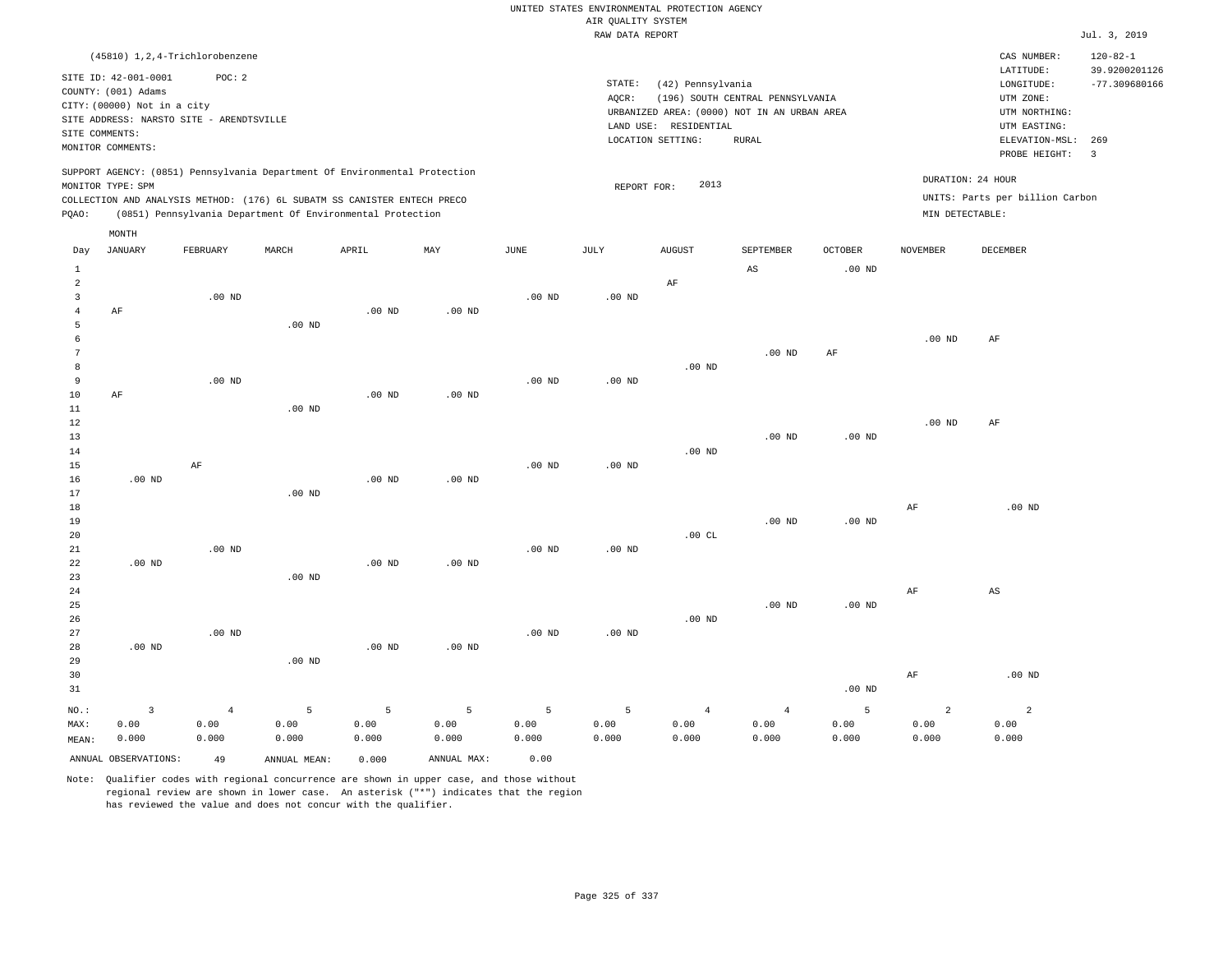|                      |                             |                                            |                   |                                                                            |                   |                   |                    | UNITED STATES ENVIRONMENTAL PROTECTION AGENCY |                                  |                   |                   |                                        |                                                    |
|----------------------|-----------------------------|--------------------------------------------|-------------------|----------------------------------------------------------------------------|-------------------|-------------------|--------------------|-----------------------------------------------|----------------------------------|-------------------|-------------------|----------------------------------------|----------------------------------------------------|
|                      |                             |                                            |                   |                                                                            |                   |                   | AIR QUALITY SYSTEM |                                               |                                  |                   |                   |                                        |                                                    |
|                      |                             |                                            |                   |                                                                            |                   |                   | RAW DATA REPORT    |                                               |                                  |                   |                   |                                        | Jul. 3, 2019                                       |
|                      | SITE ID: 42-001-0001        | (45810) 1, 2, 4-Trichlorobenzene<br>POC: 2 |                   |                                                                            |                   |                   | STATE:             | (42) Pennsylvania                             |                                  |                   |                   | CAS NUMBER:<br>LATITUDE:<br>LONGITUDE: | $120 - 82 - 1$<br>39.9200201126<br>$-77.309680166$ |
|                      | COUNTY: (001) Adams         |                                            |                   |                                                                            |                   |                   | AOCR:              |                                               | (196) SOUTH CENTRAL PENNSYLVANIA |                   |                   | UTM ZONE:                              |                                                    |
|                      | CITY: (00000) Not in a city |                                            |                   |                                                                            |                   |                   |                    | URBANIZED AREA: (0000) NOT IN AN URBAN AREA   |                                  |                   |                   | UTM NORTHING:                          |                                                    |
|                      |                             | SITE ADDRESS: NARSTO SITE - ARENDTSVILLE   |                   |                                                                            |                   |                   |                    | LAND USE: RESIDENTIAL                         |                                  |                   |                   | UTM EASTING:                           |                                                    |
| SITE COMMENTS:       |                             |                                            |                   |                                                                            |                   |                   |                    | LOCATION SETTING:                             | <b>RURAL</b>                     |                   |                   | ELEVATION-MSL:                         | 269                                                |
|                      | MONITOR COMMENTS:           |                                            |                   |                                                                            |                   |                   |                    |                                               |                                  |                   |                   | PROBE HEIGHT:                          | $\overline{\mathbf{3}}$                            |
|                      | MONITOR TYPE: SPM           |                                            |                   | SUPPORT AGENCY: (0851) Pennsylvania Department Of Environmental Protection |                   |                   | REPORT FOR:        | 2014                                          |                                  |                   | DURATION: 24 HOUR |                                        |                                                    |
|                      |                             |                                            |                   | COLLECTION AND ANALYSIS METHOD: (176) 6L SUBATM SS CANISTER ENTECH PRECO   |                   |                   |                    |                                               |                                  |                   |                   | UNITS: Parts per billion Carbon        |                                                    |
| PQAO:                |                             |                                            |                   | (0851) Pennsylvania Department Of Environmental Protection                 |                   |                   |                    |                                               |                                  |                   | MIN DETECTABLE:   |                                        |                                                    |
| Day                  | MONTH<br><b>JANUARY</b>     | FEBRUARY                                   | MARCH             | APRIL                                                                      | MAY               | JUNE              | JULY               | <b>AUGUST</b>                                 | SEPTEMBER                        | <b>OCTOBER</b>    | <b>NOVEMBER</b>   | DECEMBER                               |                                                    |
| $\mathbf{1}$         |                             |                                            |                   |                                                                            |                   |                   |                    |                                               |                                  |                   | .00 $ND$          | AF                                     |                                                    |
| $\overline{a}$       |                             |                                            |                   |                                                                            |                   |                   |                    |                                               | $.00$ ND                         | .00 <sub>ND</sub> |                   |                                        |                                                    |
| $\overline{3}$       |                             |                                            |                   |                                                                            |                   |                   |                    | .10S                                          |                                  |                   |                   |                                        |                                                    |
| $\overline{4}$       |                             | $.00$ ND                                   |                   |                                                                            |                   | .00 <sub>ND</sub> | $.00$ ND           |                                               |                                  |                   |                   |                                        |                                                    |
| 5                    | $\mathbb{A}\mathbb{S}$      |                                            |                   | $.00$ ND                                                                   | $.00$ ND          |                   |                    |                                               |                                  |                   |                   |                                        |                                                    |
| 6<br>$7\phantom{.0}$ |                             |                                            | $.00$ ND          |                                                                            |                   |                   |                    |                                               |                                  |                   | .00 <sub>ND</sub> | .00 <sub>ND</sub>                      |                                                    |
| 8                    |                             |                                            |                   |                                                                            |                   |                   |                    |                                               | .00 <sub>ND</sub>                | $.00$ ND          |                   |                                        |                                                    |
| 9                    |                             |                                            |                   |                                                                            |                   |                   |                    | $.00$ ND                                      |                                  |                   |                   |                                        |                                                    |
| 10                   |                             | $.00$ ND                                   |                   |                                                                            |                   | .00 <sub>ND</sub> | .11 <sub>c</sub>   |                                               |                                  |                   |                   |                                        |                                                    |
| 11                   | $.00$ ND                    |                                            |                   | $.00$ ND                                                                   | $.00$ ND          |                   |                    |                                               |                                  |                   |                   |                                        |                                                    |
| 12                   |                             |                                            | .00 <sub>ND</sub> |                                                                            |                   |                   |                    |                                               |                                  |                   |                   |                                        |                                                    |
| 13                   |                             |                                            |                   |                                                                            |                   |                   |                    |                                               |                                  |                   | $.00$ ND          | $.00$ ND                               |                                                    |
| 14                   |                             |                                            |                   |                                                                            |                   |                   |                    |                                               | $.00$ ND                         | .00 <sub>ND</sub> |                   |                                        |                                                    |
| 15                   |                             |                                            |                   |                                                                            |                   |                   |                    | $.00$ ND                                      |                                  |                   |                   |                                        |                                                    |
| 16                   |                             | $.00$ ND                                   |                   |                                                                            |                   | .00 <sub>ND</sub> | $.00$ ND           |                                               |                                  |                   |                   |                                        |                                                    |
| 17                   | $.00$ ND                    |                                            |                   | .00 <sub>ND</sub>                                                          | .00 <sub>ND</sub> |                   |                    |                                               |                                  |                   |                   |                                        |                                                    |
| 18<br>19             |                             |                                            | $.00$ ND          |                                                                            |                   |                   |                    |                                               |                                  |                   | $.00$ ND          | $.00$ ND                               |                                                    |
| 20                   |                             |                                            |                   |                                                                            |                   |                   |                    |                                               | AF                               | .00 <sub>ND</sub> |                   |                                        |                                                    |
| 21                   |                             |                                            |                   |                                                                            |                   |                   |                    | $.00$ ND                                      |                                  |                   |                   |                                        |                                                    |
| 22                   |                             | $.00$ ND                                   |                   |                                                                            |                   | .00 <sub>ND</sub> | $.00$ ND           |                                               |                                  |                   |                   |                                        |                                                    |
| 23                   | $.00$ ND                    |                                            |                   | $.00$ ND                                                                   | $.00$ ND          |                   |                    |                                               |                                  |                   |                   |                                        |                                                    |
| 24                   |                             |                                            | $.00$ ND          |                                                                            |                   |                   |                    |                                               |                                  |                   |                   |                                        |                                                    |
| 25                   |                             |                                            |                   |                                                                            |                   |                   |                    |                                               |                                  |                   | .00 <sub>ND</sub> | $.00$ ND                               |                                                    |
| 26                   |                             |                                            |                   |                                                                            |                   |                   |                    |                                               | $.00$ ND                         | $_{\rm AS}$       |                   |                                        |                                                    |
| 27                   |                             |                                            |                   |                                                                            |                   |                   |                    | AS                                            |                                  |                   |                   |                                        |                                                    |
| 28                   |                             | $.00$ ND                                   |                   |                                                                            |                   | .31 SQ            | $.00$ ND           |                                               |                                  |                   |                   |                                        |                                                    |
| 29                   | $.00$ ND                    |                                            |                   | AF                                                                         | $.00$ ND          |                   |                    |                                               |                                  |                   |                   |                                        |                                                    |
| 30                   |                             |                                            | $.00$ ND          |                                                                            |                   |                   |                    |                                               |                                  |                   |                   |                                        |                                                    |
| 31                   |                             |                                            |                   |                                                                            |                   |                   |                    |                                               |                                  |                   |                   | $.00$ ND                               |                                                    |
| NO.:                 | $\overline{4}$              | 5                                          | 5                 | $\overline{4}$                                                             | 5                 | 5                 | 5                  | $\overline{4}$                                | $\overline{4}$                   | $\overline{4}$    | 5                 | 5                                      |                                                    |
| MAX:                 | 0.00                        | 0.00                                       | 0.00              | 0.00                                                                       | 0.00              | .31               | .11                | .10                                           | 0.00                             | 0.00              | 0.00              | 0.00                                   |                                                    |
| MEAN:                | 0.000                       | 0.000                                      | 0.000             | 0.000                                                                      | 0.000             | .062              | .022               | .025                                          | 0.000                            | 0.000             | 0.000             | 0.000                                  |                                                    |

ANNUAL OBSERVATIONS: 55 ANNUAL MEAN: .009 ANNUAL MAX: .31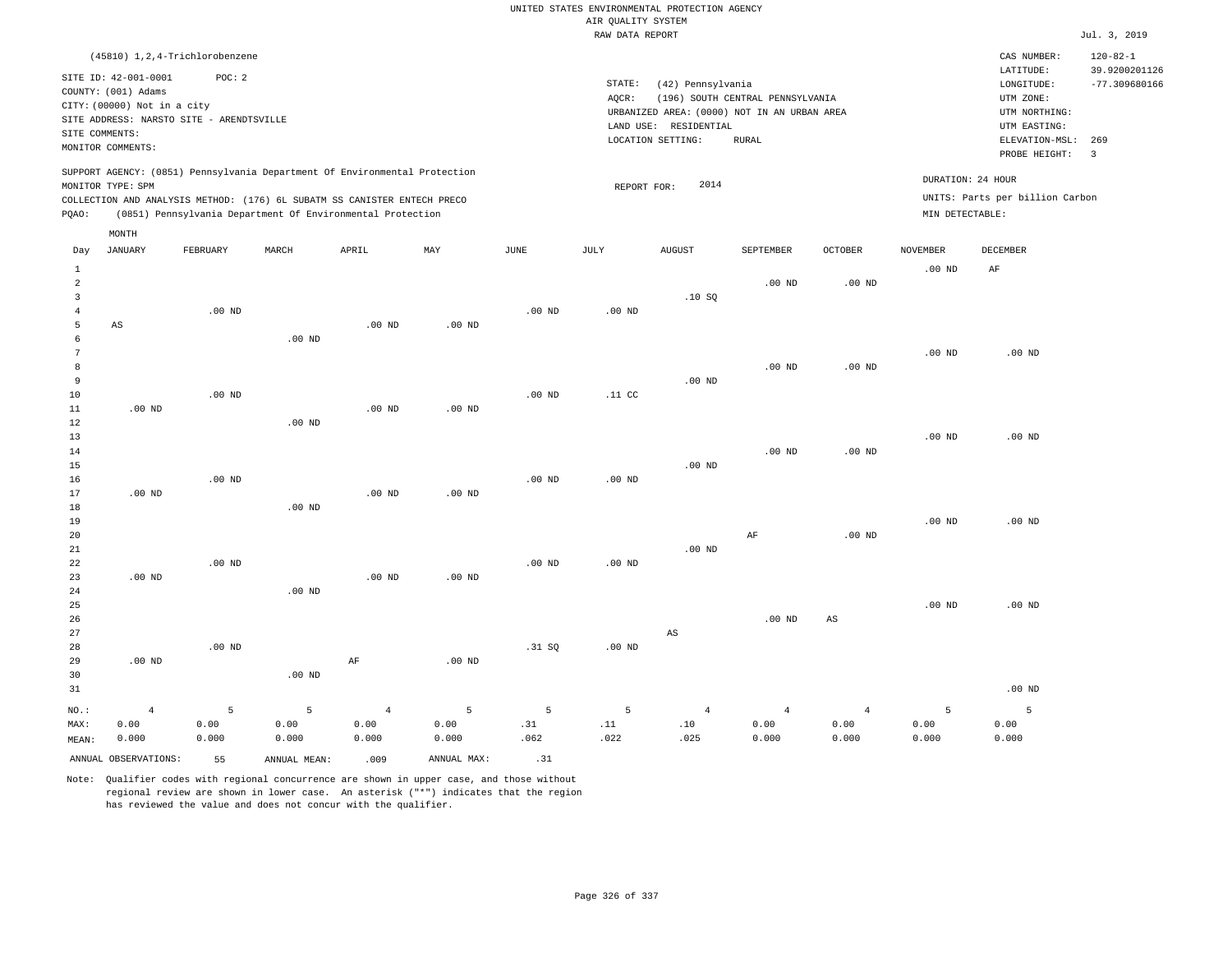RAW DATA REPORT Jul. 3, 2019 UNITED STATES ENVIRONMENTAL PROTECTION AGENCY AIR QUALITY SYSTEM

| (45810) 1,2,4-Trichlorobenzene                                                                                                                                                                                                                     |                                                                                                                                                                                |                                      | CAS NUMBER:                                                                                                  | $120 - 82 - 1$                   |
|----------------------------------------------------------------------------------------------------------------------------------------------------------------------------------------------------------------------------------------------------|--------------------------------------------------------------------------------------------------------------------------------------------------------------------------------|--------------------------------------|--------------------------------------------------------------------------------------------------------------|----------------------------------|
| SITE ID: 42-001-0001<br>POC:2<br>COUNTY: (001) Adams<br>CITY: (00000) Not in a city<br>SITE ADDRESS: NARSTO SITE - ARENDTSVILLE<br>SITE COMMENTS:<br>MONITOR COMMENTS:                                                                             | STATE:<br>(42) Pennsylvania<br>(196) SOUTH CENTRAL PENNSYLVANIA<br>AOCR:<br>URBANIZED AREA: (0000) NOT IN AN URBAN AREA<br>LAND USE: RESIDENTIAL<br>LOCATION SETTING:<br>RURAL |                                      | LATITUDE:<br>LONGITUDE:<br>UTM ZONE:<br>UTM NORTHING:<br>UTM EASTING:<br>ELEVATION-MSL: 269<br>PROBE HEIGHT: | 39.9200201126<br>$-77.309680166$ |
| SUPPORT AGENCY: (0851) Pennsylvania Department Of Environmental Protection<br>MONITOR TYPE: SPM<br>COLLECTION AND ANALYSIS METHOD: (176) 6L SUBATM SS CANISTER ENTECH PRECO<br>(0851) Pennsylvania Department Of Environmental Protection<br>POAO: | 2015<br>REPORT FOR:                                                                                                                                                            | DURATION: 24 HOUR<br>MIN DETECTABLE: | UNITS: Parts per billion Carbon                                                                              |                                  |
| MONTH                                                                                                                                                                                                                                              |                                                                                                                                                                                |                                      |                                                                                                              |                                  |

| Day            | JANUARY              | FEBRUARY       | MARCH        | APRIL       | MAY                    | JUNE     | JULY      | AUGUST   | SEPTEMBER              | OCTOBER    | NOVEMBER          | DECEMBER       |
|----------------|----------------------|----------------|--------------|-------------|------------------------|----------|-----------|----------|------------------------|------------|-------------------|----------------|
| $\mathbf{1}$   |                      |                | $.00$ ND     |             |                        |          |           |          |                        |            |                   |                |
| $\overline{c}$ |                      |                |              |             |                        |          |           |          |                        |            | $.00$ ND          | $.00$ ND       |
| 3              |                      |                |              |             |                        |          |           |          | $\mathbb{A}\mathbb{S}$ | $.00$ ND   |                   |                |
| $\overline{4}$ |                      |                |              |             |                        |          |           | $.00$ ND |                        |            |                   |                |
| 5              |                      | $.00$ ND       |              |             |                        | $.00$ ND | $.00$ ND  |          |                        |            |                   |                |
| 6              | $.00$ ND             |                |              | $.00$ ND    | $\mathbb{A}\mathbb{S}$ |          |           |          |                        |            |                   |                |
| 7              |                      |                | $.00$ ND     |             |                        |          |           |          |                        |            |                   |                |
| 8              |                      |                |              |             |                        |          |           |          |                        |            | $.00$ ND          | $.00$ ND       |
| 9              |                      |                |              |             |                        |          |           |          | $.00$ ND               | $.00$ ND   |                   |                |
| 10             |                      |                |              |             |                        |          |           | $.00$ ND |                        |            |                   |                |
| 11             |                      | $.00$ ND       |              |             |                        | $.00$ ND | $\rm{AF}$ |          |                        |            |                   |                |
| 12             | $.00$ ND             |                |              | $.00$ ND    | $.00$ ND               |          |           |          |                        |            |                   |                |
| 13             |                      |                | $.00$ ND     |             |                        |          |           |          |                        |            |                   |                |
| 14             |                      |                |              |             |                        |          |           |          |                        |            | .00 $ND$          | AM             |
| 15             |                      |                |              |             |                        |          |           |          | $.00$ ND               | $.00$ ND   |                   |                |
| 16             |                      |                |              |             |                        |          |           | $.00$ ND |                        |            |                   |                |
| 17             |                      | $.00$ ND       |              |             |                        | $.00$ ND | $.00$ ND  |          |                        |            |                   |                |
| 18             | $.00$ ND             |                |              | $.00$ ND    | .00 $ND$               |          |           |          |                        |            |                   |                |
| 19             |                      |                | $.00$ ND     |             |                        |          |           |          |                        |            |                   |                |
| 20             |                      |                |              |             |                        |          |           |          |                        |            | $.00$ ND          | AM             |
| 21             |                      |                |              |             |                        |          |           |          | $.00$ ND               | $.00$ ND   |                   |                |
| 22             |                      |                |              |             |                        |          |           | $.00$ ND |                        |            |                   |                |
| 23             |                      | $.00$ ND       |              |             |                        | $.00$ ND | $.00$ ND  |          |                        |            |                   |                |
| 24             | $.00$ ND             |                |              | $.00$ ND    | $.00$ ND               |          |           |          |                        |            |                   |                |
| 25             |                      |                | $.00$ ND     |             |                        |          |           |          |                        |            |                   |                |
| 26             |                      |                |              |             |                        |          |           |          |                        |            | .00 <sub>ND</sub> | AM             |
| 27             |                      |                |              |             |                        |          |           |          | $.00$ ND               | $.00$ ND   |                   |                |
| 28             |                      |                |              |             |                        |          |           | $.00$ ND |                        |            |                   |                |
| 29             |                      |                |              |             |                        | $.00$ ND | $.00$ ND  |          |                        |            |                   |                |
| 30             | .00 <sub>ND</sub>    |                |              | $.00$ ND    | $.00$ ND               |          |           |          |                        |            |                   |                |
| 31             |                      |                | $.00$ ND     |             |                        |          |           |          |                        |            |                   |                |
| $_{\rm NO.}$ : | 5                    | $\overline{4}$ | $\epsilon$   | $\mathsf S$ | $\overline{4}$         | 5        | $\bf{4}$  | 5        | $\overline{4}$         | $\sqrt{5}$ | $\overline{5}$    | $\overline{a}$ |
| MAX:           | 0.00                 | 0.00           | 0.00         | 0.00        | 0.00                   | 0.00     | 0.00      | 0.00     | 0.00                   | 0.00       | 0.00              | 0.00           |
| MEAN:          | 0.000                | 0.000          | 0.000        | 0.000       | 0.000                  | 0.000    | 0.000     | 0.000    | 0.000                  | 0.000      | 0.000             | 0.000          |
|                | ANNUAL OBSERVATIONS: | 54             | ANNUAL MEAN: | 0.000       | ANNUAL MAX:            | 0.00     |           |          |                        |            |                   |                |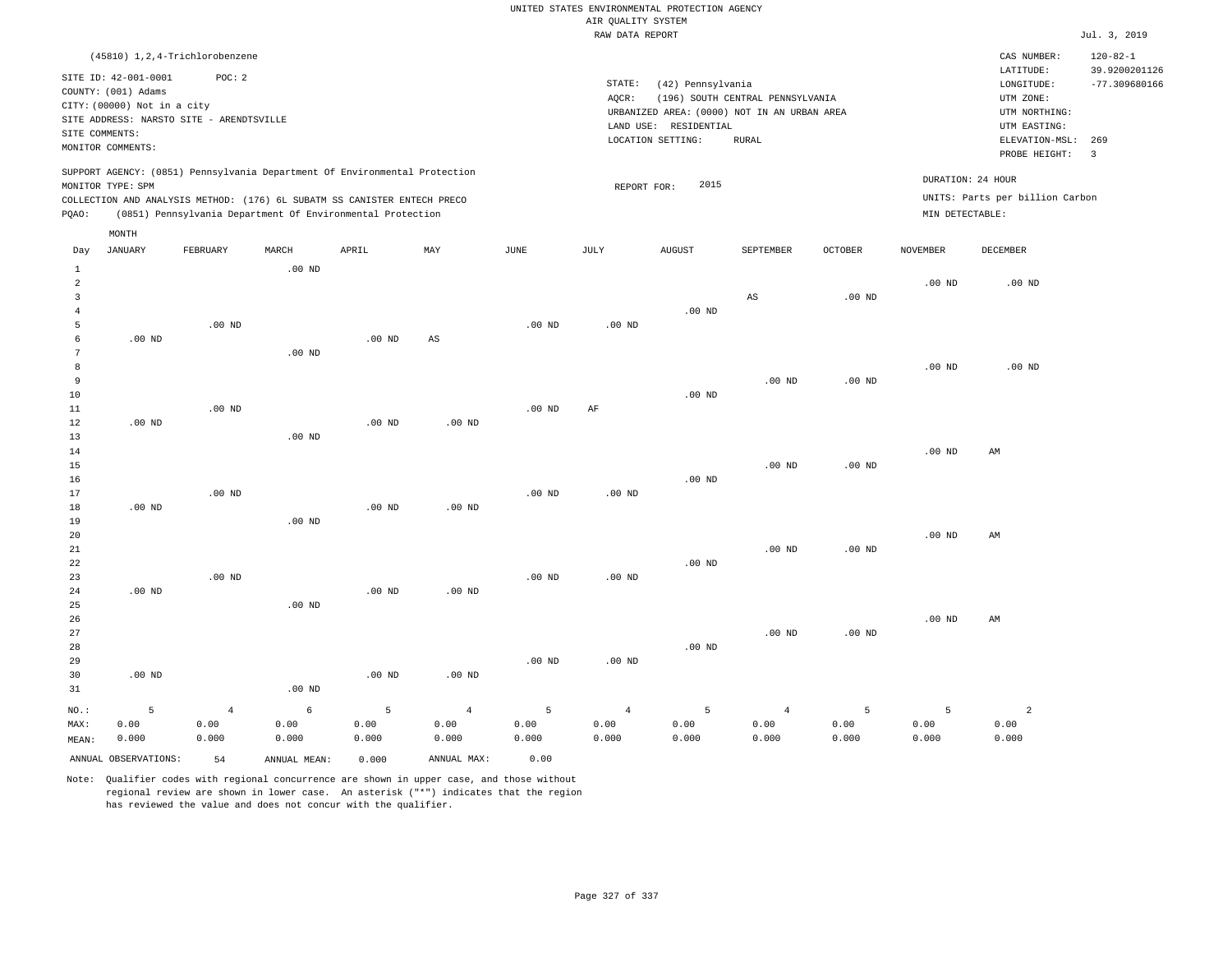RAW DATA REPORT JUL. 3, 2019 UNITED STATES ENVIRONMENTAL PROTECTION AGENCY AIR QUALITY SYSTEM

|                |                             | (45810) 1, 2, 4-Trichlorobenzene                                                                                                       |          |                   |          |                   |             |                                             |                                  |          |                 | CAS NUMBER:<br>LATITUDE:        | $120 - 82 - 1$<br>39.9200201126 |
|----------------|-----------------------------|----------------------------------------------------------------------------------------------------------------------------------------|----------|-------------------|----------|-------------------|-------------|---------------------------------------------|----------------------------------|----------|-----------------|---------------------------------|---------------------------------|
|                | SITE ID: 42-001-0001        | POC: 2                                                                                                                                 |          |                   |          |                   | STATE:      | (42) Pennsylvania                           |                                  |          |                 | LONGITUDE:                      | $-77.309680166$                 |
|                | COUNTY: (001) Adams         |                                                                                                                                        |          |                   |          |                   | AQCR:       |                                             | (196) SOUTH CENTRAL PENNSYLVANIA |          |                 | UTM ZONE:                       |                                 |
|                | CITY: (00000) Not in a city |                                                                                                                                        |          |                   |          |                   |             | URBANIZED AREA: (0000) NOT IN AN URBAN AREA |                                  |          |                 | UTM NORTHING:                   |                                 |
|                |                             | SITE ADDRESS: NARSTO SITE - ARENDTSVILLE                                                                                               |          |                   |          |                   |             | LAND USE: RESIDENTIAL                       |                                  |          |                 | UTM EASTING:                    |                                 |
|                | SITE COMMENTS:              |                                                                                                                                        |          |                   |          |                   |             | LOCATION SETTING:                           | RURAL                            |          |                 | ELEVATION-MSL:                  | 269                             |
|                | MONITOR COMMENTS:           |                                                                                                                                        |          |                   |          |                   |             |                                             |                                  |          |                 | PROBE HEIGHT:                   | $\overline{\mathbf{3}}$         |
|                |                             | SUPPORT AGENCY: (0851) Pennsylvania Department Of Environmental Protection                                                             |          |                   |          |                   |             |                                             |                                  |          |                 | DURATION: 24 HOUR               |                                 |
|                | MONITOR TYPE: SPM           |                                                                                                                                        |          |                   |          |                   | REPORT FOR: | 2016                                        |                                  |          |                 | UNITS: Parts per billion Carbon |                                 |
| PQAO:          |                             | COLLECTION AND ANALYSIS METHOD: (176) 6L SUBATM SS CANISTER ENTECH PRECO<br>(0851) Pennsylvania Department Of Environmental Protection |          |                   |          |                   |             |                                             |                                  |          | MIN DETECTABLE: |                                 |                                 |
|                |                             |                                                                                                                                        |          |                   |          |                   |             |                                             |                                  |          |                 |                                 |                                 |
|                | MONTH                       |                                                                                                                                        |          |                   |          |                   |             |                                             |                                  |          |                 |                                 |                                 |
| Day            | JANUARY                     | FEBRUARY                                                                                                                               | MARCH    | APRIL             | MAY      | JUNE              | JULY        | AUGUST                                      | SEPTEMBER                        | OCTOBER  | NOVEMBER        | DECEMBER                        |                                 |
| $\mathbf{1}$   | AM                          |                                                                                                                                        | $.00$ ND |                   |          |                   |             |                                             |                                  |          |                 |                                 |                                 |
| 2              |                             |                                                                                                                                        |          |                   |          |                   |             |                                             |                                  |          | $.00$ ND        | .00 <sub>ND</sub>               |                                 |
| $\overline{3}$ |                             |                                                                                                                                        |          |                   |          |                   |             |                                             | $.00$ ND                         | $.00$ ND |                 |                                 |                                 |
| $\overline{4}$ |                             |                                                                                                                                        |          |                   |          |                   |             | $.00$ ND                                    |                                  |          |                 |                                 |                                 |
| 5              |                             |                                                                                                                                        |          |                   |          | .00 <sub>ND</sub> | $.00$ ND    |                                             |                                  |          |                 |                                 |                                 |
| 6<br>7         | $.00$ ND                    | .00 <sub>ND</sub>                                                                                                                      | $.00$ ND | $.00$ ND          | $.00$ ND |                   |             |                                             |                                  |          |                 |                                 |                                 |
| 8              |                             |                                                                                                                                        |          |                   |          |                   |             |                                             |                                  |          | $.00$ ND        | $.00$ ND                        |                                 |
| $\overline{9}$ |                             |                                                                                                                                        |          |                   |          |                   |             |                                             | $.00$ ND                         | $.00$ ND |                 |                                 |                                 |
| 10             |                             |                                                                                                                                        |          |                   |          |                   |             | $.00$ ND                                    |                                  |          |                 |                                 |                                 |
| 11             |                             |                                                                                                                                        |          |                   |          | .00 <sub>ND</sub> | $.00$ ND    |                                             |                                  |          |                 |                                 |                                 |
| 12             |                             | $.00$ ND                                                                                                                               |          | $.00$ ND          | $.00$ ND |                   |             |                                             |                                  |          |                 |                                 |                                 |
| 13             | AM                          |                                                                                                                                        | .00 LL   |                   |          |                   |             |                                             |                                  |          |                 |                                 |                                 |
| 14             |                             |                                                                                                                                        |          |                   |          |                   |             |                                             |                                  |          | $.00$ ND        | $.00$ ND                        |                                 |
| 15             |                             |                                                                                                                                        |          |                   |          |                   |             |                                             | .00LJ                            | $.00$ ND |                 |                                 |                                 |
| 16             |                             |                                                                                                                                        |          |                   |          |                   |             | $.00$ ND                                    |                                  |          |                 |                                 |                                 |
| 17             |                             |                                                                                                                                        |          |                   |          | .00 <sub>ND</sub> | TS          |                                             |                                  |          |                 |                                 |                                 |
| 18             |                             | $.00$ ND                                                                                                                               |          | $.00$ ND          | $.00$ ND |                   |             |                                             |                                  |          |                 |                                 |                                 |
| 19             | $.00$ ND                    |                                                                                                                                        | .00 LL   |                   |          |                   |             |                                             |                                  |          |                 |                                 |                                 |
| 20             |                             |                                                                                                                                        |          |                   |          |                   |             |                                             |                                  |          | $.00$ ND        | $\rm AF$                        |                                 |
| 21             |                             |                                                                                                                                        |          |                   |          |                   |             |                                             | .00LJ                            | $.00$ ND |                 |                                 |                                 |
| 22             |                             |                                                                                                                                        |          |                   |          |                   |             | $.00$ ND                                    |                                  |          |                 |                                 |                                 |
| 23             |                             |                                                                                                                                        |          |                   |          | $.00$ ND          | $.00$ ND    |                                             |                                  |          |                 |                                 |                                 |
| 24             |                             | .00 <sub>ND</sub>                                                                                                                      |          | .00 <sub>ND</sub> | $.00$ ND |                   |             |                                             |                                  |          |                 |                                 |                                 |
| 25             | $.00$ ND                    |                                                                                                                                        | .00 LL   |                   |          |                   |             |                                             |                                  |          |                 |                                 |                                 |
| 26             |                             |                                                                                                                                        |          |                   |          |                   |             |                                             |                                  |          | .00 LL          | $.00$ ND                        |                                 |
| 27             |                             |                                                                                                                                        |          |                   |          |                   |             |                                             | $.00$ ND                         | $.00$ ND |                 |                                 |                                 |
| 28             |                             |                                                                                                                                        |          |                   |          |                   |             | $.00$ ND                                    |                                  |          |                 |                                 |                                 |
| 29             |                             |                                                                                                                                        |          |                   |          | $.00$ ND          | $.00$ ND    |                                             |                                  |          |                 |                                 |                                 |
| 30             |                             |                                                                                                                                        |          | $.00$ ND          | $.00$ ND |                   |             |                                             |                                  |          |                 |                                 |                                 |
| 31             | .00 <sub>ND</sub>           |                                                                                                                                        | AS       |                   |          |                   |             |                                             |                                  |          |                 |                                 |                                 |

NO.: MAX: MEAN: 4 0.00 0.000 4 0.00 0.000 5 0.00 0.000 5 0.00 0.000 5 0.00 0.000 5 0.00 0.000 4 0.00 0.000 5 0.00 0.000 5 0.00 0.000 5 0.00 0.000 5 0.00 0.000 4 0.00 0.000 ANNUAL OBSERVATIONS: 56 ANNUAL MEAN: 0.000 ANNUAL MAX: 0.00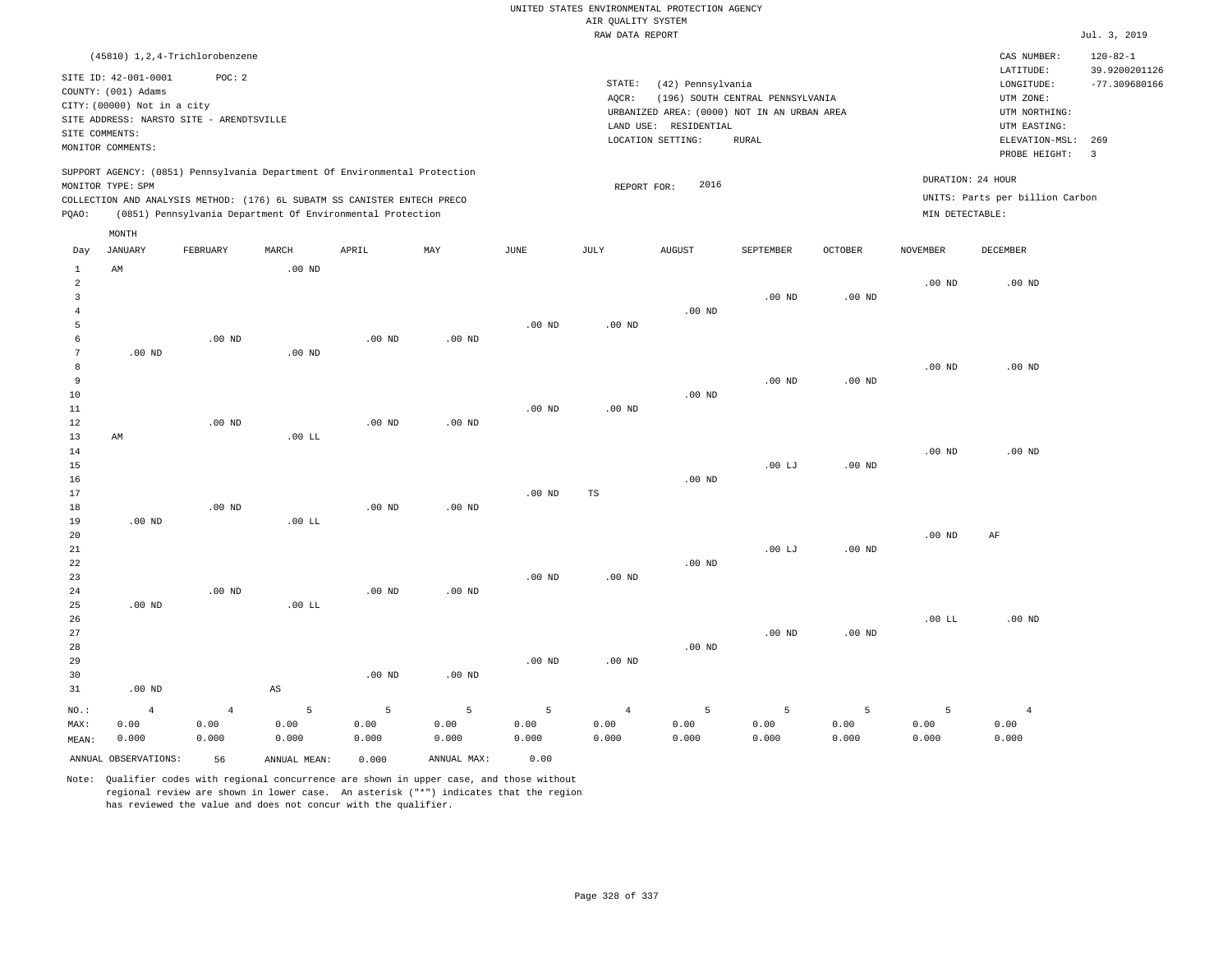|                                                                                  |                                                                                                                                                            |                    |                                                                                                                                                        |                    |                                |                   |                    | UNITED STATES ENVIRONMENTAL PROTECTION AGENCY                    |                                  |                                 |                    |                                                                      |                                                    |
|----------------------------------------------------------------------------------|------------------------------------------------------------------------------------------------------------------------------------------------------------|--------------------|--------------------------------------------------------------------------------------------------------------------------------------------------------|--------------------|--------------------------------|-------------------|--------------------|------------------------------------------------------------------|----------------------------------|---------------------------------|--------------------|----------------------------------------------------------------------|----------------------------------------------------|
|                                                                                  |                                                                                                                                                            |                    |                                                                                                                                                        |                    |                                |                   | AIR OUALITY SYSTEM |                                                                  |                                  |                                 |                    |                                                                      |                                                    |
|                                                                                  |                                                                                                                                                            |                    |                                                                                                                                                        |                    |                                |                   | RAW DATA REPORT    |                                                                  |                                  |                                 |                    |                                                                      | Jul. 3, 2019                                       |
|                                                                                  | (45810) 1, 2, 4-Trichlorobenzene<br>SITE ID: 42-001-0001<br>COUNTY: (001) Adams<br>CITY: (00000) Not in a city<br>SITE ADDRESS: NARSTO SITE - ARENDTSVILLE | POC: 2             |                                                                                                                                                        |                    |                                |                   | STATE:<br>AOCR:    | (42) Pennsylvania<br>URBANIZED AREA: (0000) NOT IN AN URBAN AREA | (196) SOUTH CENTRAL PENNSYLVANIA |                                 |                    | CAS NUMBER:<br>LATITUDE:<br>LONGITUDE:<br>UTM ZONE:<br>UTM NORTHING: | $120 - 82 - 1$<br>39.9200201126<br>$-77.309680166$ |
| SITE COMMENTS:                                                                   | MONITOR COMMENTS:                                                                                                                                          |                    |                                                                                                                                                        |                    |                                |                   |                    | LAND USE: RESIDENTIAL<br>LOCATION SETTING:                       | <b>RURAL</b>                     |                                 |                    | UTM EASTING:<br>ELEVATION-MSL:<br>PROBE HEIGHT:                      | 269<br>$\overline{\mathbf{3}}$                     |
|                                                                                  | MONITOR TYPE: SPM                                                                                                                                          |                    | SUPPORT AGENCY: (0851) Pennsylvania Department Of Environmental Protection<br>COLLECTION AND ANALYSIS METHOD: (176) 6L SUBATM SS CANISTER ENTECH PRECO |                    |                                |                   | REPORT FOR:        | 2017                                                             |                                  |                                 | DURATION: 24 HOUR  | UNITS: Parts per billion Carbon                                      |                                                    |
| PQAO:                                                                            |                                                                                                                                                            |                    | (0851) Pennsylvania Department Of Environmental Protection                                                                                             |                    |                                |                   |                    |                                                                  |                                  |                                 | MIN DETECTABLE:    |                                                                      |                                                    |
| Day                                                                              | MONTH<br><b>JANUARY</b>                                                                                                                                    | FEBRUARY           | MARCH                                                                                                                                                  | APRIL              | MAY                            | JUNE              | JULY               | <b>AUGUST</b>                                                    | SEPTEMBER                        | <b>OCTOBER</b>                  | <b>NOVEMBER</b>    | <b>DECEMBER</b>                                                      |                                                    |
| $\mathbf{1}$<br>$\overline{a}$<br>$\overline{\mathbf{3}}$<br>$\overline{4}$<br>5 | $.00$ ND                                                                                                                                                   |                    | $.00$ ND                                                                                                                                               | $.00$ ND           | .00 LL                         |                   |                    | $.00$ ND                                                         | $.00$ ND                         | $.00$ ND                        | .00 <sub>ND</sub>  | $.00$ ND                                                             |                                                    |
| 6<br>7<br>8<br>9                                                                 | $.00$ ND                                                                                                                                                   | $.00$ ND           | $.00$ ND                                                                                                                                               | $.00$ ND           | $.00$ ND                       | $.00$ LL          | .00 <sub>ND</sub>  |                                                                  |                                  |                                 | .00 <sub>ND</sub>  | $.00$ ND                                                             |                                                    |
| 10<br>11<br>12<br>13                                                             | $.00$ ND                                                                                                                                                   | $.00$ ND           |                                                                                                                                                        | .00 <sub>ND</sub>  | $.00$ ND                       | .00 <sub>ND</sub> | .00 <sub>ND</sub>  | $.00$ ND                                                         | $.00$ ND                         | $.00$ ND                        |                    |                                                                      |                                                    |
| 14<br>15<br>16<br>17<br>18                                                       |                                                                                                                                                            | $.00$ ND           | .00 <sub>ND</sub>                                                                                                                                      |                    |                                | .50SQ             | $.00$ ND           | $.00$ ND                                                         | $.00$ ND                         | AM                              | .00 <sub>ND</sub>  | $.00$ ND                                                             |                                                    |
| 19<br>20<br>21<br>22<br>23<br>24                                                 | $.00$ ND                                                                                                                                                   | $\rm AF$           | $.00$ ND                                                                                                                                               | $.00$ ND           | AS                             | $.00$ ND          | $.00$ ND           | $.00$ ND                                                         | .00 <sub>ND</sub>                | $.00$ ND                        | .00 <sub>ND</sub>  | $.00$ ND                                                             |                                                    |
| 25<br>26<br>27<br>28<br>29<br>30                                                 | .00 <sub>ND</sub>                                                                                                                                          |                    | $.00$ ND                                                                                                                                               | $.00$ ND           | $.00$ ND                       | .00 <sub>ND</sub> | $.00$ ND           | $.00$ ND                                                         | $.00$ ND                         | $.00$ ND                        | .00 <sub>ND</sub>  | $.00$ ND                                                             |                                                    |
| 31<br>NO.:<br>MAX:<br>MEAN:                                                      | $.00$ ND<br>6<br>0.00<br>0.000                                                                                                                             | 3<br>0.00<br>0.000 | 5<br>0.00<br>0.000                                                                                                                                     | 5<br>0.00<br>0.000 | $.00$ ND<br>5<br>0.00<br>0.000 | 5<br>.50<br>.100  | 5<br>0.00<br>0.000 | 5<br>0.00<br>0.000                                               | 5<br>0.00<br>0.000               | $\overline{4}$<br>0.00<br>0.000 | 5<br>0.00<br>0.000 | 5<br>0.00<br>0.000                                                   |                                                    |
|                                                                                  | ANNUAL OBSERVATIONS:                                                                                                                                       | 58                 | ANNUAL, MEAN:                                                                                                                                          | .009               | ANNUAL MAX:                    | .50               |                    |                                                                  |                                  |                                 |                    |                                                                      |                                                    |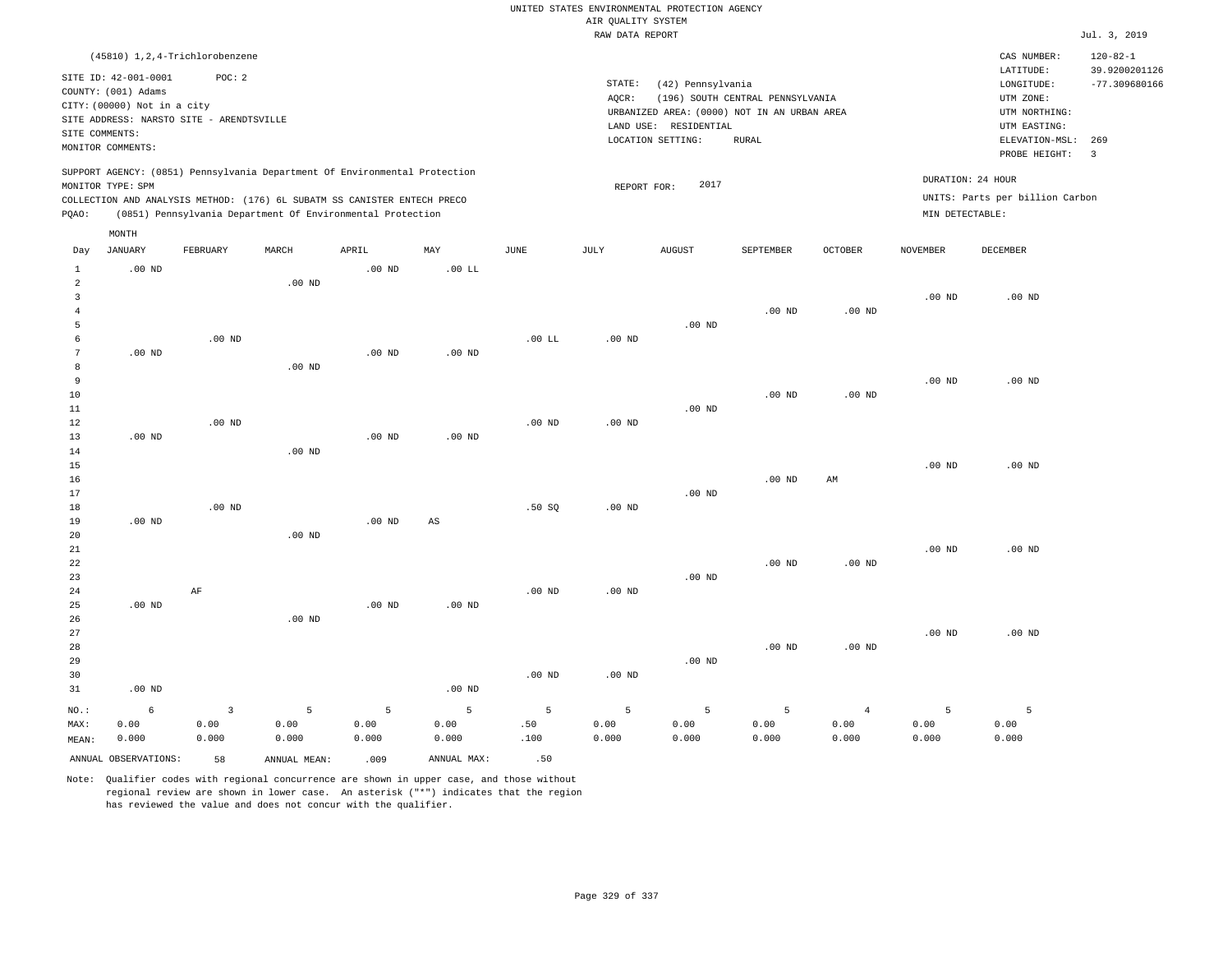|                                  |                                                                                                |                      |                                                                                                                                                        |                                 |                                 |                                 |                    | UNITED STATES ENVIRONMENTAL PROTECTION AGENCY |                                                                                 |                    |                                 |                                                      |                                                    |
|----------------------------------|------------------------------------------------------------------------------------------------|----------------------|--------------------------------------------------------------------------------------------------------------------------------------------------------|---------------------------------|---------------------------------|---------------------------------|--------------------|-----------------------------------------------|---------------------------------------------------------------------------------|--------------------|---------------------------------|------------------------------------------------------|----------------------------------------------------|
|                                  |                                                                                                |                      |                                                                                                                                                        |                                 |                                 |                                 | AIR QUALITY SYSTEM |                                               |                                                                                 |                    |                                 |                                                      |                                                    |
|                                  |                                                                                                |                      |                                                                                                                                                        |                                 |                                 |                                 | RAW DATA REPORT    |                                               |                                                                                 |                    |                                 |                                                      | Jul. 3, 2019                                       |
|                                  | (45810) 1, 2, 4-Trichlorobenzene<br>SITE ID: 42-001-0001                                       | POC: 2               |                                                                                                                                                        |                                 |                                 |                                 | STATE:             | (42) Pennsylvania                             |                                                                                 |                    |                                 | CAS NUMBER:<br>LATITUDE:<br>LONGITUDE:               | $120 - 82 - 1$<br>39.9200201126<br>$-77.309680166$ |
|                                  | COUNTY: (001) Adams<br>CITY: (00000) Not in a city<br>SITE ADDRESS: NARSTO SITE - ARENDTSVILLE |                      |                                                                                                                                                        |                                 |                                 |                                 | AQCR:              | LAND USE: RESIDENTIAL                         | (196) SOUTH CENTRAL PENNSYLVANIA<br>URBANIZED AREA: (0000) NOT IN AN URBAN AREA |                    |                                 | UTM ZONE:<br>UTM NORTHING:<br>UTM EASTING:           |                                                    |
| SITE COMMENTS:                   | MONITOR COMMENTS:                                                                              |                      |                                                                                                                                                        |                                 |                                 |                                 |                    | LOCATION SETTING:                             | RURAL                                                                           |                    |                                 | ELEVATION-MSL:<br>PROBE HEIGHT:                      | 269<br>$\overline{3}$                              |
|                                  | MONITOR TYPE: SPM                                                                              |                      | SUPPORT AGENCY: (0851) Pennsylvania Department Of Environmental Protection<br>COLLECTION AND ANALYSIS METHOD: (176) 6L SUBATM SS CANISTER ENTECH PRECO |                                 |                                 |                                 | REPORT FOR:        | 2018                                          |                                                                                 |                    |                                 | DURATION: 24 HOUR<br>UNITS: Parts per billion Carbon |                                                    |
| PQAO:                            |                                                                                                |                      | (0851) Pennsylvania Department Of Environmental Protection                                                                                             |                                 |                                 |                                 |                    |                                               |                                                                                 |                    |                                 | MIN DETECTABLE: .538479                              |                                                    |
|                                  | MONTH                                                                                          |                      |                                                                                                                                                        |                                 |                                 |                                 |                    |                                               |                                                                                 |                    |                                 |                                                      |                                                    |
| Day<br>$\mathbf{1}$              | <b>JANUARY</b>                                                                                 | FEBRUARY<br>$.00$ ND | MARCH                                                                                                                                                  | APRIL                           | MAY                             | JUNE<br>$.00$ ND                | JULY<br>.00 LL     | AUGUST                                        | SEPTEMBER                                                                       | OCTOBER            | NOVEMBER                        | DECEMBER                                             |                                                    |
| $\overline{a}$<br>$\overline{3}$ | $.00$ ND                                                                                       |                      | $.00$ ND                                                                                                                                               | $.00$ ND                        | $.00$ ND                        |                                 |                    |                                               |                                                                                 |                    |                                 |                                                      |                                                    |
| $\overline{4}$<br>5              |                                                                                                |                      |                                                                                                                                                        |                                 |                                 |                                 |                    |                                               | .00 <sub>ND</sub>                                                               | $.00$ ND           | .00 <sub>ND</sub>               | $.00$ ND                                             |                                                    |
| 6<br>$\overline{7}$<br>8         | $.00$ ND                                                                                       | $.00$ ND             |                                                                                                                                                        | .00 <sub>ND</sub>               | $.00$ ND                        | AM                              | $.00$ LL           | $.00$ ND                                      |                                                                                 |                    |                                 |                                                      |                                                    |
| 9<br>10                          |                                                                                                |                      | $.00$ ND                                                                                                                                               |                                 |                                 |                                 |                    |                                               |                                                                                 |                    | .00 <sub>ND</sub>               | .00L                                                 |                                                    |
| $1\,1$<br>12                     |                                                                                                |                      |                                                                                                                                                        |                                 |                                 |                                 |                    | $.00$ ND                                      | .00 <sub>ND</sub>                                                               | $.00$ ND           |                                 |                                                      |                                                    |
| 13<br>14<br>15                   | $.00$ ND                                                                                       | $.00$ ND             | $.00$ ND                                                                                                                                               | $.00$ ND                        | $.00$ ND                        | .00 <sub>ND</sub>               | $.00$ ND           |                                               |                                                                                 |                    |                                 |                                                      |                                                    |
| 16<br>17                         |                                                                                                |                      |                                                                                                                                                        |                                 |                                 |                                 |                    |                                               | .00 <sub>ND</sub>                                                               | $.00$ ND           | .00 <sub>ND</sub>               | .00 L                                                |                                                    |
| 18<br>19                         |                                                                                                | $.00$ ND             |                                                                                                                                                        |                                 |                                 | $.00$ ND                        | $.00$ ND           | .00 <sub>ND</sub>                             |                                                                                 |                    |                                 |                                                      |                                                    |
| 20<br>21<br>22                   | $.00$ ND                                                                                       |                      | $.00$ ND                                                                                                                                               | $.00$ ND                        | $.00$ ND                        |                                 |                    |                                               |                                                                                 |                    | .00 <sub>ND</sub>               | .00 L                                                |                                                    |
| 23<br>24<br>25                   |                                                                                                | $.00$ ND             |                                                                                                                                                        |                                 |                                 | $.00$ ND                        | $.00$ ND           | .00 <sub>ND</sub>                             | .00 <sub>ND</sub>                                                               | .00 <sub>ND</sub>  |                                 |                                                      |                                                    |
| 26<br>27<br>28                   | $.00$ ND                                                                                       |                      | $.00$ ND                                                                                                                                               | $_{\rm AS}$                     | $_{\rm AS}$                     |                                 |                    |                                               |                                                                                 |                    | AS                              | $.00$ LL                                             |                                                    |
| 29<br>30<br>31                   |                                                                                                |                      |                                                                                                                                                        |                                 |                                 |                                 | $.00$ ND           | $.00$ ND                                      | $.00$ ND                                                                        | $.00$ ND           |                                 |                                                      |                                                    |
| NO.:<br>MAX:                     | 5<br>0.00<br>0.000                                                                             | 5<br>0.00<br>0.000   | 5<br>0.00<br>0.000                                                                                                                                     | $\overline{4}$<br>0.00<br>0.000 | $\overline{4}$<br>0.00<br>0.000 | $\overline{4}$<br>0.00<br>0.000 | 6<br>0.00<br>0.000 | 5<br>0.00<br>0.000                            | 5<br>0.00<br>0.000                                                              | 5<br>0.00<br>0.000 | $\overline{4}$<br>0.00<br>0.000 | 5<br>0.00<br>0.000                                   |                                                    |
| MEAN:                            | ANNUAL OBSERVATIONS:                                                                           | 57                   | ANNUAL MEAN:                                                                                                                                           | 0.000                           | ANNUAL MAX:                     | 0.00                            |                    |                                               |                                                                                 |                    |                                 |                                                      |                                                    |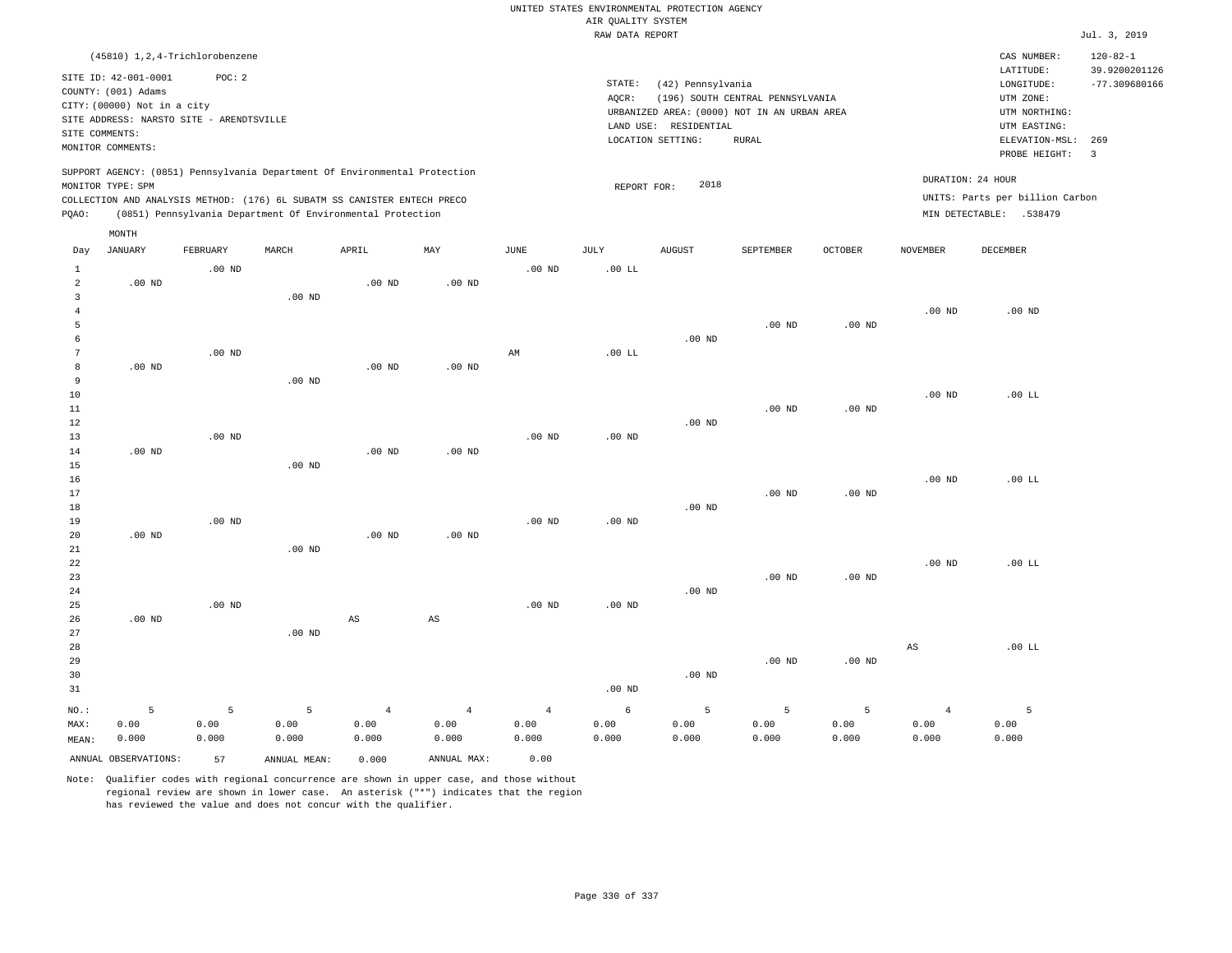|                         |                                                                                                 |                |                                                            |          |                           |                   |                    | UNITED STATES ENVIRONMENTAL PROTECTION AGENCY |                                  |                |                   |                                 |                                 |
|-------------------------|-------------------------------------------------------------------------------------------------|----------------|------------------------------------------------------------|----------|---------------------------|-------------------|--------------------|-----------------------------------------------|----------------------------------|----------------|-------------------|---------------------------------|---------------------------------|
|                         |                                                                                                 |                |                                                            |          |                           |                   | AIR QUALITY SYSTEM |                                               |                                  |                |                   |                                 |                                 |
|                         |                                                                                                 |                |                                                            |          |                           |                   | RAW DATA REPORT    |                                               |                                  |                |                   |                                 | Jul. 3, 2019                    |
|                         | (46401) Furan, tetrahydro-                                                                      |                |                                                            |          |                           |                   |                    |                                               |                                  |                |                   | CAS NUMBER:<br>LATITUDE:        | $109 - 99 - 9$<br>39.9200201126 |
|                         | SITE ID: 42-001-0001<br>COUNTY: (001) Adams                                                     | POC: 2         |                                                            |          |                           |                   | STATE:             | (42) Pennsylvania                             |                                  |                |                   | LONGITUDE:                      | $-77.309680166$                 |
|                         | CITY: (00000) Not in a city                                                                     |                |                                                            |          |                           |                   | AQCR:              |                                               | (196) SOUTH CENTRAL PENNSYLVANIA |                |                   | UTM ZONE:                       |                                 |
|                         | SITE ADDRESS: NARSTO SITE - ARENDTSVILLE                                                        |                |                                                            |          |                           |                   |                    | URBANIZED AREA: (0000) NOT IN AN URBAN AREA   |                                  |                |                   | UTM NORTHING:                   |                                 |
| SITE COMMENTS:          |                                                                                                 |                |                                                            |          |                           |                   |                    | LAND USE: RESIDENTIAL                         |                                  |                |                   | UTM EASTING:                    |                                 |
|                         | MONITOR COMMENTS:                                                                               |                |                                                            |          |                           |                   |                    | LOCATION SETTING:                             | <b>RURAL</b>                     |                |                   | ELEVATION-MSL:<br>PROBE HEIGHT: | 269<br>$\overline{\mathbf{3}}$  |
|                         | SUPPORT AGENCY: (0851) Pennsylvania Department Of Environmental Protection<br>MONITOR TYPE: SPM |                |                                                            |          |                           |                   |                    | 2013                                          |                                  |                |                   | DURATION: 24 HOUR               |                                 |
|                         | COLLECTION AND ANALYSIS METHOD: (176) 6L Subatm SS Canister Entech Preco                        |                |                                                            |          |                           |                   | REPORT FOR:        |                                               |                                  |                |                   | UNITS: Parts per billion Carbon |                                 |
| PQAO:                   |                                                                                                 |                | (0851) Pennsylvania Department Of Environmental Protection |          |                           |                   |                    |                                               |                                  |                | MIN DETECTABLE:   |                                 |                                 |
|                         | MONTH                                                                                           |                |                                                            |          |                           |                   |                    |                                               |                                  |                |                   |                                 |                                 |
| Day                     | JANUARY                                                                                         | FEBRUARY       | MARCH                                                      | APRIL    | $\ensuremath{\text{MAX}}$ | $_{\rm JUNE}$     | $\mathtt{JULY}$    | <b>AUGUST</b>                                 | SEPTEMBER                        | <b>OCTOBER</b> | <b>NOVEMBER</b>   | DECEMBER                        |                                 |
| $1\,$<br>$\overline{a}$ |                                                                                                 |                |                                                            |          |                           |                   |                    | $\rm AF$                                      | $_{\rm AS}$                      | $.00$ ND       |                   |                                 |                                 |
| $\overline{3}$          |                                                                                                 | $.00$ ND       |                                                            |          |                           | $.00$ ND          | $.00$ ND           |                                               |                                  |                |                   |                                 |                                 |
| $\overline{4}$          | AF                                                                                              |                |                                                            | $.00$ ND | $.00$ ND                  |                   |                    |                                               |                                  |                |                   |                                 |                                 |
| 5                       |                                                                                                 |                | $.00$ ND                                                   |          |                           |                   |                    |                                               |                                  |                |                   |                                 |                                 |
| 6                       |                                                                                                 |                |                                                            |          |                           |                   |                    |                                               |                                  |                | .00 <sub>ND</sub> | $\rm{AF}$                       |                                 |
| 7                       |                                                                                                 |                |                                                            |          |                           |                   |                    |                                               | .00 <sub>ND</sub>                | $\rm AF$       |                   |                                 |                                 |
| 8<br>9                  |                                                                                                 | $.00$ ND       |                                                            |          |                           | $.00$ ND          | $.00$ ND           | $.00$ ND                                      |                                  |                |                   |                                 |                                 |
| 10                      | AF                                                                                              |                |                                                            | $.00$ ND | $.00$ ND                  |                   |                    |                                               |                                  |                |                   |                                 |                                 |
| $11\,$                  |                                                                                                 |                | .00 <sub>ND</sub>                                          |          |                           |                   |                    |                                               |                                  |                |                   |                                 |                                 |
| 12                      |                                                                                                 |                |                                                            |          |                           |                   |                    |                                               |                                  |                | .00 <sub>ND</sub> | AF                              |                                 |
| $13$                    |                                                                                                 |                |                                                            |          |                           |                   |                    |                                               | .00 <sub>ND</sub>                | $.00$ ND       |                   |                                 |                                 |
| 14                      |                                                                                                 |                |                                                            |          |                           |                   |                    | $.00$ ND                                      |                                  |                |                   |                                 |                                 |
| 15                      |                                                                                                 | $\rm AF$       |                                                            |          |                           | .00 <sub>ND</sub> | .00 <sub>ND</sub>  |                                               |                                  |                |                   |                                 |                                 |
| 16<br>17                | $.00$ ND                                                                                        |                | $.00$ ND                                                   | $.00$ ND | $.00$ ND                  |                   |                    |                                               |                                  |                |                   |                                 |                                 |
| 18                      |                                                                                                 |                |                                                            |          |                           |                   |                    |                                               |                                  |                | AF                | $.00$ ND                        |                                 |
| 19                      |                                                                                                 |                |                                                            |          |                           |                   |                    |                                               | $.00$ ND                         | $.00$ ND       |                   |                                 |                                 |
| 20                      |                                                                                                 |                |                                                            |          |                           |                   |                    | .00CL                                         |                                  |                |                   |                                 |                                 |
| 21                      |                                                                                                 | $.00$ ND       |                                                            |          |                           | $.00$ ND          | $.00$ ND           |                                               |                                  |                |                   |                                 |                                 |
| 22                      | .00 <sub>ND</sub>                                                                               |                |                                                            | $.00$ ND | $.00$ ND                  |                   |                    |                                               |                                  |                |                   |                                 |                                 |
| 23                      |                                                                                                 |                | $.00$ ND                                                   |          |                           |                   |                    |                                               |                                  |                |                   |                                 |                                 |
| 24                      |                                                                                                 |                |                                                            |          |                           |                   |                    |                                               |                                  |                | AF                | AS                              |                                 |
| 25                      |                                                                                                 |                |                                                            |          |                           |                   |                    |                                               | $.00$ ND                         | $.00$ ND       |                   |                                 |                                 |
| 26<br>27                |                                                                                                 | $.00$ ND       |                                                            |          |                           | $.00$ ND          | $.00$ ND           | $.00$ ND                                      |                                  |                |                   |                                 |                                 |
| 28                      | .00 <sub>ND</sub>                                                                               |                |                                                            | $.00$ ND | .00 <sub>ND</sub>         |                   |                    |                                               |                                  |                |                   |                                 |                                 |
| 29                      |                                                                                                 |                | $.00$ ND                                                   |          |                           |                   |                    |                                               |                                  |                |                   |                                 |                                 |
| 30                      |                                                                                                 |                |                                                            |          |                           |                   |                    |                                               |                                  |                | $\rm{AF}$         | $.00$ ND                        |                                 |
| 31                      |                                                                                                 |                |                                                            |          |                           |                   |                    |                                               |                                  | $.00$ ND       |                   |                                 |                                 |
| NO.:                    | $\overline{\mathbf{3}}$                                                                         | $\overline{4}$ | 5                                                          | 5        | 5                         | 5                 | 5                  | $\overline{4}$                                | $\overline{4}$                   | 5              | $\overline{a}$    | $\overline{a}$                  |                                 |
| MAX:                    | 0.00                                                                                            | 0.00           | 0.00                                                       | 0.00     | 0.00                      | 0.00              | 0.00               | 0.00                                          | 0.00                             | 0.00           | 0.00              | 0.00                            |                                 |
| MEAN:                   | 0.000                                                                                           | 0.000          | 0.000                                                      | 0.000    | 0.000                     | 0.000             | 0.000              | 0.000                                         | 0.000                            | 0.000          | 0.000             | 0.000                           |                                 |
|                         | ANNUAL OBSERVATIONS:                                                                            | 49             | ANNUAL MEAN:                                               | 0.000    | ANNUAL MAX:               | 0.00              |                    |                                               |                                  |                |                   |                                 |                                 |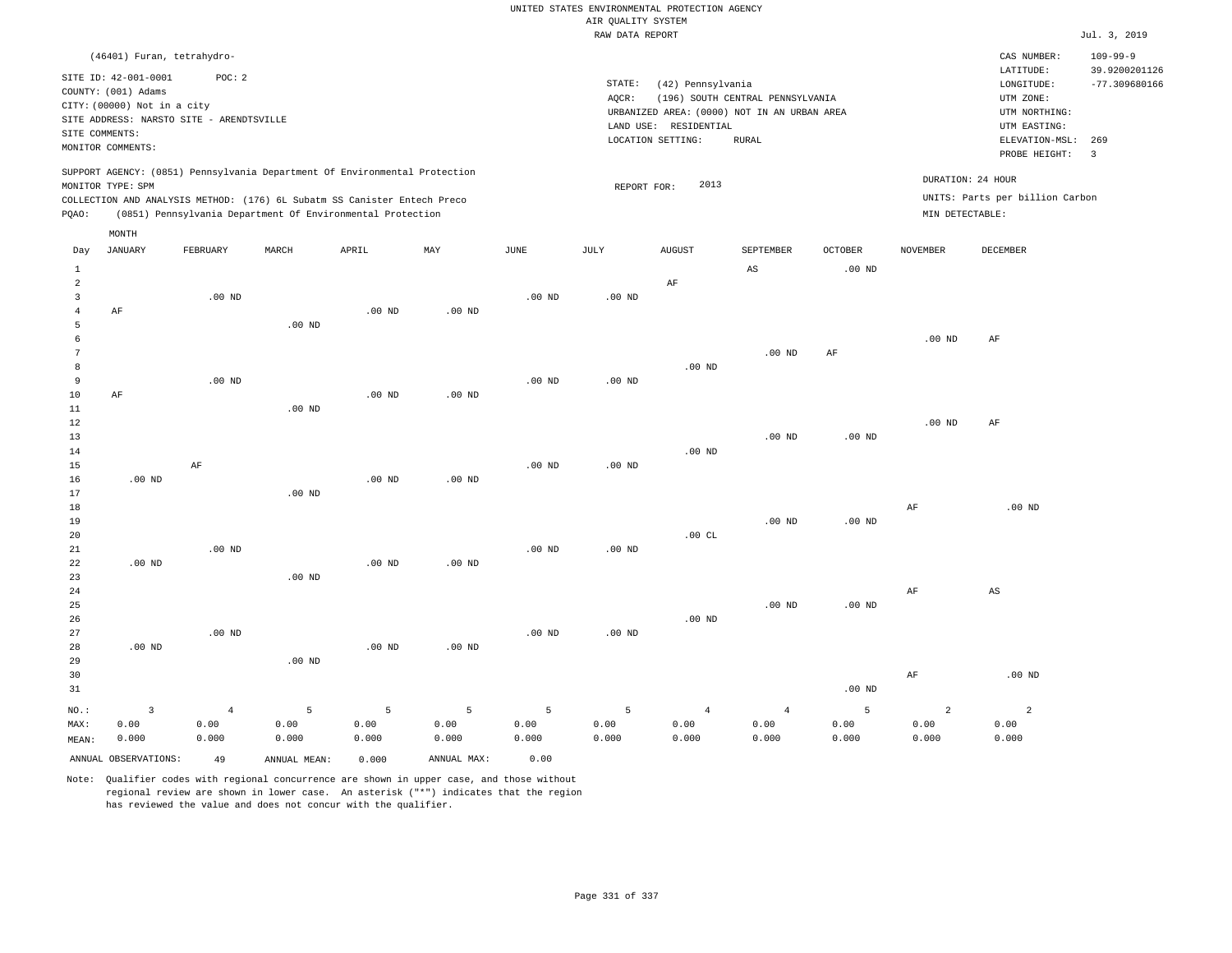|                     |                                             |                   |                                                                            |                |                   |                   | AIR QUALITY SYSTEM | UNITED STATES ENVIRONMENTAL PROTECTION AGENCY |                                  |                   |                   |                                 |                                 |
|---------------------|---------------------------------------------|-------------------|----------------------------------------------------------------------------|----------------|-------------------|-------------------|--------------------|-----------------------------------------------|----------------------------------|-------------------|-------------------|---------------------------------|---------------------------------|
|                     |                                             |                   |                                                                            |                |                   |                   | RAW DATA REPORT    |                                               |                                  |                   |                   |                                 | Jul. 3, 2019                    |
|                     | (46401) Furan, tetrahydro-                  |                   |                                                                            |                |                   |                   |                    |                                               |                                  |                   |                   | CAS NUMBER:<br>LATITUDE:        | $109 - 99 - 9$<br>39.9200201126 |
|                     | SITE ID: 42-001-0001<br>COUNTY: (001) Adams | POC: 2            |                                                                            |                |                   |                   | STATE:<br>AQCR:    | (42) Pennsylvania                             | (196) SOUTH CENTRAL PENNSYLVANIA |                   |                   | LONGITUDE:<br>UTM ZONE:         | $-77.309680166$                 |
|                     | CITY: (00000) Not in a city                 |                   |                                                                            |                |                   |                   |                    | URBANIZED AREA: (0000) NOT IN AN URBAN AREA   |                                  |                   |                   | UTM NORTHING:                   |                                 |
|                     | SITE ADDRESS: NARSTO SITE - ARENDTSVILLE    |                   |                                                                            |                |                   |                   |                    | LAND USE: RESIDENTIAL                         |                                  |                   |                   | UTM EASTING:                    |                                 |
| SITE COMMENTS:      | MONITOR COMMENTS:                           |                   |                                                                            |                |                   |                   |                    | LOCATION SETTING:                             | <b>RURAL</b>                     |                   |                   | ELEVATION-MSL:<br>PROBE HEIGHT: | 269<br>$\overline{3}$           |
|                     | MONITOR TYPE: SPM                           |                   | SUPPORT AGENCY: (0851) Pennsylvania Department Of Environmental Protection |                |                   |                   | REPORT FOR:        | 2014                                          |                                  |                   | DURATION: 24 HOUR |                                 |                                 |
|                     |                                             |                   | COLLECTION AND ANALYSIS METHOD: (176) 6L Subatm SS Canister Entech Preco   |                |                   |                   |                    |                                               |                                  |                   |                   | UNITS: Parts per billion Carbon |                                 |
| PQAO:               |                                             |                   | (0851) Pennsylvania Department Of Environmental Protection                 |                |                   |                   |                    |                                               |                                  |                   | MIN DETECTABLE:   |                                 |                                 |
| Day                 | MONTH<br><b>JANUARY</b>                     | FEBRUARY          | MARCH                                                                      | APRIL          | MAY               | <b>JUNE</b>       | JULY               | <b>AUGUST</b>                                 | SEPTEMBER                        | <b>OCTOBER</b>    | <b>NOVEMBER</b>   | <b>DECEMBER</b>                 |                                 |
| $\mathbf{1}$        |                                             |                   |                                                                            |                |                   |                   |                    |                                               |                                  |                   | .00 <sub>ND</sub> | AF                              |                                 |
| $\sqrt{2}$          |                                             |                   |                                                                            |                |                   |                   |                    |                                               | $.00$ ND                         | $.00$ ND          |                   |                                 |                                 |
| $\overline{3}$      |                                             |                   |                                                                            |                |                   |                   |                    | $.00$ ND                                      |                                  |                   |                   |                                 |                                 |
| $\overline{4}$      |                                             | $.00$ ND          |                                                                            |                |                   | .00 <sub>ND</sub> | $.00$ ND           |                                               |                                  |                   |                   |                                 |                                 |
| 5                   | AS                                          |                   |                                                                            | $.00$ ND       | .00 <sub>ND</sub> |                   |                    |                                               |                                  |                   |                   |                                 |                                 |
| 6<br>$\overline{7}$ |                                             |                   | .00 <sub>ND</sub>                                                          |                |                   |                   |                    |                                               |                                  |                   | $.00$ ND          | $.00$ ND                        |                                 |
| 8                   |                                             |                   |                                                                            |                |                   |                   |                    |                                               | .00 <sub>ND</sub>                | .00 <sub>ND</sub> |                   |                                 |                                 |
| $\overline{9}$      |                                             |                   |                                                                            |                |                   |                   |                    | $.00$ ND                                      |                                  |                   |                   |                                 |                                 |
| 10                  |                                             | $.00$ ND          |                                                                            |                |                   | $.00$ ND          | .00 <sub>ND</sub>  |                                               |                                  |                   |                   |                                 |                                 |
| 11                  | $.00$ ND                                    |                   |                                                                            | $.00$ ND       | .00 <sub>ND</sub> |                   |                    |                                               |                                  |                   |                   |                                 |                                 |
| 12                  |                                             |                   | $.00$ ND                                                                   |                |                   |                   |                    |                                               |                                  |                   |                   |                                 |                                 |
| 13<br>14            |                                             |                   |                                                                            |                |                   |                   |                    |                                               | $.00$ ND                         | .00 <sub>ND</sub> | $.00$ ND          | .00 <sub>ND</sub>               |                                 |
| 15                  |                                             |                   |                                                                            |                |                   |                   |                    | .00 <sub>ND</sub>                             |                                  |                   |                   |                                 |                                 |
| 16                  |                                             | $.00$ ND          |                                                                            |                |                   | $.00$ ND          | $.00$ ND           |                                               |                                  |                   |                   |                                 |                                 |
| 17                  | $.00$ ND                                    |                   |                                                                            | $.00$ ND       | .00 <sub>ND</sub> |                   |                    |                                               |                                  |                   |                   |                                 |                                 |
| 18                  |                                             |                   | $.00$ ND                                                                   |                |                   |                   |                    |                                               |                                  |                   |                   |                                 |                                 |
| 19                  |                                             |                   |                                                                            |                |                   |                   |                    |                                               |                                  |                   | $.00$ ND          | $.00$ ND                        |                                 |
| 20                  |                                             |                   |                                                                            |                |                   |                   |                    |                                               | $\rm{AF}$                        | .00 <sub>ND</sub> |                   |                                 |                                 |
| 21<br>22            |                                             | $.00$ ND          |                                                                            |                |                   | .00 <sub>ND</sub> | $.00$ ND           | $.00$ ND                                      |                                  |                   |                   |                                 |                                 |
| 23                  | $.00$ ND                                    |                   |                                                                            | $.00$ ND       | $.00$ ND          |                   |                    |                                               |                                  |                   |                   |                                 |                                 |
| 24                  |                                             |                   | $.00$ ND                                                                   |                |                   |                   |                    |                                               |                                  |                   |                   |                                 |                                 |
| 25                  |                                             |                   |                                                                            |                |                   |                   |                    |                                               |                                  |                   | $.00$ ND          | .00 <sub>ND</sub>               |                                 |
| 26                  |                                             |                   |                                                                            |                |                   |                   |                    |                                               | $.00$ ND                         | $_{\rm AS}$       |                   |                                 |                                 |
| 27                  |                                             |                   |                                                                            |                |                   |                   |                    | $\mathbb{A}\mathbb{S}$                        |                                  |                   |                   |                                 |                                 |
| 28                  |                                             | .00 <sub>ND</sub> |                                                                            |                |                   | .00 <sub>ND</sub> | $.00$ ND           |                                               |                                  |                   |                   |                                 |                                 |
| 29<br>30            | .00 <sub>ND</sub>                           |                   | $.00$ ND                                                                   | $\rm AF$       | $.00$ ND          |                   |                    |                                               |                                  |                   |                   |                                 |                                 |
| 31                  |                                             |                   |                                                                            |                |                   |                   |                    |                                               |                                  |                   |                   | $.00$ ND                        |                                 |
| NO.:                | $\overline{4}$                              | 5                 | 5                                                                          | $\overline{4}$ | 5                 | 5                 | 5                  | $\overline{4}$                                | $\overline{4}$                   | $\,4$             | 5                 | 5                               |                                 |
| MAX:                | 0.00                                        | 0.00              | 0.00                                                                       | 0.00           | 0.00              | 0.00              | 0.00               | 0.00                                          | 0.00                             | 0.00              | 0.00              | 0.00                            |                                 |
| MEAN:               | 0.000                                       | 0.000             | 0.000                                                                      | 0.000          | 0.000             | 0.000             | 0.000              | 0.000                                         | 0.000                            | 0.000             | 0.000             | 0.000                           |                                 |
|                     | ANNUAL OBSERVATIONS:                        | 55                | ANNUAL MEAN:                                                               | 0.000          | ANNUAL MAX:       | 0.00              |                    |                                               |                                  |                   |                   |                                 |                                 |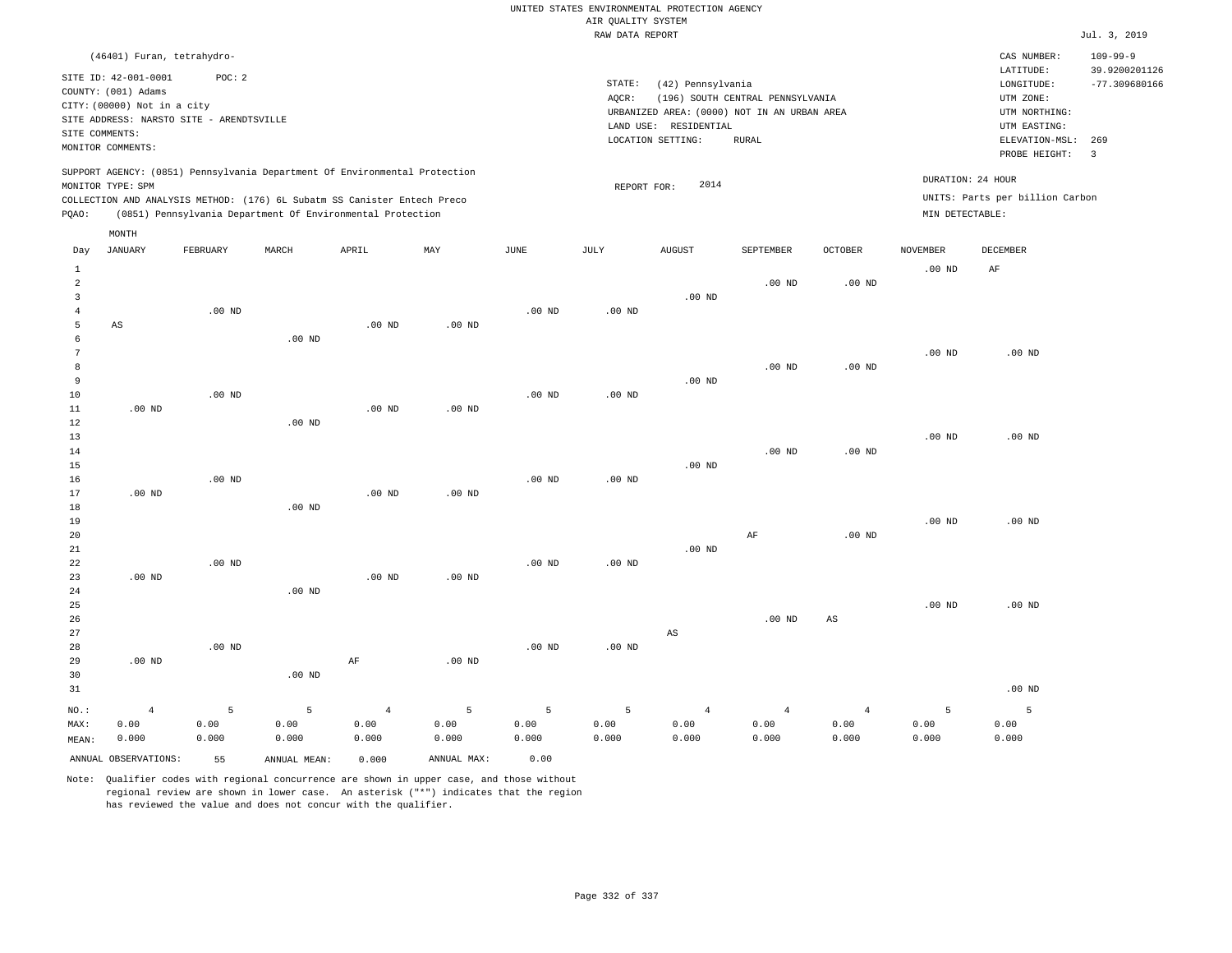## RAW DATA REPORT JUL. 3, 2019 UNITED STATES ENVIRONMENTAL PROTECTION AGENCY AIR QUALITY SYSTEM

| (46401) Furan, tetrahydro-                                                                                                                                                                                                                         |                                                                                                                                                                                |                                                                         | CAS NUMBER:                                                                                                  | $109 - 99 - 9$                   |
|----------------------------------------------------------------------------------------------------------------------------------------------------------------------------------------------------------------------------------------------------|--------------------------------------------------------------------------------------------------------------------------------------------------------------------------------|-------------------------------------------------------------------------|--------------------------------------------------------------------------------------------------------------|----------------------------------|
| SITE ID: 42-001-0001<br>POC:2<br>COUNTY: (001) Adams<br>CITY: (00000) Not in a city<br>SITE ADDRESS: NARSTO SITE - ARENDTSVILLE<br>SITE COMMENTS:<br>MONITOR COMMENTS:                                                                             | STATE:<br>(42) Pennsylvania<br>(196) SOUTH CENTRAL PENNSYLVANIA<br>AOCR:<br>URBANIZED AREA: (0000) NOT IN AN URBAN AREA<br>LAND USE: RESIDENTIAL<br>RURAL<br>LOCATION SETTING: |                                                                         | LATITUDE:<br>LONGITUDE:<br>UTM ZONE:<br>UTM NORTHING:<br>UTM EASTING:<br>ELEVATION-MSL: 269<br>PROBE HEIGHT: | 39.9200201126<br>$-77.309680166$ |
| SUPPORT AGENCY: (0851) Pennsylvania Department Of Environmental Protection<br>MONITOR TYPE: SPM<br>COLLECTION AND ANALYSIS METHOD: (176) 6L Subatm SS Canister Entech Preco<br>(0851) Pennsylvania Department Of Environmental Protection<br>POAO: | 2015<br>REPORT FOR:                                                                                                                                                            | DURATION: 24 HOUR<br>UNITS: Parts per billion Carbon<br>MIN DETECTABLE: |                                                                                                              |                                  |

| Day            | <b>JANUARY</b>       | FEBRUARY          | MARCH             | ${\tt APRIL}$ | MAY         | $_{\rm JUNE}$ | $\mathtt{JULY}$ | AUGUST         | SEPTEMBER              | $OCTOBER$         | NOVEMBER          | DECEMBER          |
|----------------|----------------------|-------------------|-------------------|---------------|-------------|---------------|-----------------|----------------|------------------------|-------------------|-------------------|-------------------|
| 1              |                      |                   | $.00$ ND          |               |             |               |                 |                |                        |                   |                   |                   |
| $\overline{a}$ |                      |                   |                   |               |             |               |                 |                |                        |                   | $.00$ ND          | $.00$ ND          |
| 3              |                      |                   |                   |               |             |               |                 |                | $\mathbb{A}\mathbb{S}$ | $.00$ ND          |                   |                   |
| $\overline{4}$ |                      |                   |                   |               |             |               |                 | $.00$ ND       |                        |                   |                   |                   |
| 5              |                      | .00 <sub>ND</sub> |                   |               |             | $.00$ ND      | $.00$ ND        |                |                        |                   |                   |                   |
| 6              | $.00$ ND             |                   |                   | $.00$ ND      | AS          |               |                 |                |                        |                   |                   |                   |
| 7              |                      |                   | .00 <sub>ND</sub> |               |             |               |                 |                |                        |                   |                   |                   |
| 8              |                      |                   |                   |               |             |               |                 |                |                        |                   | $.00$ ND          | .00 <sub>ND</sub> |
| 9              |                      |                   |                   |               |             |               |                 |                | .00 <sub>ND</sub>      | $.00$ ND          |                   |                   |
| 10             |                      |                   |                   |               |             |               |                 | $.00$ ND       |                        |                   |                   |                   |
| 11             |                      | $.00$ ND          |                   |               |             | $.00$ ND      | $\rm AF$        |                |                        |                   |                   |                   |
| 12             | $.00$ ND             |                   |                   | $.00$ ND      | $.00$ ND    |               |                 |                |                        |                   |                   |                   |
| 13             |                      |                   | $.00$ ND          |               |             |               |                 |                |                        |                   |                   |                   |
| 14             |                      |                   |                   |               |             |               |                 |                |                        |                   | .00 <sub>ND</sub> | $.00$ ND          |
| 15             |                      |                   |                   |               |             |               |                 |                | .00 <sub>ND</sub>      | .00 <sub>ND</sub> |                   |                   |
| 16             |                      |                   |                   |               |             |               |                 | $.00$ ND       |                        |                   |                   |                   |
| 17             |                      | $.00$ ND          |                   |               |             | $.00$ ND      | $.00$ ND        |                |                        |                   |                   |                   |
| 18             | $.00$ ND             |                   |                   | $.00$ ND      | $.00$ ND    |               |                 |                |                        |                   |                   |                   |
| 19             |                      |                   | $.00$ ND          |               |             |               |                 |                |                        |                   |                   |                   |
| 20             |                      |                   |                   |               |             |               |                 |                |                        |                   | $.00$ ND          | $.00$ ND          |
| $21\,$         |                      |                   |                   |               |             |               |                 |                | $.00$ ND               | .00 <sub>ND</sub> |                   |                   |
| 22             |                      |                   |                   |               |             |               |                 | $.00$ ND       |                        |                   |                   |                   |
| 23             |                      | $.00$ ND          |                   |               |             | $.00$ ND      | $.00$ ND        |                |                        |                   |                   |                   |
| 24             | $.00$ ND             |                   |                   | $.00$ ND      | $.00$ ND    |               |                 |                |                        |                   |                   |                   |
| 25             |                      |                   | $.00$ ND          |               |             |               |                 |                |                        |                   |                   |                   |
| 26             |                      |                   |                   |               |             |               |                 |                |                        |                   | .00 $ND$          | $.00$ ND          |
| 27             |                      |                   |                   |               |             |               |                 |                | $.00$ ND               | $.00$ ND          |                   |                   |
| 28             |                      |                   |                   |               |             |               |                 | $.00$ ND       |                        |                   |                   |                   |
| 29             |                      |                   |                   |               |             | $.00$ ND      | $.00$ ND        |                |                        |                   |                   |                   |
| 30             | $.00$ ND             |                   |                   | $.00$ ND      | $.00$ ND    |               |                 |                |                        |                   |                   |                   |
| 31             |                      |                   | $.00$ ND          |               |             |               |                 |                |                        |                   |                   |                   |
| $NO.$ :        | $\overline{5}$       | $\,4$             | $\epsilon$        | 5             | $\,4$       | $\mathsf S$   | $\overline{4}$  | $\overline{5}$ | $\overline{4}$         | 5                 | 5                 | 5                 |
| MAX:           | 0.00                 | 0.00              | 0.00              | 0.00          | 0.00        | 0.00          | 0.00            | 0.00           | 0.00                   | 0.00              | 0.00              | 0.00              |
| MEAN:          | 0.000                | 0.000             | 0.000             | 0.000         | 0.000       | 0.000         | 0.000           | 0.000          | 0.000                  | 0.000             | 0.000             | 0.000             |
|                | ANNUAL OBSERVATIONS: | 57                | ANNUAL MEAN:      | 0.000         | ANNUAL MAX: | 0.00          |                 |                |                        |                   |                   |                   |

Note: Qualifier codes with regional concurrence are shown in upper case, and those without regional review are shown in lower case. An asterisk ("\*") indicates that the region has reviewed the value and does not concur with the qualifier.

MONTH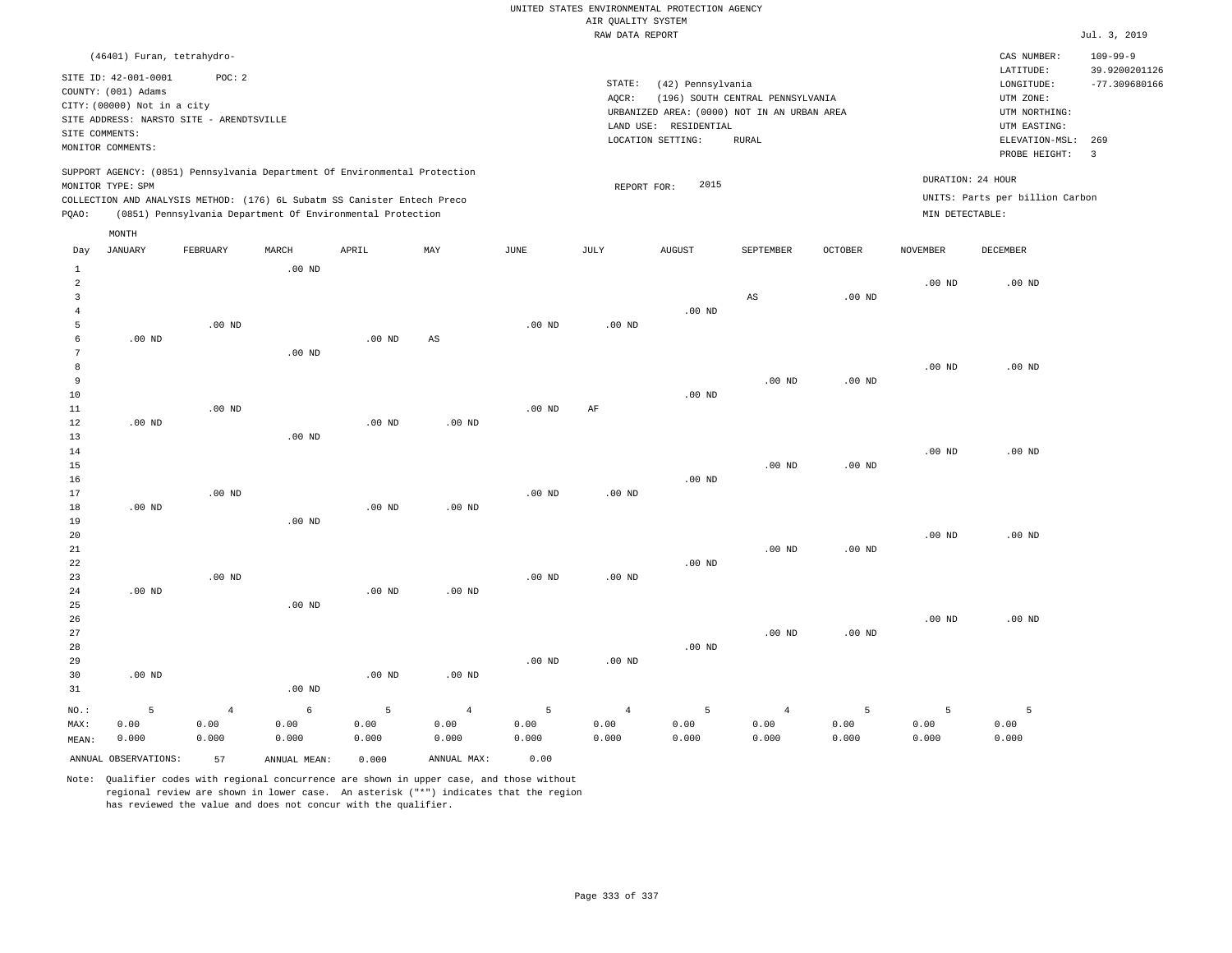|                                                                                                                                                                         |                            |          |          |                                                                                                                                                                                                                      |                                                                                                                                                                                       |                   | AIR QUALITY SYSTEM | UNITED STATES ENVIRONMENTAL PROTECTION AGENCY |                   |                   |                                                                                                          |                                                                    |                |
|-------------------------------------------------------------------------------------------------------------------------------------------------------------------------|----------------------------|----------|----------|----------------------------------------------------------------------------------------------------------------------------------------------------------------------------------------------------------------------|---------------------------------------------------------------------------------------------------------------------------------------------------------------------------------------|-------------------|--------------------|-----------------------------------------------|-------------------|-------------------|----------------------------------------------------------------------------------------------------------|--------------------------------------------------------------------|----------------|
|                                                                                                                                                                         |                            |          |          |                                                                                                                                                                                                                      |                                                                                                                                                                                       |                   | RAW DATA REPORT    |                                               |                   |                   |                                                                                                          |                                                                    | Jul. 3, 2019   |
|                                                                                                                                                                         | (46401) Furan, tetrahydro- |          |          |                                                                                                                                                                                                                      |                                                                                                                                                                                       |                   |                    |                                               |                   |                   |                                                                                                          | CAS NUMBER:                                                        | $109 - 99 - 9$ |
| SITE ID: 42-001-0001<br>POC: 2<br>COUNTY: (001) Adams<br>CITY: (00000) Not in a city<br>SITE ADDRESS: NARSTO SITE - ARENDTSVILLE<br>SITE COMMENTS:<br>MONITOR COMMENTS: |                            |          |          |                                                                                                                                                                                                                      | STATE:<br>(42) Pennsylvania<br>AQCR:<br>(196) SOUTH CENTRAL PENNSYLVANIA<br>URBANIZED AREA: (0000) NOT IN AN URBAN AREA<br>LAND USE: RESIDENTIAL<br>LOCATION SETTING:<br><b>RURAL</b> |                   |                    |                                               |                   |                   | LATITUDE:<br>LONGITUDE:<br>UTM ZONE:<br>UTM NORTHING:<br>UTM EASTING:<br>ELEVATION-MSL:<br>PROBE HEIGHT: | 39.9200201126<br>$-77.309680166$<br>269<br>$\overline{\mathbf{3}}$ |                |
| PQAO:                                                                                                                                                                   | MONITOR TYPE: SPM          |          |          | SUPPORT AGENCY: (0851) Pennsylvania Department Of Environmental Protection<br>COLLECTION AND ANALYSIS METHOD: (176) 6L Subatm SS Canister Entech Preco<br>(0851) Pennsylvania Department Of Environmental Protection |                                                                                                                                                                                       |                   | REPORT FOR:        | 2016                                          |                   |                   | MIN DETECTABLE:                                                                                          | DURATION: 24 HOUR<br>UNITS: Parts per billion Carbon               |                |
| Day                                                                                                                                                                     | MONTH<br>JANUARY           | FEBRUARY | MARCH    | APRIL                                                                                                                                                                                                                | MAY                                                                                                                                                                                   | <b>JUNE</b>       | JULY               | <b>AUGUST</b>                                 | SEPTEMBER         | <b>OCTOBER</b>    | NOVEMBER                                                                                                 | DECEMBER                                                           |                |
| $\mathbf{1}$<br>$\overline{a}$<br>$\overline{3}$<br>$\overline{4}$                                                                                                      | $.00$ ND                   |          | $.00$ ND |                                                                                                                                                                                                                      |                                                                                                                                                                                       |                   |                    | $.00$ ND                                      | $.00$ ND          | .00 <sub>ND</sub> | .23SQ                                                                                                    | $.00$ ND                                                           |                |
| 5<br>6<br>7                                                                                                                                                             | $.00$ ND                   | $.00$ ND | $.00$ ND | $.00$ ND                                                                                                                                                                                                             | $.00$ ND                                                                                                                                                                              | $.00$ ND          | $.00$ ND           |                                               |                   |                   |                                                                                                          |                                                                    |                |
| 8<br>9<br>10<br>11                                                                                                                                                      |                            |          |          |                                                                                                                                                                                                                      |                                                                                                                                                                                       | $.00$ ND          | $.00$ ND           | $.00$ ND                                      | .00 <sub>ND</sub> | .00 <sub>ND</sub> | .00 <sub>ND</sub>                                                                                        | $.00$ ND                                                           |                |
| 12<br>13<br>14                                                                                                                                                          | $.00$ ND                   | $.00$ ND | $.00$ ND | $.00$ ND                                                                                                                                                                                                             | $.00$ ND                                                                                                                                                                              |                   |                    |                                               |                   |                   | .00 <sub>ND</sub>                                                                                        | $.00$ ND                                                           |                |
| 15<br>16<br>17<br>18                                                                                                                                                    |                            | $.00$ ND |          | $.00$ ND                                                                                                                                                                                                             | $.00$ ND                                                                                                                                                                              | $.00$ ND          | TS                 | $.00$ ND                                      | .00 <sub>ND</sub> | $.00$ LL          |                                                                                                          |                                                                    |                |
| 19<br>20<br>21                                                                                                                                                          | $.00$ ND                   |          | $.00$ ND |                                                                                                                                                                                                                      |                                                                                                                                                                                       |                   |                    | $.00$ ND                                      | .00 <sub>ND</sub> | .00 <sub>ND</sub> | .00 <sub>ND</sub>                                                                                        | AF                                                                 |                |
| 22<br>23<br>24<br>25                                                                                                                                                    | .00 <sub>ND</sub>          | $.00$ ND | $.00$ ND | $.00$ ND                                                                                                                                                                                                             | $.00$ ND                                                                                                                                                                              | .00 <sub>ND</sub> | $.00$ ND           |                                               |                   |                   |                                                                                                          |                                                                    |                |
| 26                                                                                                                                                                      |                            |          |          |                                                                                                                                                                                                                      |                                                                                                                                                                                       |                   |                    |                                               |                   |                   | $.00$ ND                                                                                                 | $.00$ ND                                                           |                |

26 27 28 29 30 31 .00 ND NO.: MAX: MEAN: 6 0.00 0.000 AS .00 ND .00 ND .00 ND .00 ND .00 ND .00 ND .00 ND 4 0.00 0.000 5 0.00 0.000 5 0.00 0.000 5 0.00 0.000 5 0.00 0.000 4 0.00 0.000 5 0.00 0.000 5 0.00 0.000 5 0.00 0.000 5 .23 .046 4 0.00 0.000

ANNUAL OBSERVATIONS:  $58$  ANNUAL MEAN: .004 ANNUAL MAX: .23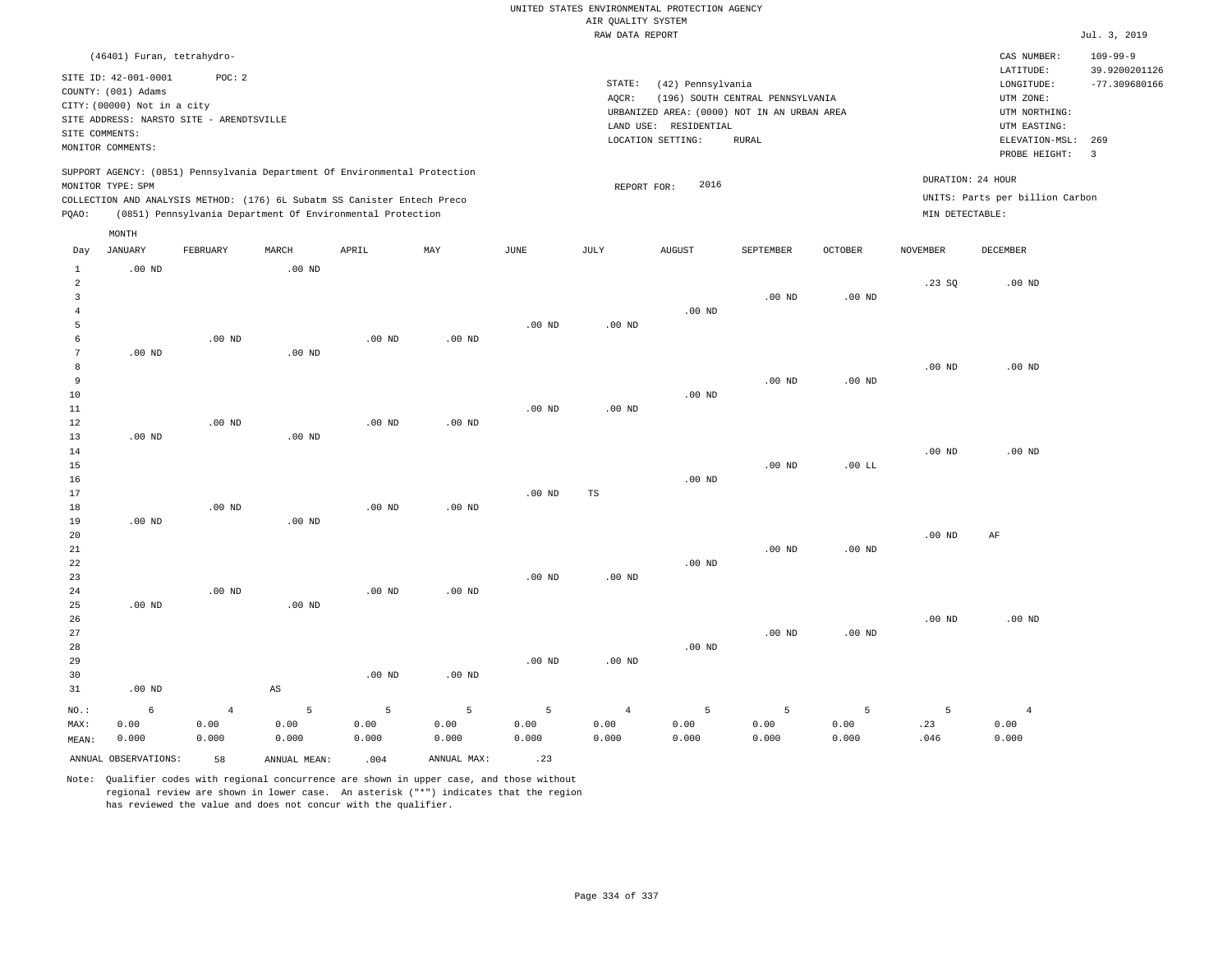|                                                                                                                                                 |                                                                                                          |          |                                                                            |          |                        |                   |                    | UNITED STATES ENVIRONMENTAL PROTECTION AGENCY                    |                                  |                                                    |                                |                                                                      |                                                    |
|-------------------------------------------------------------------------------------------------------------------------------------------------|----------------------------------------------------------------------------------------------------------|----------|----------------------------------------------------------------------------|----------|------------------------|-------------------|--------------------|------------------------------------------------------------------|----------------------------------|----------------------------------------------------|--------------------------------|----------------------------------------------------------------------|----------------------------------------------------|
|                                                                                                                                                 |                                                                                                          |          |                                                                            |          |                        |                   | AIR QUALITY SYSTEM |                                                                  |                                  |                                                    |                                |                                                                      |                                                    |
|                                                                                                                                                 |                                                                                                          |          |                                                                            |          |                        |                   | RAW DATA REPORT    |                                                                  |                                  |                                                    |                                |                                                                      | Jul. 3, 2019                                       |
|                                                                                                                                                 | (46401) Furan, tetrahydro-<br>SITE ID: 42-001-0001<br>COUNTY: (001) Adams<br>CITY: (00000) Not in a city | POC: 2   |                                                                            |          |                        |                   | STATE:<br>$AQCR$ : | (42) Pennsylvania<br>URBANIZED AREA: (0000) NOT IN AN URBAN AREA | (196) SOUTH CENTRAL PENNSYLVANIA |                                                    |                                | CAS NUMBER:<br>LATITUDE:<br>LONGITUDE:<br>UTM ZONE:<br>UTM NORTHING: | $109 - 99 - 9$<br>39.9200201126<br>$-77.309680166$ |
| SITE ADDRESS: NARSTO SITE - ARENDTSVILLE<br>SITE COMMENTS:<br>MONITOR COMMENTS:                                                                 |                                                                                                          |          |                                                                            |          |                        |                   |                    | LAND USE: RESIDENTIAL<br>LOCATION SETTING:                       |                                  | UTM EASTING:<br>ELEVATION-MSL:<br>PROBE HEIGHT:    | 269<br>$\overline{\mathbf{3}}$ |                                                                      |                                                    |
|                                                                                                                                                 | MONITOR TYPE: SPM                                                                                        |          | SUPPORT AGENCY: (0851) Pennsylvania Department Of Environmental Protection |          |                        |                   | REPORT FOR:        | 2017                                                             |                                  | DURATION: 24 HOUR                                  |                                |                                                                      |                                                    |
| COLLECTION AND ANALYSIS METHOD: (176) 6L Subatm SS Canister Entech Preco<br>(0851) Pennsylvania Department Of Environmental Protection<br>PQAO: |                                                                                                          |          |                                                                            |          |                        |                   |                    |                                                                  |                                  | UNITS: Parts per billion Carbon<br>MIN DETECTABLE: |                                |                                                                      |                                                    |
|                                                                                                                                                 | MONTH                                                                                                    |          |                                                                            |          |                        |                   |                    |                                                                  |                                  |                                                    |                                |                                                                      |                                                    |
| Day                                                                                                                                             | JANUARY                                                                                                  | FEBRUARY | MARCH                                                                      | APRIL    | MAY                    | JUNE              | JULY               | AUGUST                                                           | SEPTEMBER                        | OCTOBER                                            | NOVEMBER                       | DECEMBER                                                             |                                                    |
| $\mathbf{1}$<br>$\overline{a}$                                                                                                                  | $.00$ ND                                                                                                 |          | $.00$ ND                                                                   | $.00$ ND | $.00$ ND               |                   |                    |                                                                  |                                  |                                                    |                                |                                                                      |                                                    |
| $\overline{3}$<br>$\overline{4}$<br>5                                                                                                           |                                                                                                          |          |                                                                            |          |                        |                   |                    | $.00$ ND                                                         | $.00$ ND                         | $.00$ ND                                           | .00 <sub>ND</sub>              | $.00$ ND                                                             |                                                    |
| 6                                                                                                                                               |                                                                                                          | $.00$ ND |                                                                            |          |                        | $.00$ LL          | .00 <sub>ND</sub>  |                                                                  |                                  |                                                    |                                |                                                                      |                                                    |
| 7                                                                                                                                               | $.00$ ND                                                                                                 |          |                                                                            | $.00$ ND | $.00$ ND               |                   |                    |                                                                  |                                  |                                                    |                                |                                                                      |                                                    |
| 8<br>9                                                                                                                                          |                                                                                                          |          | .00 <sub>ND</sub>                                                          |          |                        |                   |                    |                                                                  |                                  |                                                    | .00 <sub>ND</sub>              | $.00$ ND                                                             |                                                    |
| 10                                                                                                                                              |                                                                                                          |          |                                                                            |          |                        |                   |                    |                                                                  | $.00$ ND                         | $.00$ ND                                           |                                |                                                                      |                                                    |
| 11                                                                                                                                              |                                                                                                          |          |                                                                            |          |                        |                   |                    | $.00$ ND                                                         |                                  |                                                    |                                |                                                                      |                                                    |
| 12                                                                                                                                              |                                                                                                          | $.00$ ND |                                                                            |          |                        | $.00$ ND          | $.00$ ND           |                                                                  |                                  |                                                    |                                |                                                                      |                                                    |
| 13                                                                                                                                              | $.00$ ND                                                                                                 |          |                                                                            | $.00$ ND | $.00$ ND               |                   |                    |                                                                  |                                  |                                                    |                                |                                                                      |                                                    |
| 14<br>15                                                                                                                                        |                                                                                                          |          | $.00$ ND                                                                   |          |                        |                   |                    |                                                                  |                                  |                                                    | .00 <sub>ND</sub>              | $.00$ ND                                                             |                                                    |
| 16                                                                                                                                              |                                                                                                          |          |                                                                            |          |                        |                   |                    |                                                                  | $.00$ ND                         | AM                                                 |                                |                                                                      |                                                    |
| 17                                                                                                                                              |                                                                                                          |          |                                                                            |          |                        |                   |                    | $.00$ ND                                                         |                                  |                                                    |                                |                                                                      |                                                    |
| 18                                                                                                                                              |                                                                                                          | $.00$ ND |                                                                            |          |                        | $.00$ ND          | .00 <sub>ND</sub>  |                                                                  |                                  |                                                    |                                |                                                                      |                                                    |
| 19<br>20                                                                                                                                        | $.00$ ND                                                                                                 |          | $.00$ ND                                                                   | $.00$ ND | $\mathbb{A}\mathbb{S}$ |                   |                    |                                                                  |                                  |                                                    |                                |                                                                      |                                                    |
| $2\sqrt{1}$<br>22<br>23                                                                                                                         |                                                                                                          |          |                                                                            |          |                        |                   |                    | .00 <sub>ND</sub>                                                | $.00$ ND                         | $.00$ ND                                           | .00 <sub>ND</sub>              | $.00$ ND                                                             |                                                    |
| 24<br>25                                                                                                                                        | $.00$ ND                                                                                                 | AF       |                                                                            | $.00$ ND | .00 <sub>ND</sub>      | $.00$ ND          | $.00$ ND           |                                                                  |                                  |                                                    |                                |                                                                      |                                                    |
| 26<br>27<br>28<br>29                                                                                                                            |                                                                                                          |          | $.00$ ND                                                                   |          |                        |                   |                    | $.00$ ND                                                         | .00 <sub>ND</sub>                | $.00$ ND                                           | .00 <sub>ND</sub>              | $.00$ ND                                                             |                                                    |
| 30<br>31                                                                                                                                        | $.00$ ND                                                                                                 |          |                                                                            |          | $.00$ ND               | .00 <sub>ND</sub> | .00 <sub>ND</sub>  |                                                                  |                                  |                                                    |                                |                                                                      |                                                    |
| NO.:                                                                                                                                            | 6                                                                                                        | 3        | 5                                                                          | 5        | 5                      | 5                 | 5                  | 5                                                                | 5                                | $\overline{4}$                                     | 5                              | 5                                                                    |                                                    |
| MAX:                                                                                                                                            | 0.00                                                                                                     | 0.00     | 0.00                                                                       | 0.00     | 0.00                   | 0.00              | 0.00               | 0.00                                                             | 0.00                             | 0.00                                               | 0.00                           | 0.00                                                                 |                                                    |
| MEAN:                                                                                                                                           | 0.000                                                                                                    | 0.000    | 0.000                                                                      | 0.000    | 0.000                  | 0.000             | 0.000              | 0.000                                                            | 0.000                            | 0.000                                              | 0.000                          | 0.000                                                                |                                                    |
|                                                                                                                                                 | ANNUAL OBSERVATIONS:                                                                                     | 58       | ANNUAL, MEAN:                                                              | 0.000    | ANNUAL MAX:            | 0.00              |                    |                                                                  |                                  |                                                    |                                |                                                                      |                                                    |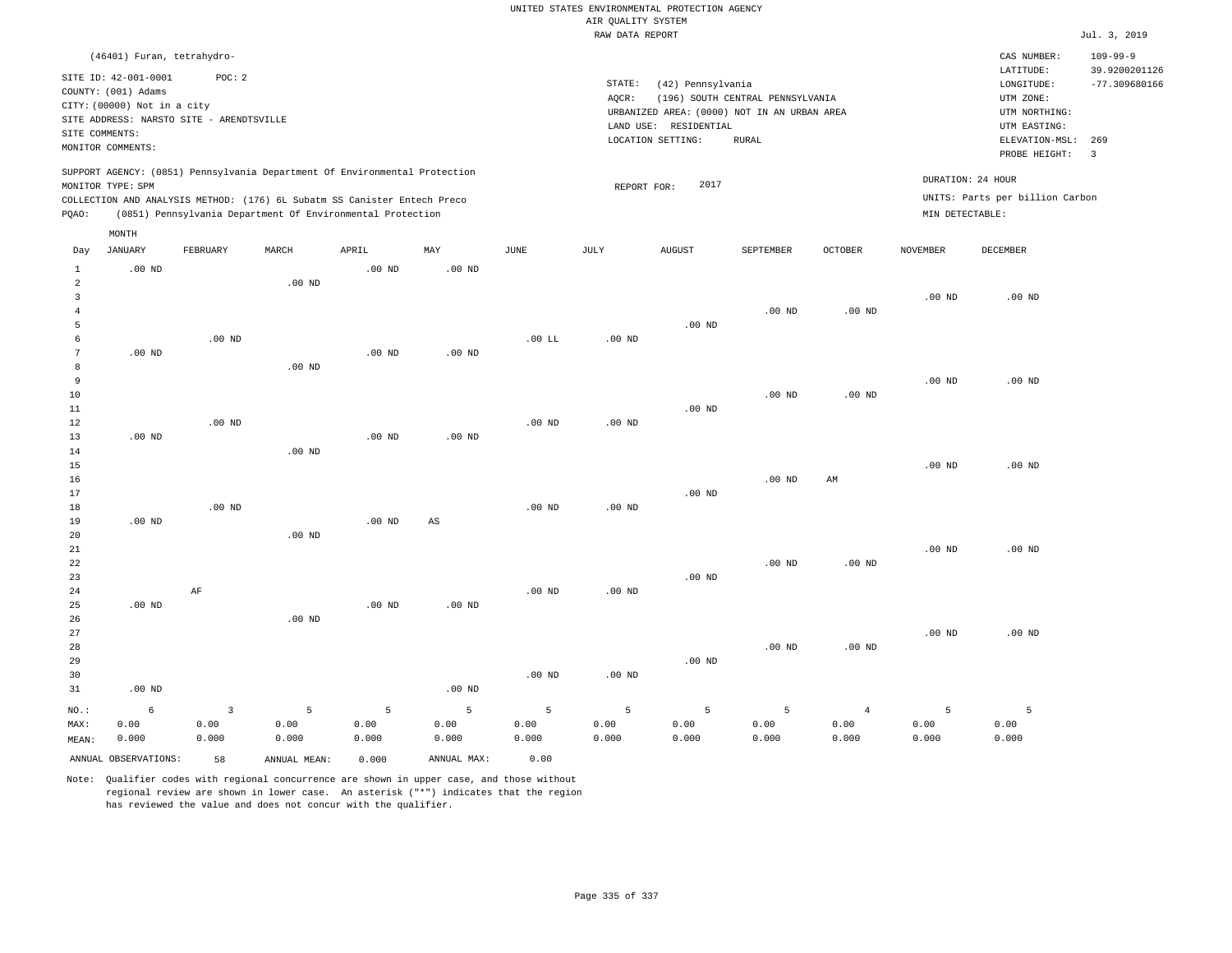|                                                                                                                                                                             |                                                                                                                                                      |                    |                                                            |                                 |                                 |                                 |                                       | UNITED STATES ENVIRONMENTAL PROTECTION AGENCY                                                                                                      |                                                      |                                                                                                        |                                                           |                    |                         |
|-----------------------------------------------------------------------------------------------------------------------------------------------------------------------------|------------------------------------------------------------------------------------------------------------------------------------------------------|--------------------|------------------------------------------------------------|---------------------------------|---------------------------------|---------------------------------|---------------------------------------|----------------------------------------------------------------------------------------------------------------------------------------------------|------------------------------------------------------|--------------------------------------------------------------------------------------------------------|-----------------------------------------------------------|--------------------|-------------------------|
|                                                                                                                                                                             |                                                                                                                                                      |                    |                                                            |                                 |                                 |                                 | AIR QUALITY SYSTEM<br>RAW DATA REPORT |                                                                                                                                                    |                                                      |                                                                                                        |                                                           |                    | Jul. 3, 2019            |
|                                                                                                                                                                             |                                                                                                                                                      |                    |                                                            |                                 |                                 |                                 |                                       |                                                                                                                                                    |                                                      |                                                                                                        |                                                           |                    |                         |
| SITE COMMENTS:                                                                                                                                                              | (46401) Furan, tetrahydro-<br>SITE ID: 42-001-0001<br>COUNTY: (001) Adams<br>CITY: (00000) Not in a city<br>SITE ADDRESS: NARSTO SITE - ARENDTSVILLE | POC: 2             |                                                            |                                 |                                 |                                 | STATE:<br>AQCR:                       | (42) Pennsylvania<br>(196) SOUTH CENTRAL PENNSYLVANIA<br>URBANIZED AREA: (0000) NOT IN AN URBAN AREA<br>LAND USE: RESIDENTIAL<br>LOCATION SETTING: |                                                      | CAS NUMBER:<br>LATITUDE:<br>LONGITUDE:<br>UTM ZONE:<br>UTM NORTHING:<br>UTM EASTING:<br>ELEVATION-MSL: | $109 - 99 - 9$<br>39.9200201126<br>$-77.309680166$<br>269 |                    |                         |
|                                                                                                                                                                             | MONITOR COMMENTS:                                                                                                                                    |                    |                                                            |                                 |                                 |                                 |                                       |                                                                                                                                                    | <b>RURAL</b>                                         |                                                                                                        |                                                           | PROBE HEIGHT:      | $\overline{\mathbf{3}}$ |
| SUPPORT AGENCY: (0851) Pennsylvania Department Of Environmental Protection<br>MONITOR TYPE: SPM<br>COLLECTION AND ANALYSIS METHOD: (176) 6L Subatm SS Canister Entech Preco |                                                                                                                                                      |                    |                                                            |                                 |                                 | REPORT FOR:                     | 2018                                  |                                                                                                                                                    | DURATION: 24 HOUR<br>UNITS: Parts per billion Carbon |                                                                                                        |                                                           |                    |                         |
| PQAO:                                                                                                                                                                       |                                                                                                                                                      |                    | (0851) Pennsylvania Department Of Environmental Protection |                                 |                                 |                                 |                                       |                                                                                                                                                    |                                                      | MIN DETECTABLE: .313913                                                                                |                                                           |                    |                         |
|                                                                                                                                                                             | MONTH                                                                                                                                                |                    |                                                            |                                 |                                 |                                 |                                       |                                                                                                                                                    |                                                      |                                                                                                        |                                                           |                    |                         |
| Day                                                                                                                                                                         | <b>JANUARY</b>                                                                                                                                       | FEBRUARY           | MARCH                                                      | APRIL                           | MAY                             | <b>JUNE</b>                     | JULY                                  | <b>AUGUST</b>                                                                                                                                      | SEPTEMBER                                            | <b>OCTOBER</b>                                                                                         | <b>NOVEMBER</b>                                           | DECEMBER           |                         |
| $\mathbf{1}$<br>$\overline{a}$                                                                                                                                              | $.00$ ND                                                                                                                                             | $.00$ ND           |                                                            | $.00$ ND                        | $.00$ ND                        | $.00$ ND                        | .00 <sub>ND</sub>                     |                                                                                                                                                    |                                                      |                                                                                                        |                                                           |                    |                         |
| $\mathbf{3}$<br>$\overline{4}$<br>5                                                                                                                                         |                                                                                                                                                      |                    | $.00$ ND                                                   |                                 |                                 |                                 |                                       |                                                                                                                                                    | $.00$ ND                                             | $.00$ ND                                                                                               | $.00$ ND                                                  | $.00$ ND           |                         |
| 6<br>$\overline{7}$                                                                                                                                                         |                                                                                                                                                      | .00 <sub>ND</sub>  |                                                            |                                 |                                 | $\mbox{AM}$                     | $.00$ ND                              | $.00$ ND                                                                                                                                           |                                                      |                                                                                                        |                                                           |                    |                         |
| 8<br>9<br>10                                                                                                                                                                | $.00$ ND                                                                                                                                             |                    | $.00$ ND                                                   | .00 <sub>ND</sub>               | .00 <sub>ND</sub>               |                                 |                                       |                                                                                                                                                    |                                                      |                                                                                                        | $.00$ ND                                                  | $.00$ ND           |                         |
| 11<br>12<br>13                                                                                                                                                              |                                                                                                                                                      | .00 <sub>ND</sub>  |                                                            |                                 |                                 | $.00$ ND                        | $.00$ ND                              | $.00$ ND                                                                                                                                           | $.00$ ND                                             | $.00$ ND                                                                                               |                                                           |                    |                         |
| 14<br>15                                                                                                                                                                    | .00 <sub>ND</sub>                                                                                                                                    |                    | $.00$ ND                                                   | $.00$ ND                        | $.00$ ND                        |                                 |                                       |                                                                                                                                                    |                                                      |                                                                                                        |                                                           |                    |                         |
| 16<br>17<br>$18\,$                                                                                                                                                          |                                                                                                                                                      |                    |                                                            |                                 |                                 |                                 |                                       | .00 <sub>ND</sub>                                                                                                                                  | .00 <sub>ND</sub>                                    | .00 <sub>ND</sub>                                                                                      | $.00$ ND                                                  | $.00$ ND           |                         |
| 19<br>20<br>21                                                                                                                                                              | $.00$ ND                                                                                                                                             | $.00$ ND           | $.00$ ND                                                   | .00 <sub>ND</sub>               | $.00$ ND                        | $.00$ ND                        | $.00$ ND                              |                                                                                                                                                    |                                                      |                                                                                                        |                                                           |                    |                         |
| 22<br>23<br>24                                                                                                                                                              |                                                                                                                                                      |                    |                                                            |                                 |                                 |                                 |                                       | $.00$ ND                                                                                                                                           | $.00$ ND                                             | $.00$ ND                                                                                               | .00 <sub>ND</sub>                                         | $.00$ ND           |                         |
| 25<br>26                                                                                                                                                                    | $.00$ ND                                                                                                                                             | .00 <sub>ND</sub>  |                                                            | $\mathbb{A}\mathbb{S}$          | $\mathbb{A}\mathbb{S}$          | $.00$ ND                        | $.00$ ND                              |                                                                                                                                                    |                                                      |                                                                                                        |                                                           |                    |                         |
| 27<br>28<br>29<br>30<br>31                                                                                                                                                  |                                                                                                                                                      |                    | $.00$ ND                                                   |                                 |                                 |                                 | .00 <sub>ND</sub>                     | $.00$ ND                                                                                                                                           | $.00$ ND                                             | $.00$ ND                                                                                               | AS                                                        | $.00$ ND           |                         |
| NO.:<br>MAX:<br>MEAN:                                                                                                                                                       | 5<br>0.00<br>0.000                                                                                                                                   | 5<br>0.00<br>0.000 | $\overline{5}$<br>0.00<br>0.000                            | $\overline{4}$<br>0.00<br>0.000 | $\overline{4}$<br>0.00<br>0.000 | $\overline{4}$<br>0.00<br>0.000 | 6<br>0.00<br>0.000                    | 5<br>0.00<br>0.000                                                                                                                                 | 5<br>0.00<br>0.000                                   | 5<br>0.00<br>0.000                                                                                     | $\overline{4}$<br>0.00<br>0.000                           | 5<br>0.00<br>0.000 |                         |
| ANNUAL OBSERVATIONS:<br>ANNUAL MAX:<br>57<br>ANNUAL MEAN:<br>0.000                                                                                                          |                                                                                                                                                      |                    |                                                            |                                 | 0.00                            |                                 |                                       |                                                                                                                                                    |                                                      |                                                                                                        |                                                           |                    |                         |